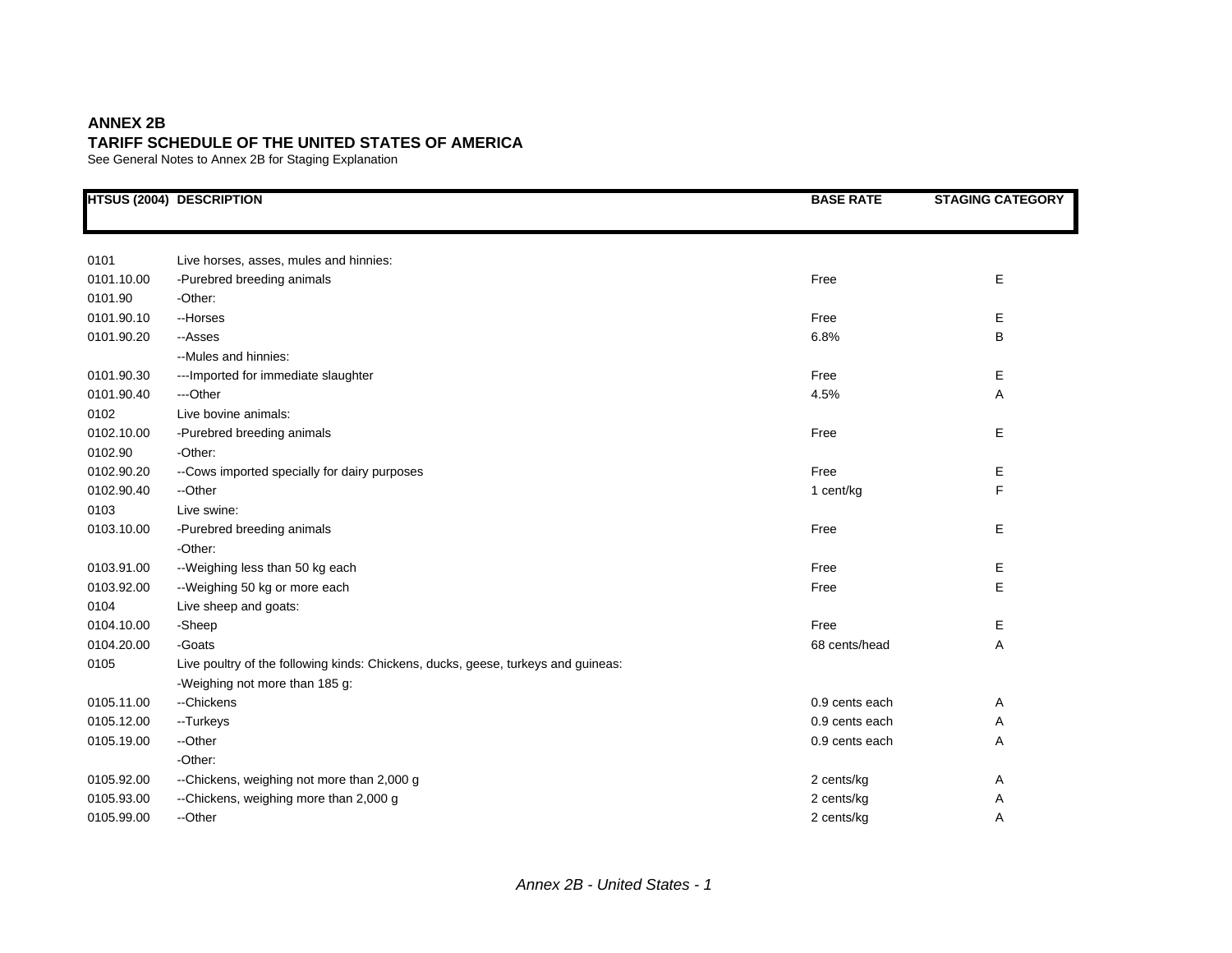|            | <b>HTSUS (2004) DESCRIPTION</b>                                                                                         | <b>BASE RATE</b> | <b>STAGING CATEGORY</b> |
|------------|-------------------------------------------------------------------------------------------------------------------------|------------------|-------------------------|
|            |                                                                                                                         |                  |                         |
| 0106       | Other live animals:                                                                                                     |                  |                         |
|            | -Mammals:                                                                                                               |                  |                         |
| 0106.11.00 | --Primates                                                                                                              | Free             | Е                       |
| 0106.12.00 | --Whales, dolphins and porpoises (mammals of the order Cetacea); manatees and dugongs (mammals of the<br>order Sirenia) | Free             | E                       |
| 0106.19    | --Other:                                                                                                                |                  |                         |
| 0106.19.30 | ---Foxes                                                                                                                | 4.8%             | A                       |
| 0106.19.90 | ---Other                                                                                                                | Free             | Ε                       |
| 0106.20.00 | -Reptiles (including snakes and turtles)                                                                                | Free             | Е                       |
|            | -Birds:                                                                                                                 |                  |                         |
| 0106.31.00 | --Birds of prey                                                                                                         | 1.8%             | A                       |
| 0106.32.00 | --Psittaciformes (including parrots, parakeets, macaws and cockatoos)                                                   | 1.8%             | Α                       |
| 0106.39.00 | --Other                                                                                                                 | 1.8%             | A                       |
| 0106.90.00 | -Other                                                                                                                  | Free             | Е                       |
| 0201       | Meat of bovine animals, fresh or chilled:                                                                               |                  |                         |
| 0201.10    | -Carcasses and half-carcasses:                                                                                          |                  |                         |
| 0201.10.05 | --Described in general note 15 of the tariff schedule and entered pursuant to its provisions                            | 4.4 cents/kg     | Α                       |
| 0201.10.10 | --Described in additional U.S. note 3 to this chapter and entered pursuant to its provisions                            | 4.4 cents/kg     | See Annex 1, note 2.    |
| 0201.10.50 | --Other                                                                                                                 | 26.4%            | See Annex 1, note 3.    |
| 0201.20    | -Other cuts with bone in:                                                                                               |                  |                         |
|            | --Described in general note 15 of the tariff schedule and entered pursuant to its provisions:                           |                  |                         |
|            | ---Processed:                                                                                                           |                  |                         |
| 0201.20.02 | ----High-quality beef cuts                                                                                              | 4%               | Α                       |
| 0201.20.04 | ----Other                                                                                                               | 10%              | Α                       |
| 0201.20.06 | ---Other                                                                                                                | 4.4 cents/kg     | A                       |
|            | --Described in additional U.S. note 3 to this chapter and entered pursuant to its provisions:                           |                  |                         |
|            | ---Processed:                                                                                                           |                  |                         |
| 0201.20.10 | ----High-quality beef cuts                                                                                              | 4%               | See Annex 1, note 2.    |
| 0201.20.30 | ---Other                                                                                                                | 10%              | See Annex 1, note 2.    |
| 0201.20.50 | ---Other                                                                                                                | 4.4 cents/kg     | See Annex 1, note 2.    |
| 0201.20.80 | --Other                                                                                                                 | 26.4%            | See Annex 1, note 3.    |
| 0201.30    | -Boneless:                                                                                                              |                  |                         |
|            | --Described in general note 15 of the tariff schedule and entered pursuant to its provisions:<br>---Processed:          |                  |                         |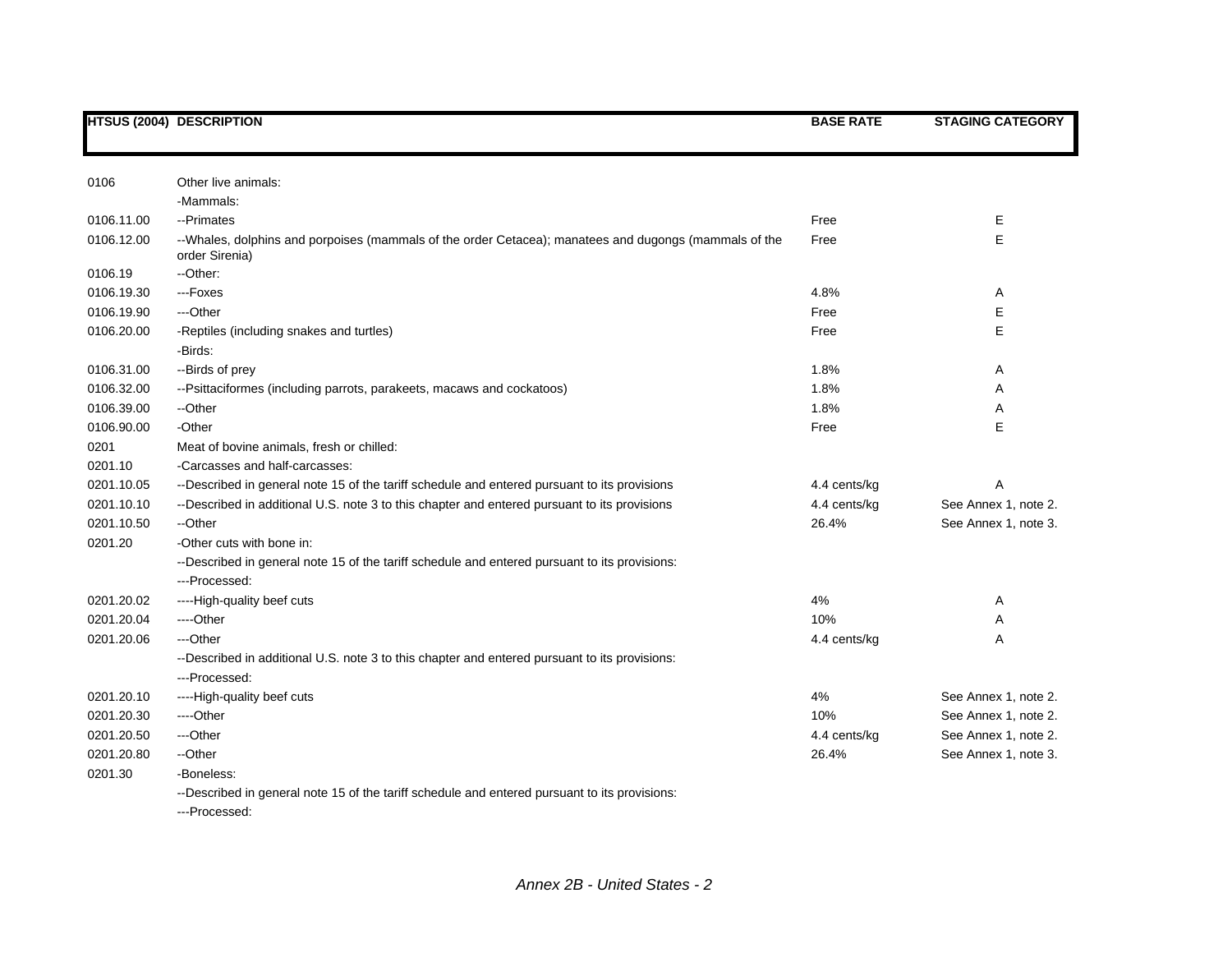|            | <b>HTSUS (2004) DESCRIPTION</b>                                                                                | <b>BASE RATE</b> | <b>STAGING CATEGORY</b> |
|------------|----------------------------------------------------------------------------------------------------------------|------------------|-------------------------|
|            |                                                                                                                |                  |                         |
| 0201.30.02 | ----High-quality beef cuts                                                                                     | 4%               | Α                       |
| 0201.30.04 | ---Other                                                                                                       | 10%              | Α                       |
| 0201.30.06 | ---Other                                                                                                       | 4.4 cents/kg     | Α                       |
|            | --Described in additional U.S. note 3 to this chapter and entered pursuant to its provisions:<br>---Processed: |                  |                         |
| 0201.30.10 | ----High-quality beef cuts                                                                                     | 4%               | See Annex 1, note 2.    |
| 0201.30.30 | ----Other                                                                                                      | 10%              | See Annex 1, note 2.    |
| 0201.30.50 | ---Other                                                                                                       | 4.4 cents/kg     | See Annex 1, note 2.    |
| 0201.30.80 | --Other                                                                                                        | 26.4%            | See Annex 1, note 3.    |
| 0202       | Meat of bovine animals, frozen:                                                                                |                  |                         |
| 0202.10    | -Carcasses and half-carcasses:                                                                                 |                  |                         |
| 0202.10.05 | --Described in general note 15 of the tariff schedule and entered pursuant to its provisions                   | 4.4 cents/kg     | Α                       |
| 0202.10.10 | --Described in additional U.S. note 3 to this chapter and entered pursuant to its provisions                   | 4.4 cents/kg     | See Annex 1, note 2.    |
| 0202.10.50 | --Other                                                                                                        | 26.4%            | See Annex 1, note 3.    |
| 0202.20    | -Other cuts with bone in:                                                                                      |                  |                         |
|            | --Described in general note 15 of the tariff schedule and entered pursuant to its provisions:                  |                  |                         |
|            | ---Processed:                                                                                                  |                  |                         |
| 0202.20.02 | ----High-quality beef cuts                                                                                     | 4%               | Α                       |
| 0202.20.04 | ----Other                                                                                                      | 10%              | Α                       |
| 0202.20.06 | ---Other                                                                                                       | 4.4 cents/kg     | Α                       |
|            | --Described in additional U.S. note 3 to this chapter and entered pursuant to its provisions:                  |                  |                         |
|            | ---Processed:                                                                                                  |                  |                         |
| 0202.20.10 | ----High-quality beef cuts                                                                                     | 4%               | See Annex 1, note 2.    |
| 0202.20.30 | ----Other                                                                                                      | 10%              | See Annex 1, note 2.    |
| 0202.20.50 | ---Other                                                                                                       | 4.4 cents/kg     | See Annex 1, note 2.    |
| 0202.20.80 | --Other                                                                                                        | 26.4%            | See Annex 1, note 3.    |
| 0202.30    | -Boneless:                                                                                                     |                  |                         |
|            | --Described in general note 15 of the tariff schedule and entered pursuant to its provisions:                  |                  |                         |
|            | ---Processed:                                                                                                  |                  |                         |
| 0202.30.02 | ----High-quality beef cuts                                                                                     | 4%               | Α                       |
| 0202.30.04 | ----Other                                                                                                      | 10%              | Α                       |
| 0202.30.06 | ---Other                                                                                                       | 4.4 cents/kg     | Α                       |
|            | --Described in additional U.S. note 3 to this chapter and entered pursuant to its provisions:<br>---Processed: |                  |                         |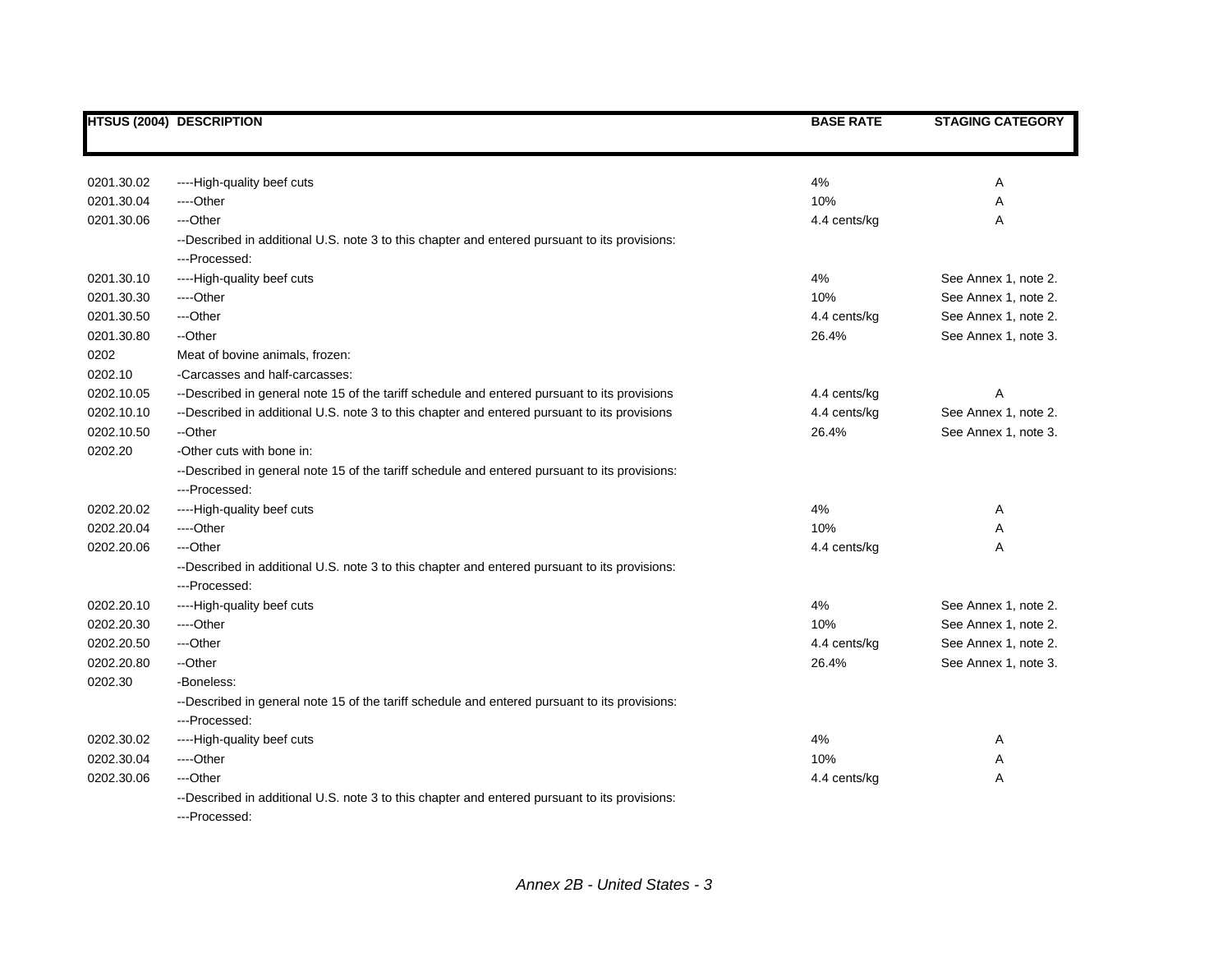|            | <b>HTSUS (2004) DESCRIPTION</b>                         | <b>BASE RATE</b> | <b>STAGING CATEGORY</b> |
|------------|---------------------------------------------------------|------------------|-------------------------|
|            |                                                         |                  |                         |
| 0202.30.10 | ----High-quality beef cuts                              | 4%               | See Annex 1, note 2.    |
| 0202.30.30 | ----Other                                               | 10%              | See Annex 1, note 2.    |
| 0202.30.50 | ---Other                                                | 4.4 cents/kg     | See Annex 1, note 2.    |
| 0202.30.80 | --Other                                                 | 26.4%            | See Annex 1, note 3.    |
| 0203       | Meat of swine, fresh, chilled, or frozen:               |                  |                         |
|            | -Fresh or chilled:                                      |                  |                         |
| 0203.11.00 | --Carcasses and half-carcasses                          | Free             | Е                       |
| 0203.12    | --Hams, shoulders and cuts thereof, with bone in:       |                  |                         |
| 0203.12.10 | ---Processed                                            | 1.4 cents/kg     | Α                       |
| 0203.12.90 | ---Other                                                | Free             | E                       |
| 0203.19    | --Other:                                                |                  |                         |
| 0203.19.20 | ---Processed                                            | 1.4 cents/kg     | Α                       |
| 0203.19.40 | ---Other                                                | Free             | E                       |
|            | -Frozen:                                                |                  |                         |
| 0203.21.00 | --Carcasses and half-carcasses                          | Free             | E                       |
| 0203.22    | --Hams, shoulders and cuts thereof, with bone in:       |                  |                         |
| 0203.22.10 | ---Processed                                            | 1.4 cents/kg     | Α                       |
| 0203.22.90 | ---Other                                                | Free             | E                       |
| 0203.29    | --Other:                                                |                  |                         |
| 0203.29.20 | ---Processed                                            | 1.4 cents/kg     | Α                       |
| 0203.29.40 | ---Other                                                | Free             | E                       |
| 0204       | Meat of sheep or goats, fresh, chilled or frozen:       |                  |                         |
| 0204.10.00 | -Carcasses and half-carcasses of lamb, fresh or chilled | 0.7 cents/kg     | Α                       |
|            | -Other meat of sheep, fresh or chilled:                 |                  |                         |
| 0204.21.00 | --Carcasses and half-carcasses                          | 2.8 cents/kg     | В                       |
| 0204.22    | --Other cuts with bone in:                              |                  |                         |
| 0204.22.20 | ---Lamb                                                 | 0.7 cents/kg     | A                       |
| 0204.22.40 | ---Other                                                | 2.8 cents/kg     | Α                       |
| 0204.23    | --Boneless:                                             |                  |                         |
| 0204.23.20 | ---Lamb                                                 | 0.7 cents/kg     | Α                       |
| 0204.23.40 | ---Other                                                | 2.8 cents/kg     | Α                       |
| 0204.30.00 | -Carcasses and half-carcasses of lamb, frozen           | 0.7 cents/kg     | Α                       |
|            | -Other meat of sheep, frozen:                           |                  |                         |
| 0204.41.00 | --Carcasses and half-carcasses                          | 2.8 cents/kg     | A                       |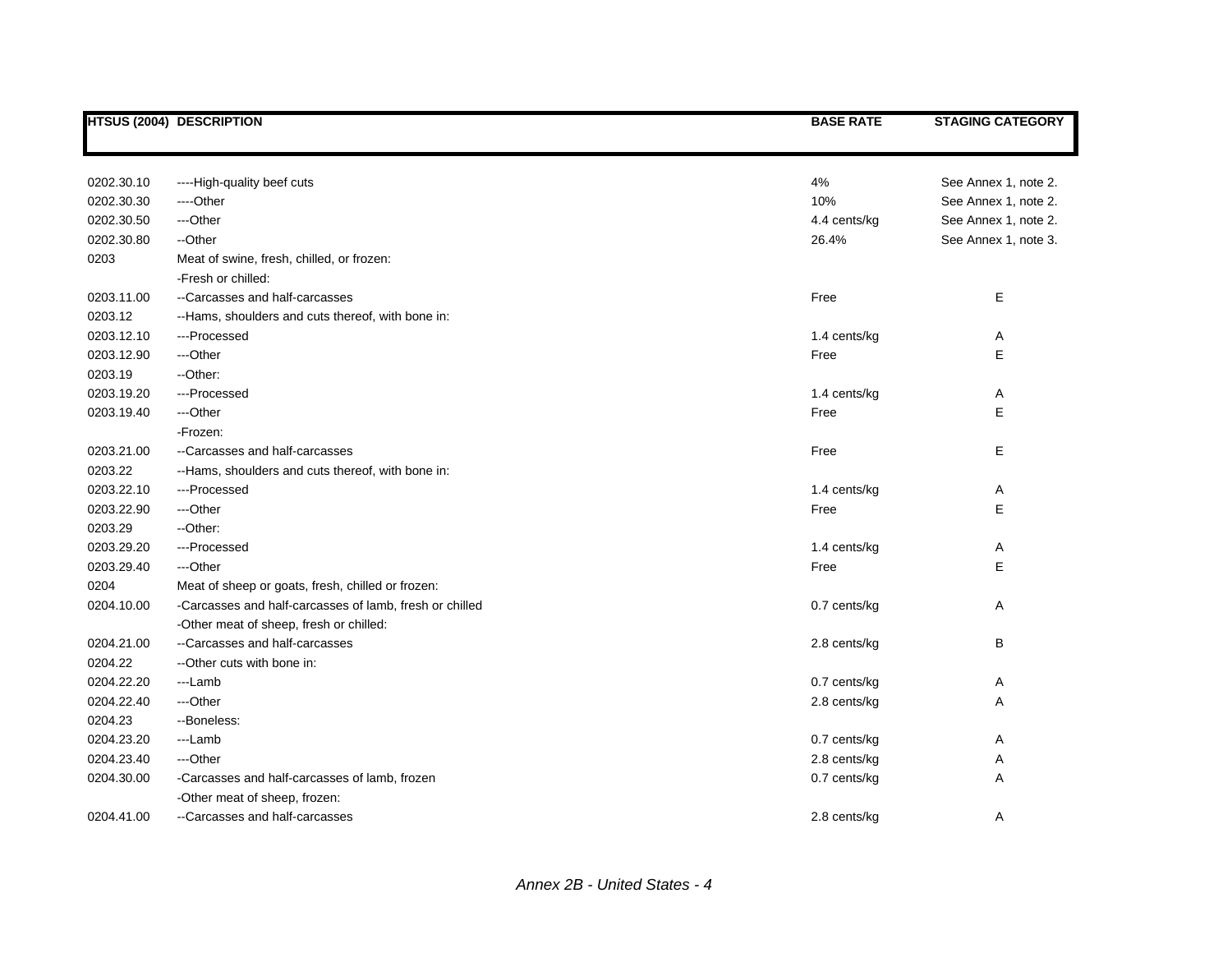|            | <b>HTSUS (2004) DESCRIPTION</b>                                                                                 | <b>BASE RATE</b> | <b>STAGING CATEGORY</b> |
|------------|-----------------------------------------------------------------------------------------------------------------|------------------|-------------------------|
|            |                                                                                                                 |                  |                         |
|            |                                                                                                                 |                  |                         |
| 0204.42    | --Other cuts with bone in:                                                                                      |                  |                         |
| 0204.42.20 | ---Lamb                                                                                                         | 0.7 cents/kg     | A                       |
| 0204.42.40 | ---Other                                                                                                        | 2.8 cents/kg     | Α                       |
| 0204.43    | --Boneless:                                                                                                     |                  |                         |
| 0204.43.20 | ---Lamb                                                                                                         | 0.7 cents/kg     | A                       |
| 0204.43.40 | ---Other                                                                                                        | 2.8 cents/kg     | Α                       |
| 0204.50.00 | -Meat of goats                                                                                                  | Free             | Е                       |
| 0205.00.00 | Meat of horses, asses, mules or hinnies, fresh, chilled or frozen                                               | Free             | E                       |
| 0206       | Edible offal of bovine animals, swine, sheep, goats, horses, asses, mules or hinnies, fresh, chilled or frozen: |                  |                         |
| 0206.10.00 | -Of bovine animals, fresh or chilled                                                                            | Free             | Е                       |
|            | -Of bovine animals, frozen:                                                                                     |                  |                         |
| 0206.21.00 | --Tongues                                                                                                       | Free             | Ε                       |
| 0206.22.00 | --Livers                                                                                                        | Free             | E                       |
| 0206.29.00 | --Other                                                                                                         | Free             | Ε                       |
| 0206.30.00 | -Of swine, fresh or chilled                                                                                     | Free             | Ε                       |
|            | -Of swine, frozen:                                                                                              |                  |                         |
| 0206.41.00 | --Livers                                                                                                        | Free             | Ε                       |
| 0206.49.00 | --Other                                                                                                         | Free             | Ε                       |
| 0206.80.00 | -Other, fresh or chilled                                                                                        | Free             | Ε                       |
| 0206.90.00 | -Other, frozen                                                                                                  | Free             | E                       |
| 0207       | Meat and edible offal, of the poultry of heading 0105, fresh, chilled or frozen:                                |                  |                         |
|            | -Of chickens:                                                                                                   |                  |                         |
| 0207.11.00 | --Not cut in pieces, fresh or chilled                                                                           | 8.8 cents/kg     | Α                       |
| 0207.12.00 | --Not cut in pieces, frozen                                                                                     | 8.8 cents/kg     | B                       |
| 0207.13.00 | --Cuts and offal, fresh or chilled                                                                              | 17.6 cents/kg    | В                       |
| 0207.14.00 | --Cuts and offal, frozen                                                                                        | 17.6 cents/kg    | B                       |
|            | -Of turkeys:                                                                                                    |                  |                         |
| 0207.24.00 | --Not cut in pieces, fresh or chilled                                                                           | 15 cents/kg      | B                       |
| 0207.25    | --Not cut in pieces, frozen:                                                                                    |                  |                         |
| 0207.25.20 | --- Valued less than 88¢/kg                                                                                     | 8.8 cents/kg     | B                       |
| 0207.25.40 | --- Valued 88¢ or more per kg                                                                                   | 10%              | B                       |
| 0207.26.00 | --Cuts and offal, fresh or chilled                                                                              | 17.6 cents/kg    | Α                       |
| 0207.27.00 | --Cuts and offal, frozen                                                                                        | 17.6 cents/kg    | B                       |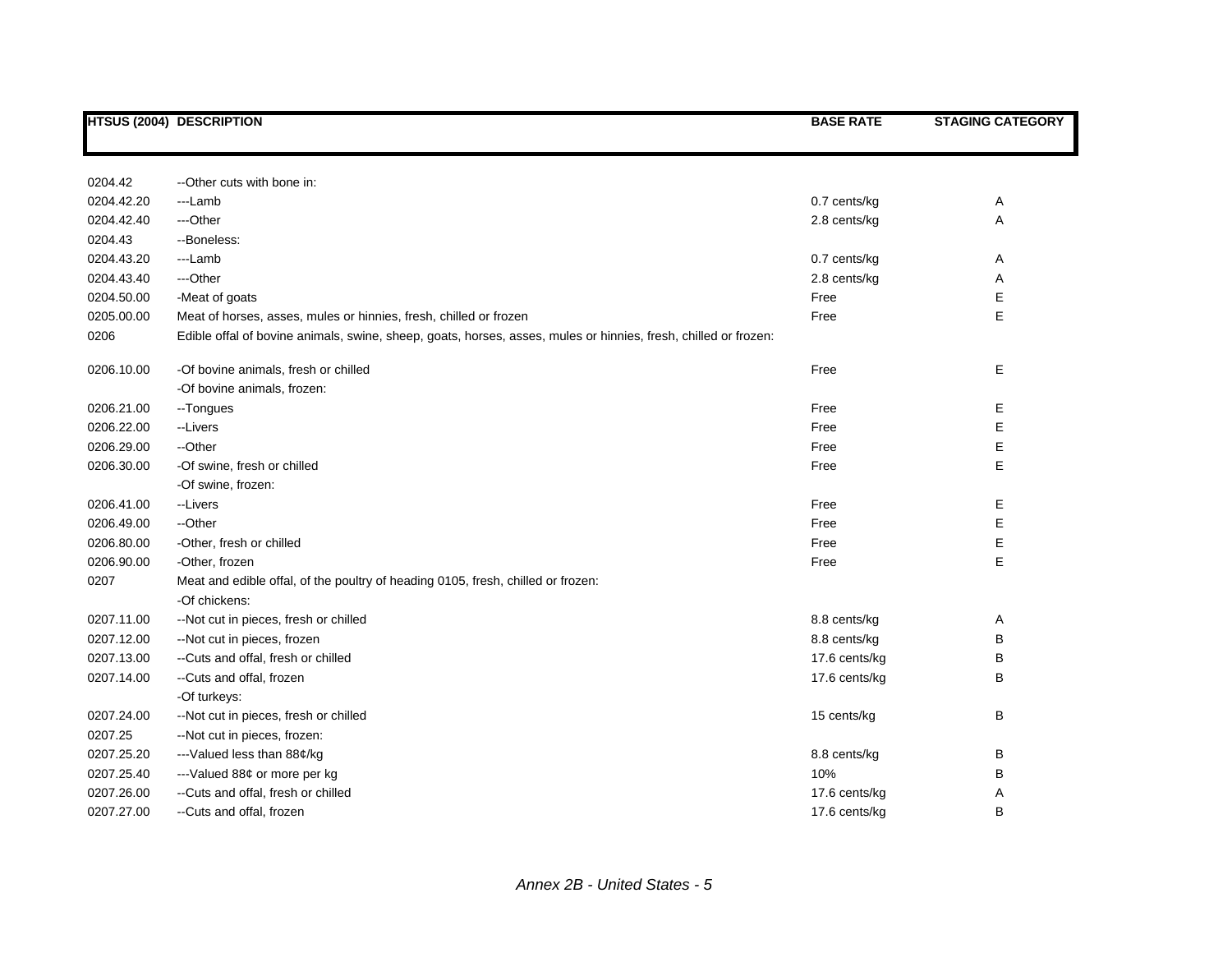|            | <b>HTSUS (2004) DESCRIPTION</b>                                                                                                                | <b>BASE RATE</b> | <b>STAGING CATEGORY</b> |
|------------|------------------------------------------------------------------------------------------------------------------------------------------------|------------------|-------------------------|
|            |                                                                                                                                                |                  |                         |
|            | -Of ducks, geese or guineas:                                                                                                                   |                  |                         |
| 0207.32.00 | --Not cut in pieces, fresh or chilled                                                                                                          | 8.8 cents/kg     | B                       |
| 0207.33.00 | --Not cut in pieces, frozen                                                                                                                    | 8.8 cents/kg     | A                       |
| 0207.34.00 | --Fatty livers, fresh or chilled                                                                                                               | 17.6 cents/kg    | Α                       |
| 0207.35.00 | --Other, fresh or chilled                                                                                                                      | 17.6 cents/kg    | B                       |
| 0207.36.00 | --Other, frozen                                                                                                                                | 17.6 cents/kg    | B                       |
| 0208       | Other meat and edible meat offal, fresh, chilled or frozen:                                                                                    |                  |                         |
| 0208.10.00 | -Of rabbits or hares                                                                                                                           | 6.4%             | B                       |
| 0208.20.00 | -Frogs' legs                                                                                                                                   | Free             | Е                       |
| 0208.30.00 | -Of primates                                                                                                                                   | 6.4%             | B                       |
| 0208.40.00 | -Of whales, dolphins and porpoises (mammals of the order Cetacea); of manatees and dugongs (mammals of the 6.4%<br>order Sirenia)              |                  | B                       |
| 0208.50.00 | -Of reptiles (including snakes and turtles)                                                                                                    | 6.4%             | B                       |
| 0208.90    | -Other:                                                                                                                                        |                  |                         |
| 0208.90.20 | --Deer                                                                                                                                         | Free             | Е                       |
| 0208.90.30 | -- Quail, eviscerated, not in pieces                                                                                                           | 7 cents/kg       | A                       |
| 0208.90.90 | --Other                                                                                                                                        | 6.4%             | B                       |
| 0209.00.00 | Pig fat, free of lean meat, and poultry fat, not rendered or otherwise extracted, fresh, chilled, frozen, salted, in<br>brine, dried or smoked | 3.2%             | Α                       |
| 0210       | Meat and edible meat offal, salted, in brine, dried or smoked; edible flours and meals of meat or meat offal:                                  |                  |                         |
|            | -Meat of swine:                                                                                                                                |                  |                         |
| 0210.11.00 | --Hams, shoulders and cuts thereof, with bone in                                                                                               | 1.4 cents/kg     | Α                       |
| 0210.12.00 | --Bellies (streaky) and cuts thereof                                                                                                           | 1.4 cents/kg     | A                       |
| 0210.19.00 | --Other                                                                                                                                        | 1.4 cents/kg     | Α                       |
| 0210.20.00 | -Meat of bovine animals                                                                                                                        | Free             | E                       |
|            | -Other, including edible flours and meals of meat and meat offal:                                                                              |                  |                         |
| 0210.91.00 | --Of primates                                                                                                                                  | 2.3%             | Α                       |
| 0210.92.00 | --Of whales, dolphins and porpoises (mammals of the order Cetacea); of manatees and dugongs (mammals of<br>the order Sirenia)                  | 2.3%             | A                       |
| 0210.93.00 | -- Of reptiles (including snakes and turtles)                                                                                                  | 2.3%             | A                       |
| 0210.99    | -- Other:                                                                                                                                      |                  |                         |
| 0210.99.20 | ---Meat of poultry of heading 0105                                                                                                             | 2.3%             | Α                       |
| 0210.99.90 | ---Other                                                                                                                                       | 2.3%             | Α                       |
| 0301       | Live fish:                                                                                                                                     |                  |                         |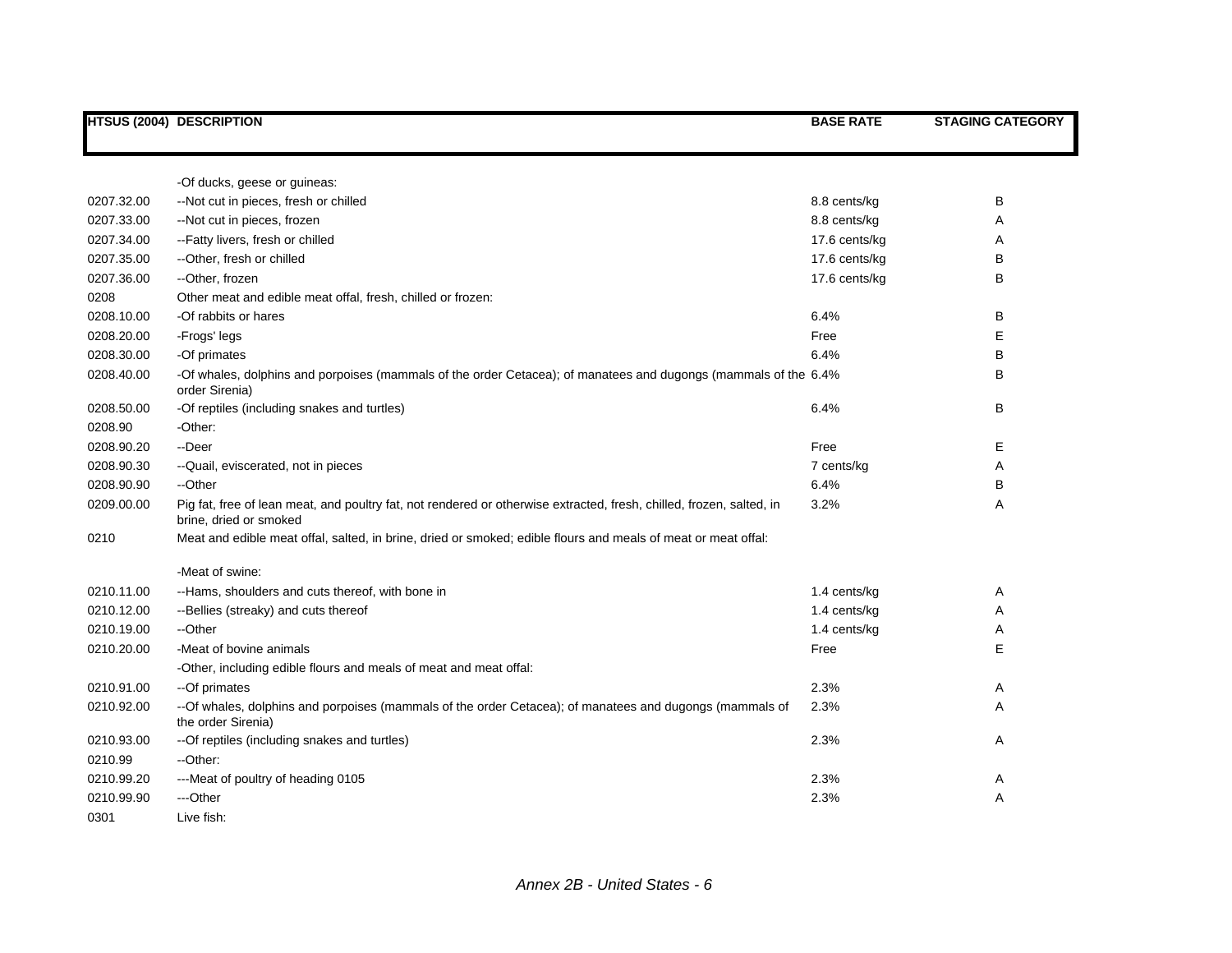|            | <b>HTSUS (2004) DESCRIPTION</b>                                                                                                                                                                                                                      | <b>BASE RATE</b> | <b>STAGING CATEGORY</b> |
|------------|------------------------------------------------------------------------------------------------------------------------------------------------------------------------------------------------------------------------------------------------------|------------------|-------------------------|
|            |                                                                                                                                                                                                                                                      |                  |                         |
|            |                                                                                                                                                                                                                                                      |                  |                         |
| 0301.10.00 | -Ornamental fish                                                                                                                                                                                                                                     | Free             | Е                       |
|            | -Other live fish:                                                                                                                                                                                                                                    |                  |                         |
| 0301.91.00 | --Trout (Salmo trutta, Oncorhynchus mykiss, Oncorhynchus clarki, Oncorhynchus aguabonita, Oncorhynchus                                                                                                                                               | Free             | Е                       |
|            | gilae, Oncorhynchus apache and Oncorhynchus chrysogaster)                                                                                                                                                                                            |                  |                         |
| 0301.92.00 | --Eels (Anguilla spp.)                                                                                                                                                                                                                               | Free             | Е                       |
| 0301.93.00 | --Carp                                                                                                                                                                                                                                               | Free             | E                       |
| 0301.99.00 | --Other                                                                                                                                                                                                                                              | Free             | E                       |
| 0302       | Fish, fresh or chilled, excluding fish fillets and other fish meat of heading 0304:                                                                                                                                                                  |                  |                         |
|            | -Salmonidae, excluding livers and roes:                                                                                                                                                                                                              |                  |                         |
| 0302.11.00 | --Trout (Salmo trutta, Oncorhynchus mykiss, Oncorhynchus clarki, Oncorhynchus aguabonita, Oncorhynchus<br>gilae, Oncorhynchus apache and Oncorhynchus chrysogaster)                                                                                  | Free             | Е                       |
| 0302.12.00 | --Pacific salmon (Oncorhynchus nerka, Oncorhynchus gorbuscha, Oncorhynchus keta, Oncorhynchus<br>tschawytscha, Oncorhynchus kisutch, Oncorhynchus masou and Oncorhynchus rhodurus), Atlantic salmon<br>(Salmo salar) and Danube salmon (Hucho hucho) | Free             | Е                       |
| 0302.19.00 | --Other                                                                                                                                                                                                                                              | Free             | E                       |
|            | -Flat fish (Pleuronectidae, Bothidae, Cynoglossidae, Soleidae, Scophthalmidae and Citharidae), excluding livers<br>and roes:                                                                                                                         |                  |                         |
| 0302.21.00 | --Halibut and Greenland turbot (Reinhardtius hippoglossoides, Hippoglossus hippoglossus, Hippoglossus<br>stenolepis)                                                                                                                                 | Free             | Е                       |
| 0302.22.00 | --Plaice (Pleuronectes platessa)                                                                                                                                                                                                                     | Free             | Е                       |
| 0302.23.00 | --Sole (Solea spp.)                                                                                                                                                                                                                                  | 1.1 cents/kg     | Α                       |
| 0302.29.00 | --Other                                                                                                                                                                                                                                              | Free             | Е                       |
|            | -Tunas (of genus Thunnus), skipjack or stripe-bellied bonito (Euthynnus (Katsuwonus) pelamis), excluding livers<br>and roes:                                                                                                                         |                  |                         |
| 0302.31.00 | --Albacore or longfinned tunas (Thunnus alalunga)                                                                                                                                                                                                    | Free             | Е                       |
| 0302.32.00 | -- Yellowfin tunas (Thunnus albacares)                                                                                                                                                                                                               | Free             | E                       |
| 0302.33.00 | --Skipjack or stripe-bellied bonito                                                                                                                                                                                                                  | Free             | E                       |
| 0302.34.00 | --Bigeye tunas (Thunnus obesus)                                                                                                                                                                                                                      | Free             | Е                       |
| 0302.35.00 | --Bluefin tunas (Thunnus thynnus)                                                                                                                                                                                                                    | Free             | Е                       |
| 0302.36.00 | --Southern bluefin tunas (Thunnus maccoyii)                                                                                                                                                                                                          | Free             | Е                       |
| 0302.39.01 | --Other                                                                                                                                                                                                                                              | Free             | Е                       |
| 0302.40.00 | -Herrings (Clupea harengus, Clupea pallasii), excluding livers and roes                                                                                                                                                                              | Free             | E                       |
| 0302.50.00 | -Cod (Gadus morhua, Gadus ogac, Gadus macrocephalus), excluding livers and roes                                                                                                                                                                      | Free             | E                       |
|            | -Other fish, excluding livers and roes:                                                                                                                                                                                                              |                  |                         |
| 0302.61.00 | --Sardines (Sardina pilchardus, Sardinops spp.), sardinella (Sardinella spp.), brisling or sprats (Sprattus sprattus) Free                                                                                                                           |                  | E                       |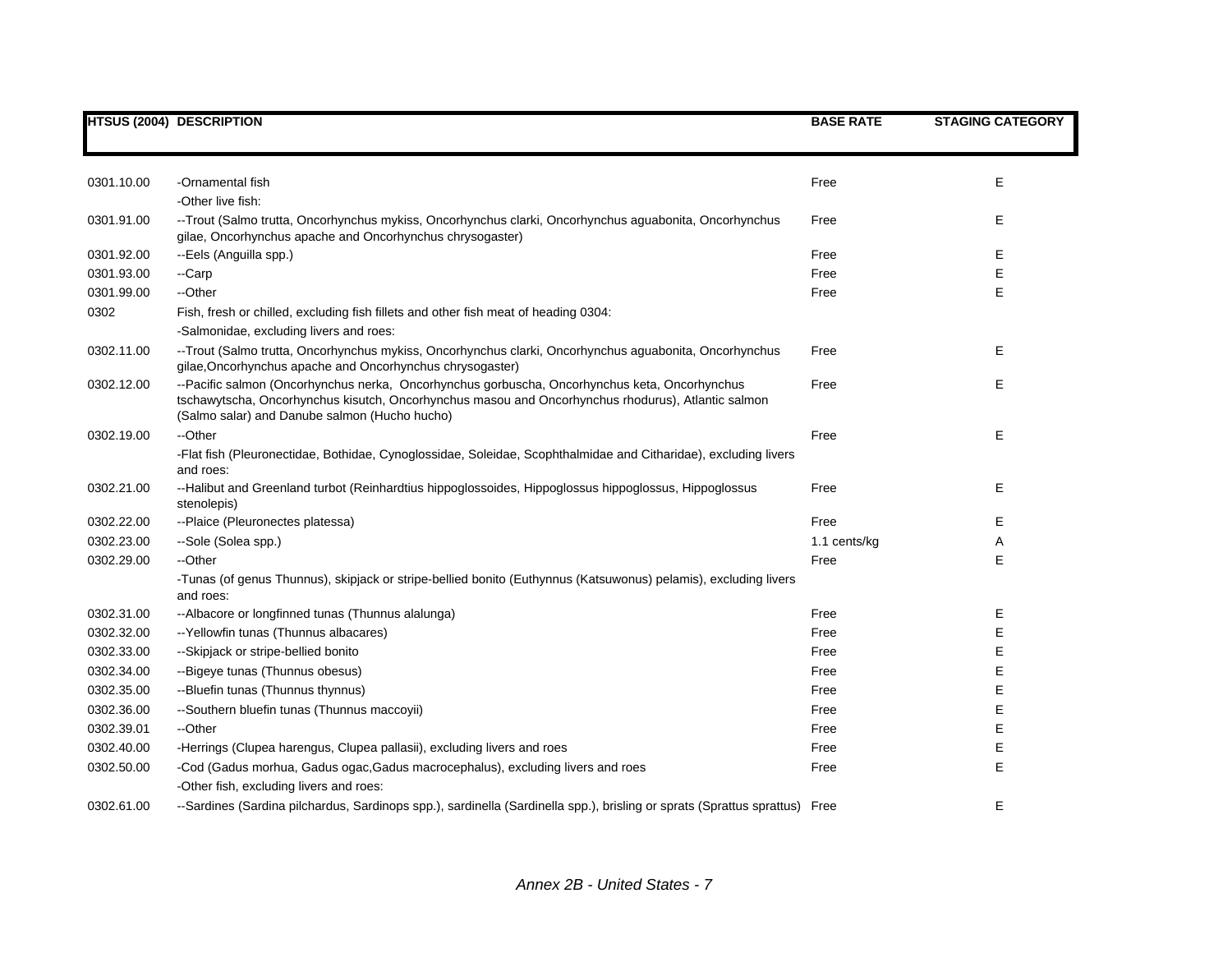|            | <b>HTSUS (2004) DESCRIPTION</b>                                                                                                                                                                                  | <b>BASE RATE</b> | <b>STAGING CATEGORY</b> |
|------------|------------------------------------------------------------------------------------------------------------------------------------------------------------------------------------------------------------------|------------------|-------------------------|
|            |                                                                                                                                                                                                                  |                  |                         |
| 0302.62.00 | --Haddock (Melanogrammus aeglefinus)                                                                                                                                                                             | Free             | Е                       |
| 0302.63.00 | --Atlantic pollock (Pollachius virens)                                                                                                                                                                           | Free             | E                       |
| 0302.64.00 | --Mackerel (Scomber scombrus, Scomber australasicus, Scomber japonicus)                                                                                                                                          | Free             | Е                       |
| 0302.65.00 | --Dogfish and other sharks                                                                                                                                                                                       | Free             | Е                       |
| 0302.66.00 | --Eels (Anguilla spp.)                                                                                                                                                                                           | Free             | E                       |
| 0302.69    | --Other:                                                                                                                                                                                                         |                  |                         |
| 0302.69.10 | ---Scaled (whether or not heads, viscera and/or fins have beenremoved, but not otherwise processed), in<br>immediate containers weighing with their contents 6.8 kg or less<br>---Other:                         | 3%               | Α                       |
| 0302.69.20 | ----Smelts, cusk, hake (Urophycis spp.), pollock, shad, sturgeon, swordfish and fresh-water fish                                                                                                                 | Free             | Е                       |
| 0302.69.40 | ----Other                                                                                                                                                                                                        | Free             | E                       |
| 0302.70    | -Livers and roes:                                                                                                                                                                                                |                  |                         |
| 0302.70.20 | --Sturgeon roe                                                                                                                                                                                                   | 15%              | Α                       |
| 0302.70.40 | --Other                                                                                                                                                                                                          | Free             | E                       |
| 0303       | Fish, frozen, excluding fish fillets and other fish meat of heading 0304:                                                                                                                                        |                  |                         |
|            | -Pacific salmon (Oncorhynchus nerka, Oncorhynchus gorbuscha, Oncorhynchus keta, Oncorhynchus<br>tschawytscha, Oncorhynchus kisutch, Oncorhynchus masou and Oncorhynchus rhodurus), excluding livers and<br>roes: |                  |                         |
| 0303.11.00 | --Sockeye salmon (red salmon) (Oncorhynchus nerka)                                                                                                                                                               | Free             | Ε                       |
| 0303.19.00 | --Other                                                                                                                                                                                                          | Free             | E                       |
|            | -Other salmonidae, excluding livers and roes:                                                                                                                                                                    |                  |                         |
| 0303.21.00 | --Trout (Salmo trutta, Oncorhynchus mykiss, Oncorhynchus clarki, Oncorhynchus aguabonita, Oncorhynchus<br>gilae, Oncorhynchus apache and Oncorhynchus chrysogaster)                                              | Free             | E                       |
| 0303.22.00 | --Atlantic salmon (Salmo salar) and Danube salmon (Hucho hucho)                                                                                                                                                  | Free             | Е                       |
| 0303.29.00 | --Other                                                                                                                                                                                                          | Free             | E                       |
|            | Flat fish (Pleuronectidae, Bothidae, Cynoglossidae, Soleidae, Scophthalmidae and Citharidae), excluding livers<br>and roes:                                                                                      |                  |                         |
| 0303.31.00 | --Halibut and Greenland turbot (Reinhardtius hippoglossoides, Hippoglossus hippoglossus, Hippoglossus<br>stenolepis)                                                                                             | Free             | E                       |
| 0303.32.00 | --Plaice (Pleuronectes platessa)                                                                                                                                                                                 | Free             | Е                       |
| 0303.33.00 | --Sole (Solea spp.)                                                                                                                                                                                              | 1.1 cents/kg     | Α                       |
| 0303.39.00 | --Other                                                                                                                                                                                                          | 1.1 cents/kg     | A                       |
|            | -Tunas (of the genus Thunnus), skipjack or stripe-bellied bonito (Euthynnus (Katsuwonus) pelamis), excluding<br>livers and roes:                                                                                 |                  |                         |
| 0303.41.00 | --Albacore or longfinned tunas (Thunnus alalunga)                                                                                                                                                                | Free             | Е                       |
| 0303.42.00 | -- Yellowfin tunas (Thunnus albacares)                                                                                                                                                                           | Free             | E                       |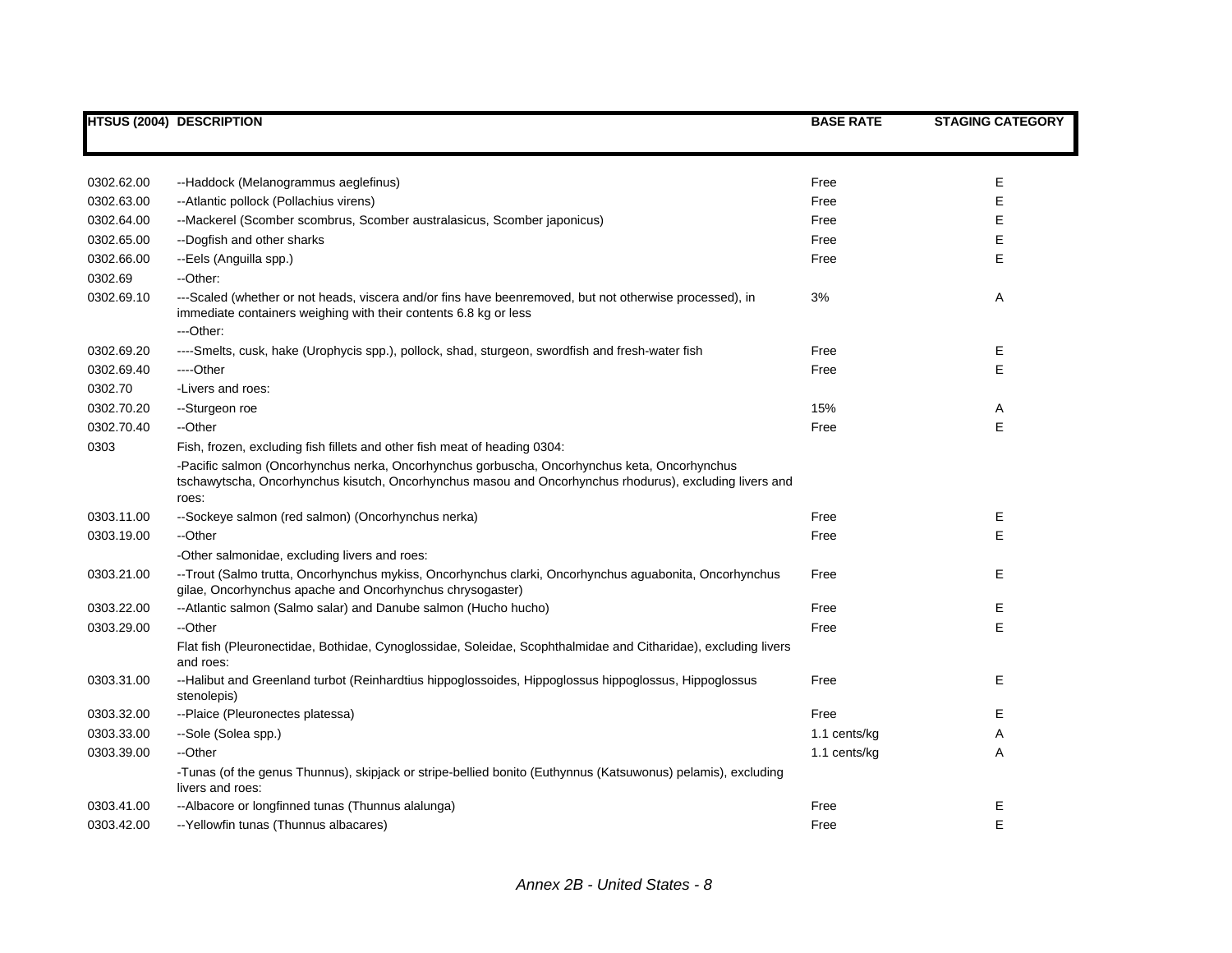|            | <b>HTSUS (2004) DESCRIPTION</b>                                                                                                                                                                    | <b>BASE RATE</b> | <b>STAGING CATEGORY</b> |
|------------|----------------------------------------------------------------------------------------------------------------------------------------------------------------------------------------------------|------------------|-------------------------|
|            |                                                                                                                                                                                                    |                  |                         |
| 0303.43.00 | --Skipjack or stripe-bellied bonito                                                                                                                                                                | Free             | Е                       |
| 0303.44.00 | --Bigeye tunas (Thunnus obesus)                                                                                                                                                                    | Free             | Е                       |
| 0303.45.00 | --Bluefin tunas (Thunnus thynnus)                                                                                                                                                                  | Free             | Е                       |
| 0303.46.00 | --Southern bluefin tunas (Thunnus maccoyii)                                                                                                                                                        | Free             | Е                       |
| 0303.49.01 | --Other                                                                                                                                                                                            | Free             | E                       |
| 0303.50.00 | -Herrings (Clupea harengus, Clupea pallasii), excluding livers and roes                                                                                                                            | Free             | Е                       |
| 0303.60.00 | -Cod (Gadus morhua, Gadus ogac, Gadus macrocephalus), excluding livers and roes                                                                                                                    | Free             | E                       |
|            | -Other fish, excluding livers and roes:                                                                                                                                                            |                  |                         |
| 0303.71.00 | --Sardines (Sardina pilchardus, Sardinops spp.), sardinella (Sardinella spp.), brisling or sprats (Sprattus sprattus) 1.1 cents/kg                                                                 |                  | Α                       |
| 0303.72.00 | --Haddock (Melanogrammus aeglefinus)                                                                                                                                                               | Free             | Е                       |
| 0303.73.00 | --Atlantic pollock (Pollachius virens)                                                                                                                                                             | Free             | E                       |
| 0303.74.00 | --Mackerel (Scomber scombrus, Scomber australasicus, Scomber japonicus)                                                                                                                            | Free             | E                       |
| 0303.75.00 | --Dogfish and other sharks                                                                                                                                                                         | 1.1 cents/kg     | Α                       |
| 0303.76.00 | --Eels (Anguilla spp.)                                                                                                                                                                             | Free             | Е                       |
| 0303.77.00 | --Sea bass (Dicentrarchus labrax, Dicentrarchus punctatus)                                                                                                                                         | Free             | E                       |
| 0303.78.00 | --Whiting (Merluccius spp.) and hake (Urophycis spp.)                                                                                                                                              | Free             | E                       |
| 0303.79    | --Other:                                                                                                                                                                                           |                  |                         |
| 0303.79.20 | ---Smelts, cusk, pollock, shad, sturgeon, swordfish and fresh-water fish                                                                                                                           | Free             | E                       |
| 0303.79.40 | ---Other                                                                                                                                                                                           | Free             | E                       |
| 0303.80    | -Livers and roes:                                                                                                                                                                                  |                  |                         |
| 0303.80.20 | --Sturgeon roe                                                                                                                                                                                     | 15%              | Α                       |
| 0303.80.40 | --Other                                                                                                                                                                                            | Free             | E                       |
| 0304       | Fish fillets and other fish meat (whether or not minced), fresh, chilled or frozen:                                                                                                                |                  |                         |
| 0304.10    | -Fresh or chilled:                                                                                                                                                                                 |                  |                         |
| 0304.10.10 | --Cod, cusk, haddock, pollock and Atlantic ocean perch (rosefish)                                                                                                                                  | Free             | Е                       |
| 0304.10.30 | --Hake (Urophycis spp.)                                                                                                                                                                            | Free             | Е                       |
| 0304.10.40 | --Other                                                                                                                                                                                            | Free             | Е                       |
| 0304.20    | -Frozen fillets:                                                                                                                                                                                   |                  |                         |
| 0304.20.20 | --Skinned, whether or not divided into pieces, and frozen into blocks each weighing over 4.5 kg, imported to be<br>minced, ground or cut into pieces of uniform weights and dimensions<br>--Other: | Free             | E                       |
| 0304.20.30 | ---Cod, cusk, haddock, pollock and Atlantic ocean perch (rosefish)                                                                                                                                 | Free             | Ε                       |
| 0304.20.50 | ---Hake (Urophycis spp.)                                                                                                                                                                           | Free             | E                       |
| 0304.20.60 | ---Other                                                                                                                                                                                           | Free             | E                       |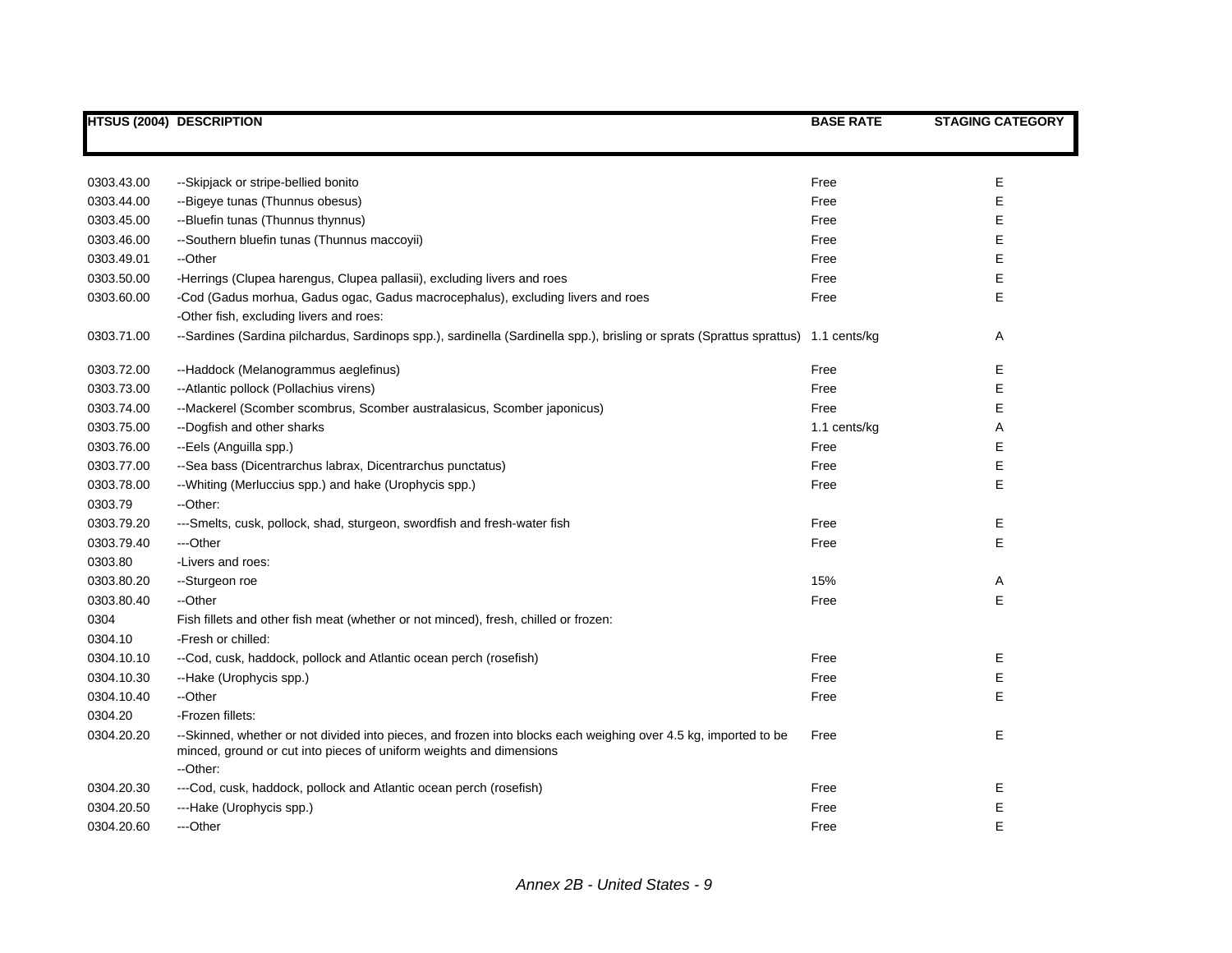|            | <b>HTSUS (2004) DESCRIPTION</b>                                                                                                                                                                                                                      | <b>BASE RATE</b> | <b>STAGING CATEGORY</b> |
|------------|------------------------------------------------------------------------------------------------------------------------------------------------------------------------------------------------------------------------------------------------------|------------------|-------------------------|
|            |                                                                                                                                                                                                                                                      |                  |                         |
| 0304.90    | -Other:                                                                                                                                                                                                                                              |                  |                         |
| 0304.90.10 | -- In bulk or in immediate containers weighing with their contents over 6.8 kg each                                                                                                                                                                  | Free             | Е                       |
| 0304.90.90 | --Other                                                                                                                                                                                                                                              | 6%               | Α                       |
| 0305       | Fish, dried, salted or in brine; smoked fish, whether or not cooked before or during the smoking process; flours,<br>meals and pellets of fish, fit for human consumption:                                                                           |                  |                         |
| 0305.10    | -Flours, meals and pellets of fish, fit for human consumption:                                                                                                                                                                                       |                  |                         |
| 0305.10.20 | -- In bulk or in immediate containers weighing with their contents over 6.8 kg each                                                                                                                                                                  | Free             | Ε                       |
| 0305.10.40 | --Other                                                                                                                                                                                                                                              | 6%               | Α                       |
| 0305.20    | -Livers and roes of fish, dried, smoked, salted or in brine:                                                                                                                                                                                         |                  |                         |
| 0305.20.20 | --Sturgeon roe                                                                                                                                                                                                                                       | 7.5%             | Α                       |
| 0305.20.40 | --Other                                                                                                                                                                                                                                              | Free             | E                       |
| 0305.30    | -Fish fillets, dried, salted or in brine, but not smoked:                                                                                                                                                                                            |                  |                         |
| 0305.30.20 | --Herrings, in immediate containers weighing with their contents 6.8 kg or less each                                                                                                                                                                 | 4%               | Α                       |
| 0305.30.40 | --Mackerel, in immediate containers weighing with their contents 6.8 kg or less each                                                                                                                                                                 | 5%               | Α                       |
| 0305.30.60 | --Other                                                                                                                                                                                                                                              | Free             | Е                       |
|            | -Smoked fish, including fillets:                                                                                                                                                                                                                     |                  |                         |
| 0305.41.00 | --Pacific salmon (Oncorhynchus nerka, Oncorhynchus gorbuscha, Oncorhynchus keta, Oncorhynchus<br>tschawytscha, Oncorhynchus kisutch, Oncorhynchus masou and Oncorhynchus rhodurus), Atlantic salmon<br>(Salmo salar) and Danube salmon (Hucho hucho) | 5%               | Α                       |
| 0305.42.00 | --Herrings (Clupea harengus, Clupea pallasii)                                                                                                                                                                                                        | Free             | E                       |
| 0305.49    | --Other:                                                                                                                                                                                                                                             |                  |                         |
| 0305.49.20 | ---Mackerel                                                                                                                                                                                                                                          | Free             | Е                       |
| 0305.49.40 | ---Other                                                                                                                                                                                                                                             | Free             | E                       |
|            | -Dried fish, whether or not salted but not smoked:                                                                                                                                                                                                   |                  |                         |
| 0305.51.00 | --Cod (Gadus morhua, Gadus ogac, Gadus macrocephalus)                                                                                                                                                                                                | Free             | Е                       |
| 0305.59    | --Other:                                                                                                                                                                                                                                             |                  |                         |
| 0305.59.20 | --Shark fins                                                                                                                                                                                                                                         | Free             | Е                       |
| 0305.59.40 | ---Other                                                                                                                                                                                                                                             | Free             | E                       |
|            | -Fish, salted but not dried or smoked and fish in brine:                                                                                                                                                                                             |                  |                         |
| 0305.61    | --Herrings (Clupea harengus, Clupea pallasii):                                                                                                                                                                                                       |                  |                         |
| 0305.61.20 | --- In immediate containers weighing with their contents 6.8 kg or less each                                                                                                                                                                         | 4%               | Α                       |
| 0305.61.40 | ---Other                                                                                                                                                                                                                                             | Free             | Ε                       |
| 0305.62.00 | --Cod (Gadus morhua, Gadus ogac, Gadus macrocephalus)                                                                                                                                                                                                | Free             | E                       |
| 0305.63    | --Anchovies (Engraulis spp.):                                                                                                                                                                                                                        |                  |                         |

---In immediate containers weighing with their contents 6.8 kg or less each: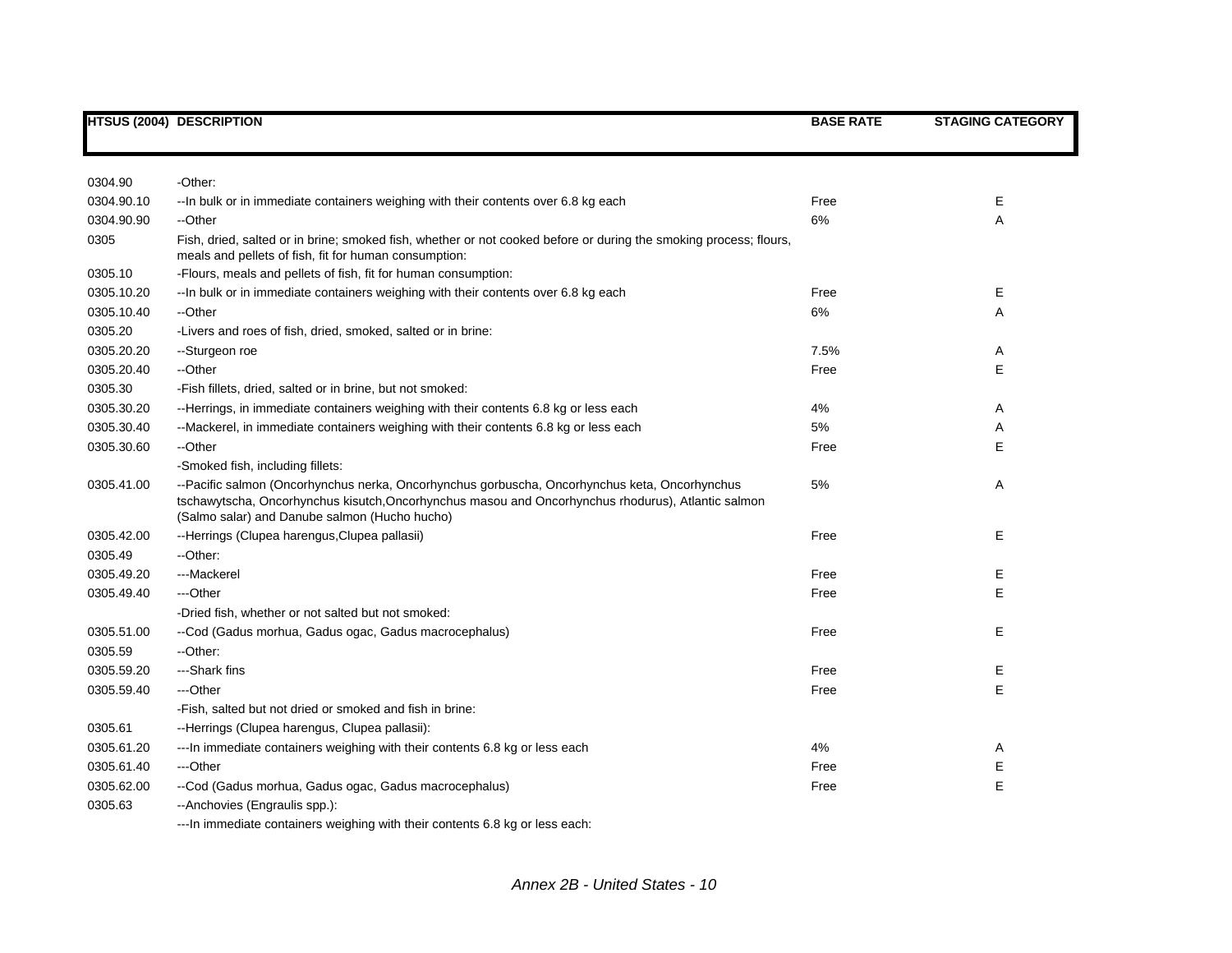|            | <b>HTSUS (2004) DESCRIPTION</b>                                                                                                                                                                                                                                                                                             | <b>BASE RATE</b> | <b>STAGING CATEGORY</b> |
|------------|-----------------------------------------------------------------------------------------------------------------------------------------------------------------------------------------------------------------------------------------------------------------------------------------------------------------------------|------------------|-------------------------|
|            |                                                                                                                                                                                                                                                                                                                             |                  |                         |
| 0305.63.20 | ---- In airtight containers                                                                                                                                                                                                                                                                                                 | 5%               | Α                       |
| 0305.63.40 | ----Other                                                                                                                                                                                                                                                                                                                   | Free             | Е                       |
| 0305.63.60 | ---Other                                                                                                                                                                                                                                                                                                                    | Free             | E                       |
| 0305.69    | --Other:                                                                                                                                                                                                                                                                                                                    |                  |                         |
| 0305.69.10 | ---Cusk, haddock, hake (Urophycis spp.) and pollock<br>---Mackerel:                                                                                                                                                                                                                                                         | Free             | E                       |
| 0305.69.20 | ----In immediate containers weighing with their contents 6.8 kg or less each                                                                                                                                                                                                                                                | 5%               | Α                       |
| 0305.69.30 | ----Other                                                                                                                                                                                                                                                                                                                   | Free             | Е                       |
| 0305.69.40 | ---Salmon                                                                                                                                                                                                                                                                                                                   | 3%               | Α                       |
|            | ---Other:                                                                                                                                                                                                                                                                                                                   |                  |                         |
| 0305.69.50 | ---- In immediate containers weighing with their contents 6.8 kg or less each                                                                                                                                                                                                                                               | Free             | Е                       |
| 0305.69.60 | ----Other                                                                                                                                                                                                                                                                                                                   | 0.5%             | Α                       |
| 0306       | Crustaceans, whether in shell or not, live, fresh, chilled, frozen, dried, salted or in brine; crustaceans, in shell,<br>cooked by steaming or by boiling in water, whether or not chilled, frozen, dried, salted or in brine; flours, meals<br>and pellets of crustaceans, fit for human consumption:                      |                  |                         |
|            | -Frozen:                                                                                                                                                                                                                                                                                                                    |                  |                         |
| 0306.11.00 | --Rock lobster and other sea crawfish (Palinurus spp., Panulirus spp., Jasus spp.)                                                                                                                                                                                                                                          | Free             | Е                       |
| 0306.12.00 | --Lobsters (Homarus spp.)                                                                                                                                                                                                                                                                                                   | Free             | Е                       |
| 0306.13.00 | --Shrimps and prawns                                                                                                                                                                                                                                                                                                        | Free             | E                       |
| 0306.14    | --Crabs:                                                                                                                                                                                                                                                                                                                    |                  |                         |
| 0306.14.20 | ---Crabmeat                                                                                                                                                                                                                                                                                                                 | 7.5%             | Α                       |
| 0306.14.40 | ---Other                                                                                                                                                                                                                                                                                                                    | Free             | Е                       |
| 0306.19.00 | --Other, including flours, meals and pellets of crustaceans, fit for human consumption<br>-Not frozen:                                                                                                                                                                                                                      | Free             | E                       |
| 0306.21.00 | --Rock lobster and other sea crawfish (Palinurus spp., Panulirus spp., Jasus spp.)                                                                                                                                                                                                                                          | Free             | Е                       |
| 0306.22.00 | --Lobsters (Homarus spp.)                                                                                                                                                                                                                                                                                                   | Free             | Е                       |
| 0306.23.00 | --Shrimps and prawns                                                                                                                                                                                                                                                                                                        | Free             | E                       |
| 0306.24    | --Crabs:                                                                                                                                                                                                                                                                                                                    |                  |                         |
| 0306.24.20 | ---Crabmeat                                                                                                                                                                                                                                                                                                                 | 7.5%             | Α                       |
| 0306.24.40 | ---Other                                                                                                                                                                                                                                                                                                                    | Free             | Ε                       |
| 0306.29.00 | --Other, including flours, meals and pellets of crustaceans, fit for human consumption                                                                                                                                                                                                                                      | Free             | E                       |
| 0307       | Molluscs, whether in shell or not, live, fresh, chilled, frozen, dried, salted or in brine; aquatic invertebrates other<br>than crustaceans and molluscs, live, fresh, chilled, frozen, dried, salted or in brine; flours, meals and pellets of<br>aquatic invertebrates other than crustaceans, fit for human consumption: |                  |                         |
| 0307.10.00 | -Oysters                                                                                                                                                                                                                                                                                                                    | Free             | E.                      |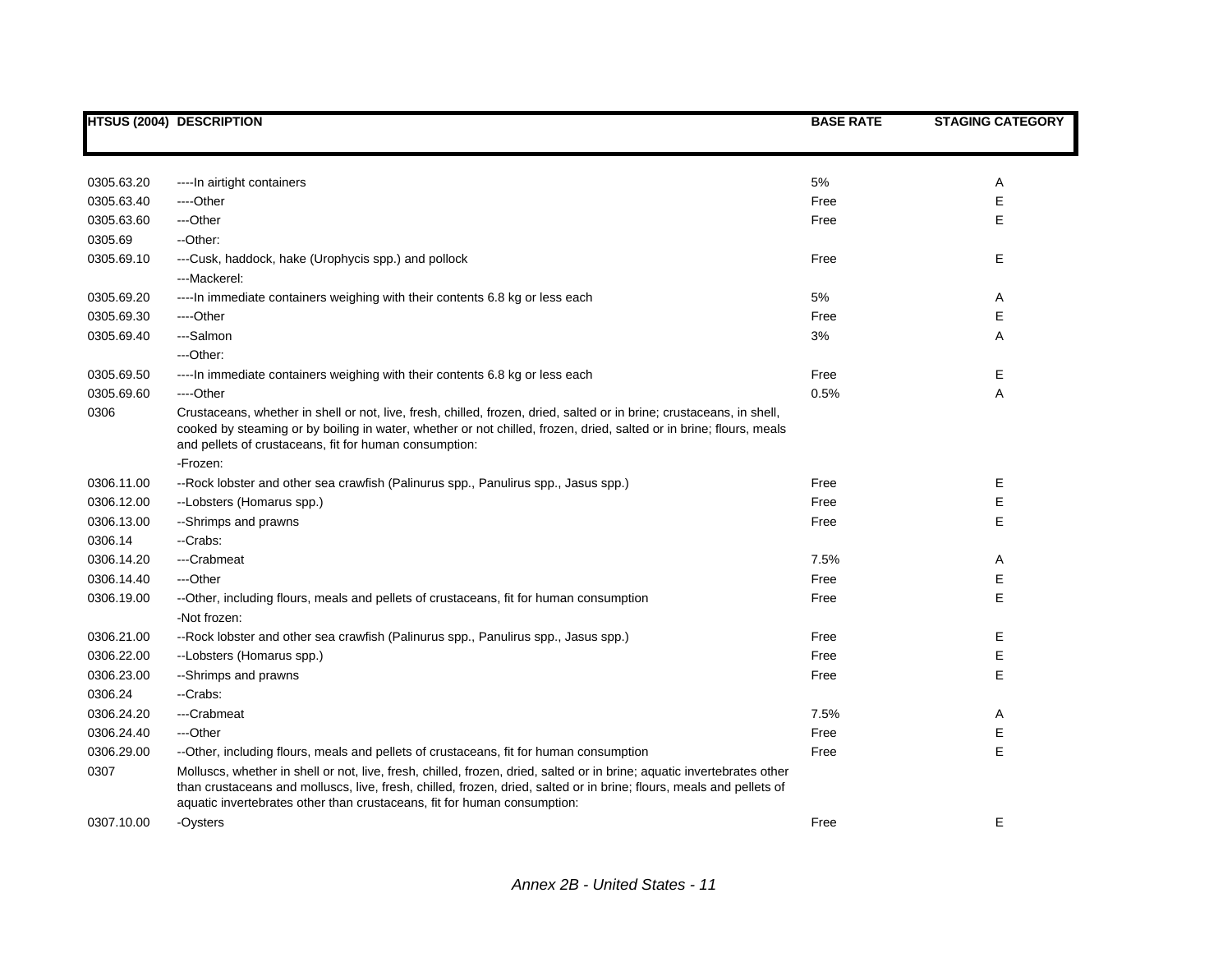|            | <b>HTSUS (2004) DESCRIPTION</b>                                                                                                                      | <b>BASE RATE</b> | <b>STAGING CATEGORY</b> |
|------------|------------------------------------------------------------------------------------------------------------------------------------------------------|------------------|-------------------------|
|            |                                                                                                                                                      |                  |                         |
|            | -Scallops, including queen scallops, of the genera Pecten, Chlamys or Placopecten:                                                                   |                  |                         |
| 0307.21.00 | --Live, fresh or chilled                                                                                                                             | Free             | Ε                       |
| 0307.29.00 | --Other                                                                                                                                              | Free             | Е                       |
|            | -Mussels (Mytilus spp., Perna spp.):                                                                                                                 |                  |                         |
| 0307.31.00 | --Live, fresh or chilled                                                                                                                             | Free             | Е                       |
| 0307.39.00 | --Other                                                                                                                                              | Free             | E                       |
|            | -Cuttle fish (Sepia officinalis, Rossia macrosoma, Sepiola spp.) and squid (Ommastrephes spp., Loligo spp.,<br>Nototodarus spp., Sepioteuthis spp.): |                  |                         |
| 0307.41.00 | --Live, fresh or chilled                                                                                                                             | Free             | Е                       |
| 0307.49.00 | --Other                                                                                                                                              | Free             | E                       |
|            | -Octopus (Octopus spp.):                                                                                                                             |                  |                         |
| 0307.51.00 | --Live, fresh or chilled                                                                                                                             | Free             | Е                       |
| 0307.59.00 | --Other                                                                                                                                              | Free             | E                       |
| 0307.60.00 | -Snails, other than sea snails                                                                                                                       | 5%               | Α                       |
|            | -Other, including flours, meals and pellets of aquatic invertebrates other than crustaceans, fit for human<br>consumption:                           |                  |                         |
| 0307.91.00 | --Live, fresh or chilled                                                                                                                             | Free             | Е                       |
| 0307.99.00 | --Other                                                                                                                                              | Free             | Е                       |
| 0401       | Milk and cream, not concentrated nor containing added sugar or other sweetening matter:                                                              |                  |                         |
| 0401.10.00 | -Of a fat content, by weight, not exceeding 1 percent                                                                                                | 0.34 cents/liter | F                       |
| 0401.20    | -Of a fat content, by weight, exceeding 1 percent but not exceeding 6 percent:                                                                       |                  |                         |
| 0401.20.20 | -- For not over 11,356,236 liters entered in any calendar year                                                                                       | 0.43 cents/liter | F                       |
| 0401.20.40 | --Other                                                                                                                                              | 1.5 cents/liter  | E                       |
| 0401.30    | -Of a fat content, by weight, exceeding 6 percent:                                                                                                   |                  |                         |
|            | -- Of a fat content, by weight, not exceeding 45 percent:                                                                                            |                  |                         |
| 0401.30.02 | ---Described in general note 15 of the tariff schedule and entered pursuant to its provisions                                                        | 3.2 cents/liter  | Α                       |
| 0401.30.05 | ---Described in additional U.S. note 5 to this chapter and entered pursuant to its provisions                                                        | 3.2 cents/liter  |                         |
| 0401.30.25 | ---Other                                                                                                                                             | 77.2 cents/liter | See Annex 1, note 4.    |
|            | --Other:                                                                                                                                             |                  |                         |
| 0401.30.42 | ---Described in general note 15 of the tariff schedule and entered pursuant to its provisions                                                        | 12.3 cents/kg    | Α                       |
| 0401.30.50 | ---Described in additional U.S. note 6 to this chapter and entered pursuant to its provisions                                                        | 12.3 cents/kg    |                         |
| 0401.30.75 | ---Other                                                                                                                                             | \$1.646/kg       | See Annex 1, note 7.    |
| 0402       | Milk and cream, concentrated or containing added sugar or other sweetening matter:                                                                   |                  |                         |
| 0402.10    | -In powder, granules or other solid forms, of a fat content, by weight, not exceeding 1.5 percent:                                                   |                  |                         |
| 0402.10.05 | --Described in general note 15 of the tariff schedule and entered pursuant to its provisions                                                         | 3.3 cents/kg     | Α                       |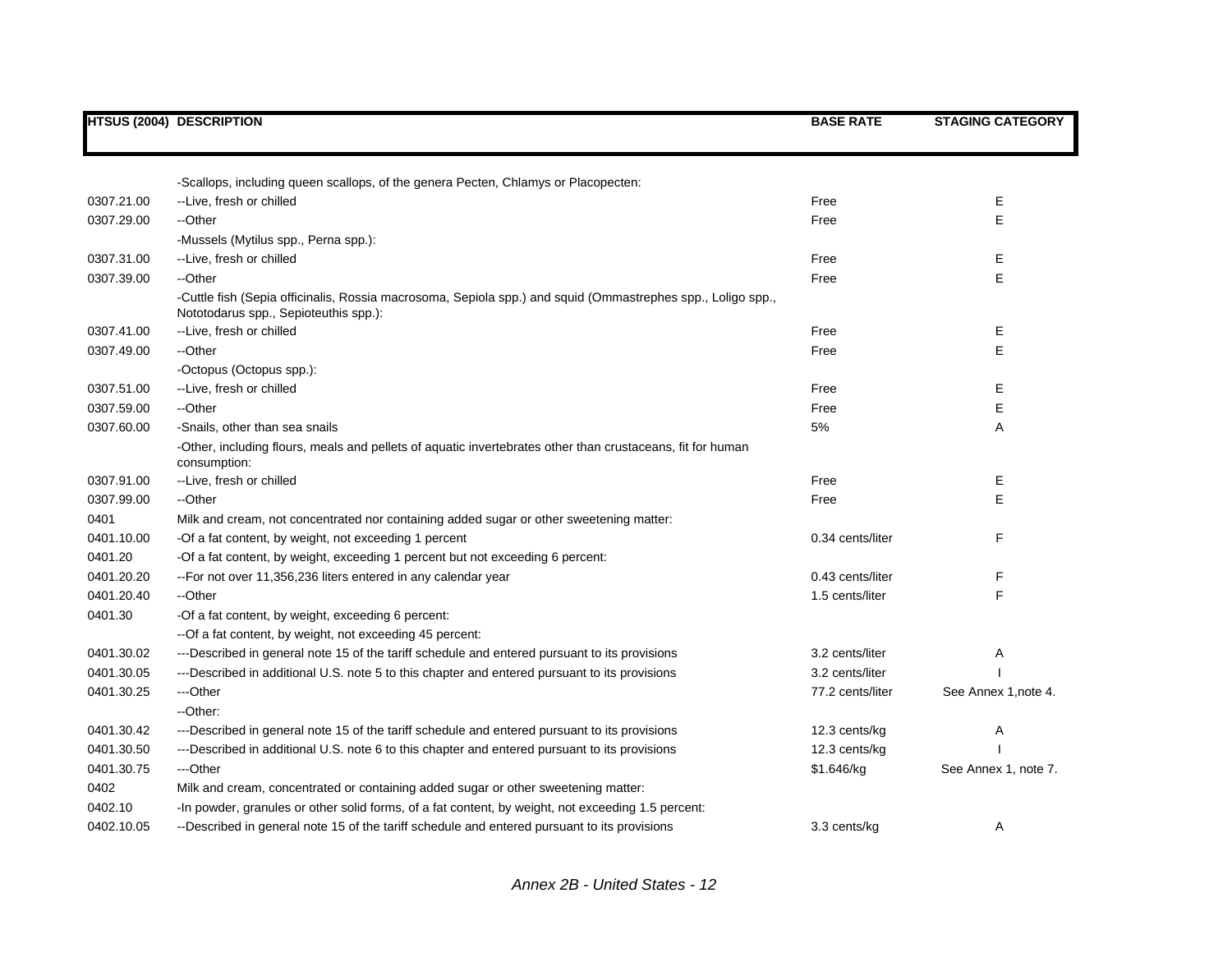|            | <b>HTSUS (2004) DESCRIPTION</b>                                                                 | <b>BASE RATE</b>     | <b>STAGING CATEGORY</b> |
|------------|-------------------------------------------------------------------------------------------------|----------------------|-------------------------|
|            |                                                                                                 |                      |                         |
| 0402.10.10 | --Described in additional U.S. note 7 to this chapter and entered pursuant to its provisions    | 3.3 cents/kg         |                         |
| 0402.10.50 | --Other                                                                                         | 86.5 cents/kg        | See Annex 1, note 8.    |
|            | -In powder, granules or other solid forms, of a fat content, by weight, exceeding 1.5 percent:  |                      |                         |
| 0402.21    | --Not containing added sugar or other sweetening matter:                                        |                      |                         |
|            | --- Of a fat content, by weight, not exceeding 3 percent:                                       |                      |                         |
| 0402.21.02 | ----Described in general note 15 of the tariff schedule and entered pursuant to its provisions  | 3.3 cents/kg         | Α                       |
| 0402.21.05 | ----Described in additional U.S. note 7 to this chapter and entered pursuant to its provisions  | 3.3 cents/kg         |                         |
| 0402.21.25 | ----Other                                                                                       | 86.5 cents/kg        | See Annex 1, note 8.    |
|            | --- Of a fat content, by weight, exceeding 3 percent but not exceeding 35 percent:              |                      |                         |
| 0402.21.27 | ----Described in general note 15 of the tariff schedule and entered pursuant to its provisions  | 6.8 cents/kg         | A                       |
| 0402.21.30 | ----Described in additional U.S. note 8 to this chapter and entered pursuant to its provisions  | 6.8 cents/kg         |                         |
| 0402.21.50 | ----Other                                                                                       | \$1.092/kg           | See Annex 1, note 10.   |
|            | ---Other:                                                                                       |                      |                         |
| 0402.21.73 | ----Described in general note 15 of the tariff schedule and entered pursuant to its provisions  | 13.7 cents/kg        | Α                       |
| 0402.21.75 | ----Described in additional U.S. note 9 to this chapter and entered pursuant to its provisions  | 13.7 cents/kg        |                         |
| 0402.21.90 | ----Other                                                                                       | \$1.556/kg           | See Annex 1, note 7.    |
| 0402.29    | --Other:                                                                                        |                      |                         |
| 0402.29.05 | ---Described in general note 15 of the tariff schedule and entered pursuant to its provisions   | 17.5%                | A                       |
| 0402.29.10 | ---Described in additional U.S. note 10 to this chapter and entered pursuant to its provisions  | 17.5%                | See Annex 1, note 11.   |
| 0402.29.50 | ---Other                                                                                        | $$1.104/kg + 14.9\%$ | See Annex 1, note 12.   |
|            | -Other:                                                                                         |                      |                         |
| 0402.91    | --Not containing added sugar or other sweetening matter:                                        |                      |                         |
|            | ---Described in general note 15 of the tariff schedule and entered pursuant to its provisions:  |                      |                         |
| 0402.91.03 | ---- In airtight containers                                                                     | 2.2 cents/kg         | A                       |
| 0402.91.06 | ----Other                                                                                       | 3.3 cents/kg         | Α                       |
|            | ---Described in additional U.S. note 11 to this chapter and entered pursuant to its provisions: |                      |                         |
| 0402.91.10 | ---- In airtight containers                                                                     | 2.2 cents/kg         |                         |
| 0402.91.30 | ----Other                                                                                       | 3.3 cents/kg         |                         |
|            | ---Other:                                                                                       |                      |                         |
| 0402.91.70 | ---- In airtight containers                                                                     | 31.3 cents/kg        | See Annex 1, note 6.    |
| 0402.91.90 | ----Other                                                                                       | 31.3 cents/kg        | See Annex 1, note 6.    |
| 0402.99    | --Other:                                                                                        |                      |                         |
|            |                                                                                                 |                      |                         |

---Condensed milk: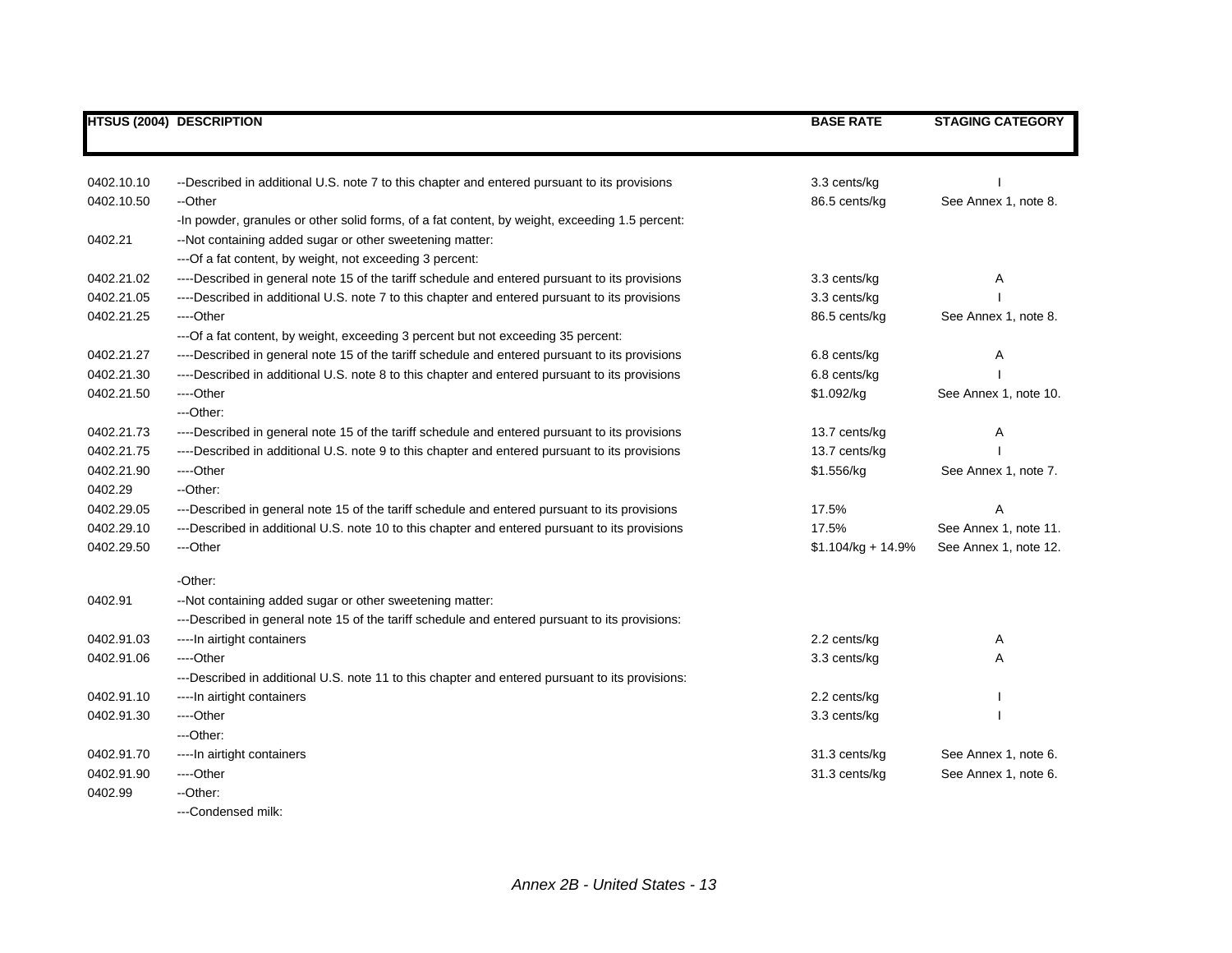|            | <b>HTSUS (2004) DESCRIPTION</b>                                                                                                                                                                                                                  | <b>BASE RATE</b>           | <b>STAGING CATEGORY</b> |
|------------|--------------------------------------------------------------------------------------------------------------------------------------------------------------------------------------------------------------------------------------------------|----------------------------|-------------------------|
|            |                                                                                                                                                                                                                                                  |                            |                         |
|            | ----Described in general note 15 of the tariff schedule and entered pursuant to its provisions:                                                                                                                                                  |                            |                         |
| 0402.99.03 | -----In airtight containers                                                                                                                                                                                                                      | 3.9 cents/kg               | A                       |
| 0402.99.06 | -----Other                                                                                                                                                                                                                                       | 3.3 cents/kg               | Α                       |
|            | ----Described in additional U.S. note 11 to this chapter and entered pursuant to its provisions:                                                                                                                                                 |                            |                         |
| 0402.99.10 | -----In airtight containers                                                                                                                                                                                                                      | 3.9 cents/kg               | See Annex 1, note 5.    |
| 0402.99.30 | -----Other                                                                                                                                                                                                                                       | 3.3 cents/kg               |                         |
|            | ----Other:                                                                                                                                                                                                                                       |                            |                         |
| 0402.99.45 | -----In airtight containers                                                                                                                                                                                                                      | 49.6 cents/kg              | See Annex 1, note 6.    |
| 0402.99.55 | -----Other                                                                                                                                                                                                                                       | 49.6 cents/kg              | See Annex 1, note 6.    |
|            | ---Other:                                                                                                                                                                                                                                        |                            |                         |
| 0402.99.68 | ----Described in general note 15 of the tariff schedule and entered pursuant to its provisions                                                                                                                                                   | 17.5%                      |                         |
| 0402.99.70 | ----Described in additional U.S. note 10 to this chapter and entered pursuant to its provisions                                                                                                                                                  | 17.5%                      | See Annex 1, note 11.   |
| 0402.99.90 | ---Other                                                                                                                                                                                                                                         | $46.3$ cents/kg +<br>14.9% | See Annex 1, note 12.   |
| 0403       | Buttermilk, curdled milk and cream, yogurt, kephir and other fermented or acidified milk and cream, whether or<br>not concentrated or containing added sugar or other sweetening matter or flavored or containing added fruit, nuts<br>or cocoa: |                            |                         |
| 0403.10    | -Yogurt:                                                                                                                                                                                                                                         |                            |                         |
|            | -- In dry form:                                                                                                                                                                                                                                  |                            |                         |
| 0403.10.05 | ---Described in general note 15 of the tariff schedule and entered pursuant to its provisions                                                                                                                                                    | 20%                        | Α                       |
| 0403.10.10 | ---Described in additional U.S. note 10 to this chapter and entered pursuant to its provisions                                                                                                                                                   | 20%                        | See Annex 1, note 11.   |
| 0403.10.50 | ---Other                                                                                                                                                                                                                                         | $$1.035/kg + 17%$          | See Annex 1, note 12.   |
| 0403.10.90 | --Other                                                                                                                                                                                                                                          | 17%                        | D                       |
| 0403.90    | -Other:                                                                                                                                                                                                                                          |                            |                         |
|            | --Sour cream containing not over 45 percent by weight of butterfat; buttermilk:                                                                                                                                                                  |                            |                         |
|            | ---Fluid:                                                                                                                                                                                                                                        |                            |                         |
|            | ----Sour cream:                                                                                                                                                                                                                                  |                            |                         |
| 0403.90.02 | -----Described in general note 15 of the tariff schedule and entered pursuant to its provisions                                                                                                                                                  | 3.2 cents/liter            | Α                       |
| 0403.90.04 | -----Described in additional U.S. note 5 to this chapter and entered pursuant to its provisions                                                                                                                                                  | 3.2 cents/liter            |                         |
| 0403.90.16 | -----Other                                                                                                                                                                                                                                       | 77.2 cents/liter           | See Annex 1, note 4.    |
| 0403.90.20 | ----Buttermilk                                                                                                                                                                                                                                   | 0.34 cents/liter           | D                       |
|            | ---Dried:                                                                                                                                                                                                                                        |                            |                         |
|            | ----Containing not over 6 percent by weight of butterfat:                                                                                                                                                                                        |                            |                         |
| 0403.90.37 | -----Described in general note 15 of the tariff schedule and entered pursuant to its provisions                                                                                                                                                  | 3.3 cents/kg               | Α                       |
| 0403.90.41 | -----Described in additional U.S. note 12 to this chapter and entered pursuant to its provisions                                                                                                                                                 | 3.3 cents/kg               |                         |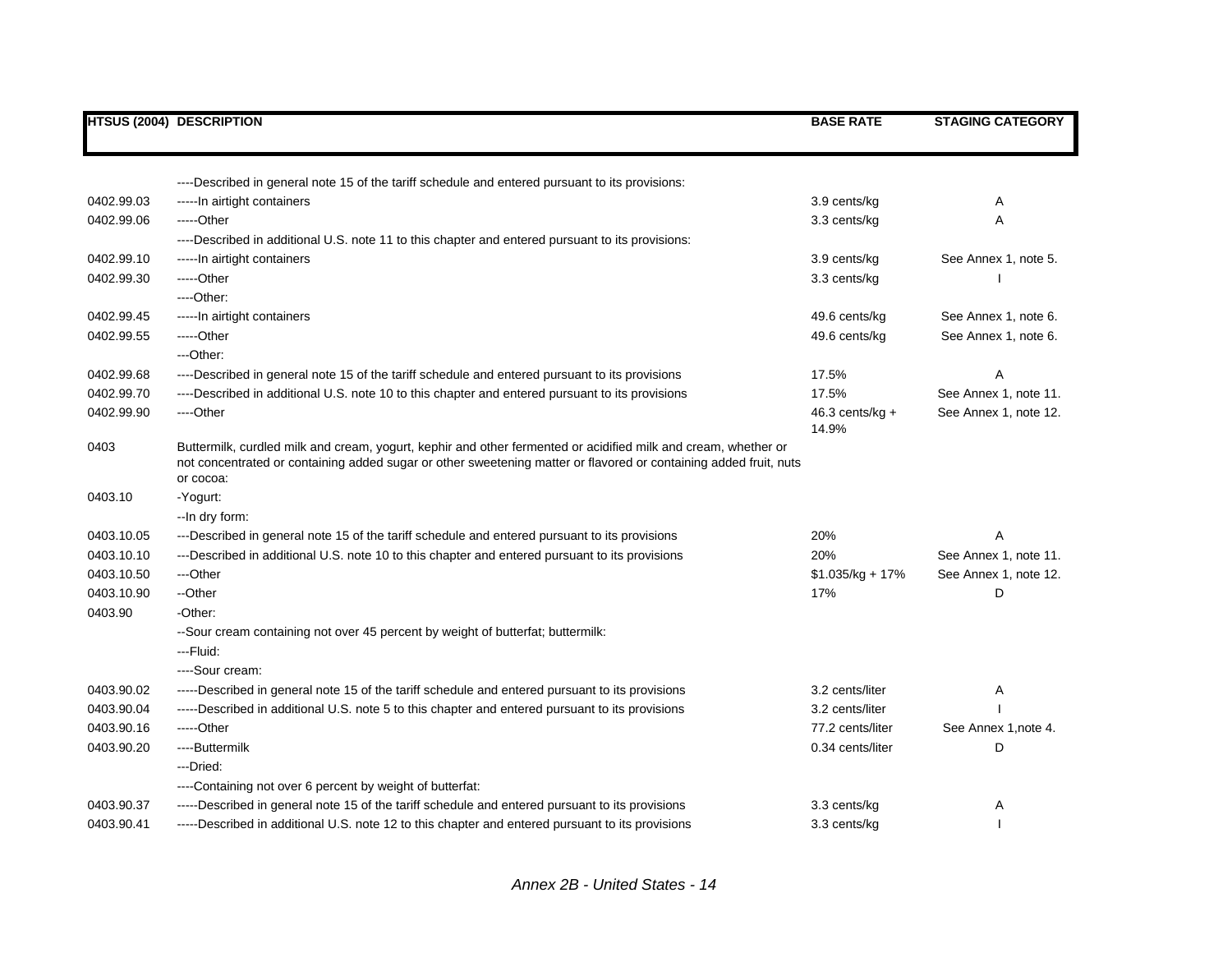|            | <b>HTSUS (2004) DESCRIPTION</b>                                                                                                                                                                                                                       | <b>BASE RATE</b>   | <b>STAGING CATEGORY</b> |
|------------|-------------------------------------------------------------------------------------------------------------------------------------------------------------------------------------------------------------------------------------------------------|--------------------|-------------------------|
|            |                                                                                                                                                                                                                                                       |                    |                         |
| 0403.90.45 | -----Other                                                                                                                                                                                                                                            | 87.6 cents/kg      | See Annex 1, note 10.   |
|            | ----Containing over 6 percent but not over 35 percentby weight of butterfat:                                                                                                                                                                          |                    |                         |
| 0403.90.47 | -----Described in general note 15 of the tariff schedule and entered pursuant to its provisions                                                                                                                                                       | 6.8 cents/kg       | Α                       |
| 0403.90.51 | -----Described in additional U.S. note 8 to this chapter and entered pursuant to its provisions                                                                                                                                                       | 6.8 cents/kg       |                         |
| 0403.90.55 | -----Other                                                                                                                                                                                                                                            | \$1.092/kg         | See Annex 1, note 10.   |
|            | ----Other:                                                                                                                                                                                                                                            |                    |                         |
| 0403.90.57 | -----Described in general note 15 of the tariff schedule and entered pursuant to its provisions                                                                                                                                                       | 13.7 cents/kg      | Α                       |
| 0403.90.61 | -----Described in additional U.S. note 9 to this chapter and entered pursuant to its provisions                                                                                                                                                       | 13.7 cents/kg      |                         |
| 0403.90.65 | -----Other                                                                                                                                                                                                                                            | \$1.556/kg         | See Annex 1, note 7.    |
|            | --Sour cream containing over 45 percent by weight of butterfat:                                                                                                                                                                                       |                    |                         |
| 0403.90.72 | ---Described in general note 15 of the tariff schedule and entered pursuant to its provisions                                                                                                                                                         | 12.3 cents/kg      | Α                       |
| 0403.90.74 | ---Described in additional U.S. note 6 to this chapter and entered pursuant to its provisions                                                                                                                                                         | 12.3 cents/kg      |                         |
| 0403.90.78 | ---Other                                                                                                                                                                                                                                              | \$1.646/kg         | See Annex 1, note 7.    |
|            | --Other:                                                                                                                                                                                                                                              |                    |                         |
| 0403.90.85 | ---Fermented milk other than dried fermented milk or other than dried milk with added lactic ferments                                                                                                                                                 | 17%                | F                       |
|            | ---Other:                                                                                                                                                                                                                                             |                    |                         |
| 0403.90.87 | ----Described in general note 15 of the tariff schedule and entered pursuant to its provisions                                                                                                                                                        | 20%                | А                       |
| 0403.90.90 | ----Described in additional U.S. note 10 to this chapter and entered pursuant to its provisions                                                                                                                                                       | 20%                | See Annex 1, note 11.   |
| 0403.90.95 | ----Other                                                                                                                                                                                                                                             | $$1.034/kg + 17%$  | See Annex 1, note 12.   |
| 0404       | Whey, whether or not concentrated or containing added sugar or other sweetening matter; products consisting of<br>natural milk constituents, whether or not containing added sugar or other sweeteningmatter, not elsewhere<br>specified or included: |                    |                         |
| 0404.10    | -Whey and modified whey, whether or not concentrated or containing added sugar or other sweetening matter:                                                                                                                                            |                    |                         |
|            | --Modified whey:                                                                                                                                                                                                                                      |                    |                         |
| 0404.10.05 | --- Whey protein concentrates                                                                                                                                                                                                                         | 8.5%               | F                       |
|            | ---Other:                                                                                                                                                                                                                                             |                    |                         |
| 0404.10.08 | ----Described in general note 15 of the tariff schedule and entered pursuant to its provisions                                                                                                                                                        | 13%                |                         |
| 0404.10.11 | ----Described in additional U.S. note 10 to this chapter and entered pursuant to its provisions                                                                                                                                                       | 13%                | See Annex 1, note 11.   |
| 0404.10.15 | ----Other                                                                                                                                                                                                                                             | $$1.035/kg + 8.5%$ | See Annex 1, note 12.   |
|            | --Other:                                                                                                                                                                                                                                              |                    |                         |
| 0404.10.20 | ---Fluid                                                                                                                                                                                                                                              | 0.34 cents/liter   | D                       |
|            | ---Dried:                                                                                                                                                                                                                                             |                    |                         |
| 0404.10.48 | ----Described in general note 15 of the tariff schedule and entered pursuant to its provisions                                                                                                                                                        | 3.3 cents/kg       | Α                       |
| 0404.10.50 | ----Described in additional U.S. note 12 to this chapter and entered pursuant to its provisions                                                                                                                                                       | 3.3 cents/kg       |                         |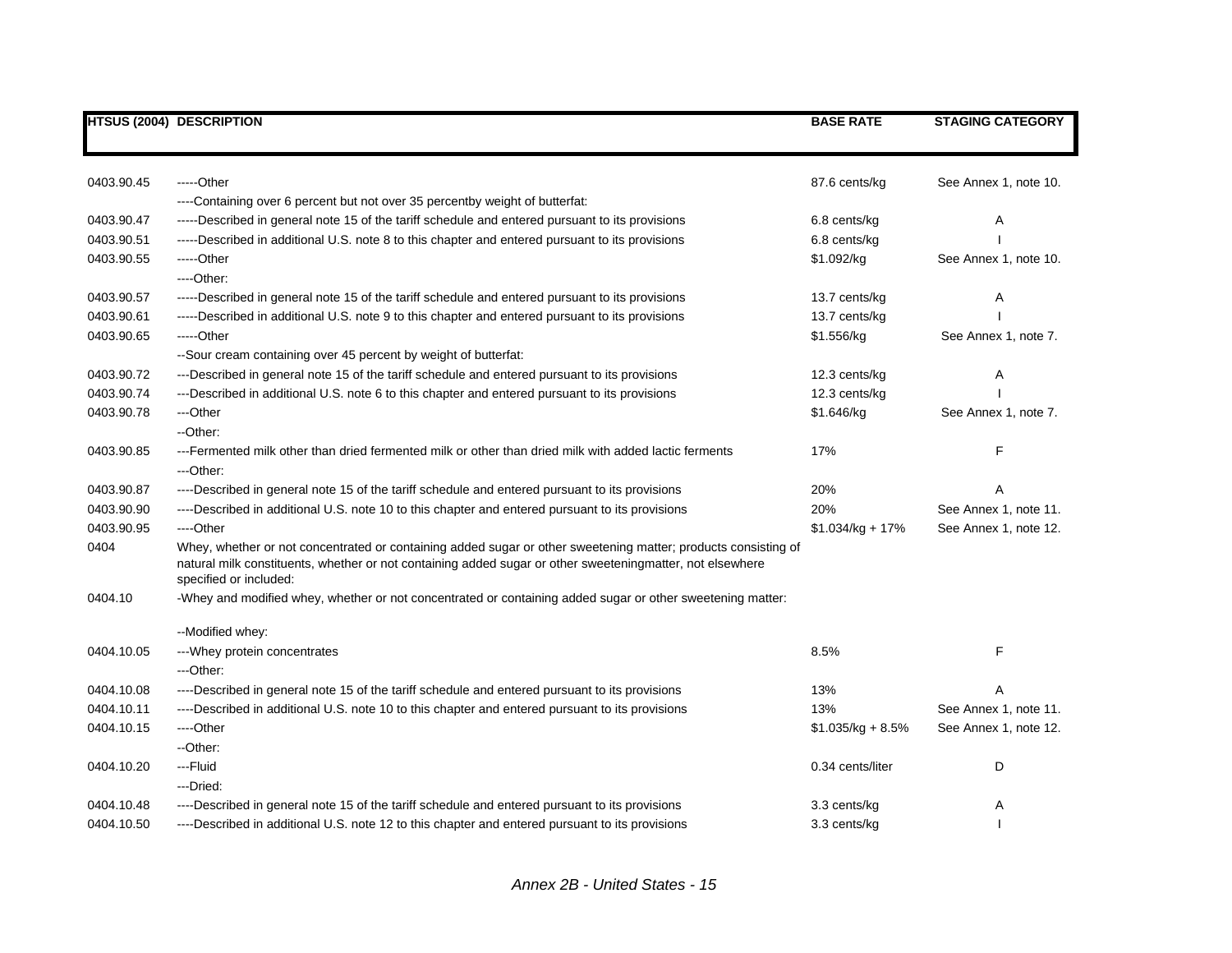|            | <b>HTSUS (2004) DESCRIPTION</b>                                                                 | <b>BASE RATE</b>          | <b>STAGING CATEGORY</b> |
|------------|-------------------------------------------------------------------------------------------------|---------------------------|-------------------------|
|            |                                                                                                 |                           |                         |
| 0404.10.90 | ----Other                                                                                       | 87.6 cents/kg             | See Annex 1, note 10.   |
| 0404.90    | -Other:                                                                                         |                           |                         |
| 0404.90.10 | -- Milk protein concentrates                                                                    | 0.37 cents/kg             | F                       |
|            | --Other:                                                                                        |                           |                         |
|            | ---Dairy products described in additional U.S. note 1 to chapter 4:                             |                           |                         |
| 0404.90.28 | ----Described in general note 15 of the tariff schedule and entered pursuant to its provisions  | 14.5%                     | Α                       |
| 0404.90.30 | ----Described in additional U.S. note 10 to this chapter and entered pursuant to its provisions | 14.5%                     | See Annex 1, note 11.   |
| 0404.90.50 | ----Other                                                                                       | $$1.189/kg + 8.5%$        | See Annex 1, note 12.   |
| 0404.90.70 | ---Other                                                                                        | 8.5%                      | F                       |
| 0405       | Butter and other fats and oils derived from milk; dairy spreads:                                |                           |                         |
| 0405.10    | -Butter:                                                                                        |                           |                         |
| 0405.10.05 | --Described in general note 15 of the tariff schedule and entered pursuant to its provisions    | 12.3 cents/kg             | Α                       |
| 0405.10.10 | --Described in additional U.S. note 6 to this chapter and entered pursuant to its provisions    | 12.3 cents/kg             |                         |
| 0405.10.20 | --Other                                                                                         | \$1.541/kg                | See Annex 1, note 7.    |
| 0405.20    | -Dairy spreads:                                                                                 |                           |                         |
|            | -- Butter substitutes, whether in liquid or solid state:                                        |                           |                         |
|            | --- Containing over 45 percent by weight of butterfat:                                          |                           |                         |
| 0405.20.10 | ----Described in general note 15 of the tariff schedule and entered pursuant to its provisions  | 15.4 cents/kg             | Α                       |
| 0405.20.20 | ----Described in additional U.S. note 14 to this chapter and entered pursuant to its provisions | 15.4 cents/kg             |                         |
| 0405.20.30 | ----Other                                                                                       | \$1.996/kg                | See Annex 1, note 7.    |
| 0405.20.40 | ---Other                                                                                        | 13.1 cents/kg             |                         |
|            | --Other:                                                                                        |                           |                         |
|            | ---Dairy products described in additional U.S. note 1 to chapter 4:                             |                           |                         |
| 0405.20.50 | ----Described in general note 15 of the tariff schedule and entered pursuant to its provisions  | 10%                       |                         |
| 0405.20.60 | ----Described in additional U.S. note 10 to this chapter and entered pursuant to its provisions | 10%                       | See Annex 1, note 11.   |
| 0405.20.70 | ----Other                                                                                       | 70.4 cents/kg $+$<br>8.5% | See Annex 1, note 12.   |
| 0405.20.80 | ---Other                                                                                        | 6.4%                      | D                       |
| 0405.90    | -Other:                                                                                         |                           |                         |
| 0405.90.05 | --Described in general note 15 of the tariff schedule and entered pursuant to its provisions    | 10%                       | Α                       |
| 0405.90.10 | --Described in additional U.S. note 14 to this chapter and entered pursuant to its provisions   | 10%                       |                         |
| 0405.90.20 | --Other                                                                                         | $$1.865/kg + 8.5%$        | See Annex 1, note 7.    |
| 0406       | Cheese and curd:                                                                                |                           |                         |
|            |                                                                                                 |                           |                         |

0406.10 -Fresh (unripened or uncured) cheese, including whey cheese, and curd: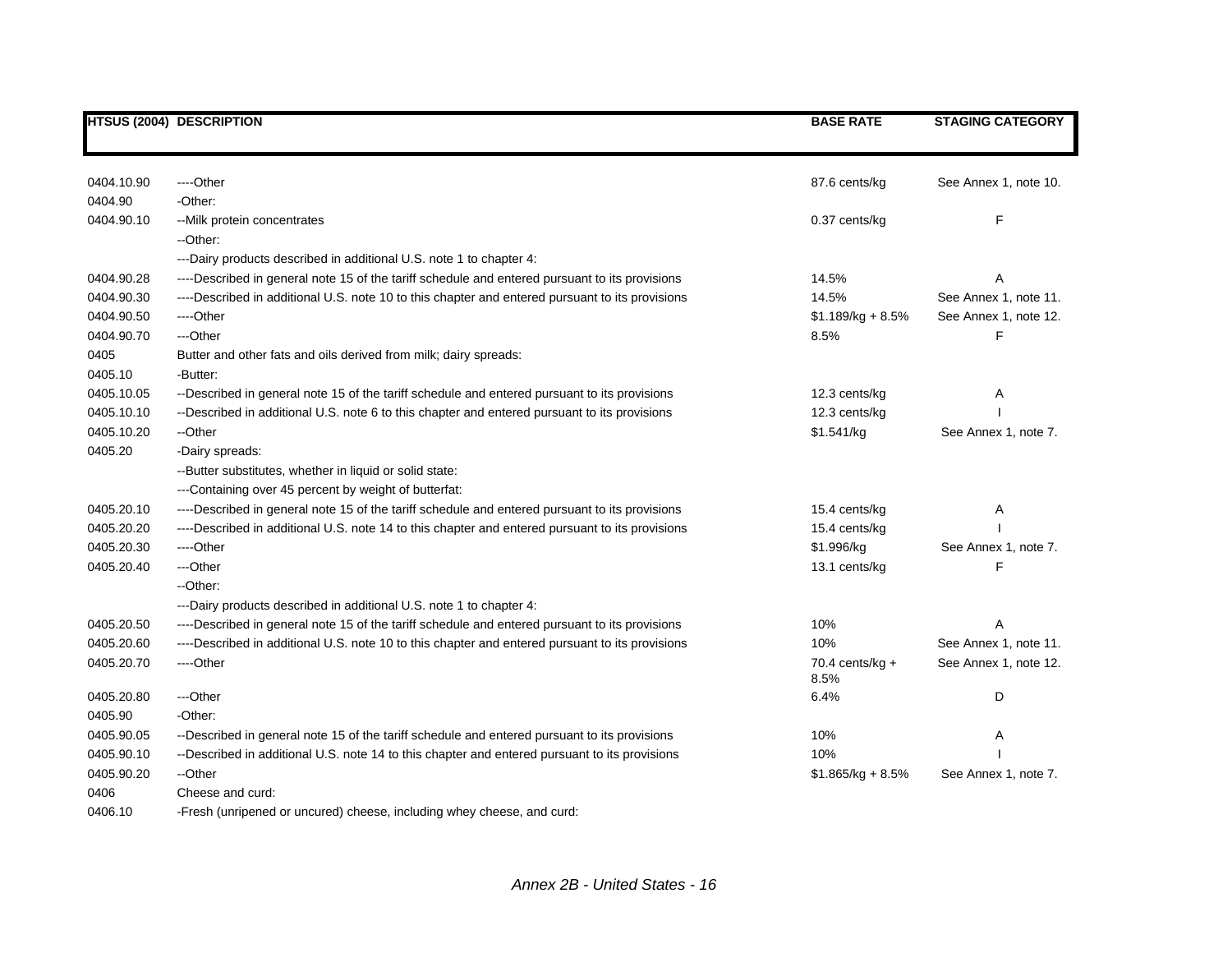|            | <b>HTSUS (2004) DESCRIPTION</b>                                                                                                                                                                                                                                                                                                                                                                                                                                   | <b>BASE RATE</b> | <b>STAGING CATEGORY</b> |
|------------|-------------------------------------------------------------------------------------------------------------------------------------------------------------------------------------------------------------------------------------------------------------------------------------------------------------------------------------------------------------------------------------------------------------------------------------------------------------------|------------------|-------------------------|
|            |                                                                                                                                                                                                                                                                                                                                                                                                                                                                   |                  |                         |
|            | --Chongos:                                                                                                                                                                                                                                                                                                                                                                                                                                                        |                  |                         |
| 0406.10.02 | ---Described in general note 15 of the tariff schedule and entered pursuant to its provisions                                                                                                                                                                                                                                                                                                                                                                     | 10%              |                         |
| 0406.10.04 | ---Described in additional U.S. note 16 to this chapter and entered pursuant to its provisions                                                                                                                                                                                                                                                                                                                                                                    | 10%              | See Annex 1, note 20.   |
| 0406.10.08 | ---Other                                                                                                                                                                                                                                                                                                                                                                                                                                                          | \$1.509/kg       | See Annex 1, note 21.   |
|            | --Other:                                                                                                                                                                                                                                                                                                                                                                                                                                                          |                  |                         |
| 0406.10.12 | ---Described in general note 15 of the tariff schedule and entered pursuant to its provisions                                                                                                                                                                                                                                                                                                                                                                     | 10%              | A                       |
|            | ---Other:                                                                                                                                                                                                                                                                                                                                                                                                                                                         |                  |                         |
|            | ----Blue-mold cheese and cheese and substitutes for cheese containing, or processed from, blue-mold cheese:                                                                                                                                                                                                                                                                                                                                                       |                  |                         |
| 0406.10.14 | -----Described in additional U.S. note 17 to this chapter and entered pursuant to its provisions                                                                                                                                                                                                                                                                                                                                                                  | 10%              |                         |
| 0406.10.18 | -----Other                                                                                                                                                                                                                                                                                                                                                                                                                                                        | \$2.269/kg       | See Annex 1, note 19.   |
|            | ----Cheddar cheese, and cheese and substitutes for cheese containing, or processed from, Cheddar cheese:                                                                                                                                                                                                                                                                                                                                                          |                  |                         |
| 0406.10.24 | -----Described in additional U.S. note 18 to this chapter and entered pursuant to its provisions                                                                                                                                                                                                                                                                                                                                                                  | 10%              | See Annex 1, note 13.   |
| 0406.10.28 | -----Other                                                                                                                                                                                                                                                                                                                                                                                                                                                        | \$1.227/kg       | See Annex 1, note 14.   |
|            | ----American-type cheese, including Colby, washed curd and granular cheese (but not including Cheddar cheese),<br>and cheese and substitutes for cheese containing, or processed from, such American-type cheese:                                                                                                                                                                                                                                                 |                  |                         |
| 0406.10.34 | -----Described in additional U.S. note 19 to this chapter and entered pursuant to its provisions                                                                                                                                                                                                                                                                                                                                                                  | 10%              | See Annex 1, note 15.   |
| 0406.10.38 | -----Other                                                                                                                                                                                                                                                                                                                                                                                                                                                        | \$1.055/kg       | See Annex 1, note 16.   |
|            | ----Edam and Gouda cheeses, and cheese and substitutes for cheese containing, or processed from, Edam and<br>Gouda cheese:                                                                                                                                                                                                                                                                                                                                        |                  |                         |
| 0406.10.44 | -----Described in additional U.S. note 20 to this chapter and entered pursuant to its provisions                                                                                                                                                                                                                                                                                                                                                                  | 10%              |                         |
| 0406.10.48 | -----Other                                                                                                                                                                                                                                                                                                                                                                                                                                                        | \$1.803/kg       | See Annex 1, note 19.   |
|            | ----Italian-type cheeses, made from cow's milk, in original loaves (Romano made from cow's milk, Reggiano,<br>Parmesan, Provolone, Provoletti and Sbrinz); Italian-type cheeses, made from cow's milk, not in original loaves<br>(Romano made from cow's milk, Reggiano, Parmesan, Provolone, Provoletti, Sbrinz and Goya), and cheese and<br>substitutes for cheese containing, or processed from, such Italian-type cheeses, whether or not in original loaves: |                  |                         |
| 0406.10.54 | -----Described in additional U.S. note 21 to this chapter and entered pursuant to its provisions                                                                                                                                                                                                                                                                                                                                                                  | 10%              |                         |
| 0406.10.58 | $---Other$                                                                                                                                                                                                                                                                                                                                                                                                                                                        | \$2.146/kg       | See Annex 1, note 19.   |
|            | ----Swiss or Emmentaler cheese other than with eye formation, Gruyere-process cheese and cheese and<br>substitutes for cheese containing, or processed from, such cheeses:                                                                                                                                                                                                                                                                                        |                  |                         |
| 0406.10.64 | -----Described in additional U.S. note 22 to this chapter and entered pursuant to its provisions                                                                                                                                                                                                                                                                                                                                                                  | 10%              |                         |
| 0406.10.68 | -----Other                                                                                                                                                                                                                                                                                                                                                                                                                                                        | \$1.386/kg       | See Annex 1, note 19.   |
|            | $---Other.$                                                                                                                                                                                                                                                                                                                                                                                                                                                       |                  |                         |

*Annex 2B - United States - 17*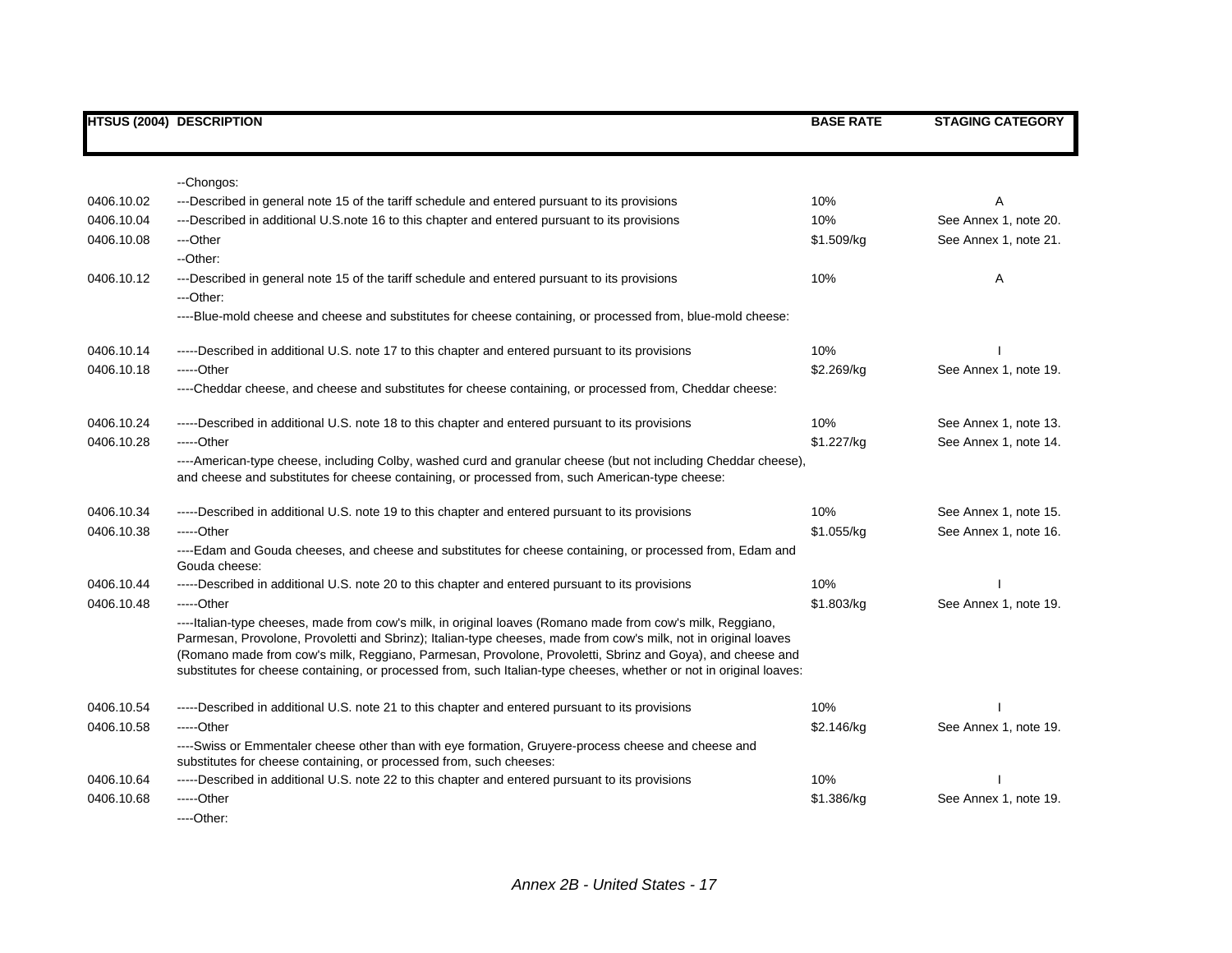|            | <b>HTSUS (2004) DESCRIPTION</b>                                                                                               | <b>BASE RATE</b> | <b>STAGING CATEGORY</b> |
|------------|-------------------------------------------------------------------------------------------------------------------------------|------------------|-------------------------|
|            |                                                                                                                               |                  |                         |
|            | -----Cheese, and substitutes for cheese, containing 0.5 percent or less by weight of butterfat:                               |                  |                         |
| 0406.10.74 | ------Described in additional U.S. note 23 to this chapter and entered pursuant to its provisions                             | 10%              |                         |
| 0406.10.78 | ------Other                                                                                                                   | \$1.128/kg       |                         |
|            | -----Other cheese and subtitutes for cheese (except cheese not containing cow's milk, and soft ripened cow's milk<br>cheese): |                  |                         |
| 0406.10.84 | ------Described in additional U.S. note 16 to this chapter and entered pursuant to its provisions                             | 10%              | See Annex 1, note 20.   |
| 0406.10.88 | ------Other                                                                                                                   | \$1.509/kg       | See Annex 1, note 21.   |
| 0406.10.95 | $---Other$                                                                                                                    | 8.5%             | F                       |
| 0406.20    | -Grated or powdered cheese, of all kinds:                                                                                     |                  |                         |
|            | --Blue-veined cheese:                                                                                                         |                  |                         |
| 0406.20.10 | ---Roquefort cheese                                                                                                           | 8%               | F                       |
| 0406.20.15 | ---Stilton cheese described in additional U.S. note 24 to this chapter and entered pursuant to its provisions                 | 17%              |                         |
|            | ---Other:                                                                                                                     |                  |                         |
| 0406.20.22 | ----Described in general note 15 of the tariff schedule and entered pursuant to its provisions                                | 20%              | Α                       |
| 0406.20.24 | ----Described in additional U.S. note 17 to this chapter and entered pursuant to its provisions                               | 20%              |                         |
| 0406.20.28 | ---Other                                                                                                                      | \$2.269/kg       | See Annex 1, note 19.   |
|            | --Cheddar cheese:                                                                                                             |                  |                         |
| 0406.20.29 | ---Described in general note 15 of the tariff schedule and entered pursuant to its provisions                                 | 16%              | A                       |
| 0406.20.31 | ---Described in additional U.S.note 18 to this chapter and entered pursuant to its provisions                                 | 16%              | See Annex 1, note 13.   |
| 0406.20.33 | ---Other                                                                                                                      | \$1.227/kg       | See Annex 1, note 14.   |
|            | -Colby:                                                                                                                       |                  |                         |
| 0406.20.34 | ---Described in general note 15 of the tariff schedule and entered pursuant to its provisions                                 | 20%              | A                       |
| 0406.20.36 | ---Described in additional U.S.note 19 to this chapter and entered pursuant to its provisions                                 | 20%              | See Annex 1, note 15.   |
| 0406.20.39 | ---Other                                                                                                                      | \$1.055/kg       | See Annex 1, note 16.   |
|            | --Edam and Gouda cheeses:                                                                                                     |                  |                         |
| 0406.20.43 | ---Described in general note 15 of the tariff schedule and entered pursuant to its provisions                                 | 15%              | Α                       |
| 0406.20.44 | ---Described in additional U.S. note 20 to this chapter and entered pursuant to its provisions                                | 15%              |                         |
| 0406.20.48 | ---Other                                                                                                                      | \$1.803/kg       | See Annex 1, note 19.   |
|            | --Romano made from cow's milk, Reggiano, Parmesan, Provolone, Provoletti, Sbrinz and Goya cheeses:                            |                  |                         |
| 0406.20.49 | ---Described in general note 15 of the tariff schedule and entered pursuant to its provisions                                 | 15%              | Α                       |
|            | ---Other:                                                                                                                     |                  |                         |
|            | ----Made from cow's milk:                                                                                                     |                  |                         |
| 0406.20.51 | -----Described in additional U.S. note 21 to this chapter and entered pursuant to its provisions                              | 15%              |                         |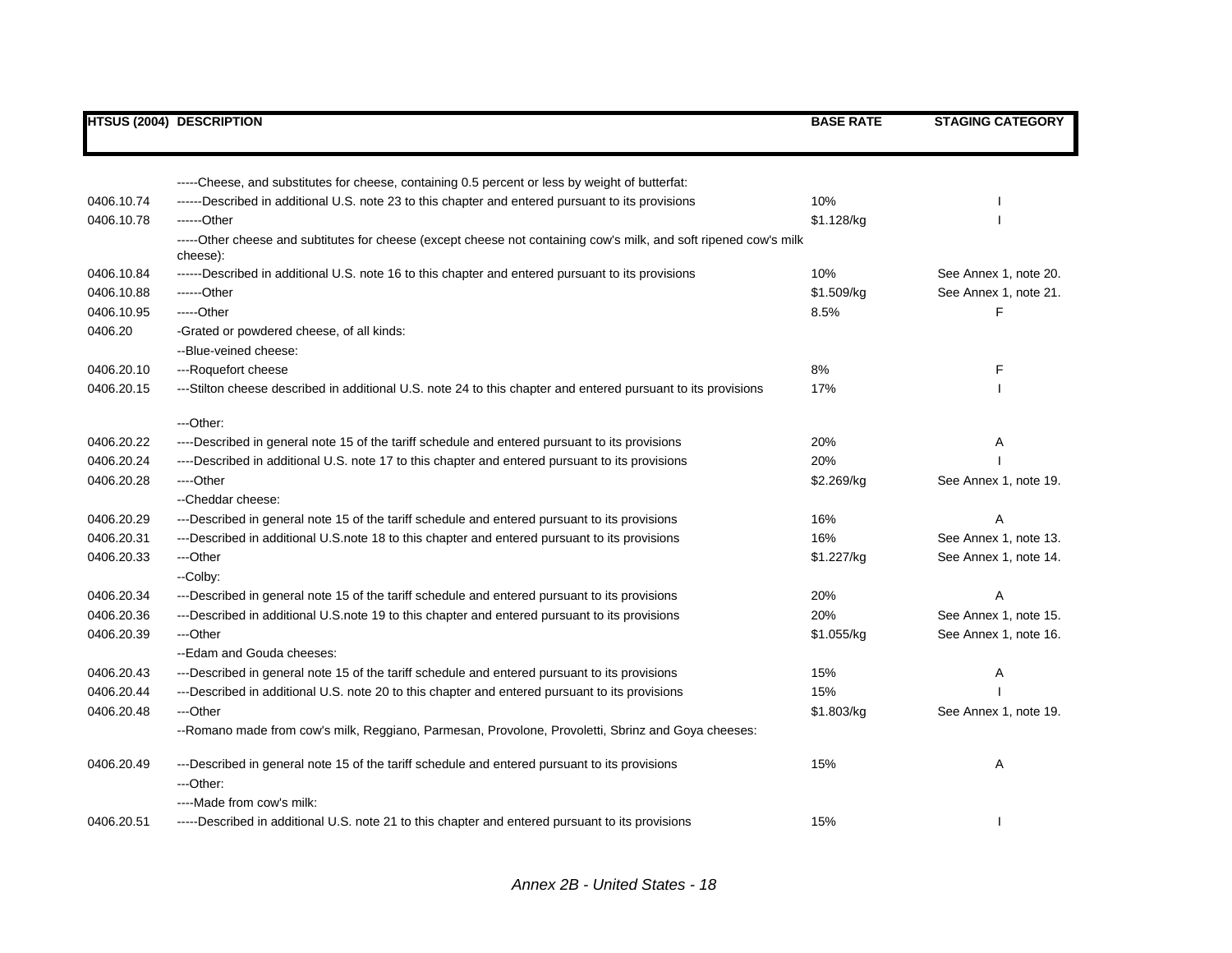|            | <b>HTSUS (2004) DESCRIPTION</b>                                                                                                                                             | <b>BASE RATE</b> | <b>STAGING CATEGORY</b> |
|------------|-----------------------------------------------------------------------------------------------------------------------------------------------------------------------------|------------------|-------------------------|
|            |                                                                                                                                                                             |                  |                         |
| 0406.20.53 | $---Other$                                                                                                                                                                  | \$2.146/kg       | See Annex 1, note 19.   |
| 0406.20.54 | ----Other                                                                                                                                                                   | 9.6%             | F                       |
|            | --Other, including mixtures of the above:                                                                                                                                   |                  |                         |
| 0406.20.55 | ---Cheeses made from sheep's milk                                                                                                                                           | 9.6%             | D                       |
| 0406.20.56 | ---Other, described in general note 15 of the tariff schedule and entered pursuant to its provisions<br>---Other:                                                           | 10%              | A                       |
| 0406.20.57 | ----Containing, or processed from, Bryndza, Gjetost, Gammelost, Nokkelost or Roquefort cheeses<br>----Containing, or processed from, blue-veined cheese (except Roquefort): | 8.5%             | F                       |
| 0406.20.61 | -----Described in additional U.S. note 17 to this chapter and entered pursuant to its provisions                                                                            | 10%              |                         |
| 0406.20.63 | $---Other$                                                                                                                                                                  | \$2.269/kg       | See Annex 1, note 19.   |
|            | ----Containing, or processed from, Cheddar cheese:                                                                                                                          |                  |                         |
| 0406.20.65 | -----Described in additional U.S. note 18 to this chapter and entered pursuant to its provisions                                                                            | 10%              | See Annex 1, note 13.   |
| 0406.20.67 | $---Other$                                                                                                                                                                  | \$1.227/kg       | See Annex 1, note 14.   |
|            | ----Containing, or processed from, American-type cheese (including Colby, washed curd and granular cheese but<br>not including Cheddar):                                    |                  |                         |
| 0406.20.69 | -----Described in additional U.S. note 19 to this chapter and entered pursuant to its provisions                                                                            | 10%              | See Annex 1, note 15.   |
| 0406.20.71 | -----Other                                                                                                                                                                  | \$1.055/kg       | See Annex 1, note 16.   |
|            | ----Containing, or processed from, Edam or Gouda cheese:                                                                                                                    |                  |                         |
| 0406.20.73 | -----Described in additional U.S. note 20 to this chapter and entered pursuant to its provisions                                                                            | 10%              |                         |
| 0406.20.75 | $---Other$                                                                                                                                                                  | \$1.803/kg       | See Annex 1, note 19.   |
|            | ----Containing, or processed from, Italian-type cheeses (Romano, Reggiano, Parmesan, Provolone, Provoletti,<br>Sbrinz and Goya) made from cow's milk:                       |                  |                         |
| 0406.20.77 | -----Described in additional U.S. note 21 to this chapter and entered pursuant to its provisions                                                                            | 10%              |                         |
| 0406.20.79 | -----Other                                                                                                                                                                  | \$2.146/kg       | See Annex 1, note 19.   |
|            | ----Containing, or processed from, Swiss, Emmentaler, or Gruyere-process cheeses:                                                                                           |                  |                         |
| 0406.20.81 | -----Described in additional U.S. note 22 to this chapter and entered pursuant to its provisions                                                                            | 10%              |                         |
| 0406.20.83 | -----Other                                                                                                                                                                  | \$1.386/kg       | See Annex 1, note 19.   |
|            | $---Other:$                                                                                                                                                                 |                  |                         |
|            | -----Containing 0.5 percent or less by weight of butterfat:                                                                                                                 |                  |                         |
| 0406.20.85 | ------Described in additional U.S. note 23 to this chapter and entered pursuant to its provisions                                                                           | 10%              |                         |
| 0406.20.87 | ------Other                                                                                                                                                                 | \$1.128/kg       |                         |
|            | $---Other.$                                                                                                                                                                 |                  |                         |
|            | ------Containing cow's milk:                                                                                                                                                |                  |                         |
| 0406.20.89 | -------Described in additional U.S. note 16 to this chapter and entered pursuant to its provisions                                                                          | 10%              | See Annex 1, note 20.   |
| 0406.20.91 | -------Other                                                                                                                                                                | \$1.509/kg       | See Annex 1, note 21.   |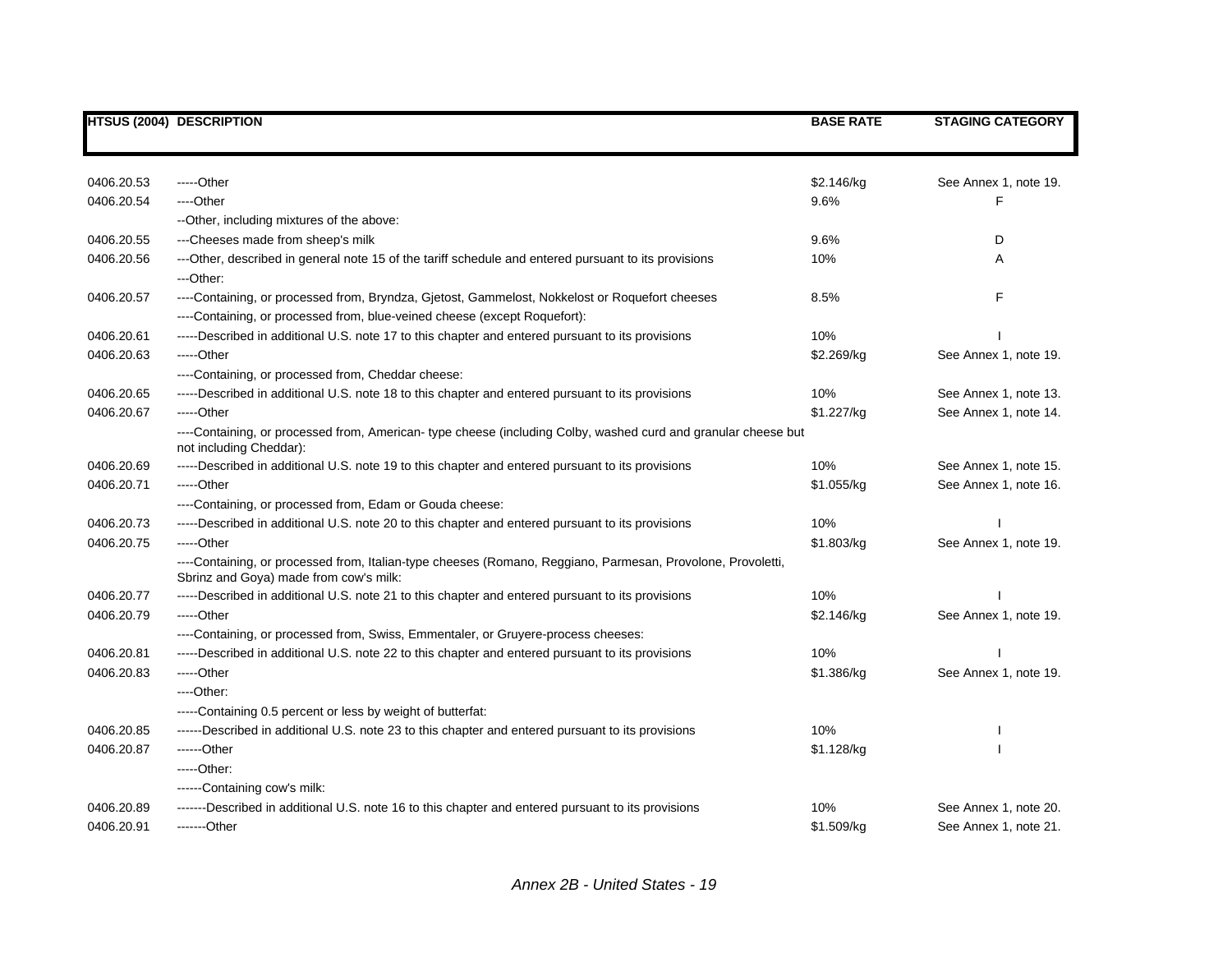|            | <b>HTSUS (2004) DESCRIPTION</b>                                                                               | <b>BASE RATE</b> | <b>STAGING CATEGORY</b> |
|------------|---------------------------------------------------------------------------------------------------------------|------------------|-------------------------|
|            |                                                                                                               |                  |                         |
| 0406.20.95 | ------Other                                                                                                   | 8.5%             | F                       |
| 0406.30    | -Processed (process) cheese, not grated or powdered:                                                          |                  |                         |
|            | --Blue-veined cheese other than Roquefort cheese:                                                             |                  |                         |
| 0406.30.05 | ---Stilton cheese described in additional U.S. note 24 to this chapter and entered pursuant to its provisions | 17%              |                         |
|            | ---Other:                                                                                                     |                  |                         |
| 0406.30.12 | ----Described in general note 15 of the tariff schedule and entered pursuant to its provisions                | 20%              | Α                       |
| 0406.30.14 | ----Described in additional U.S. note 17 to this chapter and entered pursuant to its provisions               | 20%              |                         |
| 0406.30.18 | ----Other                                                                                                     | \$2.269/kg       | See Annex 1, note 19.   |
|            | --Cheddar cheese:                                                                                             |                  |                         |
| 0406.30.22 | ---Described in general note 15 of the tariff schedule and entered pursuant to its provisions                 | 16%              | Α                       |
| 0406.30.24 | ---Described in additional U.S. note 18 to this chapter and entered pursuant to its provisions                | 16%              | See Annex 1, note 13.   |
| 0406.30.28 | ---Other                                                                                                      | \$1.227/kg       | See Annex 1, note 14.   |
|            | --Colby cheese:                                                                                               |                  |                         |
| 0406.30.32 | ---Described in general note 15 of the tariff schedule and entered pursuant to its provisions                 | 20%              | Α                       |
| 0406.30.34 | ---Described in additional U.S. note 19 to this chapter and entered pursuant to its provisions                | 20%              | See Annex 1, note 15.   |
| 0406.30.38 | ---Other                                                                                                      | \$1.055/kg       | See Annex 1, note 16.   |
|            | --Edam and Gouda cheeses:                                                                                     |                  |                         |
| 0406.30.42 | ---Described in general note 15 of the tariff schedule and entered pursuant to its provisions                 | 15%              | Α                       |
| 0406.30.44 | ---Described in additional U.S. note 20 to this chapter and entered pursuant to its provisions                | 15%              |                         |
| 0406.30.48 | ---Other                                                                                                      | \$1.803/kg       | See Annex 1, note 19.   |
|            | -- Gruyere-process cheese:                                                                                    |                  |                         |
| 0406.30.49 | ---Described in general note 15 of the tariff schedule and entered pursuant to its provisions                 | 6.4%             | Α                       |
| 0406.30.51 | ---Described in additional U.S. note 22 to this chapter and entered pursuant to its provisions                | 6.4%             |                         |
| 0406.30.53 | ---Other                                                                                                      | \$1.386/kg       | See Annex 1, note 19.   |
|            | --Other, including mixtures of the above:                                                                     |                  |                         |
| 0406.30.55 | ---Cheeses made from sheep's milk                                                                             | 9.6%             | В                       |
| 0406.30.56 | ---Other, described in general note 15 of the tariff schedule and entered pursuant to its provisions          | 10%              | Α                       |
|            | ---Other:                                                                                                     |                  |                         |
| 0406.30.57 | ----Containing, or processed from, Bryndza, Gjetost, Gammelost, Nokkelost or Roquefort cheeses                | 8.5%             | F                       |
|            | ----Containing, or processed from, blue-veined cheese (except Roquefort):                                     |                  |                         |
| 0406.30.61 | -----Described in additional U.S. note 17 to this chapter and entered pursuant to its provisions              | 10%              |                         |
| 0406.30.63 | -----Other                                                                                                    | \$2.269/kg       | See Annex 1, note 19.   |
|            | ----Containing, or processed from, Cheddar cheese:                                                            |                  |                         |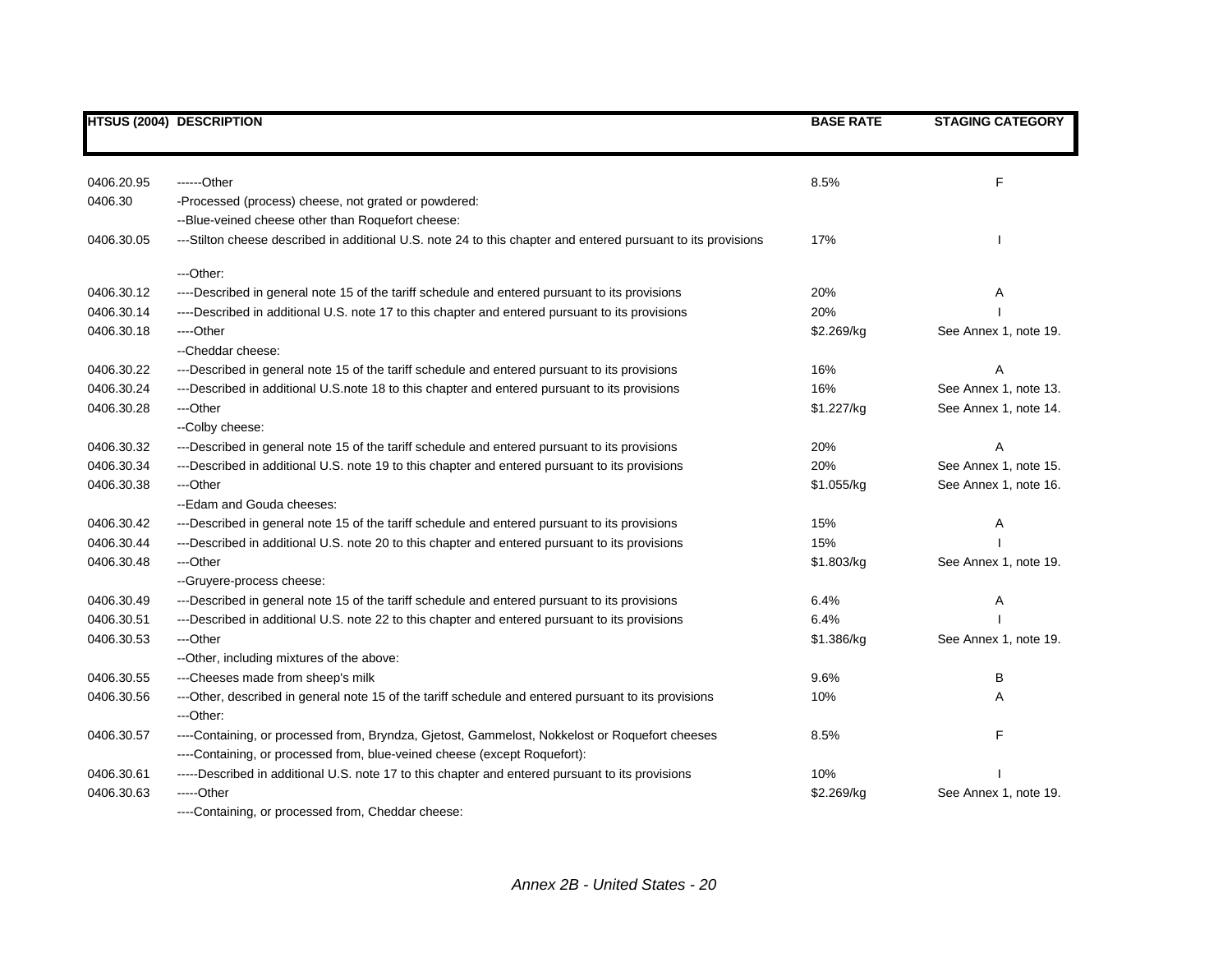|            | <b>HTSUS (2004) DESCRIPTION</b>                                                                                                           | <b>BASE RATE</b> | <b>STAGING CATEGORY</b> |
|------------|-------------------------------------------------------------------------------------------------------------------------------------------|------------------|-------------------------|
|            |                                                                                                                                           |                  |                         |
| 0406.30.65 | -----Described in additional U.S. note 18 to this chapter and entered pursuant to its provisions                                          | 10%              | See Annex 1, note 13.   |
| 0406.30.67 | -----Other                                                                                                                                | \$1.227/kg       | See Annex 1, note 14.   |
|            | ----Containing, or processed from, American-type cheese (including Colby, washed curd and granular cheese, but<br>not including Cheddar): |                  |                         |
| 0406.30.69 | -----Described in additional U.S. note 19 to this chapter and entered pursuant to its provisions                                          | 10%              | See Annex 1, note 15.   |
| 0406.30.71 | -----Other                                                                                                                                | \$1.055/kg       | See Annex 1, note 16.   |
|            | ----Containing, or processed from, Edam or Gouda cheeses:                                                                                 |                  |                         |
| 0406.30.73 | -----Described in additional U.S. note 20 to this chapter and entered pursuant to its provisions                                          | 10%              |                         |
| 0406.30.75 | -----Other                                                                                                                                | \$1.803/kg       | See Annex 1, note 19.   |
|            | ----Containing, or processed from, Italian-type cheeses (Romano, Reggiano, Parmesan, Provolone, Provoletti,<br>Sbrinz and Goya):          |                  |                         |
| 0406.30.77 | -----Described in additional U.S. note 21 to this chapter and entered pursuant to its provisions                                          | 10%              |                         |
| 0406.30.79 | -----Other                                                                                                                                | \$2.146/kg       | See Annex 1, note 19.   |
|            | ----Containing, or processed from, Swiss, Emmentaler or Gruyere-process cheeses:                                                          |                  |                         |
| 0406.30.81 | -----Described in additional U.S. note 22 to this chapter and entered pursuant to its provisions                                          | 10%              |                         |
| 0406.30.83 | -----Other                                                                                                                                | \$1.386/kg       | See Annex 1, note 19.   |
|            | $---Other.$                                                                                                                               |                  |                         |
|            | -----Containing 0.5 percent or less by weight of butterfat:                                                                               |                  |                         |
| 0406.30.85 | ------Described in additional U.S. note 23 to this chapter and entered pursuant to its provisions                                         | 10%              |                         |
| 0406.30.87 | ------Other                                                                                                                               | \$1.128/kg       |                         |
|            | -----Other:                                                                                                                               |                  |                         |
|            | ------Containing cow's milk:                                                                                                              |                  |                         |
| 0406.30.89 | -------Described in additional U.S. note 16 to this chapter and entered pursuant to its provisions                                        | 10%              | See Annex 1, note 20.   |
| 0406.30.91 | -------Other                                                                                                                              | \$1.509/kg       | See Annex 1, note 21.   |
| 0406.30.95 | ------Other                                                                                                                               | 8.5%             | F                       |
| 0406.40    | -Blue-veined cheese:                                                                                                                      |                  |                         |
|            | --Roquefort:                                                                                                                              |                  |                         |
| 0406.40.20 | --- In original loaves                                                                                                                    | 2.7%             | F                       |
| 0406.40.40 | ---Other                                                                                                                                  | 4.5%             | F                       |
|            | --Stilton cheese described in additional U.S. note 24 to this chapter and entered pursuant to its provisions:                             |                  |                         |
| 0406.40.44 | --- In original loaves                                                                                                                    | 12.8%            |                         |
| 0406.40.48 | ---Other                                                                                                                                  | 17%              |                         |
|            | --Other:                                                                                                                                  |                  |                         |

---Described in general note 15 of the tariff schedule and entered pursuant to its provisions: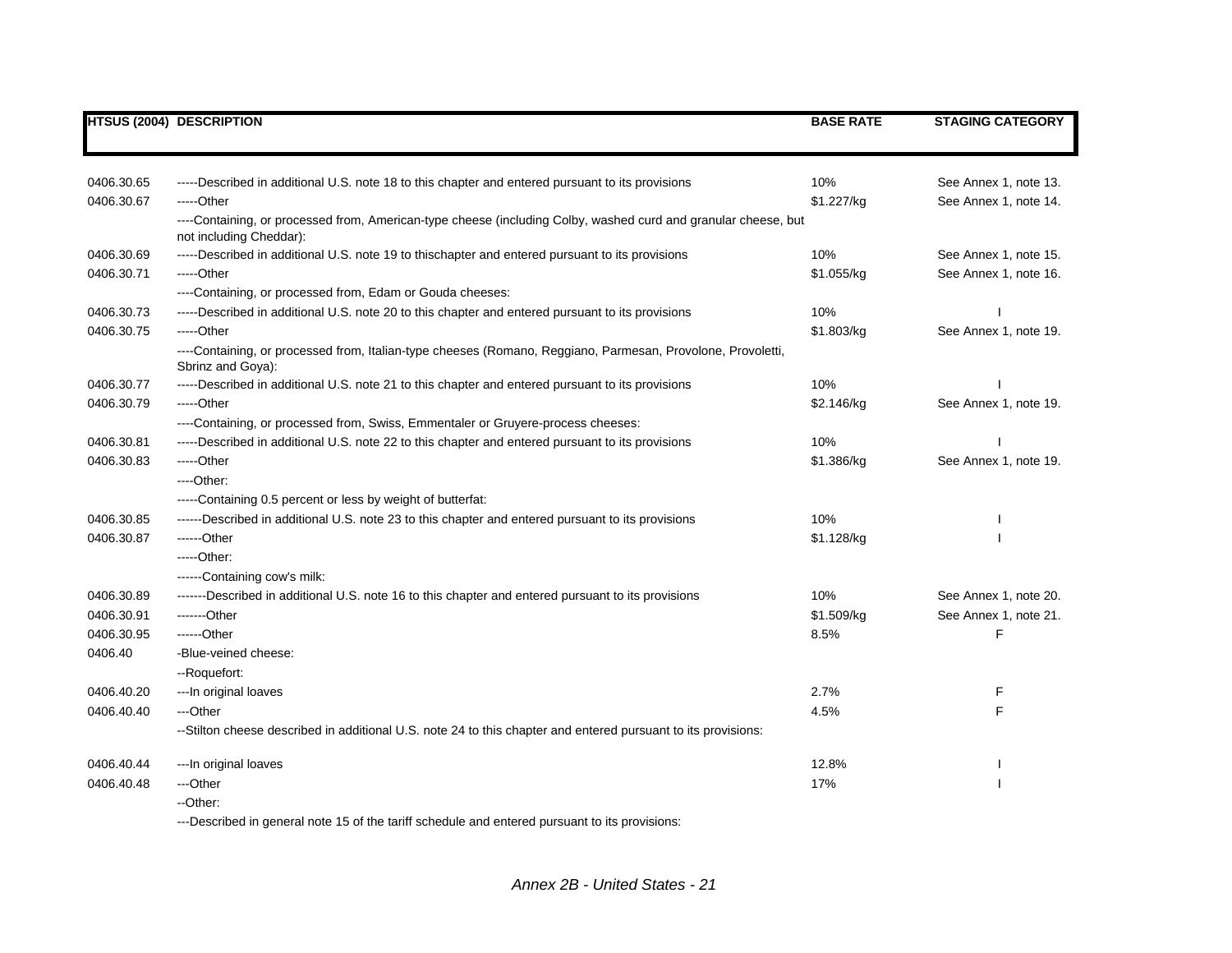|            | <b>HTSUS (2004) DESCRIPTION</b>                                                                                                                | <b>BASE RATE</b> | <b>STAGING CATEGORY</b> |
|------------|------------------------------------------------------------------------------------------------------------------------------------------------|------------------|-------------------------|
|            |                                                                                                                                                |                  |                         |
| 0406.40.51 | ---- In original loaves                                                                                                                        | 15%              | Α                       |
| 0406.40.52 | ----Other                                                                                                                                      | 20%              | Α                       |
|            | ---Described in additional U.S. note 17 to this chapter and entered pursuant to its provisions:                                                |                  |                         |
| 0406.40.54 | ---- In original loaves                                                                                                                        | 15%              |                         |
| 0406.40.58 | ----Other                                                                                                                                      | 20%              |                         |
| 0406.40.70 | ---Other                                                                                                                                       | \$2.269/kg       | See Annex 1, note 19.   |
| 0406.90    | -Other cheese:                                                                                                                                 |                  |                         |
| 0406.90.05 | --Bryndza cheese                                                                                                                               | 7.2%             | F                       |
|            | --Cheddar cheese:                                                                                                                              |                  |                         |
| 0406.90.06 | ---Described in general note 15 of the tariff schedule and entered pursuant to its provisions                                                  | 12%              | Α                       |
| 0406.90.08 | ---Described in additional U.S. note 18 to this chapter and entered pursuant to its provisions                                                 | 12%              | See Annex 1, note 13.   |
| 0406.90.12 | ---Other                                                                                                                                       | \$1.227/kg       | See Annex 1, note 14.   |
|            | --Edam and Gouda cheeses:                                                                                                                      |                  |                         |
| 0406.90.14 | ---Described in general note 15 of the tariff schedule and entered pursuant to its provisions                                                  | 15%              | Α                       |
| 0406.90.16 | ---Described in additional U.S. note 20 to this chapter and entered pursuant to its provisions                                                 | 15%              |                         |
| 0406.90.18 | ---Other                                                                                                                                       | \$1.803/kg       | See Annex 1, note 19.   |
|            | --Gjetost cheeses:                                                                                                                             |                  |                         |
| 0406.90.20 | ---Made from goat's milk whey or from whey obtained from a mixture of goat's milk and not more than 20 percent 4.2%<br>by weight of cow's milk |                  | D                       |
| 0406.90.25 | ---Other                                                                                                                                       | 8.5%             | F                       |
|            | -- Goya cheese:                                                                                                                                |                  |                         |
| 0406.90.28 | ---Described in general note 15 of the tariff schedule and entered pursuant to its provisions                                                  | 25%              | A                       |
|            | ---Other:                                                                                                                                      |                  |                         |
|            | ----Made from cow's milk and not in original loaves:                                                                                           |                  |                         |
| 0406.90.31 | -----Described in additional U.S. note 21 to this chapter and entered pursuant to its provisions                                               | 25%              |                         |
| 0406.90.32 | -----Other                                                                                                                                     | \$2.146/kg       | See Annex 1, note 19.   |
| 0406.90.33 | ---Other                                                                                                                                       | 21.3%            | See Annex 1, note 27.   |
|            | --Sbrinz cheese:                                                                                                                               |                  |                         |
| 0406.90.34 | ---Described in general note 15 of the tariff schedule and entered pursuant to its provisions                                                  | 19%              | Α                       |
|            | ---Other:                                                                                                                                      |                  |                         |
|            | ----Made from cow's milk:                                                                                                                      |                  |                         |
| 0406.90.36 | -----Described in additional U.S. note 21 to this chapter and entered pursuant to its provisions                                               | 19%              |                         |
| 0406.90.37 | -----Other                                                                                                                                     | \$2.146/kg       | See Annex 1, note 19.   |
| 0406.90.38 | ----Other                                                                                                                                      | 12.2%            | F                       |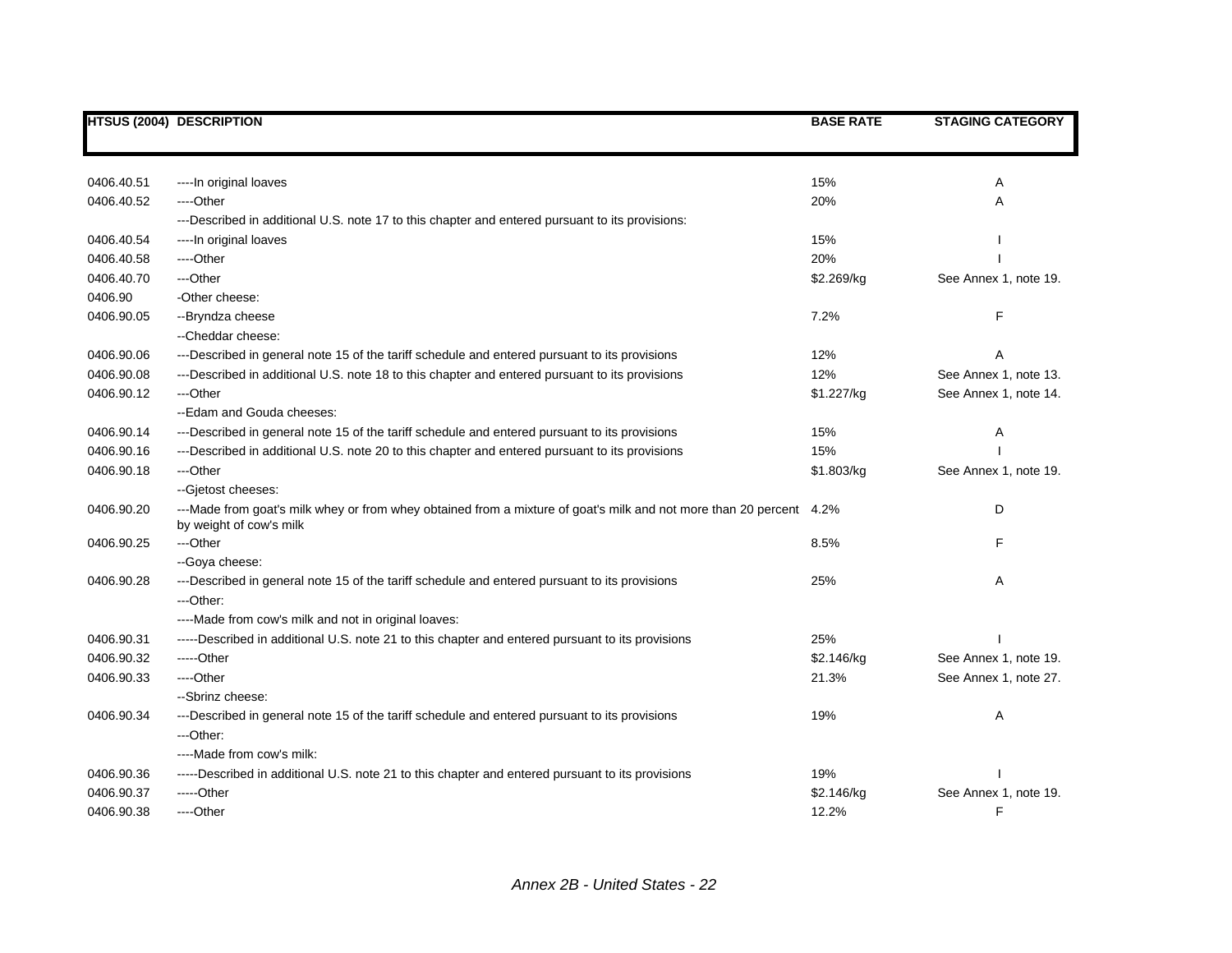|            | <b>HTSUS (2004) DESCRIPTION</b>                                                                                               | <b>BASE RATE</b> | <b>STAGING CATEGORY</b> |
|------------|-------------------------------------------------------------------------------------------------------------------------------|------------------|-------------------------|
|            |                                                                                                                               |                  |                         |
|            | --Romano made from cow's milk, Reggiano, Parmesan, Provolone and Provoletti cheeses:                                          |                  |                         |
| 0406.90.39 | ---Described in general note 15 of the tariff schedule and entered pursuant to its provisions                                 | 15%              | Α                       |
|            | ---Other:                                                                                                                     |                  |                         |
|            | ----Made from cow's milk:                                                                                                     |                  |                         |
| 0406.90.41 | -----Described in additional U.S. note 21 to this chapter and entered pursuant to its provisions                              | 15%              |                         |
| 0406.90.42 | -----Other                                                                                                                    | \$2.146/kg       | See Annex 1, note 19.   |
| 0406.90.43 | ----Other                                                                                                                     | 9.6%             | F                       |
|            | -- Swiss or Emmentaler cheese with eye formation:                                                                             |                  |                         |
| 0406.90.44 | ---Described in general note 15 of the tariff schedule and entered pursuant to its provisions                                 | 6.4%             |                         |
| 0406.90.46 | ---Described in additional U.S. note 25 to this chapter and entered pursuant to its provisions                                | 6.4%             | See Annex 1, note 17.   |
| 0406.90.48 | ---Other                                                                                                                      | \$1.877/kg       | See Annex 1, note 18.   |
| 0406.90.49 | --Gammelost and Nokkelost cheeses                                                                                             | 5.4%             | F                       |
|            | -- Colby cheese:                                                                                                              |                  |                         |
| 0406.90.51 | ---Described in general note 15 of the tariff schedule and entered pursuant to its provisions                                 | 20%              |                         |
| 0406.90.52 | ---Described in additional U.S. note 19 to this chapter and entered pursuant to its provisions                                | 20%              | See Annex 1, note 15.   |
| 0406.90.54 | ---Other                                                                                                                      | \$1.055/kg       | See Annex 1, note 16.   |
|            | --Other cheeses, and substitutes for cheese, including mixtures of the above:                                                 |                  |                         |
|            | ---Cheeses made from sheep's milk:                                                                                            |                  |                         |
| 0406.90.56 | ---- In original loaves and suitable for grating                                                                              | Free             | Е                       |
| 0406.90.57 | ----Pecorino, in original loaves, not suitable for grating                                                                    | Free             | E                       |
| 0406.90.59 | ---Other                                                                                                                      | 9.6%             | F                       |
|            | ---Other, described in general note 15 of the tariff schedule and entered pursuant to its provisions (including<br>mixtures): |                  |                         |
| 0406.90.61 | ----Containing Romano, Reggiano, Parmesan, Provolone, Provoletti, Sbrinz or Goya, all the foregoing made from<br>cow's milk   | 7.5%             | Α                       |
| 0406.90.63 | ----Other                                                                                                                     | 10%              | A                       |
|            | ---Other, including mixtures of the above (excluding goods containing mixtures of subheadings 0406.90.61 or<br>0406.90.63):   |                  |                         |
|            | ----Containing Romano, Reggiano, Parmesan, Provolone, Provoletti, Sbrinz or Goya, all the foregoing made from<br>cow's milk:  |                  |                         |
| 0406.90.66 | -----Described in additional U.S. note 21 to this chapter and entered pursuant to its provisions                              | 7.5%             |                         |
| 0406.90.68 | -----Other                                                                                                                    | \$2.146/kg       | See Annex 1, note 19.   |
|            | ----Containing, or processed from, blue-veined cheese:                                                                        |                  |                         |
| 0406.90.72 | -----Described in additional U.S. note 17 to this chapter and entered pursuant to its provisions                              | 10%              |                         |
| 0406.90.74 | -----Other                                                                                                                    | \$2.269/kg       | See Annex 1, note 19.   |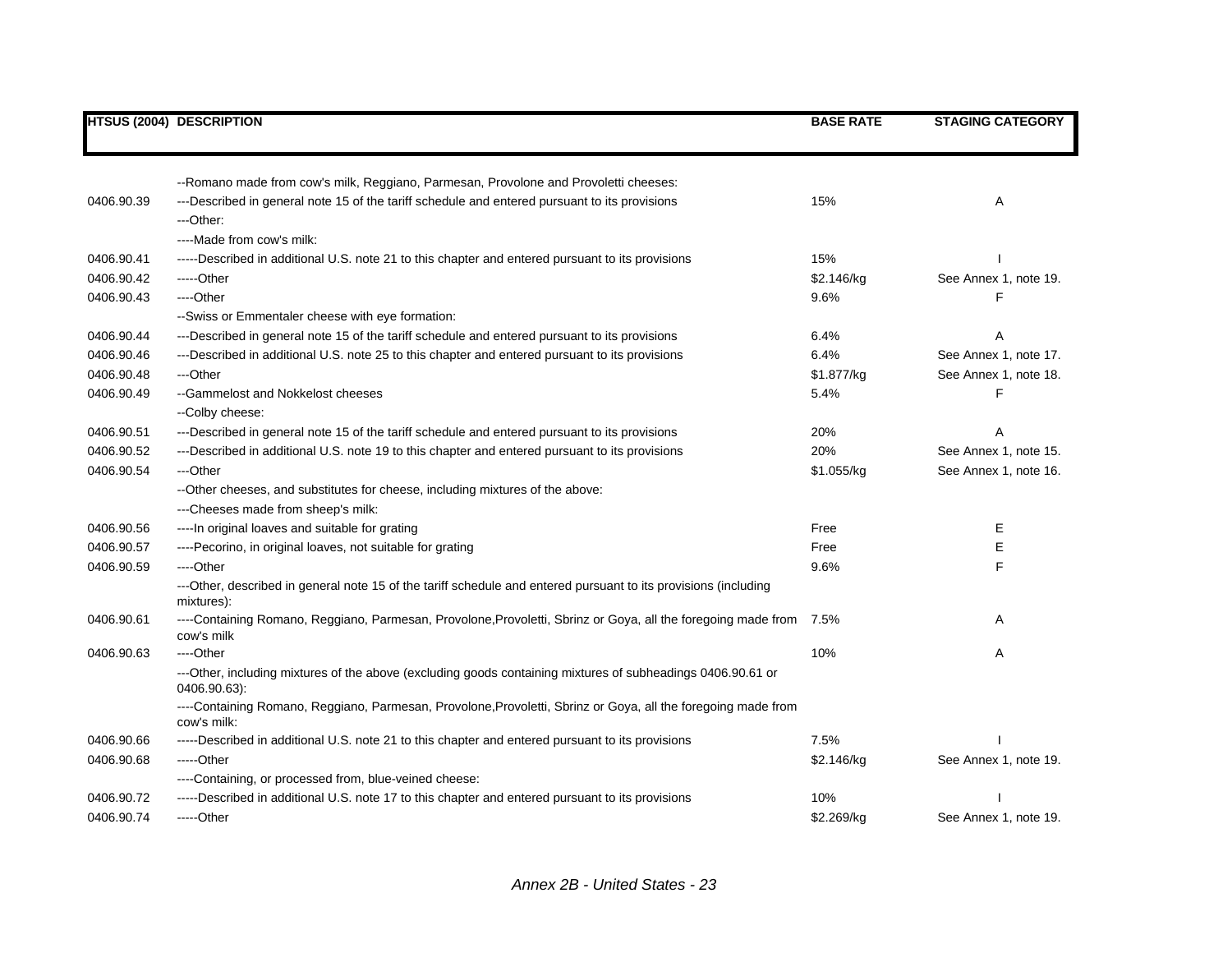|            | <b>HTSUS (2004) DESCRIPTION</b>                                                                                                                                                                                | <b>BASE RATE</b> | <b>STAGING CATEGORY</b> |
|------------|----------------------------------------------------------------------------------------------------------------------------------------------------------------------------------------------------------------|------------------|-------------------------|
|            |                                                                                                                                                                                                                |                  |                         |
|            |                                                                                                                                                                                                                |                  |                         |
|            | ----Containing, or processed from, Cheddar cheese:                                                                                                                                                             |                  |                         |
| 0406.90.76 | -----Described in additional U.S. note 18 to this chapter and entered pursuant to its provisions                                                                                                               | 10%              | See Annex 1, note 13.   |
| 0406.90.78 | -----Other                                                                                                                                                                                                     | \$1.227/kg       | See Annex 1, note 14.   |
|            | ----Containing, or processed from, American-type cheese (including Colby, washed curd and granular cheese, but<br>not including Cheddar):                                                                      |                  |                         |
| 0406.90.82 | -----Described in additional U.S. note 19 to this chapter and entered pursuant to its provisions                                                                                                               | 10%              | See Annex 1, note 15.   |
| 0406.90.84 | -----Other                                                                                                                                                                                                     | \$1.055/kg       | See Annex 1, note 16.   |
|            | ----Containing, or processed from, Edam or Gouda cheese:                                                                                                                                                       |                  |                         |
| 0406.90.86 | -----Described in additional U.S. note 20 to this chapter and entered pursuant to its provisions                                                                                                               | 10%              |                         |
| 0406.90.88 | -----Other                                                                                                                                                                                                     | \$1.803/kg       | See Annex 1, note 19.   |
|            | ----Containing, or processed from, Swiss, Emmentaler or Gruyere-process cheese:                                                                                                                                |                  |                         |
| 0406.90.90 | -----Described in additional U.S. note 22 to this chapter and entered pursuant to its provisions                                                                                                               | 10%              |                         |
| 0406.90.92 | -----Other                                                                                                                                                                                                     | \$1.386/kg       | See Annex 1, note 19.   |
|            | $---Other.$                                                                                                                                                                                                    |                  |                         |
|            | -----Containing 0.5 percent or less by weight of butterfat:                                                                                                                                                    |                  |                         |
| 0406.90.93 | ------Described in additional U.S. note 23 to this chapter and entered pursuant to its provisions                                                                                                              | 10%              |                         |
| 0406.90.94 | ------Other                                                                                                                                                                                                    | \$1.128/kg       |                         |
|            | $---Other.$                                                                                                                                                                                                    |                  |                         |
|            | ------Containing cow's milk (except soft-ripened cow's milk cheese):                                                                                                                                           |                  |                         |
| 0406.90.95 | -------Described in additional U.S. note 16 to this chapter and entered pursuant to its provisions                                                                                                             | 10%              | See Annex 1, note 20.   |
| 0406.90.97 | -------Other                                                                                                                                                                                                   | \$1.509/kg       | See Annex 1, note 21.   |
| 0406.90.99 | ------Other                                                                                                                                                                                                    | 8.5%             | F                       |
| 0407.00.00 | Birds' eggs, in shell, fresh, preserved or cooked                                                                                                                                                              | 2.8 cents/doz.   | Α                       |
| 0408       | Birds' eggs, not in shell, and egg yolks, fresh, dried, cooked by steaming or by boiling in water, molded, frozen or<br>otherwise preserved, whether or not containing added sugar or other sweetening matter: |                  |                         |
|            | -Egg yolks:                                                                                                                                                                                                    |                  |                         |
| 0408.11.00 | --Dried                                                                                                                                                                                                        | 47.6 cents/kg    | D                       |
| 0408.19.00 | --Other                                                                                                                                                                                                        | 9.7 cents/kg     | Α                       |
|            | -Other:                                                                                                                                                                                                        |                  |                         |
| 0408.91.00 | --Dried                                                                                                                                                                                                        | 47.6 cents/kg    | D                       |
| 0408.99.00 | --Other                                                                                                                                                                                                        | 9.7 cents/kg     | В                       |
| 0409.00.00 | Natural honey                                                                                                                                                                                                  | 1.9 cents/kg     | Α                       |
| 0410.00.00 | Edible products of animal origin, not elsewhere specified or included                                                                                                                                          | 1.1%             | Α                       |
| 0501.00.00 | Human hair, unworked, whether or not washed or scoured; waste of human hair                                                                                                                                    | 1.4%             | A                       |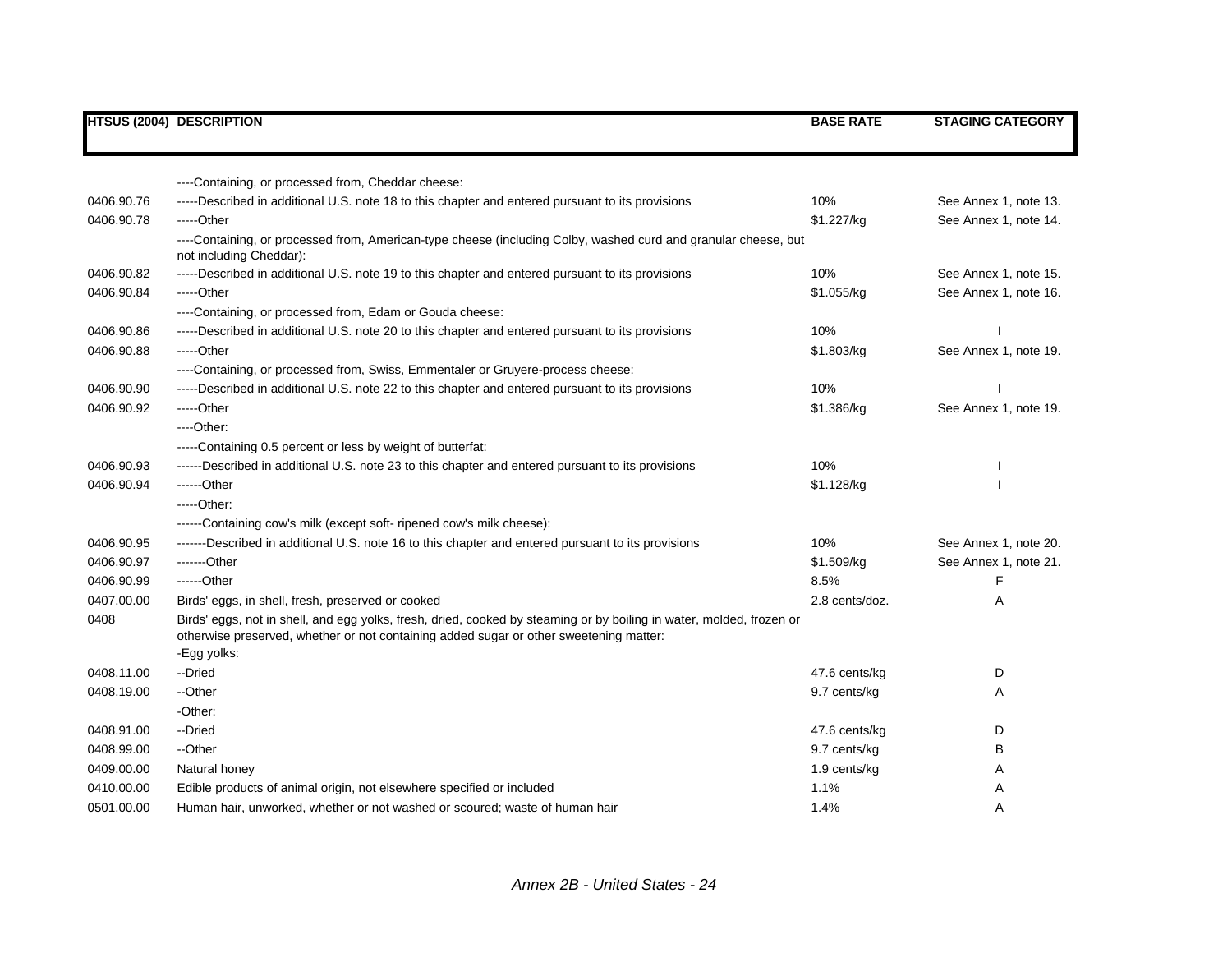|            | <b>HTSUS (2004) DESCRIPTION</b>                                                                                                                                                                                                                                              | <b>BASE RATE</b> | <b>STAGING CATEGORY</b> |
|------------|------------------------------------------------------------------------------------------------------------------------------------------------------------------------------------------------------------------------------------------------------------------------------|------------------|-------------------------|
| 0502       | Pigs', hogs' or boars' bristles and hair; badger hair and other brushmaking hair; waste of such bristles or hair:                                                                                                                                                            |                  |                         |
| 0502.10.00 | -Pigs', hogs' or boars' bristles and hair and waste thereof                                                                                                                                                                                                                  | 0.8 cents/kg     | A                       |
| 0502.90.00 | -Other                                                                                                                                                                                                                                                                       | Free             | Е                       |
| 0503.00.00 | Horsehair and horsehair waste, whether or not put up as a layer with or without supporting material                                                                                                                                                                          | Free             | E                       |
| 0504.00.00 | Guts, bladders and stomachs of animals (other than fish), whole and pieces thereof, fresh, chilled, frozen, salted, Free<br>in brine, dried or smoked                                                                                                                        |                  | E                       |
| 0505       | Skins and other parts of birds, with their feathers or down, feathers and parts of feathers (whether or not with<br>trimmed edges) and down, not further worked than cleaned, disinfected or treated for preservation; powder and<br>waste of feathers or parts of feathers: |                  |                         |
| 0505.10.00 | -Feathers of a kind used for stuffing; down                                                                                                                                                                                                                                  | Free             | E                       |
| 0505.90    | -Other:                                                                                                                                                                                                                                                                      |                  |                         |
| 0505.90.20 | --Feather meal and waste                                                                                                                                                                                                                                                     | 2.3%             | Α                       |
| 0505.90.60 | --Other                                                                                                                                                                                                                                                                      | Free             | E                       |
| 0506       | Bones and horn-cores, unworked, defatted, simply prepared (but not cut to shape), treated with acid or<br>degelatinized; powder and waste of these products:                                                                                                                 |                  |                         |
| 0506.10.00 | -Ossein and bones treated with acid                                                                                                                                                                                                                                          | Free             | Е                       |
| 0506.90.00 | -Other                                                                                                                                                                                                                                                                       | Free             | E                       |
| 0507       | Ivory, tortoise-shell, whalebone and whalebone hair, horns, antlers, hooves, nails, claws and beaks, unworked or<br>simply prepared but not cut to shape; powder and waste of these products:                                                                                |                  |                         |
| 0507.10.00 | -Ivory; ivory powder and waste                                                                                                                                                                                                                                               | Free             | Е                       |
| 0507.90.00 | -Other                                                                                                                                                                                                                                                                       | Free             | Е                       |
| 0508.00.00 | Coral and similar materials, unworked or simply prepared but not otherwise worked; shells of molluscs,<br>crustaceans or echinoderms and cuttlebone, unworked or simply prepared but not cut to shape, powder and<br>waste thereof                                           | Free             | E                       |
| 0509.00.00 | Natural sponges of animal origin                                                                                                                                                                                                                                             | 3%               | Α                       |
| 0510.00    | Ambergris, castoreum, civet and musk; cantharides; bile, whether or not dried; glands and other animal products<br>used in the preparation of pharmaceutical products, fresh, chilled, frozen or otherwise provisionally preserved:                                          |                  |                         |
| 0510.00.20 | -Ambergris, castoreum, civet and musk                                                                                                                                                                                                                                        | 5.1%             | B                       |
| 0510.00.40 | -Other                                                                                                                                                                                                                                                                       | Free             | Е                       |
| 0511       | Animal products not elsewhere specified or included; dead animals of chapter 1 or 3, unfit for human<br>consumption:                                                                                                                                                         |                  |                         |
| 0511.10.00 | -Bovine semen                                                                                                                                                                                                                                                                | Free             | E                       |
|            | -Other:                                                                                                                                                                                                                                                                      |                  |                         |
| 0511.91.00 | --Products of fish or crustaceans, molluscs or other aquatic invertebrates; dead animals of chapter 3                                                                                                                                                                        | Free             | Е                       |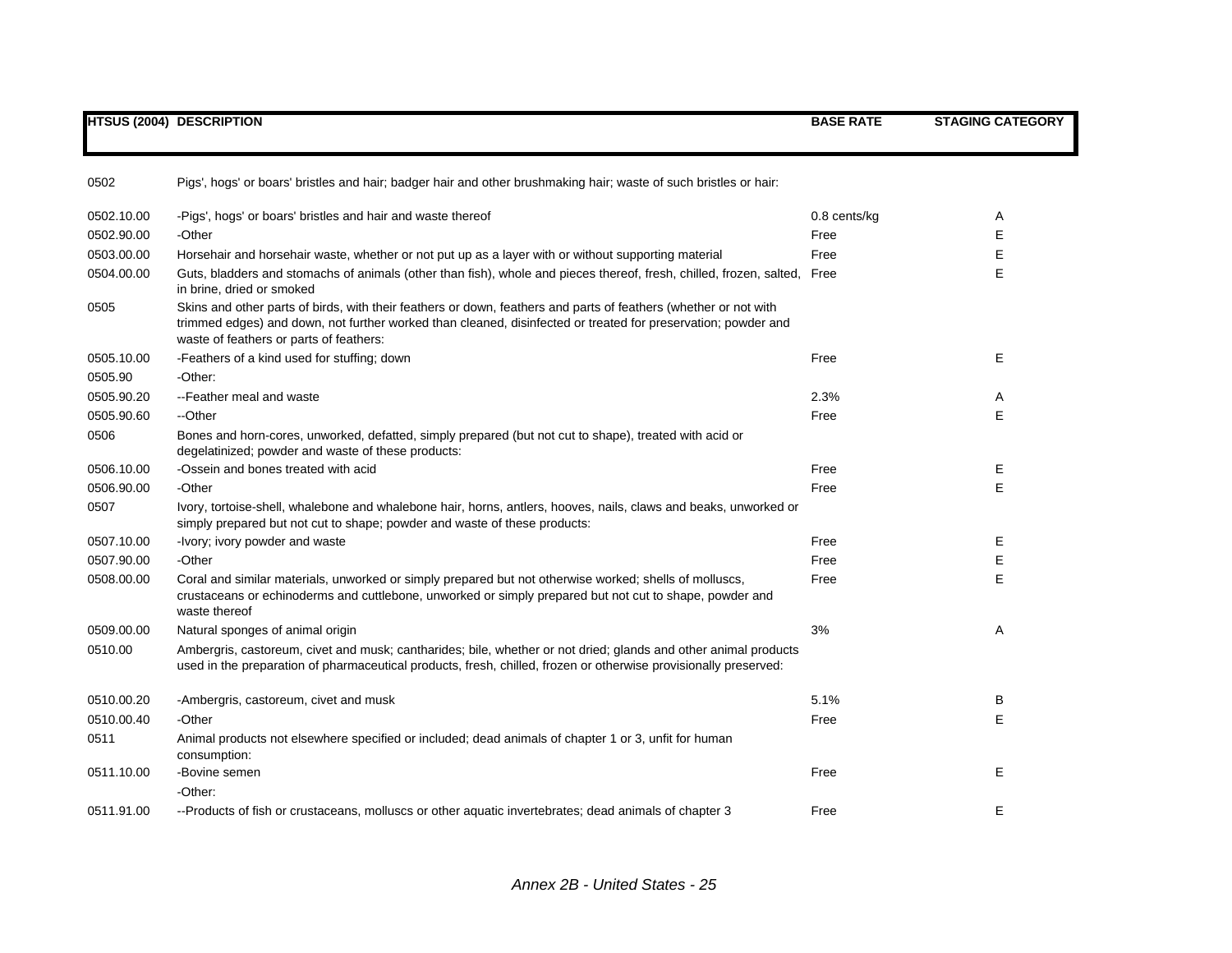|            | <b>HTSUS (2004) DESCRIPTION</b>                                                                                                                           | <b>BASE RATE</b> | <b>STAGING CATEGORY</b> |
|------------|-----------------------------------------------------------------------------------------------------------------------------------------------------------|------------------|-------------------------|
|            |                                                                                                                                                           |                  |                         |
| 0511.99    | --Other:                                                                                                                                                  |                  |                         |
| 0511.99.20 | ---Parings and similar waste of raw hides or skins; glue stock not elsewhere specified or included                                                        | Free             | Е                       |
| 0511.99.30 | --- Products chiefly used as food for animals or as ingredients in such food                                                                              | Free             | Е                       |
| 0511.99.40 | ---Other                                                                                                                                                  | 1.1%             | Α                       |
| 0601       | Bulbs, tubers, tuberous roots, corms, crowns and rhizomes, dormant, in growth or in flower; chicory plants and<br>roots other than roots of heading 1212: |                  |                         |
| 0601.10    | -Bulbs, tubers, tuberous roots, corms, crowns and rhizomes, dormant:                                                                                      |                  |                         |
| 0601.10.15 | --Tulip bulbs                                                                                                                                             | 89.6 cents/1000  | Α                       |
| 0601.10.30 | --Hyacinth bulbs                                                                                                                                          | 38.4 cents/1000  | Α                       |
| 0601.10.45 | --Lily bulbs                                                                                                                                              | 55.7 cents/1000  | Α                       |
| 0601.10.60 | --Narcissus bulbs                                                                                                                                         | \$1.34/1000      | A                       |
| 0601.10.75 | --Crocus corms                                                                                                                                            | 19.2 cents/1000  | Α                       |
| 0601.10.85 | -- Lily of the valley pips                                                                                                                                | \$1.44/1000      | Α                       |
| 0601.10.90 | --Other                                                                                                                                                   | 3.5%             | Α                       |
| 0601.20    | -Bulbs, tubers, tuberous roots, corms, crowns and rhizomes, in growth or in flower; chicory plants and roots:                                             |                  |                         |
| 0601.20.10 | --Hyacinth bulbs, without soil attached                                                                                                                   | 38.4 cents/1000  | Α                       |
| 0601.20.90 | --Other                                                                                                                                                   | 1.4%             | Α                       |
| 0602       | Other live plants (including their roots), cuttings and slips; mushroom spawn:                                                                            |                  |                         |
| 0602.10.00 | -Unrooted cuttings and slips                                                                                                                              | 4.8%             | Α                       |
| 0602.20.00 | -Trees, shrubs and bushes, grafted or not, of kinds which bear edible fruit or nuts                                                                       | Free             | Е                       |
| 0602.30.00 | -Rhododendrons and azaleas, grafted or not                                                                                                                | 1.9%             | Α                       |
| 0602.40.00 | -Roses, grafted or not                                                                                                                                    | Free             | Е                       |
| 0602.90    | -Other:                                                                                                                                                   |                  |                         |
|            | -- Herbaceous perennials:                                                                                                                                 |                  |                         |
| 0602.90.20 | ---Orchid plants                                                                                                                                          | Free             | E                       |
|            | ---Other:                                                                                                                                                 |                  |                         |
| 0602.90.30 | ---- With soil attached to roots                                                                                                                          | 1.4%             | Α                       |
| 0602.90.40 | ----Other                                                                                                                                                 | 3.5%             | Α                       |
|            | --Other:                                                                                                                                                  |                  |                         |
| 0602.90.50 | ---Mushroom spawn                                                                                                                                         | 1.4 cents/kg     | Α                       |
|            | ---Other:                                                                                                                                                 |                  |                         |
| 0602.90.60 | ---- With soil attached to roots                                                                                                                          | 1.9%             | Α                       |
| 0602.90.90 | ----Other                                                                                                                                                 | 4.8%             | Α                       |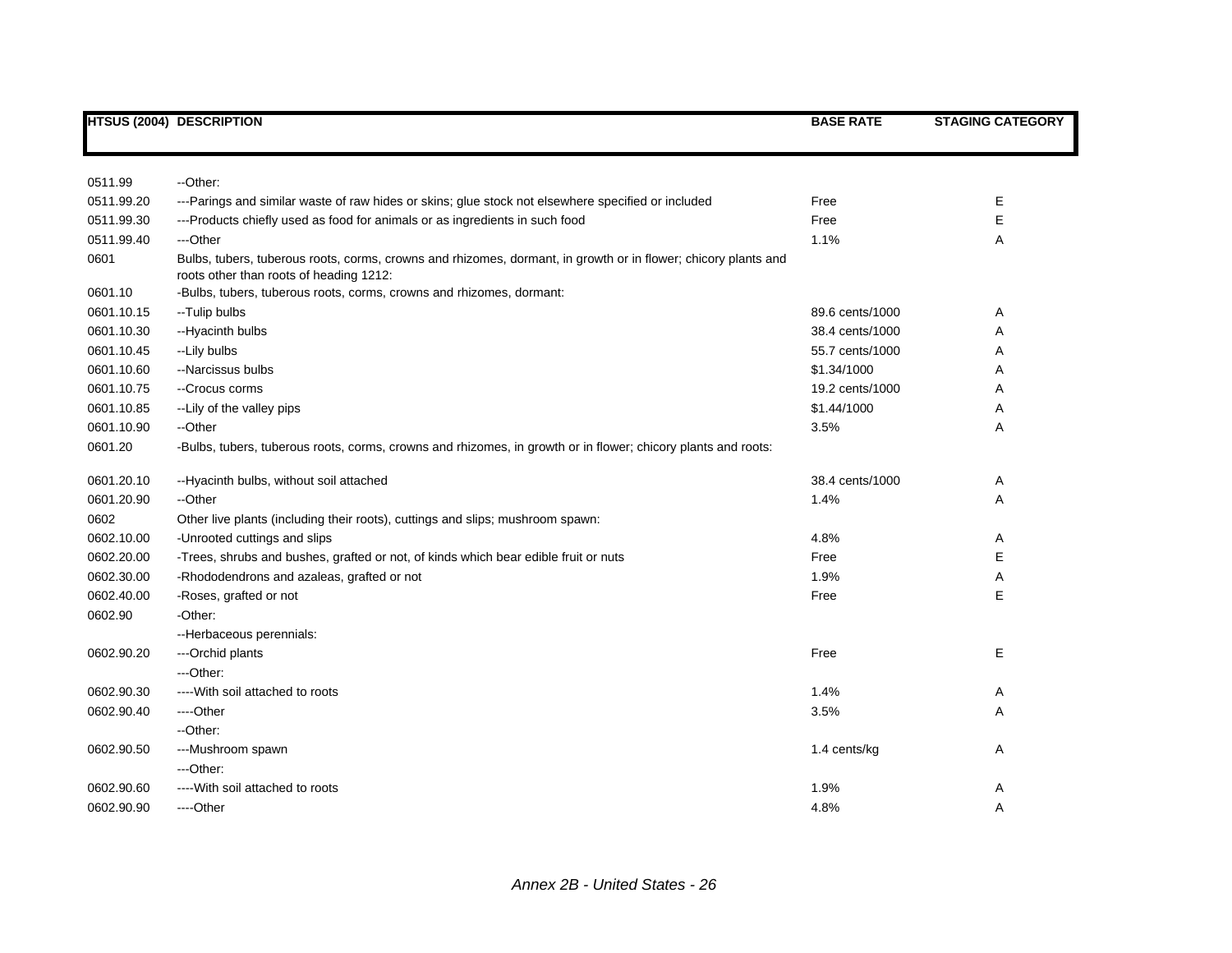|            | <b>HTSUS (2004) DESCRIPTION</b>                                                                                                                                                                                                                              | <b>BASE RATE</b> | <b>STAGING CATEGORY</b> |
|------------|--------------------------------------------------------------------------------------------------------------------------------------------------------------------------------------------------------------------------------------------------------------|------------------|-------------------------|
| 0603       | Cut flowers and flower buds of a kind suitable for bouquets or for ornamental purposes, fresh, dried, dyed,                                                                                                                                                  |                  |                         |
| 0603.10    | bleached, impregnated or otherwise prepared:<br>-Fresh:                                                                                                                                                                                                      |                  |                         |
| 0603.10.30 | --Miniature (spray) carnations                                                                                                                                                                                                                               | 3.2%             | A                       |
| 0603.10.60 | --Roses                                                                                                                                                                                                                                                      | 6.8%             | D                       |
| 0603.10.70 | --Chrysanthemums, standard carnations, anthuriums and orchids                                                                                                                                                                                                | 6.4%             | B                       |
| 0603.10.80 | --Other                                                                                                                                                                                                                                                      | 6.4%             | Α                       |
| 0603.90.00 | -Other                                                                                                                                                                                                                                                       | 4%               | Α                       |
| 0604       | Foliage, branches and other parts of plants, without flowers or flower buds, and grasses, mosses and lichens,<br>being goods of a kind suitable for bouquets or for ornamental purposes, fresh, dried, dyed, bleached, impregnated<br>or otherwise prepared: |                  |                         |
| 0604.10.00 | -Mosses and lichens                                                                                                                                                                                                                                          | Free             | E                       |
|            | -Other:                                                                                                                                                                                                                                                      |                  |                         |
| 0604.91.00 | --Fresh                                                                                                                                                                                                                                                      | Free             | Е                       |
| 0604.99    | --Other:                                                                                                                                                                                                                                                     |                  |                         |
| 0604.99.30 | ---Dried or bleached                                                                                                                                                                                                                                         | Free             | E                       |
| 0604.99.60 | ---Other                                                                                                                                                                                                                                                     | 7%               | в                       |
| 0701       | Potatoes, fresh or chilled:                                                                                                                                                                                                                                  |                  |                         |
| 0701.10.00 | -Seed                                                                                                                                                                                                                                                        | 0.5 cents/kg     | Α                       |
| 0701.90    | -Other:                                                                                                                                                                                                                                                      |                  |                         |
| 0701.90.10 | -- Yellow (Solano) potatoes                                                                                                                                                                                                                                  | 0.5 cents/kg     | Α                       |
| 0701.90.50 | --Other                                                                                                                                                                                                                                                      | $0.5$ cents/kg   | Α                       |
| 0702.00    | Tomatoes, fresh or chilled:                                                                                                                                                                                                                                  |                  |                         |
| 0702.00.20 | -If entered during the period from March 1 to July 14, inclusive, or the period from September 1 to November 14,<br>inclusive, in any year                                                                                                                   | 3.9 cents/kg     | A                       |
| 0702.00.40 | -If entered during the period from July 15 to August 31, inclusive, in any year                                                                                                                                                                              | 2.8 cents/kg     | Α                       |
| 0702.00.60 | -If entered during the period from November 15, in any year, to the last day of thefollowing February, inclusive                                                                                                                                             | 2.8 cents/kg     | Α                       |
| 0703       | Onions, shallots, garlic, leeks and other alliaceous vegetables, fresh or chilled:                                                                                                                                                                           |                  |                         |
| 0703.10    | -Onions and shallots:                                                                                                                                                                                                                                        |                  |                         |
| 0703.10.20 | --Onion sets                                                                                                                                                                                                                                                 | 0.83 cents/kg    | Α                       |
|            | --Other:                                                                                                                                                                                                                                                     |                  |                         |
| 0703.10.30 | --- Pearl onions not over 16 mm in diameter                                                                                                                                                                                                                  | 0.96 cents/kg    | Α                       |
| 0703.10.40 | ---Other                                                                                                                                                                                                                                                     | 3.1 cents/kg     | Α                       |
| 0703.20.00 | -Garlic                                                                                                                                                                                                                                                      | 0.43 cents/kg    | A                       |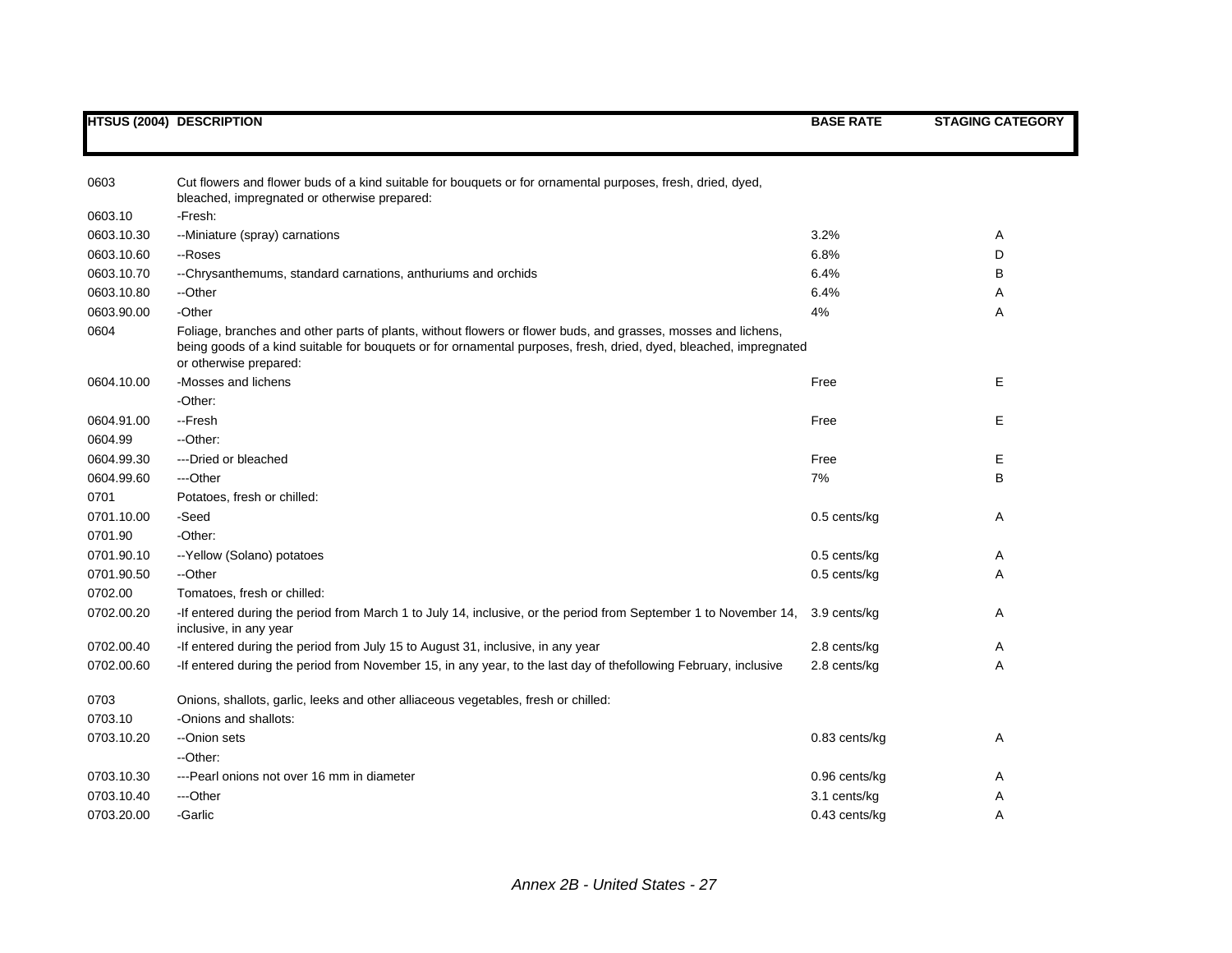|            | <b>HTSUS (2004) DESCRIPTION</b>                                                                                         | <b>BASE RATE</b> | <b>STAGING CATEGORY</b> |
|------------|-------------------------------------------------------------------------------------------------------------------------|------------------|-------------------------|
|            |                                                                                                                         |                  |                         |
| 0703.90.00 | -Leeks and other alliaceous vegetables                                                                                  | 20%              | D                       |
| 0704       | Cabbages, cauliflower, kohlrabi, kale and similar edible brassicas, fresh or chilled:                                   |                  |                         |
| 0704.10    | -Cauliflower and headed broccoli (Brassica oleracea var. botrytis):                                                     |                  |                         |
| 0704.10.20 | -- If entered during the period from June 5 to October 15, inclusive, in any year<br>--Other:                           | 2.5%             | Α                       |
| 0704.10.40 | ---Not reduced in size                                                                                                  | 10%              | в                       |
| 0704.10.60 | --- Cut, sliced or otherwise reduced in size                                                                            | 14%              | D                       |
| 0704.20.00 | -Brussels sprouts                                                                                                       | 12.5%            | D                       |
| 0704.90    | -Other (including sprouting broccoli (Brassica oleracea var. italica):                                                  |                  |                         |
| 0704.90.20 | --Cabbage                                                                                                               | 0.54 cents/kg    | A                       |
| 0704.90.40 | --Other                                                                                                                 | 20%              | D                       |
| 0705       | Lettuce (Lactuca sativa) and chicory (Cichorium spp.), fresh or chilled:                                                |                  |                         |
|            | -Lettuce:                                                                                                               |                  |                         |
| 0705.11    | --Head lettuce (cabbage lettuce):                                                                                       |                  |                         |
| 0705.11.20 | --- If entered in the period from June 1 to October 31, inclusive, in any year                                          | 0.4 cents/kg     | Α                       |
| 0705.11.40 | ---Other                                                                                                                | 3.7 cents/kg     | Α                       |
| 0705.19    | --Other:                                                                                                                |                  |                         |
| 0705.19.20 | --- If entered in the period from June 1 to October 31, inclusive, in any year                                          | 0.4 cents/kg     | Α                       |
| 0705.19.40 | ---Other                                                                                                                | 3.7 cents/kg     | Α                       |
|            | -Chicory:                                                                                                               |                  |                         |
| 0705.21.00 | -- Witloof chicory (Cichorium intybus var. foliosum)                                                                    | 0.15 cents/kg    | A                       |
| 0705.29.00 | --Other                                                                                                                 | 0.15 cents/kg    | Α                       |
| 0706       | Carrots, turnips, salad beets (salad beetroot), salsify, celeriac, radishes and similar edible roots, fresh or chilled: |                  |                         |
| 0706.10    | -Carrots and turnips:                                                                                                   |                  |                         |
|            | --Carrots:                                                                                                              |                  |                         |
| 0706.10.05 | ---Reduced in size                                                                                                      | 14.9%            | Α                       |
|            | ---Other:                                                                                                               |                  |                         |
| 0706.10.10 | ---- Under 10 cm in length                                                                                              | 1.4 cents/kg     | Α                       |
| 0706.10.20 | ----Other                                                                                                               | 0.7 cents/kg     | A                       |
| 0706.10.40 | --Turnips                                                                                                               | Free             | E                       |
| 0706.90    | -Other:                                                                                                                 |                  |                         |
| 0706.90.20 | --Radishes                                                                                                              | 2.7%             | Α                       |
| 0706.90.30 | --Beets and horseradish                                                                                                 | 1.9%             | A                       |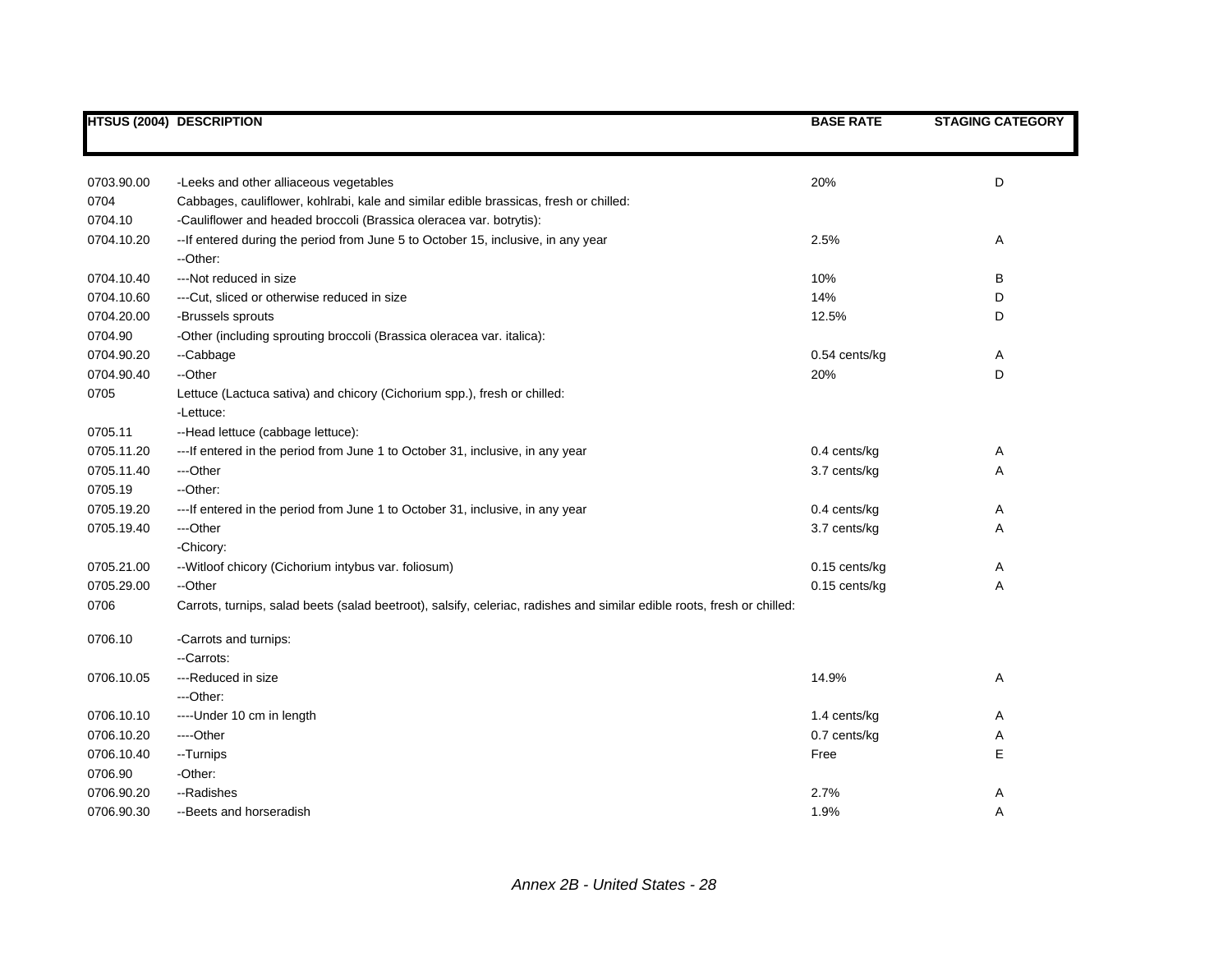|            | <b>HTSUS (2004) DESCRIPTION</b>                                                                                                                                                                  | <b>BASE RATE</b> | <b>STAGING CATEGORY</b> |
|------------|--------------------------------------------------------------------------------------------------------------------------------------------------------------------------------------------------|------------------|-------------------------|
|            |                                                                                                                                                                                                  |                  |                         |
|            |                                                                                                                                                                                                  |                  |                         |
| 0706.90.40 | --Other                                                                                                                                                                                          | 10%              | B                       |
| 0707.00    | Cucumbers, including gherkins, fresh or chilled:                                                                                                                                                 |                  |                         |
| 0707.00.20 | -If entered during the period from December 1 in any year to the last day of the following February, inclusive                                                                                   | 4.2 cents/kg     | A                       |
| 0707.00.40 |                                                                                                                                                                                                  | 5.6 cents/kg     | Α                       |
| 0707.00.50 | -If entered during the period from March 1 to April 30, inclusive, in any year<br>-If entered during the period from May 1 to June 30, inclusive, or the period from September 1 to November 30, | 5.6 cents/kg     | Α                       |
|            | inclusive, in any year                                                                                                                                                                           |                  |                         |
| 0707.00.60 | -If entered during the period from July 1 to August 31, inclusive, in any year                                                                                                                   | 1.5 cents/kg     | A                       |
| 0708       | Leguminous vegetables, shelled or unshelled, fresh or chilled:                                                                                                                                   |                  |                         |
| 0708.10    | -Peas (Pisum sativum):                                                                                                                                                                           |                  |                         |
| 0708.10.20 | -- If entered during the period from July 1 to September 30, inclusive, in any year                                                                                                              | $0.5$ cents/kg   | Α                       |
| 0708.10.40 | --Other                                                                                                                                                                                          | 2.8 cents/kg     | Α                       |
| 0708.20    | -Beans (Vigna spp., Phaseolus spp.):                                                                                                                                                             |                  |                         |
| 0708.20.10 | --Lima beans, if entered during the period from November 1 in any year to the following May 31, inclusive                                                                                        | 2.3 cents/kg     | Α                       |
| 0708.20.20 | --Cowpeas (other than black-eye peas)                                                                                                                                                            | Free             | Е                       |
| 0708.20.90 | --Other                                                                                                                                                                                          | 4.9 cents/kg     | Α                       |
| 0708.90    | -Other leguminous vegetables:                                                                                                                                                                    |                  |                         |
| 0708.90.05 | --Chickpeas (garbanzos)                                                                                                                                                                          | 1 cent/kg        | Α                       |
| 0708.90.15 | --Lentils                                                                                                                                                                                        | 0.1 cents/kg     | Α                       |
|            | --Pigeon peas:                                                                                                                                                                                   |                  |                         |
| 0708.90.25 | ---If entered during the period from July 1 to September 30, inclusive, in any year                                                                                                              | Free             | Е                       |
| 0708.90.30 | ---Other                                                                                                                                                                                         | 0.8 cents/kg     | Α                       |
| 0708.90.40 | --Other                                                                                                                                                                                          | 4.9 cents/kg     | B                       |
| 0709       | Other vegetables, fresh or chilled:                                                                                                                                                              |                  |                         |
| 0709.10.00 | -Globe artichokes                                                                                                                                                                                | 11.3%            | D                       |
| 0709.20    | -Asparagus:                                                                                                                                                                                      |                  |                         |
| 0709.20.10 | --Not reduced in size, entered during the period from September 15 to November 15, inclusive, in any year, and<br>transported to the United States by air                                        | 5%               | F                       |
| 0709.20.90 | --Other                                                                                                                                                                                          | 21.3%            | F                       |
| 0709.30    | -Eggplants (aubergines):                                                                                                                                                                         |                  |                         |
| 0709.30.20 | -- If entered during the period from April 1 to November 30, inclusive, in any year                                                                                                              | 2.6 cents/kg     | A                       |
| 0709.30.40 | --Other                                                                                                                                                                                          | 1.9 cents/kg     | Α                       |
| 0709.40    | -Celery other than celeriac:                                                                                                                                                                     |                  |                         |
| 0709.40.20 | --Reduced in size                                                                                                                                                                                | 14.9%            | D                       |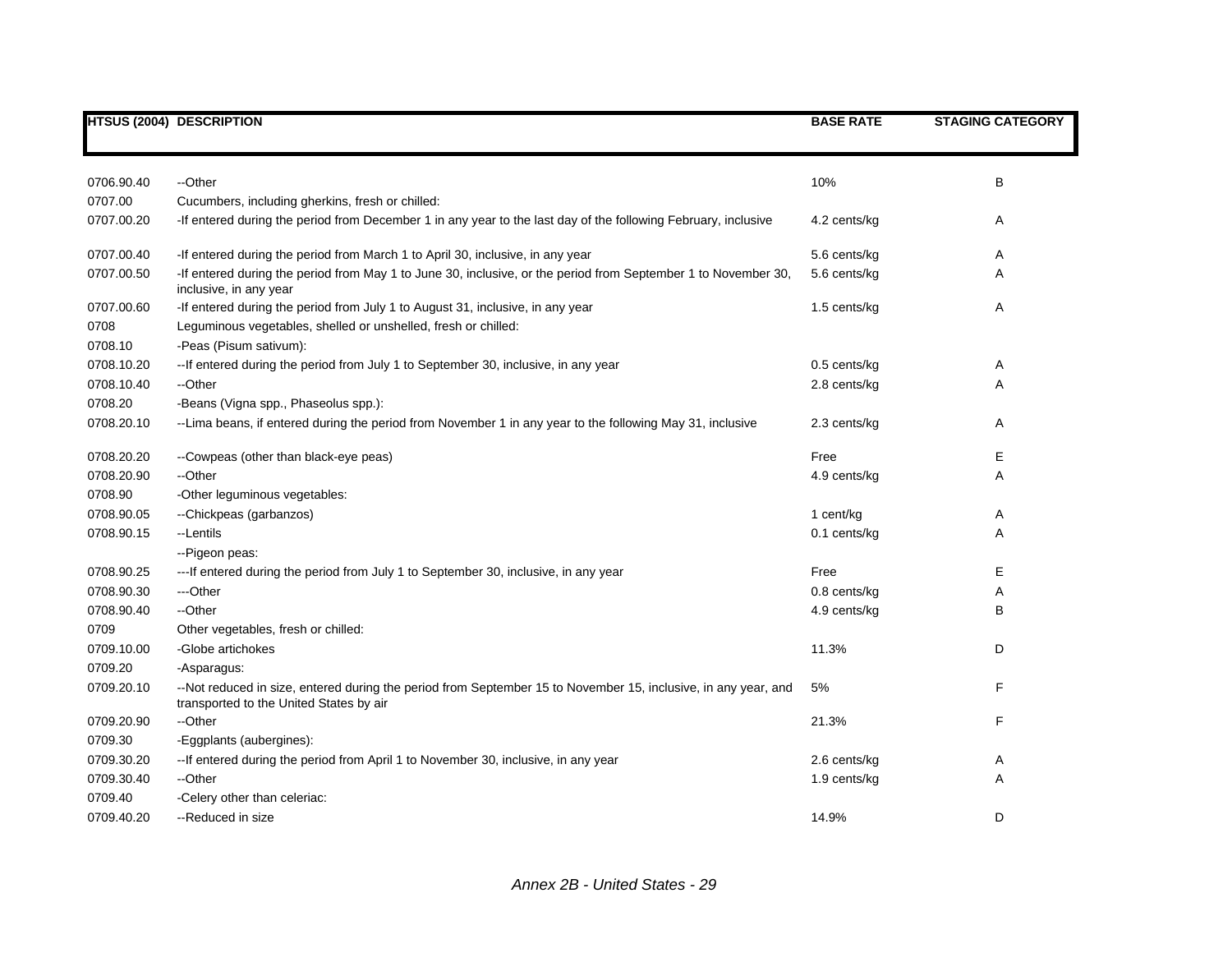|            | <b>HTSUS (2004) DESCRIPTION</b>                                                                  | <b>BASE RATE</b>     | <b>STAGING CATEGORY</b> |
|------------|--------------------------------------------------------------------------------------------------|----------------------|-------------------------|
|            |                                                                                                  |                      |                         |
|            | --Other:                                                                                         |                      |                         |
| 0709.40.40 | --- If imported and entered during the period from April 15 to July 31, inclusive, in any year   | 0.25 cents/kg        | Α                       |
| 0709.40.60 | ---Other                                                                                         | 1.9 cents/kg         | Α                       |
|            | -Mushrooms and truffles:                                                                         |                      |                         |
| 0709.51.01 | -- Mushrooms of the genus Agaricus                                                               | $8.8$ cents/kg + 20% | F                       |
| 0709.52.00 | --Truffles                                                                                       | Free                 | Ε                       |
| 0709.59.00 | --Other                                                                                          | $8.8$ cents/kg + 20% | F                       |
| 0709.60    | -Fruits of the genus Capsicum (peppers) or of the genus Pimenta (e.g., allspice):                |                      |                         |
| 0709.60.20 | --Chili peppers                                                                                  | 4.4 cents/kg         | Α                       |
| 0709.60.40 | --Other                                                                                          | 4.7 cents/kg         | Α                       |
| 0709.70.00 | -Spinach, New Zealand spinach and orache spinach (garden spinach)                                | 20%                  | D                       |
| 0709.90    | -Other:                                                                                          |                      |                         |
| 0709.90.05 | -- Jicamas, pumpkins and breadfruit                                                              | 11.3%                | D                       |
| 0709.90.10 | --Chayote (Sechium edule)                                                                        | 5.6%                 | в                       |
| 0709.90.14 | --Okra                                                                                           | 20%                  | D                       |
| 0709.90.20 | --Squash                                                                                         | 1.5 cents/kg         | A                       |
| 0709.90.30 | -- Fiddlehead greens                                                                             | 8%                   | B                       |
| 0709.90.35 | --Olives                                                                                         | 8.8 cents/kg         | Α                       |
| 0709.90.45 | --Sweet corn                                                                                     | 21.3%                | D                       |
| 0709.90.91 | --Other                                                                                          | 20%                  | F                       |
| 0710       | Vegetables (uncooked or cooked by steaming or boiling in water), frozen:                         |                      |                         |
| 0710.10.00 | -Potatoes                                                                                        | 14%                  | D                       |
|            | -Leguminous vegetables, shelled or unshelled:                                                    |                      |                         |
| 0710.21    | --Peas (Pisum sativum):                                                                          |                      |                         |
| 0710.21.20 | --- If entered during the period from July 1 to September 30, inclusive, in any year             | 1 cent/kg            | Α                       |
| 0710.21.40 | ---Other                                                                                         | 2 cents/kg           | Α                       |
| 0710.22    | --Beans (Vigna spp., Phaseolus spp.):                                                            |                      |                         |
|            | ---Not reduced in size:                                                                          |                      |                         |
|            | ---Lima beans:                                                                                   |                      |                         |
| 0710.22.10 | -----If entered during the period from November 1 in any year to the following May 31, inclusive | 2.3 cents/kg         | Α                       |
| 0710.22.15 | -----Other                                                                                       | 4.9 cents/kg         | Α                       |
| 0710.22.20 | ----Cowpeas (other than black-eye peas)                                                          | Free                 | Е                       |
| 0710.22.25 | ----String beans (snap beans)                                                                    | 4.9 cents/kg         | B                       |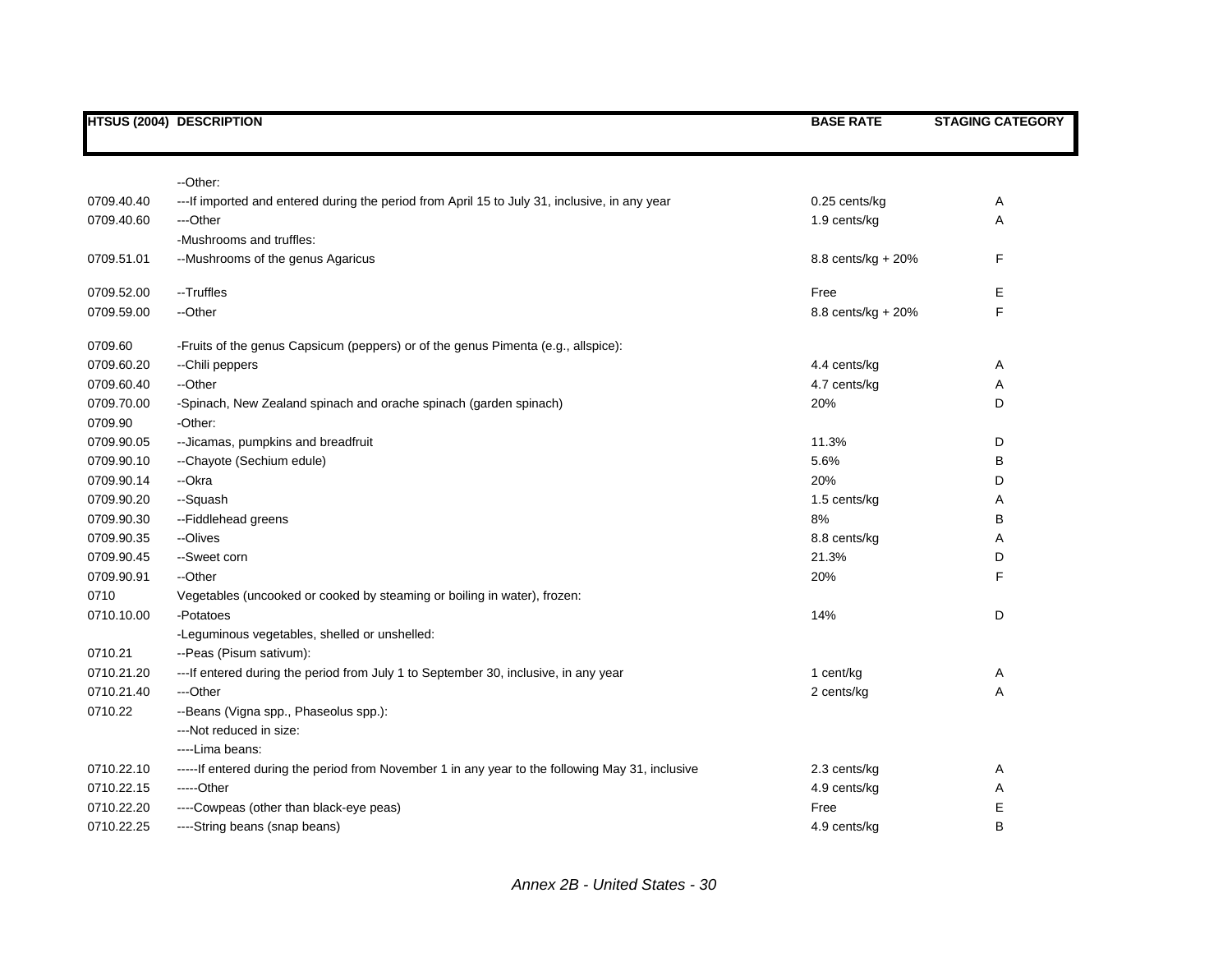|            | <b>HTSUS (2004) DESCRIPTION</b>                                                                                                                                                                   | <b>BASE RATE</b>    | <b>STAGING CATEGORY</b> |
|------------|---------------------------------------------------------------------------------------------------------------------------------------------------------------------------------------------------|---------------------|-------------------------|
|            |                                                                                                                                                                                                   |                     |                         |
| 0710.22.37 | ----Other                                                                                                                                                                                         | 4.9 cents/kg        | В                       |
| 0710.22.40 | ---Reduced in size                                                                                                                                                                                | 11.2%               | D                       |
| 0710.29    | --Other:                                                                                                                                                                                          |                     |                         |
| 0710.29.05 | ---Chickpeas (garbanzos)                                                                                                                                                                          | 1 cent/kg           | Α                       |
| 0710.29.15 | ---Lentils                                                                                                                                                                                        | 0.1 cents/kg        | Α                       |
|            | ---Pigeon peas:                                                                                                                                                                                   |                     |                         |
| 0710.29.25 | ----If entered during the period from July 1 to September 30, inclusive, in any year                                                                                                              | Free                | Е                       |
| 0710.29.30 | ----Other                                                                                                                                                                                         | 0.8 cents/kg        | Α                       |
| 0710.29.40 | ---Other                                                                                                                                                                                          | 3.5 cents/kg        | Α                       |
| 0710.30.00 | -Spinach, New Zealand spinach and orache spinach (garden spinach)                                                                                                                                 | 14%                 | D                       |
| 0710.40.00 | -Sweet corn                                                                                                                                                                                       | 14%                 | D                       |
| 0710.80    | -Other vegetables:                                                                                                                                                                                |                     |                         |
| 0710.80.15 | --Bamboo shoots and water chestnuts, other than Chinese water chestnuts                                                                                                                           | Free                | Е                       |
| 0710.80.20 | --Mushrooms                                                                                                                                                                                       | 5.7 cents/kg $+8\%$ | В                       |
|            | --Tomatoes:                                                                                                                                                                                       |                     |                         |
| 0710.80.40 | --- If entered during the period from March 1 to July 14, inclusive, or the period from September 1 to November 14, 2.9 cents/kg<br>inclusive, in any year                                        |                     | Α                       |
| 0710.80.45 | ---If entered during the period from July 15 to August 31, inclusive, in any year                                                                                                                 | 2.1 cents/kg        | Α                       |
| 0710.80.50 | ---If entered during the period from November 15 in any year to the last day of the following February, inclusive                                                                                 | 2.1 cents/kg        | Α                       |
|            | -- Other:                                                                                                                                                                                         |                     |                         |
|            | --- Not reduced in size:                                                                                                                                                                          |                     |                         |
| 0710.80.60 | ----Fiddlehead greens                                                                                                                                                                             | 8%                  | В                       |
| 0710.80.65 | ----Brussels sprouts                                                                                                                                                                              | 12.5%               | D                       |
| 0710.80.70 | ----Other                                                                                                                                                                                         | 11.3%               | D                       |
|            | ---Reduced in size:                                                                                                                                                                               |                     |                         |
| 0710.80.85 | ----Brussels sprouts                                                                                                                                                                              | 14%                 | D                       |
| 0710.80.93 | ----Okra                                                                                                                                                                                          | 14.9%               | D                       |
| 0710.80.97 | ----Other                                                                                                                                                                                         | 14.9%               | D                       |
| 0710.90    | -Mixtures of vegetables:                                                                                                                                                                          |                     |                         |
| 0710.90.11 | -- Mixtures of pea pods and water chestnuts, other than Chinese water chestnuts                                                                                                                   | 7.9%                | В                       |
| 0710.90.91 | --Other                                                                                                                                                                                           | 14%                 | D                       |
| 0711       | Vegetables provisionally preserved (for example, by sulfur dioxide gas, in brine, in sulfur water or in other<br>preservative solutions), but unsuitable in that state for immediate consumption: |                     |                         |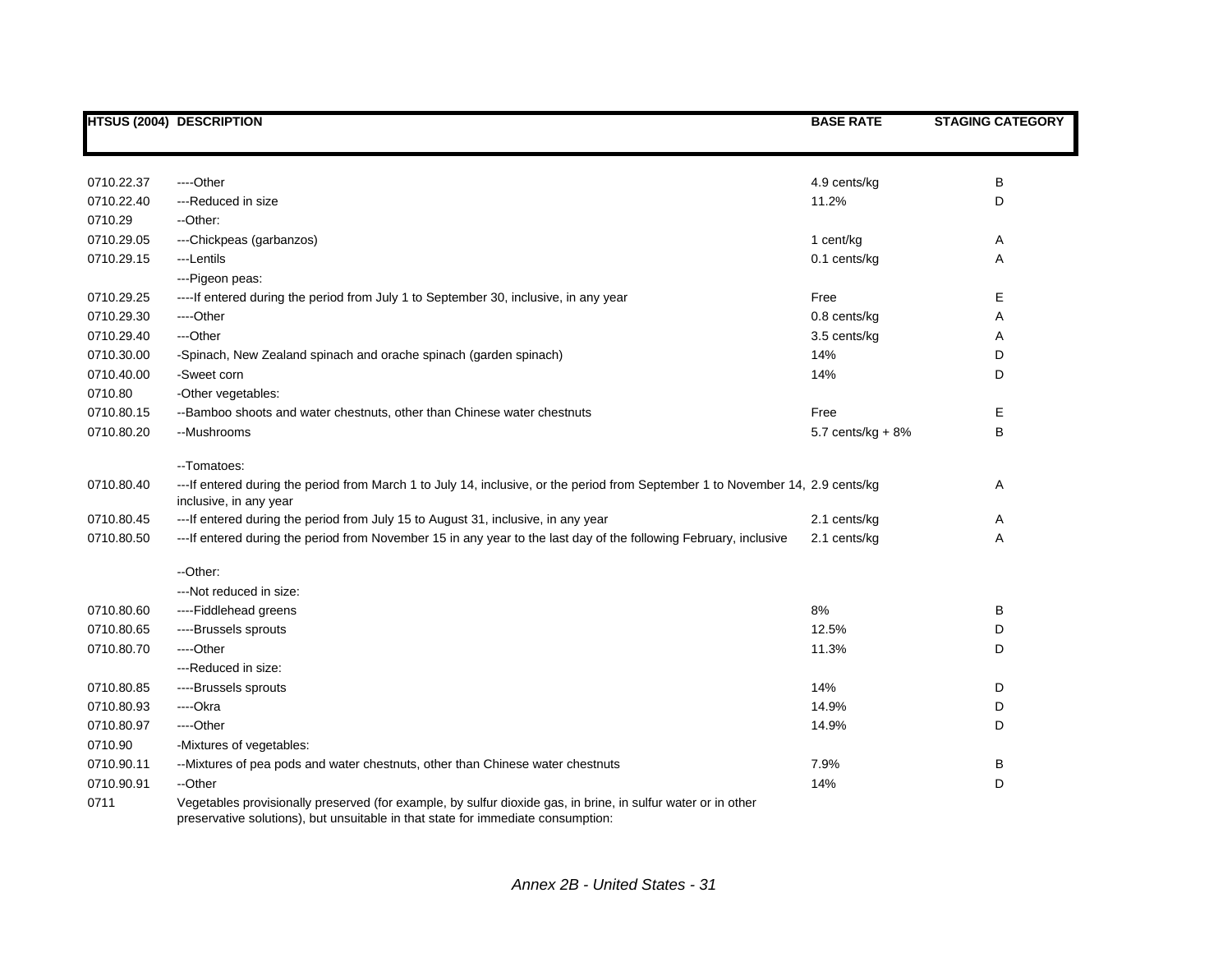| 0711.20    | -Olives:<br>--Not pitted:                                                                                                                                                          |                                             |   |
|------------|------------------------------------------------------------------------------------------------------------------------------------------------------------------------------------|---------------------------------------------|---|
|            | ---Green in color, in a saline solution, in containers each holding more than 8 kg, drained weight, certified by the<br>importer to be used for repacking or sale as green olives: |                                             |   |
| 0711.20.18 | ----Described in additional U.S. note 5 to this chapter and entered pursuant to its provisions                                                                                     | 3.7 cents/kg on<br>drained weight           | Α |
| 0711.20.28 | ---Other                                                                                                                                                                           | 5.9 cents/kg on<br>drained weight           | Α |
| 0711.20.38 | ---Other                                                                                                                                                                           | 5.9 cents/kg on<br>drained weight           | Α |
| 0711.20.40 | -- Pitted or stuffed                                                                                                                                                               | 8.6 cents/kg on<br>drained weight           | Α |
| 0711.30.00 | -Capers                                                                                                                                                                            | 8%                                          | B |
| 0711.40.00 | -Cucumbers including gherkins                                                                                                                                                      | 7.7%                                        | B |
|            | -Mushrooms and truffles:                                                                                                                                                           |                                             |   |
| 0711.51.00 | --Mushrooms of the genus Agaricus                                                                                                                                                  | 5.7 cents/kg on<br>drained weight +<br>8%   | D |
| 0711.59    | --Other:                                                                                                                                                                           |                                             |   |
| 0711.59.10 | ---Mushrooms                                                                                                                                                                       | 5.7 cents/kg on<br>drained weight $+$<br>8% | D |
| 0711.59.90 | ---Other                                                                                                                                                                           | 7.7%                                        | B |
| 0711.90    | -Other vegetables; mixtures of vegetables:                                                                                                                                         |                                             |   |
| 0711.90.20 | --Leguminous vegetables                                                                                                                                                            | Free                                        | Е |
| 0711.90.50 | --Onions                                                                                                                                                                           | 5.1%                                        | B |
| 0711.90.65 | --Other vegetables; mixtures of vegetables                                                                                                                                         | 7.7%                                        | B |
| 0712       | Dried vegetables, whole, cut, sliced, broken or in powder, but not further prepared:                                                                                               |                                             |   |
| 0712.20    | -Onions:                                                                                                                                                                           |                                             |   |
| 0712.20.20 | --Powder or flour                                                                                                                                                                  | 29.8%                                       | F |
| 0712.20.40 | --Other                                                                                                                                                                            | 21.3%                                       | F |
|            | -Mushrooms, wood ears (Auricularia spp.), jelly fungi (Tremella spp.) and truffles:                                                                                                |                                             |   |
| 0712.31    | --Mushrooms of the genus Agaricus:                                                                                                                                                 |                                             |   |
| 0712.31.10 | ---Air dried or sun dried                                                                                                                                                          | 1.3 cents/kg $+$<br>1.8%                    | A |
| 0712.31.20 | ---Other                                                                                                                                                                           | 1.9 cents/kg $+$<br>2.6%                    | Α |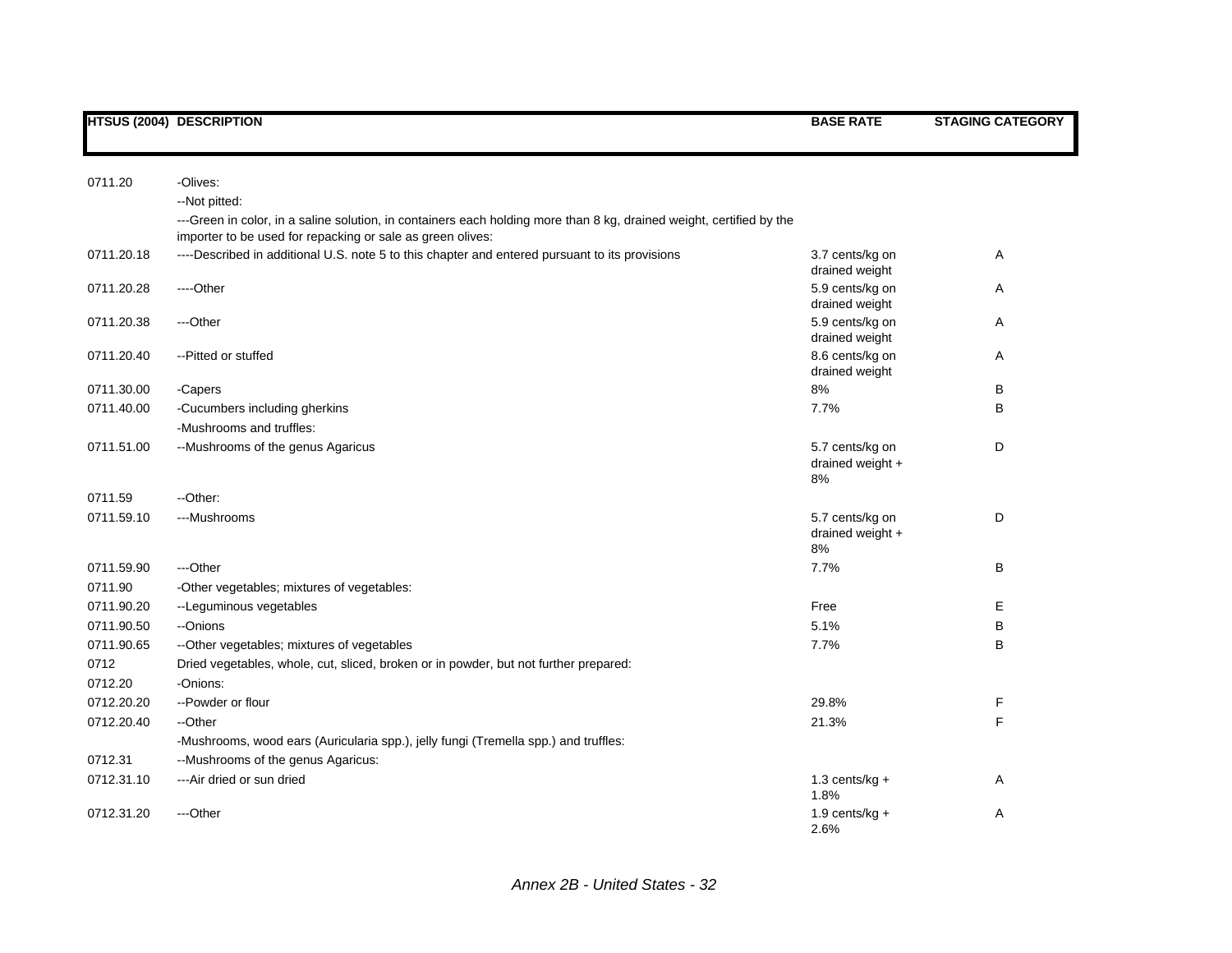|            | <b>HTSUS (2004) DESCRIPTION</b>                                        | <b>BASE RATE</b>          | <b>STAGING CATEGORY</b> |
|------------|------------------------------------------------------------------------|---------------------------|-------------------------|
|            |                                                                        |                           |                         |
| 0712.32.00 | --Wood ears (Auricularia spp.)                                         | 8.3%                      | B                       |
| 0712.33.00 | -- Jelly fungi (Tremella spp.)                                         | 8.3%                      | B                       |
| 0712.39    | --Other:                                                               |                           |                         |
|            | ---Mushrooms:                                                          |                           |                         |
| 0712.39.10 | ----Air dried or sun dried                                             | 1.3 cents/ $kg +$<br>1.8% | Α                       |
| 0712.39.20 | ----Other                                                              | $1.9$ cents/kg +<br>2.6%  | Α                       |
| 0712.39.40 | ---Truffles                                                            | Free                      | E                       |
| 0712.90    | -Other vegetables; mixtures of vegetables:                             |                           |                         |
| 0712.90.10 | --Carrots                                                              | 1.3%                      | A                       |
|            | --Olives:                                                              |                           |                         |
| 0712.90.15 | ---Not ripe                                                            | 5.5 cents/kg              | Α                       |
| 0712.90.20 | ---Ripe                                                                | 2.5 cents/kg              | Α                       |
| 0712.90.30 | --Potatoes whether or not cut or sliced but not further prepared       | 2.3 cents/kg              | A                       |
| 0712.90.40 | --Garlic                                                               | 29.8%                     | F                       |
|            | --Fennel, marjoram, parsley, savory and tarragon:                      |                           |                         |
| 0712.90.60 | ---Crude or not manufactured                                           | Free                      | Е                       |
|            | ---Other:                                                              |                           |                         |
| 0712.90.65 | ----Parsley                                                            | 3.8%                      | Α                       |
| 0712.90.70 | ---Other                                                               | 1.9%                      | Α                       |
|            | -- Tomatoes:                                                           |                           |                         |
| 0712.90.74 | --- In powder                                                          | 8.7%                      | B                       |
| 0712.90.78 | ---Other                                                               | 8.7%                      | B                       |
| 0712.90.85 | --Other vegetables; mixtures of vegetables                             | 8.3%                      | B                       |
| 0713       | Dried leguminous vegetables, shelled, whether or not skinned or split: |                           |                         |
| 0713.10    | -Peas (Pisum sativum):                                                 |                           |                         |
| 0713.10.10 | --Seeds of a kind used for sowing                                      | 1.5 cents/kg              | A                       |
|            | --Other:                                                               |                           |                         |
| 0713.10.20 | ---Split peas                                                          | Free                      | E                       |
| 0713.10.40 | ---Other                                                               | 0.4 cents/kg              | Α                       |
| 0713.20    | -Chickpeas (garbanzos):                                                |                           |                         |
| 0713.20.10 | --Seeds of a kind used for sowing                                      | 1.5 cents/kg              | A                       |
| 0713.20.20 | --Other                                                                | 1.4 cents/kg              | Α                       |
|            | -Beans (Vigna spp., Phaseolus spp.):                                   |                           |                         |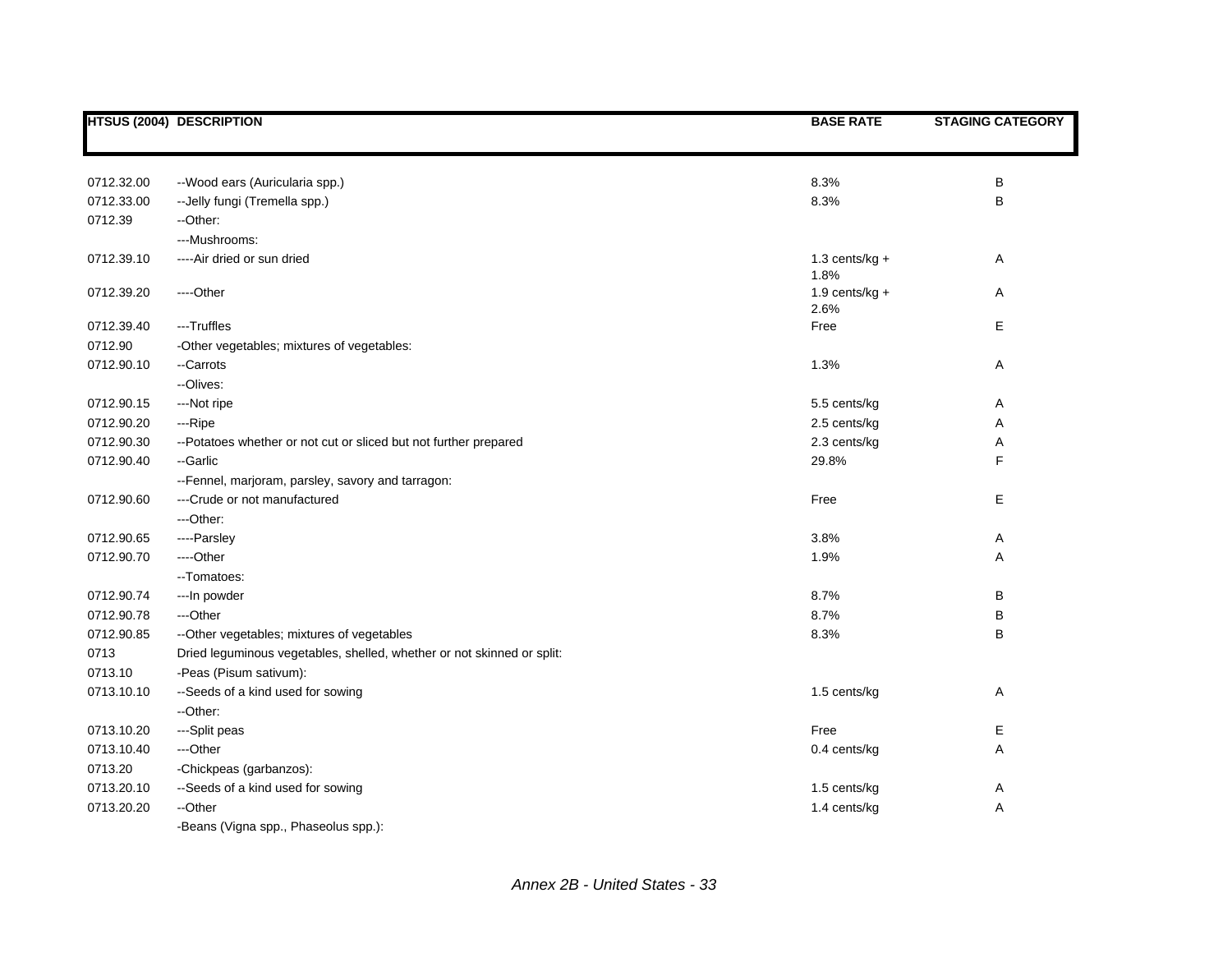|            | HTSUS (2004) DESCRIPTION                                                                                      | <b>BASE RATE</b> | <b>STAGING CATEGORY</b> |
|------------|---------------------------------------------------------------------------------------------------------------|------------------|-------------------------|
|            |                                                                                                               |                  |                         |
| 0713.31    | --Beans of the species Vigna mungo (L.) Hepper or Vigna radiata (L.) Wilczek:                                 |                  |                         |
| 0713.31.10 | ---Seeds of a kind used for sowing                                                                            | 0.8 cents/kg     | Α                       |
|            | ---Other:                                                                                                     |                  |                         |
| 0713.31.20 | ----If entered for consumption during the period from May 1 to August 31, inclusive, in any year              | Free             | E                       |
| 0713.31.40 | ---- If entered for consumption outside the above stated period, or if withdrawn for consumption at any time  | 0.3 cents/kg     | Α                       |
| 0713.32    | --Small red (adzuki) beans (Phaseolus or Vigna angularis):                                                    |                  |                         |
| 0713.32.10 | ---Seeds of a kind used for sowing                                                                            | 1.5 cents/kg     | A                       |
| 0713.32.20 | ---Other                                                                                                      | 1.2 cents/kg     | Α                       |
| 0713.33    | --Kidney beans, including white pea beans (Phaseolus vulgaris):                                               |                  |                         |
| 0713.33.10 | ---Seeds of a kind used for sowing                                                                            | 1.5 cents/kg     | Α                       |
|            | ---Other:                                                                                                     |                  |                         |
| 0713.33.20 | ----If entered for consumption during the period from May 1 to August 31, inclusive, in any year              | 1 cent/kg        | Α                       |
| 0713.33.40 | ---- If entered for consumption outside the above stated period, or if withdrawn for consumption at any time  | 1.5 cents/kg     | Α                       |
| 0713.39    | --Other:                                                                                                      |                  |                         |
| 0713.39.10 | ---Seeds of a kind used for sowing                                                                            | 1.5 cents/kg     | Α                       |
|            | ---Other:                                                                                                     |                  |                         |
| 0713.39.15 | ----Cowpeas                                                                                                   | Free             | Е                       |
|            | ---Other:                                                                                                     |                  |                         |
| 0713.39.20 | -----If entered for consumption during the period from May 1 to August 31, inclusive, in any year             | 0.8 cents/kg     | Α                       |
| 0713.39.40 | ----- If entered for consumption outside the above stated period, or if withdrawn for consumption at any time | 0.8 cents/kg     | Α                       |
| 0713.40    | -Lentils:                                                                                                     |                  |                         |
| 0713.40.10 | --Seeds of a kind used for sowing                                                                             | 1.5 cents/kg     | Α                       |
| 0713.40.20 | --Other                                                                                                       | 0.15 cents/kg    | Α                       |
| 0713.50    | -Broad beans (Vicia faba var. major) and horse beans (Vicia faba var. equina and Vicia faba var. minor):      |                  |                         |
| 0713.50.10 | --Seeds of a kind used for sowing                                                                             | 1.5 cents/kg     | Α                       |
| 0713.50.20 | --Other                                                                                                       | 1.2 cents/kg     | Α                       |
| 0713.90    | -Other:                                                                                                       |                  |                         |
| 0713.90.10 | --Seeds of a kind used for sowing                                                                             | 1.5 cents/kg     | Α                       |
|            | --Other:                                                                                                      |                  |                         |
| 0713.90.50 | ---Guar seeds                                                                                                 | Free             | E                       |
|            | ---Other:                                                                                                     |                  |                         |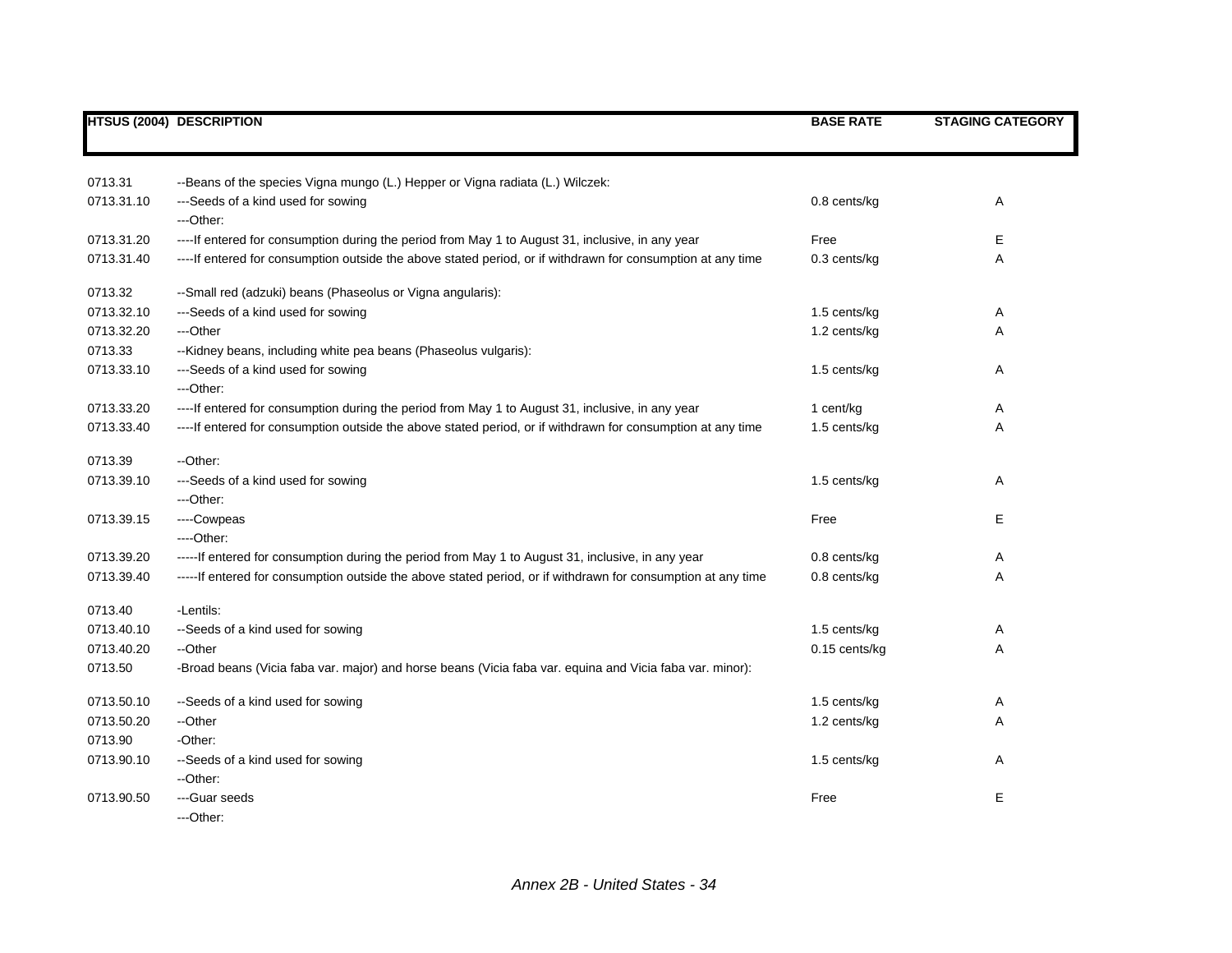|            | <b>HTSUS (2004) DESCRIPTION</b>                                                                                                                                                                                                          | <b>BASE RATE</b> | <b>STAGING CATEGORY</b> |
|------------|------------------------------------------------------------------------------------------------------------------------------------------------------------------------------------------------------------------------------------------|------------------|-------------------------|
|            |                                                                                                                                                                                                                                          |                  |                         |
| 0713.90.60 | ----If entered for consumption during the period from May 1 to August 31, inclusive, in any year                                                                                                                                         | 0.8 cents/kg     | Α                       |
| 0713.90.80 | ---- If entered for consumption outside the above stated period, or if withdrawn for consumption at any time                                                                                                                             | 1.5 cents/kg     | Α                       |
| 0714       | Cassava (manioc), arrowroot, salep, Jerusalem artichokes, sweet potatoes and similar roots and tubers with high<br>starch or inulin content fresh, chilled, frozen or dried, whether or not sliced or in the form of pellets; sago pith: |                  |                         |
| 0714.10    | -Cassava (manioc):                                                                                                                                                                                                                       |                  |                         |
| 0714.10.10 | --Frozen                                                                                                                                                                                                                                 | 7.9%             | В                       |
| 0714.10.20 | --Other                                                                                                                                                                                                                                  | 11.3%            | В                       |
| 0714.20    | -Sweet potatoes:                                                                                                                                                                                                                         |                  |                         |
| 0714.20.10 | --Frozen                                                                                                                                                                                                                                 | $6\%$            | D                       |
| 0714.20.20 | --Other                                                                                                                                                                                                                                  | 4.5%             | Α                       |
| 0714.90    | -Other:                                                                                                                                                                                                                                  |                  |                         |
|            | -- Fresh or chilled:                                                                                                                                                                                                                     |                  |                         |
| 0714.90.05 | ---Chinese water chestnuts                                                                                                                                                                                                               | 20%              | В                       |
| 0714.90.10 | ---Dasheens                                                                                                                                                                                                                              | 2.3%             | Α                       |
| 0714.90.20 | ---Yams                                                                                                                                                                                                                                  | 6.4%             | В                       |
| 0714.90.40 | ---Other                                                                                                                                                                                                                                 | 16%              | В                       |
|            | --Frozen:                                                                                                                                                                                                                                |                  |                         |
| 0714.90.41 | --- Mixtures of pea pods and Chinese water chestnuts                                                                                                                                                                                     | 7.9%             | В                       |
| 0714.90.42 | --- Other mixtures of Chinese water chestnuts                                                                                                                                                                                            | 14%              | В                       |
| 0714.90.44 | ---Chinese water chestnuts, not mixed                                                                                                                                                                                                    | Free             | Е                       |
| 0714.90.45 | ---Other                                                                                                                                                                                                                                 | 6%               | B                       |
|            | --Other:                                                                                                                                                                                                                                 |                  |                         |
| 0714.90.48 | ---Chinese water chestnuts                                                                                                                                                                                                               | 8.3%             | В                       |
|            | ---Other:                                                                                                                                                                                                                                |                  |                         |
| 0714.90.50 | ---- In the form of pellets                                                                                                                                                                                                              | Free             | Е                       |
| 0714.90.60 | ---Other                                                                                                                                                                                                                                 | 8.3%             | B                       |
| 0801       | Coconuts, Brazil nuts and cashew nuts, fresh or dried, whether or not shelled or peeled:                                                                                                                                                 |                  |                         |
|            | -Coconuts:                                                                                                                                                                                                                               |                  |                         |
| 0801.11.00 | --Desiccated                                                                                                                                                                                                                             | Free             | Е                       |
| 0801.19.00 | --Other                                                                                                                                                                                                                                  | Free             | E                       |
|            | -Brazil nuts:                                                                                                                                                                                                                            |                  |                         |
| 0801.21.00 | --In shell                                                                                                                                                                                                                               | Free             | Е                       |
| 0801.22.00 | --Shelled                                                                                                                                                                                                                                | Free             | E                       |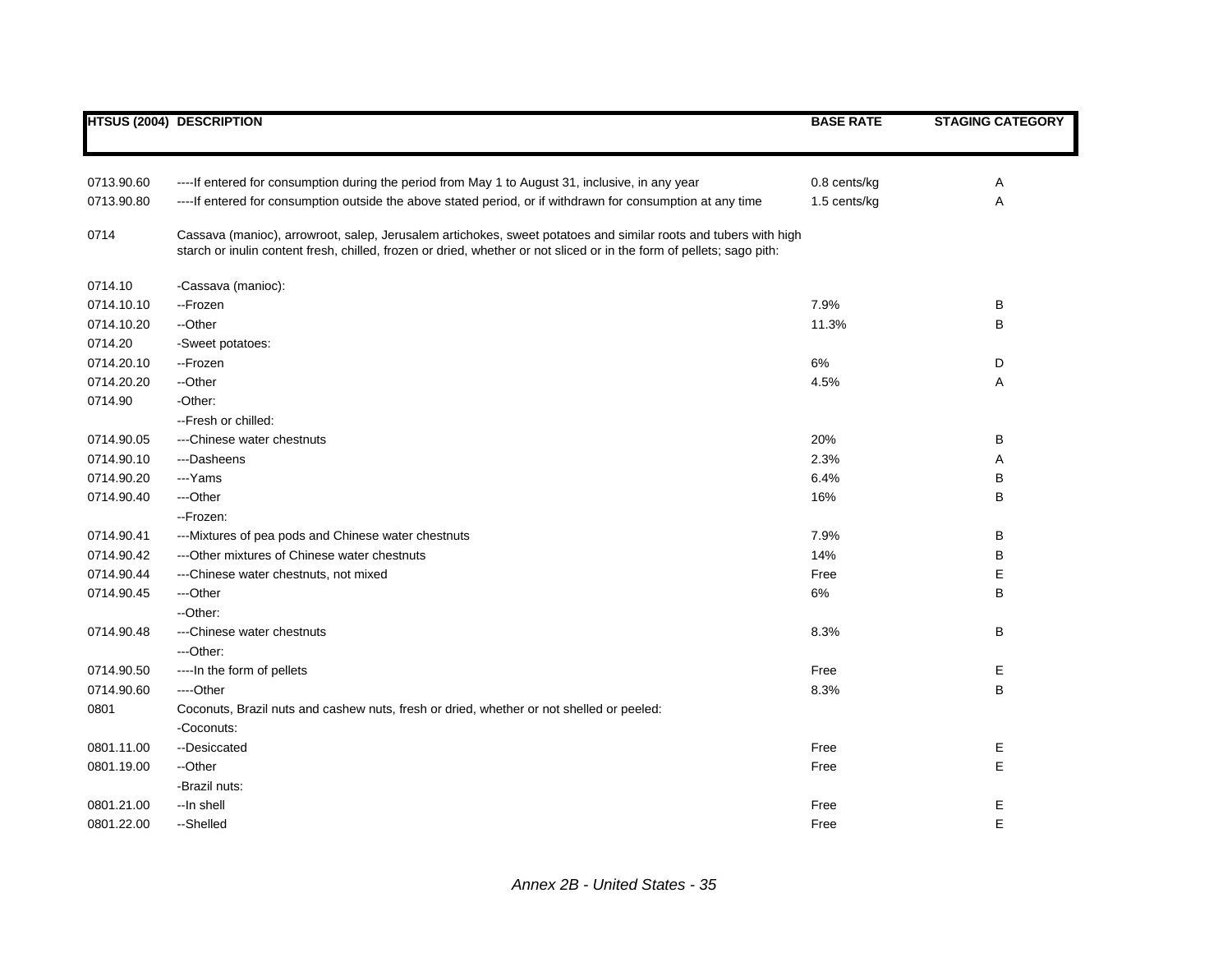|            | HTSUS (2004) DESCRIPTION                                      | <b>BASE RATE</b> | <b>STAGING CATEGORY</b> |
|------------|---------------------------------------------------------------|------------------|-------------------------|
|            |                                                               |                  |                         |
|            | -Cashew nuts:                                                 |                  |                         |
| 0801.31.00 | --In shell                                                    | Free             | Е                       |
| 0801.32.00 | --Shelled                                                     | Free             | E                       |
| 0802       | Other nuts, fresh or dried, whether or not shelled or peeled: |                  |                         |
|            | -Almonds:                                                     |                  |                         |
| 0802.11.00 | --In shell                                                    | 7.7 cents/kg     | B                       |
| 0802.12.00 | --Shelled                                                     | 24 cents/kg      | Α                       |
|            | -Hazelnuts or filberts (Corylus spp.):                        |                  |                         |
| 0802.21.00 | --In shell                                                    | 7 cents/kg       | A                       |
| 0802.22.00 | --Shelled                                                     | 14.1 cents/kg    | B                       |
|            | -Walnuts:                                                     |                  |                         |
| 0802.31.00 | --In shell                                                    | 7 cents/kg       | B                       |
| 0802.32.00 | --Shelled                                                     | 26.5 cents/kg    | B                       |
| 0802.40.00 | -Chestnuts (Castanea spp.)                                    | Free             | E                       |
| 0802.50    | -Pistachios:                                                  |                  |                         |
| 0802.50.20 | --In shell                                                    | 0.9 cents/kg     | Α                       |
| 0802.50.40 | --Shelled                                                     | 1.9 cents/kg     | Α                       |
| 0802.90    | -Other:                                                       |                  |                         |
|            | -- Pecans:                                                    |                  |                         |
| 0802.90.10 | --- In shell                                                  | 8.8 cents/kg     | Α                       |
| 0802.90.15 | ---Shelled                                                    | 17.6 cents/kg    | B                       |
|            | --Pignolia:                                                   |                  |                         |
| 0802.90.20 | --- In shell                                                  | 0.7 cents/kg     | Α                       |
| 0802.90.25 | ---Shelled                                                    | 1 cent/kg        | Α                       |
|            | -- Other:                                                     |                  |                         |
| 0802.90.80 | --- In shell                                                  | 1.3 cents/kg     | Α                       |
|            | ---Shelled:                                                   |                  |                         |
| 0802.90.94 | ----Kola nuts                                                 | 5 cents/kg       | Α                       |
| 0802.90.98 | ----Other                                                     | 5 cents/kg       | Α                       |
| 0803.00    | Bananas and plantains, fresh or dried:                        |                  |                         |
| 0803.00.20 | -Bananas                                                      | Free             | Е                       |
|            | -Plantains:                                                   |                  |                         |
| 0803.00.30 | --Fresh                                                       | Free             | Е                       |
| 0803.00.40 | --Dried                                                       | 1.4%             | Α                       |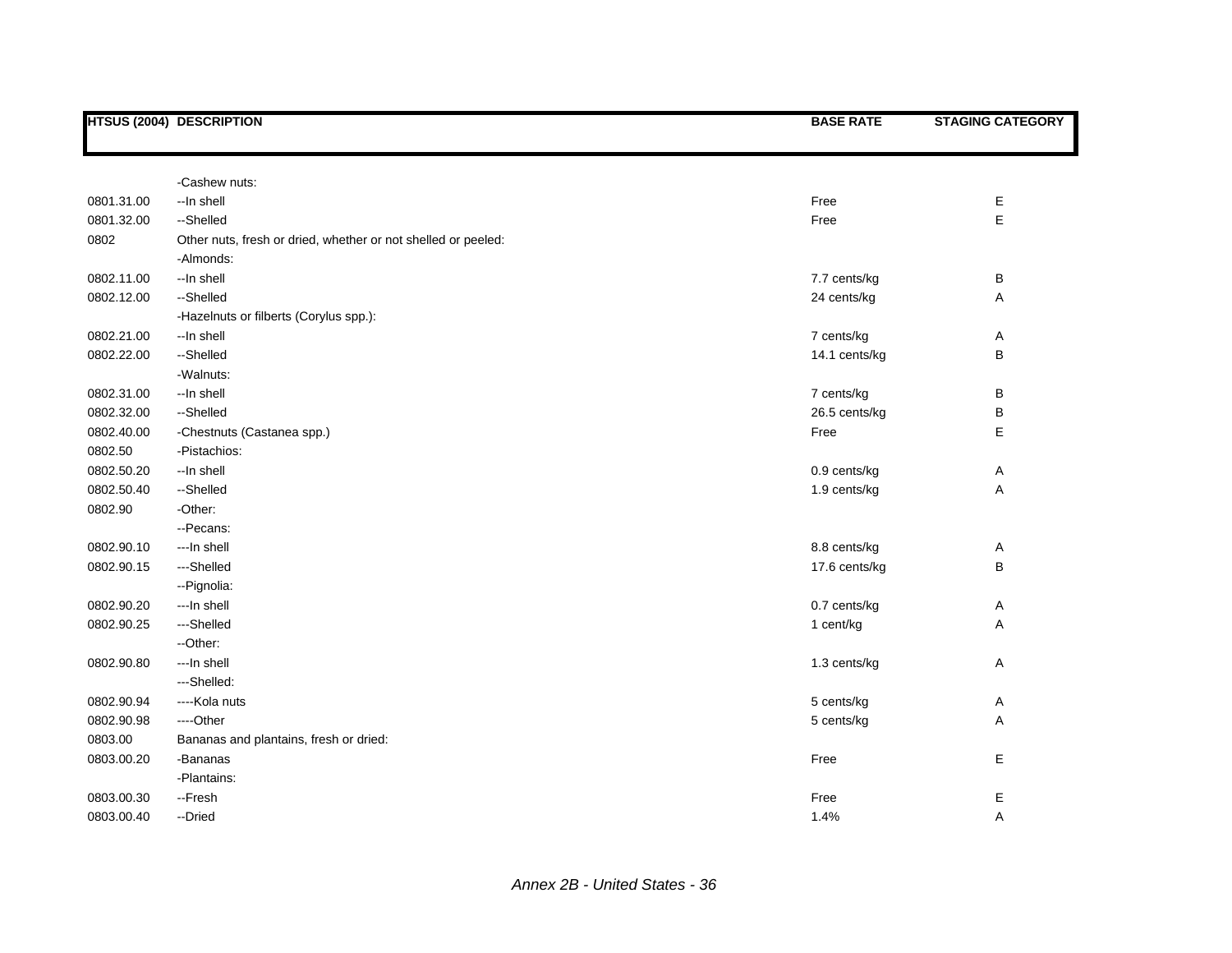|             | <b>HTSUS (2004) DESCRIPTION</b>                                                                                                   | <b>BASE RATE</b> | <b>STAGING CATEGORY</b> |
|-------------|-----------------------------------------------------------------------------------------------------------------------------------|------------------|-------------------------|
| 0804        | Dates, figs, pineapples, avocados, guavas, mangoes and mangosteens, fresh or dried:                                               |                  |                         |
| 0804.10     | -Dates:                                                                                                                           |                  |                         |
|             | -- Whole, with or without pits:                                                                                                   |                  |                         |
| 0804.10.20  | ---Packed in units weighing (with the immediate container, if any) not more than 4.6 kg                                           | 13.2 cents/kg    | B                       |
|             | ---Other:                                                                                                                         |                  |                         |
| 0804.10.40  | ---- With pits                                                                                                                    | 1 cent/kg        | Α                       |
| 0804.10.60  | ---- With pits removed                                                                                                            | 2.8 cents/kg     | Α                       |
| 0804.10.80  | --Other                                                                                                                           | 29.8%            | F                       |
| 0804.20     | -Figs:                                                                                                                            |                  |                         |
|             | --Whole:                                                                                                                          |                  |                         |
| 0804.20.40  | --- In immediate containers weighing with their contents over 0.5 kg each                                                         | 7.9 cents/kg     | Α                       |
| 0804.20.60  | ---Other                                                                                                                          | 6.2 cents/kg     | Α                       |
| 0804.20.80  | --Other                                                                                                                           | 8.8 cents/kg     | D                       |
| 0804.30     | -Pineapples:                                                                                                                      |                  |                         |
|             | --Not reduced in size:                                                                                                            |                  |                         |
| 0804.30.20  | ---In bulk                                                                                                                        | 0.51 cents/kg    | Α                       |
| 0804.30.40  | --- In crates or other packages                                                                                                   | 1.1 cents/kg     | Α                       |
| 0804.30.60  | --Reduced in size                                                                                                                 | 0.44 cents/kg    | Α                       |
| 0804.40.00  | -Avocados:                                                                                                                        |                  |                         |
| 0804.40.00a | -- If entered during the period from February 1 to September 15, inclusive, in any year                                           | 11.2 cents/kg    | See Annex 1, note 25.   |
| 0804.40.00b | --If entered during the period from January 1 to January 31, inclusive, or September 16 to December 31.<br>inclusive, in any year | 11.2 cents/kg    | See Annex 1, note 26.   |
| 0804.50     | -Guavas, mangoes and mangosteens:<br>--Fresh:                                                                                     |                  |                         |
| 0804.50.40  | --- If entered during the period from September 1, in any year, to the following May 31, inclusive                                | 6.6 cents/kg     | Α                       |
| 0804.50.60  | --- If entered at any other time                                                                                                  | 6.6 cents/kg     | Α                       |
| 0804.50.80  | --Dried                                                                                                                           | 1.5 cents/kg     | Α                       |
| 0805        | Citrus fruit, fresh or dried:                                                                                                     |                  |                         |
| 0805.10.00  | -Oranges                                                                                                                          | 1.9 cents/kg     | Α                       |
| 0805.20.00  | -Mandarins (including tangerines and satsumas); clementines, wilkings and similar citrus hybrids                                  | 1.9 cents/kg     | Α                       |
| 0805.40     | -Grapefruit:                                                                                                                      |                  |                         |
| 0805.40.40  | -- If entered during the period from August 1 to September 30, inclusive, in any year                                             | 1.9 cents/kg     | Α                       |
| 0805.40.60  | -- If entered during the month of October                                                                                         | 1.5 cents/kg     | F                       |
| 0805.40.80  | -- If entered at any other time                                                                                                   | 2.5 cents/kg     | F                       |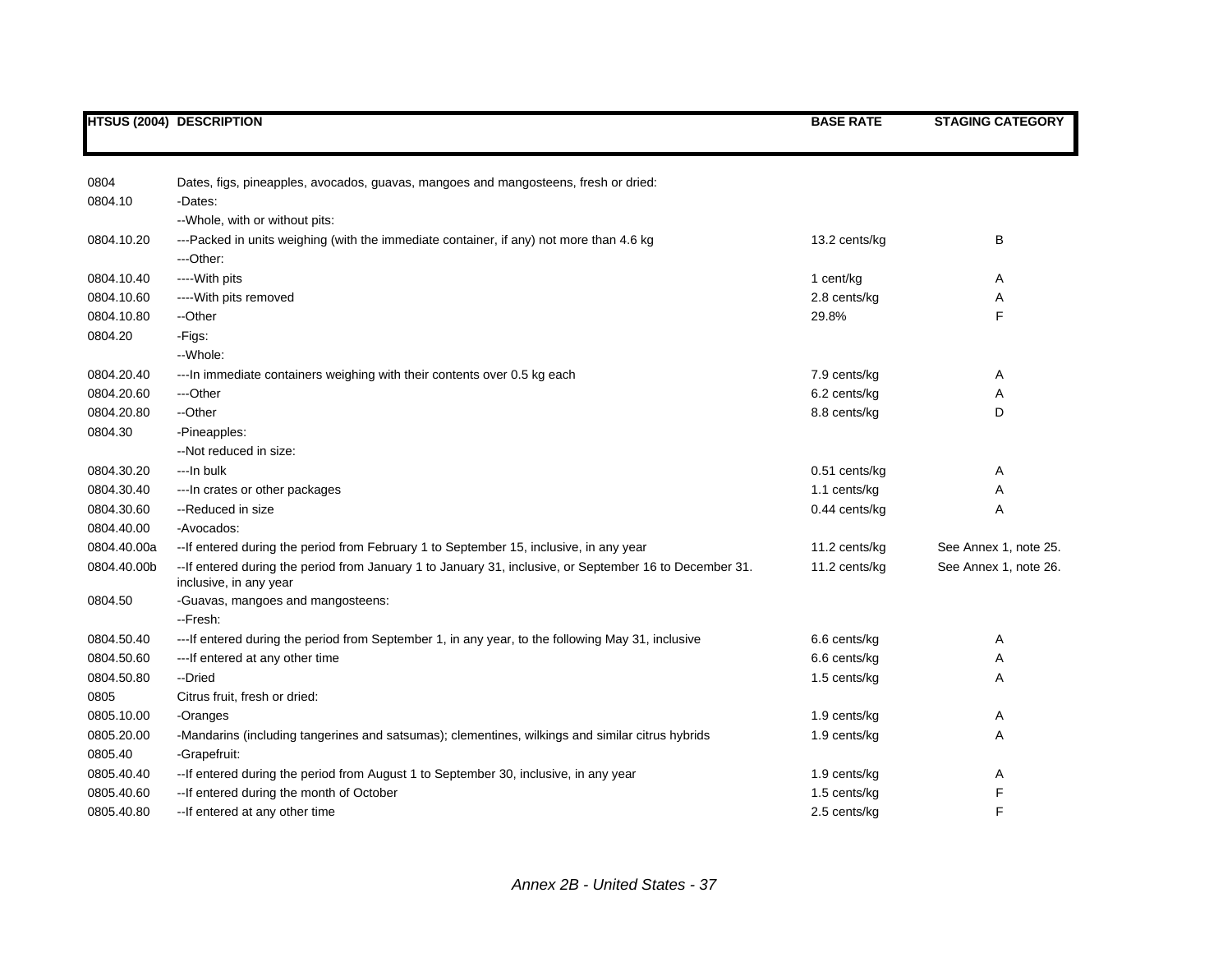|            | <b>HTSUS (2004) DESCRIPTION</b>                                                                    | <b>BASE RATE</b> | <b>STAGING CATEGORY</b> |
|------------|----------------------------------------------------------------------------------------------------|------------------|-------------------------|
|            |                                                                                                    |                  |                         |
| 0805.50    | -Lemons (Citrus limon, Citrus limonum) and limes (Citrus aurantifolia, Citrus latifolia):          |                  |                         |
| 0805.50.20 | --Lemons                                                                                           | 2.2 cents/kg     | Α                       |
|            | --Limes:                                                                                           |                  |                         |
| 0805.50.30 | ---Tahitian limes, Persian limes and other limes of the Citrus latifolia variety                   | 0.8%             | Α                       |
| 0805.50.40 | ---Other                                                                                           | 1.8 cents/kg     | Α                       |
| 0805.90.01 | -Other, including kumquats, citrons and bergamots                                                  | 0.8%             | Α                       |
| 0806       | Grapes, fresh or dried:                                                                            |                  |                         |
| 0806.10    | -Fresh:                                                                                            |                  |                         |
| 0806.10.20 | -- If entered during the period from February 15 to March 31, inclusive, in any year               | \$1.13/m3        | A                       |
| 0806.10.40 | -- If entered during the period from April 1 to June 30, inclusive, in any year                    | Free             | E                       |
| 0806.10.60 | -- If entered at any other time                                                                    | \$1.80/m3        | Α                       |
| 0806.20    | -Dried:                                                                                            |                  |                         |
|            | - Raisins:                                                                                         |                  |                         |
| 0806.20.10 | ---Made from seedless grapes                                                                       | 1.8 cents/kg     | Α                       |
| 0806.20.20 | --- Other raisins                                                                                  | 2.8 cents/kg     | Α                       |
| 0806.20.90 | --Other dried grapes                                                                               | 3.5 cents/kg     | Α                       |
| 0807       | Melons (including watermelons) and papayas (papaws), fresh:                                        |                  |                         |
|            | -Melons (including watermelons):                                                                   |                  |                         |
| 0807.11    | --Watermelons:                                                                                     |                  |                         |
| 0807.11.30 | ---If entered during the period from December 1, in any year, to the following March 31, inclusive | 9%               | В                       |
| 0807.11.40 | --- If entered at any other time                                                                   | 17%              | D                       |
| 0817.19    | --Other:                                                                                           |                  |                         |
|            | ---Cantaloupes:                                                                                    |                  |                         |
| 0807.19.10 | ---- If entered during the period from August 1 to September 15, inclusive, in any year            | 12.8%            | D                       |
| 0807.19.20 | ---- If entered at any other time                                                                  | 29.8%            | D                       |
|            | --- Ogen and Galia melons:                                                                         |                  |                         |
| 0807.19.50 | ----If entered during the period from December 1, in any year, to the following May 31, inclusive  | 1.6%             | Α                       |
| 0807.19.60 | ---- If entered at any other time                                                                  | 6.3%             | B                       |
|            | ---Other:                                                                                          |                  |                         |
| 0807.19.70 | ----If entered during the period from December 1, in any year, to the following May 31, inclusive  | 5.4%             | В                       |
| 0807.19.80 | ---- If entered at any other time                                                                  | 28%              | D                       |
| 0807.20.00 | -Papayas (papaws)                                                                                  | 5.4%             | В                       |
| 0808       | Apples, pears and quinces, fresh:                                                                  |                  |                         |
| 0808.10.00 | -Apples                                                                                            | Free             | Е                       |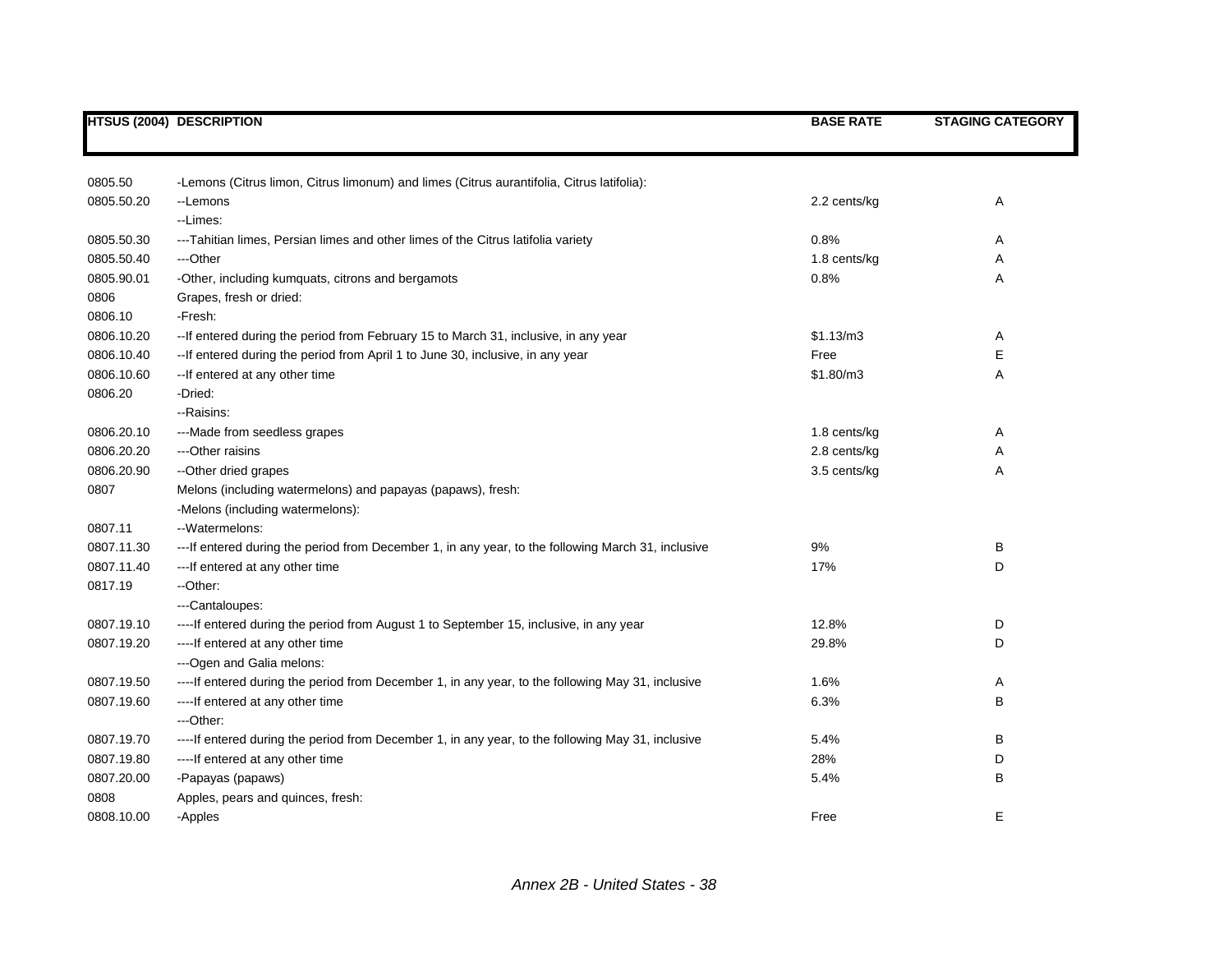|                          | <b>HTSUS (2004) DESCRIPTION</b>                                                                                                                  | <b>BASE RATE</b> | <b>STAGING CATEGORY</b> |
|--------------------------|--------------------------------------------------------------------------------------------------------------------------------------------------|------------------|-------------------------|
|                          |                                                                                                                                                  |                  |                         |
| 0808.20                  | -Pears and quinces:                                                                                                                              |                  |                         |
| 0808.20.20               | -- If entered during the period from April 1 to June 30, inclusive, in any year                                                                  | Free             | Ε                       |
|                          |                                                                                                                                                  |                  |                         |
| 0808.20.40               | -- If entered at any other time                                                                                                                  | 0.3 cents/kg     | Α                       |
| 0809                     | Apricots, cherries, peaches (including nectarines), plums (including prune plums) and sloes, fresh:                                              |                  |                         |
| 0809.10.00<br>0809.20.00 | -Apricots<br>-Cherries                                                                                                                           | 0.2 cents/kg     | Α                       |
|                          |                                                                                                                                                  | Free             | Е                       |
| 0809.30                  | -Peaches, including nectarines:                                                                                                                  |                  |                         |
| 0809.30.20               | -- If entered during the period from June 1 to November 30, inclusive, in any year                                                               | 0.2 cents/kg     | Α                       |
| 0809.30.40               | -- If entered at any other time                                                                                                                  | Free             | Е                       |
| 0809.40                  | -Plums (including prune plums) and sloes:                                                                                                        |                  |                         |
| 0809.40.20               | -- If entered during the period from January 1 to May 31, inclusive, in any year                                                                 | Free             | Е                       |
| 0809.40.40               | -- If entered at any other time                                                                                                                  | 0.5 cents/kg     | Α                       |
| 0810                     | Other fruit, fresh:                                                                                                                              |                  |                         |
| 0810.10                  | -Strawberries:                                                                                                                                   |                  |                         |
| 0810.10.20               | -- If entered during the period from June 15 to September 15, inclusive, in any year                                                             | 0.2 cents/kg     | Α                       |
| 0810.10.40               | -- If entered at any other time                                                                                                                  | 1.1 cents/kg     | Α                       |
| 0810.20                  | -Raspberries, blackberries, mulberries and loganberries:                                                                                         |                  |                         |
| 0810.20.10               | --Raspberries and loganberries entered during the period from September 1 in any year to June 30 of the<br>following year                        | $0.18$ cents/kg  | Α                       |
| 0810.20.90               | --Other                                                                                                                                          | Free             | Е                       |
| 0810.30.00               | -Black, white or red currants and gooseberries (other than kiwi fruit)                                                                           | Free             | Е                       |
| 0810.40.00               | -Cranberries, blueberries and other fruits of the genus Vaccinium                                                                                | Free             | E                       |
| 0810.50.00               | -Kiwi fruit                                                                                                                                      | Free             | E                       |
| 0810.60.00               | -Durians                                                                                                                                         | 2.2%             | A                       |
| 0810.90                  | -Other:                                                                                                                                          |                  |                         |
| 0810.90.25               | --Berries and tamarinds                                                                                                                          | Free             | Ε                       |
| 0810.90.45               | --Other                                                                                                                                          | 2.2%             | A                       |
| 0811                     | Fruit and nuts, uncooked or cooked by steaming or boiling in water, frozen, whether or not containing added sugar<br>or other sweetening matter: |                  |                         |
| 0811.10.00               | -Strawberries                                                                                                                                    | 11.2%            | В                       |
| 0811.20                  | -Raspberries, blackberries, mulberries, loganberries, black, white or red currants and gooseberries (other than<br>kiwi fruit):                  |                  |                         |
| 0811.20.20               | --Raspberries, loganberries, black currants and gooseberries (other than kiwi fruit)                                                             | 4.5%             | Α                       |
| 0811.20.40               | --Other                                                                                                                                          | 9%               | B                       |
| 0811.90                  | -Other:                                                                                                                                          |                  |                         |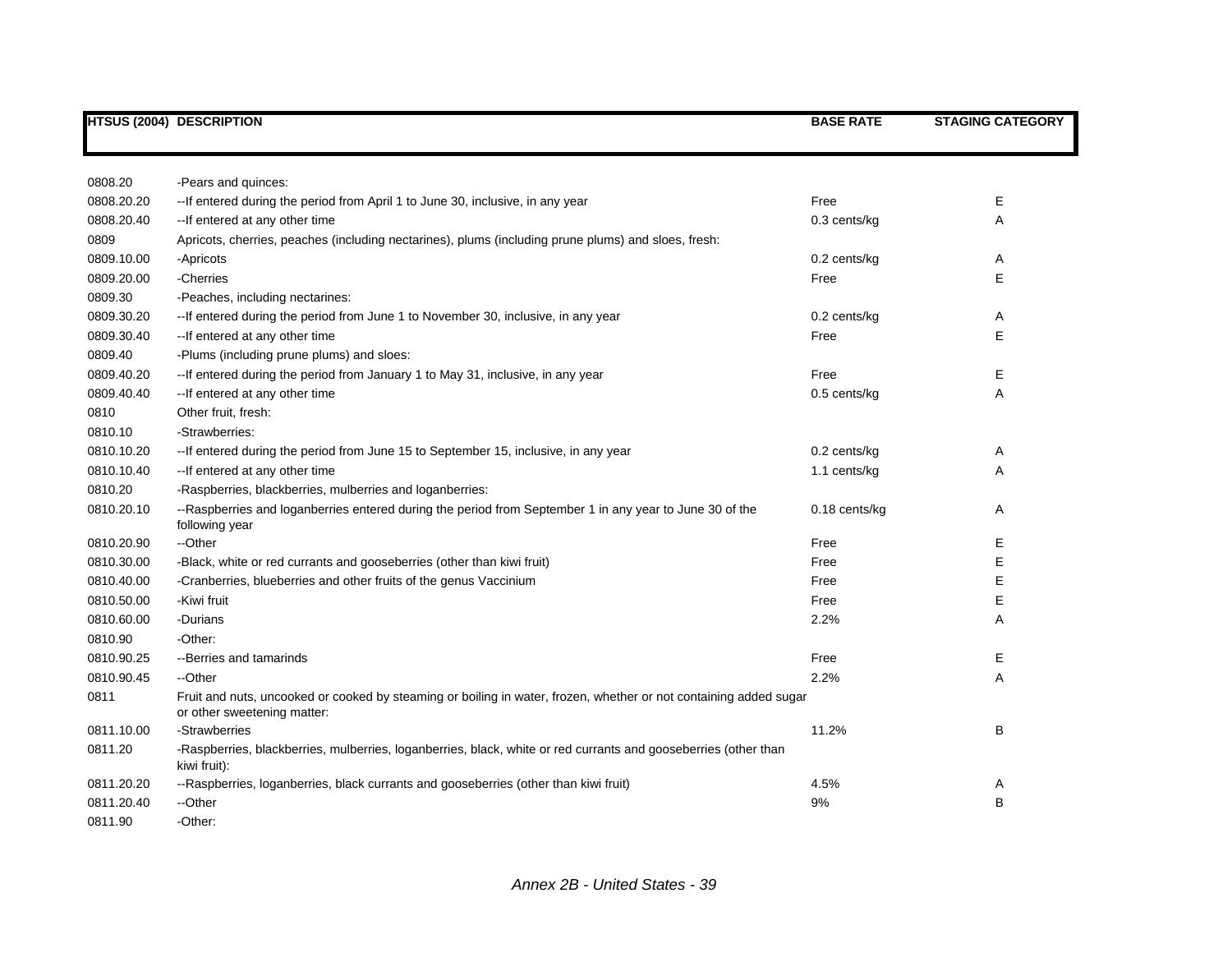|            | <b>HTSUS (2004) DESCRIPTION</b>                                                                                                                                                                        | <b>BASE RATE</b> | <b>STAGING CATEGORY</b> |
|------------|--------------------------------------------------------------------------------------------------------------------------------------------------------------------------------------------------------|------------------|-------------------------|
|            |                                                                                                                                                                                                        |                  |                         |
|            |                                                                                                                                                                                                        |                  |                         |
| 0811.90.10 | --Bananas and plantains                                                                                                                                                                                | 3.4%             | Α                       |
| 0811.90.20 | --Blueberries                                                                                                                                                                                          | Free             | E                       |
| 0811.90.22 | --Boysenberries                                                                                                                                                                                        | 11.2%            | D                       |
| 0811.90.25 | --Cashew apples, mameyes colorados, sapodillas, soursops and sweetsops                                                                                                                                 | 3.2%             | Α                       |
| 0811.90.30 | --Coconut meat                                                                                                                                                                                         | Free             | E                       |
| 0811.90.35 | --Cranberries (Vaccinium macrocarpum)                                                                                                                                                                  | Free             | E                       |
| 0811.90.40 | --Papayas                                                                                                                                                                                              | 11.2%            | D                       |
| 0811.90.50 | --Pineapples                                                                                                                                                                                           | 0.25 cents/kg    | Α                       |
| 0811.90.52 | --Mangoes                                                                                                                                                                                              | 10.9%            | D                       |
| 0811.90.55 | --Melons                                                                                                                                                                                               | 11.2%            | D                       |
| 0811.90.80 | --Other                                                                                                                                                                                                | 14.5%            | F                       |
| 0812       | Fruit and nuts, provisionally preserved (for example, by sulfur dioxide gas, in brine, in sulfur water or in other<br>preservative solutions), but unsuitable in that state for immediate consumption: |                  |                         |
| 0812.10.00 | -Cherries                                                                                                                                                                                              | 13.4 cents/kg    | D                       |
| 0812.90    | -Other:                                                                                                                                                                                                |                  |                         |
| 0812.90.10 | --Mixtures of two or more fruits                                                                                                                                                                       | 11.2%            | D                       |
|            | --Other:                                                                                                                                                                                               |                  |                         |
| 0812.90.20 | ---Citrus                                                                                                                                                                                              | 1.8 cents/kg     | Α                       |
| 0812.90.30 | ---Figs                                                                                                                                                                                                | 2.6 cents/kg     | Α                       |
| 0812.90.40 | ---Pineapples                                                                                                                                                                                          | 0.25 cents/kg    | А                       |
| 0812.90.50 | ---Strawberries                                                                                                                                                                                        | 0.8 cents/kg     | Α                       |
| 0812.90.90 | ---Other                                                                                                                                                                                               | 0.1 cents/kg     | Α                       |
| 0813       | Fruit, dried, other than that of headings 0801 to 0806; mixtures of nuts or dried fruits of this chapter:                                                                                              |                  |                         |
| 0813.10.00 | -Apricots                                                                                                                                                                                              | 1.8 cents/kg     | В                       |
| 0813.20    | -Prunes:                                                                                                                                                                                               |                  |                         |
| 0813.20.10 | --Soaked in brine and dried                                                                                                                                                                            | 2 cents/kg       | Α                       |
| 0813.20.20 | --Other                                                                                                                                                                                                | 14%              | D                       |
| 0813.30.00 | -Apples                                                                                                                                                                                                | 0.74 cents/kg    | Α                       |
| 0813.40    | -Other fruit:                                                                                                                                                                                          |                  |                         |
| 0813.40.10 | --Papayas                                                                                                                                                                                              | 1.8%             | Α                       |
|            | --Berries:                                                                                                                                                                                             |                  |                         |
| 0813.40.15 | ---Barberries                                                                                                                                                                                          | 3.5 cents/kg     | Α                       |
| 0813.40.20 | ---Other                                                                                                                                                                                               | 1.4 cents/kg     | Α                       |
| 0813.40.30 | --Cherries                                                                                                                                                                                             | 10.6 cents/kg    | B                       |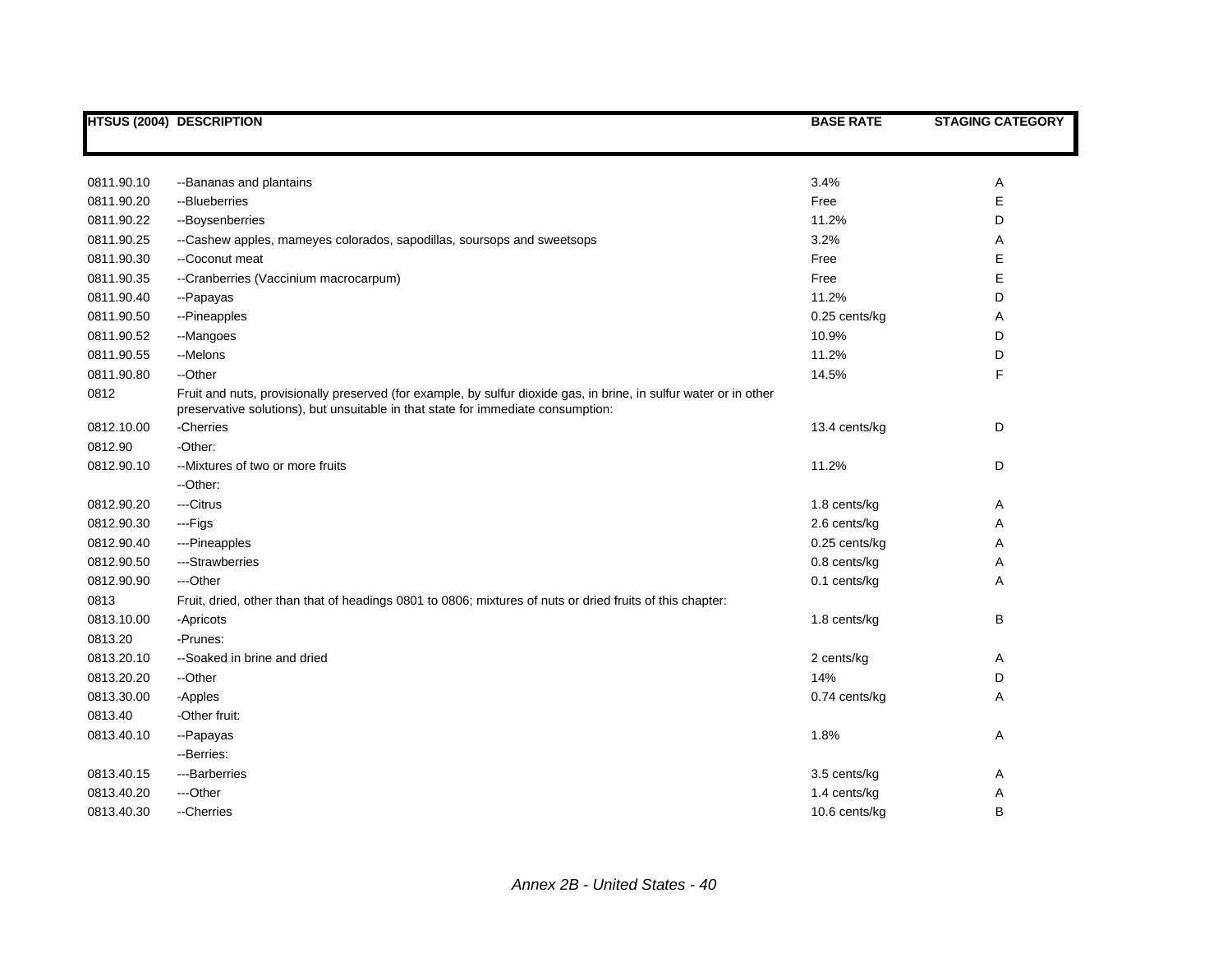|            | <b>HTSUS (2004) DESCRIPTION</b>                                                                                                                                                                     | <b>BASE RATE</b>                         | <b>STAGING CATEGORY</b> |
|------------|-----------------------------------------------------------------------------------------------------------------------------------------------------------------------------------------------------|------------------------------------------|-------------------------|
|            |                                                                                                                                                                                                     |                                          |                         |
| 0813.40.40 | --Peaches                                                                                                                                                                                           | 1.4 cents/kg                             | В                       |
| 0813.40.80 | --Tamarinds                                                                                                                                                                                         | 6.8%                                     | В                       |
| 0813.40.90 | --Other                                                                                                                                                                                             | 2.5%                                     | Α                       |
| 0813.50.00 | -Mixtures of nuts or dried fruits of this chapter                                                                                                                                                   | 14%                                      | D                       |
| 0814.00    | Peel of citrus fruit or melons (including watermelons), fresh, frozen, dried or provisionally preserved in brine, in<br>sulfur water or in other preservative solutions:                            |                                          |                         |
| 0814.00.10 | -Orange or citron                                                                                                                                                                                   | Free                                     | Е                       |
| 0814.00.40 | -Lime                                                                                                                                                                                               | 1.6 cents/kg                             | Α                       |
| 0814.00.80 | -Other                                                                                                                                                                                              | 1.6 cents/kg                             | Α                       |
|            | 09AddUSnote4 Additional US note 4 to chapter 9 of the HTSUS: All immediate containers and wrappings, and all intermediate<br>containers, of tea (heading 0902) in packages of less than 2.3 kg, net | The rate applicable<br>if imported empty | Α                       |
| 0901       | Coffee, whether or not roasted or decaffeinated; coffee husks and skins; coffee substitutes containing coffee in<br>any proportion:                                                                 |                                          |                         |
|            | -Coffee, not roasted:                                                                                                                                                                               |                                          |                         |
| 0901.11.00 | --Not decaffeinated                                                                                                                                                                                 | Free                                     | Е                       |
| 0901.12.00 | --Decaffeinated                                                                                                                                                                                     | Free                                     | E                       |
|            | -Coffee, roasted:                                                                                                                                                                                   |                                          |                         |
| 0901.21.00 | --Not decaffeinated                                                                                                                                                                                 | Free                                     | Ε                       |
| 0901.22.00 | --Decaffeinated                                                                                                                                                                                     | Free                                     | E                       |
| 0901.90    | -Other:                                                                                                                                                                                             |                                          |                         |
| 0901.90.10 | --Coffee husks and skins                                                                                                                                                                            | Free                                     | Е                       |
| 0901.90.20 | -- Coffee substitutes containing coffee                                                                                                                                                             | 1.5 cents/kg                             | Α                       |
| 0902       | Tea, whether or not flavored:                                                                                                                                                                       |                                          |                         |
| 0902.10    | -Green tea (not fermented) in immediate packings of a content not exceeding 3 kg:                                                                                                                   |                                          |                         |
| 0902.10.10 | --Flavored                                                                                                                                                                                          | 6.4%                                     | в                       |
| 0902.10.90 | --Other                                                                                                                                                                                             | Free                                     | E                       |
| 0902.20    | -Other green tea (not fermented):                                                                                                                                                                   |                                          |                         |
| 0902.20.10 | --Flavored                                                                                                                                                                                          | 6.4%                                     | B                       |
| 0902.20.90 | --Other                                                                                                                                                                                             | Free                                     | Е                       |
| 0902.30.00 | -Black tea (fermented) and partly fermented tea, in immediate packings of a content not exceeding 3 kg                                                                                              | Free                                     | Е                       |
| 0902.40.00 | -Other black tea (fermented) and other partly fermented tea                                                                                                                                         | Free                                     | Е                       |
| 0903.00.00 | Maté                                                                                                                                                                                                | Free                                     | E                       |
| 0904       | Pepper of the genus Piper; dried or crushed or ground fruits of the genus Capsicum (peppers) or of the genus<br>Pimenta (e.g., allspice):                                                           |                                          |                         |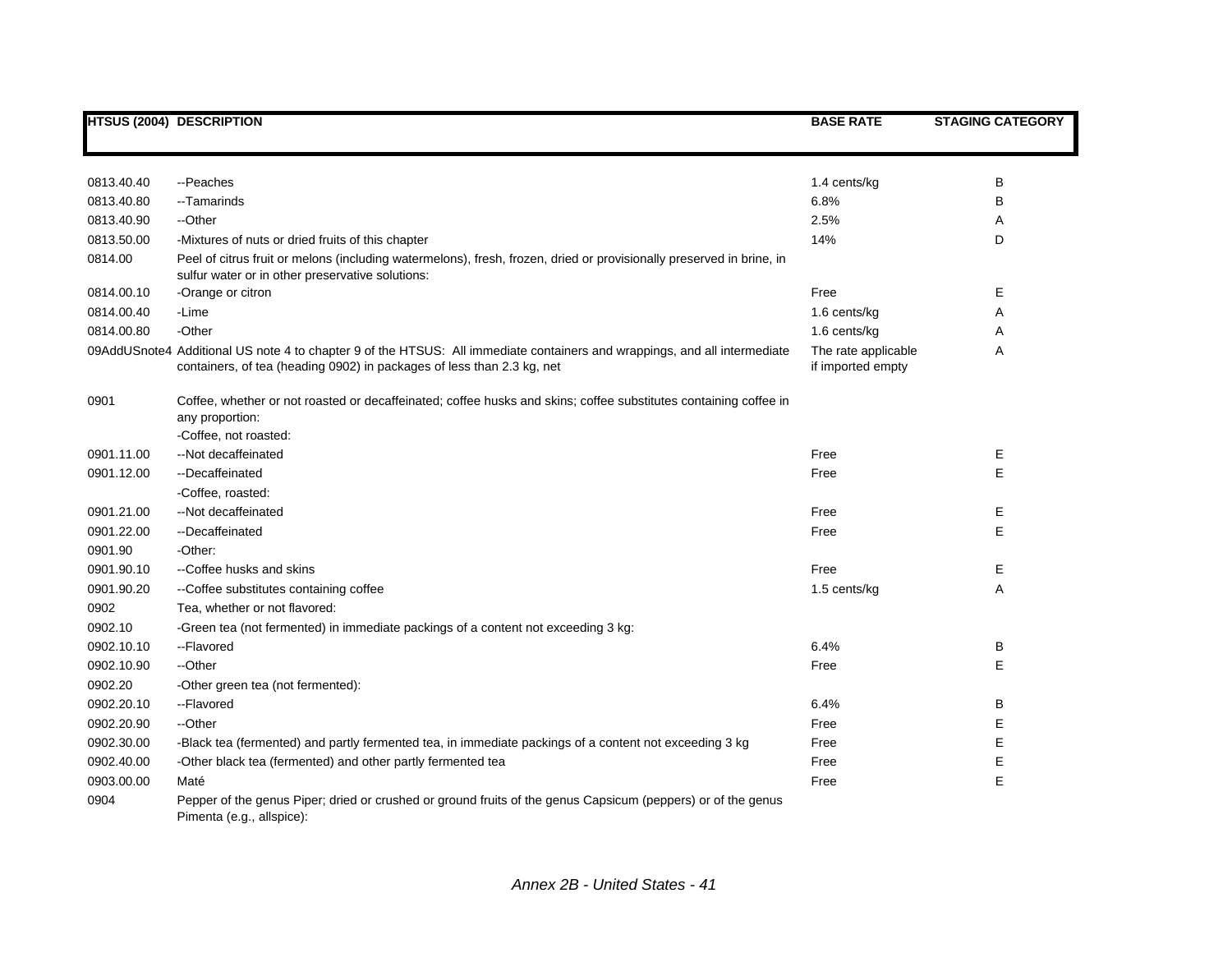|            | <b>HTSUS (2004) DESCRIPTION</b>                                                                         | <b>BASE RATE</b> | <b>STAGING CATEGORY</b> |
|------------|---------------------------------------------------------------------------------------------------------|------------------|-------------------------|
|            |                                                                                                         |                  |                         |
|            | -Pepper of the genus Piper:                                                                             |                  |                         |
| 0904.11.00 | --Neither crushed nor ground                                                                            | Free             | Е                       |
| 0904.12.00 | --Crushed or ground                                                                                     | Free             | E                       |
| 0904.20    | -Fruits of the genus Capsicum or of the genus Pimenta (including allspice), dried or crushed or ground: |                  |                         |
|            | -- Of the genus Capsicum (including cayenne pepper, paprika and red pepper):                            |                  |                         |
| 0904.20.20 | ---Paprika                                                                                              | 3 cents/kg       | Α                       |
| 0904.20.40 | --- Anaheim and ancho pepper                                                                            | 5 cents/kg       | Α                       |
|            | ---Other:                                                                                               |                  |                         |
| 0904.20.60 | ----Not ground                                                                                          | 2.5 cents/kg     | Α                       |
|            | ----Ground:                                                                                             |                  |                         |
| 0904.20.73 | -----Mixtures of mashed or macerated hot red peppers and salt                                           | Free             | E                       |
| 0904.20.76 | -----Other                                                                                              | 5 cents/kg       | Α                       |
| 0904.20.80 | --Of the genus Pimenta (including allspice)                                                             | Free             | E                       |
| 0905.00.00 | Vanilla beans                                                                                           | Free             | E                       |
| 0906       | Cinnamon and cinnamon-tree flowers:                                                                     |                  |                         |
| 0906.10.00 | -Neither crushed nor ground                                                                             | Free             | E                       |
| 0906.20.00 | -Crushed or ground                                                                                      | Free             | E                       |
| 0907.00.00 | Cloves (whole fruit, cloves and stems)                                                                  | Free             | E                       |
| 0908       | Nutmeg, mace and cardamoms:                                                                             |                  |                         |
| 0908.10.00 | -Nutmeg                                                                                                 | Free             | Е                       |
| 0908.20    | -Mace:                                                                                                  |                  |                         |
| 0908.20.20 | --Bombay or wild mace, ground                                                                           | 7.4 cents/kg     | Α                       |
| 0908.20.40 | --Other                                                                                                 | Free             | Е                       |
| 0908.30.00 | -Cardamoms                                                                                              | Free             | E.                      |
| 0909       | Seeds of anise, badian, fennel, coriander, cumin or caraway; juniper berries:                           |                  |                         |
| 0909.10.00 | -Seeds of anise or badian                                                                               | Free             | Е                       |
| 0909.20.00 | -Seeds of coriander                                                                                     | Free             | E                       |
| 0909.30.00 | -Seeds of cumin                                                                                         | Free             | E                       |
| 0909.40.00 | -Seeds of caraway                                                                                       | Free             | E                       |
| 0909.50.00 | -Seeds of fennel; juniper berries                                                                       | Free             | E.                      |
| 0910       | Ginger, saffron, turmeric (curcuma), thyme, bay leaves, curry and other spices:                         |                  |                         |
| 0910.10    | -Ginger:                                                                                                |                  |                         |
| 0910.10.20 | --Not ground                                                                                            | Free             | Е                       |
| 0910.10.40 | --Ground                                                                                                | 1 cent/kg        | A                       |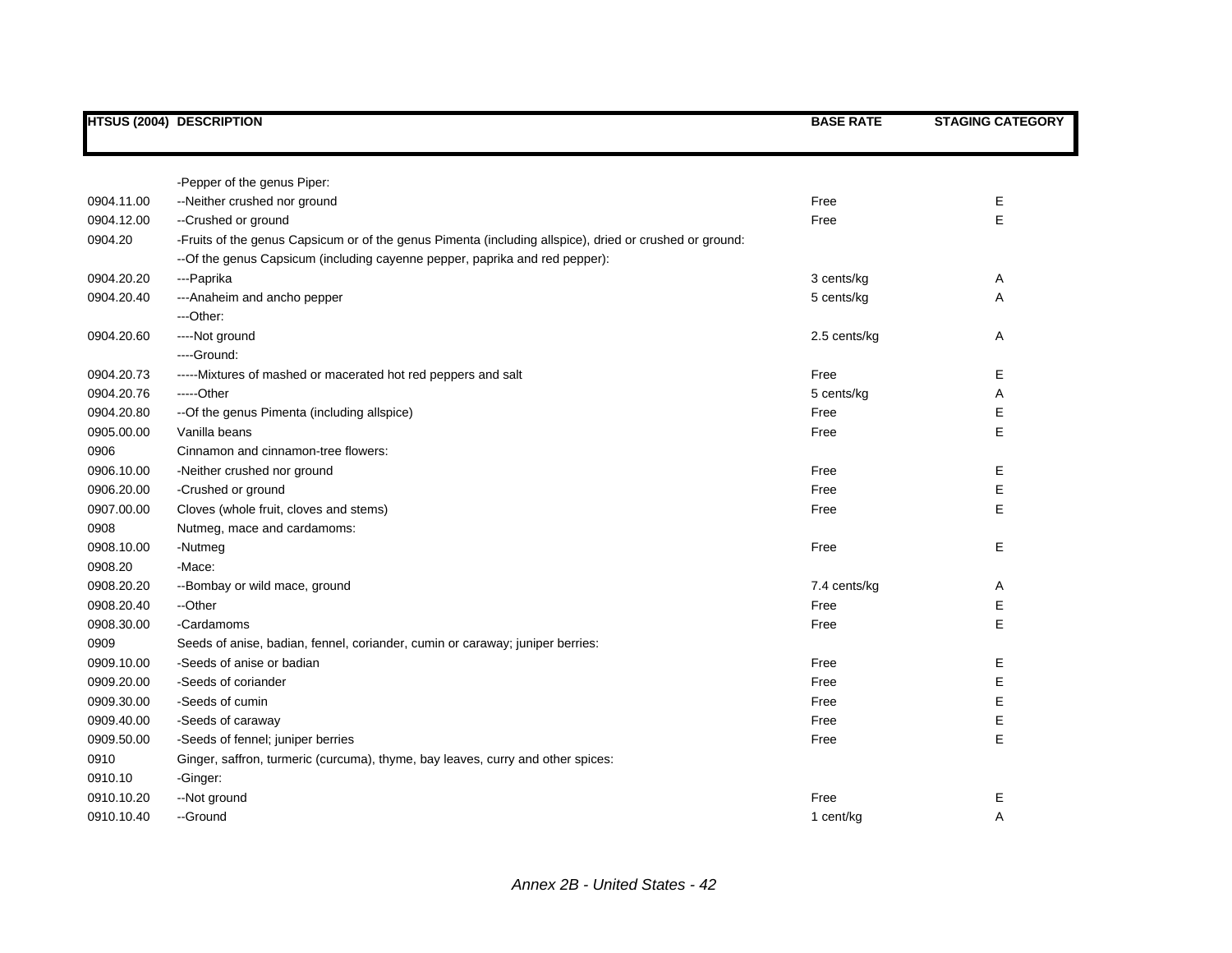|            | <b>HTSUS (2004) DESCRIPTION</b>                     | <b>BASE RATE</b> | <b>STAGING CATEGORY</b> |
|------------|-----------------------------------------------------|------------------|-------------------------|
|            |                                                     |                  |                         |
|            |                                                     |                  |                         |
| 0910.20.00 | -Saffron                                            | Free             | E                       |
| 0910.30.00 | -Turmeric (curcuma)                                 | Free             | E                       |
| 0910.40    | -Thyme; bay leaves:                                 |                  |                         |
| 0910.40.20 | --Crude or not manufactured                         | Free             | E                       |
|            | --Other:                                            |                  |                         |
| 0910.40.30 | ---Thyme                                            | 4.8%             | Α                       |
| 0910.40.40 | ---Bay leaves                                       | 3.2%             | Α                       |
| 0910.50.00 | -Curry                                              | Free             | E                       |
|            | -Other spices:                                      |                  |                         |
| 0910.91.00 | --Mixtures referred to in note 1(b) to this chapter | 1.9%             | Α                       |
| 0910.99    | --Other:                                            |                  |                         |
|            | ---Origanum (Lippia spp.):                          |                  |                         |
| 0910.99.20 | ----Crude or not manufactured                       | Free             | Е                       |
| 0910.99.40 | ----Other                                           | 3.4%             | A                       |
|            | ---Other:                                           |                  |                         |
| 0910.99.50 | $---Dill$                                           | Free             | E                       |
| 0910.99.60 | ----Other                                           | 1.9%             | A                       |
| 1001       | Wheat and meslin:                                   |                  |                         |
| 1001.10.00 | -Durum wheat                                        | 0.65 cents/kg    | Α                       |
| 1001.90    | -Other:                                             |                  |                         |
| 1001.90.10 | --Seed                                              | 2.8%             | Α                       |
| 1001.90.20 | --Other                                             | 0.35 cents/kg    | Α                       |
| 1002.00.00 | Rye                                                 | Free             | E                       |
| 1003.00    | Barley:                                             |                  |                         |
| 1003.00.20 | -For malting purposes                               | 0.1 cents/kg     | Α                       |
| 1003.00.40 | -Other                                              | 0.15 cents/kg    | Α                       |
| 1004.00.00 | Oats                                                | Free             | E                       |
| 1005       | Corn (maize):                                       |                  |                         |
| 1005.10.00 | -Seed                                               | Free             | E                       |
| 1005.90    | -Other:                                             |                  |                         |
| 1005.90.20 | -- Yellow dent corn                                 | 0.05 cents/kg    | Α                       |
| 1005.90.40 | --Other                                             | 0.25 cents/kg    | Α                       |
| 1006       | Rice:                                               |                  |                         |
| 1006.10.00 | -Rice in the husk (paddy or rough)                  | 1.8 cents/kg     | Α                       |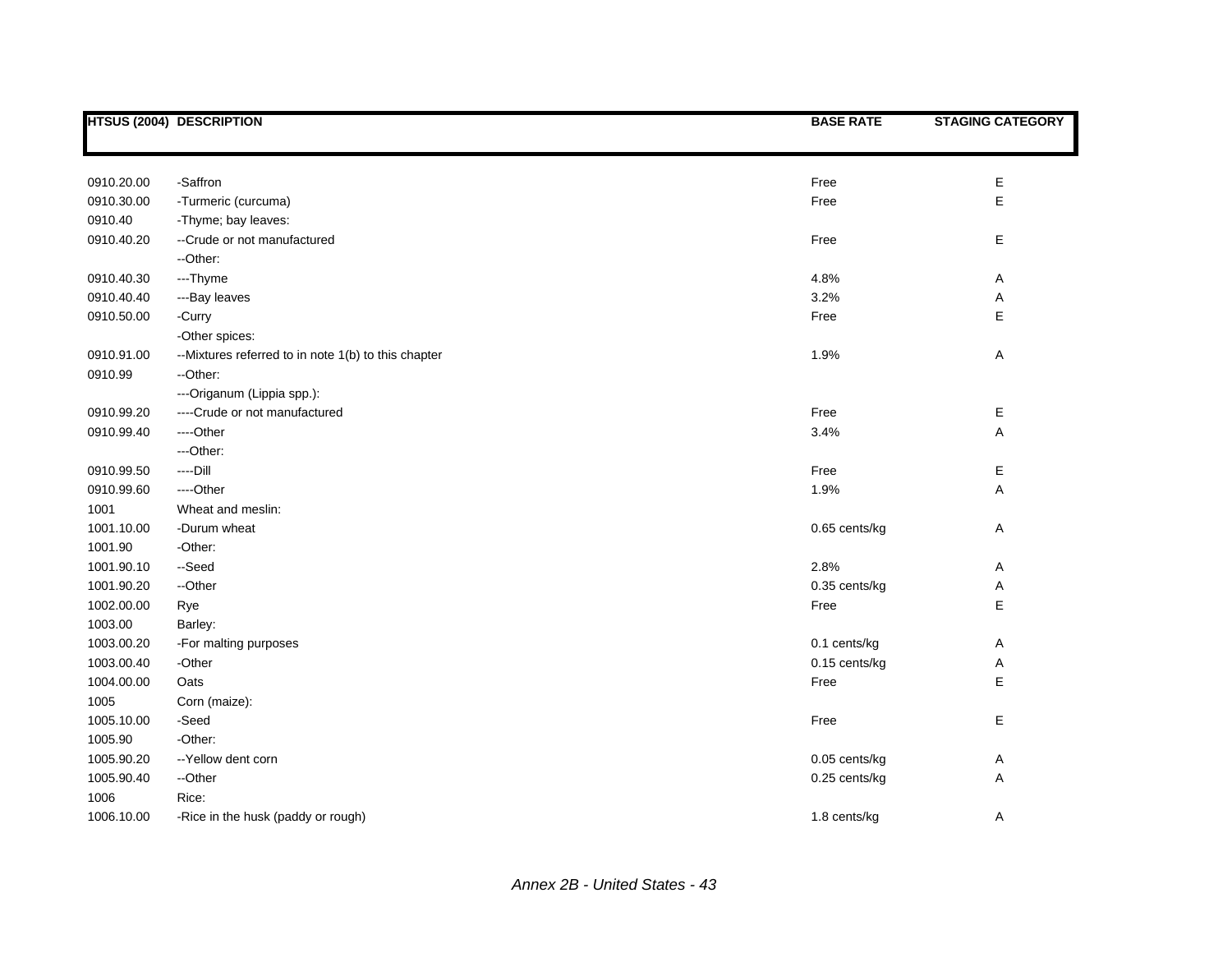|            | <b>HTSUS (2004) DESCRIPTION</b>                                                                                                                                                                     | <b>BASE RATE</b> | <b>STAGING CATEGORY</b> |
|------------|-----------------------------------------------------------------------------------------------------------------------------------------------------------------------------------------------------|------------------|-------------------------|
|            |                                                                                                                                                                                                     |                  |                         |
|            |                                                                                                                                                                                                     |                  |                         |
| 1006.20    | -Husked (brown) rice:                                                                                                                                                                               |                  |                         |
| 1006.20.20 | --Basmati                                                                                                                                                                                           | 0.83 cents/kg    | Α                       |
| 1006.20.40 | --Other                                                                                                                                                                                             | 2.1 cents/kg     | Α                       |
| 1006.30    | -Semi-milled or wholly milled rice, whether or not polished or glazed:                                                                                                                              |                  |                         |
| 1006.30.10 | --Parboiled                                                                                                                                                                                         | 11.2%            | В                       |
| 1006.30.90 | --Other                                                                                                                                                                                             | 1.4 cents/kg     | Α                       |
| 1006.40.00 | -Broken rice                                                                                                                                                                                        | 0.44 cents/kg    | Α                       |
| 1007.00.00 | Grain sorghum                                                                                                                                                                                       | 0.22 cents/kg    | Α                       |
| 1008       | Buckwheat, millet and canary seed; other cereals (including wild rice):                                                                                                                             |                  |                         |
| 1008.10.00 | -Buckwheat                                                                                                                                                                                          | Free             | Е                       |
| 1008.20.00 | -Millet                                                                                                                                                                                             | 0.32 cents/kg    | Α                       |
| 1008.30.00 | -Canary seed                                                                                                                                                                                        | 0.12 cents/kg    | Α                       |
| 1008.90.00 | -Other cereals (including wild rice)                                                                                                                                                                | 1.1%             | Α                       |
|            | 11AddUSnote1 Additional US note 1 to chapter 11 of the HTSUS: Mixtures of the products classifiable in headings 1101, 1102,<br>1103 or 1104 (except mixtures classifiable in subheading 1102.90.30) | 12.8%            | Α                       |
| 1101.00.00 | Wheat or meslin flour                                                                                                                                                                               | 0.7 cents/kg     | Α                       |
| 1102       | Cereal flours other than of wheat or meslin:                                                                                                                                                        |                  |                         |
| 1102.10.00 | -Rye flour                                                                                                                                                                                          | 0.23 cents/kg    | Α                       |
| 1102.20.00 | -Corn (maize) flour                                                                                                                                                                                 | 0.3 cents/kg     | Α                       |
| 1102.30.00 | -Rice flour                                                                                                                                                                                         | 0.09 cents/kg    | Α                       |
| 1102.90    | -Other:                                                                                                                                                                                             |                  |                         |
| 1102.90.20 | --Buckwheat flour                                                                                                                                                                                   | Free             | E                       |
|            | --Other:                                                                                                                                                                                            |                  |                         |
| 1102.90.30 | ---Mixtures                                                                                                                                                                                         | 12.8%            | Α                       |
| 1102.90.60 | ---Other                                                                                                                                                                                            | 9%               | Α                       |
| 1103       | Cereal groats, meal and pellets:                                                                                                                                                                    |                  |                         |
|            | -Groats and meal:                                                                                                                                                                                   |                  |                         |
| 1103.11.00 | --Of wheat                                                                                                                                                                                          | 0.5 cents/kg     | Α                       |
| 1103.13.00 | --Of corn (maize)                                                                                                                                                                                   | 0.3 cents/kg     | Α                       |
| 1103.19    | --Of other cereals:                                                                                                                                                                                 |                  |                         |
| 1103.19.12 | ---Of oats                                                                                                                                                                                          | 0.8 cents/kg     | Α                       |
| 1103.19.14 | ---Of rice                                                                                                                                                                                          | 0.09 cents/kg    | Α                       |
| 1103.19.90 | ---Of other cereals                                                                                                                                                                                 | 9%               | В                       |
| 1103.20.00 | -Pellets                                                                                                                                                                                            | Free             | E                       |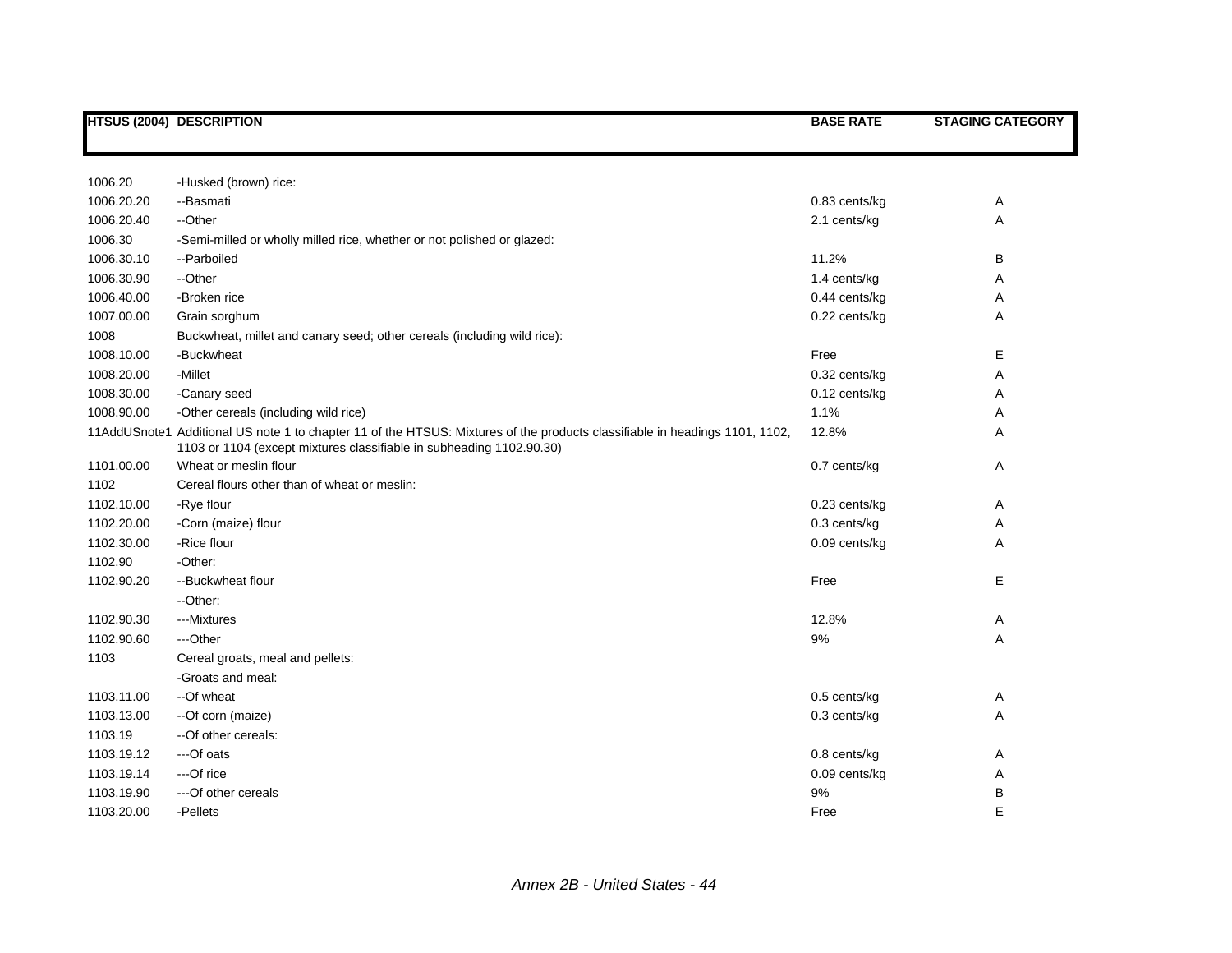|  | <b>HTSUS (2004) DESCRIPTION</b> |
|--|---------------------------------|
|--|---------------------------------|

| 1104                  | Cereal grains otherwise worked (for example, hulled, rolled, flaked, pearled, sliced or kibbled), except rice of                                             |               |   |
|-----------------------|--------------------------------------------------------------------------------------------------------------------------------------------------------------|---------------|---|
|                       | heading 1006; germ of cereals, whole, rolled, flaked or ground:                                                                                              |               |   |
| 1104.12.00            | -Rolled or flaked grains:<br>--Of oats                                                                                                                       | 1.2 cents/kg  | Α |
|                       |                                                                                                                                                              |               |   |
| 1104.19<br>1104.19.10 | --Of other cereals:                                                                                                                                          |               |   |
|                       | ---Of barley                                                                                                                                                 | 2 cents/kg    | Α |
| 1104.19.90            | ---Other                                                                                                                                                     | 0.45 cents/kg | Α |
|                       | -Other worked grains (for example, hulled, pearled, sliced or kibbled):                                                                                      |               |   |
| 1104.22.00            | --Of oats                                                                                                                                                    | 0.5%          | Α |
| 1104.23.00            | --Of corn (maize)                                                                                                                                            | 0.45 cents/kg | Α |
| 1104.29               | --Of other cereals:                                                                                                                                          |               |   |
| 1104.29.10            | ---Of barley                                                                                                                                                 | 1.2%          | Α |
| 1104.29.90            | ---Other                                                                                                                                                     | 2.7%          | Α |
| 1104.30.00            | -Germ of cereals, whole, rolled, flaked or ground                                                                                                            | 4.5%          | A |
| 1105                  | Flour, meal, powder, flakes, granules and pellets of potatoes:                                                                                               |               |   |
| 1105.10.00            | -Flour, meal and powder                                                                                                                                      | 1.7 cents/kg  | Α |
| 1105.20.00            | -Flakes, granules and pellets                                                                                                                                | 1.3 cents/kg  | A |
| 1106                  | Flour, meal and powder of the dried leguminous vegetables of heading 0713, of sago or of roots or tubers of<br>heading 0714 or of the products of chapter 8: |               |   |
| 1106.10.00            | -Of the dried leguminous vegetables of heading 0713                                                                                                          | 8.3%          | B |
| 1106.20               | -Of sago or of roots or tubers of heading 0714:                                                                                                              |               |   |
| 1106.20.10            | -- Of Chinese water chestnuts                                                                                                                                | 8.3%          | В |
| 1106.20.90            | --Other                                                                                                                                                      | Free          | E |
| 1106.30               | -Of the products of chapter 8:                                                                                                                               |               |   |
| 1106.30.20            | --Banana and plantain                                                                                                                                        | 2.8%          | Α |
| 1106.30.40            | --Other                                                                                                                                                      | 9.6%          | B |
| 1107                  | Malt, whether or not roasted                                                                                                                                 |               |   |
| 1107.10.00            | -Not roasted                                                                                                                                                 | 0.3 cents/kg  | Α |
| 1107.20.00            | -Roasted                                                                                                                                                     | 0.42 cents/kg | A |
| 1108                  | Starches; inulin:                                                                                                                                            |               |   |
|                       | -Starches:                                                                                                                                                   |               |   |
| 1108.11.00            | --Wheat starch                                                                                                                                               | 0.54 cents/kg | Α |
| 1108.12.00            | --Corn (maize) starch                                                                                                                                        | 0.54 cents/kg | Α |
| 1108.13.00            | --Potato starch                                                                                                                                              | 0.56 cents/kg | Α |
| 1108.14.00            | --Cassava (manioc) starch                                                                                                                                    | Free          | E |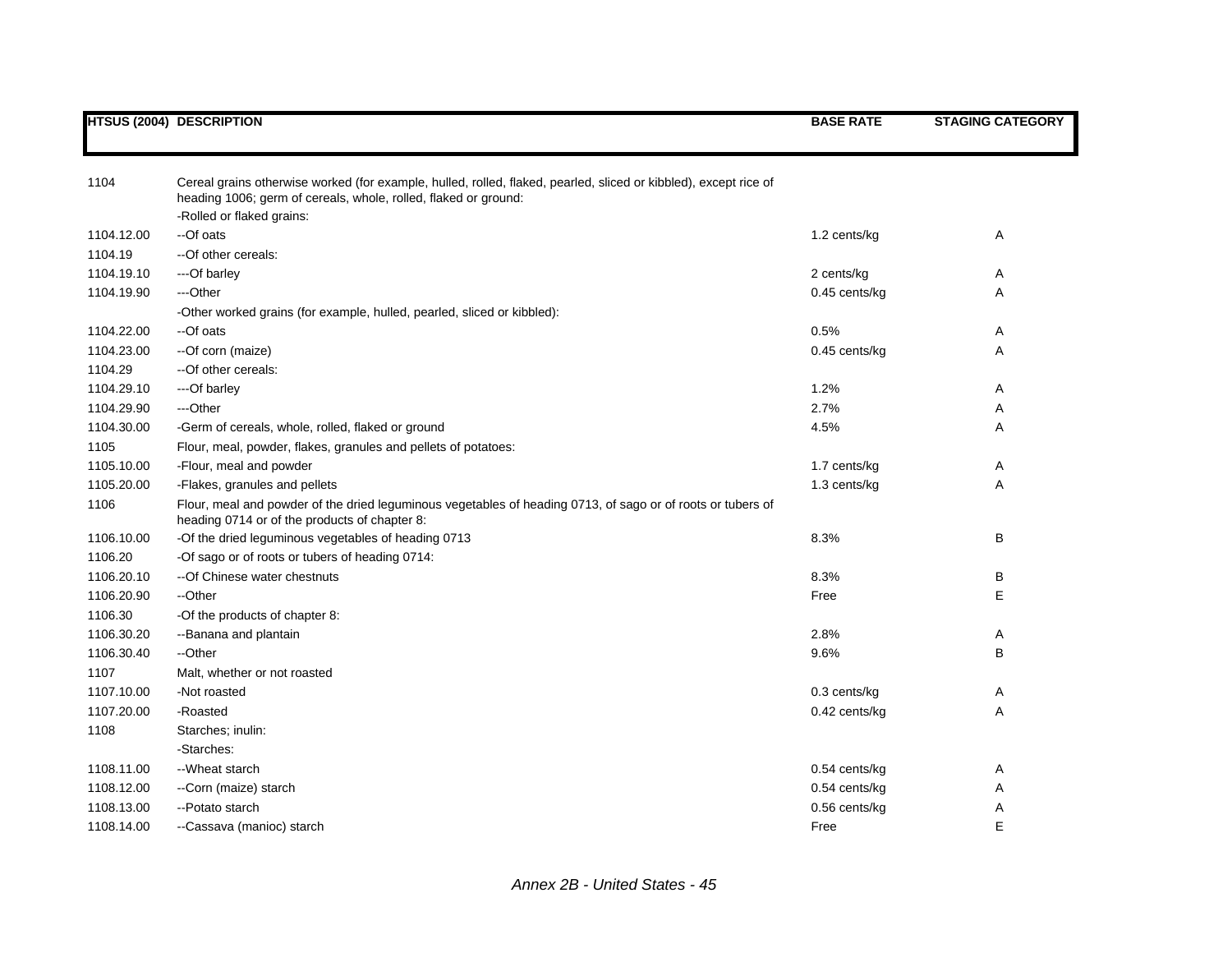|            | <b>HTSUS (2004) DESCRIPTION</b>                                                              | <b>BASE RATE</b> | <b>STAGING CATEGORY</b> |
|------------|----------------------------------------------------------------------------------------------|------------------|-------------------------|
|            |                                                                                              |                  |                         |
| 1108.19.00 | --Other starches                                                                             | Free             | Ε                       |
| 1108.20.00 | -Inulin                                                                                      | 2.6%             | A                       |
| 1109.00    | Wheat gluten, whether or not dried:                                                          |                  |                         |
| 1109.00.10 | -To be used as animal feed                                                                   | 1.8%             | Α                       |
| 1109.00.90 | -Other                                                                                       | 6.8%             | F                       |
| 1201.00.00 | Soybeans, whether or not broken                                                              | Free             | E                       |
| 1202       | Peanuts (ground-nuts), not roasted or otherwise cooked, whether or not shelled or broken:    |                  |                         |
| 1202.10    | -In shell:                                                                                   |                  |                         |
| 1202.10.05 | --Described in general note 15 of the tariff schedule and entered pursuant to its provisions | 9.35 cents/kg    | Α                       |
| 1202.10.40 | --Described in additional U.S. note 2 to this chapter and entered pursuant to its provisions | 9.35 cents/kg    |                         |
| 1202.10.80 | --Other                                                                                      | 163.8%           | See Annex 1, note 22.   |
| 1202.20    | -Shelled, whether or not broken:                                                             |                  |                         |
| 1202.20.05 | --Described in general note 15 of the tariff schedule and entered pursuant to its provisions | 6.6 cents/kg     | Α                       |
| 1202.20.40 | --Described in additional U.S. note 2 to this chapter and entered pursuant to its provisions | 6.6 cents/kg     |                         |
| 1202.20.80 | --Other                                                                                      | 131.8%           | See Annex 1, note 22.   |
| 1203.00.00 | Copra                                                                                        | Free             | Е                       |
| 1204.00.00 | Flaxseed (linseed), whether or not broken                                                    | 0.39 cents/kg    | Α                       |
| 1205       | Rape or colza seeds, whether or not broken:                                                  |                  |                         |
| 1205.10.00 | -Low erucic acid rape or colza seeds                                                         | $0.58$ cents/kg  | Α                       |
| 1205.90.00 | -Other                                                                                       | $0.58$ cents/kg  | Α                       |
| 1206.00.00 | Sunflower seeds, whether or not broken                                                       | Free             | E                       |
| 1207       | Other oil seeds and oleaginous fruits, whether or not broken:                                |                  |                         |
| 1207.10.00 | -Palm nuts and kernels                                                                       | Free             | Е                       |
| 1207.20.00 | -Cotton seeds                                                                                | 0.47 cents/kg    | Α                       |
| 1207.30.00 | -Castor beans                                                                                | Free             | E                       |
| 1207.40.00 | -Sesame seeds                                                                                | Free             | E                       |
| 1207.50.00 | -Mustard seeds                                                                               | Free             | E                       |
| 1207.60.00 | -Safflower seeds                                                                             | Free             | E                       |
|            | -Other:                                                                                      |                  |                         |
| 1207.91.00 | --Poppy seeds                                                                                | 0.06 cents/kg    | Α                       |
| 1207.99.01 | --Other                                                                                      | Free             | E                       |
| 1208       | Flours and meals of oil seeds or oleaginous fruits, other than those of mustard:             |                  |                         |
| 1208.10.00 | -Of soybeans                                                                                 | 1.9%             | Α                       |
| 1208.90.00 | -Other                                                                                       | 1.4%             | A                       |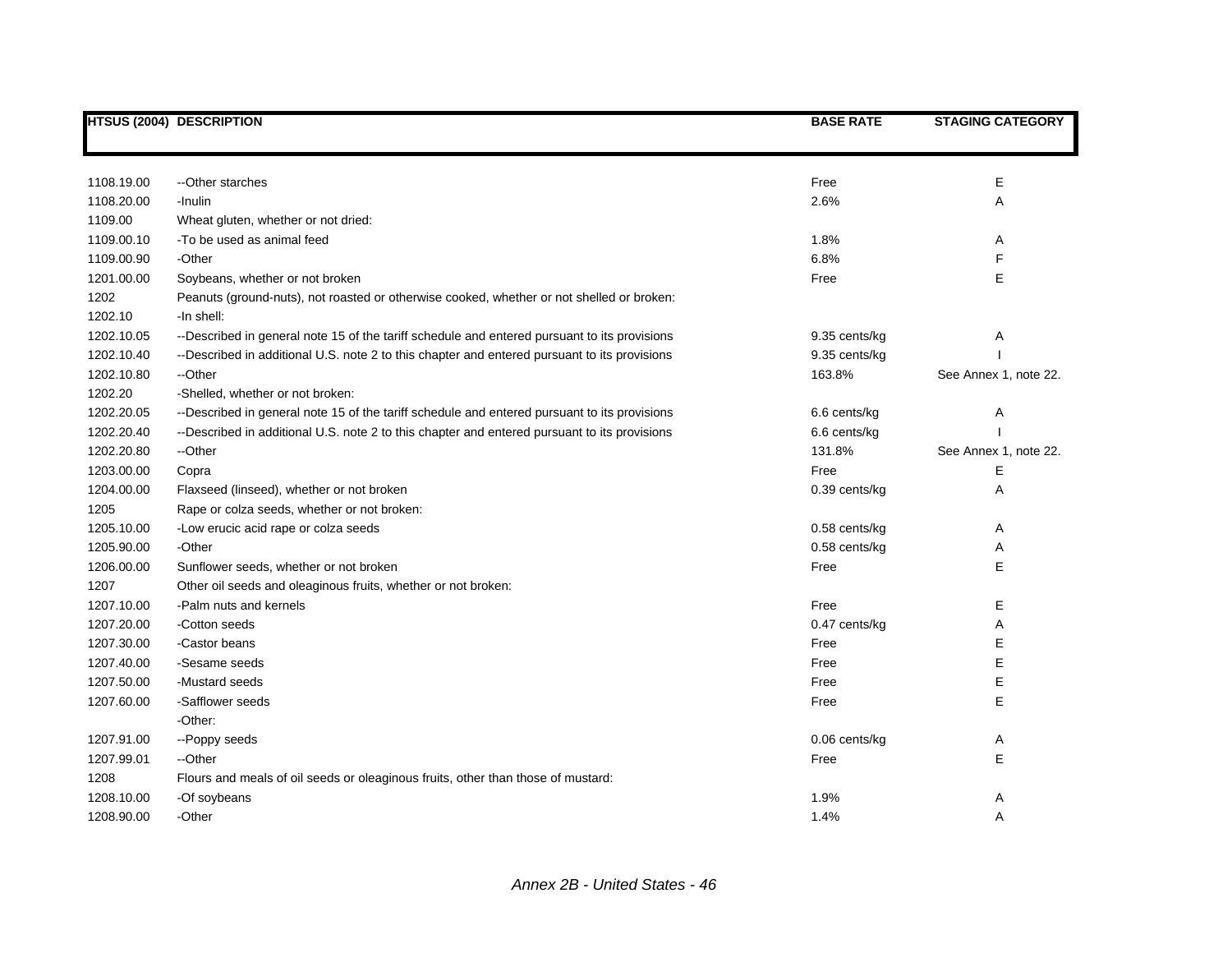|            | <b>HTSUS (2004) DESCRIPTION</b>                                                                                                                                                                                              | <b>BASE RATE</b> | <b>STAGING CATEGORY</b> |
|------------|------------------------------------------------------------------------------------------------------------------------------------------------------------------------------------------------------------------------------|------------------|-------------------------|
|            |                                                                                                                                                                                                                              |                  |                         |
| 1209       | Seeds, fruits and spores of a kind used for sowing:                                                                                                                                                                          |                  |                         |
| 1209.10.00 | -Sugar beet seed                                                                                                                                                                                                             | Free             | Е                       |
|            | -Seeds of forage plants:                                                                                                                                                                                                     |                  |                         |
| 1209.21.00 | --Alfalfa (lucerne) seed                                                                                                                                                                                                     | 1.5 cents/kg     | Α                       |
| 1209.22    | --Clover (Trifolium spp.) seed:                                                                                                                                                                                              |                  |                         |
| 1209.22.20 | --- White and ladino                                                                                                                                                                                                         | 1.6 cents/kg     | Α                       |
| 1209.22.40 | ---Other                                                                                                                                                                                                                     | Free             | E                       |
| 1209.23.00 | --Fescue seed                                                                                                                                                                                                                | Free             | E                       |
| 1209.24.00 | --Kentucky blue grass (Poa pratensis L.) seed                                                                                                                                                                                | 1.2 cents/kg     | Α                       |
| 1209.25.00 | --Rye grass (Lolium multiflorium Lam., Lolium perenne L.) seed                                                                                                                                                               | 1.4 cents/kg     | Α                       |
| 1209.26.00 | -- Timothy grass seed                                                                                                                                                                                                        | Free             | E                       |
| 1209.29    | -- Other:                                                                                                                                                                                                                    |                  |                         |
| 1209.29.10 | ---Beet                                                                                                                                                                                                                      | Free             | Е                       |
| 1209.29.90 | ---Other                                                                                                                                                                                                                     | Free             | E                       |
| 1209.30.00 | -Seeds of herbaceous plants cultivated principally for their flowers                                                                                                                                                         | 1 cent/kg        | Α                       |
|            | -Other:                                                                                                                                                                                                                      |                  |                         |
| 1209.91    | -- Vegetable seeds:                                                                                                                                                                                                          |                  |                         |
| 1209.91.10 | ---Cauliflower                                                                                                                                                                                                               | 5.9 cents/kg     | Α                       |
| 1209.91.20 | ---Celery                                                                                                                                                                                                                    | Free             | Е                       |
| 1209.91.40 | ---Onion                                                                                                                                                                                                                     | Free             | E                       |
| 1209.91.50 | ---Parsley                                                                                                                                                                                                                   | 0.68 cents/kg    | Α                       |
| 1209.91.60 | ---Pepper                                                                                                                                                                                                                    | Free             | Е                       |
| 1209.91.80 | ---Other                                                                                                                                                                                                                     | 1.5 cents/kg     | Α                       |
| 1209.99    | --Other:                                                                                                                                                                                                                     |                  |                         |
| 1209.99.20 | --- Tree and shrub                                                                                                                                                                                                           | Free             | E                       |
| 1209.99.40 | ---Other                                                                                                                                                                                                                     | 0.83 cents/kg    | Α                       |
| 1210       | Hop cones, fresh or dried, whether or not ground, powdered or in the form of pellets; lupulin:                                                                                                                               |                  |                         |
| 1210.10.00 | -Hop cones, neither ground nor powdered nor in the form of pellets                                                                                                                                                           | 13.2 cents/kg    | Α                       |
| 1210.20.00 | -Hop cones, ground, powdered or in the form of pellets; lupulin                                                                                                                                                              | 13.2 cents/kg    | Α                       |
| 1211       | Plants and parts of plants (including seeds and fruits), of a kind used primarily in perfumery, in pharmacy or for<br>insecticidal, fungicidal or similar purposes, fresh or dried, whether or not cut, crushed or powdered: |                  |                         |
| 1211.10.00 | -Licorice roots                                                                                                                                                                                                              | Free             | Ε                       |
| 1211.20.00 | -Ginseng roots                                                                                                                                                                                                               | Free             | E                       |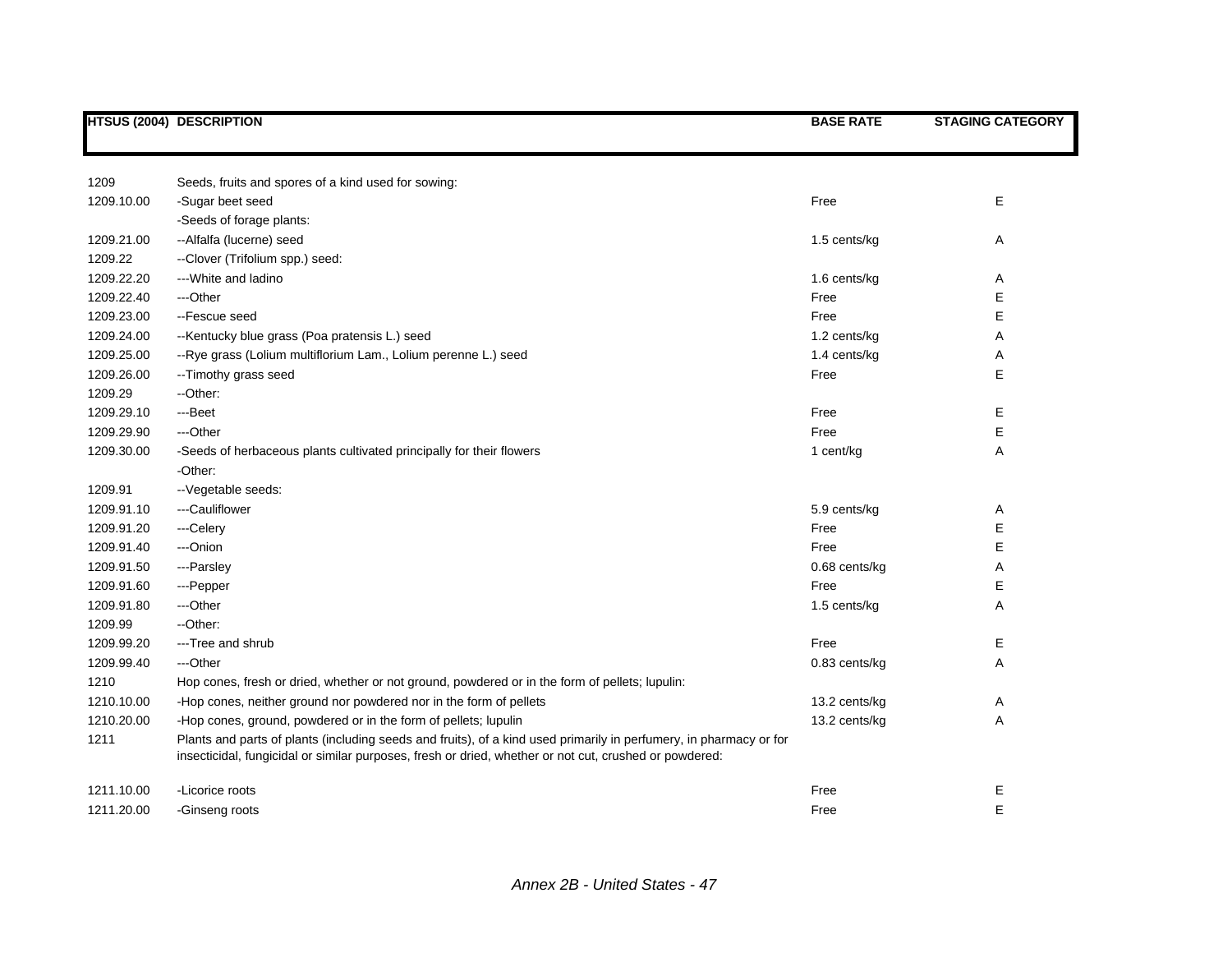|            | <b>HTSUS (2004) DESCRIPTION</b>                                                                                                                                                                                                                                                                                                                          | <b>BASE RATE</b> | <b>STAGING CATEGORY</b> |
|------------|----------------------------------------------------------------------------------------------------------------------------------------------------------------------------------------------------------------------------------------------------------------------------------------------------------------------------------------------------------|------------------|-------------------------|
|            |                                                                                                                                                                                                                                                                                                                                                          |                  |                         |
| 1211.30.00 | -Coca leaf                                                                                                                                                                                                                                                                                                                                               | Free             | Е                       |
| 1211.40.00 | -Poppy straw                                                                                                                                                                                                                                                                                                                                             | Free             | E                       |
| 1211.90    | -Other:                                                                                                                                                                                                                                                                                                                                                  |                  |                         |
|            | --Mint leaves:                                                                                                                                                                                                                                                                                                                                           |                  |                         |
| 1211.90.20 | ---Crude or not manufactured                                                                                                                                                                                                                                                                                                                             | Free             | Е                       |
| 1211.90.40 | ---Other                                                                                                                                                                                                                                                                                                                                                 | 4.8%             | Α                       |
| 1211.90.60 | --Tonka beans                                                                                                                                                                                                                                                                                                                                            | 6.6 cents/kg     | Α                       |
| 1211.90.90 | --Other                                                                                                                                                                                                                                                                                                                                                  | Free             | E                       |
| 1212       | Locust beans, seaweeds and other algae, sugar beet and sugar cane, fresh, chilled, frozen or dried, whether or<br>not ground; fruit stones and kernels and other vegetable products (including unroasted chicory roots of the variety<br>Cichorium intybus sativum) of a kind used primarily for human consumption, not elsewhere specified or included: |                  |                         |
| 1212.10.00 | -Locust beans, including locust bean seeds                                                                                                                                                                                                                                                                                                               | Free             | Е                       |
| 1212.20.00 | -Seaweeds and other algae                                                                                                                                                                                                                                                                                                                                | Free             | E                       |
| 1212.30    | -Apricot, peach (including nectarine) or plum stones and kernels:                                                                                                                                                                                                                                                                                        |                  |                         |
| 1212.30.10 | --Nectarine                                                                                                                                                                                                                                                                                                                                              | Free             | Е                       |
| 1212.30.90 | --Other                                                                                                                                                                                                                                                                                                                                                  | 1.5 cents/kg     | Α                       |
|            | -Other:                                                                                                                                                                                                                                                                                                                                                  |                  |                         |
| 1212.91.00 | --Sugar beet                                                                                                                                                                                                                                                                                                                                             | 39.7 cents/t     | B                       |
| 1212.99    | --Other:                                                                                                                                                                                                                                                                                                                                                 |                  |                         |
| 1212.99.10 | ---Sugar cane                                                                                                                                                                                                                                                                                                                                            | \$1.24/t         | B                       |
| 1212.99.90 | ---Other                                                                                                                                                                                                                                                                                                                                                 | Free             | E                       |
| 1213.00.00 | Cereal straw and husks, unprepared, whether or not chopped, ground, pressed or in the form of pellets                                                                                                                                                                                                                                                    | Free             | E                       |
| 1214       | Rutabagas (swedes), mangolds, fodder roots, hay, alfalfa (lucerne), clover, sainfoin, forage kale, lupines, vetches<br>and similar forage products, whether or not in the form of pellets:                                                                                                                                                               |                  |                         |
| 1214.10.00 | -Alfalfa (lucerne) meal and pellets                                                                                                                                                                                                                                                                                                                      | 1.4%             | A                       |
| 1214.90.00 | -Other                                                                                                                                                                                                                                                                                                                                                   | Free             | E                       |
| 1301       | Lac; natural gums, resins, gum-resins and oleoresins (for example, balsams):                                                                                                                                                                                                                                                                             |                  |                         |
| 1301.10.00 | -Lac                                                                                                                                                                                                                                                                                                                                                     | Free             | Е                       |
| 1301.20.00 | -Gum Arabic                                                                                                                                                                                                                                                                                                                                              | Free             | E                       |
| 1301.90    | -Other:                                                                                                                                                                                                                                                                                                                                                  |                  |                         |
| 1301.90.40 | --Turpentine gum (oleoresinous exudate from living trees)                                                                                                                                                                                                                                                                                                | 1.3%             | Α                       |
| 1301.90.90 | --Other                                                                                                                                                                                                                                                                                                                                                  | Free             | E                       |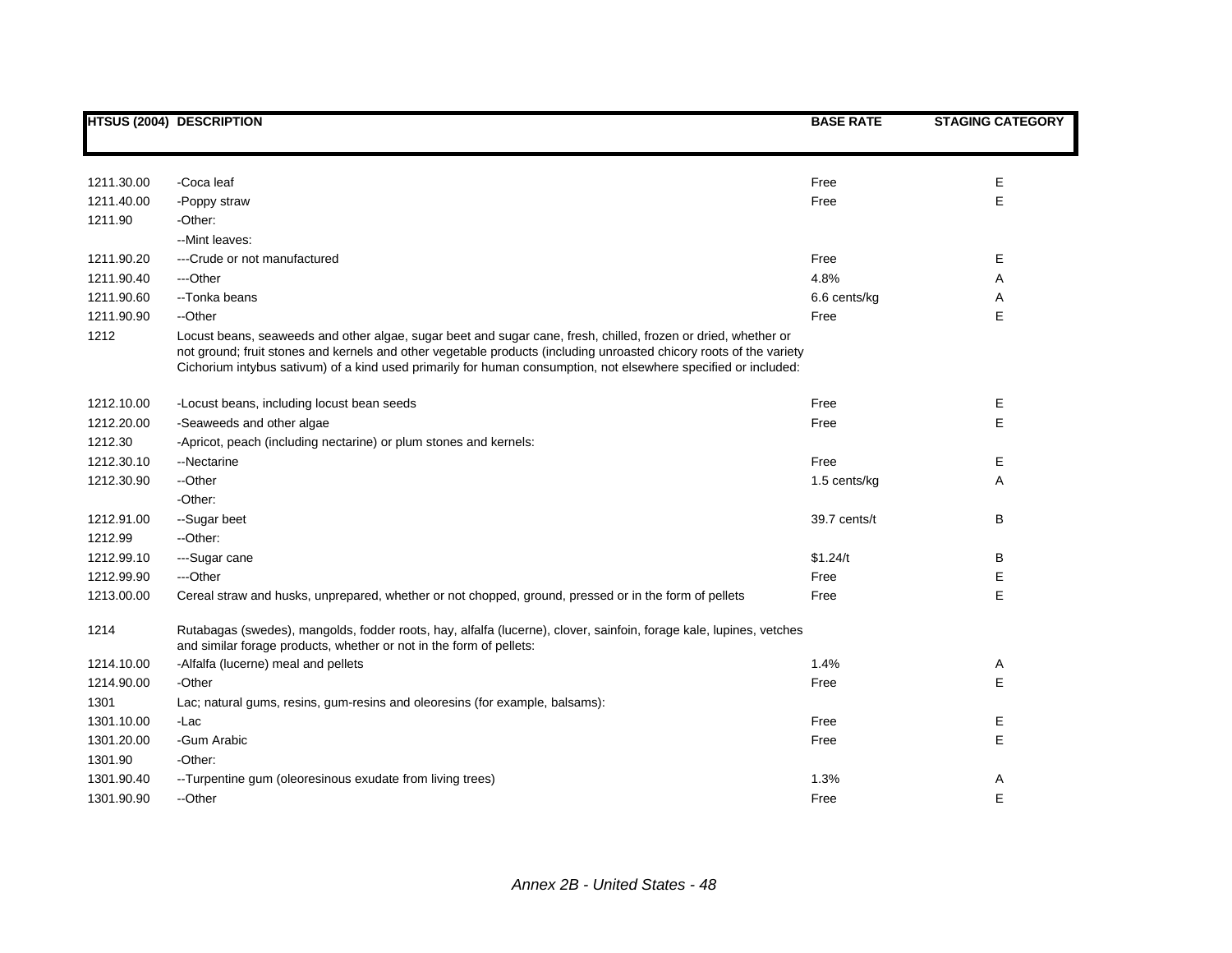| 1302       | Vegetable saps and extracts; pectic substances, pectinates and pectates; agar-agar and other mucilages and                                                                         |              |   |
|------------|------------------------------------------------------------------------------------------------------------------------------------------------------------------------------------|--------------|---|
|            | thickeners, whether or not modified, derived from vegetable products:                                                                                                              |              |   |
|            | -Vegetable saps and extracts:                                                                                                                                                      |              |   |
| 1302.11.00 | --Opium                                                                                                                                                                            | Free         | Е |
| 1302.12.00 | --Of licorice                                                                                                                                                                      | 3.8%         | A |
| 1302.13.00 | --Of hops                                                                                                                                                                          | 89 cents/kg  | Α |
| 1302.14.00 | -- Of pyrethrum or of the roots of plants containing rotenone                                                                                                                      | Free         | E |
| 1302.19    | -- Other:                                                                                                                                                                          |              |   |
|            | ---Ginseng; substances having anesthetic, prophylactic or therapeutic properties:                                                                                                  |              |   |
| 1302.19.21 | ----Poppy straw extract                                                                                                                                                            | Free         | Е |
| 1302.19.40 | ----Other                                                                                                                                                                          | 1%           | Α |
| 1302.19.90 | ---Other                                                                                                                                                                           | Free         | Ε |
| 1302.20.00 | -Pectic substances, pectinates and pectates                                                                                                                                        | Free         | E |
|            | -Mucilages and thickeners, whether or not modified, derived from vegetable products:                                                                                               |              |   |
| 1302.31.00 | --Agar-agar                                                                                                                                                                        | Free         | Е |
| 1302.32.00 | --Mucilages and thickeners, whether or not modified, derived from locust beans, locust bean seeds or guar seeds Free                                                               |              | E |
|            |                                                                                                                                                                                    |              |   |
| 1302.39.00 | --Other                                                                                                                                                                            | 3.2%         | Α |
| 1401       | Vegetable materials of a kind used primarily for plaiting (for example, bamboos, rattans, reeds, rushes, osier,<br>raffia, cleaned, bleached or dyed cereal straw, and lime bark): |              |   |
| 1401.10.00 | -Bamboos                                                                                                                                                                           | Free         | Е |
| 1401.20    | -Rattans:                                                                                                                                                                          |              |   |
| 1401.20.20 | -- In the rough or cut transversely into sections                                                                                                                                  | Free         | Е |
| 1401.20.40 | --Other                                                                                                                                                                            | 2%           | A |
| 1401.90    | -Other:                                                                                                                                                                            |              |   |
| 1401.90.20 | -- Willow (osier)                                                                                                                                                                  | 4.4%         | Α |
| 1401.90.40 | --Other                                                                                                                                                                            | 3.2%         | A |
| 1402.00    | Vegetable materials of a kind used primarily as stuffing or as padding (for example, kapok, vegetable hair and eel-                                                                |              |   |
|            | grass), whether or not put up as a layer with or without supporting material:                                                                                                      |              |   |
| 1402.00.91 | -Vegetable hair                                                                                                                                                                    | 0.5 cents/kg | Α |
| 1402.00.99 | -Other                                                                                                                                                                             | Free         | E |
| 1403.00    | Vegetable materials of a kind used primarily in brooms or in brushes (for example, broomcorn, piassava, couch<br>grass and istle), whether or not in hanks or bundles:             |              |   |
| 1403.00.10 | -Broomcorn (Sorghum vulgare var. technicum)                                                                                                                                        | \$4.95/t     | Α |
| 1403.00.92 | -Istle                                                                                                                                                                             | Free         | E |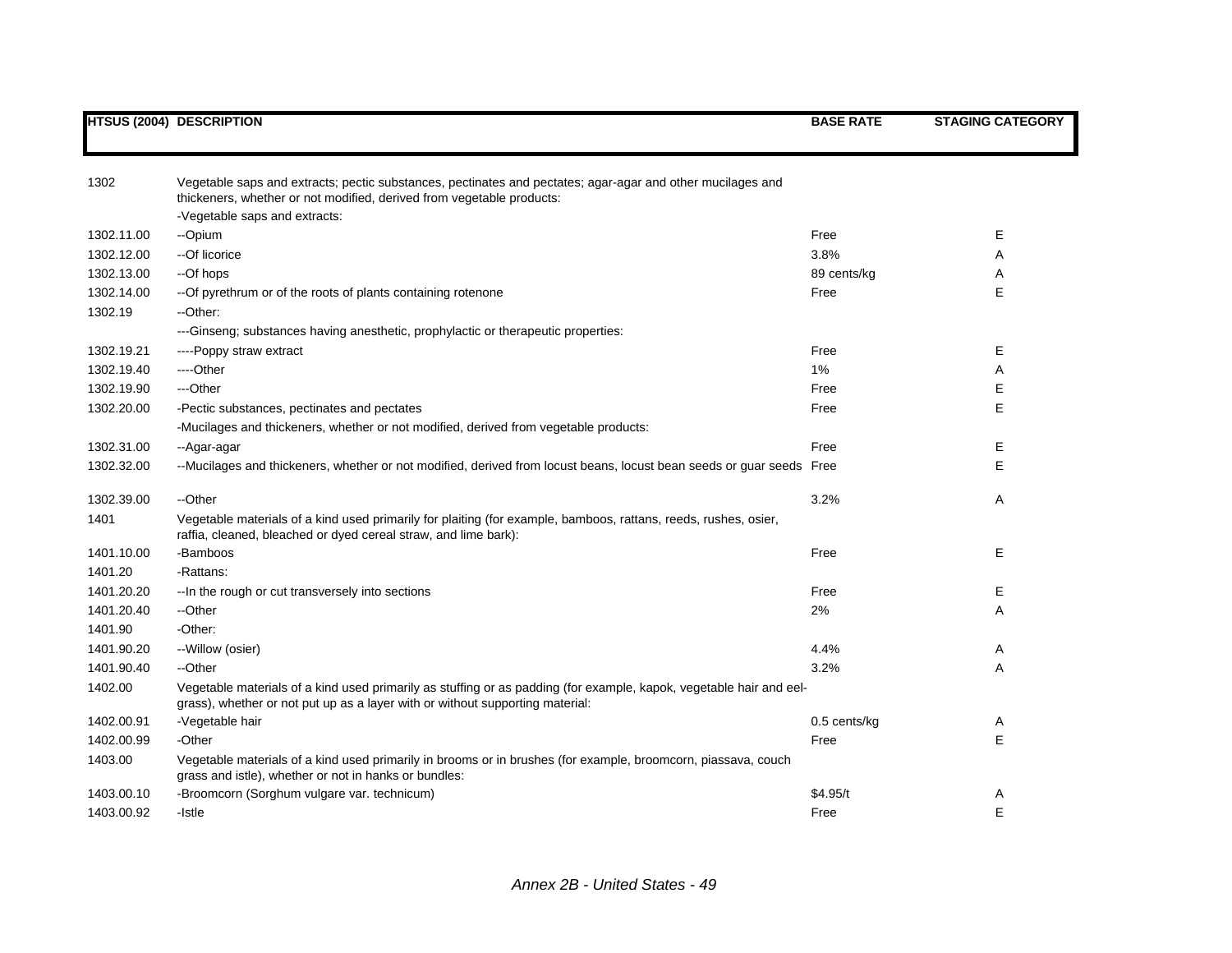|            | <b>HTSUS (2004) DESCRIPTION</b>                                                                                    | <b>BASE RATE</b>    | <b>STAGING CATEGORY</b> |
|------------|--------------------------------------------------------------------------------------------------------------------|---------------------|-------------------------|
|            |                                                                                                                    |                     |                         |
| 1403.00.94 | -Other                                                                                                             | 2.3%                | Α                       |
| 1404       | Vegetable products not elsewhere specified or included:                                                            |                     |                         |
| 1404.10.00 | -Raw vegetable materials of a kind used primarily in dyeing or tanning                                             | Free                | Ε                       |
| 1404.20.00 | -Cotton linters                                                                                                    | Free                | Е                       |
| 1404.90.00 | -Other                                                                                                             | Free                | Е                       |
| 1501.00.00 | Pig fat (including lard) and poultry fat, other than that of heading 0209 or 1503                                  | 3 cents/kg          | Α                       |
| 1502.00.00 | Fats of bovine animals, sheep or goats, other than those of heading 1503                                           | 0.43 cents/kg       | Α                       |
| 1503.00.00 | Lard stearin, lard oil, oleostearin, oleo-oil and tallow oil, not emulsified or mixed or otherwise prepared        | 2 cents/kg          | Α                       |
| 1504       | Fats and oils and their fractions, of fish or marine mammals, whether or not refined, but not chemically modified: |                     |                         |
| 1504.10    | -Fish-liver oils and their fractions:                                                                              |                     |                         |
| 1504.10.20 | --Cod                                                                                                              | Free                | Ε                       |
| 1504.10.40 | --Other                                                                                                            | 2.5%                | Α                       |
| 1504.20    | -Fats and oils and their fractions, of fish, other than liver oils:                                                |                     |                         |
| 1504.20.20 | --Cod                                                                                                              | Free                | Е                       |
| 1504.20.40 | --Herring                                                                                                          | 1 cent/kg           | Α                       |
| 1504.20.60 | --Other                                                                                                            | 1.5 cents/kg + $5%$ | В                       |
| 1504.30.00 | -Fats and oils and their fractions, of marine mammals                                                              | 1.7 cents/kg $+5%$  | B                       |
| 1505.00    | Wool grease and fatty substances derived therefrom (including lanolin):                                            |                     |                         |
| 1505.00.10 | -Wool grease, crude                                                                                                | 1.3 cents/kg        | Α                       |
| 1505.00.90 | -Other                                                                                                             | 2.4%                | Α                       |
| 1506.00.00 | Other animal fats and oils and their fractions, whether or not refined, but not chemically modified                | 2.3%                | Α                       |
| 1507       | Soybean oil and its fractions, whether or not refined, but not chemically modified:                                |                     |                         |
| 1507.10.00 | -Crude oil, whether or not degummed                                                                                | 19.1%               | D                       |
| 1507.90    | -Other:                                                                                                            |                     |                         |
| 1507.90.20 | --Pharmaceutical Grade meeting FDA requirements for use in intravenous fat emulsions, valued over \$5/kg           | Free                | Е                       |
| 1507.90.40 | --Other                                                                                                            | 19.1%               | D                       |
| 1508       | Peanut (ground-nut) oil and its fractions, whether or not refined, but not chemically modified:                    |                     |                         |
| 1508.10.00 | -Crude oil                                                                                                         | 7.5 cents/kg        | F                       |
| 1508.90.00 | -Other                                                                                                             | 7.5 cents/kg        | F                       |
| 1509       | Olive oil and its fractions, whether or not refined, but not chemically modified:                                  |                     |                         |
| 1509.10    | -Virgin:                                                                                                           |                     |                         |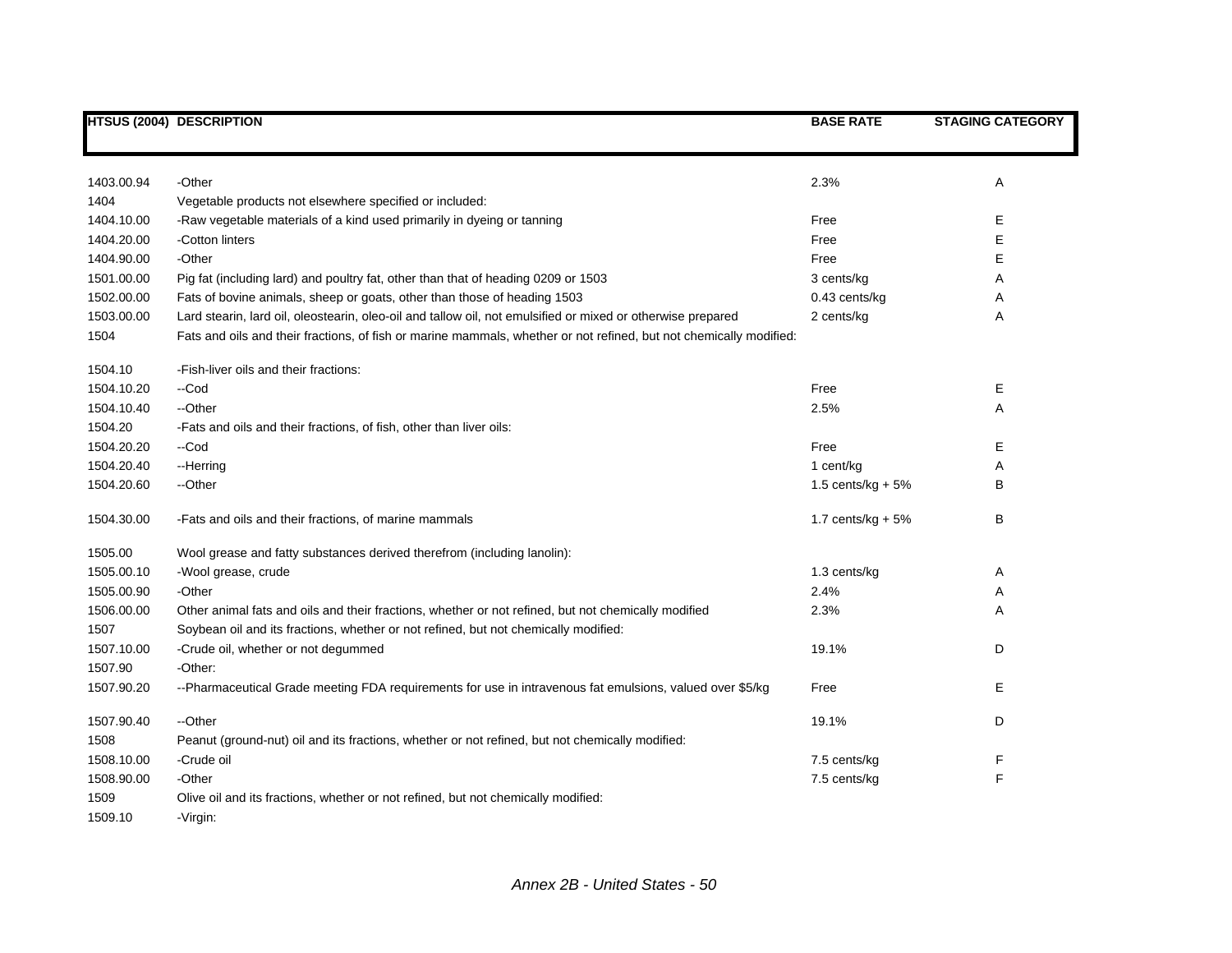|            | <b>HTSUS (2004) DESCRIPTION</b>                                                                                                                                                                           | <b>BASE RATE</b>                           | <b>STAGING CATEGORY</b> |
|------------|-----------------------------------------------------------------------------------------------------------------------------------------------------------------------------------------------------------|--------------------------------------------|-------------------------|
|            |                                                                                                                                                                                                           |                                            |                         |
| 1509.10.20 | --Weighing with the immediate container under 18 kg                                                                                                                                                       | 5 cents/kg on<br>contents and<br>container | Α                       |
| 1509.10.40 | --Other                                                                                                                                                                                                   | 3.4 cents/kg                               | Α                       |
| 1509.90    | -Other:                                                                                                                                                                                                   |                                            |                         |
| 1509.90.20 | --Weighing with the immediate container under 18 kg                                                                                                                                                       | 5 cents/kg on<br>contents and<br>container | Α                       |
| 1509.90.40 | --Other                                                                                                                                                                                                   | 3.4 cents/kg                               | Α                       |
| 1510.00    | Other oils and their fractions, obtained solely from olives, whether or not refined, but not chemically modified,<br>including blends of these oils and fractions with oils or fractions of heading 1509: |                                            |                         |
| 1510.00.20 | -Rendered unfit for use as food<br>-Other:                                                                                                                                                                | Free                                       | Е                       |
| 1510.00.40 | -- Weighing with the immediate container under 18 kg                                                                                                                                                      | 5 cents/kg on<br>contents and<br>container | Α                       |
| 1510.00.60 | --Other                                                                                                                                                                                                   | 3.4 cents/kg                               | Α                       |
| 1511       | Palm oil and its fractions, whether or not refined, but not chemically modified:                                                                                                                          |                                            |                         |
| 1511.10.00 | -Crude oil                                                                                                                                                                                                | Free                                       | Е                       |
| 1511.90.00 | -Other                                                                                                                                                                                                    | Free                                       | E                       |
| 1512       | Sunflower-seed, safflower or cottonseed oil, and fractions thereof, whether or not refined, but not chemically<br>modified:                                                                               |                                            |                         |
|            | -Sunflower-seed or safflower oil and fractions thereof:                                                                                                                                                   |                                            |                         |
| 1512.11.00 | --Crude oil                                                                                                                                                                                               | 1.7 cents/ $kg +$<br>3.4%                  | B                       |
| 1512.19.00 | --Other                                                                                                                                                                                                   | 1.7 cents/ $kg +$<br>3.4%                  | Α                       |
|            | -Cottonseed oil and its fractions:                                                                                                                                                                        |                                            |                         |
| 1512.21.00 | -- Crude oil, whether or not gossypol has been removed                                                                                                                                                    | 5.6 cents/kg                               | Α                       |
| 1512.29.00 | --Other                                                                                                                                                                                                   | 5.6 cents/kg                               | A                       |
| 1513       | Coconut (copra), palm kernel or babassu oil, and fractions thereof, whether or not refined, but not chemically<br>modified:                                                                               |                                            |                         |
|            | -Coconut (copra) oil and its fractions:                                                                                                                                                                   |                                            |                         |
| 1513.11.00 | --Crude oil                                                                                                                                                                                               | Free                                       | Е                       |
| 1513.19.00 | --Other                                                                                                                                                                                                   | Free                                       | E                       |
|            | -Palm kernel or babassu oil and fractions thereof:                                                                                                                                                        |                                            |                         |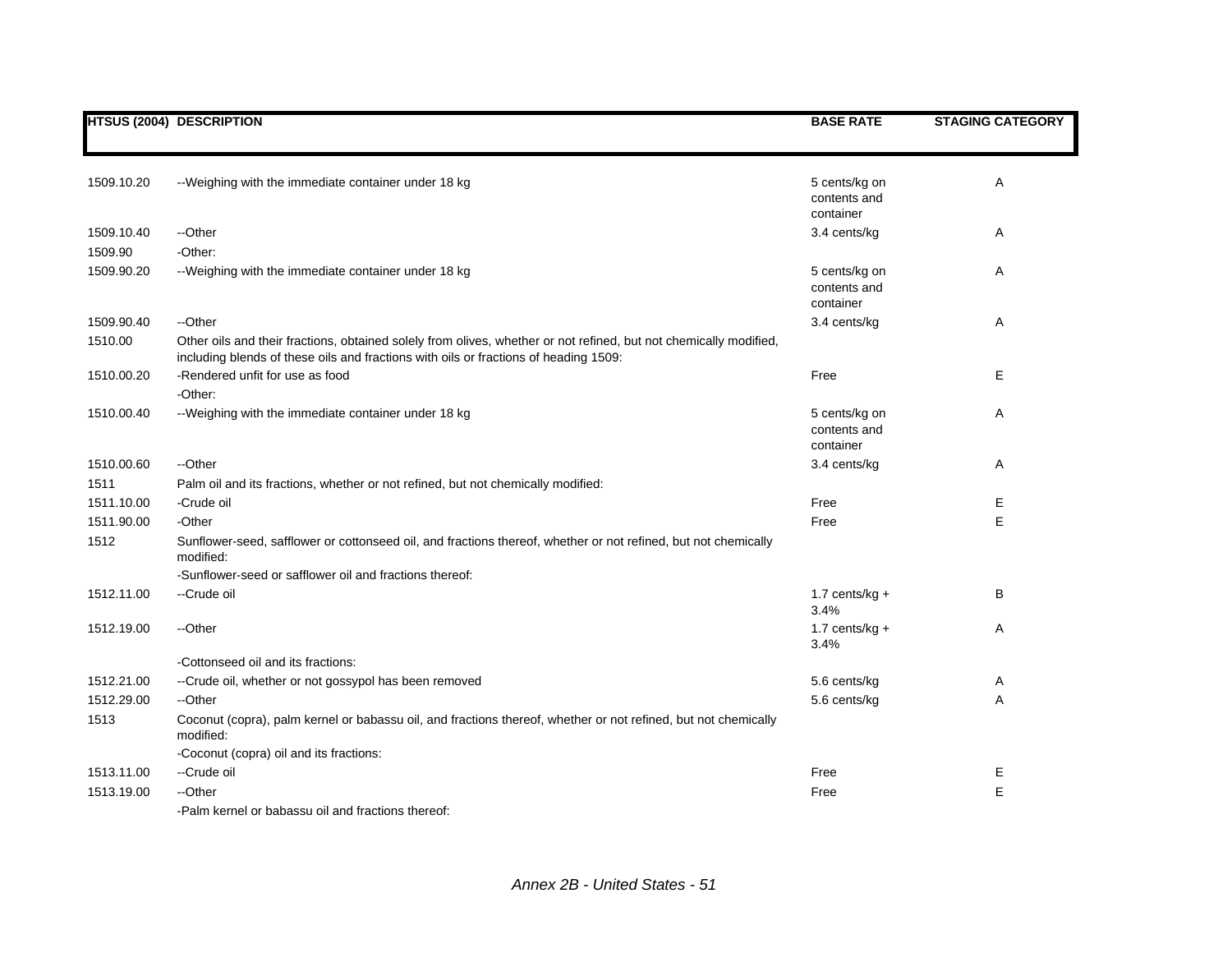|            | <b>HTSUS (2004) DESCRIPTION</b>                                                                                                                                                            | <b>BASE RATE</b> | <b>STAGING CATEGORY</b> |
|------------|--------------------------------------------------------------------------------------------------------------------------------------------------------------------------------------------|------------------|-------------------------|
|            |                                                                                                                                                                                            |                  |                         |
| 1513.21.00 | --Crude oil                                                                                                                                                                                | Free             | E                       |
| 1513.29.00 | --Other                                                                                                                                                                                    | Free             | E                       |
| 1514       | Rapeseed, colza or mustard oil, and fractions thereof, whether or not refined, but not chemically modified:                                                                                |                  |                         |
|            | -Low erucic acid rape or colza oil and its fractions:                                                                                                                                      |                  |                         |
| 1514.11.00 | --Crude oil                                                                                                                                                                                | 6.4%             | В                       |
| 1514.19.00 | --Other                                                                                                                                                                                    | 6.4%             | B                       |
|            | -Other:                                                                                                                                                                                    |                  |                         |
| 1514.91    | --Crude oil:                                                                                                                                                                               |                  |                         |
| 1514.91.10 | --- Imported to be used in the manufacture of rubber substitutes or lubricating oil                                                                                                        | Free             | Е                       |
| 1514.91.90 | ---Other                                                                                                                                                                                   | 6.4%             | B                       |
| 1514.99    | --Other:                                                                                                                                                                                   |                  |                         |
| 1514.99.10 | --- Imported to be used in the manufacture of rubber substitutes or lubricating oil                                                                                                        | Free             | Е                       |
|            | ---Other:                                                                                                                                                                                  |                  |                         |
| 1514.99.50 | ----Denatured                                                                                                                                                                              | 1.3 cents/kg     | Α                       |
| 1514.99.90 | ---Other                                                                                                                                                                                   | 6.4%             | B                       |
| 1515       | Other fixed vegetable fats and oils (including jojoba oil) and their fractions, whether or not refined, but not<br>chemically modified:                                                    |                  |                         |
|            | -Linseed oil and its fractions:                                                                                                                                                            |                  |                         |
| 1515.11.00 | --Crude oil                                                                                                                                                                                | 6.3 cents/kg     | Α                       |
| 1515.19.00 | --Other                                                                                                                                                                                    | 6.3 cents/kg     | Α                       |
|            | -Corn (maize) oil and its fractions:                                                                                                                                                       |                  |                         |
| 1515.21.00 | --Crude oil                                                                                                                                                                                | 3.4%             | Α                       |
| 1515.29.00 | --Other                                                                                                                                                                                    | 3.4%             | Α                       |
| 1515.30.00 | -Castor oil and its fractions                                                                                                                                                              | Free             | Е                       |
| 1515.40.00 | -Tung oil and its fractions                                                                                                                                                                | Free             | Ε                       |
| 1515.50.00 | -Sesame oil and its fractions                                                                                                                                                              | 0.68 cents/kg    | Α                       |
| 1515.90    | -Other:                                                                                                                                                                                    |                  |                         |
| 1515.90.20 | --Nut oils                                                                                                                                                                                 | Free             | Е                       |
| 1515.90.60 | -- Jojoba oil and its fractions                                                                                                                                                            | 2.3%             | Α                       |
| 1515.90.80 | --Other                                                                                                                                                                                    | 3.2%             | Α                       |
| 1516       | Animal or vegetable fats and oils and their fractions, partly or wholly hydrogenated, inter-esterified, re-esterified or<br>elaidinized, whether or not refined, but not further prepared: |                  |                         |
| 1516.10.00 | -Animal fats and oils and their fractions                                                                                                                                                  | 7 cents/kg       | Α                       |
| 1516.20    | -Vegetable fats and oils and their fractions:                                                                                                                                              |                  |                         |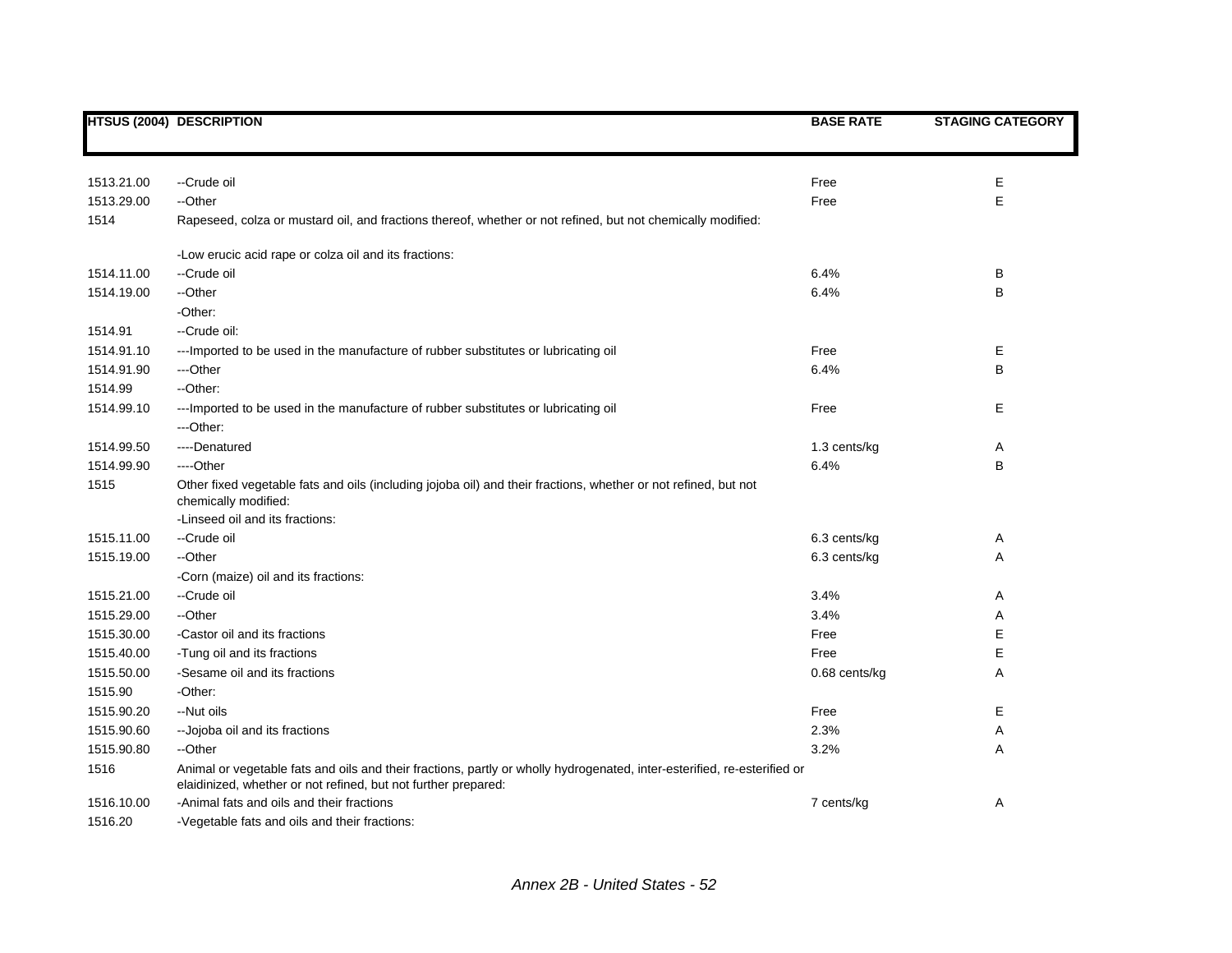|            | <b>HTSUS (2004) DESCRIPTION</b>                                                                                                                                                                                                                                                                                                                                                                         | <b>BASE RATE</b> | <b>STAGING CATEGORY</b> |
|------------|---------------------------------------------------------------------------------------------------------------------------------------------------------------------------------------------------------------------------------------------------------------------------------------------------------------------------------------------------------------------------------------------------------|------------------|-------------------------|
|            |                                                                                                                                                                                                                                                                                                                                                                                                         |                  |                         |
| 1516.20.10 | --Rapeseed oil                                                                                                                                                                                                                                                                                                                                                                                          | 7.7%             | В                       |
| 1516.20.90 | --Other                                                                                                                                                                                                                                                                                                                                                                                                 | 8.8 cents/kg     | D                       |
| 1517       | Margarine; edible mixtures or preparations of animal or vegetable fats or oils or of fractions of different fats or oils<br>of this chapter, other than edible fats or oils or their fractions of heading 1516:                                                                                                                                                                                         |                  |                         |
| 1517.10.00 | -Margarine, excluding liquid margarine                                                                                                                                                                                                                                                                                                                                                                  | 12.3 cents/kg    | D                       |
| 1517.90    | -Other:                                                                                                                                                                                                                                                                                                                                                                                                 |                  |                         |
|            | -- Artificial mixtures of two or more of the products provided for in headings 1501 to 1515, inclusive:                                                                                                                                                                                                                                                                                                 |                  |                         |
| 1517.90.10 | ---Containing 5 percent or more by weight of soybean oil or any fraction thereof                                                                                                                                                                                                                                                                                                                        | 18%              | D                       |
| 1517.90.20 | ---Other                                                                                                                                                                                                                                                                                                                                                                                                | 8%               | B                       |
|            | --Other:                                                                                                                                                                                                                                                                                                                                                                                                |                  |                         |
|            | ---Dairy products described in additional U.S. note 1 to chapter 4:                                                                                                                                                                                                                                                                                                                                     |                  |                         |
| 1517.90.45 | ----Described in general note 15 of the tariff schedule and entered pursuant to its provisions                                                                                                                                                                                                                                                                                                          | 11 cents/kg      | Α                       |
| 1517.90.50 | ----Described in additional U.S. note 10 to chapter 4 and entered pursuant to its provisions                                                                                                                                                                                                                                                                                                            | 11 cents/kg      | See Annex 1, note 11.   |
| 1517.90.60 | ----Other                                                                                                                                                                                                                                                                                                                                                                                               | 34.2 cents/kg    | See Annex 1, note 12.   |
| 1517.90.90 | ---Other                                                                                                                                                                                                                                                                                                                                                                                                | 8.8 cents/kg     | В                       |
| 1518.00    | Animal or vegetable fats and oils and their fractions, boiled, oxidized, dehydrated, sulfurized, blown, polymerized<br>by heat in vacuum or in inert gas or otherwise chemically modified, excluding those of heading 1516; inedible<br>mixtures or preparations of animal or vegetable fats or oils or of fractions of different fats or oils of this chapter,<br>not elsewhere specified or included: |                  |                         |
| 1518.00.20 | -Of linseed or flaxseed oil                                                                                                                                                                                                                                                                                                                                                                             | 6.3 cents/kg     | Α                       |
| 1518.00.40 | -Other                                                                                                                                                                                                                                                                                                                                                                                                  | 8%               | В                       |
| 1520.00.00 | Glycerol, crude; glycerol waters and glycerol lyes                                                                                                                                                                                                                                                                                                                                                      | Free             | E                       |
| 1521       | Vegetable waxes (other than triglycerides), beeswax, other insect waxes and spermaceti, whether or not refined<br>or colored:                                                                                                                                                                                                                                                                           |                  |                         |
| 1521.10.00 | -Vegetable waxes                                                                                                                                                                                                                                                                                                                                                                                        | Free             | Е                       |
| 1521.90    | -Other:                                                                                                                                                                                                                                                                                                                                                                                                 |                  |                         |
| 1521.90.20 | --Bleached beeswax                                                                                                                                                                                                                                                                                                                                                                                      | 4.8%             | Α                       |
| 1521.90.40 | --Other                                                                                                                                                                                                                                                                                                                                                                                                 | Free             | Е                       |
| 1522.00.00 | Degras; residues resulting from the treatment of fatty substances or animal or vegetable waxes                                                                                                                                                                                                                                                                                                          | 3.8%             | Α                       |
| 1601.00    | Sausages and similar products, of meat, meat offal or blood; food preparations based on these products:                                                                                                                                                                                                                                                                                                 |                  |                         |
| 1601.00.20 | -Pork                                                                                                                                                                                                                                                                                                                                                                                                   | 0.8 cents/kg     | Α                       |
|            | -Other:                                                                                                                                                                                                                                                                                                                                                                                                 |                  |                         |
| 1601.00.40 | -- Beef in airtight containers                                                                                                                                                                                                                                                                                                                                                                          | 3.4%             | Α                       |
| 1601.00.60 | --Other                                                                                                                                                                                                                                                                                                                                                                                                 | 3.2%             | B                       |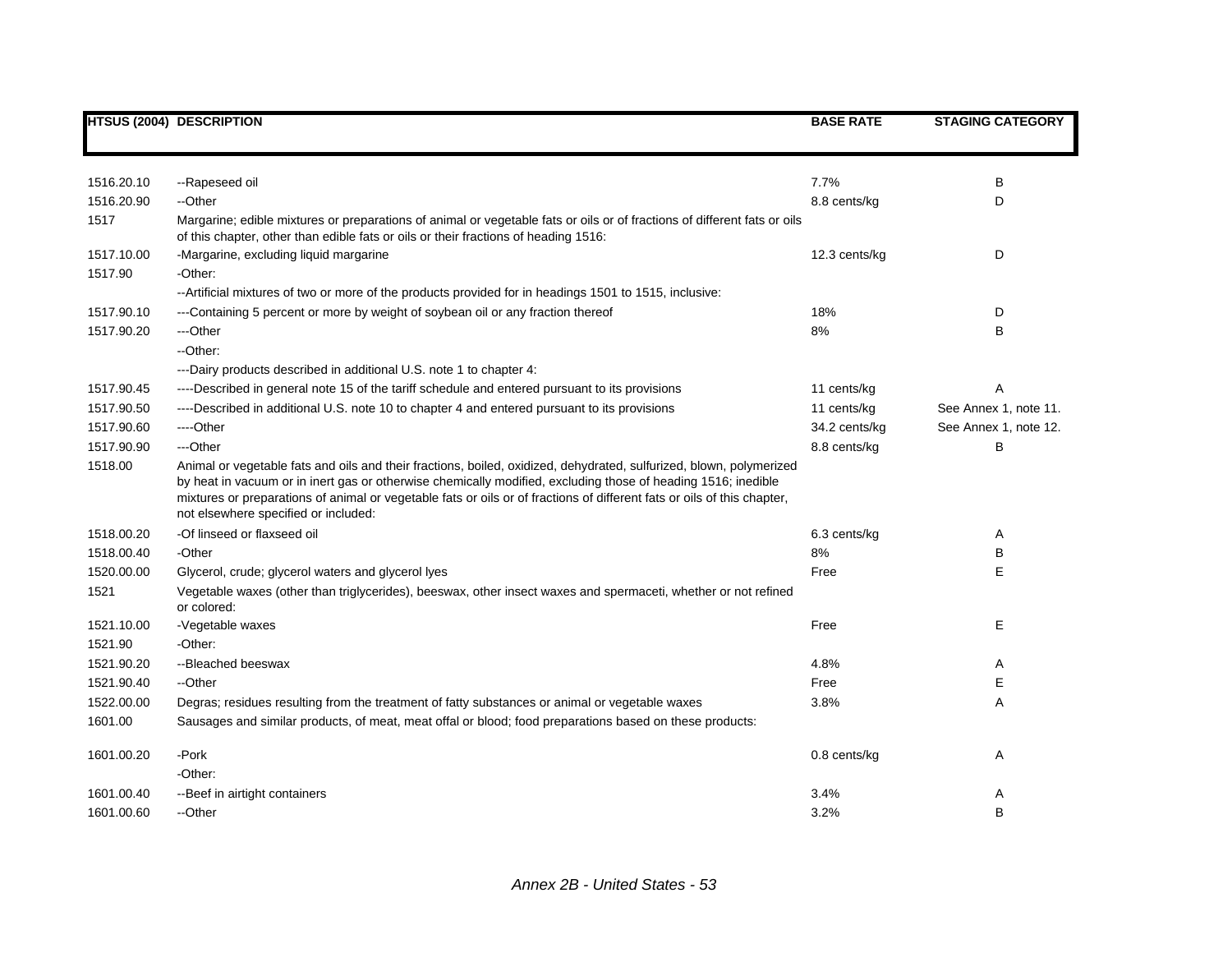|            | <b>HTSUS (2004) DESCRIPTION</b>                         | <b>BASE RATE</b> | <b>STAGING CATEGORY</b> |
|------------|---------------------------------------------------------|------------------|-------------------------|
|            |                                                         |                  |                         |
| 1602       | Other prepared or preserved meat, meat offal or blood:  |                  |                         |
| 1602.10.00 | -Homogenized preparations                               | 1.9%             | Α                       |
| 1602.20    | -Of liver of any animal:                                |                  |                         |
| 1602.20.20 | --Of goose                                              | 4.9 cents/kg     | В                       |
| 1602.20.40 | --Other                                                 | 3.2%             | Α                       |
|            | -Of poultry of heading 0105:                            |                  |                         |
| 1602.31.00 | --Of turkeys                                            | 6.4%             | B                       |
| 1602.32.00 | --Of chickens                                           | 6.4%             | В                       |
| 1602.39.00 | --Other                                                 | 6.4%             | В                       |
|            | -Of swine:                                              |                  |                         |
| 1602.41    | --Hams and cuts thereof:                                |                  |                         |
| 1602.41.10 | ---Containing cereals or vegetables                     | 6.4%             | В                       |
|            | ---Other:                                               |                  |                         |
| 1602.41.20 | ----Boned and cooked and packed in airtight containers  | 5.3 cents/kg     | Α                       |
| 1602.41.90 | ----Other                                               | 1.4 cents/kg     | Α                       |
| 1602.42    | --Shoulders and cuts thereof:                           |                  |                         |
| 1602.42.20 | ---Boned and cooked and packed in airtight containers   | 4.2 cents/kg     | Α                       |
| 1602.42.40 | ---Other                                                | 1.4 cents/kg     | Α                       |
| 1602.49    | --Other, including mixtures:                            |                  |                         |
| 1602.49.10 | ---Offal                                                | 3.2%             | Α                       |
|            | ---Other:                                               |                  |                         |
|            | ----Not containing cereals or vegetables:               |                  |                         |
| 1602.49.20 | -----Boned and cooked and packed in airtight containers | 4.2 cents/kg     | Α                       |
| 1602.49.40 | -----Other                                              | 1.4 cents/kg     | Α                       |
|            | ----Other:                                              |                  |                         |
| 1602.49.60 | -----Mixtures of pork and beef                          | 3.2%             | Α                       |
| 1602.49.90 | -----Other                                              | 6.4%             | Α                       |
| 1602.50    | -Of bovine animals:                                     |                  |                         |
| 1602.50.05 | --Offal                                                 | 2.3%             | Α                       |
|            | --Other:                                                |                  |                         |
|            | --- Not containing cereals or vegetables:               |                  |                         |
| 1602.50.09 | ----Cured or pickled                                    | 4.5%             | Α                       |
|            | $---Other:$                                             |                  |                         |
|            | -----In airtight containers:                            |                  |                         |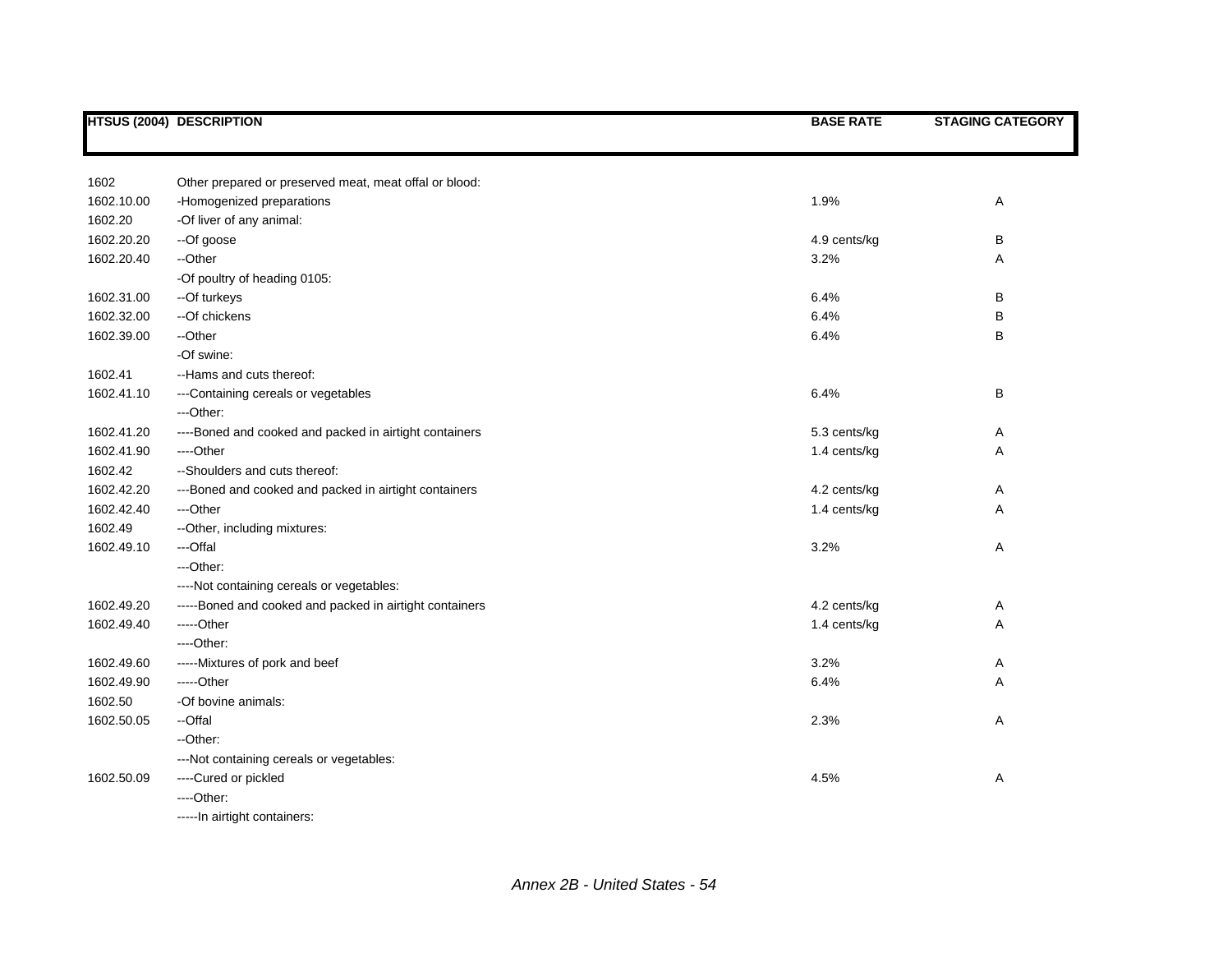|            | <b>HTSUS (2004) DESCRIPTION</b>                                                                                                                                  | <b>BASE RATE</b> | <b>STAGING CATEGORY</b> |
|------------|------------------------------------------------------------------------------------------------------------------------------------------------------------------|------------------|-------------------------|
|            |                                                                                                                                                                  |                  |                         |
|            |                                                                                                                                                                  |                  |                         |
| 1602.50.10 | ------Corned beef                                                                                                                                                | Free             | Ε                       |
| 1602.50.20 | ------Other                                                                                                                                                      | 1.4%             | A                       |
| 1602.50.60 | -----Other                                                                                                                                                       | 1.8%             | Α                       |
| 1602.50.90 | ---Other                                                                                                                                                         | 2.5%             | Α                       |
| 1602.90    | -Other, including preparations of blood of any animal:                                                                                                           |                  |                         |
| 1602.90.10 | --Frog meat                                                                                                                                                      | 2.7%             | Α                       |
| 1602.90.90 | --Other                                                                                                                                                          | 6.4%             | D                       |
| 1603.00    | Extracts and juices of meat, fish or crustaceans, molluscs or other aquatic invertebrates:                                                                       |                  |                         |
| 1603.00.10 | -Clam juice                                                                                                                                                      | 8.5%             | В                       |
| 1603.00.90 | -Other                                                                                                                                                           | Free             | Ε                       |
| 1604       | Prepared or preserved fish; caviar and caviar substitutes prepared from fish eggs:                                                                               |                  |                         |
|            | -Fish, whole or in pieces, but not minced:                                                                                                                       |                  |                         |
| 1604.11    | --Salmon:                                                                                                                                                        |                  |                         |
| 1604.11.20 | --- In oil, in airtight containers                                                                                                                               | 6%               | Α                       |
| 1604.11.40 | ---Other                                                                                                                                                         | Free             | E                       |
| 1604.12    | --Herrings:                                                                                                                                                      |                  |                         |
| 1604.12.20 | --- In oil, in airtight containers                                                                                                                               | 4%               | Α                       |
|            | ---Other:                                                                                                                                                        |                  |                         |
| 1604.12.40 | ---- In tomato sauce, smoked or kippered, and in immediate containers weighing with their contents over 0.45 kg<br>each                                          | Free             | E                       |
| 1604.12.60 | ----Other                                                                                                                                                        | Free             | Е                       |
| 1604.13    | --Sardines, sardinella and brisling or sprats:                                                                                                                   |                  |                         |
|            | --- In oil, in airtight containers:                                                                                                                              |                  |                         |
| 1604.13.10 | ----Smoked sardines, neither skinned nor boned, valued \$1 or more per kg in tin-plate containers, or \$1.10 or<br>more per kg in other containers<br>----Other: | Free             | Ε                       |
| 1604.13.20 | -----Neither skinned nor boned                                                                                                                                   | 15%              | Α                       |
| 1604.13.30 | -----Skinned or boned                                                                                                                                            | 20%              | Α                       |
|            | ---Other:                                                                                                                                                        |                  |                         |
| 1604.13.40 | ---- In immediate containers weighing with their contents under 225 grams each                                                                                   | Free             | Е                       |
| 1604.13.90 | ----Other                                                                                                                                                        | 3.1%             | Α                       |
| 1604.14    | -- Tunas, skipjack and bonito (Sarda spp.):                                                                                                                      |                  |                         |
|            | ---Tunas and skipjack:                                                                                                                                           |                  |                         |
|            | ---- In airtight containers:                                                                                                                                     |                  |                         |
| 1604.14.10 | -----In oil                                                                                                                                                      | 35%              | Α                       |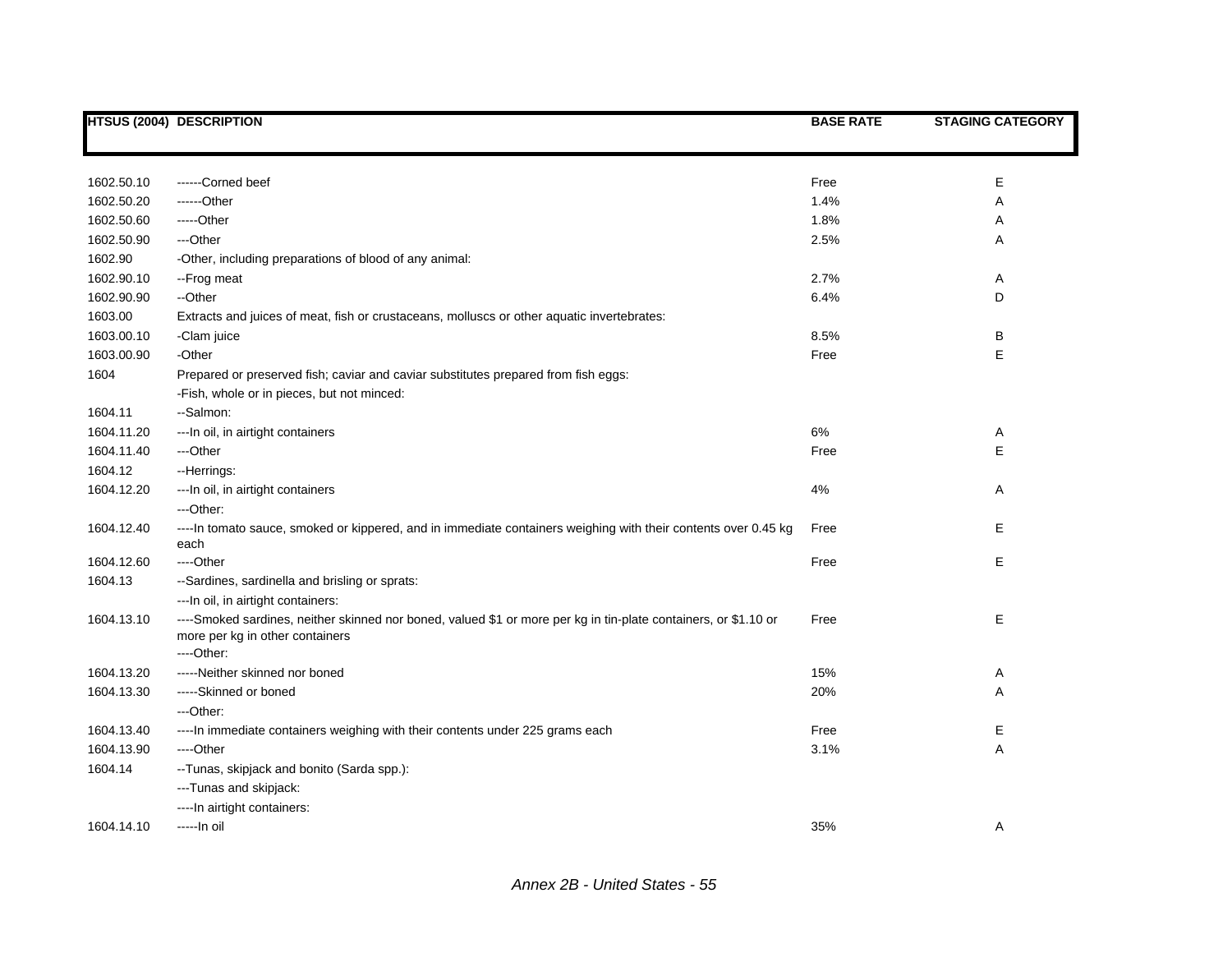|            | <b>HTSUS (2004) DESCRIPTION</b>                                                                                                                                                                                                                                                                                                                                                                     | <b>BASE RATE</b> | <b>STAGING CATEGORY</b> |
|------------|-----------------------------------------------------------------------------------------------------------------------------------------------------------------------------------------------------------------------------------------------------------------------------------------------------------------------------------------------------------------------------------------------------|------------------|-------------------------|
|            |                                                                                                                                                                                                                                                                                                                                                                                                     |                  |                         |
|            | -----Not in oil:                                                                                                                                                                                                                                                                                                                                                                                    |                  |                         |
| 1604.14.22 | ------ln containers weighing with their contents not over 7 kg each, and not the product of any insular possession<br>of the United States, for an aggregate quantity entered in any calendar year not to exceed 4.8 percent of apparent<br>United States consumption of tuna in airtight containers during the immediately preceding year, as reported by<br>the National Marine Fisheries Service | 6%               | Α                       |
| 1604.14.30 | $---Other$                                                                                                                                                                                                                                                                                                                                                                                          | 12.5%            | Α                       |
|            | ----Not in airtight containers:                                                                                                                                                                                                                                                                                                                                                                     |                  |                         |
| 1604.14.40 | -----In bulk or in immediate containers weighing with their contents over 6.8 kg each, not in oil                                                                                                                                                                                                                                                                                                   | 1.1 cents/kg     | Α                       |
| 1604.14.50 | $---Other$                                                                                                                                                                                                                                                                                                                                                                                          | 6%               | Α                       |
|            | ---Bonito (Sarda spp.):                                                                                                                                                                                                                                                                                                                                                                             |                  |                         |
| 1604.14.70 | ----In oil                                                                                                                                                                                                                                                                                                                                                                                          | 4.9%             | Α                       |
| 1604.14.80 | ----Not in oil                                                                                                                                                                                                                                                                                                                                                                                      | 6%               | Α                       |
| 1604.15.00 | --Mackerel                                                                                                                                                                                                                                                                                                                                                                                          | 3%               | Α                       |
| 1604.16    | --Anchovies:                                                                                                                                                                                                                                                                                                                                                                                        |                  |                         |
|            | --- In oil, in airtight containers:                                                                                                                                                                                                                                                                                                                                                                 |                  |                         |
| 1604.16.10 | ----For an aggregate quantity entered in any calendar year not to exceed 3,000 metric tons                                                                                                                                                                                                                                                                                                          | Free             | Е                       |
| 1604.16.30 | ----Other                                                                                                                                                                                                                                                                                                                                                                                           | Free             | E                       |
|            | ---Other:                                                                                                                                                                                                                                                                                                                                                                                           |                  |                         |
| 1604.16.40 | ---- In immediate containers weighing with their contents 6.8 kg or less each                                                                                                                                                                                                                                                                                                                       | 5%               | Α                       |
| 1604.16.60 | ----Other                                                                                                                                                                                                                                                                                                                                                                                           | Free             | E                       |
| 1604.19    | --Other (including yellowtail):                                                                                                                                                                                                                                                                                                                                                                     |                  |                         |
|            | --- In airtight containers:                                                                                                                                                                                                                                                                                                                                                                         |                  |                         |
|            | ----Not in oil:                                                                                                                                                                                                                                                                                                                                                                                     |                  |                         |
| 1604.19.10 | -----Bonito, yellowtail and pollock                                                                                                                                                                                                                                                                                                                                                                 | 4%               | Α                       |
| 1604.19.20 | $---Other$                                                                                                                                                                                                                                                                                                                                                                                          | 4%               | Α                       |
|            | ----In oil:                                                                                                                                                                                                                                                                                                                                                                                         |                  |                         |
| 1604.19.25 | -----Bonito, yellowtail and pollock                                                                                                                                                                                                                                                                                                                                                                 | 5%               | Α                       |
| 1604.19.30 | $---Other$                                                                                                                                                                                                                                                                                                                                                                                          | 4%               | Α                       |
|            | $-$ Other:                                                                                                                                                                                                                                                                                                                                                                                          |                  |                         |
|            | ----Fish sticks and similar products of any size or shape, fillets or other portions of fish, if breaded, coated with<br>batter or similarly prepared:                                                                                                                                                                                                                                              |                  |                         |
| 1604.19.40 | -----Neither cooked nor in oil                                                                                                                                                                                                                                                                                                                                                                      | 10%              | Α                       |
| 1604.19.50 | -----Other                                                                                                                                                                                                                                                                                                                                                                                          | 7.5%             | Α                       |
|            | $---Other.$                                                                                                                                                                                                                                                                                                                                                                                         |                  |                         |
| 1604.19.60 | -----In oil and in bulk or in immediate containersweighing with their contents over 7 kg each                                                                                                                                                                                                                                                                                                       | Free             | E                       |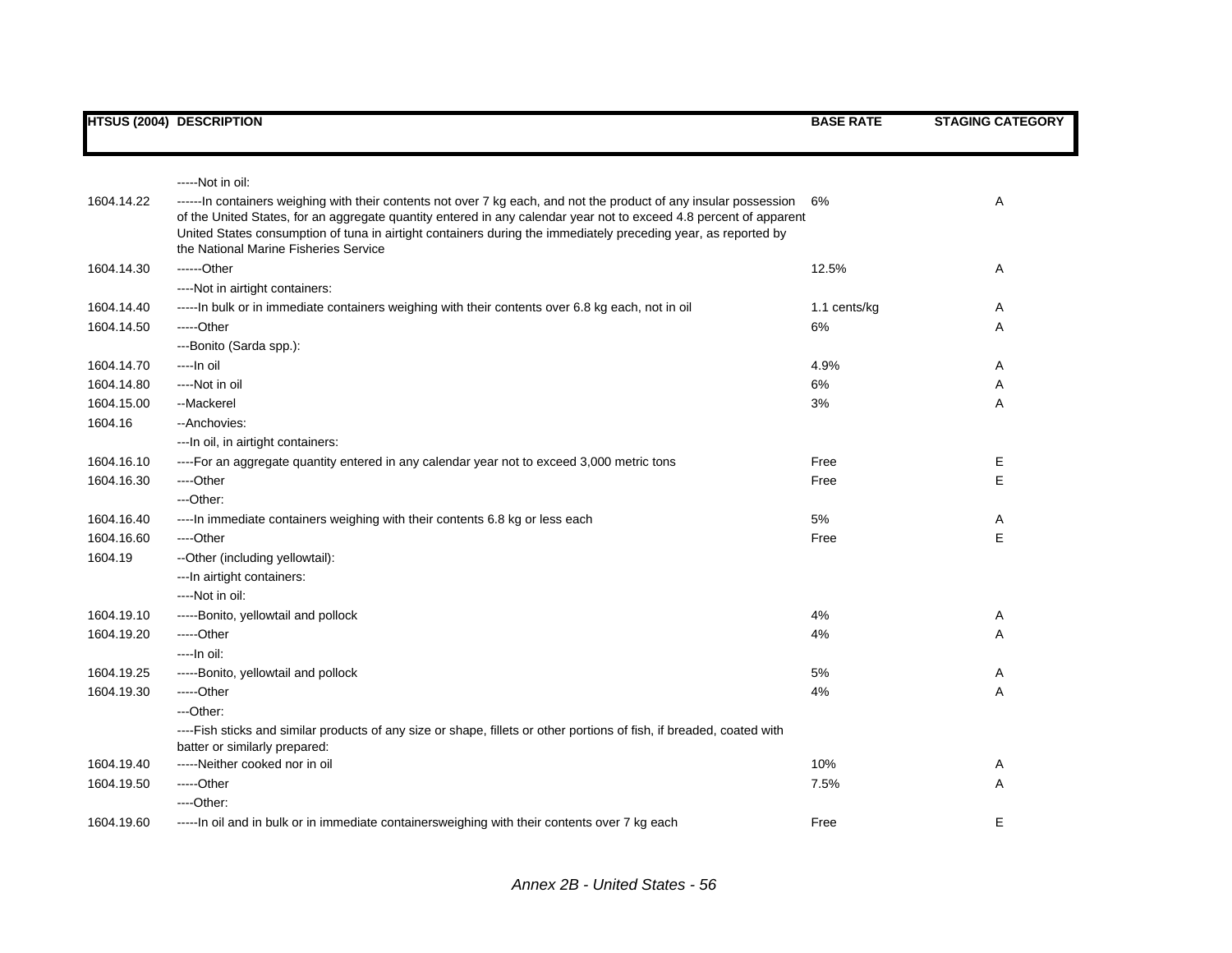|            | <b>HTSUS (2004) DESCRIPTION</b>                                                                                 | <b>BASE RATE</b> | <b>STAGING CATEGORY</b> |
|------------|-----------------------------------------------------------------------------------------------------------------|------------------|-------------------------|
|            |                                                                                                                 |                  |                         |
| 1604.19.80 | -----Other                                                                                                      | 6%               | Α                       |
| 1604.20    | -Other prepared or preserved fish:                                                                              |                  |                         |
| 1604.20.05 | --Products containing meat of crustaceans, molluscs or other aquatic invertebrates; prepared meals              | 10%              | Α                       |
|            | --Other:                                                                                                        |                  |                         |
| 1604.20.10 | ---Pastes                                                                                                       | Free             | Е                       |
|            | ---Balls, cakes and puddings:                                                                                   |                  |                         |
| 1604.20.15 | ----In oil                                                                                                      | Free             | Е                       |
|            | ----Not in oil:                                                                                                 |                  |                         |
|            | -----In immediate containers weighing with their contents not over 6.8 kg each:                                 |                  |                         |
| 1604.20.20 | ------In airtight containers                                                                                    | Free             | Е                       |
| 1604.20.25 | ------Other                                                                                                     | Free             | E                       |
| 1604.20.30 | -----Other                                                                                                      | Free             | E                       |
|            | ---Fish sticks and similar products of any size or shape, if breaded, coated with batter or similarly prepared: |                  |                         |
| 1604.20.40 | ----Neither cooked nor in oil                                                                                   | 10%              | Α                       |
| 1604.20.50 | ----Other                                                                                                       | 7.5%             | Α                       |
| 1604.20.60 | ---Other                                                                                                        | Free             | E                       |
| 1604.30    | -Caviar and caviar substitutes:                                                                                 |                  |                         |
| 1604.30.20 | --Caviar                                                                                                        | 15%              | Α                       |
|            | --Caviar substitutes:                                                                                           |                  |                         |
| 1604.30.30 | ---Boiled and in airtight containers                                                                            | Free             | Е                       |
| 1604.30.40 | ---Other                                                                                                        | Free             | Е                       |
| 1605       | Crustaceans, molluscs and other aquatic invertebrates, prepared or preserved:                                   |                  |                         |
| 1605.10    | -Crab:                                                                                                          |                  |                         |
| 1605.10.05 | --Products containing fish meat; prepared meals                                                                 | 10%              | Α                       |
|            | --Other:                                                                                                        |                  |                         |
|            | ---Crabmeat:                                                                                                    |                  |                         |
| 1605.10.20 | ---- In airtight containers                                                                                     | Free             | Е                       |
| 1605.10.40 | ----Other                                                                                                       | 5%               | Α                       |
| 1605.10.60 | ---Other                                                                                                        | Free             | Е                       |
| 1605.20    | -Shrimps and prawns:                                                                                            |                  |                         |
| 1605.20.05 | --Products containing fish meat; prepared meals                                                                 | 5%               | Α                       |
| 1605.20.10 | --Other                                                                                                         | Free             | E                       |
| 1605.30    | -Lobster:                                                                                                       |                  |                         |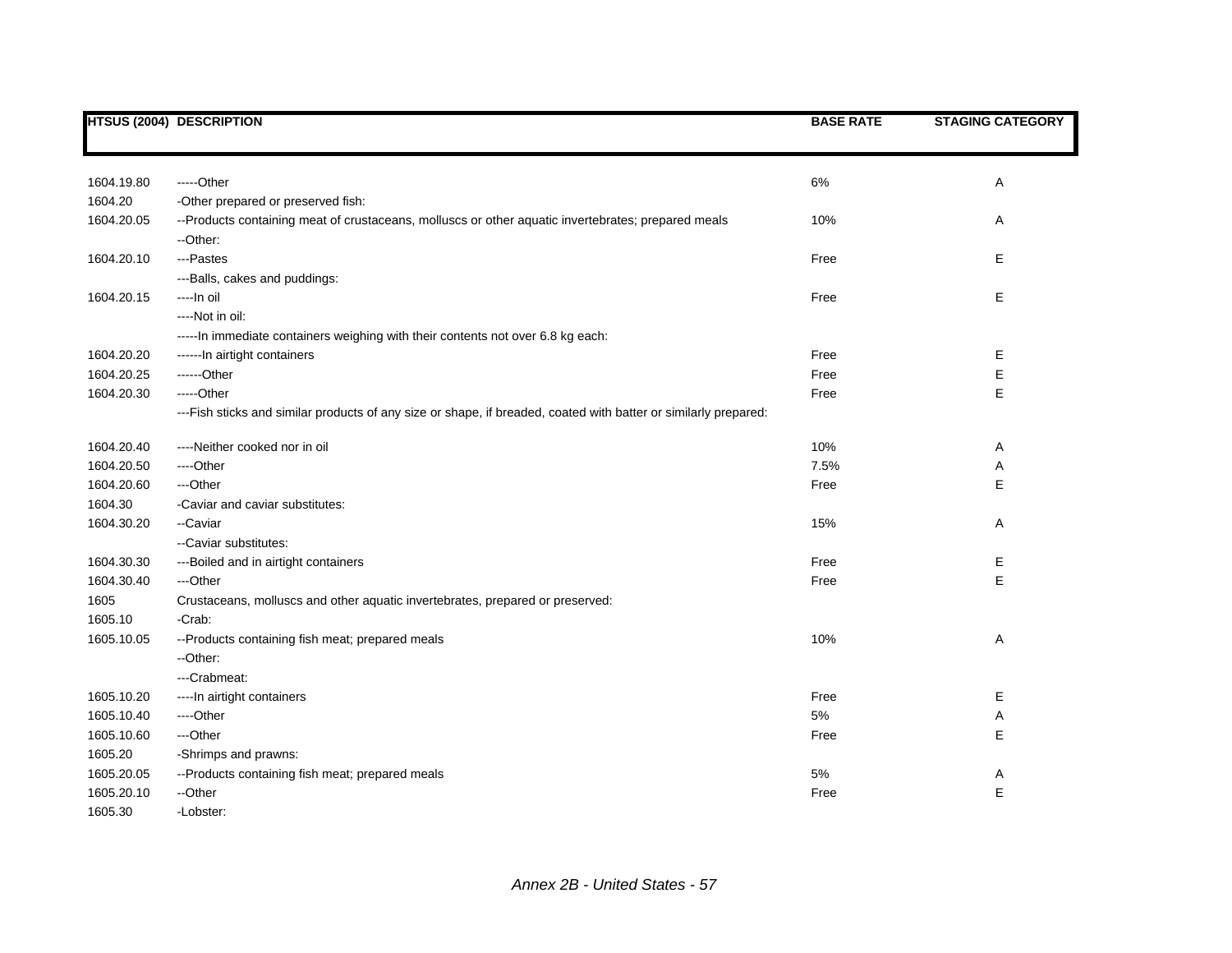|            | <b>HTSUS (2004) DESCRIPTION</b>                                                                                                                                                                                           | <b>BASE RATE</b> | <b>STAGING CATEGORY</b> |
|------------|---------------------------------------------------------------------------------------------------------------------------------------------------------------------------------------------------------------------------|------------------|-------------------------|
|            |                                                                                                                                                                                                                           |                  |                         |
|            |                                                                                                                                                                                                                           |                  |                         |
| 1605.30.05 | --Products containing fish meat; prepared meals                                                                                                                                                                           | 10%              | Α                       |
| 1605.30.10 | --Other                                                                                                                                                                                                                   | Free             | E                       |
| 1605.40    | -Other crustaceans:                                                                                                                                                                                                       |                  |                         |
| 1605.40.05 | --Products containing fish meat; prepared meals                                                                                                                                                                           | Free             | Е                       |
| 1605.40.10 | --Other                                                                                                                                                                                                                   | Free             | E                       |
| 1605.90    | -Other:                                                                                                                                                                                                                   |                  |                         |
| 1605.90.05 | --Products containing fish meat; prepared meals                                                                                                                                                                           | Free             | Е                       |
|            | --Other:                                                                                                                                                                                                                  |                  |                         |
|            | ---Clams:                                                                                                                                                                                                                 |                  |                         |
|            | ---- In airtight containers:                                                                                                                                                                                              |                  |                         |
| 1605.90.06 | -----Razor clams (Siliqua patula)                                                                                                                                                                                         | Free             | Е                       |
|            | $---Other.$                                                                                                                                                                                                               |                  |                         |
| 1605.90.10 | ------Boiled clams, whether whole, minced or chopped, and whether or not salted, but not otherwise prepared or<br>preserved, in immediate containers, the contents of each container not exceeding 680 grams gross weight | 10%              | Α                       |
| 1605.90.20 | ------Other                                                                                                                                                                                                               | Free             | Е                       |
| 1605.90.30 | ----Other                                                                                                                                                                                                                 | Free             | Е                       |
|            | ---Oysters:                                                                                                                                                                                                               |                  |                         |
| 1605.90.40 | ----Smoked                                                                                                                                                                                                                | Free             | Ε                       |
| 1605.90.50 | ----Other                                                                                                                                                                                                                 | 4.7%             | Α                       |
| 1605.90.55 | ---Snails, other than sea snails                                                                                                                                                                                          | 5%               | Α                       |
| 1605.90.60 | ---Other                                                                                                                                                                                                                  | Free             | Е                       |
| 1701       | Cane or beet sugar and chemically pure sucrose, in solid form:                                                                                                                                                            |                  |                         |
|            | -Raw sugar not containing added flavoring or coloring matter:                                                                                                                                                             |                  |                         |
|            |                                                                                                                                                                                                                           |                  |                         |

1701.11 -- Cane sugar: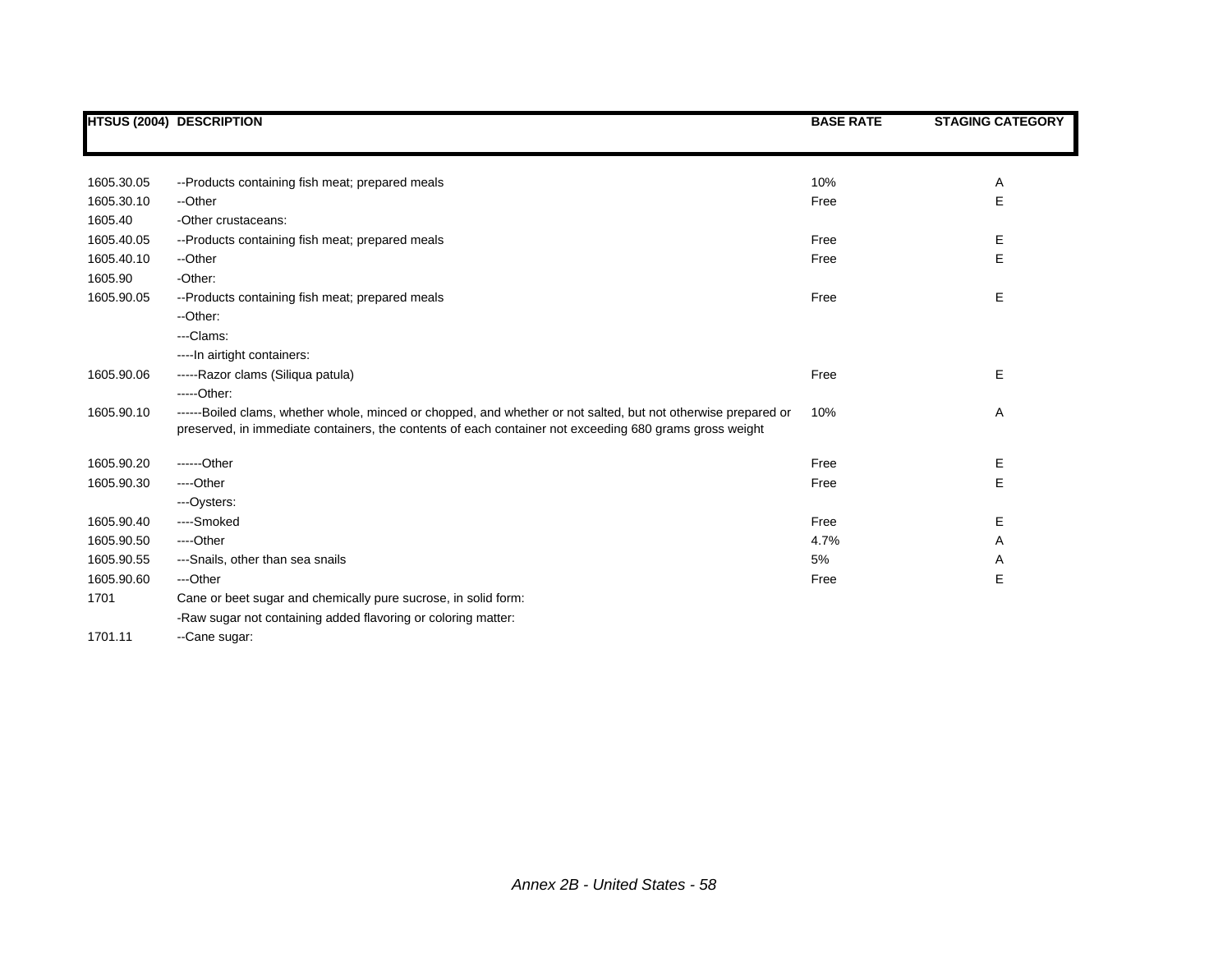|                       | <b>HTSUS (2004) DESCRIPTION</b>                                                                                                                                                                                                                                                                                                                                                      | <b>BASE RATE</b>                                                                                                                                                                  | <b>STAGING CATEGORY</b> |
|-----------------------|--------------------------------------------------------------------------------------------------------------------------------------------------------------------------------------------------------------------------------------------------------------------------------------------------------------------------------------------------------------------------------------|-----------------------------------------------------------------------------------------------------------------------------------------------------------------------------------|-------------------------|
| 1701.11.05            | ---Described in general note 15 of the tariff schedule and entered pursuant to its provisions                                                                                                                                                                                                                                                                                        | 1.4606 cents/kg<br>less 0.020668<br>cents/kg for each<br>degree under 100<br>degrees (and<br>fractions of a<br>degree in<br>proportion) but not<br>less than 0.943854<br>cents/kg | Α                       |
| 1701.11.10            | ---Described in additional U.S. note 5 to this chapter and entered pursuant to its provisions                                                                                                                                                                                                                                                                                        | 1.4606 cents/kg<br>less 0.020668<br>cents/kg for each<br>degree under 100<br>degrees (and<br>fractions of a<br>degree in<br>proportion) but not<br>less than 0.943854<br>cents/kg |                         |
| 1701.11.20            | ---Other sugar to be used for the production (other than by distillation) of polyhydric alcohols, except polyhydric<br>alcohols for use as a substitute for sugar in human food consumption, or to be refined and re-exported in refined<br>form or in sugar-containing products, or to be substituted for domestically produced raw cane sugar that has been<br>or will be exported | 1.4606 cents/kg<br>less 0.020668<br>cents/kg for each<br>degree under 100<br>degrees (and<br>fractions of a<br>degree in<br>proportion) but not<br>less than 0.943854<br>cents/kg | F                       |
| 1701.11.50<br>1701.12 | ---Other<br>-- Beet sugar:                                                                                                                                                                                                                                                                                                                                                           | 33.87 cents/kg                                                                                                                                                                    |                         |
|                       |                                                                                                                                                                                                                                                                                                                                                                                      |                                                                                                                                                                                   |                         |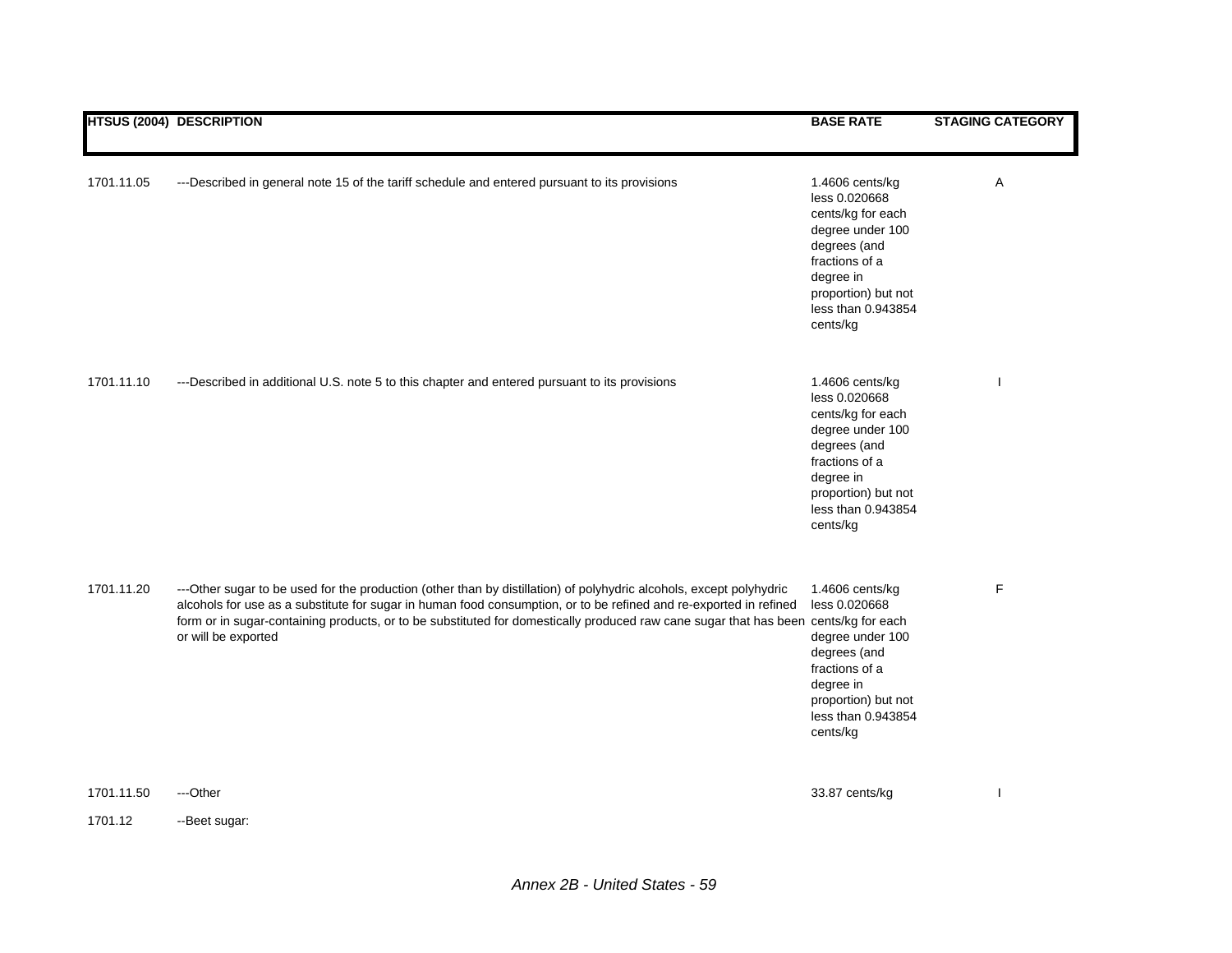|            | <b>HTSUS (2004) DESCRIPTION</b>                                                               | <b>BASE RATE</b>                                                                                                                                                                  | <b>STAGING CATEGORY</b> |
|------------|-----------------------------------------------------------------------------------------------|-----------------------------------------------------------------------------------------------------------------------------------------------------------------------------------|-------------------------|
| 1701.12.05 | ---Described in general note 15 of the tariff schedule and entered pursuant to its provisions | 3.6606 cents/kg<br>less 0.020668<br>cents/kg for each<br>degree under 100<br>degrees (and<br>fractions of a<br>degree in<br>proportion) but not<br>less than 3.143854<br>cents/kg | Α                       |
| 1701.12.10 | ---Described in additional U.S. note 5 to this chapter and entered pursuant to its provisions | 3.6606 cents/kg<br>less 0.020668<br>cents/kg for each<br>degree under 100<br>degrees (and<br>fractions of a<br>degree in<br>proportion) but not<br>less than 3.143854<br>cents/kg |                         |
| 1701.12.50 | ---Other                                                                                      | 35.74 cents/kg                                                                                                                                                                    |                         |
| 1701.91    | -Other:<br>--Containing added flavoring or coloring matter:                                   |                                                                                                                                                                                   |                         |

---Containing added coloring but not containing added flavoring matter: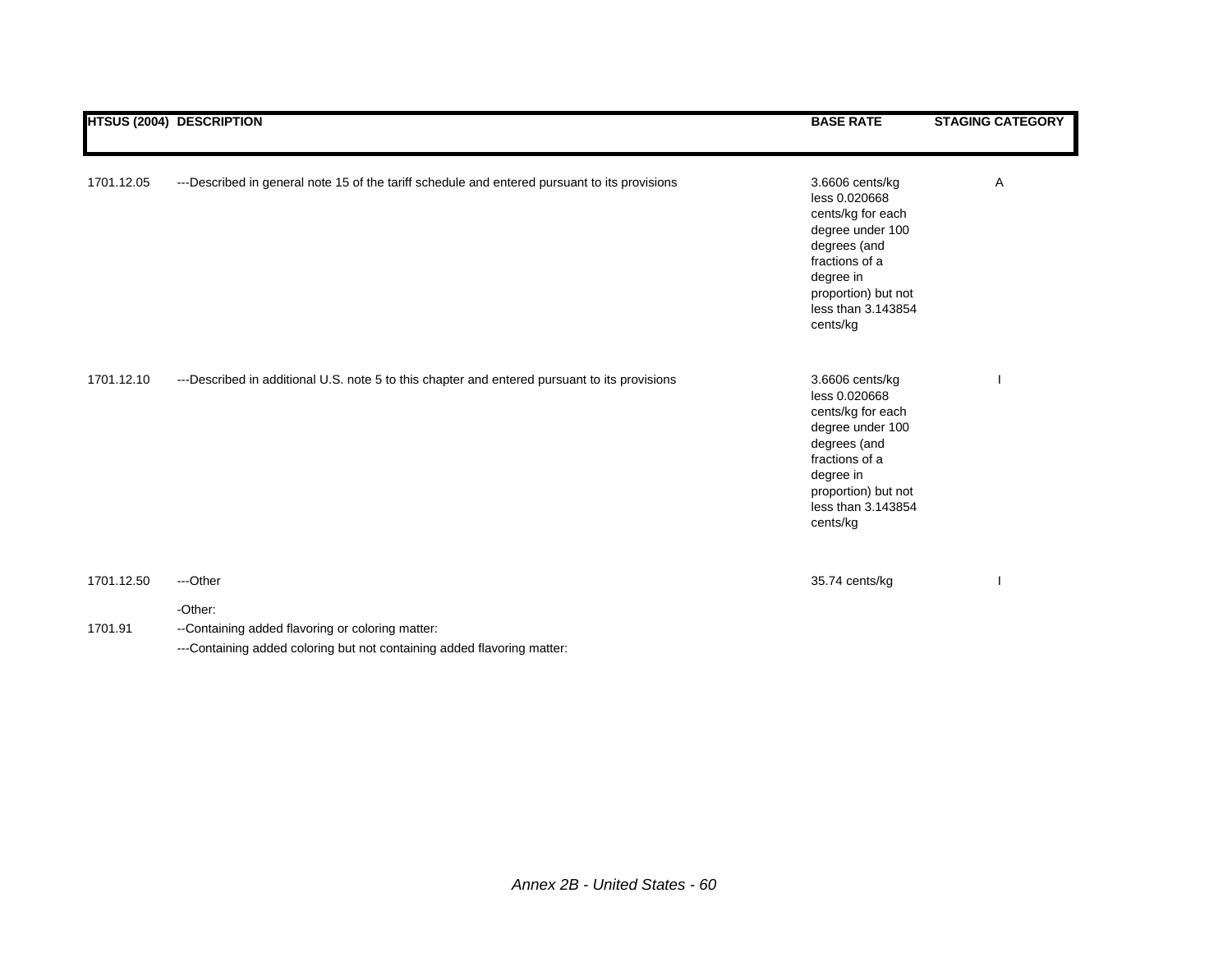|            | <b>HTSUS (2004) DESCRIPTION</b>                                                                                                                                                                                  | <b>BASE RATE</b>                                                                                                                                                                  | <b>STAGING CATEGORY</b> |
|------------|------------------------------------------------------------------------------------------------------------------------------------------------------------------------------------------------------------------|-----------------------------------------------------------------------------------------------------------------------------------------------------------------------------------|-------------------------|
| 1701.91.05 | ----Described in general note 15 of the tariff schedule and entered pursuant to its provisions                                                                                                                   | 3.6606 cents/kg<br>less 0.020668<br>cents/kg for each<br>degree under 100<br>degrees (and<br>fractions of a<br>degree in<br>proportion) but not<br>less than 3.143854<br>cents/kg | Α                       |
| 1701.91.10 | ----Described in additional U.S. note 5 to this chapter and entered pursuant to its provisions                                                                                                                   | 3.6606 cents/kg<br>less 0.020668<br>cents/kg for each<br>degree under 100<br>degrees (and<br>fractions of a<br>degree in<br>proportion) but not<br>less than 3.143854<br>cents/kg |                         |
| 1701.91.30 | ----Other<br>---Containing added flavoring matter whether or not containing added coloring:<br>----Articles containing over 65 percent by dry weight of sugar described in additional U.S. note 2 to chapter 17: | 35.74 cents/kg                                                                                                                                                                    |                         |
| 1701.91.42 | -----Described in general note 15 of the tariff schedule and entered pursuant to its provisions                                                                                                                  | 6%                                                                                                                                                                                | Α                       |
| 1701.91.44 | -----Described in additional U.S. note 7 to this chapter and entered pursuant to its provisions                                                                                                                  | 6%                                                                                                                                                                                |                         |
| 1701.91.48 | -----Other                                                                                                                                                                                                       | 33.9 cents/kg +<br>5.1%                                                                                                                                                           |                         |
|            | ----Articles containing over 10 percent by dry weight of sugar described in additional U.S. note 3 to chapter 17:                                                                                                |                                                                                                                                                                                   |                         |
| 1701.91.52 | -----Described in general note 15 of the tariff schedule and entered pursuant to its provisions                                                                                                                  | 6%                                                                                                                                                                                | Α                       |
| 1701.91.54 | -----Described in additional U.S. note 8 to this chapter and entered pursuant to its provisions                                                                                                                  | 6%                                                                                                                                                                                |                         |
| 1701.91.58 | -----Other                                                                                                                                                                                                       | 33.9 cents/kg +<br>5.1%                                                                                                                                                           |                         |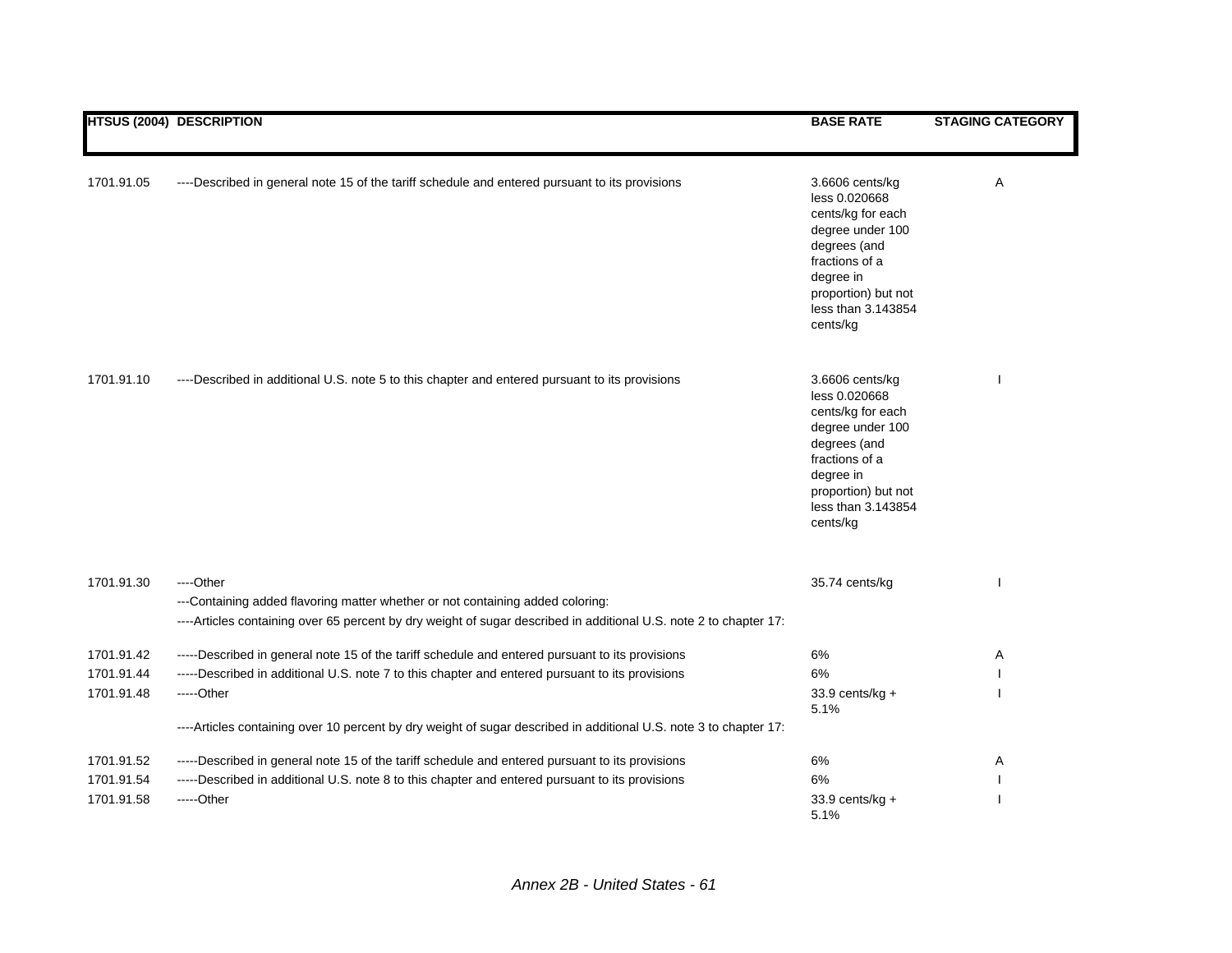|                    | <b>HTSUS (2004) DESCRIPTION</b>                                                                                                                                                                                                                   | <b>BASE RATE</b>                                                                                                                                                                  | <b>STAGING CATEGORY</b> |
|--------------------|---------------------------------------------------------------------------------------------------------------------------------------------------------------------------------------------------------------------------------------------------|-----------------------------------------------------------------------------------------------------------------------------------------------------------------------------------|-------------------------|
|                    |                                                                                                                                                                                                                                                   |                                                                                                                                                                                   |                         |
| 1701.91.80         | ----Other                                                                                                                                                                                                                                         | 5.1%                                                                                                                                                                              | F                       |
| 1701.99            | --Other:                                                                                                                                                                                                                                          |                                                                                                                                                                                   |                         |
| 1701.99.05         | ---Described in general note 15 of the tariff schedule and entered pursuant to its provisions                                                                                                                                                     | 3.6606 cents/kg<br>less 0.020668<br>cents/kg for each<br>degree under 100<br>degrees (and<br>fractions of a<br>degree in<br>proportion) but not<br>less than 3.143854<br>cents/kg | Α                       |
| 1701.99.10         | ---Described in additional U.S. note 5 to this chapter and entered pursuant to its provisions                                                                                                                                                     | 3.6606 cents/kg<br>less 0.020668<br>cents/kg for each<br>degree under 100<br>degrees (and<br>fractions of a<br>degree in<br>proportion) but not<br>less than 3.143854<br>cents/kg |                         |
| 1701.99.50<br>1702 | ---Other<br>Other sugars, including chemically pure lactose, maltose, glucose and fructose, in solid form; sugar syrups not<br>containing added flavoring or coloring matter; artificial honey, whether or not mixed with natural honey; caramel: | 35.74 cents/kg                                                                                                                                                                    |                         |
|                    | -Lactose and lactose syrup:                                                                                                                                                                                                                       |                                                                                                                                                                                   |                         |
| 1702.11.00         | --Containing by weight 99 percent or more lactose, expressed as anhydrous lactose, calculated on the dry matter 6.4%                                                                                                                              |                                                                                                                                                                                   | F                       |
| 1702.19.00         | --Other                                                                                                                                                                                                                                           | 6.4%                                                                                                                                                                              | F                       |
| 1702.20            | -Maple sugar and maple syrup:<br>--Blended syrups described in additional U.S. note 4 to chapter 17:                                                                                                                                              |                                                                                                                                                                                   |                         |
| 1702.20.22         | ---Described in general note 15 of the tariff schedule and entered pursuant to its provisions                                                                                                                                                     | 6%                                                                                                                                                                                | Α                       |
| 1702.20.24         | ---Described in additional U.S. note 9 to this chapter and entered pursuant to its provisions                                                                                                                                                     | 6%                                                                                                                                                                                |                         |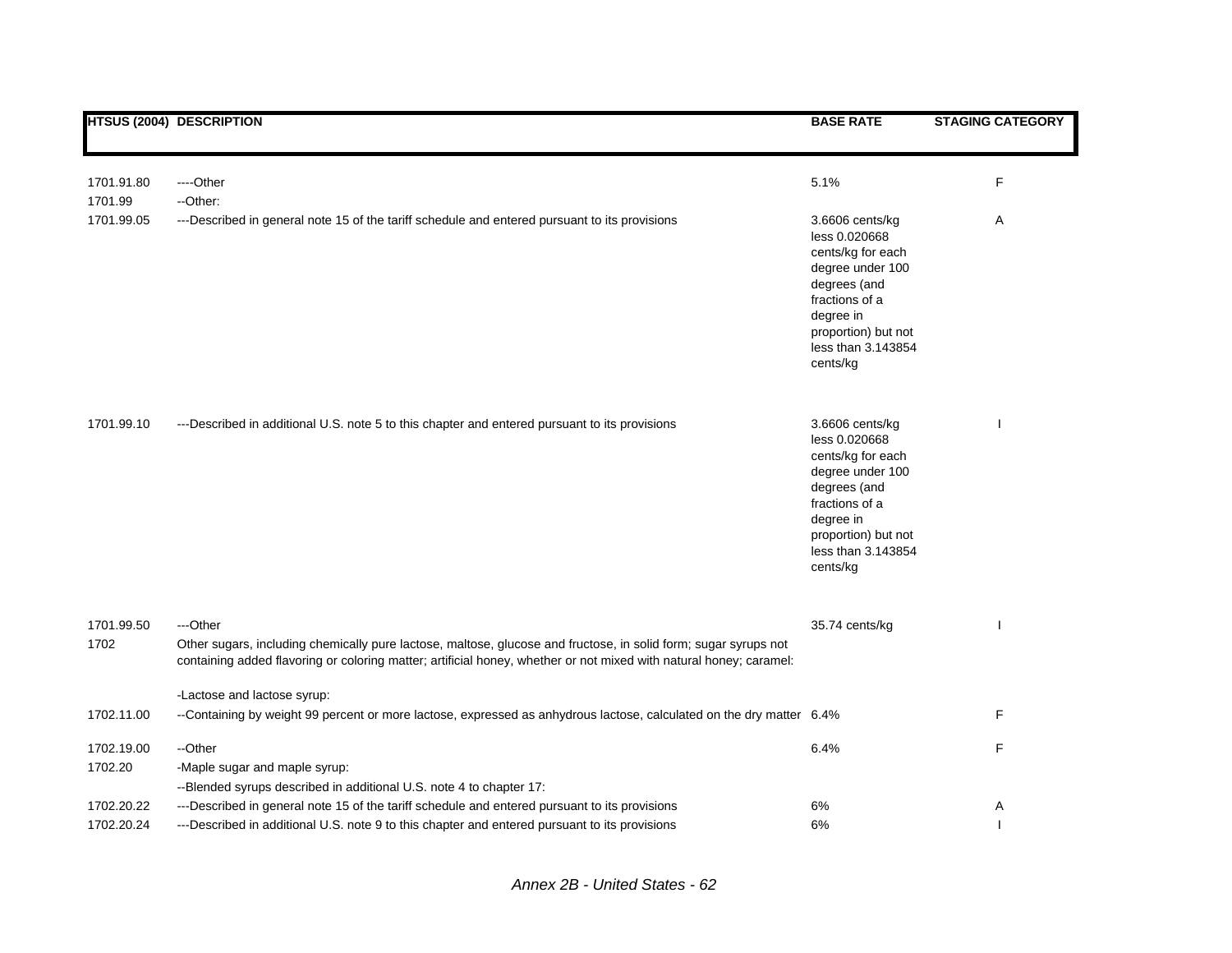|            | <b>HTSUS (2004) DESCRIPTION</b>                                                                                                                                                                               | <b>BASE RATE</b>                          | <b>STAGING CATEGORY</b> |
|------------|---------------------------------------------------------------------------------------------------------------------------------------------------------------------------------------------------------------|-------------------------------------------|-------------------------|
|            |                                                                                                                                                                                                               |                                           |                         |
| 1702.20.28 | ---Other                                                                                                                                                                                                      | 16.9 cents/kg of<br>total sugars $+ 5.1%$ |                         |
| 1702.20.40 | --Other                                                                                                                                                                                                       | Free                                      | Е                       |
| 1702.30    | -Glucose and glucose syrup, not containing fructose or containing in the dry state less than 20 percent by weight<br>of fructose:                                                                             |                                           |                         |
|            | --Blended syrups described in additional U.S. note 4 to chapter 17:                                                                                                                                           |                                           |                         |
| 1702.30.22 | ---Described in general note 15 of the tariff schedule and entered pursuant to its provisions                                                                                                                 | 6%                                        | Α                       |
| 1702.30.24 | ---Described in additional U.S. note 9 to this chapter and entered pursuant to its provisions                                                                                                                 | 6%                                        |                         |
| 1702.30.28 | ---Other                                                                                                                                                                                                      | 16.9 cents/kg of<br>total sugars $+5.1\%$ |                         |
| 1702.30.40 | --Other                                                                                                                                                                                                       | 2.2 cents/kg                              | F                       |
| 1702.40    | -Glucose and glucose syrup, containing in the dry state at least 20 percent but less than 50 percent by weight of<br>fructose, excluding invert sugar:                                                        |                                           |                         |
| 1702.40.22 | --Blended syrups described in additional U.S. note 4 to chapter 17:<br>---Described in general note 15 of the tariff schedule and entered pursuant to its provisions                                          | 6%                                        | Α                       |
| 1702.40.24 | ---Described in additional U.S. note 9 to this chapter and entered pursuant to its provisions                                                                                                                 | 6%                                        |                         |
| 1702.40.28 | ---Other                                                                                                                                                                                                      | 33.9 cents/kg of<br>total sugars $+5.1\%$ |                         |
| 1702.40.40 | --Other                                                                                                                                                                                                       | 5.1%                                      | F                       |
| 1702.50.00 | -Chemically pure fructose                                                                                                                                                                                     | 9.6%                                      | F                       |
| 1702.60    | -Other fructose and fructose syrup, containing in the dry state more than 50 percent by weight of fructose,<br>excluding invert sugar:<br>--Blended syrups described in additional U.S. note 4 to chapter 17: |                                           |                         |
| 1702.60.22 | ---Described in general note 15 of the tariff schedule and entered pursuant to its provisions                                                                                                                 | 6%                                        | Α                       |
| 1702.60.24 | ---Described in additional U.S. note 9 to this chapter and entered pursuant to its provisions                                                                                                                 | 6%                                        |                         |
| 1702.60.28 | ---Other                                                                                                                                                                                                      | 33.9 cents/kg of                          |                         |
|            |                                                                                                                                                                                                               | total sugars $+5.1\%$                     |                         |
| 1702.60.40 | --Other                                                                                                                                                                                                       | 5.1%                                      | F                       |
| 1702.90    | -Other, including invert sugar and other sugar and sugar syrup blends containing in the dry state 50 percent by<br>weight of fructose:<br>--Derived from sugar cane or sugar beets:                           |                                           |                         |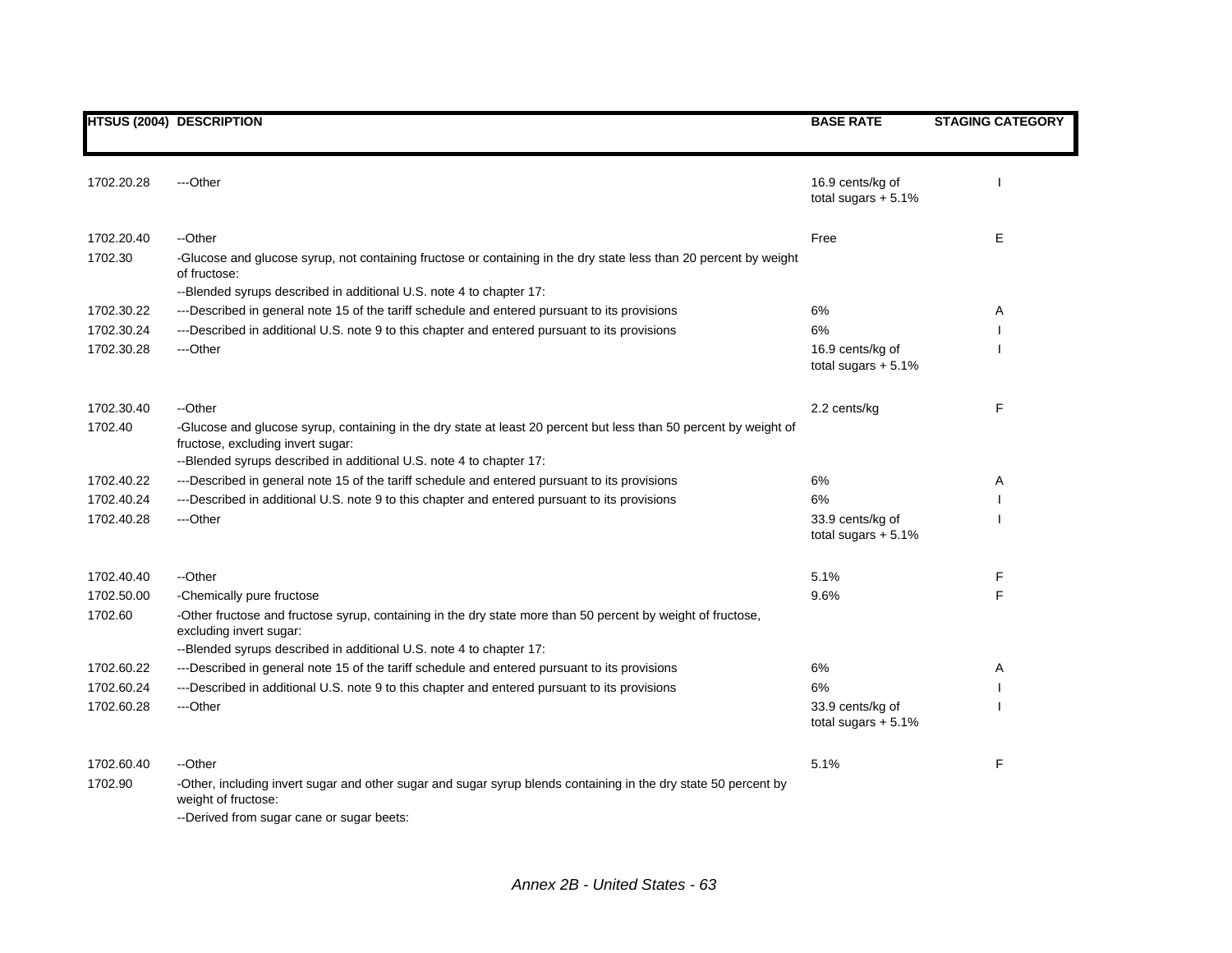## **HTSUS (2004) DESCRIPTION BASE RATE STAGING CATEGORY** ---Containing soluble non-sugar solids (excluding any foreign substances that may have been added or developed in the product) equal to 6 percent or less by weight of the total soluble solids: 1702.90.05 ----Described in general note 15 of the tariff schedule and entered pursuant to its provisions 3.6606 cents/kg of total sugars A 1702.90.10 ----Described in additional U.S. note 5 to this chapter and entered pursuant to its provisions 3.6606 cents/kg of total sugars I 1702.90.20 ----Other 35.74 cents/kg I ---Other: 1702.90.35 ----Invert molasses 0.35 cents/liter F 1702.90.40 ----Other 0.35 cents/liter F --Other: 1702.90.52 ---Described in general note 15 of the tariff schedule and entered pursuant to its provisions 6% 6% ---Other: ----Blended syrups described in additional U.S. note 4 to chapter 17: 1702.90.54 -----Described in additional U.S. note 9 to this chapter and entered pursuant to its provisions 6% I 1702.90.58 -----Other 33.9 cents/kg of total sugars  $+ 5.1%$ I ----Articles containing over 65 percent by dry weight of sugar described in additional U.S. note 2 to chapter 17: 1702.90.64 -----Described in additional U.S. note 7 to this chapter and entered pursuant to its provisions 6% 6% 1702.90.68 -----Other 33.9 cents/kg + 5.1% I 1702.90.90 ----Other 5.1% F 1703 Molasses resulting from the extraction or refining of sugar: 1703.10 -Cane molasses: 1703.10.30 --Imported for (a) the commercial extraction of sugar or (b) human consumption 0.35 cents/liter 6.35 cents/liter F 1703.10.50 --Other 0.01 cents/kg of 0.01 cents/kg of total sugars F 1703.90 - Other: 1703.90.30 --Imported for (a) the commercial extraction of sugar or (b) human consumption 0.35 cents/liter 6.35 cents/liter F 1703.90.50 --Other 0.01 cents/kg of 0.01 cents/kg of total sugars F 1704 Sugar confectionery (including white chocolate), not containing cocoa: 1704.10.00 -Chewing gum, whether or not sugar-coated B **B** 1704.90 -Other: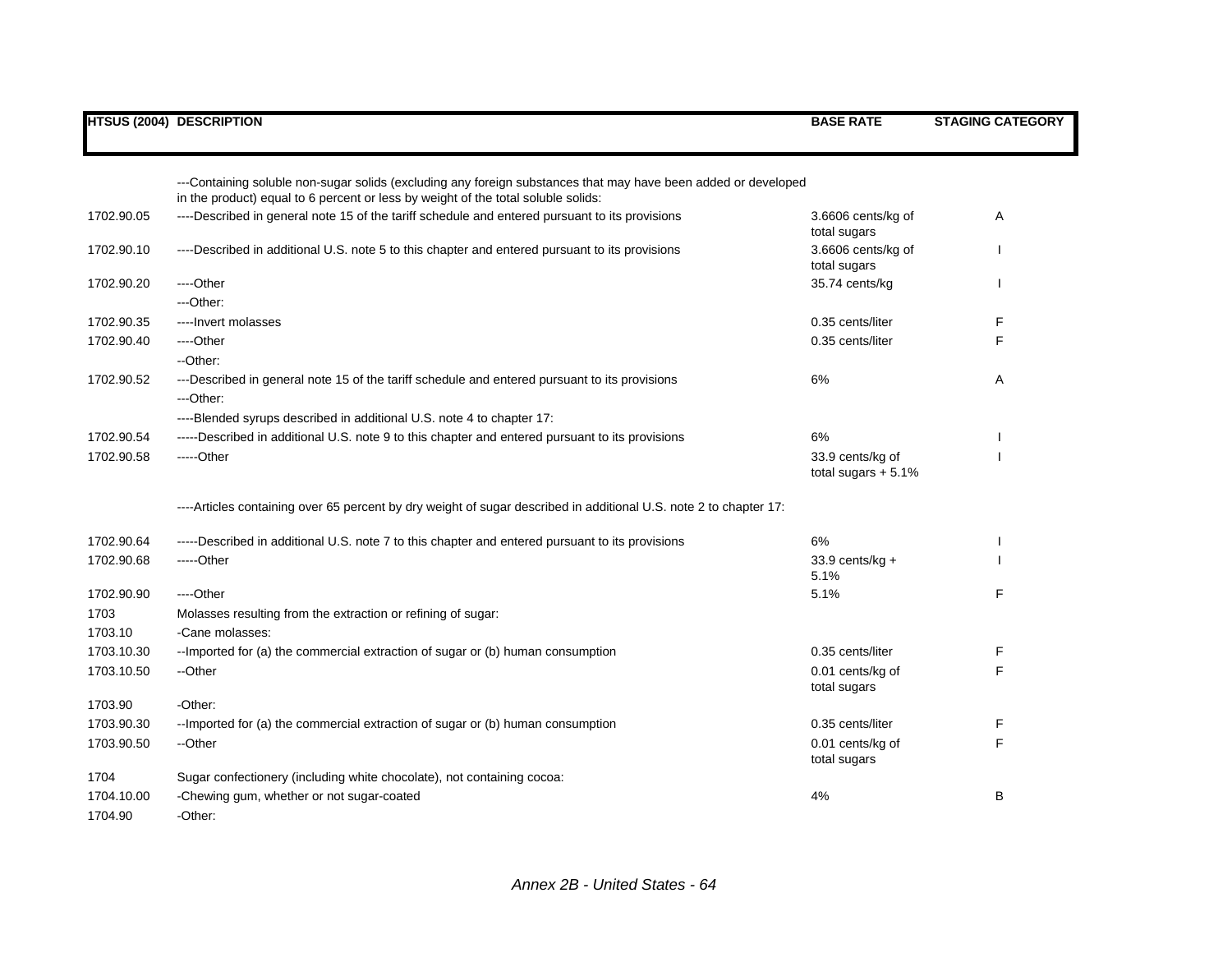|            | <b>HTSUS (2004) DESCRIPTION</b>                                                                                    | <b>BASE RATE</b>          | <b>STAGING CATEGORY</b> |
|------------|--------------------------------------------------------------------------------------------------------------------|---------------------------|-------------------------|
|            |                                                                                                                    |                           |                         |
|            | --Confections or sweetmeats ready for consumption:                                                                 |                           |                         |
| 1704.90.10 | ---Candied nuts                                                                                                    | 4.5%                      | B                       |
|            | ---Other:                                                                                                          |                           |                         |
| 1704.90.25 | ----Cough drops                                                                                                    | Free                      | Е                       |
| 1704.90.35 | ---Other                                                                                                           | 5.6%                      | D                       |
|            | --Other:                                                                                                           |                           |                         |
| 1704.90.52 | ---Described in general note 15 of the tariff schedule and entered pursuant to its provisions                      | 12.2%                     | Α                       |
|            | ---Other:                                                                                                          |                           |                         |
|            | ----Dairy products described in additional U.S. note 1 to chapter 4:                                               |                           |                         |
| 1704.90.54 | -----Described in additional U.S. note 10 to chapter 4 and entered pursuant to its provisions                      | 12.2%                     | See Annex 1, note 11.   |
| 1704.90.58 | -----Other                                                                                                         | 40 cents/ $kg +$<br>10.4% | See Annex 1, note 12.   |
|            | $---Other.$                                                                                                        |                           |                         |
|            | -----Articles containing over 65 percent by dry weight of sugar described in additional U.S. note 2 to chapter 17: |                           |                         |
| 1704.90.64 | ------Described in additional U.S. note 7 to this chapter and entered pursuant to its provisions                   | 12.2%                     |                         |
| 1704.90.68 | $---Other$                                                                                                         | 40 cents/ $kg +$<br>10.4% |                         |
|            | -----Articles containing over 10 percent by dry weight of sugar described in additional U.S. note 3 to chapter 17: |                           |                         |
| 1704.90.74 | ------Described in additional U.S. note 8 to this chapter and entered pursuant to its provisions                   | 12.2%                     |                         |
| 1704.90.78 | ------Other                                                                                                        | 40 cents/kg +<br>10.4%    |                         |
| 1704.90.90 | $---Other$                                                                                                         | 10.4%                     | D                       |
| 1801.00.00 | Cocoa beans, whole or broken, raw or roasted                                                                       | Free                      | Е                       |
| 1802.00.00 | Cocoa shells, husks, skins and other cocoa waste                                                                   | Free                      | E                       |
| 1803       | Cocoa paste, whether or not defatted:                                                                              |                           |                         |
| 1803.10.00 | -Not defatted                                                                                                      | Free                      | Е                       |
| 1803.20.00 | -Wholly or partly defatted                                                                                         | 0.2 cents/kg              | Α                       |
| 1804.00.00 | Cocoa butter, fat and oil                                                                                          | Free                      | Е                       |
| 1805.00.00 | Cocoa powder, not containing added sugar or other sweetening matter                                                | 0.52 cents/kg             | A                       |
| 1806       | Chocolate and other food preparations containing cocoa:                                                            |                           |                         |
| 1806.10    | -Cocoa powder, containing added sugar or other sweetening matter:                                                  |                           |                         |
|            | --Containing less than 65 percent by weight of sugar:                                                              |                           |                         |
| 1806.10.05 | ---Described in general note 15 of the tariff schedule and entered pursuant to its provisions                      | Free                      | Е                       |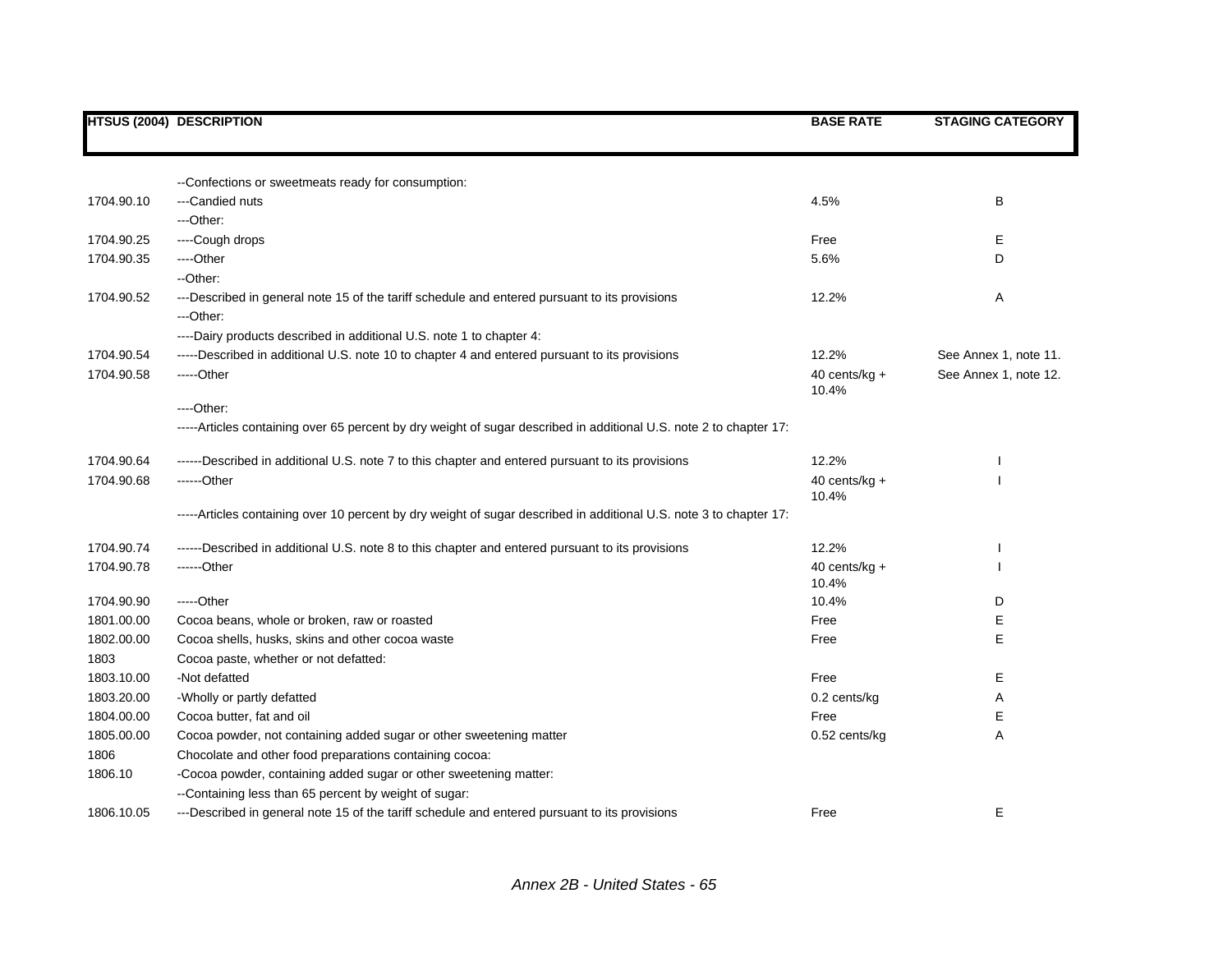|            | <b>HTSUS (2004) DESCRIPTION</b>                                                                                                                                                                                                                                     | <b>BASE RATE</b>          | <b>STAGING CATEGORY</b> |
|------------|---------------------------------------------------------------------------------------------------------------------------------------------------------------------------------------------------------------------------------------------------------------------|---------------------------|-------------------------|
|            |                                                                                                                                                                                                                                                                     |                           |                         |
| 1806.10.10 | ---Described in additional U.S. note 1 to this chapter and entered pursuant to its provisions                                                                                                                                                                       | Free                      |                         |
| 1806.10.15 | ---Other                                                                                                                                                                                                                                                            | 21.7 cents/kg             |                         |
|            | --Containing 65 percent or more but less than 90 percent by dry weight of sugar:                                                                                                                                                                                    |                           |                         |
| 1806.10.22 | ---Described in general note 15 of the tariff schedule and entered pursuant to its provisions                                                                                                                                                                       | 10%                       | Α                       |
|            | ---Articles containing over 65 percent by dry weight of sugar described in additional U.S. note 2 to chapter 17:                                                                                                                                                    |                           |                         |
| 1806.10.24 | ----Described in additional U.S. note 7 to chapter 17 and entered pursuant to its provisions                                                                                                                                                                        | 10%                       |                         |
| 1806.10.28 | ----Other                                                                                                                                                                                                                                                           | 33.6 cents/kg             |                         |
|            | $-$ Other:                                                                                                                                                                                                                                                          |                           |                         |
| 1806.10.34 | ----Described in additional U.S. note 1 to this chapter and entered pursuant to its provisions                                                                                                                                                                      | 10%                       |                         |
| 1806.10.38 | ----Other                                                                                                                                                                                                                                                           | 33.6 cents/kg             |                         |
|            | --Containing 90 percent or more by dry weight of sugar:                                                                                                                                                                                                             |                           |                         |
| 1806.10.43 | ---Described in general note 15 of the tariff schedule and entered pursuant to its provisions                                                                                                                                                                       | 10%                       | Α                       |
|            | ---Articles containing over 65 percent by dry weight of sugar described in additional U.S. note 2 to chapter 17:                                                                                                                                                    |                           |                         |
| 1806.10.45 | ----Described in additional U.S. note 7 to chapter 17 and entered pursuant to its provisions                                                                                                                                                                        | 10%                       |                         |
| 1806.10.55 | ----Other                                                                                                                                                                                                                                                           | 33.6 cents/kg             |                         |
|            | ---Other:                                                                                                                                                                                                                                                           |                           |                         |
| 1806.10.65 | ----Described in additional U.S. note 1 to this chapter and entered pursuant to its provisions                                                                                                                                                                      | 10%                       |                         |
| 1806.10.75 | ----Other                                                                                                                                                                                                                                                           | 33.6 cents/kg             |                         |
| 1806.20    | -Other preparations in blocks, slabs or bars, weighing more than 2 kg or in liquid, paste, powder, granular or other<br>bulk form in containers or immediate packings, of a content exceeding 2 kg:                                                                 |                           |                         |
|            | --Preparations consisting wholly of ground cocoa beans, with or without added cocoa fat, flavoring or emulsifying<br>agents, and containing not more than 32 percentby weight of butterfat or other milk solids and not more than 60<br>percent by weight of sugar: |                           |                         |
| 1806.20.20 | --- In blocks or slabs weighing 4.5 kg or more each                                                                                                                                                                                                                 | Free                      | E                       |
|            | ---Other:                                                                                                                                                                                                                                                           |                           |                         |
|            | ----Containing butterfat or other milk solids (excluding articles for consumption at retail as candy or confection):                                                                                                                                                |                           |                         |
| 1806.20.22 | -----Described in general note 15 of the tariff schedule and entered pursuant to its provisions                                                                                                                                                                     | 5%                        | Α                       |
|            | -----Other, containing over 5.5 percent by weight of butterfat:                                                                                                                                                                                                     |                           |                         |
| 1806.20.24 | ------Described in additional U.S. note 2 to this chapter and entered pursuant to its provisions<br>------Other:                                                                                                                                                    | 5%                        | See Annex 1, note 11.   |
| 1806.20.26 | -------Containing less than 21 percent by weight of milk solids                                                                                                                                                                                                     | $37.2$ cents/kg +<br>4.3% | See Annex 1, note 12.   |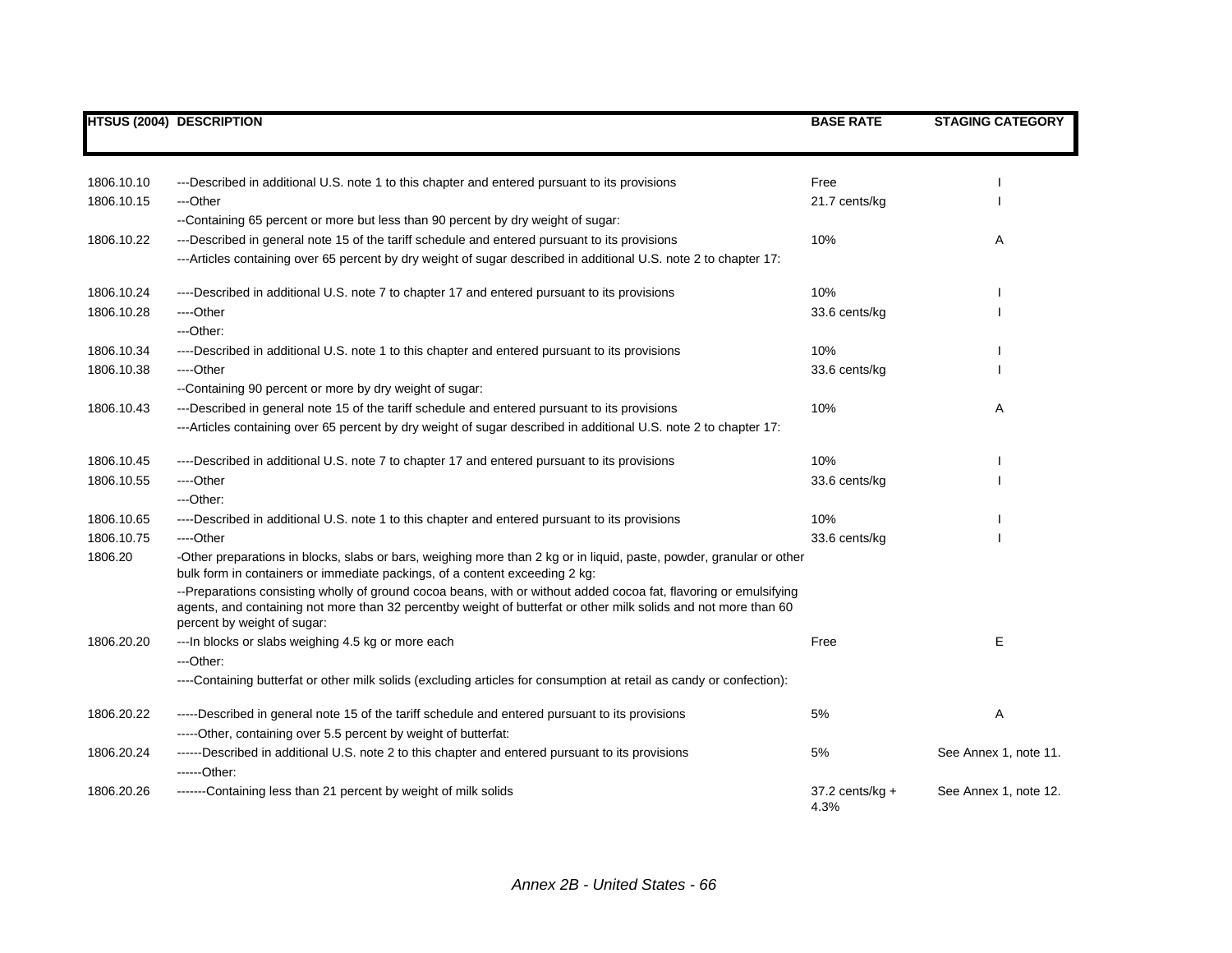|            | <b>HTSUS (2004) DESCRIPTION</b>                                                                                                                                                                                                      | <b>BASE RATE</b>            | <b>STAGING CATEGORY</b> |
|------------|--------------------------------------------------------------------------------------------------------------------------------------------------------------------------------------------------------------------------------------|-----------------------------|-------------------------|
| 1806.20.28 | -------Other                                                                                                                                                                                                                         | $52.8$ cents/kg $+$<br>4.3% | See Annex 1, note 12.   |
|            | -----Other:                                                                                                                                                                                                                          |                             |                         |
| 1806.20.34 | ------Described in additional U.S. note 3 to this chapter and entered pursuant to its provisions                                                                                                                                     | 5%                          |                         |
|            | ------Other:                                                                                                                                                                                                                         |                             |                         |
| 1806.20.36 | -------Containing less than 21 percent by weight of milk solids                                                                                                                                                                      | $37.2$ cents/kg $+$<br>4.3% | See Annex 1, note 12.   |
| 1806.20.38 | -------Other                                                                                                                                                                                                                         | $52.8$ cents/kg +<br>4.3%   | See Annex 1, note 12.   |
| 1806.20.50 | ----Other                                                                                                                                                                                                                            | 4.3%                        | Α                       |
| 1806.20.60 | --Confectioners' coatings and other products (except confectionery) containing by weight not less than 6.8 percent 2%<br>non-fat solids of the cocoa bean nib and not less than 15 percent of vegetable fats other than cocoa butter |                             | Α                       |
|            | --Other:                                                                                                                                                                                                                             |                             |                         |
|            | ---Containing more than 65 percent by weight of sugar:                                                                                                                                                                               |                             |                         |
| 1806.20.67 | ----Described in general note 15 of the tariff schedule and entered pursuant to its provisions                                                                                                                                       | 10%                         | Α                       |
|            | $---Other.$                                                                                                                                                                                                                          |                             |                         |
|            | -----Articles containing over 65 percent by dry weight of sugar described in additional U.S. note 2 to chapter 17:                                                                                                                   |                             |                         |
| 1806.20.71 | ------Described in additional U.S. note 7 to chapter 17 and entered pursuant to its provisions                                                                                                                                       | 10%                         |                         |
| 1806.20.73 | $---Other$                                                                                                                                                                                                                           | $30.5$ cents/kg +           |                         |
|            |                                                                                                                                                                                                                                      | 8.5%                        |                         |
|            | -----Articles containing over 10 percent by dry weight of sugar described in additional U.S. note 3 to chapter 17:                                                                                                                   |                             |                         |
| 1806.20.75 | ------Described in additional U.S. note 8 to chapter 17 and entered pursuant to its provisions                                                                                                                                       | 10%                         |                         |
| 1806.20.77 | ------Other                                                                                                                                                                                                                          | $30.5$ cents/kg +           |                         |
|            |                                                                                                                                                                                                                                      | 8.5%                        |                         |
| 1806.20.78 | -----Other                                                                                                                                                                                                                           | 8.5%                        | D                       |
|            | ---Other:                                                                                                                                                                                                                            |                             |                         |
| 1806.20.79 | ----Described in general note 15 of the tariff schedule and entered pursuant to its provisions<br>$---Other.$                                                                                                                        | 10%                         | Α                       |
|            | -----Dairy products described in additional U.S. note 1 to chapter 4:                                                                                                                                                                |                             |                         |
| 1806.20.81 | ------Described in additional U.S. note 10 to chapter 4 and entered pursuant to its provisions<br>------Other:                                                                                                                       | 10%                         | See Annex 1, note 11.   |
| 1806.20.82 | -------Containing less than 21 percent by weight of milk solids                                                                                                                                                                      | $37.2$ cents/kg +<br>8.5%   | See Annex 1, note 12.   |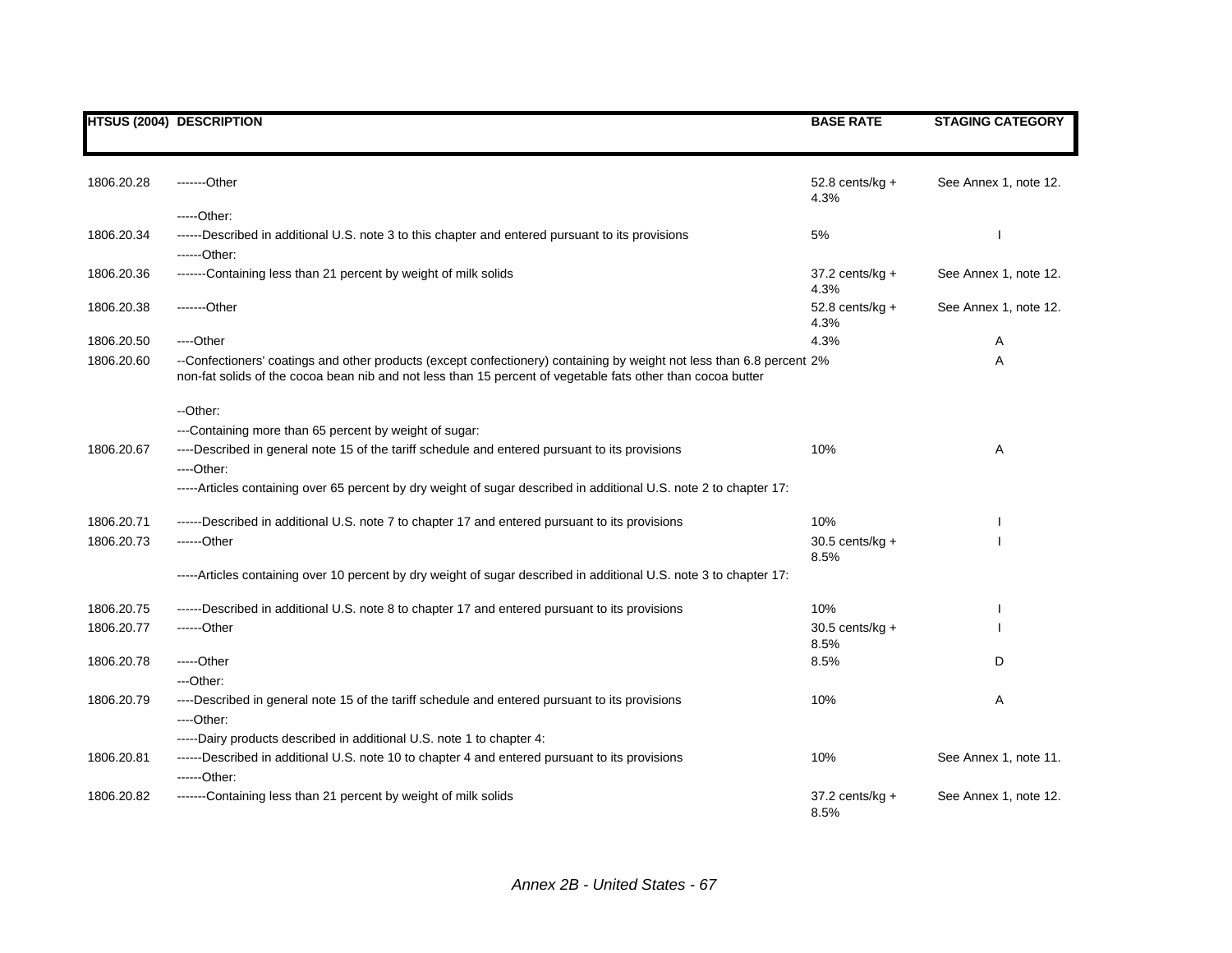|            | <b>HTSUS (2004) DESCRIPTION</b>                                                                                                                                                                                                                                       | <b>BASE RATE</b>           | <b>STAGING CATEGORY</b> |
|------------|-----------------------------------------------------------------------------------------------------------------------------------------------------------------------------------------------------------------------------------------------------------------------|----------------------------|-------------------------|
|            |                                                                                                                                                                                                                                                                       |                            |                         |
| 1806.20.83 | -------Other                                                                                                                                                                                                                                                          | 52.8 cents/ $kg +$         | See Annex 1, note 12.   |
|            |                                                                                                                                                                                                                                                                       | 8.5%                       |                         |
|            | -----Other, low fat chocolate crumb (excluding articles for consumption at retail as candy or confection):                                                                                                                                                            |                            |                         |
| 1806.20.85 | ------Described in additional U.S. note 3 to this chapter and entered pursuant to its provisions                                                                                                                                                                      | 10%                        |                         |
|            | ------Other:                                                                                                                                                                                                                                                          |                            |                         |
| 1806.20.87 | -------Containing less than 21 percent by weight of milk solids                                                                                                                                                                                                       | 37.2 cents/kg +<br>8.5%    | See Annex 1, note 12.   |
| 1806.20.89 | -------Other                                                                                                                                                                                                                                                          | 52.8 cents/ $kg +$<br>8.5% | See Annex 1, note 12.   |
|            | $---Other:$                                                                                                                                                                                                                                                           |                            |                         |
|            | ------Blended syrups described in additional U.S. note 4 to chapter 17:                                                                                                                                                                                               |                            |                         |
| 1806.20.91 | -------Described in additional U.S. note 9 to chapter 17 and entered pursuant to its provisions                                                                                                                                                                       | 10%                        |                         |
| 1806.20.94 | -------Other                                                                                                                                                                                                                                                          | 37.2 cents/kg +<br>8.5%    |                         |
|            | ------Articles containing over 10 percent by dry weight of sugar described in additional U.S. note 3 to chapter 17:                                                                                                                                                   |                            |                         |
| 1806.20.95 | ------Described in additional U.S. note 8 to chapter 17 and entered pursuant to its provisions                                                                                                                                                                        | 10%                        |                         |
| 1806.20.98 | -------Other                                                                                                                                                                                                                                                          | $37.2$ cents/kg +<br>8.5%  |                         |
| 1806.20.99 | ------Other                                                                                                                                                                                                                                                           | 8.5%                       | F                       |
|            | -Other, in blocks, slabs or bars:                                                                                                                                                                                                                                     |                            |                         |
| 1806.31.00 | --Filled                                                                                                                                                                                                                                                              | 5.6%                       | D                       |
| 1806.32    | --Not filled:                                                                                                                                                                                                                                                         |                            |                         |
|            | ---Preparations consisting wholly of ground cocoa beans, with or without added cocoa fat, flavoring or emulsifying<br>agents, and containing not more than 32 percent by weight of butterfat or other milk solids and not more than 60<br>percent by weight of sugar: |                            |                         |
|            | ----Containing butterfat or other milk solids (excluding articles for consumption at retail as candy or confection):                                                                                                                                                  |                            |                         |
| 1806.32.01 | -----Described in general note 15 of the tariff schedule and entered pursuant to its provisions                                                                                                                                                                       | 5%                         | Α                       |
|            | -----Other, containing over 5.5 percent by weight of butterfat:                                                                                                                                                                                                       |                            |                         |
| 1806.32.04 | ------Described in additional U.S. note 2 to this chapter and entered pursuant to its provisions<br>------Other:                                                                                                                                                      | 5%                         | See Annex 1, note 11.   |
| 1806.32.06 | -------Containing less than 21 percent by weight of milk solids                                                                                                                                                                                                       | $37.2$ cents/kg +<br>4.3%  | See Annex 1, note 12.   |
| 1806.32.08 | -------Other                                                                                                                                                                                                                                                          | $52.8$ cents/kg +<br>4.3%  | See Annex 1, note 12.   |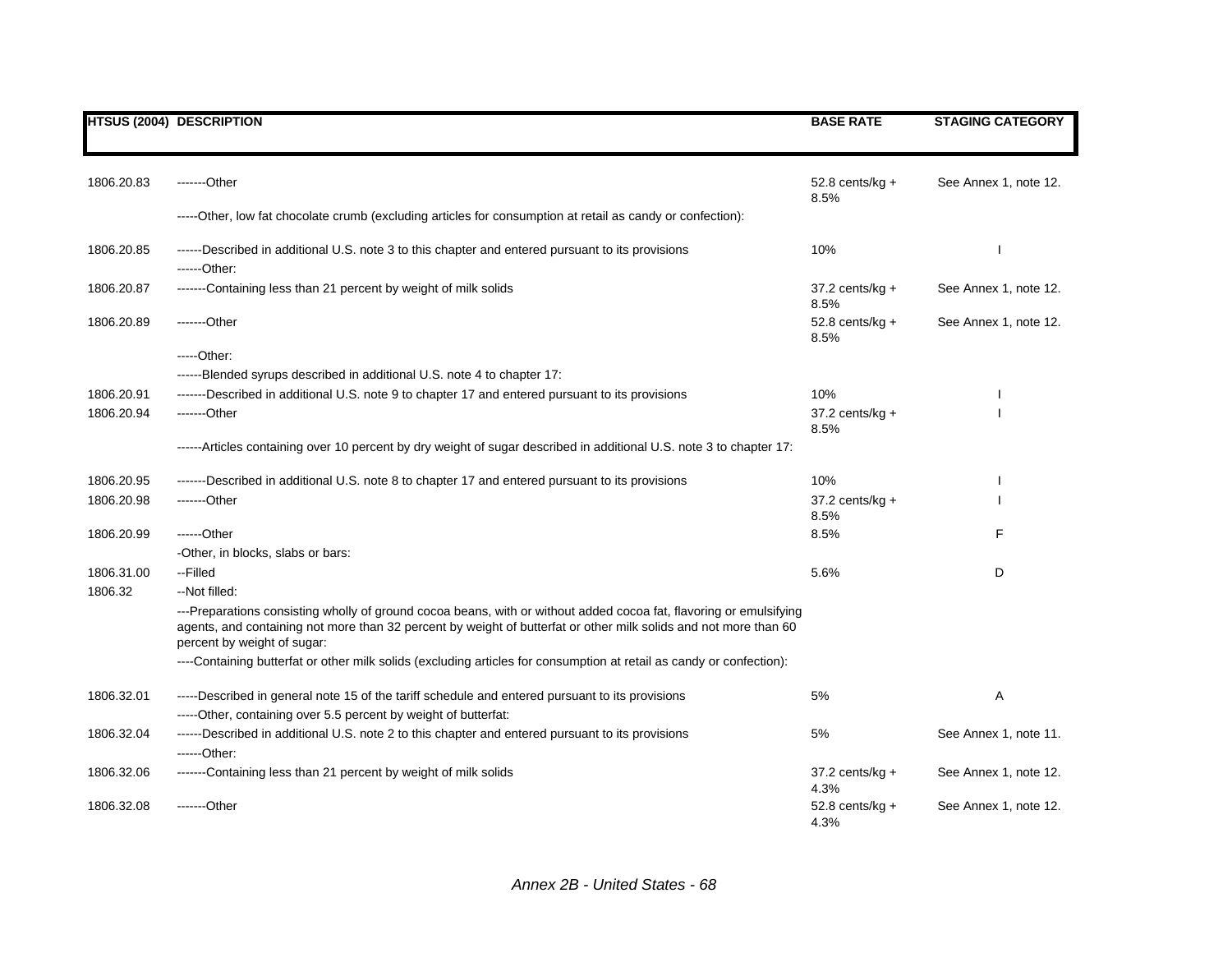|            | <b>HTSUS (2004) DESCRIPTION</b>                                                                                      | <b>BASE RATE</b>           | <b>STAGING CATEGORY</b> |
|------------|----------------------------------------------------------------------------------------------------------------------|----------------------------|-------------------------|
|            |                                                                                                                      |                            |                         |
|            |                                                                                                                      |                            |                         |
|            | -----Other:                                                                                                          |                            |                         |
| 1806.32.14 | ------Described in additional U.S. note 3 to this chapter and entered pursuant to its provisions                     | 5%                         |                         |
|            | ------Other:                                                                                                         |                            |                         |
| 1806.32.16 | -------Containing less than 21 percent by weight of milk solids                                                      | $37.2$ cents/kg +<br>4.3%  | See Annex 1, note 12.   |
| 1806.32.18 | -------Other                                                                                                         | 52.8 cents/ $kg +$<br>4.3% | See Annex 1, note 12.   |
| 1806.32.30 | ----Other                                                                                                            | 4.3%                       | В                       |
|            | ---Other:                                                                                                            |                            |                         |
| 1806.32.55 | ----Described in general note 15 of the tariff schedule and entered pursuant to its provisions                       | 7%                         | Α                       |
|            | ----Other, dairy products described in additional U.S. note 1 to chapter 4:                                          |                            |                         |
| 1806.32.60 | -----Described in additional U.S. note 10 to chapter 4 and entered pursuant to its provisions                        | 7%                         | See Annex 1, note 11.   |
|            | $---Other.$                                                                                                          |                            |                         |
| 1806.32.70 | ------Containing less than 21 percent by weight of milk solids                                                       | 37.2 cents/ $kg + 6%$      | See Annex 1, note 12.   |
| 1806.32.80 | ------Other                                                                                                          | 52.8 cents/kg + 6%         | See Annex 1, note 12.   |
| 1806.32.90 | ----Other                                                                                                            | 6%                         | D                       |
| 1806.90    | -Other:                                                                                                              |                            |                         |
| 1806.90.01 | --Described in general note 15 of the tariff schedule and entered pursuant to its provisions<br>--Other:             | 3.5%                       | Α                       |
|            | ---Dairy products described in additional U.S. note 1 to chapter 4:                                                  |                            |                         |
| 1806.90.05 | ----Described in additional U.S. note 10 to chapter 4 and entered pursuant to its provisions<br>----Other:           | 3.5%                       | See Annex 1, note 11.   |
| 1806.90.08 | -----Containing less than 21 percent by weight of milk solids                                                        | 37.2 cents/kg + 6%         | See Annex 1, note 12.   |
| 1806.90.10 | $---Other$                                                                                                           | 52.8 cents/kg + $6\%$      | See Annex 1, note 12.   |
|            | $-$ Other:                                                                                                           |                            |                         |
|            | ----Containing butterfat or other milk solids (excluding articles for consumption at retail as candy or confection): |                            |                         |
|            | -----Containing over 5.5 percent by weight of butterfat:                                                             |                            |                         |
| 1806.90.15 | ------Described in additional U.S. note 2 to this chapter and entered pursuant to its provisions<br>------Other:     | 3.5%                       | See Annex 1, note 11.   |
| 1806.90.18 | -------Containing less than 21 percent by weight of milk solids                                                      | 37.2 cents/kg + 6%         | See Annex 1, note 12.   |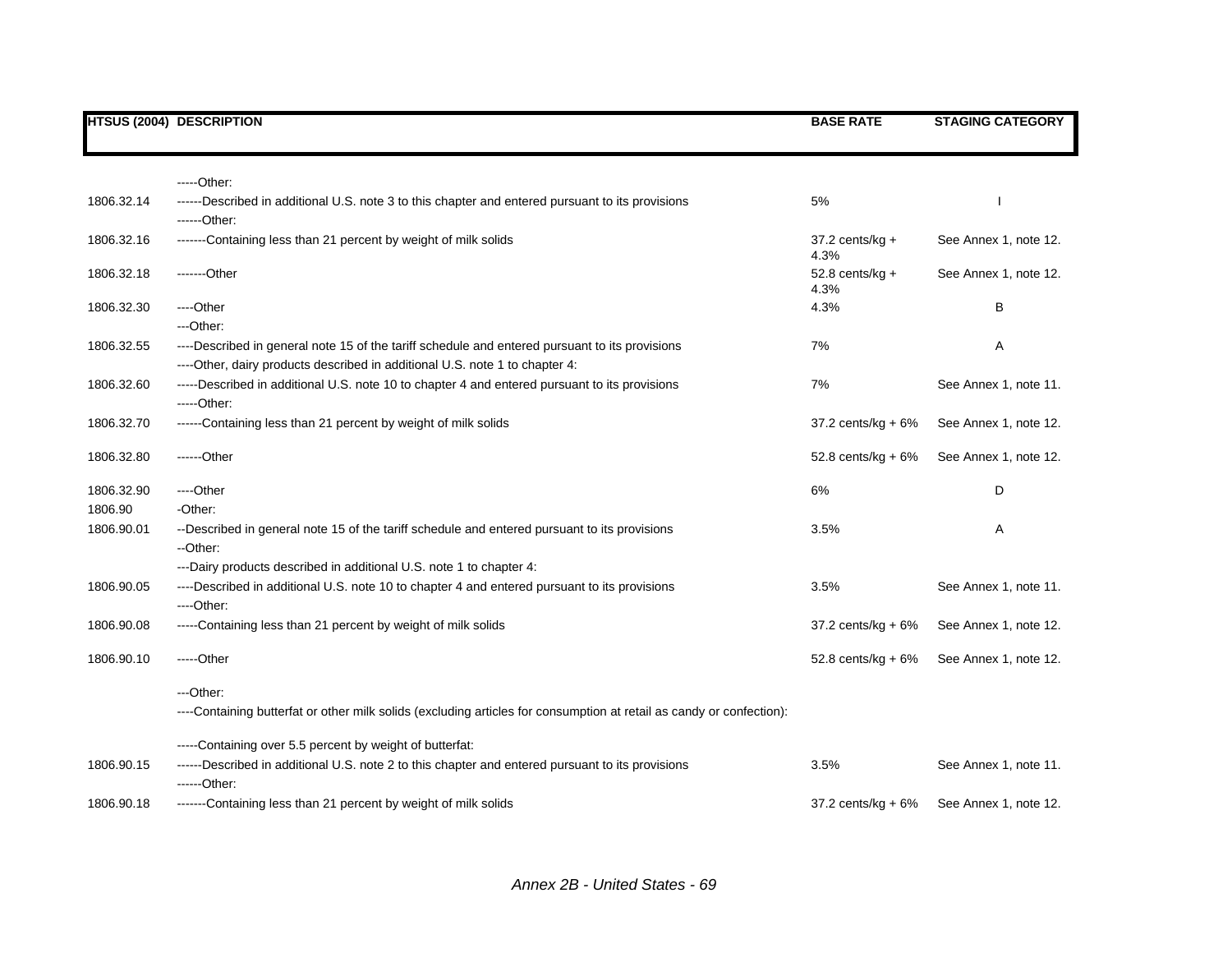|            | <b>HTSUS (2004) DESCRIPTION</b>                                                                                                                                                                                                                                                                                                                                                                                                                              | <b>BASE RATE</b>      | <b>STAGING CATEGORY</b> |
|------------|--------------------------------------------------------------------------------------------------------------------------------------------------------------------------------------------------------------------------------------------------------------------------------------------------------------------------------------------------------------------------------------------------------------------------------------------------------------|-----------------------|-------------------------|
|            |                                                                                                                                                                                                                                                                                                                                                                                                                                                              |                       |                         |
| 1806.90.20 | -------Other                                                                                                                                                                                                                                                                                                                                                                                                                                                 | 52.8 cents/kg + 6%    | See Annex 1, note 12.   |
|            | $---Other:$                                                                                                                                                                                                                                                                                                                                                                                                                                                  |                       |                         |
| 1806.90.25 | ------Described in additional U.S. note 3 to this chapter and entered pursuant to its provisions                                                                                                                                                                                                                                                                                                                                                             | 3.5%                  |                         |
| 1806.90.28 | ------Other:<br>-------Containing less than 21 percent by weight of milk solids                                                                                                                                                                                                                                                                                                                                                                              | 37.2 cents/kg + $6\%$ | See Annex 1, note 12.   |
|            |                                                                                                                                                                                                                                                                                                                                                                                                                                                              |                       |                         |
| 1806.90.30 | -------Other                                                                                                                                                                                                                                                                                                                                                                                                                                                 | 52.8 cents/kg + $6\%$ | See Annex 1, note 12.   |
|            | $---Other.$                                                                                                                                                                                                                                                                                                                                                                                                                                                  |                       |                         |
|            | -----Blended syrups described in additional U.S. note 4 to chapter 17:                                                                                                                                                                                                                                                                                                                                                                                       |                       |                         |
| 1806.90.35 | ------Described in additional U.S. note 9 to chapter 17 and entered pursuant to its provisions                                                                                                                                                                                                                                                                                                                                                               | 3.5%                  |                         |
| 1806.90.39 | $---Other$                                                                                                                                                                                                                                                                                                                                                                                                                                                   | 37.2 cents/ $kg + 6%$ |                         |
|            | -----Articles containing over 65 percent by dry weight of sugar described in additional U.S. note 2 to chapter 17:                                                                                                                                                                                                                                                                                                                                           |                       |                         |
| 1806.90.45 | ------Described in additional U.S. note 7 to chapter 17 and entered pursuant to its provisions                                                                                                                                                                                                                                                                                                                                                               | 3.5%                  |                         |
| 1806.90.49 | ------Other                                                                                                                                                                                                                                                                                                                                                                                                                                                  | 37.2 cents/kg + $6\%$ |                         |
|            | -----Articles containing over 10 percent by dry weight of sugar described in additional U.S. note 3 to chapter 17:                                                                                                                                                                                                                                                                                                                                           |                       |                         |
| 1806.90.55 | ------Described in additional U.S. note 8 to chapter 17 and entered pursuant to its provisions                                                                                                                                                                                                                                                                                                                                                               | 3.5%                  |                         |
| 1806.90.59 | $---Other$                                                                                                                                                                                                                                                                                                                                                                                                                                                   | 37.2 cents/kg + 6%    |                         |
| 1806.90.90 | -----Other                                                                                                                                                                                                                                                                                                                                                                                                                                                   | 6%                    | D                       |
| 1901       | Malt extract; food preparations of flour, groats, meal, starch or malt extract, not containing cocoa or containing<br>less than 40 percent by weight of cocoa calculated on a totally defatted basis, not elsewhere specified or<br>included; food preparations of goods of headings 0401 to 0404, not containing cocoa or containing less than 5<br>percent by weight of cocoa calculated on a totally defatted basis, not elsewhere specified or included: |                       |                         |
| 1901.10    | -Preparations for infant use, put up for retail sale:                                                                                                                                                                                                                                                                                                                                                                                                        |                       |                         |
|            | --Containing over 10 percent by weight of milk solids:                                                                                                                                                                                                                                                                                                                                                                                                       |                       |                         |
| 1901.10.05 | ---Described in general note 15 of the tariff schedule and entered pursuant to its provisions                                                                                                                                                                                                                                                                                                                                                                | 17.5%                 | Α                       |
|            | ---Other:                                                                                                                                                                                                                                                                                                                                                                                                                                                    |                       |                         |
|            | ---- Infant formula containing oligosaccharides:                                                                                                                                                                                                                                                                                                                                                                                                             |                       |                         |
| 1901.10.15 | -----Described in additional U.S. note 2 to this chapter and entered pursuant to its provisions                                                                                                                                                                                                                                                                                                                                                              | 17.5%                 |                         |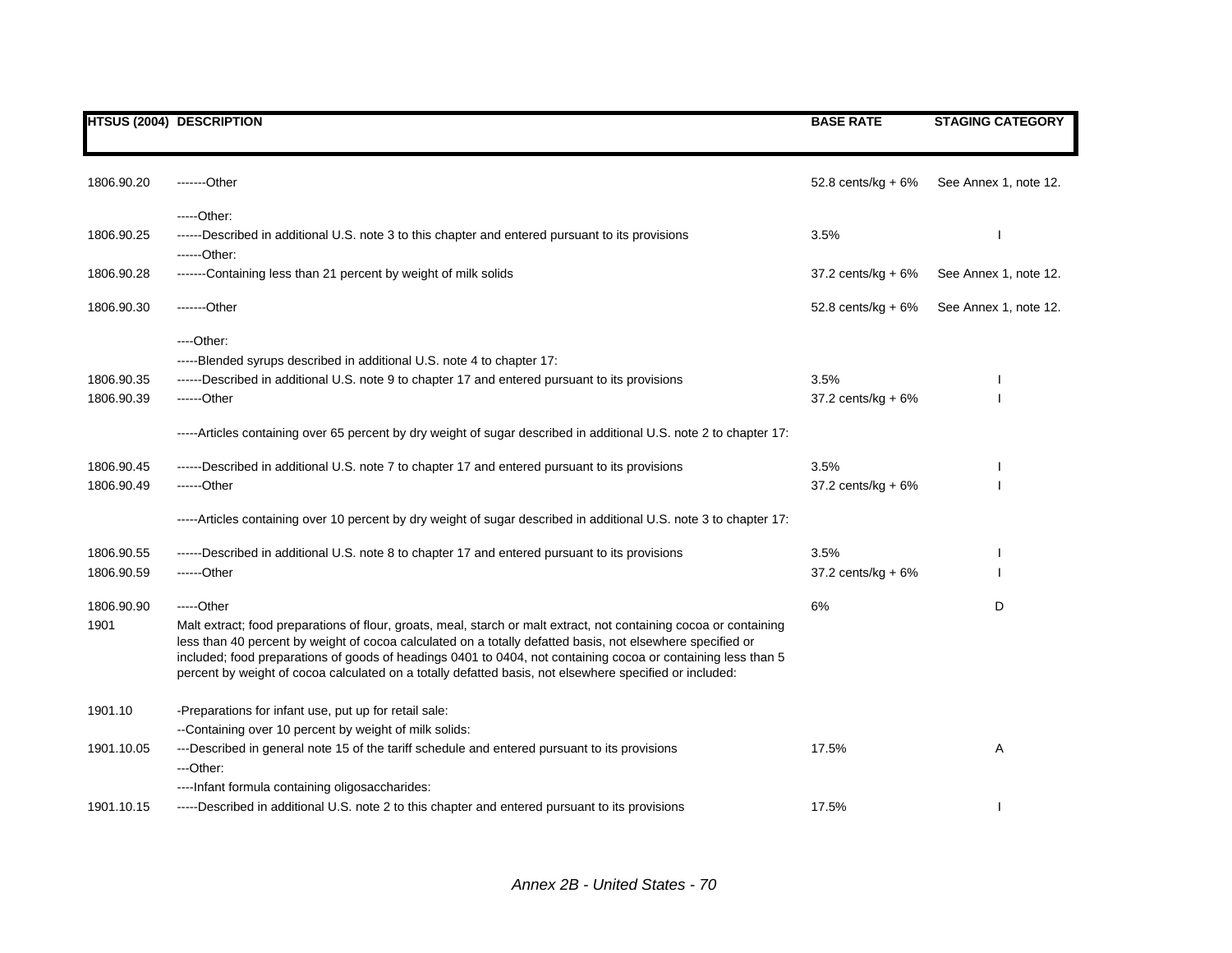|            | <b>HTSUS (2004) DESCRIPTION</b>                                                                                                                             | <b>BASE RATE</b>          | <b>STAGING CATEGORY</b> |
|------------|-------------------------------------------------------------------------------------------------------------------------------------------------------------|---------------------------|-------------------------|
|            |                                                                                                                                                             |                           |                         |
| 1901.10.30 | $---Other$                                                                                                                                                  | $$1.035/kg + 14.9%$       | See Annex 1, note 12.   |
|            | ----Other:                                                                                                                                                  |                           |                         |
|            | -----Dairy products described in additional U.S. note 1 to chapter 4:                                                                                       |                           |                         |
| 1901.10.35 | ------Described in additional U.S. note 10 to chapter 4 and entered pursuant to its provisions                                                              | 17.5%                     | See Annex 1, note 11.   |
| 1901.10.40 | ------Other                                                                                                                                                 | \$1.035/kg + 14.9%        | See Annex 1, note 12.   |
| 1901.10.45 | -----Other                                                                                                                                                  | 14.9%                     | B                       |
|            | --Other:                                                                                                                                                    |                           |                         |
| 1901.10.55 | ---Described in general note 15 of the tariff schedule and entered pursuant to its provisions<br>---Other:                                                  | 17.5%                     | Α                       |
|            | ---- Infant formula containing oligosaccharides:                                                                                                            |                           |                         |
| 1901.10.60 | -----Described in additional U.S. note 2 to this chapter and entered pursuant to its provisions                                                             | 17.5%                     |                         |
| 1901.10.75 | -----Other                                                                                                                                                  | $$1.035/kg + 14.9%$       | See Annex 1, note 12.   |
|            | $---Other:$                                                                                                                                                 |                           |                         |
|            | -----Dairy products described in additional U.S. note 1 to chapter 4:                                                                                       |                           |                         |
| 1901.10.80 | ------Described in additional U.S. note 10 to chapter 4 and entered pursuant to its provisions                                                              | 17.5%                     | See Annex 1, note 11.   |
| 1901.10.85 | $---Other$                                                                                                                                                  | $$1.035/kg + 14.9%$       | See Annex 1, note 12.   |
| 1901.10.95 | $---Other$                                                                                                                                                  | 14.9%                     | B                       |
| 1901.20    | -Mixes and doughs for the preparation of bakers' wares of heading 1905:<br>--Containing over 25 percent by weight of butterfat, not put up for retail sale: |                           |                         |
| 1901.20.02 | ---Described in general note 15 of the tariff schedule and entered pursuant to its provisions                                                               | 10%                       | Α                       |
|            | ---Other:                                                                                                                                                   |                           |                         |
|            | ----Dairy products described in additional U.S. note 1 to chapter 4:                                                                                        |                           |                         |
| 1901.20.05 | -----Described in additional U.S. note 10 to chapter 4 and entered pursuant to its provisions                                                               | 10%                       | See Annex 1, note 11.   |
| 1901.20.15 | $---Other$                                                                                                                                                  | 42.3 cents/kg $+$         | See Annex 1, note 12.   |
|            |                                                                                                                                                             | 8.5%                      |                         |
|            | $---Other.$                                                                                                                                                 |                           |                         |
|            | -----Articles containing over 65 percent by dry weight of sugar described in additional U.S. note 2 to chapter 17:                                          |                           |                         |
| 1901.20.20 | ------Described in additional U.S. note 7 to chapter 17 and entered pursuant to its provisions                                                              | 10%                       |                         |
| 1901.20.25 | ------Other                                                                                                                                                 | $42.3$ cents/kg +<br>8.5% |                         |

-----Mixes and doughs described in additional U.S.note 1 to chapter 19:

*Annex 2B - United States - 71*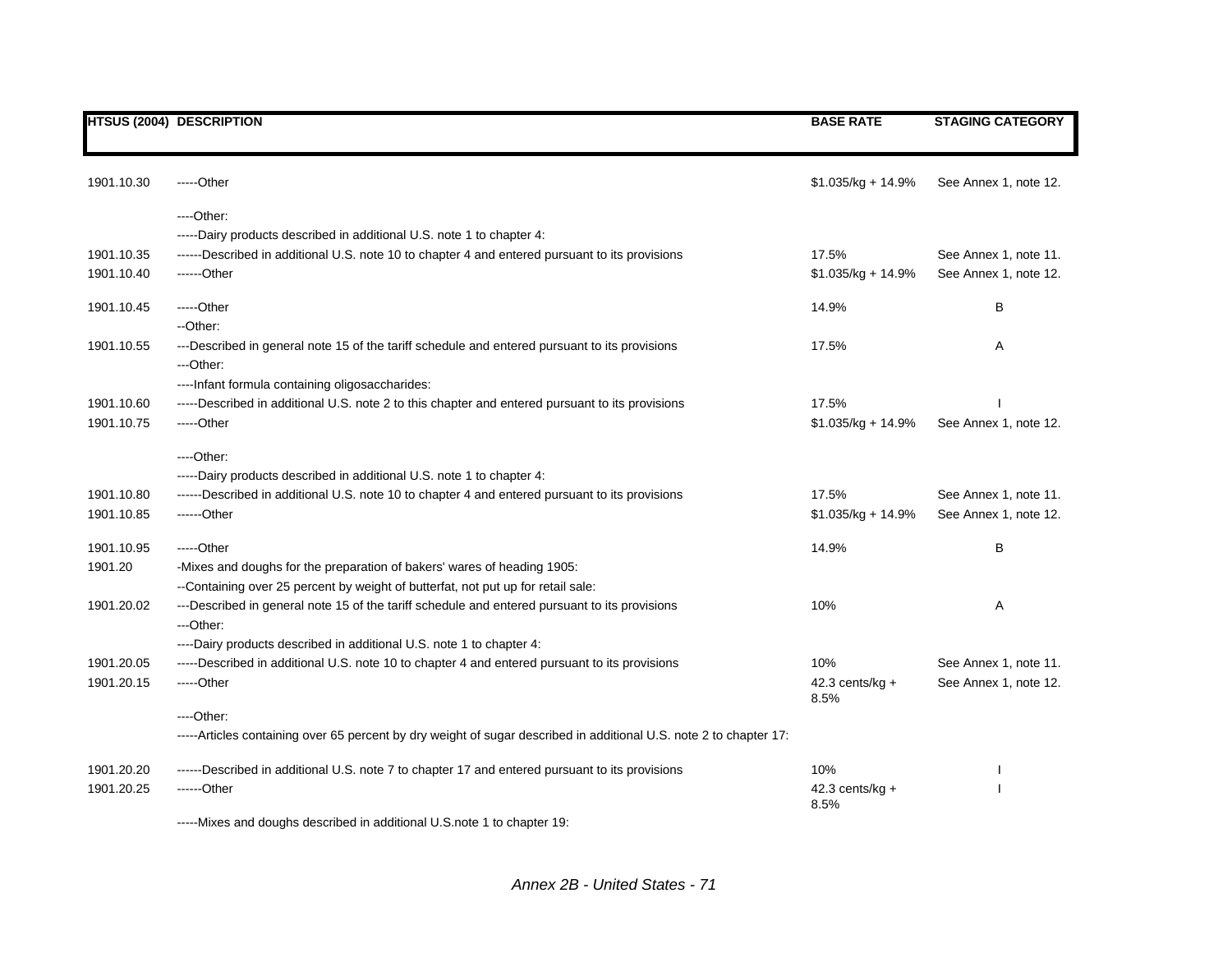|            | <b>HTSUS (2004) DESCRIPTION</b>                                                                                                                                                                                                                                                                                                                                                                | <b>BASE RATE</b>           | <b>STAGING CATEGORY</b> |
|------------|------------------------------------------------------------------------------------------------------------------------------------------------------------------------------------------------------------------------------------------------------------------------------------------------------------------------------------------------------------------------------------------------|----------------------------|-------------------------|
|            |                                                                                                                                                                                                                                                                                                                                                                                                |                            |                         |
| 1901.20.30 | ------Described in additional U.S. note 3 to this chapter and entered pursuant to its provisions                                                                                                                                                                                                                                                                                               | 10%                        |                         |
| 1901.20.35 | ------Other                                                                                                                                                                                                                                                                                                                                                                                    | 42.3 cents/ $kg +$<br>8.5% |                         |
| 1901.20.40 | -----Other<br>--Other:                                                                                                                                                                                                                                                                                                                                                                         | 8.5%                       | A                       |
| 1901.20.42 | ---Described in general note 15 of the tariff schedule and entered pursuant to its provisions<br>---Other:                                                                                                                                                                                                                                                                                     | 10%                        | Α                       |
|            | ----Dairy products described in additional U.S. note 1 to chapter 4:                                                                                                                                                                                                                                                                                                                           |                            |                         |
| 1901.20.45 | -----Described in additional U.S. note 10 to chapter 4 and entered pursuant to its provisions                                                                                                                                                                                                                                                                                                  | 10%                        | See Annex 1, note 11.   |
| 1901.20.50 | -----Other                                                                                                                                                                                                                                                                                                                                                                                     | 42.3 cents/kg $+$<br>8.5%  | See Annex 1, note 12.   |
|            | $---Other:$                                                                                                                                                                                                                                                                                                                                                                                    |                            |                         |
|            | -----Articles containing over 65 percent by dry weight of sugar described in additional U.S. note 2 to chapter 17:                                                                                                                                                                                                                                                                             |                            |                         |
| 1901.20.55 | ------Described in additional U.S. note 7 to chapter 17 and entered pursuant to its provisions                                                                                                                                                                                                                                                                                                 | 10%                        |                         |
| 1901.20.60 | ------Other                                                                                                                                                                                                                                                                                                                                                                                    | 42.3 cents/ $kg +$<br>8.5% |                         |
|            | -----Mixes and doughs described in additional U.S. note 1 to chapter 19:                                                                                                                                                                                                                                                                                                                       |                            |                         |
| 1901.20.65 | ------Described in additional U.S. note 3 to this chapter and entered pursuant to its provisions                                                                                                                                                                                                                                                                                               | 10%                        |                         |
| 1901.20.70 | ------Other                                                                                                                                                                                                                                                                                                                                                                                    | 42.3 cents/ $kg +$<br>8.5% |                         |
| 1901.20.80 | -----Other                                                                                                                                                                                                                                                                                                                                                                                     | 8.5%                       | A                       |
| 1901.90    | -Other:                                                                                                                                                                                                                                                                                                                                                                                        |                            |                         |
|            | --Malt extract:                                                                                                                                                                                                                                                                                                                                                                                |                            |                         |
| 1901.90.10 | ---Fluid                                                                                                                                                                                                                                                                                                                                                                                       | 3.2 cents/liter            | Α                       |
| 1901.90.20 | ---Solid or condensed                                                                                                                                                                                                                                                                                                                                                                          | 9.6%                       | B                       |
| 1901.90.25 | --Puddings ready for immediate consumption without further preparation                                                                                                                                                                                                                                                                                                                         | Free                       | Е                       |
| 1901.90.28 | --Dry mixtures containing less than 31 percent by weight of butterfat and consisting of not less than 17.5 percent<br>by weight each of sodium caseinate, butterfat, whey solids containing over 5.5 percent by weight of butterfat, and<br>dried whole milk, but not containing dried milk, dried whey or dried buttermilk any of which contain 5.5 percent or<br>less by weight of butterfat | 0.37 cents/kg              | A                       |
| 1901.90.32 | --Cajeta not made from cow's milk                                                                                                                                                                                                                                                                                                                                                              | 11.2%                      | Α                       |
|            | --Margarine cheese:                                                                                                                                                                                                                                                                                                                                                                            |                            |                         |
| 1901.90.33 | ---Described in general note 15 of the tariff schedule and entered pursuant to its provisions                                                                                                                                                                                                                                                                                                  | 10%                        | Α                       |
| 1901.90.34 | ---Described in additional U.S. note 23 to chapter 4 and entered pursuant to its provisions                                                                                                                                                                                                                                                                                                    | 10%                        |                         |
| 1901.90.36 | ---Other                                                                                                                                                                                                                                                                                                                                                                                       | \$1.128/kg                 |                         |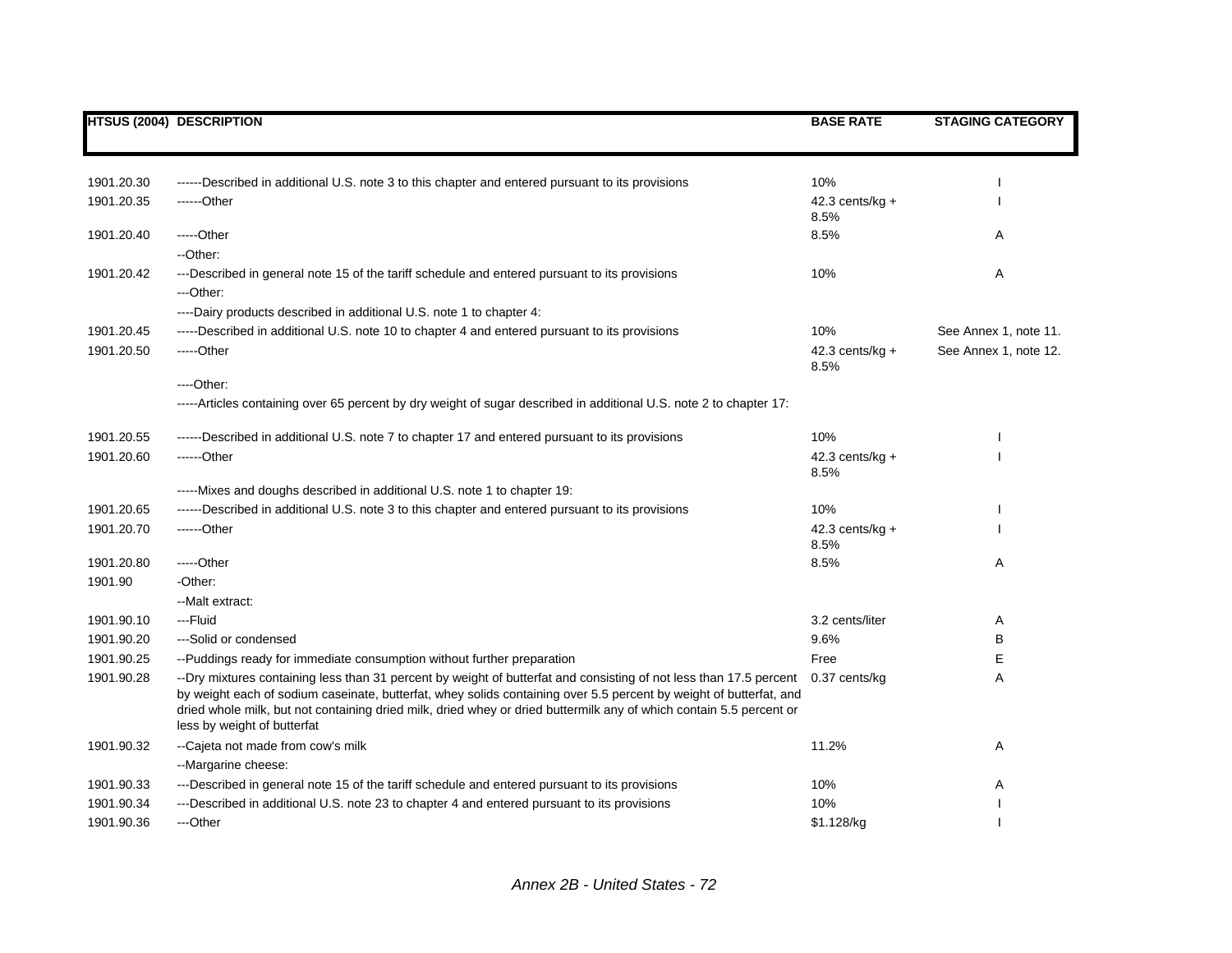|            | --Other:                                                                                                                                                                                                          |                           |                       |
|------------|-------------------------------------------------------------------------------------------------------------------------------------------------------------------------------------------------------------------|---------------------------|-----------------------|
|            | ---Dairy products described in additional U.S. note 1 to chapter 4:                                                                                                                                               |                           |                       |
|            | ----Dairy preparations containing over 10 percent by weight of milk solids:                                                                                                                                       |                           |                       |
| 1901.90.38 | -----Described in general note 15 of the tariff schedule and entered pursuant to its provisions                                                                                                                   | 16%                       | A                     |
| 1901.90.42 | -----Described in additional U.S. note 10 to chapter 4 and entered pursuant to its provisions                                                                                                                     | 16%                       | See Annex 1, note 11. |
| 1901.90.43 | -----Other                                                                                                                                                                                                        | $$1.035/kg + 13.6\%$      | See Annex 1, note 12. |
|            | ----Other:                                                                                                                                                                                                        |                           |                       |
| 1901.90.44 | -----Described in general note 15 of the tariff schedule and entered pursuant to its provisions                                                                                                                   | 16%                       | Α                     |
| 1901.90.46 | -----Described in additional U.S. note 10 to chapter 4 and entered pursuant to its provisions                                                                                                                     | 16%                       | See Annex 1, note 11. |
| 1901.90.47 | -----Other                                                                                                                                                                                                        | $$1.035/kg + 13.6%$       | See Annex 1, note 12. |
|            | ---Other:                                                                                                                                                                                                         |                           |                       |
| 1901.90.48 | ----Described in general note 15 of the tariff schedule and entered pursuant to its provisions<br>$---Other:$                                                                                                     | 10%                       | Α                     |
|            | -----Articles containing over 65 percent by dry weight of sugar described in additional U.S. note 2 to chapter 17:                                                                                                |                           |                       |
| 1901.90.52 | ------Described in additional U.S. note 7 to chapter 17 and entered pursuant to its provisions                                                                                                                    | 10%                       |                       |
| 1901.90.54 | ------Other                                                                                                                                                                                                       | 23.7 cents/kg $+$<br>8.5% |                       |
|            | -----Articles containing over 10 percent by dry weight of sugar described in additional U.S. note 3 to chapter 17:                                                                                                |                           |                       |
| 1901.90.56 | ------Described in additional U.S. note 8 to chapter 17 and entered pursuant to its provisions                                                                                                                    | 10%                       |                       |
| 1901.90.58 | $---Other$                                                                                                                                                                                                        | $23.7$ cents/kg +<br>8.5% |                       |
|            | -----Other:                                                                                                                                                                                                       |                           |                       |
| 1901.90.70 | ------Containing over 5.5 percent by weight of butterfat and not packaged for retail sale                                                                                                                         | 10.2%                     | Α                     |
| 1901.90.90 | ------Other                                                                                                                                                                                                       | 6.4%                      | Α                     |
| 1902       | Pasta, whether or not cooked or stuffed (with meat or other substances) or otherwise prepared, such as spaghetti,<br>macaroni, noodles, lasagna, gnocchi, ravioli, cannelloni; couscous, whether or not prepared: |                           |                       |
|            | -Uncooked pasta, not stuffed or otherwise prepared:                                                                                                                                                               |                           |                       |
| 1902.11    | --Containing eggs:                                                                                                                                                                                                |                           |                       |
| 1902.11.20 | ---Exclusively pasta                                                                                                                                                                                              | Free                      | Е                     |
| 1902.11.40 | ---Other, including pasta packaged with sauce preparations                                                                                                                                                        | 6.4%                      | B                     |
| 1902.19    | --Other:                                                                                                                                                                                                          |                           |                       |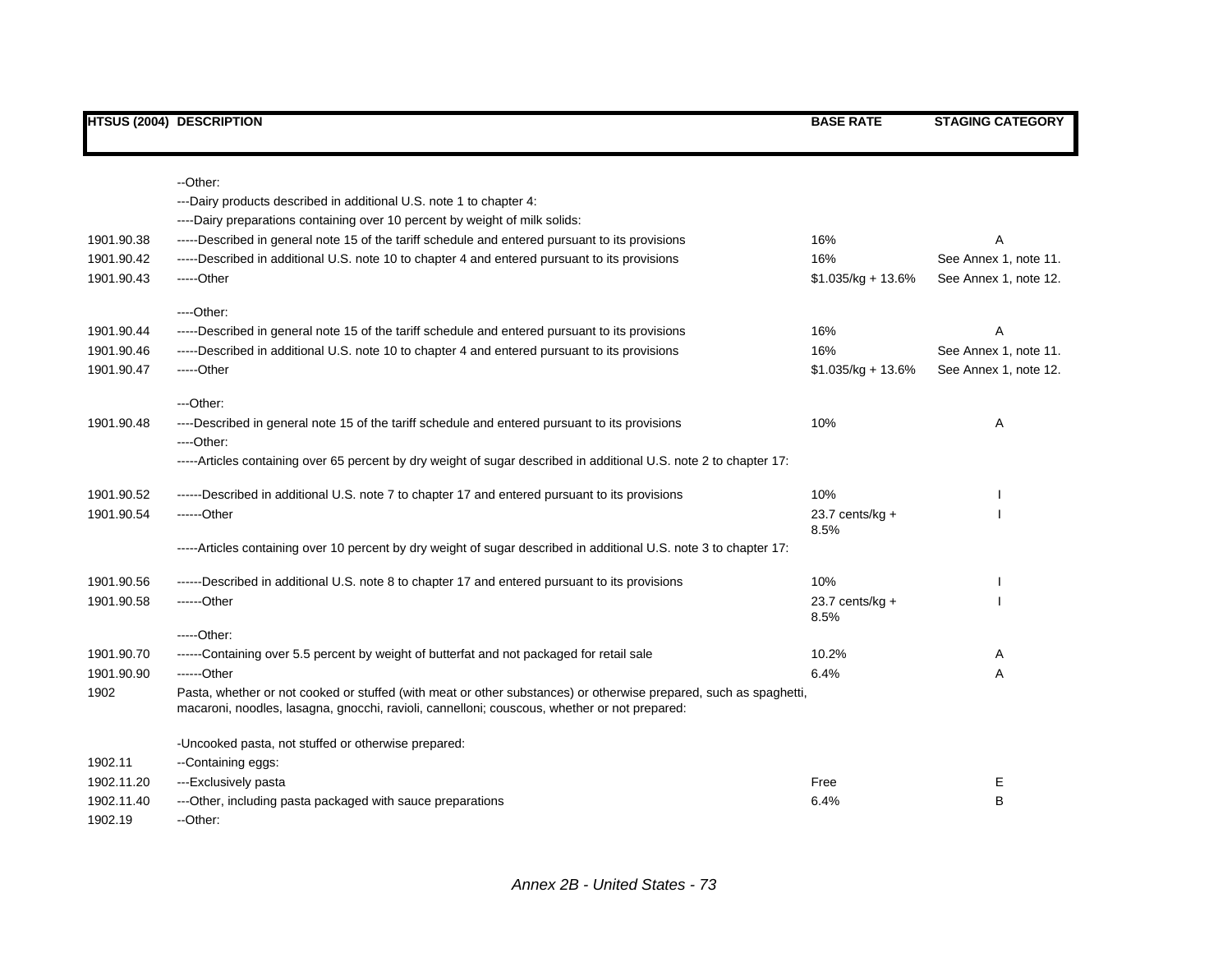|            | <b>HTSUS (2004) DESCRIPTION</b>                                                                                                                                                                                                                                                                                           | <b>BASE RATE</b> | <b>STAGING CATEGORY</b> |
|------------|---------------------------------------------------------------------------------------------------------------------------------------------------------------------------------------------------------------------------------------------------------------------------------------------------------------------------|------------------|-------------------------|
|            |                                                                                                                                                                                                                                                                                                                           |                  |                         |
| 1902.19.20 | ---Exclusively pasta                                                                                                                                                                                                                                                                                                      | Free             | Е                       |
| 1902.19.40 | ---Other, including pasta packaged with sauce preparations                                                                                                                                                                                                                                                                | 6.4%             | B                       |
| 1902.20.00 | -Stuffed pasta, whether or not cooked or otherwise prepared                                                                                                                                                                                                                                                               | 6.4%             | В                       |
| 1902.30.00 | -Other pasta                                                                                                                                                                                                                                                                                                              | 6.4%             | В                       |
| 1902.40.00 | -Couscous                                                                                                                                                                                                                                                                                                                 | 6.4%             | B                       |
| 1903.00    | Tapioca and substitutes therefor prepared from starch, in the form of flakes, grains, pearls, siftings or in similar<br>forms:                                                                                                                                                                                            |                  |                         |
| 1903.00.20 | -Of arrowroot, cassava or sago                                                                                                                                                                                                                                                                                            | Free             | Е                       |
| 1903.00.40 | -Other                                                                                                                                                                                                                                                                                                                    | $0.8$ cents/kg   | A                       |
| 1904       | Prepared foods obtained by the swelling or roasting of cereals or cereal products (for example, cornflakes);<br>cereals (other than corn (maize)) in grain form or in the form of flakes or otherworked grains (except flour, groats<br>and meal), pre-cooked or otherwise prepared, not elsewhere specified or included: |                  |                         |
| 1904.10.00 | -Prepared foods obtained by the swelling or roasting of cereals or cereal products                                                                                                                                                                                                                                        | 1.1%             | Α                       |
| 1904.20    | -Prepared foods obtained from unroasted cereal flakes or from mixtures of unroasted cereal flakes and roasted<br>cereal flakes or swelled cereals:                                                                                                                                                                        |                  |                         |
| 1904.20.10 | -- In airtight containers and not containing apricots, citrus fruits, peaches or pears                                                                                                                                                                                                                                    | 5.6%             | в                       |
| 1904.20.90 | --Other                                                                                                                                                                                                                                                                                                                   | 14.9%            | D                       |
| 1904.30.00 | -Bulgur wheat                                                                                                                                                                                                                                                                                                             | 14%              | B                       |
| 1904.90.01 | -Other                                                                                                                                                                                                                                                                                                                    | 14%              | D                       |
| 1905       | Bread, pastry, cakes, biscuits and other bakers' wares, whether or not containing cocoa; communion wafers,<br>empty capsules of a kind suitable for pharmaceutical use, sealing wafers, rice paper and similar products:                                                                                                  |                  |                         |
| 1905.10.00 | -Crispbread                                                                                                                                                                                                                                                                                                               | Free             | E                       |
| 1905.20.00 | -Gingerbread and the like                                                                                                                                                                                                                                                                                                 | Free             | E                       |
|            | -Sweet biscuits; waffles and wafers:                                                                                                                                                                                                                                                                                      |                  |                         |
| 1905.31.00 | --Sweet biscuits                                                                                                                                                                                                                                                                                                          | Free             | Е                       |
| 1905.32.00 | --Waffles and wafers                                                                                                                                                                                                                                                                                                      | Free             | E                       |
| 1905.40.00 | -Rusks, toasted bread and similar toasted products                                                                                                                                                                                                                                                                        | Free             | E                       |
| 1905.90    | -Other:                                                                                                                                                                                                                                                                                                                   |                  |                         |
| 1905.90.10 | --Bread, pastry, cakes, biscuits and similar baked products, and puddings, whether or not containing chocolate,<br>fruit, nuts or confectionery                                                                                                                                                                           | Free             | E.                      |
| 1905.90.90 | --Other                                                                                                                                                                                                                                                                                                                   | 4.5%             | Α                       |
| 2001       | Vegetables, fruit, nuts and other edible parts of plants, prepared or preserved by vinegar or acetic acid:                                                                                                                                                                                                                |                  |                         |
| 2001.10.00 | -Cucumbers including gherkins                                                                                                                                                                                                                                                                                             | 9.6%             | B                       |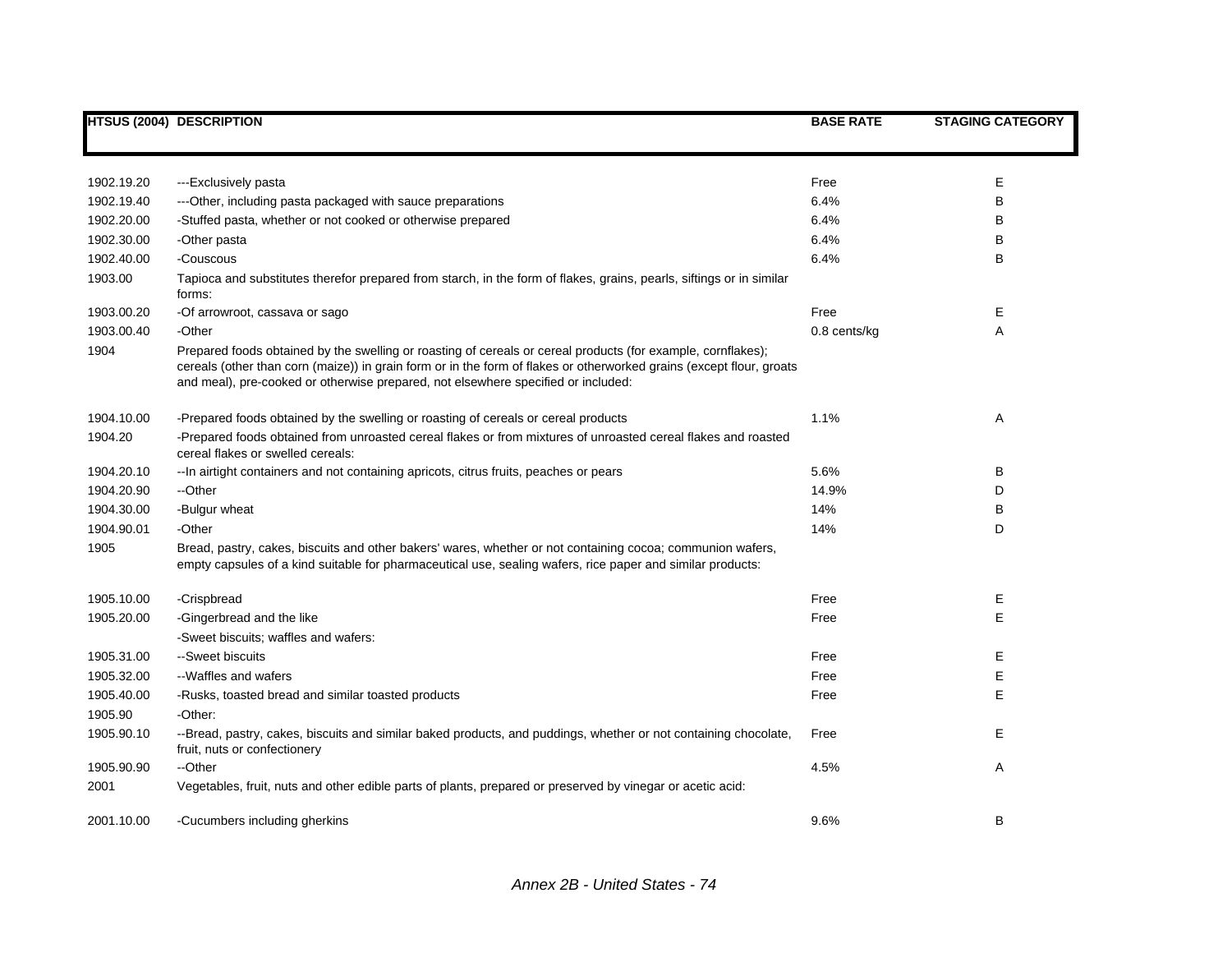|            | <b>HTSUS (2004) DESCRIPTION</b>                                                                                                  | <b>BASE RATE</b>                          | <b>STAGING CATEGORY</b> |
|------------|----------------------------------------------------------------------------------------------------------------------------------|-------------------------------------------|-------------------------|
|            |                                                                                                                                  |                                           |                         |
| 2001.90    | -Other:                                                                                                                          |                                           |                         |
|            | --Capers:                                                                                                                        |                                           |                         |
| 2001.90.10 | --- In immediate containers holding more than 3.4 kg                                                                             | 8%                                        | В                       |
| 2001.90.20 | ---Other                                                                                                                         | 8%                                        | В                       |
|            | --Other:                                                                                                                         |                                           |                         |
|            | --- Vegetables:                                                                                                                  |                                           |                         |
| 2001.90.25 | ----Artichokes                                                                                                                   | 10.2%                                     | D                       |
| 2001.90.30 | ---Beans                                                                                                                         | 5.8%                                      | В                       |
| 2001.90.33 | ----Nopalitos                                                                                                                    | 7.7%                                      | B                       |
| 2001.90.34 | ----Onions                                                                                                                       | 3.6%                                      | Α                       |
| 2001.90.35 | ----Pimientos (Capsicum anuum)                                                                                                   | 8.1%                                      | B                       |
| 2001.90.38 | ----Other                                                                                                                        | 9.6%                                      | B                       |
| 2001.90.42 | --- Chestnuts, other than Chinese water chestnuts                                                                                | 4.9 cents/kg                              | Α                       |
| 2001.90.45 | ---Mangoes                                                                                                                       | 1.5 cents/kg                              | Α                       |
| 2001.90.48 | ---Chinese water chestnuts                                                                                                       | 9.6%                                      | B                       |
| 2001.90.50 | ---Walnuts                                                                                                                       | 7 cents/kg                                | Α                       |
| 2001.90.60 | ---Other                                                                                                                         | 14%                                       | D                       |
| 2002       | Tomatoes prepared or preserved otherwise than by vinegar or acetic acid:                                                         |                                           |                         |
| 2002.10.00 | -Tomatoes, whole or in pieces                                                                                                    | 12.5%                                     | F                       |
| 2002.90    | -Other:                                                                                                                          |                                           |                         |
| 2002.90.40 | --In powder                                                                                                                      | 11.6%                                     | F                       |
| 2002.90.80 | --Other                                                                                                                          | 11.6%                                     | F                       |
| 2003       | Mushrooms and truffles, prepared or preserved otherwise than by vinegar or acetic acid:                                          |                                           |                         |
| 2003.10.01 | -Mushrooms of the genus Agaricus                                                                                                 | 6 cents/kg on<br>drained weight +<br>8.5% | D                       |
| 2003.20.00 | -Truffles                                                                                                                        | Free                                      | Е                       |
| 2003.90.00 | -Other                                                                                                                           | 6 cents/kg on                             | D                       |
|            |                                                                                                                                  | drained weight +<br>8.5%                  |                         |
| 2004       | Other vegetables prepared or preserved otherwise than by vinegar or acetic acid, frozen, other than products of<br>heading 2006: |                                           |                         |
| 2004.10    | -Potatoes:                                                                                                                       |                                           |                         |
| 2004.10.40 | -- Yellow (Solano) potatoes                                                                                                      | 6.4%                                      | В                       |
| 2004.10.80 | --Other                                                                                                                          | 8%                                        | B                       |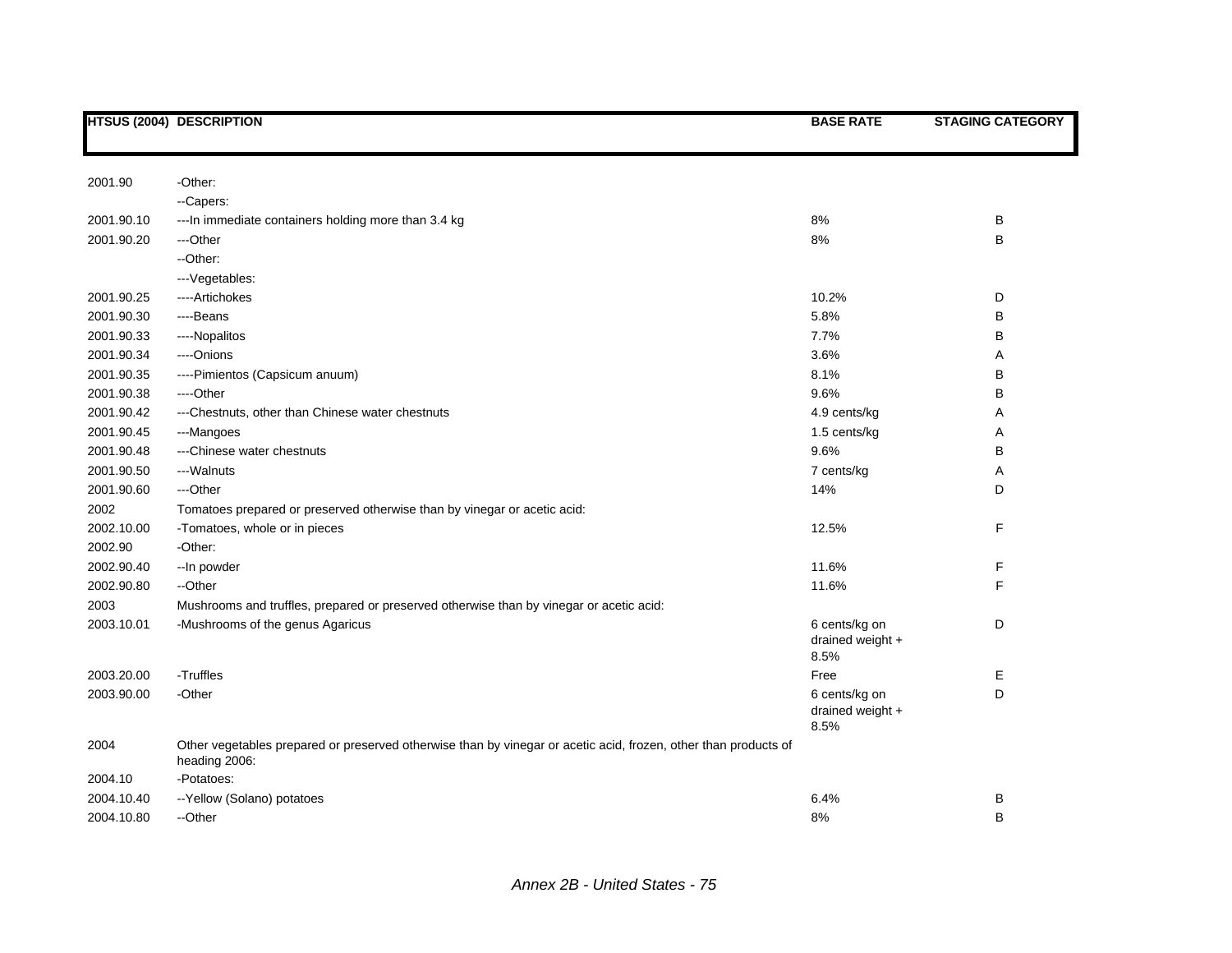|            | <b>HTSUS (2004) DESCRIPTION</b>                                                                                                                  | <b>BASE RATE</b>                                   | <b>STAGING CATEGORY</b> |
|------------|--------------------------------------------------------------------------------------------------------------------------------------------------|----------------------------------------------------|-------------------------|
|            |                                                                                                                                                  |                                                    |                         |
| 2004.90    | -Other vegetables and mixtures of vegetables:                                                                                                    |                                                    |                         |
| 2004.90.10 | --Antipasto                                                                                                                                      | 3.2%                                               | Α                       |
| 2004.90.80 | --Beans                                                                                                                                          | 2.1 cents/kg on                                    | A                       |
|            |                                                                                                                                                  | entire contents of<br>container                    |                         |
| 2004.90.85 | --Other                                                                                                                                          | 11.2%                                              | D                       |
| 2005       | Other vegetables prepared or preserved otherwise than by vinegar or acetic acid, not frozen, other than products<br>of heading 2006:             |                                                    |                         |
| 2005.10.00 | -Homogenized vegetables                                                                                                                          | 11.2%                                              | D                       |
| 2005.20.00 | -Potatoes                                                                                                                                        | 6.4%                                               | В                       |
| 2005.40.00 | -Peas (Pisum sativum)                                                                                                                            | Free                                               | E                       |
|            | -Beans (Vigna spp., Phaseolus spp.):                                                                                                             |                                                    |                         |
| 2005.51    | --Beans, shelled:                                                                                                                                |                                                    |                         |
| 2005.51.20 | ---Black-eye cowpeas                                                                                                                             | 1.5 cents/kg on<br>entire contents of<br>container | Α                       |
| 2005.51.40 | ---Other                                                                                                                                         | 2.1 cents/kg on<br>entire contents of<br>container | Α                       |
| 2005.59.00 | --Other                                                                                                                                          | 1.5 cents/kg on<br>entire contents of<br>container | Α                       |
| 2005.60.00 | -Asparagus                                                                                                                                       | 14.9%                                              | F                       |
| 2005.70    | -Olives:                                                                                                                                         |                                                    |                         |
|            | -- In a saline solution:                                                                                                                         |                                                    |                         |
|            | ---Green in color:                                                                                                                               |                                                    |                         |
|            | ----Not pitted:                                                                                                                                  |                                                    |                         |
|            | -----Ripe, in containers each holding less than 13 kg, drained weight:                                                                           |                                                    |                         |
| 2005.70.02 | ------In an aggregate quantity not to exceed 730 metric tons entered in any calendar year                                                        | 5.4 cents/kg on<br>drained weight                  | Α                       |
| 2005.70.04 | $---Other$                                                                                                                                       | 3.7 cents/kg on<br>drained weight                  | Α                       |
|            | $---Other:$                                                                                                                                      |                                                    |                         |
|            | ------ In containers each holding more than 8 kg, drained weight, certified by the importer to be used for repacking<br>or sale as green olives: |                                                    |                         |
| 2005.70.06 | -------Described in additional U.S. note 4 to this chapter and entered pursuant to its provisions                                                | 3.7 cents/kg on<br>drained weight                  | Α                       |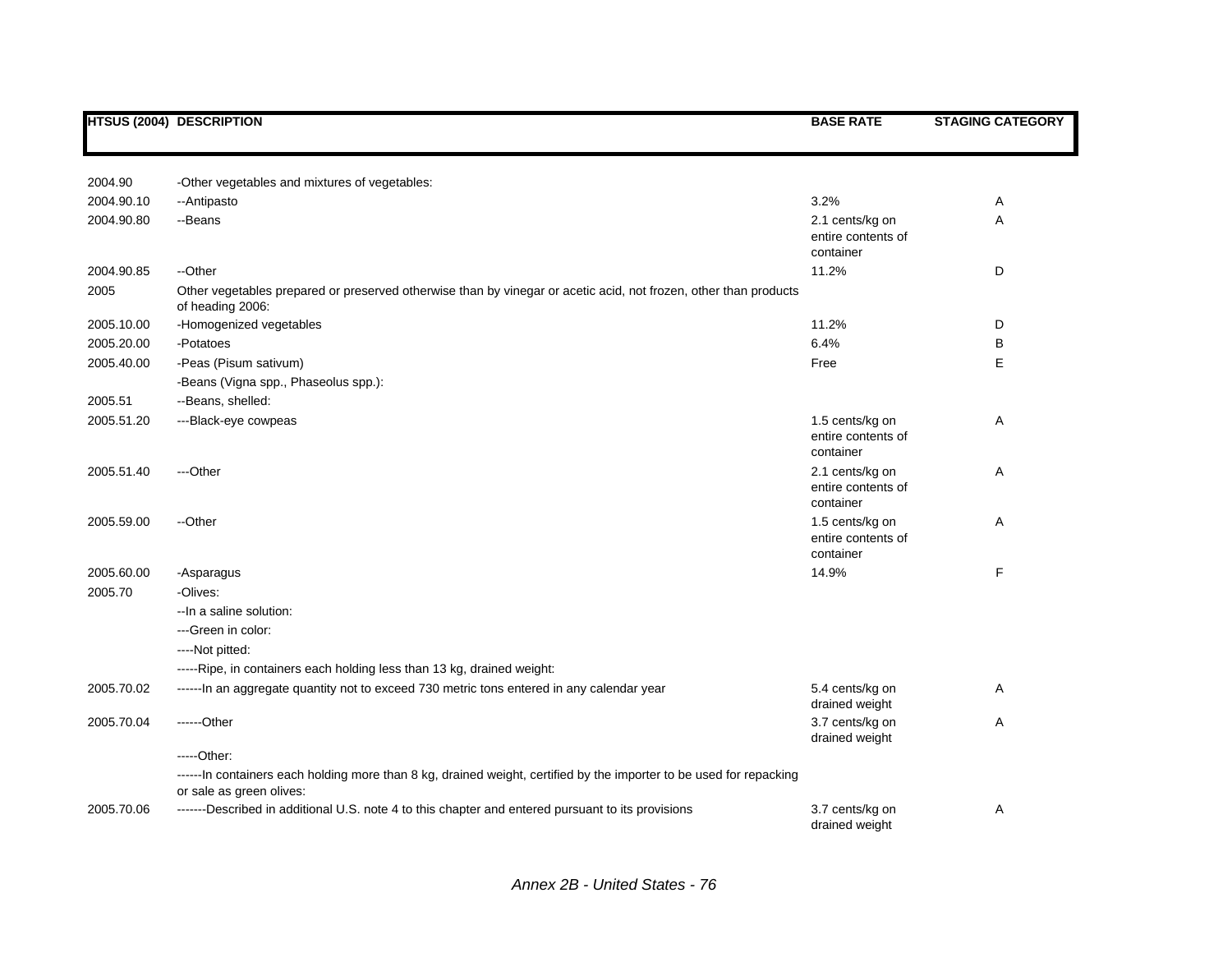|            | <b>HTSUS (2004) DESCRIPTION</b>                                                      | <b>BASE RATE</b>                                    | <b>STAGING CATEGORY</b> |
|------------|--------------------------------------------------------------------------------------|-----------------------------------------------------|-------------------------|
| 2005.70.08 | -------Other                                                                         | 3.7 cents/kg on                                     | Α                       |
| 2005.70.12 | $---Other$                                                                           | drained weight<br>3.7 cents/kg on<br>drained weight | Α                       |
|            | ----Pitted or stuffed:<br>-----Place packed:                                         |                                                     |                         |
|            | ------Stuffed, in containers each holding not more than 1 kg, drained weight:        |                                                     |                         |
| 2005.70.16 | -------In an aggregate quantity not to exceed 2,700 metric tons in any calendar year | 5.4 cents/kg on<br>drained weight                   | Α                       |
| 2005.70.18 | -------Other                                                                         | 6.9 cents/kg on<br>drained weight                   | Α                       |
| 2005.70.23 | ------Other                                                                          | 6.9 cents/kg on<br>drained weight                   | Α                       |
| 2005.70.25 | -----Other                                                                           | 8.6 cents/kg on<br>drained weight                   | Α                       |
|            | ---Not green in color:<br>---Canned:                                                 |                                                     |                         |
| 2005.70.50 | -----Not pitted                                                                      | 9.3 cents/kg on<br>drained weight                   | Α                       |
| 2005.70.60 | $---Other$                                                                           | 10.1 cents/kg on<br>drained weight                  | Α                       |
|            | ----Other than canned:                                                               |                                                     |                         |
| 2005.70.70 | ----- In airtight containers of glass or metal                                       | 9.9 cents/kg on<br>drained weight                   | Α                       |
| 2005.70.75 | -----Other                                                                           | 4.3 cents/kg on<br>drained weight                   | Α                       |
|            | -- Otherwise prepared or preserved:                                                  |                                                     |                         |
|            | ---Green, in containers each holding less than 13 kg, drained weight:                |                                                     |                         |
| 2005.70.91 | ---- In an aggregate quantity not to exceed 550 metric tons in any calendar year     | 5.5 cents/kg on<br>drained weight                   | Α                       |
| 2005.70.93 | ----Other                                                                            | 8.8 cents/kg on<br>drained weight                   | Α                       |
| 2005.70.97 | ---Other                                                                             | 8.8 cents/kg on<br>drained weight                   | Α                       |
| 2005.80.00 | -Sweet corn (Zea mays var. saccharata)                                               | 5.6%                                                | B                       |
| 2005.90    | -Other vegetables and mixtures of vegetables:                                        |                                                     |                         |
| 2005.90.10 | -- Carrots in airtight containers                                                    | 6.4%                                                | B                       |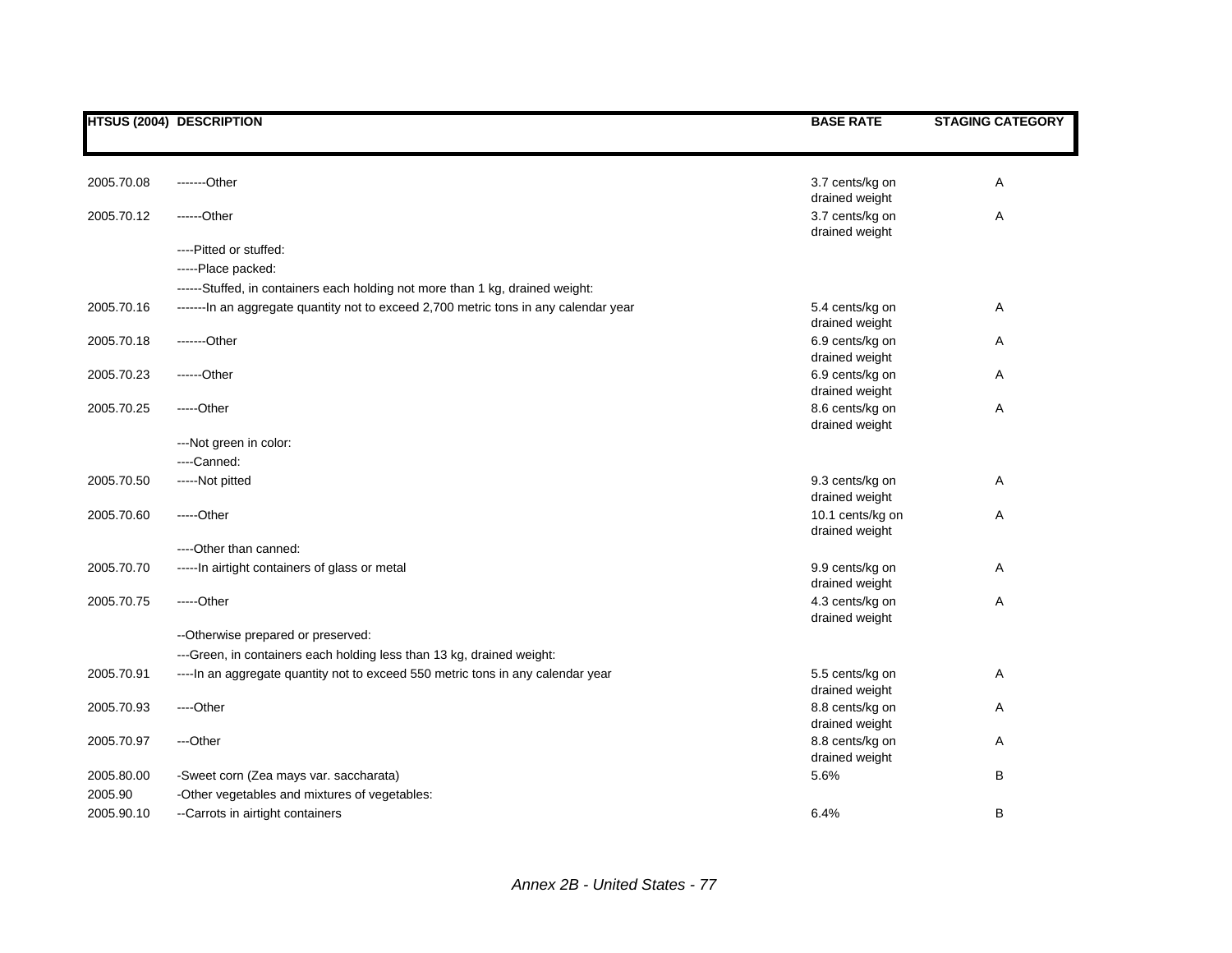|            | <b>HTSUS (2004) DESCRIPTION</b>                                                                                                                                        | <b>BASE RATE</b>                                   | <b>STAGING CATEGORY</b> |
|------------|------------------------------------------------------------------------------------------------------------------------------------------------------------------------|----------------------------------------------------|-------------------------|
|            |                                                                                                                                                                        |                                                    |                         |
| 2005.90.20 | --Onions                                                                                                                                                               | 4.5%                                               | Α                       |
| 2005.90.30 | --Sauerkraut                                                                                                                                                           | 4.8%                                               | Α                       |
| 2005.90.41 | -- Water chestnuts, other than Chinese water chestnuts                                                                                                                 | Free                                               | E                       |
|            | --Fruits of the genus Capsicum (peppers) or of the genus Pimenta (e.g., allspice):                                                                                     |                                                    |                         |
| 2005.90.50 | ---Pimientos (Capsicum anuum)                                                                                                                                          | 8.1%                                               | D                       |
| 2005.90.55 | ---Other                                                                                                                                                               | 14.9%                                              | F                       |
| 2005.90.60 | -- Bamboo shoots in airtight containers                                                                                                                                | Free                                               | E                       |
| 2005.90.80 | --Artichokes                                                                                                                                                           | 14.9%                                              | F                       |
| 2005.90.85 | --Chickpeas (garbanzos)                                                                                                                                                | 0.8 cents/kg on<br>entire contents of<br>container | Α                       |
| 2005.90.97 | --Other                                                                                                                                                                | 11.2%                                              | D                       |
| 2006.00    | Vegetables, fruit, nuts, fruit-peel and other parts of plants preserved by sugar (drained, glacé or crystallized):                                                     |                                                    |                         |
| 2006.00.20 | -Cherries                                                                                                                                                              | $9.9$ cents/kg +<br>6.4%                           | D                       |
| 2006.00.30 | -Ginger root                                                                                                                                                           | 2.4%                                               | Α                       |
| 2006.00.40 | -Pineapples                                                                                                                                                            | 2.1%                                               | Α                       |
|            | -Other, including mixtures:                                                                                                                                            |                                                    |                         |
| 2006.00.50 | --Mixtures                                                                                                                                                             | 16%                                                | D                       |
|            | --Other:                                                                                                                                                               |                                                    |                         |
| 2006.00.60 | --- Citrus fruit; peel of citrus or other fruit                                                                                                                        | 6 cents/kg                                         | Α                       |
| 2006.00.70 | ---Other fruit and nuts                                                                                                                                                | 8%                                                 | В                       |
| 2006.00.90 | ---Other                                                                                                                                                               | 16%                                                | D                       |
| 2007       | Jams, fruit jellies, marmalades, fruit or nut pureé and fruit or nut pastes, obtained by cooking, whether or not<br>containing added sugar or other sweetening matter: |                                                    |                         |
| 2007.10.00 | -Homogenized preparations                                                                                                                                              | 12%                                                | F                       |
|            | -Other:                                                                                                                                                                |                                                    |                         |
| 2007.91    | --Citrus fruit:                                                                                                                                                        |                                                    |                         |
| 2007.91.10 | ---Pastes and pureés                                                                                                                                                   | 11.2%                                              | D                       |
| 2007.91.40 | --- Orange marmalade                                                                                                                                                   | 3.5%                                               | Α                       |
| 2007.91.90 | ---Other                                                                                                                                                               | 4.5%                                               | Α                       |
| 2007.99    | -- Other:                                                                                                                                                              |                                                    |                         |
|            | ---Jams:                                                                                                                                                               |                                                    |                         |
| 2007.99.05 | ----Lingonberry and raspberry                                                                                                                                          | 1.8%                                               | Α                       |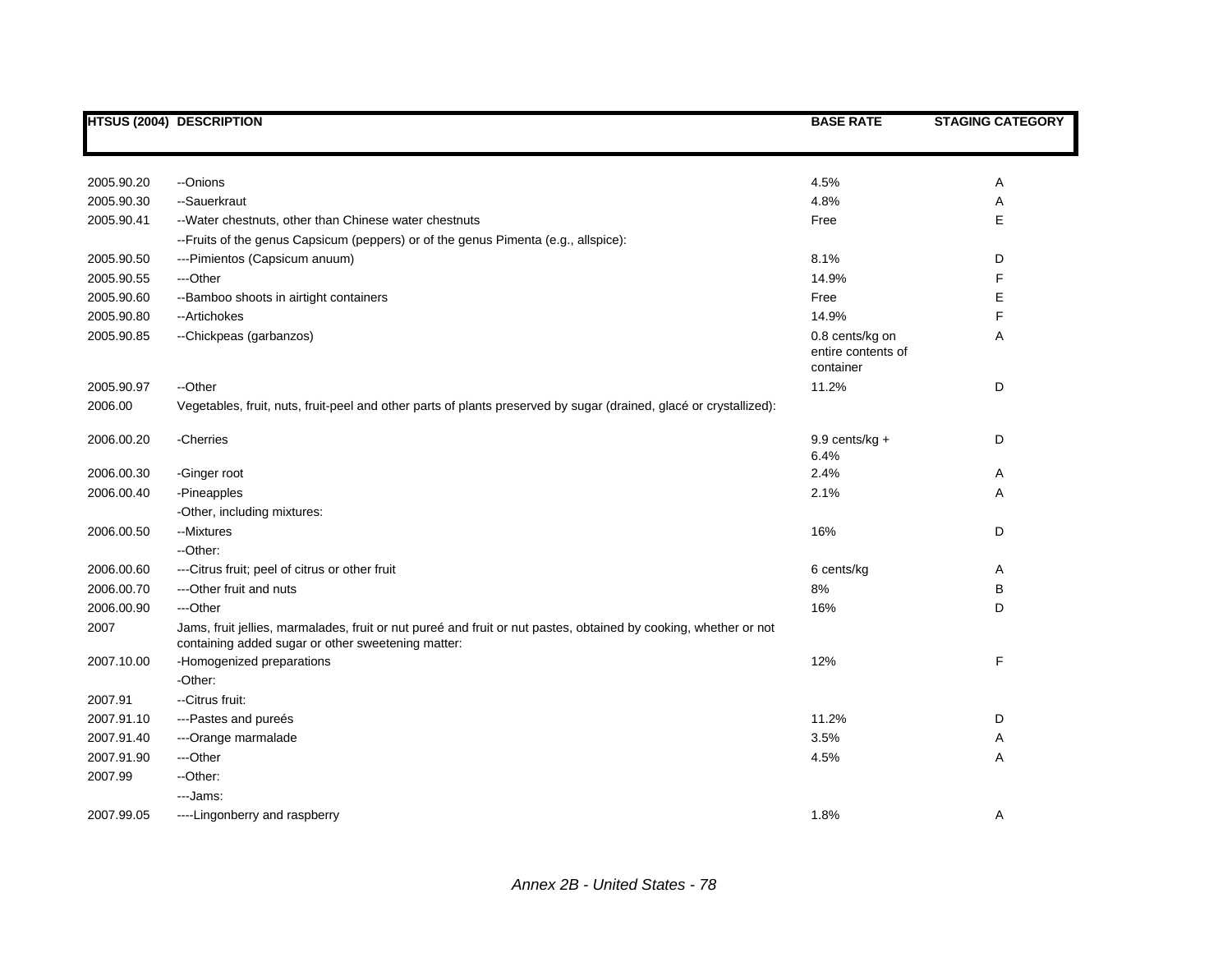|            | <b>HTSUS (2004) DESCRIPTION</b>                                                                                | <b>BASE RATE</b> | <b>STAGING CATEGORY</b> |
|------------|----------------------------------------------------------------------------------------------------------------|------------------|-------------------------|
|            |                                                                                                                |                  |                         |
|            |                                                                                                                |                  |                         |
| 2007.99.10 | ----Strawberry                                                                                                 | 2.2%             | Α                       |
| 2007.99.15 | ----Currant and other berry                                                                                    | 1.4%             | Α                       |
| 2007.99.20 | ----Apricot                                                                                                    | 3.5%             | В                       |
| 2007.99.25 | ----Cherry                                                                                                     | 4.5%             | Α                       |
| 2007.99.30 | ---Guava                                                                                                       | Free             | Е                       |
| 2007.99.35 | ----Peach                                                                                                      | 7%               | F.                      |
| 2007.99.40 | ----Pineapple                                                                                                  | 4%               | A                       |
| 2007.99.45 | ----Other                                                                                                      | 5.6%             | В                       |
|            | ---Pastes and purees:                                                                                          |                  |                         |
| 2007.99.48 | ----Apple, quince and pear                                                                                     | 12%              | D                       |
| 2007.99.50 | ----Guava and mango                                                                                            | 1.3%             | Α                       |
| 2007.99.55 | ----Papaya                                                                                                     | 14%              | D                       |
| 2007.99.60 | ----Strawberry                                                                                                 | 12%              | D                       |
| 2007.99.65 | ----Other                                                                                                      | 10%              | F                       |
|            | ---Fruit jellies:                                                                                              |                  |                         |
| 2007.99.70 | ----Currant and berry                                                                                          | 1.4%             | Α                       |
| 2007.99.75 | ----Other                                                                                                      | 3.2%             | A                       |
| 2008       | Fruit, nuts and other edible parts of plants, otherwise prepared or preserved, whether or not containing added |                  |                         |
|            | sugar or other sweetening matter or spirit, not elsewhere specified or included:                               |                  |                         |
|            | -Nuts, peanuts (ground-nuts) and other seeds, whether or not mixed together:                                   |                  |                         |
| 2008.11    | --Peanuts (ground-nuts):                                                                                       |                  |                         |
|            | ---Peanut butter and paste:                                                                                    |                  |                         |
| 2008.11.02 | ----Described in general note 15 of the tariff schedule and entered pursuant to its provisions                 | Free             | Е                       |
| 2008.11.05 | ----Described in additional U.S. note 5 to this chapter and entered pursuant to its provisions                 | Free             |                         |
| 2008.11.15 | ---Other                                                                                                       | 131.8%           | See Annex 1, note 22.   |
|            | ---Blanched peanuts:                                                                                           |                  |                         |
| 2008.11.22 | ----Described in general note 15 of the tariff schedule and entered pursuant to its provisions                 | 6.6 cents/kg     | Α                       |
| 2008.11.25 | ----Described in additional U.S. note 2 to chapter 12 and entered pursuant to its provisions                   | 6.6 cents/kg     |                         |
| 2008.11.35 | ---Other                                                                                                       | 131.8%           | See Annex 1, note 22.   |
|            | ---Other:                                                                                                      |                  |                         |
| 2008.11.42 | ----Described in general note 15 of the tariff schedule and entered pursuant to its provisions                 | 6.6 cents/kg     | Α                       |
| 2008.11.45 | ----Described in additional U.S. note 2 to chapter 12 and entered pursuant to its provisions                   | 6.6 cents/kg     |                         |
| 2008.11.60 | ---Other                                                                                                       | 131.8%           | See Annex 1, note 22.   |
| 2008.19    | -- Other, including mixtures:                                                                                  |                  |                         |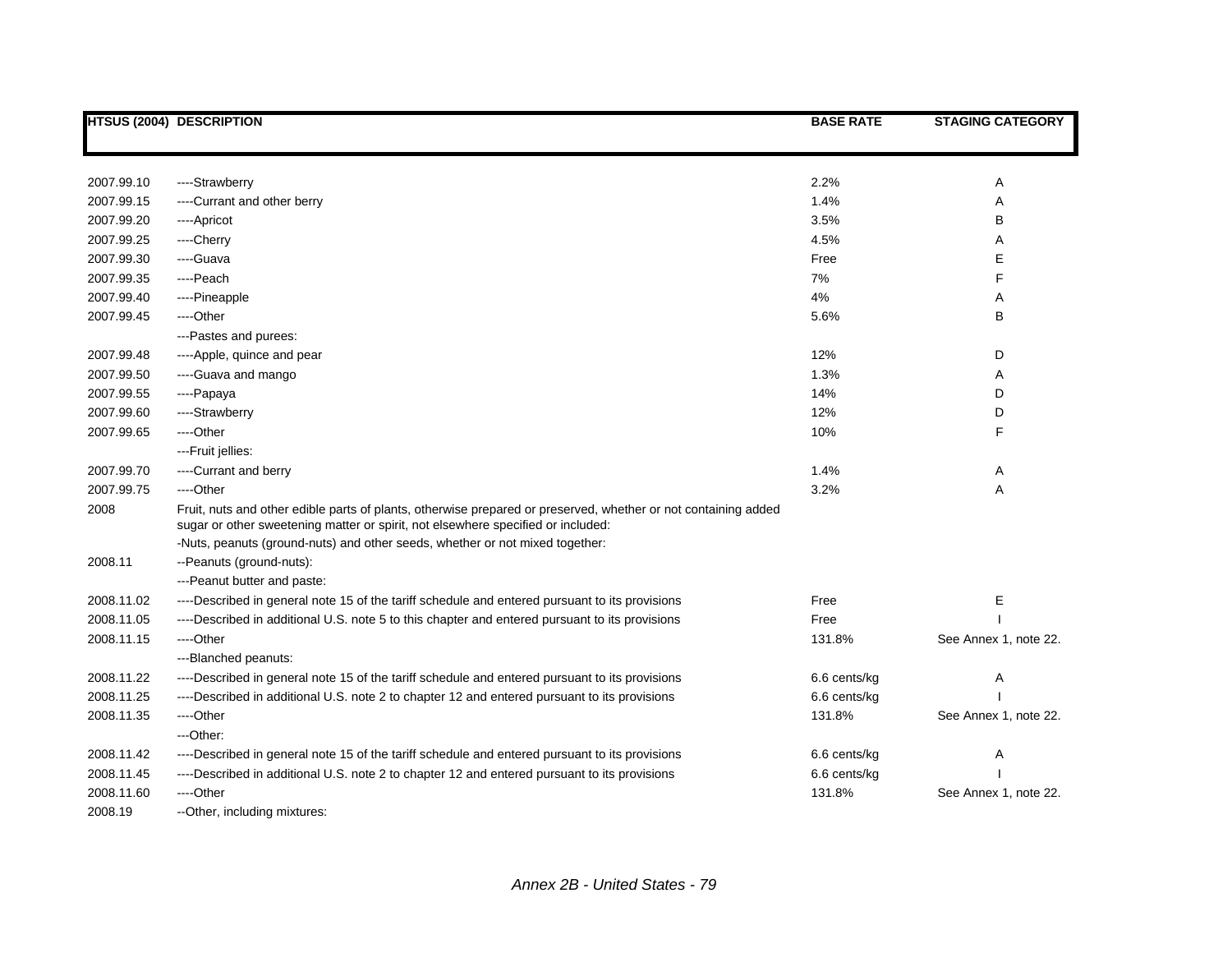|            | <b>HTSUS (2004) DESCRIPTION</b>                                                                                       | <b>BASE RATE</b> | <b>STAGING CATEGORY</b> |
|------------|-----------------------------------------------------------------------------------------------------------------------|------------------|-------------------------|
|            |                                                                                                                       |                  |                         |
| 2008.19.10 | ---Brazil nuts and cashews                                                                                            | Free             | E                       |
| 2008.19.15 | ---Coconuts                                                                                                           | 1%               | Α                       |
| 2008.19.20 | ---Filberts                                                                                                           | 11.3 cents/kg    | Α                       |
| 2008.19.25 | ---Pecans                                                                                                             | 9.9 cents/kg     | Α                       |
| 2008.19.30 | --- Pignolia and pistachios                                                                                           | 1 cent/kg        | Α                       |
| 2008.19.40 | ---Almonds                                                                                                            | 32.6 cents/kg    | В                       |
| 2008.19.50 | ---Watermelon seeds                                                                                                   | 6.4%             | B                       |
|            | --- Other, including mixtures:                                                                                        |                  |                         |
| 2008.19.85 | ----Mixtures                                                                                                          | 22.4%            | F                       |
| 2008.19.90 | ----Other                                                                                                             | 17.9%            | В                       |
| 2008.20.00 | -Pineapples                                                                                                           | 0.35 cents/kg    | Α                       |
| 2008.30    | -Citrus fruit:                                                                                                        |                  |                         |
|            | --Peel:                                                                                                               |                  |                         |
| 2008.30.10 | --- Of oranges, mandarins (including tangerines and satsumas), clementines, wilkings and similar citrus hybrids       | 2 cents/kg       | Α                       |
| 2008.30.20 | ---Of lemons                                                                                                          | 4.2 cents/kg     | Α                       |
| 2008.30.30 | ---Other                                                                                                              | 11.3 cents/kg    | Α                       |
|            | - Pulp:                                                                                                               |                  |                         |
| 2008.30.35 | ---Orange                                                                                                             | 11.2%            | D                       |
| 2008.30.37 | ---Other                                                                                                              | 6.8%             | D                       |
|            | --Other:                                                                                                              |                  |                         |
| 2008.30.40 | ---Oranges                                                                                                            | 1.4 cents/kg     | Α                       |
|            | ---Mandarins (including tangerines and satsumas); clementines, wilkings and similar citrus hybrids:<br>----Mandarins: |                  |                         |
|            | -----Satsumas, in airtight containers:                                                                                |                  |                         |
| 2008.30.42 | ------For an aggregate quantity entered in any calendar year not to exceed 40,000 metric tons                         | Free             | Е                       |
| 2008.30.46 | ------Other                                                                                                           | 0.28 cents/kg    | Α                       |
| 2008.30.48 | -----Other                                                                                                            | 0.28 cents/kg    | Α                       |
| 2008.30.55 | ----Other                                                                                                             | 1.4 cents/kg     | Α                       |
|            | ---Lemons (Citrus limon, Citrus limonum) and limes (Citrus aurantifolia, Citrus latifolia):                           |                  |                         |
| 2008.30.60 | ----Lemons                                                                                                            | 0.8 cents/kg     | Α                       |
| 2008.30.66 | ----Limes                                                                                                             | 14%              | В                       |
| 2008.30.70 | ---Grapefruit                                                                                                         | 1.1 cents/kg     | Α                       |
| 2008.30.80 | ---Kumquats                                                                                                           | $0.55$ cents/kg  | Α                       |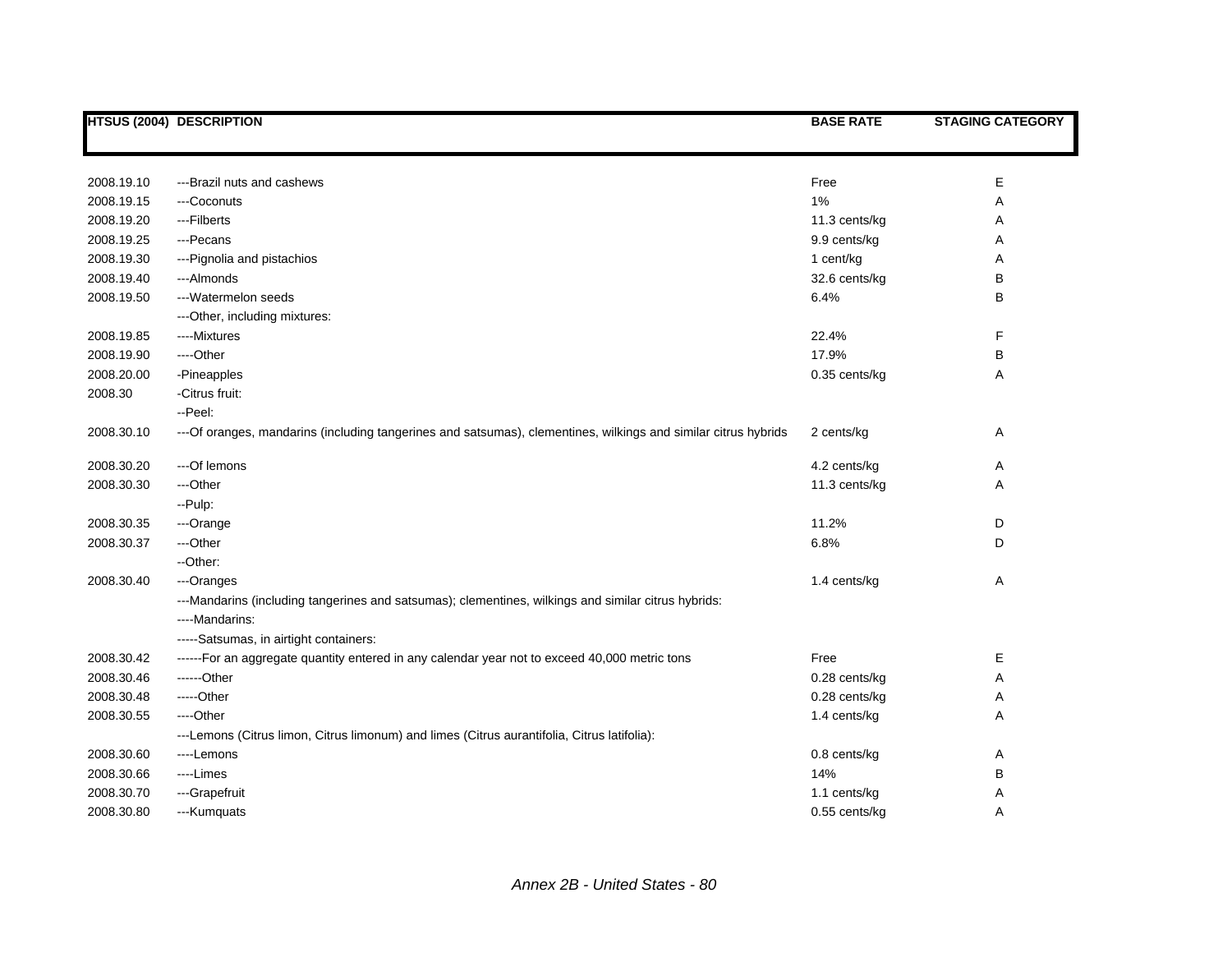|            | <b>HTSUS (2004) DESCRIPTION</b>                                                         | <b>BASE RATE</b>         | <b>STAGING CATEGORY</b> |
|------------|-----------------------------------------------------------------------------------------|--------------------------|-------------------------|
|            |                                                                                         |                          |                         |
| 2008.30.85 | ---Citron                                                                               | 14%                      | D                       |
| 2008.30.96 | ---Other, including bergamots                                                           | 14%                      | D                       |
| 2008.40.00 | -Pears                                                                                  | 15.3%                    | F                       |
| 2008.50    | -Apricots:                                                                              |                          |                         |
| 2008.50.20 | --Pulp                                                                                  | 10%                      | F                       |
| 2008.50.40 | --Other                                                                                 | 29.8%                    | F                       |
| 2008.60.00 | -Cherries                                                                               | $6.9$ cents/kg +<br>4.5% | D                       |
| 2008.70    | -Peaches, including nectarines:                                                         |                          |                         |
| 2008.70.10 | --Nectarines                                                                            | 16%                      | F                       |
| 2008.70.20 | --Other peaches                                                                         | 17%                      | F                       |
| 2008.80.00 | -Strawberries                                                                           | 11.9%                    | D                       |
|            | -Other, including mixtures other than those of subheading 2008.19:                      |                          |                         |
| 2008.91.00 | --Palm hearts                                                                           | 0.9%                     | Α                       |
| 2008.92    | --Mixtures:                                                                             |                          |                         |
| 2008.92.10 | --- In airtight containers and not containing apricots, citrus fruits, peaches or pears | 5.6%                     | D                       |
| 2008.92.90 | ---Other                                                                                | 14.9%                    | F                       |
| 2008.99    | --Other:                                                                                |                          |                         |
| 2008.99.05 | ---Apples                                                                               | 0.9 cents/kg             | Α                       |
| 2008.99.10 | ---Avocados                                                                             | 10.6 cents/kg            | D                       |
|            | ---Bananas:                                                                             |                          |                         |
| 2008.99.13 | ----Pulp                                                                                | 3.4%                     | Α                       |
| 2008.99.15 | ----Other                                                                               | 0.8%                     | Α                       |
|            | ---Berries:                                                                             |                          |                         |
| 2008.99.18 | ----Blueberries                                                                         | 2.2%                     | Α                       |
| 2008.99.20 | ----Other                                                                               | 4.5%                     | В                       |
| 2008.99.23 | ---Cashew apples, mameyes colorados, sapodillas, soursops and sweetsops                 | 1.3%                     | Α                       |
| 2008.99.25 | ---Dates                                                                                | 22.4%                    | F                       |
| 2008.99.28 | ---Figs                                                                                 | 9.6%                     | B                       |
| 2008.99.29 | ---Grapes                                                                               | 7%                       | В                       |
| 2008.99.30 | ---Guavas                                                                               | Free                     | Е                       |
| 2008.99.35 | ---Lychees and longans                                                                  | 7%                       | В                       |
| 2008.99.40 | ---Mangoes                                                                              | 1.5 cents/kg             | Α                       |
|            | --- Papayas:                                                                            |                          |                         |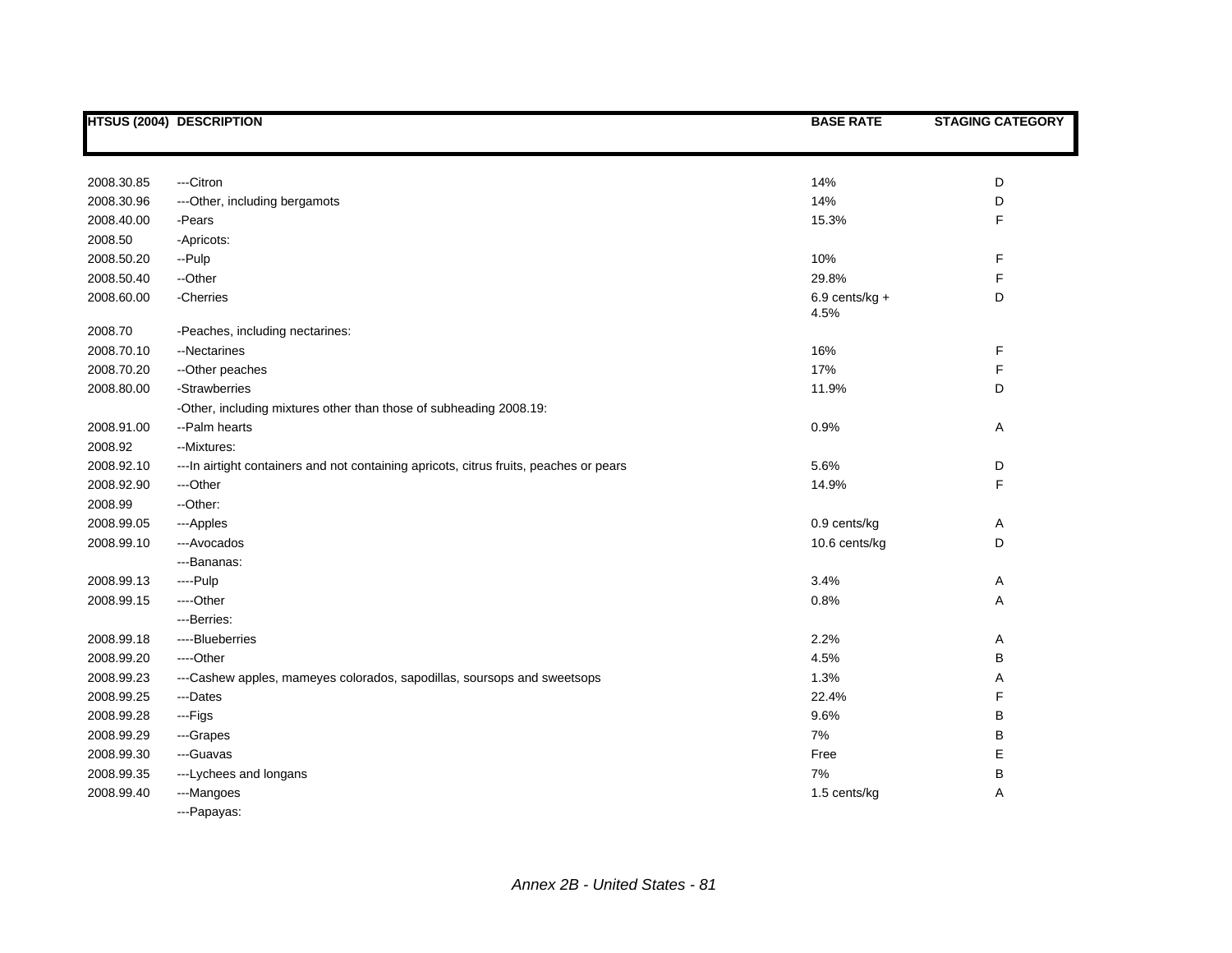|            | <b>HTSUS (2004) DESCRIPTION</b>                                                                                                                                                                                      | <b>BASE RATE</b> | <b>STAGING CATEGORY</b> |
|------------|----------------------------------------------------------------------------------------------------------------------------------------------------------------------------------------------------------------------|------------------|-------------------------|
|            |                                                                                                                                                                                                                      |                  |                         |
| 2008.99.45 | ----Pulp                                                                                                                                                                                                             | 14%              | D                       |
| 2008.99.50 | ----Other                                                                                                                                                                                                            | 1.8%             | Α                       |
| 2008.99.60 | ---Plums (including prune plums and sloes)                                                                                                                                                                           | 11.2%            | D                       |
| 2008.99.61 | ---Soybeans                                                                                                                                                                                                          | 3.8%             | Α                       |
| 2008.99.63 | ---Sweet ginger                                                                                                                                                                                                      | 4.4%             | Α                       |
| 2008.99.65 | ---Cassava (manioc)                                                                                                                                                                                                  | 7.9%             | B                       |
|            | ---Chinese water chestnuts:                                                                                                                                                                                          |                  |                         |
| 2008.99.70 | ----Frozen                                                                                                                                                                                                           | 11.2%            | В                       |
| 2008.99.71 | ----Other                                                                                                                                                                                                            | Free             | Е                       |
|            | ---Other:                                                                                                                                                                                                            |                  |                         |
| 2008.99.80 | $---Pulp$                                                                                                                                                                                                            | 9.6%             | B                       |
| 2008.99.90 | ---Other                                                                                                                                                                                                             | 6%               | B                       |
| 2009       | Fruit juices (including grape must) and vegetable juices, not fortified with vitamins or minerals, unfermented and<br>not containing added spirit, whether or not containing added sugar or other sweetening matter: |                  |                         |
|            | -Orange juice:                                                                                                                                                                                                       |                  |                         |
| 2009.11.00 | --Frozen                                                                                                                                                                                                             | 7.85 cents/liter | F                       |
| 2009.12    | --Not frozen, of a Brix value not exceeding 20:                                                                                                                                                                      |                  |                         |
| 2009.12.25 | ---Not concentrated and not made from a juice having a degree of concentration of 1.5 or more (as determined<br>before correction to the nearest 0.5 degree)                                                         | 4.5 cents/liter  | F                       |
| 2009.12.45 | ---Other                                                                                                                                                                                                             | 7.85 cents/liter | F                       |
| 2009.19.00 | --Other                                                                                                                                                                                                              | 7.85 cents/liter | F                       |
|            | -Grapefruit juice:                                                                                                                                                                                                   |                  |                         |
| 2009.21    | --Of a Brix value not exceeding 20:                                                                                                                                                                                  |                  |                         |
| 2009.21.20 | ---Not concentrated and not made from a juice having a degree of concentration of 1.5 or more (as determined<br>before correction to the nearest 0.5 degree)                                                         | 4.5 cents/liter  | B                       |
| 2009.21.40 | ---Other                                                                                                                                                                                                             | 7.9 cents/liter  | в                       |
| 2009.29.00 | --Other                                                                                                                                                                                                              | 7.9 cents/liter  | F                       |
|            | -Juice of any other single citrus fruit:                                                                                                                                                                             |                  |                         |
| 2009.31    | -- Of a Brix value not exceeding 20:                                                                                                                                                                                 |                  |                         |
|            | ---Lime:                                                                                                                                                                                                             |                  |                         |
| 2009.31.10 | ---- Unfit for beverage purposes                                                                                                                                                                                     | 1.8 cents/kg     | Α                       |
| 2009.31.20 | ----Other                                                                                                                                                                                                            | 1.7 cents/liter  | A                       |
|            | ---Other:                                                                                                                                                                                                            |                  |                         |
| 2009.31.40 | ----Not concentrated                                                                                                                                                                                                 | 3.4 cents/liter  | A                       |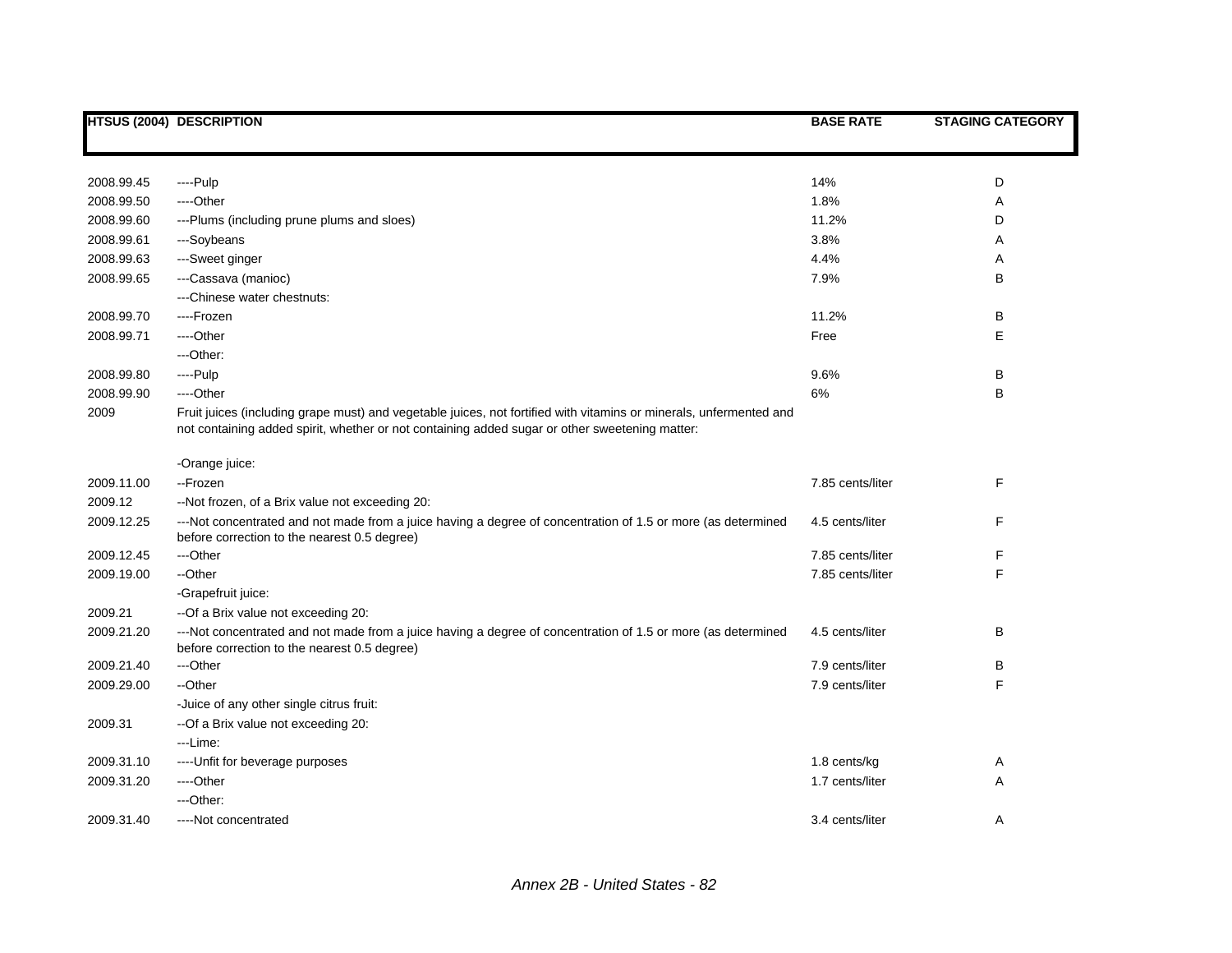|            | <b>HTSUS (2004) DESCRIPTION</b>                                                                                                                                                                                                                                  | <b>BASE RATE</b> | <b>STAGING CATEGORY</b> |
|------------|------------------------------------------------------------------------------------------------------------------------------------------------------------------------------------------------------------------------------------------------------------------|------------------|-------------------------|
|            |                                                                                                                                                                                                                                                                  |                  |                         |
| 2009.31.60 | ----Concentrated                                                                                                                                                                                                                                                 | 7.9 cents/liter  | F                       |
| 2009.39    | --Other:                                                                                                                                                                                                                                                         |                  |                         |
|            | ---Lime:                                                                                                                                                                                                                                                         |                  |                         |
| 2009.39.10 | ---- Unfit for beverage purposes                                                                                                                                                                                                                                 | 1.8 cents/kg     | Α                       |
| 2009.39.20 | ----Other                                                                                                                                                                                                                                                        | 1.7 cents/liter  | Α                       |
| 2009.39.60 | ---Other                                                                                                                                                                                                                                                         | 7.9 cents/liter  | F                       |
|            | -Pineapple juice:                                                                                                                                                                                                                                                |                  |                         |
| 2009.41    | --Of a Brix value not exceeding 20:                                                                                                                                                                                                                              |                  |                         |
| 2009.41.20 | ---Not concentrated, or having a degree of concentration of not more than 3.5 (as determined before correction to 4.2 cents/liter<br>the nearest 0.5 degree)                                                                                                     |                  | B                       |
| 2009.41.40 | ---Other                                                                                                                                                                                                                                                         | 1 cent/liter     | Α                       |
| 2009.49    | --Other:                                                                                                                                                                                                                                                         |                  |                         |
| 2009.49.20 | ---Not concentrated, or having a degree of concentration of not more than 3.5 (as determined before correction to 4.2 cents/liter<br>the nearest 0.5 degree)                                                                                                     |                  | B                       |
| 2009.49.40 | ---Other                                                                                                                                                                                                                                                         | 1 cent/liter     | Α                       |
| 2009.50.00 | -Tomato juice                                                                                                                                                                                                                                                    | 0.14 cents/liter | Α                       |
|            | -Grape juice (including grape must):                                                                                                                                                                                                                             |                  |                         |
| 2009.61.00 | --Of a Brix value not exceeding 30                                                                                                                                                                                                                               | 4.4 cents/liter  | F                       |
| 2009.69.00 | --Other                                                                                                                                                                                                                                                          | 4.4 cents/liter  | F                       |
|            | -Apple juice:                                                                                                                                                                                                                                                    |                  |                         |
| 2009.71.00 | --Of a Brix value not exceeding 20                                                                                                                                                                                                                               | Free             | Е                       |
| 2009.79.00 | --Other                                                                                                                                                                                                                                                          | Free             | E                       |
| 2009.80    | -Juice of any other single fruit or vegetable:                                                                                                                                                                                                                   |                  |                         |
|            | --Fruit juice:                                                                                                                                                                                                                                                   |                  |                         |
| 2009.80.20 | ---Pear juice                                                                                                                                                                                                                                                    | Free             | Е                       |
| 2009.80.40 | ---Prune juice                                                                                                                                                                                                                                                   | 0.64 cents/liter | Α                       |
| 2009.80.60 | ---Other                                                                                                                                                                                                                                                         | 0.5 cents/liter  | Α                       |
| 2009.80.80 | -- Vegetable juice                                                                                                                                                                                                                                               | 0.2 cents/liter  | Α                       |
| 2009.90    | -Mixtures of juices:                                                                                                                                                                                                                                             |                  |                         |
| 2009.90.20 | --Vegetable                                                                                                                                                                                                                                                      | 0.2 cents/liter  | Α                       |
| 2009.90.40 | --Other                                                                                                                                                                                                                                                          | 7.4 cents/liter  | B                       |
| 2101       | Extracts, essences and concentrates, of coffee, tea or maté and preparations with a basis of these products or<br>with a basis of coffee, tea or maté; roasted chicory and other roasted coffee substitutes, and extracts, essences<br>and concentrates thereof: |                  |                         |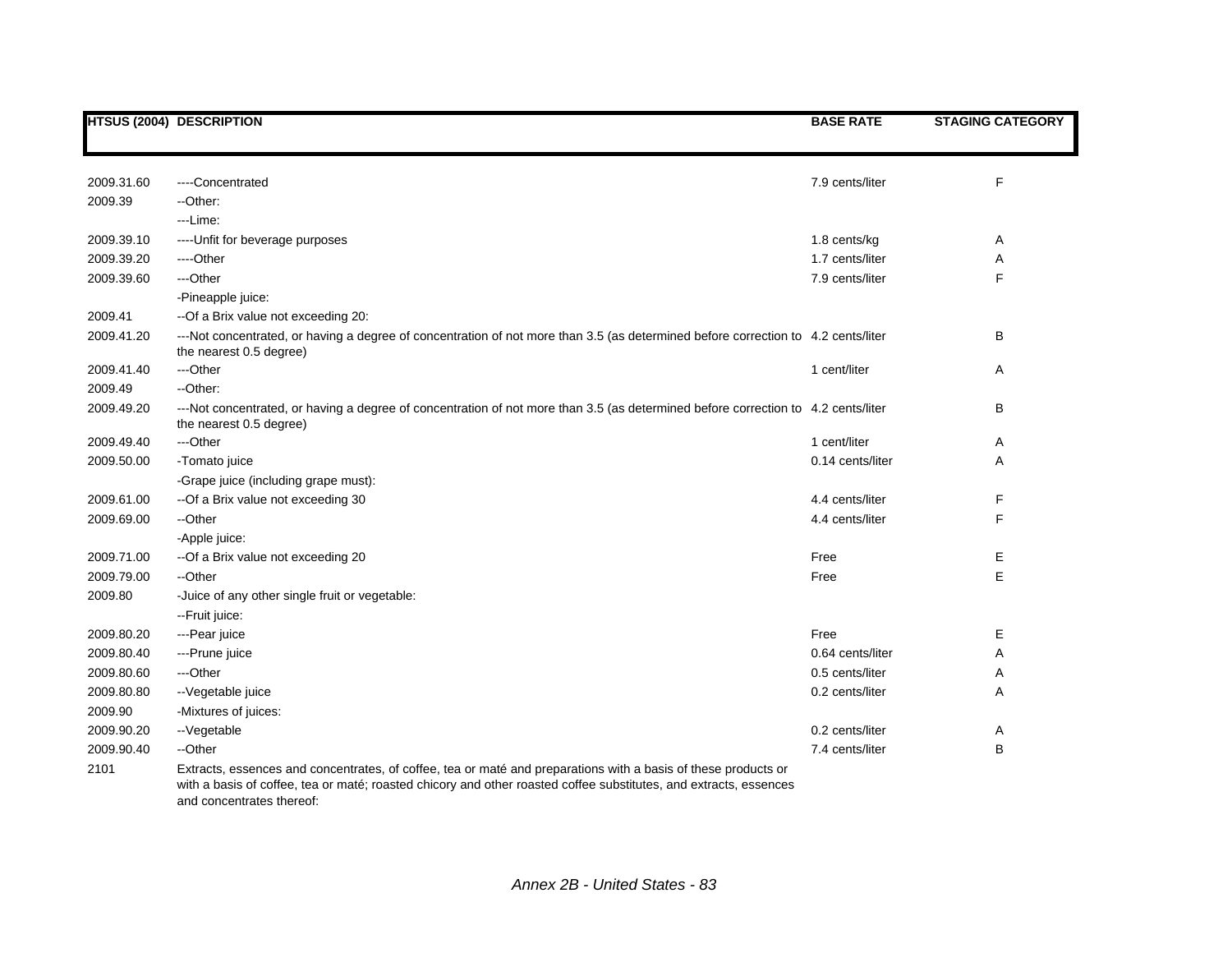|            | <b>HTSUS (2004) DESCRIPTION</b>                                                                                                                                    | <b>BASE RATE</b>          | <b>STAGING CATEGORY</b> |
|------------|--------------------------------------------------------------------------------------------------------------------------------------------------------------------|---------------------------|-------------------------|
|            | -Extracts, essences and concentrates of coffee, and preparations with a basis of these extracts, essences or                                                       |                           |                         |
|            | concentrates or with a basis of coffee:                                                                                                                            |                           |                         |
| 2101.11    | --Extracts, essences and concentrates:                                                                                                                             |                           |                         |
| 2101.11.21 | --- Instant coffee, not flavored                                                                                                                                   | Free                      | Е                       |
| 2101.11.29 | ---Other                                                                                                                                                           | Free                      | E                       |
| 2101.12    | --Preparations with a basis of extracts, essences or concentrates or with a basis of coffee:                                                                       |                           |                         |
| 2101.12.32 | ---Described in general note 15 of the tariff schedule and entered pursuant to its provisions<br>---Other:                                                         | 10%                       | Α                       |
|            | ----Blended syrups described in additional U.S. note 4 to chapter 17:                                                                                              |                           |                         |
| 2101.12.34 | -----Described in additional U.S. note 9 to chapter 17 and entered pursuant to its provisions                                                                      | 10%                       |                         |
| 2101.12.38 | -----Other                                                                                                                                                         | $30.5$ cents/kg +<br>8.5% |                         |
|            | ----Articles containing over 65 percent by dry weight of sugar described in additional U.S. note 2 to chapter 17:                                                  |                           |                         |
| 2101.12.44 | -----Described in additional U.S. note 7 to chapter 17 and entered pursuant to its provisions                                                                      | 10%                       |                         |
| 2101.12.48 | -----Other                                                                                                                                                         | $30.5$ cents/kg +<br>8.5% |                         |
|            | ----Articles containing over 10 percent by dry weight of sugar described in additional U.S. note 3 to chapter 17:                                                  |                           |                         |
| 2101.12.54 | -----Described in additional U.S. note 8 to chapter 17 and entered pursuant to its provisions                                                                      | 10%                       |                         |
| 2101.12.58 | -----Other                                                                                                                                                         | $30.5$ cents/kg +<br>8.5% |                         |
| 2101.12.90 | ----Other                                                                                                                                                          | 8.5%                      | D                       |
| 2101.20    | -Extracts, essences and concentrates, of tea or maté, and preparations with a basis of these extracts, essences<br>or concentrates or with a basis of tea or maté: |                           |                         |
| 2101.20.20 | --Extracts, essences and concentrates<br>--Other:                                                                                                                  | Free                      | E                       |
| 2101.20.32 | ---Described in general note 15 of the tariff schedule and entered pursuant to its provisions<br>---Other:                                                         | 10%                       | Α                       |
|            | ----Blended syrups described in additional U.S. note 4 to chapter 17:                                                                                              |                           |                         |
| 2101.20.34 | -----Described in additional U.S. note 9 to chapter 17 and entered pursuant to its provisions                                                                      | 10%                       |                         |
| 2101.20.38 | -----Other                                                                                                                                                         | $30.5$ cents/kg +<br>8.5% |                         |
|            | ----Articles containing over 65 percent by dry weight of sugar described in additional U.S. note 2 to chapter 17:                                                  |                           |                         |
| 2101.20.44 | -----Described in additional U.S. note 7 to chapter 17 and entered pursuant to its provisions                                                                      | 10%                       |                         |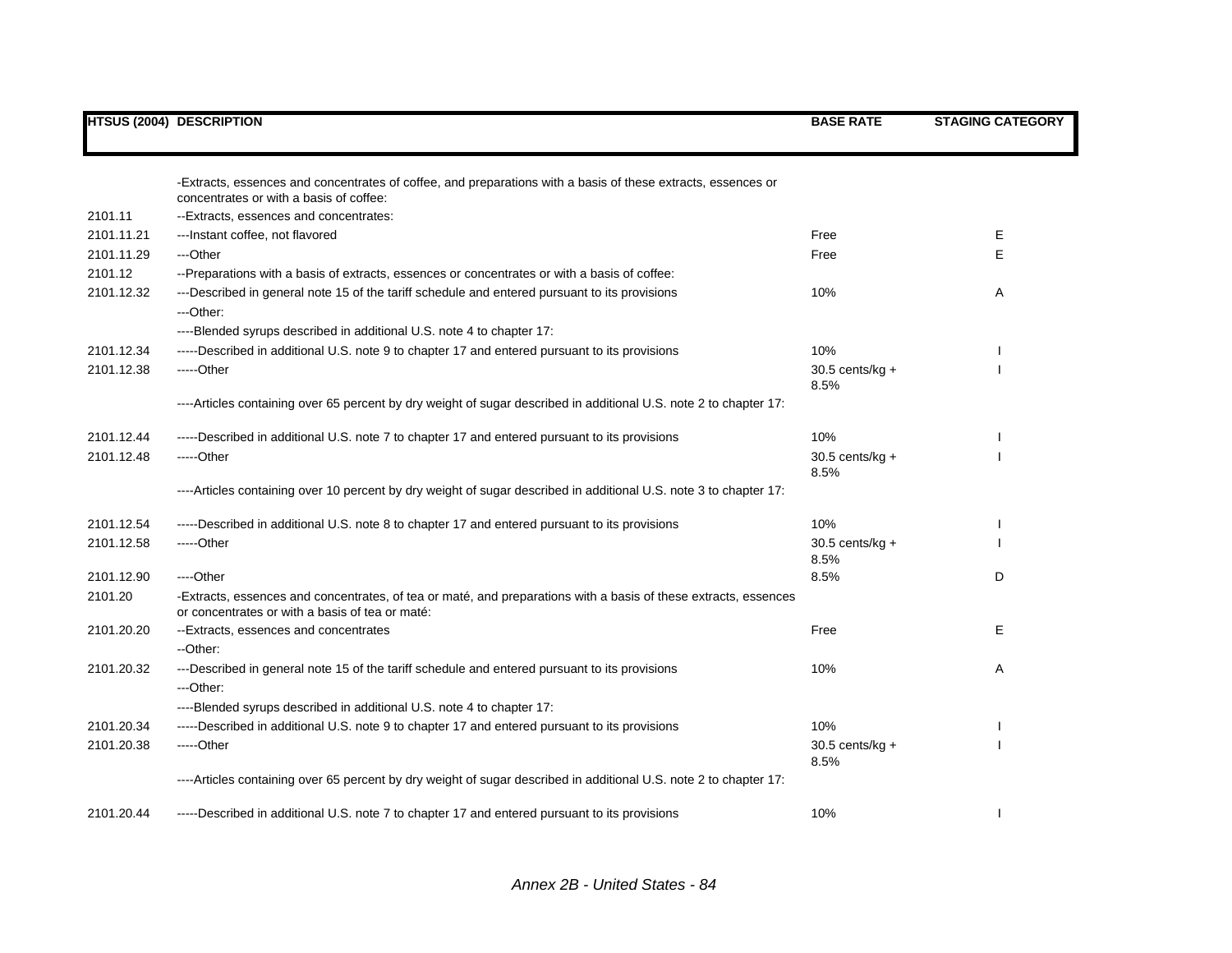|            | <b>HTSUS (2004) DESCRIPTION</b>                                                                                                               | <b>BASE RATE</b>          | <b>STAGING CATEGORY</b> |
|------------|-----------------------------------------------------------------------------------------------------------------------------------------------|---------------------------|-------------------------|
|            |                                                                                                                                               |                           |                         |
| 2101.20.48 | -----Other                                                                                                                                    |                           |                         |
|            |                                                                                                                                               | $30.5$ cents/kg +<br>8.5% |                         |
|            | ----Articles containing over 10 percent by dry weight of sugar described in additional U.S. note 3 to chapter 17:                             |                           |                         |
| 2101.20.54 | -----Described in additional U.S. note 8 to chapter 17 and entered pursuant to its provisions                                                 | 10%                       |                         |
| 2101.20.58 | -----Other                                                                                                                                    | $30.5$ cents/kg +         |                         |
|            |                                                                                                                                               | 8.5%                      |                         |
| 2101.20.90 | ----Other                                                                                                                                     | 8.5%                      | В                       |
| 2101.30.00 | -Roasted chicory and other roasted coffee substitutes and extracts, essences and concentrates thereof                                         | 2.1 cents/kg              | В                       |
| 2102       | Yeasts (active or inactive); other single-cell microorganisms, dead (but not including vaccines of heading 3002);<br>prepared baking powders: |                           |                         |
| 2102.10.00 | -Active yeasts                                                                                                                                | 6.4%                      | В                       |
| 2102.20    | -Inactive yeasts; other single-cell microorganisms, dead:                                                                                     |                           |                         |
| 2102.20.20 | -- Yeasts (except dried brewers' yeast)                                                                                                       | 6.4%                      | В                       |
| 2102.20.40 | --Dried brewers' yeast, crude                                                                                                                 | Free                      | Е                       |
| 2102.20.60 | --Other                                                                                                                                       | 3.2%                      | Α                       |
| 2102.30.00 | -Prepared baking powders                                                                                                                      | Free                      | Е                       |
| 2103       | Sauces and preparations therefor; mixed condiments and mixed seasonings; mustard flour and meal and<br>prepared mustard:                      |                           |                         |
| 2103.10.00 | -Soy sauce                                                                                                                                    | 3%                        | Α                       |
| 2103.20    | -Tomato ketchup and other tomato sauces:                                                                                                      |                           |                         |
| 2103.20.20 | -- Tomato ketchup                                                                                                                             | 6%                        | D                       |
| 2103.20.40 | --Other                                                                                                                                       | 11.6%                     | F                       |
| 2103.30    | -Mustard flour and meal and prepared mustard:                                                                                                 |                           |                         |
| 2103.30.20 | --Mustard flour and meal                                                                                                                      | Free                      | E.                      |
| 2103.30.40 | -- Prepared mustard                                                                                                                           | 2.8 cents/kg              | F                       |
| 2103.90    | -Other:                                                                                                                                       |                           |                         |
| 2103.90.20 | --Sauces derived or prepared from fish                                                                                                        | Free                      | Е                       |
| 2103.90.40 | --Nonalcoholic preparations of yeast extract (other than sauces)                                                                              | 3.2%                      | Α                       |
|            | --Other:                                                                                                                                      |                           |                         |
|            | ---Mixed condiments and mixed seasonings:                                                                                                     |                           |                         |
|            | ----Mixed condiments and mixed seasonings described in additional U.S. note 3 to this chapter:                                                |                           |                         |
| 2103.90.72 | -----Described in general note 15 of the tariff schedule and entered pursuant to its provisions                                               | 7.5%                      | Α                       |
| 2103.90.74 | -----Described in additional U.S. note 4 to this chapter and entered pursuant to its provisions                                               | 7.5%                      |                         |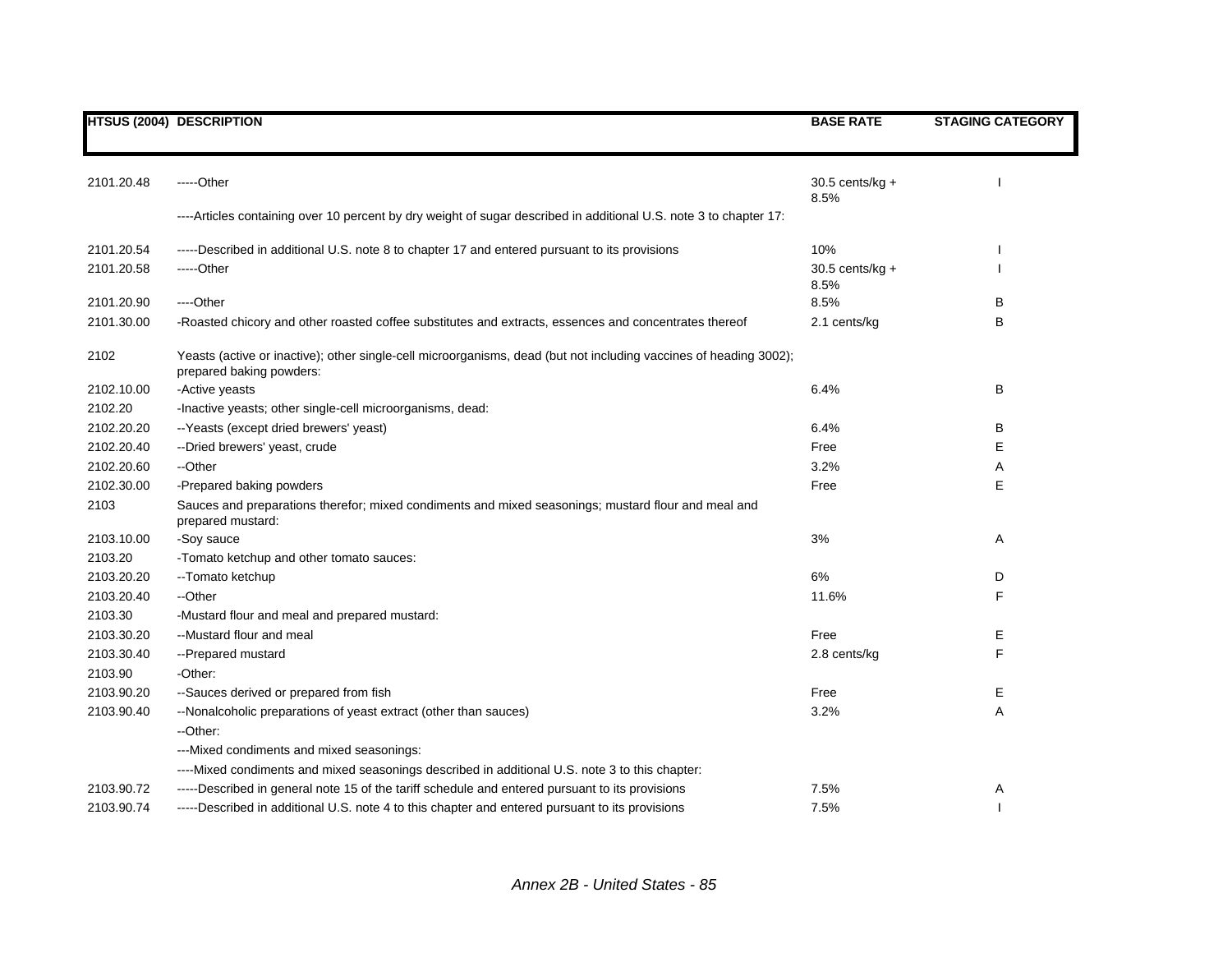|            | <b>HTSUS (2004) DESCRIPTION</b>                                                                                                                                                                                                                                                                                                                                                                                                                                                                                                                                                                                   | <b>BASE RATE</b>         | <b>STAGING CATEGORY</b> |
|------------|-------------------------------------------------------------------------------------------------------------------------------------------------------------------------------------------------------------------------------------------------------------------------------------------------------------------------------------------------------------------------------------------------------------------------------------------------------------------------------------------------------------------------------------------------------------------------------------------------------------------|--------------------------|-------------------------|
|            |                                                                                                                                                                                                                                                                                                                                                                                                                                                                                                                                                                                                                   |                          |                         |
|            |                                                                                                                                                                                                                                                                                                                                                                                                                                                                                                                                                                                                                   |                          |                         |
| 2103.90.78 | $---Other$                                                                                                                                                                                                                                                                                                                                                                                                                                                                                                                                                                                                        | $30.5$ cents/kg +        |                         |
|            |                                                                                                                                                                                                                                                                                                                                                                                                                                                                                                                                                                                                                   | 6.4%                     |                         |
| 2103.90.80 | ----Other                                                                                                                                                                                                                                                                                                                                                                                                                                                                                                                                                                                                         | 6.4%                     | D                       |
| 2103.90.90 | ---Other                                                                                                                                                                                                                                                                                                                                                                                                                                                                                                                                                                                                          | 6.4%                     | D                       |
| 2104       | Soups and broths and preparations therefor; homogenized composite food preparations:                                                                                                                                                                                                                                                                                                                                                                                                                                                                                                                              |                          |                         |
| 2104.10.00 | -Soups and broths and preparations therefor                                                                                                                                                                                                                                                                                                                                                                                                                                                                                                                                                                       | 3.2%                     | Α                       |
| 2104.20.00 | -Homogenized composite food preparations                                                                                                                                                                                                                                                                                                                                                                                                                                                                                                                                                                          | 2.5%                     | Α                       |
| 2105.00    | Ice cream and other edible ice, whether or not containing cocoa:                                                                                                                                                                                                                                                                                                                                                                                                                                                                                                                                                  |                          |                         |
|            | -Ice cream:                                                                                                                                                                                                                                                                                                                                                                                                                                                                                                                                                                                                       |                          |                         |
| 2105.00.05 | --Described in general note 15 of the tariff schedule and entered pursuant to its provisions                                                                                                                                                                                                                                                                                                                                                                                                                                                                                                                      | 20%                      | Α                       |
| 2105.00.10 | --Described in additional U.S. note 5 to this chapter and entered pursuant to its provisions                                                                                                                                                                                                                                                                                                                                                                                                                                                                                                                      | 20%                      |                         |
| 2105.00.20 | --Other                                                                                                                                                                                                                                                                                                                                                                                                                                                                                                                                                                                                           | $50.2$ cents/kg +<br>17% | See Annex 1, note 4.    |
|            | -Other:                                                                                                                                                                                                                                                                                                                                                                                                                                                                                                                                                                                                           |                          |                         |
|            | --Dairy products described in additional U.S. note 1 to chapter 4:                                                                                                                                                                                                                                                                                                                                                                                                                                                                                                                                                |                          |                         |
| 2105.00.25 | ---Described in general note 15 of the tariff schedule and entered pursuant to its provisions                                                                                                                                                                                                                                                                                                                                                                                                                                                                                                                     | 20%                      | Α                       |
| 2105.00.30 | ---Described in additional U.S. note 10 to chapter 4 and entered pursuant to its provisions                                                                                                                                                                                                                                                                                                                                                                                                                                                                                                                       | 20%                      | See Annex 1, note 11.   |
| 2105.00.40 | ---Other                                                                                                                                                                                                                                                                                                                                                                                                                                                                                                                                                                                                          | $50.2$ cents/kg +<br>17% | See Annex 1, note 12.   |
| 2105.00.50 | --Other                                                                                                                                                                                                                                                                                                                                                                                                                                                                                                                                                                                                           | 17%                      | D                       |
| 2106       | Food preparations not elsewhere specified or included:                                                                                                                                                                                                                                                                                                                                                                                                                                                                                                                                                            |                          |                         |
| 2106.10.00 | -Protein concentrates and textured protein substances                                                                                                                                                                                                                                                                                                                                                                                                                                                                                                                                                             | 6.4%                     | A                       |
| 2106.90    | -Other:                                                                                                                                                                                                                                                                                                                                                                                                                                                                                                                                                                                                           |                          |                         |
|            | --Products derived from the dried milk, dried buttermilk or dried whey of subheadings 0402.10, 0402.21.05,<br>0402.21.25, 0402.21.30, 0402.21.50, 0403.90.41, 0403.90.45, 0404.10.50 or 0404.10.90, which contain not over<br>5.5 percent by weight of butterfat and which are mixed with other ingredients including, but not limited to sugar, if<br>such mixtures contain over 16 percent milk solids by weight, are capable of being further processed or mixed with<br>similar ingredients and are not prepared for marketing to the retail consumer in the identical form and package in<br>which imported: |                          |                         |
| 2106.90.03 | ---Described in general note 15 of the tariff schedule and entered pursuant to its provisions                                                                                                                                                                                                                                                                                                                                                                                                                                                                                                                     | 2.9 cents/kg             | A                       |
| 2106.90.06 | ---Described in additional U.S. note 10 to chapter 4 and entered pursuant to its provisions                                                                                                                                                                                                                                                                                                                                                                                                                                                                                                                       | 2.9 cents/kg             | See Annex 1, note 11.   |
| 2106.90.09 | ---Other                                                                                                                                                                                                                                                                                                                                                                                                                                                                                                                                                                                                          | 86.2 cents/kg            | See Annex 1, note 12.   |
|            | --Compound alcoholic preparations of an alcoholic strength by volume exceeding 0.5 percent vol., of a kind used<br>for the manufacture of beverages:                                                                                                                                                                                                                                                                                                                                                                                                                                                              |                          |                         |
| 2106.90.12 | ---Containing not over 20 percent of alcohol by weight                                                                                                                                                                                                                                                                                                                                                                                                                                                                                                                                                            | 4.2 cents/kg $+$<br>1.9% | Α                       |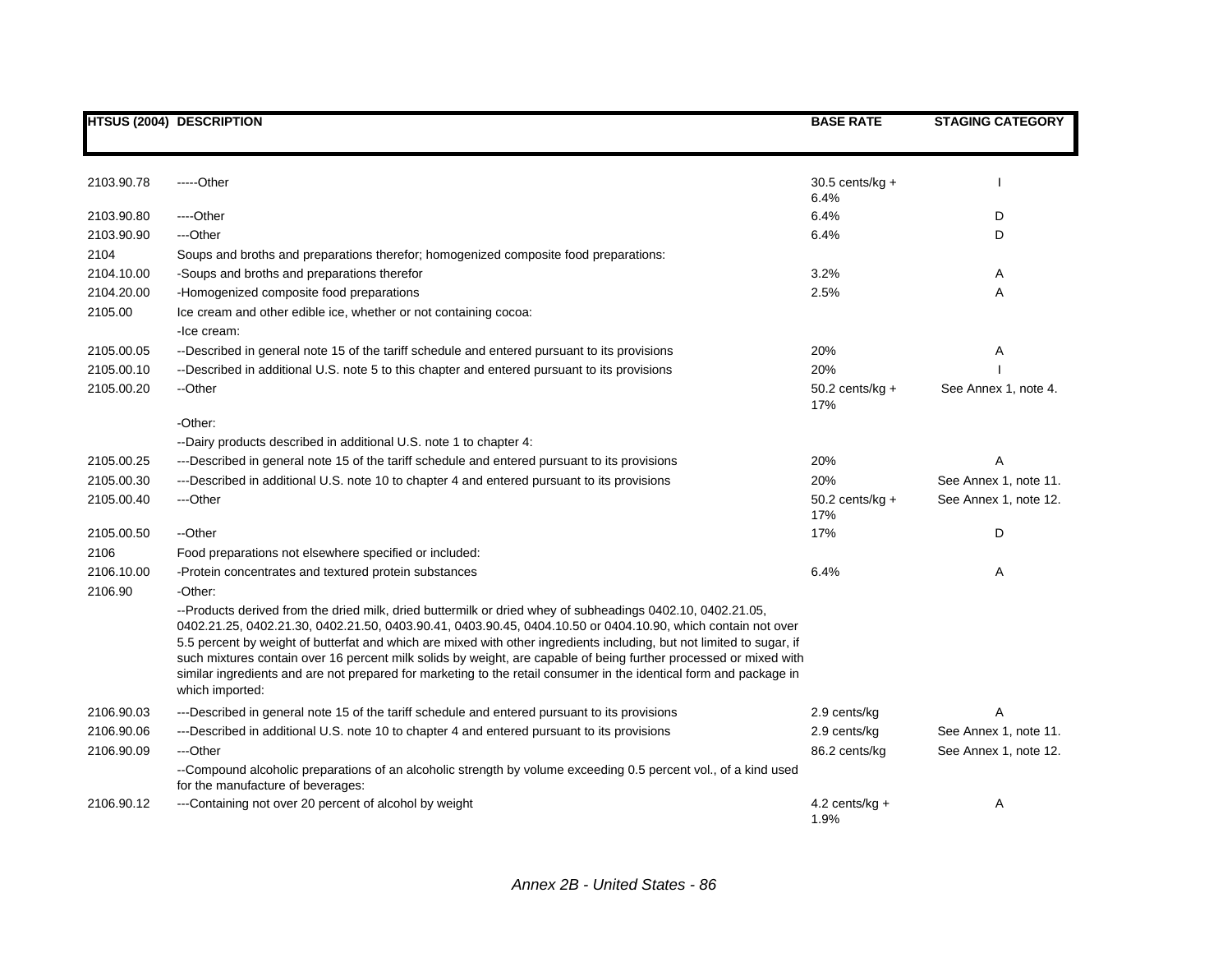|            | <b>HTSUS (2004) DESCRIPTION</b>                                                                                                                    | <b>BASE RATE</b>                                               | <b>STAGING CATEGORY</b> |
|------------|----------------------------------------------------------------------------------------------------------------------------------------------------|----------------------------------------------------------------|-------------------------|
| 2106.90.15 | ---Containing over 20 percent but not over 50 percent of alcohol by weight                                                                         | 8.4 cents/kg $+$                                               | B                       |
|            |                                                                                                                                                    | 1.9%                                                           |                         |
| 2106.90.18 | ---Containing over 50 percent of alcohol by weight                                                                                                 | 17 cents/kg + $1.9%$                                           | D                       |
|            | --Butter substitutes, whether in liquid or solid state, containing over 15 percent by weight of butter or other fats or<br>oils derived from milk: |                                                                |                         |
|            | ---Containing over 10 percent by weight of milk solids:                                                                                            |                                                                |                         |
|            | ----Butter substitutes containing over 45 percent by weight of butterfat:                                                                          |                                                                |                         |
| 2106.90.22 | -----Described in general note 15 of the tariff schedule and entered pursuant to its provisions                                                    | 15.4 cents/kg                                                  | Α                       |
| 2106.90.24 | -----Described in additional U.S. note 14 to chapter 4 and entered pursuant to its provisions                                                      | 15.4 cents/kg                                                  |                         |
| 2106.90.26 | $---Other$                                                                                                                                         | \$1.996/kg                                                     | See Annex 1, note 7.    |
| 2106.90.28 | ----Other                                                                                                                                          | 13.1 cents/kg                                                  | F                       |
|            | ---Other:                                                                                                                                          |                                                                |                         |
|            | ----Butter substitutes containing over 45 percent by weight of butterfat:                                                                          |                                                                |                         |
| 2106.90.32 | -----Described in general note 15 of the tariff schedule and entered pursuant to its provisions                                                    | 15.4 cents/kg                                                  | Α                       |
| 2106.90.34 | -----Described in additional U.S. note 14 to chapter 4 and entered pursuant to its provisions                                                      | 15.4 cents/kg                                                  |                         |
| 2106.90.36 | $---Other$                                                                                                                                         | \$1.996/kg                                                     | See Annex 1, note 7.    |
| 2106.90.38 | ----Other                                                                                                                                          | 13.1 cents/kg                                                  | F                       |
| 2106.90.39 | -- Artificially sweetened cough drops                                                                                                              | Free                                                           | E                       |
|            | --Syrups derived from cane or beet sugar, containing added coloring but not added flavoring matter:                                                |                                                                |                         |
| 2106.90.42 | ---Described in general note 15 of the tariff schedule and entered pursuant to its provisions                                                      | 3.6606 cents/kg of<br>total sugars                             | A                       |
| 2106.90.44 | ---Described in additional U.S. note 5 to chapter 17 and entered pursuant to its provisions                                                        | 3.6606 cents/kg of<br>total sugars                             |                         |
| 2106.90.46 | ---Other                                                                                                                                           | 35.74 cents/kg                                                 |                         |
|            | -- Fruit or vegetable juices, fortified with vitamins or minerals:                                                                                 |                                                                |                         |
| 2106.90.48 | ---Orange juice                                                                                                                                    | 7.85 cents/liter                                               | F                       |
|            | ---Other:                                                                                                                                          |                                                                |                         |
| 2106.90.52 | ---- Juice of any single fruit or vegetable                                                                                                        | The rate applicable<br>to the natural juice<br>in heading 2009 | D                       |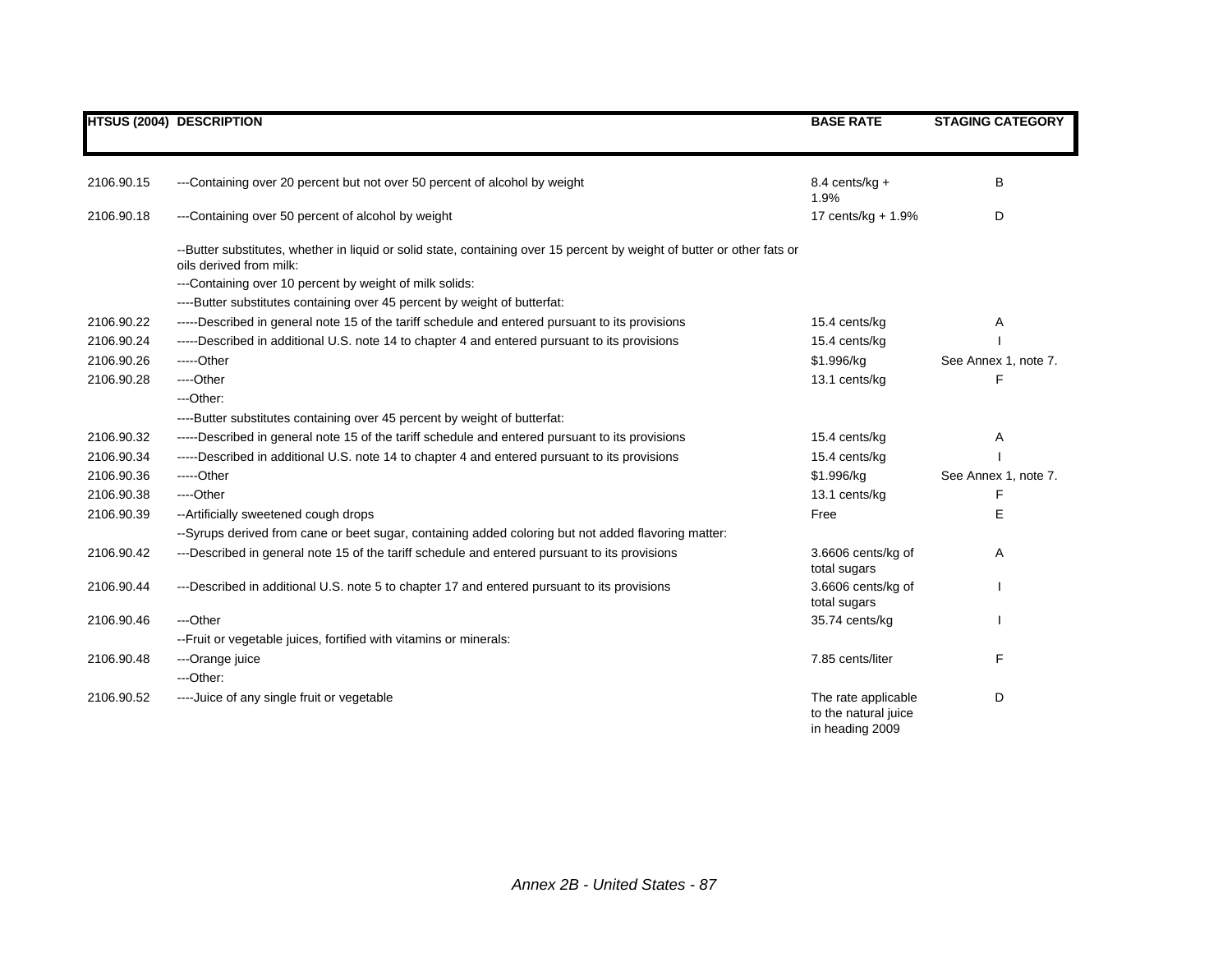|            | <b>HTSUS (2004) DESCRIPTION</b>                                                                                                                                                 | <b>BASE RATE</b>                                               | <b>STAGING CATEGORY</b> |
|------------|---------------------------------------------------------------------------------------------------------------------------------------------------------------------------------|----------------------------------------------------------------|-------------------------|
|            |                                                                                                                                                                                 |                                                                |                         |
| 2106.90.54 | ----Mixtures of juices                                                                                                                                                          | The rate applicable<br>to the natural juice<br>in heading 2009 | D                       |
|            | --Other:                                                                                                                                                                        |                                                                |                         |
| 2106.90.58 | ---Of gelatin                                                                                                                                                                   | 4.8%                                                           | Α                       |
|            | ---Other:                                                                                                                                                                       |                                                                |                         |
|            | ----Containing over 10 percent by weight of milk solids:                                                                                                                        |                                                                |                         |
| 2106.90.62 | -----Described in general note 15 of the tariff schedule and entered pursuant to its provisions<br>-----Other, dairy products described in additional U.S. note 1 to chapter 4: | 10%                                                            | Α                       |
| 2106.90.64 | ------Described in additional U.S. note 10 to chapter 4 and entered pursuant to its provisions                                                                                  | 10%                                                            | See Annex 1, note 11.   |
| 2106.90.66 | ------Other                                                                                                                                                                     | 70.4 cents/kg $+$<br>8.5%                                      | See Annex 1, note 12.   |
|            | $---Other.$                                                                                                                                                                     |                                                                |                         |
|            | ------Blended syrups described in additional U.S. note 4 to chapter 17:                                                                                                         |                                                                |                         |
| 2106.90.68 | -------Described in additional U.S. note 9 to chapter 17 and entered pursuant to its provisions                                                                                 | 10%                                                            |                         |
| 2106.90.72 | -------Other                                                                                                                                                                    | 70.4 cents/kg $+$<br>8.5%                                      |                         |
|            | ------Articles containing over 65 percent by dry weight of sugar described in additional U.S. note 2 to chapter 17:                                                             |                                                                |                         |
| 2106.90.74 | -------Described in additional U.S. note 7 to chapter 17 and entered pursuant to its provisions                                                                                 | 10%                                                            |                         |
| 2106.90.76 | -------Other                                                                                                                                                                    | 70.4 cents/kg $+$<br>8.5%                                      |                         |
|            | ------Articles containing over 10 percent by dry weight of sugar described in additional U.S. note 3 to chapter 17:                                                             |                                                                |                         |
| 2106.90.78 | ------Described in additional U.S. note 8 to chapter 17 and entered pursuant to its provisions                                                                                  | 10%                                                            |                         |
| 2106.90.80 | -------Other                                                                                                                                                                    | 70.4 cents/kg $+$<br>8.5%                                      |                         |
| 2106.90.82 | ------Other                                                                                                                                                                     | 6.4%                                                           | B                       |
|            | ----Other:                                                                                                                                                                      |                                                                |                         |
| 2106.90.83 | -----Described in general note 15 of the tariff schedule and entered pursuant to its provisions<br>-----Other, dairy products described in additional U.S. note 1 to chapter 4: | 10%                                                            | Α                       |
| 2106.90.85 | ------Described in additional U.S. note 10 to chapter 4 and entered pursuant to its provisions                                                                                  | 10%                                                            | See Annex 1, note 11.   |
| 2106.90.87 | ------Other                                                                                                                                                                     | 28.8 cents/ $kq +$<br>8.5%                                     | See Annex 1, note 12.   |

-----Other: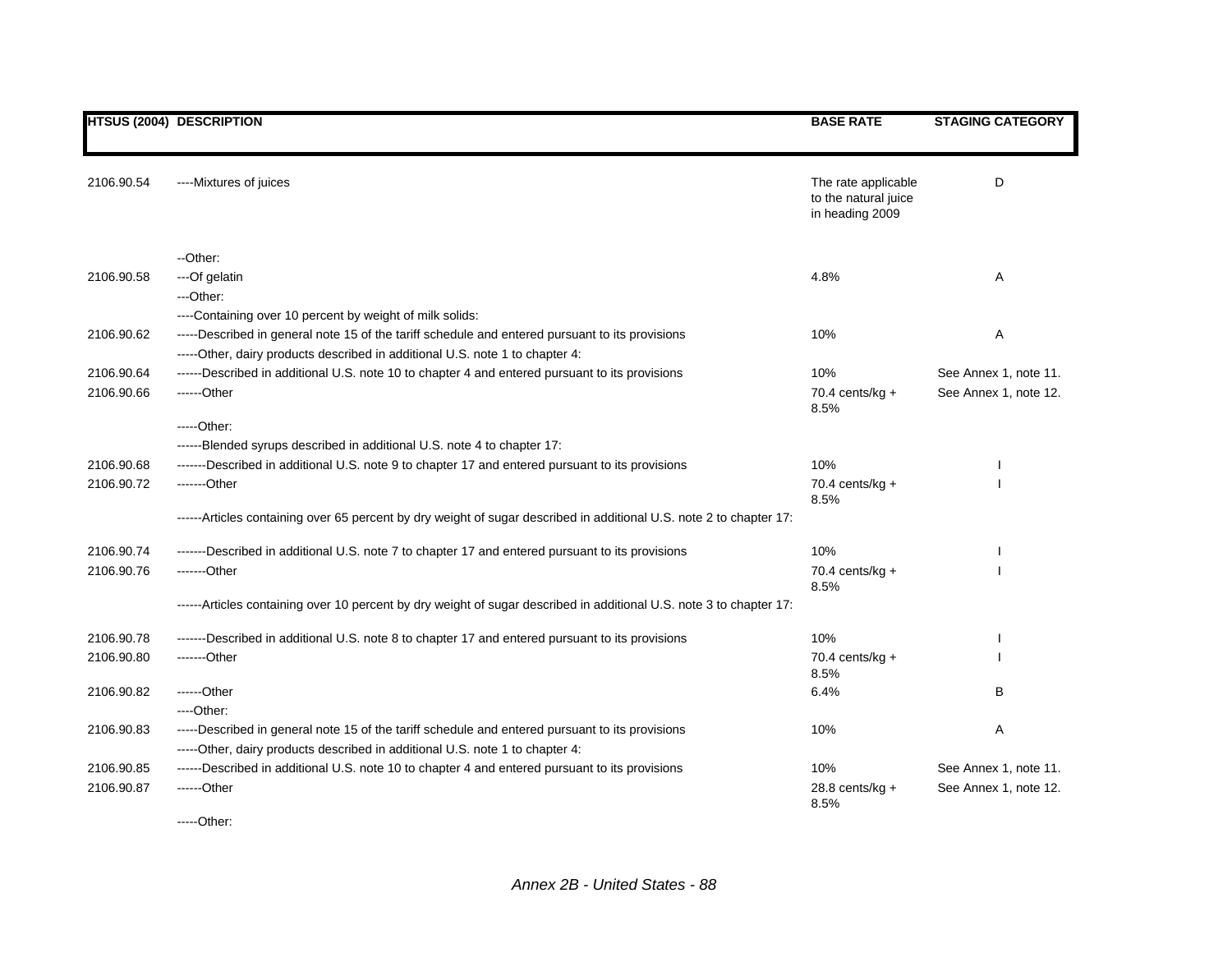|            | <b>HTSUS (2004) DESCRIPTION</b>                                                                                                                                                                                   | <b>BASE RATE</b>            | <b>STAGING CATEGORY</b> |
|------------|-------------------------------------------------------------------------------------------------------------------------------------------------------------------------------------------------------------------|-----------------------------|-------------------------|
|            |                                                                                                                                                                                                                   |                             |                         |
|            | ------Blended syrups described in additional U.S. note 4 to chapter 17:                                                                                                                                           |                             |                         |
| 2106.90.89 | ------Described in additional U.S. note 9 to chapter 17 and entered pursuant to its provisions                                                                                                                    | 10%                         |                         |
| 2106.90.91 | -------Other                                                                                                                                                                                                      | 28.8 cents/ $kg +$<br>8.5%  |                         |
|            | ------Articles containing over 65 percent by dry weight of sugar described in additional U.S. note 2 to chapter 17:                                                                                               |                             |                         |
| 2106.90.92 | ------Described in additional U.S. note 7 to chapter 17 and entered pursuant to its provisions                                                                                                                    | 10%                         |                         |
| 2106.90.94 | -------Other                                                                                                                                                                                                      | $28.8$ cents/kg +<br>8.5%   |                         |
|            | ------Articles containing over 10 percent by dry weight of sugar described in additional U.S. note 3 to chapter 17:                                                                                               |                             |                         |
| 2106.90.95 | ------Described in additional U.S. note 8 to chapter 17 and entered pursuant to its provisions                                                                                                                    | 10%                         |                         |
| 2106.90.97 | -------Other                                                                                                                                                                                                      | 28.8 cents/kg $+$<br>8.5%   |                         |
| 2106.90.99 | ------Other                                                                                                                                                                                                       | 6.4%                        | B                       |
| 2201       | Waters, including natural or artificial mineral waters and aerated waters, not containing added sugar or other<br>sweetening matter nor flavored; ice and snow:                                                   |                             |                         |
| 2201.10.00 | -Mineral waters and aerated waters                                                                                                                                                                                | 0.26 cents/liter            | Α                       |
| 2201.90.00 | -Other                                                                                                                                                                                                            | Free                        | Е                       |
| 2202       | Waters, including mineral waters and aerated waters, containing added sugar or other sweetening matter or<br>flavored, and other nonalcoholic beverages, not including fruit or vegetable juices of heading 2009: |                             |                         |
| 2202.10.00 | -Waters, including mineral waters and aerated waters, containing added sugar or other sweetening matter or<br>flavored                                                                                            | 0.2 cents/liter             | A                       |
| 2202.90    | -Other:                                                                                                                                                                                                           |                             |                         |
|            | --Milk-based drinks:                                                                                                                                                                                              |                             |                         |
| 2202.90.10 | ---Chocolate milk drink                                                                                                                                                                                           | 17%                         | F                       |
|            | ---Other:                                                                                                                                                                                                         |                             |                         |
| 2202.90.22 | ----Described in general note 15 of the tariff schedule and entered pursuant to its provisions                                                                                                                    | 17.5%                       | A                       |
| 2202.90.24 | ----Described in additional U.S. note 10 to chapter 4 and entered pursuant to its provisions                                                                                                                      | 17.5%                       | See Annex 1, note 11.   |
| 2202.90.28 | ----Other                                                                                                                                                                                                         | 23.5 cents/liter +<br>14.9% | See Annex 1, note 12.   |
|            | -- Fruit or vegetable juices, fortified with vitamins or minerals:                                                                                                                                                |                             |                         |
|            | ---Orange juice:                                                                                                                                                                                                  |                             |                         |
| 2202.90.30 | ---Not made from a juice having a degree of concentration of 1.5 or more (as determined before correction to the 4.5 cents/liter<br>nearest 0.5 degree)                                                           |                             | A                       |
| 2202.90.35 | ----Other                                                                                                                                                                                                         | 7.85 cents/liter            | F                       |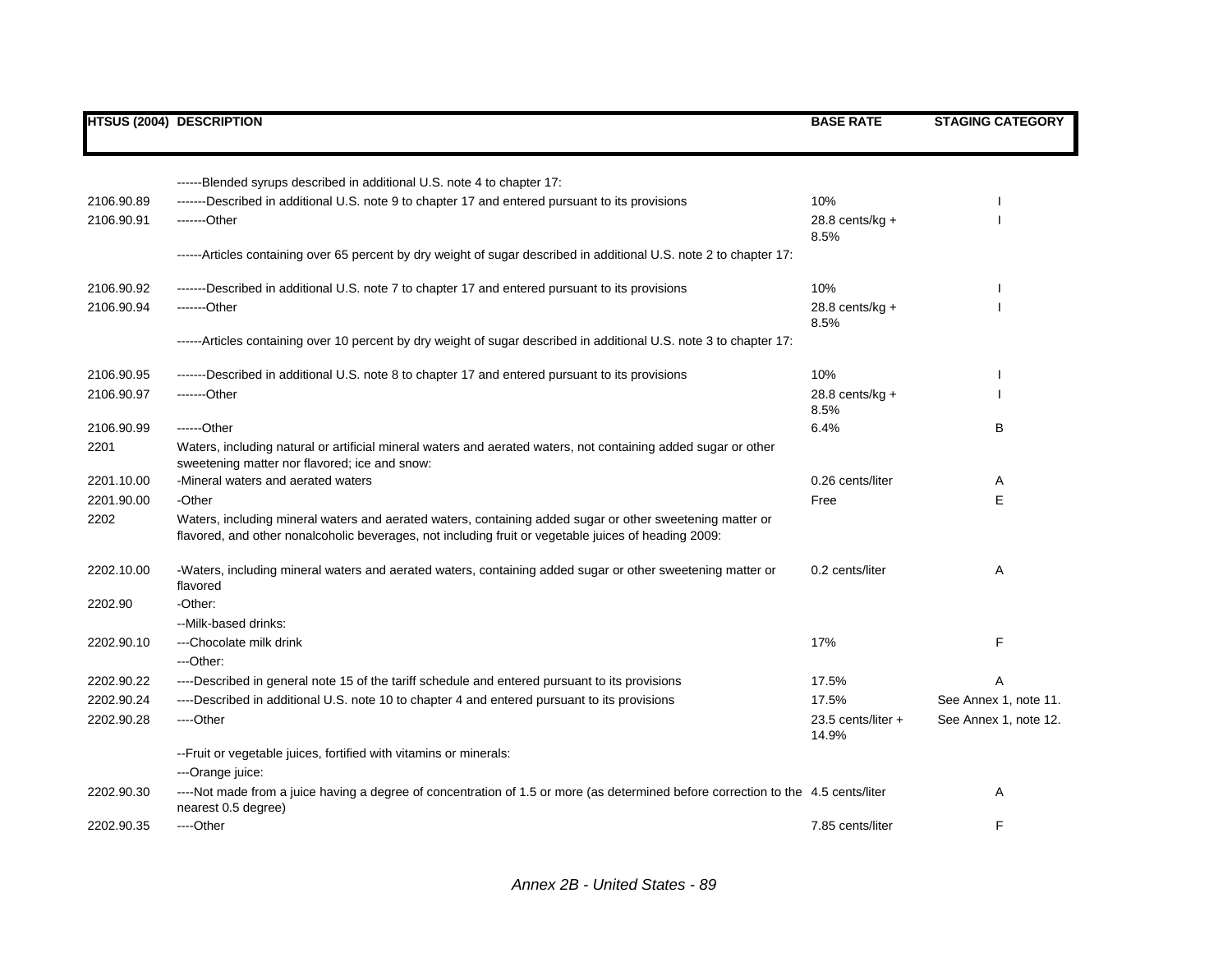## **HTSUS (2004) DESCRIPTION BASE RATE STAGING CATEGORY**

|            | $-$ Other:                                                                                                                                                                             |                                                                |                       |
|------------|----------------------------------------------------------------------------------------------------------------------------------------------------------------------------------------|----------------------------------------------------------------|-----------------------|
| 2202.90.36 | ---- Juice of any single fruit or vegetable                                                                                                                                            | The rate applicable<br>to the natural juice<br>in heading 2009 | D                     |
| 2202.90.37 | ----Mixtures of juices                                                                                                                                                                 | The rate applicable<br>to the natural juice<br>in heading 2009 | F                     |
| 2202.90.90 | --Other                                                                                                                                                                                | 0.2 cents/liter                                                | A                     |
| 2203.00.00 | Beer made from malt                                                                                                                                                                    | Free                                                           | E                     |
| 2204       | Wine of fresh grapes, including fortified wines; grape must other than that of heading 2009:                                                                                           |                                                                |                       |
| 2204.10.00 | -Sparkling wine                                                                                                                                                                        | 19.8 cents/liter                                               | See Annex 1, note 28. |
|            | -Other wine; grape must with fermentation prevented or arrested by the addition of alcohol:                                                                                            |                                                                |                       |
| 2204.21    | -- In containers holding 2 liters or less:                                                                                                                                             |                                                                |                       |
| 2204.21.20 | --- Effervescent wine                                                                                                                                                                  | 19.8 cents/liter                                               | See Annex 1, note 28. |
|            | ---Other:                                                                                                                                                                              |                                                                |                       |
|            | ---- Of an alcoholic strength by volume not over 14 percent vol.:                                                                                                                      |                                                                |                       |
| 2204.21.30 | -----If entitled under regulations of the United States Internal Revenue Service to a type designation which<br>includes the name "Tokay" and if so designated on the approved label   | 6.3 cents/liter                                                | See Annex 1, note 28. |
| 2204.21.50 | $---Other$                                                                                                                                                                             | 6.3 cents/liter                                                | See Annex 1, note 28. |
|            | ---- Of an alcoholic strength by volume over 14 percent vol.:                                                                                                                          |                                                                |                       |
| 2204.21.60 | -----If entitled under regulations of the United States Internal Revenue Service to a type designation which<br>includes the name "Marsala" and if so designated on the approved label | 5.3 cents/liter                                                | See Annex 1, note 28. |
| 2204.21.80 | $---Other$                                                                                                                                                                             | 16.9 cents/liter                                               | See Annex 1, note 28. |
| 2204.29    | --Other:                                                                                                                                                                               |                                                                |                       |
|            | ---In containers holding over 2 liters but not over 4 liters:                                                                                                                          |                                                                |                       |
| 2204.29.20 | ---- Of an alcoholic strength by volume not over 14 percent vol.                                                                                                                       | 8.4 cents/liter                                                | See Annex 1, note 28. |
| 2204.29.40 | ---- Of an alcoholic strength by volume over 14 percent vol.                                                                                                                           | 22.4 cents/liter                                               | See Annex 1, note 28. |
|            | --- In containers holding over 4 liters:                                                                                                                                               |                                                                |                       |
| 2204.29.60 | ---- Of an alcoholic strength by volume not over 14 percent vol.                                                                                                                       | 14 cents/liter                                                 | See Annex 1, note 28. |
| 2204.29.80 | ---- Of an alcoholic strength by volume over 14 percent vol.                                                                                                                           | 22.4 cents/liter                                               | See Annex 1, note 28. |
| 2204.30.00 | -Other grape must                                                                                                                                                                      | 4.4 cents/liter $+$<br>31.4 cents/pf. Liter                    | See Annex 1, note 28. |

2205 Vermouth and other wine of fresh grapes flavored with plants or aromatic substances: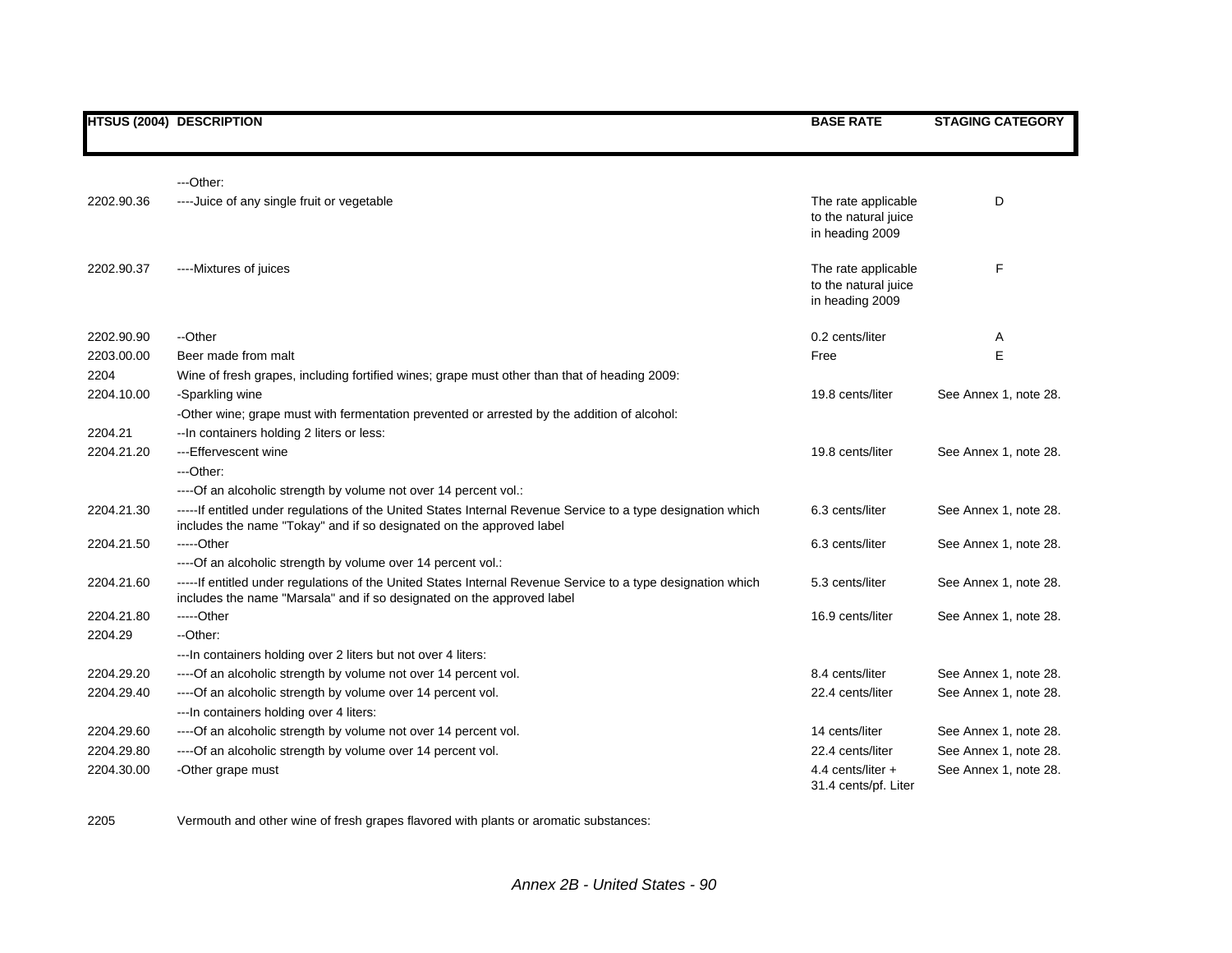|            | <b>HTSUS (2004) DESCRIPTION</b>                                                                                                                                                                       | <b>BASE RATE</b>                                                           | <b>STAGING CATEGORY</b> |
|------------|-------------------------------------------------------------------------------------------------------------------------------------------------------------------------------------------------------|----------------------------------------------------------------------------|-------------------------|
|            |                                                                                                                                                                                                       |                                                                            |                         |
| 2205.10    | -In containers holding 2 liters or less:                                                                                                                                                              |                                                                            |                         |
| 2205.10.30 | --Vermouth                                                                                                                                                                                            | 3.5 cents/liter                                                            | Α                       |
| 2205.10.60 | --Other                                                                                                                                                                                               | 4.2 cents/liter                                                            | Α                       |
| 2205.90    | -Other:                                                                                                                                                                                               |                                                                            |                         |
|            | --Vermouth:                                                                                                                                                                                           |                                                                            |                         |
| 2205.90.20 | --- In containers each holding over 2 liters but not over 4 liters                                                                                                                                    | 3.5 cents/liter                                                            | Α                       |
| 2205.90.40 | --- In containers each holding over 4 liters                                                                                                                                                          | 3.8 cents/liter                                                            | A                       |
| 2205.90.60 | --Other                                                                                                                                                                                               | 4.2 cents/liter                                                            | Α                       |
| 2206.00    | Other fermented beverages (for example, cider, perry, mead); mixtures of fermented beverages and mixtures of<br>fermented beverages and non-alcoholic beverages, not elsewhere specified or included: |                                                                            |                         |
| 2206.00.15 | -Cider, whether still or sparkling                                                                                                                                                                    | 0.4 cents/liter                                                            | Α                       |
| 2206.00.30 | -Prune wine                                                                                                                                                                                           | 3.1 cents/liter $+$<br>22.1 cents/pf. liter<br>on ethyl alcohol<br>content | Α                       |
| 2206.00.45 | -Rice wine or sake                                                                                                                                                                                    | 3 cents/liter                                                              | Α                       |
|            | -Other:                                                                                                                                                                                               |                                                                            |                         |
| 2206.00.60 | --Effervescent wine                                                                                                                                                                                   | 13.9 cents/liter                                                           | D                       |
| 2206.00.90 | --Other                                                                                                                                                                                               | 4.2 cents/liter                                                            | Α                       |
| 2207       | Undenatured ethyl alcohol of an alcoholic strength by volume of 80 percent vol. or higher; ethyl alcohol and other<br>spirits, denatured, of any strength:                                            |                                                                            |                         |
| 2207.10    | -Undenatured ethyl alcohol of an alcoholic strength by volume of 80 percent vol. or higher:                                                                                                           |                                                                            |                         |
| 2207.10.30 | -- For beverage purposes                                                                                                                                                                              | 18.9 cents/pf. liter                                                       | F                       |
| 2207.10.60 | --For nonbeverage purposes                                                                                                                                                                            | 2.5%                                                                       | A                       |
| 2207.20.00 | -Ethyl alcohol and other spirits, denatured, of any strength                                                                                                                                          | 1.9%                                                                       | Α                       |
| 2208       | Undenatured ethyl alcohol of an alcoholic strength by volume of less than 80 percent vol.; spirits, liqueurs and<br>other spirituous beverages:                                                       |                                                                            |                         |
| 2208.20    | -Spirits obtained by distilling grape wine or grape marc (grape brandy):                                                                                                                              |                                                                            |                         |
| 2208.20.10 | -- Pisco and singani                                                                                                                                                                                  | Free                                                                       | E                       |
|            | --Other:                                                                                                                                                                                              |                                                                            |                         |
|            | ---In containers each holding not over 4 liters:                                                                                                                                                      |                                                                            |                         |
| 2208.20.20 | ----Valued not over \$2.38/liter                                                                                                                                                                      | Free                                                                       | Е                       |
| 2208.20.30 | ----Valued over \$2.38 but not over \$3.43/liter                                                                                                                                                      | Free                                                                       | Е                       |
| 2208.20.40 | ----Valued over \$3.43/liter                                                                                                                                                                          | Free                                                                       | E                       |
|            | --- In containers each holding over 4 liters:                                                                                                                                                         |                                                                            |                         |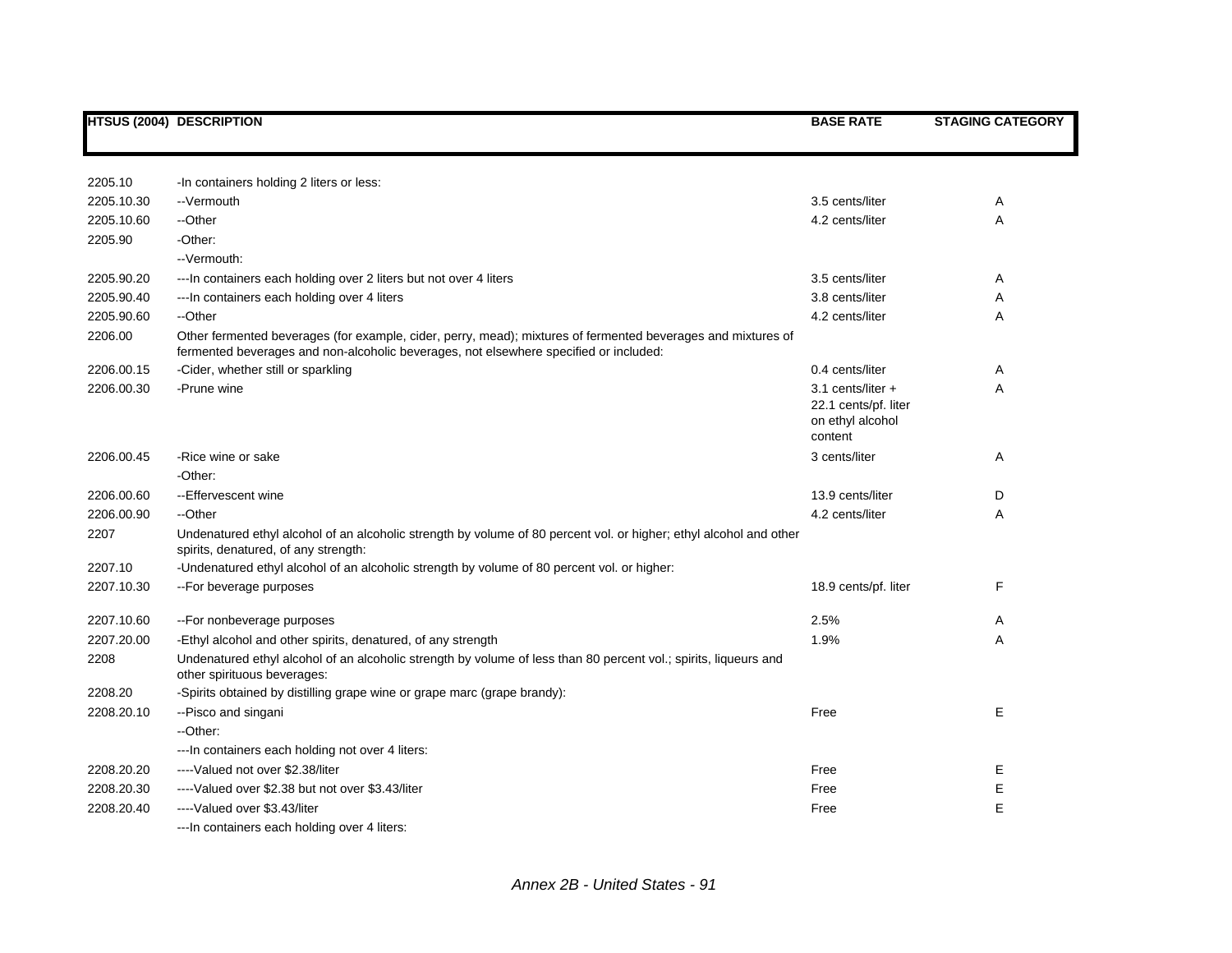|            | <b>HTSUS (2004) DESCRIPTION</b>                    | <b>BASE RATE</b>     | <b>STAGING CATEGORY</b> |
|------------|----------------------------------------------------|----------------------|-------------------------|
|            |                                                    |                      |                         |
| 2208.20.50 | ----Valued not over \$2.38/liter                   | Free                 | Е                       |
| 2208.20.60 | ----Valued over \$2.38/liter                       | Free                 | E                       |
| 2208.30    | -Whiskies:                                         |                      |                         |
| 2208.30.30 | -- Irish and Scotch                                | Free                 | Е                       |
| 2208.30.60 | --Other                                            | Free                 | E                       |
| 2208.40    | -Rum and tafia:                                    |                      |                         |
|            | -- In containers each holding not over 4 liters:   |                      |                         |
| 2208.40.20 | --- Valued not over \$3 per proof liter            | 23.7 cents/pf. liter | F                       |
| 2208.40.40 | --- Valued over \$3 per proof liter                | Free                 | Α                       |
|            | -- In containers each holding over 4 liters:       |                      |                         |
| 2208.40.60 | --- Valued not over 69¢ per proof liter            | 23.7 cents/pf. liter | F                       |
| 2208.40.80 | --- Valued over 69¢ per proof liter                | Free                 | Α                       |
| 2208.50.00 | -Gin and Geneve                                    | Free                 | E                       |
| 2208.60    | -Vodka:                                            |                      |                         |
|            | -- In containers each holding not over 4 liters:   |                      |                         |
| 2208.60.10 | --- Valued not over \$2.05/liter                   | Free                 | Е                       |
| 2208.60.20 | ---Valued over \$2.05/liter                        | Free                 | E                       |
| 2208.60.50 | -- In containers each holding over 4 liters        | Free                 | E                       |
| 2208.70.00 | -Liqueurs and cordials                             | Free                 | Е                       |
| 2208.90    | -Other:                                            |                      |                         |
| 2208.90.01 | -- Aquavit                                         | Free                 | Е                       |
|            | --Bitters:                                         |                      |                         |
| 2208.90.05 | ---Not fit for use as beverages                    | Free                 | Е                       |
| 2208.90.10 | --- Fit for use as beverages                       | Free                 | E                       |
|            | --Brandy:                                          |                      |                         |
|            | --Slivovitz:                                       |                      |                         |
|            | ---- Valued not over \$3.43/liter:                 |                      |                         |
| 2208.90.12 | ----- In containers each holding not over 4 liters | Free                 | Е                       |
| 2208.90.14 | ----- In containers each holding over 4 liters     | Free                 | Е                       |
| 2208.90.15 | ---- Valued over \$3.43/liter                      | Free                 | E                       |
|            | ---Other:                                          |                      |                         |
|            | ---- In containers each holding not over 4 liters: |                      |                         |
| 2208.90.20 | ----- Valued not over \$2.38/liter                 | Free                 | Е                       |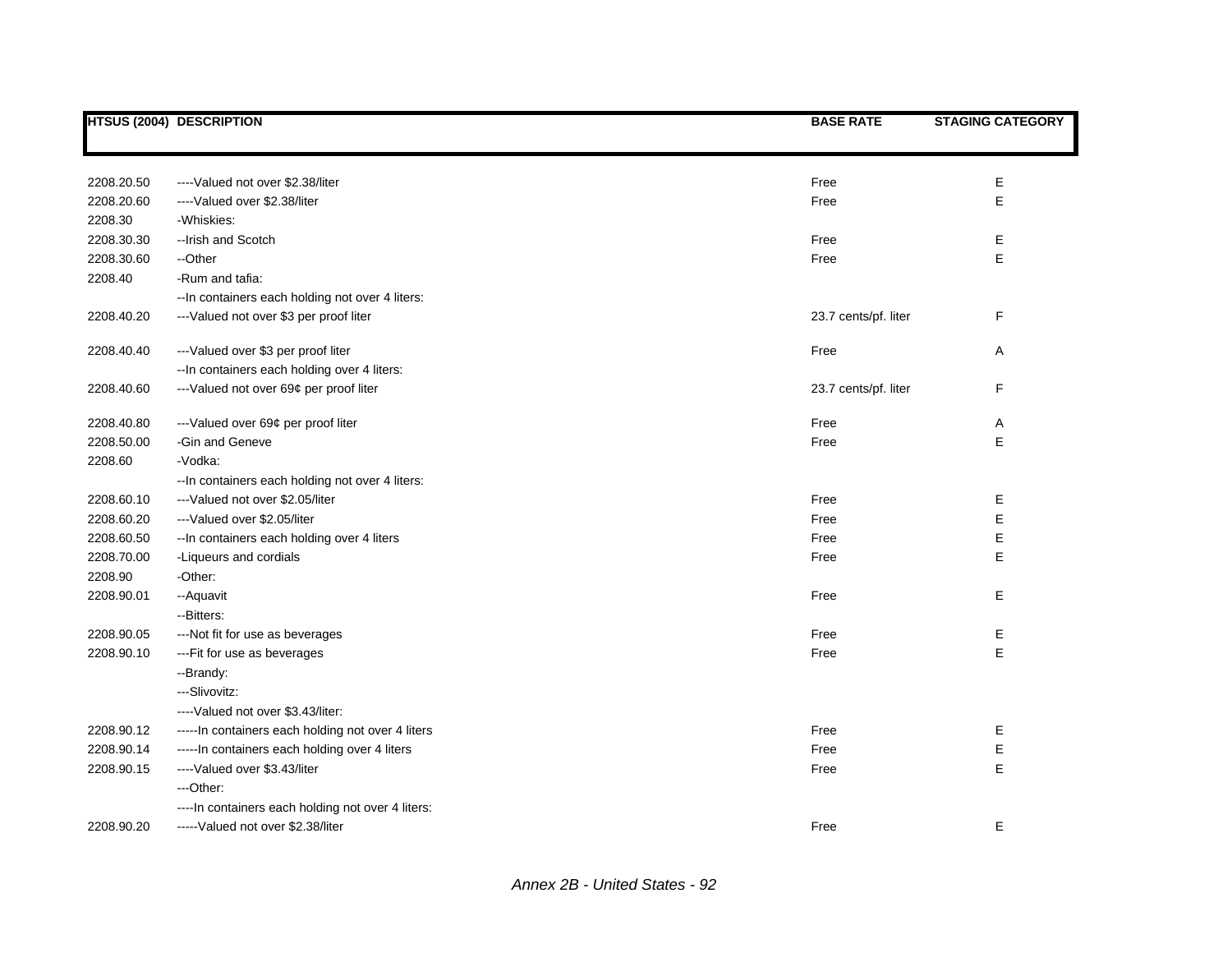|            | <b>HTSUS (2004) DESCRIPTION</b>                                                                                                                                                                | <b>BASE RATE</b>     | <b>STAGING CATEGORY</b> |
|------------|------------------------------------------------------------------------------------------------------------------------------------------------------------------------------------------------|----------------------|-------------------------|
|            |                                                                                                                                                                                                |                      |                         |
|            |                                                                                                                                                                                                |                      |                         |
| 2208.90.25 | -----Valued over \$2.38 but not over \$3.43/liter                                                                                                                                              | Free                 | Ε                       |
| 2208.90.30 | ----- Valued over \$3.43/liter                                                                                                                                                                 | Free                 | E                       |
|            | ---- In containers each holding over 4 liters:                                                                                                                                                 |                      |                         |
| 2208.90.35 | ----- Valued not over \$2.38/liter                                                                                                                                                             | Free                 | Е                       |
| 2208.90.40 | -----Valued over \$2.38/liter                                                                                                                                                                  | Free                 | E                       |
| 2208.90.46 | --Kirschwasser and ratafia                                                                                                                                                                     | Free                 | E                       |
|            | --Tequila:                                                                                                                                                                                     |                      |                         |
| 2208.90.50 | --- In containers each holding not over 4 liters                                                                                                                                               | Free                 | Е                       |
| 2208.90.55 | --- In containers each holding over 4 liters                                                                                                                                                   | Free                 | E                       |
| 2208.90.71 | -- Imitations of brandy and other spirituous beverages                                                                                                                                         | Free                 | E                       |
|            | --Other:                                                                                                                                                                                       |                      |                         |
|            | ---Spirits:                                                                                                                                                                                    |                      |                         |
| 2208.90.72 | ----Mezcal in containers each holding not over 4 liters                                                                                                                                        | Free                 | E                       |
| 2208.90.75 | ----Other                                                                                                                                                                                      | Free                 | E                       |
| 2208.90.80 | ---Other                                                                                                                                                                                       | 21.1 cents/pf. liter | A                       |
| 2209.00.00 | Vinegar and substitutes for vinegar obtained from acetic acid                                                                                                                                  | 0.5 cents/pf. Liter  | A                       |
| 2301       | Flours, meals and pellets, of meat or meat offal, of fish or of crustaceans, molluscs or other aquatic invertebrates,<br>unfit for human consumption; greaves (cracklings):                    |                      |                         |
| 2301.10.00 | -Flours, meals and pellets, of meat or meat offal; greaves (cracklings)                                                                                                                        | Free                 | Ε                       |
| 2301.20.00 | -Flours, meals and pellets, of fish or of crustaceans, molluscs or other aquatic invertebrates                                                                                                 | Free                 | E                       |
| 2302       | Bran, sharps (middlings) and other residues, whether or not in the form of pellets, derived from the sifting, milling                                                                          |                      |                         |
|            | or other working of cereals or of leguminous plants:                                                                                                                                           |                      |                         |
| 2302.10.00 | -Of corn (maize)                                                                                                                                                                               | Free                 | Е                       |
| 2302.20.00 | -Of rice                                                                                                                                                                                       | Free                 | Е                       |
| 2302.30.00 | -Of wheat                                                                                                                                                                                      | Free                 | Е                       |
| 2302.40.00 | -Of other cereals                                                                                                                                                                              | Free                 | E                       |
| 2302.50.00 | -Of leguminous plants                                                                                                                                                                          | 1.4%                 | A                       |
| 2303       | Residues of starch manufacture and similar residues, beet-pulp, bagasse and other waste of sugar manufacture,<br>brewing or distilling dregs and waste, whether or not in the form of pellets: |                      |                         |
| 2303.10.00 | -Residues of starch manufacture and similar residues                                                                                                                                           | 1.4%                 | Α                       |
| 2303.20.00 | -Beet-pulp, bagasse and other waste of sugar manufacture                                                                                                                                       | Free                 | Е                       |
| 2303.30.00 | -Brewing or distilling dregs and waste                                                                                                                                                         | Free                 | E                       |
| 2304.00.00 | Oilcake and other solid residues, whether or not ground or in the form of pellets, resulting from the extraction of<br>soybean oil                                                             | $0.45$ cents/kg      | Α                       |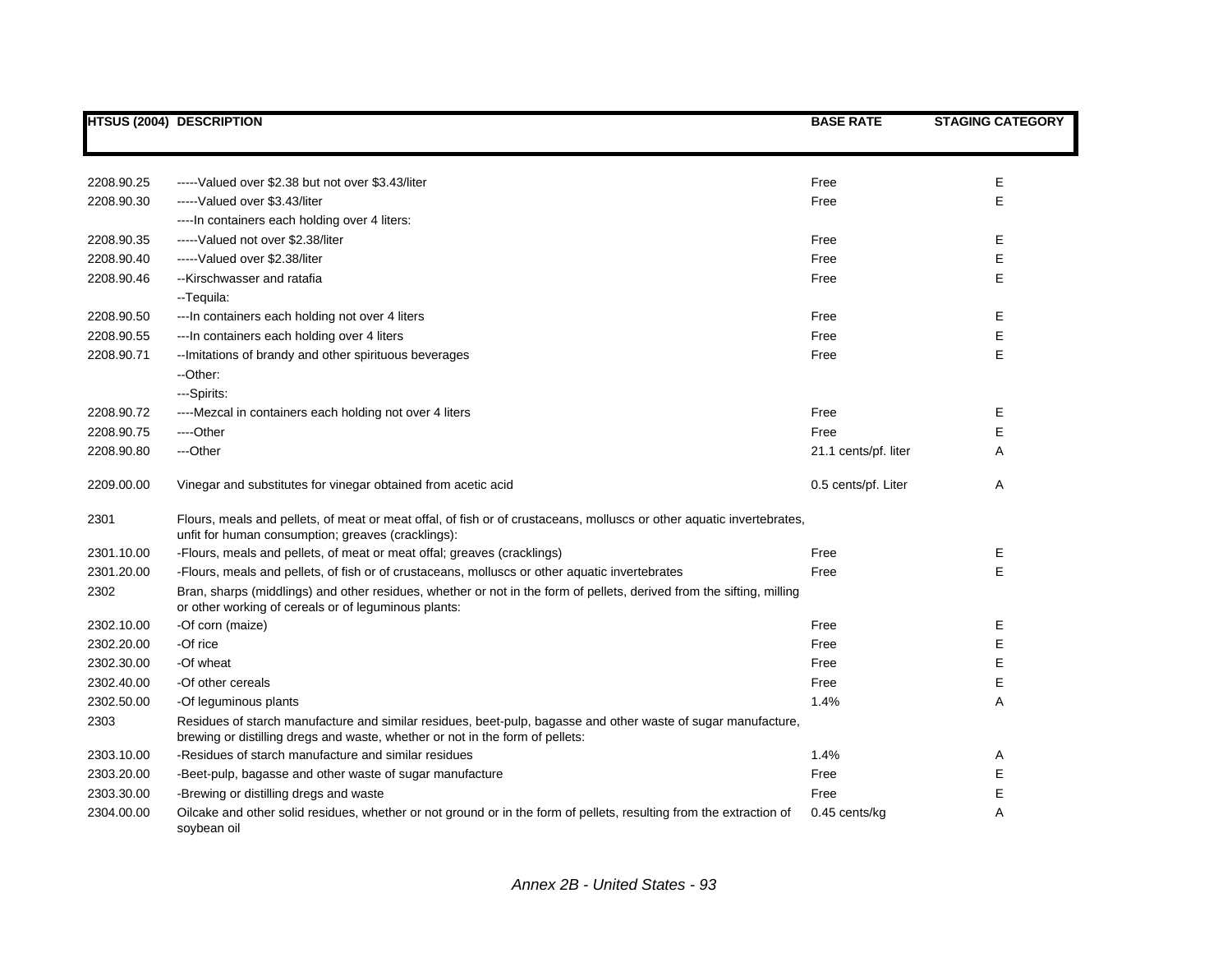|            | <b>HTSUS (2004) DESCRIPTION</b>                                                                                                                                                              | <b>BASE RATE</b>          | <b>STAGING CATEGORY</b> |
|------------|----------------------------------------------------------------------------------------------------------------------------------------------------------------------------------------------|---------------------------|-------------------------|
|            |                                                                                                                                                                                              |                           |                         |
| 2305.00.00 | Oilcake and other solid residues, whether or not ground or in the form of pellets, resulting from the extraction of<br>peanut (ground-nut) oil                                               | 0.32 cents/kg             | Α                       |
| 2306       | Oilcake and other solid residues, whether or not ground or in the form of pellets, resulting from the extraction of<br>vegetable fats or oils, other than those of heading 2304 or 2305:     |                           |                         |
| 2306.10.00 | -Of cotton seeds                                                                                                                                                                             | $0.56$ cents/kg           | В                       |
| 2306.20.00 | -Of linseed                                                                                                                                                                                  | $0.12$ cents/kg           | Α                       |
| 2306.30.00 | -Of sunflower seeds                                                                                                                                                                          | $0.45$ cents/kg           | Α                       |
|            | -Of rape or colza seeds:                                                                                                                                                                     |                           |                         |
| 2306.41.00 | -- Of low euricic acid rape or colza seeds                                                                                                                                                   | $0.17$ cents/kg           | Α                       |
| 2306.49.00 | --Other                                                                                                                                                                                      | $0.17$ cents/kg           | Α                       |
| 2306.50.00 | -Of coconut or copra                                                                                                                                                                         | $0.45$ cents/kg           | Α                       |
| 2306.60.00 | -Of palm nuts or kernels                                                                                                                                                                     | $0.32$ cents/kg           | Α                       |
| 2306.70.00 | -Of corn (maize) germ                                                                                                                                                                        | 0.32 cents/kg             | Α                       |
| 2306.90.00 | -Other                                                                                                                                                                                       | 0.32 cents/kg             | Α                       |
| 2307.00.00 | Wine lees; argol                                                                                                                                                                             | Free                      | Е                       |
| 2308.00    | Vegetable materials and vegetable waste, vegetable residues and byproducts, whether or not in the form of<br>pellets, of a kind used in animal feeding, not elsewhere specified or included: |                           |                         |
| 2308.00.10 | -Acorns and horse-chestnuts                                                                                                                                                                  | 1.4%                      | A                       |
| 2308.00.93 | -Screenings, scalpings, chaff or scourings, ground, or not ground, of flaxseed (linseed)                                                                                                     | Free                      | Е                       |
| 2308.00.95 | -Dehydrated marigolds                                                                                                                                                                        | 1.9%                      | Α                       |
| 2308.00.98 | -Other                                                                                                                                                                                       | 1.4%                      | Α                       |
| 2309       | Preparations of a kind used in animal feeding:                                                                                                                                               |                           |                         |
| 2309.10.00 | -Dog or cat food, put up for retail sale                                                                                                                                                     | Free                      | Е                       |
| 2309.90    | -Other:                                                                                                                                                                                      |                           |                         |
| 2309.90.10 | --Mixed feeds or mixed feed ingredients                                                                                                                                                      | Free                      | Е                       |
|            | --Other:                                                                                                                                                                                     |                           |                         |
|            | --- Animal feeds containing milk or milk derivatives:                                                                                                                                        |                           |                         |
|            | ----Containing over 10 percent by weight of milk solids:                                                                                                                                     |                           |                         |
| 2309.90.22 | -----Described in general note 15 of the tariff schedule and entered pursuant to its provisions                                                                                              | 7.5%                      | A                       |
| 2309.90.24 | -----Described in additional U.S. note 2 to this chapter and entered pursuant to its provisions                                                                                              | 7.5%                      | See Annex 1, note 9.    |
| 2309.90.28 | $---Other$                                                                                                                                                                                   | 80.4 cents/kg $+$<br>6.4% | See Annex 1, note 10.   |
|            | ----Other:                                                                                                                                                                                   |                           |                         |
| 2309.90.42 | -----Described in general note 15 of the tariff schedule and entered pursuant to its provisions                                                                                              | 7.5%                      | Α                       |
| 2309.90.44 | -----Described in additional U.S. note 2 to this chapter and entered pursuant to its provisions                                                                                              | 7.5%                      | See Annex 1, note 9.    |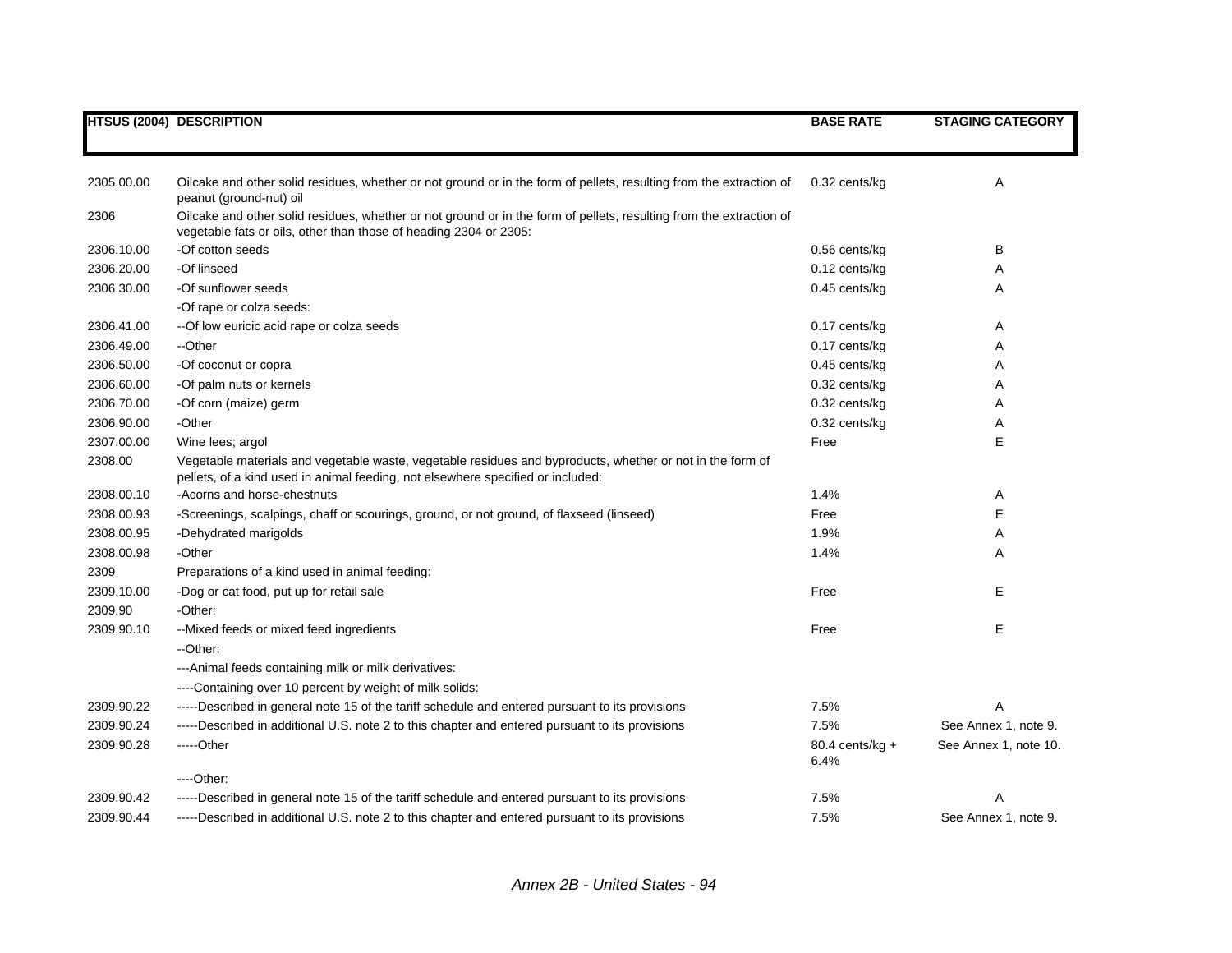|            | <b>HTSUS (2004) DESCRIPTION</b>                                                                      | <b>BASE RATE</b>          | <b>STAGING CATEGORY</b> |
|------------|------------------------------------------------------------------------------------------------------|---------------------------|-------------------------|
|            |                                                                                                      |                           |                         |
| 2309.90.48 | -----Other                                                                                           | 80.4 cents/kg $+$<br>6.4% | See Annex 1, note 10.   |
|            | ---Other:                                                                                            |                           |                         |
| 2309.90.60 | ---- Animal feeds containing egg                                                                     | 1.9%                      | Α                       |
|            | ---Other:                                                                                            |                           |                         |
| 2309.90.70 | -----Preparations, with a basis of vitamin B12, for supplementing animal feed                        | 1.4%                      | Α                       |
| 2309.90.95 | -----Other                                                                                           | 1.4%                      | A                       |
| 2401       | Unmanufactured tobacco (whether or not threshed or similarly processed); tobacco refuse:             |                           |                         |
| 2401.10    | -Tobacco, not stemmed/stripped:                                                                      |                           |                         |
|            | --Containing over 35 percent wrapper tobacco:                                                        |                           |                         |
| 2401.10.21 | ---Wrapper tobacco                                                                                   | Free                      | Е                       |
| 2401.10.29 | ---Other                                                                                             | Free                      | E                       |
|            | --Not containing wrapper tobacco, or not containing over 35 percent wrapper tobacco:                 |                           |                         |
|            | ---Oriental or Turkish type:                                                                         |                           |                         |
| 2401.10.44 | ----Cigarette leaf                                                                                   | Free                      | Е                       |
| 2401.10.48 | ----Other                                                                                            | Free                      | E                       |
| 2401.10.53 | --- Cigar binder and filler                                                                          | Free                      | E                       |
|            | ---Other:                                                                                            |                           |                         |
|            | ---- Flue-cured, burley and other light air-cured leaf:                                              |                           |                         |
| 2401.10.61 | -----To be used in products other than cigarettes                                                    | 23.9 cents/kg             | D                       |
|            | $---Other:$                                                                                          |                           |                         |
| 2401.10.63 | ------Described in additional U.S. note 5 to this chapter and entered pursuant to its provisions     | 23.9 cents/kg             |                         |
| 2401.10.65 | ------Other                                                                                          | 350%                      | See Annex 1, note 23.   |
| 2401.10.95 | ---Other                                                                                             | 32.7 cents/kg             | в                       |
| 2401.20    | -Tobacco, partly or wholly stemmed/stripped:                                                         |                           |                         |
|            | -- Not threshed or similarly processed:                                                              |                           |                         |
| 2401.20.05 | ---Leaf tobacco, the product of two or more countries or dependencies, when mixed or packed together | \$5.48/kg                 | D                       |
|            | ---Other:                                                                                            |                           |                         |
|            | ----Containing over 35 percent wrapper tobacco:                                                      |                           |                         |
| 2401.20.14 | -----Wrapper tobacco                                                                                 | Free                      | Ε                       |
| 2401.20.18 | -----Other                                                                                           | Free                      | E                       |
|            | ----Not containing wrapper tobacco, or not containing over 35 percent wrapper tobacco:               |                           |                         |
|            | -----Oriental or Turkish type:                                                                       |                           |                         |
| 2401.20.23 | ------Cigarette leaf                                                                                 | Free                      | Е                       |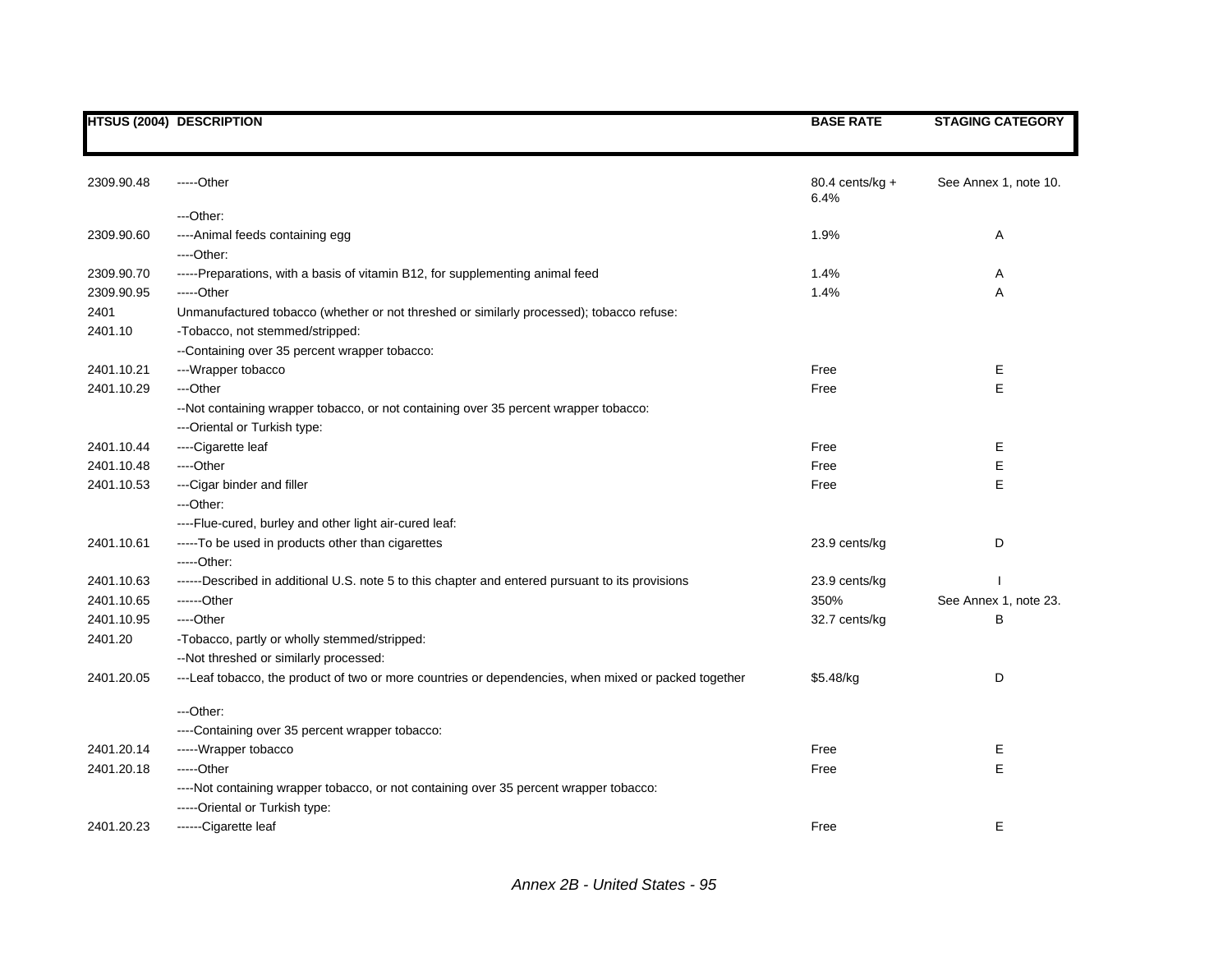|            | <b>HTSUS (2004) DESCRIPTION</b>                                                                    | <b>BASE RATE</b> | <b>STAGING CATEGORY</b> |
|------------|----------------------------------------------------------------------------------------------------|------------------|-------------------------|
|            |                                                                                                    |                  |                         |
| 2401.20.26 | ------Other                                                                                        | Free             | E                       |
| 2401.20.29 | -----Cigar binder and filler                                                                       | Free             | E                       |
|            | $---Other:$                                                                                        |                  |                         |
|            | ------Flue-cured, burley and other light air-cured leaf:                                           |                  |                         |
| 2401.20.31 | -------To be used in products other than cigarettes                                                | 40.9 cents/kg    | D                       |
|            | -------Other:                                                                                      |                  |                         |
| 2401.20.33 | --------Described in additional U.S. note 5 to this chapter and entered pursuant to its provisions | 40.9 cents/kg    |                         |
| 2401.20.35 | --------Other                                                                                      | 350%             | See Annex 1, note 23.   |
| 2401.20.57 | ------Other                                                                                        | 39.7 cents/kg    | F                       |
|            | -- Threshed or similarly processed:                                                                |                  |                         |
| 2401.20.60 | ---From cigar leaf                                                                                 | Free             | E                       |
|            | ---Other:                                                                                          |                  |                         |
| 2401.20.75 | ----Oriental or Turkish type                                                                       | Free             | E                       |
|            | ----Other:                                                                                         |                  |                         |
| 2401.20.83 | -----To be used in products other than cigarettes                                                  | 37.5 cents/kg    | D                       |
|            | $---Other.$                                                                                        |                  |                         |
| 2401.20.85 | ------Described in additional U.S. note 5 to this chapter and entered pursuant to its provisions   | 37.5 cents/kg    |                         |
| 2401.20.87 | ------Other                                                                                        | 350%             | See Annex 1, note 23.   |
| 2401.30    | -Tobacco refuse:                                                                                   |                  |                         |
|            | -- From cigar leaf:                                                                                |                  |                         |
|            | ---Tobacco stems:                                                                                  |                  |                         |
| 2401.30.03 | ----Not cut, not ground and not pulverized                                                         | Free             | Е                       |
| 2401.30.06 | ----Cut, ground or pulverized                                                                      | Free             | E                       |
| 2401.30.09 | ---Other                                                                                           | Free             | E                       |
|            | -- From Oriental or Turkish type tobacco:                                                          |                  |                         |
|            | --- Tobacco stems:                                                                                 |                  |                         |
| 2401.30.13 | ----Not cut, not ground and not pulverized                                                         | Free             | Е                       |
| 2401.30.16 | ----Cut, ground or pulverized                                                                      | Free             | Е                       |
| 2401.30.19 | ---Other                                                                                           | Free             | E                       |
|            | --Other:                                                                                           |                  |                         |
|            | --- To be used in products other than cigarettes:                                                  |                  |                         |
|            | ----Tobacco stems:                                                                                 |                  |                         |
| 2401.30.23 | -----Not cut, not ground and not pulverized                                                        | Free             | Е                       |
| 2401.30.25 | -----Cut, ground or pulverized                                                                     | 97 cents/kg      | A                       |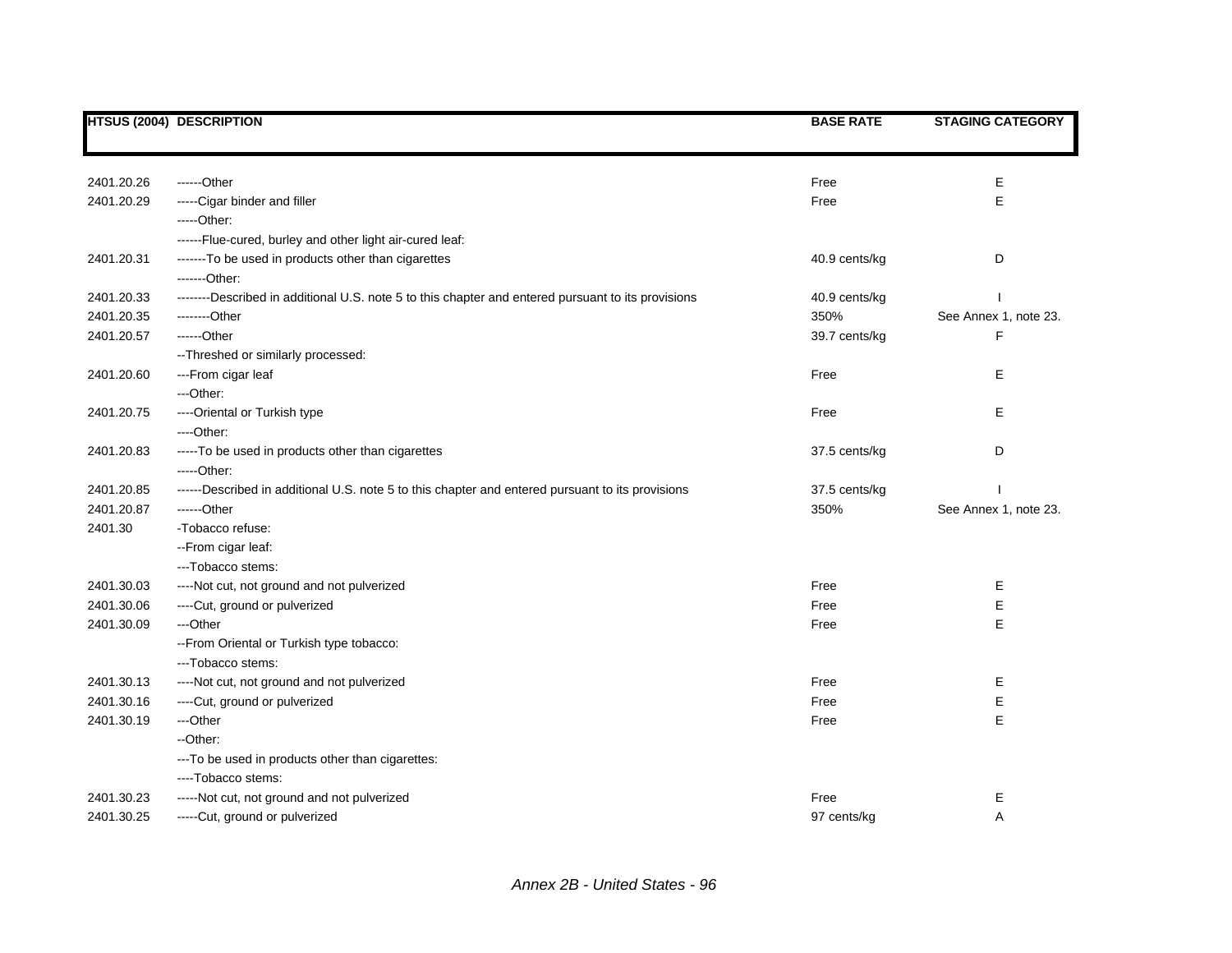|            | <b>HTSUS (2004) DESCRIPTION</b>                                                                                                              | <b>BASE RATE</b>          | <b>STAGING CATEGORY</b> |
|------------|----------------------------------------------------------------------------------------------------------------------------------------------|---------------------------|-------------------------|
|            |                                                                                                                                              |                           |                         |
| 2401.30.27 | ----Other                                                                                                                                    | 28.4 cents/kg             | F                       |
|            | ---Other:                                                                                                                                    |                           |                         |
|            | ----Described in additional U.S. note 5 to this chapter and entered pursuant to its provisions:                                              |                           |                         |
|            | -----Tobacco stems:                                                                                                                          |                           |                         |
| 2401.30.33 | ------Not cut, not ground and not pulverized                                                                                                 | Free                      |                         |
| 2401.30.35 | ------Cut, ground or pulverized                                                                                                              | 97 cents/kg               |                         |
| 2401.30.37 | -----Other                                                                                                                                   | 28.4 cents/kg             |                         |
| 2401.30.70 | ---Other                                                                                                                                     | 350%                      | See Annex 1, note 23.   |
| 2402       | Cigars, cheroots, cigarillos and cigarettes, of tobacco or of tobacco substitutes:                                                           |                           |                         |
| 2402.10    | -Cigars, cheroots and cigarillos, containing tobacco:                                                                                        |                           |                         |
| 2402.10.30 | --Each valued less than 15¢                                                                                                                  | $$1.89/kg + 4.7%$         | В                       |
| 2402.10.60 | --Each valued 15¢ or over but less than 23¢                                                                                                  | 57 cents/ $kg + 1.4%$     | A                       |
| 2402.10.80 | --Each valued 23¢ or over                                                                                                                    | 57 cents/kg + 1.4%        | Α                       |
| 2402.20    | -Cigarettes containing tobacco:                                                                                                              |                           |                         |
| 2402.20.10 | --Containing clove                                                                                                                           | $41.7$ cents/kg +<br>0.9% | Α                       |
|            | Other:                                                                                                                                       |                           |                         |
| 2402.20.80 | ---Paper-wrapped                                                                                                                             | $$1.05/kg + 2.3%$         | D                       |
| 2402.20.90 | ---Other                                                                                                                                     | $$1.50/kg + 3.2%$         | D                       |
| 2402.90.00 | -Other                                                                                                                                       | $$1.05/kg + 2.3%$         | B                       |
| 2403       | Other manufactured tobacco and manufactured tobacco substitutes; "homogenized" or "reconstituted" tobacco;<br>tobacco extracts and essences: |                           |                         |
| 2403.10    | -Smoking tobacco, whether or not containing tobacco substitutes in any proportion:                                                           |                           |                         |
| 2403.10.20 | --Prepared for marketing to the ultimate consumer in the identical form and package in which imported                                        | 32.8 cents/kg             | Α                       |
|            | --Other:                                                                                                                                     |                           |                         |
| 2403.10.30 | --- To be used in products other than cigarettes                                                                                             | 32.8 cents/kg             | Α                       |
|            | ---Other:                                                                                                                                    |                           |                         |
| 2403.10.60 | ----Described in additional U.S. note 5 to this chapter and entered pursuant to its provisions                                               | 32.8 cents/kg             |                         |
| 2403.10.90 | ----Other                                                                                                                                    | 350%                      | See Annex 1, note 23.   |
|            | -Other:                                                                                                                                      |                           |                         |
| 2403.91    | --"Homogenized" or "reconstituted" tobacco:                                                                                                  |                           |                         |
| 2403.91.20 | ---Suitable for use as wrapper tobacco                                                                                                       | 62 cents/kg               | Α                       |
|            | ---Other:                                                                                                                                    |                           |                         |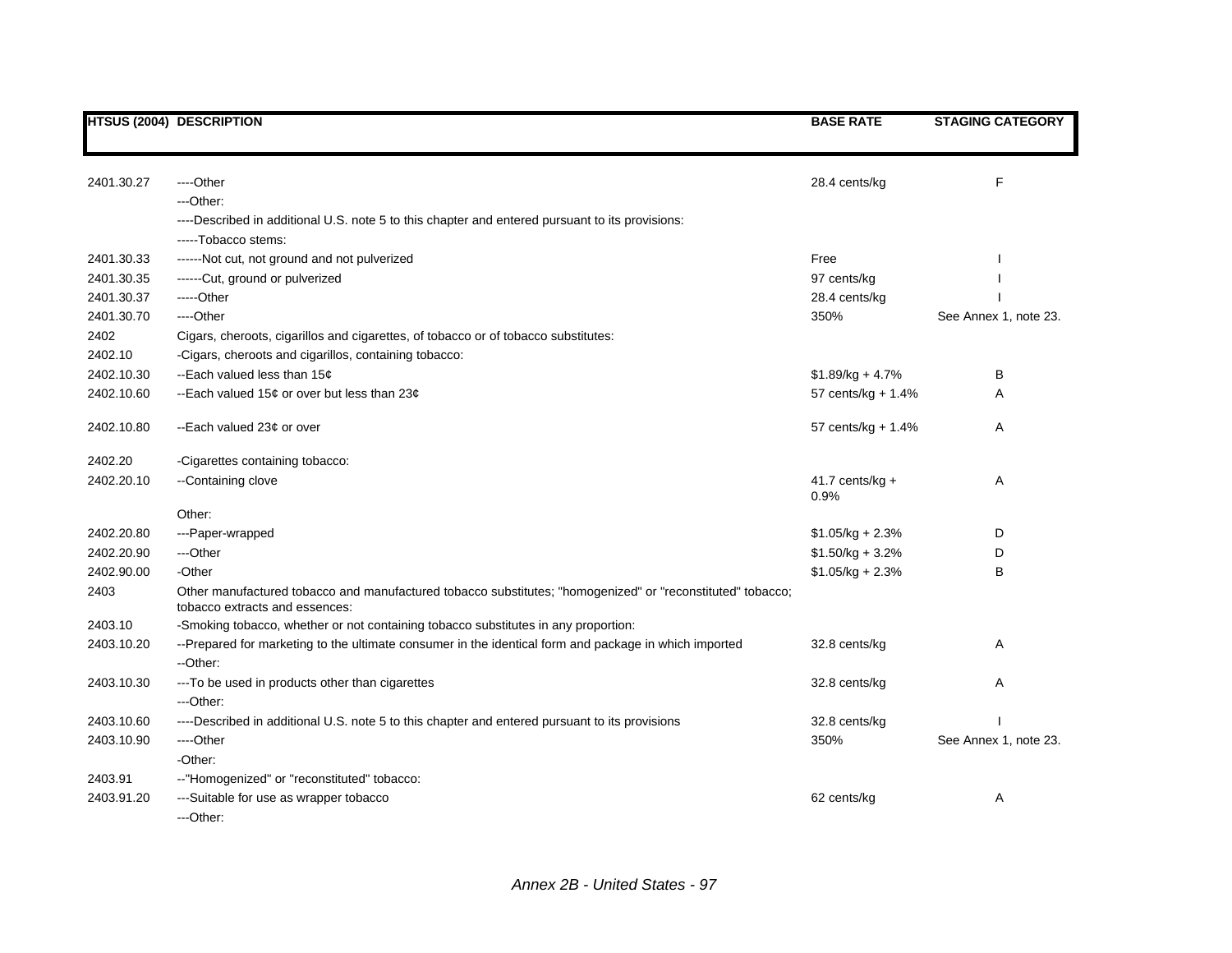|            | <b>HTSUS (2004) DESCRIPTION</b>                                                                                                                                                        | <b>BASE RATE</b> | <b>STAGING CATEGORY</b> |
|------------|----------------------------------------------------------------------------------------------------------------------------------------------------------------------------------------|------------------|-------------------------|
|            |                                                                                                                                                                                        |                  |                         |
|            |                                                                                                                                                                                        |                  |                         |
| 2403.91.43 | ----To be used in products other than cigarettes                                                                                                                                       | 19.9 cents/kg    | A                       |
|            | ----Other:                                                                                                                                                                             |                  |                         |
| 2403.91.45 | -----Described in additional U.S. note 5 to this chapter and entered pursuant to its provisions                                                                                        | 19.9 cents/kg    |                         |
| 2403.91.47 | -----Other                                                                                                                                                                             | 350%             | See Annex 1, note 23.   |
| 2403.99    | --Other:                                                                                                                                                                               |                  |                         |
| 2403.99.20 | ---Prepared for marketing to the ultimate consumer in the identical form and package in which imported                                                                                 | 24.7 cents/kg    | Α                       |
|            | ---Other:                                                                                                                                                                              |                  |                         |
| 2403.99.30 | ----To be used in products other than cigarettes                                                                                                                                       | 24.7 cents/kg    | B                       |
|            | ----Other:                                                                                                                                                                             |                  |                         |
| 2403.99.60 | -----Described in additional U.S. note 5 to this chapter and entered pursuant to its provisions                                                                                        | 24.7 cents/kg    |                         |
| 2403.99.90 | -----Other                                                                                                                                                                             | 350%             | See Annex 1, note 23.   |
| 2501.00.00 | Salt (including table salt and denatured salt) and pure sodium chloride, whether or not in aqueous solution or                                                                         | Free             | Ε                       |
|            | containing added anticaking or free-flowing agents; sea water                                                                                                                          |                  |                         |
| 2502.00.00 | Unroasted iron pyrites                                                                                                                                                                 | Free             | Ε                       |
| 2503.00.00 | Sulfur of all kinds, other than sublimed sulfur, precipitated sulfur and colloidal sulfur                                                                                              | Free             | E                       |
| 2504       | Natural graphite:                                                                                                                                                                      |                  |                         |
| 2504.10    | -In powder or in flakes:                                                                                                                                                               |                  |                         |
| 2504.10.10 | --Crystalline flake (not including flake dust)                                                                                                                                         | Free             | Е                       |
| 2504.10.50 | --Other                                                                                                                                                                                | Free             | E                       |
| 2504.90.00 | -Other                                                                                                                                                                                 | Free             | E                       |
| 2505       | Natural sands of all kinds, whether or not colored, other than metal-bearing sands of chapter 26:                                                                                      |                  |                         |
| 2505.10    | -Silica sands and quartz sands:                                                                                                                                                        |                  |                         |
| 2505.10.10 | --Sand containing by weight 95 percent or more of silica and not more than 0.6 percent of oxide of iron                                                                                | Free             | Е                       |
| 2505.10.50 | --Other                                                                                                                                                                                | Free             | E                       |
| 2505.90.00 | -Other                                                                                                                                                                                 | Free             | E                       |
| 2506       | Quartz (other than natural sands); quartzite, whether or not roughly trimmed or merely cut, by sawing or<br>otherwise, into blocks or slabs of a rectangular (including square) shape: |                  |                         |
| 2506.10.00 | -Quartz                                                                                                                                                                                | Free             | E                       |
|            | -Quartzite:                                                                                                                                                                            |                  |                         |
| 2506.21.00 | -- Crude or roughly trimmed                                                                                                                                                            | Free             | Е                       |
| 2506.29.00 | --Other                                                                                                                                                                                | Free             | Ε                       |
| 2507.00.00 | Kaolin and other kaolinic clays, whether or not calcined                                                                                                                               | Free             | E                       |
| 2508       | Other clays (not including expanded clays of heading 6806), andalusite, kyanite and sillimanite, whether or not<br>calcined; mullite; chamotte or dinas earths:                        |                  |                         |
| 2508.10.00 | -Bentonite                                                                                                                                                                             | Free             | E                       |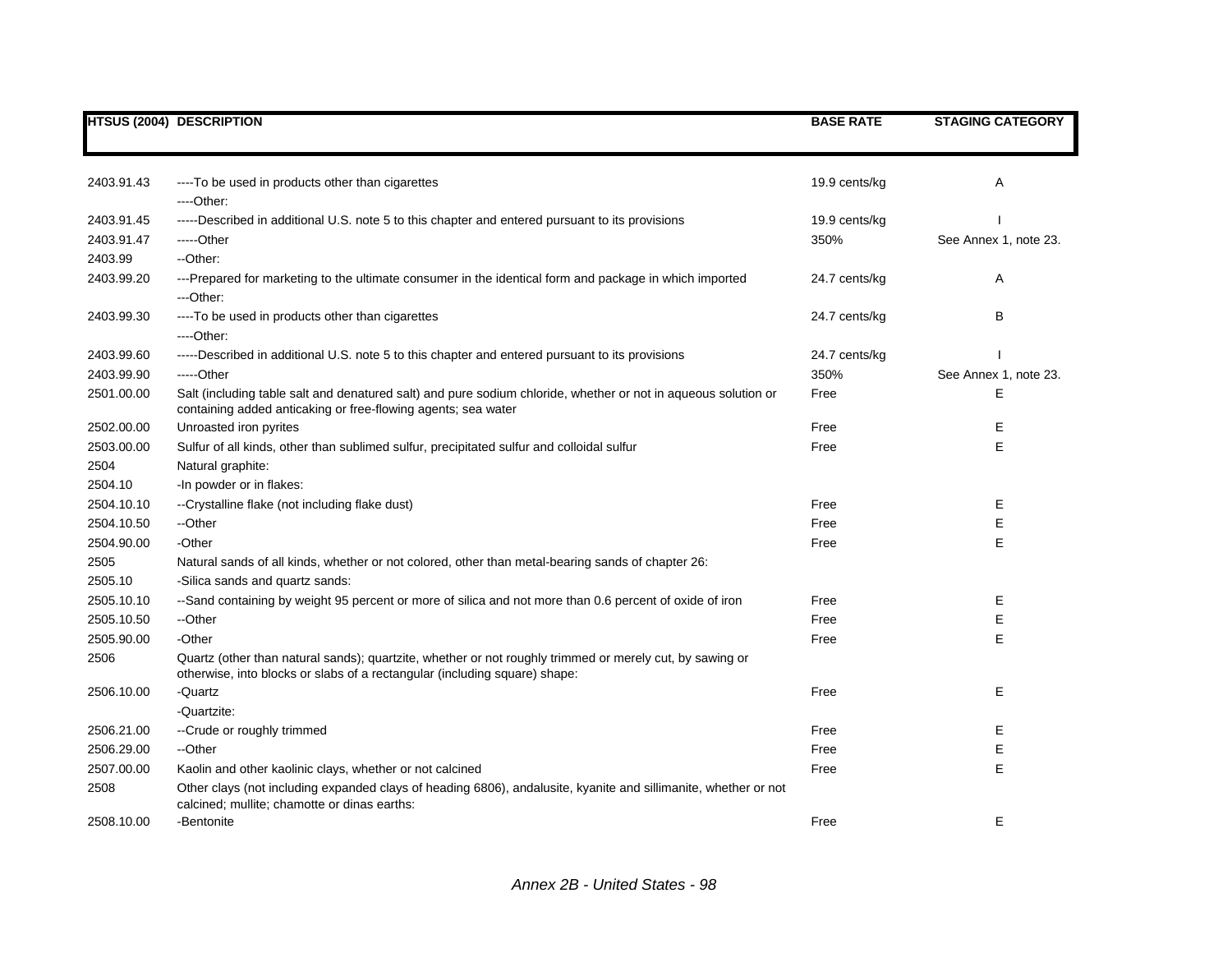|            | <b>HTSUS (2004) DESCRIPTION</b>                                                                                                                                                                                                                                                 | <b>BASE RATE</b> | <b>STAGING CATEGORY</b> |
|------------|---------------------------------------------------------------------------------------------------------------------------------------------------------------------------------------------------------------------------------------------------------------------------------|------------------|-------------------------|
|            |                                                                                                                                                                                                                                                                                 |                  |                         |
| 2508.20.00 | -Decolorizing earths and fuller's earth                                                                                                                                                                                                                                         | Free             | E                       |
| 2508.30.00 | -Fire-clay                                                                                                                                                                                                                                                                      | Free             | E                       |
| 2508.40.00 | -Other clays                                                                                                                                                                                                                                                                    | Free             | E                       |
| 2508.50.00 | -Andalusite, kyanite and sillimanite                                                                                                                                                                                                                                            | Free             | Е                       |
| 2508.60.00 | -Mullite                                                                                                                                                                                                                                                                        | Free             | Е                       |
| 2508.70.00 | -Chamotte or dinas earth                                                                                                                                                                                                                                                        | Free             | E                       |
| 2509.00    | Chalk:                                                                                                                                                                                                                                                                          |                  |                         |
| 2509.00.10 | -Crude                                                                                                                                                                                                                                                                          | Free             | Е                       |
| 2509.00.20 | -Other                                                                                                                                                                                                                                                                          | Free             | E                       |
| 2510       | Natural calcium phosphates, natural aluminum calcium phosphates and phosphatic chalk:                                                                                                                                                                                           |                  |                         |
| 2510.10.00 | -Unground                                                                                                                                                                                                                                                                       | Free             | Е                       |
| 2510.20.00 | -Ground                                                                                                                                                                                                                                                                         | Free             | E                       |
| 2511       | Natural barium sulfate (barytes); natural barium carbonate (witherite), whether or not calcined, other than barium<br>oxide of heading 2816:                                                                                                                                    |                  |                         |
| 2511.10    | -Natural barium sulfate (barytes):                                                                                                                                                                                                                                              |                  |                         |
| 2511.10.10 | --Ground                                                                                                                                                                                                                                                                        | Free             | Е                       |
| 2511.10.50 | --Other                                                                                                                                                                                                                                                                         | \$1.25/t         | Α                       |
| 2511.20.00 | -Natural barium carbonate (witherite)                                                                                                                                                                                                                                           | Free             | Е                       |
| 2512.00.00 | Siliceous fossil meals (for example, kieselguhr, tripolite and diatomite) and similar siliceous earths, whether or not Free<br>calcined, of an apparent specific gravity of 1 or less                                                                                           |                  | E                       |
| 2513       | Pumice; emery; natural corundum, natural garnet and other natural abrasives, whether or not heat-treated:                                                                                                                                                                       |                  |                         |
|            | -Pumice:                                                                                                                                                                                                                                                                        |                  |                         |
| 2513.11.00 | --Crude or in irregular pieces, including crushed pumice                                                                                                                                                                                                                        | Free             | Е                       |
| 2513.19.00 | --Other                                                                                                                                                                                                                                                                         | Free             | E                       |
| 2513.20    | -Emery, natural corundum, natural garnet and other natural abrasives:                                                                                                                                                                                                           |                  |                         |
| 2513.20.10 | --Crude or in irregular pieces                                                                                                                                                                                                                                                  | Free             | Е                       |
| 2513.20.90 | --Other                                                                                                                                                                                                                                                                         | Free             | E                       |
| 2514.00.00 | Slate, whether or not roughly trimmed or merely cut, by sawing or otherwise, into blocks or slabs of a rectangular Free<br>(including square) shape                                                                                                                             |                  | E                       |
| 2515       | Marble, travertine and other calcareous monumental or building stone of an apparent specific gravity of 2.5 or<br>more, and alabaster, whether or not roughly trimmed or merely cut, by sawing or otherwise, into blocks or slabs of<br>a rectangular (including square) shape: |                  |                         |
|            | -Marble and travertine:                                                                                                                                                                                                                                                         |                  |                         |
| 2515.11.00 | --Crude or roughly trimmed                                                                                                                                                                                                                                                      | Free             | Е                       |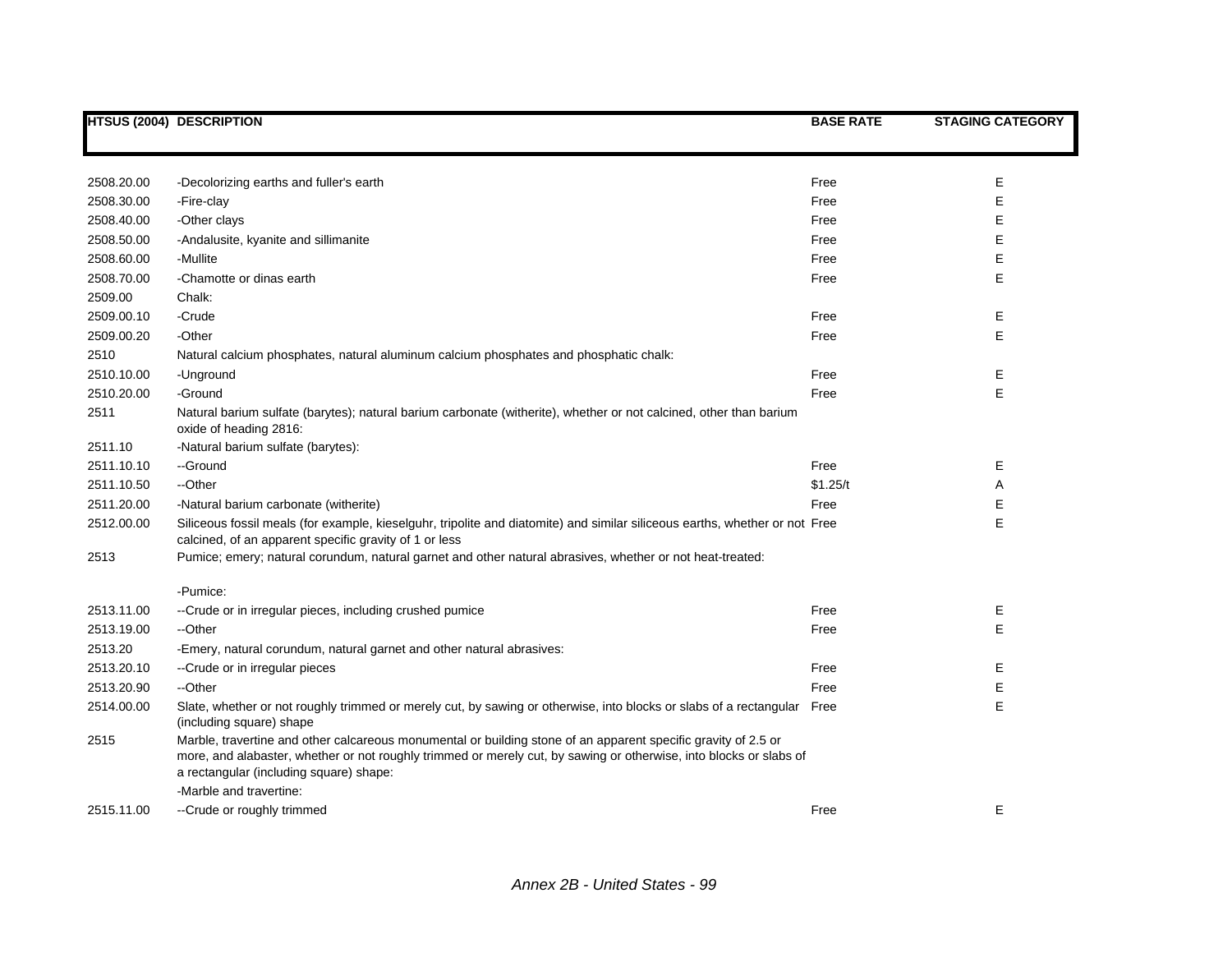|            | <b>HTSUS (2004) DESCRIPTION</b>                                                                                                                                                                                                                                                                                                                                                                                                                                 | <b>BASE RATE</b> | <b>STAGING CATEGORY</b> |
|------------|-----------------------------------------------------------------------------------------------------------------------------------------------------------------------------------------------------------------------------------------------------------------------------------------------------------------------------------------------------------------------------------------------------------------------------------------------------------------|------------------|-------------------------|
|            |                                                                                                                                                                                                                                                                                                                                                                                                                                                                 |                  |                         |
| 2515.12    | --Merely cut, by sawing or otherwise, into blocks or slabs of a rectangular (including square) shape:                                                                                                                                                                                                                                                                                                                                                           |                  |                         |
| 2515.12.10 | ---Marble                                                                                                                                                                                                                                                                                                                                                                                                                                                       | Free             | Е                       |
| 2515.12.20 | ---Travertine                                                                                                                                                                                                                                                                                                                                                                                                                                                   | 3%               | Α                       |
| 2515.20.00 | -Other calcareous monumental or building stone; alabaster                                                                                                                                                                                                                                                                                                                                                                                                       | 3%               | Α                       |
| 2516       | Granite, porphyry, basalt, sandstone and other monumental or building stone, whether or not roughly trimmed or<br>merely cut, by sawing or otherwise, into blocks or slabs of a rectangular (including square) shape:                                                                                                                                                                                                                                           |                  |                         |
|            | -Granite:                                                                                                                                                                                                                                                                                                                                                                                                                                                       |                  |                         |
| 2516.11.00 | --Crude or roughly trimmed                                                                                                                                                                                                                                                                                                                                                                                                                                      | Free             | Е                       |
| 2516.12.00 | --Merely cut, by sawing or otherwise, into blocks or slabs of a rectangular (including square) shape<br>-Sandstone:                                                                                                                                                                                                                                                                                                                                             | 2.8%             | A                       |
| 2516.21.00 | --Crude or roughly trimmed                                                                                                                                                                                                                                                                                                                                                                                                                                      | Free             | Е                       |
| 2516.22.00 | --Merely cut, by sawing or otherwise, into blocks or slabs of a rectangular (including square) shape                                                                                                                                                                                                                                                                                                                                                            | 3%               | A                       |
| 2516.90.00 | -Other monumental or building stone                                                                                                                                                                                                                                                                                                                                                                                                                             | 3%               | A                       |
| 2517       | Pebbles, gravel, broken or crushed stone, of a kind commonly used for concrete aggregates, for road metalling,<br>or for railway or other ballast; shingle and flint, whether or not heat-treated; macadam of slag, dross or similar<br>industrial waste, whether or not incorporating the materials cited in the first part of the heading; tarred macadam;<br>granules, chippings and powder, of stones of heading 2515 or 2516, whether or not heat-treated: |                  |                         |
| 2517.10.00 | -Pebbles, gravel, broken or crushed stone, of a kind commonly used for concrete aggregates, for road metalling,<br>or for railway or other ballast, shingle and flint, whether or not heat-treated                                                                                                                                                                                                                                                              | Free             | Е                       |
| 2517.20.00 | -Macadam of slag, dross or similar industrial waste, whether or not incorporating the materials cited in subheading Free<br>2517.10                                                                                                                                                                                                                                                                                                                             |                  | Е                       |
| 2517.30.00 | -Tarred macadam                                                                                                                                                                                                                                                                                                                                                                                                                                                 | Free             | Е                       |
|            | -Granules, chippings and powder, of stones of heading 2515 or 2516, whether or not heat-treated:                                                                                                                                                                                                                                                                                                                                                                |                  |                         |
| 2517.41.00 | --Of marble                                                                                                                                                                                                                                                                                                                                                                                                                                                     | Free             | Е                       |
| 2517.49.00 | --Other                                                                                                                                                                                                                                                                                                                                                                                                                                                         | Free             | E                       |
| 2518       | Dolomite whether or not calcined or sintered, including dolomite roughly trimmed or merely cut, by sawing or<br>otherwise, into blocks or slabs of a rectangular (including square) shape; dolomite ramming mix:                                                                                                                                                                                                                                                |                  |                         |
| 2518.10.00 | -Dolomite, not calcined or sintered                                                                                                                                                                                                                                                                                                                                                                                                                             | Free             | Е                       |
| 2518.20.00 | -Calcined or sintered dolomite                                                                                                                                                                                                                                                                                                                                                                                                                                  | 3%               | Α                       |
| 2518.30.00 | -Dolomite ramming mix                                                                                                                                                                                                                                                                                                                                                                                                                                           | Free             | Е                       |
| 2519       | Natural magnesium carbonate (magnesite); fused magnesia; dead-burned (sintered) magnesia, whether or<br>whether or not not containing small quantities of other oxides added before sintering; other magnesium oxide,<br>pure:                                                                                                                                                                                                                                  |                  |                         |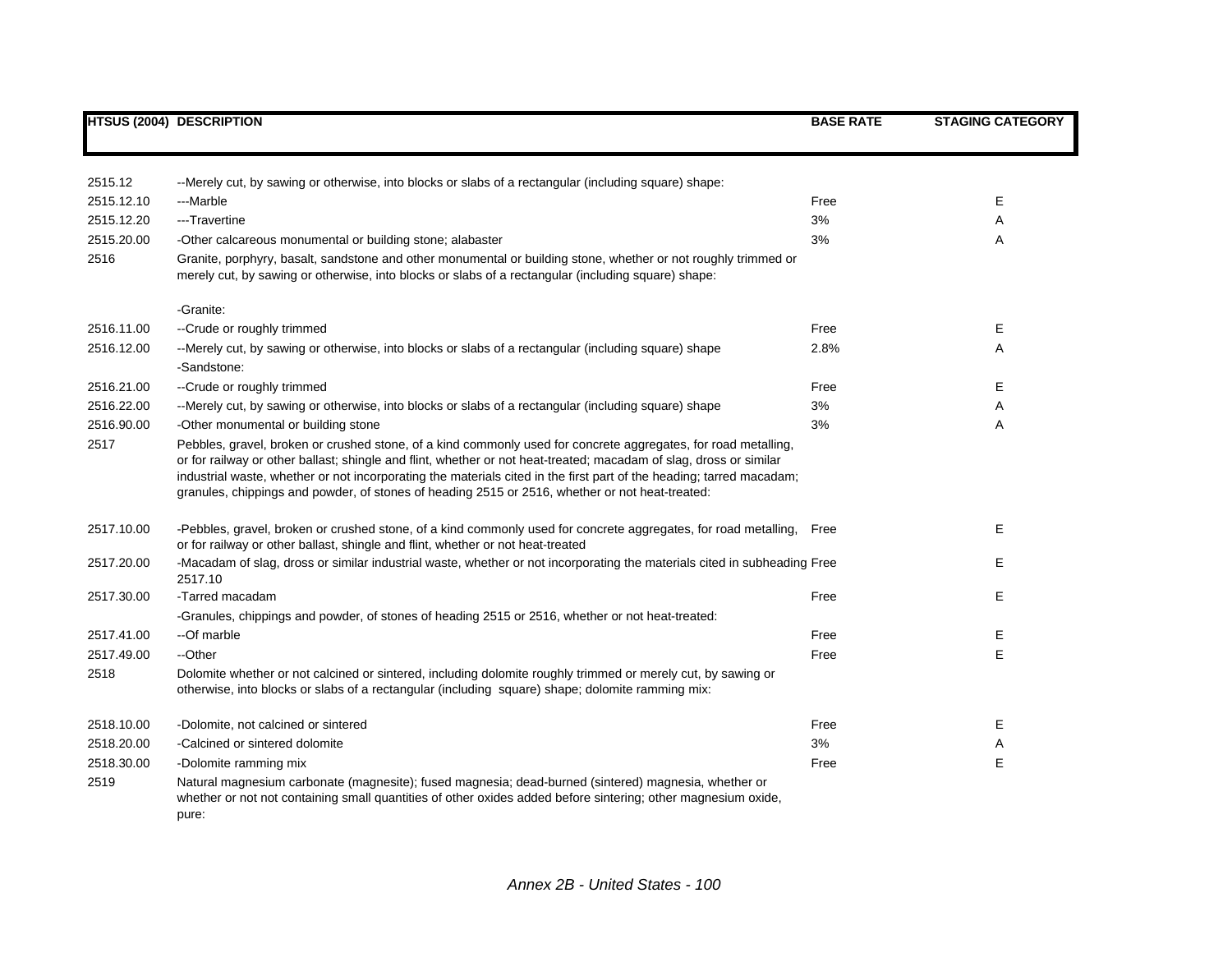|            | <b>HTSUS (2004) DESCRIPTION</b>                                                                                                                                                                                      | <b>BASE RATE</b> | <b>STAGING CATEGORY</b> |
|------------|----------------------------------------------------------------------------------------------------------------------------------------------------------------------------------------------------------------------|------------------|-------------------------|
|            |                                                                                                                                                                                                                      |                  |                         |
|            |                                                                                                                                                                                                                      |                  |                         |
| 2519.10.00 | -Natural magnesium carbonate (magnesite)                                                                                                                                                                             | Free             | E                       |
| 2519.90    | -Other:                                                                                                                                                                                                              |                  |                         |
| 2519.90.10 | --Fused magnesia and dead-burned (sintered) magnesia                                                                                                                                                                 | Free             | Е                       |
| 2519.90.20 | --Caustic calcined magnesite                                                                                                                                                                                         | Free             | E                       |
| 2519.90.50 | --Other                                                                                                                                                                                                              | Free             | Е                       |
| 2520       | Gypsum; anhydrite; plasters (consisting of calcined gypsum or calcium sulfate) whether or not colored, with or<br>without small quantities of accelerators or retarders:                                             |                  |                         |
| 2520.10.00 | -Gypsum; anhydrite                                                                                                                                                                                                   | Free             | Е                       |
| 2520.20.00 | -Plasters                                                                                                                                                                                                            | Free             | Е                       |
| 2521.00.00 | Limestone flux; limestone and other calcareous stone, of a kind used for the manufacture of lime or cement                                                                                                           | Free             | E                       |
| 2522       | Quicklime, slaked lime and hydraulic lime, other than calcium oxide and hydroxide of heading 2825:                                                                                                                   |                  |                         |
| 2522.10.00 | -Quicklime                                                                                                                                                                                                           | Free             | Ε                       |
| 2522.20.00 | -Slaked lime                                                                                                                                                                                                         | Free             | E                       |
| 2522.30.00 | -Hydraulic lime                                                                                                                                                                                                      | Free             | E                       |
| 2523       | Portland cement, aluminous cement, slag cement, supersulfate cement and similar hydraulic cements, whether or<br>not colored or in the form of clinkers:                                                             |                  |                         |
| 2523.10.00 | -Cement clinkers                                                                                                                                                                                                     | Free             | Е                       |
|            | -Portland cement:                                                                                                                                                                                                    |                  |                         |
| 2523.21.00 | -- White cement, whether or not artificially colored                                                                                                                                                                 | Free             | Ε                       |
| 2523.29.00 | --Other                                                                                                                                                                                                              | Free             | Ε                       |
| 2523.30.00 | -Aluminous cement                                                                                                                                                                                                    | Free             | Е                       |
| 2523.90.00 | -Other hydraulic cements                                                                                                                                                                                             | Free             | E                       |
| 2524.00.00 | Asbestos                                                                                                                                                                                                             | Free             | E                       |
| 2525       | Mica, including splittings; mica waste:                                                                                                                                                                              |                  |                         |
| 2525.10.00 | -Crude mica and mica rifted into sheets or splittings                                                                                                                                                                | Free             | Е                       |
| 2525.20.00 | -Mica powder                                                                                                                                                                                                         | Free             | E                       |
| 2525.30.00 | -Mica waste                                                                                                                                                                                                          | Free             | E                       |
| 2526       | Natural steatite, whether or not roughly trimmed or merely cut, by sawing or otherwise, into blocks or slabs of a<br>rectangular (including square) shape; talc:                                                     |                  |                         |
| 2526.10.00 | -Not crushed, not powdered                                                                                                                                                                                           | Free             | Е                       |
| 2526.20.00 | -Crushed or powdered                                                                                                                                                                                                 | Free             | E                       |
| 2528       | Natural borates and concentrates thereof (calcined or not), but not including borates separated from natural brine;<br>natural boric acid containing not more than 85 percent of H3BO3 calculated on the dry weight: |                  |                         |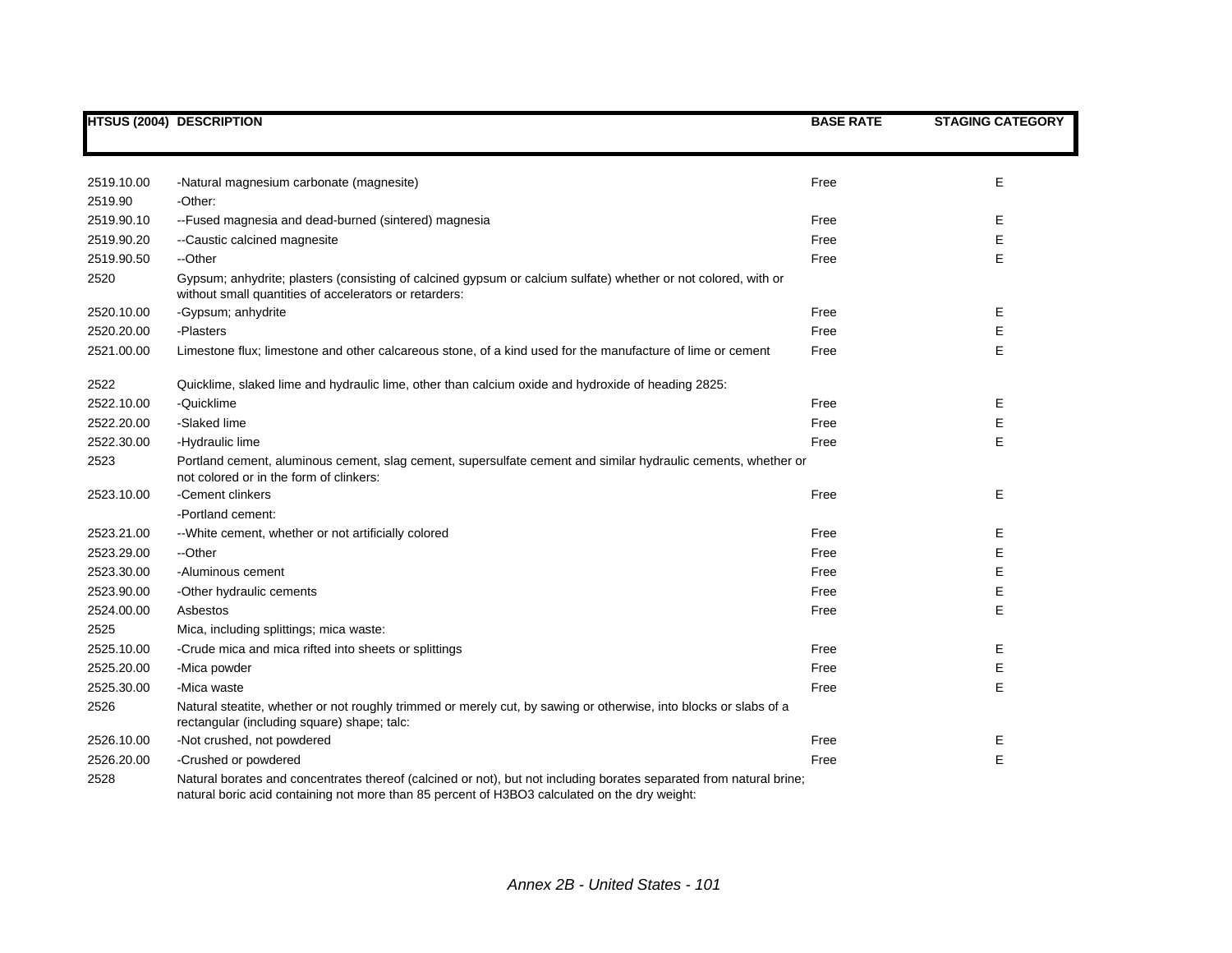|            | <b>HTSUS (2004) DESCRIPTION</b>                                                                                                                                        | <b>BASE RATE</b>                | <b>STAGING CATEGORY</b> |
|------------|------------------------------------------------------------------------------------------------------------------------------------------------------------------------|---------------------------------|-------------------------|
|            |                                                                                                                                                                        |                                 |                         |
|            |                                                                                                                                                                        |                                 |                         |
| 2528.10.00 | -Natural sodium borates and concentrates thereof (whether or not calcined)                                                                                             | Free                            | Е                       |
| 2528.90.00 | -Other                                                                                                                                                                 | Free                            | Е                       |
| 2529       | Feldspar; leucite, nepheline and nepheline syenite; fluorspar:                                                                                                         |                                 |                         |
| 2529.10.00 | -Feldspar                                                                                                                                                              | Free                            | Е                       |
|            | -Fluorspar:                                                                                                                                                            |                                 |                         |
| 2529.21.00 | --Containing by weight 97 percent or less of fluoride calcium                                                                                                          | Free                            | Е                       |
| 2529.22.00 | --Containing by weight more than 97 percent of calcium fluoride                                                                                                        | Free                            | Е                       |
| 2529.30.00 | -Leucite; nepheline and nepheline syenite                                                                                                                              | Free                            | E                       |
| 2530       | Mineral substances not elsewhere specified or included:                                                                                                                |                                 |                         |
| 2530.10.00 | -Vermiculite, perlite and chlorites, unexpanded                                                                                                                        | Free                            | Е                       |
| 2530.20    | -Kieserite, epsom salts (natural magnesium sulfates):                                                                                                                  |                                 |                         |
| 2530.20.10 | --Kieserite                                                                                                                                                            | Free                            | Е                       |
| 2530.20.20 | -Epsom salts                                                                                                                                                           | Free                            | E                       |
| 2530.90    | -Other:                                                                                                                                                                |                                 |                         |
| 2530.90.10 | --Natural cryolite; natural chiolite                                                                                                                                   | Free                            | Е                       |
| 2530.90.20 | --Natural micaceous iron oxides                                                                                                                                        | 2.9%                            | Α                       |
| 2530.90.80 | --Other                                                                                                                                                                | Free                            | E                       |
| 2601       | Iron ores and concentrates, including roasted iron pyrites:                                                                                                            |                                 |                         |
|            | -Iron ores and concentrates, other than iron roasted pyrites:                                                                                                          |                                 |                         |
| 2601.11.00 | --Non-agglomerated                                                                                                                                                     | Free                            | Ε                       |
| 2601.12.00 | --Agglomerated                                                                                                                                                         | Free                            | Е                       |
| 2601.20.00 | -Roasted iron pyrites                                                                                                                                                  | Free                            | Ε                       |
| 2602.00.00 | Manganese ores and concentrates, including ferruginous manganese ores and concentrates with a manganese<br>content of 20 percent or more, calculated on the dry weight | Free                            | E                       |
| 2603.00.00 | Copper ores and concentrates                                                                                                                                           | 1.7 cents/kg on<br>lead content | Α                       |
| 2604.00.00 | Nickel ores and concentrates                                                                                                                                           | Free                            | Е                       |
| 2605.00.00 | Cobalt ores and concentrates                                                                                                                                           | Free                            | Е                       |
| 2606.00.00 | Aluminum ores and concentrates                                                                                                                                         | Free                            | Е                       |
| 2607.00.00 | Lead ores and concentrates                                                                                                                                             | 1.1 cents/kg on<br>lead content | Α                       |
| 2608.00.00 | Zinc ores and concentrates                                                                                                                                             | Free                            | Е                       |
| 2609.00.00 | Tin ores and concentrates                                                                                                                                              | Free                            | Е                       |
| 2610.00.00 | Chromium ores and concentrates                                                                                                                                         | Free                            | E                       |
| 2611.00    | Tungsten ores and concentrates:                                                                                                                                        |                                 |                         |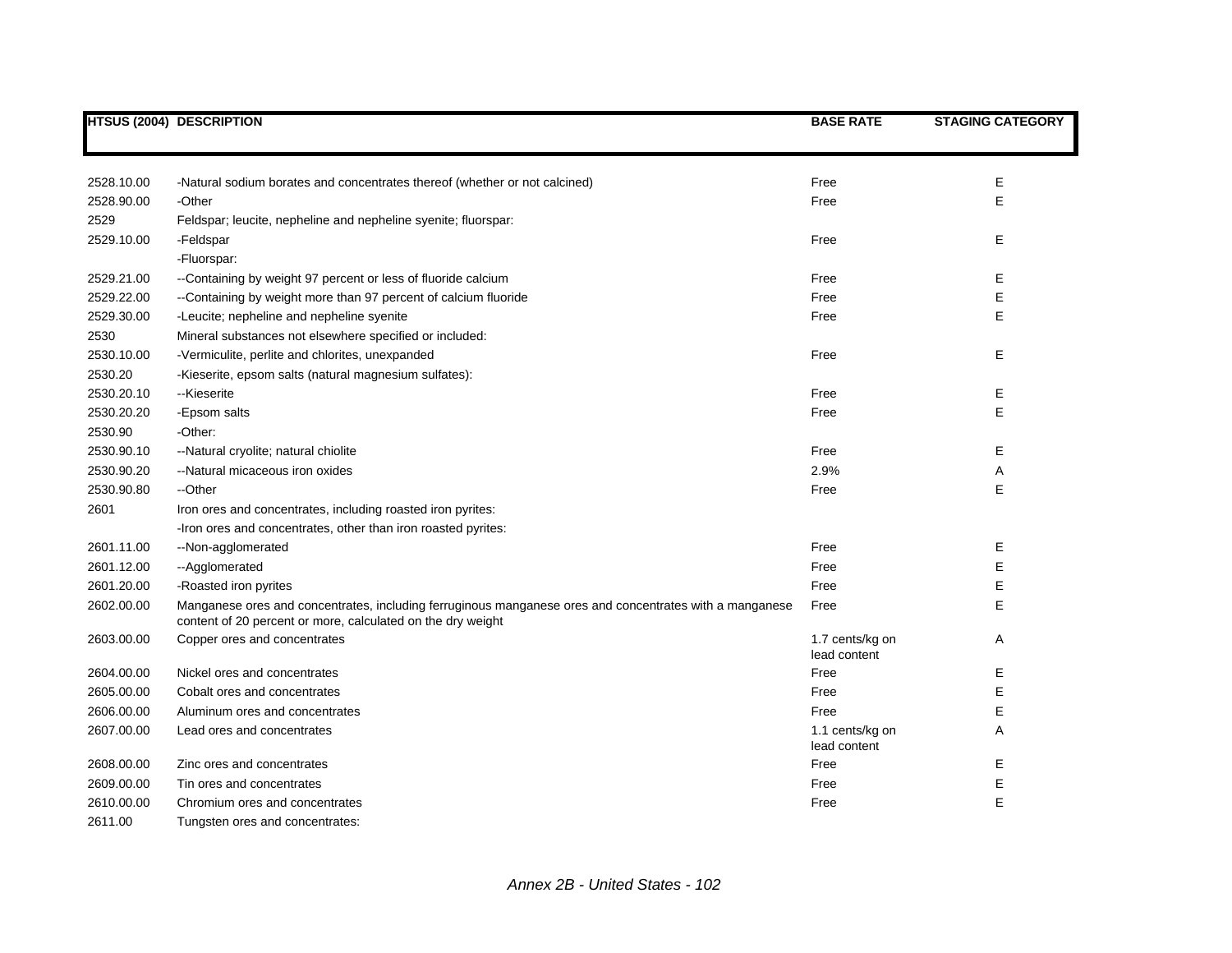|            | <b>HTSUS (2004) DESCRIPTION</b>                                                                                        | <b>BASE RATE</b>                                  | <b>STAGING CATEGORY</b> |
|------------|------------------------------------------------------------------------------------------------------------------------|---------------------------------------------------|-------------------------|
|            |                                                                                                                        |                                                   |                         |
| 2611.00.30 | -Ores                                                                                                                  | Free                                              | E                       |
| 2611.00.60 | -Concentrates                                                                                                          | 37.5 cents/kg on<br>tungsten content              | Α                       |
| 2612       | Uranium or thorium ores and concentrates:                                                                              |                                                   |                         |
| 2612.10.00 | -Uranium ores and concentrates                                                                                         | Free                                              | Е                       |
| 2612.20.00 | -Thorium ores and concentrates                                                                                         | Free                                              | E                       |
| 2613       | Molybdenum ores and concentrates:                                                                                      |                                                   |                         |
| 2613.10.00 | -Roasted                                                                                                               | 12.8 cents/kg on<br>molybdenum<br>content $+1.8%$ | Α                       |
| 2613.90.00 | -Other                                                                                                                 | 17.8 cents/kg on<br>molybdenum<br>content         | Α                       |
| 2614.00    | Titanium ores and concentrates:                                                                                        |                                                   |                         |
| 2614.00.30 | -Synthetic rutile                                                                                                      | Free                                              | Е                       |
| 2614.00.60 | -Other                                                                                                                 | Free                                              | E                       |
| 2615       | Niobium (columbium), tantalum, vanadium or zirconium ores and concentrates:                                            |                                                   |                         |
| 2615.10.00 | -Zirconium ores and concentrates                                                                                       | Free                                              | Е                       |
| 2615.90    | -Other:                                                                                                                |                                                   |                         |
| 2615.90.30 | --Synthetic tantalum-niobium (columbium) concentrates                                                                  | Free                                              | Е                       |
| 2615.90.60 | --Other                                                                                                                | Free                                              | E                       |
| 2616       | Precious metal ores and concentrates:                                                                                  |                                                   |                         |
| 2616.10.00 | -Silver ores and concentrates                                                                                          | 0.8 cents/kg on<br>lead content                   | A                       |
| 2616.90.00 | -Other                                                                                                                 | 1.7 cents/kg on<br>lead content                   | Α                       |
| 2617       | Other ores and concentrates:                                                                                           |                                                   |                         |
| 2617.10.00 | -Antimony ores and concentrates                                                                                        | Free                                              | Ε                       |
| 2617.90.00 | -Other                                                                                                                 | Free                                              | Ε                       |
| 2618.00.00 | Granulated slag (slag sand) from the manufacture or iron or steel                                                      | Free                                              | E                       |
| 2619.00    | Slag, dross (other than granulated slag), scalings and other waste from the manufacture of iron or steel:              |                                                   |                         |
| 2619.00.30 | -Ferrous scale                                                                                                         | Free                                              | Ε                       |
| 2619.00.90 | -Other                                                                                                                 | Free                                              | E                       |
| 2620       | Ash and residues (other than from the manufacture of iron or steel), containing arsenic, metals or their<br>compounds: |                                                   |                         |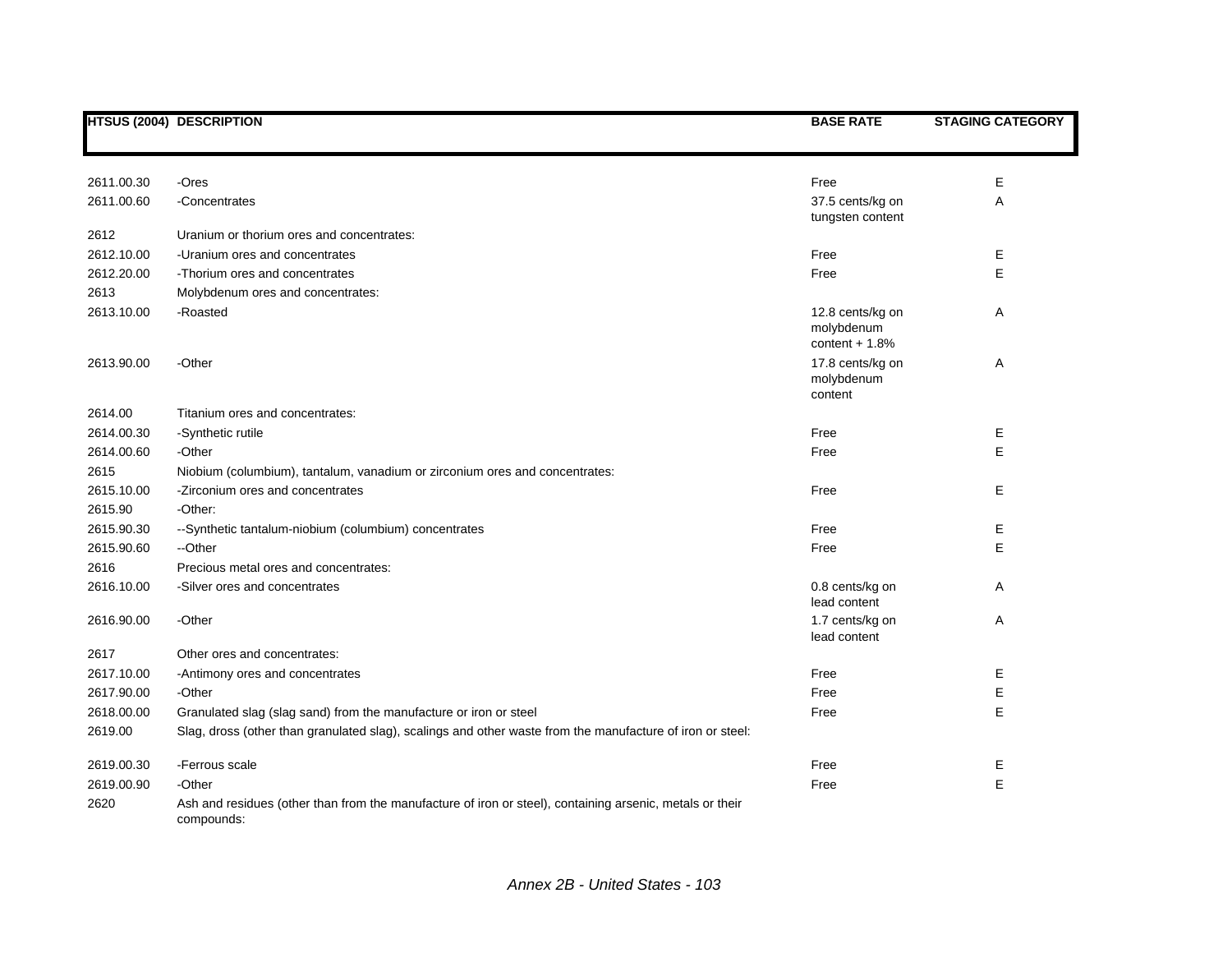|            | <b>HTSUS (2004) DESCRIPTION</b>                                                                                                                                                                                   | <b>BASE RATE</b>                                                       | <b>STAGING CATEGORY</b> |
|------------|-------------------------------------------------------------------------------------------------------------------------------------------------------------------------------------------------------------------|------------------------------------------------------------------------|-------------------------|
|            |                                                                                                                                                                                                                   |                                                                        |                         |
|            | -Containing mainly zinc:                                                                                                                                                                                          |                                                                        |                         |
| 2620.11.00 | --Hard zinc spelter                                                                                                                                                                                               | Free                                                                   | E                       |
| 2620.19    | --Other:                                                                                                                                                                                                          |                                                                        |                         |
| 2620.19.30 | --- Zinc dross and zinc skimmings                                                                                                                                                                                 | Free                                                                   | E                       |
| 2620.19.60 | ---Other                                                                                                                                                                                                          | 0.7 cents/kg on<br>copper content +<br>0.7 cents/kg on<br>lead content | A                       |
|            | -Containing mainly lead:                                                                                                                                                                                          |                                                                        |                         |
| 2620.21.00 | --Leaded gasoline sludges and leaded anti-knock compound sludges                                                                                                                                                  | Free                                                                   | Ε                       |
| 2620.29.00 | --Other                                                                                                                                                                                                           | Free                                                                   | E                       |
| 2620.30.00 | -Containing mainly copper                                                                                                                                                                                         | Free                                                                   | Ε                       |
| 2620.40.00 | -Containing mainly aluminum                                                                                                                                                                                       | Free                                                                   | E                       |
| 2620.60    | -Containing arsenic, mercury, thallium or their mixtures, of a kind used for the extraction of arsenic or those<br>metals or for the manufacture of their chemical compounds:                                     |                                                                        |                         |
| 2620.60.10 | --Of a kind used only for the extraction of arsenic or the manufacture of its chemical compounds                                                                                                                  | 5%                                                                     | A                       |
| 2620.60.90 | --Other                                                                                                                                                                                                           | Free                                                                   | Е                       |
|            | -Other:                                                                                                                                                                                                           |                                                                        |                         |
| 2620.91.00 | -Containing antimony, beryllium, cadmium, chromium or their mixtures                                                                                                                                              | Free                                                                   | Е                       |
| 2620.99    | --Other:                                                                                                                                                                                                          |                                                                        |                         |
| 2620.99.10 | ---Containing mainly vanadium                                                                                                                                                                                     | Free                                                                   | Е                       |
| 2620.99.20 | ---Containing mainly tungsten                                                                                                                                                                                     | 17.6 cents/kg on<br>tungsten content +<br>3.8%                         | Α                       |
| 2620.99.30 | ---Materials not provided for elsewhere in this heading containing by weight over 10 percent nickel                                                                                                               | Free                                                                   | E                       |
| 2620.99.50 | ---Slag containing by weight over 40 percent titanium, and which if containing over 2 percent by weight of copper,<br>lead, or zinc is not to be treated for the recovery thereof                                 | Free                                                                   | E                       |
| 2620.99.75 | ---Other materials which are residues not advanced in value or condition by any means, and which if containing<br>over 2 percent by weight of copper, lead or zinc are not to be treated for the recovery thereof | Free                                                                   | Е                       |
| 2620.99.85 | ---Other                                                                                                                                                                                                          | Free                                                                   | Е                       |
| 2621       | Other slag and ash, including seaweed ash (kelp); ash and residues from the incineration of municipal waste:                                                                                                      |                                                                        |                         |
| 2621.10.00 | -Ash and residues from the incineration of municipal waste                                                                                                                                                        | Free                                                                   | Е                       |
| 2621.90.00 | -Other                                                                                                                                                                                                            | Free                                                                   | E                       |
| 2701       | Coal; briquettes, ovoids and similar solid fuels manufactured from coal:                                                                                                                                          |                                                                        |                         |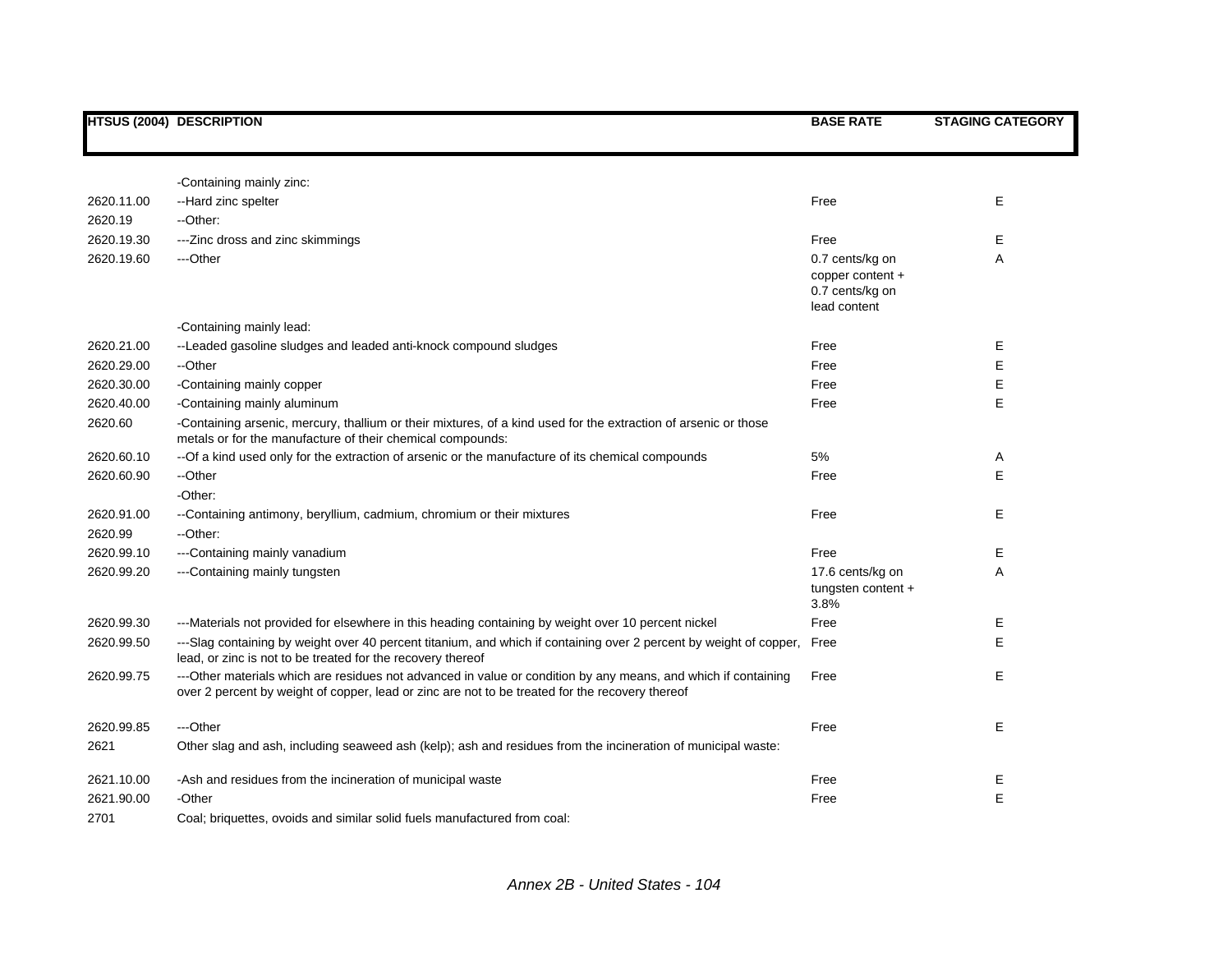|            | <b>HTSUS (2004) DESCRIPTION</b>                                                                                                                                                              | <b>BASE RATE</b>           | <b>STAGING CATEGORY</b> |
|------------|----------------------------------------------------------------------------------------------------------------------------------------------------------------------------------------------|----------------------------|-------------------------|
|            |                                                                                                                                                                                              |                            |                         |
|            | -Coal, whether or not pulverized, but not agglomerated:                                                                                                                                      |                            |                         |
| 2701.11.00 | --Anthracite                                                                                                                                                                                 | Free                       | E                       |
| 2701.12.00 | --Bituminous coal                                                                                                                                                                            | Free                       | E                       |
| 2701.19.00 | --Other coal                                                                                                                                                                                 | Free                       | Е                       |
| 2701.20.00 | -Briquettes, ovoids and similar solid fuels manufactured from coal                                                                                                                           | Free                       | E                       |
| 2702       | Lignite, whether or not agglomerated, excluding jet:                                                                                                                                         |                            |                         |
| 2702.10.00 | -Lignite, whether or not pulverized, but not agglomerated                                                                                                                                    | Free                       | Е                       |
| 2702.20.00 | -Agglomerated lignite                                                                                                                                                                        | Free                       | Е                       |
| 2703.00.00 | Peat (including peat litter), whether or not agglomerated                                                                                                                                    | Free                       | E                       |
| 2704.00.00 | Coke and semicoke of coal, of lignite or of peat, whether or not agglomerated; retort carbon                                                                                                 | Free                       | Е                       |
| 2705.00.00 | Coal gas, water gas, producer gas and similar gases, other than petroleum gases and other gaseous<br>hydrocarbons                                                                            | Free                       | E                       |
| 2706.00.00 | Tar distilled from coal, from lignite or from peat, and other mineral tars, whether or not dehydrated or partially<br>distilled, including reconstituted tars                                | Free                       | E                       |
| 2707       | Oils and other products of the distillation of high temperature coal tar; similar products in which the weight of the<br>aromatic constituents exceeds that of the nonaromatic constituents: |                            |                         |
| 2707.10.00 | -Benzene                                                                                                                                                                                     | Free                       | E                       |
| 2707.20.00 | -Toluene                                                                                                                                                                                     | Free                       | E                       |
| 2707.30.00 | -Xylenes                                                                                                                                                                                     | Free                       | E                       |
| 2707.40.00 | -Naphthalene                                                                                                                                                                                 | Free                       | E                       |
| 2707.50.00 | -Other aromatic hydrocarbon mixtures of which 65 method percent or more by volume (including losses) distills at Free<br>250 degrees C by the ASTM D 86                                      |                            | E                       |
| 2707.60    | -Phenols:                                                                                                                                                                                    |                            |                         |
| 2707.60.05 | --Containing more than 50 percent by weight of hydroxybenzene                                                                                                                                | 2.9 cents/ $kg +$<br>12.5% | A                       |
| 2707.60.10 | --Metacresol, orthocresol, paracresol and metaparacresol, all the foregoing having a purity of 75 percent or more 0.9 cents/kg + 3%<br>by weight                                             |                            | A                       |
| 2707.60.90 | --Other                                                                                                                                                                                      | Free                       | E                       |
|            | -Other:                                                                                                                                                                                      |                            |                         |
| 2707.91.00 | --Creosote oils                                                                                                                                                                              | Free                       | E                       |
| 2707.99    | --Other:                                                                                                                                                                                     |                            |                         |
| 2707.99.10 | ---Light oil                                                                                                                                                                                 | Free                       | E                       |
| 2707.99.20 | ---Picolines                                                                                                                                                                                 | Free                       | E                       |
| 2707.99.40 | ---Carbazole having a purity of 65 percent or more by weight                                                                                                                                 | $0.9$ cents/kg + $3%$      | Α                       |
| 2707.99.50 | ---Other                                                                                                                                                                                     | Free                       | E                       |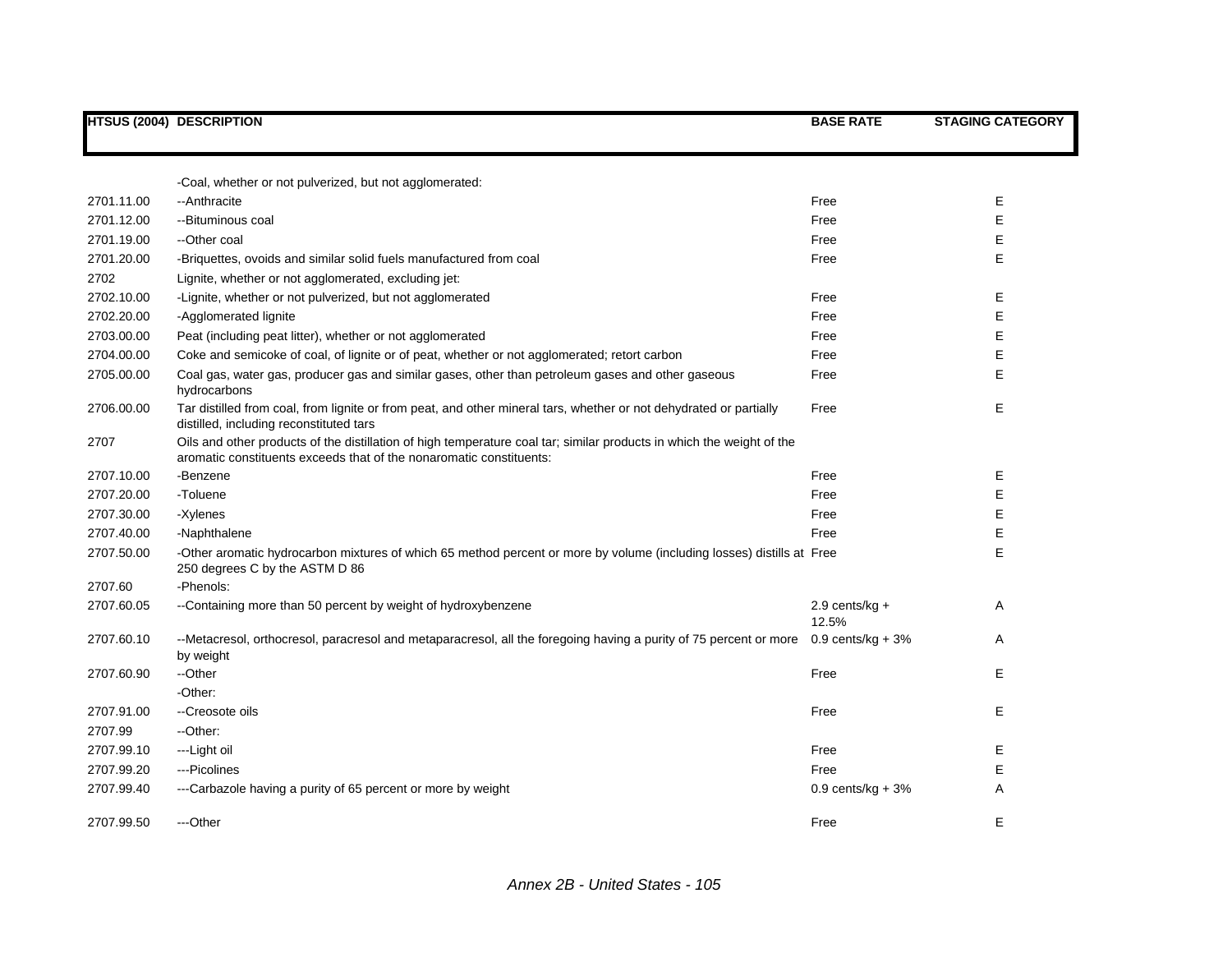|            | <b>HTSUS (2004) DESCRIPTION</b>                                                                                                                                                                                                                                                                                                   | <b>BASE RATE</b> | <b>STAGING CATEGORY</b> |
|------------|-----------------------------------------------------------------------------------------------------------------------------------------------------------------------------------------------------------------------------------------------------------------------------------------------------------------------------------|------------------|-------------------------|
|            |                                                                                                                                                                                                                                                                                                                                   |                  |                         |
| 2708       | Pitch and pitch coke, obtained from coal tar or from other mineral tars:                                                                                                                                                                                                                                                          |                  |                         |
| 2708.10.00 | -Pitch                                                                                                                                                                                                                                                                                                                            | Free             | Ε                       |
| 2708.20.00 | -Pitch coke                                                                                                                                                                                                                                                                                                                       | Free             | E                       |
|            |                                                                                                                                                                                                                                                                                                                                   |                  |                         |
| 2709.00    | Petroleum oils and oils obtained from bituminous minerals, crude:                                                                                                                                                                                                                                                                 |                  |                         |
| 2709.00.10 | -Testing under 25 degrees A.P.I                                                                                                                                                                                                                                                                                                   | 5.25 cents/bbl   | A                       |
| 2709.00.20 | -Testing 25 degrees A.P.I. or more                                                                                                                                                                                                                                                                                                | 10.5 cents/bbl   | Α                       |
| 2710       | Petroleum oils and oils obtained from bituminous minerals, other than crude; preparations not elsewhere specified<br>or included, containing by weight 70 percent or more of petroleum oils or of oils obtained from bituminous<br>minerals, these oils being the basic constituents of the preparations; waste oils:             |                  |                         |
|            | -Petroleum oils and oils obtained from bituminous minerals, other than crude; preparations not elsewhere<br>specified or included, containing by weight 70 percent or more of petroleum oils or of oils obtained from<br>bituminous minerals, these oils being the basic constituents of the preparations, other than waste oils: |                  |                         |
| 2710.11    | --Light oils and preparations:                                                                                                                                                                                                                                                                                                    |                  |                         |
| 2710.11.15 | --Motor fuel                                                                                                                                                                                                                                                                                                                      | 52.5 cents/bbl   | Α                       |
| 2710.11.18 | --Motor fuel blending stock                                                                                                                                                                                                                                                                                                       | 52.5 cents/bbl   | A                       |
| 2710.11.25 | ---Naphthas (except motor fuel or motor fuel blending stock)                                                                                                                                                                                                                                                                      | 10.5 cents/bbl   | A                       |
|            | ---Other:                                                                                                                                                                                                                                                                                                                         |                  |                         |
| 2710.11.45 | ----Mixtures of hydrocarbons not elsewhere specified or included, which contain by weight not over 50 percent of<br>any single hydrocarbon compound                                                                                                                                                                               | 10.5 cents/bbl   | Α                       |
| 2710.11.90 | ----Other                                                                                                                                                                                                                                                                                                                         | 7%               | Α                       |
| 2710.19    | --Other:                                                                                                                                                                                                                                                                                                                          |                  |                         |
|            | ---Distillate and residual fuel oils (including blended fuel oils):                                                                                                                                                                                                                                                               |                  |                         |
| 2710.19.05 | ----Testing under 25 degrees A.P.I                                                                                                                                                                                                                                                                                                | 5.25 cents/bbl   | Α                       |
| 2710.19.10 | ----Testing 25 degrees A.P.I. or more                                                                                                                                                                                                                                                                                             | 10.5 cents/bbl   | Α                       |
| 2710.19.15 | ---Kerosene-type jet fuel                                                                                                                                                                                                                                                                                                         | 52.5 cents/bbl   | Α                       |
|            | ---Kerosene (except kerosene-type jet fuel):                                                                                                                                                                                                                                                                                      |                  |                         |
| 2710.19.21 | ----Motor fuel                                                                                                                                                                                                                                                                                                                    | 52.5 cents/bbl   | Α                       |
| 2710.19.22 | ----Motor fuel blending stock                                                                                                                                                                                                                                                                                                     | 52.5 cents/bbl   | Α                       |
| 2710.19.23 | ---- Kerosene (except motor fuel or motor fuel blending stock)                                                                                                                                                                                                                                                                    | 10.5 cents/bbl   | Α                       |
|            | ---Lubricating oils and greases, with or without additives:                                                                                                                                                                                                                                                                       |                  |                         |
| 2710.19.30 | ----Oils                                                                                                                                                                                                                                                                                                                          | 84 cents/bbl     | Α                       |
|            | ----Greases:                                                                                                                                                                                                                                                                                                                      |                  |                         |
| 2710.19.35 | -----Containing not over 10 percent by weight of salts of fatty acids of animal (including marine animal) or<br>vegetable origin                                                                                                                                                                                                  | 5.8%             | Α                       |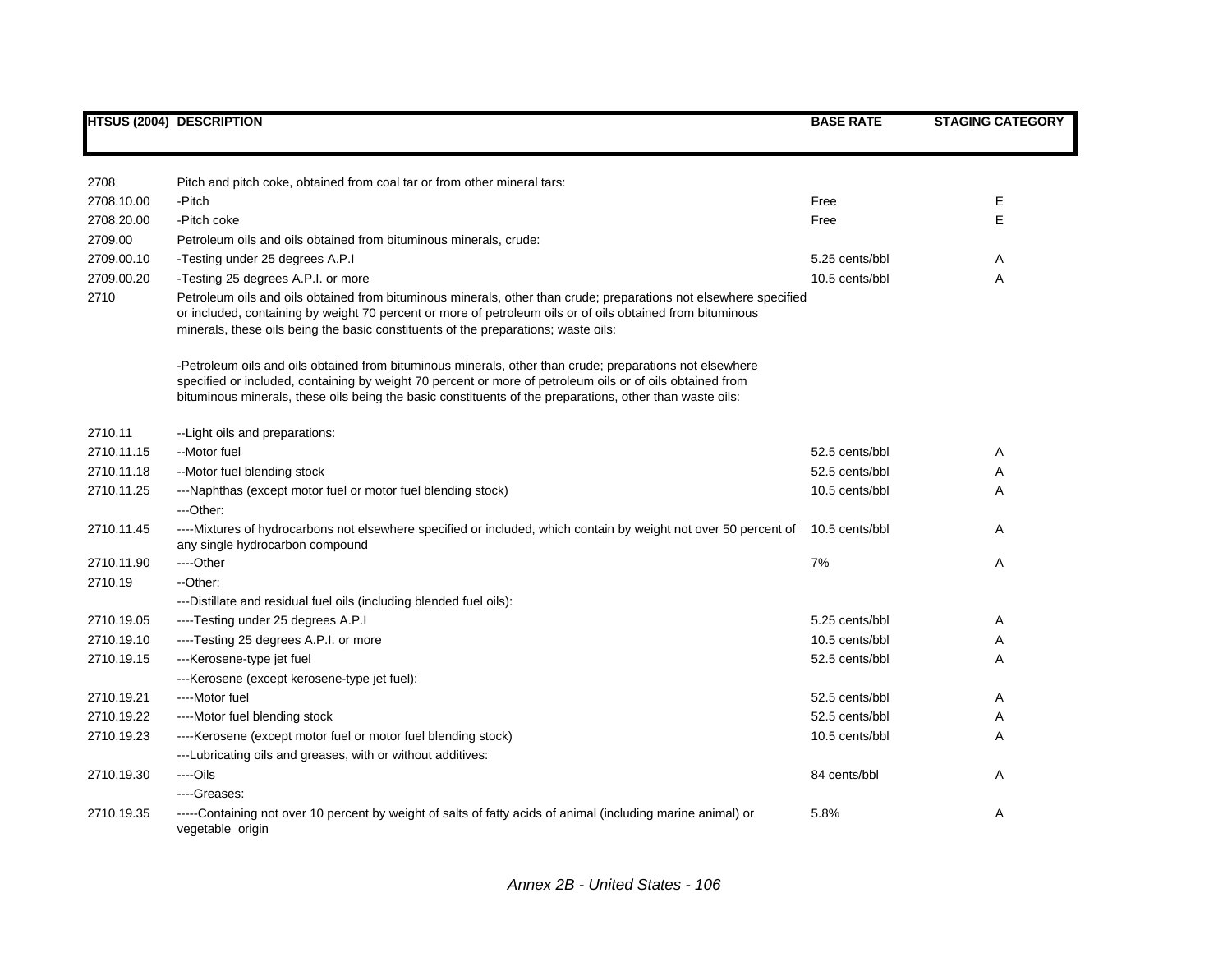|            | <b>HTSUS (2004) DESCRIPTION</b>                                                                                                                     | <b>BASE RATE</b> | <b>STAGING CATEGORY</b> |
|------------|-----------------------------------------------------------------------------------------------------------------------------------------------------|------------------|-------------------------|
|            |                                                                                                                                                     |                  |                         |
|            |                                                                                                                                                     |                  |                         |
| 2710.19.40 | -----Other                                                                                                                                          | 1.3 cents/kg $+$ | Α                       |
|            |                                                                                                                                                     | 5.7%             |                         |
|            | ---Other:                                                                                                                                           |                  |                         |
| 2710.19.45 | ----Mixtures of hydrocarbons not elsewhere specified or included, which contain by weight not over 50 percent of<br>any single hydrocarbon compound | 10.5 cents/bbl   | Α                       |
| 2710.19.90 | ----Other                                                                                                                                           | 7%               | Α                       |
|            | -Waste oils:                                                                                                                                        |                  |                         |
| 2710.91.00 | --Containing polychlorinated biphenyls (PCBs), polychlorinated terphenyls (PCTs) or polybrominated biphenyls<br>(PBBs)                              | 10.5 cents/bbl   | Α                       |
| 2710.99    | --Other:                                                                                                                                            |                  |                         |
|            | --- Wastes of distillate and residual fuel oils (whether or not blended):                                                                           |                  |                         |
| 2710.99.05 | ----Testing under 25 degrees A.P.I                                                                                                                  | 5.25 cents/bbl   | Α                       |
| 2710.99.10 | ----Testing 25 degrees A.P.I. or more                                                                                                               | 10.5 cents/bbl   | Α                       |
| 2710.99.16 | --- Wastes of motor fuel or of motor fuel blending stock                                                                                            | 52.5 cents/bbl   | Α                       |
| 2710.99.21 | --- Wastes of kerosene or naphthas                                                                                                                  | 10.5 cents/bbl   | Α                       |
|            | ---Wastes of lubricating oils and greases (whether or not containing additives):                                                                    |                  |                         |
| 2710.99.31 | ----Of oils                                                                                                                                         | 84 cents/bbl     | Α                       |
|            | ----Of greases:                                                                                                                                     |                  |                         |
| 2710.99.32 | -----Containing not over 10 percent by weight of salts of fatty acids animal (including marine animal) or of<br>vegetable origin                    | 5.8%             | Α                       |
| 2710.99.39 | -----Other                                                                                                                                          | 1.3 cents/kg $+$ | A                       |
|            |                                                                                                                                                     | 5.7%             |                         |
|            | ---Other:                                                                                                                                           |                  |                         |
| 2710.99.45 | ----Mixtures of hydrocarbons not elsewhere specified or included, which contain not over 50 percent of any single<br>hydrocarbon compound           | 10.5 cents/bbl   | Α                       |
| 2710.99.90 | ----Other                                                                                                                                           | 7%               | Α                       |
| 2711       | Petroleum gases and other gaseous hydrocarbons:                                                                                                     |                  |                         |
|            | -Liquefied:                                                                                                                                         |                  |                         |
| 2711.11.00 | --Natural gas                                                                                                                                       | Free             | Ε                       |
| 2711.12.00 | --Propane                                                                                                                                           | Free             | Е                       |
| 2711.13.00 | --Butanes                                                                                                                                           | Free             | E                       |
| 2711.14.00 | --Ethylene, propylene, butylene and butadiene                                                                                                       | Free             | E                       |
| 2711.19.00 | --Other                                                                                                                                             | Free             | E                       |
|            | -In gaseous state:                                                                                                                                  |                  |                         |
| 2711.21.00 | --Natural gas                                                                                                                                       | Free             | Ε                       |
| 2711.29.00 | --Other                                                                                                                                             | Free             | E                       |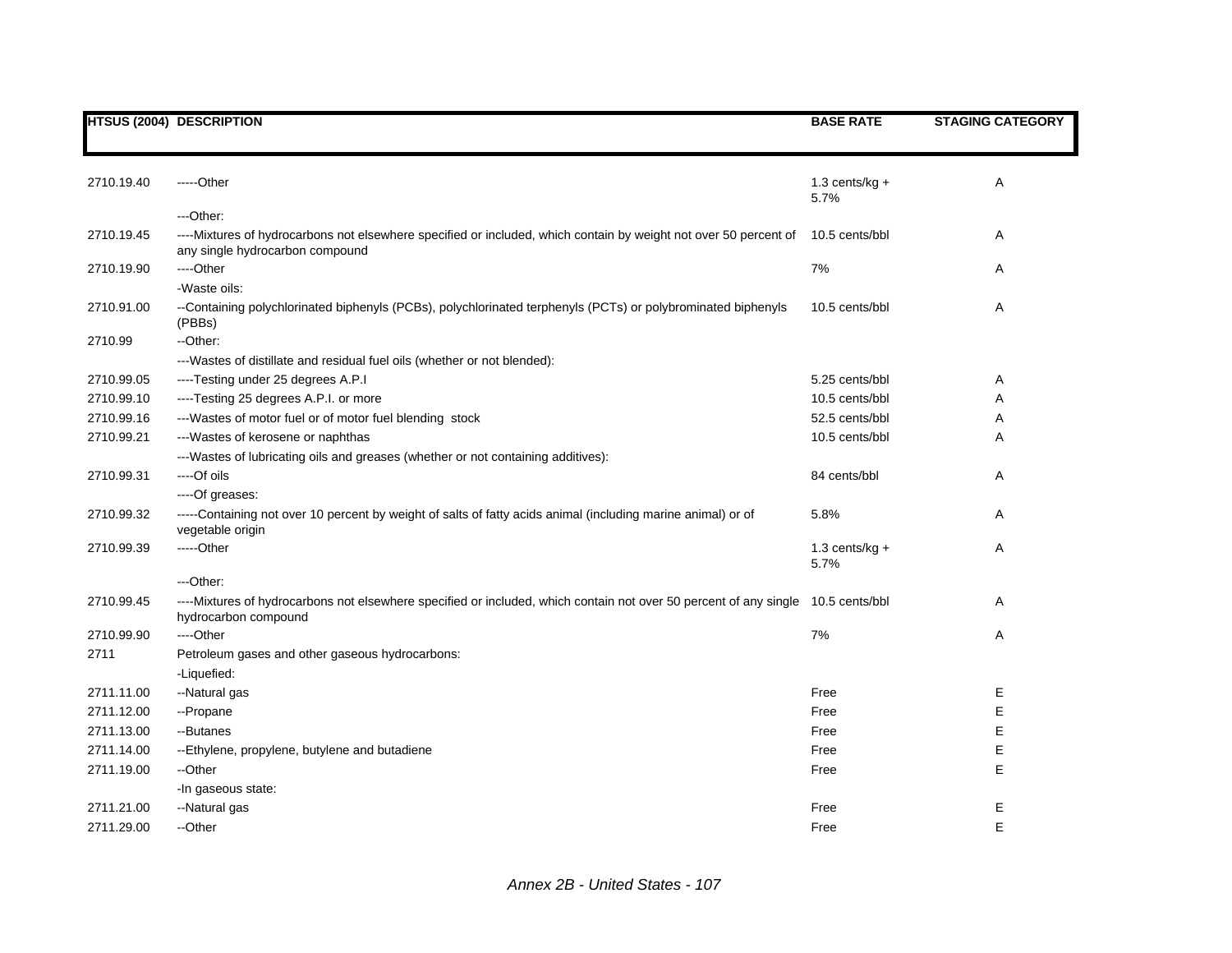|            | <b>HTSUS (2004) DESCRIPTION</b>                                                                                                                                                | <b>BASE RATE</b> | <b>STAGING CATEGORY</b> |
|------------|--------------------------------------------------------------------------------------------------------------------------------------------------------------------------------|------------------|-------------------------|
| 2712       | Petroleum jelly; paraffin wax, microcrystalline petroleum wax, slack wax, ozokerite, lignite wax, peat wax, other                                                              |                  |                         |
|            | mineral waxes and similar products obtained by synthesis or by other processes, whether or not colored:                                                                        |                  |                         |
| 2712.10.00 | -Petroleum jelly                                                                                                                                                               | Free             | Е                       |
| 2712.20.00 | -Paraffin wax containing by weight less than 0.75 percent of oil                                                                                                               | Free             | Е                       |
| 2712.90    | -Other:                                                                                                                                                                        |                  |                         |
| 2712.90.10 | --Montan wax                                                                                                                                                                   | Free             | E                       |
| 2712.90.20 | --Other                                                                                                                                                                        | Free             | E                       |
| 2713       | Petroleum coke, petroleum bitumen and other residues of petroleum oils or of oils obtained from bituminous<br>minerals:                                                        |                  |                         |
|            | -Petroleum coke:                                                                                                                                                               |                  |                         |
| 2713.11.00 | -- Not calcined                                                                                                                                                                | Free             | Ε                       |
| 2713.12.00 | --Calcined                                                                                                                                                                     | Free             | E                       |
| 2713.20.00 | -Petroleum bitumen                                                                                                                                                             | Free             | Е                       |
| 2713.90.00 | -Other residues of petroleum oils or of oils from obtained bituminous materials                                                                                                | Free             | Е                       |
| 2714       | Bitumen and asphalt, natural; bituminous or oil shale and tar sands; asphaltites and asphaltic rocks:                                                                          |                  |                         |
| 2714.10.00 | -Bituminous or oil shale and tar sands                                                                                                                                         | Free             | Е                       |
| 2714.90.00 | -Other                                                                                                                                                                         | Free             | Е                       |
| 2715.00.00 | Bituminous mixtures based on natural asphalt, on natural bitumen, on petroleum bitumen, on mineral tar or on<br>mineral tar pitch (for example, bituminous mastics, cut-backs) | Free             | E                       |
| 2716.00.00 | Electrical energy                                                                                                                                                              | Free             | Е                       |
| 2801       | Fluorine, chlorine, bromine and iodine:                                                                                                                                        |                  |                         |
| 2801.10.00 | -Chlorine                                                                                                                                                                      | Free             | Е                       |
| 2801.20.00 | -lodine                                                                                                                                                                        | Free             | E                       |
| 2801.30    | -Fluorine; bromine:                                                                                                                                                            |                  |                         |
| 2801.30.10 | --Fluorine                                                                                                                                                                     | 3.7%             | Α                       |
| 2801.30.20 | --Bromine                                                                                                                                                                      | 5.5%             | Α                       |
| 2802.00.00 | Sulfur, sublimed or precipitated; colloidal sulfur                                                                                                                             | Free             | Е                       |
| 2803.00.00 | Carbon (carbon blacks and other forms of carbon not elsewhere specified or included)                                                                                           | Free             | E                       |
| 2804       | Hydrogen, rare gases and other nonmetals:                                                                                                                                      |                  |                         |
| 2804.10.00 | -Hydrogen                                                                                                                                                                      | 3.7%             | A                       |
|            | -Rare gases:                                                                                                                                                                   |                  |                         |
| 2804.21.00 | --Argon                                                                                                                                                                        | 3.7%             | A                       |
| 2804.29.00 | --Other                                                                                                                                                                        | 3.7%             | Α                       |
| 2804.30.00 | -Nitrogen                                                                                                                                                                      | 3.7%             | A                       |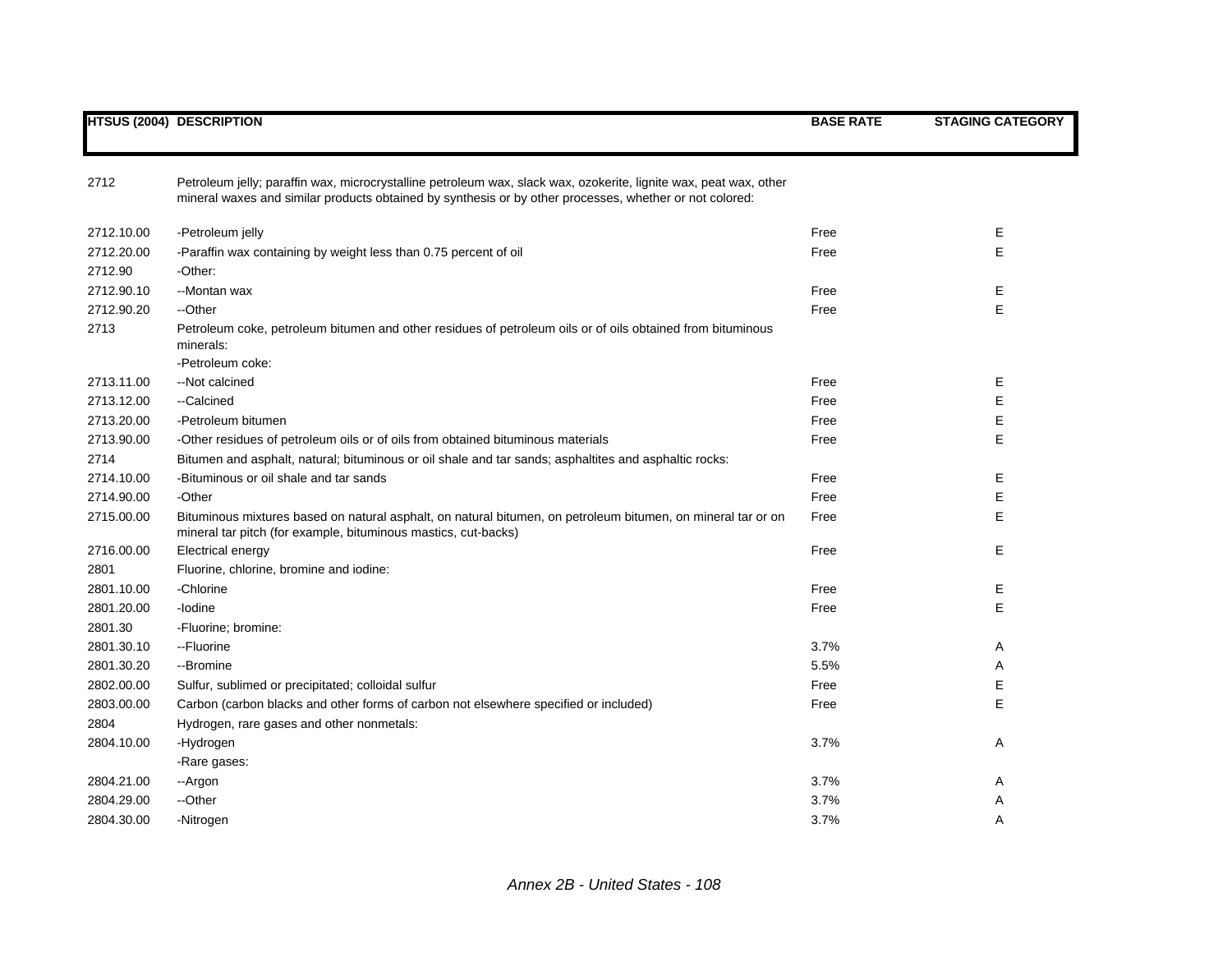|            | HTSUS (2004) DESCRIPTION                                                                                                         | <b>BASE RATE</b> | <b>STAGING CATEGORY</b> |
|------------|----------------------------------------------------------------------------------------------------------------------------------|------------------|-------------------------|
|            |                                                                                                                                  |                  |                         |
| 2804.40.00 | -Oxygen                                                                                                                          | 3.7%             | Α                       |
| 2804.50.00 | -Boron; tellurium                                                                                                                | Free             | E                       |
|            | -Silicon:                                                                                                                        |                  |                         |
| 2804.61.00 | --Containing by weight not less than 99.99 percent of silicon                                                                    | Free             | E                       |
| 2804.69    | --Other:                                                                                                                         |                  |                         |
| 2804.69.10 | ---Containing by weight less than 99.99 percent but not less than 99 percent of silicon                                          | 5.3%             | Α                       |
| 2804.69.50 | ---Other                                                                                                                         | 5.5%             | Α                       |
| 2804.70.00 | -Phosphorus                                                                                                                      | Free             | E                       |
| 2804.80.00 | -Arsenic                                                                                                                         | Free             | E                       |
| 2804.90.00 | -Selenium                                                                                                                        | Free             | E                       |
| 2805       | Alkali or alkaline-earth metals; rare-earth metals, scandium and yttrium, whether or not intermixed or interalloyed;<br>mercury: |                  |                         |
|            | -Alkali or alkaline-earth metals:                                                                                                |                  |                         |
| 2805.11.00 | --Sodium                                                                                                                         | 5.3%             | Α                       |
| 2805.12.00 | --Calcium                                                                                                                        | 3%               | Α                       |
| 2805.19    | --Other:                                                                                                                         |                  |                         |
| 2805.19.10 | ---Strontium                                                                                                                     | 3.7%             | Α                       |
| 2805.19.20 | ---Barium                                                                                                                        | Free             | Е                       |
| 2805.19.90 | ---Other                                                                                                                         | 5.5%             | Α                       |
| 2805.30.00 | -Rare-earth metals, scandium and yttrium, whether or not intermixed or interalloyed                                              | $5\%$            | Α                       |
| 2805.40.00 | -Mercury                                                                                                                         | 1.7%             | Α                       |
| 2806       | Hydrogen chloride (Hydrochloric acid); chlorosulfuric acid:                                                                      |                  |                         |
| 2806.10.00 | -Hydrogen chloride (Hydrochloric acid)                                                                                           | Free             | E                       |
| 2806.20.00 | -Chlorosulfuric acid                                                                                                             | 4.2%             | Α                       |
| 2807.00.00 | Sulfuric acid; oleum                                                                                                             | Free             | E                       |
| 2808.00.00 | Nitric acid; sulfonitric acids                                                                                                   | Free             | E                       |
| 2809       | Diphosphorus pentaoxide; phosphoric acid; polyphosphoric acids, whether or not chemically defined:                               |                  |                         |
| 2809.10.00 | -Diphosphorus pentaoxide                                                                                                         | Free             | Е                       |
| 2809.20.00 | -Phosphoric acid and polyphosphoric acids                                                                                        | Free             | E                       |
| 2810.00.00 | Oxides of boron; boric acids                                                                                                     | 1.5%             | Α                       |
| 2811       | Other inorganic acids and other inorganic oxygen compounds of nonmetals:                                                         |                  |                         |
|            | -Other inorganic acids:                                                                                                          |                  |                         |
| 2811.11.00 | --Hydrogen fluoride (Hydrofluoric acid)                                                                                          | Free             | Е                       |
| 2811.19    | --Other:                                                                                                                         |                  |                         |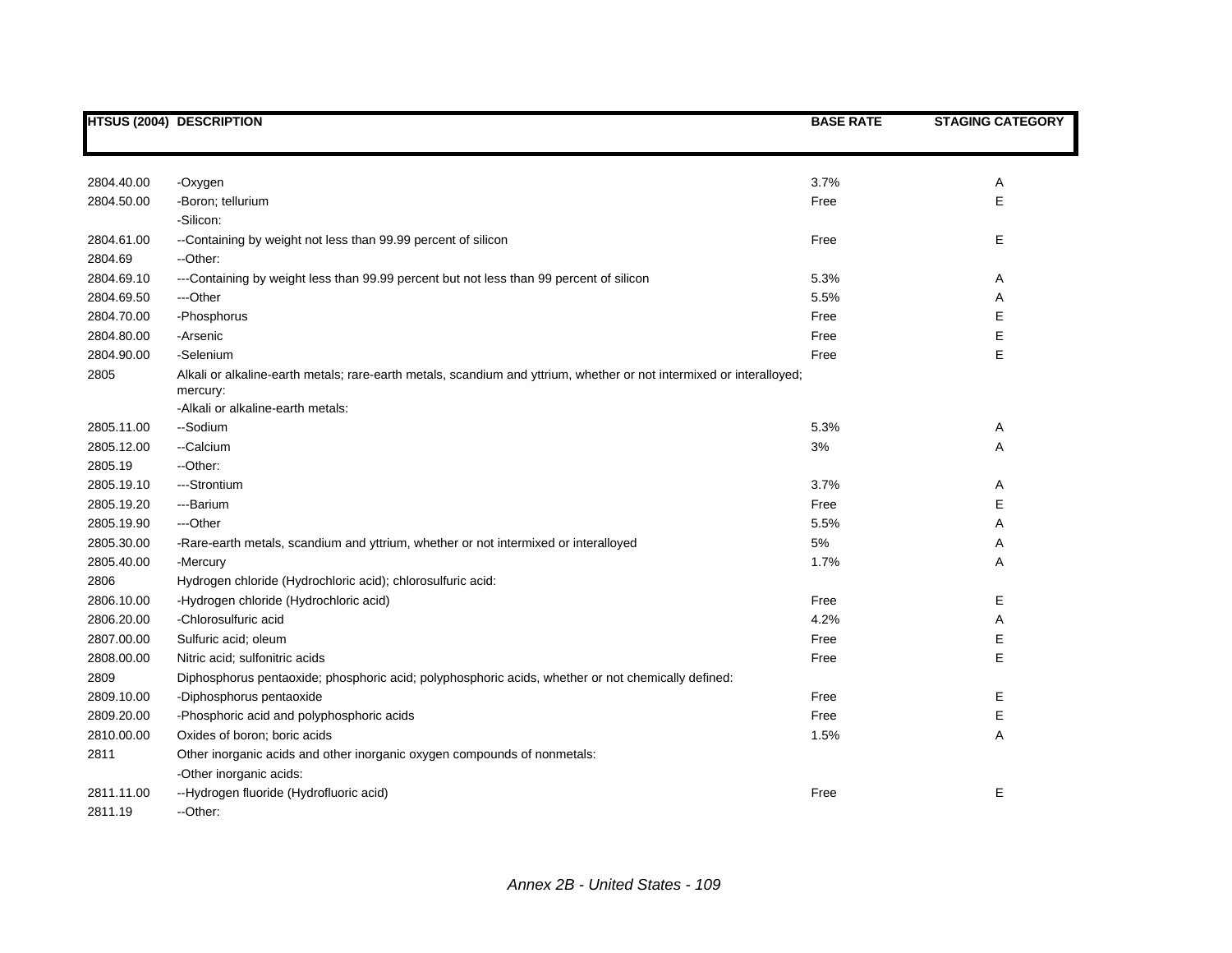|            | <b>HTSUS (2004) DESCRIPTION</b>                                                                          | <b>BASE RATE</b> | <b>STAGING CATEGORY</b> |
|------------|----------------------------------------------------------------------------------------------------------|------------------|-------------------------|
|            |                                                                                                          |                  |                         |
|            |                                                                                                          |                  |                         |
| 2811.19.10 | --- Arsenic acid                                                                                         | 2.3%             | Α                       |
| 2811.19.30 | ---Hydrobromic acid                                                                                      | Free             | Е                       |
| 2811.19.60 | ---Other                                                                                                 | 4.2%             | Α                       |
|            | -Other inorganic oxygen compounds of nonmetals:                                                          |                  |                         |
| 2811.21.00 | --Carbon dioxide                                                                                         | 3.7%             | Α                       |
| 2811.22    | - Silicon dioxide:                                                                                       |                  |                         |
| 2811.22.10 | ---Synthetic silica gel                                                                                  | 3.7%             | Α                       |
| 2811.22.50 | ---Other                                                                                                 | Free             | Е                       |
| 2811.23.00 | --Sulfur dioxide                                                                                         | 4.2%             | Α                       |
| 2811.29    | --Other:                                                                                                 |                  |                         |
| 2811.29.10 | ---Arsenic trioxide                                                                                      | Free             | Е                       |
| 2811.29.20 | ---Selenium dioxide                                                                                      | Free             | E                       |
| 2811.29.50 | ---Other                                                                                                 | 3.7%             | Α                       |
| 2812       | Halides and halide oxides of nonmetals:                                                                  |                  |                         |
| 2812.10    | -Chlorides and chloride oxides:                                                                          |                  |                         |
| 2812.10.10 | --Phosphorus pentachloride                                                                               | Free             | Е                       |
| 2812.10.50 | --Other                                                                                                  | 3.7%             | Α                       |
| 2812.90.00 | -Other                                                                                                   | 3.7%             | Α                       |
| 2813       | Sulfides of nonmetals; commercial phosphorus trisulfide:                                                 |                  |                         |
| 2813.10.00 | -Carbon disulfide                                                                                        | 3.7%             | Α                       |
| 2813.90    | -Other:                                                                                                  |                  |                         |
| 2813.90.10 | --Of arsenic                                                                                             | Free             | Е                       |
| 2813.90.20 | -- Of phosphorus                                                                                         | Free             | E                       |
| 2813.90.50 | --Other                                                                                                  | 3.7%             | Α                       |
| 2814       | Ammonia, anhydrous or in aqueous solution:                                                               |                  |                         |
| 2814.10.00 | -Anhydrous ammonia                                                                                       | Free             | Е                       |
| 2814.20.00 | -Ammonia in aqueous solution                                                                             | Free             | E                       |
| 2815       | Sodium hydroxide (Caustic soda); potassium hydroxide (Caustic potash); peroxides of sodium or potassium: |                  |                         |
|            | -Sodium hydroxide (Caustic soda):                                                                        |                  |                         |
| 2815.11.00 | --Solid                                                                                                  | Free             | Е                       |
| 2815.12.00 | -- In aqueous solution (Soda lye or liquid soda)                                                         | Free             | Ε                       |
| 2815.20.00 | -Potassium hydroxide (Caustic potash)                                                                    | Free             | Е                       |
| 2815.30.00 | -Peroxides of sodium or potassium                                                                        | 3.7%             | A                       |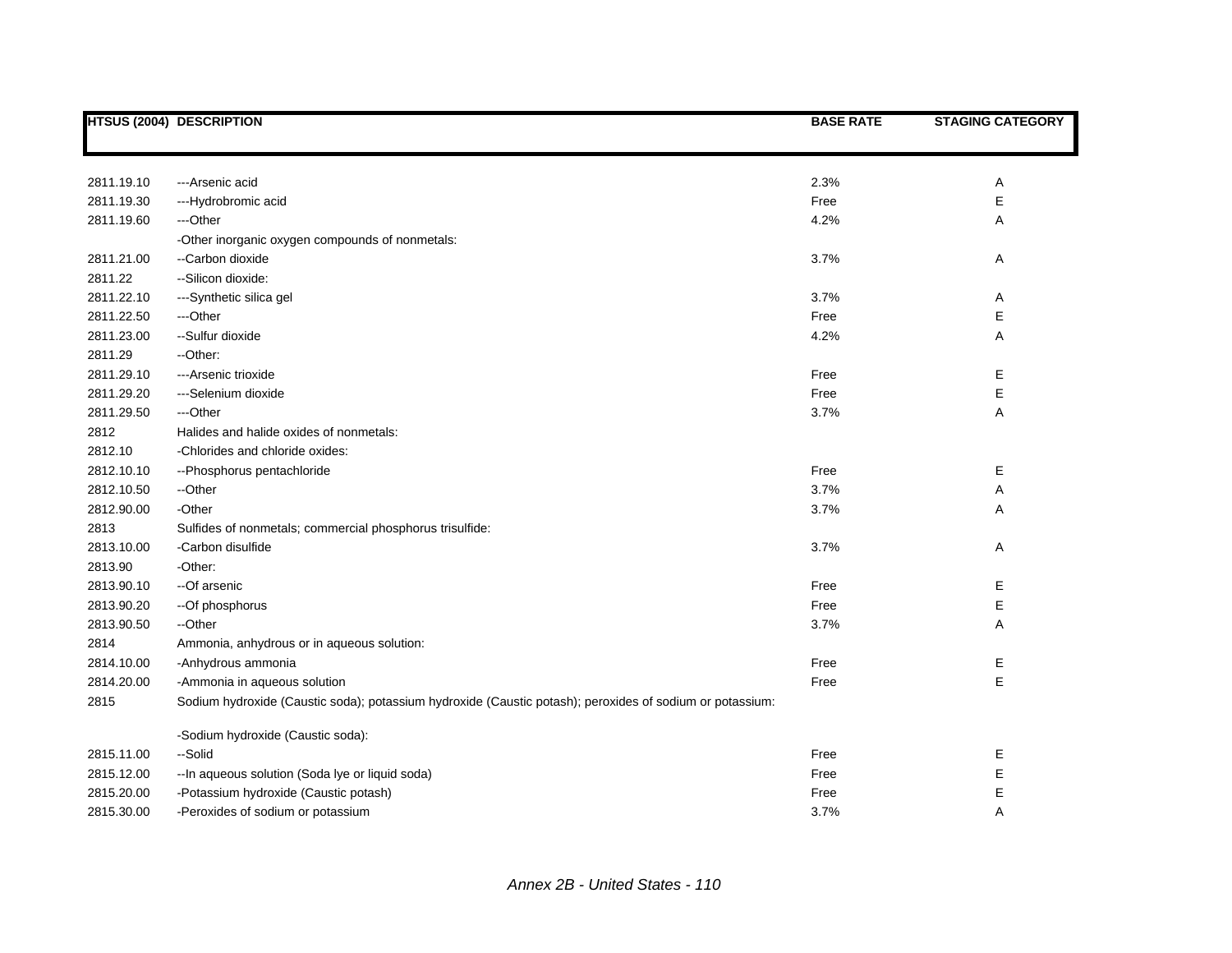|            | <b>HTSUS (2004) DESCRIPTION</b>                                                                                                | <b>BASE RATE</b> | <b>STAGING CATEGORY</b> |
|------------|--------------------------------------------------------------------------------------------------------------------------------|------------------|-------------------------|
|            |                                                                                                                                |                  |                         |
| 2816       | Hydroxide and peroxide of magnesium; oxides, hydroxides and peroxides, of strontium or barium:                                 |                  |                         |
| 2816.10.00 | -Hydroxide and peroxide of magnesium                                                                                           | 3.1%             | Α                       |
| 2816.40    | -Oxides, hydroxides and peroxides, of strontium or barium:                                                                     |                  |                         |
| 2816.40.10 | --Of strontium                                                                                                                 | 4.2%             | A                       |
| 2816.40.20 | --Of barium                                                                                                                    | 2%               | A                       |
| 2817.00.00 | Zinc oxide; zinc peroxide                                                                                                      | Free             | E                       |
| 2818       | Artificial corundum, whether or not chemically defined; aluminum oxide; aluminum hydroxide:                                    |                  |                         |
| 2818.10    | -Artificial corundum, whether or not chemically defined:                                                                       |                  |                         |
| 2818.10.10 | --Crude                                                                                                                        | Free             | Е                       |
| 2818.10.20 | -- In grains, or ground, pulverized or refined                                                                                 | 1.3%             | Α                       |
| 2818.20.00 | -Aluminum oxide, other than artificial corundum                                                                                | Free             | Е                       |
| 2818.30.00 | -Aluminum hydroxide                                                                                                            | Free             | Е                       |
| 2819       | Chromium oxides and hydroxides:                                                                                                |                  |                         |
| 2819.10.00 | -Chromium trioxide                                                                                                             | 3.7%             | A                       |
| 2819.90.00 | -Other                                                                                                                         | 3.7%             | Α                       |
| 2820       | Manganese oxides:                                                                                                              |                  |                         |
| 2820.10.00 | -Manganese dioxide                                                                                                             | 4.7%             | A                       |
| 2820.90.00 | -Other                                                                                                                         | 4.7%             | Α                       |
| 2821       | Iron oxides and hydroxides; earth colors containing 70 percent or more by weight of combined iron evaluated as<br>Fe2O3:       |                  |                         |
| 2821.10.00 | -Iron oxides and hydroxides                                                                                                    | 3.7%             | A                       |
| 2821.20.00 | -Earth colors                                                                                                                  | 5.5%             | Α                       |
| 2822.00.00 | Cobalt oxides and hydroxides; commercial cobalt oxides                                                                         | 0.1%             | Α                       |
| 2823.00.00 | Titanium oxides                                                                                                                | 5.5%             | A                       |
| 2824       | Lead oxides; red lead and orange lead:                                                                                         |                  |                         |
| 2824.10.00 | -Lead monoxide (litharge, massicot)                                                                                            | 3%               | Α                       |
| 2824.20.00 | -Red lead and orange lead                                                                                                      | 3.4%             | A                       |
| 2824.90    | -Other:                                                                                                                        |                  |                         |
| 2824.90.10 | --Lead suboxide (leady litharge)                                                                                               | 5.5%             | Α                       |
| 2824.90.50 | --Other                                                                                                                        | 4.8%             | Α                       |
| 2825       | Hydrazine and hydroxylamine and their inorganic salts; other inorganic bases; other metal oxides, hydroxides and<br>peroxides: |                  |                         |
| 2825.10.00 | -Hydrazine and hydroxylamine and their inorganic salts                                                                         | 3.7%             | A                       |
| 2825.20.00 | -Lithium oxide and hydroxide                                                                                                   | 3.7%             | Α                       |
| 2825.30.00 | -Vanadium oxides and hydroxides                                                                                                | 5.5%             | A                       |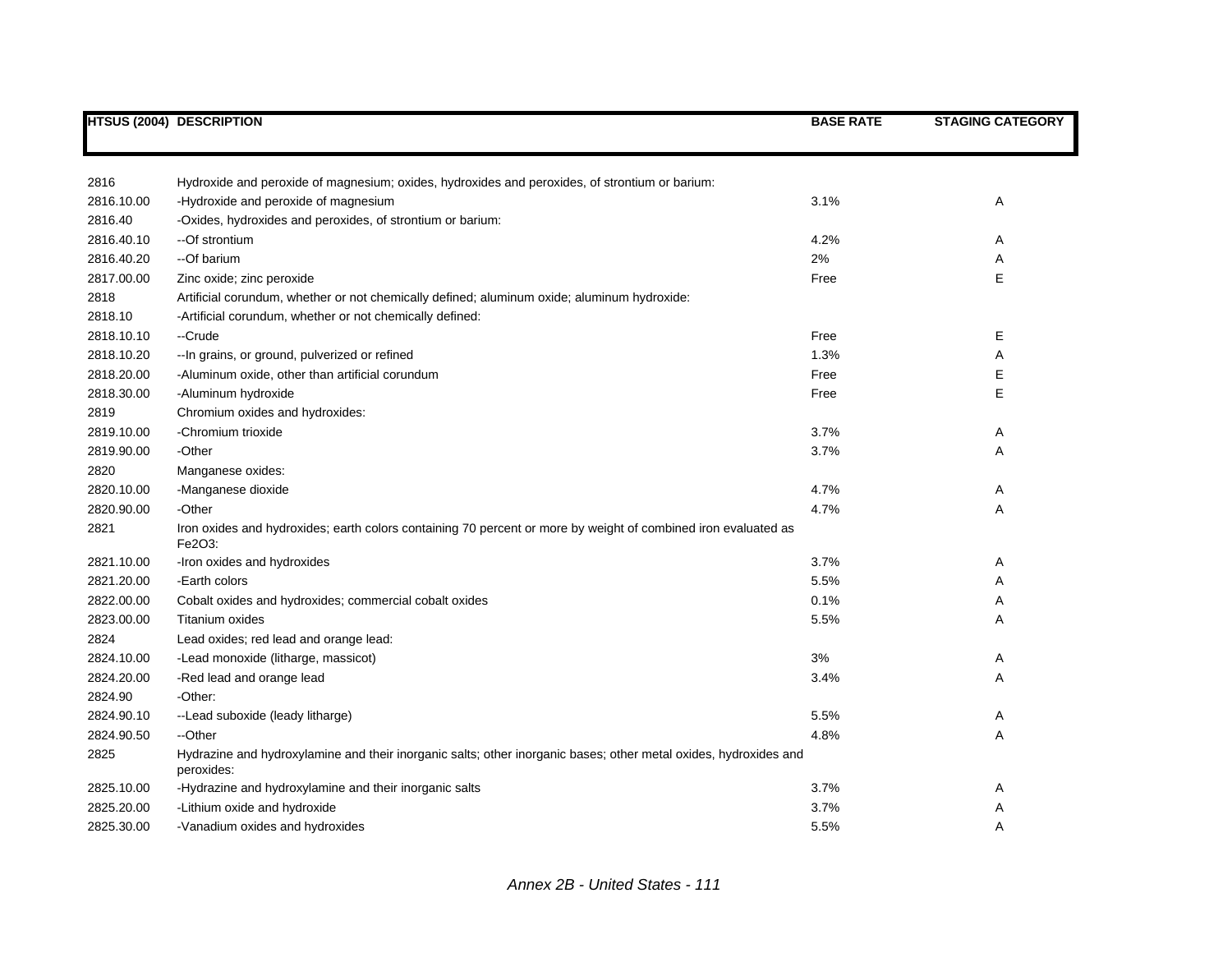|            | <b>HTSUS (2004) DESCRIPTION</b>                                                                             | <b>BASE RATE</b> | <b>STAGING CATEGORY</b> |
|------------|-------------------------------------------------------------------------------------------------------------|------------------|-------------------------|
|            |                                                                                                             |                  |                         |
|            |                                                                                                             |                  |                         |
| 2825.40.00 | -Nickel oxides and hydroxides                                                                               | Free             | E                       |
| 2825.50    | -Copper oxides and hydroxides:                                                                              |                  |                         |
| 2825.50.10 | --Cupric oxide                                                                                              | 4.3%             | Α                       |
| 2825.50.20 | --Cuprous oxide                                                                                             | 5%               | Α                       |
| 2825.50.30 | --Copper hydroxides                                                                                         | 3.9%             | Α                       |
| 2825.60.00 | -Germanium oxides and zirconium dioxide                                                                     | 3.7%             | Α                       |
| 2825.70.00 | -Molybdenum oxides and hydroxides                                                                           | 3.2%             | Α                       |
| 2825.80.00 | -Antimony oxides                                                                                            | Free             | E                       |
| 2825.90    | -Other:                                                                                                     |                  |                         |
| 2825.90.10 | -- Beryllium oxide and hydroxide                                                                            | 3.7%             | Α                       |
| 2825.90.15 | --Niobium oxide                                                                                             | 3.7%             | Α                       |
| 2825.90.20 | -- Tin oxides                                                                                               | 4.2%             | Α                       |
| 2825.90.30 | --Tungsten oxides                                                                                           | 5.5%             | Α                       |
| 2825.90.45 | --Mercuric oxide                                                                                            | Free             | E                       |
| 2825.90.75 | --Cadmium oxide                                                                                             | Free             | E                       |
| 2825.90.90 | --Other                                                                                                     | 3.7%             | Α                       |
| 2826       | Fluorides; fluorosilicates, fluoroaluminates and other complex fluorine salts:                              |                  |                         |
|            | -Fluorides:                                                                                                 |                  |                         |
| 2826.11    | -- Of ammonium or of sodium:                                                                                |                  |                         |
| 2826.11.10 | --- Of ammonium                                                                                             | 3.1%             | Α                       |
| 2826.11.50 | ---Of sodium                                                                                                | 3.7%             | Α                       |
| 2826.12.00 | --Of aluminum                                                                                               | Free             | E                       |
| 2826.19.00 | --Other                                                                                                     | 3.9%             | Α                       |
| 2826.20.00 | -Fluorosilicates of sodium or of potassium                                                                  | 4.1%             | Α                       |
| 2826.30.00 | -Sodium hexafluoroaluminate (Synthetic cryolite)                                                            | Free             | E                       |
| 2826.90.00 | -Other                                                                                                      | 3.1%             | A                       |
| 2827       | Chlorides, chloride oxides and chloride hydroxides; bromides and bromide oxides; iodides and iodide oxides: |                  |                         |
| 2827.10.00 | -Ammonium chloride                                                                                          | 2.9%             | Α                       |
| 2827.20.00 | -Calcium chloride                                                                                           | Free             | E                       |
|            | -Other chlorides:                                                                                           |                  |                         |
| 2827.31.00 | --Of magnesium                                                                                              | 1.5%             | Α                       |
| 2827.32.00 | --Of aluminum                                                                                               | Free             | E                       |
| 2827.33.00 | --Of iron                                                                                                   | 3.7%             | Α                       |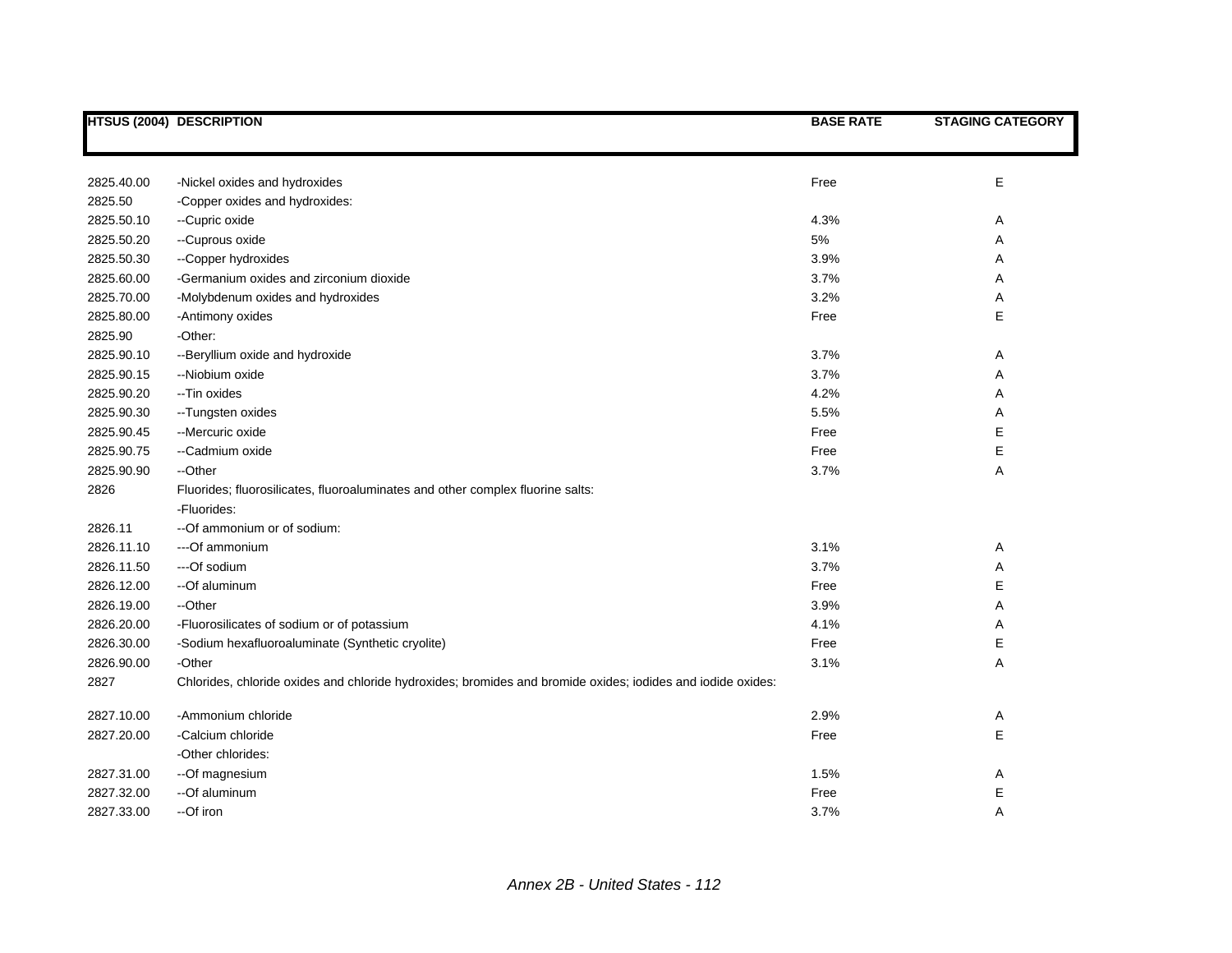|            | <b>HTSUS (2004) DESCRIPTION</b>                                               | <b>BASE RATE</b> | <b>STAGING CATEGORY</b> |
|------------|-------------------------------------------------------------------------------|------------------|-------------------------|
|            |                                                                               |                  |                         |
| 2827.34.00 | --Of cobalt                                                                   | 4.2%             | Α                       |
| 2827.35.00 | --Of nickel                                                                   | 3.7%             | Α                       |
| 2827.36.00 | --Of zinc                                                                     | 1.6%             | Α                       |
| 2827.39    | -Other:                                                                       |                  |                         |
| 2827.39.10 | --- Of vanadium                                                               | 5.5%             | Α                       |
| 2827.39.20 | ---Of mercury                                                                 | 5.1%             | Α                       |
| 2827.39.25 | ---Of tin                                                                     | 4.2%             | Α                       |
| 2827.39.30 | ---Of titanium                                                                | 4.9%             | Α                       |
| 2827.39.40 | ---Of tungsten                                                                | 5.5%             | Α                       |
| 2827.39.45 | ---Of barium                                                                  | 4.2%             | Α                       |
| 2827.39.50 | ---Other                                                                      | 3.7%             | Α                       |
|            | -Chloride oxides and chloride hydroxides:                                     |                  |                         |
| 2827.41.00 | --Of copper                                                                   | 3.9%             | Α                       |
| 2827.49    | -- Other:                                                                     |                  |                         |
| 2827.49.10 | --- Of vanadium                                                               | 5.5%             | Α                       |
| 2827.49.50 | ---Other                                                                      | 5.5%             | Α                       |
|            | -Bromides and bromide oxides:                                                 |                  |                         |
| 2827.51.00 | --Bromides of sodium or of potassium                                          | Free             | E                       |
| 2827.59    | --Other:                                                                      |                  |                         |
| 2827.59.25 | --- Of ammonium, of calcium or of zinc                                        | Free             | Е                       |
| 2827.59.50 | ---Other                                                                      | 3.6%             | Α                       |
| 2827.60    | -lodides and iodide oxides:                                                   |                  |                         |
| 2827.60.10 | -- Of calcium or of copper                                                    | Free             | Е                       |
| 2827.60.20 | --Of potassium                                                                | 2.8%             | Α                       |
| 2827.60.50 | --Other                                                                       | 4.2%             | Α                       |
| 2828       | Hypochlorites; commercial calcium hypochlorite; chlorites; hypobromites:      |                  |                         |
| 2828.10.00 | -Commercial calcium hypochlorite and other calcium hypochlorites              | 2.4%             | Α                       |
| 2828.90.00 | -Other                                                                        | 3.7%             | Α                       |
| 2829       | Chlorates and perchlorates; bromates and perbromates; iodates and periodates: |                  |                         |
|            | -Chlorates:                                                                   |                  |                         |
| 2829.11.00 | --Of sodium                                                                   | Free             | Е                       |
| 2829.19.00 | --Other                                                                       | 3.3%             | Α                       |
| 2829.90    | -Other:                                                                       |                  |                         |
| 2829.90.05 | --Potassium bromate                                                           | Free             | E                       |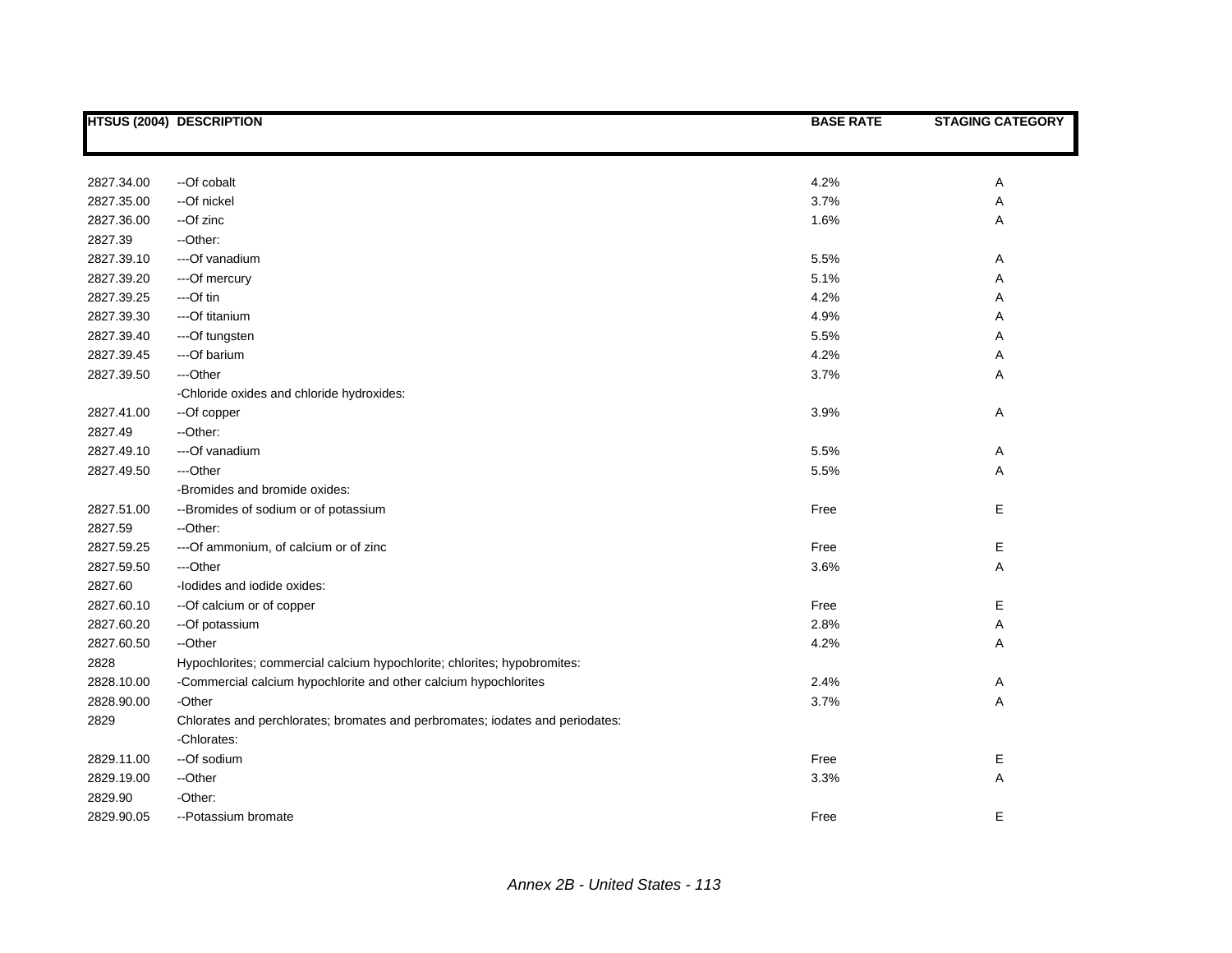|            | <b>HTSUS (2004) DESCRIPTION</b>                                         | <b>BASE RATE</b> | <b>STAGING CATEGORY</b> |
|------------|-------------------------------------------------------------------------|------------------|-------------------------|
|            |                                                                         |                  |                         |
|            |                                                                         |                  |                         |
| 2829.90.25 | --Sodium bromate                                                        | Free             | $\mathsf E$             |
|            | --Other:                                                                |                  |                         |
| 2829.90.40 | --- Of potassium                                                        | 3.1%             | Α                       |
| 2829.90.60 | ---Other                                                                | 3.7%             | A                       |
| 2830       | Sulfides; polysulfides, whether or not chemically defined:              |                  |                         |
| 2830.10.00 | -Sodium sulfides                                                        | 3.7%             | Α                       |
| 2830.20    | -Zinc sulfide:                                                          |                  |                         |
| 2830.20.10 | -- Luminescent grade having a purity of 99.99 percent or more by weight | Free             | Е                       |
| 2830.20.20 | --Other                                                                 | 2.8%             | Α                       |
| 2830.30.00 | -Cadmium sulfide                                                        | 3.1%             | Α                       |
| 2830.90.00 | -Other                                                                  | 3%               | Α                       |
| 2831       | Dithionites and sulfoxylates:                                           |                  |                         |
| 2831.10    | -Of sodium:                                                             |                  |                         |
| 2831.10.10 | --Sodium formaldehyde sulfoxylate                                       | Free             | Е                       |
| 2831.10.50 | --Other                                                                 | 5.5%             | Α                       |
| 2831.90.00 | -Other                                                                  | 5.5%             | Α                       |
| 2832       | Sulfites; thiosulfates:                                                 |                  |                         |
| 2832.10.00 | -Sodium sulfites                                                        | 1.5%             | Α                       |
| 2832.20.00 | -Other sulfites                                                         | 3.1%             | Α                       |
| 2832.30    | -Thiosulfates:                                                          |                  |                         |
| 2832.30.10 | --Sodium thiosulfate                                                    | 1.5%             | Α                       |
| 2832.30.50 | --Other                                                                 | 3.1%             | $\mathsf A$             |
| 2833       | Sulfates; alums; peroxosulfates (persulfates):                          |                  |                         |
|            | -Sodium sulfates:                                                       |                  |                         |
| 2833.11    | -- Disodium sulfate:                                                    |                  |                         |
| 2833.11.10 | ---Salt cake                                                            | Free             | Е                       |
| 2833.11.50 | ---Other                                                                | 0.4%             | Α                       |
| 2833.19.00 | --Other                                                                 | Free             | E                       |
|            | -Other sulfates:                                                        |                  |                         |
| 2833.21.00 | --Of magnesium                                                          | 3.7%             | Α                       |
| 2833.22.00 | --Of aluminum                                                           | Free             | E                       |
| 2833.23.00 | --Of chromium                                                           | 3.7%             | Α                       |
| 2833.24.00 | --Of nickel                                                             | 3.2%             | Α                       |
| 2833.25.00 | --Of copper                                                             | 1.4%             | Α                       |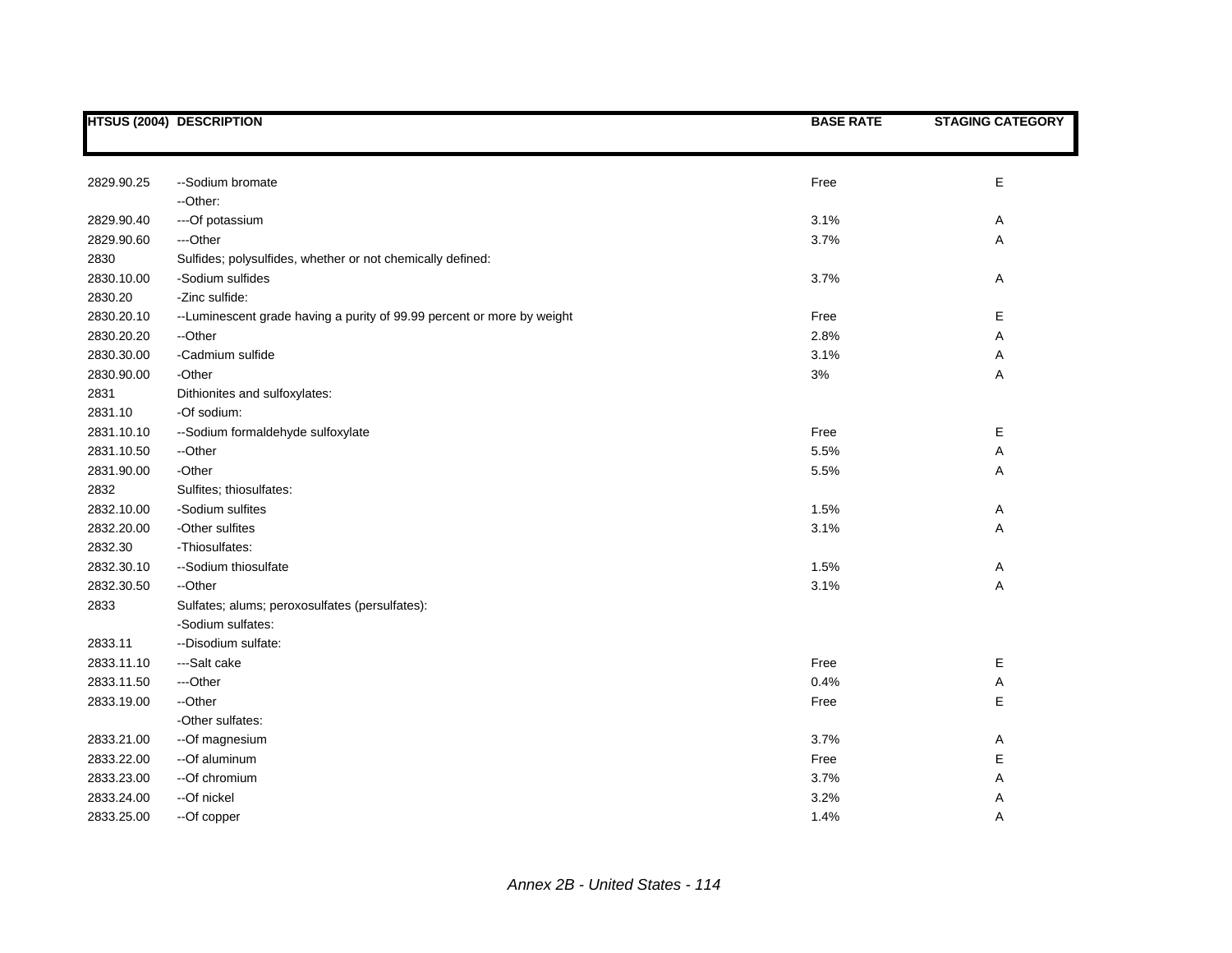|            | <b>HTSUS (2004) DESCRIPTION</b>                                                                                                | <b>BASE RATE</b> | <b>STAGING CATEGORY</b> |
|------------|--------------------------------------------------------------------------------------------------------------------------------|------------------|-------------------------|
|            |                                                                                                                                |                  |                         |
|            |                                                                                                                                |                  |                         |
| 2833.26.00 | --Of zinc                                                                                                                      | 1.6%             | Α                       |
| 2833.27.00 | --Of barium                                                                                                                    | 0.6%             | Α                       |
| 2833.29    | --Other:                                                                                                                       |                  |                         |
| 2833.29.10 | ---Of cobalt                                                                                                                   | 1.4%             | Α                       |
| 2833.29.20 | ---Of iron                                                                                                                     | Free             | $\mathsf E$             |
| 2833.29.30 | --- Of vanadium                                                                                                                | 5.5%             | Α                       |
| 2833.29.50 | ---Other                                                                                                                       | 3.7%             | Α                       |
| 2833.30.00 | -Alums                                                                                                                         | 1.6%             | Α                       |
| 2833.40    | -Peroxosulfates (persulfates):                                                                                                 |                  |                         |
| 2833.40.20 | --Of sodium                                                                                                                    | 3.7%             | Α                       |
| 2833.40.60 | --Other                                                                                                                        | 3.1%             | Α                       |
| 2834       | Nitrites; nitrates:                                                                                                            |                  |                         |
| 2834.10    | -Nitrites:                                                                                                                     |                  |                         |
| 2834.10.10 | --Of sodium                                                                                                                    | 5.5%             | Α                       |
| 2834.10.50 | --Other                                                                                                                        | 3.1%             | Α                       |
|            | -Nitrates:                                                                                                                     |                  |                         |
| 2834.21.00 | --Of potassium                                                                                                                 | Free             | Е                       |
| 2834.29    | --Other:                                                                                                                       |                  |                         |
| 2834.29.05 | ---Of bismuth                                                                                                                  | 5.5%             | Α                       |
| 2834.29.10 | ---Of calcium                                                                                                                  | Free             | $\mathsf E$             |
| 2834.29.20 | ---Of strontium                                                                                                                | 4.2%             | Α                       |
| 2834.29.50 | ---Other                                                                                                                       | 3.5%             | Α                       |
| 2835       | Phosphinates (hypophosphites), phosphonates (phosphites) and phosphates; polyphosphates, whether or not<br>chemically defined: |                  |                         |
| 2835.10.00 | -Phosphinates (hypophosphites) and phosphonates (phosphites)                                                                   | 3.1%             | Α                       |
|            | -Phosphates:                                                                                                                   |                  |                         |
| 2835.22.00 | --Of mono- or disodium                                                                                                         | 1.4%             | Α                       |
| 2835.23.00 | --Of trisodium                                                                                                                 | 2.2%             | Α                       |
| 2835.24.00 | -- Of potassium                                                                                                                | 3.1%             | Α                       |
| 2835.25.00 | --Calcium hydrogenorthophosphate ("Dicalcium phosphate")                                                                       | Free             | Е                       |
| 2835.26.00 | -- Other phosphates of calcium                                                                                                 | Free             | E                       |
| 2835.29    | --Other:                                                                                                                       |                  |                         |
| 2835.29.10 | --- Of aluminum                                                                                                                | Free             | Е                       |
| 2835.29.20 | ---Of triammonium                                                                                                              | 1.5%             | Α                       |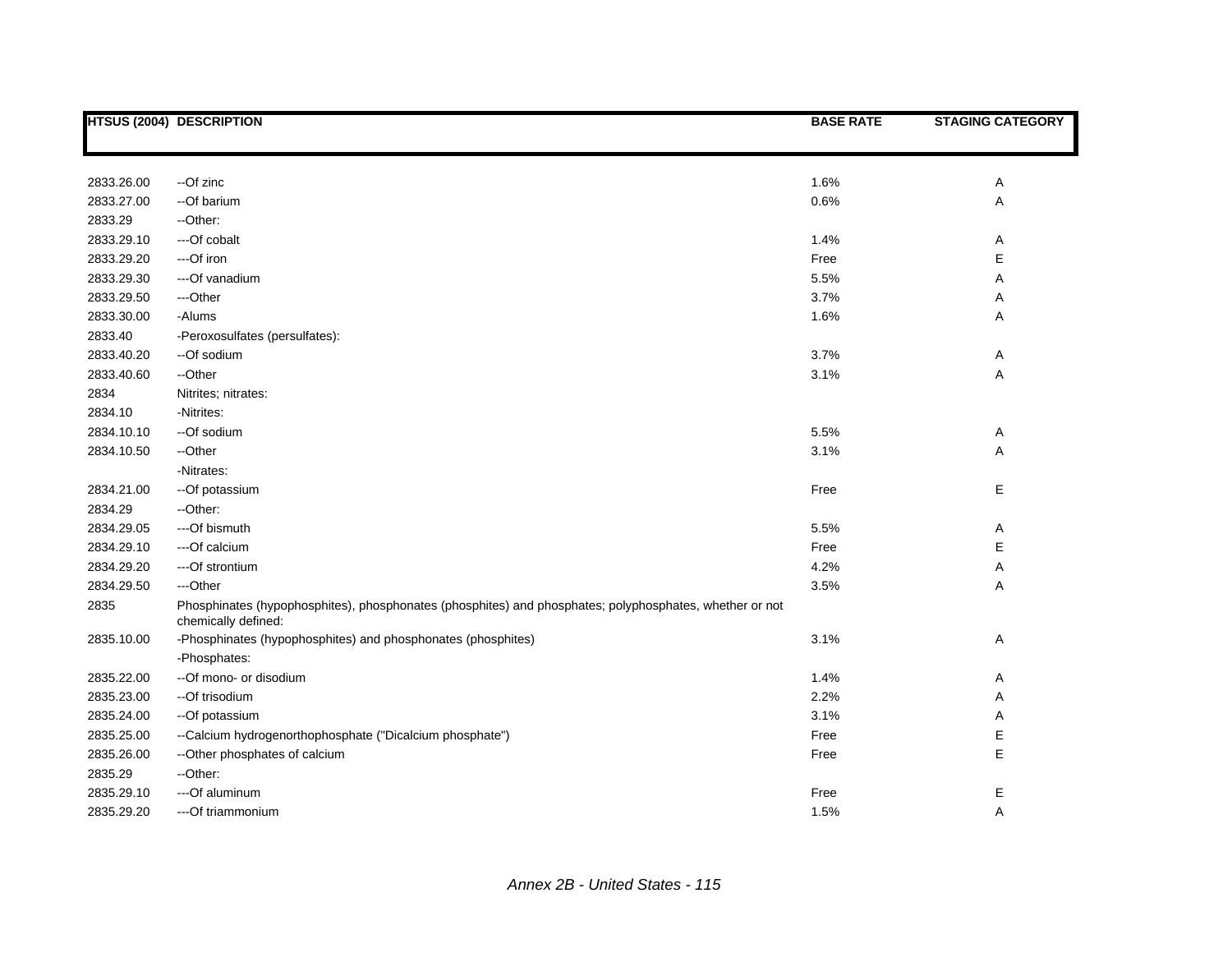|                       | <b>HTSUS (2004) DESCRIPTION</b>                                                                               | <b>BASE RATE</b> | <b>STAGING CATEGORY</b> |
|-----------------------|---------------------------------------------------------------------------------------------------------------|------------------|-------------------------|
|                       |                                                                                                               |                  |                         |
| 2835.29.50            | ---Other                                                                                                      | 4.1%             | Α                       |
|                       | -Polyphosphates:                                                                                              |                  |                         |
|                       |                                                                                                               | 1.4%             |                         |
| 2835.31.00<br>2835.39 | --Sodium triphosphate (Sodium tripolyphosphate)                                                               |                  | Α                       |
|                       | --Other:                                                                                                      |                  |                         |
| 2835.39.10            | ---Of potassium                                                                                               | 3.1%             | Α                       |
| 2835.39.50            | ---Other                                                                                                      | 3.7%             | Α                       |
| 2836                  | Carbonates; peroxocarbonates (percarbonates); commercial ammonium carbonate containing ammonium<br>carbamate: |                  |                         |
| 2836.10.00            | -Commercial ammonium carbonate and other ammonium carbonates                                                  | 1.7%             | Α                       |
| 2836.20.00            | -Disodium carbonate                                                                                           | 1.2%             | Α                       |
| 2836.30.00            | -Sodium hydrogencarbonate (Sodium bicarbonate)                                                                | Free             | E                       |
| 2836.40               | -Potassium carbonates:                                                                                        |                  |                         |
| 2836.40.10            | --Dipotassium carbonate                                                                                       | 1.9%             | Α                       |
| 2836.40.20            | --Potassium hydrogencarbonate (Potassium bicarbonate)                                                         | 1.3%             | Α                       |
| 2836.50.00            | -Calcium carbonate                                                                                            | Free             | Е                       |
| 2836.60.00            | -Barium carbonate                                                                                             | 2.3%             | Α                       |
| 2836.70.00            | -Lead carbonates                                                                                              | 0.5%             | Α                       |
|                       | -Other:                                                                                                       |                  |                         |
| 2836.91.00            | -- Lithium carbonates                                                                                         | 3.7%             | Α                       |
| 2836.92.00            | --Strontium carbonate                                                                                         | 4.2%             | Α                       |
| 2836.99               | -Other:                                                                                                       |                  |                         |
| 2836.99.10            | ---Cobalt carbonates                                                                                          | 4.2%             | Α                       |
| 2836.99.20            | ---Bismuth carbonate                                                                                          | 5.5%             | Α                       |
| 2836.99.50            | ---Other                                                                                                      | 3.7%             | Α                       |
| 2837                  | Cyanides, cyanide oxides and complex cyanides:                                                                |                  |                         |
|                       | -Cyanides and cyanide oxides:                                                                                 |                  |                         |
| 2837.11.00            | --Of sodium                                                                                                   | Free             | Е                       |
| 2837.19.00            | --Other                                                                                                       | Free             | E                       |
| 2837.20               | -Complex cyanides:                                                                                            |                  |                         |
| 2837.20.10            | --Potassium ferricyanide                                                                                      | 1.1%             | Α                       |
| 2837.20.50            | --Other                                                                                                       | 1.7%             | Α                       |
| 2838.00.00            | Fulminates, cyanates and thiocyanates                                                                         | 3.1%             | Α                       |
| 2839                  | Silicates; commercial alkali metal silicates:                                                                 |                  |                         |
|                       | -Of sodium:                                                                                                   |                  |                         |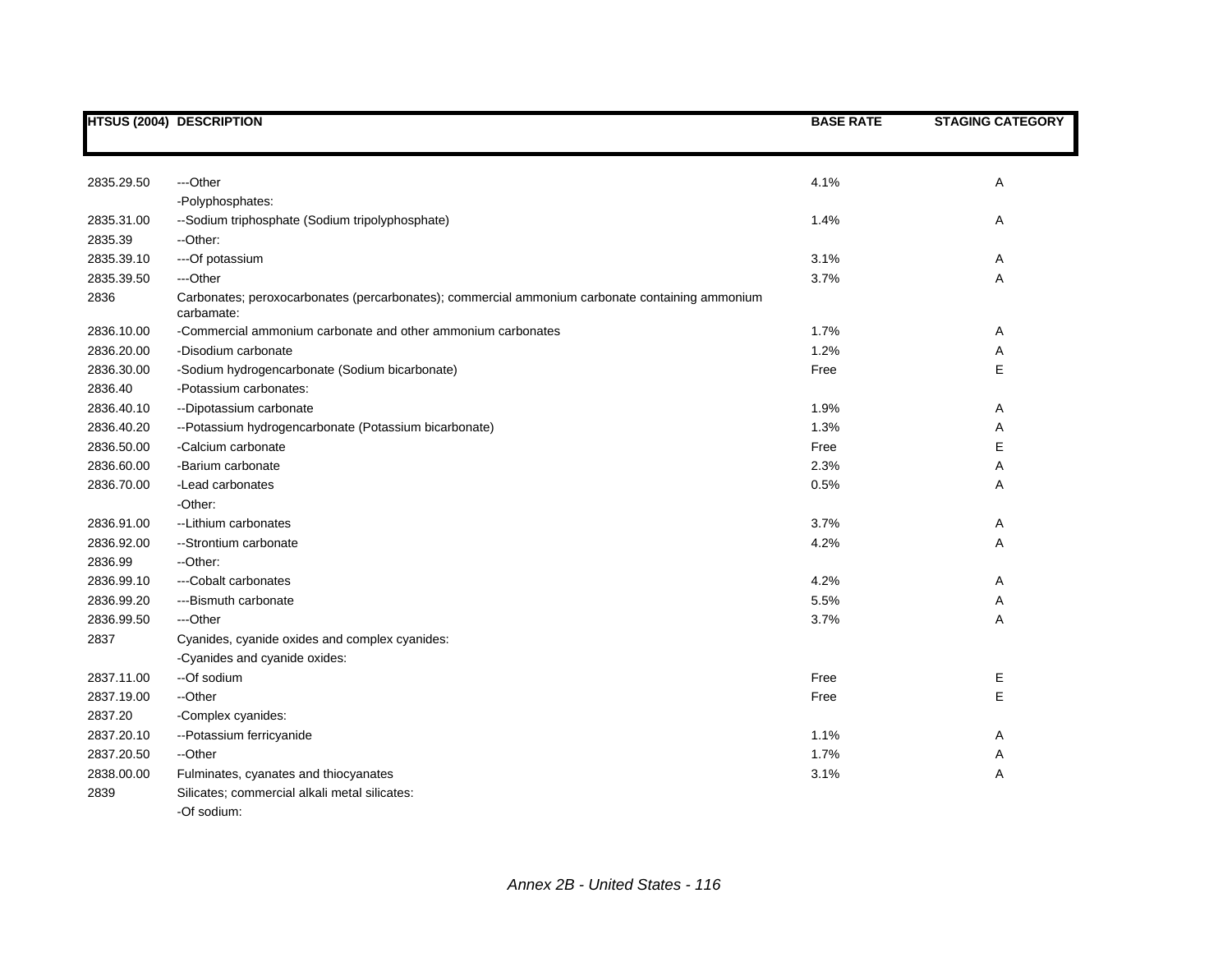|            | <b>HTSUS (2004) DESCRIPTION</b>                                                                                                                  | <b>BASE RATE</b> | <b>STAGING CATEGORY</b> |
|------------|--------------------------------------------------------------------------------------------------------------------------------------------------|------------------|-------------------------|
|            |                                                                                                                                                  |                  |                         |
|            |                                                                                                                                                  |                  |                         |
| 2839.11.00 | --Sodium metasilicates                                                                                                                           | 1.1%             | Α                       |
| 2839.19.00 | --Other                                                                                                                                          | 1.1%             | Α                       |
| 2839.20.00 | -Of potassium                                                                                                                                    | 3.1%             | Α                       |
| 2839.90.00 | -Other                                                                                                                                           | 3.1%             | Α                       |
| 2840       | Borates; peroxoborates (perborates):                                                                                                             |                  |                         |
|            | -Disodium tetraborate (refined borax):                                                                                                           |                  |                         |
| 2840.11.00 | --Anhydrous                                                                                                                                      | 0.3%             | A                       |
| 2840.19.00 | --Other                                                                                                                                          | 0.1%             | Α                       |
| 2840.20.00 | -Other borates                                                                                                                                   | 3.7%             | Α                       |
| 2840.30.00 | -Peroxoborates (perborates)                                                                                                                      | 3.7%             | Α                       |
| 2841       | Salts of oxometallic or peroxometallic acids:                                                                                                    |                  |                         |
| 2841.10.00 | -Aluminates                                                                                                                                      | 3.1%             | Α                       |
| 2841.20.00 | -Chromates of zinc or of lead                                                                                                                    | 3.7%             | Α                       |
| 2841.30.00 | -Sodium dichromate                                                                                                                               | 2.4%             | A                       |
| 2841.50    | -Other chromates and dichromates; peroxochromates:                                                                                               |                  |                         |
| 2841.50.10 | --Potassium dichromate                                                                                                                           | 1.5%             | A                       |
| 2841.50.90 | --Other                                                                                                                                          | 3.1%             | Α                       |
|            | -Manganites, manganates and permanganates:                                                                                                       |                  |                         |
| 2841.61.00 | --Potassium permanganate                                                                                                                         | 5%               | Α                       |
| 2841.69.00 | --Other                                                                                                                                          | 5%               | Α                       |
| 2841.70    | -Molybdates:                                                                                                                                     |                  |                         |
| 2841.70.10 | --Of ammonium                                                                                                                                    | 4.3%             | Α                       |
| 2841.70.50 | --Other                                                                                                                                          | 3.7%             | Α                       |
| 2841.80.00 | -Tungstates (wolframates)                                                                                                                        | 5.5%             | Α                       |
| 2841.90    | -Other:                                                                                                                                          |                  |                         |
| 2841.90.10 | --Vanadates                                                                                                                                      | 5.5%             | Α                       |
| 2841.90.20 | -- Ammonium perrhenate                                                                                                                           | 3.1%             | Α                       |
| 2841.90.30 | -- Potassium stannate                                                                                                                            | 3.1%             | Α                       |
| 2841.90.50 | --Other                                                                                                                                          | 3.7%             | A                       |
| 2842       | Other salts of inorganic acids or peroxoacids (including aluminosilicates whether or not chemically defined), other<br>than azides:              |                  |                         |
| 2842.10.00 | -Double or complex silicates, including aluminosilicates whether or not chemically defined                                                       | 3.7%             | Α                       |
| 2842.90.00 | -Other                                                                                                                                           | 3.3%             | Α                       |
| 2843       | Colloidal precious metals; inorganic or organic compounds of precious metals, whether or not chemically defined;<br>amalgams of precious metals: |                  |                         |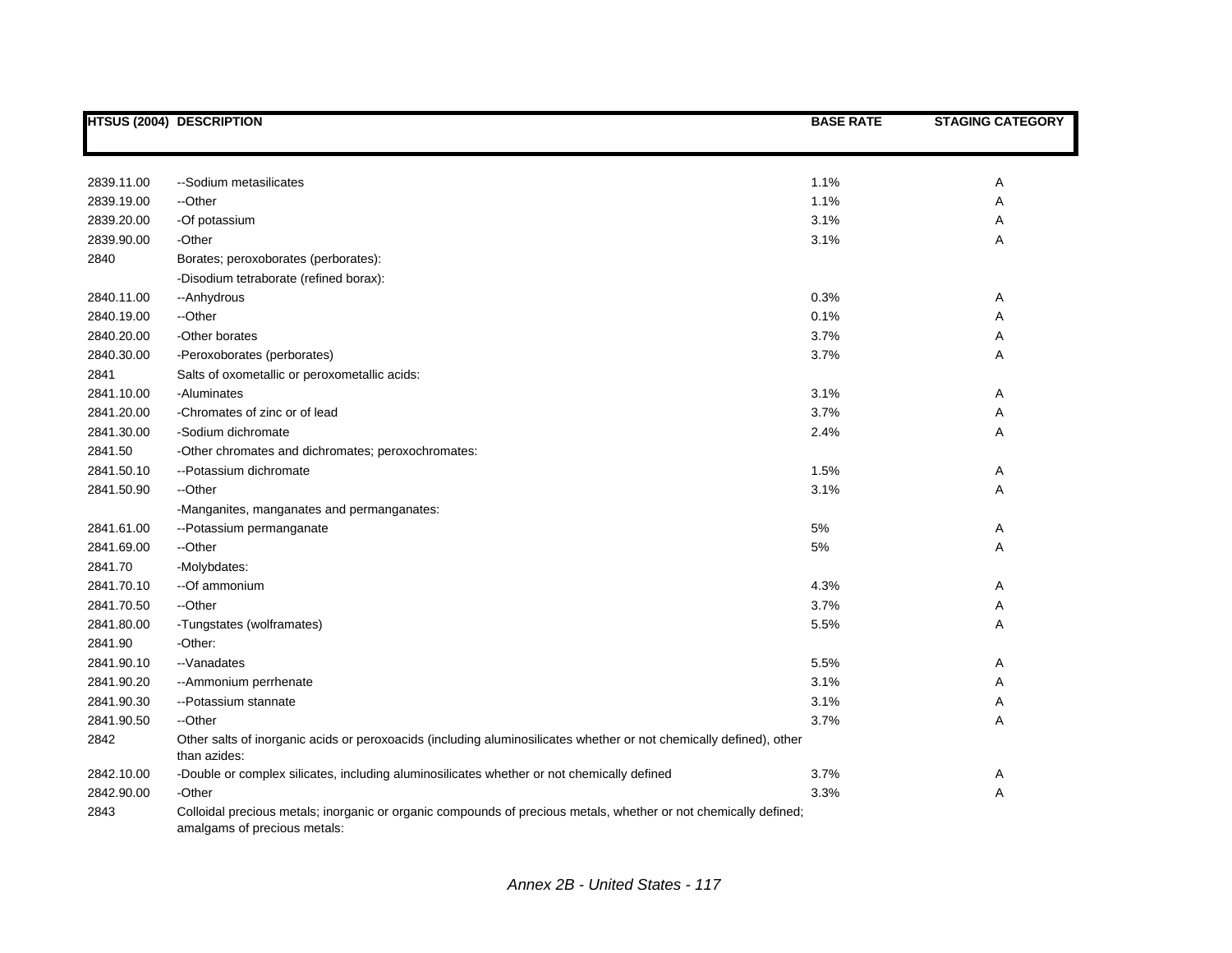|            | <b>HTSUS (2004) DESCRIPTION</b>                                                                                                                                                                                                                                     | <b>BASE RATE</b> | <b>STAGING CATEGORY</b> |
|------------|---------------------------------------------------------------------------------------------------------------------------------------------------------------------------------------------------------------------------------------------------------------------|------------------|-------------------------|
|            |                                                                                                                                                                                                                                                                     |                  |                         |
|            |                                                                                                                                                                                                                                                                     |                  |                         |
| 2843.10.00 | -Colloidal precious metals                                                                                                                                                                                                                                          | 5.5%             | Α                       |
|            | -Silver compounds:                                                                                                                                                                                                                                                  |                  |                         |
| 2843.21.00 | --Silver nitrate                                                                                                                                                                                                                                                    | 3.7%             | Α                       |
| 2843.29.00 | --Other                                                                                                                                                                                                                                                             | 3.7%             | Α                       |
| 2843.30.00 | -Gold compounds                                                                                                                                                                                                                                                     | 5%               | Α                       |
| 2843.90.00 | -Other compounds; amalgams                                                                                                                                                                                                                                          | 3.7%             | A                       |
| 2844       | Radioactive chemical elements and radioactive isotopes (including the fissile or fertile chemical elements and<br>isotopes) and their compounds; mixtures and residues containing these products:                                                                   |                  |                         |
| 2844.10    | -Natural uranium and its compounds; alloys, dispersions (including cermets), ceramic products and mixtures<br>containing natural uranium or natural uranium compounds:                                                                                              |                  |                         |
| 2844.10.10 | -- Uranium metal                                                                                                                                                                                                                                                    | 5%               | Α                       |
| 2844.10.20 | -- Uranium compounds                                                                                                                                                                                                                                                | Free             | Е                       |
| 2844.10.50 | --Other                                                                                                                                                                                                                                                             | 5%               | Α                       |
| 2844.20.00 | -Uranium enriched in U235 and its compounds; plutonium and its compounds; alloys, dispersions (including<br>cermets), ceramic products and mixtures containing uranium enriched in U235, plutonium or compounds of these<br>products                                | Free             | Е                       |
| 2844.30    | -Uranium depleted in U235 and its compounds; thorium and its compounds; alloys, dispersions (including<br>cermets), ceramic products and mixtures containing uranium depleted in U235, thorium, or compounds of these<br>products:                                  |                  |                         |
| 2844.30.10 | -- Thorium compounds                                                                                                                                                                                                                                                | 5.5%             | Α                       |
| 2844.30.20 | -- Uranium compounds                                                                                                                                                                                                                                                | Free             | E                       |
| 2844.30.50 | --Other                                                                                                                                                                                                                                                             | 5%               | Α                       |
| 2844.40.00 | -Radioactive elements and isotopes and compounds other than those of subheadings 2844.10, 2844.20, and<br>2844.30; alloys, dispersions (including cermets), ceramic products and mixtures containing these elements,<br>isotopes or compounds; radioactive residues | Free             | E                       |
| 2844.50.00 | -Spent (irradiated) fuel elements (cartridges) of nuclear reactors                                                                                                                                                                                                  | Free             | Е                       |
| 2845       | Isotopes other than those of heading 2844; compounds, inorganic or organic, of such isotopes, whether or not<br>chemically defined:                                                                                                                                 |                  |                         |
| 2845.10.00 | -Heavy water (Deuterium oxide)                                                                                                                                                                                                                                      | Free             | Ε                       |
| 2845.90.00 | -Other                                                                                                                                                                                                                                                              | Free             | E                       |
| 2846       | Compounds, inorganic or organic, of rare-earth metals, of yttrium or of scandium, or of mixtures of these metals:                                                                                                                                                   |                  |                         |
| 2846.10.00 | -Cerium compounds                                                                                                                                                                                                                                                   | 5.5%             | Α                       |
| 2846.90    | -Other:                                                                                                                                                                                                                                                             |                  |                         |
| 2846.90.20 | --Mixtures of rare-earth oxides or of rare-earth chlorides<br>--Other:                                                                                                                                                                                              | Free             | Е                       |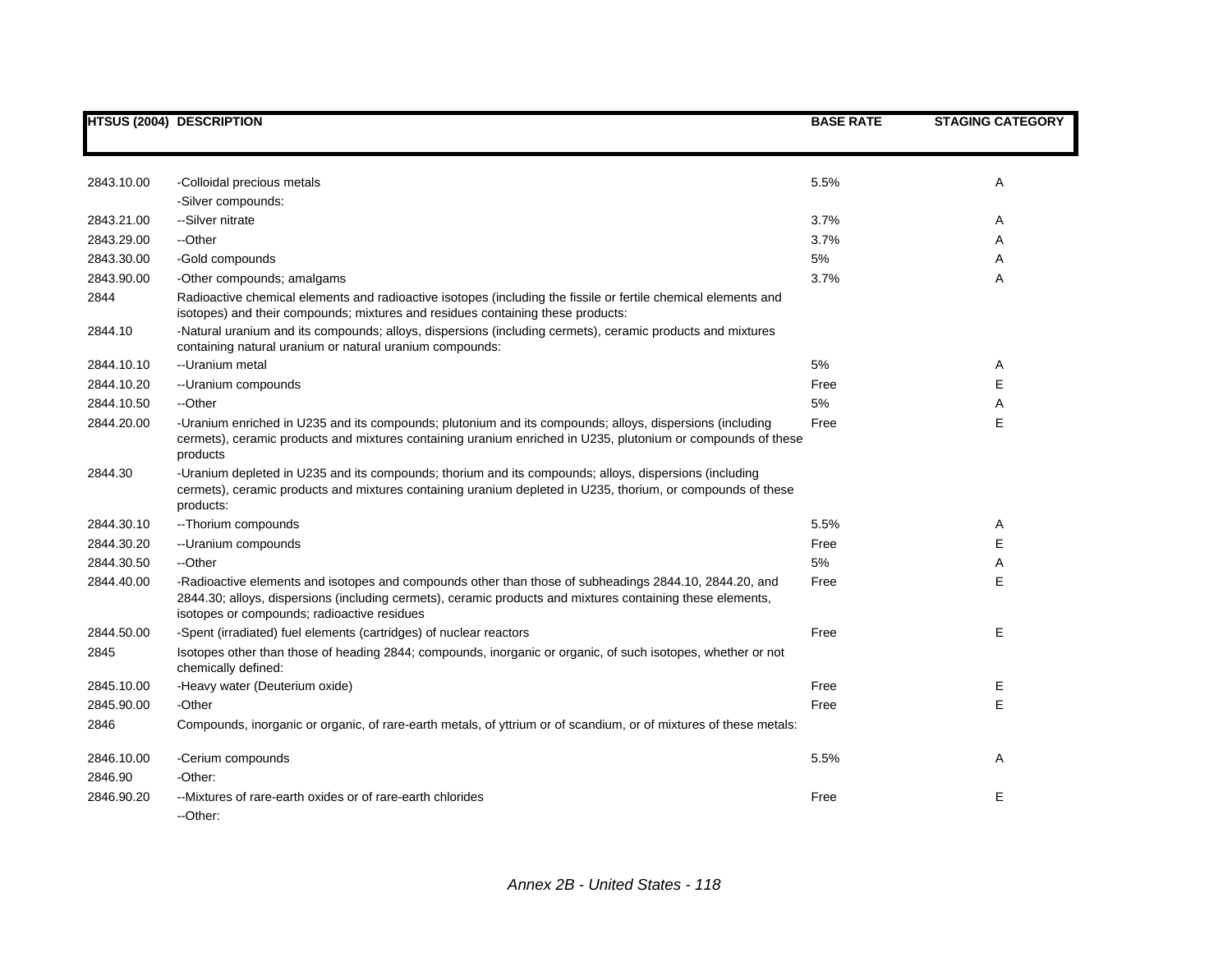|            | HTSUS (2004) DESCRIPTION                                                                                                                                                                                                              | <b>BASE RATE</b> | <b>STAGING CATEGORY</b> |
|------------|---------------------------------------------------------------------------------------------------------------------------------------------------------------------------------------------------------------------------------------|------------------|-------------------------|
|            |                                                                                                                                                                                                                                       |                  |                         |
| 2846.90.40 | ---Yttrium bearing materials and compounds containing by weight more than 19 percent but less than 85 percent Free<br>yttrium oxide equivalent                                                                                        |                  | Е                       |
| 2846.90.80 | ---Other                                                                                                                                                                                                                              | 3.7%             | A                       |
| 2847.00.00 | Hydrogen peroxide, whether or not solidified with urea                                                                                                                                                                                | 3.7%             | Α                       |
| 2848.00    | Phosphides, whether or not chemically defined, excluding ferrophosphorus:                                                                                                                                                             |                  |                         |
| 2848.00.10 | -Of copper (phosphor copper), containing more than 15 percent by weight of phosphorus                                                                                                                                                 | 2.6%             | Α                       |
| 2848.00.90 | -Of other metals or of nonmetals                                                                                                                                                                                                      | Free             | Е                       |
| 2849       | Carbides, whether or not chemically defined:                                                                                                                                                                                          |                  |                         |
| 2849.10.00 | -Of calcium                                                                                                                                                                                                                           | 1.8%             | Α                       |
| 2849.20    | -Of silicon:                                                                                                                                                                                                                          |                  |                         |
| 2849.20.10 | --Crude                                                                                                                                                                                                                               | Free             | Е                       |
| 2849.20.20 | -- In grains, or ground, pulverized or refined                                                                                                                                                                                        | 0.5%             | Α                       |
| 2849.90    | -Other:                                                                                                                                                                                                                               |                  |                         |
| 2849.90.10 | --Of boron                                                                                                                                                                                                                            | 3.7%             | Α                       |
| 2849.90.20 | --Of chromium                                                                                                                                                                                                                         | 4.2%             | Α                       |
| 2849.90.30 | --Of tungsten                                                                                                                                                                                                                         | 5.5%             | Α                       |
| 2849.90.50 | --Other                                                                                                                                                                                                                               | 3.7%             | Α                       |
| 2850.00    | Hydrides, nitrides, azides, silicides and borides, whether or not chemically defined, other than compounds which<br>are also carbides of heading 2849:                                                                                |                  |                         |
| 2850.00.05 | -Of calcium                                                                                                                                                                                                                           | Free             | Е                       |
| 2850.00.07 | -Of titanium                                                                                                                                                                                                                          | 4.9%             | Α                       |
| 2850.00.10 | -Of tungsten                                                                                                                                                                                                                          | 5.5%             | Α                       |
| 2850.00.20 | -Of vanadium                                                                                                                                                                                                                          | 5.5%             | Α                       |
| 2850.00.50 | -Other                                                                                                                                                                                                                                | 3.7%             | Α                       |
| 2851.00.00 | Other inorganic compounds (including distilled or conductivity water and water of similar purity); liquid air (whether 2.8%<br>or not rare gases have been removed); compressed air; amalgams, other than amalgams of precious metals |                  | Α                       |
| 2901       | Acyclic hydrocarbons:                                                                                                                                                                                                                 |                  |                         |
| 2901.10    | -Saturated:                                                                                                                                                                                                                           |                  |                         |
| 2901.10.10 | --Ethane and butane                                                                                                                                                                                                                   | Free             | Ε                       |
| 2901.10.30 | --n-Pentane and isopentane                                                                                                                                                                                                            | Free             | E                       |
|            | --Other:                                                                                                                                                                                                                              |                  |                         |
| 2901.10.40 | ---Derived in whole or in part from petroleum, shale oil or natural gas                                                                                                                                                               | Free             | Ε                       |
| 2901.10.50 | ---Other                                                                                                                                                                                                                              | Free             | E                       |
|            | -Unsaturated:                                                                                                                                                                                                                         |                  |                         |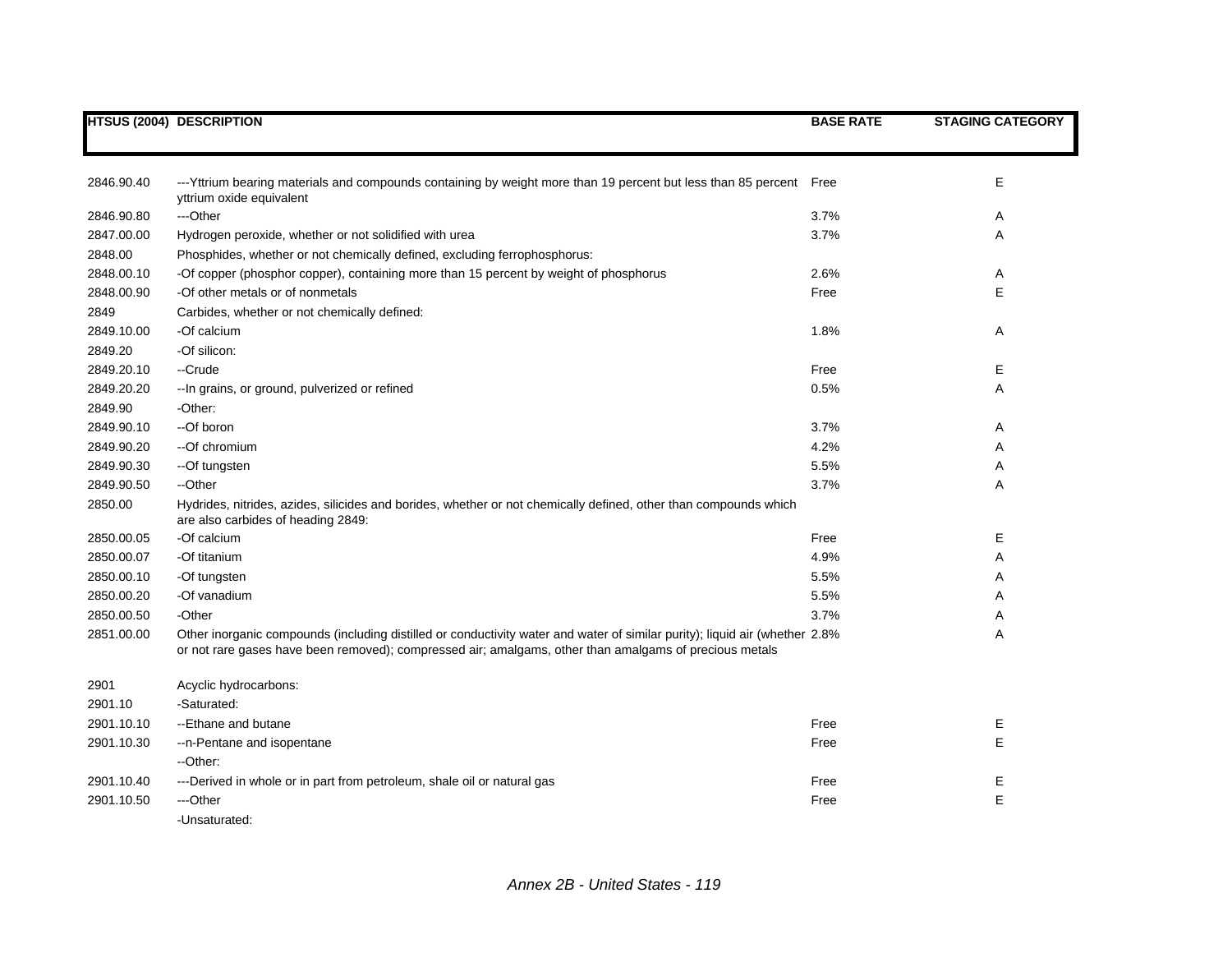|            | <b>HTSUS (2004) DESCRIPTION</b>                                                                                                                                     | <b>BASE RATE</b> | <b>STAGING CATEGORY</b> |
|------------|---------------------------------------------------------------------------------------------------------------------------------------------------------------------|------------------|-------------------------|
|            |                                                                                                                                                                     |                  |                         |
| 2901.21.00 | --Ethylene                                                                                                                                                          | Free             | E                       |
| 2901.22.00 | --Propene (Propylene)                                                                                                                                               | Free             | E                       |
| 2901.23.00 | --Butene (Butylene) and isomers thereof                                                                                                                             | Free             | E                       |
| 2901.24    | --Buta-1,3-diene and isoprene:                                                                                                                                      |                  |                         |
| 2901.24.10 | ---Buta-1,3-diene                                                                                                                                                   | Free             | E                       |
|            | ---Isoprene:                                                                                                                                                        |                  |                         |
| 2901.24.20 | ----Having a purity of 95 percent or more by weight                                                                                                                 | Free             | E                       |
| 2901.24.50 | ----Other                                                                                                                                                           | Free             | E                       |
| 2901.29    | --Other:                                                                                                                                                            |                  |                         |
| 2901.29.10 | ---Derived in whole or in part from petroleum, shale oil or natural gas                                                                                             | Free             | Е                       |
| 2901.29.50 | ---Other                                                                                                                                                            | Free             | E                       |
| 2902       | Cyclic hydrocarbons:                                                                                                                                                |                  |                         |
|            | -Cyclanes, cyclenes and cycloterpenes:                                                                                                                              |                  |                         |
| 2902.11.00 | --Cyclohexane                                                                                                                                                       | Free             | Α                       |
| 2902.19.00 | --Other                                                                                                                                                             | Free             | E                       |
| 2902.20.00 | -Benzene                                                                                                                                                            | Free             | E                       |
| 2902.30.00 | -Toluene                                                                                                                                                            | Free             | E                       |
|            | -Xylenes:                                                                                                                                                           |                  |                         |
| 2902.41.00 | --o-Xylene                                                                                                                                                          | Free             | E                       |
| 2902.42.00 | --m-Xylene                                                                                                                                                          | Free             | E                       |
| 2902.43.00 | --p-Xylene                                                                                                                                                          | Free             | E                       |
| 2902.44.00 | --Mixed xylene isomers                                                                                                                                              | Free             | E                       |
| 2902.50.00 | -Styrene                                                                                                                                                            | Free             | E                       |
| 2902.60.00 | -Ethylbenzene                                                                                                                                                       | Free             | Α                       |
| 2902.70.00 | -Cumene                                                                                                                                                             | Free             | E                       |
| 2902.90    | -Other:                                                                                                                                                             |                  |                         |
| 2902.90.10 | --Pseudocumene                                                                                                                                                      | Free             | Е                       |
| 2902.90.20 | --Acenaphthene, chrysene, cymene, dimethylnaphthalenes, fluoranthene, fluorene, indene, mesitylene,<br>methylanthracene, methylnaphthalene, phenanthrene and pyrene | Free             | E                       |
| 2902.90.30 | --Alkylbenzenes and polyalkylbenzenes                                                                                                                               | Free             | Α                       |
| 2902.90.40 | -- Anthracene; and 1,4-Di-(2-methylstyryl) benzene                                                                                                                  | Free             | Α                       |
| 2902.90.60 | --Biphenyl (Diphenyl), in flakes                                                                                                                                    | Free             | Α                       |
| 2902.90.90 | --Other                                                                                                                                                             | Free             | Α                       |
| 2903       | Halogenated derivatives of hydrocarbons:                                                                                                                            |                  |                         |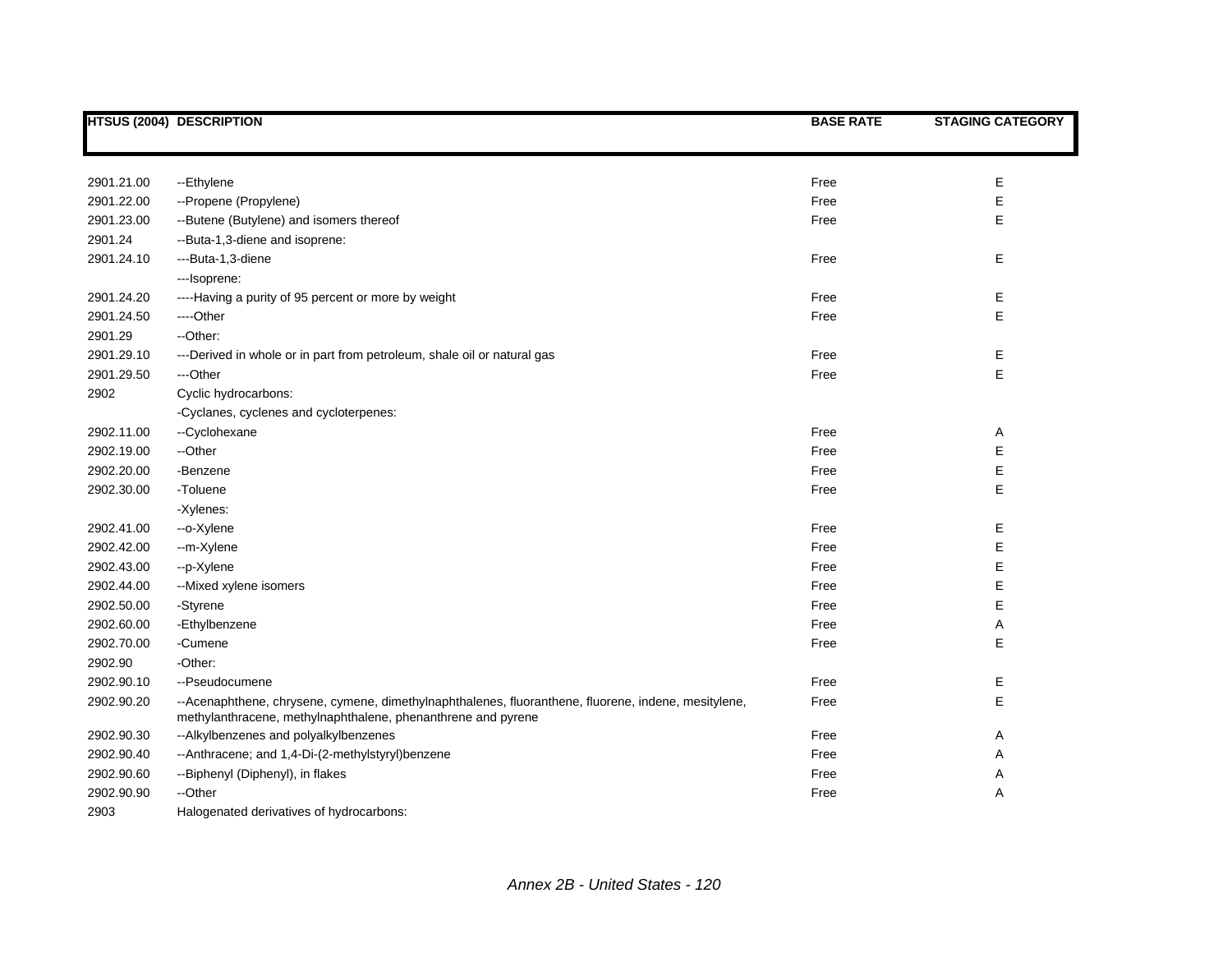|            | <b>HTSUS (2004) DESCRIPTION</b>                                                             | <b>BASE RATE</b> | <b>STAGING CATEGORY</b> |
|------------|---------------------------------------------------------------------------------------------|------------------|-------------------------|
|            |                                                                                             |                  |                         |
|            | -Saturated chlorinated derivatives of acyclic hydrocarbons:                                 |                  |                         |
| 2903.11.00 | --Chloromethane (Methyl chloride) and chloroethane (Ethyl chloride)                         | 5.5%             | Α                       |
| 2903.12.00 | --Dichloromethane (Methylene chloride)                                                      | 3.7%             | Α                       |
| 2903.13.00 | --Chloroform (Trichloromethane)                                                             | 5.5%             | Α                       |
| 2903.14.00 | --Carbon tetrachloride                                                                      | 2.3%             | Α                       |
| 2903.15.00 | --1,2-Dichloroethane (Ethylene dichloride)                                                  | 5.5%             | Α                       |
| 2903.19    | --Other:                                                                                    |                  |                         |
| 2903.19.05 | ---1,2-Dichloropropane (Propylene dichloride) and dichlorobutanes                           | 5.1%             | Α                       |
| 2903.19.10 | ---Hexachloroethane and tetrachloroethane                                                   | 3.7%             | Α                       |
| 2903.19.30 | ---sec-Butyl chloride                                                                       | Free             | E                       |
| 2903.19.60 | ---Other                                                                                    | 5.5%             | Α                       |
|            | -Unsaturated chlorinated derivatives of acyclic hydrocarbons:                               |                  |                         |
| 2903.21.00 | -- Vinyl chloride (Chloroethylene)                                                          | 5.5%             | Α                       |
| 2903.22.00 | --Trichloroethylene                                                                         | 4.2%             | Α                       |
| 2903.23.00 | -- Tetrachloroethylene (Perchloroethylene)                                                  | 3.4%             | Α                       |
| 2903.29.00 | --Other                                                                                     | 5.5%             | A                       |
| 2903.30    | -Fluorinated, brominated or iodinated derivatives of acyclic hydrocarbons:                  |                  |                         |
| 2903.30.05 | --Ethylene dibromide                                                                        | 5.4%             | Α                       |
| 2903.30.15 | -- Acetylene tetrabromide; Alkyl bromides; Methylene dibromide; and Vinyl bromide           | Free             | Е                       |
| 2903.30.20 | --Other                                                                                     | 3.7%             | Α                       |
|            | -Halogenated derivatives of acyclic hydrocarbons containing two or more different halogens: |                  |                         |
| 2903.41.00 | --Trichlorofluoromethane                                                                    | 3.7%             | Α                       |
| 2903.42.00 | --Dichlorodifluoromethane                                                                   | 3.7%             | Α                       |
| 2903.43.00 | --Trichlorotrifluoroethanes                                                                 | 3.7%             | Α                       |
| 2903.44.00 | --Dichlorotetrafluoroethanes and chloropentafluoroethane                                    | 3.7%             | Α                       |
| 2903.45.00 | -- Other derivatives perhalogenated only with fluorine and chlorine                         | 3.7%             | Α                       |
| 2903.46.00 | --Bromochlorodifluoromethane, bromotrifluoromethane and dibromotetrafluoroethanes           | 3.7%             | Α                       |
| 2903.47.00 | -- Other perhalogenated derivatives                                                         | 3.7%             | Α                       |
| 2903.49    | --Other:                                                                                    |                  |                         |
| 2903.49.10 | ---Bromochloromethane                                                                       | Free             | Е                       |
| 2903.49.90 | ---Other                                                                                    | 3.7%             | Α                       |
|            | -Halogenated derivatives of cyclanic, cyclenic or cycloterpenic hydrocarbons:               |                  |                         |
| 2903.51.00 | --1,2,3,4,5,6-Hexachlorocyclohexane                                                         | 5.5%             | Α                       |
| 2903.59    | --Other:                                                                                    |                  |                         |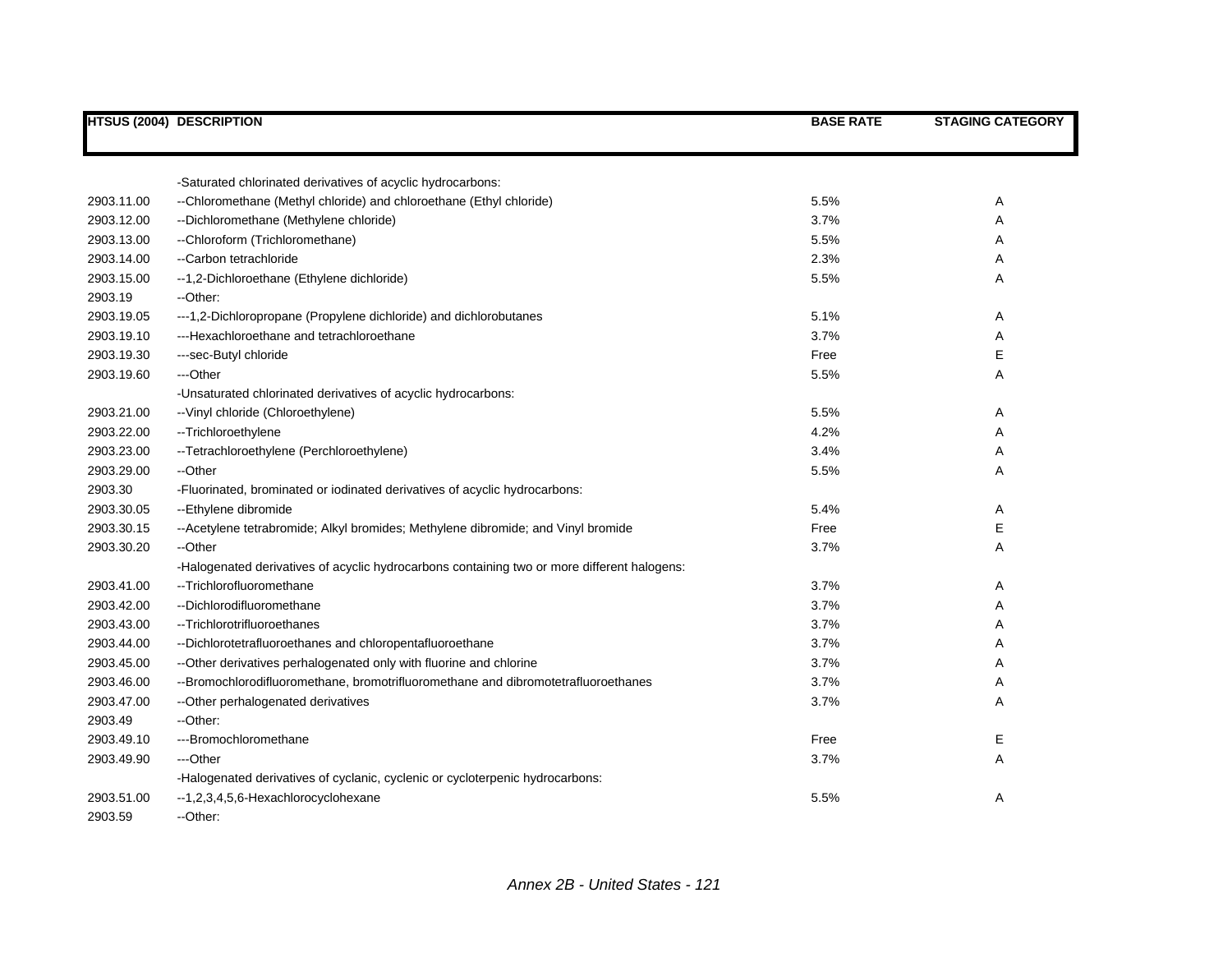|            | <b>HTSUS (2004) DESCRIPTION</b>                                                                                                          | <b>BASE RATE</b> | <b>STAGING CATEGORY</b> |
|------------|------------------------------------------------------------------------------------------------------------------------------------------|------------------|-------------------------|
|            |                                                                                                                                          |                  |                         |
|            |                                                                                                                                          |                  |                         |
|            | ---Derived in whole or in part from benzene or other aromatic hydrocarbon:                                                               |                  |                         |
| 2903.59.05 | ----Dibromoethyldibromocyclohexane                                                                                                       | Free             | Α                       |
|            | ----Other:                                                                                                                               |                  |                         |
| 2903.59.10 | -----Pesticides                                                                                                                          | 5.5%             | Α                       |
|            | $---Other:$                                                                                                                              |                  |                         |
| 2903.59.15 | ------Products described in additional U.S. note 3 to section VI                                                                         | 5.5%             | Α                       |
| 2903.59.20 | ------Other                                                                                                                              | 5.5%             | Α                       |
|            | ---Other:                                                                                                                                |                  |                         |
| 2903.59.30 | ----Chlorinated, but not otherwise halogenated                                                                                           | 5.5%             | Α                       |
|            | ---Other:                                                                                                                                |                  |                         |
| 2903.59.40 | ----- 1, 3, 5, 7, 9, 11-Hexabromocyclodo-decane                                                                                          | 3.7%             | Α                       |
| 2903.59.60 | -----Tetrabromocyclooctane                                                                                                               | Free             | Е                       |
| 2903.59.70 | -----Other                                                                                                                               | 3.7%             | Α                       |
|            | -Halogenated derivatives of aromatic hydrocarbons:                                                                                       |                  |                         |
| 2903.61    | --Chlorobenzene, o-dichlorobenzene and p-dichlorobenzene:                                                                                |                  |                         |
| 2903.61.10 | ---Chlorobenzene                                                                                                                         | 5.5%             | A                       |
| 2903.61.20 | --- o-Dichlorobenzene                                                                                                                    | 5.5%             | Α                       |
| 2903.61.30 | ---p-Dichlorobenzene                                                                                                                     | 5.5%             | Α                       |
| 2903.62.00 | --Hexachlorobenzene and DDT (1,1,1-Trichloro-2,2-bis(p-chlorophenyl)ethane)                                                              | 5.5%             | Α                       |
| 2903.69    | --Other:                                                                                                                                 |                  |                         |
| 2903.69.05 | ---3-Bromo-alpha,alpha,alpha-trifluorotoluene; 2-Chloro-5-bromo-alpha,alpha,alpha-trifluorotoluene; and alpha-<br>Chloro-3-methyltoluene | 5.5%             | Α                       |
| 2903.69.08 | --- p-Chlorobenzotrifluoride; and 3,4-Dichlorobenzotrifluoride                                                                           | 5.5%             | Α                       |
| 2903.69.10 | ---m-Dichlorobenzene; 1,1-Dichloro-2,2-bis(p-ethylphenyl)ethane; and Trichlorobenzenes                                                   | 5.5%             | Α                       |
| 2903.69.15 | ---Triphenylmethyl chloride                                                                                                              | Free             | Ε                       |
| 2903.69.20 | ---Benzyl chloride (alpha-Chlorotoluene); and Benzotrichloride (alpha,alpha,alpha-Trichlorotoluene)                                      | 5.5%             | Α                       |
| 2903.69.23 | ---Pentabromoethylbenzene                                                                                                                | Free             | Е                       |
| 2903.69.27 | ---Tribromocumene                                                                                                                        | 5.5%             | Α                       |
|            | ---Other:                                                                                                                                |                  |                         |
| 2903.69.30 | ----Pesticides                                                                                                                           | 5.5%             | Α                       |
| 2903.69.80 | ----Other                                                                                                                                | 5.5%             | Α                       |
| 2904       | Sulfonated, nitrated or nitrosated derivatives of hydrocarbons, whether or not halogenated:                                              |                  |                         |
| 2904.10    | -Derivatives containing only sulfo groups, their salts and ethyl esters:                                                                 |                  |                         |
| 2904.10.04 | --2-Anthracenesulfonic acid                                                                                                              | 5.5%             | Α                       |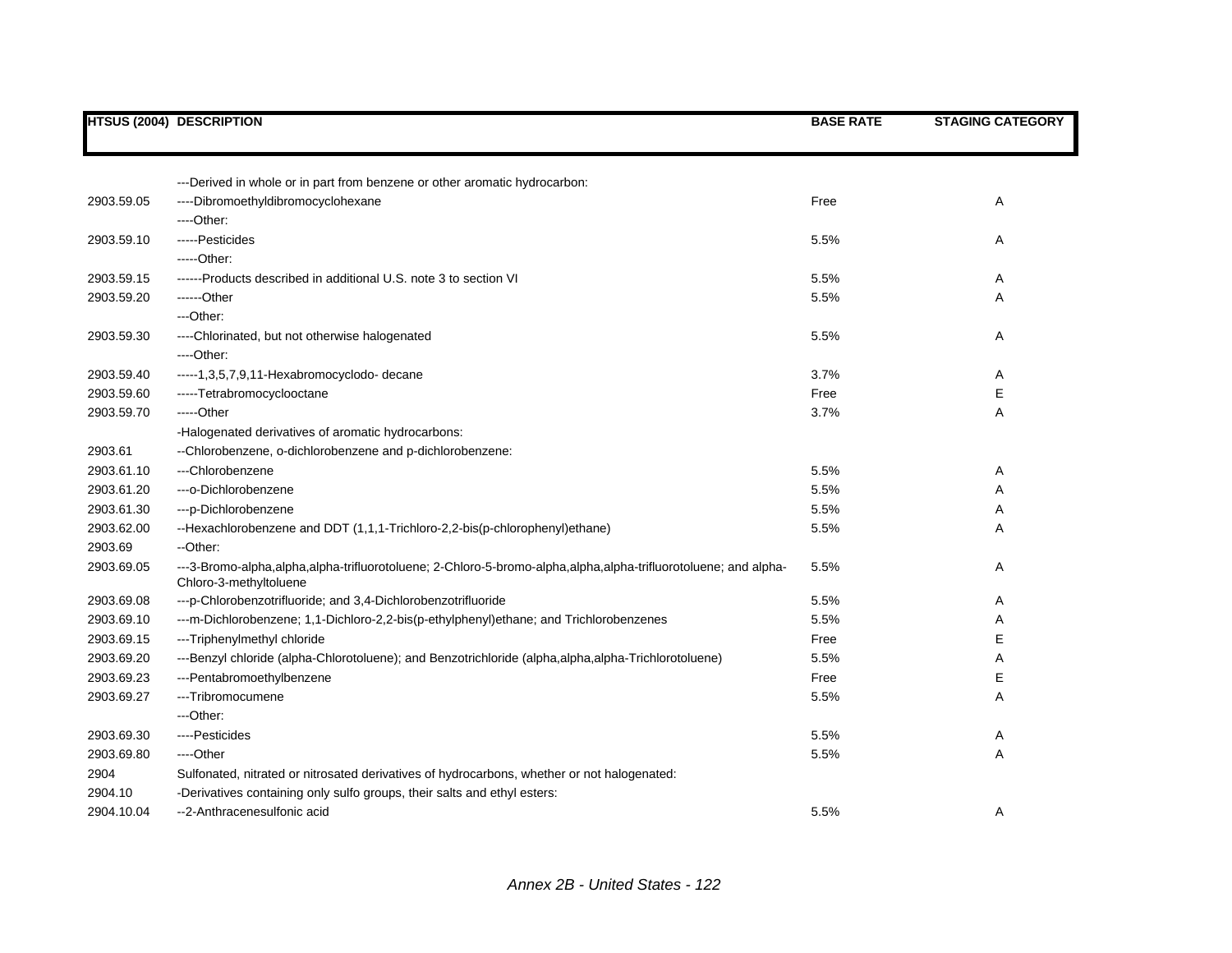|            | <b>HTSUS (2004) DESCRIPTION</b>                                                                                                                                             | <b>BASE RATE</b> | <b>STAGING CATEGORY</b> |
|------------|-----------------------------------------------------------------------------------------------------------------------------------------------------------------------------|------------------|-------------------------|
|            |                                                                                                                                                                             |                  |                         |
| 2904.10.08 | --Benzenesulfonyl chloride                                                                                                                                                  | 5.5%             | A                       |
| 2904.10.10 | --m-Benzenedisulfonic acid, sodium salt; 1,5-Naphthalenedisulfonic acid; and p-Toluenesulfonyl chloride                                                                     | 5.5%             | Α                       |
| 2904.10.15 | --Mixtures of 1,3,6-naphthalenetrisulfonic acid and 1,3,7-naphthalenetrisulfonic acid<br>--Other:                                                                           | 5.5%             | Α                       |
|            | ---Aromatic:                                                                                                                                                                |                  |                         |
| 2904.10.32 | ----Products described in additional U.S. note 3 to section VI                                                                                                              | 5.5%             | Α                       |
| 2904.10.37 | ----Other                                                                                                                                                                   | 5.5%             | A                       |
| 2904.10.50 | ---Other                                                                                                                                                                    | 4.2%             | A                       |
| 2904.20    | -Derivatives containing only nitro or only nitroso groups:                                                                                                                  |                  |                         |
| 2904.20.10 | --p-Nitrotoluene                                                                                                                                                            | 5.5%             | Α                       |
| 2904.20.15 | --p-Nitro-o-xylene                                                                                                                                                          | 5.5%             | Α                       |
| 2904.20.20 | -- Trinitrotoluene                                                                                                                                                          | Free             | Е                       |
| 2904.20.30 | --5-tert-Butyl-2,4,6-trinitro-m-xylene (Musk xylol) and other artificial musks                                                                                              | 5.5%             | Α                       |
| 2904.20.35 | --Nitrated benzene, nitrated toluene (except p-nitrotoluene), or nitrated naphthalene<br>--Other:                                                                           | 5.5%             | A                       |
|            | ---Aromatic:                                                                                                                                                                |                  |                         |
| 2904.20.40 | ----Products described in additional U.S. note 3 to section VI                                                                                                              | 5.5%             | Α                       |
| 2904.20.45 | ----Other                                                                                                                                                                   | 5.5%             | Α                       |
| 2904.20.50 | ---Other                                                                                                                                                                    | 5.5%             | A                       |
| 2904.90    | -Other:                                                                                                                                                                     |                  |                         |
|            | --Monochloromononitrobenzenes:                                                                                                                                              |                  |                         |
| 2904.90.04 | --- o-Nitrochlorobenzene; and p-Nitrochlorobenzene                                                                                                                          | 5.5%             | Α                       |
| 2904.90.08 | ---Other                                                                                                                                                                    | 5.5%             | Α                       |
| 2904.90.15 | --4-Chloro-3-nitro-alpha,alpha,alpha-trifluorotoluene; 2-Chloro-5-nitro-alpha,alpha,alpha-trifluorotoluene; and 4-<br>Chloro-3,5-dinitro-alpha,alpha,alpha-trifluorotoluene | 5.5%             | A                       |
| 2904.90.20 | --Nitrotoluenesulfonic acids                                                                                                                                                | 5.5%             | Α                       |
| 2904.90.30 | --1-Bromo-2-nitrobenzene; 1-Chloro-3,4-dinitrobenzene; 1,2-Dichloro-4-nitrobenzene; and o-Fluoronitrobenzene                                                                | 5.5%             | Α                       |
| 2904.90.35 | --4,4'-Dinitrostilbene-2,2'-disulfonic acid                                                                                                                                 | 5.5%             | Α                       |
|            | --Other:                                                                                                                                                                    |                  |                         |
|            | ---Aromatic:                                                                                                                                                                |                  |                         |
| 2904.90.40 | ----Products described in additional U.S. note 3 to section VI                                                                                                              | 5.5%             | Α                       |
| 2904.90.47 | ----Other                                                                                                                                                                   | 5.5%             | Α                       |
| 2904.90.50 | ---Other                                                                                                                                                                    | 3.7%             | A                       |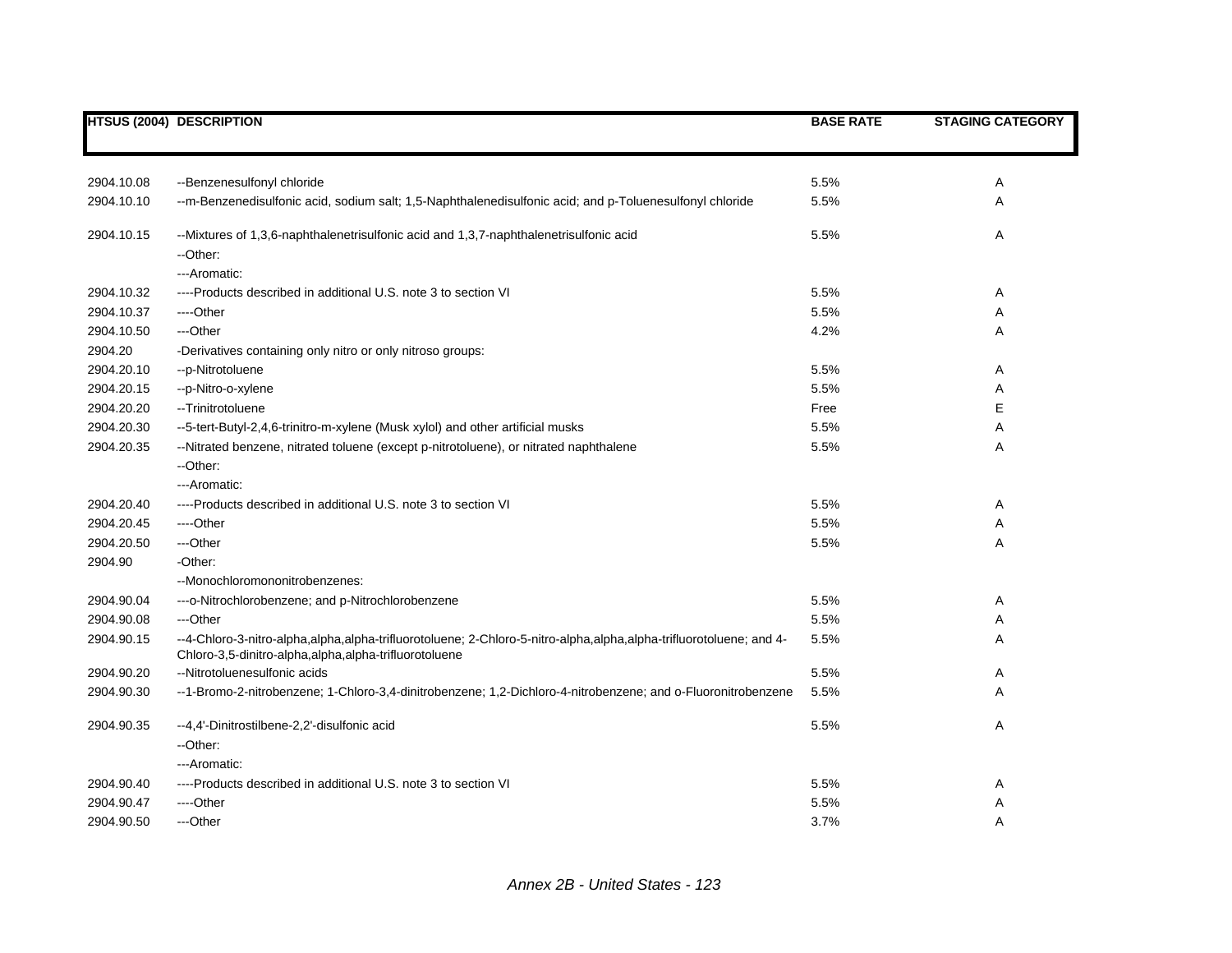| 2905                     |                                                                                                            |              |   |
|--------------------------|------------------------------------------------------------------------------------------------------------|--------------|---|
|                          | Acyclic alcohols and their halogenated, sulfonated, nitrated or nitrosated derivatives:                    |              |   |
| 2905.11                  | -Saturated monohydric alcohols:<br>--Methanol (Methyl alcohol):                                            |              |   |
| 2905.11.10               |                                                                                                            |              | Е |
|                          | --- Imported only for use in producing synthetic natural gas (SNG) or for direct use as a fuel<br>---Other | Free         |   |
| 2905.11.20<br>2905.12.00 |                                                                                                            | 5.5%<br>5.5% | Α |
|                          | --Propan-1-ol (Propyl alcohol) and propan-2-ol (Isopropyl alcohol)                                         |              | Α |
| 2905.13.00               | --Butan-1-ol (n-Butyl alcohol)                                                                             | 5.5%         | A |
| 2905.14                  | --Other butanols:                                                                                          |              |   |
| 2905.14.10               | --- tert-Butyl alcohol, having a purity of less than 99 percent by weight                                  | Free         | Е |
| 2905.14.50               | ---Other                                                                                                   | 5.5%         | Α |
| 2905.15.00               | --Pentanol (Amyl alcohol) and isomers thereof                                                              | 5.5%         | Α |
| 2905.16.00               | --Octanol (Octyl alcohol) and isomers thereof                                                              | 3.7%         | A |
| 2905.17.00               | --Dodecan-1-ol (Lauryl alcohol), hexadecan-1-ol (Cetyl alcohol) and octadecan-1-ol (Stearyl alcohol)       | $5\%$        | Α |
| 2905.19.00               | --Other                                                                                                    | 3.7%         | Α |
|                          | -Unsaturated monohydric alcohols:                                                                          |              |   |
| 2905.22                  | -- Acyclic terpene alcohols:                                                                               |              |   |
| 2905.22.10               | ---Geraniol                                                                                                | 3%           | Α |
| 2905.22.20               | ---Isophytol                                                                                               | 3.7%         | Α |
| 2905.22.50               | ---Other                                                                                                   | 4.8%         | A |
| 2905.29                  | --Other:                                                                                                   |              |   |
| 2905.29.10               | --- Allyl alcohol                                                                                          | 5.5%         | Α |
| 2905.29.90               | ---Other                                                                                                   | 3.7%         | Α |
|                          | -Diols:                                                                                                    |              |   |
| 2905.31.00               | --Ethylene glycol (Ethanediol)                                                                             | 5.5%         | Α |
| 2905.32.00               | --Propylene glycol (Propane-1,2-diol)                                                                      | 5.5%         | A |
| 2905.39                  | --Other:                                                                                                   |              |   |
| 2905.39.10               | ---Butylene glycol                                                                                         | 5.5%         | Α |
| 2905.39.20               | ---Neopentyl glycol                                                                                        | 5.5%         | Α |
| 2905.39.60               | ---Hexylene glycol                                                                                         | Free         | Е |
| 2905.39.90               | ---Other                                                                                                   | 5.5%         | A |
|                          | -Other polyhydric alcohols:                                                                                |              |   |
| 2905.41.00               | --2-Ethyl-2-(hydroxymethyl)propane-1,3-diol (Trimethylolpropane)                                           | 3.7%         | Α |
| 2905.42.00               | --Pentaerythritol                                                                                          | 3.7%         | Α |
| 2905.43.00               | --Mannitol                                                                                                 | 4.6%         | Α |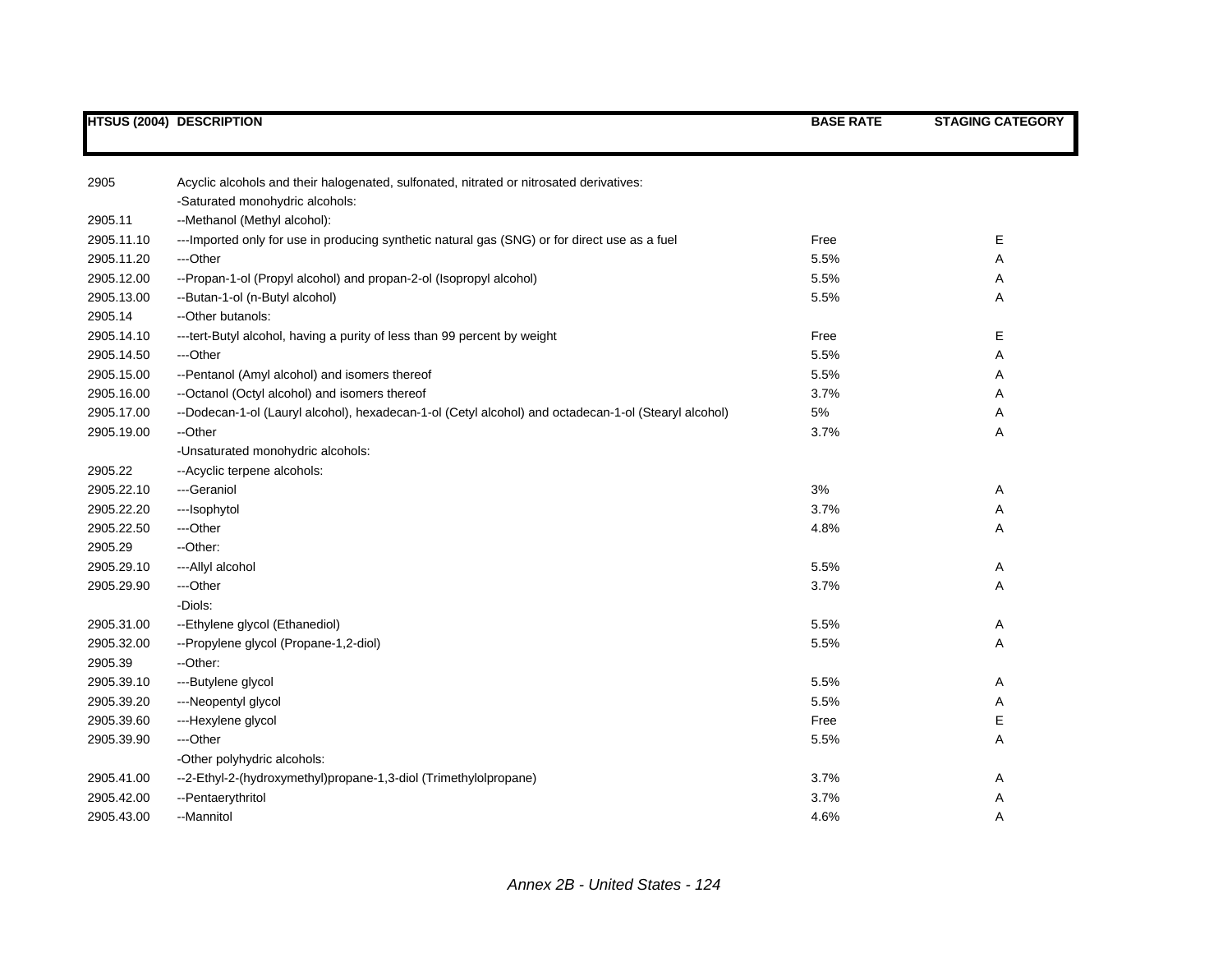|            | <b>HTSUS (2004) DESCRIPTION</b>                                                                                                                                                                                                                  | <b>BASE RATE</b> | <b>STAGING CATEGORY</b> |
|------------|--------------------------------------------------------------------------------------------------------------------------------------------------------------------------------------------------------------------------------------------------|------------------|-------------------------|
|            |                                                                                                                                                                                                                                                  |                  |                         |
| 2905.44.00 | --D-Glucitol (Sorbitol)                                                                                                                                                                                                                          | 4.9%             | Α                       |
| 2905.45.00 | --Glycerol                                                                                                                                                                                                                                       | 0.5 cents/kg     | Α                       |
| 2905.49    | --Other:                                                                                                                                                                                                                                         |                  |                         |
| 2905.49.10 | ---Triols and tetrols                                                                                                                                                                                                                            | 3.7%             | Α                       |
| 2905.49.20 | ---Esters of glycerol formed with acids of heading 2904                                                                                                                                                                                          | 5.5%             | Α                       |
|            | ---Other:                                                                                                                                                                                                                                        |                  |                         |
|            | ----Polyhydric alcohols derived from sugars:                                                                                                                                                                                                     |                  |                         |
| 2905.49.30 | -----Xylitol                                                                                                                                                                                                                                     | Free             | Е                       |
| 2905.49.40 | -----Other                                                                                                                                                                                                                                       | 5.5%             | Α                       |
| 2905.49.50 | ----Other                                                                                                                                                                                                                                        | 5.5%             | Α                       |
|            | -Halogenated, sulfonated, nitrated or nitrosated derivatives of acyclic alcohols:                                                                                                                                                                |                  |                         |
| 2905.51.00 | --Ethchlorvynol (INN)                                                                                                                                                                                                                            | Free             | Е                       |
| 2905.59    | --Other:                                                                                                                                                                                                                                         |                  |                         |
| 2905.59.10 | ---Derivatives of monohydric alcohols                                                                                                                                                                                                            | 5.5%             | Α                       |
| 2905.59.30 | ---Dibromoneopentylglycol                                                                                                                                                                                                                        | Free             | Α                       |
| 2905.59.90 | ---Other                                                                                                                                                                                                                                         | 5.5%             | Α                       |
| 2906       | Cyclic alcohols and their halogenated, sulfonated, nitrated or nitrosated derivatives:                                                                                                                                                           |                  |                         |
|            | -Cyclanic, cyclenic or cycloterpenic:                                                                                                                                                                                                            |                  |                         |
| 2906.11.00 | --Menthol                                                                                                                                                                                                                                        | 2.1%             | Α                       |
| 2906.12.00 | --Cyclohexanol, methylcyclohexanols and dimethylcyclohexanols                                                                                                                                                                                    | 5.5%             | Α                       |
| 2906.13    | --Sterols and inositols:                                                                                                                                                                                                                         |                  |                         |
| 2906.13.10 | ---Inositols                                                                                                                                                                                                                                     | Free             | E.                      |
| 2906.13.50 | ---Other                                                                                                                                                                                                                                         | 3.7%             | Α                       |
| 2906.14.00 | -- Terpineols                                                                                                                                                                                                                                    | 5.5%             | Α                       |
| 2906.19    | --Other:                                                                                                                                                                                                                                         |                  |                         |
| 2906.19.10 | ---4,4'-Isopropylidenedicyclohexanol; and Mixtures containing not less than 90 percent by weight of stereoisomers Free<br>of 2-isopropyl-5-methylcyclohexanol, but containing not more than 30 percent by weight of any one such<br>stereoisomer |                  | Е                       |
| 2906.19.50 | ---Other                                                                                                                                                                                                                                         | 5.5%             | Α                       |
|            | -Aromatic:                                                                                                                                                                                                                                       |                  |                         |
| 2906.21.00 | --Benzyl alcohol                                                                                                                                                                                                                                 | 5.5%             | Α                       |
| 2906.29    | --Other:                                                                                                                                                                                                                                         |                  |                         |
|            | --- Odoriferous or flavoring compounds:                                                                                                                                                                                                          |                  |                         |
| 2906.29.10 | ----Phenethyl alcohol                                                                                                                                                                                                                            | 5.5%             | Α                       |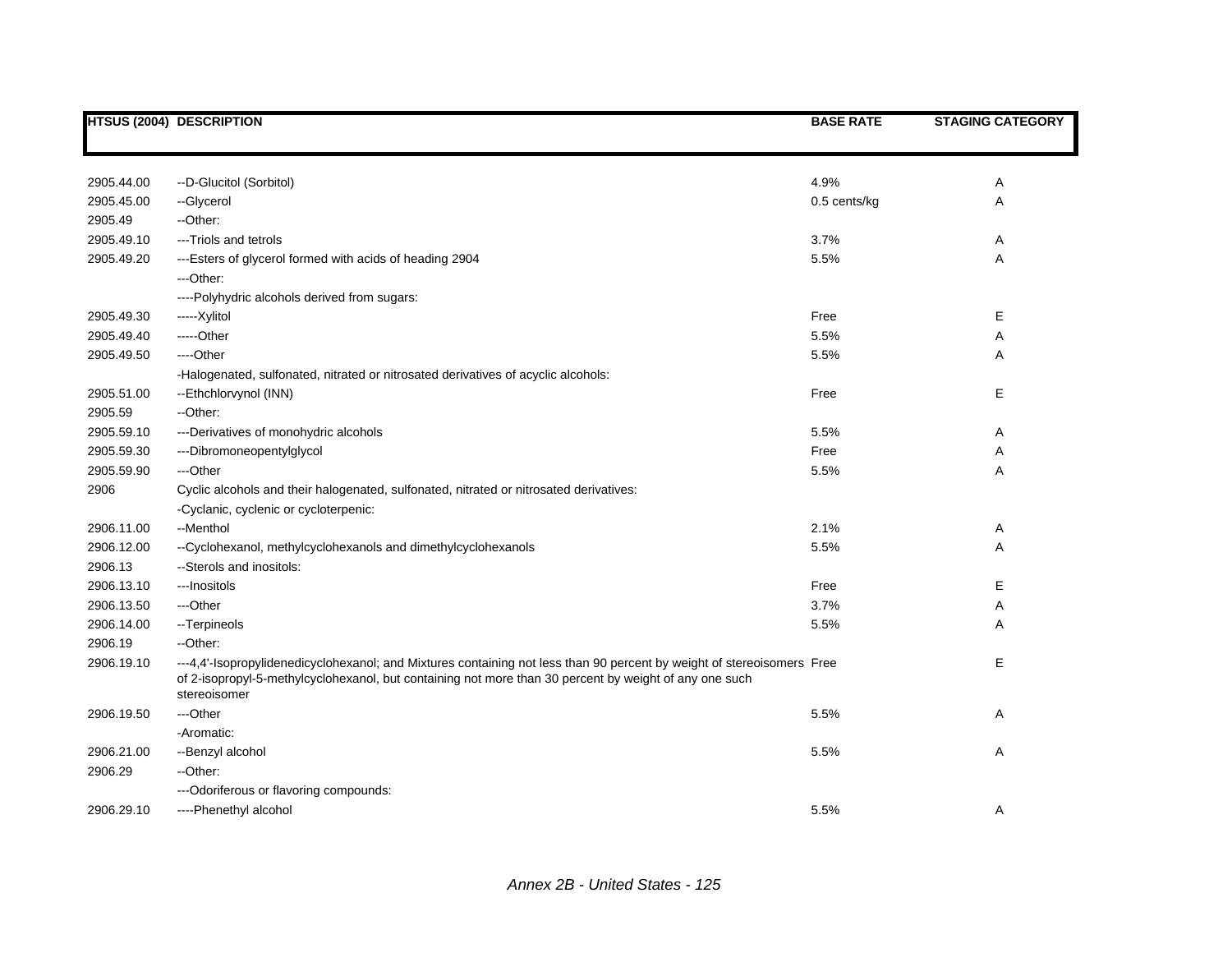|            | <b>HTSUS (2004) DESCRIPTION</b>                                                            | <b>BASE RATE</b> | <b>STAGING CATEGORY</b> |
|------------|--------------------------------------------------------------------------------------------|------------------|-------------------------|
|            |                                                                                            |                  |                         |
| 2906.29.20 | ---Other                                                                                   | 5.5%             | Α                       |
|            | ---Other:                                                                                  |                  |                         |
| 2906.29.30 | ----1,1-Bis(4-chlorophenyl)-2,2,2-trichloroethanol (Dicofol); and p-Nitrobenzyl alcohol    | Free             | Е                       |
| 2906.29.60 | ----Other                                                                                  | 5.5%             | Α                       |
| 2907       | Phenols; phenol-alcohols:<br>-Monophenols:                                                 |                  |                         |
| 2907.11.00 | --Phenol (Hydroxybenzene) and its salts                                                    | 5.5%             | Α                       |
| 2907.12.00 | --Cresols and their salts                                                                  | 4.2%             | Α                       |
| 2907.13.00 | -- Octylphenol, nonylphenol and their isomers; salts thereof                               | 5.5%             | Α                       |
| 2907.14.00 | --Xylenols and their salts                                                                 | Free             | E                       |
| 2907.15    | --Naphthols and their salts:                                                               |                  |                         |
| 2907.15.10 | ---alpha-Naphthol                                                                          | 5.5%             | Α                       |
| 2907.15.30 | ---beta-Naphthol (2-Naphthol)                                                              | Free             | Е                       |
| 2907.15.60 | ---Other                                                                                   | 5.5%             | А                       |
| 2907.19    | --Other:                                                                                   |                  |                         |
| 2907.19.10 | ---Alkylcresols                                                                            | 5.5%             | Α                       |
| 2907.19.20 | ---Alkylphenols                                                                            | 5.5%             | Α                       |
| 2907.19.40 | ---Thymol                                                                                  | 4.2%             | Α                       |
|            | ---Other:                                                                                  |                  |                         |
| 2907.19.60 | ----2-tert-Butylethylphenol; and 6-tert-Butyl-2,4-xylenol                                  | Free             | Е                       |
| 2907.19.80 | ----Other                                                                                  | 5.5%             | Α                       |
|            | -Polyphenols; phenol-alcohols:                                                             |                  |                         |
| 2907.21.00 | --Resorcinol and its salts                                                                 | 5.5%             | Α                       |
| 2907.22    | --Hydroquinone (Quinol) and its salts:                                                     |                  |                         |
| 2907.22.10 | ---Photographic grade                                                                      | 5.5%             | Α                       |
| 2907.22.50 | ---Other                                                                                   | 5.5%             | Α                       |
| 2907.23.00 | --4,4'-Isopropylidenediphenol (Bisphenol A, Diphenylolpropane) and its salts               | 5.5%             | Α                       |
| 2907.29    | --Other:                                                                                   |                  |                         |
| 2907.29.05 | ---Phenol-alcohols                                                                         | 5.5%             | Α                       |
| 2907.29.10 | ---Pyrogallic acid                                                                         | 1.3%             | Α                       |
| 2907.29.15 | ---4,4'-Biphenol                                                                           | Free             | E                       |
| 2907.29.25 | ---tert-Butylhydroquinone                                                                  | 5.5%             | Α                       |
| 2907.29.90 | ---Other                                                                                   | 5.5%             | Α                       |
| 2908       | Halogenated, sulfonated, nitrated or nitrosated derivatives of phenols or phenol-alcohols: |                  |                         |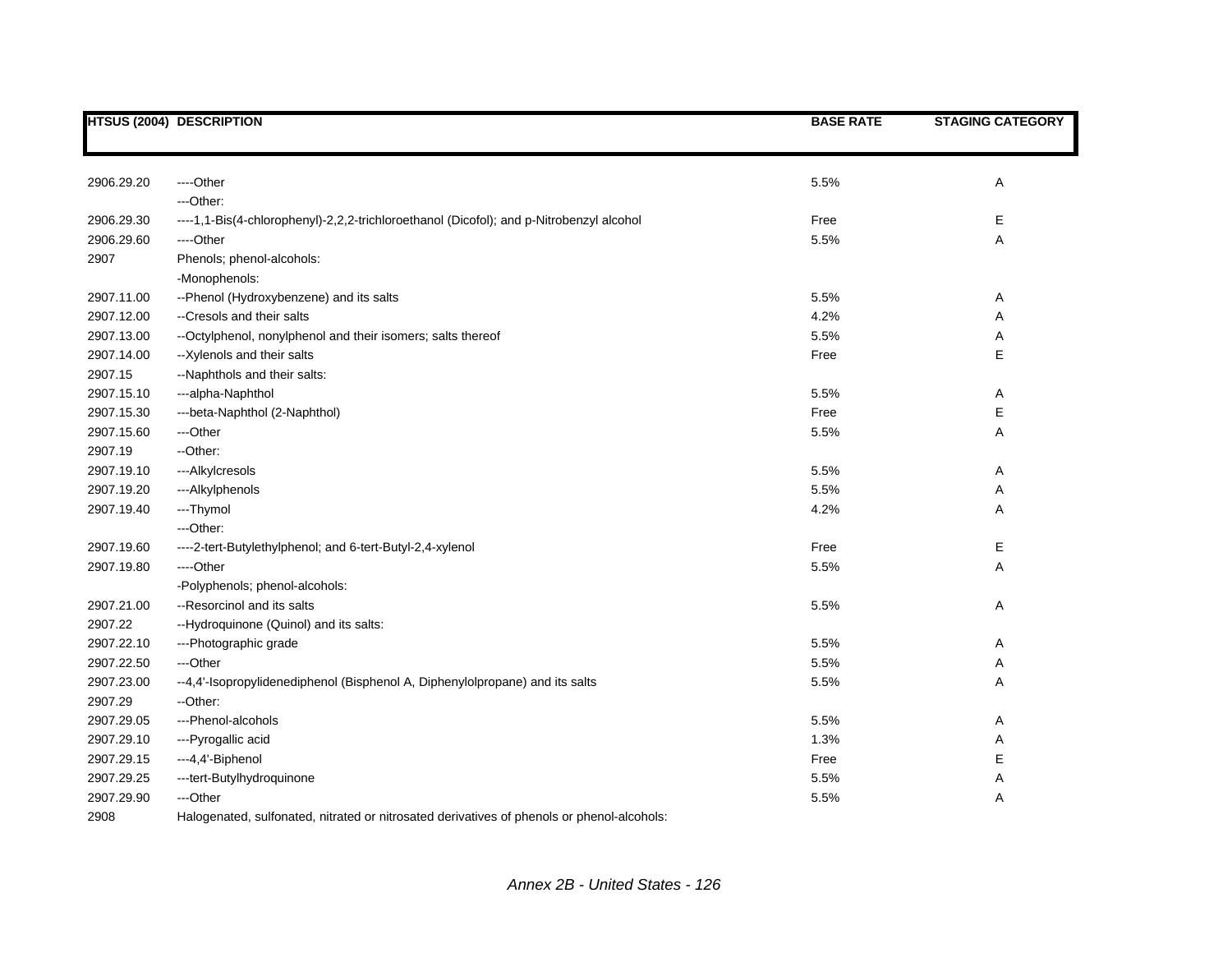|            | <b>HTSUS (2004) DESCRIPTION</b>                                                                                                                                                                                                                                                                               | <b>BASE RATE</b> | <b>STAGING CATEGORY</b> |
|------------|---------------------------------------------------------------------------------------------------------------------------------------------------------------------------------------------------------------------------------------------------------------------------------------------------------------|------------------|-------------------------|
|            |                                                                                                                                                                                                                                                                                                               |                  |                         |
| 2908.10    | -Derivatives containing only halogen substituents and their salts:                                                                                                                                                                                                                                            |                  |                         |
| 2908.10.05 | --2,2-Bis(4-hydroxyphenyl)-1,1,1,3,3,3-hexafluoropropane                                                                                                                                                                                                                                                      | Free             | Ε                       |
| 2908.10.10 | --6-Chloro-m-cresol [OH=1]; m-Chlorophenol; and Chlorothymol                                                                                                                                                                                                                                                  | 5.5%             | Α                       |
| 2908.10.15 | --3-Hydroxy-alpha,alpha,alpha-trifluorotoluene                                                                                                                                                                                                                                                                | 5.5%             | Α                       |
| 2908.10.20 | --Pentachlorophenol and its salts; and 2,4,5-Trichlorophenol and its salts                                                                                                                                                                                                                                    | 5.5%             | Α                       |
| 2908.10.25 | -- Tetrabromobisphenol A                                                                                                                                                                                                                                                                                      | 5.5%             | Α                       |
|            | --Other:                                                                                                                                                                                                                                                                                                      |                  |                         |
| 2908.10.35 | ---Products described in additional U.S. note 3 to section VI                                                                                                                                                                                                                                                 | 5.5%             | Α                       |
| 2908.10.60 | ---Other                                                                                                                                                                                                                                                                                                      | 5.5%             | Α                       |
| 2908.20    | -Derivatives containing only sulfo groups, their salts and esters:                                                                                                                                                                                                                                            |                  |                         |
| 2908.20.04 | --2,5-Dihydroxybenzenesulfonic acid, potassium salt; 3,6-Dihydroxy-2,7-naphthalenedisulfonic acid; 3,6-Dihydroxy-5.5%<br>2,7-naphthalenedisulfonic acid, sodium salt; 4-Hydroxy-1-naphthalenesulfonic acid, sodium salt; 1-Naphthol-3,6-<br>disulfonic acid; and 2-Naphthol-3,6-disulfonic acid and its salts |                  | Α                       |
| 2908.20.08 | --4-Hydroxy-1-naphthalenesulfonic acid (1-Naphthol-4-sulfonic acid)                                                                                                                                                                                                                                           | Free             | Е                       |
| 2908.20.15 | --1,8-Dihydroxynaphthalene-3,6-disulfonic acid and its disodium salt                                                                                                                                                                                                                                          | 5.5%             | Α                       |
|            | --Other:                                                                                                                                                                                                                                                                                                      |                  |                         |
| 2908.20.20 | ---Products described in additional U.S. note 3 to section VI                                                                                                                                                                                                                                                 | 5.5%             | Α                       |
| 2908.20.60 | ---Other                                                                                                                                                                                                                                                                                                      | 5.5%             | A                       |
| 2908.90    | -Other:                                                                                                                                                                                                                                                                                                       |                  |                         |
|            | --Nitrophenols:                                                                                                                                                                                                                                                                                               |                  |                         |
| 2908.90.04 | ---p-Nitrophenol                                                                                                                                                                                                                                                                                              | 5.5%             | Α                       |
| 2908.90.08 | ---Other                                                                                                                                                                                                                                                                                                      | 5.5%             | Α                       |
|            | --Dinitro-o-cresol and 4-nitro-m-cresol:                                                                                                                                                                                                                                                                      |                  |                         |
| 2908.90.24 | ---4,6-Dinitro-o-cresol                                                                                                                                                                                                                                                                                       | 5.5%             | Α                       |
| 2908.90.28 | ---Other                                                                                                                                                                                                                                                                                                      | 5.5%             | Α                       |
| 2908.90.30 | --Dinitrobutylphenol and its salts                                                                                                                                                                                                                                                                            | 5.5%             | A                       |
|            | --Other:                                                                                                                                                                                                                                                                                                      |                  |                         |
| 2908.90.40 | ---Products described in additional U.S. note 3 to section VI                                                                                                                                                                                                                                                 | 5.5%             | Α                       |
| 2908.90.50 | ---Other                                                                                                                                                                                                                                                                                                      | 5.5%             | A                       |
| 2909       | Ethers, ether-alcohols, ether-phenols, ether-alcohol-phenols, alcohol peroxides, ether peroxides, ketone<br>peroxides (whether or not chemically defined), and their halogenated, sulfonated, nitrated or nitrosated<br>derivatives:                                                                          |                  |                         |
|            | -Acyclic ethers and their halogenated, sulfonated, nitrated or nitrosated derivatives:                                                                                                                                                                                                                        |                  |                         |
| 2909.11.00 | --Diethyl ether                                                                                                                                                                                                                                                                                               | 1%               | Α                       |
| 2909.19    | --Other:                                                                                                                                                                                                                                                                                                      |                  |                         |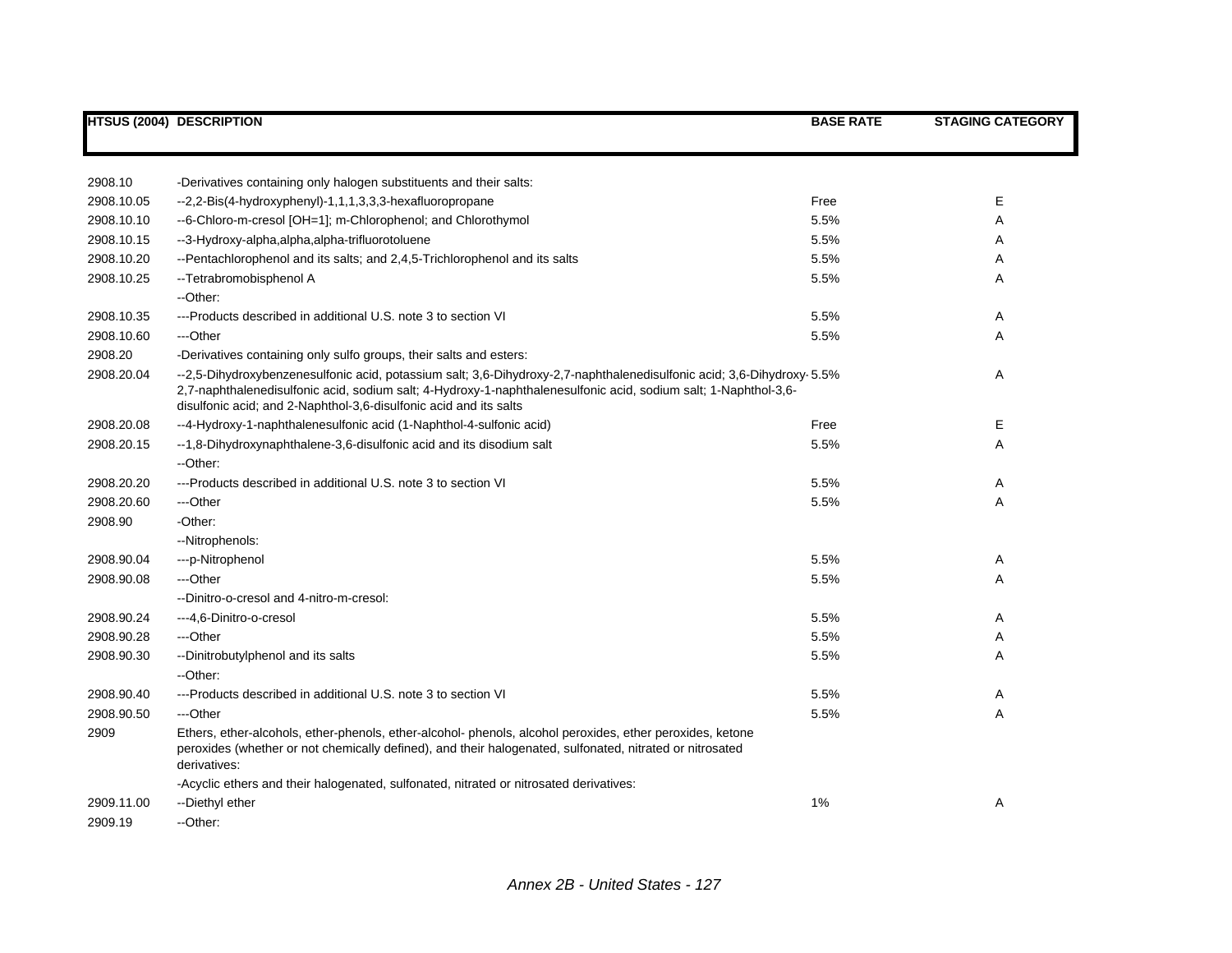|            | <b>HTSUS (2004) DESCRIPTION</b>                                                                                   | <b>BASE RATE</b> | <b>STAGING CATEGORY</b> |
|------------|-------------------------------------------------------------------------------------------------------------------|------------------|-------------------------|
|            |                                                                                                                   |                  |                         |
|            | --- Ethers of monohydric alcohols:                                                                                |                  |                         |
| 2909.19.14 | ----Methyl tertiary-butyl ether (MTBE)                                                                            | 5.5%             | Α                       |
| 2909.19.18 | ----Other                                                                                                         | 5.5%             | Α                       |
|            | --- Ethers of polyhydric alcohols:                                                                                |                  |                         |
| 2909.19.30 | ----Triethylene glycol dichloride                                                                                 | Free             | E                       |
| 2909.19.60 | ----Other                                                                                                         | 5.5%             | Α                       |
| 2909.20.00 | -Cyclanic, cyclenic or cycloterpenic ethers and their halogenated, sulfonated, nitrated or nitrosated derivatives | 3.7%             | Α                       |
| 2909.30    | -Aromatic ethers and their halogenated, sulfonated, nitrated or nitrosated derivatives:                           |                  |                         |
| 2909.30.05 | --5-Chloro-2-nitroanisole; 6-Chloro-3-nitro-p-dimethoxybenzene; and Dimethyl diphenyl ether                       | 5.5%             | Α                       |
| 2909.30.07 | --Decabromodiphenyl oxide; and Octabromodiphenyl oxide                                                            | 5.5%             | Α                       |
| 2909.30.09 | --Bis(tribromophenoxy)ethane; Pentabromodiphenyl oxide; and Tetradecabromodiphenoxybenzene                        | Free             | Α                       |
|            | --Other:                                                                                                          |                  |                         |
|            | --- Odoriferous or flavoring compounds:                                                                           |                  |                         |
| 2909.30.10 | ----6-tert-Butyl-3-methyl-2,4-dinitroanisole (Musk ambrette) and other artificial musks                           | 5.5%             | A                       |
| 2909.30.20 | ----Other                                                                                                         | 5.5%             | Α                       |
| 2909.30.30 | --- Pesticides                                                                                                    | 5.5%             | Α                       |
|            | ---Other:                                                                                                         |                  |                         |
| 2909.30.40 | ----Products described in additional U.S. note 3 to section VI                                                    | 5.5%             | Α                       |
| 2909.30.60 | ----Other                                                                                                         | 5.5%             | Α                       |
|            | -Ether-alcohols and their halogenated, sulfonated, nitrated or nitrosated derivatives:                            |                  |                         |
| 2909.41.00 | --2,2'-Oxydiethanol (Diethylene glycol, Digol)                                                                    | 5.5%             | A                       |
| 2909.42.00 | --Monomethyl ethers of ethylene glycol or of diethylene glycol                                                    | 5.5%             | Α                       |
| 2909.43.00 | --Monobutyl ethers of ethylene glycol or of diethylene glycol                                                     | 5.5%             | Α                       |
| 2909.44.00 | --Other monoalkyl ethers of ethylene glycol or of diethylene glycol                                               | 5.5%             | Α                       |
| 2909.49    | --Other:                                                                                                          |                  |                         |
|            | ---Aromatic:                                                                                                      |                  |                         |
| 2909.49.05 | ----Guaifenesin                                                                                                   | Free             | Е                       |
|            | ----Other:                                                                                                        |                  |                         |
| 2909.49.10 | -----Products described in additional U.S. note 3 to section VI                                                   | 5.5%             | Α                       |
| 2909.49.15 | -----Other                                                                                                        | 5.5%             | Α                       |
|            | ---Other:                                                                                                         |                  |                         |
| 2909.49.20 | ----Glycerol ethers                                                                                               | 3.7%             | Α                       |
| 2909.49.30 | ----Dipentaerythritol having a purity of 94 percent or more by weight                                             | Free             | E                       |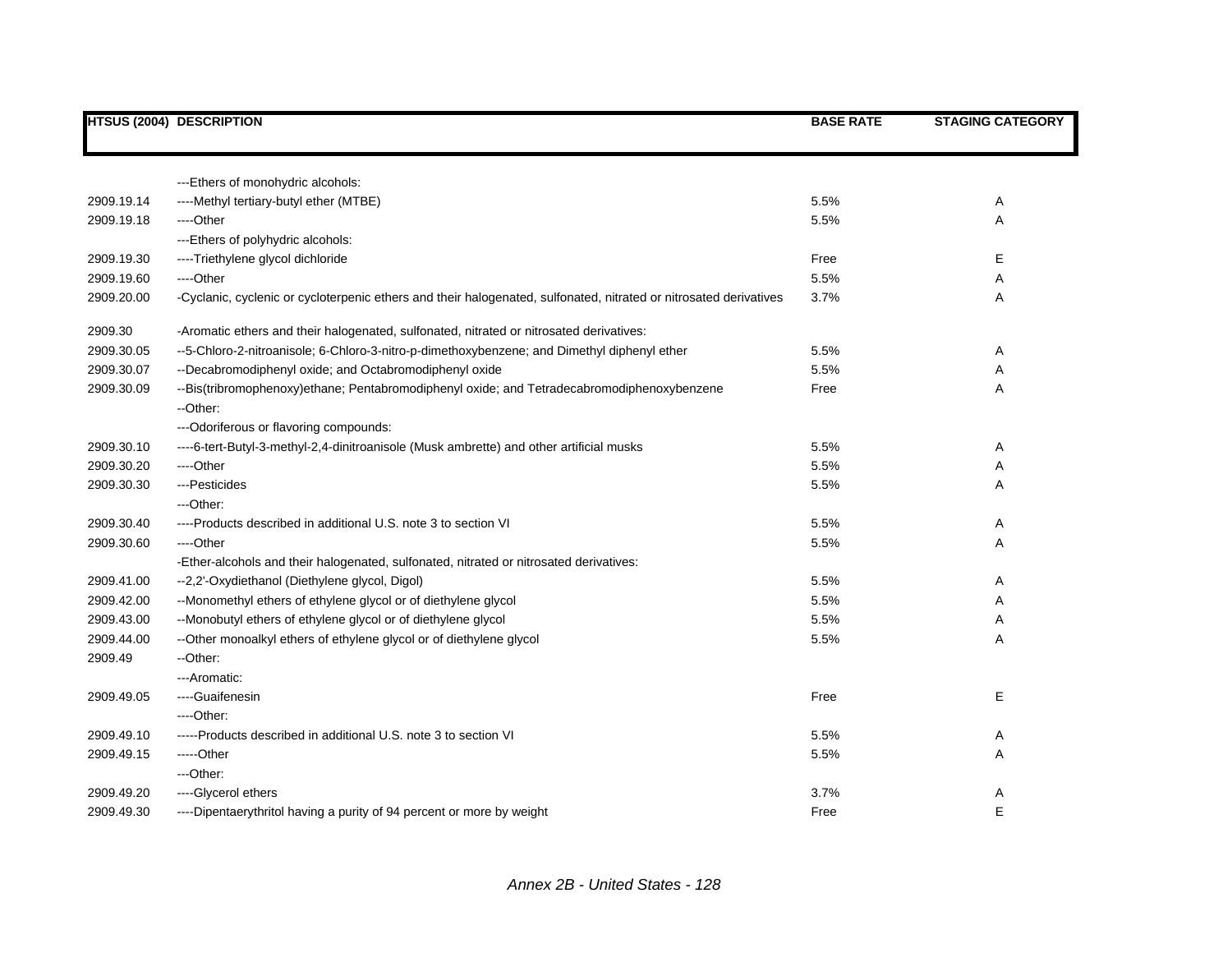|            | <b>HTSUS (2004) DESCRIPTION</b>                                                                                                                              | <b>BASE RATE</b> | <b>STAGING CATEGORY</b> |
|------------|--------------------------------------------------------------------------------------------------------------------------------------------------------------|------------------|-------------------------|
|            |                                                                                                                                                              |                  |                         |
| 2909.49.60 | ----Other                                                                                                                                                    | 5.5%             | Α                       |
| 2909.50    | -Ether-phenols, ether-alcohol-phenols and their halogenated, sulfonated, nitrated or nitrosated derivatives:                                                 |                  |                         |
| 2909.50.10 | --4-Ethylguaiacol                                                                                                                                            | 5.5%             | Α                       |
| 2909.50.20 | --Guaiacol and its derivatives<br>--Other:                                                                                                                   | 5.5%             | Α                       |
| 2909.50.40 | --- Odoriferous or flavoring compounds<br>---Other:                                                                                                          | 4.8%             | Α                       |
| 2909.50.45 | ----Products described in additional U.S. note 3 to section VI                                                                                               | 5.5%             | Α                       |
| 2909.50.50 | ----Other                                                                                                                                                    | 5.5%             | Α                       |
| 2909.60    | -Alcohol peroxides, ether peroxides, ketone peroxides and their halogenated, sulfonated, nitrated or nitrosated<br>derivatives:<br>-- Aromatic:              |                  |                         |
| 2909.60.10 | ---Products described in additional U.S. note 3 to section VI                                                                                                | 5.5%             | Α                       |
| 2909.60.20 | ---Other                                                                                                                                                     | 5.5%             | Α                       |
| 2909.60.50 | --Other                                                                                                                                                      | 3.7%             | A                       |
| 2910       | Epoxides, epoxyalcohols, epoxyphenols and epoxyethers, with a three-membered ring, and their halogenated,<br>sulfonated, nitrated or nitrosated derivatives: |                  |                         |
| 2910.10.00 | -Oxirane (Ethylene oxide)                                                                                                                                    | 5.5%             | Α                       |
| 2910.20.00 | -Methyloxirane (Propylene oxide)                                                                                                                             | 5.5%             | Α                       |
| 2910.30.00 | -1-Chloro-2,3-epoxypropane (Epichlorohydrin)                                                                                                                 | 3.7%             | Α                       |
| 2910.90    | -Other:                                                                                                                                                      |                  |                         |
| 2910.90.10 | --Butylene oxide<br>--Other:                                                                                                                                 | 4.6%             | Α                       |
| 2910.90.20 | ---Aromatic                                                                                                                                                  | 5.5%             | Α                       |
| 2910.90.50 | ---Other                                                                                                                                                     | 4.8%             | Α                       |
| 2911.00    | Acetals and hemiacetals, whether or not with other oxygen function, and their halogenated, sulfonated, nitrated or<br>nitrosated derivatives:                |                  |                         |
| 2911.00.10 | -1,1-Bis(1-methylethoxy)cyclohexane                                                                                                                          | Free             | Е                       |
| 2911.00.50 | -Other                                                                                                                                                       | 5.3%             | Α                       |
| 2912       | Aldehydes, whether or not with other oxygen function; cyclic polymers of aldehydes; paraformaldehyde:                                                        |                  |                         |
|            | -Acyclic aldehydes without other oxygen function:                                                                                                            |                  |                         |
| 2912.11.00 | --Methanal (Formaldehyde)                                                                                                                                    | 2.8%             | Α                       |
| 2912.12.00 | --Ethanal (Acetaldehyde)                                                                                                                                     | 5.5%             | Α                       |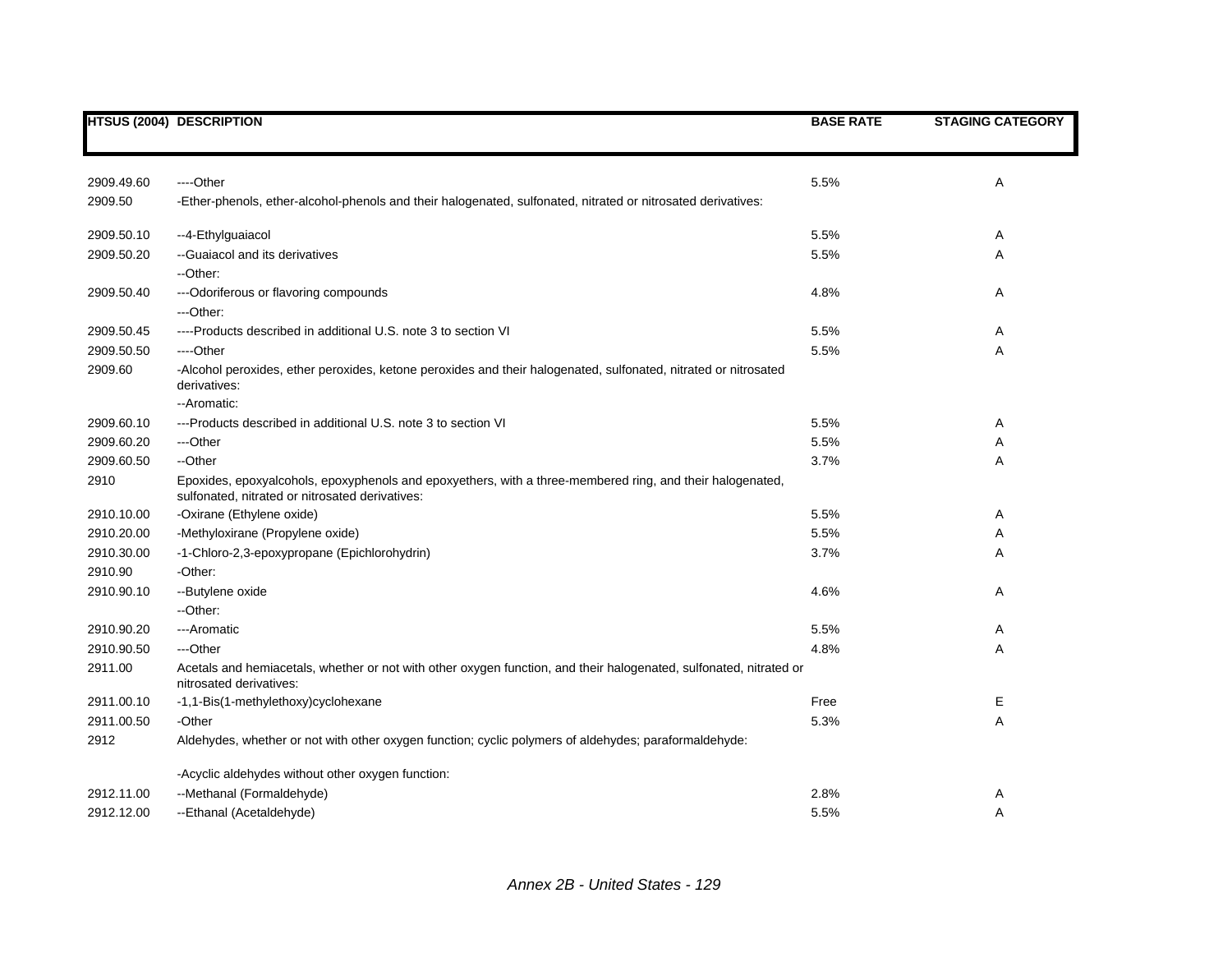|            | <b>HTSUS (2004) DESCRIPTION</b>                                                          | <b>BASE RATE</b> | <b>STAGING CATEGORY</b> |
|------------|------------------------------------------------------------------------------------------|------------------|-------------------------|
|            |                                                                                          |                  |                         |
| 2912.13.00 | --Butanal (Butyraldehyde, normal isomer)                                                 | 5.5%             | А                       |
| 2912.19    | --Other:                                                                                 |                  |                         |
|            | --- Odoriferous or flavoring compounds:                                                  |                  |                         |
| 2912.19.10 | ----Citral                                                                               | 5.5%             | Α                       |
| 2912.19.20 | ----Other                                                                                | 4.8%             | Α                       |
|            | ---Other:                                                                                |                  |                         |
| 2912.19.30 | ----Glyoxal                                                                              | 3.7%             | Α                       |
| 2912.19.40 | ----Isobutanal                                                                           | 5.5%             | Α                       |
| 2912.19.50 | ----Other                                                                                | 5.5%             | Α                       |
|            | -Cyclic aldehydes without other oxygen function:                                         |                  |                         |
| 2912.21.00 | --Benzaldehyde                                                                           | 5.5%             | Α                       |
| 2912.29    | --Other:                                                                                 |                  |                         |
| 2912.29.10 | ---Phenylacetaldehyde                                                                    | 5.5%             | Α                       |
| 2912.29.30 | ---3,4-Dimethylbenzaldehyde; and p-Tolualdehyde                                          | Free             | E                       |
| 2912.29.60 | ---Other                                                                                 | 5.5%             | Α                       |
| 2912.30    | -Aldehyde-alcohols:                                                                      |                  |                         |
| 2912.30.10 | --Aromatic                                                                               | 5.5%             | Α                       |
|            | -- Other:                                                                                |                  |                         |
| 2912.30.20 | ---Hydroxycitronellal                                                                    | 4.8%             | Α                       |
| 2912.30.50 | ---Other                                                                                 | 5.1%             | Α                       |
|            | -Aldehyde-ethers, aldehyde-phenols and aldehydes with other oxygen function:             |                  |                         |
| 2912.41.00 | -- Vanillin (4-Hydroxy-3-methoxybenzaldehyde)                                            | 5.5%             | Α                       |
| 2912.42.00 | --Ethylvanillin (3-Ethoxy-4-hydroxybenzaldehyde)                                         | 5.5%             | A                       |
| 2912.49    | --Other:                                                                                 |                  |                         |
|            | ---Aromatic:                                                                             |                  |                         |
| 2912.49.10 | ----p-Anisaldehyde                                                                       | 5.5%             | Α                       |
| 2912.49.15 | ----p-Hydroxybenzaldehyde                                                                | Free             | E                       |
| 2912.49.25 | ----Other                                                                                | 5.5%             | Α                       |
| 2912.49.50 | ---Other                                                                                 | 4.8%             | Α                       |
| 2912.50    | -Cyclic polymers of aldehydes:                                                           |                  |                         |
| 2912.50.10 | --Metaldehyde                                                                            | Free             | E                       |
| 2912.50.50 | --Other                                                                                  | 5.5%             | Α                       |
| 2912.60.00 | -Paraformaldehyde                                                                        | 5.1%             | Α                       |
| 2913.00    | Halogenated, sulfonated, nitrated or nitrosated derivatives of products of heading 2912: |                  |                         |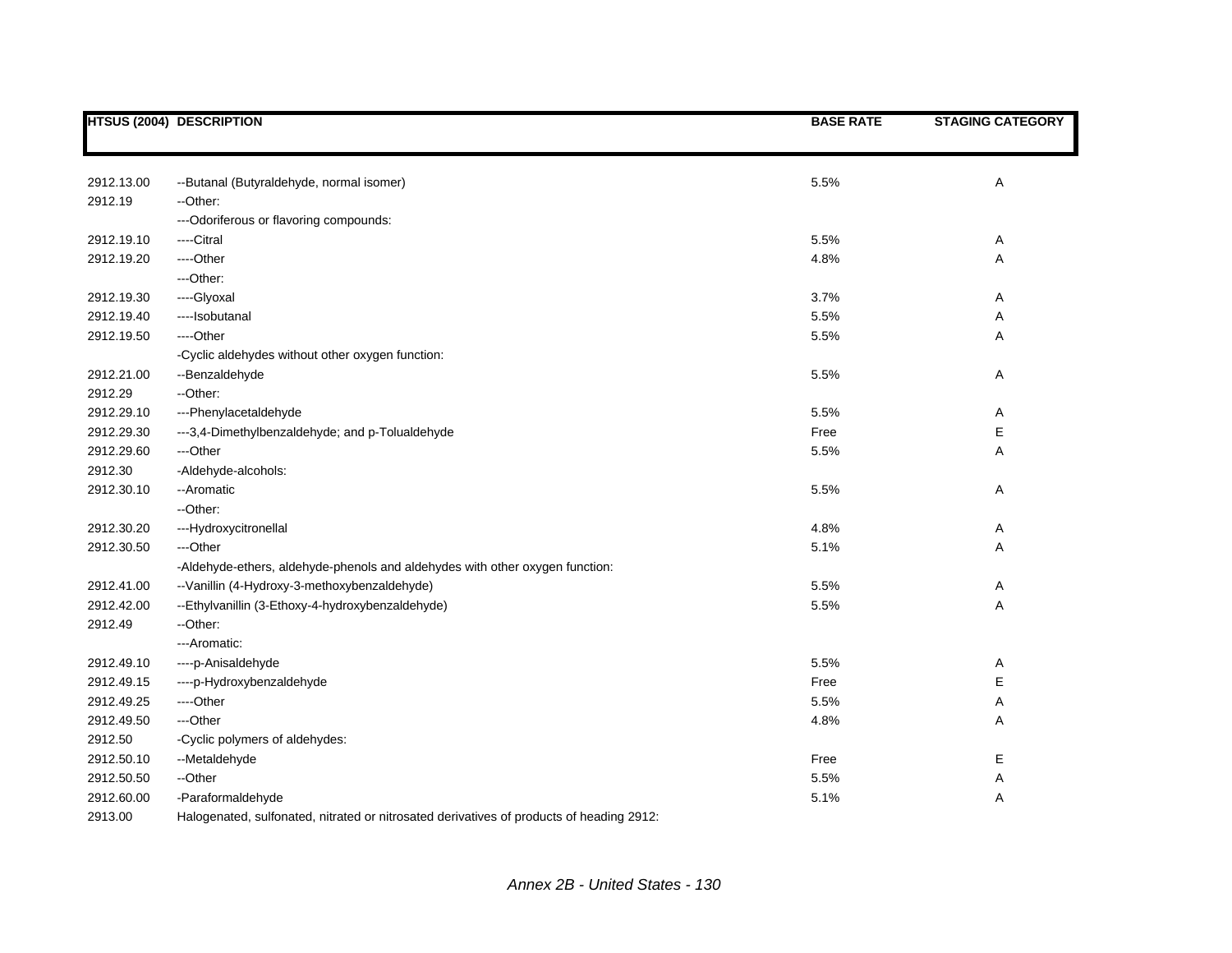|                          | <b>HTSUS (2004) DESCRIPTION</b>                                                                                                             | <b>BASE RATE</b> | <b>STAGING CATEGORY</b> |
|--------------------------|---------------------------------------------------------------------------------------------------------------------------------------------|------------------|-------------------------|
|                          |                                                                                                                                             |                  |                         |
|                          | -Aromatic:                                                                                                                                  | Free             | Е                       |
| 2913.00.20               | --4-Fluoro-3-phenoxybenzaldehyde                                                                                                            |                  |                         |
| 2913.00.40<br>2913.00.50 | --Other<br>-Other                                                                                                                           | 5.5%<br>5.5%     | Α                       |
| 2914                     | Ketones and quinones, whether or not with other oxygen function, and their halogenated, sulfonated, nitrated, or<br>nitrosated derivatives: |                  | Α                       |
|                          | -Acyclic ketones without other oxygen function:                                                                                             |                  |                         |
| 2914.11                  | --Acetone:                                                                                                                                  |                  |                         |
| 2914.11.10               | ---Derived in whole or in part from cumene                                                                                                  | 5.5%             | Α                       |
| 2914.11.50               | ---Other                                                                                                                                    | Free             | Е                       |
| 2914.12.00               | --Butanone (Methyl ethyl ketone)                                                                                                            | 3.1%             | Α                       |
| 2914.13.00               | --4-Methylpentan-2-one (Methyl isobutyl ketone)                                                                                             | 4%               | Α                       |
| 2914.19.00               | --Other                                                                                                                                     | 4%               | Α                       |
|                          | -Cyclanic, cyclenic or cycloterpenic ketones without other oxygen function:                                                                 |                  |                         |
| 2914.21                  | --Camphor:                                                                                                                                  |                  |                         |
| 2914.21.10               | ---Natural                                                                                                                                  | Free             | Е                       |
| 2914.21.20               | ---Synthetic                                                                                                                                | 2.6%             | Α                       |
| 2914.22                  | -- Cyclohexanone and methylcyclohexanones:                                                                                                  |                  |                         |
| 2914.22.10               | ---Cyclohexanone                                                                                                                            | 5.5%             | Α                       |
| 2914.22.20               | ---Methylcyclohexanones                                                                                                                     | 5.5%             | Α                       |
| 2914.23.00               | -- lonones and methylionones                                                                                                                | 5.5%             | Α                       |
| 2914.29                  | --Other:                                                                                                                                    |                  |                         |
| 2914.29.10               | ---Isophorone                                                                                                                               | 4%               | Α                       |
| 2914.29.50               | ---Other                                                                                                                                    | 4.8%             | Α                       |
|                          | -Aromatic ketones without other oxygen function:                                                                                            |                  |                         |
| 2914.31.00               | --Phenylacetone (Phenylpropan-2-one)                                                                                                        | 5.5%             | Α                       |
| 2914.39                  | --Other:                                                                                                                                    |                  |                         |
| 2914.39.10               | ---7-Acetyl-1,1,3,4,4,6-hexamethyl-tetrahydronaphthalene; 1-(2-Naphthalenyl)ethanone; and 6-Acetyl-1,1,2,3,3,5- Free<br>hexamethylindan     |                  | Е                       |
| 2914.39.90               | ---Other                                                                                                                                    | 5.5%             | Α                       |
| 2914.40                  | -Ketone-alcohols and ketone-aldehydes:                                                                                                      |                  |                         |
| 2914.40.10               | --4-Hydroxy-4-methylpentan-2-one (Diacetone alcohol)<br>--Other:                                                                            | 4%               | Α                       |
|                          | ---Aromatic:                                                                                                                                |                  |                         |
| 2914.40.20               | ----1,2,3-Indantrione monohydrate (Ninhydrin)                                                                                               | 5.5%             | Α                       |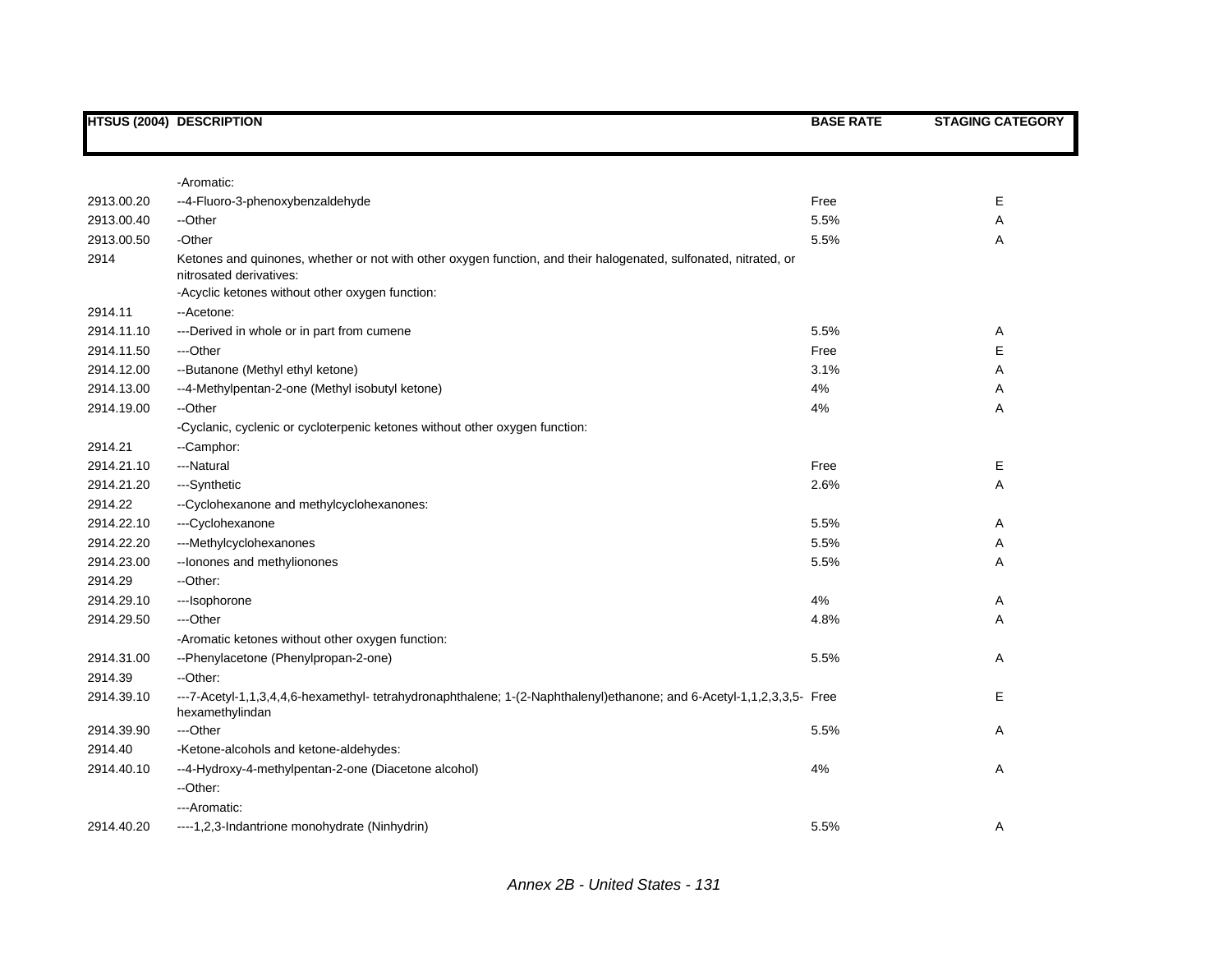|            | <b>HTSUS (2004) DESCRIPTION</b>                                                                                                                                                | <b>BASE RATE</b> | <b>STAGING CATEGORY</b> |
|------------|--------------------------------------------------------------------------------------------------------------------------------------------------------------------------------|------------------|-------------------------|
|            |                                                                                                                                                                                |                  |                         |
| 2914.40.40 | ----Other                                                                                                                                                                      | 5.5%             | Α                       |
|            | ---Other:                                                                                                                                                                      |                  |                         |
| 2914.40.60 | ----1,3-Dihydroxyacetone                                                                                                                                                       | Free             | Е                       |
| 2914.40.90 | ---Other                                                                                                                                                                       | 4.8%             | Α                       |
| 2914.50    | -Ketone-phenols and ketones with other oxygen function:<br>--Aromatic:                                                                                                         |                  |                         |
| 2914.50.10 | ---5-Benzoyl-4-hydroxy-2-methoxybenzenesulfonic acid                                                                                                                           | Free             | Е                       |
| 2914.50.30 | ---Other                                                                                                                                                                       | 5.5%             | Α                       |
| 2914.50.50 | --Other                                                                                                                                                                        | 4%               | Α                       |
|            | -Quinones:                                                                                                                                                                     |                  |                         |
| 2914.61.00 | --Anthraquinone                                                                                                                                                                | Free             | Е                       |
| 2914.69    | --Other:                                                                                                                                                                       |                  |                         |
| 2914.69.10 | ---Photographic chemicals                                                                                                                                                      | 5.5%             | Α                       |
| 2914.69.20 | ---Drugs                                                                                                                                                                       | 5.5%             | Α                       |
|            | ---Other:                                                                                                                                                                      |                  |                         |
| 2914.69.60 | ----1,4-Dihydroxyanthraquinone; and 2-Ethylanthraquinone                                                                                                                       | Free             | Е                       |
| 2914.69.90 | ----Other                                                                                                                                                                      | 5.5%             | Α                       |
| 2914.70    | -Halogenated, sulfonated, nitrated or nitrosated derivatives:<br>-- Aromatic:                                                                                                  |                  |                         |
| 2914.70.10 | ---2,3-Dichloro-1,4-naphthoquinone; 1,8-Dihydroxy-4,5-dinitroanthraquinone; and 4-tert-Butyl-2,6-dimethyl-3,5-<br>dinitroacetophenone (Musk ketone) and other artificial musks | 5.5%             | Α                       |
| 2914.70.30 | ---Anthraquinone disulfonic acid, sodium salt; and 4-(3,4-Dichlorophenyl)-1- tetralone                                                                                         | Free             | E                       |
| 2914.70.40 | ---Other                                                                                                                                                                       | 5.5%             | A                       |
|            | --Other:                                                                                                                                                                       |                  |                         |
| 2914.70.60 | ---1-Chloro-5-hexanone                                                                                                                                                         | Free             | Ε                       |
| 2914.70.90 | ---Other                                                                                                                                                                       | 4%               | Α                       |
| 2915       | Saturated acyclic monocarboxylic acids and their anhydrides, halides, peroxides and peroxyacids; their<br>halogenated, sulfonated, nitrated or nitrosated derivatives:         |                  |                         |
|            | -Formic acid, its salts and esters:                                                                                                                                            |                  |                         |
| 2915.11.00 | --Formic acid                                                                                                                                                                  | 5.5%             | Α                       |
| 2915.12.00 | --Salts of formic acid                                                                                                                                                         | 5.5%             | Α                       |
| 2915.13    | --Esters of formic acid:                                                                                                                                                       |                  |                         |
| 2915.13.10 | ---Aromatic                                                                                                                                                                    | 5.5%             | Α                       |
| 2915.13.50 | ---Other                                                                                                                                                                       | 3.7%             | Α                       |
|            | -Acetic acid and its salts; acetic anhydride:                                                                                                                                  |                  |                         |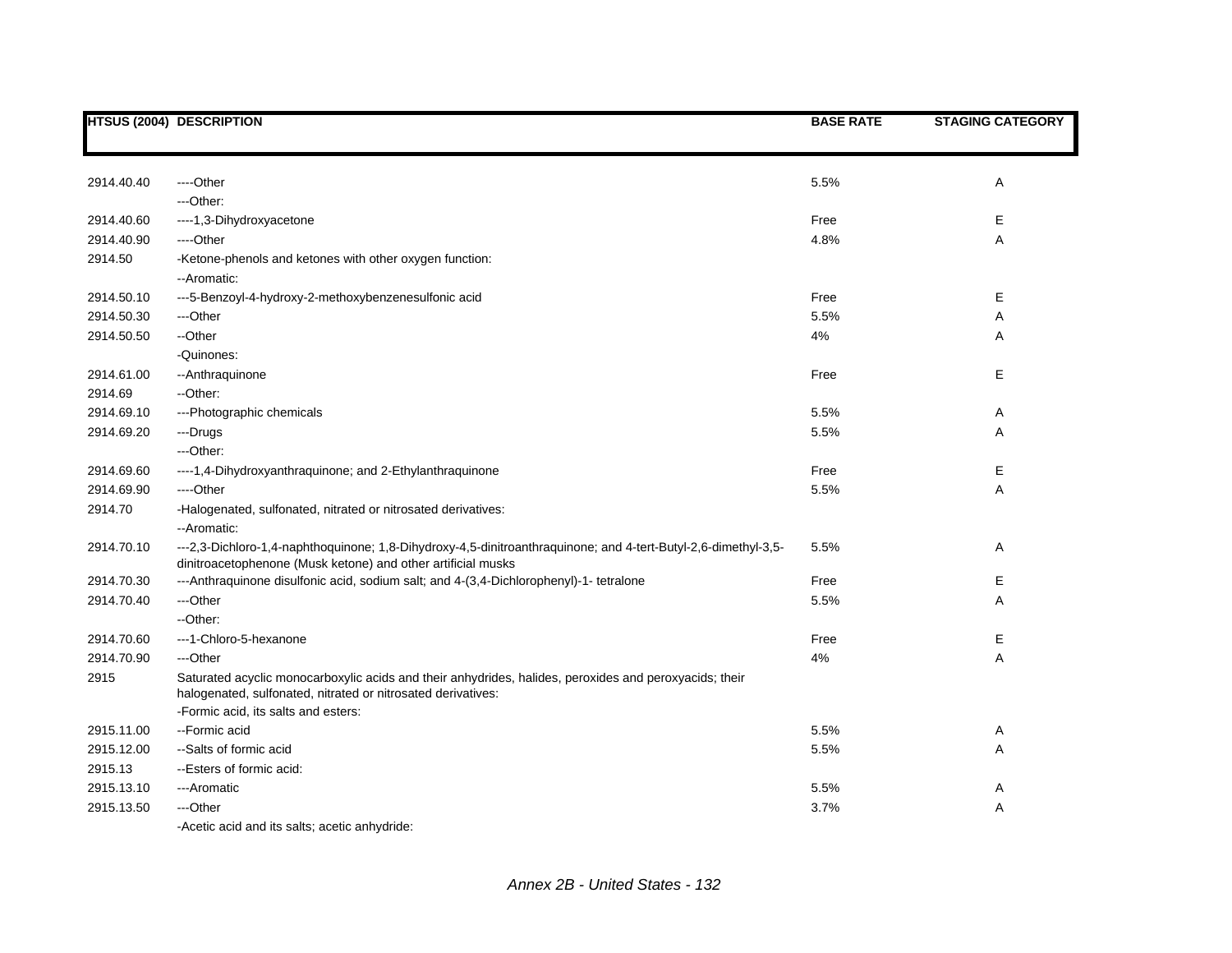|            | HTSUS (2004) DESCRIPTION                                             | <b>BASE RATE</b> | <b>STAGING CATEGORY</b> |
|------------|----------------------------------------------------------------------|------------------|-------------------------|
|            |                                                                      |                  |                         |
| 2915.21.00 | --Acetic acid                                                        | 1.8%             | Α                       |
| 2915.22.00 | --Sodium acetate                                                     | 3.7%             | Α                       |
| 2915.23.00 | --Cobalt acetates                                                    | 4.2%             | Α                       |
| 2915.24.00 | -- Acetic anhydride                                                  | 3.5%             | Α                       |
| 2915.29    | --Other:                                                             |                  |                         |
| 2915.29.10 | ---Cupric acetate monohydrate                                        | Free             | Е                       |
| 2915.29.50 | ---Other                                                             | 2.8%             | Α                       |
|            | -Esters of acetic acid:                                              |                  |                         |
| 2915.31.00 | --Ethyl acetate                                                      | 3.7%             | Α                       |
| 2915.32.00 | -- Vinyl acetate                                                     | 3.8%             | Α                       |
| 2915.33.00 | --n-Butyl acetate                                                    | 5.5%             | Α                       |
| 2915.34.00 | --Isobutyl acetate                                                   | 5.5%             | Α                       |
| 2915.35.00 | --2-Ethoxyethyl acetate (Ethylene glycol, monoethyl ether acetate)   | 5.5%             | Α                       |
| 2915.39    | --Other:                                                             |                  |                         |
|            | ---Aromatic:                                                         |                  |                         |
|            | ---- Odoriferous or flavoring compounds:                             |                  |                         |
| 2915.39.10 | -----Benzyl acetate                                                  | 5.5%             | Α                       |
| 2915.39.20 | -----Other                                                           | 5.5%             | Α                       |
|            | ----Other:                                                           |                  |                         |
| 2915.39.30 | -----Products described in additional U.S. note 3 to section VI      | 5.5%             | Α                       |
| 2915.39.35 | -----Other                                                           | 5.5%             | Α                       |
|            | ---Other:                                                            |                  |                         |
|            | ----Odoriferous or flavoring compounds:                              |                  |                         |
| 2915.39.40 | -----Linalyl acetate                                                 | 5.5%             | Α                       |
| 2915.39.45 | -----Other                                                           | 4.8%             | Α                       |
|            | ---Other:                                                            |                  |                         |
| 2915.39.47 | -----Acetates of polyhydric alcohols or of polyhydric alcohol ethers | 5.5%             | Α                       |
|            | -----Other:                                                          |                  |                         |
| 2915.39.60 | ------Bis(bromoacetoxy)butene                                        | Free             | Е                       |
| 2915.39.90 | ------Other                                                          | 3.7%             | Α                       |
| 2915.40    | -Mono-, di- or trichloroacetic acids, their salts and esters:        |                  |                         |
| 2915.40.10 | -- Chloroacetic acids                                                | 1.8%             | Α                       |
|            | --Other:                                                             |                  |                         |
|            | ---Aromatic:                                                         |                  |                         |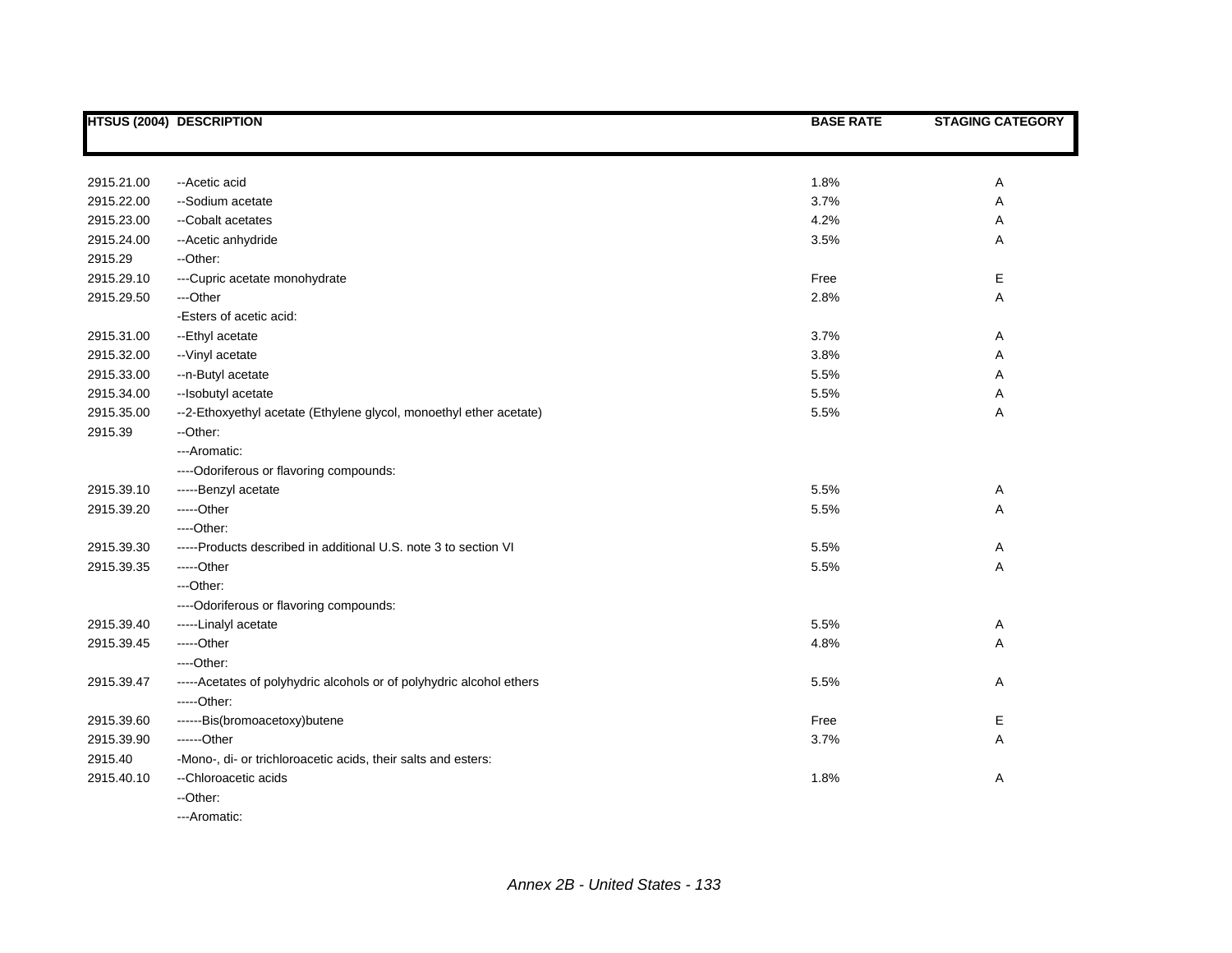|            | <b>HTSUS (2004) DESCRIPTION</b>                                                                                                                                                                    | <b>BASE RATE</b> | <b>STAGING CATEGORY</b> |
|------------|----------------------------------------------------------------------------------------------------------------------------------------------------------------------------------------------------|------------------|-------------------------|
|            |                                                                                                                                                                                                    |                  |                         |
| 2915.40.20 | ----Products described in additional U.S. note 3 to section VI                                                                                                                                     | 5.5%             | Α                       |
| 2915.40.30 | ---Other                                                                                                                                                                                           | 5.5%             | Α                       |
| 2915.40.50 | ---Other                                                                                                                                                                                           | 3.7%             | Α                       |
| 2915.50    | -Propionic acid, its salts and esters:                                                                                                                                                             |                  |                         |
| 2915.50.10 | -- Propionic acid                                                                                                                                                                                  | 4.2%             | Α                       |
|            | --Other:                                                                                                                                                                                           |                  |                         |
| 2915.50.20 | ---Aromatic                                                                                                                                                                                        | 5.5%             | Α                       |
| 2915.50.50 | ---Other                                                                                                                                                                                           | 3.7%             | Α                       |
| 2915.60    | -Butanoic acids, pentanoic acids, their salts and esters:                                                                                                                                          |                  |                         |
| 2915.60.10 | --Aromatic                                                                                                                                                                                         | 5.5%             | Α                       |
| 2915.60.50 | --Other                                                                                                                                                                                            | 2.1%             | Α                       |
| 2915.70.00 | -Palmitic acid, stearic acid, their salts and esters                                                                                                                                               | 5%               | Α                       |
| 2915.90    | -Other:                                                                                                                                                                                            |                  |                         |
|            | -- Acids:                                                                                                                                                                                          |                  |                         |
| 2915.90.10 | ---Fatty acids of animal or vegetable origin                                                                                                                                                       | 5%               | Α                       |
|            | ---Other:                                                                                                                                                                                          |                  |                         |
| 2915.90.14 | ---- Valproic acid                                                                                                                                                                                 | 4.2%             | Α                       |
| 2915.90.18 | ----Other                                                                                                                                                                                          | 4.2%             | Α                       |
|            | --Other:                                                                                                                                                                                           |                  |                         |
| 2915.90.20 | ---Aromatic                                                                                                                                                                                        | 5.5%             | Α                       |
| 2915.90.50 | ---Other                                                                                                                                                                                           | 3.8%             | Α                       |
| 2916       | Unsaturated acyclic monocarboxylic acids, cyclic monocarboxylic acids, their anhydrides, halides, peroxides and<br>peroxyacids; their halogenated, sulfonated, nitrated or nitrosated derivatives: |                  |                         |
|            | -Unsaturated acyclic monocarboxylic acids, their anhydrides, halides, peroxides, peroxyacids and their<br>derivatives:                                                                             |                  |                         |
| 2916.11.00 | -- Acrylic acid and its salts                                                                                                                                                                      | 4.2%             | Α                       |
| 2916.12    | -- Esters of acrylic acid:                                                                                                                                                                         |                  |                         |
| 2916.12.10 | ---Aromatic                                                                                                                                                                                        | 6.5%             | Α                       |
| 2916.12.50 | ---Other                                                                                                                                                                                           | 3.7%             | Α                       |
| 2916.13.00 | --Methacrylic acid and its salts                                                                                                                                                                   | 4.2%             | Α                       |
| 2916.14    | --Esters of methacrylic acid:                                                                                                                                                                      |                  |                         |
| 2916.14.10 | ---Dicyclopentenyloxyethyl methacrylate                                                                                                                                                            | Free             | Е                       |
| 2916.14.20 | ---Other                                                                                                                                                                                           | 3.7%             | Α                       |
| 2916.15    | --Oleic, linoleic or linolenic acids, their salts and esters:                                                                                                                                      |                  |                         |
| 2916.15.10 | ---Oleic, linoleic or linolenic acids                                                                                                                                                              | 6.5%             | A                       |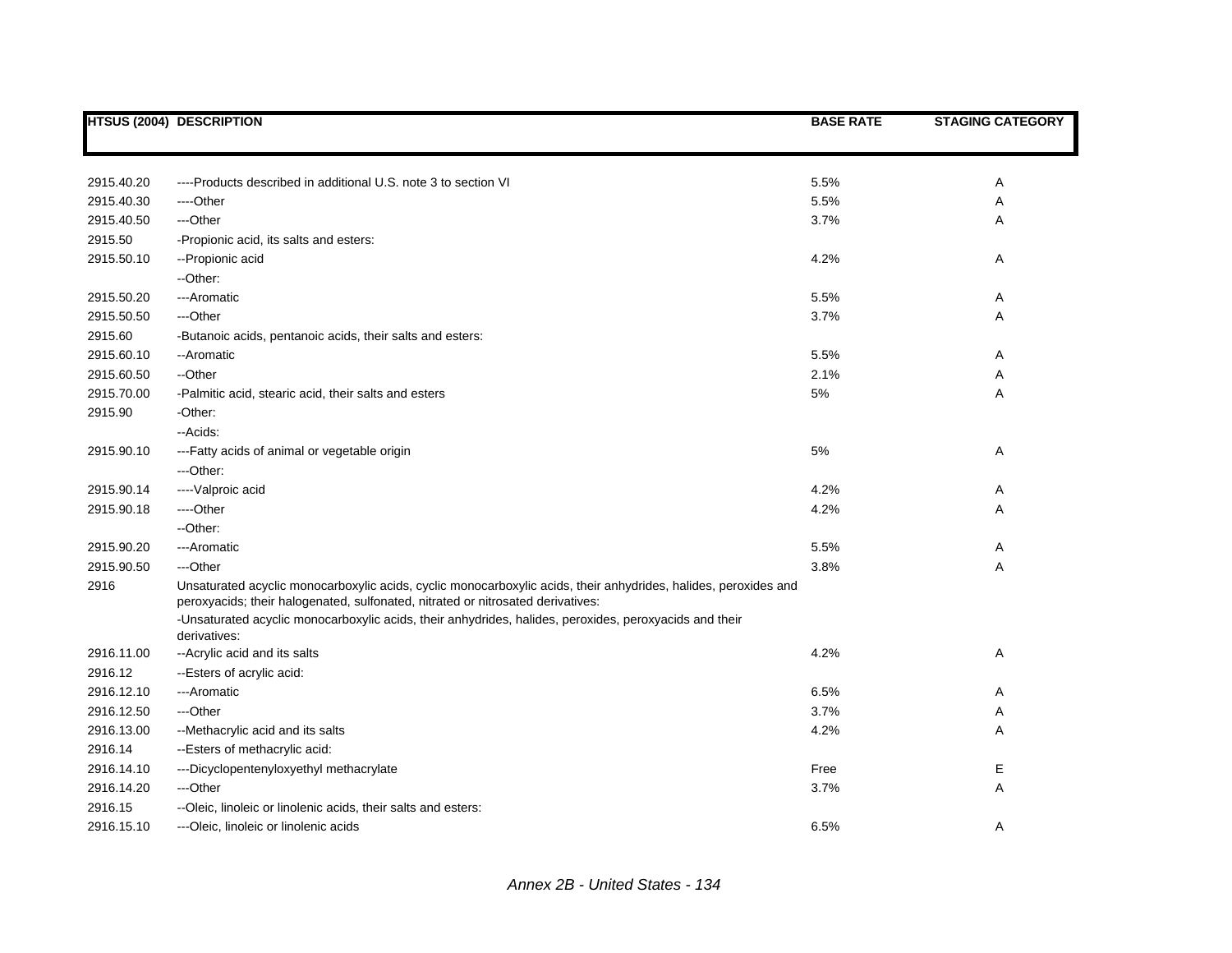|            | <b>HTSUS (2004) DESCRIPTION</b>                                                                                                                                    | <b>BASE RATE</b> | <b>STAGING CATEGORY</b> |
|------------|--------------------------------------------------------------------------------------------------------------------------------------------------------------------|------------------|-------------------------|
|            |                                                                                                                                                                    |                  |                         |
| 2916.15.50 | ---Other                                                                                                                                                           | 4.4%             | Α                       |
| 2916.19    | --Other:                                                                                                                                                           |                  |                         |
| 2916.19.10 | ---Potassium sorbate                                                                                                                                               | 3.1%             | Α                       |
| 2916.19.20 | ---Sorbic acid                                                                                                                                                     | 4.2%             | Α                       |
|            | ---Other:                                                                                                                                                          |                  |                         |
| 2916.19.30 | ----Acids                                                                                                                                                          | 6.1%             | Α                       |
| 2916.19.50 | ----Other                                                                                                                                                          | 3.7%             | Α                       |
| 2916.20    | -Cyclanic, cyclenic or cycloterpenic monocarboxylic acids, their anhydrides, halides, peroxides, peroxyacids and<br>their derivatives:                             |                  |                         |
| 2916.20.10 | --(2,3,5,6-Tetrafluoro-4-methylphenyl)methyl- (1alpha-3alpha)-(Z)-(±)-3-(2-chloro-3,3,3-trifluoro-1-propenyl-2,2-<br>dimethylcyclopropanecarboxylate) (Tefluthrin) | Free             | Е                       |
| 2916.20.50 | --Other                                                                                                                                                            | 3.7%             | Α                       |
|            | -Aromatic monocarboxylic acids, their anhydrides, halides, peroxides, peroxyacids and their derivatives:                                                           |                  |                         |
| 2916.31    | -- Benzoic acid, its salts and esters:                                                                                                                             |                  |                         |
| 2916.31.10 | ---Benzoic acid and its salts                                                                                                                                      | 6.5%             | Α                       |
|            | ---Other:                                                                                                                                                          |                  |                         |
| 2916.31.20 | ---- Odoriferous or flavoring compounds                                                                                                                            | 6.5%             | Α                       |
|            | ----Other:                                                                                                                                                         |                  |                         |
| 2916.31.30 | -----Products described in additional U.S. note 3 to section VI                                                                                                    | 6.5%             | Α                       |
| 2916.31.50 | -----Other                                                                                                                                                         | 6.5%             | Α                       |
| 2916.32    | -- Benzoyl peroxide and benzoyl chloride:                                                                                                                          |                  |                         |
| 2916.32.10 | ---Benzoyl peroxide                                                                                                                                                | 6.5%             | Α                       |
| 2916.32.20 | ---Benzoyl chloride                                                                                                                                                | 6.5%             | Α                       |
| 2916.34    | --Phenylacetic acid and its salts:                                                                                                                                 |                  |                         |
| 2916.34.10 | ---Phenylacetic acid (alpha-Toluic acid)                                                                                                                           | 6.5%             | Α                       |
|            | ---Other:                                                                                                                                                          |                  |                         |
| 2916.34.15 | ---- Odoriferous or flavoring compounds                                                                                                                            | 6.5%             | Α                       |
|            | ----Other:                                                                                                                                                         |                  |                         |
| 2916.34.25 | -----Products described in additional U.S. note 3 to section VI                                                                                                    | 6.5%             | Α                       |
| 2916.34.55 | $---Other$                                                                                                                                                         | Free             | Α                       |
| 2916.35    | -- Esters of phenylacetic acid:                                                                                                                                    |                  |                         |
| 2916.35.15 | ---Odoriferous or flavoring compounds                                                                                                                              | 6.5%             | A                       |
|            | ---Other:                                                                                                                                                          |                  |                         |
| 2916.35.25 | ----Products described in additional U.S. note 3 to section VI                                                                                                     | 6.5%             | A                       |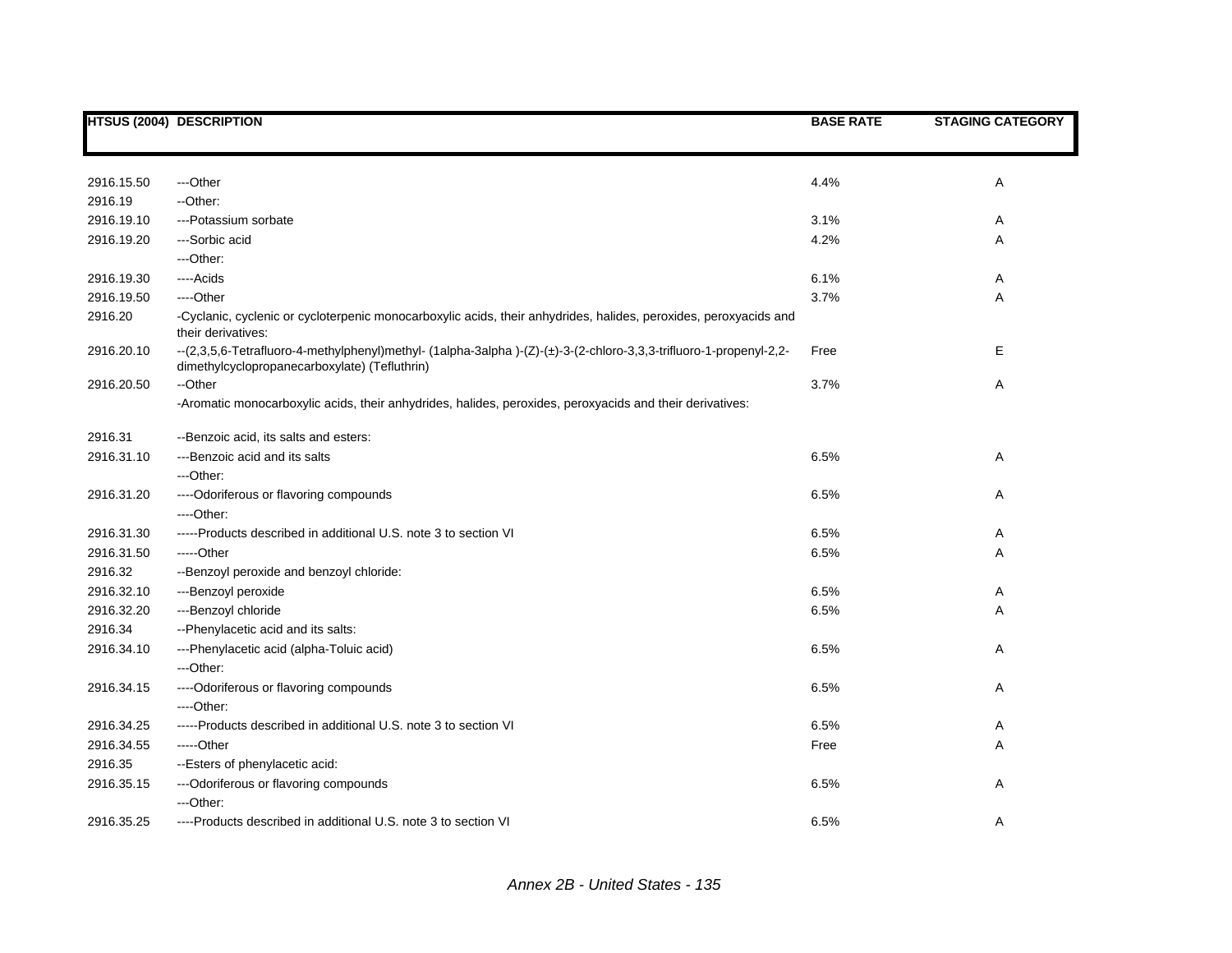|            | <b>HTSUS (2004) DESCRIPTION</b>                                                                                                                   | <b>BASE RATE</b> | <b>STAGING CATEGORY</b> |
|------------|---------------------------------------------------------------------------------------------------------------------------------------------------|------------------|-------------------------|
|            |                                                                                                                                                   |                  |                         |
| 2916.35.55 | ----Other                                                                                                                                         | Free             | Α                       |
| 2916.39    | --Other:                                                                                                                                          |                  |                         |
| 2916.39.03 | ---Benzoic anhydride; tert-Butyl peroxybenzoate; p-Nitrobenzoyl chloride; 2-Nitro-m-toluic acid; and 3-Nitro-o-toluic 6.5%                        |                  | Α                       |
|            | acid                                                                                                                                              |                  |                         |
| 2916.39.04 | ---m-Chloroperoxybenzoic acid; and p-Sulfobenzoic acid, potassium salt                                                                            | Free             | Е                       |
| 2916.39.06 | ---Cinnamic acid                                                                                                                                  | 6.5%             | Α                       |
| 2916.39.08 | ---4-Chloro-3-nitrobenzoic acid                                                                                                                   | 6.5%             | Α                       |
| 2916.39.12 | ---4-Chloro-3,5-dinitrobenzoic acid and its esters                                                                                                | 6.5%             | Α                       |
| 2916.39.15 | ---Ibuprofen                                                                                                                                      | 6.5%             | Α                       |
| 2916.39.16 | ---4-Chlorobenzoic acid                                                                                                                           | 6.5%             | Α                       |
| 2916.39.17 | --- 2, 2-Dichlorophenylacetic acid, ethyl ester; and m-Toluic acid                                                                                | Free             | E                       |
|            | ---Other:                                                                                                                                         |                  |                         |
| 2916.39.20 | ---- Odoriferous or flavoring compounds                                                                                                           | 6.5%             | Α                       |
|            | ----Other:                                                                                                                                        |                  |                         |
| 2916.39.45 | -----Products described in additional U.S. note 3 to section VI                                                                                   | 6.5%             | Α                       |
| 2916.39.75 | -----Other                                                                                                                                        | 6.5%             | Α                       |
| 2917       | Polycarboxylic acids, their anhydrides, halides, peroxides and peroxyacids; their halogenated, sulfonated, nitrated<br>or nitrosated derivatives: |                  |                         |
|            | -Acyclic polycarboxylic acids, their anhydrides, halides, peroxides, peroxyacids and their derivatives:                                           |                  |                         |
| 2917.11.00 | --Oxalic acid, its salts and esters                                                                                                               | 3.1%             | Α                       |
| 2917.12    | -- Adipic acid, its salts and esters:                                                                                                             |                  |                         |
| 2917.12.10 | --- Adipic acid                                                                                                                                   | 6.5%             | Α                       |
|            | ---Other:                                                                                                                                         |                  |                         |
| 2917.12.20 | ----Plasticizers                                                                                                                                  | 6.5%             | Α                       |
| 2917.12.50 | ----Other                                                                                                                                         | 6.5%             | Α                       |
| 2917.13.00 | --Azelaic acid, sebacic acid, their salts and esters                                                                                              | 4.8%             | Α                       |
| 2917.14    | --Maleic anhydride:                                                                                                                               |                  |                         |
| 2917.14.10 | ---Derived in whole or in part from benzene or other aromatic hydrocarbons                                                                        | 6.5%             | Α                       |
| 2917.14.50 | ---Other                                                                                                                                          | 4.2%             | Α                       |
| 2917.19    | --Other:                                                                                                                                          |                  |                         |
| 2917.19.10 | ---Ferrous fumarate                                                                                                                               | 6.5%             | Α                       |
|            | --- Fumaric acid:                                                                                                                                 |                  |                         |
| 2917.19.15 | ----Derived in whole or in part from aromatic hydrocarbons                                                                                        | 6.5%             | Α                       |
| 2917.19.17 | ----Other                                                                                                                                         | 4.2%             | A                       |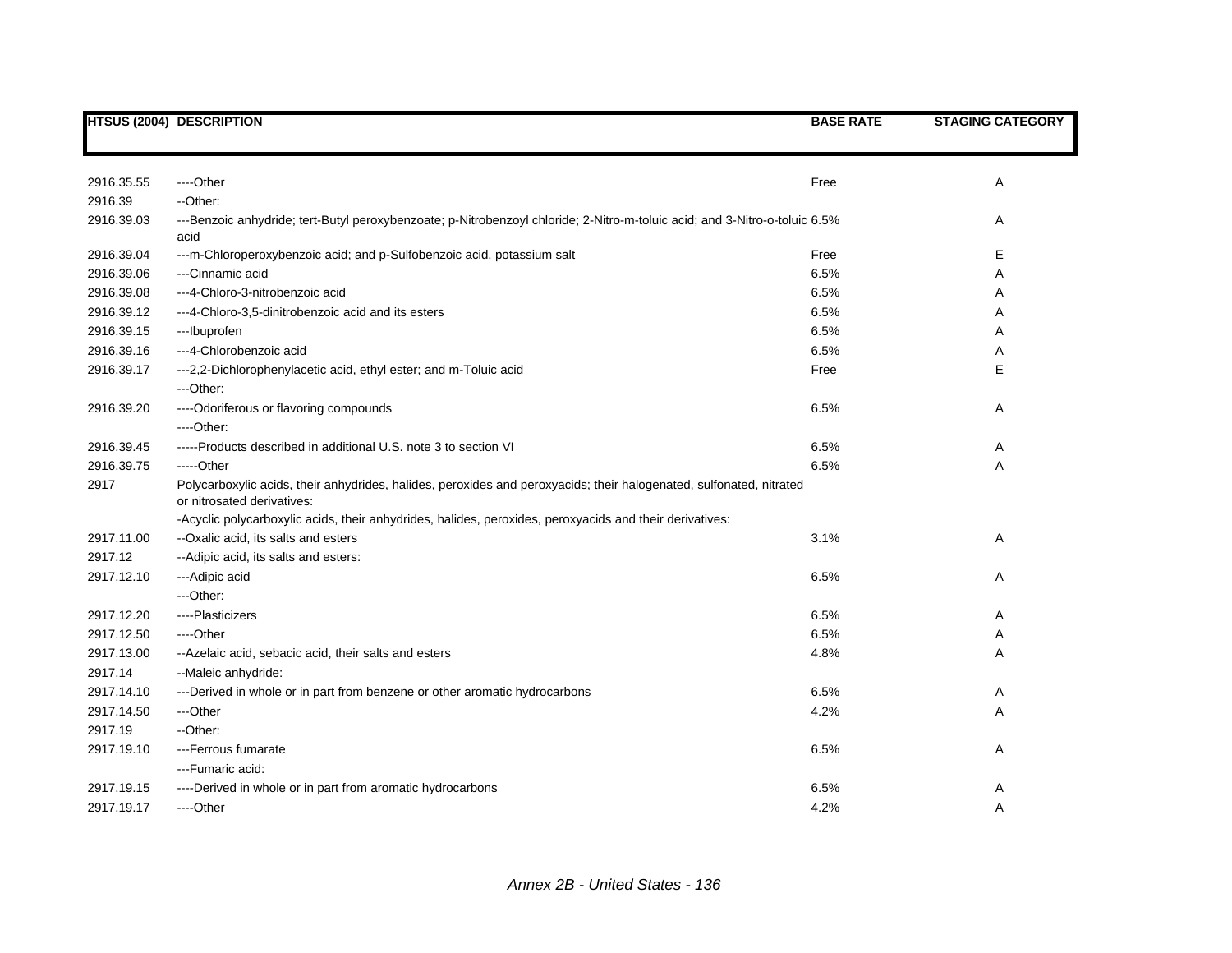|            | ---Maleic acid; Succinnic acid derived in whole or in part from maleic anhydride or from cyclohexane; Glutaric acid                                                                                  |      |   |
|------------|------------------------------------------------------------------------------------------------------------------------------------------------------------------------------------------------------|------|---|
|            | derived in whole or in part from cyclopentanone; and anhydrides, halides, peroxides, peroxyacids and other                                                                                           |      |   |
|            | derivatives of adipic acid, of fumaric acid derived in whole or in part from aromatic hydrocarbons, of maleic acid,                                                                                  |      |   |
|            | of succinnic acid derived in whole or in part from maleic anhydride or from cyclohexane or of glutaric acid derived<br>in whole or in part from cyclopentanone, not elsewhere specified or included: |      |   |
|            |                                                                                                                                                                                                      |      |   |
| 2917.19.20 | ----Products described in additional U.S. note 3 to section VI                                                                                                                                       | 6.5% | Α |
|            | $---Other.$                                                                                                                                                                                          |      |   |
| 2917.19.23 | -----Maleic acid                                                                                                                                                                                     | 6.5% | Α |
| 2917.19.27 | -----Other                                                                                                                                                                                           | 6.5% | A |
| 2917.19.30 | ---Ethylene brassylate                                                                                                                                                                               | 4.8% | Α |
| 2917.19.35 | ---Malonic acid                                                                                                                                                                                      | Free | Е |
|            | ---Other:                                                                                                                                                                                            |      |   |
| 2917.19.40 | ----Derived in whole or in part from aromatic hydrocarbons                                                                                                                                           | 6.5% | Α |
| 2917.19.70 | ----Other                                                                                                                                                                                            | 4%   | Α |
| 2917.20.00 | -Cyclanic, cyclenic or cycloterpenic polycarboxylic acids, their anhydrides, halides, peroxides, peroxyacids and<br>their derivatives                                                                | 4.2% | A |
|            | -Aromatic polycarboxylic acids, their anhydrides, halides, peroxides, peroxyacids and their derivatives:                                                                                             |      |   |
| 2917.31.00 | --Dibutyl orthophthalates                                                                                                                                                                            | 6.5% | Α |
| 2917.32.00 | --Dioctyl orthophthalates                                                                                                                                                                            | 6.5% | A |
| 2917.33.00 | --Dinonyl or didecyl orthophthalates                                                                                                                                                                 | 6.5% | A |
| 2917.34.00 | -- Other esters of orthophthalic acid                                                                                                                                                                | 6.5% | A |
| 2917.35.00 | --Phthalic anhydride                                                                                                                                                                                 | 6.5% | Α |
| 2917.36.00 | -- Terephthalic acid and its salts                                                                                                                                                                   | 6.5% | Α |
| 2917.37.00 | -- Dimethyl terephthalate                                                                                                                                                                            | 6.5% | Α |
| 2917.39    | --Other:                                                                                                                                                                                             |      |   |
| 2917.39.04 | ---1,2,4-Benzenetricarboxylic acid, 1,2-dianhydride (Trimellitic anhydride); Phthalic acid; and 4-Sulfo-1,8-<br>naphthalic anhydride                                                                 | 6.5% | Α |
| 2917.39.08 | ---Naphthalic anhydride                                                                                                                                                                              | Free | Е |
| 2917.39.12 | ---4,4'-(Hexafluoroisopropylidene)bis(phthalic anhydride)                                                                                                                                            | Free | Е |
| 2917.39.15 | ---Isophthalic acid                                                                                                                                                                                  | 6.5% | Α |
| 2917.39.17 | ---Tetrabromophthalic anhydride                                                                                                                                                                      | 6.5% | Α |
|            | ---Other:                                                                                                                                                                                            |      |   |
| 2917.39.20 | ----Plasticizers                                                                                                                                                                                     | 6.5% | Α |
|            | ----Other:                                                                                                                                                                                           |      |   |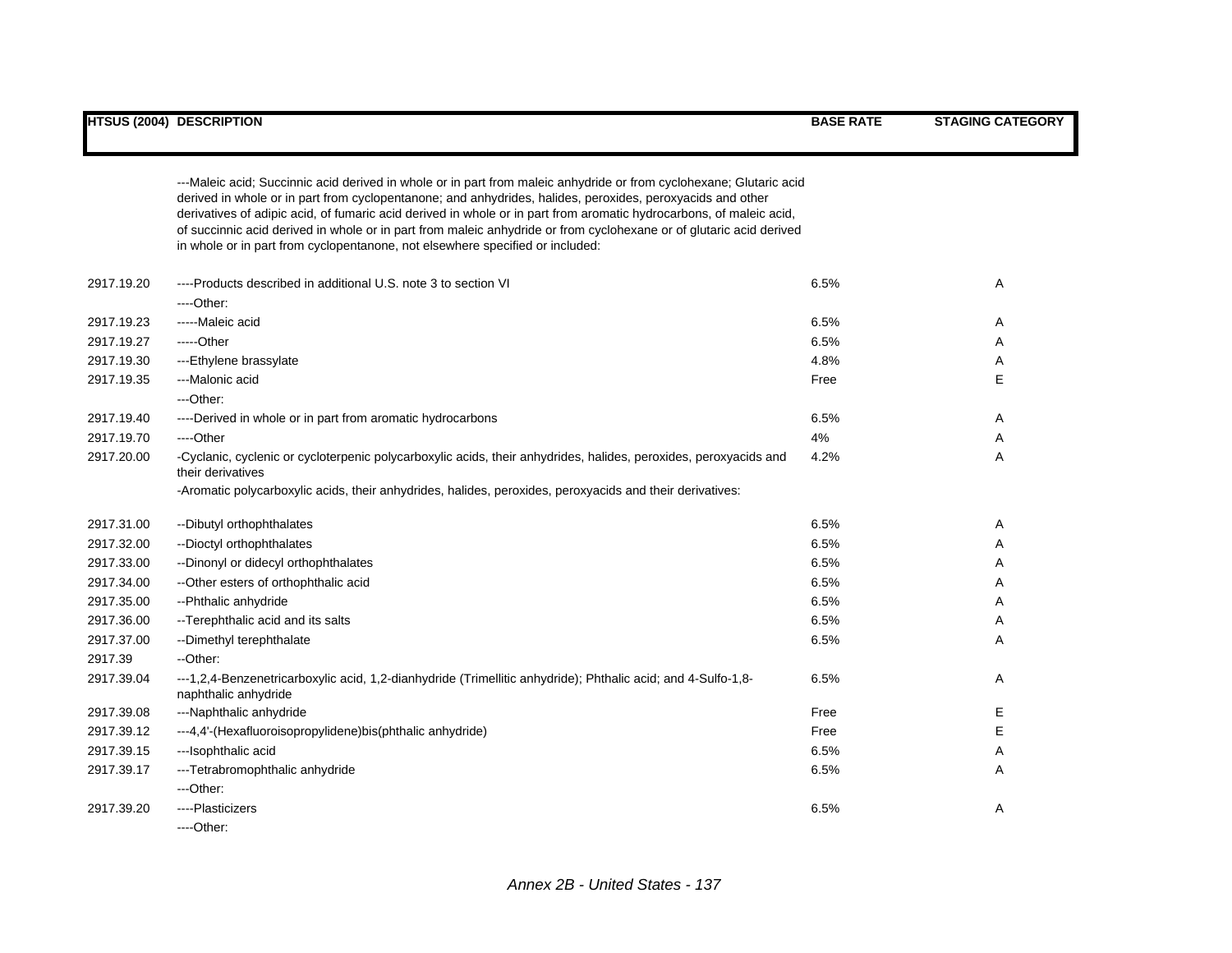|            | <b>HTSUS (2004) DESCRIPTION</b>                                                                                                                                                  | <b>BASE RATE</b> | <b>STAGING CATEGORY</b> |
|------------|----------------------------------------------------------------------------------------------------------------------------------------------------------------------------------|------------------|-------------------------|
|            |                                                                                                                                                                                  |                  |                         |
|            |                                                                                                                                                                                  |                  |                         |
| 2917.39.30 | -----Products described in additional U.S. note 3 to section VI                                                                                                                  | 6.5%             | Α                       |
| 2917.39.70 | -----Other                                                                                                                                                                       | 6.5%             | Α                       |
| 2918       | Carboxylic acids with additional oxygen function and their anhydrides, halides, peroxides and peroxyacids; their<br>halogenated, sulfonated, nitrated or nitrosated derivatives: |                  |                         |
|            | -Carboxylic acids with alcohol function but without other oxygen function, their anhydrides, halides, peroxides,<br>peroxyacids and their derivatives:                           |                  |                         |
| 2918.11    | --Lactic acid, its salts and esters:                                                                                                                                             |                  |                         |
| 2918.11.10 | ---Lactic acid                                                                                                                                                                   | 5.1%             | Α                       |
| 2918.11.50 | ---Other                                                                                                                                                                         | 3.4%             | Α                       |
| 2918.12.00 | -- Tartaric acid                                                                                                                                                                 | Free             | Е                       |
| 2918.13    | --Salts and esters of tartaric acid:                                                                                                                                             |                  |                         |
| 2918.13.10 | ---Potassium antimony tartrate (Tartar emetic)                                                                                                                                   | Free             | Е                       |
| 2918.13.20 | ---Potassium bitartrate (Cream of tartar)                                                                                                                                        | Free             | E                       |
| 2918.13.30 | ---Potassium sodium tartrate (Rochelle salts)                                                                                                                                    | Free             | E                       |
| 2918.13.50 | ---Other                                                                                                                                                                         | 4.4%             | A                       |
| 2918.14.00 | --Citric acid                                                                                                                                                                    | 6%               | Α                       |
| 2918.15    | --Salts and esters of citric acid.                                                                                                                                               |                  |                         |
| 2918.15.10 | ---Sodium citrate                                                                                                                                                                | 6.5%             | Α                       |
| 2918.15.50 | ---Other                                                                                                                                                                         | 3.7%             | Α                       |
| 2918.16    | -- Gluconic acid, its salts and esters:                                                                                                                                          |                  |                         |
| 2918.16.10 | ---Gluconic acid                                                                                                                                                                 | 6%               | A                       |
| 2918.16.50 | ---Other                                                                                                                                                                         | 3.7%             | Α                       |
| 2918.19    | --Other:                                                                                                                                                                         |                  |                         |
|            | ---Aromatic:                                                                                                                                                                     |                  |                         |
| 2918.19.10 | ----Benzilic acid; and Benzilic acid, methyl ester                                                                                                                               | 5.8%             | Α                       |
|            | ----Phenylglycolic acid (Mandelic acid), its salts and esters:                                                                                                                   |                  |                         |
| 2918.19.12 | -----Mandelic acid                                                                                                                                                               | Free             | Е                       |
| 2918.19.15 | -----Other                                                                                                                                                                       | 6.5%             | Α                       |
|            | $---Other.$                                                                                                                                                                      |                  |                         |
| 2918.19.20 | -----Products described in additional U.S. note 3 to section VI                                                                                                                  | 6.5%             | Α                       |
| 2918.19.30 | -----Other                                                                                                                                                                       | 6.5%             | Α                       |
|            | ---Other:                                                                                                                                                                        |                  |                         |
| 2918.19.60 | ----Malic acid                                                                                                                                                                   | 4%               | Α                       |
| 2918.19.90 | ----Other                                                                                                                                                                        | 4%               | Α                       |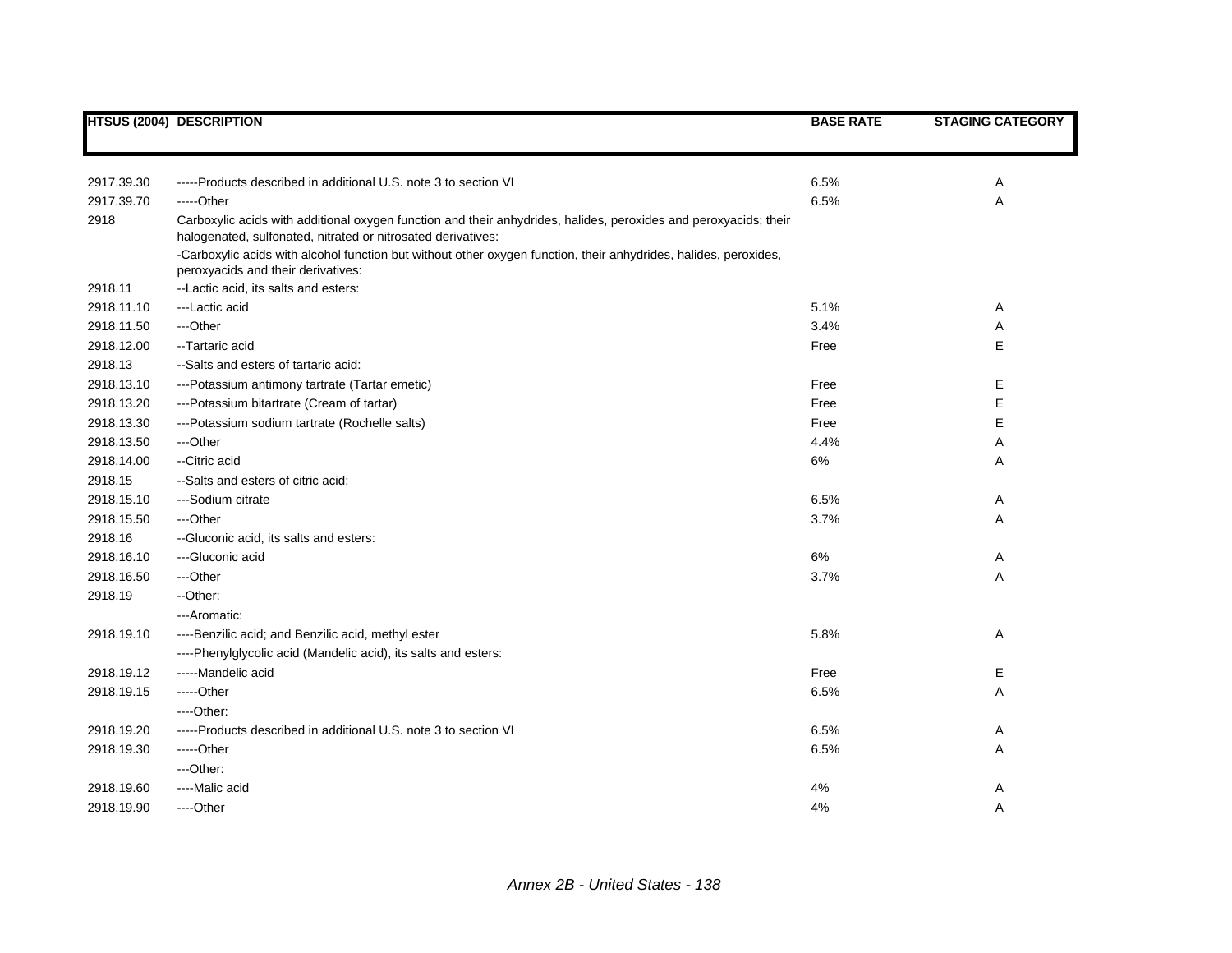|            | <b>HTSUS (2004) DESCRIPTION</b>                                                                                                                                                                                                            | <b>BASE RATE</b> | <b>STAGING CATEGORY</b> |
|------------|--------------------------------------------------------------------------------------------------------------------------------------------------------------------------------------------------------------------------------------------|------------------|-------------------------|
|            |                                                                                                                                                                                                                                            |                  |                         |
|            | -Carboxylic acids with phenol function but without other oxygen function, their anhydrides, halides, peroxides,<br>peroxyacids and their derivatives:                                                                                      |                  |                         |
| 2918.21    | --Salicylic acid and its salts:                                                                                                                                                                                                            |                  |                         |
| 2918.21.10 | ---Suitable for medicinal use                                                                                                                                                                                                              | 6.5%             | Α                       |
| 2918.21.50 | ---Other                                                                                                                                                                                                                                   | 6.5%             | Α                       |
| 2918.22    | --O-Acetylsalicylic acid, its salts and esters:                                                                                                                                                                                            |                  |                         |
| 2918.22.10 | ---O-Acetylsalicylic acid (Aspirin)                                                                                                                                                                                                        | 6.5%             | Α                       |
| 2918.22.50 | ---Salts and esters of O-acetylsalicylic acid                                                                                                                                                                                              | 6.5%             | A                       |
| 2918.23    | -- Other esters of salicylic acid and their salts:                                                                                                                                                                                         |                  |                         |
| 2918.23.10 | ---Salol (Phenyl salicylate) suitable for medicinal use                                                                                                                                                                                    | 6.5%             | Α                       |
|            | ---Other:                                                                                                                                                                                                                                  |                  |                         |
| 2918.23.20 | ---- Odoriferous or flavoring compounds                                                                                                                                                                                                    | 6.5%             | Α                       |
|            | $---Other.$                                                                                                                                                                                                                                |                  |                         |
| 2918.23.30 | -----Products described in additional U.S. note 3 to section VI                                                                                                                                                                            | 6.5%             | Α                       |
| 2918.23.50 | -----Other                                                                                                                                                                                                                                 | 6.5%             | A                       |
| 2918.29    | --Other:                                                                                                                                                                                                                                   |                  |                         |
| 2918.29.04 | ---2,3-Cresotic acid; 2-Hydroxybenzoic acid, calcium salt; 1-Hydroxy-2-naphthoic acid; 2-Hydroxy-1-naphthoic<br>acid; 1-Hydroxy-2-naphthoic acid, phenyl ester;alpha-Resorcylic acid; gamma-Resorcylic acid; and 5-<br>Sulfosalicylic acid | 5.8%             | Α                       |
| 2918.29.08 | ---m-Hydroxybenzoic acid                                                                                                                                                                                                                   | Free             | E                       |
| 2918.29.20 | --- Gentisic acid; and Hydroxycinnamic acid and its salts                                                                                                                                                                                  | 6.5%             | Α                       |
| 2918.29.22 | ---p-Hydroxybenzoic acid                                                                                                                                                                                                                   | 6.5%             | Α                       |
| 2918.29.25 | ---3-Hydroxy-2-naphthoic acid                                                                                                                                                                                                              | 6.5%             | Α                       |
| 2918.29.30 | ---Gallic acid                                                                                                                                                                                                                             | $1\%$            | Α                       |
| 2918.29.39 | ---4,4-Bis(4-hydroxyphenyl)pentanoic acid; and 3,5,6-Trichlorosalicylic acid                                                                                                                                                               | Free             | E                       |
|            | ---Other:                                                                                                                                                                                                                                  |                  |                         |
| 2918.29.65 | ----Products described in additional U.S. note 3 to section VI                                                                                                                                                                             | 6.5%             | Α                       |
| 2918.29.75 | ----Other                                                                                                                                                                                                                                  | 6.5%             | Α                       |
| 2918.30    | -Carboxylic acids with aldehyde or ketone function but without other oxygen function, their anhydrides, halides,<br>peroxides, peroxyacids and their derivatives:<br>--Aromatic:                                                           |                  |                         |
| 2918.30.10 | ---1-Formylphenylacetic acid, methyl ester                                                                                                                                                                                                 | 5.8%             | Α                       |
| 2918.30.15 | ---2-Chloro-4,5-difluoro-ß-oxobenzenepropanoic acid, ethyl ester; and Ethyl 2-keto-4-phenylbutanoate                                                                                                                                       | Free             | E                       |
|            | ---Other:                                                                                                                                                                                                                                  |                  |                         |
| 2918.30.25 | ----Products described in additional U.S. note 3 to section VI                                                                                                                                                                             | 6.5%             | A                       |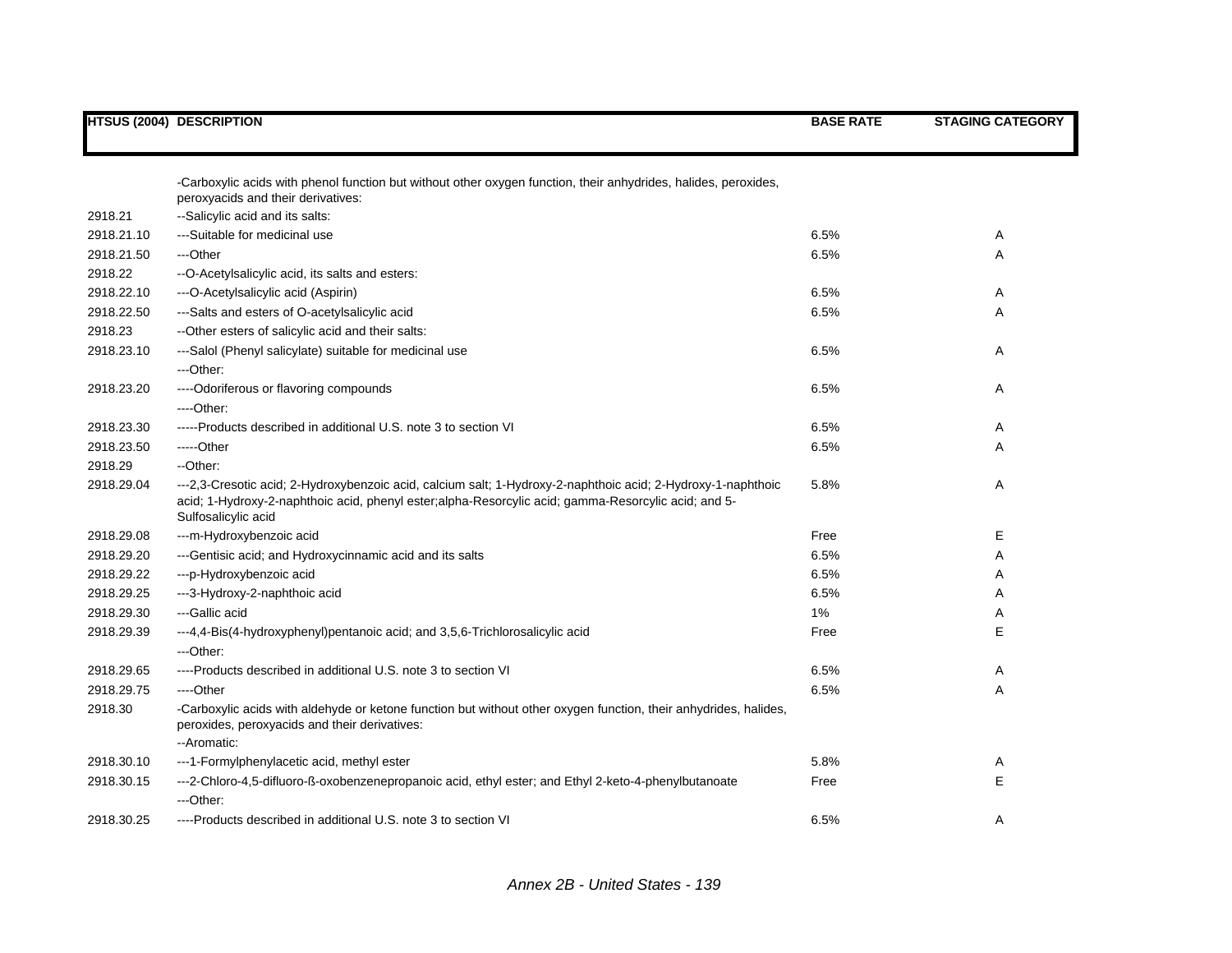|                          | <b>HTSUS (2004) DESCRIPTION</b>                                                                                                                                                    | <b>BASE RATE</b> | <b>STAGING CATEGORY</b> |
|--------------------------|------------------------------------------------------------------------------------------------------------------------------------------------------------------------------------|------------------|-------------------------|
|                          |                                                                                                                                                                                    |                  |                         |
| 2918.30.30               | ----Other<br>--Other:                                                                                                                                                              | 6.5%             | Α                       |
| 2918.30.70               | ---Dimethyl acetyl succinate; Oxalacetic acid diethyl ester, sodium salt; 4,4,4-Trifluoro-3-oxobutanoic acid, ethyl<br>ester; and 4,4,4-Trifluoro-3-oxobutanoic acid, methyl ester | Free             | Е                       |
| 2918.30.90               | ---Other                                                                                                                                                                           | 3.7%             | Α                       |
| 2918.90                  | -Other:                                                                                                                                                                            |                  |                         |
|                          | -- Aromatic:                                                                                                                                                                       |                  |                         |
| 2918.90.05               | ---p-Anisic acid; Clofibrate; 1,6-Hexanediol bis(3,5-dibutyl-4-hydroxy-phenyl)propionate; and 3-Phenoxybenzoic<br>acid                                                             | 5.8%             | Α                       |
| 2918.90.06               | ---1-Hydroxy-6-octadecyloxy-2-naphthalenecarboxylic acid; and 1-Hydroxy-6-docosyloxy-2-naphthalenecarboxylic Free<br>acid                                                          |                  | Е                       |
| 2918.90.14               | ---2-(4-Chloro-2-methylphenoxy)propionic acid and its salts<br>---Other:                                                                                                           | Free             | E                       |
|                          | ----Pesticides:                                                                                                                                                                    |                  |                         |
| 2918.90.18               | -----4-(4-Chloro-2-methylphenoxy)butyric acid; p-Chlorophenoxyacetic acid; and 2-(2,4-Dichlorophenoxy)propionic 6.5%<br>acid                                                       |                  | Α                       |
| 2918.90.20               | -----Other                                                                                                                                                                         | 6.5%             | See headnote, note 4    |
| 2918.90.30               | ----Drugs                                                                                                                                                                          | 6.5%             | Α                       |
| 2918.90.35               | ---- Odoriferous or flavoring compounds                                                                                                                                            | 6.5%             | Α                       |
|                          | $---Other.$                                                                                                                                                                        |                  |                         |
| 2918.90.43               | -----Products described in additional U.S. note 3 to section VI                                                                                                                    | 6.5%             | A                       |
| 2918.90.47               | -----Other                                                                                                                                                                         | 6.5%             | Α                       |
| 2918.90.50               | --Other                                                                                                                                                                            | 4%               | Α                       |
| 2919.00                  | Phosphoric esters and their salts, including lactophosphates; their halogenated, sulfonated, nitrated or nitrosated<br>derivatives:                                                |                  |                         |
|                          | -Aromatic:                                                                                                                                                                         |                  |                         |
|                          | --Plasticizers:                                                                                                                                                                    | Free             | Е                       |
| 2919.00.15               | ---Triphenyl phosphate                                                                                                                                                             |                  |                         |
| 2919.00.25<br>2919.00.30 | ---Other<br>--Other                                                                                                                                                                | 6.5%<br>6.5%     | Α                       |
| 2919.00.50               | -Other                                                                                                                                                                             | 3.7%             | Α                       |
|                          |                                                                                                                                                                                    |                  | Α                       |
| 2920                     | Esters of other inorganic acids of nonmetals (excluding esters of hydrogen halides) and their salts; their<br>halogenated, sulfonated, nitrated or nitrosated derivatives:         |                  |                         |
| 2920.10                  | -Thiophosphoric esters (phosphorothioates) and their salts; their halogenated, sulfonated, nitrated or nitrosated<br>derivatives:<br>--Aromatic:                                   |                  |                         |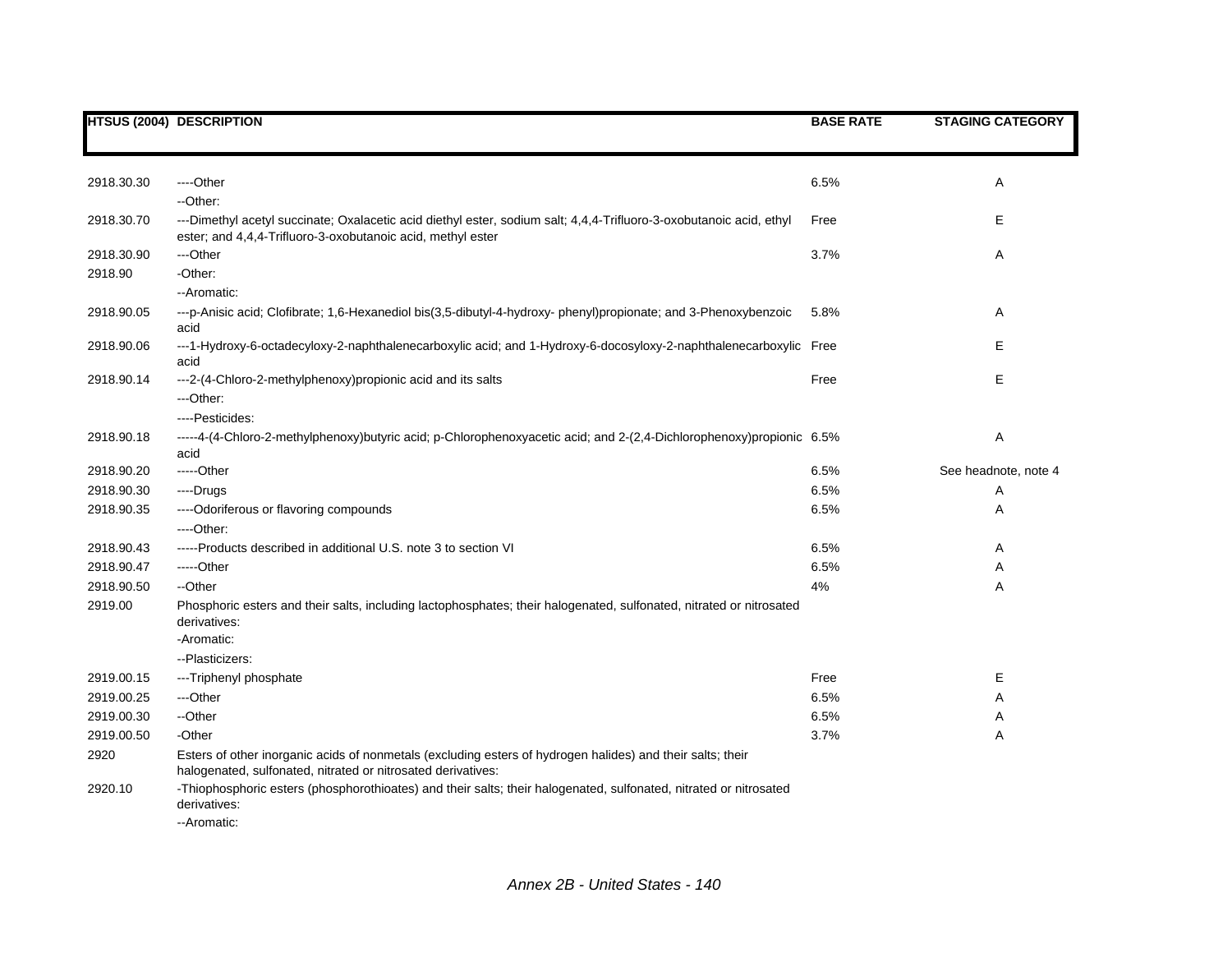|            | <b>HTSUS (2004) DESCRIPTION</b>                                                                                                                                                    | <b>BASE RATE</b> | <b>STAGING CATEGORY</b> |
|------------|------------------------------------------------------------------------------------------------------------------------------------------------------------------------------------|------------------|-------------------------|
|            |                                                                                                                                                                                    |                  |                         |
| 2920.10.10 | --- O, O-Dimethyl-O-(4-nitro-m-tolyl) phosphorothioate (Fenitrothion)                                                                                                              | 6.5%             | Α                       |
| 2920.10.30 | --- O, O-Diethyl-O-(4-nitrophenyl) phosphorothioate; and O, O-Dimethyl-O-(4-nitrophenyl) phosphorothioate                                                                          | Free             | E                       |
| 2920.10.40 | ---Other                                                                                                                                                                           | 6.5%             | Α                       |
| 2920.10.50 | --Other                                                                                                                                                                            | 3.7%             | Α                       |
| 2920.90    | -Other:                                                                                                                                                                            |                  |                         |
|            | - Aromatic:                                                                                                                                                                        |                  |                         |
| 2920.90.10 | ---Pesticides                                                                                                                                                                      | 6.5%             | Α                       |
| 2920.90.20 | ---Other                                                                                                                                                                           | 6.5%             | Α                       |
| 2920.90.50 | --Other                                                                                                                                                                            | 3.7%             | Α                       |
| 2921       | Amine-function compounds:                                                                                                                                                          |                  |                         |
|            | -Acyclic monoamines and their derivatives; salts thereof:                                                                                                                          |                  |                         |
| 2921.11.00 | --Methylamine, di- or trimethylamine and their salts                                                                                                                               | 3.7%             | A                       |
| 2921.12.00 | --Diethylamine and its salts                                                                                                                                                       | 3.7%             | A                       |
| 2921.19    | --Other:                                                                                                                                                                           |                  |                         |
| 2921.19.10 | ---Mono- and triethylamines; mono-, di-, and tri- (propyl- and butyl-)monoamines; salts of any of the foregoing                                                                    | 3.7%             | Α                       |
|            | ---Other:                                                                                                                                                                          |                  |                         |
| 2921.19.30 | ----3-Amino-3-methyl-1-butyne; 2-Chloro-N,N-dimethylethylamine hydrochloride; 2-(Diethylamino)ethyl chloride<br>hydrochloride; and (Dimethylamino)isopropyl chloride hydrochloride | Free             | E                       |
| 2921.19.60 | ---Other                                                                                                                                                                           | 6.5%             | Α                       |
|            | -Acyclic polyamines and their derivatives; salts thereof:                                                                                                                          |                  |                         |
| 2921.21.00 | --Ethylenediamine and its salts                                                                                                                                                    | 5.8%             | Α                       |
| 2921.22    | --Hexamethylenediamine and its salts:                                                                                                                                              |                  |                         |
| 2921.22.05 | ---Hexamethylenediamine adipate (Nylon salt)                                                                                                                                       | 6.5%             | Α                       |
|            | ---Other:                                                                                                                                                                          |                  |                         |
| 2921.22.10 | ----Derived in whole or in part from adipic acid                                                                                                                                   | 6.5%             | Α                       |
| 2921.22.50 | ----Other                                                                                                                                                                          | 6.5%             | A                       |
| 2921.29.00 | --Other                                                                                                                                                                            | 6.5%             | Α                       |
| 2921.30    | -Cyclanic, cyclenic or cycloterpenic mono- or polyamines, and their derivatives; salts thereof:<br>--Derived in whole or in part from any aromatic compound:                       |                  |                         |
| 2921.30.05 | ---1,3-Bis(aminoethyl)cyclohexane                                                                                                                                                  | Free             | Е                       |
|            | ---Other:                                                                                                                                                                          |                  |                         |
| 2921.30.10 | ----Products described in additional U.S. note 3 to section VI                                                                                                                     | 6.5%             | Α                       |
| 2921.30.30 | ----Other                                                                                                                                                                          | 6.5%             | Α                       |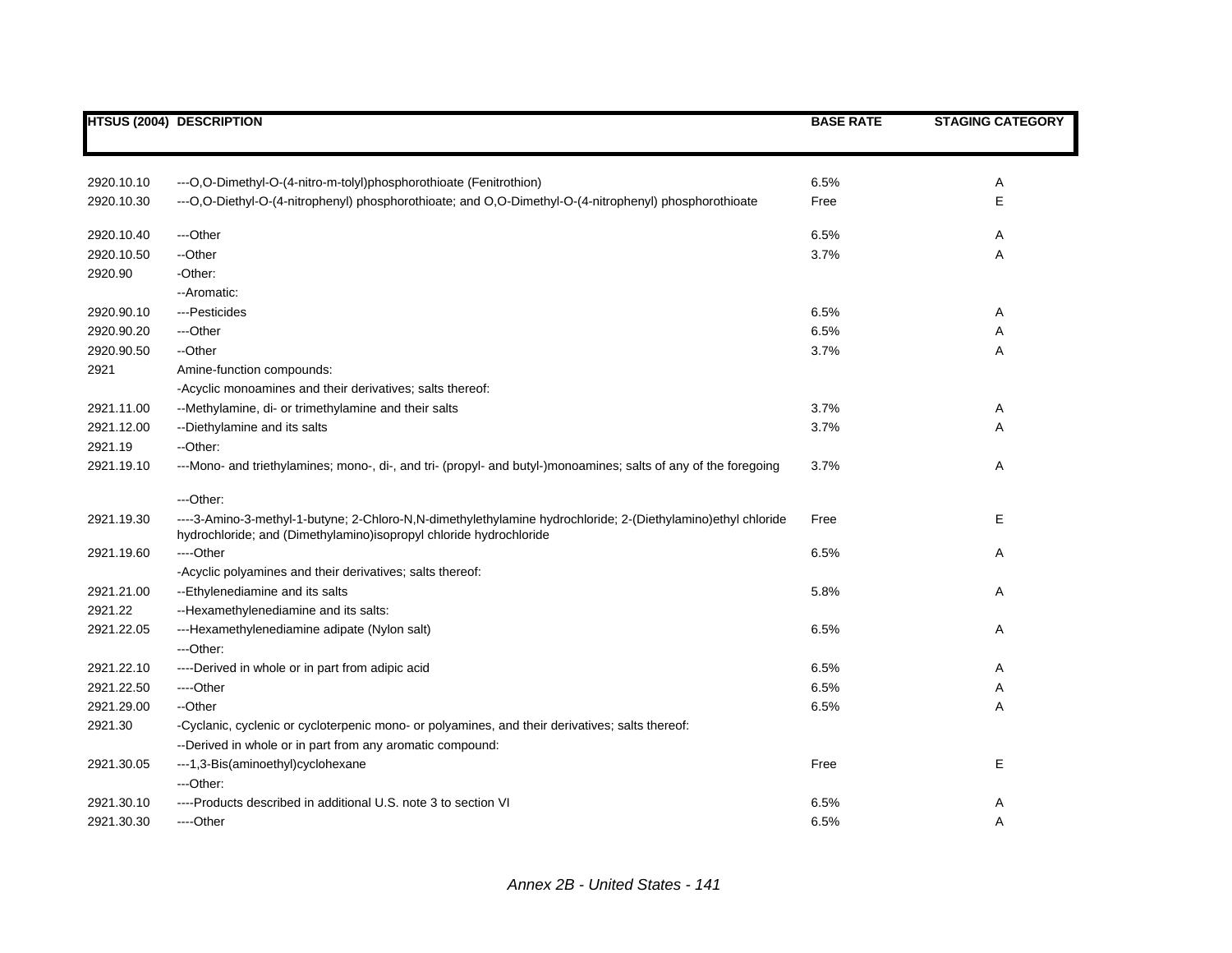|            | <b>HTSUS (2004) DESCRIPTION</b>                                                                                                                                                                                                                                                                                                                                         | <b>BASE RATE</b> | <b>STAGING CATEGORY</b> |
|------------|-------------------------------------------------------------------------------------------------------------------------------------------------------------------------------------------------------------------------------------------------------------------------------------------------------------------------------------------------------------------------|------------------|-------------------------|
|            |                                                                                                                                                                                                                                                                                                                                                                         |                  |                         |
| 2921.30.50 | --Other                                                                                                                                                                                                                                                                                                                                                                 | 3.7%             | Α                       |
|            | -Aromatic monoamines and their derivatives; salts thereof:                                                                                                                                                                                                                                                                                                              |                  |                         |
| 2921.41    | -- Aniline and its salts:                                                                                                                                                                                                                                                                                                                                               |                  |                         |
| 2921.41.10 | ---Aniline                                                                                                                                                                                                                                                                                                                                                              | 6.5%             | Α                       |
| 2921.41.20 | --- Aniline salts                                                                                                                                                                                                                                                                                                                                                       | 6.5%             | Α                       |
| 2921.42    | -- Aniline derivatives and their salts:                                                                                                                                                                                                                                                                                                                                 |                  |                         |
| 2921.42.10 | ---N,N-Dimethylaniline                                                                                                                                                                                                                                                                                                                                                  | 6.5%             | Α                       |
| 2921.42.15 | ---N-Ethylaniline; and N,N-Diethylaniline                                                                                                                                                                                                                                                                                                                               | 6.5%             | Α                       |
| 2921.42.16 | --- 2, 4, 5-Trichloroaniline                                                                                                                                                                                                                                                                                                                                            | Free             | E                       |
| 2921.42.18 | ---o-Aminobenzenesulfonic acid (Orthanilic acid); 6-Chlorometanilic acid; 2-Chloro-5-nitroaniline; 4-Chloro-3-<br>nitroaniline; 2,3-Dichloroaniline; 2,4-Dichloroaniline; 2,5-Dichloroaniline; 3,5-Dichloroaniline; N,N-Diethylmetanilic<br>acid; N,N-Diethylmetanilic acid, sodium salt; 2,4-Difluoroaniline; p-Fluoroaniline; N-Methylaniline; and m-<br>Nitroaniline | 5.8%             | Α                       |
| 2921.42.21 | --- Metanilic acid                                                                                                                                                                                                                                                                                                                                                      | 6.5%             | Α                       |
| 2921.42.22 | ---Sulfanilic acid                                                                                                                                                                                                                                                                                                                                                      | 6.5%             | Α                       |
| 2921.42.23 | ---3,4-Dichloroaniline                                                                                                                                                                                                                                                                                                                                                  | 6.5%             | Α                       |
| 2921.42.36 | ---m-Chloroaniline; 2-Chloro-4-nitroaniline; 2,5-Dichloroaniline-4-sulfonic acid and its monosodium salt; 2,4-<br>Dinitroaniline; 4,4'-Methylenebis(3-chloro-2,6-diethylaniline); 4,4'-Methylenebis(2,6-diisopropylaniline); o-<br>Nitroaniline-p-sulfonic acid, sodium salt; and 2,3,4-Trifluoroaniline                                                                | Free             | E                       |
|            | ---Other:                                                                                                                                                                                                                                                                                                                                                               |                  |                         |
| 2921.42.55 | ----Fast color bases                                                                                                                                                                                                                                                                                                                                                    | 6.5%             | Α                       |
|            | ----Other:                                                                                                                                                                                                                                                                                                                                                              |                  |                         |
| 2921.42.65 | -----Products described in additional U.S. note 3 to section VI                                                                                                                                                                                                                                                                                                         | 6.5%             | A                       |
| 2921.42.90 | -----Other                                                                                                                                                                                                                                                                                                                                                              | 6.5%             | Α                       |
| 2921.43    | --Toluidines and their derivatives; salts thereof:                                                                                                                                                                                                                                                                                                                      |                  |                         |
| 2921.43.04 | ---3-Chloro-o-toluidine; and 6-Chloro-o-toluidine                                                                                                                                                                                                                                                                                                                       | Free             | E                       |
| 2921.43.08 | ---4-Chloro-o-toluidine and hydrochloride; 5-Chloro-o-toluidine; 6-Chloro-2-toluidine-4-sulfonic acid; 4-Chloro-<br>alpha,alpha,alpha-trifluoro-o-toluidine; 2,6-Dichloro-m-toluidine; N,N-Dimethyl-p-toluidine; N-Ethyl-N-benzyl-m-<br>toluidine; and N-Ethyl-o-toluidine                                                                                              | 5.8%             | Α                       |
| 2921.43.15 | ---alpha,alpha,alpha-Trifluoro-2,6-dinitro-N,N-dipropyl-p-toluidine (Trifluralin)                                                                                                                                                                                                                                                                                       | 6.5%             | A                       |
| 2921.43.19 | ---alpha,alpha,alpha-Trifluoro-o-toluidine; and alpha,alpha,alpha-Trifluoro-6-chloro-m-toluidine                                                                                                                                                                                                                                                                        | 6.5%             | Α                       |
| 2921.43.22 | ---N-Ethyl-N-(2-methyl-2-propenyl)-2,6-dinitro-4-(trifluoromethyl)benzenamine                                                                                                                                                                                                                                                                                           | 6.5%             | Α                       |
| 2921.43.24 | ---2-Amino-5-chloro-4-ethylbenzenesulfonic acid; 2-Amino-5-chloro-p-toluenesulfonic acid; p-Nitro-o-toluidine; and Free<br>3-(Trifluoromethyl)aniline (m-Aminobenzotrifluoride)<br>---Other:                                                                                                                                                                            |                  | E                       |
| 2921.43.40 | ----Products described in additional U.S. note 3 to section VI                                                                                                                                                                                                                                                                                                          | 6.5%             | Α                       |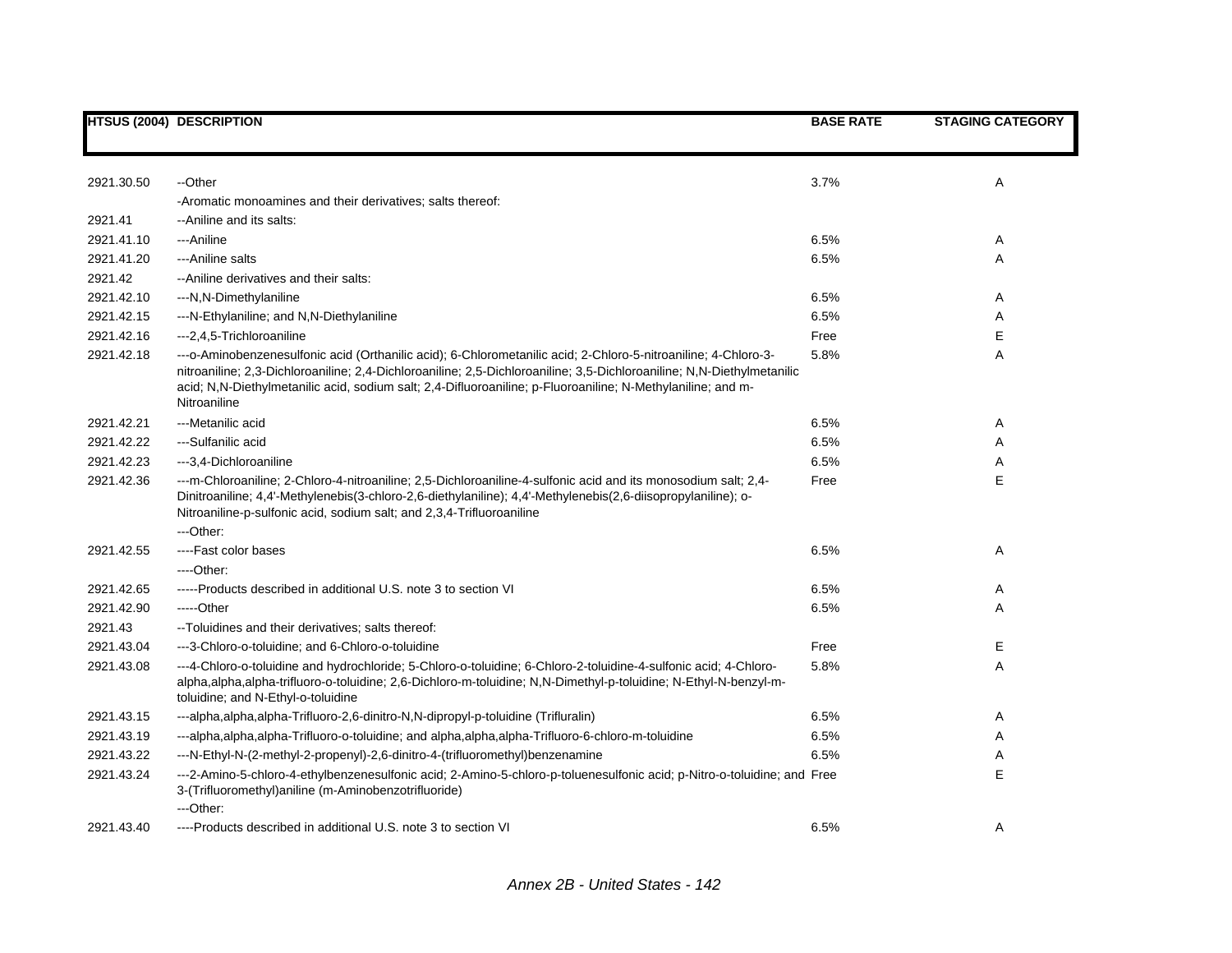|            | <b>HTSUS (2004) DESCRIPTION</b>                                                                                                                                                                                                                                                                                                                              | <b>BASE RATE</b> | <b>STAGING CATEGORY</b> |
|------------|--------------------------------------------------------------------------------------------------------------------------------------------------------------------------------------------------------------------------------------------------------------------------------------------------------------------------------------------------------------|------------------|-------------------------|
|            |                                                                                                                                                                                                                                                                                                                                                              |                  |                         |
| 2921.43.90 | ---Other                                                                                                                                                                                                                                                                                                                                                     | 6.5%             | Α                       |
| 2921.44    | --Diphenylamine and its derivatives; salts thereof:                                                                                                                                                                                                                                                                                                          |                  |                         |
| 2921.44.05 | ---4,4'-Bis(alpha,alpha-dimethylbenzyl)diphenylamine; and N-Nitrosodiphenylamine                                                                                                                                                                                                                                                                             | Free             | Е                       |
| 2921.44.10 | ---Nitrodiphenylamine                                                                                                                                                                                                                                                                                                                                        | 6.5%             | Α                       |
|            | ---Other:                                                                                                                                                                                                                                                                                                                                                    |                  |                         |
| 2921.44.20 | ----Products described in additional U.S. note 3 to section VI                                                                                                                                                                                                                                                                                               | 6.5%             | Α                       |
| 2921.44.70 | ----Other                                                                                                                                                                                                                                                                                                                                                    | 6.5%             | Α                       |
| 2921.45    | --1-Naphthylamine (alpha-Naphthylamine), 2-Naphthylamine (beta-Naphthylamine), and their derivatives; salts<br>thereof:                                                                                                                                                                                                                                      |                  |                         |
| 2921.45.10 | ---7-Amino-1,3-naphthalenedisulfonic acid and its salts; 5-Amino-2-naphthalenesulfonic acid and its salts; 8-<br>Amino-1-naphthalenesulfonic acid and its salts; and N-Phenyl-2-naphthylamine                                                                                                                                                                | 6.5%             | Α                       |
| 2921.45.20 | ---3-Amino-2,7-naphthalenedisulfonic acid; 4-Amino-1-naphthalenesulfonic acid, sodium salt; 5-Amino-1-<br>naphthalenesulfonic acid (Laurent's acid); 8-Amino-2-naphthalenesulfonic acid and its salts; 7-Amino-1,3,6-<br>naphthalenetrisulfonic acid; 8-Anilino-1-naphthalenesulfonic acid (Phenyl Peri acid) and its salts; and N-Ethyl-1-<br>naphthylamine | 5.8%             | Α                       |
| 2921.45.25 | ---Mixtures of 5- and 8-amino-2-naphthalenesulfonic acid; 2-Naphthylamine-6-sulfonic acid; and o-Naphthionic<br>acid (1-amino-2-naphthalenesulfonic acid)<br>---Other:                                                                                                                                                                                       | Free             | E                       |
| 2921.45.60 | ----Products described in additional U.S. note 3 to section VI                                                                                                                                                                                                                                                                                               | 6.5%             | Α                       |
| 2921.45.90 | ----Other                                                                                                                                                                                                                                                                                                                                                    | 6.5%             | Α                       |
| 2921.46.00 | --Amfetamine (INN), benzfetamine (INN), dexamfetamine (INN), etilamfetamine (INN), fencamfamin (INN),<br>lefetamine (INN), levamfetamine (INN), mefenorex (INN) and phentermine (INN); salts thereof                                                                                                                                                         | Free             | E                       |
| 2921.49    | -- Other:                                                                                                                                                                                                                                                                                                                                                    |                  |                         |
| 2921.49.10 | ---4-Amino-2-stilbenesulfonic acid and its salts; p-Ethylaniline; 2,4,6-Trimethylaniline (Mesidine); 2,3-Xylidine; 2,4- 5.8%<br>Xylidine; 2,5-Xylidine; and 3,4-Xylidine                                                                                                                                                                                     |                  | Α                       |
| 2921.49.15 | ---m-Nitro-p-toluidine                                                                                                                                                                                                                                                                                                                                       | Free             | E                       |
|            | ---Other:                                                                                                                                                                                                                                                                                                                                                    |                  |                         |
| 2921.49.32 | ----Fast color bases                                                                                                                                                                                                                                                                                                                                         | 6.5%             | Α                       |
|            | ---Drugs:                                                                                                                                                                                                                                                                                                                                                    |                  |                         |
| 2921.49.38 | -----Antidepressants, tranguilizers and other psychotherapeutic agents                                                                                                                                                                                                                                                                                       | 6.5%             | Α                       |
| 2921.49.43 | -----Other                                                                                                                                                                                                                                                                                                                                                   | 6.5%             | Α                       |
|            | ----Other:                                                                                                                                                                                                                                                                                                                                                   |                  |                         |
| 2921.49.45 | -----Products described in additional U.S. note 3 to section VI                                                                                                                                                                                                                                                                                              | 6.5%             | Α                       |
| 2921.49.50 | -----Other                                                                                                                                                                                                                                                                                                                                                   | 6.5%             | Α                       |
|            | -Aromatic polyamines and their derivatives; salts thereof:                                                                                                                                                                                                                                                                                                   |                  |                         |
| 2921.51    | --o-, m-, p-Phenylenediamine, diaminotoluenes, and their derivatives; salts thereof:                                                                                                                                                                                                                                                                         |                  |                         |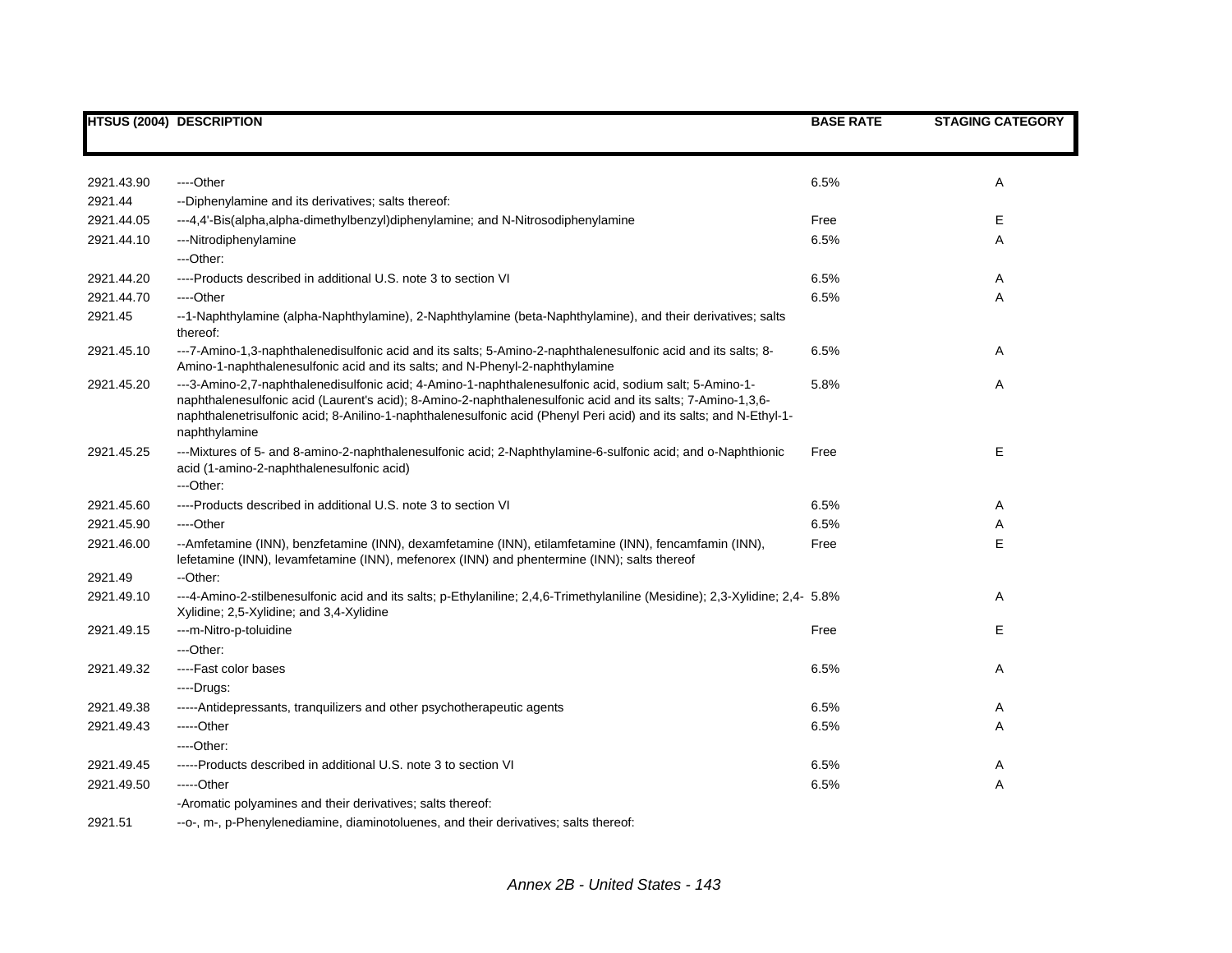|            | <b>HTSUS (2004) DESCRIPTION</b>                                                                                                                                                                                                                                                                                                         | <b>BASE RATE</b> | <b>STAGING CATEGORY</b> |
|------------|-----------------------------------------------------------------------------------------------------------------------------------------------------------------------------------------------------------------------------------------------------------------------------------------------------------------------------------------|------------------|-------------------------|
|            |                                                                                                                                                                                                                                                                                                                                         |                  |                         |
| 2921.51.10 | ---4-Amino-2-(N,N-diethylamino) toluene hydrochloride; m-Phenylenediamine; o-Phenylenediamine; Toluene-2,4- 6.5%<br>diamine; Toluene-2,5-diamine; and Toluene-2,5-diamine sulfate                                                                                                                                                       |                  | Α                       |
|            | ---Other:                                                                                                                                                                                                                                                                                                                               |                  |                         |
| 2921.51.20 | ----Photographic chemicals                                                                                                                                                                                                                                                                                                              | 6.5%             | Α                       |
|            | $---Other.$                                                                                                                                                                                                                                                                                                                             |                  |                         |
| 2921.51.30 | -----Products described in additional U.S. note 3 to section VI                                                                                                                                                                                                                                                                         | 6.5%             | Α                       |
| 2921.51.50 | -----Other                                                                                                                                                                                                                                                                                                                              | 6.5%             | Α                       |
| 2921.59    | --Other:                                                                                                                                                                                                                                                                                                                                |                  |                         |
| 2921.59.04 | ---1,8-Diaminonaphthalene (1,8-Naphthalenediamine)                                                                                                                                                                                                                                                                                      | Free             | Е                       |
| 2921.59.08 | ---5-Amino-2-(p-aminoanilino)benzenesulfonic acid; 4,4'-Diamino-3-biphenylsulfonic acid (3-Benzidinesulfonic<br>acid); 3,3'-Dimethylbenzidine (o-Tolidine); 3,3'-Dimethylbenzidine hydrochloride; Ethyl-(2-<br>dimethylaminoethyl)aniline; N-Ethyl-N,N'-dimethyl-N'-phenylethylene- diamine; and 4,4'-Methylenebis(2-<br>chloroaniline) | 5.8%             | Α                       |
| 2921.59.17 | ---4,4'-Benzidine-2,2'-disulfonic acid; 1,4-Diaminobenzene-2-sulfonic acid; 4,4'-Methylenebis(2,6-diethylaniline); m-Free<br>Xylenediamine; and 3,3'-Diaminobenzidine (tetraaminobiphenyl)                                                                                                                                              |                  | Е                       |
| 2921.59.20 | ---4,4'-Diamino-2,2'-stilbenedisulfonic acid                                                                                                                                                                                                                                                                                            | 6.5%             | Α                       |
| 2921.59.30 | ---4,4'-Methylenedianiline                                                                                                                                                                                                                                                                                                              | 6.5%             | Α                       |
|            | ---Other:                                                                                                                                                                                                                                                                                                                               |                  |                         |
| 2921.59.40 | ----Products described in additional U.S. note 3 to section VI                                                                                                                                                                                                                                                                          | 6.5%             | Α                       |
| 2921.59.80 | ----Other                                                                                                                                                                                                                                                                                                                               | 6.5%             | Α                       |
| 2922       | Oxygen-function amino-compounds:                                                                                                                                                                                                                                                                                                        |                  |                         |
|            | -Amino-alcohols, other than those containing more than one find of oxygen function, their ethers and esters; salts<br>thereof:                                                                                                                                                                                                          |                  |                         |
| 2922.11.00 | --Monoethanolamine and its salts                                                                                                                                                                                                                                                                                                        | 6.5%             | Α                       |
| 2922.12.00 | --Diethanolamine and its salts                                                                                                                                                                                                                                                                                                          | 6.5%             | Α                       |
| 2922.13.00 | --Triethanolamine and its salts                                                                                                                                                                                                                                                                                                         | 6.5%             | Α                       |
| 2922.14.00 | --Dextropropoxyphene (INN) and its salts                                                                                                                                                                                                                                                                                                | Free             | E                       |
| 2922.19    | --Other:                                                                                                                                                                                                                                                                                                                                |                  |                         |
|            | ---Aromatic:                                                                                                                                                                                                                                                                                                                            |                  |                         |
| 2922.19.09 | ---Drugs                                                                                                                                                                                                                                                                                                                                | 6.5%             | Α                       |
|            | $---Other.$                                                                                                                                                                                                                                                                                                                             |                  |                         |
| 2922.19.20 | -----4,4'-Bis(dimethylamino)benzhydrol (Michler's hydrol); 5'-[3'-(Dimethylamino)propyl]-10',11'- dihydro-5H'-<br>dibenzo[a,b]cyclohepten-5'-ol (Dibenzcarbinol); and 1-(p-Nitrophenyl)-2-amino-1,3- propanediol                                                                                                                        | 5.8%             | Α                       |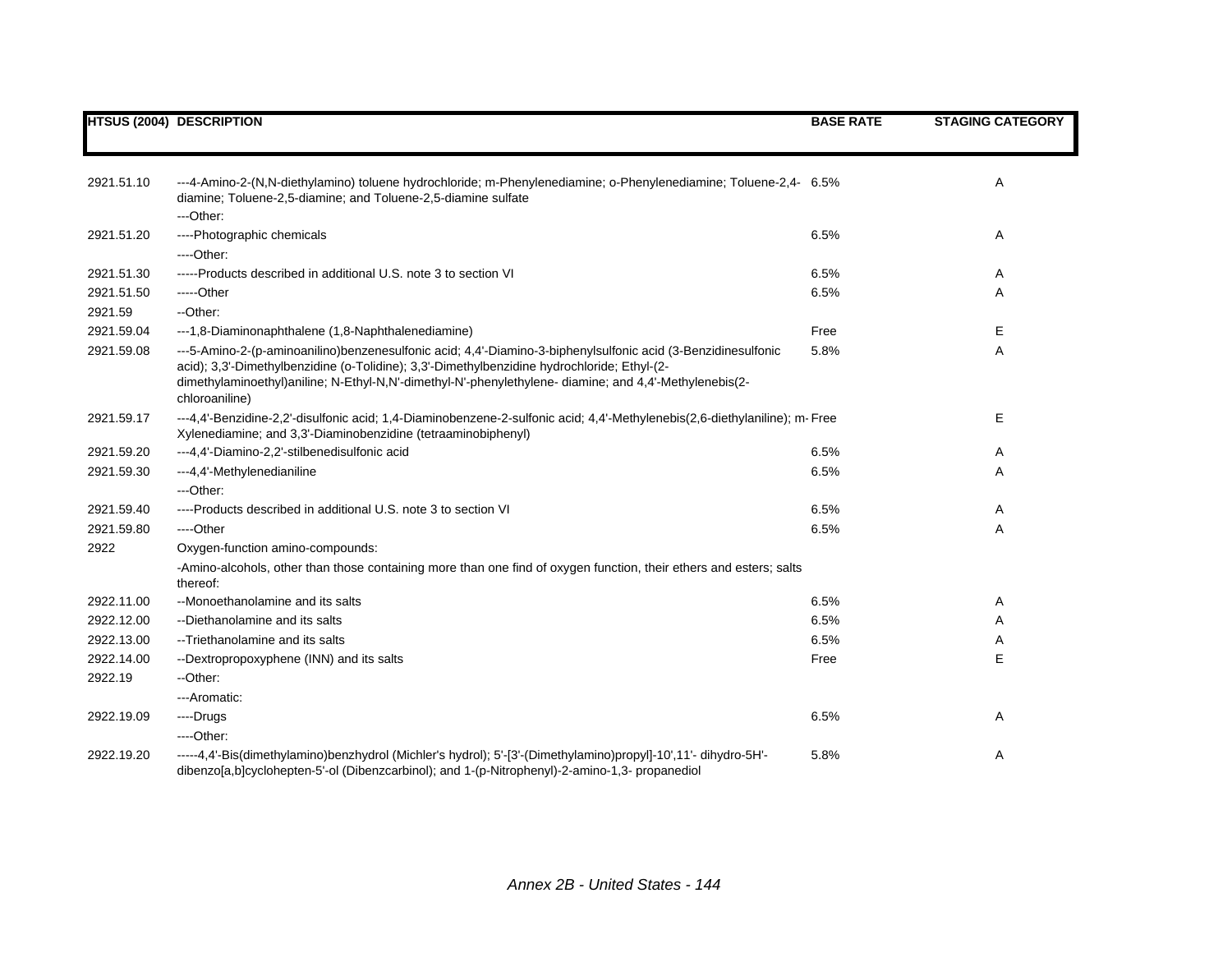|            | <b>HTSUS (2004) DESCRIPTION</b>                                                                                                                                                                                                                                                                                                                                                                                                                                                                                                                                                                                              | <b>BASE RATE</b> | <b>STAGING CATEGORY</b> |
|------------|------------------------------------------------------------------------------------------------------------------------------------------------------------------------------------------------------------------------------------------------------------------------------------------------------------------------------------------------------------------------------------------------------------------------------------------------------------------------------------------------------------------------------------------------------------------------------------------------------------------------------|------------------|-------------------------|
|            |                                                                                                                                                                                                                                                                                                                                                                                                                                                                                                                                                                                                                              |                  |                         |
| 2922.19.33 | -----N1-(2-Hydroxyethyl)-2-nitro-1,4- phenylenediamine; N1, N4, N4-Tris(2-hydroxyethyl)-2-nitro-1,4-<br>phenylenediamine; N1,N4-Dimethyl-N1-(2-hydroxyethyl)-3-nitro-1,4-phenylenediamine; N1,N4-Dimethyl-N1-(2,3-<br>dihydroxypropyl)-3-nitro-1,4-phenylenediamine; and N1-(2-Hydroxyethyl)-3-nitro-1,4- phenylenediamine                                                                                                                                                                                                                                                                                                   | Free             | Е                       |
|            | $---Other:$                                                                                                                                                                                                                                                                                                                                                                                                                                                                                                                                                                                                                  |                  |                         |
| 2922.19.60 | ------Products described in additional U.S. note 3 to section VI                                                                                                                                                                                                                                                                                                                                                                                                                                                                                                                                                             | 6.5%             | Α                       |
| 2922.19.70 | ------Other                                                                                                                                                                                                                                                                                                                                                                                                                                                                                                                                                                                                                  | 6.5%             | Α                       |
| 2922.19.95 | ---Other                                                                                                                                                                                                                                                                                                                                                                                                                                                                                                                                                                                                                     | 6.5%             | A                       |
|            | -Amino-naphthols and other amino-phenols, other than those containing more than one kind of oxygen function,<br>their ethers and esters; salts thereof:                                                                                                                                                                                                                                                                                                                                                                                                                                                                      |                  |                         |
| 2922.21    | --Aminohydroxynaphthalenesulfonic acids and their salts:                                                                                                                                                                                                                                                                                                                                                                                                                                                                                                                                                                     |                  |                         |
| 2922.21.10 | ---1-Amino-8-hydroxy-3,6-naphthalenedisulfonic acid; 4-Amino-5-hydroxy-1,3-naphthalenedisulfonic acid (Chicago 5.8%<br>acid); 4-Amino-5-hydroxy-1,3-naphthalenedisulfonic acid, potassium salt; 4-Amino-5-hydroxy-1,3-<br>naphthalenedisulfonic acid, sodium salt; 4-Amino-5-hydroxy-2,7-naphthalenedisulfonic acid, monosodium salt (H<br>acid, monosodium salt); 4-Amino-5-hydroxy-2,7-naphthalenedisulfonic acid, potassium salt (H acid,<br>monopotassium salt); 4-Amino-3-hydroxy-1-naphthalenesulfonic acid; 6-Amino-1-naphthol-3-sulfonic acid and its<br>salts; and 8-Amino-1-naphthol-5-sulfonic acid and its salts |                  | Α                       |
| 2922.21.25 | ---1-Amino-8-hydroxy-4,6-naphthalenedisulfonic acid, monosodium salt<br>---Other:                                                                                                                                                                                                                                                                                                                                                                                                                                                                                                                                            | Free             | Е                       |
| 2922.21.40 | ----Products described in additional U.S. note 3 to section VI                                                                                                                                                                                                                                                                                                                                                                                                                                                                                                                                                               | 6.5%             | Α                       |
| 2922.21.50 | ----Other                                                                                                                                                                                                                                                                                                                                                                                                                                                                                                                                                                                                                    | 6.5%             | A                       |
| 2922.22    | --Anisidines, dianisidines, phenetidines, and their salts:                                                                                                                                                                                                                                                                                                                                                                                                                                                                                                                                                                   |                  |                         |
| 2922.22.10 | ---o-Anisidine; p-Anisidine; and p-Phenetidine                                                                                                                                                                                                                                                                                                                                                                                                                                                                                                                                                                               | 6.5%             | Α                       |
|            | ---Other:                                                                                                                                                                                                                                                                                                                                                                                                                                                                                                                                                                                                                    |                  |                         |
| 2922.22.20 | ----Products described in additional U.S. note 3 to section VI                                                                                                                                                                                                                                                                                                                                                                                                                                                                                                                                                               | 6.5%             | Α                       |
| 2922.22.50 | ---Other                                                                                                                                                                                                                                                                                                                                                                                                                                                                                                                                                                                                                     | 6.5%             | Α                       |
| 2922.29    | --Other:                                                                                                                                                                                                                                                                                                                                                                                                                                                                                                                                                                                                                     |                  |                         |
|            | ---m-Nitro-p-anisidine; and m-Nitro-o-anisidine:                                                                                                                                                                                                                                                                                                                                                                                                                                                                                                                                                                             |                  |                         |
| 2922.29.06 | ----Fast color bases                                                                                                                                                                                                                                                                                                                                                                                                                                                                                                                                                                                                         | Free             | Ε                       |
| 2922.29.08 | ---Other                                                                                                                                                                                                                                                                                                                                                                                                                                                                                                                                                                                                                     | Free             | E                       |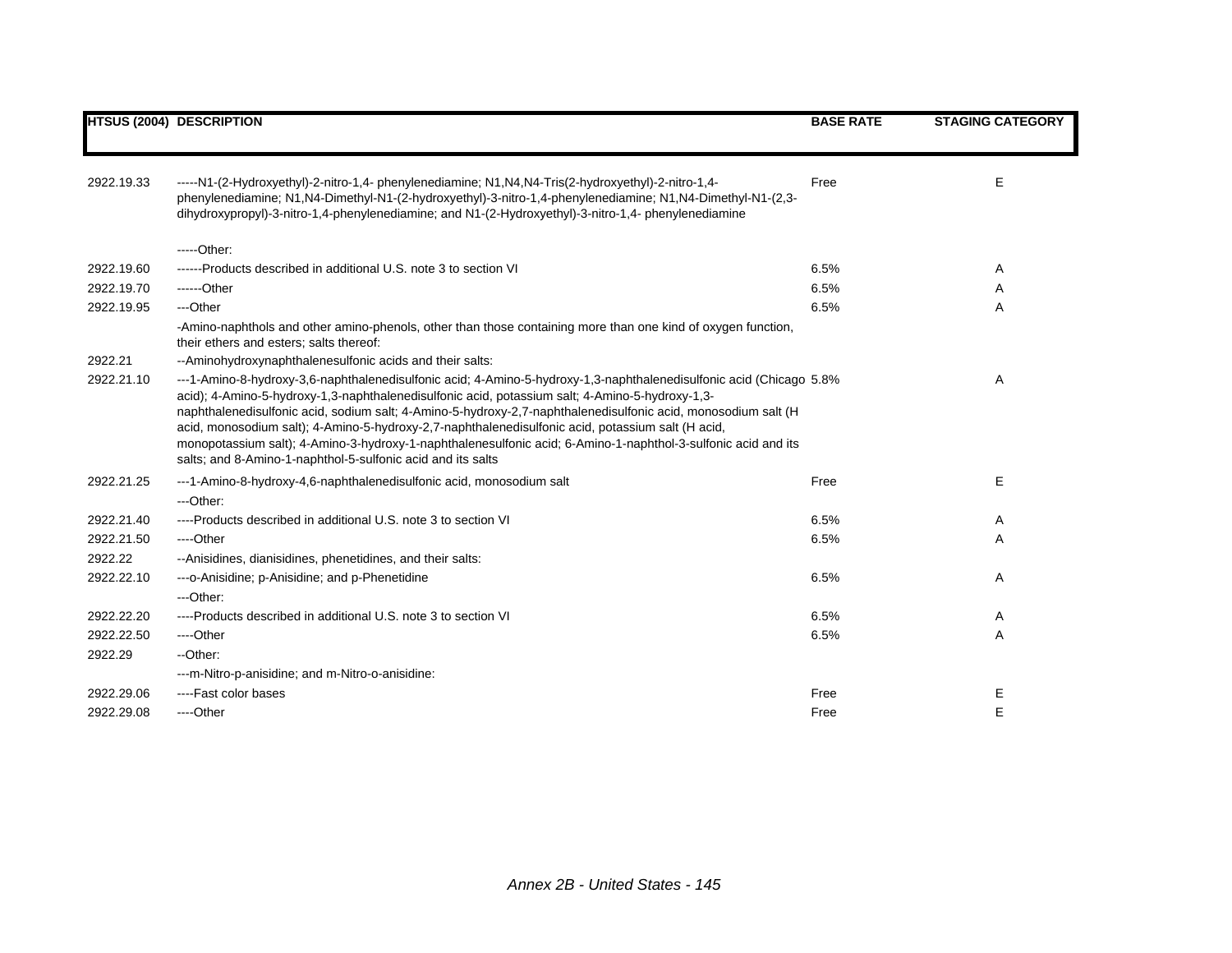|            | <b>HTSUS (2004) DESCRIPTION</b>                                                                                                                                                                                                                                                                                                                                                                                                                                                                                                                                                                                                                                                                                                                   | <b>BASE RATE</b> | <b>STAGING CATEGORY</b> |
|------------|---------------------------------------------------------------------------------------------------------------------------------------------------------------------------------------------------------------------------------------------------------------------------------------------------------------------------------------------------------------------------------------------------------------------------------------------------------------------------------------------------------------------------------------------------------------------------------------------------------------------------------------------------------------------------------------------------------------------------------------------------|------------------|-------------------------|
|            |                                                                                                                                                                                                                                                                                                                                                                                                                                                                                                                                                                                                                                                                                                                                                   |                  |                         |
| 2922.29.10 | ---2-Amino-6-chloro-4-nitrophenol; 2-Amino-4-chlorophenol; 2-Amino-4-chlorophenol hydrochloride; 2-Amino-p-<br>cresol; 4-Amino-o-cresol; 6-Amino-2,4-dichloro-3-methylphenol; 2-(3-Amino-4-hydroxyphenylsulfonyl)ethanol; 2-<br>Amino-4-nitrophenol; 2-Amino-4-nitrophenol, sodium salt; 2-Amino-5-nitrophenol; m-Aminophenol; 2-(4'-<br>Aminophenoxy)ethylsulfate; 5-Chloro-2-(2',4'-dichlorophenoxy)aniline; 3,4-Dimethoxyphenethylamine<br>(Homoveratrylamine); 2-Hydroxy-5-nitrometanilic acid; 4-Methoxymetanilic acid; 6-Methoxymetanilic acid; 4-<br>Methoxy-m-phenylenediamine; 5-Methoxy-m-phenylenediamine sulfate; 6-(Methylamino)-1-naphthol-3-sulfonic<br>acid; 7-(Methylamino)-1-naphthol-3-sulfonic acid; and 2-Methyl-p-anisidine | 5.8%             | A                       |
| 2922.29.13 | ---o-Aminophenol; and 2,2-Bis[4-(4-aminophenoxy)phenyl]propane                                                                                                                                                                                                                                                                                                                                                                                                                                                                                                                                                                                                                                                                                    | Free             | Е                       |
| 2922.29.15 | ---m-Diethylaminophenol; m-Dimethylaminophenol; 3-Ethylamino-p-cresol; and 5-Methoxy-m-phenylenediamine                                                                                                                                                                                                                                                                                                                                                                                                                                                                                                                                                                                                                                           | 6.5%             | A                       |
| 2922.29.20 | ---4-Chloro-2,5-dimethoxyaniline; and 2,4-Dimethoxyaniline<br>$-$ Other:                                                                                                                                                                                                                                                                                                                                                                                                                                                                                                                                                                                                                                                                          | Free             | Е                       |
| 2922.29.26 | ----Fast color bases                                                                                                                                                                                                                                                                                                                                                                                                                                                                                                                                                                                                                                                                                                                              | 6.5%             | Α                       |
| 2922.29.27 | ---Drugs                                                                                                                                                                                                                                                                                                                                                                                                                                                                                                                                                                                                                                                                                                                                          | 6.5%             | Α                       |
| 2922.29.29 | ----Photographic chemicals                                                                                                                                                                                                                                                                                                                                                                                                                                                                                                                                                                                                                                                                                                                        | 6.5%             | Α                       |
|            | ----Other:                                                                                                                                                                                                                                                                                                                                                                                                                                                                                                                                                                                                                                                                                                                                        |                  |                         |
| 2922.29.60 | -----Products described in additional U.S. note 3 to section VI                                                                                                                                                                                                                                                                                                                                                                                                                                                                                                                                                                                                                                                                                   | 6.5%             | Α                       |
| 2922.29.80 | -----Other                                                                                                                                                                                                                                                                                                                                                                                                                                                                                                                                                                                                                                                                                                                                        | 6.5%             | A                       |
|            | -Amino-aldehydes, amino-ketones and amino-quinones, other than those containing more than one kind of<br>oxygen function; salts thereof:                                                                                                                                                                                                                                                                                                                                                                                                                                                                                                                                                                                                          |                  |                         |
| 2922.31.00 | --Amfepramone (INN), methadone (INN) and normethadone (INN); salts thereof                                                                                                                                                                                                                                                                                                                                                                                                                                                                                                                                                                                                                                                                        | Free             | Е                       |
|            | --Other:                                                                                                                                                                                                                                                                                                                                                                                                                                                                                                                                                                                                                                                                                                                                          |                  |                         |
|            | ---Aromatic:                                                                                                                                                                                                                                                                                                                                                                                                                                                                                                                                                                                                                                                                                                                                      |                  |                         |
| 2922.39.05 | ----1-Amino-2,4-dibromoanthraquinone; and 2-Amino-5-chlorobenzophenone                                                                                                                                                                                                                                                                                                                                                                                                                                                                                                                                                                                                                                                                            | Free             | Е                       |
| 2922.39.10 | ----2'-Aminoacetophenone; 3'-Aminoacetophenone; 1-Amino-4-bromo-2-methylanthraquinone; 1,4-Bis[1-<br>anthraquinonylamino]anthraquinone; 1,4-Dimesidinoanthraquinone; 4-Dimethylaminobenzaldehyde; and<br>Iminodianthraquinone                                                                                                                                                                                                                                                                                                                                                                                                                                                                                                                     | 5.8%             | Α                       |
| 2922.39.14 | ----2-Aminoanthraquinone                                                                                                                                                                                                                                                                                                                                                                                                                                                                                                                                                                                                                                                                                                                          | 6.5%             | Α                       |
| 2922.39.17 | ----1-Aminoanthraquinone                                                                                                                                                                                                                                                                                                                                                                                                                                                                                                                                                                                                                                                                                                                          | Free             | Е                       |
|            | ----Other:                                                                                                                                                                                                                                                                                                                                                                                                                                                                                                                                                                                                                                                                                                                                        |                  |                         |
| 2922.39.25 | -----Products described in additional U.S. note 3 to section VI                                                                                                                                                                                                                                                                                                                                                                                                                                                                                                                                                                                                                                                                                   | 6.5%             | Α                       |
| 2922.39.45 | -----Other                                                                                                                                                                                                                                                                                                                                                                                                                                                                                                                                                                                                                                                                                                                                        | 6.5%             | Α                       |
| 2922.39.50 | ---Other                                                                                                                                                                                                                                                                                                                                                                                                                                                                                                                                                                                                                                                                                                                                          | 6.5%             | Α                       |
|            |                                                                                                                                                                                                                                                                                                                                                                                                                                                                                                                                                                                                                                                                                                                                                   |                  |                         |

-Amino-acids, other than those containing more than one kind of oxygen function, and their esters; salts thereof: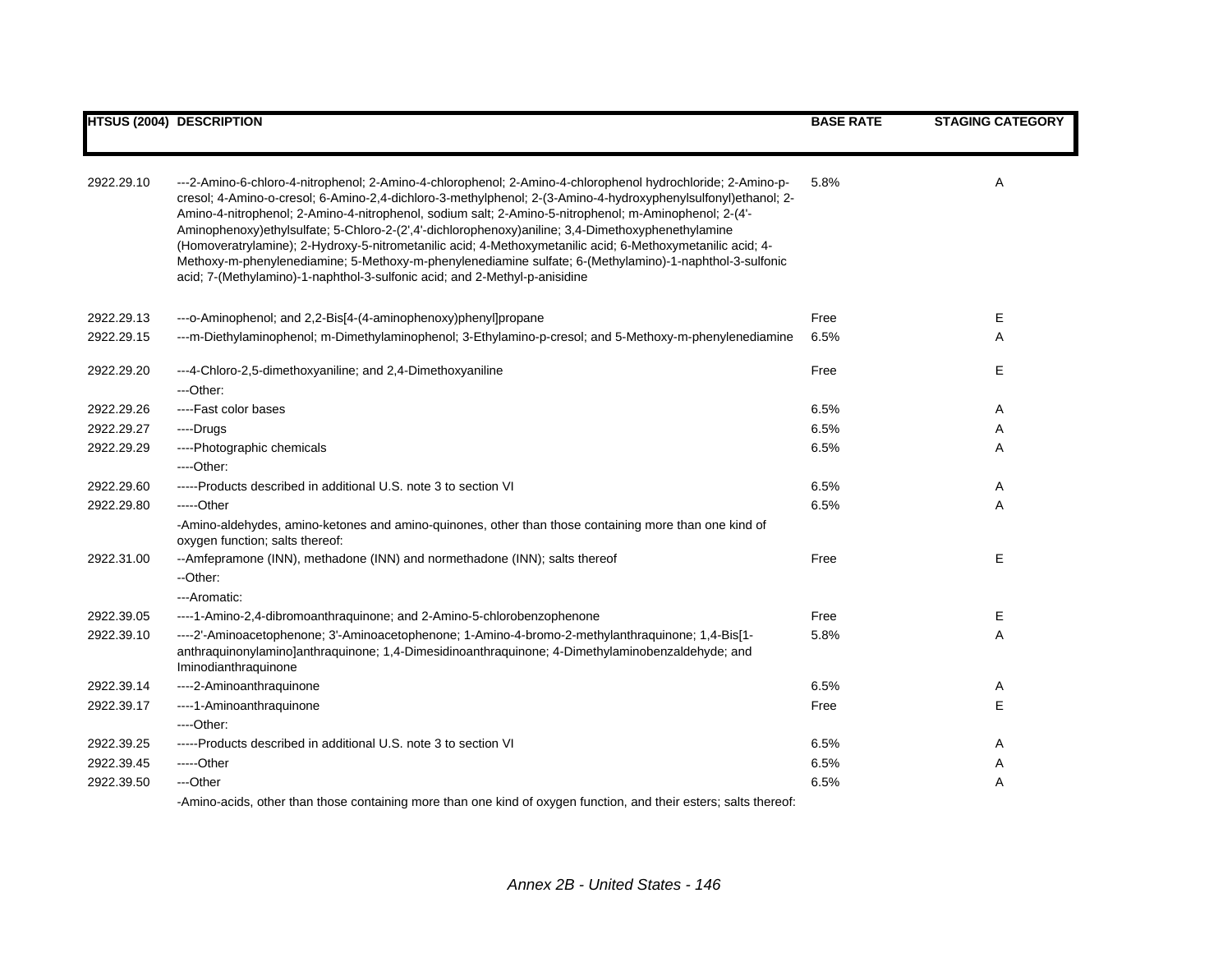|            | <b>HTSUS (2004) DESCRIPTION</b>                                                                                                                                                                                                                                                                                                                                                          | <b>BASE RATE</b> | <b>STAGING CATEGORY</b> |
|------------|------------------------------------------------------------------------------------------------------------------------------------------------------------------------------------------------------------------------------------------------------------------------------------------------------------------------------------------------------------------------------------------|------------------|-------------------------|
|            |                                                                                                                                                                                                                                                                                                                                                                                          |                  |                         |
| 2922.41.00 | -- Lysine and its esters; salts thereof                                                                                                                                                                                                                                                                                                                                                  | 3.7%             | Α                       |
| 2922.42    | -- Glutamic acid and its salts:                                                                                                                                                                                                                                                                                                                                                          |                  |                         |
| 2922.42.10 | ---Monosodium glutamate                                                                                                                                                                                                                                                                                                                                                                  | 6.5%             | A                       |
| 2922.42.50 | ---Other                                                                                                                                                                                                                                                                                                                                                                                 | 3.7%             | Α                       |
| 2922.43    | --Anthranilic acid and its salts:                                                                                                                                                                                                                                                                                                                                                        |                  |                         |
| 2922.43.10 | ---Products described in additional U.S. note 3 to section VI                                                                                                                                                                                                                                                                                                                            | 6.5%             | A                       |
| 2922.43.50 | ---Other                                                                                                                                                                                                                                                                                                                                                                                 | 6.5%             | Α                       |
| 2922.44.00 | --Tilidine (INN) and its salts                                                                                                                                                                                                                                                                                                                                                           | Free             | E                       |
|            |                                                                                                                                                                                                                                                                                                                                                                                          |                  |                         |
| 2922.49    | --Other:                                                                                                                                                                                                                                                                                                                                                                                 |                  |                         |
|            | ---Aromatic:                                                                                                                                                                                                                                                                                                                                                                             |                  |                         |
| 2922.49.05 | ----(R)-alpha-Aminobenzeneacetic acid; 2-Amino-3-chlorobenzoic acid, methyl ester                                                                                                                                                                                                                                                                                                        | Free             | Е                       |
| 2922.49.10 | ----m-Aminobenzoic acid, technical; p-Aminobenzoic acid; 3,5-Diaminobenzoic acid; 2-Ethylamino-5-sulfobenzoic 5.8%<br>acid; 3-(N-Ethylanilino)propionic acid, methyl ester;beta-(beta-Methoxyethoxyethyl)-4-aminobenzoate; Methyl<br>anthranilate; and I-Phenylalanine                                                                                                                   |                  | Α                       |
|            | ----Other:                                                                                                                                                                                                                                                                                                                                                                               |                  |                         |
| 2922.49.26 | $---Drugs$                                                                                                                                                                                                                                                                                                                                                                               | 6.5%             | Α                       |
|            | $---Other:$                                                                                                                                                                                                                                                                                                                                                                              |                  |                         |
| 2922.49.30 | ------Products described in additional U.S. note 3 to section VI                                                                                                                                                                                                                                                                                                                         | 6.5%             | A                       |
| 2922.49.37 | ------Other                                                                                                                                                                                                                                                                                                                                                                              | 6.5%             | Α                       |
|            | ---Other:                                                                                                                                                                                                                                                                                                                                                                                |                  |                         |
| 2922.49.40 | ----Amino acids                                                                                                                                                                                                                                                                                                                                                                          | 4.2%             | Α                       |
|            | ----Other:                                                                                                                                                                                                                                                                                                                                                                               |                  |                         |
| 2922.49.60 | -----3-Aminocrotonic acid, methyl ester; and (R)-alpha-Amino-1,4-cyclohexadiene-1-acetic acid                                                                                                                                                                                                                                                                                            | Free             | E                       |
| 2922.49.80 | -----Other                                                                                                                                                                                                                                                                                                                                                                               | 3.7%             | Α                       |
| 2922.50    | -Amino-alcohol-phenols, amino-acid-phenols and other amino-compounds with oxygen function:<br>--Aromatic:                                                                                                                                                                                                                                                                                |                  |                         |
| 2922.50.07 | ---3,4-Diaminophenetole dihydrogen sulfate; 2-Nitro-5-[(2,3-dihydroxy)propoxy]-N-methylaniline; 2-Nitro-5-(2-<br>hydroxyethoxy)-N-methylaniline; 4-(2-Hydroethoxy)-1,3-phenylenediamine dihydrochloride; 3-Methoxy-4-[(2-<br>hydroxyethyl)amino]nitrobenzene; 4-[(2-Hydroxyethyl)amino]-3-nitrophenol; and (R)-alpha-Amino-4-<br>hydroxybenzeneacetic acid (d(-)-p-Hydroxyphenylglycine) | Free             | E                       |
| 2922.50.10 | ---dl-3-(3,4-Dihydroxyphenyl)alanine; N-Ethyl-N-(2-methoxycarbonylethyl)aniline; dl-Phenylephrine base; and<br>Carbonic acid, methyl ester, diester with 2,2'-(m-tolylamino)diethanol (Toluidine carbonate)                                                                                                                                                                              | 5.8%             | Α                       |
| 2922.50.11 | ---Salts of d(-)-p-Hydroxyphenylglycine ((R)-alpha-Amino-4-hydroxybenzeneacetic acid)<br>--Aromatic:                                                                                                                                                                                                                                                                                     | 6.5%             | Α                       |

---Other: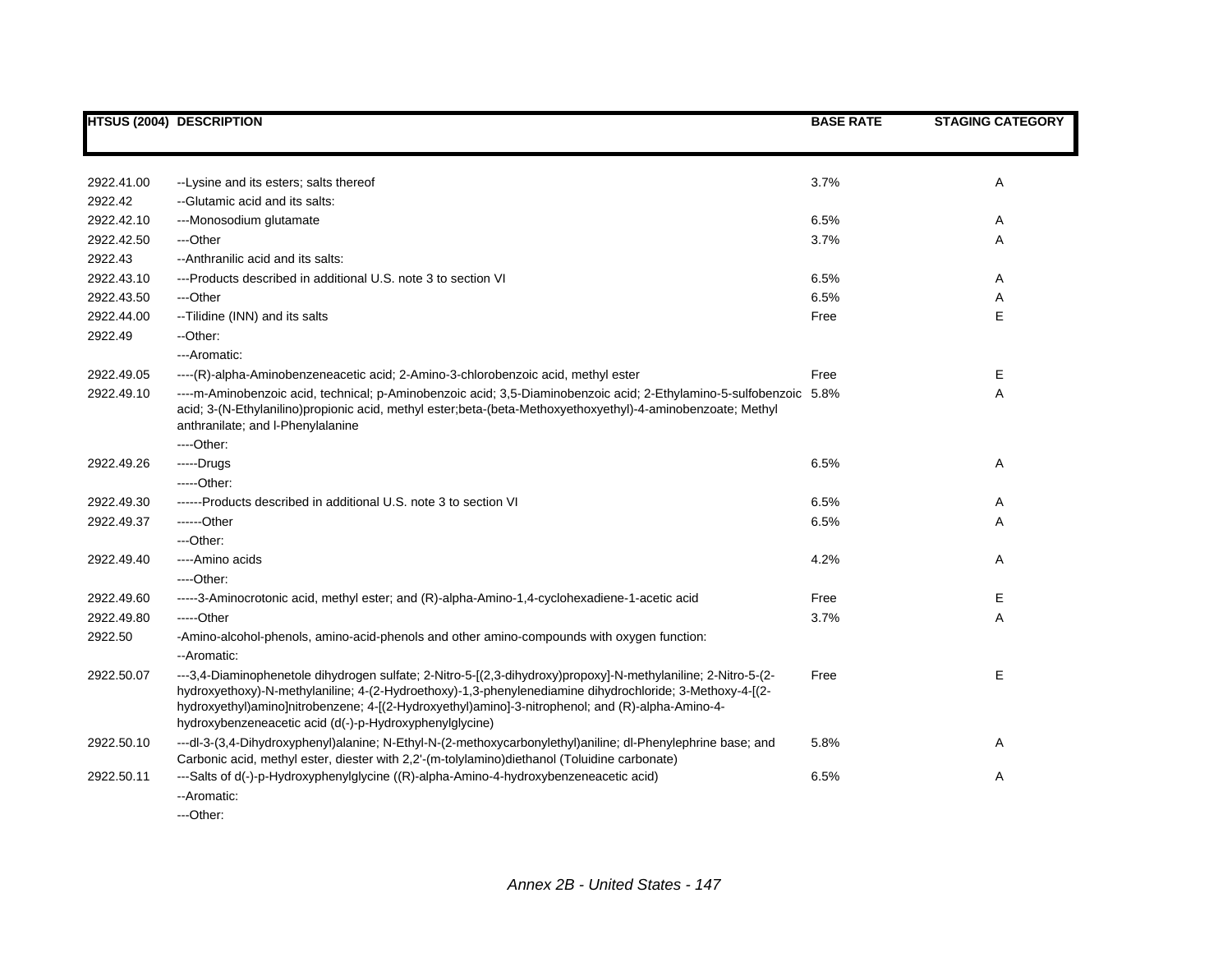|            | <b>HTSUS (2004) DESCRIPTION</b>                                                                                                                                                   | <b>BASE RATE</b> | <b>STAGING CATEGORY</b> |
|------------|-----------------------------------------------------------------------------------------------------------------------------------------------------------------------------------|------------------|-------------------------|
|            |                                                                                                                                                                                   |                  |                         |
|            | ----Drugs:                                                                                                                                                                        |                  |                         |
| 2922.50.13 | -----Isoetharine hydrochloride; Isoxsuprine hydrochloride; Nylidrin hydrochloride; Phenylephrine hydrochloride;<br>Salbutamol (Albuterol); and Terbutaline sulfate<br>$---Other.$ | Free             | E                       |
| 2922.50.14 | ------Cardiovascular drugs                                                                                                                                                        | 6.5%             | Α                       |
| 2922.50.17 | ------Dermatological agents and local anesthetics                                                                                                                                 | 6.5%             | Α                       |
| 2922.50.19 | ------Guaiacol derivatives                                                                                                                                                        | 6.5%             | Α                       |
| 2922.50.25 | ------Other                                                                                                                                                                       | 6.5%             | Α                       |
|            | ---Other:                                                                                                                                                                         |                  |                         |
| 2922.50.35 | -----Products described in additional U.S. note 3 to section VI                                                                                                                   | 6.5%             | Α                       |
| 2922.50.40 | -----Other                                                                                                                                                                        | 6.5%             | Α                       |
| 2922.50.50 | --Other                                                                                                                                                                           | 6.5%             | Α                       |
| 2923       | Quaternary ammonium salts and hydroxides; lecithins and other phosphoaminolipids, whether or not chemically<br>defined:                                                           |                  |                         |
| 2923.10.00 | -Choline and its salts                                                                                                                                                            | 3.7%             | Α                       |
| 2923.20    | -Lecithins and other phosphoaminolipids:                                                                                                                                          |                  |                         |
| 2923.20.10 | --Purified egg phospholipids, pharmaceutical grade meeting requirements of the U.S. Food and Drug<br>Administration, for use in intravenous fat emulsion                          | Free             | E                       |
| 2923.20.20 | --Other                                                                                                                                                                           | 5%               | Α                       |
| 2923.90.00 | -Other                                                                                                                                                                            | 6.2%             | A                       |
| 2924       | Carboxyamide-function compounds; amide-function compounds of carbonic acid:                                                                                                       |                  |                         |
|            | -Acyclic amides (including acyclic carbamates) and their derivatives; salts thereof:                                                                                              |                  |                         |
| 2924.11.00 | --Meprobamate (INN)                                                                                                                                                               | Free             | Е                       |
| 2924.19    | --Other:                                                                                                                                                                          |                  |                         |
| 2924.19.10 | ---Amides                                                                                                                                                                         | 3.7%             | Α                       |
| 2924.19.80 | ---Other                                                                                                                                                                          | 6.5%             | Α                       |
|            | -Cyclic amides (including cyclic carbamates) and their derivatives; salts thereof:                                                                                                |                  |                         |
| 2924.21    | -- Ureines and their derivatives; salts thereof:                                                                                                                                  |                  |                         |
|            | ---Aromatic:                                                                                                                                                                      |                  |                         |
|            | ----Pesticides:                                                                                                                                                                   |                  |                         |
| 2924.21.04 | -----3-(p-Chlorophenyl)-1,1-dimethylurea (Monuron)                                                                                                                                | 6.5%             | Α                       |
| 2924.21.08 | -----1,1-Dimethyl-3-(alpha,alpha,alpha-trifluoro-m-tolyl)urea (Fluometuron)                                                                                                       | Free             | Е                       |
| 2924.21.12 | -----1-(2-Methylcyclohexyl)-3-phenylurea                                                                                                                                          | Free             | Е                       |
| 2924.21.16 | $---Other$                                                                                                                                                                        | 6.5%             | Α                       |
|            | ----Other:                                                                                                                                                                        |                  |                         |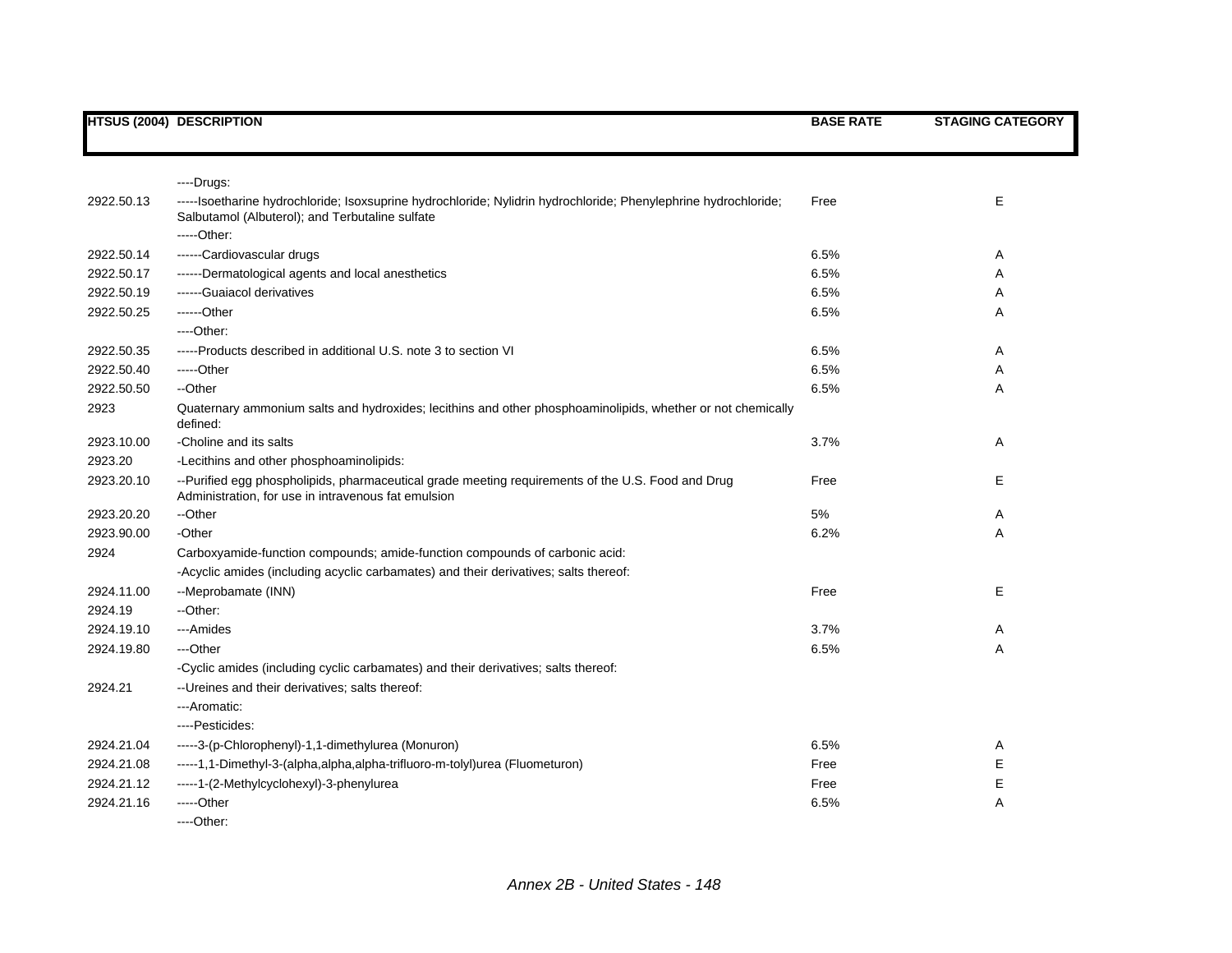|            | <b>HTSUS (2004) DESCRIPTION</b>                                                                                                                                                                                                                                                                                                                                                                                                                                                                                                                                                                                                                                                                                                                                                                                                                                              | <b>BASE RATE</b> | <b>STAGING CATEGORY</b> |
|------------|------------------------------------------------------------------------------------------------------------------------------------------------------------------------------------------------------------------------------------------------------------------------------------------------------------------------------------------------------------------------------------------------------------------------------------------------------------------------------------------------------------------------------------------------------------------------------------------------------------------------------------------------------------------------------------------------------------------------------------------------------------------------------------------------------------------------------------------------------------------------------|------------------|-------------------------|
|            |                                                                                                                                                                                                                                                                                                                                                                                                                                                                                                                                                                                                                                                                                                                                                                                                                                                                              |                  |                         |
| 2924.21.18 | -----sym-Diethyldiphenylurea                                                                                                                                                                                                                                                                                                                                                                                                                                                                                                                                                                                                                                                                                                                                                                                                                                                 | 6.5%             | Α                       |
|            | $---Other:$                                                                                                                                                                                                                                                                                                                                                                                                                                                                                                                                                                                                                                                                                                                                                                                                                                                                  |                  |                         |
| 2924.21.20 | ------Products described in additional U.S. note 3 to section VI                                                                                                                                                                                                                                                                                                                                                                                                                                                                                                                                                                                                                                                                                                                                                                                                             | 6.5%             | Α                       |
| 2924.21.45 | ------Other                                                                                                                                                                                                                                                                                                                                                                                                                                                                                                                                                                                                                                                                                                                                                                                                                                                                  | 6.5%             | Α                       |
| 2924.21.50 | ---Other                                                                                                                                                                                                                                                                                                                                                                                                                                                                                                                                                                                                                                                                                                                                                                                                                                                                     | 6.5%             | Α                       |
|            | --2-Acetamidobenzoic acid (N-acetylanthranilic acid) and its salts:                                                                                                                                                                                                                                                                                                                                                                                                                                                                                                                                                                                                                                                                                                                                                                                                          |                  |                         |
| 2924.23.10 | ---2-Acetamidobenzoic acid                                                                                                                                                                                                                                                                                                                                                                                                                                                                                                                                                                                                                                                                                                                                                                                                                                                   | 6.5%             | Α                       |
|            | ---Other:                                                                                                                                                                                                                                                                                                                                                                                                                                                                                                                                                                                                                                                                                                                                                                                                                                                                    |                  |                         |
| 2924.23.70 | ----Products described in additional U.S. note 3 to section VI                                                                                                                                                                                                                                                                                                                                                                                                                                                                                                                                                                                                                                                                                                                                                                                                               | 6.5%             | Α                       |
| 2924.23.75 | ----Other                                                                                                                                                                                                                                                                                                                                                                                                                                                                                                                                                                                                                                                                                                                                                                                                                                                                    | 6.5%             | Α                       |
| 2924.24.00 | --Ethinamate (INN)                                                                                                                                                                                                                                                                                                                                                                                                                                                                                                                                                                                                                                                                                                                                                                                                                                                           | Free             | E                       |
| 2924.29    | --Other:                                                                                                                                                                                                                                                                                                                                                                                                                                                                                                                                                                                                                                                                                                                                                                                                                                                                     |                  |                         |
|            | ---Aromatic:                                                                                                                                                                                                                                                                                                                                                                                                                                                                                                                                                                                                                                                                                                                                                                                                                                                                 |                  |                         |
| 2924.29.01 | ----p-Acetanisidide; p-Acetoacetotoluidide; 4'-Amino-N-methylacetanilide; 2,5-Dimethoxyacetanilide; and N-(7-<br>Hydroxy-1-naphthyl) acetamide                                                                                                                                                                                                                                                                                                                                                                                                                                                                                                                                                                                                                                                                                                                               | Free             | E                       |
| 2924.29.03 | ----3,5-Dinitro-o-toluamide                                                                                                                                                                                                                                                                                                                                                                                                                                                                                                                                                                                                                                                                                                                                                                                                                                                  | Free             | Е                       |
| 2924.29.05 | ----Biligrafin acid; 3,5-Diacetamido-2,4,6-triiodobenzoic acid; and Metrizoic acid                                                                                                                                                                                                                                                                                                                                                                                                                                                                                                                                                                                                                                                                                                                                                                                           | 5.3%             | Α                       |
| 2924.29.10 | ----Acetanilide; N-Acetylsulfanilyl chloride; Aspartame; and 2-Methoxy-5-acetamino-N,N-bis(2-acetoxyethyl)aniline 6.5%                                                                                                                                                                                                                                                                                                                                                                                                                                                                                                                                                                                                                                                                                                                                                       |                  | Α                       |
| 2924.29.20 | ----2-Acetamido-3-chloroanthraquinone; o-Acetoacetanisidide; o-Acetoacetotoluidide; 2',4'-Acetoacetoxylidide;<br>and 1-Amino-5-benzamidoanthraquinone                                                                                                                                                                                                                                                                                                                                                                                                                                                                                                                                                                                                                                                                                                                        | 6.5%             | Α                       |
| 2924.29.23 | ----4-Aminoacetanilide; 2,2'-Oxamidobis[ethyl-3-(3,5-di-tert-butyl-4-hydroxyphenyl)propionate]; Acetoacetsulfanilic Free<br>acid, potassium salt; and N-(2,3-Dihydroxypropyl)-5-N-(2,3-dihydroxy- propyl)acetamido-N'-(2-hydroxyethyl)-2,4,6-<br>triiodoisophthalamide                                                                                                                                                                                                                                                                                                                                                                                                                                                                                                                                                                                                       |                  | E                       |
| 2924.29.26 | ----3-Aminomethoxybenzanilide                                                                                                                                                                                                                                                                                                                                                                                                                                                                                                                                                                                                                                                                                                                                                                                                                                                | Free             | Е                       |
| 2924.29.28 | ----N-[[(4-Chlorophenyl)amino]carbonyl]-2,6- difluorobenzamide; and 3,5-Dichloro-N-(1,1-dimethyl-2-propynyl)-<br>benzamide (Pronamide)                                                                                                                                                                                                                                                                                                                                                                                                                                                                                                                                                                                                                                                                                                                                       | Free             | E                       |
| 2924.29.31 | ----4-Acetamido-2-aminophenol; p-Acetaminobenzaldehyde; Acetoacetbenzylamide; Acetoacet-5-chloro-2-<br>toluidide; p-Acetoacetophenetidide; N-Acetyl-2,6-xylidine (N-Acetyl-2,6- dimethylaniline); p-Aminobenzoic acid<br>isooctylamide; p-Aminobenzoylaminonaphthalenesulfonic acid; 2-Amino-4-chlorobenzamide; 3-Amino-4-<br>chlorobenzamide; 4-Aminohippuric acid; p-Aminophenylurethane; 1-Benzamido-4-chloroanthraquinone; 1-<br>Benzamido-5-chloroanthraquinone; Benzanilide; 4'-Chloroacetoacetanilide; 3-(N,N-<br>Dihydroxyethylamino)benzanilide; 2,5-Dihydroxy-N-(2-hydroxyethyl)- benzamide; Gentisamide; N,N'-<br>Hexamethylenebis(3,5-di-tert-butyl- 4-hydroxyhydrocinnamamide); 2-(m-Hydroxyanilino)acetamide; Nitra acid<br>amide (1-Amino-9,10-dihydro-N-(3-methoxypropyl)-4-nitro-9,10-dioxo-2-anthramide); Phenacetin, technical; and<br>beta-Resorcylamide | 5.8%             | Α                       |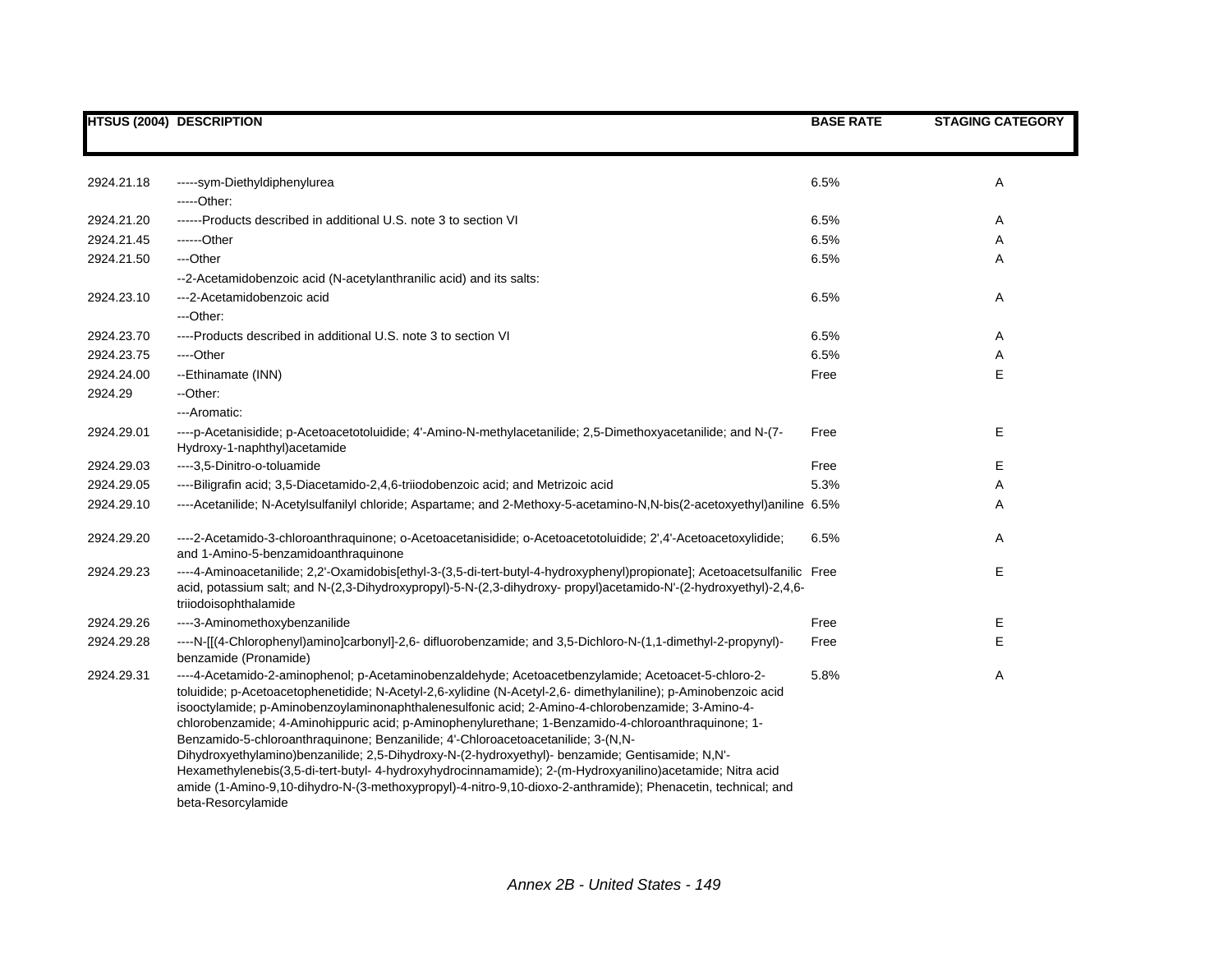|            | <b>HTSUS (2004) DESCRIPTION</b>                                                                                                                                                                                                                                          | <b>BASE RATE</b> | <b>STAGING CATEGORY</b> |
|------------|--------------------------------------------------------------------------------------------------------------------------------------------------------------------------------------------------------------------------------------------------------------------------|------------------|-------------------------|
|            |                                                                                                                                                                                                                                                                          |                  |                         |
|            |                                                                                                                                                                                                                                                                          |                  |                         |
|            | ----Naphthol AS and derivatives:                                                                                                                                                                                                                                         |                  |                         |
| 2924.29.33 | -----3-Hydroxy-2-naphthanilide; 3-Hydroxy-2-naphtho-o-toluidide; 3-Hydroxy-2-naphtho-o-anisidine; 3-Hydroxy-2-<br>naphtho-o-phenetidide; 3-Hydroxy-2-naphtho-4-chloro-2,5-dimethoxyanilide; 3-Hydroxy-3'-nitro-2-naphthanilide;<br>and N,N'-Bis(acetoacetyl-o-toluidine) | Free             | E                       |
| 2924.29.36 | -----Other                                                                                                                                                                                                                                                               | 6.5%             | Α                       |
|            | $---Other:$                                                                                                                                                                                                                                                              |                  |                         |
|            | -----Pesticides:                                                                                                                                                                                                                                                         |                  |                         |
| 2924.29.43 | ------3-Ethoxycarbonylaminophenyl-N- phenylcarbamate (Desmedipham); and Isopropyl-N-(3-<br>chlorophenyl)carbamate (CIPC)                                                                                                                                                 | 6.5%             | Α                       |
| 2924.29.47 | $---Other$                                                                                                                                                                                                                                                               | 6.5%             | Α                       |
| 2924.29.52 | -----Fast color bases                                                                                                                                                                                                                                                    | 6.5%             | A                       |
|            | -----Drugs:                                                                                                                                                                                                                                                              |                  |                         |
| 2924.29.57 | ------Diethylaminoacetoxylidide (Lidocaine)                                                                                                                                                                                                                              | Free             | E                       |
| 2924.29.62 | ------Other                                                                                                                                                                                                                                                              | 6.5%             | Α                       |
|            | $---Other.$                                                                                                                                                                                                                                                              |                  |                         |
| 2924.29.65 | ------5-Bromoacetyl-2-salicylamide                                                                                                                                                                                                                                       | 6.5%             | Α                       |
|            | ------Other:                                                                                                                                                                                                                                                             |                  |                         |
| 2924.29.71 | -------Products described in additional U.S. note 3 to section VI                                                                                                                                                                                                        | 6.5%             | Α                       |
| 2924.29.76 | -------Other                                                                                                                                                                                                                                                             | 6.5%             | Α                       |
|            | ---Other:                                                                                                                                                                                                                                                                |                  |                         |
| 2924.29.80 | ---- 2, 2-Dimethylcyclopropylcarboxamide                                                                                                                                                                                                                                 | Free             | Е                       |
| 2924.29.95 | ----Other                                                                                                                                                                                                                                                                | 6.5%             | A                       |
| 2925       | Carboxyimide-function compounds (including saccharin and its salts) and imine-function compounds:                                                                                                                                                                        |                  |                         |
|            | -Imides and their derivatives; salts thereof:                                                                                                                                                                                                                            |                  |                         |
| 2925.11.00 | --Saccharin and its salts                                                                                                                                                                                                                                                | 6.5%             | Α                       |
| 2925.12.00 | --Glutethimide (INN)                                                                                                                                                                                                                                                     | Free             | E                       |
| 2925.19    | --Other:                                                                                                                                                                                                                                                                 |                  |                         |
|            | ---Aromatic:                                                                                                                                                                                                                                                             |                  |                         |
| 2925.19.10 | ----Ethylenebistetrabromophthalimide                                                                                                                                                                                                                                     | 6.5%             | Α                       |
| 2925.19.30 | ----Bis(o-tolyl)carbodiimide; and 2,2',6,6'-Tetraisopropyldiphenylcarbodiimide                                                                                                                                                                                           | Free             | Е                       |
| 2925.19.42 | ----Other                                                                                                                                                                                                                                                                | 6.5%             | Α                       |
|            | ---Other:                                                                                                                                                                                                                                                                |                  |                         |
| 2925.19.70 | ----N-Chlorosuccinimide; and N,N'-Ethylenebis(5,6-dibromo-2,3- norbornanedicarboximide)                                                                                                                                                                                  | Free             | Ε                       |
| 2925.19.90 | ----Other                                                                                                                                                                                                                                                                | 3.7%             | Α                       |
| 2925.20    | -Imines and their derivatives; salts thereof:                                                                                                                                                                                                                            |                  |                         |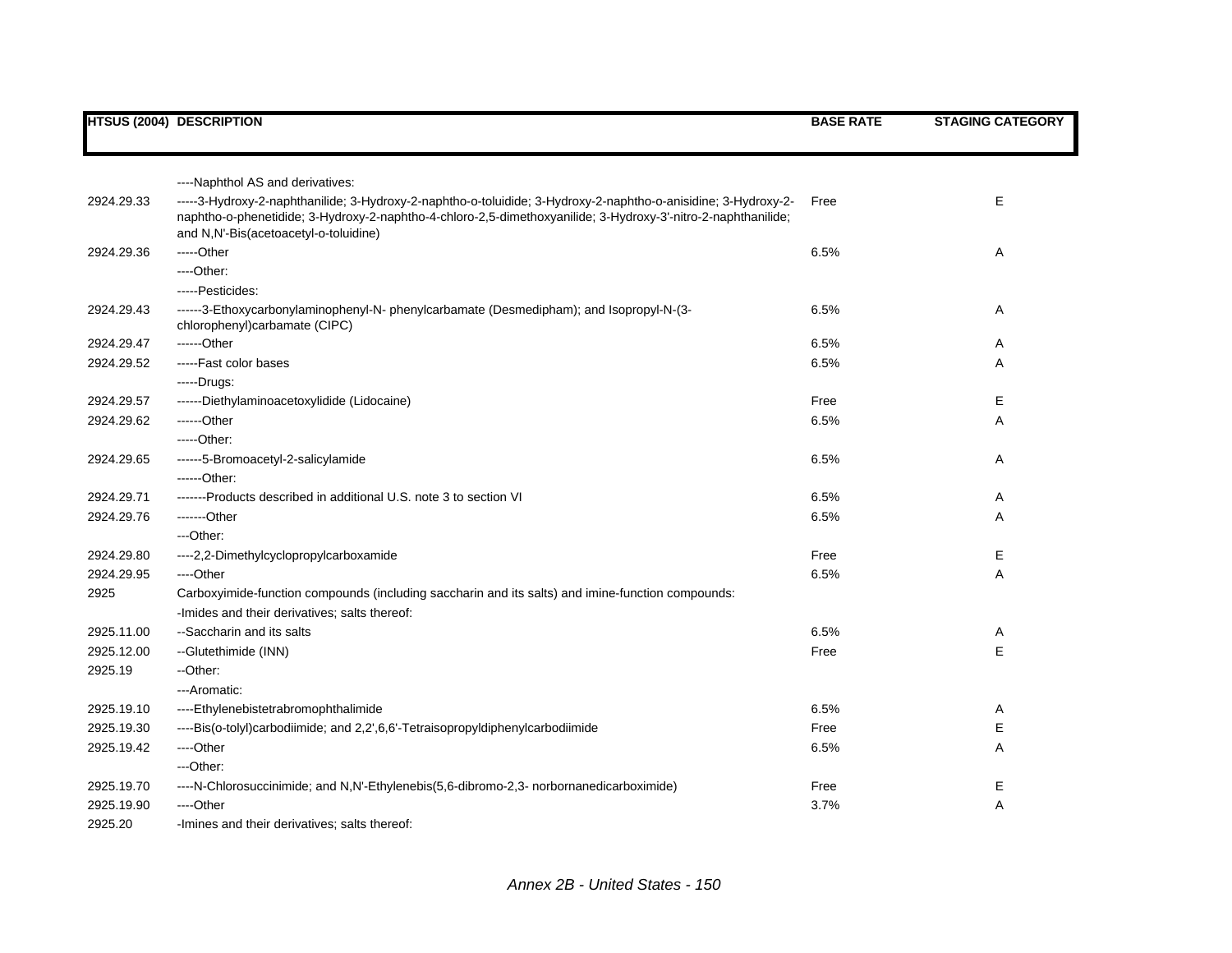|            | <b>HTSUS (2004) DESCRIPTION</b>                                                                                                                                                                                                                                 | <b>BASE RATE</b> | <b>STAGING CATEGORY</b> |
|------------|-----------------------------------------------------------------------------------------------------------------------------------------------------------------------------------------------------------------------------------------------------------------|------------------|-------------------------|
|            | --Aromatic:                                                                                                                                                                                                                                                     |                  |                         |
| 2925.20.10 | ---N'-(4-Chloro-o-tolyl)-N,N-dimethylformamidine; Bunamidine hydrochloride; and Pentamidine                                                                                                                                                                     | 6.5%             | Α                       |
| 2925.20.18 | ---N,N'-Diphenylguanidine; 3-Dimethylaminomethyleneiminophenol hydrochloride; 1,3-Di-o-tolylguanidine; and<br>N,N-Dimethyl-N'-[3-[[(methylamino)carbonyl]oxy]phenyl]methanimidamide monohydrochloride                                                           | Free             | E                       |
|            | ---Other:                                                                                                                                                                                                                                                       |                  |                         |
| 2925.20.20 | ---Drugs                                                                                                                                                                                                                                                        | 6.5%             | Α                       |
| 2925.20.60 | ---Other                                                                                                                                                                                                                                                        | 6.5%             | Α                       |
|            | --Other:                                                                                                                                                                                                                                                        |                  |                         |
| 2925.20.70 | ---Tetramethylguanidine                                                                                                                                                                                                                                         | Free             | Е                       |
| 2925.20.90 | ---Other                                                                                                                                                                                                                                                        | 3.7%             | Α                       |
| 2926       | Nitrile-function compounds:                                                                                                                                                                                                                                     |                  |                         |
| 2926.10.00 | -Acrylonitrile                                                                                                                                                                                                                                                  | 6.5%             | Α                       |
| 2926.20.00 | -1-Cyanoguanidine (Dicyandiamide)                                                                                                                                                                                                                               | Free             | E                       |
| 2926.30    | -Fenproporex (INN) and its salts; Methadone (INN) intermediate (4-cyano-2-dimethylamino-4,4-diphenylbutane):                                                                                                                                                    |                  |                         |
| 2926.30.10 | -- Fenproporex (INN) and its salts                                                                                                                                                                                                                              | Free             | Е                       |
| 2926.30.20 | --4-Cyano-2-dimethylamino-4,4-diphenylbutane                                                                                                                                                                                                                    | 6.5%             | Α                       |
| 2926.90    | -Other:                                                                                                                                                                                                                                                         |                  |                         |
|            | --Aromatic:                                                                                                                                                                                                                                                     |                  |                         |
| 2926.90.01 | ---2-Cyano-4-nitroaniline                                                                                                                                                                                                                                       | Free             | Е                       |
| 2926.90.05 | ---2-Amino-4-chlorobenzonitrile (5-Chloro-2-cyanoaniline); 2-Amino-5-chlorobenzonitrile; 4-Amino-2-<br>chlorobenzonitrile; (Cyanoethyl)(hydroxyethyl)-m-toluidine; p-Cyanophenyl acetate; Phthalonitrile; and Tetrachloro-<br>3-cyanobenzoic acid, methyl ester | 6.5%             | Α                       |
| 2926.90.08 | ---Benzonitrile                                                                                                                                                                                                                                                 | 6.5%             | Α                       |
|            | ---Dichlorobenzonitriles:                                                                                                                                                                                                                                       |                  |                         |
| 2926.90.11 | ---- 2,6-Dichlorobenzonitrile                                                                                                                                                                                                                                   | Free             | Е                       |
| 2926.90.12 | ----Other                                                                                                                                                                                                                                                       | 6.5%             | Α                       |
| 2926.90.14 | --- p-Chlorobenzonitrile; and Verapamil hydrochloride                                                                                                                                                                                                           | 6.5%             | Α                       |
| 2926.90.16 | ---[1 (S*),3 (Z)]-(±)-Cyano(3-phenoxyphenyl)methyl 3-(2-chloro-3,3,3-trifluoro-1-propenyl)-2,2-<br>dimethylcyclopropanecarboxylate                                                                                                                              | Free             | E                       |
| 2926.90.17 | ---o-Chlorobenzonitrile                                                                                                                                                                                                                                         | 6.5%             | Α                       |
| 2926.90.19 | ---N,N-Bis(2-cyanoethyl)aniline; and 2,6-Difluorobenzonitrile                                                                                                                                                                                                   | Free             | E                       |
|            | ---Other:                                                                                                                                                                                                                                                       |                  |                         |

----Pesticides: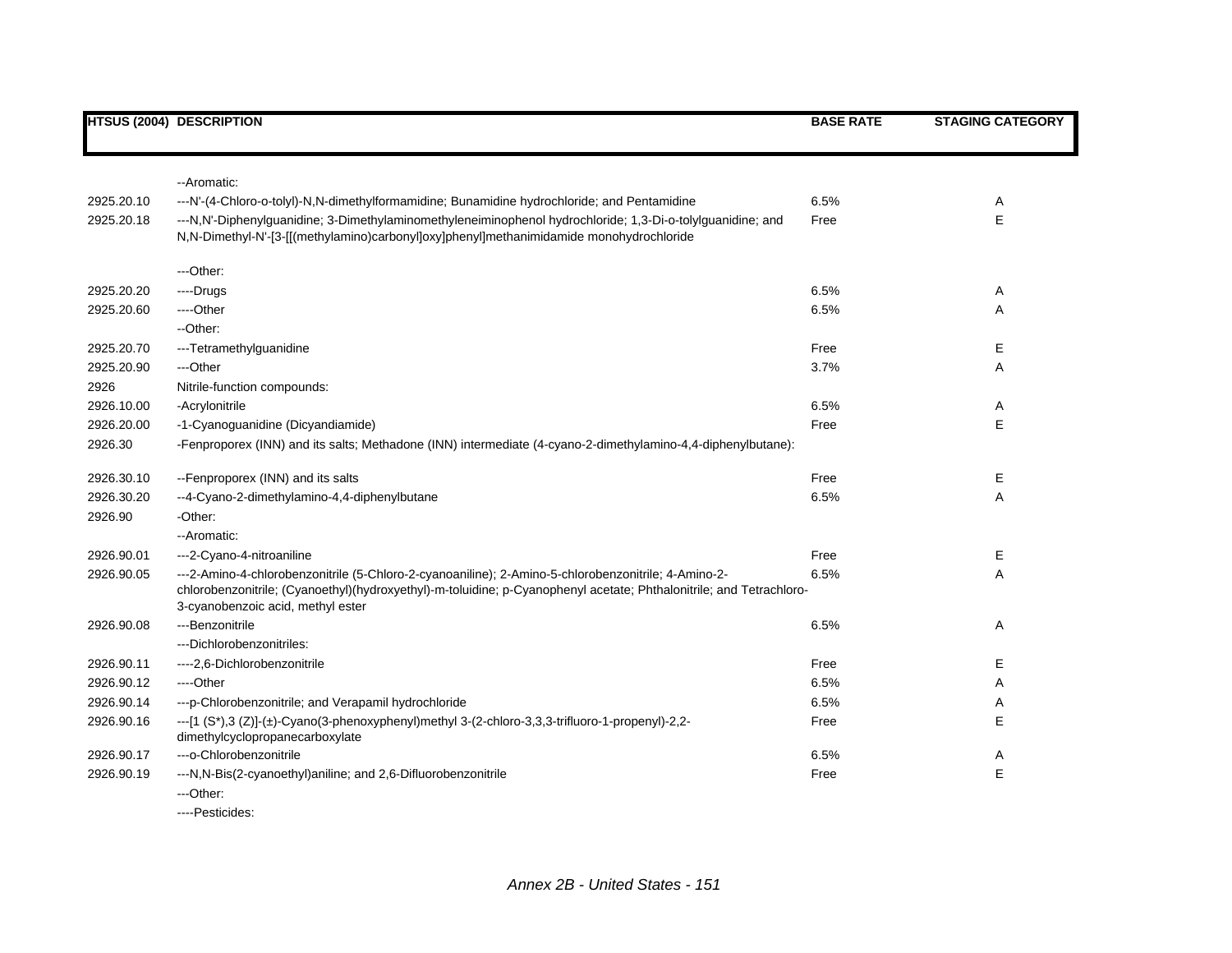|            | <b>HTSUS (2004) DESCRIPTION</b>                                                                                                                                                                                                                                                                                                                                                                                                                      | <b>BASE RATE</b> | <b>STAGING CATEGORY</b> |
|------------|------------------------------------------------------------------------------------------------------------------------------------------------------------------------------------------------------------------------------------------------------------------------------------------------------------------------------------------------------------------------------------------------------------------------------------------------------|------------------|-------------------------|
|            |                                                                                                                                                                                                                                                                                                                                                                                                                                                      |                  |                         |
| 2926.90.21 | -----Fungicides                                                                                                                                                                                                                                                                                                                                                                                                                                      | 6.5%             | Α                       |
|            | -----Herbicides:                                                                                                                                                                                                                                                                                                                                                                                                                                     |                  |                         |
| 2926.90.23 | ------3,5-Dibromo-4-hydroxybenzonitrile (Bromoxynil)                                                                                                                                                                                                                                                                                                                                                                                                 | 6.5%             | Α                       |
| 2926.90.25 | ------Other                                                                                                                                                                                                                                                                                                                                                                                                                                          | 6.5%             | Α                       |
| 2926.90.30 | -----Other                                                                                                                                                                                                                                                                                                                                                                                                                                           | 6.5%             | Α                       |
|            | $---Other.$                                                                                                                                                                                                                                                                                                                                                                                                                                          |                  |                         |
| 2926.90.43 | -----Products described in additional U.S. note 3 to section VI                                                                                                                                                                                                                                                                                                                                                                                      | 6.5%             | Α                       |
| 2926.90.48 | -----Other                                                                                                                                                                                                                                                                                                                                                                                                                                           | 6.5%             | Α                       |
| 2926.90.50 | --Other                                                                                                                                                                                                                                                                                                                                                                                                                                              | Free             | Е                       |
| 2927.00    | Diazo-, azo- or azoxy-compounds:                                                                                                                                                                                                                                                                                                                                                                                                                     |                  |                         |
| 2927.00.03 | -4-Aminoazobenzenedisulfonic acid, monosodium salt                                                                                                                                                                                                                                                                                                                                                                                                   | Free             | Е                       |
| 2927.00.06 | -p-Aminoazobenzenedisulfonic acid; and Diazoaminobenzene (1,3-Diphenyltriazene)                                                                                                                                                                                                                                                                                                                                                                      | 5.8%             | Α                       |
| 2927.00.15 | -1.1'-Azobisformamide                                                                                                                                                                                                                                                                                                                                                                                                                                | 3.7%             | Α                       |
| 2927.00.18 | -1-Naphthalenesulfonic acid, 6-diazo-5,6-dihydro-5-oxo, ester with phenyl(2,3,4-trihydroxyphenyl)methanone; 1-<br>Naphthalenesulfonic acid, 3-diazo-3,4-dihydro-4- oxo-ar'-(1-methylethyl)[1,1'-biphenyl]-4-yl ester; 1-<br>Napthanlenesulfonic acid, 6-diazo-5,6-dihydro-5-oxo-,(octahydro-4,7-methano-1H-indene-2,5-diyl)bis-(methylene)<br>ester; and 1-Naphthalenesulfonic acid, 6-diazo-5,6-dihydro-5- oxo-, 4-benzoyl-1,2,3-benzenetriyl ester | Free             | E                       |
|            | -Other:                                                                                                                                                                                                                                                                                                                                                                                                                                              |                  |                         |
| 2927.00.25 | --Photographic chemicals                                                                                                                                                                                                                                                                                                                                                                                                                             | 6.5%             | Α                       |
| 2927.00.30 | --Fast color bases and fast color salts                                                                                                                                                                                                                                                                                                                                                                                                              | 6.5%             | Α                       |
|            | --Other:                                                                                                                                                                                                                                                                                                                                                                                                                                             |                  |                         |
| 2927.00.40 | ---Products described in additional U.S. note 3 to section VI                                                                                                                                                                                                                                                                                                                                                                                        | 6.5%             | Α                       |
| 2927.00.50 | ---Other                                                                                                                                                                                                                                                                                                                                                                                                                                             | 6.5%             | Α                       |
| 2928.00    | Organic derivatives of hydrazine or of hydroxylamine:                                                                                                                                                                                                                                                                                                                                                                                                |                  |                         |
| 2928.00.10 | -Methyl ethyl ketoxime                                                                                                                                                                                                                                                                                                                                                                                                                               | 3.7%             | Α                       |
| 2928.00.15 | -Phenylhydrazine                                                                                                                                                                                                                                                                                                                                                                                                                                     | Free             | E                       |
|            | -Other:                                                                                                                                                                                                                                                                                                                                                                                                                                              |                  |                         |
| 2928.00.25 | --Aromatic                                                                                                                                                                                                                                                                                                                                                                                                                                           | 6.5%             | Α                       |
|            | --Other:                                                                                                                                                                                                                                                                                                                                                                                                                                             |                  |                         |
| 2928.00.30 | ---Drugs                                                                                                                                                                                                                                                                                                                                                                                                                                             | 3.7%             | Α                       |
| 2928.00.50 | ---Other                                                                                                                                                                                                                                                                                                                                                                                                                                             | 6.5%             | Α                       |
| 2929       | Compounds with other nitrogen function:                                                                                                                                                                                                                                                                                                                                                                                                              |                  |                         |
| 2929.10    | -Isocyanates:                                                                                                                                                                                                                                                                                                                                                                                                                                        |                  |                         |
| 2929.10.10 | --Toluenediisocyanates (unmixed)                                                                                                                                                                                                                                                                                                                                                                                                                     | 6.5%             | Α                       |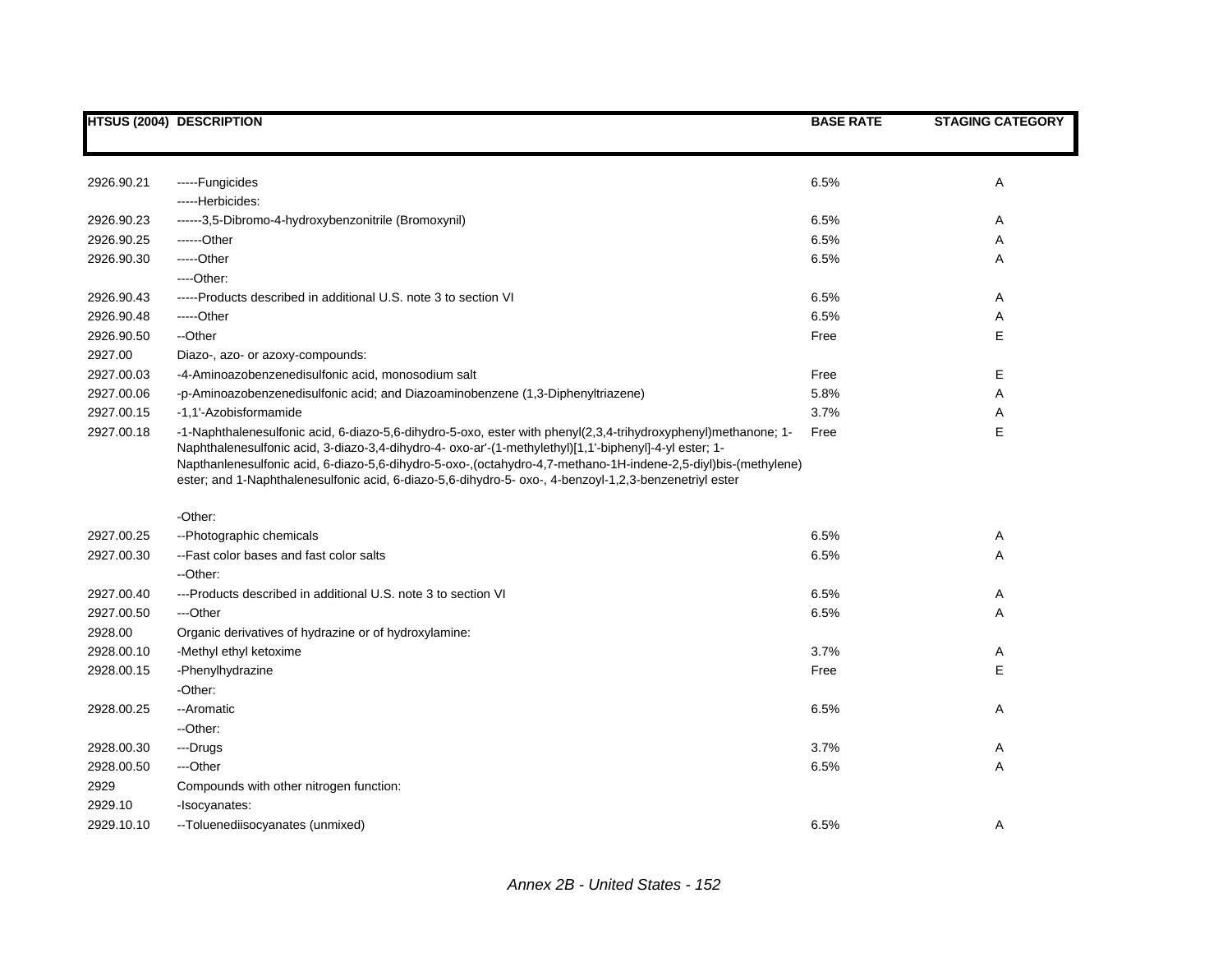|            | <b>HTSUS (2004) DESCRIPTION</b>                                                                                                                                                                                                                                       | <b>BASE RATE</b> | <b>STAGING CATEGORY</b> |
|------------|-----------------------------------------------------------------------------------------------------------------------------------------------------------------------------------------------------------------------------------------------------------------------|------------------|-------------------------|
|            |                                                                                                                                                                                                                                                                       |                  |                         |
|            |                                                                                                                                                                                                                                                                       |                  |                         |
| 2929.10.15 | --Mixtures of 2,4- and 2,6-toluenediisocyanates                                                                                                                                                                                                                       | 6.5%             | Α                       |
| 2929.10.20 | --Bitolylene diisocyanate (TODI); o-Isocyanic acid, o-tolyl ester; and Xylene diisocyanate                                                                                                                                                                            | 5.8%             | Α                       |
| 2929.10.27 | --N-Butylisocyanate; Cyclohexyl isocyanate; 1-Isocyanato-3-(trifluoromethyl)benzene; 1,5-Naphthalene<br>diisocyanate; and Octadecyl isocyanate                                                                                                                        | Free             | E                       |
| 2929.10.30 | --3,4-Dichlorophenylisocyanate                                                                                                                                                                                                                                        | 6.5%             | Α                       |
| 2929.10.35 | --1,6-Hexamethylene diisocyanate                                                                                                                                                                                                                                      | 6.5%             | Α                       |
|            | --Other:                                                                                                                                                                                                                                                              |                  |                         |
| 2929.10.55 | ---Products described in additional U.S. note 3 to section VI                                                                                                                                                                                                         | 6.5%             | Α                       |
| 2929.10.80 | ---Other                                                                                                                                                                                                                                                              | 6.5%             | A                       |
| 2929.90    | -Other:                                                                                                                                                                                                                                                               |                  |                         |
| 2929.90.05 | --2,2'-Bis(4-cyanatophenyl)-1,1,1,3,3,3-hexafluoropropane; 2,2-Bis((4-cyanatophenyl)propane; 1,1-<br>Ethylidenebis(phenyl-4-cyanate); 4,4'-Methylenebis(2,6-dimethylphenylcyanate); and 1,3-Phenylenebis((1-<br>methylethylidenebis) cyanic acid, 1,4-phenylene ester | Free             | E                       |
|            | --Other:                                                                                                                                                                                                                                                              |                  |                         |
|            | ---Aromatic:                                                                                                                                                                                                                                                          |                  |                         |
| 2929.90.15 | ----Products described in additional U.S. note 3 to section VI                                                                                                                                                                                                        | 6.5%             | Α                       |
| 2929.90.20 | ---Other                                                                                                                                                                                                                                                              | 6.5%             | Α                       |
| 2929.90.50 | ---Other                                                                                                                                                                                                                                                              | 6.5%             | Α                       |
| 2930       | Organo-sulfur compounds:                                                                                                                                                                                                                                              |                  |                         |
| 2930.10.00 | -Dithiocarbonates (xanthates)                                                                                                                                                                                                                                         | 3.7%             | Α                       |
| 2930.20    | -Thiocarbamates and dithiocarbamates:                                                                                                                                                                                                                                 |                  |                         |
|            | --Aromatic:                                                                                                                                                                                                                                                           |                  |                         |
| 2930.20.10 | ---Pesticides                                                                                                                                                                                                                                                         | 6.5%             | Α                       |
| 2930.20.20 | ---Other                                                                                                                                                                                                                                                              | 6.5%             | Α                       |
|            | --Other:                                                                                                                                                                                                                                                              |                  |                         |
| 2930.20.70 | ---S-(2,3,3'-trichloroallyl)diisopropylthiocarbamate                                                                                                                                                                                                                  | Free             | E                       |
| 2930.20.90 | ---Other                                                                                                                                                                                                                                                              | 3.7%             | Α                       |
| 2930.30    | -Thiuram mono-, di- or tetrasulfides:                                                                                                                                                                                                                                 |                  |                         |
| 2930.30.30 | -- Tetramethylthiuram monosulfide                                                                                                                                                                                                                                     | Free             | Е                       |
| 2930.30.60 | --Other                                                                                                                                                                                                                                                               | 3.7%             | Α                       |
| 2930.40.00 | -Methionine                                                                                                                                                                                                                                                           | Free             | E                       |
| 2930.90    | -Other:                                                                                                                                                                                                                                                               |                  |                         |
|            | -- Aromatic:                                                                                                                                                                                                                                                          |                  |                         |
| 2930.90.10 | --- Pesticides                                                                                                                                                                                                                                                        | 6.5%             | Α                       |
|            | ---Other:                                                                                                                                                                                                                                                             |                  |                         |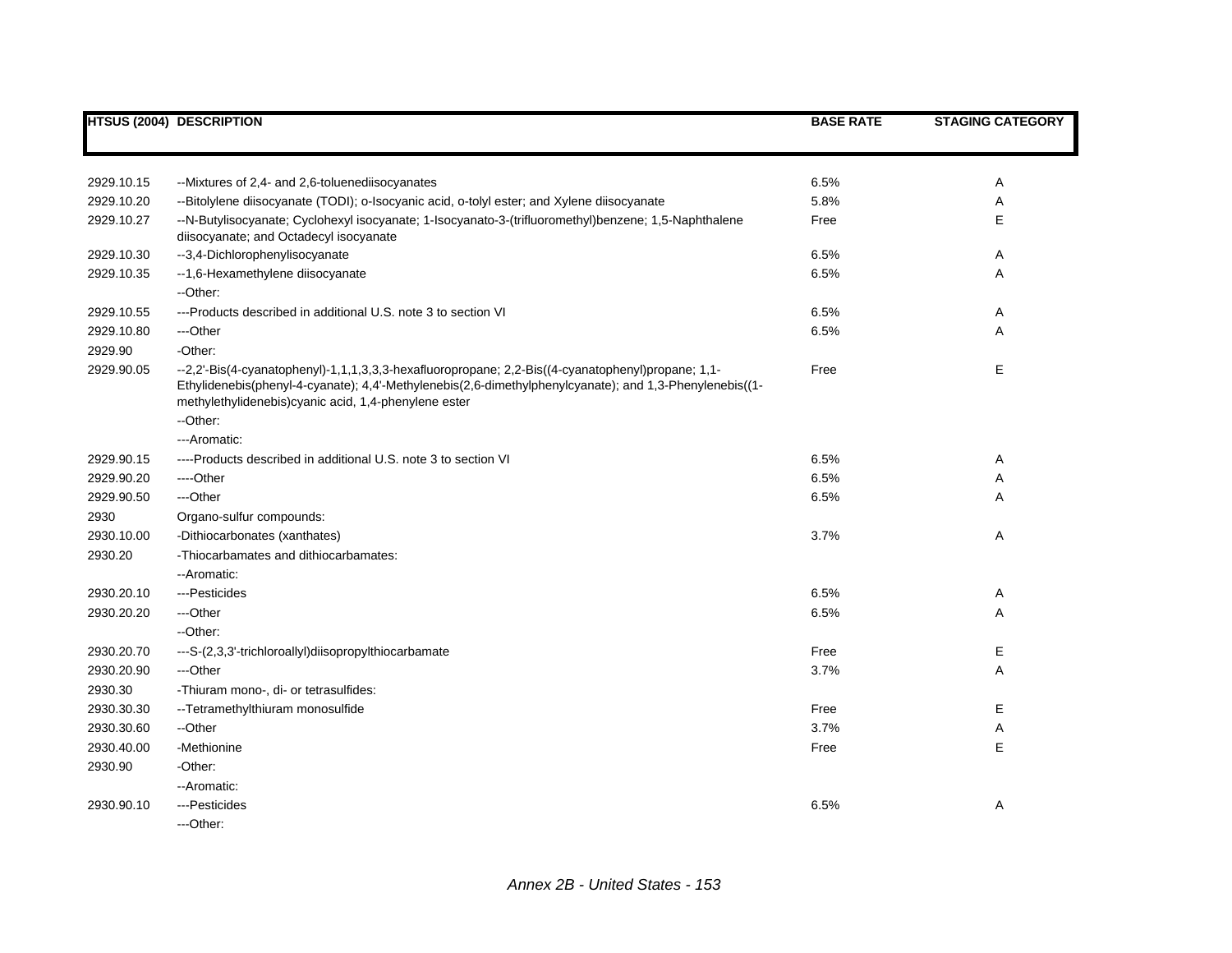|            | <b>HTSUS (2004) DESCRIPTION</b>                                                                                                                                                                                                            | <b>BASE RATE</b> | <b>STAGING CATEGORY</b> |
|------------|--------------------------------------------------------------------------------------------------------------------------------------------------------------------------------------------------------------------------------------------|------------------|-------------------------|
|            |                                                                                                                                                                                                                                            |                  |                         |
| 2930.90.24 | ----N-Cyclohexylthiophthalimide                                                                                                                                                                                                            | 6.5%             | Α                       |
| 2930.90.26 | ----3-(4'-Aminobenzamido)phenyl-ß-hydroxyethylsulfone; 2-[(4-Aminophenyl)sulfonyl]ethanol, hydrogen sulfate<br>ester; Diphenylthiourea; N,N'-(Dithiodi-2,1-phenylene)bisbenzamide; Pentachlorothiophenol; and 4,4'-Thiodiphenyl<br>cyanate | Free             | E                       |
| 2930.90.29 | ---Other                                                                                                                                                                                                                                   | 6.5%             | Α                       |
|            | --Other:                                                                                                                                                                                                                                   |                  |                         |
|            | --- Pesticides:                                                                                                                                                                                                                            |                  |                         |
| 2930.90.30 | ----Thiocyanates, thiurams and isothiocyanates                                                                                                                                                                                             | 3.7%             | Α                       |
|            | $---Other:$                                                                                                                                                                                                                                |                  |                         |
| 2930.90.42 | -----O,O-Dimethyl-S-methylcarbamoylmethyl phosphorodithioate; and Malathion                                                                                                                                                                | Free             | Е                       |
| 2930.90.44 | -----Other                                                                                                                                                                                                                                 | 6.5%             | Α                       |
|            | ---Other:                                                                                                                                                                                                                                  |                  |                         |
|            | ----Acids:                                                                                                                                                                                                                                 |                  |                         |
| 2930.90.46 | -----dl-Hydroxy analogue of dl-methionine                                                                                                                                                                                                  | Free             | Е                       |
| 2930.90.49 | $---Other$                                                                                                                                                                                                                                 | 4.2%             | Α                       |
|            | $---Other:$                                                                                                                                                                                                                                |                  |                         |
| 2930.90.71 | -----Dibutylthiourea                                                                                                                                                                                                                       | Free             | Е                       |
| 2930.90.90 | -----Other                                                                                                                                                                                                                                 | 3.7%             | Α                       |
| 2931.00    | Other organo-inorganic compounds:                                                                                                                                                                                                          |                  |                         |
|            | -Aromatic:                                                                                                                                                                                                                                 |                  |                         |
| 2931.00.05 | --Diphenyldichlorosilane; and Phenyltrichlorosilane                                                                                                                                                                                        | Free             | Е                       |
| 2931.00.10 | --4,4'-Diphenylbisphosphonous acid, di(2',2",4',4"-di-tert-butyl)phenyl ester                                                                                                                                                              | 6.5%             | Α                       |
| 2931.00.15 | --Sodium tetraphenylboron                                                                                                                                                                                                                  | 5.8%             | Α                       |
|            | --Other:                                                                                                                                                                                                                                   |                  |                         |
| 2931.00.22 | ---Drugs                                                                                                                                                                                                                                   | 6.5%             | Α                       |
| 2931.00.25 | ---Pesticides                                                                                                                                                                                                                              | 6.5%             | Α                       |
|            | ---Other:                                                                                                                                                                                                                                  |                  |                         |
| 2931.00.27 | ----Organo-mercury compounds                                                                                                                                                                                                               | 6.5%             | Α                       |
|            | $---Other:$                                                                                                                                                                                                                                |                  |                         |
| 2931.00.30 | -----Products described in additional U.S. note 3 to section VI                                                                                                                                                                            | 6.5%             | Α                       |
| 2931.00.60 | -----Other                                                                                                                                                                                                                                 | 6.5%             | Α                       |
|            | -Other:                                                                                                                                                                                                                                    |                  |                         |
| 2931.00.70 | --N,N'-Bis(trimethylsilyl)urea; 3-(Hydroxymethylphosphinyl)-1-propanoic acid, 2-hydroxyethyl ester; and 2-<br>Phosphonobutane-1,2,4-tricarboxylic acid and its salts                                                                       | Free             | E                       |
| 2931.00.90 | --Other                                                                                                                                                                                                                                    | 3.7%             | A                       |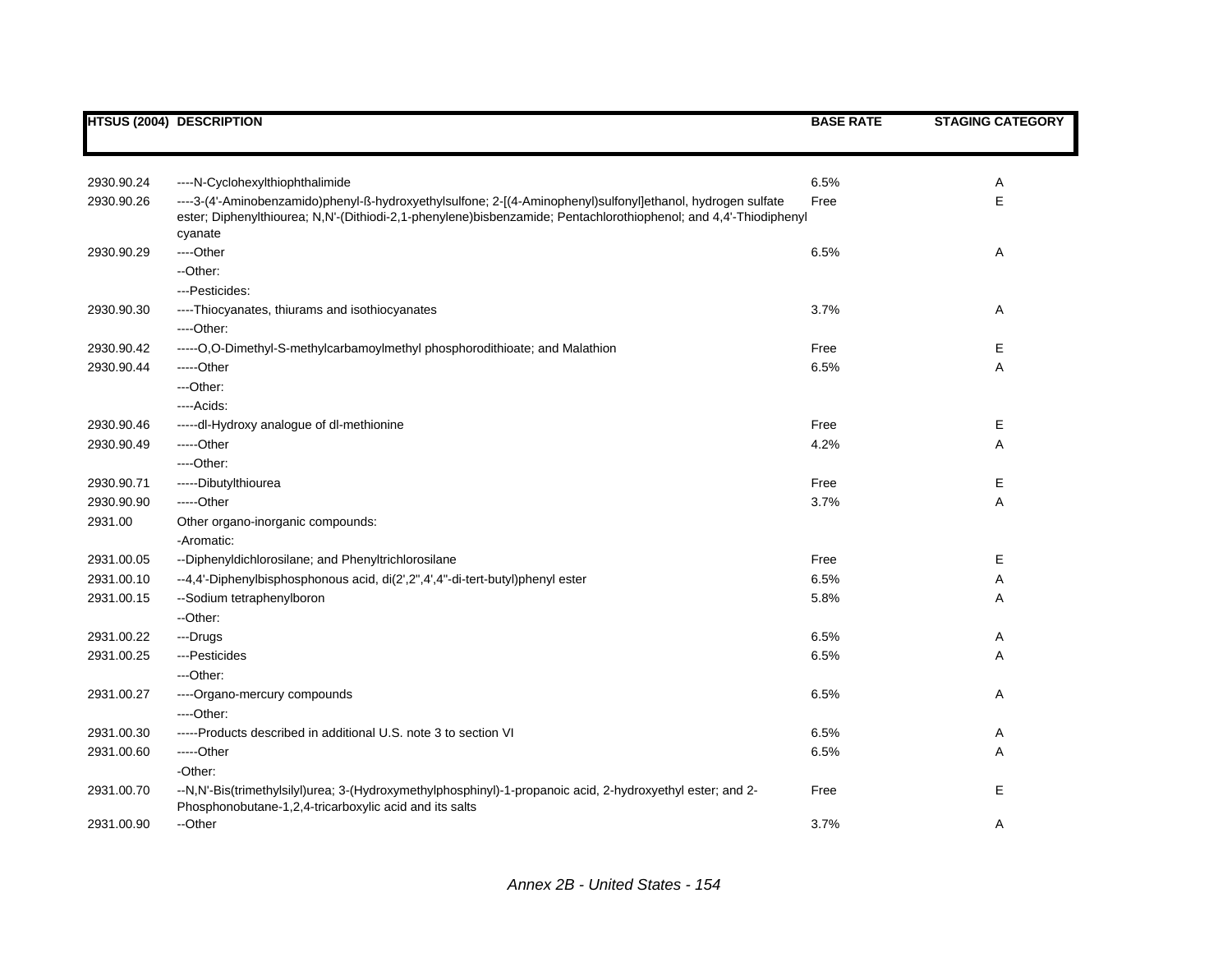|            | <b>HTSUS (2004) DESCRIPTION</b>                                                             | <b>BASE RATE</b> | <b>STAGING CATEGORY</b> |
|------------|---------------------------------------------------------------------------------------------|------------------|-------------------------|
|            |                                                                                             |                  |                         |
| 2932       | Heterocyclic compounds with oxygen hetero-atom(s) only:                                     |                  |                         |
|            | -Compounds containing an unfused furan ring (whether or not hydrogenated) in the structure: |                  |                         |
| 2932.11.00 | --Tetrahydrofuran                                                                           | 3.7%             | Α                       |
| 2932.12.00 | --2-Furaldehyde (Furfuraldehyde)                                                            | Free             | E                       |
| 2932.13.00 | -- Furfuryl alcohol and tetrahydrofurfuryl alcohol                                          | 3.7%             | Α                       |
| 2932.19    | --Other:                                                                                    |                  |                         |
| 2932.19.10 | ---Aromatic                                                                                 | 6.5%             | Α                       |
| 2932.19.50 | ---Other                                                                                    | 3.7%             | Α                       |
|            | -Lactones:                                                                                  |                  |                         |
| 2932.21.00 | --Coumarin, methylcoumarins and ethylcoumarins                                              | 6.5%             | Α                       |
| 2932.29    | -- Other lactones:                                                                          |                  |                         |
|            | ---Aromatic:                                                                                |                  |                         |
| 2932.29.10 | ----Pesticides                                                                              | 6.5%             | Α                       |
| 2932.29.20 | ----Drugs                                                                                   | 6.5%             | Α                       |
|            | ----Other:                                                                                  |                  |                         |
| 2932.29.25 | -----4-Hydroxycoumarin                                                                      | 6.5%             | Α                       |
|            | -----Other:                                                                                 |                  |                         |
| 2932.29.30 | ------Products described in additional U.S. note 3 to section VI                            | 6.5%             | Α                       |
| 2932.29.45 | ------Other                                                                                 | 6.5%             | Α                       |
| 2932.29.50 | ---Other                                                                                    | 3.7%             | Α                       |
|            | -Other:                                                                                     |                  |                         |
| 2932.91.00 | --Isosafrole                                                                                | 6.5%             | Α                       |
| 2932.92.00 | --1-(1,3-Benzodioxol-5-yl)propan-2-one                                                      | 6.5%             | Α                       |
| 2932.93.00 | --Piperonal (heliotropin)                                                                   | 4.8%             | Α                       |
| 2932.94.00 | --Safrole                                                                                   | 6.5%             | Α                       |
| 2932.95.00 | -- Tetrahydrocannabinols (all isomers)                                                      | Free             | E                       |
| 2932.99    | --Other:                                                                                    |                  |                         |
|            | --- Aromatic:                                                                               |                  |                         |
|            | ----Pesticides:                                                                             |                  |                         |
| 2932.99.04 | -----2,2-Dimethyl-1,3-benzodioxol-4-yl methylcarbamate (Bendiocarb)                         | Free             | Е                       |
| 2932.99.08 | -----2-Ethoxy-2,3-dihydro-3,3-dimethyl-5- benzofuranylmethanesulfonate                      | 6.5%             | Α                       |
| 2932.99.20 | -----Other                                                                                  | 6.5%             | Α                       |
| 2932.99.32 | ----Benzofuran (Coumarone); and Dibenzofuran (Diphenylene oxide)                            | Free             | Е                       |
| 2932.99.35 | ----2-Hydroxy-3-dibenzofurancarboxylic acid                                                 | 6.5%             | A                       |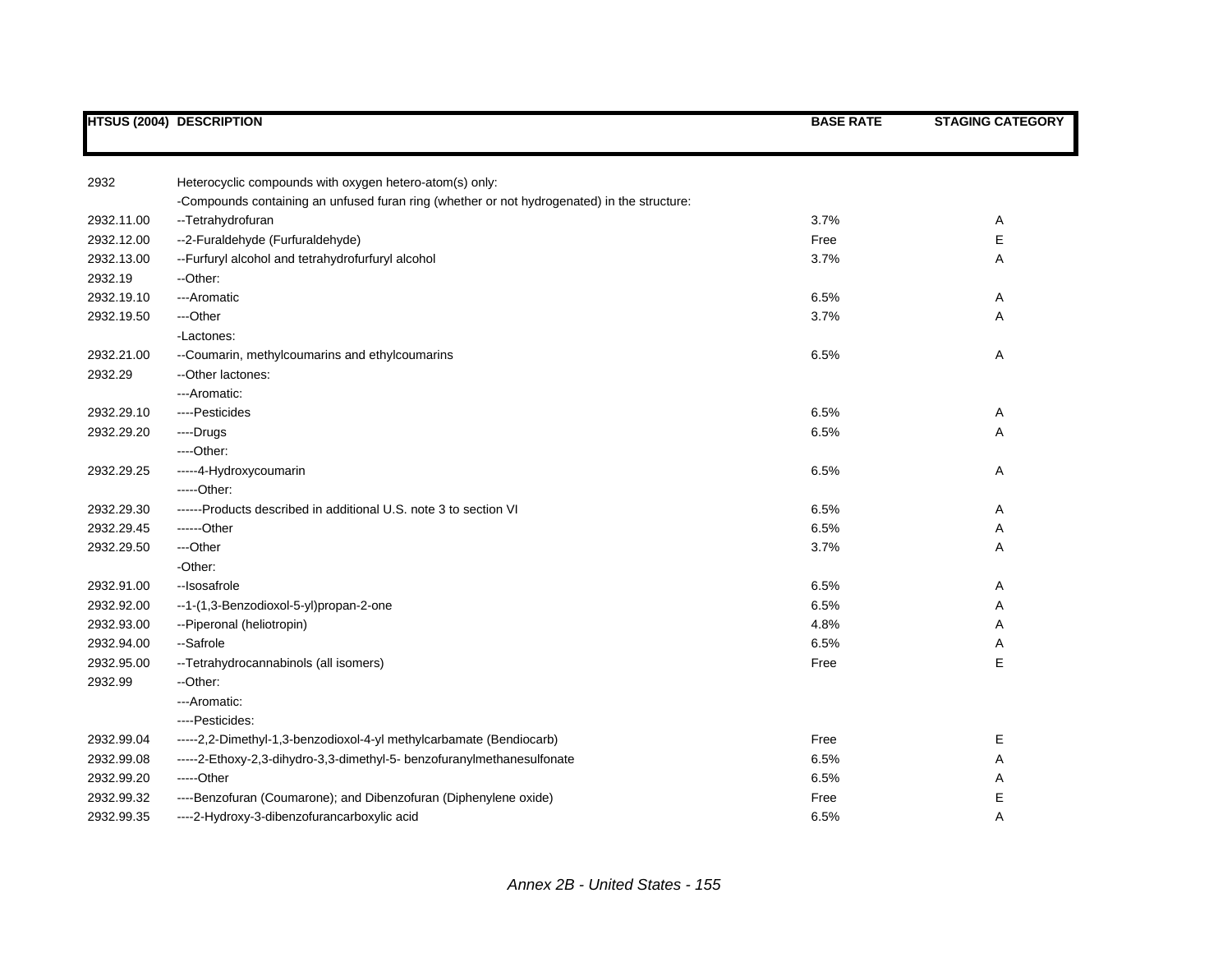|            | <b>HTSUS (2004) DESCRIPTION</b>                                                                                                                                                                                                                                                                                                                                                                                                                                                                                                                                                                         | <b>BASE RATE</b> | <b>STAGING CATEGORY</b> |
|------------|---------------------------------------------------------------------------------------------------------------------------------------------------------------------------------------------------------------------------------------------------------------------------------------------------------------------------------------------------------------------------------------------------------------------------------------------------------------------------------------------------------------------------------------------------------------------------------------------------------|------------------|-------------------------|
|            |                                                                                                                                                                                                                                                                                                                                                                                                                                                                                                                                                                                                         |                  |                         |
| 2932.99.39 | ----Benzointetrahydropyranyl ester; and Xanthen-9-one                                                                                                                                                                                                                                                                                                                                                                                                                                                                                                                                                   | 5.8%             | Α                       |
| 2932.99.55 | ----Bis-O-[(4-methylphenyl)methylene]-D- glucitol (Dimethylbenzylidene sorbitol); and Rhodamine 2C base                                                                                                                                                                                                                                                                                                                                                                                                                                                                                                 | Free             | E                       |
|            | $---Other:$                                                                                                                                                                                                                                                                                                                                                                                                                                                                                                                                                                                             |                  |                         |
| 2932.99.61 | -----Products described in additional U.S. note 3 to section VI                                                                                                                                                                                                                                                                                                                                                                                                                                                                                                                                         | 6.5%             | Α                       |
| 2932.99.70 | -----Other                                                                                                                                                                                                                                                                                                                                                                                                                                                                                                                                                                                              | 6.5%             | A                       |
|            | ---Other:                                                                                                                                                                                                                                                                                                                                                                                                                                                                                                                                                                                               |                  |                         |
| 2932.99.80 | ----Paraldehyde, USP grade                                                                                                                                                                                                                                                                                                                                                                                                                                                                                                                                                                              | Free             | Е                       |
| 2932.99.90 | ---Other                                                                                                                                                                                                                                                                                                                                                                                                                                                                                                                                                                                                | 3.7%             | Α                       |
| 2933       | Heterocyclic compounds with nitrogen hetero-atom(s) only:                                                                                                                                                                                                                                                                                                                                                                                                                                                                                                                                               |                  |                         |
|            | -Compounds containing an unfused pyrazole ring (whether or not hydrogenated) in the structure:                                                                                                                                                                                                                                                                                                                                                                                                                                                                                                          |                  |                         |
| 2933.11.00 | --Phenazone (Antipyrine) and its derivatives                                                                                                                                                                                                                                                                                                                                                                                                                                                                                                                                                            | 6.5%             | Α                       |
| 2933.19    | --Other:                                                                                                                                                                                                                                                                                                                                                                                                                                                                                                                                                                                                |                  |                         |
|            | --- Aromatic or modified aromatic:                                                                                                                                                                                                                                                                                                                                                                                                                                                                                                                                                                      |                  |                         |
| 2933.19.04 | ----Aminomethylphenylpyrazole (Phenylmethylaminopyrazole); and 3-Methyl-1-(p-tolyl)-2-pyrazolin-5-one (p-Tolyl<br>methyl pyrazolone)                                                                                                                                                                                                                                                                                                                                                                                                                                                                    | Free             | E                       |
| 2933.19.08 | ----3-(5-Amino-3-methyl-1H-pyrazol-1-yl)- benzenesulfonic acid; Amino-J-pyrazolone; 3-Amino-1-(2,4,6-<br>trichlorophenyl)-5- pyrazolone; 3-Carboxy-1,4-sulfophenylpyrazol-5-one; 4-Chloro-3-(3-methyl-5-oxo-2-pyrazolin-1-<br>yl)benzenesulfonic acid; 1-(m-Chlorophenyl)-3-methyl-2-pyrazolin- 5-one; p-Chloropyrazolone; 1-(2',5'-<br>Dichlorophenyl)-3-methyl-2- pyrazolin-5-one; 1-(o-Ethylphenyl)-3-methyl-2-pyrazolin- 5-one; 5-lmino-3-methyl-1-<br>phenylpyrazole; 5-Imino-3-methyl-1-(m-sulfophenyl)- pyrazole; 2,4-Methylcarboxypyrazolic acid;<br>Methylphenylpyrazolone; and Sulfinpyrazone | 5.8%             | Α                       |
| 2933.19.15 | ----1,2-Dimethyl-3,5-diphenyl-1H-pyrazolium methyl sulfate (Difenzoquat methyl sulfate)                                                                                                                                                                                                                                                                                                                                                                                                                                                                                                                 | Free             | E                       |
| 2933.19.18 | ----2-Chloro-5-sulfophenylmethylpyrazolone; 2,5-Dichloro-4-(3-methyl-5-oxo-2- pyrazolin-1-yl) benzenesulfonic<br>acid; Phenylcarbethoxypyrazolone; m-Sulfaminopyrazolone (m-Sulfamido-phenylmethylpyrazolone); and 1-(p-<br>Sulfophenyl)-3-methylpyrazolone                                                                                                                                                                                                                                                                                                                                             | Free             | E                       |
|            | $---Other:$                                                                                                                                                                                                                                                                                                                                                                                                                                                                                                                                                                                             |                  |                         |
| 2933.19.23 | -----Pesticides                                                                                                                                                                                                                                                                                                                                                                                                                                                                                                                                                                                         | 6.5%             | Α                       |
| 2933.19.30 | -----Photographic chemicals                                                                                                                                                                                                                                                                                                                                                                                                                                                                                                                                                                             | 6.5%             | Α                       |
| 2933.19.35 | -----Drugs                                                                                                                                                                                                                                                                                                                                                                                                                                                                                                                                                                                              | 6.5%             | Α                       |
|            | $---Other:$                                                                                                                                                                                                                                                                                                                                                                                                                                                                                                                                                                                             |                  |                         |
| 2933.19.37 | ------Products described in additional U.S. note 3 to section VI                                                                                                                                                                                                                                                                                                                                                                                                                                                                                                                                        | 6.5%             | Α                       |
| 2933.19.43 | $---Other$                                                                                                                                                                                                                                                                                                                                                                                                                                                                                                                                                                                              | 6.5%             | Α                       |
|            | ---Other:                                                                                                                                                                                                                                                                                                                                                                                                                                                                                                                                                                                               |                  |                         |
| 2933.19.45 | ----Drugs                                                                                                                                                                                                                                                                                                                                                                                                                                                                                                                                                                                               | 3.7%             | Α                       |
|            | $---Other.$                                                                                                                                                                                                                                                                                                                                                                                                                                                                                                                                                                                             |                  |                         |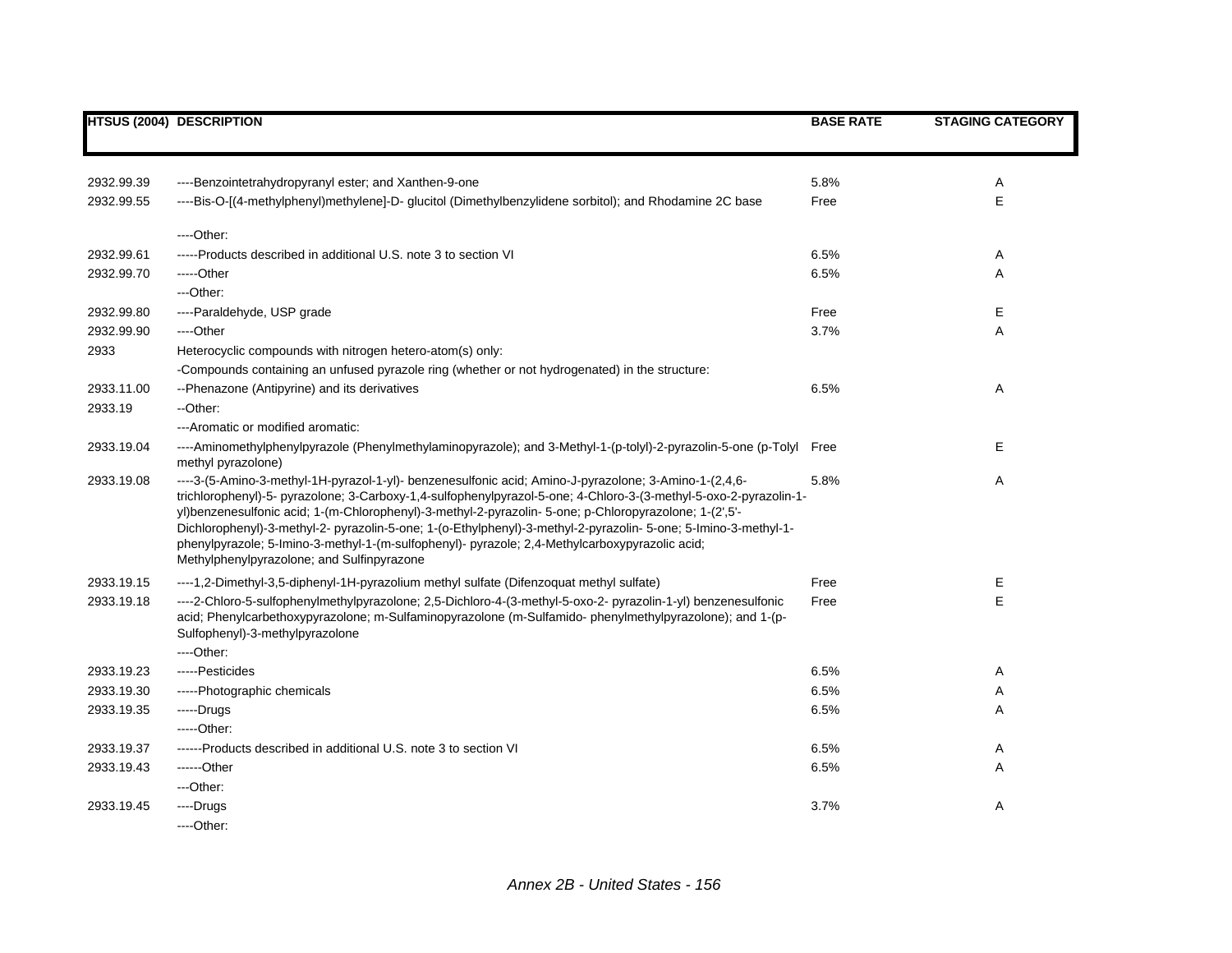|            | <b>HTSUS (2004) DESCRIPTION</b>                                                                                                                                                                                                                                                                                                                                                                                       | <b>BASE RATE</b> | <b>STAGING CATEGORY</b> |
|------------|-----------------------------------------------------------------------------------------------------------------------------------------------------------------------------------------------------------------------------------------------------------------------------------------------------------------------------------------------------------------------------------------------------------------------|------------------|-------------------------|
|            |                                                                                                                                                                                                                                                                                                                                                                                                                       |                  |                         |
| 2933.19.70 | -----3-Methyl-5-pyrazolone                                                                                                                                                                                                                                                                                                                                                                                            | Free             | Е                       |
| 2933.19.90 | -----Other                                                                                                                                                                                                                                                                                                                                                                                                            | 6.5%             | Α                       |
|            | -Compounds containing an unfused imidazole ring (whether or not hydrogenated) in the structure:                                                                                                                                                                                                                                                                                                                       |                  |                         |
| 2933.21.00 | --Hydantoin and its derivatives                                                                                                                                                                                                                                                                                                                                                                                       | 6.5%             | Α                       |
| 2933.29    | --Other:                                                                                                                                                                                                                                                                                                                                                                                                              |                  |                         |
|            | --- Aromatic or modified aromatic:                                                                                                                                                                                                                                                                                                                                                                                    |                  |                         |
| 2933.29.05 | ----1-[1-((4-Chloro-2-(trifluoromethyl)phenyl)imino)-2-propoxyethyl]-1H-imidazole (Triflumizole); and Ethylene<br>thiourea                                                                                                                                                                                                                                                                                            | Free             | Е                       |
| 2933.29.10 | ---- 2- Phenylimidazole                                                                                                                                                                                                                                                                                                                                                                                               | 5.8%             | Α                       |
|            | ----Other:                                                                                                                                                                                                                                                                                                                                                                                                            |                  |                         |
| 2933.29.20 | -----Drugs                                                                                                                                                                                                                                                                                                                                                                                                            | 6%               | Α                       |
|            | $---Other:$                                                                                                                                                                                                                                                                                                                                                                                                           |                  |                         |
| 2933.29.35 | ------Products described in additional U.S. note 3 to section VI                                                                                                                                                                                                                                                                                                                                                      | 6.5%             | Α                       |
| 2933.29.43 | ------Other                                                                                                                                                                                                                                                                                                                                                                                                           | 6.5%             | Α                       |
|            | ---Other:                                                                                                                                                                                                                                                                                                                                                                                                             |                  |                         |
| 2933.29.45 | ----Drugs                                                                                                                                                                                                                                                                                                                                                                                                             | 3.7%             | Α                       |
|            | $---Other.$                                                                                                                                                                                                                                                                                                                                                                                                           |                  |                         |
| 2933.29.60 | -----Imidazole                                                                                                                                                                                                                                                                                                                                                                                                        | Free             | Е                       |
| 2933.29.90 | $---Other$                                                                                                                                                                                                                                                                                                                                                                                                            | 6.5%             | Α                       |
|            | -Compounds containing an unfused pyridine ring (whether or not hydrogenated) in the structure:                                                                                                                                                                                                                                                                                                                        |                  |                         |
| 2933.31.00 | --Pyridine and its salts                                                                                                                                                                                                                                                                                                                                                                                              | Free             | Е                       |
| 2933.32    | -- Piperidine and its salts:                                                                                                                                                                                                                                                                                                                                                                                          |                  |                         |
| 2933.32.10 | ---Piperidine                                                                                                                                                                                                                                                                                                                                                                                                         | 6.5%             | Α                       |
| 2933.32.50 | ---Other                                                                                                                                                                                                                                                                                                                                                                                                              | 6.5%             | Α                       |
| 2933.33.00 | --Alfentanil (INN), anileridine (INN), bezitramide (INN), bromazepam (INN), difenoxin (INN), diphenoxylate (INN),<br>dipipanone (INN), fentanyl (INN), ketobemidone (INN), methylphenidate (INN), pentazocine (INN), pethidine<br>(INN), pethidine (INN) intermediate A, phencyclidine (INN) (PCP), phenoperidine (INN), pipradrol (INN),<br>piritramide (INN), propiram (INN) and trimeperidine (INN); salts thereof | Free             | E                       |
| 2933.39    | --Other:                                                                                                                                                                                                                                                                                                                                                                                                              |                  |                         |
| 2933.39.08 | ---1-(3-Sulfopropyl)pyridinium hydroxide; N,N'-Bis(2,2,6,6-tetramethyl-4-piperidinyl)-1,6- hexanediamine; 3,5-<br>Dimethyl-2-hydroxymethyl-4-methoxy- pyridine (pyrmethyl alcohol); Dipentamethylenethiuram tetrasulfide; 2H-<br>Indol-2-one,1,3-dihydro-1-phenyl-3-(4- pyridinylmethylene); 4-Picolyl chloride hydrochloride; and Piperidinoethyl<br>chloride hydrochloride                                          | Free             | E                       |
| 2933.39.10 | ---Collidines, lutidines and picolines                                                                                                                                                                                                                                                                                                                                                                                | Free             | Е                       |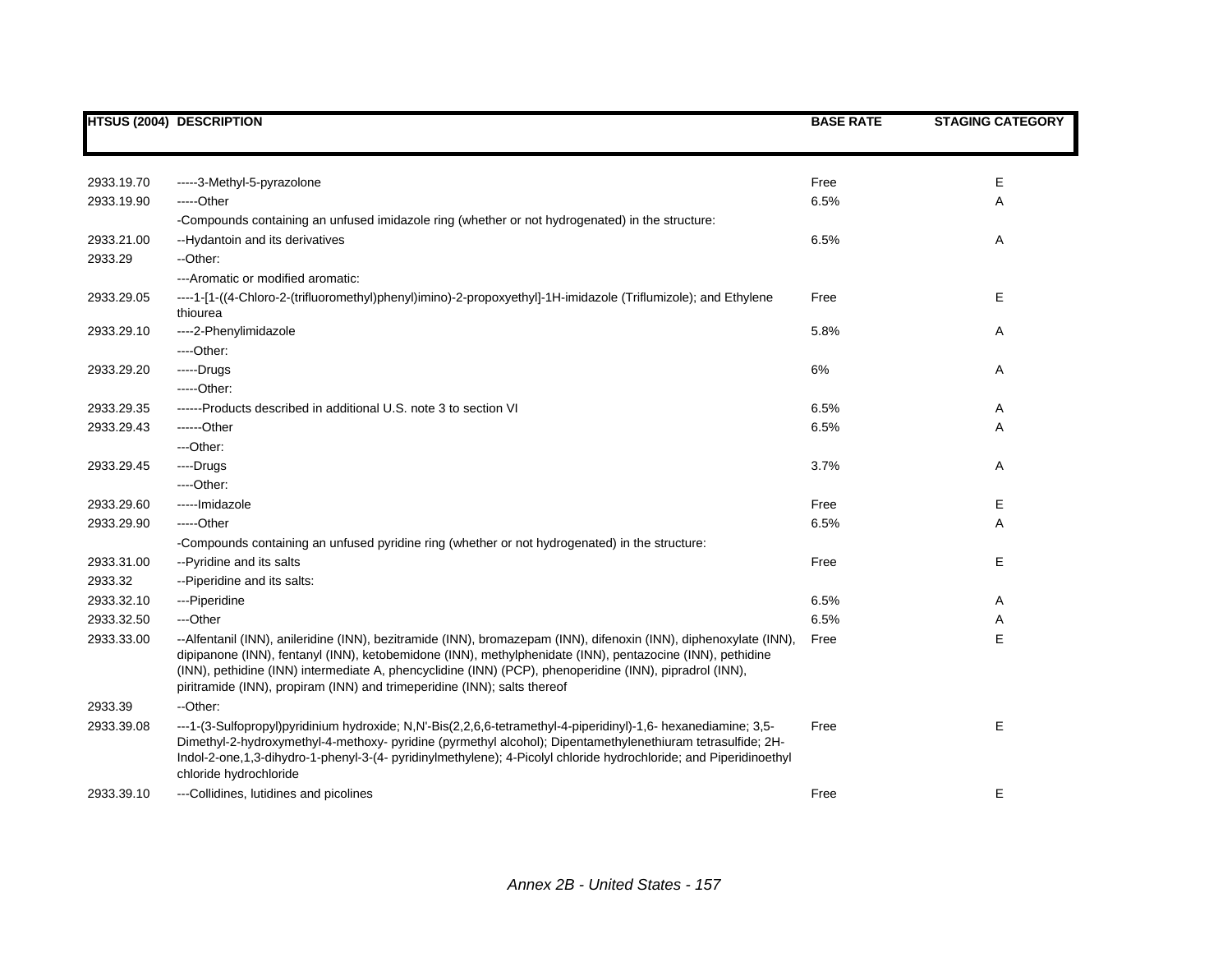|            | <b>HTSUS (2004) DESCRIPTION</b>                                                                                                                                                                                                                                                                                                                                    | <b>BASE RATE</b> | <b>STAGING CATEGORY</b> |
|------------|--------------------------------------------------------------------------------------------------------------------------------------------------------------------------------------------------------------------------------------------------------------------------------------------------------------------------------------------------------------------|------------------|-------------------------|
|            |                                                                                                                                                                                                                                                                                                                                                                    |                  |                         |
| 2933.39.20 | ---p-Chloro-2-benzylpyridine; 4-Chloro-1-methylpiperidine hydrochloride; 1,4-Dimethyl-6-hydroxy-3-cyanopyrid-2-<br>one; Di-(2,2,6,6-tetramethyl-4-hydroxy- piperidine)sebacate; 2-Methyl-5-ethylpyridine; 4-Phenylpropylpyridine;<br>alpha-Phenylpyridylacetic acid, methyl ester; Picolinic acid; 2-Pyridinecarboxaldehyde; and 2,5-<br>Pyridinedicarboxylic acid | 5.8%             | Α                       |
|            | ---Other:                                                                                                                                                                                                                                                                                                                                                          |                  |                         |
|            | ----Pesticides:                                                                                                                                                                                                                                                                                                                                                    |                  |                         |
| 2933.39.21 | -----Fungicides                                                                                                                                                                                                                                                                                                                                                    | 6.5%             | A                       |
|            | -----Herbicides:                                                                                                                                                                                                                                                                                                                                                   |                  |                         |
| 2933.39.23 | ------o-Paraquat dichloride                                                                                                                                                                                                                                                                                                                                        | 6.5%             | A                       |
| 2933.39.25 | ------Other                                                                                                                                                                                                                                                                                                                                                        | 6.5%             | A                       |
| 2933.39.27 | $---Other$                                                                                                                                                                                                                                                                                                                                                         | 6.5%             | Α                       |
|            | ----Drugs:                                                                                                                                                                                                                                                                                                                                                         |                  |                         |
| 2933.39.31 | -----Antidepressants, tranquilizers and other psychotherapeutic agents                                                                                                                                                                                                                                                                                             | 6.5%             | Α                       |
| 2933.39.41 | -----Other                                                                                                                                                                                                                                                                                                                                                         | 6.5%             | Α                       |
|            | $---Other.$                                                                                                                                                                                                                                                                                                                                                        |                  |                         |
| 2933.39.61 | -----Products described in additional U.S. note 3 to section VI                                                                                                                                                                                                                                                                                                    | 6.5%             | Α                       |
| 2933.39.91 | $---Other$                                                                                                                                                                                                                                                                                                                                                         | 6.5%             | Α                       |
|            | -Compounds containing in the structure a quinoline or isoquinoline ring-system (whether or not hydrogenated), not<br>further fused:                                                                                                                                                                                                                                |                  |                         |
| 2933.41.00 | --Levorphanol (INN) and its salts<br>--Other:                                                                                                                                                                                                                                                                                                                      | Free             | Е                       |
| 2933.49.08 | ---4,7-Dichloroquinoline                                                                                                                                                                                                                                                                                                                                           | 6.5%             | Α                       |
| 2933.49.10 | ---Ethoxyquin (1,2-Dihydro-6-ethoxy-2,2,4-trimethylquinoline)                                                                                                                                                                                                                                                                                                      | 6.5%             | Α                       |
| 2933.49.15 | ---8-Methylquinoline and Isoquinoline                                                                                                                                                                                                                                                                                                                              | 5.8%             | Α                       |
| 2933.49.17 | ---Ethyl ethyl-6,7,8-trifluoro-1,4-dihydro-4-oxo-3-quinolinecarboxylate                                                                                                                                                                                                                                                                                            | Free             | E                       |
|            | ---Other:                                                                                                                                                                                                                                                                                                                                                          |                  |                         |
|            | ----Drugs:                                                                                                                                                                                                                                                                                                                                                         |                  |                         |
| 2933.49.20 | -----5-Chloro-7-iodo-8-quinolinol (lodochlorhydroxyquin); Decoquinate; Diiodohydroxyquin; and Oxyquinoline<br>sulfate                                                                                                                                                                                                                                              | 6.5%             | Α                       |
| 2933.49.26 | $---Other$                                                                                                                                                                                                                                                                                                                                                         | 6.5%             | A                       |
| 2933.49.30 | ----Pesticides                                                                                                                                                                                                                                                                                                                                                     | 6.5%             | Α                       |
|            | ----Other:                                                                                                                                                                                                                                                                                                                                                         |                  |                         |
| 2933.49.60 | -----Products described in additional U.S. note 3 to section VI                                                                                                                                                                                                                                                                                                    | 6.5%             | Α                       |
| 2933.49.70 | -----Other                                                                                                                                                                                                                                                                                                                                                         | 6.5%             | Α                       |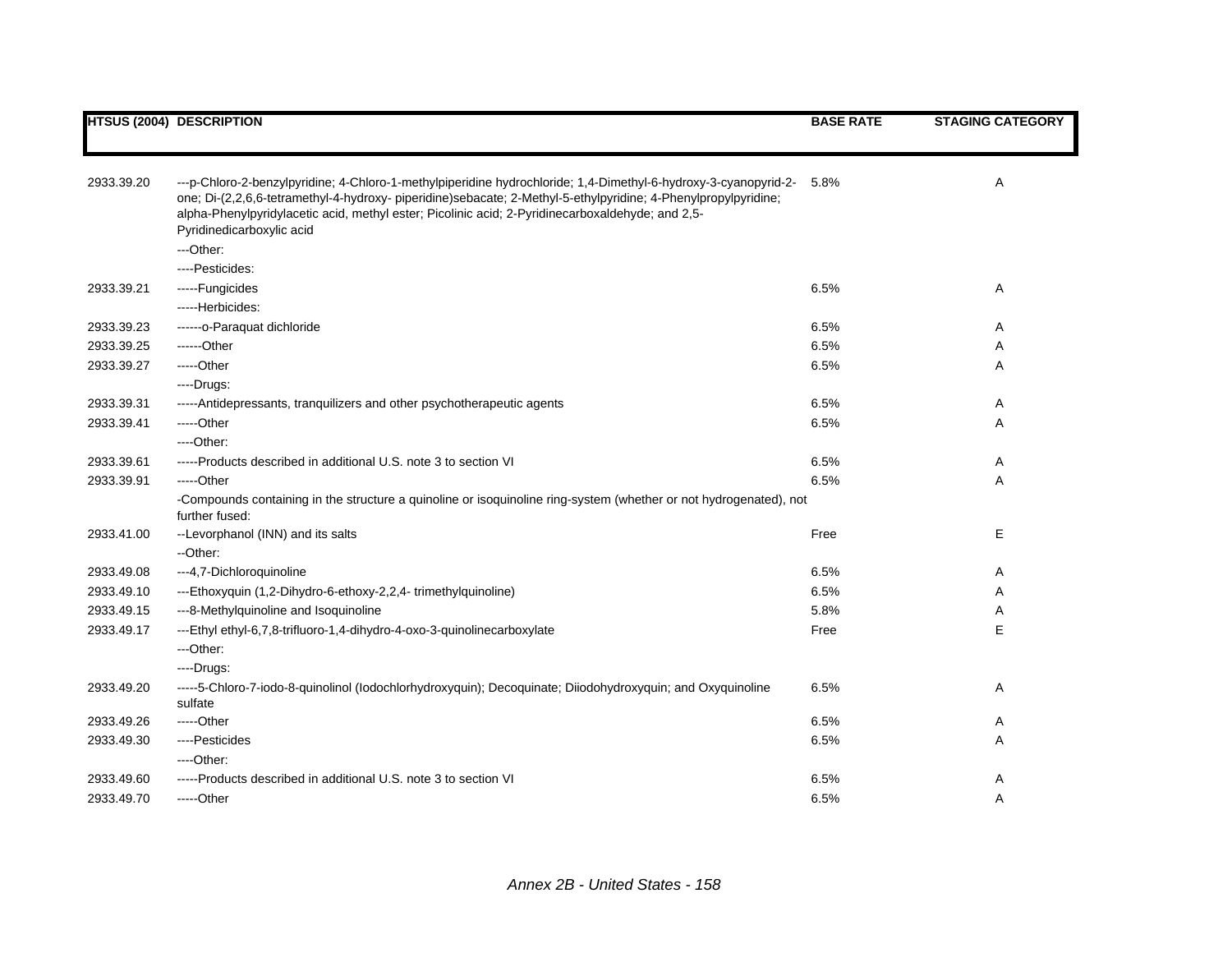|            | <b>HTSUS (2004) DESCRIPTION</b>                                                                                                                                                                                                                                        | <b>BASE RATE</b> | <b>STAGING CATEGORY</b> |
|------------|------------------------------------------------------------------------------------------------------------------------------------------------------------------------------------------------------------------------------------------------------------------------|------------------|-------------------------|
|            | -Compounds containing a pyrimidine ring (whether or not hydrogenated) or piperazine ring in the structure:                                                                                                                                                             |                  |                         |
| 2933.52    | --Malonylurea (Barbituric acid) and its salts:                                                                                                                                                                                                                         |                  |                         |
| 2933.52.10 | ---Malonylurea (barbituric acid)                                                                                                                                                                                                                                       | Free             | Е                       |
| 2933.52.90 | ---Other                                                                                                                                                                                                                                                               | Free             | Ε                       |
| 2933.53.00 | --Allobarbital (INN), amobarbital (INN), barbital (INN), butalbital (INN), butobarbital, cyclobarbital (INN),<br>methylphenobarbital (INN), pentobarbital (INN), phenobarbital (INN), secbutabarbital (INN), secobarbital (INN)<br>and vinylbital (INN); salts thereof | Free             | E                       |
| 2933.54.00 | -- Other derivatives of malonylurea (barbituric acid); salts thereof                                                                                                                                                                                                   | 3.7%             | Α                       |
| 2933.55.00 | --Loprazolam (INN), mecloqualone (INN), methaqualone (INN) and zipeprol (INN); salts thereof                                                                                                                                                                           | Free             | E                       |
| 2933.59    | --Other:                                                                                                                                                                                                                                                               |                  |                         |
|            | ---Pesticides:                                                                                                                                                                                                                                                         |                  |                         |
|            | ----Aromatic or modified aromatic:                                                                                                                                                                                                                                     |                  |                         |
| 2933.59.10 | -----Herbicides                                                                                                                                                                                                                                                        | 6.5%             | Α                       |
| 2933.59.15 | -----Other                                                                                                                                                                                                                                                             | 6.5%             | Α                       |
| 2933.59.18 | ----Other                                                                                                                                                                                                                                                              | 6.5%             | Α                       |
|            | ---Drugs:                                                                                                                                                                                                                                                              |                  |                         |
|            | ----Aromatic or modified aromatic:                                                                                                                                                                                                                                     |                  |                         |
| 2933.59.21 | -----Antihistamines, including those principally used as anti-nauseants                                                                                                                                                                                                | 6.5%             | Α                       |
|            | -----Anti-infective agents:                                                                                                                                                                                                                                            |                  |                         |
| 2933.59.22 | ------Nicarbazin; and Trimethoprim                                                                                                                                                                                                                                     | 6.5%             | Α                       |
| 2933.59.36 | ------Other                                                                                                                                                                                                                                                            | 6.5%             | Α                       |
| 2933.59.46 | -----Antidepressants, tranquilizers and other psychotherapeutic agents                                                                                                                                                                                                 | 6.5%             | Α                       |
| 2933.59.53 | -----Other                                                                                                                                                                                                                                                             | 6.5%             | A                       |
| 2933.59.59 | ----Other                                                                                                                                                                                                                                                              | 3.7%             | A                       |
|            | ---Other:                                                                                                                                                                                                                                                              |                  |                         |
|            | ----Aromatic or modified aromatic:                                                                                                                                                                                                                                     |                  |                         |
| 2933.59.70 | -----Products described in additional U.S. note 3 to section VI                                                                                                                                                                                                        | 6.5%             | Α                       |
| 2933.59.80 | -----Other                                                                                                                                                                                                                                                             | 6.5%             | A                       |
|            | ----Other:                                                                                                                                                                                                                                                             |                  |                         |
| 2933.59.85 | -----2-Amino-4-chloro-6-methoxypyrimidine; 2-Amino-4,6-dimethoxypyrimidine; and 6-Methyluracil                                                                                                                                                                         | Free             | Е                       |
| 2933.59.95 | -----Other                                                                                                                                                                                                                                                             | 6.5%             | Α                       |
|            | -Compounds containing an unfused triazine ring (whether or not hydrogenated) in the structure:                                                                                                                                                                         |                  |                         |
| 2933.61.00 | --Melamine                                                                                                                                                                                                                                                             | 3.5%             | Α                       |
| 2933.69    | --Other:                                                                                                                                                                                                                                                               |                  |                         |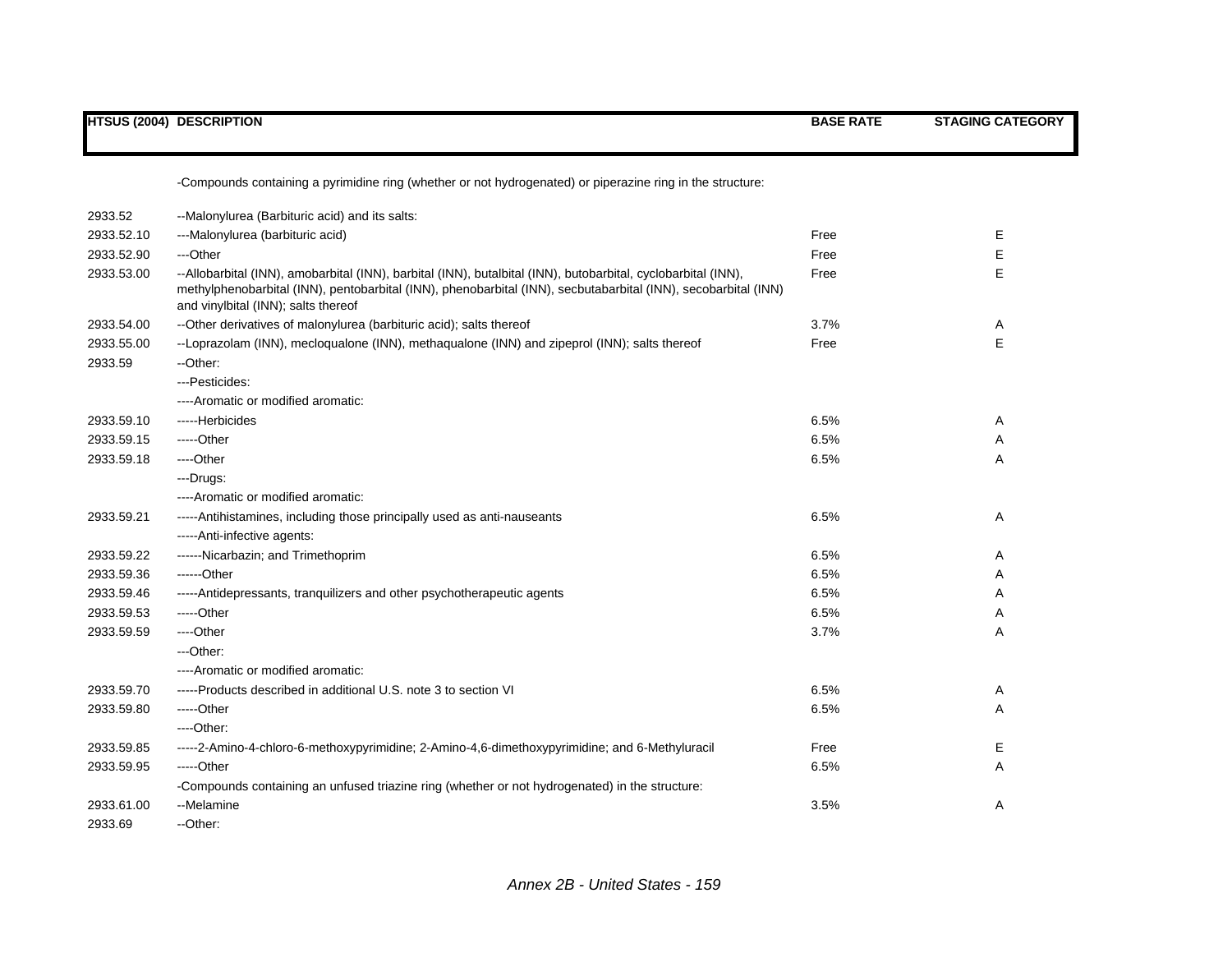|            | <b>HTSUS (2004) DESCRIPTION</b>                                                                                                                                                                                                                                                                                                                                                                                                                                                                                                                         | <b>BASE RATE</b> | <b>STAGING CATEGORY</b> |
|------------|---------------------------------------------------------------------------------------------------------------------------------------------------------------------------------------------------------------------------------------------------------------------------------------------------------------------------------------------------------------------------------------------------------------------------------------------------------------------------------------------------------------------------------------------------------|------------------|-------------------------|
|            |                                                                                                                                                                                                                                                                                                                                                                                                                                                                                                                                                         |                  |                         |
| 2933.69.20 | ---2,4-Diamino-6-phenyl-1,3,5-triazine                                                                                                                                                                                                                                                                                                                                                                                                                                                                                                                  | Free             | Е                       |
| 2933.69.60 | ---Other                                                                                                                                                                                                                                                                                                                                                                                                                                                                                                                                                | 3.5%             | Α                       |
|            | -Lactams:                                                                                                                                                                                                                                                                                                                                                                                                                                                                                                                                               |                  |                         |
| 2933.71.00 | --6-Hexanelactam (epsilon-Caprolactam)                                                                                                                                                                                                                                                                                                                                                                                                                                                                                                                  | 6.5%             | Α                       |
| 2933.72.00 | --Clobazam (INN) and methyprylon (INN)                                                                                                                                                                                                                                                                                                                                                                                                                                                                                                                  | Free             | E                       |
| 2933.79    | --Other lactams:                                                                                                                                                                                                                                                                                                                                                                                                                                                                                                                                        |                  |                         |
|            | --- Aromatic or modified aromatic:                                                                                                                                                                                                                                                                                                                                                                                                                                                                                                                      |                  |                         |
| 2933.79.04 | ----2,5-Dihydro-3,6-diphenylpyrrolo-(3,4-c)- pyrrole-1,4-dione                                                                                                                                                                                                                                                                                                                                                                                                                                                                                          | Free             | Е                       |
|            | ----Other:                                                                                                                                                                                                                                                                                                                                                                                                                                                                                                                                              |                  |                         |
| 2933.79.08 | -----Products described in additional U.S. note 3 to section VI                                                                                                                                                                                                                                                                                                                                                                                                                                                                                         | 6.5%             | Α                       |
| 2933.79.15 | -----Other                                                                                                                                                                                                                                                                                                                                                                                                                                                                                                                                              | 6.5%             | Α                       |
|            | ---Other:                                                                                                                                                                                                                                                                                                                                                                                                                                                                                                                                               |                  |                         |
| 2933.79.20 | ----N-Methyl-2-pyrrolidone; and 2-Pyrrolidone                                                                                                                                                                                                                                                                                                                                                                                                                                                                                                           | 4.2%             | Α                       |
| 2933.79.30 | ----N-Vinyl-2-pyrrolidone, monomer                                                                                                                                                                                                                                                                                                                                                                                                                                                                                                                      | 5.5%             | Α                       |
| 2933.79.40 | ----12-Aminododecanoic acid lactam                                                                                                                                                                                                                                                                                                                                                                                                                                                                                                                      | Free             | E                       |
| 2933.79.85 | ----Other                                                                                                                                                                                                                                                                                                                                                                                                                                                                                                                                               | 6.5%             | A                       |
|            | -Other:                                                                                                                                                                                                                                                                                                                                                                                                                                                                                                                                                 |                  |                         |
| 2933.91.00 | --Alprazolam (INN), camazepam (INN), chlordiazepoxide (INN), clonazepam (INN), clorazepate, delorazepam<br>(INN), diazepam (INN), estazolam (INN), ethyl loflazepate (INN), fludiazepam (INN), flunitrazepam (INN),<br>flurazepam (INN), halazepam (INN), lorazepam (INN), lormetazepam (INN), mazindol (INN), medazepam (INN),<br>midazolam (INN), nimetazepam (INN), nitrazepam (INN), nordazepam (INN), oxazepam (INN), pinazepam (INN),<br>prazepam (INN), pyrovalerone (INN), temazepam (INN), tetrazepam (INN) and triazolam (INN); salts thereof | Free             | Е                       |
| 2933.99    | --Other:                                                                                                                                                                                                                                                                                                                                                                                                                                                                                                                                                |                  |                         |
|            | --- Aromatic or modified aromatic:                                                                                                                                                                                                                                                                                                                                                                                                                                                                                                                      |                  |                         |
| 2933.99.01 | ----Butyl (R)-2-[4-(5-trifluoromethyl-2- pyridinyloxy)phenoxy]propanoate                                                                                                                                                                                                                                                                                                                                                                                                                                                                                | Free             | Е                       |
| 2933.99.02 | ----2-[4-[(6-Chloro-2-quinoxalinyl)oxy]phenoxy]propionic acid, ethyl ester; and O,O-Dimethyl-S-[(4-oxo-1,2,3-<br>benzotriazin-3-(4H)-yl)methyl]phosphorodithioate                                                                                                                                                                                                                                                                                                                                                                                       | Free             | E                       |
| 2933.99.05 | ----Acridine and indole                                                                                                                                                                                                                                                                                                                                                                                                                                                                                                                                 | Free             | Е                       |
| 2933.99.06 | ----alpha-Butyl-alpha-(4-chlorophenyl)-1H-1,2,4-triazole-1-propanenitrile (Myclobutanil); and -[2-(4-<br>Chlorophenyl)ethyl]-alpha-phenyl-1H- 1,2,4-triazole-1-propanenitrile (Fenbuconazole)                                                                                                                                                                                                                                                                                                                                                           | 6.5%             | Α                       |
| 2933.99.08 | ----Acetoacetyl-5-aminobenzimidazolone; 3-(2H-Benzotriazol-2-yl)-5-(tert-butyl)-4-hydroxybenzene propanoic acid, Free<br>C7-C9 branched or linear alkyl esters; 2-(2H-Benzotriazol-2-yl)-6-dodecyl-4-methyl phenol, in liquid form,<br>branched and linear; and 1,3,3-Trimethyl-2-methyleneindoline                                                                                                                                                                                                                                                     |                  | E                       |
| 2933.99.11 | ----Carbazole                                                                                                                                                                                                                                                                                                                                                                                                                                                                                                                                           | Free             | E                       |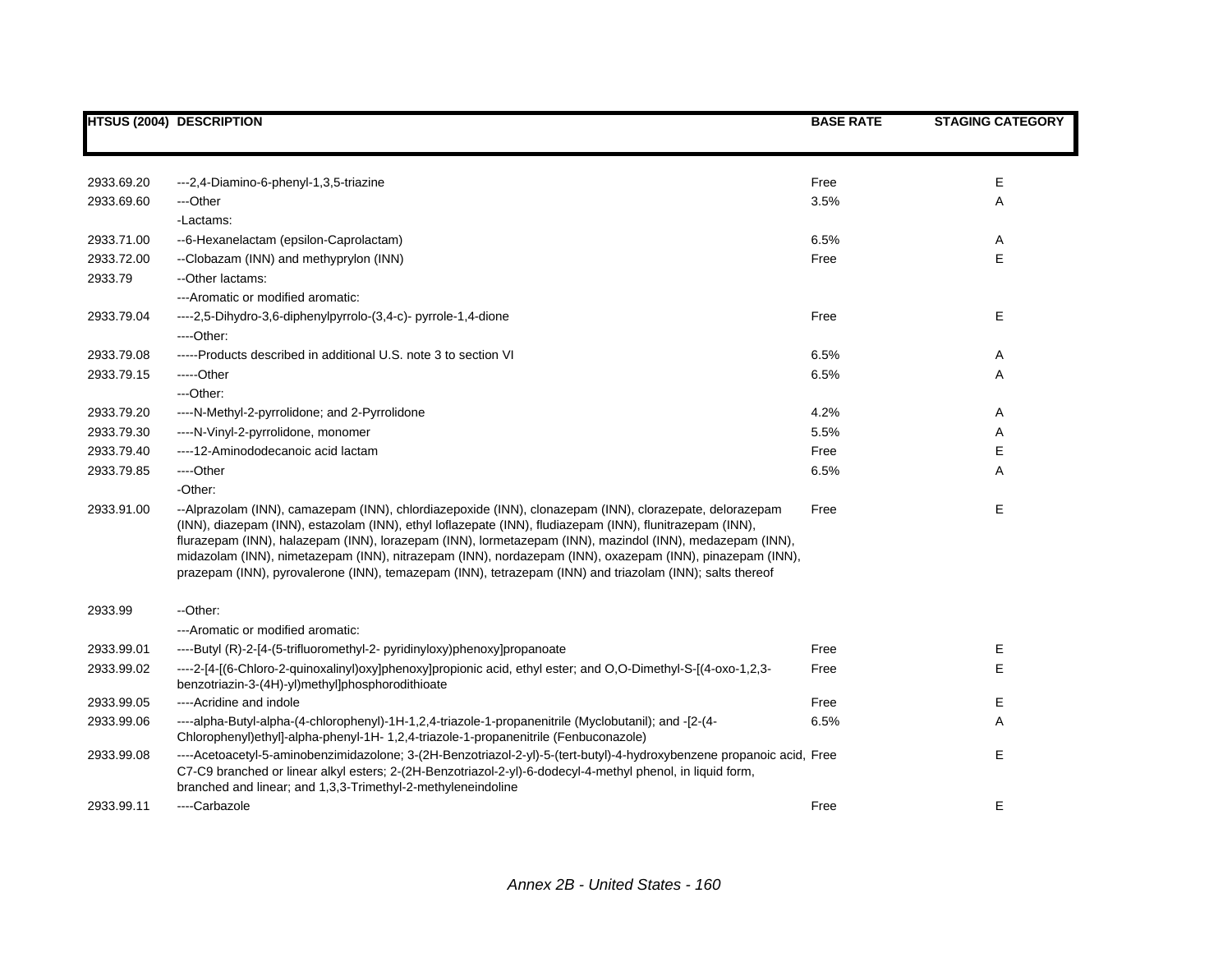|            | <b>HTSUS (2004) DESCRIPTION</b>                                                                                                                                                                                                                                                                                                                                                                                                                                                                                                                                                                                                                                                                                                                                                                                                                               | <b>BASE RATE</b> | <b>STAGING CATEGORY</b> |
|------------|---------------------------------------------------------------------------------------------------------------------------------------------------------------------------------------------------------------------------------------------------------------------------------------------------------------------------------------------------------------------------------------------------------------------------------------------------------------------------------------------------------------------------------------------------------------------------------------------------------------------------------------------------------------------------------------------------------------------------------------------------------------------------------------------------------------------------------------------------------------|------------------|-------------------------|
|            |                                                                                                                                                                                                                                                                                                                                                                                                                                                                                                                                                                                                                                                                                                                                                                                                                                                               |                  |                         |
| 2933.99.13 | ----6-Bromo-5-methyl-1H-imidazo[4,5-b]-pyridine; 2-sec-Butyl-4-tert-butyl-6-(benzotriazol-2-yl)phenol; 2-tert-Butyl- 5.8%<br>4-methyl-6-(5-chlorobenzotriazol-2-yl)phenol; 2,4-Di-tert-butyl-6-(benzotriazol-2-yl)phenol; 2,4-Di-tert-butyl-6-(5-<br>chlorobenzotriazol-2-yl)phenol; 2,3-Dichloro-6-quinoxalinecarbonyl chloride; 1-Hydroxy-2-carbazolecarboxylic<br>acid; 2-Hydroxy-3-carbazolecarboxylic acid; 2-Hydroxy-3-carbazolecarboxylic acid, sodium salt;<br>Iminodibenzyl(10,11-dihydro-5H-dibenz[b,f]azepine); Indoline; 3-Methylbenzo[f]quinoline; 2-Methylindoline; 2-<br>Methylmercaptobenzimidazole; 1-Methyl-2-phenylindole; 1-Methylpyrazine; 2,4-Methylpyrazolic acid; 2-<br>Phenylbenzimidazole; 2-Phenylindole; 3-Quinuclidinol; Tetramethylpyrazine; 2,3,5-Triphenyltetrazolium chloride;<br>dl-Tryptophan; and Vinylcarbazole, monomer |                  | Α                       |
|            | ----Other:                                                                                                                                                                                                                                                                                                                                                                                                                                                                                                                                                                                                                                                                                                                                                                                                                                                    |                  |                         |
|            | -----Pesticides:                                                                                                                                                                                                                                                                                                                                                                                                                                                                                                                                                                                                                                                                                                                                                                                                                                              |                  |                         |
| 2933.99.14 | ------5-Amino-4-chloro-alpha-phenyl-3- pyridazinone                                                                                                                                                                                                                                                                                                                                                                                                                                                                                                                                                                                                                                                                                                                                                                                                           | 6.5%             | Α                       |
| 2933.99.16 | ------o-Diquat dibromide (1,1'-Ethylene- 2,2'-dipyridylium dibromide)                                                                                                                                                                                                                                                                                                                                                                                                                                                                                                                                                                                                                                                                                                                                                                                         | Free             | E                       |
|            | ------Other:                                                                                                                                                                                                                                                                                                                                                                                                                                                                                                                                                                                                                                                                                                                                                                                                                                                  |                  |                         |
| 2933.99.17 | -------lnsecticides                                                                                                                                                                                                                                                                                                                                                                                                                                                                                                                                                                                                                                                                                                                                                                                                                                           | 6.5%             | Α                       |
| 2933.99.22 | -------Other                                                                                                                                                                                                                                                                                                                                                                                                                                                                                                                                                                                                                                                                                                                                                                                                                                                  | 6.5%             | Α                       |
| 2933.99.24 | -----Photographic chemicals                                                                                                                                                                                                                                                                                                                                                                                                                                                                                                                                                                                                                                                                                                                                                                                                                                   | 6.5%             | Α                       |
|            | -----Drugs:                                                                                                                                                                                                                                                                                                                                                                                                                                                                                                                                                                                                                                                                                                                                                                                                                                                   |                  |                         |
| 2933.99.26 | ------Antihistamines                                                                                                                                                                                                                                                                                                                                                                                                                                                                                                                                                                                                                                                                                                                                                                                                                                          | 6.5%             | Α                       |
|            | ------Anti-infective agents:                                                                                                                                                                                                                                                                                                                                                                                                                                                                                                                                                                                                                                                                                                                                                                                                                                  |                  |                         |
| 2933.99.42 | -------Acriflavine; Acriflavine hydrochloride; Carbadox; and Pyrazinamide                                                                                                                                                                                                                                                                                                                                                                                                                                                                                                                                                                                                                                                                                                                                                                                     | Free             | Ε                       |
| 2933.99.46 | -------Other                                                                                                                                                                                                                                                                                                                                                                                                                                                                                                                                                                                                                                                                                                                                                                                                                                                  | 6.5%             | Α                       |
|            | ------Cardiovascular drugs:                                                                                                                                                                                                                                                                                                                                                                                                                                                                                                                                                                                                                                                                                                                                                                                                                                   |                  |                         |
| 2933.99.51 | -------Hydralazine hydrochloride                                                                                                                                                                                                                                                                                                                                                                                                                                                                                                                                                                                                                                                                                                                                                                                                                              | Free             | Ε                       |
| 2933.99.53 | -------Other                                                                                                                                                                                                                                                                                                                                                                                                                                                                                                                                                                                                                                                                                                                                                                                                                                                  | 6.5%             | Α                       |
|            | ------Drugs primarily affecting the central nervous system:                                                                                                                                                                                                                                                                                                                                                                                                                                                                                                                                                                                                                                                                                                                                                                                                   |                  |                         |
| 2933.99.55 | -------Analgesics, antipyretics and nonhormonal anti-inflammatory agents                                                                                                                                                                                                                                                                                                                                                                                                                                                                                                                                                                                                                                                                                                                                                                                      | 6.5%             | Α                       |
|            | -------Antidepressants, tranquilizers and other psychotherapeutic agents:                                                                                                                                                                                                                                                                                                                                                                                                                                                                                                                                                                                                                                                                                                                                                                                     |                  |                         |
| 2933.99.58 | --------Droperidol; and Imipramine hydrochloride                                                                                                                                                                                                                                                                                                                                                                                                                                                                                                                                                                                                                                                                                                                                                                                                              | Free             | Е                       |
| 2933.99.61 | --------Other                                                                                                                                                                                                                                                                                                                                                                                                                                                                                                                                                                                                                                                                                                                                                                                                                                                 | 6.5%             | Α                       |
| 2933.99.65 | -------Anticonvulsants, hypnotics and sedatives                                                                                                                                                                                                                                                                                                                                                                                                                                                                                                                                                                                                                                                                                                                                                                                                               | 6.5%             | Α                       |
| 2933.99.70 | -------Other                                                                                                                                                                                                                                                                                                                                                                                                                                                                                                                                                                                                                                                                                                                                                                                                                                                  | 6.5%             | A                       |
| 2933.99.75 | ------Other                                                                                                                                                                                                                                                                                                                                                                                                                                                                                                                                                                                                                                                                                                                                                                                                                                                   | 6.5%             | Α                       |
|            | -----Other:                                                                                                                                                                                                                                                                                                                                                                                                                                                                                                                                                                                                                                                                                                                                                                                                                                                   |                  |                         |
| 2933.99.79 | ------Products described in additional U.S. note 3 to section VI                                                                                                                                                                                                                                                                                                                                                                                                                                                                                                                                                                                                                                                                                                                                                                                              | 6.5%             | Α                       |
| 2933.99.82 | ------Other                                                                                                                                                                                                                                                                                                                                                                                                                                                                                                                                                                                                                                                                                                                                                                                                                                                   | 6.5%             | A                       |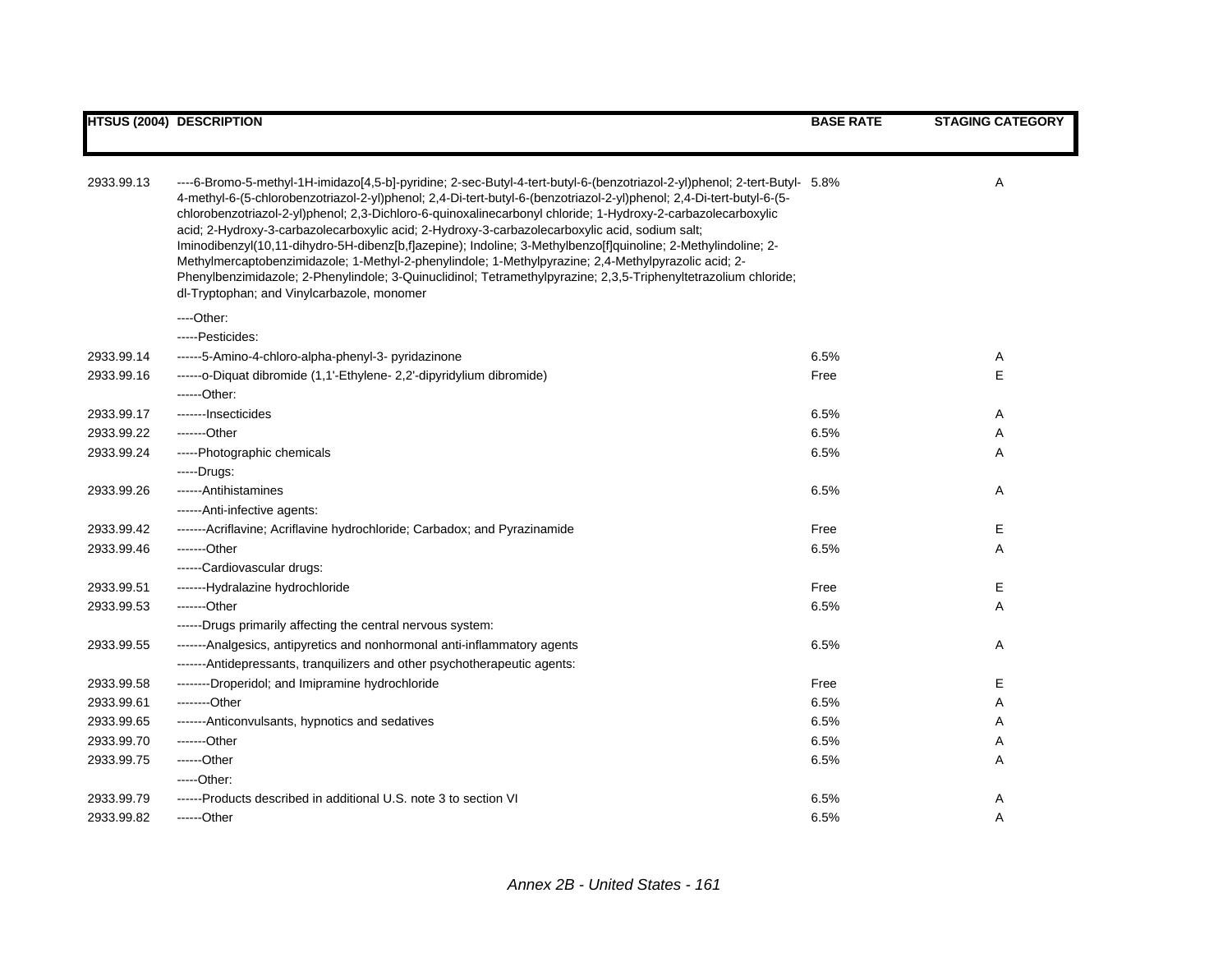|            | <b>HTSUS (2004) DESCRIPTION</b>                                                                                                                                                                                                                                 | <b>BASE RATE</b> | <b>STAGING CATEGORY</b> |
|------------|-----------------------------------------------------------------------------------------------------------------------------------------------------------------------------------------------------------------------------------------------------------------|------------------|-------------------------|
|            |                                                                                                                                                                                                                                                                 |                  |                         |
|            | ---Other:                                                                                                                                                                                                                                                       |                  |                         |
| 2933.99.85 | ----3-Amino-1,2,4-triazole                                                                                                                                                                                                                                      | 3.7%             | Α                       |
| 2933.99.87 | ----Hexamethylenetetramine                                                                                                                                                                                                                                      | 6.3%             | Α                       |
| 2933.99.89 | ----Hexamethyleneimine                                                                                                                                                                                                                                          | Free             | E                       |
|            | ----Other:                                                                                                                                                                                                                                                      |                  |                         |
| 2933.99.90 | $---Drugs$                                                                                                                                                                                                                                                      | 3.7%             | A                       |
| 2933.99.97 | -----Other                                                                                                                                                                                                                                                      | 6.5%             | Α                       |
| 2934       | Nucleic acids and their salts, whether or not chemically defined; other heterocyclic compounds:                                                                                                                                                                 |                  |                         |
| 2934.10    | -Compounds containing an unfused thiazole ring (whether or not hydrogenated) in the structure:<br>-- Aromatic or modified aromatic:                                                                                                                             |                  |                         |
| 2934.10.10 | ---Products described in additional U.S. note 3 to section VI                                                                                                                                                                                                   | 6.5%             | Α                       |
| 2934.10.20 | ---Other                                                                                                                                                                                                                                                        | 6.5%             | A                       |
|            | --Other:                                                                                                                                                                                                                                                        |                  |                         |
| 2934.10.70 | ---4,5-Dichloro-2-n-octyl-4-isothiazolin-3-one; Ethyl 2-(2-aminothiazol-4-yl)-2- hydroxyiminoacetate; Ethyl 2-(2-<br>aminothiazol-4-yl)-2-methoxyiminoacetate; 2-Methyl-4-isothiazolin-3-one; 2-n-Octyl-4-isothiazolin-3-one; and<br>Thiothiamine hydrochloride | Free             | Е                       |
| 2934.10.90 | ---Other                                                                                                                                                                                                                                                        | 6.5%             | Α                       |
| 2934.20    | -Compounds containing in the structure a benzothiazole ring-system (whether or not hydrogenated), not further<br>fused:                                                                                                                                         |                  |                         |
| 2934.20.05 | --N-tert-Butyl-2-benzothiazolesulfenamide                                                                                                                                                                                                                       | 6.5%             | Α                       |
| 2934.20.10 | --2,2'-Dithiobisbenzothiazole                                                                                                                                                                                                                                   | 6.5%             | Α                       |
| 2934.20.15 | --2-Mercaptobenzothiazole; and N-(Oxydiethylene)benzothiazole-2-sulfenamide                                                                                                                                                                                     | 6.5%             | A                       |
| 2934.20.20 | --2-Mercaptobenzothiazole, sodium salt (2-Benzothiazolethiol, sodium salt)                                                                                                                                                                                      | 6.5%             | A                       |
| 2934.20.25 | --2-Amino-5,6-dichlorobenzothiazole; 2-(4-Aminophenyl)-6-methylbenzothiazole-7- sulfonic acid; 2-Amino-6-<br>nitrobenzothiazole; and N,N-Dicyclohexyl-2-benzothiazolesulfenamide                                                                                | Free             | Е                       |
| 2934.20.30 | --2-Amino-6-methoxybenzothiazole; 2-Amino-6-methylbenzothiazole; 6-Ethoxy-2-benzothiazolethiol; 3-<br>Methylbenzothiazole-2-hydrazone; and Primuline base                                                                                                       | 5.8%             | A                       |
|            | --Other:                                                                                                                                                                                                                                                        |                  |                         |
| 2934.20.35 | ---Pesticides                                                                                                                                                                                                                                                   | 6.5%             | Α                       |
|            | ---Other:                                                                                                                                                                                                                                                       |                  |                         |
| 2934.20.40 | ----Products described in additional U.S. note 3 to section VI                                                                                                                                                                                                  | 6.5%             | Α                       |
| 2934.20.80 | ----Other                                                                                                                                                                                                                                                       | 6.5%             | A                       |
| 2934.30    | -Compounds containing in the structure a phenothiazine ring-system (whether or not hydrogenated), not further<br>fused:                                                                                                                                         |                  |                         |
| 2934.30.12 | --2-(Trifluoromethyl)phenothiazine                                                                                                                                                                                                                              | 6.5%             | A                       |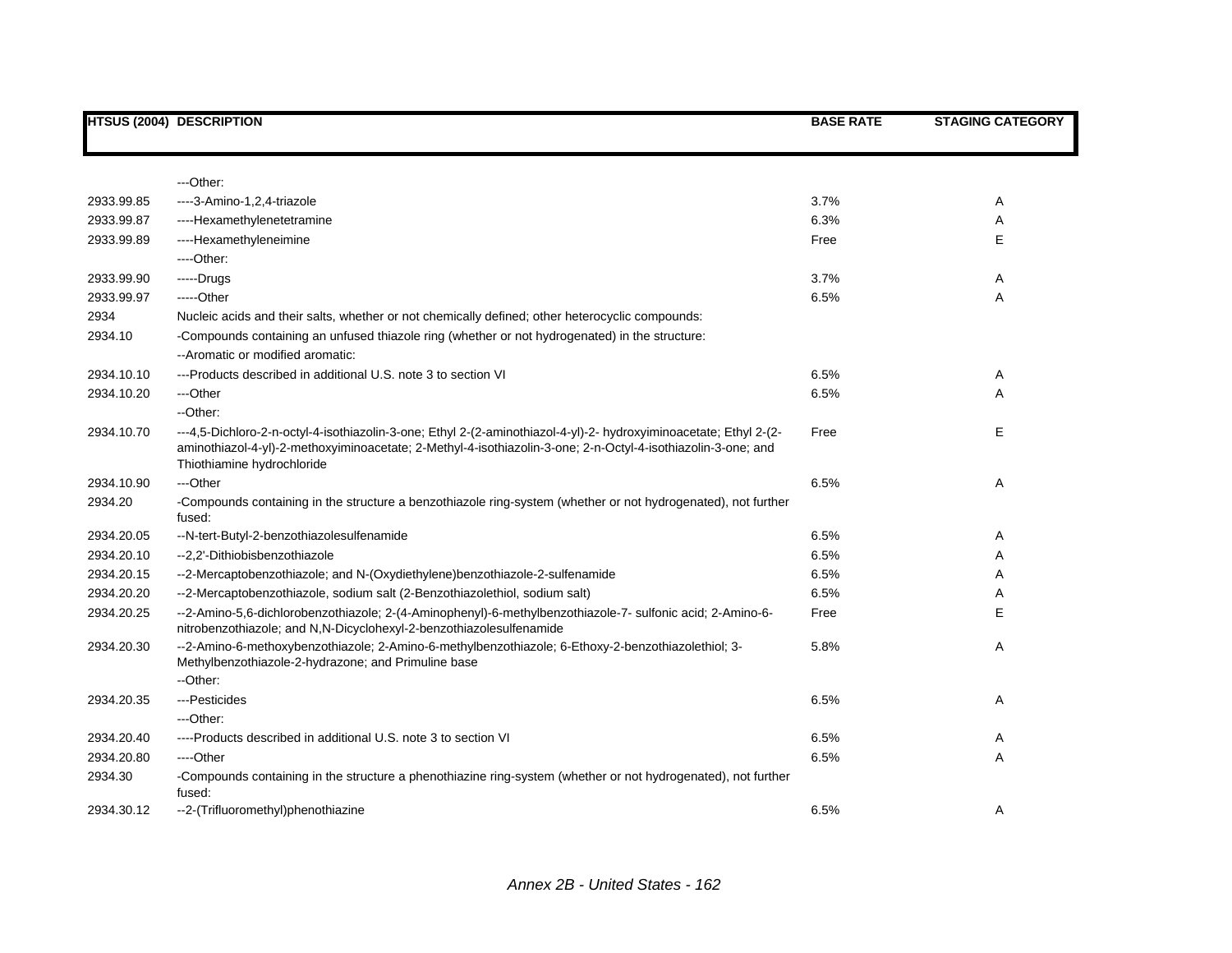|            | <b>HTSUS (2004) DESCRIPTION</b>                                                                                                                                                                                                                                         | <b>BASE RATE</b> | <b>STAGING CATEGORY</b> |
|------------|-------------------------------------------------------------------------------------------------------------------------------------------------------------------------------------------------------------------------------------------------------------------------|------------------|-------------------------|
|            |                                                                                                                                                                                                                                                                         |                  |                         |
| 2934.30.18 | --Ethyl (1H-phenothiazin-2,4,1) carbamate                                                                                                                                                                                                                               | Free             | Е                       |
|            | --Other:                                                                                                                                                                                                                                                                |                  |                         |
|            | ---Drugs:                                                                                                                                                                                                                                                               |                  |                         |
| 2934.30.23 | ---- Antidepressants, tranquilizers and other psychotherapeutic agents                                                                                                                                                                                                  | 6.5%             | Α                       |
| 2934.30.27 | ----Other                                                                                                                                                                                                                                                               | 6.5%             | Α                       |
|            | ---Other:                                                                                                                                                                                                                                                               |                  |                         |
| 2934.30.43 | ----Products described in additional U.S. note 3 to section VI                                                                                                                                                                                                          | 6.5%             | Α                       |
| 2934.30.50 | ----Other                                                                                                                                                                                                                                                               | 6.5%             | Α                       |
|            | -Other:                                                                                                                                                                                                                                                                 |                  |                         |
| 2934.91.00 | --Aminorex (INN), brotizolam (INN), clotiazepam (INN), cloxazolam (INN), dextromoramide (INN), haloxazolam<br>(INN), ketazolam (INN), mesocarb (INN), oxazolam (INN), pemoline (INN), phendimetrazine (INN), phenmetrazine<br>(INN) and sufentanil (INN); salts thereof | Free             | E                       |
| 2934.99    | -- Other:                                                                                                                                                                                                                                                               |                  |                         |
|            | ---Aromatic or modified aromatic:                                                                                                                                                                                                                                       |                  |                         |
| 2934.99.01 | ----Mycophenolate mofetil                                                                                                                                                                                                                                               | Free             | Е                       |
| 2934.99.03 | ----2-Acetylbenzo(b)thiophene; 3-Methylene-7-(2-phenoxyacetamido)cephan-4-carboxylic acid, p-nitrobenzyl<br>ester, 1-oxide; and Naphth[1,2-d]-[1,2,3]-oxadiazole-5-sulfonic acid and its sodium salt                                                                    | Free             | E                       |
| 2934.99.05 | ----5-Amino-3-phenyl-1,2,4-thiadiazole (3-Phenyl-5-amino-1,2,4-thiadiazole); 2-Hydroxybenzoxazole<br>(Benzoxazolone); 4-Phenylmorpholine; 1,9-Thianthrenedicarboxylic acid; and Thioxanthene-9-one (Thioxanthone)                                                       | 5.8%             | Α                       |
| 2934.99.06 | ----7-Nitronaphth[1,2]oxadiazole-5-sulfonic acid and its salts                                                                                                                                                                                                          | 6.5%             | Α                       |
| 2934.99.07 | ----Ethyl 2-[4-[(6-chloro-2-benzoxazolyl)oxy]phenoxy]propanoate (Fenoxaprop-ethyl)                                                                                                                                                                                      | Free             | Е                       |
| 2934.99.08 | ----2,5-Diphenyloxazole                                                                                                                                                                                                                                                 | 6.5%             | Α                       |
| 2934.99.09 | ----1,2-Benzisothiazolin-3-one                                                                                                                                                                                                                                          | Free             | Е                       |
|            | ----Other:                                                                                                                                                                                                                                                              |                  |                         |
|            | -----Pesticides:                                                                                                                                                                                                                                                        |                  |                         |
| 2934.99.11 | ------2-tert-Butyl-4-(2,4-dichloro-5- isopropoxyphenyl)-delta2-1,3,4- oxadiazolin-5-one; 3-lsopropyl-1H-2,1,3-<br>benzothiadiazin-4-(3H)-one-2,2-dioxide (Bentazon); and O,O-Diethyl-S-[(6-chloro-2-oxobenzoxazolin-3-<br>yl)methyl]phosphorodithioate (Phosalone)      | 6.5%             | Α                       |
|            | ------Other:                                                                                                                                                                                                                                                            |                  |                         |
| 2934.99.12 | -------Fungicides                                                                                                                                                                                                                                                       | 6.5%             | Α                       |
| 2934.99.15 | -------Herbicides                                                                                                                                                                                                                                                       | 6.5%             | Α                       |
| 2934.99.16 | -------lnsecticides                                                                                                                                                                                                                                                     | 6.5%             | Α                       |
| 2934.99.18 | -------Other                                                                                                                                                                                                                                                            | 6.5%             | Α                       |
| 2934.99.20 | -----Photographic chemicals                                                                                                                                                                                                                                             | 6.5%             | A                       |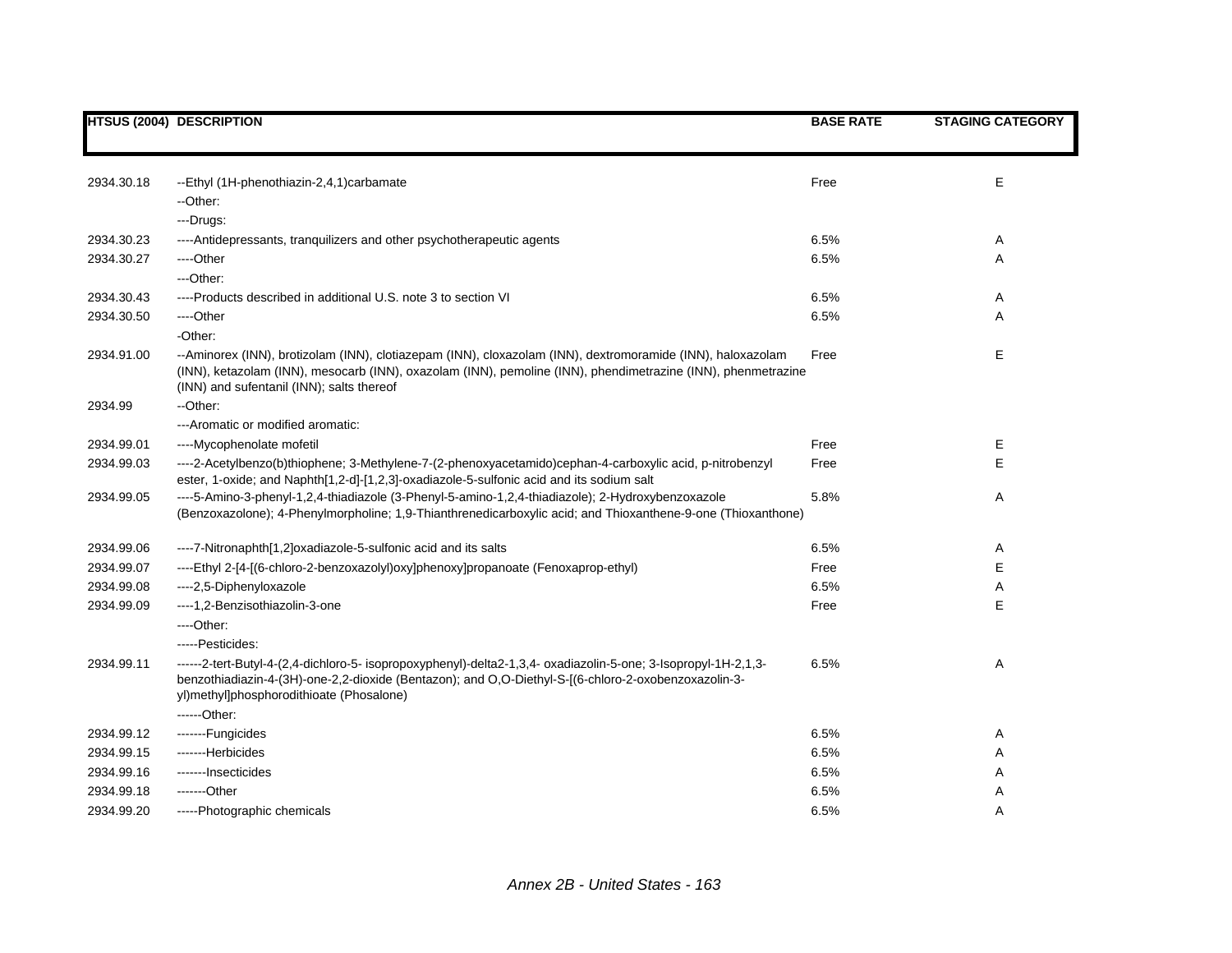|            | <b>HTSUS (2004) DESCRIPTION</b>                                                                                                                                                                                                                                                                                                                                                                                                                                                                                       | <b>BASE RATE</b> | <b>STAGING CATEGORY</b> |
|------------|-----------------------------------------------------------------------------------------------------------------------------------------------------------------------------------------------------------------------------------------------------------------------------------------------------------------------------------------------------------------------------------------------------------------------------------------------------------------------------------------------------------------------|------------------|-------------------------|
|            |                                                                                                                                                                                                                                                                                                                                                                                                                                                                                                                       |                  |                         |
| 2934.99.30 | -----Drugs                                                                                                                                                                                                                                                                                                                                                                                                                                                                                                            | 6.5%             | Α                       |
|            | $---Other:$                                                                                                                                                                                                                                                                                                                                                                                                                                                                                                           |                  |                         |
| 2934.99.39 | ------Products described in additional U.S. note 3 to section VI                                                                                                                                                                                                                                                                                                                                                                                                                                                      | 6.5%             | Α                       |
| 2934.99.44 | ------Other                                                                                                                                                                                                                                                                                                                                                                                                                                                                                                           | 6.5%             | Α                       |
|            | ---Other:                                                                                                                                                                                                                                                                                                                                                                                                                                                                                                             |                  |                         |
| 2934.99.47 | ----Drugs                                                                                                                                                                                                                                                                                                                                                                                                                                                                                                             | 3.7%             | Α                       |
|            | $---Other.$                                                                                                                                                                                                                                                                                                                                                                                                                                                                                                           |                  |                         |
| 2934.99.70 | -----Morpholinoethyl chloride hydrochloride; 2-Methyl-2,5-dioxo-1-oxa-2-phospholan; and (6R-trans)-7-Amino-3-<br>methyl-8-oxo-5-thia-1-azabicyclo[4.2.0]-oct-2-ene-2-carboxylic acid                                                                                                                                                                                                                                                                                                                                  | Free             | Е                       |
| 2934.99.90 | -----Other                                                                                                                                                                                                                                                                                                                                                                                                                                                                                                            | 6.5%             | Α                       |
| 2935.00    | Sulfonamides:                                                                                                                                                                                                                                                                                                                                                                                                                                                                                                         |                  |                         |
| 2935.00.06 | -4-Amino-6-chloro-m-benzenedisulfonamide; and Methyl-4-aminobenzenesulfonylcarbamate (Asulam)                                                                                                                                                                                                                                                                                                                                                                                                                         | 6.5%             | Α                       |
| 2935.00.10 | -2-Amino-N-ethylbenzenesulfonanilide; 5-Amino-alpha,alpha,alpha-trifluorotoluene-2,4-disulfonamide;<br>Benzenesulfonamide; Benzenesulfonyl hydrazide; 2-Chloro-4-amino-5-hydroxybenzenesulfonamide; 2,5-<br>Dimethoxysulfanilanilide; and Metanilamide                                                                                                                                                                                                                                                                | 6.5%             | A                       |
| 2935.00.13 | -(5-[2-Chloro-4-(trifluoromethyl)phenoxy]-N-(methylsulfonyl)-2-nitrobenzamide) (Fomesafen); N-(2,6-Dichloro-3-<br>methylphenyl)-5-amino-1,3,4- triazole-2-sulfonamide; 2,4-Dichloro-5-sulfamoylbenzoic acid; N-Ethyl-o-<br>toluenesulfonamide; N-Ethyl-p-toluenesulfonamide; 7-(Hexadecylsulfonylamino)-1H-indole; Methyl 5-{[(4,6-<br>dimethoxy-2-pyrimidinyl)amino]carbonylaminosulfonyl}-3-chloro-1-methyl-1H-pyrazole-4-carboxylate (Halosulfuron<br>methyl); and Mixtures ofortho- and para-toluene sulfonamides | Free             | E                       |
| 2935.00.15 | -o-Toluenesulfonamide                                                                                                                                                                                                                                                                                                                                                                                                                                                                                                 | 6.5%             | Α                       |
|            | -Other:                                                                                                                                                                                                                                                                                                                                                                                                                                                                                                               |                  |                         |
| 2935.00.20 | -- Fast color bases and fast color salts                                                                                                                                                                                                                                                                                                                                                                                                                                                                              | 6.5%             | Α                       |
|            | --Drugs:                                                                                                                                                                                                                                                                                                                                                                                                                                                                                                              |                  |                         |
|            | --- Anti-infective agents:                                                                                                                                                                                                                                                                                                                                                                                                                                                                                            |                  |                         |
| 2935.00.29 | ----Acetylsulfaguanidine                                                                                                                                                                                                                                                                                                                                                                                                                                                                                              | Free             | Е                       |
| 2935.00.30 | ----Sulfamethazine                                                                                                                                                                                                                                                                                                                                                                                                                                                                                                    | Free             | E                       |
| 2935.00.32 | ----Acetylsulfisoxazole; Sulfacetamide, sodium; and Sulfamethazine, sodium                                                                                                                                                                                                                                                                                                                                                                                                                                            | 6.5%             | Α                       |
| 2935.00.33 | ----Sulfathiazole and Sulfathiazole, sodium                                                                                                                                                                                                                                                                                                                                                                                                                                                                           | Free             | Ε                       |
| 2935.00.42 | ----Salicylazosulfapyridine (Sulfasalazine); Sulfadiazine; Sulfaguanidine; Sulfamerizine; and Sulfapyridine                                                                                                                                                                                                                                                                                                                                                                                                           | Free             | E                       |
| 2935.00.48 | ---Other                                                                                                                                                                                                                                                                                                                                                                                                                                                                                                              | 6.5%             | Α                       |
| 2935.00.60 | ---Other                                                                                                                                                                                                                                                                                                                                                                                                                                                                                                              | 6.5%             | Α                       |
|            | --Other:                                                                                                                                                                                                                                                                                                                                                                                                                                                                                                              |                  |                         |
| 2935.00.75 | ---Products described in additional U.S. note 3 to section VI                                                                                                                                                                                                                                                                                                                                                                                                                                                         | 6.5%             | Α                       |
| 2935.00.95 | ---Other                                                                                                                                                                                                                                                                                                                                                                                                                                                                                                              | 6.5%             | A                       |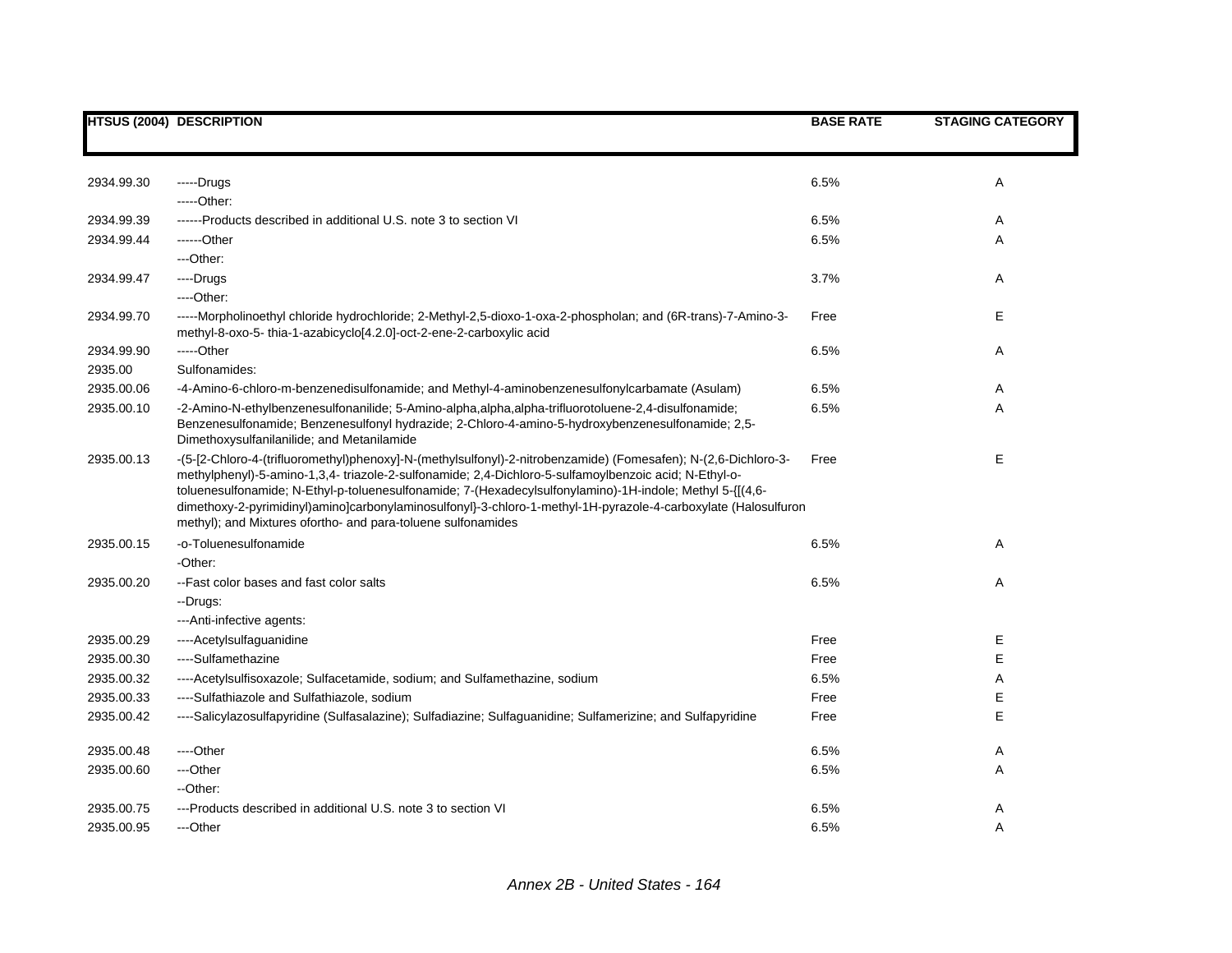|            | <b>HTSUS (2004) DESCRIPTION</b>                                                                                                                                                                                      | <b>BASE RATE</b> | <b>STAGING CATEGORY</b> |
|------------|----------------------------------------------------------------------------------------------------------------------------------------------------------------------------------------------------------------------|------------------|-------------------------|
|            |                                                                                                                                                                                                                      |                  |                         |
| 2936       | Provitamins and vitamins, natural or reproduced by synthesis (including natural concentrates), derivatives thereof<br>used primarily as vitamins, and intermixtures of the foregoing, whether or not in any solvent: |                  |                         |
| 2936.10.00 | -Provitamins, unmixed                                                                                                                                                                                                | Free             | Е                       |
|            | -Vitamins and their derivatives, unmixed:                                                                                                                                                                            |                  |                         |
| 2936.21.00 | -- Vitamins A and their derivatives                                                                                                                                                                                  | Free             | E                       |
| 2936.22.00 | -- Vitamin B1 (Thiamine) and its derivatives                                                                                                                                                                         | Free             | E                       |
| 2936.23.00 | -- Vitamin B2 (Riboflavin) and its derivatives                                                                                                                                                                       | Free             | E                       |
| 2936.24.00 | --D- or DL-Pantothenic acid (Vitamin B3 or Vitamin B5) and its derivatives                                                                                                                                           | Free             | E                       |
| 2936.25.00 | -- Vitamin B6 (Pyridoxine and related compounds with Vitamin B6 activity) and its derivatives                                                                                                                        | Free             | E                       |
| 2936.26.00 | --Vitamin B12 (Cyanocobalamin and related compounds with Vitamin B12 activity) and its derivatives                                                                                                                   | Free             | E                       |
| 2936.27.00 | -- Vitamin C (Ascorbic acid) and its derivatives                                                                                                                                                                     | Free             | E                       |
| 2936.28.00 | --Vitamin E (Tocopherols and related compounds with Vitamin E activity) and its derivatives                                                                                                                          | Free             | E                       |
| 2936.29    | --Other vitamins and their derivatives:                                                                                                                                                                              |                  |                         |
| 2936.29.10 | --- Folic acid                                                                                                                                                                                                       | Free             | Ε                       |
| 2936.29.15 | ---Niacin and niacinamide                                                                                                                                                                                            | Free             | E                       |
|            | ---Other:                                                                                                                                                                                                            |                  |                         |
| 2936.29.20 | ----Aromatic or modified aromatic                                                                                                                                                                                    | Free             | Е                       |
| 2936.29.50 | ----Other                                                                                                                                                                                                            | Free             | Е                       |
| 2936.90.00 | -Other, including natural concentrates                                                                                                                                                                               | Free             | Е                       |
| 2937       | Hormones, prostaglandins, thromboxanes and leukotrienes, natural or reproduced by synthesis; derivatives and<br>structural analogues thereof, including chain modified polypeptides, used primarily as hormones:     |                  |                         |
|            | -Polypeptide hormones, protein hormones and glycoprotein hormones, their derivatives and structural analogues:                                                                                                       |                  |                         |
| 2937.11.00 | --Somatotropin, its derivatives and structural analogues                                                                                                                                                             | Free             | Ε                       |
| 2937.12.00 | -- Insulin and its salts                                                                                                                                                                                             | Free             | Е                       |
| 2937.19.00 | --Other                                                                                                                                                                                                              | Free             | E                       |
|            | -Steroidal hormones, their derivatives and structural analogues:                                                                                                                                                     |                  |                         |
| 2937.21.00 | --Cortisone, hydrocortisone, prednisone (dehydrocortisone), and prednisolone (dehydrohydrocortisone)                                                                                                                 | Free             | Е                       |
| 2937.22.00 | --Halogenated derivatives of adrenal cortical hormones                                                                                                                                                               | Free             | Е                       |
| 2937.23    | --Estrogens and progestins:                                                                                                                                                                                          |                  |                         |
| 2937.23.10 | ---Obtained directly or indirectly from animal or vegetable materials<br>---Other:                                                                                                                                   | Free             | Е                       |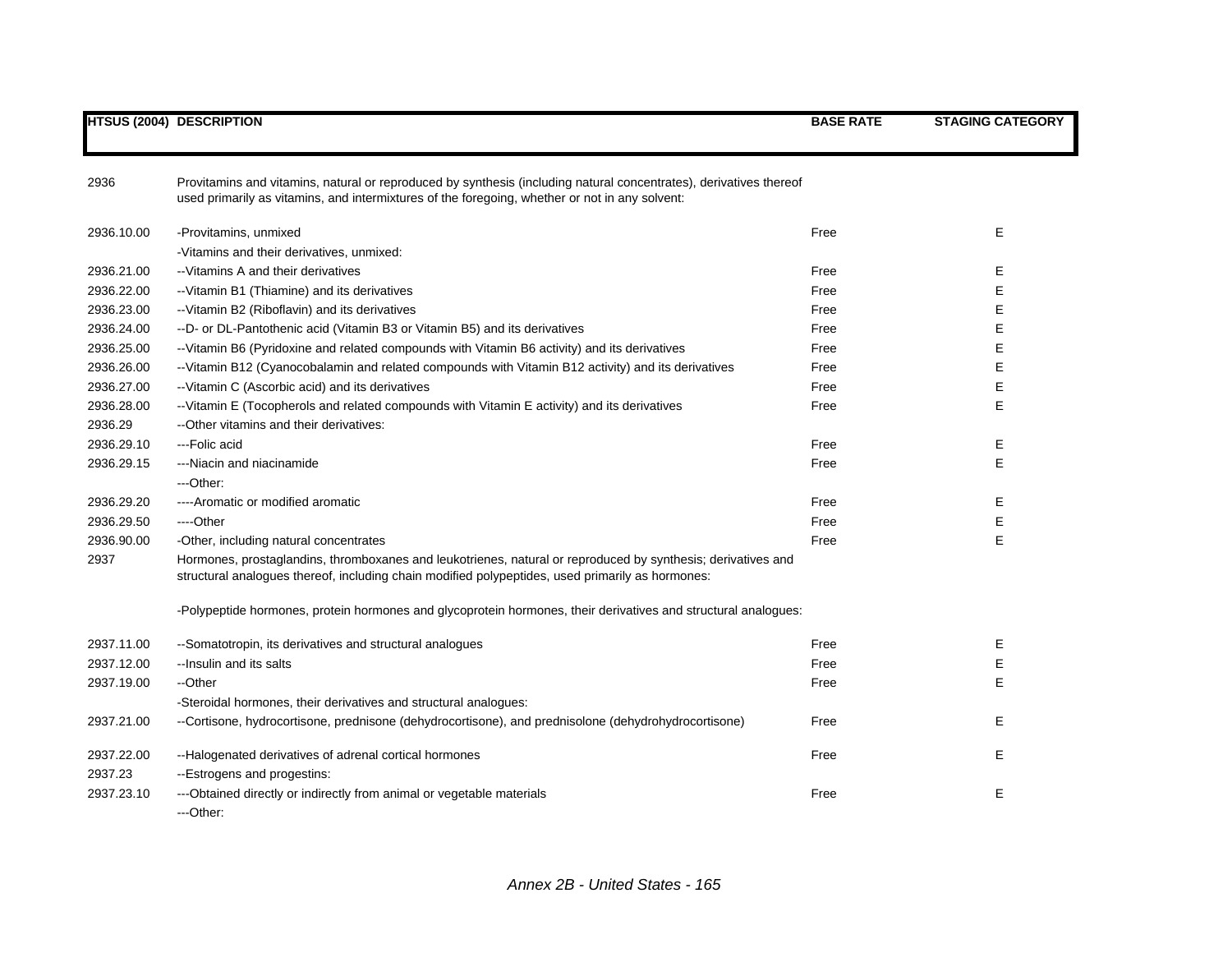|            | <b>HTSUS (2004) DESCRIPTION</b>                                                                                                                                                                                                                                                                         | <b>BASE RATE</b> | <b>STAGING CATEGORY</b> |
|------------|---------------------------------------------------------------------------------------------------------------------------------------------------------------------------------------------------------------------------------------------------------------------------------------------------------|------------------|-------------------------|
|            |                                                                                                                                                                                                                                                                                                         |                  |                         |
| 2937.23.25 | ----Estradiol benzoate; and Estradiol cyclopentylpropionate (Estradiol cypionate)                                                                                                                                                                                                                       | Free             | Ε                       |
| 2937.23.50 | ----Other                                                                                                                                                                                                                                                                                               | Free             | E                       |
| 2937.29    | --Other:                                                                                                                                                                                                                                                                                                |                  |                         |
| 2937.29.10 | ---Desonide; and Nandrolone phenproprionate                                                                                                                                                                                                                                                             | Free             | Е                       |
| 2937.29.90 | ---Other                                                                                                                                                                                                                                                                                                | Free             | E                       |
|            | -Catecholamine hormones, their derivatives and structural analogues:                                                                                                                                                                                                                                    |                  |                         |
| 2937.31.00 | --Epinephrine                                                                                                                                                                                                                                                                                           | Free             | Е                       |
| 2937.39    | --Other:                                                                                                                                                                                                                                                                                                |                  |                         |
| 2937.39.10 | -- Epinephrine hydrochloride                                                                                                                                                                                                                                                                            | Free             | Ε                       |
| 2937.39.90 | ---Other                                                                                                                                                                                                                                                                                                | Free             | Е                       |
| 2937.40    | -Amino-acid derivatives:                                                                                                                                                                                                                                                                                |                  |                         |
| 2937.40.10 | --I-Thyroxine (Levothyroxine), sodium                                                                                                                                                                                                                                                                   | Free             | Е                       |
| 2937.40.90 | --Other                                                                                                                                                                                                                                                                                                 | Free             | Ε                       |
| 2937.50.00 | -Prostaglandins, thromboxanes and leukotrienes, their derivatives and structural analogues                                                                                                                                                                                                              | Free             | Ε                       |
| 2937.90.00 | -Other                                                                                                                                                                                                                                                                                                  | Free             | Е                       |
| 2938       | Glycosides, natural or reproduced by synthesis, and their salts, ethers, esters and other derivatives:                                                                                                                                                                                                  |                  |                         |
| 2938.10.00 | -Rutoside (Rutin) and its derivatives                                                                                                                                                                                                                                                                   | 1.5%             | Α                       |
| 2938.90.00 | -Other                                                                                                                                                                                                                                                                                                  | 3.7%             | Α                       |
| 2939       | Vegetable alkaloids, natural or reproduced by synthesis, and their salts, ethers, esters and other derivatives:                                                                                                                                                                                         |                  |                         |
|            | -Alkaloids of opium and their derivatives; salts thereof:                                                                                                                                                                                                                                               |                  |                         |
| 2939.11.00 | --Concentrates of poppy straw; buprenorphine (INN); codeine, dihydrocodeine (INN), ethylmorphine, etorphine<br>(INN), heroin, hydrocodone (INN), hydromorphone (INN), morphine, nicomorphine (INN), oxycodone (INN),<br>oxymorphone (INN), pholcodine (INN), thebacon (INN) and thebaine; salts thereof | Free             | Е                       |
| 2939.19    | --Other:                                                                                                                                                                                                                                                                                                |                  |                         |
| 2939.19.10 | ---Papaverine and its salts                                                                                                                                                                                                                                                                             | Free             | Е                       |
|            | ---Other:                                                                                                                                                                                                                                                                                               |                  |                         |
| 2939.19.20 | ----Synthetic                                                                                                                                                                                                                                                                                           | Free             | Е                       |
| 2939.19.50 | ----Other                                                                                                                                                                                                                                                                                               | Free             | E                       |
|            | -Alkaloids of cinchona and their derivatives; salts thereof:                                                                                                                                                                                                                                            |                  |                         |
| 2939.21.00 | --Quinine and its salts                                                                                                                                                                                                                                                                                 | Free             | Ε                       |
| 2939.29.00 | --Other                                                                                                                                                                                                                                                                                                 | Free             | E                       |
| 2939.30.00 | -Caffeine and its salts                                                                                                                                                                                                                                                                                 | Free             | E                       |
|            | -Ephedrines and their salts:                                                                                                                                                                                                                                                                            |                  |                         |
| 2939.41.00 | --Ephedrine and its salts                                                                                                                                                                                                                                                                               | Free             | E                       |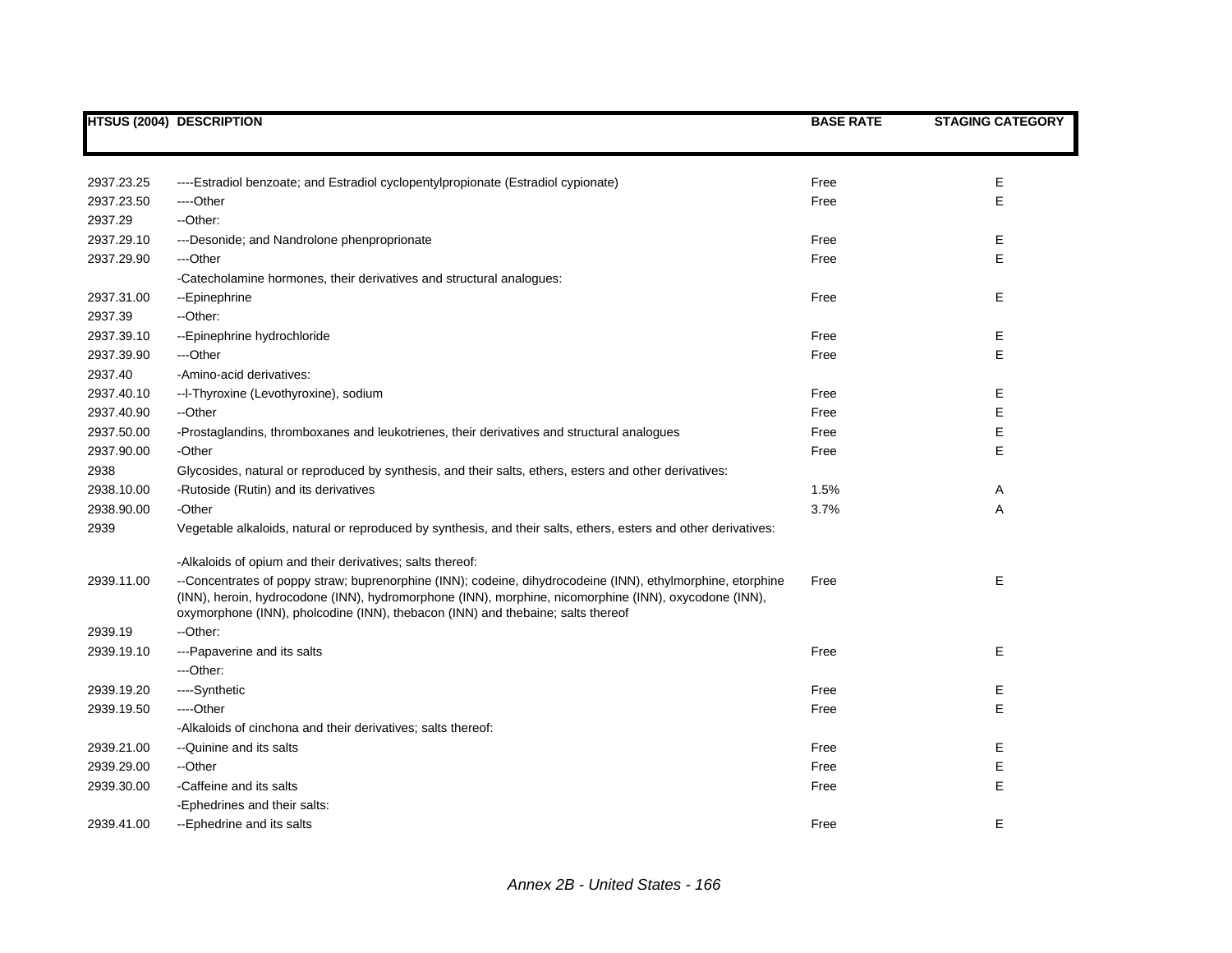|            | <b>HTSUS (2004) DESCRIPTION</b>                                                                                                                                                                           | <b>BASE RATE</b> | <b>STAGING CATEGORY</b> |
|------------|-----------------------------------------------------------------------------------------------------------------------------------------------------------------------------------------------------------|------------------|-------------------------|
|            |                                                                                                                                                                                                           |                  |                         |
| 2939.42.00 | --Pseudoephedrine and its salts                                                                                                                                                                           | Free             | Ε                       |
| 2939.43.00 | --Cathine (INN) and its salts                                                                                                                                                                             | Free             | E                       |
| 2939.49.01 | --Other                                                                                                                                                                                                   | Free             | E                       |
|            | -Theophylline and aminophylline (theophylline-ethylenediamine) and their derivatives; salts thereof:                                                                                                      |                  |                         |
| 2939.51.00 | --Fenetylline (INN) and its salts                                                                                                                                                                         | Free             | Ε                       |
| 2939.59.00 | --Other                                                                                                                                                                                                   | Free             | E                       |
|            | -Alkaloids of rye ergot and their derivatives; salts thereof:                                                                                                                                             |                  |                         |
| 2939.61.00 | --Ergometrine and its salts                                                                                                                                                                               | Free             | Ε                       |
| 2939.62.00 | --Ergotamine and its salts                                                                                                                                                                                | Free             | Е                       |
| 2939.63.00 | --Lysergic acid and its salts                                                                                                                                                                             | Free             | Е                       |
| 2939.69.00 | --Other                                                                                                                                                                                                   | Free             | E                       |
|            | -Other:                                                                                                                                                                                                   |                  |                         |
| 2939.91.00 | --Cocaine, ecgonine, levometamfetamine, metamfetamine (INN), metamfetamine racemate; salts, esters and<br>other derivatives thereof                                                                       | Free             | Е                       |
| 2939.99.00 | --Other                                                                                                                                                                                                   | Free             | Е                       |
| 2940.00    | Sugars, chemically pure, other than sucrose, lactose, maltose, glucose and fructose; sugar ethers, sugar acetals<br>and sugar esters, and their salts, other than products of heading 2937, 2938 or 2939: |                  |                         |
| 2940.00.20 | -D-Arabinose                                                                                                                                                                                              | Free             | Ε                       |
| 2940.00.60 | -Other                                                                                                                                                                                                    | 5.8%             | Α                       |
| 2941       | Antibiotics:                                                                                                                                                                                              |                  |                         |
| 2941.10    | -Penicillins and their derivatives with a penicillanic acid structure; salts thereof:                                                                                                                     |                  |                         |
| 2941.10.10 | -- Ampicillin and its salts                                                                                                                                                                               | Free             | Е                       |
| 2941.10.20 | --Penicillin G salts                                                                                                                                                                                      | Free             | E                       |
|            | --Other:                                                                                                                                                                                                  |                  |                         |
| 2941.10.30 | ---Carfecillin, sodium; Cloxacillin, sodium; Dicloxacillin, sodium; Flucloxacillin (Floxacillin); and Oxacillin, sodium                                                                                   | Free             | Е                       |
| 2941.10.50 | ---Other                                                                                                                                                                                                  | Free             | Е                       |
| 2941.20    | -Streptomycins and their derivatives; salts thereof:                                                                                                                                                      |                  |                         |
| 2941.20.10 | -- Dihydrostreptomycin and its derivatives; salts thereof                                                                                                                                                 | 3.5%             | Α                       |
| 2941.20.50 | --Other                                                                                                                                                                                                   | Free             | Ε                       |
| 2941.30.00 | -Tetracyclines and their derivatives; salts thereof                                                                                                                                                       | Free             | E                       |
| 2941.40.00 | -Chloramphenicol and its derivatives; salts thereof                                                                                                                                                       | Free             | E                       |
| 2941.50.00 | -Erythromycin and its derivatives; salts thereof                                                                                                                                                          | Free             | E                       |
| 2941.90    | -Other:                                                                                                                                                                                                   |                  |                         |
| 2941.90.10 | --Natural                                                                                                                                                                                                 | Free             | Е                       |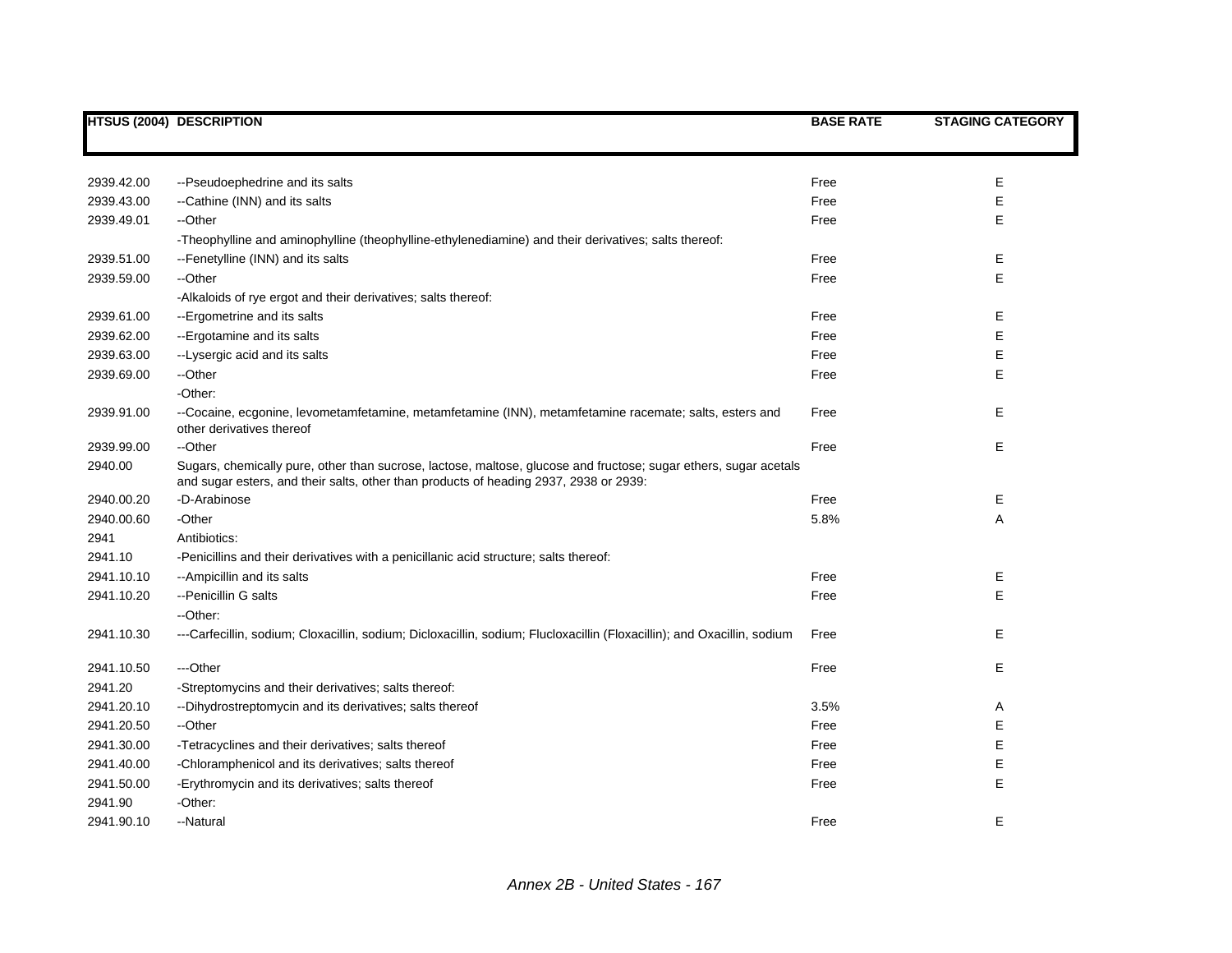|            | <b>HTSUS (2004) DESCRIPTION</b>                                                                                                                                                                                                                                                                                             | <b>BASE RATE</b> | <b>STAGING CATEGORY</b> |
|------------|-----------------------------------------------------------------------------------------------------------------------------------------------------------------------------------------------------------------------------------------------------------------------------------------------------------------------------|------------------|-------------------------|
|            |                                                                                                                                                                                                                                                                                                                             |                  |                         |
|            | --Other:                                                                                                                                                                                                                                                                                                                    |                  |                         |
| 2941.90.30 | ---Aromatic or modified aromatic                                                                                                                                                                                                                                                                                            | Free             | Е                       |
| 2941.90.50 | ---Other                                                                                                                                                                                                                                                                                                                    | Free             | E                       |
| 2942.00    | Other organic compounds:                                                                                                                                                                                                                                                                                                    |                  |                         |
|            | -Aromatic or modified aromatic:                                                                                                                                                                                                                                                                                             |                  |                         |
| 2942.00.03 | --[2,2'-Thiobis(4-(1,1,3,3-tetramethyl-n-butyl)- phenolato)(2,1)]-O,O',S-(1-butanamine), nickel II<br>--Other:                                                                                                                                                                                                              | Free             | Е                       |
| 2942.00.05 | ---Drugs                                                                                                                                                                                                                                                                                                                    | 6.5%             | Α                       |
|            | ---Other:                                                                                                                                                                                                                                                                                                                   |                  |                         |
| 2942.00.10 | ----Products described in additional U.S. note 3 to section VI                                                                                                                                                                                                                                                              | 6.5%             | Α                       |
| 2942.00.35 | ----Other                                                                                                                                                                                                                                                                                                                   | 6.5%             | Α                       |
| 2942.00.50 | -Other                                                                                                                                                                                                                                                                                                                      | 3.7%             | Α                       |
| 3001       | Glands and other organs for organotherapeutic uses, dried, whether or not powdered; extracts of glands or other<br>organs or of their secretions for organotherapeutic uses; heparin and its salts; other human or animal substances<br>prepared for therapeutic or prophylactic uses, not elsewhere specified or included: |                  |                         |
| 3001.10.00 | -Glands and other organs, dried, whether or not powdered                                                                                                                                                                                                                                                                    | Free             | Е                       |
| 3001.20.00 | -Extracts of glands or other organs or of their secretions                                                                                                                                                                                                                                                                  | Free             | Ε                       |
| 3001.90.00 | -Other                                                                                                                                                                                                                                                                                                                      | Free             | E                       |
| 3002       | Human blood; animal blood prepared for therapeutic, prophylactic or diagnostic uses; anti-sera and other blood<br>fractions and modified immunological products, whether or not obtained by means of biotechnological processes;<br>vaccines, toxins, cultures of micro-organisms (excluding yeasts) and similar products:  |                  |                         |
| 3002.10.01 | -Antisera and other blood fractions and modified immunological products, whether or not obtained by means of<br>biotechnological processes                                                                                                                                                                                  | Free             | Е                       |
| 3002.20.00 | -Vaccines for human medicine                                                                                                                                                                                                                                                                                                | Free             | Е                       |
| 3002.30.00 | -Vaccines for veterinary medicine                                                                                                                                                                                                                                                                                           | Free             | E                       |
| 3002.90    | -Other:                                                                                                                                                                                                                                                                                                                     |                  |                         |
| 3002.90.10 | --Ferments                                                                                                                                                                                                                                                                                                                  | Free             | Е                       |
| 3002.90.51 | --Other                                                                                                                                                                                                                                                                                                                     | Free             | E                       |
| 3003       | Medicaments (excluding goods of heading 3002, 3005 or 3006) consisting of two or more constituents which have<br>been mixed together for therapeutic or prophylactic uses, not put up in measured doses or in forms or packings<br>for retail sale:                                                                         |                  |                         |
| 3003.10.00 | -Containing penicillins or derivatives thereof, with a penicillanic acid structure, or streptomycins or their derivatives Free                                                                                                                                                                                              |                  | Е                       |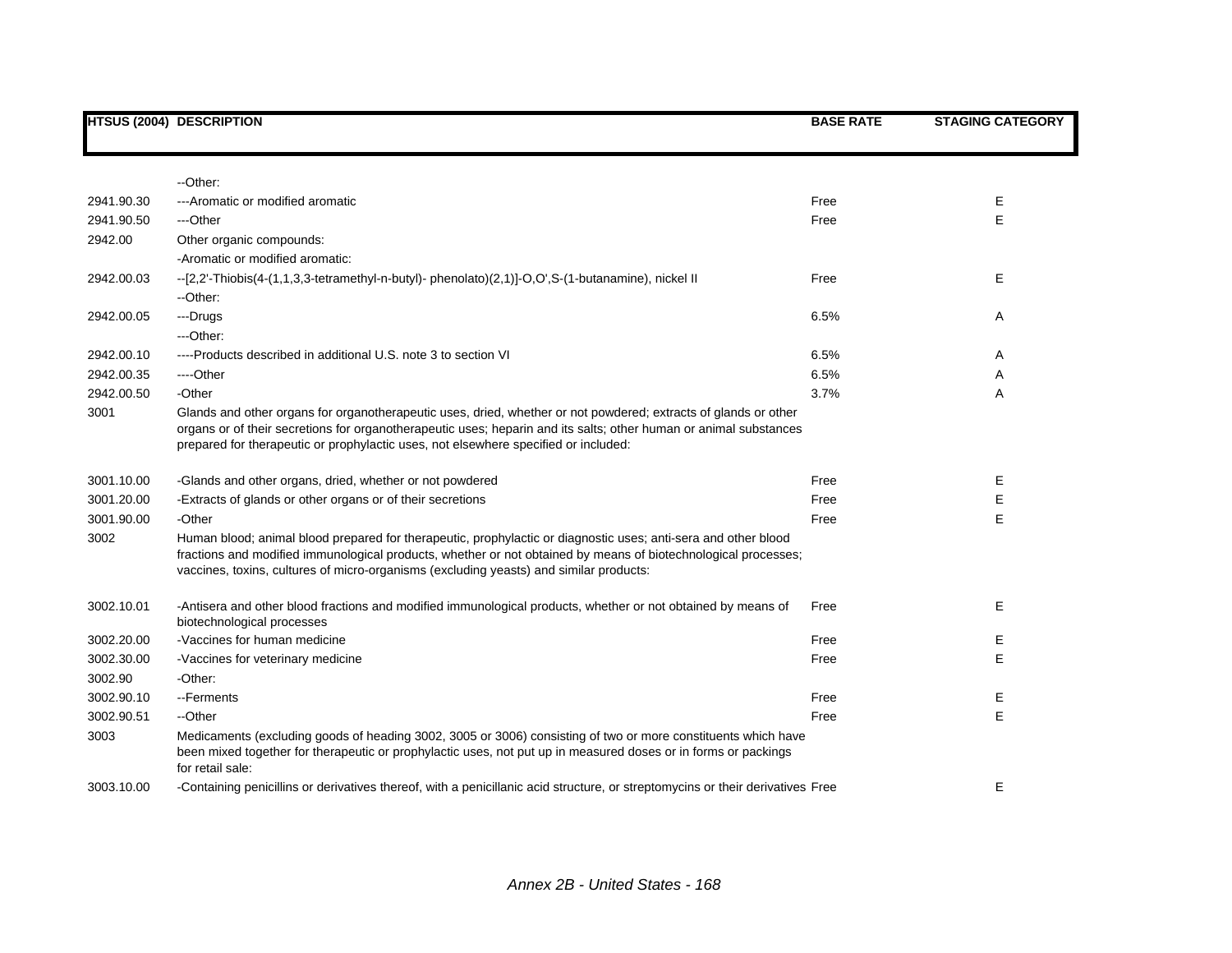|            | <b>HTSUS (2004) DESCRIPTION</b>                                                                                                                                                                                                                                                       | <b>BASE RATE</b> | <b>STAGING CATEGORY</b> |
|------------|---------------------------------------------------------------------------------------------------------------------------------------------------------------------------------------------------------------------------------------------------------------------------------------|------------------|-------------------------|
|            |                                                                                                                                                                                                                                                                                       |                  |                         |
| 3003.20.00 | -Containing other antibiotics Containing hormones or other products of heading 2937 but not containing<br>antibiotics:                                                                                                                                                                | Free             | E.                      |
|            | -Containing hormones or other products of heading 2937 but not containing antibiotics:                                                                                                                                                                                                |                  |                         |
| 3003.31.00 | --Containing insulin                                                                                                                                                                                                                                                                  | Free             | Е                       |
| 3003.39    | --Other:                                                                                                                                                                                                                                                                              |                  |                         |
| 3003.39.10 | --- Artificial mixtures of natural hormones                                                                                                                                                                                                                                           | Free             | Е                       |
| 3003.39.50 | ---Other                                                                                                                                                                                                                                                                              | Free             | Е                       |
| 3003.40.00 | -Containing alkaloids or derivatives thereof but not containing hormones or other products of heading 2937 or<br>antibiotics                                                                                                                                                          | Free             | E                       |
| 3003.90.00 | -Other                                                                                                                                                                                                                                                                                | Free             | Е                       |
| 3004       | Medicaments (excluding goods of heading 3002, 3005 or 3006) consisting of mixed or unmixed products for<br>therapeutic or prophylactic uses, put up in measured doses (including those in the form of transdermal<br>administration systems) or in forms or packings for retail sale: |                  |                         |
| 3004.10    | -Containing penicillins or derivatives thereof, with a penicillanic acid structure, or streptomycins or their<br>derivatives:                                                                                                                                                         |                  |                         |
| 3004.10.10 | --Containing penicillin G salts                                                                                                                                                                                                                                                       | Free             | Е                       |
| 3004.10.50 | --Other                                                                                                                                                                                                                                                                               | Free             | Е                       |
| 3004.20.00 | -Containing other antibiotics                                                                                                                                                                                                                                                         | Free             | Е                       |
|            | -Containing hormones or other products of heading 2937 but not containing antibiotics:                                                                                                                                                                                                |                  |                         |
| 3004.31.00 | --Containing insulin                                                                                                                                                                                                                                                                  | Free             | Е                       |
| 3004.32.00 | --Containing corticosteroid hormones, their derivatives and structural analogues                                                                                                                                                                                                      | Free             | E                       |
| 3004.39.00 | --Other                                                                                                                                                                                                                                                                               | Free             | E                       |
| 3004.40.00 | -Containing alkaloids or derivatives thereof but not containing hormones, other products of heading 2937 or<br>antibiotics                                                                                                                                                            | Free             | E                       |
| 3004.50    | -Other medicaments containing vitamins or other products of heading 2936:                                                                                                                                                                                                             |                  |                         |
|            | --Containing vitamins synthesized wholly or in part from aromatic or modified aromatic industrial organic<br>compounds:                                                                                                                                                               |                  |                         |
| 3004.50.10 | ---Vitamin B2                                                                                                                                                                                                                                                                         | Free             | Е                       |
| 3004.50.20 | --Vitamin B12                                                                                                                                                                                                                                                                         | Free             | Е                       |
| 3004.50.30 | --- Vitamin E                                                                                                                                                                                                                                                                         | Free             | Е                       |
| 3004.50.40 | ---Other                                                                                                                                                                                                                                                                              | Free             | Е                       |
| 3004.50.50 | --Other                                                                                                                                                                                                                                                                               | Free             | E                       |
| 3004.90    | -Other:                                                                                                                                                                                                                                                                               |                  |                         |
| 3004.90.10 | -Containing antigens or hyaluronic acid or its sodium salt                                                                                                                                                                                                                            | Free             | Е                       |
| 3004.90.91 | --Other                                                                                                                                                                                                                                                                               | Free             | E                       |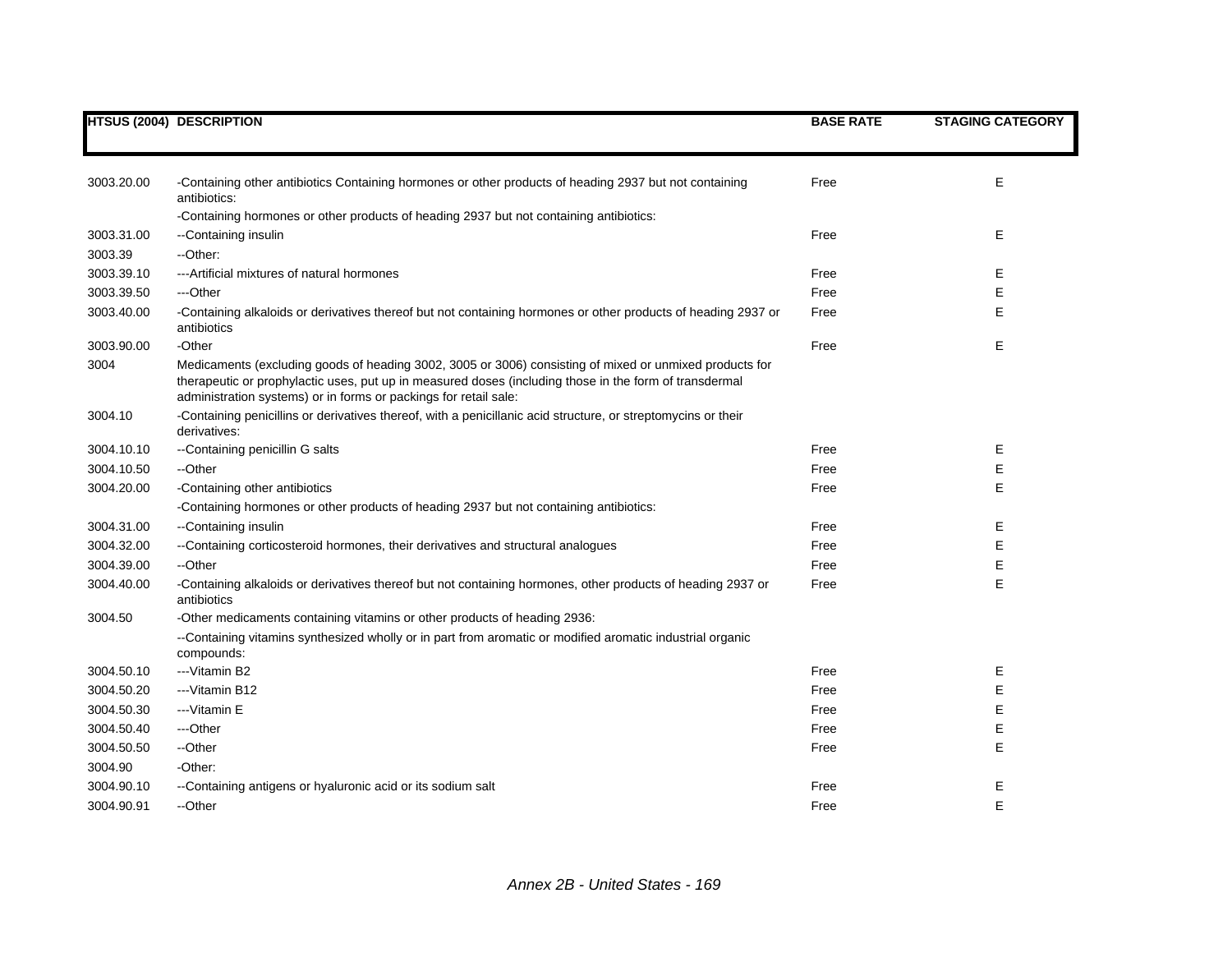| 3005       | Wadding, gauze, bandages and similar articles (for example, dressings, adhesive plasters, poultices),<br>impregnated or coated with pharmaceutical substances or put up in forms or packings for retail sale for medical,<br>surgical, dental or veterinary purposes: |      |   |
|------------|-----------------------------------------------------------------------------------------------------------------------------------------------------------------------------------------------------------------------------------------------------------------------|------|---|
| 3005.10    | -Adhesive dressings and other articles having an adhesive layer:                                                                                                                                                                                                      |      |   |
| 3005.10.10 | --Coated or impregnated with pharmaceutical substances                                                                                                                                                                                                                | Free | Е |
| 3005.10.50 | --Other                                                                                                                                                                                                                                                               | Free | E |
| 3005.90    | -Other:                                                                                                                                                                                                                                                               |      |   |
| 3005.90.10 | --Coated or impregnated with pharmaceutical substances                                                                                                                                                                                                                | Free | Е |
| 3005.90.50 | --Other                                                                                                                                                                                                                                                               | Free | E |
| 3006       | Pharmaceutical goods specified in note 4 to this chapter:                                                                                                                                                                                                             |      |   |
| 3006.10.00 | -Sterile surgical catgut, similar sterile suture materials and sterile tissue adhesives for surgical wound closure;<br>sterile laminaria and sterile laminaria tents; sterile absorbable surgical or dental hemostatics                                               | Free | Е |
| 3006.20.00 | -Blood-grouping reagents                                                                                                                                                                                                                                              | Free | Е |
| 3006.30    | -Opacifying preparations for X-ray examinations; diagnostic reagents designed to be administered to the patient:                                                                                                                                                      |      |   |
| 3006.30.10 | --Containing antigens or antisera                                                                                                                                                                                                                                     | Free | Е |
| 3006.30.50 | --Other                                                                                                                                                                                                                                                               | Free | E |
| 3006.40.00 | -Dental cements and other dental fillings; bone reconstruction cements                                                                                                                                                                                                | Free | E |
| 3006.50.00 | -First-aid boxes and kits                                                                                                                                                                                                                                             | Free | Ε |
| 3006.60.00 | -Chemical contraceptive preparations based on hormones, on other products of heading 2937 or on spermicides                                                                                                                                                           | Free | E |
|            |                                                                                                                                                                                                                                                                       |      |   |
| 3006.70.00 | -Gel preparations designed to be used in human or veterinary medicine as a lubricant for parts of the body for<br>surgical operations or physical examinations or as a coupling agent between the body and medical instruments                                        | 5%   | A |
| 3006.80.00 | -Waste pharmaceuticals                                                                                                                                                                                                                                                | Free | Е |
| 3101.00.00 | Animal or vegetable fertilizers, whether or not mixed together or chemically treated; fertilizers produced by the<br>mixing or chemical treatment of animal or vegetable products                                                                                     | Free | E |
| 3102       | Mineral or chemical fertilizers, nitrogenous:                                                                                                                                                                                                                         |      |   |
| 3102.10.00 | -Urea, whether or not in aqueous solution                                                                                                                                                                                                                             | Free | Е |
|            | -Ammonium sulfate; double salts and mixtures of ammonium sulfate and ammonium nitrate:                                                                                                                                                                                |      |   |
| 3102.21.00 | --Ammonium sulfate                                                                                                                                                                                                                                                    | Free | Е |
| 3102.29.00 | --Other                                                                                                                                                                                                                                                               | Free | Е |
| 3102.30.00 | -Ammonium nitrate, whether or not in aqueous solution                                                                                                                                                                                                                 | Free | Е |
| 3102.40.00 | -Mixtures of ammonium nitrate with calcium carbonate or other inorganic nonfertilizing substances                                                                                                                                                                     | Free | E |
| 3102.50.00 | -Sodium nitrate                                                                                                                                                                                                                                                       | Free | E |
| 3102.60.00 | -Double salts and mixtures of calcium nitrate and ammonium nitrate                                                                                                                                                                                                    | Free | E |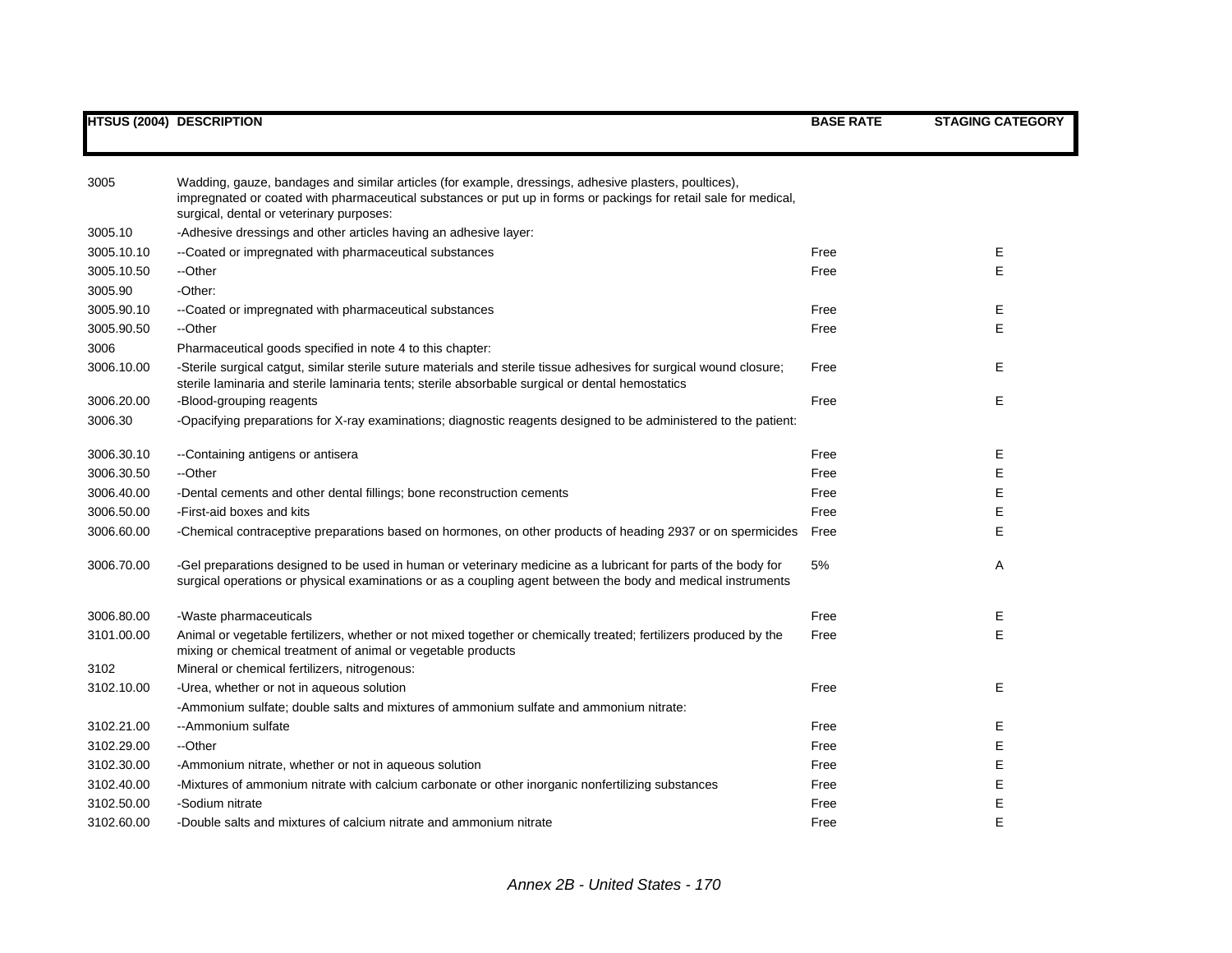|            | <b>HTSUS (2004) DESCRIPTION</b>                                                                                                                                                                                                                          | <b>BASE RATE</b> | <b>STAGING CATEGORY</b> |
|------------|----------------------------------------------------------------------------------------------------------------------------------------------------------------------------------------------------------------------------------------------------------|------------------|-------------------------|
|            |                                                                                                                                                                                                                                                          |                  |                         |
| 3102.70.00 | -Calcium cyanamide                                                                                                                                                                                                                                       | Free             | Е                       |
| 3102.80.00 | -Mixtures of urea and ammonium nitrate in aqueous or ammoniacal solution                                                                                                                                                                                 | Free             | Е                       |
| 3102.90.00 | -Other, including mixtures not specified in the foregoing subheadings                                                                                                                                                                                    | Free             | E                       |
| 3103       | Mineral or chemical fertilizers, phosphatic:                                                                                                                                                                                                             |                  |                         |
| 3103.10.00 | -Superphosphates                                                                                                                                                                                                                                         | Free             | Ε                       |
| 3103.20.00 | -Basic slag                                                                                                                                                                                                                                              | Free             | E                       |
| 3103.90.00 | -Other                                                                                                                                                                                                                                                   | Free             | E                       |
| 3104       | Mineral or chemical fertilizers, potassic:                                                                                                                                                                                                               |                  |                         |
| 3104.10.00 | -Carnallite, sylvite and other crude natural potassium salts                                                                                                                                                                                             | Free             | Е                       |
| 3104.20.00 | -Potassium chloride                                                                                                                                                                                                                                      | Free             | Е                       |
| 3104.30.00 | -Potassium sulfate                                                                                                                                                                                                                                       | Free             | E                       |
| 3104.90.00 | -Other                                                                                                                                                                                                                                                   | Free             | E                       |
| 3105       | Mineral or chemical fertilizers containing two or three of the fertilizing elements nitrogen, phosphorus and<br>potassium; other fertilizers; goods of this chapter in tablets or similar forms or in packages of a gross weight not<br>exceeding 10 kg: |                  |                         |
| 3105.10.00 | -Products of this chapter in tablets or similar forms or in packages of a gross weight not exceeding 10 kg                                                                                                                                               | Free             | Е                       |
| 3105.20.00 | -Mineral or chemical fertilizers containing the three fertilizing elements nitrogen, phosphorus and potassium                                                                                                                                            | Free             | Е                       |
| 3105.30.00 | -Diammonium hydrogenorthophosphate (Diammonium phosphate)                                                                                                                                                                                                | Free             | Е                       |
| 3105.40.00 | -Ammonium dihydrogenorthophosphate (Mono- ammonium phosphate) and mixtures thereof with diammonium<br>hydrogenorthophosphate (Diammonium phosphate)                                                                                                      | Free             | E                       |
|            | -Other mineral or chemical fertilizers containing the two fertilizing elements nitrogen and phosphorus:                                                                                                                                                  |                  |                         |
| 3105.51.00 | --Containing nitrates and phosphates                                                                                                                                                                                                                     | Free             | Ε                       |
| 3105.59.00 | --Other                                                                                                                                                                                                                                                  | Free             | E                       |
| 3105.60.00 | -Mineral or chemical fertilizers containing the two fertilizing elements phosphorus and potassium                                                                                                                                                        | Free             | E                       |
| 3105.90.00 | -Other                                                                                                                                                                                                                                                   | Free             | E                       |
| 3201       | Tanning extracts of vegetable origin; tannins and their salts, ethers, esters and other derivatives:                                                                                                                                                     |                  |                         |
| 3201.10.00 | -Quebracho extract                                                                                                                                                                                                                                       | Free             | Ε                       |
| 3201.20.00 | -Wattle extract                                                                                                                                                                                                                                          | Free             | E                       |
| 3201.90    | -Other:                                                                                                                                                                                                                                                  |                  |                         |
| 3201.90.10 | -- Tannic acid, containing by weight 50 percent or more of tannic acid                                                                                                                                                                                   | 1.5%             | Α                       |
| 3201.90.25 | --Extracts of canaigre, chestnut, curupay, divi-divi, eucalyptus, gambier, hemlock, larch, mangrove, myrobalan,<br>oak, sumac, tara, urunday or valonia                                                                                                  | Free             | E                       |
| 3201.90.50 | --Other                                                                                                                                                                                                                                                  | 3.1%             | Α                       |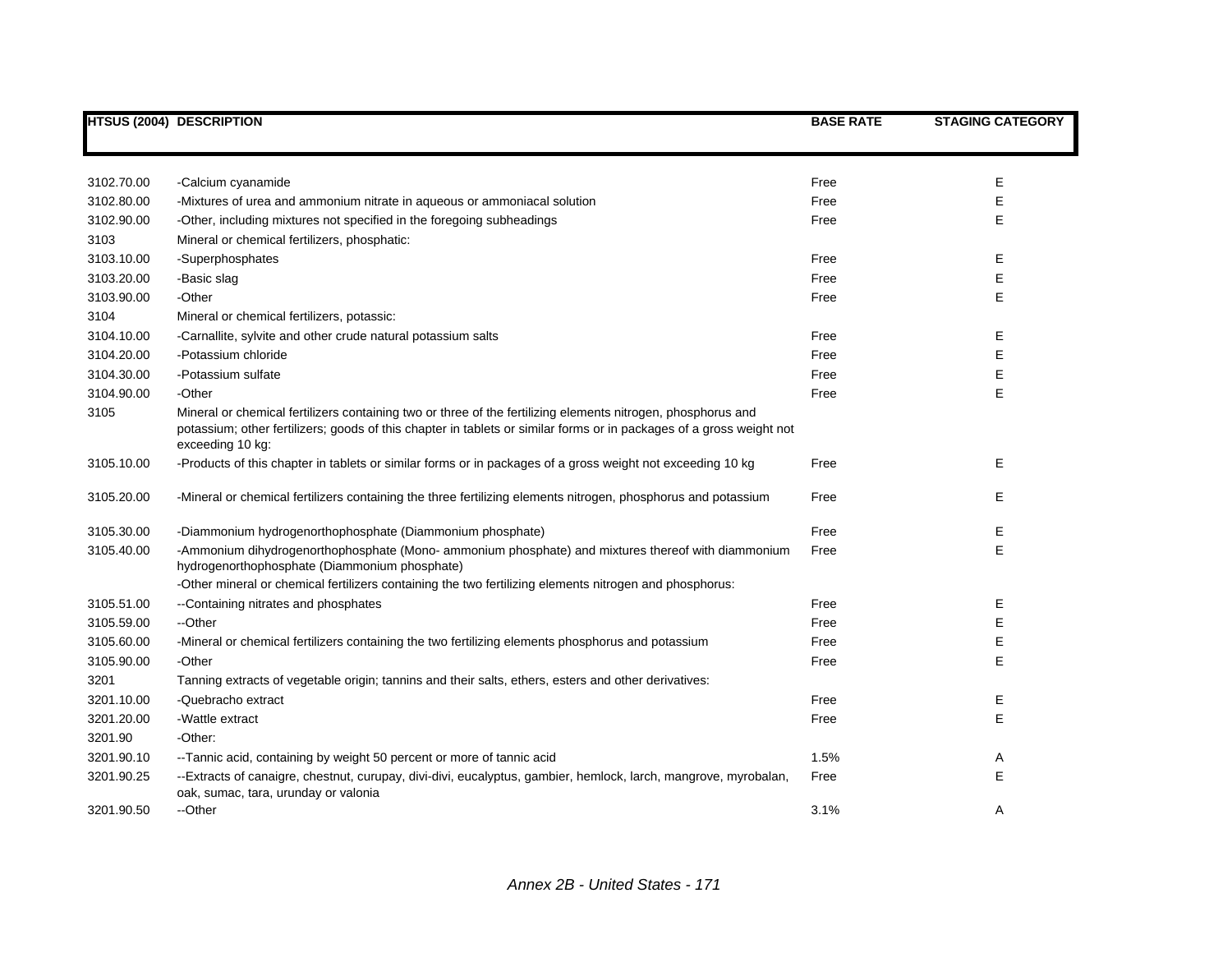| 3202       | Synthetic organic tanning substances; inorganic tanning substances; tanning preparations, whether or not<br>containing natural tanning substances; enzymatic preparations for pre-tanning:                                                                                                                                                                                                                                                                                                                                                                                                                                                                                                                                                                                                                                                                                                                                                                                                                                                                                                                                                                                                                                                                                              |      |    |
|------------|-----------------------------------------------------------------------------------------------------------------------------------------------------------------------------------------------------------------------------------------------------------------------------------------------------------------------------------------------------------------------------------------------------------------------------------------------------------------------------------------------------------------------------------------------------------------------------------------------------------------------------------------------------------------------------------------------------------------------------------------------------------------------------------------------------------------------------------------------------------------------------------------------------------------------------------------------------------------------------------------------------------------------------------------------------------------------------------------------------------------------------------------------------------------------------------------------------------------------------------------------------------------------------------------|------|----|
| 3202.10    | -Synthetic organic tanning substances:                                                                                                                                                                                                                                                                                                                                                                                                                                                                                                                                                                                                                                                                                                                                                                                                                                                                                                                                                                                                                                                                                                                                                                                                                                                  |      |    |
| 3202.10.10 | -- Aromatic or modified aromatic                                                                                                                                                                                                                                                                                                                                                                                                                                                                                                                                                                                                                                                                                                                                                                                                                                                                                                                                                                                                                                                                                                                                                                                                                                                        | 6.5% | A  |
| 3202.10.50 | --Other                                                                                                                                                                                                                                                                                                                                                                                                                                                                                                                                                                                                                                                                                                                                                                                                                                                                                                                                                                                                                                                                                                                                                                                                                                                                                 | 6.5% | Α  |
| 3202.90    | -Other:                                                                                                                                                                                                                                                                                                                                                                                                                                                                                                                                                                                                                                                                                                                                                                                                                                                                                                                                                                                                                                                                                                                                                                                                                                                                                 |      |    |
| 3202.90.10 | --Consisting wholly of inorganic subtances                                                                                                                                                                                                                                                                                                                                                                                                                                                                                                                                                                                                                                                                                                                                                                                                                                                                                                                                                                                                                                                                                                                                                                                                                                              | Free | Е  |
| 3202.90.50 | --Other                                                                                                                                                                                                                                                                                                                                                                                                                                                                                                                                                                                                                                                                                                                                                                                                                                                                                                                                                                                                                                                                                                                                                                                                                                                                                 | 5%   | A  |
| 3203.00    | Coloring matter of vegetable or animal origin (including dyeing extracts but excluding animal black), whether or<br>not chemically defined; preparations as specified in note 3 to this chapter based on coloring matter of vegetable<br>or animal origin:                                                                                                                                                                                                                                                                                                                                                                                                                                                                                                                                                                                                                                                                                                                                                                                                                                                                                                                                                                                                                              |      |    |
| 3203.00.10 | -Annato, archil, cochineal, cudbear, litmus, logwood and marigold meal                                                                                                                                                                                                                                                                                                                                                                                                                                                                                                                                                                                                                                                                                                                                                                                                                                                                                                                                                                                                                                                                                                                                                                                                                  | Free | E  |
| 3203.00.30 | -Mixtures of 3,4-dihydroxyphenyl-2,4,6-trihydroxyphenylmethanone and 2-(2,4-dihydroxyphenyl)-3,5,7-trihydroxy-<br>4H-1-benzopyran-4-one                                                                                                                                                                                                                                                                                                                                                                                                                                                                                                                                                                                                                                                                                                                                                                                                                                                                                                                                                                                                                                                                                                                                                 | Free | E. |
| 3203.00.80 | -Other                                                                                                                                                                                                                                                                                                                                                                                                                                                                                                                                                                                                                                                                                                                                                                                                                                                                                                                                                                                                                                                                                                                                                                                                                                                                                  | 3.1% | A  |
| 3204       | Synthetic organic coloring matter, whether or not chemically defined; preparations as specified in note 3 to this<br>chapter based on synthetic organic coloring matter; synthetic organic products of a kind used as fluorescent<br>brightening agents or as luminophores, whether or not chemically defined:                                                                                                                                                                                                                                                                                                                                                                                                                                                                                                                                                                                                                                                                                                                                                                                                                                                                                                                                                                          |      |    |
|            | -Synthetic organic coloring matter and preparations based thereon as specified in note 3 to this chapter:                                                                                                                                                                                                                                                                                                                                                                                                                                                                                                                                                                                                                                                                                                                                                                                                                                                                                                                                                                                                                                                                                                                                                                               |      |    |
| 3204.11    | --Disperse dyes and preparations based thereon:                                                                                                                                                                                                                                                                                                                                                                                                                                                                                                                                                                                                                                                                                                                                                                                                                                                                                                                                                                                                                                                                                                                                                                                                                                         |      |    |
| 3204.11.10 | ---Disperse blue 19, 26, 26:1, 35, 55, 56, 58, 72, 73, 79, 83, 84, 93, 95, 122, 125, 126, 128, 148, 154, 165, 180,<br>183, 185, 200, 284, 285, 288, 289, 295, 296; Disperse brown 19; Disperse green 9; Disperse orange 7, 13, 20,<br>31, 32, 42, 47, 48, 54, 56, 60, 63, 70, 80, 96, 127, 137, 139; Disperse red 44, 46, 72, 73, 90, 93, 107, 118, 121,<br>122, 131, 133, 134, 151, 169, 184, 185, 202, 203, 224, 277, 278, 279, 282, 288, 303, 310; Disperse violet 23, 33,<br>35, 48, 57, 63; Disperse yellow 13, 44, 58, 63, 65, 82, 85, 91, 107, 119, 122, 124, 126, 139, 182, 183, 184, 202,<br>204; Dyes containing, by weight-12.7 percent Disperse Yellow 1, 32.3 percent Disperse Orange 1, 19.8 percent<br>Disperse Blue 35, and 35.2 percent Disperse Blue 3; Dyes containing, by weight-39.0 percent Disperse Yellow<br>39, 28.0 percent Disperse Orange 25, and 33.0 percent Disperse Violet 27; Dyes containing, by weight-- 89.4<br>percent Disperse Violet 27, and 10.6 percent Disperse Green 9; Dyes containing, by weight-67.7 percent<br>Disperse Blue 35, 14.2 percent Disperse Yellow 1, and 18.1 percent Disperse Orange 1; Dyes containing, by<br>weight-- 74.3 percent Disperse Blue 285, 18.0 percent Disperse Brown 19, and 7.7 percent Disperse Yellow 126 | 6.5% | Α  |
| 3204.11.15 | ---Disperse blue 30                                                                                                                                                                                                                                                                                                                                                                                                                                                                                                                                                                                                                                                                                                                                                                                                                                                                                                                                                                                                                                                                                                                                                                                                                                                                     | 6.5% | A  |
| 3204.11.18 | ---N-[2-[(2,6-Dicyano-4-methylphenylazo]-5-(diethylamino)-phenyl] methanesulfonamide; and N-[2-[2,6-Dicyano-4- Free<br>methylphenylazo]-5-(di-1-propylamino) phenyl]methanesulfonamide<br>---Other:                                                                                                                                                                                                                                                                                                                                                                                                                                                                                                                                                                                                                                                                                                                                                                                                                                                                                                                                                                                                                                                                                     |      | E  |
| 3204.11.35 | ----Products described in additional U.S. note 3 to section VI                                                                                                                                                                                                                                                                                                                                                                                                                                                                                                                                                                                                                                                                                                                                                                                                                                                                                                                                                                                                                                                                                                                                                                                                                          | 6.5% | A  |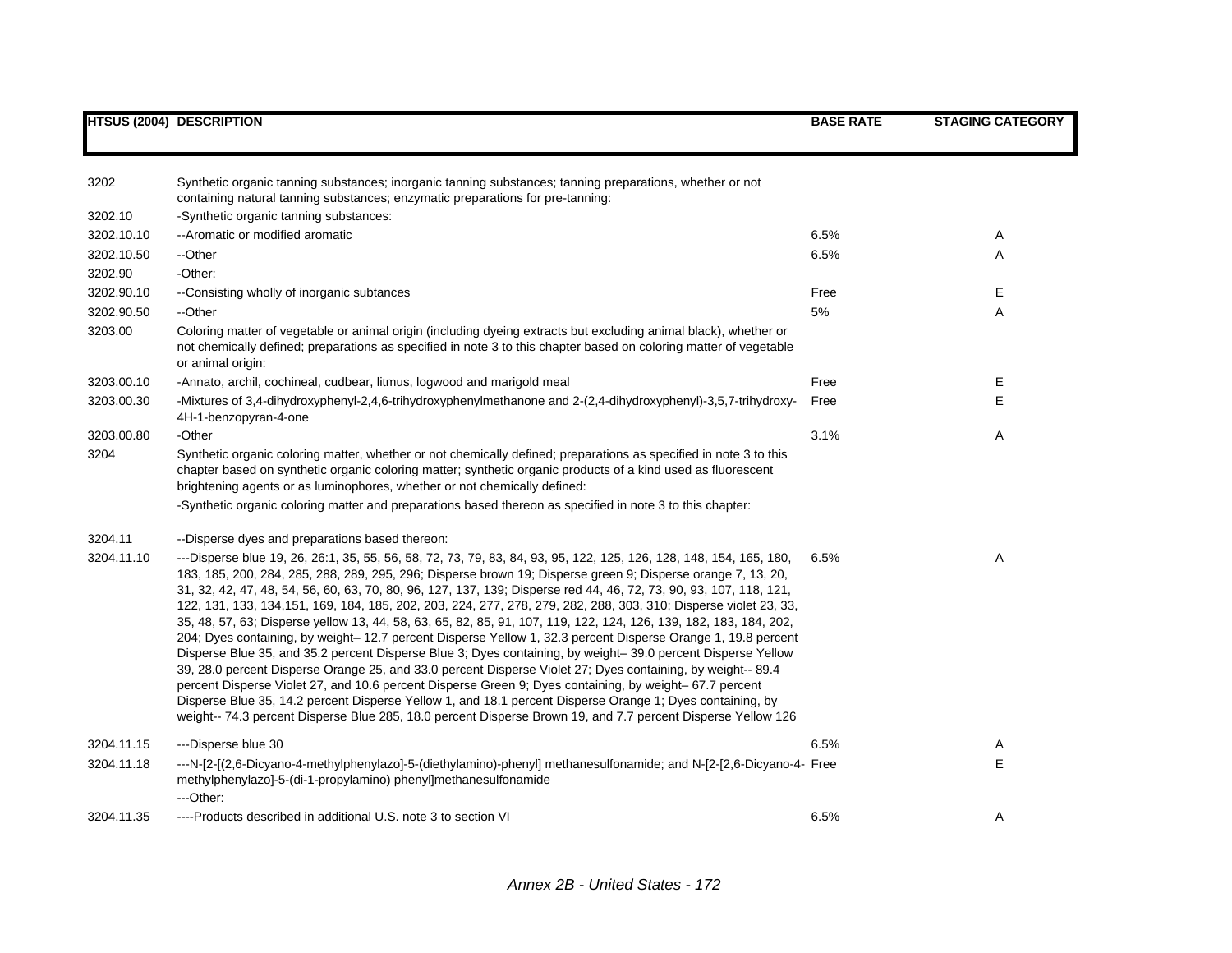|                          | <b>HTSUS (2004) DESCRIPTION</b>                                                                                                                                                                                                                                                                                                                                                                                                                                                                                                                                                                                                                                                                                                                                                                                                                                                                                                                                                                                                                                                                                                                                                                                                                                                                          | <b>BASE RATE</b> | <b>STAGING CATEGORY</b> |
|--------------------------|----------------------------------------------------------------------------------------------------------------------------------------------------------------------------------------------------------------------------------------------------------------------------------------------------------------------------------------------------------------------------------------------------------------------------------------------------------------------------------------------------------------------------------------------------------------------------------------------------------------------------------------------------------------------------------------------------------------------------------------------------------------------------------------------------------------------------------------------------------------------------------------------------------------------------------------------------------------------------------------------------------------------------------------------------------------------------------------------------------------------------------------------------------------------------------------------------------------------------------------------------------------------------------------------------------|------------------|-------------------------|
|                          |                                                                                                                                                                                                                                                                                                                                                                                                                                                                                                                                                                                                                                                                                                                                                                                                                                                                                                                                                                                                                                                                                                                                                                                                                                                                                                          |                  |                         |
| 3204.11.50               | ----Other                                                                                                                                                                                                                                                                                                                                                                                                                                                                                                                                                                                                                                                                                                                                                                                                                                                                                                                                                                                                                                                                                                                                                                                                                                                                                                | 6.5%             |                         |
| 3204.12                  | -- Acid dyes, whether or not premetallized, and preparations based thereon; mordant dyes and preparations based                                                                                                                                                                                                                                                                                                                                                                                                                                                                                                                                                                                                                                                                                                                                                                                                                                                                                                                                                                                                                                                                                                                                                                                          |                  |                         |
|                          | thereon:                                                                                                                                                                                                                                                                                                                                                                                                                                                                                                                                                                                                                                                                                                                                                                                                                                                                                                                                                                                                                                                                                                                                                                                                                                                                                                 |                  |                         |
| 3204.12.05               | --- Acid black 210 powder and presscake                                                                                                                                                                                                                                                                                                                                                                                                                                                                                                                                                                                                                                                                                                                                                                                                                                                                                                                                                                                                                                                                                                                                                                                                                                                                  | Free<br>Free     |                         |
| 3204.12.13<br>3204.12.17 | ---Acid violet 19<br>---Acid black 31, 50, 94, 129; Acid blue 54, 127, 129, 143; Acid brown 44, 46, 48, 58, 188, 189; Acid green 40; 6.5%                                                                                                                                                                                                                                                                                                                                                                                                                                                                                                                                                                                                                                                                                                                                                                                                                                                                                                                                                                                                                                                                                                                                                                |                  |                         |
|                          | Acid red 130, 145, 174, 211; Acid violet 31, 41, 48; Acid yellow 2, 75; Mordant black 8; Mordant green 47; and<br>Mordant red 17, 27                                                                                                                                                                                                                                                                                                                                                                                                                                                                                                                                                                                                                                                                                                                                                                                                                                                                                                                                                                                                                                                                                                                                                                     |                  |                         |
| 3204.12.20               | ---Acid black 61, 63, 76, 83, 117, 127, 131, 132, 139, 164, 170, 177, 183, 188, 194, 199, 211; Acid blue 1, 47, 60, 6.5%<br>61, 66, 72, 81, 82, 83, 90, 98, 102, 112, 123, 126, 127:1, 130, 133, 140, 142, 147, 151, 172, 175, 182, 185, 193,<br>204, 205, 208, 209, 221, 225, 229, 239, 242, 247, 250, 252, 254, 260, 261, 264, 266, 268, 280, 284, 288, 290,<br>296, 312, 317, 318; Acid brown 10, 11, 12, 30, 33, 45, 50, 52, 68, 83, 85, 100, 101, 103, 104, 105, 106, 126, 127<br>147, 158, 160, 161, 162, 163, 165, 180, 191, 224, 226, 227, 235, 237, 239, 248, 266, 267, 270, 276, 282, 283,<br>289, 290, 291, 298, 304, 311, 314, 315, 321, 322, 324, 325, 330, 331, 355, 357, 358, 359, 360, 361, 362, 384;<br>Acid green 9, 26, 28, 41, 43, 60, 68, 70, 71, 73, 80, 82, 84, 89, 92, 93, 94, 108, 112; Acid orange 3, 19, 28, 33,<br>43, 47, 61, 86, 89, 92, 94, 102, 107, 126, 135, 142, 144; Acid red 37, 42, 48, 52, 57, 58, 92, 111, 118, 127, 131,<br>138, 143, 155, 161, 183, 199, 213, 215, 216, 226, 227, 228, 249, 252, 257, 259, 260, 261, 263, 274, 281, 282,<br>283, 301, 303, 310, 315, 330, 331, 332, 336, 347, 357, 359, 360, 361, 362, 380, 392, 394, 396; Acid violet 9, 34,<br>36 47 66 75 80 90 103 109 111 121 Arid vellow 7 35 64 70 72 96 98 111 127 136 155 167 183 184 |                  |                         |
| 3204.12.30               | ---Mordant black 75; Mordant blue 1; Mordant brown 79; and Mordant red 81, 84                                                                                                                                                                                                                                                                                                                                                                                                                                                                                                                                                                                                                                                                                                                                                                                                                                                                                                                                                                                                                                                                                                                                                                                                                            | $6.5\%$          |                         |
|                          | ---Other:                                                                                                                                                                                                                                                                                                                                                                                                                                                                                                                                                                                                                                                                                                                                                                                                                                                                                                                                                                                                                                                                                                                                                                                                                                                                                                |                  |                         |
| 3204.12.45               | ----Products described in additional U.S. note 3 to section VI                                                                                                                                                                                                                                                                                                                                                                                                                                                                                                                                                                                                                                                                                                                                                                                                                                                                                                                                                                                                                                                                                                                                                                                                                                           | 6.5%<br>6.5%     |                         |
| 3204.12.50<br>3204.13    | ----Other<br>--Basic dyes and preparations based thereon:                                                                                                                                                                                                                                                                                                                                                                                                                                                                                                                                                                                                                                                                                                                                                                                                                                                                                                                                                                                                                                                                                                                                                                                                                                                |                  |                         |
| 3204.13.10               | ---Basic black 7; Basic blue 41, 45, 48, 55, 62, 66, 70, 71, 78, 80, 81, 120, 141; Basic green 6, 8; Basic orange 6.5%                                                                                                                                                                                                                                                                                                                                                                                                                                                                                                                                                                                                                                                                                                                                                                                                                                                                                                                                                                                                                                                                                                                                                                                   |                  |                         |
|                          | 30, 35, 36, 37, 43, 44, 48; Basic red 22, 23, 28, 29, 43, 44, 46, 58, 75, 100; Basic violet 2, 22, 25, 37, 38; and<br>Basic yellow 19, 23, 24, 25, 39, 40, 45, 54, 56, 63, 70, 77                                                                                                                                                                                                                                                                                                                                                                                                                                                                                                                                                                                                                                                                                                                                                                                                                                                                                                                                                                                                                                                                                                                        |                  |                         |
| 3204.13.20               | ---Basic orange 22 and Basic red 13                                                                                                                                                                                                                                                                                                                                                                                                                                                                                                                                                                                                                                                                                                                                                                                                                                                                                                                                                                                                                                                                                                                                                                                                                                                                      | 6.5%             |                         |
| 3204.13.25               | ---Basic blue 3; Basic red 14; and Basic yellow 1, 11, 13                                                                                                                                                                                                                                                                                                                                                                                                                                                                                                                                                                                                                                                                                                                                                                                                                                                                                                                                                                                                                                                                                                                                                                                                                                                | 6.5%             |                         |
| 3204.13.45               | ---3,7-Bis(dimethylamino) phenazathionium chloride (Methylene blue); and Basic blue 147<br>---Other:                                                                                                                                                                                                                                                                                                                                                                                                                                                                                                                                                                                                                                                                                                                                                                                                                                                                                                                                                                                                                                                                                                                                                                                                     | Free             |                         |
| 3204.13.60               | ----Products described in additional U.S. note 3 to section VI                                                                                                                                                                                                                                                                                                                                                                                                                                                                                                                                                                                                                                                                                                                                                                                                                                                                                                                                                                                                                                                                                                                                                                                                                                           | 6.5%             |                         |
| 3204.13.80               | ----Other                                                                                                                                                                                                                                                                                                                                                                                                                                                                                                                                                                                                                                                                                                                                                                                                                                                                                                                                                                                                                                                                                                                                                                                                                                                                                                | 6.5%             |                         |
| 3204.14                  | --Direct dyes and preparations based thereon:                                                                                                                                                                                                                                                                                                                                                                                                                                                                                                                                                                                                                                                                                                                                                                                                                                                                                                                                                                                                                                                                                                                                                                                                                                                            |                  |                         |
| 3204.14.10               | ---Direct black 62, 91; Direct blue 92, 106, 108, 109, 160, 172; Direct brown 103, 115, 116; Direct green 5, 29, 31; 6.5%<br>and Direct orange 37                                                                                                                                                                                                                                                                                                                                                                                                                                                                                                                                                                                                                                                                                                                                                                                                                                                                                                                                                                                                                                                                                                                                                        |                  |                         |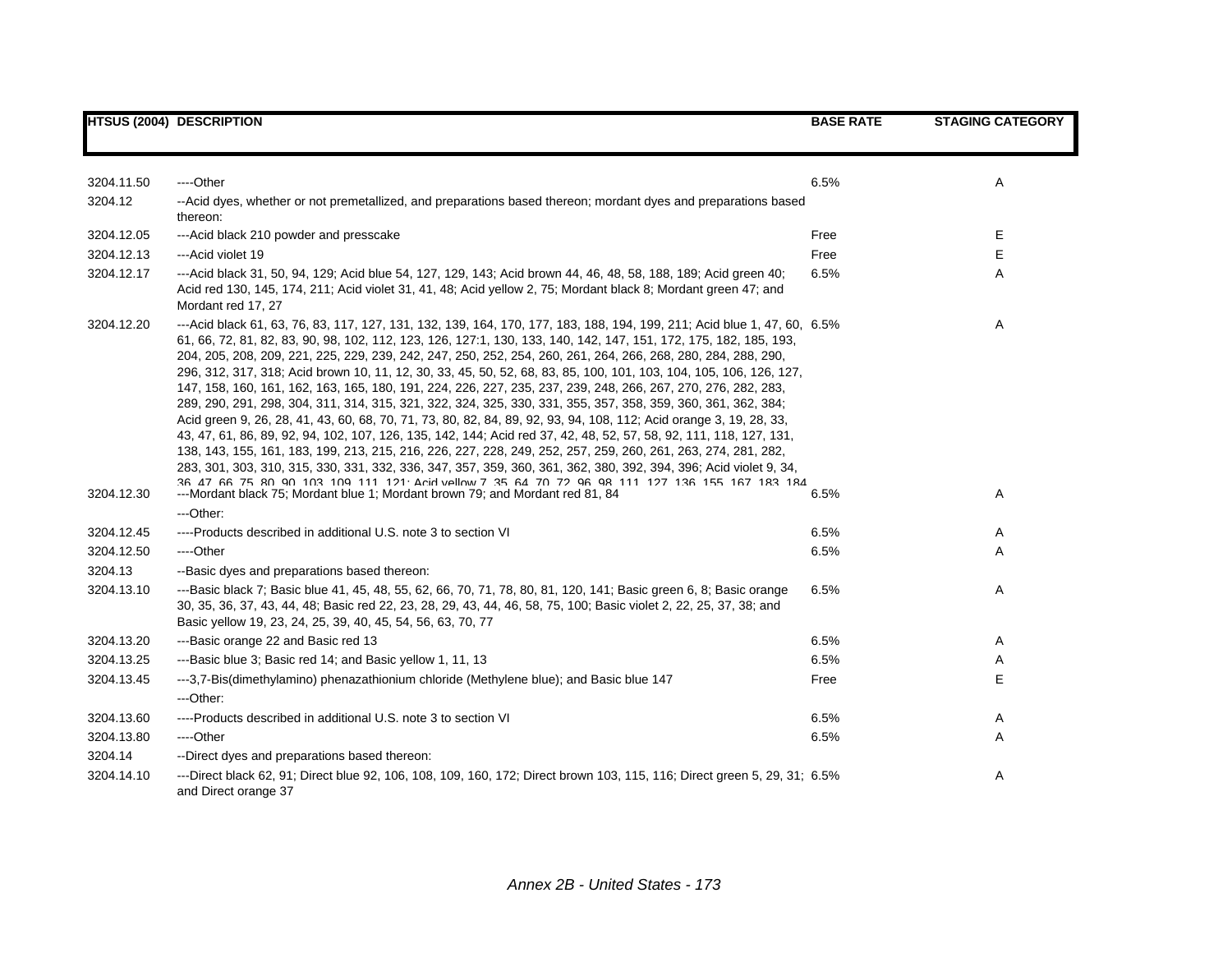|            | <b>HTSUS (2004) DESCRIPTION</b>                                                                                                                                                                                                                                                                                                                                                                                                                                                                                                                                                                                                                                                                                                                                                                                                                                                                                                                                                                                                                                                                                                                                                                                                                                                                                     | <b>BASE RATE</b> | <b>STAGING CATEGORY</b> |
|------------|---------------------------------------------------------------------------------------------------------------------------------------------------------------------------------------------------------------------------------------------------------------------------------------------------------------------------------------------------------------------------------------------------------------------------------------------------------------------------------------------------------------------------------------------------------------------------------------------------------------------------------------------------------------------------------------------------------------------------------------------------------------------------------------------------------------------------------------------------------------------------------------------------------------------------------------------------------------------------------------------------------------------------------------------------------------------------------------------------------------------------------------------------------------------------------------------------------------------------------------------------------------------------------------------------------------------|------------------|-------------------------|
|            |                                                                                                                                                                                                                                                                                                                                                                                                                                                                                                                                                                                                                                                                                                                                                                                                                                                                                                                                                                                                                                                                                                                                                                                                                                                                                                                     |                  |                         |
| 3204.14.20 | ---Direct black 51, 69, 112, 114, 118, 122; Direct blue 74, 77, 85, 90, 156, 158, 158:1, 207, 211, 225, 244, 267;<br>Direct brown 97, 113, 157, 169, 170, 200, 212, 214; Direct green 33, 59, 67, 68; Direct orange 17, 60, 105, 106,<br>107, 118; Direct red 9, 89, 92, 95, 111, 127, 173, 207, 221; Direct violet 47, 93; and Direct yellow 27, 39, 68, 93,<br>95, 96, 98, 109, 110, 133, 134                                                                                                                                                                                                                                                                                                                                                                                                                                                                                                                                                                                                                                                                                                                                                                                                                                                                                                                     | 6.5%             | Α                       |
| 3204.14.25 | ---Direct blue 86; Direct red 83; and Direct yellow 28                                                                                                                                                                                                                                                                                                                                                                                                                                                                                                                                                                                                                                                                                                                                                                                                                                                                                                                                                                                                                                                                                                                                                                                                                                                              | 6.5%             | Α                       |
|            | ---Other:                                                                                                                                                                                                                                                                                                                                                                                                                                                                                                                                                                                                                                                                                                                                                                                                                                                                                                                                                                                                                                                                                                                                                                                                                                                                                                           |                  |                         |
| 3204.14.30 | ----Products described in additional U.S. note 3 to section VI                                                                                                                                                                                                                                                                                                                                                                                                                                                                                                                                                                                                                                                                                                                                                                                                                                                                                                                                                                                                                                                                                                                                                                                                                                                      | 6.5%             | Α                       |
| 3204.14.50 | ----Other                                                                                                                                                                                                                                                                                                                                                                                                                                                                                                                                                                                                                                                                                                                                                                                                                                                                                                                                                                                                                                                                                                                                                                                                                                                                                                           | 6.5%             | Α                       |
| 3204.15    | --Vat dyes (including those usable in that state as pigments) and preparations based thereon:                                                                                                                                                                                                                                                                                                                                                                                                                                                                                                                                                                                                                                                                                                                                                                                                                                                                                                                                                                                                                                                                                                                                                                                                                       |                  |                         |
| 3204.15.10 | --- Vat blue 1 (synthetic indigo), "Colour Index No. 73000"                                                                                                                                                                                                                                                                                                                                                                                                                                                                                                                                                                                                                                                                                                                                                                                                                                                                                                                                                                                                                                                                                                                                                                                                                                                         | 6.5%             | Α                       |
| 3204.15.20 | --- Vat brown 3; Vat orange 2, 7; and Vat violet 9, 13                                                                                                                                                                                                                                                                                                                                                                                                                                                                                                                                                                                                                                                                                                                                                                                                                                                                                                                                                                                                                                                                                                                                                                                                                                                              | 6.5%             | A                       |
| 3204.15.25 | $-$ -Vat red 1                                                                                                                                                                                                                                                                                                                                                                                                                                                                                                                                                                                                                                                                                                                                                                                                                                                                                                                                                                                                                                                                                                                                                                                                                                                                                                      | Free             | E                       |
| 3204.15.30 | ---Solubilized vat blue 5; Solubilized vat orange 1; Solubilized vat yellow 7, 45, 47; Vat black 19, 30, 31; Vat blue<br>5, 16, 19, 21, 66, 67; Vat brown 33, 50, 57; Vat green 28, 48; Vat orange 5, 13; Vat red 10, 15, 32, 41; and Vat<br>yellow 46                                                                                                                                                                                                                                                                                                                                                                                                                                                                                                                                                                                                                                                                                                                                                                                                                                                                                                                                                                                                                                                              | 6.5%             | A                       |
| 3204.15.35 | ---Solubilized vat orange 3; Vat blue 2; Vat red 44; and Vat yellow 4, 20<br>---Other:                                                                                                                                                                                                                                                                                                                                                                                                                                                                                                                                                                                                                                                                                                                                                                                                                                                                                                                                                                                                                                                                                                                                                                                                                              | 6.5%             | Α                       |
| 3204.15.40 | ----Products described in additional U.S. note 3 to section VI                                                                                                                                                                                                                                                                                                                                                                                                                                                                                                                                                                                                                                                                                                                                                                                                                                                                                                                                                                                                                                                                                                                                                                                                                                                      | 6.5%             | Α                       |
| 3204.15.80 | ----Other                                                                                                                                                                                                                                                                                                                                                                                                                                                                                                                                                                                                                                                                                                                                                                                                                                                                                                                                                                                                                                                                                                                                                                                                                                                                                                           | 6.5%             | Α                       |
| 3204.16    | --Reactive dyes and preparations based thereon:                                                                                                                                                                                                                                                                                                                                                                                                                                                                                                                                                                                                                                                                                                                                                                                                                                                                                                                                                                                                                                                                                                                                                                                                                                                                     |                  |                         |
| 3204.16.10 | ---Reactive black 1; Reactive blue 1, 2, 4; Reactive orange 1; Reactive red 1, 2, 3, 5, 6; and Reactive yellow 1                                                                                                                                                                                                                                                                                                                                                                                                                                                                                                                                                                                                                                                                                                                                                                                                                                                                                                                                                                                                                                                                                                                                                                                                    | 6.5%             | Α                       |
| 3204.16.20 | ---Dyes containing, by weight-71.0 percent Reactive Yellow 85, and 29.0 percent Reactive Orange 13; Dyes<br>containing, by weight-50.0 percent Reactive Red 120, and 50.0 percent Reactive Yellow 84; Dyes containing, by<br>weight- 50.0 percent Reactive Blue 74, and 50.0 percent Reactive Blue 63; Dyes containing, by weight- 66.7<br>percent Reactive Orange 12, and 33.3 percent Reactive Red 32; Dyes containing, by weight-57.9 percent<br>Reactive Blue 13, and 42.1 percent Reactive Black 41; Reactive black 4, 10, 13, 21, 23, 26, 34, 35, 41; Reactive<br>blue 6, 7, 8, 10, 13, 18, 19, 21, 22, 23, 24, 26, 27, 29, 34, 38, 39, 40, 41, 42, 43, 44, 50, 51, 52, 63, 65, 66, 67, 69,<br>73, 74, 75, 77, 78, 79, 82, 94, 99, 103, 104, 114, 116, 118, 136, 137, 139, 140, 156, 157, 160, 162, 163, 167, 170;<br>Reactive brown 2, 5, 7, 12, 16, 18, 19, 23, 26; Reactive green 5, 6, 8, 12, 15, 16, 19; Reactive orange 3, 5, 9, 10,<br>11, 15, 20, 29, 33, 34, 35, 41, 42, 44, 45, 62, 64, 67, 68, 69, 70, 71, 82, 84, 89; Reactive red 4, 7, 8, 10, 12, 13,<br>16, 17, 19, 21, 24, 29, 30, 32, 40, 42, 44, 45, 49, 55, 56, 66, 78, 80, 82, 83, 84, 85, 86, 99, 104, 116, 118, 119,<br>121 122 123 124 132 134 141 151 152 159 179 Reactive violet 3 6 12 23 24 and Reactive vellow 2 4 5<br>---Other: | 6.5%             | Α                       |
| 3204.16.30 | ----Products described in additional U.S. note 3 to section VI                                                                                                                                                                                                                                                                                                                                                                                                                                                                                                                                                                                                                                                                                                                                                                                                                                                                                                                                                                                                                                                                                                                                                                                                                                                      | 6.5%             | Α                       |
| 3204.16.50 | ----Other                                                                                                                                                                                                                                                                                                                                                                                                                                                                                                                                                                                                                                                                                                                                                                                                                                                                                                                                                                                                                                                                                                                                                                                                                                                                                                           | 6.5%             | Α                       |
| 3204.17    | --Pigments and preparations based thereon:                                                                                                                                                                                                                                                                                                                                                                                                                                                                                                                                                                                                                                                                                                                                                                                                                                                                                                                                                                                                                                                                                                                                                                                                                                                                          |                  |                         |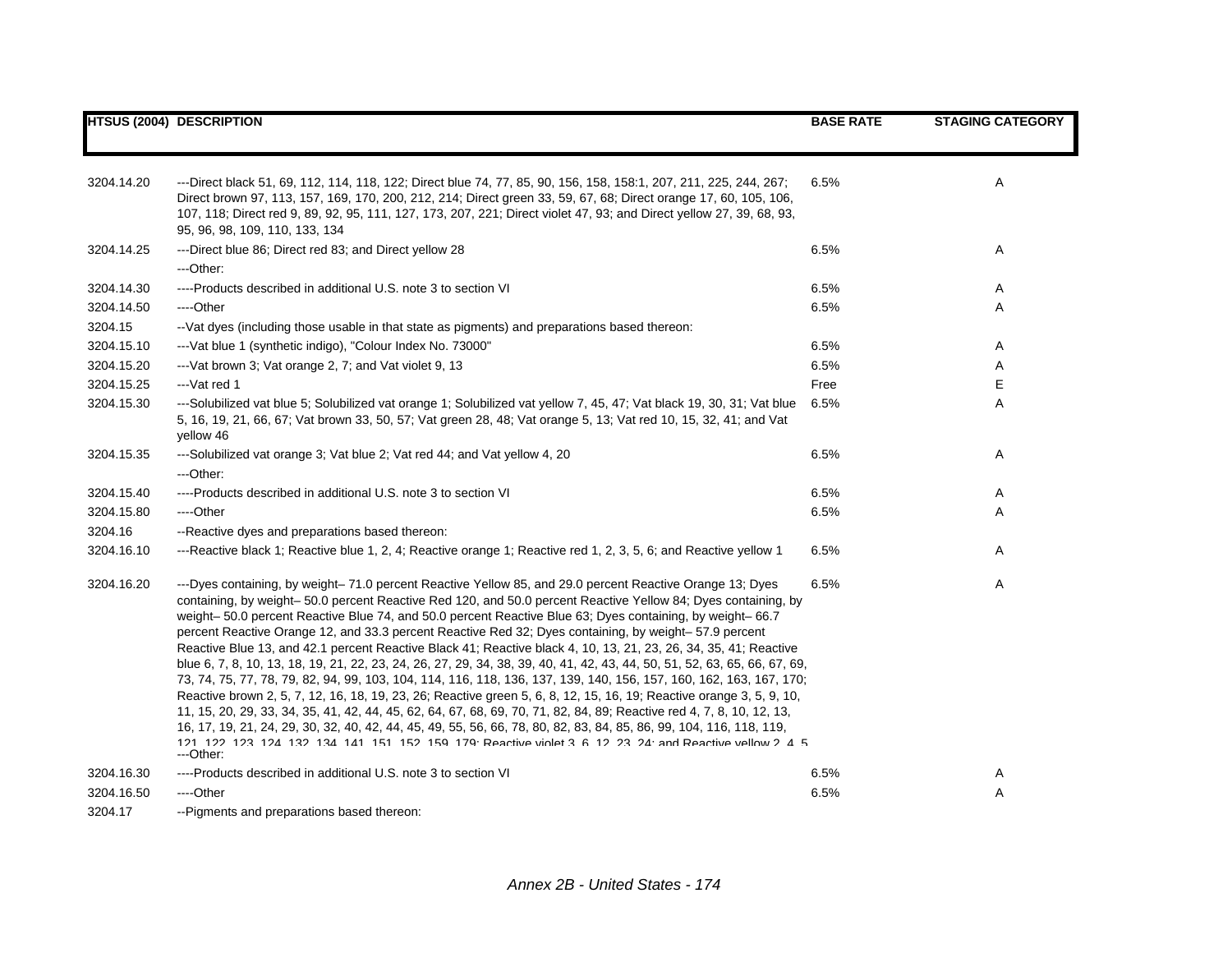|            | <b>HTSUS (2004) DESCRIPTION</b>                                                                                                                                                                                                                                                                                                                                                                           | <b>BASE RATE</b> | <b>STAGING CATEGORY</b> |
|------------|-----------------------------------------------------------------------------------------------------------------------------------------------------------------------------------------------------------------------------------------------------------------------------------------------------------------------------------------------------------------------------------------------------------|------------------|-------------------------|
|            |                                                                                                                                                                                                                                                                                                                                                                                                           |                  |                         |
| 3204.17.04 | ---Pigment black 1; Pigment blue 16, 18; Pigment brown 22, 23, 25, 32; Pigment green 8; Pigment orange 31, 34, 6.5%<br>36, 51; Pigment red 9, 14, 34, 48:3, 52, 68, 112, 139, 144, 146, 151, 166, 169, 170, 171, 175, 176, 177, 180, 185,<br>188, 192, 199, 208, 209, 216, 220, 221; Pigment violet 32; and Pigment yellow 16, 24, 49, 62:1, 81, 93, 95, 97,<br>108, 109, 110, 113, 117, 127, 153         |                  | Α                       |
| 3204.17.08 | ---Pigment red 178; Pigment yellow 101, 138                                                                                                                                                                                                                                                                                                                                                               | Free             | Е                       |
| 3204.17.20 | ---Copper phthalocyanine ([Phthalocyanato(2-)]-copper), not ready for use as a pigment                                                                                                                                                                                                                                                                                                                    | 6.5%             | Α                       |
| 3204.17.40 | ---Isoindolenine red pigment; Pigment red 214, 242, 254; Pigment red 149 dry and pigment red 149 presscake;<br>and Pigment yellow 155, 183<br>---Other:                                                                                                                                                                                                                                                   | Free             | E.                      |
| 3204.17.60 | ----Products described in additional U.S. note 3 to section VI                                                                                                                                                                                                                                                                                                                                            | 6.5%             | Α                       |
| 3204.17.90 | ----Other                                                                                                                                                                                                                                                                                                                                                                                                 | 6.5%             | Α                       |
| 3204.19    | --Other, including mixtures of coloring matter of two or more of the subheadings 3204.11 to 3204.19:                                                                                                                                                                                                                                                                                                      |                  |                         |
|            | ---Solvent dyes and preparations based thereon:                                                                                                                                                                                                                                                                                                                                                           |                  |                         |
| 3204.19.06 | ----Solvent yellow 43, 44, 85, 172                                                                                                                                                                                                                                                                                                                                                                        | Free             | Е                       |
| 3204.19.11 | ----Solvent black 2, 3, 27, 28, 29, 34, 35; Solvent blue 45, 49, 51, 53, 56, 67, 97; Solvent brown 1, 28, 42, 43, 44; 6.5%<br>Solvent green 4, 5, 7, 19, 27, 28; Solvent orange 45, 54, 59, 62, 63, 67; Solvent red 7, 18, 19, 23, 27, 35, 89, 92,<br>100, 110, 118, 119, 124, 125, 127, 129, 130, 131, 132, 160, 162; Solvent violet 2, 23, 24; and Solvent yellow 1,<br>30, 32, 48, 64, 89, 93, 98, 160 |                  | Α                       |
|            | ----Other:                                                                                                                                                                                                                                                                                                                                                                                                |                  |                         |
| 3204.19.20 | -----Products described in additional U.S. note 3 to section VI                                                                                                                                                                                                                                                                                                                                           | 6.5%             | Α                       |
| 3204.19.25 | -----Other                                                                                                                                                                                                                                                                                                                                                                                                | 6.5%             | Α                       |
|            | $-$ Other:                                                                                                                                                                                                                                                                                                                                                                                                |                  |                         |
| 3204.19.30 | ----Sulfur black, "Colour Index Nos. 53185, 53190, and 53195"                                                                                                                                                                                                                                                                                                                                             | 6.5%             | Α                       |
| 3204.19.35 | ----Beta-carotene and other carotenoid coloring matter<br>$---Other.$                                                                                                                                                                                                                                                                                                                                     | 3.1%             | Α                       |
| 3204.19.40 | -----Products described in additional U.S. note 3 to section VI                                                                                                                                                                                                                                                                                                                                           | 6.5%             | Α                       |
| 3204.19.50 | $---Other$                                                                                                                                                                                                                                                                                                                                                                                                | 6.5%             | Α                       |
| 3204.20    | -Synthetic organic products of a kind used as fluorescent brightening agents:                                                                                                                                                                                                                                                                                                                             |                  |                         |
| 3204.20.10 | --Fluorescent brightening agent 32                                                                                                                                                                                                                                                                                                                                                                        | 6.5%             | A                       |
| 3204.20.40 | --Benzoxazol                                                                                                                                                                                                                                                                                                                                                                                              | Free             | E.                      |
| 3204.20.80 | --Other                                                                                                                                                                                                                                                                                                                                                                                                   | 6.5%             | Α                       |
| 3204.90.00 | -Other                                                                                                                                                                                                                                                                                                                                                                                                    | 5.9%             | A                       |
| 3205.00    | Color lakes; preparations as specified in note 3 to this chapter based on color lakes:                                                                                                                                                                                                                                                                                                                    |                  |                         |
|            | -Carmine:                                                                                                                                                                                                                                                                                                                                                                                                 |                  |                         |
| 3205.00.05 | --Food coloring solutions, containing cochineal carmine lake and paprika oleo resins, but not including any<br>synthetic organic coloring matter                                                                                                                                                                                                                                                          | Free             | E                       |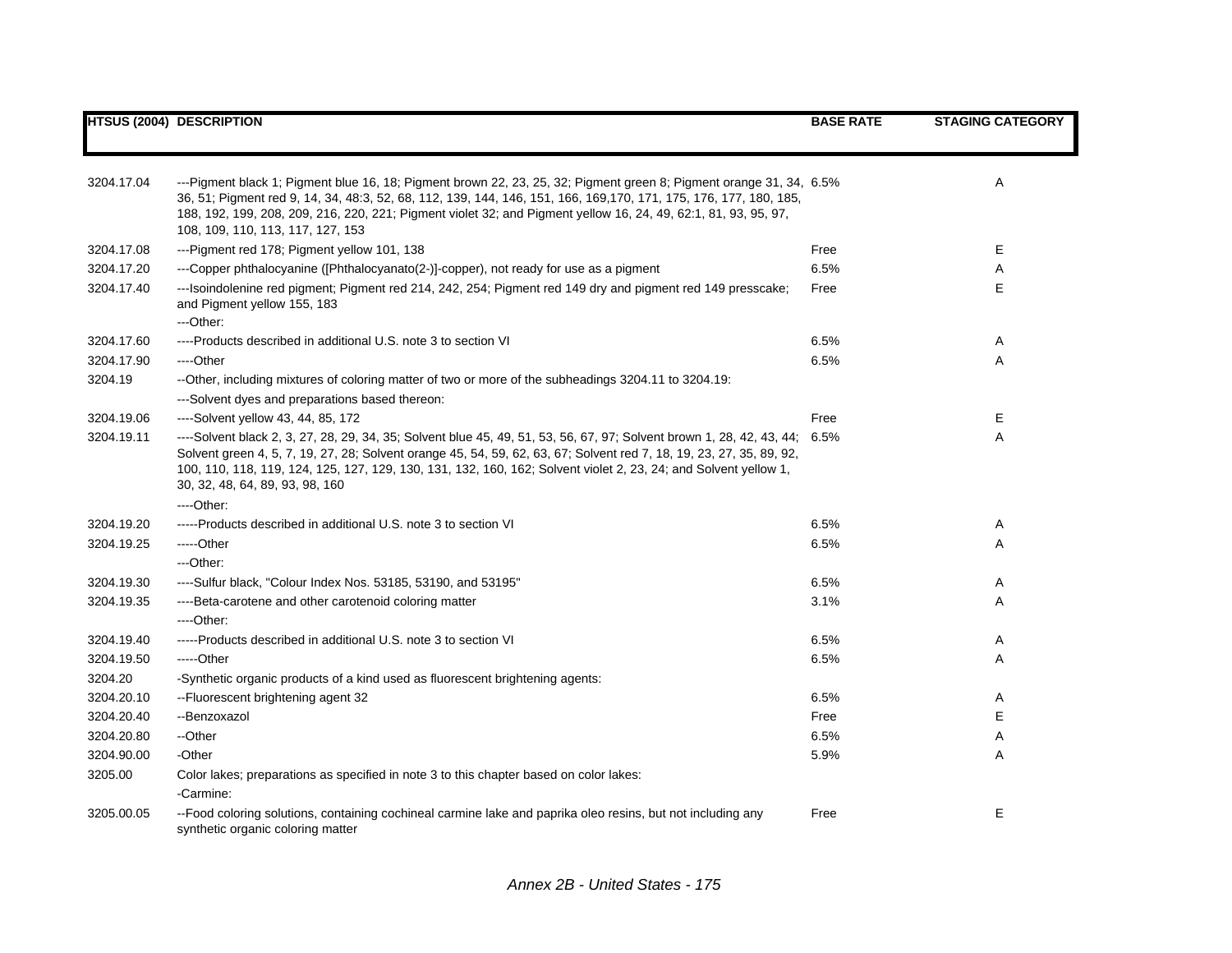|            | <b>HTSUS (2004) DESCRIPTION</b>                                                                                                                                                                                                                                                                 | <b>BASE RATE</b> | <b>STAGING CATEGORY</b> |
|------------|-------------------------------------------------------------------------------------------------------------------------------------------------------------------------------------------------------------------------------------------------------------------------------------------------|------------------|-------------------------|
|            |                                                                                                                                                                                                                                                                                                 |                  |                         |
| 3205.00.15 | --Other                                                                                                                                                                                                                                                                                         | 6.5%             | Α                       |
|            | -Other:                                                                                                                                                                                                                                                                                         |                  |                         |
| 3205.00.40 | --Products described in additional U.S. note 3 to section VI                                                                                                                                                                                                                                    | 6.5%             | Α                       |
| 3205.00.50 | --Other                                                                                                                                                                                                                                                                                         | 6.5%             | A                       |
| 3206       | Other coloring matter; preparations as specified in note 3 to this chapter, other than those of heading 3203, 3204<br>or 3205; inorganic products of a kind used as luminophores, whether or not chemically defined:                                                                            |                  |                         |
|            | -Pigments and preparations based on titanium dioxide:                                                                                                                                                                                                                                           |                  |                         |
| 3206.11.00 | --Containing 80 percent or more by weight of titanium dioxide calculated on the dry matter                                                                                                                                                                                                      | 6%               | Α                       |
| 3206.19.00 | --Other                                                                                                                                                                                                                                                                                         | 6%               | Α                       |
| 3206.20.00 | -Pigments and preparations based on chromium compounds                                                                                                                                                                                                                                          | 3.7%             | Α                       |
| 3206.30.00 | -Pigments and preparations based on cadmium compounds                                                                                                                                                                                                                                           | 3.1%             | A                       |
|            | -Other coloring matter and other preparations:                                                                                                                                                                                                                                                  |                  |                         |
| 3206.41.00 | -- Ultramarine and preparations based thereon                                                                                                                                                                                                                                                   | 1.5%             | Α                       |
| 3206.42.00 | --Lithopone and other pigments and preparations based on zinc sulfide                                                                                                                                                                                                                           | 2.2%             | Α                       |
| 3206.43.00 | --Pigments and preparations based on hexacyanoferrates (ferrocyanides and ferricyanides)                                                                                                                                                                                                        | 3.7%             | Α                       |
| 3206.49    | --Other:                                                                                                                                                                                                                                                                                        |                  |                         |
| 3206.49.10 | ---Concentrated dispersions of pigments in plastics materials                                                                                                                                                                                                                                   | 5.9%             | Α                       |
| 3206.49.20 | ---Preparations based on iron oxides                                                                                                                                                                                                                                                            | 6.5%             | Α                       |
| 3206.49.30 | ---Preparations based on zinc oxides                                                                                                                                                                                                                                                            | 1.3%             | Α                       |
| 3206.49.40 | ---Preparations based on carbon black                                                                                                                                                                                                                                                           | Free             | Е                       |
| 3206.49.50 | ---Other                                                                                                                                                                                                                                                                                        | 3.1%             | Α                       |
| 3206.50.00 | -Inorganic products of a kind used as luminophores                                                                                                                                                                                                                                              | 6.5%             | A                       |
| 3207       | Prepared pigments, prepared opacifiers and prepared colors, vitrifiable enamels and glazes, engobes (slips),<br>liquid lustres and similar preparations, of a kind used in the ceramic, enamelling or glass industry; glass frit and<br>other glass, in the form of powder, granules or flakes: |                  |                         |
| 3207.10.00 | -Prepared pigments, prepared opacifiers, prepared colors and similar preparations                                                                                                                                                                                                               | 3.1%             | Α                       |
| 3207.20.00 | -Vitrifiable enamels and glazes, engobes (slips) and similar preparations                                                                                                                                                                                                                       | 4.9%             | Α                       |
| 3207.30.00 | -Liquid lustres and similar preparations                                                                                                                                                                                                                                                        | 3.1%             | Α                       |
| 3207.40    | -Glass frit and other glass, in the form of powder, granules or flakes:                                                                                                                                                                                                                         |                  |                         |
| 3207.40.10 | --Ground or pulverized                                                                                                                                                                                                                                                                          | 6%               | Α                       |
| 3207.40.50 | --Other                                                                                                                                                                                                                                                                                         | 6.5%             | Α                       |
| 3208       | Paints and varnishes (including enamels and lacquers) based on synthetic polymers or chemically modified<br>natural polymers, dispersed or dissolved in a nonaqueous medium; solutions as defined in note 4 to this chapter:                                                                    |                  |                         |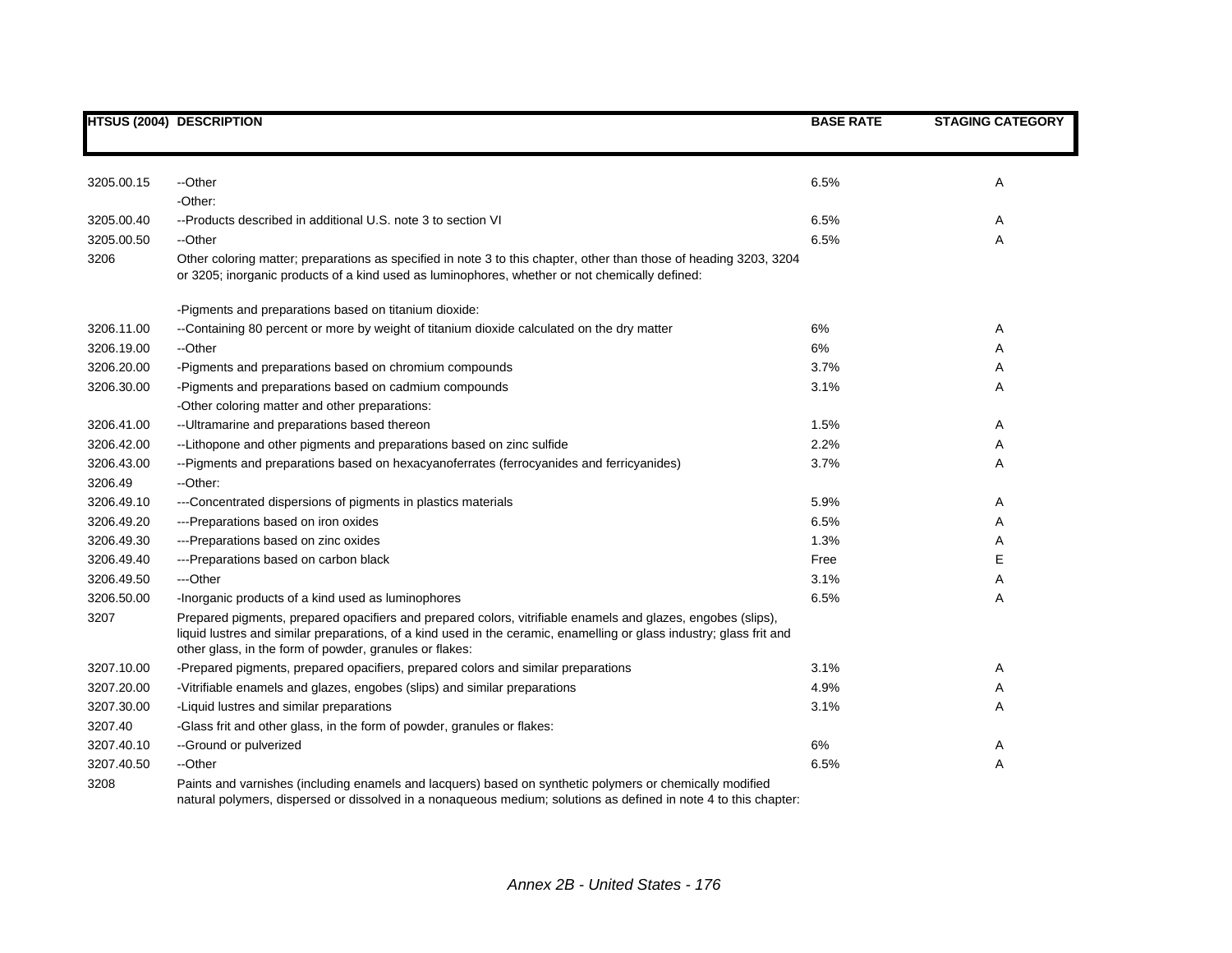|            | <b>HTSUS (2004) DESCRIPTION</b>                                                                                                                                                                                                                                             | <b>BASE RATE</b>          | <b>STAGING CATEGORY</b> |
|------------|-----------------------------------------------------------------------------------------------------------------------------------------------------------------------------------------------------------------------------------------------------------------------------|---------------------------|-------------------------|
|            |                                                                                                                                                                                                                                                                             |                           |                         |
| 3208.10.00 | -Based on polyesters                                                                                                                                                                                                                                                        | 3.7%                      | Α                       |
| 3208.20.00 | -Based on acrylic or vinyl polymers                                                                                                                                                                                                                                         | 3.6%                      | Α                       |
| 3208.90.00 | -Other                                                                                                                                                                                                                                                                      | 3.2%                      | Α                       |
| 3209       | Paints and varnishes (including enamels and lacquers) based on synthetic polymers or chemically modified<br>natural polymers, dispersed or dissolved in an aqueous medium:                                                                                                  |                           |                         |
| 3209.10.00 | -Based on acrylic or vinyl polymers                                                                                                                                                                                                                                         | 5.1%                      | Α                       |
| 3209.90.00 | -Other                                                                                                                                                                                                                                                                      | 5.9%                      | Α                       |
| 3210.00.00 | Other paints and varnishes (including enamels, lacquers and distempers); prepared water pigments of a kind<br>used for finishing leather                                                                                                                                    | 1.8%                      | Α                       |
| 3211.00.00 | Prepared driers                                                                                                                                                                                                                                                             | 3.7%                      | Α                       |
| 3212       | Pigments (including metallic powders and flakes) dispersed in nonaqueous media, in liquid or paste form, of a<br>kind used in the manufacture of paints (including enamels); stamping foils; dyes and other coloring matter put up<br>in forms or packings for retail sale: |                           |                         |
| 3212.10.00 | -Stamping foils                                                                                                                                                                                                                                                             | 4.7%                      | Α                       |
| 3212.90.00 | -Other                                                                                                                                                                                                                                                                      | 3.1%                      | Α                       |
| 3213       | Artists', students' or signboard painters' colors, modifying tints, amusement colors and the like, in tablets, tubes,<br>jars, bottles, pans or in similar forms or packings:                                                                                               |                           |                         |
| 3213.10.00 | -Colors in sets                                                                                                                                                                                                                                                             | 6.5% on the entire<br>set | A                       |
| 3213.90.00 | -Other                                                                                                                                                                                                                                                                      | 3.4%                      | Α                       |
| 3214       | Glaziers' putty, grafting putty, resin cements, caulking compounds and other mastics; painters' fillings;<br>nonrefractory surfacing preparations for facades, indoor walls, floors, ceilings or the like:                                                                  |                           |                         |
| 3214.10.00 | -Glazier's putty, grafting putty, resin cements, caulking compounds and other mastics; painters' fillings                                                                                                                                                                   | 3.7%                      | Α                       |
| 3214.90    | -Other:                                                                                                                                                                                                                                                                     |                           |                         |
| 3214.90.10 | --Based on rubber                                                                                                                                                                                                                                                           | Free                      | Е                       |
| 3214.90.50 | --Other                                                                                                                                                                                                                                                                     | 6.5%                      | Α                       |
| 3215       | Printing ink, writing or drawing ink and other inks, whether or not concentrated or solid:                                                                                                                                                                                  |                           |                         |
|            | -Printing ink:                                                                                                                                                                                                                                                              |                           |                         |
| 3215.11.00 | --Black                                                                                                                                                                                                                                                                     | 1.8%                      | Α                       |
| 3215.19.00 | --Other                                                                                                                                                                                                                                                                     | 1.8%                      | Α                       |
| 3215.90    | -Other:                                                                                                                                                                                                                                                                     |                           |                         |
| 3215.90.10 | --Drawing ink                                                                                                                                                                                                                                                               | 3.1%                      | Α                       |
| 3215.90.50 | --Other                                                                                                                                                                                                                                                                     | 1.8%                      | A                       |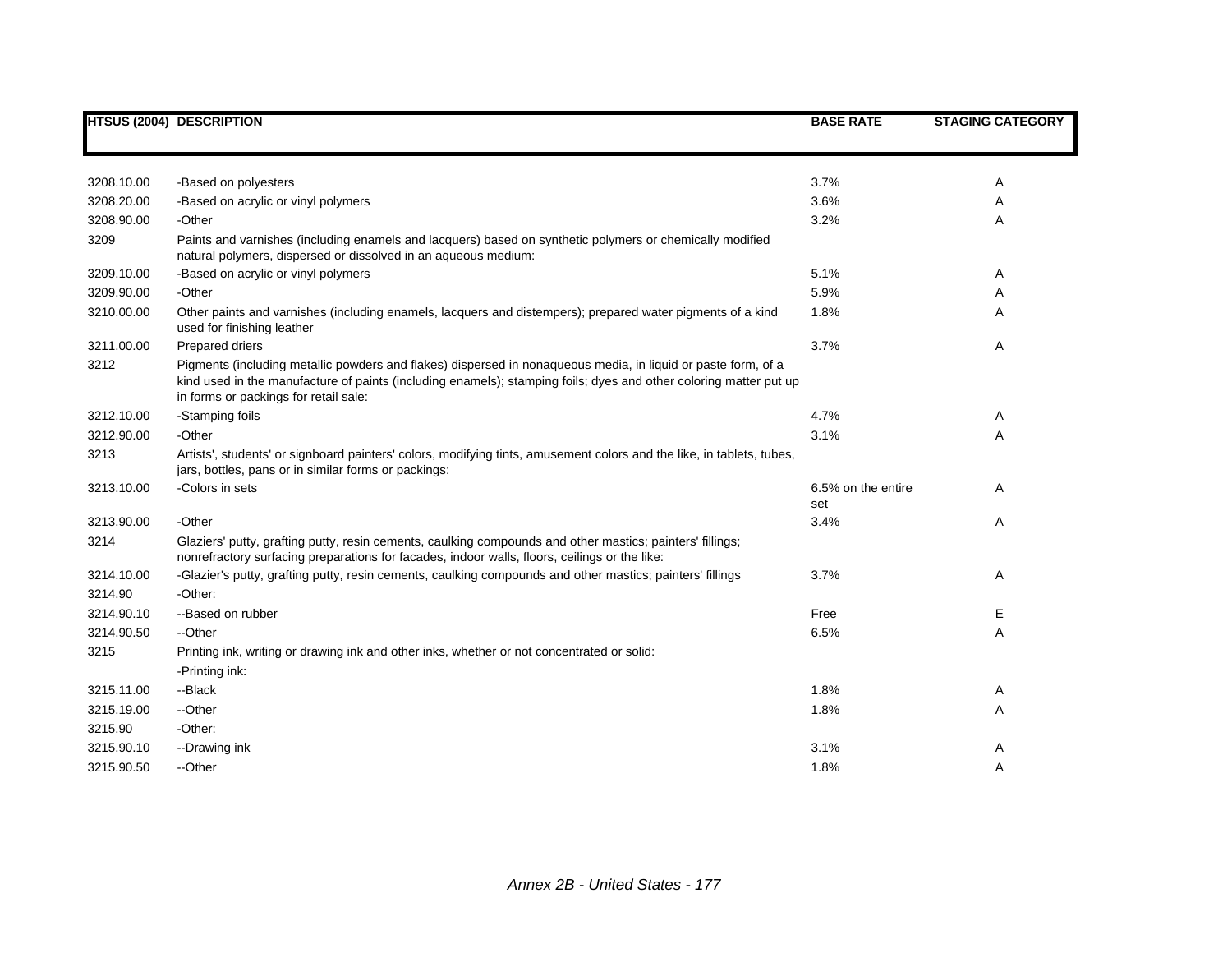| 3301       | Essential oils (terpeneless or not), including concretes and absolutes; resinoids; extracted oleoresins;<br>concentrates of essential oils in fats, in fixed oils, in waxes or the like, obtained by enfleurage or maceration;<br>terpenic by- products of the deterpenation of essential oils; aqueous distillates and aqueous solutions of essential<br>oils:<br>-Essential oils of citrus fruit: |      |   |
|------------|-----------------------------------------------------------------------------------------------------------------------------------------------------------------------------------------------------------------------------------------------------------------------------------------------------------------------------------------------------------------------------------------------------|------|---|
| 3301.11.00 | --Of bergamot                                                                                                                                                                                                                                                                                                                                                                                       | Free | E |
| 3301.12.00 | --Of orange                                                                                                                                                                                                                                                                                                                                                                                         | 2.7% | Α |
| 3301.13.00 | --Of lemon                                                                                                                                                                                                                                                                                                                                                                                          | 3.8% | A |
| 3301.14.00 | --Of lime                                                                                                                                                                                                                                                                                                                                                                                           | Free | E |
| 3301.19    | --Other:                                                                                                                                                                                                                                                                                                                                                                                            |      |   |
| 3301.19.10 | ---Of grapefruit                                                                                                                                                                                                                                                                                                                                                                                    | 2.7% | Α |
| 3301.19.50 | ---Other                                                                                                                                                                                                                                                                                                                                                                                            | Free | E |
|            | -Essential oils other than those of citrus fruit:                                                                                                                                                                                                                                                                                                                                                   |      |   |
| 3301.21.00 | --Of geranium                                                                                                                                                                                                                                                                                                                                                                                       | Free | Е |
| 3301.22.00 | --Of jasmine                                                                                                                                                                                                                                                                                                                                                                                        | Free | E |
| 3301.23.00 | -- Of lavender or of lavandin                                                                                                                                                                                                                                                                                                                                                                       | Free | E |
| 3301.24.00 | -- Of peppermint (Mentha piperita)                                                                                                                                                                                                                                                                                                                                                                  | 4.2% | В |
| 3301.25.00 | --Of other mints                                                                                                                                                                                                                                                                                                                                                                                    | Free | E |
| 3301.26.00 | --Of vetiver                                                                                                                                                                                                                                                                                                                                                                                        | Free | E |
| 3301.29    | --Other:                                                                                                                                                                                                                                                                                                                                                                                            |      |   |
| 3301.29.10 | ---Of eucalyptus                                                                                                                                                                                                                                                                                                                                                                                    | 1.8% | A |
| 3301.29.20 | ---Of orris                                                                                                                                                                                                                                                                                                                                                                                         | 1.1% | Α |
| 3301.29.50 | ---Other                                                                                                                                                                                                                                                                                                                                                                                            | Free | Е |
| 3301.30.00 | -Resinoids                                                                                                                                                                                                                                                                                                                                                                                          | Free | E |
| 3301.90    | -Other:                                                                                                                                                                                                                                                                                                                                                                                             |      |   |
| 3301.90.10 | --Extracted oleoresins                                                                                                                                                                                                                                                                                                                                                                              | 3.8% | Α |
| 3301.90.50 | --Other                                                                                                                                                                                                                                                                                                                                                                                             | Free | E |
| 3302       | Mixtures of odoriferous substances and mixtures (including alcoholic solutions) with a basis of one or more of<br>these substances, of a kind used as raw materials in industry; other preparations based on odoriferous<br>substances, of a kind used for the manufacture of beverages:                                                                                                            |      |   |
| 3302.10    | -Of a kind used in the food or drink industries:                                                                                                                                                                                                                                                                                                                                                    |      |   |
| 3302.10.10 | -- Not containing alcohol                                                                                                                                                                                                                                                                                                                                                                           | Free | E |
|            | --Containing alcohol:                                                                                                                                                                                                                                                                                                                                                                               |      |   |
| 3302.10.20 | ---Containing not over 20 percent of alcohol by weight                                                                                                                                                                                                                                                                                                                                              | Free | E |
|            | ---Containing over 20 percent of alcohol by weight:                                                                                                                                                                                                                                                                                                                                                 |      |   |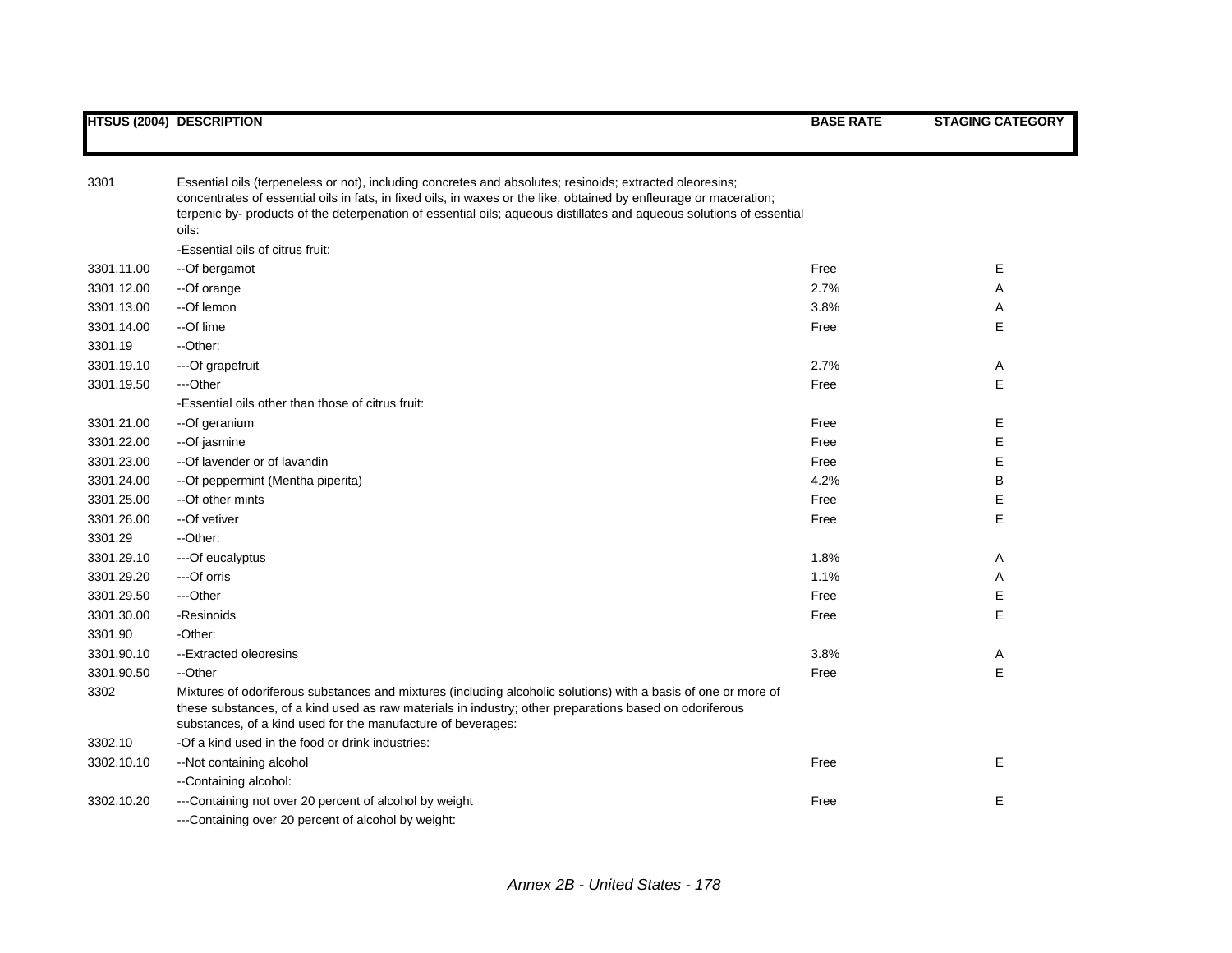|            | <b>HTSUS (2004) DESCRIPTION</b>                                                                                                                                                       | <b>BASE RATE</b>         | <b>STAGING CATEGORY</b> |
|------------|---------------------------------------------------------------------------------------------------------------------------------------------------------------------------------------|--------------------------|-------------------------|
|            |                                                                                                                                                                                       |                          |                         |
|            | ----Preparations requiring only the addition of ethyl alcohol or water to produce a beverage suitable for human<br>consumption:                                                       |                          |                         |
| 3302.10.40 | -----Containing over 20 percent but not over 50 percent of alcohol by weight                                                                                                          | $8.4$ cents/kg +<br>1.9% | Α                       |
| 3302.10.50 | -----Containing over 50 percent of alcohol by weight                                                                                                                                  | 17 cents/kg + 1.9%       | Α                       |
| 3302.10.90 | ----Other                                                                                                                                                                             | Free                     | E                       |
| 3302.90    | -Other:                                                                                                                                                                               |                          |                         |
| 3302.90.10 | --Containing no alcohol or not over 10 percent of alcohol by weight                                                                                                                   | Free                     | Е                       |
| 3302.90.20 | --Containing over 10 percent of alcohol by weight                                                                                                                                     | Free                     | E                       |
| 3303.00    | Perfumes and toilet waters:                                                                                                                                                           |                          |                         |
|            | -Not containing alcohol:                                                                                                                                                              |                          |                         |
| 3303.00.10 | --Floral or flower waters                                                                                                                                                             | Free                     | Е                       |
| 3303.00.20 | --Other                                                                                                                                                                               | Free                     | Е                       |
| 3303.00.30 | -Containing alcohol                                                                                                                                                                   | Free                     | E                       |
| 3304       | Beauty or make-up preparations and preparations for the care of the skin (other than medicaments), including<br>sunscreen or sun tan preparations; manicure or pedicure preparations: |                          |                         |
| 3304.10.00 | -Lip make-up preparations                                                                                                                                                             | Free                     | Е                       |
| 3304.20.00 | -Eye make-up preparations                                                                                                                                                             | Free                     | E                       |
| 3304.30.00 | -Manicure or pedicure preparations                                                                                                                                                    | Free                     | E                       |
|            | -Other:                                                                                                                                                                               |                          |                         |
| 3304.91.00 | --Powders, whether or not compressed                                                                                                                                                  | Free                     | Е                       |
|            | --Other:                                                                                                                                                                              |                          |                         |
| 3304.99.10 | ---Petroleum jelly put up for retail sale                                                                                                                                             | Free                     | E                       |
| 3304.99.50 | ---Other                                                                                                                                                                              | Free                     | E                       |
| 3305       | Preparations for use on the hair:                                                                                                                                                     |                          |                         |
| 3305.10.00 | -Shampoos                                                                                                                                                                             | Free                     | Е                       |
| 3305.20.00 | -Preparations for permanent waving or straightening                                                                                                                                   | Free                     | E                       |
| 3305.30.00 | -Hair lacquers                                                                                                                                                                        | Free                     | Ε                       |
| 3305.90.00 | -Other                                                                                                                                                                                | Free                     | E                       |
| 3306       | Preparations for oral or dental hygiene, including denture fixative pastes and powders; yarn used to clean<br>between the teeth (dental floss), in individual retail packages:        |                          |                         |
| 3306.10.00 | -Dentifrices                                                                                                                                                                          | Free                     | Е                       |
| 3306.20.00 | -Yarn used to clean between the teeth (dental floss)                                                                                                                                  | Free                     | E                       |
| 3306.90.00 | -Other                                                                                                                                                                                | Free                     | E                       |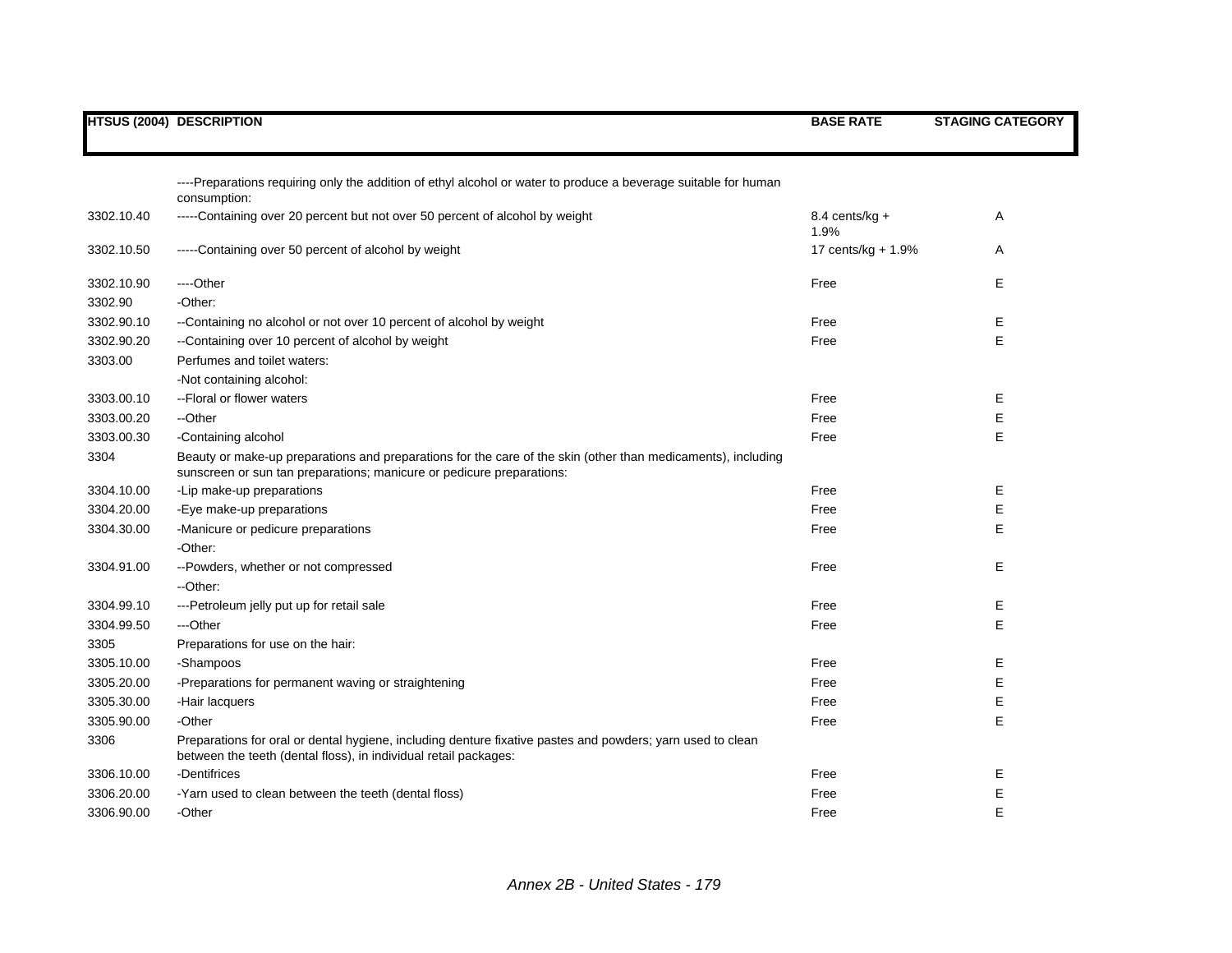| 3307       | Pre-shave, shaving or after-shave preparations, personal deodorants, bath preparations, depilatories and other<br>perfumery, cosmetic or toilet preparations, not elsewhere specified or included; prepared room deodorizers,<br>whether or not perfumed or having disinfectant properties:                                                                                                                                        |      |             |
|------------|------------------------------------------------------------------------------------------------------------------------------------------------------------------------------------------------------------------------------------------------------------------------------------------------------------------------------------------------------------------------------------------------------------------------------------|------|-------------|
| 3307.10    | -Pre-shave, shaving or after-shave preparations:                                                                                                                                                                                                                                                                                                                                                                                   |      |             |
| 3307.10.10 | --Not containing alcohol                                                                                                                                                                                                                                                                                                                                                                                                           | 4.9% | A           |
| 3307.10.20 | --Containing alcohol                                                                                                                                                                                                                                                                                                                                                                                                               | 4.9% | Α           |
| 3307.20.00 | -Personal deodorants and antiperspirants                                                                                                                                                                                                                                                                                                                                                                                           | 4.9% | A           |
| 3307.30    | -Perfumed bath salts and other bath preparations:                                                                                                                                                                                                                                                                                                                                                                                  |      |             |
| 3307.30.10 | --Bath salts, whether or not perfumed                                                                                                                                                                                                                                                                                                                                                                                              | 5.8% | Α           |
| 3307.30.50 | --Other                                                                                                                                                                                                                                                                                                                                                                                                                            | 4.9% | A           |
|            | -Preparations for perfuming or deodorizing rooms, including odoriferous preparations used during religious rites:                                                                                                                                                                                                                                                                                                                  |      |             |
| 3307.41.00 | --"Agarbatti" and other odoriferous preparations which operate by burning                                                                                                                                                                                                                                                                                                                                                          | 2.4% | A           |
| 3307.49.00 | --Other                                                                                                                                                                                                                                                                                                                                                                                                                            | 6%   | Α           |
| 3307.90.00 | -Other                                                                                                                                                                                                                                                                                                                                                                                                                             | 5.4% | A           |
| 3401       | Soap; organic surface-active products and preparations for use as soap, in the form of bars, cakes, molded<br>pieces or shapes, whether or not containing soap; organic surface-active products and preparations for washing<br>the skin, in the form of liquid or cream and put up for retail sale, whether or not containing soap; paper, wadding,<br>felt and nonwovens, impregnated, coated or covered with soap or detergent: |      |             |
|            | -Soap and organic surface-active products and preparations, in the form of bars, cakes, molded pieces or shapes,<br>and paper, wadding, felt and nonwovens, impregnated, coated or covered with soap or detergent:                                                                                                                                                                                                                 |      |             |
| 3401.11    | -- For toilet use (including medicated products):                                                                                                                                                                                                                                                                                                                                                                                  |      |             |
| 3401.11.10 | ---Castile soap                                                                                                                                                                                                                                                                                                                                                                                                                    | Free | Е           |
| 3401.11.50 | ---Other                                                                                                                                                                                                                                                                                                                                                                                                                           | Free | Е           |
| 3401.19.00 | --Other                                                                                                                                                                                                                                                                                                                                                                                                                            | Free | $\mathsf E$ |
| 3401.20.00 | -Soap in other forms                                                                                                                                                                                                                                                                                                                                                                                                               | Free | E           |
| 3401.30    | -Organic surface-active products and preparations for washing the skin, in the form of liquid or cream and put up<br>for retail sale, whether or not containing soap:                                                                                                                                                                                                                                                              |      |             |
| 3401.30.10 | --Containing any aromatic or modified aromatic surface-active agent                                                                                                                                                                                                                                                                                                                                                                | 4%   | A           |
| 3401.30.50 | --Other                                                                                                                                                                                                                                                                                                                                                                                                                            | Free | E           |
| 3402       | Organic surface-active agents (other than soap); surface-active preparations, washing preparations (including<br>auxiliary washing preparations) and cleaning preparations, whether or not containing soap, other than those of<br>heading 3401:                                                                                                                                                                                   |      |             |
|            | -Organic surface-active agents, whether or not put up for retail sale:                                                                                                                                                                                                                                                                                                                                                             |      |             |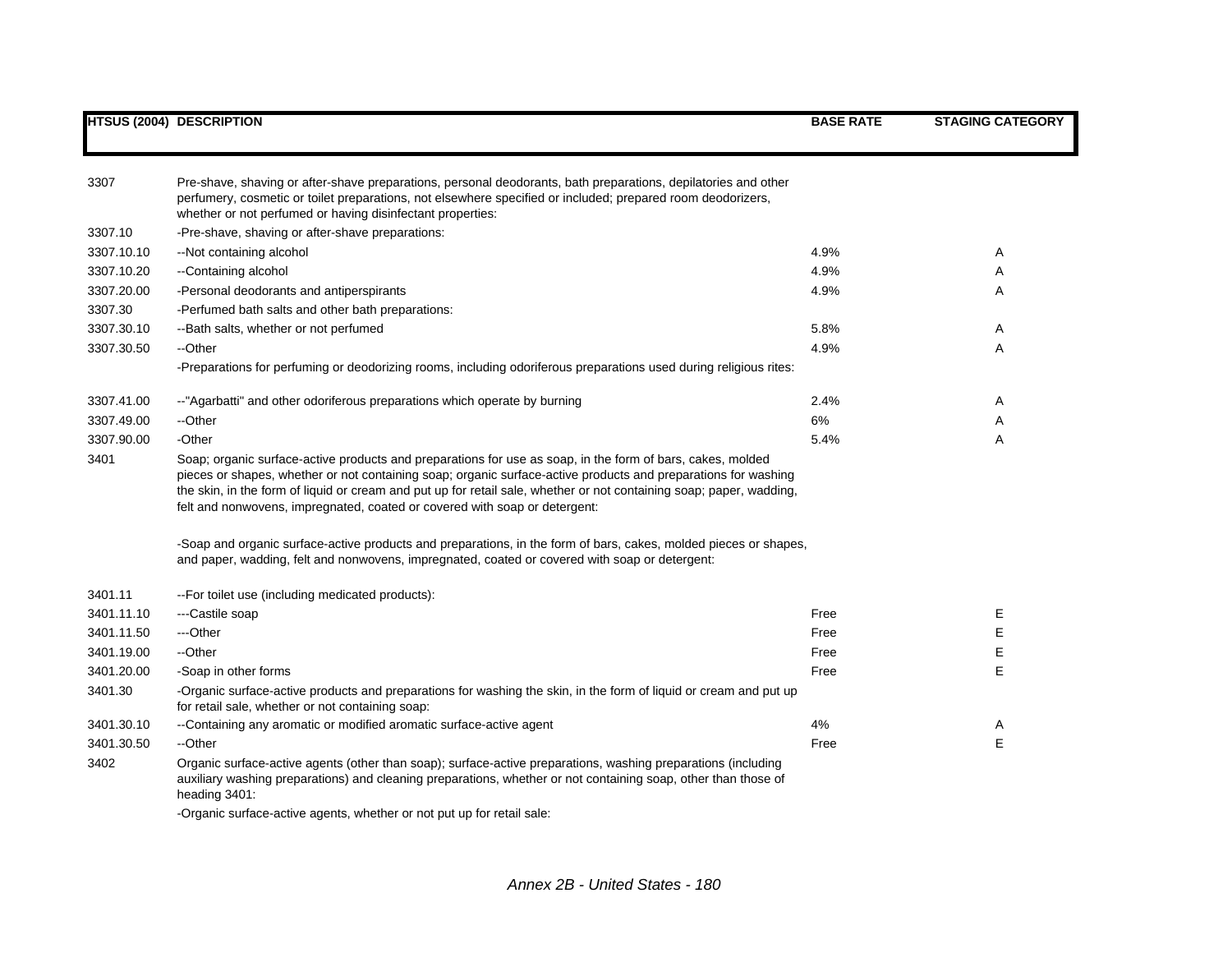|            | <b>HTSUS (2004) DESCRIPTION</b>                                                                                                                                                                                                                                                                                                                                                                                                                                                            | <b>BASE RATE</b> | <b>STAGING CATEGORY</b> |
|------------|--------------------------------------------------------------------------------------------------------------------------------------------------------------------------------------------------------------------------------------------------------------------------------------------------------------------------------------------------------------------------------------------------------------------------------------------------------------------------------------------|------------------|-------------------------|
|            |                                                                                                                                                                                                                                                                                                                                                                                                                                                                                            |                  |                         |
| 3402.11    | -- Anionic:                                                                                                                                                                                                                                                                                                                                                                                                                                                                                |                  |                         |
|            | --- Aromatic or modified aromatic:                                                                                                                                                                                                                                                                                                                                                                                                                                                         |                  |                         |
| 3402.11.20 | ----Linear alkylbenzene sulfonic acid and linear alkylbenzene sulfonates                                                                                                                                                                                                                                                                                                                                                                                                                   | 6.5%             | Α                       |
| 3402.11.40 | ----Other                                                                                                                                                                                                                                                                                                                                                                                                                                                                                  | 4%               | Α                       |
| 3402.11.50 | ---Other                                                                                                                                                                                                                                                                                                                                                                                                                                                                                   | 3.7%             | Α                       |
| 3402.12    | --Cationic:                                                                                                                                                                                                                                                                                                                                                                                                                                                                                |                  |                         |
| 3402.12.10 | --- Aromatic or modified aromatic                                                                                                                                                                                                                                                                                                                                                                                                                                                          | 4%               | Α                       |
| 3402.12.50 | ---Other                                                                                                                                                                                                                                                                                                                                                                                                                                                                                   | 4%               | Α                       |
| 3402.13    | --Nonionic:                                                                                                                                                                                                                                                                                                                                                                                                                                                                                |                  |                         |
| 3402.13.10 | --- Aromatic or modified aromatic                                                                                                                                                                                                                                                                                                                                                                                                                                                          | 4%               | Α                       |
|            | ---Other:                                                                                                                                                                                                                                                                                                                                                                                                                                                                                  |                  |                         |
| 3402.13.20 | ----Fatty substances of animal or vegetable origin                                                                                                                                                                                                                                                                                                                                                                                                                                         | 4%               | A                       |
| 3402.13.50 | ---Other                                                                                                                                                                                                                                                                                                                                                                                                                                                                                   | 3.7%             | Α                       |
| 3402.19    | --Other:                                                                                                                                                                                                                                                                                                                                                                                                                                                                                   |                  |                         |
| 3402.19.10 | --- Aromatic or modified aromatic                                                                                                                                                                                                                                                                                                                                                                                                                                                          | 4%               | A                       |
| 3402.19.50 | ---Other                                                                                                                                                                                                                                                                                                                                                                                                                                                                                   | 3.7%             | Α                       |
| 3402.20    | -Preparations put up for retail sale:                                                                                                                                                                                                                                                                                                                                                                                                                                                      |                  |                         |
| 3402.20.11 | --Containing any aromatic or modified aromatic surface-active agent                                                                                                                                                                                                                                                                                                                                                                                                                        | 4%               | A                       |
| 3402.20.51 | --Other                                                                                                                                                                                                                                                                                                                                                                                                                                                                                    | Free             | Е                       |
| 3402.90    | -Other:                                                                                                                                                                                                                                                                                                                                                                                                                                                                                    |                  |                         |
| 3402.90.10 | --Synthetic detergents                                                                                                                                                                                                                                                                                                                                                                                                                                                                     | 3.8%             | Α                       |
|            | --Other:                                                                                                                                                                                                                                                                                                                                                                                                                                                                                   |                  |                         |
| 3402.90.30 | ---Containing any aromatic or modified aromatic surface-active agent                                                                                                                                                                                                                                                                                                                                                                                                                       | 4%               | A                       |
| 3402.90.50 | ---Other                                                                                                                                                                                                                                                                                                                                                                                                                                                                                   | 3.7%             | Α                       |
| 3403       | Lubricating preparations (including cutting-oil preparations, bolt or nut release preparations, antirust or<br>anticorrosion preparations and mold release preparations, based on lubricants) and preparations of a kind used<br>for the oil or grease treatment of textile materials, leather, furskins or other materials, but excluding preparations<br>containing, as basic constituents, 70 percent or more by weight of petroleum oils or oils obtained from bituminous<br>minerals: |                  |                         |
|            | -Containing petroleum oils or oils obtained from bituminous minerals:                                                                                                                                                                                                                                                                                                                                                                                                                      |                  |                         |
| 3403.11    | --Preparations for the treatment of textile materials, leather, furskins or other materials:                                                                                                                                                                                                                                                                                                                                                                                               |                  |                         |
|            | ---Preparations for the treatment of textile materials:                                                                                                                                                                                                                                                                                                                                                                                                                                    |                  |                         |
| 3403.11.20 | ----Containing 50 percent or more by weight of petroleum oils or of oils obtained from bituminous minerals                                                                                                                                                                                                                                                                                                                                                                                 | 0.2%             | Α                       |
| 3403.11.40 | ----Other                                                                                                                                                                                                                                                                                                                                                                                                                                                                                  | 6.1%             | А                       |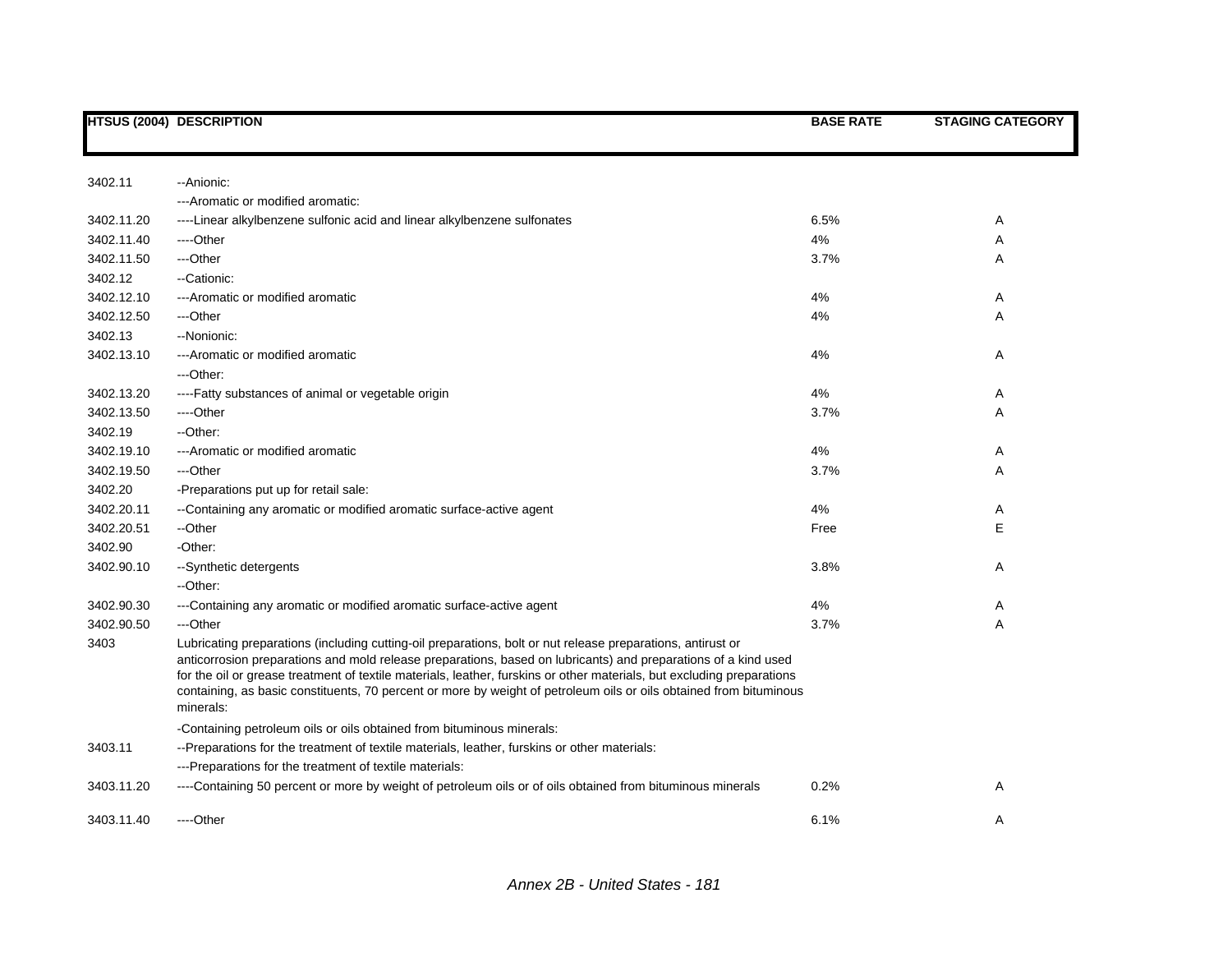|            | <b>HTSUS (2004) DESCRIPTION</b>                                                                                                                                                                                                                                                                                                                                   | <b>BASE RATE</b> | <b>STAGING CATEGORY</b> |
|------------|-------------------------------------------------------------------------------------------------------------------------------------------------------------------------------------------------------------------------------------------------------------------------------------------------------------------------------------------------------------------|------------------|-------------------------|
|            |                                                                                                                                                                                                                                                                                                                                                                   |                  |                         |
| 3403.11.50 | ---Other                                                                                                                                                                                                                                                                                                                                                          | 1.4%             | A                       |
| 3403.19    | --Other:                                                                                                                                                                                                                                                                                                                                                          |                  |                         |
| 3403.19.10 | ---Containing 50 percent or more by weight of petroleum oils or of oils obtained from bituminous minerals                                                                                                                                                                                                                                                         | 0.2%             | Α                       |
| 3403.19.50 | ---Other                                                                                                                                                                                                                                                                                                                                                          | 5.8%             | Α                       |
|            | -Other:                                                                                                                                                                                                                                                                                                                                                           |                  |                         |
| 3403.91    | --Preparations for the treatment of textile materials, leather, furskins or other materials:                                                                                                                                                                                                                                                                      |                  |                         |
| 3403.91.10 | ---Preparations for the treatment of textile materials                                                                                                                                                                                                                                                                                                            | 6%               | Α                       |
| 3403.91.50 | ---Other                                                                                                                                                                                                                                                                                                                                                          | 6.5%             | A                       |
| 3403.99.00 | --Other                                                                                                                                                                                                                                                                                                                                                           | 6.5%             | A                       |
| 3404       | Artificial waxes and prepared waxes:                                                                                                                                                                                                                                                                                                                              |                  |                         |
| 3404.10.00 | -Of chemically modified lignite                                                                                                                                                                                                                                                                                                                                   | Free             | Е                       |
| 3404.20.00 | -Of poly(oxyethylene) (polyethylene glycol)                                                                                                                                                                                                                                                                                                                       | 4.1%             | A                       |
| 3404.90    | -Other:                                                                                                                                                                                                                                                                                                                                                           |                  |                         |
| 3404.90.10 | --Containing bleached beeswax                                                                                                                                                                                                                                                                                                                                     | Free             | Е                       |
| 3404.90.50 | --Other                                                                                                                                                                                                                                                                                                                                                           | Free             | Е                       |
| 3405       | Polishes and creams, for footwear, furniture, floors, coachwork, glass or metal, scouring pastes and powders and<br>similar preparations (whether or not in the form of paper, wadding, felt, nonwovens, cellular plastics or cellular<br>rubber, impregnated, coated or covered with such preparations), excluding waxes of heading 3404:                        |                  |                         |
| 3405.10.00 | -Polishes, creams and similar preparations for footwear or leather                                                                                                                                                                                                                                                                                                | Free             | Е                       |
| 3405.20.00 | -Polishes, creams and similar preparations for the maintenance of wooden furniture, floors or other woodwork                                                                                                                                                                                                                                                      | Free             | E                       |
| 3405.30.00 | -Polishes and similar preparations for coachwork, other than metal polishes                                                                                                                                                                                                                                                                                       | Free             | Е                       |
| 3405.40.00 | -Scouring pastes and powders and other scouring preparations                                                                                                                                                                                                                                                                                                      | Free             | E                       |
| 3405.90.00 | -Other                                                                                                                                                                                                                                                                                                                                                            | Free             | E                       |
| 3406.00.00 | Candles, tapers and the like                                                                                                                                                                                                                                                                                                                                      | Free             | E                       |
| 3407       | Modeling pastes, including those put up for children's amusement; preparations known as "dental wax" or as<br>"dental impression compounds", put up in sets, in packings for retail sale or in plates, horseshoe shapes, sticks or<br>similar forms; other preparations for use in dentistry, with a basis of plaster (of calcined gypsum or calcium<br>sulfate): |                  |                         |
| 3407.00.20 | -Modeling pastes, including those put up for children's amusement                                                                                                                                                                                                                                                                                                 | Free             | Е                       |
| 3407.00.40 | -Other                                                                                                                                                                                                                                                                                                                                                            | Free             | E                       |
| 3501       | Casein, caseinates and other casein derivatives; casein glues:                                                                                                                                                                                                                                                                                                    |                  |                         |
| 3501.10    | -Casein:                                                                                                                                                                                                                                                                                                                                                          |                  |                         |
| 3501.10.10 | --Milk protein concentrate                                                                                                                                                                                                                                                                                                                                        | 0.37 cents/kg    | F                       |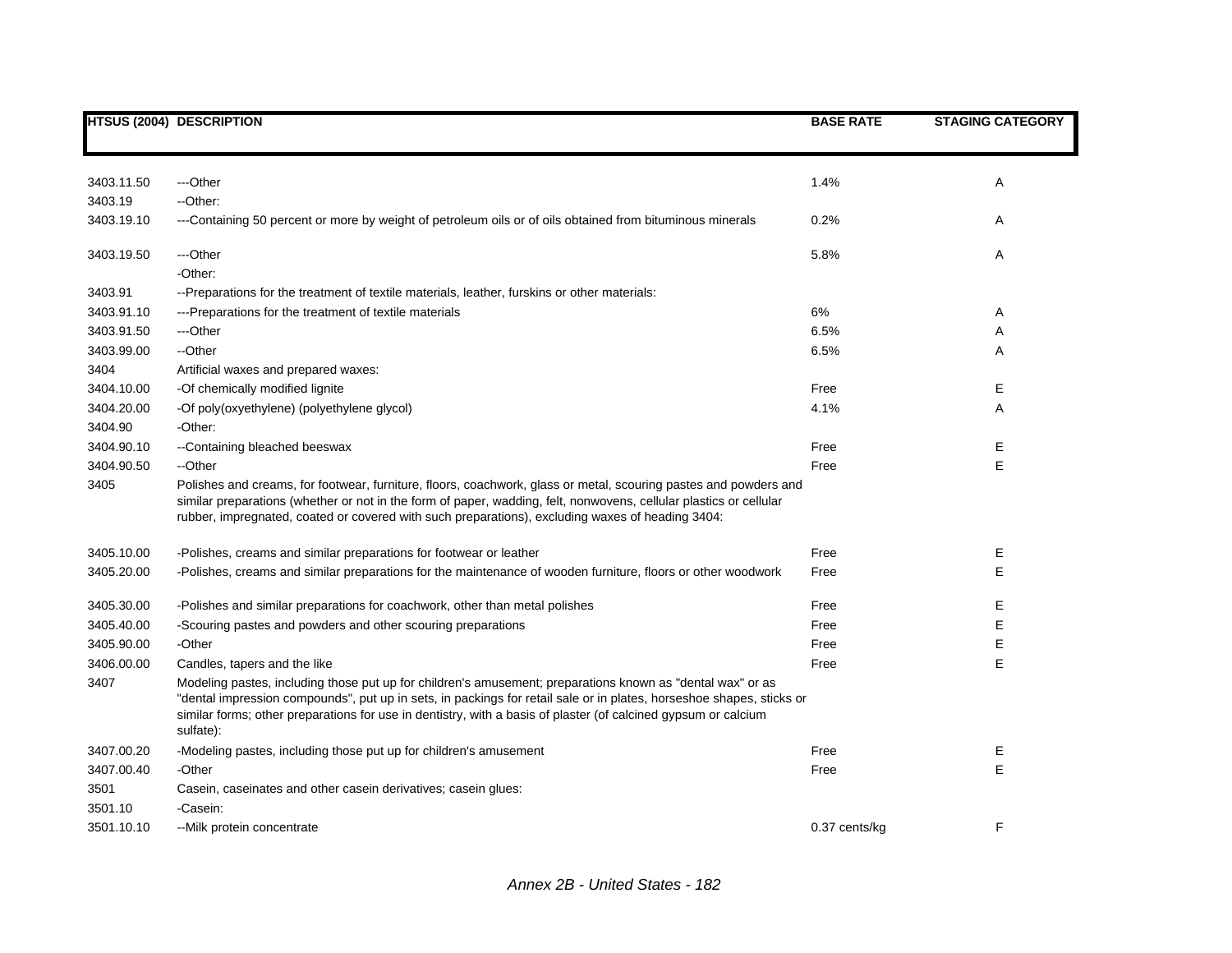|            | <b>HTSUS (2004) DESCRIPTION</b>                                                                                                                                                                                             | <b>BASE RATE</b>          | <b>STAGING CATEGORY</b> |
|------------|-----------------------------------------------------------------------------------------------------------------------------------------------------------------------------------------------------------------------------|---------------------------|-------------------------|
|            |                                                                                                                                                                                                                             |                           |                         |
| 3501.10.50 | --Other                                                                                                                                                                                                                     | Free                      | Ε                       |
| 3501.90    | -Other:                                                                                                                                                                                                                     |                           |                         |
| 3501.90.20 | --Casein glues                                                                                                                                                                                                              | 6%                        | в                       |
| 3501.90.60 | --Other                                                                                                                                                                                                                     | 0.37 cents/kg             | F                       |
| 3502       | Albumins (including concentrates of two or more whey proteins, containing by weight more than 80 percent whey<br>proteins, calculated on the dry matter), albuminates and other albumin derivatives:<br>-Egg albumin:       |                           |                         |
| 3502.11.00 | --Dried                                                                                                                                                                                                                     | 47.6 cents/kg             | В                       |
| 3502.19.00 | --Other                                                                                                                                                                                                                     | 9.7 cents/kg              | A                       |
| 3502.20.00 | -Milk albumin, including concentrates of two or more whey proteins                                                                                                                                                          | Free                      | Е                       |
| 3502.90.00 | -Other                                                                                                                                                                                                                      | Free                      | Е                       |
| 3503.00    | Gelatin (including gelatin in rectangular (including square) sheets, whether or not surface-worked or colored) and<br>gelatin derivatives; isinglass; other glues of animal origin, excluding casein glues of heading 3501: |                           |                         |
| 3503.00.10 | -Fish glue                                                                                                                                                                                                                  | 1.2 cents/ $kg +$<br>1.5% | Α                       |
|            | -Inedible gelatin and animal glue:                                                                                                                                                                                          |                           |                         |
| 3503.00.20 | -- Valued under 88 cents per kg                                                                                                                                                                                             | $1.2$ cents/kg +<br>3.2%  | Α                       |
| 3503.00.40 | --Valued 88 cents or more per kg                                                                                                                                                                                            | 2.8 cents/ $kg +$<br>3.8% | B                       |
| 3503.00.55 | -Other                                                                                                                                                                                                                      | $2.8$ cents/kg +<br>3.8%  | Α                       |
| 3504.00    | Peptones and their derivatives; other protein substances and their derivatives, not elsewhere specified or<br>included; hide powder, whether or not chromed:                                                                |                           |                         |
| 3504.00.10 | -Protein isolates                                                                                                                                                                                                           | $5\%$                     | Α                       |
| 3504.00.50 | -Other                                                                                                                                                                                                                      | 4%                        | Α                       |
| 3505       | Dextrins and other modified starches (for example, pregelatinized or esterified starches); glues based on<br>starches, or on dextrins or other modified starches:                                                           |                           |                         |
| 3505.10.00 | -Dextrins and other modified starches                                                                                                                                                                                       | 0.7 cents/kg              | A                       |
| 3505.20.00 | -Glues                                                                                                                                                                                                                      | 2.1 cents/ $kg +$<br>2.9% | Α                       |
| 3506       | Prepared glues and other prepared adhesives, not elsewhere specified or included; products suitable for use as<br>glues or adhesives, put up for retail sale as glues or adhesives, not exceeding a net weight of 1 kg:     |                           |                         |
| 3506.10    | -Products suitable for use as glues or adhesives, put up for retail sale as glues or adhesives, not exceeding a net<br>weight of 1 kg:                                                                                      |                           |                         |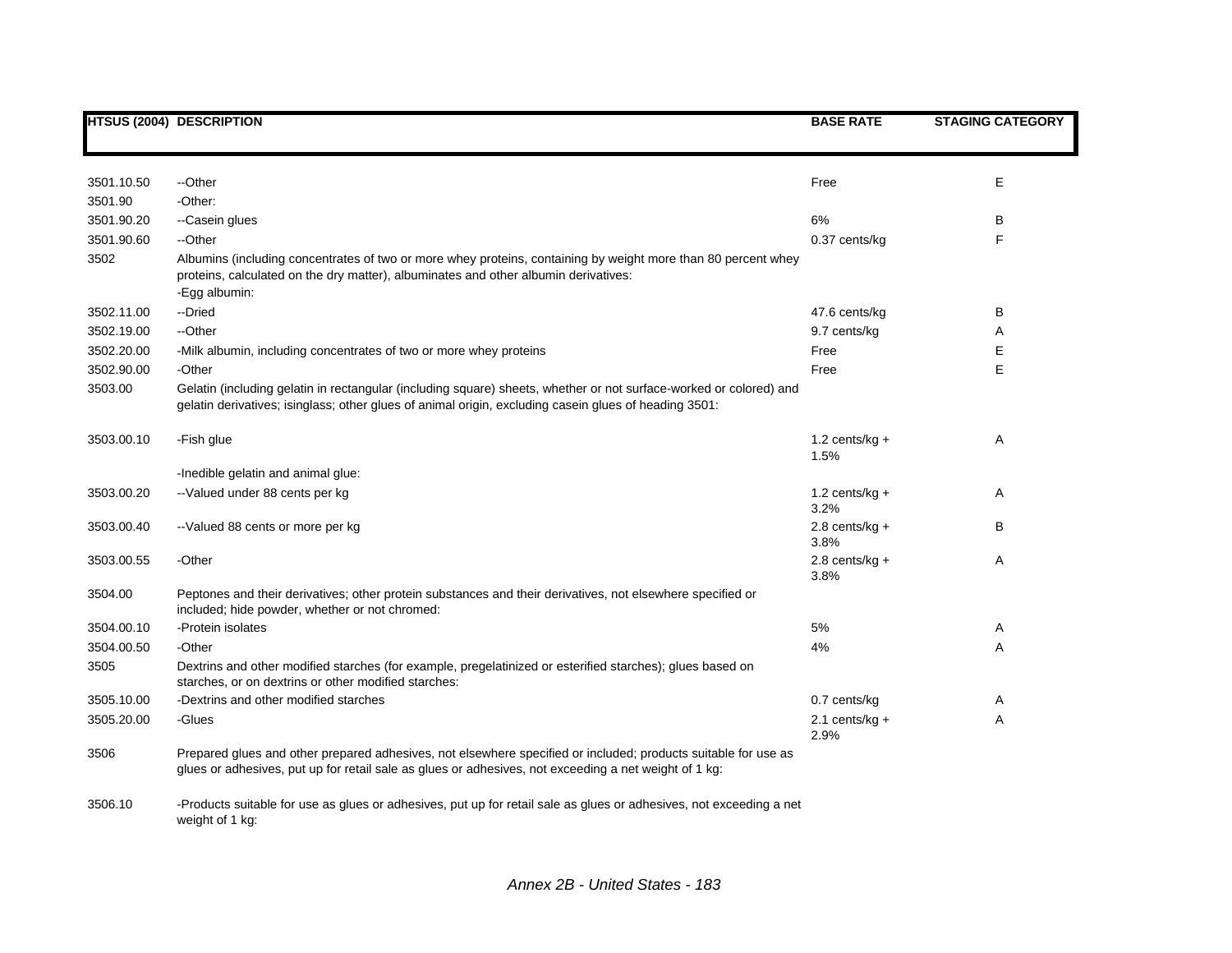|            | <b>HTSUS (2004) DESCRIPTION</b>                                                                                                                                                                               | <b>BASE RATE</b> | <b>STAGING CATEGORY</b> |
|------------|---------------------------------------------------------------------------------------------------------------------------------------------------------------------------------------------------------------|------------------|-------------------------|
|            |                                                                                                                                                                                                               |                  |                         |
| 3506.10.10 | --Animal glue, including casein glue, but not including fish glue                                                                                                                                             | 6.5%             | Α                       |
| 3506.10.50 | --Other                                                                                                                                                                                                       | 2.1%             | Α                       |
|            | -Other:                                                                                                                                                                                                       |                  |                         |
| 3506.91.00 | --Adhesives based on polymers of headings 3901 to 3913 or on rubber                                                                                                                                           | 2.1%             | Α                       |
| 3506.99.00 | --Other                                                                                                                                                                                                       | 2.1%             | Α                       |
| 3507       | Enzymes; prepared enzymes not elsewhere specified or included:                                                                                                                                                |                  |                         |
| 3507.10.00 | -Rennet and concentrates thereof                                                                                                                                                                              | Free             | Ε                       |
| 3507.90    | -Other:                                                                                                                                                                                                       |                  |                         |
| 3507.90.20 | --Pencillin G amidase                                                                                                                                                                                         | Free             | Е                       |
| 3507.90.70 | --Other                                                                                                                                                                                                       | Free             | E                       |
| 3601.00.00 | Propellant powders                                                                                                                                                                                            | 6.5%             | Α                       |
| 3602.00.00 | Prepared explosives, other than propellant powders                                                                                                                                                            | Free             | E                       |
| 3603.00    | Safety fuses; detonating fuses; percussion or detonating caps; igniters; electric detonators:                                                                                                                 |                  |                         |
| 3603.00.30 | -Safety fuses or detonating fuses                                                                                                                                                                             | 3%               | Α                       |
| 3603.00.60 | -Percussion caps                                                                                                                                                                                              | 4.2%             | Α                       |
| 3603.00.90 | -Detonating caps, igniters or electric detonators                                                                                                                                                             | 0.2%             | Α                       |
| 3604       | Fireworks, signaling flares, rain rockets, fog signals and other pyrotechnic articles:                                                                                                                        |                  |                         |
|            | -Fireworks:                                                                                                                                                                                                   |                  |                         |
| 3604.10.10 | --Display or special fireworks (Class 1.3G)                                                                                                                                                                   | 2.4%             | Α                       |
| 3604.10.90 | --Other (including Class 1.4G)                                                                                                                                                                                | 5.3%             | Α                       |
| 3604.90.00 | -Other                                                                                                                                                                                                        | 6.5%             | Α                       |
| 3605.00.00 | Matches, other than pyrotechnic articles of heading 3604                                                                                                                                                      | Free             | E                       |
| 3606       | Ferrocerium and other pyrophoric alloys in all forms; articles of combustible materials as specified in note 2 to this<br>chapter:                                                                            |                  |                         |
| 3606.10.00 | -Liquid or liquefied-gas fuels in containers of a kind used for filling or refilling cigarette or similar lighters and of a Free<br>capacity not exceeding 300 cm3                                            |                  | E                       |
| 3606.90    | -Other:                                                                                                                                                                                                       |                  |                         |
| 3606.90.30 | -- Ferrocerium and other pyrophoric alloys                                                                                                                                                                    | 5.9%             | Α                       |
| 3606.90.40 | --Metaldehyde                                                                                                                                                                                                 | Free             | E                       |
| 3606.90.80 | --Other                                                                                                                                                                                                       | 5%               | Α                       |
| 3701       | Photographic plates and film in the flat, sensitized, unexposed, of any material other than paper, paperboard or<br>textiles; instant print film in the flat, sensitized, unexposed, whether or not in packs: |                  |                         |
| 3701.10.00 | -For X-ray                                                                                                                                                                                                    | 3.7%             | Α                       |
| 3701.20.00 | -Instant print film                                                                                                                                                                                           | 3.7%             | Α                       |
| 3701.30.00 | -Other plates and film, with any side exceeding 255 mm                                                                                                                                                        | 3.7%             | A                       |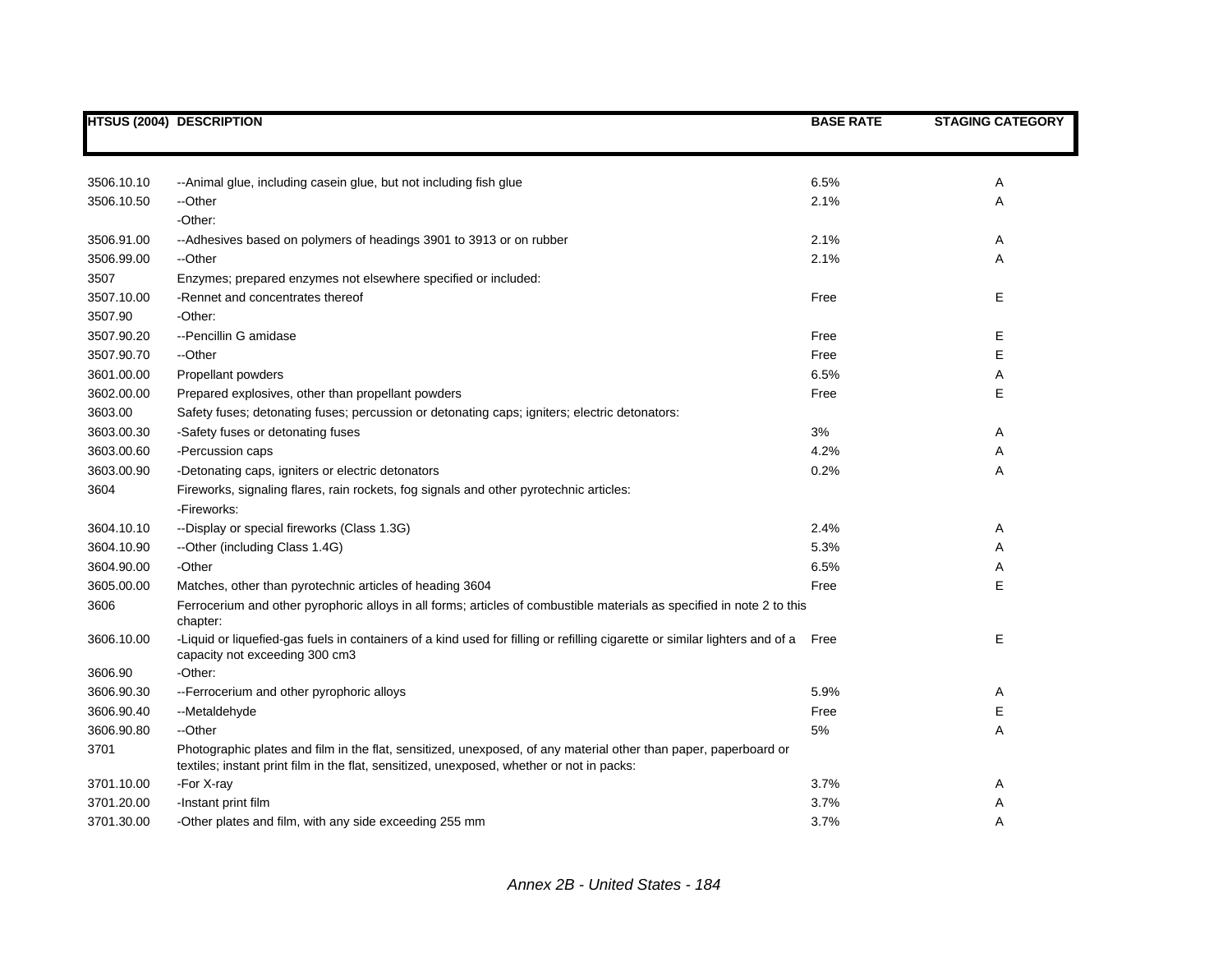|            | <b>HTSUS (2004) DESCRIPTION</b>                                                                                                                                     | <b>BASE RATE</b> | <b>STAGING CATEGORY</b> |
|------------|---------------------------------------------------------------------------------------------------------------------------------------------------------------------|------------------|-------------------------|
|            |                                                                                                                                                                     |                  |                         |
|            | -Other:                                                                                                                                                             |                  |                         |
| 3701.91.00 | -- For color photography (polychrome)                                                                                                                               | 3.7%             | Α                       |
| 3701.99    | --Other:                                                                                                                                                            |                  |                         |
| 3701.99.30 | ---Dry plates                                                                                                                                                       | 4.9%             | A                       |
| 3701.99.60 | ---Other                                                                                                                                                            | 3.7%             | Α                       |
| 3702       | Photographic film in rolls, sensitized, unexposed, of any material other than paper, paperboard or textiles; instant<br>print film in rolls, sensitized, unexposed: |                  |                         |
| 3702.10.00 | -For X-ray                                                                                                                                                          | 3.7%             | Α                       |
| 3702.20.00 | -Instant print film                                                                                                                                                 | 3.7%             | Α                       |
|            | -Other film, without perforations, of a width not exceeding 105 mm:                                                                                                 |                  |                         |
| 3702.31.00 | -- For color photography (polychrome)                                                                                                                               | 3.7%             | Α                       |
| 3702.32.00 | --Other, with silver halide emulsion                                                                                                                                | 3.7%             | Α                       |
| 3702.39.00 | --Other                                                                                                                                                             | 3.7%             | A                       |
|            | -Other film, without perforations, of a width exceeding 105 mm:                                                                                                     |                  |                         |
| 3702.41.00 | -- Of a width exceeding 610 mm and of a length exceeding 200 m, for color photography (polychrome)                                                                  | 3.7%             | Α                       |
| 3702.42.00 | -- Of a width exceeding 610 mm and of a length exceeding 200 m, other than for color photography                                                                    | 3.7%             | A                       |
| 3702.43.00 | -- Of a width exceeding 610 mm and of a length not exceeding 200 m                                                                                                  | 3.7%             | A                       |
| 3702.44.00 | -- Of a width exceeding 105 mm but not exceeding 610 mm                                                                                                             | 3.7%             | A                       |
|            | -Other film, for color photography (polychrome):                                                                                                                    |                  |                         |
| 3702.51.00 | --Of a width not exceeding 16 mm and of a length not exceeding 14 m                                                                                                 | 3.7%             | Α                       |
| 3702.52.00 | -- Of a width not exceeding 16 mm and of a length exceeding 14 m                                                                                                    | 3.7%             | Α                       |
| 3702.53.00 | --Of a width exceeding 16 mm but not exceeding 35 mm and of a length not exceeding 30 m, for slides                                                                 | 3.7%             | A                       |
| 3702.54.00 | --Of a width exceeding 16 mm but not exceeding 35 mm and of a length not exceeding 30 m, other than for slides 3.7%                                                 |                  | Α                       |
| 3702.55.00 | -- Of a width exceeding 16 mm but not exceeding 35 mm and of a length exceeding 30 m                                                                                | Free             | Ε                       |
| 3702.56.00 | --Of a width exceeding 35 mm                                                                                                                                        | Free             | Е                       |
|            | -Other:                                                                                                                                                             |                  |                         |
| 3702.91.01 | -- Of a width not exceeding 16 mm                                                                                                                                   | 3.7%             | A                       |
| 3702.93.00 | -- Of a width exceeding 16 mm but not exceeding 35 mm and of a length not exceeding 30 m                                                                            | 3.7%             | A                       |
| 3702.94.00 | -- Of a width exceeding 16 mm but not exceeding 35 mm and of a length exceeding 30 m                                                                                | Free             | Ε                       |
| 3702.95.00 | --Of a width exceeding 35 mm                                                                                                                                        | 3.7%             | Α                       |
| 3703       | Photographic paper, paperboard and textiles, sensitized, unexposed:                                                                                                 |                  |                         |
| 3703.10    | -In rolls of a width exceeding 610 mm:                                                                                                                              |                  |                         |
| 3703.10.30 | --Silver halide papers                                                                                                                                              | 3.7%             | A                       |
| 3703.10.60 | --Other                                                                                                                                                             | 3.1%             | Α                       |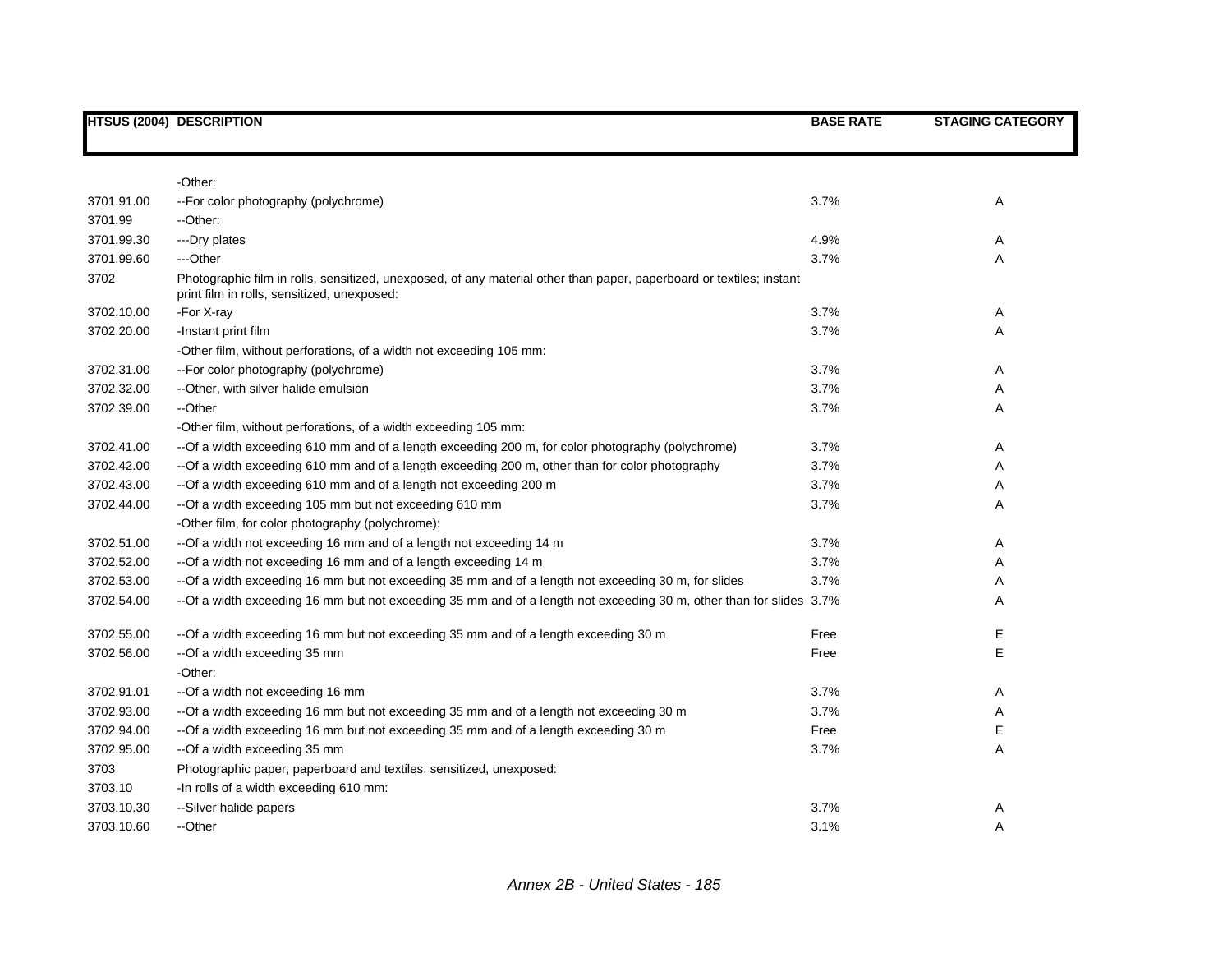|            | <b>HTSUS (2004) DESCRIPTION</b>                                                                                                                                                                                                             | <b>BASE RATE</b> | <b>STAGING CATEGORY</b> |
|------------|---------------------------------------------------------------------------------------------------------------------------------------------------------------------------------------------------------------------------------------------|------------------|-------------------------|
|            |                                                                                                                                                                                                                                             |                  |                         |
| 3703.20    | -Other, for color photography (polychrome):                                                                                                                                                                                                 |                  |                         |
| 3703.20.30 | --Silver halide papers                                                                                                                                                                                                                      | 3.7%             | Α                       |
| 3703.20.60 | --Other                                                                                                                                                                                                                                     | 3.1%             | A                       |
| 3703.90    | -Other:                                                                                                                                                                                                                                     |                  |                         |
| 3703.90.30 | --Silver halide papers                                                                                                                                                                                                                      | 3.7%             | Α                       |
| 3703.90.60 | --Other                                                                                                                                                                                                                                     | 2.8%             | Α                       |
| 3704.00.00 | Photographic plates, film, paper, paperboard and textiles, exposed but not developed                                                                                                                                                        | Free             | Е                       |
| 3705       | Photographic plates and film, exposed and developed, other than motion-picture film:                                                                                                                                                        |                  |                         |
| 3705.10.00 | -For offset reproduction                                                                                                                                                                                                                    | Free             | E                       |
| 3705.20    | -Microfilms:                                                                                                                                                                                                                                |                  |                         |
| 3705.20.10 | --Of articles of subheading 4901.91.00, 4901.99.00, 4902.10.00, 4902.90, 4903.00.00, 4906.00.00, 4911.10.00 or Free<br>9503.60.10                                                                                                           |                  | Е                       |
| 3705.20.50 | --Other                                                                                                                                                                                                                                     | Free             | Ε                       |
| 3705.90.00 | -Other                                                                                                                                                                                                                                      | Free             | E                       |
| 3706       | Motion-picture film, exposed and developed, whether or not incorporating sound track or consisting only of sound<br>track:                                                                                                                  |                  |                         |
| 3706.10    | -Of a width of 35 mm or more:                                                                                                                                                                                                               |                  |                         |
| 3706.10.30 | --Sound recordings on motion-picture film suitable for use in connection with motion-picture exhibits                                                                                                                                       | 1.4%             | Α                       |
| 3706.10.60 | --Other                                                                                                                                                                                                                                     | Free             | E                       |
| 3706.90.00 | -Other                                                                                                                                                                                                                                      | Free             | E                       |
| 3707       | Chemical preparations for photographic uses (other than varnishes, glues, adhesives and similar preparations);<br>unmixed products for photographic uses, put up in measured portions or put up for retail sale in a form ready for<br>use: |                  |                         |
| 3707.10.00 | -Sensitizing emulsions                                                                                                                                                                                                                      | 3%               | Α                       |
| 3707.90    | -Other:                                                                                                                                                                                                                                     |                  |                         |
|            | --Chemical preparations for photographic uses:                                                                                                                                                                                              |                  |                         |
| 3707.90.31 | --- Acid violet 19                                                                                                                                                                                                                          | Free             | E                       |
| 3707.90.32 | ---Other                                                                                                                                                                                                                                    | 6.5%             | Α                       |
| 3707.90.60 | --Unmixed products for photographic uses, put up in measured portions or put up for retail sale in a form ready for 1.5%<br>use                                                                                                             |                  | Α                       |
| 3801       | Artificial graphite; colloidal or semi-colloidal graphite; preparations based on graphite or other carbon in the form<br>of pastes, blocks, plates or other semimanufactures:                                                               |                  |                         |
| 3801.10    | -Artificial graphite:                                                                                                                                                                                                                       |                  |                         |
| 3801.10.10 | --Plates, rods, powder and other forms, wholly or partly manufactured, for manufacturing into brushes for electric 3.7%<br>generators, motors or other machines or appliances                                                               |                  | Α                       |
| 3801.10.50 | --Other                                                                                                                                                                                                                                     | Free             | Е                       |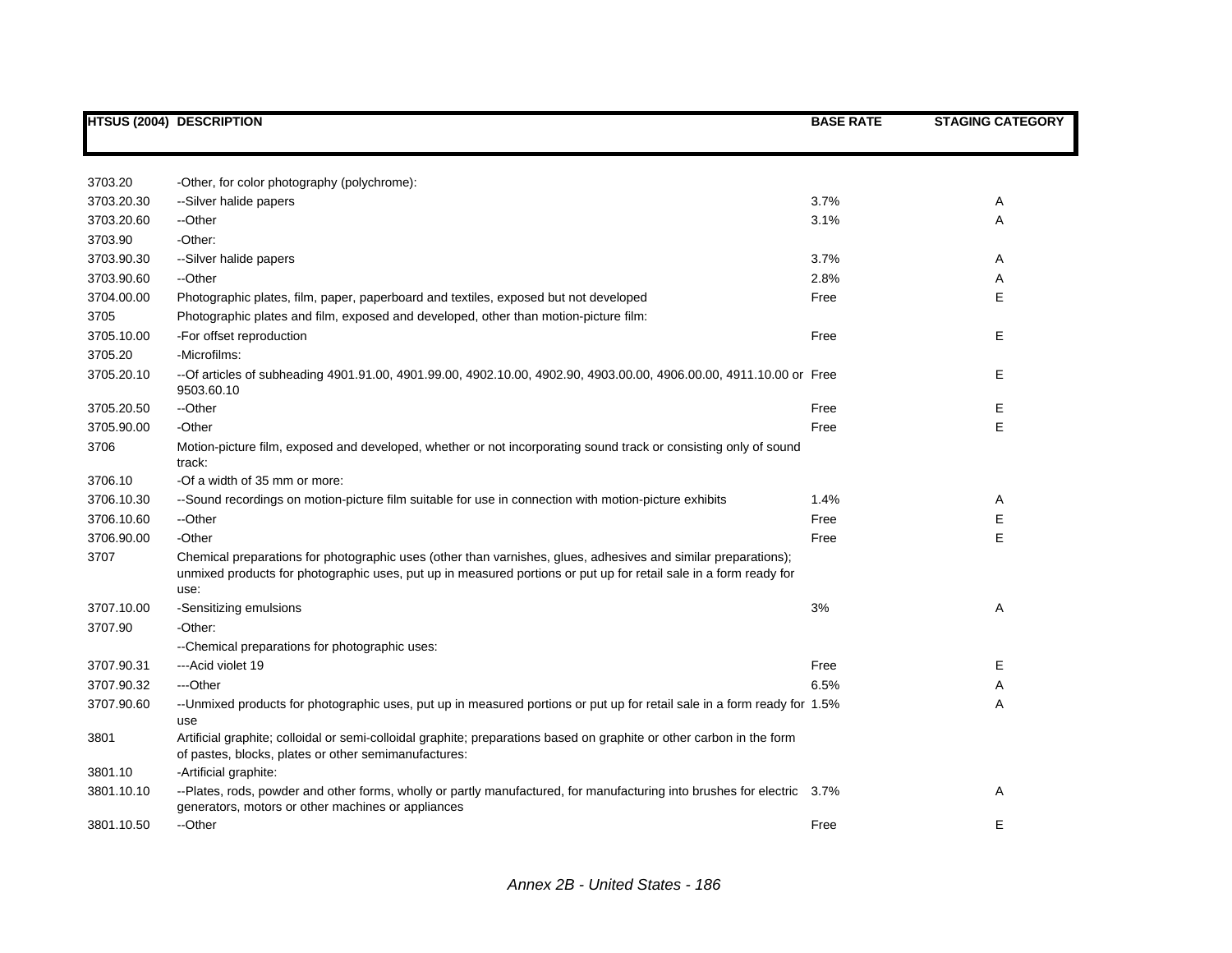|            | <b>HTSUS (2004) DESCRIPTION</b>                                                                                                                                                                                                                                                                      | <b>BASE RATE</b> | <b>STAGING CATEGORY</b> |
|------------|------------------------------------------------------------------------------------------------------------------------------------------------------------------------------------------------------------------------------------------------------------------------------------------------------|------------------|-------------------------|
|            |                                                                                                                                                                                                                                                                                                      |                  |                         |
| 3801.20.00 | -Colloidal or semi-colloidal graphite                                                                                                                                                                                                                                                                | Free             | Е                       |
| 3801.30.00 | -Carbonaceous pastes for electrodes and similar pastes for furnace linings                                                                                                                                                                                                                           | 4.9%             | Α                       |
| 3801.90.00 | -Other                                                                                                                                                                                                                                                                                               | 4.9%             | Α                       |
| 3802       | Activated carbon; activated natural mineral products; animal black, including spent animal black:                                                                                                                                                                                                    |                  |                         |
| 3802.10.00 | -Activated carbon                                                                                                                                                                                                                                                                                    | 4.8%             | Α                       |
| 3802.90    | -Other:                                                                                                                                                                                                                                                                                              |                  |                         |
| 3802.90.10 | --Bone black                                                                                                                                                                                                                                                                                         | 5.8%             | Α                       |
| 3802.90.20 | -- Activated clays and activated earths                                                                                                                                                                                                                                                              | 2.5%             | Α                       |
| 3802.90.50 | --Other                                                                                                                                                                                                                                                                                              | 4.8%             | Α                       |
| 3803.00.00 | Tall oil, whether or not refined                                                                                                                                                                                                                                                                     | Free             | E                       |
| 3804.00    | Residual lyes from the manufacture of wood pulp, whether or not concentrated, desugared or chemically treated,<br>including lignin sulfonates, but excluding tall oil of heading 3803:                                                                                                               |                  |                         |
| 3804.00.10 | -Lignin sulfonic acid and its salts                                                                                                                                                                                                                                                                  | Free             | Е                       |
| 3804.00.50 | -Other                                                                                                                                                                                                                                                                                               | 3.7%             | A                       |
| 3805       | Gum, wood or sulfate turpentine and other terpenic oils produced by the distillation or other treatment of<br>coniferous woods; crude dipentene; sulfite turpentine and other crude para-cymene; pine oil containing alpha-<br>terpineol as the main constituent:                                    |                  |                         |
| 3805.10.00 | -Gum, wood or sulfate turpentine oils                                                                                                                                                                                                                                                                | 5%               | Α                       |
| 3805.20.00 | -Pine oil                                                                                                                                                                                                                                                                                            | Free             | E                       |
| 3805.90.00 | -Other                                                                                                                                                                                                                                                                                               | 3.7%             | A                       |
| 3806       | Rosin and resin acids, and derivatives thereof; rosin spirit and rosin oils; run gums:                                                                                                                                                                                                               |                  |                         |
| 3806.10.00 | -Rosin and resin acids                                                                                                                                                                                                                                                                               | 5%               | Α                       |
| 3806.20.00 | -Salts of rosin, of resin acids or of derivatives of rosin or resin acids, other than salts of rosin adducts                                                                                                                                                                                         | 3.7%             | Α                       |
| 3806.30.00 | -Ester gums                                                                                                                                                                                                                                                                                          | 6.5%             | A                       |
| 3806.90.00 | -Other                                                                                                                                                                                                                                                                                               | 4.2%             | A                       |
| 3807.00.00 | Wood tar; wood tar oils; wood creosote; wood naphtha; vegetable pitch; brewers' pitch and similar preparations<br>based on rosin, resin acids or on vegetable pitch                                                                                                                                  | 0.1%             | Α                       |
| 3808       | Insecticides, rodenticides, fungicides, herbicides, antisprouting products and plant-growth regulators, disinfectants<br>and similar products, put up in forms or packings for retail sale or as preparations or articles (for example, sulfur-<br>treated bands, wicks and candles, and flypapers): |                  |                         |
| 3808.10    | -Insecticides:                                                                                                                                                                                                                                                                                       |                  |                         |
| 3808.10.10 | -- Fly ribbons (ribbon fly catchers)                                                                                                                                                                                                                                                                 | 2.8%             | A                       |
|            | --Other:                                                                                                                                                                                                                                                                                             |                  |                         |
|            | ---Containing any aromatic or modified aromatic insecticide:                                                                                                                                                                                                                                         |                  |                         |
| 3808.10.15 | ----Mixtures of N-[[(4-chlorophenyl)amino]- carbonyl]-2,6-difluorobenzamide and inert substances                                                                                                                                                                                                     | Free             | Е                       |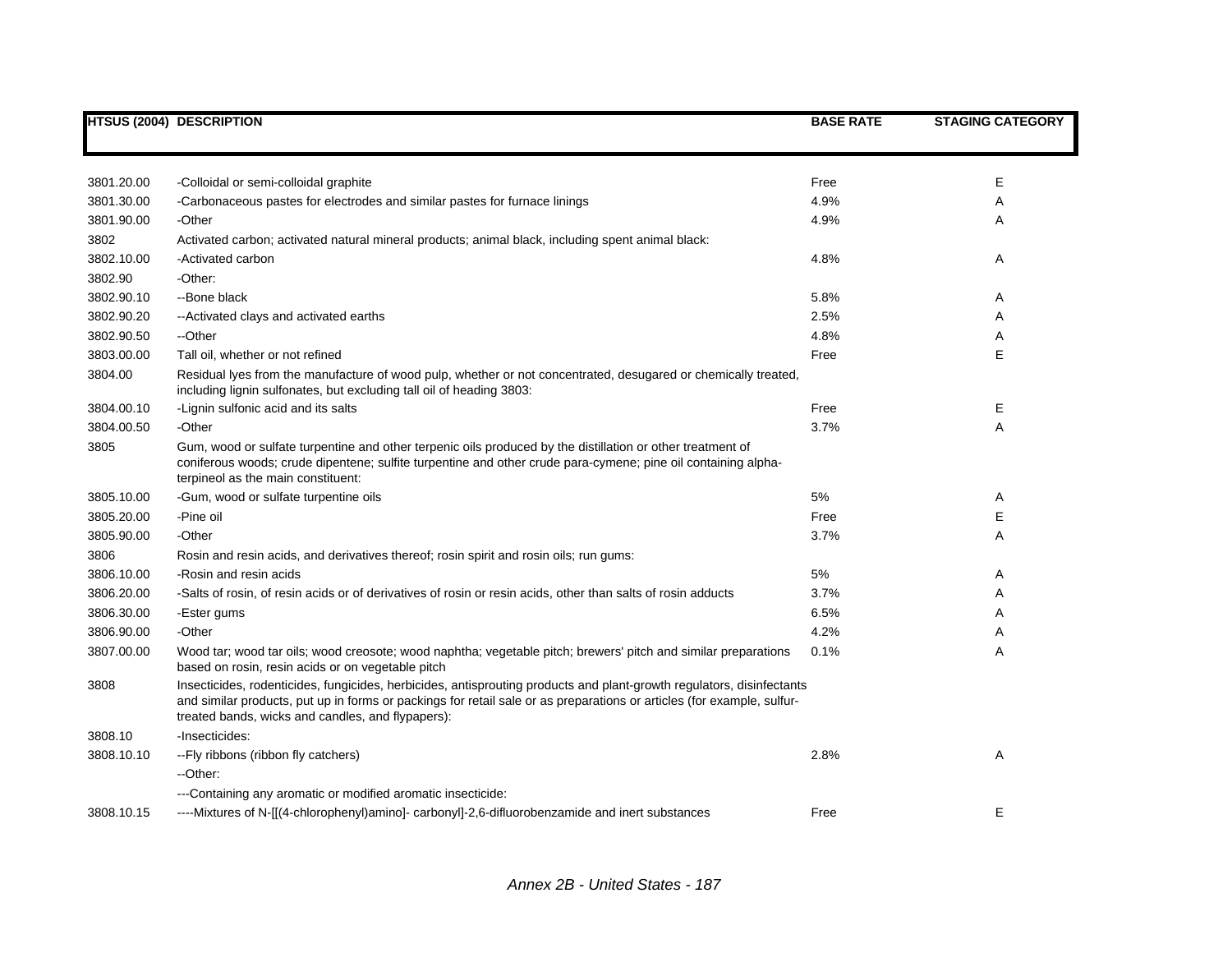|            | <b>HTSUS (2004) DESCRIPTION</b>                                                                                                                                                                                                                                                                                                                                                                                                                                                                                            | <b>BASE RATE</b> | <b>STAGING CATEGORY</b> |
|------------|----------------------------------------------------------------------------------------------------------------------------------------------------------------------------------------------------------------------------------------------------------------------------------------------------------------------------------------------------------------------------------------------------------------------------------------------------------------------------------------------------------------------------|------------------|-------------------------|
|            |                                                                                                                                                                                                                                                                                                                                                                                                                                                                                                                            |                  |                         |
| 3808.10.25 | ----Other                                                                                                                                                                                                                                                                                                                                                                                                                                                                                                                  | 6.5%             | Α                       |
|            | ---Other:                                                                                                                                                                                                                                                                                                                                                                                                                                                                                                                  |                  |                         |
| 3808.10.30 | ----Containing an inorganic substance                                                                                                                                                                                                                                                                                                                                                                                                                                                                                      | $5\%$            | Α                       |
| 3808.10.50 | ----Other                                                                                                                                                                                                                                                                                                                                                                                                                                                                                                                  | $5\%$            | Α                       |
| 3808.20    | -Fungicides:                                                                                                                                                                                                                                                                                                                                                                                                                                                                                                               |                  |                         |
|            | --Containing any aromatic or modified aromatic fungicide:                                                                                                                                                                                                                                                                                                                                                                                                                                                                  |                  |                         |
| 3808.20.05 | ---Mixtures of dinocap and application adjuvants                                                                                                                                                                                                                                                                                                                                                                                                                                                                           | Free             | Е                       |
| 3808.20.15 | ---Other                                                                                                                                                                                                                                                                                                                                                                                                                                                                                                                   | 6.5%             | Α                       |
|            | --Other:                                                                                                                                                                                                                                                                                                                                                                                                                                                                                                                   |                  |                         |
|            | ---Containing any fungicide which is a thioamide, thiocarbamate, dithiocarbamate, thiuram or isothiocyanate:                                                                                                                                                                                                                                                                                                                                                                                                               |                  |                         |
| 3808.20.24 | ----Maneb; Zineb; Mancozeb; and Metiram                                                                                                                                                                                                                                                                                                                                                                                                                                                                                    | Free             | Е                       |
| 3808.20.28 | ----Other                                                                                                                                                                                                                                                                                                                                                                                                                                                                                                                  | 3.7%             | Α                       |
|            | ---Other:                                                                                                                                                                                                                                                                                                                                                                                                                                                                                                                  |                  |                         |
| 3808.20.30 | ----Containing an inorganic substance                                                                                                                                                                                                                                                                                                                                                                                                                                                                                      | 5%               | A                       |
| 3808.20.50 | ----Other                                                                                                                                                                                                                                                                                                                                                                                                                                                                                                                  | 5%               | Α                       |
| 3808.30    | -Herbicides, antisprouting products and plant-growth regulators:                                                                                                                                                                                                                                                                                                                                                                                                                                                           |                  |                         |
|            | --Containing any aromatic or modified aromatic herbicide, antisprouting agent or plant-growth regulator:                                                                                                                                                                                                                                                                                                                                                                                                                   |                  |                         |
| 3808.30.05 | ---Mixtures of 2,6-dichlorobenzonitrile and inerts; Mixtures of 3,5-dichloro-N-(1,1-dimethyl-2-propynyl) benzamide<br>(Pronamide) and application adjuvants; Mixtures of 2-[(1-ethoxyimino)butyl]-5-[2-ethylthiopropyl]-3-hydroxy-2-<br>cyclohexen-1-one (Sethoxydim) and application adjuvants; Mixtures of ethyl 2-[4-[(6-chloro-2-<br>benzoxazolyl)oxy]phenoxy]propanoate (Fenoxaprop-ethyl) and isooctyl 2,4-dichlorophenoxyacetate; Mixtures of<br>isooctyl 2-methyl-4-chlorophenoxyacetate and application adjuvants | Free             | Ε                       |
| 3808.30.15 | ---Other                                                                                                                                                                                                                                                                                                                                                                                                                                                                                                                   | 6.5%             | Α                       |
|            | --Other:                                                                                                                                                                                                                                                                                                                                                                                                                                                                                                                   |                  |                         |
| 3808.30.20 | ---Containing an inorganic substance                                                                                                                                                                                                                                                                                                                                                                                                                                                                                       | $5\%$            | Α                       |
| 3808.30.50 | ---Other                                                                                                                                                                                                                                                                                                                                                                                                                                                                                                                   | $5\%$            | Α                       |
| 3808.40    | -Disinfectants:                                                                                                                                                                                                                                                                                                                                                                                                                                                                                                            |                  |                         |
| 3808.40.10 | --Containing any aromatic or modified aromatic disinfectant                                                                                                                                                                                                                                                                                                                                                                                                                                                                | 6.5%             | A                       |
| 3808.40.50 | --Other                                                                                                                                                                                                                                                                                                                                                                                                                                                                                                                    | 5%               | Α                       |
| 3808.90    | -Other:                                                                                                                                                                                                                                                                                                                                                                                                                                                                                                                    |                  |                         |
|            | --Containing any aromatic or modified aromatic pesticide:                                                                                                                                                                                                                                                                                                                                                                                                                                                                  |                  |                         |
| 3808.90.04 | ---Mixtures of 1,1-bis(4-chlorophenyl)-2,2,2-trichloroethanol (Dicofol) and application adjuvants                                                                                                                                                                                                                                                                                                                                                                                                                          | Free             | Ε                       |
| 3808.90.08 | ---Other                                                                                                                                                                                                                                                                                                                                                                                                                                                                                                                   | 6.5%             | A                       |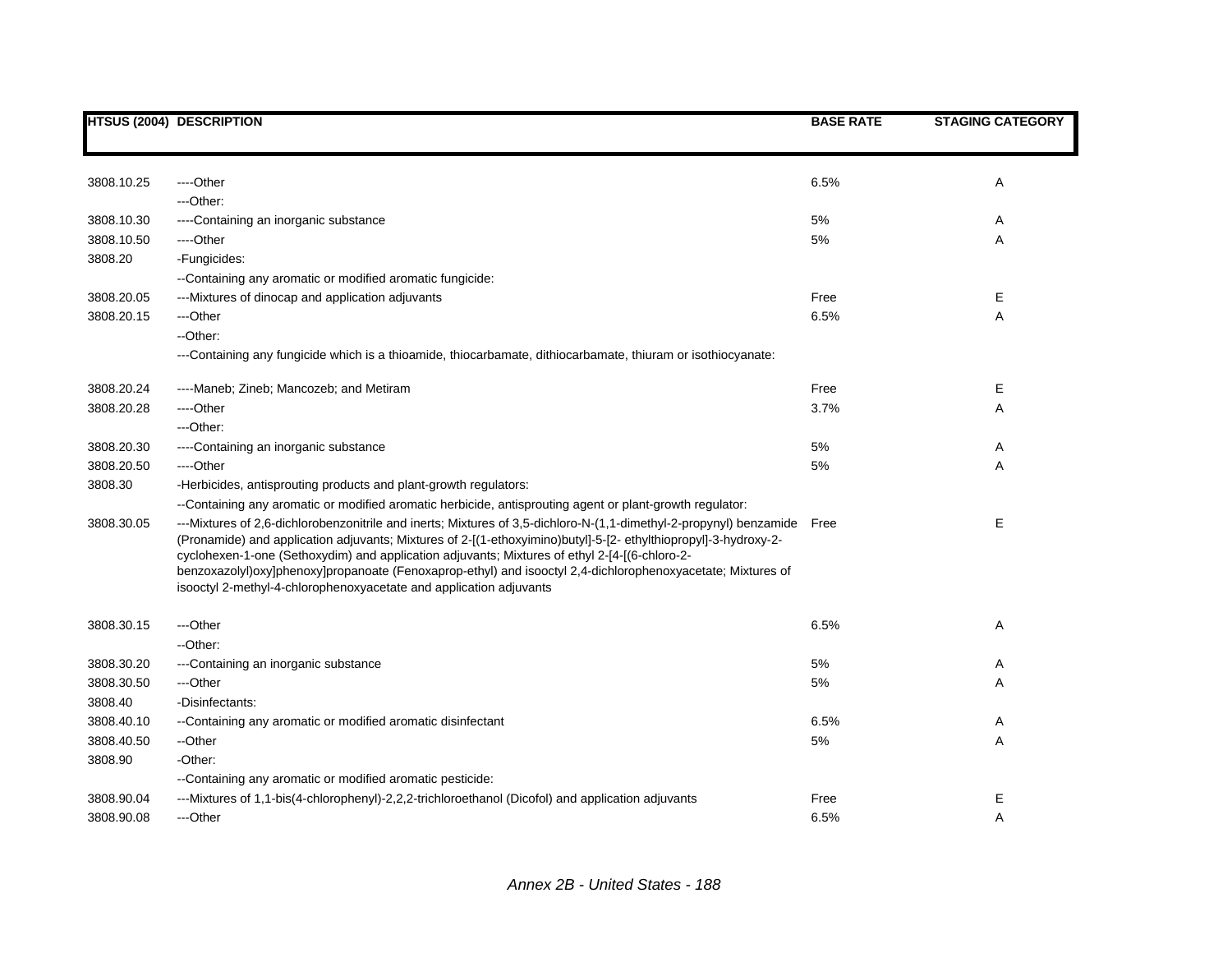|            | <b>HTSUS (2004) DESCRIPTION</b>                                                                                                                                                                                                                                                                       | <b>BASE RATE</b>     | <b>STAGING CATEGORY</b> |
|------------|-------------------------------------------------------------------------------------------------------------------------------------------------------------------------------------------------------------------------------------------------------------------------------------------------------|----------------------|-------------------------|
|            |                                                                                                                                                                                                                                                                                                       |                      |                         |
| 3808.90.30 | --Other:<br>---Formulated biocides based on 2-methyl-4-isothiazolin-3-one, or 2-n-octyl-4-isothiazolin-3-one, or 4,5-dichloro-2- Free<br>n-octyl-4-isothiazolin-3-one, or mixtures of 5-chloro-2-methyl-4-isothiazolin-3-one and 2-methyl-4-isothiazolin-3-<br>one; and Metaldehyde                   |                      | E                       |
|            | ---Other:                                                                                                                                                                                                                                                                                             |                      |                         |
| 3808.90.70 | ----Containing an inorganic substance                                                                                                                                                                                                                                                                 | 5%                   | Α                       |
| 3808.90.95 | ----Other                                                                                                                                                                                                                                                                                             | 5%                   | A                       |
| 3809       | Finishing agents, dye carriers to accelerate the dyeing or fixing of dyestuffs and other products and preparations<br>(for example, dressings and mordants), of a kind used in the textile, paper, leather or like industries, not<br>elsewhere specified or included:                                |                      |                         |
| 3809.10.00 | -With a basis of amylaceous substances                                                                                                                                                                                                                                                                | 2.2 cents/ $kg + 3%$ | Α                       |
|            | -Other:                                                                                                                                                                                                                                                                                               |                      |                         |
| 3809.91.00 | --Of a kind used in the textile or like industries                                                                                                                                                                                                                                                    | 6%                   | Α                       |
| 3809.92    | -- Of a kind used in the paper or like industries:                                                                                                                                                                                                                                                    |                      |                         |
| 3809.92.10 | ---Containing 5 percent or more by weight of one or more aromatic or modified aromatic substances                                                                                                                                                                                                     | 6.5%                 | A                       |
| 3809.92.50 | ---Other                                                                                                                                                                                                                                                                                              | 6%                   | Α                       |
| 3809.93    | --Of a kind used in the leather or like industries:                                                                                                                                                                                                                                                   |                      |                         |
| 3809.93.10 | ---Containing 5 percent or more by weight of one or more aromatic or modified aromatic substances                                                                                                                                                                                                     | 6.5%                 | Α                       |
| 3809.93.50 | ---Other                                                                                                                                                                                                                                                                                              | 6%                   | Α                       |
| 3810       | Pickling preparations for metal surfaces; fluxes and other auxiliary preparations for soldering, brazing or welding;<br>soldering, brazing or welding powders and pastes consisting of metal and other materials; preparations of a kind<br>used as cores or coatings for welding electrodes or rods: |                      |                         |
| 3810.10.00 | -Pickling preparations for metal surfaces; soldering, brazing or welding powders and pastes consisting of metal<br>and other materials                                                                                                                                                                | 5%                   | Α                       |
| 3810.90    | -Other:                                                                                                                                                                                                                                                                                               |                      |                         |
| 3810.90.10 | --Containing 5 percent or more by weight of one or more aromatic or modified aromatic substances                                                                                                                                                                                                      | 6.5%                 | Α                       |
| 3810.90.20 | --Consisting wholly of inorganic substances                                                                                                                                                                                                                                                           | Free                 | Е                       |
| 3810.90.50 | --Other                                                                                                                                                                                                                                                                                               | 5%                   | Α                       |
| 3811       | Antiknock preparations, oxidation inhibitors, gum inhibitors, viscosity improvers, anti-corrosive preparations and<br>other prepared additives, for mineral oils (including gasoline) or for other liquids used for the same purposes as<br>mineral oils:                                             |                      |                         |
|            | -Antiknock preparations:                                                                                                                                                                                                                                                                              |                      |                         |
| 3811.11    | --Based on lead compounds:                                                                                                                                                                                                                                                                            |                      |                         |
| 3811.11.10 | ---Based on tetraethyl lead or on a mixture of tetraethyl lead and tetramethyl lead                                                                                                                                                                                                                   | Free                 | Ε                       |
| 3811.11.50 | ---Other                                                                                                                                                                                                                                                                                              | Free                 | E                       |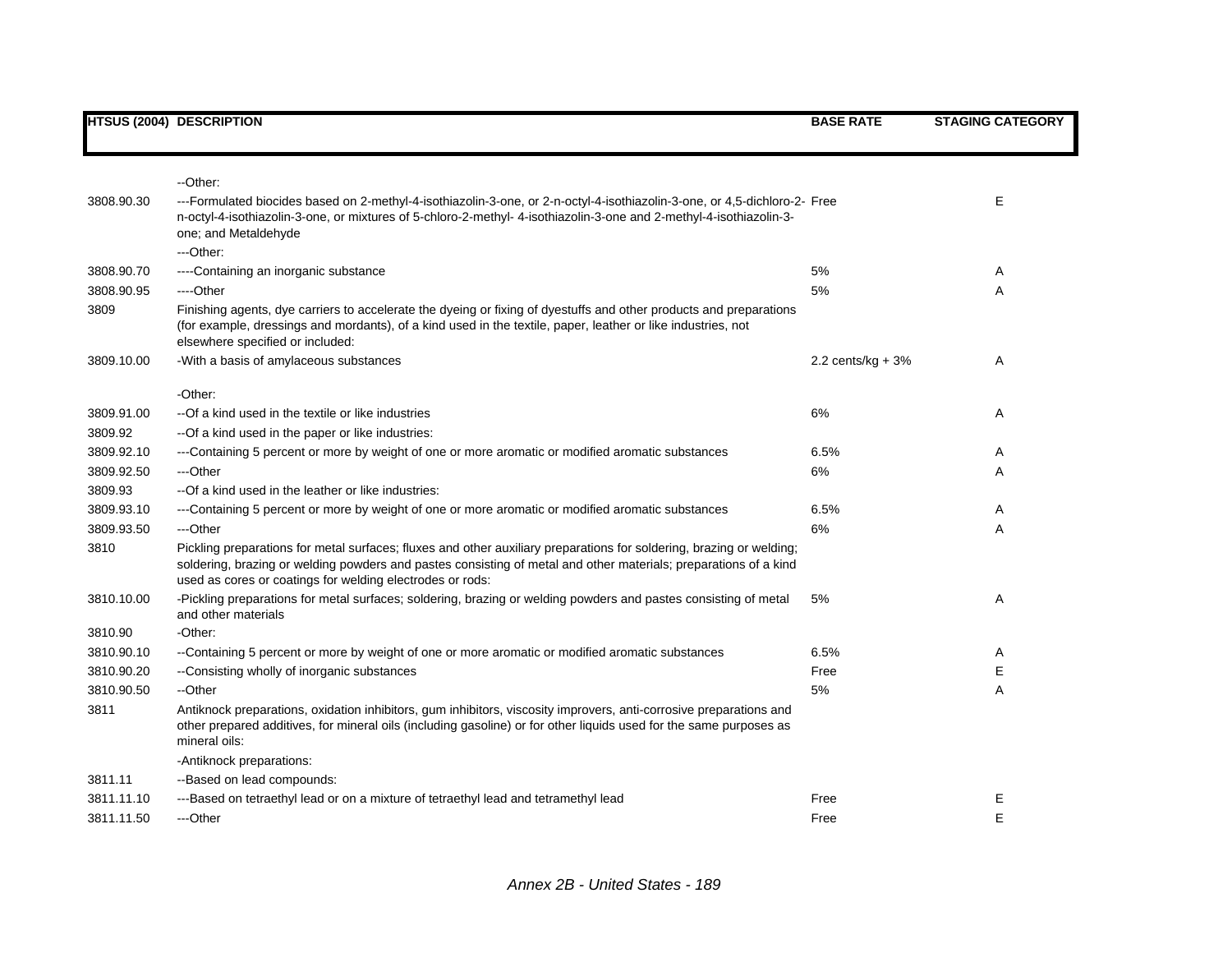|            | <b>HTSUS (2004) DESCRIPTION</b>                                                                                                                                                                                                                                                                                                                                                                                                                                                                                                                                                                                                                                                                                                      | <b>BASE RATE</b> | <b>STAGING CATEGORY</b> |
|------------|--------------------------------------------------------------------------------------------------------------------------------------------------------------------------------------------------------------------------------------------------------------------------------------------------------------------------------------------------------------------------------------------------------------------------------------------------------------------------------------------------------------------------------------------------------------------------------------------------------------------------------------------------------------------------------------------------------------------------------------|------------------|-------------------------|
|            |                                                                                                                                                                                                                                                                                                                                                                                                                                                                                                                                                                                                                                                                                                                                      |                  |                         |
| 3811.19.00 | --Other                                                                                                                                                                                                                                                                                                                                                                                                                                                                                                                                                                                                                                                                                                                              | 6.5%             | Α                       |
|            | -Additives for lubricating oils:                                                                                                                                                                                                                                                                                                                                                                                                                                                                                                                                                                                                                                                                                                     |                  |                         |
| 3811.21.00 | --Containing petroleum oils or oils obtained from bituminous minerals                                                                                                                                                                                                                                                                                                                                                                                                                                                                                                                                                                                                                                                                | 6.5%             | Α                       |
| 3811.29.00 | --Other                                                                                                                                                                                                                                                                                                                                                                                                                                                                                                                                                                                                                                                                                                                              | 6.5%             | Α                       |
| 3811.90.00 | -Other                                                                                                                                                                                                                                                                                                                                                                                                                                                                                                                                                                                                                                                                                                                               | 6.5%             | Α                       |
| 3812       | Prepared rubber accelerators; compound plasticizers for rubber or plastics, not elsewhere specified or included;<br>antioxidizing preparations and other compound stabilizers for rubber or plastics:                                                                                                                                                                                                                                                                                                                                                                                                                                                                                                                                |                  |                         |
| 3812.10    | -Prepared rubber accelerators:                                                                                                                                                                                                                                                                                                                                                                                                                                                                                                                                                                                                                                                                                                       |                  |                         |
| 3812.10.10 | --Containing any aromatic or modified aromatic rubber accelerator                                                                                                                                                                                                                                                                                                                                                                                                                                                                                                                                                                                                                                                                    | 6.5%             | Α                       |
| 3812.10.50 | --Other                                                                                                                                                                                                                                                                                                                                                                                                                                                                                                                                                                                                                                                                                                                              | 5%               | A                       |
| 3812.20    | -Compound plasticizers for rubber or plastics:                                                                                                                                                                                                                                                                                                                                                                                                                                                                                                                                                                                                                                                                                       |                  |                         |
| 3812.20.10 | -- Containing any aromatic or modified aromatic plasticizer                                                                                                                                                                                                                                                                                                                                                                                                                                                                                                                                                                                                                                                                          | 6.5%             | Α                       |
| 3812.20.50 | --Other                                                                                                                                                                                                                                                                                                                                                                                                                                                                                                                                                                                                                                                                                                                              | 5%               | Α                       |
| 3812.30    | -Antioxidizing preparations and other compound stabilizers for rubber or plastics:                                                                                                                                                                                                                                                                                                                                                                                                                                                                                                                                                                                                                                                   |                  |                         |
|            | --Containing any aromatic or modified aromatic antioxidant or other stabilizer:                                                                                                                                                                                                                                                                                                                                                                                                                                                                                                                                                                                                                                                      |                  |                         |
| 3812.30.20 | ---Mixtures of N,N'-diaryl-p-phenylenediamines                                                                                                                                                                                                                                                                                                                                                                                                                                                                                                                                                                                                                                                                                       | 6.5%             | Α                       |
| 3812.30.30 | --Master batches of poly[nitrilomethanetetraarylnitrilo[2,4,6-tris(1-methylethyl)-1,3-phenylene]]-2,6-bis(1-<br>methylethyl)phenyl]-omega- [[[2,6-bis(1-methylethyl)phenyl]amino]methylene]amino]carbodiimide or 2,4-<br>diisocyanate-1,3,5-tris(1-methylethyl)benzene homopolymer with polyethylene, polyethylene terephthalate, or<br>thermoplastic polyurethanes; Master batches of 3-(2H-benzotriazol-2-yl)-5-(tert-butyl)-4-hydroxybenzenepropanoic<br>acid, C7-C9 branched or linear alkyl esters; and Master batches ofalpha-[3-[3-(2H-benzotriazol-2-yl)-5-(1,1-<br>dimethylethyl)-4-hydroxyphenyl]-1-oxopropyl-omega-[3-[3-(2H-benzotriazol-2-yl)-5-(1,1-dimethylethyl)-4-<br>hydroxyphenyl]-1-oxopropyl] poly(oxyethylene) | Free             | E                       |
| 3812.30.60 | ---Other                                                                                                                                                                                                                                                                                                                                                                                                                                                                                                                                                                                                                                                                                                                             | 6.5%             | Α                       |
|            | --Other:                                                                                                                                                                                                                                                                                                                                                                                                                                                                                                                                                                                                                                                                                                                             |                  |                         |
| 3812.30.70 | ---Bis(1,2,2,6,6-pentamethyl-4-piperidinyl) sebacate                                                                                                                                                                                                                                                                                                                                                                                                                                                                                                                                                                                                                                                                                 | Free             | Е                       |
| 3812.30.90 | ---Other                                                                                                                                                                                                                                                                                                                                                                                                                                                                                                                                                                                                                                                                                                                             | 5%               | A                       |
| 3813.00    | Preparations and charges for fire extinguishers; charged fire-extinguishing grenades:                                                                                                                                                                                                                                                                                                                                                                                                                                                                                                                                                                                                                                                |                  |                         |
| 3813.00.10 | -Consisting wholly of inorganic substances                                                                                                                                                                                                                                                                                                                                                                                                                                                                                                                                                                                                                                                                                           | Free             | Е                       |
| 3813.00.50 | -Other                                                                                                                                                                                                                                                                                                                                                                                                                                                                                                                                                                                                                                                                                                                               | 3.7%             | Α                       |
| 3814.00    | Organic composite solvents and thinners, not elsewhere specified or included; prepared paint or varnish<br>removers:                                                                                                                                                                                                                                                                                                                                                                                                                                                                                                                                                                                                                 |                  |                         |
| 3814.00.10 | -Containing 5 percent or more but not more than 25 percent by weight of one or more aromatic or modified<br>aromatic substances                                                                                                                                                                                                                                                                                                                                                                                                                                                                                                                                                                                                      | 6.5%             | Α                       |
| 3814.00.20 | -Containing more than 25 percent by weight of one or more aromatic or modified aromatic substances                                                                                                                                                                                                                                                                                                                                                                                                                                                                                                                                                                                                                                   | 6.5%             | Α                       |
| 3814.00.50 | -Other                                                                                                                                                                                                                                                                                                                                                                                                                                                                                                                                                                                                                                                                                                                               | 6%               | Α                       |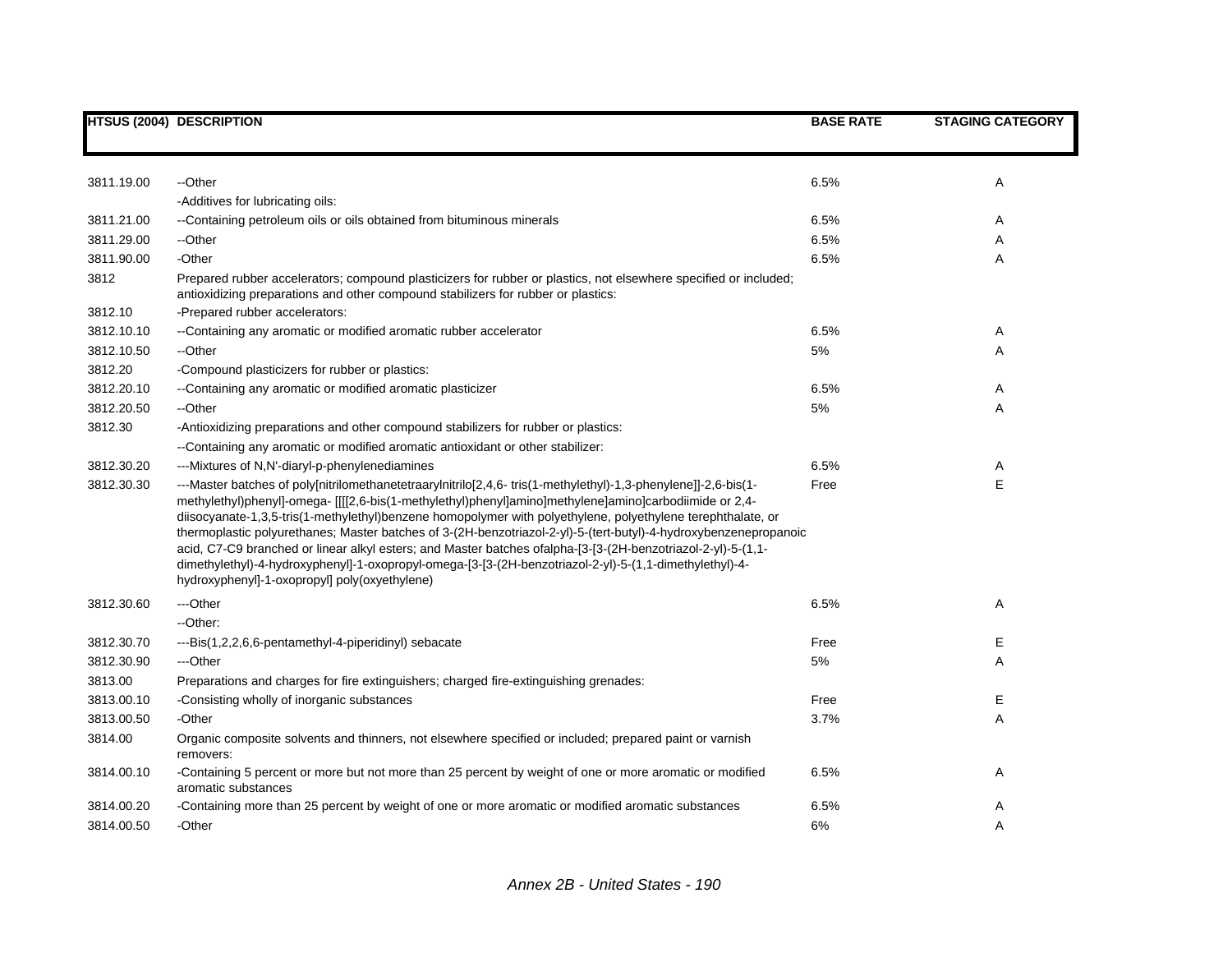|            | <b>HTSUS (2004) DESCRIPTION</b>                                                                                                                                                                               | <b>BASE RATE</b>         | <b>STAGING CATEGORY</b> |
|------------|---------------------------------------------------------------------------------------------------------------------------------------------------------------------------------------------------------------|--------------------------|-------------------------|
| 3815       | Reaction initiators, reaction accelerators and catalytic preparations, not elsewhere specified or included:                                                                                                   |                          |                         |
|            | -Supported catalysts:                                                                                                                                                                                         |                          |                         |
| 3815.11.00 | -- With nickel or nickel compounds as the active substance                                                                                                                                                    | Free                     | E                       |
| 3815.12.00 | --With precious metal or precious metal compounds as the active substance                                                                                                                                     | Free                     | Е                       |
| 3815.19.00 | --Other                                                                                                                                                                                                       | Free                     | Е                       |
| 3815.90    | -Other:                                                                                                                                                                                                       |                          |                         |
|            | --Consisting wholly of inorganic substances:                                                                                                                                                                  |                          |                         |
| 3815.90.10 | --- Of bismuth, of tungsten or of vanadium                                                                                                                                                                    | 6.5%                     | Α                       |
| 3815.90.20 | --- Of mercury or of molybdenum                                                                                                                                                                               | 2.8%                     | Α                       |
| 3815.90.30 | ---Other                                                                                                                                                                                                      | Free                     | E                       |
| 3815.90.50 | --Other                                                                                                                                                                                                       | 5%                       | Α                       |
| 3816.00.00 | Refractory cements, mortars, concretes and similar compositions, other than products of heading 3801                                                                                                          | 3%                       | A                       |
| 3817       | Mixed alkylbenzenes and mixed alkylnaphthalenes, other than those of heading 2707 or 2902:                                                                                                                    |                          |                         |
|            | -Mixed alkylbenzenes:                                                                                                                                                                                         |                          |                         |
| 3817.00.10 | --Mixed linear alkylbenzenes                                                                                                                                                                                  | 6.5%                     | Α                       |
| 3817.00.15 | --Other                                                                                                                                                                                                       | 6.5%                     | A                       |
| 3817.00.20 | -Mixed alkylnaphthalenes                                                                                                                                                                                      | 6.5%                     | A                       |
| 3818.00.00 | Chemical elements doped for use in electronics, in the form of discs, wafers or similar forms; chemical<br>compounds doped for use in electronics                                                             | Free                     | E                       |
| 3819.00.00 | Hydraulic brake fluids and other prepared liquids for hydraulic transmission, not containing or containing less than 6.5%<br>70 percent by weight of petroleum oils or oils obtained from bituminous minerals |                          | Α                       |
| 3820.00.00 | Antifreezing preparations and prepared deicing fluids                                                                                                                                                         | 6.5%                     | Α                       |
| 3821.00.00 | Prepared culture media for development of micro-organisms                                                                                                                                                     | 5%                       | Α                       |
| 3822.00    | Diagnostic or laboratory reagents on a backing and prepared diagnostic or laboratory reagents, whether or not on<br>a backing, other than those of heading 3002 or 3006; certified reference materials:       |                          |                         |
|            | -Diagnostic or laboratory reagents on a backing, prepared diagnostic or laboratory reagents, whether or not on a<br>backing, other than those of heading 3002 or 3006:                                        |                          |                         |
| 3822.00.10 | --Containing antigens or antisera                                                                                                                                                                             | Free                     | Е                       |
| 3822.00.50 | --Other                                                                                                                                                                                                       | Free                     | E                       |
| 3822.00.60 | -Certified reference materials                                                                                                                                                                                | Free                     | E                       |
| 3823       | Industrial monocarboxylic fatty acids; acid oils from refining; industrial fatty alcohols:                                                                                                                    |                          |                         |
|            | -Industrial monocarboxylic fatty acids; acid oils from refining:                                                                                                                                              |                          |                         |
| 3823.11.00 | --Stearic acid                                                                                                                                                                                                | 2.1 cents/kg $+$<br>3.8% | В                       |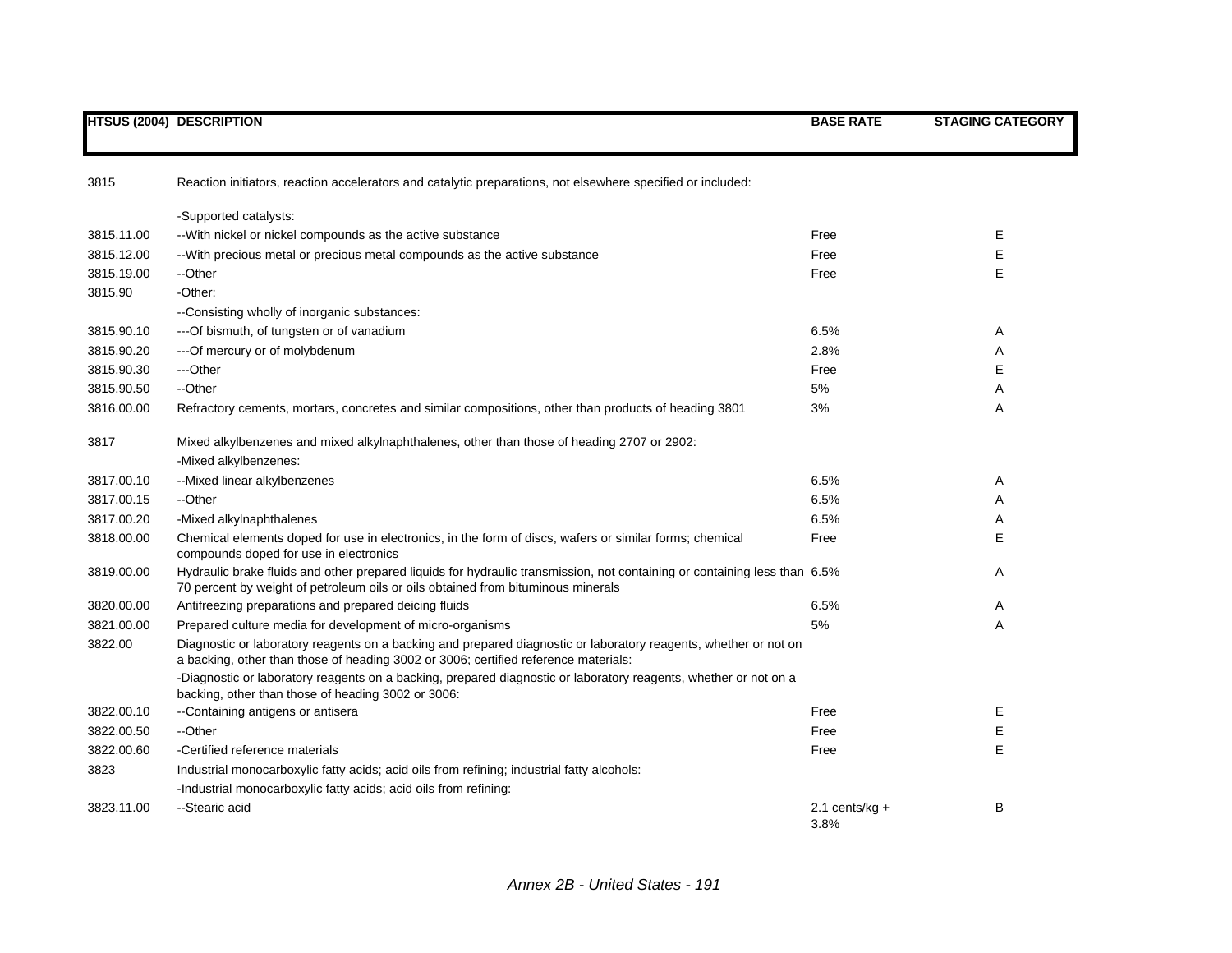|            | <b>HTSUS (2004) DESCRIPTION</b>                                                                                                                                                                                            | <b>BASE RATE</b>         | <b>STAGING CATEGORY</b> |
|------------|----------------------------------------------------------------------------------------------------------------------------------------------------------------------------------------------------------------------------|--------------------------|-------------------------|
|            |                                                                                                                                                                                                                            |                          |                         |
| 3823.12.00 | --Oleic acid                                                                                                                                                                                                               | 2.1 cents/kg $+$<br>3.2% | B                       |
| 3823.13.00 | -- Tall oil fatty acids                                                                                                                                                                                                    | 3.2%                     | Α                       |
| 3823.19    | --Other:                                                                                                                                                                                                                   |                          |                         |
| 3823.19.20 | ---Derived from coconut, palm-kernel or palm oil                                                                                                                                                                           | 2.3%                     | A                       |
| 3823.19.40 | ---Other                                                                                                                                                                                                                   | 3.2%                     | A                       |
| 3823.70    | -Industrial fatty alcohols:                                                                                                                                                                                                |                          |                         |
|            | --Derived from fatty substances of animal or vegetable origin:                                                                                                                                                             |                          |                         |
| 3823.70.20 | ---Oleyl                                                                                                                                                                                                                   | 5.1%                     | В                       |
| 3823.70.40 | ---Other                                                                                                                                                                                                                   | 2%                       | Α                       |
| 3823.70.60 | --Other                                                                                                                                                                                                                    | 2.4%                     | A                       |
| 3824       | Prepared binders for foundry molds or cores; chemical products and preparations of the chemical or allied<br>industries (including those consisting of mixtures of natural products), not elsewhere specified or included: |                          |                         |
| 3824.10.00 | -Prepared binders for foundry molds or cores                                                                                                                                                                               | 6%                       | Α                       |
| 3824.20.00 | -Naphthenic acids, their water-insoluble salts and their esters                                                                                                                                                            | 3.7%                     | Α                       |
| 3824.30.00 | -Nonagglomerated metal carbides mixed together or with metallic binders                                                                                                                                                    | 3.6%                     | Α                       |
| 3824.40    | -Prepared additives for cements, mortars or concretes:                                                                                                                                                                     |                          |                         |
| 3824.40.10 | --Containing 5 percent or more by weight of one or more aromatic or modified aromatic substances                                                                                                                           | 6.5%                     | Α                       |
| 3824.40.20 | --Consisting wholly of inorganic substances                                                                                                                                                                                | Free                     | Е                       |
| 3824.40.50 | --Other                                                                                                                                                                                                                    | 5%                       | A                       |
| 3824.50.00 | -Nonrefractory mortars and concretes                                                                                                                                                                                       | Free                     | E                       |
| 3824.60.00 | -Sorbitol other than that of subheading 2905.44                                                                                                                                                                            | 4.9%                     | A                       |
|            | -Mixtures containing perhalogenated derivatives of acyclic hydrocarbons containing two or more different<br>halogens:                                                                                                      |                          |                         |
| 3824.71.00 | --Containing acyclic hydrocarbons perhalogenated only with fluorine and chlorine                                                                                                                                           | 3.7%                     | Α                       |
| 3824.79.00 | --Other                                                                                                                                                                                                                    | 3.7%                     | A                       |
| 3824.90    | -Other:                                                                                                                                                                                                                    |                          |                         |
|            | --Cultured crystals (other than optical elements of chapter 90), weighing not less than 2.5 g each:                                                                                                                        |                          |                         |
| 3824.90.11 | --- In the form of ingots                                                                                                                                                                                                  | Free                     | Е                       |
| 3824.90.19 | ---Other                                                                                                                                                                                                                   | 6.5%                     | Α                       |
|            | --Other:                                                                                                                                                                                                                   |                          |                         |

---Mixtures containing 5 percent or more by weight of one or more aromatic or modified aromatic substances: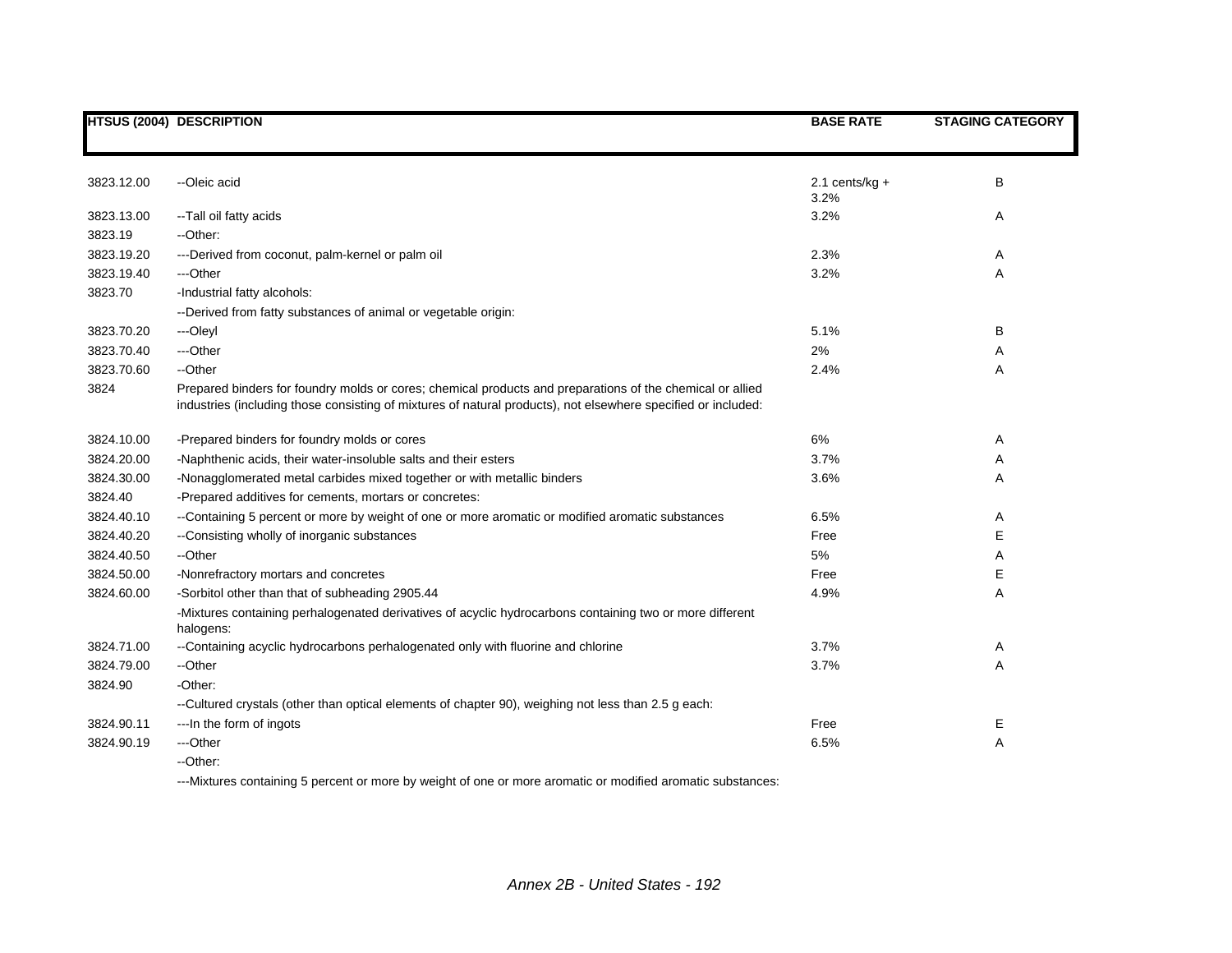|            | <b>HTSUS (2004) DESCRIPTION</b>                                                                                                                                                                                                                                                                                                   | <b>BASE RATE</b> | <b>STAGING CATEGORY</b> |
|------------|-----------------------------------------------------------------------------------------------------------------------------------------------------------------------------------------------------------------------------------------------------------------------------------------------------------------------------------|------------------|-------------------------|
|            |                                                                                                                                                                                                                                                                                                                                   |                  |                         |
| 3824.90.21 | ----Consisting wholly of substances found naturally in coal tar, whether obtained from coal tar or other source                                                                                                                                                                                                                   | Free             | Е                       |
| 3824.90.22 | ----Consisting of polymers of 1,2-dihydro- 2,2,4-trimethylquinoline averaging less than 5 monomer units                                                                                                                                                                                                                           | 6.5%             | Α                       |
| 3824.90.25 | ----Aqueous mixtures of triphenyl sulfonium chloride, diphenyl (4-phenylthio)phenyl sulfonium chloride and (thiodi- 6.5%<br>4,1- phenylene)bis(diphenyl sulfonium) dichloride                                                                                                                                                     |                  | Α                       |
| 3824.90.26 | ----Benzene, 2,4-diisocyanate-1,3,5-tris(1- methylethyl) homopolymer; 5-Fluoro-2-methyl-1-[[4-(methylsulfinyl)-<br>phenyl]methylene]-1H-indene; Mixtures of dimethyl phthalate, t-butanol, hydrogen peroxide, and sodium<br>salicylate; and Mixtures containing derivatives of N-[4-(2- hydroxy-3-phenoxypropoxy)phenyl]acetamide | Free             | $\mathsf E$             |
| 3824.90.28 | ----Other                                                                                                                                                                                                                                                                                                                         | 6.5%             | Α                       |
|            | ---Mixtures of two or more inorganic compounds:                                                                                                                                                                                                                                                                                   |                  |                         |
| 3824.90.31 | ----Of bismuth                                                                                                                                                                                                                                                                                                                    | 6.5%             | Α                       |
| 3824.90.32 | ----Of hydrosulfite compounds, of sulfoxylate compounds, or of both                                                                                                                                                                                                                                                               | 6.5%             | Α                       |
| 3824.90.33 | ----Of mercury                                                                                                                                                                                                                                                                                                                    | 4.2%             | Α                       |
| 3824.90.34 | ----Of molybdenum                                                                                                                                                                                                                                                                                                                 | 2.8%             | Α                       |
| 3824.90.35 | ----Of tungsten                                                                                                                                                                                                                                                                                                                   | 6.5%             | Α                       |
| 3824.90.36 | ---- Of vanadium                                                                                                                                                                                                                                                                                                                  | 6.5%             | Α                       |
| 3824.90.39 | ----Other                                                                                                                                                                                                                                                                                                                         | Free             | Ε                       |
| 3824.90.40 | ---Fatty substances of animal or vegetable origin and mixtures thereof                                                                                                                                                                                                                                                            | 4.6%             | Α                       |
|            | ---Other:                                                                                                                                                                                                                                                                                                                         |                  |                         |
| 3824.90.45 | ----Mixtures that are in whole or in part of hydrocarbons derived in whole or in part from petroleum, shale oil or<br>natural gas                                                                                                                                                                                                 | 6.5%             | Α                       |
|            | ----Mixtures of halogenated hydrocarbons:                                                                                                                                                                                                                                                                                         |                  |                         |
| 3824.90.46 | -----Chlorinated but not otherwise halogenated                                                                                                                                                                                                                                                                                    | 6.5%             | Α                       |
| 3824.90.47 | -----Other                                                                                                                                                                                                                                                                                                                        | 3.7%             | Α                       |
|            | ----Other:                                                                                                                                                                                                                                                                                                                        |                  |                         |
| 3824.90.70 | -----Mixtures of dibromo neopentyl glycol; Polydibromophenylene oxide; Tetrabromobisphenol-A-carbonate<br>oligomers; and Electroplating chemical and electroless plating solutions and other materials for printed circuit<br>boards, plastics and metal finishings                                                               | Free             | E                       |
| 3824.90.91 | -----Other                                                                                                                                                                                                                                                                                                                        | 5%               | Α                       |
| 3825       | Residual products of the chemical or allied industries, not elsewhere specified or included; municipal waste;<br>sewage sludge; other wastes specified in note 6 to this chapter:                                                                                                                                                 |                  |                         |
| 3825.10.00 | -Municipal waste                                                                                                                                                                                                                                                                                                                  | Free             | Е                       |
| 3825.20.00 | -Sewage sludge                                                                                                                                                                                                                                                                                                                    | Free             | E                       |
| 3825.30.00 | -Clinical waste                                                                                                                                                                                                                                                                                                                   | Free             | E                       |
|            | -Waste organic solvents:                                                                                                                                                                                                                                                                                                          |                  |                         |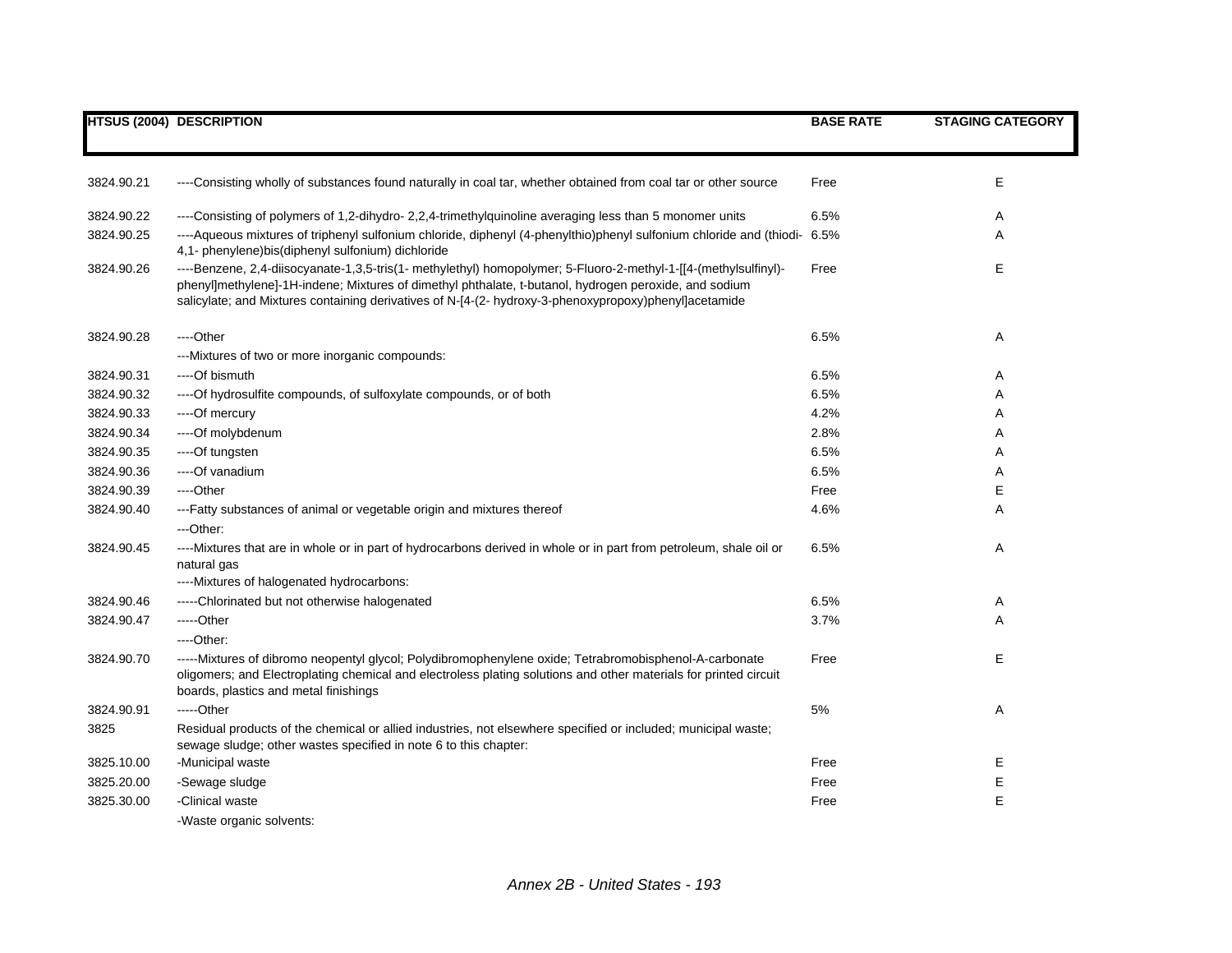|            | HTSUS (2004) DESCRIPTION                                                                                                                                                                             | <b>BASE RATE</b> | <b>STAGING CATEGORY</b> |
|------------|------------------------------------------------------------------------------------------------------------------------------------------------------------------------------------------------------|------------------|-------------------------|
|            |                                                                                                                                                                                                      |                  |                         |
| 3825.41.00 | --Halogenated                                                                                                                                                                                        | Free             | E                       |
| 3825.49.00 | --Other                                                                                                                                                                                              | Free             | E                       |
| 3825.50.00 | -Wastes of metal-pickling liquors, hydraulic fluids, brake fluids and anti-freeze fluids                                                                                                             | Free             | E                       |
|            | -Other wastes from the chemical or allied industries:                                                                                                                                                |                  |                         |
| 3825.61.00 | --Mainly containing organic constituents                                                                                                                                                             | Free             | E                       |
| 3825.69.00 | --Other                                                                                                                                                                                              | Free             | E                       |
| 3825.90.00 | -Other                                                                                                                                                                                               | Free             | E                       |
| 3901       | Polymers of ethylene, in primary forms:                                                                                                                                                              |                  |                         |
| 3901.10.00 | -Polyethylene having a specific gravity of less than 0.94                                                                                                                                            | 6.5%             | Α                       |
| 3901.20.00 | -Polyethylene having a specific gravity of 0.94 or more                                                                                                                                              | 6.5%             | Α                       |
| 3901.30    | -Ethylene-vinyl acetate copolymers:                                                                                                                                                                  |                  |                         |
| 3901.30.20 | --Vinyl acetate-vinyl chloride-ethylene terpolymers, containing by weight less than 50 percent derivatives of vinyl<br>acetate, except those polymerized from aromatic or modified aromatic monomers | Free             | Е                       |
| 3901.30.60 | --Other                                                                                                                                                                                              | 5.3%             | Α                       |
| 3901.90    | -Other:                                                                                                                                                                                              |                  |                         |
| 3901.90.10 | --Elastomeric                                                                                                                                                                                        | Free             | Е                       |
|            | --Other:                                                                                                                                                                                             |                  |                         |
| 3901.90.55 | ---Ethylene copolymers                                                                                                                                                                               | 6.5%             | Α                       |
| 3901.90.90 | ---Other                                                                                                                                                                                             | 6.5%             | Α                       |
| 3902       | Polymers of propylene or of other olefins, in primary forms:                                                                                                                                         |                  |                         |
| 3902.10.00 | -Polypropylene                                                                                                                                                                                       | 6.5%             | Α                       |
| 3902.20    | -Polyisobutylene:                                                                                                                                                                                    |                  |                         |
| 3902.20.10 | --Elastomeric                                                                                                                                                                                        | Free             | Е                       |
| 3902.20.50 | --Other                                                                                                                                                                                              | 6.5%             | Α                       |
| 3902.30.00 | -Propylene copolymers                                                                                                                                                                                | 6.5%             | Α                       |
| 3902.90.00 | -Other                                                                                                                                                                                               | 6.5%             | Α                       |
| 3903       | Polymers of styrene, in primary forms:                                                                                                                                                               |                  |                         |
|            | -Polystyrene:                                                                                                                                                                                        |                  |                         |
| 3903.11.00 | --Expandable                                                                                                                                                                                         | 6.5%             | Α                       |
| 3903.19.00 | --Other                                                                                                                                                                                              | 6.5%             | Α                       |
| 3903.20.00 | -Styrene-acrylonitrile (SAN) copolymers                                                                                                                                                              | 6.5%             | Α                       |
| 3903.30.00 | -Acrylonitrile-butadiene-styrene (ABS) copolymers                                                                                                                                                    | 6.5%             | Α                       |
| 3903.90    | -Other:                                                                                                                                                                                              |                  |                         |
| 3903.90.10 | --Methyl methacrylate-butadiene-styrene (MBS) copolymers                                                                                                                                             | 6.5%             | Α                       |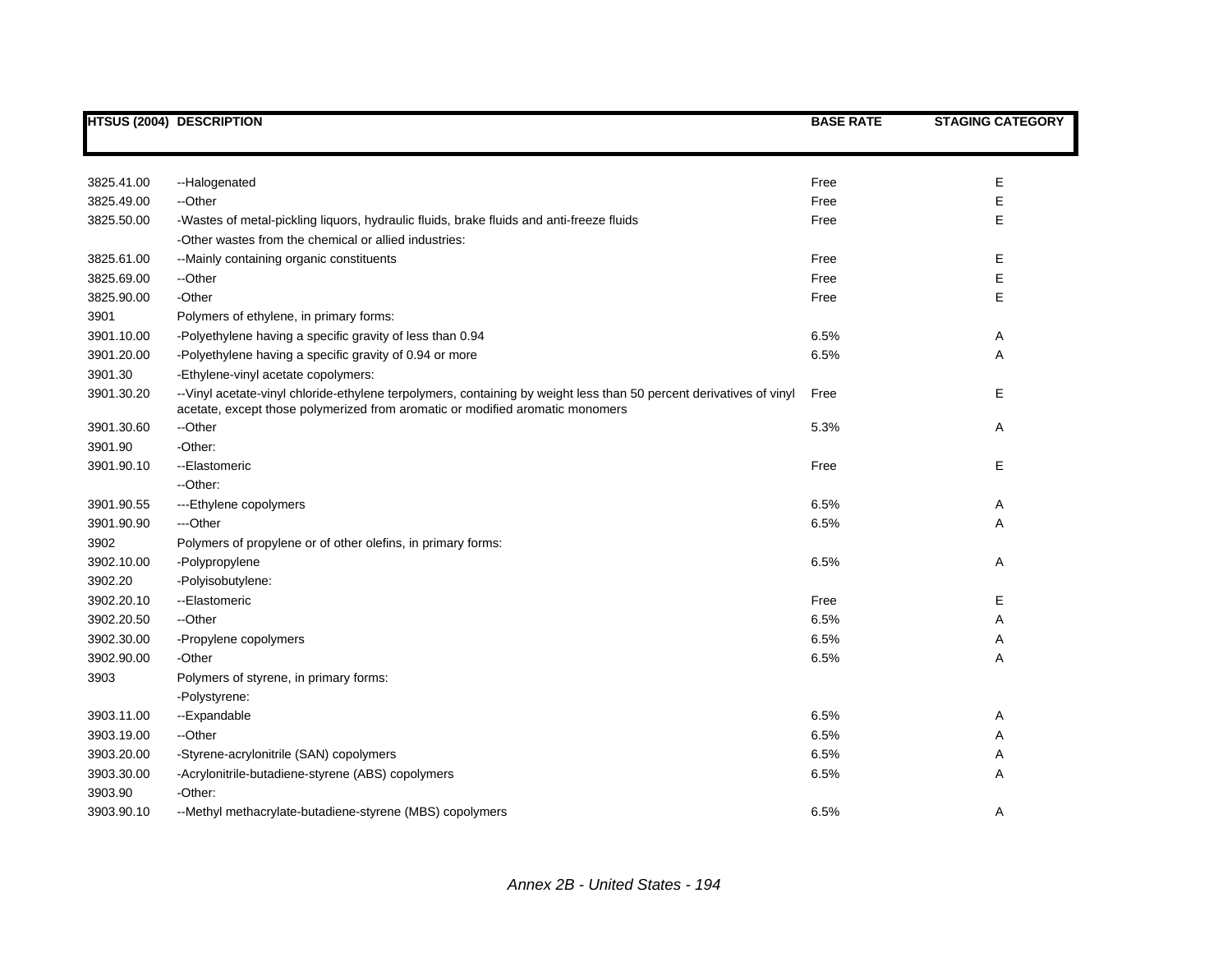|            | <b>HTSUS (2004) DESCRIPTION</b>                                                                                                                                                                      | <b>BASE RATE</b> | <b>STAGING CATEGORY</b> |
|------------|------------------------------------------------------------------------------------------------------------------------------------------------------------------------------------------------------|------------------|-------------------------|
|            |                                                                                                                                                                                                      |                  |                         |
| 3903.90.50 | --Other                                                                                                                                                                                              | 6.5%             | Α                       |
| 3904       | Polymers of vinyl chloride or of other halogenated olefins, in primary forms:                                                                                                                        |                  |                         |
| 3904.10.00 | -Poly(vinyl chloride), not mixed with any other substances                                                                                                                                           | 6.5%             | Α                       |
|            | -Other poly(vinyl chloride):                                                                                                                                                                         |                  |                         |
| 3904.21.00 | --Nonplasticized                                                                                                                                                                                     | 6.5%             | Α                       |
| 3904.22.00 | --Plasticized                                                                                                                                                                                        | 6.5%             | Α                       |
| 3904.30    | -Vinyl chloride-vinyl acetate copolymers:                                                                                                                                                            |                  |                         |
| 3904.30.20 | --Vinyl acetate-vinyl chloride-ethylene terpolymers, containing by weight less than 50 percent derivatives of vinyl<br>acetate, except those polymerized from aromatic or modified aromatic monomers | Free             | Е                       |
| 3904.30.60 | --Other                                                                                                                                                                                              | 5.3%             | Α                       |
| 3904.40.00 | -Other vinyl chloride copolymers                                                                                                                                                                     | 5.3%             | Α                       |
| 3904.50.00 | -Vinylidene chloride polymers                                                                                                                                                                        | 6.5%             | A                       |
|            | -Fluoropolymers:                                                                                                                                                                                     |                  |                         |
| 3904.61.00 | --Polytetrafluoroethylene (PTFE)                                                                                                                                                                     | 5.8%             | Α                       |
| 3904.69    | --Other:                                                                                                                                                                                             |                  |                         |
| 3904.69.10 | ---Elastomeric                                                                                                                                                                                       | Free             | Е                       |
| 3904.69.50 | ---Other                                                                                                                                                                                             | 6.5%             | Α                       |
| 3904.90    | -Other:                                                                                                                                                                                              |                  |                         |
| 3904.90.10 | --Elastomeric                                                                                                                                                                                        | Free             | Е                       |
| 3904.90.50 | --Other                                                                                                                                                                                              | 6.5%             | Α                       |
| 3905       | Polymers of vinyl acetate or of other vinyl esters, in primary forms; other vinyl polymers in primary forms:                                                                                         |                  |                         |
|            | -Poly(vinyl acetate):                                                                                                                                                                                |                  |                         |
| 3905.12.00 | -- In aqueous dispersion                                                                                                                                                                             | 4%               | Α                       |
| 3905.19.00 | --Other                                                                                                                                                                                              | 4%               | Α                       |
|            | -Vinyl acetate copolymers:                                                                                                                                                                           |                  |                         |
| 3905.21.00 | -- In aqueous dispersion                                                                                                                                                                             | 4%               | Α                       |
| 3905.29.00 | --Other                                                                                                                                                                                              | 4%               | Α                       |
| 3905.30.00 | -Poly(vinyl alcohol), whether or not containing unhydrolyzed acetate groups                                                                                                                          | 3.2%             | Α                       |
|            | -Other:                                                                                                                                                                                              |                  |                         |
| 3905.91    | --Copolymers:                                                                                                                                                                                        |                  |                         |
| 3905.91.10 | ---Containing by weight 50 percent or more of derivatives of vinyl acetate                                                                                                                           | 4%               | Α                       |
| 3905.91.50 | ---Other                                                                                                                                                                                             | 5.3%             | Α                       |
| 3905.99    | --Other:                                                                                                                                                                                             |                  |                         |
| 3905.99.30 | ---Polyvinyl carbazole (including adjuvants)                                                                                                                                                         | Free             | Е                       |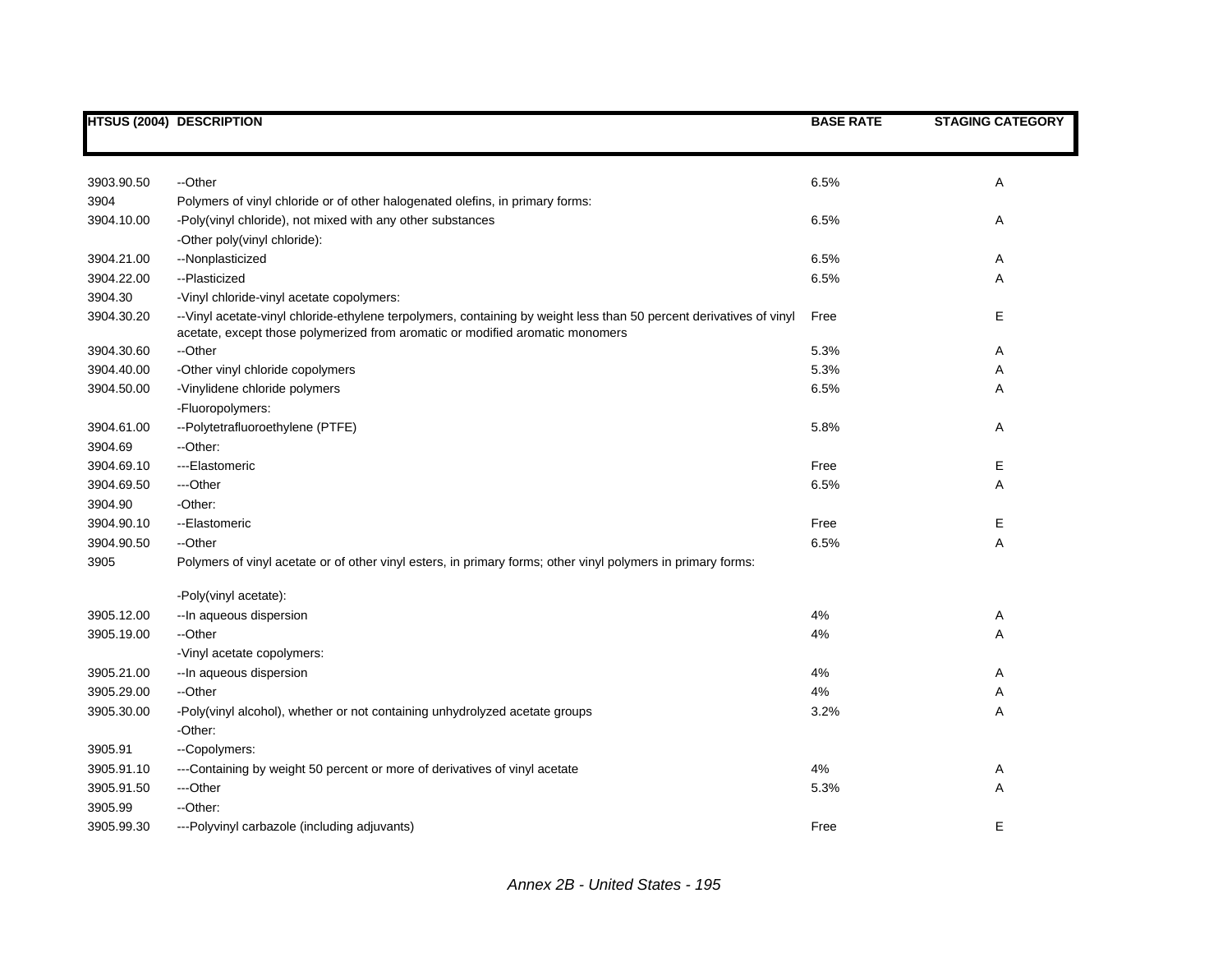|            | <b>HTSUS (2004) DESCRIPTION</b>                                                                                                                               | <b>BASE RATE</b> | <b>STAGING CATEGORY</b> |
|------------|---------------------------------------------------------------------------------------------------------------------------------------------------------------|------------------|-------------------------|
|            |                                                                                                                                                               |                  |                         |
|            |                                                                                                                                                               |                  |                         |
| 3905.99.80 | ---Other                                                                                                                                                      | 5.3%             | Α                       |
| 3906       | Acrylic polymers in primary forms:                                                                                                                            |                  |                         |
| 3906.10.00 | -Poly(methyl methacrylate)                                                                                                                                    | 6.3%             | Α                       |
| 3906.90    | -Other:                                                                                                                                                       |                  |                         |
| 3906.90.10 | --Elastomeric                                                                                                                                                 | Free             | E                       |
|            | --Other:                                                                                                                                                      |                  |                         |
| 3906.90.20 | ---Plastics                                                                                                                                                   | 6.3%             | Α                       |
| 3906.90.50 | ---Other                                                                                                                                                      | 4.2%             | А                       |
| 3907       | Polyacetals, other polyethers and epoxide resins, in primary forms; polycarbonates, alkyd resins, polyallyl esters<br>and other polyesters, in primary forms: |                  |                         |
| 3907.10.00 | -Polyacetals                                                                                                                                                  | 6.5%             | Α                       |
| 3907.20.00 | -Other polyethers                                                                                                                                             | 6.5%             | Α                       |
| 3907.30.00 | -Epoxide resins                                                                                                                                               | 6.1%             | Α                       |
| 3907.40.00 | -Polycarbonates                                                                                                                                               | 5.8%             | Α                       |
| 3907.50.00 | -Alkyd resins                                                                                                                                                 | 6.5%             | Α                       |
| 3907.60.00 | -Poly(ethylene terephthalate)                                                                                                                                 | 6.5%             | Α                       |
|            | -Other polyesters:                                                                                                                                            |                  |                         |
| 3907.91    | -- Unsaturated:                                                                                                                                               |                  |                         |
|            | ---Allyl resins:                                                                                                                                              |                  |                         |
| 3907.91.20 | ----Allyl resins, uncompounded                                                                                                                                | Free             | Е                       |
| 3907.91.40 | ----Other                                                                                                                                                     | 5.8%             | Α                       |
| 3907.91.50 | ---Other                                                                                                                                                      | 6.5%             | Α                       |
| 3907.99.00 | --Other                                                                                                                                                       | 6.5%             | Α                       |
| 3908       | Polyamides in primary forms:                                                                                                                                  |                  |                         |
| 3908.10.00 | -Polyamide-6, -11, -12, -6,6, -6,9, -6,10 or -6,12                                                                                                            | 6.3%             | Α                       |
| 3908.90    | -Other:                                                                                                                                                       |                  |                         |
| 3908.90.20 | --Bis(4-amino-3-methylcyclohexyl)methaneisophthalic acid-laurolactam copolymer                                                                                | Free             | Е                       |
| 3908.90.70 | --Other                                                                                                                                                       | 6.5%             | А                       |
| 3909       | Amino-resins, phenolic resins and polyurethanes, in primary forms:                                                                                            |                  |                         |
| 3909.10.00 | -Urea resins; thiourea resins                                                                                                                                 | 6.5%             | Α                       |
| 3909.20.00 | -Melamine resins                                                                                                                                              | 6.5%             | Α                       |
| 3909.30.00 | -Other amino-resins                                                                                                                                           | 6.5%             | Α                       |
| 3909.40.00 | -Phenolic resins                                                                                                                                              | 6.5%             | А                       |
| 3909.50    | -Polyurethanes:                                                                                                                                               |                  |                         |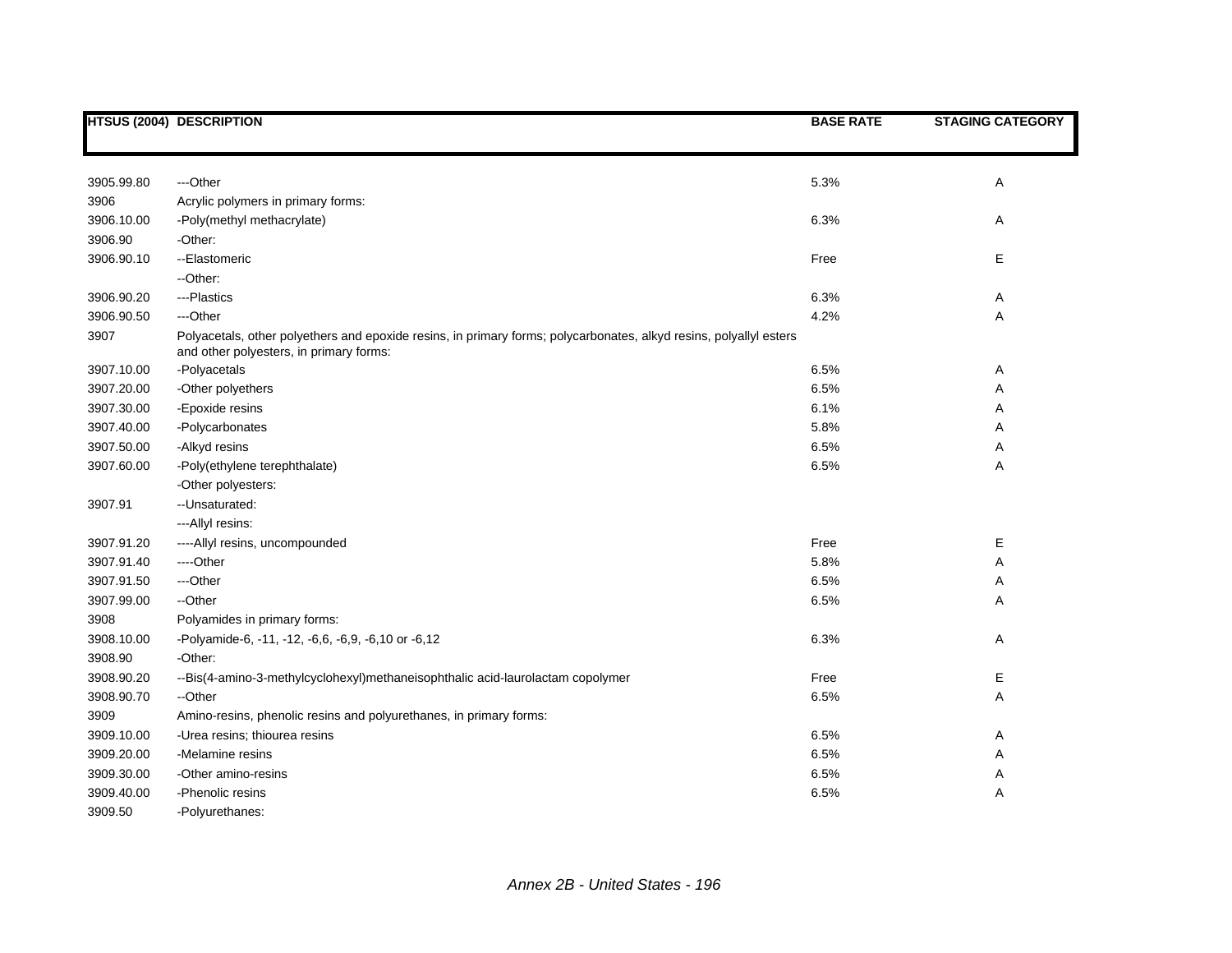|            | <b>HTSUS (2004) DESCRIPTION</b>                                                                                                                                                                                                                                                  | <b>BASE RATE</b> | <b>STAGING CATEGORY</b> |
|------------|----------------------------------------------------------------------------------------------------------------------------------------------------------------------------------------------------------------------------------------------------------------------------------|------------------|-------------------------|
|            |                                                                                                                                                                                                                                                                                  |                  |                         |
| 3909.50.10 | --Elastomeric                                                                                                                                                                                                                                                                    | Free             | Е                       |
| 3909.50.20 | --Cements                                                                                                                                                                                                                                                                        | 2.1%             | Α                       |
| 3909.50.50 | --Other                                                                                                                                                                                                                                                                          | 6.3%             | Α                       |
| 3910.00.00 | Silicones in primary forms                                                                                                                                                                                                                                                       | 3%               | Α                       |
| 3911       | Petroleum resins, coumarone-indene resins, polyterpenes, polysulfides, polysulfones and other products specified<br>in note 3 to this chapter, not elsewhere specified or included, in primary forms:                                                                            |                  |                         |
| 3911.10.00 | -Petroleum resins, coumarone, indene or coumarone-indene resins; polyterpenes                                                                                                                                                                                                    | 6.1%             | Α                       |
| 3911.90    | -Other:                                                                                                                                                                                                                                                                          |                  |                         |
| 3911.90.10 | --Elastomeric                                                                                                                                                                                                                                                                    | Free             | Е                       |
|            | --Other:                                                                                                                                                                                                                                                                         |                  |                         |
|            | ---Containing monomer units which are aromatic or modified aromatic, or which are obtained, derived or<br>manufactured in whole or in part therefrom:                                                                                                                            |                  |                         |
|            | ----Thermoplastic:                                                                                                                                                                                                                                                               |                  |                         |
| 3911.90.15 | ----Poly(nitrilomethanetetraarylnitrilo-[2,4,6-tris-(1-methyethyl)-1,3- phenylene]]-2,6-bis(1-methylethyl)phenyl]-<br>omega-[[[2,6-bis(1-methylethyl)- phenyl]amino]methylene]amino carbodiimide or 2,4-diisocyanate-1,3,5-tris(1-<br>methylethyl) homopolymer with polyethylene | Free             | E                       |
| 3911.90.25 | $---Other$                                                                                                                                                                                                                                                                       | 6.1%             | Α                       |
|            | ----Thermosetting:                                                                                                                                                                                                                                                               |                  |                         |
| 3911.90.35 | -----1,1'-Bis(methylenedi-4,1-phenylene)-1H-pyrrole-2,5-dione, copolymer with 4,4'-methylenebis(benzeneamine); Free<br>and Hydrocarbon novolac cyanate ester                                                                                                                     |                  | Е                       |
| 3911.90.45 | -----Other                                                                                                                                                                                                                                                                       | 5.8%             | Α                       |
|            | ---Other:                                                                                                                                                                                                                                                                        |                  |                         |
| 3911.90.70 | ----Chlorinated synthetic rubber                                                                                                                                                                                                                                                 | Free             | E                       |
| 3911.90.90 | ----Other                                                                                                                                                                                                                                                                        | 6.5%             | Α                       |
| 3912       | Cellulose and its chemical derivatives, not elsewhere specified or included, in primary forms:                                                                                                                                                                                   |                  |                         |
|            | -Cellulose acetates:                                                                                                                                                                                                                                                             |                  |                         |
| 3912.11.00 | --Nonplasticized                                                                                                                                                                                                                                                                 | 5.6%             | Α                       |
| 3912.12.00 | --Plasticized                                                                                                                                                                                                                                                                    | 5.6%             | Α                       |
| 3912.20.00 | -Cellulose nitrates (including collodions)                                                                                                                                                                                                                                       | 5.2%             | Α                       |
|            | -Cellulose ethers:                                                                                                                                                                                                                                                               |                  |                         |
| 3912.31.00 | --Carboxymethylcellulose and its salts                                                                                                                                                                                                                                           | 6.4%             | Α                       |
| 3912.39.00 | --Other                                                                                                                                                                                                                                                                          | 4.2%             | Α                       |
| 3912.90.00 | -Other                                                                                                                                                                                                                                                                           | 5.2%             | Α                       |
| 3913       | Natural polymers (for example, alginic acid) and modified natural polymers (for example, hardened proteins,<br>chemical derivatives of natural rubber), not elsewhere specified or included, in primary forms:                                                                   |                  |                         |

*Annex 2B - United States - 197*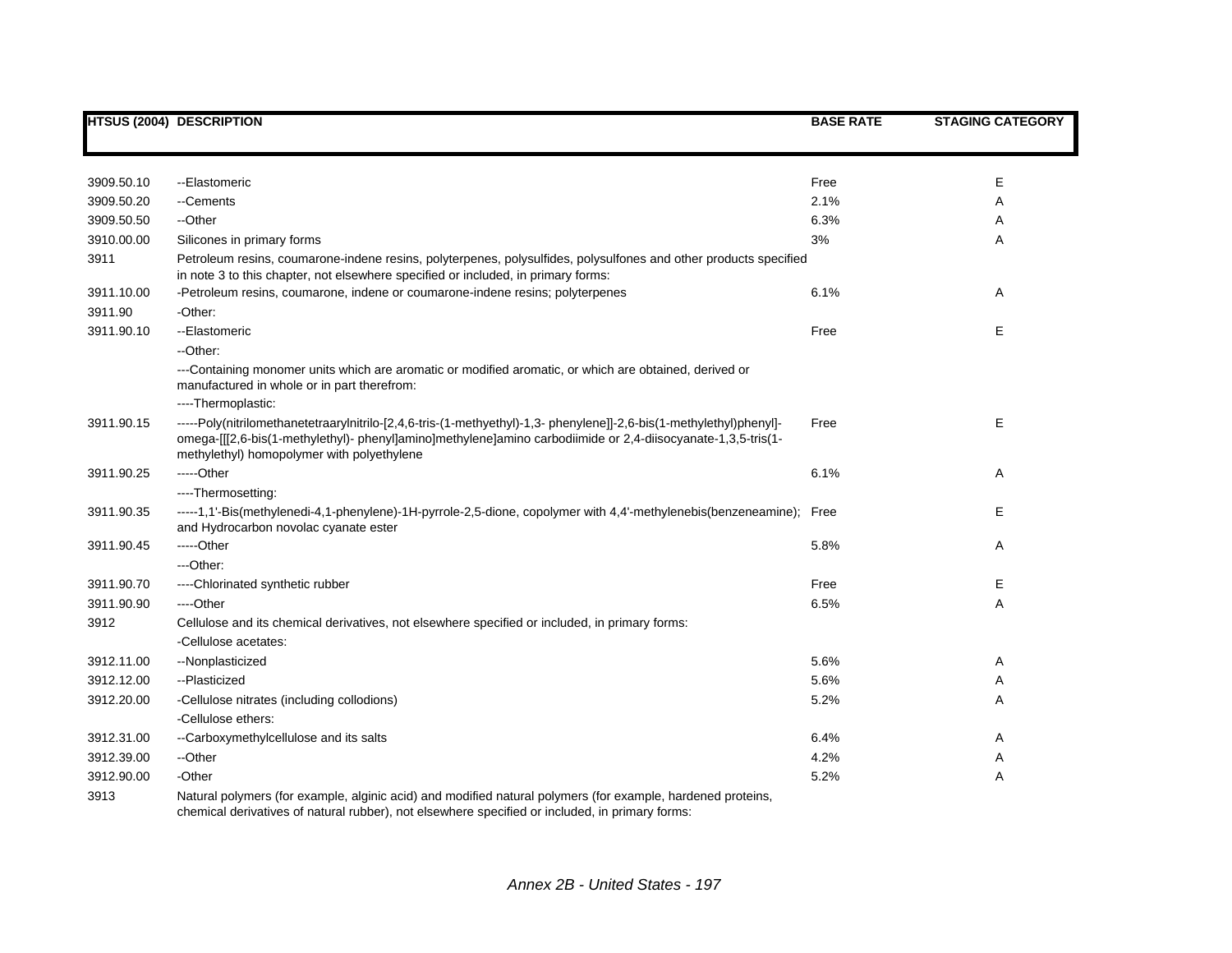|            | <b>HTSUS (2004) DESCRIPTION</b>                                                                                                                                            | <b>BASE RATE</b> | <b>STAGING CATEGORY</b> |
|------------|----------------------------------------------------------------------------------------------------------------------------------------------------------------------------|------------------|-------------------------|
|            |                                                                                                                                                                            |                  |                         |
| 3913.10.00 | -Alginic acid, its salts and esters                                                                                                                                        | 4.2%             | Α                       |
| 3913.90    | -Other:                                                                                                                                                                    |                  |                         |
| 3913.90.10 | --Chemical derivatives of natural rubber                                                                                                                                   | Free             | Е                       |
| 3913.90.20 | --Polysaccharides and their derivatives                                                                                                                                    | 5.8%             | Α                       |
| 3913.90.50 | --Other                                                                                                                                                                    | 6.5%             | Α                       |
| 3914.00    | Ion-exchangers based on polymers of headings 3901 to 3913, in primary forms:                                                                                               |                  |                         |
| 3914.00.20 | -Cross-linked polyvinylbenzyltrimethylammonium chloride (Cholestyramine resin USP)                                                                                         | Free             | Е                       |
| 3914.00.60 | -Other                                                                                                                                                                     | 3.9%             | Α                       |
| 3915       | Waste, parings and scrap, of plastics:                                                                                                                                     |                  |                         |
| 3915.10.00 | -Of polymers of ethylene                                                                                                                                                   | Free             | E                       |
| 3915.20.00 | -Of polymers of styrene                                                                                                                                                    | Free             | E                       |
| 3915.30.00 | -Of polymers of vinyl chloride                                                                                                                                             | Free             | E                       |
| 3915.90.00 | -Of other plastics                                                                                                                                                         | Free             | E                       |
| 3916       | Monofilament of which any cross-sectional dimension exceeds 1 mm, rods, sticks and profile shapes, whether or<br>not surface-worked but not otherwise worked, of plastics: |                  |                         |
| 3916.10.00 | -Of polymers of ethylene                                                                                                                                                   | 5.8%             | Α                       |
| 3916.20.00 | -Of polymers of vinyl chloride                                                                                                                                             | 5.8%             | Α                       |
| 3916.90    | -Of other plastics:                                                                                                                                                        |                  |                         |
| 3916.90.10 | --Of acrylic polymers                                                                                                                                                      | 6.5%             | Α                       |
|            | --Other:                                                                                                                                                                   |                  |                         |
| 3916.90.20 | ---Racket strings                                                                                                                                                          | 3.1%             | Α                       |
|            | ---Other:                                                                                                                                                                  |                  |                         |
| 3916.90.30 | ----Monofilament                                                                                                                                                           | 6.5%             | Α                       |
| 3916.90.50 | ----Other                                                                                                                                                                  | 5.8%             | Α                       |
| 3917       | Tubes, pipes and hoses and fittings therefor (for example, joints, elbows, flanges), of plastics:                                                                          |                  |                         |
| 3917.10    | -Artificial guts (sausage casings) of hardened protein or of cellulosic plastics materials:                                                                                |                  |                         |
| 3917.10.10 | -- Of cellulosic plastics materials                                                                                                                                        | 6.5%             | Α                       |
|            | --Other:                                                                                                                                                                   |                  |                         |
| 3917.10.60 | ---Of collagen                                                                                                                                                             | Free             | Е                       |
| 3917.10.90 | ---Other                                                                                                                                                                   | 4.2%             | Α                       |
|            | -Tubes, pipes and hoses, rigid:                                                                                                                                            |                  |                         |
| 3917.21.00 | -- Of polymers of ethylene                                                                                                                                                 | 3.1%             | Α                       |
| 3917.22.00 | -- Of polymers of propylene                                                                                                                                                | 3.1%             | Α                       |
| 3917.23.00 | -- Of polymers of vinyl chloride                                                                                                                                           | 3.1%             | Α                       |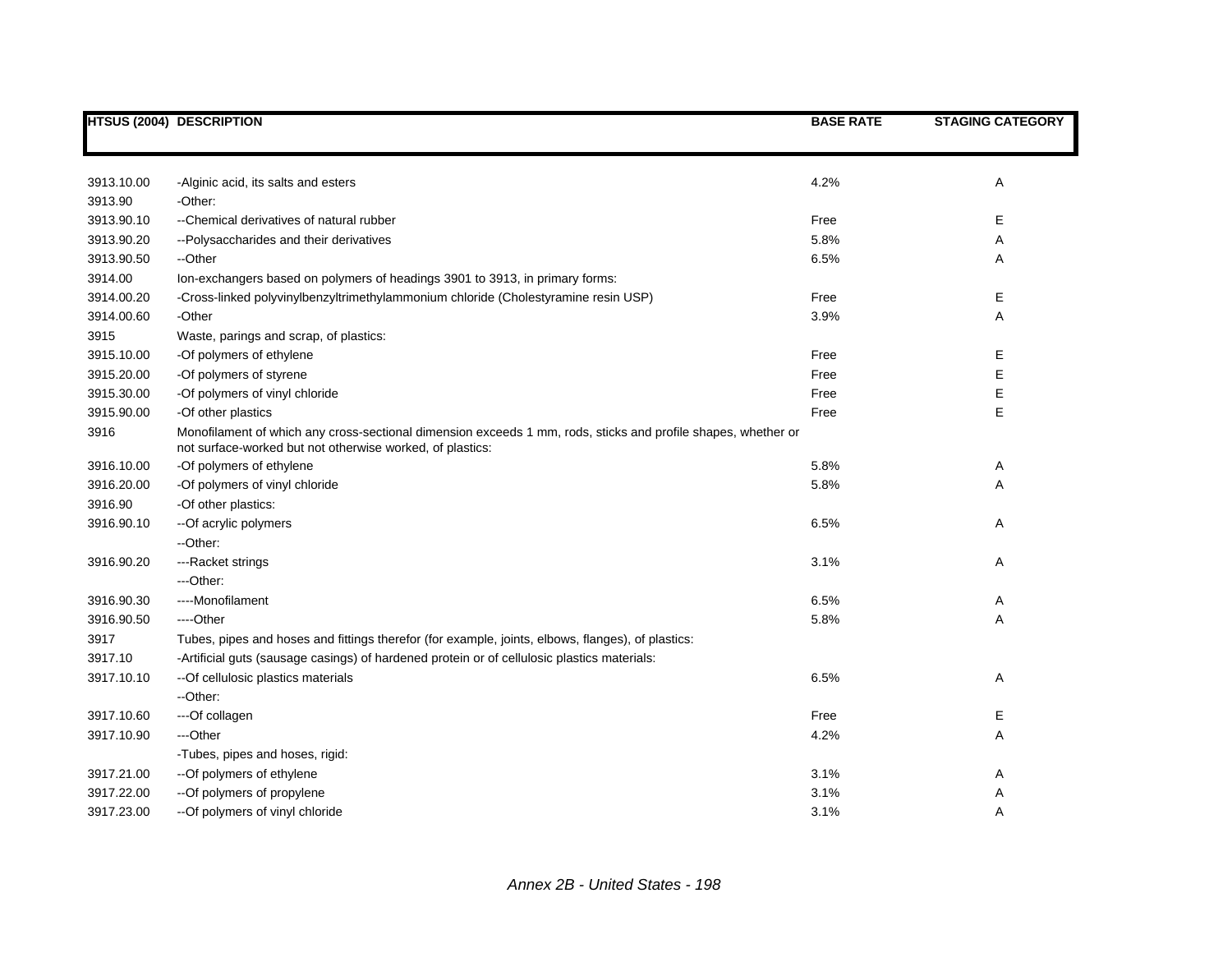|            | <b>HTSUS (2004) DESCRIPTION</b>                                                                                                                                              | <b>BASE RATE</b> | <b>STAGING CATEGORY</b> |
|------------|------------------------------------------------------------------------------------------------------------------------------------------------------------------------------|------------------|-------------------------|
|            |                                                                                                                                                                              |                  |                         |
| 3917.29.00 | --Of other plastics                                                                                                                                                          | 3.1%             | Α                       |
|            | -Other tubes, pipes and hoses:                                                                                                                                               |                  |                         |
| 3917.31.00 | --Flexible tubes, pipes and hoses, having a minimum burst pressure of 27.6 Mpa                                                                                               | 3.1%             | Α                       |
| 3917.32.00 | --Other, not reinforced or otherwise combined with other materials, without fittings                                                                                         | 3.1%             | Α                       |
| 3917.33.00 | --Other, not reinforced or otherwise combined with other materials, with fittings                                                                                            | 3.1%             | Α                       |
| 3917.39.00 | --Other                                                                                                                                                                      | 3.1%             | Α                       |
| 3917.40.00 | -Fittings                                                                                                                                                                    | 5.3%             | Α                       |
| 3918       | Floor coverings of plastics, whether or not self-adhesive, in rolls or in the form of tiles; wall or ceiling coverings of<br>plastics, as defined in note 9 to this chapter: |                  |                         |
| 3918.10    | -Of polymers of vinyl chloride:                                                                                                                                              |                  |                         |
|            | -- Floor coverings:                                                                                                                                                          |                  |                         |
| 3918.10.10 | --- Vinyl tile                                                                                                                                                               | 5.3%             | Α                       |
| 3918.10.20 | ---Other                                                                                                                                                                     | 5.3%             | Α                       |
|            | -- Wall or ceiling coverings:                                                                                                                                                |                  |                         |
|            | --- With a backing of textile fibers:                                                                                                                                        |                  |                         |
|            | ---- With a backing of man-made fibers:                                                                                                                                      |                  |                         |
| 3918.10.31 | -----Over 70 percent by weight of plastics                                                                                                                                   | 4.2%             | Α                       |
| 3918.10.32 | -----Other                                                                                                                                                                   | 6.5%             | Α                       |
| 3918.10.40 | ---Other                                                                                                                                                                     | 5.3%             | Α                       |
| 3918.10.50 | ---Other                                                                                                                                                                     | 4.2%             | A                       |
| 3918.90    | -Of other plastics:                                                                                                                                                          |                  |                         |
| 3918.90.10 | --Floor coverings                                                                                                                                                            | 5.3%             | Α                       |
|            | -- Wall or ceiling coverings:                                                                                                                                                |                  |                         |
|            | --- With a backing of textile fibers:                                                                                                                                        |                  |                         |
| 3918.90.20 | ---- With a backing of man-made fibers                                                                                                                                       | 6.5%             | Α                       |
| 3918.90.30 | ---Other                                                                                                                                                                     | 5.3%             | Α                       |
| 3918.90.50 | ---Other                                                                                                                                                                     | 4.2%             | Α                       |
| 3919       | Self-adhesive plates, sheets, film, foil, tape, strip and other flat shapes, of plastics, whether or not in rolls:                                                           |                  |                         |
| 3919.10    | -In rolls of a width not exceeding 20 cm:                                                                                                                                    |                  |                         |
| 3919.10.10 | --Having a light-reflecting surface produced in whole or in part by glass grains (ballotini)                                                                                 | 6.5%             | Α                       |
| 3919.10.20 | --Other                                                                                                                                                                      | 5.8%             | Α                       |
| 3919.90    | -Other:                                                                                                                                                                      |                  |                         |
| 3919.90.10 | --Having a light-reflecting surface produced in whole or in part by glass grains (ballotini)                                                                                 | 6.5%             | Α                       |
| 3919.90.50 | --Other                                                                                                                                                                      | 5.8%             | A                       |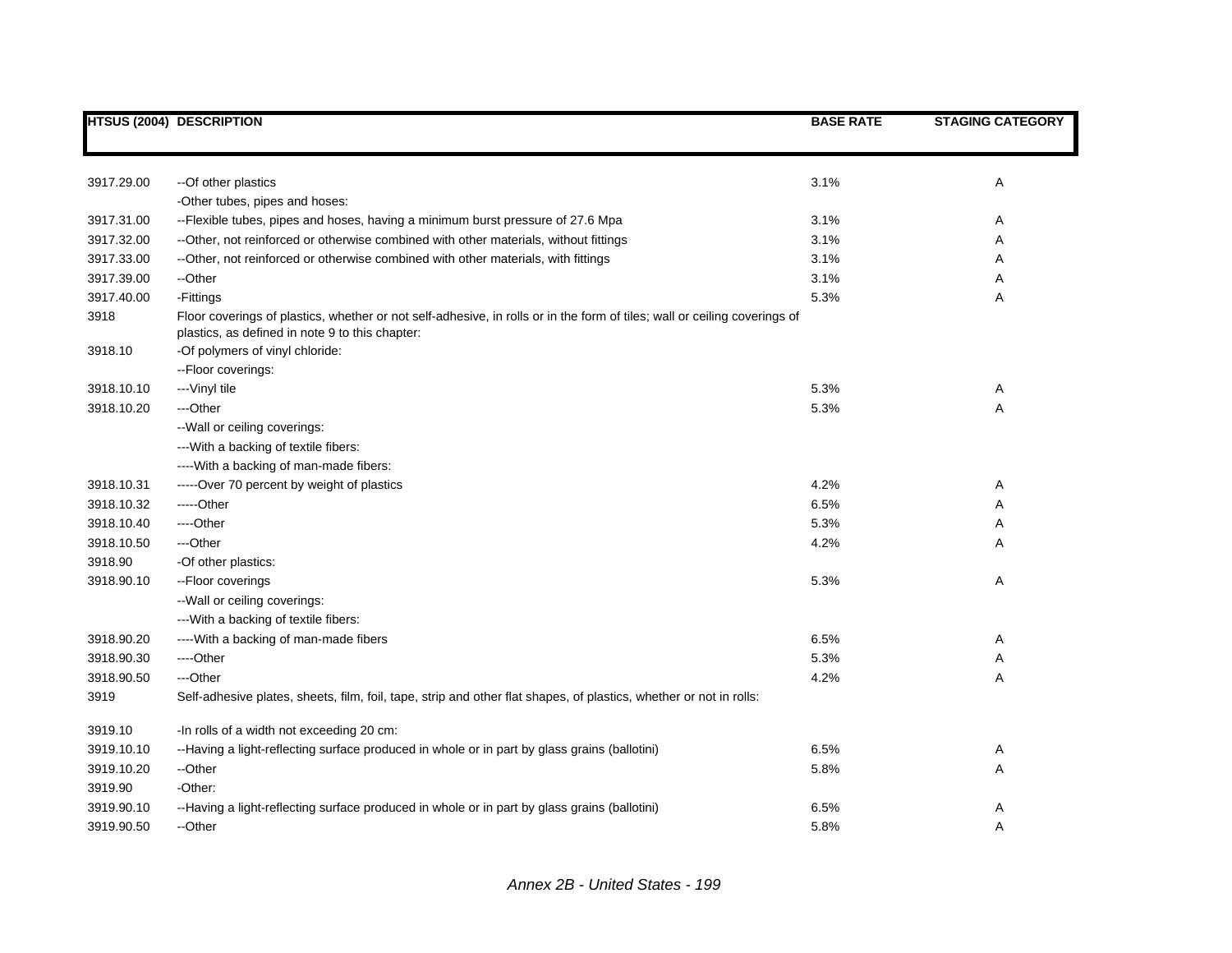|            | <b>HTSUS (2004) DESCRIPTION</b>                                                                                                                              | <b>BASE RATE</b> | <b>STAGING CATEGORY</b> |
|------------|--------------------------------------------------------------------------------------------------------------------------------------------------------------|------------------|-------------------------|
|            |                                                                                                                                                              |                  |                         |
| 3920       | Other plates, sheets, film, foil and strip, of plastics, noncellular and not reinforced, laminated, supported or<br>similarly combined with other materials: |                  |                         |
| 3920.10.00 | -Of polymers of ethylene                                                                                                                                     | 4.2%             | Α                       |
| 3920.20.00 | -Of polymers of propylene                                                                                                                                    | 4.2%             | Α                       |
| 3920.30.00 | -Of polymers of styrene                                                                                                                                      | 5.8%             | Α                       |
|            | -Of polymers of vinyl chloride:                                                                                                                              |                  |                         |
| 3920.43    | --Containing by weight not less than 6 percent of plasticizers:                                                                                              |                  |                         |
| 3920.43.10 | --- Made in imitation of patent leather                                                                                                                      | 3.1%             | Α                       |
| 3920.43.50 | ---Other                                                                                                                                                     | 4.2%             | Α                       |
| 3920.49.00 | --Other                                                                                                                                                      | 5.8%             | Α                       |
|            | -Of acrylic polymers:                                                                                                                                        |                  |                         |
| 3920.51    | -- Of poly(methyl methacrylate):                                                                                                                             |                  |                         |
| 3920.51.10 | ---Flexible                                                                                                                                                  | 6%               | Α                       |
| 3920.51.50 | ---Other                                                                                                                                                     | 6.5%             | Α                       |
| 3920.59    | --Other:                                                                                                                                                     |                  |                         |
| 3920.59.10 | ---Flexible                                                                                                                                                  | 6%               | Α                       |
|            | ---Other:                                                                                                                                                    |                  |                         |
| 3920.59.40 | ----Transparent sheeting containing 30 percent or more by weight of lead                                                                                     | Free             | Е                       |
| 3920.59.80 | ----Other                                                                                                                                                    | 6.5%             | Α                       |
|            | -Of polycarbonates, alkyd resins, polyallyl esters or other polyesters:                                                                                      |                  |                         |
| 3920.61.00 | --Of polycarbonates                                                                                                                                          | 5.8%             | Α                       |
| 3920.62.00 | -- Of poly(ethylene terephthalate)                                                                                                                           | 4.2%             | Α                       |
| 3920.63    | -- Of unsaturated polyesters:                                                                                                                                |                  |                         |
| 3920.63.10 | ---Flexible                                                                                                                                                  | 4.2%             | Α                       |
| 3920.63.20 | ---Other                                                                                                                                                     | 5.8%             | Α                       |
| 3920.69.00 | -- Of other polyesters                                                                                                                                       | 4.2%             | Α                       |
|            | -Of cellulose or its chemical derivatives:                                                                                                                   |                  |                         |
| 3920.71.00 | --Of regenerated cellulose                                                                                                                                   | 6.2%             | Α                       |
| 3920.72.00 | --Of vulcanized fiber                                                                                                                                        | 3.1%             | Α                       |
| 3920.73.00 | --Of cellulose acetate                                                                                                                                       | 2.9%             | Α                       |
| 3920.79    | -- Of other cellulose derivatives:                                                                                                                           |                  |                         |
| 3920.79.10 | ---Film, strip and sheets, not over 0.076 mm in thickness                                                                                                    | 6.2%             | Α                       |
| 3920.79.50 | ---Other                                                                                                                                                     | 3.7%             | Α                       |
|            | -Of other plastics:                                                                                                                                          |                  |                         |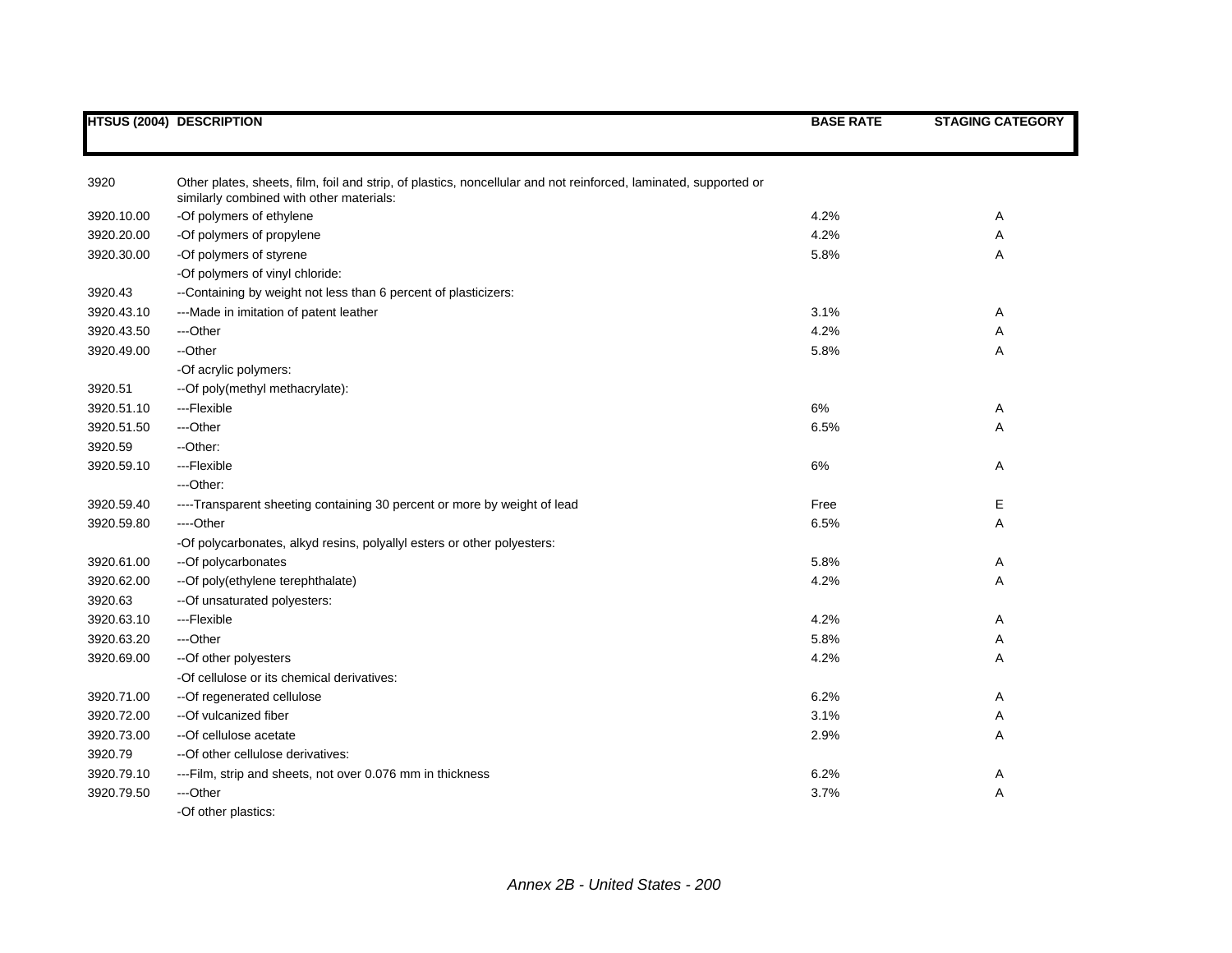|                    | <b>HTSUS (2004) DESCRIPTION</b>                                                                                      | <b>BASE RATE</b> | <b>STAGING CATEGORY</b> |
|--------------------|----------------------------------------------------------------------------------------------------------------------|------------------|-------------------------|
|                    |                                                                                                                      |                  |                         |
| 3920.91.00         |                                                                                                                      | 4.2%             |                         |
|                    | --Of poly(vinyl butyral)                                                                                             | 4.2%             | Α                       |
| 3920.92.00         | --Of polyamides<br>--Of amino-resins                                                                                 | 5.8%             | Α                       |
| 3920.93.00         |                                                                                                                      |                  | Α                       |
| 3920.94.00         | -- Of phenolic resins                                                                                                | 5.8%             | Α                       |
| 3920.99            | -- Of other plastics:                                                                                                |                  |                         |
| 3920.99.10         | ---Film, strip and sheets, all the foregoing which are flexible:<br>----Over 0.152 mm in thickness, and not in rolls |                  |                         |
| 3920.99.20         | ----Other                                                                                                            | 6%<br>4.2%       | Α                       |
|                    | ---Other                                                                                                             |                  | Α                       |
| 3920.99.50<br>3921 |                                                                                                                      | 5.8%             | A                       |
|                    | Other plates, sheets, film, foil and strip, of plastics:<br>-Cellular:                                               |                  |                         |
| 3921.11.00         | -- Of polymers of styrene                                                                                            | 5.3%             | Α                       |
| 3921.12            | -- Of polymers of vinyl chloride:                                                                                    |                  |                         |
|                    | ---Combined with textile materials:                                                                                  |                  |                         |
|                    | ----Products with textile components in which man-made fibers predominate by weight over any other single textile    |                  |                         |
|                    | fiber:                                                                                                               |                  |                         |
| 3921.12.11         | -----Over 70 percent by weight of plastics                                                                           | 4.2%             | Α                       |
| 3921.12.15         | -----Other                                                                                                           | 6.5%             | Α                       |
| 3921.12.19         | ----Other                                                                                                            | 5.3%             | Α                       |
| 3921.12.50         | ---Other                                                                                                             | 6.5%             | Α                       |
| 3921.13            | -- Of polyurethanes:                                                                                                 |                  |                         |
|                    | ---Combined with textile materials:                                                                                  |                  |                         |
|                    | ----Products with textile components in which man-made fibers predominate by weight over any other single textile    |                  |                         |
| 3921.13.11         | fiber:<br>-----Over 70 percent by weight of plastics                                                                 | 4.2%             | Α                       |
| 3921.13.15         | -----Other                                                                                                           | 6.5%             | Α                       |
| 3921.13.19         | ----Other                                                                                                            | 5.3%             | Α                       |
| 3921.13.50         | ---Other                                                                                                             | 4.2%             | Α                       |
| 3921.14.00         | -- Of regenerated cellulose                                                                                          | 6.5%             | Α                       |
| 3921.19.00         | -- Of other plastics                                                                                                 | 6.5%             | Α                       |
| 3921.90            | -Other:                                                                                                              |                  |                         |
|                    | --Combined with textile materials and weighing not more than 1.492 kg/m2:                                            |                  |                         |
|                    | ---Products with textile components in which man-made fibers predominate by weight over any other single textile     |                  |                         |
|                    | fiber:                                                                                                               |                  |                         |
| 3921.90.11         | ----Over 70 percent by weight of plastics                                                                            | 4.2%             | Α                       |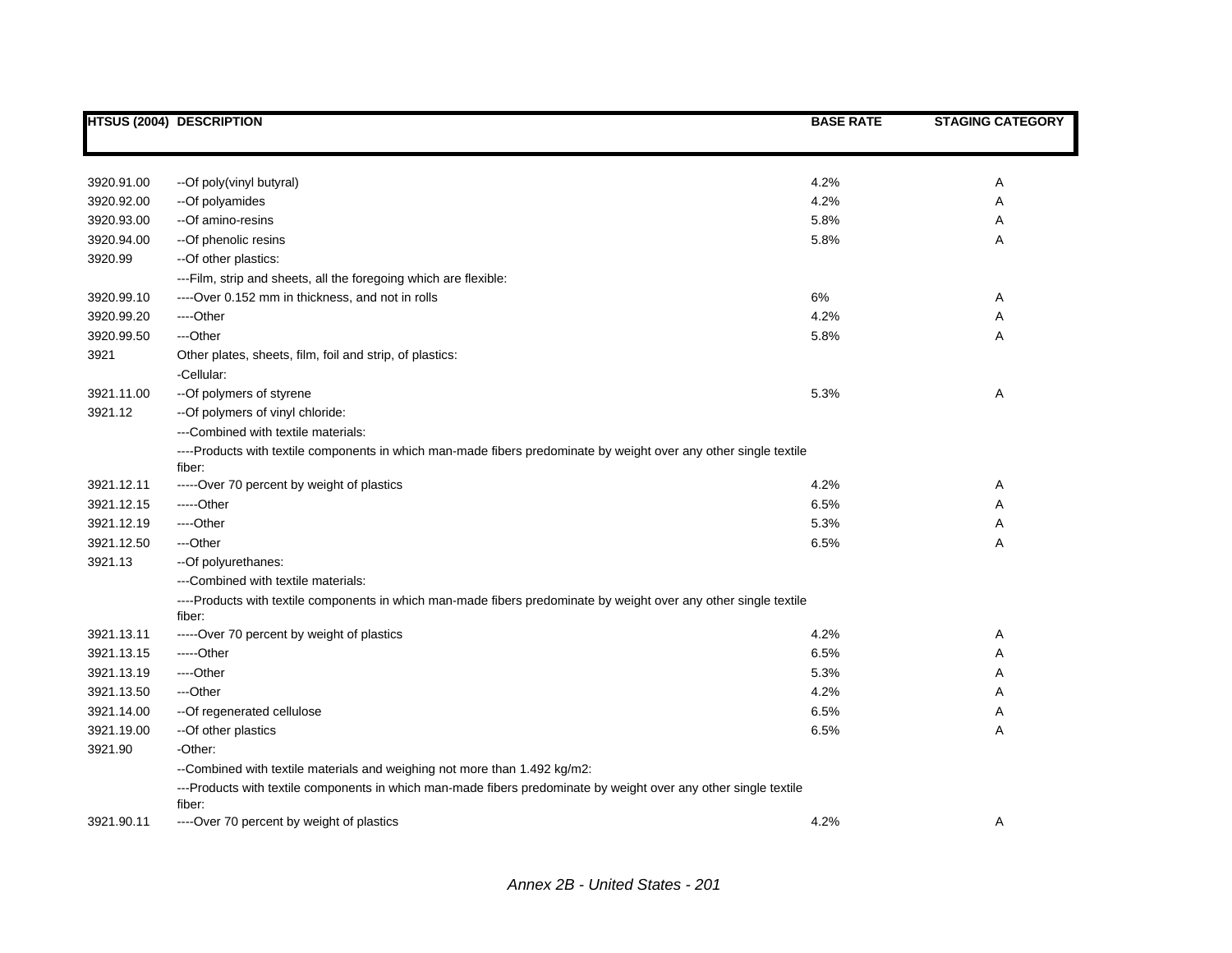|            | <b>HTSUS (2004) DESCRIPTION</b>                                                                                                                                                             | <b>BASE RATE</b> | <b>STAGING CATEGORY</b> |
|------------|---------------------------------------------------------------------------------------------------------------------------------------------------------------------------------------------|------------------|-------------------------|
|            |                                                                                                                                                                                             |                  |                         |
| 3921.90.15 | ----Other                                                                                                                                                                                   | 6.5%             | Α                       |
| 3921.90.19 | ---Other                                                                                                                                                                                    | 5.3%             | Α                       |
|            | --Combined with textile materials and weighing more than 1.492 kg/m2:                                                                                                                       |                  |                         |
| 3921.90.21 | ---Products with textile components in which cotton predominates by weight over any other single textile fiber                                                                              | 6.5%             | Α                       |
| 3921.90.25 | ---Products with textile components in which man-made fibers predominate by weight over any other single textile 6.5%<br>fiber                                                              |                  | Α                       |
| 3921.90.29 | ---Other                                                                                                                                                                                    | 4.4%             | Α                       |
|            | --Other:                                                                                                                                                                                    |                  |                         |
| 3921.90.40 | ---Flexible                                                                                                                                                                                 | 4.2%             | Α                       |
| 3921.90.50 | ---Other                                                                                                                                                                                    | 4.8%             | Α                       |
| 3922       | Baths, shower baths, sinks, washbasins, bidets, lavatory pans, seats and covers, flushing cisterns and similar<br>sanitary ware, of plastics:                                               |                  |                         |
| 3922.10.00 | -Baths, shower baths, sinks and washbasins                                                                                                                                                  | 6.3%             | Α                       |
| 3922.20.00 | -Lavatory seats and covers                                                                                                                                                                  | 6.3%             | Α                       |
| 3922.90.00 | -Other                                                                                                                                                                                      | 6.3%             | Α                       |
| 3923       | Articles for the conveyance or packing of goods, of plastics; stoppers, lids, caps and other closures, of plastics:                                                                         |                  |                         |
| 3923.10.00 | -Boxes, cases, crates and similar articles                                                                                                                                                  | 3%               | Α                       |
|            | -Sacks and bags (including cones):                                                                                                                                                          |                  |                         |
| 3923.21.00 | -- Of polymers of ethylene                                                                                                                                                                  | 3%               | Α                       |
| 3923.29.00 | --Of other plastics                                                                                                                                                                         | 3%               | Α                       |
| 3923.30.00 | -Carboys, bottles, flasks and similar articles                                                                                                                                              | 3%               | Α                       |
| 3923.40.00 | -Spools, cops, bobbins and similar supports                                                                                                                                                 | 5.3%             | Α                       |
| 3923.50.00 | -Stoppers, lids, caps and other closures                                                                                                                                                    | 5.3%             | Α                       |
| 3923.90.00 | -Other                                                                                                                                                                                      | 3%               | Α                       |
| 3924       | Tableware, kitchenware, other household articles and toilet articles, of plastics:                                                                                                          |                  |                         |
| 3924.10    | -Tableware and kitchenware:                                                                                                                                                                 |                  |                         |
| 3924.10.10 | --Salt, pepper, mustard and ketchup dispensers and similar dispensers                                                                                                                       | 3.4%             | Α                       |
| 3924.10.20 | --Plates, cups, saucers, soup bowls, cereal bowls, sugar bowls, creamers, gravy boats, serving dishes and<br>platters                                                                       | 6.5%             | Α                       |
| 3924.10.30 | --Trays                                                                                                                                                                                     | 5.3%             | Α                       |
| 3924.10.40 | --Other                                                                                                                                                                                     | 3.4%             | A                       |
| 3924.90    | -Other:                                                                                                                                                                                     |                  |                         |
| 3924.90.10 | --Curtains and drapes, including panels and valances; napkins, table covers, mats, scarves, runners, doilies,<br>centerpieces, antimacassars and furniture slipcovers; and like furnishings | 3.3%             | Α                       |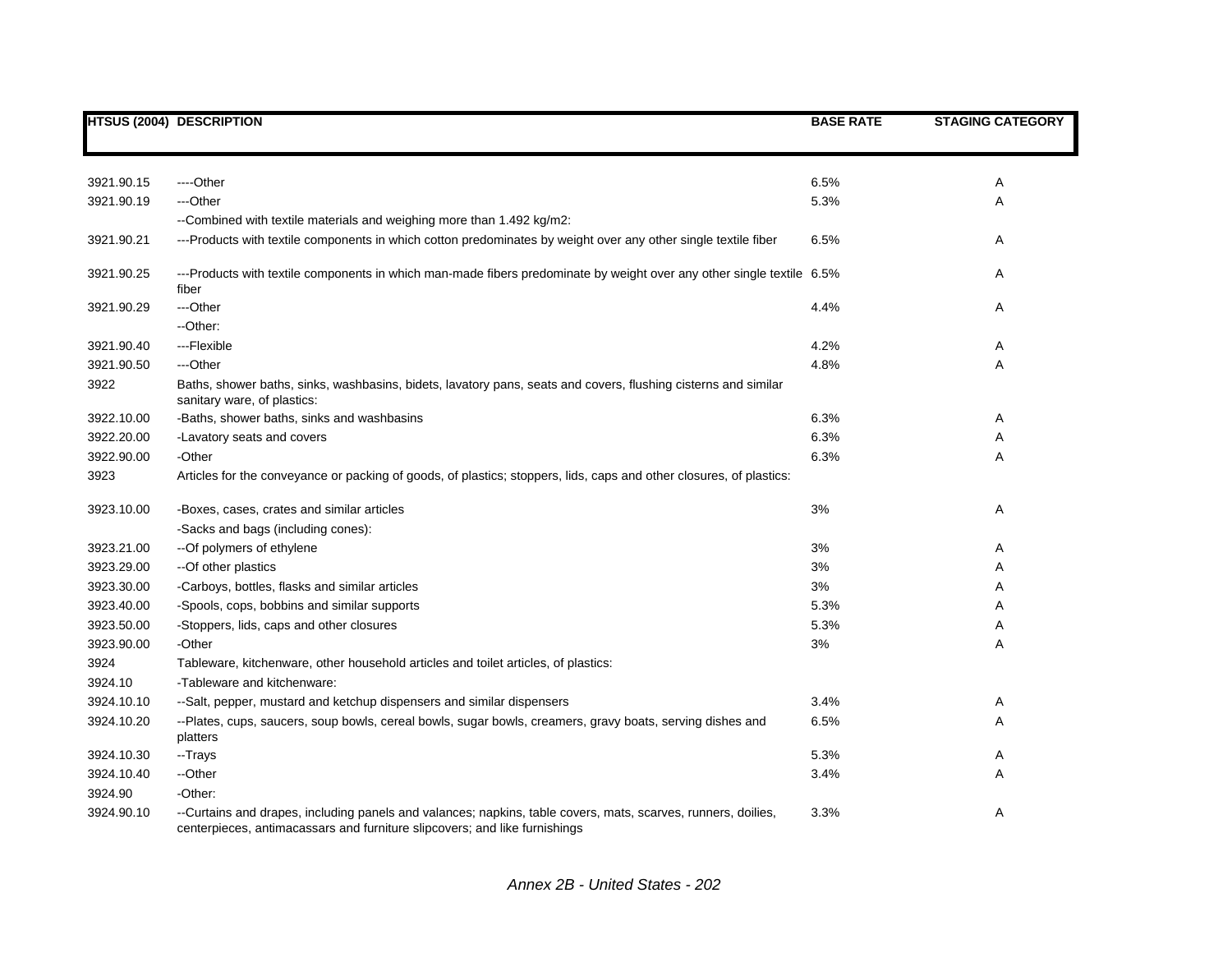|            | <b>HTSUS (2004) DESCRIPTION</b>                                                                                                                                                                                                                                                                                                                                 | <b>BASE RATE</b> | <b>STAGING CATEGORY</b> |
|------------|-----------------------------------------------------------------------------------------------------------------------------------------------------------------------------------------------------------------------------------------------------------------------------------------------------------------------------------------------------------------|------------------|-------------------------|
|            |                                                                                                                                                                                                                                                                                                                                                                 |                  |                         |
| 3924.90.20 | -- Picture frames                                                                                                                                                                                                                                                                                                                                               | 3.4%             | Α                       |
| 3924.90.55 | --Other                                                                                                                                                                                                                                                                                                                                                         | 3.4%             | Α                       |
| 3925       | Builders' ware of plastics, not elsewhere specified or included:                                                                                                                                                                                                                                                                                                |                  |                         |
| 3925.10.00 | -Reservoirs, tanks, vats and similar containers, of a capacity exceeding 300 liters                                                                                                                                                                                                                                                                             | 6.3%             | A                       |
| 3925.20.00 | -Doors, windows and their frames and thresholds for doors                                                                                                                                                                                                                                                                                                       | 5.3%             | Α                       |
| 3925.30    | -Shutters, blinds (including venetian blinds) and similar articles and parts thereof:                                                                                                                                                                                                                                                                           |                  |                         |
| 3925.30.10 | --Blinds (including venetian blinds)                                                                                                                                                                                                                                                                                                                            | 3.3%             | A                       |
| 3925.30.50 | --Other                                                                                                                                                                                                                                                                                                                                                         | 5.3%             | A                       |
| 3925.90.00 | -Other                                                                                                                                                                                                                                                                                                                                                          | 5.3%             | Α                       |
| 3926       | Other articles of plastics and articles of other materials of headings 3901 to 3914:                                                                                                                                                                                                                                                                            |                  |                         |
| 3926.10.00 | -Office or school supplies                                                                                                                                                                                                                                                                                                                                      | 5.3%             | Α                       |
| 3926.20    | -Articles of apparel and clothing accessories (including gloves, mittens and mitts):                                                                                                                                                                                                                                                                            |                  |                         |
|            | --Gloves, mittens and mitts:                                                                                                                                                                                                                                                                                                                                    |                  |                         |
| 3926.20.10 | ---Seamless                                                                                                                                                                                                                                                                                                                                                     | Free             | E                       |
|            | ---Other:                                                                                                                                                                                                                                                                                                                                                       |                  |                         |
|            | ----Specially designed for use in sports:                                                                                                                                                                                                                                                                                                                       |                  |                         |
| 3926.20.20 | -----Baseball and softball gloves and mitts                                                                                                                                                                                                                                                                                                                     | Free             | Е                       |
| 3926.20.30 | -----Other                                                                                                                                                                                                                                                                                                                                                      | 3%               | Α                       |
| 3926.20.40 | ---Other                                                                                                                                                                                                                                                                                                                                                        | 6.5%             | Α                       |
|            | --Other:                                                                                                                                                                                                                                                                                                                                                        |                  |                         |
| 3926.20.60 | ---Plastic rainwear, including jackets, coats, ponchos, parkas and slickers, featuring an outer shell of polyvinyl<br>chloride plastic with or without attached hoods, valued not over \$10 per unit                                                                                                                                                            | Free             | Е                       |
| 3926.20.90 | ---Other                                                                                                                                                                                                                                                                                                                                                        | $5\%$            | A                       |
| 3926.30    | -Fittings for furniture, coachwork or the like:                                                                                                                                                                                                                                                                                                                 |                  |                         |
| 3926.30.10 | --Handles and knobs                                                                                                                                                                                                                                                                                                                                             | 6.5%             | Α                       |
| 3926.30.50 | --Other                                                                                                                                                                                                                                                                                                                                                         | 5.3%             | Α                       |
| 3926.40.00 | -Statuettes and other ornamental articles                                                                                                                                                                                                                                                                                                                       | 5.3%             | Α                       |
| 3926.90    | -Other:                                                                                                                                                                                                                                                                                                                                                         |                  |                         |
| 3926.90.10 | --Buckets and pails                                                                                                                                                                                                                                                                                                                                             | 3.4%             | Α                       |
| 3926.90.15 | --Nursing nipples and pacifiers                                                                                                                                                                                                                                                                                                                                 | 3.1%             | Α                       |
| 3926.90.20 | --Ice bags; douche bags, enema bags, colostomy bags, hot water bottles, and fittings therefor; invalid and similar 4.2%<br>nursing cushions; crutch tips and grips; dress shields; finger cots; pessaries; prophylactics; sanitary belts; bulbs<br>for syringes; syringes (other than hypodermic syringes) and fittings therefor, not in part of glass or metal |                  | A                       |
| 3926.90.25 | --Handles and knobs, not elsewhere specified or included, of plastics                                                                                                                                                                                                                                                                                           | 6.5%             | Α                       |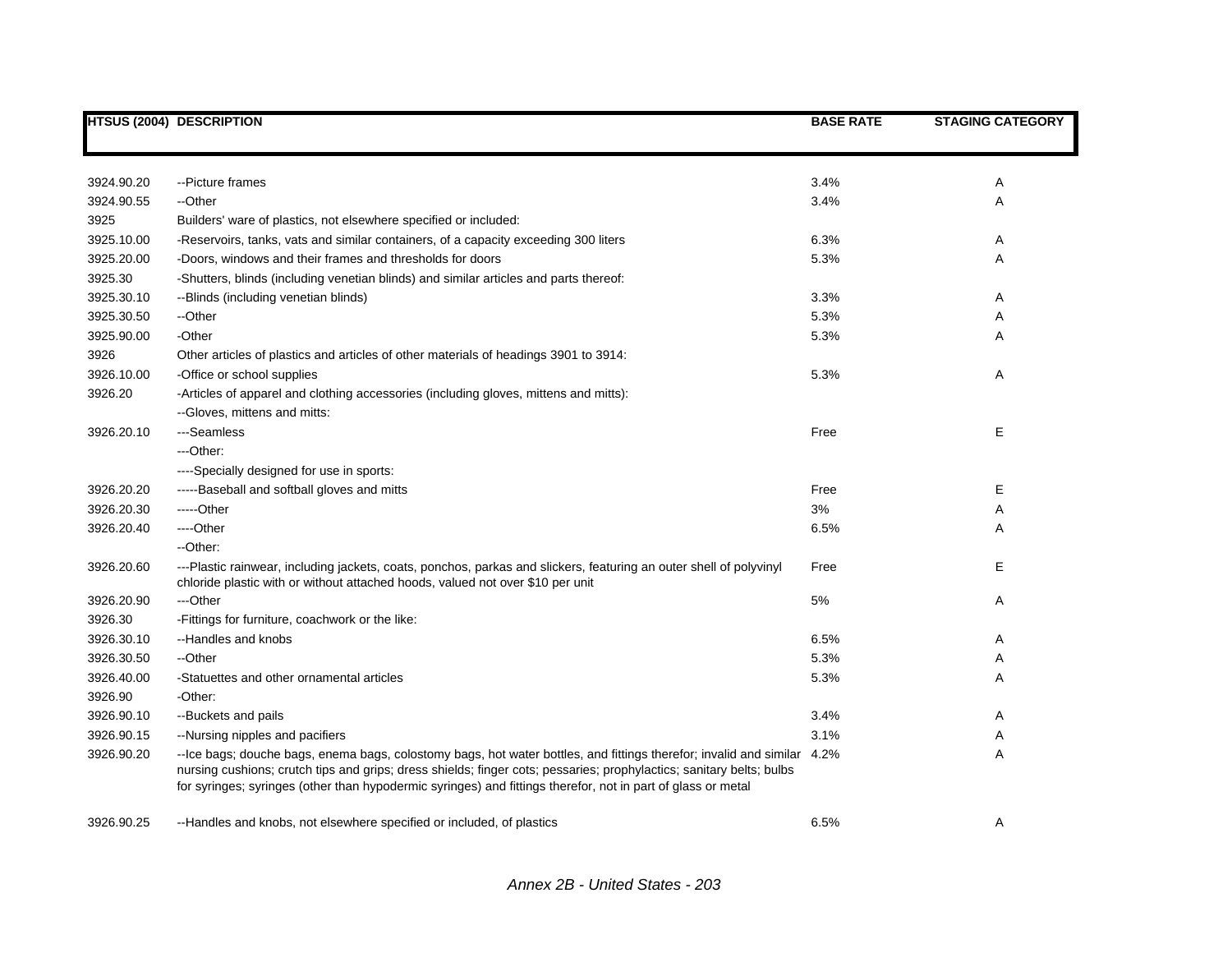|            | <b>HTSUS (2004) DESCRIPTION</b>                                                                                                                                                                                                                             | <b>BASE RATE</b> | <b>STAGING CATEGORY</b> |
|------------|-------------------------------------------------------------------------------------------------------------------------------------------------------------------------------------------------------------------------------------------------------------|------------------|-------------------------|
|            |                                                                                                                                                                                                                                                             |                  |                         |
| 3926.90.30 | --Parts for yachts or pleasure boats of heading 8903; parts of canoes, racing shells, pneumatic craft and pleasure 4.2%<br>boats which are not of a type designed to be principally used with motors or sails                                               |                  | Α                       |
|            | --Beads, bugles and spangles, not strung (except temporarily) and not set; articles thereof, not elsewhere<br>specified or included:                                                                                                                        |                  |                         |
| 3926.90.33 | ---Handbags                                                                                                                                                                                                                                                 | 6.5%             | Α                       |
| 3926.90.35 | ---Other                                                                                                                                                                                                                                                    | 6.5%             | Α                       |
| 3926.90.40 | -- Imitation gemstones                                                                                                                                                                                                                                      | 2.8%             | Α                       |
| 3926.90.45 | --Gaskets, washers and other seals                                                                                                                                                                                                                          | 3.5%             | Α                       |
| 3926.90.50 | -- Frames or mounts for photographic slides                                                                                                                                                                                                                 | 3.8%             | A                       |
|            | --Belting and belts, for machinery:                                                                                                                                                                                                                         |                  |                         |
|            | ---Containing textile fibers:                                                                                                                                                                                                                               |                  |                         |
| 3926.90.55 | ----V-belts                                                                                                                                                                                                                                                 | 5.1%             | Α                       |
|            | $---Other.$                                                                                                                                                                                                                                                 |                  |                         |
| 3926.90.56 | -----With textile components in which vegetable fibers predominate by weight over any other textile fiber                                                                                                                                                   | 5.1%             | Α                       |
| 3926.90.57 | -----With textile components in which man-made fibers predominate by weight over any other textile fiber                                                                                                                                                    | 6.5%             | Α                       |
| 3926.90.59 | $---Other$                                                                                                                                                                                                                                                  | 2.4%             | Α                       |
| 3926.90.60 | ---Other                                                                                                                                                                                                                                                    | 4.2%             | Α                       |
|            | --Clothespins:                                                                                                                                                                                                                                              |                  |                         |
| 3926.90.65 | ---Spring type                                                                                                                                                                                                                                              | 4.2%             | Α                       |
| 3926.90.70 | ---Other                                                                                                                                                                                                                                                    | 5.3%             | Α                       |
| 3926.90.75 | --Pneumatic mattresses and other inflatable articles, not elsewhere specified or included                                                                                                                                                                   | 4.2%             | Α                       |
| 3926.90.77 | --Waterbed mattresses and liners, and parts of the foregoing                                                                                                                                                                                                | 2.4%             | Α                       |
| 3926.90.83 | --Empty cartridges and cassettes for typewriter and machine ribbons                                                                                                                                                                                         | 5.3%             | A                       |
| 3926.90.85 | --Fasteners, in clips suitable for use in a mechanical attaching device                                                                                                                                                                                     | 6.5%             | A                       |
| 3926.90.87 | -- Flexible plastic document binders with tabs, rolled or flat                                                                                                                                                                                              | 5.3%             | Α                       |
| 3926.90.94 | --Cards, not punched, suitable for use as, or in making, jacquard cards; Jacquard cards and jacquard heads for<br>power-driven weaving machines, and parts thereof; and Transparent sheeting of plastics containing 30 percent or<br>more by weight of lead | Free             | E                       |
| 3926.90.96 | --Casing for bicycle derailleur cables; and Casing for cable or inner wire for caliper and cantilever brakes, whether Free<br>or not cut to length                                                                                                          |                  | E                       |
| 3926.90.98 | --Other                                                                                                                                                                                                                                                     | 5.3%             | Α                       |
| 4001       | Natural rubber, balata, gutta-percha, guayule, chicle and similar natural gums, in primary forms or in plates,<br>sheets or strip:                                                                                                                          |                  |                         |
| 4001.10.00 | -Natural rubber latex, whether or not pre-vulcanized                                                                                                                                                                                                        | Free             | E                       |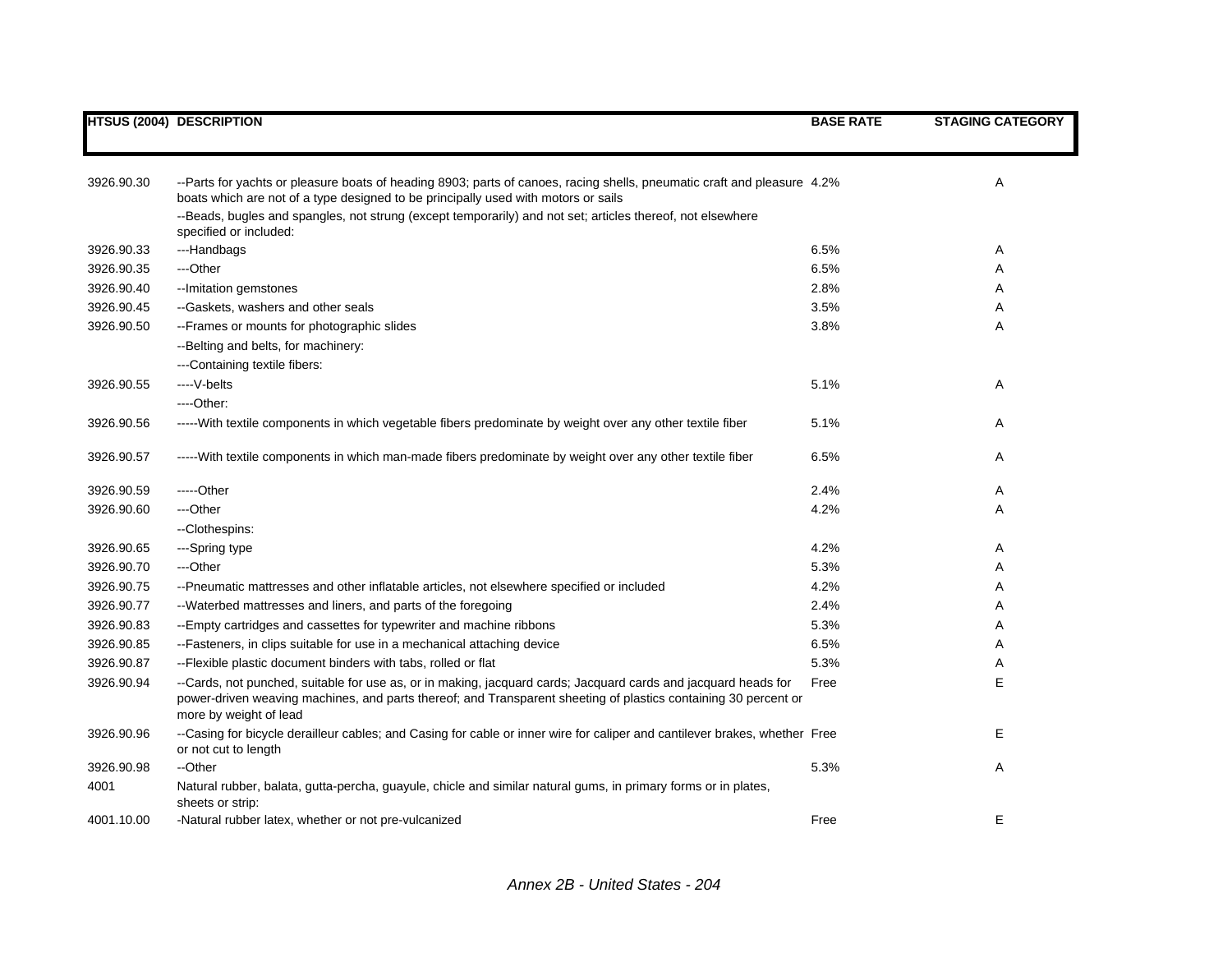|            | <b>HTSUS (2004) DESCRIPTION</b>                                                                                                                                                                                              | <b>BASE RATE</b> | <b>STAGING CATEGORY</b> |
|------------|------------------------------------------------------------------------------------------------------------------------------------------------------------------------------------------------------------------------------|------------------|-------------------------|
|            |                                                                                                                                                                                                                              |                  |                         |
|            | -Natural rubber in other forms:                                                                                                                                                                                              |                  |                         |
| 4001.21.00 | --Smoked sheets                                                                                                                                                                                                              | Free             | Е                       |
| 4001.22.00 | -- Technically specified natural rubber (TSNR)                                                                                                                                                                               | Free             | Е                       |
| 4001.29.00 | --Other                                                                                                                                                                                                                      | Free             | Е                       |
| 4001.30.00 | -Balata, gutta-percha, guayule, chicle and similar natural gums                                                                                                                                                              | Free             | Е                       |
| 4002       | Synthetic rubber and factice derived from oils, in primary forms or in plates, sheets or strip; mixtures of any<br>product of heading 4001 with any product of this heading, in primary forms or in plates, sheets or strip: |                  |                         |
|            | -Styrene-butadiene rubber (SBR); carboxylated styrene-butadiene rubber (XSBR):                                                                                                                                               |                  |                         |
| 4002.11.00 | --Latex                                                                                                                                                                                                                      | Free             | Е                       |
| 4002.19.00 | --Other                                                                                                                                                                                                                      | Free             | Е                       |
| 4002.20.00 | -Butadiene rubber (BR)                                                                                                                                                                                                       | Free             | Е                       |
|            | -Isobutene-isoprene (butyl) rubber (IIR); halo-isobutene-isoprene rubber (CIIR or BIIR):                                                                                                                                     |                  |                         |
| 4002.31.00 | --Isobutene-isoprene (butyl) rubber (IIR)                                                                                                                                                                                    | Free             | Е                       |
| 4002.39.00 | --Other                                                                                                                                                                                                                      | Free             | E                       |
|            | -Chloroprene (chlorobutadiene) rubber (CR):                                                                                                                                                                                  |                  |                         |
| 4002.41.00 | --Latex                                                                                                                                                                                                                      | Free             | Е                       |
| 4002.49.00 | --Other                                                                                                                                                                                                                      | Free             | E                       |
|            | -Acrylonitrile-butadiene rubber (NBR):                                                                                                                                                                                       |                  |                         |
| 4002.51.00 | --Latex                                                                                                                                                                                                                      | Free             | Е                       |
| 4002.59.00 | --Other                                                                                                                                                                                                                      | Free             | E                       |
| 4002.60.00 | -Isoprene rubber (IR)                                                                                                                                                                                                        | Free             | Е                       |
| 4002.70.00 | -Ethylene-propylene-nonconjugated diene rubber (EPDM)                                                                                                                                                                        | Free             | E                       |
| 4002.80.00 | -Mixtures of any product of heading 4001 with any product of this heading                                                                                                                                                    | Free             | E                       |
|            | -Other:                                                                                                                                                                                                                      |                  |                         |
| 4002.91.00 | --Latex                                                                                                                                                                                                                      | Free             | Е                       |
| 4002.99.00 | --Other                                                                                                                                                                                                                      | Free             | E                       |
| 4003.00.00 | Reclaimed rubber in primary forms or in plates, sheets or strip                                                                                                                                                              | Free             | E                       |
| 4004.00.00 | Waste, parings and scrap of rubber (other than hard rubber) and powders and granules obtained therefrom                                                                                                                      | Free             | E                       |
| 4005       | Compounded rubber, unvulcanized, in primary forms or in plates, sheets or strip:                                                                                                                                             |                  |                         |
| 4005.10.00 | -Compounded with carbon black or silica                                                                                                                                                                                      | Free             | Е                       |
| 4005.20.00 | -Solutions; dispersions other than those of subheading 4005.10                                                                                                                                                               | Free             | E                       |
|            | -Other:                                                                                                                                                                                                                      |                  |                         |
| 4005.91.00 | --Plates, sheets, and strip                                                                                                                                                                                                  | Free             | Е                       |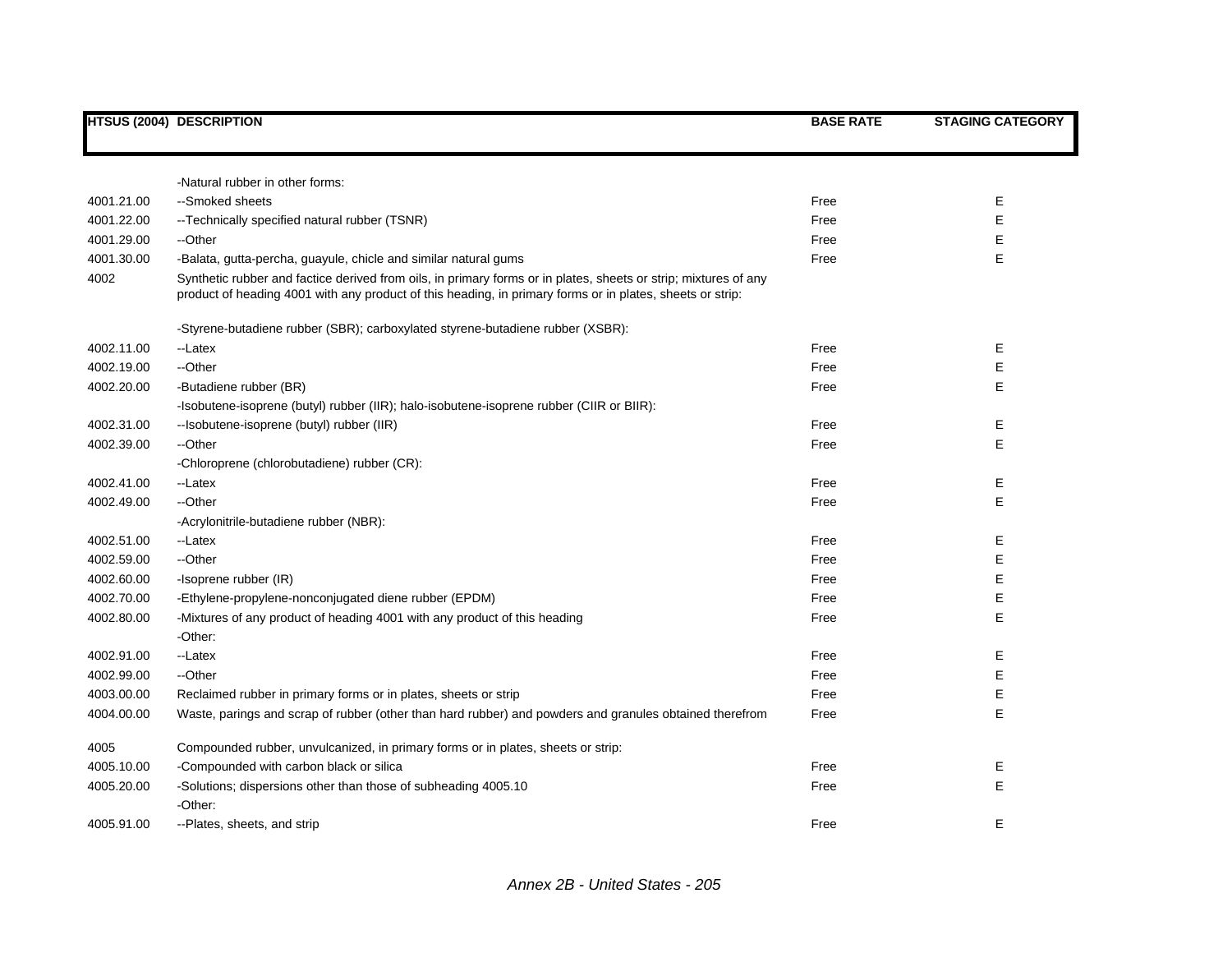|            | <b>HTSUS (2004) DESCRIPTION</b>                                                                                                                | <b>BASE RATE</b> | <b>STAGING CATEGORY</b> |
|------------|------------------------------------------------------------------------------------------------------------------------------------------------|------------------|-------------------------|
|            |                                                                                                                                                |                  |                         |
| 4005.99.00 | --Other                                                                                                                                        | Free             | Е                       |
| 4006       | Other forms (for example, rods, tubes and profile shapes) and articles (for example, discs and rings), of<br>unvulcanized rubber:              |                  |                         |
| 4006.10.00 | -"Camel-back" strips for retreading rubber tires                                                                                               | 2.9%             | Α                       |
| 4006.90    | -Other:                                                                                                                                        |                  |                         |
| 4006.90.10 | -- Of natural rubber                                                                                                                           | Free             | Ε                       |
| 4006.90.50 | --Other                                                                                                                                        | 2.7%             | Α                       |
| 4007.00.00 | Vulcanized rubber thread and cord                                                                                                              | Free             | E                       |
| 4008       | Plates, sheets, strip, rods and profile shapes, of vulcanized rubber other than hard rubber:                                                   |                  |                         |
|            | -Of cellular rubber:                                                                                                                           |                  |                         |
| 4008.11    | --Plates, sheets and strip:                                                                                                                    |                  |                         |
| 4008.11.10 | --- Of natural rubber                                                                                                                          | Free             | Е                       |
| 4008.11.50 | ---Other                                                                                                                                       | 3.3%             | Α                       |
| 4008.19    | --Other:                                                                                                                                       |                  |                         |
|            | ---Of natural rubber:                                                                                                                          |                  |                         |
| 4008.19.20 | ----Profile shapes                                                                                                                             | Free             | Ε                       |
| 4008.19.40 | ----Other                                                                                                                                      | Free             | E                       |
|            | ---Other:                                                                                                                                      |                  |                         |
| 4008.19.60 | ----Profile shapes                                                                                                                             | 3.3%             | Α                       |
| 4008.19.80 | ---Other                                                                                                                                       | 3.3%             | Α                       |
|            | -Of noncellular rubber:                                                                                                                        |                  |                         |
| 4008.21.00 | --Plates, sheets and strip                                                                                                                     | Free             | E                       |
| 4008.29    | -- Other:                                                                                                                                      |                  |                         |
| 4008.29.20 | ---Profile shapes                                                                                                                              | 2.9%             | Α                       |
| 4008.29.40 | ---Other                                                                                                                                       | 2.9%             | Α                       |
| 4009       | Tubes, pipes and hoses, of vulcanized rubber other than hard rubber, with or without their fittings (for example,<br>joints, elbows, flanges): |                  |                         |
|            | -Not reinforced or otherwise combined with other materials:                                                                                    |                  |                         |
| 4009.11.00 | --Without fittings                                                                                                                             | 2.5%             | Α                       |
| 4009.12.00 | --With fittings                                                                                                                                | 2.5%             | Α                       |
|            | -Reinforced or otherwise combined only with metal:                                                                                             |                  |                         |
| 4009.21.00 | -- Without fittings                                                                                                                            | 2.5%             | Α                       |
| 4009.22.00 | --With fittings                                                                                                                                | 2.5%             | Α                       |
|            | -Reinforced or otherwise combined only with textile materials:                                                                                 |                  |                         |
| 4009.31.00 | --Without fittings                                                                                                                             | 2.5%             | A                       |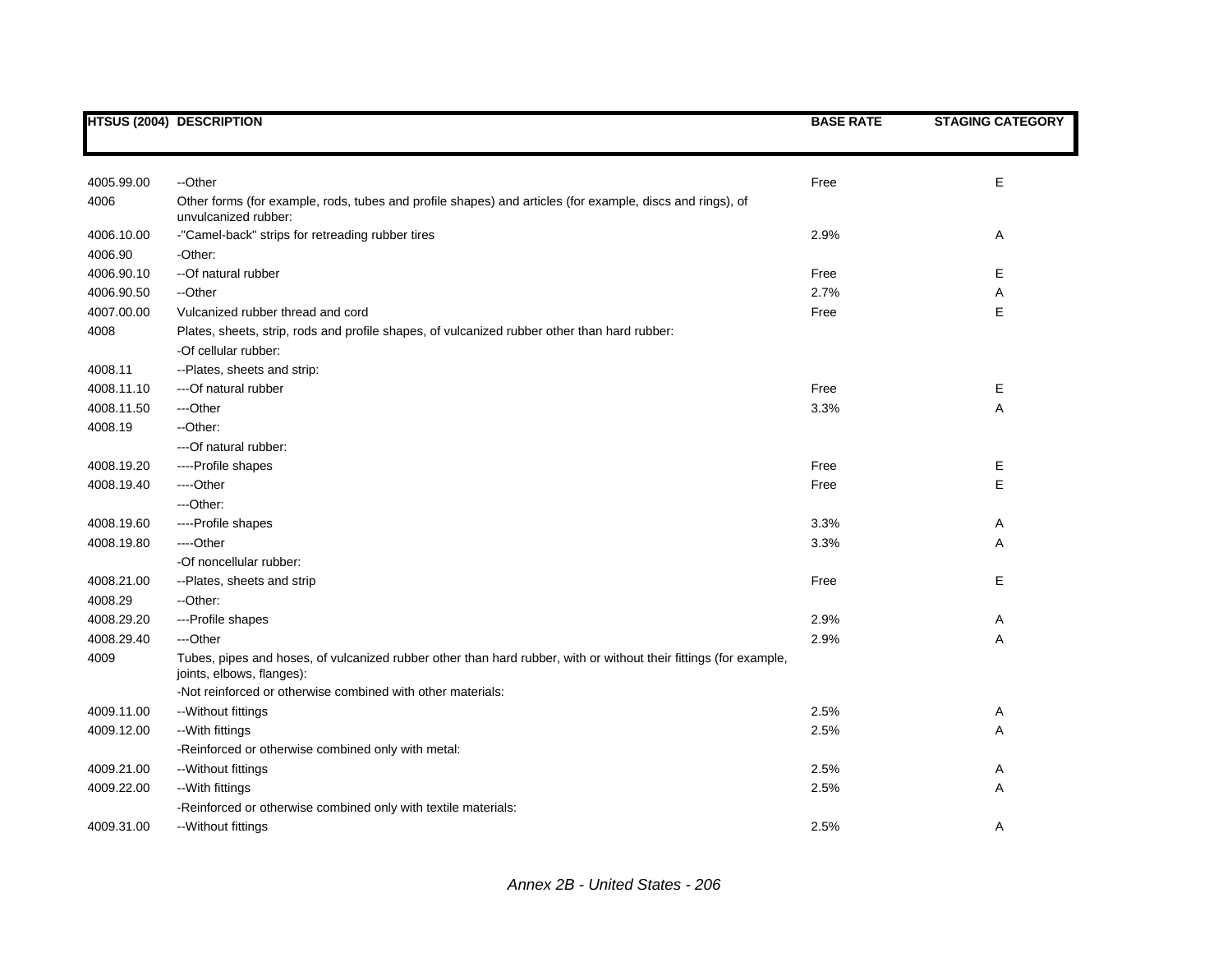|            | <b>HTSUS (2004) DESCRIPTION</b>                                                                                                                                    | <b>BASE RATE</b> | <b>STAGING CATEGORY</b> |
|------------|--------------------------------------------------------------------------------------------------------------------------------------------------------------------|------------------|-------------------------|
|            |                                                                                                                                                                    |                  |                         |
| 4009.32.00 | --With fittings                                                                                                                                                    | 2.5%             | Α                       |
|            | -Reinforced or otherwise combined with other materials:                                                                                                            |                  |                         |
| 4009.41.00 | -- Without fittings                                                                                                                                                | 2.5%             | Α                       |
| 4009.42.00 | --With fittings                                                                                                                                                    | 2.5%             | Α                       |
| 4010       | Conveyor or transmission belts or belting, of vulcanized rubber:                                                                                                   |                  |                         |
|            | -Conveyor belts and belting:                                                                                                                                       |                  |                         |
| 4010.11.00 | -- Reinforced only with metal                                                                                                                                      | 3.3%             | Α                       |
| 4010.12    | --Reinforced only with textile materials:                                                                                                                          |                  |                         |
| 4010.12.10 | ---With textile components in which vegetable fibers predominate by weight over any other single textile fiber                                                     | 4.1%             | Α                       |
|            | --- With textile components in which man-made fibers predominate by weight over any other single textile fiber:                                                    |                  |                         |
| 4010.12.50 | ----Of a width exceeding 20 cm                                                                                                                                     | 8%               | Α                       |
| 4010.12.55 | ----Other                                                                                                                                                          | 6.4%             | A                       |
| 4010.12.90 | ---Other                                                                                                                                                           | 1.9%             | A                       |
| 4010.13.00 | -- Reinforced only with plastics                                                                                                                                   | 3.3%             | Α                       |
| 4010.19    | --Other:                                                                                                                                                           |                  |                         |
|            | ---Combined with textile materials:                                                                                                                                |                  |                         |
| 4010.19.10 | ----With textile components in which vegetable fibers predominate by weight over any other single textile fiber                                                    | 4.1%             | C                       |
|            | ----With textile components in which man-made fibers predominate by weight over any other single textile fiber:                                                    |                  |                         |
| 4010.19.50 | -----Of a width exceeding 20 cm                                                                                                                                    | 8%               | Α                       |
| 4010.19.55 | -----Other                                                                                                                                                         | 6.4%             | Α                       |
| 4010.19.80 | ----Other                                                                                                                                                          | 1.9%             | Α                       |
| 4010.19.90 | ---Other                                                                                                                                                           | 3.3%             | Α                       |
|            | -Transmission belts or belting:                                                                                                                                    |                  |                         |
| 4010.31    | --Endless transmission belts of trapezoidal cross section (V-belts), V-ribbed, of an outside circumference<br>exceeding 60 cm but not exceeding 180 cm:            |                  |                         |
| 4010.31.30 | ---Combined with textile materials                                                                                                                                 | 3.4%             | Α                       |
| 4010.31.60 | ---Other                                                                                                                                                           | 2.8%             | Α                       |
| 4010.32    | --Endless transmission belts of trapezoidal cross section (V-belts), other than V-ribbed, of an outside<br>circumference exceeding 60 cm but not exceeding 180 cm: |                  |                         |
| 4010.32.30 | ---Combined with textile materials                                                                                                                                 | 3.4%             | Α                       |
| 4010.32.60 | ---Other                                                                                                                                                           | 2.8%             | A                       |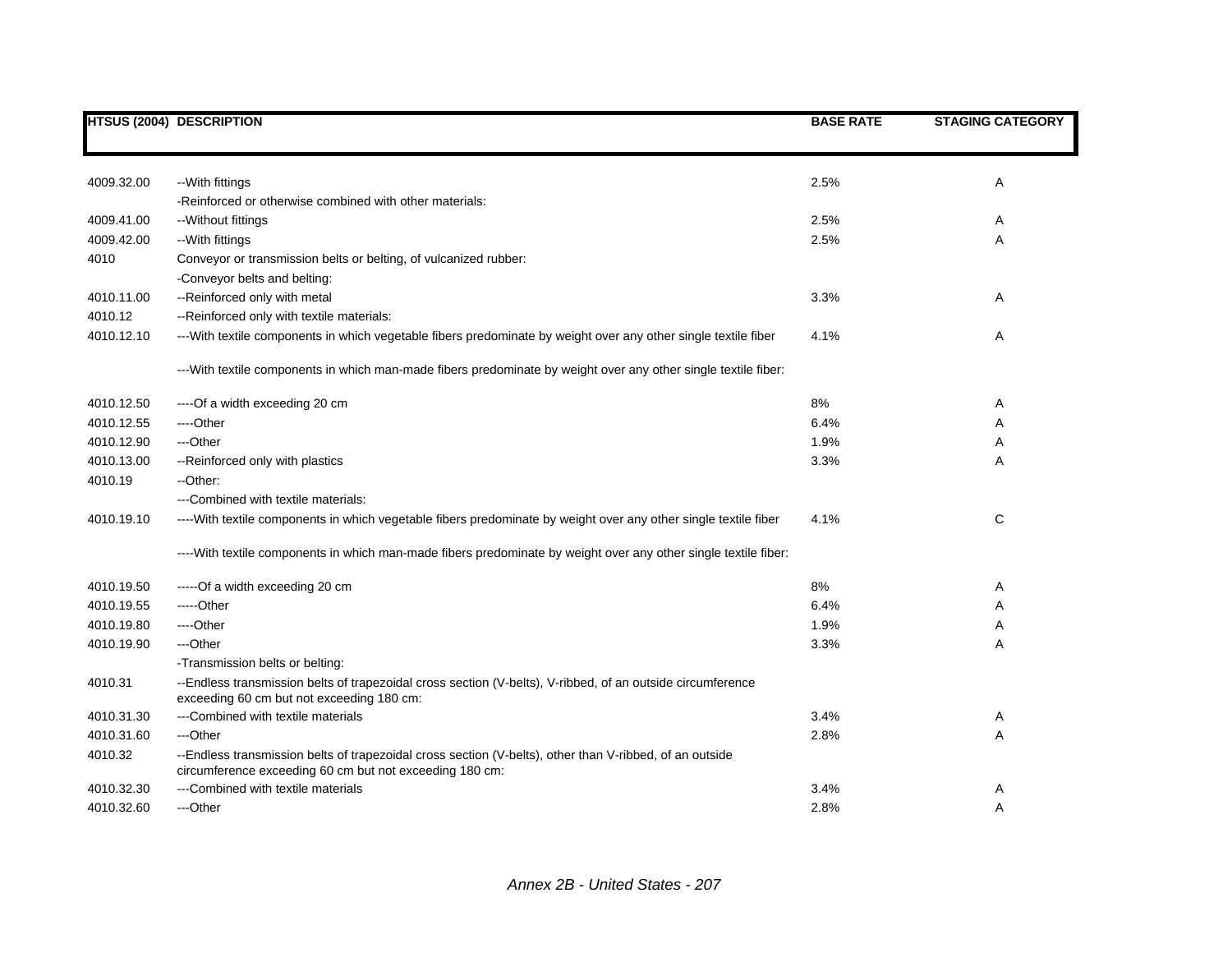|            | <b>HTSUS (2004) DESCRIPTION</b>                                                                                                                                     | <b>BASE RATE</b> | <b>STAGING CATEGORY</b> |
|------------|---------------------------------------------------------------------------------------------------------------------------------------------------------------------|------------------|-------------------------|
|            |                                                                                                                                                                     |                  |                         |
| 4010.33    | --Endless transmission belts of trapezoidal cross section (V-belts), V-ribbed, of an outside circumference<br>exceeding 180 cm but not exceeding 240 cm:            |                  |                         |
| 4010.33.30 | ---Combined with textile materials                                                                                                                                  | 3.4%             | Α                       |
| 4010.33.60 | ---Other                                                                                                                                                            | 2.8%             | Α                       |
| 4010.34    | --Endless transmission belts of trapezoidal cross section (V-belts), other than V-ribbed, of an outside<br>circumference exceeding 180 cm but not exceeding 240 cm: |                  |                         |
| 4010.34.30 | ---Combined with textile materials                                                                                                                                  | 3.4%             | Α                       |
| 4010.34.60 | ---Other                                                                                                                                                            | 2.8%             | A                       |
| 4010.35    | --Endless synchronous belts of an outside circumference exceeding 60 cm but not exceeding 150 cm:<br>---Combined with textile materials:                            |                  |                         |
| 4010.35.30 | ----With textile components in which vegetable fibers predominate by weight over any other single textile fiber                                                     | 4.1%             | Α                       |
|            | ----With textile components in which man-made fibers predominate by weight over any other single textile fiber:                                                     |                  |                         |
| 4010.35.41 | -----Of a width exceeding 20 cm                                                                                                                                     | 8%               | Α                       |
| 4010.35.45 | -----Other                                                                                                                                                          | 6.4%             | Α                       |
| 4010.35.50 | ----Other                                                                                                                                                           | 1.9%             | Α                       |
| 4010.35.90 | ---Other                                                                                                                                                            | 3.3%             | Α                       |
| 4010.36    | --Endless synchronous belts of an outside circumference exceeding 150 cm but not exceeding 198 cm:                                                                  |                  |                         |
|            | ---Combined with textile materials:                                                                                                                                 |                  |                         |
| 4010.36.30 | ----With textile components in which vegetable fibers predominate by weight over any other single textile fiber                                                     | 4.1%             | Α                       |
|            | ----With textile components in which man-made fibers predominate by weight over any other single textile fiber:                                                     |                  |                         |
| 4010.36.41 | -----Of a width exceeding 20 cm                                                                                                                                     | 8%               | Α                       |
| 4010.36.45 | $---Other$                                                                                                                                                          | 6.4%             | Α                       |
| 4010.36.50 | ----Other                                                                                                                                                           | 1.9%             | Α                       |
| 4010.36.90 | ---Other                                                                                                                                                            | 3.3%             | Α                       |
| 4010.39    | --Other:                                                                                                                                                            |                  |                         |
|            | ---Of trapezoidal cross section (V-belts and belting):                                                                                                              |                  |                         |
| 4010.39.10 | ----Combined with textile materials                                                                                                                                 | 3.4%             | A                       |
| 4010.39.20 | ----Other                                                                                                                                                           | 2.8%             | Α                       |
|            | ---Other:                                                                                                                                                           |                  |                         |
|            | ----Combined with textile materials:                                                                                                                                |                  |                         |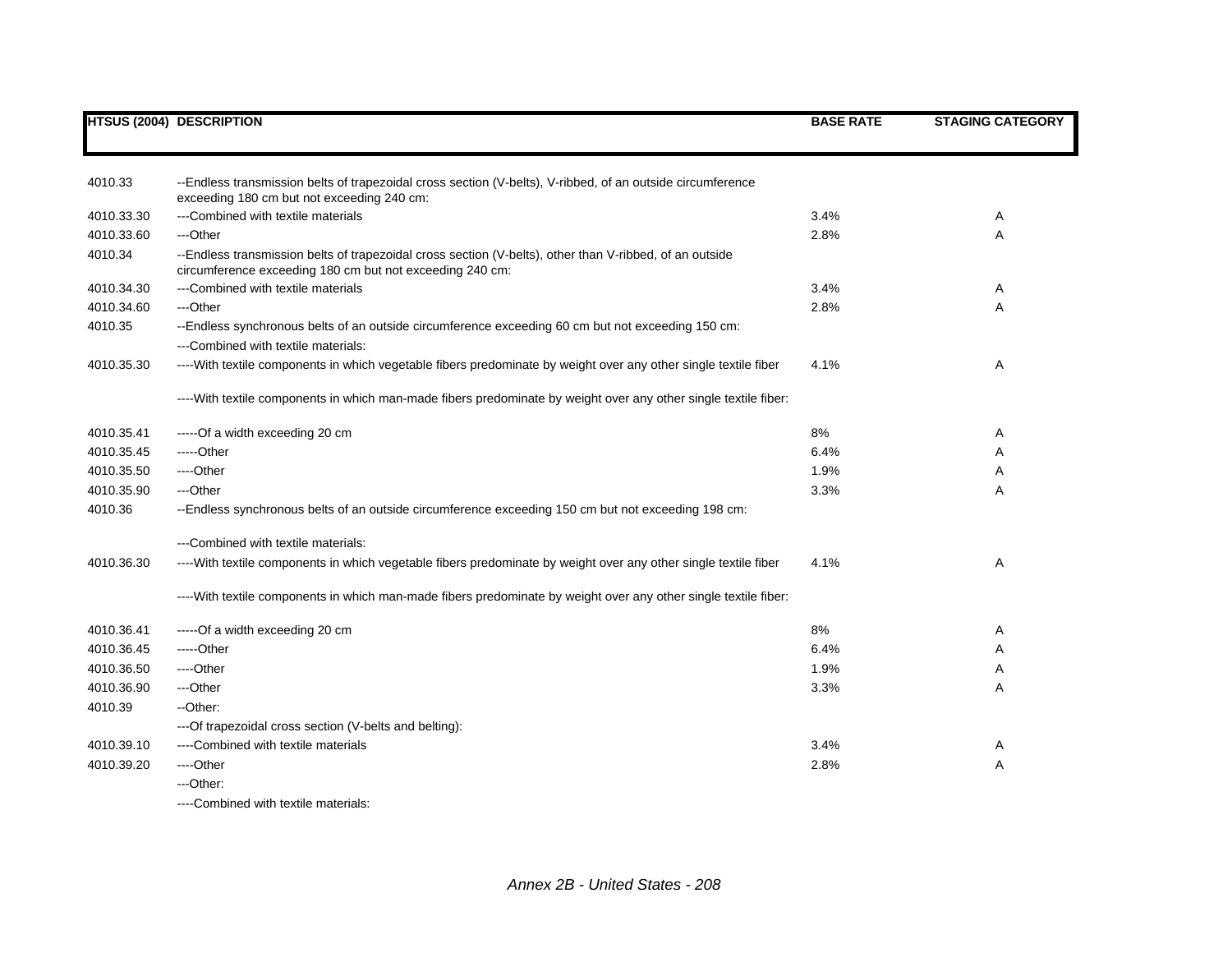|            | <b>HTSUS (2004) DESCRIPTION</b>                                                                                              | <b>BASE RATE</b> | <b>STAGING CATEGORY</b> |
|------------|------------------------------------------------------------------------------------------------------------------------------|------------------|-------------------------|
|            |                                                                                                                              |                  |                         |
| 4010.39.30 | -----With textile components in which vegetable fibers predominate by weight over any other single textile fiber             | 4.1%             | Α                       |
|            | -----With textile components in which man-made fibers predominate by weight over any other single textile fiber:             |                  |                         |
| 4010.39.41 | ------Of a width exceeding 20 cm                                                                                             | 8%               | Α                       |
| 4010.39.45 | ------Other                                                                                                                  | 6.4%             | Α                       |
| 4010.39.50 | -----Other                                                                                                                   | 1.9%             | A                       |
| 4010.39.90 | ----Other                                                                                                                    | 3.3%             | Α                       |
| 4011       | New pneumatic tires, of rubber:                                                                                              |                  |                         |
| 4011.10    | -Of a kind used on motor cars (including station wagons and racing cars):                                                    |                  |                         |
| 4011.10.10 | --Radial                                                                                                                     | 4%               | Α                       |
| 4011.10.50 | --Other                                                                                                                      | 3.4%             | Α                       |
| 4011.20    | -Of a kind used on buses or trucks:                                                                                          |                  |                         |
| 4011.20.10 | --Radial                                                                                                                     | 4%               | Α                       |
| 4011.20.50 | --Other                                                                                                                      | 3.4%             | Α                       |
| 4011.30.00 | -Of a kind used on aircraft                                                                                                  | Free             | Е                       |
| 4011.40.00 | -Of a kind used on motorcycles                                                                                               | Free             | Е                       |
| 4011.50.00 | -Of a kind used on bicycles                                                                                                  | Free             | E                       |
|            | -Other, having a "herring-bone" or similar tread:                                                                            |                  |                         |
| 4011.61.00 | -- Of a kind used on agricultural or forestry vehicles and machines                                                          | Free             | Е                       |
| 4011.62.00 | -- Of a kind used on construction or industrial handling vehicles and machines and having a rim size not exceeding Free      |                  | E                       |
|            | 61 cm                                                                                                                        |                  |                         |
| 4011.63.00 | --Of a kind used on construction or industrial handling vehicles and machines and having a rim size exceeding 61 Free        |                  | Е                       |
|            | cm                                                                                                                           |                  |                         |
| 4011.69.00 | --Other                                                                                                                      | Free             | Е                       |
|            | -Other:                                                                                                                      |                  |                         |
| 4011.92.00 | -- Of a kind used on agricultural or forestry vehicles and machines                                                          | Free             | Е                       |
| 4011.93    | -- Of a kind used on construction or industrial handling vehicles and machines and having a rim size not exceeding<br>61 cm: |                  |                         |
| 4011.93.40 | ---Radial                                                                                                                    | 4%               | Α                       |
| 4011.93.80 | ---Other                                                                                                                     | 3.4%             | A                       |
| 4011.94    | --Of a kind used on construction or industrial handling vehicles and machines and having a rim size exceeding 61             |                  |                         |
|            | cm:                                                                                                                          |                  |                         |
| 4011.94.40 | ---Radial                                                                                                                    | 4%               | Α                       |
| 4011.94.80 | ---Other                                                                                                                     | 3.4%             | Α                       |
| 4011.99    | --Other:                                                                                                                     |                  |                         |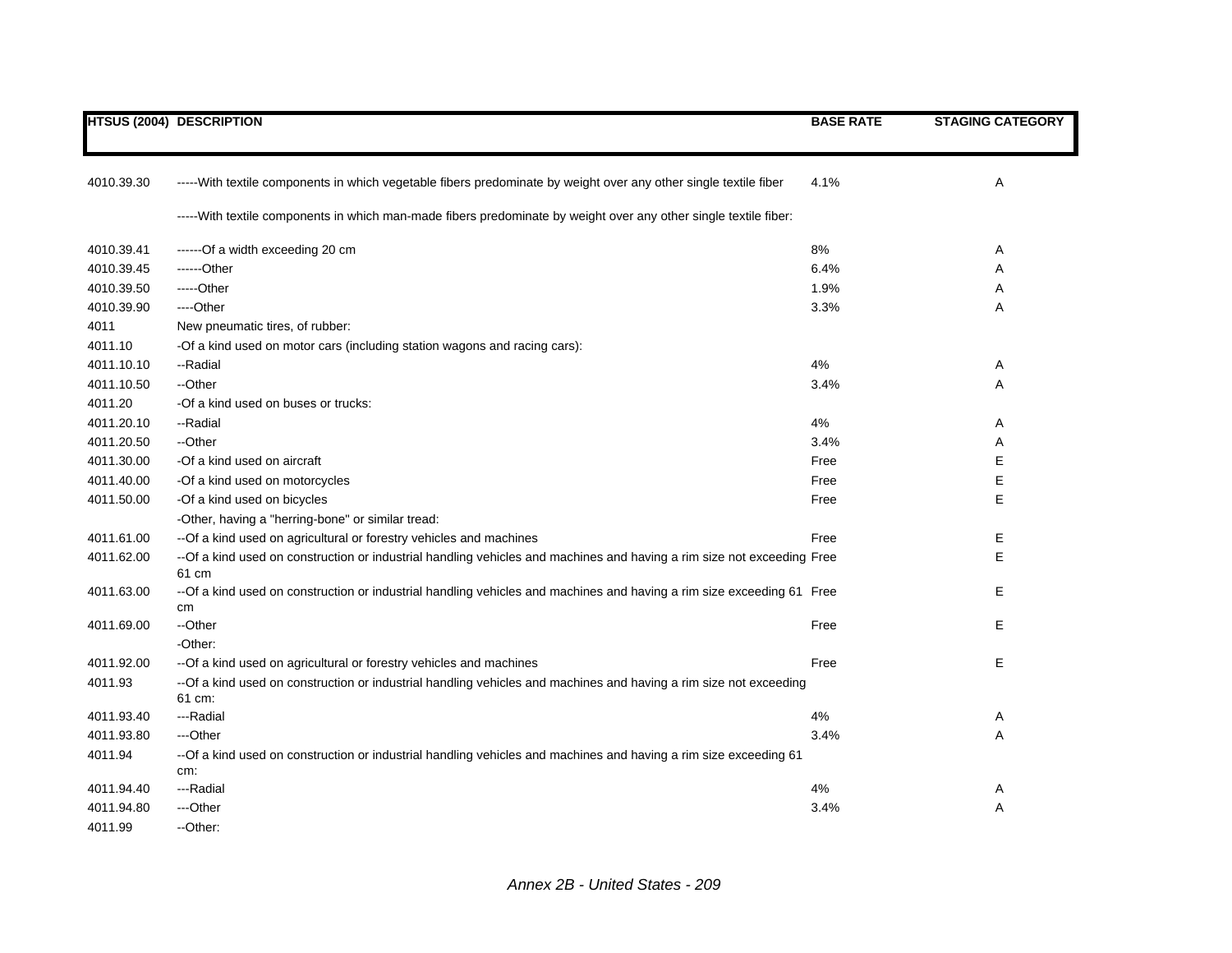|            | HTSUS (2004) DESCRIPTION                                                                                                                                                                           | <b>BASE RATE</b> | <b>STAGING CATEGORY</b> |
|------------|----------------------------------------------------------------------------------------------------------------------------------------------------------------------------------------------------|------------------|-------------------------|
|            |                                                                                                                                                                                                    |                  |                         |
| 4011.99.45 | ---Radial                                                                                                                                                                                          | 4%               | Α                       |
| 4011.99.85 | ---Other                                                                                                                                                                                           | 3.4%             | Α                       |
| 4012       | Retreaded or used pneumatic tires of rubber; solid or cushion tires, tire treads and tire flaps, of rubber:<br>-Retreaded tires:                                                                   |                  |                         |
| 4012.11    | -- Of a kind used on motor cars (including station wagons and racing cars:                                                                                                                         |                  |                         |
| 4012.11.40 | ---Radial                                                                                                                                                                                          | 4%               | Α                       |
| 4012.11.80 | ---Other                                                                                                                                                                                           | 3.4%             | Α                       |
| 4012.12    | --Of a kind used on buses or trucks:                                                                                                                                                               |                  |                         |
| 4012.12.40 | ---Radial                                                                                                                                                                                          | 4%               | Α                       |
| 4012.12.80 | ---Other                                                                                                                                                                                           | 3.4%             | Α                       |
| 4012.13.00 | --Of a kind used on aircraft                                                                                                                                                                       | Free             | Е                       |
| 4012.19    | --Other:                                                                                                                                                                                           |                  |                         |
| 4012.19.20 | ---Designed for tractors provided for in subheading 8701.90.10 or for agricultural or horticultural machinery or<br>implements provided for in chapter 84 or in subheading 8716.80.10<br>---Other: | Free             | Е                       |
| 4012.19.40 | ----Radial                                                                                                                                                                                         | 4%               | Α                       |
| 4012.19.80 | ----Other                                                                                                                                                                                          | 3.4%             | Α                       |
| 4012.20    | -Used pneumatic tires:                                                                                                                                                                             |                  |                         |
| 4012.20.10 | --Aircraft                                                                                                                                                                                         | Free             | Е                       |
|            | --Designed for tractors provided for in subheading 8701.90.10 or for agricultural or horticultural machinery or<br>implements provided for in chapter 84 or in subheading 8716.80.10:              |                  |                         |
| 4012.20.15 | ---Of a kind used on vehicles, including tractors, for the on-highway transport of passengers or goods                                                                                             | Free             | Е                       |
| 4012.20.45 | ---Other                                                                                                                                                                                           | Free             | Е                       |
|            | --Other:                                                                                                                                                                                           |                  |                         |
| 4012.20.60 | --- Of a kind used on vehicles, including tractors, for the on-highway transport of passengers or goods, or on<br>vehicles of heading 8705                                                         | Free             | Е                       |
| 4012.20.80 | ---Other                                                                                                                                                                                           | Free             | Е                       |
| 4012.90    | -Other:                                                                                                                                                                                            |                  |                         |
| 4012.90.10 | --Solid or cushion tires                                                                                                                                                                           | Free             | E                       |
|            | --Other:                                                                                                                                                                                           |                  |                         |
|            | --- Of natural rubber:                                                                                                                                                                             |                  |                         |
| 4012.90.30 | ----Bicycle rim strips                                                                                                                                                                             | Free             | Е                       |
| 4012.90.45 | ----Other                                                                                                                                                                                          | 4.2%             | Α                       |
|            | ---Other:                                                                                                                                                                                          |                  |                         |
| 4012.90.70 | ----Bicycle rim strips                                                                                                                                                                             | Free             | E                       |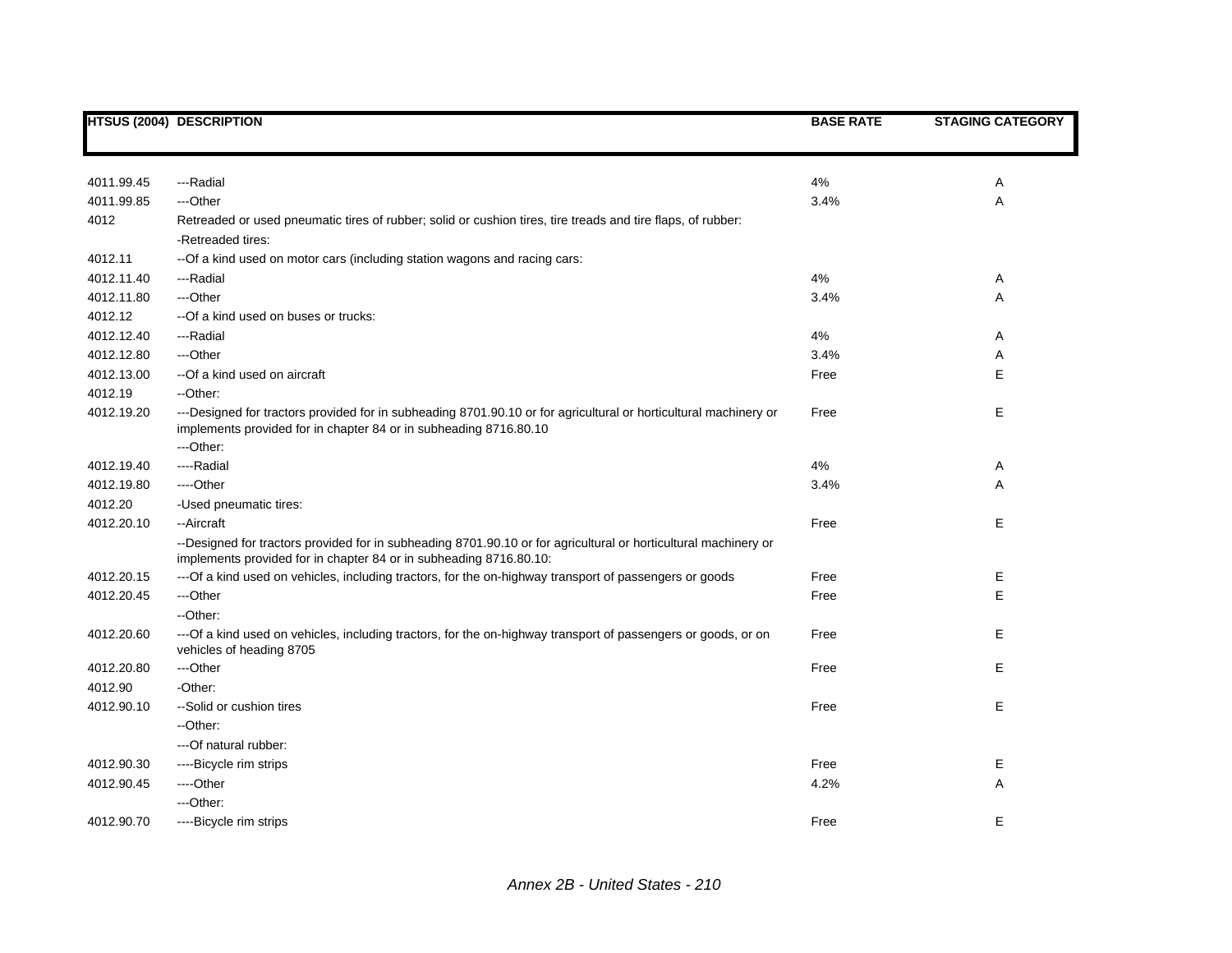|            | <b>HTSUS (2004) DESCRIPTION</b>                                                                                                                           | <b>BASE RATE</b> | <b>STAGING CATEGORY</b> |
|------------|-----------------------------------------------------------------------------------------------------------------------------------------------------------|------------------|-------------------------|
|            |                                                                                                                                                           |                  |                         |
| 4012.90.90 | ----Other                                                                                                                                                 | 2.7%             | Α                       |
| 4013       | Inner tubes, of rubber:                                                                                                                                   |                  |                         |
| 4013.10.00 | -Of a kind used on motor cars (including station wagons and racing cars), buses or trucks                                                                 | 3.7%             | Α                       |
| 4013.20.00 | -Of a kind used on bicycles                                                                                                                               | Free             | E                       |
| 4013.90    | -Other:                                                                                                                                                   |                  |                         |
| 4013.90.10 | --Designed for tires provided for in subheadings 4011.61.00, 4011.92.00, 4012.19.20, 4012.20.15 and 4012.20.45 Free                                       |                  | Е                       |
| 4013.90.50 | --Other                                                                                                                                                   | 3.7%             | Α                       |
| 4014       | Hygienic or pharmaceutical articles (including nursing nipples), of vulcanized rubber other than hard rubber, with<br>or without fittings of hard rubber: |                  |                         |
| 4014.10.00 | -Sheath contraceptives                                                                                                                                    | Free             | Е                       |
| 4014.90    | -Other:                                                                                                                                                   |                  |                         |
| 4014.90.10 | --Nursing nipples                                                                                                                                         | Free             | Е                       |
| 4014.90.50 | --Other                                                                                                                                                   | 4.2%             | A                       |
| 4015       | Articles of apparel and clothing accessories (including gloves, mittens and mitts), for all purposes, of vulcanized<br>rubber other than hard rubber:     |                  |                         |
|            | -Gloves, mittens and mitts:                                                                                                                               |                  |                         |
| 4015.11.01 | --Surgical                                                                                                                                                | Free             | Е                       |
| 4015.19    | -- Other:                                                                                                                                                 |                  |                         |
| 4015.19.05 | ---Medical                                                                                                                                                | Free             | Е                       |
|            | ---Other:                                                                                                                                                 |                  |                         |
| 4015.19.10 | ----Seamless                                                                                                                                              | 3%               | Α                       |
| 4015.19.50 | ----Other                                                                                                                                                 | 14%              | С                       |
| 4015.90.00 | -Other                                                                                                                                                    | 4%               | Α                       |
| 4016       | Other articles of vulcanized rubber other than hard rubber:                                                                                               |                  |                         |
| 4016.10.00 | -Of cellular rubber                                                                                                                                       | Free             | Е                       |
|            | -Other:                                                                                                                                                   |                  |                         |
| 4016.91.00 | -- Floor coverings and mats                                                                                                                               | 2.7%             | Α                       |
| 4016.92.00 | --Erasers                                                                                                                                                 | 4.2%             | Α                       |
| 4016.93    | --Gaskets, washers and other seals:                                                                                                                       |                  |                         |
| 4016.93.10 | --- Of a kind used in the automotive goods of chapter 87                                                                                                  | 2.5%             | Α                       |
| 4016.93.50 | ---Other                                                                                                                                                  | 2.5%             | Α                       |
| 4016.94.00 | -- Boat or dock fenders, whether or not inflatable                                                                                                        | 4.2%             | Α                       |
| 4016.95.00 | --Other inflatable articles                                                                                                                               | 4.2%             | Α                       |
| 4016.99    | --Other:                                                                                                                                                  |                  |                         |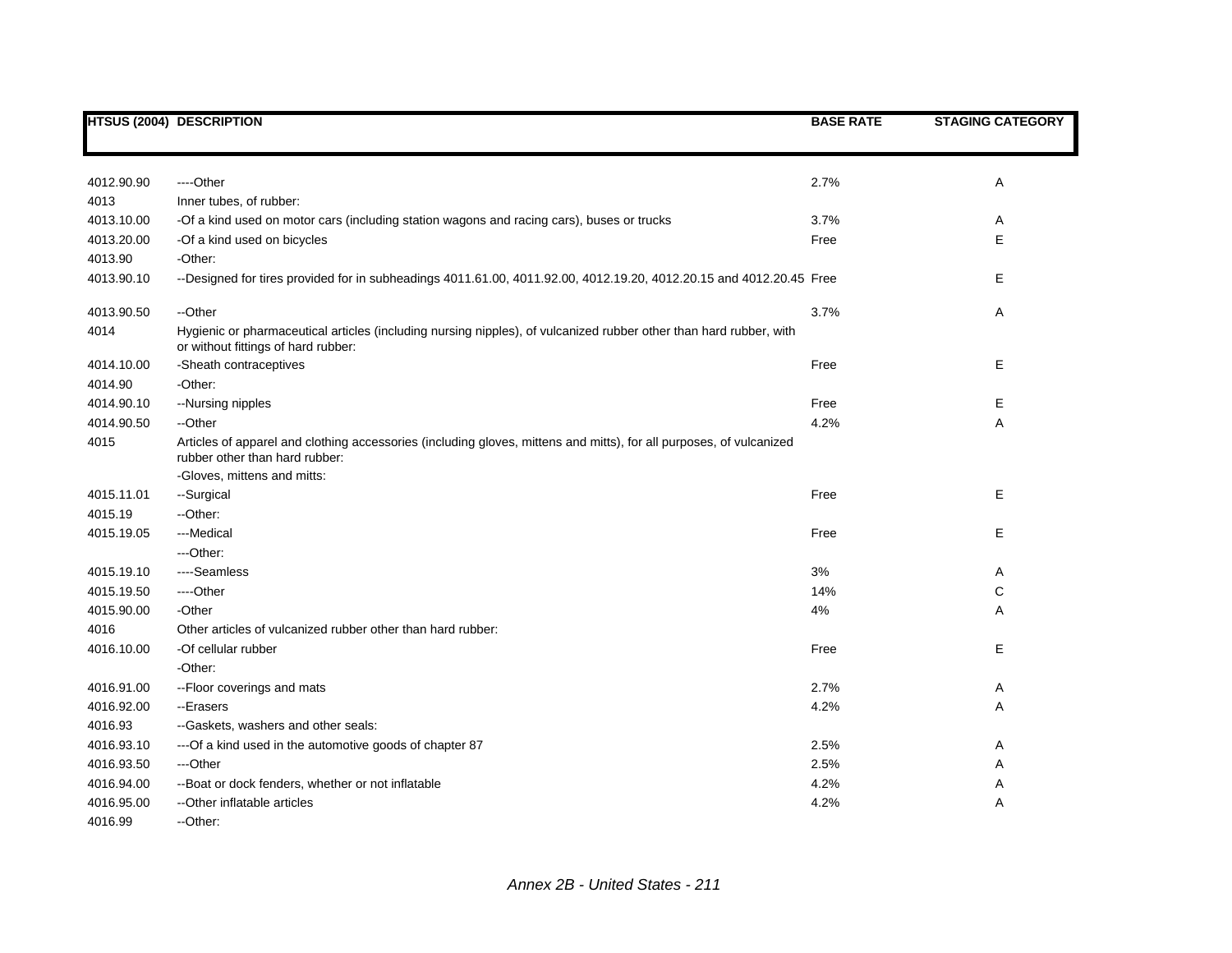|            | <b>HTSUS (2004) DESCRIPTION</b>                                                                                                                                                                                                   | <b>BASE RATE</b> | <b>STAGING CATEGORY</b> |
|------------|-----------------------------------------------------------------------------------------------------------------------------------------------------------------------------------------------------------------------------------|------------------|-------------------------|
|            |                                                                                                                                                                                                                                   |                  |                         |
| 4016.99.03 | ---Containers, with or without their closures, of a kind used for the packing, transporting or marketing of                                                                                                                       | 3%               | Α                       |
| 4016.99.05 | merchandise<br>---Household articles not elsewhere specified or included                                                                                                                                                          | 3.4%             | Α                       |
| 4016.99.10 | ---Handles and knobs                                                                                                                                                                                                              | 3.3%             | Α                       |
| 4016.99.15 | ---Caps, lids, seals, stoppers and other closures                                                                                                                                                                                 | 2.7%             | Α                       |
| 4016.99.20 | ---Toys for pets                                                                                                                                                                                                                  | 4.3%             | A                       |
|            | ---Other:                                                                                                                                                                                                                         |                  |                         |
|            | ----Of natural rubber:                                                                                                                                                                                                            |                  |                         |
| 4016.99.30 | ----- Vibration control goods of a kind used in the vehicles of headings 8701 through 8705                                                                                                                                        | Free             | Е                       |
| 4016.99.35 | -----Other                                                                                                                                                                                                                        | Free             | E.                      |
|            | $---Other:$                                                                                                                                                                                                                       |                  |                         |
| 4016.99.55 | ----- Vibration control goods of a kind used in the vehicles of headings 8701 through 8705                                                                                                                                        | 2.5%             | Α                       |
| 4016.99.60 | -----Other                                                                                                                                                                                                                        | 2.5%             | Α                       |
| 4017.00.00 | Hard rubber (for example, ebonite) in all forms, including waste and scrap; articles of hard rubber                                                                                                                               | 2.7%             | A                       |
| 4101       | Raw hides and skins of bovine (including buffalo) or equine animals (fresh, or salted, dried, limed, pickled or<br>otherwise preserved, but not tanned, parchment-dressed or further prepared), whether or not dehaired or split: |                  |                         |
| 4101.20    | -Whole hides and skins, of a weight per skin not exceeding 8 kg when simply dried, 10 kg when dry-salted, or 16<br>kg when fresh, wet-salted or otherwise preserved:                                                              |                  |                         |
| 4101.20.10 | --Not pretanned                                                                                                                                                                                                                   | Free             | E                       |
|            | --Other:                                                                                                                                                                                                                          |                  |                         |
|            | --- Of bovine animals (including buffalo):                                                                                                                                                                                        |                  |                         |
|            | ---- Of a unit surface area not exceeding 28 square feet (2.6 m <sup>2</sup> ):                                                                                                                                                   |                  |                         |
| 4101.20.20 | ----- Upper and lining                                                                                                                                                                                                            | Free             | Е                       |
| 4101.20.30 | -----Other                                                                                                                                                                                                                        | 2.4%             | Α                       |
|            | $---Other.$                                                                                                                                                                                                                       |                  |                         |
| 4101.20.35 | -----Of buffalo                                                                                                                                                                                                                   | 2.4%             | Α                       |
|            | $---Other:$                                                                                                                                                                                                                       |                  |                         |
| 4101.20.40 | ------Vegetable pretanned                                                                                                                                                                                                         | 5%               | Α                       |
| 4101.20.50 | ------Other                                                                                                                                                                                                                       | 3.3%             | Α                       |
| 4101.20.70 | ---Other                                                                                                                                                                                                                          | 3.3%             | A                       |
| 4101.50    | -Whole hides and skins, of a weight exceeding 16 kg:                                                                                                                                                                              |                  |                         |
| 4101.50.10 | --Not pretanned                                                                                                                                                                                                                   | Free             | E.                      |
|            | --Other:                                                                                                                                                                                                                          |                  |                         |
|            | ---Of bovine animals (including buffalo):                                                                                                                                                                                         |                  |                         |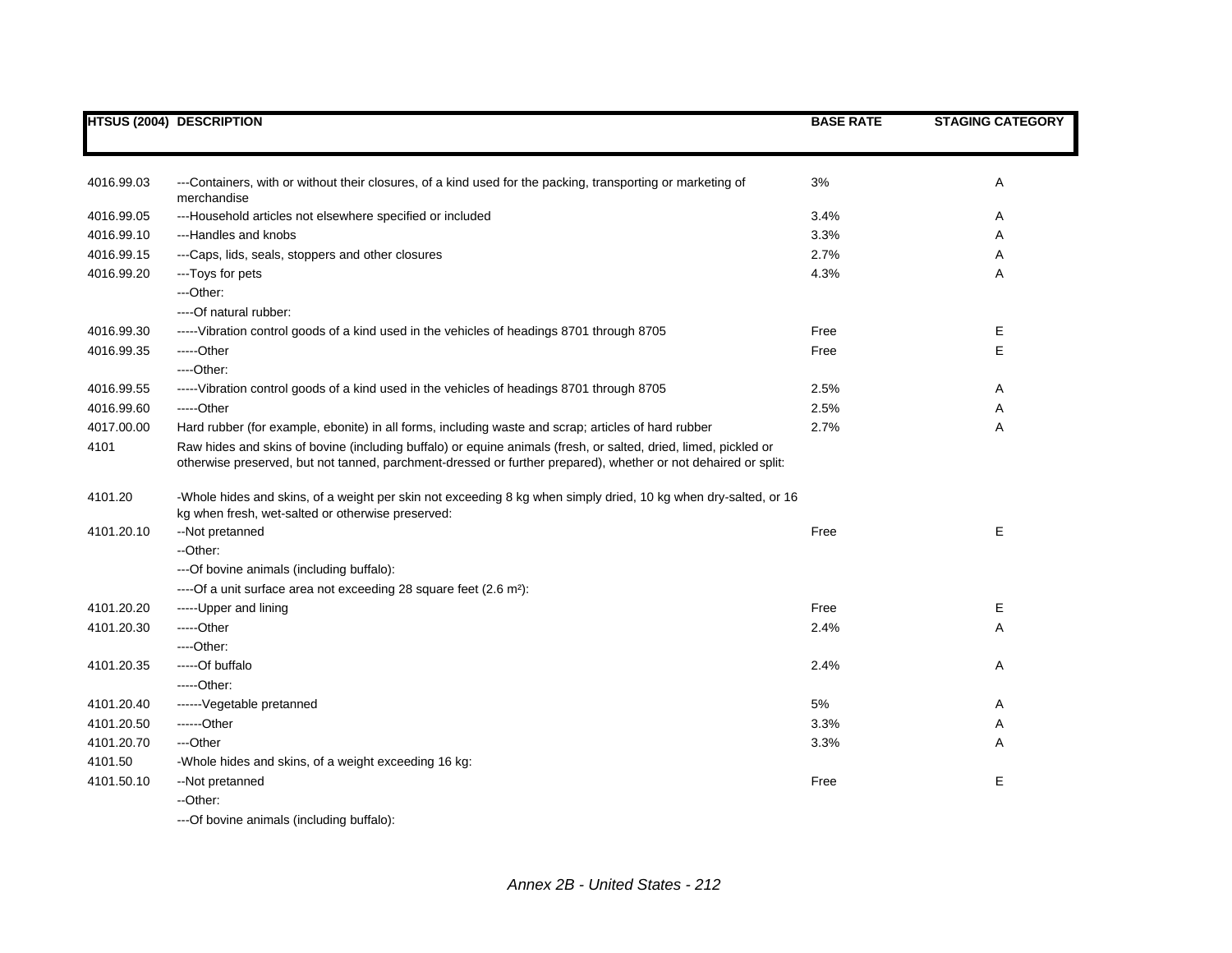|            | <b>HTSUS (2004) DESCRIPTION</b>                                                                                                                                                                                                                           | <b>BASE RATE</b> | <b>STAGING CATEGORY</b> |
|------------|-----------------------------------------------------------------------------------------------------------------------------------------------------------------------------------------------------------------------------------------------------------|------------------|-------------------------|
|            |                                                                                                                                                                                                                                                           |                  |                         |
|            | ---- Of a unit surface area not exceeding 28 square feet (2.6 m <sup>2</sup> ):                                                                                                                                                                           |                  |                         |
| 4101.50.20 | -----Upper and lining                                                                                                                                                                                                                                     | Free             | Е                       |
| 4101.50.30 | -----Other                                                                                                                                                                                                                                                | 2.4%             | Α                       |
|            | ----Other:                                                                                                                                                                                                                                                |                  |                         |
| 4101.50.35 | ----- Of buffalo                                                                                                                                                                                                                                          | 2.4%             | Α                       |
|            | $---Other$ :                                                                                                                                                                                                                                              |                  |                         |
| 4101.50.40 | ------Vegetable pretanned                                                                                                                                                                                                                                 | 5%               | Α                       |
| 4101.50.50 | ------Other                                                                                                                                                                                                                                               | 3.3%             | Α                       |
| 4101.50.70 | ---Other                                                                                                                                                                                                                                                  | 3.3%             | Α                       |
| 4101.90    | -Other, including butts, bends and bellies:                                                                                                                                                                                                               |                  |                         |
| 4101.90.10 | --Not pretanned                                                                                                                                                                                                                                           | Free             | Е                       |
|            | --Other:                                                                                                                                                                                                                                                  |                  |                         |
|            | --- Of bovine animals (including buffalo):                                                                                                                                                                                                                |                  |                         |
| 4101.90.35 | ---- Of buffalo                                                                                                                                                                                                                                           | 2.4%             | Α                       |
|            | $---Other.$                                                                                                                                                                                                                                               |                  |                         |
| 4101.90.40 | ----- Vegetable pretanned                                                                                                                                                                                                                                 | 5%               | Α                       |
| 4101.90.50 | $---Other$                                                                                                                                                                                                                                                | 3.3%             | Α                       |
| 4101.90.70 | ---Other                                                                                                                                                                                                                                                  | 3.3%             | Α                       |
| 4102       | Raw skins of sheep or lambs (fresh, or salted, dried, limed, pickled or otherwise preserved, but not tanned,<br>parchment- dressed or further prepared), whether or not with wool on or split, other than those excluded by note<br>1(c) to this chapter: |                  |                         |
| 4102.10    | -With wool on:                                                                                                                                                                                                                                            |                  |                         |
| 4102.10.10 | --Not pretanned                                                                                                                                                                                                                                           | Free             | E                       |
|            | --Other:                                                                                                                                                                                                                                                  |                  |                         |
| 4102.10.20 | --- Vegetable pretanned                                                                                                                                                                                                                                   | Free             | Е                       |
| 4102.10.30 | ---Other                                                                                                                                                                                                                                                  | 2%               | Α                       |
|            | -Without wool on:                                                                                                                                                                                                                                         |                  |                         |
| 4102.21.00 | --Pickled                                                                                                                                                                                                                                                 | Free             | E                       |
| 4102.29    | --Other:                                                                                                                                                                                                                                                  |                  |                         |
| 4102.29.10 | ---Not pretanned                                                                                                                                                                                                                                          | Free             | Е                       |
|            | ---Other:                                                                                                                                                                                                                                                 |                  |                         |
| 4102.29.20 | ---- Vegetable pretanned                                                                                                                                                                                                                                  | Free             | Е                       |
| 4102.29.30 | ----Other                                                                                                                                                                                                                                                 | 2%               | Α                       |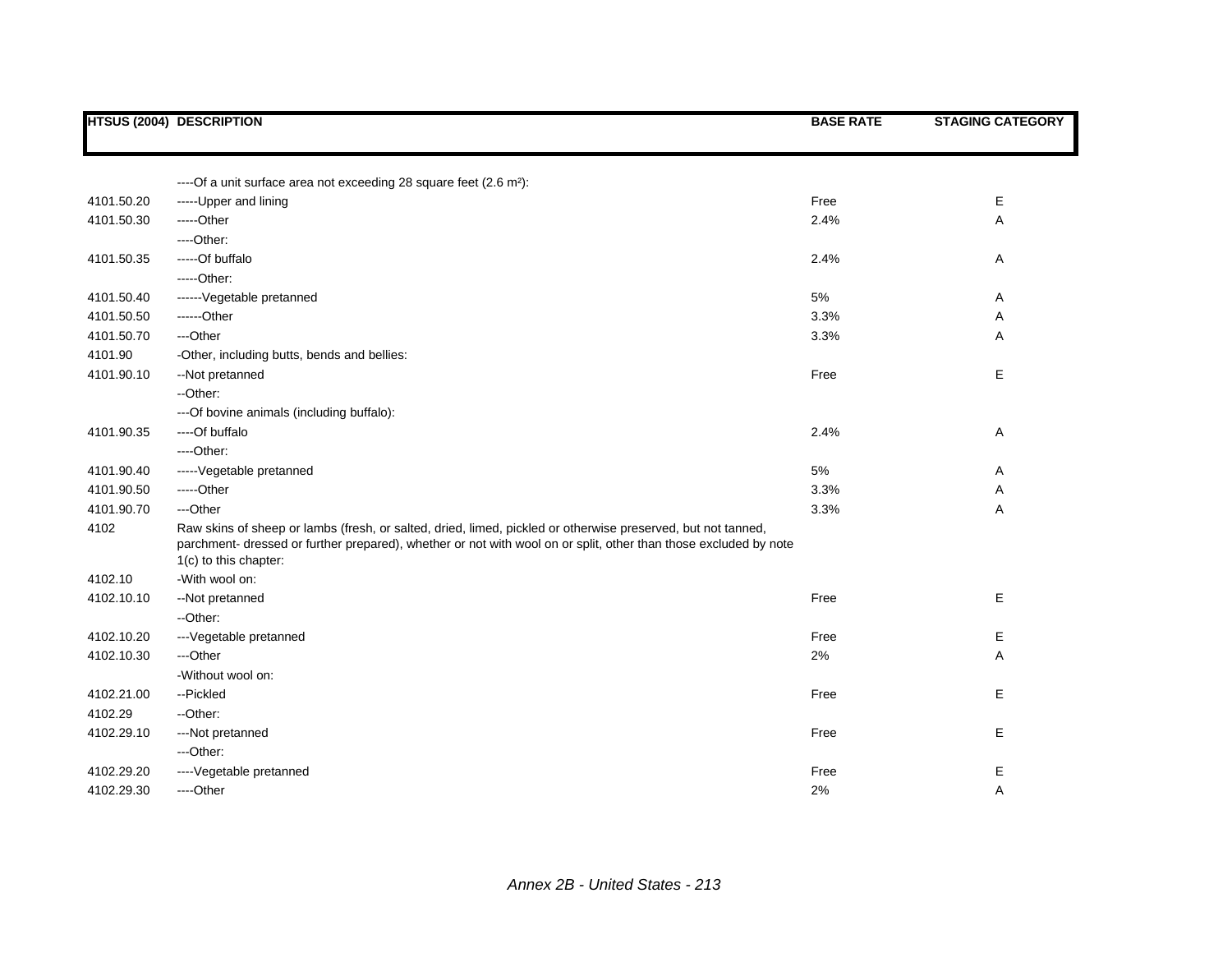| 4103       | Other raw hides and skins (fresh, or salted, dried, limed, pickled or otherwise preserved, but not tanned,<br>parchment- dressed orfurther prepared), whether or not dehaired or split, other than those excluded by note 1(b)<br>or 1(c) to this chapter: |      |   |
|------------|------------------------------------------------------------------------------------------------------------------------------------------------------------------------------------------------------------------------------------------------------------|------|---|
| 4103.10    | -Of goats or kids:                                                                                                                                                                                                                                         |      |   |
| 4103.10.10 | --Not pretanned                                                                                                                                                                                                                                            | Free | E |
|            | --Other:                                                                                                                                                                                                                                                   |      |   |
| 4103.10.20 | --- Vegetable pretanned                                                                                                                                                                                                                                    | Free | Е |
| 4103.10.30 | ---Other                                                                                                                                                                                                                                                   | 3.7% | Α |
| 4103.20    | -Of reptiles:                                                                                                                                                                                                                                              |      |   |
| 4103.20.10 | --Not pretanned                                                                                                                                                                                                                                            | Free | E |
|            | --Other:                                                                                                                                                                                                                                                   |      |   |
| 4103.20.20 | --- Vegetable pretanned                                                                                                                                                                                                                                    | 5%   | Α |
| 4103.20.30 | ---Other                                                                                                                                                                                                                                                   | Free | E |
| 4103.30    | -Of swine:                                                                                                                                                                                                                                                 |      |   |
| 4103.30.10 | --Not pretanned                                                                                                                                                                                                                                            | Free | Е |
| 4103.30.20 | --Other                                                                                                                                                                                                                                                    | 4.2% | Α |
| 4103.90    | -Other:                                                                                                                                                                                                                                                    |      |   |
| 4103.90.10 | --Not pretanned                                                                                                                                                                                                                                            | Free | E |
| 4103.90.20 | --Other                                                                                                                                                                                                                                                    | 3.3% | A |
| 4104       | Tanned or crust hides and skins of bovine (including buffalo) or equine animals, without hair on, whether or not<br>split, but not further prepared:                                                                                                       |      |   |
|            | -In the wet state (including wet-blue):                                                                                                                                                                                                                    |      |   |
| 4104.11    | -- Full grains, unsplit; grain splits:                                                                                                                                                                                                                     |      |   |
|            | ---Whole bovine leather, of a unit surface area not exceeding 28 square feet $(2.6 \text{ m}^2)$ :                                                                                                                                                         |      |   |
| 4104.11.10 | ---- Upper leather; lining leather                                                                                                                                                                                                                         | Free | Е |
| 4104.11.20 | ----Other                                                                                                                                                                                                                                                  | 2.4% | Α |
|            | ---Other:                                                                                                                                                                                                                                                  |      |   |
| 4104.11.30 | ----Buffalo                                                                                                                                                                                                                                                | 2.4% | Α |
|            | $---Other.$                                                                                                                                                                                                                                                |      |   |
| 4104.11.40 | -----Upper leather; sole leather                                                                                                                                                                                                                           | 5%   | Α |
| 4104.11.50 | $---Other$                                                                                                                                                                                                                                                 | 3.3% | Α |
| 4104.19    | --Other:                                                                                                                                                                                                                                                   |      |   |
|            | ---Whole bovine leather, of a unit surface area not exceeding 28 square feet $(2.6 \text{ m}^2)$ :                                                                                                                                                         |      |   |
| 4104.19.10 | ---- Upper leather; lining leather                                                                                                                                                                                                                         | Free | Е |
| 4104.19.20 | ----Other                                                                                                                                                                                                                                                  | 2.4% | Α |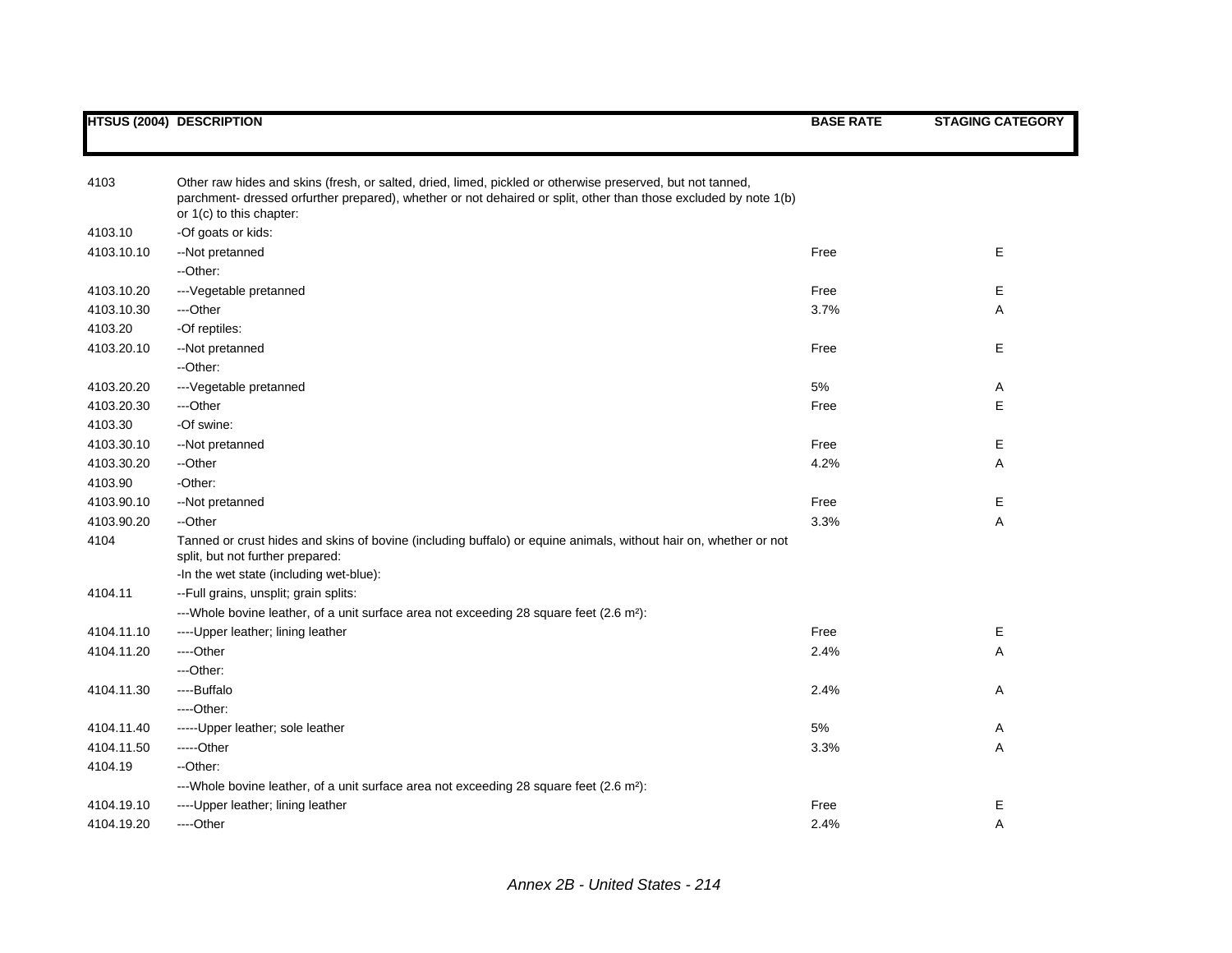|            | <b>HTSUS (2004) DESCRIPTION</b>                                                                                  | <b>BASE RATE</b> | <b>STAGING CATEGORY</b> |
|------------|------------------------------------------------------------------------------------------------------------------|------------------|-------------------------|
|            |                                                                                                                  |                  |                         |
|            | ---Other:                                                                                                        |                  |                         |
| 4104.19.30 | ----Buffalo                                                                                                      | 2.4%             | Α                       |
|            | ---Other:                                                                                                        |                  |                         |
| 4104.19.40 | ----- Upper leather; sole leather                                                                                | 5%               | Α                       |
| 4104.19.50 | -----Other                                                                                                       | 3.3%             | Α                       |
|            | -In the dry state (crust):                                                                                       |                  |                         |
| 4104.41    | --Full grains, unsplit; grain splits:                                                                            |                  |                         |
|            | --- Whole bovine leather, of a unit surface area not exceeding 28 square feet (2.6 m <sup>2</sup> ):             |                  |                         |
| 4104.41.10 | ---- Upper leather; lining leather                                                                               | Free             | Е                       |
| 4104.41.20 | ---Other                                                                                                         | 2.4%             | Α                       |
|            | ---Other:                                                                                                        |                  |                         |
| 4104.41.30 | ----Buffalo                                                                                                      | 2.4%             | Α                       |
|            | ----Other:                                                                                                       |                  |                         |
| 4104.41.40 | ----- Upper leather; sole leather                                                                                | 5%               | Α                       |
| 4104.41.50 | -----Other                                                                                                       | 3.3%             | Α                       |
| 4104.49    | --Other:                                                                                                         |                  |                         |
|            | --- Whole bovine leather, of a unit surface area not exceeding 28 square feet (2.6 m <sup>2</sup> ):             |                  |                         |
| 4104.49.10 | ---- Upper leather; lining leather                                                                               | Free             | Е                       |
| 4104.49.20 | ---Other                                                                                                         | 2.4%             | A                       |
|            | ---Other:                                                                                                        |                  |                         |
| 4104.49.30 | ----Buffalo                                                                                                      | 2.4%             | Α                       |
|            | ----Other:                                                                                                       |                  |                         |
| 4104.49.40 | ----- Upper leather; sole leather                                                                                | 5%               | Α                       |
| 4104.49.50 | -----Other                                                                                                       | 3.3%             | Α                       |
| 4105       | Tanned or crust skins of sheep or lambs, without wool on, whether or not split, but not further prepared:        |                  |                         |
| 4105.10    | -In the wet state (including wet-blue):                                                                          |                  |                         |
| 4105.10.10 | --Wet blues                                                                                                      | 2%               | Α                       |
| 4105.10.90 | --Other                                                                                                          | 2%               | Α                       |
| 4105.30.00 | -In the dry state (crust)                                                                                        | 2%               | Α                       |
| 4106       | Tanned or crust skins of other animals, without wool or hair on, whether or not split, but not further prepared: |                  |                         |
|            | -Of goats or kids:                                                                                               |                  |                         |
| 4106.21    | -- In the wet state (including wet-blue):                                                                        |                  |                         |
| 4106.21.10 | ---Wet blues                                                                                                     | 2.4%             | Α                       |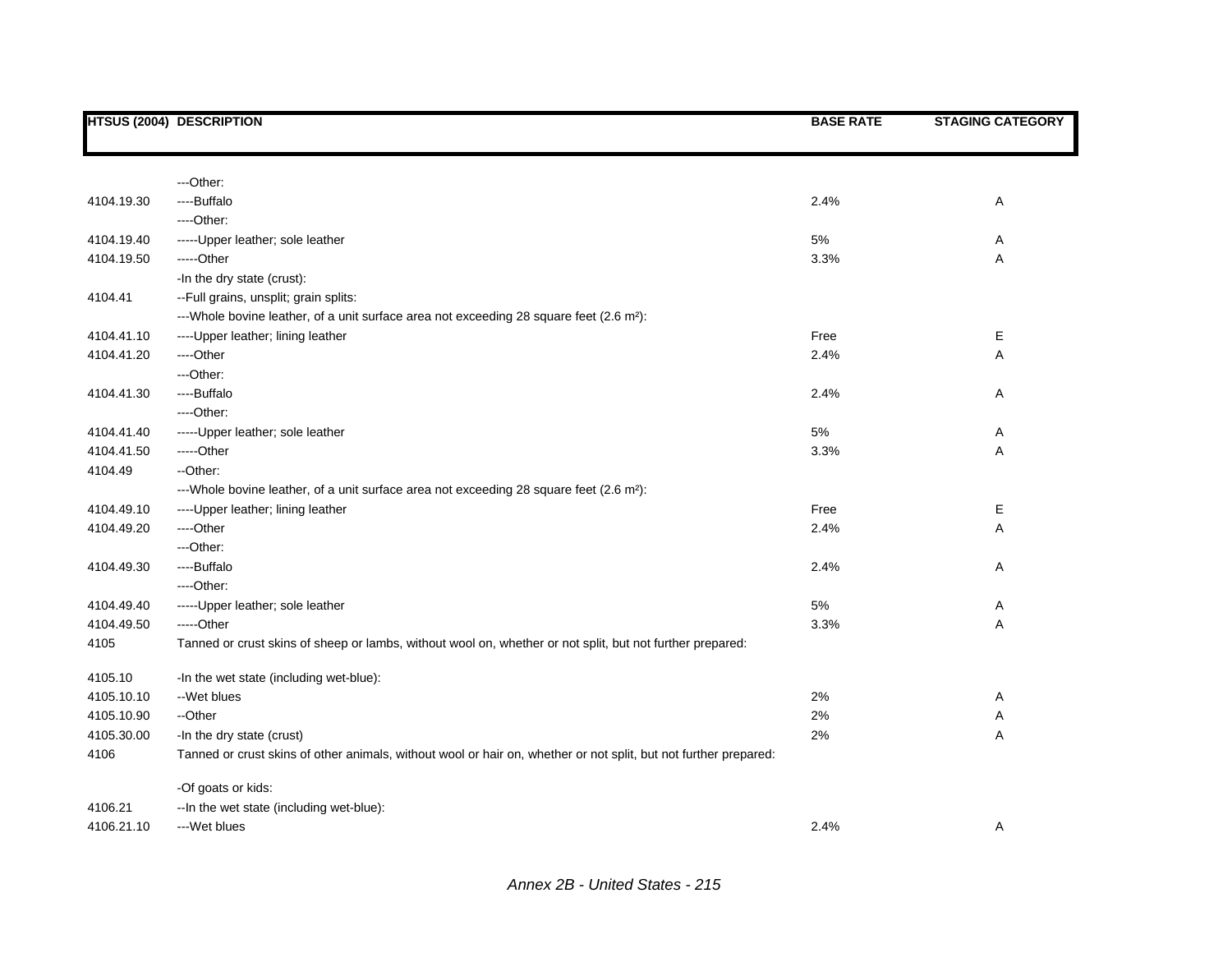|            | <b>HTSUS (2004) DESCRIPTION</b>                                                                                                                                                                                         | <b>BASE RATE</b> | <b>STAGING CATEGORY</b> |
|------------|-------------------------------------------------------------------------------------------------------------------------------------------------------------------------------------------------------------------------|------------------|-------------------------|
|            |                                                                                                                                                                                                                         |                  |                         |
| 4106.21.90 | ---Other                                                                                                                                                                                                                | 2.4%             | Α                       |
| 4106.22.00 | -- In the dry state (crust)                                                                                                                                                                                             | 2.4%             | A                       |
|            | -Of swine:                                                                                                                                                                                                              |                  |                         |
| 4106.31    | -- In the wet state (including wet-blue):                                                                                                                                                                               |                  |                         |
| 4106.31.10 | ---Wet blues                                                                                                                                                                                                            | 4.2%             | Α                       |
| 4106.31.90 | ---Other                                                                                                                                                                                                                | 4.2%             | A                       |
| 4106.32.00 | -- In the dry state (crust)                                                                                                                                                                                             | 4.2%             | Α                       |
| 4106.40.00 | -Of reptiles                                                                                                                                                                                                            | Free             | Е                       |
|            | -Other:                                                                                                                                                                                                                 |                  |                         |
| 4106.91.00 | -- In the wet state (including wet-blue)                                                                                                                                                                                | 3.3%             | Α                       |
| 4106.92.00 | -- In the dry state (crust)                                                                                                                                                                                             | 3.3%             | Α                       |
| 4107       | Leather further prepared after tanning or crusting, including parchment-dressed leather, of bovine (including<br>buffalo) or equine animals, without hair on, whether or not split, other than leather of heading 4114: |                  |                         |
|            | -Whole hides and skins:                                                                                                                                                                                                 |                  |                         |
| 4107.11    | -- Full grains, unsplit:                                                                                                                                                                                                |                  |                         |
|            | ---Of bovines, and of a unit surface area not exceeding 28 square feet (2.6 m <sup>2</sup> ):                                                                                                                           |                  |                         |
| 4107.11.10 | ---- Upper leather; lining leather                                                                                                                                                                                      | Free             | E                       |
|            | ----Other:                                                                                                                                                                                                              |                  |                         |
| 4107.11.20 | -----Not fancy                                                                                                                                                                                                          | 2.4%             | Α                       |
| 4107.11.30 | -----Fancy                                                                                                                                                                                                              | 3.6%             | Α                       |
|            | ---Other:                                                                                                                                                                                                               |                  |                         |
| 4107.11.40 | ----Buffalo                                                                                                                                                                                                             | 2.5%             | Α                       |
|            | ---Other:                                                                                                                                                                                                               |                  |                         |
| 4107.11.50 | -----Upholstery leather                                                                                                                                                                                                 | 2.8%             | Α                       |
| 4107.11.60 | ------Upper leather; sole leather                                                                                                                                                                                       | 3.3%             | Α                       |
|            | $---Other:$                                                                                                                                                                                                             |                  |                         |
| 4107.11.70 | ------Not fancy                                                                                                                                                                                                         | 5%               | Α                       |
| 4107.11.80 | ------Fancy                                                                                                                                                                                                             | 2.4%             | A                       |
| 4107.12    | -- Grain splits:                                                                                                                                                                                                        |                  |                         |
|            | ---Of bovines, and of a unit surface area not exceeding 28 square feet (2.6 m <sup>2</sup> ):                                                                                                                           |                  |                         |
| 4107.12.10 | ---- Upper leather; lining leather                                                                                                                                                                                      | Free             | E                       |
|            | ----Other:                                                                                                                                                                                                              |                  |                         |
| 4107.12.20 | -----Not fancy                                                                                                                                                                                                          | 2.4%             | Α                       |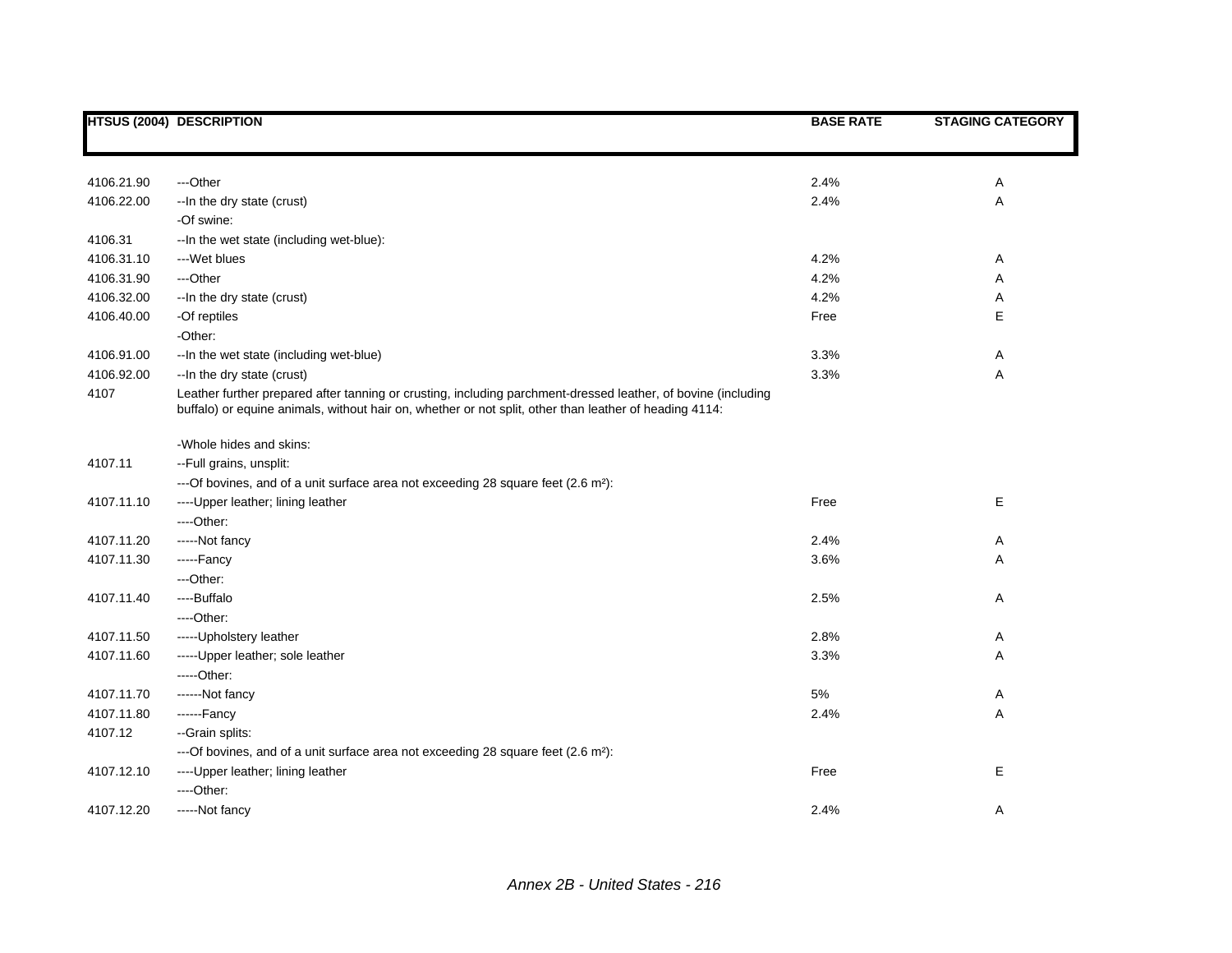|            | <b>HTSUS (2004) DESCRIPTION</b>                                                               | <b>BASE RATE</b> | <b>STAGING CATEGORY</b> |
|------------|-----------------------------------------------------------------------------------------------|------------------|-------------------------|
|            |                                                                                               |                  |                         |
|            |                                                                                               |                  |                         |
| 4107.12.30 | -----Fancy                                                                                    | 3.6%             | Α                       |
|            | ---Other:                                                                                     |                  |                         |
| 4107.12.40 | ----Buffalo                                                                                   | 2.5%             | Α                       |
|            | ----Other:                                                                                    |                  |                         |
| 4107.12.50 | ----- Upholstery leather                                                                      | 2.8%             | Α                       |
| 4107.12.60 | ----- Upper leather; sole leather                                                             | 3.3%             | А                       |
|            | -----Other:                                                                                   |                  |                         |
| 4107.12.70 | ------Not fancy                                                                               | 5%               | Α                       |
| 4107.12.80 | ------Fancy                                                                                   | 2.4%             | А                       |
| 4107.19    | --Other:                                                                                      |                  |                         |
|            | ---Of bovines, and of a unit surface area not exceeding 28 square feet (2.6 m <sup>2</sup> ): |                  |                         |
| 4107.19.10 | ---- Upper leather; lining leather                                                            | Free             | E                       |
|            | ---Other:                                                                                     |                  |                         |
| 4107.19.20 | -----Not fancy                                                                                | 2.4%             | Α                       |
| 4107.19.30 | -----Fancy                                                                                    | 3.6%             | Α                       |
|            | ---Other:                                                                                     |                  |                         |
| 4107.19.40 | ----Buffalo                                                                                   | 2.5%             | Α                       |
|            | ---Other:                                                                                     |                  |                         |
| 4107.19.50 | ----- Upholstery leather                                                                      | 2.8%             | Α                       |
| 4107.19.60 | ----- Upper leather; sole leather                                                             | 5%               | Α                       |
|            | $---Other:$                                                                                   |                  |                         |
| 4107.19.70 | ------Not fancy                                                                               | 5%               | Α                       |
| 4107.19.80 | ------Fancy                                                                                   | 2.4%             | Α                       |
|            | -Other, including sides:                                                                      |                  |                         |
| 4107.91    | -- Full grains, unsplit:                                                                      |                  |                         |
| 4107.91.40 | ---Buffalo                                                                                    | 2.5%             | Α                       |
|            | ---Other:                                                                                     |                  |                         |
| 4107.91.50 | ---- Upholstery leather                                                                       | 2.8%             | Α                       |
| 4107.91.60 | ---- Upper leather; sole leather                                                              | 3.3%             | А                       |
|            | ---Other:                                                                                     |                  |                         |
| 4107.91.70 | -----Not fancy                                                                                | 5%               | Α                       |
| 4107.91.80 | -----Fancy                                                                                    | 2.4%             | Α                       |
| 4107.92    | --Grain splits:                                                                               |                  |                         |
| 4107.92.40 | ---Buffalo                                                                                    | 2.5%             | Α                       |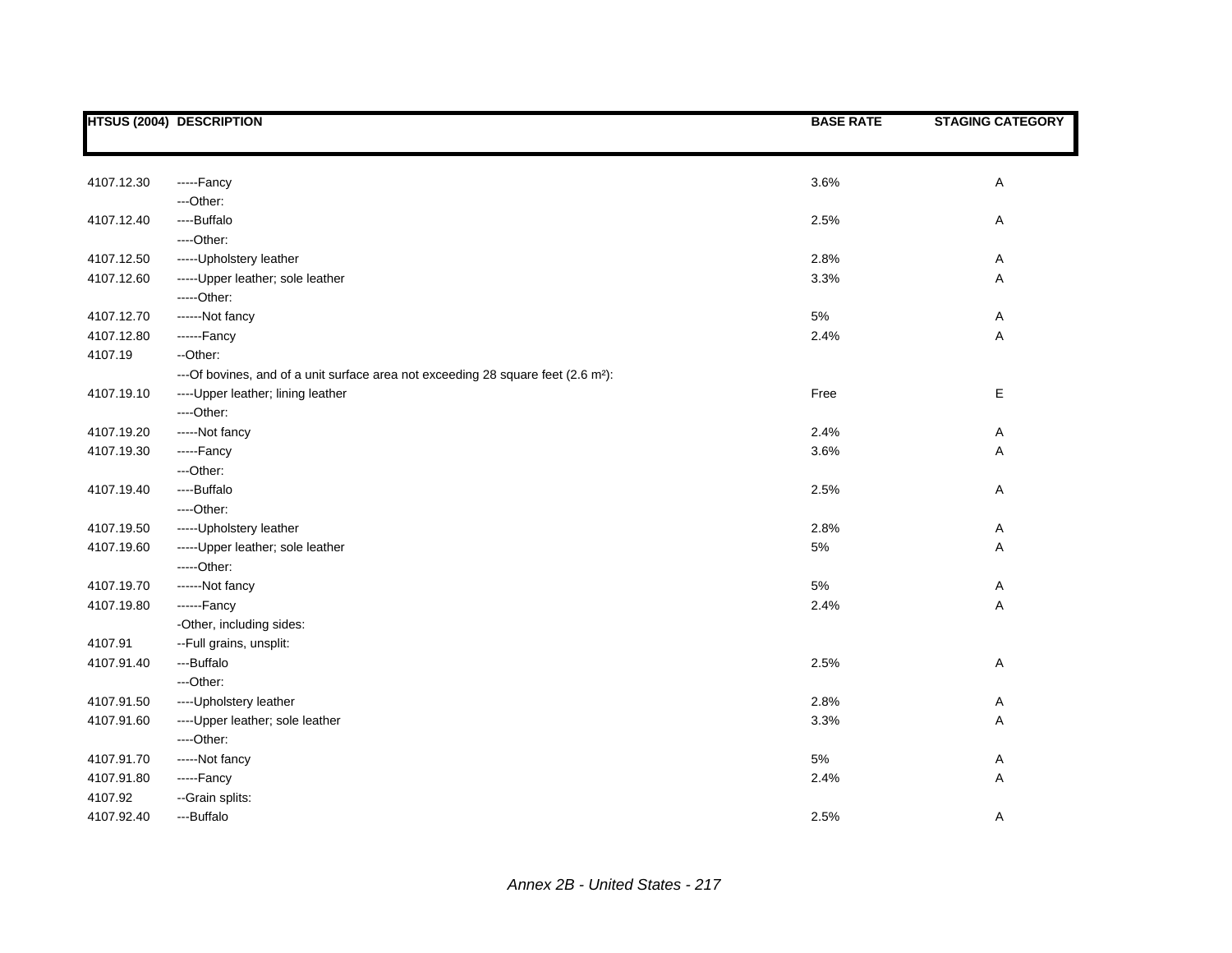|            | <b>HTSUS (2004) DESCRIPTION</b>                                                                                                                                                                  | <b>BASE RATE</b> | <b>STAGING CATEGORY</b> |
|------------|--------------------------------------------------------------------------------------------------------------------------------------------------------------------------------------------------|------------------|-------------------------|
|            |                                                                                                                                                                                                  |                  |                         |
|            | ---Other:                                                                                                                                                                                        |                  |                         |
| 4107.92.50 | ---- Upholstery leather                                                                                                                                                                          | 2.8%             | A                       |
| 4107.92.60 | ---- Upper leather; sole leather                                                                                                                                                                 | 3.3%             | Α                       |
|            | ----Other:                                                                                                                                                                                       |                  |                         |
| 4107.92.70 | -----Not fancy                                                                                                                                                                                   | 5%               | Α                       |
| 4107.92.80 | -----Fancy                                                                                                                                                                                       | 2.4%             | Α                       |
| 4107.99    | --Other:                                                                                                                                                                                         |                  |                         |
| 4107.99.40 | ---Buffalo                                                                                                                                                                                       | 2.5%             | A                       |
|            | ---Other:                                                                                                                                                                                        |                  |                         |
| 4107.99.50 | ---- Upholstery leather                                                                                                                                                                          | 2.8%             | Α                       |
| 4107.99.60 | ---- Upper leather; sole leather                                                                                                                                                                 | 5%               | Α                       |
|            | ----Other:                                                                                                                                                                                       |                  |                         |
| 4107.99.70 | -----Not fancy                                                                                                                                                                                   | 5%               | Α                       |
| 4107.99.80 | -----Fancy                                                                                                                                                                                       | 2.4%             | Α                       |
| 4112.00    | Leather further prepared after tanning or crusting, including parchment-dressed leather, of sheep or lamb, without<br>wool on, whether or not split, other than leather of heading 4114:         |                  |                         |
| 4112.00.30 | -Not fancy                                                                                                                                                                                       | 2%               | A                       |
| 4112.00.60 | -Fancy                                                                                                                                                                                           | 2%               | Α                       |
| 4113       | Leather further prepared after tanning or crusting, including parchment-dressed leather, of other animals, without<br>wool or hair on, whether or not split, other than leather of heading 4114: |                  |                         |
| 4113.10    | -Of goats or kids:                                                                                                                                                                               |                  |                         |
| 4113.10.30 | --Not fancy                                                                                                                                                                                      | 2.4%             | Α                       |
| 4113.10.60 | --Fancy                                                                                                                                                                                          | 2.8%             | Α                       |
| 4113.20.00 | -Of swine                                                                                                                                                                                        | 4.2%             | Α                       |
| 4113.30    | -Of reptiles:                                                                                                                                                                                    |                  |                         |
| 4113.30.30 | --Not fancy                                                                                                                                                                                      | Free             | Е                       |
| 4113.30.60 | --Fancy                                                                                                                                                                                          | Free             | E                       |
| 4113.90    | -Other:                                                                                                                                                                                          |                  |                         |
| 4113.90.30 | --Not fancy                                                                                                                                                                                      | 3.3%             | A                       |
| 4113.90.60 | --Fancy                                                                                                                                                                                          | 1.6%             | Α                       |
| 4114       | Chamois (including combination chamois) leather; patent leather and patent laminated leather; metallized leather:                                                                                |                  |                         |
| 4114.10.00 | -Chamois (including combination chamois) leather                                                                                                                                                 | 3.2%             | Α                       |
| 4114.20    | -Patent leather and patent laminated leather; metallized leather:                                                                                                                                |                  |                         |
| 4114.20.30 | --Patent leather                                                                                                                                                                                 | 2.3%             | Α                       |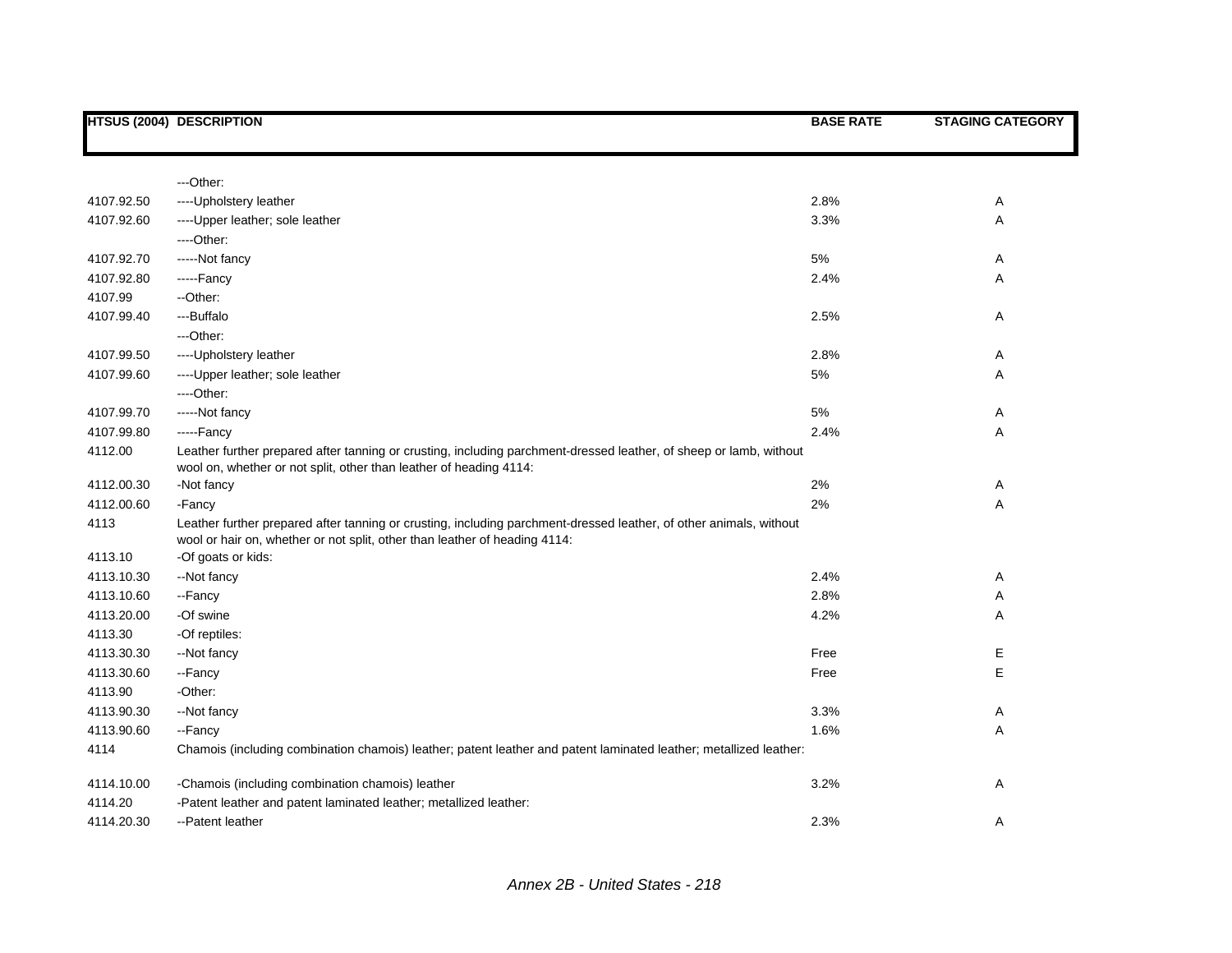|            | <b>HTSUS (2004) DESCRIPTION</b>                                                                                                                                                                                                                                                                                                                                                                                                                                                                                                                                                                                                                                                                       | <b>BASE RATE</b> | <b>STAGING CATEGORY</b> |
|------------|-------------------------------------------------------------------------------------------------------------------------------------------------------------------------------------------------------------------------------------------------------------------------------------------------------------------------------------------------------------------------------------------------------------------------------------------------------------------------------------------------------------------------------------------------------------------------------------------------------------------------------------------------------------------------------------------------------|------------------|-------------------------|
|            |                                                                                                                                                                                                                                                                                                                                                                                                                                                                                                                                                                                                                                                                                                       |                  |                         |
|            | --Patent laminated leather; metallized leather:                                                                                                                                                                                                                                                                                                                                                                                                                                                                                                                                                                                                                                                       |                  |                         |
| 4114.20.40 | ---Calf and kip                                                                                                                                                                                                                                                                                                                                                                                                                                                                                                                                                                                                                                                                                       | 3.6%             | Α                       |
| 4114.20.70 | ---Other                                                                                                                                                                                                                                                                                                                                                                                                                                                                                                                                                                                                                                                                                              | 1.6%             | A                       |
| 4115       | Composition leather with a basis of leather or leather fiber, in slabs, sheets or strip, whether or not in rolls; parings<br>and other waste of leather or of composition leather, not suitable for the manufacture of leather articles; leather<br>dust, powder and flour:                                                                                                                                                                                                                                                                                                                                                                                                                           |                  |                         |
| 4115.10.00 | -Composition leather with a basis of leather or leather fiber, in slabs, sheets or strip, whether or not in rolls                                                                                                                                                                                                                                                                                                                                                                                                                                                                                                                                                                                     | Free             | Е                       |
| 4115.20.00 | -Parings and other waste of leather or of composition leather, not suitable for the manufacture of leather articles;<br>leather dust, powder and flour                                                                                                                                                                                                                                                                                                                                                                                                                                                                                                                                                | Free             | E                       |
| 4201.00    | Saddlery and harness for any animal (including traces, leads, knee pads, muzzles, saddle cloths, saddle bags,<br>dog coats and the like), of any material:                                                                                                                                                                                                                                                                                                                                                                                                                                                                                                                                            |                  |                         |
| 4201.00.30 | -Dog leashes, collars, muzzles, harnesses and similar dog equipment                                                                                                                                                                                                                                                                                                                                                                                                                                                                                                                                                                                                                                   | 2.4%             | Α                       |
| 4201.00.60 | -Other                                                                                                                                                                                                                                                                                                                                                                                                                                                                                                                                                                                                                                                                                                | 2.8%             | Α                       |
| 4202       | Trunks, suitcases, vanity cases, attache cases, briefcases, school satchels, spectacle cases, binocular cases,<br>camera cases, musical instrument cases, gun cases, holsters and similar containers; traveling bags, insulated<br>food or beverage bags, toiletry bags, knapsacks and backpacks, handbags, shopping bags, wallets, purses, map<br>cases, cigarette cases, tobacco pouches, tool bags, sports bags, bottle cases, jewelry boxes, powder cases,<br>cutlery cases and similar containers, of leather or ofcomposition leather, of sheeting of plastics, of<br>textilematerials, of vulcanized fiber or of paperboard, or wholly or mainly covered with such materials or with<br>paper: |                  |                         |
|            | -Trunks, suitcases, vanity cases, attache cases, briefcases, school satchels and similar containers:                                                                                                                                                                                                                                                                                                                                                                                                                                                                                                                                                                                                  |                  |                         |
| 4202.11.00 | -- With outer surface of leather, of composition leather, or of patent leather                                                                                                                                                                                                                                                                                                                                                                                                                                                                                                                                                                                                                        | 8%               | Α                       |
| 4202.12    | --With outer surface of plastics or of textile materials:                                                                                                                                                                                                                                                                                                                                                                                                                                                                                                                                                                                                                                             |                  |                         |
| 4202.12.20 | --- With outer surface of plastics                                                                                                                                                                                                                                                                                                                                                                                                                                                                                                                                                                                                                                                                    | 20%              | Α                       |
|            | --- With outer surface of textile materials:                                                                                                                                                                                                                                                                                                                                                                                                                                                                                                                                                                                                                                                          |                  |                         |
|            | ----Of vegetable fibers and not of pile or tufted construction:                                                                                                                                                                                                                                                                                                                                                                                                                                                                                                                                                                                                                                       |                  |                         |
| 4202.12.40 | -----Of cotton                                                                                                                                                                                                                                                                                                                                                                                                                                                                                                                                                                                                                                                                                        | 6.3%             | A                       |
| 4202.12.60 | -----Other                                                                                                                                                                                                                                                                                                                                                                                                                                                                                                                                                                                                                                                                                            | 5.7%             | Α                       |
| 4202.12.80 | ----Other                                                                                                                                                                                                                                                                                                                                                                                                                                                                                                                                                                                                                                                                                             | 17.6%            | Α                       |
| 4202.19.00 | --Other                                                                                                                                                                                                                                                                                                                                                                                                                                                                                                                                                                                                                                                                                               | 20%              | Α                       |
|            | -Handbags, whether or not with shoulder strap, including those without handle:                                                                                                                                                                                                                                                                                                                                                                                                                                                                                                                                                                                                                        |                  |                         |
| 4202.21    | -- With outer surface of leather, of composition leather or of patent leather:                                                                                                                                                                                                                                                                                                                                                                                                                                                                                                                                                                                                                        |                  |                         |
| 4202.21.30 | --- Of reptile leather                                                                                                                                                                                                                                                                                                                                                                                                                                                                                                                                                                                                                                                                                | 5.3%             | Α                       |
|            | $-$ Other:                                                                                                                                                                                                                                                                                                                                                                                                                                                                                                                                                                                                                                                                                            |                  |                         |
| 4202.21.60 | ----Valued not over \$20 each                                                                                                                                                                                                                                                                                                                                                                                                                                                                                                                                                                                                                                                                         | 10%              | A                       |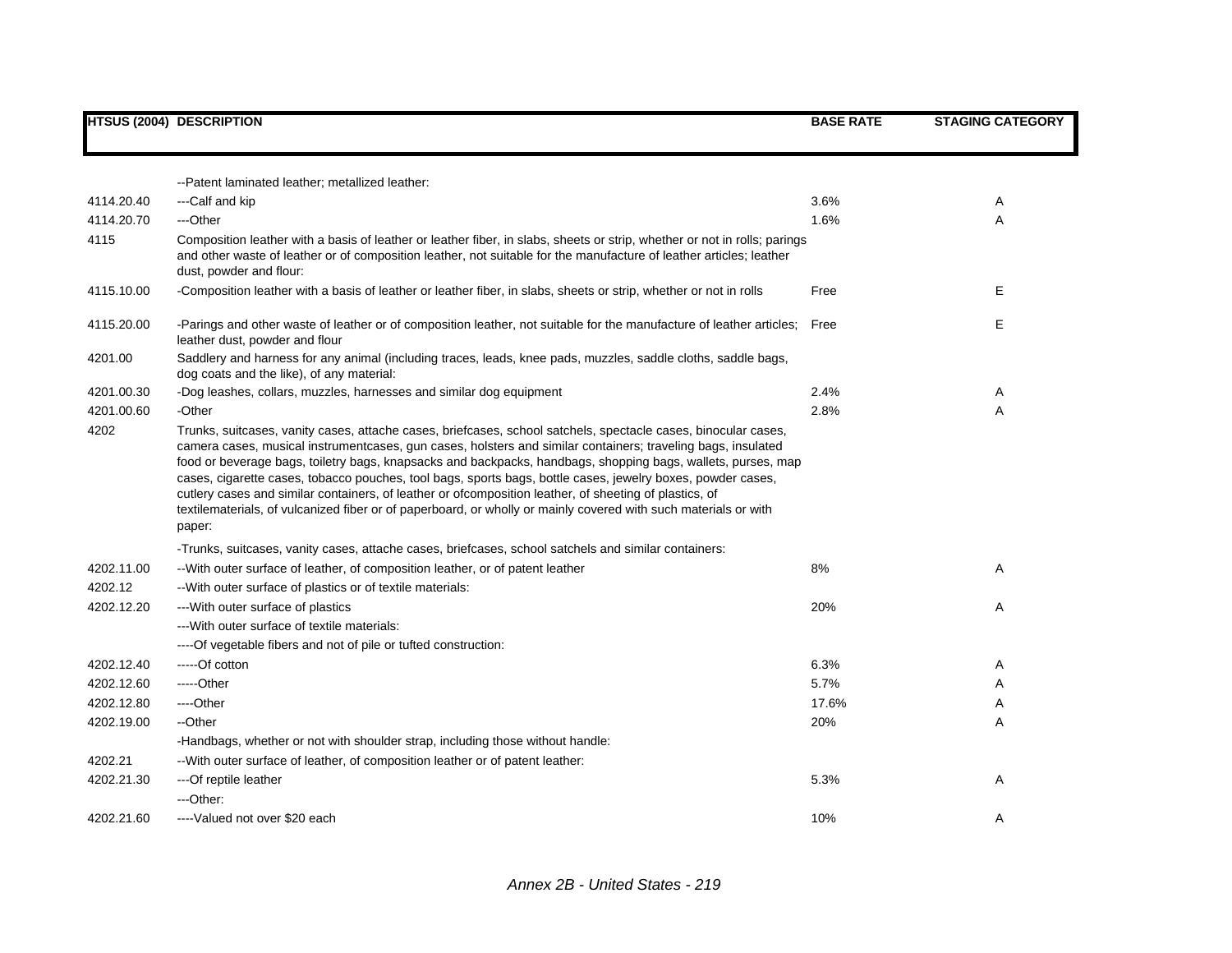|            | HTSUS (2004) DESCRIPTION                                                                                                                                                   | <b>BASE RATE</b>           | <b>STAGING CATEGORY</b> |
|------------|----------------------------------------------------------------------------------------------------------------------------------------------------------------------------|----------------------------|-------------------------|
|            |                                                                                                                                                                            |                            |                         |
| 4202.21.90 | ---- Valued over \$20 each                                                                                                                                                 | 9%                         | Α                       |
| 4202.22    | -- With outer surface of sheeting of plastic or of textile materials:                                                                                                      |                            |                         |
| 4202.22.15 | --- With outer surface of sheeting of plastic                                                                                                                              | 16%                        | Α                       |
|            | --- With outer surface of textile materials:                                                                                                                               |                            |                         |
|            | ---- Wholly or in part of braid:                                                                                                                                           |                            |                         |
| 4202.22.35 | -----Of abaca                                                                                                                                                              | 8.4%                       | A                       |
| 4202.22.40 | -----Other                                                                                                                                                                 | 7.4%                       | Α                       |
|            | ----Other:                                                                                                                                                                 |                            |                         |
|            | ----- Of vegetable fibers and not of pile or tufted construction:                                                                                                          |                            |                         |
| 4202.22.45 | ------Of cotton                                                                                                                                                            | 6.3%                       | A                       |
| 4202.22.60 | ------Other                                                                                                                                                                | 5.7%                       | Α                       |
|            | $---Other.$                                                                                                                                                                |                            |                         |
| 4202.22.70 | ------Containing 85 percent or more by weight of silk or silk waste                                                                                                        | 7%                         | Α                       |
| 4202.22.80 | ------Other                                                                                                                                                                | 17.6%                      | Α                       |
| 4202.29    | --Other:                                                                                                                                                                   |                            |                         |
|            | ---Of materials (other than leather, composition leather, sheeting of plastics, textile materials, vulcanized fiber or<br>paperboard) wholly or mainly covered with paper: |                            |                         |
| 4202.29.10 | ----Of plastics                                                                                                                                                            | 5.3%                       | Α                       |
| 4202.29.20 | ----Of wood                                                                                                                                                                | 3.3%                       | Α                       |
| 4202.29.50 | ----Other                                                                                                                                                                  | 7.8%                       | Α                       |
| 4202.29.90 | ---Other                                                                                                                                                                   | 20%                        | Α                       |
|            | -Articles of a kind normally carried in the pocket or in the handbag:                                                                                                      |                            |                         |
| 4202.31    | -- With outer surface of leather, of composition leather or of patent leather:                                                                                             |                            |                         |
| 4202.31.30 | --- Of reptile leather                                                                                                                                                     | 3.7%                       | Α                       |
| 4202.31.60 | ---Other                                                                                                                                                                   | 8%                         | A                       |
| 4202.32    | -- With outer surface of sheeting of plastic or of textile materials:                                                                                                      |                            |                         |
|            | --- With outer surface of sheeting of plastic:                                                                                                                             |                            |                         |
| 4202.32.10 | ---- Of reinforced or laminated plastics                                                                                                                                   | 12.1 cents/ $kg +$<br>4.6% | Α                       |
| 4202.32.20 | ----Other                                                                                                                                                                  | 20%                        | Α                       |
|            | --- With outer surface of textile materials:                                                                                                                               |                            |                         |
|            | ---- Of vegetable fibers and not of pile or tufted construction:                                                                                                           |                            |                         |
| 4202.32.40 | -----Of cotton                                                                                                                                                             | 6.3%                       | A                       |
| 4202.32.80 | -----Other                                                                                                                                                                 | 5.7%                       | A                       |
|            | ----Other:                                                                                                                                                                 |                            |                         |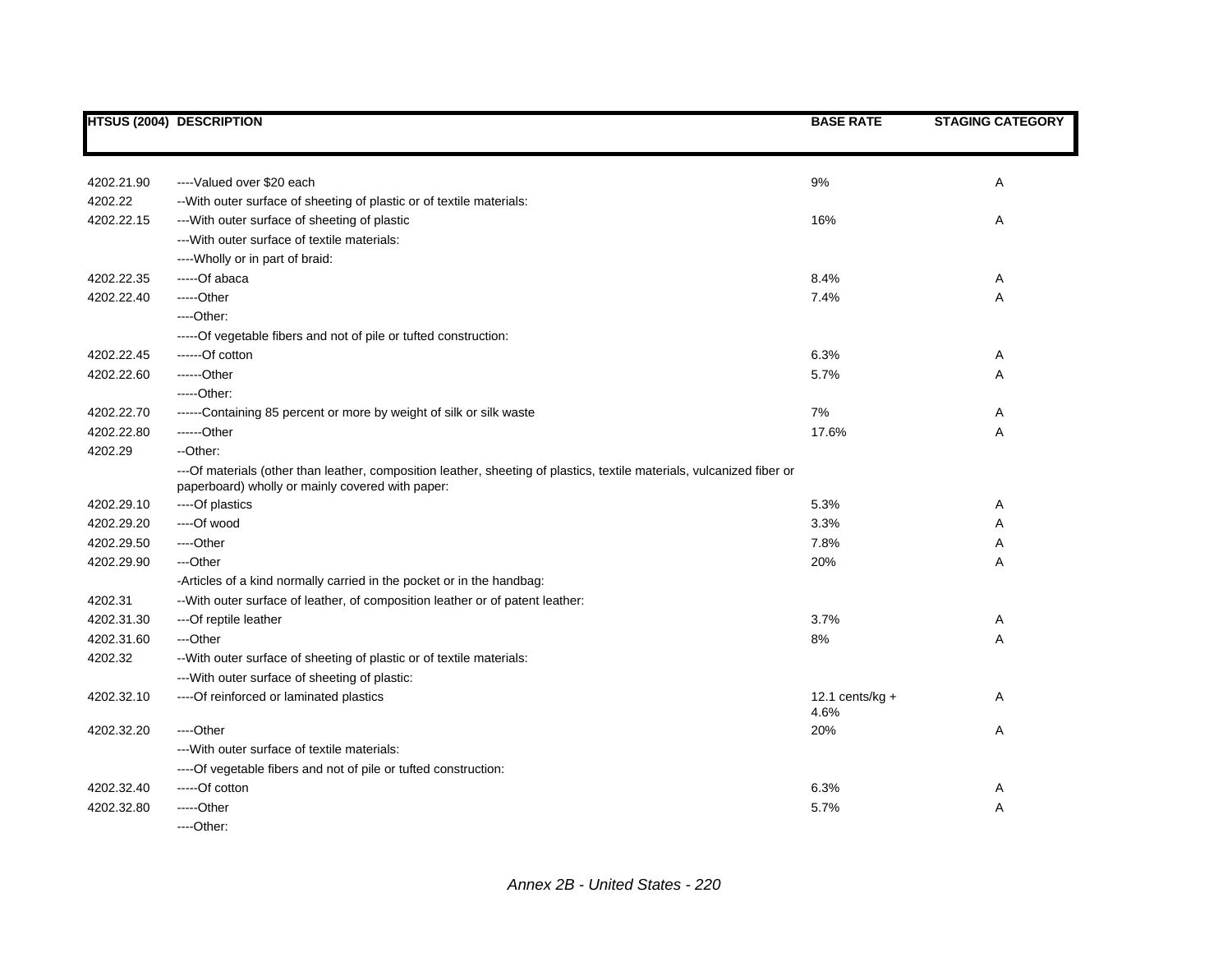|            | <b>HTSUS (2004) DESCRIPTION</b>                                                                                                                                                | <b>BASE RATE</b> | <b>STAGING CATEGORY</b> |
|------------|--------------------------------------------------------------------------------------------------------------------------------------------------------------------------------|------------------|-------------------------|
|            |                                                                                                                                                                                |                  |                         |
| 4202.32.85 | -----Containing 85 percent or more by weight of silk or silk waste                                                                                                             | Free             | Α                       |
| 4202.32.95 | -----Other                                                                                                                                                                     | 17.6%            | Α                       |
| 4202.39    | --Other:                                                                                                                                                                       |                  |                         |
|            | ---Of material (other than leather, composition leather, sheeting of plastics, textile materials, vulcanized fiber or<br>paperboard) wholly or mainly covered with paper:      |                  |                         |
| 4202.39.10 | ----Of plastics                                                                                                                                                                | 5.3%             | Α                       |
| 4202.39.20 | ----Of wood                                                                                                                                                                    | 3.3%             | Α                       |
| 4202.39.50 | ----Other                                                                                                                                                                      | 7.8%             | A                       |
| 4202.39.90 | ---Other                                                                                                                                                                       | 20%              | Α                       |
|            | -Other:                                                                                                                                                                        |                  |                         |
| 4202.91.00 | -- With outer surface of leather, of composition leather or of patent leather                                                                                                  | 4.5%             | Α                       |
| 4202.92    | -- With outer surface of sheeting of plastic or of textile materials:                                                                                                          |                  |                         |
|            | --- Insulated food or beverage bags:                                                                                                                                           |                  |                         |
|            | ---- With outer surface of textile materials:                                                                                                                                  |                  |                         |
| 4202.92.04 | -----Beverage bags whose interior incorporates only a flexible plastic container of a kind for storing and dispensing 7%<br>potable beverages through attached flexible tubing |                  | Α                       |
| 4202.92.08 | -----Other                                                                                                                                                                     | 7%               | Α                       |
| 4202.92.10 | ----Other                                                                                                                                                                      | 3.4%             | Α                       |
|            | ---Travel, sports and similar bags:                                                                                                                                            |                  |                         |
|            | ---- With outer surface of textile materials:                                                                                                                                  |                  |                         |
|            | -----Of vegetable fibers and not of pile or tufted construction:                                                                                                               |                  |                         |
| 4202.92.15 | ------Of cotton                                                                                                                                                                | 6.3%             | Α                       |
| 4202.92.20 | $---Other$                                                                                                                                                                     | 5.7%             | Α                       |
| 4202.92.30 | -----Other                                                                                                                                                                     | 17.6%            | Α                       |
| 4202.92.45 | ----Other                                                                                                                                                                      | 20%              | Α                       |
| 4202.92.50 | ---Musical instrument cases                                                                                                                                                    | 4.2%             | Α                       |
|            | ---Other:                                                                                                                                                                      |                  |                         |
| 4202.92.60 | ----Of cotton                                                                                                                                                                  | 6.3%             | Α                       |
| 4202.92.90 | ----Other                                                                                                                                                                      | 17.6%            | Α                       |
| 4202.99    | --Other:                                                                                                                                                                       |                  |                         |
|            | ---Of materials (other than leather, composition leather, sheeting of plastics, textile materials, vulcanized fiber or<br>paperboard) wholly or mainly covered with paper:     |                  |                         |
| 4202.99.10 | ----Of plastics                                                                                                                                                                | 3.4%             | A                       |
|            | ----Of wood:                                                                                                                                                                   |                  |                         |
| 4202.99.20 | -----Not lined with textile fabrics                                                                                                                                            | 4.3%             | A                       |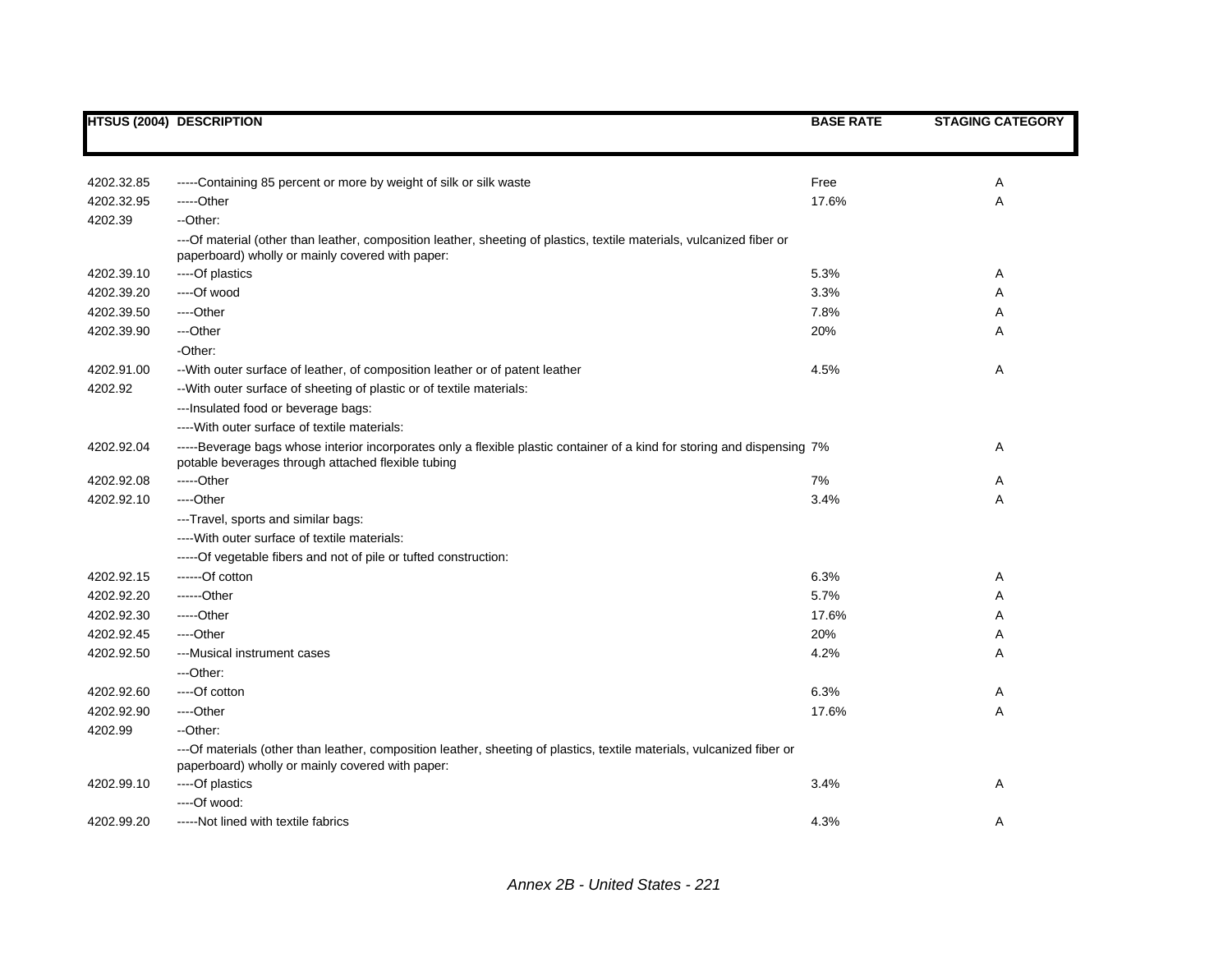|            | <b>HTSUS (2004) DESCRIPTION</b>                                                                                           | <b>BASE RATE</b> | <b>STAGING CATEGORY</b> |
|------------|---------------------------------------------------------------------------------------------------------------------------|------------------|-------------------------|
|            |                                                                                                                           |                  |                         |
|            |                                                                                                                           |                  |                         |
| 4202.99.30 | -----Lined with textile fabrics                                                                                           | Free             | Е                       |
| 4202.99.50 | ----Other                                                                                                                 | 7.8%             | Α                       |
| 4202.99.90 | ---Other                                                                                                                  | 20%              | Α                       |
| 4203       | Articles of apparel and clothing accessories, of leather or of composition leather:                                       |                  |                         |
| 4203.10    | -Articles of apparel:                                                                                                     |                  |                         |
| 4203.10.20 | -- Of reptile leather                                                                                                     | 4.7%             | Α                       |
| 4203.10.40 | --Other                                                                                                                   | 6%               | Α                       |
|            | -Gloves, mittens and mitts:                                                                                               |                  |                         |
| 4203.21    | --Specially designed for use in sports:                                                                                   |                  |                         |
|            | ---Baseball and softball gloves and mitts (including batting gloves):                                                     |                  |                         |
| 4203.21.20 | ----Batting gloves                                                                                                        | 3%               | Α                       |
| 4203.21.40 | ----Other                                                                                                                 | Free             | E                       |
|            | --- Ski or snowmobile gloves, mittens and mitts:                                                                          |                  |                         |
| 4203.21.55 | ----Cross-country ski gloves, mittens and mitts                                                                           | 3.5%             | Α                       |
| 4203.21.60 | ---Other                                                                                                                  | 5.5%             | Α                       |
| 4203.21.70 | --- Ice hockey gloves                                                                                                     | Free             | Е                       |
| 4203.21.80 | ---Other                                                                                                                  | 4.9%             | Α                       |
| 4203.29    | --Other:                                                                                                                  |                  |                         |
|            | ---Gloves of horsehide or cowhide (except calfskin) leather:                                                              |                  |                         |
|            | ---- Wholly of leather:                                                                                                   |                  |                         |
| 4203.29.05 | -----With fourchettes or sidewalls which, at a minimum, extend from fingertip to fingertip between each of the four 12.6% |                  | Α                       |
|            | fingers                                                                                                                   |                  |                         |
| 4203.29.08 | -----Other                                                                                                                | 14%              | Α                       |
|            | $---Other:$                                                                                                               |                  |                         |
| 4203.29.15 | -----With fourchettes or sidewalls which, at a minimum, extend from fingertip to fingertip between each of the four 14%   |                  | A                       |
|            | fingers                                                                                                                   |                  |                         |
| 4203.29.18 | -----Other                                                                                                                | 14%              | Α                       |
|            | ---Other:                                                                                                                 |                  |                         |
| 4203.29.20 | ----Not seamed                                                                                                            | 12.6%            | Α                       |
|            | ----Other:                                                                                                                |                  |                         |
| 4203.29.30 | -----Men's                                                                                                                | 14%              | Α                       |
|            | -----For other persons:                                                                                                   |                  |                         |
| 4203.29.40 | ------Not lined                                                                                                           | 12.6%            | Α                       |
| 4203.29.50 | ------Lined                                                                                                               | 12.6%            | A                       |
| 4203.30.00 | -Belts and bandoliers with or without buckles                                                                             | 2.7%             | A                       |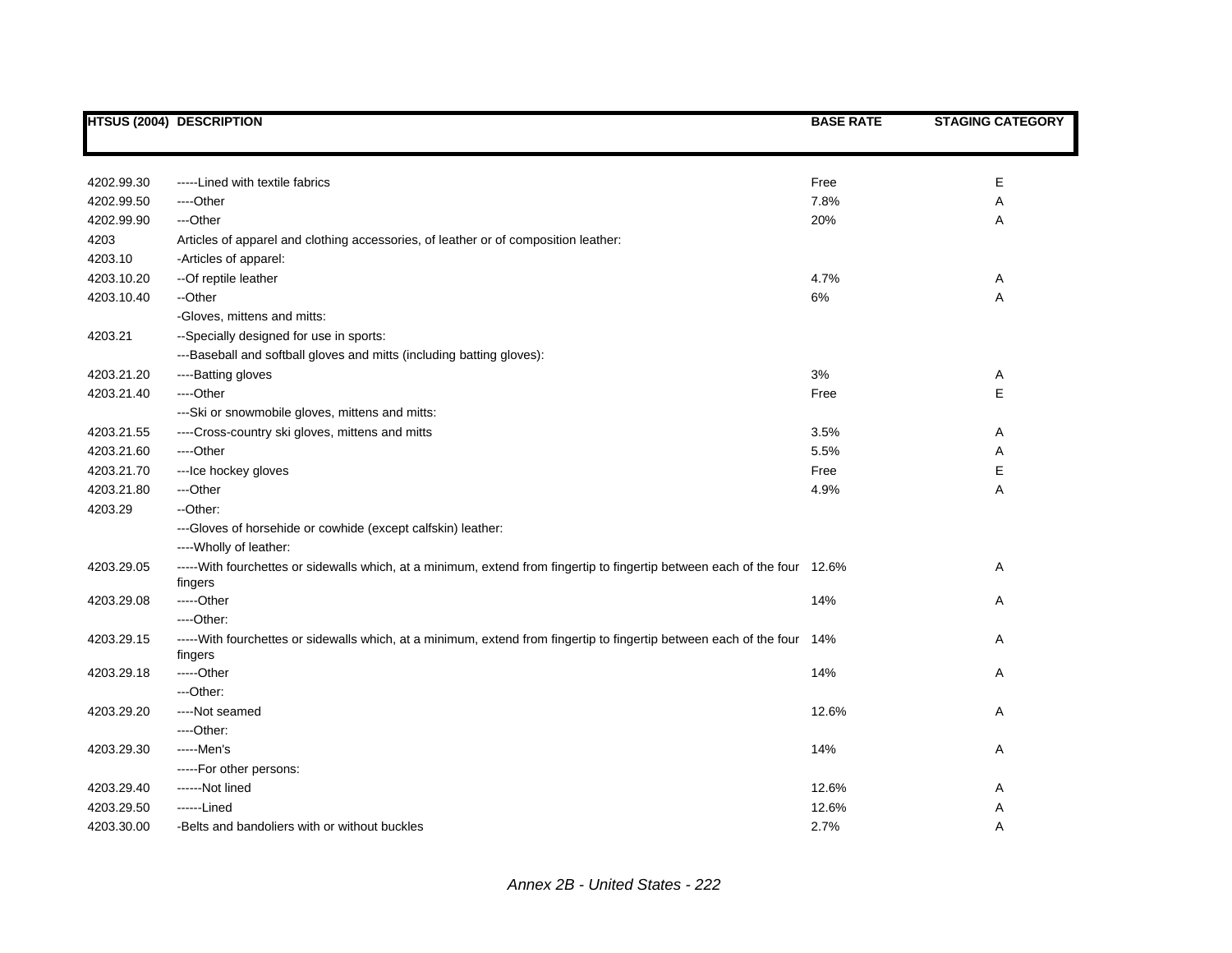|            | <b>HTSUS (2004) DESCRIPTION</b>                                                                                                                                                                  | <b>BASE RATE</b> | <b>STAGING CATEGORY</b> |
|------------|--------------------------------------------------------------------------------------------------------------------------------------------------------------------------------------------------|------------------|-------------------------|
|            |                                                                                                                                                                                                  |                  |                         |
| 4203.40    | -Other clothing accessories:                                                                                                                                                                     |                  |                         |
| 4203.40.30 | --Of reptile leather                                                                                                                                                                             | 4.9%             | Α                       |
| 4203.40.60 | --Other                                                                                                                                                                                          | Free             | E                       |
| 4204.00    | Articles of leather or of composition leather of a kind used in machinery or mechanical appliances or for other<br>technical uses:                                                               |                  |                         |
| 4204.00.30 | -Belting leather cut or wholly or partly manufactured into forms or shapes suitable for conversion into belting                                                                                  | 2.9%             | Α                       |
| 4204.00.60 | -Other                                                                                                                                                                                           | Free             | Е                       |
| 4205.00    | Other articles of leather or of composition leather:                                                                                                                                             |                  |                         |
| 4205.00.20 | -Shoelaces                                                                                                                                                                                       | Free             | Е                       |
| 4205.00.40 | -Straps and strops                                                                                                                                                                               | 1.8%             | A                       |
|            | -Other:                                                                                                                                                                                          |                  |                         |
| 4205.00.60 | -- Of reptile leather                                                                                                                                                                            | 4.9%             | Α                       |
| 4205.00.80 | --Other                                                                                                                                                                                          | Free             | E                       |
| 4206       | Articles of gut (other than silkworm gut), of goldbeater's skin, of bladders or of tendons:                                                                                                      |                  |                         |
| 4206.10    | -Of catgut:                                                                                                                                                                                      |                  |                         |
| 4206.10.30 | -- If imported for use in the manufacture of sterile surgical sutures                                                                                                                            | 3.5%             | Α                       |
| 4206.10.90 | --Other                                                                                                                                                                                          | 3.9%             | Α                       |
| 4206.90.00 | -Other                                                                                                                                                                                           | Free             | E                       |
| 4301       | Raw furskins (including heads, tails, paws and other pieces or cuttings, suitable for furriers' use), other than raw<br>hides and skins of heading 4101, 4102 or 4103:                           |                  |                         |
| 4301.10.00 | -Of mink, whole, with or without head, tail or paws                                                                                                                                              | Free             | Е                       |
| 4301.30.00 | -Of lamb, the following: Astrakhan, Broadtail, Caracul, Persian and similar lamb, Indian, Chinese, Mongolian or<br>Tibetan lamb, whole, with or without head, tail or paws                       | Free             | E                       |
| 4301.60    | -Of fox, whole, with or without head, tail or paws:                                                                                                                                              |                  |                         |
| 4301.60.30 | --Of silver, black or platinum fox (including those of any fox which is a mutation, or type developed, from silver,<br>black or platinum foxes)                                                  | 5.1%             | В                       |
| 4301.60.60 | --Other                                                                                                                                                                                          | Free             | Е                       |
| 4301.70.00 | -Of seal, whole, with or without head, tail or paws                                                                                                                                              | Free             | Е                       |
| 4301.80.01 | -Other furskins, whole, with or without head, tail or paws                                                                                                                                       | Free             | Е                       |
| 4301.90.00 | -Heads, tails, paws and other pieces or cuttings, suitable for furriers' use                                                                                                                     | Free             | E                       |
| 4302       | Tanned or dressed furskins (including heads, tails, paws and other pieces or cuttings), unassembled, or<br>assembled (without the addition of other materials) other than those of heading 4303: |                  |                         |
|            | -Whole skins, with or without head, tail or paws, not assembled:                                                                                                                                 |                  |                         |
| 4302.11.00 | --Of mink                                                                                                                                                                                        | 2.1%             | Α                       |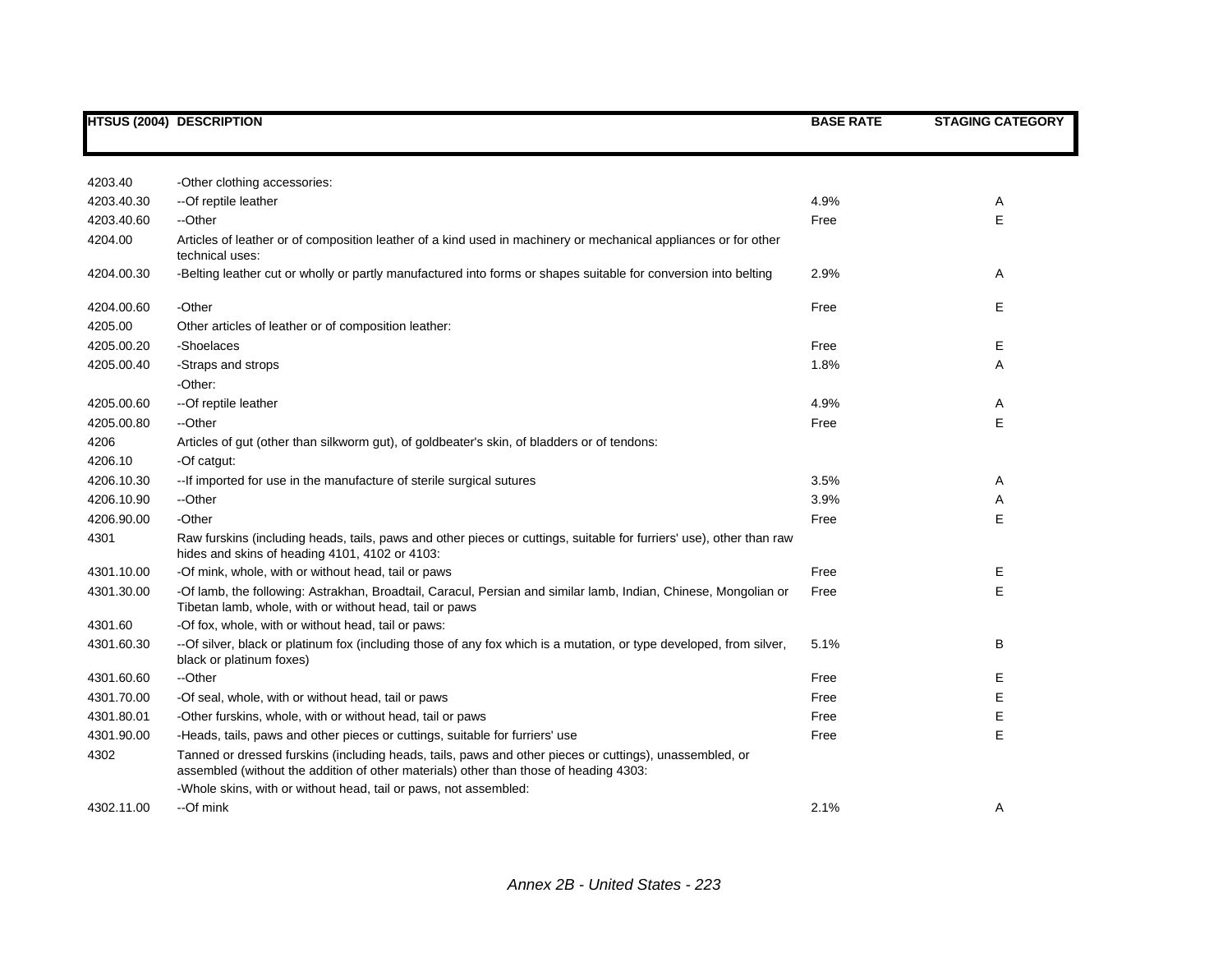|            | <b>HTSUS (2004) DESCRIPTION</b>                                                                                                                                                                                       | <b>BASE RATE</b> | <b>STAGING CATEGORY</b> |
|------------|-----------------------------------------------------------------------------------------------------------------------------------------------------------------------------------------------------------------------|------------------|-------------------------|
|            |                                                                                                                                                                                                                       |                  |                         |
|            |                                                                                                                                                                                                                       |                  |                         |
| 4302.13.00 | --Of lamb, the following: Astrakhan, Broadtail, Caracul, Persian and similar lamb, Indian, Chinese, Mongolian or<br>Tibetan lamb                                                                                      | 2.2%             | Α                       |
| 4302.19    | --Other:                                                                                                                                                                                                              |                  |                         |
|            | ---Of beaver, chinchilla, ermine, fisher, fitch, fox, leopard, lynx, marten, nutria, ocelot, otter, pony, racoon, sable or<br>wolf:                                                                                   |                  |                         |
| 4302.19.15 | ----Of silver, black or platinum fox (including those of any fox which is a mutation, or type developed, from silver,<br>black or platinum foxes)<br>----Other:                                                       | 5.6%             | Α                       |
| 4302.19.30 | -----Not dyed                                                                                                                                                                                                         | 1.5%             | A                       |
| 4302.19.45 | -----Dyed                                                                                                                                                                                                             | 2.2%             | Α                       |
| 4302.19.55 | --- Of rabbit or hare                                                                                                                                                                                                 | 2.7%             | Α                       |
|            | ---Other:                                                                                                                                                                                                             |                  |                         |
| 4302.19.60 | ----Not dyed                                                                                                                                                                                                          | 3.5%             | A                       |
| 4302.19.75 | ----Dyed                                                                                                                                                                                                              | 1.7%             | Α                       |
| 4302.20    | -Heads, tails, paws and other pieces or cuttings, not assembled:                                                                                                                                                      |                  |                         |
| 4302.20.30 | -- Of beaver, Caracul or Persian lamb, chinchilla, ermine, fisher, fitch, fox, Kolinsky, leopard, lynx, marten, mink,<br>nutria, ocelot, otter, pony, racoon, sable or wolf<br>--Other:                               | 2.1%             | Α                       |
| 4302.20.60 | ---Not dyed                                                                                                                                                                                                           | 3.5%             | A                       |
| 4302.20.90 | ---Dyed                                                                                                                                                                                                               | 1.7%             | Α                       |
| 4302.30.00 | -Whole skins and pieces or cuttings thereof, assembled                                                                                                                                                                | 5.3%             | A                       |
| 4303       | Articles of apparel, clothing accessories and other articles of furskin:                                                                                                                                              |                  |                         |
| 4303.10.00 | -Articles of apparel and clothing accessories                                                                                                                                                                         | 4%               | Α                       |
| 4303.90.00 | -Other                                                                                                                                                                                                                | Free             | Е                       |
| 4304.00.00 | Artificial fur and articles thereof                                                                                                                                                                                   | 6.5%             | Α                       |
| 4401       | Fuel wood, in logs, in billets, in twigs, in faggots or in similar forms; wood in chips or particles; sawdust and wood<br>waste and scrap, whether or not agglomerated in logs, briquettes, pellets or similar forms: |                  |                         |
| 4401.10.00 | -Fuel wood, in logs, in billets, in twigs, in faggots or in similar forms                                                                                                                                             | Free             | Е                       |
| 4401.21.00 | -Wood in chips or particles:<br>--Coniferous                                                                                                                                                                          | Free             |                         |
|            | --Nonconiferous                                                                                                                                                                                                       |                  | Е<br>E                  |
| 4401.22.00 |                                                                                                                                                                                                                       | Free             |                         |
| 4401.30    | -Sawdust and wood waste and scrap, whether or not agglomerated in logs, briquettes, pellets or similar forms:                                                                                                         |                  |                         |
| 4401.30.20 | --Artificial fire logs, composed of wax and sawdust, with or without added materials                                                                                                                                  | Free             | A                       |
| 4401.30.40 | --Other                                                                                                                                                                                                               | Free             | Ε                       |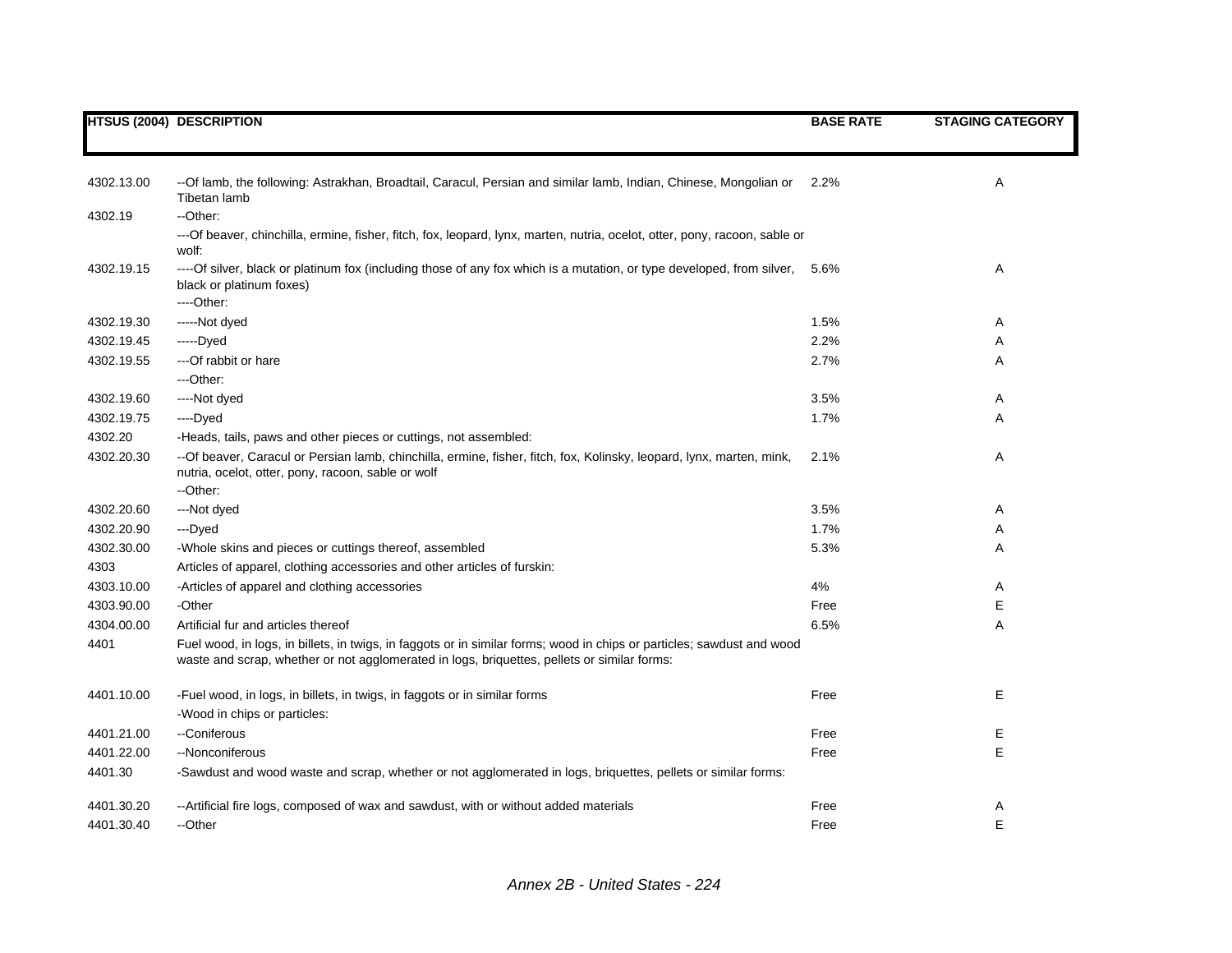|            | <b>HTSUS (2004) DESCRIPTION</b>                                                                                                                                                                                                                                                       | <b>BASE RATE</b> | <b>STAGING CATEGORY</b> |
|------------|---------------------------------------------------------------------------------------------------------------------------------------------------------------------------------------------------------------------------------------------------------------------------------------|------------------|-------------------------|
|            |                                                                                                                                                                                                                                                                                       |                  |                         |
| 4402.00.00 | Wood charcoal (including shell or nut charcoal), whether or not agglomerated                                                                                                                                                                                                          | Free             | Е                       |
| 4403       | Wood in the rough, whether or not stripped of bark or sap- wood, or roughly squared:                                                                                                                                                                                                  |                  |                         |
| 4403.10.00 | -Treated with paint, stain, creosote or other pre-servatives                                                                                                                                                                                                                          | Free             | Е                       |
| 4403.20.00 | -Other, coniferous                                                                                                                                                                                                                                                                    | Free             | E                       |
|            | -Other, of tropical wood specified in subheading note 1 to this chapter:                                                                                                                                                                                                              |                  |                         |
| 4403.41.00 | --Dark Red Meranti, Light Red Meranti and Meranti Bakau                                                                                                                                                                                                                               | Free             | Е                       |
| 4403.49.00 | --Other                                                                                                                                                                                                                                                                               | Free             | E                       |
|            | -Other:                                                                                                                                                                                                                                                                               |                  |                         |
| 4403.91.00 | --Of oak (Quercus spp.)                                                                                                                                                                                                                                                               | Free             | Е                       |
| 4403.92.00 | --Of beech (Fagus spp.)                                                                                                                                                                                                                                                               | Free             | E                       |
| 4403.99.00 | --Other                                                                                                                                                                                                                                                                               | Free             | E                       |
| 4404       | Hoopwood; split poles; piles, pickets and stakes of wood, pointed but not sawn lengthwise; wooden sticks,<br>roughly trimmed but not turned, bent or otherwise worked, suitable for the manufacture of walking-sticks,<br>umbrellas, tool handles or the like; chipwood and the like: |                  |                         |
| 4404.10.00 | -Coniferous                                                                                                                                                                                                                                                                           | Free             | Ε                       |
| 4404.20.00 | -Nonconiferous                                                                                                                                                                                                                                                                        | Free             | Е                       |
| 4405.00.00 | Wood wool (excelsior); wood flour                                                                                                                                                                                                                                                     | 3.2%             | Α                       |
| 4406       | Railway or tramway sleepers (cross-ties) of wood:                                                                                                                                                                                                                                     |                  |                         |
| 4406.10.00 | -Not impregnated                                                                                                                                                                                                                                                                      | Free             | Ε                       |
| 4406.90.00 | -Other                                                                                                                                                                                                                                                                                | Free             | E                       |
| 4407       | Wood sawn or chipped lengthwise, sliced or peeled, whether or not planed, sanded or end-jointed, of a thickness<br>exceeding 6 mm:                                                                                                                                                    |                  |                         |
| 4407.10.00 | -Coniferous                                                                                                                                                                                                                                                                           | Free             | E                       |
|            | -Of tropical wood specified in subheading note 1 to this chapter:                                                                                                                                                                                                                     |                  |                         |
| 4407.24.00 | --Virola, Mahogany (Swietenia spp.), Imbuia and Balsa                                                                                                                                                                                                                                 | Free             | Е                       |
| 4407.25.00 | --Dark Red Meranti, Light Red Meranti and Meranti Bakau                                                                                                                                                                                                                               | Free             | Е                       |
| 4407.26.00 | --White Lauan, White Meranti, White Seraya, Yellow Meranti and Alan                                                                                                                                                                                                                   | Free             | Е                       |
| 4407.29.00 | --Other                                                                                                                                                                                                                                                                               | Free             | E                       |
|            | -Other:                                                                                                                                                                                                                                                                               |                  |                         |
| 4407.91.00 | --Of oak (Quercus spp.)                                                                                                                                                                                                                                                               | Free             | Е                       |
| 4407.92.00 | --Of beech (Fagus spp.)                                                                                                                                                                                                                                                               | Free             | Е                       |
| 4407.99.00 | --Other                                                                                                                                                                                                                                                                               | Free             | E                       |
| 4408       | Sheets for veneering (including those obtained by slicing laminated wood), for plywood or for other similar<br>laminated wood and other wood, sawn lengthwise, sliced or peeled, whether or not planed, sanded, spliced or end<br>jointed, of a thickness not exceeding 6 mm:         |                  |                         |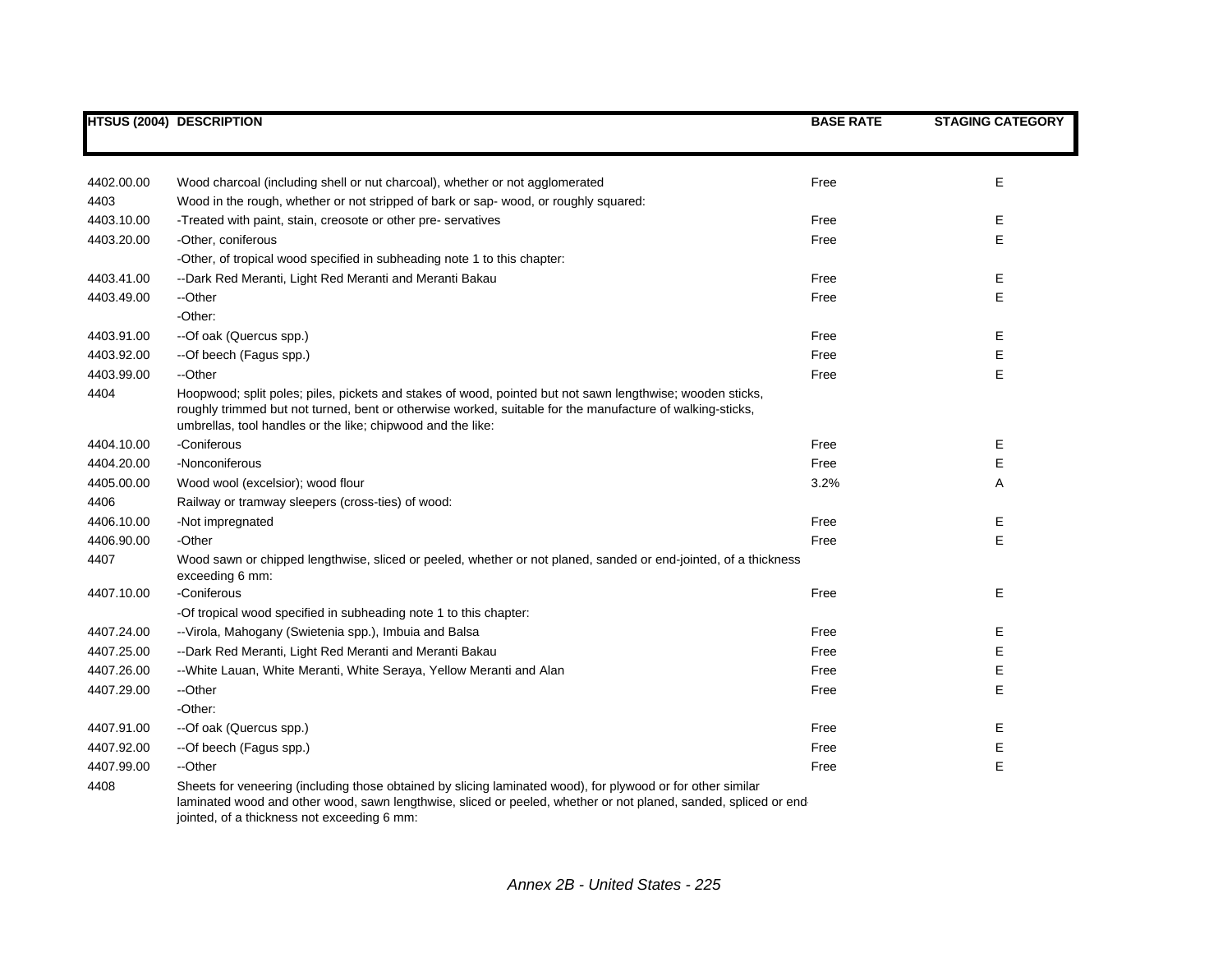|            | <b>HTSUS (2004) DESCRIPTION</b>                                                                                                                                                                                                                                                 | <b>BASE RATE</b> | <b>STAGING CATEGORY</b> |
|------------|---------------------------------------------------------------------------------------------------------------------------------------------------------------------------------------------------------------------------------------------------------------------------------|------------------|-------------------------|
|            |                                                                                                                                                                                                                                                                                 |                  |                         |
| 4408.10.01 | -Coniferous                                                                                                                                                                                                                                                                     | Free             | E                       |
|            | -Of tropical wood specified in subheading note 1 to this chapter:                                                                                                                                                                                                               |                  |                         |
| 4408.31.01 | --Dark Red Meranti, Light Red Meranti and Meranti Bakau                                                                                                                                                                                                                         | Free             | Е                       |
| 4408.39.01 | --Other                                                                                                                                                                                                                                                                         | Free             | E                       |
| 4408.90.01 | -Other                                                                                                                                                                                                                                                                          | Free             | E                       |
| 4409       | Wood (including strips and friezes for parquet flooring, not assembled) continuously shaped (tongued, grooved, re-<br>bated, chamfered, V-jointed, beaded, molded, rounded or the like) along any of its edges, ends or faces, whether<br>or not planed, sanded or end-jointed: |                  |                         |
| 4409.10    | -Coniferous:                                                                                                                                                                                                                                                                    |                  |                         |
| 4409.10.05 | --Wood continuously shaped along any of its ends, whether or not also continuously shaped along any of its<br>edges or faces, all the foregoing whether or not planed, sanded or end-jointed<br>--Other:                                                                        | 3.2%             | Α                       |
| 4409.10.10 | ---Wood siding                                                                                                                                                                                                                                                                  | Free             | Е                       |
| 4409.10.20 | --- Wood flooring                                                                                                                                                                                                                                                               | Free             | E                       |
|            | ---Wood moldings:                                                                                                                                                                                                                                                               |                  |                         |
|            | ----Standard wood molding:                                                                                                                                                                                                                                                      |                  |                         |
| 4409.10.40 | -----Pine (Pinus spp.)                                                                                                                                                                                                                                                          | Free             | Е                       |
| 4409.10.45 | -----Other                                                                                                                                                                                                                                                                      | Free             | Ε                       |
| 4409.10.50 | ---Other                                                                                                                                                                                                                                                                        | Free             | Е                       |
|            | ---Wood dowel rods:                                                                                                                                                                                                                                                             |                  |                         |
| 4409.10.60 | ----Plain                                                                                                                                                                                                                                                                       | Free             | Е                       |
| 4409.10.65 | ----Sanded, grooved, or otherwise advanced in condition                                                                                                                                                                                                                         | 4.9%             | Α                       |
| 4409.10.90 | ---Other                                                                                                                                                                                                                                                                        | Free             | E                       |
| 4409.20    | -Nonconiferous:                                                                                                                                                                                                                                                                 |                  |                         |
| 4409.20.05 | --Wood continuously shaped along any of its ends, whether or not also continuously shaped along any of its<br>edges or faces, all the foregoing whether or not planed, sanded or end-jointed<br>--Other:                                                                        | 3.2%             | Α                       |
| 4409.20.10 | ---Wood siding                                                                                                                                                                                                                                                                  | Free             | Е                       |
| 4409.20.25 | --- Wood flooring                                                                                                                                                                                                                                                               | Free             | Ε                       |
|            | ---Wood moldings:                                                                                                                                                                                                                                                               |                  |                         |
| 4409.20.40 | ----Standard wood moldings                                                                                                                                                                                                                                                      | Free             | Е                       |
| 4409.20.50 | ----Other                                                                                                                                                                                                                                                                       | Free             | Ε                       |
|            | ---Wood dowel rods:                                                                                                                                                                                                                                                             |                  |                         |
| 4409.20.60 | ----Plain                                                                                                                                                                                                                                                                       | Free             | Е                       |
| 4409.20.65 | ----Sanded, grooved or otherwise advanced in condition                                                                                                                                                                                                                          | 4.9%             | A                       |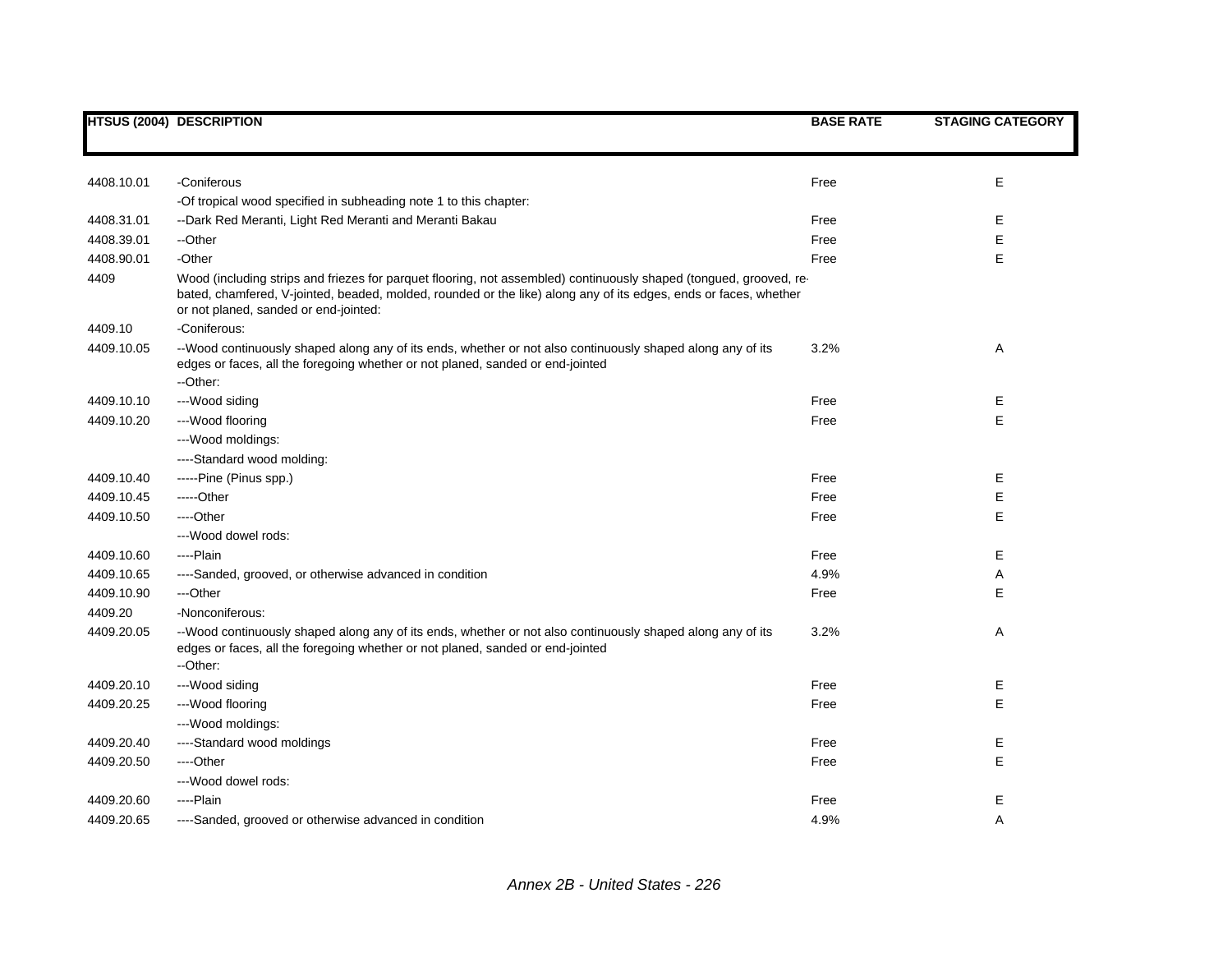|            | <b>HTSUS (2004) DESCRIPTION</b>                                                                                                                                                                           | <b>BASE RATE</b>         | <b>STAGING CATEGORY</b> |
|------------|-----------------------------------------------------------------------------------------------------------------------------------------------------------------------------------------------------------|--------------------------|-------------------------|
|            |                                                                                                                                                                                                           |                          |                         |
| 4409.20.90 | ---Other                                                                                                                                                                                                  | Free                     | E                       |
| 4410       | Particle board and similar board (for example, oriented strand board and waferboard) of wood or other ligneous<br>materials, whether or not agglomerated with resins or other organic binding substances: |                          |                         |
|            | -Oriented strand board and waferboard, of wood:                                                                                                                                                           |                          |                         |
| 4410.21.00 | -- Unworked or not further worked than sanded                                                                                                                                                             | Free                     | Е                       |
| 4410.29.00 | --Other                                                                                                                                                                                                   | Free                     | E                       |
|            | -Other, of wood:                                                                                                                                                                                          |                          |                         |
| 4410.31.00 | -- Unworked or not further worked than sanded                                                                                                                                                             | Free                     | Е                       |
| 4410.32.00 | --Surface-covered with melamine-impregnated paper                                                                                                                                                         | Free                     | E                       |
| 4410.33.00 | --Surface-covered with decorative laminates of plastic                                                                                                                                                    | Free                     | E                       |
| 4410.39.00 | --Other                                                                                                                                                                                                   | Free                     | Е                       |
| 4410.90.00 | -Other                                                                                                                                                                                                    | Free                     | E                       |
| 4411       | Fiberboard of wood or other ligneous materials, whether or not bonded with resins or other organic substances:                                                                                            |                          |                         |
|            | -Fiberboard of a density exceeding 0.8 g/cm3:                                                                                                                                                             |                          |                         |
| 4411.11.00 | --Not mechanically worked or surface covered                                                                                                                                                              | Free                     | E                       |
| 4411.19    | --Other:                                                                                                                                                                                                  |                          |                         |
| 4411.19.20 | --- Not surface covered (except for oil treatment)                                                                                                                                                        | Free                     | E                       |
|            | ---Other:                                                                                                                                                                                                 |                          |                         |
| 4411.19.30 | ----Tileboard which has been continuously worked along any of its edges and is dedicated for use in the<br>construction of walls, ceilings or other parts of buildings                                    | Free                     | Е                       |
| 4411.19.40 | ----Other                                                                                                                                                                                                 | 6%                       | A                       |
|            | -Fiberboard of a density exceeding 0.5 g/cm3 but not exceeding 0.8 g/cm3:                                                                                                                                 |                          |                         |
| 4411.21.00 | --Not mechanically worked or surface covered                                                                                                                                                              | Free                     | E                       |
| 4411.29    | --Other:                                                                                                                                                                                                  |                          |                         |
|            | ---Tongued, grooved or rabbetted continuously along any of its edges and dedicated for use in the construction of<br>walls, ceilings or other parts of buildings:                                         |                          |                         |
| 4411.29.20 | ----Laminated boards bonded in whole or in part, or impregnated, with synthetic resins                                                                                                                    | 1.9 cents/kg $+$<br>1.5% | Α                       |
| 4411.29.30 | ----Other                                                                                                                                                                                                 | Free                     | Е                       |
|            | ---Other:                                                                                                                                                                                                 |                          |                         |
| 4411.29.60 | ----Not surface covered (except for oil treatment)                                                                                                                                                        | Free                     | Е                       |
| 4411.29.90 | ----Other                                                                                                                                                                                                 | 3.9%                     | Α                       |
|            | -Fiberboard of a density exceeding 0.35 g/cm3 but not exceeding 0.5 g/cm3:                                                                                                                                |                          |                         |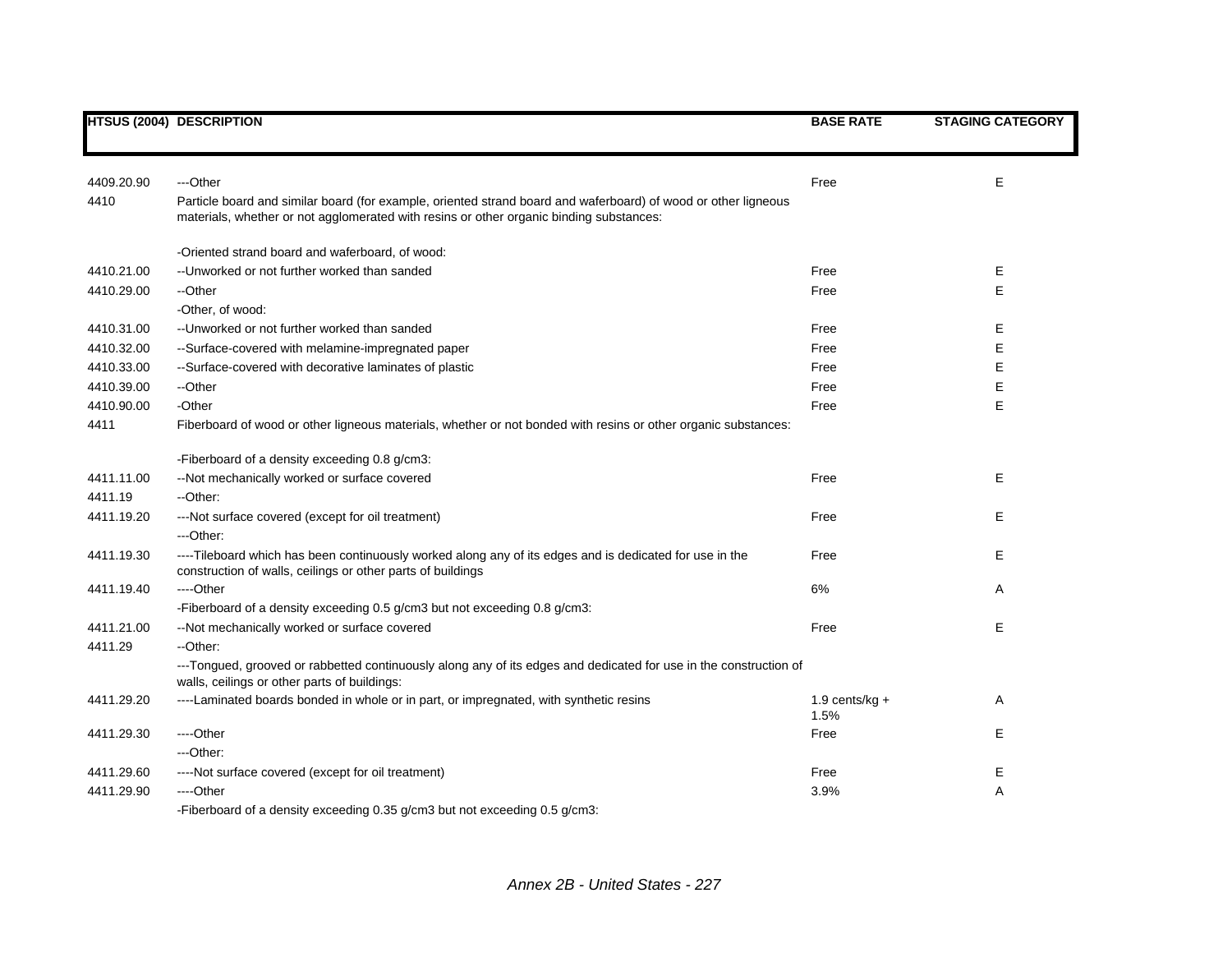|            | <b>HTSUS (2004) DESCRIPTION</b>                                                                                                                                                                                                                                       | <b>BASE RATE</b> | <b>STAGING CATEGORY</b> |
|------------|-----------------------------------------------------------------------------------------------------------------------------------------------------------------------------------------------------------------------------------------------------------------------|------------------|-------------------------|
|            |                                                                                                                                                                                                                                                                       |                  |                         |
| 4411.31.00 | --Not mechanically worked or surface covered                                                                                                                                                                                                                          | Free             | E                       |
| 4411.39.00 | --Other                                                                                                                                                                                                                                                               | Free             | E                       |
|            | -Other:                                                                                                                                                                                                                                                               |                  |                         |
| 4411.91.00 | --Not mechanically worked or surface covered                                                                                                                                                                                                                          | Free             | E                       |
| 4411.99.00 | --Other                                                                                                                                                                                                                                                               | Free             | E                       |
| 4412       | Plywood, veneered panels and similar laminated wood:                                                                                                                                                                                                                  |                  |                         |
|            | -Plywood consisting solely of sheets of wood, each ply not exceeding 6 mm in thickness:                                                                                                                                                                               |                  |                         |
| 4412.13    | -- With at least one outer ply of tropical wood specified in subheading note 1 to this chapter:                                                                                                                                                                       |                  |                         |
|            | ---Not surface covered, or surface covered with a clear or transparent material which does not obscure the grain,<br>texture or markings of the face ply:                                                                                                             |                  |                         |
| 4412.13.05 | ---- With a face ply of birch (Betula spp.)                                                                                                                                                                                                                           | Free             | Е                       |
| 4412.13.25 | ---- With a face ply of Spanish cedar (Cedrela spp.) Or walnut (Juglans spp.)                                                                                                                                                                                         | 8%               | Α                       |
|            | $---Other.$                                                                                                                                                                                                                                                           |                  |                         |
| 4412.13.40 | -----With at least one outer ply of the following tropical woods: Dark Red Meranti, Light Red Meranti, White Lauan, 8%<br>Sipo, Limba, Okoumé, Obeche, Acajou d'Afrique, Sapelli, Virola, Mahogany, Palissandre de Para, Palissandre de<br>Rio or Palissandre de Rose |                  | Α                       |
| 4412.13.51 | -----Other                                                                                                                                                                                                                                                            | 8%               | Α                       |
|            | ---Other:                                                                                                                                                                                                                                                             |                  |                         |
| 4412.13.60 | ----With at least one outer ply of the following tropicalwoods: Dark Red Meranti, Light Red Meranti, White Lauan,<br>Sipo, Limba, Okoumé, Obeche, Acajou d'Afrique, Sapelli, Virola, Mahogany, Palissandre de Para, Palissandre de<br>Rio or Palissandre de Rose      | 8%               | Α                       |
| 4412.13.91 | ----Other                                                                                                                                                                                                                                                             | 8%               | Α                       |
| 4412.14    | --Other, with at least one outer ply of nonconiferous wood:                                                                                                                                                                                                           |                  |                         |
|            | ---Not surface covered, or surface covered with a clear or transparent material which does not obscure the grain,<br>texture or markings of the face ply:                                                                                                             |                  |                         |
| 4412.14.05 | ---- With a face ply of birch (Betula spp.)                                                                                                                                                                                                                           | Free             | Е                       |
| 4412.14.25 | ---- With a face ply of Spanish cedar (Cedrela spp.) or walnut (Juglans spp.)                                                                                                                                                                                         | 5.1%             | Α                       |
| 4412.14.31 | ----Other                                                                                                                                                                                                                                                             | 8%               | Α                       |
| 4412.14.56 | ---Other                                                                                                                                                                                                                                                              | 8%               | Α                       |
| 4412.19    | --Other, with both outer plies of coniferous wood:                                                                                                                                                                                                                    |                  |                         |
|            | ---Not surface covered, or surface covered with a clear or transparent material which does not obscure the grain,<br>texture or markings of the face ply:                                                                                                             |                  |                         |
| 4412.19.10 | ---- With a face ply of Parana pine (Araucaria angustifolia)                                                                                                                                                                                                          | Free             | Е                       |
| 4412.19.30 | ---- With a face ply of European red pine (Pinus silvestris)                                                                                                                                                                                                          | 3.4%             | Α                       |
| 4412.19.40 | ---Other                                                                                                                                                                                                                                                              | 8%               | Α                       |
| 4412.19.50 | ---Other                                                                                                                                                                                                                                                              | 5.1%             | A                       |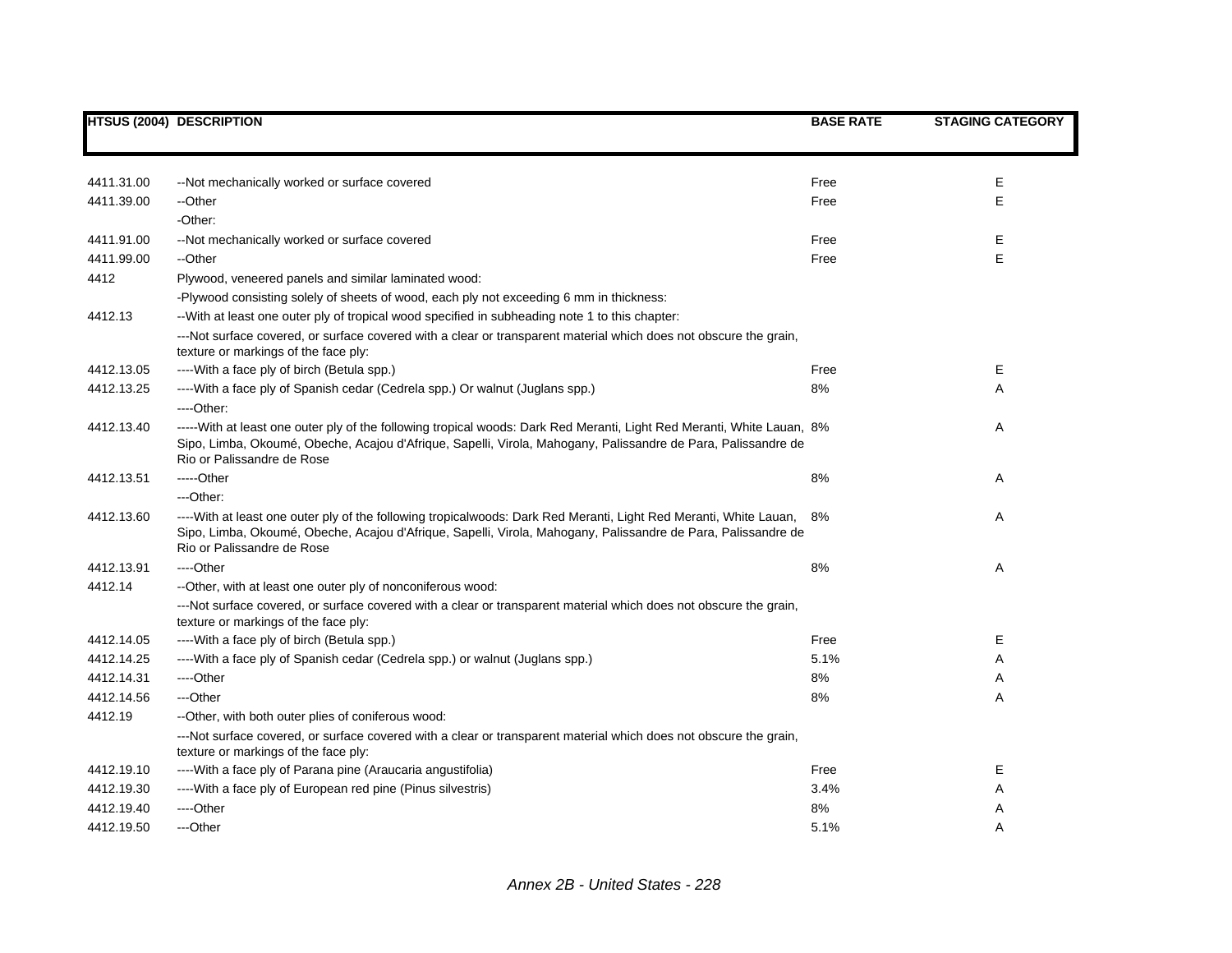|            | <b>HTSUS (2004) DESCRIPTION</b>                                                                                                                               | <b>BASE RATE</b> | <b>STAGING CATEGORY</b> |
|------------|---------------------------------------------------------------------------------------------------------------------------------------------------------------|------------------|-------------------------|
|            |                                                                                                                                                               |                  |                         |
|            | -Other, with at least one outer ply of nonconiferous wood:                                                                                                    |                  |                         |
| 4412.22    | -- With at least one ply of tropical wood specified in subheading note 1 to this chapter:                                                                     |                  |                         |
| 4412.22.06 | ---Containing at least one layer of particle board                                                                                                            | Free             | Е                       |
|            | ---Other:                                                                                                                                                     |                  |                         |
|            | ----Plywood:                                                                                                                                                  |                  |                         |
|            | -----Not surface covered, or surface covered with a clear or transparent material which does not obscure the grain,<br>texture or markings of the face ply:   |                  |                         |
| 4412.22.10 | ------With a face ply of birch (Betula spp.)                                                                                                                  | Free             | Е                       |
| 4412.22.31 | ------Other                                                                                                                                                   | 8%               | Α                       |
| 4412.22.41 | $---Other$                                                                                                                                                    | 8%               | Α                       |
| 4412.22.51 | ----Other                                                                                                                                                     | Free             | Е                       |
| 4412.23.01 | --Other, containing at least one layer of particle board                                                                                                      | Free             | E                       |
| 4412.29    | --Other:                                                                                                                                                      |                  |                         |
|            | ---Plywood:                                                                                                                                                   |                  |                         |
|            | ----Not surface covered, or surface covered with a clear or transparent material which does not obscure the grain,<br>texture or markings of the face ply:    |                  |                         |
| 4412.29.15 | ----- With a face ply of birch (Betula spp.)                                                                                                                  | Free             | Е                       |
| 4412.29.36 | -----Other                                                                                                                                                    | 8%               | Α                       |
| 4412.29.46 | ----Other                                                                                                                                                     | 8%               | Α                       |
| 4412.29.56 | ---Other                                                                                                                                                      | Free             | E                       |
|            | -Other:                                                                                                                                                       |                  |                         |
| 4412.92    | -- With at least one ply of tropical wood specified in subheading note 1 to this chapter:                                                                     |                  |                         |
| 4412.92.06 | ---Containing at least one layer of particle board                                                                                                            | Free             | Е                       |
|            | ---Other:                                                                                                                                                     |                  |                         |
|            | ----Plywood:                                                                                                                                                  |                  |                         |
|            | -----Not surface covered, or surface cover- ed with a clear or transparent material which does not obscure the<br>grain, texture or markings of the face ply: |                  |                         |
| 4412.92.10 | ------ With a face ply of Parana pine (Araucaria angustifolia)                                                                                                | Free             | Е                       |
| 4412.92.30 | ------ With a face ply of European red pine (Pinus silvestris)                                                                                                | 3.4%             | Α                       |
| 4412.92.41 | ------Other                                                                                                                                                   | 8%               | A                       |
| 4412.92.51 | $---Other$                                                                                                                                                    | 5.1%             | Α                       |
| 4412.92.91 | ----Other                                                                                                                                                     | Free             | Е                       |
| 4412.93.01 | --Other, containing at least one layer of particle board                                                                                                      | Free             | E                       |
| 4412.99    | --Other:                                                                                                                                                      |                  |                         |
|            | ---Plvwood:                                                                                                                                                   |                  |                         |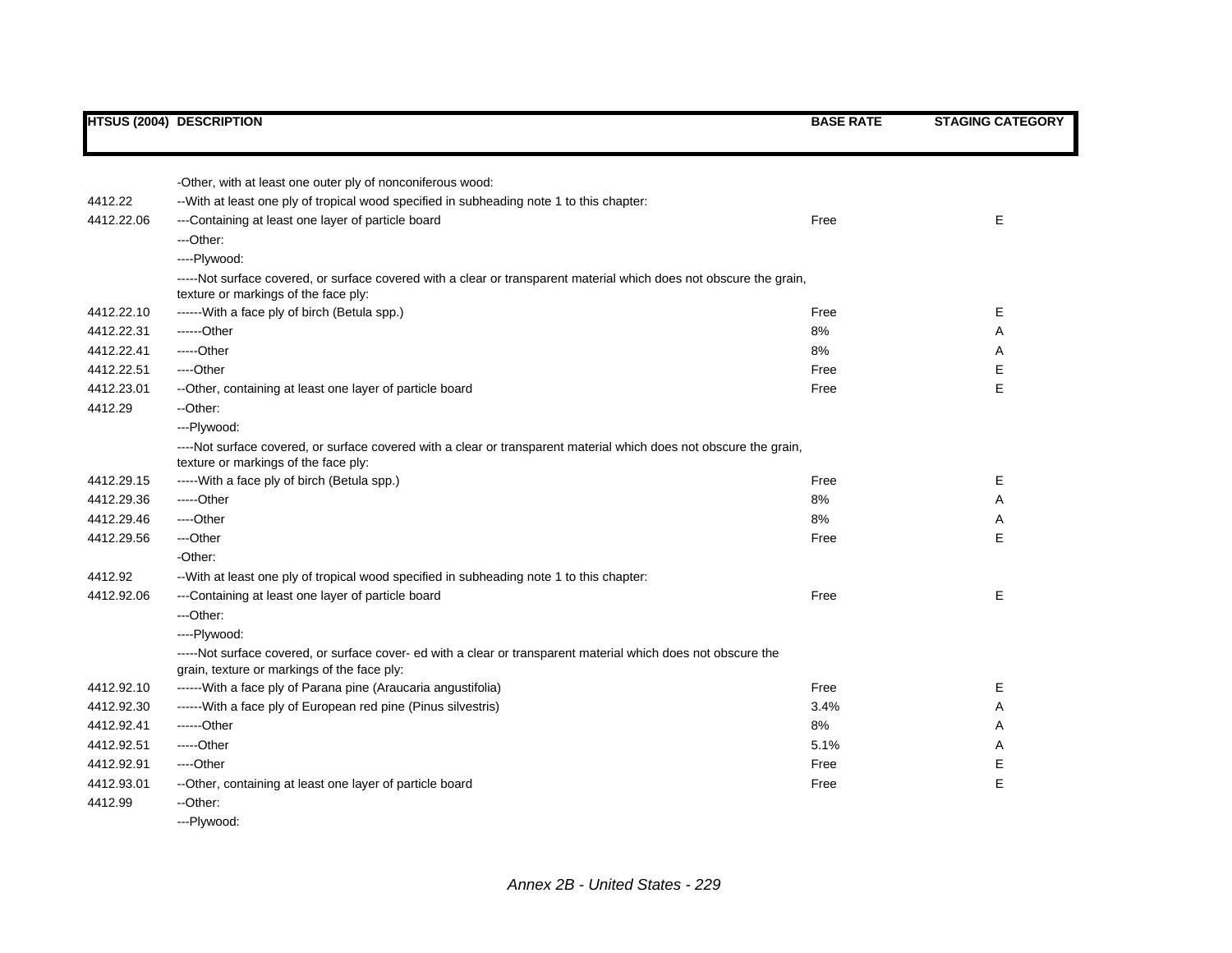|            | <b>HTSUS (2004) DESCRIPTION</b>                                                                                                                                          | <b>BASE RATE</b> | <b>STAGING CATEGORY</b> |
|------------|--------------------------------------------------------------------------------------------------------------------------------------------------------------------------|------------------|-------------------------|
|            |                                                                                                                                                                          |                  |                         |
|            | ----Not surface covered, or surface covered with a clear or transparent material which does not obscure the grain,<br>texture or markings of the face ply:               |                  |                         |
| 4412.99.15 | ----- With a face ply of Parana pine (Araucaria angustifolia)                                                                                                            | Free             | Е                       |
| 4412.99.35 | ----- With a face ply of European red pine (Pinus silvestris)                                                                                                            | 3.4%             | A                       |
| 4412.99.46 | -----Other                                                                                                                                                               | 8%               | Α                       |
| 4412.99.56 | ----Other                                                                                                                                                                | 5.1%             | Α                       |
| 4412.99.96 | ---Other                                                                                                                                                                 | Free             | E                       |
| 4413.00.00 | Densified wood, in blocks, plates, strips or profile shapes                                                                                                              | 3.7%             | Α                       |
| 4414.00.00 | Wooden frames for paintings, photographs, mirrors or similar objects                                                                                                     | 3.9%             | A                       |
| 4415       | Packing cases, boxes, crates, drums and similar packings, of wood; cable-drums, of wood; pallets, box-pallets<br>and other load boards, of wood; pallet collars of wood: |                  |                         |
| 4415.10    | -Cases, boxes, crates, drums and similar packings; cable-drums:                                                                                                          |                  |                         |
| 4415.10.30 | --Packing boxes and cases with solid sides, lids and bottoms                                                                                                             | Free             | Е                       |
| 4415.10.60 | --Containers designed for use in the harvesting of fruits and vegetables                                                                                                 | Free             | Е                       |
| 4415.10.90 | --Other                                                                                                                                                                  | 10.7%            | Α                       |
| 4415.20    | -Pallets, box-pallets and other load boards; pallet collars:                                                                                                             |                  |                         |
| 4415.20.40 | --Containers designed for use in the harvesting of fruits and vegetables                                                                                                 | Free             | Е                       |
| 4415.20.80 | --Other                                                                                                                                                                  | 10.7%            | Α                       |
| 4416.00    | Casks, barrels, vats, tubs and other coopers' products and parts thereof, of wood, including staves:                                                                     |                  |                         |
| 4416.00.30 | -Casks, barrels and hogsheads                                                                                                                                            | Free             | Е                       |
| 4416.00.60 | -Staves and hoops; tight barrelheads of softwood                                                                                                                         | Free             | E                       |
| 4416.00.90 | -Other                                                                                                                                                                   | 3.2%             | Α                       |
| 4417.00    | Tools, tool bodies, tool handles, broom or brush bodies and handles, of wood; boot or shoe lasts and trees, of<br>wood:                                                  |                  |                         |
| 4417.00.20 | -Broom and mop handles, 1.9 cm or more in diameter and 97 cm or more in length                                                                                           | Free             | Е                       |
| 4417.00.40 | -Paint brush and paint roller handles                                                                                                                                    | Free             | Е                       |
| 4417.00.60 | -Brush backs                                                                                                                                                             | Free             | Е                       |
| 4417.00.80 | -Other                                                                                                                                                                   | 5.1%             | Α                       |
| 4418       | Builders' joinery and carpentry of wood, including cellular wood panels and assembled parquet panels; shingles<br>and shakes:                                            |                  |                         |
| 4418.10.00 | -Windows, French-windows and their frames                                                                                                                                | 3.2%             | A                       |
| 4418.20    | -Doors and their frames and thresholds:                                                                                                                                  |                  |                         |
| 4418.20.40 | --French doors                                                                                                                                                           | 4.8%             | A                       |
| 4418.20.80 | --Other                                                                                                                                                                  | 4.8%             | A                       |
| 4418.30.00 | -Parquet panels                                                                                                                                                          | Free             | E                       |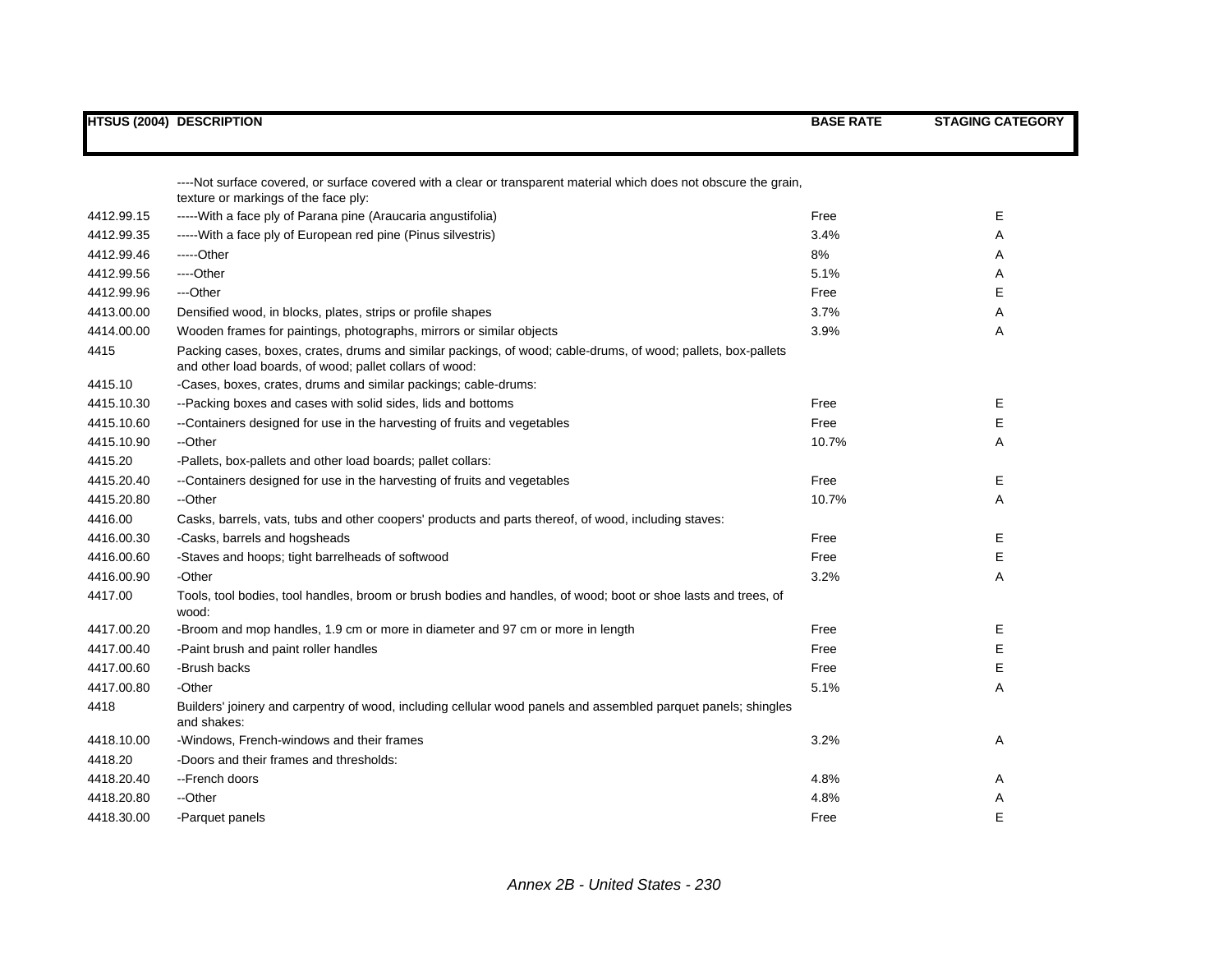|            | HTSUS (2004) DESCRIPTION                                                                                                                                                                                        | <b>BASE RATE</b> | <b>STAGING CATEGORY</b> |
|------------|-----------------------------------------------------------------------------------------------------------------------------------------------------------------------------------------------------------------|------------------|-------------------------|
|            |                                                                                                                                                                                                                 |                  |                         |
| 4418.40.00 | -Formwork (shuttering) for concrete constructional work                                                                                                                                                         | 3.2%             | Α                       |
| 4418.50.00 | -Shingles and shakes                                                                                                                                                                                            | Free             | Е                       |
| 4418.90    | -Other:                                                                                                                                                                                                         |                  |                         |
| 4418.90.20 | --Edge-glued lumber                                                                                                                                                                                             | Free             | Е                       |
| 4418.90.45 | --Other                                                                                                                                                                                                         | 3.2%             | Α                       |
| 4419.00    | Tableware and kitchenware, of wood:                                                                                                                                                                             |                  |                         |
| 4419.00.40 | -Forks and spoons                                                                                                                                                                                               | 5.3%             | Α                       |
| 4419.00.80 | -Other                                                                                                                                                                                                          | 3.2%             | Α                       |
| 4420       | Wood marquetry and inlaid wood; caskets and cases for jewelry or cutlery and similar articles, of wood; statuettes<br>and other ornaments, of wood; wooden articles of furniture not falling within chapter 94: |                  |                         |
| 4420.10.00 | -Statuettes and other ornaments, of wood                                                                                                                                                                        | 3.2%             | Α                       |
| 4420.90    | -Other:                                                                                                                                                                                                         |                  |                         |
|            | --Jewelry boxes, silverware chests, cigar and cigarette boxes, microscope cases, tool or utensil cases and similar<br>boxes, cases and chests, all the foregoing of wood:                                       |                  |                         |
| 4420.90.20 | --- Cigar and cigarette boxes                                                                                                                                                                                   | Free             | Е                       |
|            | ---Other:                                                                                                                                                                                                       |                  |                         |
| 4420.90.45 | ----Not lined with textile fabrics                                                                                                                                                                              | 4.3%             | Α                       |
| 4420.90.65 | ----Lined with textile fabrics                                                                                                                                                                                  | Free             | Е                       |
| 4420.90.80 | --Other                                                                                                                                                                                                         | 3.2%             | Α                       |
| 4421       | Other articles of wood:                                                                                                                                                                                         |                  |                         |
| 4421.10.00 | -Clothes hangers                                                                                                                                                                                                | 3.2%             | Α                       |
| 4421.90    | -Other:                                                                                                                                                                                                         |                  |                         |
|            | --Wood dowel pins:                                                                                                                                                                                              |                  |                         |
|            | --- Plain:                                                                                                                                                                                                      |                  |                         |
| 4421.90.10 | ----Coniferous                                                                                                                                                                                                  | Free             | Е                       |
| 4421.90.15 | ----Other                                                                                                                                                                                                       | Free             | Е                       |
| 4421.90.20 | ---Sanded, grooved or otherwise advanced in condition                                                                                                                                                           | 4.9%             | A                       |
|            | --Wood blinds, shutters, screens and shades, all the foregoing with or without their hardware:                                                                                                                  |                  |                         |
| 4421.90.30 | ---Consisting of wooden frames in the center of which are fixed louver boards or slats, with or without their<br>hardware                                                                                       | 10.7%            | Α                       |
| 4421.90.40 | ---Other                                                                                                                                                                                                        | 5.1%             | Α                       |
|            | --Toothpicks, skewers, candy sticks, ice cream sticks, tongue depressors, drink mixers and similar small wares:                                                                                                 |                  |                         |
| 4421.90.50 | ---Toothpicks                                                                                                                                                                                                   | Free             | E                       |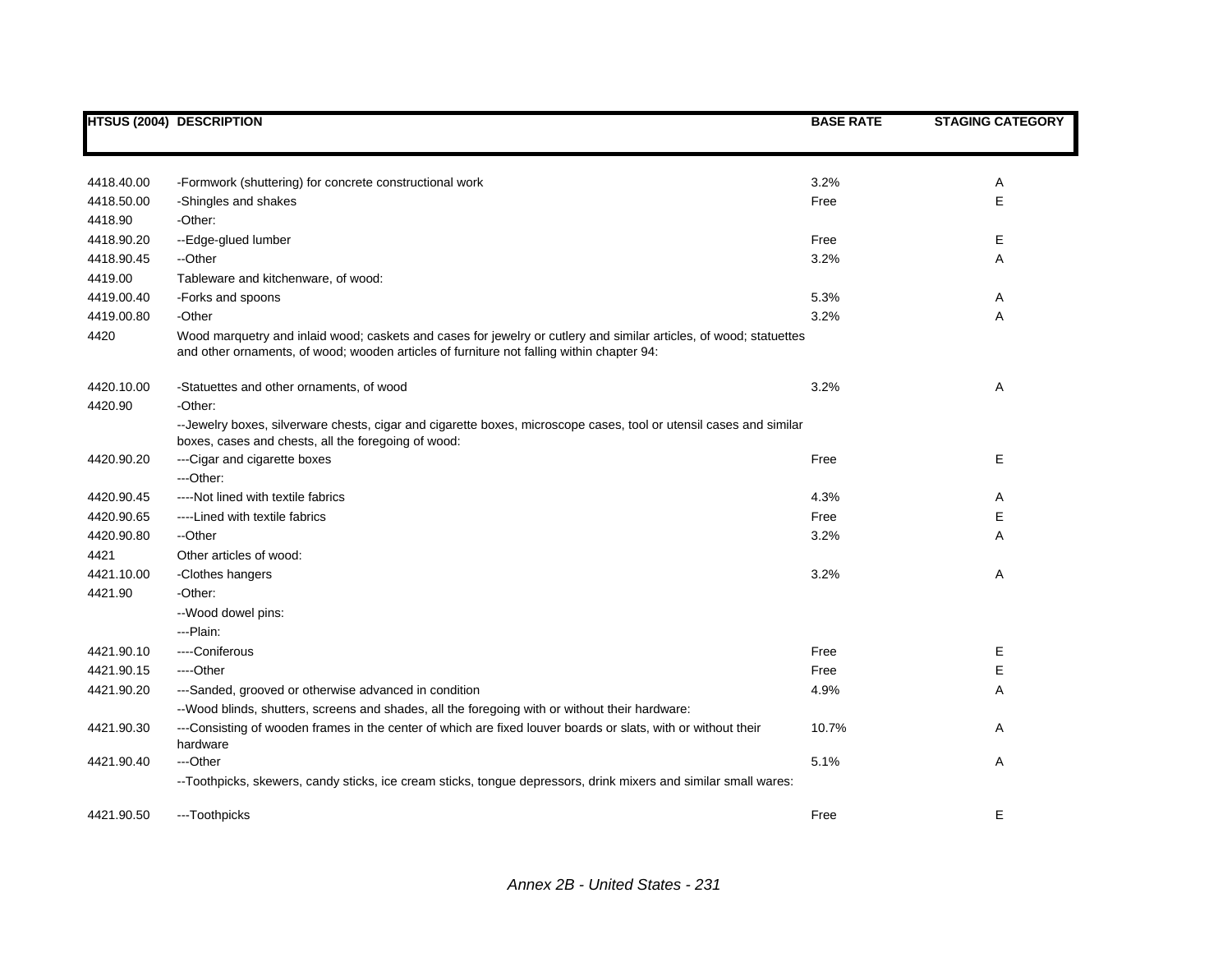|            | <b>HTSUS (2004) DESCRIPTION</b>                                                                                                                                         | <b>BASE RATE</b> | <b>STAGING CATEGORY</b> |
|------------|-------------------------------------------------------------------------------------------------------------------------------------------------------------------------|------------------|-------------------------|
|            |                                                                                                                                                                         |                  |                         |
| 4421.90.60 | ---Other                                                                                                                                                                | 5.1%             | Α                       |
| 4421.90.70 | --Pickets, palings, posts and rails, the foregoing which are sawn; assembled fence sections                                                                             | Free             | E                       |
|            | --Clothespins:                                                                                                                                                          |                  |                         |
| 4421.90.80 | ---Spring-type                                                                                                                                                          | 6.5 cents/gross  | Е                       |
| 4421.90.85 | ---Other                                                                                                                                                                | 4.8%             | Α                       |
| 4421.90.88 | --Canoe paddles                                                                                                                                                         | Free             | E                       |
|            | --Other:                                                                                                                                                                |                  |                         |
| 4421.90.93 | ---Theatrical, ballet, and operatic scenery and properties, including sets                                                                                              | Free             | Е                       |
| 4421.90.97 | ---Other                                                                                                                                                                | 3.3%             | Α                       |
| 4501       | Natural cork, raw or simply prepared; waste cork; crushed, granulated or ground cork:                                                                                   |                  |                         |
| 4501.10.00 | -Natural cork, raw or simply prepared                                                                                                                                   | Free             | Е                       |
| 4501.90    | -Other:                                                                                                                                                                 |                  |                         |
| 4501.90.20 | --Waste cork                                                                                                                                                            | Free             | Е                       |
| 4501.90.40 | --Crushed, granulated or ground cork                                                                                                                                    | Free             | Е                       |
| 4502.00.00 | Natural cork, debacked or roughly squared, or in rectangular (including square) blocks, plates, sheets or strip<br>(including sharp-edged blanks for corks or stoppers) | Free             | E                       |
| 4503       | Articles of natural cork:                                                                                                                                               |                  |                         |
| 4503.10    | -Corks and stoppers:                                                                                                                                                    |                  |                         |
|            | --Tapered and of a thickness (or length) greater than the maximum diameter:                                                                                             |                  |                         |
| 4503.10.20 | --- With maximum diameter not over 19 mm                                                                                                                                | Free             | E                       |
|            | ---Other:                                                                                                                                                               |                  |                         |
| 4503.10.30 | ----Wholly of cork, of a thickness (or length) greater than the maximum diameter                                                                                        | Free             | Е                       |
| 4503.10.40 | ----Other                                                                                                                                                               | Free             | Е                       |
| 4503.10.60 | --Other                                                                                                                                                                 | Free             | E                       |
| 4503.90    | -Other:                                                                                                                                                                 |                  |                         |
| 4503.90.20 | --Disks, wafers and washers                                                                                                                                             | Free             | Е                       |
| 4503.90.40 | --Wallcoverings, backed with paper or otherwise reinforced                                                                                                              | Free             | E                       |
| 4503.90.60 | --Other                                                                                                                                                                 | 14%              | $\mathsf C$             |
| 4504       | Agglomerated cork (with or without a binding substance) and articles of agglomerated cork:                                                                              |                  |                         |
| 4504.10    | -Blocks, plates, sheets and strip; tiles of any shape; solid cylinders, including disks:                                                                                |                  |                         |
| 4504.10.10 | --Vulcanized sheets and slabs wholly of ground or pulverized cork and rubber                                                                                            | Free             | E                       |
| 4504.10.20 | -- Insulation, coated or not coated, of compressed cork                                                                                                                 | Free             | E                       |
| 4504.10.30 | -- Floor coverings                                                                                                                                                      | Free             | E                       |
| 4504.10.40 | --Wallcoverings, backed with paper or otherwise reinforced                                                                                                              | Free             | E                       |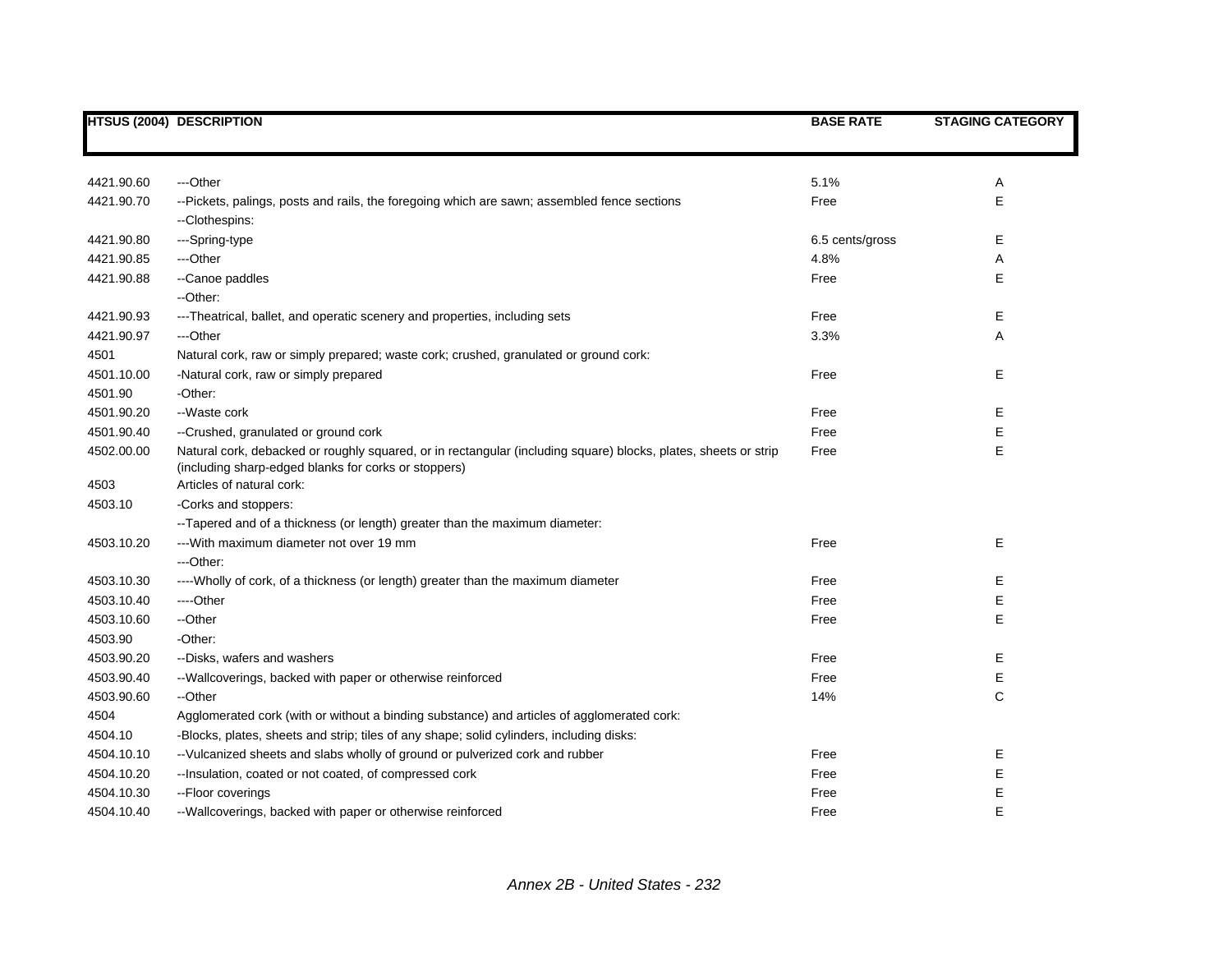|            | <b>HTSUS (2004) DESCRIPTION</b>                                                                                                                                                                                                                                                                                 | <b>BASE RATE</b> | <b>STAGING CATEGORY</b> |
|------------|-----------------------------------------------------------------------------------------------------------------------------------------------------------------------------------------------------------------------------------------------------------------------------------------------------------------|------------------|-------------------------|
|            |                                                                                                                                                                                                                                                                                                                 |                  |                         |
|            | --Corks, stoppers, disks, wafers and washers:                                                                                                                                                                                                                                                                   |                  |                         |
|            |                                                                                                                                                                                                                                                                                                                 |                  |                         |
| 4504.10.45 | ---Stoppers, not tapered, wholly of cork, of a thickness (or length) greater than the maximum diameter                                                                                                                                                                                                          | Free             | Е                       |
| 4504.10.47 | ---Other                                                                                                                                                                                                                                                                                                        | Free             | Е                       |
| 4504.10.50 | --Other                                                                                                                                                                                                                                                                                                         | Free             | Ε                       |
| 4504.90.00 | -Other                                                                                                                                                                                                                                                                                                          | Free             | E                       |
| 4601       | Plaits and similar products of plaiting materials, whether or not assembled into strips; plaiting materials, plaits and<br>similar products of plaiting materials, bound together in parallel strands or woven, in sheet form, whether or not<br>being finished articles (for example, mats, matting, screens): |                  |                         |
| 4601.20    | -Mats, matting and screens of vegetable materials:                                                                                                                                                                                                                                                              |                  |                         |
| 4601.20.20 | --Rattan webbing                                                                                                                                                                                                                                                                                                | Free             | E                       |
|            | --Other woven or partly assembled materials:                                                                                                                                                                                                                                                                    |                  |                         |
| 4601.20.40 | --- Of one or more of the materials bamboo, rattan or willow                                                                                                                                                                                                                                                    | 3.3%             | Α                       |
| 4601.20.60 | ---Other                                                                                                                                                                                                                                                                                                        | 4.8%             | Α                       |
|            | --Other:                                                                                                                                                                                                                                                                                                        |                  |                         |
| 4601.20.80 | ---Floor coverings                                                                                                                                                                                                                                                                                              | Free             | Е                       |
| 4601.20.90 | ---Other                                                                                                                                                                                                                                                                                                        | 8%               | A                       |
|            | -Other:                                                                                                                                                                                                                                                                                                         |                  |                         |
| 4601.91    | -- Of vegetable materials:                                                                                                                                                                                                                                                                                      |                  |                         |
| 4601.91.05 | ---Plaits and similar products of plaiting materials, whether or not assembled into strips                                                                                                                                                                                                                      | 2.7%             | Α                       |
|            | ---Other:                                                                                                                                                                                                                                                                                                       |                  |                         |
| 4601.91.20 | ---- Of one or more of the materials bamboo, rattan, willow or wood                                                                                                                                                                                                                                             | 6.6%             | Α                       |
| 4601.91.40 | ----Other                                                                                                                                                                                                                                                                                                       | Free             | Е                       |
| 4601.99    | --Other:                                                                                                                                                                                                                                                                                                        |                  |                         |
| 4601.99.05 | ---Plaits and similar products of plaiting materials, whether or not assembled into strips                                                                                                                                                                                                                      | 2.7%             | Α                       |
| 4601.99.90 | ---Other                                                                                                                                                                                                                                                                                                        | 3.3%             | Α                       |
| 4602       | Basketwork, wickerwork and other articles, made directly to shape from plaiting materials or made up from<br>articles of heading 4601; articles of loofah:                                                                                                                                                      |                  |                         |
| 4602.10    | -Of vegetable materials:                                                                                                                                                                                                                                                                                        |                  |                         |
| 4602.10.05 | --Fishing baskets or creels                                                                                                                                                                                                                                                                                     | 5%               | Α                       |
|            | --Other baskets and bags, whether or not lined:                                                                                                                                                                                                                                                                 |                  |                         |
|            | ---Of bamboo:                                                                                                                                                                                                                                                                                                   |                  |                         |
| 4602.10.07 | ----Wickerwork                                                                                                                                                                                                                                                                                                  | Free             | Е                       |
| 4602.10.09 | ---Other                                                                                                                                                                                                                                                                                                        | 10%              | Α                       |
| 4602.10.12 | ---Of willow                                                                                                                                                                                                                                                                                                    | 5.8%             | A                       |
|            | ---Of rattan or of palm leaf:                                                                                                                                                                                                                                                                                   |                  |                         |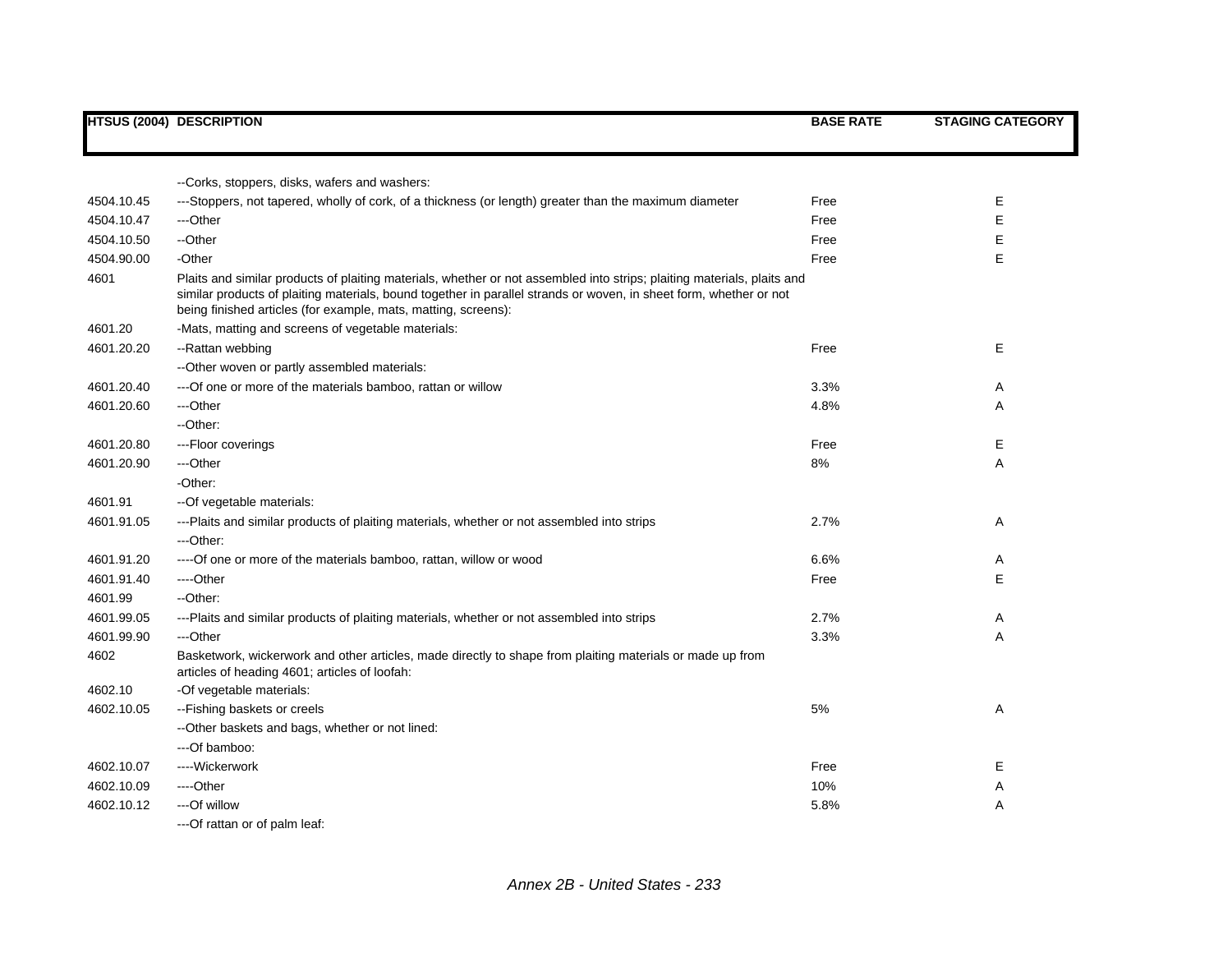|            | <b>HTSUS (2004) DESCRIPTION</b>                                          | <b>BASE RATE</b> | <b>STAGING CATEGORY</b> |
|------------|--------------------------------------------------------------------------|------------------|-------------------------|
|            |                                                                          |                  |                         |
| 4602.10.14 | ----Wickerwork                                                           | Free             | Е                       |
| 4602.10.16 | ----Other                                                                | 5%               | Α                       |
|            | ---Other:                                                                |                  |                         |
| 4602.10.17 | ----Wickerwork                                                           | Free             | Е                       |
| 4602.10.18 | ----Other                                                                | 4.5%             | A                       |
|            | --Luggage, handbags and flatgoods, whether or not lined:                 |                  |                         |
| 4602.10.21 | ---Of bamboo                                                             | 6.2%             | Α                       |
| 4602.10.22 | --- Of willow                                                            | 5.8%             | А                       |
|            | --- Of rattan or of palm leaf:                                           |                  |                         |
| 4602.10.23 | ---- Articles of a kind normally carried in the pocket or in the handbag | 9%               | Α                       |
| 4602.10.25 | ----Other                                                                | 18%              | Α                       |
| 4602.10.29 | ---Other                                                                 | 5.3%             | Α                       |
|            | --Other:                                                                 |                  |                         |
|            | --- Of one or more of the materials bamboo, rattan, willow or wood:      |                  |                         |
| 4602.10.35 | ----Wickerwork                                                           | Free             | Е                       |
| 4602.10.45 | ----Other                                                                | 6.6%             | A                       |
|            | ---Other:                                                                |                  |                         |
| 4602.10.60 | ----Wickerwork                                                           | Free             | Е                       |
| 4602.10.80 | ----Other                                                                | 2.3%             | Α                       |
| 4602.90.00 | -Other                                                                   | 3.5%             | Α                       |
| 4701.00.00 | Mechanical woodpulp                                                      | Free             | Е                       |
| 4702.00.00 | Chemical woodpulp, dissolving grades                                     | Free             | E                       |
| 4703       | Chemical woodpulp, soda or sulfate, other than dissolving grades:        |                  |                         |
|            | -Unbleached:                                                             |                  |                         |
| 4703.11.00 | --Coniferous                                                             | Free             | Е                       |
| 4703.19.00 | --Nonconiferous                                                          | Free             | E                       |
|            | -Semibleached or bleached:                                               |                  |                         |
| 4703.21.00 | --Coniferous                                                             | Free             | Е                       |
| 4703.29.00 | --Nonconiferous                                                          | Free             | E                       |
| 4704       | Chemical woodpulp, sulfite, other than dissolving grades:                |                  |                         |
|            | -Unbleached:                                                             |                  |                         |
| 4704.11.00 | --Coniferous                                                             | Free             | Е                       |
| 4704.19.00 | --Nonconiferous                                                          | Free             | E                       |
|            | -Semibleached or bleached:                                               |                  |                         |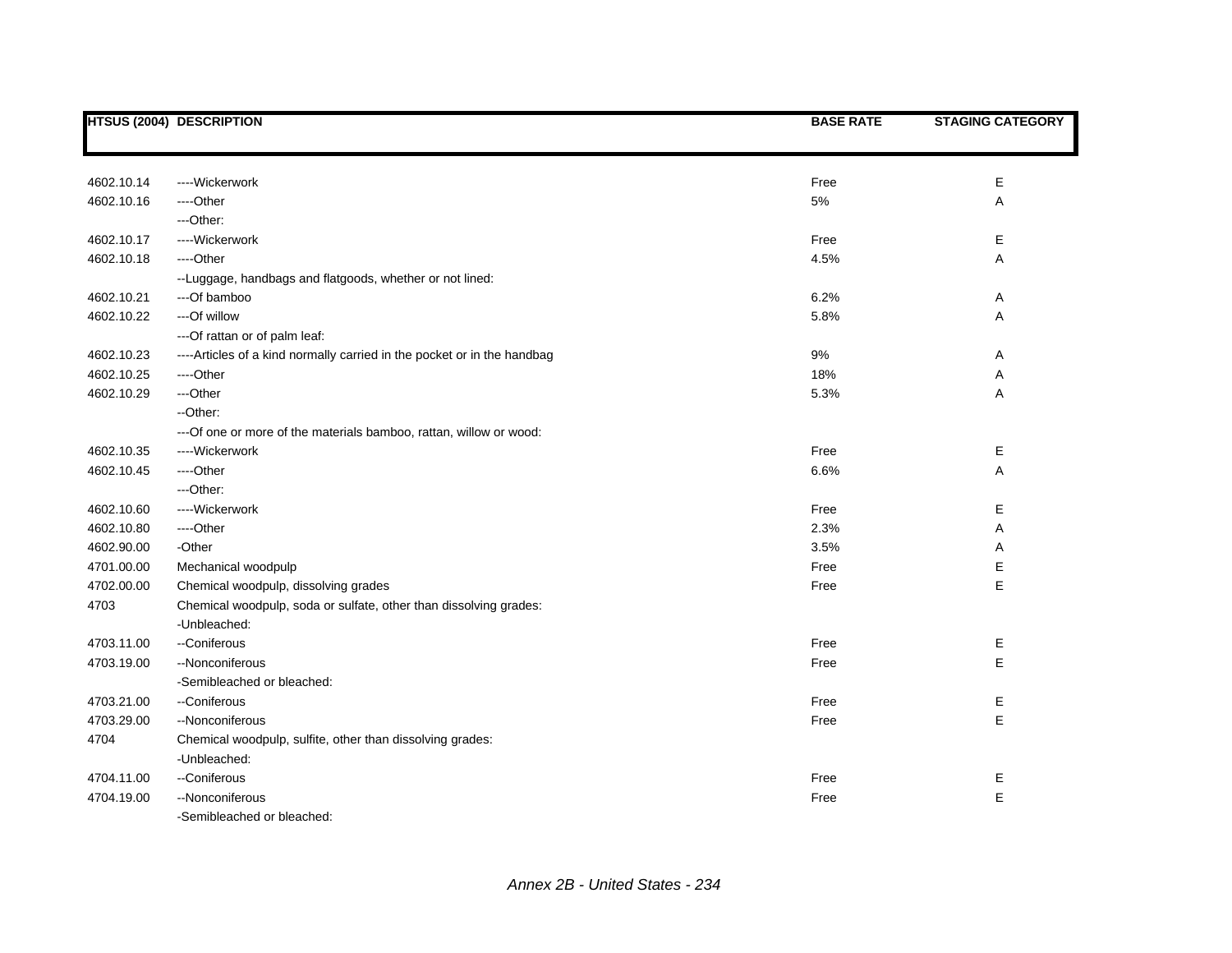|            | HTSUS (2004) DESCRIPTION                                                                                                                                                                                                                                                                            | <b>BASE RATE</b> | <b>STAGING CATEGORY</b> |
|------------|-----------------------------------------------------------------------------------------------------------------------------------------------------------------------------------------------------------------------------------------------------------------------------------------------------|------------------|-------------------------|
|            |                                                                                                                                                                                                                                                                                                     |                  |                         |
|            |                                                                                                                                                                                                                                                                                                     |                  |                         |
| 4704.21.00 | --Coniferous                                                                                                                                                                                                                                                                                        | Free             | Е                       |
| 4704.29.00 | --Nonconiferous                                                                                                                                                                                                                                                                                     | Free             | E                       |
| 4705.00.00 | Wood pulp obtained by a combination of mechanical and chemical pulping processes                                                                                                                                                                                                                    | Free             | E                       |
| 4706       | Pulps of fibers derived from recovered (waste and scrap) paper or paperboard or of other fibrous cellulosic<br>material:                                                                                                                                                                            |                  |                         |
| 4706.10.00 | -Cotton linters pulp                                                                                                                                                                                                                                                                                | Free             | Е                       |
| 4706.20.00 | -Pulps of fibers derived from recovered (waste and scrap) paper or paperboard                                                                                                                                                                                                                       | Free             | E                       |
|            | -Other:                                                                                                                                                                                                                                                                                             |                  |                         |
| 4706.91.00 | - Mechanical                                                                                                                                                                                                                                                                                        | Free             | Е                       |
| 4706.92.00 | --Chemical                                                                                                                                                                                                                                                                                          | Free             | E                       |
| 4706.93.00 | --Semichemical                                                                                                                                                                                                                                                                                      | Free             | E                       |
| 4707       | Recovered (waste and scrap) paper and paperboard:                                                                                                                                                                                                                                                   |                  |                         |
| 4707.10.00 | -Unbleached kraft paper or paperboard or corrugated paper or paperboard                                                                                                                                                                                                                             | Free             | E                       |
| 4707.20.00 | -Other paper or paperboard, made mainly of bleached chemical pulp, not colored in the mass                                                                                                                                                                                                          | Free             | E                       |
| 4707.30.00 | -Paper or paperboard made mainly of mechanical pulp (for example, newspapers, journals and similar printed<br>matter)                                                                                                                                                                               | Free             | E                       |
| 4707.90.00 | -Other, including unsorted waste and scrap                                                                                                                                                                                                                                                          | Free             | Е                       |
| 4801.00.00 | Newsprint, in rolls or sheets                                                                                                                                                                                                                                                                       | Free             | E                       |
| 4802       | Uncoated paper and paperboard, of a kind used for writing, printing or other graphic purposes, and non perforated<br>punch-cards and punch tape paper, in rolls or rectangular (including square) sheets, of any size, other than paper<br>of heading 4801 or 4803; hand-made paper and paperboard: |                  |                         |
| 4802.10.00 | -Handmade paper and paperboard                                                                                                                                                                                                                                                                      | Free             | Е                       |
| 4802.20    | -Paper and paperboard of a kind used as a base for photo-sensitive, heat-sensitive or electro-sensitive paper or<br>paperboard:                                                                                                                                                                     |                  |                         |
| 4802.20.10 | --In strips or rolls of a width exceeding 15 cm or in rectangular (including square) sheets with one side exceeding<br>36 cm and the other side exceeding 15 cm in the unfolded state                                                                                                               | Free             | E                       |
|            | --Other:                                                                                                                                                                                                                                                                                            |                  |                         |
| 4802.20.20 | ---Basic paper to be sensitized for use in photography                                                                                                                                                                                                                                              | Free             | Е                       |
| 4802.20.40 | ---Other                                                                                                                                                                                                                                                                                            | Free             | E                       |
| 4802.30    | -Carbonizing base paper:                                                                                                                                                                                                                                                                            |                  |                         |
|            | --In strips or rolls of a width exceeding 15 cm or in rectangular (including square) sheets with one side exceeding<br>36 cm and the other side exceeding 15 cm in the unfolded state:                                                                                                              |                  |                         |
| 4802.30.50 | ---Weighing not over 15 g/m <sup>2</sup>                                                                                                                                                                                                                                                            | Free             | Е                       |
| 4802.30.60 | ---Weighing over 15 g/m <sup>2</sup>                                                                                                                                                                                                                                                                | Free             | E                       |
| 4802.30.70 | --Other                                                                                                                                                                                                                                                                                             | Free             | E                       |
| 4802.40.00 | -Wallpaper base (hanging paper)                                                                                                                                                                                                                                                                     | Free             | E                       |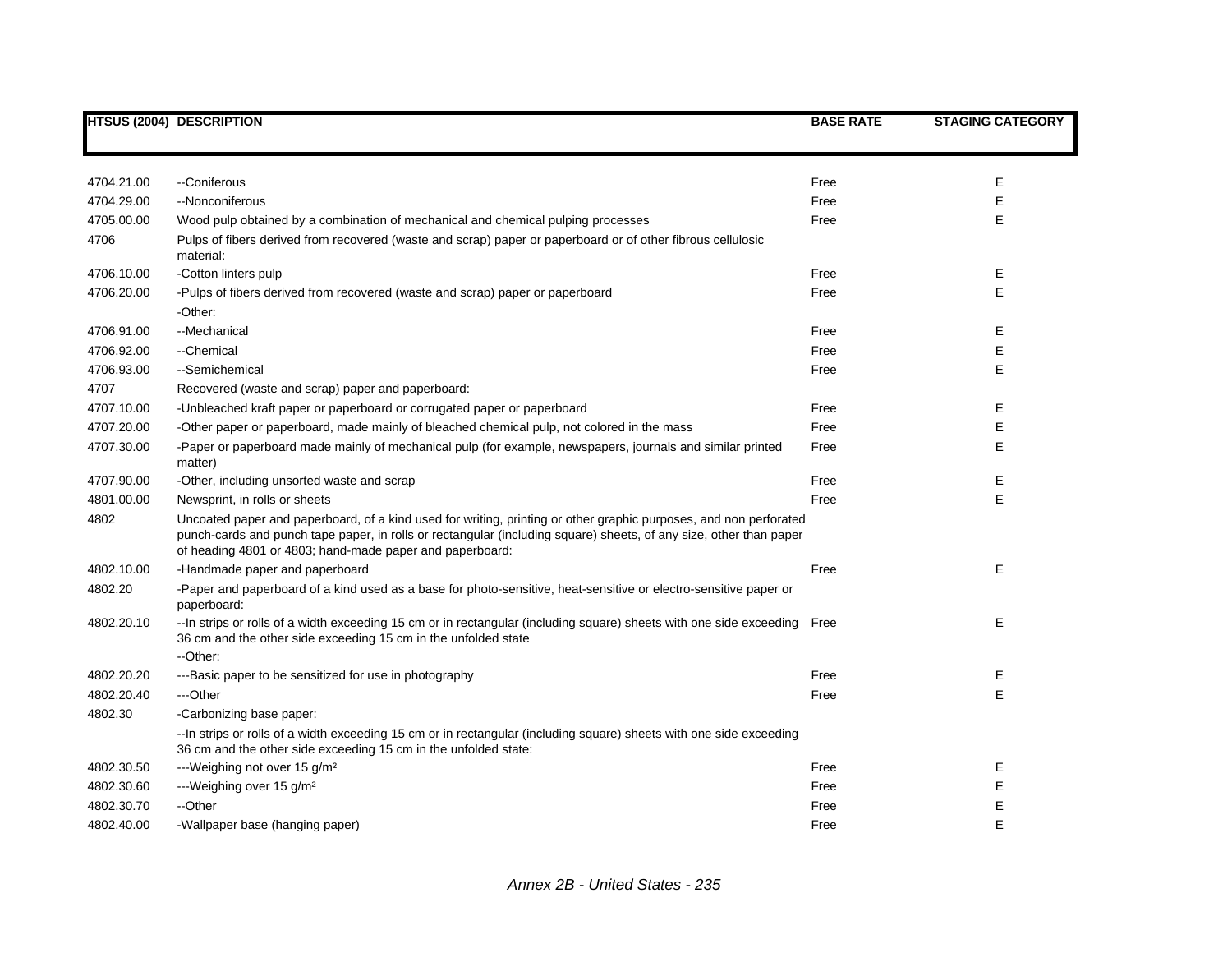|            | -Other paper and paperboard, not containing fibers obtained by a mechanical or chemi-mechanical process or of<br>which not more than 10 percent by weight of the total fiber content consists of such fibers: |      |             |
|------------|---------------------------------------------------------------------------------------------------------------------------------------------------------------------------------------------------------------|------|-------------|
| 4802.54    | --Weighing less than 40 g/m <sup>2</sup> :                                                                                                                                                                    |      |             |
|            | --- In strips or rolls of a width exceeding 15 cm or in rectangular (including square) sheets with one side exceeding<br>36 cm and the other side exceeding 15 cm in the unfolded state:                      |      |             |
| 4802.54.10 | ----Writing paper                                                                                                                                                                                             | Free | Е           |
| 4802.54.20 | ----India and bible paper                                                                                                                                                                                     | Free | $\mathsf E$ |
| 4802.54.30 | ----Other                                                                                                                                                                                                     | Free | E.          |
|            | ---Other:                                                                                                                                                                                                     |      |             |
| 4802.54.50 | ----Basic paper to be sensitized for use in photography                                                                                                                                                       | Free | Е           |
| 4802.54.60 | ----Other                                                                                                                                                                                                     | Free | E           |
| 4802.55    | --Weighing 40 g/m <sup>2</sup> or more but not more than 150 g/m <sup>2</sup> , in rolls:                                                                                                                     |      |             |
|            | --- Of a width exceeding 15 cm:                                                                                                                                                                               |      |             |
| 4802.55.10 | ----Writing and cover paper                                                                                                                                                                                   | Free | Е           |
| 4802.55.20 | ----Drawing paper                                                                                                                                                                                             | Free | Е           |
| 4802.55.30 | ---- India and bible paper                                                                                                                                                                                    | Free | Е           |
| 4802.55.40 | ----Other                                                                                                                                                                                                     | Free | E           |
|            | ---Other:                                                                                                                                                                                                     |      |             |
| 4802.55.60 | ----Basic paper to be sensitized for use in photography                                                                                                                                                       | Free | Е           |
| 4802.55.70 | ----Other                                                                                                                                                                                                     | Free | E           |
| 4802.56    | --Weighing 40 g/m <sup>2</sup> or more but not more than 150 g/m <sup>2</sup> , in sheets with one side not exceeding 435 mm and the<br>other side not exceeding 297 mm in the unfolded state:                |      |             |
|            | ---With one side exceeding 360 mm and the other side exceeding 150 mm in the unfolded state:                                                                                                                  |      |             |
| 4802.56.10 | ----Writing and cover paper                                                                                                                                                                                   | Free | Е           |
| 4802.56.20 | ----Drawing paper                                                                                                                                                                                             | Free | Е           |
| 4802.56.30 | ---- India and bible paper                                                                                                                                                                                    | Free | Е           |
| 4802.56.40 | ----Other                                                                                                                                                                                                     | Free | E           |
|            | ---Other:                                                                                                                                                                                                     |      |             |
| 4802.56.60 | ----Basic paper to be sensitized for use in photography                                                                                                                                                       | Free | Е           |
| 4802.56.70 | ----Other                                                                                                                                                                                                     | Free | E           |
| 4802.57    | --Other, weighing 40 g/m <sup>2</sup> or more but not more than 150 g/m <sup>2</sup> :                                                                                                                        |      |             |
| 4802.57.10 | ---Writing and cover paper                                                                                                                                                                                    | Free | Е           |
| 4802.57.20 | ---Drawing paper                                                                                                                                                                                              | Free | Е           |
| 4802.57.30 | ---India and bible paper                                                                                                                                                                                      | Free | E           |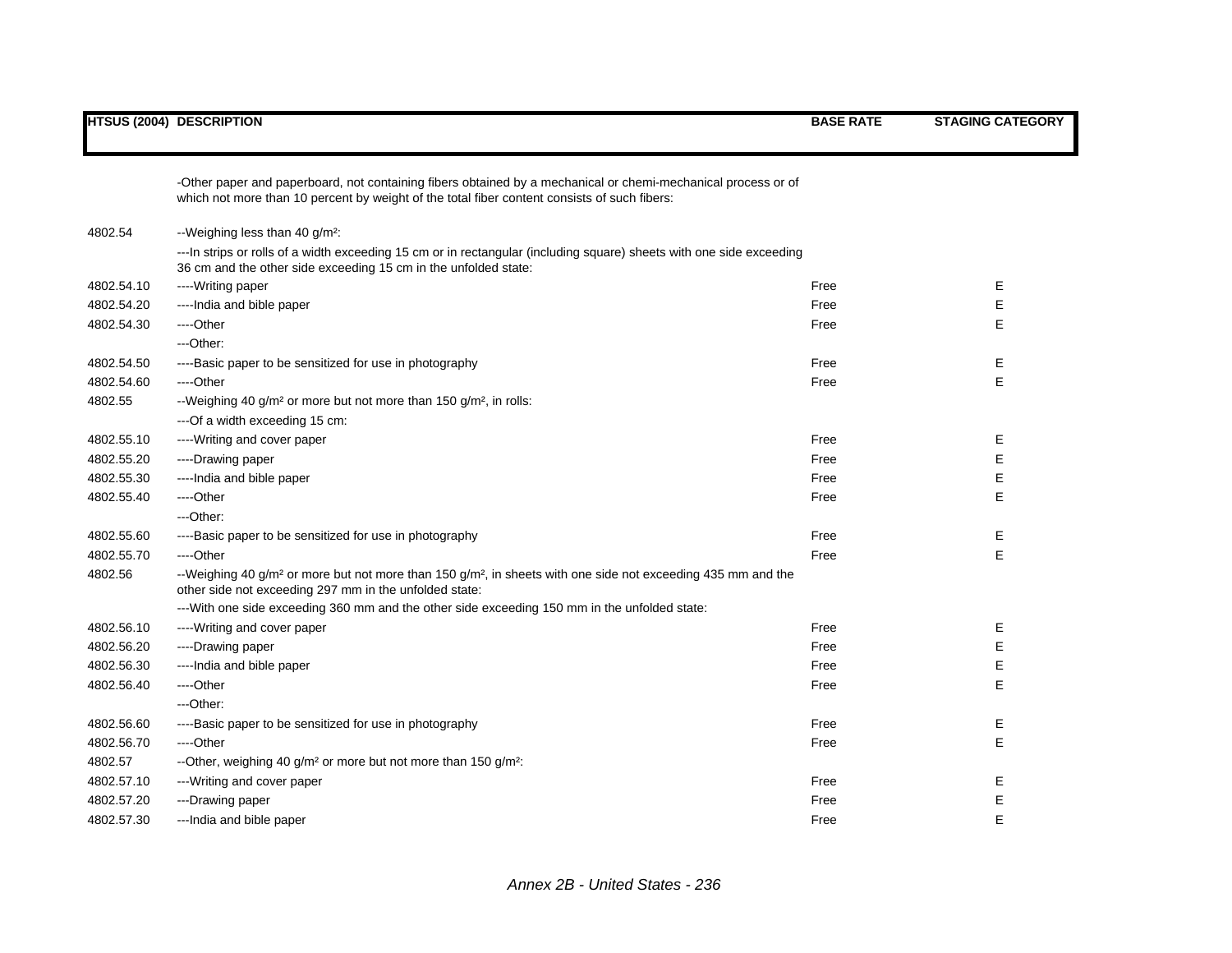|            | <b>HTSUS (2004) DESCRIPTION</b>                                                                                                                                                                                                                                                                           | <b>BASE RATE</b> | <b>STAGING CATEGORY</b> |
|------------|-----------------------------------------------------------------------------------------------------------------------------------------------------------------------------------------------------------------------------------------------------------------------------------------------------------|------------------|-------------------------|
|            |                                                                                                                                                                                                                                                                                                           |                  |                         |
| 4802.57.40 | ---Other                                                                                                                                                                                                                                                                                                  | Free             | Е                       |
| 4802.58    | --Weighing more than 150 g/m <sup>2</sup> :                                                                                                                                                                                                                                                               |                  |                         |
|            | --- In strips or rolls of a width exceeding 15 cm or in rectangular (including square) sheets with one side exceeding                                                                                                                                                                                     |                  |                         |
|            | 36 cm and the other side exceeding 15 cm in the unfolded state:                                                                                                                                                                                                                                           |                  |                         |
| 4802.58.10 | ---- Writing and cover paper                                                                                                                                                                                                                                                                              | Free             | Ε                       |
| 4802.58.20 | ----Other                                                                                                                                                                                                                                                                                                 | Free             | E                       |
|            | ---Other:                                                                                                                                                                                                                                                                                                 |                  |                         |
| 4802.58.50 | ----Basic paper to be sensitized for use in photography                                                                                                                                                                                                                                                   | Free             | Е                       |
| 4802.58.60 | ----Other                                                                                                                                                                                                                                                                                                 | Free             | E                       |
|            | -Other paper and paperboard, of which more than 10 percent by weight of the total fiber content consists of fibers<br>obtained by a mechanical or chemi-mechanical process:                                                                                                                               |                  |                         |
| 4802.61    | -- In rolls:                                                                                                                                                                                                                                                                                              |                  |                         |
|            | --- Of a width exceeding 15 cm:                                                                                                                                                                                                                                                                           |                  |                         |
| 4802.61.10 | ----Writing and cover paper                                                                                                                                                                                                                                                                               | Free             | Е                       |
| 4802.61.20 | ----Drawing paper                                                                                                                                                                                                                                                                                         | Free             | Ε                       |
| 4802.61.30 | ----Other                                                                                                                                                                                                                                                                                                 | Free             | E                       |
|            | ---Other:                                                                                                                                                                                                                                                                                                 |                  |                         |
| 4802.61.50 | ----Basic paper to be sensitized for use in photography                                                                                                                                                                                                                                                   | Free             | Е                       |
| 4802.61.60 | ----Other                                                                                                                                                                                                                                                                                                 | Free             | E                       |
| 4802.62    | -- In sheets with one side not exceeding 435 mm and the other side not exceeding 297 mm in the unfolded state:                                                                                                                                                                                            |                  |                         |
|            | ---With one side exceeding 360 mm and the other side exceeding 150 mm in the unfolded state:                                                                                                                                                                                                              |                  |                         |
| 4802.62.10 | ---- Writing and cover paper                                                                                                                                                                                                                                                                              | Free             | Е                       |
| 4802.62.20 | ----Drawing paper                                                                                                                                                                                                                                                                                         | Free             | Е                       |
| 4802.62.30 | ----Other                                                                                                                                                                                                                                                                                                 | Free             | E                       |
|            | ---Other:                                                                                                                                                                                                                                                                                                 |                  |                         |
| 4802.62.50 | ----Basic paper to be sensitized for use in photography                                                                                                                                                                                                                                                   | Free             | E.                      |
| 4802.62.60 | ---Other                                                                                                                                                                                                                                                                                                  | Free             | E                       |
| 4802.69    | --Other:                                                                                                                                                                                                                                                                                                  |                  |                         |
| 4802.69.10 | --- Writing and cover paper                                                                                                                                                                                                                                                                               | Free             | Е                       |
| 4802.69.20 | ---Drawing paper                                                                                                                                                                                                                                                                                          | Free             | E                       |
| 4802.69.30 | ---Other                                                                                                                                                                                                                                                                                                  | Free             | E                       |
| 4803.00    | Toilet or facial tissue stock, towel or napkin stock and similar paper of a kind used for household or sanitary<br>purposes, cellulose wadding and webs of cellulose fibers, whether or not creped, crinkled, embossed, perforated,<br>surface-colored, surface decorated or printed, in rolls or sheets: |                  |                         |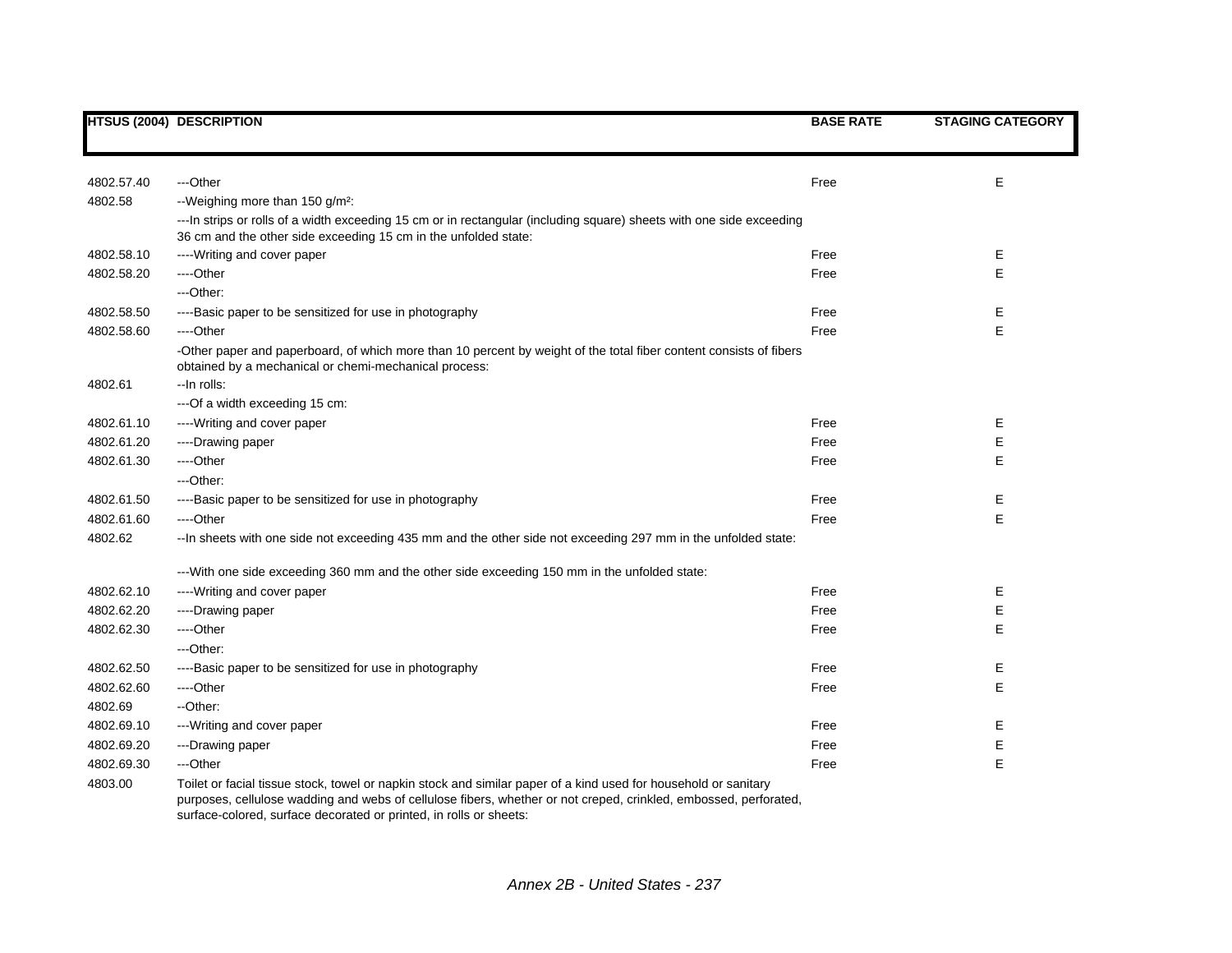|            | <b>HTSUS (2004) DESCRIPTION</b>                                                                                                                                           | <b>BASE RATE</b> | <b>STAGING CATEGORY</b> |
|------------|---------------------------------------------------------------------------------------------------------------------------------------------------------------------------|------------------|-------------------------|
|            |                                                                                                                                                                           |                  |                         |
| 4803.00.20 | -Cellulose wadding                                                                                                                                                        | Free             | E                       |
| 4803.00.40 | -Other                                                                                                                                                                    | Free             | E                       |
| 4804       | Uncoated kraft paper and paperboard, in rolls or sheets, other than that of heading 4802 or 4803:                                                                         |                  |                         |
|            | -Kraftliner:                                                                                                                                                              |                  |                         |
| 4804.11.00 | -- Unbleached                                                                                                                                                             | Free             | Е                       |
| 4804.19.00 | --Other                                                                                                                                                                   | Free             | E                       |
|            | -Sack kraft paper:                                                                                                                                                        |                  |                         |
| 4804.21.00 | --Unbleached                                                                                                                                                              | Free             | Ε                       |
| 4804.29.00 | --Other                                                                                                                                                                   | Free             | E                       |
|            | -Other kraft paper and paperboard weighing 150 g/m2 or less:                                                                                                              |                  |                         |
| 4804.31    | --Unbleached:                                                                                                                                                             |                  |                         |
|            | ---Condenser paper:                                                                                                                                                       |                  |                         |
| 4804.31.10 | ----Weighing over 15 g/m2 but not over 30 g/m2                                                                                                                            | Free             | Ε                       |
| 4804.31.20 | ----Other                                                                                                                                                                 | Free             | Е                       |
| 4804.31.40 | --- Wrapping paper                                                                                                                                                        | Free             | Е                       |
| 4804.31.60 | ---Other                                                                                                                                                                  | Free             | E                       |
| 4804.39    | --Other:                                                                                                                                                                  |                  |                         |
| 4804.39.20 | ---Condenser paper                                                                                                                                                        | Free             | Е                       |
| 4804.39.40 | ---Wrapping paper                                                                                                                                                         | Free             | Ε                       |
| 4804.39.60 | ---Other                                                                                                                                                                  | Free             | $\mathsf E$             |
|            | -Other kraft paper and paperboard weighing more than 150 g/m2 but less than 225 g/m2:                                                                                     |                  |                         |
| 4804.41    | --Unbleached:                                                                                                                                                             |                  |                         |
| 4804.41.20 | ---Wrapping paper                                                                                                                                                         | Free             | Ε                       |
| 4804.41.40 | ---Other                                                                                                                                                                  | Free             | Ε                       |
| 4804.42.00 | --Bleached uniformly throughout the mass and of which more than 95 percent by weight of the total fiber content<br>consists of wood fibers obtained by a chemical process | Free             | E                       |
| 4804.49.00 | --Other                                                                                                                                                                   | Free             | Ε                       |
|            | -Other kraft paper and paperboard weighing 225 g/m2 or more:                                                                                                              |                  |                         |
| 4804.51.00 | -- Unbleached                                                                                                                                                             | Free             | Ε                       |
| 4804.52.00 | --Bleached uniformly throughout the mass and of which more than 95 percent by weight of the total fiber content<br>consists of wood fibers obtained by a chemical process | Free             | E                       |
| 4804.59.00 | --Other                                                                                                                                                                   | Free             | Е                       |
| 4805       | Other uncoated paper and paperboard, in rolls or sheets, not further worked or processed than as specified in<br>note 3 to this chapter: Fluting paper:                   |                  |                         |
| 4805.11.00 | --Semichemical fluting paper                                                                                                                                              | Free             | E                       |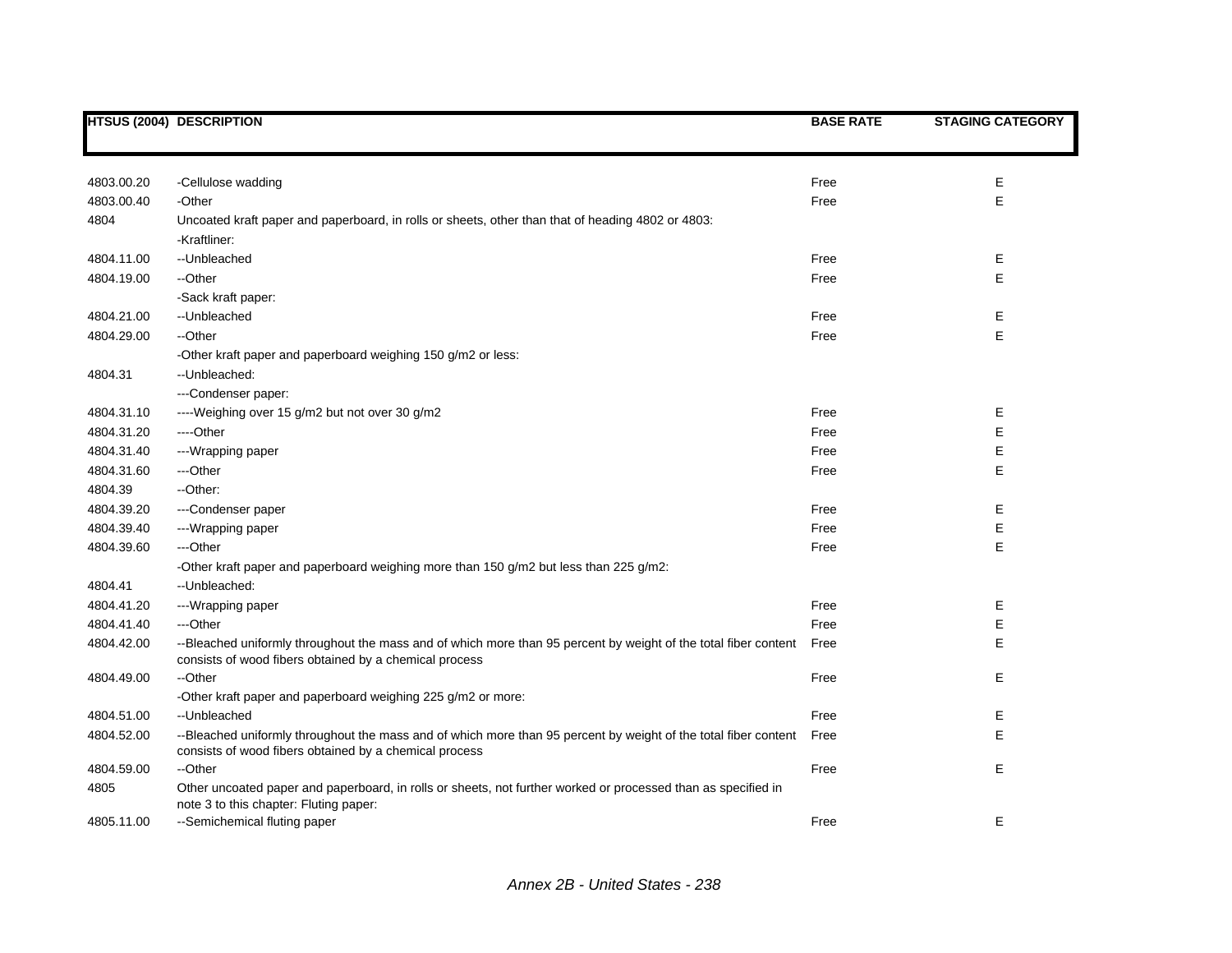|            | <b>HTSUS (2004) DESCRIPTION</b>                                                                                                                 | <b>BASE RATE</b> | <b>STAGING CATEGORY</b> |
|------------|-------------------------------------------------------------------------------------------------------------------------------------------------|------------------|-------------------------|
|            |                                                                                                                                                 |                  |                         |
| 4805.12    | -- Straw fluting paper:                                                                                                                         |                  |                         |
| 4805.12.10 | ---Weighing 150 g/m <sup>2</sup> or less                                                                                                        | Free             | Ε                       |
| 4805.12.20 | ---Weighing over 150 g/m <sup>2</sup>                                                                                                           | Free             | E                       |
| 4805.19    | --Other:                                                                                                                                        |                  |                         |
| 4805.19.10 | ---Weighing 150 g/m <sup>2</sup> or less                                                                                                        | Free             | Е                       |
| 4805.19.20 | ---Weighing over 150 g/m <sup>2</sup>                                                                                                           | Free             | E                       |
|            | -Testliner (recycled liner board):                                                                                                              |                  |                         |
| 4805.24    | --Weighing 150 g/m <sup>2</sup> or less:                                                                                                        |                  |                         |
| 4805.24.50 | ---Weighing not over 15 g/m2                                                                                                                    | Free             | Е                       |
| 4805.24.70 | --- Weighing over 15 g/m2 but not over 30 g/m2                                                                                                  | Free             | E                       |
| 4805.24.90 | ---Weighing over 30 g/m2                                                                                                                        | Free             | E                       |
| 4805.25.00 | --Weighing more than 150 g/m2                                                                                                                   | Free             | E                       |
| 4805.30.00 | -Sulfite wrapping paper                                                                                                                         | Free             | E                       |
| 4805.40.00 | -Filter paper and paperboard                                                                                                                    | Free             | E                       |
| 4805.50.00 | -Felt paper and paperboard                                                                                                                      | Free             | E                       |
|            | -Other:                                                                                                                                         |                  |                         |
| 4805.91    | --Weighing 150 g/m2 or less:                                                                                                                    |                  |                         |
| 4805.91.10 | ---Multi-ply paper and paperboard; bibulous and wrapping paper                                                                                  | Free             | Ε                       |
| 4805.91.20 | ---Condenser paper                                                                                                                              | Free             | E                       |
|            | ---Other:                                                                                                                                       |                  |                         |
| 4805.91.50 | ----Weighing not over 15 g/m2                                                                                                                   | Free             | Е                       |
| 4805.91.70 | ----Weighing over 15 g/m2 but not over 30 g/m2                                                                                                  | Free             | Е                       |
| 4805.91.90 | ----Weighing over 30 g/m2                                                                                                                       | Free             | E                       |
| 4805.92    | --Weighing more than 150 g/m2 but less than 225 g/m2:                                                                                           |                  |                         |
| 4805.92.20 | ---Pressboard                                                                                                                                   | Free             | Е                       |
| 4805.92.40 | ---Other                                                                                                                                        | Free             | E                       |
| 4805.93    | --Weighing 225 g/m2 or more:                                                                                                                    |                  |                         |
| 4805.93.20 | ---Pressboard                                                                                                                                   | Free             | Ε                       |
| 4805.93.40 | ---Other                                                                                                                                        | Free             | E                       |
| 4806       | Vegetable parchment, greaseproof papers, tracing papers and glassine and other glazed transparent or<br>translucent papers, in rolls or sheets: |                  |                         |
| 4806.10.00 | -Vegetable parchment                                                                                                                            | Free             | Е                       |
| 4806.20.00 | -Greaseproof papers                                                                                                                             | Free             | E                       |
| 4806.30.00 | -Tracing papers                                                                                                                                 | Free             | E                       |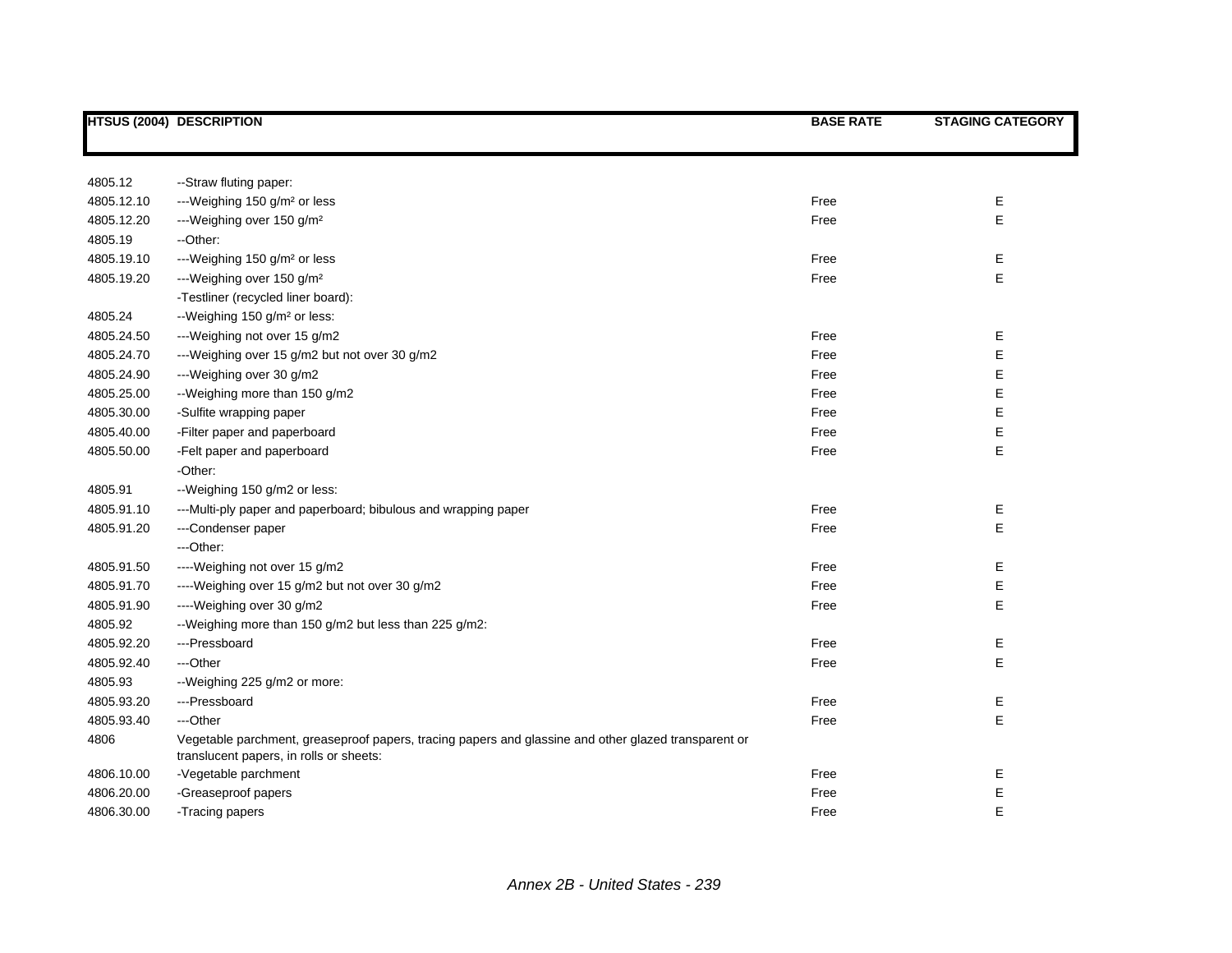|            | <b>HTSUS (2004) DESCRIPTION</b>                                                                                                                                                                                 | <b>BASE RATE</b> | <b>STAGING CATEGORY</b> |
|------------|-----------------------------------------------------------------------------------------------------------------------------------------------------------------------------------------------------------------|------------------|-------------------------|
|            |                                                                                                                                                                                                                 |                  |                         |
| 4806.40.00 | -Glassine and other glazed transparent or translucent papers                                                                                                                                                    | Free             | E                       |
| 4807.00    | Composite paper and paperboard (made by sticking flat layers of paper or paperboard together with an adhesive),<br>not surface-coated or impregnated, whether or not internally reinforced, in rolls or sheets: |                  |                         |
| 4807.00.10 | -Paper and paperboard, laminated internally with bitumen, tar or asphalt<br>-Other:                                                                                                                             | Free             | E                       |
| 4807.00.91 | --Straw paper and paperboard, whether or not covered with paper other than straw paper<br>--Other:                                                                                                              | Free             | E                       |
| 4807.00.92 | --- Cloth-lined or reinforced paper                                                                                                                                                                             | Free             | Ε                       |
| 4807.00.94 | ---Other                                                                                                                                                                                                        | Free             | E                       |
| 4808       | Paper and paperboard, corrugated (with or without glued flat surface sheets), creped, crinkled, embossed or<br>perforated, in rolls or sheets, other than paper of the kind described in heading 4803:          |                  |                         |
| 4808.10.00 | -Corrugated paper and paperboard, whether or not perforated                                                                                                                                                     | Free             | Е                       |
| 4808.20.00 | -Sack kraft paper, creped or crinkled, whether or not embossed or perforated                                                                                                                                    | Free             | E                       |
| 4808.30.00 | -Other kraft paper, creped or crinkled, whether or not embossed or perforated                                                                                                                                   | Free             | E                       |
| 4808.90    | -Other:                                                                                                                                                                                                         |                  |                         |
| 4808.90.20 | --Creped or crinkled                                                                                                                                                                                            | Free             | Е                       |
| 4808.90.40 | --Embossed                                                                                                                                                                                                      | Free             | E                       |
| 4808.90.60 | --Other                                                                                                                                                                                                         | Free             | E                       |
| 4809       | Carbon paper, self-copy paper and other copying or transfer papers (including coated or impregnated paper for<br>duplicator stencils or offset plates), whether or not printed, in rolls or sheets:             |                  |                         |
| 4809.10    | -Carbon or similar copying papers:                                                                                                                                                                              |                  |                         |
| 4809.10.20 | --Weighing not over 15 g/m2                                                                                                                                                                                     | Free             | Е                       |
| 4809.10.40 | --Weighing over 15 g/m2                                                                                                                                                                                         | Free             | E                       |
| 4809.20    | -Self-copy paper:                                                                                                                                                                                               |                  |                         |
| 4809.20.20 | --Writing paper                                                                                                                                                                                                 | Free             | E                       |
| 4809.20.40 | --Other                                                                                                                                                                                                         | Free             | E                       |
| 4809.90    | -Other:                                                                                                                                                                                                         |                  |                         |
| 4809.90.20 | --Stereotype-matrix board and mat                                                                                                                                                                               | Free             | E                       |
|            | --Decalcomania paper:                                                                                                                                                                                           |                  |                         |
| 4809.90.40 | ---Simplex                                                                                                                                                                                                      | Free             | Е                       |
| 4809.90.60 | ---Duplex                                                                                                                                                                                                       | Free             | E                       |
|            | --Other:                                                                                                                                                                                                        |                  |                         |
| 4809.90.70 | ---Impregnated, coated or both, but not otherwise treated                                                                                                                                                       | Free             | Е                       |
| 4809.90.80 | ---Other                                                                                                                                                                                                        | Free             | E                       |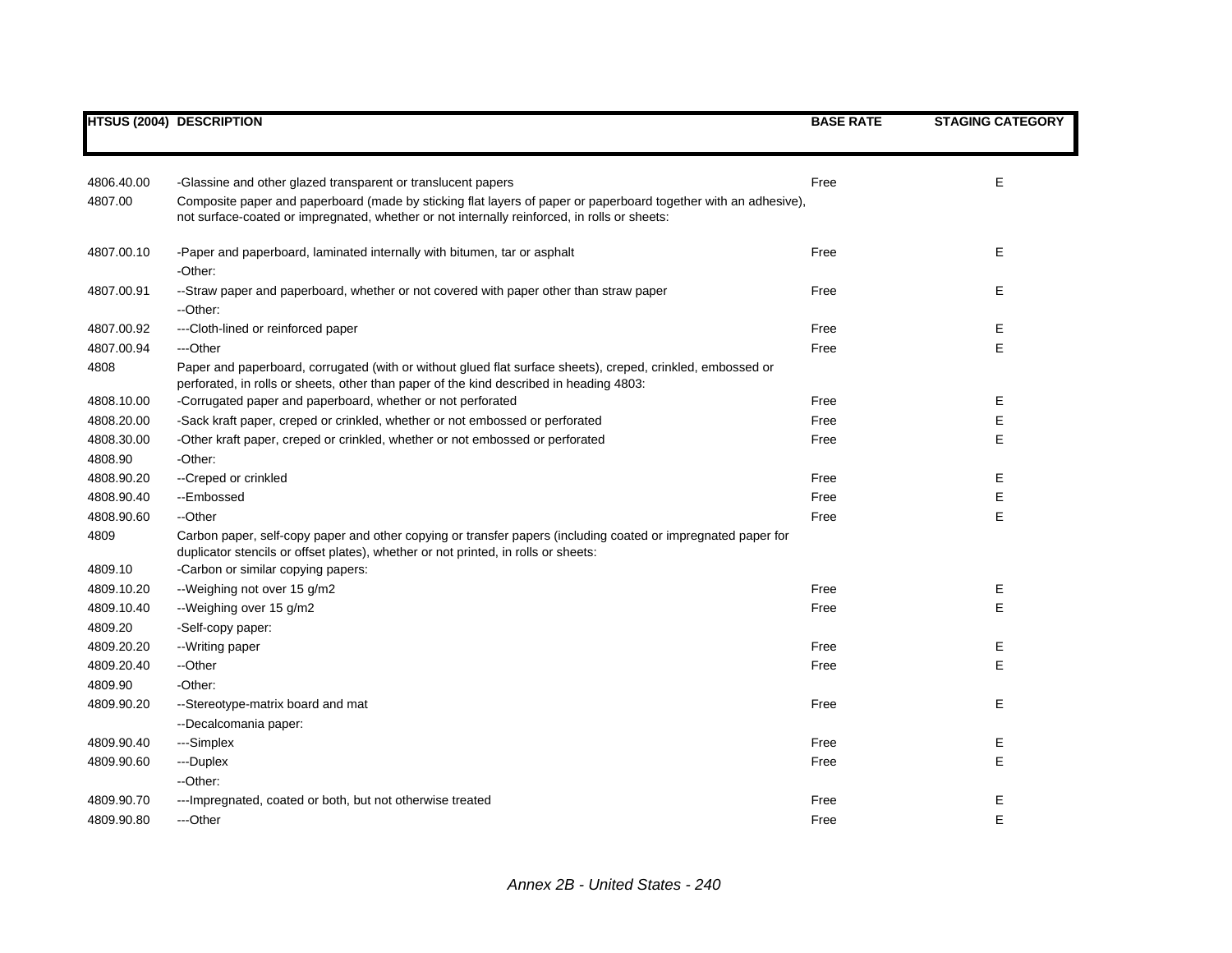| 4810       | Paper and paperboard, coated on one or both sides with kaolin (China clay) or other inorganic substances, with or<br>without a binder, and with no other coating, whether or not surface-colored, surface-decorated or printed, in rolls<br>or rectangular (including square) sheets, of any size: |      |   |  |  |
|------------|----------------------------------------------------------------------------------------------------------------------------------------------------------------------------------------------------------------------------------------------------------------------------------------------------|------|---|--|--|
|            | -Paper and paperboard of a kind used for writing, printing or other graphic purposes, not containing fibers                                                                                                                                                                                        |      |   |  |  |
|            | obtained by a mechanical or chemi-mechanical process or of which not more than 10 percent by weight of the                                                                                                                                                                                         |      |   |  |  |
|            | total fiber content consists of such fibers:                                                                                                                                                                                                                                                       |      |   |  |  |
| 4810.13    | --In rolls:                                                                                                                                                                                                                                                                                        |      |   |  |  |
|            | --- Of a width exceeding 15 cm:                                                                                                                                                                                                                                                                    |      |   |  |  |
|            | ----Weighing not more than 150 g/m2:                                                                                                                                                                                                                                                               |      |   |  |  |
| 4810.13.11 | -----Basic paper to be sensitized for use in photography                                                                                                                                                                                                                                           | Free | Е |  |  |
| 4810.13.13 | -----India or bible paper                                                                                                                                                                                                                                                                          | Free | E |  |  |
| 4810.13.19 | $---Other$                                                                                                                                                                                                                                                                                         | Free | E |  |  |
| 4810.13.20 | ----Weighing more than 150 g/m2                                                                                                                                                                                                                                                                    | Free | E |  |  |
|            | ---Other:                                                                                                                                                                                                                                                                                          |      |   |  |  |
| 4810.13.50 | ----Printed, embossed or perforated                                                                                                                                                                                                                                                                | Free | E |  |  |
|            | ----Other:                                                                                                                                                                                                                                                                                         |      |   |  |  |
| 4810.13.60 | -----Basic paper to be sensitized for use in photography                                                                                                                                                                                                                                           | Free | E |  |  |
| 4810.13.70 | -----Other                                                                                                                                                                                                                                                                                         | Free | E |  |  |
| 4810.14    | -- In sheets with one side not exceeding 435 mm and the other side not exceeding 297 mm in the unfolded state:                                                                                                                                                                                     |      |   |  |  |
|            | --With one side exceeding 360 mm and the other side exceeding 150 mm in the unfolded state:                                                                                                                                                                                                        |      |   |  |  |
|            | ----Weighing not more than 150 g/m2:                                                                                                                                                                                                                                                               |      |   |  |  |
| 4810.14.11 | -----Basic paper to be sensitized for use in photography                                                                                                                                                                                                                                           | Free | Е |  |  |
| 4810.14.13 | -----India or bible paper                                                                                                                                                                                                                                                                          | Free | E |  |  |
| 4810.14.19 | -----Other                                                                                                                                                                                                                                                                                         | Free | E |  |  |
| 4810.14.20 | ----Weighing more than 150 g/m2                                                                                                                                                                                                                                                                    | Free | E |  |  |
|            | ---Other:                                                                                                                                                                                                                                                                                          |      |   |  |  |
| 4810.14.50 | ----Printed, embossed or perforated                                                                                                                                                                                                                                                                | Free | E |  |  |
|            | ----Other:                                                                                                                                                                                                                                                                                         |      |   |  |  |
| 4810.14.60 | -----Basic paper to be sensitized for use in photography                                                                                                                                                                                                                                           | Free | E |  |  |
| 4810.14.70 | -----Other                                                                                                                                                                                                                                                                                         | Free | E |  |  |
| 4810.19    | --Other:                                                                                                                                                                                                                                                                                           |      |   |  |  |
|            | ---Weighing not more than 150 g/m2:                                                                                                                                                                                                                                                                |      |   |  |  |
| 4810.19.11 | ----Basic paper to be sensitized for use in photography                                                                                                                                                                                                                                            | Free | E |  |  |
| 4810.19.13 | ----India or bible paper                                                                                                                                                                                                                                                                           | Free | E |  |  |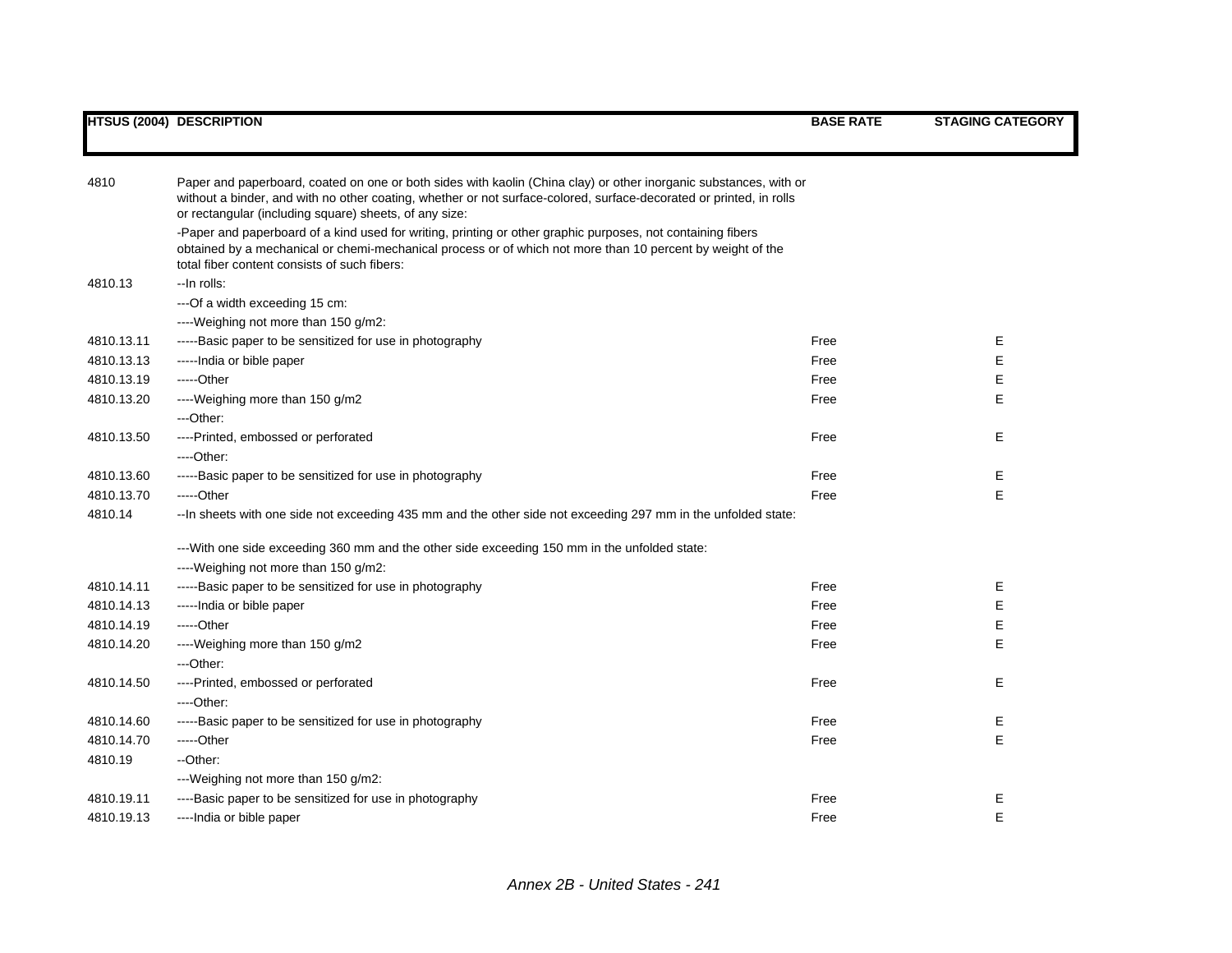|            | <b>HTSUS (2004) DESCRIPTION</b>                                                                                                                                                                                                         | <b>BASE RATE</b> | <b>STAGING CATEGORY</b> |
|------------|-----------------------------------------------------------------------------------------------------------------------------------------------------------------------------------------------------------------------------------------|------------------|-------------------------|
|            |                                                                                                                                                                                                                                         |                  |                         |
| 4810.19.19 | ----Other                                                                                                                                                                                                                               | Free             | Е                       |
| 4810.19.20 | ---Weighing more than 150 g/m2                                                                                                                                                                                                          | Free             | E                       |
|            | -Paper and paperboard of a kind used for writing, printing or other graphic purposes, of which more than 10<br>percent by weight of the total fiber content consists of fibers obtained by a mechanical or chemi-mechanical<br>process: |                  |                         |
| 4810.22    | --Light-weight coated paper:                                                                                                                                                                                                            |                  |                         |
| 4810.22.10 | --- In strips or rolls of a width exceeding 15 cm or in rectangular (including square) sheets with one side exceeding Free<br>36 cm and the other side exceeding 15 cm in the unfolded state<br>---Other:                               |                  | Е                       |
| 4810.22.50 | ----Printed, embossed or perforated                                                                                                                                                                                                     | Free             | Е                       |
|            | ----Other:                                                                                                                                                                                                                              |                  |                         |
| 4810.22.60 | -----Basic paper to be sensitized for use in photography                                                                                                                                                                                | Free             | Е                       |
| 4810.22.70 | -----Other                                                                                                                                                                                                                              | Free             | Е                       |
| 4810.29    | --Other:                                                                                                                                                                                                                                |                  |                         |
| 4810.29.10 | --- In strips or rolls of a width exceeding 15 cm or in rectangular (including square) sheets with one side exceeding Free<br>36 cm and the other side exceeding 15 cm in the unfolded state<br>---Other:                               |                  | Е                       |
| 4810.29.50 | ----Printed, embossed or perforated<br>$---Other.$                                                                                                                                                                                      | Free             | Е                       |
| 4810.29.60 | -----Basic paper to be sensitized for use in photography                                                                                                                                                                                | Free             | Ε                       |
| 4810.29.70 | $---Other$                                                                                                                                                                                                                              | Free             | E                       |
|            | -Kraft paper and paperboard, other than that of a kind used for writing, printing or other graphic purposes:                                                                                                                            |                  |                         |
| 4810.31    | --Bleached uniformly throughout the mass and of which more than 95 percent by weight of the total fiber content<br>consists of wood fibers obtained by a chemical process and weighing 150 g/m2 or less:                                |                  |                         |
| 4810.31.10 | --- In strips or rolls of a width exceeding 15 cm or in rectangular (including square) sheets with one side exceeding Free<br>36 cm and the other side exceeding 15 cm in the unfolded state<br>---Other:                               |                  | Е                       |
| 4810.31.30 | ----Cards, not punched, for punchcard machines, whether or not in strips                                                                                                                                                                | Free             | Е                       |
| 4810.31.65 | ----Other                                                                                                                                                                                                                               | Free             | E                       |
| 4810.32    | --Bleached uniformly throughout the mass and of which more than 95 percent by weight of the total fiber content<br>consists of wood fibers obtained by a chemical process and weighing more than 150 g/m2:                              |                  |                         |
| 4810.32.10 | --- In strips or rolls of a width exceeding 15 cm or in rectangular (including square) sheets with one side exceeding Free<br>36 cm and the other side exceeding 15 cm in the unfolded state<br>---Other:                               |                  | Е                       |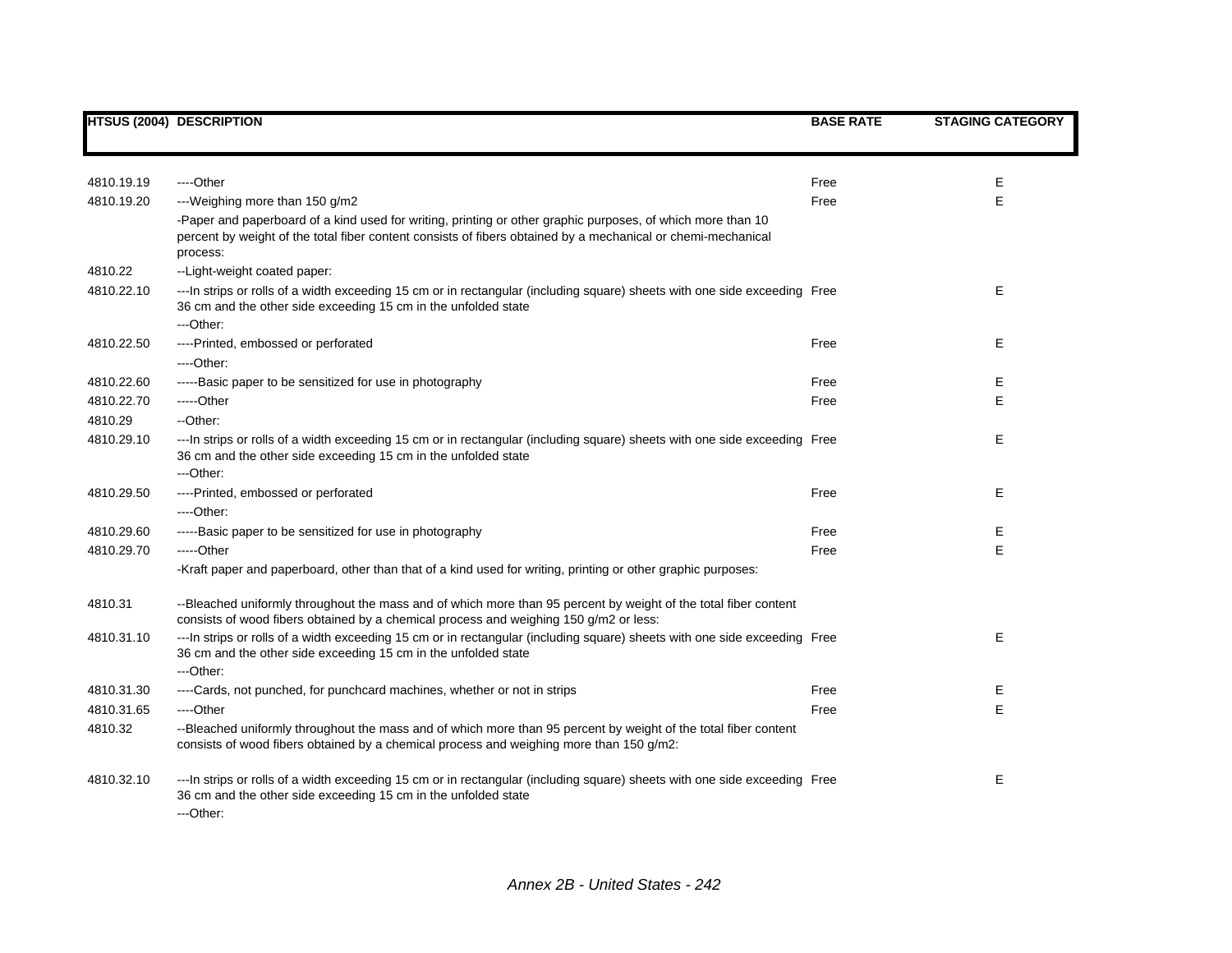|            | <b>HTSUS (2004) DESCRIPTION</b>                                                                                                                                                                                                                                                              | <b>BASE RATE</b> | <b>STAGING CATEGORY</b> |
|------------|----------------------------------------------------------------------------------------------------------------------------------------------------------------------------------------------------------------------------------------------------------------------------------------------|------------------|-------------------------|
|            |                                                                                                                                                                                                                                                                                              |                  |                         |
| 4810.32.30 | ----Cards, not punched, for punchcard machines, whether or not in strips                                                                                                                                                                                                                     | Free             | Ε                       |
| 4810.32.65 | ----Other                                                                                                                                                                                                                                                                                    | Free             | Ε                       |
| 4810.39    | --Other:                                                                                                                                                                                                                                                                                     |                  |                         |
|            | --- In strips or rolls of a width exceeding 15 cm or in rectangular (including square) sheets with one side exceeding<br>36 cm and the other side exceeding 15 cm in the unfolded state:                                                                                                     |                  |                         |
| 4810.39.12 | ---- Whether or not impregnated, but not otherwise treated                                                                                                                                                                                                                                   | Free             | Е                       |
| 4810.39.14 | ---Other                                                                                                                                                                                                                                                                                     | Free             | E                       |
|            | ---Other:                                                                                                                                                                                                                                                                                    |                  |                         |
| 4810.39.30 | ----Cards, not punched, for punchcard machines, whether or not in strips                                                                                                                                                                                                                     | Free             | Е                       |
| 4810.39.65 | ---Other                                                                                                                                                                                                                                                                                     | Free             | E                       |
|            | -Other paper and paperboard:                                                                                                                                                                                                                                                                 |                  |                         |
| 4810.92    | --Multi-ply:                                                                                                                                                                                                                                                                                 |                  |                         |
|            | ---ln strips or rolls of a width exceeding 15 cm or in rectangular (including square) sheets with one side exceeding<br>36 cm and the other side exceeding 15 cm in the unfolded state:                                                                                                      |                  |                         |
| 4810.92.12 | ----Weighing more than 150 g/m2                                                                                                                                                                                                                                                              | Free             | Е                       |
| 4810.92.14 | ---Other                                                                                                                                                                                                                                                                                     | Free             | Е                       |
|            | ---Other:                                                                                                                                                                                                                                                                                    |                  |                         |
| 4810.92.30 | ----Cards, not punched, for punch card machines, whether or not in strips                                                                                                                                                                                                                    | Free             | Е                       |
| 4810.92.65 | ----Other                                                                                                                                                                                                                                                                                    | Free             | Ε                       |
| 4810.99    | --Other:                                                                                                                                                                                                                                                                                     |                  |                         |
| 4810.99.10 | --- In strips or rolls of a width exceeding15 cm or in rectangular (including square) sheets with one side exceeding Free<br>36 cm and the other side exceeding 15 cm in the unfolded state<br>---Other:                                                                                     |                  | Ε                       |
| 4810.99.30 | ----Cards, not punched, for punch card machines, whether or not in strips                                                                                                                                                                                                                    | Free             | Е                       |
| 4810.99.65 | ---Other                                                                                                                                                                                                                                                                                     | Free             | E                       |
| 4811       | Paper, paperboard, cellulose wadding and webs of cellulose fibers, coated, impregnated, covered, surface-<br>colored, surface-decorated or printed, in rolls or rectangular (including square) sheets, of any size, other than<br>goods of the kind described in heading 4803, 4809 or 4810: |                  |                         |
| 4811.10    | -Tarred, bituminized or asphalted paper and paperboard:                                                                                                                                                                                                                                      |                  |                         |
| 4811.10.10 | --In strips or rolls of a width exceeding 15 cm or in rectangular (including square) sheets with one side exceeding Free<br>36 cm and the other side exceeding 15 cm in the unfolded state                                                                                                   |                  | Е                       |
| 4811.10.20 | --Other                                                                                                                                                                                                                                                                                      | Free             | Е                       |
|            | -Gummed or adhesive paper and paperboard:                                                                                                                                                                                                                                                    |                  |                         |
| 4811.41    | --Self-adhesive:                                                                                                                                                                                                                                                                             |                  |                         |
| 4811.41.10 | ---In strips or rolls of a width exceeding 15 cm or in rectangular (including square) sheets with one side exceeding Free<br>36 cm and the other side exceeding 15 cm in the unfolded state                                                                                                  |                  | Е                       |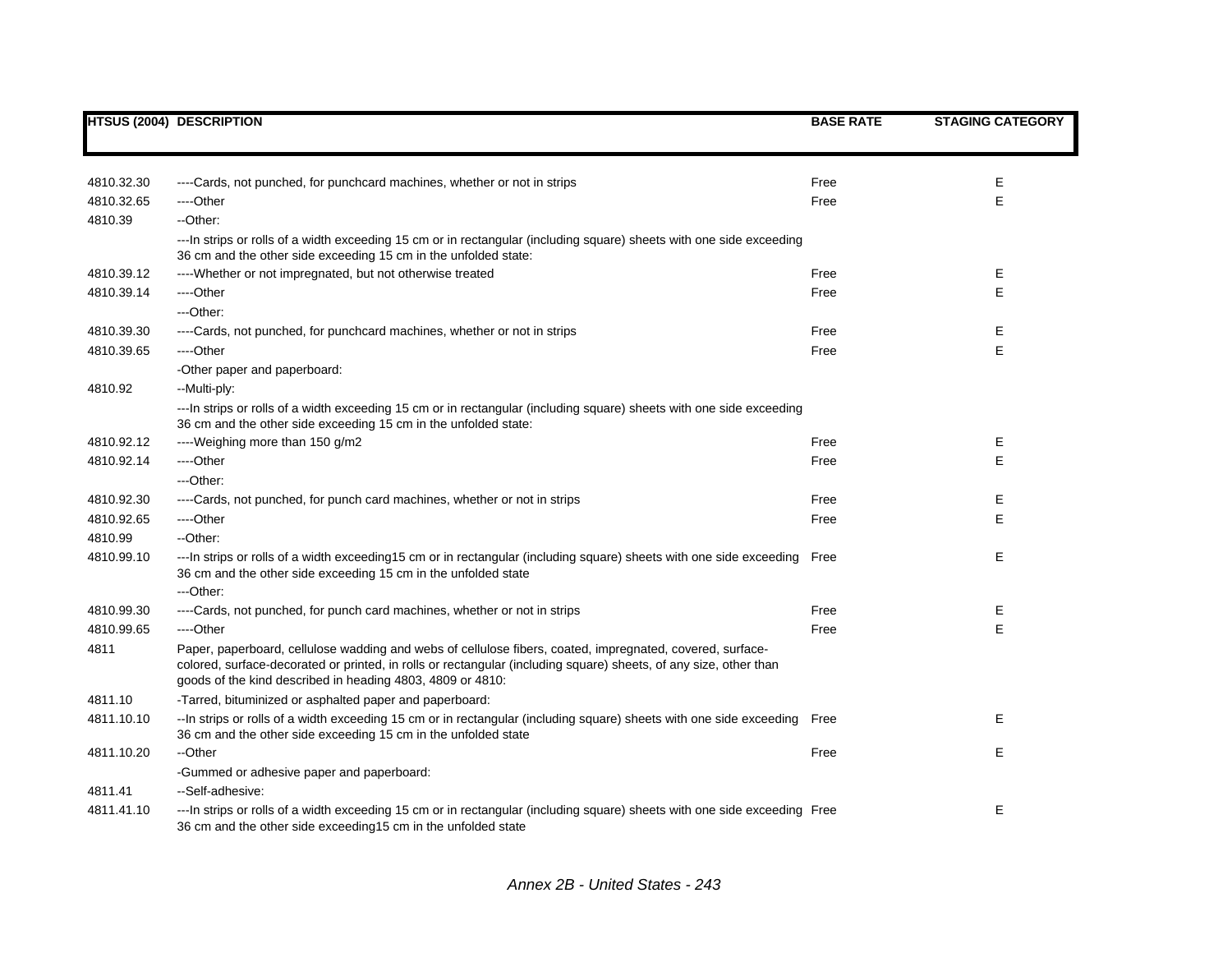|            | <b>HTSUS (2004) DESCRIPTION</b>                                                                                                                                                                           | <b>BASE RATE</b> | <b>STAGING CATEGORY</b> |
|------------|-----------------------------------------------------------------------------------------------------------------------------------------------------------------------------------------------------------|------------------|-------------------------|
|            |                                                                                                                                                                                                           |                  |                         |
|            | ---Other:                                                                                                                                                                                                 |                  |                         |
|            |                                                                                                                                                                                                           |                  | Е                       |
| 4811.41.20 | ----In strips or rolls                                                                                                                                                                                    | Free             |                         |
| 4811.41.30 | ----Other                                                                                                                                                                                                 | Free             | E                       |
| 4811.49    | --Other:                                                                                                                                                                                                  |                  |                         |
| 4811.49.10 | --- In strips or rolls of a width exceeding 15 cm or in rectangular (including square) sheets with one side exceeding Free<br>36 cm and the other side exceeding 15 cm in the unfolded state<br>---Other: |                  | Е                       |
| 4811.49.20 | ---- In strips or rolls                                                                                                                                                                                   | Free             | Е                       |
|            |                                                                                                                                                                                                           |                  | E                       |
| 4811.49.30 | ----Other                                                                                                                                                                                                 | Free             |                         |
|            | -Paper and paperboard, coated, impregnated or covered with plastics (excluding adhesives):                                                                                                                |                  |                         |
| 4811.51    | --Bleached, weighing more than 150 g/m2:                                                                                                                                                                  |                  |                         |
|            | --- In strips or rolls of a width exceeding 15 cm or in rectangular (including square) sheets with one side exceeding<br>36 cm and the other side exceeding 15 cm in the unfolded state:                  |                  |                         |
| 4811.51.20 | ---- 0.3 mm or more in thickness                                                                                                                                                                          | Free             | Е                       |
| 4811.51.40 | ----Other                                                                                                                                                                                                 | Free             | E                       |
| 4811.51.60 | ---Other                                                                                                                                                                                                  | Free             | E                       |
| 4811.59    | --Other:                                                                                                                                                                                                  |                  |                         |
|            | --- In strips or rolls of a width exceeding 15 cm or in rectangular (including square) sheets with one side exceeding<br>36 cm and the other side exceeding15 cm in the unfolded state:                   |                  |                         |
| 4811.59.20 | ----Printing paper                                                                                                                                                                                        | Free             | Ε                       |
| 4811.59.40 | ----Other                                                                                                                                                                                                 | Free             | Е                       |
| 4811.59.60 | ---Other                                                                                                                                                                                                  | Free             | E                       |
| 4811.60    | -Paper and paperboard, coated, impregnated or covered with wax, paraffin, stearin, oil or glycerol:                                                                                                       |                  |                         |
| 4811.60.40 | -- In strips or rolls of a width exceeding 15 cm or in rectangular (including square) sheets with one side exceeding<br>36 cm and the other side exceeding 15 cm in the unfolded state                    | Free             | Е                       |
| 4811.60.60 | --Other                                                                                                                                                                                                   | Free             | Е                       |
| 4811.90    | -Other paper, paperboard, cellulose wadding and webs of cellulose fibers:                                                                                                                                 |                  |                         |
|            | -- In strips or rolls of a width exceeding 15 cm or in rectangular (including square) sheets with one side exceeding<br>36 cm and the other side exceeding 15 cm in the unfolded state:                   |                  |                         |
| 4811.90.10 | ---Handmade paper                                                                                                                                                                                         | Free             | Е                       |
|            | ---Other:                                                                                                                                                                                                 |                  |                         |
| 4811.90.20 | ---- Wholly or partly covered with flock, gelatin, metal or metal solutions                                                                                                                               | Free             | Е                       |
|            | ----Other:                                                                                                                                                                                                |                  |                         |
| 4811.90.30 | ----- Impregnated with latex                                                                                                                                                                              | Free             | Ε                       |
|            | $---Other.$                                                                                                                                                                                               |                  |                         |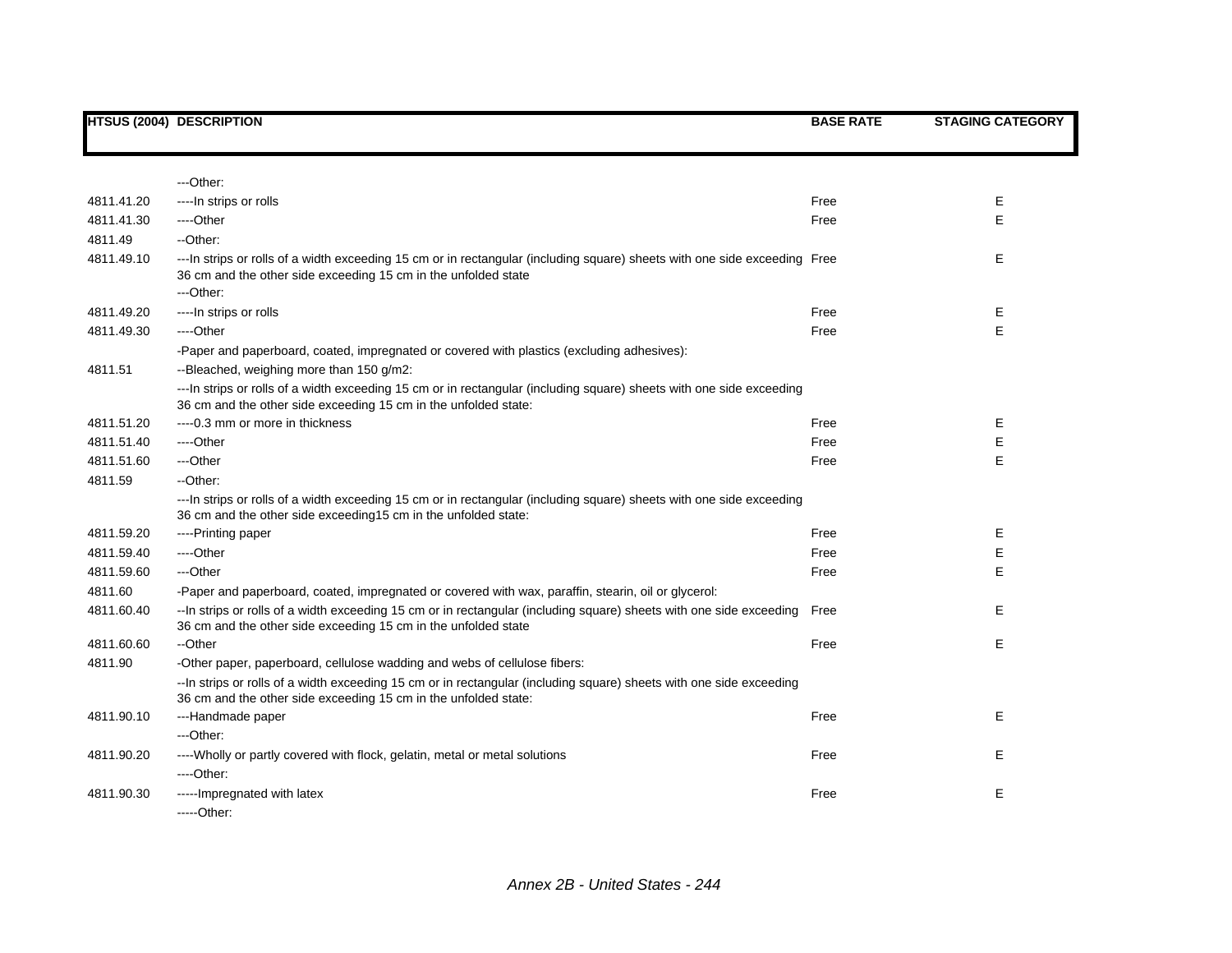|            | <b>HTSUS (2004) DESCRIPTION</b>                                                                                                                                                                                      | <b>BASE RATE</b> | <b>STAGING CATEGORY</b> |
|------------|----------------------------------------------------------------------------------------------------------------------------------------------------------------------------------------------------------------------|------------------|-------------------------|
|            |                                                                                                                                                                                                                      |                  |                         |
| 4811.90.40 | ------Weighing not over 15 g/m2                                                                                                                                                                                      | Free             | Е                       |
| 4811.90.60 | ------Weighing over 15 g/m2 but not over 30 g/m2                                                                                                                                                                     | Free             | Е                       |
| 4811.90.80 | ------Weighing over 30 g/m2                                                                                                                                                                                          | Free             | Ε                       |
| 4811.90.90 | --Other                                                                                                                                                                                                              | Free             | Е                       |
| 4812.00.00 | Filter blocks, slabs and plates, of paper pulp                                                                                                                                                                       | Free             | Е                       |
| 4813       | Cigarette paper, whether or not cut to size or in the form of booklets or tubes:                                                                                                                                     |                  |                         |
| 4813.10.00 | -In the form of booklets or tubes                                                                                                                                                                                    | Free             | Е                       |
| 4813.20.00 | -In rolls of a width not exceeding 5 cm                                                                                                                                                                              | Free             | Е                       |
| 4813.90.00 | -Other                                                                                                                                                                                                               | Free             | Е                       |
| 4814       | Wallpaper and similar wallcoverings; window transparencies of paper:                                                                                                                                                 |                  |                         |
| 4814.10.00 | -"Ingrain" paper                                                                                                                                                                                                     | Free             | E                       |
| 4814.20.00 | -Wallpaper and similar wallcoverings, consisting of paper coated or covered, on the face side, with a grained,<br>embossed, colored, design-printed or otherwise decorated layer of plastics                         | Free             | Е                       |
| 4814.30.00 | -Wallpaper and similar wallcoverings, consisting of paper covered, on the face side, with plaiting material, whether Free<br>or not bound together in parallel strands or woven                                      |                  | Е                       |
| 4814.90.00 | -Other                                                                                                                                                                                                               | Free             | Е                       |
| 4815.00.00 | Floor coverings on a base of paper or of paperboard, whether or not cut to size                                                                                                                                      | Free             | Е                       |
| 4816       | Carbon paper, self-copy paper and other copying or transfer papers (other than those of heading 4809), duplicator<br>stencils and offset plates, of paper, whether or not put up in boxes:                           |                  |                         |
| 4816.10.00 | -Carbon or similar copying papers                                                                                                                                                                                    | Free             | Е                       |
| 4816.20.00 | -Self-copy paper                                                                                                                                                                                                     | Free             | E                       |
| 4816.30.00 | -Duplicator stencils                                                                                                                                                                                                 | Free             | Е                       |
| 4816.90.00 | -Other                                                                                                                                                                                                               | Free             | E                       |
| 4817       | Envelopes, letter cards, plain postcards and correspondence cards, of paper or paperboard; boxes, pouches,<br>wallets and writing compendiums, of paper or paperboard, containing an assortment of paper stationery: |                  |                         |
| 4817.10.00 | -Envelopes                                                                                                                                                                                                           | Free             | E                       |
| 4817.20    | -Letter cards, plain postcards and correspondence cards:                                                                                                                                                             |                  |                         |
| 4817.20.20 | --Sheets of writing paper, with border gummed or perforated, with or without inserts, prepared for use as<br>combination sheets and envelopes                                                                        | Free             | Е                       |
| 4817.20.40 | --Other                                                                                                                                                                                                              | Free             | Е                       |
| 4817.30.00 | -Boxes, pouches, wallets and writing compendiums, of paper or paperboard, containing an assortment of paper<br>stationery                                                                                            | Free             | E                       |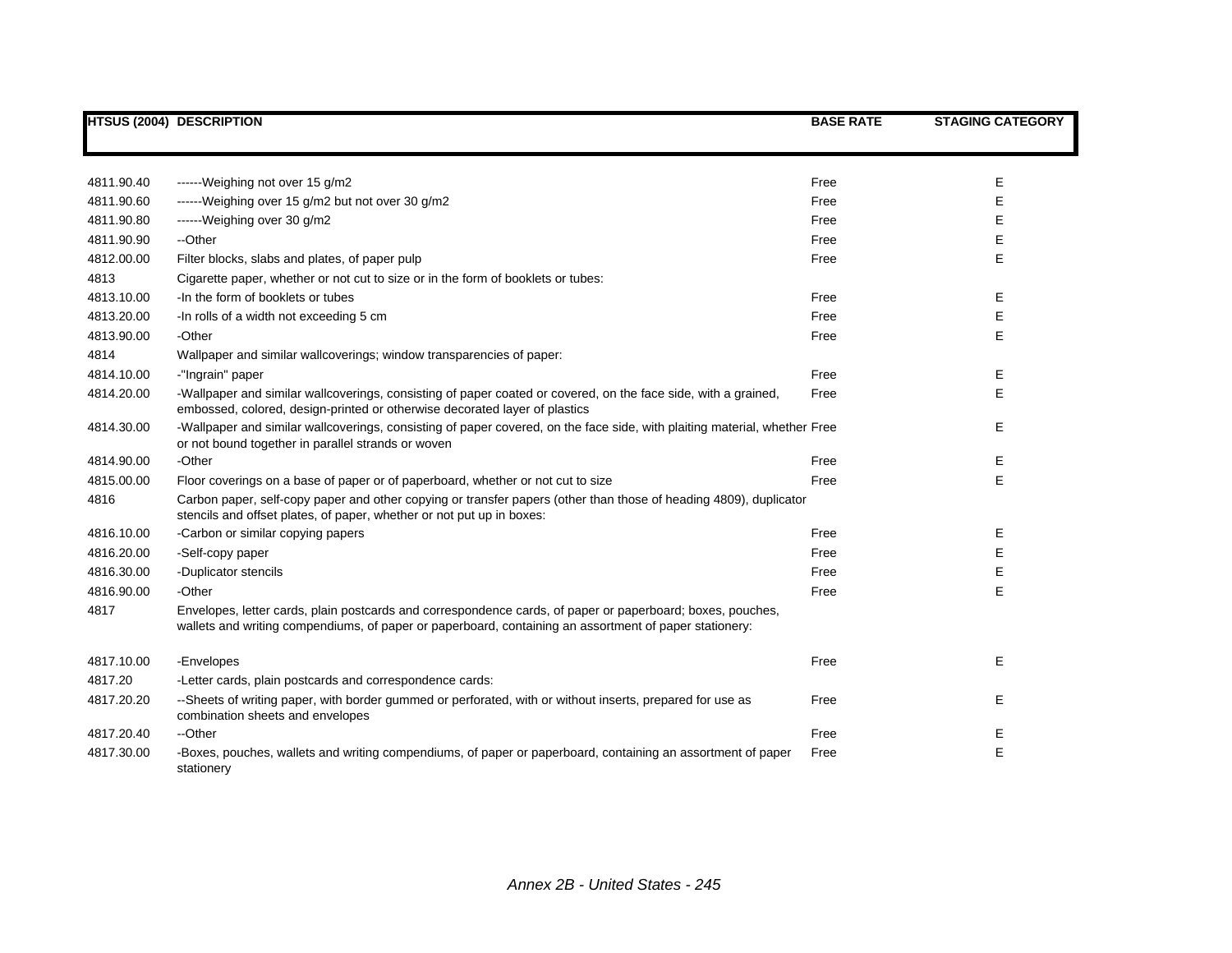| 4818       | Toilet paper and similar paper, cellulose wadding or webs of cellulose fibers, of a kind used for household or<br>sanitary purposes, in rolls of a width not exceeding 36 cm, or cut to size or shape; handkerchiefs, cleansing<br>tissues, towels, tablecloths, table napkins, diapers, tampons, bed sheets and similar household, sanitary or<br>hospital articles, articles of apparel and clothing accessories, of paper pulp, paper, cellulose wadding or webs of<br>cellulose fibers: |      |   |
|------------|---------------------------------------------------------------------------------------------------------------------------------------------------------------------------------------------------------------------------------------------------------------------------------------------------------------------------------------------------------------------------------------------------------------------------------------------------------------------------------------------|------|---|
| 4818.10.00 | -Toilet paper                                                                                                                                                                                                                                                                                                                                                                                                                                                                               | Free | Е |
| 4818.20.00 | -Handkerchiefs, cleansing or facial tissues and towels                                                                                                                                                                                                                                                                                                                                                                                                                                      | Free | Е |
| 4818.30.00 | -Tablecloths and table napkins                                                                                                                                                                                                                                                                                                                                                                                                                                                              | Free | E |
| 4818.40    | -Sanitary napkins and tampons, diapers and diaper liners and similar sanitary articles:                                                                                                                                                                                                                                                                                                                                                                                                     |      |   |
| 4818.40.20 | --Of paper pulp                                                                                                                                                                                                                                                                                                                                                                                                                                                                             | Free | Е |
| 4818.40.40 | --Other                                                                                                                                                                                                                                                                                                                                                                                                                                                                                     | Free | Е |
| 4818.50.00 | -Articles of apparel and clothing accessories                                                                                                                                                                                                                                                                                                                                                                                                                                               | Free | Е |
| 4818.90.00 | -Other                                                                                                                                                                                                                                                                                                                                                                                                                                                                                      | Free | E |
| 4819       | Cartons, boxes, cases, bags and other packing containers, of paper, paperboard, cellulose wadding or webs of<br>cellulose fibers; box files, letter trays and similar articles, of paper or paperboard of a kind used in offices, shops<br>or the like:                                                                                                                                                                                                                                     |      |   |
| 4819.10.00 | -Cartons, boxes and cases, of corrugated paper or paperboard                                                                                                                                                                                                                                                                                                                                                                                                                                | Free | Е |
| 4819.20.00 | -Folding cartons, boxes and cases, of non-corrugated paper or paperboard                                                                                                                                                                                                                                                                                                                                                                                                                    | Free | E |
| 4819.30.00 | -Sacks and bags, having a base of a width of 40 cm or more                                                                                                                                                                                                                                                                                                                                                                                                                                  | Free | Е |
| 4819.40.00 | -Other sacks and bags, including cones                                                                                                                                                                                                                                                                                                                                                                                                                                                      | Free | E |
| 4819.50    | -Other packing containers, including record sleeves:                                                                                                                                                                                                                                                                                                                                                                                                                                        |      |   |
| 4819.50.20 | --Sanitary food and beverage containers                                                                                                                                                                                                                                                                                                                                                                                                                                                     | Free | Е |
| 4819.50.30 | --Record sleeves                                                                                                                                                                                                                                                                                                                                                                                                                                                                            | Free | E |
| 4819.50.40 | --Other                                                                                                                                                                                                                                                                                                                                                                                                                                                                                     | Free | Е |
| 4819.60.00 | -Box files, letter trays, storage boxes and similar articles, of a kind used in offices, shops or the like                                                                                                                                                                                                                                                                                                                                                                                  | Free | E |
| 4820       | Registers, account books, notebooks, order books, receipt books, letter pads, memorandum pads, diaries and<br>similar articles, exercise books, blotting pads, binders (looseleaf or other), folders, file covers, manifold business<br>forms, interleaved carbon sets and other articles of stationery, of paper or paperboard; albums for samples or for<br>collections and book covers (including cover boards and book jackets) of paper or paperboard:                                 |      |   |
| 4820.10    | -Registers, account books, notebooks, order books, receipt books, letter pads, memorandum pads, diaries and<br>similar articles:                                                                                                                                                                                                                                                                                                                                                            |      |   |
| 4820.10.20 | --Diaries, notebooks and address books, bound; memorandum pads, letter pads and similar articles                                                                                                                                                                                                                                                                                                                                                                                            | Free | Е |
| 4820.10.40 | --Other                                                                                                                                                                                                                                                                                                                                                                                                                                                                                     | Free | Е |
| 4820.20.00 | -Exercise books                                                                                                                                                                                                                                                                                                                                                                                                                                                                             | Free | Е |
| 4820.30.00 | -Binders (other than book covers), folders and file covers                                                                                                                                                                                                                                                                                                                                                                                                                                  | Free | E |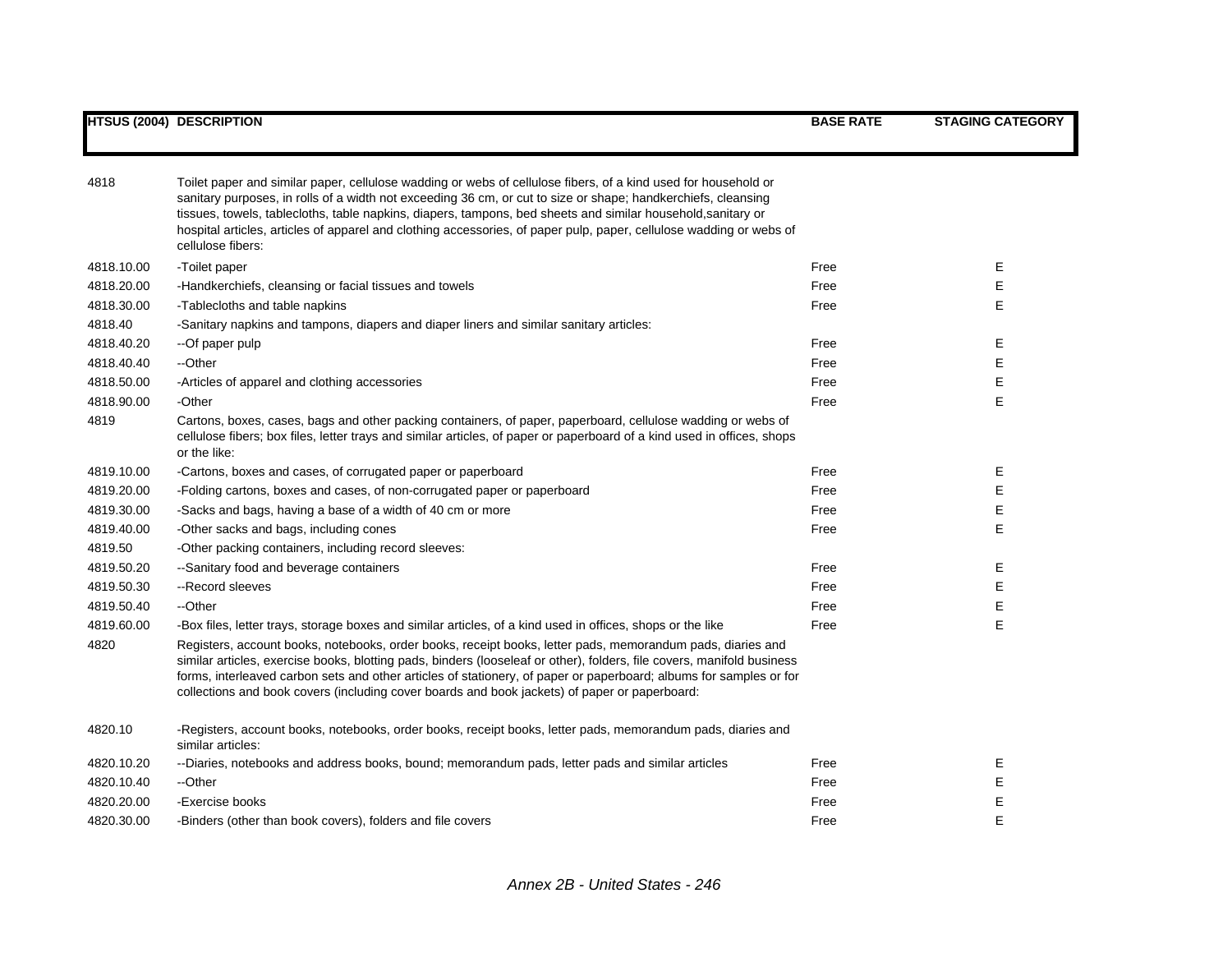|                       | HTSUS (2004) DESCRIPTION                                                                                                                                                                          | <b>BASE RATE</b> | <b>STAGING CATEGORY</b> |
|-----------------------|---------------------------------------------------------------------------------------------------------------------------------------------------------------------------------------------------|------------------|-------------------------|
|                       |                                                                                                                                                                                                   |                  |                         |
|                       |                                                                                                                                                                                                   |                  |                         |
| 4820.40.00            | -Manifold business forms and interleaved carbon sets                                                                                                                                              | Free             | E                       |
| 4820.50.00            | -Albums for samples or for collections                                                                                                                                                            | Free             | E                       |
| 4820.90.00            | -Other                                                                                                                                                                                            | Free             | E                       |
| 4821                  | Paper and paperboard labels of all kinds, whether or not printed:                                                                                                                                 |                  |                         |
| 4821.10               | -Printed:                                                                                                                                                                                         |                  |                         |
| 4821.10.20            | --Printed in whole or in part by a lithographic process                                                                                                                                           | Free             | Е                       |
| 4821.10.40            | --Other                                                                                                                                                                                           | Free             | E                       |
| 4821.90               | -Other:                                                                                                                                                                                           |                  |                         |
| 4821.90.20            | --Self-adhesive                                                                                                                                                                                   | Free             | Е                       |
| 4821.90.40            | --Other                                                                                                                                                                                           | Free             | E                       |
| 4822                  | Bobbins, spools, cops and similar supports of paper pulp, paper or paperboard (whether or not perforated or<br>hardened):                                                                         |                  |                         |
| 4822.10.00            | -Of a kind used for winding textile yarn                                                                                                                                                          | Free             | Е                       |
| 4822.90.00            | -Other                                                                                                                                                                                            | Free             | E                       |
| 4823                  | Other paper, paperboard, cellulose wadding and webs of cellulose fibers, cut to size or shape; other articles of<br>paper pulp, paper, paperboard, cellulose wadding or webs of cellulose fibers: |                  |                         |
|                       | -Gummed or adhesive paper, in strips or rolls:<br>--Self-adhesive                                                                                                                                 |                  |                         |
| 4823.12.00            | --Other                                                                                                                                                                                           | Free<br>Free     | Е<br>E                  |
| 4823.19.01            |                                                                                                                                                                                                   |                  |                         |
| 4823.20<br>4823.20.10 | -Filter paper and paperboard:<br>--Paint filters and strainers                                                                                                                                    | Free             | Е                       |
| 4823.20.90            | --Other                                                                                                                                                                                           | Free             | E                       |
| 4823.40.00            |                                                                                                                                                                                                   | Free             | E                       |
| 4823.60.00            | -Rolls, sheets and dials, printed for self-recording apparatus                                                                                                                                    | Free             | Е                       |
| 4823.70.00            | -Trays, dishes, plates, cups and the like, of paper or paperboard<br>-Molded or pressed articles of paper pulp                                                                                    | Free             | E                       |
| 4823.90               | -Other:                                                                                                                                                                                           |                  |                         |
| 4823.90.10            | --Of paper pulp                                                                                                                                                                                   | Free             | Е                       |
| 4823.90.20            | -- Of papier-mâché                                                                                                                                                                                | Free             | E                       |
|                       | --Other:                                                                                                                                                                                          |                  |                         |
| 4823.90.31            | ---Cards, not punched, for punchcard machines, whether or not in strips                                                                                                                           | Free             | Е                       |
| 4823.90.40            | ---Frames or mounts for photographic slides                                                                                                                                                       | Free             | E                       |
| 4823.90.50            | ---Hand fans                                                                                                                                                                                      | Free             | E                       |
|                       | ---Other:                                                                                                                                                                                         |                  |                         |
|                       | ---- Of coated paper or paperboard:                                                                                                                                                               |                  |                         |
| 4823.90.60            | -----Gaskets, washers and other seals                                                                                                                                                             | Free             | E                       |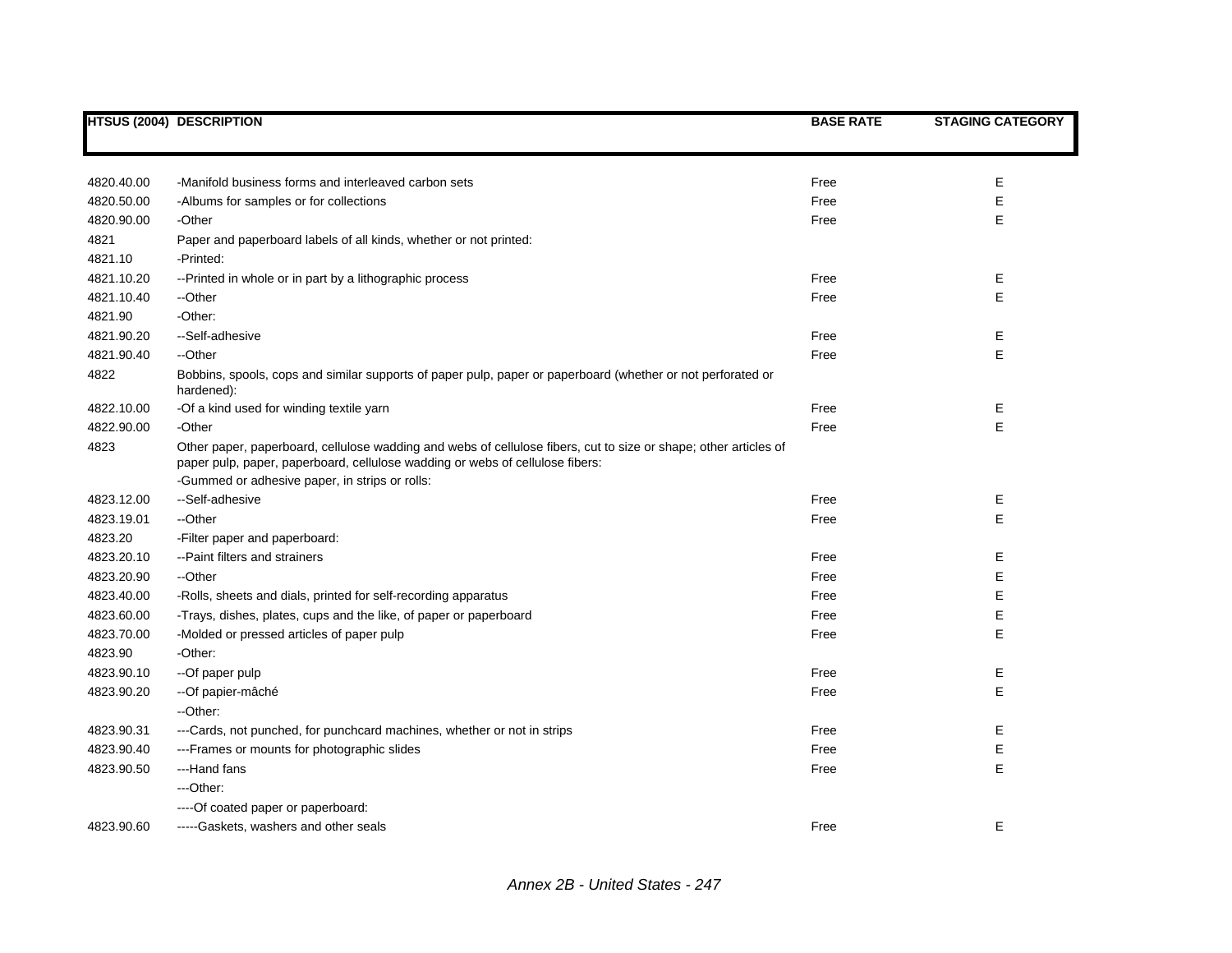|            | <b>HTSUS (2004) DESCRIPTION</b>                                                                                                                                                                                                                                        | <b>BASE RATE</b> | <b>STAGING CATEGORY</b> |
|------------|------------------------------------------------------------------------------------------------------------------------------------------------------------------------------------------------------------------------------------------------------------------------|------------------|-------------------------|
|            |                                                                                                                                                                                                                                                                        |                  |                         |
| 4823.90.66 | -----Other                                                                                                                                                                                                                                                             | Free             | E                       |
| 4823.90.70 | ---- Of cellulose wadding                                                                                                                                                                                                                                              | Free             | E                       |
|            | ----Other:                                                                                                                                                                                                                                                             |                  |                         |
| 4823.90.80 | -----Gaskets, washers and other seals                                                                                                                                                                                                                                  | Free             | Е                       |
| 4823.90.86 | -----Other                                                                                                                                                                                                                                                             | Free             | E                       |
| 4901       | Printed books, brochures, leaflets and similar printed matter, whether or not in single sheets:                                                                                                                                                                        |                  |                         |
| 4901.10.00 | -In single sheets, whether or not folded                                                                                                                                                                                                                               | Free             | E                       |
|            | -Other:                                                                                                                                                                                                                                                                |                  |                         |
| 4901.91.00 | --Dictionaries and encyclopedias, and serial installments thereof                                                                                                                                                                                                      | Free             | Е                       |
| 4901.99.00 | --Other                                                                                                                                                                                                                                                                | Free             | E                       |
| 4902       | Newspapers, journals and periodicals, whether or not illustrated or containing advertising material:                                                                                                                                                                   |                  |                         |
| 4902.10.00 | -Appearing at least four times a week                                                                                                                                                                                                                                  | Free             | E.                      |
| 4902.90    | -Other:                                                                                                                                                                                                                                                                |                  |                         |
| 4902.90.10 | --Newspaper supplements printed by a gravure process                                                                                                                                                                                                                   | Free             | E                       |
| 4902.90.20 | --Other                                                                                                                                                                                                                                                                | Free             | E                       |
| 4903.00.00 | Children's picture, drawing or coloring books                                                                                                                                                                                                                          | Free             | E                       |
| 4904.00.00 | Music, printed or in manuscript, whether or not bound or illustrated                                                                                                                                                                                                   | Free             | E                       |
| 4905       | Maps and hydrographic or similar charts of all kinds, including atlases, wall maps, topographical plans and<br>globes, printed:                                                                                                                                        |                  |                         |
| 4905.10.00 | -Globes                                                                                                                                                                                                                                                                | Free             | Е                       |
|            | -Other:                                                                                                                                                                                                                                                                |                  |                         |
| 4905.91.00 | --In book form                                                                                                                                                                                                                                                         | Free             | Е                       |
| 4905.99.00 | --Other                                                                                                                                                                                                                                                                | Free             | E                       |
| 4906.00.00 | Plans and drawings for architectural, engineering, industrial, commercial, topographical or similar purposes, being Free<br>originals drawn by hand; handwritten texts; photographic reproductions on sensitized paper and carbon copies of<br>the foregoing           |                  | E                       |
| 4907.00.00 | Unused postage, revenue or similar stamps of current or new issue in the country in which they have, or will have, Free<br>a recognized face value; stamp-impressed paper; banknotes; check forms; stock, share or bond certificates and<br>similar documents of title |                  | E                       |
| 4908       | Transfers (decalcomanias):                                                                                                                                                                                                                                             |                  |                         |
| 4908.10.00 | -Transfers (decalcomanias), vitrifiable                                                                                                                                                                                                                                | Free             | Е                       |
| 4908.90.00 | -Other                                                                                                                                                                                                                                                                 | Free             | E                       |
| 4909.00    | Printed or illustrated postcards; printed cards bearing personal greetings, messages or announcements, whether<br>or not illustrated, with or without envelopes or trimmings:                                                                                          |                  |                         |
| 4909.00.20 | -Postcards                                                                                                                                                                                                                                                             | Free             | E.                      |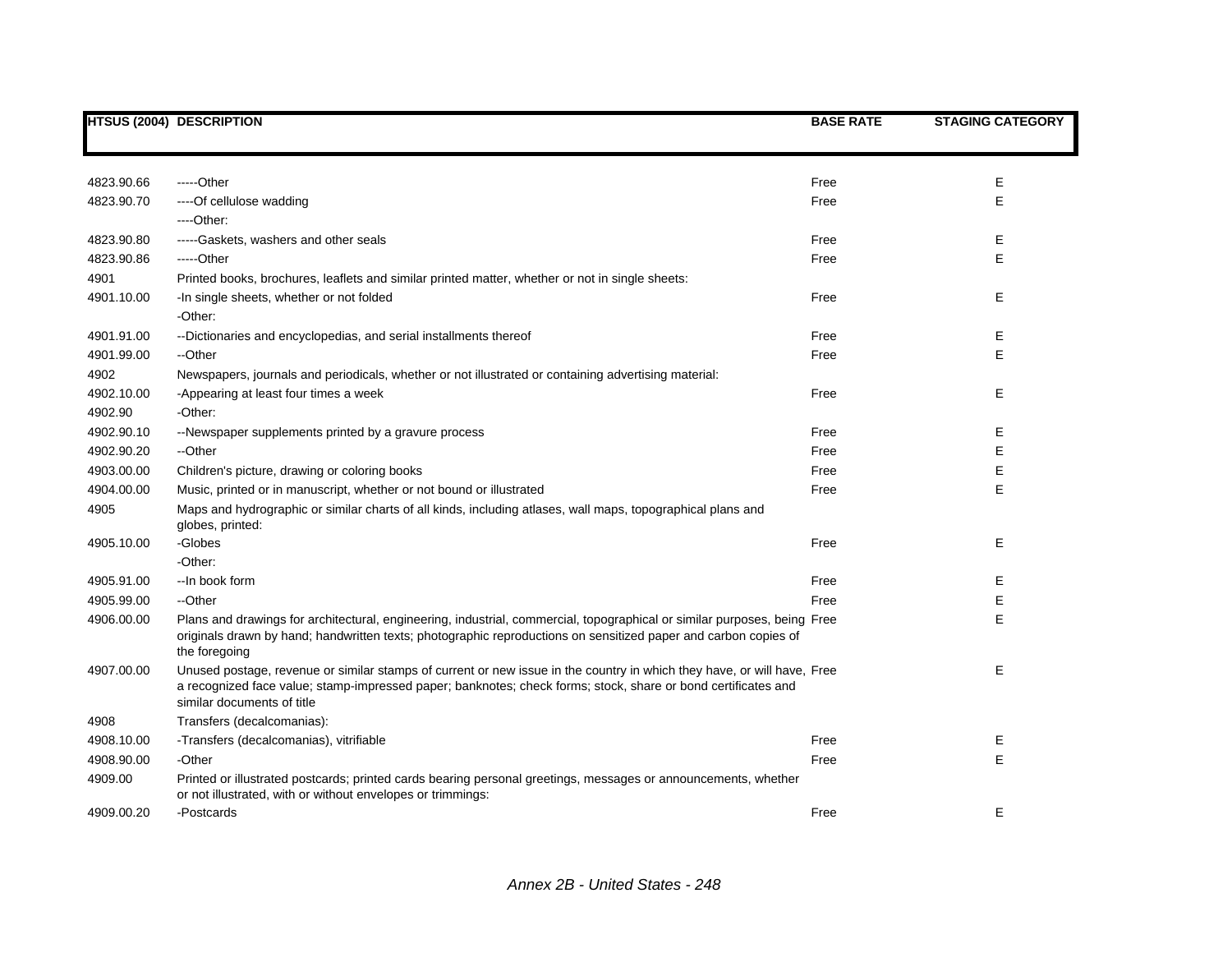|            | <b>HTSUS (2004) DESCRIPTION</b>                                                                                               | <b>BASE RATE</b> | <b>STAGING CATEGORY</b> |
|------------|-------------------------------------------------------------------------------------------------------------------------------|------------------|-------------------------|
|            |                                                                                                                               |                  |                         |
| 4909.00.40 | -Other                                                                                                                        | Free             | E                       |
| 4910.00    | Calendars of any kind, printed, including calendar blocks:                                                                    |                  |                         |
|            | -Printed on paper or paperboard in whole or in part by a lithographic process:                                                |                  |                         |
| 4910.00.20 | --Not over 0.51 mm in thickness                                                                                               | Free             | Е                       |
| 4910.00.40 | --Over 0.51 mm in thickness                                                                                                   | Free             | Е                       |
| 4910.00.60 | -Other                                                                                                                        | Free             | E                       |
| 4911       | Other printed matter, including printed pictures and photographs:                                                             |                  |                         |
| 4911.10.00 | -Trade advertising material, commercial catalogs and the like                                                                 | Free             | E                       |
|            | -Other:                                                                                                                       |                  |                         |
| 4911.91    | --Pictures, designs and photographs:                                                                                          |                  |                         |
| 4911.91.10 | ---Printed over 20 years at time of importation                                                                               | Free             | Е                       |
|            | ---Printed not over 20 years at time of importation:                                                                          |                  |                         |
| 4911.91.15 | ----Suitable for use in the production of articles of heading 4901                                                            | Free             | Е                       |
|            | ----Other:                                                                                                                    |                  |                         |
|            | -----Lithographs on paper or paperboard:                                                                                      |                  |                         |
| 4911.91.20 | ------Not over 0.51 mm in thickness                                                                                           | Free             | E                       |
| 4911.91.30 | ------Over 0.51 mm in thickness                                                                                               | Free             | E                       |
| 4911.91.40 | -----Other                                                                                                                    | Free             | E                       |
| 4911.99    | --Other:                                                                                                                      |                  |                         |
| 4911.99.20 | --- International customs forms (carnets) and parts thereof, in English or French (whether or not in additional<br>languages) | Free             | E                       |
|            | ---Other:                                                                                                                     |                  |                         |
| 4911.99.60 | ----Printed on paper in whole or in part by a lithographic process                                                            | Free             | Е                       |
| 4911.99.80 | ----Other                                                                                                                     | Free             | E                       |
| 5001.00.00 | Silkworm cocoons suitable for reeling                                                                                         | Free             | Е                       |
| 5002.00.00 | Raw silk (not thrown)                                                                                                         | Free             | E                       |
| 5003       | Silk waste (including cocoons unsuitable for reeling, yarn waste and garnetted stock):                                        |                  |                         |
| 5003.10.00 | -Not carded or combed                                                                                                         | Free             | Е                       |
| 5003.90.00 | -Other                                                                                                                        | 2.5%             | Α                       |
| 5004.00.00 | Silk yarn (other than yarn spun from silk waste) not put up for retail sale                                                   | Free             | Е                       |
| 5005.00.00 | Yarn spun from silk waste, not put up for retail sale                                                                         | Free             | Е                       |
| 5006.00    | Silk yarn and yarn spun from silk waste, put up for retail sale; silkworm gut:                                                |                  |                         |
| 5006.00.10 | -Containing 85 percent or more by weight of silk or silk waste                                                                | Free             | Ε                       |
| 5006.00.90 | -Other                                                                                                                        | Free             | E                       |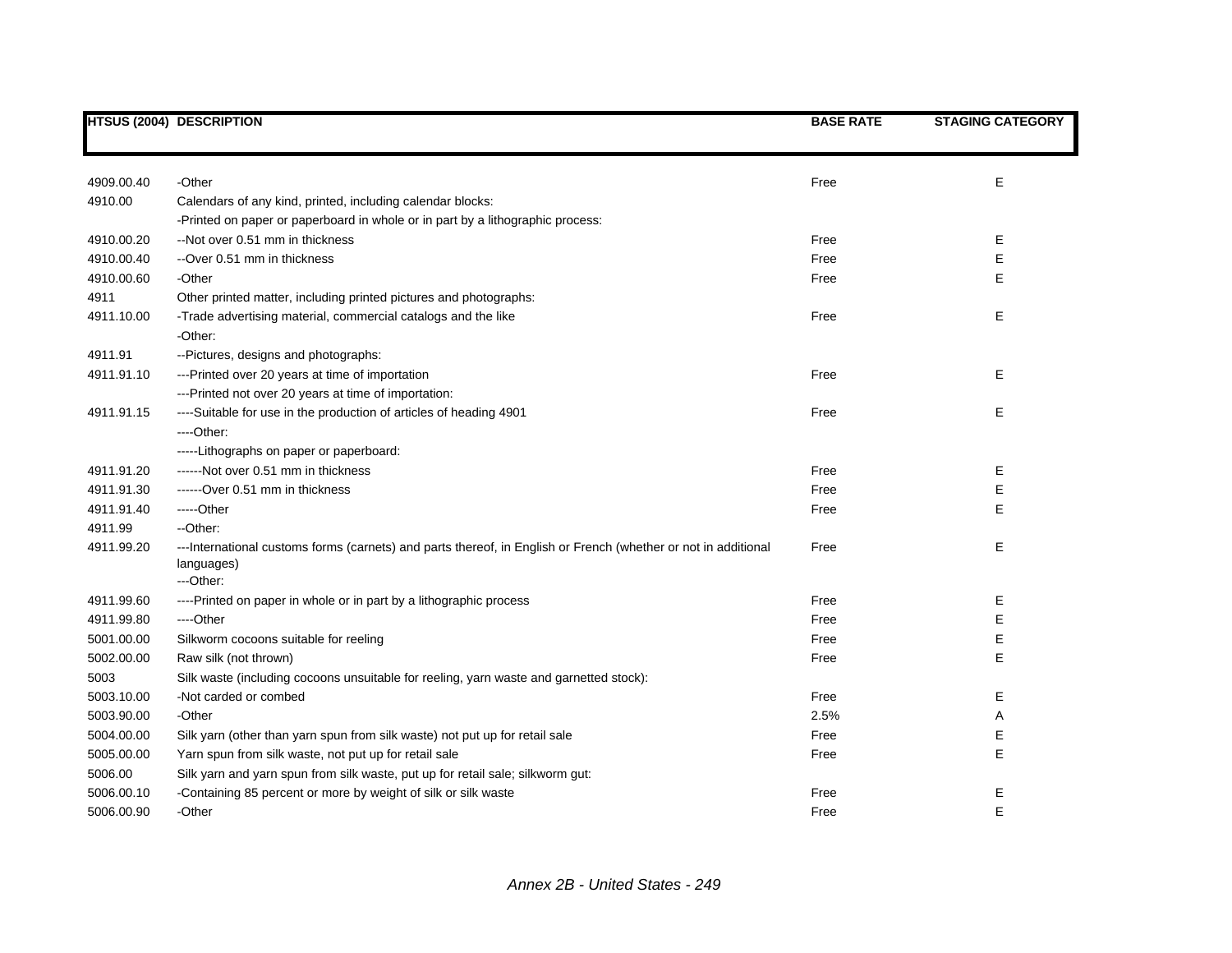|                       | <b>HTSUS (2004) DESCRIPTION</b>                                                                                          | <b>BASE RATE</b>    | <b>STAGING CATEGORY</b> |
|-----------------------|--------------------------------------------------------------------------------------------------------------------------|---------------------|-------------------------|
|                       |                                                                                                                          |                     |                         |
| 5007                  | Woven fabrics of silk or of silk waste:                                                                                  |                     |                         |
| 5007.10               | -Fabrics of noil silk:                                                                                                   |                     |                         |
| 5007.10.30            | --Containing 85 percent or more by weight of silk or silk waste                                                          | 0.8%                | Α                       |
| 5007.10.60            | --Other                                                                                                                  | 3.9%                | Α                       |
| 5007.20.00<br>5007.90 | -Other fabrics, containing 85 percent or more by weight of silk or of silk waste other than noil silk<br>-Other fabrics: | Free                | E                       |
| 5007.90.30            | --Containing 85 percent or more by weight of silk or silk waste                                                          | 0.8%                | Α                       |
| 5007.90.60            | --Other                                                                                                                  | 3.9%                | Α                       |
| 5101                  | Wool, not carded or combed:                                                                                              |                     |                         |
|                       | -Greasy, including fleece-washed wool:                                                                                   |                     |                         |
| 5101.11               | --Shorn wool:                                                                                                            |                     |                         |
|                       | --- Unimproved wool; other wool, not finer than 46s:                                                                     |                     |                         |
| 5101.11.10            | ---- Wool for special uses                                                                                               | Free                | E                       |
|                       | $---Other.$                                                                                                              |                     |                         |
| 5101.11.20            | ----- Unimproved wool; other wool, not finer than 40s                                                                    | Free                | E.                      |
| 5101.11.40            | -----Other wool, finer than 40s but not finer than 44s                                                                   | Free                | Е                       |
| 5101.11.50            | -----Other wool, finer than 44s                                                                                          | Free                | Е                       |
| 5101.11.60            | ---Other                                                                                                                 | 18.7 cents/clean kg | В                       |
| 5101.19               | --Other:                                                                                                                 |                     |                         |
|                       | --- Unimproved wool; other wool, not finer than 46s:                                                                     |                     |                         |
| 5101.19.10            | ----Wool for special uses                                                                                                | Free                | E                       |
|                       | ----Other:                                                                                                               |                     |                         |
| 5101.19.20            | ----- Unimproved wool; other wool, not finer than 40s                                                                    | Free                | Е                       |
| 5101.19.40            | -----Other wool, finer than 40s but not finer than 44s                                                                   | Free                | E                       |
| 5101.19.50            | -----Other wool, finer than 44s                                                                                          | Free                | E                       |
| 5101.19.60            | ---Other                                                                                                                 | 18.7 cents/clean kg | D                       |
|                       | -Degreased, not carbonized:                                                                                              |                     |                         |
| 5101.21               | --Shorn wool:                                                                                                            |                     |                         |
|                       | ---Not processed in any manner beyond the degreased condition:                                                           |                     |                         |
|                       | ---- Unimproved wool; other wool, not finer than 46s:                                                                    |                     |                         |
| 5101.21.10            | ----- Wool for special uses                                                                                              | Free                | Е                       |
|                       | $---Other:$                                                                                                              |                     |                         |
| 5101.21.15            | ------Unimproved wool; other wool, not finer than 40s                                                                    | Free                | E                       |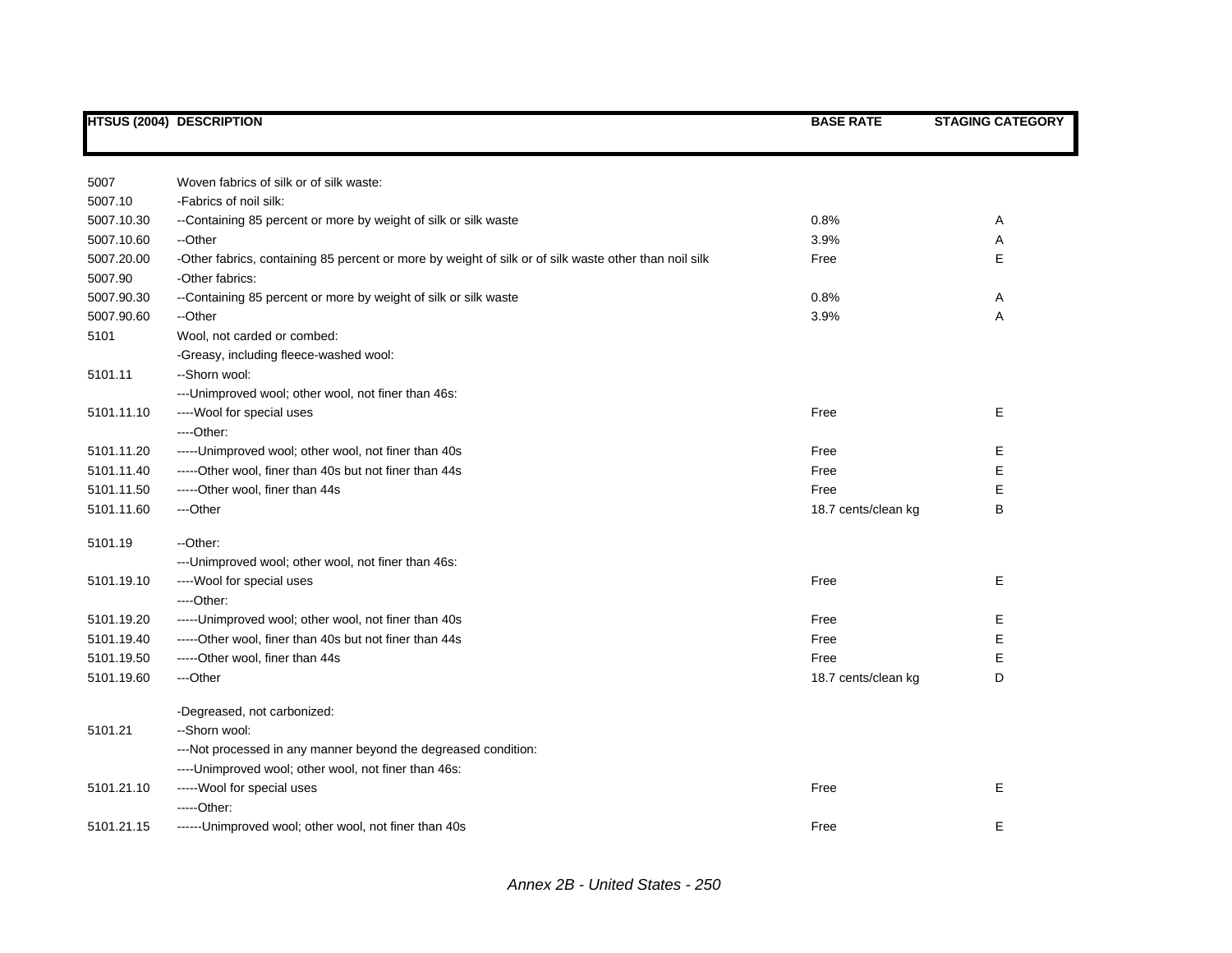|            | <b>HTSUS (2004) DESCRIPTION</b>                                | <b>BASE RATE</b>         | <b>STAGING CATEGORY</b> |
|------------|----------------------------------------------------------------|--------------------------|-------------------------|
|            |                                                                |                          |                         |
| 5101.21.30 | ------Other wool, finer than 40s but not finer than 44s        | Free                     | Е                       |
| 5101.21.35 | ------Other wool, finer than 44s                               | Free                     | E                       |
| 5101.21.40 | ----Other                                                      | 20.6 cents/clean kg      | D                       |
|            | ---Other:                                                      |                          |                         |
| 5101.21.65 | ---- Unimproved wool; other wool, not finer than 46s           | Free                     | Е                       |
| 5101.21.70 | ----Other                                                      | $6.5$ cents/kg +<br>5.3% | D                       |
| 5101.29    | --Other:                                                       |                          |                         |
|            | ---Not processed in any manner beyond the degreased condition: |                          |                         |
|            | ---- Unimproved wool; other wool, not finer than 46s:          |                          |                         |
| 5101.29.10 | ----- Wool for special uses                                    | Free                     | Е                       |
|            | -----Other:                                                    |                          |                         |
| 5101.29.15 | ------Unimproved wool; other wool, not finer than 40s          | Free                     | Е                       |
| 5101.29.30 | ------Other wool, finer than 40s but not finer than 44s        | Free                     | Е                       |
| 5101.29.35 | ------Other wool, finer than 44s                               | Free                     | Е                       |
| 5101.29.40 | ----Other                                                      | 20.6 cents/clean kg      | D                       |
|            | ---Other:                                                      |                          |                         |
| 5101.29.65 | ---- Unimproved wool; other wool, not finer than 46s           | Free                     | Е                       |
| 5101.29.70 | ----Other                                                      | $6.5$ cents/kg +<br>5.3% | D                       |
| 5101.30    | -Carbonized:                                                   |                          |                         |
|            | --Not processed in any manner beyond the carbonized condition: |                          |                         |
| 5101.30.10 | --- Unimproved wool; other wool, not finer than 40s            | Free                     | Е                       |
| 5101.30.15 | ---Other wool, finer than 40s but not finer than 44s           | Free                     | Е                       |
| 5101.30.30 | ---Other wool, finer than 44s but not finer than 46s           | Free                     | Е                       |
| 5101.30.40 | ---Other                                                       | 24.4 cents/kg            | D                       |
|            | --Other:                                                       |                          |                         |
| 5101.30.65 | --- Unimproved wool; other wool, not finer than 46s            | Free                     | Е                       |
| 5101.30.70 | ---Other                                                       | $6.5$ cents/kg +<br>5.3% | D                       |
| 5102       | Fine or coarse animal hair, not carded or combed:              |                          |                         |
|            | -Fine animal hair:                                             |                          |                         |
| 5102.11    | --Of Kashmir (cashmere) goats:                                 |                          |                         |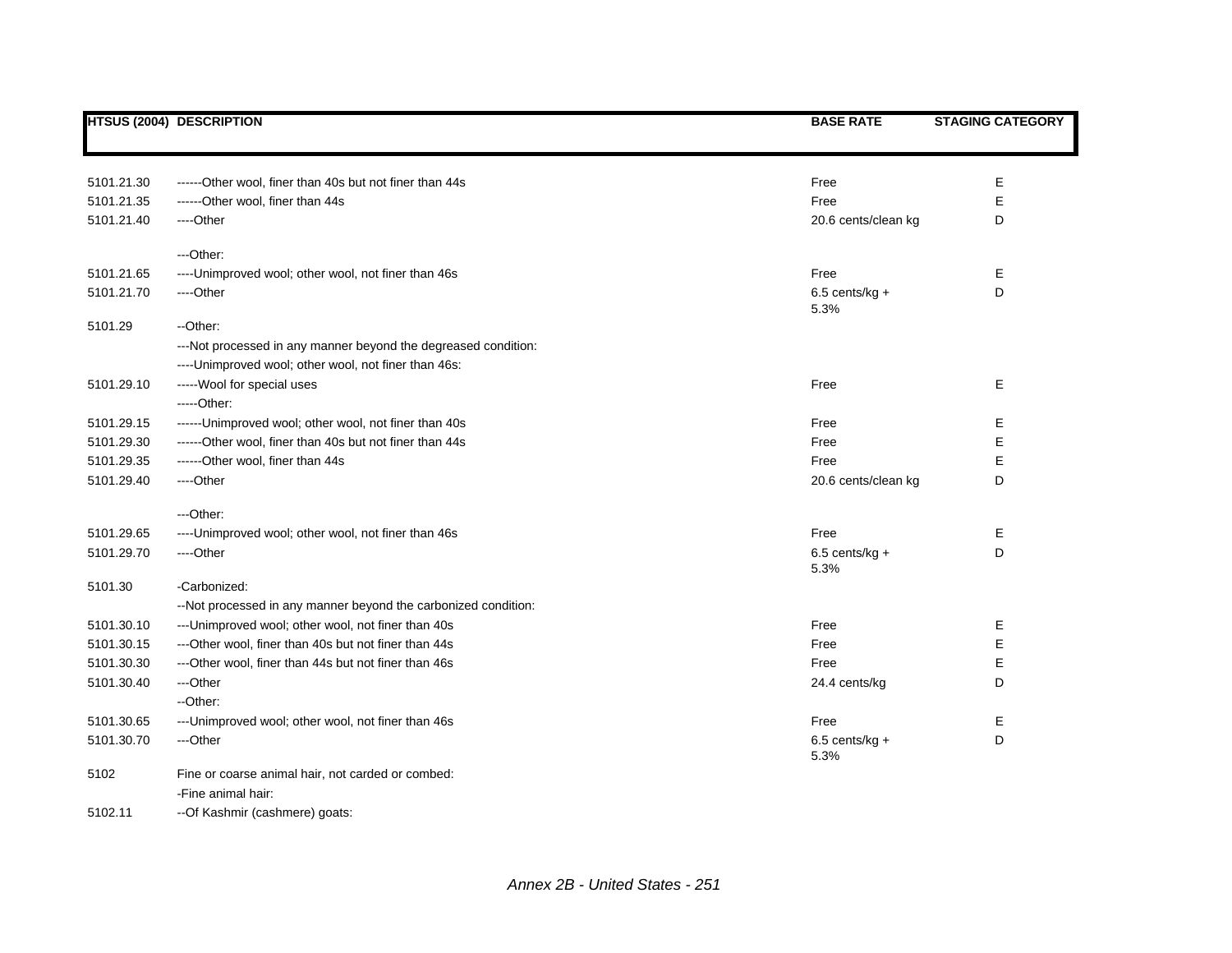|            | HTSUS (2004) DESCRIPTION                                                                                                                                           | <b>BASE RATE</b>         | <b>STAGING CATEGORY</b> |
|------------|--------------------------------------------------------------------------------------------------------------------------------------------------------------------|--------------------------|-------------------------|
|            |                                                                                                                                                                    |                          |                         |
| 5102.11.10 | ---Not processed in any manner beyond the degreased or carbonized condition                                                                                        | 5.1 cents/clean kg       | Α                       |
| 5102.11.90 | ---Other                                                                                                                                                           | 4.9 cents/ $kg + 4%$     | Α                       |
| 5102.19    | --Other: Not processed in any manner beyond the degreased or carbonized condition:<br>---Not processed in any manner beyond the degreased or carbonized condition: |                          |                         |
| 5102.19.20 | ----Hair of the camel                                                                                                                                              | 5 cents/clean kg         | Α                       |
| 5102.19.60 | ----Other                                                                                                                                                          | 0.4%                     | A                       |
|            | ---Other:                                                                                                                                                          |                          |                         |
| 5102.19.80 | ----Fur, prepared for hatters' use                                                                                                                                 | Free                     | Е                       |
| 5102.19.90 | ----Other                                                                                                                                                          | 4.9 cents/kg + $4\%$     | Α                       |
| 5102.20.00 | -Coarse animal hair                                                                                                                                                | Free                     | E                       |
| 5103       | Waste of wool or of fine or coarse animal hair, including yarn waste but excluding garnetted stock:                                                                |                          |                         |
| 5103.10.00 | -Noils of wool or of fine animal hair                                                                                                                              | 2.6 cents/kg             | Α                       |
| 5103.20.00 | -Other waste of wool or of fine animal hair                                                                                                                        | 2.6 cents/kg             | Α                       |
| 5103.30.00 | -Waste of coarse animal hair                                                                                                                                       | 7%                       | В                       |
| 5104.00.00 | Garnetted stock of wool or of fine or coarse animal hair                                                                                                           | Free                     | E                       |
| 5105       | Wool and fine or coarse animal hair, carded or combed (including combed wool in fragments):                                                                        |                          |                         |
| 5105.10.00 | -Carded wool                                                                                                                                                       | 6.5 cents/kg $+$<br>5.3% | Α                       |
|            | -Wool tops and other combed wool:                                                                                                                                  |                          |                         |
| 5105.21.00 | --Combed wool in fragments                                                                                                                                         | $3.7$ cents/kg + $3%$    | Α                       |
| 5105.29.00 | --Other                                                                                                                                                            | $3.9$ cents/kg +<br>3.1% | Α                       |
|            | -Fine animal hair, carded or combed                                                                                                                                |                          |                         |
| 5105.31.00 | -- Of Kashmir (cashmere) goats                                                                                                                                     | $6.8$ cents/kg +<br>5.5% | Α                       |
| 5105.39.00 | --Other                                                                                                                                                            | $6.8$ cents/kg +<br>5.5% | Α                       |
| 5105.40.00 | -Coarse animal hair, carded or combed                                                                                                                              | Free                     | E                       |
| 5106       | Yarn of carded wool, not put up for retail sale:                                                                                                                   |                          |                         |
| 5106.10.00 | -Containing 85 percent or more by weight of wool                                                                                                                   | 6%                       | T <sub>1</sub> US       |
| 5106.20.00 | -Containing less than 85 percent by weight of wool                                                                                                                 | 6%                       | T <sub>1</sub> US       |
| 5107       | Yarn of combed wool, not put up for retail sale:                                                                                                                   |                          |                         |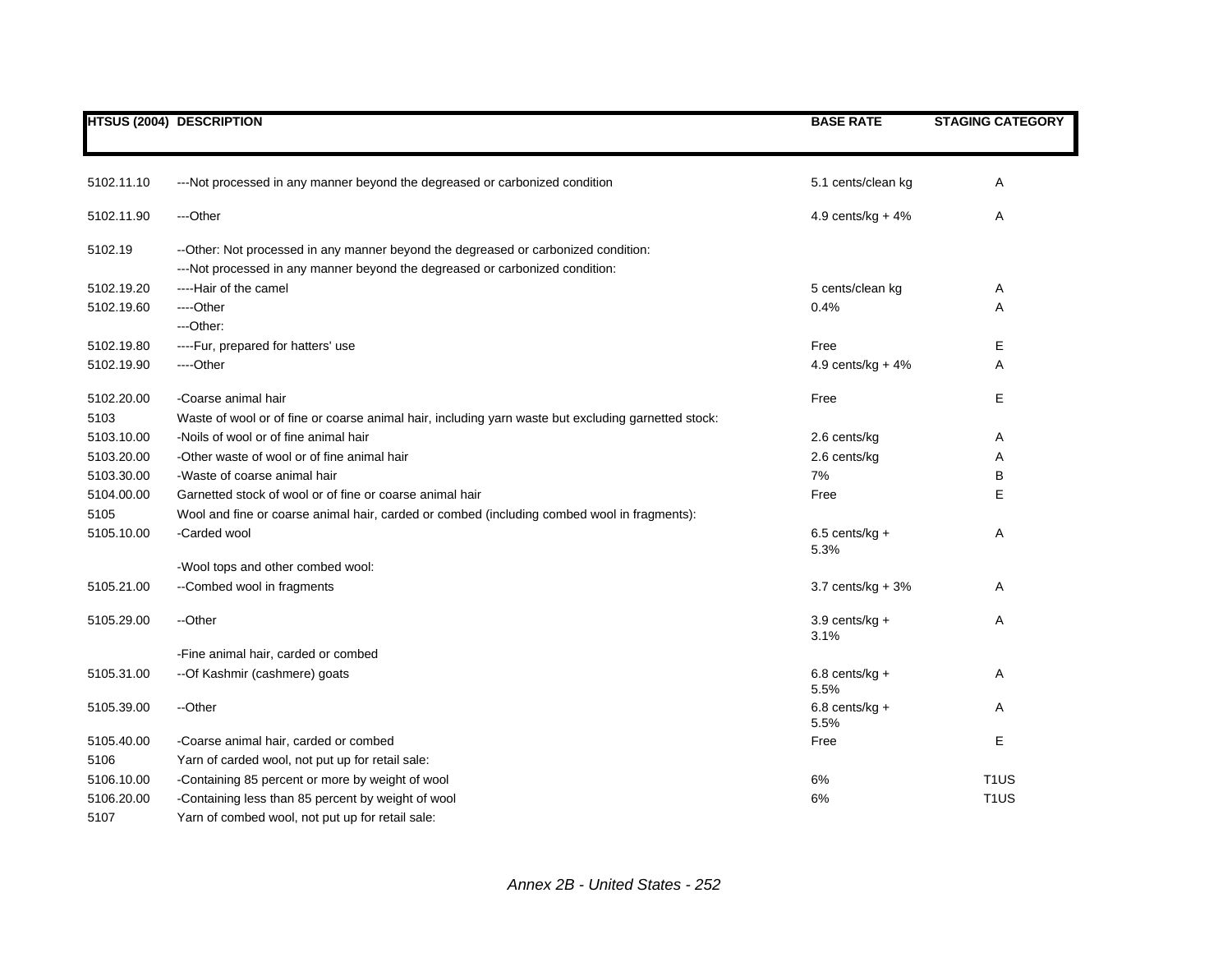|            | <b>HTSUS (2004) DESCRIPTION</b>                                                                                            | <b>BASE RATE</b> | <b>STAGING CATEGORY</b> |
|------------|----------------------------------------------------------------------------------------------------------------------------|------------------|-------------------------|
|            |                                                                                                                            |                  |                         |
| 5107.10    | -Containing 85 percent or more by weight of wool:                                                                          |                  |                         |
| 5107.10.30 | -- Of wool fiber with an average fiber diameter of 18.5 microns or less                                                    | 6%               | T <sub>1</sub> US       |
| 5107.10.60 | --Other                                                                                                                    | 6%               | T <sub>1</sub> US       |
| 5107.20    | -Containing less than 85 percent by weight of wool:                                                                        |                  |                         |
| 5107.20.30 | -- Of wool fiber with an average fiber diameter of 18.5 microns or less                                                    | 6%               | T <sub>1</sub> US       |
| 5107.20.60 | --Other                                                                                                                    | 6%               | T <sub>1</sub> US       |
| 5108       | Yarn of fine animal hair (carded or combed), not put up for retail sale:                                                   |                  |                         |
| 5108.10    | -Carded:                                                                                                                   |                  |                         |
| 5108.10.30 | -- Of Angora rabbit hair                                                                                                   | 4%               | T <sub>1</sub> US       |
| 5108.10.60 | --Other                                                                                                                    | 4%               | T <sub>1</sub> US       |
| 5108.20    | -Combed:                                                                                                                   |                  |                         |
| 5108.20.30 | -- Of Angora rabbit hair                                                                                                   | 4%               | T <sub>1</sub> US       |
| 5108.20.60 | --Other                                                                                                                    | 4%               | T <sub>1</sub> US       |
| 5109       | Yarn of wool or of fine animal hair, put up for retail sale:                                                               |                  |                         |
| 5109.10    | -Containing 85 percent or more by weight of wool or of fine animal hair:                                                   |                  |                         |
| 5109.10.20 | --Yarn of wool, colored (dyed or printed) and cut into uniform lengths of not over 8 cm                                    | Free             | Е                       |
|            | --Other:                                                                                                                   |                  |                         |
| 5109.10.40 | --- Of Angora rabbit hair                                                                                                  | 4%               | T <sub>1</sub> US       |
|            | ---Other:                                                                                                                  |                  |                         |
| 5109.10.80 | ---- Of wool fiber with an average fiber diameter of 18.5 microns or less                                                  | 6%               | T <sub>1</sub> US       |
| 5109.10.90 | ----Other                                                                                                                  | 6%               | T <sub>1</sub> US       |
| 5109.90    | -Other:                                                                                                                    |                  |                         |
| 5109.90.20 | -- Yarn of wool, colored (dyed or printed) and cut into uniform lengths of not over 8 cm                                   | Free             | Е                       |
|            | --Other:                                                                                                                   |                  |                         |
| 5109.90.40 | --- Of Angora rabbit hair                                                                                                  | 4%               | T <sub>1</sub> US       |
|            | ---Other:                                                                                                                  |                  |                         |
| 5109.90.80 | ---- Of wool fiber with an average fiber diameter of 18.5 microns or less                                                  | 6%               | T <sub>1</sub> US       |
| 5109.90.90 | ---Other                                                                                                                   | 6%               | T <sub>1</sub> US       |
| 5110.00.00 | Yarn of coarse animal hair or of horsehair (including gimp- ed horsehair yarn), whether or not put up for retail sale Free |                  | E                       |
| 5111       | Woven fabrics of carded wool or of carded fine animal hair:                                                                |                  |                         |
|            | -Containing 85 percent or more by weight of wool or of fine animal hair:                                                   |                  |                         |
| 5111.11    | --Of a weight not exceeding 300 g/m2:                                                                                      |                  |                         |
| 5111.11.20 | ---Tapestry fabrics and upholstery fabrics of a weight not exceeding 140 g/m2                                              | 7%               | T <sub>2</sub> US       |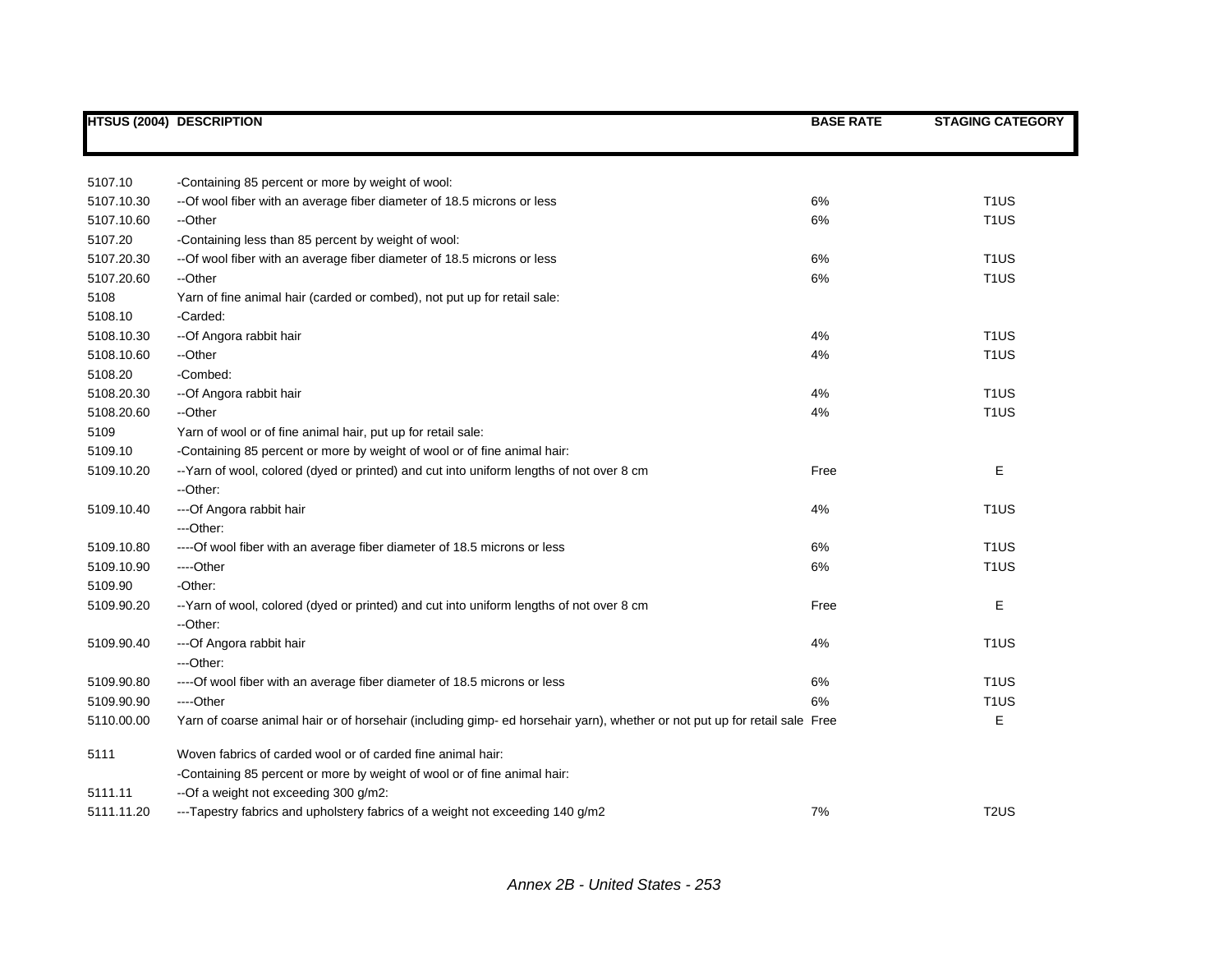|            | <b>HTSUS (2004) DESCRIPTION</b>                                                                  | <b>BASE RATE</b> | <b>STAGING CATEGORY</b> |
|------------|--------------------------------------------------------------------------------------------------|------------------|-------------------------|
|            |                                                                                                  |                  |                         |
|            | ---Other:                                                                                        |                  |                         |
| 5111.11.30 | ----Hand-woven, with a loom width of less than 76 cm                                             | 10%              | T <sub>2</sub> US       |
| 5111.11.70 | ----Other                                                                                        | 25%              | T <sub>2</sub> US       |
| 5111.19    | --Other:                                                                                         |                  |                         |
| 5111.19.10 | --- Tapestry fabrics and upholstery fabrics<br>---Other:                                         | 7%               | T <sub>2</sub> US       |
| 5111.19.20 | ----Hand-woven, with a loom width of less than 76 cm                                             | 10%              | T <sub>2</sub> US       |
| 5111.19.60 | ----Other                                                                                        | 25%              | T <sub>2</sub> US       |
| 5111.20    | -Other, mixed mainly or solely with man-made filaments:                                          |                  |                         |
| 5111.20.05 | -- Tapestry fabrics and upholstery fabrics of a weight exceeding 300 g/m2                        | 7%               | T <sub>2</sub> US       |
| 5111.20.10 | -- Tapestry fabrics and upholstery fabrics of a weight not exceeding 140 g/m2                    | 7%               | T <sub>2</sub> US       |
| 5111.20.90 | --Other                                                                                          | 25%              | T <sub>2</sub> US       |
| 5111.30    | -Other, mixed mainly or solely with man-made staple fibers:                                      |                  |                         |
| 5111.30.05 | --Tapestry fabrics and upholstery fabrics of a weight exceeding 300 g/m2                         | 7%               | T <sub>2</sub> US       |
| 5111.30.10 | --Tapestry fabrics and upholstery fabrics of a weight not exceeding 140 g/m2                     | 7%               | T <sub>2</sub> US       |
| 5111.30.90 | --Other                                                                                          | 25%              | T <sub>2</sub> US       |
| 5111.90    | -Other:                                                                                          |                  |                         |
| 5111.90.30 | --Containing 30 percent or more by weight of silk or silk waste, valued over \$33/kg<br>--Other: | 6.9%             | T <sub>2</sub> US       |
| 5111.90.40 | ---Tapestry fabrics and upholstery fabrics of a weight exceeding 300 g/m2                        | 7%               | T <sub>2</sub> US       |
| 5111.90.50 | ---Tapestry fabrics and upholstery fabrics of a weight not exceeding 140 g/m2                    | 7%               | T <sub>2</sub> US       |
| 5111.90.90 | ---Other                                                                                         | 25%              | T <sub>2</sub> US       |
| 5112       | Woven fabrics of combed wool or of combed fine animal hair:                                      |                  |                         |
|            | -Containing 85 percent or more by weight of wool or of fine animal hair:                         |                  |                         |
| 5112.11    | --Of a weight not exceeding 200g/m2:                                                             |                  |                         |
| 5112.11.10 | --- Tapestry fabrics and upholstery fabrics of a weight not exceeding 140 g/m2<br>---Other:      | 7%               | T <sub>2</sub> US       |
| 5112.11.30 | ---- Of wool yarns with an average fiber diameter of 18.5 microns or less                        | 25%              | T <sub>2</sub> US       |
| 5112.11.60 | ----Other                                                                                        | 25%              | T <sub>2</sub> US       |
| 5112.19    | --Other:                                                                                         |                  |                         |
| 5112.19.20 | --- Tapestry fabrics and upholstery fabrics<br>---Other:                                         | 7%               | T <sub>2</sub> US       |
| 5112.19.60 | ---- Of wool yarns with an average fiber diameter of 18.5 microns or less                        | 25%              | T <sub>2</sub> US       |
| 5112.19.95 | ----Other Wholly or in part of fine animal hair:                                                 | 25%              | T <sub>2</sub> US       |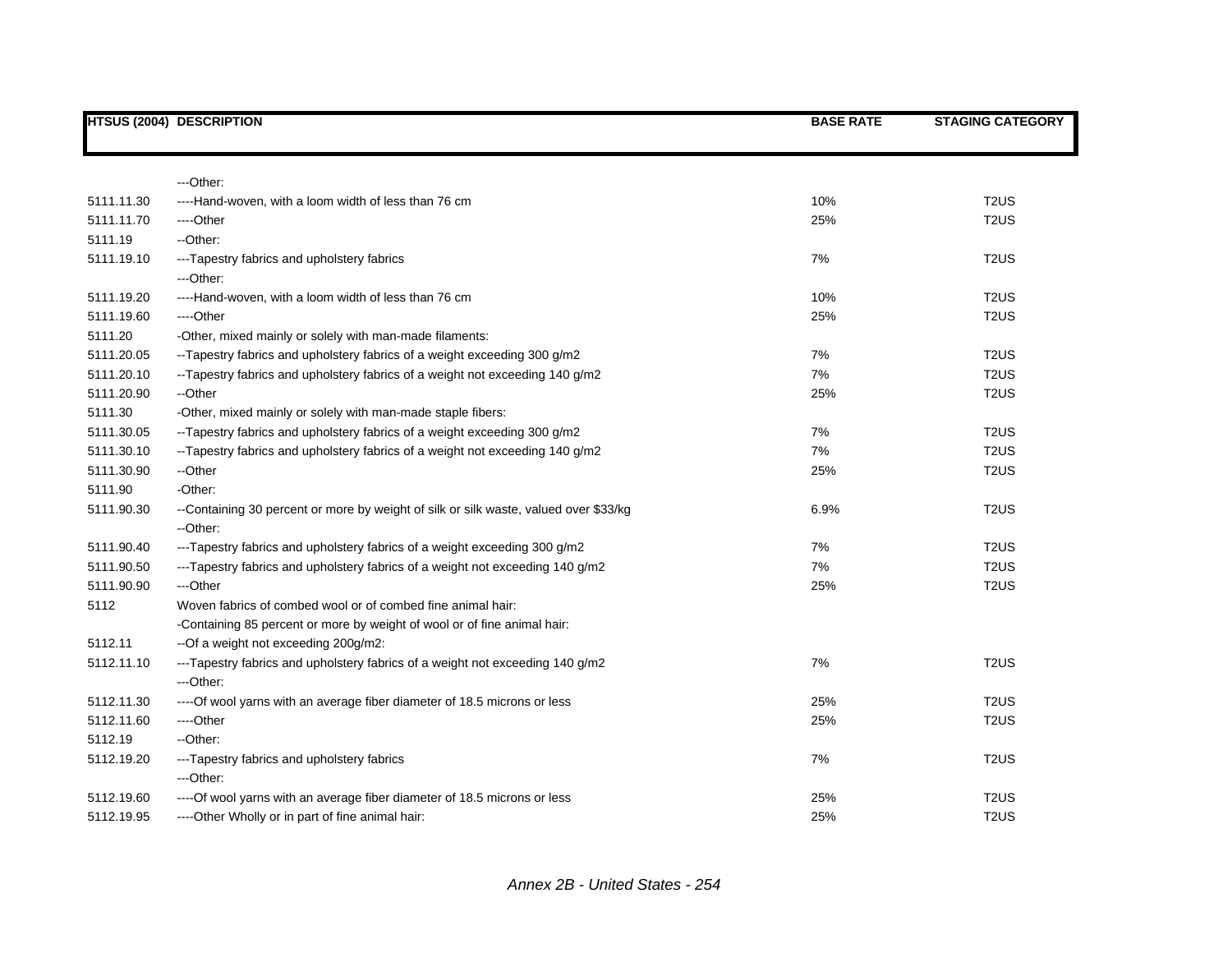| <b>HTSUS (2004) DESCRIPTION</b> |                                                                                                                                                                                | <b>BASE RATE</b> | <b>STAGING CATEGORY</b>       |
|---------------------------------|--------------------------------------------------------------------------------------------------------------------------------------------------------------------------------|------------------|-------------------------------|
|                                 |                                                                                                                                                                                |                  |                               |
| 5112.20                         | -Other, mixed mainly or solely with man-made filaments:                                                                                                                        |                  |                               |
| 5112.20.10                      | --Tapestry fabrics and upholstery fabrics of a weight exceeding 300 g/m2                                                                                                       | 7%               | T <sub>2</sub> US             |
| 5112.20.20                      | --Tapestry fabrics and upholstery fabrics of a weight not exceeding 140 g/m2                                                                                                   | 7%               | T <sub>2</sub> US             |
| 5112.20.30                      | --Other                                                                                                                                                                        | 25%              | T <sub>2</sub> US             |
| 5112.30                         | -Other, mixed mainly or solely with man-made staple fibers:                                                                                                                    |                  |                               |
| 5112.30.10                      | --Tapestry fabrics and upholstery fabrics of a weight exceeding 300 g/m2                                                                                                       | 7%               | T <sub>2</sub> US             |
| 5112.30.20                      | --Tapestry fabrics and upholstery fabrics of a weight not exceeding 140 g/m2                                                                                                   | 7%               | T <sub>2</sub> US             |
| 5112.30.30                      | --Other                                                                                                                                                                        | 25%              | T <sub>2</sub> US             |
| 5112.90                         | -Other:                                                                                                                                                                        |                  |                               |
| 5112.90.30                      | --Containing 30 percent or more by weight of silk or silk waste, valued over \$33/kg<br>--Other:                                                                               | 6.9%             | T <sub>2</sub> U <sub>S</sub> |
| 5112.90.40                      | ---Tapestry fabrics and upholstery fabrics of a weight exceeding 300 g/m2                                                                                                      | 7%               | T <sub>2</sub> U <sub>S</sub> |
| 5112.90.50                      | ---Tapestry fabrics and upholstery fabrics of a weight not exceeding 140 g/m2                                                                                                  | 7%               | T <sub>2</sub> U <sub>S</sub> |
| 5112.90.90                      | ---Other                                                                                                                                                                       | 25%              | T <sub>2</sub> U <sub>S</sub> |
| 5113.00.00                      | Woven fabrics of coarse animal hair or of horsehair                                                                                                                            | 2.7%             | Α                             |
| 5201.00                         | Cotton, not carded or combed:e and garnetted stock):                                                                                                                           |                  |                               |
|                                 | -Having a staple length under 28.575 mm (1-1/8 inches):                                                                                                                        |                  |                               |
| 5201.00.05                      | --Harsh or rough, having a staple length under 19.05 mm (3/4 inches)                                                                                                           | Free             | Е                             |
|                                 | --Other:                                                                                                                                                                       |                  |                               |
| 5201.00.12                      | ---Described in gneral note 15 of the tariff schedule and entered pursuant to its provisions                                                                                   | Free             | Ε                             |
| 5201.00.14                      | ---Described in additional U.S. note 5 to this chapter and entered pursuant to its provisions                                                                                  | Free             |                               |
| 5201.00.18                      | ---Other                                                                                                                                                                       | 31.4 cents/kg    | See Annex 1, note 24.         |
|                                 | -Having a staple length of 28.585 mm (1-1/8 inches) or more but under 34.925 mm (1-3/8 inches):                                                                                |                  |                               |
| 5201.00.22                      | --Described in general note 15 of the tariff schedule and entered pursuant to its provisions                                                                                   | 4.4 cents/kg     | A                             |
|                                 | --Other, harsh or rough, having a staple length of 29.36875 mm (1-5/32 inches) or more and white in color (except<br>cotton of perished staple, grabbots and cotton pickings): |                  |                               |
| 5201.00.24                      | ---Described in additional U.S. note 6 to this chapter and entered pursuant to its provisions                                                                                  | 4.4 cents/kg     |                               |
| 5201.00.28                      | ---Other                                                                                                                                                                       | 31.4 cents/kg    | See Annex 1, note 24.         |
|                                 | --Other:                                                                                                                                                                       |                  |                               |
| 5201.00.34                      | ---Described in additional U.S. note 7 to this chapter and entered pursuant to its provisions                                                                                  | 4.4 cents/kg     |                               |
| 5201.00.38                      | ---Other                                                                                                                                                                       | 31.4 cents/kg    | See Annex 1, note 24.         |
|                                 | -Having a staple length of 34.925 mm (1-3/8 inches) or more:                                                                                                                   |                  |                               |
| 5201.00.55                      | --Described in general note 15 of the tariff schedule and entered pursuant to its provisions                                                                                   | 1.5 cents/kg     | A                             |
| 5201.00.60                      | --Described in additional U.S. note 8 to this chapter and entered pursuant to its provisions                                                                                   | 1.5 cents/kg     |                               |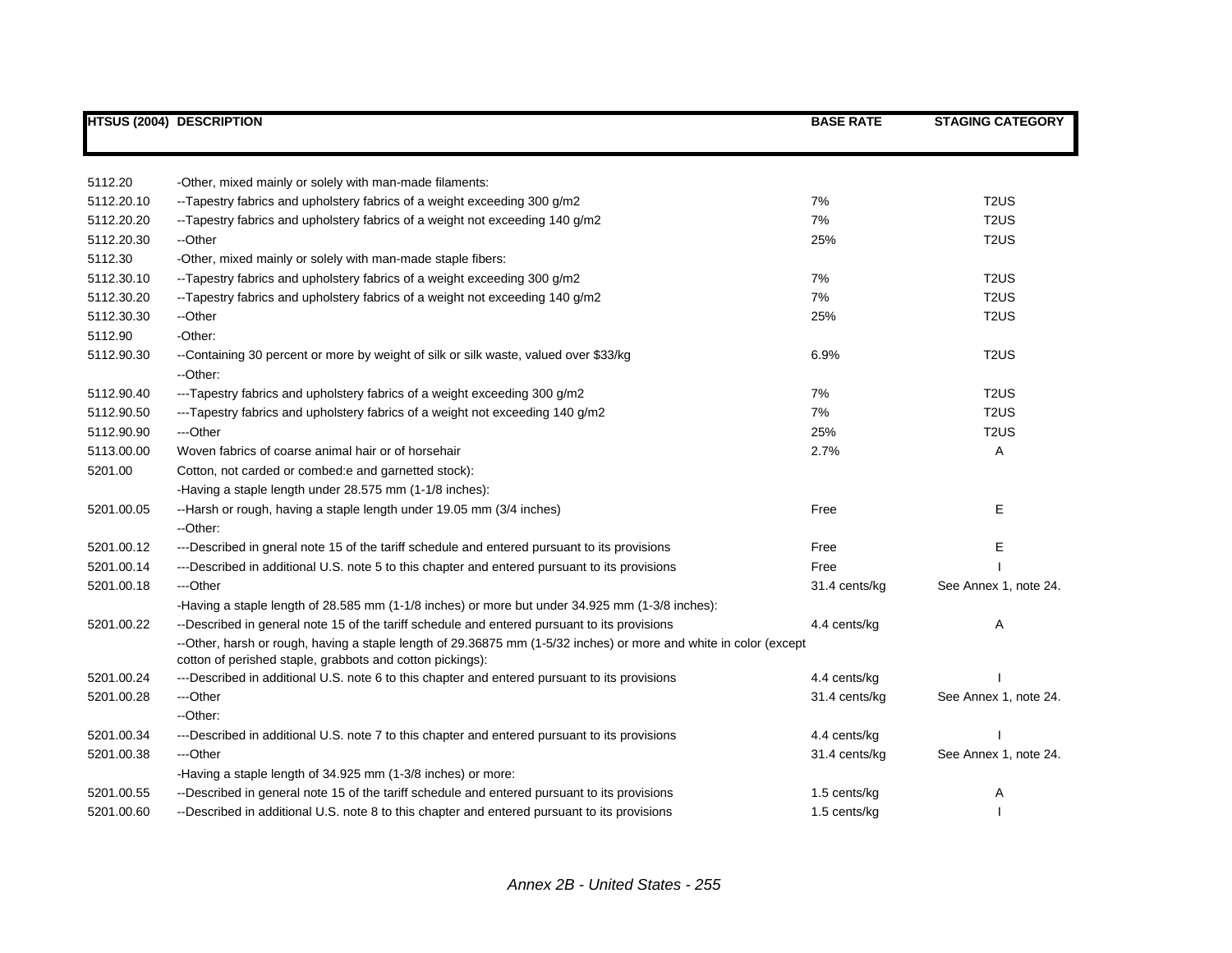|            | <b>HTSUS (2004) DESCRIPTION</b>                                                                                                          | <b>BASE RATE</b> | <b>STAGING CATEGORY</b> |
|------------|------------------------------------------------------------------------------------------------------------------------------------------|------------------|-------------------------|
|            |                                                                                                                                          |                  |                         |
| 5201.00.80 | --Other                                                                                                                                  | 31.4 cents/kg    | See Annex 1, note 24.   |
| 5202       | Cotton waste (including yarn waste and garnetted stock):                                                                                 |                  |                         |
| 5202.10.00 | -Yarn waste (including thread waste)                                                                                                     | Free             | E                       |
|            | -Other:                                                                                                                                  |                  |                         |
| 5202.91.00 | --Garnetted stock                                                                                                                        | 4.3%             | Α                       |
| 5202.99    | --Other:                                                                                                                                 |                  |                         |
|            | ---Card strips made from cotton having a staple length under 30.1625 mm (1-3/16 inches) and lap waste, sliver<br>waste and roving waste: |                  |                         |
| 5202.99.05 | ----Described in general note 15 of the tariff schedule and entered pursuant to its provisions                                           | Free             | Ε                       |
| 5202.99.10 | ----Described in additional U.S. note 9 to this chapter and entered pursuant to its provisions                                           | Free             |                         |
| 5202.99.30 | ----Other                                                                                                                                | 7.8 cents/kg     | See Annex 1, note 24.   |
| 5202.99.50 | ---Other                                                                                                                                 | Free             | E                       |
| 5203.00    | Cotton, carded or combed:                                                                                                                |                  |                         |
|            | -Fibers of cotton processed but not spun:                                                                                                |                  |                         |
| 5203.00.05 | --Described in general note 15 of the tariff schedule and entered pursuant to its provisions                                             | 5%               | Α                       |
| 5203.00.10 | --Described in additional U.S. note 10 to this chapter and entered pursuant to its provisions                                            | 5%               |                         |
| 5203.00.30 | --Other                                                                                                                                  | 31.4 cents/kg    | See Annex 1, note 24.   |
| 5203.00.50 | -Other                                                                                                                                   | 4.3%             | Α                       |
| 5204       | Cotton sewing thread, whether or not put up for retail sale:                                                                             |                  |                         |
|            | -Not put up for retail sale:                                                                                                             |                  |                         |
| 5204.11.00 | --Containing 85 percent or more by weight of cotton                                                                                      | 4.4%             | T <sub>1</sub> US       |
| 5204.19.00 | --Other                                                                                                                                  | 4.4%             | T <sub>1</sub> US       |
| 5204.20.00 | -Put up for retail sale                                                                                                                  | 4.4%             | T <sub>1</sub> US       |
| 5205       | Cotton yarn (other than sewing thread), containing 85 percent or more by weight of cotton, not put up for retail<br>sale:                |                  |                         |
|            | -Single yarn, of uncombed fibers:                                                                                                        |                  |                         |
| 5205.11    | --Not exceeding 14 nm:                                                                                                                   |                  |                         |
| 5205.11.10 | --- Unbleached, not mercerized                                                                                                           | 3.7%             | T <sub>1</sub> US       |
| 5205.11.20 | ---Other                                                                                                                                 | 5%               | T <sub>1</sub> US       |
| 5205.12    | --Exceeding 14 nm but not exceeding 43 nm:                                                                                               |                  |                         |
| 5205.12.10 | --- Unbleached, not mercerized                                                                                                           | 5.2%             | Α                       |
| 5205.12.20 | ---Other                                                                                                                                 | 6.5%             | Α                       |
| 5205.13    | --Exceeding 43 nm but not exceeding 52 nm:                                                                                               |                  |                         |
| 5205.13.10 | --- Unbleached, not mercerized                                                                                                           | 6.5%             | Α                       |
| 5205.13.20 | ---Other                                                                                                                                 | 7.3%             | Α                       |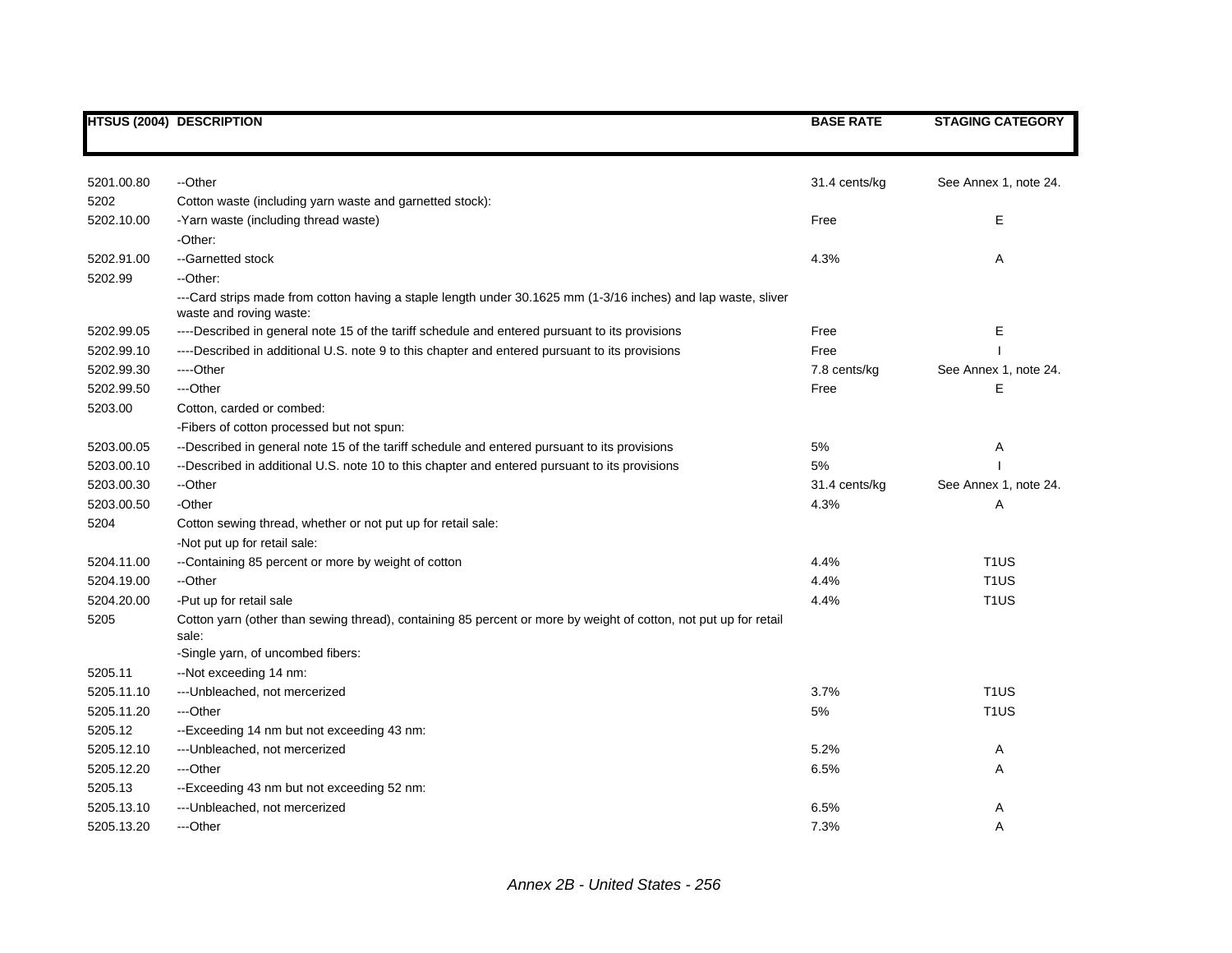|            | <b>HTSUS (2004) DESCRIPTION</b>                                                                                                                                  | <b>BASE RATE</b> | <b>STAGING CATEGORY</b> |
|------------|------------------------------------------------------------------------------------------------------------------------------------------------------------------|------------------|-------------------------|
|            |                                                                                                                                                                  |                  |                         |
| 5205.14    | --Exceeding 52 nm but not exceeding 80 nm:                                                                                                                       |                  |                         |
| 5205.14.10 | --- Unbleached, not mercerized                                                                                                                                   | 7.8%             | T <sub>1</sub> US       |
| 5205.14.20 | ---Other                                                                                                                                                         | 8.7%             | T <sub>1</sub> US       |
| 5205.15    | --Exceeding 80 nm:                                                                                                                                               |                  |                         |
| 5205.15.10 | --- Unbleached, not mercerized                                                                                                                                   | 9.9%             | T <sub>1</sub> US       |
| 5205.15.20 | ---Other                                                                                                                                                         | 12%              | T <sub>1</sub> US       |
|            | -Single yarn, of combed fibers:                                                                                                                                  |                  |                         |
| 5205.21.00 | --Not exceeding 14 nm                                                                                                                                            | 5.8%             | T <sub>1</sub> US       |
| 5205.22.00 | --Exceeding 14 nm but not exceeding 43 nm                                                                                                                        | 7.3%             | T <sub>1</sub> US       |
| 5205.23.00 | --Exceeding 43 nm but not exceeding 52 nm                                                                                                                        | 8.6%             | T <sub>1</sub> US       |
| 5205.24.00 | --Exceeding 52 nm but not exceeding 80 nm                                                                                                                        | 9.9%             | T <sub>1</sub> US       |
| 5205.26.00 | --Measuring less than 125 decitex but not less than 106.38 decitex (exceeding 80 metric number but not<br>exceeding 94 metric number)                            | 12%              | T <sub>1</sub> US       |
| 5205.27.00 | --Measuring less than 106.38 decitex but not less than 83.33decitex (exceeding 94 metric number but not<br>exceeding 120 metric number)                          | 12%              | T <sub>1</sub> US       |
| 5205.28.00 | --Measuring less than 83.33 decitex (exceeding 120 metric number)                                                                                                | 12%              | T <sub>1</sub> US       |
|            | -Multiple (folded) or cabled yarn, of uncombed fibers:                                                                                                           |                  |                         |
| 5205.31.00 | --Not exceeding 14 nm per single yarn                                                                                                                            | 5.8%             | T <sub>1</sub> US       |
| 5205.32.00 | --Exceeding 14 nm but not exceeding 43 nm per single yarn                                                                                                        | 7.3%             | T <sub>1</sub> US       |
| 5205.33.00 | --Exceeding 43 nm but not exceeding 52 nm per single yarn                                                                                                        | 8.6%             | T <sub>1</sub> US       |
| 5205.34.00 | --Exceeding 52 nm but not exceeding 80 nm per single yarn                                                                                                        | 9.9%             | T <sub>1</sub> US       |
| 5205.35.00 | --Exceeding 80 nm per single yarn                                                                                                                                | 12%              | T <sub>1</sub> US       |
|            | -Multiple (folded) or cabled yarn, of combed fibers:                                                                                                             |                  |                         |
| 5205.41.00 | --Not exceeding 14 nm per single yarn                                                                                                                            | 5%               | T <sub>1</sub> US       |
| 5205.42.00 | --Exceeding 14 nm but not exceeding 43 nm per single yarn                                                                                                        | 6.5%             | T <sub>1</sub> US       |
| 5205.43.00 | --Exceeding 43 nm but not exceeding 52 nm per single yarn                                                                                                        | 8.6%             | T <sub>1</sub> US       |
| 5205.44.00 | --Exceeding 52 nm but not exceeding 80 nm per single yarn                                                                                                        | 9.9%             | T <sub>1</sub> US       |
| 5205.46.00 | --Measuring per single yarn less than 125 decitex but not less than 106.38 decitex (exceeding 80 metric number<br>but not exceeding 94 metric number)            | 12%              | T <sub>1</sub> US       |
| 5205.47.00 | --Measuring per single yarn less than 106.38 decitex but not less than 83.33 decitex (exceeding 94 metric number 12%<br>but not exceeding 120 metric number)     |                  | T <sub>1</sub> US       |
| 5205.48.00 | --Measuring per single yarn less than 83.33 decitex (exceeding 120 metric number)                                                                                | 12%              | T <sub>1</sub> US       |
| 5206       | Cotton yarn (other than sewing thread), containing less than 85 percent by weight of cotton, not put up for retail<br>sale:<br>-Single yarn, of uncombed fibers: |                  |                         |

*Annex 2B - United States - 257*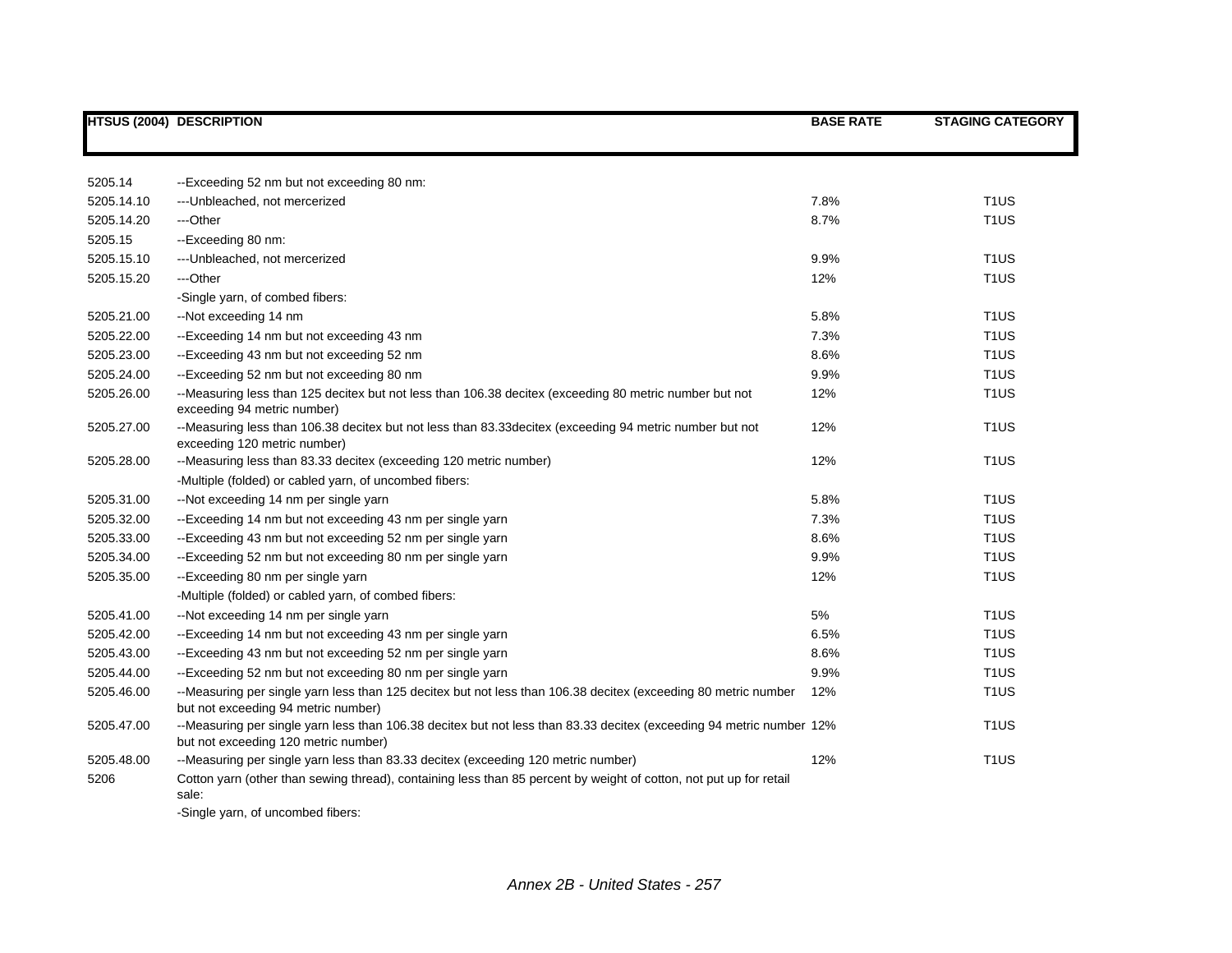|            | <b>HTSUS (2004) DESCRIPTION</b>                                                                              | <b>BASE RATE</b> | <b>STAGING CATEGORY</b> |
|------------|--------------------------------------------------------------------------------------------------------------|------------------|-------------------------|
|            |                                                                                                              |                  |                         |
| 5206.11.00 | --Not exceeding 14 nm                                                                                        | 9.2%             | T <sub>1</sub> US       |
| 5206.12.00 | --Exceeding 14 nm but not exceeding 43 nm                                                                    | 9.2%             | Α                       |
| 5206.13.00 | --Exceeding 43 nm but not exceeding 52 nm                                                                    | 9.2%             | T <sub>1</sub> US       |
| 5206.14.00 | --Exceeding 52 nm but not exceeding 80 nm                                                                    | 9.2%             | T <sub>1</sub> US       |
| 5206.15.00 | --Exceeding 80 nm                                                                                            | 9.2%             | T <sub>1</sub> US       |
|            | -Single yarn, of combed fibers:                                                                              |                  |                         |
| 5206.21.00 | --Not exceeding 14 nm                                                                                        | 9.2%             | T <sub>1</sub> US       |
| 5206.22.00 | --Exceeding 14 nm but not exceeding 43 nm                                                                    | 9.2%             | T <sub>1</sub> US       |
| 5206.23.00 | --Exceeding 43 nm but not exceeding 52 nm                                                                    | 9.2%             | T <sub>1</sub> US       |
| 5206.24.00 | --Exceeding 52 nm but not exceeding 80 nm                                                                    | 9.2%             | T <sub>1</sub> US       |
| 5206.25.00 | --Exceeding 80 nm                                                                                            | 9.2%             | T <sub>1</sub> US       |
|            | -Multiple (folded) or cabled yarn, of uncombed fibers:                                                       |                  |                         |
| 5206.31.00 | --Not exceeding 14 nm per single yarn                                                                        | 9.2%             | T <sub>1</sub> US       |
| 5206.32.00 | --Exceeding 14 nm but not exceeding 43 nm per single yarn                                                    | 9.2%             | T <sub>1</sub> US       |
| 5206.33.00 | --Exceeding 43 nm but not exceeding 52 nm per single yarn                                                    | 9.2%             | T <sub>1</sub> US       |
| 5206.34.00 | --Exceeding 52 nm but not exceeding 80 nm per single yarn                                                    | 9.2%             | T <sub>1</sub> US       |
| 5206.35.00 | --Exceeding 80 nm per single yarn                                                                            | 9.2%             | T <sub>1</sub> US       |
|            | -Multiple (folded) or cabled yarn, of combed fibers:                                                         |                  |                         |
| 5206.41.00 | --Not exceeding 14 nm per single yarn                                                                        | 9.2%             | T <sub>1</sub> US       |
| 5206.42.00 | --Exceeding 14 nm but not exceeding 43 nm per single yarn                                                    | 9.2%             | T <sub>1</sub> US       |
| 5206.43.00 | --Exceeding 43 nm but not exceeding 52 nm per single yarn                                                    | 9.2%             | T <sub>1</sub> US       |
| 5206.44.00 | --Exceeding 52 nm but not exceeding 80 nm per single yarn                                                    | 9.2%             | T <sub>1</sub> US       |
| 5206.45.00 | --Exceeding 80 nm per single yarn                                                                            | 9.2%             | T <sub>1</sub> US       |
| 5207       | Cotton yarn (other than sewing thread) put up for retail sale:                                               |                  |                         |
| 5207.10.00 | -Containing 85 percent or more by weight of cotton                                                           | Free             | Е                       |
| 5207.90.00 | -Other                                                                                                       | 5%               | T <sub>1</sub> US       |
| 5208       | Woven fabrics of cotton, containing 85 percent or more by weight of cotton, weighing not more than 200 g/m2: |                  |                         |
|            | -Unbleached:                                                                                                 |                  |                         |
| 5208.11    | --Plain weave, weighing not more than 100 g/m2:                                                              |                  |                         |
| 5208.11.20 | ---Of number 42 or lower number                                                                              | 7%               | T <sub>2</sub> US       |
| 5208.11.40 | ---Of numbers 43 to 68                                                                                       | 9%               | T <sub>2</sub> US       |
|            | --- Of number 69 or higher number:                                                                           |                  |                         |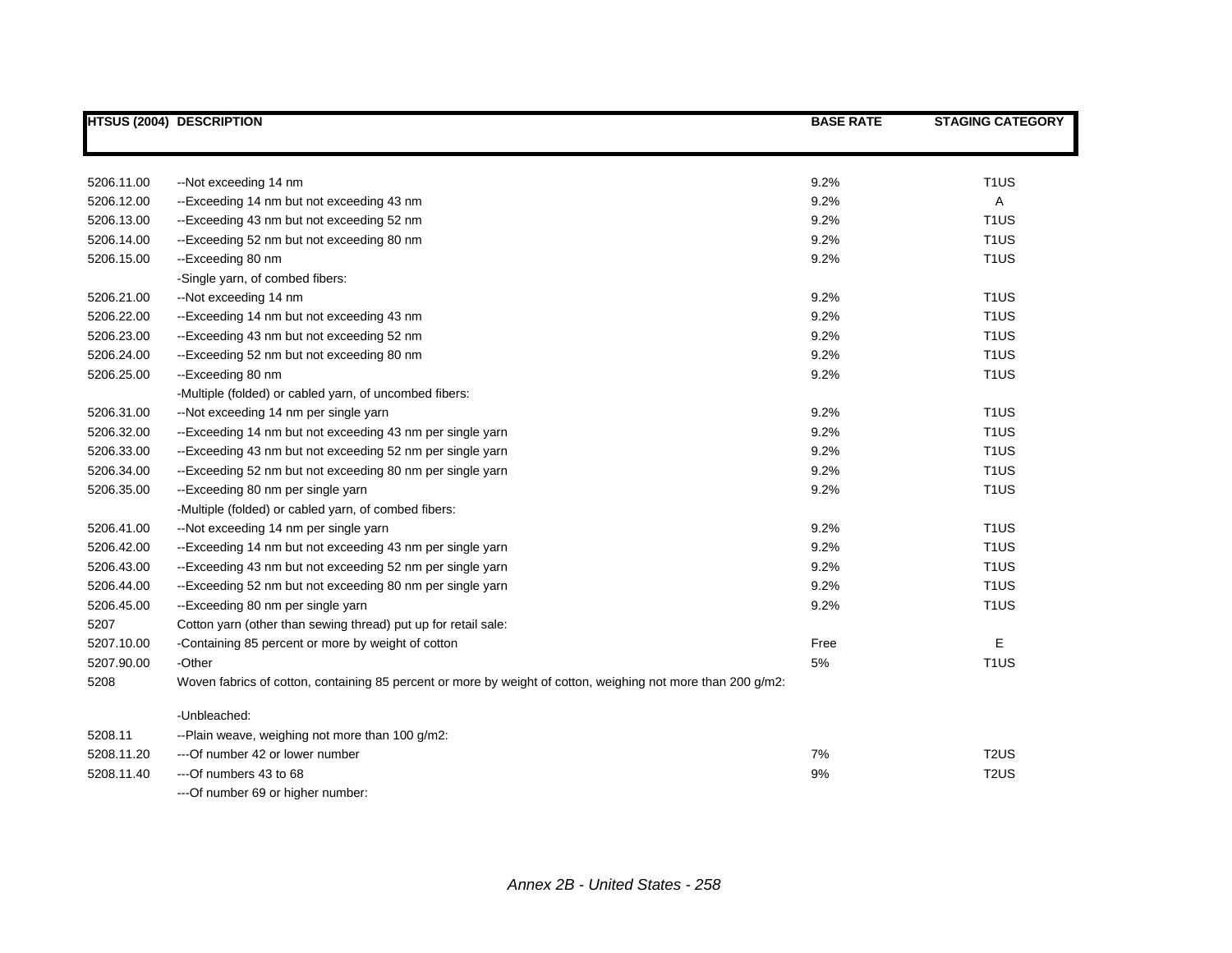|            | <b>HTSUS (2004) DESCRIPTION</b>                                                                                                                                                                                                                                                                                                                                                                                          | <b>BASE RATE</b> | <b>STAGING CATEGORY</b>       |
|------------|--------------------------------------------------------------------------------------------------------------------------------------------------------------------------------------------------------------------------------------------------------------------------------------------------------------------------------------------------------------------------------------------------------------------------|------------------|-------------------------------|
|            |                                                                                                                                                                                                                                                                                                                                                                                                                          |                  |                               |
| 5208.11.60 | ----Suitable for making typewriter ribbon, containing yarns the average number of which exceeds 85 but not 237,<br>the total thread count (treating multiple (folded) or cabled yarns as single threads) per square centimeter is not<br>less than 94 and not more than 134, and in which the thread count of either the warp or filling does not exceed 60<br>percent of the total thread count of the warp and filling | Free             | E                             |
| 5208.11.80 | ----Other                                                                                                                                                                                                                                                                                                                                                                                                                | 10.5%            | T <sub>2</sub> US             |
| 5208.12    | --Plain weave, weighing more than 100 g/m2:                                                                                                                                                                                                                                                                                                                                                                              |                  |                               |
| 5208.12.40 | --- Of number 42 or lower number                                                                                                                                                                                                                                                                                                                                                                                         | 7%               | T <sub>2</sub> U <sub>S</sub> |
| 5208.12.60 | $-$ --Of numbers 43 to 68                                                                                                                                                                                                                                                                                                                                                                                                | 9%               | T <sub>2</sub> U <sub>S</sub> |
| 5208.12.80 | --- Of number 69 or higher number                                                                                                                                                                                                                                                                                                                                                                                        | 10.5%            | T <sub>2</sub> U <sub>S</sub> |
| 5208.13.00 | --3-thread or 4-thread twill, including cross twill                                                                                                                                                                                                                                                                                                                                                                      | 7.9%             | T <sub>2</sub> US             |
| 5208.19    | --Other fabrics:                                                                                                                                                                                                                                                                                                                                                                                                         |                  |                               |
| 5208.19.20 | ---Satin weave or twill weave                                                                                                                                                                                                                                                                                                                                                                                            | 7.9%             | T <sub>2</sub> US             |
|            | ---Other:                                                                                                                                                                                                                                                                                                                                                                                                                |                  |                               |
| 5208.19.40 | ----Of number 42 or lower number                                                                                                                                                                                                                                                                                                                                                                                         | 7%               | T <sub>2</sub> U <sub>S</sub> |
| 5208.19.60 | $---Of$ numbers 43 to 68                                                                                                                                                                                                                                                                                                                                                                                                 | 9%               | T <sub>2</sub> US             |
| 5208.19.80 | ---- Of number 69 or higher number                                                                                                                                                                                                                                                                                                                                                                                       | 10.5%            | T <sub>2</sub> U <sub>S</sub> |
|            | -Bleached:                                                                                                                                                                                                                                                                                                                                                                                                               |                  |                               |
| 5208.21    | --Plain weave, weighing not more than 100 g/m2:                                                                                                                                                                                                                                                                                                                                                                          |                  |                               |
| 5208.21.20 | --- Of number 42 or lower number                                                                                                                                                                                                                                                                                                                                                                                         | 8.4%             | T <sub>2</sub> US             |
| 5208.21.40 | ---Of numbers 43 to 68                                                                                                                                                                                                                                                                                                                                                                                                   | 10.2%            | T <sub>2</sub> US             |
| 5208.21.60 | --- Of number 69 or higher number                                                                                                                                                                                                                                                                                                                                                                                        | 11.5%            | T <sub>2</sub> US             |
| 5208.22    | --Plain weave, weighing more than 100 g/m2:                                                                                                                                                                                                                                                                                                                                                                              |                  |                               |
| 5208.22.40 | ---Of number 42 or lower number                                                                                                                                                                                                                                                                                                                                                                                          | 8.4%             | T <sub>2</sub> US             |
| 5208.22.60 | ---Of numbers 43 to 68                                                                                                                                                                                                                                                                                                                                                                                                   | 8.7%             | T <sub>2</sub> U <sub>S</sub> |
| 5208.22.80 | ---Of number 69 or higher number                                                                                                                                                                                                                                                                                                                                                                                         | 11.5%            | T <sub>2</sub> US             |
| 5208.23.00 | --3-thread or 4-thread twill, including cross twill                                                                                                                                                                                                                                                                                                                                                                      | 9.1%             | T <sub>2</sub> US             |
| 5208.29    | --Other fabrics:                                                                                                                                                                                                                                                                                                                                                                                                         |                  |                               |
| 5208.29.20 | ---Satin weave or twill weave                                                                                                                                                                                                                                                                                                                                                                                            | 7.7%             | T <sub>2</sub> US             |
|            | ---Other:                                                                                                                                                                                                                                                                                                                                                                                                                |                  |                               |
| 5208.29.40 | ----Of number 42 or lower number                                                                                                                                                                                                                                                                                                                                                                                         | 8.4%             | T <sub>2</sub> US             |
| 5208.29.60 | ----Of numbers 43 to 68                                                                                                                                                                                                                                                                                                                                                                                                  | 10.2%            | T <sub>2</sub> U <sub>S</sub> |
| 5208.29.80 | ---- Of number 69 or higher number                                                                                                                                                                                                                                                                                                                                                                                       | 13.5%            | T <sub>2</sub> U <sub>S</sub> |
|            | -Dyed:                                                                                                                                                                                                                                                                                                                                                                                                                   |                  |                               |
| 5208.31    | --Plain weave, weighing not more than 100 g/m2:                                                                                                                                                                                                                                                                                                                                                                          |                  |                               |
| 5208.31.20 | ---Certified hand-loomed fabrics                                                                                                                                                                                                                                                                                                                                                                                         | 3%               | A                             |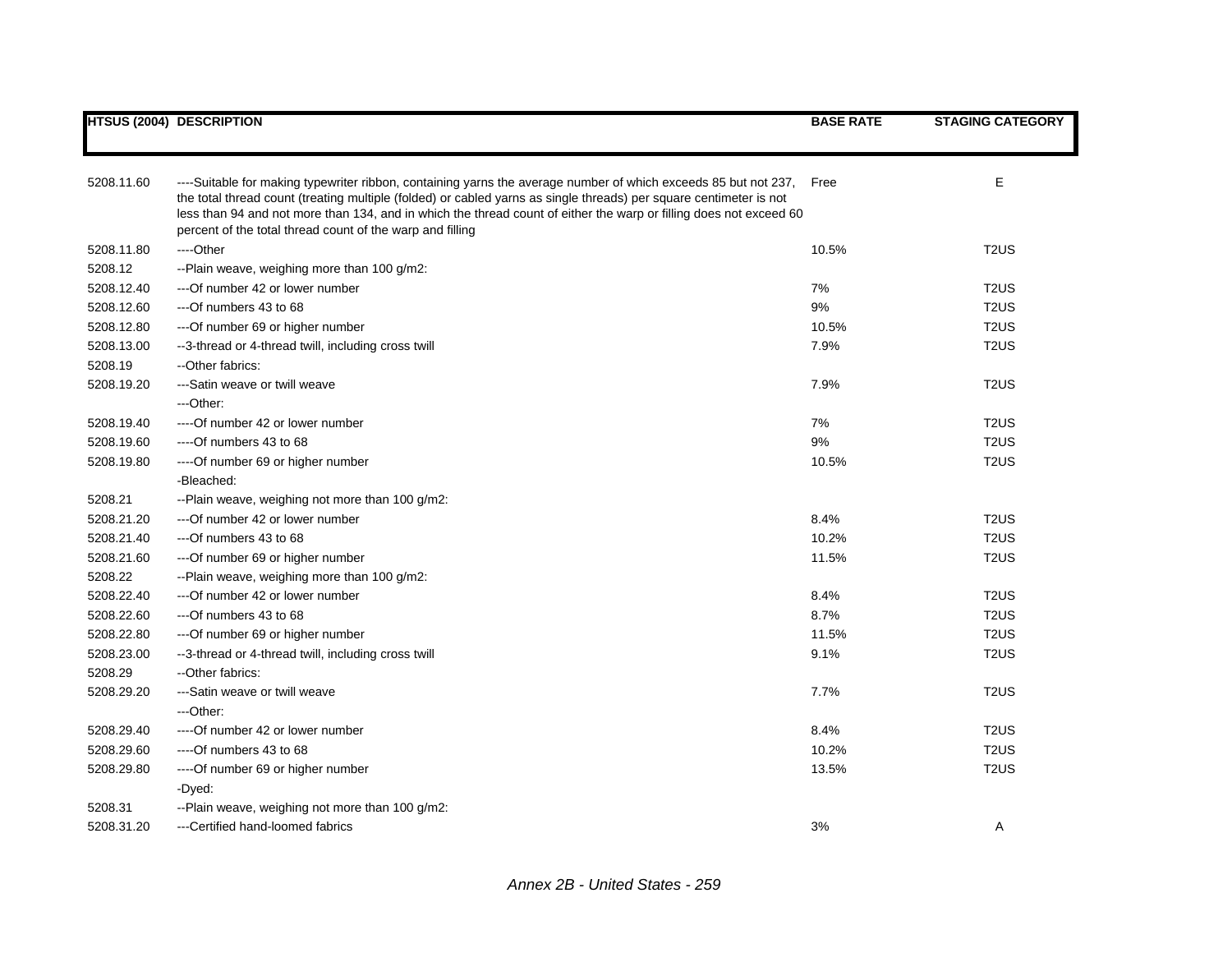|            | <b>HTSUS (2004) DESCRIPTION</b>                     | <b>BASE RATE</b> | <b>STAGING CATEGORY</b> |
|------------|-----------------------------------------------------|------------------|-------------------------|
|            |                                                     |                  |                         |
|            | ---Other:                                           |                  |                         |
| 5208.31.40 | ----Of number 42 or lower number                    | 8.1%             | T <sub>2</sub> US       |
| 5208.31.60 | $--$ Of numbers 43 to 68                            | 9.7%             | T <sub>2</sub> US       |
| 5208.31.80 | ----Of number 69 or higher number                   | 12.5%            | T <sub>2</sub> US       |
| 5208.32    | --Plain weave, weighing more than 100 g/m2:         |                  |                         |
| 5208.32.10 | ---Certified hand-loomed fabrics                    | 3%               | Α                       |
|            | ---Other:                                           |                  |                         |
| 5208.32.30 | ---- Of number 42 or lower number                   | 7%               | T <sub>2</sub> US       |
| 5208.32.40 | $--$ Of numbers 43 to 68                            | 9.7%             | T <sub>2</sub> US       |
| 5208.32.50 | ---- Of number 69 or higher number                  | 12.5%            | T <sub>2</sub> US       |
| 5208.33.00 | --3-thread or 4-thread twill, including cross twill | 10.3%            | T <sub>2</sub> US       |
| 5208.39    | --Other fabrics:                                    |                  |                         |
| 5208.39.20 | ---Satin weave or twill weave                       | 8.8%             | T <sub>2</sub> US       |
|            | ---Other:                                           |                  |                         |
| 5208.39.40 | ---- Of number 42 or lower number                   | 7%               | T <sub>2</sub> US       |
| 5208.39.60 | $--$ Of numbers 43 to 68                            | 9.7%             | T <sub>2</sub> US       |
| 5208.39.80 | ---- Of number 69 or higher number                  | 12.5%            | T <sub>2</sub> US       |
|            | -Of yarns of different colors:                      |                  |                         |
| 5208.41    | --Plain weave, weighing not more than 100 g/m2:     |                  |                         |
| 5208.41.20 | ---Certified hand-loomed fabrics                    | 3%               | Α                       |
|            | ---Other:                                           |                  |                         |
| 5208.41.40 | ---- Of number 42 or lower number                   | 8.1%             | T <sub>2</sub> US       |
| 5208.41.60 | $--$ Of numbers 43 to 68                            | 11.4%            | T <sub>2</sub> US       |
| 5208.41.80 | ---- Of number 69 or higher number                  | 14.7%            | T <sub>2</sub> US       |
| 5208.42    | --Plain weave, weighing more than 100 g/m2:         |                  |                         |
| 5208.42.10 | ---Certified hand-loomed fabrics                    | 3%               | Α                       |
|            | ---Other:                                           |                  |                         |
| 5208.42.30 | ---- Of number 42 or lower number                   | 8.1%             | T <sub>2</sub> US       |
| 5208.42.40 | ----Of numbers 43 to 68                             | 11.4%            | T <sub>2</sub> US       |
| 5208.42.50 | ---- Of number 69 or higher number                  | 14.7%            | T <sub>2</sub> US       |
| 5208.43.00 | --3-thread or 4-thread twill, including cross twill | Free             | Е                       |
| 5208.49    | -- Other fabrics:                                   |                  |                         |
| 5208.49.20 | ---Satin weave or twill weave                       | Free             | E                       |
|            | ---Other:                                           |                  |                         |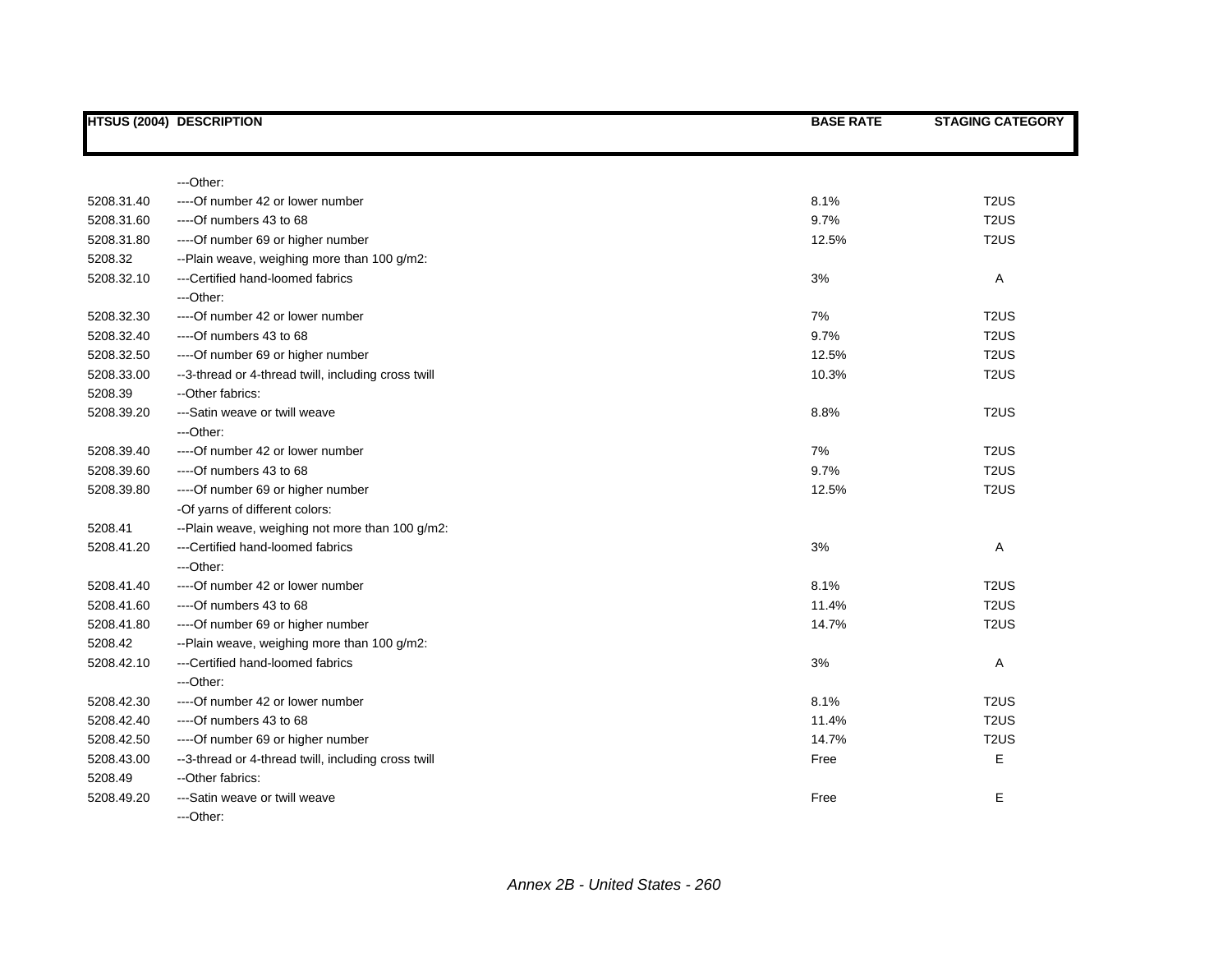|            | <b>HTSUS (2004) DESCRIPTION</b>                                                                          | <b>BASE RATE</b> | <b>STAGING CATEGORY</b> |
|------------|----------------------------------------------------------------------------------------------------------|------------------|-------------------------|
|            |                                                                                                          |                  |                         |
|            |                                                                                                          |                  |                         |
| 5208.49.40 | ---- Of number 42 or lower number                                                                        | 8.1%             | T <sub>2</sub> US       |
| 5208.49.60 | ----Of numbers 43 to 68                                                                                  | 9.7%             | T <sub>2</sub> US       |
| 5208.49.80 | ---- Of number 69 or higher number                                                                       | 14.7%            | T <sub>2</sub> US       |
|            | -Printed:                                                                                                |                  |                         |
| 5208.51    | --Plain weave, weighing not more than 100 g/m2:                                                          |                  |                         |
| 5208.51.20 | ---Certified hand-loomed fabrics                                                                         | 3%               | Α                       |
|            | ---Other:                                                                                                |                  |                         |
| 5208.51.40 | ---- Of number 42 or lower number                                                                        | 8.1%             | T <sub>2</sub> US       |
| 5208.51.60 | $---Of$ numbers 43 to 68                                                                                 | 11.4%            | T <sub>2</sub> US       |
| 5208.51.80 | ---- Of number 69 or higher number                                                                       | 12.5%            | T <sub>2</sub> US       |
| 5208.52    | --Plain weave, weighing more than 100 g/m2:                                                              |                  |                         |
| 5208.52.10 | ---Certified hand-loomed fabrics                                                                         | 3%               | Α                       |
|            | ---Other:                                                                                                |                  |                         |
| 5208.52.30 | ---- Of number 42 or lower number                                                                        | 6%               | T <sub>2</sub> US       |
| 5208.52.40 | $---Of$ numbers 43 to 68                                                                                 | 11.4%            | T <sub>2</sub> US       |
| 5208.52.50 | ---- Of number 69 or higher number                                                                       | 12.5%            | T <sub>2</sub> US       |
| 5208.53.00 | --3-thread or 4-thread twill, including cross twill                                                      | 8.8%             | T <sub>2</sub> US       |
| 5208.59    | -- Other fabrics:                                                                                        |                  |                         |
| 5208.59.20 | ---Satin weave or twill weave                                                                            | 10.3%            | T <sub>2</sub> US       |
|            | ---Other:                                                                                                |                  |                         |
| 5208.59.40 | ---- Of number 42 or lower number                                                                        | 6%               | T <sub>2</sub> US       |
| 5208.59.60 | $---Of$ numbers 43 to 68                                                                                 | 9.7%             | T <sub>2</sub> US       |
| 5208.59.80 | ---- Of number 69 or higher number                                                                       | 11.4%            | T <sub>2</sub> US       |
| 5209       | Woven fabrics of cotton, containing 85 percent or more by weight of cotton, weighing more than 200 g/m2: |                  |                         |
|            |                                                                                                          |                  |                         |
|            | -Unbleached:                                                                                             |                  |                         |
| 5209.11.00 | --Plain weave                                                                                            | 6.5%             | T <sub>2</sub> US       |
| 5209.12.00 | --3-thread or 4-thread twill, including cross twill                                                      | 6.5%             | T <sub>2</sub> US       |
| 5209.19.00 | --Other fabrics                                                                                          | 6.5%             | T <sub>2</sub> US       |
|            | -Bleached:                                                                                               |                  |                         |
| 5209.21.00 | --Plain weave                                                                                            | 7.7%             | T <sub>2</sub> US       |
| 5209.22.00 | --3-thread or 4-thread twill, including cross twill                                                      | 7.7%             | T <sub>2</sub> US       |
| 5209.29.00 | -- Other fabrics                                                                                         | 7.7%             | T <sub>2</sub> US       |
|            | -Dyed:                                                                                                   |                  |                         |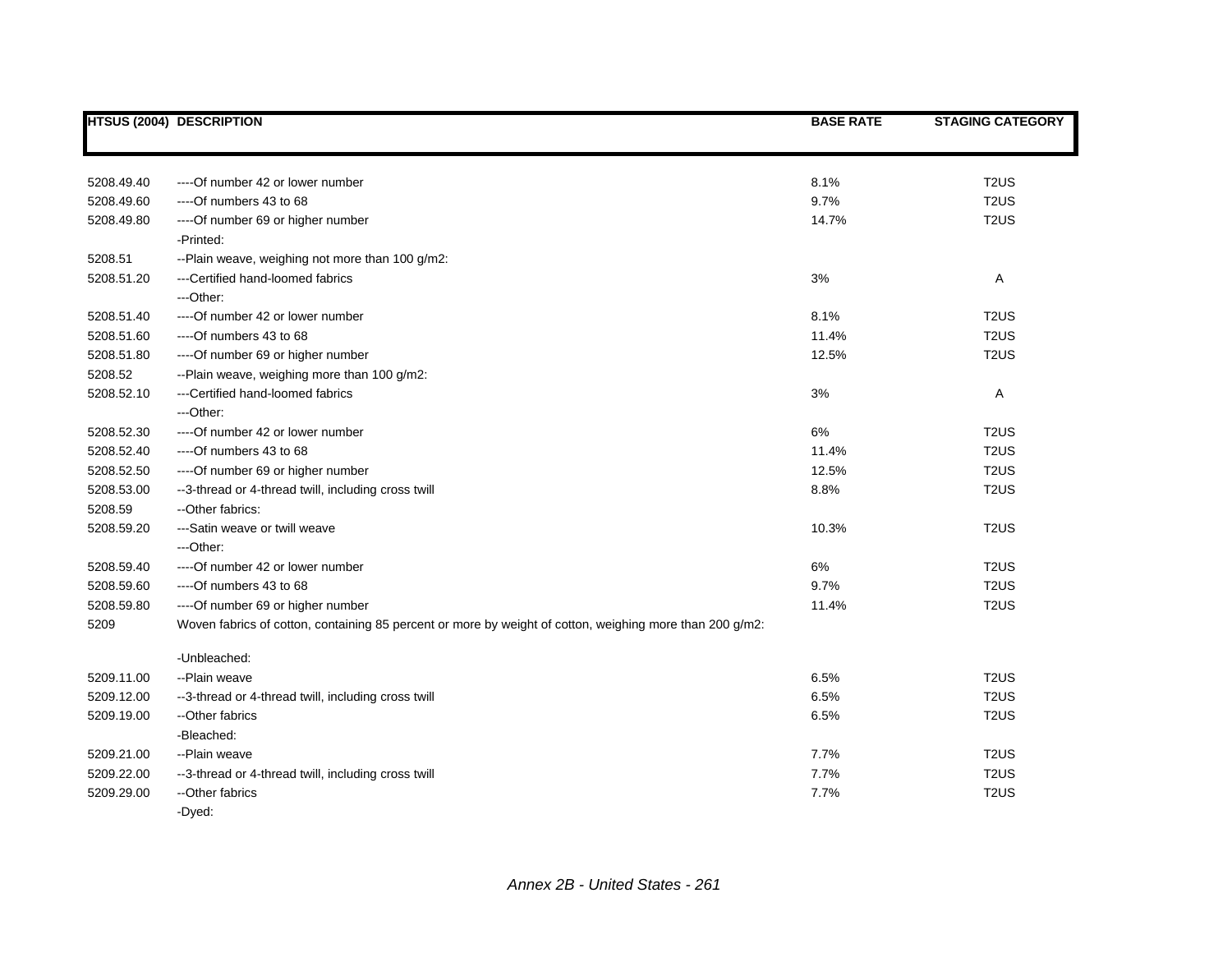|            | <b>HTSUS (2004) DESCRIPTION</b>                                                                                                                                                 | <b>BASE RATE</b> | <b>STAGING CATEGORY</b>       |
|------------|---------------------------------------------------------------------------------------------------------------------------------------------------------------------------------|------------------|-------------------------------|
|            |                                                                                                                                                                                 |                  |                               |
| 5209.31    | --Plain weave:                                                                                                                                                                  |                  |                               |
| 5209.31.30 | ---Certified hand-loomed fabrics                                                                                                                                                | 3%               | Α                             |
| 5209.31.60 | ---Other                                                                                                                                                                        | 8.4%             | T <sub>2</sub> US             |
| 5209.32.00 | --3-thread or 4-thread twill, including cross twill                                                                                                                             | 8.4%             | T <sub>2</sub> US             |
| 5209.39.00 | --Other fabrics                                                                                                                                                                 | 8.4%             | T <sub>2</sub> US             |
|            | -Of yarns of different colors:                                                                                                                                                  |                  |                               |
| 5209.41    | --Plain weave:                                                                                                                                                                  |                  |                               |
| 5209.41.30 | ---Certified hand-loomed fabrics                                                                                                                                                | 3%               | Α                             |
| 5209.41.60 | ---Other                                                                                                                                                                        | 7.5%             | T <sub>2</sub> US             |
| 5209.42.00 | --Denim                                                                                                                                                                         | 8.4%             | T <sub>2</sub> U <sub>S</sub> |
| 5209.43.00 | --Other fabrics of 3-thread or 4-thread twill, including cross twill                                                                                                            | 8.4%             | T <sub>2</sub> US             |
| 5209.49.00 | --Other fabrics                                                                                                                                                                 | 8.4%             | T <sub>2</sub> US             |
| 5209.51    | --Plain weave:                                                                                                                                                                  |                  |                               |
| 5209.51.30 | ---Certified hand-loomed fabrics                                                                                                                                                | 3%               | Α                             |
| 5209.51.60 | ---Other                                                                                                                                                                        | 8.4%             | T <sub>2</sub> US             |
| 5209.52.00 | --3-thread or 4-thread twill, including cross twill                                                                                                                             | 8.4%             | T <sub>2</sub> US             |
| 5209.59.00 | -- Other fabrics                                                                                                                                                                | 8.4%             | T <sub>2</sub> U <sub>S</sub> |
| 5210       | Woven fabrics of cotton, containing less than 85 percent by weight of cotton, mixed mainly or solely with man-<br>made fibers, weighing not more than 200 g/m2:<br>-Unbleached: |                  |                               |
| 5210.11    | --Plain weave:                                                                                                                                                                  |                  |                               |
| 5210.11.40 | --- Of number 42 or lower number                                                                                                                                                | 8.4%             | T <sub>2</sub> US             |
| 5210.11.60 | ---Of numbers 43 to 68                                                                                                                                                          | 10.2%            | T <sub>2</sub> US             |
| 5210.11.80 | --- Of number 69 or higher number                                                                                                                                               | 13.5%            | T <sub>2</sub> US             |
| 5210.12.00 | --3-thread or 4-thread twill, including cross twill                                                                                                                             | 9.1%             | T <sub>2</sub> US             |
| 5210.19    | -- Other fabrics:                                                                                                                                                               |                  |                               |
| 5210.19.20 | ---Satin weave or twill weave                                                                                                                                                   | 9.1%             | T <sub>2</sub> U <sub>S</sub> |
|            | ---Other:                                                                                                                                                                       |                  |                               |
| 5210.19.40 | ---- Of number 42 or lower number                                                                                                                                               | 8.4%             | T <sub>2</sub> US             |
| 5210.19.60 | ----Of numbers 43 to 68                                                                                                                                                         | 8.7%             | T <sub>2</sub> U <sub>S</sub> |
| 5210.19.80 | ---- Of number 69 or higher number                                                                                                                                              | 10.2%            | T <sub>2</sub> US             |
|            | -Bleached:                                                                                                                                                                      |                  |                               |
| 5210.21    | --Plain weave:                                                                                                                                                                  |                  |                               |
| 5210.21.40 | ---Of number 42 or lower number                                                                                                                                                 | 8.1%             | T <sub>2</sub> US             |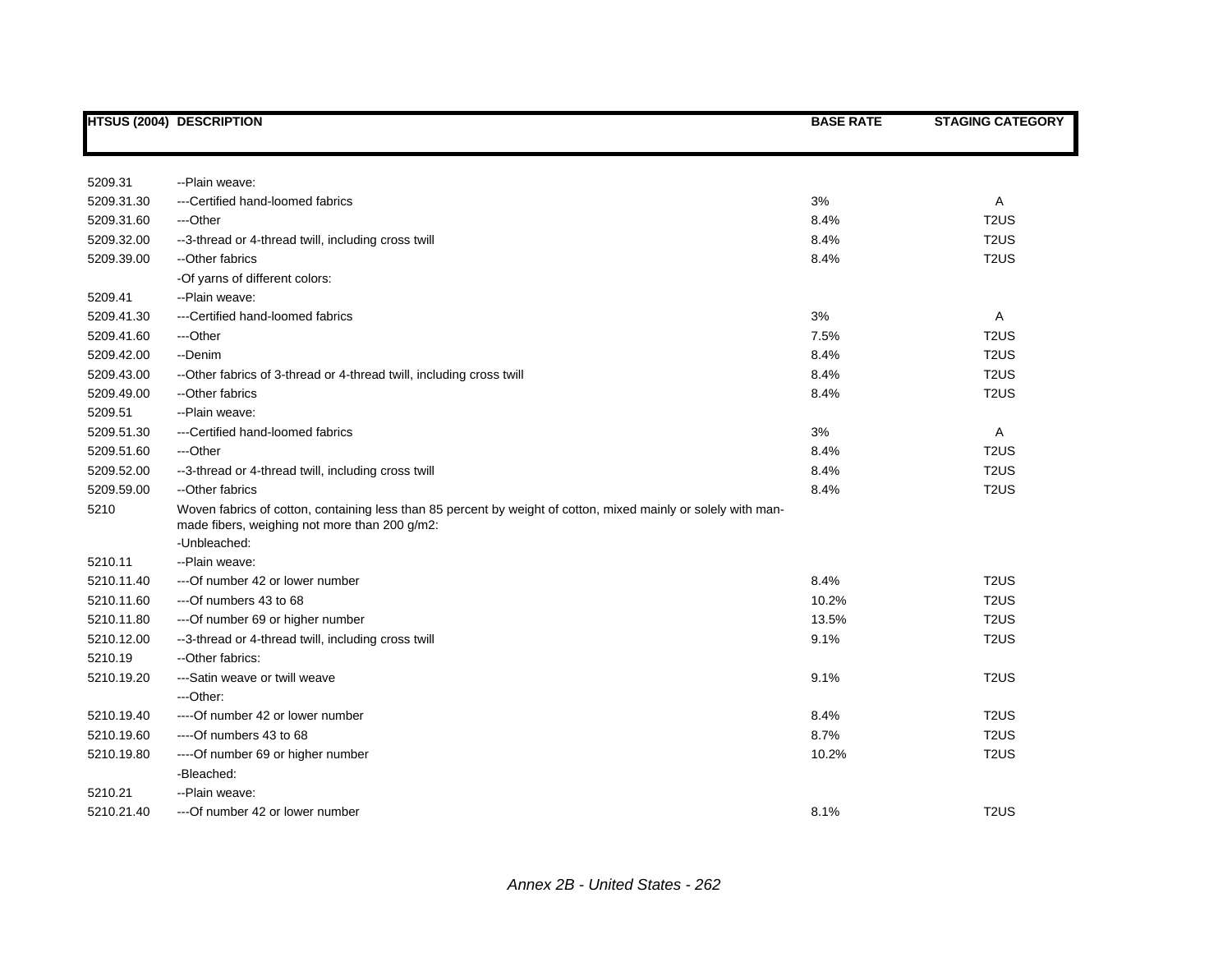|            | <b>HTSUS (2004) DESCRIPTION</b>                     | <b>BASE RATE</b> | <b>STAGING CATEGORY</b>       |
|------------|-----------------------------------------------------|------------------|-------------------------------|
|            |                                                     |                  |                               |
| 5210.21.60 | ---Of numbers 43 to 68                              | 11.4%            | T <sub>2</sub> US             |
| 5210.21.80 | --- Of number 69 or higher number                   | 12.5%            | T <sub>2</sub> US             |
| 5210.22.00 | --3-thread or 4-thread twill, including cross twill | 10.3%            | T <sub>2</sub> US             |
| 5210.29    | -- Other fabrics:                                   |                  |                               |
| 5210.29.20 | ---Satin weave or twill weave                       | 10.3%            | T <sub>2</sub> US             |
|            | ---Other:                                           |                  |                               |
| 5210.29.40 | ---- Of number 42 or lower number                   | 8.1%             | T <sub>2</sub> US             |
| 5210.29.60 | $--$ Of numbers 43 to 68                            | 11.4%            | T <sub>2</sub> US             |
| 5210.29.80 | ---- Of number 69 or higher number                  | 14.7%            | T <sub>2</sub> US             |
|            | -Dyed:                                              |                  |                               |
| 5210.31    | --Plain weave:                                      |                  |                               |
| 5210.31.40 | --- Of number 42 or lower number                    | 10%              | T <sub>2</sub> US             |
| 5210.31.60 | ---Of numbers 43 to 68                              | 12.2%            | T <sub>2</sub> US             |
| 5210.31.80 | --- Of number 69 or higher number                   | 15.5%            | T <sub>2</sub> US             |
| 5210.32.00 | --3-thread or 4-thread twill, including cross twill | 10%              | T <sub>2</sub> US             |
| 5210.39    | --Other fabrics:                                    |                  |                               |
| 5210.39.20 | ---Satin weave or twill weave                       | 10%              | T <sub>2</sub> US             |
|            | ---Other:                                           |                  |                               |
| 5210.39.40 | ----Of number 42 or lower number                    | 8.8%             | T <sub>2</sub> US             |
| 5210.39.60 | $--$ Of numbers 43 to 68                            | 12.2%            | T <sub>2</sub> US             |
| 5210.39.80 | ---- Of number 69 or higher number                  | 12.4%            | T <sub>2</sub> U <sub>S</sub> |
|            | -Of yarns of different colors:                      |                  |                               |
| 5210.41    | --Plain weave:                                      |                  |                               |
| 5210.41.40 | --- Of number 42 or lower number                    | 10%              | T <sub>2</sub> US             |
| 5210.41.60 | ---Of numbers 43 to 68                              | 12.2%            | T <sub>2</sub> US             |
| 5210.41.80 | --- Of number 69 or higher number                   | 15.5%            | T <sub>2</sub> US             |
| 5210.42.00 | --3-thread or 4-thread twill, including cross twill | 10%              | T <sub>2</sub> US             |
| 5210.49    | --Other fabrics:                                    |                  |                               |
| 5210.49.20 | ---Satin weave or twill weave                       | 10%              | T <sub>2</sub> US             |
|            | ---Other:                                           |                  |                               |
| 5210.49.40 | ---- Of number 42 or lower number                   | 10%              | T <sub>2</sub> US             |
| 5210.49.60 | ----Of numbers 43 to 68                             | 10.4%            | T <sub>2</sub> US             |
| 5210.49.80 | ---- Of number 69 or higher number                  | 15.5%            | T <sub>2</sub> US             |
|            | -Printed:                                           |                  |                               |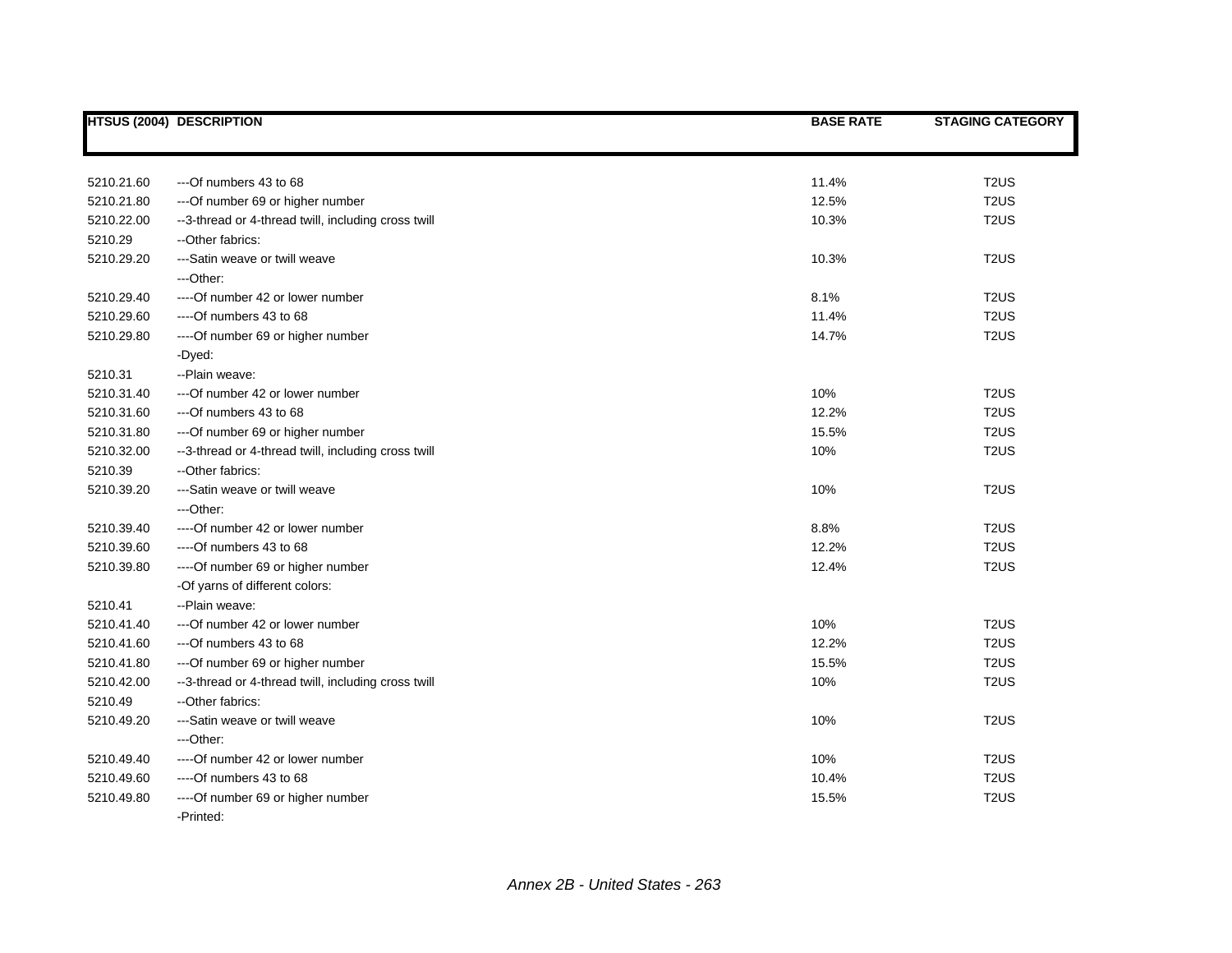|            | <b>HTSUS (2004) DESCRIPTION</b>                                                                                                                             | <b>BASE RATE</b> | <b>STAGING CATEGORY</b>       |
|------------|-------------------------------------------------------------------------------------------------------------------------------------------------------------|------------------|-------------------------------|
|            |                                                                                                                                                             |                  |                               |
| 5210.51    | --Plain weave:                                                                                                                                              |                  |                               |
| 5210.51.40 | --- Of number 42 or lower number                                                                                                                            | 10%              | T <sub>2</sub> US             |
| 5210.51.60 | ---Of numbers 43 to 68                                                                                                                                      | 12.2%            | T <sub>2</sub> US             |
| 5210.51.80 | --- Of number 69 or higher number                                                                                                                           | 15.5%            | T <sub>2</sub> US             |
| 5210.52.00 | --3-thread or 4-thread twill, including cross twill                                                                                                         | 10%              | T <sub>2</sub> US             |
| 5210.59    | --Other fabrics:                                                                                                                                            |                  |                               |
| 5210.59.20 | ---Satin weave or twill weave                                                                                                                               | 10%              | T <sub>2</sub> US             |
|            | ---Other:                                                                                                                                                   |                  |                               |
| 5210.59.40 | ---- Of number 42 or lower number                                                                                                                           | 8.8%             | T <sub>2</sub> US             |
| 5210.59.60 | $--$ Of numbers 43 to 68                                                                                                                                    | 10.4%            | T <sub>2</sub> US             |
| 5210.59.80 | ---- Of number 69 or higher number                                                                                                                          | 7.8%             | T <sub>2</sub> US             |
| 5211       | Woven fabrics of cotton, containing less than 85 percent by weight of cotton, mixed mainly or solely with man-<br>made fibers, weighing more than 200 g/m2: |                  |                               |
|            | -Unbleached:                                                                                                                                                |                  |                               |
| 5211.11.00 | --Plain weave                                                                                                                                               | 7.7%             | T <sub>2</sub> US             |
| 5211.12.00 | --3-thread or 4-thread twill, including cross twill                                                                                                         | 7.7%             | T <sub>2</sub> US             |
| 5211.19.00 | --Other fabrics                                                                                                                                             | 7.7%             | T <sub>2</sub> US             |
|            | -Bleached:                                                                                                                                                  |                  |                               |
| 5211.21.00 | --Plain weave                                                                                                                                               | 8.4%             | T <sub>2</sub> U <sub>S</sub> |
| 5211.22.00 | --3-thread or 4-thread twill, including cross twill                                                                                                         | 8.4%             | T <sub>2</sub> US             |
| 5211.29.00 | --Other fabrics                                                                                                                                             | 8.4%             | T <sub>2</sub> US             |
|            | -Dyed:                                                                                                                                                      |                  |                               |
| 5211.31.00 | --Plain weave                                                                                                                                               | 8.1%             | T <sub>2</sub> US             |
| 5211.32.00 | --3-thread or 4-thread twill, including cross twill                                                                                                         | 8.1%             | T <sub>2</sub> US             |
| 5211.39.00 | --Other fabrics                                                                                                                                             | 8.1%             | T <sub>2</sub> US             |
|            | -Of yarns of different colors:                                                                                                                              |                  |                               |
| 5211.41.00 | --Plain weave                                                                                                                                               | 8.1%             | T <sub>2</sub> US             |
| 5211.42.00 | --Denim                                                                                                                                                     | 8.1%             | T <sub>2</sub> US             |
| 5211.43.00 | --Other fabrics of 3-thread or 4-thread twill, including cross twill                                                                                        | 8.1%             | T <sub>2</sub> US             |
| 5211.49.00 | --Other fabrics                                                                                                                                             | 8.1%             | T <sub>2</sub> US             |
|            | -Printed:                                                                                                                                                   |                  |                               |
| 5211.51.00 | --Plain weave                                                                                                                                               | Free             | Е                             |
| 5211.52.00 | --3-thread or 4-thread twill, including cross twill                                                                                                         | 8.1%             | T <sub>2</sub> US             |
| 5211.59.00 | --Other fabrics                                                                                                                                             | 8.1%             | T <sub>2</sub> US             |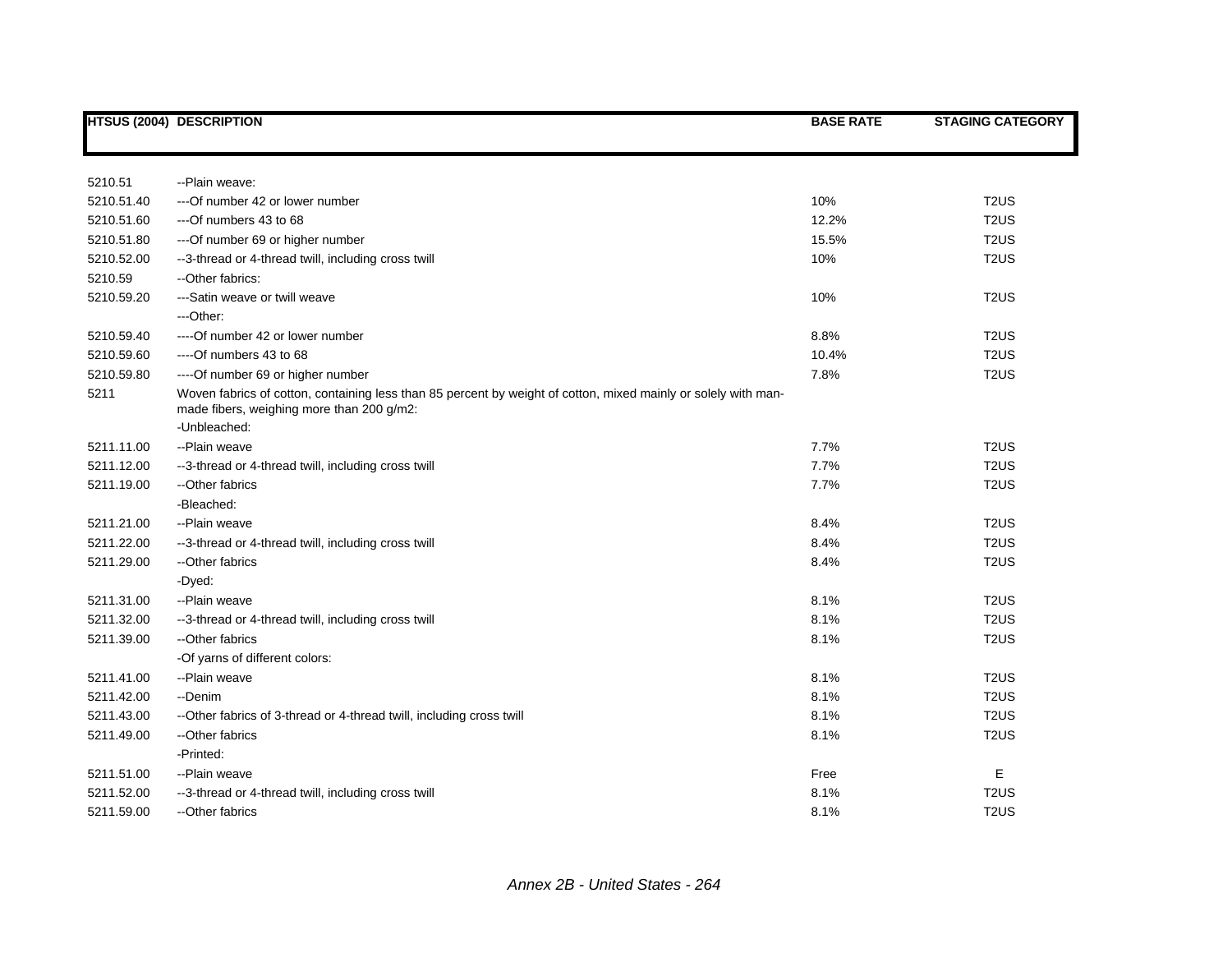|            | <b>HTSUS (2004) DESCRIPTION</b>                                                                     | <b>BASE RATE</b> | <b>STAGING CATEGORY</b>       |
|------------|-----------------------------------------------------------------------------------------------------|------------------|-------------------------------|
|            |                                                                                                     |                  |                               |
| 5212       | Other woven fabrics of cotton:                                                                      |                  |                               |
|            | -Weighing not more than 200 g/m2:                                                                   |                  |                               |
| 5212.11    | -- Unbleached:                                                                                      |                  |                               |
| 5212.11.10 | ---Containing 36 percent or more by weight of wool or fine animal hair                              | 16.5%            | T <sub>2</sub> US             |
| 5212.11.60 | ---Other                                                                                            | 7.8%             | T <sub>2</sub> US             |
| 5212.12    | --Bleached:                                                                                         |                  |                               |
| 5212.12.10 | ---Containing 36 percent or more by weight of wool or fine animal hair                              | 16.5%            | T <sub>2</sub> US             |
| 5212.12.60 | ---Other                                                                                            | 7.8%             | T <sub>2</sub> US             |
| 5212.13    | -- Dyed:                                                                                            |                  |                               |
| 5212.13.10 | ---Containing 36 percent or more by weight of wool or fine animal hair                              | 16.5%            | T <sub>2</sub> US             |
| 5212.13.60 | ---Other                                                                                            | 7.8%             | T <sub>2</sub> US             |
| 5212.14    | -- Of yarns of different colors:                                                                    |                  |                               |
| 5212.14.10 | ---Containing 36 percent or more by weight of wool or fine animal hair                              | 16.5%            | T <sub>2</sub> US             |
| 5212.14.60 | ---Other                                                                                            | 7.8%             | T <sub>2</sub> US             |
| 5212.15    | --Printed:                                                                                          |                  |                               |
| 5212.15.10 | ---Containing 36 percent or more by weight of wool or fine animal hair                              | Free             | E                             |
| 5212.15.60 | ---Other                                                                                            | 7.8%             | T <sub>2</sub> US             |
|            | -Weighing more than 200 g/m2:                                                                       |                  |                               |
| 5212.21    | --Unbleached:                                                                                       |                  |                               |
| 5212.21.10 | ---Containing 36 percent or more by weight of wool or fine animal hair                              | 16.5%            | T <sub>2</sub> US             |
| 5212.21.60 | ---Other                                                                                            | 7.8%             | T <sub>2</sub> US             |
| 5212.22    | --Bleached:                                                                                         |                  |                               |
| 5212.22.10 | ---Containing 36 percent or more by weight of wool or fine animal hair                              | 16.5%            | T <sub>2</sub> US             |
| 5212.22.60 | ---Other                                                                                            | 7.8%             | T <sub>2</sub> US             |
| 5212.23    | --Dyed:                                                                                             |                  |                               |
| 5212.23.10 | ---Containing 36 percent or more by weight of wool or fine animal hair                              | 16.5%            | T <sub>2</sub> U <sub>S</sub> |
| 5212.23.60 | ---Other                                                                                            | 7.8%             | T <sub>2</sub> US             |
| 5212.24    | -- Of yarns of different colors:                                                                    |                  |                               |
| 5212.24.10 | ---Containing 36 percent or more by weight of wool or fine animal hair                              | 16.5%            | T <sub>2</sub> US             |
| 5212.24.60 | ---Other                                                                                            | 7.8%             | T <sub>2</sub> US             |
| 5212.25    | --Printed:                                                                                          |                  |                               |
| 5212.25.10 | ---Containing 36 percent or more by weight of wool or fine animal hair                              | Free             | Е                             |
| 5212.25.60 | ---Other                                                                                            | Free             | E                             |
| 5301       | Flax, raw or processed but not spun; flax tow and waste (including yarn waste and garnetted stock): |                  |                               |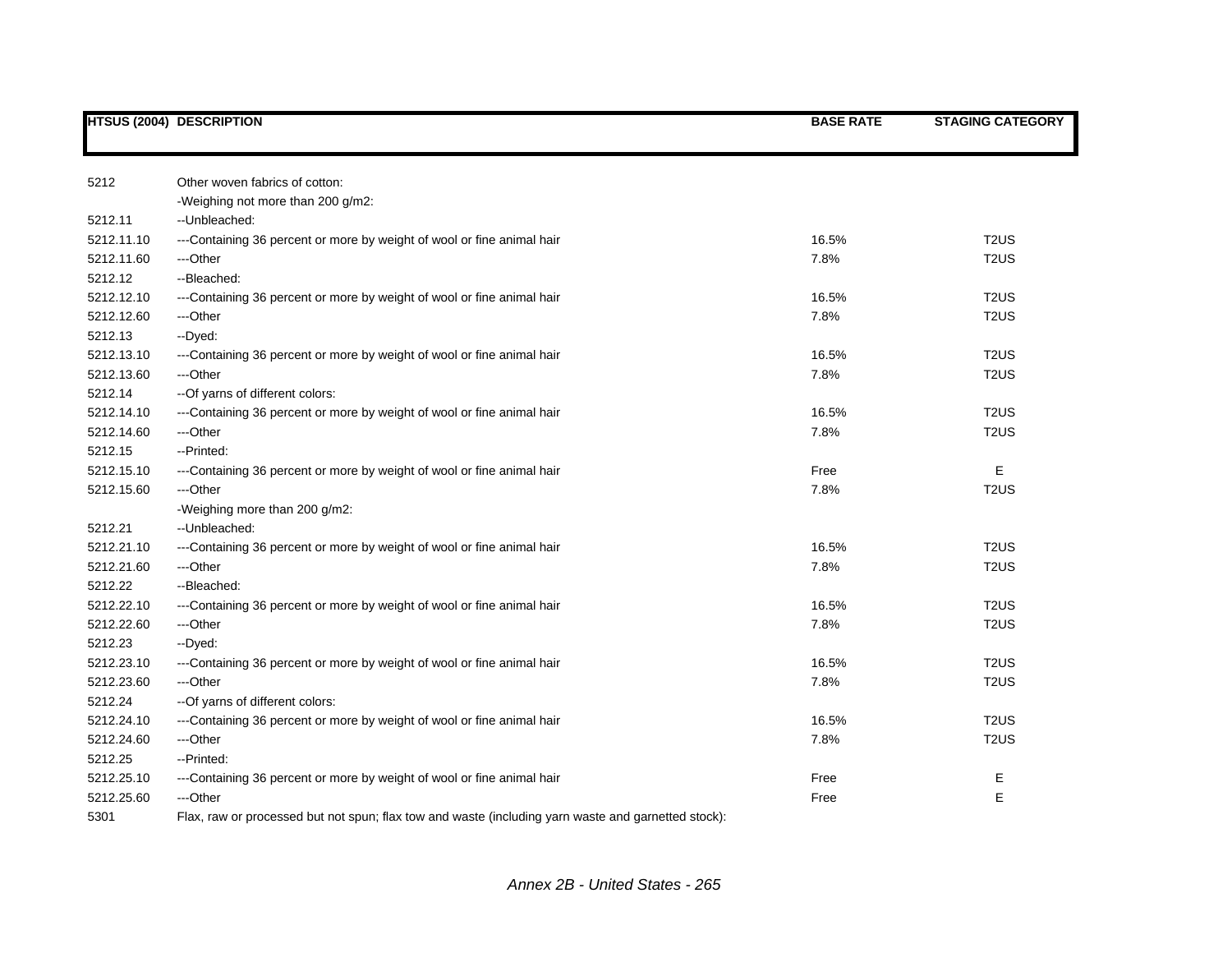|            | <b>HTSUS (2004) DESCRIPTION</b>                                                                                                                                                                                                                         | <b>BASE RATE</b> | <b>STAGING CATEGORY</b> |
|------------|---------------------------------------------------------------------------------------------------------------------------------------------------------------------------------------------------------------------------------------------------------|------------------|-------------------------|
|            |                                                                                                                                                                                                                                                         |                  |                         |
| 5301.10.00 | -Flax, raw or retted                                                                                                                                                                                                                                    | Free             | Е                       |
|            | -Flax, broken, scutched, hackled or otherwise processed, but not spun:                                                                                                                                                                                  |                  |                         |
| 5301.21.00 | --Broken or scutched                                                                                                                                                                                                                                    | $0.2$ cents/kg   | Α                       |
| 5301.29.00 | --Other                                                                                                                                                                                                                                                 | 3.8%             | Α                       |
| 5301.30.00 | -Flax tow and waste                                                                                                                                                                                                                                     | Free             | E                       |
| 5302       | True hemp (Cannabis sativa L.), raw or processed but not spun; tow and waste of true hemp (including yarn<br>waste and garnetted stock):                                                                                                                |                  |                         |
| 5302.10.00 | -True hemp, raw or retted                                                                                                                                                                                                                               | Free             | Е                       |
| 5302.90.00 | -Other                                                                                                                                                                                                                                                  | Free             | E.                      |
| 5303       | Jute and other textile bast fibers (excluding flax, true hemp and ramie), raw or processed but not spun; tow and<br>waste of these fibers (including yarn waste and garnetted stock):                                                                   |                  |                         |
| 5303.10.00 | -Jute and other textile bast fibers, raw or retted                                                                                                                                                                                                      | Free             | Е                       |
| 5303.90.00 | -Other                                                                                                                                                                                                                                                  | Free             | E                       |
| 5304       | Sisal and other textile fibers of the genus Agave, raw or processed but not spun; tow and waste of these fibers<br>(including yarn waste and garnetted stock):                                                                                          |                  |                         |
| 5304.10.00 | -Sisal and other textile fibers of the genus Agave, raw                                                                                                                                                                                                 | Free             | Е                       |
| 5304.90.00 | -Other                                                                                                                                                                                                                                                  | Free             | E                       |
| 5305       | Coconut, abaca (Manila hemp or Musa textilis Nee), ramie and other vegetable textile fibers, not elsewhere<br>specified or included, raw or processed but not spun; tow, noils and waste of these fibers (including yarn waste<br>and garnetted stock): |                  |                         |
|            | -Of coconut (coir):                                                                                                                                                                                                                                     |                  |                         |
| 5305.11.00 | --Raw                                                                                                                                                                                                                                                   | Free             | E                       |
| 5305.19.00 | --Other                                                                                                                                                                                                                                                 | Free             | E                       |
|            | -Of abaca:                                                                                                                                                                                                                                              |                  |                         |
| 5305.21.00 | --Raw                                                                                                                                                                                                                                                   | Free             | Е                       |
| 5305.29.00 | --Other                                                                                                                                                                                                                                                 | Free             | E                       |
| 5305.90.00 | -Other                                                                                                                                                                                                                                                  | Free             | E                       |
| 5306       | Flax yarn:                                                                                                                                                                                                                                              |                  |                         |
| 5306.10.00 | -Single                                                                                                                                                                                                                                                 | Free             | Е                       |
| 5306.20.00 | -Multiple (folded) or cabled                                                                                                                                                                                                                            | Free             | E                       |
| 5307       | Yarn of jute or of other textile bast fibers of heading 5303:                                                                                                                                                                                           |                  |                         |
| 5307.10.00 | -Single                                                                                                                                                                                                                                                 | Free             | E                       |
| 5307.20.00 | -Multiple (folded) or cabled                                                                                                                                                                                                                            | Free             | E                       |
| 5308       | Yarn of other vegetable textile fibers; paper yarn:                                                                                                                                                                                                     |                  |                         |
| 5308.10.00 | -Coir yarn                                                                                                                                                                                                                                              | Free             | E                       |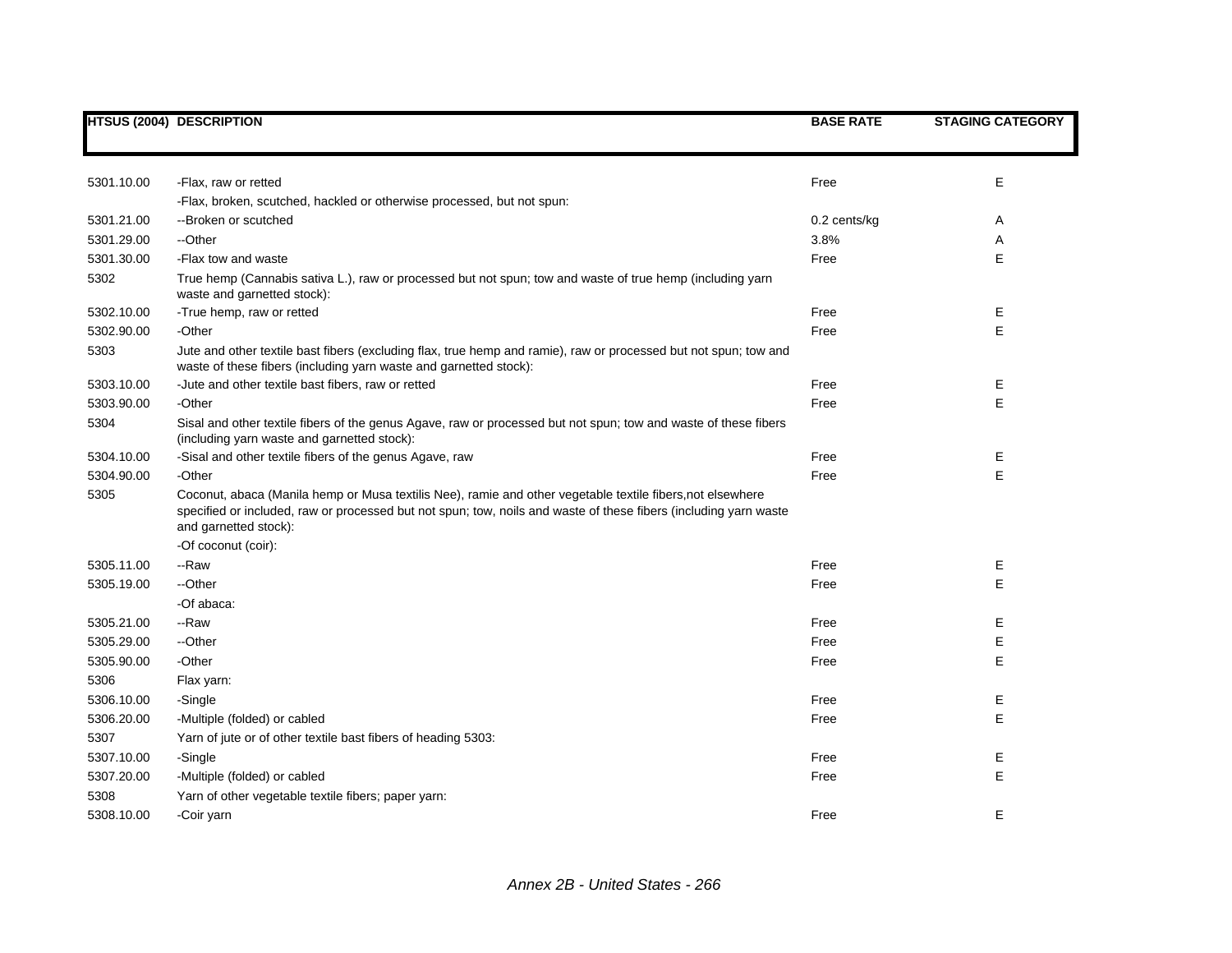|            | <b>HTSUS (2004) DESCRIPTION</b>                                                                                                              | <b>BASE RATE</b> | <b>STAGING CATEGORY</b> |
|------------|----------------------------------------------------------------------------------------------------------------------------------------------|------------------|-------------------------|
|            |                                                                                                                                              |                  |                         |
| 5308.20.00 | -True hemp yarn                                                                                                                              | Free             | Е                       |
| 5308.90    | -Other:                                                                                                                                      |                  |                         |
| 5308.90.10 | --Paper yarn                                                                                                                                 | 2.7%             | Α                       |
| 5308.90.90 | --Other                                                                                                                                      | Free             | E                       |
| 5309       | Woven fabrics of flax:                                                                                                                       |                  |                         |
|            | -Containing 85 percent or more by weight of flax:                                                                                            |                  |                         |
| 5309.11.00 | -- Unbleached or bleached                                                                                                                    | Free             | Е                       |
| 5309.19.00 | --Other                                                                                                                                      | Free             | E                       |
|            | -Containing less than 85 percent by weight of flax:                                                                                          |                  |                         |
| 5309.21    | -- Unbleached or bleached:                                                                                                                   |                  |                         |
| 5309.21.20 | ---Containing more than 17 percent by weight of wool or fine animal hair                                                                     | 14.5%            | Α                       |
|            | ---Other:                                                                                                                                    |                  |                         |
| 5309.21.30 | ----Containing cotton and man-made fibers                                                                                                    | 6.9%             | Α                       |
| 5309.21.40 | ----Other                                                                                                                                    | Free             | E                       |
| 5309.29    | --Other:                                                                                                                                     |                  |                         |
| 5309.29.20 | ---Containing more than 17 percent by weight of wool or fine animal hair                                                                     | 14.5%            | Α                       |
|            | ---Other:                                                                                                                                    |                  |                         |
| 5309.29.30 | ----Containing cotton and man-made fibers                                                                                                    | Free             | Е                       |
| 5309.29.40 | ----Other                                                                                                                                    | Free             | E                       |
| 5310       | Woven fabrics of jute or of other textile bast fibers of heading 5303:                                                                       |                  |                         |
| 5310.10.00 | -Unbleached                                                                                                                                  | Free             | Ε                       |
| 5310.90.00 | -Other                                                                                                                                       | Free             | E                       |
| 5311.00    | Woven fabrics of other vegetable textile fibers; woven fabrics of paper yarn:                                                                |                  |                         |
|            | -Of vegetable textile fibers:                                                                                                                |                  |                         |
| 5311.00.20 | --Containing more than 17 percent by weight of wool or fine animal hair                                                                      | 14.5%            | Α                       |
|            | --Other:                                                                                                                                     |                  |                         |
| 5311.00.30 | ---Containing cotton and man-made fibers                                                                                                     | Free             | Е                       |
| 5311.00.40 | ---Other                                                                                                                                     | Free             | E                       |
| 5311.00.60 | -Of paper yarn                                                                                                                               | 2.7%             | Α                       |
| 5401       | Sewing thread of man-made filaments, whether or not put up for retail sale:                                                                  |                  |                         |
| 5401.10.00 | -Of synthetic filaments                                                                                                                      | 11.4%            | T <sub>1</sub> US       |
| 5401.20.00 | -Of artificial filaments                                                                                                                     | 11.4%            | T <sub>1</sub> US       |
| 5402       | Synthetic filament yarn (other than sewing thread), not put up for retail sale, including synthetic monofilament of<br>less than 67 decitex: |                  |                         |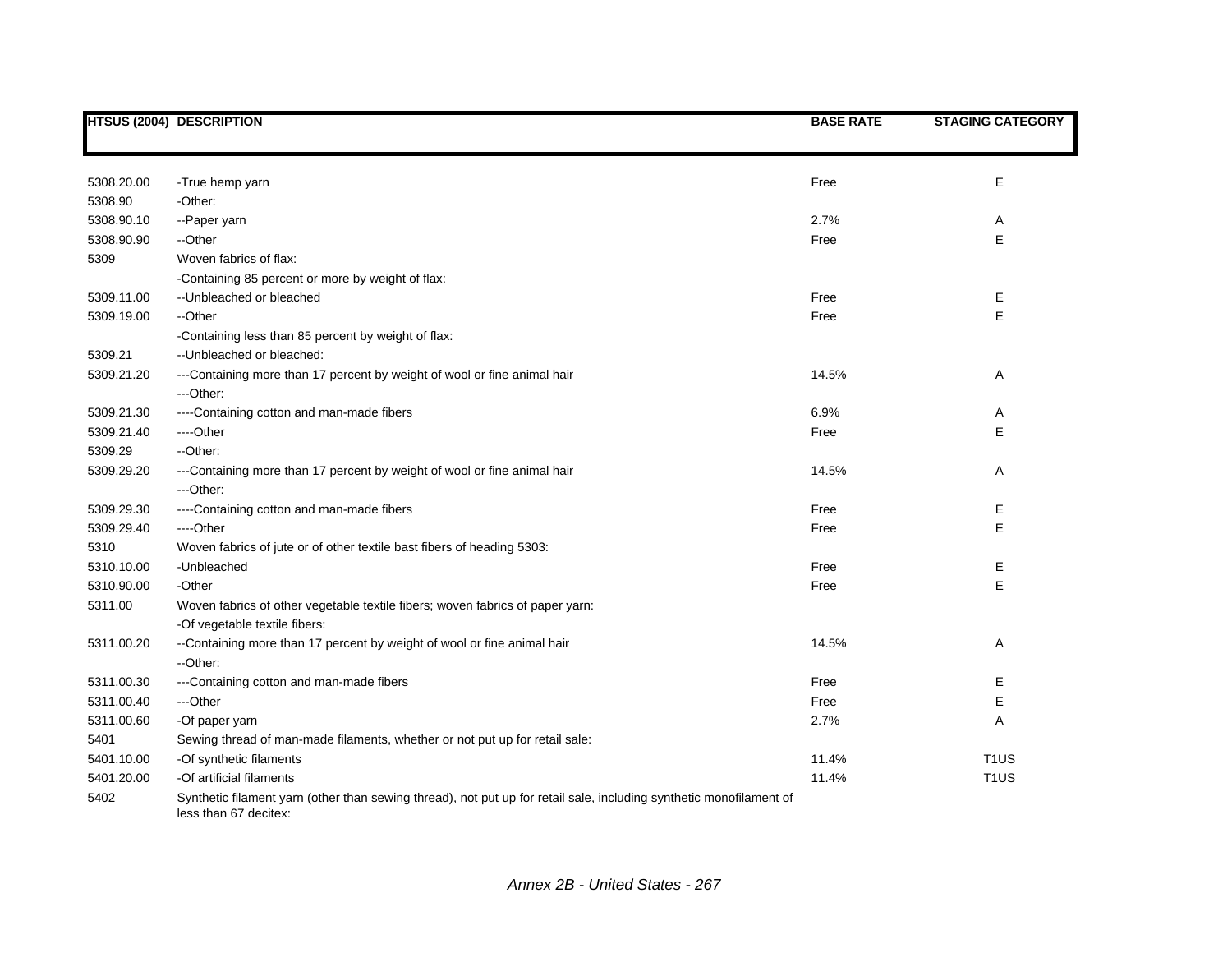|            | <b>HTSUS (2004) DESCRIPTION</b>                                                                                                                                                                                                       | <b>BASE RATE</b> | <b>STAGING CATEGORY</b> |
|------------|---------------------------------------------------------------------------------------------------------------------------------------------------------------------------------------------------------------------------------------|------------------|-------------------------|
|            |                                                                                                                                                                                                                                       |                  |                         |
|            |                                                                                                                                                                                                                                       |                  |                         |
| 5402.10    | -High tenacity yarn of nylon or other polyamides:                                                                                                                                                                                     |                  |                         |
| 5402.10.30 | --Single yarn                                                                                                                                                                                                                         | 8.8%             | Α                       |
| 5402.10.60 | --Multiple (folded) or cabled                                                                                                                                                                                                         | 8%               | A                       |
| 5402.20    | -High tenacity yarn of polyesters:                                                                                                                                                                                                    |                  |                         |
| 5402.20.30 | --Single yarn                                                                                                                                                                                                                         | 8.8%             | Α                       |
| 5402.20.60 | --Multiple (folded) or cabled                                                                                                                                                                                                         | 7.5%             | Α                       |
|            | -Textured yarn:                                                                                                                                                                                                                       |                  |                         |
| 5402.31    | --Of nylon or other polyamides, measuring per single yarn not more than 500 decitex:                                                                                                                                                  |                  |                         |
| 5402.31.30 | ---Single yarn                                                                                                                                                                                                                        | 8.8%             | T <sub>1</sub> US       |
| 5402.31.60 | ---Multiple (folded) or cabled yarn                                                                                                                                                                                                   | 8%               | T <sub>1</sub> US       |
| 5402.32    | --Of nylon or other polyamides, measuring per single yarn more than 500 decitex:                                                                                                                                                      |                  |                         |
| 5402.32.30 | ---Single yarn                                                                                                                                                                                                                        | 8%               | T <sub>1</sub> US       |
| 5402.32.60 | ---Multiple (folded) or cabled yarn                                                                                                                                                                                                   | 8%               | T <sub>1</sub> US       |
| 5402.33    | --Of polyesters:                                                                                                                                                                                                                      |                  |                         |
| 5402.33.30 | ---Single yarn                                                                                                                                                                                                                        | 8.8%             | T <sub>1</sub> US       |
| 5402.33.60 | ---Multiple (folded) or cabled yarn                                                                                                                                                                                                   | 8%               | T <sub>1</sub> US       |
| 5402.39    | --Other:                                                                                                                                                                                                                              |                  |                         |
| 5402.39.30 | ---Single yarn                                                                                                                                                                                                                        | 8.8%             | T <sub>1</sub> US       |
| 5402.39.60 | ---Multiple (folded) or cabled yarn                                                                                                                                                                                                   | 8%               | T <sub>1</sub> US       |
|            | -Other yarn, single, untwisted or with a twist not exceeding 50 turns/m:                                                                                                                                                              |                  |                         |
| 5402.41    | --Of nylon or other polyamides:                                                                                                                                                                                                       |                  |                         |
| 5402.41.10 | ---Colored multifilament, untwisted or with a twist of less than 5 turns per meter, measuring not less than 22<br>decitex per filament, certified by the importer to be used in the manufacture of wigs for dolls                     | Free             | Е                       |
| 5402.41.90 | ---Other                                                                                                                                                                                                                              | 8%               | T <sub>1</sub> US       |
| 5402.42.00 | -- Of polyesters, partially oriented                                                                                                                                                                                                  | 8.8%             | T <sub>1</sub> US       |
| 5402.43    | --Of polyesters, other:                                                                                                                                                                                                               |                  |                         |
| 5402.43.10 | ---Wholly of polyester, measuring not less than 75 decitex but notmore than 80 decitex, and having 24 filaments<br>per yarn                                                                                                           | 8%               | T <sub>1</sub> US       |
| 5402.43.90 | ---Other                                                                                                                                                                                                                              | 8%               | T <sub>1</sub> US       |
| 5402.49    | --Other:                                                                                                                                                                                                                              |                  |                         |
| 5402.49.10 | ---Colored multifilament, of modacrylic, untwisted or with a twist of less than 5 turns per meter, measuring not less Free<br>than 22 decitex per filament, certified by the importer to be used in the manufacture of wigs for dolls |                  | E                       |
| 5402.49.90 | ---Other                                                                                                                                                                                                                              | 8%               | T <sub>1</sub> US       |
|            | -Other yarn, single, with a twist exceeding 50 turns/m:                                                                                                                                                                               |                  |                         |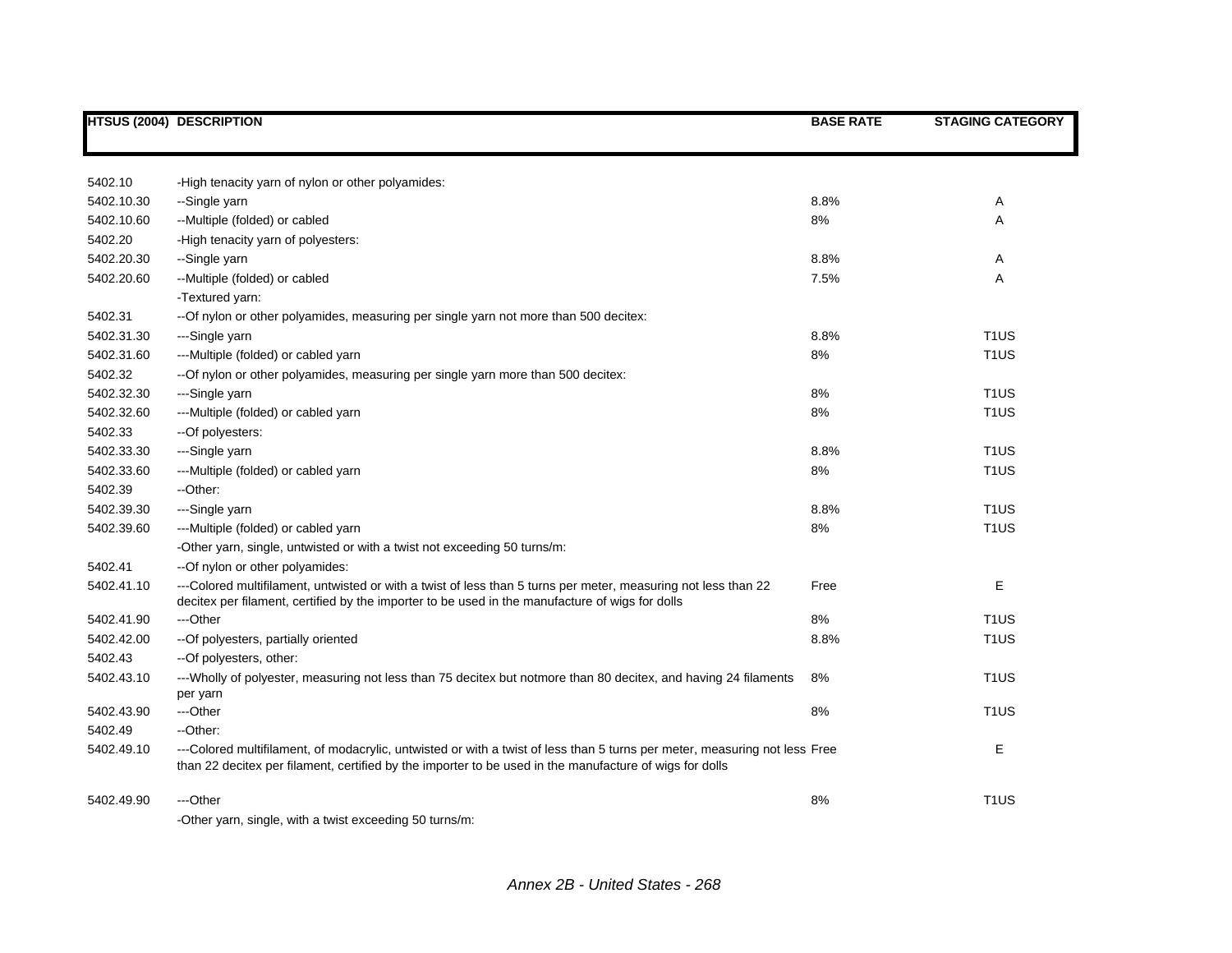|            | <b>HTSUS (2004) DESCRIPTION</b>                                                                                                                                                                                                    | <b>BASE RATE</b> | <b>STAGING CATEGORY</b> |
|------------|------------------------------------------------------------------------------------------------------------------------------------------------------------------------------------------------------------------------------------|------------------|-------------------------|
|            |                                                                                                                                                                                                                                    |                  |                         |
|            |                                                                                                                                                                                                                                    |                  |                         |
| 5402.51.00 | --Of nylon or other polyamides                                                                                                                                                                                                     | 8.8%             | T <sub>1</sub> US       |
| 5402.52    | -- Of polyesters:                                                                                                                                                                                                                  |                  |                         |
| 5402.52.10 | ---Wholly of polyester, measuring not less than 75 decitex but not more than 80 decitex, and having 24 filaments                                                                                                                   | 8.8%             | T <sub>1</sub> US       |
|            | per yarn                                                                                                                                                                                                                           |                  |                         |
| 5402.52.90 | ---Other                                                                                                                                                                                                                           | 8.8%             | T <sub>1</sub> US       |
| 5402.59.00 | --Other                                                                                                                                                                                                                            | 8%               | T <sub>1</sub> US       |
|            | -Other yarn, multiple (folded) or cabled:                                                                                                                                                                                          |                  |                         |
| 5402.61.00 | --Of nylon or other polyamides                                                                                                                                                                                                     | 7.5%             | T <sub>1</sub> US       |
| 5402.62.00 | --Of polyesters                                                                                                                                                                                                                    | 7.5%             | T <sub>1</sub> US       |
| 5402.69.00 | --Other                                                                                                                                                                                                                            | 7.5%             | T <sub>1</sub> US       |
| 5403       | Artificial filament yarn (other than sewing thread), not put up for retail sale, including artificial monofilament of less<br>than 67 decitex:                                                                                     |                  |                         |
| 5403.10    | -High tenacity yarn of viscose rayon:                                                                                                                                                                                              |                  |                         |
| 5403.10.30 | --Single yarn                                                                                                                                                                                                                      | 10%              | Α                       |
| 5403.10.60 | --Multiple (folded) or cabled                                                                                                                                                                                                      | 9.1%             | Α                       |
| 5403.20    | -Textured yarn:                                                                                                                                                                                                                    |                  |                         |
| 5403.20.30 | --Single yarn                                                                                                                                                                                                                      | 10%              | T <sub>1</sub> US       |
| 5403.20.60 | --Multiple (folded) or cabled                                                                                                                                                                                                      | 9.1%             | T <sub>1</sub> US       |
|            | -Other yarn, single:                                                                                                                                                                                                               |                  |                         |
| 5403.31.00 | -- Of viscose rayon, untwisted or with a twist not exceeding 120 turns/m                                                                                                                                                           | 10%              | T <sub>1</sub> US       |
| 5403.32.00 | -- Of viscose rayon, with a twist exceeding 120 turns/m                                                                                                                                                                            | 10%              | T <sub>1</sub> US       |
| 5403.33.00 | --Of cellulose acetate                                                                                                                                                                                                             | 8.8%             | T <sub>1</sub> US       |
| 5403.39.00 | --Other                                                                                                                                                                                                                            | 8%               | T <sub>1</sub> US       |
|            | -Other yarn, multiple (folded) or cabled:                                                                                                                                                                                          |                  |                         |
| 5403.41.00 | -- Of viscose rayon                                                                                                                                                                                                                | 9.1%             | T <sub>1</sub> US       |
| 5403.42.00 | -- Of cellulose acetate                                                                                                                                                                                                            | 8%               | T <sub>1</sub> US       |
| 5403.49.00 | --Other                                                                                                                                                                                                                            | 7.5%             | T <sub>1</sub> US       |
| 5404       | Synthetic monofilament of 67 decitex or more and of which no cross-sectional dimension exceeds 1 mm; strip<br>and the like (for example, artificial straw) of synthetic textile materials of an apparent width not exceeding 5 mm: |                  |                         |
| 5404.10    | -Monofilament:                                                                                                                                                                                                                     |                  |                         |
| 5404.10.10 | --Racket strings                                                                                                                                                                                                                   | 2.7%             | Α                       |
|            | --Other:                                                                                                                                                                                                                           |                  |                         |
| 5404.10.40 | ---Of polypropylene, not over 254 mm in length                                                                                                                                                                                     | 6.9%             | T <sub>1</sub> US       |
| 5404.10.80 | ---Other                                                                                                                                                                                                                           | 6.9%             | T <sub>1</sub> US       |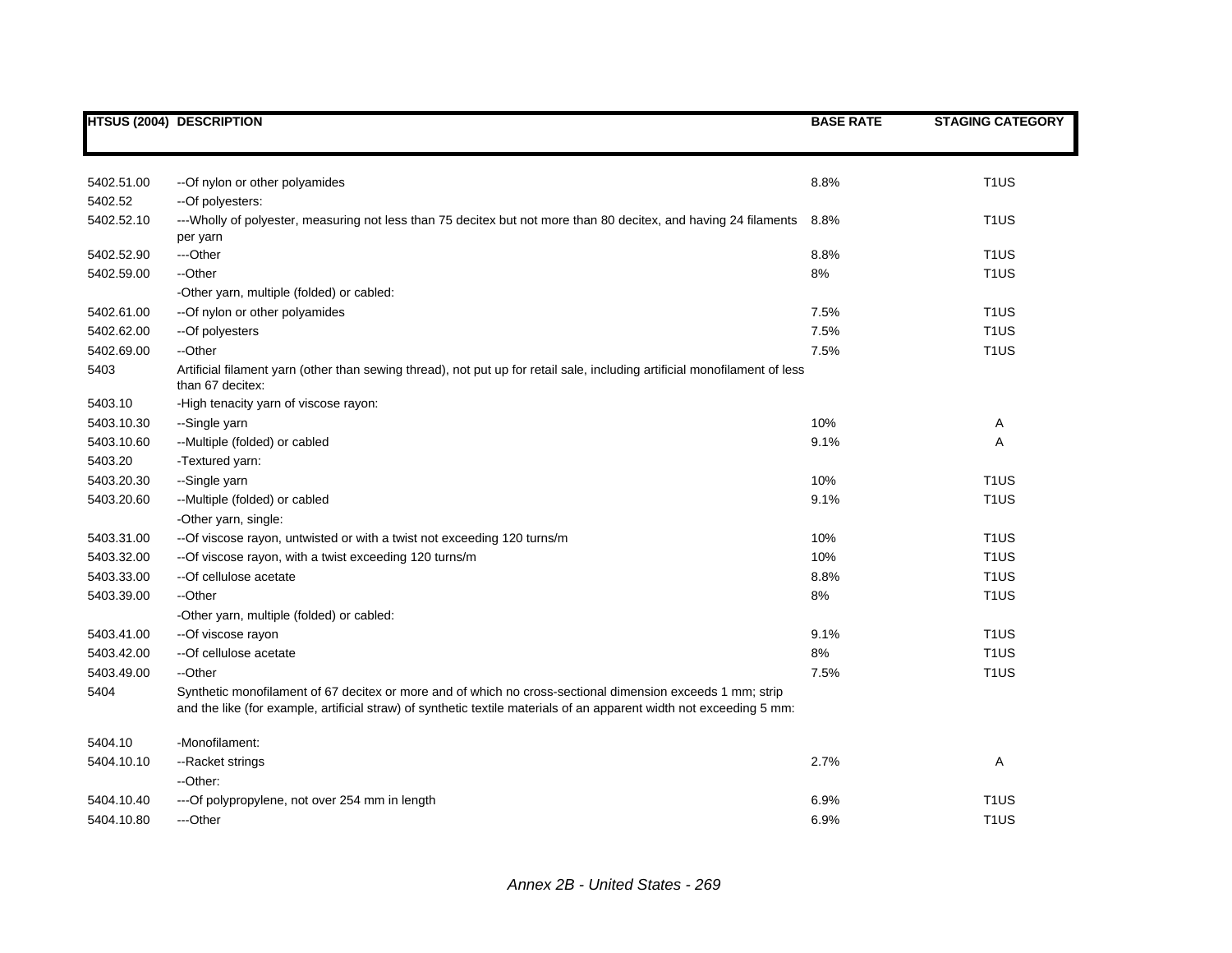|            | <b>HTSUS (2004) DESCRIPTION</b>                                                                                                                                                                                                                                     | <b>BASE RATE</b>           | <b>STAGING CATEGORY</b> |
|------------|---------------------------------------------------------------------------------------------------------------------------------------------------------------------------------------------------------------------------------------------------------------------|----------------------------|-------------------------|
|            |                                                                                                                                                                                                                                                                     |                            |                         |
| 5404.90.00 | -Other                                                                                                                                                                                                                                                              | Free                       | Е                       |
| 5405.00    | Artificial monofilament of 67 decitex or more and of which no cross-sectional dimension exceeds 1 mm; strip and<br>the like (for example, artificial straw) of artificial textile materials of an apparent width not exceeding 5 mm:                                |                            |                         |
| 5405.00.30 | -Monofilament                                                                                                                                                                                                                                                       | 6.9%                       | T <sub>1</sub> US       |
| 5405.00.60 | -Other                                                                                                                                                                                                                                                              | 5.8%                       | T <sub>1</sub> US       |
| 5406       | Man-made filament yarn (other than sewing thread), put up for retail sale:                                                                                                                                                                                          |                            |                         |
| 5406.10.00 | -Synthetic filament yarn                                                                                                                                                                                                                                            | 7.5%                       | T <sub>1</sub> US       |
| 5406.20.00 | -Artificial filament yarn                                                                                                                                                                                                                                           | 7.5%                       | T <sub>1</sub> US       |
| 5407       | Woven fabrics of synthetic filament yarn, including woven fabrics obtained from materials of heading 5404:                                                                                                                                                          |                            |                         |
| 5407.10.00 | -Woven fabrics obtained from high tenacity yarn of nylon or other polyamides or of polyesters                                                                                                                                                                       | 13.6%                      | T <sub>2</sub> US       |
| 5407.20.00 | -Woven fabrics obtained from strip or the like                                                                                                                                                                                                                      | Free                       | Е                       |
| 5407.30    | -Fabrics specified in note 9 to section XI:                                                                                                                                                                                                                         |                            |                         |
| 5407.30.10 | --Over 60 percent by weight of plastics                                                                                                                                                                                                                             | Free                       | Е                       |
| 5407.30.90 | --Other                                                                                                                                                                                                                                                             | 8%                         | T <sub>2</sub> US       |
|            | -Other woven fabrics, containing 85 percent or more by weight of filaments of nylon or other polyamides:                                                                                                                                                            |                            |                         |
| 5407.41.00 | -- Unbleached or bleached                                                                                                                                                                                                                                           | 13.6%                      | T <sub>2</sub> US       |
| 5407.42.00 | --Dyed                                                                                                                                                                                                                                                              | 14.9%                      | T <sub>2</sub> US       |
| 5407.43    | -- Of yarns of different colors:                                                                                                                                                                                                                                    |                            |                         |
| 5407.43.10 | ---The thread count of which per cm (treating multiple (folded) or cabled yarns as single threads) is over 69 but<br>not over 142 in the warp and over 31 but not over 71 in the filling                                                                            | 12.2 cents/kg $+$<br>11.3% | T <sub>2</sub> US       |
| 5407.43.20 | ---Other                                                                                                                                                                                                                                                            | 8.5%                       | T <sub>2</sub> US       |
| 5407.44.00 | --Printed                                                                                                                                                                                                                                                           | 12%                        | T <sub>2</sub> US       |
|            | -Other woven fabrics, containing 85 percent or more by weight of textured polyester filaments:                                                                                                                                                                      |                            |                         |
| 5407.51.00 | --Unbleached or bleached                                                                                                                                                                                                                                            | 14.9%                      | T <sub>2</sub> US       |
| 5407.52    | -- Dyed:                                                                                                                                                                                                                                                            |                            |                         |
| 5407.52.05 | ---Measuring less than 77 cm in width or less than 77 cm between selvages, the thread count of which per cm<br>(treating multiple (folded) or cabled yarns as single threads) is over 69 but not over 142 in the warp and over 31<br>but not over 71 in the filling | 18.9 cents/kg $+$<br>17.6% | T <sub>2</sub> US       |
| 5407.52.20 | ---Other                                                                                                                                                                                                                                                            | 14.9%                      | T <sub>2</sub> US       |
| 5407.53    | -- Of yarns of different colors:                                                                                                                                                                                                                                    |                            |                         |
| 5407.53.10 | ---The thread count of which per cm (treating multiple (folded) or cabled yarns as single threads) is over 69 but<br>not over 142 in the warp and over 31 but not over 71 in the filling                                                                            | 18.8 cents/kg $+$<br>17.4% | T <sub>2</sub> US       |
| 5407.53.20 | ---Other                                                                                                                                                                                                                                                            | 12%                        | T <sub>2</sub> US       |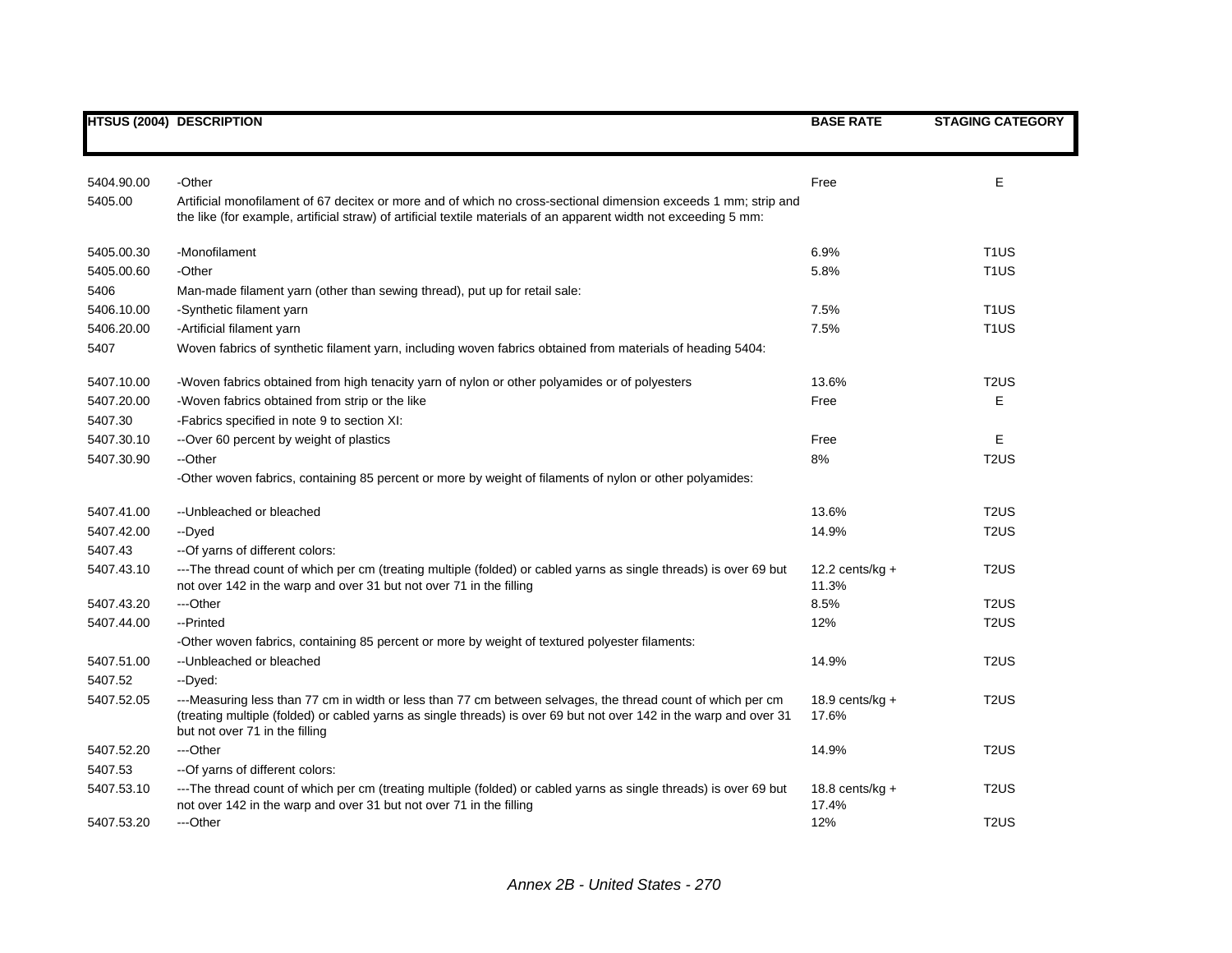|            | <b>HTSUS (2004) DESCRIPTION</b>                                                                                                                                                                                                                                            | <b>BASE RATE</b>           | <b>STAGING CATEGORY</b> |
|------------|----------------------------------------------------------------------------------------------------------------------------------------------------------------------------------------------------------------------------------------------------------------------------|----------------------------|-------------------------|
|            |                                                                                                                                                                                                                                                                            |                            |                         |
| 5407.54.00 | --Printed                                                                                                                                                                                                                                                                  | 14.9%                      | T <sub>2</sub> US       |
|            | -Other woven fabrics, containing 85 percent or more by weight of polyester filaments:                                                                                                                                                                                      |                            |                         |
| 5407.61    | --Containing 85 percent or more by weight of non-textured polyesterfilaments:                                                                                                                                                                                              |                            |                         |
|            | ---Dyed, measuring less than 77 cm in width or less than 77 cm between selvages, the thread count of which per<br>cm (treating multiple (folded) or cabled yarns as single threads) is over 69 but not over 142 in the warp and over<br>31 but not over 71 in the filling: |                            |                         |
| 5407.61.11 | ----Wholly of polyester, of single yarns measuring not less than 75 decitex but not more than 80 decitex, having 24 19.4 cents/kg +<br>filaments per yarn and with a twist of 900 or more turns per meter                                                                  | 18%                        | T <sub>2</sub> US       |
| 5407.61.19 | ----Other                                                                                                                                                                                                                                                                  | 19.4 cents/ $kg +$<br>18%  | T <sub>2</sub> US       |
|            | --- Of yarns of different colors, the thread count of which per cm (treating multiple (folded) or cabled yarns as<br>single threads) is over 69 but not over 142 in the warp and over 31 but not over 71 in the filling:                                                   |                            |                         |
| 5407.61.21 | ----Wholly of polyester, of single yarns measuring not less than 75 decitex but not more than 80 decitex, having 24 12.2 cents/kg +<br>filaments per yarn and with a twist of 900 or more turns per meter                                                                  | 11.3%                      | T <sub>2</sub> US       |
| 5407.61.29 | ----Other                                                                                                                                                                                                                                                                  | 12.2 cents/kg $+$<br>11.3% | T <sub>2</sub> US       |
|            | ---Other:                                                                                                                                                                                                                                                                  |                            |                         |
| 5407.61.91 | ----Wholly of polyester, of single yarns measuring not less than 75 decitex but not more than 80 decitex, having 24 14.9%<br>filaments per yarn and with a twist of 900 or more turns per meter                                                                            |                            | T <sub>2</sub> US       |
| 5407.61.99 | ----Other                                                                                                                                                                                                                                                                  | 14.9%                      | T <sub>2</sub> US       |
| 5407.69    | --Other:                                                                                                                                                                                                                                                                   |                            |                         |
| 5407.69.10 | --- Unbleached or bleached                                                                                                                                                                                                                                                 | 14.9%                      | T <sub>2</sub> US       |
| 5407.69.20 | ---Dyed                                                                                                                                                                                                                                                                    | 14.9%                      | T <sub>2</sub> US       |
|            | --- Of yarns of different colors:                                                                                                                                                                                                                                          |                            |                         |
| 5407.69.30 | ----The thread count of which per cm (treating multiple (folded) or cabled yarns as single threads) is over 69 but<br>not over 142 in the warp and over 31 but not over 71 in the filling                                                                                  | Free                       | Е                       |
| 5407.69.40 | ----Other                                                                                                                                                                                                                                                                  | 8.5%                       | T <sub>2</sub> US       |
| 5407.69.90 | ---Printed                                                                                                                                                                                                                                                                 | 14.9%                      | T <sub>2</sub> US       |
|            | -Other woven fabrics, containing 85 percent or more by weight of synthetic filaments:                                                                                                                                                                                      |                            |                         |
| 5407.71.00 | -- Unbleached or bleached                                                                                                                                                                                                                                                  | 14.9%                      | T <sub>2</sub> US       |
| 5407.72.00 | --Dyed                                                                                                                                                                                                                                                                     | 14.9%                      | T <sub>2</sub> US       |
| 5407.73    | -- Of yarns of different colors:                                                                                                                                                                                                                                           |                            |                         |
| 5407.73.10 | ---The thread count of which per cm (treating multiple (folded) or cabled yarns as single threads) is over 69 but<br>not over 142 in the warp and over 31 but not over 71 in the filling                                                                                   | Free                       | Е                       |
| 5407.73.20 | ---Other                                                                                                                                                                                                                                                                   | 8.5%                       | T <sub>2</sub> US       |
| 5407.74.00 | --Printed                                                                                                                                                                                                                                                                  | 14.9%                      | T <sub>2</sub> US       |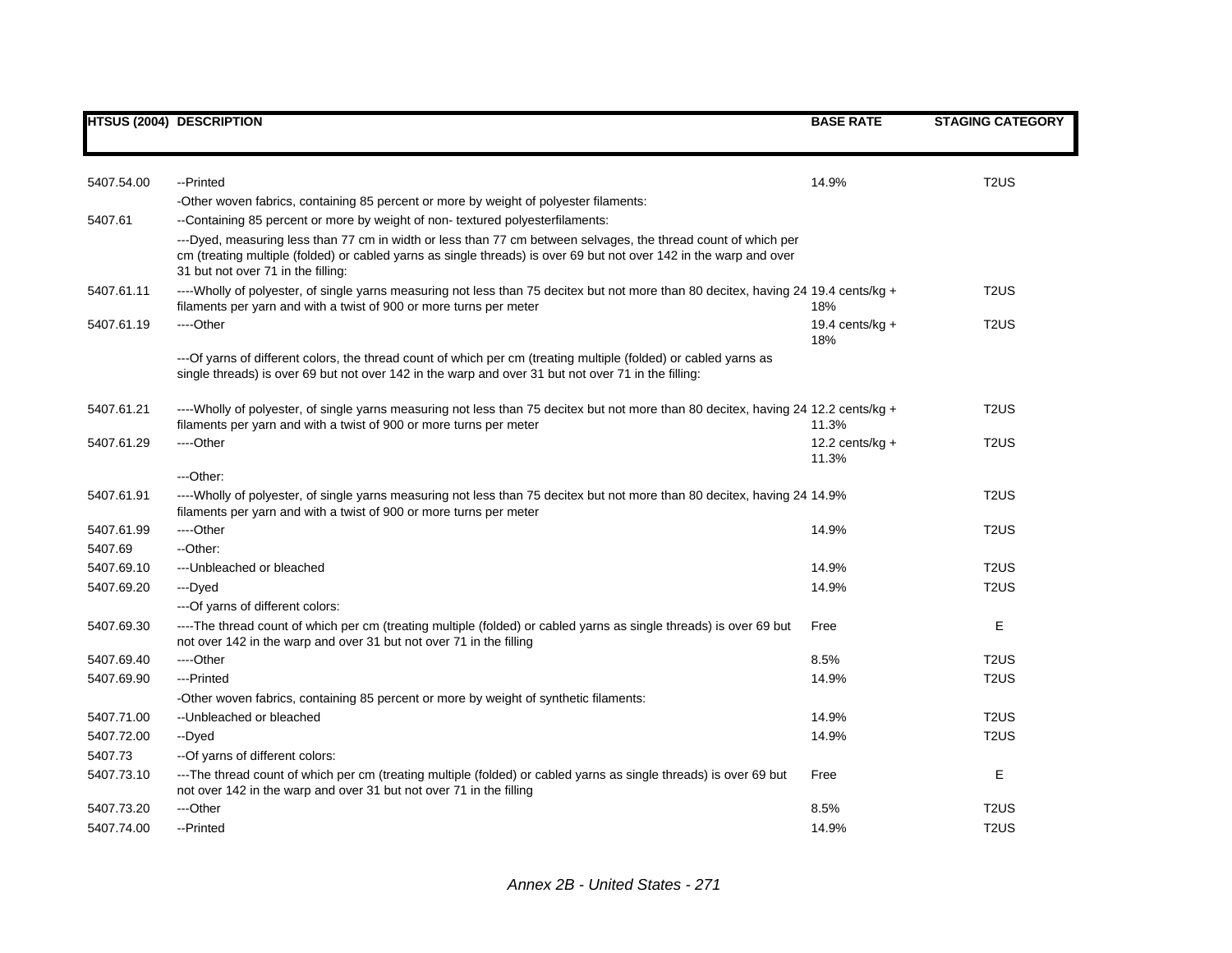|            | <b>HTSUS (2004) DESCRIPTION</b>                                                                                                                                                                                                                             | <b>BASE RATE</b> | <b>STAGING CATEGORY</b>       |
|------------|-------------------------------------------------------------------------------------------------------------------------------------------------------------------------------------------------------------------------------------------------------------|------------------|-------------------------------|
|            |                                                                                                                                                                                                                                                             |                  |                               |
|            | -Other woven fabrics, containing less than 85 percent by weight of synthetic filaments, mixed mainly or solely with<br>cotton:                                                                                                                              |                  |                               |
| 5407.81.00 | -- Unbleached or bleached                                                                                                                                                                                                                                   | 14.9%            | T <sub>2</sub> US             |
| 5407.82.00 | --Dyed                                                                                                                                                                                                                                                      | 14.9%            | T <sub>2</sub> US             |
| 5407.83.00 | -- Of yarns of different colors                                                                                                                                                                                                                             | 8.5%             | T <sub>2</sub> US             |
| 5407.84.00 | --Printed                                                                                                                                                                                                                                                   | 14.9%            | T <sub>2</sub> U <sub>S</sub> |
|            | -Other woven fabrics:                                                                                                                                                                                                                                       |                  |                               |
| 5407.91    | -- Unbleached or bleached:                                                                                                                                                                                                                                  |                  |                               |
|            | ---Mixed mainly or solely with wool or fine animal hair:                                                                                                                                                                                                    |                  |                               |
| 5407.91.05 | ----Containing 36 percent or more by weight of wool or fine animal hair                                                                                                                                                                                     | 25%              | T <sub>2</sub> US             |
| 5407.91.10 | ----Other                                                                                                                                                                                                                                                   | 12%              | T <sub>2</sub> US             |
| 5407.91.20 | ---Other                                                                                                                                                                                                                                                    | 14.9%            | T <sub>2</sub> US             |
| 5407.92    | --Dyed:                                                                                                                                                                                                                                                     |                  |                               |
|            | ---Mixed mainly or solely with wool or fine animal hair:                                                                                                                                                                                                    |                  |                               |
| 5407.92.05 | ----Containing 36 percent or more by weight of wool or fine animal hair                                                                                                                                                                                     | 25%              | T <sub>2</sub> U <sub>S</sub> |
| 5407.92.10 | ----Other                                                                                                                                                                                                                                                   | 12%              | T <sub>2</sub> U <sub>S</sub> |
| 5407.92.20 | ---Other                                                                                                                                                                                                                                                    | 14.9%            | T <sub>2</sub> U <sub>S</sub> |
| 5407.93    | -- Of yarns of different colors:                                                                                                                                                                                                                            |                  |                               |
|            | ---Mixed mainly or solely with wool or fine animal hair:                                                                                                                                                                                                    |                  |                               |
| 5407.93.05 | ----Containing 36 percent or more by weight of wool or fine animal hair                                                                                                                                                                                     | 25%              | T <sub>2</sub> US             |
| 5407.93.10 | ----Other                                                                                                                                                                                                                                                   | 12%              | T <sub>2</sub> US             |
|            | ---Other:                                                                                                                                                                                                                                                   |                  |                               |
| 5407.93.15 | ----Containing 85 percent or more by weight of man-made filaments, the thread count of which per cm (treating<br>multiple (folded) or cabled yarns as single threads) is over 69 but not over 142 in the warp and over 31 but not<br>over 71 in the filling | Free             | Е                             |
| 5407.93.20 | ----Other                                                                                                                                                                                                                                                   | 12%              | T <sub>2</sub> US             |
| 5407.94    | --Printed:                                                                                                                                                                                                                                                  |                  |                               |
|            | ---Mixed mainly or solely with wool or fine animal hair:                                                                                                                                                                                                    |                  |                               |
| 5407.94.05 | ----Containing 36 percent or more by weight of wool or fine animal hair                                                                                                                                                                                     | Free             | Е                             |
| 5407.94.10 | ---Other                                                                                                                                                                                                                                                    | 12%              | T <sub>2</sub> US             |
| 5407.94.20 | ---Other                                                                                                                                                                                                                                                    | 14.9%            | T <sub>2</sub> US             |
| 5408       | Woven fabrics of artificial filament yarn, including woven fabrics obtained from materials of heading 5405:                                                                                                                                                 |                  |                               |
| 5408.10.00 | -Woven fabrics obtained from high tenacity yarn of viscose rayon                                                                                                                                                                                            | 14.9%            | T <sub>2</sub> US             |
|            | -Other woven fabrics, containing 85 percent or more by weight of artificial filament or strip or the like:                                                                                                                                                  |                  |                               |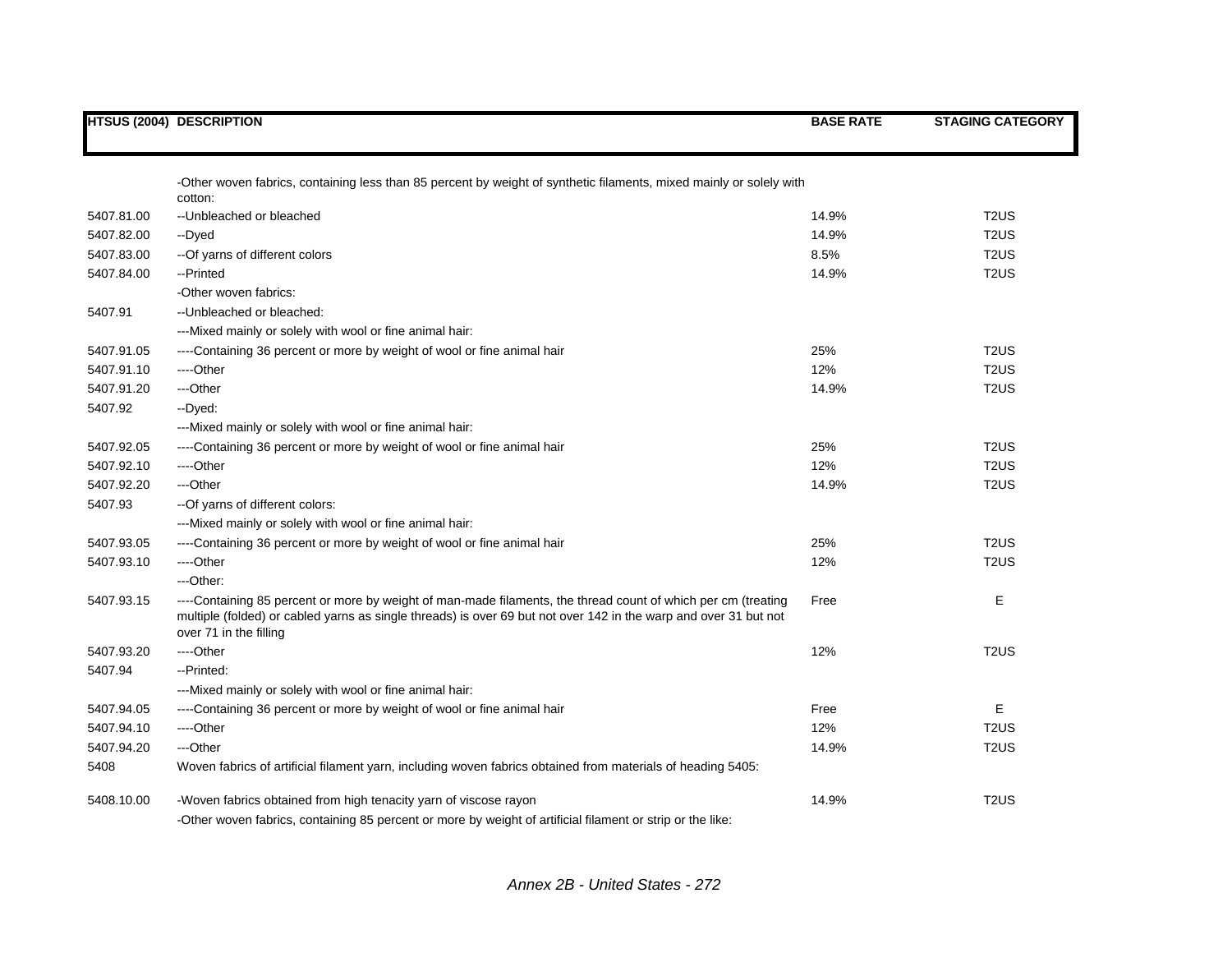|            | <b>HTSUS (2004) DESCRIPTION</b>                                                                                                                                                           | <b>BASE RATE</b> | <b>STAGING CATEGORY</b> |
|------------|-------------------------------------------------------------------------------------------------------------------------------------------------------------------------------------------|------------------|-------------------------|
|            |                                                                                                                                                                                           |                  |                         |
| 5408.21.00 | -- Unbleached or bleached                                                                                                                                                                 | 14.9%            | T <sub>2</sub> US       |
| 5408.22    | --Dyed:                                                                                                                                                                                   |                  |                         |
| 5408.22.10 | --- Of cuprammonium rayon                                                                                                                                                                 | 14.9%            | T <sub>2</sub> US       |
| 5408.22.90 | ---Other                                                                                                                                                                                  | 14.9%            | T <sub>2</sub> US       |
| 5408.23    | -- Of yarns of different colors:                                                                                                                                                          |                  |                         |
|            | ---The thread count of which per cm (treating multiple (folded) or cabled yarns as single threads) is over 69 but<br>not over 142 in the warp and over 31 but not over 71 in the filling: |                  |                         |
| 5408.23.11 | ----Of cuprammonium rayon                                                                                                                                                                 | Free             | E                       |
| 5408.23.19 | ----Other                                                                                                                                                                                 | Free             | E                       |
|            | $-$ -Other:                                                                                                                                                                               |                  |                         |
| 5408.23.21 | ----Of cuprammonium rayon                                                                                                                                                                 | 12%              | T <sub>2</sub> US       |
| 5408.23.29 | ----Other                                                                                                                                                                                 | 12%              | T <sub>2</sub> US       |
| 5408.24    | --Printed:                                                                                                                                                                                |                  |                         |
| 5408.24.10 | --- Of cuprammonium rayon                                                                                                                                                                 | 12%              | T <sub>2</sub> US       |
| 5408.24.90 | ---Other                                                                                                                                                                                  | 12%              | T <sub>2</sub> US       |
|            | -Other woven fabrics:                                                                                                                                                                     |                  |                         |
| 5408.31    | -- Unbleached or bleached:                                                                                                                                                                |                  |                         |
|            | ---Mixed mainly or solely with wool or fine animal hair:                                                                                                                                  |                  |                         |
| 5408.31.05 | ----Containing 36 percent or more by weight of wool or fine animal hair                                                                                                                   | 25%              | T <sub>2</sub> US       |
| 5408.31.10 | ----Other                                                                                                                                                                                 | 12%              | T <sub>2</sub> US       |
| 5408.31.20 | ---Other                                                                                                                                                                                  | 14.9%            | T <sub>2</sub> US       |
| 5408.32    | --Dyed:                                                                                                                                                                                   |                  |                         |
|            | ---Mixed mainly or solely with wool or fine animal hair:                                                                                                                                  |                  |                         |
| 5408.32.05 | ----Containing 36 percent or more by weight of wool or fine animal hair                                                                                                                   | 19.7%            | T <sub>2</sub> US       |
| 5408.32.10 | ----Other                                                                                                                                                                                 | 12%              | T <sub>2</sub> US       |
|            | ---Other:                                                                                                                                                                                 |                  |                         |
| 5408.32.30 | ----Containing 30 percent or more by weight of silk or silk waste, valued over \$33 per kg                                                                                                | 6.9%             | T <sub>2</sub> US       |
| 5408.32.90 | ----Other                                                                                                                                                                                 | 15%              | T <sub>2</sub> US       |
| 5408.33    | -- Of yarns of different colors:                                                                                                                                                          |                  |                         |
|            | ---Mixed mainly or solely with wool or fine animal hair:                                                                                                                                  |                  |                         |
| 5408.33.05 | ----Containing 36 percent or more by weight of wool or fine animal hair                                                                                                                   | 19.6%            | T <sub>2</sub> US       |
| 5408.33.10 | ----Other                                                                                                                                                                                 | 12%              | T <sub>2</sub> US       |
|            | ---Other:                                                                                                                                                                                 |                  |                         |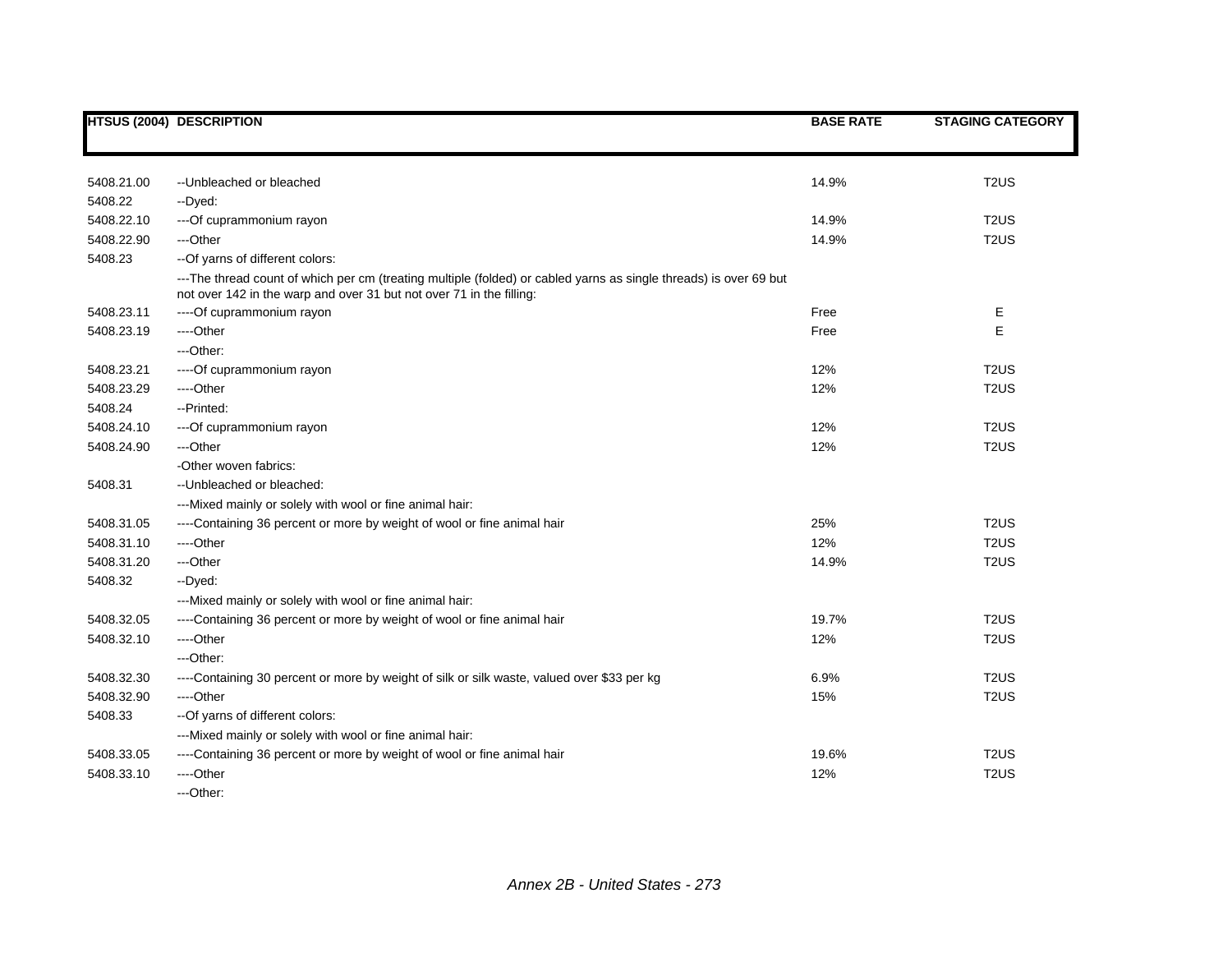|            | <b>HTSUS (2004) DESCRIPTION</b>                                                                                                                                                                                                   | <b>BASE RATE</b>            | <b>STAGING CATEGORY</b> |
|------------|-----------------------------------------------------------------------------------------------------------------------------------------------------------------------------------------------------------------------------------|-----------------------------|-------------------------|
|            |                                                                                                                                                                                                                                   |                             |                         |
|            |                                                                                                                                                                                                                                   |                             |                         |
| 5408.33.15 | ----Containing 85 percent or more by weight of man-made filaments, the thread count of which per cm (treating<br>multiple (folded) or cabled yarns as single threads) is over 69 but not over 142 in the warp and over 31 but not | 12.3 cents/ $kg +$<br>11.4% | T <sub>2</sub> US       |
|            | over 71 in the filling                                                                                                                                                                                                            |                             |                         |
| 5408.33.30 | ----Containing 30 percent or more by weight of silk or silk waste, valued over \$33 per kg                                                                                                                                        | 6.9%                        | T <sub>2</sub> US       |
| 5408.33.90 | ----Other                                                                                                                                                                                                                         | 12%                         | T <sub>2</sub> US       |
| 5408.34    | --Printed:                                                                                                                                                                                                                        |                             |                         |
|            | ---Mixed mainly or solely with wool or fine animal hair:                                                                                                                                                                          |                             |                         |
| 5408.34.05 | ----Containing 36 percent or more by weight of wool or fine animal hair                                                                                                                                                           | Free                        | E                       |
| 5408.34.10 | ----Other                                                                                                                                                                                                                         | 12%                         | T <sub>2</sub> US       |
|            | ---Other:                                                                                                                                                                                                                         |                             |                         |
| 5408.34.30 | ----Containing 30 percent or more by weight of silk or silk waste, valued over \$33 per kg                                                                                                                                        | Free                        | E                       |
| 5408.34.90 | ----Other                                                                                                                                                                                                                         | 12%                         | T <sub>2</sub> US       |
| 5501       | Synthetic filament tow:                                                                                                                                                                                                           |                             |                         |
| 5501.10.00 | -Of nylon or other polyamides                                                                                                                                                                                                     | 7.5%                        | A                       |
| 5501.20.00 | -Of polyesters                                                                                                                                                                                                                    | 7.5%                        | Α                       |
| 5501.30.00 | -Acrylic or modacrylic                                                                                                                                                                                                            | 7.5%                        | Α                       |
| 5501.90.00 | -Other                                                                                                                                                                                                                            | 7.5%                        | Α                       |
| 5502.00.00 | Artificial filament tow                                                                                                                                                                                                           | 7.5%                        | Α                       |
| 5503       | Synthetic staple fibers, not carded, combed or otherwise processed for spinning:                                                                                                                                                  |                             |                         |
| 5503.10    | -Of nylon or other polyamides:                                                                                                                                                                                                    |                             |                         |
| 5503.10.10 | --Containing 10 percent or more by weight of nylon 12                                                                                                                                                                             | Free                        | Е                       |
| 5503.10.90 | --Other                                                                                                                                                                                                                           | 4.3%                        | Α                       |
| 5503.20.00 | -Of polyesters                                                                                                                                                                                                                    | 4.3%                        | Α                       |
| 5503.30.00 | -Acrylic or modacrylic                                                                                                                                                                                                            | 4.3%                        | Α                       |
| 5503.40.00 | -Of polypropylene                                                                                                                                                                                                                 | 4.3%                        | Α                       |
| 5503.90    | -Other:                                                                                                                                                                                                                           |                             |                         |
| 5503.90.10 | --Of vinyon                                                                                                                                                                                                                       | Free                        | Ε                       |
| 5503.90.90 | --Other                                                                                                                                                                                                                           | 4.3%                        | Α                       |
| 5504       | Artificial staple fibers, not carded, combed or otherwise processed for spinning:                                                                                                                                                 |                             |                         |
| 5504.10.00 | -Of viscose rayon                                                                                                                                                                                                                 | 4.3%                        | Α                       |
| 5504.90.00 | -Other                                                                                                                                                                                                                            | 4.3%                        | Α                       |
| 5505       | Waste (including noils, yarn waste and garnetted stock) of man-made fibers:                                                                                                                                                       |                             |                         |
| 5505.10.00 | -Of synthetic fibers                                                                                                                                                                                                              | Free                        | Ε                       |
| 5505.20.00 | -Of artificial fibers                                                                                                                                                                                                             | Free                        | E                       |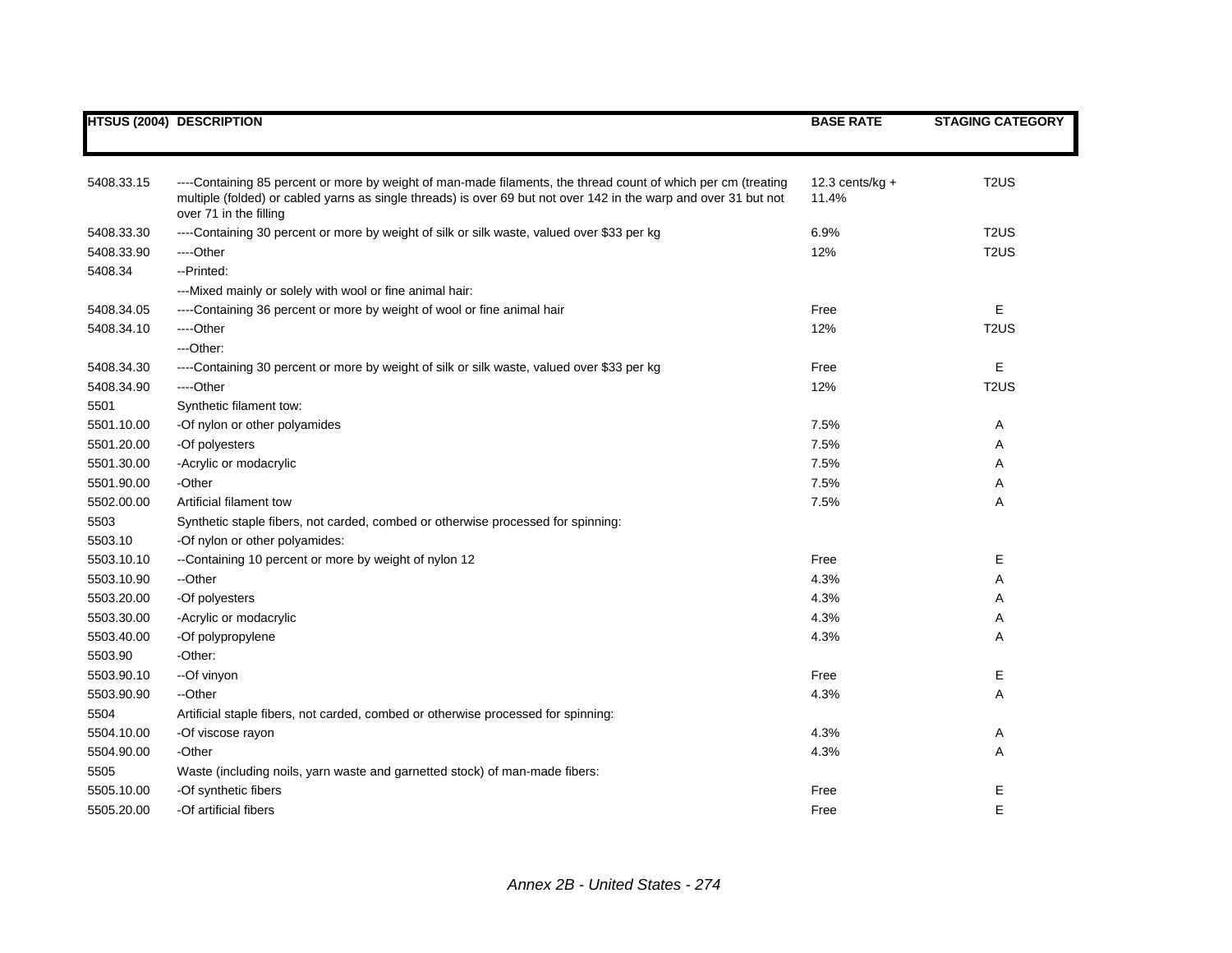| 5506<br>Synthetic staple fibers, carded, combed or otherwise processed for spinning:<br>-Of nylon or other polyamides<br>5%<br>5506.10.00<br>-Of polyesters<br>5.7%<br>5506.20.00<br>5506.30.00<br>-Acrylic or modacrylic<br>5%<br>5506.90.00<br>-Other<br>5%<br>5507.00.00<br>Artificial staple fibers, carded, combed or otherwise processed for spinning<br>5%<br>5508<br>Sewing thread of man-made staple fibers, whether or not put up for retail sale:<br>5508.10.00<br>-Of synthetic staple fibers<br>11.4%<br>11%<br>5508.20.00<br>-Of artificial staple fibers<br>Yarn (other than sewing thread) of synthetic staple fibers, not put up for retail sale:<br>5509<br>-Containing 85 percent or more by weight of staple fibers of nylon or other polyamides: | <b>STAGING CATEGORY</b> |
|-----------------------------------------------------------------------------------------------------------------------------------------------------------------------------------------------------------------------------------------------------------------------------------------------------------------------------------------------------------------------------------------------------------------------------------------------------------------------------------------------------------------------------------------------------------------------------------------------------------------------------------------------------------------------------------------------------------------------------------------------------------------------|-------------------------|
|                                                                                                                                                                                                                                                                                                                                                                                                                                                                                                                                                                                                                                                                                                                                                                       |                         |
|                                                                                                                                                                                                                                                                                                                                                                                                                                                                                                                                                                                                                                                                                                                                                                       |                         |
|                                                                                                                                                                                                                                                                                                                                                                                                                                                                                                                                                                                                                                                                                                                                                                       | Α                       |
|                                                                                                                                                                                                                                                                                                                                                                                                                                                                                                                                                                                                                                                                                                                                                                       | Α                       |
|                                                                                                                                                                                                                                                                                                                                                                                                                                                                                                                                                                                                                                                                                                                                                                       | A                       |
|                                                                                                                                                                                                                                                                                                                                                                                                                                                                                                                                                                                                                                                                                                                                                                       | A                       |
|                                                                                                                                                                                                                                                                                                                                                                                                                                                                                                                                                                                                                                                                                                                                                                       | Α                       |
|                                                                                                                                                                                                                                                                                                                                                                                                                                                                                                                                                                                                                                                                                                                                                                       |                         |
|                                                                                                                                                                                                                                                                                                                                                                                                                                                                                                                                                                                                                                                                                                                                                                       | T <sub>1</sub> US       |
|                                                                                                                                                                                                                                                                                                                                                                                                                                                                                                                                                                                                                                                                                                                                                                       | T <sub>1</sub> US       |
|                                                                                                                                                                                                                                                                                                                                                                                                                                                                                                                                                                                                                                                                                                                                                                       |                         |
|                                                                                                                                                                                                                                                                                                                                                                                                                                                                                                                                                                                                                                                                                                                                                                       |                         |
| 5509.11.00<br>--Single yarn<br>9.4%                                                                                                                                                                                                                                                                                                                                                                                                                                                                                                                                                                                                                                                                                                                                   | T <sub>1</sub> US       |
| --Multiple (folded) or cabled yarn<br>5509.12.00<br>10.6%                                                                                                                                                                                                                                                                                                                                                                                                                                                                                                                                                                                                                                                                                                             | T <sub>1</sub> US       |
| -Containing 85 percent or more by weight of polyester staple fibers:                                                                                                                                                                                                                                                                                                                                                                                                                                                                                                                                                                                                                                                                                                  |                         |
| 9.7%<br>5509.21.00<br>--Single yarn                                                                                                                                                                                                                                                                                                                                                                                                                                                                                                                                                                                                                                                                                                                                   | Α                       |
| --Multiple (folded) or cabled yarn<br>10.6%<br>5509.22.00                                                                                                                                                                                                                                                                                                                                                                                                                                                                                                                                                                                                                                                                                                             | Α                       |
| -Containing 85 percent or more by weight of acrylic or modacrylic staple fibers:                                                                                                                                                                                                                                                                                                                                                                                                                                                                                                                                                                                                                                                                                      |                         |
| 5509.31.00<br>--Single yarn<br>9%                                                                                                                                                                                                                                                                                                                                                                                                                                                                                                                                                                                                                                                                                                                                     | T <sub>1</sub> US       |
| 5509.32.00<br>--Multiple (folded) or cabled yarn<br>10%                                                                                                                                                                                                                                                                                                                                                                                                                                                                                                                                                                                                                                                                                                               | T <sub>1</sub> US       |
| -Other yarn, containing 85 percent or more by weight of synthetic staple fibers:                                                                                                                                                                                                                                                                                                                                                                                                                                                                                                                                                                                                                                                                                      |                         |
| --Single yarn<br>9%<br>5509.41.00                                                                                                                                                                                                                                                                                                                                                                                                                                                                                                                                                                                                                                                                                                                                     | T <sub>1</sub> US       |
| --Multiple (folded) or cabled yarn<br>7%<br>5509.42.00                                                                                                                                                                                                                                                                                                                                                                                                                                                                                                                                                                                                                                                                                                                | T <sub>1</sub> US       |
| -Other yarn, of polyester staple fibers:                                                                                                                                                                                                                                                                                                                                                                                                                                                                                                                                                                                                                                                                                                                              |                         |
| 5509.51<br>--Mixed mainly or solely with artificial staple fibers:                                                                                                                                                                                                                                                                                                                                                                                                                                                                                                                                                                                                                                                                                                    |                         |
| 5509.51.30<br>---Single yarn<br>9.7%                                                                                                                                                                                                                                                                                                                                                                                                                                                                                                                                                                                                                                                                                                                                  | T <sub>1</sub> US       |
| ---Multiple (folded) or cabled yarn<br>10.6%<br>5509.51.60                                                                                                                                                                                                                                                                                                                                                                                                                                                                                                                                                                                                                                                                                                            | T <sub>1</sub> US       |
| --Mixed mainly or solely with wool or fine animal hair<br>12%<br>5509.52.00                                                                                                                                                                                                                                                                                                                                                                                                                                                                                                                                                                                                                                                                                           | T <sub>1</sub> US       |
| 13.2%<br>5509.53.00<br>--Mixed mainly or solely with cotton                                                                                                                                                                                                                                                                                                                                                                                                                                                                                                                                                                                                                                                                                                           | $\mathsf{A}$            |
| 13.2%<br>5509.59.00<br>--Other                                                                                                                                                                                                                                                                                                                                                                                                                                                                                                                                                                                                                                                                                                                                        | T <sub>1</sub> US       |
| -Other yarn, of acrylic or modacrylic staple fibers:                                                                                                                                                                                                                                                                                                                                                                                                                                                                                                                                                                                                                                                                                                                  |                         |
| 5509.61.00<br>--Mixed mainly or solely with wool or fine animal hair<br>13.2%                                                                                                                                                                                                                                                                                                                                                                                                                                                                                                                                                                                                                                                                                         | T <sub>1</sub> US       |
| --Mixed mainly or solely with cotton<br>12%<br>5509.62.00                                                                                                                                                                                                                                                                                                                                                                                                                                                                                                                                                                                                                                                                                                             | T <sub>1</sub> US       |
| 5509.69<br>--Other:                                                                                                                                                                                                                                                                                                                                                                                                                                                                                                                                                                                                                                                                                                                                                   |                         |

---Mixed mainly or solely with artificial staple fibers: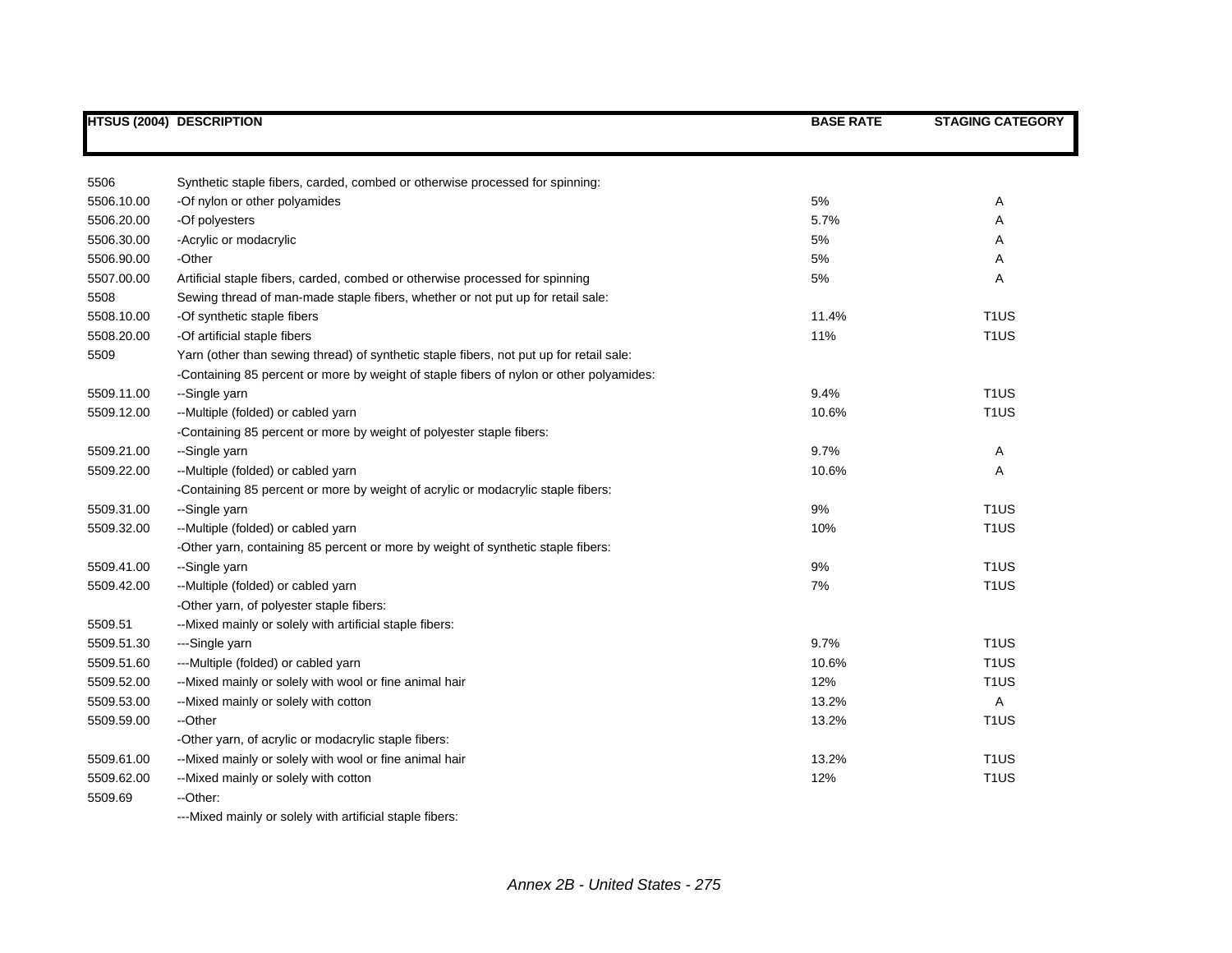|            | <b>HTSUS (2004) DESCRIPTION</b>                                                                               | <b>BASE RATE</b> | <b>STAGING CATEGORY</b> |
|------------|---------------------------------------------------------------------------------------------------------------|------------------|-------------------------|
|            |                                                                                                               |                  |                         |
| 5509.69.20 | ----Single yarn                                                                                               | 9%               | T <sub>1</sub> US       |
| 5509.69.40 | ----Multiple (folded) or cabled yarn                                                                          | 10%              | T <sub>1</sub> US       |
| 5509.69.60 | ---Other                                                                                                      | 13.2%            | T <sub>1</sub> US       |
|            | -Other yarn:                                                                                                  |                  |                         |
| 5509.91.00 | -- Mixed mainly or solely with wool or fine animal hair                                                       | 12%              | T <sub>1</sub> US       |
| 5509.92.00 | --Mixed mainly or solely with cotton                                                                          | 7.5%             | Α                       |
| 5509.99    | --Other:                                                                                                      |                  |                         |
|            | --- Mixed mainly or solely with artificial staple fibers:                                                     |                  |                         |
| 5509.99.20 | ---Single yarn                                                                                                | 9%               | T <sub>1</sub> US       |
| 5509.99.40 | ----Multiple (folded) or cabled yarn                                                                          | 10.6%            | T <sub>1</sub> US       |
| 5509.99.60 | ---Other                                                                                                      | 13.2%            | T <sub>1</sub> US       |
| 5510       | Yarn (other than sewing thread) of artificial staple fibers, not put up for retail sale:                      |                  |                         |
|            | -Containing 85 percent or more by weight of artificial staple fibers:                                         |                  |                         |
| 5510.11.00 | --Single yarn                                                                                                 | 9%               | T <sub>1</sub> US       |
| 5510.12.00 | --Multiple (folded) or cabled yarn                                                                            | 10.6%            | T <sub>1</sub> US       |
| 5510.20.00 | -Other yarn, mixed mainly or solely with wool or fine animal hair                                             | 10.2%            | T <sub>1</sub> US       |
| 5510.30.00 | -Other yarn, mixed mainly or solely with cotton                                                               | 7.5%             | T <sub>1</sub> US       |
| 5510.90    | -Other yarn:                                                                                                  |                  |                         |
|            | -- Mixed mainly or solely with synthetic staple fibers:                                                       |                  |                         |
| 5510.90.20 | ---Single yarn                                                                                                | 9%               | T <sub>1</sub> US       |
| 5510.90.40 | ---Multiple (folded) or cabled yarn                                                                           | 10.6%            | T <sub>1</sub> US       |
| 5510.90.60 | --Other                                                                                                       | 13.2%            | T <sub>1</sub> US       |
| 5511       | Yarn (other than sewing thread) of man-made staple fibers, put up for retail sale:                            |                  |                         |
| 5511.10.00 | -Of synthetic staple fibers, containing 85 percent or more by weight of such fibers                           | 7.5%             | T <sub>1</sub> US       |
| 5511.20.00 | -Of synthetic staple fibers, containing less than 85 percent by weight of such fibers                         | 7.5%             | T <sub>1</sub> US       |
| 5511.30.00 | -Of artificial staple fibers                                                                                  | 7.5%             | T <sub>1</sub> US       |
| 5512       | Woven fabrics of synthetic staple fibers, containing 85 percent or more by weight of synthetic staple fibers: |                  |                         |
|            | -Containing 85 percent or more by weight of polyester staple fibers:                                          |                  |                         |
| 5512.11.00 | --Unbleached or bleached                                                                                      | 12%              | T <sub>2</sub> US       |
| 5512.19.00 | --Other                                                                                                       | 13.6%            | T <sub>2</sub> US       |
|            | -Containing 85 percent of more by weight of acrylic or modacrylic staple fibers:                              |                  |                         |
| 5512.21.00 | -- Unbleached or bleached                                                                                     | 12%              | T <sub>2</sub> US       |
| 5512.29.00 | --Other                                                                                                       | 12%              | T <sub>2</sub> US       |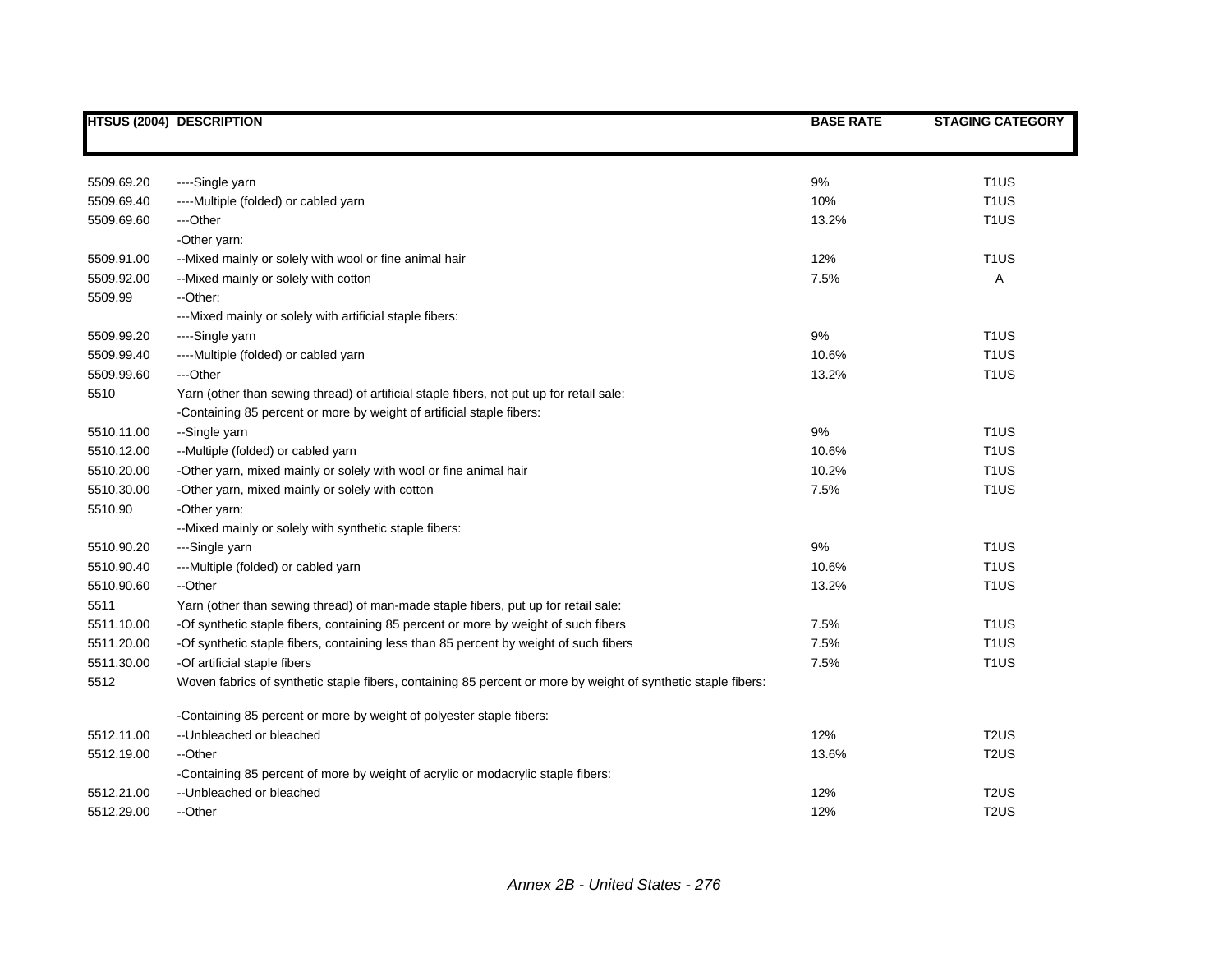|            | <b>HTSUS (2004) DESCRIPTION</b>                                                                                                                                                | <b>BASE RATE</b> | <b>STAGING CATEGORY</b>       |
|------------|--------------------------------------------------------------------------------------------------------------------------------------------------------------------------------|------------------|-------------------------------|
|            |                                                                                                                                                                                |                  |                               |
|            | -Other:                                                                                                                                                                        |                  |                               |
| 5512.91.00 | -- Unbleached or bleached                                                                                                                                                      | 14.9%            | T <sub>2</sub> US             |
| 5512.99.00 | --Other                                                                                                                                                                        | 12%              | T <sub>2</sub> US             |
| 5513       | Woven fabrics of synthetic staple fibers, containing less than 85 percent by weight of such fibers, mixed mainly or<br>solely with cotton, of a weight not exceeding 170 g/m2: |                  |                               |
|            | -Unbleached or bleached:                                                                                                                                                       |                  |                               |
| 5513.11.00 | --Of polyester staple fibers, plain weave                                                                                                                                      | 14.9%            | T <sub>2</sub> US             |
| 5513.12.00 | --3-thread or 4-thread twill, including cross twill, of polyester staple fibers                                                                                                | 14.9%            | T <sub>2</sub> US             |
| 5513.13.00 | --Other woven fabrics of polyester staple fibers                                                                                                                               | 14.9%            | T <sub>2</sub> US             |
| 5513.19.00 | --Other woven fabrics                                                                                                                                                          | 14.9%            | T <sub>2</sub> US             |
|            | -Dyed:                                                                                                                                                                         |                  |                               |
| 5513.21.00 | --Of polyester staple fibers, plain weave                                                                                                                                      | 14.9%            | T <sub>2</sub> US             |
| 5513.22.00 | --3-thread or 4-thread twill, including cross twill, of polyester staple fibers                                                                                                | 14.9%            | T <sub>2</sub> US             |
| 5513.23.00 | --Other woven fabrics of polyester staple fibers                                                                                                                               | 14.9%            | T <sub>2</sub> U <sub>S</sub> |
| 5513.29.00 | --Other woven fabrics                                                                                                                                                          | 14.9%            | T <sub>2</sub> U <sub>S</sub> |
|            | -Of yarns of different colors:                                                                                                                                                 |                  |                               |
| 5513.31.00 | -- Of polyester staple fibers, plain weave                                                                                                                                     | 14.9%            | T <sub>2</sub> US             |
| 5513.32.00 | --3-thread or 4-thread twill, including cross twill, of polyester staple fibers                                                                                                | 14.9%            | T <sub>2</sub> U <sub>S</sub> |
| 5513.33.00 | --Other woven fabrics of polyester staple fibers                                                                                                                               | 14.9%            | T <sub>2</sub> U <sub>S</sub> |
| 5513.39.00 | --Other woven fabrics                                                                                                                                                          | 14.9%            | T <sub>2</sub> US             |
|            | -Printed:                                                                                                                                                                      |                  |                               |
| 5513.41.00 | -- Of polyester staple fibers, plain weave                                                                                                                                     | 14.9%            | T <sub>2</sub> US             |
| 5513.42.00 | --3-thread or 4-thread twill, including cross twill, of polyester staple fibers                                                                                                | 13.6%            | T <sub>2</sub> U <sub>S</sub> |
| 5513.43.00 | --Other woven fabrics of polyester staple fibers                                                                                                                               | 14.9%            | T <sub>2</sub> US             |
| 5513.49.00 | --Other woven fabrics                                                                                                                                                          | 8.5%             | T <sub>2</sub> US             |
| 5514       | Woven fabrics of synthetic staple fibers, containing less than 85 percent by weight of such fibers, mixed mainly or<br>solely with cotton, of a weight exceeding 170 g/m2:     |                  |                               |
|            | -Unbleached or bleached:                                                                                                                                                       |                  |                               |
| 5514.11.00 | -- Of polyester staple fibers, plain weave                                                                                                                                     | 14.9%            | T <sub>2</sub> US             |
| 5514.12.00 | --3-thread or 4-thread twill, including cross twill, of polyester staple fibers                                                                                                | 14.9%            | T <sub>2</sub> US             |
| 5514.13.00 | --Other woven fabrics of polyester staple fibers                                                                                                                               | 14.9%            | T <sub>2</sub> US             |
| 5514.19.00 | --Other woven fabrics                                                                                                                                                          | 8.5%             | T <sub>2</sub> US             |
|            | -Dyed:                                                                                                                                                                         |                  |                               |
| 5514.21.00 | -- Of polyester staple fibers, plain weave                                                                                                                                     | 14.9%            | T <sub>2</sub> US             |
| 5514.22.00 | --3-thread or 4-thread twill, including cross twill, of polyester staple fibers                                                                                                | 14.9%            | T <sub>2</sub> US             |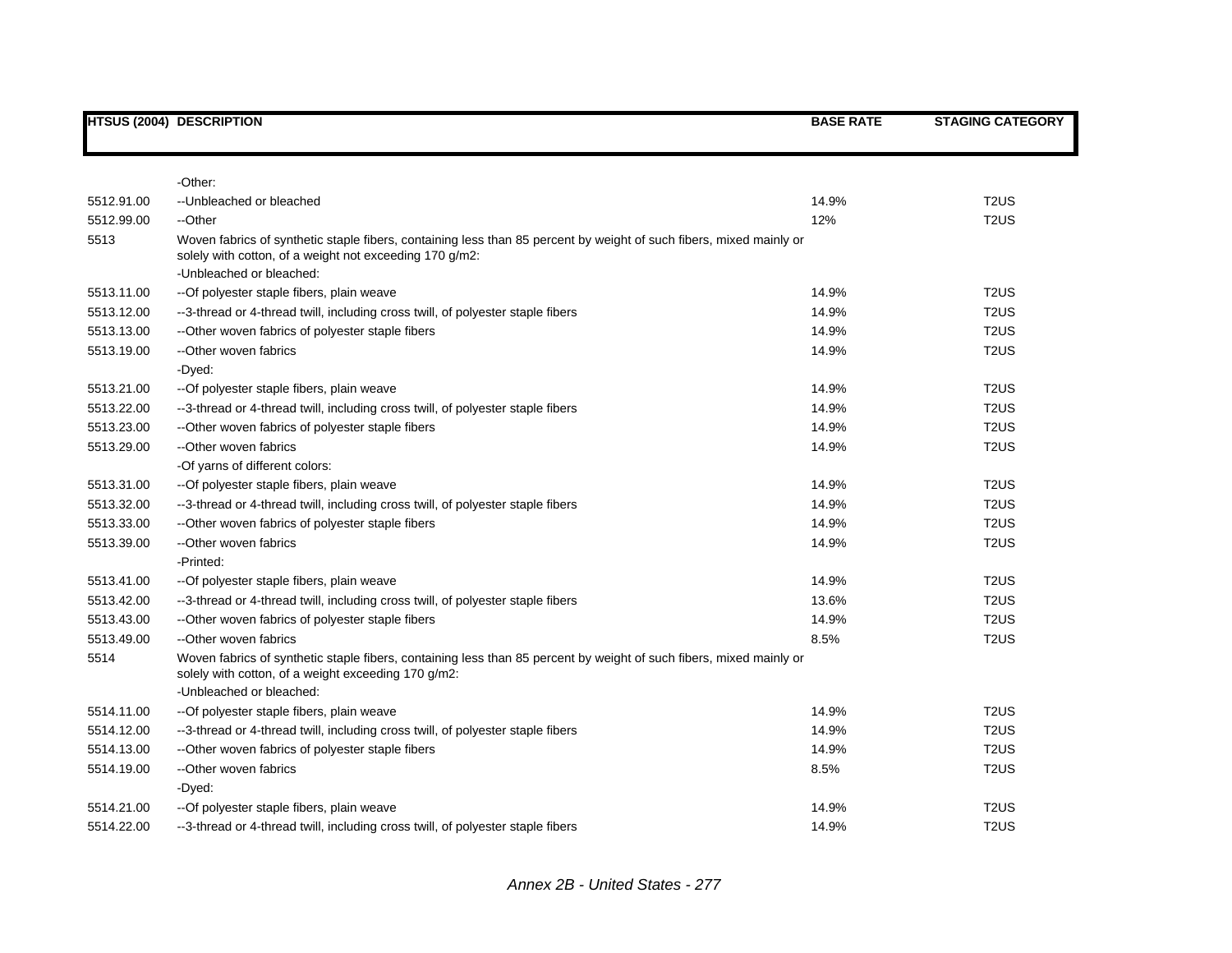|            | <b>HTSUS (2004) DESCRIPTION</b>                                                 | <b>BASE RATE</b> | <b>STAGING CATEGORY</b> |
|------------|---------------------------------------------------------------------------------|------------------|-------------------------|
|            |                                                                                 |                  |                         |
| 5514.23.00 | --Other woven fabrics of polyester staple fibers                                | 14.9%            | T <sub>2</sub> US       |
| 5514.29.00 | --Other woven fabrics                                                           | 12%              | T <sub>2</sub> US       |
|            | -Of yarns of different colors:                                                  |                  |                         |
| 5514.31.00 | -- Of polyester staple fibers, plain weave                                      | 14.9%            | T <sub>2</sub> US       |
| 5514.32.00 | --3-thread or 4-thread twill, including cross twill, of polyester staple fibers | 14.9%            | T <sub>2</sub> US       |
| 5514.33.00 | --Other woven fabrics of polyester staple fibers                                | 12%              | T <sub>2</sub> US       |
| 5514.39.00 | --Other woven fabrics                                                           | Free             | Е                       |
|            | -Printed:                                                                       |                  |                         |
| 5514.41.00 | -- Of polyester staple fibers, plain weave                                      | 14.9%            | T <sub>2</sub> US       |
| 5514.42.00 | --3-thread or 4-thread twill, including cross twill, of polyester staple fibers | 14.9%            | T <sub>2</sub> US       |
| 5514.43.00 | --Other woven fabrics of polyester staple fibers                                | Free             | E                       |
| 5514.49.00 | --Other woven fabrics                                                           | 8.5%             | T <sub>2</sub> US       |
| 5515       | Other woven fabrics of synthetic staple fibers:                                 |                  |                         |
|            | -Of polyester staple fibers:                                                    |                  |                         |
| 5515.11.00 | -- Mixed mainly or solely with viscose rayon staple fibers                      | 14.9%            | T <sub>2</sub> US       |
| 5515.12.00 | --Mixed mainly or solely with man-made filaments                                | 12%              | T <sub>2</sub> US       |
| 5515.13    | --Mixed mainly or solely with wool or fine animal hair:                         |                  |                         |
| 5515.13.05 | ---Containing 36 percent or more by weight of wool or fine animal hair          | 25%              | T <sub>2</sub> US       |
| 5515.13.10 | ---Other                                                                        | 12%              | T <sub>2</sub> US       |
| 5515.19.00 | --Other                                                                         | 12%              | T <sub>2</sub> US       |
|            | -Of acrylic or modacrylic staple fibers:                                        |                  |                         |
| 5515.21.00 | --Mixed mainly or solely with man-made filaments                                | Free             | E                       |
| 5515.22    | --Mixed mainly or solely with wool or fine animal hair:                         |                  |                         |
| 5515.22.05 | ---Containing 36 percent or more by weight of wool or fine animal hair          | 20.1%            | T <sub>2</sub> US       |
| 5515.22.10 | ---Other                                                                        | 12%              | T <sub>2</sub> US       |
| 5515.29.00 | --Other                                                                         | Free             | E                       |
|            | -Other woven fabrics:                                                           |                  |                         |
| 5515.91.00 | --Mixed mainly or solely with man-made filaments                                | 12%              | T <sub>2</sub> US       |
| 5515.92    | --Mixed mainly or solely with wool or fine animal hair:                         |                  |                         |
| 5515.92.05 | ---Containing 36 percent or more by weight of wool or fine animal hair          | 25%              | T <sub>2</sub> US       |
| 5515.92.10 | ---Other                                                                        | 12%              | T <sub>2</sub> US       |
| 5515.99.00 | --Other                                                                         | 8.5%             | T <sub>2</sub> US       |
| 5516       | Woven fabrics of artificial staple fibers:                                      |                  |                         |

-Containing 85 percent or more by weight of artificial staple fibers: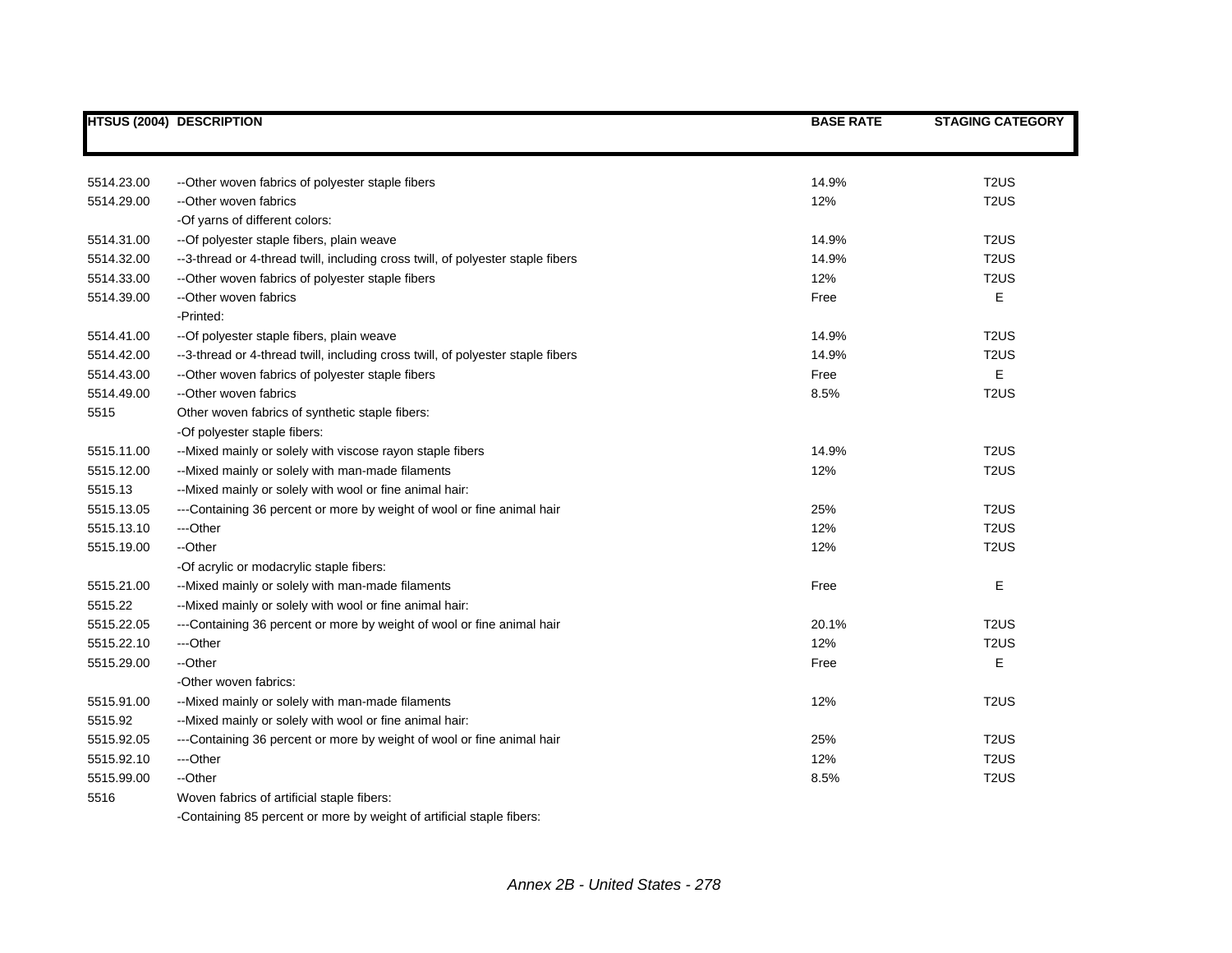|            | <b>HTSUS (2004) DESCRIPTION</b>                                                                                                  | <b>BASE RATE</b> | <b>STAGING CATEGORY</b> |
|------------|----------------------------------------------------------------------------------------------------------------------------------|------------------|-------------------------|
|            |                                                                                                                                  |                  |                         |
| 5516.11.00 | -- Unbleached or bleached                                                                                                        | 14.9%            | T <sub>2</sub> US       |
| 5516.12.00 | --Dyed                                                                                                                           | 14.9%            | T <sub>2</sub> US       |
| 5516.13.00 | -- Of yarns of different colors                                                                                                  | 14.9%            | T <sub>2</sub> US       |
| 5516.14.00 | --Printed                                                                                                                        | 10%              | T <sub>2</sub> US       |
|            | -Containing less than 85 percent by weight of artificial staple fibers, mixed mainly or solely with man-made<br>filaments:       |                  |                         |
| 5516.21.00 | -- Unbleached or bleached                                                                                                        | 14.9%            | T <sub>2</sub> US       |
| 5516.22.00 | --Dyed                                                                                                                           | 14.9%            | T <sub>2</sub> US       |
| 5516.23.00 | -- Of yarns of different colors                                                                                                  | 8.5%             | T <sub>2</sub> US       |
| 5516.24.00 | --Printed                                                                                                                        | 14.9%            | T <sub>2</sub> US       |
|            | -Containing less than 85 percent by weight of artificial staple fibers, mixed mainly or solely with wool or fine<br>animal hair: |                  |                         |
| 5516.31    | -- Unbleached or bleached:                                                                                                       |                  |                         |
| 5516.31.05 | ---Containing 36 percent or more by weight of wool or fine animal hair                                                           | 19.8%            | T <sub>2</sub> US       |
| 5516.31.10 | ---Other                                                                                                                         | 12%              | T <sub>2</sub> US       |
| 5516.32    | --Dyed:                                                                                                                          |                  |                         |
| 5516.32.05 | ---Containing 36 percent or more by weight of wool or fine animal hair                                                           | 25%              | T <sub>2</sub> US       |
| 5516.32.10 | ---Other                                                                                                                         | 12%              | T <sub>2</sub> US       |
| 5516.33    | -- Of yarns of different colors:                                                                                                 |                  |                         |
| 5516.33.05 | ---Containing 36 percent or more by weight of wool or fine animal hair                                                           | 25%              | T <sub>2</sub> US       |
| 5516.33.10 | ---Other                                                                                                                         | 12%              | T <sub>2</sub> US       |
| 5516.34    | --Printed:                                                                                                                       |                  |                         |
| 5516.34.05 | ---Containing 36 percent or more by weight of wool or fine animal hair                                                           | 19.7%            | T <sub>2</sub> US       |
| 5516.34.10 | ---Other                                                                                                                         | 12%              | T <sub>2</sub> US       |
|            | -Containing less than 85 percent by weight of artificial staple fibers, mixed mainly or solely with cotton:                      |                  |                         |
| 5516.41.00 | -- Unbleached or bleached                                                                                                        | 14.9%            | T <sub>2</sub> US       |
| 5516.42.00 | --Dyed                                                                                                                           | 12%              | T <sub>2</sub> US       |
| 5516.43.00 | -- Of yarns of different colors                                                                                                  | Free             | E                       |
| 5516.44.00 | --Printed                                                                                                                        | 8.5%             | T <sub>2</sub> US       |
|            | -Other:                                                                                                                          |                  |                         |
| 5516.91.00 | -- Unbleached or bleached                                                                                                        | 12%              | T <sub>2</sub> US       |
| 5516.92.00 | --Dyed                                                                                                                           | 12%              | T <sub>2</sub> US       |
| 5516.93.00 | -- Of yarns of different colors                                                                                                  | 8.5%             | T <sub>2</sub> US       |
| 5516.94.00 | --Printed                                                                                                                        | 12%              | T <sub>2</sub> US       |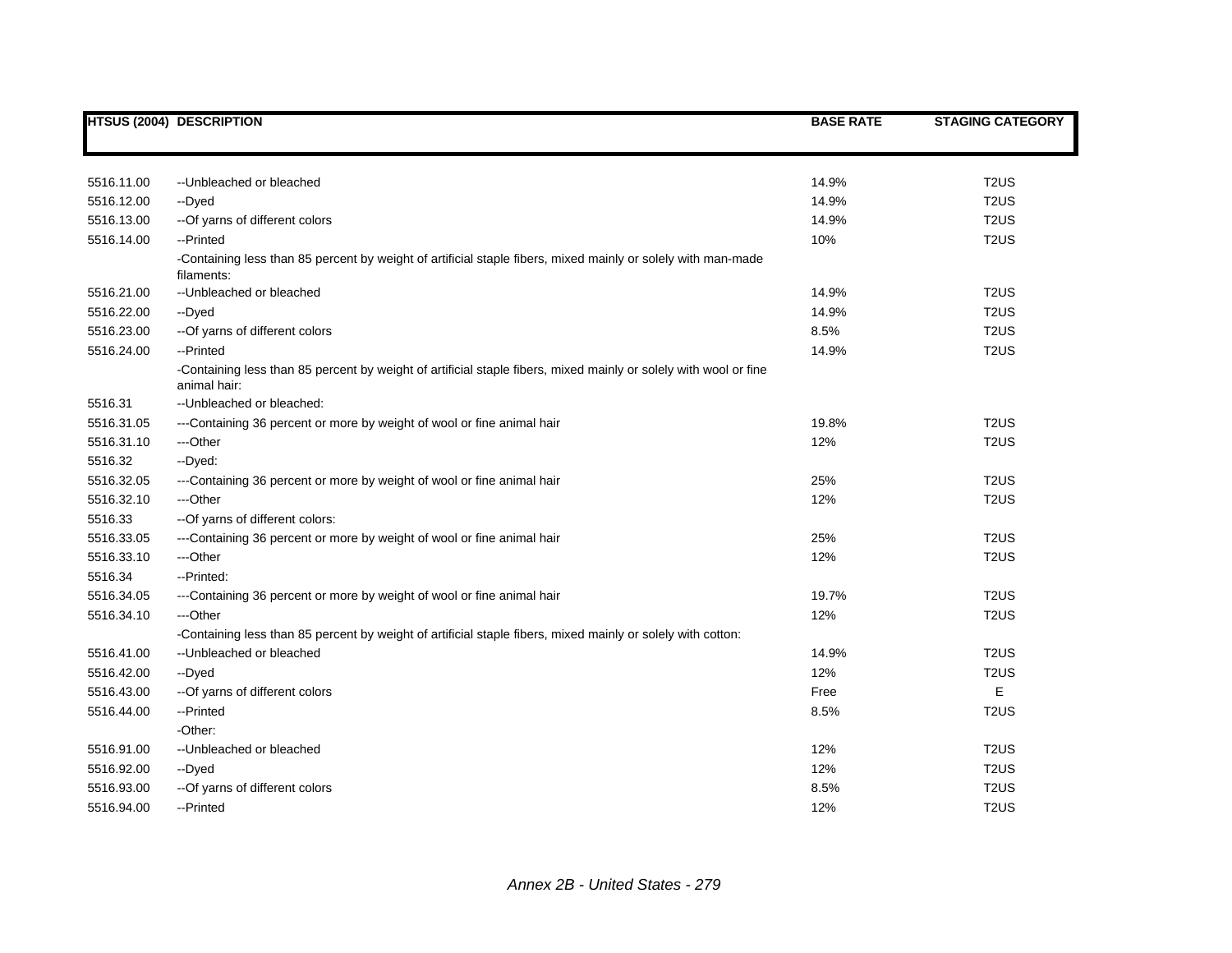|  | <b>HTSUS (2004) DESCRIPTION</b> |
|--|---------------------------------|
|--|---------------------------------|

| 5601       | Wadding of textile materials and articles thereof; textile fibers, not exceeding 5 mm in length (flock), textile dust<br>and mill neps: |                      |                   |
|------------|-----------------------------------------------------------------------------------------------------------------------------------------|----------------------|-------------------|
| 5601.10    | -Sanitary towels and tampons, diapers and diaper liners for babies and similar sanitary articles, of wadding:                           |                      |                   |
| 5601.10.10 | --Of cotton                                                                                                                             | 3.6%                 | T <sub>1</sub> US |
| 5601.10.20 | --Other                                                                                                                                 | 6.3%                 | T <sub>1</sub> US |
|            | -Wadding; other articles of wadding:                                                                                                    |                      |                   |
| 5601.21.00 | --Of cotton                                                                                                                             | 3.6%                 | A                 |
| 5601.22.00 | --Of man-made fibers                                                                                                                    | 6.3%                 | A                 |
| 5601.29.00 | --Other                                                                                                                                 | 4%                   | Α                 |
| 5601.30.00 | -Textile flock and dust and mill neps                                                                                                   | Free                 | E                 |
| 5602       | Felt, whether or not impregnated, coated, covered or laminated:                                                                         |                      |                   |
| 5602.10    | -Needleloom felt and stitch-bonded fiber fabrics:                                                                                       |                      |                   |
| 5602.10.10 | --Laminated fabrics                                                                                                                     | 12%                  | T <sub>1</sub> US |
| 5602.10.90 | --Other                                                                                                                                 | 10.6%                | T <sub>1</sub> US |
|            | -Other felt, not impregnated, coated, covered or laminated:                                                                             |                      |                   |
| 5602.21.00 | --Of wool or fine animal hair                                                                                                           | 49.5 cents/ $kg +$   | T <sub>1</sub> US |
|            |                                                                                                                                         | 7.5%                 |                   |
| 5602.29.00 | -- Of other textile materials                                                                                                           | 6.3%                 | T <sub>1</sub> US |
| 5602.90    | -Other:                                                                                                                                 |                      |                   |
| 5602.90.30 | --Laminated fabrics                                                                                                                     | Free                 | Е                 |
|            | --Other:                                                                                                                                |                      |                   |
| 5602.90.60 | ---Of man-made fibers                                                                                                                   | 6.3%                 | T <sub>1</sub> US |
| 5602.90.90 | ---Other                                                                                                                                | 52.9 cents/kg + $8%$ | T <sub>1</sub> US |
| 5603       | Nonwovens, whether or not impregnated, coated, covered or laminated:                                                                    |                      |                   |
|            | -Of man-made filaments:                                                                                                                 |                      |                   |
| 5603.11.00 | --Weighing not more than 25 g/m2                                                                                                        | Free                 | Е                 |
| 5603.12.00 | --Weighing more than 25 g/m2 but not more than 70 g/m2                                                                                  | Free                 | E                 |
| 5603.13.00 | --Weighing more than 70 g/m2 but not more than 150 g/m2                                                                                 | Free                 | E                 |
| 5603.14    | --Weighing more than 150 g/m2:                                                                                                          |                      |                   |
| 5603.14.30 | ---Laminated fabrics                                                                                                                    | Free                 | Ε                 |
| 5603.14.90 | ---Other                                                                                                                                | Free                 | E                 |
|            | -Other:                                                                                                                                 |                      |                   |
| 5603.91.00 | --Weighing not more than 25 g/m2                                                                                                        | Free                 | E                 |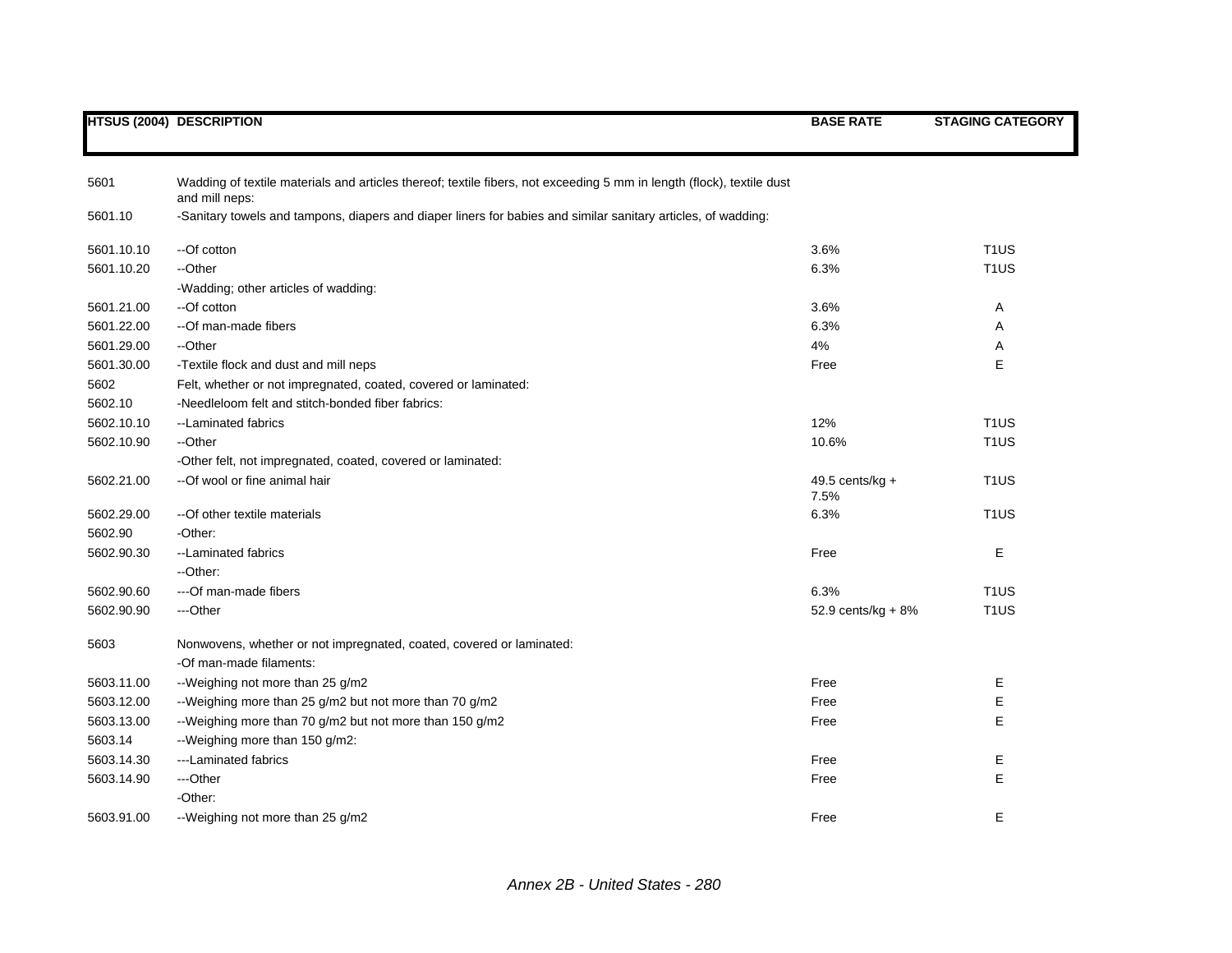|            | <b>HTSUS (2004) DESCRIPTION</b>                                                                                                                                                                    | <b>BASE RATE</b>         | <b>STAGING CATEGORY</b> |
|------------|----------------------------------------------------------------------------------------------------------------------------------------------------------------------------------------------------|--------------------------|-------------------------|
|            |                                                                                                                                                                                                    |                          |                         |
| 5603.92.00 | --Weighing more than 25 g/m2 but not more than 70 g/m2                                                                                                                                             | Free                     | Ε                       |
| 5603.93.00 | --Weighing more than 70 g/m2 but not more than 150 g/m2                                                                                                                                            | Free                     | E                       |
| 5603.94    | -- Weighing more than 150 g/m2:                                                                                                                                                                    |                          |                         |
| 5603.94.10 | ---Floor covering underlays                                                                                                                                                                        | Free                     | Е                       |
|            | $-$ Other:                                                                                                                                                                                         |                          |                         |
| 5603.94.30 | ----Laminated fabrics                                                                                                                                                                              | Free                     | Е                       |
| 5603.94.90 | ----Other                                                                                                                                                                                          | Free                     | E                       |
| 5604       | Rubber thread and cord, textile covered; textile yarn, and strip and the like of heading 5404 or 5405, impregnated,<br>coated, covered or sheathed with rubber or plastics:                        |                          |                         |
| 5604.10.00 | -Rubber thread and cord, textile covered                                                                                                                                                           | 6.3%                     | T <sub>1</sub> US       |
| 5604.20.00 | -High tenacity yarn of polyesters, of nylon or other polyamides or of viscose rayon, impregnated or coated                                                                                         | 8.8%                     | T <sub>1</sub> US       |
| 5604.90.00 | -Other                                                                                                                                                                                             | 5%                       | T <sub>1</sub> US       |
| 5605.00    | Metalized yarn, whether or not gimped, being textile yarn, or strip or the like of heading 5404 or 5405, combined<br>with metal in the form of thread, strip or powder or covered with metal:      |                          |                         |
| 5605.00.10 | -Metal coated or metal laminated man-made filament or strip or the like, ungimped, and untwisted or with twist of 7.5%<br>less than 5 turns per meter                                              |                          | Α                       |
| 5605.00.90 | -Other                                                                                                                                                                                             | 13.2%                    | Α                       |
| 5606.00.00 | Gimped yarn, and strip and the like of heading 5404 or 5405, gimped (other than those of heading 5605 and<br>gimped horsehair yarn); chenille yarn (including flock chenille yarn); loop wale-yarn | 8%                       | Α                       |
| 5607       | Twine, cordage, ropes and cables, whether or not plaited or braided and whether or not impregnated, coated,<br>covered or sheathed with rubber or plastics:                                        |                          |                         |
| 5607.10.00 | -Of jute or other textile bast fibers of heading 5303                                                                                                                                              | Free                     | Е                       |
|            | -Of sisal or other textile fibers of the genus Agave:                                                                                                                                              |                          |                         |
| 5607.21.00 | --Binder or baler twine                                                                                                                                                                            | Free                     | Е                       |
| 5607.29.00 | --Other                                                                                                                                                                                            | 3.6%                     | <b>TXUS</b>             |
|            | -Of polyethylene or polypropylene:                                                                                                                                                                 |                          |                         |
| 5607.41    | --Binder or baler twine:                                                                                                                                                                           |                          |                         |
| 5607.41.10 | --- Of wide nonfibrillated strip                                                                                                                                                                   | 2.7%                     | A                       |
| 5607.41.30 | ---Other                                                                                                                                                                                           | 4%                       | <b>TXUS</b>             |
| 5607.49    | --Other:                                                                                                                                                                                           |                          |                         |
| 5607.49.10 | --- Of wide nonfibrillated strip                                                                                                                                                                   | 2.7%                     | Α                       |
|            | --- Other, not braided or plaited:                                                                                                                                                                 |                          |                         |
| 5607.49.15 | ----Measuring less than 4.8 mm in diameter                                                                                                                                                         | 7%                       | <b>TXUS</b>             |
| 5607.49.25 | ----Other                                                                                                                                                                                          | $9.8$ cents/kg +<br>5.3% | <b>TXUS</b>             |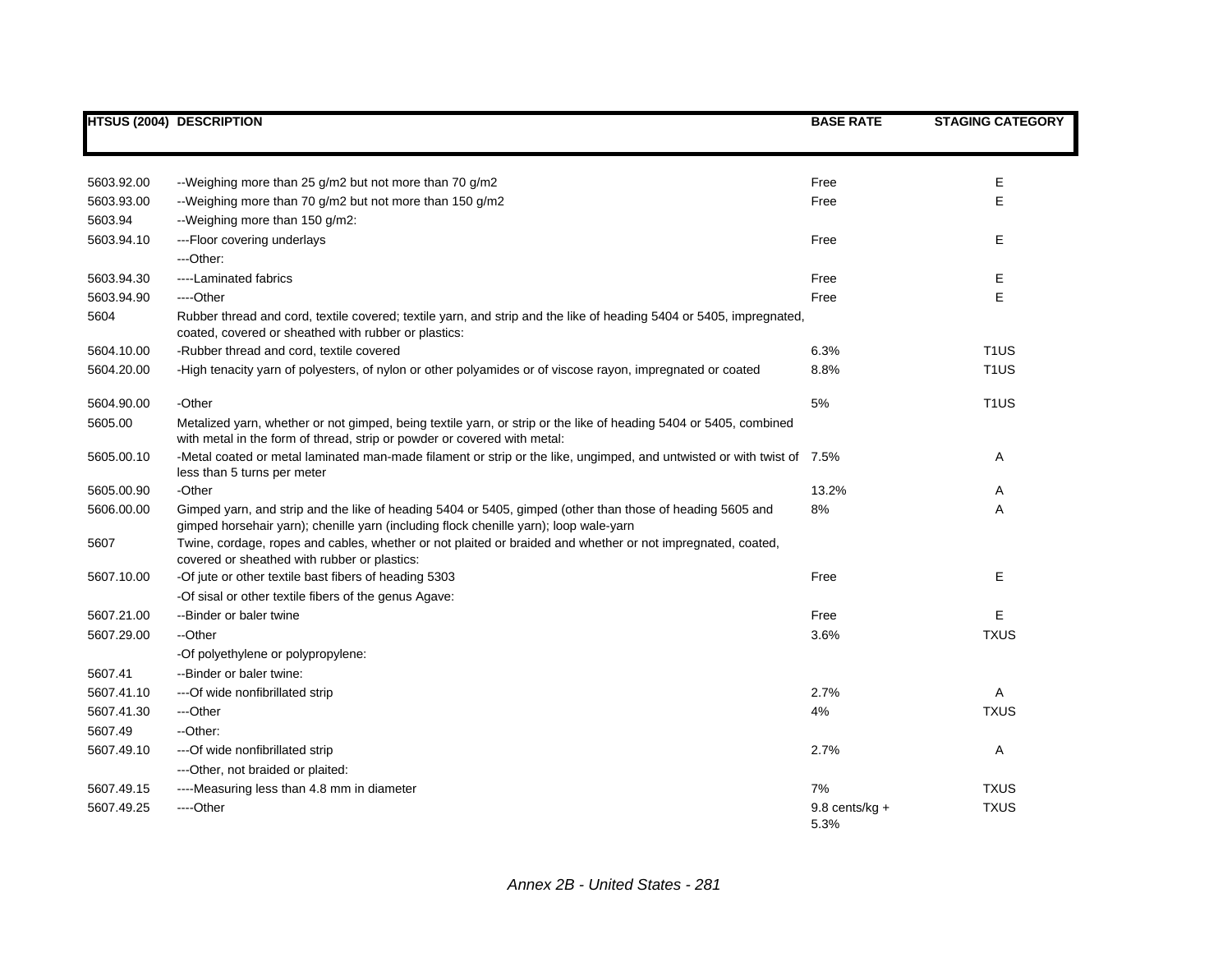|            | <b>HTSUS (2004) DESCRIPTION</b>                                                                                                                              | <b>BASE RATE</b>            | <b>STAGING CATEGORY</b> |
|------------|--------------------------------------------------------------------------------------------------------------------------------------------------------------|-----------------------------|-------------------------|
|            |                                                                                                                                                              |                             |                         |
| 5607.49.30 | ---Other                                                                                                                                                     | 3.6%                        | <b>TXUS</b>             |
| 5607.50    | -Of other synthetic fibers:                                                                                                                                  |                             |                         |
|            | --Not braided or plaited:                                                                                                                                    |                             |                         |
| 5607.50.25 | ---3-ply or 4-ply multicolored twine having a final "S" twist, containing at least 10 percent by weight of cotton,<br>measuring less than 3.5 mm in diameter | 7%                          | <b>TXUS</b>             |
| 5607.50.35 | ---Other                                                                                                                                                     | 19.9 cents/ $kg +$<br>10.8% | <b>TXUS</b>             |
| 5607.50.40 | --Other                                                                                                                                                      | 3.6%                        | <b>TXUS</b>             |
| 5607.90    | -Other:                                                                                                                                                      |                             |                         |
| 5607.90.10 | --Of coir                                                                                                                                                    | Free                        | Е                       |
|            | -- Of abaca (Manila hemp or Musa textilis Nee) or other hard (leaf) fibers:                                                                                  |                             |                         |
| 5607.90.25 | --- Of stranded construction measuring 1.88 cm or over in diameter                                                                                           | Free                        | E                       |
| 5607.90.35 | ---Other                                                                                                                                                     | 3.4%                        | <b>TXUS</b>             |
| 5607.90.90 | --Other                                                                                                                                                      | 6.3%                        | <b>TXUS</b>             |
| 5608       | Knotted netting of twine, cordage or rope; made up fishing nets and other made up nets, of textile materials:                                                |                             |                         |
|            | -Of man-made textile materials:                                                                                                                              |                             |                         |
| 5608.11.00 | --Made up fishing nets                                                                                                                                       | 8%                          | Α                       |
| 5608.19    | --Other:                                                                                                                                                     |                             |                         |
| 5608.19.10 | ---Fish netting                                                                                                                                              | 8.5%                        | <b>TXUS</b>             |
| 5608.19.20 | ---Other                                                                                                                                                     | 5%                          | <b>TXUS</b>             |
| 5608.90    | -Other:                                                                                                                                                      |                             |                         |
| 5608.90.10 | -- Fish netting and fishing nets                                                                                                                             | 8%                          | <b>TXUS</b>             |
|            | --Other:                                                                                                                                                     |                             |                         |
|            | ---Of cotton:                                                                                                                                                |                             |                         |
| 5608.90.23 | ----Hammocks                                                                                                                                                 | 14.1%                       | <b>TXUS</b>             |
| 5608.90.27 | ----Other                                                                                                                                                    | 14.1%                       | <b>TXUS</b>             |
| 5608.90.30 | ---Other                                                                                                                                                     | 5%                          | <b>TXUS</b>             |
| 5609.00    | Articles of yarn, strip or the like of heading 5404 or 5405, twine, cordage, rope or cables, not elsewhere specified<br>or included:                         |                             |                         |
| 5609.00.10 | -Of cotton                                                                                                                                                   | 2.9%                        | Α                       |
| 5609.00.20 | -Of vegetable fibers, except cotton                                                                                                                          | Free                        | E                       |
| 5609.00.30 | -Of man-made fibers                                                                                                                                          | 4.5%                        | <b>TXUS</b>             |
| 5609.00.40 | -Other                                                                                                                                                       | 3.9%                        | <b>TXUS</b>             |
| 5701       | Carpets and other textile floor coverings, knotted, whether or not made up:                                                                                  |                             |                         |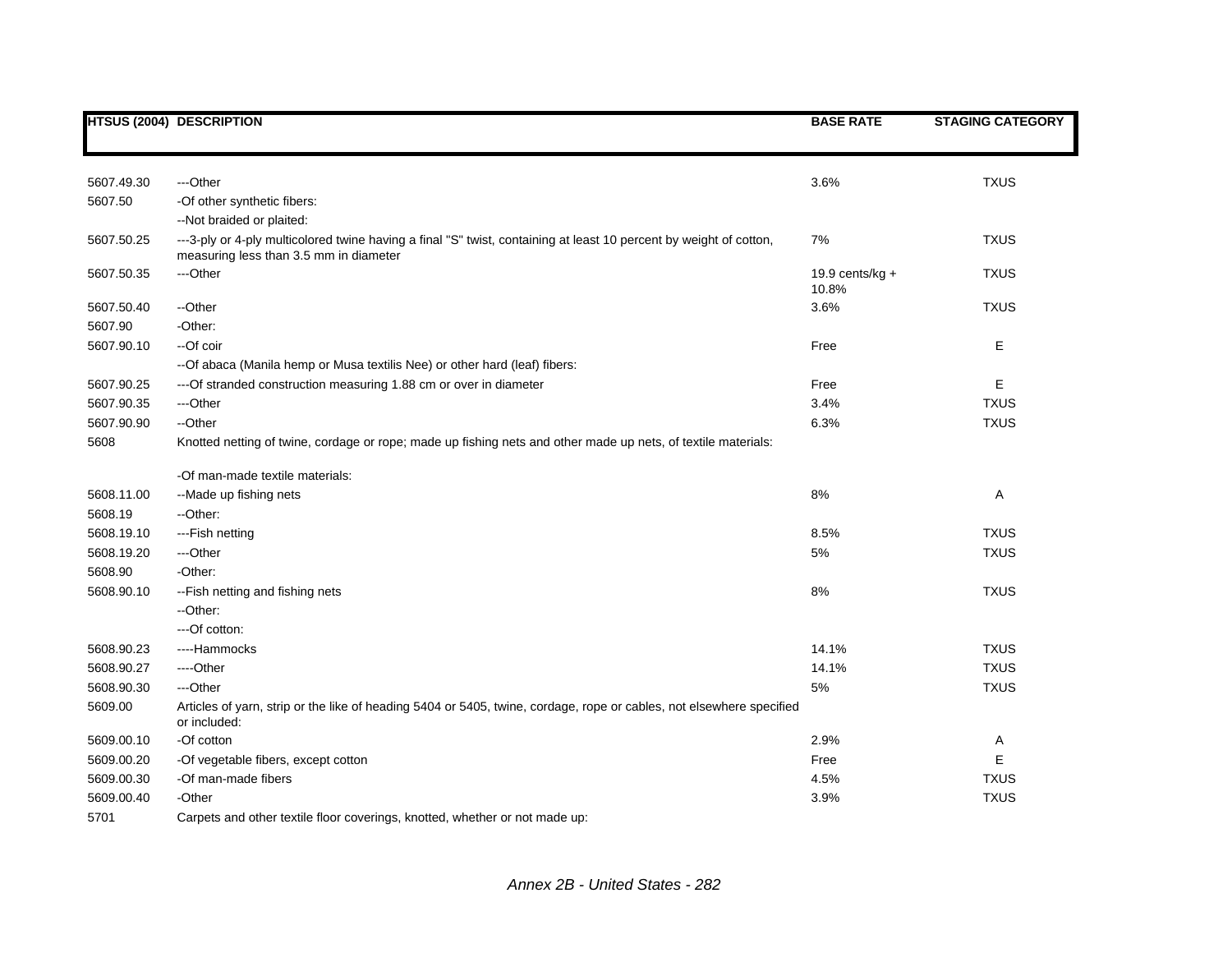| -Of wool or fine animal hair:<br>5701.10 |                                                                                                                                                                                                                                    |      |                   |
|------------------------------------------|------------------------------------------------------------------------------------------------------------------------------------------------------------------------------------------------------------------------------------|------|-------------------|
|                                          | -- In which the pile was hand-inserted or hand-knotted during weaving or knitting, with over 50 percent by weight of<br>the pile being hair of the alpaca, guanaco, huarizo, llama, misti, suri or any combination of these hairs: |      |                   |
|                                          |                                                                                                                                                                                                                                    |      |                   |
| 5701.10.13                               | --- Certified hand-loomed and folklore products                                                                                                                                                                                    | Free | Е                 |
| 5701.10.16                               | ---Other                                                                                                                                                                                                                           | Free | E                 |
|                                          | --Other:                                                                                                                                                                                                                           |      |                   |
| 5701.10.40                               | ---Hand-hooked, that is, in which the tufts were inserted and knotted by hand or by means of a hand tool                                                                                                                           | Free | Ε                 |
| 5701.10.90                               | ---Other                                                                                                                                                                                                                           | 4.5% | Α                 |
| 5701.90                                  | -Of other textile materials:                                                                                                                                                                                                       |      |                   |
| 5701.90.10                               | -- With pile inserted and knotted during weaving or knitting                                                                                                                                                                       | Free | E                 |
| 5701.90.20                               | --Other                                                                                                                                                                                                                            | Free | E                 |
| 5702                                     | Carpets and other textile floor coverings, woven, not tufted or flocked, whether or notmade up, including "Kelem",<br>"Schumacks", "Karamanie" and similar hand-woven rugs:                                                        |      |                   |
| 5702.10                                  | -"Kelem", "Schumacks", "Karamanie" and similar hand-woven rugs:                                                                                                                                                                    |      |                   |
| 5702.10.10                               | --Certified hand-loomed and folklore products                                                                                                                                                                                      | Free | Ε                 |
| 5702.10.90                               | --Other                                                                                                                                                                                                                            | Free | E                 |
| 5702.20                                  | -Floor coverings of coconut fibers (coir):                                                                                                                                                                                         |      |                   |
| 5702.20.10                               | --With pile                                                                                                                                                                                                                        | Free | Ε                 |
| 5702.20.20                               | --Other                                                                                                                                                                                                                            | Free | E                 |
|                                          | -Other, of pile construction, not made up:                                                                                                                                                                                         |      |                   |
| 5702.31                                  | ---Of wool or fine animal hair                                                                                                                                                                                                     |      |                   |
| 5702.31.10                               | ---Wilton (including brussels) and velvet (including tapestry) floor coverings and floor coverings of like character or 8%<br>description                                                                                          |      | T <sub>2</sub> US |
| 5702.31.20                               | ---Other                                                                                                                                                                                                                           | 4%   | T <sub>2</sub> US |
| 5702.32                                  | -Of wool or fine animal hair                                                                                                                                                                                                       |      |                   |
| 5702.32.10                               | -Of cotton                                                                                                                                                                                                                         | 8%   | T <sub>2</sub> US |
| 5702.32.20                               | -Of man-made fibers                                                                                                                                                                                                                | 7%   | T <sub>2</sub> US |
| 5702.39                                  | --Of other textile materials:                                                                                                                                                                                                      |      |                   |
| 5702.39.10                               | ---Of jute                                                                                                                                                                                                                         | Free | E                 |
| 5702.39.20                               | -Textile fabrics coated with gum or amylaceous substances, of a kind used for the outer covers of books or the                                                                                                                     | 3.6% | Α                 |
|                                          | like:                                                                                                                                                                                                                              |      |                   |
|                                          | --Of man-made fibers                                                                                                                                                                                                               |      |                   |
| 5702.41                                  | --Other                                                                                                                                                                                                                            |      |                   |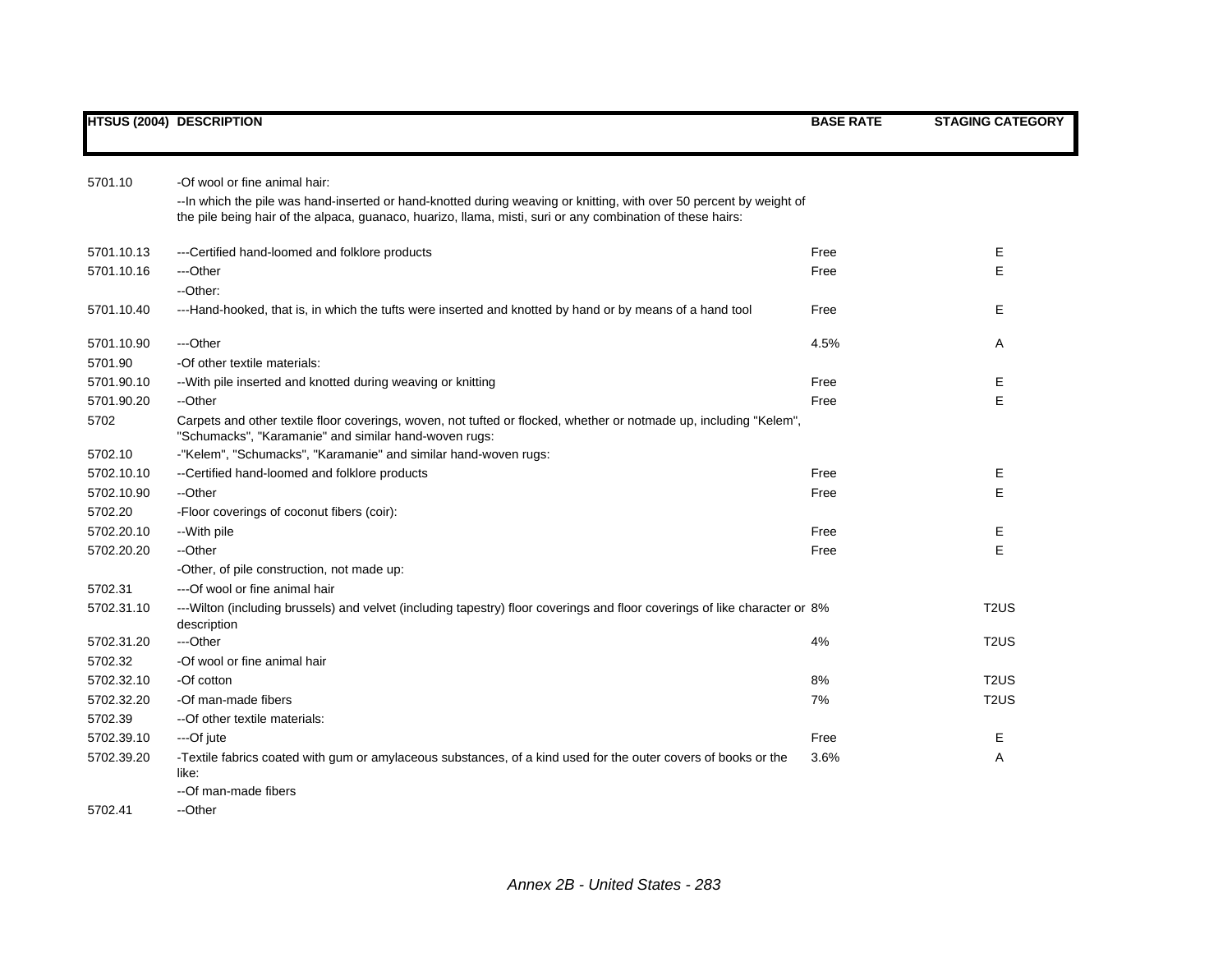|            | <b>HTSUS (2004) DESCRIPTION</b>                                                                                                              | <b>BASE RATE</b> | <b>STAGING CATEGORY</b> |
|------------|----------------------------------------------------------------------------------------------------------------------------------------------|------------------|-------------------------|
|            |                                                                                                                                              |                  |                         |
|            |                                                                                                                                              |                  |                         |
| 5702.41.10 | --- Wilton (including brussels) and velvet (including tapestry) floor coverings and floor coverings of like character or Free<br>description |                  | Е                       |
| 5702.41.20 | --Of man-made fibers                                                                                                                         | Free             | Е                       |
| 5702.42    | --Other                                                                                                                                      |                  |                         |
| 5702.42.10 | Tire cord fabric of high tenacity yarn of nylon or other polyamides, polyesters or viscose rayon:                                            | Free             | Е                       |
| 5702.42.20 | -Of nylon or other polyamides                                                                                                                | Free             | E                       |
| 5702.49    | -Of polyesters                                                                                                                               |                  |                         |
| 5702.49.10 | -Other                                                                                                                                       | Free             | E.                      |
| 5702.49.15 | ---Of jute                                                                                                                                   | Free             | E                       |
| 5702.49.20 | ---Other                                                                                                                                     | 4%               | Α                       |
|            | -Other, not of pile construction, not made up:                                                                                               |                  |                         |
| 5702.51    | --Of wool or fine animal hair:                                                                                                               |                  |                         |
| 5702.51.20 | ---Woven, but not made on a power-driven loom                                                                                                | 4.3%             | T <sub>2</sub> US       |
| 5702.51.40 | ---Other                                                                                                                                     | 6.3%             | T <sub>2</sub> US       |
| 5702.52.00 | ----Other                                                                                                                                    | 4.7%             | T <sub>2</sub> US       |
| 5702.59    | -- Of other textile materials:                                                                                                               |                  |                         |
| 5702.59.10 | ---Of cotton                                                                                                                                 | 6.8%             | T <sub>2</sub> US       |
| 5702.59.20 | ----Other                                                                                                                                    | 2.7%             | A                       |
|            | -Other, not of pile construction, made up:                                                                                                   |                  |                         |
| 5702.91    | --Of wool or fine animal hair:                                                                                                               |                  |                         |
|            | ---Woven, but not made on a power-driven loom:                                                                                               |                  |                         |
| 5702.91.20 | ----Certified hand-loomed and folklore products                                                                                              | Free             | Е                       |
| 5702.91.30 | ----Other                                                                                                                                    | 4.3%             | Α                       |
| 5702.91.40 | ---Other                                                                                                                                     | 3.6%             | Α                       |
| 5702.92.00 | ----Other                                                                                                                                    | 2.7%             | Α                       |
| 5702.99    | -- Of other textile materials:                                                                                                               |                  |                         |
| 5702.99.10 | ---Of cotton                                                                                                                                 | 6.8%             | Α                       |
| 5702.99.20 | ---Other                                                                                                                                     | 2.7%             | Α                       |
| 5703       | Carpets and other textile floor coverings, tufted, whether or not made up:                                                                   |                  |                         |
| 5703.10.00 | -Of wool or fine animal hair                                                                                                                 | 6%               | T <sub>2</sub> US       |
| 5703.20    | -Of nylon or other polyamides:                                                                                                               |                  |                         |
| 5703.20.10 | --Hand-hooked, that is, in which the tufts were inserted by hand or by means of a hand tool                                                  | 5.8%             | T <sub>2</sub> US       |
| 5703.20.20 | --Other                                                                                                                                      | 6.7%             | T <sub>2</sub> US       |
| 5703.30.00 | -Of other man-made textile materials                                                                                                         | 6%               | T <sub>2</sub> US       |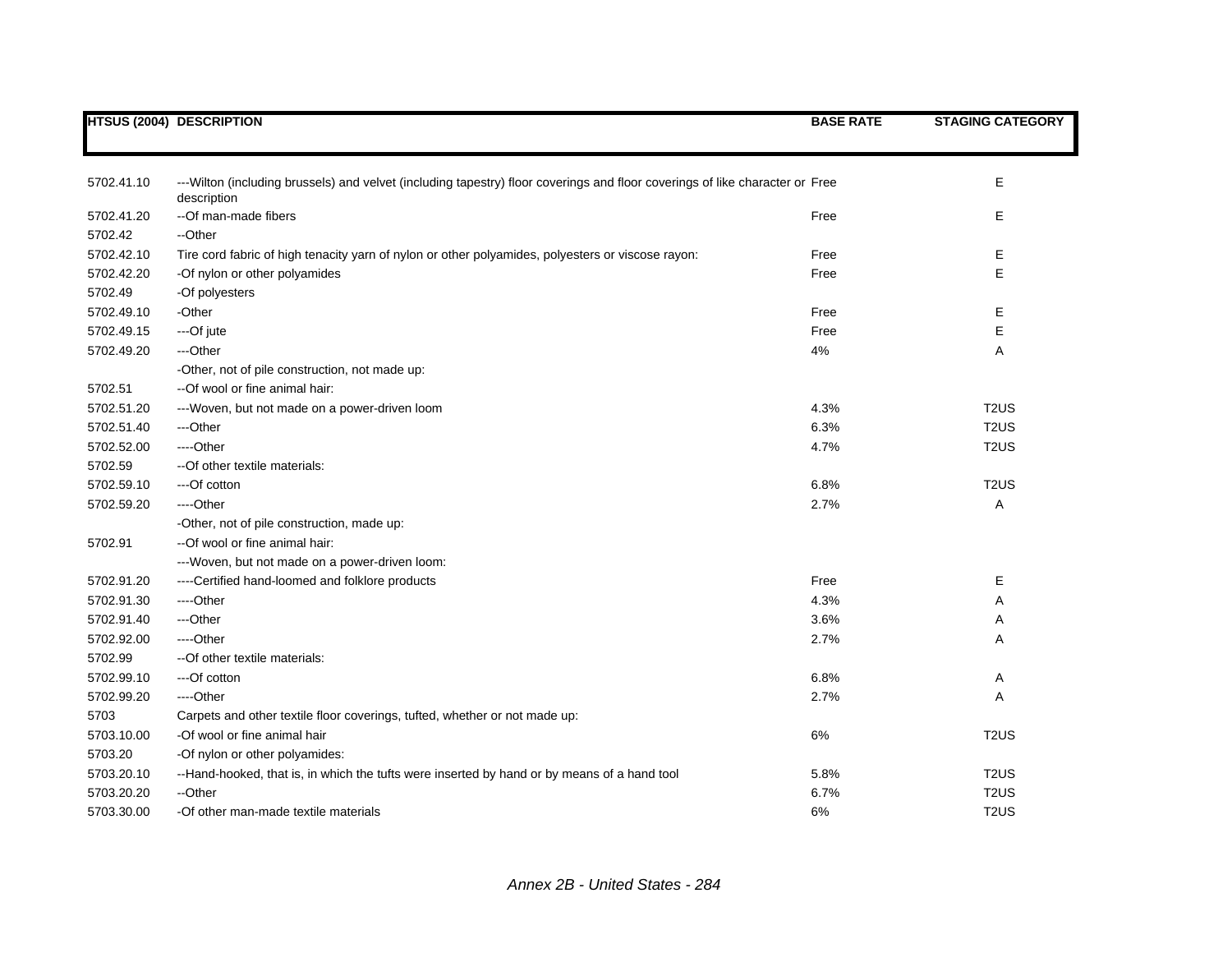|            | <b>HTSUS (2004) DESCRIPTION</b>                                                                                                                            | <b>BASE RATE</b> | <b>STAGING CATEGORY</b>       |
|------------|------------------------------------------------------------------------------------------------------------------------------------------------------------|------------------|-------------------------------|
|            |                                                                                                                                                            |                  |                               |
| 5703.90.00 | ----Other                                                                                                                                                  | 3.8%             | Α                             |
| 5704       | Carpets and other textile floor coverings, of felt, not tufted or flocked, whether or notmade up:                                                          |                  |                               |
| 5704.10.00 | -Tiles, having a maximum surface area of 0.3 m2                                                                                                            | 4.7%             | T <sub>2</sub> US             |
| 5704.90.00 | ----Other                                                                                                                                                  | Free             | E                             |
| 5705.00    | Other carpets and other textile floor coverings, whether or not made up:                                                                                   |                  |                               |
| 5705.00.10 | Linoleum, whether or not cut to shape; floor coverings consisting of a coating or covering applied on a textile<br>backing, whether or not cut to shape:   | Free             | E                             |
| 5705.00.20 | -Other Of wool or fine animal hair:                                                                                                                        | 3.3%             | Α                             |
| 5801       | Woven pile fabrics and chenille fabrics, other than fabrics of heading 5802 or 5806:                                                                       |                  |                               |
| 5801.10.00 | -- With a base consisting of needleloom felt or non-wovens                                                                                                 | Free             | E                             |
|            | -Of cotton:                                                                                                                                                |                  |                               |
| 5801.21.00 | -- Uncut weft pile fabrics                                                                                                                                 | 20.2%            | T <sub>2</sub> US             |
| 5801.22    | --Cut corduroy:                                                                                                                                            |                  |                               |
| 5801.22.10 | -Other                                                                                                                                                     | 10%              | Α                             |
| 5801.22.90 | ---Other                                                                                                                                                   | 20.2%            | Α                             |
| 5801.23.00 | -- Other weft pile fabrics                                                                                                                                 | 10%              | <b>TXUS</b>                   |
| 5801.24.00 | --Warp pile fabrics, épinglé (uncut)                                                                                                                       | 10.5%            | <b>TXUS</b>                   |
| 5801.25.00 | --Warp pile fabrics, cut                                                                                                                                   | 18.5%            | <b>TXUS</b>                   |
| 5801.26.00 | --Chenille fabrics                                                                                                                                         | Free             | E                             |
|            | -Of man-made fibers:                                                                                                                                       |                  |                               |
| 5801.31.00 | -- Uncut weft pile fabrics                                                                                                                                 | 17.2%            | T <sub>2</sub> US             |
| 5801.32.00 | ----Other                                                                                                                                                  | 14%              | A                             |
| 5801.33.00 | --Other weft pile fabrics                                                                                                                                  | 9.8%             | <b>TXUS</b>                   |
| 5801.34.00 | --Warp pile fabrics, épinglé (uncut)                                                                                                                       | 14%              | <b>TXUS</b>                   |
| 5801.35.00 | --Warp pile fabrics, cut                                                                                                                                   | 17.2%            | <b>TXUS</b>                   |
| 5801.36.00 | --Chenille fabrics                                                                                                                                         | 9.8%             | <b>TXUS</b>                   |
| 5801.90    | -Of other textile materials:                                                                                                                               |                  |                               |
| 5801.90.10 | ----Other                                                                                                                                                  | 3.7%             | T <sub>1</sub> US             |
| 5801.90.20 | --Other                                                                                                                                                    | 2.7%             | Α                             |
| 5802       | Terry toweling and similar woven terry fabrics, other than narrow fabrics of heading 5806; tufted textile fabrics,<br>other than products of heading 5703: |                  |                               |
|            | -Terry toweling and similar woven terry fabrics, of cotton:                                                                                                |                  |                               |
| 5802.11.00 | --Unbleached                                                                                                                                               | 9.8%             | T <sub>3</sub> U <sub>S</sub> |
| 5802.19.00 | ---Theatrical, ballet, and operatic scenery and properties, including sets                                                                                 | 9.4%             | T <sub>3</sub> U <sub>S</sub> |
| 5802.20.00 | ---Other                                                                                                                                                   | 14%              | T <sub>2</sub> US             |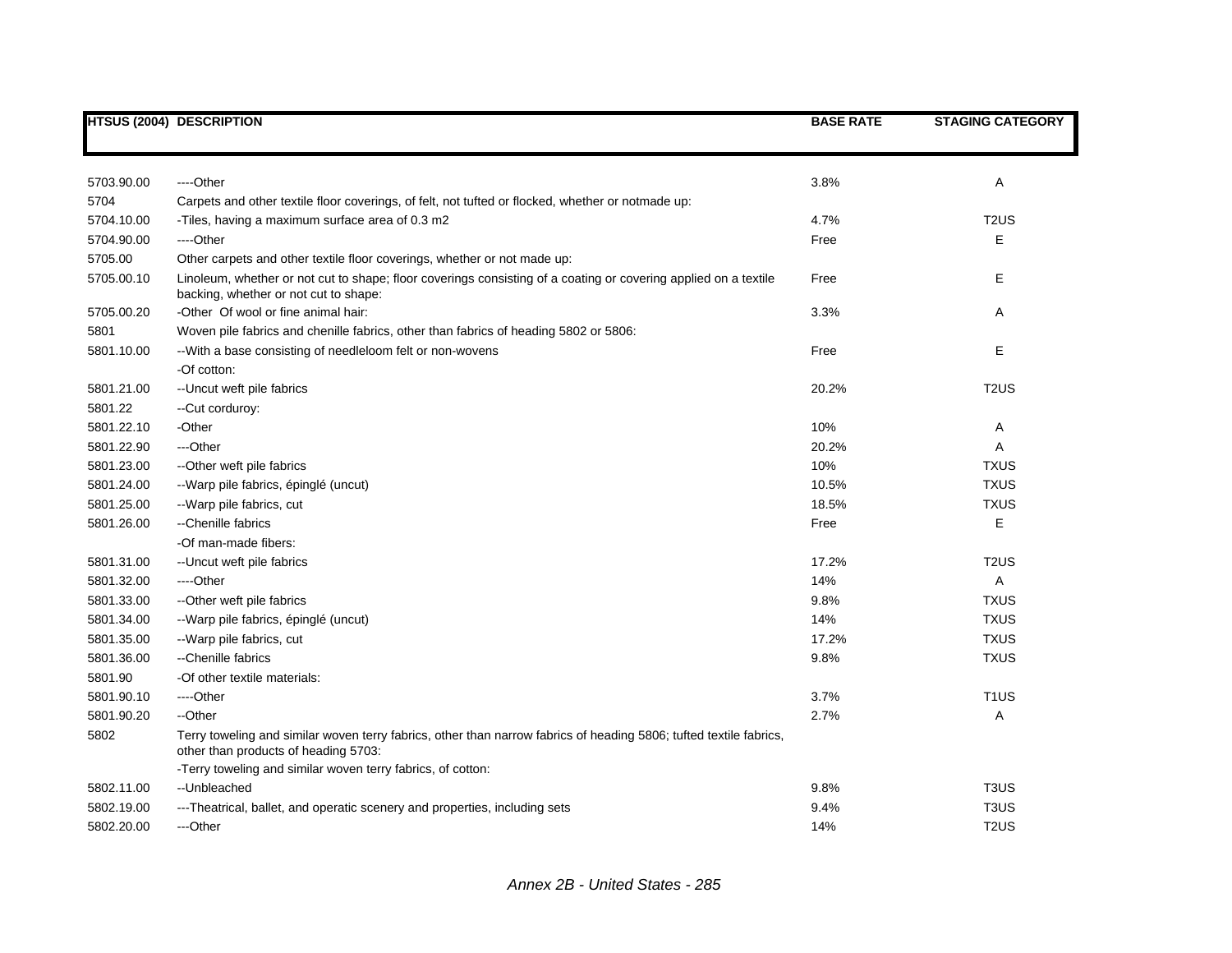|            | <b>HTSUS (2004) DESCRIPTION</b>                                                                                                                                                                                                                                                                                                                    | <b>BASE RATE</b> | <b>STAGING CATEGORY</b> |
|------------|----------------------------------------------------------------------------------------------------------------------------------------------------------------------------------------------------------------------------------------------------------------------------------------------------------------------------------------------------|------------------|-------------------------|
|            |                                                                                                                                                                                                                                                                                                                                                    |                  |                         |
|            |                                                                                                                                                                                                                                                                                                                                                    |                  |                         |
| 5802.30.00 | -Tufted textile fabrics                                                                                                                                                                                                                                                                                                                            | 6.2%             | <b>TXUS</b>             |
| 5803       | ---Theatrical, ballet, and operatic scenery and properties, including sets                                                                                                                                                                                                                                                                         |                  |                         |
| 5803.10.00 | ---Other                                                                                                                                                                                                                                                                                                                                           | Free             | Е                       |
| 5803.90    | -Of other textile materials:                                                                                                                                                                                                                                                                                                                       |                  |                         |
|            | --Of man-made fibers                                                                                                                                                                                                                                                                                                                               |                  |                         |
| 5803.90.11 | ---Tapestry fabrics and upholstery fabrics of a weight not exceeding 140 g/m2                                                                                                                                                                                                                                                                      | 7%               | T <sub>2</sub> US       |
| 5803.90.12 | ---Other                                                                                                                                                                                                                                                                                                                                           | 16.5%            | T <sub>2</sub> US       |
| 5803.90.20 | -- Of vegetable fibers, except cotton                                                                                                                                                                                                                                                                                                              | Free             | Е                       |
| 5803.90.30 | --Of man-made fibers                                                                                                                                                                                                                                                                                                                               | Free             | E                       |
| 5803.90.40 | --Other                                                                                                                                                                                                                                                                                                                                            | Free             | E                       |
| 5804       | Tulles and other net fabrics, not including woven, knitted or crocheted fabrics; lace in the piece, in strips or in<br>motifs, other than fabrics of headings 6002 to 6006:                                                                                                                                                                        |                  |                         |
| 5804.10    | -Of man-made fibers                                                                                                                                                                                                                                                                                                                                |                  |                         |
| 5804.10.10 | -- Of cotton or man-made fibers                                                                                                                                                                                                                                                                                                                    | 6%               | A                       |
| 5804.10.90 | --Other                                                                                                                                                                                                                                                                                                                                            | Free             | E                       |
|            | -Textile fabrics, felt and felt-lined woven fabrics, coated, covered or laminated with rubber, leather or other<br>material, of a kind used for card clothing, and similar fabrics of a kind used for other technical purposes, including<br>narrow fabrics made of velvet impregnated with rubber, for covering weaving spindles (weaving beams): |                  |                         |
| 5804.21.00 | --Of man-made fibers                                                                                                                                                                                                                                                                                                                               | 12%              | Α                       |
| 5804.29    | --Of other textile materials:                                                                                                                                                                                                                                                                                                                      |                  |                         |
| 5804.29.10 | ---Of cotton                                                                                                                                                                                                                                                                                                                                       | 8%               | Α                       |
| 5804.29.90 | ---Other                                                                                                                                                                                                                                                                                                                                           | 5%               | Α                       |
| 5804.30.00 | -Hand-made lace                                                                                                                                                                                                                                                                                                                                    | 13.2%            | A                       |
| 5805.00    | Hand-woven tapestries of the type Gobelins, Flanders, Aubusson, Beauvais and the like, and needle-worked<br>tapestries (for example, petit point, cross stitch), whether or not made up:                                                                                                                                                           |                  |                         |
| 5805.00.10 | ---Other                                                                                                                                                                                                                                                                                                                                           | Free             | E.                      |
|            | -Other:                                                                                                                                                                                                                                                                                                                                            |                  |                         |
|            | --Of wool or fine animal hair:                                                                                                                                                                                                                                                                                                                     |                  |                         |
| 5805.00.20 | ---Certified hand-loomed and folklore products                                                                                                                                                                                                                                                                                                     | Free             | Ε                       |
| 5805.00.25 | ---Other                                                                                                                                                                                                                                                                                                                                           | Free             | Е                       |
| 5805.00.30 | --Of cotton                                                                                                                                                                                                                                                                                                                                        | Free             | Е                       |
| 5805.00.40 | --Other                                                                                                                                                                                                                                                                                                                                            | Free             | E                       |
| 5806       | Narrow woven fabrics, other than goods of heading 5807; narrow fabrics consisting of warp without weft<br>assembled by means of an adhesive (bolducs):                                                                                                                                                                                             |                  |                         |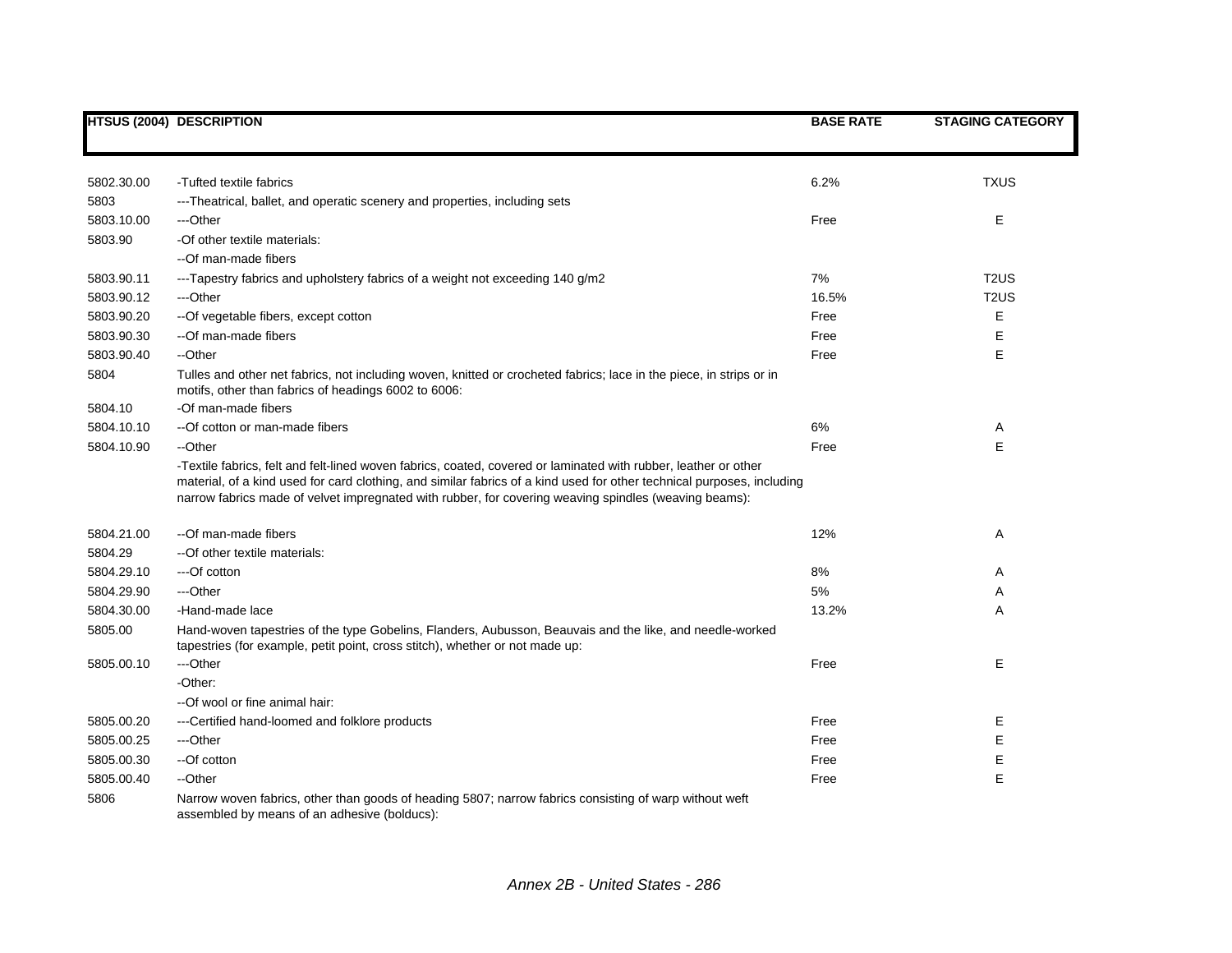|            | <b>HTSUS (2004) DESCRIPTION</b>                                                                   | <b>BASE RATE</b> | <b>STAGING CATEGORY</b> |
|------------|---------------------------------------------------------------------------------------------------|------------------|-------------------------|
|            |                                                                                                   |                  |                         |
| 5806.10    | --Of man-made fibers                                                                              |                  |                         |
| 5806.10.10 | --Other                                                                                           | 7.8%             | <b>TXUS</b>             |
|            | --Of man-made fibers:                                                                             |                  |                         |
| 5806.10.24 | --Of cotton                                                                                       | 7%               | <b>TXUS</b>             |
| 5806.10.28 | --Of man-made fibers                                                                              | 8.4%             | <b>TXUS</b>             |
| 5806.10.30 | -- Of other textile materials                                                                     | 3.8%             | <b>TXUS</b>             |
| 5806.20.00 | -Other woven fabrics, containing by weight 5 percent or more of elastomeric yarn or rubber thread | 7%               | <b>TXUS</b>             |
|            | -Other woven fabrics:                                                                             |                  |                         |
| 5806.31.00 | --Of cotton                                                                                       | 8.8%             | <b>TXUS</b>             |
| 5806.32    | -- Of man-made fibers:                                                                            |                  |                         |
| 5806.32.10 | ---Ribbons                                                                                        | 6%               | <b>TXUS</b>             |
| 5806.32.20 | ---Other                                                                                          | 6.2%             | <b>TXUS</b>             |
| 5806.39    | -- Of other textile materials:                                                                    |                  |                         |
| 5806.39.10 | ---Of wool or fine animal hair                                                                    | 6.6%             | <b>TXUS</b>             |
| 5806.39.20 | --Of cotton                                                                                       | 4.9%             | Α                       |
| 5806.39.30 | ---Other                                                                                          | Free             | E                       |
| 5806.40.00 | -Fabrics consisting of warp without weft assembled by means of an adhesive (bolducs)              | 8%               | A                       |
| 5807       | --Of cotton                                                                                       |                  |                         |
| 5807.10    | -Woven:                                                                                           |                  |                         |
|            | --Labels:                                                                                         |                  |                         |
| 5807.10.05 | --- Of cotton or man-made fibers                                                                  | 7.9%             | <b>TXUS</b>             |
| 5807.10.15 | --Open-work fabrics, warp knit                                                                    | 4.5%             | <b>TXUS</b>             |
| 5807.10.20 | --Other                                                                                           | 3.3%             | <b>TXUS</b>             |
| 5807.90    | -Other:                                                                                           |                  |                         |
|            | --Open-work fabrics, warp knit                                                                    |                  |                         |
| 5807.90.05 | --Other                                                                                           | 7.9%             | <b>TXUS</b>             |
| 5807.90.15 | ---Other                                                                                          | 4.5%             | <b>TXUS</b>             |
| 5807.90.20 | --Open-work fabrics, warp knit                                                                    | 3.3%             | <b>TXUS</b>             |
| 5808       | --Other                                                                                           |                  |                         |
| 5808.10    | -Braids in the piece:                                                                             |                  |                         |
|            | --Open-work fabrics, warp knit                                                                    |                  |                         |
| 5808.10.10 | --Other                                                                                           | Free             | Е                       |
| 5808.10.40 | --- Of cotton or man-made fibers                                                                  | 3.2%             | <b>TXUS</b>             |
| 5808.10.50 | --Open-work fabrics, warp knit                                                                    | Free             | E                       |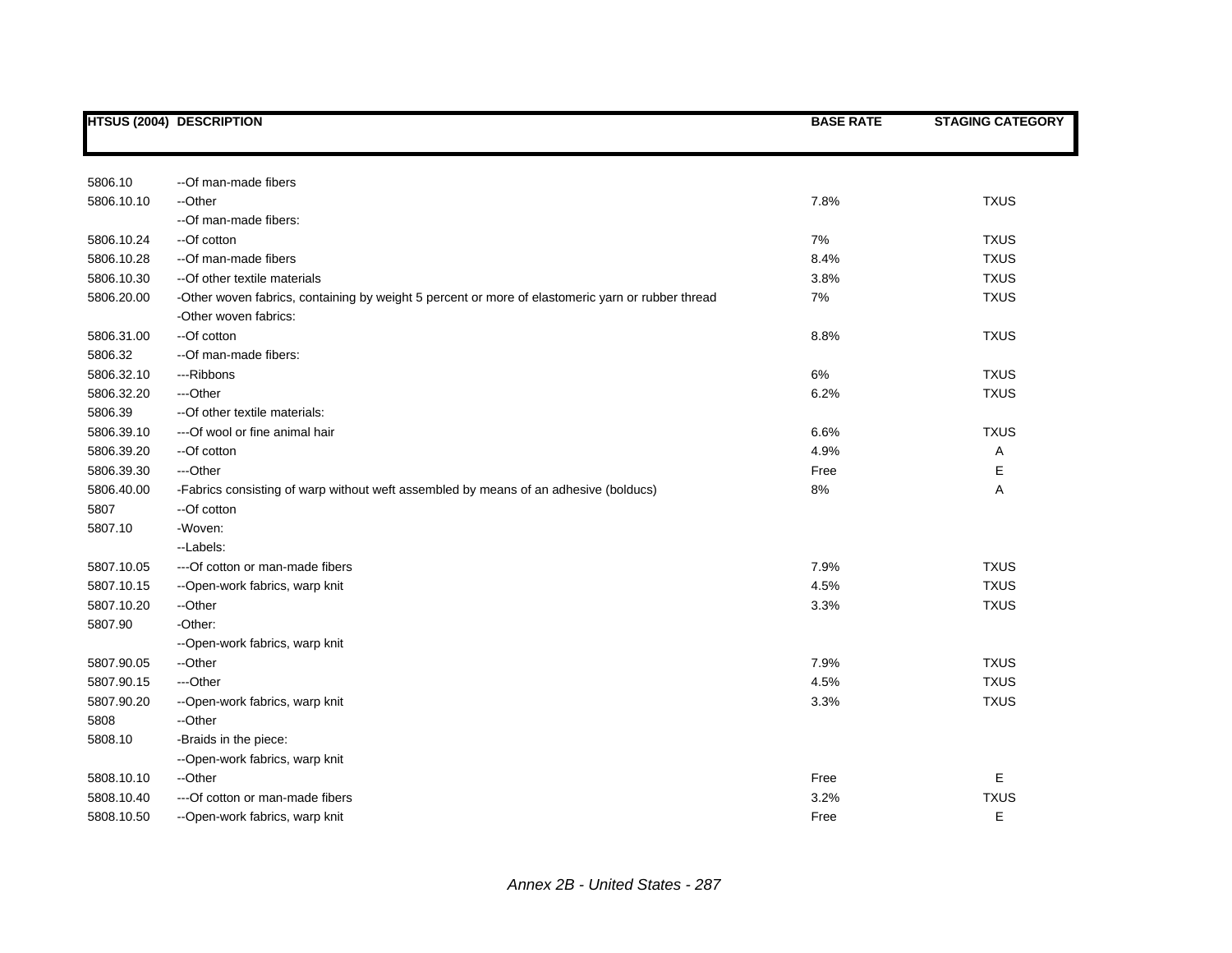|            | <b>HTSUS (2004) DESCRIPTION</b>                                                                                                                                                                                                                      | <b>BASE RATE</b>              | <b>STAGING CATEGORY</b>       |
|------------|------------------------------------------------------------------------------------------------------------------------------------------------------------------------------------------------------------------------------------------------------|-------------------------------|-------------------------------|
|            |                                                                                                                                                                                                                                                      |                               |                               |
|            | --Other                                                                                                                                                                                                                                              |                               |                               |
| 5808.10.70 | --- Of cotton or man-made fibers                                                                                                                                                                                                                     | 7.4%                          | <b>TXUS</b>                   |
| 5808.10.90 | ---Other                                                                                                                                                                                                                                             | 4.2%                          | <b>TXUS</b>                   |
| 5808.90.00 | -Other                                                                                                                                                                                                                                               | 3.9%                          | T <sub>1</sub> US             |
| 5809.00.00 | Woven fabrics of metal thread and woven fabrics of metalized yarn of heading 5605, of a kind used in apparel, as 14.9%<br>furnishing fabrics or for similar purposes, not elsewhere specified or included                                            |                               | Α                             |
| 5810       | --Other                                                                                                                                                                                                                                              |                               |                               |
| 5810.10.00 | -Embroidery without visible ground                                                                                                                                                                                                                   | 14.1%                         | T <sub>1</sub> US             |
|            | -Of wool or fine animal hair                                                                                                                                                                                                                         |                               |                               |
| 5810.91.00 | --Of cotton                                                                                                                                                                                                                                          | See additional U.S.<br>note 1 | T <sub>1</sub> US             |
| 5810.92    | -- Unbleached or bleached                                                                                                                                                                                                                            |                               |                               |
| 5810.92.10 | --Dyed                                                                                                                                                                                                                                               | See additional U.S.<br>note 2 | T <sub>1</sub> US             |
| 5810.92.90 | -- Of yarns of different colors                                                                                                                                                                                                                      | See additional U.S.<br>note 3 | T <sub>1</sub> US             |
| 5810.99    | --Printed                                                                                                                                                                                                                                            |                               |                               |
| 5810.99.10 | --- Of wool or fine animal hair                                                                                                                                                                                                                      | See additional U.S.<br>note 4 | T <sub>1</sub> US             |
| 5810.99.90 | ---Other                                                                                                                                                                                                                                             | See additional U.S.<br>note 5 | T <sub>1</sub> US             |
| 5811.00    | Quilted textile products in the piece, composed of one or more layers of textile materials assembled with padding<br>by stitching or otherwise, other than embroidery of heading 5810:                                                               |                               |                               |
| 5811.00.10 | -Of wool or fine animal hair                                                                                                                                                                                                                         | 13.2%                         | T <sub>2</sub> U <sub>S</sub> |
| 5811.00.20 | -Of cotton                                                                                                                                                                                                                                           | 6.3%                          | T <sub>2</sub> U <sub>S</sub> |
| 5811.00.30 | -Of man-made fibers                                                                                                                                                                                                                                  | 8%                            | T <sub>2</sub> US             |
| 5811.00.40 | -Of other textile materials                                                                                                                                                                                                                          | Free                          | E                             |
| 5901       | Textile fabrics coated with gum or amylaceous substances, of a kind used for the outer covers of books or the<br>like; tracing cloth; prepared painting canvas; buckram and similar stiffened textile fabrics of a kind used for hat<br>foundations: |                               |                               |
| 5901.10    | -Textile fabrics coated with gum or amylaceous sub-stances, of a kind used for the outer covers of books or the<br>like:                                                                                                                             |                               |                               |
| 5901.10.10 | --Of man-made fibers                                                                                                                                                                                                                                 | 7%                            | A                             |
| 5901.10.20 | -Other                                                                                                                                                                                                                                               | 4.1%                          | Α                             |
| 5901.90    | -Other:                                                                                                                                                                                                                                              |                               |                               |
| 5901.90.20 | -Of wool or fine animal hair                                                                                                                                                                                                                         | 7%                            | A                             |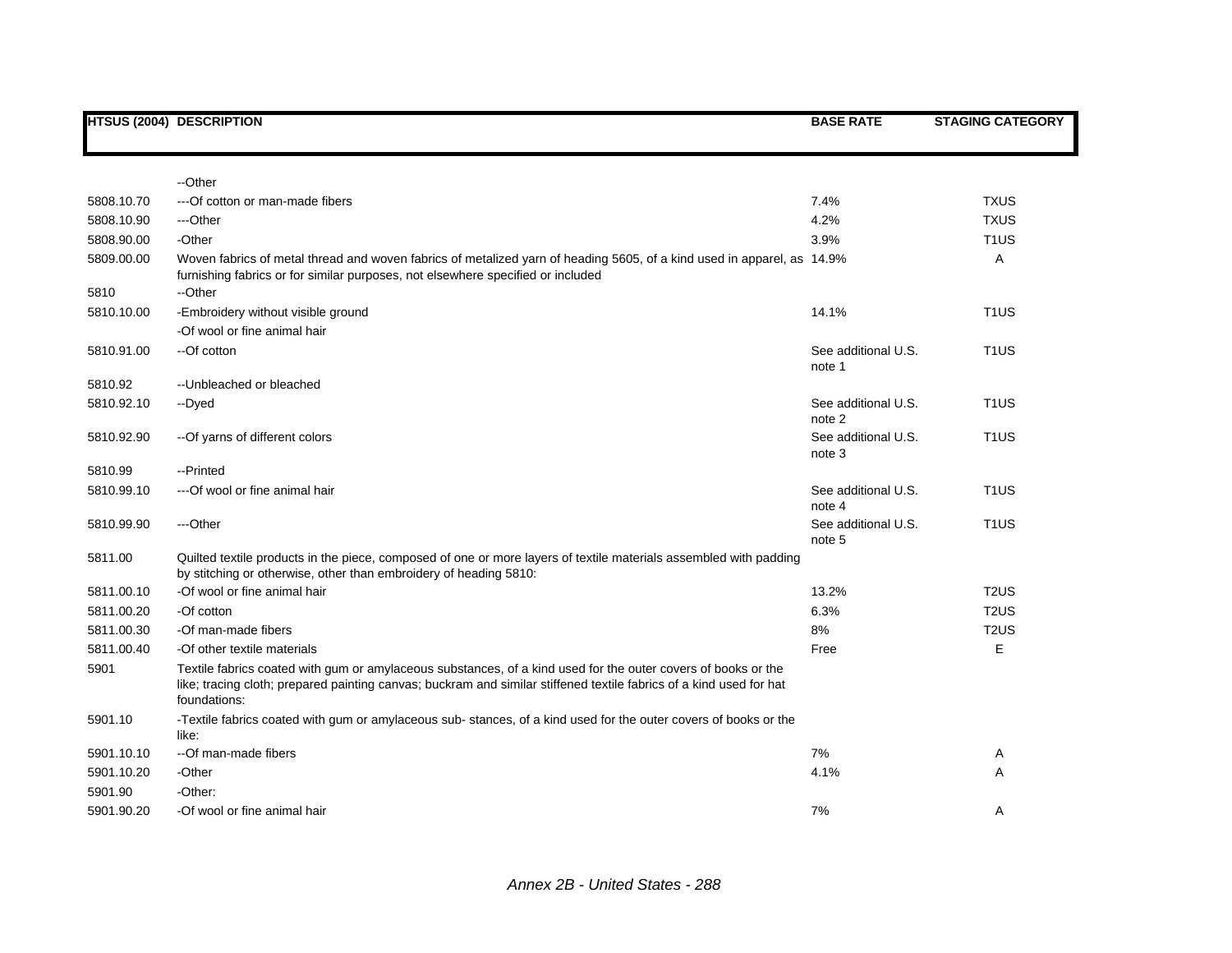|            | <b>HTSUS (2004) DESCRIPTION</b>                                                                                                                                                   | <b>BASE RATE</b> | <b>STAGING CATEGORY</b> |
|------------|-----------------------------------------------------------------------------------------------------------------------------------------------------------------------------------|------------------|-------------------------|
|            |                                                                                                                                                                                   |                  |                         |
| 5901.90.40 | --Other                                                                                                                                                                           | 4.1%             | Α                       |
| 5902       | Tire cord fabric of high tenacity yarn of nylon or other poly- amides, polyesters or viscose rayon:                                                                               |                  |                         |
| 5902.10.00 | ---Circular knit, wholly of cotton yarns exceeding 100 metric number per single yarn                                                                                              | 5.8%             | T <sub>1</sub> US       |
| 5902.20.00 | -Of polyesters                                                                                                                                                                    | 5.8%             | T <sub>1</sub> US       |
| 5902.90.00 | -Other                                                                                                                                                                            | Free             | T <sub>1</sub> US       |
| 5903       | ---Circular knit, wholly of cotton yarns exceeding 100 metric number per single yarn                                                                                              |                  |                         |
| 5903.10    | -With poly(vinyl chloride):                                                                                                                                                       |                  |                         |
| 5903.10.10 | --Of cotton                                                                                                                                                                       | 2.7%             | Α                       |
|            | ---Circular knit, wholly of cotton yarns exceeding 100 metric number per single yarn                                                                                              |                  |                         |
|            | ---Fabrics specified in note 9 to section XI:                                                                                                                                     |                  |                         |
| 5903.10.15 | ----Over 60 percent by weight of plastics                                                                                                                                         | Free             | E                       |
| 5903.10.18 | ---Circular knit, wholly of cotton yarns exceeding 100 metric number per single yarn                                                                                              | 14.1%            | T <sub>2</sub> US       |
|            | ---Other:                                                                                                                                                                         |                  |                         |
| 5903.10.20 | ----Over 70 percent by weight of rubber or plastics                                                                                                                               | Free             | E                       |
| 5903.10.25 | ----Other                                                                                                                                                                         | 7.5%             | T <sub>2</sub> US       |
| 5903.10.30 | --Other                                                                                                                                                                           | 2.7%             | Α                       |
| 5903.20    | -With polyurethane:                                                                                                                                                               |                  |                         |
| 5903.20.10 | --Printed                                                                                                                                                                         | 2.7%             | Α                       |
|            | --Of man-made fibers:                                                                                                                                                             |                  |                         |
|            | ---Fabrics specified in note 9 to section XI:                                                                                                                                     |                  |                         |
| 5903.20.15 | ----Over 60 percent by weight of plastics                                                                                                                                         | Free             | Ε                       |
| 5903.20.18 | ---Other                                                                                                                                                                          | 8%               | T <sub>2</sub> US       |
|            | ---Other:                                                                                                                                                                         |                  |                         |
| 5903.20.20 | ----Over 70 percent by weight of rubber or plastics                                                                                                                               | Free             | Е                       |
| 5903.20.25 | ---Other                                                                                                                                                                          | 7.5%             | T <sub>2</sub> US       |
| 5903.20.30 | --Other                                                                                                                                                                           | 2.7%             | Α                       |
| 5903.90    | Men's or boys' overcoats, carcoats, capes, cloaks, anoraks (including ski-jackets), windbreakers and similar<br>articles, knitted or crocheted, other than those of heading 6103: |                  |                         |
| 5903.90.10 | -Of wool or fine animal hair                                                                                                                                                      | 2.7%             | Α                       |
|            | --Of man-made fibers:                                                                                                                                                             |                  |                         |
|            | --- Fabrics specified in note 9 to section XI:                                                                                                                                    |                  |                         |
| 5903.90.15 | --Containing 25 percent or more by weight of leather                                                                                                                              | Free             | E                       |
| 5903.90.18 | ---Other                                                                                                                                                                          | 8%               | T <sub>2</sub> US       |
|            | ---Containing 23 percent or more by weight of wool or fine animal hair                                                                                                            |                  |                         |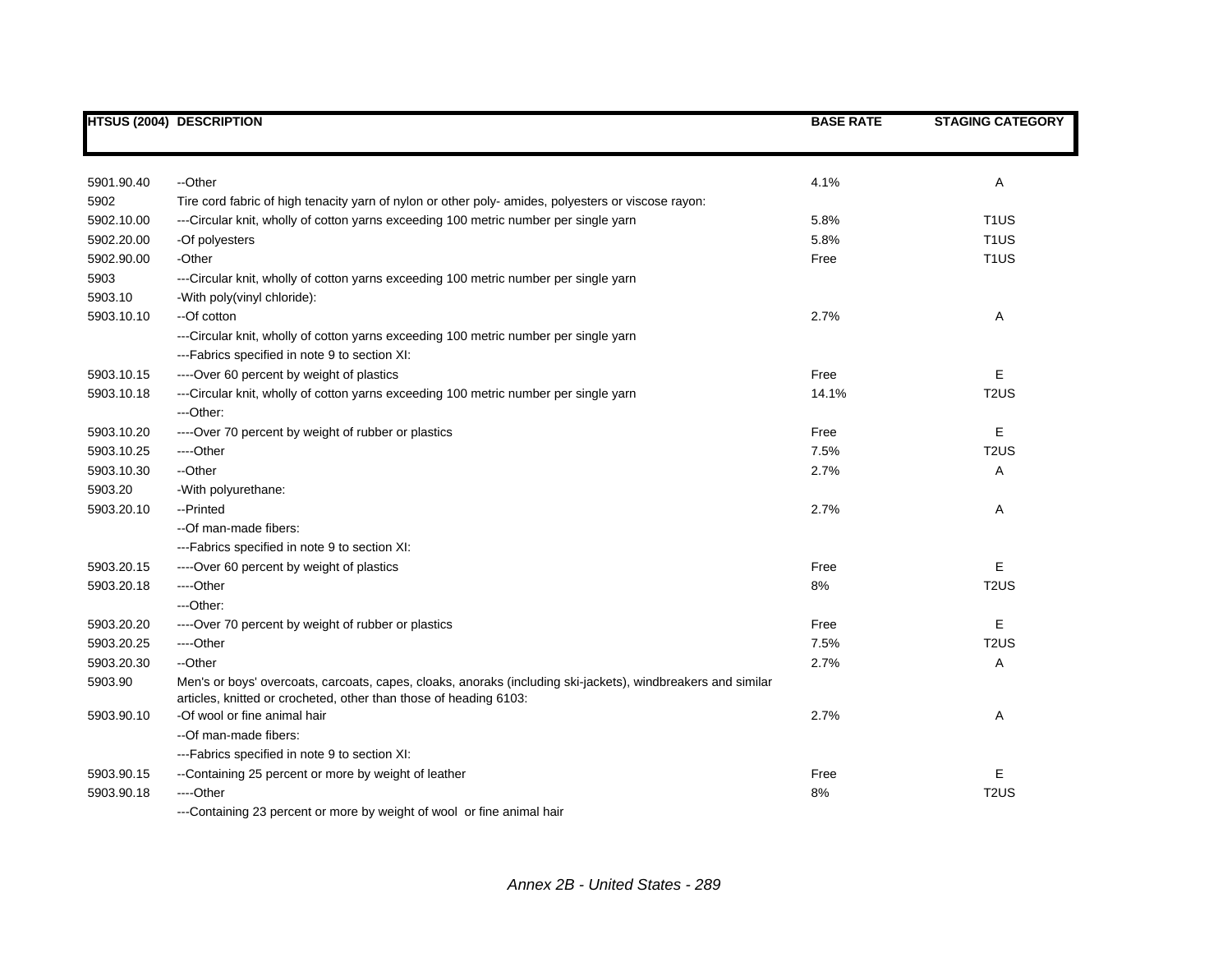|            | <b>HTSUS (2004) DESCRIPTION</b>                                                                                                                                                      | <b>BASE RATE</b> | <b>STAGING CATEGORY</b> |
|------------|--------------------------------------------------------------------------------------------------------------------------------------------------------------------------------------|------------------|-------------------------|
|            |                                                                                                                                                                                      |                  |                         |
| 5903.90.20 | ----Over 70 percent by weight of rubber or plastics                                                                                                                                  | Free             | Е                       |
| 5903.90.25 | ----Other                                                                                                                                                                            | 7.5%             | T <sub>2</sub> US       |
| 5903.90.30 | --Containing 70 percent or more by weight of silk or silk waste                                                                                                                      | 2.7%             | Α                       |
| 5904       | Linoleum, whether or not cut to shape; floor coverings con-sisting of a coating or covering applied on a textile<br>backing, whether or not cut to shape:                            |                  |                         |
| 5904.10.00 | Women's or girls' overcoats, carcoats, capes, cloaks, anoraks (including ski-jackets), windbreakers and similar<br>articles, knitted or crocheted, other than those of heading 6104: | Free             | Е                       |
| 5904.90    | -Of wool or fine animal hair                                                                                                                                                         |                  |                         |
| 5904.90.10 | -- With a base consisting of needleloom felt or non- wovens                                                                                                                          | Free             | Е                       |
| 5904.90.90 | --Other                                                                                                                                                                              | Free             | E                       |
| 5905.00    | --Containing 25 percent or more by weight of leather                                                                                                                                 |                  |                         |
| 5905.00.10 | -Backed with permanently affixed paper                                                                                                                                               | Free             | Е                       |
| 5905.00.90 | ---Containing 23 percent or more by weight of wool or fine animal hair                                                                                                               | Free             | E                       |
| 5906       | Rubberized textile fabrics, other than those of heading 5902:                                                                                                                        |                  |                         |
| 5906.10.00 | -Adhesive tape of a width not exceeding 20 cm                                                                                                                                        | 2.9%             | Α                       |
|            | --Containing 70 percent or more by weight of silk or silk waste                                                                                                                      |                  |                         |
| 5906.91    | --Knitted or crocheted:                                                                                                                                                              |                  |                         |
| 5906.91.10 | Men's or boys' suits, ensembles, suit-type jackets, blazers, trousers, bib and brace overalls, breeches and shorts 2.7%<br>(other than swimwear), knitted or crocheted:              |                  | Α                       |
|            | ---Of man-made fibers:                                                                                                                                                               |                  |                         |
| 5906.91.20 | --Of wool or fine animal hair                                                                                                                                                        | Free             | E                       |
| 5906.91.25 | ----Other                                                                                                                                                                            | 7.5%             | <b>TXUS</b>             |
| 5906.91.30 | ---Containing 23 percent or more by weight of wool or fine animal hair                                                                                                               | 2.7%             | Α                       |
| 5906.99    | ---Other                                                                                                                                                                             |                  |                         |
| 5906.99.10 | ---Of cotton                                                                                                                                                                         | 2.7%             | Α                       |
|            | ---Of man-made fibers:                                                                                                                                                               |                  |                         |
| 5906.99.20 | ----Over 70 percent by weight of rubber or plastics                                                                                                                                  | Free             | Ε                       |
| 5906.99.25 | ---Other                                                                                                                                                                             | Free             | E                       |
| 5906.99.30 | ---Other                                                                                                                                                                             | 3.3%             | <b>TXUS</b>             |
| 5907.00    | Textile fabrics otherwise impregnated, coated or covered; painted canvas being theatrical scenery, studio back-<br>cloths or the like:                                               |                  |                         |
|            | -Laminated fabrics; fabrics specified in note 9 to section XI:<br>--Of man-made fibers:                                                                                              |                  |                         |
| 5907.00.05 | ---Theatrical, ballet, and operatic scenery and properties, including sets                                                                                                           | Free             | E                       |
| 5907.00.15 | ---Other                                                                                                                                                                             | 8%               | T <sub>2</sub> US       |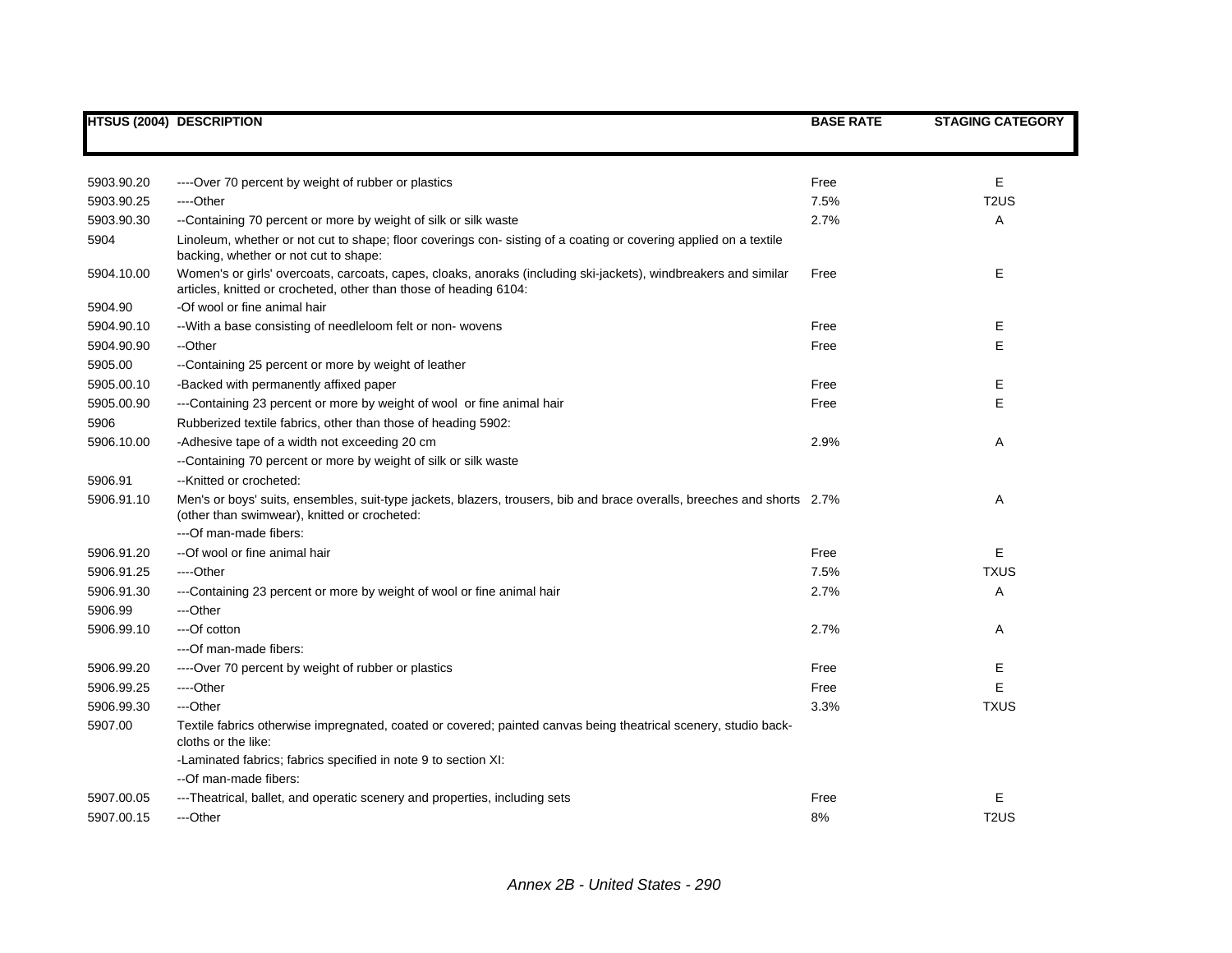|                 | <b>HTSUS (2004) DESCRIPTION</b>                                                                                                                                                                                                                                                                                                                   | <b>BASE RATE</b> | <b>STAGING CATEGORY</b> |
|-----------------|---------------------------------------------------------------------------------------------------------------------------------------------------------------------------------------------------------------------------------------------------------------------------------------------------------------------------------------------------|------------------|-------------------------|
|                 |                                                                                                                                                                                                                                                                                                                                                   |                  |                         |
|                 | --Other:                                                                                                                                                                                                                                                                                                                                          |                  |                         |
| 5907.00.25      | ---Theatrical, ballet, and operatic scenery and properties, including sets                                                                                                                                                                                                                                                                        | Free             | E                       |
| 5907.00.35      | ---Other                                                                                                                                                                                                                                                                                                                                          | 8%               | T <sub>2</sub> US       |
|                 | -Other:                                                                                                                                                                                                                                                                                                                                           |                  |                         |
| 5907.00.60      | --Of man-made fibers                                                                                                                                                                                                                                                                                                                              | Free             | Е                       |
| 5907.00.80      | --Other                                                                                                                                                                                                                                                                                                                                           | Free             | E                       |
| 5908.00.00      | Textile wicks, woven, plaited or knitted, for lamps, stoves, lighters, candles or the like; incandescent gas mantles                                                                                                                                                                                                                              | 3.4%             | T <sub>1</sub> US       |
|                 | and tubular knitted gas mantle fabric therefor, whether or not impregnated                                                                                                                                                                                                                                                                        |                  |                         |
| 5909.00         | Textile hosepiping and similar textile tubing, with or without lining, armor or accessories of other materials:                                                                                                                                                                                                                                   |                  |                         |
| 5909.00.10      | -Of vegetable fibers                                                                                                                                                                                                                                                                                                                              | Free             | Е                       |
| 5909.00.20      | -Other                                                                                                                                                                                                                                                                                                                                            | 3.3%             | T <sub>1</sub> US       |
| 5910.00         | Transmission or conveyor belts or belting, of textile material, whether or not impregnated, coated, covered or                                                                                                                                                                                                                                    |                  |                         |
|                 | laminated with plastics, or reinforced with metal or other material:                                                                                                                                                                                                                                                                              |                  |                         |
| 5910.00.10      | -Of man-made fibers Power transmission belts and belting:                                                                                                                                                                                                                                                                                         | 4%               | <b>TXUS</b>             |
| 5910.00.90      | -Other                                                                                                                                                                                                                                                                                                                                            | 2.6%             | Α                       |
| 5911<br>5911.10 | Textile products and articles, for technical uses, specified in note 7 to this chapter:                                                                                                                                                                                                                                                           |                  |                         |
|                 | -Textile fabrics, felt and felt-lined woven fabrics, coated, covered or laminated withrubber, leather or other<br>material, of a kind used for card clothing, and similar fabrics of a kind used for other technical purposes, including<br>narrow fabrics made of velvet impregnated with rubber, for covering weaving spindles (weaving beams): |                  |                         |
| 5911.10.10      | --Printers' rubberized blankets                                                                                                                                                                                                                                                                                                                   | 2.9%             | Α                       |
| 5911.10.20      | --Other                                                                                                                                                                                                                                                                                                                                           | 3.8%             | T <sub>2</sub> US       |
| 5911.20         | -Bolting cloth, whether or not made up:                                                                                                                                                                                                                                                                                                           |                  |                         |
| 5911.20.10      | --Fabrics principally used for stenciling purposes in screen-process printing                                                                                                                                                                                                                                                                     | 3.3%             | T <sub>2</sub> US       |
|                 | --Other:                                                                                                                                                                                                                                                                                                                                          |                  |                         |
| 5911.20.20      | ---Of silk                                                                                                                                                                                                                                                                                                                                        | Free             | Е                       |
| 5911.20.30      | ---Other                                                                                                                                                                                                                                                                                                                                          | Free             | E                       |
|                 | -Textile fabrics and felts, endless or fitted with linking devices, of a kind used in papermaking or similar machines<br>(for example, for pulp or asbestos-cement):                                                                                                                                                                              |                  |                         |
| 5911.31.00      | --Weighing less than 650 g/m2                                                                                                                                                                                                                                                                                                                     | 3.8%             | Α                       |
| 5911.32.00      | --Weighing 650 g/m2 or more                                                                                                                                                                                                                                                                                                                       | 3.8%             | Α                       |
| 5911.40.00      | -Straining cloth of a kind used in oil presses or the like, including that of human hair                                                                                                                                                                                                                                                          | 8%               | T <sub>2</sub> US       |
| 5911.90.00      | -Other                                                                                                                                                                                                                                                                                                                                            | 3.8%             | T <sub>2</sub> US       |
| 6001            | Pile fabrics, including "long pile" fabrics and terry fabrics, knitted or crocheted:                                                                                                                                                                                                                                                              |                  |                         |
| 6001.10         | -"Long pile" fabrics:                                                                                                                                                                                                                                                                                                                             |                  |                         |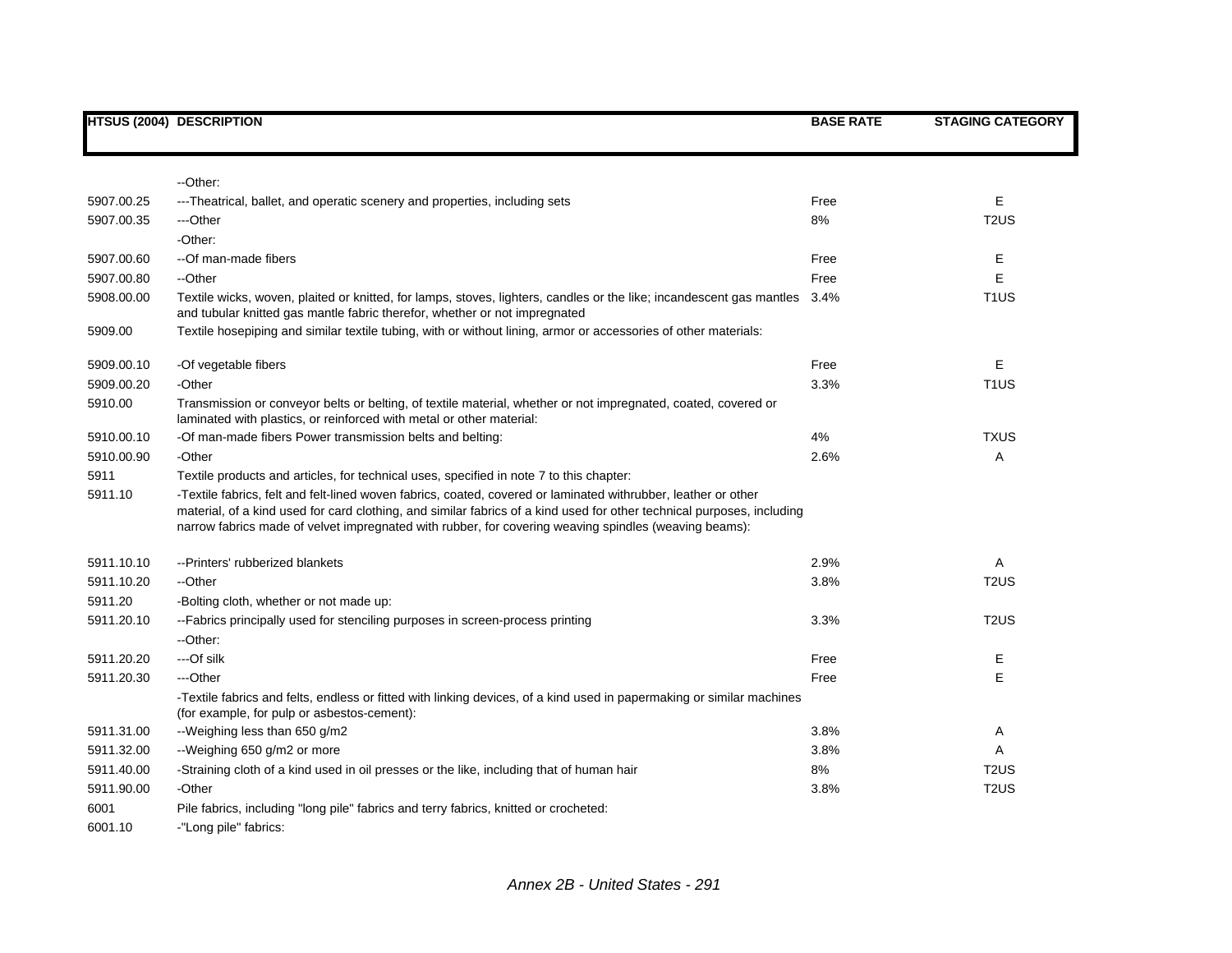|            | <b>HTSUS (2004) DESCRIPTION</b>                                                                                                                                                | <b>BASE RATE</b> | <b>STAGING CATEGORY</b>       |
|------------|--------------------------------------------------------------------------------------------------------------------------------------------------------------------------------|------------------|-------------------------------|
|            |                                                                                                                                                                                |                  |                               |
| 6001.10.20 | --Of man-made fibers                                                                                                                                                           | 17.2%            | T <sub>2</sub> US             |
| 6001.10.60 | --Other                                                                                                                                                                        | 9%               | T <sub>2</sub> US             |
|            | -Looped pile fabrics:                                                                                                                                                          |                  |                               |
| 6001.21.00 | --Of cotton                                                                                                                                                                    | 9.8%             | T <sub>3</sub> U <sub>S</sub> |
| 6001.22.00 | --Of man-made fibers                                                                                                                                                           | 17.2%            | T <sub>2</sub> US             |
| 6001.29.00 | -- Of other textile materials                                                                                                                                                  | 7%               | T <sub>2</sub> US             |
|            | -Other:                                                                                                                                                                        |                  |                               |
| 6001.91.00 | --Of cotton                                                                                                                                                                    | 18.5%            | T <sub>2</sub> US             |
| 6001.92.00 | --Of man-made fibers                                                                                                                                                           | 17.2%            | T <sub>2</sub> US             |
| 6001.99    | -- Of other textile materials:                                                                                                                                                 |                  |                               |
| 6001.99.10 | ---Containing 85 percent or more by weight of silk or silk waste                                                                                                               | 4%               | T <sub>2</sub> US             |
| 6001.99.90 | ---Other                                                                                                                                                                       | 7%               | T <sub>2</sub> US             |
| 6002       | Knitted or crocheted fabrics of a width not exceeding 30 cm, containing by weight 5 percent or more of<br>elastomeric yarn or rubber thread, other than those of heading 6001: |                  |                               |
| 6002.40    | -Containing by weight 5 percent or more of elastomeric yarn but not containing rubber thread:                                                                                  |                  |                               |
| 6002.40.40 | --Of cotton                                                                                                                                                                    | 8.8%             | <b>TXUS</b>                   |
| 6002.40.80 | --Other                                                                                                                                                                        | 8%               | <b>TXUS</b>                   |
| 6002.90    | -Other:                                                                                                                                                                        |                  |                               |
| 6002.90.40 | --Of cotton                                                                                                                                                                    | 8.8%             | <b>TXUS</b>                   |
| 6002.90.80 | --Other                                                                                                                                                                        | 8%               | <b>TXUS</b>                   |
| 6003       | Knitted or crocheted fabrics of a width not exceeding 30 cm, other than those of heading 6001 or 6002:                                                                         |                  |                               |
| 6003.10    | -Of wool or fine animal hair:                                                                                                                                                  |                  |                               |
| 6003.10.10 | --Open-work fabrics, warp knit                                                                                                                                                 | 14.1%            | <b>TXUS</b>                   |
| 6003.10.90 | --Other                                                                                                                                                                        | 6.6%             | <b>TXUS</b>                   |
| 6003.20    | -Of cotton:                                                                                                                                                                    |                  |                               |
| 6003.20.10 | --Open-work fabrics, warp knit                                                                                                                                                 | 14.1%            | <b>TXUS</b>                   |
| 6003.20.30 | --Other                                                                                                                                                                        | 8%               | <b>TXUS</b>                   |
| 6003.30    | -Of synthetic fibers:                                                                                                                                                          |                  |                               |
| 6003.30.10 | --Open-work fabrics, warp knit                                                                                                                                                 | 14.1%            | <b>TXUS</b>                   |
| 6003.30.60 | --Other                                                                                                                                                                        | 7.6%             | <b>TXUS</b>                   |
| 6003.40    | -Of artificial fibers:                                                                                                                                                         |                  |                               |
| 6003.40.10 | --Open-work fabrics, warp knit                                                                                                                                                 | 14.1%            | <b>TXUS</b>                   |
| 6003.40.60 | --Other                                                                                                                                                                        | 7.6%             | <b>TXUS</b>                   |
| 6003.90    | -Other:                                                                                                                                                                        |                  |                               |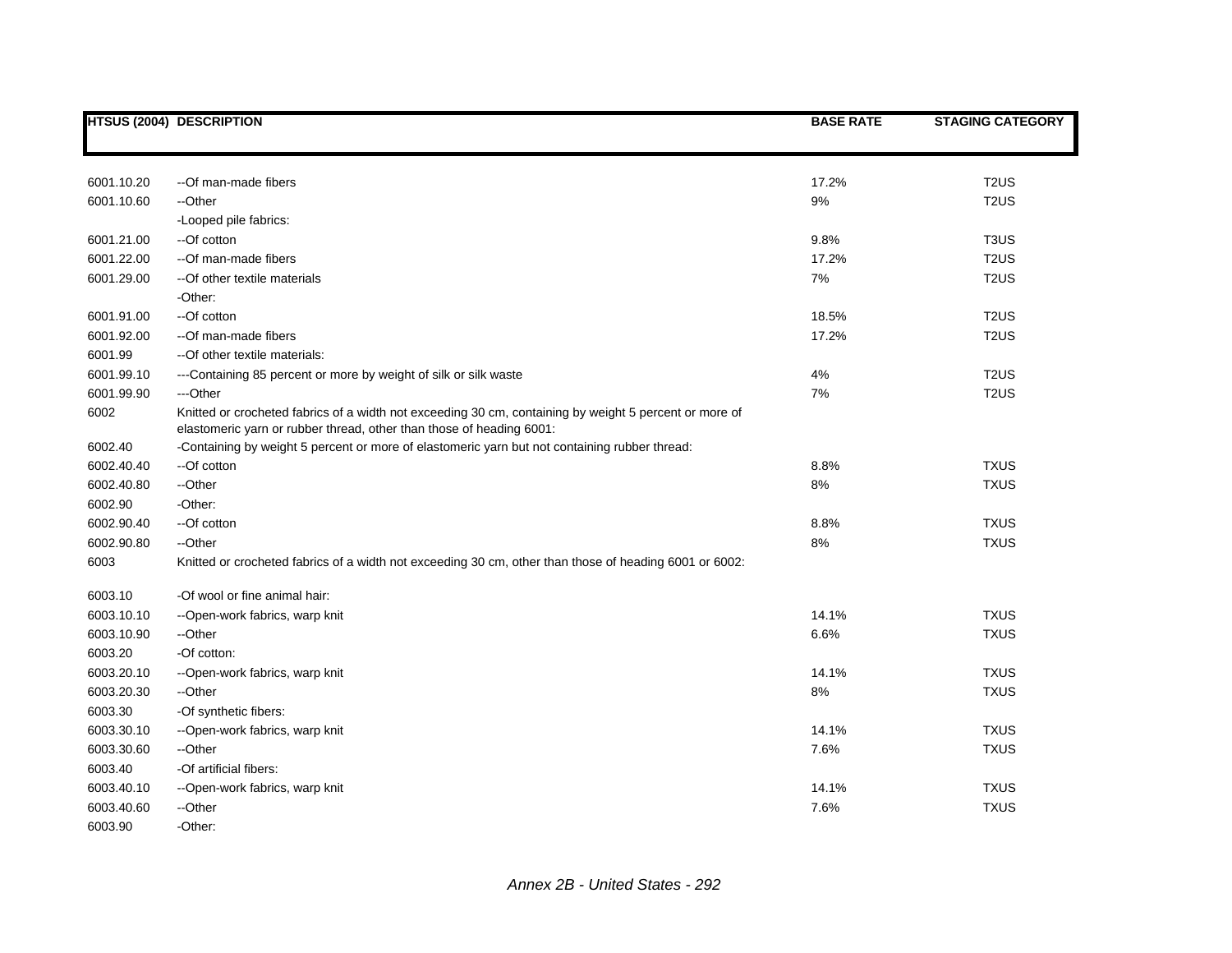|            | <b>HTSUS (2004) DESCRIPTION</b>                                                                                                                                            | <b>BASE RATE</b> | <b>STAGING CATEGORY</b> |
|------------|----------------------------------------------------------------------------------------------------------------------------------------------------------------------------|------------------|-------------------------|
|            |                                                                                                                                                                            |                  |                         |
| 6003.90.10 | -Open-work fabrics, warp knit                                                                                                                                              | 14.1%            | <b>TXUS</b>             |
| 6003.90.90 | --Other                                                                                                                                                                    | 6.6%             | <b>TXUS</b>             |
| 6004       | Knitted or crocheted fabrics of a width exceeding 30 cm, containing by weight 5 percent or more of elastomeric<br>yarn or rubber thread, other than those of heading 6001: |                  |                         |
| 6004.10.00 | -Containing by weight 5 percent of more of elastomeric yarn but not containing rubber thread                                                                               | 12.3%            | <b>TXUS</b>             |
| 6004.90    | -Other:                                                                                                                                                                    |                  |                         |
| 6004.90.20 | --Containing elastomeric yarn and rubber thread                                                                                                                            | 12.3%            | <b>TXUS</b>             |
| 6004.90.90 | --Other                                                                                                                                                                    | 7%               | <b>TXUS</b>             |
| 6005       | Warp knit fabrics (including those made on galloon knitting machines), other than those of headings 6001 to<br>6004:                                                       |                  |                         |
| 6005.10.00 | -Of wool or fine animal hair                                                                                                                                               | 10%              | T <sub>2</sub> US       |
|            | -Of cotton:                                                                                                                                                                |                  |                         |
| 6005.21.00 | -- Unbleached or bleached                                                                                                                                                  | 10%              | T <sub>2</sub> US       |
| 6005.22.00 | --Dyed                                                                                                                                                                     | 10%              | T <sub>2</sub> US       |
| 6005.23.00 | -- Of yarns of different colors                                                                                                                                            | 10%              | T <sub>2</sub> US       |
| 6005.24.00 | --Printed                                                                                                                                                                  | 10%              | T <sub>2</sub> US       |
|            | -Of synthetic fibers:                                                                                                                                                      |                  |                         |
| 6005.31.00 | -- Unbleached or bleached                                                                                                                                                  | 10%              | T <sub>2</sub> US       |
| 6005.32.00 | --Dyed                                                                                                                                                                     | 10%              | T <sub>2</sub> US       |
| 6005.33.00 | -- Of yarns of different colors                                                                                                                                            | 10%              | A                       |
| 6005.34.00 | --Printed                                                                                                                                                                  | 10%              | T <sub>2</sub> US       |
|            | -Of artificial fibers:                                                                                                                                                     |                  |                         |
| 6005.41.00 | --Unbleached or bleached                                                                                                                                                   | 10%              | T <sub>2</sub> US       |
| 6005.42.00 | --Dyed                                                                                                                                                                     | 10%              | T <sub>2</sub> US       |
| 6005.43.00 | -- Of yarns of different colors                                                                                                                                            | 10%              | T <sub>2</sub> US       |
| 6005.44.00 | --Printed                                                                                                                                                                  | 10%              | T <sub>2</sub> US       |
| 6005.90.00 | -Other                                                                                                                                                                     | 10%              | T <sub>2</sub> US       |
| 6006       | Other knitted or crocheted fabrics:                                                                                                                                        |                  |                         |
| 6006.10.00 | -Of wool or fine animal hair                                                                                                                                               | 10%              | T <sub>2</sub> US       |
|            | -Of cotton:                                                                                                                                                                |                  |                         |
| 6006.21    | -- Unbleached or bleached:                                                                                                                                                 |                  |                         |
| 6006.21.10 | ---Circular knit, wholly of cotton yarns exceeding 100 metric number per single yarn                                                                                       | 10%              | T <sub>2</sub> US       |
| 6006.21.90 | ---Other                                                                                                                                                                   | 10%              | T <sub>2</sub> US       |
| 6006.22    | --Dyed:                                                                                                                                                                    |                  |                         |
| 6006.22.10 | ---Circular knit, wholly of cotton yarns exceeding 100 metric number per single yarn                                                                                       | 10%              | T <sub>2</sub> US       |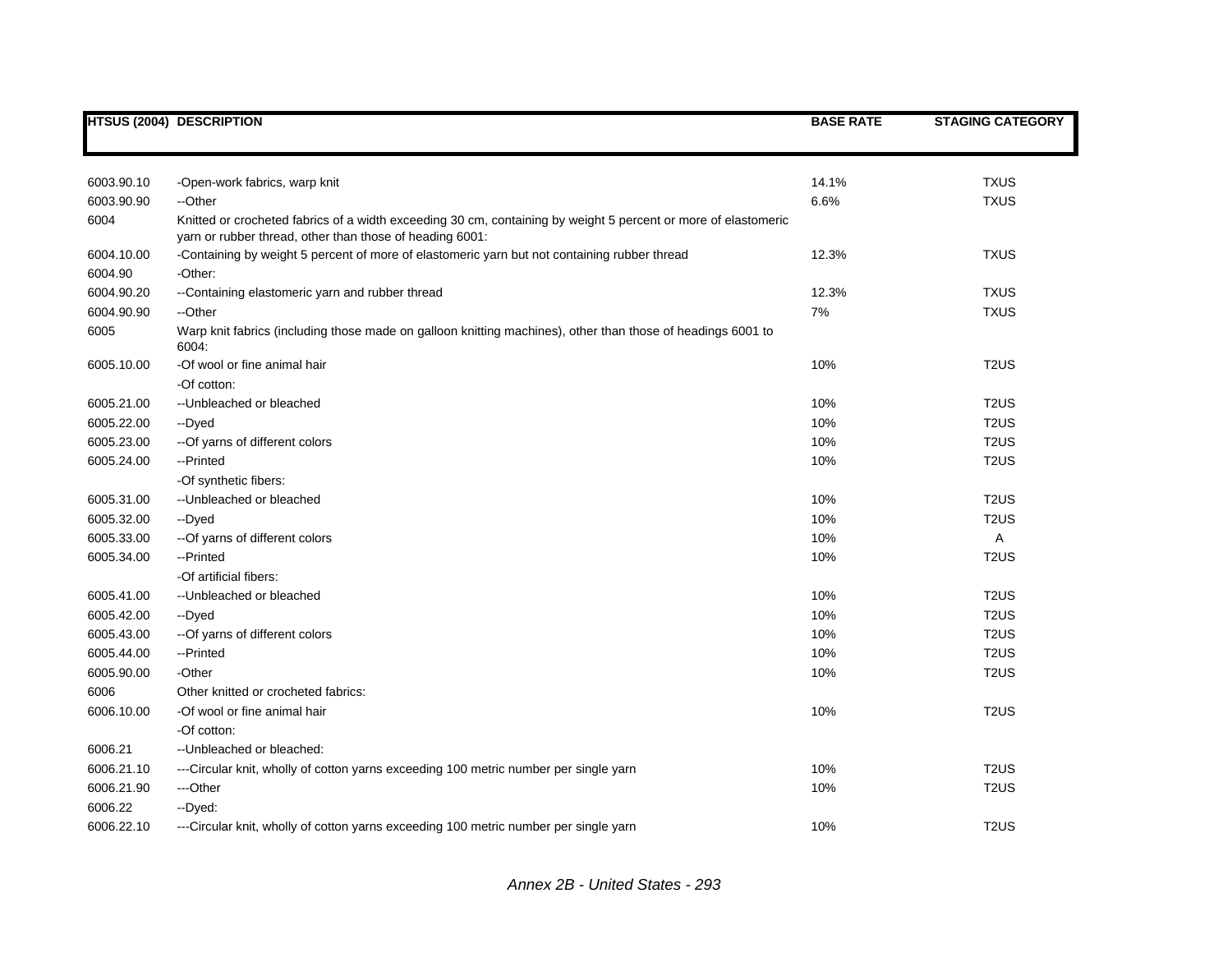|            | <b>HTSUS (2004) DESCRIPTION</b>                                                                                                                                                    | <b>BASE RATE</b>          | <b>STAGING CATEGORY</b>       |
|------------|------------------------------------------------------------------------------------------------------------------------------------------------------------------------------------|---------------------------|-------------------------------|
|            |                                                                                                                                                                                    |                           |                               |
| 6006.22.90 | ---Other                                                                                                                                                                           | 10%                       | T <sub>2</sub> US             |
| 6006.23    | -- Of yarns of different colors:                                                                                                                                                   |                           |                               |
| 6006.23.10 | ---Circular knit, wholly of cotton yarns exceeding 100 metric number per single yarn                                                                                               | 10%                       | T <sub>2</sub> US             |
| 6006.23.90 | ---Other                                                                                                                                                                           | 10%                       | T <sub>2</sub> US             |
| 6006.24    | --Printed:                                                                                                                                                                         |                           |                               |
| 6006.24.10 | ---Circular knit, wholly of cotton yarns exceeding 100 metric number per single yarn                                                                                               | 10%                       | T <sub>2</sub> US             |
| 6006.24.90 | ---Other                                                                                                                                                                           | 10%                       | T <sub>2</sub> US             |
|            | -Of synthetic fibers:                                                                                                                                                              |                           |                               |
| 6006.31.00 | --Unbleached or bleached                                                                                                                                                           | 10%                       | T <sub>2</sub> US             |
| 6006.32.00 | --Dyed                                                                                                                                                                             | 10%                       | T <sub>2</sub> US             |
| 6006.33.00 | -- Of yarns of different colors                                                                                                                                                    | 10%                       | T <sub>2</sub> US             |
| 6006.34.00 | -- Printed Of double knit or interlock construction:                                                                                                                               | 10%                       | T <sub>2</sub> US             |
|            | -Of artificial fibers:                                                                                                                                                             |                           |                               |
| 6006.41.00 | -- Unbleached or bleached                                                                                                                                                          | 10%                       | T <sub>2</sub> US             |
| 6006.42.00 | --Dyed                                                                                                                                                                             | 10%                       | T <sub>2</sub> US             |
| 6006.43.00 | -- Of yarns of different colors                                                                                                                                                    | 10%                       | T <sub>2</sub> US             |
| 6006.44.00 | --Printed                                                                                                                                                                          | 10%                       | T <sub>2</sub> US             |
| 6006.90    | -Other:                                                                                                                                                                            |                           |                               |
| 6006.90.10 | --Containing 85 percent or more by weight of silk or silk waste                                                                                                                    | 7%                        | T <sub>2</sub> US             |
| 6006.90.90 | --Other                                                                                                                                                                            | Free                      | E                             |
| 6101       | Men's or boys' overcoats, carcoats, capes, knitted or crocheted, other than those of heading 6103: (including ski-<br>jackets), windbreakers and similar articles, cloaks, anoraks |                           |                               |
| 6101.10.00 | -Of wool or fine animal hair                                                                                                                                                       | $61.7$ cents/kg +<br>16%  | T <sub>3</sub> US             |
| 6101.20.00 | -Of cotton                                                                                                                                                                         | 15.9%                     | T <sub>3</sub> US             |
| 6101.30    | -Of man-made fibers:                                                                                                                                                               |                           |                               |
| 6101.30.10 | --Containing 25 percent or more by weight of leather                                                                                                                               | 5.6%                      | T <sub>3</sub> US             |
|            | --Other:                                                                                                                                                                           |                           |                               |
| 6101.30.15 | ---Containing 23 percent or more by weight of wool or fine animal hair                                                                                                             | 38.6 cents/ $kg +$<br>10% | T <sub>3</sub> US             |
| 6101.30.20 | ---Other                                                                                                                                                                           | 28.2%                     | T <sub>3</sub> US             |
| 6101.90    | -Of other textile materials:                                                                                                                                                       |                           |                               |
| 6101.90.10 | --Containing 70 percent or more by weight of silk or silk waste                                                                                                                    | 0.9%                      | Α                             |
| 6101.90.90 | --Other                                                                                                                                                                            | 5.7%                      | T <sub>3</sub> U <sub>S</sub> |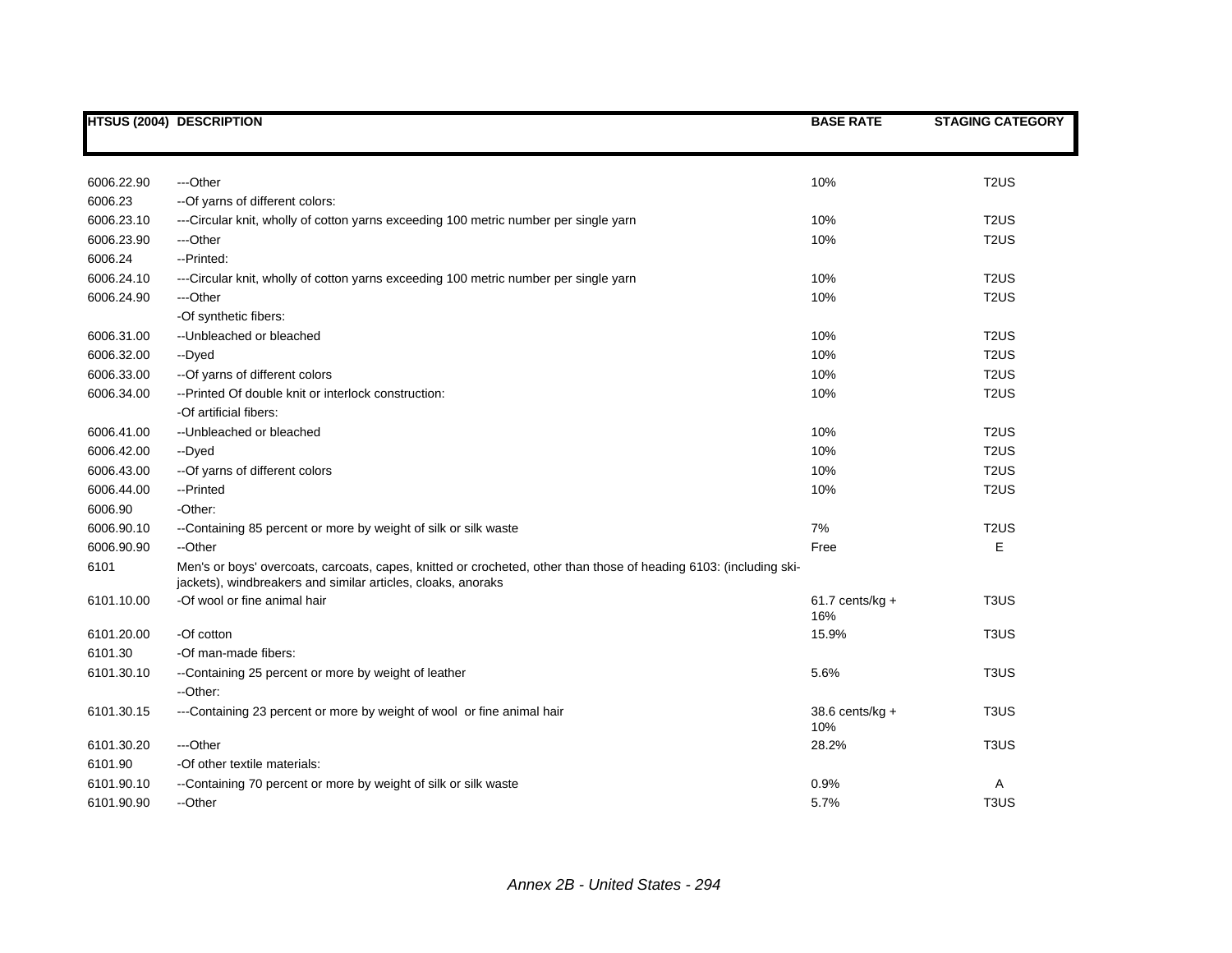|            | <b>HTSUS (2004) DESCRIPTION</b>                                                                                                                                                      | <b>BASE RATE</b>           | <b>STAGING CATEGORY</b>       |
|------------|--------------------------------------------------------------------------------------------------------------------------------------------------------------------------------------|----------------------------|-------------------------------|
|            |                                                                                                                                                                                      |                            |                               |
| 6102       | Women's or girls' overcoats, carcoats, capes, heading 6104: articles, knitted or crocheted, other than those of<br>anoraks (including ski-jackets), windbreakers and similar cloaks, |                            |                               |
| 6102.10.00 | -Of wool or fine animal hair                                                                                                                                                         | $55.9$ cents/kg +<br>16.4% | T <sub>3</sub> U <sub>S</sub> |
| 6102.20.00 | -Of cotton                                                                                                                                                                           | 15.9%                      | T <sub>3</sub> US             |
| 6102.30    | -Of man-made fibers:                                                                                                                                                                 |                            |                               |
| 6102.30.05 | --Containing 25 percent or more by weight of leather                                                                                                                                 | 5.3%                       | T <sub>3</sub> US             |
|            | --Other:                                                                                                                                                                             |                            |                               |
| 6102.30.10 | ---Containing 23 percent or more by weight of wool or fine animal hair                                                                                                               | $64.4$ cents/kg +<br>18.8% | T <sub>3</sub> US             |
| 6102.30.20 | ---Other                                                                                                                                                                             | 28.2%                      | T <sub>3</sub> US             |
| 6102.90    | -Of other textile materials:                                                                                                                                                         |                            |                               |
| 6102.90.10 | --Containing 70 percent or more by weight of silk or silk waste                                                                                                                      | 0.9%                       | A                             |
| 6102.90.90 | --Other                                                                                                                                                                              | 5.7%                       | T <sub>3</sub> US             |
| 6103       | Men's or boys' suits, ensembles, suit-type jackets, (other than swimwear), knitted or crocheted: trousers, bib and<br>brace overalls, breeches and shorts blazers,<br>-Suits:        |                            |                               |
| 6103.11.00 | --Of wool or fine animal hair                                                                                                                                                        |                            | T <sub>3</sub> US             |
|            |                                                                                                                                                                                      | 38.8 cents/kg +<br>10%     |                               |
| 6103.12    | --Of synthetic fibers:                                                                                                                                                               |                            |                               |
| 6103.12.10 | ---Containing 23 percent or more by weight of wool or fine animal hair                                                                                                               | $60.3$ cents/kg +<br>15.6% | T <sub>3</sub> U <sub>S</sub> |
| 6103.12.20 | ---Other                                                                                                                                                                             | 28.2%                      | T <sub>3</sub> US             |
| 6103.19    | -- Of other textile materials:                                                                                                                                                       |                            |                               |
|            | ---Of artificial fibers:                                                                                                                                                             |                            |                               |
| 6103.19.10 | ----Containing 23 percent or more by weight of wool or fine animal hair                                                                                                              | Free                       | Ε                             |
| 6103.19.15 | ----Other                                                                                                                                                                            | Free                       | E                             |
| 6103.19.20 | ---Of cotton                                                                                                                                                                         | 9.4%                       | T <sub>3</sub> U <sub>S</sub> |
| 6103.19.60 | ---Containing 70 percent or more by weight of silk or silk waste                                                                                                                     | 0.9%                       | Α                             |
| 6103.19.90 | ---Other                                                                                                                                                                             | 5.6%                       | T <sub>3</sub> U <sub>S</sub> |
|            | -Ensembles:                                                                                                                                                                          |                            |                               |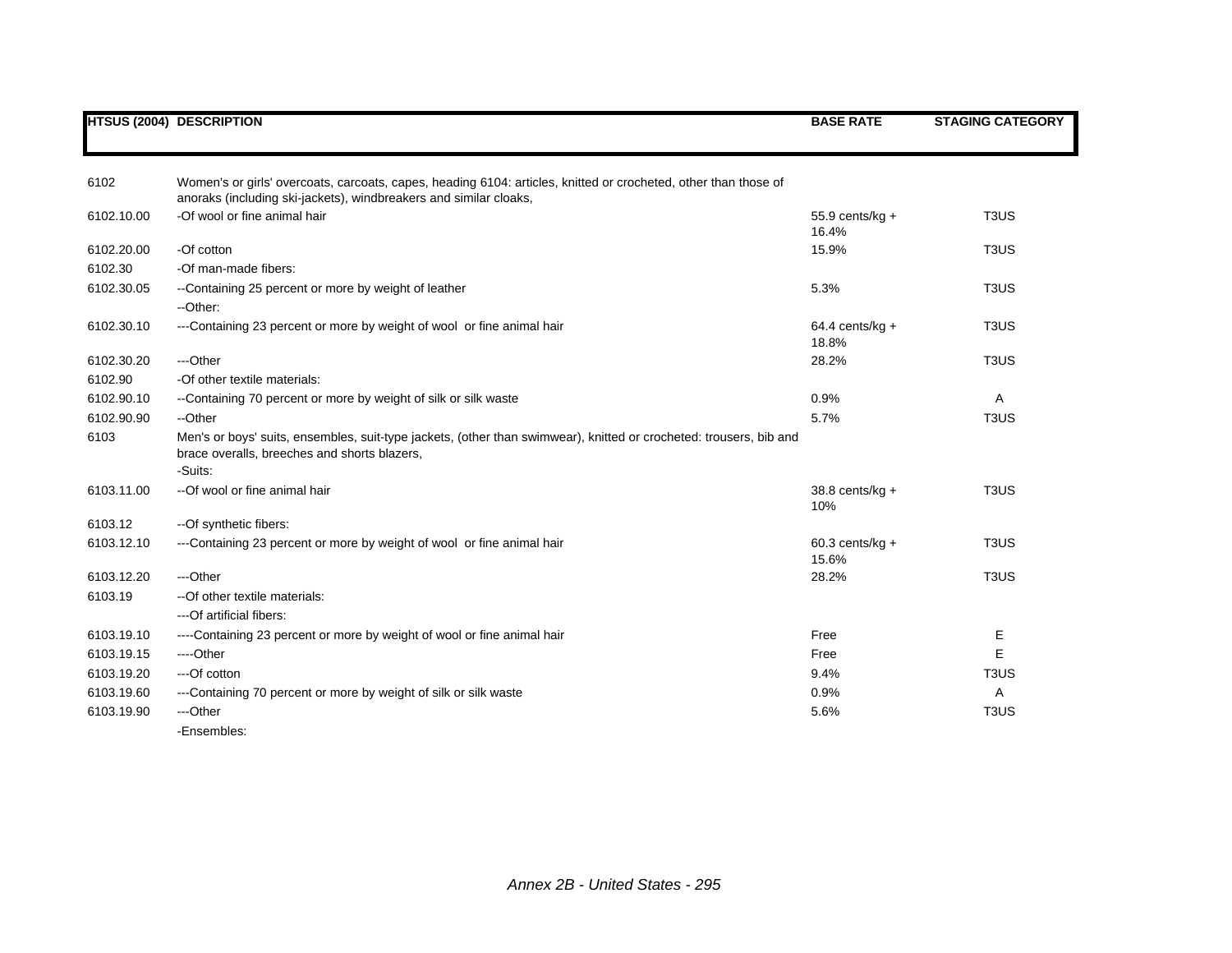|                       | <b>HTSUS (2004) DESCRIPTION</b>                                                                   | <b>BASE RATE</b>                                                                   | <b>STAGING CATEGORY</b>       |
|-----------------------|---------------------------------------------------------------------------------------------------|------------------------------------------------------------------------------------|-------------------------------|
|                       |                                                                                                   |                                                                                    |                               |
| 6103.21.00            | --Of wool or fine animal hair                                                                     | The rate applicable<br>to each garment in<br>the ensemble if<br>separately entered | T <sub>3</sub> U <sub>S</sub> |
| 6103.22.00            | --Of cotton                                                                                       | The rate applicable<br>to each garment in<br>the ensemble if<br>separately entered | T <sub>3</sub> US             |
| 6103.23.00            | --Of synthetic fibers                                                                             | The rate applicable<br>to each garment in<br>the ensemble if<br>separately entered | T <sub>3</sub> US             |
| 6103.29               | -- Of other textile materials:                                                                    |                                                                                    |                               |
| 6103.29.10            | --- Of artificial fibers                                                                          | The rate applicable<br>to each garment in<br>the ensemble if<br>separately entered | T <sub>3</sub> US             |
| 6103.29.20            | ---Other                                                                                          | The rate applicable<br>to each garment in<br>the ensemble if<br>separately entered | T <sub>3</sub> US             |
|                       | -Suit-type jackets and blazers:                                                                   |                                                                                    |                               |
| 6103.31.00            | --Of wool or fine animal hair                                                                     | 38.6 cents/kg +<br>10%                                                             | T <sub>3</sub> US             |
| 6103.32.00            | --Of cotton                                                                                       | 13.5%                                                                              | T <sub>3</sub> US             |
| 6103.33<br>6103.33.10 | -- Of synthetic fibers:<br>---Containing 23 percent or more by weight of wool or fine animal hair | 38.6 cents/kg +<br>10%                                                             | T <sub>3</sub> U <sub>S</sub> |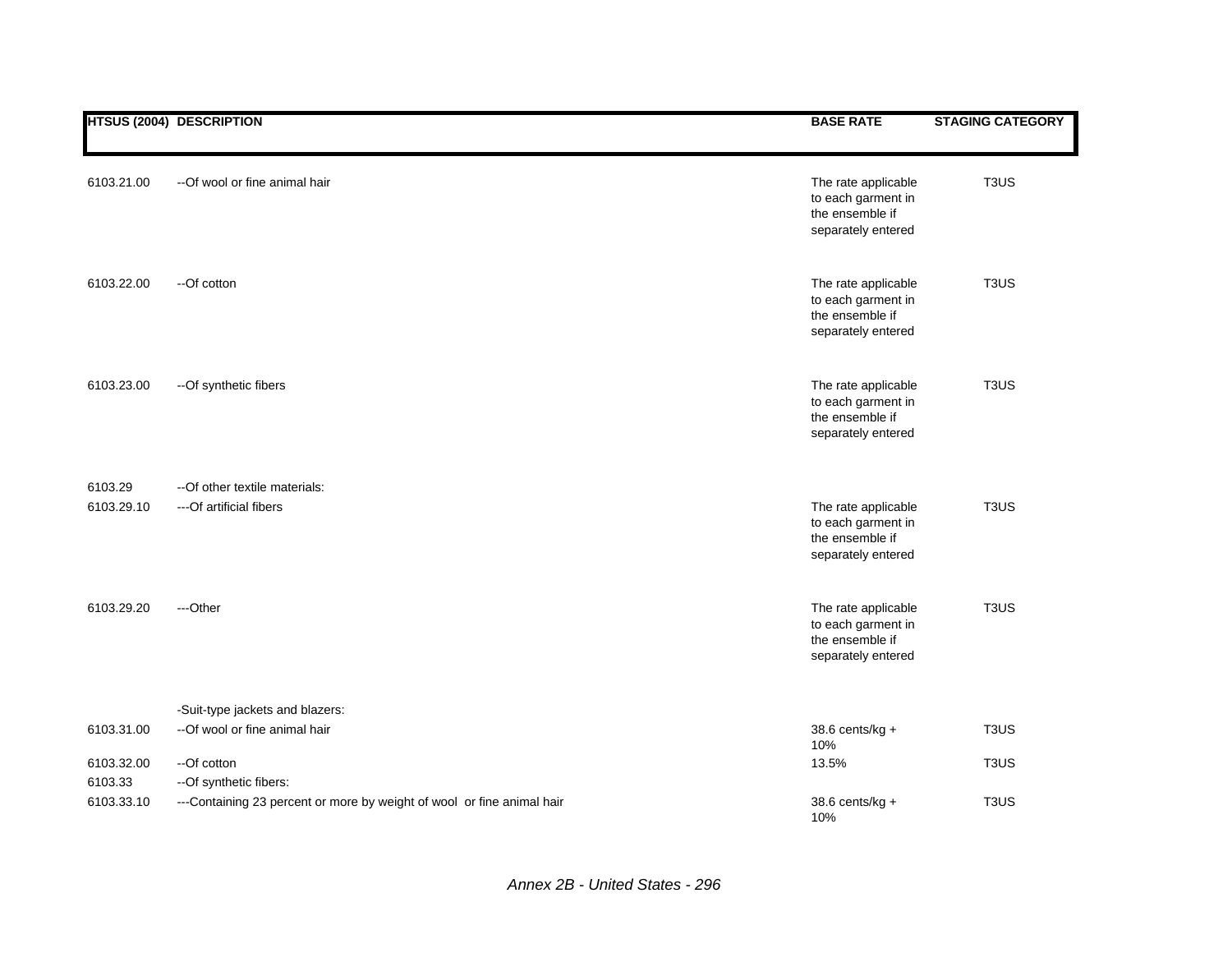|            | <b>HTSUS (2004) DESCRIPTION</b>                                                                                                                                                                        | <b>BASE RATE</b>            | <b>STAGING CATEGORY</b>       |
|------------|--------------------------------------------------------------------------------------------------------------------------------------------------------------------------------------------------------|-----------------------------|-------------------------------|
|            |                                                                                                                                                                                                        |                             |                               |
| 6103.33.20 | ---Other                                                                                                                                                                                               | 28.2%                       | T <sub>3</sub> US             |
| 6103.39    | -- Of other textile materials:                                                                                                                                                                         |                             |                               |
| 6103.39.10 | ---Of artificial fibers                                                                                                                                                                                | 14.9%                       | T <sub>3</sub> U <sub>S</sub> |
| 6103.39.40 | ---Containing 70 percent or more by weight of silk or silk waste                                                                                                                                       | 0.9%                        | A                             |
| 6103.39.80 | ---Other                                                                                                                                                                                               | 5.6%                        | T <sub>3</sub> US             |
|            | -Trousers, bib and brace overalls, breeches and shorts:                                                                                                                                                |                             |                               |
| 6103.41    | --Of wool or fine animal hair:                                                                                                                                                                         |                             |                               |
| 6103.41.10 | ---Trousers, breeches and shorts                                                                                                                                                                       | $61.1$ cents/kg +<br>15.8%  | T <sub>3</sub> US             |
| 6103.41.20 | ---Bib and brace overalls                                                                                                                                                                              | 13.6%                       | T <sub>3</sub> U <sub>S</sub> |
| 6103.42    | --Of cotton:                                                                                                                                                                                           |                             |                               |
| 6103.42.10 | ---Trousers, breeches and shorts                                                                                                                                                                       | 16.1%                       | T <sub>3</sub> US             |
| 6103.42.20 | ---Bib and brace overalls                                                                                                                                                                              | 10.3%                       | T <sub>3</sub> US             |
| 6103.43    | --Of synthetic fibers:                                                                                                                                                                                 |                             |                               |
|            | ---Trousers, breeches and shorts:                                                                                                                                                                      |                             |                               |
| 6103.43.10 | ----Containing 23 percent or more by weight of wool or fine animal hair                                                                                                                                | 58.5 cents/ $kg +$<br>15.2% | T <sub>3</sub> US             |
| 6103.43.15 | ----Other                                                                                                                                                                                              | 28.2%                       | T <sub>3</sub> US             |
| 6103.43.20 | ---Bib and brace overalls                                                                                                                                                                              | 14.9%                       | T <sub>3</sub> US             |
| 6103.49    | -- Of other textile materials:                                                                                                                                                                         |                             |                               |
|            | ---Of artificial fibers:                                                                                                                                                                               |                             |                               |
| 6103.49.10 | ----Trousers, breeches and shorts                                                                                                                                                                      | 28.2%                       | T <sub>3</sub> US             |
| 6103.49.20 | ----Bib and brace overalls                                                                                                                                                                             | 13.6%                       | T <sub>3</sub> U <sub>S</sub> |
| 6103.49.40 | ---Containing 70 percent or more by weight of silk or silk waste                                                                                                                                       | 0.9%                        | Α                             |
| 6103.49.80 | ---Other                                                                                                                                                                                               | 5.6%                        | T <sub>3</sub> US             |
| 6104       | Women's or girls' suits, ensembles, suit-type jackets, blazers, dresses, skirts, divided skirts, trousers, bib and<br>brace overalls, breeches and shorts (other than swimwear), knitted or crocheted: |                             |                               |
|            | -Suits:                                                                                                                                                                                                |                             |                               |
| 6104.11.00 | --Of wool or fine animal hair                                                                                                                                                                          | 13.6%                       | T <sub>3</sub> US             |
| 6104.12.00 | --Of cotton                                                                                                                                                                                            | 9.4%                        | T <sub>3</sub> US             |
| 6104.13    | --Of synthetic fibers:                                                                                                                                                                                 |                             |                               |
| 6104.13.10 | ---Containing 23 percent or more by weight of wool or fine animal hair                                                                                                                                 | Free                        | Е                             |
| 6104.13.20 | ---Other                                                                                                                                                                                               | 14.9%                       | T <sub>3</sub> U <sub>S</sub> |
| 6104.19    | --Of other textile materials:<br>---Of artificial fibers:                                                                                                                                              |                             |                               |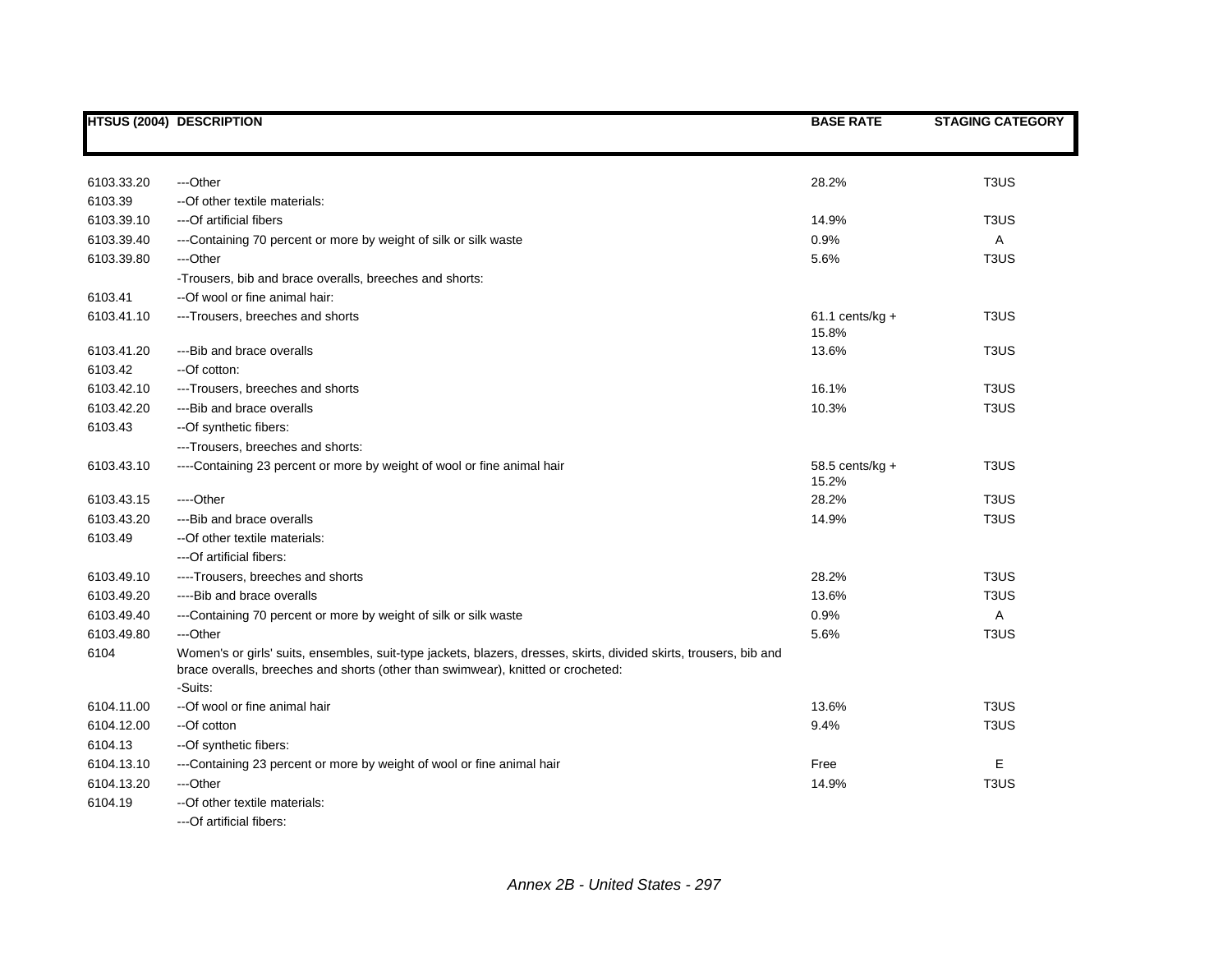|                       | <b>HTSUS (2004) DESCRIPTION</b>                                         | <b>BASE RATE</b>                                                                   | <b>STAGING CATEGORY</b>       |
|-----------------------|-------------------------------------------------------------------------|------------------------------------------------------------------------------------|-------------------------------|
|                       |                                                                         |                                                                                    |                               |
| 6104.19.10            | ----Containing 23 percent or more by weight of wool or fine animal hair | 8.5%                                                                               | T <sub>3</sub> US             |
| 6104.19.15            | ----Other                                                               | Free                                                                               | Е                             |
| 6104.19.40            | ---Containing 70 percent or more by weight of silk or silk waste        | 0.9%                                                                               | Α                             |
| 6104.19.80            | ---Other                                                                | 5.6%                                                                               | T <sub>3</sub> US             |
|                       | -Ensembles:                                                             |                                                                                    |                               |
| 6104.21.00            | --Of wool or fine animal hair                                           | The rate applicable<br>to each garment in<br>the ensemble if<br>separately entered | T <sub>3</sub> US             |
| 6104.22.00            | --Of cotton                                                             | The rate applicable<br>to each garment in<br>the ensemble if<br>separately entered | T <sub>3</sub> U <sub>S</sub> |
| 6104.23.00            | -- Of synthetic fibers                                                  | The rate applicable<br>to each garment in<br>the ensemble if<br>separately entered | T <sub>3</sub> U <sub>S</sub> |
|                       |                                                                         |                                                                                    |                               |
| 6104.29<br>6104.29.10 | --Of other textile materials:<br>---Of artificial fibers                | The rate applicable<br>to each garment in<br>the ensemble if<br>separately entered | T <sub>3</sub> US             |
| 6104.29.20            | ---Other                                                                | The rate applicable<br>to each garment in<br>the ensemble if<br>separately entered | T <sub>3</sub> US             |

-Suit-type jackets and blazers: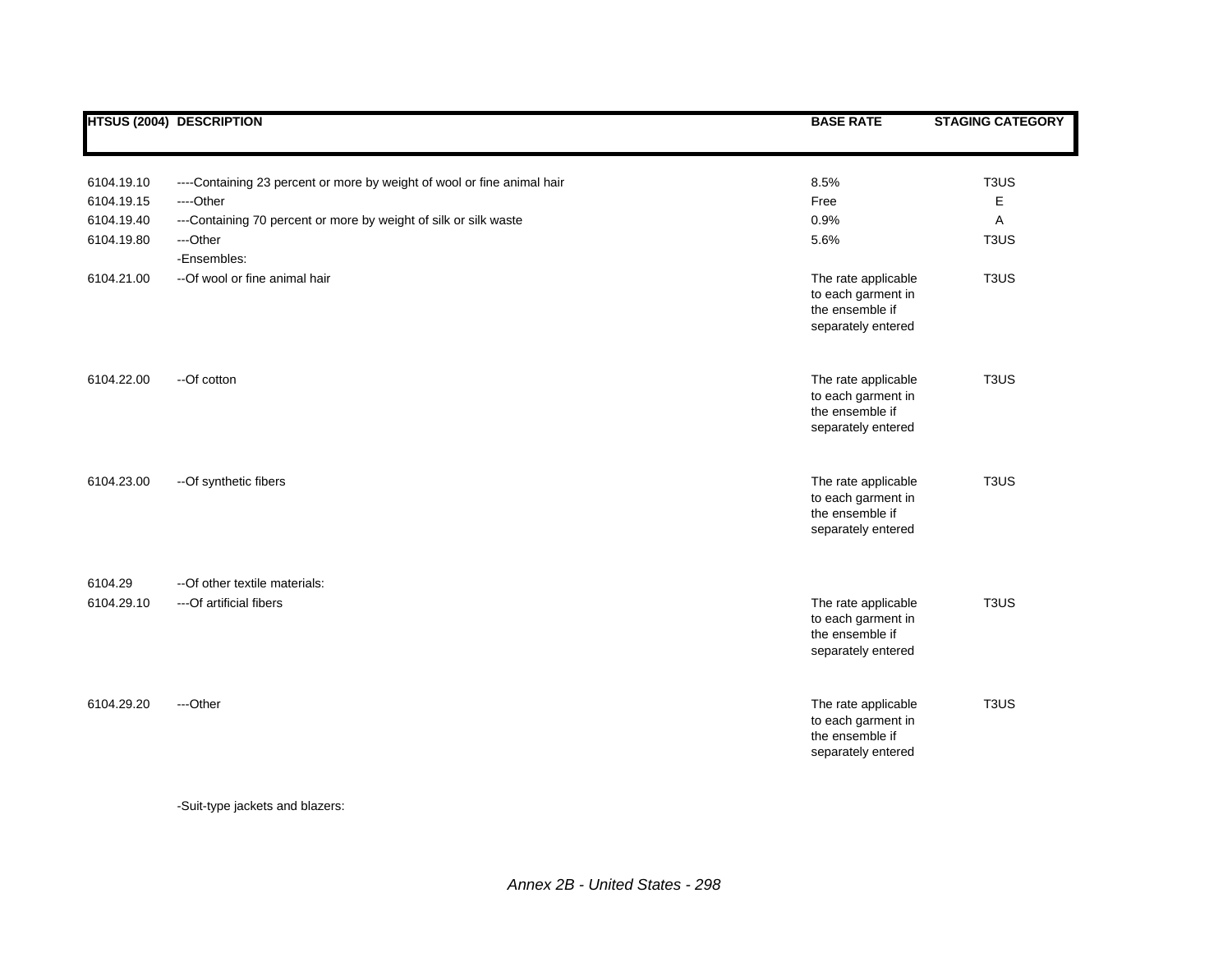|            | <b>HTSUS (2004) DESCRIPTION</b>                                        | <b>BASE RATE</b>           | <b>STAGING CATEGORY</b>       |
|------------|------------------------------------------------------------------------|----------------------------|-------------------------------|
|            |                                                                        |                            |                               |
| 6104.31.00 | --Of wool or fine animal hair                                          | $54.8$ cents/kg +<br>16%   | T <sub>3</sub> U <sub>S</sub> |
| 6104.32.00 | --Of cotton                                                            | 14.9%                      | T <sub>3</sub> US             |
| 6104.33    | -- Of synthetic fibers:                                                |                            |                               |
| 6104.33.10 | ---Containing 23 percent or more by weight of wool or fine animal hair | $56.4$ cents/kg +<br>16.5% | T <sub>3</sub> U <sub>S</sub> |
| 6104.33.20 | ---Other                                                               | 28.2%                      | T <sub>3</sub> US             |
| 6104.39    | -- Of other textile materials:                                         |                            |                               |
| 6104.39.10 | ---Of artificial fibers                                                | 24%                        | T <sub>3</sub> US             |
| 6104.39.20 | ---Other                                                               | Free                       | Е                             |
|            | -Dresses:                                                              |                            |                               |
| 6104.41.00 | --Of wool or fine animal hair                                          | 13.6%                      | T <sub>3</sub> U <sub>S</sub> |
| 6104.42.00 | --Of cotton                                                            | 11.5%                      | T <sub>3</sub> US             |
| 6104.43    | -- Of synthetic fibers:                                                |                            |                               |
| 6104.43.10 | ---Containing 23 percent or more by weight of wool or fine animal hair | 14.9%                      | T <sub>3</sub> US             |
| 6104.43.20 | ---Other                                                               | 16%                        | T <sub>3</sub> U <sub>S</sub> |
| 6104.44    | --Of artificial fibers:                                                |                            |                               |
| 6104.44.10 | ---Containing 23 percent or more by weight of wool or fine animal hair | 14.9%                      | T <sub>3</sub> U <sub>S</sub> |
| 6104.44.20 | ---Other                                                               | 14.9%                      | T <sub>3</sub> US             |
| 6104.49    | -- Of other textile materials:                                         |                            |                               |
| 6104.49.10 | ---Containing 70 percent or more by weight of silk or silk waste       | 0.9%                       | A                             |
| 6104.49.90 | ---Other                                                               | 5.6%                       | T <sub>3</sub> U <sub>S</sub> |
|            | -Skirts and divided skirts:                                            |                            |                               |
| 6104.51.00 | -- Of wool or fine animal hair                                         | 14.9%                      | T <sub>3</sub> US             |
| 6104.52.00 | --Of cotton                                                            | 8.3%                       | T <sub>3</sub> US             |
| 6104.53    | --Of synthetic fibers:                                                 |                            |                               |
| 6104.53.10 | ---Containing 23 percent or more by weight of wool or fine animal hair | 14.9%                      | T <sub>3</sub> US             |
| 6104.53.20 | ---Other                                                               | 16%                        | T <sub>3</sub> US             |
| 6104.59    | -- Of other textile materials:                                         |                            |                               |
| 6104.59.10 | ---Of artificial fibers                                                | 8%                         | T <sub>3</sub> US             |
| 6104.59.40 | ---Containing 70 percent or more by weight of silk or silk waste       | 0.9%                       | Α                             |
| 6104.59.80 | ---Other                                                               | 5.6%                       | T <sub>3</sub> US             |
|            | -Trousers, bib and brace overalls, breeches and shorts:                |                            |                               |
| 6104.61.00 | --Of wool or fine animal hair                                          | 14.9%                      | T <sub>3</sub> U <sub>S</sub> |
| 6104.62    | --Of cotton:                                                           |                            |                               |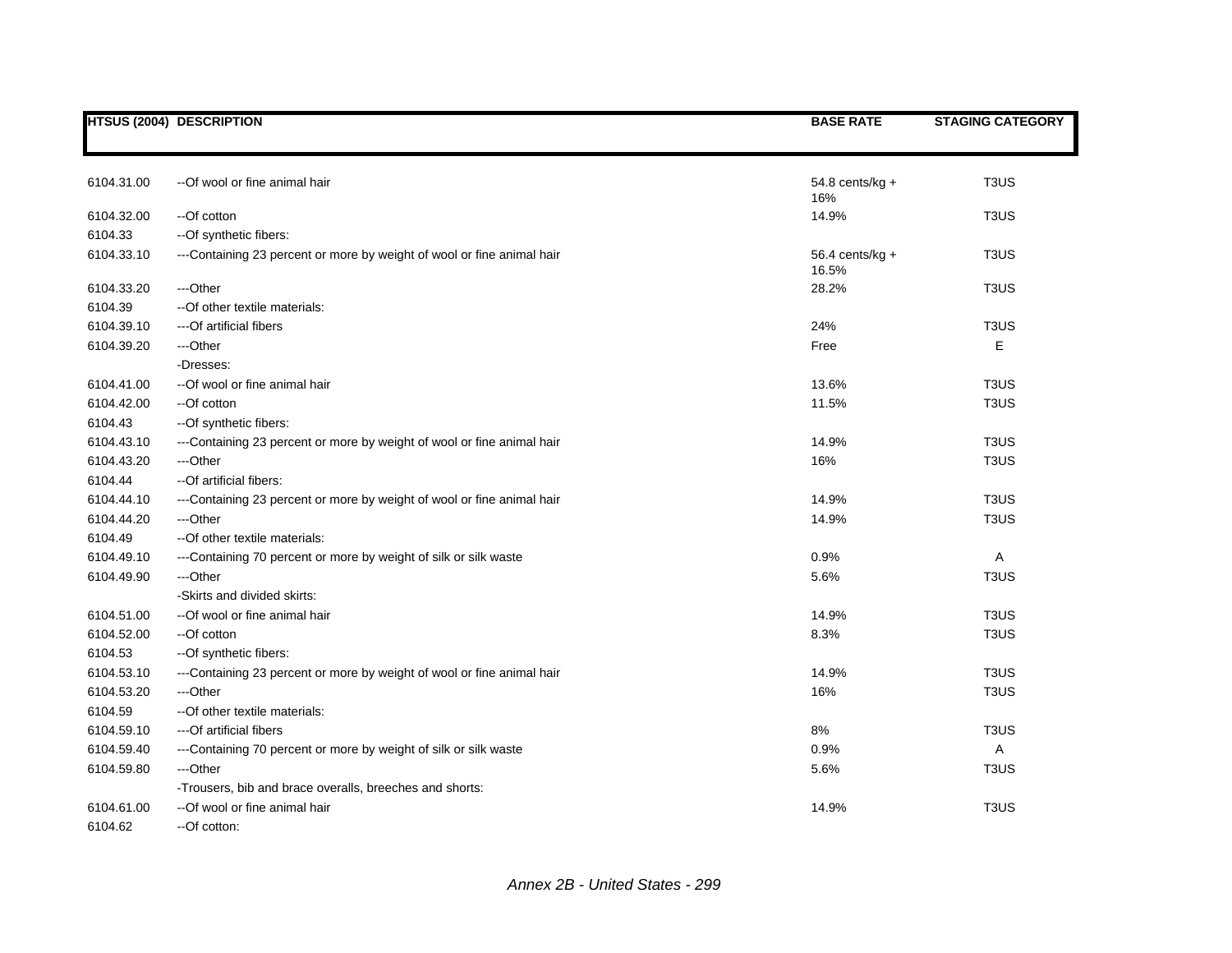|            | <b>HTSUS (2004) DESCRIPTION</b>                                         | <b>BASE RATE</b> | <b>STAGING CATEGORY</b>       |
|------------|-------------------------------------------------------------------------|------------------|-------------------------------|
|            |                                                                         |                  |                               |
|            |                                                                         |                  |                               |
| 6104.62.10 | ---Bib and brace overalls                                               | 10.3%            | T <sub>3</sub> U <sub>S</sub> |
| 6104.62.20 | ---Other                                                                | 14.9%            | T <sub>3</sub> U <sub>S</sub> |
| 6104.63    | -- Of synthetic fibers:                                                 |                  |                               |
| 6104.63.10 | ---Bib and brace overalls                                               | 14.9%            | T <sub>3</sub> U <sub>S</sub> |
|            | ---Other:                                                               |                  |                               |
| 6104.63.15 | ----Containing 23 percent or more by weight of wool or fine animal hair | 14.9%            | T <sub>3</sub> U <sub>S</sub> |
| 6104.63.20 | ----Other                                                               | 28.2%            | T <sub>3</sub> US             |
| 6104.69    | -- Of other textile materials:                                          |                  |                               |
|            | ---Of artificial fibers:                                                |                  |                               |
| 6104.69.10 | ----Bib and brace overalls                                              | 13.6%            | T <sub>3</sub> U <sub>S</sub> |
| 6104.69.20 | ----Trousers, breeches and shorts                                       | 28.2%            | T <sub>3</sub> US             |
| 6104.69.40 | ---Containing 70 percent or more by weight of silk or silk waste        | 0.9%             | A                             |
| 6104.69.80 | ---Other                                                                | 5.6%             | T <sub>3</sub> US             |
| 6105       | Men's or boys' shirts, knitted or crocheted:                            |                  |                               |
| 6105.10.00 | -Of cotton                                                              | 19.7%            | T <sub>3</sub> US             |
| 6105.20    | -Of man-made fibers:                                                    |                  |                               |
| 6105.20.10 | --Containing 23 percent or more by weight of wool or fine animal hair   | 13.6%            | T <sub>3</sub> U <sub>S</sub> |
| 6105.20.20 | --Other                                                                 | 32%              | T <sub>3</sub> U <sub>S</sub> |
| 6105.90    | -Of other textile materials:                                            |                  |                               |
| 6105.90.10 | --Of wool or fine animal hair                                           | 14.9%            | T <sub>3</sub> U <sub>S</sub> |
| 6105.90.40 | --Containing 70 percent or more by weight of silk or silk waste         | 0.9%             | A                             |
| 6105.90.80 | --Other                                                                 | 5.6%             | T <sub>3</sub> US             |
| 6106       | Women's or girls' blouses and shirts, knitted or crocheted:             |                  |                               |
| 6106.10.00 | -Of cotton                                                              | 19.7%            | T <sub>3</sub> U <sub>S</sub> |
| 6106.20    | -Of man-made fibers:                                                    |                  |                               |
| 6106.20.10 | --Containing 23 percent or more by weight of wool or fine animal hair   | 14.9%            | T <sub>3</sub> U <sub>S</sub> |
| 6106.20.20 | --Other                                                                 | 32%              | T <sub>3</sub> US             |
| 6106.90    | -Of other textile materials:                                            |                  |                               |
| 6106.90.10 | --Of wool or fine animal hair                                           | 13.6%            | T <sub>3</sub> U <sub>S</sub> |
|            | --Of silk or silk waste:                                                |                  |                               |
| 6106.90.15 | ---Containing 70 percent or more by weight of silk or silk waste        | 0.9%             | A                             |
| 6106.90.25 | ---Other                                                                | 5.6%             | T <sub>3</sub> U <sub>S</sub> |
| 6106.90.30 | --Other                                                                 | 4.7%             | T <sub>3</sub> U <sub>S</sub> |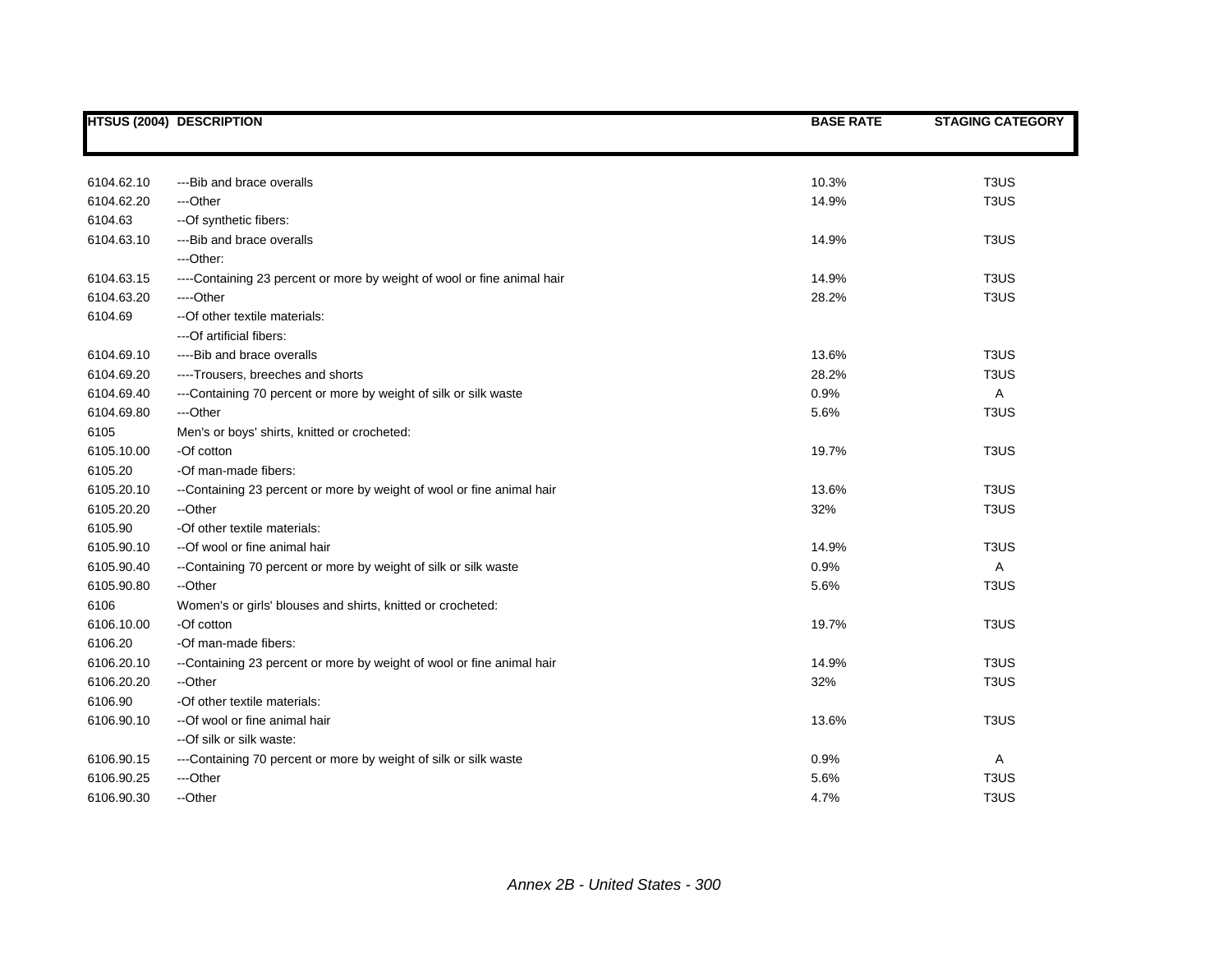|            | <b>HTSUS (2004) DESCRIPTION</b>                                                                                                                                  | <b>BASE RATE</b> | <b>STAGING CATEGORY</b>       |
|------------|------------------------------------------------------------------------------------------------------------------------------------------------------------------|------------------|-------------------------------|
|            |                                                                                                                                                                  |                  |                               |
| 6107       | Men's or boys' underpants, briefs, nightshirts, pajamas, bathrobes, dressing gowns and similar articles, knitted or<br>crocheted:                                |                  |                               |
|            | -Underpants and briefs:                                                                                                                                          |                  |                               |
| 6107.11.00 | --Of cotton                                                                                                                                                      | 7.4%             | T <sub>3</sub> US             |
| 6107.12.00 | --Of man-made fibers                                                                                                                                             | 14.9%            | T <sub>3</sub> US             |
| 6107.19    | -- Of other textile materials:                                                                                                                                   |                  |                               |
| 6107.19.10 | ---Containing 70 percent or more by weight of silk or silk waste                                                                                                 | 0.9%             | Α                             |
| 6107.19.90 | ---Other                                                                                                                                                         | 5.6%             | T <sub>3</sub> US             |
|            | -Nightshirts and pajamas:                                                                                                                                        |                  |                               |
| 6107.21.00 | --Of cotton                                                                                                                                                      | 8.9%             | T <sub>3</sub> U <sub>S</sub> |
| 6107.22.00 | --Of man-made fibers                                                                                                                                             | 16%              | T <sub>3</sub> US             |
| 6107.29    | -- Of other textile materials:                                                                                                                                   |                  |                               |
| 6107.29.20 | --- Of wool or fine animal hair                                                                                                                                  | 8.5%             | T <sub>3</sub> U <sub>S</sub> |
| 6107.29.50 | ---Containing 70 percent or more by weight of silk or silk waste                                                                                                 | 0.9%             | Α                             |
| 6107.29.90 | ---Other                                                                                                                                                         | 5.6%             | T <sub>3</sub> US             |
|            | -Other:                                                                                                                                                          |                  |                               |
| 6107.91.00 | --Of cotton                                                                                                                                                      | 8.7%             | T <sub>3</sub> US             |
| 6107.92.00 | --Of man-made fibers                                                                                                                                             | 14.9%            | T <sub>3</sub> US             |
| 6107.99    | -- Of other textile materials:                                                                                                                                   |                  |                               |
| 6107.99.20 | --- Of wool or fine animal hair                                                                                                                                  | 13.6%            | T <sub>3</sub> US             |
| 6107.99.50 | ---Containing 70 percent or more by weight of silk or silk waste                                                                                                 | 0.8%             | A                             |
| 6107.99.90 | ---Other                                                                                                                                                         | 4.8%             | T <sub>3</sub> U <sub>S</sub> |
| 6108       | Women's or girls' slips, petticoats, briefs, panties, nightdresses, pajamas, negligees, bathrobes, dressing gowns<br>and similar articles, knitted or crocheted: |                  |                               |
|            | -Slips and petticoats:                                                                                                                                           |                  |                               |
| 6108.11.00 | --Of man-made fibers                                                                                                                                             | 14.9%            | T <sub>3</sub> US             |
|            | -- Of other textile materials:                                                                                                                                   |                  |                               |
| 6108.19.10 | ---Containing 70 percent or more by weight of silk or silk waste                                                                                                 | 1.1%             | Α                             |
| 6108.19.90 | ---Other                                                                                                                                                         | 6.6%             | T <sub>3</sub> U <sub>S</sub> |
|            | -Briefs and panties:                                                                                                                                             |                  |                               |
| 6108.21.00 | --Of cotton                                                                                                                                                      | 7.6%             | T <sub>3</sub> U <sub>S</sub> |
| 6108.22    | --Of man-made fibers:                                                                                                                                            |                  |                               |
| 6108.22.10 | ---Disposable briefs and panties designed for one-time use                                                                                                       | 8.3%             | T <sub>3</sub> U <sub>S</sub> |
| 6108.22.90 | ---Other                                                                                                                                                         | 15.6%            | T <sub>3</sub> US             |
| 6108.29    | --Of other textile materials:                                                                                                                                    |                  |                               |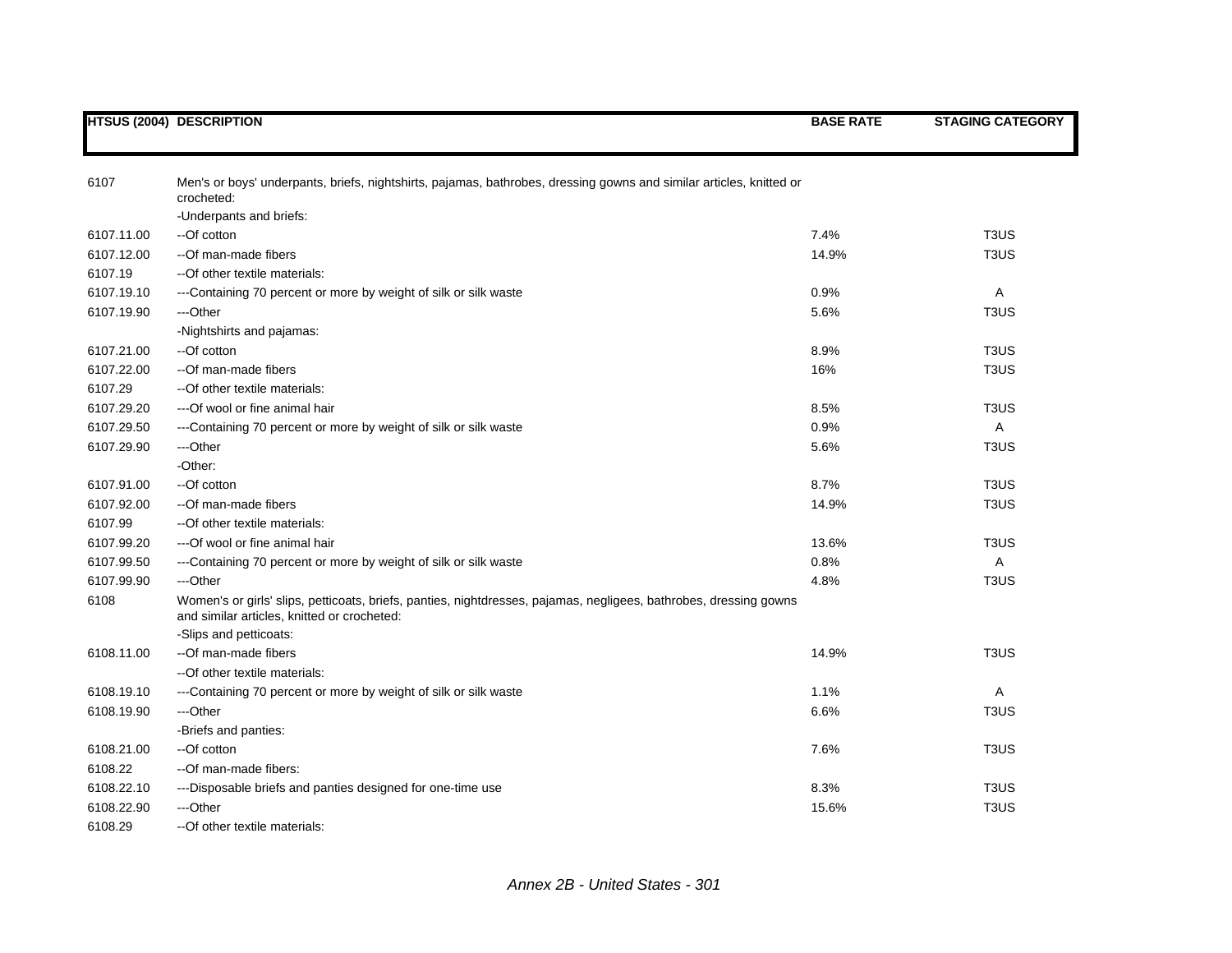|            | <b>HTSUS (2004) DESCRIPTION</b>                                                                  | <b>BASE RATE</b> | <b>STAGING CATEGORY</b>       |
|------------|--------------------------------------------------------------------------------------------------|------------------|-------------------------------|
|            |                                                                                                  |                  |                               |
| 6108.29.10 | ---Containing 70 percent or more by weight of silk or silk waste                                 | 2.1%             | Α                             |
| 6108.29.90 | ---Other                                                                                         | 13.3%            | T <sub>3</sub> US             |
|            | -Nightdresses and pajamas:                                                                       |                  |                               |
| 6108.31.00 | --Of cotton                                                                                      | 8.5%             | T <sub>3</sub> US             |
| 6108.32.00 | --Of man-made fibers                                                                             | 16%              | T <sub>3</sub> US             |
| 6108.39    | -- Of other textile materials:                                                                   |                  |                               |
| 6108.39.10 | --- Of wool or fine animal hair                                                                  | 8.5%             | T <sub>3</sub> US             |
| 6108.39.40 | ---Containing 70 percent or more by weight of silk or silk waste                                 | 0.6%             | A                             |
| 6108.39.80 | ---Other                                                                                         | 3.8%             | T <sub>3</sub> US             |
|            | -Other:                                                                                          |                  |                               |
| 6108.91.00 | --Of cotton                                                                                      | 8.5%             | T <sub>3</sub> US             |
| 6108.92.00 | --Of man-made fibers                                                                             | 16%              | T <sub>3</sub> US             |
| 6108.99    | -- Of other textile materials:                                                                   |                  |                               |
| 6108.99.20 | --- Of wool or fine animal hair                                                                  | 8.5%             | T <sub>3</sub> US             |
| 6108.99.50 | ---Containing 70 percent or more by weight of silk or silk waste                                 | 0.6%             | A                             |
| 6108.99.90 | ---Other                                                                                         | 3.8%             | T <sub>3</sub> US             |
| 6109       | T-shirts, singlets, tank tops and similar garments, knitted or crocheted:                        |                  |                               |
| 6109.10.00 | -Of cotton                                                                                       | 16.5%            | T <sub>3</sub> US             |
| 6109.90    | -Of other textile materials:                                                                     |                  |                               |
| 6109.90.10 | --Of man-made fibers                                                                             | 32%              | T <sub>3</sub> US             |
| 6109.90.15 | --Of wool, with long sleeves                                                                     | 5.6%             | T <sub>3</sub> US             |
| 6109.90.40 | --Containing 70 percent or more by weight of silk or silk waste                                  | 2.6%             | Α                             |
| 6109.90.80 | --Other                                                                                          | 16%              | T <sub>3</sub> U <sub>S</sub> |
| 6110       | Sweaters, pullovers, sweatshirts, waistcoats (vests) and similar articles, knitted or crocheted: |                  |                               |
|            | -Of wool or fine animal hair:                                                                    |                  |                               |
| 6110.11.00 | --Of wool                                                                                        | 16%              | T <sub>3</sub> US             |
| 6110.12    | -- Of Kashmir (cashmere) goats:                                                                  |                  |                               |
| 6110.12.10 | --- Wholly of cashmere                                                                           | 4%               | T <sub>3</sub> US             |
| 6110.12.20 | ---Other                                                                                         | 16%              | T <sub>3</sub> US             |
| 6110.19.00 | --Other                                                                                          | 16%              | T <sub>3</sub> US             |
| 6110.20    | -Of cotton:                                                                                      |                  |                               |
| 6110.20.10 | --Containing 36 percent or more by weight of flax fibers                                         | 5%               | T <sub>3</sub> US             |
| 6110.20.20 | --Other                                                                                          | 16.5%            | T <sub>3</sub> US             |
| 6110.30    | -Of man-made fibers:                                                                             |                  |                               |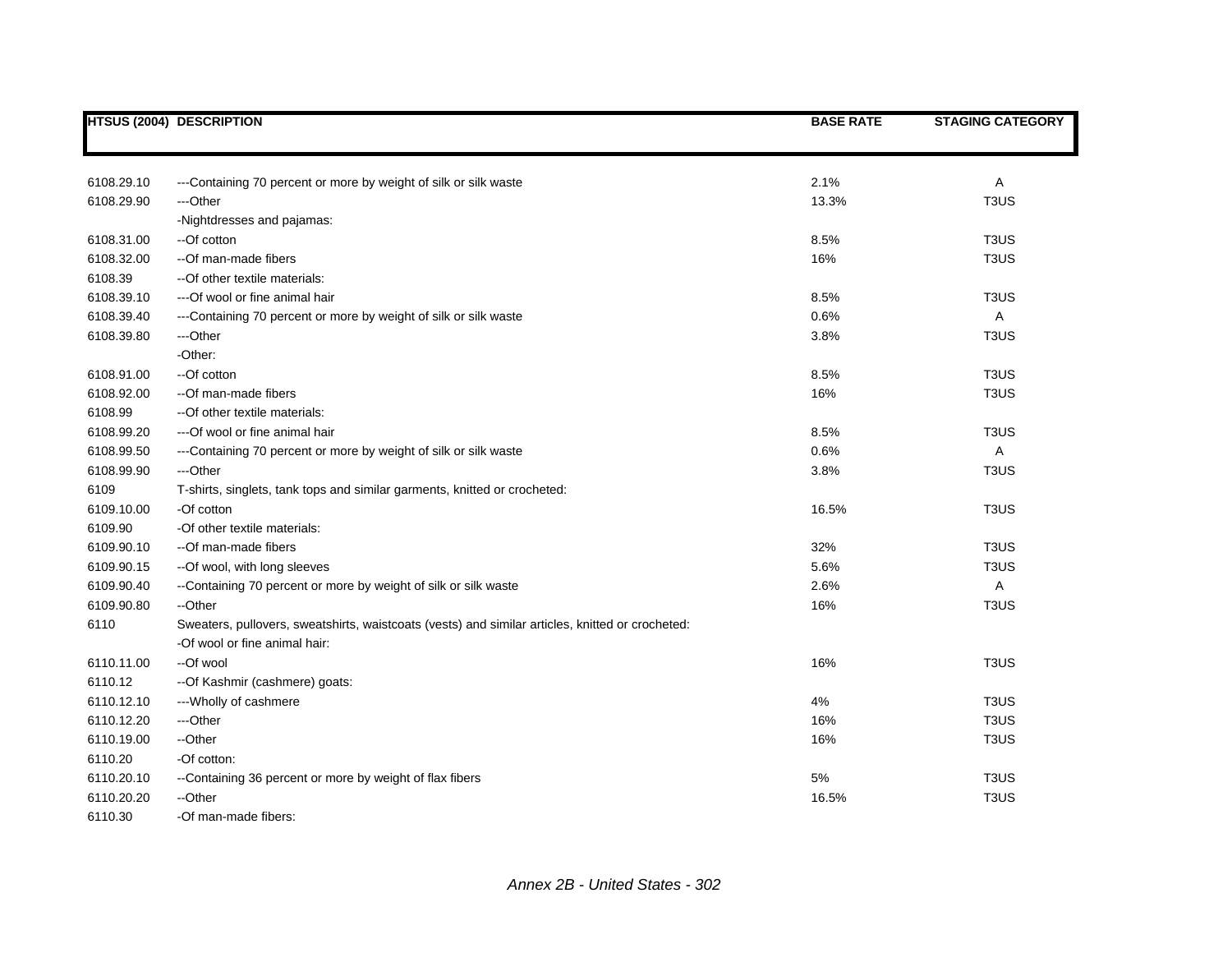|            | <b>HTSUS (2004) DESCRIPTION</b>                                                                                          | <b>BASE RATE</b> | <b>STAGING CATEGORY</b> |
|------------|--------------------------------------------------------------------------------------------------------------------------|------------------|-------------------------|
|            |                                                                                                                          |                  |                         |
| 6110.30.10 | --Containing 25 percent or more by weight of leather<br>--Other:                                                         | 6%               | T <sub>3</sub> US       |
| 6110.30.15 | ---Containing 23 percent or more by weight of wool or fine animal hair<br>---Other:                                      | 17%              | T <sub>3</sub> US       |
| 6110.30.20 | ----Containing 30 percent or more by weight of silk or silk waste                                                        | 6.3%             | T <sub>3</sub> US       |
| 6110.30.30 | ----Other                                                                                                                | 32%              | T <sub>3</sub> US       |
| 6110.90    | -Of other textile materials:                                                                                             |                  |                         |
| 6110.90.10 | --Containing 70 percent or more by weight of silk or silk waste                                                          | 0.9%             | Α                       |
| 6110.90.90 | --Other                                                                                                                  | 6%               | T <sub>3</sub> US       |
| 6111       | Babies' garments and clothing accessories, knitted or crocheted:                                                         |                  |                         |
| 6111.10.00 | -Of wool or fine animal hair                                                                                             | 13.6%            | <b>TXUS</b>             |
| 6111.20    | -Of cotton:                                                                                                              |                  |                         |
| 6111.20.10 | --Blouses and shirts, except those imported as parts of sets                                                             | 19.7%            | <b>TXUS</b>             |
| 6111.20.20 | --T-shirts, singlets and similar garments, except those imported as parts of sets                                        | 14.9%            | <b>TXUS</b>             |
| 6111.20.30 | --Sweaters, pullovers, sweatshirts, waistcoats (vests) and similar articles, except those imported as parts of sets      | 14.9%            | <b>TXUS</b>             |
| 6111.20.40 | --Dresses                                                                                                                | 11.5%            | <b>TXUS</b>             |
|            | --Other:                                                                                                                 |                  |                         |
| 6111.20.50 | ---Trousers, breeches and shorts, except those imported as parts of sets                                                 | 14.9%            | <b>TXUS</b>             |
| 6111.20.60 | ---Other                                                                                                                 | 8.1%             | Α                       |
| 6111.30    | -Of synthetic fibers:                                                                                                    |                  |                         |
| 6111.30.10 | -- Trousers, breeches and shorts, except those imported as parts of sets                                                 | 28.2%            | <b>TXUS</b>             |
| 6111.30.20 | --Blouses and shirts, except those imported as parts of sets                                                             | 32%              | <b>TXUS</b>             |
| 6111.30.30 | --T-shirts, singlets and similar garments, except those imported as parts of sets                                        | 32%              | <b>TXUS</b>             |
| 6111.30.40 | --Sweaters, pullovers, sweatshirts, waistcoats (vests) and similar articles, except those imported as parts of sets      | 30%              | <b>TXUS</b>             |
| 6111.30.50 | --Other                                                                                                                  | 16%              | Α                       |
| 6111.90    | -Of other textile materials:                                                                                             |                  |                         |
|            | --Of artificial fibers:                                                                                                  |                  |                         |
| 6111.90.10 | ---Trousers, breeches and shorts, except those imported as parts of sets                                                 | 14.9%            | <b>TXUS</b>             |
| 6111.90.20 | ---Blouses and shirts, except those imported as parts of sets                                                            | 17.3%            | <b>TXUS</b>             |
| 6111.90.30 | ---T-shirts, singlets and similar garments, except those imported as parts of sets                                       | Free             | Е                       |
| 6111.90.40 | ---Sweaters, pullovers, sweatshirts, waistcoats (vests) and similar articles, except those imported as parts of sets 26% |                  | <b>TXUS</b>             |
| 6111.90.50 | ---Other                                                                                                                 | 14.9%            | <b>TXUS</b>             |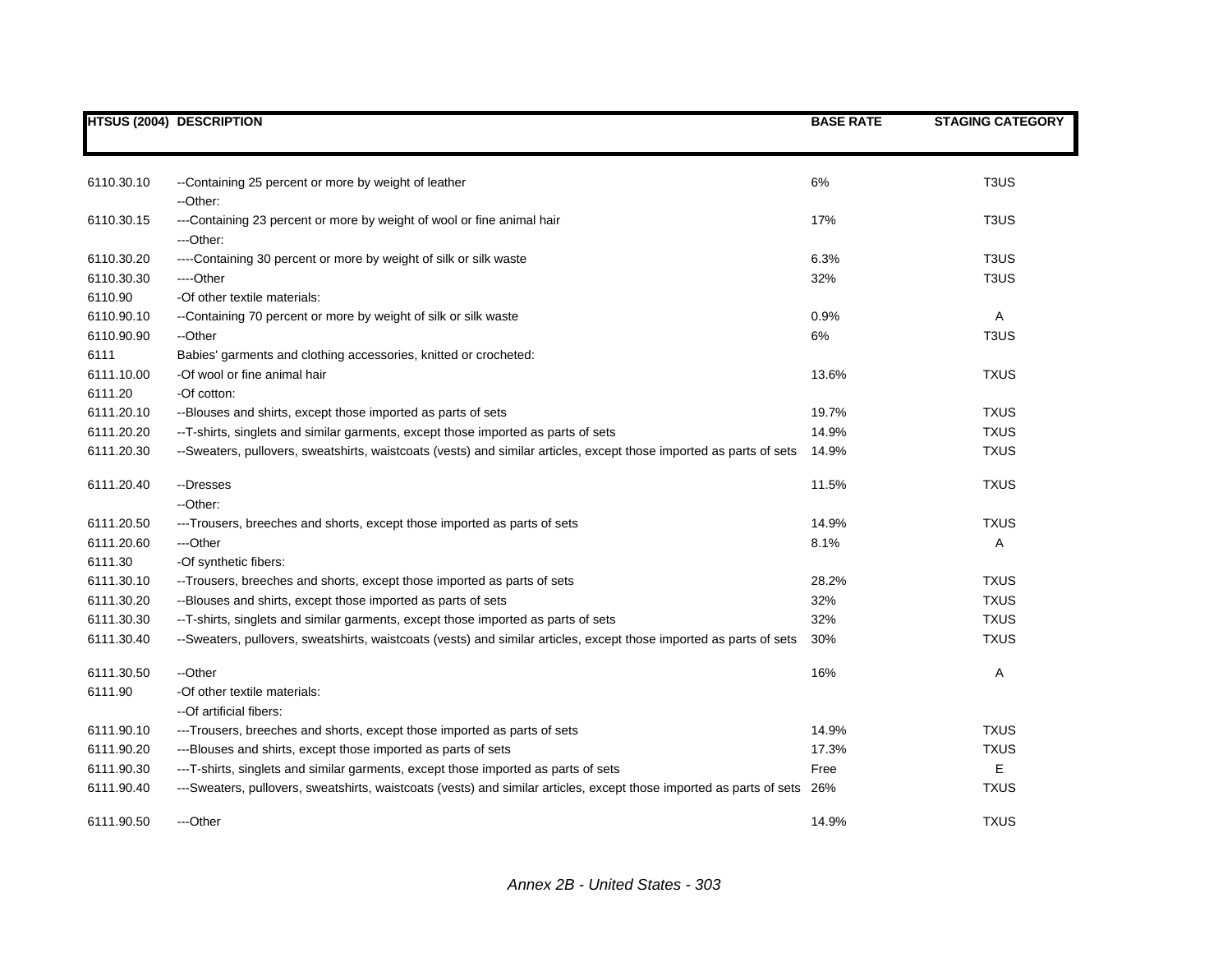|            | <b>HTSUS (2004) DESCRIPTION</b>                                                                                                                              | <b>BASE RATE</b> | <b>STAGING CATEGORY</b>       |
|------------|--------------------------------------------------------------------------------------------------------------------------------------------------------------|------------------|-------------------------------|
|            |                                                                                                                                                              |                  |                               |
| 6111.90.70 | --Containing 70 percent or more by weight of silk or silk waste                                                                                              | 0.9%             | Α                             |
| 6111.90.90 | --Other                                                                                                                                                      | 5.6%             | Α                             |
| 6112       | Track suits, ski-suits and swimwear, knitted or crocheted:                                                                                                   |                  |                               |
|            | -Track suits:                                                                                                                                                |                  |                               |
| 6112.11.00 | --Of cotton                                                                                                                                                  | 14.9%            | T <sub>3</sub> U <sub>S</sub> |
| 6112.12.00 | -- Of synthetic fibers                                                                                                                                       | 28.2%            | T <sub>3</sub> US             |
| 6112.19    | --Of other textile materials:                                                                                                                                |                  |                               |
| 6112.19.10 | ---Of artificial fibers                                                                                                                                      | 28.2%            | T <sub>3</sub> US             |
| 6112.19.40 | ---Containing 70 percent or more by weight of silk or silk waste                                                                                             | 3.5%             | T <sub>3</sub> US             |
| 6112.19.80 | ---Other                                                                                                                                                     | 21.6%            | T <sub>3</sub> US             |
| 6112.20    | -Ski-suits:                                                                                                                                                  |                  |                               |
| 6112.20.10 | --Of man-made fibers                                                                                                                                         | 28.2%            | T <sub>3</sub> US             |
| 6112.20.20 | --Other                                                                                                                                                      | 8.3%             | T <sub>3</sub> US             |
|            | -Men's or boys' swimwear:                                                                                                                                    |                  |                               |
| 6112.31.00 | -- Of synthetic fibers                                                                                                                                       | 25.9%            | T <sub>3</sub> U <sub>S</sub> |
| 6112.39.00 | --Of other textile materials                                                                                                                                 | 13.2%            | T <sub>3</sub> U <sub>S</sub> |
|            | -Women's or girls' swimwear:                                                                                                                                 |                  |                               |
| 6112.41.00 | --Of synthetic fibers                                                                                                                                        | 24.9%            | T <sub>3</sub> US             |
| 6112.49.00 | --Of other textile materials                                                                                                                                 | 13.2%            | T <sub>3</sub> US             |
| 6113.00    | Garments, made up of knitted or crocheted fabrics of heading 5903, 5906 or 5907:                                                                             |                  |                               |
| 6113.00.10 | -Having an outer surface impregnated, coated, covered, or laminated with rubber or plastics material which<br>completely obscures the underlying fabric      | 3.8%             | Α                             |
| 6113.00.90 | -Other                                                                                                                                                       | 7.1%             | Α                             |
| 6114       | Other garments, knitted or crocheted:                                                                                                                        |                  |                               |
| 6114.10.00 | -Of wool or fine animal hair                                                                                                                                 | 12%              | T <sub>3</sub> US             |
| 6114.20.00 | -Of cotton                                                                                                                                                   | 10.8%            | T <sub>3</sub> US             |
| 6114.30    | -Of man-made fibers:                                                                                                                                         |                  |                               |
| 6114.30.10 | --Tops                                                                                                                                                       | 28.2%            | T <sub>3</sub> US             |
| 6114.30.20 | -- Bodysuits and bodyshirts                                                                                                                                  | 32%              | T <sub>3</sub> US             |
| 6114.30.30 | --Other                                                                                                                                                      | 14.9%            | T <sub>3</sub> US             |
| 6114.90    | -Of other textile materials:                                                                                                                                 |                  |                               |
| 6114.90.10 | --Containing 70 percent or more by weight of silk or silk waste                                                                                              | 0.9%             | Α                             |
| 6114.90.90 | --Other                                                                                                                                                      | 5.6%             | T <sub>3</sub> U <sub>S</sub> |
| 6115       | Panty hose, tights, stockings, socks and other hosiery, including stockings for varicose veins, and footwear<br>without applied soles, knitted or crocheted: |                  |                               |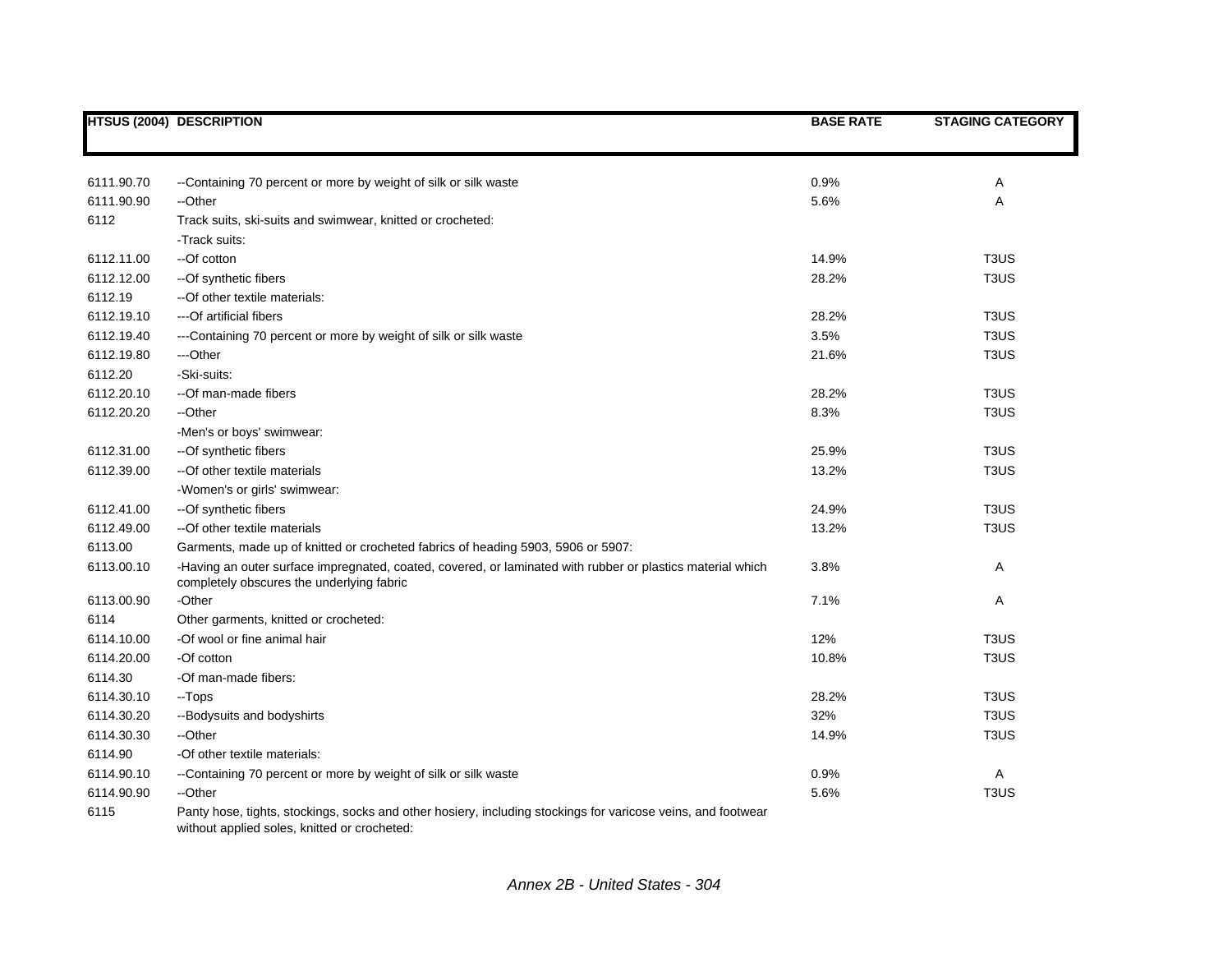|            | <b>HTSUS (2004) DESCRIPTION</b>                                                              | <b>BASE RATE</b> | <b>STAGING CATEGORY</b>       |
|------------|----------------------------------------------------------------------------------------------|------------------|-------------------------------|
|            |                                                                                              |                  |                               |
|            | -Panty hose and tights:                                                                      |                  |                               |
| 6115.11.00 | -- Of synthetic fibers, measuring per single yarn less than 67 decitex                       | 16%              | T <sub>3</sub> US             |
| 6115.12    | -- Of synthetic fibers, measuring per single yarn 67 decitex or more:                        |                  |                               |
| 6115.12.10 | ---Surgical panty hose with graduated compression for orthopedic treatment                   | Free             | Α                             |
| 6115.12.20 | ---Other                                                                                     | 14.9%            | T <sub>3</sub> U <sub>S</sub> |
| 6115.19    | -- Of other textile materials:                                                               |                  |                               |
| 6115.19.20 | ---Surgical panty hose with graduated compression for orthopedic treatment                   | Free             | Α                             |
|            | ---Other:                                                                                    |                  |                               |
| 6115.19.40 | ----Containing 70 percent or more by weight of silk or silk waste                            | 2.6%             | Α                             |
| 6115.19.80 | ----Other                                                                                    | 16%              | T <sub>3</sub> US             |
| 6115.20    | -Women's full-length or knee-length hosiery, measuring per single yarn less than 67 decitex: |                  |                               |
| 6115.20.10 | --Containing 70 percent or more by weight of silk or silk waste                              | 2.7%             | A                             |
| 6115.20.90 | --Other                                                                                      | 14.6%            | <b>TXUS</b>                   |
|            | -Other:                                                                                      |                  |                               |
| 6115.91.00 | --Of wool or fine animal hair                                                                | 11.3%            | <b>TXUS</b>                   |
| 6115.92    | --Of cotton:                                                                                 |                  |                               |
| 6115.92.30 | ---Surgical stockings with graduated compression for orthopedic treatment                    | Free             | Е                             |
|            | ---Other:                                                                                    |                  |                               |
| 6115.92.60 | ----Containing lace or net                                                                   | 10%              | <b>TXUS</b>                   |
| 6115.92.90 | ---Other                                                                                     | 13.5%            | <b>TXUS</b>                   |
| 6115.93    | --Of synthetic fibers:                                                                       |                  |                               |
| 6115.93.30 | ---Surgical stockings with graduated compression for orthopedic treatment                    | Free             | E                             |
|            | ---Other:                                                                                    |                  |                               |
| 6115.93.60 | ----Containing lace or net                                                                   | 18.8%            | <b>TXUS</b>                   |
| 6115.93.90 | ---Other                                                                                     | 14.6%            | <b>TXUS</b>                   |
| 6115.99    | -- Of other textile materials:                                                               |                  |                               |
|            | ---Of artificial fibers:                                                                     |                  |                               |
| 6115.99.14 | ----Containing lace or net                                                                   | 18.8%            | <b>TXUS</b>                   |
| 6115.99.18 | ----Other                                                                                    | 14.6%            | <b>TXUS</b>                   |
| 6115.99.40 | ---Containing 70 percent or more by weight of silk or silk waste                             | 1.6%             | Α                             |
| 6115.99.80 | ---Other                                                                                     | 9.9%             | <b>TXUS</b>                   |
| 6116       | Gloves, mittens and mitts, knitted or crocheted:                                             |                  |                               |
| 6116.10    | -Impregnated, coated or covered with plastics or rubber:                                     |                  |                               |
| 6116.10.05 | -- Ice hockey gloves and field hockey gloves                                                 | Free             | Е                             |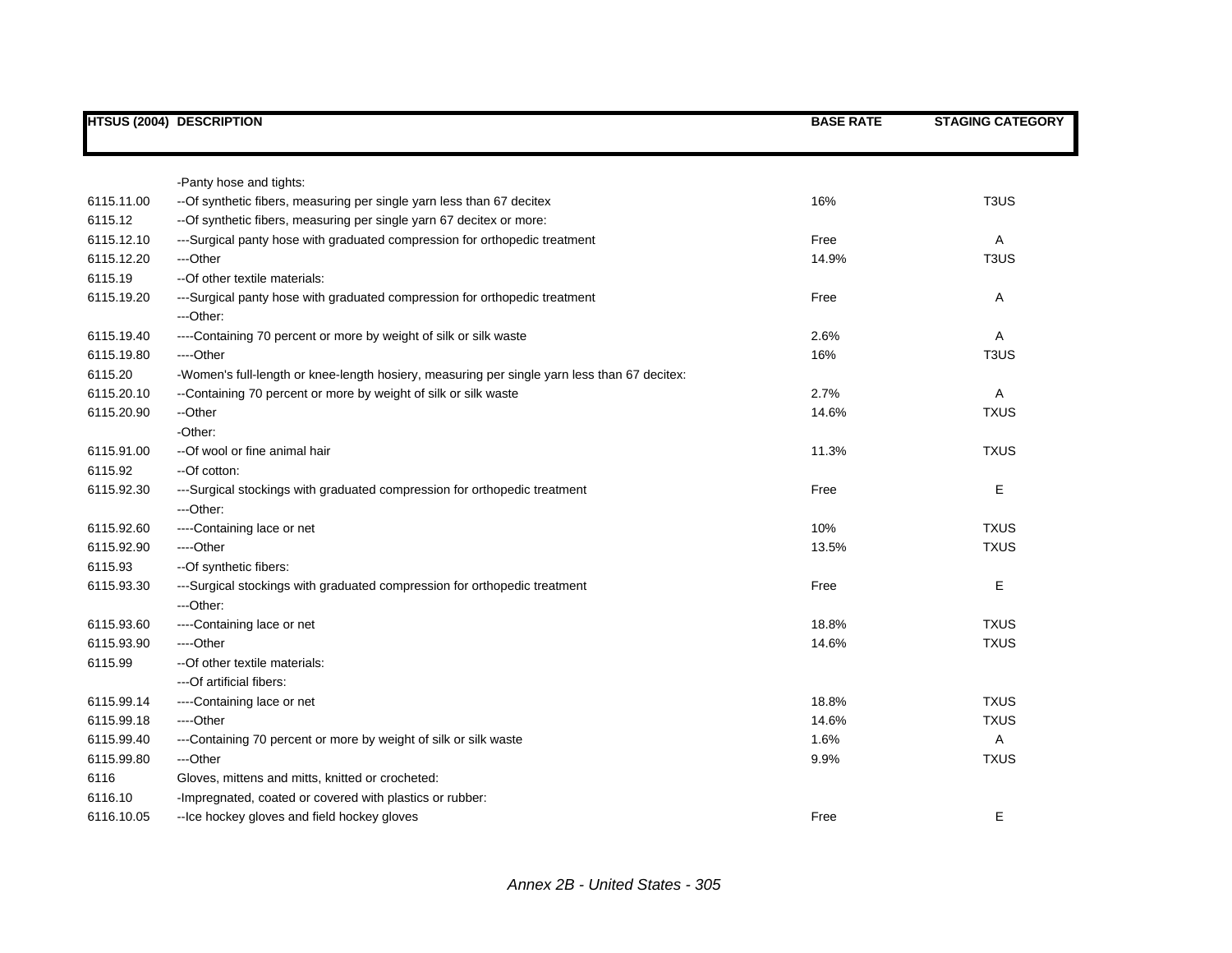|            | <b>HTSUS (2004) DESCRIPTION</b>                                                                                                                                  | <b>BASE RATE</b>   | <b>STAGING CATEGORY</b> |
|------------|------------------------------------------------------------------------------------------------------------------------------------------------------------------|--------------------|-------------------------|
|            |                                                                                                                                                                  |                    |                         |
| 6116.10.08 | --Other gloves, mittens and mitts, all the foregoing specially designed for use in sports, including ski and<br>snowmobile gloves, mittens and mitts<br>--Other: | 2.8%               | Α                       |
|            | --- Without fourchettes:                                                                                                                                         |                    |                         |
|            |                                                                                                                                                                  |                    |                         |
|            | ----Cut and sewn from preexisting machine-knit fabric that is impregnated, coated or covered with plastics or<br>rubber:                                         |                    |                         |
|            | -----Of vegetable fibers:                                                                                                                                        |                    |                         |
| 6116.10.13 | ------Containing over 50 percent by weight of plastics or rubber                                                                                                 | 12.5%              | Α                       |
| 6116.10.17 | $---Other$                                                                                                                                                       | 23.5%              | Α                       |
|            | $---Other:$                                                                                                                                                      |                    |                         |
| 6116.10.44 | ------Containing over 50 percent by weight of plastics or rubber                                                                                                 | 9.9%               | Α                       |
| 6116.10.48 | ------Other                                                                                                                                                      | 18.6%              | Α                       |
|            | ----Other:                                                                                                                                                       |                    |                         |
| 6116.10.55 | -----Containing 50 percent or more by weight of cotton, man-made fibers or other textile fibers, or any combination 13.2%<br>thereof                             |                    | Α                       |
| 6116.10.65 | -----Other                                                                                                                                                       | 7%                 | Α                       |
|            | --- With fourchettes:                                                                                                                                            |                    |                         |
| 6116.10.75 | ----Containing 50 percent or more by weight of cotton, man-made fibers or other textile fibers, or any combination 13.2%<br>thereof                              |                    | A                       |
| 6116.10.95 | ---Other                                                                                                                                                         | 7%                 | Α                       |
|            | -Other:                                                                                                                                                          |                    |                         |
| 6116.91.00 | --Of wool or fine animal hair                                                                                                                                    | 31.2 cents/kg + 7% | Α                       |
| 6116.92    | --Of cotton:                                                                                                                                                     |                    |                         |
| 6116.92.05 | -- Ice hockey gloves and field hockey gloves                                                                                                                     | Free               | Е                       |
| 6116.92.08 | ---Other gloves, mittens and mitts, all the foregoing specially designed for use in sports, including ski and<br>snowmobile gloves, mittens and mitts            | 2.8%               | Α                       |
|            | ---Other:                                                                                                                                                        |                    |                         |
|            | ----Made from a pre-existing machine knit fabric:                                                                                                                |                    |                         |
| 6116.92.64 | ----- Without fourchettes                                                                                                                                        | 23.5%              | Α                       |
| 6116.92.74 | ----- With fourchettes                                                                                                                                           | 23.5%              | Α                       |
|            | ----Other:                                                                                                                                                       |                    |                         |
| 6116.92.88 | ----- Without fourchettes                                                                                                                                        | 9.4%               | Α                       |
| 6116.92.94 | ----- With fourchettes                                                                                                                                           | 9.4%               | Α                       |
| 6116.93    | --Of synthetic fibers:                                                                                                                                           |                    |                         |
| 6116.93.05 | --- Ice hockey gloves and field hockey gloves                                                                                                                    | Free               | E                       |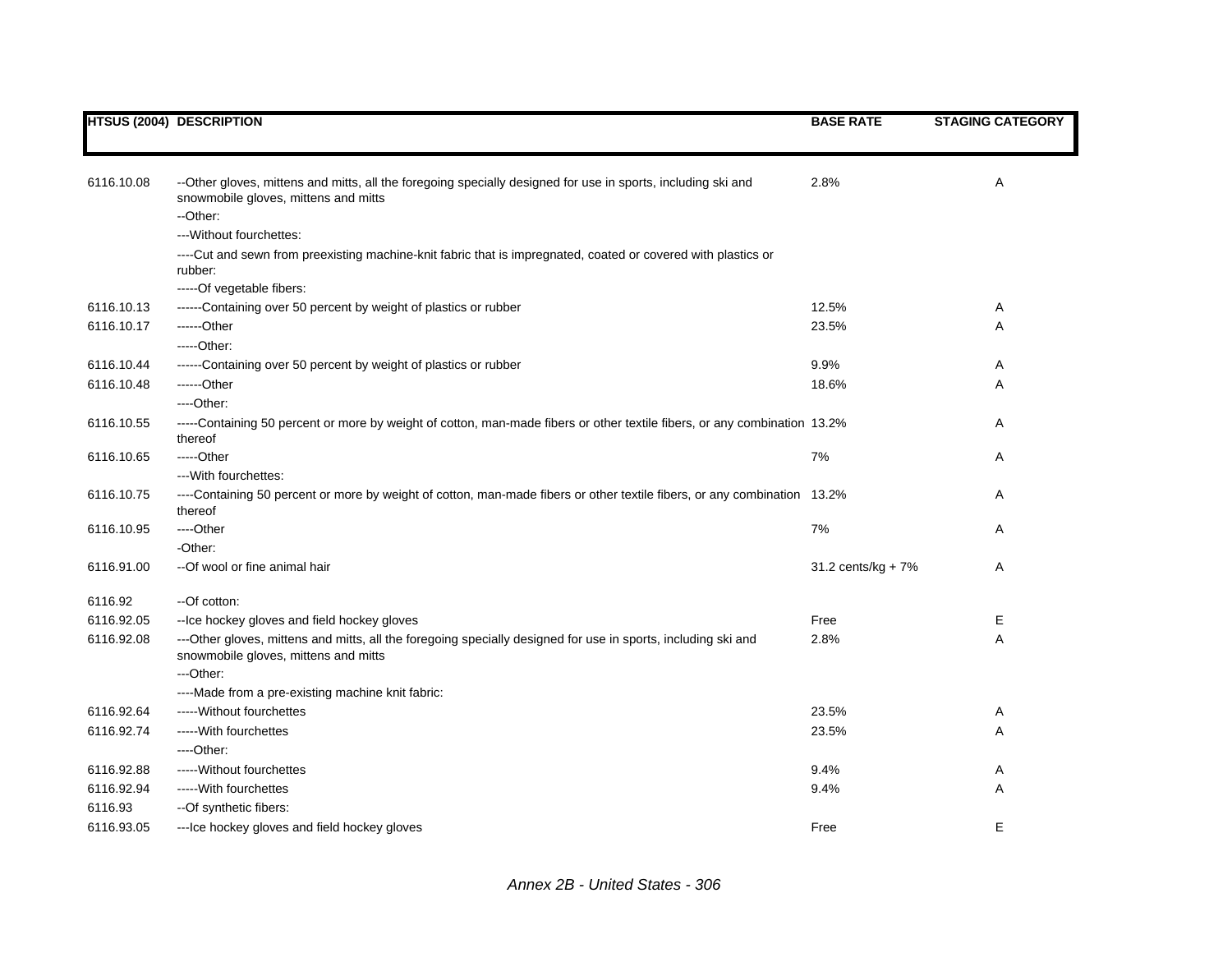|            | <b>HTSUS (2004) DESCRIPTION</b>                                                                                                                                      | <b>BASE RATE</b>   | <b>STAGING CATEGORY</b> |
|------------|----------------------------------------------------------------------------------------------------------------------------------------------------------------------|--------------------|-------------------------|
|            |                                                                                                                                                                      |                    |                         |
| 6116.93.08 | ---Other gloves, mittens and mitts, all the foregoing specially designed for use in sports, including ski and<br>snowmobile gloves, mittens and mitts<br>---Other:   | 2.8%               | Α                       |
|            | ----Containing 23 percent or more by weight of wool or fine animal hair:                                                                                             |                    |                         |
| 6116.93.64 | ----- Without fourchettes                                                                                                                                            | 31 cents/kg + 6.9% | Α                       |
|            |                                                                                                                                                                      |                    |                         |
| 6116.93.74 | ----- With fourchettes                                                                                                                                               | 31 cents/kg + 6.9% | Α                       |
|            | $---Other.$                                                                                                                                                          |                    |                         |
| 6116.93.88 | ----- Without fourchettes                                                                                                                                            | 18.6%              | A                       |
| 6116.93.94 | ----- With fourchettes                                                                                                                                               | 18.6%              | Α                       |
| 6116.99    | -- Of other textile materials:                                                                                                                                       |                    |                         |
|            | ---Of artificial fibers:                                                                                                                                             |                    |                         |
| 6116.99.20 | ---- Ice hockey gloves and field hockey gloves                                                                                                                       | Free               | Е                       |
| 6116.99.35 | ----Other gloves, mittens and mitts, all the foregoing specially designed for use in sports, including ski and<br>snowmobile gloves, mittens and mitts<br>----Other: | 2.8%               | Α                       |
| 6116.99.48 | ----- Without fourchettes                                                                                                                                            | 18.8%              | Α                       |
| 6116.99.54 | ----- With fourchettes                                                                                                                                               | 18.8%              | Α                       |
| 6116.99.75 | ---Containing 70 percent or more by weight of silk or silk waste                                                                                                     | Free               | Е                       |
| 6116.99.95 | ---Other                                                                                                                                                             | 3.8%               | Α                       |
| 6117       | Other made up clothing accessories, knitted or crocheted; knitted or crocheted parts of garments or of clothing<br>accessories:                                      |                    |                         |
| 6117.10    | -Shawls, scarves, mufflers, mantillas, veils and the like:                                                                                                           |                    |                         |
| 6117.10.10 | --Of wool or fine animal hair                                                                                                                                        | 9.6%               | Α                       |
| 6117.10.20 | --Of man-made fibers                                                                                                                                                 | 11.3%              | Α                       |
| 6117.10.40 | --Containing 70 percent or more by weight of silk or silk waste                                                                                                      | 1.5%               | Α                       |
| 6117.10.60 | --Other                                                                                                                                                              | 9.5%               | Α                       |
| 6117.20    | -Ties, bow ties and cravats:                                                                                                                                         |                    |                         |
| 6117.20.10 | --Containing 70 percent or more by weight of silk or silk waste                                                                                                      | 1.2%               | Α                       |
| 6117.20.90 | --Other                                                                                                                                                              | $5\%$              | <b>TXUS</b>             |
| 6117.80    | -Other accessories:                                                                                                                                                  |                    |                         |
| 6117.80.10 | --Containing 70 percent or more by weight of silk or silk waste<br>--Other:                                                                                          | 2.3%               | Α                       |
| 6117.80.85 | ---Headbands, ponytail holders and similar articles                                                                                                                  | 14.6%              | A                       |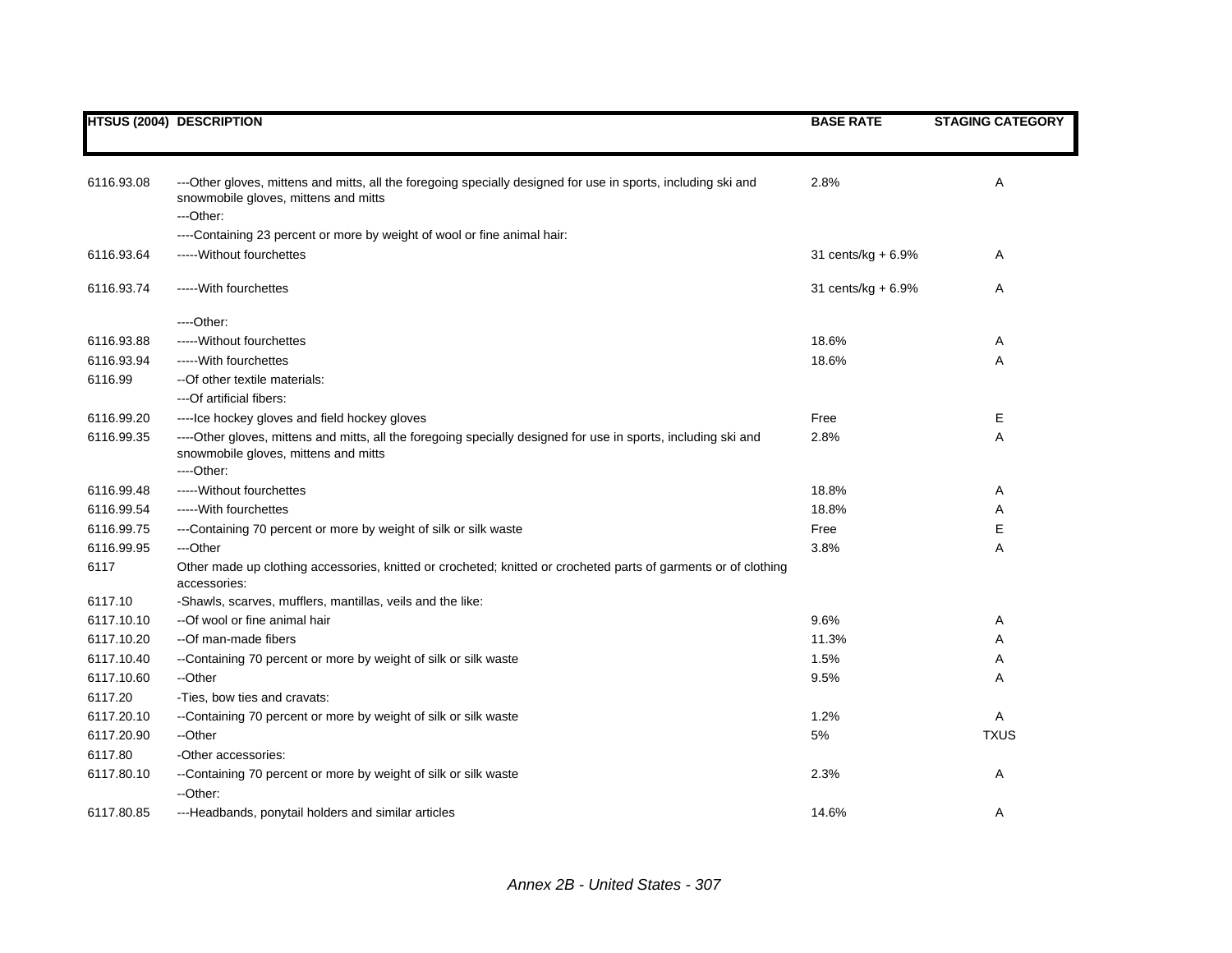|            | <b>HTSUS (2004) DESCRIPTION</b>                                                                                                                                                                    | <b>BASE RATE</b>            | <b>STAGING CATEGORY</b>       |
|------------|----------------------------------------------------------------------------------------------------------------------------------------------------------------------------------------------------|-----------------------------|-------------------------------|
|            |                                                                                                                                                                                                    |                             |                               |
| 6117.80.95 | ---Other                                                                                                                                                                                           | 14.6%                       | Α                             |
| 6117.90    | -Parts:                                                                                                                                                                                            |                             |                               |
| 6117.90.10 | --Containing 70 percent or more by weight of silk or silk waste                                                                                                                                    | 2.3%                        | A                             |
| 6117.90.90 | --Other                                                                                                                                                                                            | 14.6%                       | T <sub>3</sub> U <sub>S</sub> |
| 6201       | Men's or boys' overcoats, carcoats, capes, cloaks, anoraks (including ski-jackets), windbreakers and similar<br>articles (including padded, sleeveless jackets), other than those of heading 6203: |                             |                               |
|            | -Overcoats, carcoats, capes, cloaks and similar coats:                                                                                                                                             |                             |                               |
| 6201.11.00 | --Of wool or fine animal hair                                                                                                                                                                      | 41 cents/kg $+$<br>16.3%    | T <sub>3</sub> US             |
| 6201.12    | --Of cotton:                                                                                                                                                                                       |                             |                               |
| 6201.12.10 | ---Containing 15 percent or more by weight of down and waterfowl plumage and of which down comprises 35<br>percent or more by weight; containing 10 percent or more by weight of down              | 4.4%                        | T <sub>3</sub> U <sub>S</sub> |
| 6201.12.20 | ---Other                                                                                                                                                                                           | 9.4%                        | T <sub>3</sub> US             |
| 6201.13    | --Of man-made fibers:                                                                                                                                                                              |                             |                               |
| 6201.13.10 | ---Containing 15 percent or more by weight of down and waterfowl plumage and of which down comprises 35<br>percent or more by weight; containing 10 percent or more by weight of down              | 4.4%                        | T <sub>3</sub> US             |
|            | ---Other:                                                                                                                                                                                          |                             |                               |
| 6201.13.30 | ----Containing 36 percent or more by weight of wool or fine animal hair                                                                                                                            | 49.7 cents/kg $+$<br>19.7%  | T <sub>3</sub> US             |
| 6201.13.40 | ---Other                                                                                                                                                                                           | 27.7%                       | T <sub>3</sub> U <sub>S</sub> |
| 6201.19    | --Of other textile materials:                                                                                                                                                                      |                             |                               |
| 6201.19.10 | ---Containing 70 percent or more by weight of silk or silk waste                                                                                                                                   | Free                        | Е                             |
| 6201.19.90 | ---Other                                                                                                                                                                                           | 2.8%                        | Α                             |
|            | -Anoraks (including ski-jackets), windbreakers and similar articles (including padded, sleeveless jackets):                                                                                        |                             |                               |
| 6201.91    | --Of wool or fine animal hair:                                                                                                                                                                     |                             |                               |
| 6201.91.10 | ---Padded, sleeveless jackets                                                                                                                                                                      | 8.5%                        | T <sub>3</sub> U <sub>S</sub> |
| 6201.91.20 | ---Other                                                                                                                                                                                           | 49.7 cents/ $kg +$<br>19.7% | T <sub>3</sub> US             |
| 6201.92    | --Of cotton:                                                                                                                                                                                       |                             |                               |
| 6201.92.10 | ---Containing 15 percent or more by weight of down and waterfowl plumage and of which down comprises 35<br>percent or more by weight; containing 10 percent or more by weight of down<br>---Other: | 4.4%                        | T <sub>3</sub> U <sub>S</sub> |
| 6201.92.15 | ---- Water resistant                                                                                                                                                                               | 6.2%                        | T <sub>3</sub> US             |
| 6201.92.20 | ---Other                                                                                                                                                                                           | 9.4%                        | T <sub>3</sub> US             |
| 6201.93    | --Of man-made fibers:                                                                                                                                                                              |                             |                               |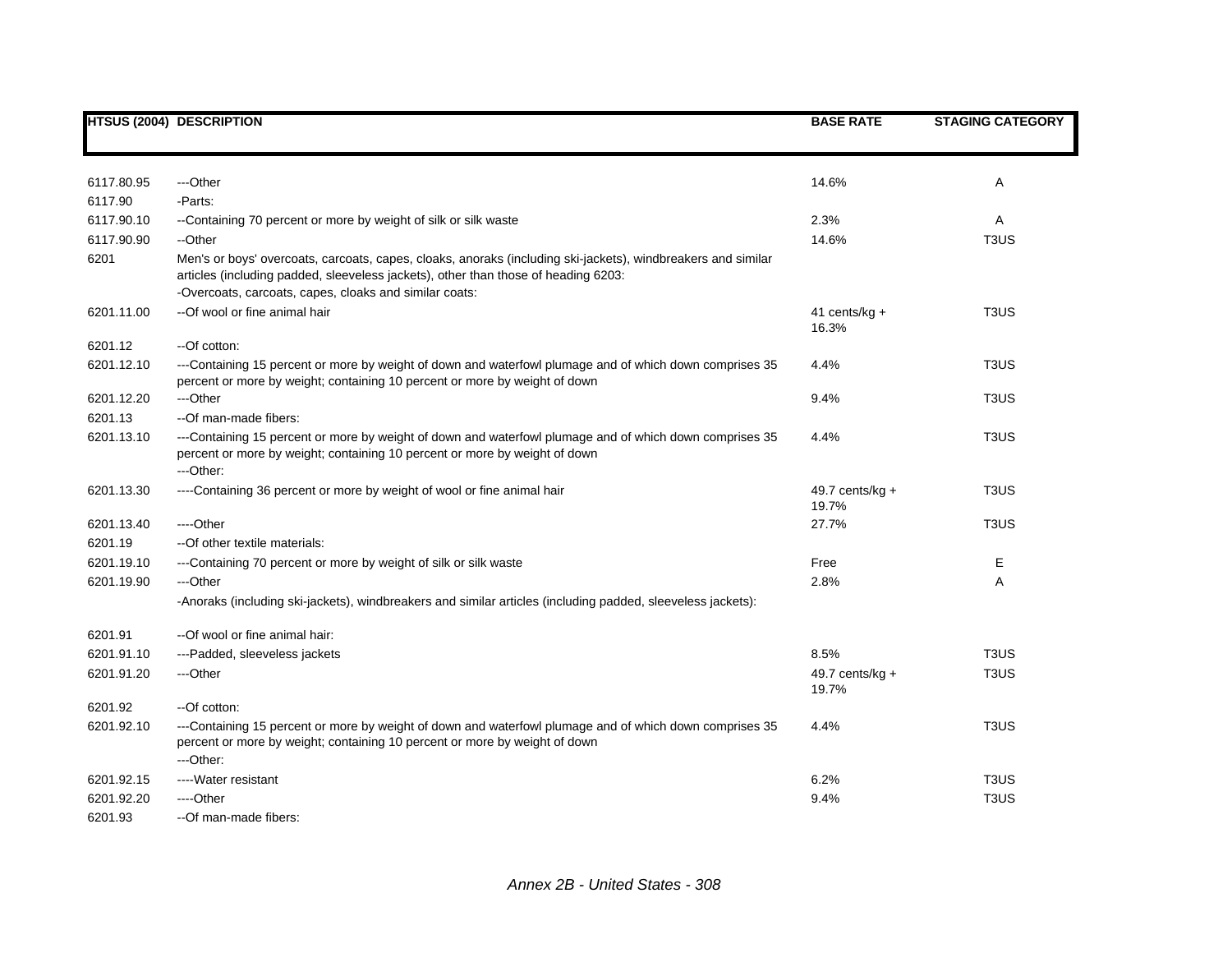|            | <b>HTSUS (2004) DESCRIPTION</b>                                                                                                                                                                       | <b>BASE RATE</b>           | <b>STAGING CATEGORY</b>       |
|------------|-------------------------------------------------------------------------------------------------------------------------------------------------------------------------------------------------------|----------------------------|-------------------------------|
|            |                                                                                                                                                                                                       |                            |                               |
| 6201.93.10 | ---Containing 15 percent or more by weight of down and waterfowl plumage and of which down comprises 35                                                                                               | 4.4%                       | T <sub>3</sub> U <sub>S</sub> |
|            | percent or more by weight; containing 10 percent or more by weight of down<br>---Other:                                                                                                               |                            |                               |
| 6201.93.20 | ----Padded, sleeveless jackets                                                                                                                                                                        | 14.9%                      | T <sub>3</sub> U <sub>S</sub> |
|            | ----Other:                                                                                                                                                                                            |                            |                               |
| 6201.93.25 | -----Containing 36 percent or more by weight of wool or fine animal hair                                                                                                                              | 49.5 cents/kg $+$<br>19.6% | T <sub>3</sub> U <sub>S</sub> |
|            | $---Other:$                                                                                                                                                                                           |                            |                               |
| 6201.93.30 | ------Water resistant                                                                                                                                                                                 | 7.1%                       | T <sub>3</sub> US             |
| 6201.93.35 | ------Other                                                                                                                                                                                           | 27.7%                      | T <sub>3</sub> U <sub>S</sub> |
| 6201.99    | -- Of other textile materials:                                                                                                                                                                        |                            |                               |
| 6201.99.10 | ---Containing 70 percent or more by weight of silk or silk waste                                                                                                                                      | Free                       | Е                             |
| 6201.99.90 | ---Other                                                                                                                                                                                              | 4.2%                       | T <sub>3</sub> US             |
| 6202       | Women's or girls' overcoats, carcoats, capes, cloaks, anoraks (including ski-jackets), windbreakers and similar<br>articles (including padded, sleeveless jackets), other than those of heading 6204: |                            |                               |
|            | -Overcoats, carcoats, capes, cloaks and similar coats:                                                                                                                                                |                            |                               |
| 6202.11.00 | --Of wool or fine animal hair                                                                                                                                                                         | 41 cents/kg $+$<br>16.3%   | T <sub>3</sub> U <sub>S</sub> |
| 6202.12    | --Of cotton:                                                                                                                                                                                          |                            |                               |
| 6202.12.10 | ---Containing 15 percent or more by weight of down and waterfowl plumage and of which down comprises 35<br>percent or more by weight; containing 10 percent or more by weight of down                 | 4.4%                       | T <sub>3</sub> US             |
| 6202.12.20 | ---Other                                                                                                                                                                                              | 8.9%                       | T <sub>3</sub> U <sub>S</sub> |
| 6202.13    | --Of man-made fibers:                                                                                                                                                                                 |                            |                               |
| 6202.13.10 | ---Containing 15 percent or more by weight of down and waterfowl plumage and of which down comprises 35<br>percent or more by weight; containing 10 percent or more by weight of down                 | 4.4%                       | T <sub>3</sub> U <sub>S</sub> |
|            | ---Other:                                                                                                                                                                                             |                            |                               |
| 6202.13.30 | ----Containing 36 percent or more by weight of wool or fine animal hair                                                                                                                               | 43.5 cents/kg $+$<br>19.7% | T <sub>3</sub> U <sub>S</sub> |
| 6202.13.40 | ----Other                                                                                                                                                                                             | 27.7%                      | T <sub>3</sub> US             |
| 6202.19    | --Of other textile materials:                                                                                                                                                                         |                            |                               |
| 6202.19.10 | ---Containing 70 percent or more by weight of silk or silk waste                                                                                                                                      | Free                       | E.                            |
| 6202.19.90 | ---Other                                                                                                                                                                                              | 2.8%                       | Α                             |
|            | -Anoraks (including ski-jackets), windbreakers and similar articles (including padded, sleeveless jackets):                                                                                           |                            |                               |
| 6202.91    | --Of wool or fine animal hair:                                                                                                                                                                        |                            |                               |
| 6202.91.10 | ---Padded, sleeveless jackets                                                                                                                                                                         | 14%                        | T <sub>3</sub> U <sub>S</sub> |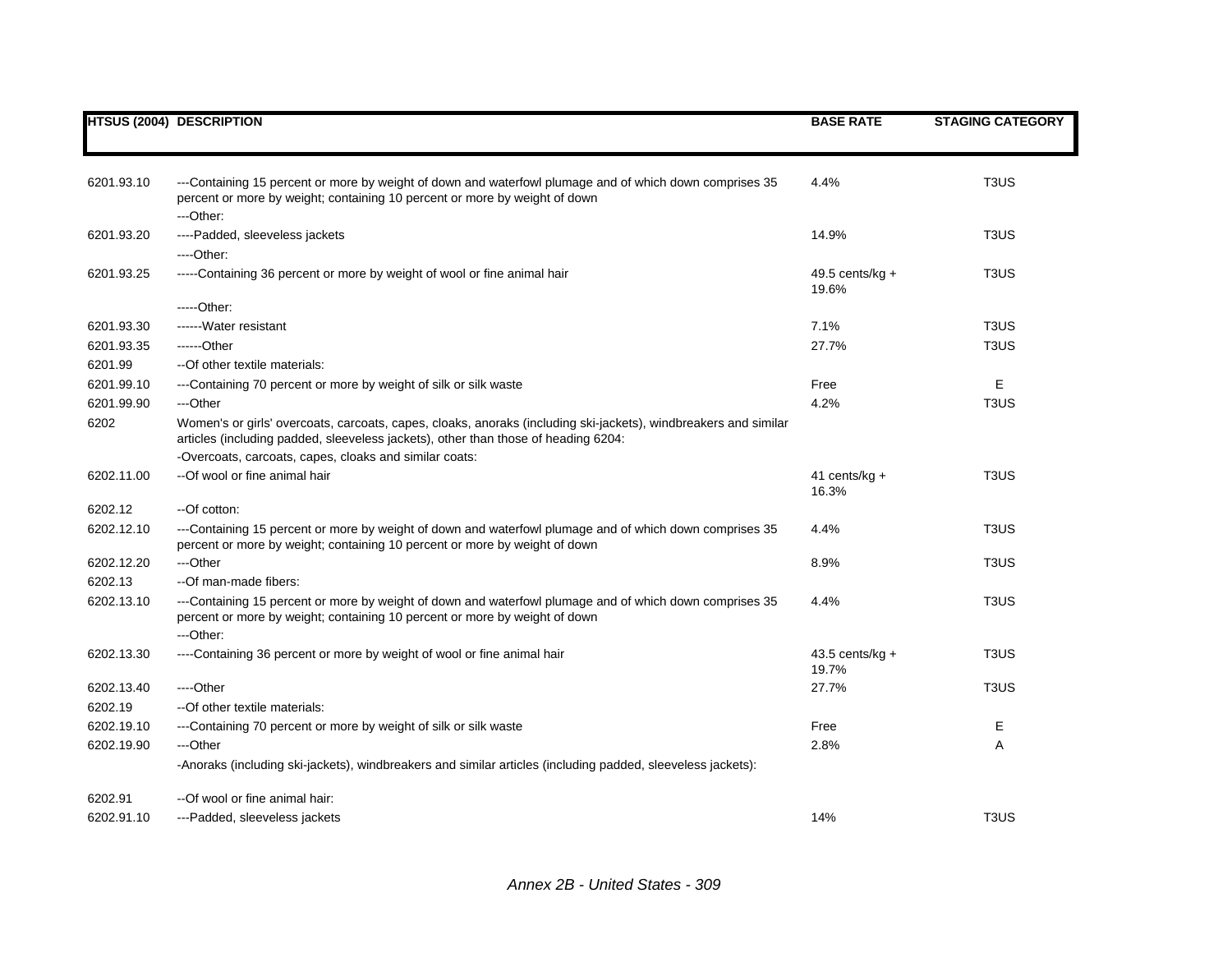|            | <b>HTSUS (2004) DESCRIPTION</b>                                                                                                                                                                    | <b>BASE RATE</b>           | <b>STAGING CATEGORY</b>       |
|------------|----------------------------------------------------------------------------------------------------------------------------------------------------------------------------------------------------|----------------------------|-------------------------------|
|            |                                                                                                                                                                                                    |                            |                               |
| 6202.91.20 | ---Other                                                                                                                                                                                           | 36 cents/kg +<br>16.3%     | T <sub>3</sub> U <sub>S</sub> |
| 6202.92    | --Of cotton:                                                                                                                                                                                       |                            |                               |
| 6202.92.10 | ---Containing 15 percent or more by weight of down and waterfowl plumage and of which down comprises 35<br>percent or more by weight; containing 10 percent or more by weight of down<br>---Other: | 4.4%                       | T <sub>3</sub> U <sub>S</sub> |
| 6202.92.15 | ---- Water resistant                                                                                                                                                                               | 6.2%                       | T <sub>3</sub> US             |
| 6202.92.20 | ----Other                                                                                                                                                                                          | 8.9%                       | T <sub>3</sub> US             |
| 6202.93    | --Of man-made fibers:                                                                                                                                                                              |                            |                               |
| 6202.93.10 | ---Containing 15 percent or more by weight of down and waterfowl plumage and of which down comprises 35<br>percent or more by weight; containing 10 percent or more by weight of down<br>---Other: | 4.4%                       | T <sub>3</sub> US             |
| 6202.93.20 | ----Padded, sleeveless jackets                                                                                                                                                                     | 14.9%                      | T <sub>3</sub> U <sub>S</sub> |
|            | ----Other:                                                                                                                                                                                         |                            |                               |
| 6202.93.40 | -----Containing 36 percent or more by weight of wool or fine animal hair                                                                                                                           | $43.4$ cents/kg +<br>19.7% | T <sub>3</sub> U <sub>S</sub> |
|            | $---Other:$                                                                                                                                                                                        |                            |                               |
| 6202.93.45 | ------ Water resistant                                                                                                                                                                             | 7.1%                       | T <sub>3</sub> U <sub>S</sub> |
| 6202.93.50 | $---Other$                                                                                                                                                                                         | 27.7%                      | T <sub>3</sub> U <sub>S</sub> |
| 6202.99    | -- Of other textile materials:                                                                                                                                                                     |                            |                               |
| 6202.99.10 | ---Containing 70 percent or more by weight of silk or silk waste                                                                                                                                   | Free                       | Е                             |
| 6202.99.90 | ---Other                                                                                                                                                                                           | 2.8%                       | Α                             |
| 6203       | Men's or boys' suits, ensembles, suit-type jackets, blazers, trousers, bib and brace overalls, breeches and shorts<br>(other than swimwear):                                                       |                            |                               |
|            | -Suits:                                                                                                                                                                                            |                            |                               |
| 6203.11    | --Of wool or fine animal hair:                                                                                                                                                                     |                            |                               |
|            | ---Containing 30 percent or more by weight of silk or silk waste:                                                                                                                                  |                            |                               |
| 6203.11.15 | ---- Of worsted wool fabric, made of wool yarn having an average fiber diameter of 18.5 microns or less                                                                                            | 7.5%                       | T <sub>3</sub> U <sub>S</sub> |
| 6203.11.30 | ----Other                                                                                                                                                                                          | 7.5%                       | T <sub>3</sub> U <sub>S</sub> |
|            | ---Other:                                                                                                                                                                                          |                            |                               |
| 6203.11.60 | ----Of worsted wool fabric, made of wool yarn having an average fiber diameter of 18.5 microns or less                                                                                             | 17.5%                      | T <sub>3</sub> U <sub>S</sub> |
| 6203.11.90 | ----Other                                                                                                                                                                                          | 17.5%                      | T <sub>3</sub> U <sub>S</sub> |
| 6203.12    | --Of synthetic fibers:                                                                                                                                                                             |                            |                               |
| 6203.12.10 | ---Containing 36 percent or more by weight of wool or fine animal hair                                                                                                                             | 17.5%                      | T <sub>3</sub> U <sub>S</sub> |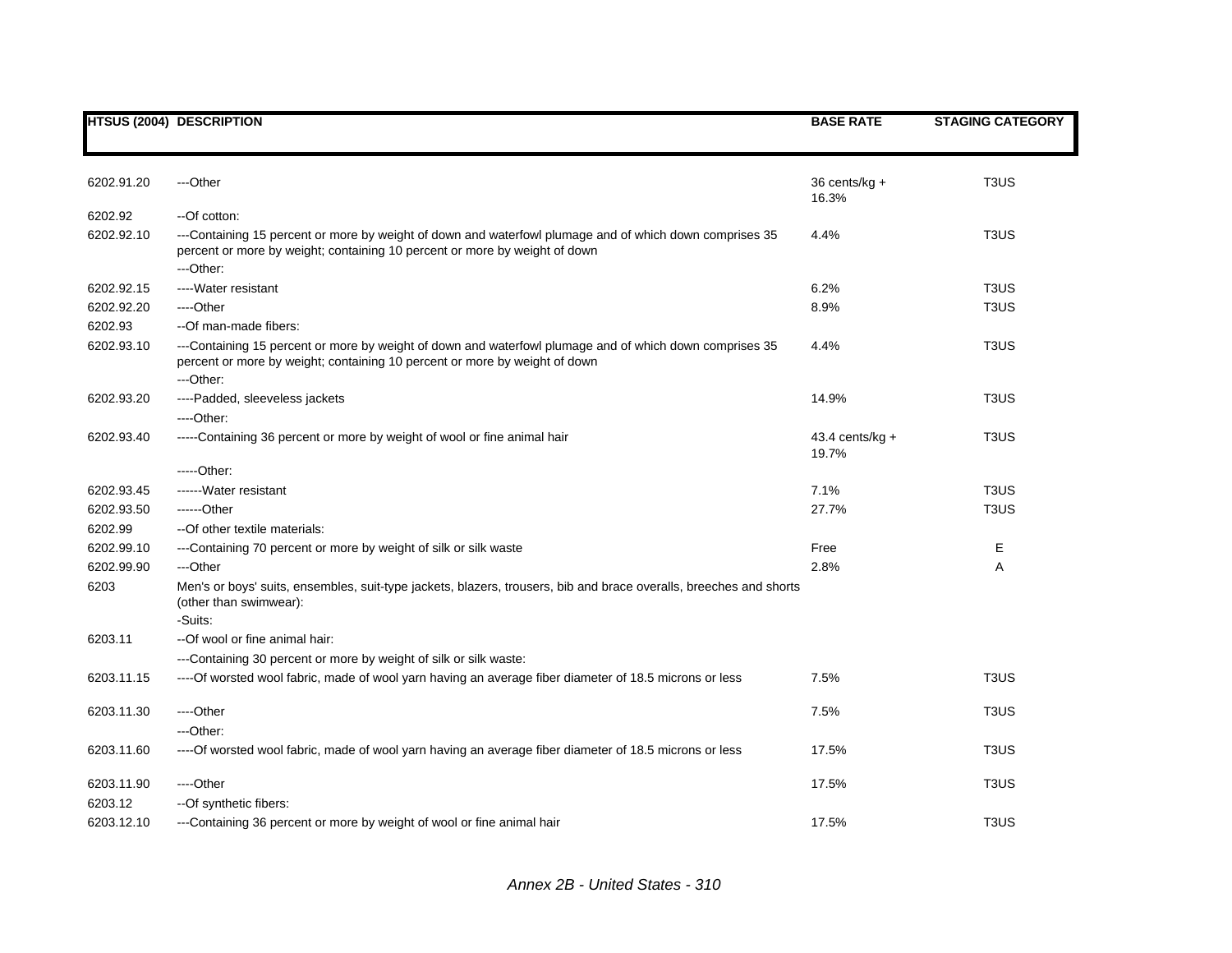|                       | <b>HTSUS (2004) DESCRIPTION</b>                                                                                                                                                   | <b>BASE RATE</b>                                                                   | <b>STAGING CATEGORY</b>       |
|-----------------------|-----------------------------------------------------------------------------------------------------------------------------------------------------------------------------------|------------------------------------------------------------------------------------|-------------------------------|
| 6203.12.20<br>6203.19 | ---Other<br>-- Of other textile materials:                                                                                                                                        | 27.3%                                                                              | T <sub>3</sub> U <sub>S</sub> |
| 6203.19.10            | ---Of cotton<br>---Of artificial fibers:                                                                                                                                          | 13.2%                                                                              | T <sub>3</sub> US             |
| 6203.19.20            | ----Containing 36 percent or more by weight of wool or fine animal hair                                                                                                           | $52.9$ cents/kg +<br>21%                                                           | T <sub>3</sub> US             |
| 6203.19.30            | $---Other$                                                                                                                                                                        | 14.9%                                                                              | T <sub>3</sub> U <sub>S</sub> |
| 6203.19.50            | ---Containing 70 percent or more by weight of silk or silk waste                                                                                                                  | 3.8%                                                                               | T <sub>3</sub> US             |
| 6203.19.90            | ---Other<br>-Ensembles:                                                                                                                                                           | 7.1%                                                                               | T <sub>3</sub> U <sub>S</sub> |
| 6203.21               | --Of wool or fine animal hair:                                                                                                                                                    |                                                                                    |                               |
| 6203.21.30            | ---Suits, suit-type jackets and trousers, the foregoing of worsted wool fabric, made of wool yarn having an average The rate applicable<br>fiber diameter of 18.5 microns or less | to each garment in<br>the ensemble if<br>separately entered                        | T <sub>3</sub> US             |
| 6203.21.90            | ---Other                                                                                                                                                                          | The rate applicable<br>to each garment in<br>the ensemble if<br>separately entered | T <sub>3</sub> U <sub>S</sub> |
| 6203.22               | --Of cotton:                                                                                                                                                                      |                                                                                    |                               |
| 6203.22.10            | --- Judo, karate and other oriental martial arts uniforms                                                                                                                         | 7.5%                                                                               | T <sub>3</sub> U <sub>S</sub> |
| 6203.22.30            | ---Other                                                                                                                                                                          | The rate applicable<br>to each garment in<br>the ensemble if<br>separately entered | T <sub>3</sub> U <sub>S</sub> |
| 6203.23.00            | -- Of synthetic fibers                                                                                                                                                            | The rate applicable<br>to each garment in<br>the ensemble if<br>separately entered | T <sub>3</sub> US             |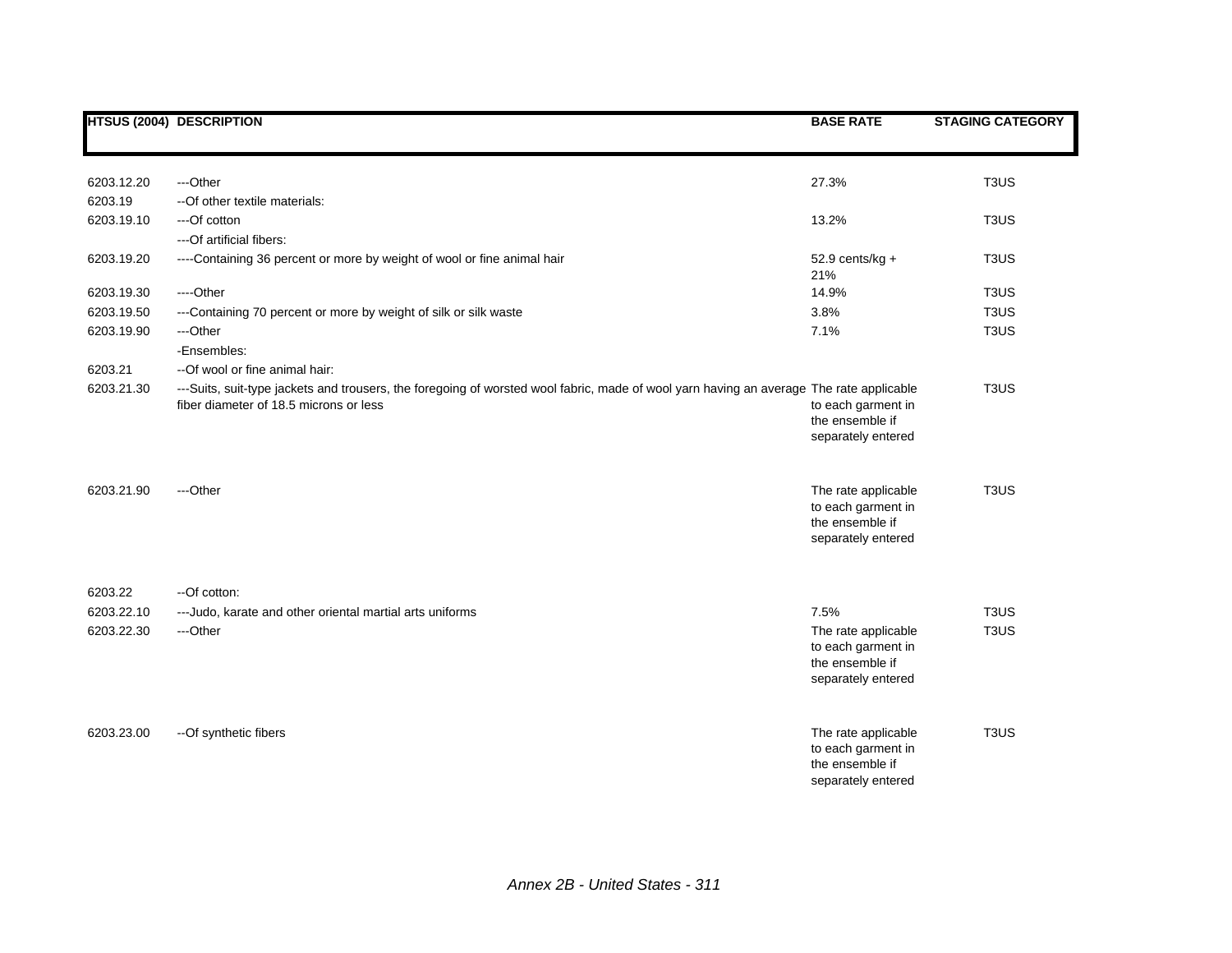|            | <b>HTSUS (2004) DESCRIPTION</b>                                                                                                                       | <b>BASE RATE</b>                                                                   | <b>STAGING CATEGORY</b>       |
|------------|-------------------------------------------------------------------------------------------------------------------------------------------------------|------------------------------------------------------------------------------------|-------------------------------|
|            |                                                                                                                                                       |                                                                                    |                               |
| 6203.29    | --Of other textile materials:                                                                                                                         |                                                                                    |                               |
| 6203.29.20 | ---Of artificial fibers                                                                                                                               | The rate applicable<br>to each garment in<br>the ensemble if<br>separately entered | T <sub>3</sub> U <sub>S</sub> |
| 6203.29.30 | ---Other                                                                                                                                              | The rate applicable<br>to each garment in<br>the ensemble if<br>separately entered | T <sub>3</sub> US             |
|            | -Suit-type jackets and blazers:                                                                                                                       |                                                                                    |                               |
| 6203.31    | --Of wool or fine animal hair:                                                                                                                        |                                                                                    |                               |
| 6203.31.50 | ---Of worsted wool fabric, made of wool yarn having an average fiber diameter of 18.5 microns or less                                                 | 17.5%                                                                              | T <sub>3</sub> US             |
| 6203.31.90 | ---Other                                                                                                                                              | 17.5%                                                                              | T <sub>3</sub> U <sub>S</sub> |
| 6203.32    | --Of cotton:                                                                                                                                          |                                                                                    |                               |
| 6203.32.10 | ---Containing 36 percent or more by weight of flax fibers                                                                                             | 2.8%                                                                               | Α                             |
| 6203.32.20 | ---Other                                                                                                                                              | 9.4%                                                                               | T <sub>3</sub> U <sub>S</sub> |
| 6203.33    | --Of synthetic fibers:                                                                                                                                |                                                                                    |                               |
| 6203.33.10 | ---Containing 36 percent or more by weight of wool or fine animal hair                                                                                | 22%                                                                                | T <sub>3</sub> U <sub>S</sub> |
| 6203.33.20 | ---Other                                                                                                                                              | 27.3%                                                                              | T <sub>3</sub> U <sub>S</sub> |
| 6203.39    | -- Of other textile materials:                                                                                                                        |                                                                                    |                               |
|            | ---Of artificial fibers:                                                                                                                              |                                                                                    |                               |
| 6203.39.10 | ----Containing 36 percent or more by weight of wool or fine animal hair                                                                               | 22%                                                                                | T <sub>3</sub> U <sub>S</sub> |
| 6203.39.20 | ----Other                                                                                                                                             | 27.3%                                                                              | T <sub>3</sub> US             |
| 6203.39.50 | ---Containing 70 percent or more by weight of silk or silk waste                                                                                      | 1%                                                                                 | Α                             |
| 6203.39.90 | ---Other                                                                                                                                              | 6.5%                                                                               | T <sub>3</sub> US             |
|            | -Trousers, bib and brace overalls, breeches and shorts:                                                                                               |                                                                                    |                               |
| 6203.41    | --Of wool or fine animal hair:                                                                                                                        |                                                                                    |                               |
|            | ---Trousers, breeches and shorts:                                                                                                                     |                                                                                    |                               |
| 6203.41.05 | ---Trousers and breeches, containing elastomeric fiber, water resistant, without belt loops, weighing more than 9 7.6%<br>kg per dozen<br>$---Other.$ |                                                                                    | T <sub>3</sub> US             |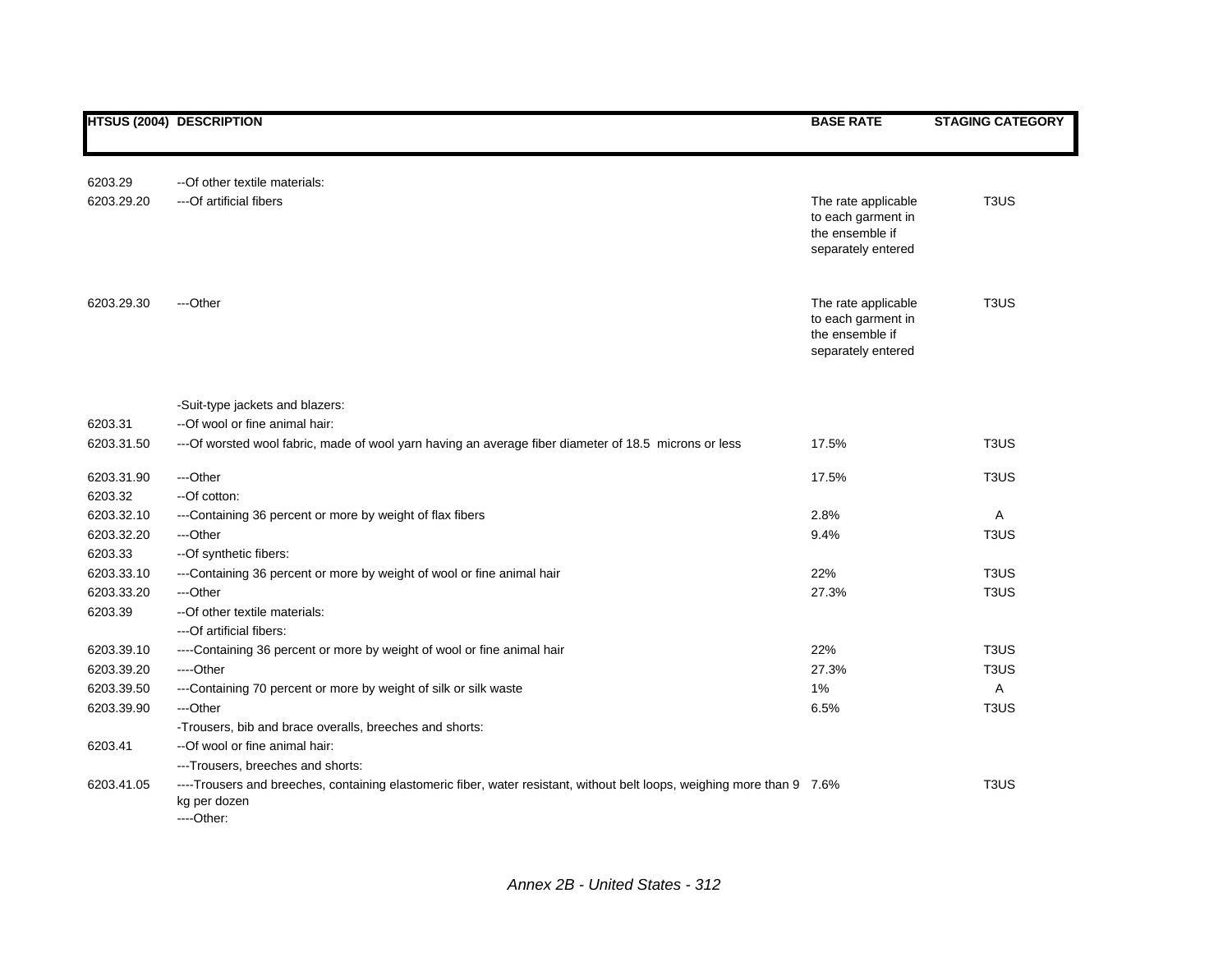|            | <b>HTSUS (2004) DESCRIPTION</b>                                                                                                                                                                    | <b>BASE RATE</b>           | <b>STAGING CATEGORY</b>       |
|------------|----------------------------------------------------------------------------------------------------------------------------------------------------------------------------------------------------|----------------------------|-------------------------------|
|            |                                                                                                                                                                                                    |                            |                               |
| 6203.41.12 | -----Trousers of worsted wool fabric, made of wool yarn having an average fiber diameter of 18.5 microns or less                                                                                   | $41.9$ cents/kg +<br>16.3% | T <sub>3</sub> US             |
| 6203.41.18 | -----Other                                                                                                                                                                                         | 41.9 cents/kg $+$<br>16.3% | T <sub>3</sub> U <sub>S</sub> |
| 6203.41.20 | --- Bib and brace overalls                                                                                                                                                                         | 8.5%                       | T <sub>3</sub> U <sub>S</sub> |
| 6203.42    | --Of cotton:                                                                                                                                                                                       |                            |                               |
| 6203.42.10 | ---Containing 15 percent or more by weight of down and waterfowl plumage and of which down comprises 35<br>percent or more by weight; containing 10 percent or more by weight of down<br>---Other: | Free                       | Ε                             |
| 6203.42.20 | ----Bib and brace overalls                                                                                                                                                                         | 10.3%                      | T <sub>3</sub> U <sub>S</sub> |
| 6203.42.40 | ----Other                                                                                                                                                                                          | 16.6%                      | T <sub>3</sub> US             |
| 6203.43    | --Of synthetic fibers:                                                                                                                                                                             |                            |                               |
| 6203.43.10 | ---Containing 15 percent or more by weight of down and waterfowl plumage and of which down comprises 35<br>percent or more by weight; containing 10 percent or more by weight of down<br>---Other: | Free                       | E                             |
|            | ----Bib and brace overalls:                                                                                                                                                                        |                            |                               |
| 6203.43.15 | ----- Water resistant                                                                                                                                                                              | 7.1%                       | T <sub>3</sub> U <sub>S</sub> |
| 6203.43.20 | -----Other                                                                                                                                                                                         | 14.9%                      | T <sub>3</sub> U <sub>S</sub> |
|            | ----Other:                                                                                                                                                                                         |                            |                               |
| 6203.43.25 | -----Certified hand-loomed and folklore products                                                                                                                                                   | 12.2%                      | T <sub>3</sub> U <sub>S</sub> |
|            | -----Other:                                                                                                                                                                                        |                            |                               |
| 6203.43.30 | ------Containing 36 percent or more by weight of wool or fine animal hair                                                                                                                          | 49.6 cents/kg $+$<br>19.7% | T <sub>3</sub> U <sub>S</sub> |
|            | ------Other:                                                                                                                                                                                       |                            |                               |
| 6203.43.35 | -------Water resistant trousers or breeches                                                                                                                                                        | 7.1%                       | T <sub>3</sub> U <sub>S</sub> |
| 6203.43.40 | -------Other                                                                                                                                                                                       | 27.9%                      | T <sub>3</sub> U <sub>S</sub> |
| 6203.49    | --Of other textile materials:                                                                                                                                                                      |                            |                               |
|            | ---Of artificial fibers:                                                                                                                                                                           |                            |                               |
| 6203.49.10 | ----Bib and brace overalls                                                                                                                                                                         | 8.5%                       | T <sub>3</sub> U <sub>S</sub> |
|            | ----Trousers, breeches and shorts:                                                                                                                                                                 |                            |                               |
| 6203.49.15 | -----Certified hand-loomed and folklore products                                                                                                                                                   | 12.2%                      | T <sub>3</sub> U <sub>S</sub> |
| 6203.49.20 | $---Other$                                                                                                                                                                                         | 27.9%                      | T <sub>3</sub> U <sub>S</sub> |
| 6203.49.40 | ---Containing 70 percent or more by weight of silk or silk waste                                                                                                                                   | Free                       | Е                             |
| 6203.49.80 | ---Other                                                                                                                                                                                           | 2.8%                       | Α                             |
| 6204       | Women's or girls' suits, ensembles, suit-type jackets, blazers, dresses, skirts, divided skirts, trousers, bib and<br>brace overalls, breeches and shorts (other than swimwear):                   |                            |                               |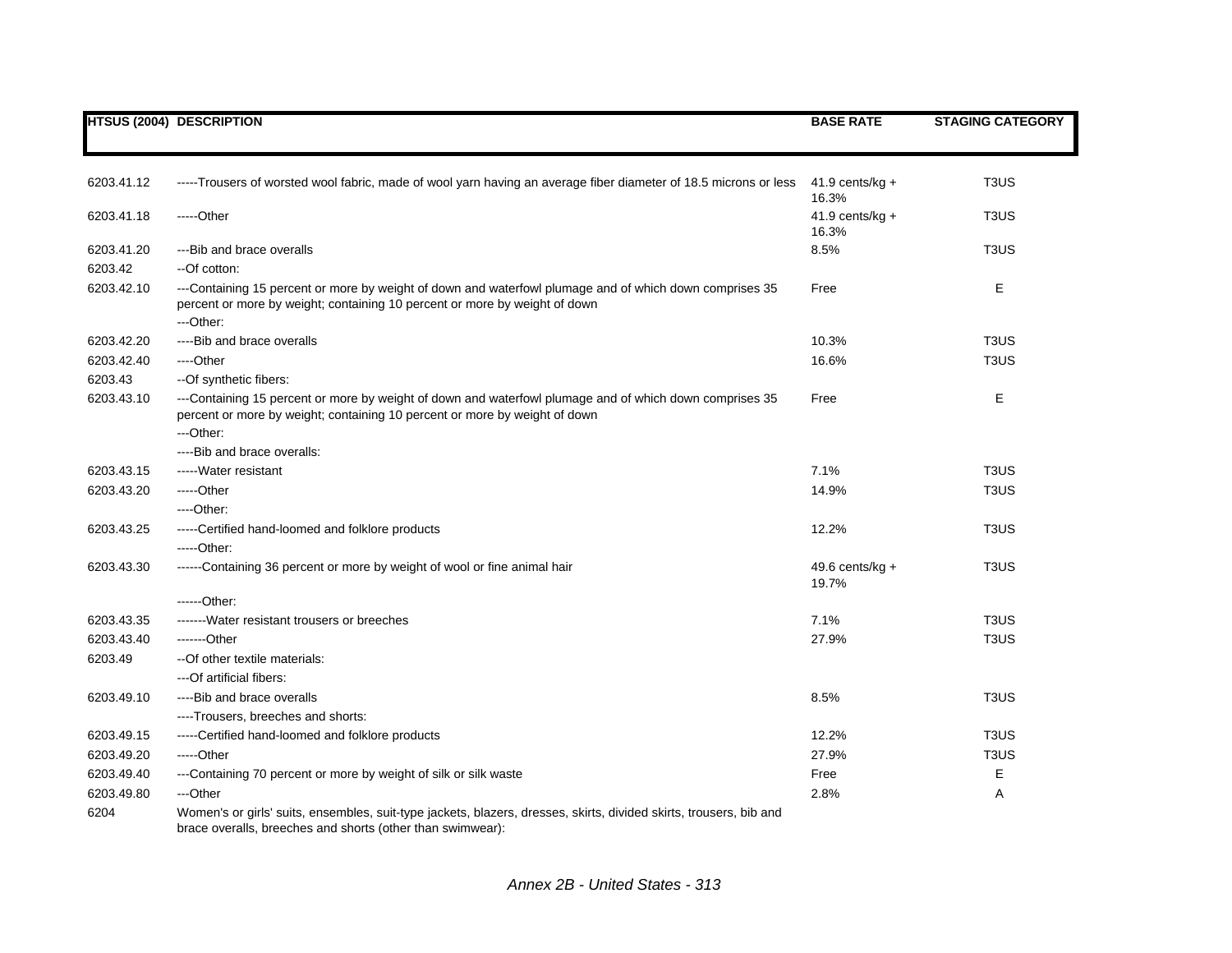|            | <b>HTSUS (2004) DESCRIPTION</b>                                         | <b>BASE RATE</b>                                                                   | <b>STAGING CATEGORY</b>       |
|------------|-------------------------------------------------------------------------|------------------------------------------------------------------------------------|-------------------------------|
|            |                                                                         |                                                                                    |                               |
|            | -Suits:                                                                 |                                                                                    |                               |
| 6204.11.00 | --Of wool or fine animal hair                                           | 14%                                                                                | T <sub>3</sub> US             |
| 6204.12.00 | --Of cotton                                                             | 14.9%                                                                              | T <sub>3</sub> US             |
| 6204.13    | --Of synthetic fibers:                                                  |                                                                                    |                               |
| 6204.13.10 | ---Containing 36 percent or more by weight of wool or fine animal hair  | 17%                                                                                | T <sub>3</sub> US             |
| 6204.13.20 | ---Other                                                                | 35.3 cents/kg +<br>25.9%                                                           | T <sub>3</sub> US             |
| 6204.19    | -- Of other textile materials:<br>---Of artificial fibers:              |                                                                                    |                               |
| 6204.19.10 | ----Containing 36 percent or more by weight of wool or fine animal hair | 17%                                                                                | T <sub>3</sub> U <sub>S</sub> |
| 6204.19.20 | ----Other                                                               | 35.3 cents/kg +<br>25.9%                                                           | T <sub>3</sub> US             |
| 6204.19.40 | ---Containing 70 percent or more by weight of silk or silk waste        | 1%                                                                                 | $\mathsf{A}$                  |
| 6204.19.80 | ---Other                                                                | 6.5%                                                                               | T <sub>3</sub> US             |
|            | -Ensembles:                                                             |                                                                                    |                               |
| 6204.21.00 | --Of wool or fine animal hair                                           | The rate applicable<br>to each garment in<br>the ensemble if<br>separately entered | T <sub>3</sub> U <sub>S</sub> |
| 6204.22    | --Of cotton:                                                            |                                                                                    |                               |
| 6204.22.10 | --- Judo, karate and other oriental martial arts uniforms               | 7.5%                                                                               | T <sub>3</sub> US             |
| 6204.22.30 | ---Other                                                                | The rate applicable<br>to each garment in<br>the ensemble if<br>separately entered | T <sub>3</sub> U <sub>S</sub> |
| 6204.23.00 | -- Of synthetic fibers                                                  | The rate applicable<br>to each garment in<br>the ensemble if<br>separately entered | T <sub>3</sub> US             |

## 6204.29 --Of other textile materials: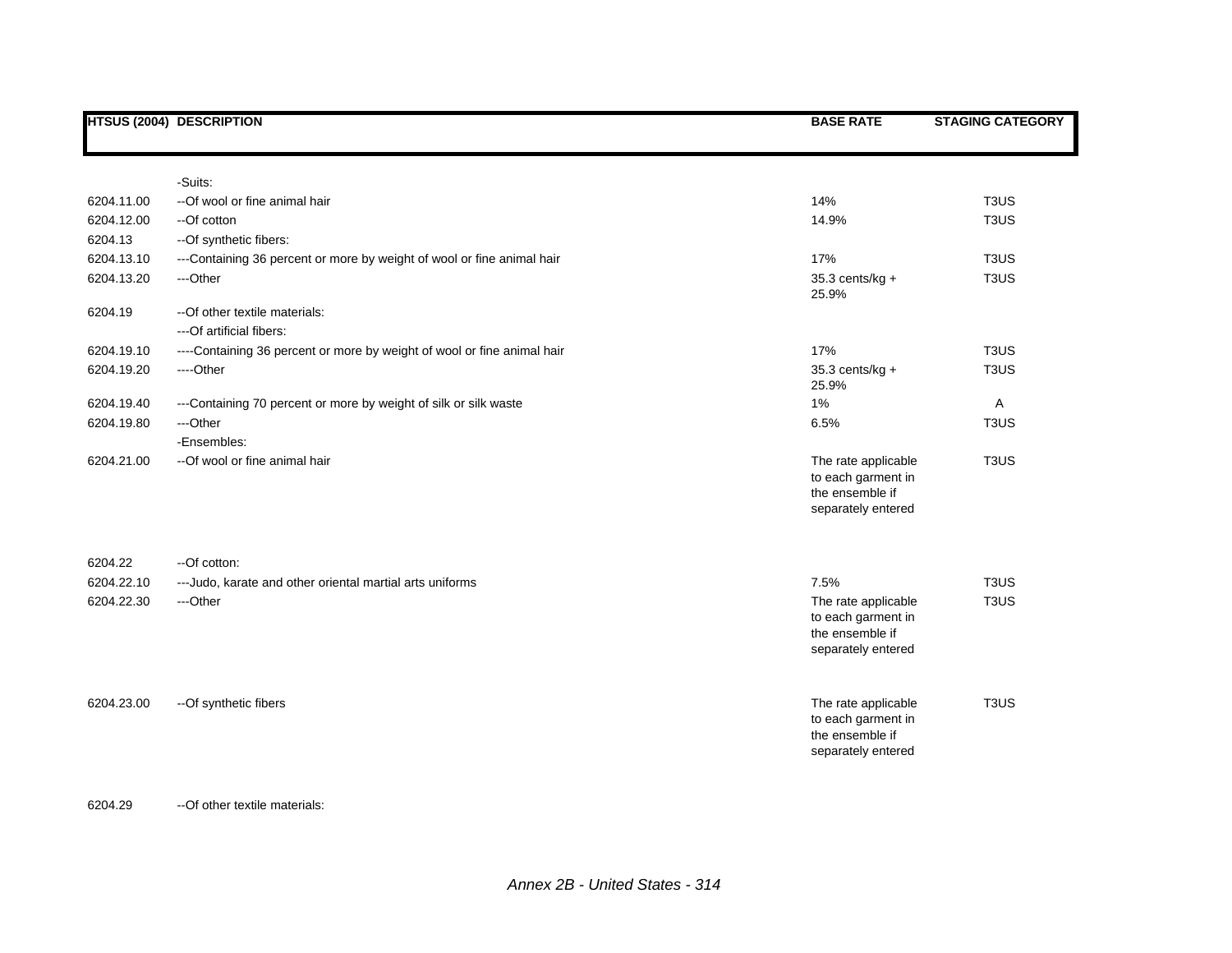|            | <b>HTSUS (2004) DESCRIPTION</b>                                         | <b>BASE RATE</b>                                                                   | <b>STAGING CATEGORY</b>       |
|------------|-------------------------------------------------------------------------|------------------------------------------------------------------------------------|-------------------------------|
|            |                                                                         |                                                                                    |                               |
| 6204.29.20 | ---Of artificial fibers                                                 | The rate applicable<br>to each garment in<br>the ensemble if<br>separately entered | T <sub>3</sub> US             |
|            |                                                                         |                                                                                    |                               |
| 6204.29.40 | ---Other                                                                | The rate applicable<br>to each garment in<br>the ensemble if<br>separately entered | T <sub>3</sub> US             |
|            | -Suit-type jackets and blazers:                                         |                                                                                    |                               |
| 6204.31    | --Of wool or fine animal hair:                                          |                                                                                    |                               |
| 6204.31.10 | ---Containing 30 percent or more by weight of silk or silk waste        | 7.5%                                                                               | T <sub>3</sub> U <sub>S</sub> |
| 6204.31.20 | ---Other                                                                | 17.5%                                                                              | T <sub>3</sub> U <sub>S</sub> |
| 6204.32    | --Of cotton:                                                            |                                                                                    |                               |
| 6204.32.10 | ---Containing 36 percent or more by weight of flax fibers               | 2.8%                                                                               | A                             |
| 6204.32.20 | ---Other                                                                | 9.4%                                                                               | T <sub>3</sub> U <sub>S</sub> |
| 6204.33    | --Of synthetic fibers:                                                  |                                                                                    |                               |
| 6204.33.10 | ---Containing 30 percent or more by weight of silk or silk waste        | 7.1%                                                                               | T <sub>3</sub> US             |
| 6204.33.20 | ---Containing 36 percent or more by weight of flax fibers               | 2.8%                                                                               | Α                             |
| 6204.33.40 | ---Containing 36 percent or more by weight of wool or fine animal hair  | $46.3$ cents/kg +<br>21%                                                           | T <sub>3</sub> U <sub>S</sub> |
| 6204.33.50 | ---Other                                                                | 27.3%                                                                              | T <sub>3</sub> U <sub>S</sub> |
| 6204.39    | -- Of other textile materials:                                          |                                                                                    |                               |
|            | ---Of artificial fibers:                                                |                                                                                    |                               |
| 6204.39.20 | ----Containing 36 percent or more by weight of wool or fine animal hair | $37.1$ cents/kg +<br>16.8%                                                         | T <sub>3</sub> U <sub>S</sub> |
| 6204.39.30 | ---Other                                                                | 27.3%                                                                              | T <sub>3</sub> U <sub>S</sub> |
|            | ---Other:                                                               |                                                                                    |                               |
| 6204.39.60 | ----Containing 70 percent or more by weight of silk or silk waste       | 1%                                                                                 | Α                             |
| 6204.39.80 | ---Other                                                                | 6.3%                                                                               | T <sub>3</sub> US             |
|            | -Dresses:                                                               |                                                                                    |                               |
| 6204.41    | --Of wool or fine animal hair:                                          |                                                                                    |                               |
| 6204.41.10 | ---Containing 30 percent or more by weight of silk or silk waste        | 7.2%                                                                               | T <sub>3</sub> U <sub>S</sub> |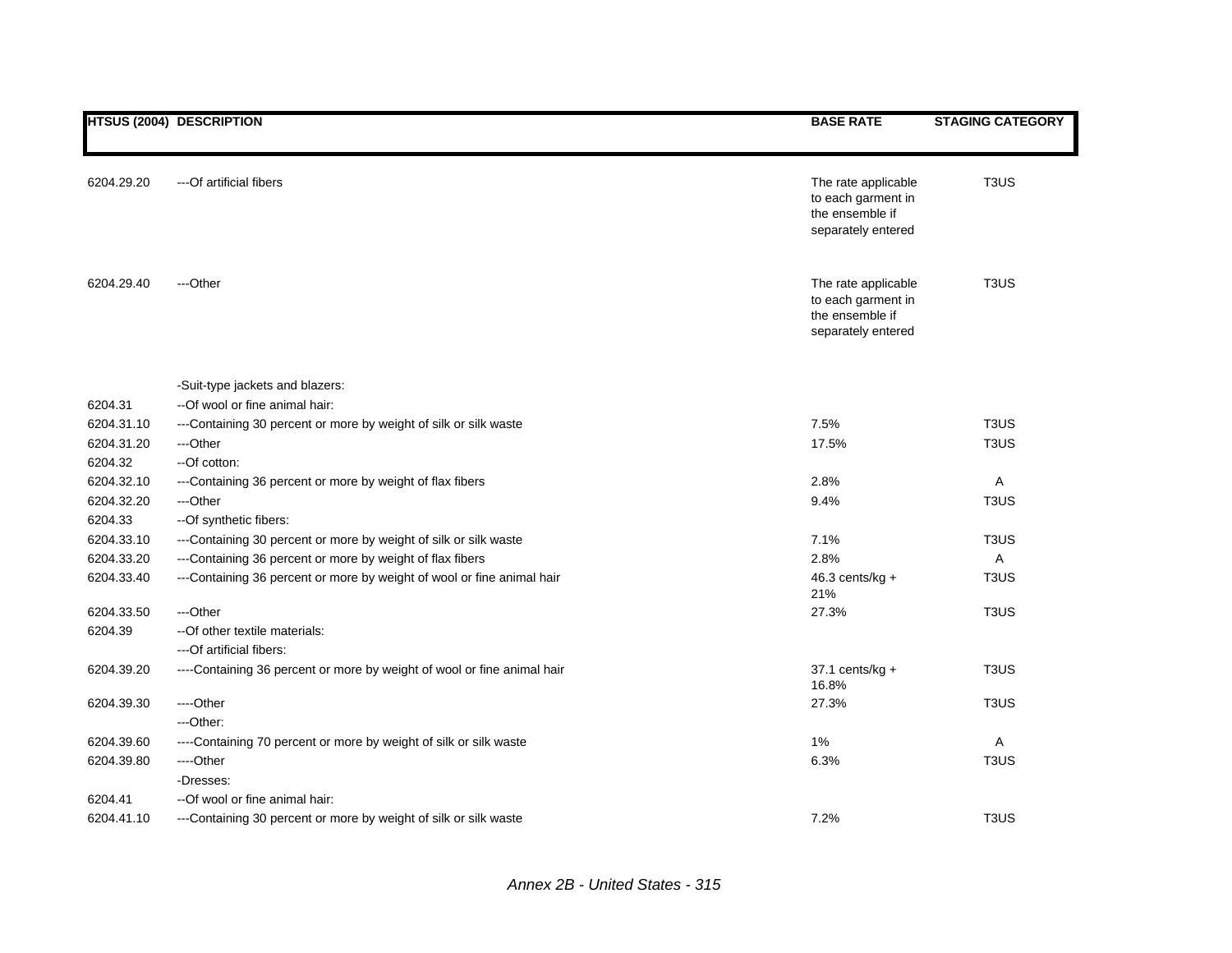|            | <b>HTSUS (2004) DESCRIPTION</b>                                         | <b>BASE RATE</b> | <b>STAGING CATEGORY</b>       |
|------------|-------------------------------------------------------------------------|------------------|-------------------------------|
|            |                                                                         |                  |                               |
| 6204.41.20 | ---Other                                                                | 13.6%            | T <sub>3</sub> US             |
| 6204.42    | --Of cotton:                                                            |                  |                               |
| 6204.42.10 | ---Certified hand-loomedand folklore products                           | 11.8%            | T <sub>3</sub> U <sub>S</sub> |
|            | ---Other:                                                               |                  |                               |
| 6204.42.20 | ----Containing 36 percent or more by weight of flax fibers              | 5.5%             | T <sub>3</sub> US             |
| 6204.42.30 | ----Other                                                               | 8.4%             | T <sub>3</sub> US             |
| 6204.43    | -- Of synthetic fibers:                                                 |                  |                               |
| 6204.43.10 | --- Certified hand-loomedand folklore products                          | 11.3%            | T <sub>3</sub> US             |
|            | ---Other:                                                               |                  |                               |
| 6204.43.20 | ----Containing 30 percent or more by weight of silk or silk waste       | 7.1%             | T <sub>3</sub> US             |
| 6204.43.30 | ----Containing 36 percent or more by weight of wool or fine animal hair | 14.9%            | T <sub>3</sub> US             |
| 6204.43.40 | ----Other                                                               | 16%              | T <sub>3</sub> US             |
| 6204.44    | --Of artificial fibers:                                                 |                  |                               |
| 6204.44.20 | ---Certified hand-loomed and folklore products                          | 11.3%            | T <sub>3</sub> US             |
|            | ---Other:                                                               |                  |                               |
| 6204.44.30 | ----Containing 36 percent or more by weight of wool or fine animal hair | 8.5%             | T <sub>3</sub> U <sub>S</sub> |
| 6204.44.40 | ----Other                                                               | 16%              | T <sub>3</sub> US             |
| 6204.49    | -- Of other textile materials:                                          |                  |                               |
| 6204.49.10 | ---Containing 70 percent or more by weight of silk or silk waste        | 6.9%             | T <sub>3</sub> US             |
| 6204.49.50 | ---Other                                                                | 6.9%             | T <sub>3</sub> U <sub>S</sub> |
|            | -Skirts and divided skirts:                                             |                  |                               |
| 6204.51.00 | --Of wool or fine animal hair                                           | 14%              | T <sub>3</sub> US             |
| 6204.52    | --Of cotton:                                                            |                  |                               |
| 6204.52.10 | ---Certified hand-loomed and folklore products                          | 8%               | T <sub>3</sub> U <sub>S</sub> |
| 6204.52.20 | ---Other                                                                | 8.2%             | T <sub>3</sub> US             |
| 6204.53    | --Of synthetic fibers:                                                  |                  |                               |
| 6204.53.10 | ---Certified hand-loomed and folklore products                          | 11.3%            | T <sub>3</sub> US             |
|            | ---Other:                                                               |                  |                               |
| 6204.53.20 | ----Containing 36 percent or more by weight of wool or fine animal hair | 14.9%            | T <sub>3</sub> U <sub>S</sub> |
| 6204.53.30 | ----Other                                                               | 16%              | T <sub>3</sub> US             |
| 6204.59    | --Of other textile materials:                                           |                  |                               |
|            | ---Of artificial fibers:                                                |                  |                               |
| 6204.59.10 | ----Certified hand-loomed and folklore products                         | 11.3%            | T <sub>3</sub> U <sub>S</sub> |
|            | ----Other:                                                              |                  |                               |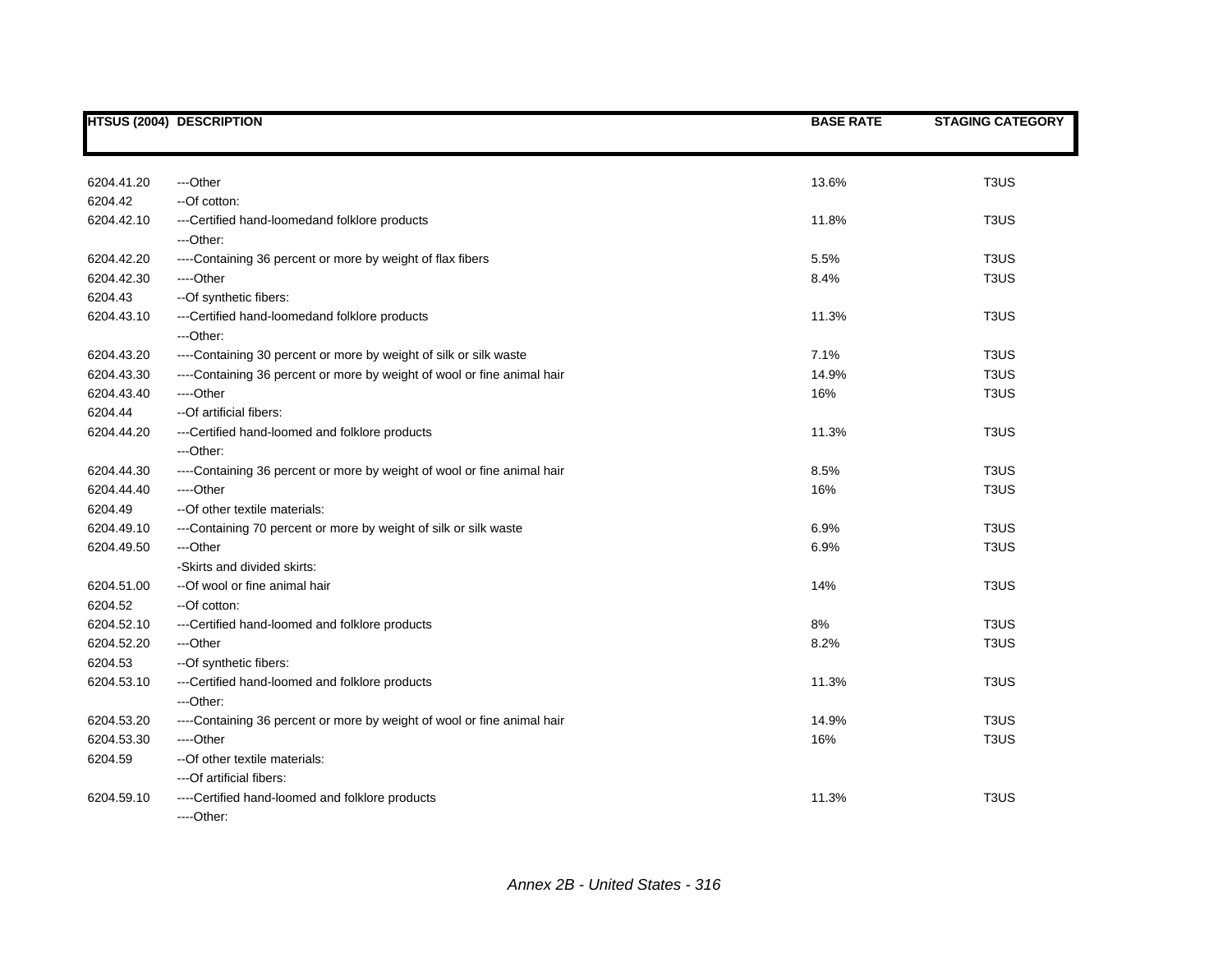|            | <b>HTSUS (2004) DESCRIPTION</b>                                                                                                                                                                    | <b>BASE RATE</b> | <b>STAGING CATEGORY</b>       |
|------------|----------------------------------------------------------------------------------------------------------------------------------------------------------------------------------------------------|------------------|-------------------------------|
|            |                                                                                                                                                                                                    |                  |                               |
| 6204.59.20 | -----Containing 36 percent or more by weight of wool or fine animal hair                                                                                                                           | 14.9%            | T <sub>3</sub> US             |
| 6204.59.30 | -----Other                                                                                                                                                                                         | 16%              | T <sub>3</sub> U <sub>S</sub> |
| 6204.59.40 | ---Other                                                                                                                                                                                           | 6.6%             | T <sub>3</sub> U <sub>S</sub> |
|            | -Trousers, bib and brace overalls, breeches and shorts:                                                                                                                                            |                  |                               |
| 6204.61    | --Of wool or fine animal hair:                                                                                                                                                                     |                  |                               |
| 6204.61.10 | ---Trousers and breeches, containing elastomeric fiber, water resistant, without belt loops, weighing more than 6<br>kg per dozen                                                                  | 7.6%             | T <sub>3</sub> U <sub>S</sub> |
| 6204.61.90 | ---Other                                                                                                                                                                                           | 13.6%            | T <sub>3</sub> U <sub>S</sub> |
| 6204.62    | --Of cotton:                                                                                                                                                                                       |                  |                               |
| 6204.62.10 | ---Containing 15 percent or more by weight of down and waterfowl plumage and of which down comprises 35<br>percent or more by weight; containing 10 percent or more by weight of down<br>---Other: | Free             | Е                             |
| 6204.62.20 | ----Bib and brace overalls                                                                                                                                                                         | 8.9%             | T <sub>3</sub> U <sub>S</sub> |
|            | $---Other.$                                                                                                                                                                                        |                  |                               |
| 6204.62.30 | -----Certified hand-loomed and folklore products                                                                                                                                                   | 7.1%             | T <sub>3</sub> US             |
| 6204.62.40 | -----Other                                                                                                                                                                                         | 16.6%            | T <sub>3</sub> US             |
| 6204.63    | --Of synthetic fibers:                                                                                                                                                                             |                  |                               |
| 6204.63.10 | ---Containing 15 percent or more by weight of down and waterfowl plumage and of which down comprises 35<br>percent or more by weight; containing 10 percent or more by weight of down              | Free             | E                             |
|            | ---Other:                                                                                                                                                                                          |                  |                               |
|            | ----Bib and brace overalls:                                                                                                                                                                        |                  |                               |
| 6204.63.12 | ----- Water resistant                                                                                                                                                                              | 7.1%             | T <sub>3</sub> U <sub>S</sub> |
| 6204.63.15 | $---Other$                                                                                                                                                                                         | 14.9%            | T <sub>3</sub> U <sub>S</sub> |
|            | $---Other.$                                                                                                                                                                                        |                  |                               |
| 6204.63.20 | -----Certified hand-loomed and folklore products                                                                                                                                                   | 11.3%            | T <sub>3</sub> U <sub>S</sub> |
|            | -----Other:                                                                                                                                                                                        |                  |                               |
| 6204.63.25 | ------Containing 36 percent or more by weight of wool or fine animal hair                                                                                                                          | 13.6%            | T <sub>3</sub> US             |
|            | ------Other:                                                                                                                                                                                       |                  |                               |
| 6204.63.30 | ------- Water resistant trousers or breeches                                                                                                                                                       | 7.1%             | T <sub>3</sub> U <sub>S</sub> |
| 6204.63.35 | -------Other                                                                                                                                                                                       | 28.6%            | T <sub>3</sub> U <sub>S</sub> |
| 6204.69    | -- Of other textile materials:                                                                                                                                                                     |                  |                               |
|            | ---Of artificial fibers:                                                                                                                                                                           |                  |                               |
| 6204.69.10 | ----Bib and brace overalls                                                                                                                                                                         | 13.6%            | T <sub>3</sub> US             |
|            | ----Trousers, breeches and shorts:                                                                                                                                                                 |                  |                               |
| 6204.69.20 | -----Containing 36 percent or more by weight of wool or fine animal hair                                                                                                                           | 13.6%            | T <sub>3</sub> US             |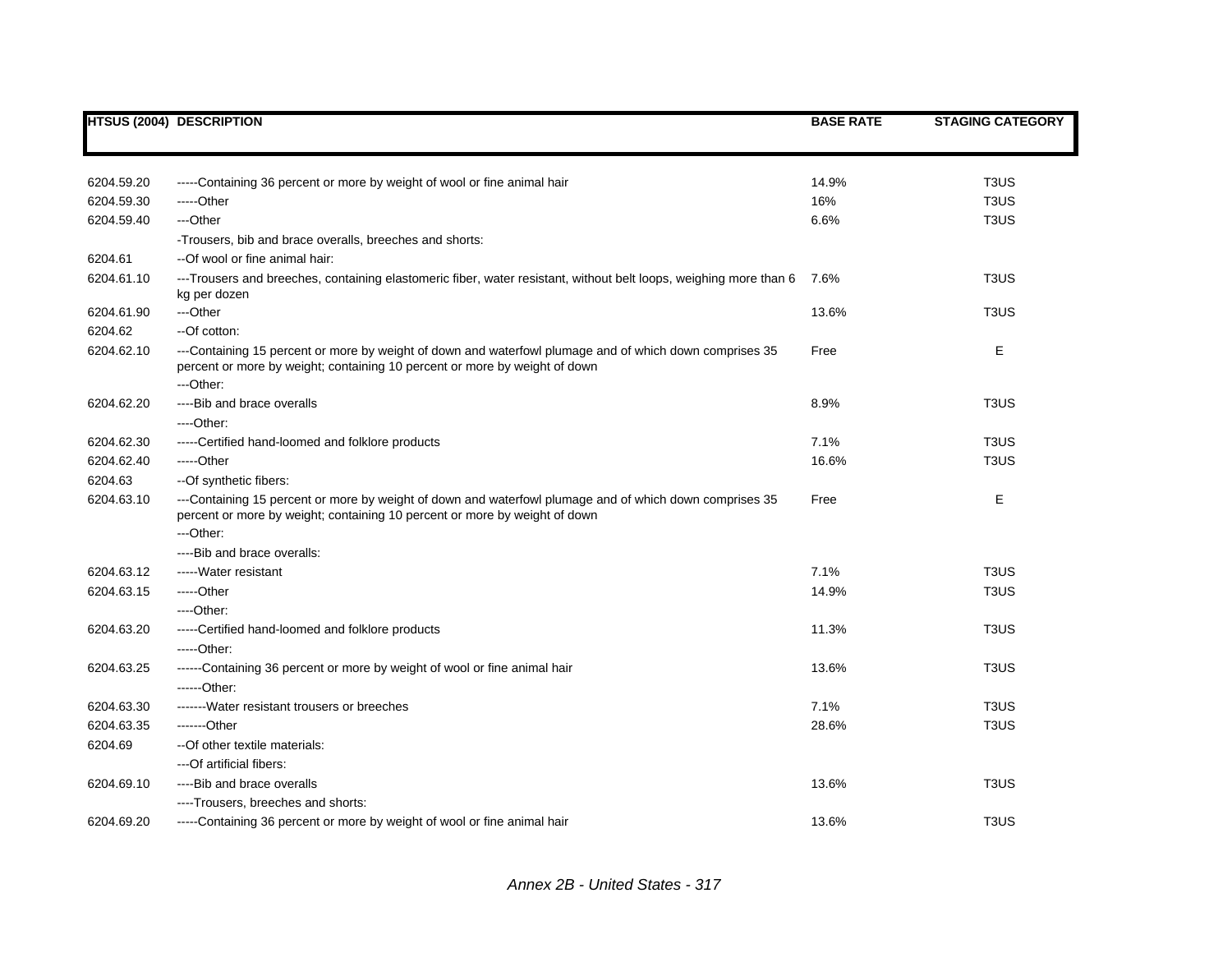|            | <b>HTSUS (2004) DESCRIPTION</b>                                        | <b>BASE RATE</b>            | <b>STAGING CATEGORY</b>       |
|------------|------------------------------------------------------------------------|-----------------------------|-------------------------------|
|            |                                                                        |                             |                               |
| 6204.69.25 | -----Other                                                             | 28.6%                       | T <sub>3</sub> US             |
|            | --- Of silk or silk waste:                                             |                             |                               |
| 6204.69.40 | ----Containing 70 percent or more by weight of silk or silk waste      | 1.1%                        | A                             |
| 6204.69.60 | ----Other                                                              | 7.1%                        | T <sub>3</sub> US             |
| 6204.69.90 | ---Other                                                               | 2.8%                        | Α                             |
| 6205       | Men's or boys' shirts:                                                 |                             |                               |
| 6205.10    | -Of wool or fine animal hair:                                          |                             |                               |
| 6205.10.10 | --Certified hand-loomed and folklore products                          | 9.2%                        | T <sub>3</sub> U <sub>S</sub> |
| 6205.10.20 | --Other                                                                | 17.5%                       | T <sub>3</sub> US             |
| 6205.20    | -Of cotton:                                                            |                             |                               |
| 6205.20.10 | --Certified hand-loomed and folklore products                          | 8.7%                        | T <sub>3</sub> US             |
| 6205.20.20 | --Other                                                                | 19.7%                       | T <sub>3</sub> US             |
| 6205.30    | -Of man-made fibers:                                                   |                             |                               |
| 6205.30.10 | --Certified hand-loomed and folklore products                          | 12.2%                       | T <sub>3</sub> U <sub>S</sub> |
|            | --Other:                                                               |                             |                               |
| 6205.30.15 | ---Containing 36 percent or more by weight of wool or fine animal hair | 49.6 cents/ $kg +$<br>19.7% | T <sub>3</sub> US             |
| 6205.30.20 | ---Other                                                               | 29.1 cents/ $kg +$<br>25.9% | T <sub>3</sub> US             |
| 6205.90    | -Of other textile materials:                                           |                             |                               |
|            | --Of silk or silk waste:                                               |                             |                               |
| 6205.90.10 | ---Containing 70 percent or more by weight of silk or silk waste       | 1.1%                        | A                             |
| 6205.90.30 | ---Other                                                               | 7.1%                        | T <sub>3</sub> U <sub>S</sub> |
| 6205.90.40 | --Other                                                                | 2.8%                        | Α                             |
| 6206       | Women's or girls' blouses, shirts and shirt-blouses:                   |                             |                               |
| 6206.10.00 | -Of silk or silk waste                                                 | 6.9%                        | T <sub>3</sub> U <sub>S</sub> |
| 6206.20    | -Of wool or fine animal hair:                                          |                             |                               |
| 6206.20.10 | --Certified hand-loomed and folklore products<br>--Other:              | 8.5%                        | T <sub>3</sub> U <sub>S</sub> |
| 6206.20.20 | ---Containing 30 percent or more by weight of silk or silk waste       | 7.1%                        | T <sub>3</sub> US             |
| 6206.20.30 | ---Other                                                               | 17%                         | T <sub>3</sub> US             |
| 6206.30    | -Of cotton:                                                            |                             |                               |
| 6206.30.10 | --Certified hand-loomed and folklore products                          | 9%                          | T <sub>3</sub> U <sub>S</sub> |
|            | --Other:                                                               |                             |                               |
| 6206.30.20 | ---Containing 36 percent or more by weight of flax fibers              | 3.5%                        | T <sub>3</sub> U <sub>S</sub> |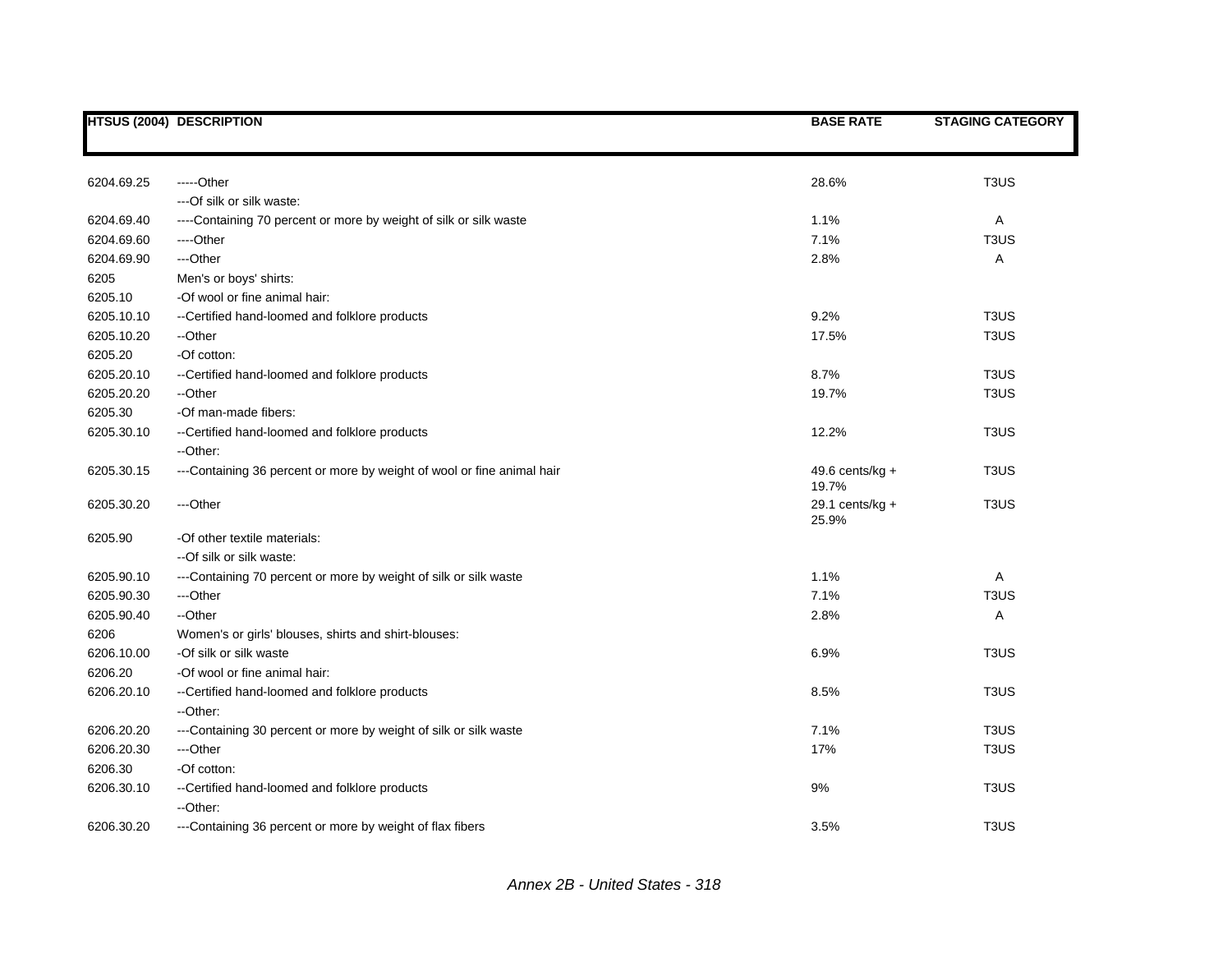|            | <b>HTSUS (2004) DESCRIPTION</b>                                                                                                                                        | <b>BASE RATE</b>         | <b>STAGING CATEGORY</b>       |
|------------|------------------------------------------------------------------------------------------------------------------------------------------------------------------------|--------------------------|-------------------------------|
|            |                                                                                                                                                                        |                          |                               |
| 6206.30.30 | ---Other                                                                                                                                                               | 15.4%                    | T <sub>3</sub> U <sub>S</sub> |
| 6206.40    | -Of man-made fibers:                                                                                                                                                   |                          |                               |
| 6206.40.10 | --Certified hand-loomed and folklore products                                                                                                                          | 11.3%                    | T <sub>3</sub> US             |
|            | --Other:                                                                                                                                                               |                          |                               |
| 6206.40.20 | ---Containing 30 percent or more by weight of silk or silk waste                                                                                                       | 4%                       | T <sub>3</sub> US             |
| 6206.40.25 | ---Containing 36 percent or more by weight of wool or fine animal hair                                                                                                 | 56.3 cents/kg +<br>14.3% | T <sub>3</sub> US             |
| 6206.40.30 | ---Other                                                                                                                                                               | 26.9%                    | T <sub>3</sub> U <sub>S</sub> |
| 6206.90.00 | -Of other textile materials                                                                                                                                            | 6.7%                     | T <sub>3</sub> US             |
| 6207       | Men's or boys' singlets and other undershirts, underpants, briefs, nightshirts, pajamas, bathrobes, dressing gowns<br>and similar articles:<br>-Underpants and briefs: |                          |                               |
| 6207.11.00 | --Of cotton                                                                                                                                                            | 6.1%                     | T <sub>3</sub> US             |
| 6207.19    | -- Of other textile materials:                                                                                                                                         |                          |                               |
| 6207.19.10 | ---Containing 70 percent or more by weight of silk or silk waste                                                                                                       | 1.7%                     | Α                             |
| 6207.19.90 | ---Other                                                                                                                                                               | 10.5%                    | T <sub>3</sub> U <sub>S</sub> |
|            | -Nightshirts and pajamas:                                                                                                                                              |                          |                               |
| 6207.21.00 | --Of cotton                                                                                                                                                            | 8.9%                     | T <sub>3</sub> US             |
| 6207.22.00 | --Of man-made fibers                                                                                                                                                   | 16%                      | T <sub>3</sub> US             |
| 6207.29    | -- Of other textile materials:                                                                                                                                         |                          |                               |
| 6207.29.10 | ---Containing 70 percent or more by weight of silk or silk waste                                                                                                       | 1.1%                     | A                             |
| 6207.29.90 | ---Other                                                                                                                                                               | 7.1%                     | T <sub>3</sub> US             |
|            | -Other:                                                                                                                                                                |                          |                               |
| 6207.91    | --Of cotton:                                                                                                                                                           |                          |                               |
| 6207.91.10 | ---Bathrobes, dressing gowns and similar articles                                                                                                                      | 8.4%                     | T <sub>3</sub> U <sub>S</sub> |
| 6207.91.30 | ---Other                                                                                                                                                               | 6.1%                     | T <sub>3</sub> U <sub>S</sub> |
| 6207.92    | --Of man-made fibers:                                                                                                                                                  |                          |                               |
| 6207.92.20 | ---Bathrobes, dressing gowns and similar articles                                                                                                                      | 14.9%                    | T <sub>3</sub> US             |
| 6207.92.40 | ---Other                                                                                                                                                               | 10.5%                    | T <sub>3</sub> US             |
| 6207.99    | -- Of other textile materials:<br>--- Of wool or fine animal hair:                                                                                                     |                          |                               |
| 6207.99.20 | ----Bathrobes, dressing gowns and similar articles                                                                                                                     | 8.5%                     | T <sub>3</sub> US             |
| 6207.99.40 | ----Other                                                                                                                                                              | 6.1%                     | T <sub>3</sub> US             |
| 6207.99.70 | ---Containing 70 percent or more by weight of silk or silk waste                                                                                                       | 1.1%                     | Α                             |
| 6207.99.90 | ---Other                                                                                                                                                               | 7.1%                     | T <sub>3</sub> US             |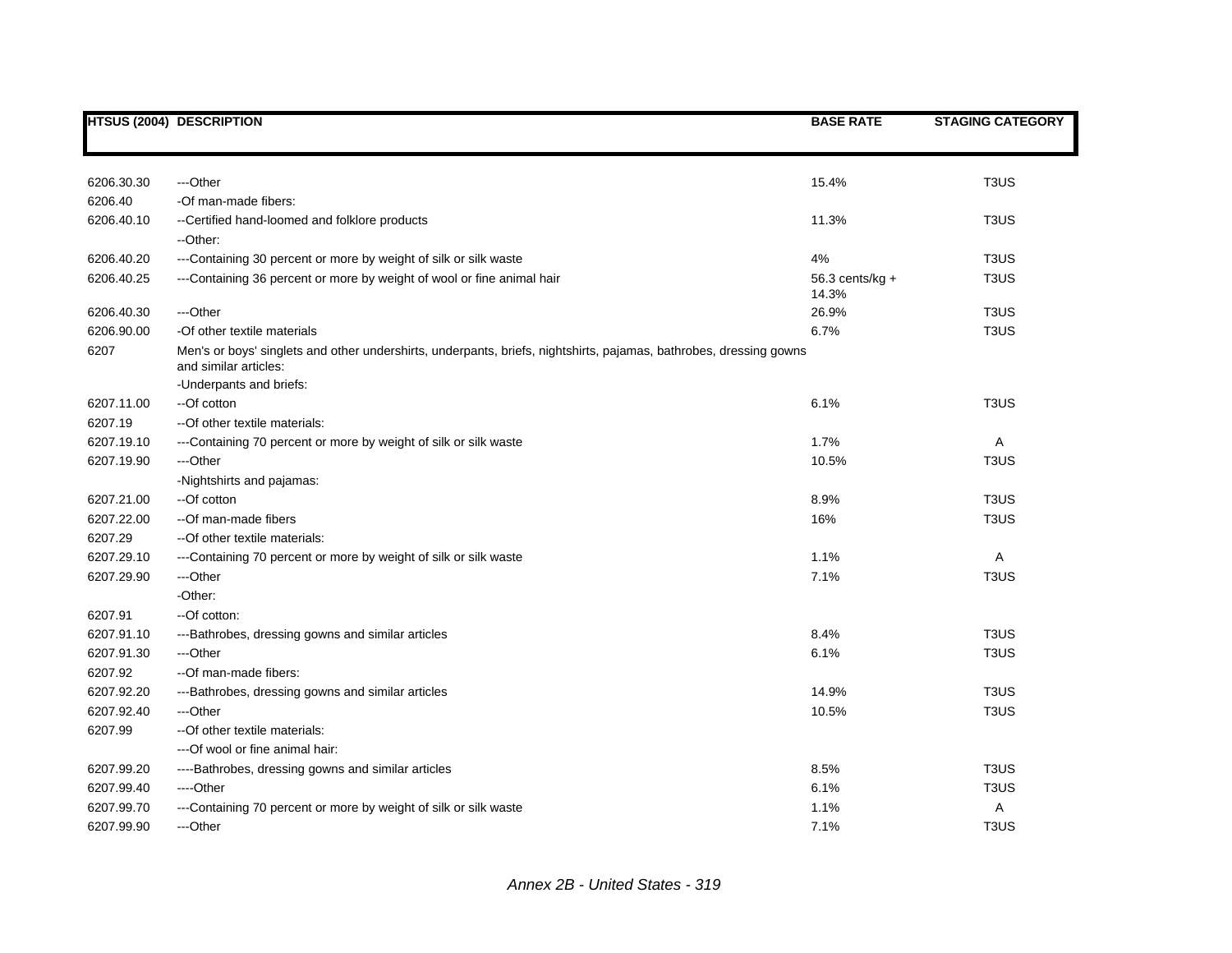|            | <b>HTSUS (2004) DESCRIPTION</b>                                                                              | <b>BASE RATE</b>  | <b>STAGING CATEGORY</b>       |
|------------|--------------------------------------------------------------------------------------------------------------|-------------------|-------------------------------|
|            |                                                                                                              |                   |                               |
|            |                                                                                                              |                   |                               |
| 6208       | Women's or girls' singlets and other undershirts, slips, petticoats, briefs, panties, nightdresses, pajamas, |                   |                               |
|            | negligees, bathrobes, dressing gowns and similar articles:                                                   |                   |                               |
|            | -Slips and petticoats:                                                                                       |                   |                               |
| 6208.11.00 | --Of man-made fibers                                                                                         | 14.9%             | T <sub>3</sub> U <sub>S</sub> |
| 6208.19    | -- Of other textile materials:                                                                               |                   |                               |
| 6208.19.20 | ---Of cotton                                                                                                 | 11.2%             | T <sub>3</sub> US             |
| 6208.19.50 | ---Containing 70 percent of more by weight of silk or silk waste                                             | 1.4%              | A                             |
| 6208.19.90 | ---Other                                                                                                     | 8.7%              | T <sub>3</sub> U <sub>S</sub> |
|            | -Nightdresses and pajamas:                                                                                   |                   |                               |
| 6208.21.00 | --Of cotton                                                                                                  | 8.9%              | T <sub>3</sub> US             |
| 6208.22.00 | --Of man-made fibers                                                                                         | 16%               | T <sub>3</sub> US             |
| 6208.29    | -- Of other textile materials:                                                                               |                   |                               |
| 6208.29.10 | ---Containing 70 percent or more by weight of silk or silk waste                                             | 1.1%              | A                             |
| 6208.29.90 | ---Other                                                                                                     | 7.1%              | T <sub>3</sub> U <sub>S</sub> |
|            | -Other:                                                                                                      |                   |                               |
| 6208.91    | --Of cotton:                                                                                                 |                   |                               |
| 6208.91.10 | ---Bathrobes, dressing gowns and similar articles                                                            | 7.5%              | T <sub>3</sub> US             |
| 6208.91.30 | ---Other                                                                                                     | 11.2%             | T <sub>3</sub> US             |
| 6208.92.00 | --Of man-made fibers                                                                                         | 16%               | T <sub>3</sub> US             |
| 6208.99    | -- Of other textile materials:                                                                               |                   |                               |
| 6208.99.20 | ---Of wool or fine animal hair                                                                               | 8.5%              | T <sub>3</sub> US             |
|            | ---Of silk or silk waste:                                                                                    |                   |                               |
| 6208.99.30 | ----Containing 70 percent or more by weight of silk or silk waste                                            | 1.1%              | Α                             |
| 6208.99.50 | ----Other                                                                                                    | 7.1%              | T <sub>3</sub> U <sub>S</sub> |
| 6208.99.80 | ---Other                                                                                                     | 2.8%              | Α                             |
| 6209       | Babies' garments and clothing accessories:                                                                   |                   |                               |
| 6209.10.00 | -Of wool or fine animal hair                                                                                 | $31.8$ cents/kg + | <b>TXUS</b>                   |
|            |                                                                                                              | 14.4%             |                               |
| 6209.20    | -Of cotton:                                                                                                  |                   |                               |
| 6209.20.10 | --Dresses                                                                                                    | 11.8%             | <b>TXUS</b>                   |
| 6209.20.20 | --Blouses and shirts, except those imported as parts of sets                                                 | 14.9%             | <b>TXUS</b>                   |
|            | --Other:                                                                                                     |                   |                               |
| 6209.20.30 | ---Trousers, breeches and shorts, except those imported as parts of sets                                     | 14.9%             | <b>TXUS</b>                   |
| 6209.20.50 | ---Other                                                                                                     | 9.3%              | <b>TXUS</b>                   |
| 6209.30    | -Of synthetic fibers:                                                                                        |                   |                               |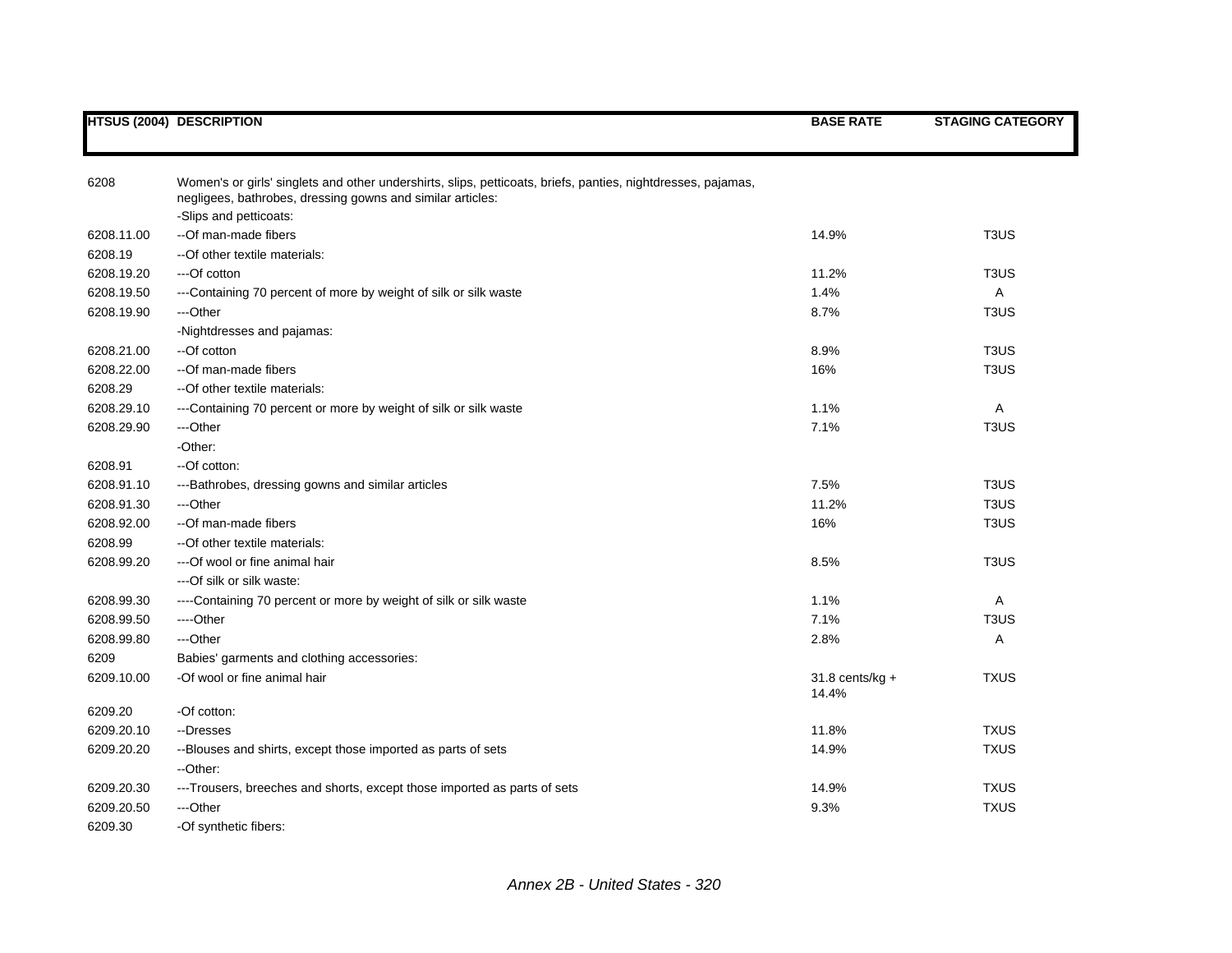|            | <b>HTSUS (2004) DESCRIPTION</b>                                                                                                                           | <b>BASE RATE</b> | <b>STAGING CATEGORY</b>       |
|------------|-----------------------------------------------------------------------------------------------------------------------------------------------------------|------------------|-------------------------------|
|            |                                                                                                                                                           |                  |                               |
| 6209.30.10 | --Blouses and shirts, except those imported as parts of sets                                                                                              | 22%              | <b>TXUS</b>                   |
| 6209.30.20 | -- Trousers, breeches and shorts, except those imported as parts of sets                                                                                  | 28.6%            | <b>TXUS</b>                   |
| 6209.30.30 | --Other                                                                                                                                                   | 16%              | <b>TXUS</b>                   |
| 6209.90    | -Of other textile materials:                                                                                                                              |                  |                               |
|            | --Of artificial fibers:                                                                                                                                   |                  |                               |
| 6209.90.10 | ---Blouses and shirts, except those imported as parts of sets                                                                                             | 22%              | <b>TXUS</b>                   |
| 6209.90.20 | ---Trousers, breeches and shorts, except those imported as parts of sets                                                                                  | 14.9%            | <b>TXUS</b>                   |
| 6209.90.30 | ---Other                                                                                                                                                  | 14.9%            | <b>TXUS</b>                   |
| 6209.90.50 | --Containing 70 percent or more by weight of silk or silk waste                                                                                           | Free             | Е                             |
| 6209.90.90 | --Other                                                                                                                                                   | 2.8%             | Α                             |
| 6210       | Garments, made up of fabrics of heading 5602, 5603, 5903, 5906 or 5907:                                                                                   |                  |                               |
| 6210.10    | -Of fabrics of heading 5602 or 5603:                                                                                                                      |                  |                               |
| 6210.10.20 | -- Of fabrics formed on a base of paper or covered or lined with paper                                                                                    | 2.8%             | Α                             |
|            | --Other:                                                                                                                                                  |                  |                               |
| 6210.10.50 | ---Nonwoven disposable apparel designed for use in hospitals, clinics, laboratories or contaminated areas                                                 | Free             | E.                            |
|            | ---Other:                                                                                                                                                 |                  |                               |
| 6210.10.70 | ----Disposable briefs and panties designed for one-time use                                                                                               | 8.5%             | <b>TXUS</b>                   |
| 6210.10.90 | ----Other                                                                                                                                                 | 16%              | T <sub>3</sub> U <sub>S</sub> |
| 6210.20    | -Other garments, of the type described in subheadings 6201.11 to 6201.19:                                                                                 |                  |                               |
|            | --Of man-made fibers:                                                                                                                                     |                  |                               |
| 6210.20.30 | ---Having an outer surface impregnated, coated, covered, or laminated with rubber or plastics material which<br>completely obscures the underlying fabric | 3.8%             | T <sub>3</sub> US             |
| 6210.20.50 | ---Other                                                                                                                                                  | 7.1%             | T <sub>3</sub> US             |
|            | --Other:                                                                                                                                                  |                  |                               |
| 6210.20.70 | ---Having an outer surface impregnated, coated, covered, or laminated with rubber or plastics material which<br>completely obscures the underlying fabric | 3.3%             | T <sub>3</sub> US             |
| 6210.20.90 | ---Other                                                                                                                                                  | 6.2%             | T <sub>3</sub> US             |
| 6210.30    | -Other garments, of the type described in subheadings 6202.11 to 6202.19:                                                                                 |                  |                               |
|            | --Of man-made fibers:                                                                                                                                     |                  |                               |
| 6210.30.30 | ---Having an outer surface impregnated, coated, covered, or laminated with rubber or plastics material which<br>completely obscures the underlying fabric | 3.8%             | T <sub>3</sub> US             |
| 6210.30.50 | ---Other                                                                                                                                                  | 7.1%             | T <sub>3</sub> US             |
|            | --Other:                                                                                                                                                  |                  |                               |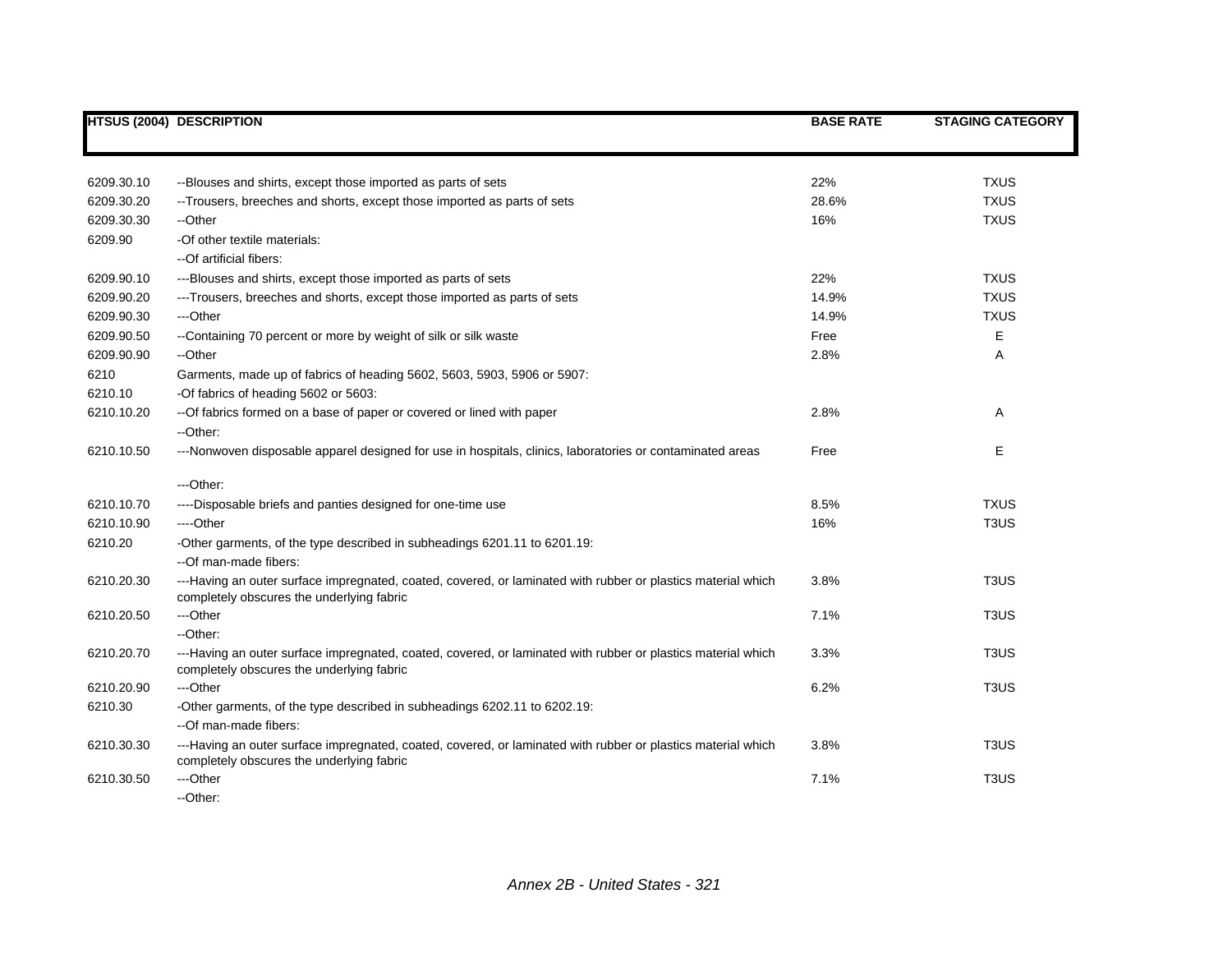|            | <b>HTSUS (2004) DESCRIPTION</b>                                                                                                                                                       | <b>BASE RATE</b> | <b>STAGING CATEGORY</b>       |
|------------|---------------------------------------------------------------------------------------------------------------------------------------------------------------------------------------|------------------|-------------------------------|
|            |                                                                                                                                                                                       |                  |                               |
| 6210.30.70 | ---Having an outer surface impregnated, coated, covered, or laminated with rubber or plastics material which<br>completely obscures the underlying fabric                             | 3.3%             | T <sub>3</sub> U <sub>S</sub> |
| 6210.30.90 | ---Other                                                                                                                                                                              | 6.2%             | T <sub>3</sub> US             |
| 6210.40    | -Other men's or boys' garments:<br>--Of man-made fibers:                                                                                                                              |                  |                               |
| 6210.40.30 | ---Having an outer surface impregnated, coated, covered or laminated with rubber or plastics material which<br>completely obscures the underlying fabric                              | 3.8%             | T <sub>1</sub> US             |
| 6210.40.50 | ---Other<br>--Other:                                                                                                                                                                  | 7.1%             | T <sub>1</sub> US             |
| 6210.40.70 | ---Having an outer surface impregnated, coated, covered or laminated with rubber or plastics material which<br>completely obscures the underlying fabric                              | 3.3%             | T <sub>1</sub> US             |
| 6210.40.90 | ---Other                                                                                                                                                                              | 6.2%             | T <sub>1</sub> US             |
| 6210.50    | -Other women's or girls' garments:                                                                                                                                                    |                  |                               |
|            | --Of man-made fibers:                                                                                                                                                                 |                  |                               |
| 6210.50.30 | ---Having an outer surface impregnated, coated, covered or laminated with rubber or plastics material which<br>completely obscures the underlying fabric                              | 3.8%             | T <sub>1</sub> US             |
| 6210.50.50 | ---Other                                                                                                                                                                              | 7.1%             | T <sub>1</sub> US             |
|            | --Other:                                                                                                                                                                              |                  |                               |
| 6210.50.70 | ---Having an outer surface impregnated, coated, covered or laminated with rubber or plastics material which<br>completely obscures the underlying fabric                              | 3.3%             | T <sub>1</sub> US             |
| 6210.50.90 | ---Other                                                                                                                                                                              | 6.2%             | T <sub>1</sub> US             |
| 6211       | Track suits, ski-suits and swimwear; other garments:                                                                                                                                  |                  |                               |
|            | -Swimwear:                                                                                                                                                                            |                  |                               |
| 6211.11    | --Men's or boys':                                                                                                                                                                     |                  |                               |
| 6211.11.10 | ---Of man-made fibers                                                                                                                                                                 | 27.8%            | T <sub>3</sub> U <sub>S</sub> |
| 6211.11.40 | ---Containing 70 percent or more by weight of silk or silk waste                                                                                                                      | 4%               | T <sub>3</sub> US             |
| 6211.11.80 | ---Other                                                                                                                                                                              | 7.5%             | T <sub>3</sub> US             |
| 6211.12    | --Women's or girls':                                                                                                                                                                  |                  |                               |
| 6211.12.10 | ---Of man-made fibers                                                                                                                                                                 | 11.8%            | T <sub>3</sub> U <sub>S</sub> |
| 6211.12.40 | ---Containing 70 percent or more by weight of silk or silk waste                                                                                                                      | 1.2%             | Α                             |
| 6211.12.80 | ---Other                                                                                                                                                                              | 7.5%             | T <sub>3</sub> US             |
| 6211.20    | -Ski-suits:                                                                                                                                                                           |                  |                               |
|            | --Containing 15 percent or more by weight of down and waterfowl plumage and of which down comprises 35<br>percent or more by weight; containing 10 percent or more by weight of down: |                  |                               |
| 6211.20.04 | ---Anoraks (including ski-jackets), windbreakers and similar articles (including padded, sleeve-less jackets)<br>imported as parts of suits                                           | 0.7%             | Α                             |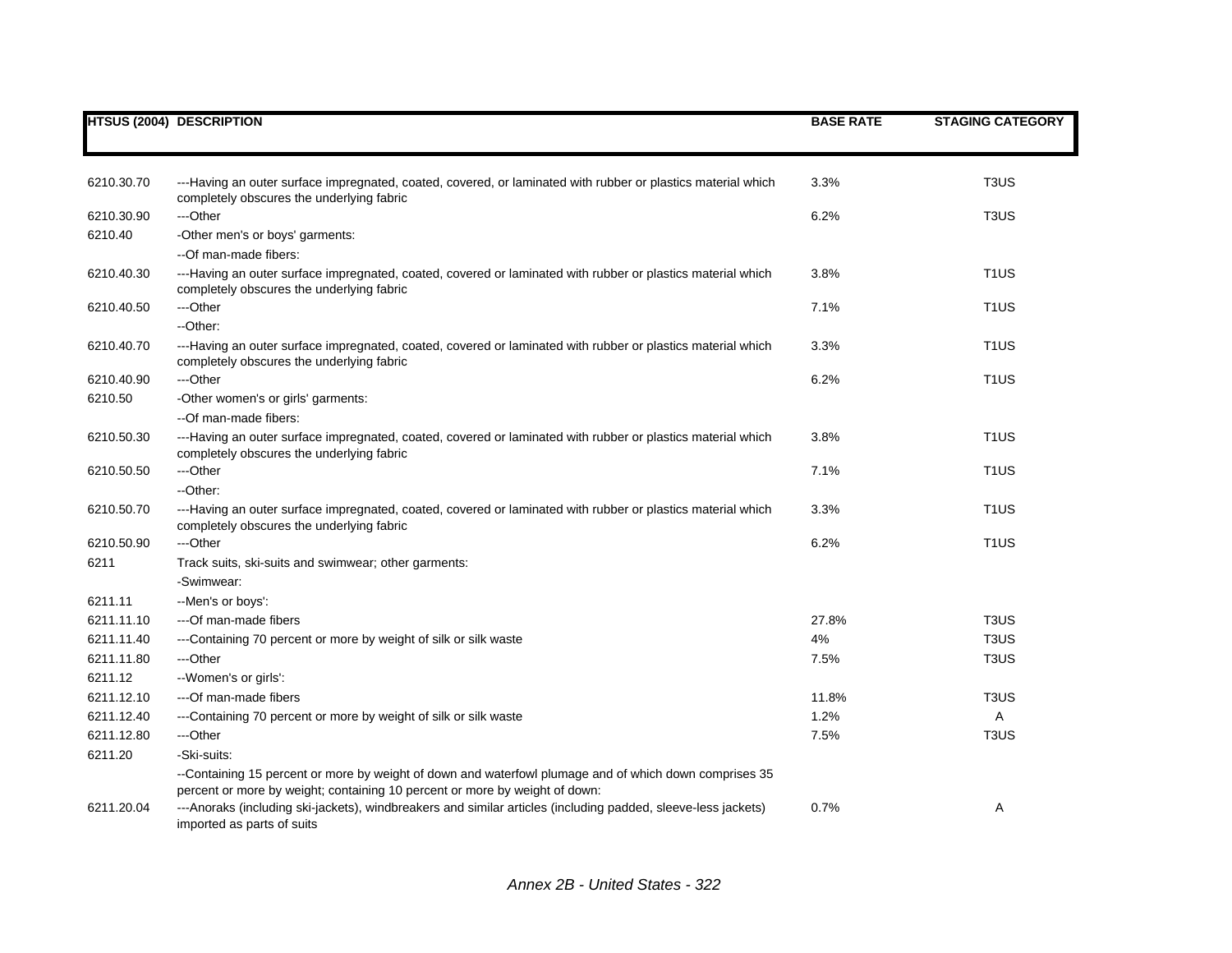|            | <b>HTSUS (2004) DESCRIPTION</b>                                                                                                                     | <b>BASE RATE</b> | <b>STAGING CATEGORY</b>       |
|------------|-----------------------------------------------------------------------------------------------------------------------------------------------------|------------------|-------------------------------|
|            |                                                                                                                                                     |                  |                               |
| 6211.20.08 | ---Other                                                                                                                                            | 4.4%             | T <sub>3</sub> US             |
|            | --Other:                                                                                                                                            |                  |                               |
| 6211.20.15 | ---Water resistant                                                                                                                                  | 7.1%             | T <sub>3</sub> US             |
|            | ---Other:                                                                                                                                           |                  |                               |
|            | ----Men's or boys':                                                                                                                                 |                  |                               |
|            | -----Anoraks (including ski-jackets), wind- breakers and similar articles (including padded, sleeveless jackets)<br>imported as parts of ski-suits: |                  |                               |
| 6211.20.24 | ------Of wool or fine animal hair                                                                                                                   | 17.5%            | T <sub>3</sub> U <sub>S</sub> |
| 6211.20.28 | ------Other                                                                                                                                         | 27.7%            | T <sub>3</sub> US             |
|            | -----Trousers and breeches imported as parts of ski-suits:                                                                                          |                  |                               |
| 6211.20.34 | ------Of wool or fine animal hair                                                                                                                   | 17.5%            | T <sub>3</sub> US             |
| 6211.20.38 | ------Other                                                                                                                                         | 28.1%            | T <sub>3</sub> US             |
|            | $---Other.$                                                                                                                                         |                  |                               |
| 6211.20.44 | ------Of wool or fine animal hair                                                                                                                   | 14%              | T <sub>3</sub> US             |
| 6211.20.48 | ------Other                                                                                                                                         | 14.9%            | T <sub>3</sub> US             |
|            | ----Women's or girls':                                                                                                                              |                  |                               |
|            | -----Anoraks (including ski-jackets), wind- breakers and similar articles (including padded, sleeveless jackets)<br>imported as parts of ski-suits: |                  |                               |
| 6211.20.54 | ------Of wool or fine animal hair                                                                                                                   | 17.5%            | T <sub>3</sub> US             |
| 6211.20.58 | ------Other                                                                                                                                         | 28%              | T <sub>3</sub> US             |
|            | -----Trousers and breeches imported as parts of ski-suits:                                                                                          |                  |                               |
| 6211.20.64 | ------Of wool or fine animal hair                                                                                                                   | 17.5%            | T <sub>3</sub> U <sub>S</sub> |
| 6211.20.68 | ------Other                                                                                                                                         | 28.6%            | T <sub>3</sub> US             |
|            | $---Other.$                                                                                                                                         |                  |                               |
| 6211.20.74 | ------Of wool or fine animal hair                                                                                                                   | 14%              | T <sub>3</sub> US             |
| 6211.20.78 | ------Other                                                                                                                                         | 14.9%            | T <sub>3</sub> US             |
|            | -Other garments, men's or boys':                                                                                                                    |                  |                               |
| 6211.31.00 | --Of wool or fine animal hair                                                                                                                       | 12%              | Α                             |
| 6211.32.00 | --Of cotton                                                                                                                                         | 8.1%             | Α                             |
| 6211.33.00 | --Of man-made fibers                                                                                                                                | 16%              | Α                             |
| 6211.39    | -- Of other textile materials:                                                                                                                      |                  |                               |
| 6211.39.10 | ---Containing 70 percent or more by weight of silk or silk waste                                                                                    | 0.5%             | Α                             |
| 6211.39.90 | ---Other                                                                                                                                            | 2.8%             | Α                             |
|            | -Other garments, women's or girls':                                                                                                                 |                  |                               |
| 6211.41.00 | --Of wool or fine animal hair                                                                                                                       | 12%              | T <sub>3</sub> U <sub>S</sub> |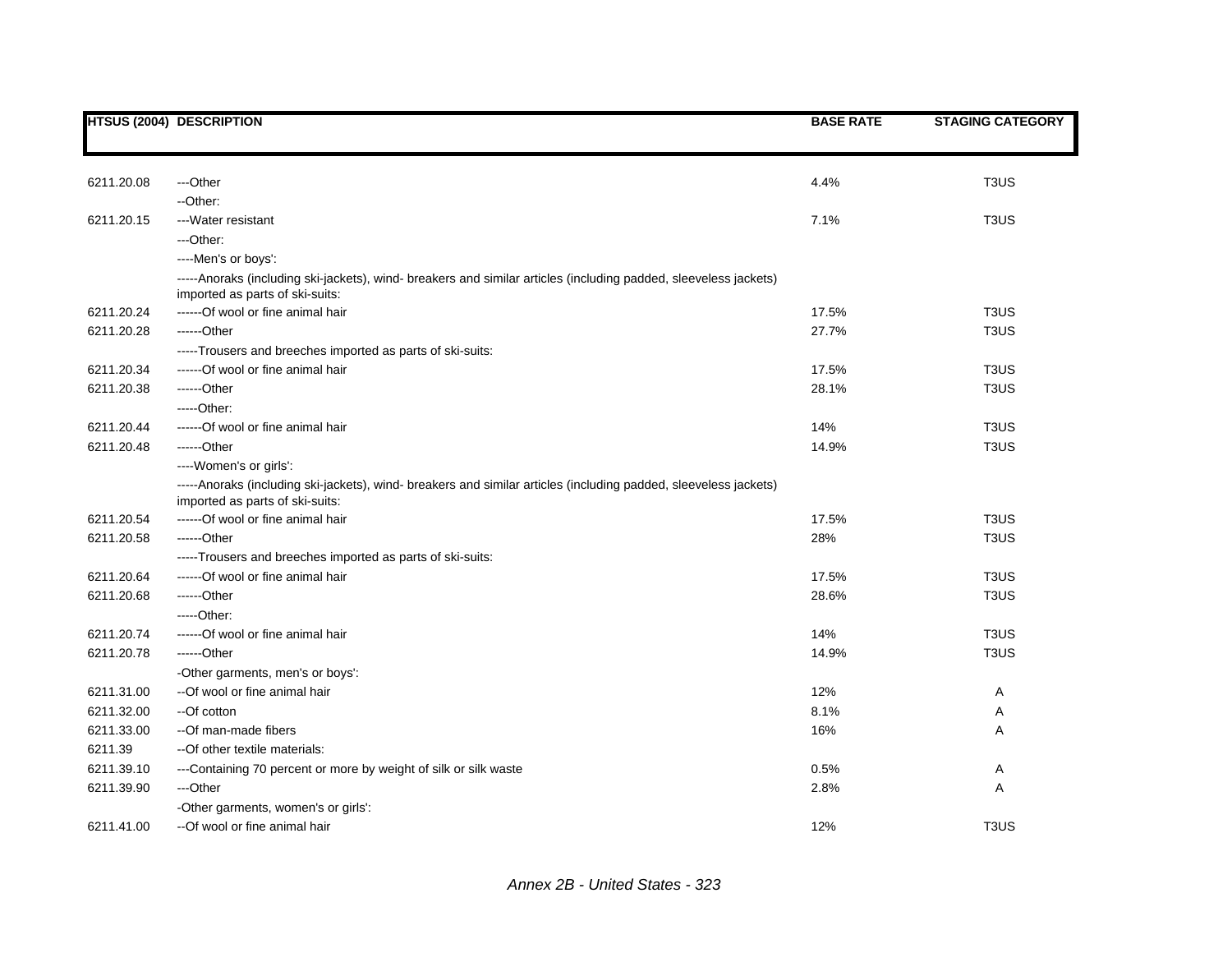|            | <b>HTSUS (2004) DESCRIPTION</b>                                                                                                           | <b>BASE RATE</b> | <b>STAGING CATEGORY</b>       |
|------------|-------------------------------------------------------------------------------------------------------------------------------------------|------------------|-------------------------------|
|            |                                                                                                                                           |                  |                               |
|            |                                                                                                                                           |                  |                               |
| 6211.42.00 | --Of cotton                                                                                                                               | 8.1%             | T <sub>3</sub> US             |
| 6211.43.00 | --Of man-made fibers                                                                                                                      | 16%              | T <sub>3</sub> US             |
| 6211.49    | --Of other textile materials:                                                                                                             |                  |                               |
| 6211.49.10 | ---Containing 70 percent or more by weight of silk or silk waste                                                                          | 1.2%             | Α                             |
| 6211.49.90 | ---Other                                                                                                                                  | 7.3%             | T <sub>3</sub> US             |
| 6212       | Brassieres, girdles, corsets, braces, suspenders, garters and similar articles and parts thereof, whether or not<br>knitted or crocheted: |                  |                               |
| 6212.10    | -Brassieres:                                                                                                                              |                  |                               |
|            | --Containing lace, net or embroidery:                                                                                                     |                  |                               |
| 6212.10.30 | ---Containing 70 percent or more by weight of silk or silk waste                                                                          | 4.8%             | T <sub>3</sub> US             |
| 6212.10.50 | ---Other                                                                                                                                  | 16.9%            | T <sub>3</sub> US             |
|            | --Other:                                                                                                                                  |                  |                               |
| 6212.10.70 | ---Containing 70 percent or more by weight of silk or silk waste                                                                          | 2.7%             | Α                             |
| 6212.10.90 | ---Other                                                                                                                                  | 16.9%            | T <sub>3</sub> U <sub>S</sub> |
| 6212.20.00 | -Girdles and panty-girdles                                                                                                                | 20%              | T <sub>3</sub> US             |
| 6212.30.00 | -Corsets                                                                                                                                  | 23.5%            | T <sub>3</sub> US             |
| 6212.90.00 | -Other                                                                                                                                    | 6.6%             | <b>TXUS</b>                   |
| 6213       | Handkerchiefs:                                                                                                                            |                  |                               |
| 6213.10    | -Of silk or silk waste:                                                                                                                   |                  |                               |
| 6213.10.10 | --Containing 70 percent or more by weight of silk or silk waste                                                                           | 1.1%             | Α                             |
| 6213.10.20 | --Other                                                                                                                                   | 3.8%             | <b>TXUS</b>                   |
| 6213.20    | -Of cotton:                                                                                                                               |                  |                               |
| 6213.20.10 | --Hemmed, not containing lace or embroidery                                                                                               | 13.2%            | <b>TXUS</b>                   |
| 6213.20.20 | --Other                                                                                                                                   | 7.1%             | <b>TXUS</b>                   |
| 6213.90    | -Of other textile materials:                                                                                                              |                  |                               |
| 6213.90.10 | --Of man-made fibers                                                                                                                      | 10.8%            | <b>TXUS</b>                   |
| 6213.90.20 | --0ther                                                                                                                                   | 5.3%             | <b>TXUS</b>                   |
| 6214       | Shawls, scarves, mufflers, mantillas, veils and the like:                                                                                 |                  |                               |
| 6214.10    | -Of silk or silk waste:                                                                                                                   |                  |                               |
| 6214.10.10 | --Containing 70 percent or more by weight of silk or silk waste                                                                           | 1.2%             | Α                             |
| 6214.10.20 | --Other                                                                                                                                   | 3.9%             | Α                             |
| 6214.20.00 | -Of wool or fine animal hair                                                                                                              | 6.7%             | Α                             |
| 6214.30.00 | -Of synthetic fibers                                                                                                                      | 5.3%             | Α                             |
| 6214.40.00 | -Of artificial fibers                                                                                                                     | 5.3%             | A                             |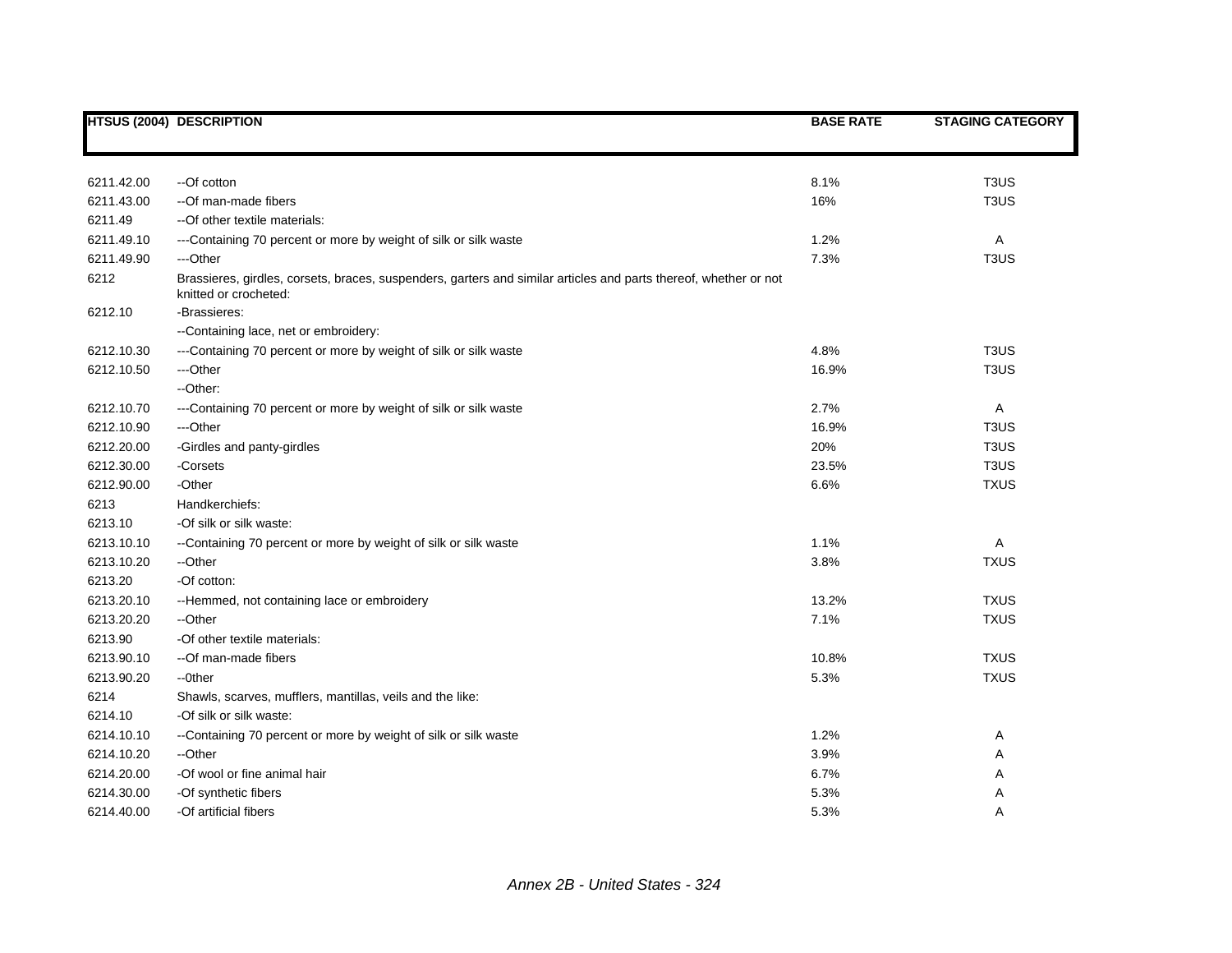|            | <b>HTSUS (2004) DESCRIPTION</b>                                                                                                                                    | <b>BASE RATE</b>           | <b>STAGING CATEGORY</b> |
|------------|--------------------------------------------------------------------------------------------------------------------------------------------------------------------|----------------------------|-------------------------|
|            |                                                                                                                                                                    |                            |                         |
| 6214.90.00 | -Of other textile materials                                                                                                                                        | 11.3%                      | Α                       |
| 6215       | Ties, bow ties and cravats:                                                                                                                                        |                            |                         |
| 6215.10.00 | -Of silk or silk waste                                                                                                                                             | 7.2%                       | <b>TXUS</b>             |
| 6215.20.00 | -Of man-made fibers                                                                                                                                                | $24.8$ cents/kg +<br>12.7% | <b>TXUS</b>             |
| 6215.90.00 | -Of other textile materials                                                                                                                                        | 5%                         | <b>TXUS</b>             |
| 6216.00    | Gloves, mittens and mitts:                                                                                                                                         |                            |                         |
|            | -Impregnated, coated or covered with plastics or rubber:                                                                                                           |                            |                         |
| 6216.00.05 | -- Ice hockey gloves and field hockey gloves                                                                                                                       | Free                       | Ε                       |
| 6216.00.08 | --Other gloves, mittens and mitts, all the foregoing specially designed for use in sports, including ski and<br>snowmobile gloves, mittens and mitts<br>--Other:   | 0.8%                       | A                       |
|            | --- Without fourchettes:                                                                                                                                           |                            |                         |
|            | ----Cut and sewn from pre-existing machine-woven fabric that is impregnated, coated or covered with plastics or<br>rubber:                                         |                            |                         |
|            | -----Of vegetable fibers:                                                                                                                                          |                            |                         |
| 6216.00.13 | ------Containing over 50 percent by weight of plastics or rubber                                                                                                   | 12.5%                      | A                       |
| 6216.00.17 | $---Other$                                                                                                                                                         | 23.5%                      | Α                       |
|            | $---Other:$                                                                                                                                                        |                            |                         |
| 6216.00.19 | ------Containing over 50 percent by weight of plastics or rubber                                                                                                   | 11.1 cents/ $kg +$<br>5.5% | A                       |
| 6216.00.21 | ------Other                                                                                                                                                        | 20.6 cents/kg $+$<br>10.3% | A                       |
|            | $---Other.$                                                                                                                                                        |                            |                         |
| 6216.00.24 | -----Containing 50 percent or more by weight of cotton, man-made fibers or any combination thereof                                                                 | 13.2%                      | Α                       |
| 6216.00.26 | $---Other$                                                                                                                                                         | 7%                         | Α                       |
|            | --- With fourchettes:                                                                                                                                              |                            |                         |
| 6216.00.29 | ----Containing 50 percent or more by weight of cotton, man-made fibers or any combination thereof                                                                  | 13%                        | Α                       |
| 6216.00.31 | ---Other                                                                                                                                                           | 7%                         | Α                       |
|            | -Other:                                                                                                                                                            |                            |                         |
|            | --Of cotton:                                                                                                                                                       |                            |                         |
| 6216.00.33 | --- Ice hockey and field hockey gloves                                                                                                                             | Free                       | Α                       |
| 6216.00.35 | ---Other gloves, mittens and mitts, all the foregoing specially designed for use in sports, including ski and<br>snowmobile gloves, mittens and mitts<br>---Other: | 2.8%                       | Α                       |
| 6216.00.38 | ---- Without fourchettes                                                                                                                                           | 23.5%                      | Α                       |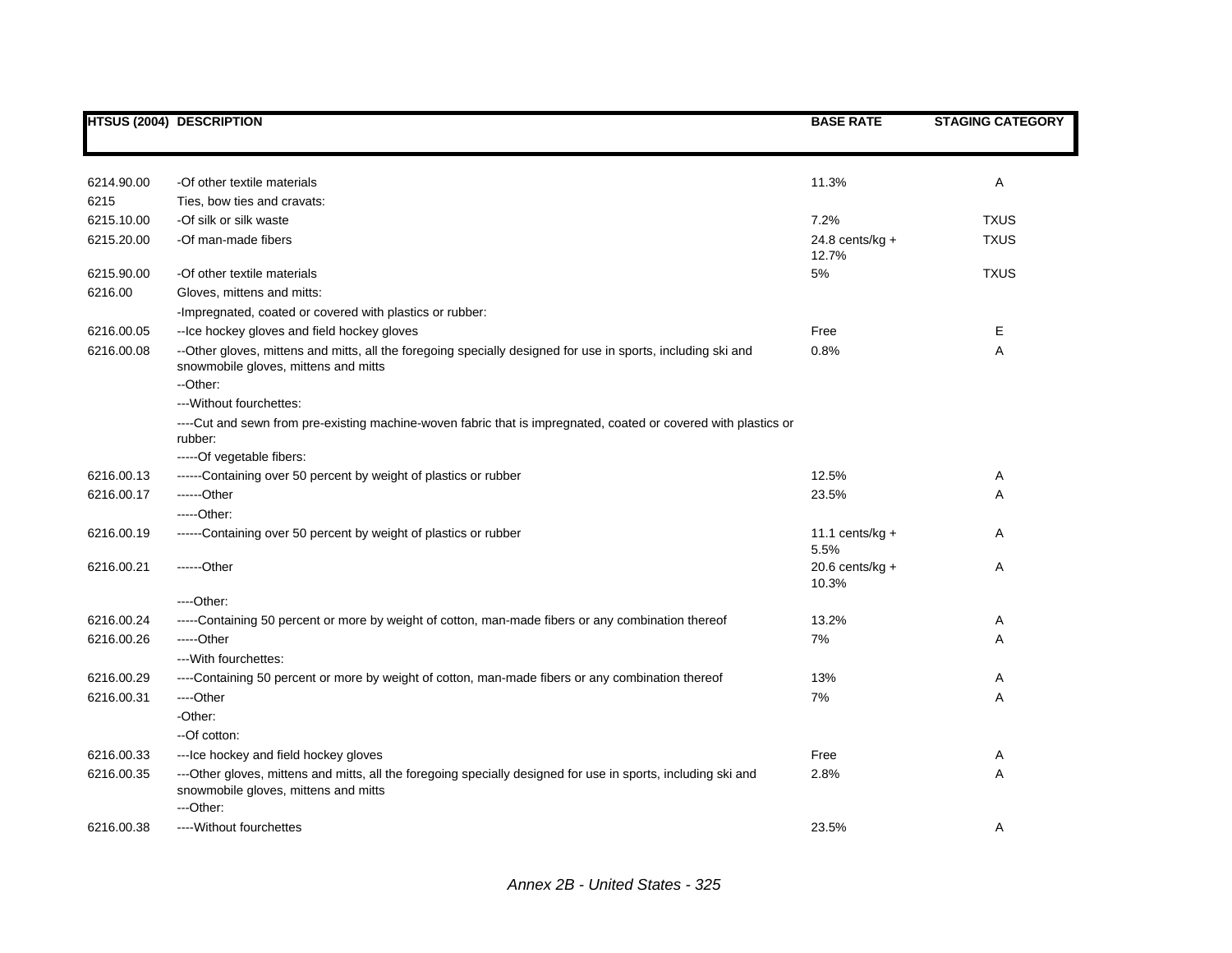|            | <b>HTSUS (2004) DESCRIPTION</b>                                                                                                                                    | <b>BASE RATE</b>            | <b>STAGING CATEGORY</b>       |
|------------|--------------------------------------------------------------------------------------------------------------------------------------------------------------------|-----------------------------|-------------------------------|
|            |                                                                                                                                                                    |                             |                               |
| 6216.00.41 | --- With fourchettes                                                                                                                                               | 23.5%                       | Α                             |
|            | --Of man-made fibers:                                                                                                                                              |                             |                               |
| 6216.00.43 | --- Ice hockey and field hockey gloves                                                                                                                             | Free                        | Α                             |
| 6216.00.46 | ---Other gloves, mittens and mitts, all the foregoing specially designed for use in sports, including ski and<br>snowmobile gloves, mittens and mitts<br>-- Other: | 2.8%                        | Α                             |
| 6216.00.54 | ---- Without fourchettes                                                                                                                                           | 20.7 cents/kg $+$<br>10.4%  | Α                             |
| 6216.00.58 | ---- With fourchettes                                                                                                                                              | 20.7 cents/ $kg +$<br>10.4% | Α                             |
|            | --Other:                                                                                                                                                           |                             |                               |
| 6216.00.80 | --- Of wool or fine animal hair                                                                                                                                    | 3.5%                        | Α                             |
| 6216.00.90 | ---Other                                                                                                                                                           | 3.8%                        | Α                             |
| 6217       | Other made up clothing accessories; parts of garments or of clothing accessories, other than those of heading<br>6212:                                             |                             |                               |
| 6217.10    | -Accessories:                                                                                                                                                      |                             |                               |
| 6217.10.10 | --Containing 70 percent or more by weight of silk or silk waste<br>--Other:                                                                                        | 2.3%                        | Α                             |
| 6217.10.85 | ---Headbands, ponytail holders and similar articles                                                                                                                | 14.6%                       | Α                             |
| 6217.10.95 | ---Other                                                                                                                                                           | 14.6%                       | Α                             |
| 6217.90    | -Parts:                                                                                                                                                            |                             |                               |
| 6217.90.10 | --Containing 70 percent or more by weight of silk or silk waste                                                                                                    | 2.3%                        | Α                             |
| 6217.90.90 | --Other                                                                                                                                                            | 14.6%                       | <b>TXUS</b>                   |
| 6301       | Blankets and traveling rugs:                                                                                                                                       |                             |                               |
| 6301.10.00 | -Electric blankets                                                                                                                                                 | 11.4%                       | T <sub>2</sub> US             |
| 6301.20.00 | -Blankets (other than electric blankets) and traveling rugs, of wool or fine animal hair                                                                           | Free                        | E                             |
| 6301.30.00 | -Blankets (other than electric blankets) and traveling rugs, of cotton                                                                                             | 8.4%                        | T <sub>2</sub> US             |
| 6301.40.00 | -Blankets (other than electric blankets) and traveling rugs, of synthetic fibers                                                                                   | 8.5%                        | T <sub>2</sub> US             |
| 6301.90.00 | -Other blankets and traveling rugs                                                                                                                                 | 7.2%                        | T <sub>2</sub> US             |
| 6302       | Bed linen, table linen, toilet linen and kitchen linen:                                                                                                            |                             |                               |
| 6302.10.00 | -Bed linen, knitted or crocheted                                                                                                                                   | 6%                          | T <sub>3</sub> US             |
|            | -Other bed linen, printed:                                                                                                                                         |                             |                               |
| 6302.21    | --Of cotton:                                                                                                                                                       |                             |                               |
|            | ---Containing any embroidery, lace, braid, edging, trimming, piping or applique work:                                                                              |                             |                               |
| 6302.21.30 | ----Napped                                                                                                                                                         | 11.9%                       | T <sub>3</sub> U <sub>S</sub> |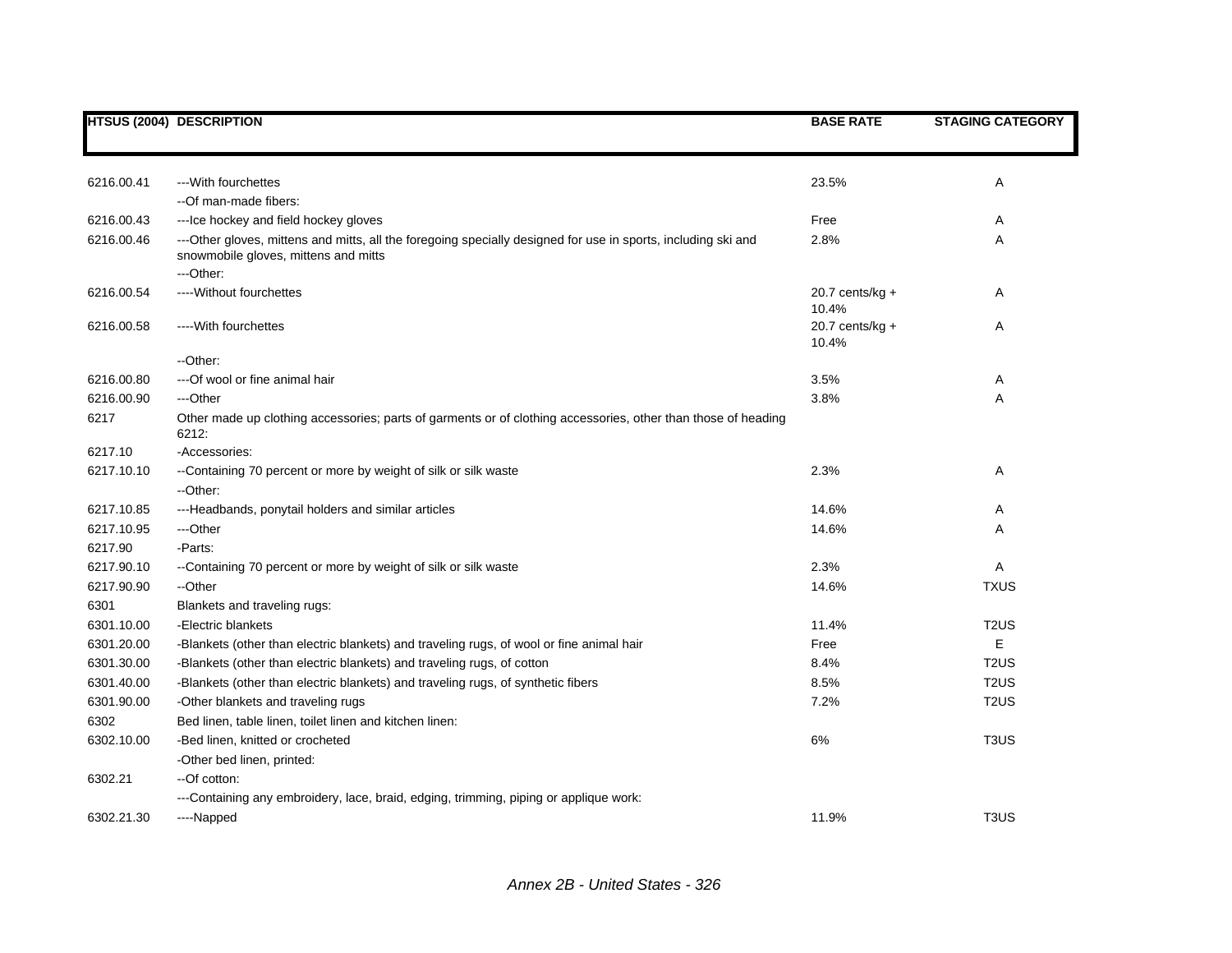|            | <b>HTSUS (2004) DESCRIPTION</b>                                                       | <b>BASE RATE</b> | <b>STAGING CATEGORY</b> |
|------------|---------------------------------------------------------------------------------------|------------------|-------------------------|
|            |                                                                                       |                  |                         |
| 6302.21.50 | ----Not napped                                                                        | 20.9%            | T <sub>3</sub> US       |
|            | ---Other:                                                                             |                  |                         |
| 6302.21.70 | ----Napped                                                                            | 2.5%             | $\mathsf{A}$            |
| 6302.21.90 | ----Not napped                                                                        | 6.7%             | T <sub>3</sub> US       |
| 6302.22    | --Of man-made fibers:                                                                 |                  |                         |
| 6302.22.10 | ---Containing any embroidery, lace, braid, edging, trimming, piping or applique work  | 14.9%            | T <sub>3</sub> US       |
| 6302.22.20 | ---Other                                                                              | 11.4%            | T <sub>3</sub> US       |
| 6302.29.00 | -- Of other textile materials                                                         | 4.5%             | T <sub>3</sub> US       |
|            | -Other bed linen:                                                                     |                  |                         |
| 6302.31    | --Of cotton:                                                                          |                  |                         |
|            | ---Containing any embroidery, lace, braid, edging, trimming, piping or applique work: |                  |                         |
| 6302.31.30 | ----Napped                                                                            | 11.9%            | T <sub>3</sub> US       |
| 6302.31.50 | ----Not napped                                                                        | 20.9%            | T <sub>3</sub> US       |
|            | ---Other:                                                                             |                  |                         |
| 6302.31.70 | ----Napped                                                                            | 3.8%             | T <sub>3</sub> US       |
| 6302.31.90 | ----Not napped                                                                        | 6.7%             | T <sub>3</sub> US       |
| 6302.32    | --Of man-made fibers:                                                                 |                  |                         |
| 6302.32.10 | ---Containing any embroidery, lace, braid, edging, trimming, piping or applique work  | 14.9%            | T <sub>3</sub> US       |
| 6302.32.20 | ---Other                                                                              | 11.4%            | T <sub>3</sub> US       |
| 6302.39.00 | -- Of other textile materials                                                         | 4.3%             | T <sub>3</sub> US       |
| 6302.40    | -Table linen, knitted or crocheted:                                                   |                  |                         |
| 6302.40.10 | -- Of vegetable fibers (except cotton)                                                | 6.4%             | <b>TXUS</b>             |
| 6302.40.20 | --Other                                                                               | 6.8%             | <b>TXUS</b>             |
|            | -Other table linen:                                                                   |                  |                         |
| 6302.51    | --Of cotton:                                                                          |                  |                         |
|            | ---Tablecloths and napkins:                                                           |                  |                         |
| 6302.51.10 | ----Damask                                                                            | 6.1%             | <b>TXUS</b>             |
|            | $---Other.$                                                                           |                  |                         |
| 6302.51.20 | -----Plain woven                                                                      | 4.8%             | <b>TXUS</b>             |
| 6302.51.30 | -----Other                                                                            | 5.8%             | <b>TXUS</b>             |
| 6302.51.40 | ---Other                                                                              | 6.3%             | <b>TXUS</b>             |
| 6302.52    | --Of flax:                                                                            |                  |                         |
| 6302.52.10 | ---Tablecloths and napkins                                                            | 5.1%             | <b>TXUS</b>             |
| 6302.52.20 | ---Other                                                                              | Free             | E                       |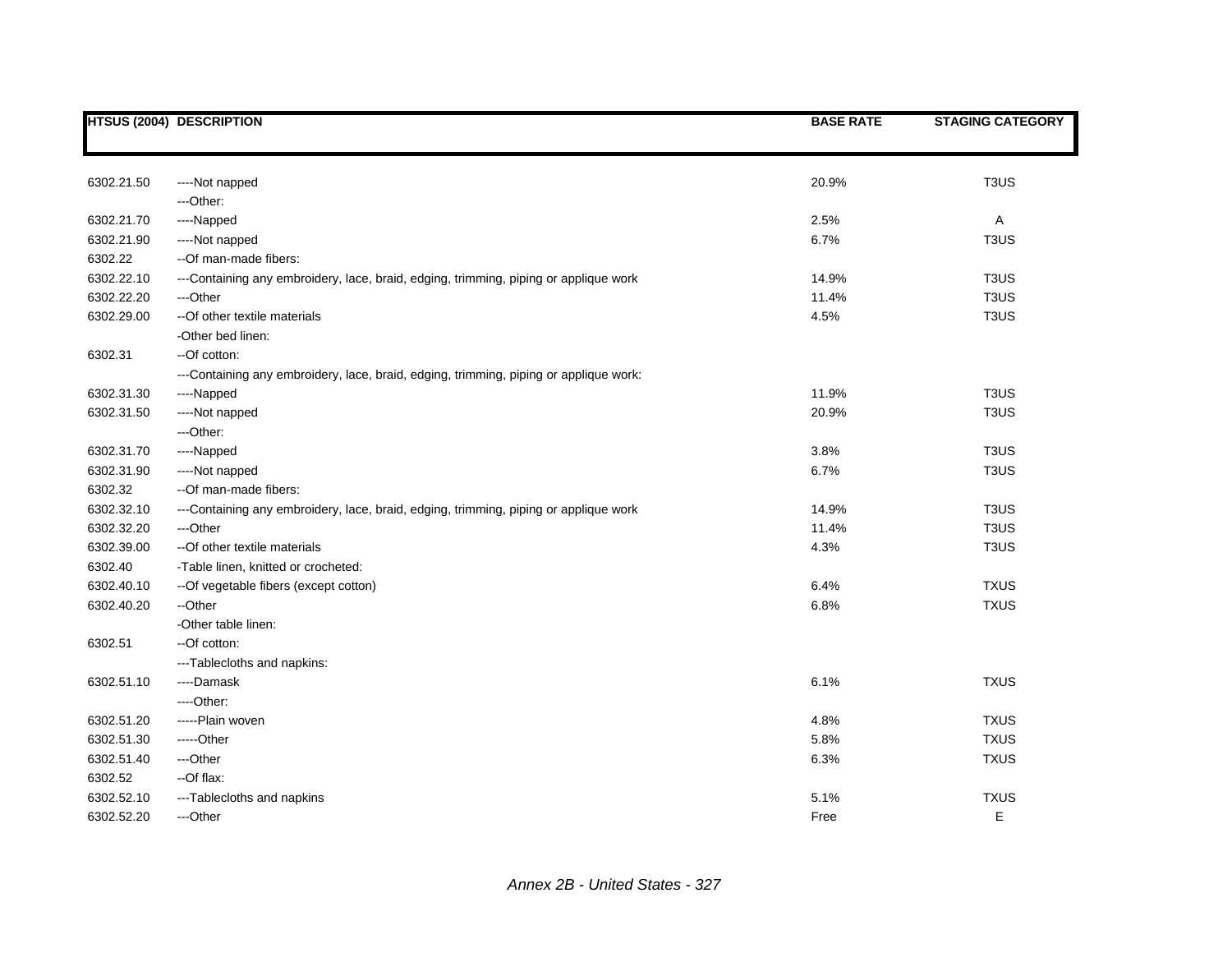|            | <b>HTSUS (2004) DESCRIPTION</b>                                                        | <b>BASE RATE</b> | <b>STAGING CATEGORY</b> |
|------------|----------------------------------------------------------------------------------------|------------------|-------------------------|
|            |                                                                                        |                  |                         |
| 6302.53.00 | --Of man-made fibers                                                                   | 11.3%            | <b>TXUS</b>             |
| 6302.59.00 | -- Of other textile materials                                                          | 8.8%             | <b>TXUS</b>             |
| 6302.60.00 | -Toilet linen and kitchen linen, of terry toweling or similar terry fabrics, of cotton | 9.1%             | T <sub>3</sub> US       |
|            | -Other:                                                                                |                  |                         |
| 6302.91.00 | --Of cotton                                                                            | 9.2%             | <b>TXUS</b>             |
| 6302.92.00 | --Of flax                                                                              | Free             | E                       |
| 6302.93    | --Of man-made fibers:                                                                  |                  |                         |
| 6302.93.10 | --- Pile or tufted construction                                                        | 6.2%             | <b>TXUS</b>             |
| 6302.93.20 | ---Other                                                                               | 9.9%             | <b>TXUS</b>             |
| 6302.99    | --Of other textile materials:                                                          |                  |                         |
| 6302.99.10 | ---Containing 85 percent or more by weight of silk or silk waste                       | 2.7%             | A                       |
| 6302.99.20 | ---Other                                                                               | 8.4%             | <b>TXUS</b>             |
| 6303       | Curtains (including drapes) and interior blinds; curtain or bed valances:              |                  |                         |
|            | -Knitted or crocheted:                                                                 |                  |                         |
| 6303.11.00 | --Of cotton                                                                            | 10.3%            | <b>TXUS</b>             |
| 6303.12.00 | -- Of synthetic fibers                                                                 | 11.3%            | <b>TXUS</b>             |
| 6303.19.00 | --Of other textile materials                                                           | 6.4%             | <b>TXUS</b>             |
|            | -Other:                                                                                |                  |                         |
| 6303.91.00 | --Of cotton                                                                            | 10.3%            | <b>TXUS</b>             |
| 6303.92    | --Of synthetic fibers:                                                                 |                  |                         |
| 6303.92.10 | ---Made up from fabrics described in subheading 5407.61.11, 5407.61.21 or 5407.61.91   | 11.3%            | <b>TXUS</b>             |
| 6303.92.20 | ---Other                                                                               | 11.3%            | <b>TXUS</b>             |
| 6303.99.00 | -- Of other textile materials                                                          | 11.3%            | <b>TXUS</b>             |
| 6304       | Other furnishing articles, excluding those of heading 9404:                            |                  |                         |
|            | -Bedspreads:                                                                           |                  |                         |
| 6304.11    | --Knitted or crocheted:                                                                |                  |                         |
| 6304.11.10 | ---Of cotton                                                                           | 12%              | <b>TXUS</b>             |
| 6304.11.20 | ---Of man-made fibers                                                                  | 6.5%             | <b>TXUS</b>             |
| 6304.11.30 | ---Other                                                                               | 5.9%             | <b>TXUS</b>             |
| 6304.19    | --Other:                                                                               |                  |                         |
|            | ---Of cotton:                                                                          |                  |                         |
| 6304.19.05 | ----Containing any embroidery, lace, braid, edging, trimming, piping or applique work  | 12%              | T <sub>1</sub> US       |
| 6304.19.10 | ----Other                                                                              | 4.4%             | T <sub>1</sub> US       |
|            | --- Of man-made fibers:                                                                |                  |                         |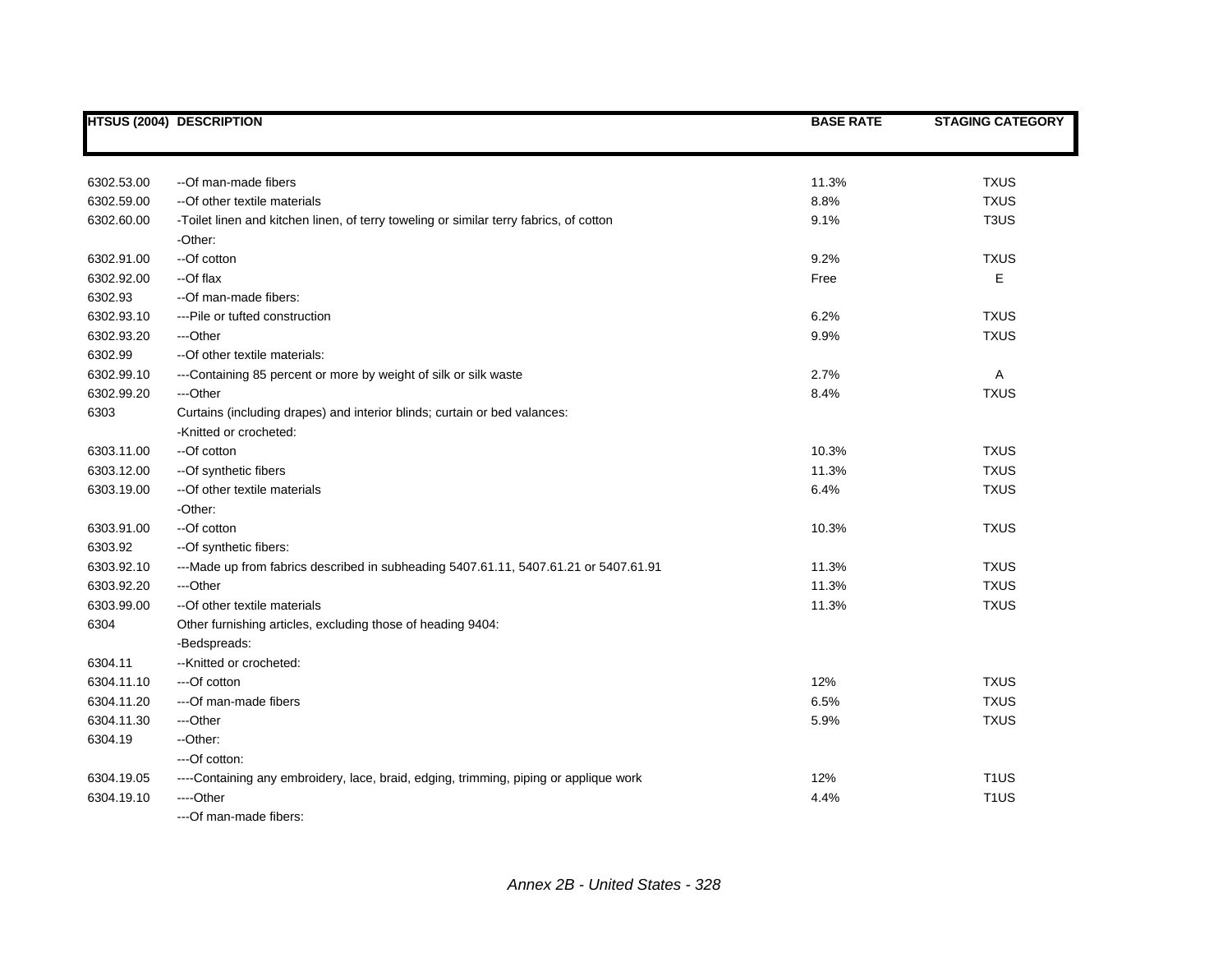|            | <b>HTSUS (2004) DESCRIPTION</b>                                                                    | <b>BASE RATE</b> | <b>STAGING CATEGORY</b> |
|------------|----------------------------------------------------------------------------------------------------|------------------|-------------------------|
|            |                                                                                                    |                  |                         |
| 6304.19.15 | ----Containing any embroidery, lace, braid, edging, trimming, piping or applique work              | 14.9%            | T <sub>1</sub> US       |
| 6304.19.20 | ----Other                                                                                          | 6.5%             | T <sub>1</sub> US       |
| 6304.19.30 | ---Other                                                                                           | 6.3%             | T <sub>1</sub> US       |
|            | -Other:                                                                                            |                  |                         |
| 6304.91.00 | --Knitted or crocheted                                                                             | 5.8%             | <b>TXUS</b>             |
| 6304.92.00 | --Not knitted or crocheted, of cotton                                                              | 6.3%             | <b>TXUS</b>             |
| 6304.93.00 | -- Not knitted or crocheted, of synthetic fibers                                                   | 9.3%             | <b>TXUS</b>             |
| 6304.99    | --Not knitted or crocheted, of other textile materials:                                            |                  |                         |
|            | --- Wall hangings of wool or fine animal hair:                                                     |                  |                         |
| 6304.99.10 | ----Certified hand-loomed and folklore products                                                    | 3.8%             | <b>TXUS</b>             |
| 6304.99.15 | ----Other                                                                                          | 11.3%            | <b>TXUS</b>             |
|            | $-$ Other:                                                                                         |                  |                         |
|            | ----Of vegetable fibers (except cotton):                                                           |                  |                         |
| 6304.99.25 | ----- Wall hangings of jute                                                                        | 11.3%            | <b>TXUS</b>             |
| 6304.99.35 | -----Other                                                                                         | 11.3%            | <b>TXUS</b>             |
| 6304.99.40 | ----Certified hand-loomed and folklore pillow covers of wool or fine animal hair                   | 3.8%             | <b>TXUS</b>             |
| 6304.99.60 | ----Other                                                                                          | 3.2%             | <b>TXUS</b>             |
| 6305       | Sacks and bags, of a kind used for the packing of goods:                                           |                  |                         |
| 6305.10.00 | -Of jute or of other textile bast fibers of heading 5303                                           | Free             | E                       |
| 6305.20.00 | -Of cotton                                                                                         | 6.2%             | Α                       |
|            | -Of man-made textile materials:                                                                    |                  |                         |
| 6305.32.00 | -- Flexible intermediate bulk containers                                                           | 8.4%             | T <sub>2</sub> US       |
| 6305.33.00 | --Other, of polyethylene or polypropylene strip or the like                                        | 8.4%             | T <sub>2</sub> US       |
| 6305.39.00 | --Other                                                                                            | 8.4%             | T <sub>2</sub> US       |
| 6305.90.00 | -Of other textile materials                                                                        | 6.2%             | Α                       |
| 6306       | Tarpaulins, awnings and sunblinds; tents; sails for boats, sailboards or landcraft; camping goods: |                  |                         |
|            | -Tarpaulins, awnings and sunblinds:                                                                |                  |                         |
| 6306.11.00 | --Of cotton                                                                                        | $8\%$            | <b>TXUS</b>             |
| 6306.12.00 | -- Of synthetic fibers                                                                             | 8.8%             | <b>TXUS</b>             |
| 6306.19.00 | -- Of other textile materials                                                                      | 5.1%             | <b>TXUS</b>             |
|            | -Tents:                                                                                            |                  |                         |
| 6306.21.00 | --Of cotton                                                                                        | 8%               | <b>TXUS</b>             |
| 6306.22    | --Of synthetic fibers:                                                                             |                  |                         |
| 6306.22.10 | ---Backpacking tents                                                                               | Free             | E.                      |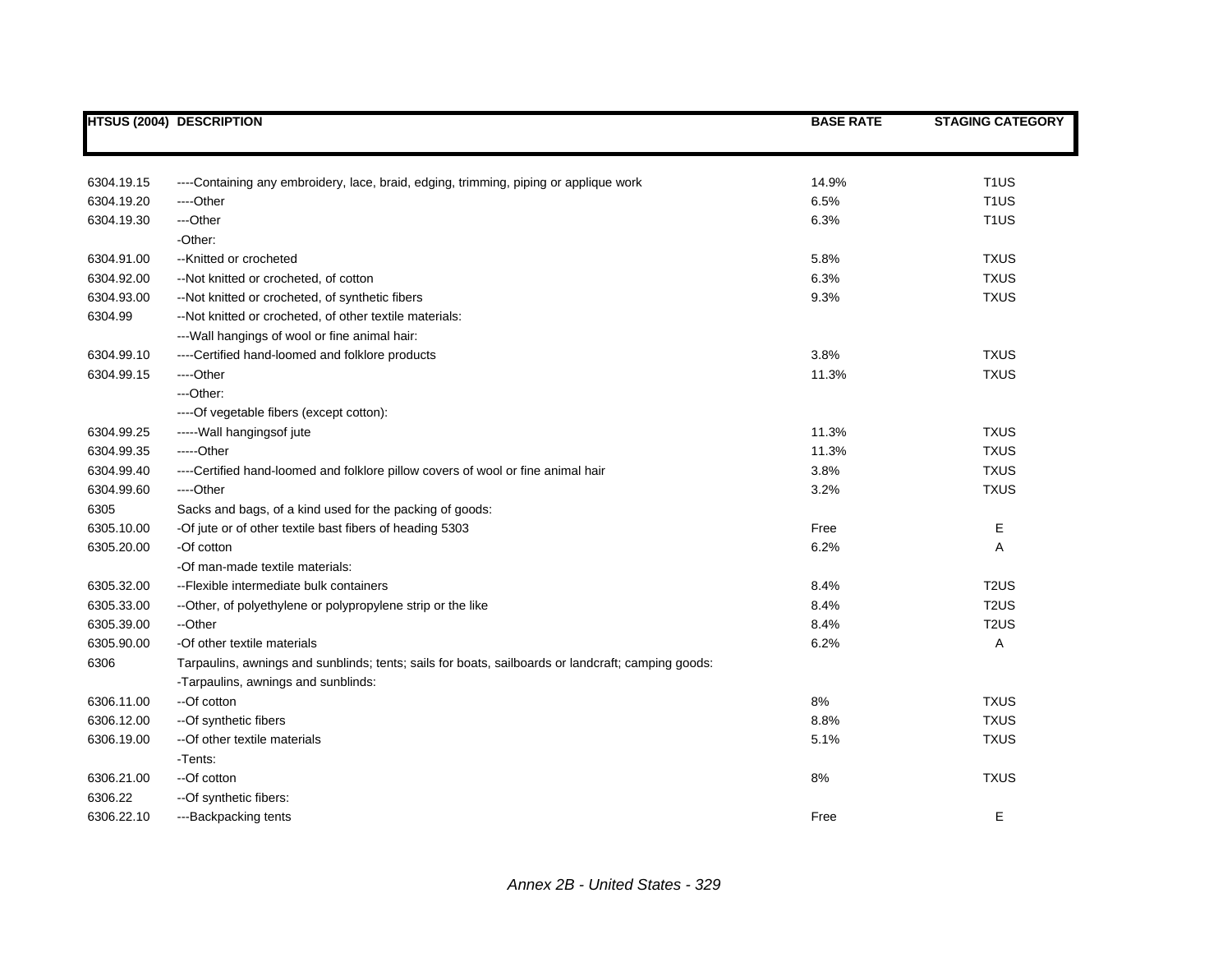|            | <b>HTSUS (2004) DESCRIPTION</b>                                                                                                                                                                                                    | <b>BASE RATE</b> | <b>STAGING CATEGORY</b> |
|------------|------------------------------------------------------------------------------------------------------------------------------------------------------------------------------------------------------------------------------------|------------------|-------------------------|
|            |                                                                                                                                                                                                                                    |                  |                         |
| 6306.22.90 | ---Other                                                                                                                                                                                                                           | 8.8%             | <b>TXUS</b>             |
| 6306.29.00 | -- Of other textile materials                                                                                                                                                                                                      | 2.9%             | A                       |
|            | -Sails:                                                                                                                                                                                                                            |                  |                         |
| 6306.31.00 | -- Of synthetic fibers                                                                                                                                                                                                             | Free             | Е                       |
| 6306.39.00 | --Of other textile materials                                                                                                                                                                                                       | Free             | E                       |
|            | -Pneumatic mattresses:                                                                                                                                                                                                             |                  |                         |
| 6306.41.00 | --Of cotton                                                                                                                                                                                                                        | 3.7%             | <b>TXUS</b>             |
| 6306.49.00 | -- Of other textile materials                                                                                                                                                                                                      | 3.7%             | <b>TXUS</b>             |
|            | -Other:                                                                                                                                                                                                                            |                  |                         |
| 6306.91.00 | --Of cotton                                                                                                                                                                                                                        | 3.5%             | <b>TXUS</b>             |
| 6306.99.00 | -- Of other textile materials                                                                                                                                                                                                      | 4.5%             | <b>TXUS</b>             |
| 6307       | Other made up articles, including dress patterns:                                                                                                                                                                                  |                  |                         |
| 6307.10    | -Floorcloths, dishcloths, dusters and similar cleaning cloths:                                                                                                                                                                     |                  |                         |
| 6307.10.10 | --Dustcloths, mop cloths and polishing cloths, of cotton                                                                                                                                                                           | 4.1%             | <b>TXUS</b>             |
| 6307.10.20 | --Other                                                                                                                                                                                                                            | 5.3%             | T <sub>1</sub> US       |
| 6307.20.00 | -Lifejackets and lifebelts                                                                                                                                                                                                         | 4.5%             | <b>TXUS</b>             |
| 6307.90    | -Other:                                                                                                                                                                                                                            |                  |                         |
| 6307.90.30 | --Labels                                                                                                                                                                                                                           | 7.9%             | T <sub>1</sub> US       |
| 6307.90.40 | --Cords and tassels                                                                                                                                                                                                                | Free             | Е                       |
| 6307.90.50 | --Corset lacings, footwear lacings or similar lacings                                                                                                                                                                              | Free             | E                       |
|            | --Surgical drapes:                                                                                                                                                                                                                 |                  |                         |
| 6307.90.60 | --- Of fabric formed on a base of paper or covered or lined with paper                                                                                                                                                             | Free             | Е                       |
|            | ---Other:                                                                                                                                                                                                                          |                  |                         |
| 6307.90.68 | ----Spunlaced or bonded fiber fabric disposable surgical drapes of man-made fibers                                                                                                                                                 | Free             | E                       |
| 6307.90.72 | ----Other                                                                                                                                                                                                                          | 4.5%             | T <sub>1</sub> US       |
| 6307.90.75 | -- Toys for pets, of textile materials                                                                                                                                                                                             | 4.3%             | T <sub>1</sub> US       |
| 6307.90.85 | -- Wall banners, of man-made fibers                                                                                                                                                                                                | 5.8%             | T <sub>1</sub> US       |
|            | --Other:                                                                                                                                                                                                                           |                  |                         |
| 6307.90.89 | ---Surgical towels; cotton towels of pile or tufted construction; pillow shells, of cotton; shells for quilts, eiderdowns, 7%<br>comforters and similar articles of cotton                                                         |                  | T <sub>1</sub> US       |
| 6307.90.98 | ---Other                                                                                                                                                                                                                           | 7%               | T <sub>1</sub> US       |
| 6308.00.00 | Needlecraft sets consisting of woven fabric and yarn, whether or not with accessories, for making up into rugs,<br>tapestries, embroidered tablecloths or napkins, or similar textile articles, put up in packings for retail sale | 11.4%            | Α                       |
| 6309.00.00 | Worn clothing and other worn articles                                                                                                                                                                                              | Free             | Е                       |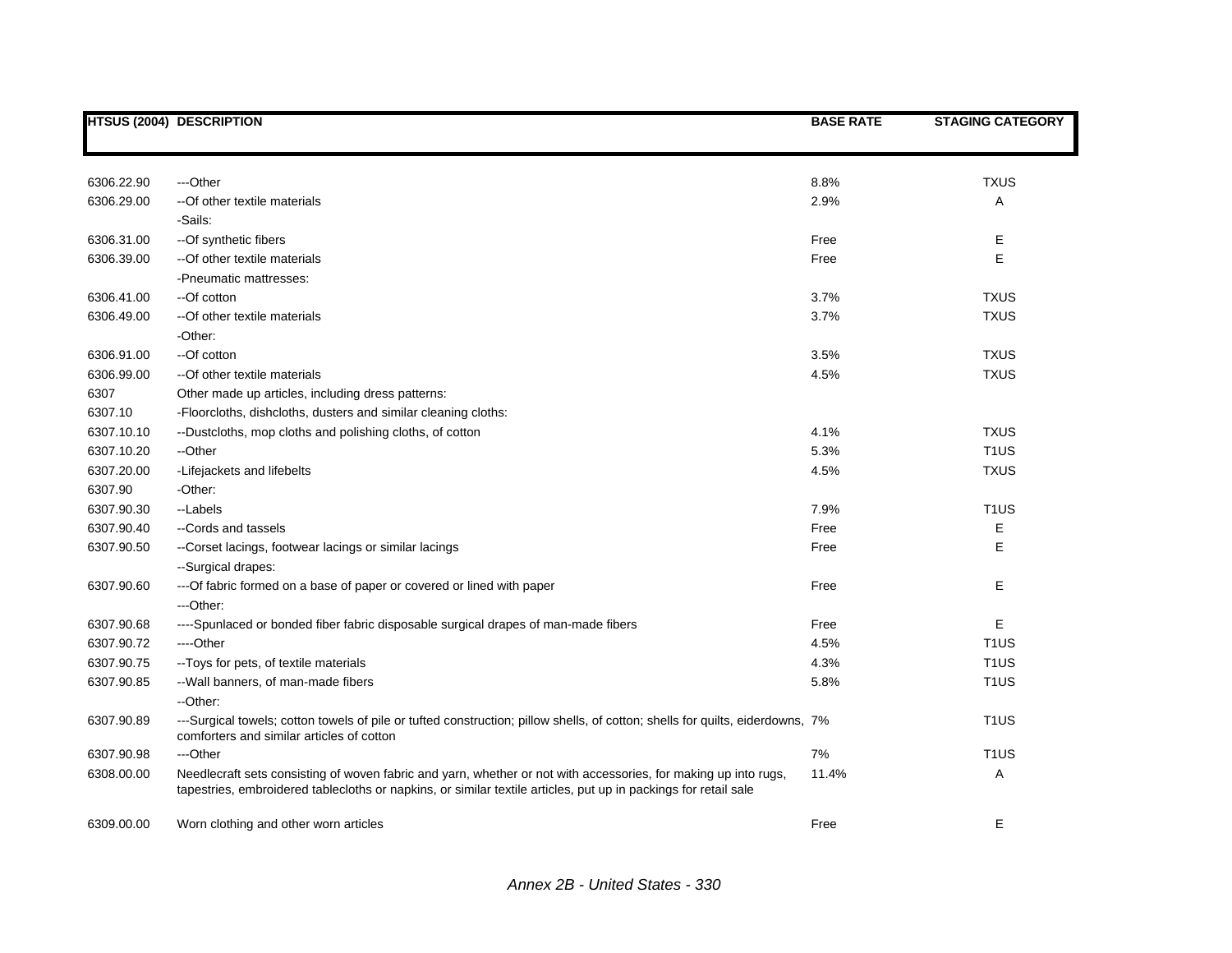|                       | <b>HTSUS (2004) DESCRIPTION</b>                                                                                                                                                                                                                                                                                      | <b>BASE RATE</b> | <b>STAGING CATEGORY</b> |
|-----------------------|----------------------------------------------------------------------------------------------------------------------------------------------------------------------------------------------------------------------------------------------------------------------------------------------------------------------|------------------|-------------------------|
| 6310                  | Used or new rags, scrap twine, cordage, rope and cables, and worn out articles of twine, cordage, rope or cables,                                                                                                                                                                                                    |                  |                         |
| 6310.10               | of textile materials:<br>-Sorted:                                                                                                                                                                                                                                                                                    |                  |                         |
|                       |                                                                                                                                                                                                                                                                                                                      |                  |                         |
| 6310.10.10            | --Of wool or fine animal hair                                                                                                                                                                                                                                                                                        | Free             | Е                       |
| 6310.10.20<br>6310.90 | --Other<br>-Other:                                                                                                                                                                                                                                                                                                   | Free             | Е                       |
|                       |                                                                                                                                                                                                                                                                                                                      |                  |                         |
| 6310.90.10            | --Of wool or fine animal hair                                                                                                                                                                                                                                                                                        | 5.5 cents/kg     | Α                       |
| 6310.90.20<br>6401    | --Other<br>Waterproof footwear with outer soles and uppers of rubber or plastics, the uppers of which are neither fixed to the<br>sole nor assembled by stitching, riveting, nailing, screwing, plugging or similar processes:                                                                                       | Free             | E                       |
| 6401.10.00            | -Footwear incorporating a protective metal toe-cap                                                                                                                                                                                                                                                                   | 37.5%            | D                       |
|                       | -Other footwear:                                                                                                                                                                                                                                                                                                     |                  |                         |
| 6401.91.00            | --Covering the knee                                                                                                                                                                                                                                                                                                  | 37.5%            | D                       |
| 6401.92               | --Covering the ankle but not covering the knee:                                                                                                                                                                                                                                                                      |                  |                         |
| 6401.92.30            | ---Ski-boots and snowboard boots                                                                                                                                                                                                                                                                                     | Free             | Е                       |
|                       | ---Other:                                                                                                                                                                                                                                                                                                            |                  |                         |
| 6401.92.60            | ----Having soles and uppers of which over 90 percent of the external surface area (including any accessories or<br>reinforcements such as those mentioned in note 4(a) to this chapter) is polyvinyl chloride, whether or not<br>supported or lined with polyvinyl chloride but not otherwise supported or lined     | 4.6%             | A                       |
| 6401.92.90            | ----Other                                                                                                                                                                                                                                                                                                            | 37.5%            | D                       |
| 6401.99               | --Other:                                                                                                                                                                                                                                                                                                             |                  |                         |
|                       | ---Designed to be worn over, or in lieu of, other footwear as a protection against water, oil, grease or chemicals or<br>cold or inclement weather:                                                                                                                                                                  |                  |                         |
| 6401.99.30            | ----Designed for use without closures                                                                                                                                                                                                                                                                                | 25%              | D                       |
| 6401.99.60            | ----Other                                                                                                                                                                                                                                                                                                            | 37.5%            | D                       |
|                       | ---Other:                                                                                                                                                                                                                                                                                                            |                  |                         |
| 6401.99.80            | ----Having uppers of which over 90 percent of the external surface area (including any accessories or<br>reinforcements such as those mentioned in note 4(a) to this chapter) is rubber or plastics (except footwear having<br>foxing or a foxing-like band applied or molded at the sole and overlapping the upper) | Free             | Е                       |
| 6401.99.90            | ----Other                                                                                                                                                                                                                                                                                                            | 37.5%            | D                       |
| 6402                  | Other footwear with outer soles and uppers of rubber or plastics:                                                                                                                                                                                                                                                    |                  |                         |
|                       | -Sports footwear:                                                                                                                                                                                                                                                                                                    |                  |                         |
| 6402.12.00            | --Ski-boots, cross-country ski footwear and snowboard boots                                                                                                                                                                                                                                                          | Free             | Е                       |
| 6402.19               | --Other:                                                                                                                                                                                                                                                                                                             |                  |                         |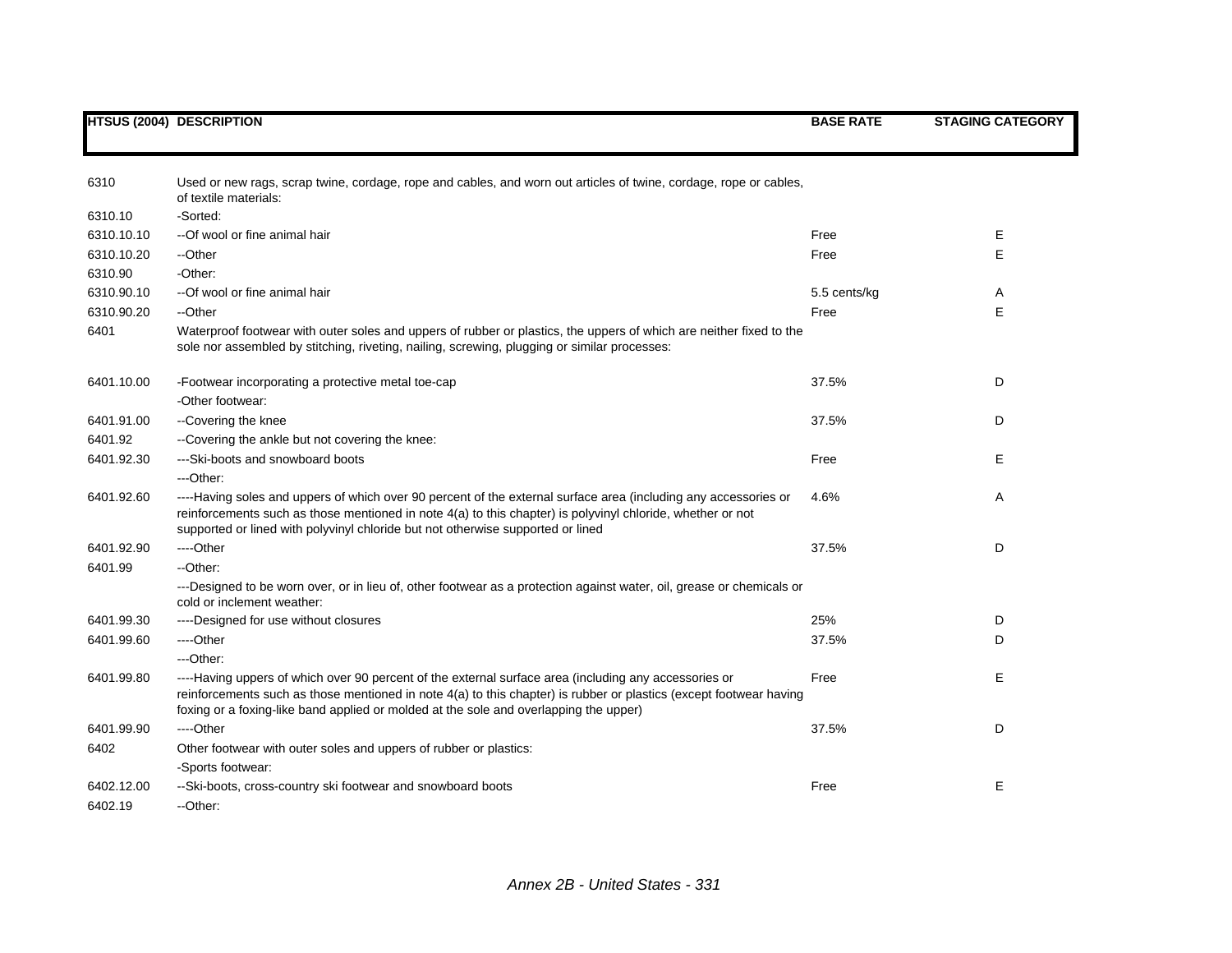|            | ---Having uppers of which over 90 percent of the external surface area (including any accessories or<br>reinforcements such as those mentioned in note 4(a) to this chapter) is rubber or plastics (except footwear having<br>foxing or a foxing-like band applied or molded at the sole and overlapping the upper and except footwear<br>designed to be worn over, or in lieu of, other footwear as a protection against water, oil, grease or chemicals or<br>cold or inclement weather): |                           |              |
|------------|---------------------------------------------------------------------------------------------------------------------------------------------------------------------------------------------------------------------------------------------------------------------------------------------------------------------------------------------------------------------------------------------------------------------------------------------------------------------------------------------|---------------------------|--------------|
| 6402.19.05 | ----Golf shoes                                                                                                                                                                                                                                                                                                                                                                                                                                                                              | 6%                        | A            |
| 6402.19.15 | ----Other                                                                                                                                                                                                                                                                                                                                                                                                                                                                                   | 5.1%                      | $\mathsf{A}$ |
|            | ---Other:                                                                                                                                                                                                                                                                                                                                                                                                                                                                                   |                           |              |
| 6402.19.30 | ----Valued not over \$3/pair                                                                                                                                                                                                                                                                                                                                                                                                                                                                | Free                      | E.           |
| 6402.19.50 | ----Valued over \$3 but not over \$6.50/pair                                                                                                                                                                                                                                                                                                                                                                                                                                                | 76 cents/pr. + 32%        | A            |
| 6402.19.70 | ----Valued over \$6.50 but not over \$12/pair                                                                                                                                                                                                                                                                                                                                                                                                                                               | 76 cents/pr. + 17%        | Α            |
| 6402.19.90 | ----Valued over \$12/pair                                                                                                                                                                                                                                                                                                                                                                                                                                                                   | 9%                        | A            |
| 6402.20.00 | -Footwear with upper straps or thongs assembled to the sole by means of plugs (zoris)                                                                                                                                                                                                                                                                                                                                                                                                       | Free                      | E            |
| 6402.30    | -Other footwear incorporating a protective metal toe-cap:                                                                                                                                                                                                                                                                                                                                                                                                                                   |                           |              |
| 6402.30.30 | --Having uppers of which over 90 percent of the external surface area (including any accessories or<br>reinforcements such as those mentioned in note 4(a) to this chapter) is rubber or plastics (except footwear having<br>foxing or a foxing-like band applied or molded at the sole and overlapping the upper and except footwear<br>designed to be worn over, or in lieu of, other footwear as a protection against water, oil, grease or chemicals or<br>cold or inclement weather)   | 6%                        | A            |
|            | --Other:                                                                                                                                                                                                                                                                                                                                                                                                                                                                                    |                           |              |
| 6402.30.50 | ---Footwear designed to be worn over, or in lieu of, other footwear as a protection against water, oil, grease or<br>chemicals or cold or inclement weather<br>$-$ Other:                                                                                                                                                                                                                                                                                                                   | 37.5%                     | D            |
| 6402.30.60 | ----Valued not over \$3/pair                                                                                                                                                                                                                                                                                                                                                                                                                                                                | 24%                       | A            |
| 6402.30.70 | ----Valued over \$3 but not over \$6.50/pair                                                                                                                                                                                                                                                                                                                                                                                                                                                | 90 cents/pr. $+$<br>37.5% | D            |
| 6402.30.80 | ----Valued over \$6.50 but not over \$12/pair                                                                                                                                                                                                                                                                                                                                                                                                                                               | 90 cents/pr. + 20%        | D            |
| 6402.30.90 | ----Valued over \$12/pair                                                                                                                                                                                                                                                                                                                                                                                                                                                                   | 20%                       | A            |
|            | -Other footwear:                                                                                                                                                                                                                                                                                                                                                                                                                                                                            |                           |              |
| 6402.91    | --Covering the ankle:                                                                                                                                                                                                                                                                                                                                                                                                                                                                       |                           |              |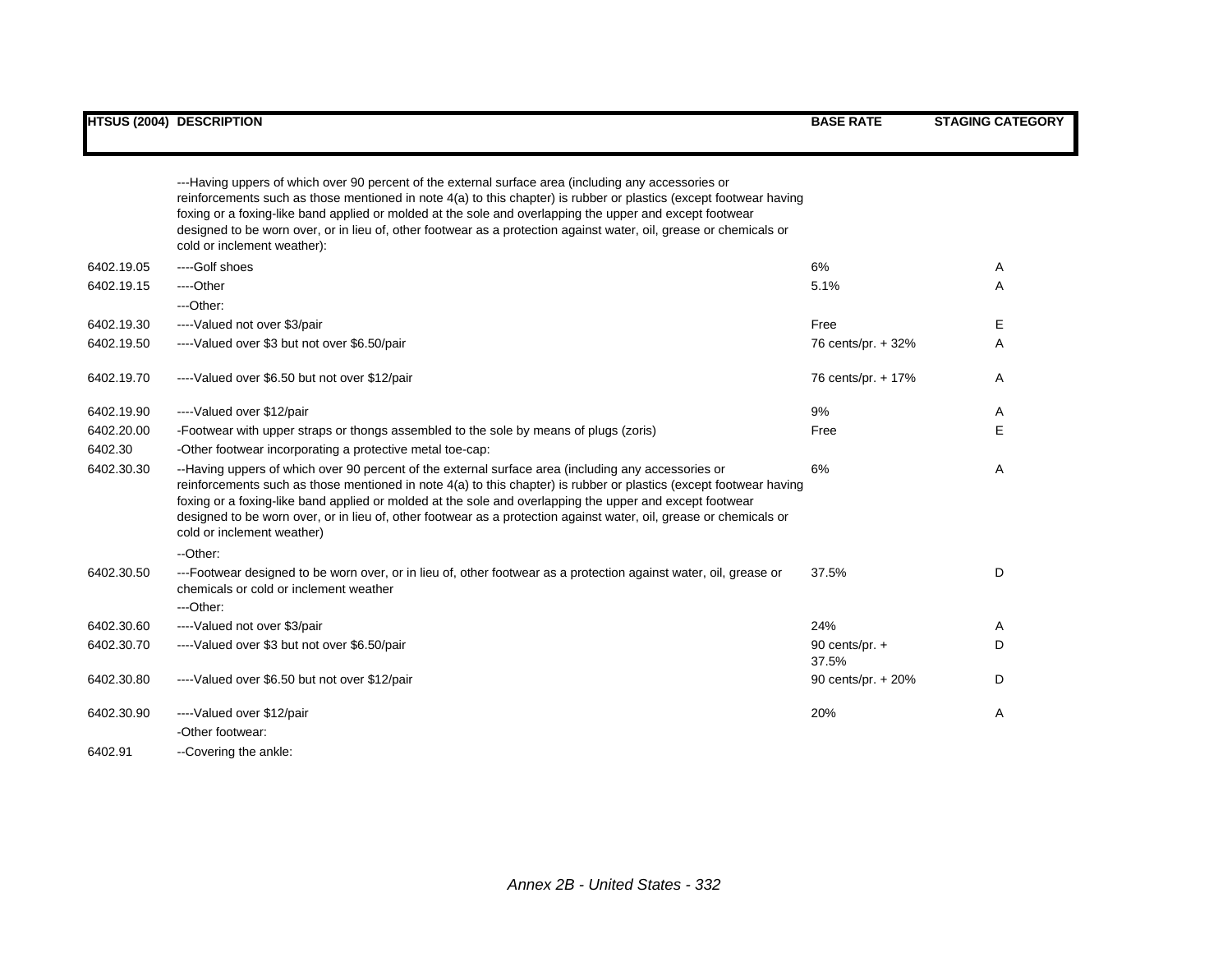|            | <b>HTSUS (2004) DESCRIPTION</b>                                                                                                                                                                                                                                                                                                                                                                                                                                                                                                                                                                                                                                                                                                                                        | <b>BASE RATE</b>          | <b>STAGING CATEGORY</b> |
|------------|------------------------------------------------------------------------------------------------------------------------------------------------------------------------------------------------------------------------------------------------------------------------------------------------------------------------------------------------------------------------------------------------------------------------------------------------------------------------------------------------------------------------------------------------------------------------------------------------------------------------------------------------------------------------------------------------------------------------------------------------------------------------|---------------------------|-------------------------|
|            |                                                                                                                                                                                                                                                                                                                                                                                                                                                                                                                                                                                                                                                                                                                                                                        |                           |                         |
| 6402.91.40 | ---Having uppers of which over 90 percent of the external surface area (including any accessories or<br>reinforcements such as those mentioned in note 4(a) to this chapter) is rubber or plastics except (1) footwear<br>having a foxing or a foxing-like band applied or molded at the sole and overlapping the upper and (2) except<br>footwear (other than footwear having uppers which from a point 3 cm above the top of the outer sole are entirely<br>of non-molded construction formed by sewing the parts together and having exposed on the outer surface a<br>substantial portion of functional stitching) designed to be worn over, or in lieu of, other footwear as a protection<br>against water, oil, grease or chemicals or cold or inclement weather | 6%                        | Α                       |
|            | ---Other:                                                                                                                                                                                                                                                                                                                                                                                                                                                                                                                                                                                                                                                                                                                                                              |                           |                         |
| 6402.91.50 | ----Footwear designed to be worn over, or in lieu of, other footwear as a protection against water, oil, grease or<br>chemicals or cold or inclement weather<br>----Other:                                                                                                                                                                                                                                                                                                                                                                                                                                                                                                                                                                                             | 37.5%                     | D                       |
| 6402.91.60 | ----- Valued not over \$3/pair                                                                                                                                                                                                                                                                                                                                                                                                                                                                                                                                                                                                                                                                                                                                         | 48%                       | A                       |
| 6402.91.70 | -----Valued over \$3 but not over \$6.50/pair                                                                                                                                                                                                                                                                                                                                                                                                                                                                                                                                                                                                                                                                                                                          | 90 cents/pr. $+$<br>37.5% | Α                       |
| 6402.91.80 | -----Valued over \$6.50 but not over \$12/pair                                                                                                                                                                                                                                                                                                                                                                                                                                                                                                                                                                                                                                                                                                                         | 90 cents/pr. + 20%        | D                       |
| 6402.91.90 | -----Valued over \$12/pair                                                                                                                                                                                                                                                                                                                                                                                                                                                                                                                                                                                                                                                                                                                                             | 20%                       | D                       |
| 6402.99    | --Other:                                                                                                                                                                                                                                                                                                                                                                                                                                                                                                                                                                                                                                                                                                                                                               |                           |                         |
|            | ---Having uppers of which over 90 percent of the external surface area (including any accessories or<br>reinforcements such as those mentioned in note 4(a) to this chapter) is rubber or plastics (except footwear having<br>a foxing or a foxing-like band applied or molded at the sole and overlapping the upper and except footwear<br>designed to be worn over, or in lieu of, other footwear as a protection against water, oil, grease or chemicals or<br>cold or inclement weather):                                                                                                                                                                                                                                                                          |                           |                         |
| 6402.99.05 | ----Made on a base or platform of wood                                                                                                                                                                                                                                                                                                                                                                                                                                                                                                                                                                                                                                                                                                                                 | 8%                        | A                       |
| 6402.99.10 | ----Made on a base or platform of cork<br>----Other:                                                                                                                                                                                                                                                                                                                                                                                                                                                                                                                                                                                                                                                                                                                   | 12.5%                     | Α                       |
| 6402.99.14 | -----Sandals and similar footwear of plastics, produced in one piece by molding                                                                                                                                                                                                                                                                                                                                                                                                                                                                                                                                                                                                                                                                                        | 3%                        | Α                       |
| 6402.99.18 | -----Other                                                                                                                                                                                                                                                                                                                                                                                                                                                                                                                                                                                                                                                                                                                                                             | 6%                        | Α                       |
|            | ---Other:                                                                                                                                                                                                                                                                                                                                                                                                                                                                                                                                                                                                                                                                                                                                                              |                           |                         |
| 6402.99.20 | ----Footwear designed to be worn over, or in lieu of, other footwear as a protection against water, oil, grease or<br>chemicals or cold or inclement weather                                                                                                                                                                                                                                                                                                                                                                                                                                                                                                                                                                                                           | 37.5%                     | D                       |
| 6402.99.30 | ----Footwear with open toes or open heels; footwear of the slip-on type, that is held to the foot without the use of<br>laces or buckles or other fasteners, the foregoing except footwear of subheading 6402.99.20 and except footwear<br>having a foxing or a foxing-like band wholly or almost wholly of rubber or plastics applied or molded at the sole<br>and overlapping the upper                                                                                                                                                                                                                                                                                                                                                                              | 37.5%                     | Α                       |
|            | $\sim$                                                                                                                                                                                                                                                                                                                                                                                                                                                                                                                                                                                                                                                                                                                                                                 |                           |                         |

----Other: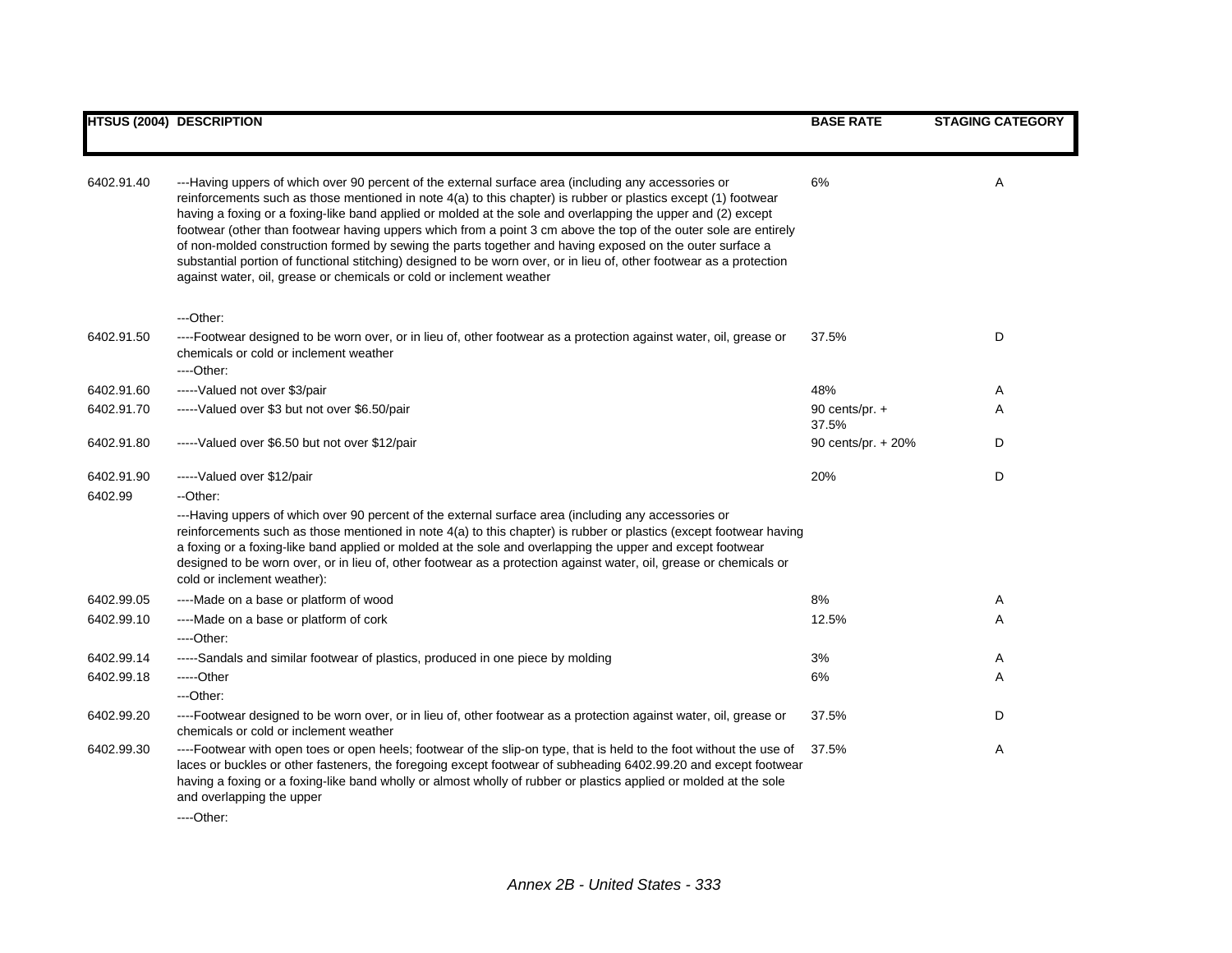|            | <b>HTSUS (2004) DESCRIPTION</b>                                                                                                    | <b>BASE RATE</b>        | <b>STAGING CATEGORY</b> |
|------------|------------------------------------------------------------------------------------------------------------------------------------|-------------------------|-------------------------|
|            |                                                                                                                                    |                         |                         |
|            |                                                                                                                                    |                         |                         |
| 6402.99.60 | -----Valued not over \$3/pair                                                                                                      | 48%                     | Α                       |
| 6402.99.70 | -----Valued over \$3 but not over \$6.50/pair                                                                                      | 90 cents/pr. +<br>37.5% | Α                       |
| 6402.99.80 | -----Valued over \$6.50 but not over \$12/pair                                                                                     | 90 cents/pr. + 20%      | D                       |
| 6402.99.90 | ----- Valued over \$12/pair                                                                                                        | 20%                     | D                       |
| 6403       | Footwear with outer soles of rubber, plastics, leather or composition leather and uppers of leather:<br>-Sports footwear:          |                         |                         |
| 6403.12    | --Ski-boots, cross-country ski footwear and snowboard boots:                                                                       |                         |                         |
| 6403.12.30 | --- Welt footwear                                                                                                                  | Free                    | Е                       |
| 6403.12.60 | ---Other                                                                                                                           | Free                    | E                       |
| 6403.19    | --Other:                                                                                                                           |                         |                         |
|            | ---For men, youths and boys:                                                                                                       |                         |                         |
|            | ---Welt footwear:                                                                                                                  |                         |                         |
| 6403.19.10 | -----Golf shoes                                                                                                                    | 5%                      | Α                       |
| 6403.19.20 | -----Other                                                                                                                         | Free                    | Е                       |
|            | ----Other:                                                                                                                         |                         |                         |
| 6403.19.30 | -----Golf shoes                                                                                                                    | 8.5%                    | A                       |
| 6403.19.40 | -----Other                                                                                                                         | 4.3%                    | Α                       |
|            | ---For other persons:                                                                                                              |                         |                         |
| 6403.19.50 | ----Golf shoes                                                                                                                     | 10%                     | Α                       |
| 6403.19.70 | ---Other                                                                                                                           | Free                    | Е                       |
| 6403.20.00 | -Footwear with outer soles of leather, and uppers which consist of leather straps across the instep and around the Free<br>big toe |                         | E                       |
| 6403.30.00 | -Footwear made on a base or platform of wood, not having an inner sole or a protective metal toe-cap                               | Free                    | E                       |
| 6403.40    | -Other footwear, incorporating a protective metal toe-cap:                                                                         |                         |                         |
| 6403.40.30 | --Welt footwear                                                                                                                    | 5%                      | A                       |
| 6403.40.60 | --Other                                                                                                                            | 8.5%                    | Α                       |
|            | -Other footwear with outer soles of leather:                                                                                       |                         |                         |
| 6403.51    | --Covering the ankle:                                                                                                              |                         |                         |
| 6403.51.30 | --- Welt footwear                                                                                                                  | 5%                      | A                       |
|            | ---Other:                                                                                                                          |                         |                         |
| 6403.51.60 | ----For men, youths and boys                                                                                                       | 8.5%                    | A                       |
| 6403.51.90 | ----For other persons                                                                                                              | 10%                     | Α                       |
| 6403.59    | --Other:                                                                                                                           |                         |                         |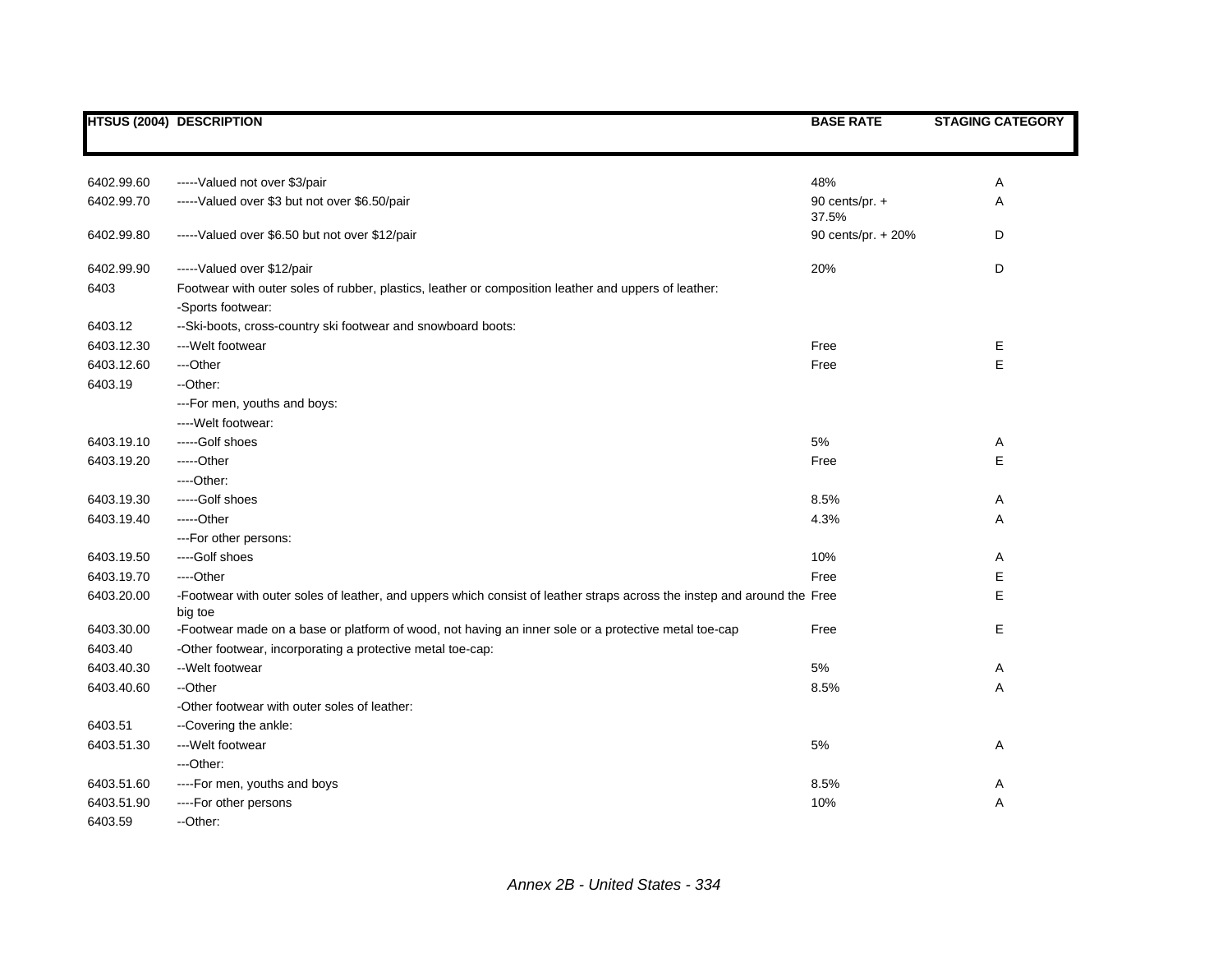|            | <b>HTSUS (2004) DESCRIPTION</b>                                                                                                                                                                                                                                                                                                                                                                                                                      | <b>BASE RATE</b> | <b>STAGING CATEGORY</b> |
|------------|------------------------------------------------------------------------------------------------------------------------------------------------------------------------------------------------------------------------------------------------------------------------------------------------------------------------------------------------------------------------------------------------------------------------------------------------------|------------------|-------------------------|
|            |                                                                                                                                                                                                                                                                                                                                                                                                                                                      |                  |                         |
| 6403.59.15 | ---Turn or turned footwear                                                                                                                                                                                                                                                                                                                                                                                                                           | 2.5%             | Α                       |
| 6403.59.30 | ---Welt footwear                                                                                                                                                                                                                                                                                                                                                                                                                                     | 5%               | Α                       |
|            | ---Other:                                                                                                                                                                                                                                                                                                                                                                                                                                            |                  |                         |
| 6403.59.60 | ----For men, youths and boys                                                                                                                                                                                                                                                                                                                                                                                                                         | 8.5%             | Α                       |
| 6403.59.90 | ----For other persons                                                                                                                                                                                                                                                                                                                                                                                                                                | 10%              | Α                       |
|            | -Other footwear:                                                                                                                                                                                                                                                                                                                                                                                                                                     |                  |                         |
| 6403.91    | --Covering the ankle:                                                                                                                                                                                                                                                                                                                                                                                                                                |                  |                         |
| 6403.91.30 | ---Welt footwear                                                                                                                                                                                                                                                                                                                                                                                                                                     | 5%               | Α                       |
|            | $-$ Other:                                                                                                                                                                                                                                                                                                                                                                                                                                           |                  |                         |
| 6403.91.60 | ----For men, youths and boys                                                                                                                                                                                                                                                                                                                                                                                                                         | 8.5%             | Α                       |
| 6403.91.90 | ----For other persons                                                                                                                                                                                                                                                                                                                                                                                                                                | 10%              | Α                       |
| 6403.99    | --Other:                                                                                                                                                                                                                                                                                                                                                                                                                                             |                  |                         |
| 6403.99.20 | ---Footwear made on a base or platform of wood                                                                                                                                                                                                                                                                                                                                                                                                       | 8%               | Α                       |
|            | ---Other:                                                                                                                                                                                                                                                                                                                                                                                                                                            |                  |                         |
| 6403.99.40 | ---- Welt footwear                                                                                                                                                                                                                                                                                                                                                                                                                                   | 5%               | Α                       |
|            | ----Other:                                                                                                                                                                                                                                                                                                                                                                                                                                           |                  |                         |
| 6403.99.60 | -----For men, youths and boys                                                                                                                                                                                                                                                                                                                                                                                                                        | 8.5%             | Α                       |
|            | -----For other persons:                                                                                                                                                                                                                                                                                                                                                                                                                              |                  |                         |
| 6403.99.75 | ------Valued not over \$2.50/pair                                                                                                                                                                                                                                                                                                                                                                                                                    | 7%               | Α                       |
| 6403.99.90 | ------Valued over \$2.50/pair                                                                                                                                                                                                                                                                                                                                                                                                                        | 10%              | Α                       |
| 6404       | Footwear with outer soles of rubber, plastics, leather or composition leather and uppers of textile materials:                                                                                                                                                                                                                                                                                                                                       |                  |                         |
|            | -Footwear with outer soles of rubber or plastics:                                                                                                                                                                                                                                                                                                                                                                                                    |                  |                         |
| 6404.11    | --Sports footwear; tennis shoes, basketball shoes, gym shoes, training shoes and the like:                                                                                                                                                                                                                                                                                                                                                           |                  |                         |
| 6404.11.20 | ---Having uppers of which over 50 percent of the external surface area (including any leather accessories or<br>reinforcements such as those mentioned in note 4(a) to this chapter) is leather                                                                                                                                                                                                                                                      | 10.5%            | Α                       |
|            | $-$ Other:                                                                                                                                                                                                                                                                                                                                                                                                                                           |                  |                         |
|            | ----Valued not over \$3/pair:                                                                                                                                                                                                                                                                                                                                                                                                                        |                  |                         |
| 6404.11.40 | -----Having soles (or mid-soles, if any) of rubber or plastics which are affixed to the upper exclusively with an<br>adhesive (any mid-soles also being affixed exclusively to one another and to the sole with an adhesive); the<br>foregoing except footwear having a foxing or a foxing-like band applied or molded at the sole and overlapping the<br>upper and except footwear with soles which overlap the upper other than at the toe or heel | 37.5%            | Α                       |
| 6404.11.50 | -----Other<br>----Valued over \$3 but not over \$6.50/pair:                                                                                                                                                                                                                                                                                                                                                                                          | 48%              | Α                       |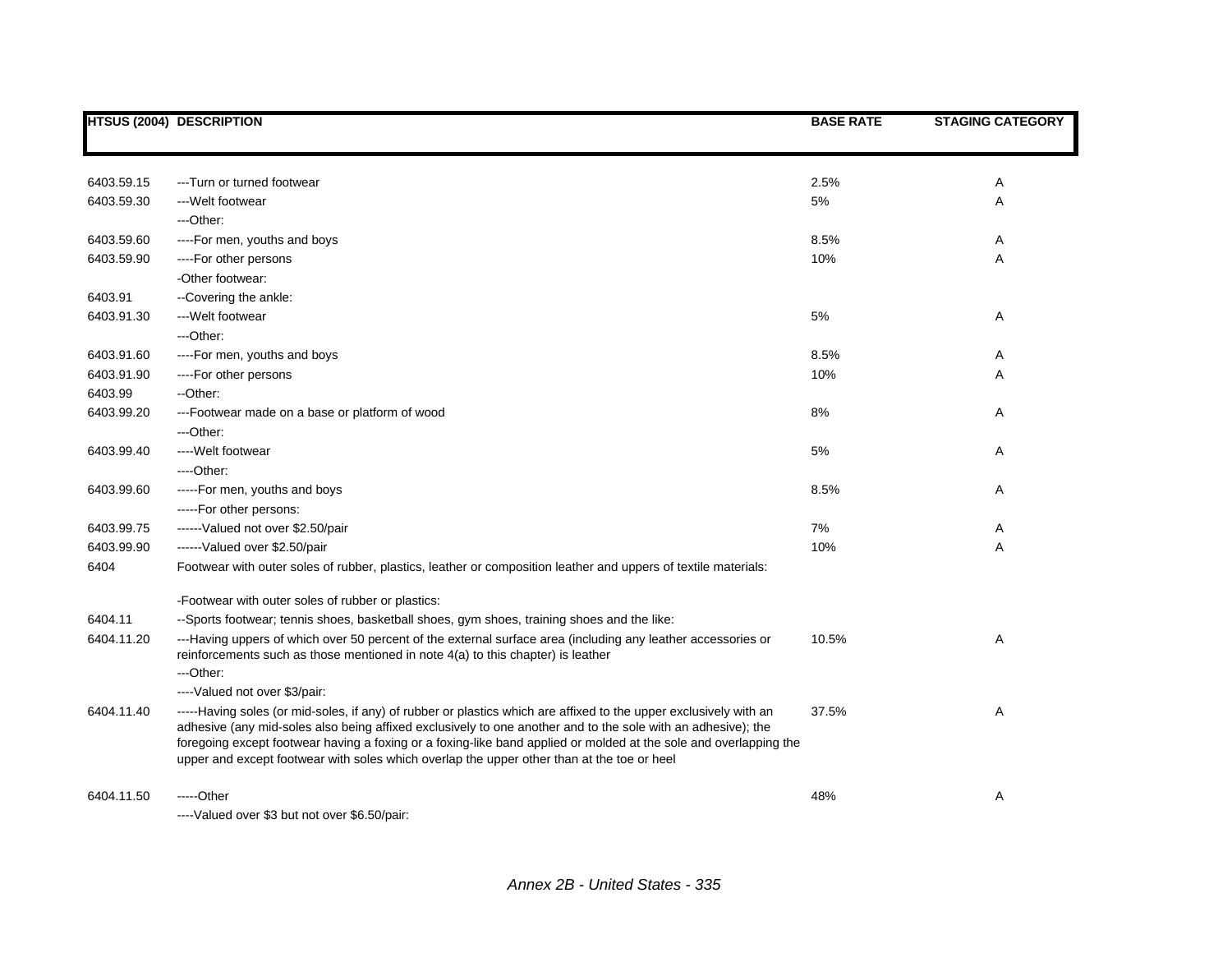|                       | <b>HTSUS (2004) DESCRIPTION</b>                                                                                                                                                                                                                                                                                                                                                                                                                      | <b>BASE RATE</b>          | <b>STAGING CATEGORY</b> |
|-----------------------|------------------------------------------------------------------------------------------------------------------------------------------------------------------------------------------------------------------------------------------------------------------------------------------------------------------------------------------------------------------------------------------------------------------------------------------------------|---------------------------|-------------------------|
|                       |                                                                                                                                                                                                                                                                                                                                                                                                                                                      |                           |                         |
| 6404.11.60            | -----Having soles (or mid-soles, if any) of rubber or plastics which are affixed to the upper exclusively with an<br>adhesive (any mid-soles also being affixed exclusively to one another and to the sole with an adhesive); the<br>foregoing except footwear having a foxing or a foxing-like band applied or molded at the sole and overlapping the<br>upper and except footwear with soles which overlap the upper other than at the toe or heel | 37.5%                     | Α                       |
| 6404.11.70            | $---Other$                                                                                                                                                                                                                                                                                                                                                                                                                                           | 90 cents/pr. $+$<br>37.5% | Α                       |
| 6404.11.80            | ----Valued over \$6.50 but not over \$12/pair                                                                                                                                                                                                                                                                                                                                                                                                        | 90 cents/pr. + 20%        | Α                       |
| 6404.11.90<br>6404.19 | ----Valued over \$12/pair<br>--Other:                                                                                                                                                                                                                                                                                                                                                                                                                | 20%                       | D                       |
| 6404.19.15            | ---Footwear having uppers of which over 50 percent of the external surface area (including any leather<br>accessories or reinforcements such as those mentioned in note 4(a) to this chapter) is leather                                                                                                                                                                                                                                             | 10.5%                     | Α                       |
| 6404.19.20            | ---Footwear designed to be worn over, or in lieu of, other footwear as a protection against water, oil, grease or<br>chemicals or cold or inclement weather                                                                                                                                                                                                                                                                                          | 37.5%                     | D                       |
|                       | ---Footwear with open toes or open heels; footwear of the slip-on type, that is held to the foot without the use of<br>laces or buckles or other fasteners, the foregoing except footwear of subheading 6404.19.20 and except footwear<br>having a foxing or foxing-like band wholly or almost wholly of rubber or plastics applied or molded at the sole and<br>overlapping the upper:                                                              |                           |                         |
|                       | ----Less than 10 percent by weight of rubber or plastics:                                                                                                                                                                                                                                                                                                                                                                                            |                           |                         |
| 6404.19.25            | ----- With uppers of vegetable fibers                                                                                                                                                                                                                                                                                                                                                                                                                | 7.5%                      | Α                       |
| 6404.19.30            | -----Other                                                                                                                                                                                                                                                                                                                                                                                                                                           | 12.5%                     | Α                       |
| 6404.19.35            | ----Other                                                                                                                                                                                                                                                                                                                                                                                                                                            | 37.5%                     | A                       |
|                       | ---Other:                                                                                                                                                                                                                                                                                                                                                                                                                                            |                           |                         |
|                       | ----Valued not over \$3/pair:                                                                                                                                                                                                                                                                                                                                                                                                                        |                           |                         |
| 6404.19.40            | -----Having soles (or mid-soles, if any) of rubber or plastics which are affixed to the upper exclusively with an<br>adhesive (any mid-soles also being affixed exclusively to one another and to the sole with an adhesive); the<br>foregoing except footwear having a foxing or a foxing-like band applied or molded at the sole and overlapping the<br>upper and except footwear with soles which overlap the upper other than at the toe or heel | 37.5%                     | Α                       |
| 6404.19.50            | $---Other$                                                                                                                                                                                                                                                                                                                                                                                                                                           | 48%                       | Α                       |
|                       | ----Valued over \$3 but not over \$6.50/pair:                                                                                                                                                                                                                                                                                                                                                                                                        |                           |                         |
| 6404.19.60            | -----Having soles (or mid-soles, if any) of rubber or plastics which are affixed to the upper exclusively with an<br>adhesive (any mid-soles also being affixed exclusively to one another and to the sole with an adhesive); the<br>foregoing except footwear having a foxing or a foxing-like band applied or molded at the sole and overlapping the<br>upper and except footwear with soles which overlap the upper other than at the toe or heel | 37.5%                     | Α                       |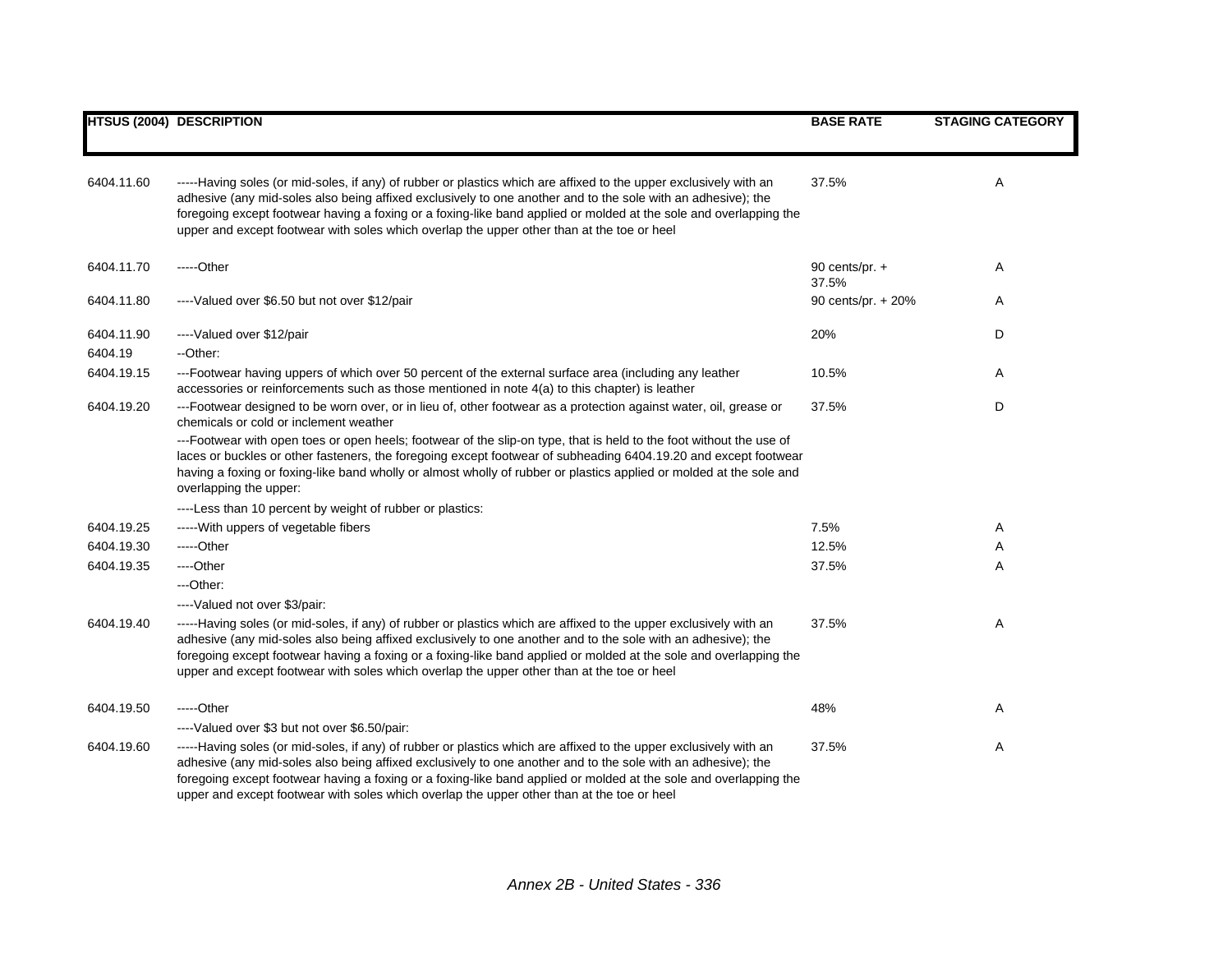|            | <b>HTSUS (2004) DESCRIPTION</b>                                                                                                                                                                                                                                      | <b>BASE RATE</b>          | <b>STAGING CATEGORY</b> |
|------------|----------------------------------------------------------------------------------------------------------------------------------------------------------------------------------------------------------------------------------------------------------------------|---------------------------|-------------------------|
| 6404.19.70 | -----Other                                                                                                                                                                                                                                                           | 90 cents/pr. +<br>37.5%   | Α                       |
| 6404.19.80 | ----Valued over \$6.50 but not over \$12/pair                                                                                                                                                                                                                        | 90 cents/pr. + 20%        | A                       |
| 6404.19.90 | ----Valued over \$12/pair                                                                                                                                                                                                                                            | 9%                        | Α                       |
| 6404.20    | -Footwear with outer soles of leather or composition leather:<br>--Not over 50 percent by weight of rubber or plastics and not over 50 percent by weight of textile materials and<br>rubber or plastics with at least 10 percent by weight being rubber or plastics: |                           |                         |
| 6404.20.20 | --- Valued not over \$2.50/pair                                                                                                                                                                                                                                      | 15%                       | Α                       |
| 6404.20.40 | ---Valued over \$2.50/pair                                                                                                                                                                                                                                           | 10%                       | A                       |
| 6404.20.60 | --Other                                                                                                                                                                                                                                                              | 37.5%                     | A                       |
| 6405       | Other footwear:                                                                                                                                                                                                                                                      |                           |                         |
| 6405.10.00 | -With uppers of leather or composition leather                                                                                                                                                                                                                       | 10%                       | Α                       |
| 6405.20    | -With uppers of textile materials:                                                                                                                                                                                                                                   |                           |                         |
| 6405.20.30 | -- With uppers of vegetable fibers                                                                                                                                                                                                                                   | 7.5%                      | Α                       |
| 6405.20.60 | -- With soles and uppers of wool felt                                                                                                                                                                                                                                | 2.5%                      | A                       |
| 6405.20.90 | --Other                                                                                                                                                                                                                                                              | 12.5%                     | A                       |
| 6405.90    | -Other:                                                                                                                                                                                                                                                              |                           |                         |
| 6405.90.20 | --Disposable footwear, designed for one-time use                                                                                                                                                                                                                     | 3.8%                      | Α                       |
| 6405.90.90 | --Other                                                                                                                                                                                                                                                              | 12.5%                     | A                       |
| 6406       | Parts of footwear (including uppers whether or not attached to soles other than outer soles); removable insoles,<br>heel cushions and similar articles; gaiters, leggings and similar articles, and parts thereof:                                                   |                           |                         |
| 6406.10    | -Uppers and parts thereof, other than stiffeners:                                                                                                                                                                                                                    |                           |                         |
|            | --Formed uppers:                                                                                                                                                                                                                                                     |                           |                         |
|            | --- Of leather or composition leather:                                                                                                                                                                                                                               |                           |                         |
| 6406.10.05 | ----For men, youths and boys                                                                                                                                                                                                                                         | 8.5%                      | Α                       |
| 6406.10.10 | ----For other persons                                                                                                                                                                                                                                                | 10%                       | A                       |
|            | --- Of textile materials:                                                                                                                                                                                                                                            |                           |                         |
| 6406.10.20 | ----Of which over 50 percent of the external surface area (including any leather accessories or reinforcements<br>such as those mentioned in note 4(a) to this chapter) is leather<br>----Other:                                                                     | 10.5%                     | Α                       |
| 6406.10.25 | -----Valued not over \$3/pair                                                                                                                                                                                                                                        | 33.6%                     | Α                       |
| 6406.10.30 | -----Valued over \$3 but not over \$6.50/pair                                                                                                                                                                                                                        | 63 cents/pr. $+$<br>26.2% | A                       |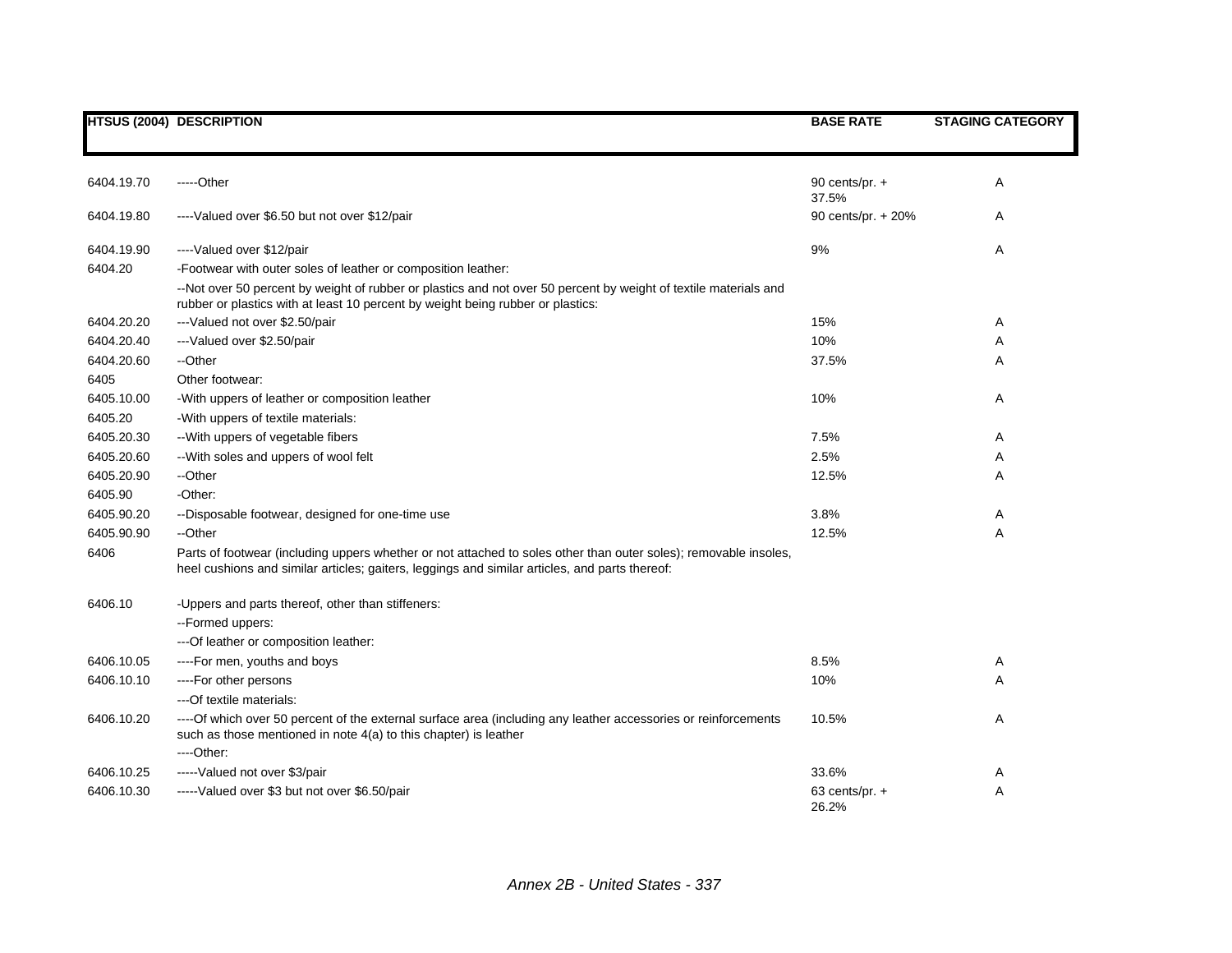|            | <b>HTSUS (2004) DESCRIPTION</b>                                                                                                                                                                                                                                                                                                                                                                                                                                                                   | <b>BASE RATE</b> | <b>STAGING CATEGORY</b> |
|------------|---------------------------------------------------------------------------------------------------------------------------------------------------------------------------------------------------------------------------------------------------------------------------------------------------------------------------------------------------------------------------------------------------------------------------------------------------------------------------------------------------|------------------|-------------------------|
|            |                                                                                                                                                                                                                                                                                                                                                                                                                                                                                                   |                  |                         |
| 6406.10.35 | -----Valued over \$6.50 but not over \$12/pair                                                                                                                                                                                                                                                                                                                                                                                                                                                    | 62 cents/pr. $+$ | Α                       |
|            |                                                                                                                                                                                                                                                                                                                                                                                                                                                                                                   | 13.7%            |                         |
| 6406.10.40 | -----Valued over \$12/pair                                                                                                                                                                                                                                                                                                                                                                                                                                                                        | 7.5%             | Α                       |
|            | ---Other:                                                                                                                                                                                                                                                                                                                                                                                                                                                                                         |                  |                         |
| 6406.10.45 | ----Of which over 90 percent of the external surface area (including any accessories or reinforcements such as<br>those mentioned in note 4(a) to this chapter) is rubber or plastics and not suitable to be finished into footwear (1)<br>having foxing or a foxing-like band applied or molded at the sole and overlapping the upper, or (2) designed to be<br>worn over, or in lieu of, other footwear as a protection against water, oil, grease or chemicals or cold or inclement<br>weather | 6%               | Α                       |
| 6406.10.50 | ---Other                                                                                                                                                                                                                                                                                                                                                                                                                                                                                          | 26.2%            | Α                       |
|            | --Other:                                                                                                                                                                                                                                                                                                                                                                                                                                                                                          |                  |                         |
| 6406.10.60 | --- Of rubber or plastics                                                                                                                                                                                                                                                                                                                                                                                                                                                                         | Free             | Е                       |
| 6406.10.65 | ---Of leather                                                                                                                                                                                                                                                                                                                                                                                                                                                                                     | Free             | Е                       |
| 6406.10.70 | ---Of textile materials of which over 50 percent of the external surface area (including any leather accessories or<br>reinforcements such as those mentioned in note 4(a) to this chapter) is leather                                                                                                                                                                                                                                                                                            | Free             | E                       |
|            | ---Other:                                                                                                                                                                                                                                                                                                                                                                                                                                                                                         |                  |                         |
|            | ----Of cotton:                                                                                                                                                                                                                                                                                                                                                                                                                                                                                    |                  |                         |
| 6406.10.72 | ------Uppers of which less than 50 percent of the external surface area (including any leather, rubber or plastics<br>accessories or reinforcements such as those mentioned in note 4(a) to this chapter) is textile materials                                                                                                                                                                                                                                                                    | 11.2%            | Α                       |
| 6406.10.77 | -----Other                                                                                                                                                                                                                                                                                                                                                                                                                                                                                        | 11.2%            | Α                       |
|            | ----Other:                                                                                                                                                                                                                                                                                                                                                                                                                                                                                        |                  |                         |
| 6406.10.85 | ------Uppers of which less than 50 percent of the external surface area (including any leather, rubber or plastics<br>accessories or reinforcements such as those mentioned in note 4(a) to this chapter) is textile materials                                                                                                                                                                                                                                                                    | 4.5%             | Α                       |
| 6406.10.90 | $---Other$                                                                                                                                                                                                                                                                                                                                                                                                                                                                                        | 4.5%             | A                       |
| 6406.20.00 | -Outer soles and heels, of rubber or plastics                                                                                                                                                                                                                                                                                                                                                                                                                                                     | 2.7%             | Α                       |
|            | -Other:                                                                                                                                                                                                                                                                                                                                                                                                                                                                                           |                  |                         |
| 6406.91.00 | --Of wood                                                                                                                                                                                                                                                                                                                                                                                                                                                                                         | 2.6%             | Α                       |
| 6406.99    | -- Of other materials:                                                                                                                                                                                                                                                                                                                                                                                                                                                                            |                  |                         |
| 6406.99.15 | ---Of textile materials                                                                                                                                                                                                                                                                                                                                                                                                                                                                           | 14.9%            | Α                       |
| 6406.99.30 | ---Of rubber or plastics                                                                                                                                                                                                                                                                                                                                                                                                                                                                          | 5.3%             | Α                       |
| 6406.99.60 | ---Of leather                                                                                                                                                                                                                                                                                                                                                                                                                                                                                     | Free             | Е                       |
| 6406.99.90 | ---Other                                                                                                                                                                                                                                                                                                                                                                                                                                                                                          | Free             | E                       |
| 6501.00    | Hat forms, hat bodies and hoods of felt, neither blocked to shape nor with made brims; plateaux and manchons<br>(including slit manchons), of felt:                                                                                                                                                                                                                                                                                                                                               |                  |                         |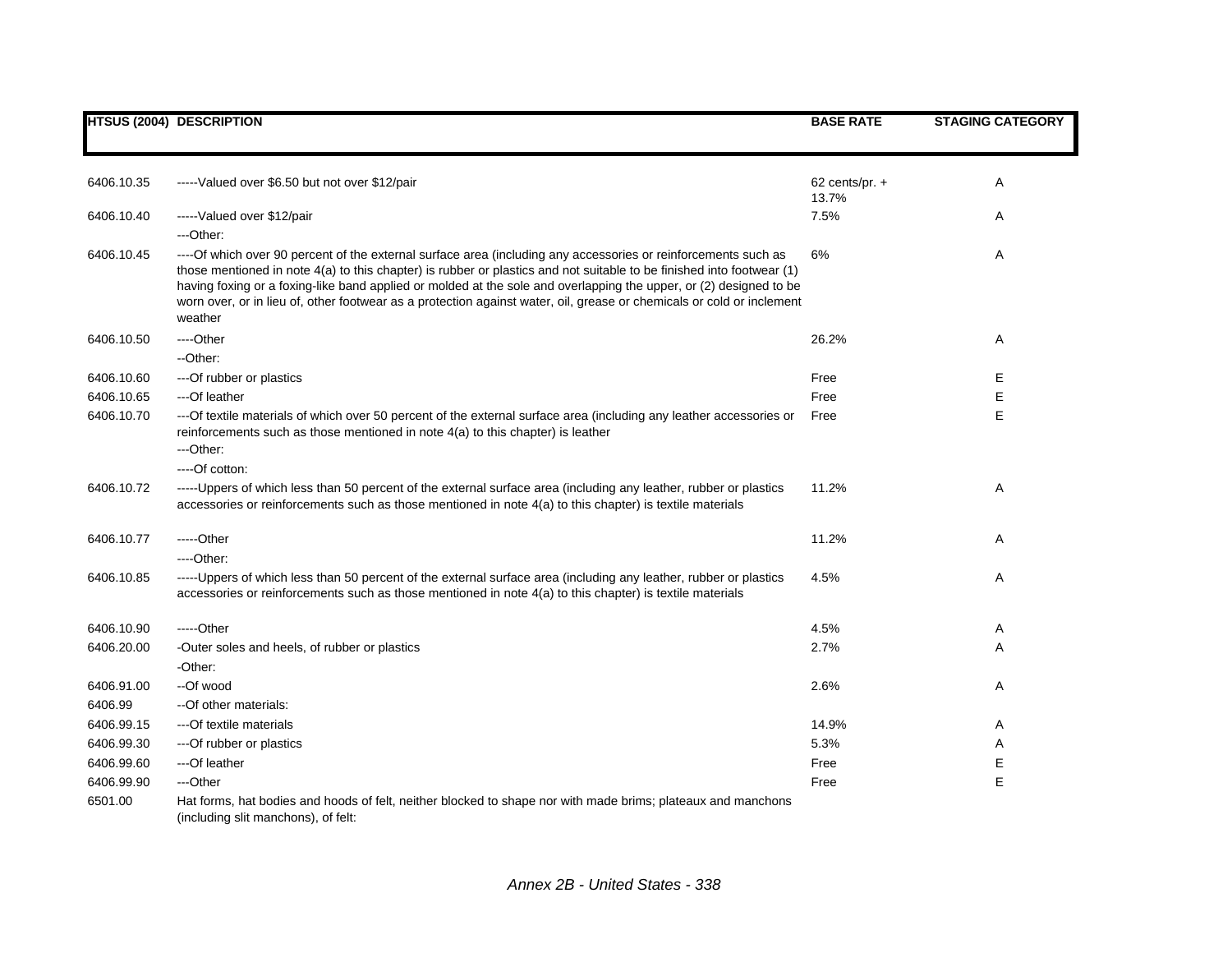|            | <b>HTSUS (2004) DESCRIPTION</b>                                                                                                                                                                                                      | <b>BASE RATE</b>                                    | <b>STAGING CATEGORY</b> |
|------------|--------------------------------------------------------------------------------------------------------------------------------------------------------------------------------------------------------------------------------------|-----------------------------------------------------|-------------------------|
|            |                                                                                                                                                                                                                                      |                                                     |                         |
|            | -Of fur felt:                                                                                                                                                                                                                        |                                                     |                         |
| 6501.00.30 | --For men or boys                                                                                                                                                                                                                    | Free                                                | Е                       |
| 6501.00.60 | --Other                                                                                                                                                                                                                              | 96 cents/doz. +                                     | Α                       |
|            |                                                                                                                                                                                                                                      | 1.4%                                                |                         |
| 6501.00.90 | -Other                                                                                                                                                                                                                               | 10.3 cents/kg $+$                                   | Α                       |
|            |                                                                                                                                                                                                                                      | 10.3%                                               |                         |
| 6502.00    | Hat shapes, plaited or made by assembling strips of any material, neither blocked to shape, nor with made brims,<br>not lined, nor trimmed:                                                                                          |                                                     |                         |
|            | -Of vegetable fibers, of unspun fibrous vegetable materials, of paper yarn or of any combination thereof:                                                                                                                            |                                                     |                         |
| 6502.00.20 | --Sewed                                                                                                                                                                                                                              | 34 cents/doz. $+$<br>3.4%                           | Α                       |
|            | --Not sewed:                                                                                                                                                                                                                         |                                                     |                         |
| 6502.00.40 | --- Not bleached and not colored                                                                                                                                                                                                     | 4%                                                  | Α                       |
| 6502.00.60 | ---Bleached or colored                                                                                                                                                                                                               | Free                                                | Е                       |
| 6502.00.90 | -Other                                                                                                                                                                                                                               | 6.8%                                                | A                       |
| 6503.00    | Felt hats and other felt headgear, made from the hat bodies, hoods or plateaux of heading 6501, whether or not<br>lined or trimmed:                                                                                                  |                                                     |                         |
|            | -Of fur felt:                                                                                                                                                                                                                        |                                                     |                         |
| 6503.00.30 | --For men or boys                                                                                                                                                                                                                    | Free                                                | Е                       |
| 6503.00.60 | --Other                                                                                                                                                                                                                              | Free                                                | Е                       |
| 6503.00.90 | -Other                                                                                                                                                                                                                               | 13.5 cents/ $kg +$<br>$6.3% + 1.9$<br>cents/article | Α                       |
| 6504.00    | Hats and other headgear, plaited or made by assembling strips of any material, whether or not lined or trimmed:                                                                                                                      |                                                     |                         |
|            | -Of vegetable fibers, of unspun fibrous vegetable materials, of paper yarn or of any combination thereof:                                                                                                                            |                                                     |                         |
| 6504.00.30 | --Sewed                                                                                                                                                                                                                              | 6%                                                  | Α                       |
| 6504.00.60 | --Not sewed                                                                                                                                                                                                                          | 94 cents/doz. +                                     | A                       |
|            |                                                                                                                                                                                                                                      | 4.6%                                                |                         |
| 6504.00.90 | -Other                                                                                                                                                                                                                               | 6.8%                                                | Α                       |
| 6505       | Hats and other headgear, knitted or crocheted, or made up from lace, felt or other textile fabric, in the piece (but<br>not in strips), whether or not lined or trimmed; hair-nets of any material, whether or not lined or trimmed: |                                                     |                         |
| 6505.10.00 | -Hair-nets                                                                                                                                                                                                                           | 9.4%                                                | Α                       |
| 6505.90    | -Other:                                                                                                                                                                                                                              |                                                     |                         |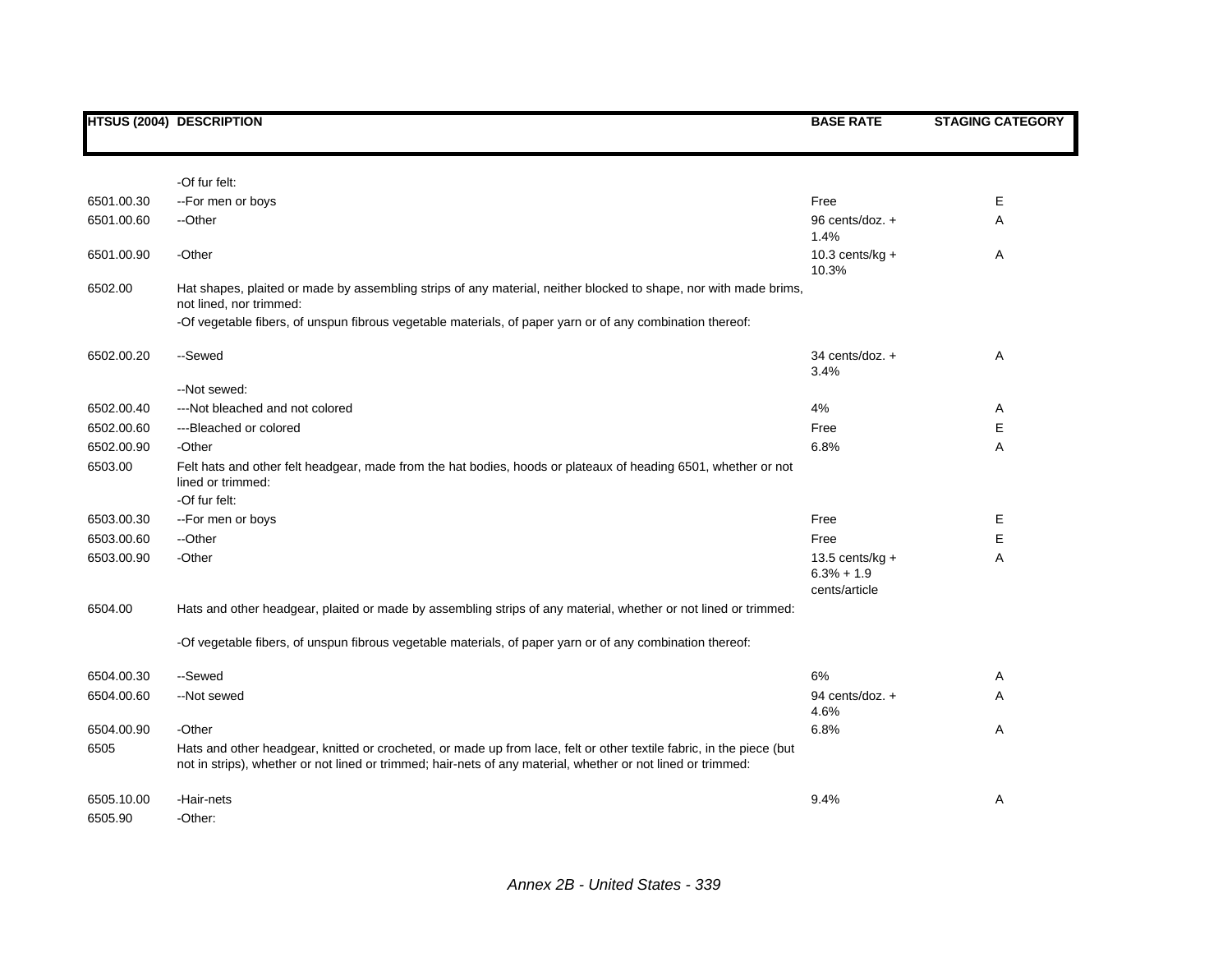|            | <b>HTSUS (2004) DESCRIPTION</b>                                                                          | <b>BASE RATE</b>          | <b>STAGING CATEGORY</b> |
|------------|----------------------------------------------------------------------------------------------------------|---------------------------|-------------------------|
|            |                                                                                                          |                           |                         |
|            | -- Of cotton, flax or both:                                                                              |                           |                         |
| 6505.90.15 | ---Knitted                                                                                               | 7.9%                      | Α                       |
|            | --- Not knitted:                                                                                         |                           |                         |
| 6505.90.20 | ----Certified hand-loomed and folklore products; and headwear of cotton                                  | 7.5%                      | Α                       |
| 6505.90.25 | ----Other                                                                                                | 7.5%                      | Α                       |
|            | --Of wool:                                                                                               |                           |                         |
| 6505.90.30 | --- Knitted or crocheted or made up from knitted or crocheted fabric                                     | $25.4$ cents/kg +<br>7.7% | Α                       |
| 6505.90.40 | ---Other                                                                                                 | 31 cents/kg + 7.9%        | Α                       |
|            | --Of man-made fibers:                                                                                    |                           |                         |
|            | --- Knitted or crocheted or made up from knitted or crocheted fabric:                                    |                           |                         |
| 6505.90.50 | ---- Wholly or in part of braid                                                                          | 6.8%                      | Α                       |
| 6505.90.60 | ----Not in part of braid                                                                                 | 20 cents/kg + 7%          | Α                       |
|            | ---Other:                                                                                                |                           |                         |
| 6505.90.70 | ---- Wholly or in part of braid                                                                          | 6.8%                      | Α                       |
| 6505.90.80 | ----Not in part of braid                                                                                 | 18.7 cents/ $kg +$        | Α                       |
|            |                                                                                                          | 6.8%                      |                         |
| 6505.90.90 | --Other                                                                                                  | 20.7 cents/ $kg +$        | Α                       |
| 6506       | Other headgear, whether or not lined or trimmed:                                                         | 7.5%                      |                         |
| 6506.10    | -Safety headgear:                                                                                        |                           |                         |
| 6506.10.30 | -- Of reinforced or laminated plastics                                                                   | Free                      | Е                       |
| 6506.10.60 | --Other                                                                                                  | Free                      | E                       |
|            | -Other:                                                                                                  |                           |                         |
| 6506.91.00 | -- Of rubber or plastics                                                                                 | Free                      | Е                       |
| 6506.92.00 | --Of furskin                                                                                             | 3.3%                      | Α                       |
| 6506.99.00 | -- Of other materials                                                                                    | 8.5%                      | Α                       |
| 6507.00.00 | Headbands, linings, covers, hat foundations, hat frames, peaks (visors) and chinstraps, for headgear     | Free                      | Ε                       |
| 6601       | Umbrellas and sun umbrellas (including walking-stick umbrellas, garden umbrellas and similar umbrellas): |                           |                         |
| 6601.10.00 | -Garden or similar umbrellas                                                                             | 6.5%                      | Α                       |
|            | -Other:                                                                                                  |                           |                         |
| 6601.91.00 | --Having a telescopic shaft                                                                              | Free                      | Ε                       |
| 6601.99.00 | --Other                                                                                                  | 8.2%                      | A                       |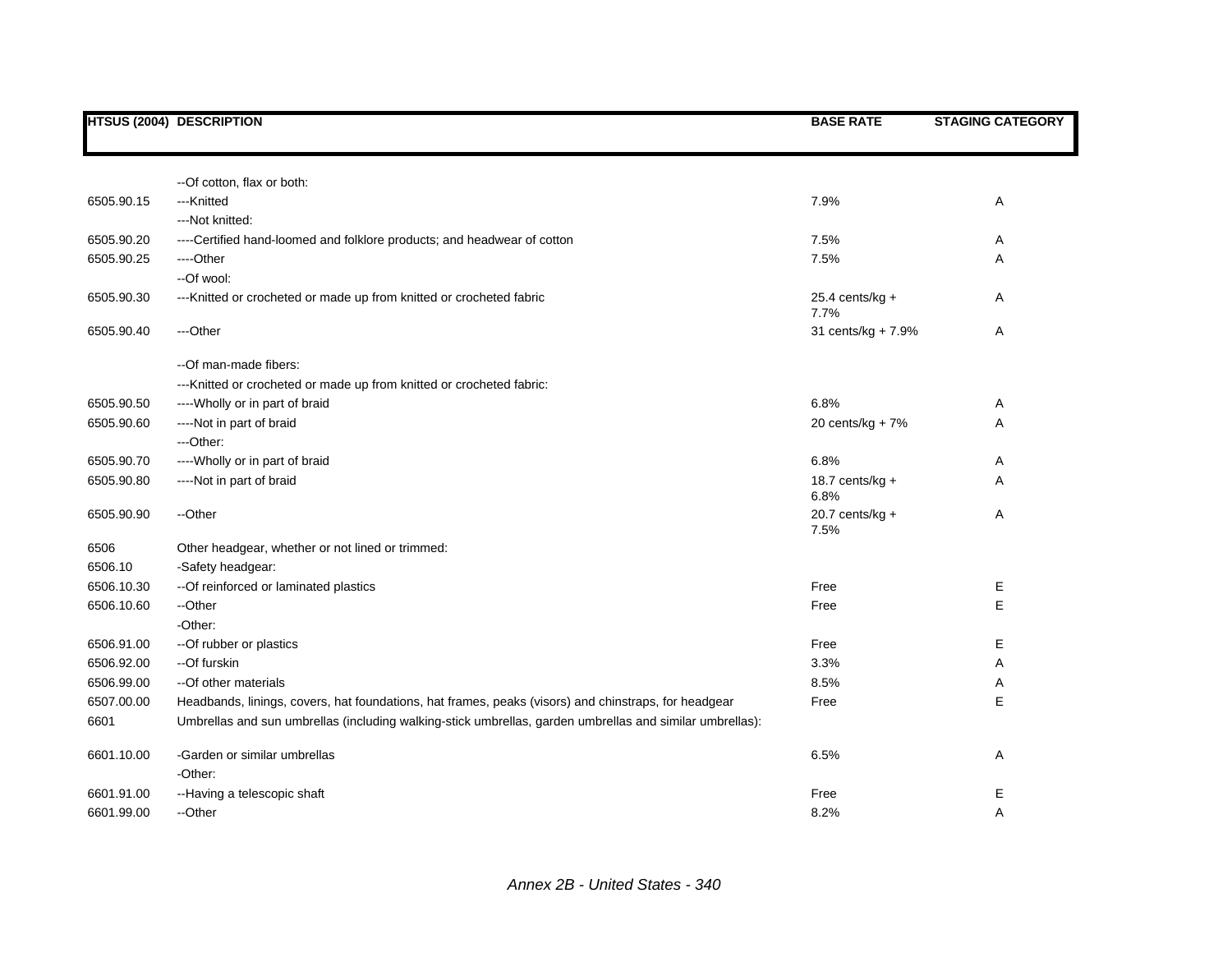|            | <b>HTSUS (2004) DESCRIPTION</b>                                                                                                                                                                                        | <b>BASE RATE</b> | <b>STAGING CATEGORY</b> |
|------------|------------------------------------------------------------------------------------------------------------------------------------------------------------------------------------------------------------------------|------------------|-------------------------|
|            |                                                                                                                                                                                                                        |                  |                         |
| 6602.00.00 | Walking-sticks, seat-sticks, whips, riding-crops and the like                                                                                                                                                          | 4%               | Α                       |
| 6603       | Parts, trimmings and accessories of articles of heading 6601 or 6602:                                                                                                                                                  |                  |                         |
| 6603.10    | -Handles and knobs:                                                                                                                                                                                                    |                  |                         |
| 6603.10.40 | -- Umbrella handles and knobs                                                                                                                                                                                          | Free             | Е                       |
| 6603.10.80 | --Other                                                                                                                                                                                                                | 5.2%             | A                       |
| 6603.20    | -Umbrella frames, including frames mounted on shafts (sticks):                                                                                                                                                         |                  |                         |
| 6603.20.30 | -- For hand-held umbrellas chiefly used for protection against rain                                                                                                                                                    | Free             | Е                       |
| 6603.20.90 | --Other                                                                                                                                                                                                                | 12%              | A                       |
| 6603.90    | -Other:                                                                                                                                                                                                                |                  |                         |
| 6603.90.40 | -- Umbrella tips and caps                                                                                                                                                                                              | Free             | Е                       |
| 6603.90.80 | --Other                                                                                                                                                                                                                | 5.2%             | Α                       |
| 6701.00    | Skins and other parts of birds with their feathers or down, feathers, parts of feathers, down and articles thereof<br>(other than goods of heading 0505 and worked quills and scapes):                                 |                  |                         |
| 6701.00.30 | -Articles of feathers or down                                                                                                                                                                                          | 4.7%             | A                       |
| 6701.00.60 | -Other                                                                                                                                                                                                                 | 4.7%             | Α                       |
| 6702       | Artificial flowers, foliage and fruit and parts thereof; articles made of artificial flowers, foliage or fruit:                                                                                                        |                  |                         |
| 6702.10    | -Of plastics:                                                                                                                                                                                                          |                  |                         |
| 6702.10.20 | --Assembled by binding with flexible materials such as wire, paper, textile materials, or foil, or by gluing or by<br>similar methods                                                                                  | 8.4%             | A                       |
| 6702.10.40 | -- Other, including parts                                                                                                                                                                                              | 3.4%             | Α                       |
| 6702.90    | -Of other materials:                                                                                                                                                                                                   |                  |                         |
| 6702.90.10 | --Of feathers                                                                                                                                                                                                          | 4.7%             | Α                       |
|            | --Other:                                                                                                                                                                                                               |                  |                         |
| 6702.90.35 | ---Of man-made fibers                                                                                                                                                                                                  | 9%               | Α                       |
| 6702.90.65 | ---Other                                                                                                                                                                                                               | 17%              | Α                       |
| 6703.00    | Human hair, dressed, thinned, bleached or otherwise worked; wool or other animal hair or other textile materials,<br>prepared for use in making wigs or the like:                                                      |                  |                         |
| 6703.00.30 | -Human hair                                                                                                                                                                                                            | Free             | Ε                       |
| 6703.00.60 | -Other                                                                                                                                                                                                                 | Free             | E                       |
| 6704       | Wigs, false beards, eyebrows and eyelashes, switches and the like, of human or animal hair or of textile<br>materials; articles of human hair not elsewhere specified or included:<br>-Of synthetic textile materials: |                  |                         |
| 6704.11.00 |                                                                                                                                                                                                                        | Free             | E                       |
| 6704.19.00 | --Complete wigs<br>--Other                                                                                                                                                                                             | Free             | E                       |
|            |                                                                                                                                                                                                                        |                  |                         |
| 6704.20.00 | -Of human hair                                                                                                                                                                                                         | Free             | E                       |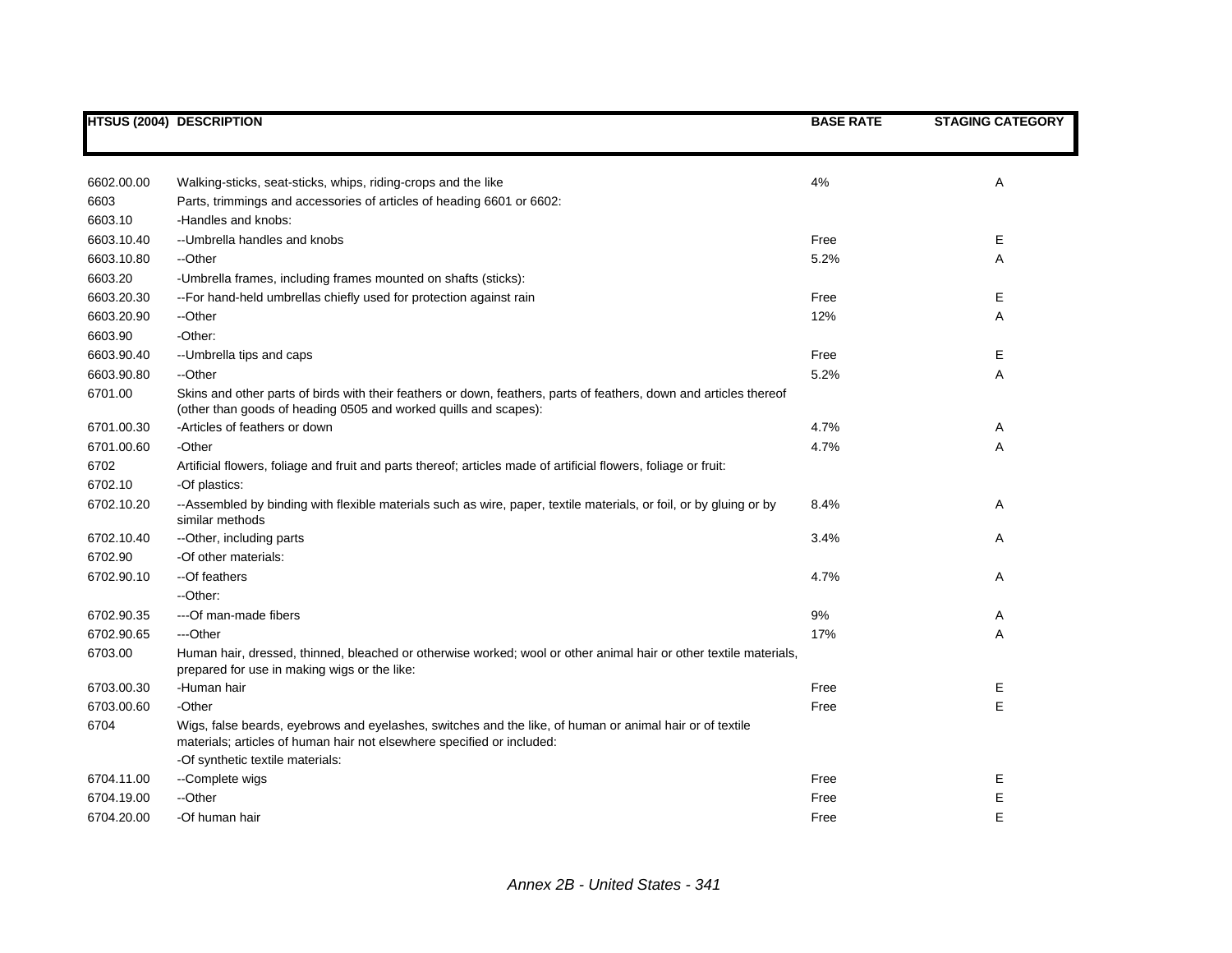|            | <b>HTSUS (2004) DESCRIPTION</b>                                                                                                                                                                                                                                                                                                | <b>BASE RATE</b> | <b>STAGING CATEGORY</b> |
|------------|--------------------------------------------------------------------------------------------------------------------------------------------------------------------------------------------------------------------------------------------------------------------------------------------------------------------------------|------------------|-------------------------|
|            |                                                                                                                                                                                                                                                                                                                                |                  |                         |
|            |                                                                                                                                                                                                                                                                                                                                |                  |                         |
| 6704.90.00 | -Of other materials                                                                                                                                                                                                                                                                                                            | Free             | Е                       |
| 6801.00.00 | Setts, curbstones and flagstones, of natural stone (except slate)                                                                                                                                                                                                                                                              | 2.8%             | Α                       |
| 6802       | Worked monumental or building stone (except slate) and articles thereof, other than goods of heading 6801;<br>mosaic cubes and the like, of natural stone (including slate), whether or not on a backing; artificially colored<br>granules, chippings and powder, of natural stone (including slate):                          |                  |                         |
| 6802.10.00 | -Tiles, cubes and similar articles, whether or not rectangular (including square), the largest surface area of which 4.8%<br>is capable of being enclosed in a square the side of which is less than 7 cm; artificially colored granules,<br>chippings and powder                                                              |                  | Α                       |
|            | -Other monumental or building stone and articles thereof, simply cut or sawn, with a flat or even surface:                                                                                                                                                                                                                     |                  |                         |
| 6802.21    | --Marble, travertine and alabaster:                                                                                                                                                                                                                                                                                            |                  |                         |
| 6802.21.10 | ---Travertine                                                                                                                                                                                                                                                                                                                  | 4.2%             | Α                       |
| 6802.21.50 | ---Other                                                                                                                                                                                                                                                                                                                       | 1.9%             | Α                       |
| 6802.22.00 | --Other calcareous stone                                                                                                                                                                                                                                                                                                       | 4.9%             | Α                       |
| 6802.23.00 | --Granite                                                                                                                                                                                                                                                                                                                      | 3.7%             | Α                       |
| 6802.29.00 | --Other stone                                                                                                                                                                                                                                                                                                                  | 6%               | A                       |
|            | -Other:                                                                                                                                                                                                                                                                                                                        |                  |                         |
| 6802.91    | --Marble, travertine and alabaster:                                                                                                                                                                                                                                                                                            |                  |                         |
|            | ---Marble:                                                                                                                                                                                                                                                                                                                     |                  |                         |
| 6802.91.05 | ----Slabs                                                                                                                                                                                                                                                                                                                      | 2.5%             | A                       |
| 6802.91.15 | ---Other                                                                                                                                                                                                                                                                                                                       | 4.9%             | Α                       |
|            | ---Travertine:                                                                                                                                                                                                                                                                                                                 |                  |                         |
| 6802.91.20 | ----Articles of subheading 6802.21.10 that have been dressed or polished, but not further worked                                                                                                                                                                                                                               | 4.2%             | Α                       |
| 6802.91.25 | ---Other                                                                                                                                                                                                                                                                                                                       | 3.7%             | Α                       |
| 6802.91.30 | ---Alabaster                                                                                                                                                                                                                                                                                                                   | 4.7%             | Α                       |
| 6802.92.00 | -- Other calcareous stone                                                                                                                                                                                                                                                                                                      | 4.9%             | A                       |
| 6802.93.00 | --Granite                                                                                                                                                                                                                                                                                                                      | 3.7%             | Α                       |
| 6802.99.00 | --Other stone                                                                                                                                                                                                                                                                                                                  | 6.5%             | Α                       |
| 6803.00    | Worked slate and articles of slate or of agglomerated slate:                                                                                                                                                                                                                                                                   |                  |                         |
| 6803.00.10 | -Roofing slate                                                                                                                                                                                                                                                                                                                 | 3.3%             | A                       |
| 6803.00.50 | -Other                                                                                                                                                                                                                                                                                                                         | Free             | E                       |
| 6804       | Millstones, grindstones, grinding wheels and the like, without frameworks, for grinding, sharpening, polishing,<br>trueing or cutting, hand sharpening or polishing stones, and parts thereof, of natural stone, of agglomerated<br>natural or artificial abrasives, or of ceramics, with or without parts of other materials: |                  |                         |
| 6804.10.00 | -Millstones and grindstones for milling, grinding or pulping                                                                                                                                                                                                                                                                   | Free             | Е                       |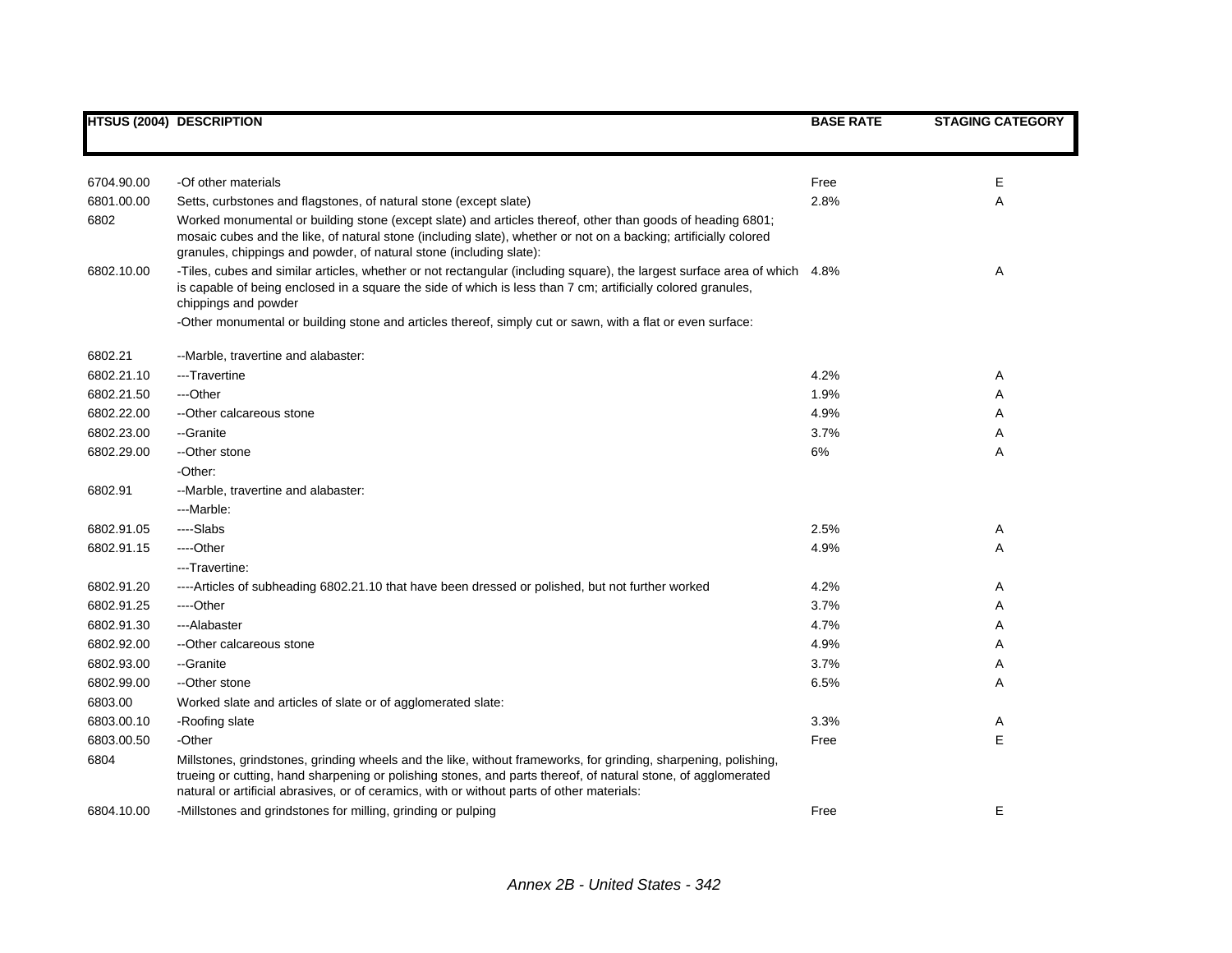|            | <b>HTSUS (2004) DESCRIPTION</b>                                                                                                                                                                                                                                                                                | <b>BASE RATE</b>   | <b>STAGING CATEGORY</b> |
|------------|----------------------------------------------------------------------------------------------------------------------------------------------------------------------------------------------------------------------------------------------------------------------------------------------------------------|--------------------|-------------------------|
|            |                                                                                                                                                                                                                                                                                                                |                    |                         |
|            | -Other millstones, grindstones, grinding wheels and the like:                                                                                                                                                                                                                                                  |                    |                         |
| 6804.21.00 | --Of agglomerated synthetic or natural diamond                                                                                                                                                                                                                                                                 | Free               | E                       |
| 6804.22    | -- Of other agglomerated abrasives or of ceramics:                                                                                                                                                                                                                                                             |                    |                         |
| 6804.22.10 | ---Bonded with synthetic resins                                                                                                                                                                                                                                                                                | 5 cents/ $kg + 2%$ | Α                       |
|            | ---Other:                                                                                                                                                                                                                                                                                                      |                    |                         |
| 6804.22.40 | ----Abrasive wheels                                                                                                                                                                                                                                                                                            | Free               | Е                       |
| 6804.22.60 | ----Other                                                                                                                                                                                                                                                                                                      | Free               | E                       |
| 6804.23.00 | --Of natural stone                                                                                                                                                                                                                                                                                             | Free               | Е                       |
| 6804.30.00 | -Hand sharpening or polishing stones                                                                                                                                                                                                                                                                           | Free               | Е                       |
| 6805       | Natural or artificial abrasive powder or grain, on a base of textile material, of paper, of paperboard or of other<br>materials, whether or not cut to shape or sewn or otherwise made up:                                                                                                                     |                    |                         |
| 6805.10.00 | -On a base of woven textile fabric only                                                                                                                                                                                                                                                                        | Free               | E                       |
| 6805.20.00 | -On a base of paper or paperboard only                                                                                                                                                                                                                                                                         | Free               | E                       |
| 6805.30    | -On a base of other materials:                                                                                                                                                                                                                                                                                 |                    |                         |
| 6805.30.10 | --Articles wholly or partly coated with abrasives, in the form of sheets, strips, disks, belts, sleeves or similar forms Free                                                                                                                                                                                  |                    | Е                       |
| 6805.30.50 | --Other                                                                                                                                                                                                                                                                                                        | Free               | E                       |
| 6806       | Slag wool, rock wool and similar mineral wools; exfoliated vermiculite, expanded clays, foamed slag and similar<br>expanded mineral materials; mixtures and articles of heat-insulating, sound-insulating or sound-absorbing mineral<br>materials, other than those of heading 6811 or 6812, or of chapter 69: |                    |                         |
| 6806.10.00 | -Slag wool, rock wool and similar mineral wools (including intermixtures thereof), in bulk, sheets or rolls                                                                                                                                                                                                    | 3.9%               | Α                       |
| 6806.20.00 | -Exfoliated vermiculite, expanded clays, foamed slag and similar expanded mineral materials (including<br>intermixtures thereof)                                                                                                                                                                               | Free               | Е                       |
| 6806.90.00 | -Other                                                                                                                                                                                                                                                                                                         | Free               | E                       |
| 6807       | Articles of asphalt or of similar material (for example, petroleum bitumen or coal tar pitch):                                                                                                                                                                                                                 |                    |                         |
| 6807.10.00 | -In rolls                                                                                                                                                                                                                                                                                                      | Free               | E                       |
| 6807.90.00 | -Other                                                                                                                                                                                                                                                                                                         | 2.7%               | Α                       |
| 6808.00.00 | Panels, boards, tiles, blocks and similar articles of vegetable fiber, of straw or of shavings, chips, particles,<br>sawdust or other waste, of wood, agglomerated with cement, plaster or other mineral binders                                                                                               | Free               | E                       |
| 6809       | Articles of plaster or of compositions based on plaster:                                                                                                                                                                                                                                                       |                    |                         |
|            | -Boards, sheets, panels, tiles and similar articles, not ornamented:                                                                                                                                                                                                                                           |                    |                         |
| 6809.11.00 | --Faced or reinforced with paper or paperboard only                                                                                                                                                                                                                                                            | Free               | Е                       |
| 6809.19.00 | --Other                                                                                                                                                                                                                                                                                                        | 3%                 | Α                       |
| 6809.90.00 | -Other articles                                                                                                                                                                                                                                                                                                | Free               | E                       |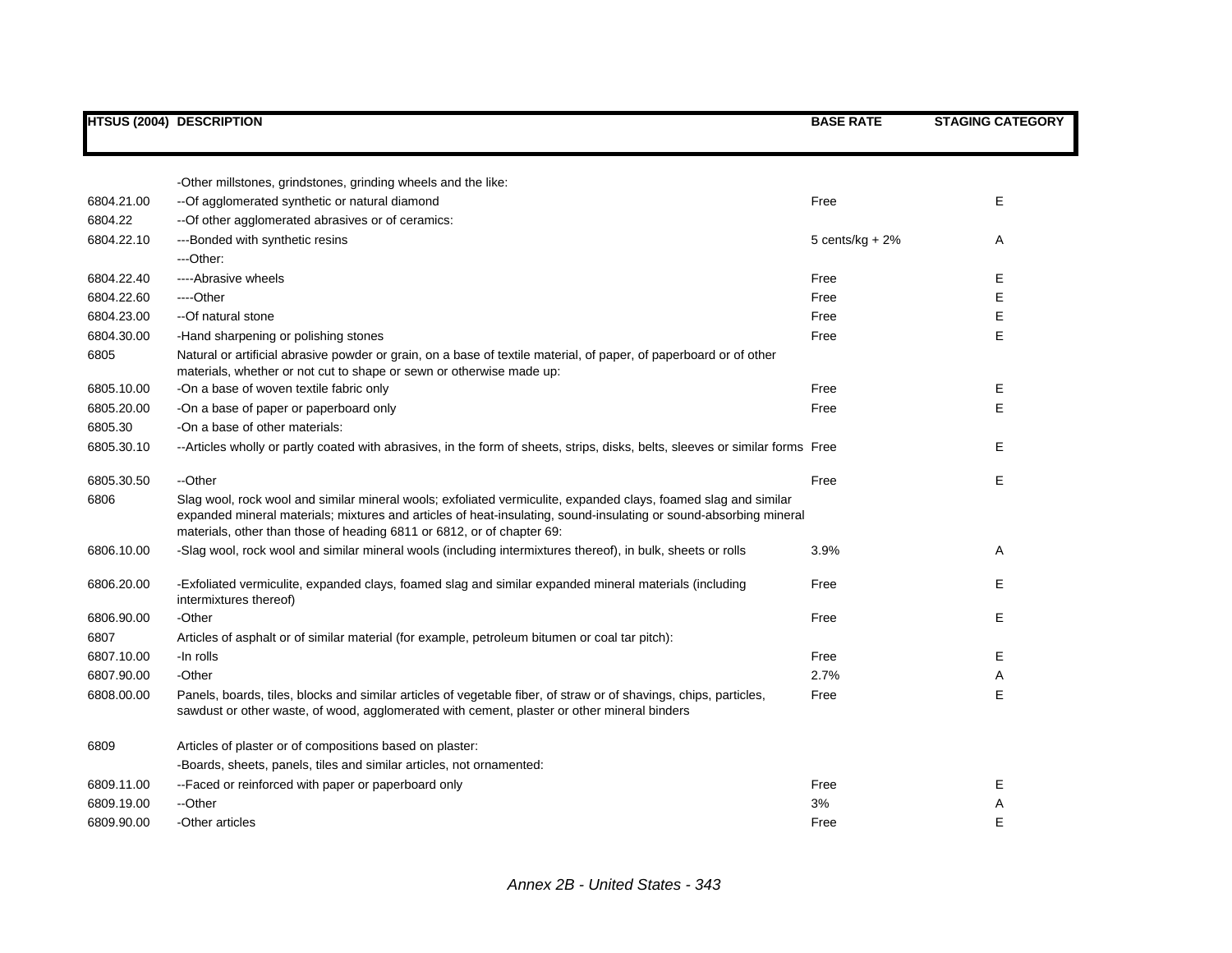|            | <b>HTSUS (2004) DESCRIPTION</b>                                                                                                                                                                                                                                                                                    | <b>BASE RATE</b> | <b>STAGING CATEGORY</b> |
|------------|--------------------------------------------------------------------------------------------------------------------------------------------------------------------------------------------------------------------------------------------------------------------------------------------------------------------|------------------|-------------------------|
|            |                                                                                                                                                                                                                                                                                                                    |                  |                         |
| 6810       | Articles of cement, of concrete or of artificial stone, whether or not reinforced:                                                                                                                                                                                                                                 |                  |                         |
|            | -Tiles, flagstones, bricks and similar articles:                                                                                                                                                                                                                                                                   |                  |                         |
| 6810.11.00 | --Building blocks and bricks                                                                                                                                                                                                                                                                                       | 3.2%             | Α                       |
| 6810.19    | --Other:                                                                                                                                                                                                                                                                                                           |                  |                         |
|            | ---Floor and wall tiles:                                                                                                                                                                                                                                                                                           |                  |                         |
| 6810.19.12 | ----Of stone agglomerated with binders other than cement                                                                                                                                                                                                                                                           | 4.9%             | Α                       |
| 6810.19.14 | ----Other                                                                                                                                                                                                                                                                                                          | 9%               | Α                       |
| 6810.19.50 | ---Other                                                                                                                                                                                                                                                                                                           | 3.9%             | Α                       |
|            | -Other articles:                                                                                                                                                                                                                                                                                                   |                  |                         |
| 6810.91.00 | -- Prefabricated structural components for builidng or civil engineering                                                                                                                                                                                                                                           | Free             | Е                       |
| 6810.99.00 | --Other                                                                                                                                                                                                                                                                                                            | Free             | Е                       |
| 6811       | Articles of asbestos-cement, of cellulose fiber-cement or the like:                                                                                                                                                                                                                                                |                  |                         |
| 6811.10.00 | -Corrugated sheets                                                                                                                                                                                                                                                                                                 | Free             | Е                       |
| 6811.20.00 | -Other sheets, panels, tiles and similar articles                                                                                                                                                                                                                                                                  | Free             | Е                       |
| 6811.30.00 | -Tubes, pipes and tube or pipe fittings                                                                                                                                                                                                                                                                            | Free             | Е                       |
| 6811.90.00 | -Other articles                                                                                                                                                                                                                                                                                                    | Free             | Е                       |
| 6812       | Fabricated asbestos fibers; mixtures with a basis of asbestos or with a basis of asbestos and magnesium<br>carbonate; articles of such mixtures or of asbestos (for example, thread, woven fabric, clothing, headgear,<br>footwear, gaskets), whether or not reinforced, other than goods of heading 6811 or 6813: |                  |                         |
| 6812.50    | -Clothing, clothing accessories, footwear and headgear:                                                                                                                                                                                                                                                            |                  |                         |
| 6812.50.10 | --Footwear                                                                                                                                                                                                                                                                                                         | 8.3%             | A                       |
| 6812.50.50 | --Other                                                                                                                                                                                                                                                                                                            | Free             | Е                       |
| 6812.60.00 | -Paper, millboard and felt                                                                                                                                                                                                                                                                                         | Free             | Е                       |
| 6812.70.00 | -Compressed asbestos fiber jointing, in sheets or rolls                                                                                                                                                                                                                                                            | Free             | Е                       |
| 6812.90.01 | -Other                                                                                                                                                                                                                                                                                                             | Free             | Е                       |
| 6813       | Friction material and articles thereof (for example, sheets, rolls, strips, segments, discs, washers, pads), not<br>mounted, for brakes, for clutches or the like, with a basis of asbestos, of other mineral substances or of cellulose,<br>whether or not combined with textile or other materials:              |                  |                         |
| 6813.10.00 | -Brake linings and pads                                                                                                                                                                                                                                                                                            | Free             | Ε                       |
| 6813.90.00 | -Other                                                                                                                                                                                                                                                                                                             | Free             | Е                       |
| 6814       | Worked mica and articles of mica, including agglomerated or reconstituted mica, whether or not on a support of<br>paper, paperboard or other materials:                                                                                                                                                            |                  |                         |
| 6814.10.00 | -Plates, sheets and strips of agglomerated or reconstituted mica, whether or not on a support                                                                                                                                                                                                                      | 2.7%             | Α                       |
| 6814.90.00 | -Other                                                                                                                                                                                                                                                                                                             | 2.6%             | A                       |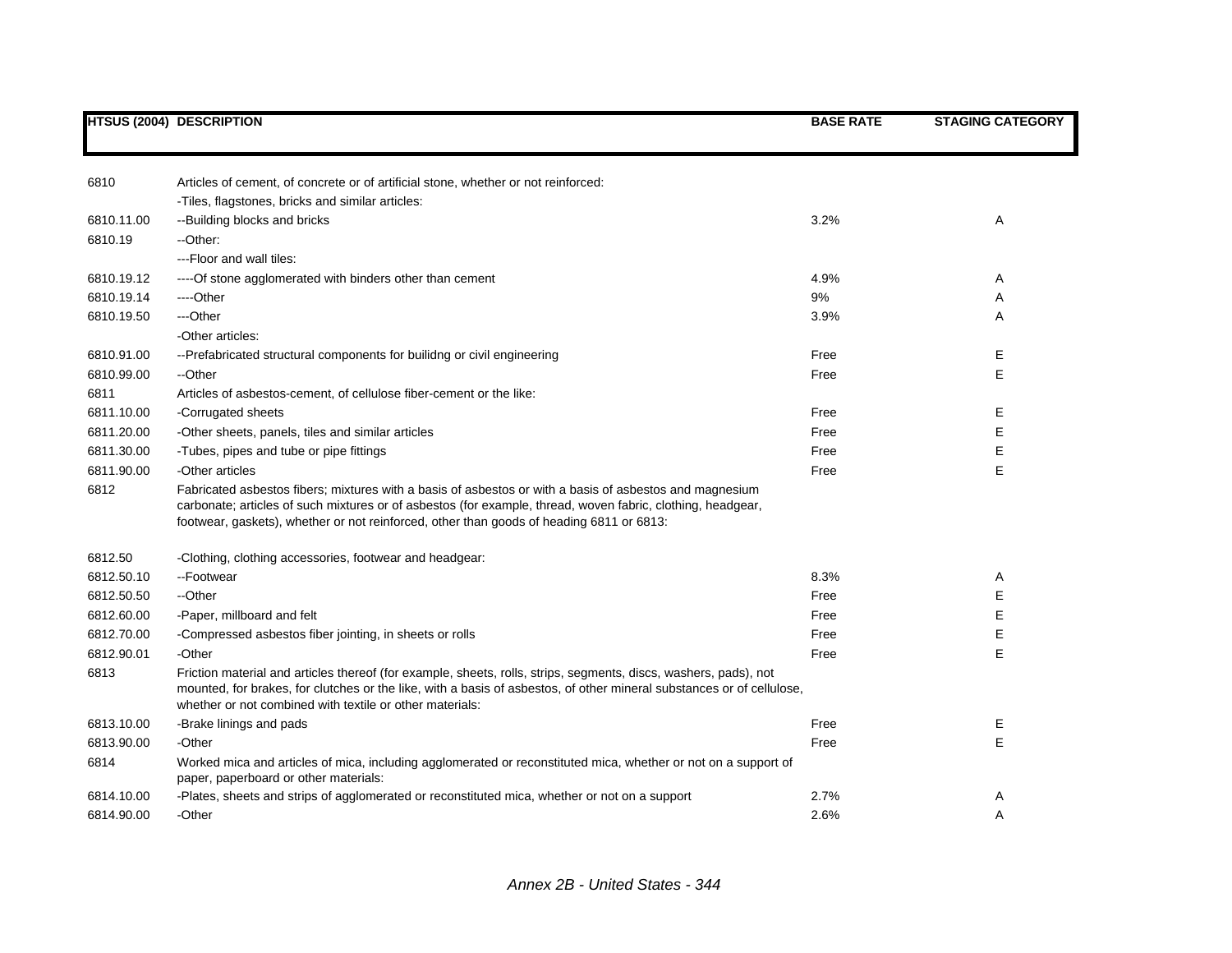|            | <b>HTSUS (2004) DESCRIPTION</b>                                                                                                                                                                                            | <b>BASE RATE</b> | <b>STAGING CATEGORY</b> |
|------------|----------------------------------------------------------------------------------------------------------------------------------------------------------------------------------------------------------------------------|------------------|-------------------------|
|            |                                                                                                                                                                                                                            |                  |                         |
| 6815       | Articles of stone or of other mineral substances (including carbon fibers, articles of carbon fibers and articles of<br>peat), not elsewhere specified or included:                                                        |                  |                         |
| 6815.10.00 | -Nonelectrical articles of graphite or other carbon                                                                                                                                                                        | Free             | Ε                       |
| 6815.20.00 | -Articles of peat                                                                                                                                                                                                          | Free             | E                       |
|            | -Other articles:                                                                                                                                                                                                           |                  |                         |
| 6815.91.00 | --Containing magnesite, dolomite or chromite                                                                                                                                                                               | Free             | Е                       |
| 6815.99    | --Other:                                                                                                                                                                                                                   |                  |                         |
| 6815.99.20 | ---Talc, steatite and soapstone, cut or sawed, or in blanks, crayons, cubes, disks or other forms                                                                                                                          | Free             | Е                       |
| 6815.99.40 | ---Other                                                                                                                                                                                                                   | Free             | E                       |
| 6901.00.00 | Bricks, blocks, tiles and other ceramic goods of siliceous fossil meals (for example, kieselguhr, tripolite or<br>diatomite) or of similar siliceous earths                                                                | Free             | E                       |
| 6902       | Refractory bricks, blocks, tiles and similar refractory ceramic constructional goods, other than those of siliceous<br>fossil meals or similar siliceous earths:                                                           |                  |                         |
| 6902.10    | -Containing by weight, singly or together, more than 50 percent of the elements magnesium, calcium or<br>chromium, expressed as MgO, CaO or Cr2O3:                                                                         |                  |                         |
| 6902.10.10 | --Magnesite bricks                                                                                                                                                                                                         | Free             | Е                       |
| 6902.10.50 | --Other                                                                                                                                                                                                                    | Free             | E                       |
| 6902.20    | -Containing by weight more than 50 percent of alumina (Al2O3), of silica (SiO2) or of a mixture or compound of<br>these products:                                                                                          |                  |                         |
| 6902.20.10 | --Bricks                                                                                                                                                                                                                   | Free             | Ε                       |
| 6902.20.50 | --Other                                                                                                                                                                                                                    | Free             | E                       |
| 6902.90    | -Other:                                                                                                                                                                                                                    |                  |                         |
| 6902.90.10 | --Bricks                                                                                                                                                                                                                   | Free             | Ε                       |
| 6902.90.50 | --Other                                                                                                                                                                                                                    | Free             | E                       |
| 6903       | Other refractory ceramic goods (for example, retorts, crucibles, muffles, nozzles, plugs, supports, cupels, tubes,<br>pipes, sheaths and rods), other than those of siliceous fossil meals or of similar siliceous earths: |                  |                         |
| 6903.10.00 | -Containing by weight more than 50 percent of graphite or other carbon or of a mixture of these products                                                                                                                   | Free             | Е                       |
| 6903.20.00 | -Containing by weight more than 50 percent of alumina (Al2O3) or of a mixture or compound of alumina and of<br>silica (SiO2)                                                                                               | Free             | Е                       |
| 6903.90.00 | -Other                                                                                                                                                                                                                     | Free             | Ε                       |
| 6904       | Ceramic building bricks, flooring blocks, support or filler tiles and the like:                                                                                                                                            |                  |                         |
| 6904.10.00 | -Building bricks                                                                                                                                                                                                           | Free             | Е                       |
| 6904.90.00 | -Other                                                                                                                                                                                                                     | Free             | E                       |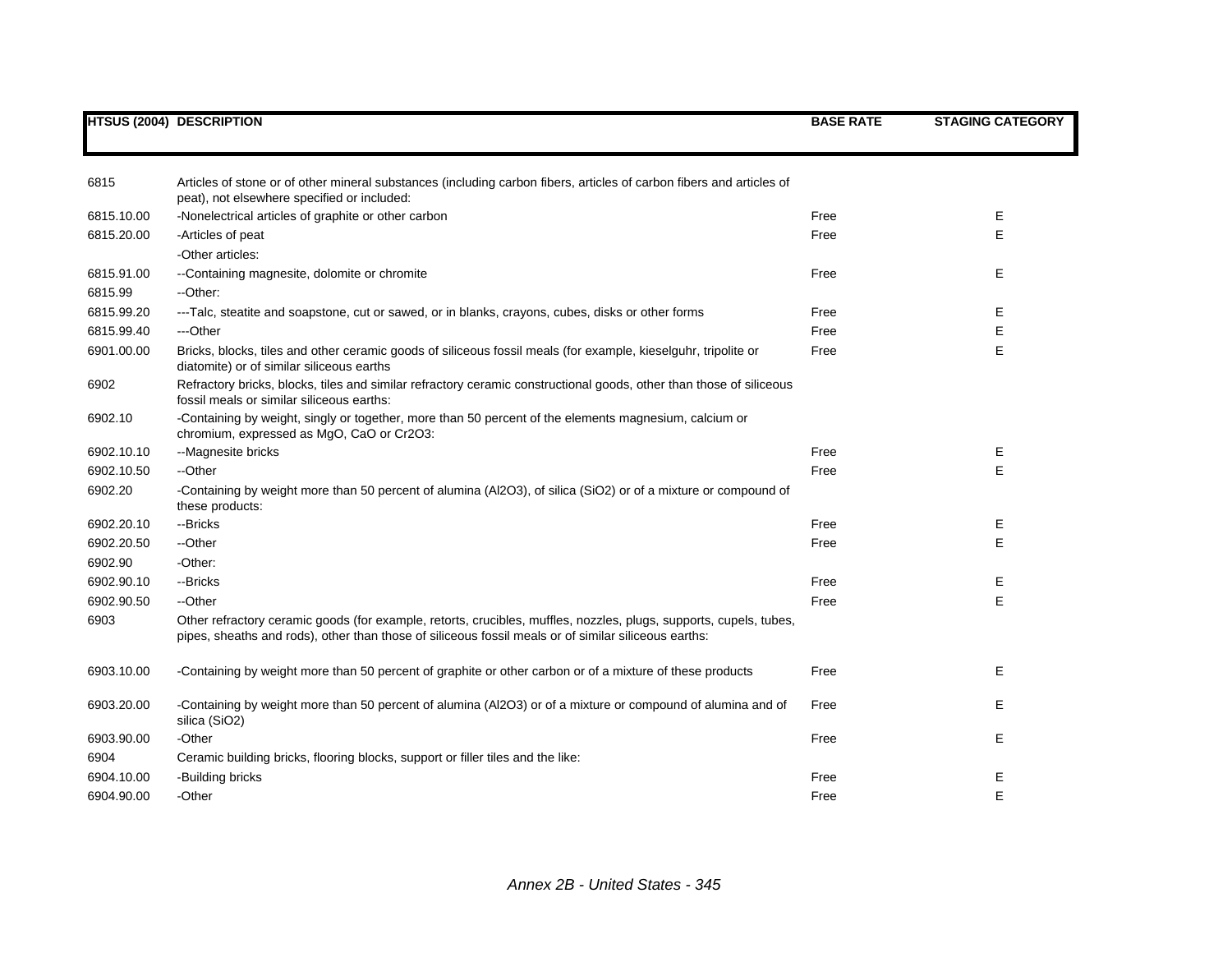|            | <b>HTSUS (2004) DESCRIPTION</b>                                                                                                                                                                                                                   | <b>BASE RATE</b> | <b>STAGING CATEGORY</b> |
|------------|---------------------------------------------------------------------------------------------------------------------------------------------------------------------------------------------------------------------------------------------------|------------------|-------------------------|
|            |                                                                                                                                                                                                                                                   |                  |                         |
| 6905       | Roofing tiles, chimney pots, cowls, chimney liners, architectural ornaments and other ceramic constructional<br>goods:                                                                                                                            |                  |                         |
| 6905.10.00 | -Roofing tiles                                                                                                                                                                                                                                    | 13.5%            | C                       |
| 6905.90.00 | -Other                                                                                                                                                                                                                                            | 3.2%             | A                       |
| 6906.00.00 | Ceramic pipes, conduits, guttering and pipe fittings                                                                                                                                                                                              | Free             | E                       |
| 6907       | Unglazed ceramic flags and paving, hearth or wall tiles; unglazed ceramic mosaic cubes and the like, whether or<br>not on a backing:                                                                                                              |                  |                         |
| 6907.10.00 | -Tiles, cubes and similar articles, whether or not rectangular, the largest surface area of which is capable of being 10%<br>enclosed in a square the side of which is less than 7 cm                                                             |                  | С                       |
| 6907.90.00 | -Other                                                                                                                                                                                                                                            | 10%              | C                       |
| 6908       | Glazed ceramic flags and paving, hearth or wall tiles; glazed ceramic mosaic cubes and the like, whether or not<br>on a backing:                                                                                                                  |                  |                         |
| 6908.10    | -Tiles, cubes and similar articles, whether or not rectangular, the largest surface area of which is capable of being<br>enclosed in a square the side of which is less than 7 cm:                                                                |                  |                         |
| 6908.10.10 | --Having not over 3229 tiles per square meter, most of which have faces bounded entirely by straight lines                                                                                                                                        | 10%              | C                       |
|            | --Other:                                                                                                                                                                                                                                          |                  |                         |
| 6908.10.20 | ---The largest surface area of which is less than 38.7 cm2                                                                                                                                                                                        | 10%              | C                       |
| 6908.10.50 | ---Other                                                                                                                                                                                                                                          | 8.5%             | С                       |
| 6908.90.00 | -Other                                                                                                                                                                                                                                            | 8.5%             | C                       |
| 6909       | Ceramic wares for laboratory, chemical or other technical uses; ceramic troughs, tubs and similar receptacles of a<br>kind used in agriculture; ceramic pots, jars and similar articles of a kind used for the conveyance or packing of<br>goods: |                  |                         |
|            | -Ceramic wares for laboratory, chemical or other technical uses:                                                                                                                                                                                  |                  |                         |
| 6909.11    | -- Of porcelain or china:                                                                                                                                                                                                                         |                  |                         |
| 6909.11.20 | ---Machinery parts                                                                                                                                                                                                                                | Free             | Е                       |
| 6909.11.40 | ---Other                                                                                                                                                                                                                                          | 4.5%             | Α                       |
| 6909.12.00 | --Articles having a hardness equivalent to 9 or more on the Mohs scale                                                                                                                                                                            | 4%               | A                       |
| 6909.19    | --Other:                                                                                                                                                                                                                                          |                  |                         |
| 6909.19.10 | ---Ferrite core memories                                                                                                                                                                                                                          | Free             | E                       |
| 6909.19.50 | ---Other                                                                                                                                                                                                                                          | 4%               | Α                       |
| 6909.90.00 | -Other                                                                                                                                                                                                                                            | 4%               | Α                       |
| 6910       | Ceramic sinks, washbasins, washbasin pedestals, baths, bidets, water closet bowls, flush tanks, urinals and<br>similar sanitary fixtures:                                                                                                         |                  |                         |
| 6910.10.00 | -Of porcelain or china                                                                                                                                                                                                                            | 5.8%             | Α                       |
| 6910.90.00 | -Other                                                                                                                                                                                                                                            | 5.7%             | B                       |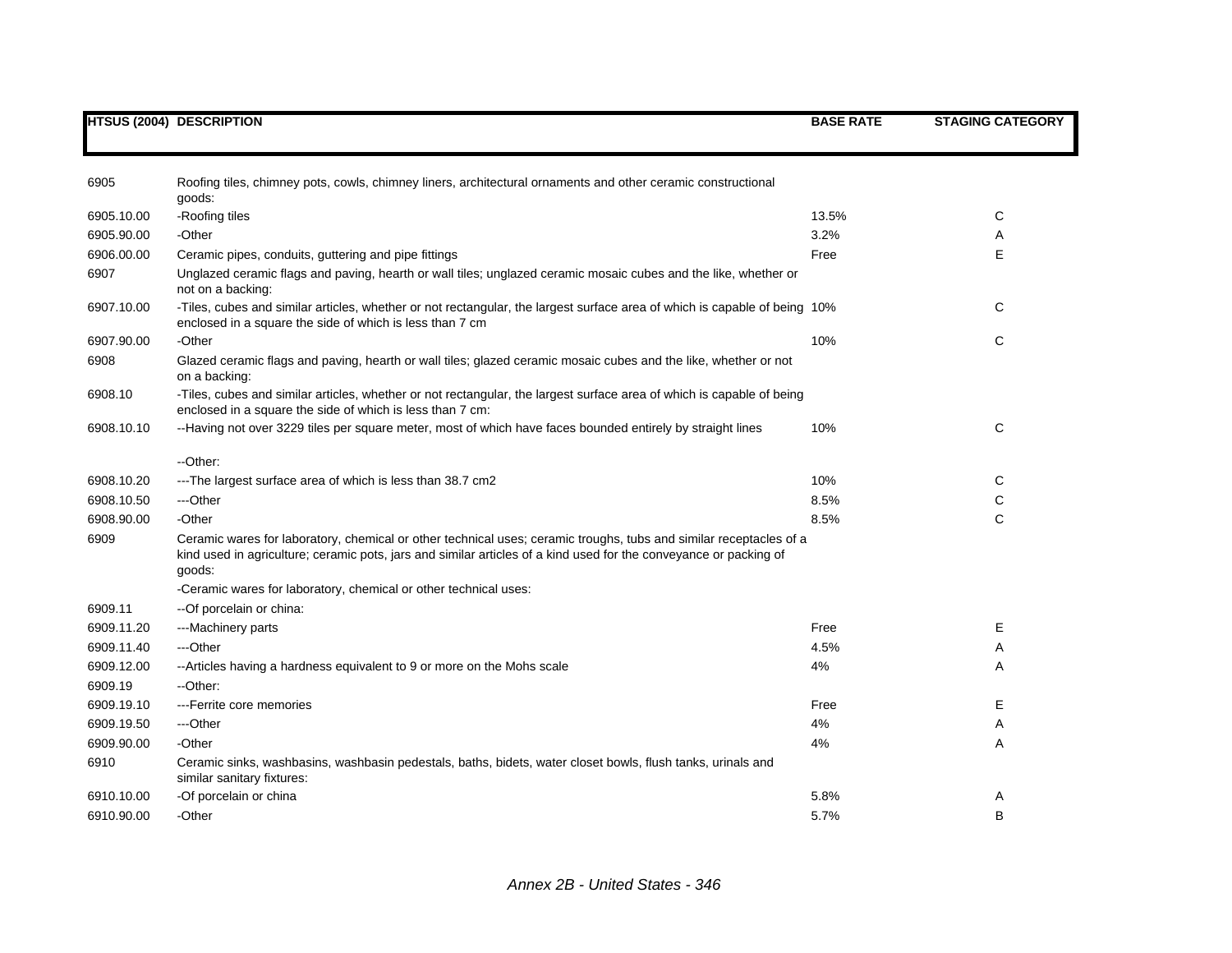|            | <b>HTSUS (2004) DESCRIPTION</b>                                                                                                                                                                                                                                                                                                                                                                                                                                                                                                                                                                                                                                                   | <b>BASE RATE</b> | <b>STAGING CATEGORY</b> |
|------------|-----------------------------------------------------------------------------------------------------------------------------------------------------------------------------------------------------------------------------------------------------------------------------------------------------------------------------------------------------------------------------------------------------------------------------------------------------------------------------------------------------------------------------------------------------------------------------------------------------------------------------------------------------------------------------------|------------------|-------------------------|
|            |                                                                                                                                                                                                                                                                                                                                                                                                                                                                                                                                                                                                                                                                                   |                  |                         |
| 6911       | Tableware, kitchenware, other household articles and toilet articles, of porcelain or china:                                                                                                                                                                                                                                                                                                                                                                                                                                                                                                                                                                                      |                  |                         |
| 6911.10    | -Tableware and kitchenware:                                                                                                                                                                                                                                                                                                                                                                                                                                                                                                                                                                                                                                                       |                  |                         |
| 6911.10.10 | --Hotel or restaurant ware and other ware not household ware                                                                                                                                                                                                                                                                                                                                                                                                                                                                                                                                                                                                                      | 25%              | D                       |
|            | --Other:                                                                                                                                                                                                                                                                                                                                                                                                                                                                                                                                                                                                                                                                          |                  |                         |
|            | ---Of bone chinaware:                                                                                                                                                                                                                                                                                                                                                                                                                                                                                                                                                                                                                                                             |                  |                         |
| 6911.10.15 | ---- Valued not over \$31.50 per dozen pieces                                                                                                                                                                                                                                                                                                                                                                                                                                                                                                                                                                                                                                     | 8%               | В                       |
| 6911.10.25 | ----Other                                                                                                                                                                                                                                                                                                                                                                                                                                                                                                                                                                                                                                                                         | 6%               | B                       |
|            | $-$ Other:                                                                                                                                                                                                                                                                                                                                                                                                                                                                                                                                                                                                                                                                        |                  |                         |
|            | ----Available in specified sets:                                                                                                                                                                                                                                                                                                                                                                                                                                                                                                                                                                                                                                                  |                  |                         |
| 6911.10.35 | -----In any pattern for which the aggregate value of the articles listed in additional U.S. note 6(b) of this chapter is 26%<br>not over \$56                                                                                                                                                                                                                                                                                                                                                                                                                                                                                                                                     |                  | В                       |
|            | -----In any pattern for which the aggregate value of the articles listed in additional U.S. note 6(b) of this chapter is<br>over \$56:                                                                                                                                                                                                                                                                                                                                                                                                                                                                                                                                            |                  |                         |
| 6911.10.37 | ------Aggregate value not over \$200                                                                                                                                                                                                                                                                                                                                                                                                                                                                                                                                                                                                                                              | 8%               | в                       |
| 6911.10.38 | ------Aggregate value over \$200                                                                                                                                                                                                                                                                                                                                                                                                                                                                                                                                                                                                                                                  | 6%               | В                       |
|            | ----Other:                                                                                                                                                                                                                                                                                                                                                                                                                                                                                                                                                                                                                                                                        |                  |                         |
| 6911.10.41 | -----Steins with permanently attached pewter lids, candy boxes, decanters, punch bowls, pretzel dishes, tidbit<br>dishes, tiered servers, bonbon dishes, egg cups, spoons and spoon rests, oil and vinegar sets, tumblers and salt<br>and pepper shaker sets                                                                                                                                                                                                                                                                                                                                                                                                                      | 6.3%             | В                       |
| 6911.10.45 | -----Mugs and other steins                                                                                                                                                                                                                                                                                                                                                                                                                                                                                                                                                                                                                                                        | 14%              | в                       |
| 6911.10.52 | -----Cups valued over \$8 but not over \$29 per dozen; saucers valued over \$5.25 but not over \$18.75 per dozen;<br>soups, oatmeals and cereals valued over \$9.30 but not over \$33 per dozen; plates not over 22.9 cm in maximum<br>diameter and valued over \$8.50 but not over \$31 per dozen; plates over 22.9 but not over 27.9 cm in maximum<br>diameter and valued over \$11.50 but not over \$41 per dozen; platters or chop dishes valued over \$40 but not over<br>\$143 per dozen; sugars valued over \$23 but not over \$85 per dozen; creamers valued over \$20 but not over \$75<br>per dozen; and beverage servers valued over \$50 but not over \$180 per dozen | 8%               | В                       |
| 6911.10.58 | -----Cups valued over \$29 per dozen; saucers valued over \$18.75 per dozen; soups, oatmeals and cereals valued 6%<br>over \$33 per dozen; plates not over 22.9 cm in maximum diameter and valued over \$31 per dozen; plates over<br>22.9 but not over 27.9 cm in maximum diameter and valued over \$41 per dozen; platters or chop dishes valued<br>over \$143 per dozen; sugars valued over \$85 per dozen; creamers valued over \$75 per dozen; and beverage<br>servers valued over \$180 per dozen                                                                                                                                                                           |                  | B                       |
| 6911.10.60 | -----Serviette rings                                                                                                                                                                                                                                                                                                                                                                                                                                                                                                                                                                                                                                                              | 20.8%            | В                       |
| 6911.10.80 | -----Other                                                                                                                                                                                                                                                                                                                                                                                                                                                                                                                                                                                                                                                                        | 20.8%            | В                       |
| 6911.90.00 | -Other                                                                                                                                                                                                                                                                                                                                                                                                                                                                                                                                                                                                                                                                            | 5.4%             | Α                       |
| 6912.00    | Ceramic tableware, kitchenware, other household articles and toilet articles, other than of porcelain or china:                                                                                                                                                                                                                                                                                                                                                                                                                                                                                                                                                                   |                  |                         |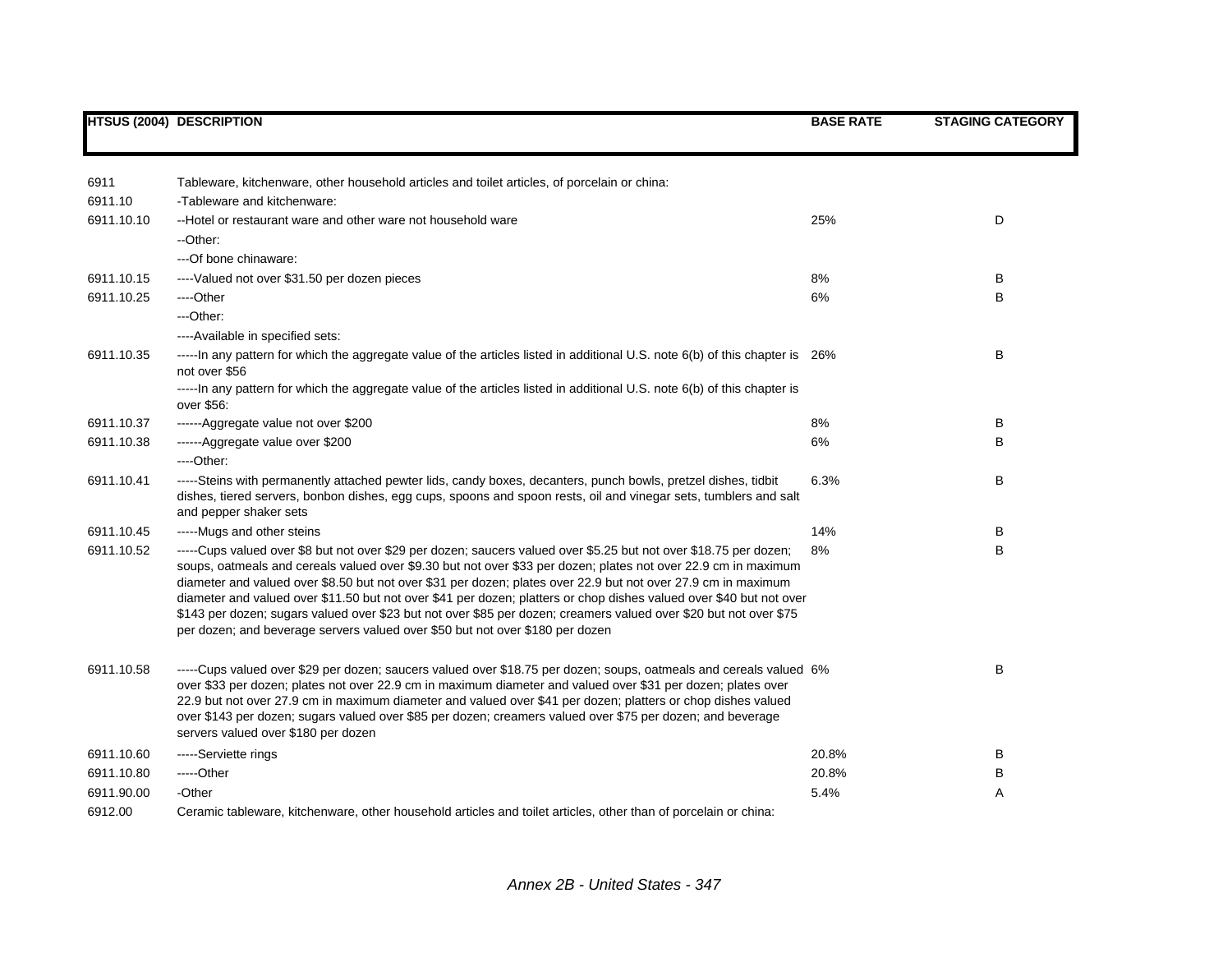|            | <b>HTSUS (2004) DESCRIPTION</b>                                                                                                                                                                                                                                                                                                                                                                                                                                                                  | <b>BASE RATE</b> | <b>STAGING CATEGORY</b> |
|------------|--------------------------------------------------------------------------------------------------------------------------------------------------------------------------------------------------------------------------------------------------------------------------------------------------------------------------------------------------------------------------------------------------------------------------------------------------------------------------------------------------|------------------|-------------------------|
|            |                                                                                                                                                                                                                                                                                                                                                                                                                                                                                                  |                  |                         |
|            | -Tableware and kitchenware:                                                                                                                                                                                                                                                                                                                                                                                                                                                                      |                  |                         |
| 6912.00.10 | -- Of coarse-grained earthenware, or of coarse- grained stoneware; of fine-grained earthenware, whether or not<br>decorated, having a reddish-colored body and a lustrous glaze which, on teapots, may be any color, but which, on<br>other articles, must be mottled, streaked or solidly colored brown to black with metallic oxide or salt                                                                                                                                                    | 0.7%             | Α                       |
|            | --Other:                                                                                                                                                                                                                                                                                                                                                                                                                                                                                         |                  |                         |
| 6912.00.20 | ---Hotel or restaurant ware and other ware not household ware<br>---Other:                                                                                                                                                                                                                                                                                                                                                                                                                       | 28%              | D                       |
|            | ----Available in specified sets:                                                                                                                                                                                                                                                                                                                                                                                                                                                                 |                  |                         |
| 6912.00.35 | -----In any pattern for which the aggregate value of the articles listed in additional U.S. note 6(b) of this chapter is 9.8%<br>not over \$38                                                                                                                                                                                                                                                                                                                                                   |                  | В                       |
| 6912.00.39 | -----In any pattern for which the aggregate value of the articles listed in additional U.S. note 6(b) of this chapter is 4.5%<br>over \$38<br>---Other:                                                                                                                                                                                                                                                                                                                                          |                  | Α                       |
| 6912.00.41 | -----Steins with permanently attached pewter lids; candy boxes, decanters, punch bowls, pretzel dishes, tidbit<br>dishes, tiered servers, bonbon dishes, egg cups, spoons and spoon rests, oil and vinegar sets, tumblers and salt<br>and pepper shaker sets                                                                                                                                                                                                                                     | 3.9%             | Α                       |
| 6912.00.44 | -----Mugs and other steins                                                                                                                                                                                                                                                                                                                                                                                                                                                                       | 10%              | A                       |
| 6912.00.45 | -----Cups valued over \$5.25 per dozen; saucers valued over \$3 per dozen; soups, oatmeals and cereals valued<br>over \$6 per dozen; plates not over 22.9 cm in maximum diameter and valued over \$6 per dozen; plates over 22.9<br>but not over 27.9 cm in maximum diameter and valued over \$8.50 per dozen; platters or chop dishes valued over<br>\$35 per dozen; sugars valued over \$21 per dozen; creamers valued over \$15 per dozen; and beverage servers<br>valued over \$42 per dozen | 4.5%             | Α                       |
| 6912.00.46 | -----Serviette rings                                                                                                                                                                                                                                                                                                                                                                                                                                                                             | 9.8%             | В                       |
| 6912.00.48 | -----Other                                                                                                                                                                                                                                                                                                                                                                                                                                                                                       | 9.8%             | В                       |
| 6912.00.50 | -Other                                                                                                                                                                                                                                                                                                                                                                                                                                                                                           | 6%               | Α                       |
| 6913       | Statuettes and other ornamental ceramic articles:                                                                                                                                                                                                                                                                                                                                                                                                                                                |                  |                         |
| 6913.10    | -Of porcelain or china:                                                                                                                                                                                                                                                                                                                                                                                                                                                                          |                  |                         |
| 6913.10.10 | --Statues, statuettes and handmade flowers, valued over \$2.50 each and produced by professional sculptors or<br>directly from molds made from original models produced by professional sculptors<br>--Other:                                                                                                                                                                                                                                                                                    | Free             | Е                       |
| 6913.10.20 | ---Of bone chinaware                                                                                                                                                                                                                                                                                                                                                                                                                                                                             | 3.3%             | A                       |
| 6913.10.50 | ---Other                                                                                                                                                                                                                                                                                                                                                                                                                                                                                         | Free             | Е                       |
| 6913.90    | -Other:                                                                                                                                                                                                                                                                                                                                                                                                                                                                                          |                  |                         |
| 6913.90.10 | --Statues, statuettes and handmade flowers, valued over \$2.50 each and produced by professional sculptors or<br>directly from molds made from original models produced by professional sculptors                                                                                                                                                                                                                                                                                                | Free             | Е                       |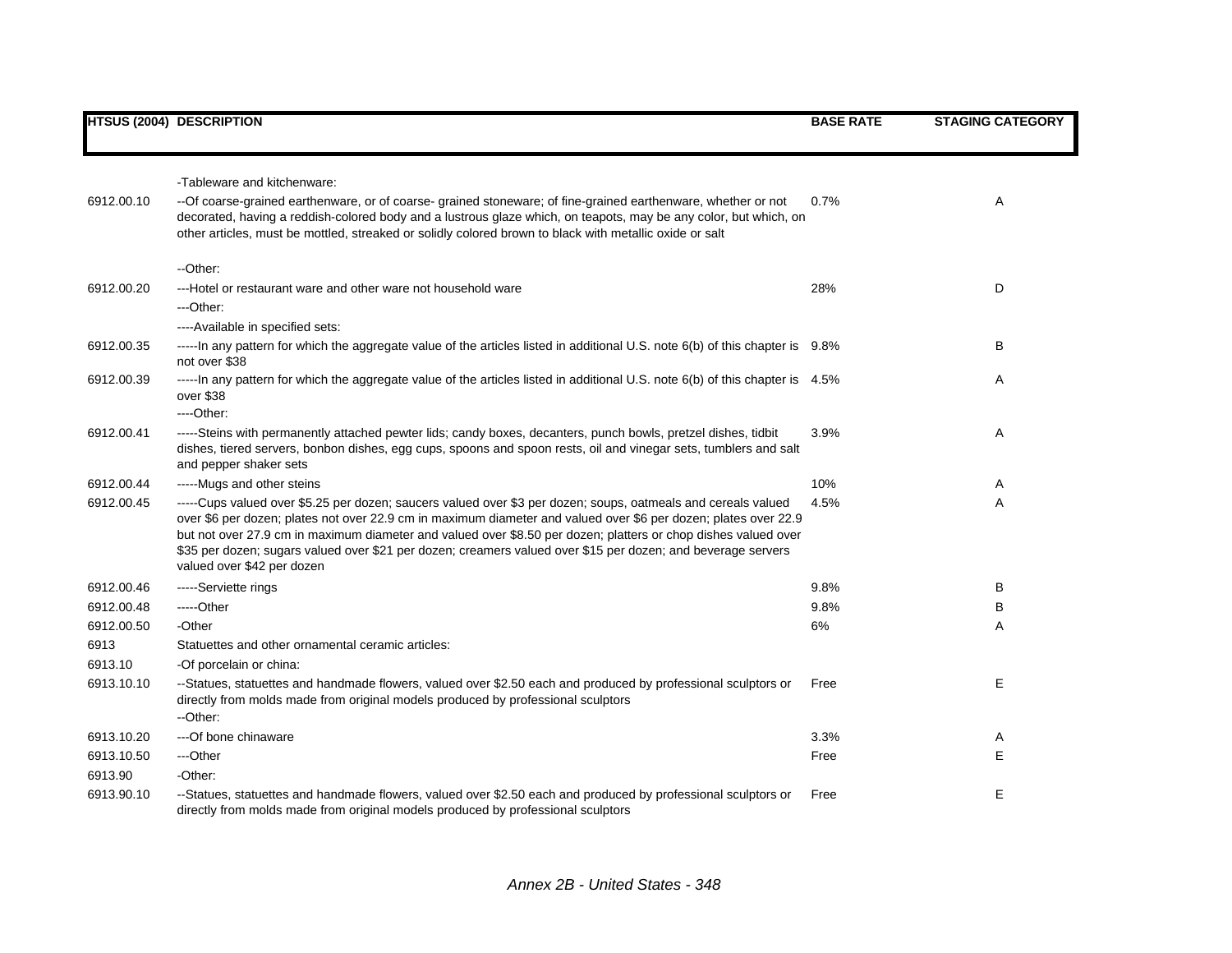|            | <b>HTSUS (2004) DESCRIPTION</b>                                                                                                                                                         | <b>BASE RATE</b> | <b>STAGING CATEGORY</b> |
|------------|-----------------------------------------------------------------------------------------------------------------------------------------------------------------------------------------|------------------|-------------------------|
|            |                                                                                                                                                                                         |                  |                         |
|            |                                                                                                                                                                                         |                  |                         |
|            | --Other:                                                                                                                                                                                |                  |                         |
| 6913.90.20 | --- Of ceramic tile                                                                                                                                                                     | Free             | Е                       |
| 6913.90.30 | ---Of earthenware, whether or not decorated, having a reddish-colored body and a lustrous glaze, and mottled,<br>streaked or solidly colored brown to black with metallic oxide or salt | Free             | E                       |
| 6913.90.50 | ---Other                                                                                                                                                                                | 6%               | В                       |
| 6914       | Other ceramic articles:                                                                                                                                                                 |                  |                         |
| 6914.10    | -Of porcelain or china:                                                                                                                                                                 |                  |                         |
| 6914.10.40 | --Ceramic ferrules of porcelain or china, not exceeding 3 mm in diameter or 25 mm in length, having a fiber<br>channel opening and/or ceramic mating sleeves of alumina or zirconia     | Free             | Е                       |
| 6914.10.80 | --Other                                                                                                                                                                                 | 9%               | В                       |
| 6914.90    | -Other:                                                                                                                                                                                 |                  |                         |
| 6914.90.40 | --Ceramic ferrules of alumina or zirconia, not exceeding 3 mm in diameter or 25 mm in length, having a fiber<br>channel opening and/or ceramic mating sleeves of alumina or zirconia    | Free             | Е                       |
| 6914.90.80 | --Other                                                                                                                                                                                 | 5.6%             | В                       |
| 7001.00    | Cullet and other waste and scrap of glass; glass in the mass:                                                                                                                           |                  |                         |
|            | -Glass in the mass:                                                                                                                                                                     |                  |                         |
| 7001.00.10 | -- Of fused quartz or other fused silica                                                                                                                                                | Free             | E.                      |
| 7001.00.20 | --Other                                                                                                                                                                                 | 3%               | Α                       |
| 7001.00.50 | -Other                                                                                                                                                                                  | Free             | E.                      |
| 7002       | Glass in balls (other than microspheres of heading 7018), rods or tubes, unworked:                                                                                                      |                  |                         |
| 7002.10    | -Balls:                                                                                                                                                                                 |                  |                         |
| 7002.10.10 | --Not over 6 mm in diameter                                                                                                                                                             | 3.9%             | A                       |
| 7002.10.20 | --Other                                                                                                                                                                                 | Free             | Е                       |
| 7002.20    | -Rods:                                                                                                                                                                                  |                  |                         |
| 7002.20.10 | -- Of fused quartz or other fused silica                                                                                                                                                | Free             | E.                      |
| 7002.20.50 | --Other                                                                                                                                                                                 | 6%               | Α                       |
|            | -Tubes:                                                                                                                                                                                 |                  |                         |
| 7002.31.00 | --Of fused quartz or other fused silica                                                                                                                                                 | Free             | Е                       |
| 7002.32.00 | --Of other glass having a linear coefficient of expansion not exceeding 5 x 10-6 per Kelvin within a temperature<br>range of 0 C to 300 C                                               | 6%               | A                       |
| 7002.39.00 | --Other                                                                                                                                                                                 | 6%               | Α                       |
| 7003       | Cast glass and rolled glass, in sheets or profiles, whether or not having an absorbent, reflecting or non-reflecting<br>layer, but not otherwise worked:<br>-Nonwired sheets:           |                  |                         |
| 7003.12.00 | --Colored throughout the mass (body tinted), opacified, flashed or having an absorbent, reflecting or non-reflecting 1.4%<br>layer                                                      |                  | Α                       |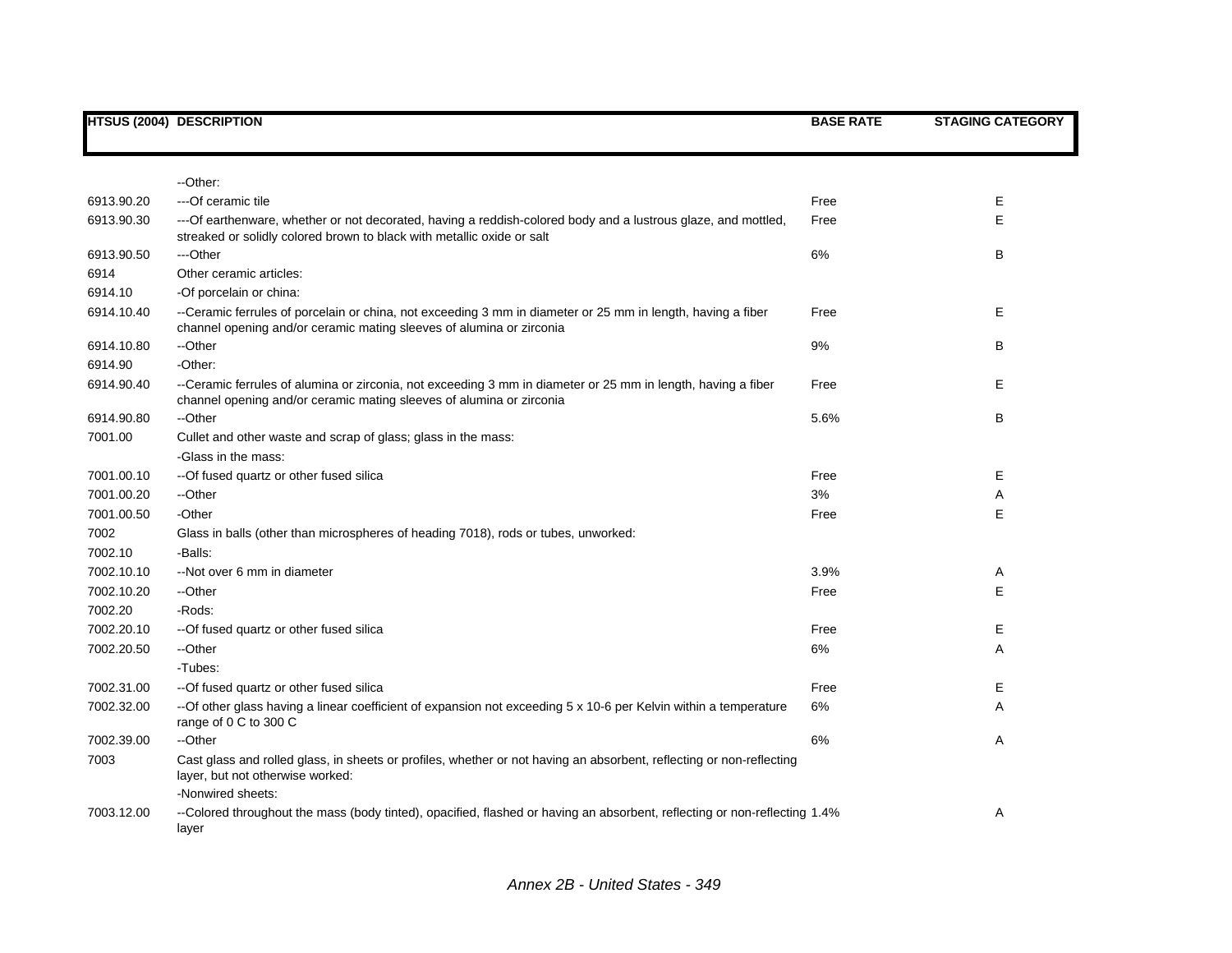|            | <b>HTSUS (2004) DESCRIPTION</b>                                                                                                                                    | <b>BASE RATE</b>          | <b>STAGING CATEGORY</b> |
|------------|--------------------------------------------------------------------------------------------------------------------------------------------------------------------|---------------------------|-------------------------|
|            |                                                                                                                                                                    |                           |                         |
|            |                                                                                                                                                                    |                           |                         |
| 7003.19.00 | --Other                                                                                                                                                            | 1.3%                      | Α                       |
| 7003.20.00 | -Wired sheets                                                                                                                                                      | 1.1%                      | Α                       |
| 7003.30.00 | -Profiles                                                                                                                                                          | 6.3%                      | Α                       |
| 7004       | Drawn glass and blown glass, in sheets, whether or not having an absorbent, reflecting or non-reflecting layer, but<br>not otherwise worked:                       |                           |                         |
| 7004.20    | -Glass, colored throughout the mass (body tinted), opacified, flashed or having an absorbent, reflecting or non-<br>reflecting layer:                              |                           |                         |
| 7004.20.10 | --Having an absorbent, reflecting or non-reflecting layer                                                                                                          | Free                      | E                       |
|            | --Other:                                                                                                                                                           |                           |                         |
| 7004.20.20 | --- In rectangular shape                                                                                                                                           | 1 cents/kg $+ 1.6%$       | Α                       |
| 7004.20.50 | ---Other                                                                                                                                                           | 7.2%                      | Α                       |
| 7004.90    | -Other glass:                                                                                                                                                      |                           |                         |
|            | -- In rectangular shape:                                                                                                                                           |                           |                         |
|            | ---Measuring not over 1.5 mm in thickness:                                                                                                                         |                           |                         |
| 7004.90.05 | ----Measuring not over 0.26 m2 in area                                                                                                                             | Free                      | Е                       |
| 7004.90.10 | ----Measuring over 0.26 m2 in area                                                                                                                                 | Free                      | E                       |
|            | ---Measuring over 1.5 but not over 2 mm in thickness:                                                                                                              |                           |                         |
| 7004.90.15 | ----Measuring not over 0.26 m2 in area                                                                                                                             | Free                      | Ε                       |
| 7004.90.20 | ----Measuring over 0.26 m2 in area                                                                                                                                 | Free                      | Е                       |
| 7004.90.25 | ---Measuring over 2 but not over 3.5 mm in thickness                                                                                                               | 0.7 cents/kg              | Α                       |
|            | ---Measuring over 3.5 mm in thickness:                                                                                                                             |                           |                         |
| 7004.90.30 | ----Measuring not over 0.65 m2 in area                                                                                                                             | Free                      | Ε                       |
| 7004.90.40 | ----Measuring over 0.65 m2 in area                                                                                                                                 | Free                      | Ε                       |
| 7004.90.50 | --Other                                                                                                                                                            | 5%                        | A                       |
| 7005       | Float glass and surface ground or polished glass, in sheets, whether or not having an absorbent, reflecting or non-<br>reflecting layer, but not otherwise worked: |                           |                         |
| 7005.10    | -Nonwired glass, having an absorbent, reflecting or non-reflecting layer:                                                                                          |                           |                         |
| 7005.10.40 | --Suitable for use in liquid crystal displays, measuring not over 1.2 mm in thickness and not over 0.8 m2 in area                                                  | Free                      | Е                       |
| 7005.10.80 | --Other                                                                                                                                                            | 4.4%                      | Α                       |
|            | -Other nonwired glass:                                                                                                                                             |                           |                         |
| 7005.21    | --Colored throughout the mass (body tinted), opacified, flashed or merely surface ground:                                                                          |                           |                         |
| 7005.21.10 | ---Measuring less than 10 mm in thickness                                                                                                                          | 14.5 cents/m2 $+$<br>0.4% | A                       |
| 7005.21.20 | ---Measuring 10 mm or more in thickness                                                                                                                            | 5.6%                      | A                       |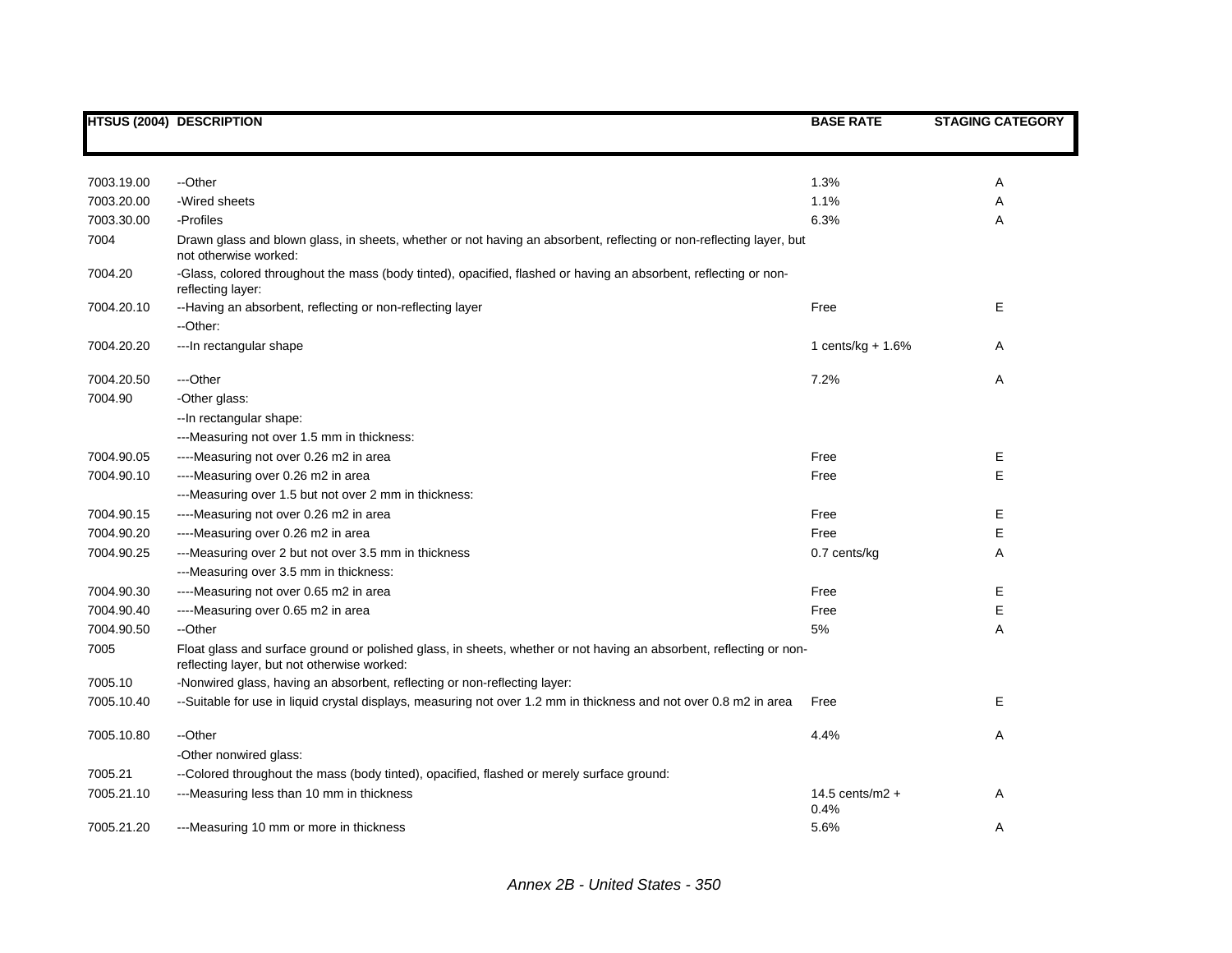| 7005.29    | --Other:                                                                                                                                                   |               |        |
|------------|------------------------------------------------------------------------------------------------------------------------------------------------------------|---------------|--------|
|            | ---Measuring less than 10 mm in thickness:                                                                                                                 |               |        |
|            | ----Measuring not over 0.65 m2 in area:                                                                                                                    |               |        |
| 7005.29.04 | -----Suitable for use in liquid crystal displays                                                                                                           | Free          | Е      |
| 7005.29.08 | $---Other$                                                                                                                                                 | 18.7 cents/m2 | A      |
|            | ----Measuring over 0.65 m2 in area:                                                                                                                        |               |        |
| 7005.29.14 | -----Suitable for use in liquid crystal displays, measuring not over 0.8 m2 in area                                                                        | Free          | Е      |
| 7005.29.18 | -----Other                                                                                                                                                 | 14.5 cents/m2 | Α      |
| 7005.29.25 | ---Measuring 10 mm or more in thickness                                                                                                                    | 4.9%          | Α      |
| 7005.30.00 | -Wired glass                                                                                                                                               | 29.1 cents/m2 | A      |
| 7006.00    | Glass of heading 7003, 7004 or 7005, bent, edge-worked, engraved, drilled, enameled or otherwise worked, but<br>not framed or fitted with other materials: |               |        |
| 7006.00.10 | -Strips not over 15.2 cm in width, measuring over 2 mm in thickness, and having all longitudinal edges ground or 8.8%<br>otherwise smoothed or processed   |               | Α      |
| 7006.00.20 | -Other:<br>--Glass, drawn or blown and not containing wire netting and not surface ground or polished                                                      | 6.4%          |        |
| 7006.00.40 | --Other                                                                                                                                                    | 4.9%          | A<br>A |
| 7007       | Safety glass, consisting of toughened (tempered) or laminated glass:                                                                                       |               |        |
|            | -Toughened (tempered) safety glass:                                                                                                                        |               |        |
| 7007.11.00 | --Of size and shape suitable for incorporation in vehicles, aircraft, spacecraft or vessels                                                                | 5.5%          | Α      |
| 7007.19.00 | --Other                                                                                                                                                    | 5%            | A      |
|            | -Laminated safety glass:                                                                                                                                   |               |        |
| 7007.21    | -- Of size and shape suitable for incorporation in vehicles, aircraft, spacecraft or vessels:                                                              |               |        |
| 7007.21.10 | ---Windshields                                                                                                                                             | 4.9%          | A      |
| 7007.21.50 | ---Other                                                                                                                                                   | 4.9%          | A      |
| 7007.29.00 | --Other                                                                                                                                                    | 4.9%          | A      |
| 7008.00.00 | Multiple-walled insulating units of glass                                                                                                                  | 3.9%          | A      |
| 7009       | Glass mirrors, whether or not framed, including rear-view mirrors:                                                                                         |               |        |
| 7009.10.00 | -Rear-view mirrors for vehicles                                                                                                                            | 3.9%          | A      |
|            | -Other:                                                                                                                                                    |               |        |
| 7009.91    | --Unframed:                                                                                                                                                |               |        |
| 7009.91.10 | ---Not over 929 cm2 in reflecting area                                                                                                                     | 7.8%          | Α      |
| 7009.91.50 | ---Over 929 cm2 in reflecting area                                                                                                                         | 6.5%          | Α      |
| 7009.92    | --Framed:                                                                                                                                                  |               |        |
| 7009.92.10 | ---Not over 929 cm2 in reflecting area                                                                                                                     | 7.8%          | Α      |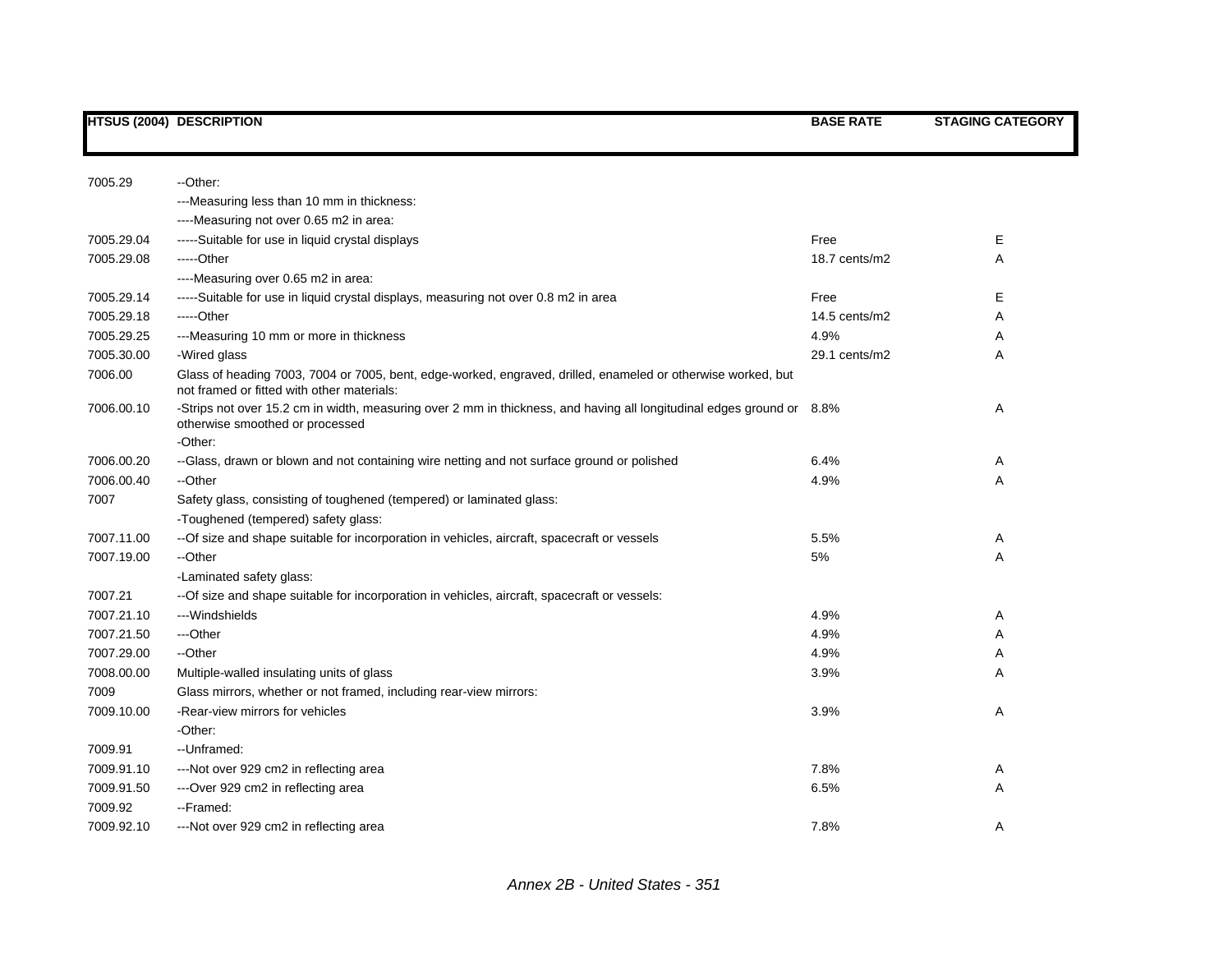|            | <b>HTSUS (2004) DESCRIPTION</b>                                                                                                                                                                                                                                                                                                    | <b>BASE RATE</b> | <b>STAGING CATEGORY</b> |
|------------|------------------------------------------------------------------------------------------------------------------------------------------------------------------------------------------------------------------------------------------------------------------------------------------------------------------------------------|------------------|-------------------------|
|            |                                                                                                                                                                                                                                                                                                                                    |                  |                         |
|            |                                                                                                                                                                                                                                                                                                                                    |                  |                         |
| 7009.92.50 | ---Over 929 cm2 in reflecting area                                                                                                                                                                                                                                                                                                 | 6.5%             | Α                       |
| 7010       | Carboys, bottles, flasks, jars, pots, vials, ampoules and other containers, of glass, of a kind used for the<br>conveyance or packing of goods; preserving jars of glass; stoppers, lids and other closures, of glass:                                                                                                             |                  |                         |
| 7010.10.00 | -Ampoules                                                                                                                                                                                                                                                                                                                          | Free             | Е                       |
| 7010.20    | -Stoppers, lids and other closures:                                                                                                                                                                                                                                                                                                |                  |                         |
| 7010.20.20 | --Produced by automatic machine                                                                                                                                                                                                                                                                                                    | 2.5%             | Α                       |
| 7010.20.30 | --Other                                                                                                                                                                                                                                                                                                                            | 5.2%             | Α                       |
| 7010.90    | -Other:                                                                                                                                                                                                                                                                                                                            |                  |                         |
| 7010.90.05 | --Serum bottles, vials and other pharmaceutical containers                                                                                                                                                                                                                                                                         | Free             | E                       |
|            | --Containers (with or without their closures) of a kind used for the conveyance or packing of perfume or other toilet<br>preparations; other containers if fitted with or designed for use with ground glass stoppers:                                                                                                             |                  |                         |
| 7010.90.20 | ---Produced by automatic machine                                                                                                                                                                                                                                                                                                   | 2.5%             | Α                       |
| 7010.90.30 | ---Other                                                                                                                                                                                                                                                                                                                           | 5.2%             | Α                       |
| 7010.90.50 | --Other containers (with or without their closures)                                                                                                                                                                                                                                                                                | Free             | E                       |
| 7011       | Glass envelopes (including bulbs and tubes), open, and glass parts thereof, without fittings, for electric lamps,<br>cathode-ray tubes or the like:                                                                                                                                                                                |                  |                         |
| 7011.10    | -For electric lighting:                                                                                                                                                                                                                                                                                                            |                  |                         |
| 7011.10.10 | --Bulbs for incandescent lamps                                                                                                                                                                                                                                                                                                     | Free             | Е                       |
| 7011.10.50 | --Other                                                                                                                                                                                                                                                                                                                            | 4.6%             | Α                       |
| 7011.20    | -For cathode-ray tubes:                                                                                                                                                                                                                                                                                                            |                  |                         |
| 7011.20.10 | --Cones                                                                                                                                                                                                                                                                                                                            | 5.2%             | A                       |
|            | --Other:                                                                                                                                                                                                                                                                                                                           |                  |                         |
| 7011.20.40 | ---Monochrome glass envelopes with both (1) gray, tinted, skirted face-plates and (2) either a video display<br>diagonal of not more than 35.6 cm or a transmission level of 37 percent or less, all of said envelopes certified by<br>the importer as being for actual use in computer data and graphic display cathode ray tubes | Free             | Е                       |
| 7011.20.80 | ---Other                                                                                                                                                                                                                                                                                                                           | 5.2%             | Α                       |
| 7011.90.00 | -Other                                                                                                                                                                                                                                                                                                                             | 6.6%             | Α                       |
| 7012.00.00 | Glass inners for vacuum flasks or for other vacuum vessels                                                                                                                                                                                                                                                                         | 6.6%             | Α                       |
| 7013       | Glassware of a kind used for table, kitchen, toilet, office, indoor decoration or similar purposes (other than that of<br>heading 7010 or 7018):                                                                                                                                                                                   |                  |                         |
| 7013.10    | -Of glass-ceramics:                                                                                                                                                                                                                                                                                                                |                  |                         |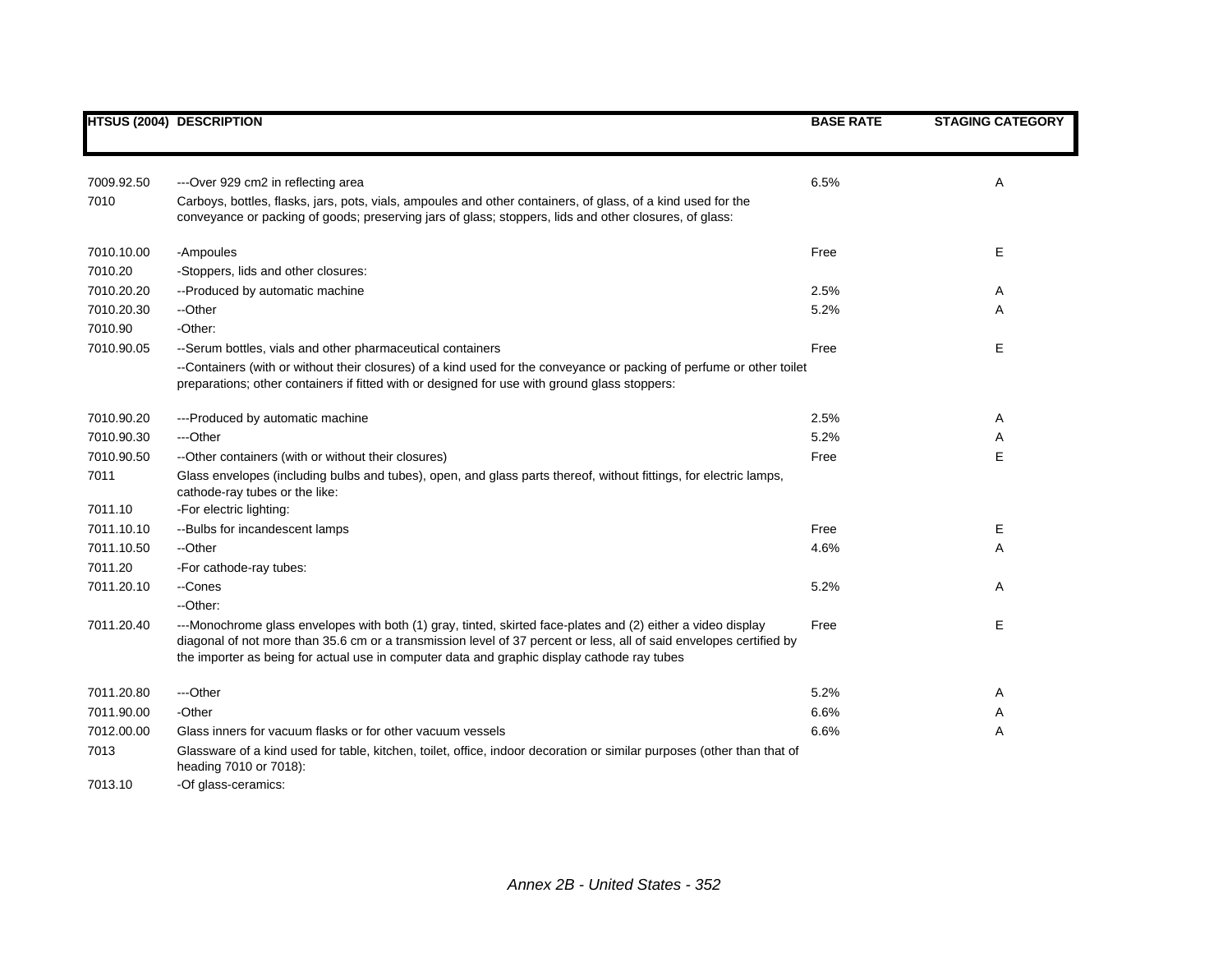|            | <b>HTSUS (2004) DESCRIPTION</b>                                                                                                                                                                                                                                                                                                                                                                                                                                                                   | <b>BASE RATE</b> | <b>STAGING CATEGORY</b> |
|------------|---------------------------------------------------------------------------------------------------------------------------------------------------------------------------------------------------------------------------------------------------------------------------------------------------------------------------------------------------------------------------------------------------------------------------------------------------------------------------------------------------|------------------|-------------------------|
|            |                                                                                                                                                                                                                                                                                                                                                                                                                                                                                                   |                  |                         |
| 7013.10.10 | --Kitchenware, non-glazed, greater than 75 percent by volume crystalline, of lithium aluminosilicate, having a<br>linear coefficient of expansion not exceeding 10 x 10-7 per Kelvin within a temperature range of 0 C to 300 C,<br>transparent, haze-free, exhibiting transmittances of infrared radiations in excess of 75 percent at a wavelength of<br>2.5 microns when measured on a sample 3 mm in thickness, and containing beta-quartz solid solution as the<br>predominant crystal phase | 6.9%             | Α                       |
| 7013.10.50 | --Other                                                                                                                                                                                                                                                                                                                                                                                                                                                                                           | 26%              | Α                       |
|            | -Drinking glasses, other than of glass-ceramics:                                                                                                                                                                                                                                                                                                                                                                                                                                                  |                  |                         |
| 7013.21    | --Of lead crystal:                                                                                                                                                                                                                                                                                                                                                                                                                                                                                |                  |                         |
| 7013.21.10 | ---Valued not over \$1 each                                                                                                                                                                                                                                                                                                                                                                                                                                                                       | 15%              | C                       |
| 7013.21.20 | ---Valued over \$1 but not over \$3 each                                                                                                                                                                                                                                                                                                                                                                                                                                                          | 14%              | C                       |
| 7013.21.30 | ---Valued over \$3 but not over \$5 each                                                                                                                                                                                                                                                                                                                                                                                                                                                          | 7.3%             | Α                       |
| 7013.21.50 | ---Valued over \$5 each                                                                                                                                                                                                                                                                                                                                                                                                                                                                           | 3%               | Α                       |
| 7013.29    | --Other:                                                                                                                                                                                                                                                                                                                                                                                                                                                                                          |                  |                         |
| 7013.29.05 | ---Pressed and toughened (specially tempered)                                                                                                                                                                                                                                                                                                                                                                                                                                                     | 12.5%            | Α                       |
|            | ---Other:                                                                                                                                                                                                                                                                                                                                                                                                                                                                                         |                  |                         |
| 7013.29.10 | ----Valued not over \$0.30 each                                                                                                                                                                                                                                                                                                                                                                                                                                                                   | 28.5%            | D                       |
| 7013.29.20 | ----Valued over \$0.30 but not over \$3 each                                                                                                                                                                                                                                                                                                                                                                                                                                                      | 22.5%            | D                       |
|            | ----Valued over \$3 each:                                                                                                                                                                                                                                                                                                                                                                                                                                                                         |                  |                         |
|            | -----Cut or engraved:                                                                                                                                                                                                                                                                                                                                                                                                                                                                             |                  |                         |
| 7013.29.30 | ------Valued over \$3 but not over \$5 each                                                                                                                                                                                                                                                                                                                                                                                                                                                       | 11.3%            | C                       |
| 7013.29.40 | ------Valued over \$5 each                                                                                                                                                                                                                                                                                                                                                                                                                                                                        | 5%               | Α                       |
|            | $---Other:$                                                                                                                                                                                                                                                                                                                                                                                                                                                                                       |                  |                         |
| 7013.29.50 | ------Valued over \$3 but not over \$5 each                                                                                                                                                                                                                                                                                                                                                                                                                                                       | 7.5%             | Α                       |
| 7013.29.60 | ------Valued over \$5 each                                                                                                                                                                                                                                                                                                                                                                                                                                                                        | 5%               | A                       |
|            | -Glassware of a kind used for table (other than drinking glasses) or kitchen purposes other than that of glass-<br>ceramics:                                                                                                                                                                                                                                                                                                                                                                      |                  |                         |
| 7013.31    | --Of lead crystal:                                                                                                                                                                                                                                                                                                                                                                                                                                                                                |                  |                         |
| 7013.31.10 | ---Valued not over \$1 each                                                                                                                                                                                                                                                                                                                                                                                                                                                                       | 15%              | С                       |
| 7013.31.20 | ---Valued over \$1 but not over \$3 each                                                                                                                                                                                                                                                                                                                                                                                                                                                          | 14%              | C                       |
| 7013.31.30 | ---Valued over \$3 but not over \$5 each                                                                                                                                                                                                                                                                                                                                                                                                                                                          | 10.5%            | C                       |
| 7013.31.50 | ---Valued over \$5 each                                                                                                                                                                                                                                                                                                                                                                                                                                                                           | $6\%$            | Α                       |
| 7013.32    | -- Of glass having a linear coefficient of expansion not exceeding 5 x 10-6 per Kelvin within a temperature range of<br>0 C to 300 C:                                                                                                                                                                                                                                                                                                                                                             |                  |                         |
| 7013.32.10 | ---Pressed and toughened (specially tempered)<br>---Other:                                                                                                                                                                                                                                                                                                                                                                                                                                        | 12.5%            | Α                       |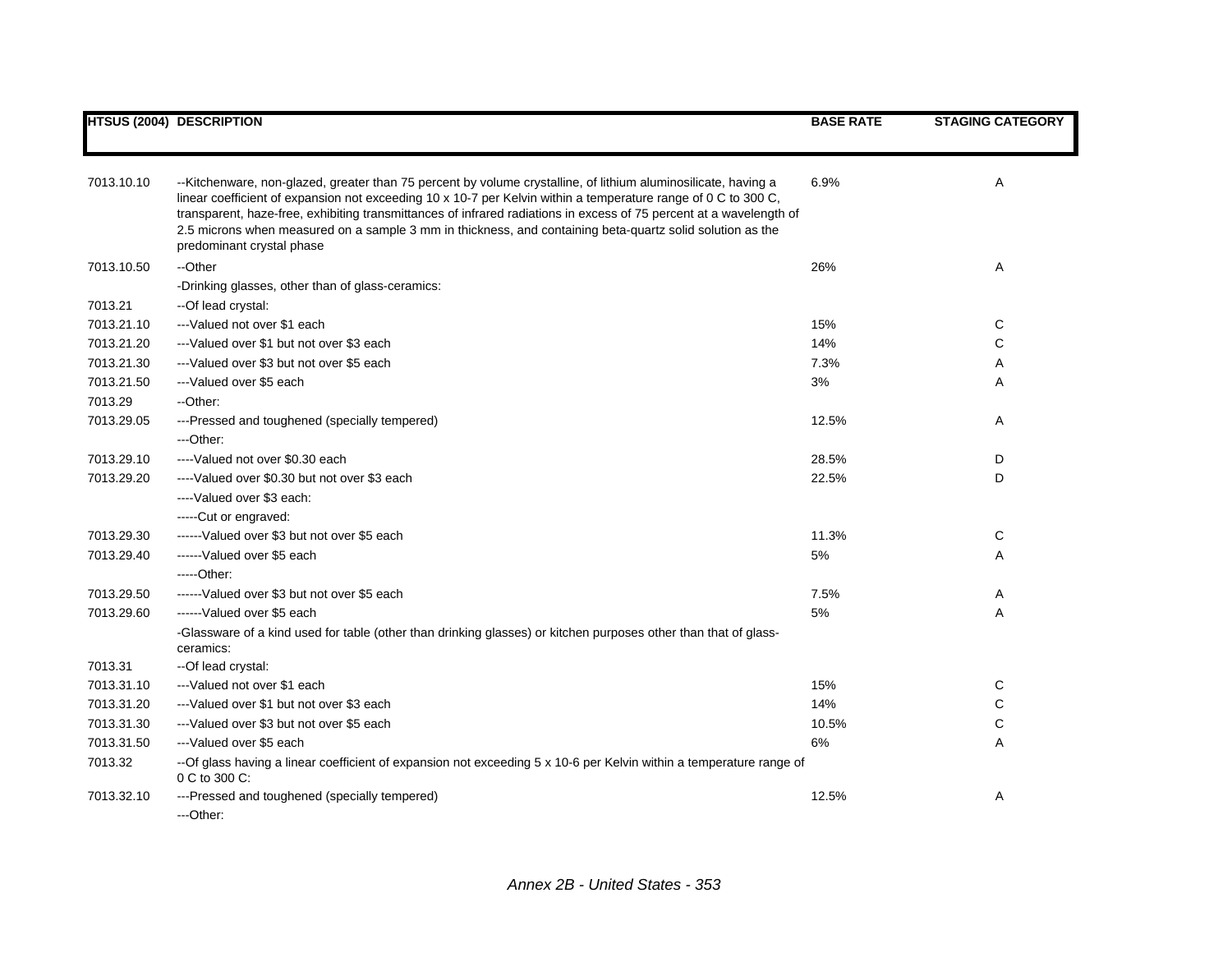|            | <b>HTSUS (2004) DESCRIPTION</b>                                                                                                                                                                                                                                                                                                                                                                               | <b>BASE RATE</b> | <b>STAGING CATEGORY</b> |
|------------|---------------------------------------------------------------------------------------------------------------------------------------------------------------------------------------------------------------------------------------------------------------------------------------------------------------------------------------------------------------------------------------------------------------|------------------|-------------------------|
|            |                                                                                                                                                                                                                                                                                                                                                                                                               |                  |                         |
| 7013.32.20 | ----Valued not over \$3 each                                                                                                                                                                                                                                                                                                                                                                                  | 22.5%            | D                       |
| 7013.32.30 | ----Valued over \$3 but not over \$5 each                                                                                                                                                                                                                                                                                                                                                                     | 11.3%            | C                       |
| 7013.32.40 | ----Valued over \$5 each                                                                                                                                                                                                                                                                                                                                                                                      | 7.2%             | A                       |
| 7013.39    | --Other:                                                                                                                                                                                                                                                                                                                                                                                                      |                  |                         |
| 7013.39.10 | ---Pressed and toughened (specially tempered)                                                                                                                                                                                                                                                                                                                                                                 | 12.5%            | A                       |
|            | ---Other:                                                                                                                                                                                                                                                                                                                                                                                                     |                  |                         |
| 7013.39.20 | ----Valued not over \$3 each                                                                                                                                                                                                                                                                                                                                                                                  | 22.5%            | D                       |
|            | ----Valued over \$3 each:                                                                                                                                                                                                                                                                                                                                                                                     |                  |                         |
|            | -----Cut or engraved:                                                                                                                                                                                                                                                                                                                                                                                         |                  |                         |
| 7013.39.30 | ------Valued over \$3 but not over \$5 each                                                                                                                                                                                                                                                                                                                                                                   | 11.3%            | С                       |
| 7013.39.40 | ------Valued over \$5 each                                                                                                                                                                                                                                                                                                                                                                                    | 7.2%             | A                       |
|            | -----Other:                                                                                                                                                                                                                                                                                                                                                                                                   |                  |                         |
| 7013.39.50 | ------Valued over \$3 but not over \$5 each                                                                                                                                                                                                                                                                                                                                                                   | 15%              | С                       |
| 7013.39.60 | ------Valued over \$5 each                                                                                                                                                                                                                                                                                                                                                                                    | 7.2%             | Α                       |
|            | -Other glassware:                                                                                                                                                                                                                                                                                                                                                                                             |                  |                         |
| 7013.91    | -- Of lead crystal:                                                                                                                                                                                                                                                                                                                                                                                           |                  |                         |
| 7013.91.10 | ---Valued not over \$1 each                                                                                                                                                                                                                                                                                                                                                                                   | 20%              | D                       |
| 7013.91.20 | ---Valued over \$1 but not over \$3 each                                                                                                                                                                                                                                                                                                                                                                      | 14%              | C                       |
| 7013.91.30 | ---Valued over \$3 but not over \$5 each                                                                                                                                                                                                                                                                                                                                                                      | 10.5%            | Α                       |
| 7013.91.50 | ---Valued over \$5 each                                                                                                                                                                                                                                                                                                                                                                                       | 6%               | Α                       |
| 7013.99    | --Other:                                                                                                                                                                                                                                                                                                                                                                                                      |                  |                         |
| 7013.99.10 | ---Glassware decorated with metal flecking, glass pictorial scenes or glass thread- or ribbon-like effects, any of<br>the foregoing embedded or introduced into the body of the glassware prior to its solidification; millefiori glassware;<br>glassware colored prior to solidification, and characterized by random distribution of numerous bubbles, seeds or<br>stones, throughout the mass of the glass | 15%              | Α                       |
| 7013.99.20 | ---Pressed and toughened (specially tempered)                                                                                                                                                                                                                                                                                                                                                                 | 12.5%            | Α                       |
|            | ---Other:                                                                                                                                                                                                                                                                                                                                                                                                     |                  |                         |
| 7013.99.30 | ----Smokers' articles; perfume bottles fitted with ground glass stoppers                                                                                                                                                                                                                                                                                                                                      | 9%               | Α                       |
| 7013.99.35 | ---- Votive-candle holders                                                                                                                                                                                                                                                                                                                                                                                    | 6.6%             | Α                       |
|            | ---Other:                                                                                                                                                                                                                                                                                                                                                                                                     |                  |                         |
| 7013.99.40 | -----Valued not over \$0.30 each                                                                                                                                                                                                                                                                                                                                                                              | 38%              | D                       |
| 7013.99.50 | -----Valued over \$0.30 but not over \$3 each                                                                                                                                                                                                                                                                                                                                                                 | 30%              | D                       |
|            | ----- Valued over \$3 each:                                                                                                                                                                                                                                                                                                                                                                                   |                  |                         |
|            | ------Cut or engraved:                                                                                                                                                                                                                                                                                                                                                                                        |                  |                         |
| 7013.99.60 | -------Valued over \$3 but not over \$5 each                                                                                                                                                                                                                                                                                                                                                                  | 15%              | C                       |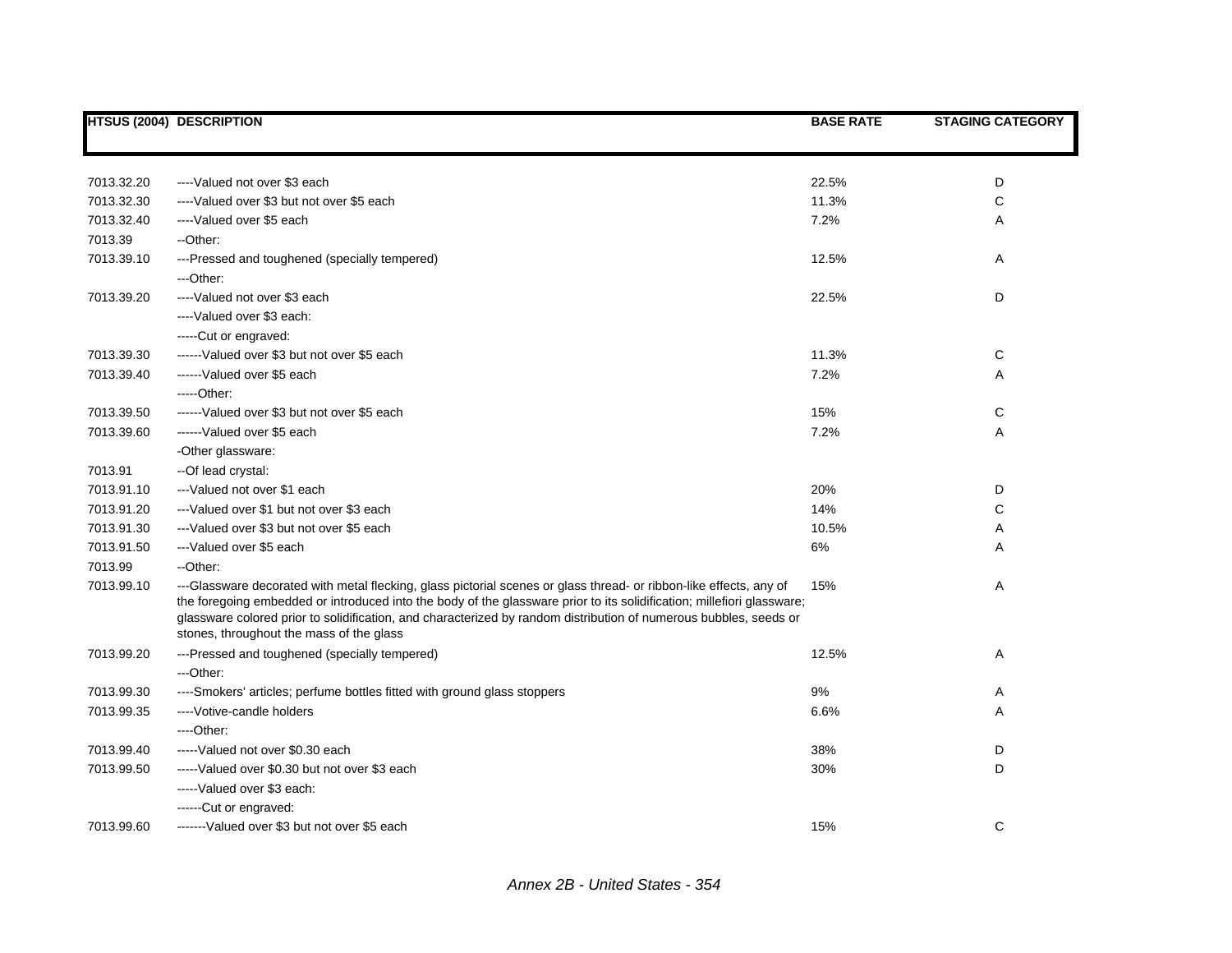|            | <b>HTSUS (2004) DESCRIPTION</b>                                                                                                                                                                                                                                                                                                                                                                                      | <b>BASE RATE</b> | <b>STAGING CATEGORY</b> |
|------------|----------------------------------------------------------------------------------------------------------------------------------------------------------------------------------------------------------------------------------------------------------------------------------------------------------------------------------------------------------------------------------------------------------------------|------------------|-------------------------|
|            |                                                                                                                                                                                                                                                                                                                                                                                                                      |                  |                         |
|            |                                                                                                                                                                                                                                                                                                                                                                                                                      |                  |                         |
| 7013.99.70 | -------Valued over \$5 each                                                                                                                                                                                                                                                                                                                                                                                          | 7.2%             | Α                       |
|            | ------Other:                                                                                                                                                                                                                                                                                                                                                                                                         |                  |                         |
| 7013.99.80 | -------Valued over \$3 but not over \$5 each                                                                                                                                                                                                                                                                                                                                                                         | 11.3%            | A                       |
| 7013.99.90 | -------Valued over \$5 each                                                                                                                                                                                                                                                                                                                                                                                          | 7.2%             | A                       |
| 7014.00    | Signaling glassware and optical elements of glass (other than those of heading 7015), not optically worked:                                                                                                                                                                                                                                                                                                          |                  |                         |
|            | -Optical elements:                                                                                                                                                                                                                                                                                                                                                                                                   |                  |                         |
| 7014.00.10 | --Lens blanks (other than for spectacles)                                                                                                                                                                                                                                                                                                                                                                            | 4.1%             | A                       |
| 7014.00.20 | --Other                                                                                                                                                                                                                                                                                                                                                                                                              | 5%               | Α                       |
|            | -Other:                                                                                                                                                                                                                                                                                                                                                                                                              |                  |                         |
| 7014.00.30 | --Lenses and filters, and parts thereof                                                                                                                                                                                                                                                                                                                                                                              | 3.4%             | A                       |
| 7014.00.50 | --Other                                                                                                                                                                                                                                                                                                                                                                                                              | 3.3%             | Α                       |
| 7015       | Clock or watch glasses and similar glasses, glasses for noncorrective or corrective spectacles, curved, bent,<br>hollowed or the like, not optically worked; hollow glass spheres and their segments, for the manufacture of such<br>glasses:                                                                                                                                                                        |                  |                         |
| 7015.10.00 | -Glasses for corrective spectacles                                                                                                                                                                                                                                                                                                                                                                                   | Free             | Е                       |
| 7015.90    | -Other:                                                                                                                                                                                                                                                                                                                                                                                                              |                  |                         |
|            | --Watch glasses:                                                                                                                                                                                                                                                                                                                                                                                                     |                  |                         |
| 7015.90.10 | ---Round                                                                                                                                                                                                                                                                                                                                                                                                             | Free             | Е                       |
| 7015.90.20 | ---Other                                                                                                                                                                                                                                                                                                                                                                                                             | Free             | E                       |
| 7015.90.50 | --Other                                                                                                                                                                                                                                                                                                                                                                                                              | Free             | E                       |
| 7016       | Paving blocks, slabs, bricks, squares, tiles and other articles of pressed or molded glass, whether or not wired, of<br>a kind used for building or construction purposes; glass cubes and other glass smallwares, whether or not on a<br>backing, for mosaics or similar decorative purposes; leaded glass windows and the like; multicellular or foam<br>glass in blocks, panels, plates, shells or similar forms: |                  |                         |
| 7016.10.00 | -Glass cubes and other glass smallwares, whether or not on a backing, for mosaics or similar decorative<br>purposes                                                                                                                                                                                                                                                                                                  | 2.7%             | Α                       |
| 7016.90    | -Other:                                                                                                                                                                                                                                                                                                                                                                                                              |                  |                         |
| 7016.90.10 | --Paving blocks, slabs, bricks, squares, tiles and other articles of pressed or molded glass                                                                                                                                                                                                                                                                                                                         | 8%               | A                       |
| 7016.90.50 | --Other                                                                                                                                                                                                                                                                                                                                                                                                              | 5%               | A                       |
| 7017       | Laboratory, hygienic or pharmaceutical glassware, whether or not graduated or calibrated:                                                                                                                                                                                                                                                                                                                            |                  |                         |
| 7017.10    | -Of fused quartz or other fused silica:                                                                                                                                                                                                                                                                                                                                                                              |                  |                         |
| 7017.10.30 | -- Quartz reactor tubes and holders designed for insertion into diffusion and oxidation furnaces for production of<br>semiconductor wafers                                                                                                                                                                                                                                                                           | Free             | Е                       |
| 7017.10.60 | --Other                                                                                                                                                                                                                                                                                                                                                                                                              | 4.6%             | A                       |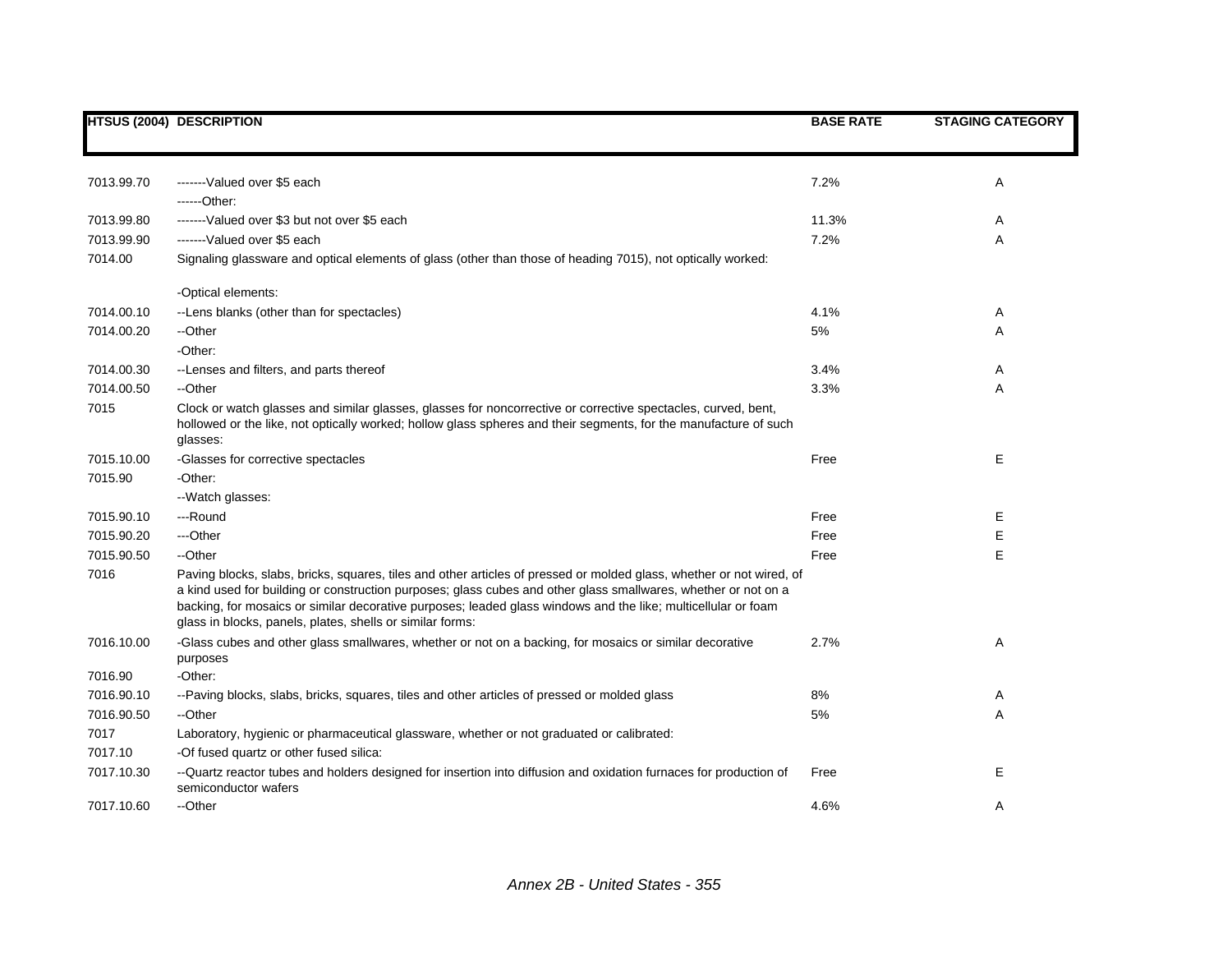|            | <b>HTSUS (2004) DESCRIPTION</b>                                                                                                                                                                                                                                                                                                                 | <b>BASE RATE</b> | <b>STAGING CATEGORY</b> |
|------------|-------------------------------------------------------------------------------------------------------------------------------------------------------------------------------------------------------------------------------------------------------------------------------------------------------------------------------------------------|------------------|-------------------------|
|            |                                                                                                                                                                                                                                                                                                                                                 |                  |                         |
| 7017.20.00 | -Of other glass having a linear coefficient of expansion not exceeding 5 x 10-6 per Kelvin within a temperature<br>range of 0°C to 300°C                                                                                                                                                                                                        | 6.7%             | Α                       |
| 7017.90    | -Other:                                                                                                                                                                                                                                                                                                                                         |                  |                         |
| 7017.90.10 | --Microscope slides and micro cover glasses                                                                                                                                                                                                                                                                                                     | Free             | Е                       |
| 7017.90.50 | --Other                                                                                                                                                                                                                                                                                                                                         | 6.7%             | Α                       |
| 7018       | Glass beads, imitation pearls, imitation precious or semiprecious stones and similar glass smallwares and articles<br>thereof other than imitation jewelry; glass eyes other than prosthetic articles; statuettes and other ornaments of<br>lamp-worked glass, other than imitation jewelry; glass microspheres not exceeding 1 mm in diameter: |                  |                         |
| 7018.10    | -Glass beads, imitation pearls, imitation precious or semiprecious stones and similar glass smallwares:                                                                                                                                                                                                                                         |                  |                         |
| 7018.10.10 | -- Imitation pearls and imitation pearl beads of all shapes and colors, drilled or not drilled, but not strung (except<br>temporarily) and not set                                                                                                                                                                                              | 4%               | Α                       |
| 7018.10.20 | -- Imitation precious or semiprecious stones (except imitation beads thereof)                                                                                                                                                                                                                                                                   | Free             | Е                       |
| 7018.10.50 | --Other                                                                                                                                                                                                                                                                                                                                         | Free             | E                       |
| 7018.20.00 | -Glass microspheres not exceeding 1 mm in diameter                                                                                                                                                                                                                                                                                              | 5%               | Α                       |
| 7018.90    | -Other:                                                                                                                                                                                                                                                                                                                                         |                  |                         |
| 7018.90.10 | --Glass eyes, except prosthetic articles                                                                                                                                                                                                                                                                                                        | 3.2%             | A                       |
| 7018.90.50 | --Other                                                                                                                                                                                                                                                                                                                                         | 6.6%             | Α                       |
| 7019       | Glass fibers (including glass wool) and articles thereof (for example, yarn, woven fabrics):                                                                                                                                                                                                                                                    |                  |                         |
|            | -Slivers, rovings, yarn and chopped strands:                                                                                                                                                                                                                                                                                                    |                  |                         |
| 7019.11.00 | --Chopped strands, of a length of not more than 50 mm                                                                                                                                                                                                                                                                                           | 4.9%             | T <sub>1</sub> US       |
| 7019.12.00 | --Rovings                                                                                                                                                                                                                                                                                                                                       | 4.8%             | T <sub>1</sub> US       |
| 7019.19    | --Other:                                                                                                                                                                                                                                                                                                                                        |                  |                         |
|            | --- Yarns:                                                                                                                                                                                                                                                                                                                                      |                  |                         |
|            | ----Not colored:                                                                                                                                                                                                                                                                                                                                |                  |                         |
| 7019.19.05 | -----Fiberglass rubber reinforcing yarn, made from electrically nonconductive continuous fiberglass filaments 9<br>microns in diameter to 11 microns in diameter and impregnated with resorcinol formaldehyde latex treatment for<br>adhesion to polymeric compounds                                                                            | Free             | Е                       |
| 7019.19.15 | -----Other                                                                                                                                                                                                                                                                                                                                      | 6.5%             | T <sub>1</sub> US       |
|            | ---Colored:                                                                                                                                                                                                                                                                                                                                     |                  |                         |
| 7019.19.24 | -----Fiberglass rubber reinforcing yarn, made from electrically nonconductive continuous fiberglass filaments 9<br>microns in diameter to 11 microns in diameter and impregnated with resorcinol formaldehyde latex treatment for<br>adhesion to polymeric compounds                                                                            | Free             | E                       |
| 7019.19.28 | -----Other                                                                                                                                                                                                                                                                                                                                      | 7%               | T <sub>1</sub> US       |
| 7019.19.30 | ---Chopped strands, of a length more than 50 mm                                                                                                                                                                                                                                                                                                 | 4.9%             | T <sub>1</sub> US       |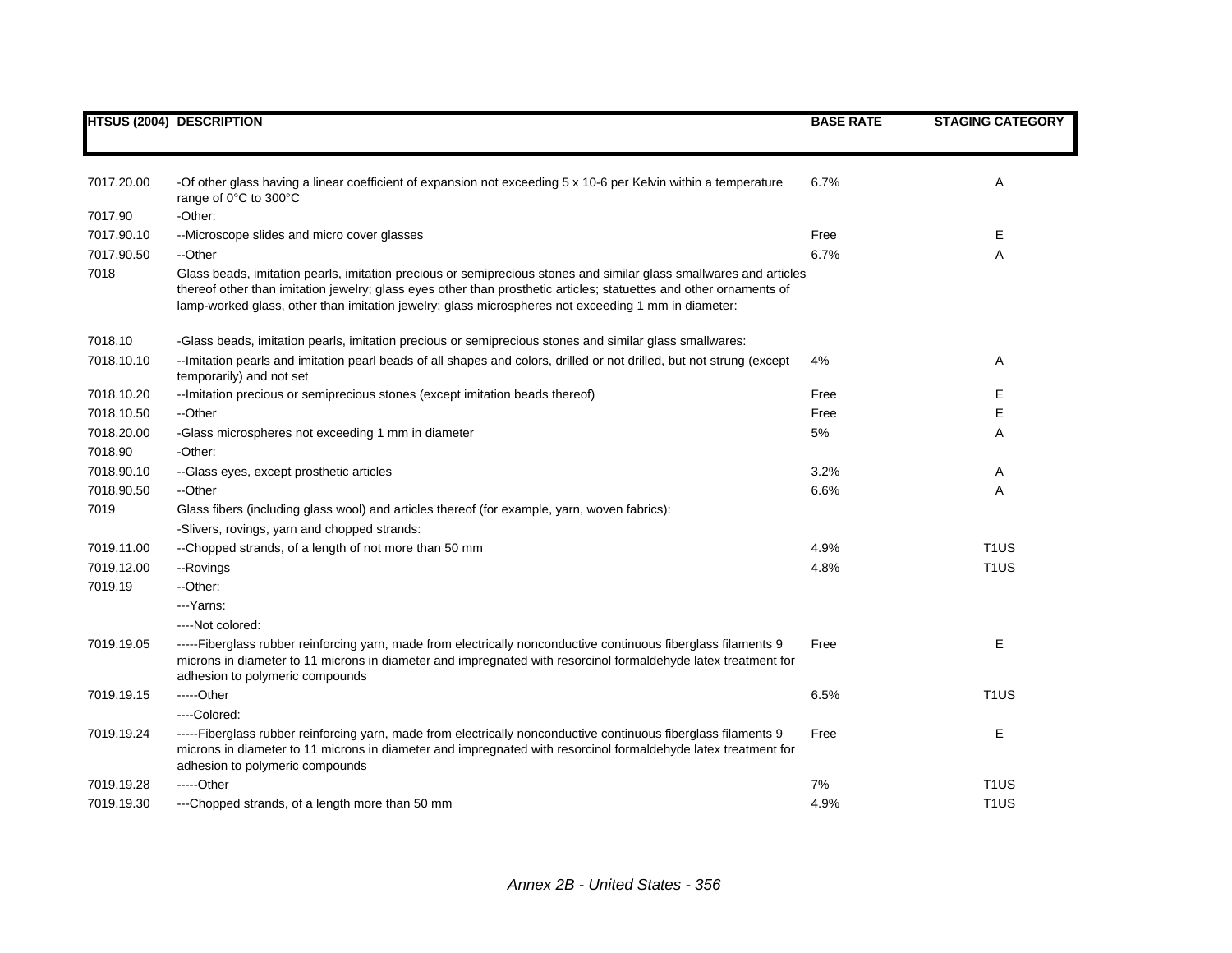|            | <b>HTSUS (2004) DESCRIPTION</b>                                                                                                                                                                                                                                    | <b>BASE RATE</b> | <b>STAGING CATEGORY</b> |
|------------|--------------------------------------------------------------------------------------------------------------------------------------------------------------------------------------------------------------------------------------------------------------------|------------------|-------------------------|
|            |                                                                                                                                                                                                                                                                    |                  |                         |
| 7019.19.70 | ---Fiberglass rubber reinforcing cord, made from electrically nonconductive continuous fiberglass filaments 9<br>microns in diameter to 11 microns in diameter and impregnated with resorcinol formaldehyde latex treatment for<br>adhesion to polymeric compounds | Free             | Е                       |
| 7019.19.90 | ---Other                                                                                                                                                                                                                                                           | 4.2%             | T <sub>1</sub> US       |
|            | -Thin sheets (voiles), webs, mats, mattresses, boards and similar nonwoven products:                                                                                                                                                                               |                  |                         |
| 7019.31.00 | --Mats                                                                                                                                                                                                                                                             | 4.3%             | Α                       |
| 7019.32.00 | -- Thin sheets (voiles)                                                                                                                                                                                                                                            | 4.3%             | A                       |
| 7019.39    | --Other:                                                                                                                                                                                                                                                           |                  |                         |
| 7019.39.10 | --- Insulation products                                                                                                                                                                                                                                            | 4.9%             | Α                       |
| 7019.39.50 | ---Other                                                                                                                                                                                                                                                           | 4.9%             | Α                       |
| 7019.40    | -Woven fabrics of rovings:                                                                                                                                                                                                                                         |                  |                         |
|            | --Of a width not exceeding 30 cm:                                                                                                                                                                                                                                  |                  |                         |
| 7019.40.05 | ---Fiberglass tire cord fabric woven from electrically nonconductive continuous fiberglass filaments 9 microns in<br>diameter to 11 microns in diameter and impregnated with resorcinol formaldehyde latex treatment for adhesion to<br>polymeric compounds        | Free             | E                       |
| 7019.40.15 | ---Other                                                                                                                                                                                                                                                           | 6%               | T <sub>1</sub> US       |
|            | --Other:                                                                                                                                                                                                                                                           |                  |                         |
|            | ---Not colored:                                                                                                                                                                                                                                                    |                  |                         |
| 7019.40.30 | ----Fiberglass tire cord fabric woven from electrically nonconductive continuous fiberglass filaments 9 microns in Free<br>diameter to 11 microns in diameter and impregnated with resorcinol formaldehyde latex treatment for adhesion to<br>polymeric compounds  |                  | Е                       |
| 7019.40.40 | ----Other                                                                                                                                                                                                                                                          | 7.3%             | T <sub>1</sub> US       |
|            | ---Colored:                                                                                                                                                                                                                                                        |                  |                         |
| 7019.40.70 | ----Fiberglass tire cord fabric woven from electrically nonconductive continuous fiberglass filaments 9 microns in<br>diameter to 11 microns in meter and impregnated with resorcinol formaldehyde latex treatment for adhesion to<br>polymeric compounds          | Free             | Е                       |
| 7019.40.90 | ---Other                                                                                                                                                                                                                                                           | 7%               | T <sub>1</sub> US       |
|            | -Other woven fabrics:                                                                                                                                                                                                                                              |                  |                         |
| 7019.51    | --Of a width not exceeding 30 cm:                                                                                                                                                                                                                                  |                  |                         |
| 7019.51.10 | ---Fiberglass tire cord woven from electrically nonconductive continuous fiberglass filaments 9 microns in<br>diameter to 11 microns in diameter and impregnated with resorcinol formaldehyde latex treatment for adhesion to<br>polymeric compounds               | Free             | E                       |
| 7019.51.90 | ---Other                                                                                                                                                                                                                                                           | 6%               | T <sub>1</sub> US       |
| 7019.52    | --Of a width exceeding 30 cm, plain weave, weighing less than 250g/m2, of filaments measuring per single yarn<br>not more than 136 tex:                                                                                                                            |                  |                         |
|            | --Not colored:                                                                                                                                                                                                                                                     |                  |                         |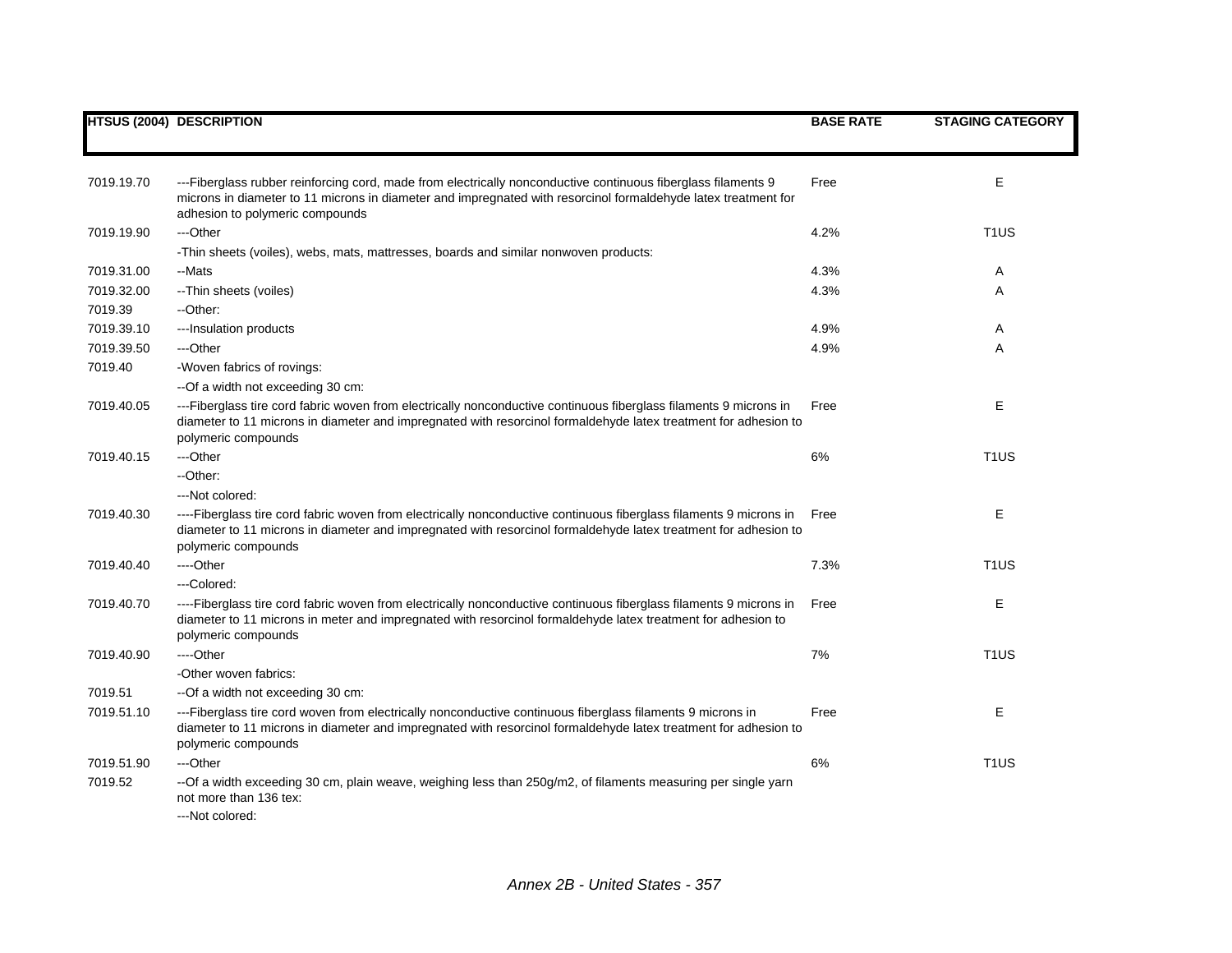|            | <b>HTSUS (2004) DESCRIPTION</b>                                                                                                                                                                                                                              | <b>BASE RATE</b> | <b>STAGING CATEGORY</b> |
|------------|--------------------------------------------------------------------------------------------------------------------------------------------------------------------------------------------------------------------------------------------------------------|------------------|-------------------------|
|            |                                                                                                                                                                                                                                                              |                  |                         |
| 7019.52.30 | ----Fiberglass tire cord fabric woven from electrically nonconductive continuous fiberglass filaments 9 microns in<br>diameter to 11 microns in diameter and impregnated with resorcinol formaldehyde latex treatment for adhesion to<br>polymeric compounds | Free             | Ε                       |
| 7019.52.40 | ---Other                                                                                                                                                                                                                                                     | 7.3%             | T <sub>1</sub> US       |
|            | ---Colored:                                                                                                                                                                                                                                                  |                  |                         |
| 7019.52.70 | ----Fiberglass tire cord fabric woven from electrically nonconductive continuous fiberglass filaments 9 microns in<br>diameter to 11 microns in diameter and impregnated with resorcinol formaldehyde latex treatmentfor adhesion to<br>polymeric compounds  | Free             | Ε                       |
| 7019.52.90 | ---Other                                                                                                                                                                                                                                                     | 7%               | T <sub>1</sub> US       |
| 7019.59    | --Other:                                                                                                                                                                                                                                                     |                  |                         |
|            | --- Not colored:                                                                                                                                                                                                                                             |                  |                         |
| 7019.59.30 | ----Fiberglass tire cord fabric woven from electrically nonconductive continuous fiberglass filaments 9 microns in<br>diameter to 11 microns in diameter and impregnated with resorcinol formaldehyde latex treatmentfor adhesion to<br>polymeric compounds  | Free             | Ε                       |
| 7019.59.40 | ----Other                                                                                                                                                                                                                                                    | 7.3%             | T <sub>1</sub> US       |
|            | ---Colored:                                                                                                                                                                                                                                                  |                  |                         |
| 7019.59.70 | ----Fiberglass tire cord fabric woven from electrically nonconductive continuous fiberglass filaments 9 microns in<br>diameter to 11 microns in diameter and impregnated with resorcinol formaldehyde latex treatment for adhesion to<br>polymeric compounds | Free             | Ε                       |
| 7019.59.90 | ----Other                                                                                                                                                                                                                                                    | 7%               | T <sub>1</sub> US       |
| 7019.90    | -Other:                                                                                                                                                                                                                                                      |                  |                         |
| 7019.90.10 | --Woven                                                                                                                                                                                                                                                      | 4.8%             | Α                       |
| 7019.90.50 | --Other                                                                                                                                                                                                                                                      | 4.3%             | Α                       |
| 7020.00    | Other articles of glass:                                                                                                                                                                                                                                     |                  |                         |
| 7020.00.30 | -Quartz reactor tubes and holders designed for insertion into diffusion and oxidation furnaces for production of<br>semiconductor wafers                                                                                                                     | Free             | Е                       |
| 7020.00.60 | -Other                                                                                                                                                                                                                                                       | 5%               | Α                       |
| 7101       | Pearls, natural or cultured, whether or not worked or graded but not strung, mounted or set; pearls, natural or<br>cultured, temporarily strung for convenience of transport:                                                                                |                  |                         |
| 7101.10    | -Natural pearls:                                                                                                                                                                                                                                             |                  |                         |
| 7101.10.30 | --Graded and temporarily strung for convenience of transport                                                                                                                                                                                                 | Free             | Ε                       |
| 7101.10.60 | --Other                                                                                                                                                                                                                                                      | Free             | E                       |
|            | -Cultured pearls:                                                                                                                                                                                                                                            |                  |                         |
| 7101.21.00 | --Unworked                                                                                                                                                                                                                                                   | Free             | Ε                       |
| 7101.22    | --Worked:                                                                                                                                                                                                                                                    |                  |                         |
| 7101.22.30 | ---Graded and temporarily strung for convenience of transport                                                                                                                                                                                                | Free             | Е                       |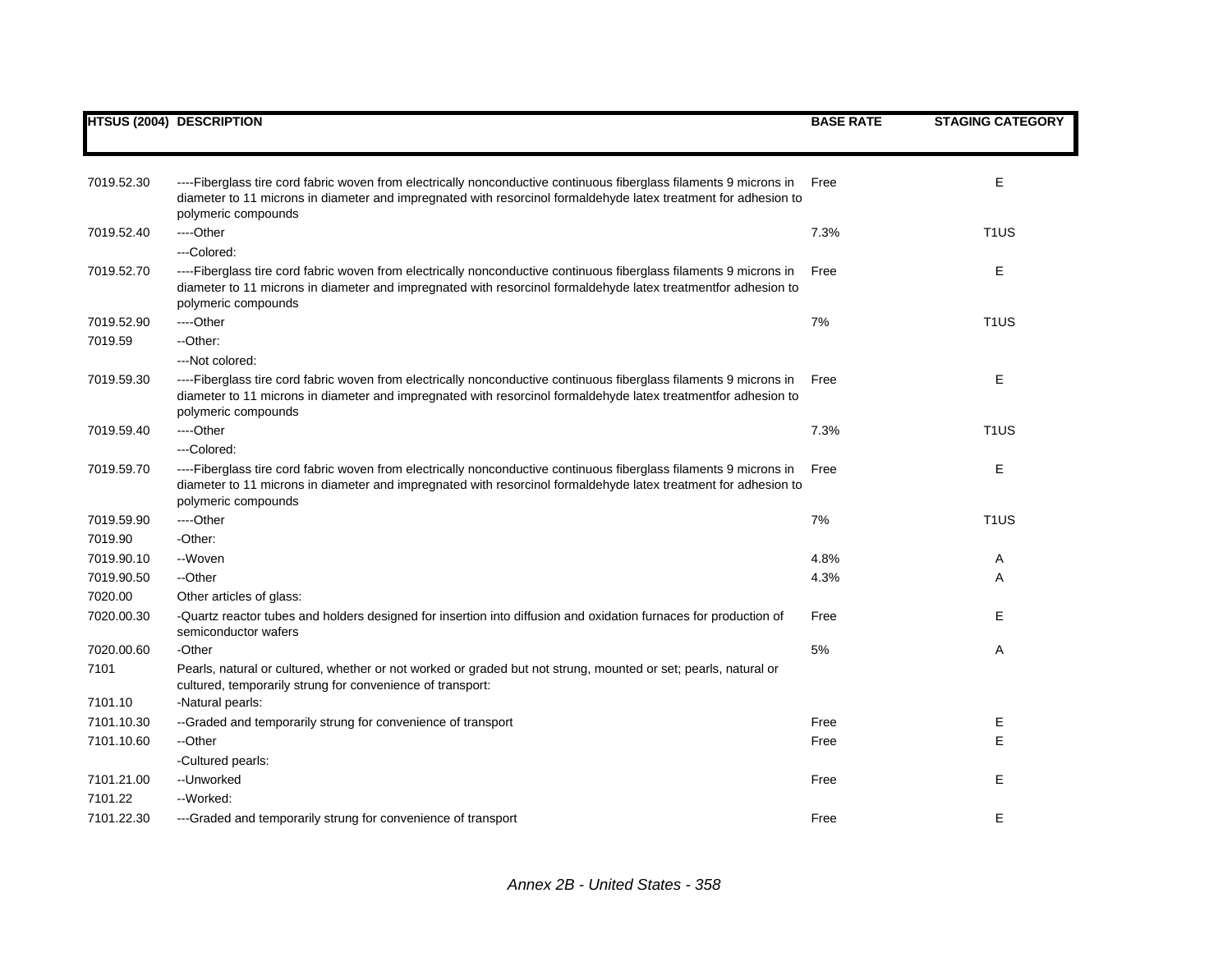|            | <b>HTSUS (2004) DESCRIPTION</b>                                                                                                                                                                                                                                 | <b>BASE RATE</b> | <b>STAGING CATEGORY</b> |
|------------|-----------------------------------------------------------------------------------------------------------------------------------------------------------------------------------------------------------------------------------------------------------------|------------------|-------------------------|
|            |                                                                                                                                                                                                                                                                 |                  |                         |
|            |                                                                                                                                                                                                                                                                 |                  |                         |
| 7101.22.60 | ---Other                                                                                                                                                                                                                                                        | Free             | Е                       |
| 7102       | Diamonds, whether or not worked, but not mounted or set:                                                                                                                                                                                                        |                  |                         |
| 7102.10.00 | -Unsorted                                                                                                                                                                                                                                                       | Free             | Е                       |
|            | -Industrial:                                                                                                                                                                                                                                                    |                  |                         |
| 7102.21    | -- Unworked or simply sawn, cleaved or bruted:                                                                                                                                                                                                                  |                  |                         |
| 7102.21.10 | ---Miners' diamonds                                                                                                                                                                                                                                             | Free             | Е                       |
|            | ---Other:                                                                                                                                                                                                                                                       |                  |                         |
| 7102.21.30 | ----Simply sawn, cleaved or bruted                                                                                                                                                                                                                              | Free             | Е                       |
| 7102.21.40 | ----Other                                                                                                                                                                                                                                                       | Free             | Ε                       |
| 7102.29.00 | --Other                                                                                                                                                                                                                                                         | Free             | Ε                       |
|            | -Nonindustrial:                                                                                                                                                                                                                                                 |                  |                         |
| 7102.31.00 | -- Unworked or simply sawn, cleaved or bruted                                                                                                                                                                                                                   | Free             | Е                       |
| 7102.39.00 | --Other                                                                                                                                                                                                                                                         | Free             | E                       |
| 7103       | Precious stones (other than diamonds) and semi-precious stones, whether or not worked or graded but not<br>strung, mounted or set; ungraded precious stones (other than diamonds) and semi-precious stones, temporarily<br>strung for convenience of transport: |                  |                         |
| 7103.10    | -Unworked or simply sawn or roughly shaped:                                                                                                                                                                                                                     |                  |                         |
| 7103.10.20 | --Unworked                                                                                                                                                                                                                                                      | Free             | Е                       |
| 7103.10.40 | --Other                                                                                                                                                                                                                                                         | 10.5%            | $\mathsf{C}$            |
|            | -Otherwise worked:                                                                                                                                                                                                                                              |                  |                         |
| 7103.91.00 | --Rubies, sapphires and emeralds                                                                                                                                                                                                                                | Free             | E                       |
| 7103.99    | --Other:                                                                                                                                                                                                                                                        |                  |                         |
| 7103.99.10 | --- Cut but not set, and suitable for use in the manufacture of jewelry                                                                                                                                                                                         | Free             | Е                       |
| 7103.99.50 | ---Other                                                                                                                                                                                                                                                        | 10.5%            | Α                       |
| 7104       | Synthetic or reconstructed precious or semi-precious stones, whether or not worked or graded but not strung,<br>mounted or set; ungraded synthetic or reconstructed precious or semi-precious stones, temporarily strung for<br>convenience of transport:       |                  |                         |
| 7104.10.00 | -Piezo-electric quartz                                                                                                                                                                                                                                          | 3%               | Α                       |
| 7104.20.00 | -Other, unworked or simply sawn or roughly shaped                                                                                                                                                                                                               | 3%               | Α                       |
| 7104.90    | -Other:                                                                                                                                                                                                                                                         |                  |                         |
| 7104.90.10 | --Cut but not set, and suitable for use in the manufacture of jewelry                                                                                                                                                                                           | Free             | Ε                       |
| 7104.90.50 | --Other                                                                                                                                                                                                                                                         | 6.4%             | Α                       |
| 7105       | Dust and powder of natural or synthetic precious or semi- precious stones:                                                                                                                                                                                      |                  |                         |
| 7105.10.00 | -Of diamonds                                                                                                                                                                                                                                                    | Free             | Е                       |
| 7105.90.00 | -Other                                                                                                                                                                                                                                                          | Free             | E                       |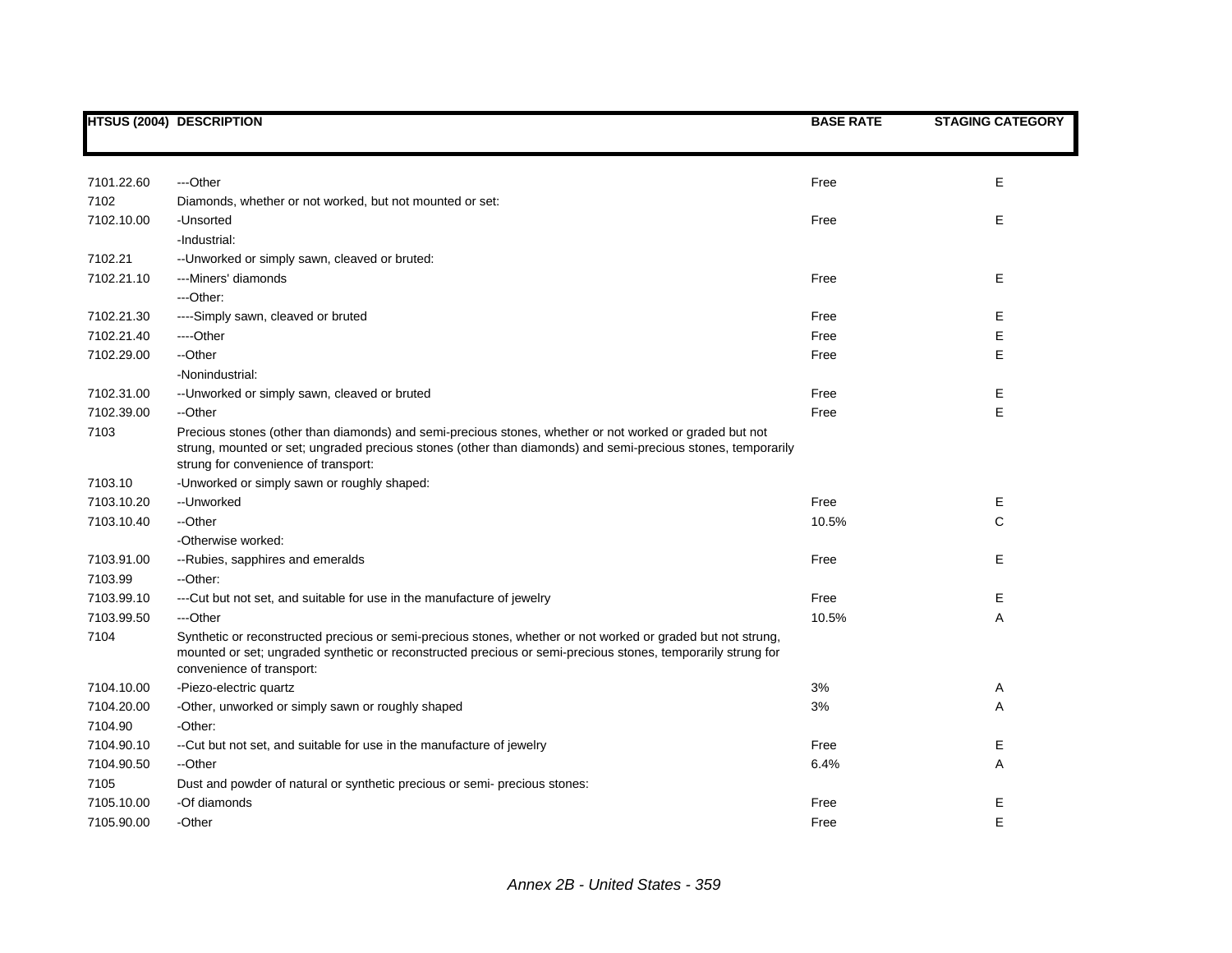|            | <b>HTSUS (2004) DESCRIPTION</b>                                                                                                                                                                           | <b>BASE RATE</b> | <b>STAGING CATEGORY</b> |
|------------|-----------------------------------------------------------------------------------------------------------------------------------------------------------------------------------------------------------|------------------|-------------------------|
| 7106       | Silver (including silver plated with gold or platinum), unwrought or in semimanufactured forms, or in powder form:                                                                                        |                  |                         |
| 7106.10.00 | -Powder                                                                                                                                                                                                   | Free             | Е                       |
|            | -Other:                                                                                                                                                                                                   |                  |                         |
| 7106.91    | --Unwrought:                                                                                                                                                                                              |                  |                         |
| 7106.91.10 | ---Bullion and dore                                                                                                                                                                                       | Free             | Е                       |
| 7106.91.50 | ---Other                                                                                                                                                                                                  | 3%               | Α                       |
| 7106.92    | --Semimanufactured:                                                                                                                                                                                       |                  |                         |
| 7106.92.10 | ---Rectangular or near rectangular shapes, con-taining 99.5 percent or more by weight of silver and not otherwise Free<br>marked or decorated than with weight, purity, or other identifying inform-ation |                  | Е                       |
| 7106.92.50 | ---Other                                                                                                                                                                                                  | 3%               | Α                       |
| 7107.00.00 | Base metals clad with silver, not further worked than semi- manufactured                                                                                                                                  | 3.3%             | Α                       |
| 7108       | Gold (including gold plated with platinum) unwrought or in semimanufactured forms, or in powder form:<br>-Nonmonetary:                                                                                    |                  |                         |
| 7108.11.00 | --Powder                                                                                                                                                                                                  | Free             | E                       |
| 7108.12    | -- Other unwrought forms:                                                                                                                                                                                 |                  |                         |
| 7108.12.10 | ---Bullion and dore                                                                                                                                                                                       | Free             | Е                       |
| 7108.12.50 | ---Other                                                                                                                                                                                                  | 4.1%             | Α                       |
| 7108.13    | -- Other semimanufactured forms:                                                                                                                                                                          |                  |                         |
| 7108.13.10 | ---Gold leaf                                                                                                                                                                                              | Free             | E                       |
|            | ---Other:                                                                                                                                                                                                 |                  |                         |
| 7108.13.55 | ----Rectangular or near rectangular shapes, containing 99.5 percent or more by weight of gold and not otherwise<br>marked or decor- ated than with weight, purity, or other ident-ifying information      | Free             | E                       |
| 7108.13.70 | ----Other                                                                                                                                                                                                 | 4.1%             | A                       |
| 7108.20.00 | -Monetary                                                                                                                                                                                                 | Free             | Ε                       |
| 7109.00.00 | Base metals or silver, clad with gold, not further worked than semimanufactured                                                                                                                           | 6%               | Α                       |
| 7110       | Platinum, unwrought or in semimanufactured forms, or in powder form:<br>-Platinum:                                                                                                                        |                  |                         |
| 7110.11.00 | -- Unwrought or in powder form                                                                                                                                                                            | Free             | Е                       |
| 7110.19.00 | --Other                                                                                                                                                                                                   | Free             | E                       |
|            | -Palladium:                                                                                                                                                                                               |                  |                         |
| 7110.21.00 | -- Unwrought or in powder                                                                                                                                                                                 | Free             | Е                       |
| 7110.29.00 | --Other                                                                                                                                                                                                   | Free             | E                       |
|            | -Rhodium:                                                                                                                                                                                                 |                  |                         |
| 7110.31.00 | -- Unwrought or in powder form                                                                                                                                                                            | Free             | Е                       |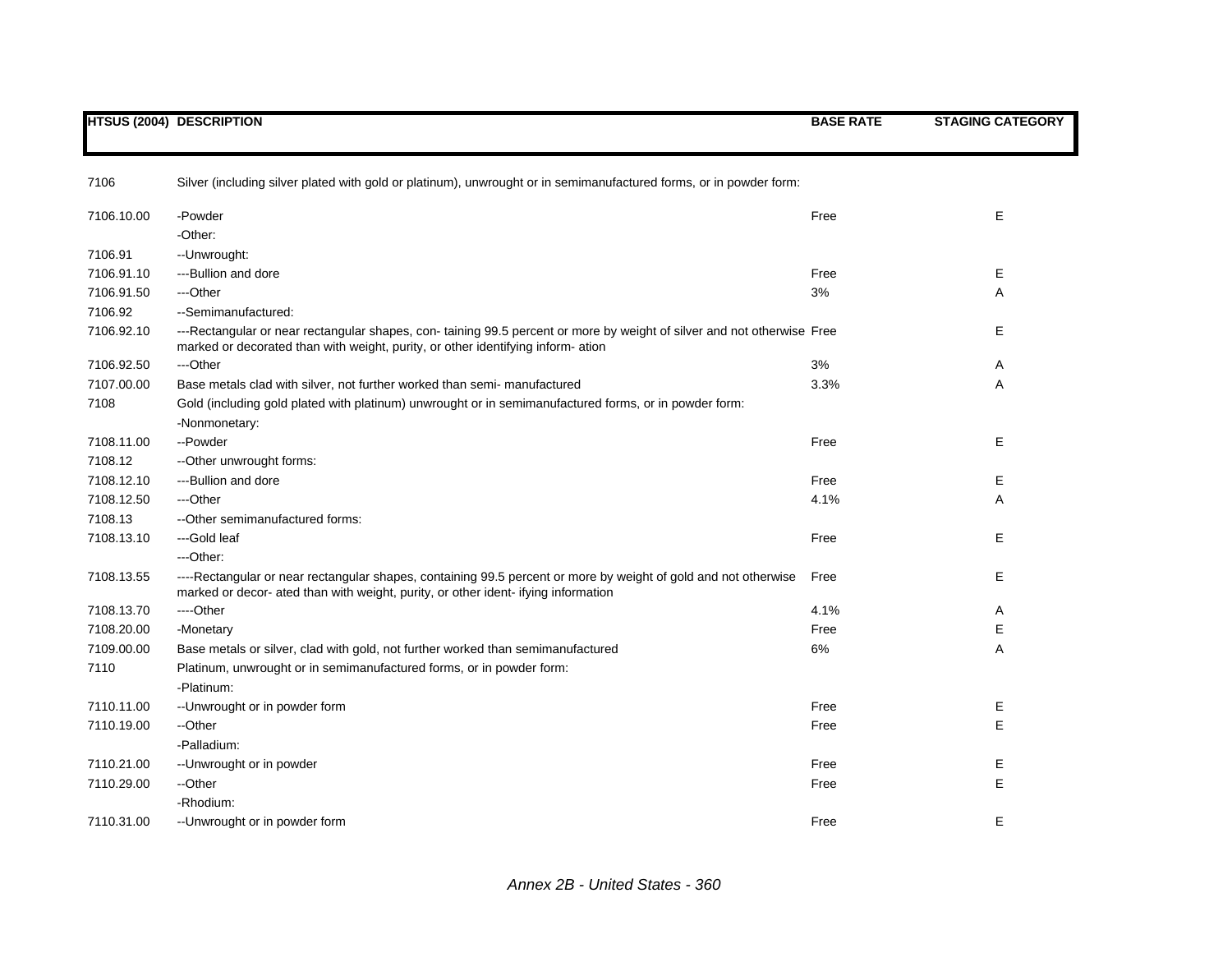|            | <b>HTSUS (2004) DESCRIPTION</b>                                                                                                                                                                                                                                                                    | <b>BASE RATE</b> | <b>STAGING CATEGORY</b> |
|------------|----------------------------------------------------------------------------------------------------------------------------------------------------------------------------------------------------------------------------------------------------------------------------------------------------|------------------|-------------------------|
|            |                                                                                                                                                                                                                                                                                                    |                  |                         |
| 7110.39.00 | --Other                                                                                                                                                                                                                                                                                            | Free             | E                       |
|            | -Iridium, osmium and ruthenium:                                                                                                                                                                                                                                                                    |                  |                         |
| 7110.41.00 | -- Unwrought or in powder form                                                                                                                                                                                                                                                                     | Free             | Е                       |
| 7110.49.00 | --Other                                                                                                                                                                                                                                                                                            | Free             | E                       |
| 7111.00.00 | Base metals, silver or gold, clad with platinum, not further worked than semimanufactured                                                                                                                                                                                                          | 10%              | Α                       |
| 7112       | Waste and scrap of precious metal or of metal clad with precious metal; other waste and scrap containing                                                                                                                                                                                           |                  |                         |
|            | precious metal or precious metal compounds, of a kind used principally for the recovery of precious metal:                                                                                                                                                                                         |                  |                         |
| 7112.30.00 | -Ash containing precious metal or precious metal compounds                                                                                                                                                                                                                                         | Free             | Е                       |
|            | -Other:                                                                                                                                                                                                                                                                                            |                  |                         |
| 7112.91.00 | -- Of gold, including metal clad with gold but excluding sweepings containing other precious metals                                                                                                                                                                                                | Free             | Е                       |
| 7112.92.00 | -- Of platinum, including metal clad with platinum but excluding sweepings containing other precious metals                                                                                                                                                                                        | Free             | E                       |
| 7112.99.00 | --Other                                                                                                                                                                                                                                                                                            | Free             | E                       |
| 7113       | Articles of jewelry and parts thereof, of precious metal or of metal clad with precious metal:                                                                                                                                                                                                     |                  |                         |
|            | -Of precious metal whether or not plated or clad with precious metal:                                                                                                                                                                                                                              |                  |                         |
| 7113.11    | -- Of silver, whether or not plated or clad with other precious metal:                                                                                                                                                                                                                             |                  |                         |
| 7113.11.10 | ---Rope, curb, cable, chain and similar articles produced in continuous lengths, all the foregoing, whether or not<br>cut to specific lengths and whether or not set with imitation pearls or imitation gemstones, suitable for use in the<br>manufacture of articles provided for in this heading | 6.3%             | Α                       |
|            | ---Other:                                                                                                                                                                                                                                                                                          |                  |                         |
| 7113.11.20 | ---- Valued not over \$18 per dozen pieces or parts                                                                                                                                                                                                                                                | 13.5%            | A                       |
| 7113.11.50 | ----Other                                                                                                                                                                                                                                                                                          | 5%               | A                       |
| 7113.19    | -- Of other precious metal, whether or not plated or clad with precious metal:                                                                                                                                                                                                                     |                  |                         |
| 7113.19.10 | ---Rope, curb, cable, chain and similar articles produced in continuous lengths, all the foregoing, whether or not<br>cut to specific lengths and whether or not set with imitation pearls or imitation gemstones, suitable for use in the<br>manufacture of articles provided for in this heading | 7%               | Α                       |
|            | ---Other:                                                                                                                                                                                                                                                                                          |                  |                         |
|            | ----Necklaces and neck chains, of gold:                                                                                                                                                                                                                                                            |                  |                         |
| 7113.19.21 | -----Rope                                                                                                                                                                                                                                                                                          | 5%               | Α                       |
| 7113.19.25 | -----Mixed link                                                                                                                                                                                                                                                                                    | 5.8%             | Α                       |
| 7113.19.29 | -----Other                                                                                                                                                                                                                                                                                         | 5.5%             | Α                       |
| 7113.19.30 | ----Clasps and parts thereof                                                                                                                                                                                                                                                                       | 5.8%             | Α                       |
| 7113.19.50 | ----Other                                                                                                                                                                                                                                                                                          | 5.5%             | Α                       |
| 7113.20    | -Of base metal clad with precious metal:                                                                                                                                                                                                                                                           |                  |                         |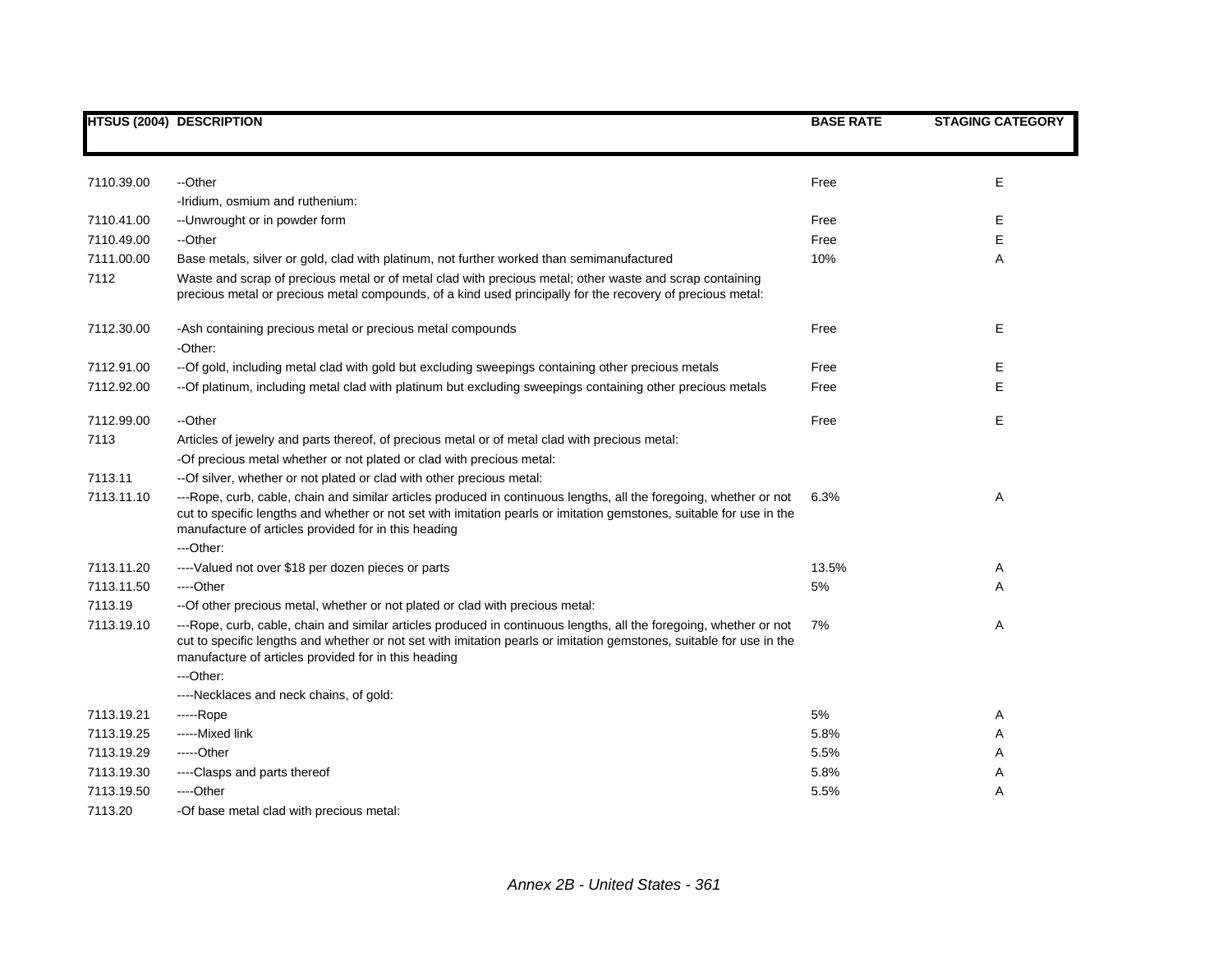|            | <b>HTSUS (2004) DESCRIPTION</b>                                                                                                                                                                                                                                                                      | <b>BASE RATE</b> | <b>STAGING CATEGORY</b> |
|------------|------------------------------------------------------------------------------------------------------------------------------------------------------------------------------------------------------------------------------------------------------------------------------------------------------|------------------|-------------------------|
|            |                                                                                                                                                                                                                                                                                                      |                  |                         |
| 7113.20.10 | --Rope, curb, cable, chain and similar articles produced in continuous lengths, all the foregoing, whether ornot cut 7%<br>to specific lengths and whether or not set with imitation pearls or imitation gem-stones, suitable for use in the<br>manufacture of articles provided for in this heading |                  | A                       |
|            | --Other:                                                                                                                                                                                                                                                                                             |                  |                         |
|            | ---Necklaces and neck chains, clad with gold:                                                                                                                                                                                                                                                        |                  |                         |
| 7113.20.21 | ---Rope                                                                                                                                                                                                                                                                                              | 5.8%             | Α                       |
| 7113.20.25 | ----Mixed link                                                                                                                                                                                                                                                                                       | 5.8%             | A                       |
| 7113.20.29 | ----Other                                                                                                                                                                                                                                                                                            | 5.2%             | A                       |
| 7113.20.30 | ---Clasps and parts thereof                                                                                                                                                                                                                                                                          | 5.8%             | Α                       |
| 7113.20.50 | ---Other                                                                                                                                                                                                                                                                                             | 5.2%             | Α                       |
| 7114       | Articles of goldsmiths' or silversmiths' wares and parts thereof, of precious metal or of metal clad with precious<br>metal:                                                                                                                                                                         |                  |                         |
|            | -Of precious metal whether or not plated or clad with precious metal:                                                                                                                                                                                                                                |                  |                         |
| 7114.11    | -- Of silver, whether or not plated or clad with other precious metal:                                                                                                                                                                                                                               |                  |                         |
| 7114.11.10 | ---Knives with silver handles                                                                                                                                                                                                                                                                        | 2.8%             | A                       |
| 7114.11.20 | ---Forks with silver handles                                                                                                                                                                                                                                                                         | 2.7%             | Α                       |
|            | ---Spoons and ladles:                                                                                                                                                                                                                                                                                |                  |                         |
| 7114.11.30 | ---- With sterling silver handles                                                                                                                                                                                                                                                                    | 3.3%             | Α                       |
| 7114.11.40 | ----Other                                                                                                                                                                                                                                                                                            | 3.5%             | Α                       |
| 7114.11.45 | ---Sets of the foregoing which include two or more knives, forks, spoons or ladles                                                                                                                                                                                                                   | 3%               | A                       |
|            | ---Articles not elsewhere specified or included of a type used for household, table or kitchen use; toilet and<br>sanitary wares; all the foregoing and parts thereof, of silver:                                                                                                                    |                  |                         |
| 7114.11.50 | ----Sterling silver tableware                                                                                                                                                                                                                                                                        | 3.3%             | A                       |
| 7114.11.60 | ---Other                                                                                                                                                                                                                                                                                             | 3%               | Α                       |
| 7114.11.70 | ---Other                                                                                                                                                                                                                                                                                             | 3%               | Α                       |
| 7114.19.00 | -- Of other precious metal whether or not plated or clad with precious metal                                                                                                                                                                                                                         | 7.9%             | Α                       |
| 7114.20.00 | -Of base metal clad with precious metal                                                                                                                                                                                                                                                              | 3%               | A                       |
| 7115       | Other articles of precious metal or of metal clad with precious metal:                                                                                                                                                                                                                               |                  |                         |
| 7115.10.00 | -Catalysts in the form of wire cloth or grill, of platinum                                                                                                                                                                                                                                           | 4%               | A                       |
| 7115.90    | -Other:                                                                                                                                                                                                                                                                                              |                  |                         |
| 7115.90.05 | --Articles of precious metal, in rectangular or near rectangular shapes, containing 99.5 percent or more by weight Free<br>of a precious metal and not other- wise marked or decorated than with weight, purity, or other identifying<br>information                                                 |                  | E                       |
|            | --Other:                                                                                                                                                                                                                                                                                             |                  |                         |
| 7115.90.30 | --- Of gold, including metal clad with gold                                                                                                                                                                                                                                                          | 3.9%             | Α                       |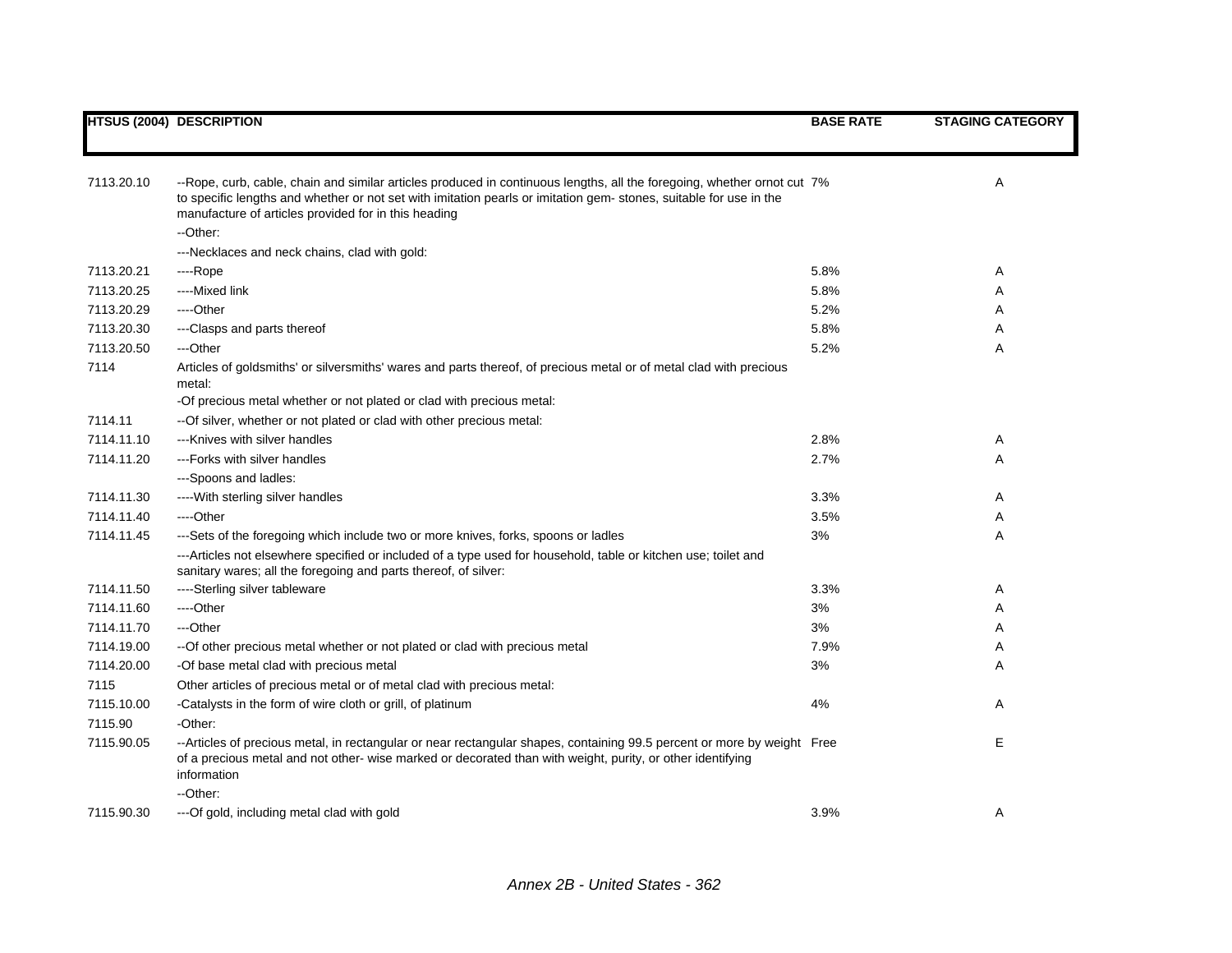|            | <b>HTSUS (2004) DESCRIPTION</b>                                                                                                                                                                                                                                                                     | <b>BASE RATE</b> | <b>STAGING CATEGORY</b> |
|------------|-----------------------------------------------------------------------------------------------------------------------------------------------------------------------------------------------------------------------------------------------------------------------------------------------------|------------------|-------------------------|
|            |                                                                                                                                                                                                                                                                                                     |                  |                         |
| 7115.90.40 | --- Of silver, including metal clad with silver                                                                                                                                                                                                                                                     | 3%               | A                       |
| 7115.90.60 | ---Other                                                                                                                                                                                                                                                                                            | 4%               | Α                       |
| 7116       | Articles of natural or cultured pearls, precious or semiprecious stones (natural, synthetic or reconstructed):                                                                                                                                                                                      |                  |                         |
| 7116.10    | -Of natural or cultured pearls:                                                                                                                                                                                                                                                                     |                  |                         |
| 7116.10.10 | --Natural                                                                                                                                                                                                                                                                                           | 3.3%             | A                       |
| 7116.10.25 | --Cultured                                                                                                                                                                                                                                                                                          | 5.5%             | Α                       |
| 7116.20    | -Of precious or semiprecious stones (natural, synthetic or reconstructed):<br>--Articles of jewelry:                                                                                                                                                                                                |                  |                         |
| 7116.20.05 | --- Valued not over \$40 per piece                                                                                                                                                                                                                                                                  | 3.3%             | A                       |
| 7116.20.15 | ---Other                                                                                                                                                                                                                                                                                            | 6.5%             | Α                       |
|            | --Other:                                                                                                                                                                                                                                                                                            |                  |                         |
|            | --- Of semiprecious stones (except rock crystal):                                                                                                                                                                                                                                                   |                  |                         |
| 7116.20.30 | ----Graded semiprecious stones strung temporarily for convenience of transport                                                                                                                                                                                                                      | 2.1%             | A                       |
| 7116.20.35 | ----Figurines of semiprecious stone                                                                                                                                                                                                                                                                 | 4.5%             | Α                       |
| 7116.20.40 | ----Other                                                                                                                                                                                                                                                                                           | 10.5%            | A                       |
| 7116.20.50 | ---Other                                                                                                                                                                                                                                                                                            | Free             | Е                       |
| 7117       | Imitation jewelry:                                                                                                                                                                                                                                                                                  |                  |                         |
|            | -Of base metal, whether or not plated with precious metal:                                                                                                                                                                                                                                          |                  |                         |
| 7117.11.00 | --Cuff links and studs                                                                                                                                                                                                                                                                              | 8%               | Α                       |
| 7117.19    | --Other:                                                                                                                                                                                                                                                                                            |                  |                         |
|            | ---Rope, curb, cable, chain and similar articles produced in continuous lengths, all the foregoing, whether or not<br>cut to specific lengths and whether or not set with imitation pearls or imitation gemstones, suitable for use in the<br>manufacture of articles provided for in this heading: |                  |                         |
|            | ---- Valued not over 33 cents per meter:                                                                                                                                                                                                                                                            |                  |                         |
| 7117.19.05 | -----Toy jewelry valued not over 8 cents per piece                                                                                                                                                                                                                                                  | Free             | Е                       |
| 7117.19.15 | -----Other                                                                                                                                                                                                                                                                                          | 8%               | Α                       |
| 7117.19.20 | ---- Valued over 33 cents per meter                                                                                                                                                                                                                                                                 | 11%              | A                       |
| 7117.19.30 | ---Religious articles of a purely devotional character designed to be worn on apparel or carried on or about or<br>attached to the person                                                                                                                                                           | 3.9%             | Α                       |
|            | ---Other:                                                                                                                                                                                                                                                                                           |                  |                         |
| 7117.19.60 | ----Toy jewelry valued not over 8 cents per piece                                                                                                                                                                                                                                                   | Free             | Е                       |
| 7117.19.90 | ----Other                                                                                                                                                                                                                                                                                           | 11%              | Α                       |
| 7117.90    | -Other:                                                                                                                                                                                                                                                                                             |                  |                         |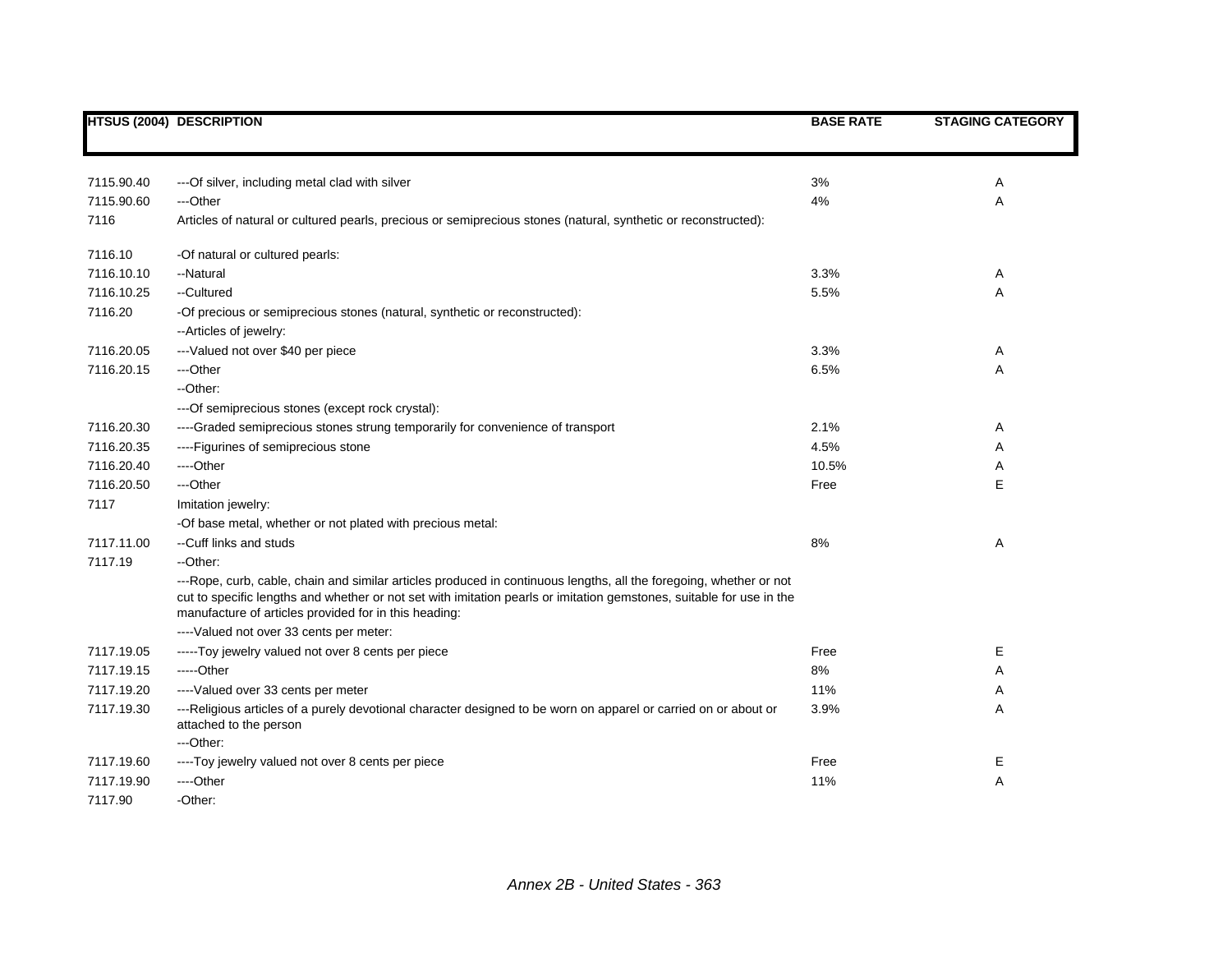|            | <b>HTSUS (2004) DESCRIPTION</b>                                                                                                           | <b>BASE RATE</b> | <b>STAGING CATEGORY</b> |
|------------|-------------------------------------------------------------------------------------------------------------------------------------------|------------------|-------------------------|
|            |                                                                                                                                           |                  |                         |
| 7117.90.10 | --Necklaces, valued not over 30 cents per dozen, composed wholly of plastic shapes mounted on fiber string                                | Free             | E                       |
|            | --Religious articles of a purely devotional character designed to be worn on apparel or carried on or about or<br>attached to the person: |                  |                         |
| 7117.90.20 | ---Rosaries and chaplets                                                                                                                  | 3.3%             | Α                       |
| 7117.90.30 | ---Other                                                                                                                                  | 3.9%             | Α                       |
|            | --Other:                                                                                                                                  |                  |                         |
|            | --- Valued not over 20 cents per dozen pieces or parts:                                                                                   |                  |                         |
| 7117.90.45 | ----Toy jewelry (except parts)                                                                                                            | Free             | Е                       |
| 7117.90.55 | ---Other                                                                                                                                  | 7.2%             | Α                       |
|            | ---Valued over 20 cents per dozen pieces or parts:                                                                                        |                  |                         |
| 7117.90.60 | ----Toy jewelry (except parts) valued not over 8 cents per piece                                                                          | Free             | Е                       |
|            | ---Other:                                                                                                                                 |                  |                         |
| 7117.90.75 | -----Of plastics                                                                                                                          | Free             | Е                       |
| 7117.90.90 | -----Other                                                                                                                                | 11%              | Α                       |
| 7118       | Coin:                                                                                                                                     |                  |                         |
| 7118.10.00 | -Coin (other than gold coin), not being legal tender                                                                                      | Free             | E                       |
| 7118.90.00 | -Other                                                                                                                                    | Free             | E                       |
| 7201       | Pig iron and spiegeleisen in pigs, blocks or other primary forms:                                                                         |                  |                         |
| 7201.10.00 | -Nonalloy pig iron containing by weight 0.5 percent or less of phosphorus                                                                 | Free             | Ε                       |
| 7201.20.00 | -Nonalloy pig iron containing by weight more than 0.5 percent of phosphorus                                                               | Free             | E                       |
| 7201.50    | -Alloy pig iron; spiegeleisen:                                                                                                            |                  |                         |
| 7201.50.30 | --Alloy pig iron                                                                                                                          | Free             | Ε                       |
| 7201.50.60 | --Spiegeleisen                                                                                                                            | Free             | E                       |
| 7202       | Ferroalloys:                                                                                                                              |                  |                         |
|            | -Ferromanganese:                                                                                                                          |                  |                         |
| 7202.11    | --Containing by weight more than 2 percent of carbon:                                                                                     |                  |                         |
| 7202.11.10 | ---Containing by weight more than 2 percent but not more than 4 percent of carbon                                                         | 1.4%             | Α                       |
| 7202.11.50 | ---Containing by weight more than 4 percent of carbon                                                                                     | 1.5%             | A                       |
| 7202.19    | --Other:                                                                                                                                  |                  |                         |
| 7202.19.10 | ---Containing by weight not more than 1 percent of carbon                                                                                 | 2.3%             | Α                       |
| 7202.19.50 | ---Containing by weight more than 1 percent but not more than 2 percent of carbon                                                         | 1.4%             | Α                       |
|            | -Ferrosilicon:                                                                                                                            |                  |                         |
| 7202.21    | --Containing by weight more than 55 percent of silicon:                                                                                   |                  |                         |
|            |                                                                                                                                           |                  |                         |

---Containing by weight more than 55 percent but not more than 80 percent of silicon: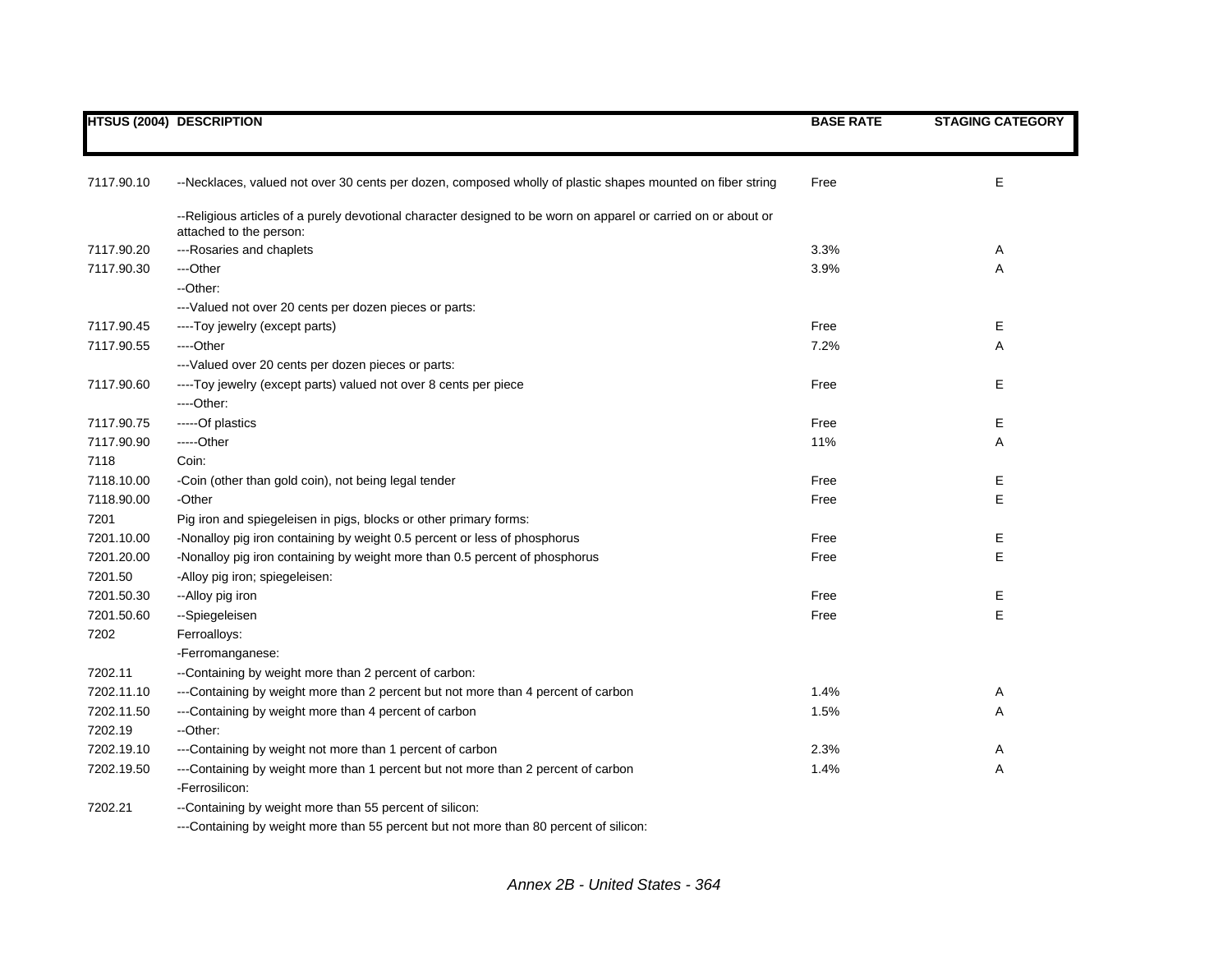|                          | <b>HTSUS (2004) DESCRIPTION</b>                                                                                                                                                                                                  | <b>BASE RATE</b> | <b>STAGING CATEGORY</b> |
|--------------------------|----------------------------------------------------------------------------------------------------------------------------------------------------------------------------------------------------------------------------------|------------------|-------------------------|
|                          |                                                                                                                                                                                                                                  |                  |                         |
| 7202.21.10               | ----Containing by weight more than 3 percent of calcium                                                                                                                                                                          | 1.1%             | Α                       |
| 7202.21.50               | ----Other                                                                                                                                                                                                                        | 1.5%             | Α                       |
| 7202.21.75               | ---Containing by weight more than 80 percent but not more than 90 percent of silicon                                                                                                                                             | 1.9%             | Α                       |
| 7202.21.90               | ---Containing by weight more than 90 percent of silicon                                                                                                                                                                          | 5.8%             | Α                       |
| 7202.29.00               | --Other                                                                                                                                                                                                                          | Free             | E                       |
| 7202.30.00               | -Ferrosilicon manganese                                                                                                                                                                                                          | 3.9%             | Α                       |
|                          | -Ferrochromium:                                                                                                                                                                                                                  |                  |                         |
| 7202.41.00               | --Containing by weight more than 4 percent of carbon                                                                                                                                                                             | 1.9%             | Α                       |
| 7202.49                  | --Other:                                                                                                                                                                                                                         |                  |                         |
| 7202.49.10               | ---Containing by weight more than 3 percent of carbon                                                                                                                                                                            | 1.9%             | Α                       |
| 7202.49.50               | ---Other                                                                                                                                                                                                                         | 3.1%             | Α                       |
| 7202.50.00               | -Ferrosilicon chromium                                                                                                                                                                                                           | 10%              | С                       |
| 7202.60.00               | -Ferronickel                                                                                                                                                                                                                     | Free             | E                       |
| 7202.70.00               | -Ferromolybdenum                                                                                                                                                                                                                 | 4.5%             | Α                       |
| 7202.80.00               |                                                                                                                                                                                                                                  | 5.6%             | Α                       |
|                          | -Ferrotungsten and ferrosilicon tungsten<br>-Other:                                                                                                                                                                              |                  |                         |
| 7202.91.00               | -- Ferrotitanium and ferrosilicon titanium                                                                                                                                                                                       | 3.7%             | Α                       |
| 7202.92.00               | -- Ferrovanadium                                                                                                                                                                                                                 | 4.2%             | Α                       |
| 7202.93                  | --Ferroniobium:                                                                                                                                                                                                                  |                  |                         |
|                          |                                                                                                                                                                                                                                  |                  |                         |
| 7202.93.40<br>7202.93.80 | ---Containing by weight less 0.02 percent of phosphorus or sulfur or less than 0.4 percent of silicon<br>-- Ferroniobium                                                                                                         | 5%<br>5%         | Α                       |
| 7202.99                  | --Other:                                                                                                                                                                                                                         |                  | Α                       |
|                          |                                                                                                                                                                                                                                  |                  |                         |
| 7202.99.10               | ---Ferrozirconium                                                                                                                                                                                                                | 4.2%             | Α                       |
| 7202.99.20               | ---Calcium silicon                                                                                                                                                                                                               | 5%               | Α                       |
| 7202.99.80               | ---Other                                                                                                                                                                                                                         | 5%               | A                       |
| 7203                     | Ferrous products obtained by direct reduction of iron ore and other spongy ferrous products, in lumps, pellets or<br>similar forms; iron having a minimum purity by weight of 99.94 percent, in lumps, pellets or similar forms: |                  |                         |
| 7203.10.00               | -Ferrous products obtained by direct reduction of iron ore                                                                                                                                                                       | Free             | Ε                       |
| 7203.90.00               | -Other                                                                                                                                                                                                                           | Free             | E                       |
| 7204                     | Ferrous waste and scrap; remelting scrap ingots of iron or steel:                                                                                                                                                                |                  |                         |
| 7204.10.00               | -Waste and scrap of cast iron                                                                                                                                                                                                    | Free             | Е                       |
|                          | -Waste and scrap of alloy steel:                                                                                                                                                                                                 |                  |                         |
| 7204.21.00               | --Of stainless steel                                                                                                                                                                                                             | Free             | E                       |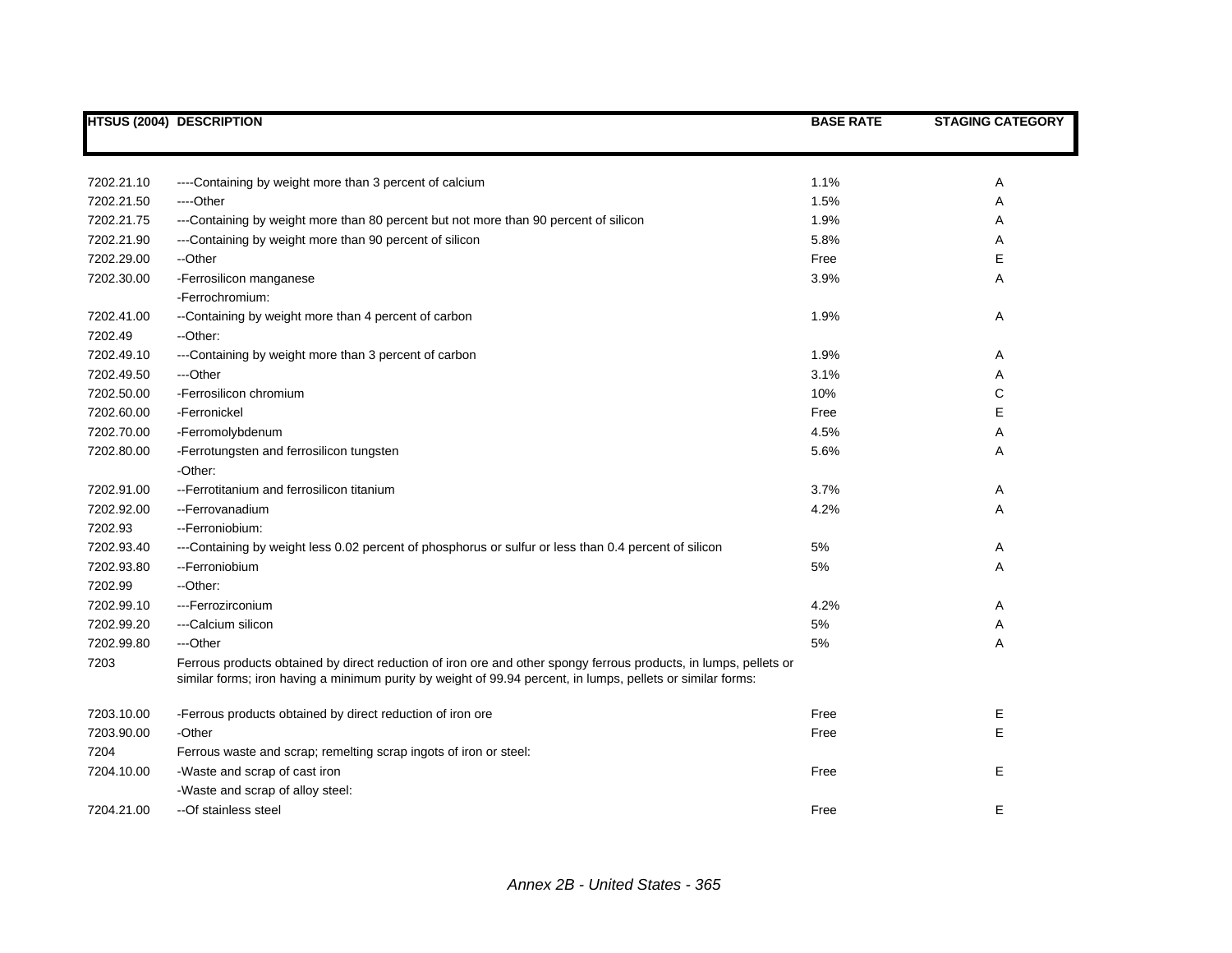|            | <b>HTSUS (2004) DESCRIPTION</b>                                                                                       | <b>BASE RATE</b> | <b>STAGING CATEGORY</b> |
|------------|-----------------------------------------------------------------------------------------------------------------------|------------------|-------------------------|
|            |                                                                                                                       |                  |                         |
|            |                                                                                                                       |                  |                         |
| 7204.29.00 | --Other                                                                                                               | Free             | Ε                       |
| 7204.30.00 | -Waste and scrap of tinned iron or steel                                                                              | Free             | E                       |
|            | -Other waste and scrap:                                                                                               |                  |                         |
| 7204.41.00 | --Turnings, shavings, chips, milling waste, sawdust, fillings, trimmings and stampings, whether or not in bundles     | Free             | E                       |
| 7204.49.00 | --Other                                                                                                               | Free             | Е                       |
| 7204.50.00 | -Remelting scrap ingots                                                                                               | Free             | E                       |
| 7205       | Granules and powders, of pig iron, spiegeleisen, iron or steel:                                                       |                  |                         |
| 7205.10.00 | -Granules                                                                                                             | Free             | E                       |
|            | -Powders:                                                                                                             |                  |                         |
| 7205.21.00 | --Of alloy steel                                                                                                      | Free             | E                       |
| 7205.29.00 | --Other                                                                                                               | Free             | E                       |
| 7206       | Iron and nonalloy steel in ingots or other primary forms (excluding iron of heading 7203):                            |                  |                         |
| 7206.10.00 | -Ingots                                                                                                               | Free             | Α                       |
| 7206.90.00 | -Other                                                                                                                | Free             | E                       |
| 7207       | Semifinished products of iron or nonalloy steel:                                                                      |                  |                         |
|            | -Containing by weight less than 0.25 percent of carbon:                                                               |                  |                         |
| 7207.11.00 | -- Of rectangular (including square) cross section, the width measuring less than twice the thickness                 | Free             | A                       |
| 7207.12.00 | --Other, of rectangular (other than square) cross section                                                             | Free             | Α                       |
| 7207.19.00 | --Other                                                                                                               | Free             | Α                       |
| 7207.20.00 | -Containing by weight 0.25 percent or more of carbon                                                                  | Free             | Α                       |
| 7208       | Flat-rolled products of iron or nonalloy steel, of a width of 600 mm or more, hot-rolled, not clad, plated or coated: |                  |                         |
| 7208.10    | -In coils, not further worked than hot-rolled, with patterns in relief:                                               |                  |                         |
| 7208.10.15 | --Pickled                                                                                                             | Free             | Α                       |
|            | --Other:                                                                                                              |                  |                         |
| 7208.10.30 | --- Of a thickness of 4.75 mm or more                                                                                 | Free             | Α                       |
| 7208.10.60 | --- Of a thickness of less than 4.75 mm                                                                               | Free             | Α                       |
|            | -Other, in coils, not further worked than hot-rolled, pickled:                                                        |                  |                         |
| 7208.25    | -- Of a thickness of 4.75 mm or more:                                                                                 |                  |                         |
| 7208.25.30 | --- Of high-strength steel                                                                                            | Free             | A                       |
| 7208.25.60 | ---Other                                                                                                              | Free             | Α                       |
| 7208.26.00 | --Of a thickness of 3 mm or more but less than 4.75 mm                                                                | Free             | Α                       |
| 7208.27.00 | --Of a thickness of less than 3 mm                                                                                    | Free             | Α                       |
|            | -Other, in coils, not further worked than hot-rolled:                                                                 |                  |                         |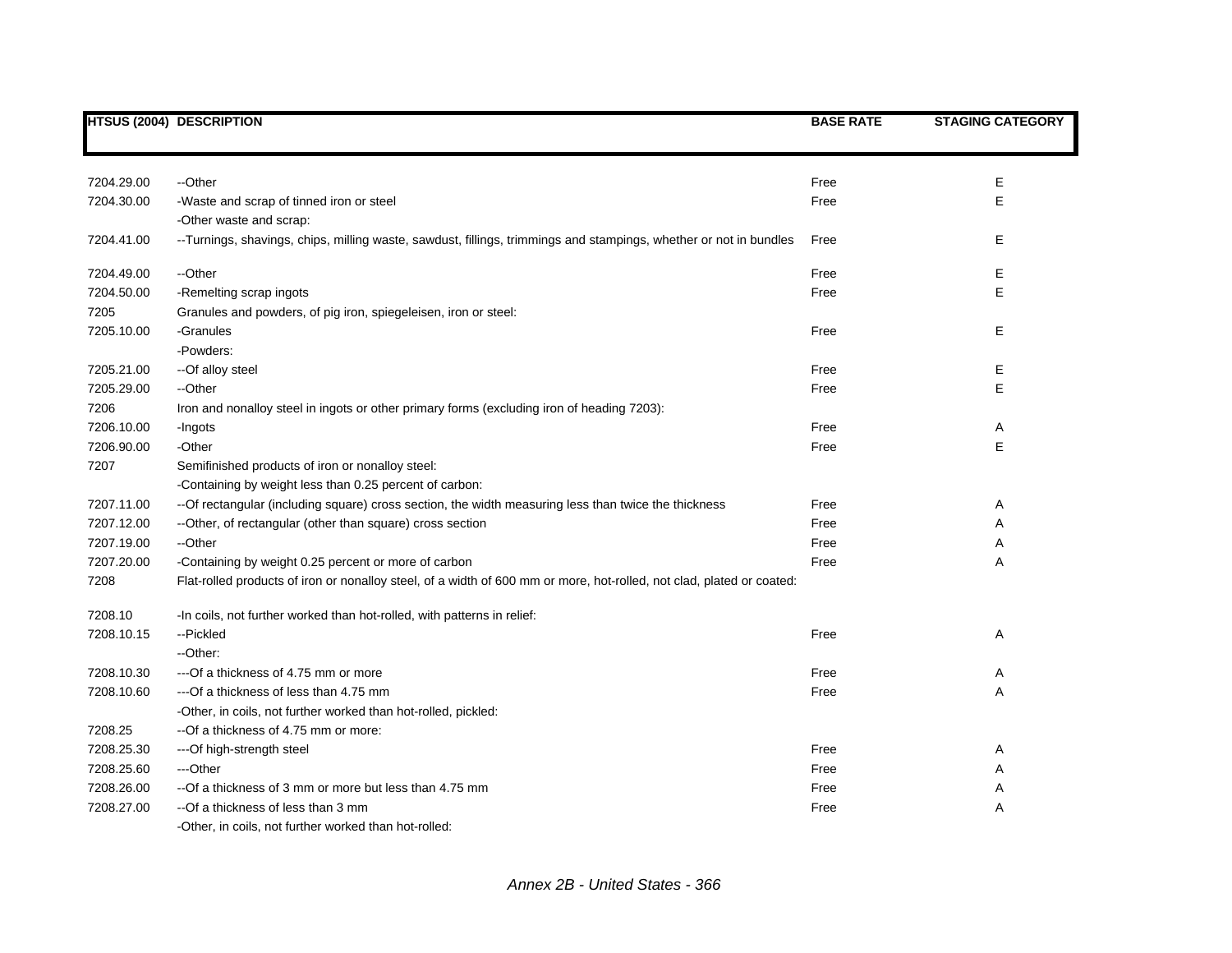|            | <b>HTSUS (2004) DESCRIPTION</b>                                                                                                          | <b>BASE RATE</b> | <b>STAGING CATEGORY</b> |
|------------|------------------------------------------------------------------------------------------------------------------------------------------|------------------|-------------------------|
|            |                                                                                                                                          |                  |                         |
| 7208.36.00 | --Of a thickness exceeding 10 mm                                                                                                         | Free             | Α                       |
| 7208.37.00 | -- Of a thickness of 4.75 mm or more but not exceeding 10 mm                                                                             | Free             | Α                       |
| 7208.38.00 | --Of a thickness of 3 mm or more but less than 4.75 mm                                                                                   | Free             | Α                       |
| 7208.39.00 | --Of a thickness of less than 3 mm                                                                                                       | Free             | Α                       |
| 7208.40    | -Not in coils, not further worked than hot-rolled, with patterns in relief:                                                              |                  |                         |
| 7208.40.30 | --Of a thickness of 4.75 mm or more                                                                                                      | Free             | Α                       |
| 7208.40.60 | --Of a thickness of less than 4.75 mm                                                                                                    | Free             | A                       |
|            | -Other, not in coils, not further worked than hot-rolled:                                                                                |                  |                         |
| 7208.51.00 | -- Of a thickness exceeding 10 mm                                                                                                        | Free             | A                       |
| 7208.52.00 | -- Of a thickness of 4.75 mm or more but not exceeding 10 mm                                                                             | Free             | Α                       |
| 7208.53.00 | --Of a thickness of 3 mm or more but less than 4.75 mm                                                                                   | Free             | Α                       |
| 7208.54.00 | --Of a thickness of less than 3 mm                                                                                                       | Free             | A                       |
| 7208.90.00 | -Other                                                                                                                                   | Free             | Α                       |
| 7209       | Flat-rolled products of iron or nonalloy steel, of a width of 600 mm or more, cold-rolled (cold-reduced), not clad,<br>plated or coated: |                  |                         |
|            | -In coils, not further worked than cold-rolled (cold-reduced):                                                                           |                  |                         |
| 7209.15.00 | --Of a thickness of 3 mm or more                                                                                                         | Free             | A                       |
| 7209.16.00 | -- Of a thickness exceeding 1 mm but less than 3 mm                                                                                      | Free             | Α                       |
| 7209.17.00 | -- Of a thickness of 0.5 mm or more but not exceeding 1 mm                                                                               | Free             | Α                       |
| 7209.18    | --Of a thickness of less than 0.5 mm:                                                                                                    |                  |                         |
| 7209.18.15 | ---Of high-strength steel                                                                                                                | Free             | Α                       |
|            | ---Other:                                                                                                                                |                  |                         |
| 7209.18.25 | ----Of a thickness of less than 0.361 mm (blackplate)                                                                                    | Free             | Α                       |
| 7209.18.60 | ----Other                                                                                                                                | Free             | Α                       |
|            | -Not in coils, not further worked than cold-rolled (cold-reduced):                                                                       |                  |                         |
| 7209.25.00 | --Of a thickness of 3 mm or more                                                                                                         | Free             | Α                       |
| 7209.26.00 | --Of a thickness exceeding 1 mm but less than 3 mm                                                                                       | Free             | Α                       |
| 7209.27.00 | -- Of a thickness of 0.5 mm or more but not exceeding 1 mm                                                                               | Free             | Α                       |
| 7209.28.00 | --Of a thickness of less than 0.5 mm                                                                                                     | Free             | A                       |
| 7209.90.00 | -Other                                                                                                                                   | Free             | Α                       |
| 7210       | Flat-rolled products of iron or nonalloy steel, of a width of 600 mm or more, clad, plated or coated:                                    |                  |                         |
|            | -Plated or coated with tin:                                                                                                              |                  |                         |
| 7210.11.00 | --Of a thickness of 0.5 mm or more                                                                                                       | Free             | Α                       |
| 7210.12.00 | --Of a thickness of less than 0.5 mm                                                                                                     | Free             | Α                       |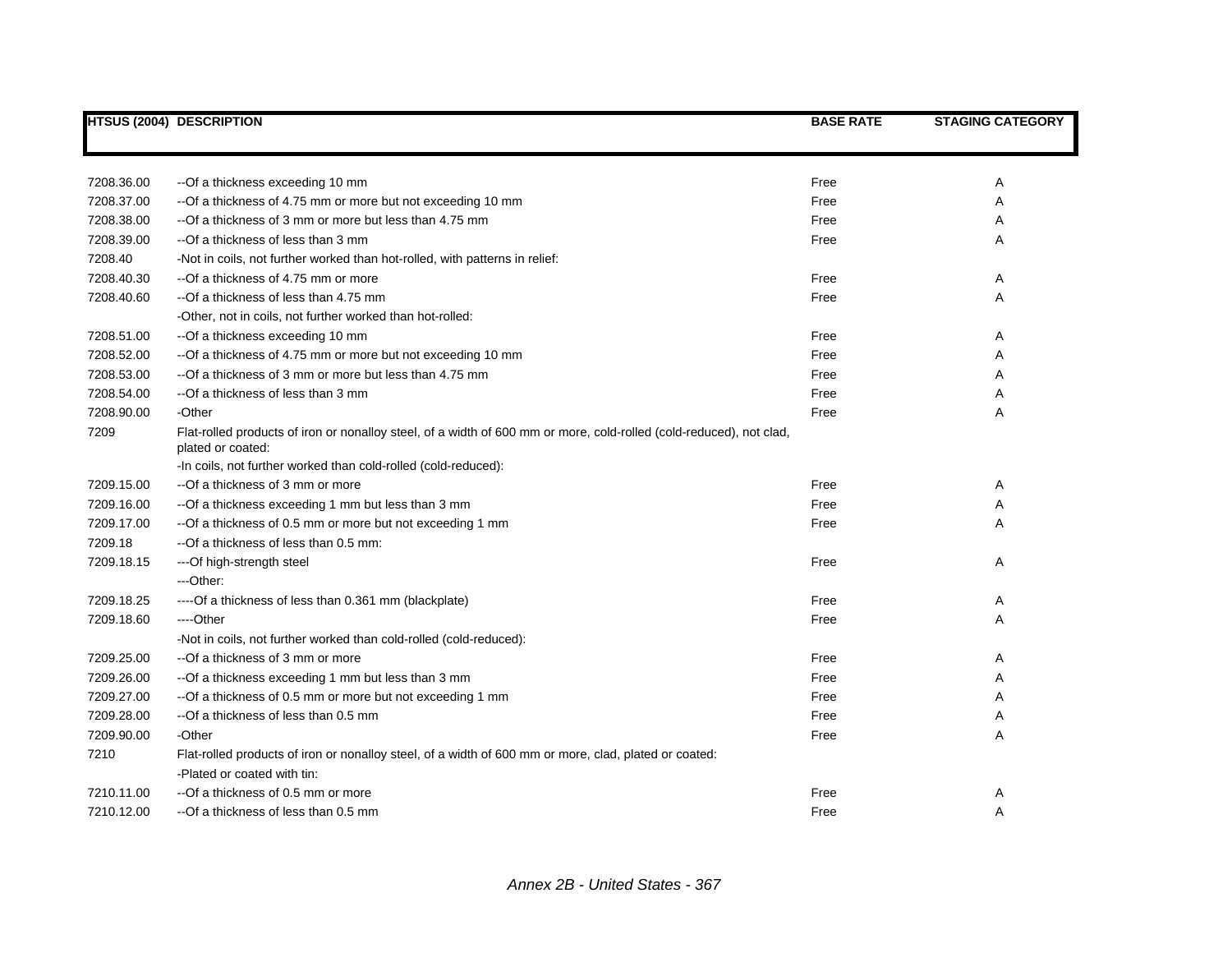|            | <b>HTSUS (2004) DESCRIPTION</b>                                                                             | <b>BASE RATE</b> | <b>STAGING CATEGORY</b> |
|------------|-------------------------------------------------------------------------------------------------------------|------------------|-------------------------|
|            |                                                                                                             |                  |                         |
| 7210.20.00 | -Plated or coated with lead, including terne-plate                                                          | Free             | Α                       |
| 7210.30.00 | -Electrolytically plated or coated with zinc                                                                | Free             | Α                       |
|            | -Otherwise plated or coated with zinc:                                                                      |                  |                         |
| 7210.41.00 | --Corrugated                                                                                                | Free             | Α                       |
| 7210.49.00 | --Other                                                                                                     | Free             | Α                       |
| 7210.50.00 | -Plated or coated with chromium oxides or with chromium and chromium oxides                                 | Free             | Α                       |
|            | -Plated or coated with aluminum:                                                                            |                  |                         |
| 7210.61.00 | --Plated or coated with aluminum-zinc alloys                                                                | Free             | Α                       |
| 7210.69.00 | --Other                                                                                                     | Free             | Α                       |
| 7210.70    | -Painted, varnished or coated with plastics:                                                                |                  |                         |
| 7210.70.30 | --Not coated or plated with metal and not clad                                                              | Free             | Α                       |
| 7210.70.60 | --Other                                                                                                     | Free             | Α                       |
| 7210.90    | -Other:                                                                                                     |                  |                         |
| 7210.90.10 | --Clad                                                                                                      | Free             | Α                       |
|            | --Other:                                                                                                    |                  |                         |
| 7210.90.60 | ---Electrolytically coated or plated with base metal                                                        | Free             | Α                       |
| 7210.90.90 | ---Other                                                                                                    | Free             | Α                       |
| 7211       | Flat-rolled products of iron or nonalloy steel, of a width of less than 600 mm, not clad, plated or coated: |                  |                         |
|            | -Not further worked than hot-rolled:                                                                        |                  |                         |
| 7211.13.00 | -- Universal mill plate                                                                                     | Free             | Α                       |
| 7211.14.00 | --Other, of a thickness of 4.75 mm or more                                                                  | Free             | Α                       |
| 7211.19    | --Other:                                                                                                    |                  |                         |
|            | --- Of a width of less than 300 mm:                                                                         |                  |                         |
| 7211.19.15 | ----Of high-strength steel                                                                                  | Free             | Α                       |
|            | ----Other:                                                                                                  |                  |                         |
| 7211.19.20 | -----Of a thickness exceeding 1.25 mm                                                                       | Free             | Α                       |
| 7211.19.30 | -----Other                                                                                                  | Free             | Α                       |
|            | ---Other:                                                                                                   |                  |                         |
| 7211.19.45 | ----Of high-strength steel                                                                                  | Free             | Α                       |
|            | ---Other:                                                                                                   |                  |                         |
| 7211.19.60 | -----Pickled                                                                                                | Free             | Α                       |
| 7211.19.75 | -----Other                                                                                                  | Free             | Α                       |
|            | -Not further worked than cold-rolled (cold-reduced):                                                        |                  |                         |
| 7211.23    | --Containing by weight less than 0.25 percent of carbon:                                                    |                  |                         |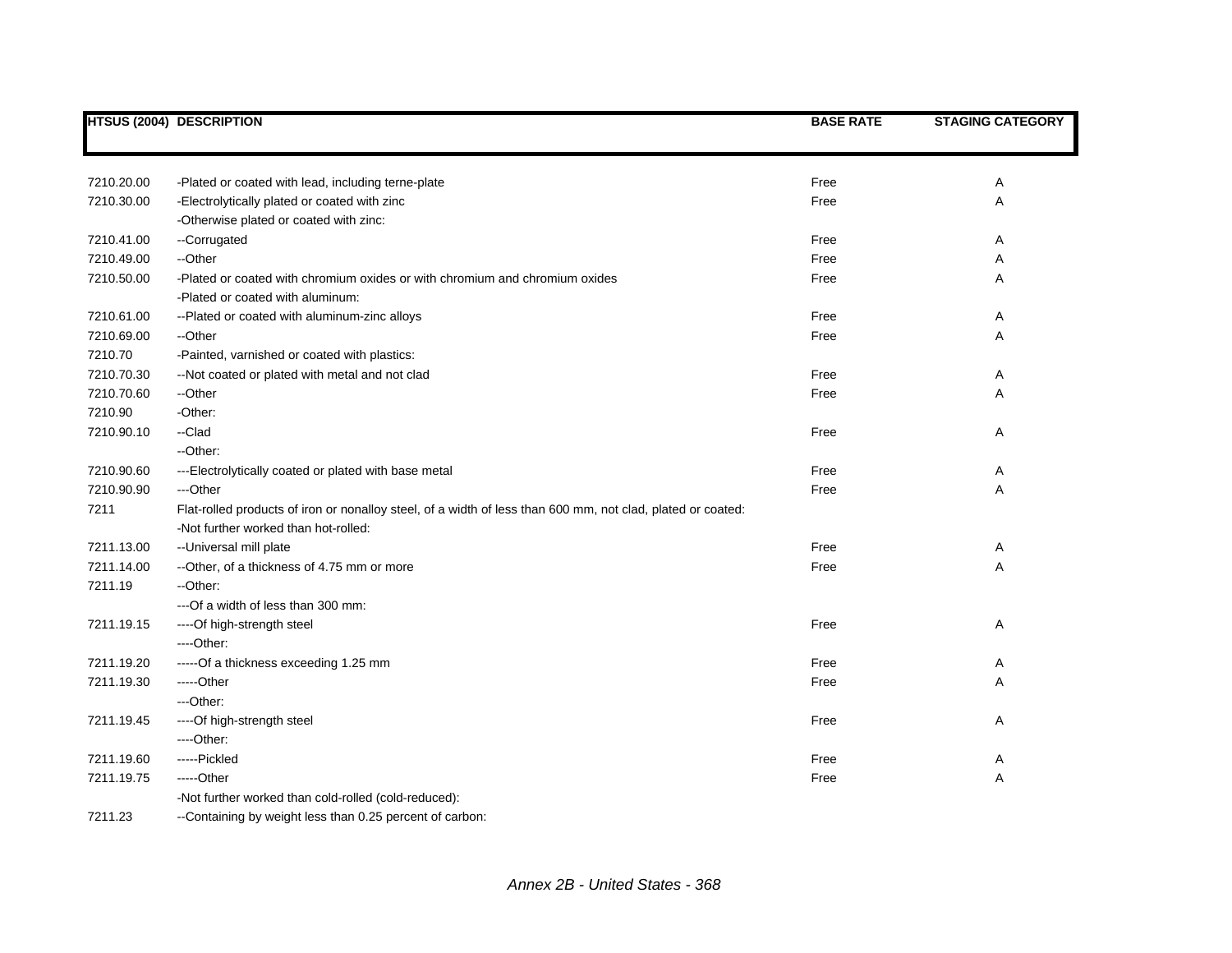|            | <b>HTSUS (2004) DESCRIPTION</b>                                                                        | <b>BASE RATE</b> | <b>STAGING CATEGORY</b> |
|------------|--------------------------------------------------------------------------------------------------------|------------------|-------------------------|
|            |                                                                                                        |                  |                         |
|            | ---Of a width of less than 300 mm:                                                                     |                  |                         |
|            | ---- Of a thickness exceeding 1.25 mm:                                                                 |                  |                         |
| 7211.23.15 | -----Of high-strength steel                                                                            | Free             | Α                       |
| 7211.23.20 | -----Other                                                                                             | Free             | Α                       |
| 7211.23.30 | ---- Of a thickness exceeding 0.25 mm but not exceeding 1.25 mm                                        | Free             | Α                       |
| 7211.23.45 | ---- Of a thickness not exceeding 0.25 mm                                                              | Free             | Α                       |
| 7211.23.60 | ---Other                                                                                               | Free             | Α                       |
| 7211.29    | -- Other:                                                                                              |                  |                         |
|            | --- Of a width of less than 300 mm:                                                                    |                  |                         |
| 7211.29.20 | ---- Of a thickness exceeding 0.25 mm                                                                  | Free             | Α                       |
| 7211.29.45 | ----Other                                                                                              | Free             | Α                       |
| 7211.29.60 | ---Other                                                                                               | Free             | Α                       |
| 7211.90.00 | -Other                                                                                                 | Free             | Α                       |
| 7212       | Flat-rolled products of iron or nonalloy steel, of a width of less than 600 mm, clad, plated orcoated: |                  |                         |
| 7212.10.00 | -Plated or coated with tin                                                                             | Free             | Α                       |
| 7212.20.00 | -Electrolytically plated or coated with zinc                                                           | Free             | Α                       |
| 7212.30    | -Otherwise plated or coated with zinc:                                                                 |                  |                         |
|            | --Of a width of less than 300 mm:                                                                      |                  |                         |
| 7212.30.10 | --- Of a thickness exceeding 0.25 mm or more                                                           | Free             | Α                       |
| 7212.30.30 | ---Other                                                                                               | Free             | Α                       |
| 7212.30.50 | --Other                                                                                                | Free             | Α                       |
| 7212.40    | -Painted, varnished or coated with plastics:                                                           |                  |                         |
| 7212.40.10 | --Of a width of less than 300 mm                                                                       | Free             | Α                       |
| 7212.40.50 | --Other                                                                                                | Free             | Α                       |
| 7212.50.00 | -Otherwise plated or coated                                                                            | Free             | Α                       |
| 7212.60.00 | -Clad                                                                                                  | Free             | Α                       |
| 7213       | Bars and rods, hot-rolled, in irregularly wound coils, of iron or nonalloy steel:                      |                  |                         |
| 7213.10.00 | -Concrete reinforcing bars and rods                                                                    | Free             | Α                       |
| 7213.20.00 | -Other, of free-cutting steel                                                                          | Free             | Α                       |
|            | -Other:                                                                                                |                  |                         |
| 7213.91    | -- Of circular cross section measuring less than 14 mm in diameter:                                    |                  |                         |
| 7213.91.30 | ---Not tempered, not treated and not partly manufactured                                               | Free             | Α                       |
|            | ---Other:                                                                                              |                  |                         |
| 7213.91.45 | ----Containing by weight 0.6 percent or more of carbon                                                 | Free             | Α                       |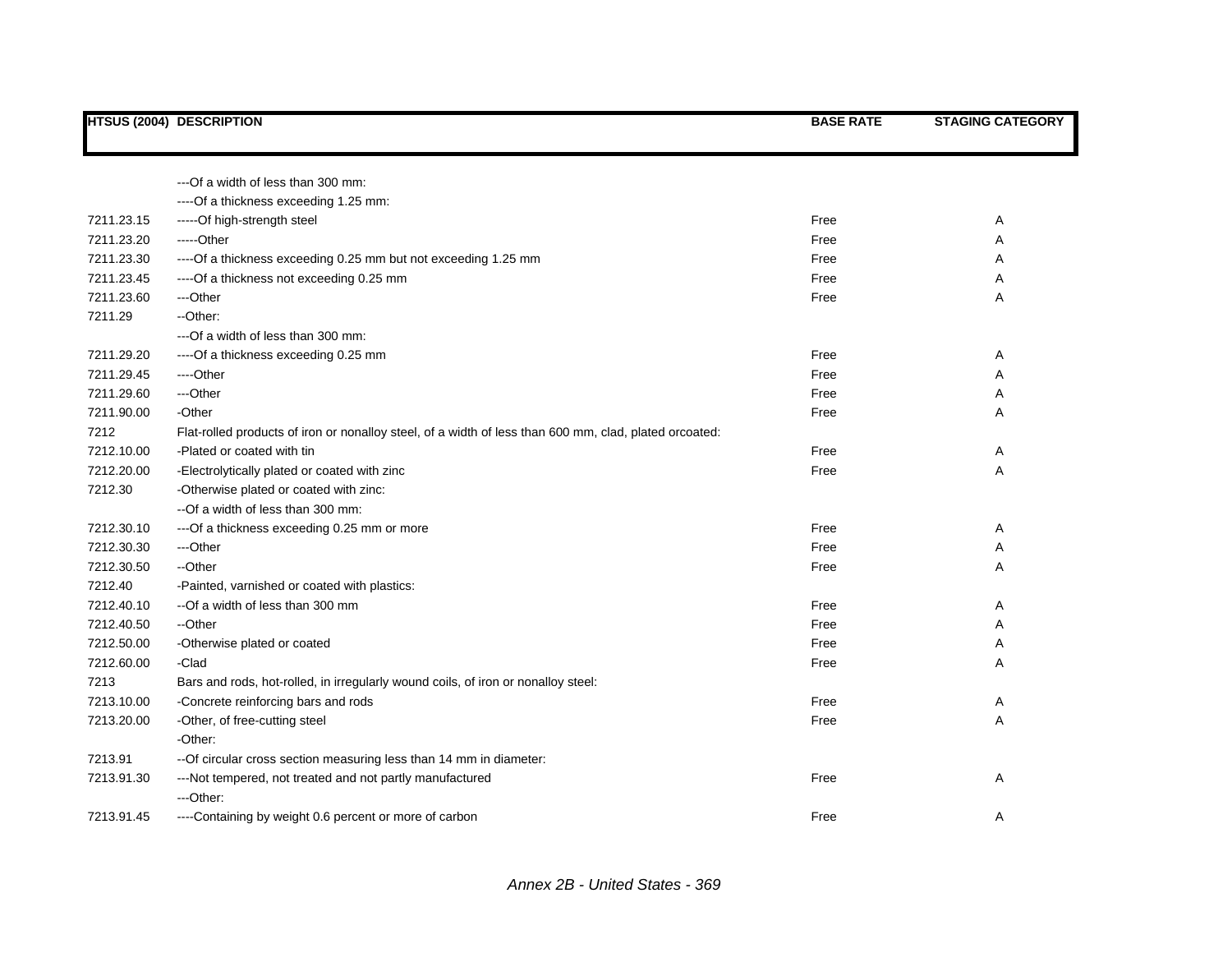|            | <b>HTSUS (2004) DESCRIPTION</b>                                                                                                                                      | <b>BASE RATE</b> | <b>STAGING CATEGORY</b> |
|------------|----------------------------------------------------------------------------------------------------------------------------------------------------------------------|------------------|-------------------------|
|            |                                                                                                                                                                      |                  |                         |
| 7213.91.60 | ----Other                                                                                                                                                            | Free             | Α                       |
| 7213.99.00 | --Other                                                                                                                                                              | Free             | Α                       |
| 7214       | Other bars and rods of iron or nonalloy steel, not further worked than forged, hot-rolled, hot-drawn or hot-<br>extruded, but including those twisted after rolling: |                  |                         |
| 7214.10.00 | -Forged                                                                                                                                                              | Free             | Α                       |
| 7214.20.00 | -Concrete reinforcing bars and rods                                                                                                                                  | Free             | Α                       |
| 7214.30.00 | -Other, of free-cutting steel                                                                                                                                        | Free             | Α                       |
|            | -Other:                                                                                                                                                              |                  |                         |
| 7214.91.00 | --Of rectangular (other than square) cross-section                                                                                                                   | Free             | Α                       |
| 7214.99.00 | --Other                                                                                                                                                              | Free             | Α                       |
| 7215       | Other bars and rods of iron or nonalloy steel:                                                                                                                       |                  |                         |
| 7215.10.00 | -Of free-cutting steel, not further worked than cold-formed or cold-finished                                                                                         | Free             | A                       |
| 7215.50.00 | -Other, not further worked than cold-formed or cold-finished                                                                                                         | Free             | Α                       |
| 7215.90    | -Other:                                                                                                                                                              |                  |                         |
|            | --Plated or coated with metal:                                                                                                                                       |                  |                         |
| 7215.90.10 | ---Not cold-formed                                                                                                                                                   | Free             | Α                       |
| 7215.90.30 | ---Cold-formed                                                                                                                                                       | Free             | A                       |
| 7215.90.50 | --Other                                                                                                                                                              | Free             | Α                       |
| 7216       | Angles, shapes and sections of iron or nonalloy steel:                                                                                                               |                  |                         |
| 7216.10.00 | -U, I or H sections, not further worked than hot-rolled, hot-drawn or extruded, of a height of less than 80 mm                                                       | Free             | Α                       |
|            | -L or T sections, not further worked than hot-rolled, hot- drawn or extruded, of a heightof less than 80 mm:                                                         |                  |                         |
| 7216.21.00 | --L sections                                                                                                                                                         | Free             | Α                       |
| 7216.22.00 | --T sections                                                                                                                                                         | Free             | A                       |
|            | -U, I or H sections, not further worked than hot-rolled, hot-drawn or extruded, of a height of 80 mm or more:                                                        |                  |                         |
| 7216.31.00 | --U sections                                                                                                                                                         | Free             | Α                       |
| 7216.32.00 | -- I sections (standard beams)                                                                                                                                       | Free             | Α                       |
| 7216.33.00 | --H sections                                                                                                                                                         | Free             | Α                       |
| 7216.40.00 | -L or T sections, not further worked than hot-rolled, hot-drawn or extruded, of a height of 80 mm or more                                                            | Free             | Α                       |
| 7216.50.00 | -Other angles, shapes and sections, not further worked than hot-rolled, hot-drawn or extruded                                                                        | Free             | Α                       |
|            | -Angles, shapes and sections, not further worked than cold-formed or cold-finished:                                                                                  |                  |                         |
| 7216.61.00 | --Obtained from flat-rolled products                                                                                                                                 | Free             | A                       |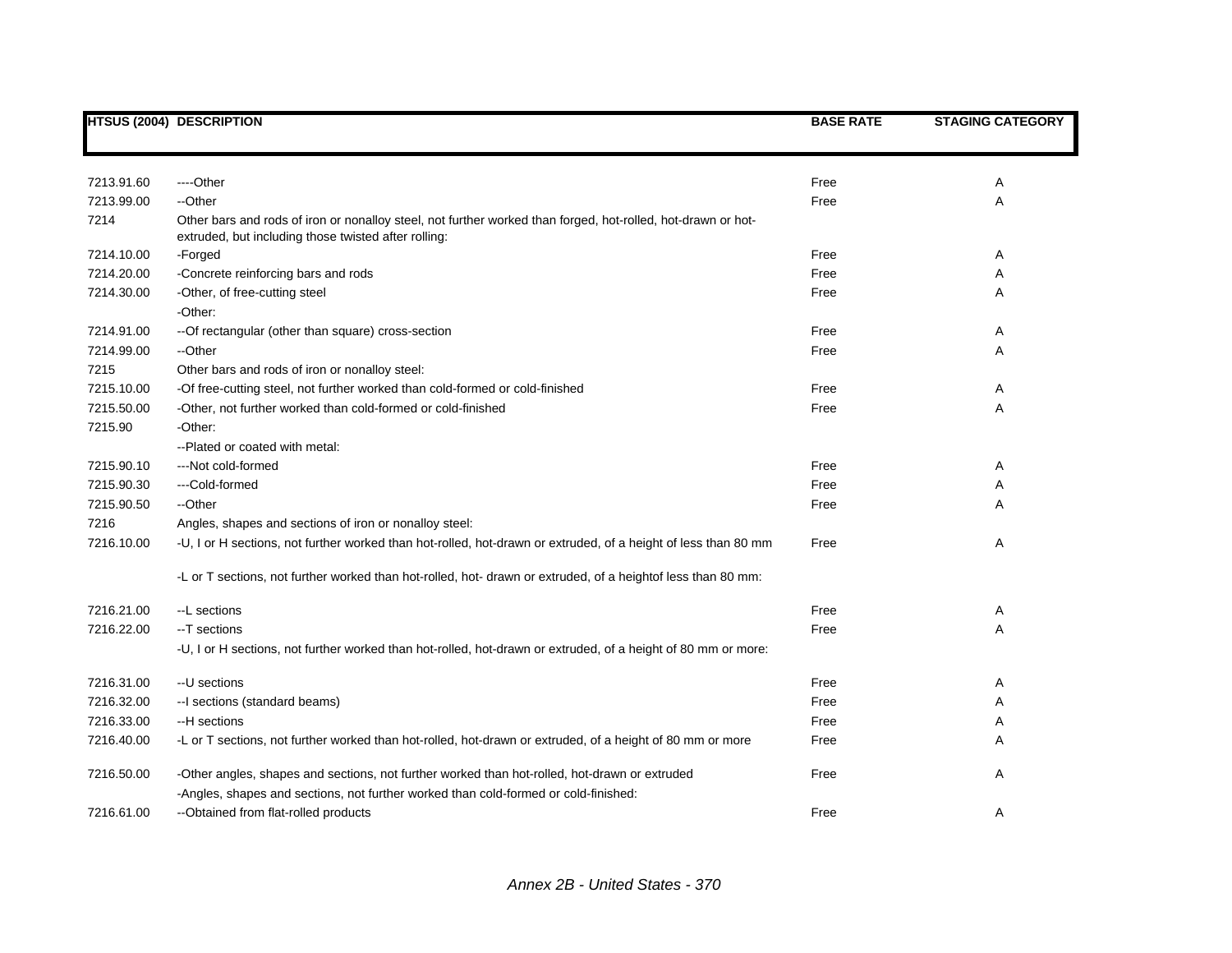|            | <b>HTSUS (2004) DESCRIPTION</b>                                                                 | <b>BASE RATE</b> | <b>STAGING CATEGORY</b> |
|------------|-------------------------------------------------------------------------------------------------|------------------|-------------------------|
|            |                                                                                                 |                  |                         |
|            |                                                                                                 |                  |                         |
| 7216.69.00 | --Other                                                                                         | Free             | Α                       |
|            | -Other:                                                                                         |                  |                         |
| 7216.91.00 | --Cold-formed or cold-finished from flat-rolled products                                        | Free             | Α                       |
| 7216.99.00 | --Other                                                                                         | Free             | Α                       |
| 7217       | Wire of iron or nonalloy steel:                                                                 |                  |                         |
| 7217.10    | -Not plated or coated, whether or not polished:                                                 |                  |                         |
|            | --Containing by weight less than 0.25 percent of carbon:                                        |                  |                         |
|            | --- Flat wire:                                                                                  |                  |                         |
| 7217.10.10 | ---- Of a thickness not exceeding 0.25 mm                                                       | Free             | Α                       |
| 7217.10.20 | ---- Of a thickness exceeding 0.25 mm but not exceeding 1.25 mm                                 | Free             | Α                       |
| 7217.10.30 | ----Of a thickness exceeding 1.25 mm                                                            | Free             | Α                       |
|            | --- Round wire:                                                                                 |                  |                         |
| 7217.10.40 | ---- With a diameter of less than 1.5 mm                                                        | Free             | Α                       |
| 7217.10.50 | ---- With a diameter of 1.5 mm or more                                                          | Free             | Α                       |
| 7217.10.60 | ---Other wire                                                                                   | Free             | Α                       |
|            | --Other:                                                                                        |                  |                         |
| 7217.10.70 | ---Flat wire                                                                                    | Free             | Α                       |
| 7217.10.80 | --- Round wire                                                                                  | Free             | Α                       |
| 7217.10.90 | ---Other wire                                                                                   | Free             | Α                       |
| 7217.20    | -Plated or coated with zinc:                                                                    |                  |                         |
| 7217.20.15 | --Flat wire                                                                                     | Free             | Α                       |
|            | --Round wire:                                                                                   |                  |                         |
| 7217.20.30 | --- With a diameter of 1.5 mm or more and containing by weight less than 0.25 percent of carbon | Free             | Α                       |
| 7217.20.45 | ---Other                                                                                        | Free             | Α                       |
|            | --Other:                                                                                        |                  |                         |
| 7217.20.60 | ---Containing by weight less than 0.25 percent of carbon                                        | Free             | Α                       |
| 7217.20.75 | ---Other                                                                                        | Free             | Α                       |
| 7217.30    | -Plated or coated with other base metals:                                                       |                  |                         |
| 7217.30.15 | -- Flat wire                                                                                    | Free             | Α                       |
|            | -- Round wire:                                                                                  |                  |                         |
| 7217.30.30 | --- With a diameter of 1.5 mm or more and containing by weight less than 0.25 percent of carbon | Free             | Α                       |
| 7217.30.45 | ---Other                                                                                        | Free             | Α                       |
|            | --Other:                                                                                        |                  |                         |
| 7217.30.60 | ---Containing by weight less than 0.25 percent of carbon                                        | Free             | Α                       |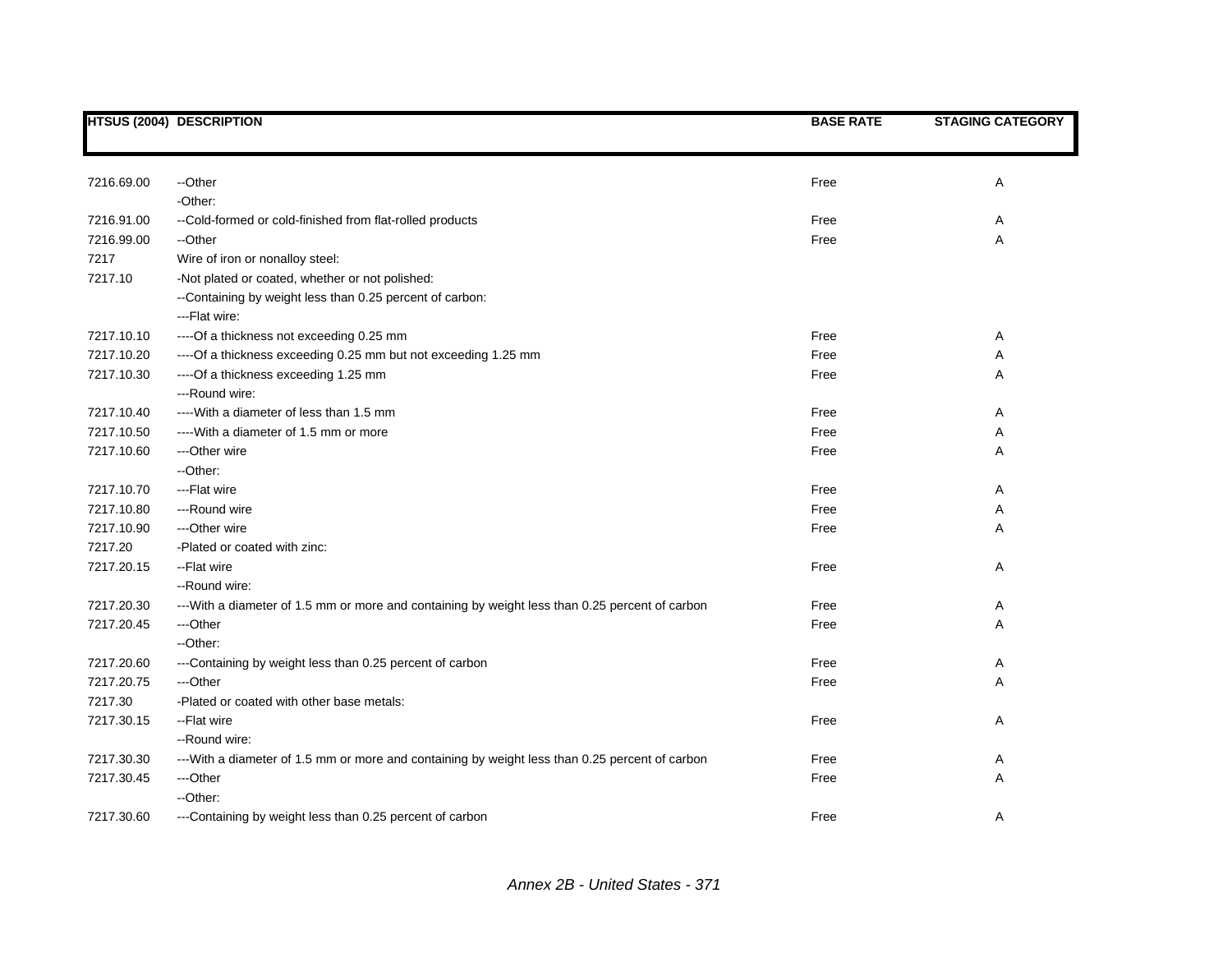|            | <b>HTSUS (2004) DESCRIPTION</b>                                                             | <b>BASE RATE</b> | <b>STAGING CATEGORY</b> |
|------------|---------------------------------------------------------------------------------------------|------------------|-------------------------|
|            |                                                                                             |                  |                         |
|            |                                                                                             |                  |                         |
| 7217.30.75 | ---Other                                                                                    | Free             | Α                       |
| 7217.90    | -Other:                                                                                     |                  |                         |
| 7217.90.10 | --Coated with plastics                                                                      | Free             | Α                       |
| 7217.90.50 | --Other                                                                                     | Free             | A                       |
| 7218       | Stainless steel in ingots or other primary forms; semifinished products of stainless steel: |                  |                         |
| 7218.10.00 | -Ingots and other primary forms                                                             | Free             | Α                       |
|            | -Other:                                                                                     |                  |                         |
| 7218.91.00 | -- Of rectangular (other than square) cross-section                                         | Free             | A                       |
| 7218.99.00 | --Other                                                                                     | Free             | Α                       |
| 7219       | Flat-rolled products of stainless steel, of a width of 600 mm or more:                      |                  |                         |
|            | -Not further worked than hot-rolled, in coils:                                              |                  |                         |
| 7219.11.00 | --Of a thickness exceeding 10 mm                                                            | Free             | A                       |
| 7219.12.00 | -- Of a thickness of 4.75 mm or more but not exceeding 10 mm                                | Free             | Α                       |
| 7219.13.00 | -- Of a thickness of 3 mm or more but less than 4.75 mm                                     | Free             | Α                       |
| 7219.14.00 | --Of a thickness of less than 3 mm                                                          | Free             | Α                       |
|            | -Not further worked than hot-rolled, not in coils:                                          |                  |                         |
| 7219.21.00 | -- Of a thickness exceeding 10 mm                                                           | Free             | Α                       |
| 7219.22.00 | -- Of a thickness of 4.75 mm or more but not exceeding 10 mm                                | Free             | Α                       |
| 7219.23.00 | -- Of a thickness of 3 mm or more but less than 4.75 mm                                     | Free             | Α                       |
| 7219.24.00 | --Of a thickness of less than 3 mm                                                          | Free             | Α                       |
|            | -Not further worked than cold-rolled (cold-reduced):                                        |                  |                         |
| 7219.31.00 | -- Of a thickness of 4.75 mm or more                                                        | Free             | Α                       |
| 7219.32.00 | -- Of a thickness of 3 mm or more but less than 4.75 mm                                     | Free             | Α                       |
| 7219.33.00 | -- Of a thickness exceeding 1 mm but less than 3 mm                                         | Free             | Α                       |
| 7219.34.00 | -- Of a thickness of 0.5 mm or more but not exceed- ing 1 mm                                | Free             | Α                       |
| 7219.35.00 | --Of a thickness of less than 0.5 mm                                                        | Free             | Α                       |
| 7219.90.00 | -Other                                                                                      | Free             | A                       |
| 7220       | Flat-rolled products of stainless steel, of a width of less than 600 mm:                    |                  |                         |
|            | -Not further worked than hot-rolled:                                                        |                  |                         |
| 7220.11.00 | --Of a thickness of 4.75 mm or more                                                         | Free             | Α                       |
| 7220.12    | --Of a thickness of less than 4.75 mm:                                                      |                  |                         |
| 7220.12.10 | --- Of a width of 300 mm or more                                                            | Free             | A                       |
| 7220.12.50 | --- Of a width of less than 300 mm                                                          | Free             | Α                       |
| 7220.20    | -Not further worked than cold-rolled (cold-reduced):                                        |                  |                         |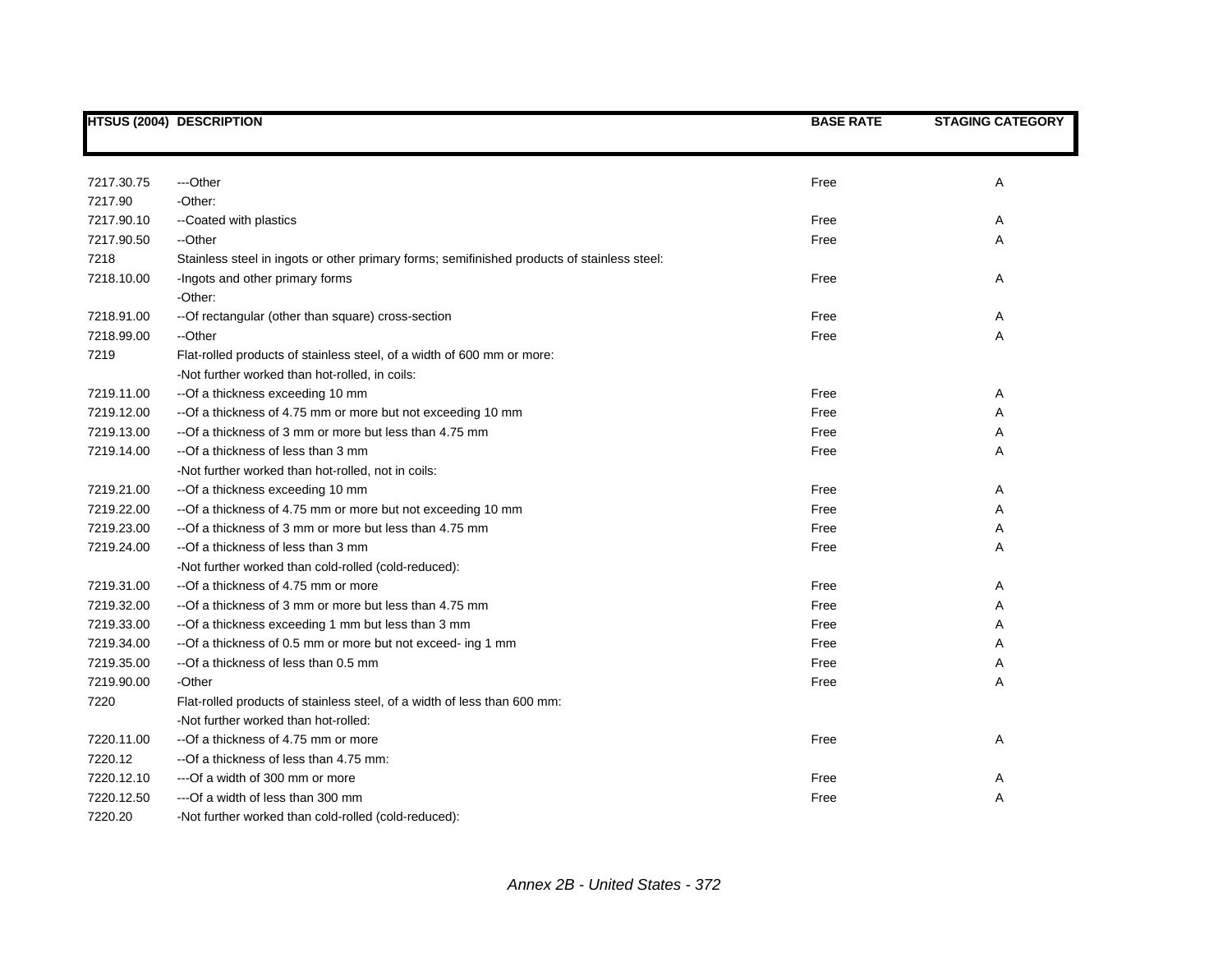|            | <b>HTSUS (2004) DESCRIPTION</b>                                                                 | <b>BASE RATE</b> | <b>STAGING CATEGORY</b> |
|------------|-------------------------------------------------------------------------------------------------|------------------|-------------------------|
|            |                                                                                                 |                  |                         |
|            |                                                                                                 |                  |                         |
| 7220.20.10 | --Of a width of 300 mm or more                                                                  | Free             | Α                       |
|            | --Of a width of less than 300 mm:                                                               |                  |                         |
| 7220.20.60 | ---Of a thickness exceeding 1.25 mm                                                             | Free             | Α                       |
| 7220.20.70 | --- Of a thickness exceeding 0.25 mm but not exceeding 1.25 mm                                  | Free             | Α                       |
|            | --- Of a thickness not exceeding 0.25 mm:                                                       |                  |                         |
| 7220.20.80 | ----Razor blade steel                                                                           | Free             | Α                       |
| 7220.20.90 | ---Other                                                                                        | Free             | Α                       |
| 7220.90.00 | -Other                                                                                          | Free             | Α                       |
| 7221.00.00 | Bars and rods, hot-rolled, in irregularly wound coils, of stainless steel                       | Free             | Α                       |
| 7222       | Other bars and rods of stainless steel; angles, shapes and sections of stainless steel:         |                  |                         |
|            | -Bars and rods, not further worked than hot-rolled, hot-drawn or extruded:                      |                  |                         |
| 7222.11.00 | --Of circular cross-section                                                                     | Free             | Α                       |
| 7222.19.00 | --Other                                                                                         | Free             | Α                       |
| 7222.20.00 | -Bars and rods, not further worked than cold-formed or cold-finished                            | Free             | Α                       |
| 7222.30.00 | -Other bars and rods                                                                            | Free             | Α                       |
| 7222.40    | -Angles, shapes and sections:                                                                   |                  |                         |
| 7222.40.30 | --Hot-rolled, not drilled, not punched and not other- wise advanced                             | Free             | Α                       |
| 7222.40.60 | --Other                                                                                         | Free             | Α                       |
| 7223.00    | Wire of stainless steel:                                                                        |                  |                         |
| 7223.00.10 | -Round wire                                                                                     | Free             | Α                       |
| 7223.00.50 | -Flat wire                                                                                      | Free             | Α                       |
| 7223.00.90 | -Other                                                                                          | Free             | Α                       |
| 7224       | Other alloy steel in ingots or other primary forms; semifinished products of other alloy steel: |                  |                         |
| 7224.10.00 | -Ingots and other primary forms                                                                 | Free             | Α                       |
| 7224.90.00 | -Other                                                                                          | Free             | Α                       |
| 7225       | Flat-rolled products of other alloy steel, of a width of 600 mm or more:                        |                  |                         |
|            | -Of silicon electrical steel:                                                                   |                  |                         |
| 7225.11.00 | --Grain-oriented                                                                                | Free             | Α                       |
| 7225.19.00 | --Other                                                                                         | Free             | Α                       |
| 7225.20.00 | -Of high-speed steel                                                                            | Free             | Α                       |
| 7225.30    | -Other, not further worked than hot-rolled, in coils:                                           |                  |                         |
|            | --Of a thickness of 4.75 mm or more:                                                            |                  |                         |
| 7225.30.10 | --- Of tool steel (other than high-speed steel)                                                 | Free             | Α                       |
| 7225.30.30 | ---Other                                                                                        | Free             | A                       |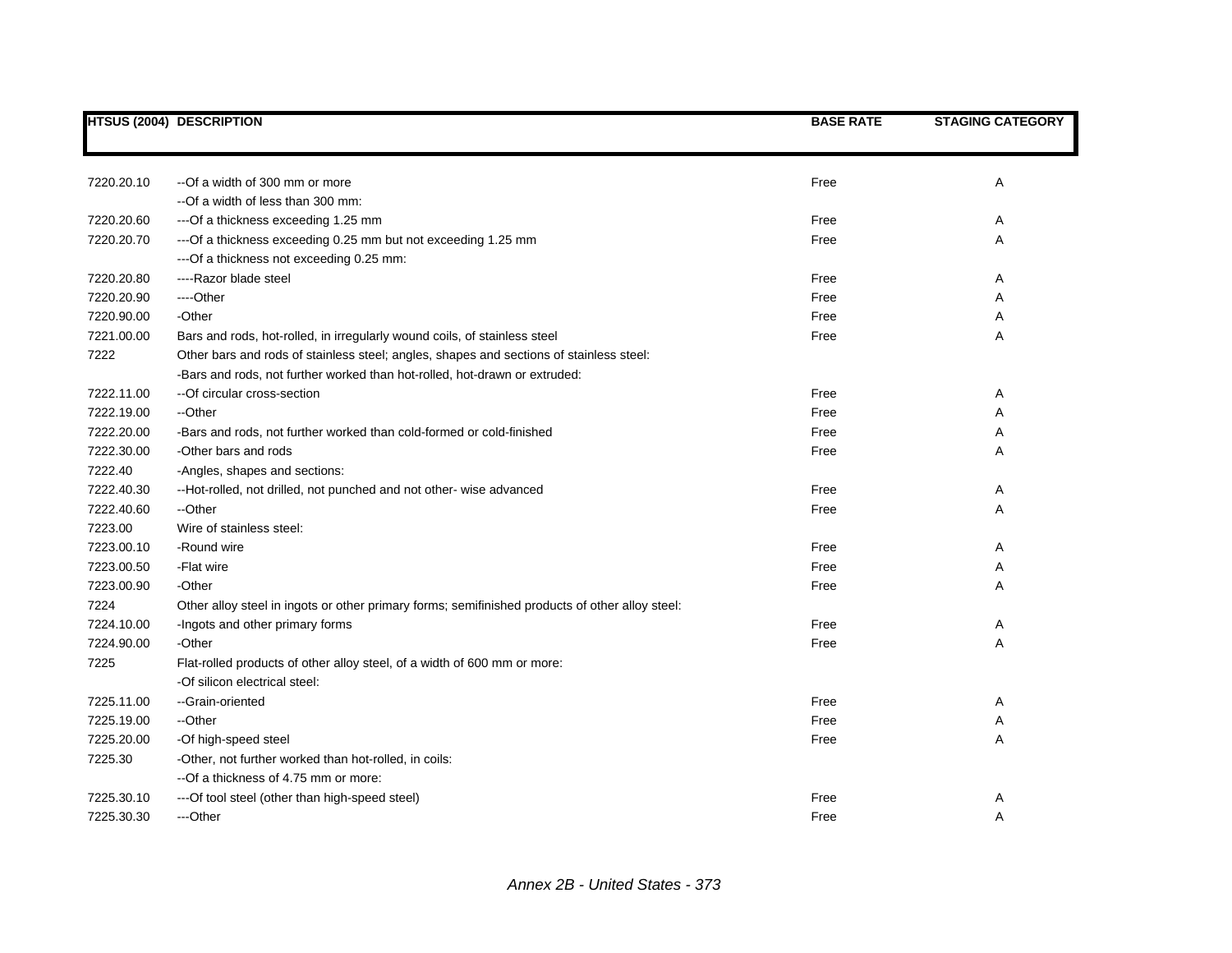|            | <b>HTSUS (2004) DESCRIPTION</b>                                            | <b>BASE RATE</b> | <b>STAGING CATEGORY</b> |
|------------|----------------------------------------------------------------------------|------------------|-------------------------|
|            |                                                                            |                  |                         |
|            | -- Of a thickness of less than 4.75 mm:                                    |                  |                         |
| 7225.30.50 | --- Of tool steel (other than high-speed steel)                            | Free             | Α                       |
| 7225.30.70 | ---Other                                                                   | Free             | Α                       |
| 7225.40    | -Other, not further worked than hot-rolled, not in coils:                  |                  |                         |
|            | --Of a thickness of 4.75 mm or more:                                       |                  |                         |
| 7225.40.10 | --- Of tool steel (other than high-speed steel)                            | Free             | Α                       |
| 7225.40.30 | ---Other                                                                   | Free             | Α                       |
|            | --Of a thickness of less than 4.75 mm:                                     |                  |                         |
| 7225.40.50 | --- Of tool steel (other than high-speed steel)                            | Free             | Α                       |
| 7225.40.70 | ---Other                                                                   | Free             | Α                       |
| 7225.50    | -Other, not further worked than cold-rolled (cold-reduced):                |                  |                         |
| 7225.50.10 | -- Of tool steel (other than high-speed steel)                             | Free             | Α                       |
|            | --Other:                                                                   |                  |                         |
| 7225.50.60 | ---Of a thickness of 4.75 mm or more                                       | Free             | Α                       |
|            | ---Of a thickness of less than 4.75 mm:                                    |                  |                         |
| 7225.50.70 | ----Heat-resisting steel                                                   | Free             | Α                       |
| 7225.50.80 | ----Other                                                                  | Free             | Α                       |
|            | -Other:                                                                    |                  |                         |
| 7225.91.00 | -- Electrolytically plated or coated with zinc                             | Free             | Α                       |
| 7225.92.00 | --Otherwise plated or coated with zinc                                     | Free             | Α                       |
| 7225.99.00 | --Other                                                                    | Free             | Α                       |
| 7226       | Flat-rolled products of other alloy steel, of a width of less than 600 mm: |                  |                         |
|            | -Of silicon electrical steel:                                              |                  |                         |
| 7226.11    | -- Grain-oriented:                                                         |                  |                         |
| 7226.11.10 | --- Of a width of 300 mm or more                                           | Free             | Α                       |
| 7226.11.90 | --- Of a width of less than 300 mm                                         | Free             | Α                       |
| 7226.19    | --Other:                                                                   |                  |                         |
| 7226.19.10 | --- Of a width of 300 mm or more                                           | Free             | Α                       |
| 7226.19.90 | --- Of a width of less than 300 mm                                         | Free             | Α                       |
| 7226.20.00 | -Of high-speed steel                                                       | Free             | Α                       |
|            | -Other:                                                                    |                  |                         |
| 7226.91    | --Not further worked than hot-rolled:                                      |                  |                         |
|            | --- Of tool steel (other than high-speed steel):                           |                  |                         |
| 7226.91.05 | ----Of chipper knife steel                                                 | Free             | Е                       |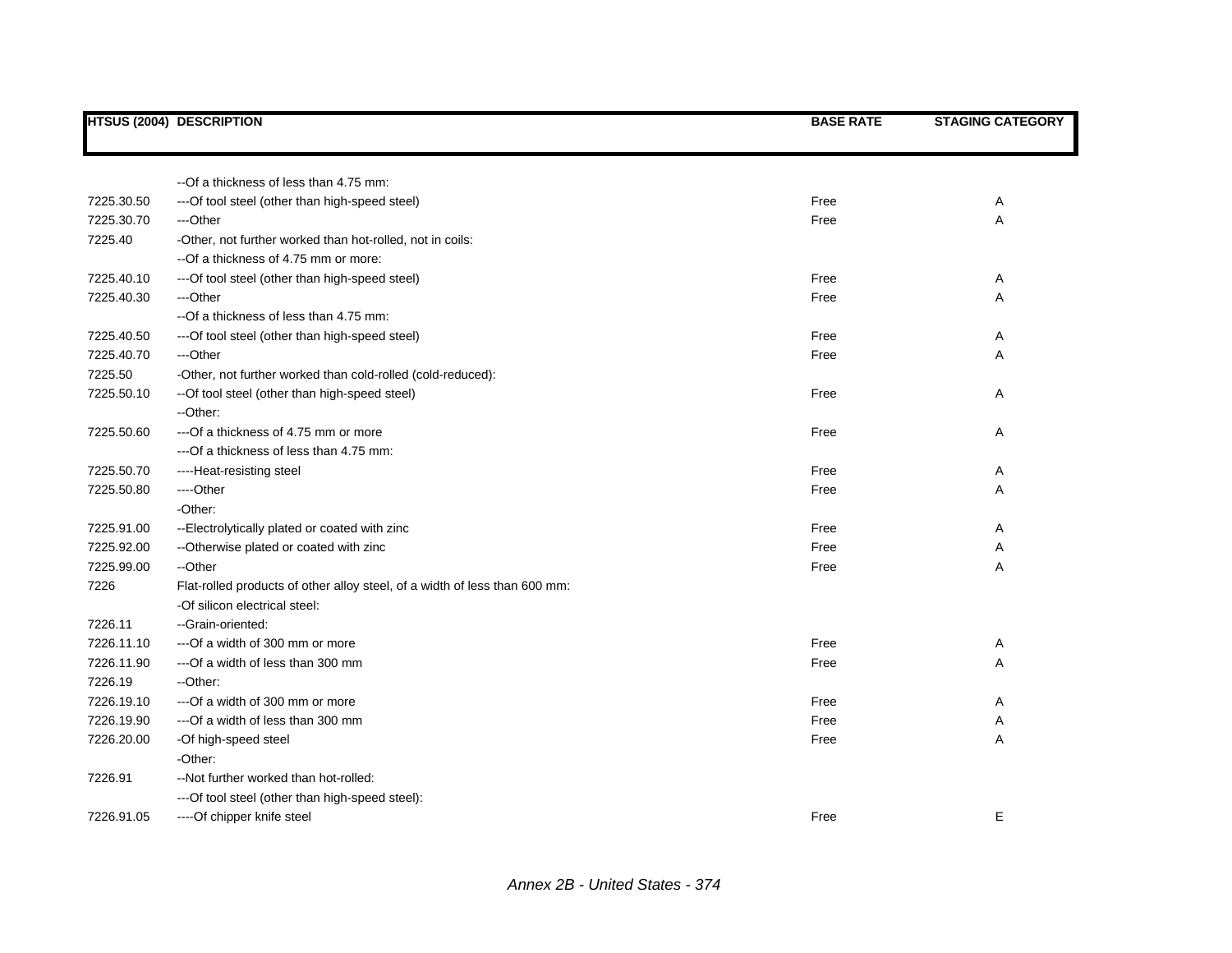|            | <b>HTSUS (2004) DESCRIPTION</b>                                                                                                                          | <b>BASE RATE</b> | <b>STAGING CATEGORY</b> |
|------------|----------------------------------------------------------------------------------------------------------------------------------------------------------|------------------|-------------------------|
|            |                                                                                                                                                          |                  |                         |
|            | ----Other:                                                                                                                                               |                  |                         |
| 7226.91.15 | -----Of a width of 300 mm or more                                                                                                                        | Free             |                         |
| 7226.91.25 |                                                                                                                                                          | Free             | Α                       |
|            | -----Of a width of less than 300 mm                                                                                                                      |                  | Α                       |
|            | ---Other:                                                                                                                                                |                  |                         |
| 7226.91.50 | ----Of a thickness of 4.75 mm or more                                                                                                                    | Free             | Α                       |
|            | ----Of a thickness of less than 4.75 mm:                                                                                                                 |                  |                         |
| 7226.91.70 | -----Of a width of 300 mm or more                                                                                                                        | Free             | Α                       |
| 7226.91.80 | -----Of a width of less than 300 mm                                                                                                                      | Free             | Α                       |
| 7226.92    | --Not further worked than cold-rolled (cold-reduced):                                                                                                    |                  |                         |
|            | --- Of tool steel (other than high-speed steel):                                                                                                         |                  |                         |
| 7226.92.10 | ---- Of a width of 300 mm or more                                                                                                                        | Free             | A                       |
| 7226.92.30 | ----Of a width of less than 300 mm                                                                                                                       | Free             | Α                       |
|            | ---Other:                                                                                                                                                |                  |                         |
| 7226.92.50 | ----Of a width of 300 mm or more                                                                                                                         | Free             | Α                       |
|            | ----Of a width of less than 300 mm:                                                                                                                      |                  |                         |
| 7226.92.70 | -----Of a thickness not exceeding 0.25 mm                                                                                                                | Free             | Α                       |
| 7226.92.80 | -----Of a thickness exceeding 0.25 mm                                                                                                                    | Free             | Α                       |
| 7226.93.00 | --Electrolytically plated or coated with zinc                                                                                                            | Free             | Α                       |
| 7226.94.00 | -- Otherwise plated or coated with zinc                                                                                                                  | Free             | Α                       |
| 7226.99.00 | --Other                                                                                                                                                  | Free             | A                       |
| 7227       | Bars and rods, hot-rolled, in irregularly wound coils, of other alloy steel:                                                                             |                  |                         |
| 7227.10.00 | -Of high-speed steel                                                                                                                                     | Free             | A                       |
| 7227.20.00 | -Of silico-manganese steel                                                                                                                               | Free             | Α                       |
| 7227.90    | -Other:                                                                                                                                                  |                  |                         |
|            | --Of tool steel (other than high-speed steel):                                                                                                           |                  |                         |
| 7227.90.10 | ---Not tempered, not treated, and not partly manufactured                                                                                                | Free             | A                       |
| 7227.90.20 | ---Other                                                                                                                                                 | Free             | Α                       |
| 7227.90.60 | --Other                                                                                                                                                  | Free             | A                       |
| 7228       | Other bars and rods of other alloy steel; angles, shapes and sections, of other alloy steel; hollow drill bars and<br>rods, of alloy or non-alloy steel: |                  |                         |
| 7228.10.00 | -Bars and rods, of high-speed steel                                                                                                                      | Free             | Α                       |
| 7228.20    | -Bars and rods, of silico-manganese steel:                                                                                                               |                  |                         |
| 7228.20.10 | -- Not cold-formed                                                                                                                                       | Free             | Α                       |
| 7228.20.50 | --Cold-formed                                                                                                                                            | Free             | A                       |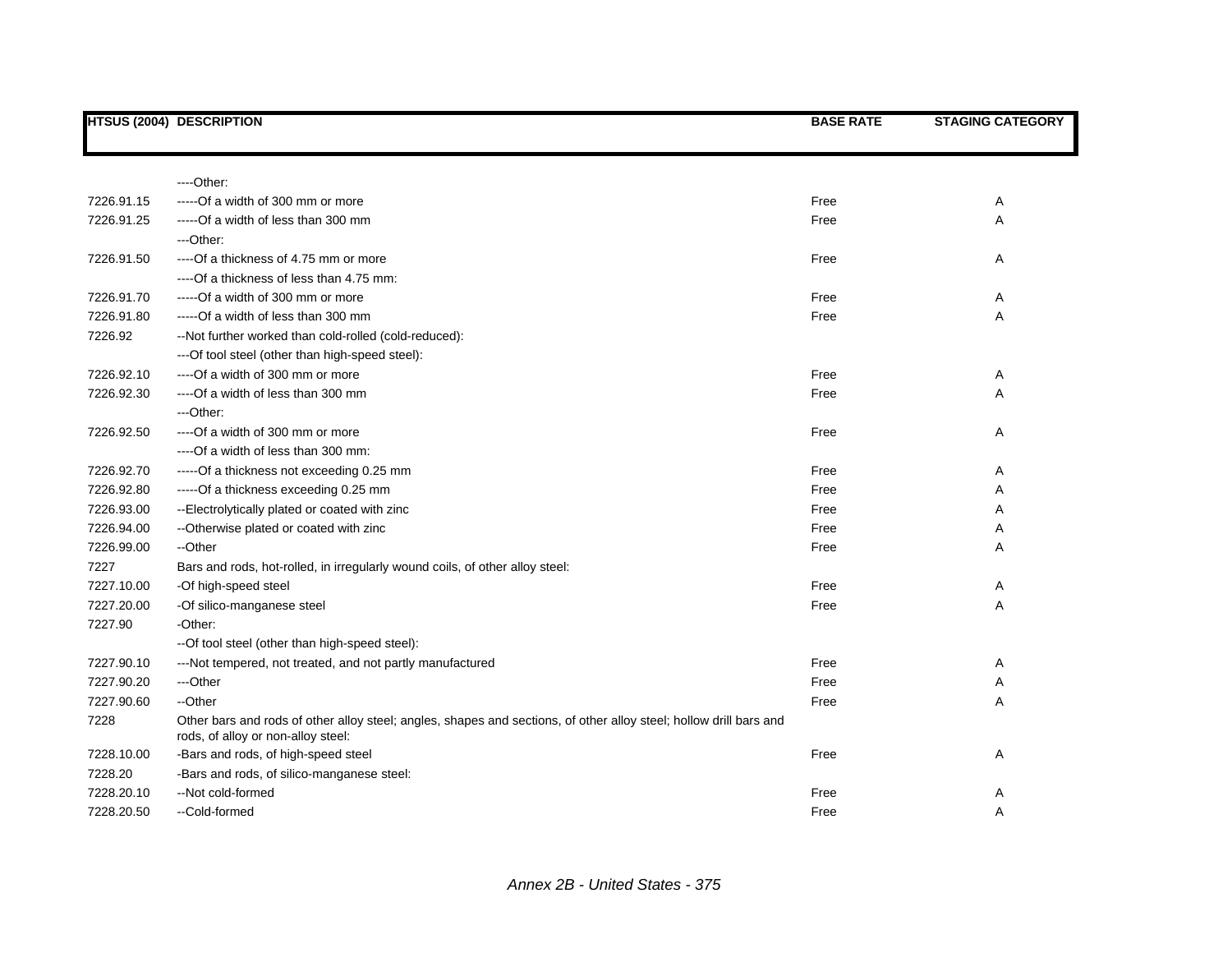|            | <b>HTSUS (2004) DESCRIPTION</b>                                                                                                                          | <b>BASE RATE</b> | <b>STAGING CATEGORY</b> |
|------------|----------------------------------------------------------------------------------------------------------------------------------------------------------|------------------|-------------------------|
|            |                                                                                                                                                          |                  |                         |
| 7228.30    | -Other bars and rods, not further worked than hot-rolled, hot-drawn or extruded:                                                                         |                  |                         |
|            | --Of tool steel (other than high-speed steel):                                                                                                           |                  |                         |
| 7228.30.20 | ---Of ball-bearing steel                                                                                                                                 | Free             | Α                       |
| 7228.30.40 | --- Of chipper knife steel, not cold-formed                                                                                                              | Free             | Е                       |
| 7228.30.60 | ---Other                                                                                                                                                 | Free             | Α                       |
| 7228.30.80 | --Other                                                                                                                                                  | Free             | Α                       |
| 7228.40.00 | -Other bars and rods, not further worked than forged                                                                                                     | Free             | Α                       |
| 7228.50    | -Other bars and rods, not further worked than cold-formed or cold-finished:                                                                              |                  |                         |
| 7228.50.10 | --Of tool steel (other than high-speed steel)                                                                                                            | Free             | Α                       |
| 7228.50.50 | --Other                                                                                                                                                  | Free             | A                       |
| 7228.60    | -Other bars and rods:                                                                                                                                    |                  |                         |
| 7228.60.10 | --Of tool steel (other than high-speed steel)                                                                                                            | Free             | Α                       |
|            | --Other:                                                                                                                                                 |                  |                         |
| 7228.60.60 | ---Not cold-formed                                                                                                                                       | Free             | Α                       |
| 7228.60.80 | ---Cold-formed                                                                                                                                           | Free             | Α                       |
| 7228.70    | -Angles, shapes and sections:                                                                                                                            |                  |                         |
| 7228.70.30 | --Hot-rolled, not drilled, not punched and not otherwise advanced                                                                                        | Free             | A                       |
| 7228.70.60 | --Other                                                                                                                                                  | Free             | Α                       |
| 7228.80.00 | -Hollow drill bars and rods                                                                                                                              | Free             | Α                       |
| 7229       | Wire of other alloy steel:                                                                                                                               |                  |                         |
| 7229.10.00 | -Of high-speed steel                                                                                                                                     | Free             | Α                       |
| 7229.20.00 | -Of silico-manganese steel                                                                                                                               | Free             | Α                       |
| 7229.90    | -Other:                                                                                                                                                  |                  |                         |
| 7229.90.10 | -- Flat wire                                                                                                                                             | Free             | Α                       |
| 7229.90.50 | --Round wire                                                                                                                                             | Free             | Α                       |
| 7229.90.90 | --Other wire                                                                                                                                             | Free             | Α                       |
| 7301       | Sheet piling of iron or steel, whether or not drilled, punched or made from assembled elements; welded angles,<br>shapes and sections, of iron or steel: |                  |                         |
| 7301.10.00 | -Sheet piling                                                                                                                                            | Free             | Α                       |
| 7301.20    | -Angles, shapes and sections:                                                                                                                            |                  |                         |
| 7301.20.10 | -- Of iron or nonalloy steel                                                                                                                             | Free             | A                       |
| 7301.20.50 | --Of alloy steel                                                                                                                                         | Free             | Α                       |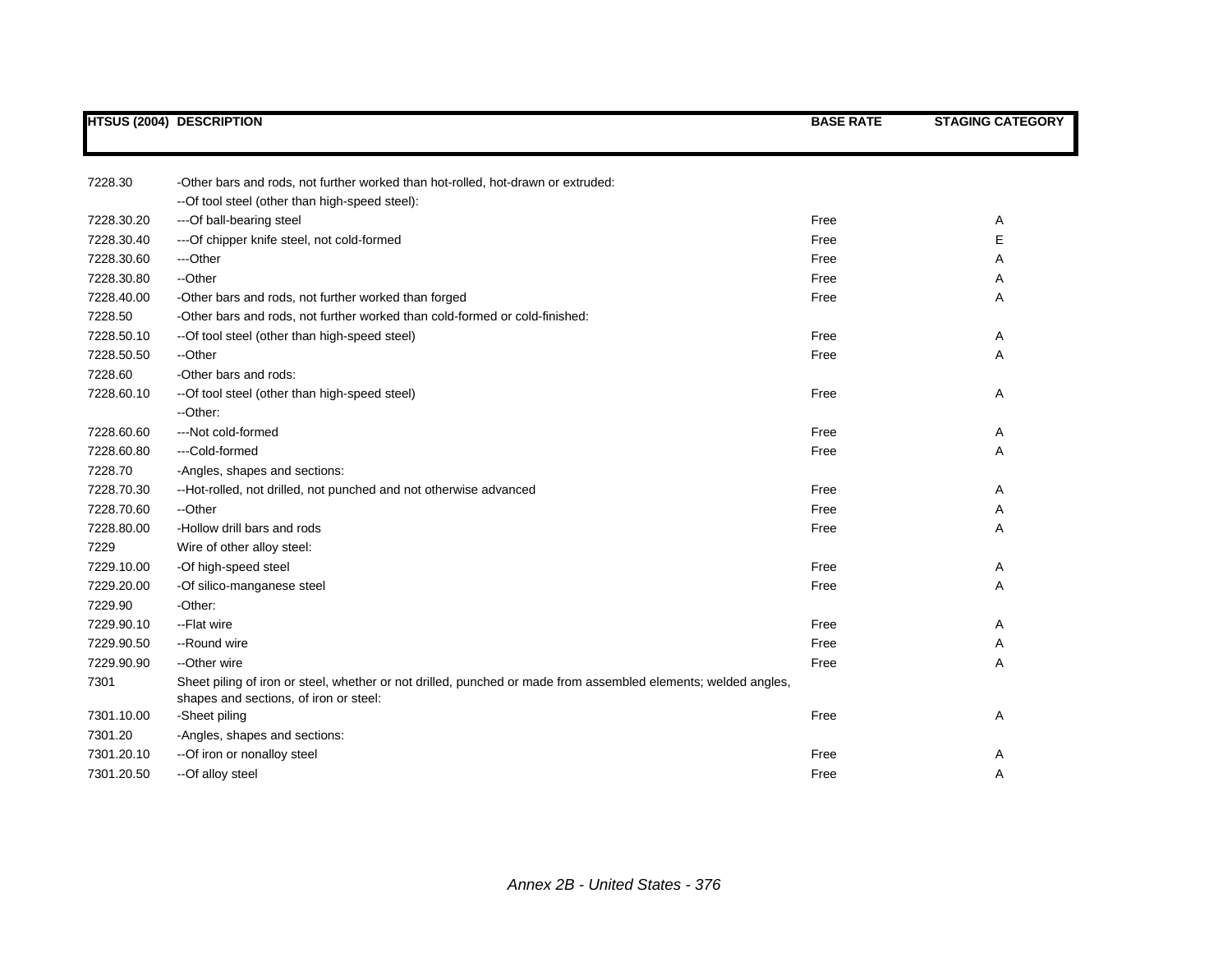| 7302       | Railway or tramway track construction material of iron or steel, the following: rails, check-rails and rack rails,<br>switch blades, crossing frogs, point rods and other crossing pieces, sleepers (cross-ties), fish-plates, chairs, chair<br>wedges, sole plates (base plates), rail clips, bedplates, ties and other material specialized for jointing or fixing<br>rails: |      |   |
|------------|--------------------------------------------------------------------------------------------------------------------------------------------------------------------------------------------------------------------------------------------------------------------------------------------------------------------------------------------------------------------------------|------|---|
| 7302.10    | -Rails:                                                                                                                                                                                                                                                                                                                                                                        |      |   |
| 7302.10.10 | -- Of iron or nonalloy steel                                                                                                                                                                                                                                                                                                                                                   | Free | Е |
| 7302.10.50 | --Of alloy steel                                                                                                                                                                                                                                                                                                                                                               | Free | A |
| 7302.30.00 | -Switch blades, crossing frogs, point rods and other crossing pieces                                                                                                                                                                                                                                                                                                           | Free | Е |
| 7302.40.00 | -Fish-plates and sole plates                                                                                                                                                                                                                                                                                                                                                   | Free | Α |
| 7302.90    | -Other:                                                                                                                                                                                                                                                                                                                                                                        |      |   |
| 7302.90.10 | --Sleepers (cross-ties)                                                                                                                                                                                                                                                                                                                                                        | Free | A |
| 7302.90.90 | --Other                                                                                                                                                                                                                                                                                                                                                                        | Free | Α |
| 7303.00.00 | Tubes, pipes and hollow profiles, of cast iron                                                                                                                                                                                                                                                                                                                                 | Free | Е |
| 7304       | Tubes, pipes and hollow profiles, seamless, of iron (other than cast iron) or steel:                                                                                                                                                                                                                                                                                           |      |   |
| 7304.10    | -Line pipe of a kind used for oil or gas pipelines:                                                                                                                                                                                                                                                                                                                            |      |   |
| 7304.10.10 | -- Of iron or nonalloy steel                                                                                                                                                                                                                                                                                                                                                   | Free | A |
| 7304.10.50 | --Of alloy steel                                                                                                                                                                                                                                                                                                                                                               | Free | Α |
|            | -Casing, tubing and drill pipe, of a kind used in drilling for oil or gas:                                                                                                                                                                                                                                                                                                     |      |   |
| 7304.21    | --Drill pipe:                                                                                                                                                                                                                                                                                                                                                                  |      |   |
| 7304.21.30 | --- Of iron or nonalloy steel                                                                                                                                                                                                                                                                                                                                                  | Free | A |
| 7304.21.60 | ---Of alloy steel                                                                                                                                                                                                                                                                                                                                                              | Free | A |
| 7304.29    | --Other:                                                                                                                                                                                                                                                                                                                                                                       |      |   |
|            | ---Casing:                                                                                                                                                                                                                                                                                                                                                                     |      |   |
|            | ----Of iron or nonalloy steel:                                                                                                                                                                                                                                                                                                                                                 |      |   |
| 7304.29.10 | -----Threaded or coupled                                                                                                                                                                                                                                                                                                                                                       | Free | A |
| 7304.29.20 | -----Other                                                                                                                                                                                                                                                                                                                                                                     | Free | Е |
|            | ----Of alloy steel:                                                                                                                                                                                                                                                                                                                                                            |      |   |
| 7304.29.30 | -----Threaded or coupled                                                                                                                                                                                                                                                                                                                                                       | Free | A |
| 7304.29.40 | -----Other                                                                                                                                                                                                                                                                                                                                                                     | Free | Α |
|            | ---Tubing:                                                                                                                                                                                                                                                                                                                                                                     |      |   |
| 7304.29.50 | ---- Of iron or nonalloy steel                                                                                                                                                                                                                                                                                                                                                 | Free | A |
| 7304.29.60 | ----Of alloy steel                                                                                                                                                                                                                                                                                                                                                             | Free | Α |
|            | -Other, of circular cross section, of iron or nonalloy steel:                                                                                                                                                                                                                                                                                                                  |      |   |
| 7304.31    | --Cold-drawn or cold-rolled (cold-reduced):                                                                                                                                                                                                                                                                                                                                    |      |   |
| 7304.31.30 | ---Hollow bars                                                                                                                                                                                                                                                                                                                                                                 | Free | Α |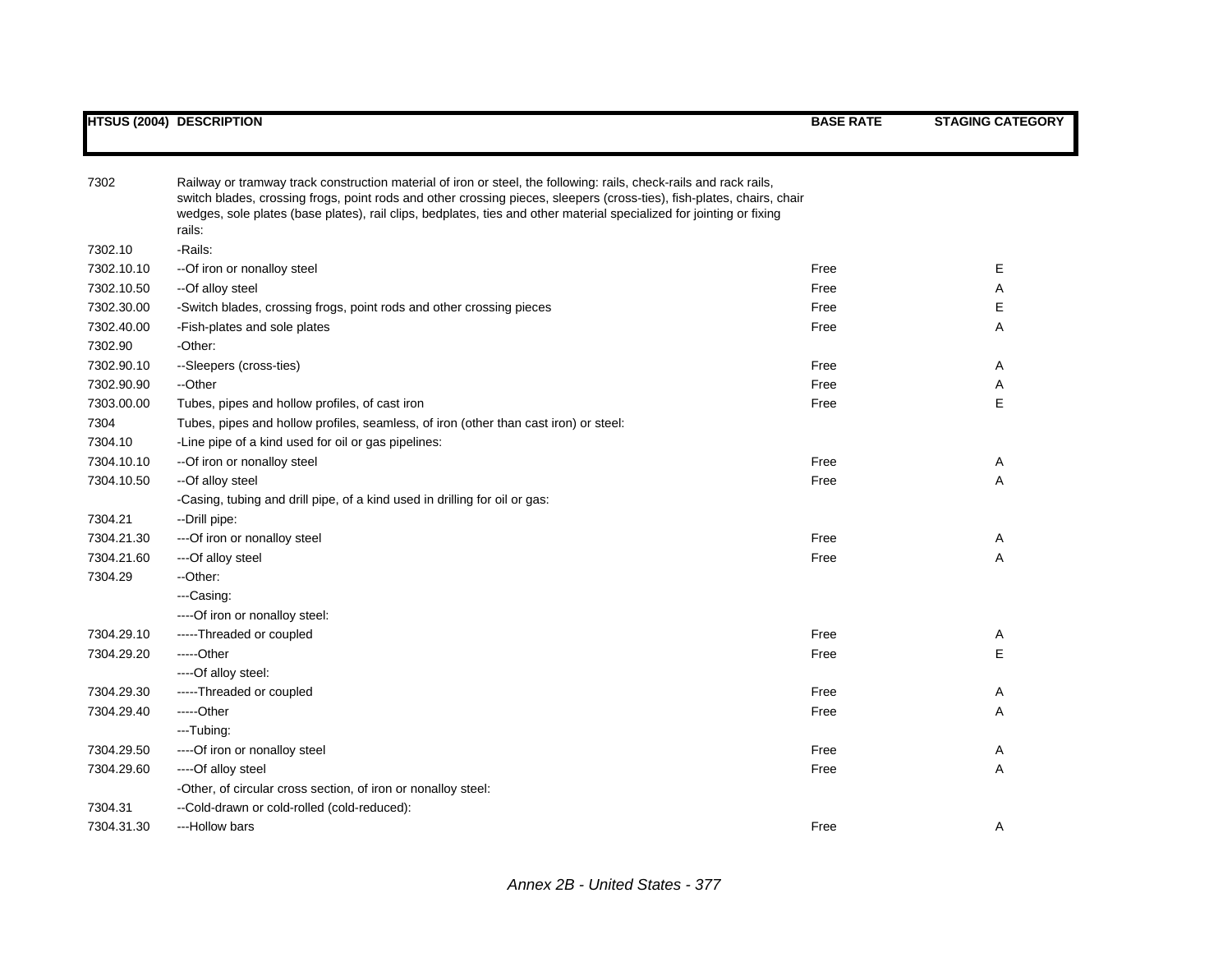|            | <b>HTSUS (2004) DESCRIPTION</b>                                                                                                                                                 | <b>BASE RATE</b> | <b>STAGING CATEGORY</b> |
|------------|---------------------------------------------------------------------------------------------------------------------------------------------------------------------------------|------------------|-------------------------|
|            |                                                                                                                                                                                 |                  |                         |
| 7304.31.60 | ---Other                                                                                                                                                                        | Free             | Α                       |
| 7304.39.00 | --Other                                                                                                                                                                         | Free             | Α                       |
|            | -Other, of circular cross section, of stainless steel:                                                                                                                          |                  |                         |
| 7304.41    | --Cold-drawn or cold-rolled (cold-reduced):                                                                                                                                     |                  |                         |
| 7304.41.30 | --- Of an external diameter of less than 19 mm                                                                                                                                  | Free             | Α                       |
| 7304.41.60 | ---Other                                                                                                                                                                        | Free             | Α                       |
| 7304.49.00 | --Other                                                                                                                                                                         | Free             | Α                       |
|            | -Other, of circular cross section, of other alloy steel:                                                                                                                        |                  |                         |
| 7304.51    | --Cold-drawn or cold-rolled (cold-reduced):                                                                                                                                     |                  |                         |
| 7304.51.10 | ---Suitable for use in the manufacture of ball or roller bearings                                                                                                               | Free             | Α                       |
| 7304.51.50 | ---Other                                                                                                                                                                        | Free             | Α                       |
| 7304.59    | --Other:                                                                                                                                                                        |                  |                         |
| 7304.59.10 | ---Suitable for use in the manufacture of ball or roller bearings                                                                                                               | Free             | Α                       |
|            | ---Other:                                                                                                                                                                       |                  |                         |
| 7304.59.20 | ----Suitable for use in boilers, superheaters, heat exchangers, condensers, refining furnaces and feedwater                                                                     | Free             | Α                       |
|            | heaters                                                                                                                                                                         |                  |                         |
|            | $---Other:$                                                                                                                                                                     |                  |                         |
| 7304.59.60 | -----Of heat-resisting steel                                                                                                                                                    | Free             | Α                       |
| 7304.59.80 | -----Other                                                                                                                                                                      | Free             | Α                       |
| 7304.90    | -Other:                                                                                                                                                                         |                  |                         |
|            | --Having a wall thickness of 4 mm or more:                                                                                                                                      |                  |                         |
| 7304.90.10 | --- Of iron or nonalloy steel                                                                                                                                                   | Free             | Е                       |
| 7304.90.30 | ---Of alloy steel                                                                                                                                                               | Free             | Α                       |
|            | --Having a wall thickness of less than 4 mm:                                                                                                                                    |                  |                         |
| 7304.90.50 | --- Of iron or nonalloy steel                                                                                                                                                   | Free             | Α                       |
| 7304.90.70 | --- Of alloy steel                                                                                                                                                              | Free             | A                       |
| 7305       | Other tubes and pipes (for example, welded, riveted or similarly closed), having circular cross sections, the<br>external diameter of which exceeds 406.4 mm, of iron or steel: |                  |                         |
|            | -Line pipe of a kind used for oil or gas pipelines:                                                                                                                             |                  |                         |
| 7305.11    | --Longitudinally submerged arc welded:                                                                                                                                          |                  |                         |
| 7305.11.10 | --- Of iron or nonalloy steel                                                                                                                                                   | Free             | Α                       |
| 7305.11.50 | ---Of alloy steel                                                                                                                                                               | Free             | Α                       |
| 7305.12    | --Other, longitudinally welded:                                                                                                                                                 |                  |                         |
| 7305.12.10 | --- Of iron or nonalloy steel                                                                                                                                                   | Free             | Α                       |
| 7305.12.50 | ---Of alloy steel                                                                                                                                                               | Free             | A                       |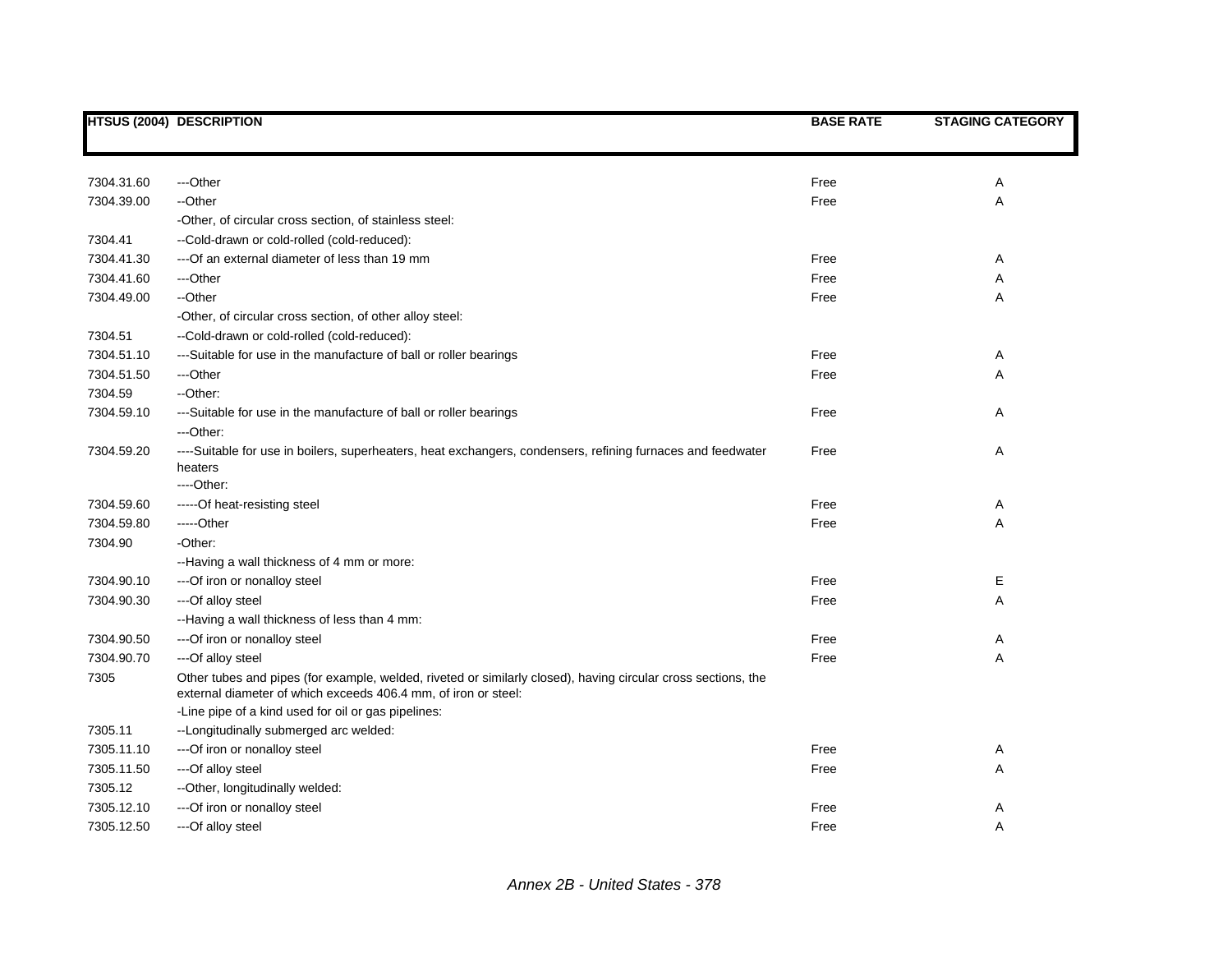|            | <b>HTSUS (2004) DESCRIPTION</b>                                                                                                | <b>BASE RATE</b> | <b>STAGING CATEGORY</b> |
|------------|--------------------------------------------------------------------------------------------------------------------------------|------------------|-------------------------|
|            |                                                                                                                                |                  |                         |
| 7305.19    | -- Other:                                                                                                                      |                  |                         |
| 7305.19.10 | --- Of iron or nonalloy steel                                                                                                  | Free             | Α                       |
| 7305.19.50 | ---Of alloy steel                                                                                                              | Free             | Α                       |
| 7305.20    | -Casing of a kind used in drilling for oil or gas:                                                                             |                  |                         |
|            | --Of iron or nonalloy steel:                                                                                                   |                  |                         |
| 7305.20.20 | ---Threaded or coupled                                                                                                         | Free             | Α                       |
| 7305.20.40 | ---Other                                                                                                                       | Free             | E                       |
|            | --Of alloy steel:                                                                                                              |                  |                         |
| 7305.20.60 | ---Threaded or coupled                                                                                                         | Free             | Α                       |
| 7305.20.80 | ---Other                                                                                                                       | Free             | Α                       |
|            | -Other, welded:                                                                                                                |                  |                         |
| 7305.31    | --Longitudinally welded:                                                                                                       |                  |                         |
| 7305.31.20 | ---Tapered pipes and tubes of steel principally used as parts of illuminating articles                                         | Free             | Α                       |
|            | ---Other:                                                                                                                      |                  |                         |
| 7305.31.40 | ---- Of iron or nonalloy steel                                                                                                 | Free             | Α                       |
| 7305.31.60 | ----Of alloy steel                                                                                                             | Free             | Α                       |
| 7305.39    | -- Other:                                                                                                                      |                  |                         |
| 7305.39.10 | --- Of iron or nonalloy steel                                                                                                  | Free             | Α                       |
| 7305.39.50 | ---Of alloy steel                                                                                                              | Free             | Α                       |
| 7305.90    | -Other:                                                                                                                        |                  |                         |
| 7305.90.10 | -- Of iron or nonalloy steel                                                                                                   | Free             | Α                       |
| 7305.90.50 | --Of alloy steel                                                                                                               | Free             | Α                       |
| 7306       | Other tubes, pipes and hollow profiles (for example, open seamed or welded, riveted or similarly closed), of iron or<br>steel: |                  |                         |
| 7306.10    | -Line pipe of a kind used for oil or gas pipelines:                                                                            |                  |                         |
| 7306.10.10 | --Of iron or nonalloy steel                                                                                                    | Free             | Α                       |
| 7306.10.50 | --Of alloy steel                                                                                                               | Free             | Α                       |
| 7306.20    | -Casing and tubing of a kind used in drilling for oil or gas:                                                                  |                  |                         |
|            | --Casing:                                                                                                                      |                  |                         |
|            | --- Of iron or nonalloy steel:                                                                                                 |                  |                         |
| 7306.20.10 | ----Threaded or coupled                                                                                                        | Free             | Α                       |
| 7306.20.20 | ---Other                                                                                                                       | Free             | E                       |
|            | ---Of alloy steel:                                                                                                             |                  |                         |
| 7306.20.30 | ----Threaded or coupled                                                                                                        | Free             | A                       |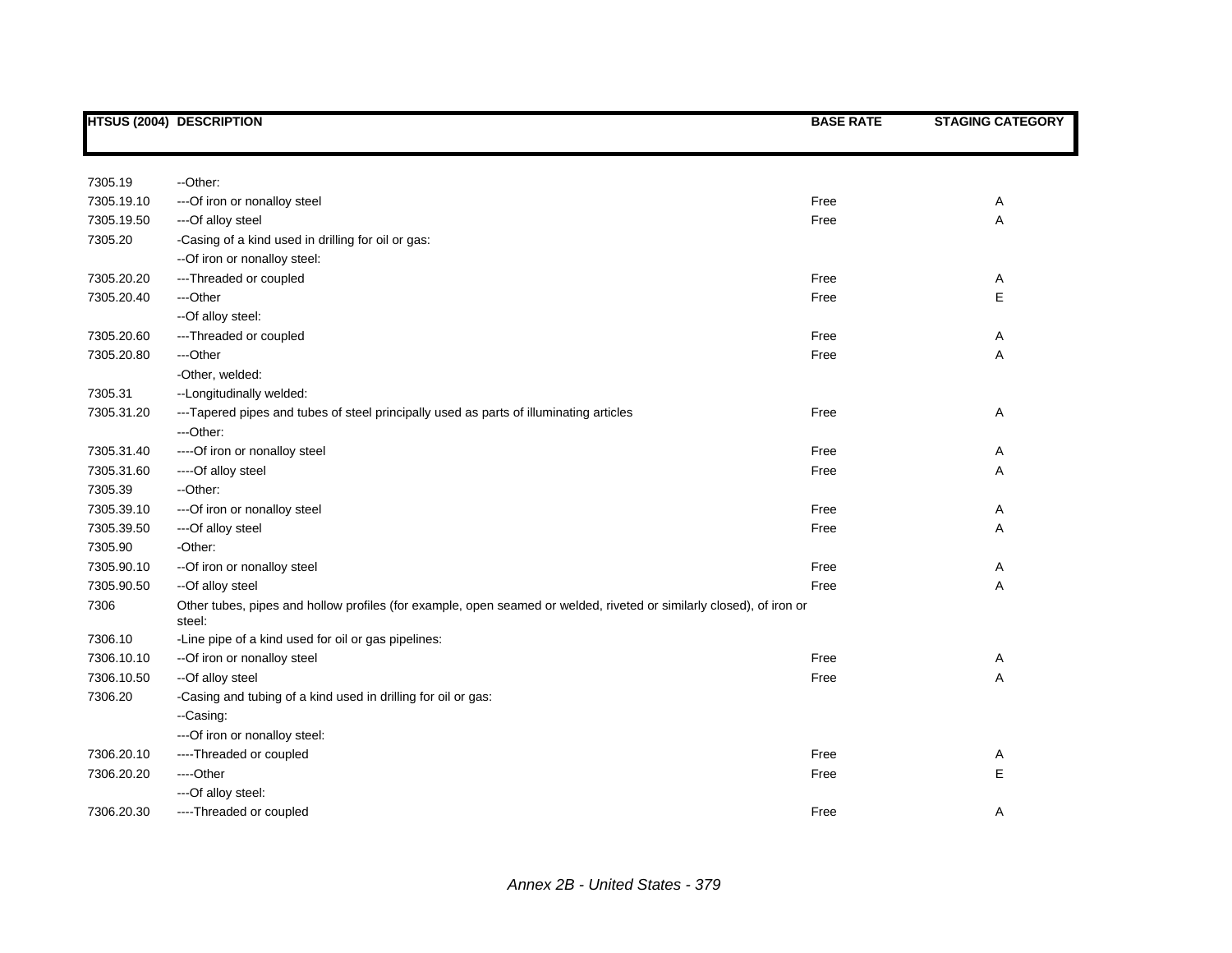|            | <b>HTSUS (2004) DESCRIPTION</b>                                                        | <b>BASE RATE</b> | <b>STAGING CATEGORY</b> |
|------------|----------------------------------------------------------------------------------------|------------------|-------------------------|
|            |                                                                                        |                  |                         |
| 7306.20.40 | ----Other                                                                              | Free             | Α                       |
|            | --Tubing:                                                                              |                  |                         |
| 7306.20.60 | --- Of iron or nonalloy steel                                                          | Free             | Α                       |
| 7306.20.80 | ---Of alloy steel                                                                      | Free             | Α                       |
| 7306.30    | -Other, welded, of circular cross section, of iron or nonalloy steel:                  |                  |                         |
| 7306.30.10 | --Having a wall thickness of less than 1.65 mm                                         | Free             | Α                       |
|            | --Having a wall thickness of 1.65 mm or more:                                          |                  |                         |
| 7306.30.30 | ---Tapered steel pipes and tubes principally used as parts of illuminating articles    | Free             | Α                       |
| 7306.30.50 | ---Other                                                                               | Free             | Α                       |
| 7306.40    | -Other, welded, of circular cross section, of stainless steel:                         |                  |                         |
| 7306.40.10 | --Having a wall thickness of less than 1.65 mm                                         | Free             | Α                       |
| 7306.40.50 | --Having a wall thickness of 1.65 mm or more                                           | Free             | Α                       |
| 7306.50    | -Other, welded, of circular cross section, of other alloy steel:                       |                  |                         |
| 7306.50.10 | --Having a wall thickness of less than 1.65 mm                                         | Free             | Α                       |
|            | --Having a wall thickness of 1.65 mm or more:                                          |                  |                         |
| 7306.50.30 | ---Tapered pipes and tubes of steel principally used as parts of illuminating articles | Free             | Α                       |
| 7306.50.50 | ---Other                                                                               | Free             | Α                       |
| 7306.60    | -Other, welded, of noncircular cross section:                                          |                  |                         |
|            | --Having a wall thickness of 4 mm or more:                                             |                  |                         |
| 7306.60.10 | --- Of iron or nonalloy steel                                                          | Free             | Е                       |
| 7306.60.30 | ---Of alloy steel                                                                      | Free             | Α                       |
|            | --Having a wall thickness of less than 4 mm:                                           |                  |                         |
| 7306.60.50 | --- Of iron or nonalloy steel                                                          | Free             | Α                       |
| 7306.60.70 | ---Of alloy steel                                                                      | Free             | Α                       |
| 7306.90    | -Other:                                                                                |                  |                         |
| 7306.90.10 | -- Of iron or nonalloy steel                                                           | Free             | Α                       |
| 7306.90.50 | --Of alloy steel                                                                       | Free             | Α                       |
| 7307       | Tube or pipe fittings (for example, couplings, elbows, sleeves), of iron or steel:     |                  |                         |
|            | -Cast fittings:                                                                        |                  |                         |
| 7307.11.00 | --Of nonmalleable cast iron                                                            | 4.8%             | Α                       |
| 7307.19    | --Other:                                                                               |                  |                         |
| 7307.19.30 | ---Ductile fittings                                                                    | 5.6%             | Α                       |
| 7307.19.90 | ---Other                                                                               | 6.2%             | Α                       |
|            | -Other, of stainless steel:                                                            |                  |                         |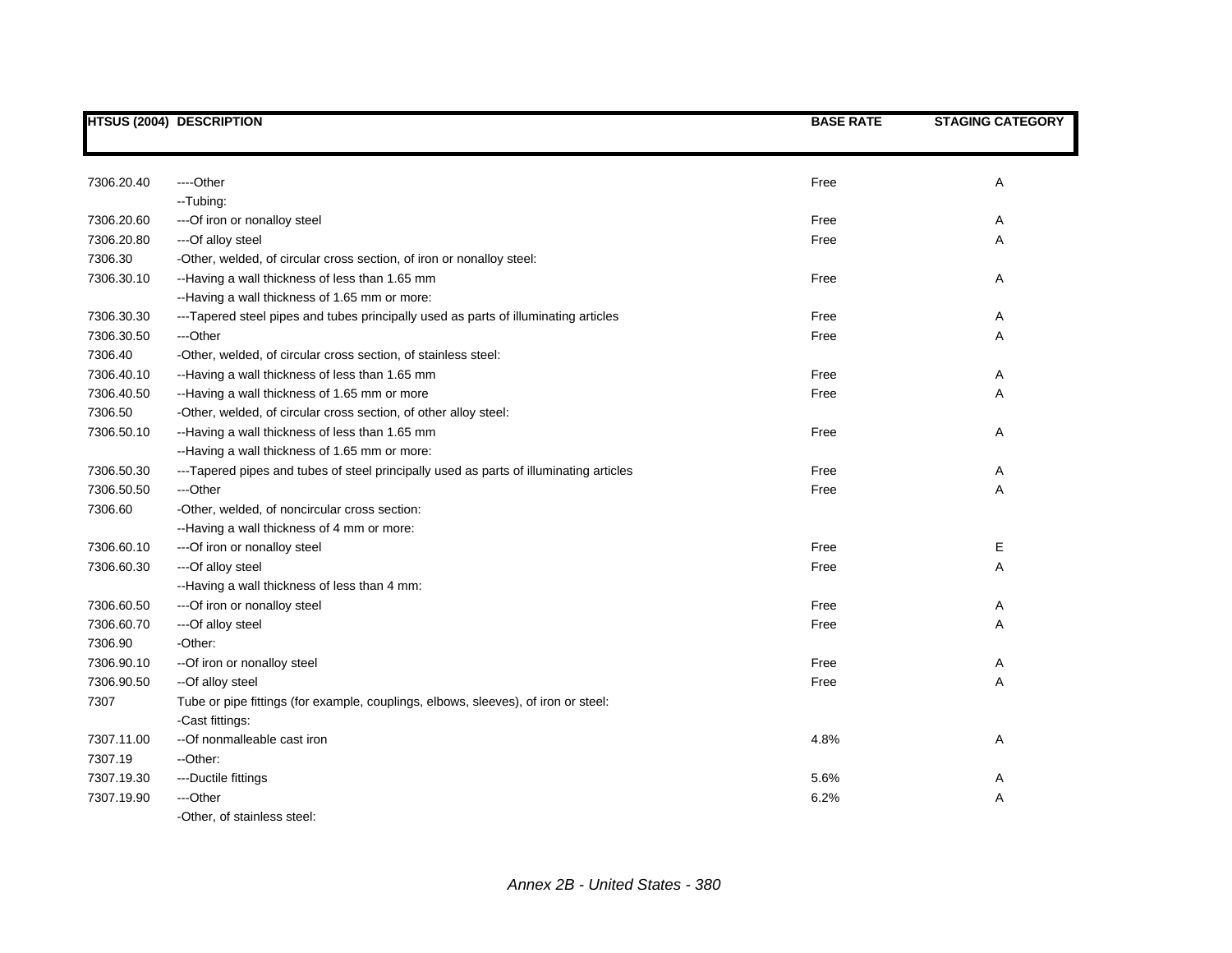|            | <b>HTSUS (2004) DESCRIPTION</b>                                                                                                                                                                                                                                                                                                                                                                                                                   | <b>BASE RATE</b> | <b>STAGING CATEGORY</b> |
|------------|---------------------------------------------------------------------------------------------------------------------------------------------------------------------------------------------------------------------------------------------------------------------------------------------------------------------------------------------------------------------------------------------------------------------------------------------------|------------------|-------------------------|
|            |                                                                                                                                                                                                                                                                                                                                                                                                                                                   |                  |                         |
| 7307.21    | --Flanges:                                                                                                                                                                                                                                                                                                                                                                                                                                        |                  |                         |
| 7307.21.10 | ---Not machined, not tooled and not otherwise processed after forging                                                                                                                                                                                                                                                                                                                                                                             | 3.3%             | Α                       |
| 7307.21.50 | ---Other                                                                                                                                                                                                                                                                                                                                                                                                                                          | 5.6%             | Α                       |
| 7307.22    | -- Threaded elbows, bends and sleeves:                                                                                                                                                                                                                                                                                                                                                                                                            |                  |                         |
| 7307.22.10 | ---Sleeves (couplings)                                                                                                                                                                                                                                                                                                                                                                                                                            | Free             | Α                       |
| 7307.22.50 | ---Other                                                                                                                                                                                                                                                                                                                                                                                                                                          | 6.2%             | Α                       |
| 7307.23.00 | --Butt welding fittings                                                                                                                                                                                                                                                                                                                                                                                                                           | 5%               | Α                       |
| 7307.29.00 | --Other                                                                                                                                                                                                                                                                                                                                                                                                                                           | 5%               | Α                       |
|            | -Other:                                                                                                                                                                                                                                                                                                                                                                                                                                           |                  |                         |
| 7307.91    | --Flanges:                                                                                                                                                                                                                                                                                                                                                                                                                                        |                  |                         |
|            | ---Not machined, not tooled and not otherwise processed after forging:                                                                                                                                                                                                                                                                                                                                                                            |                  |                         |
| 7307.91.10 | ---- Of iron or nonalloy steel                                                                                                                                                                                                                                                                                                                                                                                                                    | 3.3%             | Α                       |
| 7307.91.30 | ---- Of alloy steel (except stainless steel)                                                                                                                                                                                                                                                                                                                                                                                                      | 3.2%             | Α                       |
| 7307.91.50 | ---Other                                                                                                                                                                                                                                                                                                                                                                                                                                          | 5.5%             | Α                       |
| 7307.92    | -- Threaded elbows, bends and sleeves:                                                                                                                                                                                                                                                                                                                                                                                                            |                  |                         |
| 7307.92.30 | ---Sleeves (couplings)                                                                                                                                                                                                                                                                                                                                                                                                                            | Free             | Α                       |
| 7307.92.90 | ---Other                                                                                                                                                                                                                                                                                                                                                                                                                                          | 6.2%             | Α                       |
| 7307.93    | -- Butt welding fittings:                                                                                                                                                                                                                                                                                                                                                                                                                         |                  |                         |
|            | --- With an inside diameter of less than 360 mm:                                                                                                                                                                                                                                                                                                                                                                                                  |                  |                         |
| 7307.93.30 | ---- Of iron or nonalloy steel                                                                                                                                                                                                                                                                                                                                                                                                                    | 6.2%             | Α                       |
| 7307.93.60 | ----Of alloy steel (except stainless steel)                                                                                                                                                                                                                                                                                                                                                                                                       | 5.5%             | Α                       |
| 7307.93.90 | --- With an inside diameter of 360 mm or more                                                                                                                                                                                                                                                                                                                                                                                                     | 4.3%             | Α                       |
| 7307.99    | --Other:                                                                                                                                                                                                                                                                                                                                                                                                                                          |                  |                         |
|            | ---Not machined, not tooled and not otherwise processed after forging:                                                                                                                                                                                                                                                                                                                                                                            |                  |                         |
| 7307.99.10 | ---- Of iron or nonalloy steel                                                                                                                                                                                                                                                                                                                                                                                                                    | 3.7%             | Α                       |
| 7307.99.30 | ---- Of alloy steel (except stainless steel)                                                                                                                                                                                                                                                                                                                                                                                                      | 3.2%             | Α                       |
| 7307.99.50 | ---Other                                                                                                                                                                                                                                                                                                                                                                                                                                          | 4.3%             | A                       |
| 7308       | Structures (excluding prefabricated buildings of heading 9406) and parts of structures (for example, bridges and<br>bridge sections, lock gates, towers, lattice masts, roofs, roofing frameworks, doors and windows and their frames<br>and thresholds for doors, shutters, balustrades, pillars and columns) of iron or steel; plates, rods, angles, shapes,<br>sections, tubes and the like, prepared for use in structures, of iron or steel: |                  |                         |
| 7308.10.00 | -Bridges and bridge sections                                                                                                                                                                                                                                                                                                                                                                                                                      | Free             | Α                       |
| 7308.20.00 | -Towers and lattice masts                                                                                                                                                                                                                                                                                                                                                                                                                         | Free             | Α                       |
| 7308.30    | -Doors, windows and their frames and thresholds for doors:                                                                                                                                                                                                                                                                                                                                                                                        |                  |                         |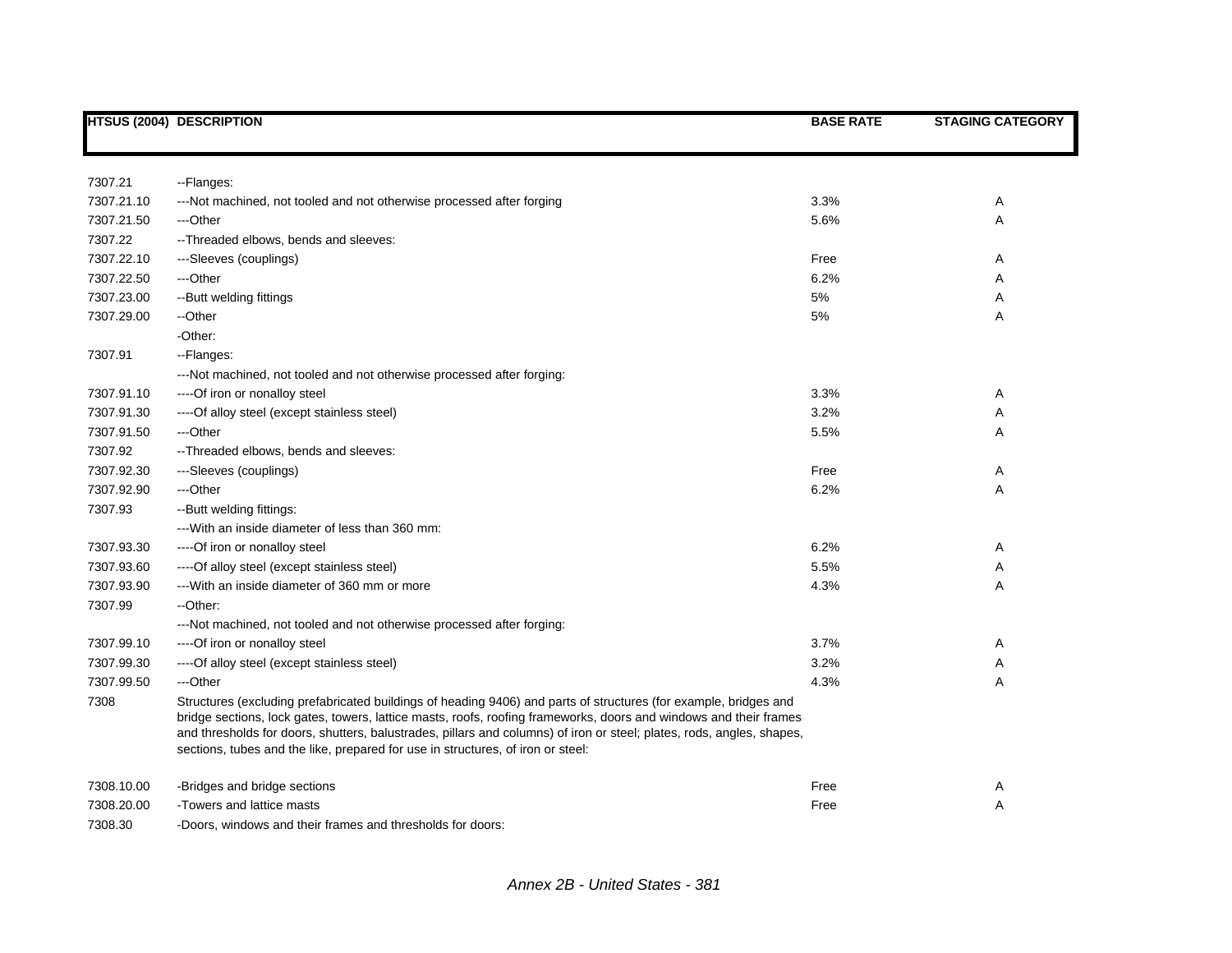|            | <b>HTSUS (2004) DESCRIPTION</b>                                                                                                                                                                                                                                                  | <b>BASE RATE</b> | <b>STAGING CATEGORY</b> |
|------------|----------------------------------------------------------------------------------------------------------------------------------------------------------------------------------------------------------------------------------------------------------------------------------|------------------|-------------------------|
|            |                                                                                                                                                                                                                                                                                  |                  |                         |
| 7308.30.10 | --Of stainless steel                                                                                                                                                                                                                                                             | Free             | Α                       |
| 7308.30.50 | --Other                                                                                                                                                                                                                                                                          | Free             | Α                       |
| 7308.40.00 | -Equipment for scaffolding, shuttering, propping or pit-propping                                                                                                                                                                                                                 | Free             | Α                       |
| 7308.90    | -Other:                                                                                                                                                                                                                                                                          |                  |                         |
|            | --Columns, pillars, posts, beams, girders and similar structural units:                                                                                                                                                                                                          |                  |                         |
| 7308.90.30 | ---Not in part of alloy steel                                                                                                                                                                                                                                                    | Free             | Α                       |
| 7308.90.60 | ---Other                                                                                                                                                                                                                                                                         | Free             | Α                       |
|            | --Other:                                                                                                                                                                                                                                                                         |                  |                         |
| 7308.90.70 | ---Steel grating                                                                                                                                                                                                                                                                 | Free             | Α                       |
| 7308.90.95 | ---Other                                                                                                                                                                                                                                                                         | Free             | Α                       |
| 7309.00.00 | Reservoirs, tanks, vats and similar containers for any material (other than compressed or liquefied gas), of iron or Free<br>steel, of a capacity exceeding 300 liters, whether or not lined or heat insulated, but not fitted with mechanical or<br>thermal equipment           |                  | Е                       |
| 7310       | Tanks, casks, drums, cans, boxes and similar containers, for any material (other than compressed or liquefied<br>gas), of iron or steel, of a capacity not exceeding 300 liters, whether or not lined or heat insulated, but not fitted<br>with mechanical or thermal equipment: |                  |                         |
| 7310.10.00 | -Of a capacity of 50 liters or more                                                                                                                                                                                                                                              | Free             | Е                       |
|            | -Of a capacity of less than 50 liters:                                                                                                                                                                                                                                           |                  |                         |
| 7310.21.00 | --Cans which are to be closed by soldering or crimping                                                                                                                                                                                                                           | Free             | E                       |
| 7310.29.00 | --Other                                                                                                                                                                                                                                                                          | Free             | E                       |
| 7311.00.00 | Containers for compressed or liquefied gas, of iron or steel                                                                                                                                                                                                                     | Free             | E                       |
| 7312       | Stranded wire, ropes, cables, plaited bands, slings and the like, of iron or steel, not electrically insulated:                                                                                                                                                                  |                  |                         |
| 7312.10    | -Stranded wire, ropes and cables:                                                                                                                                                                                                                                                |                  |                         |
|            | --Stranded wire:                                                                                                                                                                                                                                                                 |                  |                         |
|            | ---Of stainless steel:                                                                                                                                                                                                                                                           |                  |                         |
| 7312.10.05 | ----Fitted with fittings or made up into articles                                                                                                                                                                                                                                | Free             | Α                       |
| 7312.10.10 | ----Other                                                                                                                                                                                                                                                                        | Free             | Α                       |
|            | ---Other:                                                                                                                                                                                                                                                                        |                  |                         |
| 7312.10.20 | ----Fitted with fittings or made up into articles                                                                                                                                                                                                                                | Free             | Α                       |
| 7312.10.30 | ---Other                                                                                                                                                                                                                                                                         | Free             | Α                       |
|            | -- Ropes, cables and cordage other than stranded wire:                                                                                                                                                                                                                           |                  |                         |
|            | ---Of stainless steel:                                                                                                                                                                                                                                                           |                  |                         |
| 7312.10.50 | ----Fitted with fittings or made up into articles                                                                                                                                                                                                                                | Free             | Α                       |
| 7312.10.60 | ----Other                                                                                                                                                                                                                                                                        | Free             | Α                       |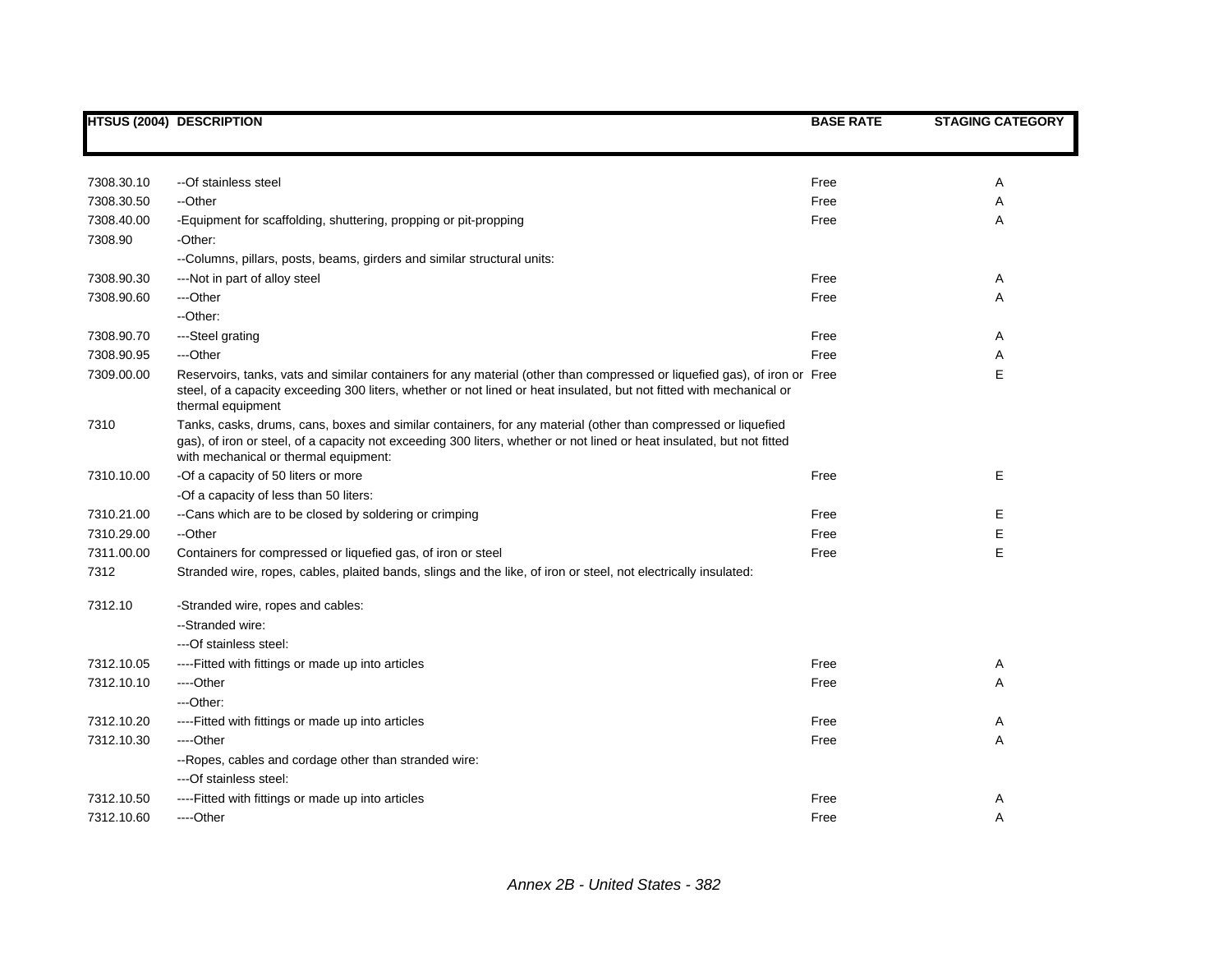|            | <b>HTSUS (2004) DESCRIPTION</b>                                                                                                                                             | <b>BASE RATE</b> | <b>STAGING CATEGORY</b> |
|------------|-----------------------------------------------------------------------------------------------------------------------------------------------------------------------------|------------------|-------------------------|
|            |                                                                                                                                                                             |                  |                         |
|            | ---Other:                                                                                                                                                                   |                  |                         |
| 7312.10.70 | ----Fitted with fittings or made up into articles                                                                                                                           | Free             | Α                       |
|            | ---Other:                                                                                                                                                                   |                  |                         |
| 7312.10.80 | -----Of brass plated wire                                                                                                                                                   | Free             | Α                       |
| 7312.10.90 | -----Other                                                                                                                                                                  | Free             | Α                       |
| 7312.90.00 | -Other                                                                                                                                                                      | Free             | Α                       |
| 7313.00.00 | Barbed wire of iron or steel; twisted hoop or single flat wire, barbed or not, and loosely twisted double wire, of a<br>kind used for fencing, of iron or steel             | Free             | E                       |
| 7314       | Cloth (including endless bands), grill, netting and fencing, of iron or steel wire; expanded metal of iron or steel:                                                        |                  |                         |
|            | -Woven cloth:                                                                                                                                                               |                  |                         |
| 7314.12    | --Endless bands for machinery, of stainless steel:                                                                                                                          |                  |                         |
| 7314.12.10 | --- With meshes not finer than 12 wires to the lineal centimeter in warp or filling                                                                                         | Free             | Α                       |
| 7314.12.20 | --With meshes finer than 12 but not finer than 36 wires to the lineal centimeter in warp or filling                                                                         | Free             | A                       |
|            | --- With meshes finer than 36 wires to the lineal centimeter in warp or filling:                                                                                            |                  |                         |
|            | ----Fourdrinier wires, seamed or not seamed, suitable for use in papermaking machines:                                                                                      |                  |                         |
| 7314.12.30 | ----- With 94 or more wires to the lineal centimeter                                                                                                                        | Free             | Е                       |
| 7314.12.60 | -----Other                                                                                                                                                                  | Free             | Α                       |
| 7314.12.90 | ----Other                                                                                                                                                                   | Free             | Α                       |
| 7314.13.00 | --Other endless bands for machinery                                                                                                                                         | Free             | A                       |
| 7314.14    | --Other woven cloth, of stainless steel:                                                                                                                                    |                  |                         |
| 7314.14.10 | ---With meshes not finer than 12 wires to the lineal centimeter in warp or filling                                                                                          | Free             | Α                       |
| 7314.14.20 | --With meshes finer than 12 but not finer than 36 wires to the lineal centimeter in warp or filling                                                                         | Free             | A                       |
|            | --- With meshes finer than 36 wires to the lineal centimeter in warp or filling:                                                                                            |                  |                         |
|            | ----Fourdrinier wires, seamed or not seamed, suitable for use in papermaking machines:                                                                                      |                  |                         |
| 7314.14.30 | ----- With 94 or more wires to the lineal centimeter                                                                                                                        | Free             | Е                       |
| 7314.14.60 | -----Other                                                                                                                                                                  | Free             | A                       |
| 7314.14.90 | ----Other                                                                                                                                                                   | Free             | A                       |
| 7314.19.00 | --Other                                                                                                                                                                     | Free             | Α                       |
| 7314.20.00 | -Grill, netting and fencing, welded at the intersection, of wire with a maximum cross-sectional dimension of 3 mm Free<br>or more and having a mesh size of 100 cm2 or more |                  | A                       |
|            | -Other grill, netting and fencing, welded at the intersection:                                                                                                              |                  |                         |
| 7314.31    | --Plated or coated with zinc:                                                                                                                                               |                  |                         |
| 7314.31.10 | ---Wire fencing plated or coated with zinc, whether or not covered with plastic material                                                                                    | Free             | Е                       |
| 7314.31.50 | ---Other                                                                                                                                                                    | Free             | A                       |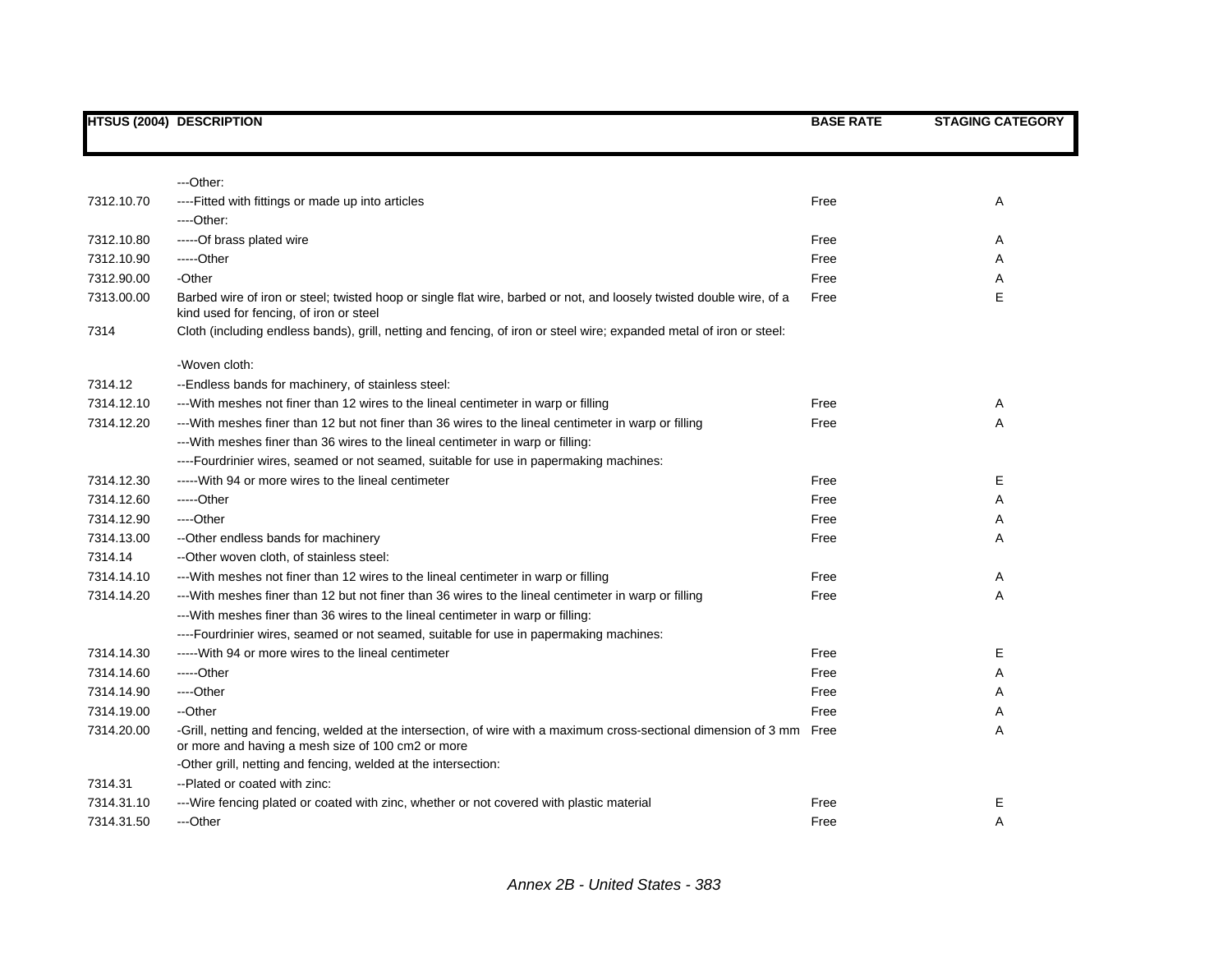|            | <b>HTSUS (2004) DESCRIPTION</b>                       | <b>BASE RATE</b> | <b>STAGING CATEGORY</b> |
|------------|-------------------------------------------------------|------------------|-------------------------|
|            |                                                       |                  |                         |
| 7314.39.00 | --Other                                               | Free             | Α                       |
|            | -Other grill, netting and fencing:                    |                  |                         |
| 7314.41.00 | --Plated or coated with zinc                          | Free             | Е                       |
| 7314.42.00 | --Coated with plastics                                | Free             | E                       |
| 7314.49    | --Other:                                              |                  |                         |
| 7314.49.30 | ---Not cut to shape                                   | Free             | Α                       |
| 7314.49.60 | ---Cut to shape                                       | Free             | Α                       |
| 7314.50.00 | -Expanded metal                                       | Free             | Α                       |
| 7315       | Chain and parts thereof, of iron or steel:            |                  |                         |
|            | -Articulated link chain and parts thereof:            |                  |                         |
| 7315.11.00 | --Roller chain                                        | Free             | Е                       |
| 7315.12.00 | --Other chain                                         | Free             | Е                       |
| 7315.19.00 | --Parts                                               | Free             | Е                       |
| 7315.20    | -Skid chain:                                          |                  |                         |
| 7315.20.10 |                                                       |                  |                         |
|            | --Not over 8 mm in diameter                           | Free             | Е                       |
| 7315.20.50 | --Over 8 mm in diameter                               | Free             | E                       |
|            | -Other chain:                                         |                  |                         |
| 7315.81.00 | --Stud link                                           | Free             | Е                       |
| 7315.82    | --Other, welded link:                                 |                  |                         |
|            | ---Of alloy steel:                                    |                  |                         |
| 7315.82.10 | ----Not over 10 mm in diameter                        | Free             | Е                       |
| 7315.82.30 | ----Over 10 mm in diameter                            | Free             | E                       |
|            | --- Of iron or nonalloy steel:                        |                  |                         |
| 7315.82.50 | ----Not over 10 mm in diameter                        | Free             | Е                       |
| 7315.82.70 | ----Over 10 mm in diameter                            | Free             | E                       |
| 7315.89    | --Other:                                              |                  |                         |
|            | --- With links of essentially round cross sections:   |                  |                         |
| 7315.89.10 | ----Not over 8 mm in diameter                         | 1.5%             | A                       |
| 7315.89.30 | ----Over 8 mm in diameter                             | Free             | Е                       |
| 7315.89.50 | ---Other                                              | 3.9%             | Α                       |
| 7315.90.00 | -Other parts                                          | 2.9%             | Α                       |
| 7316.00.00 | Anchors, grapnels and parts thereof, of iron or steel | Free             | E                       |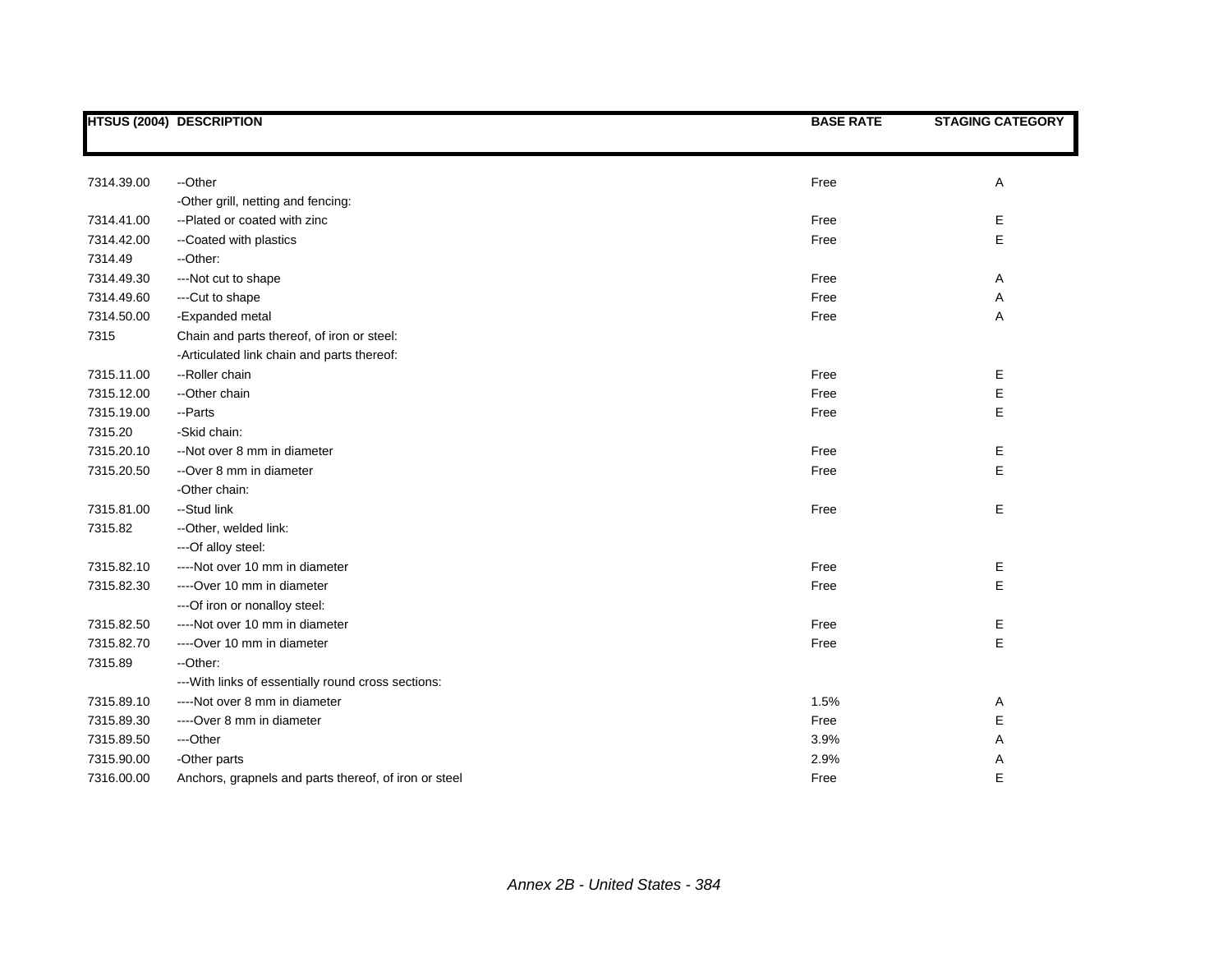|            | <b>HTSUS (2004) DESCRIPTION</b>                                                                                                                             | <b>BASE RATE</b> | <b>STAGING CATEGORY</b> |
|------------|-------------------------------------------------------------------------------------------------------------------------------------------------------------|------------------|-------------------------|
| 7317.00    | Nails, tacks, drawing pins, corrugated nails, staples (other than those of heading 8305) and similar articles, of iron                                      |                  |                         |
|            | or steel, whether or not with heads of other material, but excluding such articles with heads of copper:                                                    |                  |                         |
| 7317.00.10 | -Thumb tacks                                                                                                                                                | Free             | Α                       |
|            | -Other, suitable for use in powder-actuated handtools:                                                                                                      |                  |                         |
| 7317.00.20 | --Not threaded                                                                                                                                              | Free             | Е                       |
| 7317.00.30 | --Threaded                                                                                                                                                  | Free             | Α                       |
|            | -Other:                                                                                                                                                     |                  |                         |
|            | -- Of one piece construction:                                                                                                                               |                  |                         |
| 7317.00.55 | ---Made of round wire                                                                                                                                       | Free             | Е                       |
| 7317.00.65 | ---Other                                                                                                                                                    | Free             | Α                       |
| 7317.00.75 | --Of two or more pieces                                                                                                                                     | Free             | Α                       |
| 7318       | Screws, bolts, nuts, coach screws, screw hooks, rivets, cotters, cotter pins, washers (including spring washers)<br>and similar articles, of iron or steel: |                  |                         |
|            | -Threaded articles:                                                                                                                                         |                  |                         |
| 7318.11.00 | --Coach screws                                                                                                                                              | 12.5%            | Α                       |
| 7318.12.00 | --Other wood screws                                                                                                                                         | 12.5%            | A                       |
| 7318.13.00 | --Screw hooks and screw rings                                                                                                                               | 5.7%             | A                       |
| 7318.14    | --Self-tapping screws:                                                                                                                                      |                  |                         |
| 7318.14.10 | ---Having shanks or threads with a diameter of less than 6 mm                                                                                               | 6.2%             | Α                       |
| 7318.14.50 | ---Having shanks or threads with a diameter of 6 mm or more                                                                                                 | 8.6%             | Α                       |
| 7318.15    | -- Other screws and bolts, whether or not with their nuts or washers:                                                                                       |                  |                         |
| 7318.15.20 | ---Bolts and bolts and their nuts or washers entered or exported in the same shipment                                                                       | Free             | Е                       |
| 7318.15.40 | ---Machine screws 9.5 mm or more in length and 3.2 mm or more in diameter (not including cap screws)                                                        | Free             | Е                       |
| 7318.15.50 | ---Studs                                                                                                                                                    | Free             | E                       |
|            | ---Other:                                                                                                                                                   |                  |                         |
| 7318.15.60 | ----Having shanks or threads with a diameter of less than 6 mm                                                                                              | 6.2%             | Α                       |
| 7318.15.80 | ----Having shanks or threads with a diameter of 6 mm or more                                                                                                | 8.5%             | A                       |
| 7318.16.00 | --Nuts                                                                                                                                                      | Free             | Е                       |
| 7318.19.00 | --Other                                                                                                                                                     | 5.7%             | Α                       |
|            | -Non-threaded articles:                                                                                                                                     |                  |                         |
| 7318.21.00 | --Spring washers and other lock washers                                                                                                                     | 5.8%             | Α                       |
| 7318.22.00 | --Other washers                                                                                                                                             | Free             | Ε                       |
| 7318.23.00 | --Rivets                                                                                                                                                    | Free             | E                       |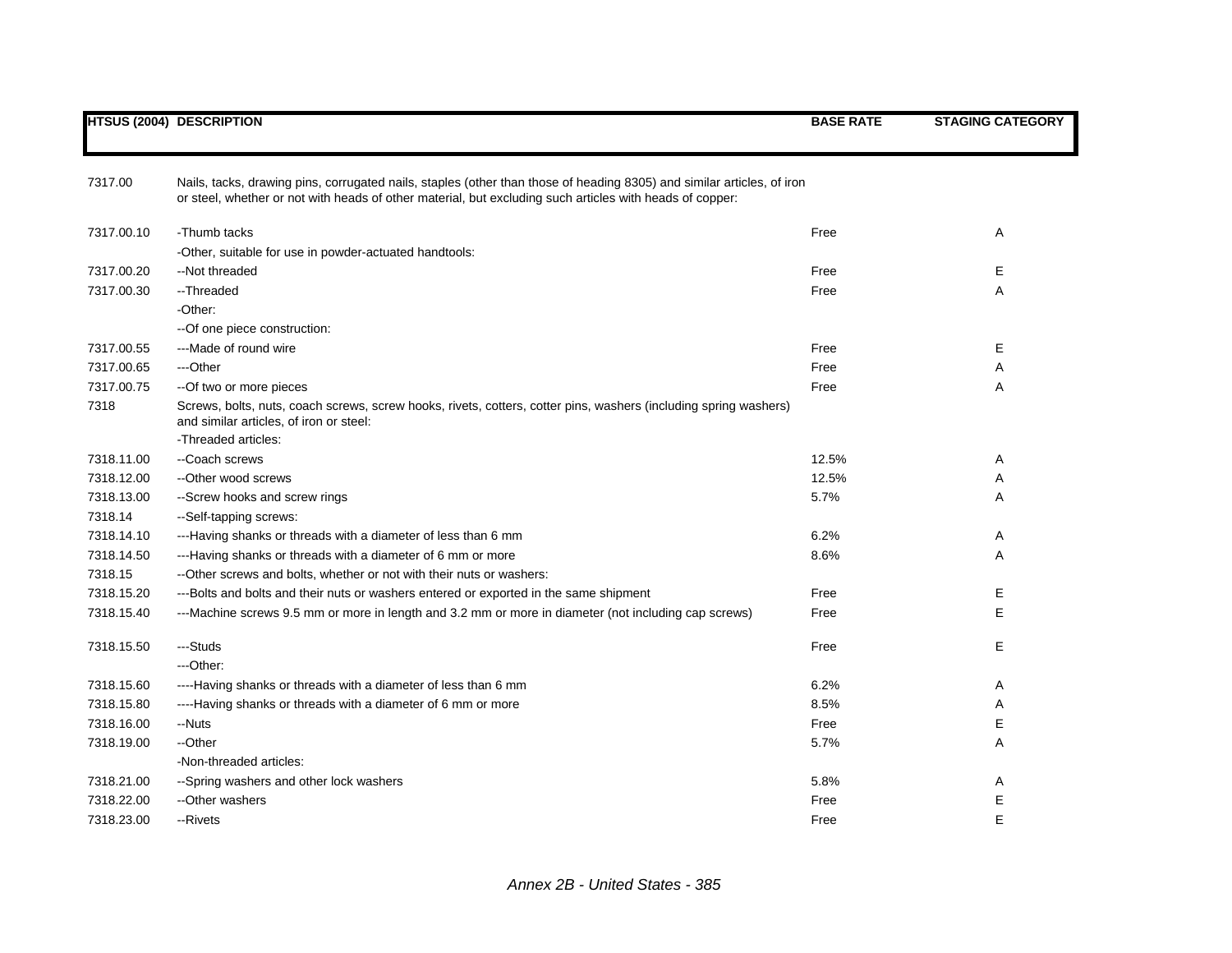|            | <b>HTSUS (2004) DESCRIPTION</b>                                                                                                                                                                                                   | <b>BASE RATE</b> | <b>STAGING CATEGORY</b> |
|------------|-----------------------------------------------------------------------------------------------------------------------------------------------------------------------------------------------------------------------------------|------------------|-------------------------|
|            |                                                                                                                                                                                                                                   |                  |                         |
| 7318.24.00 | --Cotters and cotter pins                                                                                                                                                                                                         | 3.8%             | Α                       |
| 7318.29.00 | --Other                                                                                                                                                                                                                           | 2.8%             | Α                       |
| 7319       | Sewing needles, knitting needles, bodkins, crochet hooks, embroidery stilettos and similar articles for use in the<br>hand, of iron or steel; safety pins and other pins of iron or steel, not elsewhere specified or included:   |                  |                         |
| 7319.10.00 | -Sewing, darning or embroidery needles                                                                                                                                                                                            | Free             | Е                       |
| 7319.20.00 | -Safety pins                                                                                                                                                                                                                      | 4.5%             | A                       |
| 7319.30    | -Other pins:                                                                                                                                                                                                                      |                  |                         |
| 7319.30.10 | --Dressmakers' or common pins                                                                                                                                                                                                     | 4.1%             | Α                       |
| 7319.30.50 | --Other                                                                                                                                                                                                                           | Free             | E                       |
| 7319.90.00 | -Other                                                                                                                                                                                                                            | 2.9%             | Α                       |
| 7320       | Springs and leaves for springs, of iron or steel:                                                                                                                                                                                 |                  |                         |
| 7320.10    | -Leaf springs and leaves therefor:                                                                                                                                                                                                |                  |                         |
|            | --Suitable for motor vehicle suspension:                                                                                                                                                                                          |                  |                         |
| 7320.10.30 | --- To be used in motor vehicles having a G.V.W. not exceeding 4 metric tons                                                                                                                                                      | 3.2%             | Α                       |
| 7320.10.60 | ---Other                                                                                                                                                                                                                          | 3.2%             | Α                       |
| 7320.10.90 | --Other                                                                                                                                                                                                                           | 3.2%             | Α                       |
| 7320.20    | -Helical springs:                                                                                                                                                                                                                 |                  |                         |
| 7320.20.10 | --Suitable for motor-vehicle suspension                                                                                                                                                                                           | 3.2%             | Α                       |
| 7320.20.50 | --Other                                                                                                                                                                                                                           | 3.9%             | A                       |
| 7320.90    | -Other:                                                                                                                                                                                                                           |                  |                         |
| 7320.90.10 | --Hairsprings                                                                                                                                                                                                                     | Free             | Е                       |
| 7320.90.50 | --Other                                                                                                                                                                                                                           | 2.9%             | A                       |
| 7321       | Stoves, ranges, grates, cookers (including those with subsidiary boilers for central heating), barbecues, braziers,<br>gas rings, plate warmers and similar nonelectric domestic appliances, and parts thereof, of iron or steel: |                  |                         |
|            | -Cooking appliances and plate warmers:                                                                                                                                                                                            |                  |                         |
| 7321.11    | -- For gas fuel or for both gas and other fuels:                                                                                                                                                                                  |                  |                         |
| 7321.11.10 | ---Portable                                                                                                                                                                                                                       | 5.7%             | Α                       |
|            | ---Other:                                                                                                                                                                                                                         |                  |                         |
| 7321.11.30 | ----Stoves or ranges                                                                                                                                                                                                              | Free             | Е                       |
| 7321.11.60 | ---Other                                                                                                                                                                                                                          | Free             | E                       |
| 7321.12.00 | --For liquid fuel                                                                                                                                                                                                                 | Free             | Ε                       |
| 7321.13.00 | -- For solid fuel                                                                                                                                                                                                                 | Free             | E                       |
|            | -Other appliances:                                                                                                                                                                                                                |                  |                         |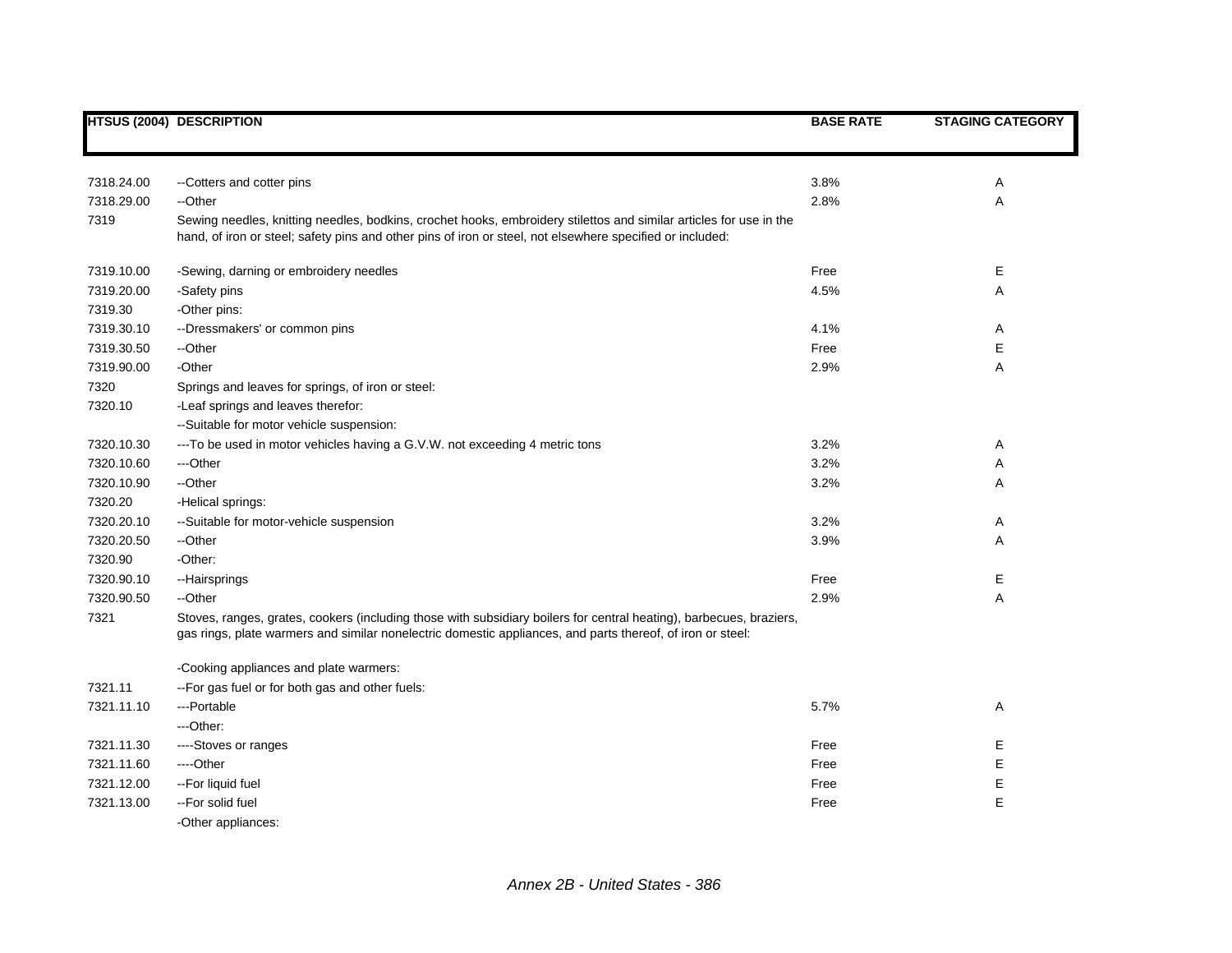|            | <b>HTSUS (2004) DESCRIPTION</b>                                                                                                                                                                                                                                                                                                | <b>BASE RATE</b> | <b>STAGING CATEGORY</b> |
|------------|--------------------------------------------------------------------------------------------------------------------------------------------------------------------------------------------------------------------------------------------------------------------------------------------------------------------------------|------------------|-------------------------|
|            |                                                                                                                                                                                                                                                                                                                                |                  |                         |
| 7321.81    | -- For gas fuel or for both gas and other fuels:                                                                                                                                                                                                                                                                               |                  |                         |
| 7321.81.10 | ---Portable                                                                                                                                                                                                                                                                                                                    | 2.9%             | Α                       |
| 7321.81.50 | ---Other                                                                                                                                                                                                                                                                                                                       | Free             | Е                       |
| 7321.82    | -- For liquid fuel:                                                                                                                                                                                                                                                                                                            |                  |                         |
| 7321.82.10 | ---Portable                                                                                                                                                                                                                                                                                                                    | 2.9%             | Α                       |
| 7321.82.50 | ---Other                                                                                                                                                                                                                                                                                                                       | Free             | E                       |
| 7321.83.00 | --For solid fuel                                                                                                                                                                                                                                                                                                               | Free             | Е                       |
| 7321.90    | -Parts:                                                                                                                                                                                                                                                                                                                        |                  |                         |
|            | --Of articles in subheading 7321.11.30:                                                                                                                                                                                                                                                                                        |                  |                         |
| 7321.90.10 | ---Cooking chambers, whether or not assembled                                                                                                                                                                                                                                                                                  | Free             | Е                       |
| 7321.90.20 | --- Top surface panels with or without burners or controls                                                                                                                                                                                                                                                                     | Free             | Ε                       |
| 7321.90.40 | ---Door assemblies, incorporating more than one of the following: inner panel, outer panel, window, insulation                                                                                                                                                                                                                 | Free             | Е                       |
| 7321.90.50 | ---Other                                                                                                                                                                                                                                                                                                                       | Free             | Ε                       |
| 7321.90.60 | --Other                                                                                                                                                                                                                                                                                                                        | Free             | E                       |
| 7322       | Radiators for central heating, not electrically heated, and parts thereof, of iron or steel; air heaters and hot air<br>distributors (including distributors which can also distribute fresh or conditioned air), not electrically heated,<br>incorporating a motor-driven fan or blower, and parts thereof, of iron or steel: |                  |                         |
|            | -Radiators and parts thereof:                                                                                                                                                                                                                                                                                                  |                  |                         |
| 7322.11.00 | --Of cast iron                                                                                                                                                                                                                                                                                                                 | Free             | Е                       |
| 7322.19.00 | --Other                                                                                                                                                                                                                                                                                                                        | Free             | Е                       |
| 7322.90.00 | -Other, including parts                                                                                                                                                                                                                                                                                                        | Free             | Е                       |
| 7323       | Table, kitchen or other household articles and parts thereof, of iron or steel; iron or steel wool; pot scourers and<br>scouring or polishing pads, gloves and the like, of iron or steel:                                                                                                                                     |                  |                         |
| 7323.10.00 | -Iron or steel wool; pot scourers and scouring or polishing pads, gloves and the like                                                                                                                                                                                                                                          | Free             | Е                       |
|            | -Other:                                                                                                                                                                                                                                                                                                                        |                  |                         |
| 7323.91    | --Of cast iron, not enameled:                                                                                                                                                                                                                                                                                                  |                  |                         |
| 7323.91.10 | ---Coated or plated with precious metal                                                                                                                                                                                                                                                                                        | Free             | Е                       |
| 7323.91.50 | ---Other                                                                                                                                                                                                                                                                                                                       | 5.3%             | Α                       |
| 7323.92.00 | --Of cast iron, enameled                                                                                                                                                                                                                                                                                                       | Free             | Е                       |
| 7323.93.00 | --Of stainless steel                                                                                                                                                                                                                                                                                                           | 2%               | Α                       |
| 7323.94.00 | -- Of iron (other than cast iron) or steel, enameled                                                                                                                                                                                                                                                                           | 2.7%             | A                       |
| 7323.99    | --Other:                                                                                                                                                                                                                                                                                                                       |                  |                         |
|            | ---Coated or plated with precious metal:                                                                                                                                                                                                                                                                                       |                  |                         |
| 7323.99.10 | ----Coated or plated with silver                                                                                                                                                                                                                                                                                               | Free             | Е                       |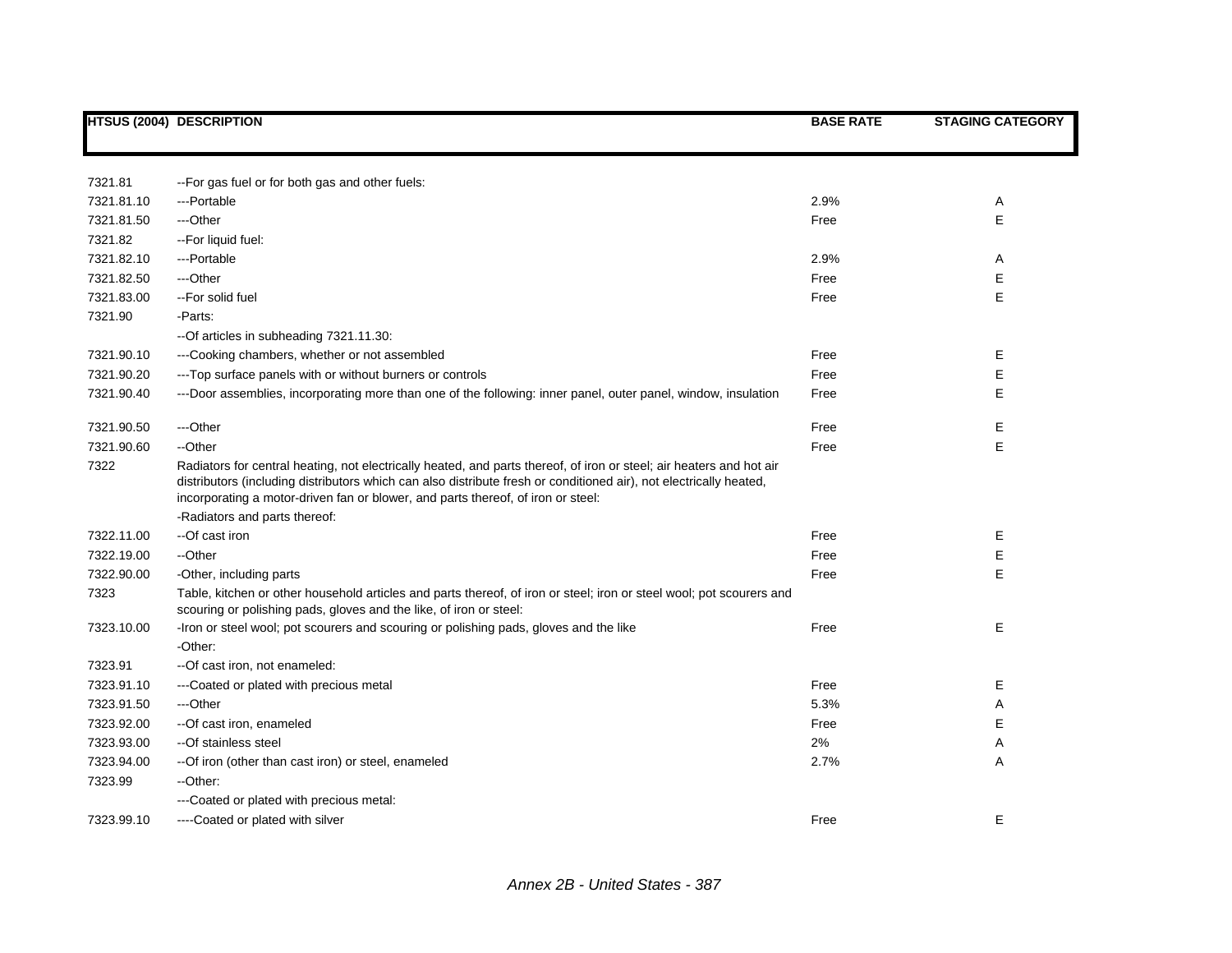|            | <b>HTSUS (2004) DESCRIPTION</b>                                                                            | <b>BASE RATE</b> | <b>STAGING CATEGORY</b> |
|------------|------------------------------------------------------------------------------------------------------------|------------------|-------------------------|
|            |                                                                                                            |                  |                         |
|            |                                                                                                            |                  |                         |
| 7323.99.30 | ----Other                                                                                                  | 8.2%             | Α                       |
|            | --- Not coated or plated with precious metal:                                                              |                  |                         |
| 7323.99.50 | ----Of tinplate                                                                                            | Free             | Е                       |
|            | ----Other:                                                                                                 |                  |                         |
| 7323.99.70 | -----Cookingware                                                                                           | 5.3%             | Α                       |
| 7323.99.90 | -----Other                                                                                                 | 3.4%             | Α                       |
| 7324       | Sanitary ware and parts thereof, of iron or steel:                                                         |                  |                         |
| 7324.10.00 | -Sinks and wash basins, of stainless steel                                                                 | 3.4%             | Α                       |
|            | -Baths:                                                                                                    |                  |                         |
| 7324.21    | -- Of cast iron, whether or not enamelled:                                                                 |                  |                         |
| 7324.21.10 | ---Coated or plated with precious metal                                                                    | Free             | Е                       |
| 7324.21.50 | ---Other                                                                                                   | Free             | E                       |
| 7324.29.00 | --Other                                                                                                    | Free             | E                       |
| 7324.90.00 | -Other, including parts                                                                                    | Free             | E                       |
| 7325       | Other cast articles of iron or steel:                                                                      |                  |                         |
| 7325.10.00 | -Of nonmalleable cast iron                                                                                 | Free             | E                       |
|            | -Other:                                                                                                    |                  |                         |
| 7325.91.00 | --Grinding balls and similar articles for mills                                                            | 2.9%             | Α                       |
| 7325.99    | --Other:                                                                                                   |                  |                         |
| 7325.99.10 | ---Of cast iron                                                                                            | Free             | Е                       |
| 7325.99.50 | ---Other                                                                                                   | 2.9%             | Α                       |
| 7326       | Other articles of iron or steel:                                                                           |                  |                         |
|            | -Forged or stamped, but not further worked:                                                                |                  |                         |
| 7326.11.00 | --Grinding balls and similar articles for mills                                                            | Free             | Е                       |
| 7326.19.00 | --Other                                                                                                    | 2.9%             | Α                       |
| 7326.20.00 | -Articles of iron or steel wire                                                                            | 3.9%             | Α                       |
| 7326.90    | -Other:                                                                                                    |                  |                         |
| 7326.90.10 | --Of tinplate                                                                                              | Free             | E                       |
|            | --Other:                                                                                                   |                  |                         |
| 7326.90.25 | ---Cable or inner wire for caliper and cantilever brakes and casing therefor, whether or not cut to length | Free             | Е                       |
| 7326.90.35 | ---Containers of a kind normally carried on the person, in the pocket or in the handbag                    | 7.8%             | Α                       |
| 7326.90.45 | ---Horse and mule shoes                                                                                    | Free             | E                       |
|            | ---Other:                                                                                                  |                  |                         |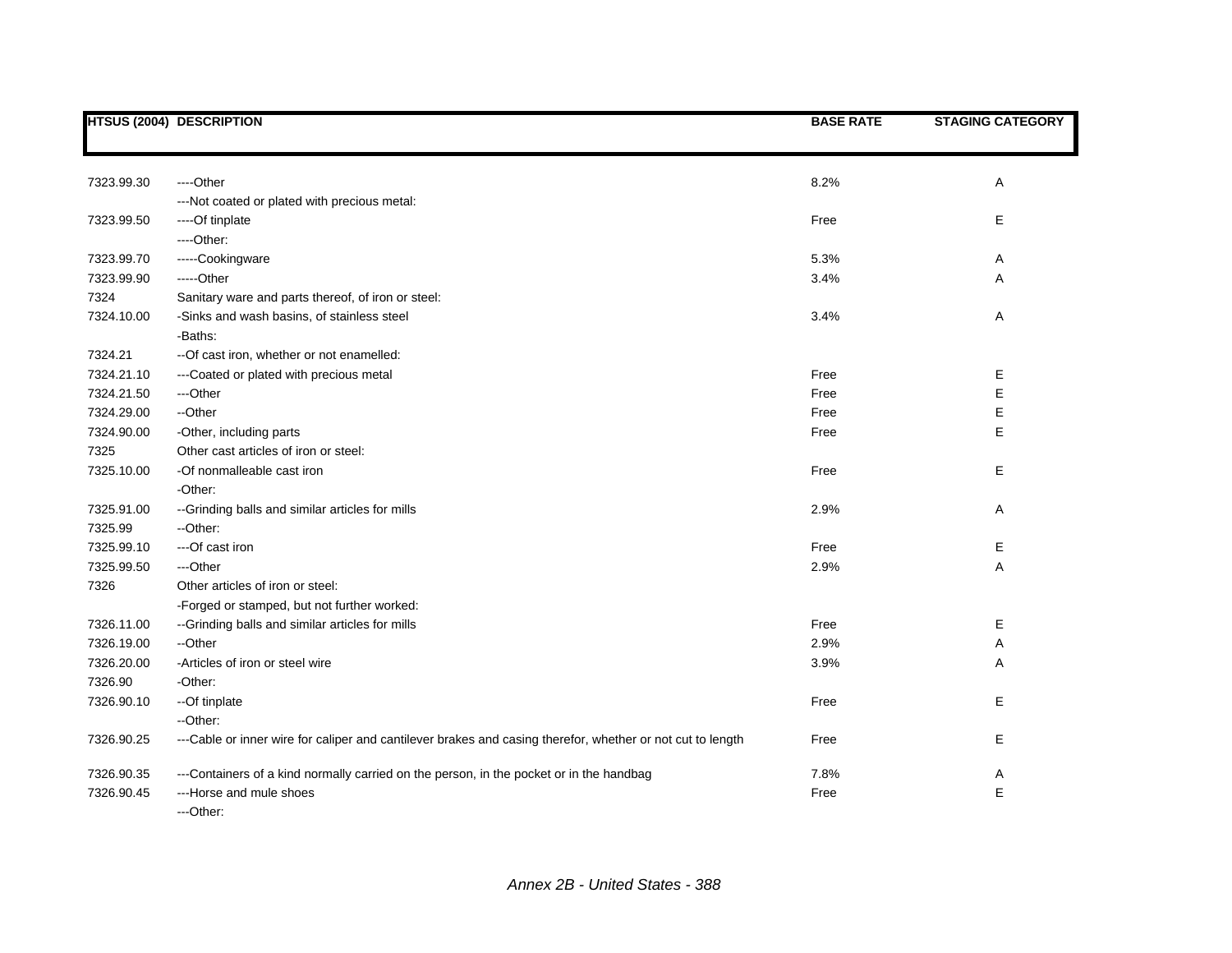|            | <b>HTSUS (2004) DESCRIPTION</b>                                                              | <b>BASE RATE</b> | <b>STAGING CATEGORY</b> |
|------------|----------------------------------------------------------------------------------------------|------------------|-------------------------|
|            |                                                                                              |                  |                         |
| 7326.90.60 | ----Coated or plated with precious metal                                                     | 8.6%             | Α                       |
| 7326.90.85 | ---Other                                                                                     | 2.9%             | Α                       |
| 7401       | Copper mattes; cement copper (precipitated copper):                                          |                  |                         |
| 7401.10.00 | -Copper mattes                                                                               | Free             | Е                       |
| 7401.20.00 | -Cement copper (precipitated copper)                                                         | Free             | Е                       |
| 7402.00.00 | Unrefined copper; copper anodes for electrolytic refining                                    | Free             | E                       |
| 7403       | Refined copper and copper alloys, unwrought (other than master alloys of heading 7405):      |                  |                         |
|            | -Refined copper:                                                                             |                  |                         |
| 7403.11.00 | --Cathodes and sections of cathodes                                                          | 1%               | Α                       |
| 7403.12.00 | --Wire bars                                                                                  | 1%               | Α                       |
| 7403.13.00 | --Billets                                                                                    | 1%               | Α                       |
| 7403.19.00 | --Other                                                                                      | 1%               | Α                       |
|            | -Copper alloys:                                                                              |                  |                         |
| 7403.21.00 | --Copper-zinc base alloys (brass)                                                            | 1%               | Α                       |
| 7403.22.00 | --Copper-tin base alloys (bronze)                                                            | 1%               | Α                       |
| 7403.23.00 | --Copper-nickel base alloys (cupro-nickel) or copper-nickel-zinc base alloys (nickel silver) | 1%               | Α                       |
| 7403.29.00 | -- Other copper alloys                                                                       | 1%               | Α                       |
| 7404.00    | Copper waste and scrap:                                                                      |                  |                         |
| 7404.00.30 | -Spent anodes; waste and scrap with a copper content of less than 94 percent by weight       | Free             | E                       |
| 7404.00.60 | -Other                                                                                       | Free             | E                       |
| 7405.00    | Master alloys of copper:                                                                     |                  |                         |
| 7405.00.10 | -Containing by weight 5 percent or more but not more than 15 percent of phosphorus           | Free             | E                       |
| 7405.00.60 | -Other                                                                                       | Free             | E                       |
| 7406       | Copper powders and flakes:                                                                   |                  |                         |
| 7406.10.00 | -Powders of non-lamellar structure                                                           | Free             | E                       |
| 7406.20.00 | -Powders of lamellar structure; flakes                                                       | Free             | E                       |
| 7407       | Copper bars, rods and profiles:                                                              |                  |                         |
| 7407.10    | -Of refined copper:                                                                          |                  |                         |
|            | --Profiles:                                                                                  |                  |                         |
| 7407.10.15 | ---Hollow profiles                                                                           | 3%               | Α                       |
| 7407.10.30 | ---Other                                                                                     | 3%               | Α                       |
| 7407.10.50 | --Bars and rods                                                                              | 1%               | Α                       |
|            | -Of copper alloys:                                                                           |                  |                         |
| 7407.21    | --Of copper-zinc base alloys (brass):                                                        |                  |                         |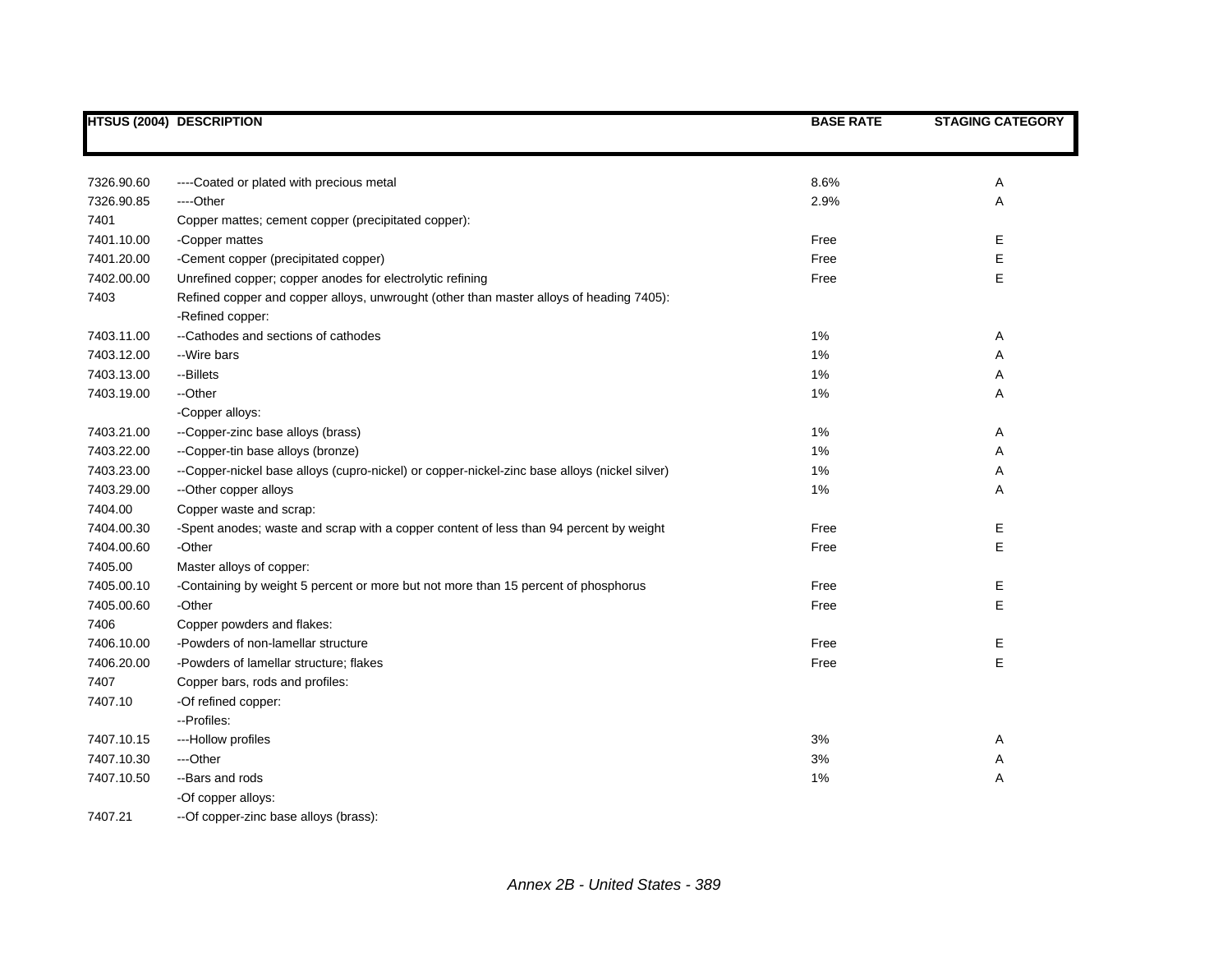|            | <b>HTSUS (2004) DESCRIPTION</b>                                                                   | <b>BASE RATE</b> | <b>STAGING CATEGORY</b> |
|------------|---------------------------------------------------------------------------------------------------|------------------|-------------------------|
|            |                                                                                                   |                  |                         |
|            | --- Profiles:                                                                                     |                  |                         |
| 7407.21.15 | ----Hollow profiles                                                                               | 2.2%             | Α                       |
| 7407.21.30 | ----Other                                                                                         | 2.2%             | Α                       |
|            | ---Bars and rods:                                                                                 |                  |                         |
| 7407.21.50 | ----Low fuming brazing rods                                                                       | 2.2%             | Α                       |
|            | ----Other:                                                                                        |                  |                         |
| 7407.21.70 | -----Having a rectangular cross section                                                           | 1.9%             | Α                       |
| 7407.21.90 | -----Other                                                                                        | 2.2%             | Α                       |
| 7407.22    | -- Of copper-nickel base alloys (cupro-nickel) or copper-nickel-zinc base alloys (nickel silver): |                  |                         |
|            | ---Profiles:                                                                                      |                  |                         |
| 7407.22.15 | ----Hollow profiles                                                                               | 3%               | Α                       |
| 7407.22.30 | ---Other                                                                                          | 3%               | Α                       |
| 7407.22.50 | ---Bars and rods                                                                                  | 3%               | Α                       |
| 7407.29    | --Other:                                                                                          |                  |                         |
|            | --- Profiles:                                                                                     |                  |                         |
| 7407.29.15 | ----Hollow profiles                                                                               | 3%               | Α                       |
| 7407.29.30 | ----Other                                                                                         | 3%               | Α                       |
| 7407.29.50 | ---Bars and rods                                                                                  | 1.6%             | Α                       |
| 7408       | Copper wire:                                                                                      |                  |                         |
|            | -Of refined copper:                                                                               |                  |                         |
| 7408.11    | -- Of which the maximum cross-sectional dimension exceeds 6 mm:                                   |                  |                         |
| 7408.11.30 | --- With a maximum cross-sectional dimension over 9.5 mm                                          | 1%               | Α                       |
| 7408.11.60 | ---With a maximum cross-sectional dimension over 6 mm but not over 9.5 mm                         | 3%               | Α                       |
| 7408.19.00 | --Other                                                                                           | 3%               | Α                       |
|            | -Of copper alloys:                                                                                |                  |                         |
| 7408.21.00 | --Of copper-zinc base alloys (brass)                                                              | 3%               | Α                       |
| 7408.22    | -- Of copper-nickel base alloys (cupro-nickel) or copper-nickel-zinc base alloys (nickel silver): |                  |                         |
| 7408.22.10 | ---Coated or plated with metal                                                                    | 3%               | Α                       |
| 7408.22.50 | --- Not coated or plated with metal                                                               | 3%               | Α                       |
| 7408.29    | --Other:                                                                                          |                  |                         |
| 7408.29.10 | ---Coated or plated with metal                                                                    | 3%               | Α                       |
| 7408.29.50 | --- Not coated or plated with metal                                                               | 3%               | Α                       |
| 7409       | Copper plates, sheets and strip, of a thickness exceeding 0.15 mm:                                |                  |                         |
|            | -Of refined copper:                                                                               |                  |                         |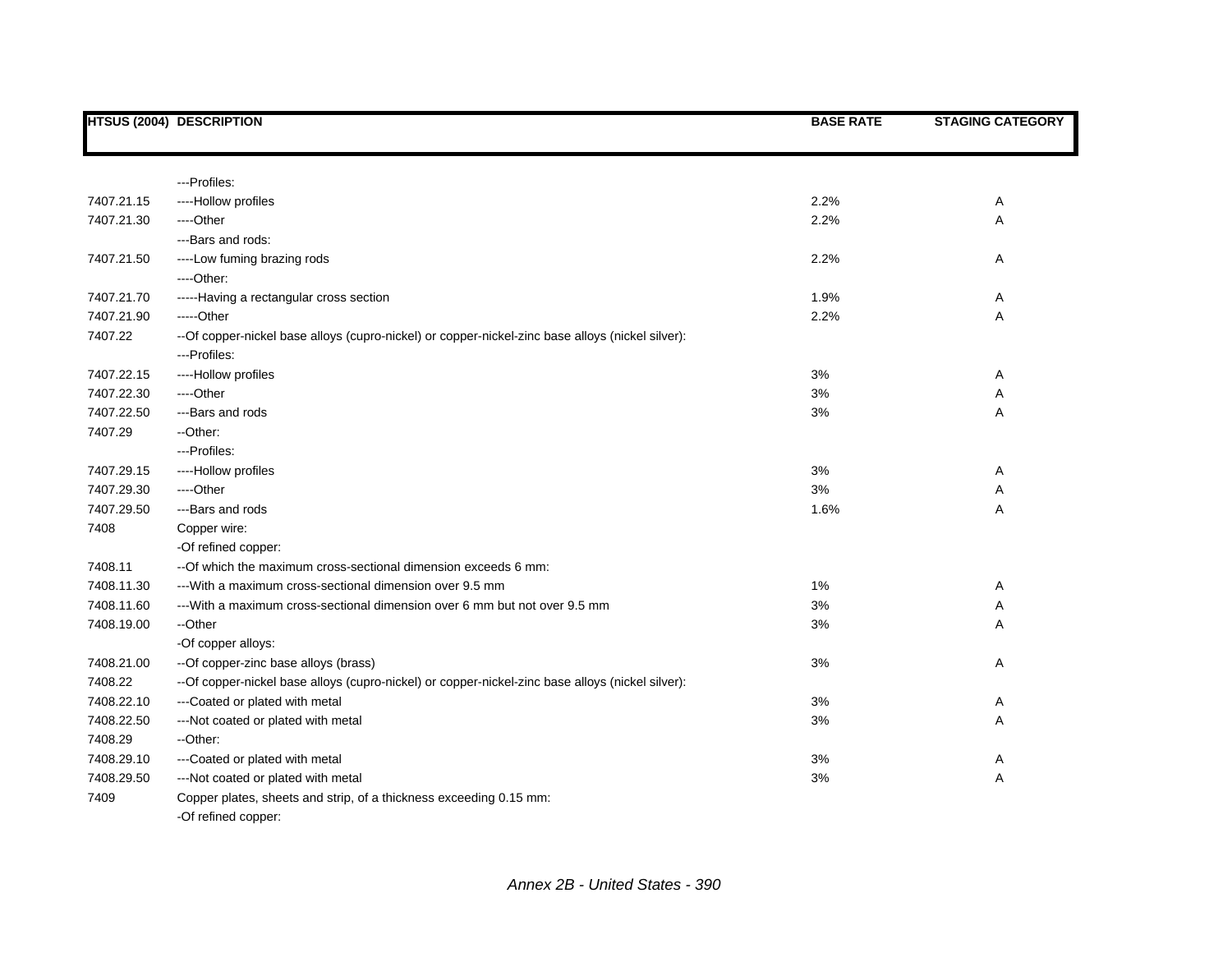|            | <b>HTSUS (2004) DESCRIPTION</b>                                                                                                                                                               | <b>BASE RATE</b> | <b>STAGING CATEGORY</b> |
|------------|-----------------------------------------------------------------------------------------------------------------------------------------------------------------------------------------------|------------------|-------------------------|
|            |                                                                                                                                                                                               |                  |                         |
| 7409.11    | -- In coils:                                                                                                                                                                                  |                  |                         |
| 7409.11.10 | --- Of a thickness of 5 mm or more                                                                                                                                                            | 3%               | Α                       |
| 7409.11.50 | --- Of a thickness of less than 5 mm                                                                                                                                                          | 1%               | Α                       |
| 7409.19    | --Other:                                                                                                                                                                                      |                  |                         |
| 7409.19.10 | ---Of a thickness of 5 mm or more                                                                                                                                                             | 3%               | Α                       |
|            | --- Of a thickness of less than 5 mm:                                                                                                                                                         |                  |                         |
| 7409.19.50 | ----Of a width of 500 mm or more                                                                                                                                                              | 1%               | Α                       |
| 7409.19.90 | ----Of a width of less than 500 mm                                                                                                                                                            | 3%               | Α                       |
|            | -Of copper-zinc base alloys (brass):                                                                                                                                                          |                  |                         |
| 7409.21.00 | --In coils                                                                                                                                                                                    | 1.9%             | Α                       |
| 7409.29.00 | --Other                                                                                                                                                                                       | 1.9%             | Α                       |
|            | -Of copper-tin base alloys (bronze):                                                                                                                                                          |                  |                         |
| 7409.31    | -- In coils:                                                                                                                                                                                  |                  |                         |
| 7409.31.10 | ---Of a thickness of 5 mm or more                                                                                                                                                             | 3%               | Α                       |
|            | --- Of a thickness of less than 5 mm:                                                                                                                                                         |                  |                         |
| 7409.31.50 | ----Of a width of 500 mm or more                                                                                                                                                              | 1.7%             | Α                       |
| 7409.31.90 | ----Of a width of less than 500 mm                                                                                                                                                            | 3%               | Α                       |
| 7409.39    | --Other:                                                                                                                                                                                      |                  |                         |
| 7409.39.10 | ---Of a thickness of 5 mm or more                                                                                                                                                             | 3%               | Α                       |
|            | ---Of a thickness of less than 5 mm:                                                                                                                                                          |                  |                         |
| 7409.39.50 | ----Of a width of 500 mm or more                                                                                                                                                              | 1.7%             | Α                       |
| 7409.39.90 | ----Of a width of less than 500 mm                                                                                                                                                            | 3%               | Α                       |
| 7409.40.00 | -Of copper-nickel base alloys (cupro-nickel) or copper-nickel-zinc base alloys (nickel silver)                                                                                                | 3%               | Α                       |
| 7409.90    | -Of other copper alloys:                                                                                                                                                                      |                  |                         |
| 7409.90.10 | --Of a thickness of 5 mm or more                                                                                                                                                              | 3%               | Α                       |
|            | --Of a thickness of less than 5 mm:                                                                                                                                                           |                  |                         |
| 7409.90.50 | --- Of a width of 500 mm or more                                                                                                                                                              | 1.7%             | A                       |
| 7409.90.90 | --- Of a width of less than 500 mm                                                                                                                                                            | $3%$             | Α                       |
| 7410       | Copper foil (whether or not printed or backed with paper, paperboard, plastics or similar backing materials) of a<br>thickness (excluding any backing) not exceeding 0.15 mm:<br>-Not backed: |                  |                         |
| 7410.11.00 | --Of refined copper                                                                                                                                                                           | 1%               | A                       |
| 7410.12.00 | --Of copper alloys                                                                                                                                                                            | 1%               | A                       |
|            | -Backed:                                                                                                                                                                                      |                  |                         |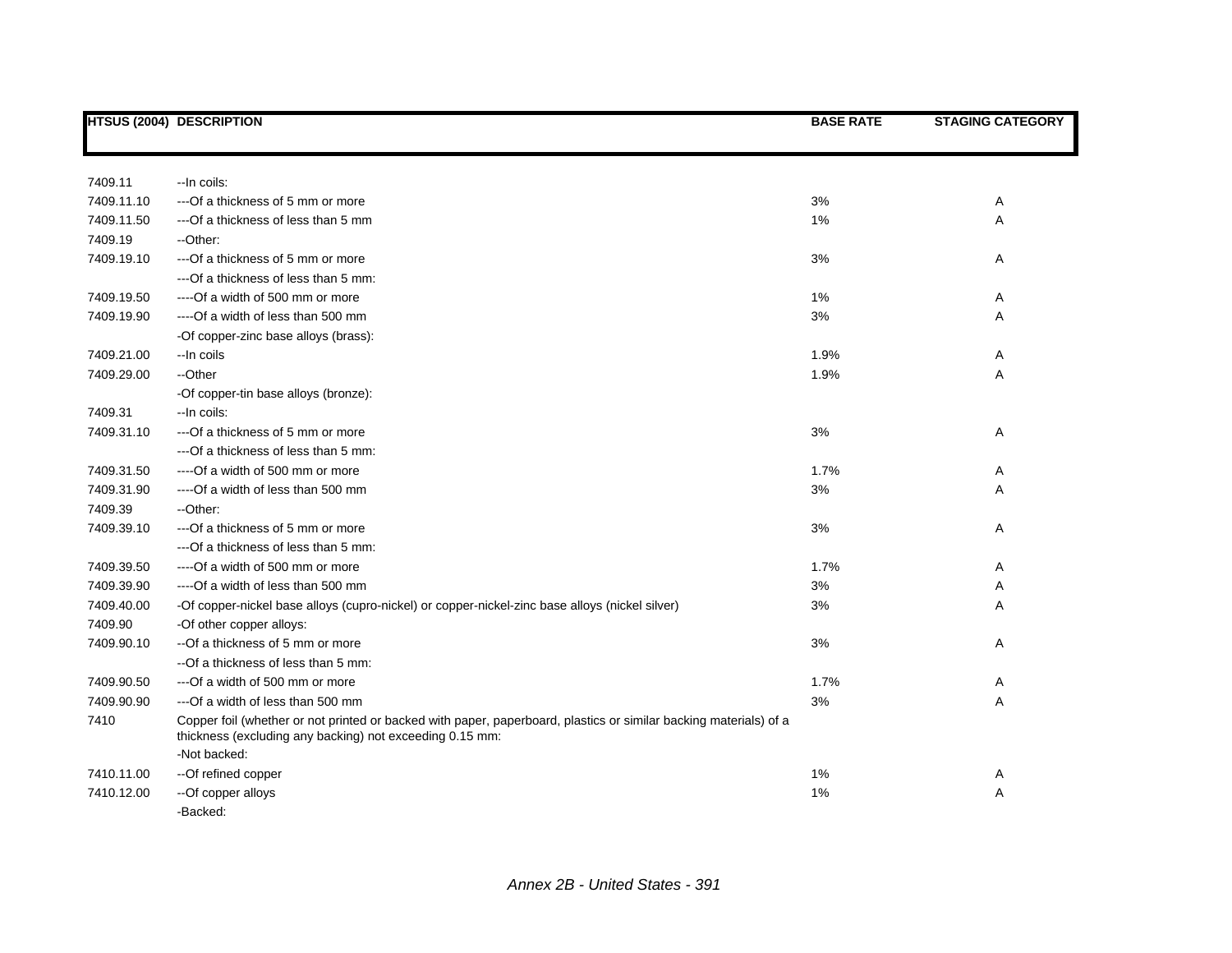|            | <b>HTSUS (2004) DESCRIPTION</b>                                                                                                                                                                                                                                                            | <b>BASE RATE</b> | <b>STAGING CATEGORY</b> |
|------------|--------------------------------------------------------------------------------------------------------------------------------------------------------------------------------------------------------------------------------------------------------------------------------------------|------------------|-------------------------|
|            |                                                                                                                                                                                                                                                                                            |                  |                         |
|            |                                                                                                                                                                                                                                                                                            |                  |                         |
| 7410.21    | --Of refined copper:                                                                                                                                                                                                                                                                       |                  |                         |
| 7410.21.30 | ---Copper clad laminates                                                                                                                                                                                                                                                                   | 3%               | Α                       |
| 7410.21.60 | ---Other                                                                                                                                                                                                                                                                                   | 1.5%             | Α                       |
| 7410.22.00 | --Of copper alloys                                                                                                                                                                                                                                                                         | 1.5%             | Α                       |
| 7411       | Copper tubes and pipes:                                                                                                                                                                                                                                                                    |                  |                         |
| 7411.10    | -Of refined copper:                                                                                                                                                                                                                                                                        |                  |                         |
| 7411.10.10 | --Seamless                                                                                                                                                                                                                                                                                 | 1.5%             | Α                       |
| 7411.10.50 | --Other                                                                                                                                                                                                                                                                                    | 3%               | Α                       |
|            | -Of copper alloys:                                                                                                                                                                                                                                                                         |                  |                         |
| 7411.21    | --Of copper-zinc base alloys (brass):                                                                                                                                                                                                                                                      |                  |                         |
| 7411.21.10 | ---Seamless                                                                                                                                                                                                                                                                                | 1.4%             | Α                       |
| 7411.21.50 | ---Other                                                                                                                                                                                                                                                                                   | 3%               | Α                       |
| 7411.22.00 | --Of copper-nickel base alloys (cupro-nickel) or copper-nickel-zinc base alloys (nickel-silver)                                                                                                                                                                                            | 3%               | Α                       |
| 7411.29    | --Other:                                                                                                                                                                                                                                                                                   |                  |                         |
| 7411.29.10 | ---Seamless                                                                                                                                                                                                                                                                                | 1.4%             | Α                       |
| 7411.29.50 | ---Other                                                                                                                                                                                                                                                                                   | 3%               | Α                       |
| 7412       | Copper tube or pipe fittings (for example couplings, elbows, sleeves):                                                                                                                                                                                                                     |                  |                         |
| 7412.10.00 | -Of refined copper                                                                                                                                                                                                                                                                         | 3%               | Α                       |
| 7412.20.00 | -Of copper alloys                                                                                                                                                                                                                                                                          | 3%               | Α                       |
| 7413.00    | Stranded wire, cables, plaited bands and the like, including slings and similar articles, of copper, not electrically<br>insulated:                                                                                                                                                        |                  |                         |
|            | -Not fitted with fittings and not made up into articles:                                                                                                                                                                                                                                   |                  |                         |
| 7413.00.10 | --Stranded wire                                                                                                                                                                                                                                                                            | 3%               | Α                       |
| 7413.00.50 | --Other                                                                                                                                                                                                                                                                                    | 2%               | Α                       |
| 7413.00.90 | -Fitted with fittings or made up into articles                                                                                                                                                                                                                                             | 3%               | Α                       |
| 7414       | Cloth (including endless bands), grill and netting, of copper wire; expanded metal of copper:                                                                                                                                                                                              |                  |                         |
| 7414.20    | -Cloth:                                                                                                                                                                                                                                                                                    |                  |                         |
|            | --Fourdrinier wires, seamed or not seamed, suitable for use in papermaking machines:                                                                                                                                                                                                       |                  |                         |
| 7414.20.30 | --- With 94 or more wires to the lineal centimeter                                                                                                                                                                                                                                         | Free             | E                       |
| 7414.20.60 | ---Other                                                                                                                                                                                                                                                                                   | 3%               | Α                       |
| 7414.20.90 | --Other                                                                                                                                                                                                                                                                                    | 3%               | Α                       |
| 7414.90.00 | -Other                                                                                                                                                                                                                                                                                     | 3%               | Α                       |
| 7415       | Nails, tacks, drawing pins, staples (other than those of heading 8305) and similar articles, of copper or of iron or<br>steel with heads of copper; screws, bolts, nuts, screw hooks, rivets, cotters, cotter pins, washers (including spring<br>washers) and similar articles, of copper: |                  |                         |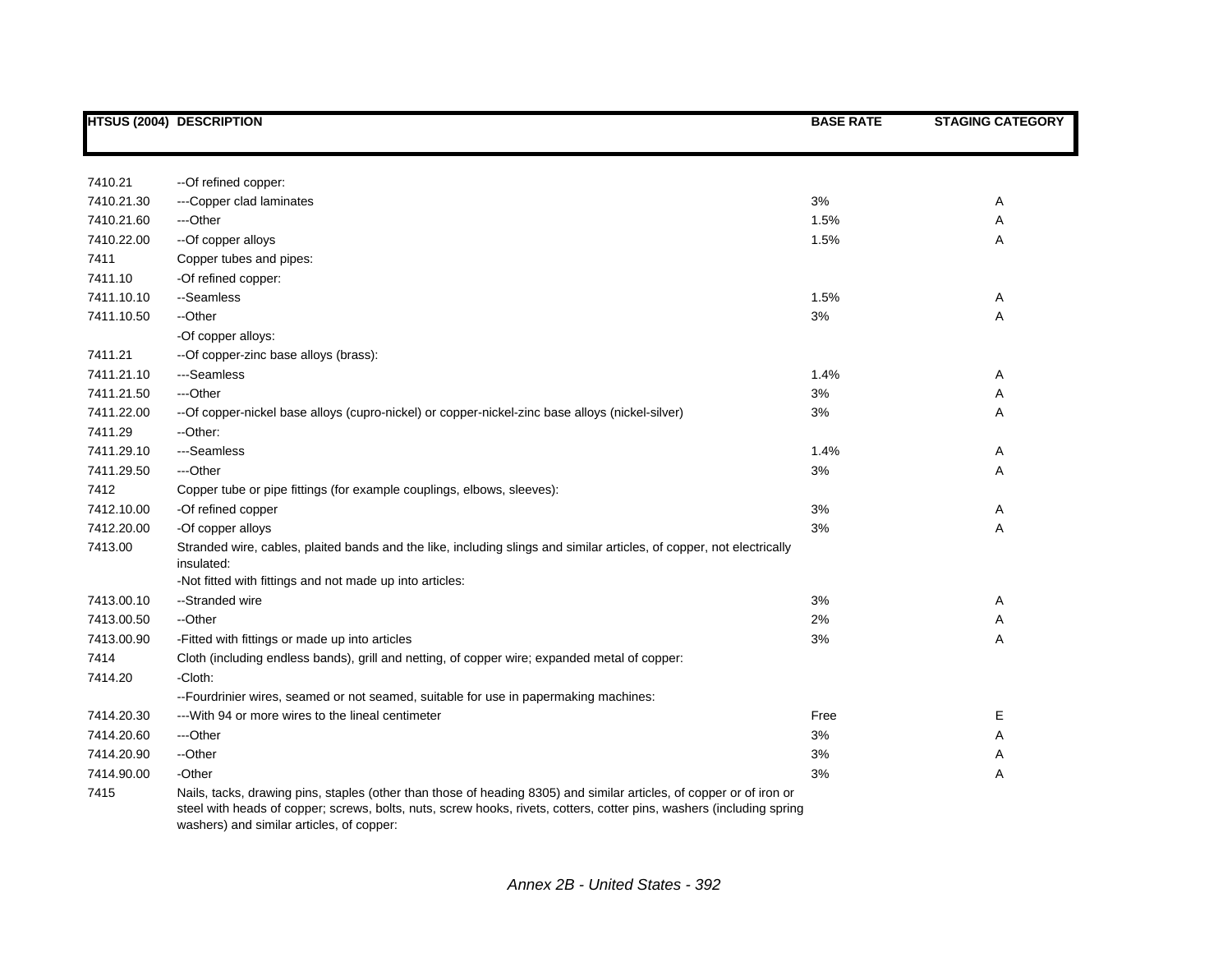|            | <b>HTSUS (2004) DESCRIPTION</b>                                                                                                                                                                                                                                                                                            | <b>BASE RATE</b> | <b>STAGING CATEGORY</b> |
|------------|----------------------------------------------------------------------------------------------------------------------------------------------------------------------------------------------------------------------------------------------------------------------------------------------------------------------------|------------------|-------------------------|
|            |                                                                                                                                                                                                                                                                                                                            |                  |                         |
| 7415.10.00 | -Nails and tacks, drawing pins, staples and similar articles                                                                                                                                                                                                                                                               | 2.5%             | Α                       |
|            | -Other articles, not threaded:                                                                                                                                                                                                                                                                                             |                  |                         |
| 7415.21.00 | --Washers (including spring washers)                                                                                                                                                                                                                                                                                       | 3%               | Α                       |
| 7415.29.00 | --Other                                                                                                                                                                                                                                                                                                                    | 3%               | Α                       |
|            | -Other threaded articles:                                                                                                                                                                                                                                                                                                  |                  |                         |
| 7415.33    | --Screws, bolts and nuts:                                                                                                                                                                                                                                                                                                  |                  |                         |
| 7415.33.05 | ---Screws for wood                                                                                                                                                                                                                                                                                                         | 3%               | Α                       |
| 7415.33.10 | --- Muntz or yellow metal bolts                                                                                                                                                                                                                                                                                            | 1.4%             | Α                       |
| 7415.33.80 | --- Other screws and bolts; nuts                                                                                                                                                                                                                                                                                           | 3%               | Α                       |
| 7415.39.00 | --Other                                                                                                                                                                                                                                                                                                                    | 3%               | A                       |
| 7416.00.00 | Copper springs                                                                                                                                                                                                                                                                                                             | 3%               | Α                       |
| 7417.00.00 | Cooking or heating apparatus of a kind used for domestic purposes, non-electric and parts thereof, of copper                                                                                                                                                                                                               | 3%               | Α                       |
| 7418       | Table, kitchen or other household articles and parts thereof, of copper; pot scourers and scouring or polishing<br>pads, gloves and the like, of copper; sanitary ware and parts thereof, of copper:<br>-Table, kitchen or other household articles and parts thereof; pot scourers and scouring or polishing pads, gloves |                  |                         |
| 7418.11    | and the like:                                                                                                                                                                                                                                                                                                              |                  |                         |
| 7418.11.20 | --Pot scourers and scouring or polishing pads, gloves and the like:<br>--- Of copper-zinc base alloys (brass)                                                                                                                                                                                                              | 3%               | Α                       |
| 7418.11.40 | ---Other                                                                                                                                                                                                                                                                                                                   | 3%               | Α                       |
| 7418.19    | --Other:                                                                                                                                                                                                                                                                                                                   |                  |                         |
| 7418.19.10 | ---Coated or plated with precious metals                                                                                                                                                                                                                                                                                   | 3%               | Α                       |
|            | ---Other:                                                                                                                                                                                                                                                                                                                  |                  |                         |
| 7418.19.20 | ----Of copper-zinc base alloys (brass)                                                                                                                                                                                                                                                                                     | 3%               | Α                       |
| 7418.19.50 | ----Other                                                                                                                                                                                                                                                                                                                  | 3%               | Α                       |
| 7418.20    | -Sanitary ware and parts thereof:                                                                                                                                                                                                                                                                                          |                  |                         |
| 7418.20.10 | -- Of copper-zinc base alloys (brass)                                                                                                                                                                                                                                                                                      | 3%               | Α                       |
| 7418.20.50 | --Other                                                                                                                                                                                                                                                                                                                    | 3%               | Α                       |
| 7419       | Other articles of copper:                                                                                                                                                                                                                                                                                                  |                  |                         |
| 7419.10.00 | -Chain and parts thereof<br>-Other:                                                                                                                                                                                                                                                                                        | 3%               | Α                       |
| 7419.91.00 | --Cast, molded, stamped or forged, but not further worked                                                                                                                                                                                                                                                                  | Free             | E                       |
| 7419.99    | --Other:                                                                                                                                                                                                                                                                                                                   |                  |                         |
| 7419.99.15 | ---Containers of a kind normally carried on the person, in the pocket or in the handbag<br>---Other:                                                                                                                                                                                                                       | 3%               | Α                       |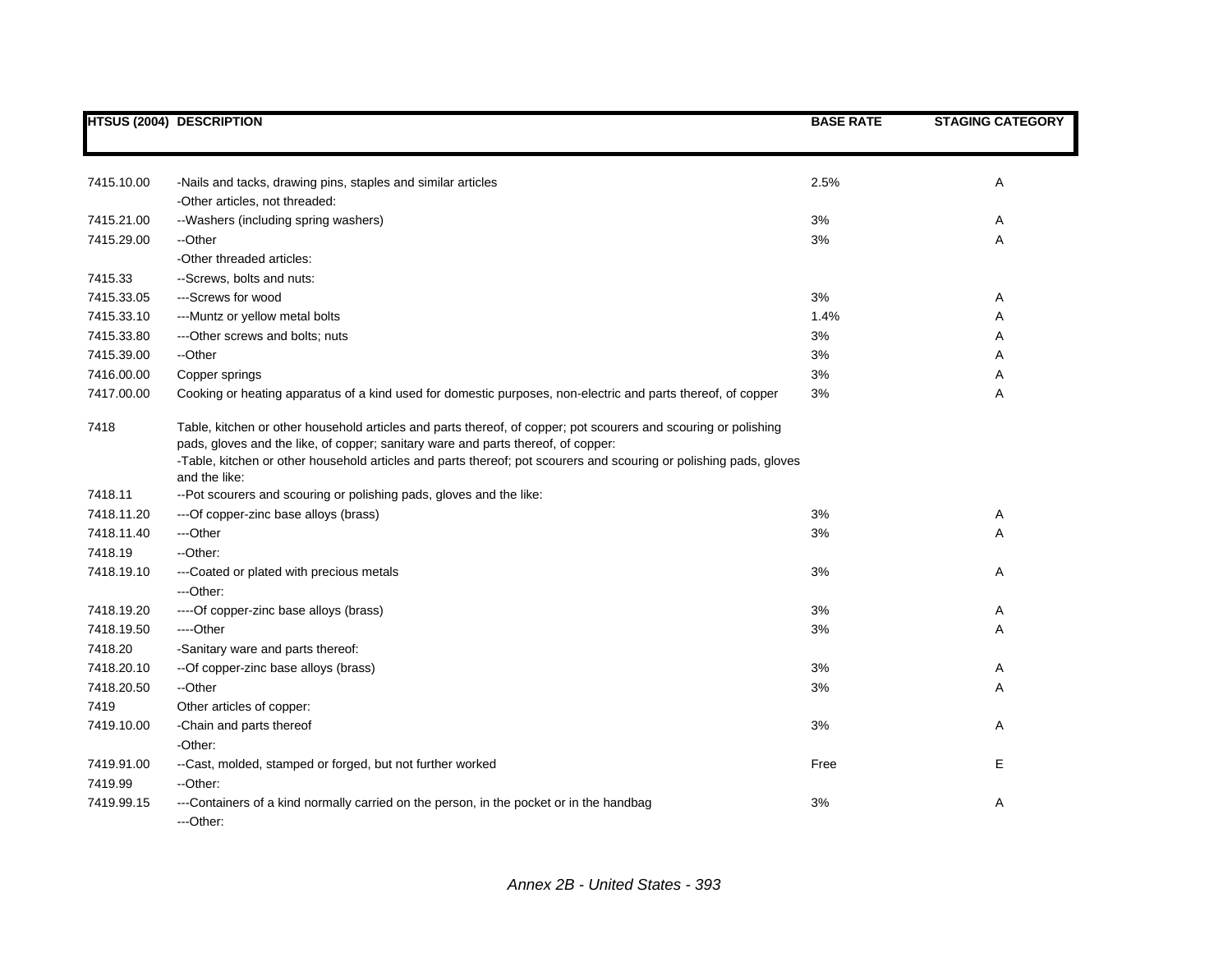|            | <b>HTSUS (2004) DESCRIPTION</b>                                                           | <b>BASE RATE</b> | <b>STAGING CATEGORY</b> |
|------------|-------------------------------------------------------------------------------------------|------------------|-------------------------|
|            |                                                                                           |                  |                         |
|            |                                                                                           |                  |                         |
| 7419.99.30 | ----Coated or plated with precious metal                                                  | 3%               | Α                       |
| 7419.99.50 | ----Other                                                                                 | Free             | Е                       |
| 7501       | Nickel mattes, nickel oxide sinters and other intermediate products of nickel metallurgy: |                  |                         |
| 7501.10.00 | -Nickel mattes                                                                            | Free             | Е                       |
| 7501.20.00 | -Nickel oxide sinters and other intermediate products of nickel metallurgy                | Free             | E                       |
| 7502       | Unwrought nickel:                                                                         |                  |                         |
| 7502.10.00 | -Nickel, not alloyed                                                                      | Free             | Е                       |
| 7502.20.00 | -Nickel alloys                                                                            | Free             | Е                       |
| 7503.00.00 | Nickel waste and scrap                                                                    | Free             | Е                       |
| 7504.00.00 | Nickel powders and flakes                                                                 | Free             | E                       |
| 7505       | Nickel bars, rods, profiles and wire:                                                     |                  |                         |
|            | -Bars, rods and profiles:                                                                 |                  |                         |
| 7505.11    | -- Of nickel, not alloyed:                                                                |                  |                         |
|            | --- Bars and rods:                                                                        |                  |                         |
| 7505.11.10 | ----Cold-formed                                                                           | 3%               | Α                       |
| 7505.11.30 | ----Not cold-formed                                                                       | 2.6%             | Α                       |
| 7505.11.50 | ---Profiles                                                                               | 3%               | Α                       |
| 7505.12    | --Of nickel alloys:                                                                       |                  |                         |
|            | ---Bars and rods:                                                                         |                  |                         |
| 7505.12.10 | ----Cold-formed                                                                           | 3%               | Α                       |
| 7505.12.30 | ----Not cold-formed                                                                       | 2.5%             | Α                       |
| 7505.12.50 | ---Profiles                                                                               | $3%$             | А                       |
|            | -Wire:                                                                                    |                  |                         |
| 7505.21    | -- Of nickel, not alloyed:                                                                |                  |                         |
| 7505.21.10 | ---Cold-formed                                                                            | 3%               | Α                       |
| 7505.21.50 | ---Not cold-formed                                                                        | 2.6%             | Α                       |
| 7505.22    | --Of nickel alloys:                                                                       |                  |                         |
| 7505.22.10 | ---Cold-formed                                                                            | 3%               | Α                       |
| 7505.22.50 | ---Not cold-formed                                                                        | 2.6%             | А                       |
| 7506       | Nickel plates, sheets, strip and foil:                                                    |                  |                         |
| 7506.10    | -Of nickel, not alloyed:                                                                  |                  |                         |
|            | --Plates, sheets and strip:                                                               |                  |                         |
| 7506.10.10 | ---Cold-formed                                                                            | 3%               | Α                       |
| 7506.10.30 | ---Not cold-formed                                                                        | 2.5%             | Α                       |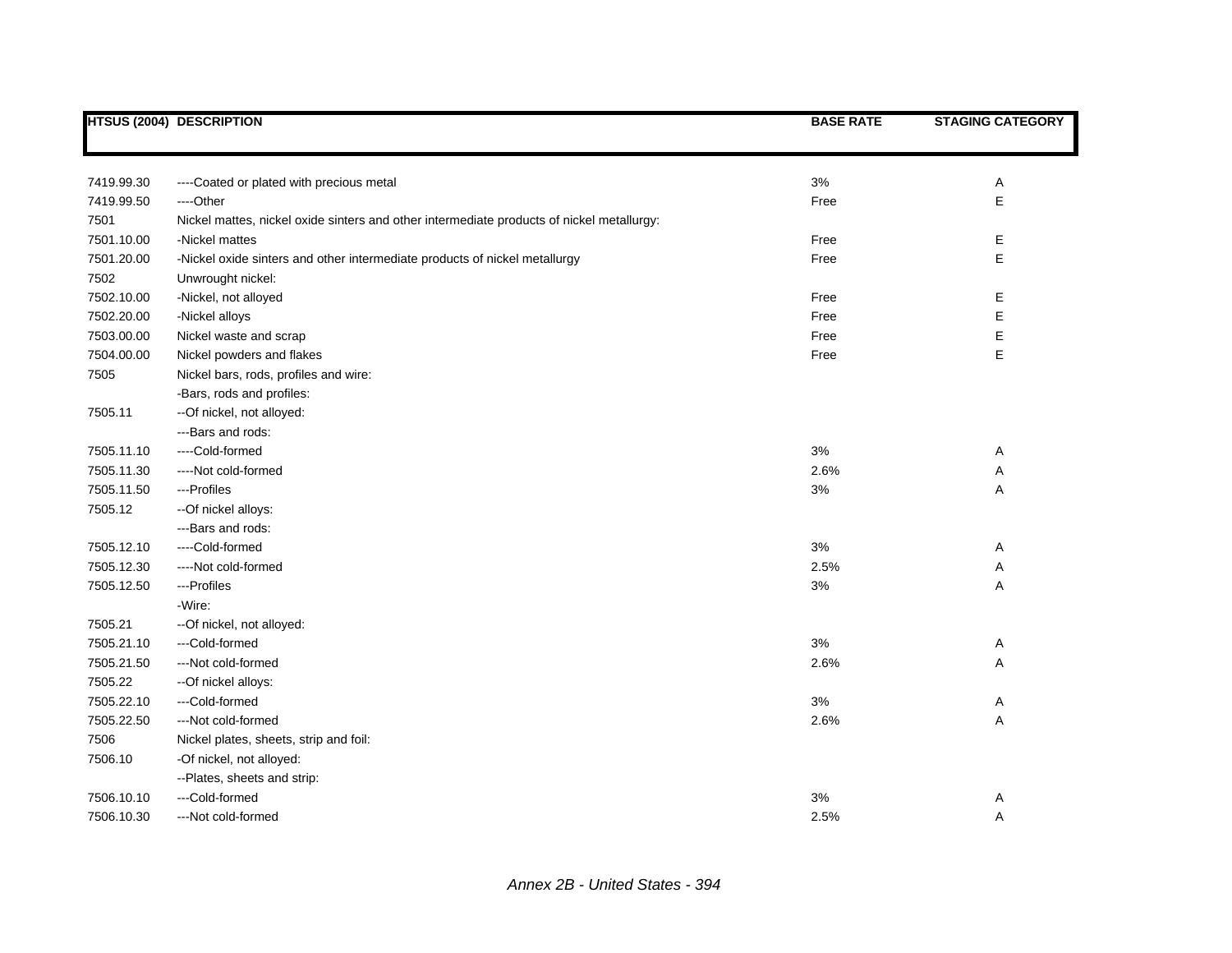|            | <b>HTSUS (2004) DESCRIPTION</b>                                                                                                                     | <b>BASE RATE</b> | <b>STAGING CATEGORY</b> |
|------------|-----------------------------------------------------------------------------------------------------------------------------------------------------|------------------|-------------------------|
|            |                                                                                                                                                     |                  |                         |
|            | --Foil:                                                                                                                                             |                  |                         |
| 7506.10.45 | --- Not exceeding 0.15 mm in thickness                                                                                                              | 2.5%             | Α                       |
| 7506.10.60 | ---Other                                                                                                                                            | 2.5%             | Α                       |
| 7506.20    | -Of nickel alloys:                                                                                                                                  |                  |                         |
|            | --Plates, sheets and strip:                                                                                                                         |                  |                         |
| 7506.20.10 | ---Cold-formed                                                                                                                                      | 3%               | Α                       |
| 7506.20.30 | ---Not cold-formed                                                                                                                                  | 2.5%             | Α                       |
|            | - Foil:                                                                                                                                             |                  |                         |
| 7506.20.45 | ---Not exceeding 0.15 mm in thickness                                                                                                               | 3%               | Α                       |
| 7506.20.60 | ---Other                                                                                                                                            | 3%               | Α                       |
| 7507       | Nickel tubes, pipes and tube or pipe fittings (for example, couplings, elbows, sleeves):                                                            |                  |                         |
|            | -Tubes and pipes:                                                                                                                                   |                  |                         |
| 7507.11.00 | --Of nickel, not alloyed                                                                                                                            | 2%               | Α                       |
| 7507.12.00 | --Of nickel alloys                                                                                                                                  | 2%               | Α                       |
| 7507.20.00 | -Tube or pipe fittings                                                                                                                              | 3%               | Α                       |
| 7508       | Other articles of nickel:                                                                                                                           |                  |                         |
| 7508.10.00 | -Cloth, grill and netting, of nickel wire                                                                                                           | 3%               | Α                       |
| 7508.90    | -Other:                                                                                                                                             |                  |                         |
| 7508.90.10 | --Stranded wire                                                                                                                                     | 3%               | Α                       |
| 7508.90.50 | --Other                                                                                                                                             | 3%               | Α                       |
| 7601       | Unwrought aluminum:                                                                                                                                 |                  |                         |
| 7601.10    | -Aluminum, not alloyed:                                                                                                                             |                  |                         |
| 7601.10.30 | -- Of uniform cross section throughout its length, the least cross-sectional dimension of which is not greater than<br>9.5 mm, in coils             | 2.6%             | Α                       |
| 7601.10.60 | --Other                                                                                                                                             | Free             | Е                       |
| 7601.20    | -Aluminum alloys:                                                                                                                                   |                  |                         |
| 7601.20.30 | -- Of uniform cross section throughout its length, the least cross-sectional dimension of which is not greater than<br>9.5 mm, in coils<br>--Other: | 2.6%             | Α                       |
| 7601.20.60 | ---Containing 25 percent or more by weight of silicon                                                                                               | 2.1%             | Α                       |
| 7601.20.90 | ---Other                                                                                                                                            | Free             | Е                       |
| 7602.00.00 | Aluminum waste and scrap                                                                                                                            | Free             | Е                       |
| 7603       | Aluminum powders and flakes:                                                                                                                        |                  |                         |
| 7603.10.00 | -Powders of non-lamellar structure                                                                                                                  | 5%               | Α                       |
| 7603.20.00 | -Powders of lamellar structure; flakes                                                                                                              | 3.9%             | A                       |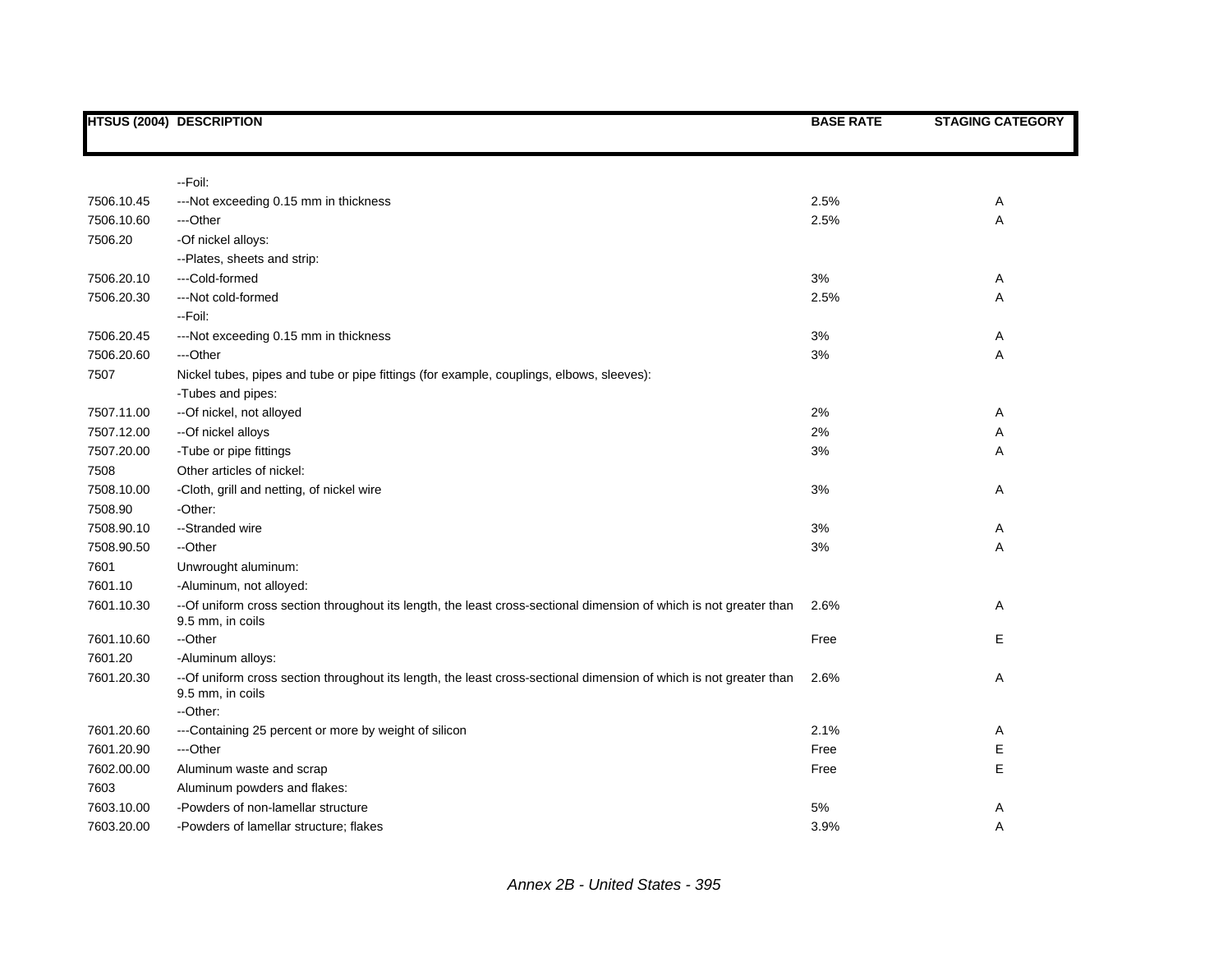|            | <b>HTSUS (2004) DESCRIPTION</b>                                     | <b>BASE RATE</b> | <b>STAGING CATEGORY</b> |
|------------|---------------------------------------------------------------------|------------------|-------------------------|
|            |                                                                     |                  |                         |
| 7604       | Aluminum bars, rods and profiles:                                   |                  |                         |
| 7604.10    | -Of aluminum, not alloyed:                                          |                  |                         |
| 7604.10.10 | --Profiles                                                          | $5\%$            | Α                       |
|            | --Bars and rods:                                                    |                  |                         |
| 7604.10.30 | ---Having a round cross section                                     | 2.6%             | A                       |
| 7604.10.50 | ---Other                                                            | 3%               | Α                       |
|            | -Of aluminum alloys:                                                |                  |                         |
| 7604.21.00 | --Hollow profiles                                                   | 1.5%             | Α                       |
| 7604.29    | --Other:                                                            |                  |                         |
| 7604.29.10 | ---Other profiles                                                   | 5%               | A                       |
|            | --- Bars and rods:                                                  |                  |                         |
| 7604.29.30 | ----Having a round cross section                                    | 2.6%             | Α                       |
| 7604.29.50 | ----Other                                                           | 3%               | Α                       |
| 7605       | Aluminum wire:                                                      |                  |                         |
|            | -Of aluminum, not alloyed:                                          |                  |                         |
| 7605.11.00 | -- Of which the maximum cross-sectional dimension exceeds 7 mm      | 2.6%             | A                       |
| 7605.19.00 | --Other                                                             | 4.2%             | Α                       |
|            | -Of aluminum alloys:                                                |                  |                         |
| 7605.21.00 | -- Of which the maximum cross-sectional dimension exceeds 7 mm      | 2.6%             | Α                       |
| 7605.29.00 | --Other                                                             | 4.2%             | Α                       |
| 7606       | Aluminum plates, sheets and strip, of a thickness exceeding 0.2 mm: |                  |                         |
|            | -Rectangular (including square):                                    |                  |                         |
| 7606.11    | -- Of aluminum, not alloyed:                                        |                  |                         |
| 7606.11.30 | ---Not clad                                                         | 3%               | Α                       |
| 7606.11.60 | ---Clad                                                             | 2.7%             | Α                       |
| 7606.12    | -- Of aluminum alloys:                                              |                  |                         |
| 7606.12.30 | ---Not clad                                                         | 3%               | Α                       |
| 7606.12.60 | ---Clad                                                             | 6.5%             | Α                       |
|            | -Other:                                                             |                  |                         |
| 7606.91    | -- Of aluminum, not alloyed:                                        |                  |                         |
| 7606.91.30 | ---Not clad                                                         | 3%               | A                       |
| 7606.91.60 | ---Clad                                                             | 2.7%             | Α                       |
| 7606.92    | -- Of aluminum alloys:                                              |                  |                         |
| 7606.92.30 | ---Not clad                                                         | 3%               | Α                       |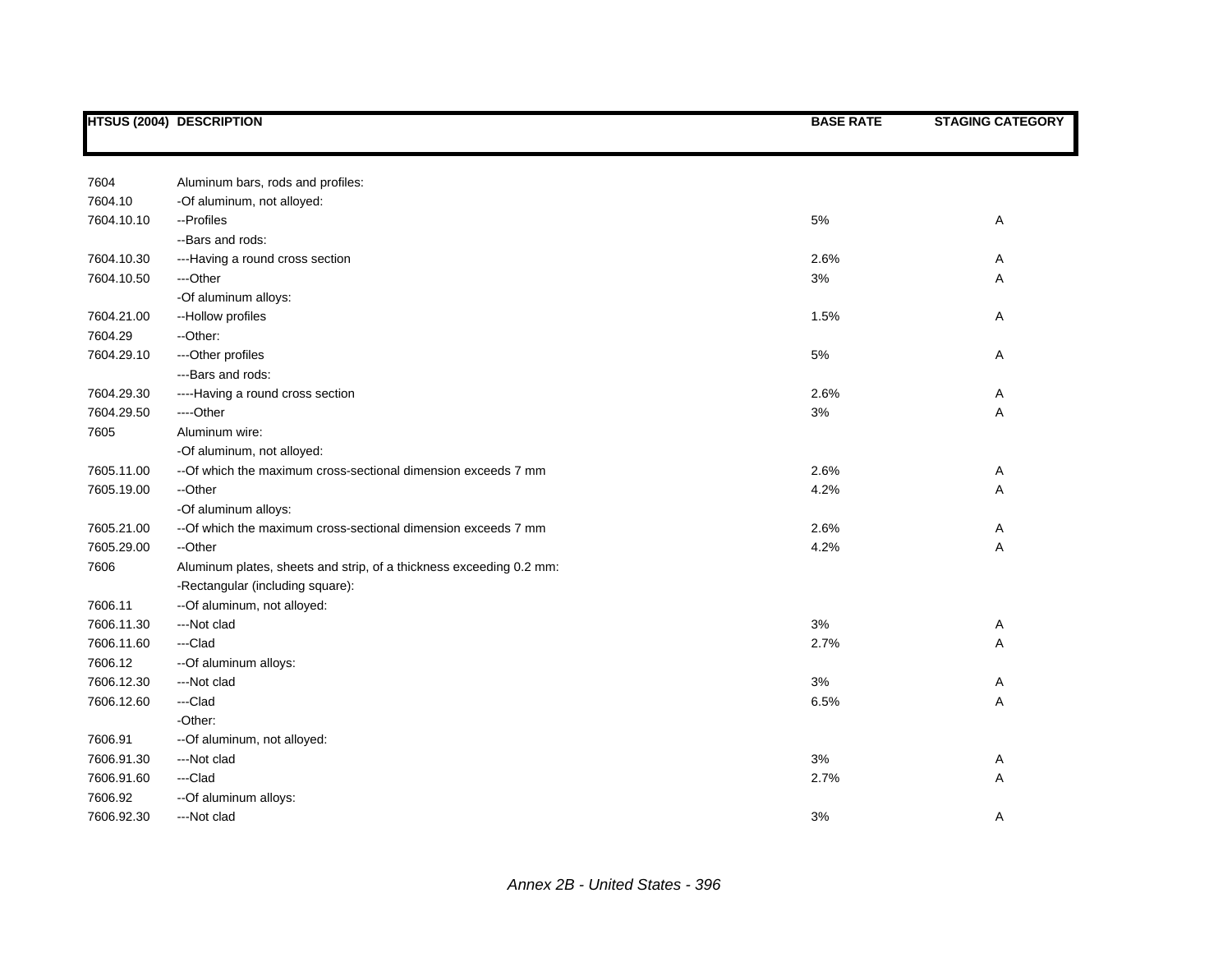|            | <b>HTSUS (2004) DESCRIPTION</b>                                                                                                                                                                                                                                                                                                                                                            | <b>BASE RATE</b> | <b>STAGING CATEGORY</b> |
|------------|--------------------------------------------------------------------------------------------------------------------------------------------------------------------------------------------------------------------------------------------------------------------------------------------------------------------------------------------------------------------------------------------|------------------|-------------------------|
|            |                                                                                                                                                                                                                                                                                                                                                                                            |                  |                         |
| 7606.92.60 | ---Clad                                                                                                                                                                                                                                                                                                                                                                                    | 6.5%             | A                       |
| 7607       | Aluminum foil (whether or not printed, or backed with paper, paperboard, plastics or similar backing materials) of<br>a thickness (excluding any backing) not exceeding 0.2 mm:<br>-Not backed:                                                                                                                                                                                            |                  |                         |
| 7607.11    | --Rolled but not further worked:                                                                                                                                                                                                                                                                                                                                                           |                  |                         |
|            | ---Of a thickness not exceeding 0.15 mm:                                                                                                                                                                                                                                                                                                                                                   |                  |                         |
| 7607.11.30 | ---- Of a thickness not exceeding 0.01 mm                                                                                                                                                                                                                                                                                                                                                  | 5.8%             | Α                       |
| 7607.11.60 | ----Of a thickness exceeding 0.01 mm                                                                                                                                                                                                                                                                                                                                                       | 5.3%             | Α                       |
| 7607.11.90 | ---Other                                                                                                                                                                                                                                                                                                                                                                                   | 3%               | A                       |
| 7607.19    | --Other:                                                                                                                                                                                                                                                                                                                                                                                   |                  |                         |
| 7607.19.10 | ---Etched capacitor foil                                                                                                                                                                                                                                                                                                                                                                   | 5.3%             | Α                       |
|            | ---Other:                                                                                                                                                                                                                                                                                                                                                                                  |                  |                         |
| 7607.19.30 | ----Cut to shape, of a thickness not exceeding 0.15 mm                                                                                                                                                                                                                                                                                                                                     | 5.7%             | A                       |
| 7607.19.60 | ----Other                                                                                                                                                                                                                                                                                                                                                                                  | 3%               | Α                       |
| 7607.20    | -Backed:                                                                                                                                                                                                                                                                                                                                                                                   |                  |                         |
| 7607.20.10 | --Covered or decorated with a character, design, fancy effect or pattern                                                                                                                                                                                                                                                                                                                   | 3.7%             | A                       |
| 7607.20.50 | --Other                                                                                                                                                                                                                                                                                                                                                                                    | Free             | E                       |
| 7608       | Aluminum tubes and pipes:                                                                                                                                                                                                                                                                                                                                                                  |                  |                         |
| 7608.10.00 | -Of aluminum, not alloyed                                                                                                                                                                                                                                                                                                                                                                  | 5.7%             | Α                       |
| 7608.20.00 | -Of aluminum alloys                                                                                                                                                                                                                                                                                                                                                                        | 5.7%             | Α                       |
| 7609.00.00 | Aluminum tube or pipe fittings (for example, couplings, elbows, sleeves)                                                                                                                                                                                                                                                                                                                   | 5.7%             | Α                       |
| 7610       | Aluminum structures (excluding prefabricated buildings of heading 9406) and parts of structures (for example,<br>bridges and bridge-sections, towers, lattice masts, roofs, roofing frameworks, doors and windows and their frames<br>and thresholds for doors, balustrades, pillars and columns); aluminum plates, rods, profiles, tubes and the like,<br>prepared for use in structures: |                  |                         |
| 7610.10.00 | -Doors, windows and their frames and thresholds for doors                                                                                                                                                                                                                                                                                                                                  | 5.7%             | Α                       |
| 7610.90.00 | -Other                                                                                                                                                                                                                                                                                                                                                                                     | 5.7%             | Α                       |
| 7611.00.00 | Aluminum reservoirs, tanks, vats and similar containers, for any material (other than compressed or liquefied<br>gas), of a capacity exceeding 300 liters, whether or not lined or heat insulated, but not fitted with mechanical or<br>thermal equipment                                                                                                                                  | 2.6%             | Α                       |
| 7612       | Aluminum casks, drums, cans, boxes and similar containers (including rigid or collapsible tubular containers), for<br>any material (other than compressed or liquefied gas), of a capacity not exceeding 300 liters, whether or not lined<br>or heat insulated, but not fitted with mechanical or thermal equipment:                                                                       |                  |                         |
| 7612.10.00 | -Collapsible tubular containers                                                                                                                                                                                                                                                                                                                                                            | 2.4%             | A                       |
| 7612.90    | -Other:                                                                                                                                                                                                                                                                                                                                                                                    |                  |                         |
| 7612.90.10 | --Of a capacity not exceeding 20 liters                                                                                                                                                                                                                                                                                                                                                    | 5.7%             | A                       |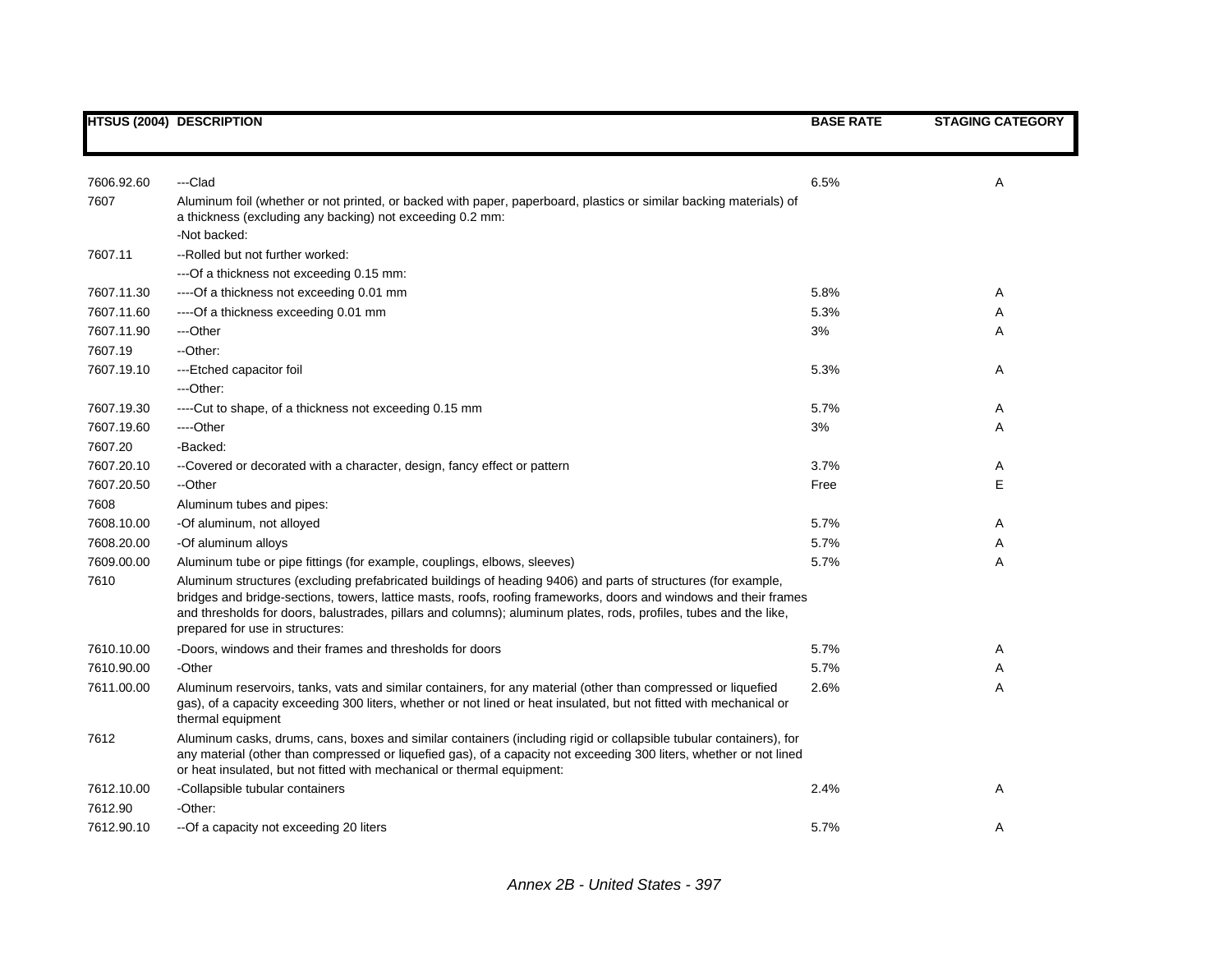|            | <b>HTSUS (2004) DESCRIPTION</b>                                                                                                                                                                                                                                                                                                  | <b>BASE RATE</b> | <b>STAGING CATEGORY</b> |
|------------|----------------------------------------------------------------------------------------------------------------------------------------------------------------------------------------------------------------------------------------------------------------------------------------------------------------------------------|------------------|-------------------------|
|            |                                                                                                                                                                                                                                                                                                                                  |                  |                         |
| 7612.90.50 | --Other                                                                                                                                                                                                                                                                                                                          | Free             | Ε                       |
| 7613.00.00 | Aluminum containers for compressed or liquefied gas                                                                                                                                                                                                                                                                              | 5%               | Α                       |
| 7614       | Stranded wire, cables, plaited bands and the like, including slings and similar articles, of aluminum, not<br>electrically insulated:                                                                                                                                                                                            |                  |                         |
| 7614.10    | -With steel core:                                                                                                                                                                                                                                                                                                                |                  |                         |
| 7614.10.10 | --Not fitted with fittings and not made up into articles                                                                                                                                                                                                                                                                         | 4.9%             | Α                       |
| 7614.10.50 | -- Fitted with fittings or made up into articles                                                                                                                                                                                                                                                                                 | 4.9%             | A                       |
| 7614.90    | -Other:                                                                                                                                                                                                                                                                                                                          |                  |                         |
|            | --Not fitted with fittings and not made up into articles:                                                                                                                                                                                                                                                                        |                  |                         |
| 7614.90.20 | ---Electrical conductors                                                                                                                                                                                                                                                                                                         | 4.9%             | Α                       |
| 7614.90.40 | ---Other                                                                                                                                                                                                                                                                                                                         | 4.9%             | Α                       |
| 7614.90.50 | -- Fitted with fittings or made up into articles                                                                                                                                                                                                                                                                                 | 5.7%             | Α                       |
| 7615       | Table, kitchen or other household articles and parts thereof, of aluminum; pot scourers and scouring or polishing<br>pads, gloves and the like, of aluminum; sanitary ware and parts thereof, of aluminum:<br>-Table, kitchen or other household articles and parts thereof; pot scourers and scouring or polishing pads, gloves |                  |                         |
|            | and the like:                                                                                                                                                                                                                                                                                                                    |                  |                         |
| 7615.11.00 | --Pot scourers and scouring or polishing pads, gloves and the like                                                                                                                                                                                                                                                               | 3.1%             | Α                       |
| 7615.19    | --Other:                                                                                                                                                                                                                                                                                                                         |                  |                         |
|            | ---Cooking and kitchen ware:                                                                                                                                                                                                                                                                                                     |                  |                         |
|            | ----Enameled or glazed or containing nonstick interior finishes:                                                                                                                                                                                                                                                                 |                  |                         |
| 7615.19.10 | -----Cast                                                                                                                                                                                                                                                                                                                        | 3.1%             | Α                       |
| 7615.19.30 | -----Other                                                                                                                                                                                                                                                                                                                       | 3.1%             | A                       |
|            | ----Not enameled or glazed and not containing nonstick interior finishes:                                                                                                                                                                                                                                                        |                  |                         |
| 7615.19.50 | -----Cast                                                                                                                                                                                                                                                                                                                        | 3.1%             | A                       |
| 7615.19.70 | -----Other                                                                                                                                                                                                                                                                                                                       | 3.1%             | Α                       |
| 7615.19.90 | ---Other                                                                                                                                                                                                                                                                                                                         | 3.1%             | Α                       |
| 7615.20.00 | -Sanitary ware and parts thereof                                                                                                                                                                                                                                                                                                 | 3.8%             | Α                       |
| 7616       | Other articles of aluminum:                                                                                                                                                                                                                                                                                                      |                  |                         |
| 7616.10    | -Nails, tacks, staples (other than those of heading 8305), screws, bolts, nuts, screw hooks, rivets, cotters, cotter<br>pins, washers and similar articles:                                                                                                                                                                      |                  |                         |
| 7616.10.10 | --Nails, tacks and staples                                                                                                                                                                                                                                                                                                       | 5.7%             | Α                       |
| 7616.10.30 | --Rivets                                                                                                                                                                                                                                                                                                                         | 4.7%             | A                       |
| 7616.10.50 | --Cotters and cotter pins                                                                                                                                                                                                                                                                                                        | 5.7%             | Α                       |
|            | --Other:                                                                                                                                                                                                                                                                                                                         |                  |                         |
| 7616.10.70 | ---Having shanks, threads or holes over 6 mm in diameter                                                                                                                                                                                                                                                                         | 5.5%             | A                       |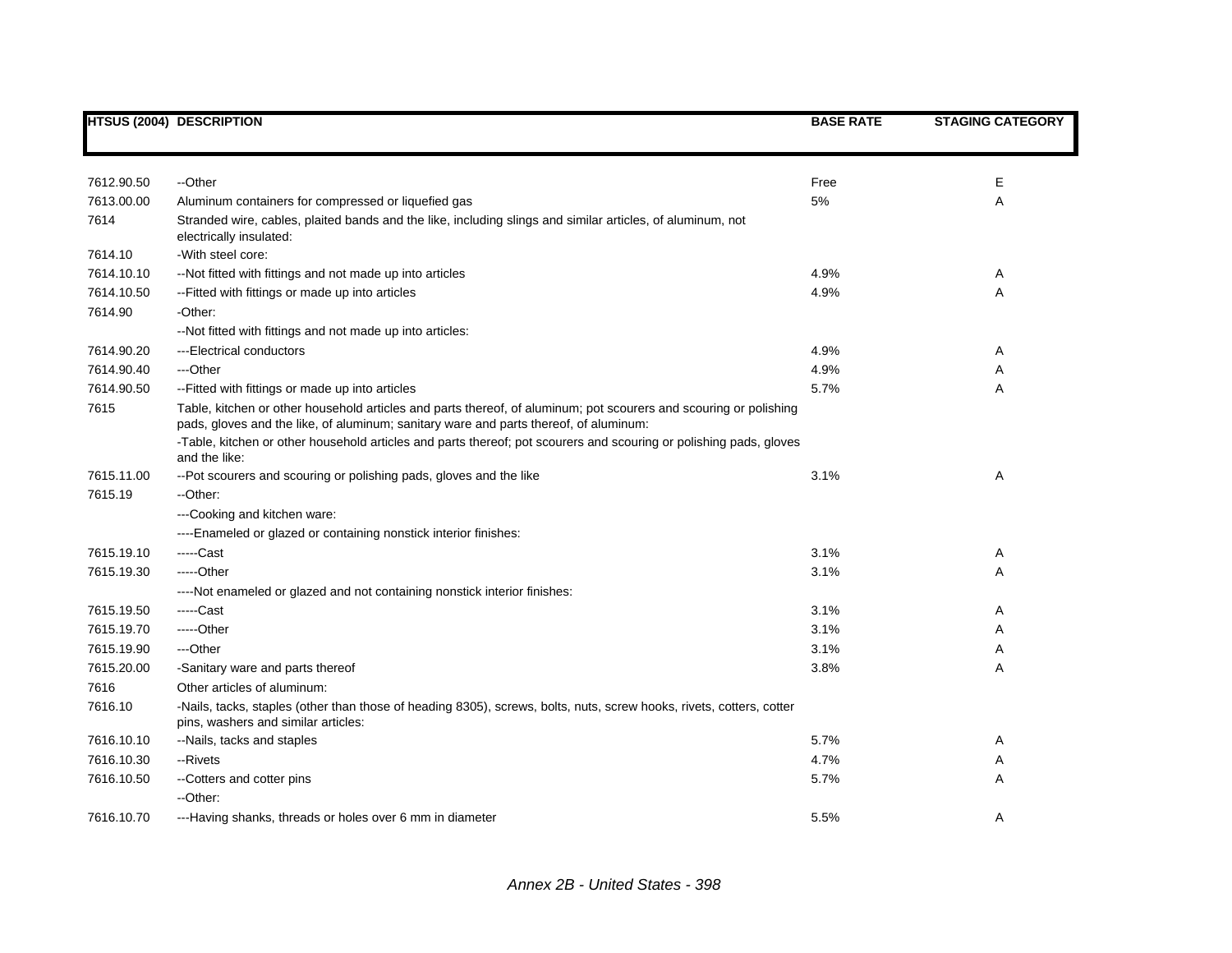|            | <b>HTSUS (2004) DESCRIPTION</b>                                                       | <b>BASE RATE</b>    | <b>STAGING CATEGORY</b> |
|------------|---------------------------------------------------------------------------------------|---------------------|-------------------------|
|            |                                                                                       |                     |                         |
|            |                                                                                       |                     |                         |
| 7616.10.90 | ---Other                                                                              | $6\%$               | Α                       |
|            | -Other:                                                                               |                     |                         |
| 7616.91.00 | --Cloth, grill, netting and fencing, of aluminum wire                                 | 2.5%                | A                       |
| 7616.99    | --Other:                                                                              |                     |                         |
| 7616.99.10 | ---Luggage frames                                                                     | Free                | Е                       |
| 7616.99.50 | ---Other                                                                              | 2.5%                | Α                       |
| 7801       | Unwrought lead:                                                                       |                     |                         |
| 7801.10.00 | -Refined lead                                                                         | 2.5% on the value   | Α                       |
|            |                                                                                       | of the lead content |                         |
|            | -Other:                                                                               |                     |                         |
| 7801.91.00 | --Containing by weight antimony as the principal other element                        | 2.5% on the value   | Α                       |
|            |                                                                                       | of the lead content |                         |
|            |                                                                                       |                     |                         |
| 7801.99    | --Other:                                                                              |                     |                         |
| 7801.99.30 | ---Lead bullion                                                                       | 2.5% on the value   | Α                       |
|            |                                                                                       | of the lead content |                         |
| 7801.99.90 | ---Other                                                                              | 2.5% on the value   | Α                       |
|            |                                                                                       | of the lead content |                         |
|            |                                                                                       |                     |                         |
| 7802.00.00 | Lead waste and scrap                                                                  | Free                | Е                       |
| 7803.00.00 | Lead bars, rods, profiles and wire                                                    | 1.2%                | A                       |
| 7804       | Lead plates, sheets, strip and foil; lead powders and flakes:                         |                     |                         |
|            | -Plates, sheets, strip and foil:                                                      |                     |                         |
| 7804.11.00 | --Sheets, strip and foil of a thickness (excluding any backing) not exceeding 0.2 mm  | 2.2%                | Α                       |
| 7804.19.00 | --Other                                                                               | 3%                  | Α                       |
| 7804.20.00 | -Powders and flakes                                                                   | Free                | E                       |
| 7805.00.00 | Lead tubes, pipes and tube or pipe fittings (for example, couplings, elbows, sleeves) | 2%                  | Α                       |
| 7806.00.00 | Other articles of lead                                                                | 3%                  | Α                       |
| 7901       | Unwrought zinc:                                                                       |                     |                         |
|            | -Zinc, not alloyed:                                                                   |                     |                         |
| 7901.11.00 | --Containing by weight 99.99 percent or more of zinc                                  | 1.5%                | Α                       |
| 7901.12    | --Containing by weight less than 99.99 percent of zinc:                               |                     |                         |
| 7901.12.10 | ---Casting-grade zinc                                                                 | 3%                  | Α                       |
| 7901.12.50 | ---Other                                                                              | 1.5%                | Α                       |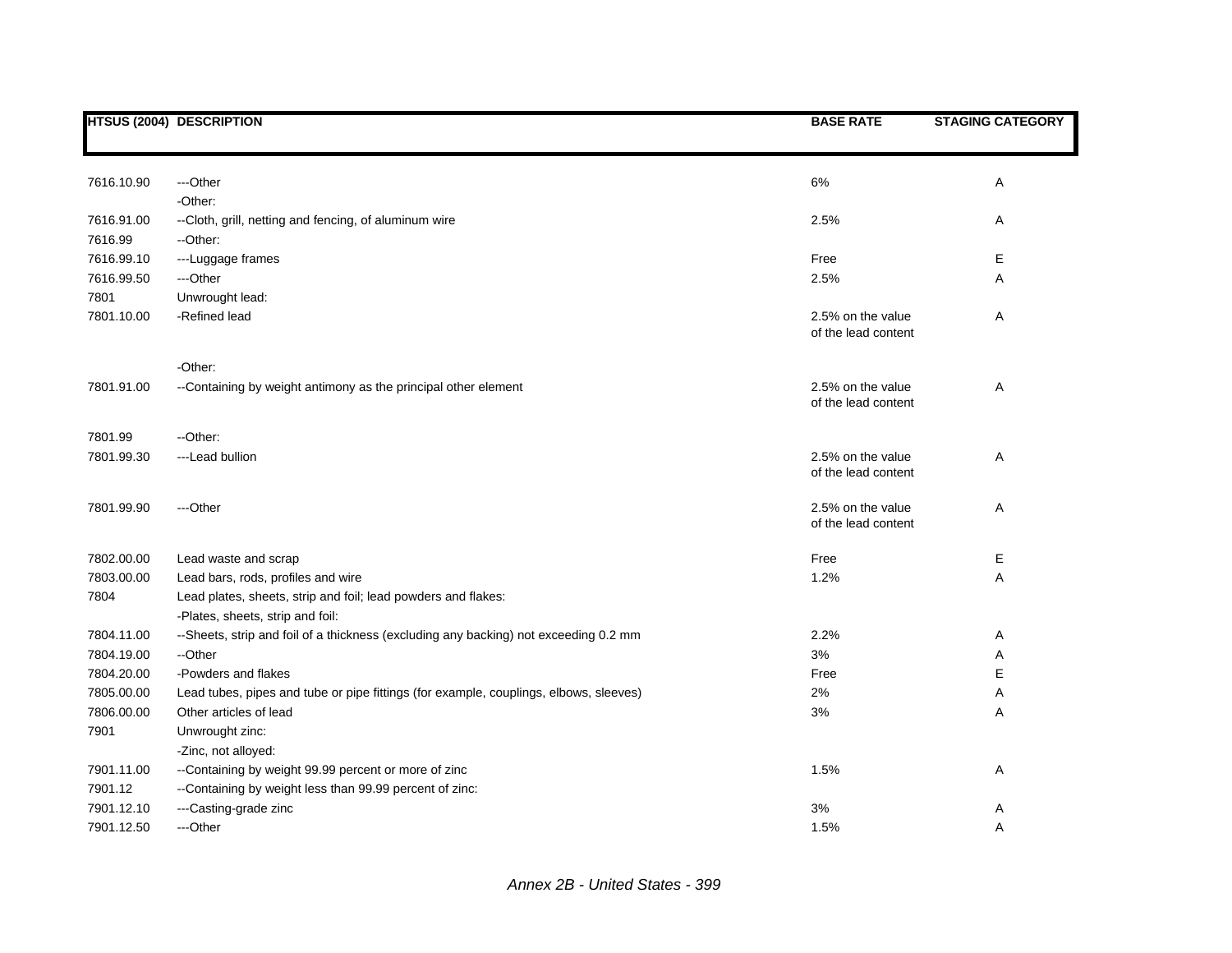|            | HTSUS (2004) DESCRIPTION                                                                                                                                                                           | <b>BASE RATE</b> | <b>STAGING CATEGORY</b> |
|------------|----------------------------------------------------------------------------------------------------------------------------------------------------------------------------------------------------|------------------|-------------------------|
|            |                                                                                                                                                                                                    |                  |                         |
| 7901.20.00 | -Zinc alloys                                                                                                                                                                                       | 3%               | Α                       |
| 7902.00.00 | Zinc waste and scrap                                                                                                                                                                               | Free             | E                       |
| 7903       | Zinc dust, powders and flakes:                                                                                                                                                                     |                  |                         |
| 7903.10.00 | -Zinc dust                                                                                                                                                                                         | 0.7 cents/kg     | Α                       |
| 7903.90    | -Other:                                                                                                                                                                                            |                  |                         |
| 7903.90.30 | --Powders                                                                                                                                                                                          | $0.5$ cents/kg   | Α                       |
| 7903.90.60 | --Other                                                                                                                                                                                            | 3%               | Α                       |
| 7904.00.00 | Zinc bars, rods, profiles and wire                                                                                                                                                                 | 4.2%             | Α                       |
| 7905.00.00 | Zinc plates, sheets, strip and foil                                                                                                                                                                | 2.8%             | Α                       |
| 7906.00.00 | Zinc tubes, pipes and tube or pipe fittings (for example, couplings, elbows, sleeves)                                                                                                              | 3%               | Α                       |
| 7907.00    | Other articles of zinc:                                                                                                                                                                            |                  |                         |
| 7907.00.10 | -Articles of a type used for household, table or kitchen use; toilet and sanitary wares; all the foregoing and parts<br>thereof of zinc                                                            | 3%               | Α                       |
| 7907.00.60 | -Other                                                                                                                                                                                             | 3%               | Α                       |
| 8001       | Unwrought tin:                                                                                                                                                                                     |                  |                         |
| 8001.10.00 | -Tin, not alloyed                                                                                                                                                                                  | Free             | Е                       |
| 8001.20.00 | -Tin alloys                                                                                                                                                                                        | Free             | E                       |
| 8002.00.00 | Tin waste and scrap                                                                                                                                                                                | Free             | E                       |
| 8003.00.00 | Tin bars, rods, profiles and wire                                                                                                                                                                  | 3%               | Α                       |
| 8004.00.00 | Tin plates, sheets and strip, of a thickness exceeding 0.2 mm                                                                                                                                      | 2.4%             | Α                       |
| 8005.00    | Tin foil (whether or not printed or backed with paper, paperboard, plastics or similar backing materials), of a<br>thickness (excluding any backing) not exceeding 0.2 mm; tin powders and flakes: |                  |                         |
| 8005.00.10 | -Foil                                                                                                                                                                                              | 3%               | Α                       |
| 8005.00.20 | -Powders and flakes                                                                                                                                                                                | 2.8%             | Α                       |
| 8006.00.00 | Tin tubes, pipes and tube or pipe fittings (for example, couplings, elbows, sleeves)                                                                                                               | 2.4%             | Α                       |
| 8007.00    | Other articles of tin:                                                                                                                                                                             |                  |                         |
| 8007.00.10 | -Articles not elsewhere specified or included of a type used for household, table or kitchen use; toilet and sanitary 2.1%<br>wares; all the foregoing not coated or plated with precious metal    |                  | Α                       |
| 8007.00.50 | -Other                                                                                                                                                                                             | 2.8%             | Α                       |
| 8101       | Tungsten (wolfram) and articles thereof, including waste and scrap:                                                                                                                                |                  |                         |
| 8101.10.00 | -Powders                                                                                                                                                                                           | 7%               | Α                       |
|            | -Other:                                                                                                                                                                                            |                  |                         |
| 8101.94.00 | -- Unwrought tungsten, including bars and rods obtained simply by sintering                                                                                                                        | 6.6%             | Α                       |
| 8101.95.00 | --Bars and rods, other than those obtained simply by sintering, profiles, plates, sheets, strip and foil                                                                                           | 6.5%             | Α                       |
| 8101.96.00 | --Wire                                                                                                                                                                                             | 4.4%             | A                       |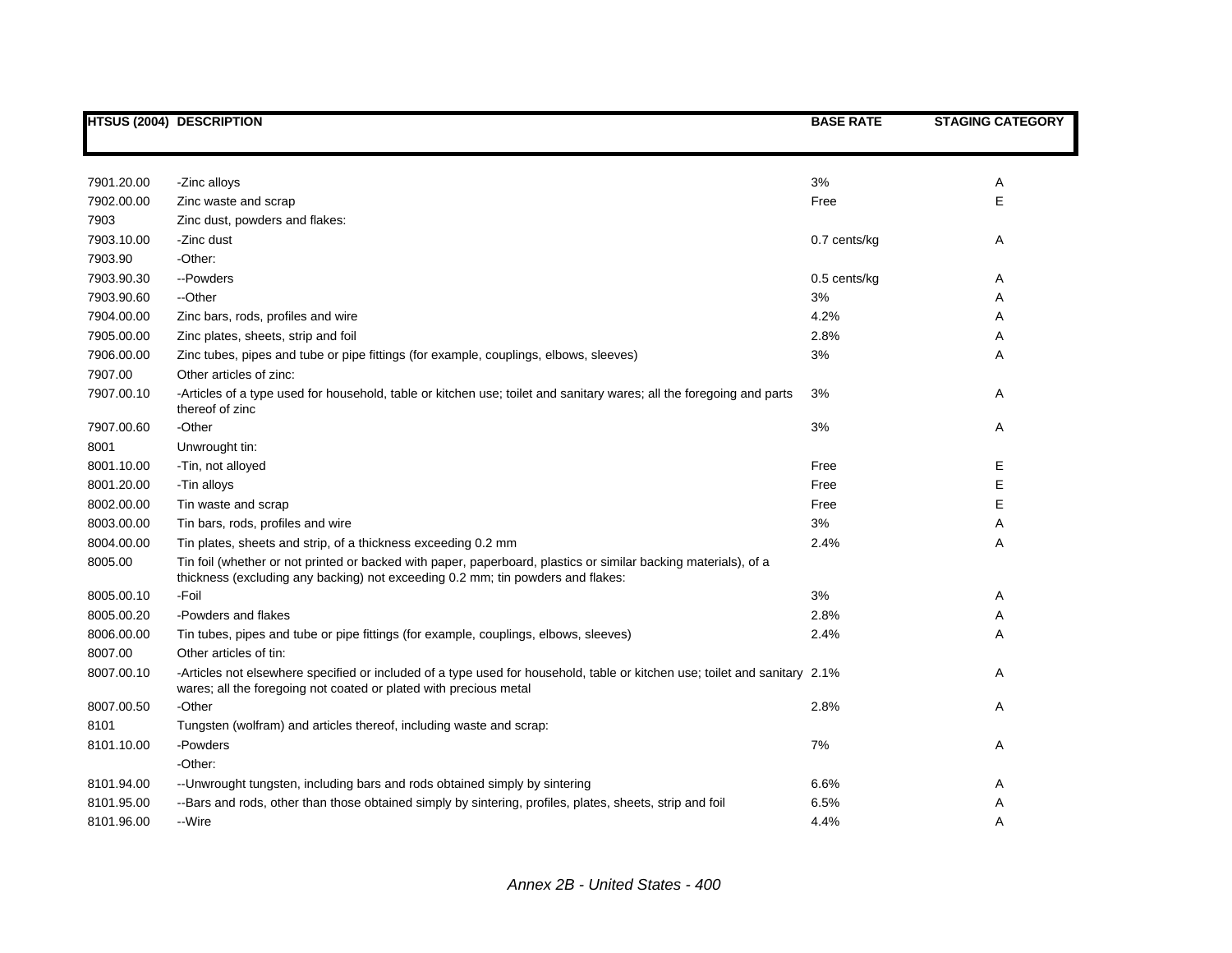|            | <b>HTSUS (2004) DESCRIPTION</b>                                                                                                | <b>BASE RATE</b>                                  | <b>STAGING CATEGORY</b> |
|------------|--------------------------------------------------------------------------------------------------------------------------------|---------------------------------------------------|-------------------------|
|            |                                                                                                                                |                                                   |                         |
| 8101.97.00 | --Waste and scrap                                                                                                              | 2.8%                                              | A                       |
| 8101.99.00 | --Other                                                                                                                        | 3.7%                                              | Α                       |
| 8102       | Molybdenum and articles thereof, including waste and scrap:                                                                    |                                                   |                         |
| 8102.10.00 | -Powders                                                                                                                       | 9.1 cents/kg on<br>molybdenum<br>content $+1.2%$  | A                       |
|            | -Other:                                                                                                                        |                                                   |                         |
| 8102.94.00 | -- Unwrought molybdenum, including bars and rods obtained simply by sintering                                                  | 13.9 cents/kg on<br>molybdenum<br>content $+1.9%$ | Α                       |
| 8102.95    | --Bars and rods, other than those obtained simply by sintering, profiles, plates, sheets, strip and foil:                      |                                                   |                         |
| 8102.95.30 | ---Bars and rods                                                                                                               | 6.6%                                              | Α                       |
| 8102.95.60 | ---Other                                                                                                                       | 6.6%                                              | Α                       |
| 8102.96.00 | --Wire                                                                                                                         | 4.4%                                              | Α                       |
| 8102.97.00 | --Waste and scrap                                                                                                              | Free                                              | Ε                       |
| 8102.99.00 | --Other                                                                                                                        | 3.7%                                              | Α                       |
| 8103       | Tantalum and articles thereof, including waste and scrap:                                                                      |                                                   |                         |
| 8103.20.00 | -Unwrought tantalum, including bars and rods obtained simply by sintering; powders                                             | 2.5%                                              | Α                       |
| 8103.30.00 | -Waste and scrap                                                                                                               | Free                                              | Е                       |
| 8103.90.00 | -Other                                                                                                                         | 4.4%                                              | Α                       |
| 8104       | Magnesium and articles thereof, including waste and scrap:<br>-Unwrought magnesium:                                            |                                                   |                         |
| 8104.11.00 | --Containing at least 99.8 percent by weight of magnesium                                                                      | 8%                                                | Α                       |
| 8104.19.00 | --Other                                                                                                                        | 6.5%                                              | Α                       |
| 8104.20.00 | -Waste and scrap                                                                                                               | Free                                              | Е                       |
| 8104.30.00 | -Raspings, turnings and granules, graded according to size; powders                                                            | 4.4%                                              | Α                       |
| 8104.90.00 | -Other                                                                                                                         | 14.8 cents/kg on<br>magnesium<br>content $+3.5%$  | A                       |
| 8105       | Cobalt mattes and other intermediate products of cobalt metallurgy; cobalt and articles thereof, including waste<br>and scrap: |                                                   |                         |
| 8105.20    | -Cobalt mattes and other intermediate products of cobalt metallurgy; unwrought cobalt; powders:<br>-- Unwrought cobalt:        |                                                   |                         |
| 8105.20.30 | --- Alloys                                                                                                                     | 4.4%                                              | A                       |
| 8105.20.60 | ---Other                                                                                                                       | Free                                              | E                       |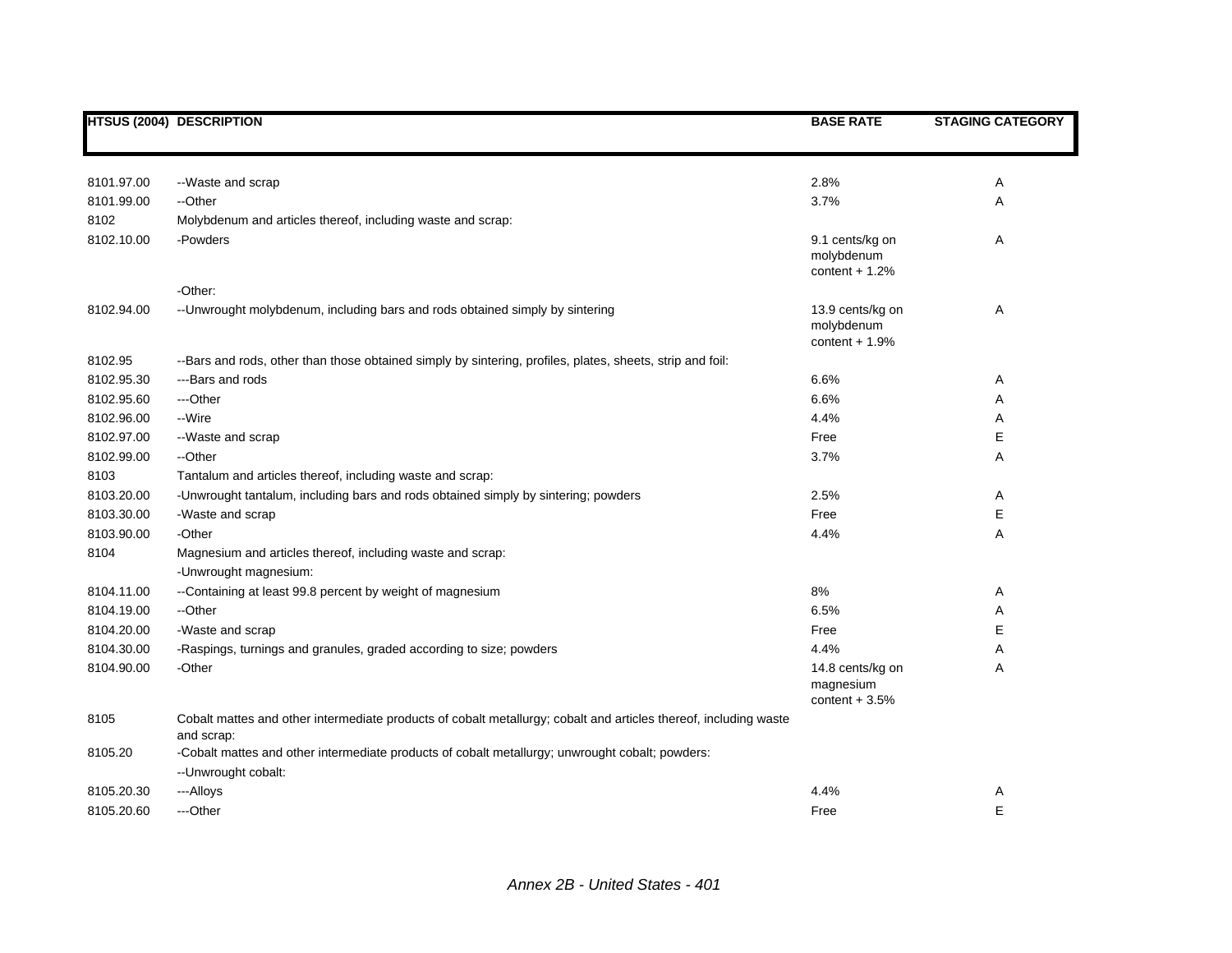|            | <b>HTSUS (2004) DESCRIPTION</b>                                                                                                                                            | <b>BASE RATE</b> | <b>STAGING CATEGORY</b> |
|------------|----------------------------------------------------------------------------------------------------------------------------------------------------------------------------|------------------|-------------------------|
|            |                                                                                                                                                                            |                  |                         |
| 8105.20.90 | --Other                                                                                                                                                                    | Free             | Ε                       |
| 8105.30.00 | -Waste and scrap                                                                                                                                                           | Free             | E                       |
| 8105.90.00 | -Other                                                                                                                                                                     | 3.7%             | Α                       |
| 8106.00.00 | Bismuth and articles thereof, including waste and scrap                                                                                                                    | Free             | Е                       |
| 8107       | Cadmium and articles thereof, including waste and scrap:                                                                                                                   |                  |                         |
| 8107.20.00 | -Unwrought cadmium; powders                                                                                                                                                | Free             | Е                       |
| 8107.30.00 | -Waste and scrap                                                                                                                                                           | Free             | E                       |
| 8107.90.00 | -Other                                                                                                                                                                     | 4.4%             | Α                       |
| 8108       | Titanium and articles thereof, including waste and scrap:                                                                                                                  |                  |                         |
| 8108.20.00 | -Unwrought titanium; powders                                                                                                                                               | 15%              | Α                       |
| 8108.30.00 | -Waste and scrap                                                                                                                                                           | Free             | Е                       |
| 8108.90    | -Other:                                                                                                                                                                    |                  |                         |
| 8108.90.30 | -- Articles of titanium                                                                                                                                                    | 5.5%             | Α                       |
| 8108.90.60 | --Other                                                                                                                                                                    | 15%              | Α                       |
| 8109       | Zirconium and articles thereof, including waste and scrap:                                                                                                                 |                  |                         |
| 8109.20.00 | -Unwrought zirconium; powders                                                                                                                                              | 4.2%             | A                       |
| 8109.30.00 | -Waste and scrap                                                                                                                                                           | Free             | Ε                       |
| 8109.90.00 | -Other                                                                                                                                                                     | 3.7%             | A                       |
| 8110       | Antimony and articles thereof, including waste and scrap:                                                                                                                  |                  |                         |
| 8110.10.00 | -Unwrought antimony; powders                                                                                                                                               | Free             | Е                       |
| 8110.20.00 | -Waste and scrap                                                                                                                                                           | Free             | E                       |
| 8110.90.00 | -Other                                                                                                                                                                     | Free             | E                       |
| 8111.00    | Manganese and articles thereof, including waste and scrap:                                                                                                                 |                  |                         |
| 8111.00.30 | -Waste and scrap                                                                                                                                                           | Free             | Е                       |
|            | -Other:                                                                                                                                                                    |                  |                         |
|            | -- Unwrought manganese:                                                                                                                                                    |                  |                         |
| 8111.00.47 | ---Flake containing at least 99.5 percent by weight manganese                                                                                                              | 14%              | See headnote, note 4    |
| 8111.00.49 | ---Other                                                                                                                                                                   | 14%              | See headnote, note 4    |
| 8111.00.60 | --Other                                                                                                                                                                    | 3.7%             | Α                       |
| 8112       | Beryllium, chromium, germanium, vanadium, gallium, hafnium, indium, niobium (columbium), rhenium and<br>thallium, and articles of these metals, including waste and scrap: |                  |                         |
|            | -Beryllium:                                                                                                                                                                |                  |                         |
| 8112.12.00 | -- Unwrought; powders                                                                                                                                                      | 8.5%             | Α                       |
| 8112.13.00 | --Waste and scrap                                                                                                                                                          | Free             | E                       |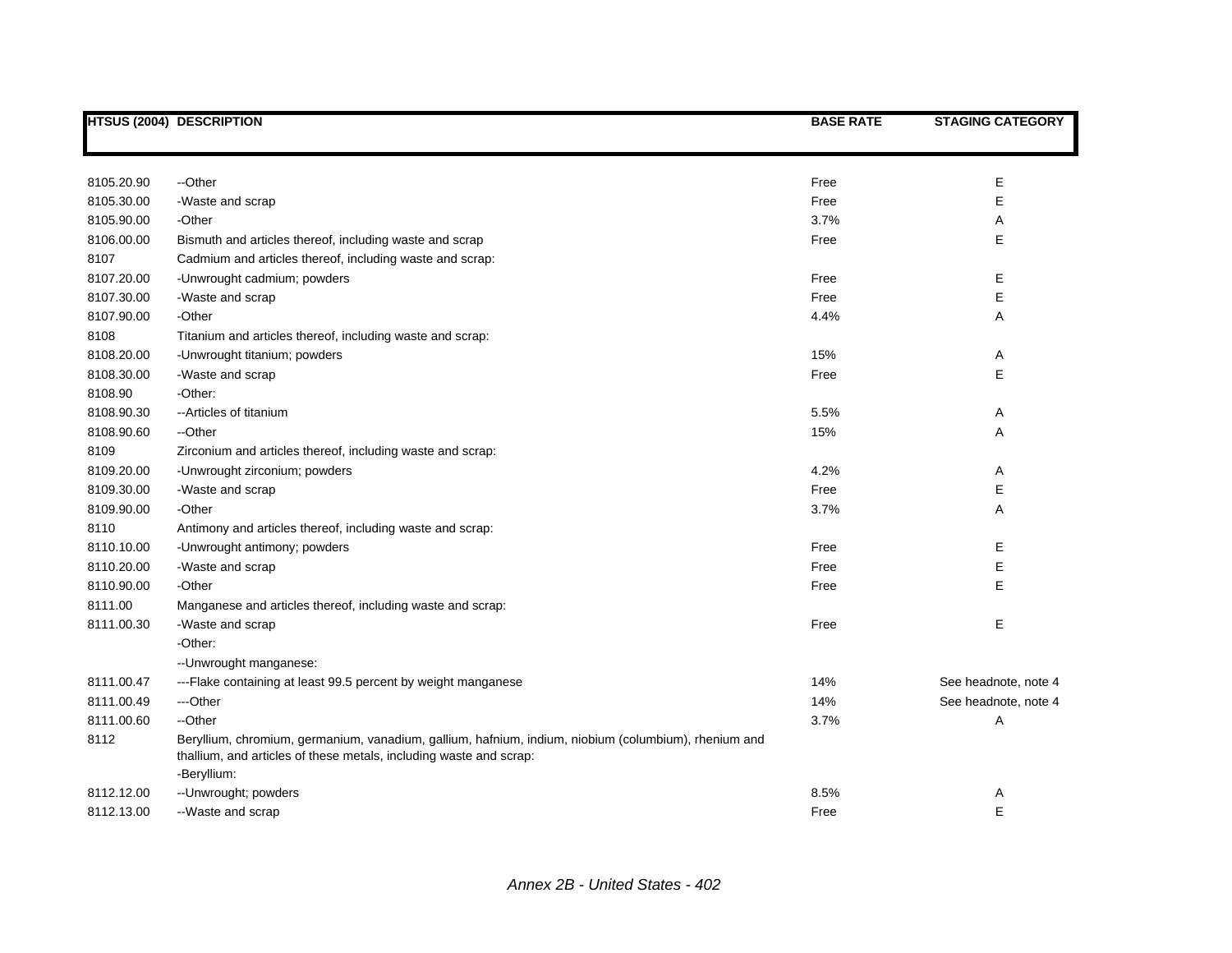|            | <b>HTSUS (2004) DESCRIPTION</b>                                                                                                                                                                                                                                                                                                                | <b>BASE RATE</b> | <b>STAGING CATEGORY</b> |
|------------|------------------------------------------------------------------------------------------------------------------------------------------------------------------------------------------------------------------------------------------------------------------------------------------------------------------------------------------------|------------------|-------------------------|
|            |                                                                                                                                                                                                                                                                                                                                                |                  |                         |
| 8112.19.00 | --Other                                                                                                                                                                                                                                                                                                                                        | 5.5%             | Α                       |
|            | -Chromium:                                                                                                                                                                                                                                                                                                                                     |                  |                         |
| 8112.21.00 | -- Unwrought; powders                                                                                                                                                                                                                                                                                                                          | 3%               | Α                       |
| 8112.22.00 | --Waste and scrap                                                                                                                                                                                                                                                                                                                              | Free             | Е                       |
| 8112.29.00 | --Other                                                                                                                                                                                                                                                                                                                                        | 3%               | Α                       |
| 8112.30    | -Germanium:                                                                                                                                                                                                                                                                                                                                    |                  |                         |
| 8112.30.30 | --Waste and scrap                                                                                                                                                                                                                                                                                                                              | Free             | E                       |
|            | --Other:                                                                                                                                                                                                                                                                                                                                       |                  |                         |
| 8112.30.60 | --- Unwrought                                                                                                                                                                                                                                                                                                                                  | 2.6%             | A                       |
| 8112.30.90 | ---Other                                                                                                                                                                                                                                                                                                                                       | 4.4%             | Α                       |
| 8112.40    | -Vanadium:                                                                                                                                                                                                                                                                                                                                     |                  |                         |
| 8112.40.30 | --Waste and scrap                                                                                                                                                                                                                                                                                                                              | Free             | Е                       |
| 8112.40.60 | --Other                                                                                                                                                                                                                                                                                                                                        | 2%               | Α                       |
|            | -Thallium:                                                                                                                                                                                                                                                                                                                                     |                  |                         |
| 8112.51.00 | -- Unwrought; powders                                                                                                                                                                                                                                                                                                                          | 4%               | A                       |
| 8112.52.00 | --Waste and scrap                                                                                                                                                                                                                                                                                                                              | Free             | Е                       |
| 8112.59.00 | --Other                                                                                                                                                                                                                                                                                                                                        | 4%               | Α                       |
|            | -Other:                                                                                                                                                                                                                                                                                                                                        |                  |                         |
| 8112.92    | -- Unwrought; waste and scrap; powders:                                                                                                                                                                                                                                                                                                        |                  |                         |
| 8112.92.05 | ---Waste and scrap                                                                                                                                                                                                                                                                                                                             | Free             | Е                       |
|            | ---Other:                                                                                                                                                                                                                                                                                                                                      |                  |                         |
| 8112.92.10 | ----Gallium                                                                                                                                                                                                                                                                                                                                    | 3%               | A                       |
| 8112.92.20 | ----Hafnium                                                                                                                                                                                                                                                                                                                                    | Free             | E                       |
| 8112.92.30 | ---- Indium                                                                                                                                                                                                                                                                                                                                    | Free             | E                       |
| 8112.92.40 | ----Niobium (columbium)                                                                                                                                                                                                                                                                                                                        | 4.9%             | Α                       |
| 8112.92.50 | ----Rhenium                                                                                                                                                                                                                                                                                                                                    | 3%               | Α                       |
| 8112.99.01 | --Other                                                                                                                                                                                                                                                                                                                                        | 4%               | Α                       |
| 8113.00.00 | Cermets and articles thereof, including waste and scrap                                                                                                                                                                                                                                                                                        | 3.7%             | Α                       |
| 8201       | Handtools of the following kinds and base metal parts thereof: spades, shovels, mattocks, picks, hoes, forks and<br>rakes; axes, bill hooks and similar hewing tools; secateurs and pruners of any kind; scythes, sickles, hay knives,<br>hedge shears, timber wedges and other tools of a kind used in agriculture, horticulture or forestry: |                  |                         |
| 8201.10.00 | -Spades and shovels, and parts thereof                                                                                                                                                                                                                                                                                                         | Free             | Е                       |
| 8201.20.00 | -Forks, and parts thereof                                                                                                                                                                                                                                                                                                                      | Free             | E                       |
| 8201.30.00 | -Mattocks, picks, hoes and rakes, and parts thereof                                                                                                                                                                                                                                                                                            | Free             | E                       |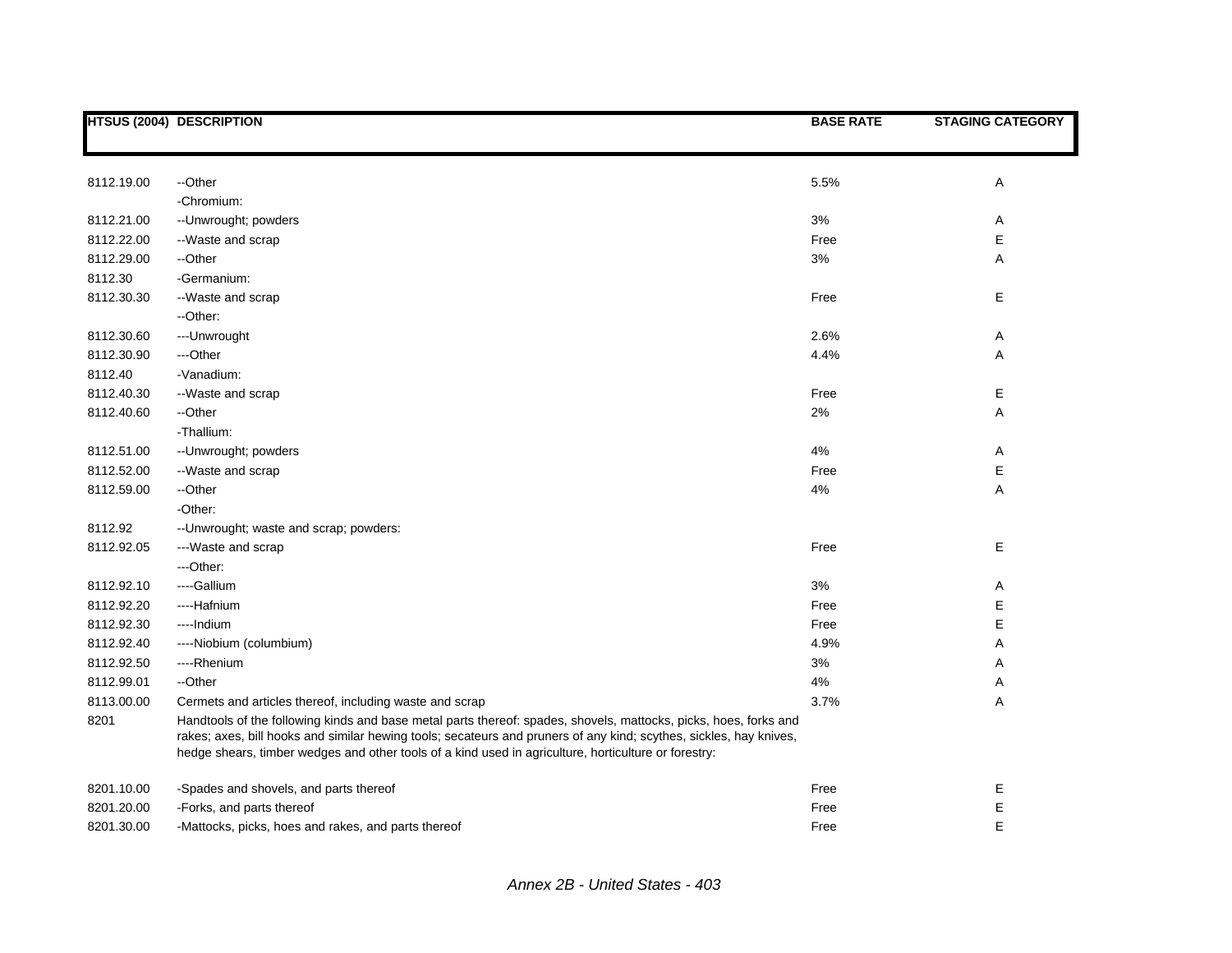|            | <b>HTSUS (2004) DESCRIPTION</b>                                                                                                                                                                   | <b>BASE RATE</b>         | <b>STAGING CATEGORY</b> |
|------------|---------------------------------------------------------------------------------------------------------------------------------------------------------------------------------------------------|--------------------------|-------------------------|
|            |                                                                                                                                                                                                   |                          |                         |
|            |                                                                                                                                                                                                   |                          |                         |
| 8201.40    | -Axes, bill hooks and similar hewing tools, and parts thereof:                                                                                                                                    |                          |                         |
| 8201.40.30 | --Machetes, and parts thereof                                                                                                                                                                     | Free                     | E                       |
| 8201.40.60 | --Other                                                                                                                                                                                           | 6.2%                     | B                       |
| 8201.50.00 | -Secateurs and similar one-handed pruners and shears (including poultry shears), and parts thereof                                                                                                | 1 cents each $+$<br>2.8% | Α                       |
| 8201.60.00 | -Hedge shears, two-handed pruning shears and similar two-handed shears, and parts thereof                                                                                                         | 1 cents each $+$<br>2.8% | A                       |
| 8201.90    | -Other handtools of a kind used in agriculture, horticulture or forestry, and parts thereof:                                                                                                      |                          |                         |
| 8201.90.30 | -- Grass shears, and parts thereof                                                                                                                                                                | 2 cents each $+$<br>5.1% | A                       |
| 8201.90.60 | --Other                                                                                                                                                                                           | Free                     | E                       |
| 8202       | Handsaws, and metal parts thereof; blades for saws of all kinds (including slitting, slotting or toothless saw<br>blades), and base metal parts thereof:                                          |                          |                         |
| 8202.10.00 | -Handsaws, and parts (except blades) thereof                                                                                                                                                      | Free                     | Е                       |
| 8202.20.00 | -Bandsaw blades, and parts thereof                                                                                                                                                                | Free                     | E                       |
|            | -Circular saw blades (including slitting or slotting saw blades), and parts thereof:                                                                                                              |                          |                         |
| 8202.31.00 | --With working part of steel                                                                                                                                                                      | Free                     | Е                       |
| 8202.39.00 | --Other, including parts                                                                                                                                                                          | Free                     | E                       |
| 8202.40    | -Chain saw blades, and parts thereof:                                                                                                                                                             |                          |                         |
| 8202.40.30 | --With cutting parts containing by weight over 0.2 percent of chromium, molybdenum, or tungsten or over 0.1<br>percent of vanadium                                                                | 7.2%                     | B                       |
| 8202.40.60 | --Other                                                                                                                                                                                           | Free                     | E                       |
|            | -Other saw blades, and parts thereof:                                                                                                                                                             |                          |                         |
| 8202.91    | --Straight saw blades, for working metal:                                                                                                                                                         |                          |                         |
| 8202.91.30 | ---Hacksaw blades                                                                                                                                                                                 | Free                     | Ε                       |
| 8202.91.60 | ---Other                                                                                                                                                                                          | Free                     | E                       |
| 8202.99.00 | --Other (including parts)                                                                                                                                                                         | Free                     | E                       |
| 8203       | Files, rasps, pliers (including cutting pliers), pincers, tweezers, metal cutting shears, pipe cutters, bolt cutters,<br>perforating punches and similar handtools, and base metal parts thereof: |                          |                         |
| 8203.10    | -Files, rasps and similar tools:                                                                                                                                                                  |                          |                         |
| 8203.10.30 | --Not over 11 cm in length                                                                                                                                                                        | Free                     | Е                       |
| 8203.10.60 | --Over 11 cm but not over 17 cm in length                                                                                                                                                         | Free                     | E                       |
| 8203.10.90 | --Over 17 cm in length                                                                                                                                                                            | Free                     | E                       |
| 8203.20    | -Pliers (including cutting pliers), pincers, tweezers and similar tools, and parts thereof:                                                                                                       |                          |                         |
| 8203.20.20 | --Tweezers                                                                                                                                                                                        | 4%                       | Α                       |
|            | --Other:                                                                                                                                                                                          |                          |                         |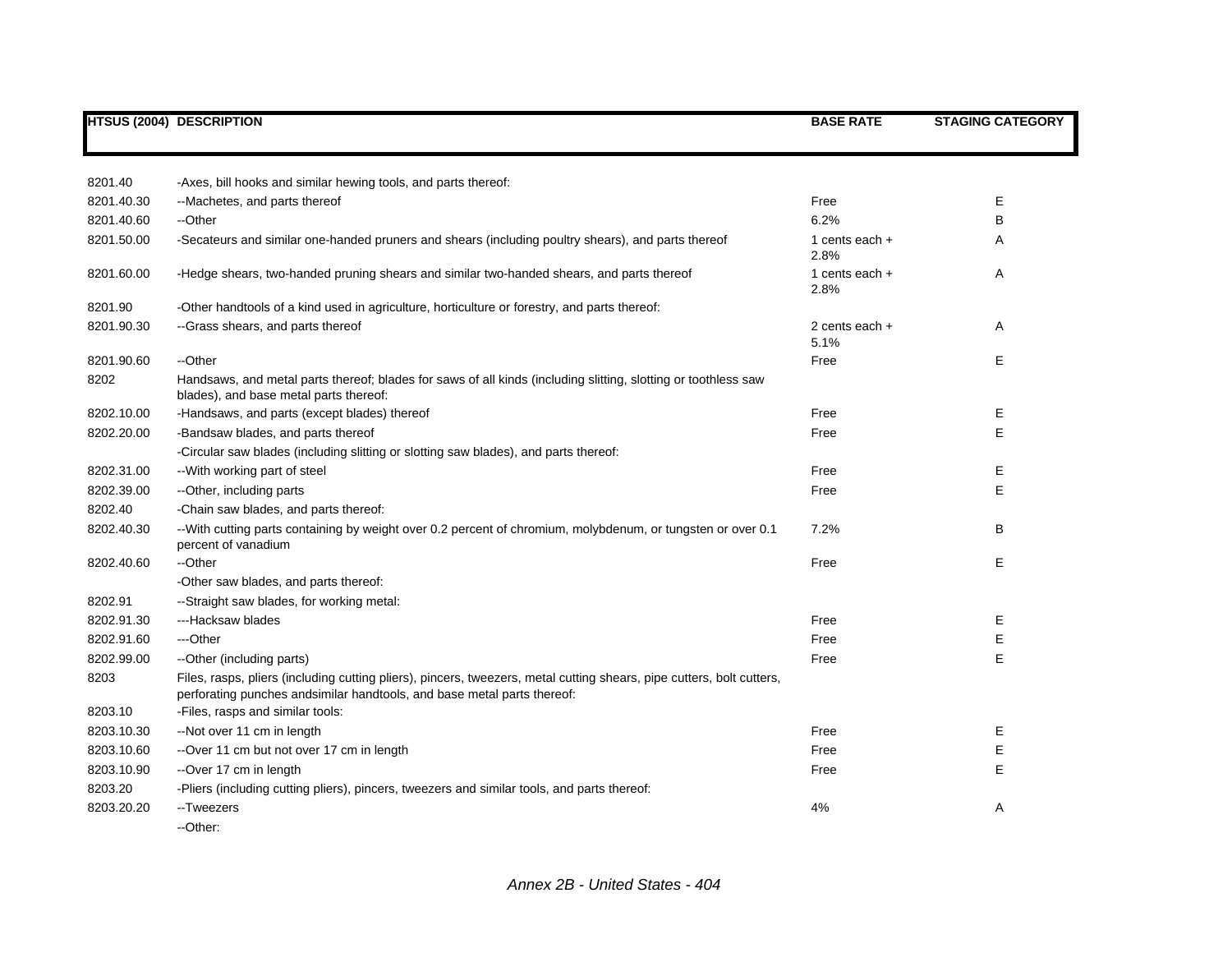|            | <b>HTSUS (2004) DESCRIPTION</b>                                                                                                                                                                                                                                                                                                | <b>BASE RATE</b>        | <b>STAGING CATEGORY</b> |
|------------|--------------------------------------------------------------------------------------------------------------------------------------------------------------------------------------------------------------------------------------------------------------------------------------------------------------------------------|-------------------------|-------------------------|
|            |                                                                                                                                                                                                                                                                                                                                |                         |                         |
| 8203.20.40 | ---Slip joint pliers                                                                                                                                                                                                                                                                                                           | 12%                     | В                       |
| 8203.20.60 | ---Other (except parts)                                                                                                                                                                                                                                                                                                        | 12 cents/doz. +<br>5.5% | В                       |
| 8203.20.80 | ---Parts                                                                                                                                                                                                                                                                                                                       | 4.5%                    | Α                       |
| 8203.30.00 | -Metal cutting shears and similar tools, and parts thereof                                                                                                                                                                                                                                                                     | Free                    | E                       |
| 8203.40    | -Pipe cutters, bolt cutters, perforating punches and similar tools, and parts thereof:                                                                                                                                                                                                                                         |                         |                         |
| 8203.40.30 | --With cutting part containing by weight over 0.2 percent of chromium, molybdenum, or tungsten or over 0.1<br>percent of vanadium                                                                                                                                                                                              | 6%                      | Α                       |
| 8203.40.60 | --Other (including parts)                                                                                                                                                                                                                                                                                                      | 3.3%                    | Α                       |
| 8204       | Hand-operated spanners and wrenches (including torque meter wrenches but not including tap wrenches); socket<br>wrenches, with or without handles, drives or extensions; base metal parts thereof:                                                                                                                             |                         |                         |
|            | -Hand-operated spanners and wrenches, and parts thereof:                                                                                                                                                                                                                                                                       |                         |                         |
| 8204.11.00 | --Nonadjustable, and parts thereof                                                                                                                                                                                                                                                                                             | 9%                      | В                       |
| 8204.12.00 | --Adjustable, and parts thereof                                                                                                                                                                                                                                                                                                | 9%                      | В                       |
| 8204.20.00 | -Socket wrenches, with or without handles, drives and extensions, and parts thereof                                                                                                                                                                                                                                            | 9%                      | B                       |
| 8205       | Handtools (including glass cutters) not elsewhere specified or included; blow torches and similar self-contained<br>torches; vises, clamps and the like, other than accessories for and parts of machine tools; anvils; portable forges;<br>hand- or pedal-operated grinding wheels with frameworks; base metal parts thereof: |                         |                         |
| 8205.10.00 | -Drilling, threading or tapping tools, and parts thereof                                                                                                                                                                                                                                                                       | 6.2%                    | B                       |
| 8205.20    | -Hammers and sledge hammers, and parts thereof:                                                                                                                                                                                                                                                                                |                         |                         |
| 8205.20.30 | -- With heads not over 1.5 kg each                                                                                                                                                                                                                                                                                             | 6.2%                    | Α                       |
| 8205.20.60 | --With heads over 1.5 kg each                                                                                                                                                                                                                                                                                                  | Free                    | Е                       |
| 8205.30    | -Planes, chisels, gouges and similar cutting tools for working wood, and parts thereof:                                                                                                                                                                                                                                        |                         |                         |
| 8205.30.30 | --With cutting part containing by weight over 0.2 percent of chromium, molybdenum, or tungsten or over 0.1<br>percent of vanadium                                                                                                                                                                                              | 5.7%                    | Α                       |
| 8205.30.60 | --Other (including parts)                                                                                                                                                                                                                                                                                                      | 5%                      | Α                       |
| 8205.40.00 | -Screwdrivers, and parts thereof                                                                                                                                                                                                                                                                                               | 6.2%                    | Α                       |
|            | -Other handtools (including glass cutters) and parts thereof:                                                                                                                                                                                                                                                                  |                         |                         |
| 8205.51    | --Household tools, and parts thereof:                                                                                                                                                                                                                                                                                          |                         |                         |
|            | ---Of iron or steel:                                                                                                                                                                                                                                                                                                           |                         |                         |
| 8205.51.15 | ----Carving and butcher steels, with or without handles                                                                                                                                                                                                                                                                        | Free                    | Е                       |
| 8205.51.30 | ----Other (including parts)                                                                                                                                                                                                                                                                                                    | 3.7%                    | Α                       |
| 8205.51.45 | ---Of copper                                                                                                                                                                                                                                                                                                                   | Free                    | E                       |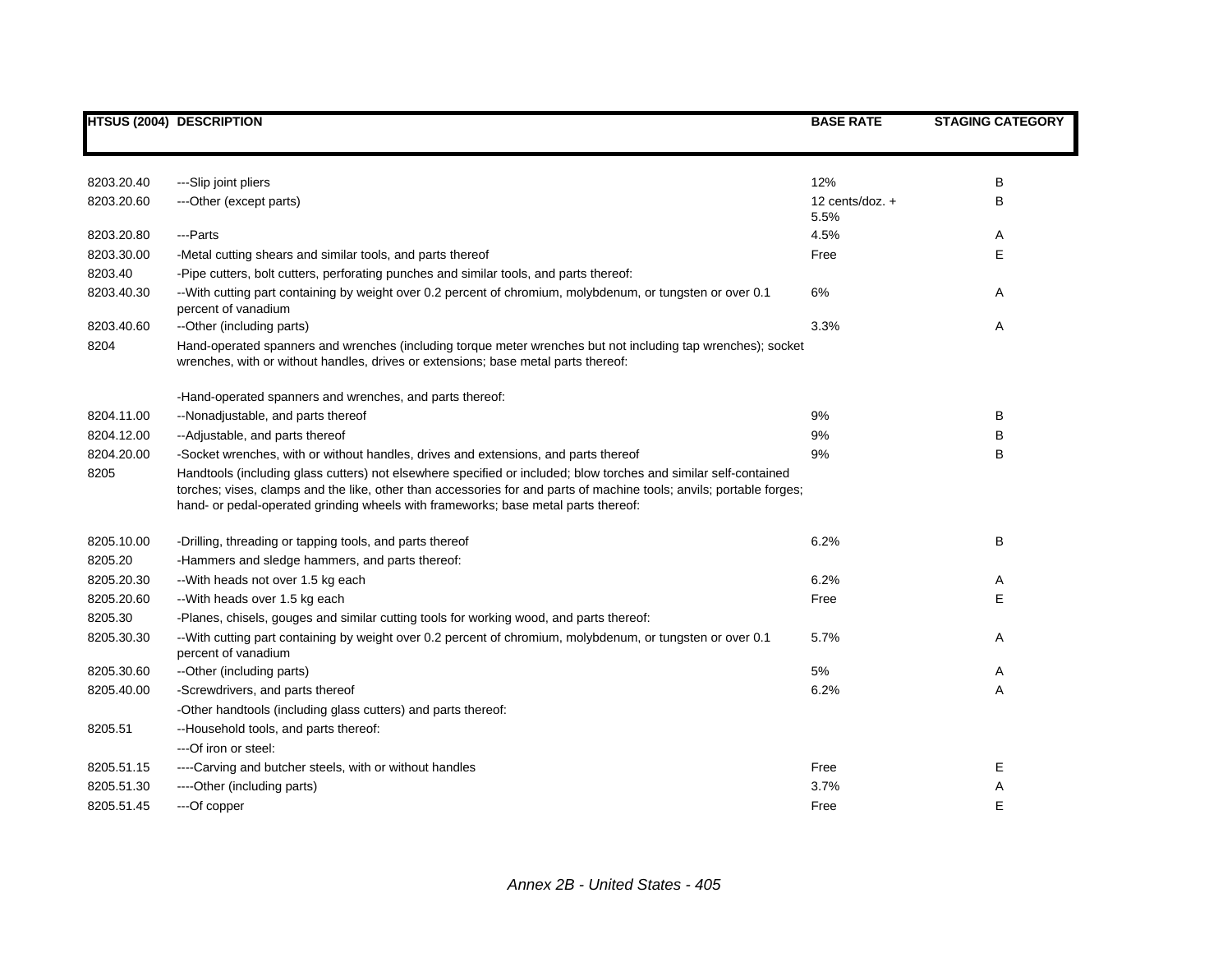|            | <b>HTSUS (2004) DESCRIPTION</b>                                                                             | <b>BASE RATE</b>                                                                                       | <b>STAGING CATEGORY</b> |
|------------|-------------------------------------------------------------------------------------------------------------|--------------------------------------------------------------------------------------------------------|-------------------------|
|            |                                                                                                             |                                                                                                        |                         |
| 8205.51.60 | ---Of aluminum                                                                                              | 2.2 cents/ $kg + 5%$                                                                                   | Α                       |
| 8205.51.75 | ---Other                                                                                                    | 3.7%                                                                                                   | A                       |
| 8205.59    | -- Other:                                                                                                   |                                                                                                        |                         |
| 8205.59.10 | --- Pipe tools, and parts thereof                                                                           | 7.2%                                                                                                   | Α                       |
| 8205.59.20 | ---Powder-actuated handtools, and parts thereof                                                             | Free                                                                                                   | E                       |
| 8205.59.30 | ---Crowbars, track tools and wedges, and parts thereof                                                      | Free                                                                                                   | E                       |
|            | ---Other:                                                                                                   |                                                                                                        |                         |
| 8205.59.40 | ---- Agricultural, horticultural or forestry tools, and parts thereof                                       | Free                                                                                                   | E                       |
|            | ----Other:                                                                                                  |                                                                                                        |                         |
|            | -----Of iron or steel:                                                                                      |                                                                                                        |                         |
| 8205.59.45 | ------Caulking guns                                                                                         | 5.3%                                                                                                   | Α                       |
| 8205.59.55 | ------Other                                                                                                 | 5.3%                                                                                                   | В                       |
| 8205.59.60 | -----Of copper                                                                                              | Free                                                                                                   | E                       |
| 8205.59.70 | -----Of aluminum                                                                                            | $1.5$ cents/kg +<br>3.5%                                                                               | Α                       |
| 8205.59.80 | -----Other                                                                                                  | 3.7%                                                                                                   | Α                       |
| 8205.60.00 | -Blow torches and similar self-contained torches, and parts thereof                                         | 2.9%                                                                                                   | Α                       |
| 8205.70.00 | -Vises, clamps and the like, and parts thereof                                                              | 5%                                                                                                     | B                       |
| 8205.80.00 | -Anvils; portable forges; hand- or pedal-operated grinding wheels with frameworks; base metal parts thereof | Free                                                                                                   | Е                       |
| 8205.90.00 | -Sets of articles of two or more of the foregoing subheadings                                               | The rate of duty<br>applicable to that<br>article in the set<br>subject to the<br>highest rate of duty | B                       |
| 8206.00.00 | Tools of two or more of headings 8202 to 8205, put up in sets for retail sale                               | The rate of duty<br>applicable to that<br>article in the set<br>subject to the<br>highest rate of duty | B                       |

8207 Interchangeable tools for handtools, whether or not power-operated, or for machine-tools (for example, for pressing, stamping, punching, tapping, threading, drilling, boring, broaching, milling, turning or screwdriving), including dies for drawing or extruding metal, and rock drilling or earth boring tools; base metal parts thereof: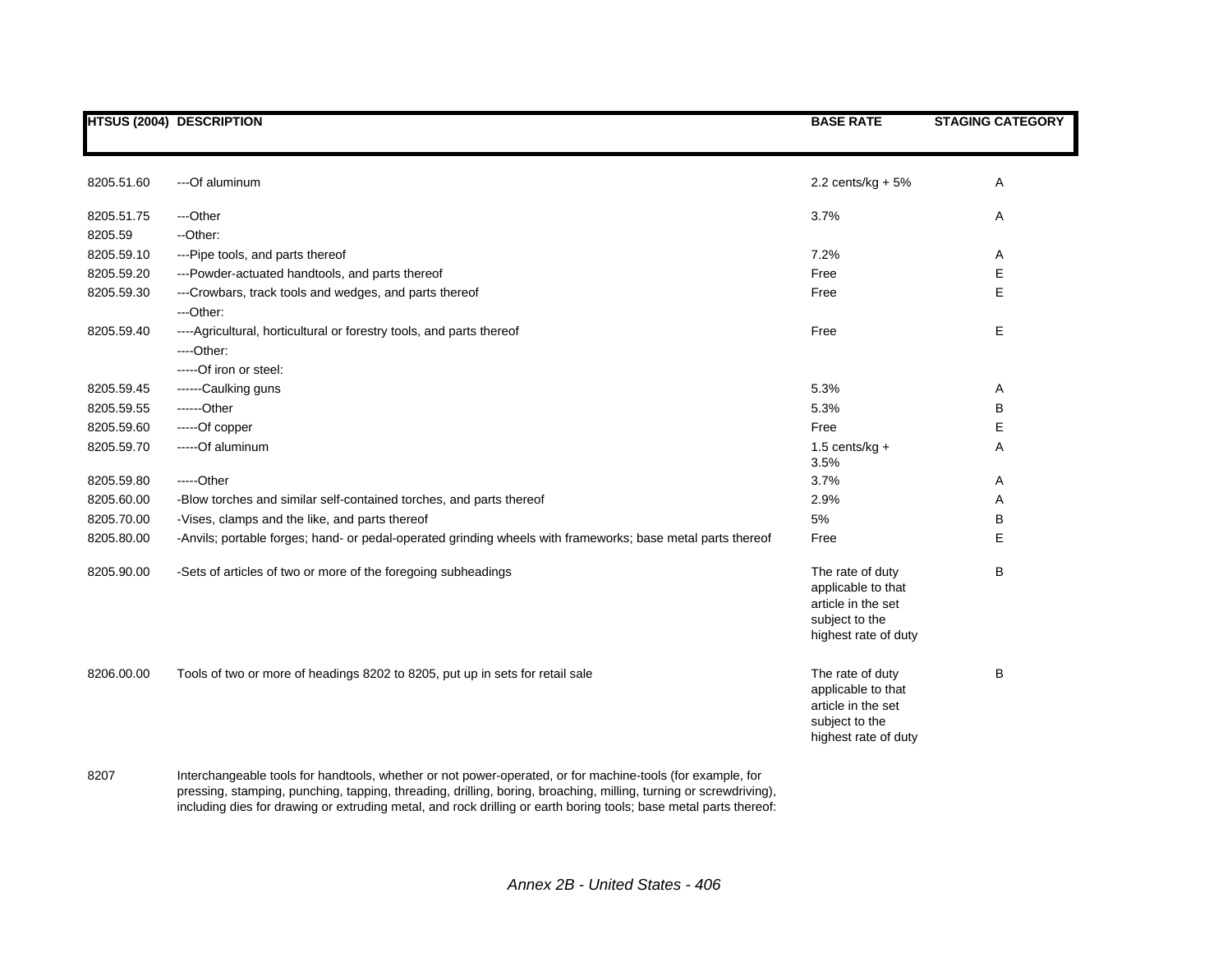|            | <b>HTSUS (2004) DESCRIPTION</b>                                                                                                                  | <b>BASE RATE</b> | <b>STAGING CATEGORY</b> |
|------------|--------------------------------------------------------------------------------------------------------------------------------------------------|------------------|-------------------------|
|            |                                                                                                                                                  |                  |                         |
|            |                                                                                                                                                  |                  |                         |
|            | -Rock drilling or earth boring tools, and parts thereof:                                                                                         |                  |                         |
| 8207.13.00 | -- With working part of cermets                                                                                                                  | 3.6%             | Α                       |
| 8207.19    | -- Other, including parts:                                                                                                                       |                  |                         |
| 8207.19.30 | ---With cutting part containing by weight over 0.2 percent of chromium, molybdenum, or tungsten or over 0.1<br>percent of vanadium               | 5%               | A                       |
| 8207.19.60 | ---Other                                                                                                                                         | 2.9%             | A                       |
| 8207.20.00 | -Dies for drawing or extruding metal, and parts thereof                                                                                          | 3.9%             | Α                       |
| 8207.30    | -Tools for pressing, stamping or punching, and parts thereof:                                                                                    |                  |                         |
| 8207.30.30 | --Suitable for cutting metal, and parts thereof                                                                                                  | 5.7%             | Α                       |
| 8207.30.60 | --Not suitable for cutting metal, and parts thereof                                                                                              | 2.9%             | A                       |
| 8207.40    | -Tools for tapping or threading, and parts thereof:                                                                                              |                  |                         |
| 8207.40.30 | --With cutting part containing by weight over 0.2 percent of chromium, molybdenum, or tungsten or over 0.1<br>percent of vanadium                | 5.7%             | A                       |
| 8207.40.60 | --Other                                                                                                                                          | 4.8%             | Α                       |
| 8207.50    | -Tools for drilling, other than for rock drilling, and parts thereof:                                                                            |                  |                         |
| 8207.50.20 | --With cutting part containing by weight over 0.2 percent of chromium, molybdenum, or tungsten or over 0.1<br>percent of vanadium<br>--Other:    | 5%               | A                       |
|            |                                                                                                                                                  |                  |                         |
| 8207.50.40 | ---Suitable for cutting metal, and parts thereof                                                                                                 | 8.4%             | В                       |
| 8207.50.60 | --- Not suitable for cutting metal, and parts thereof:<br>----For handtools, and parts thereof                                                   | 5.2%             | Α                       |
| 8207.50.80 | ----Other                                                                                                                                        | 2.9%             | Α                       |
| 8207.60.00 |                                                                                                                                                  | 4.8%             | A                       |
| 8207.70    | -Tools for boring or broaching, and parts thereof<br>-Tools for milling, and parts thereof:                                                      |                  |                         |
| 8207.70.30 |                                                                                                                                                  | 5%               | Α                       |
|            | --With cutting part containing by weight over 0.2 percent of chromium, molybdenum, or tungsten or over 0.1<br>percent of vanadium                |                  |                         |
| 8207.70.60 | --Other                                                                                                                                          | 2.9%             | Α                       |
| 8207.80    | -Tools for turning:                                                                                                                              |                  |                         |
| 8207.80.30 | --With cutting part containing by weight over 0.2 percent of chromium, molybdenum, or tungsten or over 0.1<br>percent of vanadium                | 4.8%             | Α                       |
| 8207.80.60 | --Other                                                                                                                                          | 3.7%             | Α                       |
| 8207.90    | -Other interchangeable tools, and parts thereof:                                                                                                 |                  |                         |
| 8207.90.15 | --Files and rasps, including rotary files and rasps, and parts thereof                                                                           | 1.6%             | Α                       |
|            | --Other:                                                                                                                                         |                  |                         |
| 8207.90.30 | ---Cutting tools with cutting part containing by weight over 0.2 percent of chromium, molybdenum, or tungsten or<br>over 0.1 percent of vanadium | 5%               | В                       |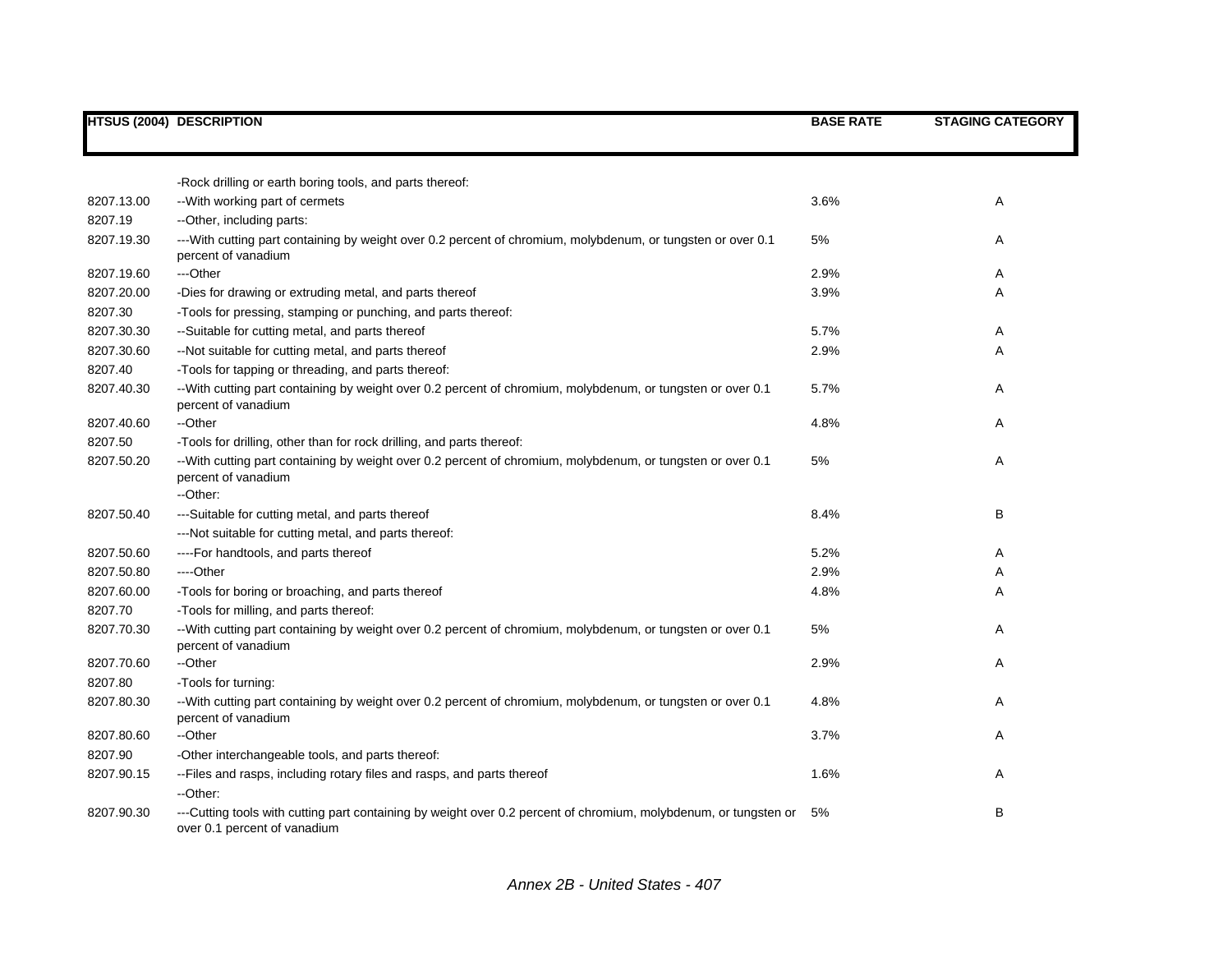|            | <b>HTSUS (2004) DESCRIPTION</b>                                                                                                                                      | <b>BASE RATE</b>                                                                                       | <b>STAGING CATEGORY</b> |
|------------|----------------------------------------------------------------------------------------------------------------------------------------------------------------------|--------------------------------------------------------------------------------------------------------|-------------------------|
|            |                                                                                                                                                                      |                                                                                                        |                         |
|            | ---Other:                                                                                                                                                            |                                                                                                        |                         |
| 8207.90.45 | ----Suitable for cutting metal, and parts thereof                                                                                                                    | 4.8%                                                                                                   | Α                       |
|            | ----Not suitable for cutting metal, and parts thereof:                                                                                                               |                                                                                                        |                         |
| 8207.90.60 | -----For handtools, and parts thereof                                                                                                                                | 4.3%                                                                                                   | Α                       |
| 8207.90.75 | -----Other                                                                                                                                                           | 3.7%                                                                                                   | Α                       |
| 8208       | Knives and cutting blades, for machines or for mechanical appliances, and base metal parts thereof:                                                                  |                                                                                                        |                         |
| 8208.10.00 | -For metal working, and parts thereof                                                                                                                                | Free                                                                                                   | Ε                       |
| 8208.20.00 | -For wood working, and parts thereof                                                                                                                                 | Free                                                                                                   | E                       |
| 8208.30.00 | -For kitchen appliances or for machines used by the food industry, and parts thereof                                                                                 | Free                                                                                                   | Е                       |
| 8208.40    | -For agricultural, horticultural or forestry machines, and parts thereof:                                                                                            |                                                                                                        |                         |
| 8208.40.30 | --Lawnmower blades                                                                                                                                                   | Free                                                                                                   | Е                       |
| 8208.40.60 | --Other (including parts)                                                                                                                                            | Free                                                                                                   | E                       |
| 8208.90    | -Other:                                                                                                                                                              |                                                                                                        |                         |
| 8208.90.30 | --For shoe machinery                                                                                                                                                 | Free                                                                                                   | Е                       |
| 8208.90.60 | --Other (including parts)                                                                                                                                            | Free                                                                                                   | E                       |
| 8209.00.00 | Plates, sticks, tips and the like for tools, unmounted, of cermets                                                                                                   | 4.6%                                                                                                   | Α                       |
| 8210.00.00 | Hand-operated mechanical appliances, weighing 10 kg or less, used in the preparation, conditioning or serving of 3.7%<br>food or drink, and base metal parts thereof |                                                                                                        | A                       |
| 8211       | Knives with cutting blades, serrated or not (including pruning knives), other than knives of heading 8208, and<br>blades and other base metal parts thereof:         |                                                                                                        |                         |
| 8211.10.00 | -Sets of assorted articles                                                                                                                                           | The rate of duty<br>applicable to that<br>article in the set<br>subject to the<br>highest rate of duty | Α                       |
|            | -Other:                                                                                                                                                              |                                                                                                        |                         |
| 8211.91    | --Table knives having fixed blades:                                                                                                                                  |                                                                                                        |                         |
| 8211.91.10 | --- Knives with silver-plated handles                                                                                                                                | Free                                                                                                   | E                       |
|            | --- Knives with stainless steel handles:                                                                                                                             |                                                                                                        |                         |
|            | ----With handles containing nickel or containing over 10 percent by weight of manganese:                                                                             |                                                                                                        |                         |
| 8211.91.20 | -----Valued under 25¢ each, not over 25.9 cm in overall length                                                                                                       | 0.4 cents each $+$<br>6.4%                                                                             | Α                       |
| 8211.91.25 | -----Other                                                                                                                                                           | 0.4 cents each $+$<br>6.8%                                                                             | Α                       |
|            |                                                                                                                                                                      |                                                                                                        |                         |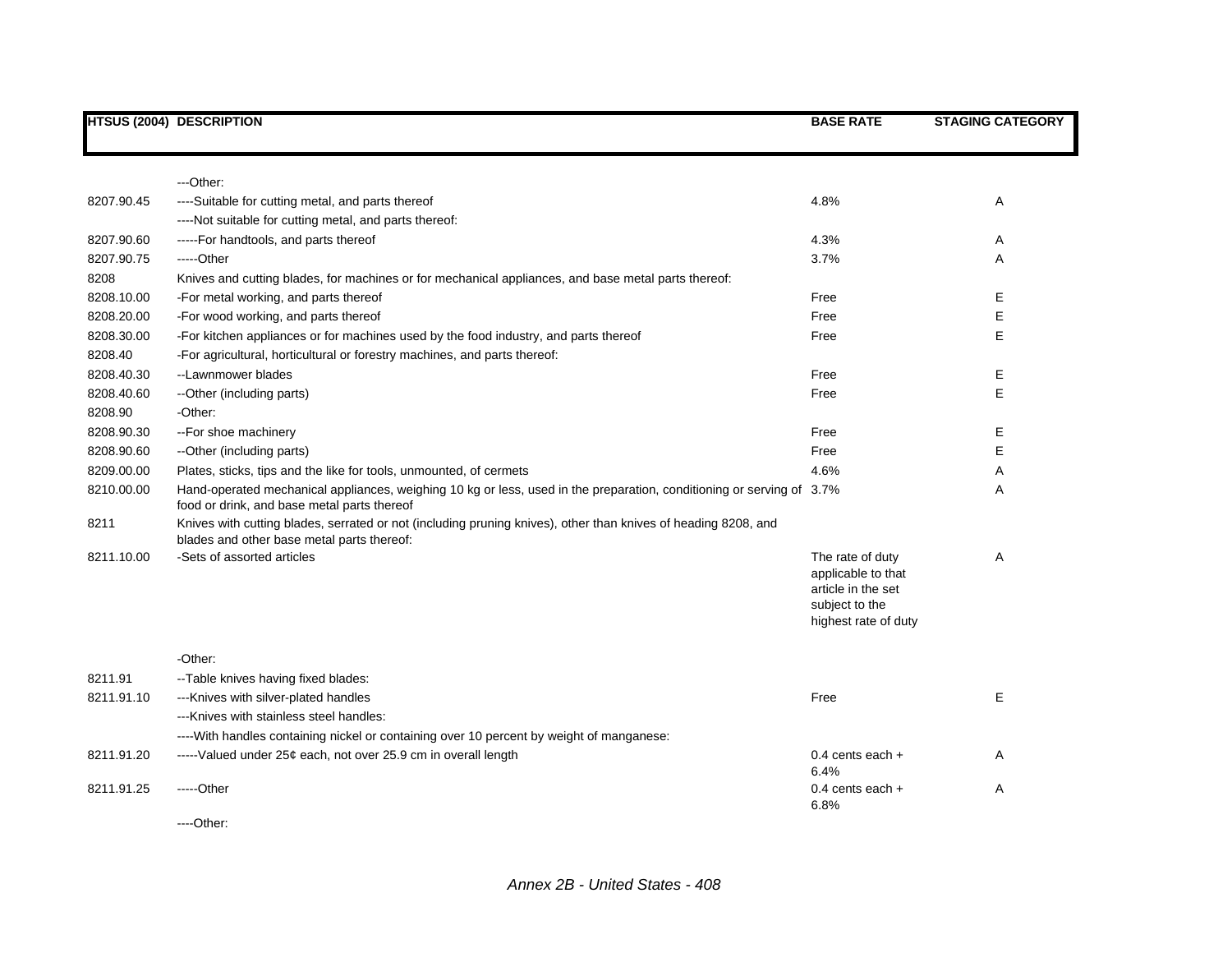|            | <b>HTSUS (2004) DESCRIPTION</b>                                                                 | <b>BASE RATE</b>              | <b>STAGING CATEGORY</b> |
|------------|-------------------------------------------------------------------------------------------------|-------------------------------|-------------------------|
|            |                                                                                                 |                               |                         |
| 8211.91.30 | -----Valued under 25¢ each, not over 25.9 cm in overall length                                  | 0.9 cents each +<br>10.6%     | Α                       |
| 8211.91.40 | -----Other                                                                                      | $0.3$ cents each $+$<br>3.7%  | Α                       |
| 8211.91.50 | --- Knives with rubber or plastic handles                                                       | $0.7$ cents each $+$<br>3.7%  | Α                       |
| 8211.91.80 | ---Other                                                                                        | $0.3$ cents each $+$<br>4.9%  | Α                       |
| 8211.92    | -- Other knives having fixed blades:                                                            |                               |                         |
|            | --- With rubber or plastic handles:                                                             |                               |                         |
| 8211.92.20 | ----Kitchen and butcher knives                                                                  | $0.8$ cents each $+$<br>4.6%  | A                       |
| 8211.92.40 | ----Other                                                                                       | 1 cents each $+$<br>4.6%      | Α                       |
|            | ---Other:                                                                                       |                               |                         |
| 8211.92.60 | ----Hunting knives with wood handles                                                            | 4.4%                          | A                       |
| 8211.92.90 | ----Other                                                                                       | 0.4 cents each $+$<br>6.1%    | Α                       |
| 8211.93.00 | -- Knives having other than fixed blades                                                        | 3 cents each +<br>5.4%        | Α                       |
| 8211.94    | --Blades:                                                                                       |                               |                         |
| 8211.94.10 | ---For knives having fixed blades                                                               | $0.16$ cents each $+$<br>2.2% | A                       |
| 8211.94.50 | ---Other                                                                                        | 1 cents each $+$<br>5.4%      | Α                       |
| 8211.95    | --Handles of base metal:                                                                        |                               |                         |
| 8211.95.10 | --- For table knives having fixed blades                                                        | $0.3$ cents each $+$<br>4.9%  | A                       |
| 8211.95.50 | --- For other knives having fixed blades                                                        | 0.4 cents each +<br>6.1%      | A                       |
| 8211.95.90 | ---Other                                                                                        | 3 cents each +<br>5.4%        | Α                       |
| 8212       | Razors and razor blades (including razor blade blanks in strips), and base metal parts thereof: |                               |                         |
| 8212.10.00 | -Razors                                                                                         | Free                          | Е                       |
| 8212.20.00 | -Safety razor blades, including razor blade blanks in strips                                    | Free                          | Ε                       |
| 8212.90.00 | -Other parts                                                                                    | Free                          | E                       |
| 8213.00    | Scissors, tailors' shears and similar shears, and blades and other base metal parts thereof:    |                               |                         |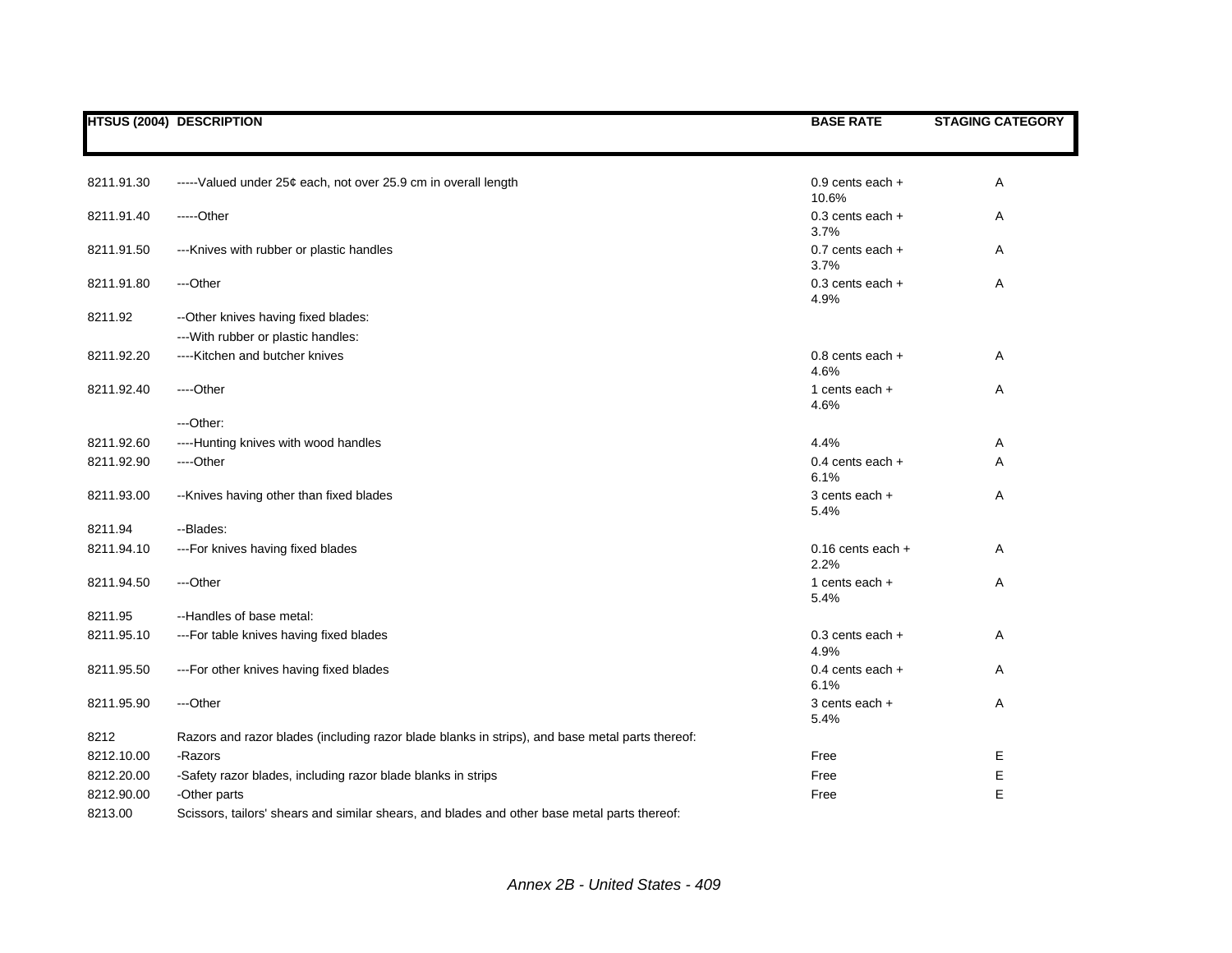|            | <b>HTSUS (2004) DESCRIPTION</b>                                                                                                                                                                                                 | <b>BASE RATE</b>                                                                                       | <b>STAGING CATEGORY</b> |
|------------|---------------------------------------------------------------------------------------------------------------------------------------------------------------------------------------------------------------------------------|--------------------------------------------------------------------------------------------------------|-------------------------|
| 8213.00.30 | -Valued not over \$1.75/dozen                                                                                                                                                                                                   | 1.7 cents each $+$<br>4.3%                                                                             | A                       |
|            | -Valued over \$1.75/dozen:                                                                                                                                                                                                      |                                                                                                        |                         |
| 8213.00.60 | --Pinking shears, valued over \$30/dozen                                                                                                                                                                                        | 8 cents each + 8%                                                                                      | Α                       |
| 8213.00.90 | --Other (including parts)                                                                                                                                                                                                       | 3 cents each $+3%$                                                                                     | Α                       |
| 8214       | Other articles of cutlery (for example, hair clippers, butchers' or kitchen cleavers, chopping or mincing knives,<br>paper knives); manicure or pedicure sets and instruments (including nail files); base metal parts thereof: |                                                                                                        |                         |
| 8214.10.00 | -Paper knives, letter openers, erasing knives, pencil sharpeners (nonmechanical) and blades and other parts<br>thereof                                                                                                          | $0.3$ cents each $+$<br>4.2%                                                                           | Α                       |
| 8214.20    | -Manicure or pedicure sets and instruments (including nail files), and parts thereof:                                                                                                                                           |                                                                                                        |                         |
| 8214.20.30 | --Cuticle or cornknives, cuticle pushers, nail files, nailcleaners, nail nippers and clippers, all the foregoing used for 4%<br>manicure or pedicure purposes, and parts thereof                                                |                                                                                                        | Α                       |
|            | --Manicure and pedicure sets, and combinations thereof, in leather cases or other containers of types ordinarily<br>sold therewith in retail sales:                                                                             |                                                                                                        |                         |
| 8214.20.60 | --- In leather containers                                                                                                                                                                                                       | Free                                                                                                   | E                       |
| 8214.20.90 | ---Other                                                                                                                                                                                                                        | 4.1%                                                                                                   | A                       |
| 8214.90    | -Other:                                                                                                                                                                                                                         |                                                                                                        |                         |
|            | --Cleavers and the like not elsewhere specified or included:                                                                                                                                                                    |                                                                                                        |                         |
| 8214.90.30 | ---Cleavers with their handles                                                                                                                                                                                                  | 1 cents each $+$<br>4.9%                                                                               | Α                       |
| 8214.90.60 | ---Other                                                                                                                                                                                                                        | $0.2$ cents each $+$<br>3.1%                                                                           | A                       |
| 8214.90.90 | --Other (including parts)                                                                                                                                                                                                       | 1.4 cents each $+$<br>3.2%                                                                             | A                       |
| 8215       | Spoons, forks, ladles, skimmers, cake-servers, fish-knives, butter-knives, sugar tongs and similar kitchen or<br>tableware; and base metal parts thereof:                                                                       |                                                                                                        |                         |
| 8215.10.00 | -Sets of assorted articles containing at least one article plated with precious metal                                                                                                                                           | The rate of duty<br>applicable to that<br>article in the set<br>subject to the<br>highest rate of duty | Α                       |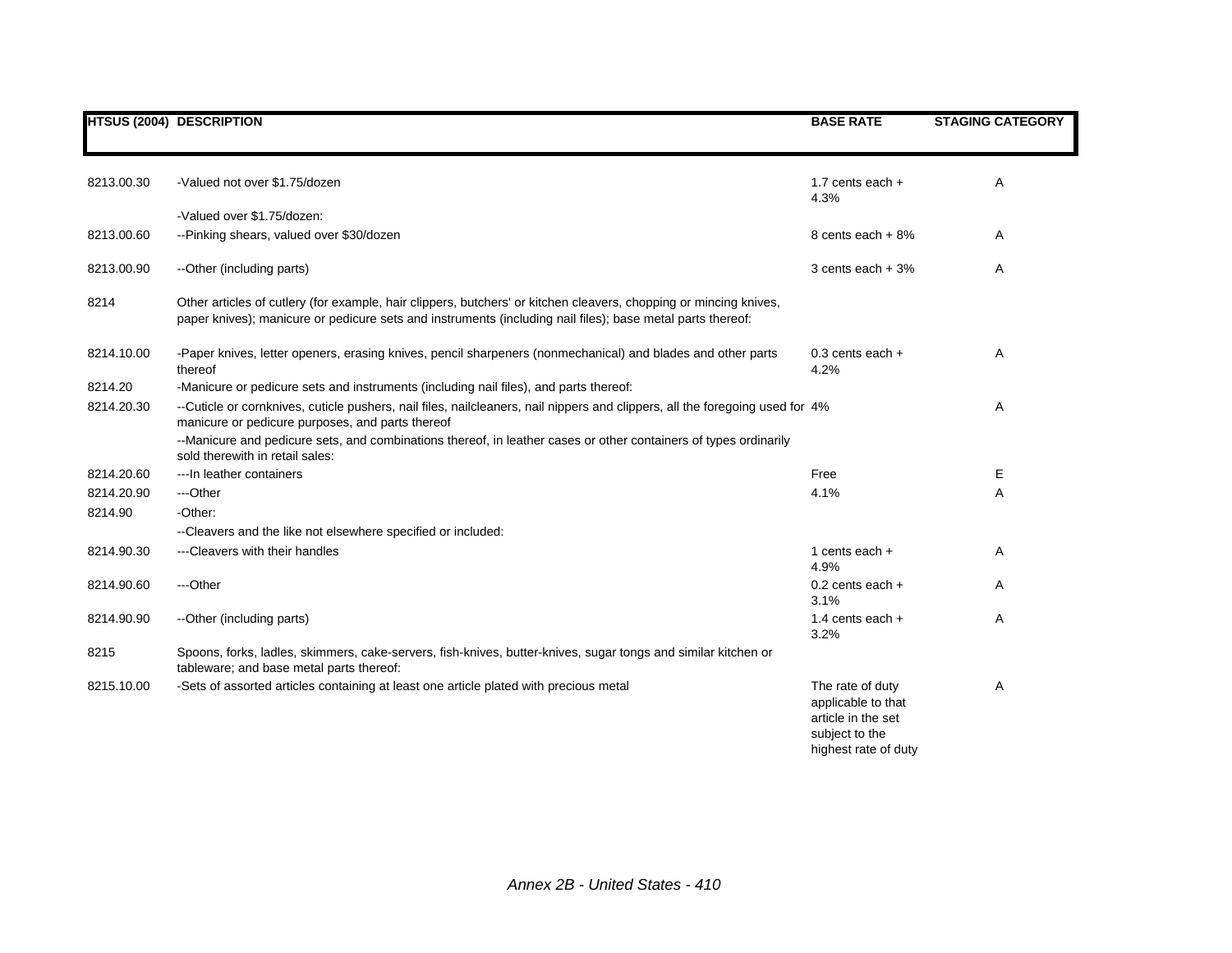|            | <b>HTSUS (2004) DESCRIPTION</b>                                                            | <b>BASE RATE</b>                                                                                       | <b>STAGING CATEGORY</b> |
|------------|--------------------------------------------------------------------------------------------|--------------------------------------------------------------------------------------------------------|-------------------------|
|            |                                                                                            |                                                                                                        |                         |
| 8215.20.00 | -Other sets of assorted articles                                                           | The rate of duty<br>applicable to that<br>article in the set<br>subject to the<br>highest rate of duty | Α                       |
|            | -Other:                                                                                    |                                                                                                        |                         |
| 8215.91    | --Plated with precious metal:                                                              |                                                                                                        |                         |
| 8215.91.30 | ---Forks                                                                                   | Free                                                                                                   | Е                       |
| 8215.91.60 | ---Spoons and ladles                                                                       | 4.2%                                                                                                   | Α                       |
| 8215.91.90 | ---Other (including parts)                                                                 | 2.7%                                                                                                   | Α                       |
| 8215.99    | --Other:                                                                                   |                                                                                                        |                         |
|            | ---Forks:                                                                                  |                                                                                                        |                         |
|            | ---- With stainless steel handles:                                                         |                                                                                                        |                         |
|            | ----- With handles containing nickel or containing over 10 percent by weight of manganese: |                                                                                                        |                         |
| 8215.99.01 | ------Valued under 25¢ each, not over 25.9 cm in overall length                            | $0.9$ cents each $+$<br>15.8%                                                                          | Α                       |
| 8215.99.05 | $---Other$                                                                                 | 0.5 cents each +<br>8.5%                                                                               | Α                       |
|            | $---Other:$                                                                                |                                                                                                        |                         |
| 8215.99.10 | ------ Valued under 25¢ each                                                               | 0.5 cents each +<br>6.3%                                                                               | Α                       |
| 8215.99.15 | ------Other                                                                                | 0.4 cents each $+$<br>4.8%                                                                             | Α                       |
| 8215.99.20 | ---- With rubber or plastic handles                                                        | $0.5$ cents each $+$<br>3.2%                                                                           | Α                       |
|            | ---Other:                                                                                  |                                                                                                        |                         |
| 8215.99.22 | ----- Without their handles                                                                | Free                                                                                                   | E                       |
|            | -----Other:                                                                                |                                                                                                        |                         |
| 8215.99.24 | ------Table forks (including table serving forks) and barbecue forks with wooden handles   | $0.3$ cents each $+$<br>4.5%                                                                           | Α                       |
| 8215.99.26 | $---Other$                                                                                 | 0.2 cents each +<br>3.1%                                                                               | A                       |
|            | ---Spoons and ladles:                                                                      |                                                                                                        |                         |
|            | ---- With stainless steel handles:                                                         |                                                                                                        |                         |
| 8215.99.30 | -----Spoons valued under 25¢ each                                                          | 14%                                                                                                    | Α                       |
| 8215.99.35 | -----Other                                                                                 | 6.8%                                                                                                   | Α                       |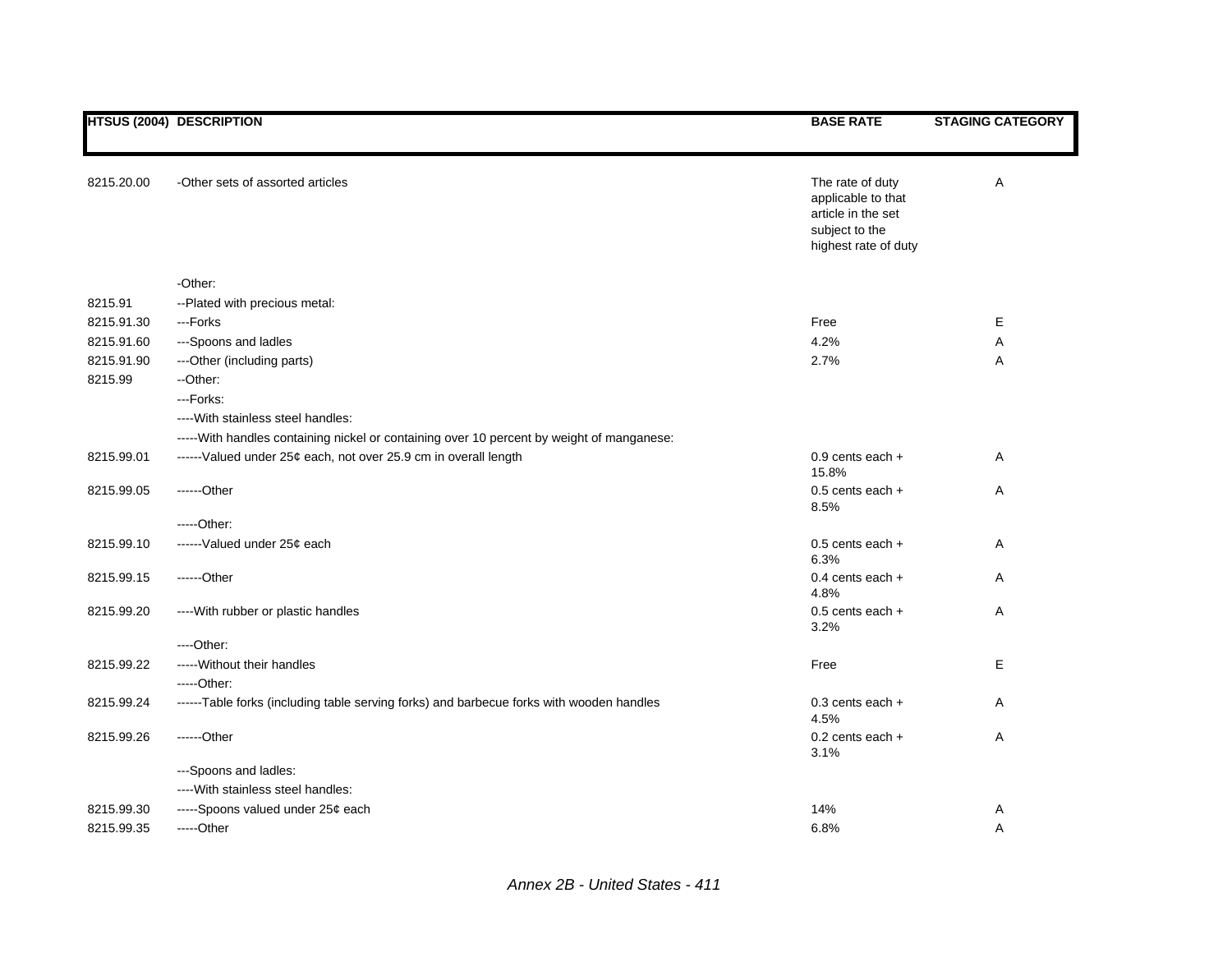|            | <b>HTSUS (2004) DESCRIPTION</b>                                                                                                                                                                                                                                                                                                                             | <b>BASE RATE</b> | <b>STAGING CATEGORY</b> |
|------------|-------------------------------------------------------------------------------------------------------------------------------------------------------------------------------------------------------------------------------------------------------------------------------------------------------------------------------------------------------------|------------------|-------------------------|
|            |                                                                                                                                                                                                                                                                                                                                                             |                  |                         |
| 8215.99.40 | ---- With base metal (except stainless steel) or nonmetal handles                                                                                                                                                                                                                                                                                           | $5\%$            | Α                       |
| 8215.99.45 | ----Other                                                                                                                                                                                                                                                                                                                                                   | Free             | Е                       |
| 8215.99.50 | ---Other (including parts)                                                                                                                                                                                                                                                                                                                                  | 5.3%             | Α                       |
| 8301       | Padlocks and locks (key, combination or electrically operated), of base metal; clasps and frames with clasps,<br>incorporating locks, of base metal; keys and parts of any of the foregoing articles, of base metal:                                                                                                                                        |                  |                         |
| 8301.10    | -Padlocks:                                                                                                                                                                                                                                                                                                                                                  |                  |                         |
|            | --Not of cylinder or pin tumbler construction:                                                                                                                                                                                                                                                                                                              |                  |                         |
| 8301.10.20 | ---Not over 3.8 cm in width                                                                                                                                                                                                                                                                                                                                 | 2.3%             | Α                       |
| 8301.10.40 | ---Over 3.8 cm but not over 6.4 cm in width                                                                                                                                                                                                                                                                                                                 | 3.8%             | Α                       |
| 8301.10.50 | ---Over 6.4 cm in width                                                                                                                                                                                                                                                                                                                                     | 3.6%             | A                       |
|            | -- Of cylinder or pin tumbler construction:                                                                                                                                                                                                                                                                                                                 |                  |                         |
| 8301.10.60 | ---Not over 3.8 cm in width                                                                                                                                                                                                                                                                                                                                 | 6.1%             | В                       |
| 8301.10.80 | ---Over 3.8 cm but not over 6.4 cm in width                                                                                                                                                                                                                                                                                                                 | 4.8%             | Α                       |
| 8301.10.90 | ---Over 6.4 cm in width                                                                                                                                                                                                                                                                                                                                     | 4.2%             | Α                       |
| 8301.20.00 | -Locks of a kind used on motor vehicles                                                                                                                                                                                                                                                                                                                     | 5.7%             | Α                       |
| 8301.30.00 | -Locks of a kind used for furniture                                                                                                                                                                                                                                                                                                                         | 5.7%             | Α                       |
| 8301.40    | -Other locks:                                                                                                                                                                                                                                                                                                                                               |                  |                         |
| 8301.40.30 | --Luggage locks                                                                                                                                                                                                                                                                                                                                             | 3.1%             | Α                       |
| 8301.40.60 | --Other                                                                                                                                                                                                                                                                                                                                                     | 5.7%             | Α                       |
| 8301.50.00 | -Clasps and frames with clasps, incorporating locks                                                                                                                                                                                                                                                                                                         | 3.1%             | Α                       |
| 8301.60.00 | -Parts                                                                                                                                                                                                                                                                                                                                                      | 2.8%             | Α                       |
| 8301.70.00 | -Keys presented separately                                                                                                                                                                                                                                                                                                                                  | 4.5%             | Α                       |
| 8302       | Base metal mountings, fittings and similar articles suitable for furniture, doors, staircases, windows, blinds,<br>coachwork, saddlery, trunks, chests, caskets or the like; base metal hat racks, hat-pegs, brackets and similar<br>fixtures; castors with mountings of base metal; automatic door closers of base metal; and base metal parts<br>thereof: |                  |                         |
| 8302.10    | -Hinges, and parts thereof:                                                                                                                                                                                                                                                                                                                                 |                  |                         |
|            | -- Of iron or steel, of aluminum or of zinc:                                                                                                                                                                                                                                                                                                                |                  |                         |
| 8302.10.30 | ---Designed for motor vehicles                                                                                                                                                                                                                                                                                                                              | 2%               | Α                       |
| 8302.10.60 | ---Other                                                                                                                                                                                                                                                                                                                                                    | 3.5%             | Α                       |
| 8302.10.90 | --Other                                                                                                                                                                                                                                                                                                                                                     | 3.4%             | Α                       |
| 8302.20.00 | -Castors, and parts thereof                                                                                                                                                                                                                                                                                                                                 | 5.7%             | A                       |
| 8302.30    | -Other mountings, fittings and similar articles suitable for motor vehicles; and parts thereof:                                                                                                                                                                                                                                                             |                  |                         |
| 8302.30.30 | --Of iron or steel, of aluminum or of zinc                                                                                                                                                                                                                                                                                                                  | 2%               | A                       |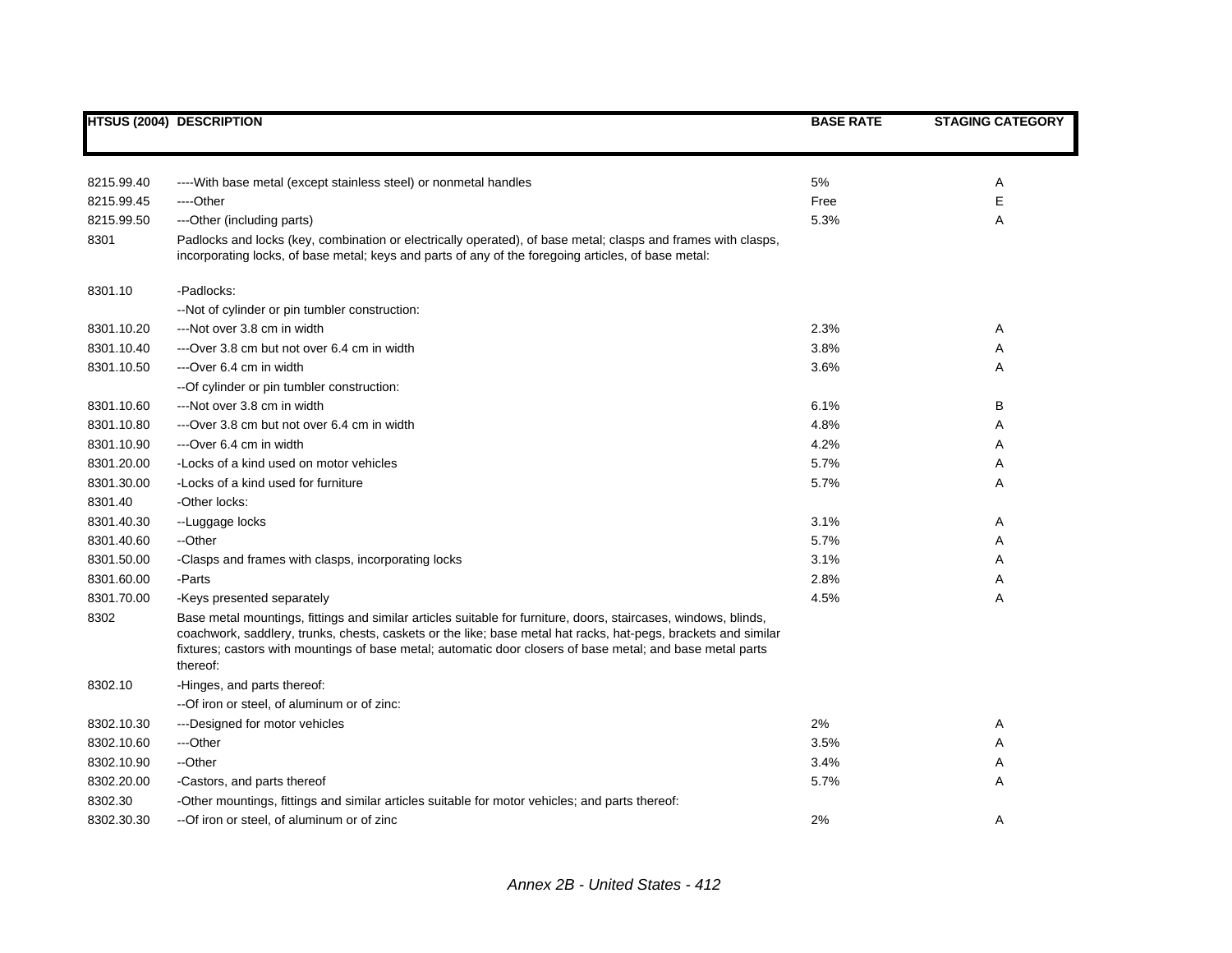|            | <b>HTSUS (2004) DESCRIPTION</b>                                                                                                                                                                                                                            | <b>BASE RATE</b> | <b>STAGING CATEGORY</b> |
|------------|------------------------------------------------------------------------------------------------------------------------------------------------------------------------------------------------------------------------------------------------------------|------------------|-------------------------|
|            |                                                                                                                                                                                                                                                            |                  |                         |
| 8302.30.60 | --Other                                                                                                                                                                                                                                                    | 3.5%             | Α                       |
|            | -Other mountings, fittings and similar articles, and parts thereof:                                                                                                                                                                                        |                  |                         |
| 8302.41    | --Suitable for buildings:                                                                                                                                                                                                                                  |                  |                         |
| 8302.41.30 | ---Door closers (except automatic door closers), and parts thereof                                                                                                                                                                                         | 3.9%             | A                       |
|            | ---Other:                                                                                                                                                                                                                                                  |                  |                         |
| 8302.41.60 | ---- Of iron or steel, of aluminum or of zinc                                                                                                                                                                                                              | 3.9%             | A                       |
| 8302.41.90 | ----Other                                                                                                                                                                                                                                                  | 3.5%             | Α                       |
| 8302.42    | -- Other, suitable for furniture:                                                                                                                                                                                                                          |                  |                         |
| 8302.42.30 | --- Of iron or steel, of aluminum or of zinc                                                                                                                                                                                                               | 3.9%             | A                       |
| 8302.42.60 | ---Other                                                                                                                                                                                                                                                   | 3.4%             | Α                       |
| 8302.49    | --Other:                                                                                                                                                                                                                                                   |                  |                         |
|            | ---Harness and saddlery or riding-bridle hardware, and parts thereof:                                                                                                                                                                                      |                  |                         |
| 8302.49.20 | ----Coated or plated with precious metal                                                                                                                                                                                                                   | 7.5%             | в                       |
| 8302.49.40 | ----Other                                                                                                                                                                                                                                                  | Free             | Ε                       |
|            | ---Other:                                                                                                                                                                                                                                                  |                  |                         |
| 8302.49.60 | ---- Of iron or steel, of aluminum or of zinc                                                                                                                                                                                                              | 5.7%             | в                       |
| 8302.49.80 | ----Other                                                                                                                                                                                                                                                  | 3.5%             | A                       |
| 8302.50.00 | -Hat-racks, hat pegs, brackets and similar fixtures, and parts thereof                                                                                                                                                                                     | Free             | Е                       |
| 8302.60    | -Automatic door closers, and parts thereof:                                                                                                                                                                                                                |                  |                         |
| 8302.60.30 | --Automatic door closers                                                                                                                                                                                                                                   | 3.9%             | A                       |
| 8302.60.90 | --Parts                                                                                                                                                                                                                                                    | 3.1%             | A                       |
| 8303.00.00 | Armored or reinforced safes, strong-boxes and doors and safe deposit lockers for strong-rooms, cash or deed<br>boxes and the like, and parts thereof, of base metal                                                                                        | 3.8%             | Α                       |
| 8304.00.00 | Desk-top filing or card-index cabinets, paper trays, paper rests, pen trays, office-stamp stands and similar office<br>or desk equipment and parts thereof, of base metal, other than office furniture of heading 9403                                     | 3.9%             | Α                       |
| 8305       | Fittings for looseleaf binders or files, letter clips, letter corners, paper clips, indexing tags and similar office<br>articles, and parts thereof, of base metal; staples in strips (for example, for offices, upholstery, packaging), of<br>base metal: |                  |                         |
| 8305.10.00 | -Fittings for looseleaf binders or files                                                                                                                                                                                                                   | 2.9%             | A                       |
| 8305.20.00 | -Staples in strips                                                                                                                                                                                                                                         | Free             | Ε                       |
| 8305.90    | -Other, including parts:                                                                                                                                                                                                                                   |                  |                         |
| 8305.90.30 | --Paper clips, and parts thereof                                                                                                                                                                                                                           | Free             | Е                       |
| 8305.90.60 | --Other                                                                                                                                                                                                                                                    | 5.7%             | B                       |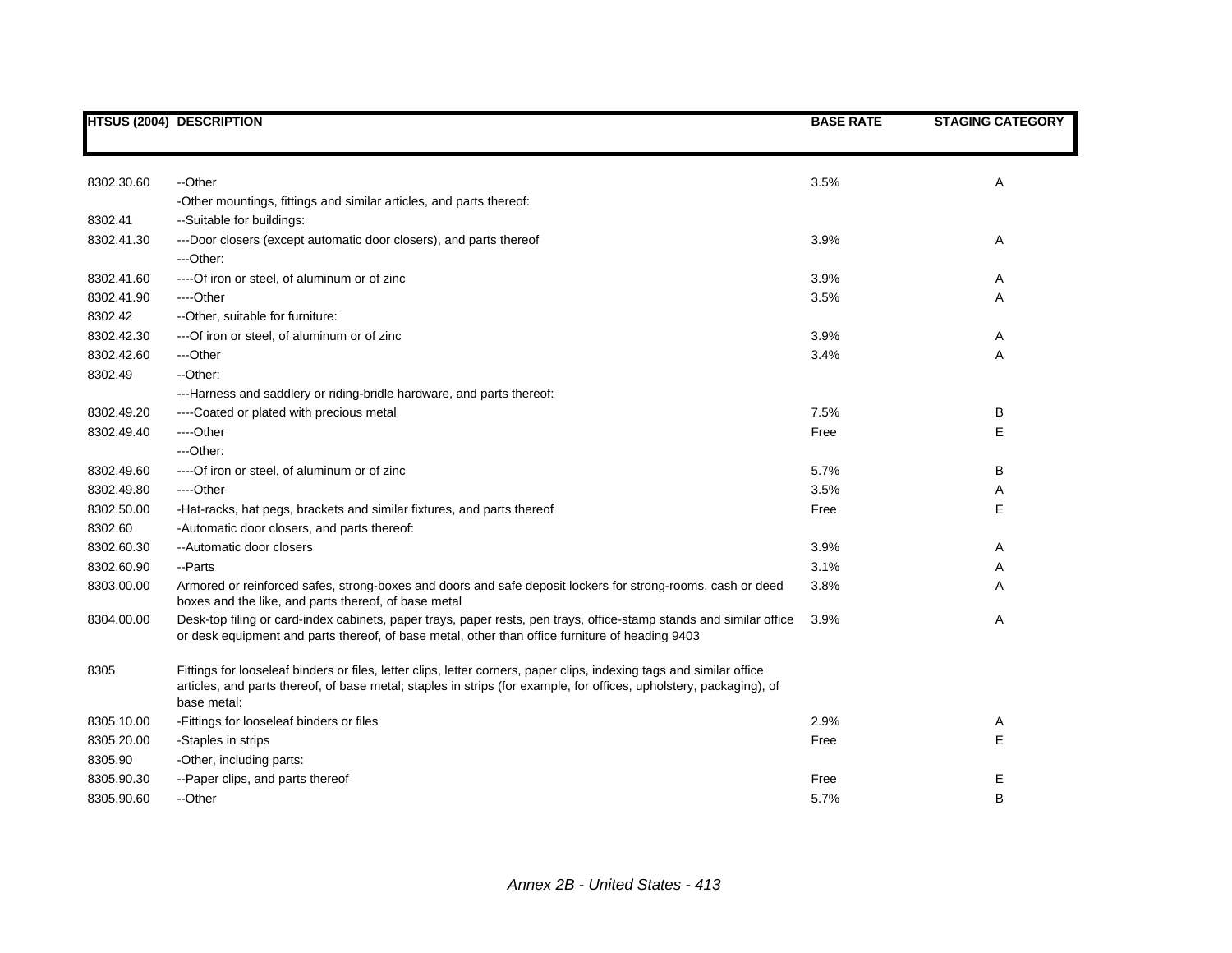|            | <b>HTSUS (2004) DESCRIPTION</b>                                                                                                                                                                                                                                                                              | <b>BASE RATE</b>  | <b>STAGING CATEGORY</b> |
|------------|--------------------------------------------------------------------------------------------------------------------------------------------------------------------------------------------------------------------------------------------------------------------------------------------------------------|-------------------|-------------------------|
| 8306       | Bells, gongs and the like, nonelectric, of base metal; statuettes and other ornaments, of base metal; photograph,                                                                                                                                                                                            |                   |                         |
|            | picture or similar frames, of base metal; mirrors of base metal; and base metal parts thereof:                                                                                                                                                                                                               |                   |                         |
| 8306.10.00 | -Bells, gongs and the like, and parts thereof                                                                                                                                                                                                                                                                | 5.8%              | B                       |
|            | -Statuettes and other ornaments, and parts thereof:                                                                                                                                                                                                                                                          |                   |                         |
| 8306.21.00 | --Plated with precious metal, and parts thereof                                                                                                                                                                                                                                                              | 4.5%              | Α                       |
| 8306.29.00 | --Other                                                                                                                                                                                                                                                                                                      | Free              | Е                       |
| 8306.30.00 | -Photograph, picture or similar frames; mirrors; and parts thereof                                                                                                                                                                                                                                           | 2.7%              | Α                       |
| 8307       | Flexible tubing of base metal, with or without fittings:                                                                                                                                                                                                                                                     |                   |                         |
| 8307.10    | -Of iron or steel:                                                                                                                                                                                                                                                                                           |                   |                         |
| 8307.10.30 | -- With fittings                                                                                                                                                                                                                                                                                             | 3.8%              | Α                       |
| 8307.10.60 | --Other                                                                                                                                                                                                                                                                                                      | 3.8%              | A                       |
| 8307.90    | -Of other base metal:                                                                                                                                                                                                                                                                                        |                   |                         |
| 8307.90.30 | --With fittings                                                                                                                                                                                                                                                                                              | 3.8%              | Α                       |
| 8307.90.60 | --Other                                                                                                                                                                                                                                                                                                      | 3.8%              | Α                       |
| 8308       | Clasps, frames with clasps, buckles, buckle clasps, hooks, eyes, eyelets and the like and parts thereof, of base<br>metal, of a kind used for clothing, footwear, awnings, handbags, travel goods or other madeup articles; tubular or<br>bifurcated rivets of base metal; beads and spangles of base metal: |                   |                         |
| 8308.10.00 | -Hooks, eyes and eyelets                                                                                                                                                                                                                                                                                     | 1.1 cents/ $kg +$ | Α                       |
|            |                                                                                                                                                                                                                                                                                                              | 2.9%              |                         |
| 8308.20    | -Tubular or bifurcated rivets:                                                                                                                                                                                                                                                                               |                   |                         |
| 8308.20.30 | -- Of iron or steel and not brightened, not lathed and not machined                                                                                                                                                                                                                                          | Free              | E                       |
| 8308.20.60 | --Other                                                                                                                                                                                                                                                                                                      | Free              | E                       |
| 8308.90    | -Other, including parts:                                                                                                                                                                                                                                                                                     |                   |                         |
| 8308.90.30 | --Beads and spangles of base metal                                                                                                                                                                                                                                                                           | Free              | Е                       |
| 8308.90.60 | --Buckles and buckle clasps, and parts thereof                                                                                                                                                                                                                                                               | 3.9%              | Α                       |
| 8308.90.90 | --Other                                                                                                                                                                                                                                                                                                      | 2.7%              | Α                       |
| 8309       | Stoppers, caps and lids (including crown corks, screw caps and pouring stoppers), capsules for bottles, threaded<br>bungs, bung covers, seals and other packing accessories, and parts thereof, of base metal:                                                                                               |                   |                         |
| 8309.10.00 | -Crown corks (including crown seals and caps), and parts thereof                                                                                                                                                                                                                                             | Free              | Е                       |
| 8309.90.00 | -Other                                                                                                                                                                                                                                                                                                       | 2.6%              | Α                       |
| 8310.00.00 | Sign plates, name plates, address plates and similar plates, numbers, letters and other symbols, and parts<br>thereof, of base metal, excluding those of heading 9405                                                                                                                                        | Free              | E                       |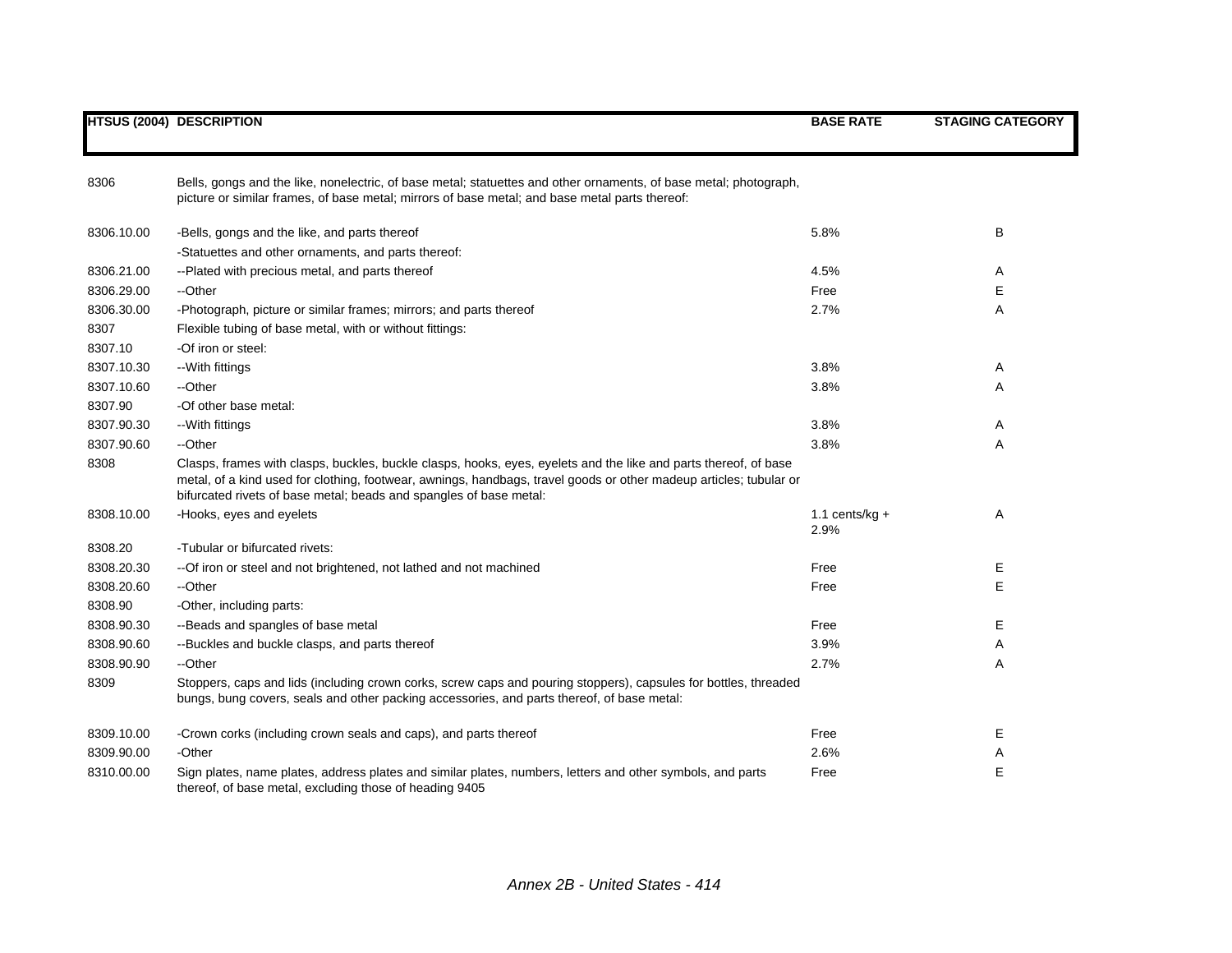| 8311       | Wire, rods, tubes, plates, electrodes and similar products of base metal or of metal carbides, coated or cored with<br>flux material, of a kind used for soldering, brazing, welding or deposition of metal or of metal carbides; wire and<br>rods, of agglomerated base metal powder, used for metal spraying; base metal parts thereof: |      |   |
|------------|-------------------------------------------------------------------------------------------------------------------------------------------------------------------------------------------------------------------------------------------------------------------------------------------------------------------------------------------|------|---|
| 8311.10.00 | -Coated electrodes of base metal, for electric arc-welding                                                                                                                                                                                                                                                                                | Free | Е |
| 8311.20.00 | -Cored wire of base metal, for electric arc-welding                                                                                                                                                                                                                                                                                       | Free | E |
| 8311.30    | -Coated rods and cored wire, of base metal, for soldering, brazing or welding by flame:                                                                                                                                                                                                                                                   |      |   |
| 8311.30.30 | --Lead-tin solders                                                                                                                                                                                                                                                                                                                        | Free | Е |
| 8311.30.60 | --Other                                                                                                                                                                                                                                                                                                                                   | Free | Е |
| 8311.90.00 | -Other, including parts                                                                                                                                                                                                                                                                                                                   | Free | E |
| 8401       | Nuclear reactors; fuel elements (cartridges), non-irradiated, for nuclear reactors; machinery and apparatus for<br>isotopic separation; parts thereof:                                                                                                                                                                                    |      |   |
| 8401.10.00 | -Nuclear reactors                                                                                                                                                                                                                                                                                                                         | 3.3% | A |
| 8401.20.00 | -Machinery and apparatus for isotopic separation, and parts thereof                                                                                                                                                                                                                                                                       | 2.6% | A |
| 8401.30.00 | -Fuel elements (cartridges), non-irradiated, and parts thereof                                                                                                                                                                                                                                                                            | 3.3% | A |
| 8401.40.00 | -Parts of nuclear reactors                                                                                                                                                                                                                                                                                                                | 3.3% | Α |
| 8402       | Steam or other vapor generating boilers (other than central heating hot water boilers capable also of producing<br>low pressure steam); super-heated water boilers; parts thereof:<br>-Steam or other vapor generating boilers:                                                                                                           |      |   |
| 8402.11.00 | --Watertube boilers with a steam production exceeding 45 t per hour                                                                                                                                                                                                                                                                       | 5.2% | A |
| 8402.12.00 | --Watertube boilers with a steam production not exceeding 45 t per hour                                                                                                                                                                                                                                                                   | 4.3% | A |
| 8402.19.00 | -- Other vapor generating boilers, including hybrid boilers                                                                                                                                                                                                                                                                               | 5.2% | Α |
| 8402.20.00 | -Super-heated water boilers                                                                                                                                                                                                                                                                                                               | 3.3% | Α |
| 8402.90.00 | -Parts                                                                                                                                                                                                                                                                                                                                    | 4.3% | Α |
| 8403       | Central heating boilers (other than those of heading 8402) and parts thereof:                                                                                                                                                                                                                                                             |      |   |
| 8403.10.00 | -Boilers                                                                                                                                                                                                                                                                                                                                  | Free | Е |
| 8403.90.00 | -Parts                                                                                                                                                                                                                                                                                                                                    | Free | E |
| 8404       | Auxiliary plant for use with boilers of heading 8402 or 8403 (for example, economizers, super-heaters, soot<br>removers, gas recoverers); condensers for steam or other vapor power units; parts thereof:                                                                                                                                 |      |   |
| 8404.10.00 | -Auxiliary plant for use with boilers of heading 8402 or 8403                                                                                                                                                                                                                                                                             | 3.5% | A |
| 8404.20.00 | -Condensers for steam or other vapor power units                                                                                                                                                                                                                                                                                          | 5.6% | В |
| 8404.90.00 | -Parts                                                                                                                                                                                                                                                                                                                                    | 3.5% | Α |
| 8405       | Producer gas or water gas generators, with or without their purifiers; acetylene gas generators and similar water<br>process gas generators, with or without their purifiers; parts thereof:                                                                                                                                              |      |   |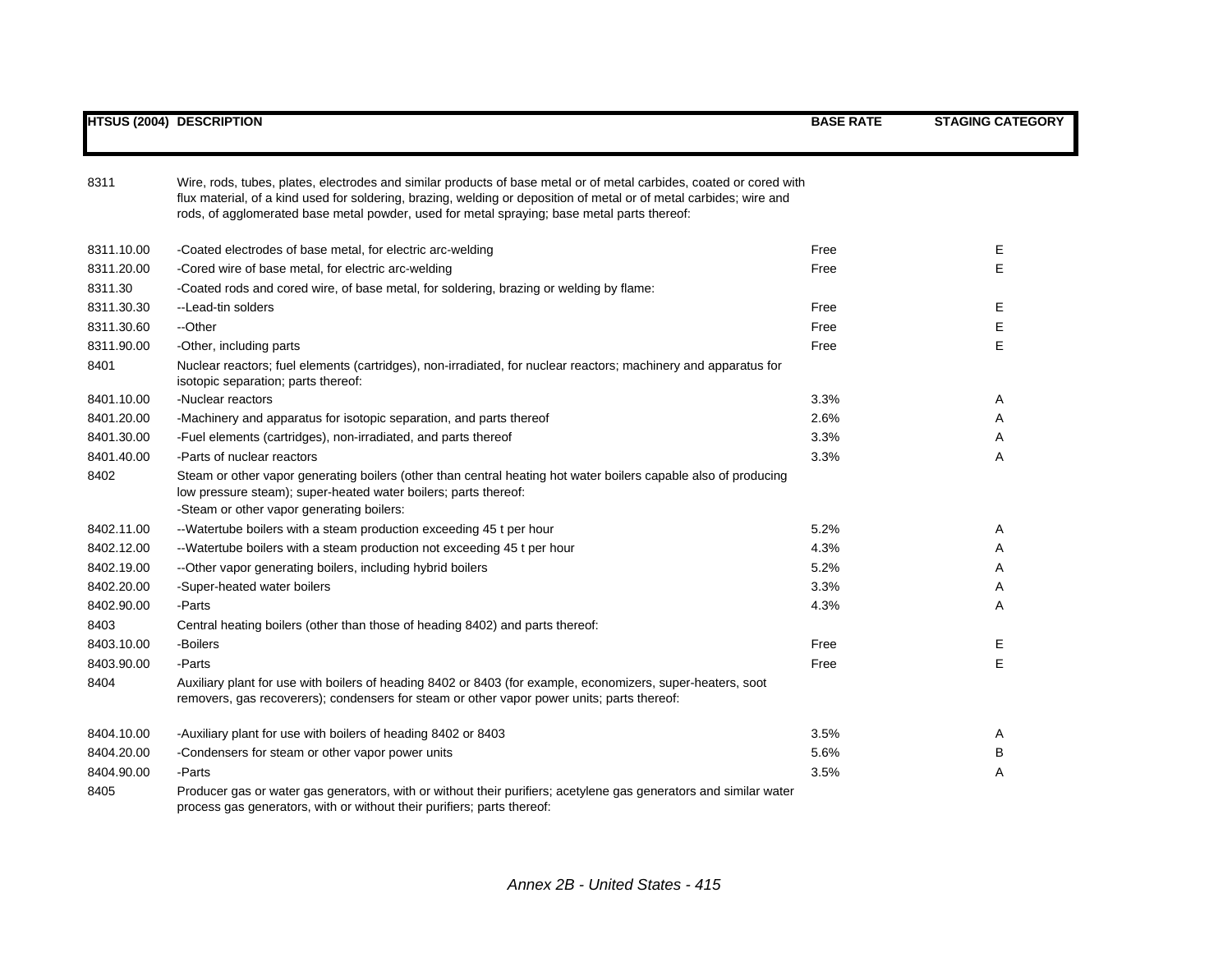|            | <b>HTSUS (2004) DESCRIPTION</b>                                                                                                                                               | <b>BASE RATE</b> | <b>STAGING CATEGORY</b> |
|------------|-------------------------------------------------------------------------------------------------------------------------------------------------------------------------------|------------------|-------------------------|
|            |                                                                                                                                                                               |                  |                         |
| 8405.10.00 | -Producer gas or water gas generators, with or without their purifiers; acetylene gas generators and similar water<br>process gas generators, with or without their purifiers | Free             | Е                       |
| 8405.90.00 | -Parts                                                                                                                                                                        | Free             | Е                       |
| 8406       | Steam turbines and other vapor turbines, and parts thereof:                                                                                                                   |                  |                         |
| 8406.10    | -Turbines for marine propulsion:                                                                                                                                              |                  |                         |
| 8406.10.10 | --Steam turbines                                                                                                                                                              | 6.7%             | С                       |
| 8406.10.90 | --Other                                                                                                                                                                       | Free             | E                       |
|            | -Other turbines:                                                                                                                                                              |                  |                         |
| 8406.81    | --Of an output exceeding 40 MW:                                                                                                                                               |                  |                         |
| 8406.81.10 | ---Steam turbines                                                                                                                                                             | 6.7%             | Α                       |
| 8406.81.90 | ---Other                                                                                                                                                                      | Free             | E                       |
| 8406.82    | --Of an output not exceeding 40 MW:                                                                                                                                           |                  |                         |
| 8406.82.10 | ---Steam turbines                                                                                                                                                             | 6.7%             | A                       |
| 8406.82.90 | ---Other                                                                                                                                                                      | Free             | E                       |
| 8406.90    | -Parts:                                                                                                                                                                       |                  |                         |
|            | --Of steam turbines:                                                                                                                                                          |                  |                         |
| 8406.90.20 | ---Rotors, finished for final assembly                                                                                                                                        | 6.7%             | Α                       |
| 8406.90.30 | ---Rotors, not further advanced than cleaned or machined for removal of fins, gates, sprues, and risers, or to<br>permit location in finishing machinery                      | 6.7%             | Α                       |
| 8406.90.40 | ---Blades, rotating or stationary                                                                                                                                             | 6.7%             | A                       |
| 8406.90.45 | ---Other                                                                                                                                                                      | 6.7%             | Α                       |
|            | --Other:                                                                                                                                                                      |                  |                         |
| 8406.90.50 | ---Rotors, finished for final assembly                                                                                                                                        | Free             | Е                       |
| 8406.90.60 | ---Rotors, not further advanced than cleaned or machined for removal of fins, gates, sprues, and risers, or to<br>permit location in finishing machinery                      | Free             | Е                       |
| 8406.90.70 | ---Blades, rotating or stationary                                                                                                                                             | Free             | E                       |
| 8406.90.75 | ---Other                                                                                                                                                                      | Free             | E                       |
| 8407       | Spark-ignition reciprocating or rotary internal combustion piston engines:                                                                                                    |                  |                         |
| 8407.10.00 | -Aircraft engines                                                                                                                                                             | Free             | Е                       |
|            | -Marine propulsion engines:                                                                                                                                                   |                  |                         |
| 8407.21.00 | --Outboard motors                                                                                                                                                             | Free             | Е                       |
| 8407.29.00 | --Other                                                                                                                                                                       | Free             | E                       |
|            | -Reciprocating piston engines of a kind used for the propulsion of vehicles of chapter 87:                                                                                    |                  |                         |
| 8407.31.00 | --Of a cylinder capacity not exceeding 50 cc                                                                                                                                  | Free             | E                       |
| 8407.32    | -- Of a cylinder capacity exceeding 50 cc but not exceeding 250 cc:                                                                                                           |                  |                         |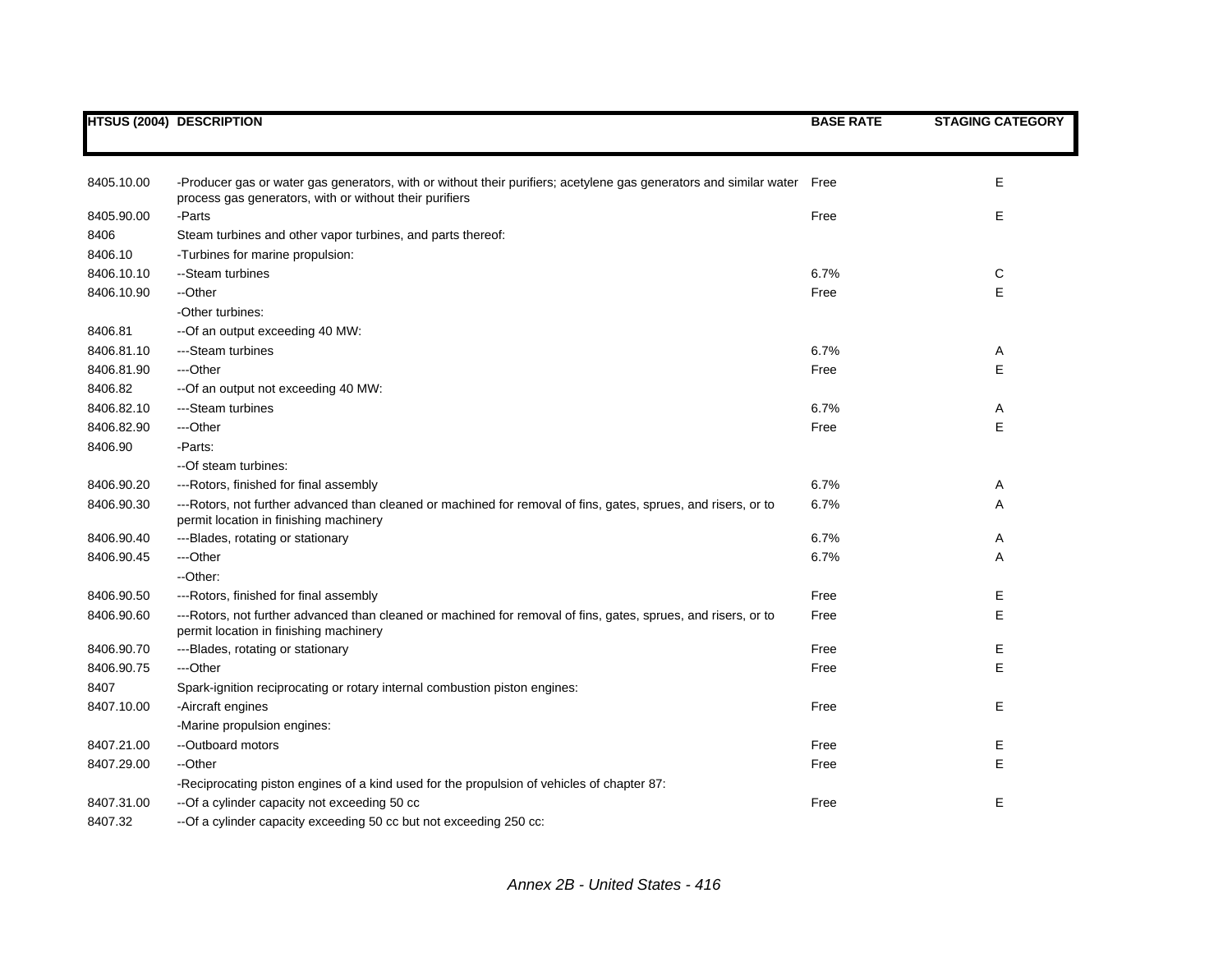|            | <b>HTSUS (2004) DESCRIPTION</b>                                                                                  | <b>BASE RATE</b> | <b>STAGING CATEGORY</b> |
|------------|------------------------------------------------------------------------------------------------------------------|------------------|-------------------------|
|            |                                                                                                                  |                  |                         |
|            |                                                                                                                  |                  |                         |
| 8407.32.10 | ---To be installed in tractors suitable for agricultural use                                                     | Free             | Е                       |
| 8407.32.20 | --To be installed in vehicles of subheading 8701.20, or heading 8702, 8703 or 8704                               | Free             | Е                       |
| 8407.32.90 | ---Other                                                                                                         | Free             | Е                       |
| 8407.33    | -- Of a cylinder capacity exceeding 250 cc but not exceeding 1,000 cc:                                           |                  |                         |
| 8407.33.10 | --- To be installed in tractors suitable for agricultural use                                                    | Free             | E                       |
|            | --To be installed in vehicles of subheading 8701.20, or heading 8702, 8703 or 8704:                              |                  |                         |
| 8407.33.30 | ----To be installed in vehicles specially designed for traveling on snow, golf carts, non-amphibious all-terrain | Free             | Е                       |
|            | vehicles and burden carriers                                                                                     |                  |                         |
| 8407.33.60 | ----Other                                                                                                        | 2.5%             | Α                       |
| 8407.33.90 | ---Other                                                                                                         | Free             | E                       |
| 8407.34    | -- Of a cylinder capacity exceeding 1,000 cc:                                                                    |                  |                         |
|            | --- Of a cylinder capacity not exceeding 2,000 cc:                                                               |                  |                         |
| 8407.34.05 | ----To be installed in tractors suitable for agricultural use                                                    | Free             | Е                       |
|            | ----To be installed in vehicles of subheading 8701.20, or heading 8702, 8703 or 8704:                            |                  |                         |
| 8407.34.14 | -----Used or rebuilt                                                                                             | 2.5%             | Α                       |
| 8407.34.18 | -----Other                                                                                                       | 2.5%             | Α                       |
| 8407.34.25 | ----Other                                                                                                        | Free             | Е                       |
|            | --- Of a cylinder capacity exceeding 2,000 cc:                                                                   |                  |                         |
| 8407.34.35 | ----To be installed in tractors suitable for agricultural use                                                    | Free             | Е                       |
|            | ----To be installed in vehicles of subheading 8701.20, or heading 8702, 8703 or 8704:                            |                  |                         |
| 8407.34.44 | -----Used or rebuilt                                                                                             | 2.5%             | Α                       |
| 8407.34.48 | -----Other                                                                                                       | 2.5%             | Α                       |
| 8407.34.55 | ----Other                                                                                                        | Free             | E                       |
| 8407.90    | -Other engines:                                                                                                  |                  |                         |
| 8407.90.10 | -- To be installed in agricultural or horticultural machinery or equipment                                       | Free             | Е                       |
| 8407.90.90 | --Other                                                                                                          | Free             | E                       |
| 8408       | Compression-ignition internal combustion piston engines (diesel or semi-diesel engines):                         |                  |                         |
| 8408.10.00 | -Marine propulsion engines                                                                                       | 2.5%             | Α                       |
| 8408.20    | -Engines of a kind used for the propulsion of vehicles of chapter 87:                                            |                  |                         |
| 8408.20.10 | -- To be installed in tractors suitable for agricultural use                                                     | Free             | E                       |
| 8408.20.20 | --To be installed in vehicles of subheading 8701.20, or heading 8702, 8703 or 8704                               | 2.5%             | Α                       |
| 8408.20.90 | --Other                                                                                                          | 2.5%             | Α                       |
| 8408.90    | -Other engines:                                                                                                  |                  |                         |
| 8408.90.10 | -- To be installed in agricultural or horticultural machinery or equipment                                       | Free             | E                       |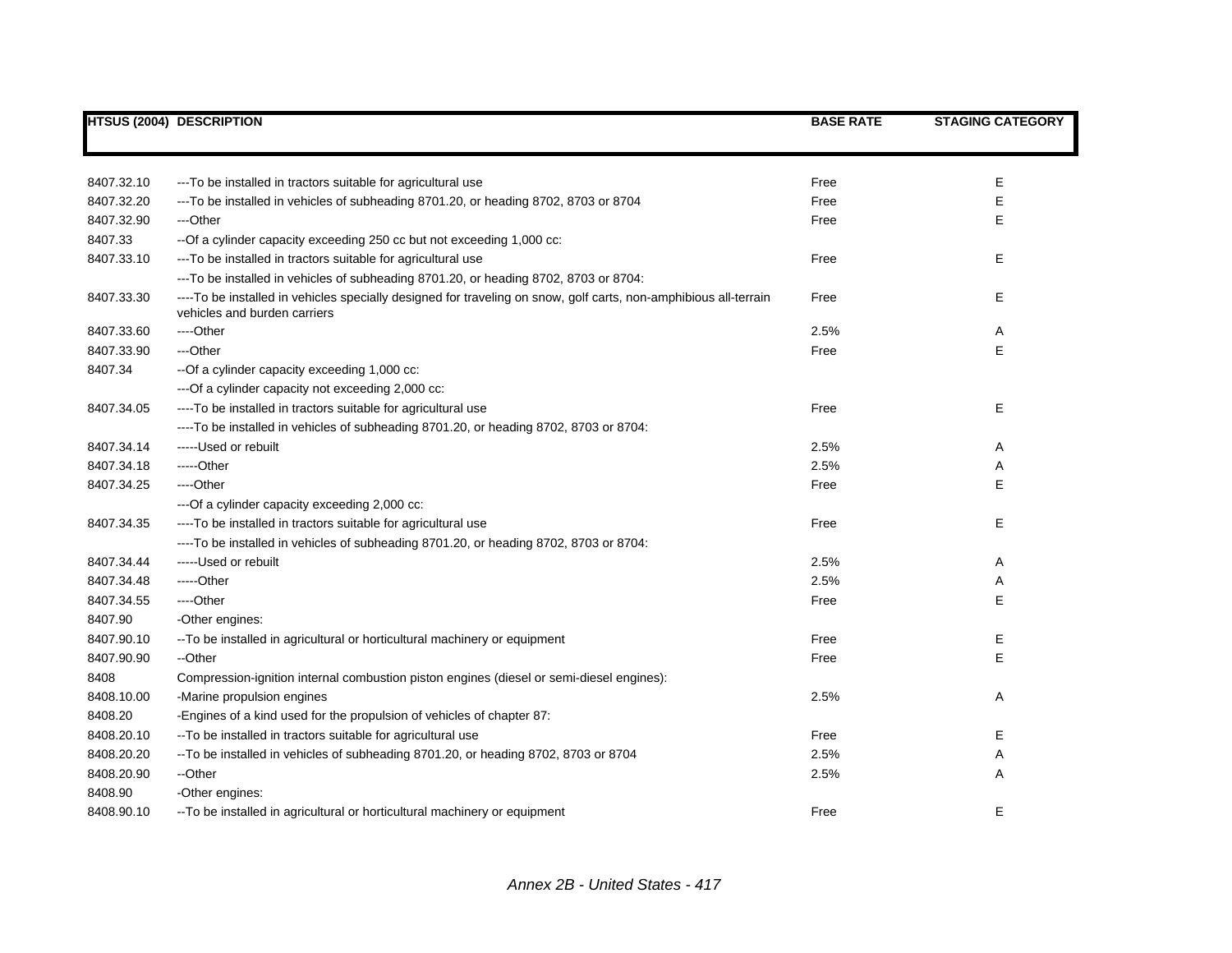|            | <b>HTSUS (2004) DESCRIPTION</b>                                                                                                                                                    | <b>BASE RATE</b> | <b>STAGING CATEGORY</b> |
|------------|------------------------------------------------------------------------------------------------------------------------------------------------------------------------------------|------------------|-------------------------|
|            |                                                                                                                                                                                    |                  |                         |
| 8408.90.90 | --Other                                                                                                                                                                            | Free             | Е                       |
| 8409       | Parts suitable for use solely or principally with the engines of heading 8407 or 8408:                                                                                             |                  |                         |
| 8409.10.00 | -For aircraft engines                                                                                                                                                              | Free             | Е                       |
|            | -Other:                                                                                                                                                                            |                  |                         |
| 8409.91    | --Suitable for use solely or principally with spark-ignition internal combustion piston engines (including rotary<br>engines):                                                     |                  |                         |
| 8409.91.10 | ---Cast-iron parts, not advanced beyond cleaning, and machined only for the removal of fins, gates, sprues and<br>risers or to permit location in finishing machinery<br>---Other: | Free             | E                       |
|            | ---- For vehicles of subheading 8701.20, or heading 8702, 8703 or 8704:                                                                                                            |                  |                         |
| 8409.91.30 | -----Aluminum cylinder heads                                                                                                                                                       | 2.5%             | Α                       |
| 8409.91.50 | -----Other                                                                                                                                                                         | 2.5%             | Α                       |
| 8409.91.92 | ---- For marine propulsion engines                                                                                                                                                 | 2.5%             | Α                       |
| 8409.91.99 | ---Other                                                                                                                                                                           | 2.5%             | Α                       |
| 8409.99    | --Other:                                                                                                                                                                           |                  |                         |
| 8409.99.10 | ---Cast-iron parts, not advanced beyond cleaning, and machined only for the removal of fins, gates, sprues and<br>risers or to permit location in finishing machinery<br>---Other: | Free             | E                       |
| 8409.99.91 | ----For vehicles of subheading 8701.20, or heading 8702, 8703 or 8704                                                                                                              | 2.5%             | Α                       |
| 8409.99.92 | ----For marine propulsion engines                                                                                                                                                  | 2.5%             | Α                       |
| 8409.99.99 | ----Other                                                                                                                                                                          | Free             | E                       |
| 8410       | Hydraulic turbines, water wheels and regulators therefor; parts thereof:                                                                                                           |                  |                         |
|            | -Hydraulic turbines and water wheels:                                                                                                                                              |                  |                         |
| 8410.11.00 | --Of a power not exceeding 1,000 kW                                                                                                                                                | 3.8%             | Α                       |
| 8410.12.00 | -- Of a power exceeding 1,000 kW but not exceeding 10,000 kW                                                                                                                       | 3.8%             | Α                       |
| 8410.13.00 | --Of a power exceeding 10,000 kW                                                                                                                                                   | 3.8%             | Α                       |
| 8410.90.00 | -Parts, including regulators                                                                                                                                                       | 3.8%             | Α                       |
| 8411       | Turbojets, turbopropellers and other gas turbines, and parts thereof:                                                                                                              |                  |                         |
|            | -Turbojets:                                                                                                                                                                        |                  |                         |
| 8411.11    | --Of a thrust not exceeding 25 kN:                                                                                                                                                 |                  |                         |
| 8411.11.40 | ---Aircraft turbines                                                                                                                                                               | Free             | Е                       |
| 8411.11.80 | ---Other                                                                                                                                                                           | Free             | E                       |
| 8411.12    | --Of a thrust exceeding 25 kN:                                                                                                                                                     |                  |                         |
| 8411.12.40 | ---Aircraft turbines                                                                                                                                                               | Free             | Е                       |
| 8411.12.80 | ---Other                                                                                                                                                                           | Free             | E                       |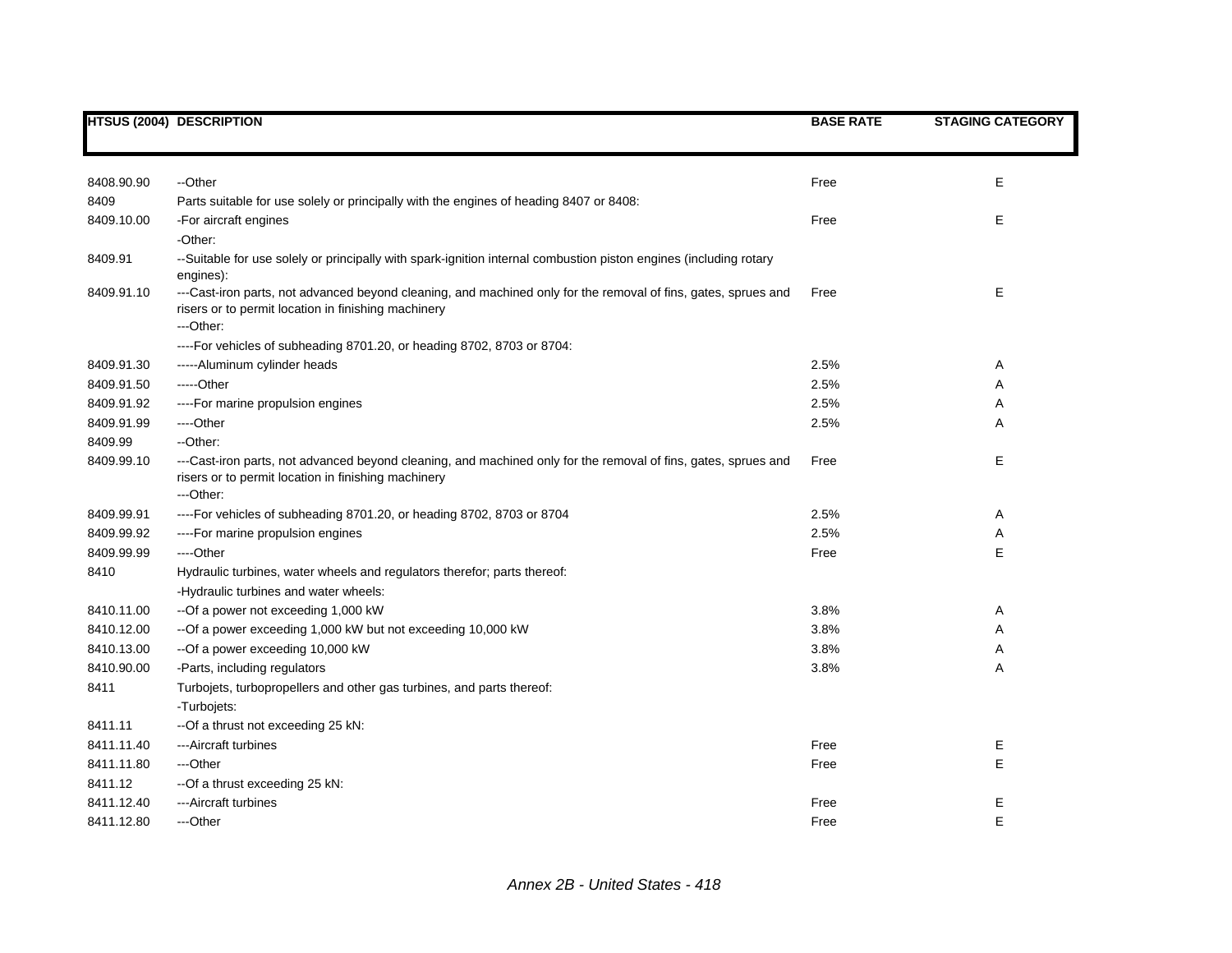|            | <b>HTSUS (2004) DESCRIPTION</b>                                                                                                                                       | <b>BASE RATE</b> | <b>STAGING CATEGORY</b> |
|------------|-----------------------------------------------------------------------------------------------------------------------------------------------------------------------|------------------|-------------------------|
|            |                                                                                                                                                                       |                  |                         |
|            | -Turbopropellers:                                                                                                                                                     |                  |                         |
| 8411.21    | --Of a power not exceeding 1,100 kW:                                                                                                                                  |                  |                         |
| 8411.21.40 | ---Aircraft turbines                                                                                                                                                  | Free             | Е                       |
| 8411.21.80 | ---Other                                                                                                                                                              | Free             | E                       |
| 8411.22    | --Of a power exceeding 1,100 kW:                                                                                                                                      |                  |                         |
| 8411.22.40 | ---Aircraft turbines                                                                                                                                                  | Free             | Е                       |
| 8411.22.80 | ---Other                                                                                                                                                              | Free             | E                       |
|            | -Other gas turbines:                                                                                                                                                  |                  |                         |
| 8411.81    | --Of a power not exceeding 5,000 kW:                                                                                                                                  |                  |                         |
| 8411.81.40 | ---Aircraft turbines                                                                                                                                                  | Free             | Е                       |
| 8411.81.80 | ---Other                                                                                                                                                              | 2.5%             | Α                       |
| 8411.82    | --Of a power exceeding 5,000 kW:                                                                                                                                      |                  |                         |
| 8411.82.40 | ---Aircraft turbines                                                                                                                                                  | Free             | Ε                       |
| 8411.82.80 | ---Other                                                                                                                                                              | 2.5%             | Α                       |
|            | -Parts:                                                                                                                                                               |                  |                         |
| 8411.91    | -- Of turbojets or turbopropellers:                                                                                                                                   |                  |                         |
| 8411.91.10 | ---Cast-iron parts, not advanced beyond cleaning, and machined only for the removal of fins, gates, sprues and<br>risers or to permit location in finishing machinery | Free             | Е                       |
| 8411.91.90 | ---Other                                                                                                                                                              | Free             | E                       |
| 8411.99    | --Other:                                                                                                                                                              |                  |                         |
| 8411.99.10 | ---Cast-iron parts, not advanced beyond cleaning, and machined only for the removal of fins, gates, sprues and<br>risers or to permit location in finishing machinery | Free             | E                       |
| 8411.99.90 | ---Other                                                                                                                                                              | 2.4%             | Α                       |
| 8412       | Other engines and motors, and parts thereof:                                                                                                                          |                  |                         |
| 8412.10.00 | -Reaction engines other than turbojets                                                                                                                                | Free             | E                       |
|            | -Hydraulic power engines and motors:                                                                                                                                  |                  |                         |
| 8412.21.00 | --Linear acting (cylinders)                                                                                                                                           | Free             | E                       |
| 8412.29    | --Other:                                                                                                                                                              |                  |                         |
| 8412.29.40 | ---Hydrojet engines for marine propulsion                                                                                                                             | Free             | Е                       |
| 8412.29.80 | ---Other                                                                                                                                                              | Free             | E                       |
|            | -Pneumatic power engines and motors:                                                                                                                                  |                  |                         |
| 8412.31.00 | --Linear acting (cylinders)                                                                                                                                           | Free             | Е                       |
| 8412.39.00 | --Other                                                                                                                                                               | Free             | E                       |
| 8412.80    | -Other engines and motors:                                                                                                                                            |                  |                         |
| 8412.80.10 | --Spring-operated and weight-operated motors                                                                                                                          | Free             | E                       |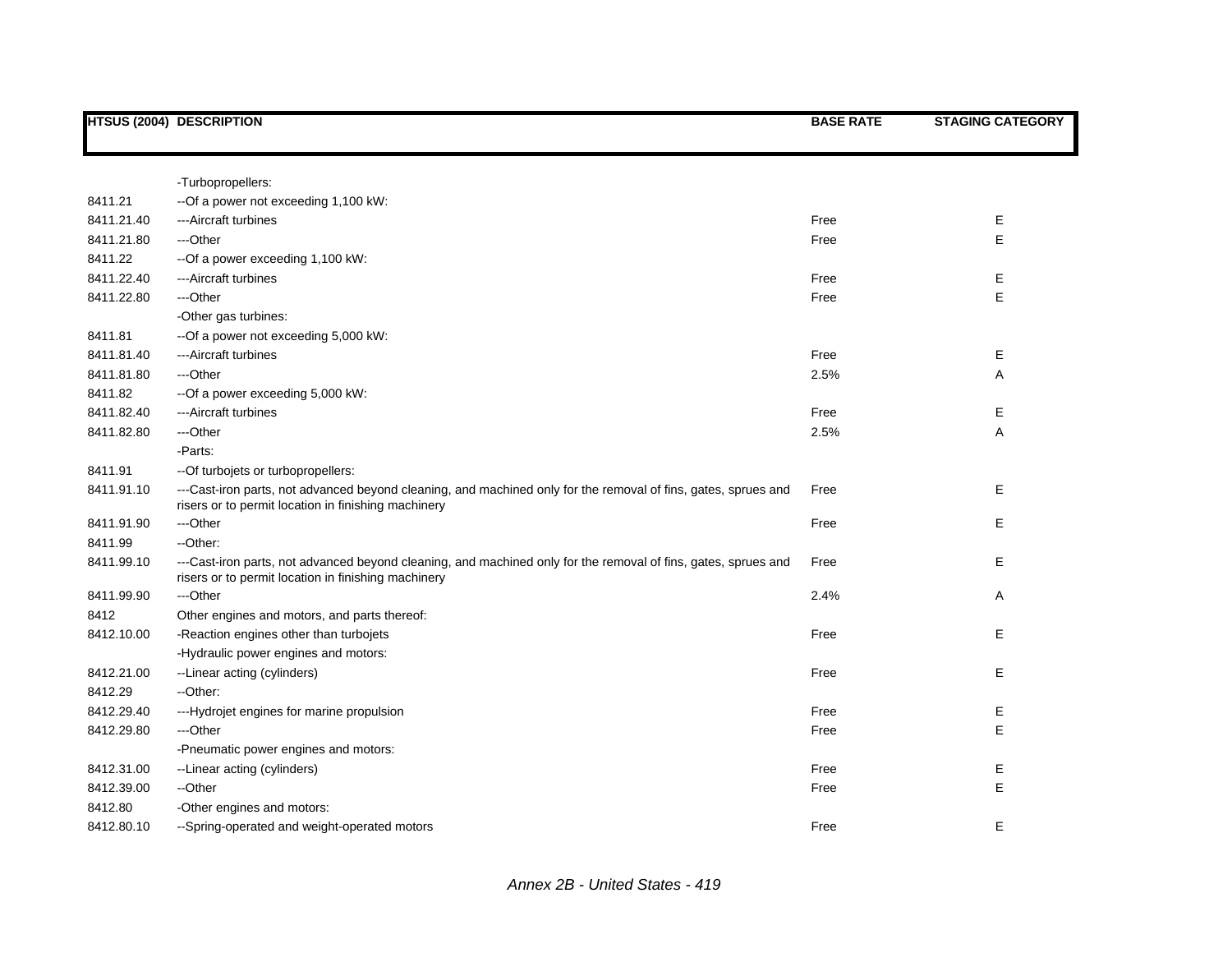|            | <b>HTSUS (2004) DESCRIPTION</b>                                                                                                                                       | <b>BASE RATE</b> | <b>STAGING CATEGORY</b> |
|------------|-----------------------------------------------------------------------------------------------------------------------------------------------------------------------|------------------|-------------------------|
|            |                                                                                                                                                                       |                  |                         |
|            |                                                                                                                                                                       |                  |                         |
| 8412.80.90 | --Other                                                                                                                                                               | Free             | Е                       |
| 8412.90    | -Parts:                                                                                                                                                               |                  |                         |
| 8412.90.10 | -- Of hydrojet engines for marine propulsion                                                                                                                          | Free             | Е                       |
| 8412.90.90 | --Other                                                                                                                                                               | Free             | E                       |
| 8413       | Pumps for liquids, whether or not fitted with a measuring device; liquid elevators; part thereof:                                                                     |                  |                         |
|            | -Pumps fitted or designed to be fitted with a measuring device:                                                                                                       |                  |                         |
| 8413.11.00 | --Pumps for dispensing fuel or lubricants, of the type used in filling-stations or in garages                                                                         | Free             | Е                       |
| 8413.19.00 | --Other                                                                                                                                                               | Free             | Е                       |
| 8413.20.00 | -Hand pumps, other than those of subheading 8413.11 or 8413.19                                                                                                        | Free             | Е                       |
| 8413.30    | -Fuel, lubricating or cooling medium pumps for internal combustion piston engines:                                                                                    |                  |                         |
| 8413.30.10 | --Fuel-injection pumps for compression-ignition engines                                                                                                               | 2.5%             | Α                       |
| 8413.30.90 | --Other                                                                                                                                                               | 2.5%             | Α                       |
| 8413.40.00 | -Concrete pumps                                                                                                                                                       | Free             | E                       |
| 8413.50.00 | -Other reciprocating positive displacement pumps                                                                                                                      | Free             | E                       |
| 8413.60.00 | -Other rotary positive displacement pumps                                                                                                                             | Free             | E                       |
| 8413.70    | -Other centrifugal pumps:                                                                                                                                             |                  |                         |
| 8413.70.10 | --Stock pumps imported for use with machines for making cellulosic pulp, paper or paperboard                                                                          | Free             | Е                       |
| 8413.70.20 | --Other                                                                                                                                                               | Free             | E                       |
|            | -Other pumps; liquid elevators:                                                                                                                                       |                  |                         |
| 8413.81.00 | --Pumps                                                                                                                                                               | Free             | E                       |
| 8413.82.00 | --Liquid elevators                                                                                                                                                    | Free             | E                       |
|            | -Parts:                                                                                                                                                               |                  |                         |
| 8413.91    | --Of pumps:                                                                                                                                                           |                  |                         |
| 8413.91.10 | --- Of fuel-injection pumps for compression-ignition engines                                                                                                          | 2.5%             | Α                       |
| 8413.91.20 | ---Of stock pumps imported for use with machines for making cellulosic pulp, paper or paperboard                                                                      | Free             | E                       |
| 8413.91.90 | ---Other                                                                                                                                                              | Free             | E                       |
| 8413.92.00 | -- Of liquid elevators                                                                                                                                                | Free             | E                       |
| 8414       | Air or vacuum pumps, air or other gas compressors and fans; ventilating or recycling hoods incorporating a fan,<br>whether or not fitted with filters; parts thereof: |                  |                         |
| 8414.10.00 | -Vacuum pumps                                                                                                                                                         | 2.5%             | Α                       |
| 8414.20.00 | -Hand- or foot-operated air pumps                                                                                                                                     | 3.7%             | Α                       |
| 8414.30    | -Compressors of a kind used in refrigerating equipment (including air conditioning):                                                                                  |                  |                         |
| 8414.30.40 | -- Not exceeding 1/4 horsepower                                                                                                                                       | Free             | Ε                       |
| 8414.30.80 | --Other                                                                                                                                                               | Free             | E                       |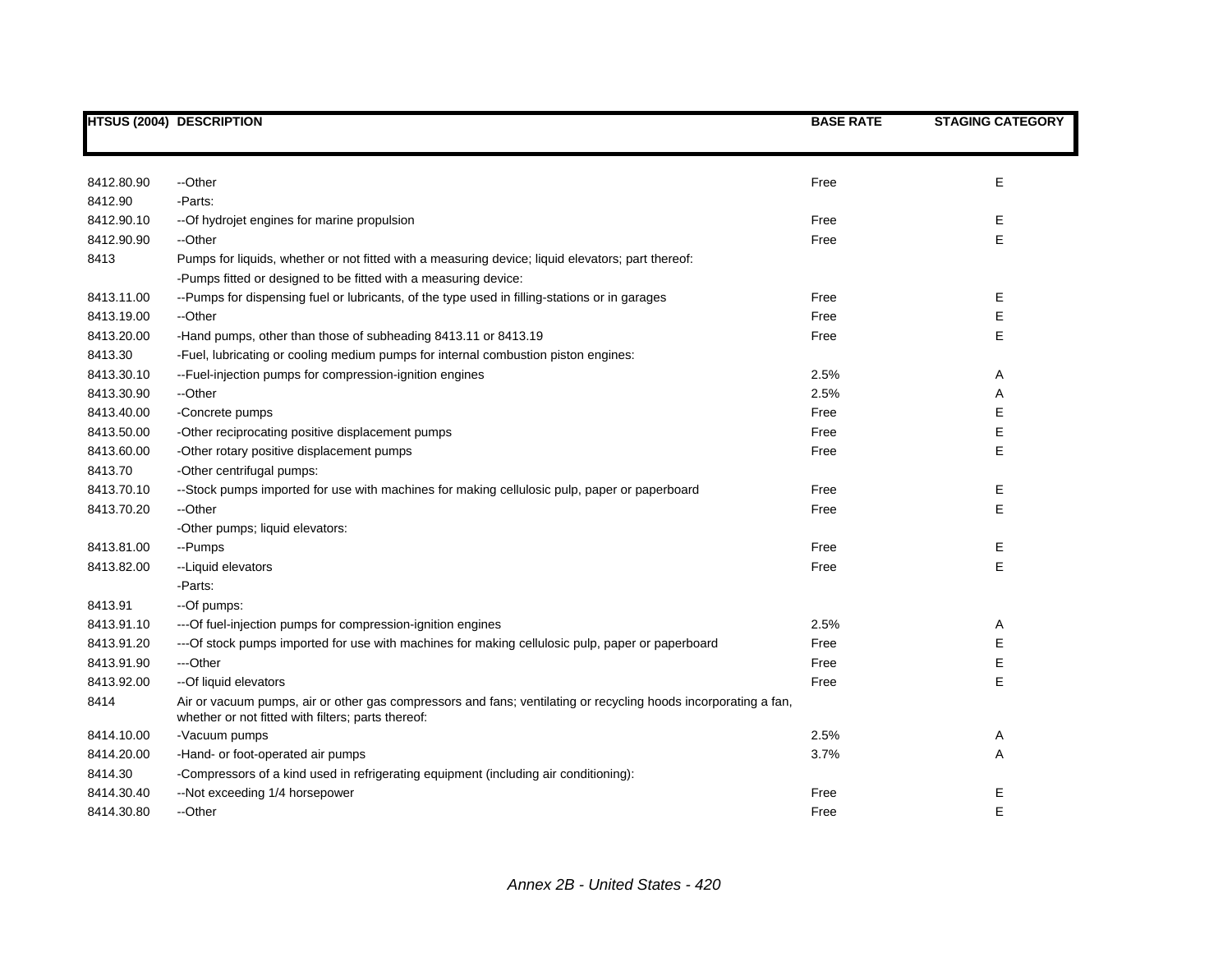|            | <b>HTSUS (2004) DESCRIPTION</b>                                                                                                                                                                                   | <b>BASE RATE</b> | <b>STAGING CATEGORY</b> |
|------------|-------------------------------------------------------------------------------------------------------------------------------------------------------------------------------------------------------------------|------------------|-------------------------|
|            |                                                                                                                                                                                                                   |                  |                         |
| 8414.40.00 | -Air compressors mounted on a wheeled chassis for towing                                                                                                                                                          | 2.7%             | A                       |
|            | -Fans:                                                                                                                                                                                                            |                  |                         |
| 8414.51    | --Table, floor, wall, window, ceiling or roof fans, with a self-contained electric motor of an output not exceeding<br>125 W:                                                                                     |                  |                         |
| 8414.51.30 | --- Ceiling fans for permanent installation                                                                                                                                                                       | 4.7%             | Α                       |
| 8414.51.90 | --Table, floor, wall, window, ceiling or roof fans, with a self-contained electric motor of an output not exceeding<br>125 W                                                                                      | 4.7%             | Α                       |
| 8414.59    | -- Other:                                                                                                                                                                                                         |                  |                         |
| 8414.59.10 | ---Blowers for pipe organs                                                                                                                                                                                        | Free             | Е                       |
|            | ---Other:                                                                                                                                                                                                         |                  |                         |
| 8414.59.30 | ----Turbochargers and superchargers                                                                                                                                                                               | 2.3%             | Α                       |
| 8414.59.60 | ---Other                                                                                                                                                                                                          | 2.3%             | Α                       |
| 8414.60.00 | -Hoods having a maximum horizontal side not exceeding 120 cm                                                                                                                                                      | Free             | E                       |
| 8414.80    | -Other, except parts:                                                                                                                                                                                             |                  |                         |
|            | --Air compressors:                                                                                                                                                                                                |                  |                         |
| 8414.80.05 | ---Turbochargers and superchargers                                                                                                                                                                                | Free             | Е                       |
| 8414.80.16 | ---Other                                                                                                                                                                                                          | Free             | E                       |
| 8414.80.20 | --Other compressors                                                                                                                                                                                               | Free             | E                       |
| 8414.80.90 | --Other                                                                                                                                                                                                           | 3.7%             | Α                       |
| 8414.90    | -Parts:                                                                                                                                                                                                           |                  |                         |
| 8414.90.10 | -- Of fans (including blowers) and ventilating or recycling hoods<br>--Of compressors:                                                                                                                            | 4.7%             | Α                       |
| 8414.90.30 | ---Stators and rotors of goods of subheading 8414.30                                                                                                                                                              | Free             | Е                       |
| 8414.90.41 | ---Other                                                                                                                                                                                                          | Free             | Е                       |
| 8414.90.90 | --Other                                                                                                                                                                                                           | Free             | E                       |
| 8415       | Air conditioning machines, comprising a motor-driven fan and elements for changing the temperature and<br>humidity, including those machines in which the humidity cannot be separately regulated; parts thereof: |                  |                         |
| 8415.10    | -Window or wall types, self-contained or "split-system":                                                                                                                                                          |                  |                         |
| 8415.10.30 | --Self-contained                                                                                                                                                                                                  | Free             | Е                       |
|            | --Other:                                                                                                                                                                                                          |                  |                         |
| 8415.10.60 | --- Incorporating a refrigerating unit and a valve for reversal of the cooling/heat cycle (reversible heat pumps)                                                                                                 | 1%               | Α                       |
| 8415.10.90 | ---Other                                                                                                                                                                                                          | 2.2%             | A                       |
| 8415.20.00 | -Of a kind used for persons, in motor vehicles                                                                                                                                                                    | 1.4%             | A                       |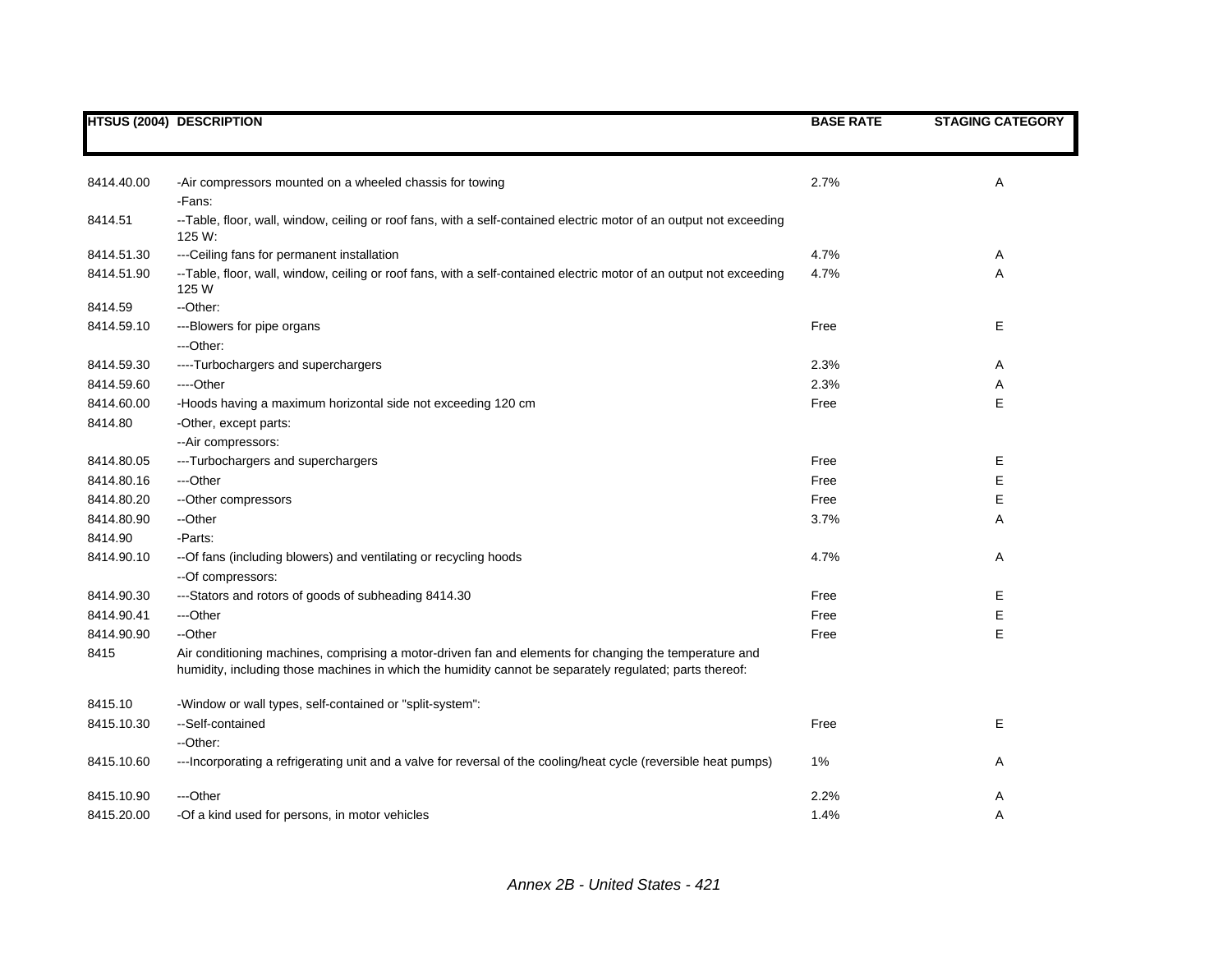|            | <b>HTSUS (2004) DESCRIPTION</b>                                                                                                                                                                    | <b>BASE RATE</b> | <b>STAGING CATEGORY</b> |
|------------|----------------------------------------------------------------------------------------------------------------------------------------------------------------------------------------------------|------------------|-------------------------|
|            |                                                                                                                                                                                                    |                  |                         |
|            | -Other, except parts:                                                                                                                                                                              |                  |                         |
| 8415.81.01 | --Incorporating a refrigerating unit and a valve for reversal of the cooling/heat cycle (reversible heat pumps)                                                                                    | 1%               | Α                       |
| 8415.82.01 | --Other, incorporating a refrigerating unit                                                                                                                                                        | 2.2%             | Α                       |
| 8415.83.00 | -- Not incorporating a refrigerating unit                                                                                                                                                          | 1.4%             | Α                       |
| 8415.90    | -Parts:                                                                                                                                                                                            |                  |                         |
| 8415.90.40 | --Chassis, chassis bases and outer cabinets                                                                                                                                                        | 1.4%             | Α                       |
| 8415.90.80 | --Other                                                                                                                                                                                            | 1.4%             | Α                       |
| 8416       | Furnace burners for liquid fuel, for pulverized solid fuel or for gas; mechanical stokers, including their mechanical<br>grates, mechanical ash dischargers and similar appliances; parts thereof: |                  |                         |
| 8416.10.00 | -Furnace burners for liquid fuel                                                                                                                                                                   | Free             | Е                       |
| 8416.20.00 | -Other furnace burners, including combination burners                                                                                                                                              | Free             | E                       |
| 8416.30.00 | -Mechanical stokers, including their mechanical grates, mechanical ash dischargers and similar appliances                                                                                          | Free             | E                       |
| 8416.90.00 | -Parts                                                                                                                                                                                             | Free             | E.                      |
| 8417       | Industrial or laboratory furnaces and ovens, including incinerators, nonelectric, and parts thereof:                                                                                               |                  |                         |
| 8417.10.00 | -Furnaces and ovens for the roasting, melting or other heat treatment of ores, pyrites or of metals                                                                                                | 2.9%             | Α                       |
| 8417.20.00 | -Bakery ovens, including biscuit ovens                                                                                                                                                             | 3.5%             | A                       |
| 8417.80.00 | -Other, except parts                                                                                                                                                                               | 3.9%             | Α                       |
| 8417.90.00 | -Parts                                                                                                                                                                                             | 3.9%             | Α                       |
| 8418       | Refrigerators, freezers and other refrigerating or freezing equipment, electric or other; heat pumps, other than the<br>air conditioning machines of heading 8415; parts thereof:                  |                  |                         |
| 8418.10.00 | -Combined refrigerator-freezers, fitted with separate external doors                                                                                                                               | Free             | E.                      |
|            | -Refrigerators, household type:                                                                                                                                                                    |                  |                         |
| 8418.21.00 | --Compression type                                                                                                                                                                                 | Free             | Е                       |
| 8418.22.00 | -- Absorption type, electrical                                                                                                                                                                     | $1\%$            | Α                       |
| 8418.29.00 | --Other                                                                                                                                                                                            | 1.9%             | Α                       |
| 8418.30.00 | -Freezers of the chest type, not exceeding 800 liters capacity                                                                                                                                     | Free             | Е                       |
| 8418.40.00 | -Freezers of the upright type, not exceeding 900 liters capacity                                                                                                                                   | Free             | Е                       |
| 8418.50.00 | -Other refrigerating or freezing chests, cabinets, display counters, showcases and similar refrigerating or freezing<br>furniture                                                                  | Free             | Е                       |
|            | -Other refrigerating or freezing equipment; heat pumps:                                                                                                                                            |                  |                         |
| 8418.61.00 | --Compression type units whose condensers are heat exchangers                                                                                                                                      | Free             | E.                      |
| 8418.69.00 | --Other                                                                                                                                                                                            | Free             | E                       |
|            | -Parts:                                                                                                                                                                                            |                  |                         |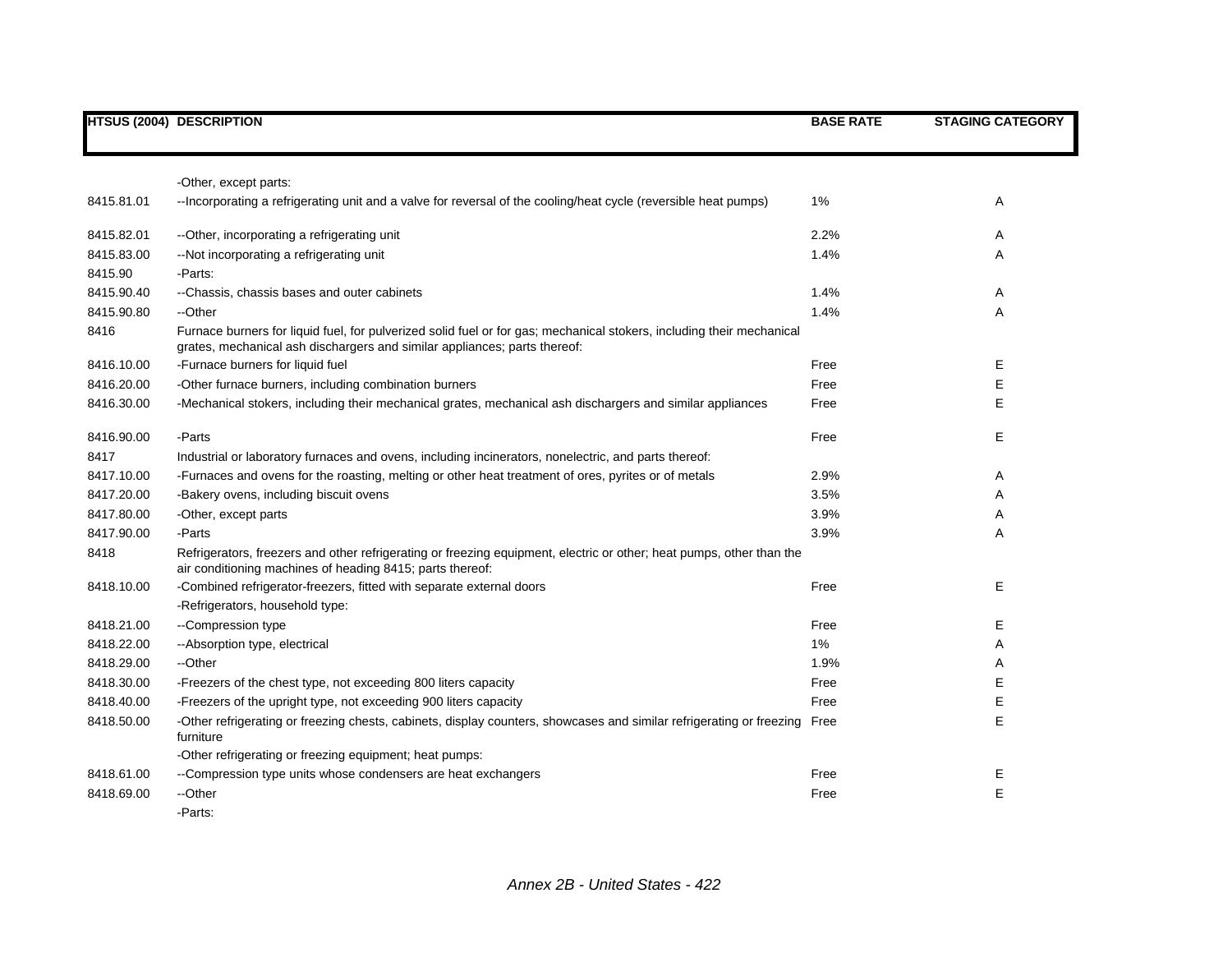|            | <b>HTSUS (2004) DESCRIPTION</b>                                                                                                                                                                                                                                                                                                                                                                                                                                                                                                          | <b>BASE RATE</b> | <b>STAGING CATEGORY</b> |
|------------|------------------------------------------------------------------------------------------------------------------------------------------------------------------------------------------------------------------------------------------------------------------------------------------------------------------------------------------------------------------------------------------------------------------------------------------------------------------------------------------------------------------------------------------|------------------|-------------------------|
|            |                                                                                                                                                                                                                                                                                                                                                                                                                                                                                                                                          |                  |                         |
| 8418.91.00 | --Furniture designed to receive refrigerating or freezing equipment                                                                                                                                                                                                                                                                                                                                                                                                                                                                      | Free             | Е                       |
| 8418.99    | --Other:                                                                                                                                                                                                                                                                                                                                                                                                                                                                                                                                 |                  |                         |
| 8418.99.40 | ---Door assemblies incorporating more than one of the following: inner panel; outer panel; insulation; hinges;<br>handles                                                                                                                                                                                                                                                                                                                                                                                                                | Free             | Е                       |
| 8418.99.80 | ---Other                                                                                                                                                                                                                                                                                                                                                                                                                                                                                                                                 | Free             | Е                       |
| 8419       | Machinery, plant or laboratory equipment, whether or not electrically heated (excluding furnaces, ovens and other<br>equipment of heading 8514), for the treatment of materials by a process involving a change of temperature such<br>as heating, cooking, roasting, distilling, rectifying, sterilizing, pasteurizing, steaming, drying, evaporating,<br>vaporizing, condensing or cooling, other than machinery or plant of a kind used for domestic purposes;<br>instantaneous or storage water heaters, nonelectric; parts thereof: |                  |                         |
|            | -Instantaneous or storage water heaters, nonelectric:                                                                                                                                                                                                                                                                                                                                                                                                                                                                                    |                  |                         |
| 8419.11.00 | --Instantaneous gas water heaters                                                                                                                                                                                                                                                                                                                                                                                                                                                                                                        | Free             | Е                       |
| 8419.19.00 | --Other                                                                                                                                                                                                                                                                                                                                                                                                                                                                                                                                  | Free             | E                       |
| 8419.20.00 | -Medical, surgical or laboratory sterilizers                                                                                                                                                                                                                                                                                                                                                                                                                                                                                             | Free             | E                       |
|            | -Dryers:                                                                                                                                                                                                                                                                                                                                                                                                                                                                                                                                 |                  |                         |
| 8419.31.00 | -- For agricultural products                                                                                                                                                                                                                                                                                                                                                                                                                                                                                                             | Free             | Е                       |
| 8419.32    | -- For wood, paper pulp, paper or paperboard:                                                                                                                                                                                                                                                                                                                                                                                                                                                                                            |                  |                         |
| 8419.32.10 | ---For wood                                                                                                                                                                                                                                                                                                                                                                                                                                                                                                                              | Free             | Е                       |
| 8419.32.50 | ---Other                                                                                                                                                                                                                                                                                                                                                                                                                                                                                                                                 | Free             | E                       |
| 8419.39.01 | --Other                                                                                                                                                                                                                                                                                                                                                                                                                                                                                                                                  | Free             | E                       |
| 8419.40.00 | -Distilling or rectifying plant                                                                                                                                                                                                                                                                                                                                                                                                                                                                                                          | Free             | E                       |
| 8419.50    | -Heat exchange units:                                                                                                                                                                                                                                                                                                                                                                                                                                                                                                                    |                  |                         |
| 8419.50.10 | --Brazed aluminum plate-fin heat exchangers                                                                                                                                                                                                                                                                                                                                                                                                                                                                                              | 4.2%             | Α                       |
| 8419.50.50 | --Other                                                                                                                                                                                                                                                                                                                                                                                                                                                                                                                                  | Free             | E                       |
| 8419.60    | -Machinery for liquefying air or other gases:                                                                                                                                                                                                                                                                                                                                                                                                                                                                                            |                  |                         |
| 8419.60.10 | --Machinery containing brazed aluminum plate-fin heat exchangers                                                                                                                                                                                                                                                                                                                                                                                                                                                                         | 4.2%             | Α                       |
| 8419.60.50 | --Other                                                                                                                                                                                                                                                                                                                                                                                                                                                                                                                                  | Free             | E                       |
|            | -Other machinery, plant or equipment:                                                                                                                                                                                                                                                                                                                                                                                                                                                                                                    |                  |                         |
| 8419.81    | -- For making hot drinks or for cooking or heating food:                                                                                                                                                                                                                                                                                                                                                                                                                                                                                 |                  |                         |
| 8419.81.50 | ---Cooking stoves, ranges and ovens                                                                                                                                                                                                                                                                                                                                                                                                                                                                                                      | Free             | Е                       |
| 8419.81.90 | ---Other                                                                                                                                                                                                                                                                                                                                                                                                                                                                                                                                 | Free             | E                       |
| 8419.89    | --Other:                                                                                                                                                                                                                                                                                                                                                                                                                                                                                                                                 |                  |                         |
| 8419.89.10 | ---For making paper pulp, paper or paperboard                                                                                                                                                                                                                                                                                                                                                                                                                                                                                            | Free             | E                       |
|            | ---Other:                                                                                                                                                                                                                                                                                                                                                                                                                                                                                                                                |                  |                         |
| 8419.89.60 | ----Molten-salt-cooled acrylic acid reactors                                                                                                                                                                                                                                                                                                                                                                                                                                                                                             | Free             | Е                       |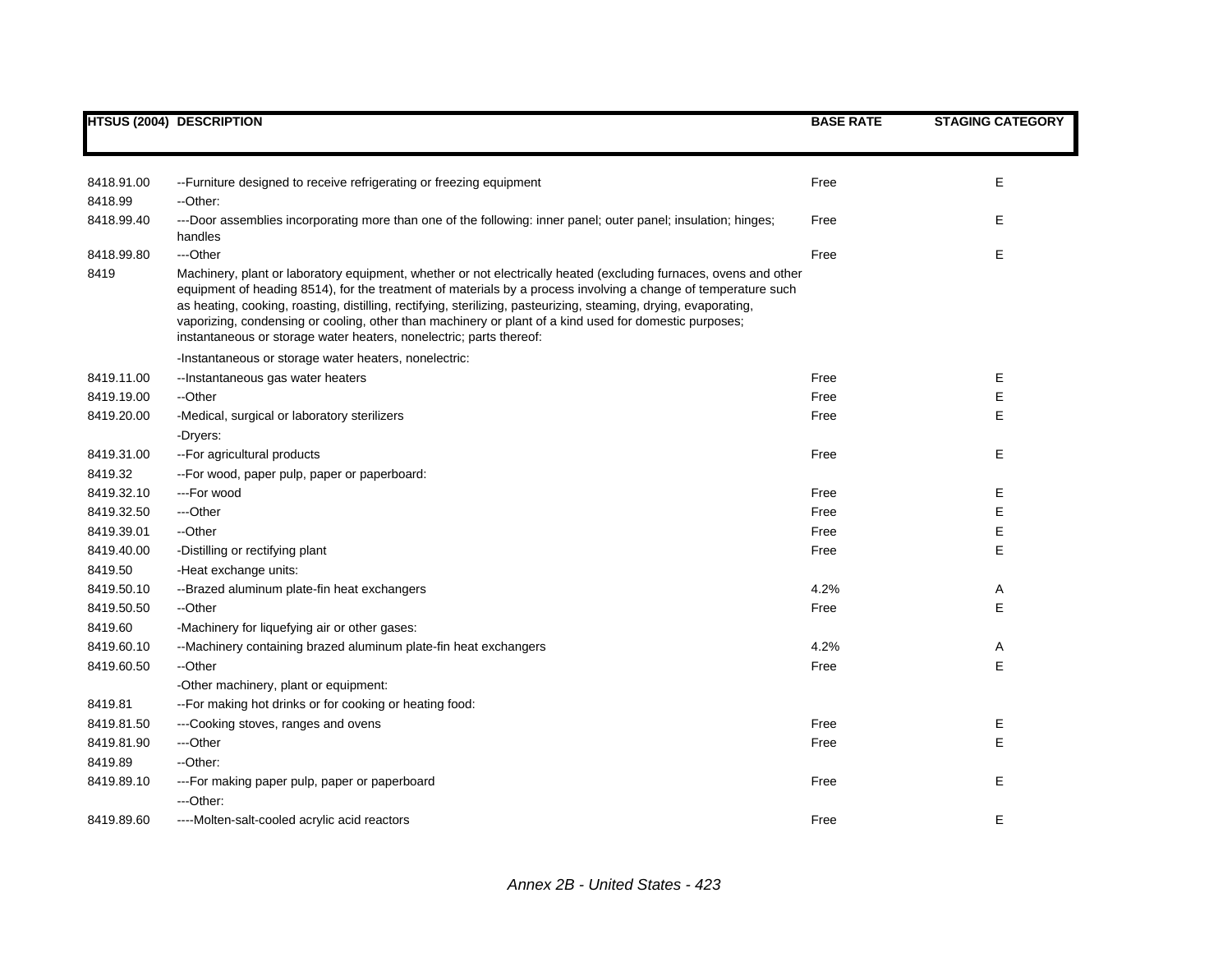|            | <b>HTSUS (2004) DESCRIPTION</b>                                                                                                    | <b>BASE RATE</b> | <b>STAGING CATEGORY</b> |
|------------|------------------------------------------------------------------------------------------------------------------------------------|------------------|-------------------------|
|            |                                                                                                                                    |                  |                         |
| 8419.89.95 | ---Other                                                                                                                           | 4.2%             | A                       |
| 8419.90    | -Parts:                                                                                                                            |                  |                         |
| 8419.90.10 | -- Of instantaneous or storage water heaters                                                                                       | Free             | Ε                       |
| 8419.90.20 | -- Of machinery and plant for making paper pulp, paper or paperboard                                                               | Free             | Е                       |
| 8419.90.30 | -- Of heat exchange units                                                                                                          | Free             | Ε                       |
|            | --Other:                                                                                                                           |                  |                         |
| 8419.90.50 | --- Of molten-salt-cooled acrylic acid reactors; of medical, surgical or laboratory sterilizers                                    | Free             | Ε                       |
| 8419.90.85 | --- Of electromechanical tools for working in the hand with self-contained electric motor                                          | Free             | Ε                       |
| 8419.90.95 | ---Other                                                                                                                           | 4%               | Α                       |
| 8420       | Calendering or other rolling machines, other than for metals or glass, and cylinders therefor; parts thereof:                      |                  |                         |
| 8420.10    | -Calendering or other rolling machines:                                                                                            |                  |                         |
| 8420.10.10 | -- Textile calendering or rolling machines                                                                                         | 3.5%             | Α                       |
| 8420.10.20 | --Calendering or similar rolling machines for making paper pulp, paper or paperboard                                               | Free             | Ε                       |
| 8420.10.90 | --Other                                                                                                                            | Free             | E                       |
|            | -Parts:                                                                                                                            |                  |                         |
| 8420.91    | --Cylinders:                                                                                                                       |                  |                         |
| 8420.91.10 | --- For textile calendering or rolling machines                                                                                    | 2.6%             | Α                       |
| 8420.91.20 | ---For calendering or other rolling machines for machines for making paper pulp, paper or paperboard                               | Free             | Ε                       |
| 8420.91.90 | ---Other                                                                                                                           | Free             | E                       |
| 8420.99    | --Other:                                                                                                                           |                  |                         |
| 8420.99.10 | --- Of machines for processing textiles                                                                                            | 3.5%             | Α                       |
| 8420.99.20 | --- Of machines for making paper pulp, paper or paperboard                                                                         | Free             | E                       |
| 8420.99.90 | ---Other                                                                                                                           | Free             | E                       |
| 8421       | Centrifuges, including centrifugal dryers; filtering or purifying machinery and apparatus, for liquids or gases; parts<br>thereof: |                  |                         |
|            | -Centrifuges, including centrifugal dryers:                                                                                        |                  |                         |
| 8421.11.00 | --Cream separators                                                                                                                 | Free             | Ε                       |
| 8421.12.00 | --Clothes-dryers                                                                                                                   | Free             | E                       |
| 8421.19    | --Other:                                                                                                                           |                  |                         |
| 8421.19.30 | ---Spin dryers for semiconductor wafer processing                                                                                  | Free             | Е                       |
| 8421.19.90 | ---Other                                                                                                                           | 1.3%             | Α                       |
|            | -Filtering or purifying machinery and apparatus for liquids:                                                                       |                  |                         |
| 8421.21.00 | -- For filtering or purifying water                                                                                                | Free             | E                       |
| 8421.22.00 | -- For filtering or purifying beverages other than water                                                                           | Free             | E                       |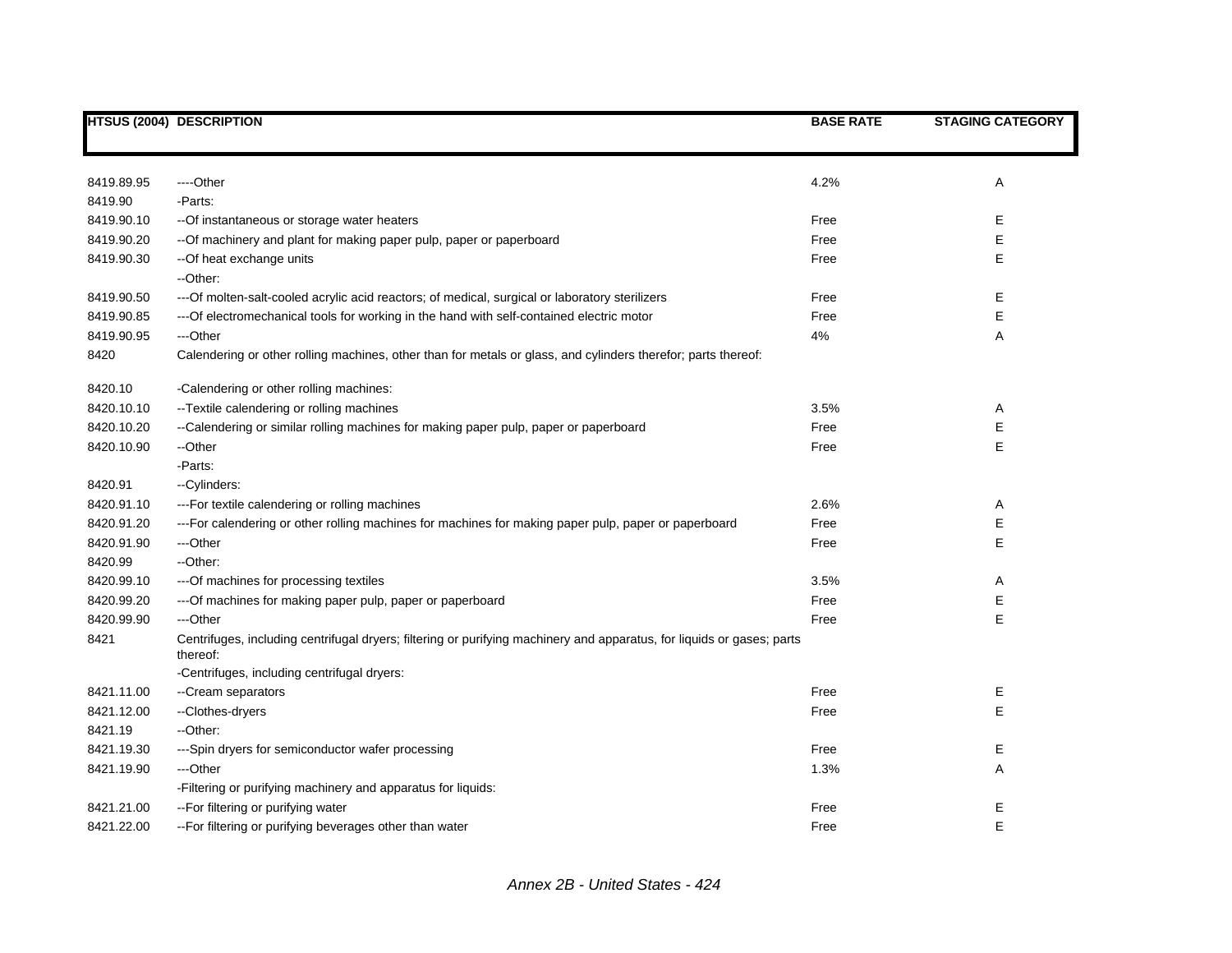|            | <b>HTSUS (2004) DESCRIPTION</b>                                                                                                                                                                                                                                                                                                                                                                        | <b>BASE RATE</b> | <b>STAGING CATEGORY</b> |
|------------|--------------------------------------------------------------------------------------------------------------------------------------------------------------------------------------------------------------------------------------------------------------------------------------------------------------------------------------------------------------------------------------------------------|------------------|-------------------------|
|            |                                                                                                                                                                                                                                                                                                                                                                                                        |                  |                         |
| 8421.23.00 | -- Oil or fuel filters for internal combustion engines                                                                                                                                                                                                                                                                                                                                                 | 2.5%             | Α                       |
| 8421.29.00 | --Other                                                                                                                                                                                                                                                                                                                                                                                                | Free             | E                       |
|            | -Filtering or purifying machinery and apparatus for gases:                                                                                                                                                                                                                                                                                                                                             |                  |                         |
| 8421.31.00 | -- Intake air filters for internal combustion engines                                                                                                                                                                                                                                                                                                                                                  | 2.5%             | Α                       |
| 8421.39    | --Other:                                                                                                                                                                                                                                                                                                                                                                                               |                  |                         |
| 8421.39.40 | ---Catalytic converters                                                                                                                                                                                                                                                                                                                                                                                | Free             | Е                       |
| 8421.39.80 | ---Other                                                                                                                                                                                                                                                                                                                                                                                               | Free             | E                       |
|            | -Parts:                                                                                                                                                                                                                                                                                                                                                                                                |                  |                         |
| 8421.91    | -- Of centrifuges, including centrifugal dryers:                                                                                                                                                                                                                                                                                                                                                       |                  |                         |
| 8421.91.20 | ---Drying chambers for the clothes-dryers of subheading 8421.12 and other parts of clothes-dryers incorporating<br>drying chambers                                                                                                                                                                                                                                                                     | Free             | E                       |
| 8421.91.40 | ---Furniture designed to receive the clothes-dryers of subheading 8421.12                                                                                                                                                                                                                                                                                                                              | Free             | E                       |
| 8421.91.60 | ---Other                                                                                                                                                                                                                                                                                                                                                                                               | Free             | E                       |
| 8421.99.00 | --Other                                                                                                                                                                                                                                                                                                                                                                                                | Free             | E                       |
| 8422       | Dishwashing machines; machinery for cleaning or drying bottles or other containers; machinery for filling, closing,<br>sealing or labeling bottles, cans, boxes, bags or other containers; machinery for capsuling bottles, jars, tubes and<br>similar containers; other packing or wrapping machinery (including heat-shrink wrapping machinery); machinery<br>for aerating beverages; parts thereof: |                  |                         |
|            | -Dishwashing machines:                                                                                                                                                                                                                                                                                                                                                                                 |                  |                         |
| 8422.11.00 | --Of the household type                                                                                                                                                                                                                                                                                                                                                                                | 2.4%             | Α                       |
| 8422.19.00 | --Other                                                                                                                                                                                                                                                                                                                                                                                                | Free             | Е                       |
| 8422.20.00 | -Machinery for cleaning or drying bottles or other containers                                                                                                                                                                                                                                                                                                                                          | Free             | E                       |
| 8422.30    | -Machinery for filling, closing, sealing or labeling bottles, cans, boxes, bags or other containers; machinery for<br>capsuling bottles, jars, tubes and similar containers; machinery for aerating beverages:                                                                                                                                                                                         |                  |                         |
| 8422.30.11 | --Can-sealing machines                                                                                                                                                                                                                                                                                                                                                                                 | Free             | Ε                       |
| 8422.30.91 | --Other                                                                                                                                                                                                                                                                                                                                                                                                | Free             | E                       |
| 8422.40    | -Other packing or wrapping machinery (including heat-shrink wrapping machinery):                                                                                                                                                                                                                                                                                                                       |                  |                         |
| 8422.40.11 | --Machines for packaging pipe tobacco; machines for wrapping candy; machines for wrapping cigarette packages; Free<br>and combination candy cutting and wrapping machines                                                                                                                                                                                                                              |                  | Е                       |
| 8422.40.91 | --Other                                                                                                                                                                                                                                                                                                                                                                                                | Free             | E                       |
| 8422.90    | -Parts:                                                                                                                                                                                                                                                                                                                                                                                                |                  |                         |
|            | --Of dishwashing machines:                                                                                                                                                                                                                                                                                                                                                                             |                  |                         |
| 8422.90.02 | ---Water containment chambers for the dishwashing machines of subheading 8422.11 and other parts of<br>dishwashing machines of the household type incorporating water containment chambers                                                                                                                                                                                                             | Free             | E                       |
| 8422.90.04 | ---Door assemblies for the dishwashing machines of subheading 8422.11                                                                                                                                                                                                                                                                                                                                  | Free             | Е                       |
| 8422.90.06 | ---Other                                                                                                                                                                                                                                                                                                                                                                                               | Free             | E                       |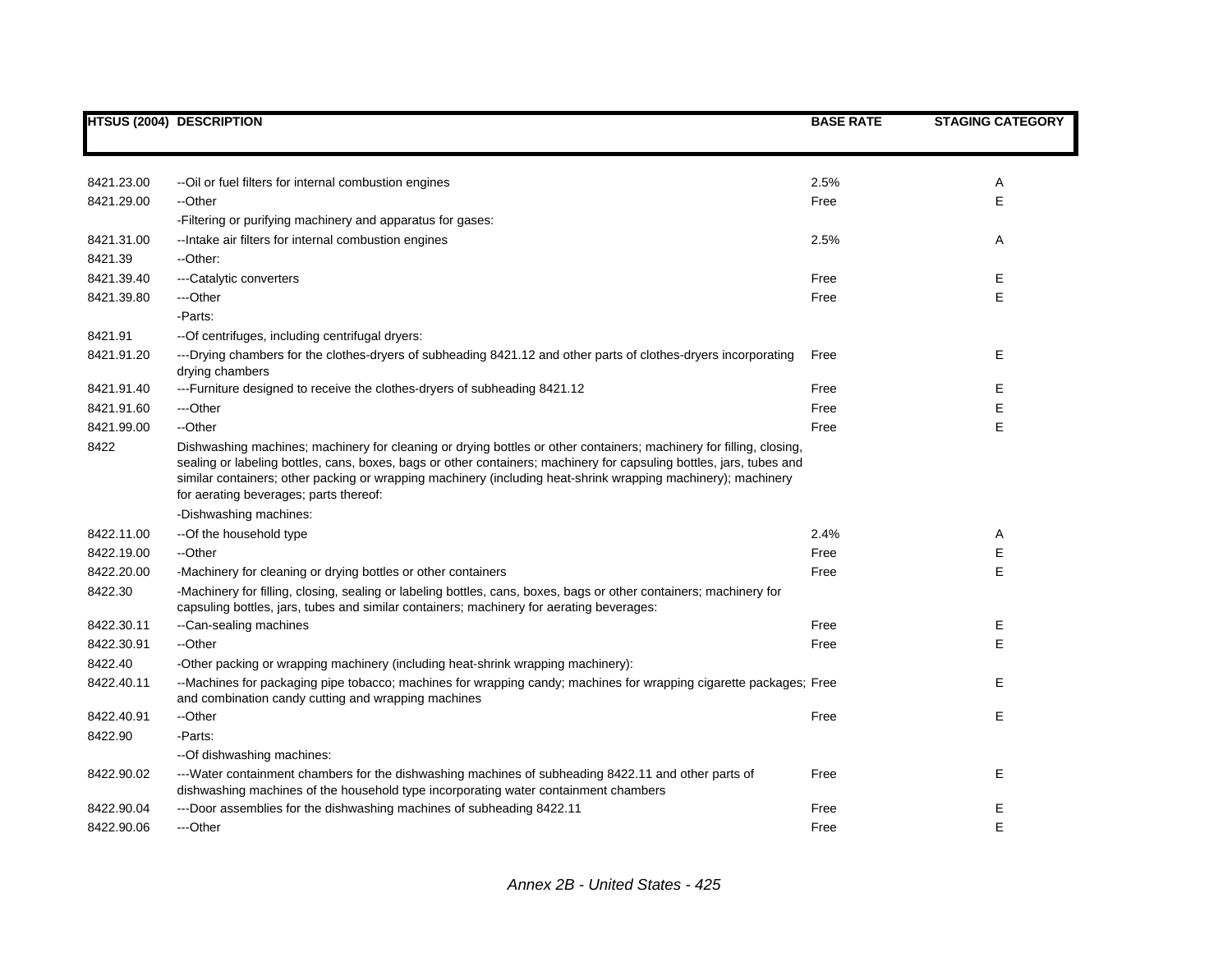|            | <b>HTSUS (2004) DESCRIPTION</b>                                                                                                                                                                                                                                                                                                       | <b>BASE RATE</b> | <b>STAGING CATEGORY</b> |
|------------|---------------------------------------------------------------------------------------------------------------------------------------------------------------------------------------------------------------------------------------------------------------------------------------------------------------------------------------|------------------|-------------------------|
|            |                                                                                                                                                                                                                                                                                                                                       |                  |                         |
| 8422.90.11 | --Of can-sealing machines                                                                                                                                                                                                                                                                                                             | Free             | Е                       |
| 8422.90.21 | -- Of machines for packaging pipe tobacco, wrapping candy or wrapping cigarette packages, and of combination<br>candy cutting and wrapping machines                                                                                                                                                                                   | Free             | E                       |
| 8422.90.91 | --Other                                                                                                                                                                                                                                                                                                                               | Free             | Ε                       |
| 8423       | Weighing machinery (excluding balances of a sensitivity of 5 cg or better), including weight-operated counting or<br>checking machines; weighing machine weights of all kinds; parts of weighing machinery:                                                                                                                           |                  |                         |
| 8423.10.00 | -Personal weighing machines, including baby scales; household scales                                                                                                                                                                                                                                                                  | Free             | Ε                       |
| 8423.20.00 | -Scales for continuous weighing of goods on conveyors                                                                                                                                                                                                                                                                                 | 2.9%             | Α                       |
| 8423.30.00 | -Constant-weight scales and scales for discharging a predetermined weight of material into a bag or container,<br>including hopper scales<br>-Other weighing machinery:                                                                                                                                                               | Free             | Е                       |
| 8423.81.00 | --Having a maximum weighing capacity not exceeding 30 kg                                                                                                                                                                                                                                                                              | Free             | Е                       |
| 8423.82.00 | --Having a maximum weighing capacity exceeding 30 kg but not exceeding 5,000 kg                                                                                                                                                                                                                                                       | Free             | E                       |
| 8423.89.00 | --Other                                                                                                                                                                                                                                                                                                                               | 2.9%             | A                       |
| 8423.90.00 | -Weighing machine weights of all kinds; parts of weighing machinery                                                                                                                                                                                                                                                                   | 2.8%             | A                       |
| 8424       | Mechanical appliances (whether or not hand operated) for projecting, dispersing or spraying liquids or powders;<br>fire extinguishers, whether or not charged; spray guns and similar appliances; steam or sand blasting machines<br>and similar jet projecting machines; parts thereof:                                              |                  |                         |
| 8424.10.00 | -Fire extinguishers, whether or not charged                                                                                                                                                                                                                                                                                           | Free             | E                       |
| 8424.20    | -Spray guns and similar appliances:                                                                                                                                                                                                                                                                                                   |                  |                         |
| 8424.20.10 | --Simple piston pump sprays and powder bellows                                                                                                                                                                                                                                                                                        | 2.9%             | Α                       |
| 8424.20.90 | --Other                                                                                                                                                                                                                                                                                                                               | Free             | E                       |
| 8424.30    | -Steam or sand blasting machines and similar jet projecting machines:                                                                                                                                                                                                                                                                 |                  |                         |
| 8424.30.10 | --Sand blasting machines                                                                                                                                                                                                                                                                                                              | Free             | Ε                       |
| 8424.30.90 | --Other                                                                                                                                                                                                                                                                                                                               | Free             | E                       |
|            | -Other appliances:                                                                                                                                                                                                                                                                                                                    |                  |                         |
| 8424.81    | -- Agricultural or horticultural:                                                                                                                                                                                                                                                                                                     |                  |                         |
| 8424.81.10 | ---Sprayers (except sprayers, self-contained, having a capacity not over 20 liters)                                                                                                                                                                                                                                                   | Free             | Е                       |
| 8424.81.90 | ---Other                                                                                                                                                                                                                                                                                                                              | 2.4%             | A                       |
| 8424.89    | --Other:                                                                                                                                                                                                                                                                                                                              |                  |                         |
| 8424.89.30 | ---Spraying appliances for etching, stripping or cleaning semiconductor wafers                                                                                                                                                                                                                                                        | Free             | Е                       |
| 8424.89.50 | ---Spraying appliances for developing semiconductor wafers; spraying appliances for etching, developing,<br>stripping or cleaning flat panel displays; deflash machines for cleaning and removing contaminants from the metal<br>leads of semiconductor packages prior to the electroplating process (deflash by high pressure spray) | Free             | E                       |
| 8424.89.70 | ---Other                                                                                                                                                                                                                                                                                                                              | 1.8%             | A                       |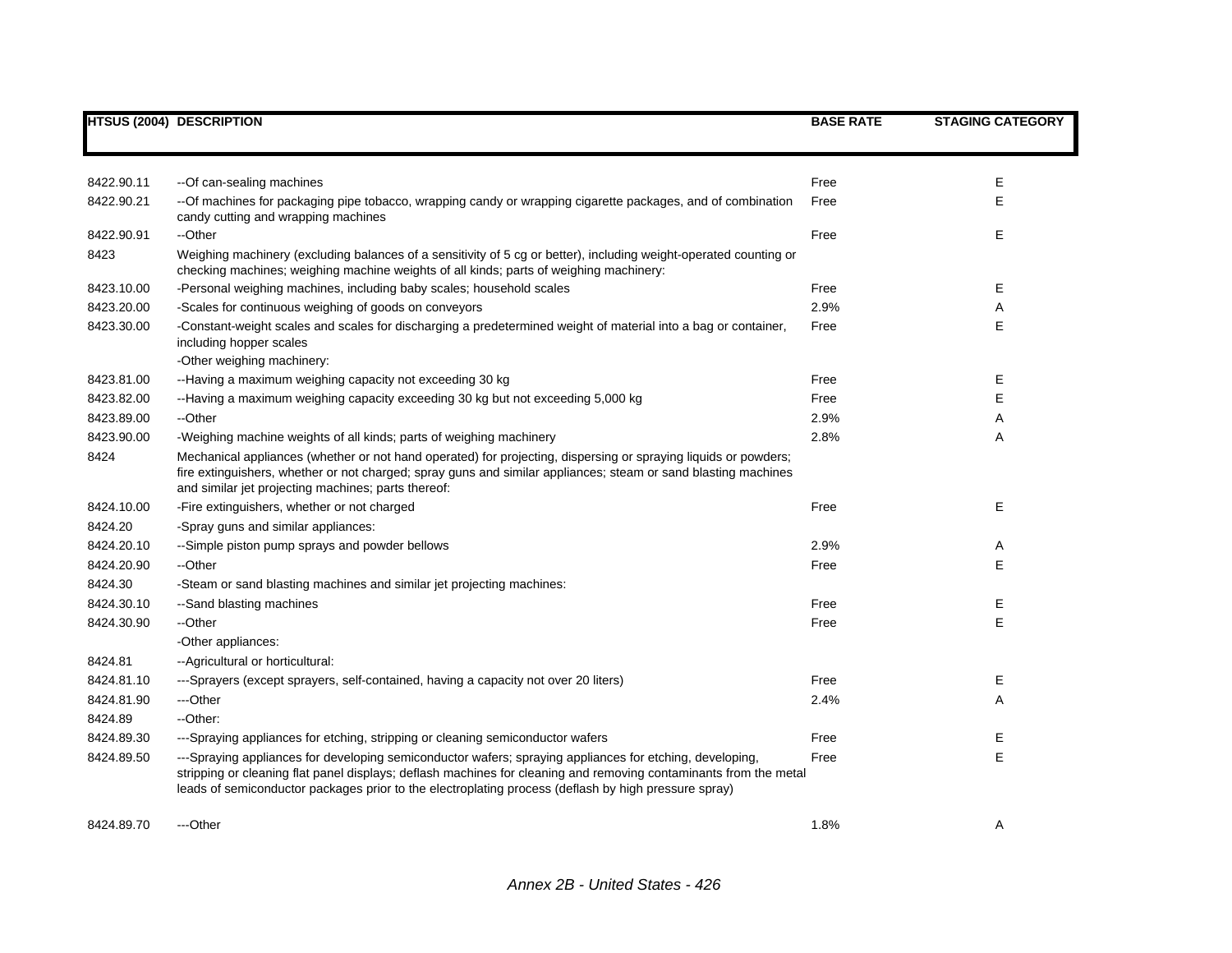|            | <b>HTSUS (2004) DESCRIPTION</b>                                                                                                    | <b>BASE RATE</b> | <b>STAGING CATEGORY</b> |
|------------|------------------------------------------------------------------------------------------------------------------------------------|------------------|-------------------------|
|            |                                                                                                                                    |                  |                         |
| 8424.90    | -Parts:                                                                                                                            |                  |                         |
| 8424.90.05 | -- Of fire extinguishers                                                                                                           | Free             | Е                       |
| 8424.90.10 | --Of simple piston pump sprays and powder bellows                                                                                  | 2.9%             | Α                       |
| 8424.90.20 | --Of sand blasting machines                                                                                                        | Free             | Е                       |
| 8424.90.90 | --Other                                                                                                                            | Free             | Е                       |
| 8425       | Pulley tackle and hoists other than skip hoists; winches and capstans; jacks:                                                      |                  |                         |
|            | -Pulley tackle and hoists other than skip hoists or hoists of a kind used for raising vehicles:                                    |                  |                         |
| 8425.11.00 | --Powered by electric motor                                                                                                        | Free             | Е                       |
| 8425.19.00 | --Other                                                                                                                            | Free             | Е                       |
| 8425.20.00 | -Pit-head winding gear; winches specially designed for use underground                                                             | Free             | Е                       |
|            | -Other winches; capstans:                                                                                                          |                  |                         |
| 8425.31.00 | --Powered by electric motor                                                                                                        | Free             | Е                       |
| 8425.39.00 | --Other                                                                                                                            | Free             | Е                       |
|            | -Jacks; hoists of a kind used for raising vehicles:                                                                                |                  |                         |
| 8425.41.00 | --Built-in jacking systems of a type used in garages                                                                               | Free             | Е                       |
| 8425.42.00 | -- Other jacks and hoists, hydraulic                                                                                               | Free             | Е                       |
| 8425.49.00 | --Other                                                                                                                            | Free             | Е                       |
| 8426       | Ships' derricks; cranes, including cable cranes; mobile lifting frames, straddle carriers and works trucks fitted with<br>a crane: |                  |                         |
|            | -Overhead traveling cranes, transporter cranes, gantry cranes, bridge cranes, mobile lifting frames and straddle<br>carriers:      |                  |                         |
| 8426.11.00 | --Overhead traveling cranes on fixed support                                                                                       | Free             | Е                       |
| 8426.12.00 | --Mobile lifting frames on tires and straddle carriers                                                                             | Free             | E                       |
| 8426.19.00 | --Other                                                                                                                            | Free             | Е                       |
| 8426.20.00 | -Tower cranes                                                                                                                      | Free             | Е                       |
| 8426.30.00 | -Portal or pedestal jib cranes                                                                                                     | Free             | E                       |
|            | -Other machinery, self-propelled:                                                                                                  |                  |                         |
| 8426.41.00 | --On tires                                                                                                                         | Free             | Ε                       |
| 8426.49.00 | --Other                                                                                                                            | Free             | E                       |
|            | -Other machinery:                                                                                                                  |                  |                         |
| 8426.91.00 | --Designed for mounting on road vehicles                                                                                           | Free             | Ε                       |
| 8426.99.00 | --Other                                                                                                                            | Free             | E                       |
| 8427       | Fork-lift trucks; other works trucks fitted with lifting or handling equipment:                                                    |                  |                         |
| 8427.10    | -Self-propelled trucks powered by an electric motor:                                                                               |                  |                         |
| 8427.10.40 | --Rider-type, counterbalanced fork-lift trucks                                                                                     | Free             | E                       |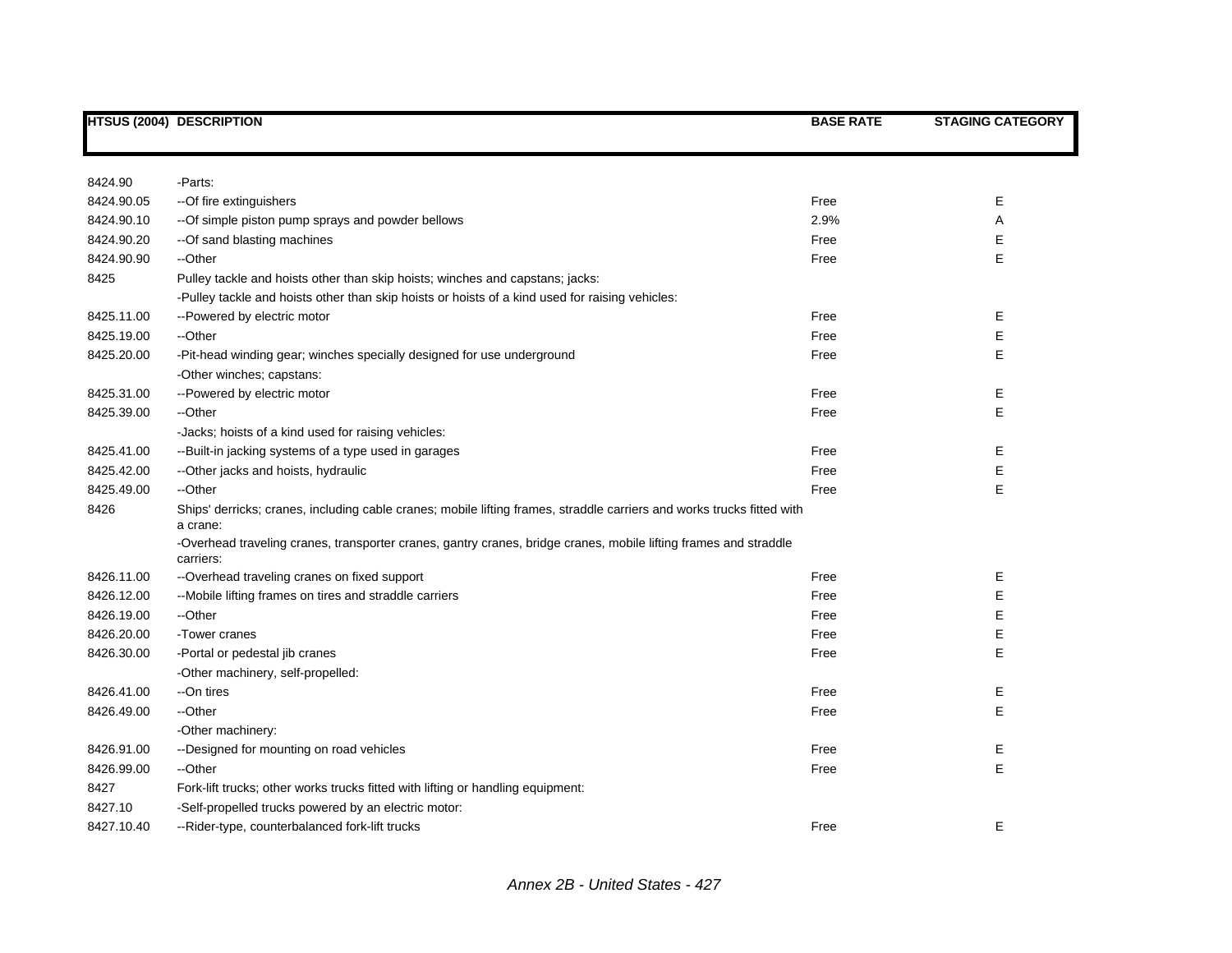|            | <b>HTSUS (2004) DESCRIPTION</b>                                                                                                                            | <b>BASE RATE</b> | <b>STAGING CATEGORY</b> |
|------------|------------------------------------------------------------------------------------------------------------------------------------------------------------|------------------|-------------------------|
|            |                                                                                                                                                            |                  |                         |
| 8427.10.80 | --Other                                                                                                                                                    | Free             | E                       |
| 8427.20    | -Other self-propelled trucks:                                                                                                                              |                  |                         |
| 8427.20.40 | --Rider-type, counterbalanced fork-lift trucks                                                                                                             | Free             | Е                       |
| 8427.20.80 | --Other                                                                                                                                                    | Free             | E                       |
| 8427.90.00 | -Other trucks                                                                                                                                              | Free             | E                       |
| 8428       | Other lifting, handling, loading or unloading machinery (for example, elevators, escalators, conveyors, teleferics):                                       |                  |                         |
| 8428.10.00 | -Passenger or freight elevators other than continuous action; skip hoists                                                                                  | Free             | E.                      |
| 8428.20.00 | -Pneumatic elevators and conveyors                                                                                                                         | Free             | E                       |
|            | -Other continuous-action elevators and conveyors, for goods or materials:                                                                                  |                  |                         |
| 8428.31.00 | --Specially designed for underground use                                                                                                                   | Free             | Е                       |
| 8428.32.00 | --Other, bucket type                                                                                                                                       | Free             | Е                       |
| 8428.33.00 | --Other, belt type                                                                                                                                         | Free             | Е                       |
| 8428.39.00 | --Other                                                                                                                                                    | Free             | E                       |
| 8428.40.00 | -Escalators and moving walkways                                                                                                                            | Free             | Е                       |
| 8428.50.00 | -Mine wagon pushers, locomotive or wagon traversers, wagon tippers and similar railway wagon handling<br>equipment                                         | Free             | E                       |
| 8428.60.00 | -Teleferics, chair lifts, ski draglines; traction mechanisms for funiculars                                                                                | Free             | Е                       |
| 8428.90.00 | -Other machinery                                                                                                                                           | Free             | E                       |
| 8429       | Self-propelled bulldozers, angledozers, graders, levelers, scrapers, mechanical shovels, excavators, shovel<br>loaders, tamping machines and road rollers: |                  |                         |
|            | -Bulldozers and angledozers:                                                                                                                               |                  |                         |
| 8429.11.00 | --Track laying                                                                                                                                             | Free             | Е                       |
| 8429.19.00 | --Other                                                                                                                                                    | Free             | E                       |
| 8429.20.00 | -Graders and levelers                                                                                                                                      | Free             | E                       |
| 8429.30.00 | -Scrapers                                                                                                                                                  | Free             | E                       |
| 8429.40.00 | -Tamping machines and road rollers                                                                                                                         | Free             | E                       |
|            | -Mechanical shovels, excavators and shovel loaders:                                                                                                        |                  |                         |
| 8429.51    | --Front-end shovel loaders:                                                                                                                                |                  |                         |
| 8429.51.10 | ---Wheel-type                                                                                                                                              | Free             | Ε                       |
| 8429.51.50 | ---Other                                                                                                                                                   | Free             | E                       |
| 8429.52    | --Machinery with a 360 revolving superstructure:                                                                                                           |                  |                         |
| 8429.52.10 | ---Backhoes, shovels, clamshells and draglines                                                                                                             | Free             | Е                       |
| 8429.52.50 | ---Other                                                                                                                                                   | Free             | E                       |
| 8429.59    | --Other:                                                                                                                                                   |                  |                         |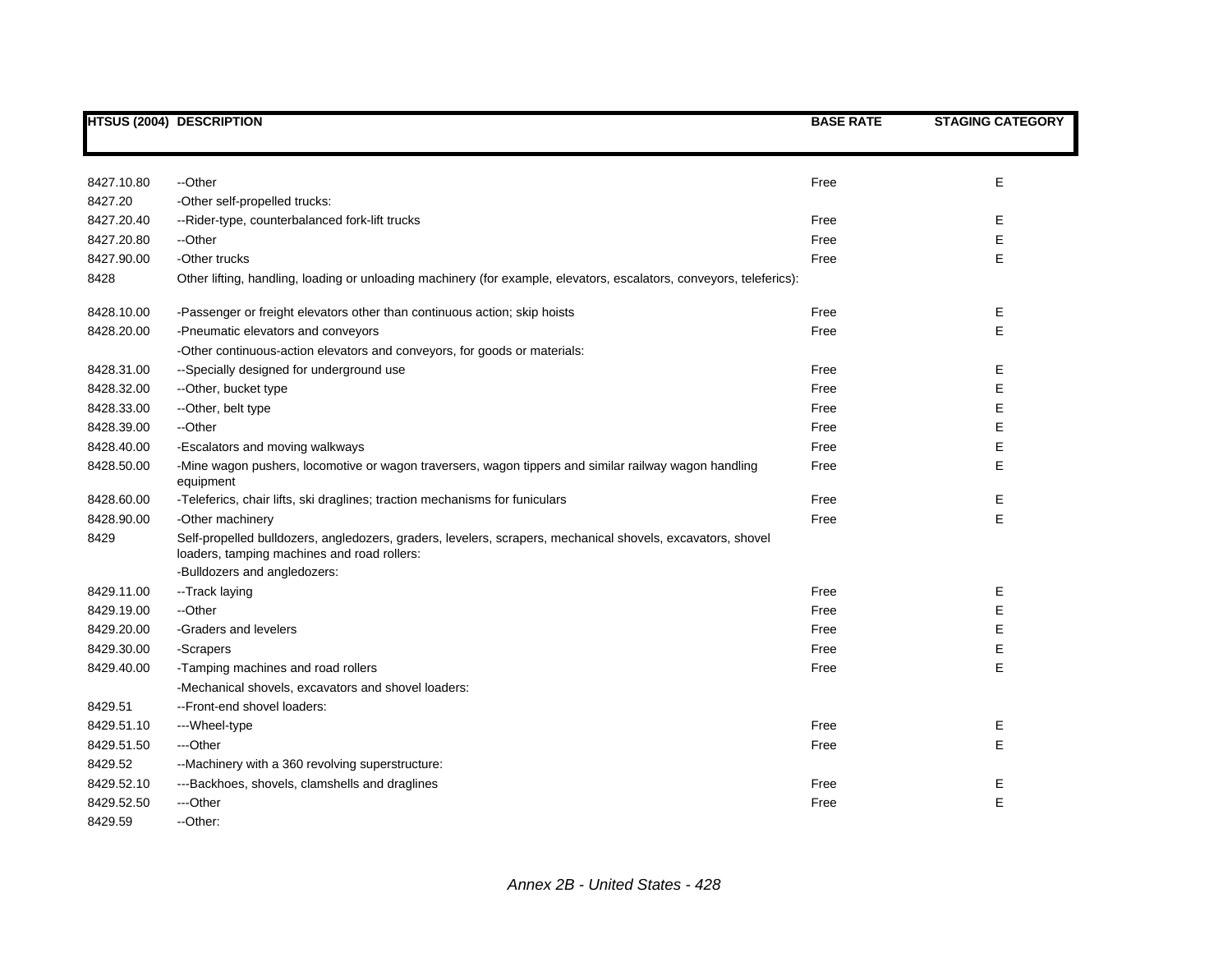|            | <b>HTSUS (2004) DESCRIPTION</b>                                                                                                                                                                          | <b>BASE RATE</b> | <b>STAGING CATEGORY</b> |
|------------|----------------------------------------------------------------------------------------------------------------------------------------------------------------------------------------------------------|------------------|-------------------------|
|            |                                                                                                                                                                                                          |                  |                         |
| 8429.59.10 | ---Backhoes, shovels, clamshells and draglines                                                                                                                                                           | Free             | Е                       |
| 8429.59.50 | ---Other                                                                                                                                                                                                 | Free             | Ε                       |
| 8430       | Other moving, grading, leveling, scraping, excavating, tamping, compacting, extracting or boring machinery, for<br>earth, minerals or ores; pile-drivers and pile-extractors; snowplows and snowblowers: |                  |                         |
| 8430.10.00 | -Pile-drivers and pile-extractors                                                                                                                                                                        | Free             | Е                       |
| 8430.20.00 | -Snowplows and snowblowers                                                                                                                                                                               | Free             | E                       |
|            | -Coal or rock cutters and tunneling machinery:                                                                                                                                                           |                  |                         |
| 8430.31.00 | --Self-propelled                                                                                                                                                                                         | Free             | Ε                       |
| 8430.39.00 | --Other                                                                                                                                                                                                  | Free             | Е                       |
|            | -Other boring or sinking machinery:                                                                                                                                                                      |                  |                         |
| 8430.41.00 | --Self-propelled                                                                                                                                                                                         | Free             | Е                       |
| 8430.49    | --Other:                                                                                                                                                                                                 |                  |                         |
| 8430.49.40 | --- Offshore oil and natural gas drilling and production platforms                                                                                                                                       | Free             | Е                       |
| 8430.49.80 | ---Other                                                                                                                                                                                                 | Free             | E                       |
| 8430.50    | -Other machinery, self-propelled:                                                                                                                                                                        |                  |                         |
| 8430.50.10 | --Peat excavators                                                                                                                                                                                        | Free             | Е                       |
| 8430.50.50 | --Other                                                                                                                                                                                                  | Free             | Ε                       |
|            | -Other machinery, not self-propelled:                                                                                                                                                                    |                  |                         |
| 8430.61.00 | --Tamping or compacting machinery                                                                                                                                                                        | Free             | Е                       |
| 8430.69.01 | --Other                                                                                                                                                                                                  | Free             | Ε                       |
| 8431       | Parts suitable for use solely or principally with the machinery of headings 8425 to 8430:                                                                                                                |                  |                         |
| 8431.10.00 | -Of machinery of heading 8425                                                                                                                                                                            | Free             | Ε                       |
| 8431.20.00 | -Of machinery of heading 8427                                                                                                                                                                            | Free             | Ε                       |
|            | -Of machinery of heading 8428:                                                                                                                                                                           |                  |                         |
| 8431.31.00 | -- Of passenger or freight elevators other than continuous action, skip hoists or escalators                                                                                                             | Free             | Ε                       |
| 8431.39.00 | --Other                                                                                                                                                                                                  | Free             | Ε                       |
|            | -Of machinery of heading 8426, 8429 or 8430:                                                                                                                                                             |                  |                         |
| 8431.41.00 | --Buckets, shovels, grabs and grips                                                                                                                                                                      | Free             | Е                       |
| 8431.42.00 | --Bulldozer or angledozer blades                                                                                                                                                                         | Free             | Ε                       |
| 8431.43    | --Parts for boring or sinking machinery of subheading 8430.41 or 8430.49:                                                                                                                                |                  |                         |
| 8431.43.40 | --- Of offshore oil and natural gas drilling and productions platforms                                                                                                                                   | Free             | Е                       |
| 8431.43.80 | ---Other                                                                                                                                                                                                 | Free             | $\mathsf E$             |
| 8431.49    | --Other:                                                                                                                                                                                                 |                  |                         |
| 8431.49.10 | --- Of machinery of heading 8426                                                                                                                                                                         | Free             | E                       |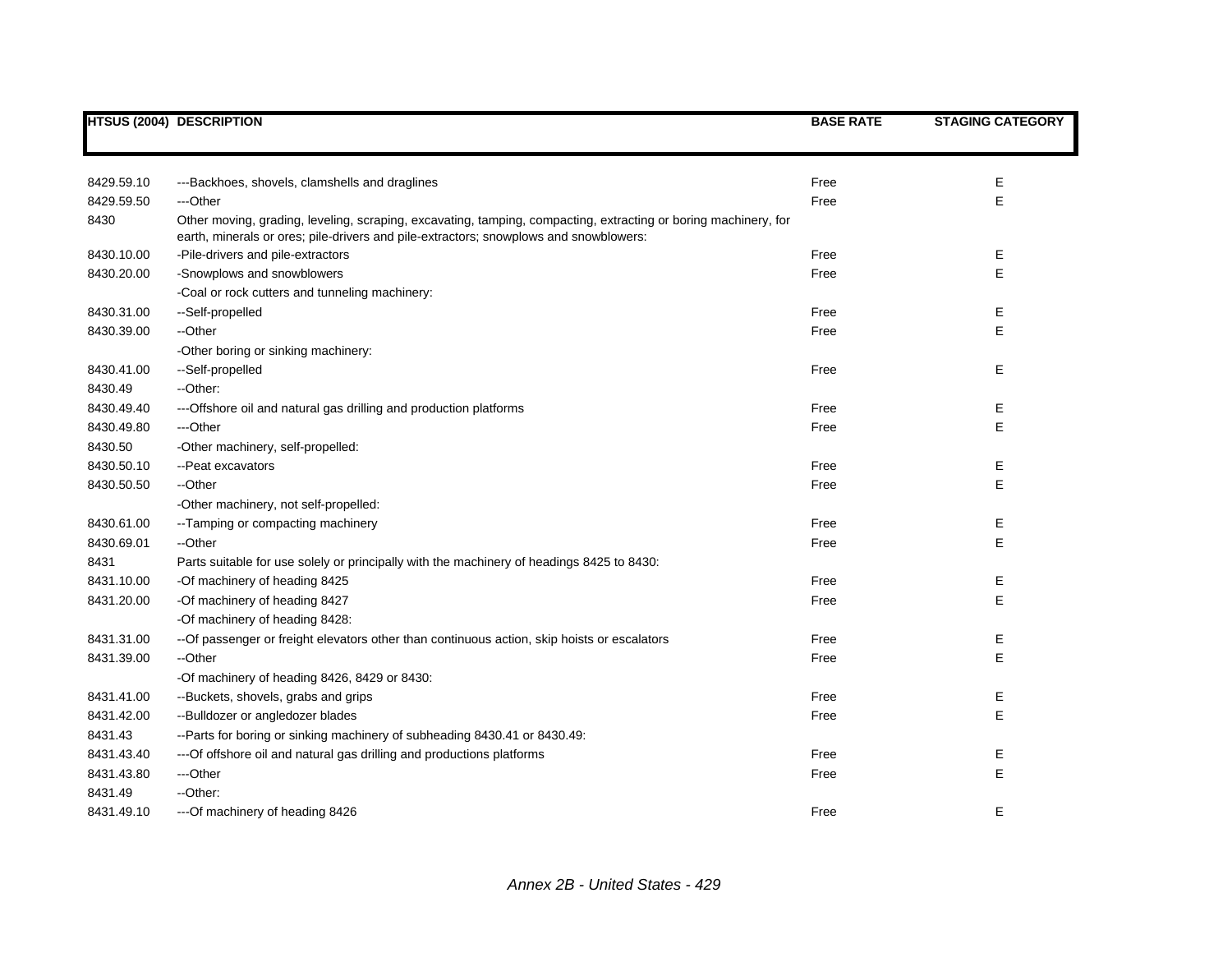|            | <b>HTSUS (2004) DESCRIPTION</b>                                                                                                                                                                                                        | <b>BASE RATE</b> | <b>STAGING CATEGORY</b> |
|------------|----------------------------------------------------------------------------------------------------------------------------------------------------------------------------------------------------------------------------------------|------------------|-------------------------|
|            |                                                                                                                                                                                                                                        |                  |                         |
| 8431.49.90 | ---Other                                                                                                                                                                                                                               | Free             | E                       |
| 8432       | Agricultural, horticultural or forestry machinery for soil preparation or cultivation; lawn or sports ground rollers;<br>parts thereof:                                                                                                |                  |                         |
| 8432.10.00 | -Plows                                                                                                                                                                                                                                 | Free             | E                       |
|            | -Harrows, scarifiers, cultivators, weeders and hoes:                                                                                                                                                                                   |                  |                         |
| 8432.21.00 | --Disc harrows                                                                                                                                                                                                                         | Free             | Е                       |
| 8432.29.00 | --Other                                                                                                                                                                                                                                | Free             | E                       |
| 8432.30.00 | -Seeders, planters and transplanters                                                                                                                                                                                                   | Free             | E                       |
| 8432.40.00 | -Manure spreaders and fertilizer distributors                                                                                                                                                                                          | Free             | Е                       |
| 8432.80.00 | -Other machinery                                                                                                                                                                                                                       | Free             | E                       |
| 8432.90.00 | -Parts                                                                                                                                                                                                                                 | Free             | E                       |
| 8433       | Harvesting or threshing machinery, including straw or fodder balers; grass or hay mowers; machines for cleaning,<br>sorting or grading eggs, fruit or other agricultural produce, other than machinery of heading 8437; parts thereof: |                  |                         |
|            | -Mowers for lawns, parks or sports grounds:                                                                                                                                                                                            |                  |                         |
| 8433.11.00 | --Powered, with the cutting device rotating in a horizontal plane                                                                                                                                                                      | Free             | Е                       |
| 8433.19.00 | --Other                                                                                                                                                                                                                                | Free             | E                       |
| 8433.20.00 | -Other mowers, including cutter bars for tractor mounting                                                                                                                                                                              | Free             | E                       |
| 8433.30.00 | -Other haymaking machinery                                                                                                                                                                                                             | Free             | E                       |
| 8433.40.00 | -Straw or fodder balers, including pick-up balers                                                                                                                                                                                      | Free             | E                       |
|            | -Other harvesting machinery; threshing machinery:                                                                                                                                                                                      |                  |                         |
| 8433.51.00 | --Combine harvester-threshers                                                                                                                                                                                                          | Free             | Е                       |
| 8433.52.00 | -- Other threshing machinery                                                                                                                                                                                                           | Free             | E                       |
| 8433.53.00 | -- Root or tuber harvesting machines                                                                                                                                                                                                   | Free             | E                       |
| 8433.59.00 | --Other                                                                                                                                                                                                                                | Free             | E                       |
| 8433.60.00 | -Machines for cleaning, sorting or grading eggs, fruit or other agricultural produce                                                                                                                                                   | Free             | E                       |
| 8433.90    | -Parts:                                                                                                                                                                                                                                |                  |                         |
| 8433.90.10 | -- Of mowers for lawns, parks or sports grounds                                                                                                                                                                                        | Free             | Е                       |
| 8433.90.50 | --Other                                                                                                                                                                                                                                | Free             | E                       |
| 8434       | Milking machines and dairy machinery, and parts thereof:                                                                                                                                                                               |                  |                         |
| 8434.10.00 | -Milking machines                                                                                                                                                                                                                      | Free             | Е                       |
| 8434.20.00 | -Dairy machinery                                                                                                                                                                                                                       | Free             | E                       |
| 8434.90.00 | -Parts                                                                                                                                                                                                                                 | Free             | E                       |
| 8435       | Presses, crushers and similar machinery, used in the manufacture of wine, cider, fruit juices or similar beverages;<br>parts thereof:                                                                                                  |                  |                         |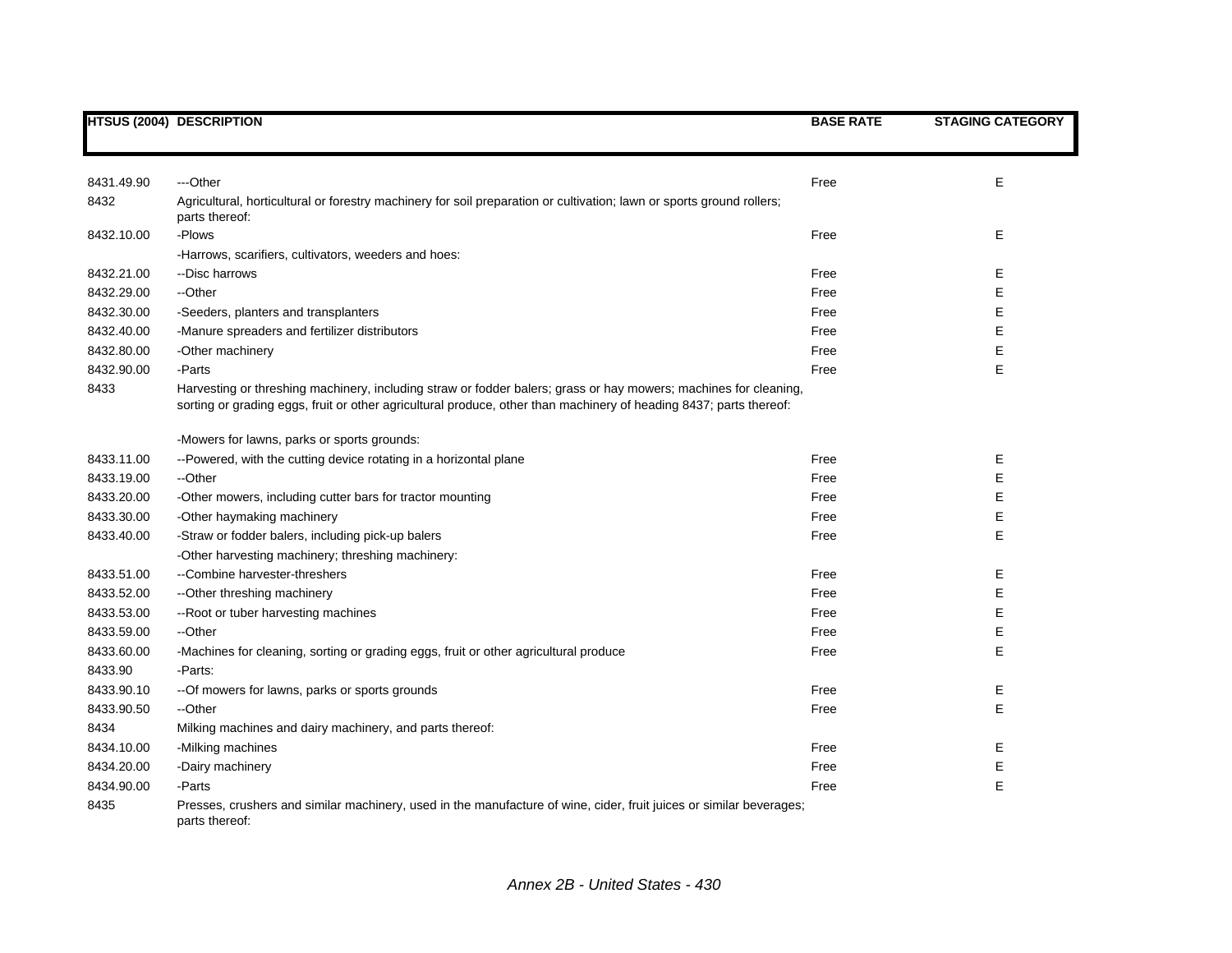|            | <b>HTSUS (2004) DESCRIPTION</b>                                                                                                                                                                                                                                    | <b>BASE RATE</b> | <b>STAGING CATEGORY</b> |
|------------|--------------------------------------------------------------------------------------------------------------------------------------------------------------------------------------------------------------------------------------------------------------------|------------------|-------------------------|
|            |                                                                                                                                                                                                                                                                    |                  |                         |
|            |                                                                                                                                                                                                                                                                    |                  |                         |
| 8435.10.00 | -Machinery                                                                                                                                                                                                                                                         | Free             | Е                       |
| 8435.90.00 | -Parts                                                                                                                                                                                                                                                             | Free             | E                       |
| 8436       | Other agricultural, horticultural, forestry, poultry-keeping or bee-keeping machinery, including germination plant<br>fitted with mechanical or thermal equipment; poultry incubators and brooders; parts thereof:                                                 |                  |                         |
| 8436.10.00 | -Machinery for preparing animal feeds                                                                                                                                                                                                                              | Free             | E                       |
|            | -Poultry-keeping machinery; poultry incubators and brooders:                                                                                                                                                                                                       |                  |                         |
| 8436.21.00 | --Poultry incubators and brooders                                                                                                                                                                                                                                  | Free             | Е                       |
| 8436.29.00 | --Other                                                                                                                                                                                                                                                            | Free             | E                       |
| 8436.80.00 | -Other machinery                                                                                                                                                                                                                                                   | Free             | E                       |
|            | -Parts:                                                                                                                                                                                                                                                            |                  |                         |
| 8436.91.00 | -- Of poultry-keeping machinery or poultry incubators and brooders                                                                                                                                                                                                 | Free             | Ε                       |
| 8436.99.00 | --Other                                                                                                                                                                                                                                                            | Free             | E                       |
| 8437       | Machines for cleaning, sorting or grading seed, grain or dried leguminous vegetables, and parts thereof;<br>machinery used in the milling industry or for the working of cereals or dried leguminous vegetables, other than<br>farm type machinery; parts thereof: |                  |                         |
| 8437.10.00 | -Machines for cleaning, sorting or grading seed, grain or dried leguminous vegetables                                                                                                                                                                              | Free             | Е                       |
| 8437.80.00 | -Other machinery                                                                                                                                                                                                                                                   | Free             | Е                       |
| 8437.90.00 | -Parts                                                                                                                                                                                                                                                             | Free             | E                       |
| 8438       | Machinery, not specified or included elsewhere in this chapter, for the industrial preparation or manufacture of<br>food or drink, other than machinery for the extraction or preparation of animal or fixed vegetable fats or oils; parts<br>thereof:             |                  |                         |
| 8438.10.00 | -Bakery machinery and machinery for the manufacture of macaroni, spaghetti or similar products                                                                                                                                                                     | Free             | Ε                       |
| 8438.20.00 | -Machinery for the manufacture of confectionery, cocoa or chocolate                                                                                                                                                                                                | Free             | E                       |
| 8438.30.00 | -Machinery for sugar manufacture                                                                                                                                                                                                                                   | Free             | E                       |
| 8438.40.00 | -Brewery machinery                                                                                                                                                                                                                                                 | 2.3%             | A                       |
| 8438.50.00 | -Machinery for the preparation of meat or poultry                                                                                                                                                                                                                  | 2.8%             | Α                       |
| 8438.60.00 | -Machinery for the preparation of fruits, nuts or vegetables                                                                                                                                                                                                       | Free             | E                       |
| 8438.80.00 | -Other machinery                                                                                                                                                                                                                                                   | Free             | E                       |
| 8438.90    | -Parts:                                                                                                                                                                                                                                                            |                  |                         |
| 8438.90.10 | -- Of machinery for sugar manufacture                                                                                                                                                                                                                              | Free             | Ε                       |
| 8438.90.90 | --Other                                                                                                                                                                                                                                                            | 2.8%             | A                       |
| 8439       | Machinery for making pulp of fibrous cellulosic material or for making or finishing paper or paperboard (other than<br>the machinery of heading 8419); parts thereof:                                                                                              |                  |                         |
| 8439.10.00 | -Machinery for making pulp of fibrous cellulosic material                                                                                                                                                                                                          | Free             | E                       |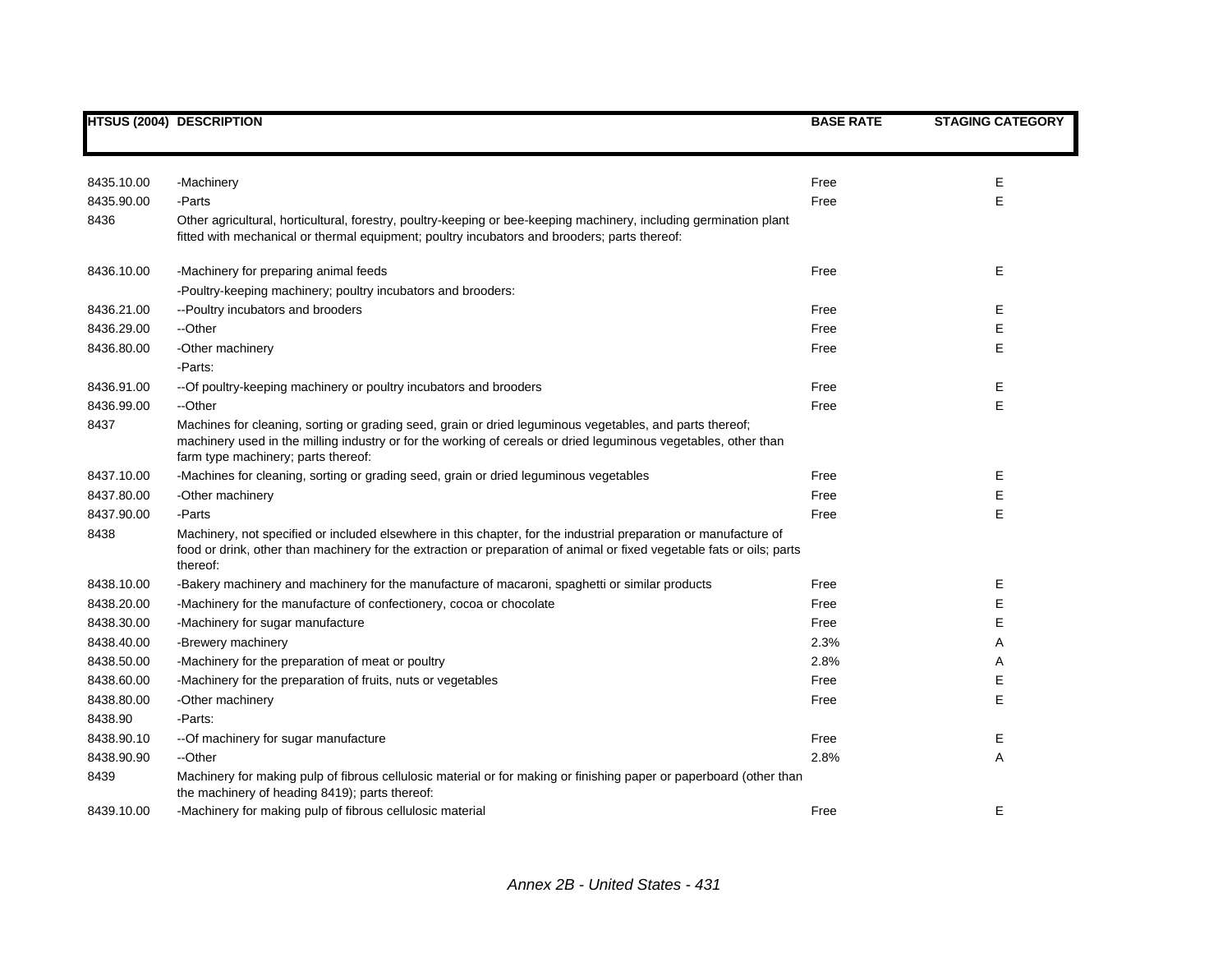|            | <b>HTSUS (2004) DESCRIPTION</b>                                                                                                                                                                                                                                                                                                                                                                                                                      | <b>BASE RATE</b> | <b>STAGING CATEGORY</b> |
|------------|------------------------------------------------------------------------------------------------------------------------------------------------------------------------------------------------------------------------------------------------------------------------------------------------------------------------------------------------------------------------------------------------------------------------------------------------------|------------------|-------------------------|
|            |                                                                                                                                                                                                                                                                                                                                                                                                                                                      |                  |                         |
| 8439.20.00 | -Machinery for making paper or paperboard                                                                                                                                                                                                                                                                                                                                                                                                            | Free             | E                       |
| 8439.30.00 | -Machinery for finishing paper or paperboard                                                                                                                                                                                                                                                                                                                                                                                                         | Free             | E                       |
|            | -Parts:                                                                                                                                                                                                                                                                                                                                                                                                                                              |                  |                         |
| 8439.91    | -- Of machinery for making pulp of fibrous cellulosic materials:                                                                                                                                                                                                                                                                                                                                                                                     |                  |                         |
| 8439.91.10 | ---Bed plates, roll bars and other stock-treating parts                                                                                                                                                                                                                                                                                                                                                                                              | Free             | Е                       |
| 8439.91.90 | ---Other                                                                                                                                                                                                                                                                                                                                                                                                                                             | Free             | E                       |
| 8439.99    | --Other:                                                                                                                                                                                                                                                                                                                                                                                                                                             |                  |                         |
| 8439.99.10 | --- Of machinery for making paper or paperboard                                                                                                                                                                                                                                                                                                                                                                                                      | Free             | E                       |
| 8439.99.50 | --- Of machinery for finishing paper or paperboard                                                                                                                                                                                                                                                                                                                                                                                                   | Free             | E                       |
| 8440       | Bookbinding machinery, including book-sewing machines, and parts thereof:                                                                                                                                                                                                                                                                                                                                                                            |                  |                         |
| 8440.10.00 | -Machinery                                                                                                                                                                                                                                                                                                                                                                                                                                           | Free             | Е                       |
| 8440.90.00 | -Parts                                                                                                                                                                                                                                                                                                                                                                                                                                               | Free             | E                       |
| 8441       | Other machinery for making up paper pulp, paper or paperboard, including cutting machines of all kinds, and<br>parts thereof:                                                                                                                                                                                                                                                                                                                        |                  |                         |
| 8441.10.00 | -Cutting machines                                                                                                                                                                                                                                                                                                                                                                                                                                    | Free             | Е                       |
| 8441.20.00 | -Machines for making bags, sacks or envelopes                                                                                                                                                                                                                                                                                                                                                                                                        | Free             | E                       |
| 8441.30.00 | -Machines for making cartons, boxes, cases, tubes, drums or similar containers, other than by molding                                                                                                                                                                                                                                                                                                                                                | Free             | E                       |
| 8441.40.00 | -Machines for molding articles in paper pulp, paper or paperboard                                                                                                                                                                                                                                                                                                                                                                                    | Free             | Е                       |
| 8441.80.00 | -Other machinery                                                                                                                                                                                                                                                                                                                                                                                                                                     | Free             | E                       |
| 8441.90.00 | -Parts                                                                                                                                                                                                                                                                                                                                                                                                                                               | Free             | E                       |
| 8442       | Machinery, apparatus and equipment (other than the machine tools of headings 8456 to 8465), for type-founding<br>or typesetting, for preparing or making printing blocks, plates, cylinders or other printing components; printing<br>type, blocks, plates, cylinders and other printing components; blocks, plates, cylinders and lithographic stones,<br>prepared for printing purposes (for example, planed, grained or polished); parts thereof: |                  |                         |
| 8442.10.00 | -Phototypesetting and composing machines                                                                                                                                                                                                                                                                                                                                                                                                             | Free             | Е                       |
| 8442.20.00 | -Machinery, apparatus and equipment for typesetting or composing by other processes, with or without founding<br>device                                                                                                                                                                                                                                                                                                                              | Free             | E                       |
| 8442.30.00 | -Other machinery, apparatus and equipment                                                                                                                                                                                                                                                                                                                                                                                                            | Free             | E                       |
| 8442.40.00 | -Parts of the foregoing machinery, apparatus or equipment                                                                                                                                                                                                                                                                                                                                                                                            | Free             | E                       |
| 8442.50    | -Printing type, blocks, plates, cylinders and other printing components; blocks, plates, cylinders and lithographic<br>stones, prepared for printing purposes (for example, planed, grained or polished):                                                                                                                                                                                                                                            |                  |                         |
| 8442.50.10 | --Plates                                                                                                                                                                                                                                                                                                                                                                                                                                             | Free             | Ε                       |
| 8442.50.90 | --Other                                                                                                                                                                                                                                                                                                                                                                                                                                              | 4%               | Α                       |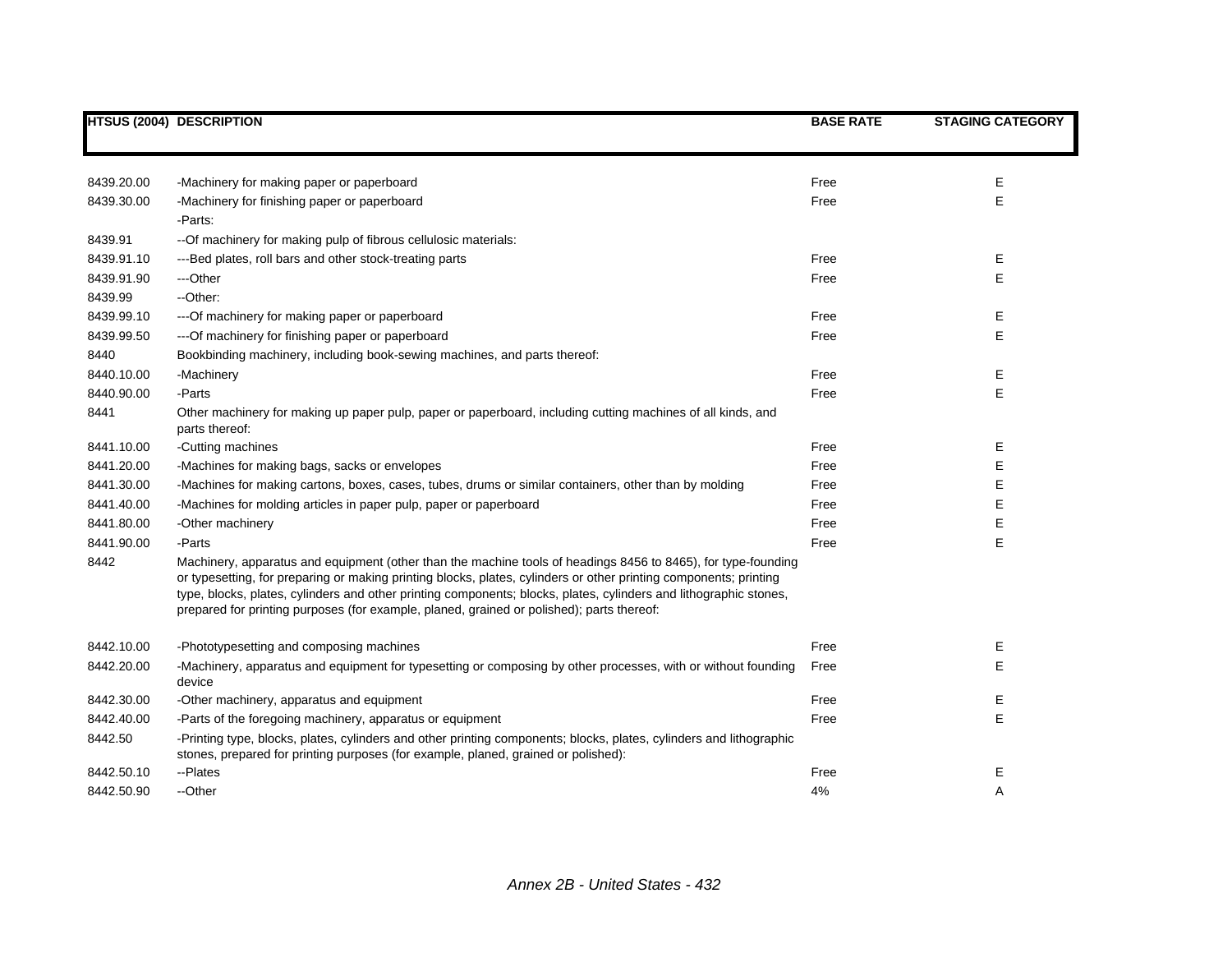| 8443       | Printing machinery used for printing by means of printing type, blocks, plates, cylinders and other printing<br>components of heading 8442; ink-jet printing machines, other than those of heading 8471; machines for uses<br>ancillary to printing; parts thereof:                          |      |   |
|------------|----------------------------------------------------------------------------------------------------------------------------------------------------------------------------------------------------------------------------------------------------------------------------------------------|------|---|
|            | -Offset printing machinery:                                                                                                                                                                                                                                                                  |      |   |
| 8443.11    | --Reel-fed:                                                                                                                                                                                                                                                                                  |      |   |
| 8443.11.10 | ---Double-width newspaper printing presses                                                                                                                                                                                                                                                   | 3.3% | Α |
| 8443.11.50 | ---Other                                                                                                                                                                                                                                                                                     | Free | Е |
| 8443.12.00 | --Sheet-fed, office type (sheet size not exceeding 22 x 36 cm)                                                                                                                                                                                                                               | Free | Ε |
| 8443.19    | --Other:                                                                                                                                                                                                                                                                                     |      |   |
| 8443.19.10 | ---Weighing 900 kg or less                                                                                                                                                                                                                                                                   | Free | Е |
| 8443.19.50 | ---Weighing more than 900 kg but less than 1,600 kg                                                                                                                                                                                                                                          | Free | Е |
| 8443.19.90 | ---Weighing 1,600 kg or more                                                                                                                                                                                                                                                                 | Free | E |
|            | -Letterpress printing machinery, excluding flexographic printing:                                                                                                                                                                                                                            |      |   |
| 8443.21.00 | --Reel-fed                                                                                                                                                                                                                                                                                   | 2.2% | A |
| 8443.29.00 | --Other                                                                                                                                                                                                                                                                                      | Free | Е |
| 8443.30.00 | -Flexographic printing machinery                                                                                                                                                                                                                                                             | 2.2% | Α |
| 8443.40.00 | -Gravure printing machinery                                                                                                                                                                                                                                                                  | 2.2% | Α |
|            | -Other printing machinery:                                                                                                                                                                                                                                                                   |      |   |
| 8443.51    | -- Ink-jet printing machinery:                                                                                                                                                                                                                                                               |      |   |
| 8443.51.10 | ---Textile printing machinery                                                                                                                                                                                                                                                                | 2.6% | A |
| 8443.51.50 | ---Other                                                                                                                                                                                                                                                                                     | Free | Ε |
| 8443.59    | --Other:                                                                                                                                                                                                                                                                                     |      |   |
| 8443.59.10 | ---Textile printing machinery                                                                                                                                                                                                                                                                | 2.6% | Α |
| 8443.59.90 | ---Other                                                                                                                                                                                                                                                                                     | Free | Е |
| 8443.60.00 | -Machines for uses ancillary to printing                                                                                                                                                                                                                                                     | Free | Ε |
| 8443.90    | -Parts:                                                                                                                                                                                                                                                                                      |      |   |
| 8443.90.10 | -- Of textile printing machinery                                                                                                                                                                                                                                                             | 2.6% | A |
| 8443.90.90 | --Other                                                                                                                                                                                                                                                                                      | Free | Е |
| 8444.00.00 | Machines for extruding, drawing, texturing or cutting man-made textile materials                                                                                                                                                                                                             | Free | E |
| 8445       | Machines for preparing textile fibers; spinning, doubling or twisting machines and other machinery for producing<br>textile yarns; textile reeling or winding (including weft winding) machines and machines for preparing textile yarns<br>for use on the machines of heading 8446 or 8447: |      |   |
|            | -Machines for preparing textile fibers:                                                                                                                                                                                                                                                      |      |   |
| 8445.11.00 | --Carding machines                                                                                                                                                                                                                                                                           | Free | Е |
| 8445.12.00 | --Combing machines                                                                                                                                                                                                                                                                           | Free | E |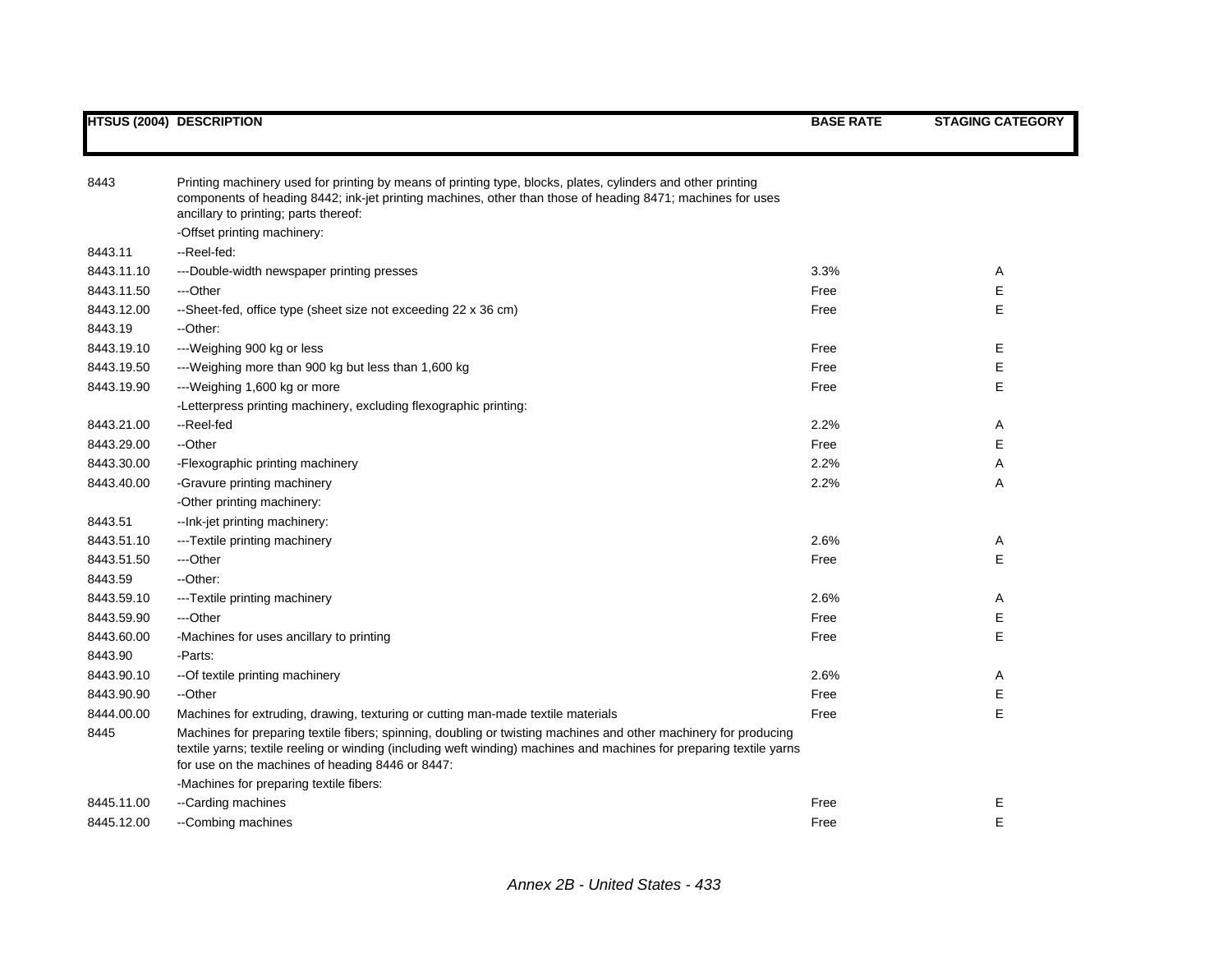|            | <b>HTSUS (2004) DESCRIPTION</b>                                                                                                                               | <b>BASE RATE</b> | <b>STAGING CATEGORY</b> |
|------------|---------------------------------------------------------------------------------------------------------------------------------------------------------------|------------------|-------------------------|
|            |                                                                                                                                                               |                  |                         |
| 8445.13.00 | --Drawing or roving machines                                                                                                                                  | Free             | Е                       |
| 8445.19.00 | --Other                                                                                                                                                       | 3.3%             | Α                       |
| 8445.20.00 | -Textile spinning machines                                                                                                                                    | Free             | E                       |
| 8445.30.00 | -Textile doubling or twisting machines                                                                                                                        | Free             | E                       |
| 8445.40.00 | -Textile winding (including weft winding) or reeling machines                                                                                                 | 3.7%             | Α                       |
| 8445.90.00 | -Other                                                                                                                                                        | 3.7%             | Α                       |
| 8446       | Weaving machines (looms):                                                                                                                                     |                  |                         |
| 8446.10.00 | -For weaving fabrics of a width not exceeding 30 cm                                                                                                           | Free             | E                       |
|            | -For weaving fabrics of a width exceeding 30 cm, shuttle type:                                                                                                |                  |                         |
| 8446.21    | --Power looms:                                                                                                                                                |                  |                         |
| 8446.21.10 | ---For weaving fabrics of a width exceeding 4.9 m                                                                                                             | Free             | Е                       |
| 8446.21.50 | ---Other                                                                                                                                                      | 3.7%             | Α                       |
| 8446.29.00 | --Other                                                                                                                                                       | Free             | E                       |
| 8446.30    | -For weaving fabrics of a width exceeding 30 cm, shuttleless type:                                                                                            |                  |                         |
| 8446.30.10 | --Power looms for weaving fabrics of a width exceeding 4.9 m                                                                                                  | Free             | Е                       |
| 8446.30.50 | --Other                                                                                                                                                       | 3.7%             | Α                       |
| 8447       | Knitting machines, stitch-bonding machines and machines for making gimped yarn, tulle, lace, embroidery,<br>trimmings, braid or net and machines for tufting: |                  |                         |
|            | -Circular knitting machines:                                                                                                                                  |                  |                         |
| 8447.11    | -- With cylinder diameter not exceeding 165 mm:                                                                                                               |                  |                         |
| 8447.11.10 | --- For knitting hosiery                                                                                                                                      | Free             | Ε                       |
| 8447.11.90 | ---Other                                                                                                                                                      | Free             | E                       |
| 8447.12    | -- With cylinder diameter exceeding 165 mm:                                                                                                                   |                  |                         |
| 8447.12.10 | --- For knitting hosiery                                                                                                                                      | Free             | Ε                       |
| 8447.12.90 | ---Other                                                                                                                                                      | Free             | E                       |
| 8447.20    | -Flat knitting machines; stitch-bonding machines:                                                                                                             |                  |                         |
|            | -- V-bed flat knitting machines:                                                                                                                              |                  |                         |
| 8447.20.20 | ---Power driven flat knitting machines over 50.8 cm in width                                                                                                  | Free             | Е                       |
| 8447.20.30 | ---Other                                                                                                                                                      | 2.6%             | Α                       |
| 8447.20.40 | --Warp knitting machines                                                                                                                                      | Free             | E                       |
| 8447.20.60 | --Other                                                                                                                                                       | Free             | E                       |
| 8447.90    | -Other:                                                                                                                                                       |                  |                         |
| 8447.90.10 | --Braiding and lace-braiding machines                                                                                                                         | Free             | E                       |
| 8447.90.50 | --Embroidery machines                                                                                                                                         | Free             | E                       |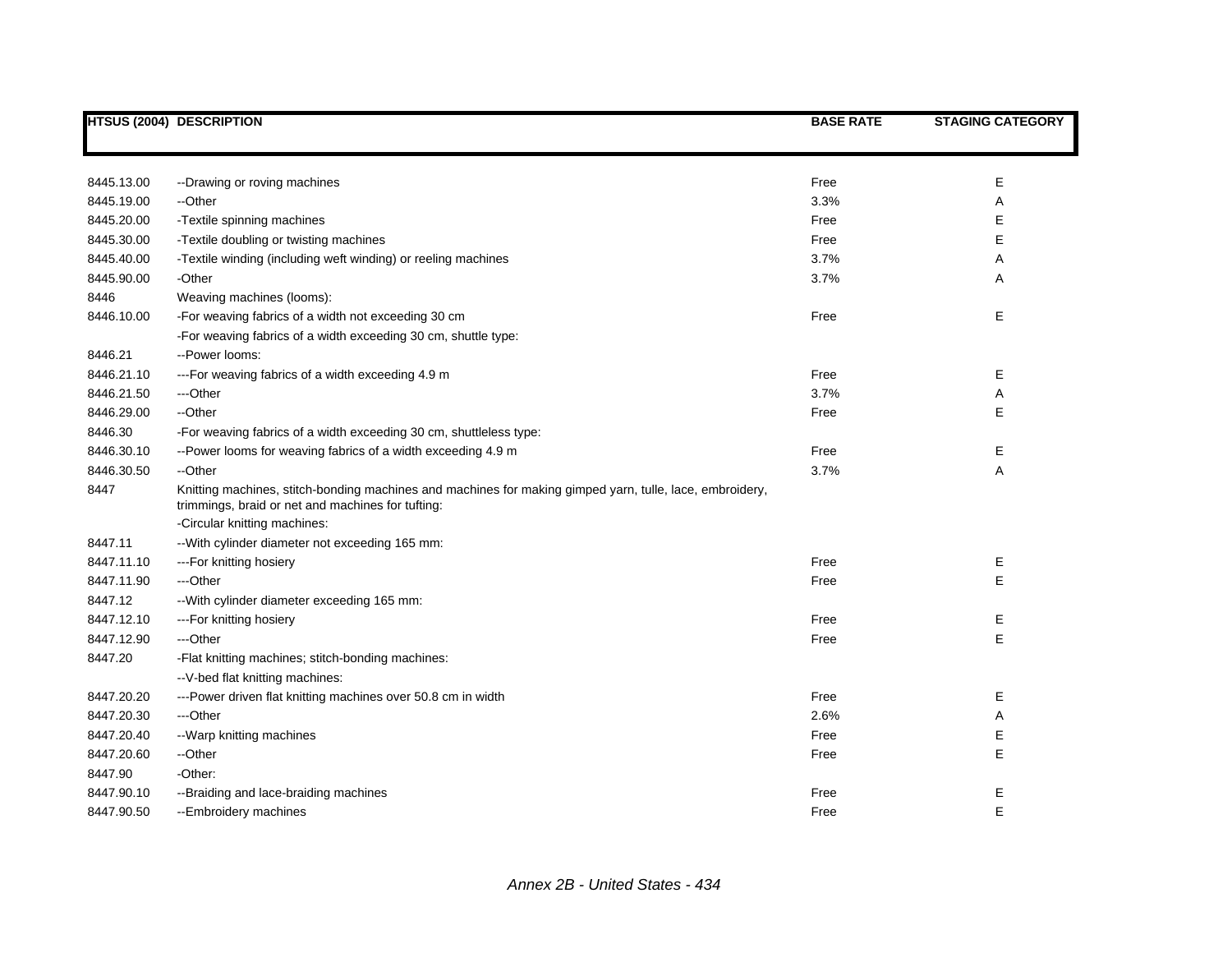|            | <b>HTSUS (2004) DESCRIPTION</b>                                                                                                                                                                                                                                                                                                                                                                                                                                     | <b>BASE RATE</b> | <b>STAGING CATEGORY</b> |
|------------|---------------------------------------------------------------------------------------------------------------------------------------------------------------------------------------------------------------------------------------------------------------------------------------------------------------------------------------------------------------------------------------------------------------------------------------------------------------------|------------------|-------------------------|
| 8447.90.90 | --Other                                                                                                                                                                                                                                                                                                                                                                                                                                                             | Free             | E                       |
| 8448       | Auxiliary machinery for use with machines of heading 8444, 8445, 8446 or 8447 (for example, dobbies,<br>Jacquards, automatic stop motions and shuttle changing mechanisms); parts and accessories suitable for use<br>solely or principally with the machines of this heading or of heading 8444, 8445, 8446 or 8447 (for example,<br>spindles and spindle flyers, card clothing, combs, extruding nipples, shuttles, healds and heald-frames, hosiery<br>needles): |                  |                         |
|            | -Auxiliary machinery for machines of heading 8444, 8445, 8446 or 8447:                                                                                                                                                                                                                                                                                                                                                                                              |                  |                         |
| 8448.11.00 | --Dobbies and Jacquards; card reducing, copying, punching or assembling machines for use therewith                                                                                                                                                                                                                                                                                                                                                                  | Free             | E                       |
| 8448.19.00 | --Other                                                                                                                                                                                                                                                                                                                                                                                                                                                             | Free             | E                       |
| 8448.20    | -Parts and accessories of machines of heading 8444 or of their auxiliary machinery:                                                                                                                                                                                                                                                                                                                                                                                 |                  |                         |
| 8448.20.10 | -- Of machines for extruding or drawing man-made textile filaments                                                                                                                                                                                                                                                                                                                                                                                                  | 3.7%             | Α                       |
| 8448.20.50 | --Other                                                                                                                                                                                                                                                                                                                                                                                                                                                             | 3.3%             | A                       |
|            | -Parts and accessories of machines of heading 8445 or of their auxiliary machinery:                                                                                                                                                                                                                                                                                                                                                                                 |                  |                         |
| 8448.31.00 | --Card clothing                                                                                                                                                                                                                                                                                                                                                                                                                                                     | 3.3%             | Α                       |
| 8448.32.00 | -- Of machines for preparing textile fibers, other than card clothing                                                                                                                                                                                                                                                                                                                                                                                               | Free             | Е                       |
| 8448.33.00 | --Spindles, spindle flyers, spinning rings and ring travellers                                                                                                                                                                                                                                                                                                                                                                                                      | 3.3%             | Α                       |
| 8448.39    | --Other:                                                                                                                                                                                                                                                                                                                                                                                                                                                            |                  |                         |
| 8448.39.10 | ---Parts of spinning, doubling or twisting machines                                                                                                                                                                                                                                                                                                                                                                                                                 | Free             | Е                       |
| 8448.39.50 | ---Parts of winding or reeling machines                                                                                                                                                                                                                                                                                                                                                                                                                             | 3.7%             | Α                       |
| 8448.39.90 | ---Other                                                                                                                                                                                                                                                                                                                                                                                                                                                            | Free             | Е                       |
|            | -Parts and accessories of weaving machines (looms) or of their auxiliary machinery:                                                                                                                                                                                                                                                                                                                                                                                 |                  |                         |
| 8448.41.00 | --Shuttles                                                                                                                                                                                                                                                                                                                                                                                                                                                          | 3.7%             | Α                       |
| 8448.42.00 | --Reeds for looms, healds and heald-frames                                                                                                                                                                                                                                                                                                                                                                                                                          | 3.7%             | Α                       |
| 8448.49.00 | --Other                                                                                                                                                                                                                                                                                                                                                                                                                                                             | Free             | Е                       |
|            | -Parts and accessories of machines of heading 8447 or of their auxiliary machinery:                                                                                                                                                                                                                                                                                                                                                                                 |                  |                         |
| 8448.51    | --Sinkers, needles and other articles used in forming stitches:                                                                                                                                                                                                                                                                                                                                                                                                     |                  |                         |
|            | ---Needles for knitting machines:                                                                                                                                                                                                                                                                                                                                                                                                                                   |                  |                         |
| 8448.51.10 | ----Latch needles                                                                                                                                                                                                                                                                                                                                                                                                                                                   | Free             | Ε                       |
| 8448.51.20 | ----Spring-beard needles                                                                                                                                                                                                                                                                                                                                                                                                                                            | Free             | E                       |
| 8448.51.30 | ----Other                                                                                                                                                                                                                                                                                                                                                                                                                                                           | Free             | E                       |
| 8448.51.50 | ---Other                                                                                                                                                                                                                                                                                                                                                                                                                                                            | Free             | E                       |
| 8448.59    | --Other:                                                                                                                                                                                                                                                                                                                                                                                                                                                            |                  |                         |
| 8448.59.10 | ---Parts of knitting machines                                                                                                                                                                                                                                                                                                                                                                                                                                       | Free             | Ε                       |
| 8448.59.50 | ---Other                                                                                                                                                                                                                                                                                                                                                                                                                                                            | Free             | E                       |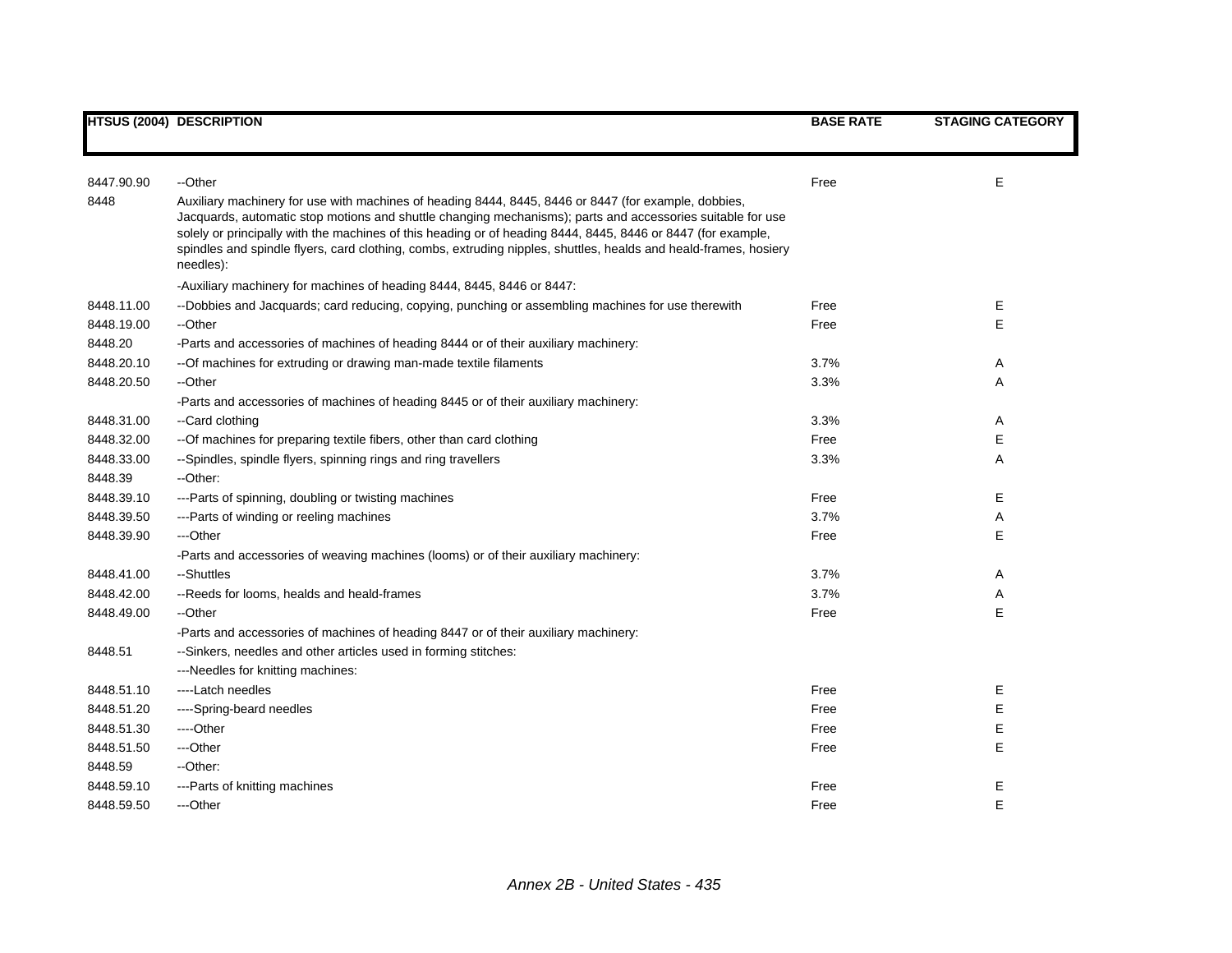|            | <b>HTSUS (2004) DESCRIPTION</b>                                                                                                                                                                                                                                                                                                                                                                                                                                                                         | <b>BASE RATE</b> | <b>STAGING CATEGORY</b> |
|------------|---------------------------------------------------------------------------------------------------------------------------------------------------------------------------------------------------------------------------------------------------------------------------------------------------------------------------------------------------------------------------------------------------------------------------------------------------------------------------------------------------------|------------------|-------------------------|
|            |                                                                                                                                                                                                                                                                                                                                                                                                                                                                                                         |                  |                         |
| 8449.00    | Machinery for the manufacture or finishing of felt or nonwovens in the piece or in shapes, including machinery for<br>making felt hats; blocks for making hats; parts thereof:                                                                                                                                                                                                                                                                                                                          |                  |                         |
| 8449.00.10 | -Finishing machinery and parts thereof                                                                                                                                                                                                                                                                                                                                                                                                                                                                  | 2.6%             | A                       |
| 8449.00.50 | -Other                                                                                                                                                                                                                                                                                                                                                                                                                                                                                                  | Free             | E                       |
| 8450       | Household- or laundry-type washing machines, including machines which both wash and dry; parts thereof:                                                                                                                                                                                                                                                                                                                                                                                                 |                  |                         |
|            | -Machines, each of a dry linen capacity not exceeding 10 kg:                                                                                                                                                                                                                                                                                                                                                                                                                                            |                  |                         |
| 8450.11.00 | --Fully automatic machines                                                                                                                                                                                                                                                                                                                                                                                                                                                                              | 1.4%             | Α                       |
| 8450.12.00 | --Other machines with built-in centrifugal dryer                                                                                                                                                                                                                                                                                                                                                                                                                                                        | 2.6%             | Α                       |
| 8450.19.00 | --Other                                                                                                                                                                                                                                                                                                                                                                                                                                                                                                 | 1.8%             | Α                       |
| 8450.20.00 | -Machines, each of a dry linen capacity exceeding 10 kg                                                                                                                                                                                                                                                                                                                                                                                                                                                 | 1%               | Α                       |
| 8450.90    | -Parts:                                                                                                                                                                                                                                                                                                                                                                                                                                                                                                 |                  |                         |
| 8450.90.20 | --Tubs and tub assemblies                                                                                                                                                                                                                                                                                                                                                                                                                                                                               | 2.6%             | Α                       |
| 8450.90.40 | --Furniture designed to receive the machines of subheadings 8450.11 through 8450.20, inclusive                                                                                                                                                                                                                                                                                                                                                                                                          | 2.6%             | Α                       |
| 8450.90.60 | --Other                                                                                                                                                                                                                                                                                                                                                                                                                                                                                                 | 2.6%             | Α                       |
| 8451       | Machinery (other than machines of heading 8450) for washing, cleaning, wringing, drying, ironing, pressing<br>(including fusing presses), bleaching, dyeing, dressing, finishing, coating or impregnating textile yarns, fabrics or<br>made up textile articles and machines for applying the paste to the base fabric or other support used in the<br>manufacture of floor coverings such as linoleum; machines for reeling, unreeling, folding, cutting or pinking textile<br>fabrics; parts thereof: |                  |                         |
| 8451.10.00 | -Dry-cleaning machines<br>-Drying machines:                                                                                                                                                                                                                                                                                                                                                                                                                                                             | Free             | E                       |
| 8451.21.00 | --Each of a dry linen capacity not exceeding 10 kg                                                                                                                                                                                                                                                                                                                                                                                                                                                      | 3.4%             | A                       |
| 8451.29.00 | --Other                                                                                                                                                                                                                                                                                                                                                                                                                                                                                                 | 2.6%             | Α                       |
| 8451.30.00 | -Ironing machines and presses (including fusing presses)                                                                                                                                                                                                                                                                                                                                                                                                                                                | Free             | E                       |
| 8451.40.00 | -Washing, bleaching or dyeing machines                                                                                                                                                                                                                                                                                                                                                                                                                                                                  | 3.5%             | Α                       |
| 8451.50.00 | -Machines for reeling, unreeling, folding, cutting or pinking textile fabrics                                                                                                                                                                                                                                                                                                                                                                                                                           | Free             | Ε                       |
| 8451.80.00 | -Other machinery                                                                                                                                                                                                                                                                                                                                                                                                                                                                                        | 3.5%             | Α                       |
| 8451.90    | -Parts:                                                                                                                                                                                                                                                                                                                                                                                                                                                                                                 |                  |                         |
| 8451.90.30 | --Drying chambers for the drying machines of subheading 8451.21 or 8451.29, and other parts of drying machines 3.5%<br>incorporating drying chambers                                                                                                                                                                                                                                                                                                                                                    |                  | Α                       |
| 8451.90.60 | --Furniture designed to receive the drying machines of subheading 8451.21 or 8451.29                                                                                                                                                                                                                                                                                                                                                                                                                    | 3.5%             | Α                       |
| 8451.90.90 | --Other                                                                                                                                                                                                                                                                                                                                                                                                                                                                                                 | 3.5%             | Α                       |
| 8452       | Sewing machines, other than book-sewing machines of heading 8440; furniture, bases and covers specially<br>designed for sewing machines; sewing machine needles; parts thereof:                                                                                                                                                                                                                                                                                                                         |                  |                         |
| 8452.10.00 | -Sewing machines of the household type                                                                                                                                                                                                                                                                                                                                                                                                                                                                  | Free             | E                       |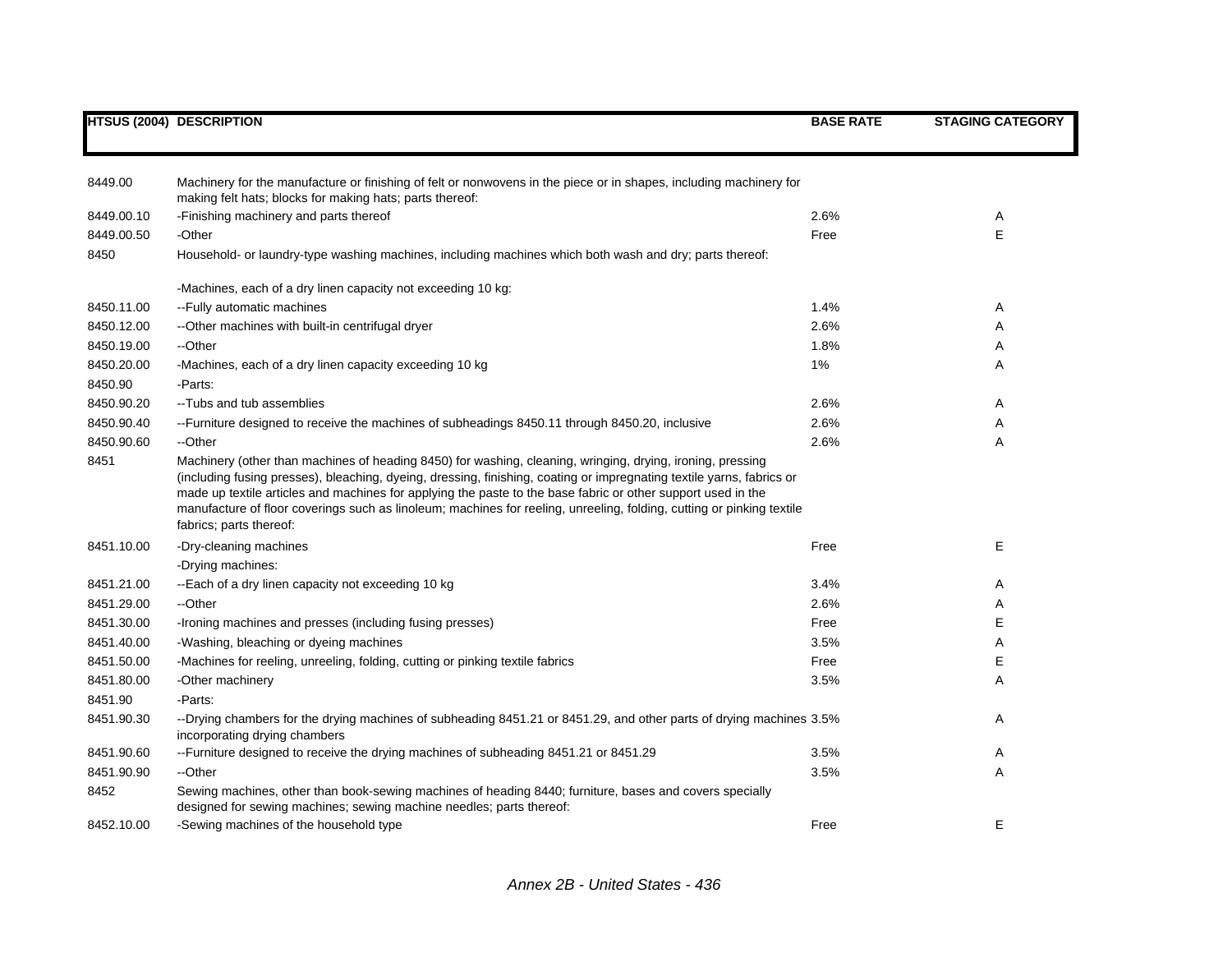|            | <b>HTSUS (2004) DESCRIPTION</b>                                                                                                                                                                               | <b>BASE RATE</b> | <b>STAGING CATEGORY</b> |
|------------|---------------------------------------------------------------------------------------------------------------------------------------------------------------------------------------------------------------|------------------|-------------------------|
|            |                                                                                                                                                                                                               |                  |                         |
|            | -Other sewing machines:                                                                                                                                                                                       |                  |                         |
| 8452.21    | -- Automatic units:                                                                                                                                                                                           |                  |                         |
| 8452.21.10 | ---Specially designed to join footwear soles to uppers                                                                                                                                                        | Free             | Е                       |
| 8452.21.90 | ---Other                                                                                                                                                                                                      | Free             | E                       |
| 8452.29    | --Other:                                                                                                                                                                                                      |                  |                         |
| 8452.29.10 | ---Specially designed to join footwear soles to uppers                                                                                                                                                        | Free             | Е                       |
| 8452.29.90 | ---Other                                                                                                                                                                                                      | Free             | Ε                       |
| 8452.30.00 | -Sewing machine needles                                                                                                                                                                                       | Free             | Е                       |
| 8452.40.00 | -Furniture, bases and covers for sewing machines, and parts thereof                                                                                                                                           | 2.5%             | Α                       |
| 8452.90.00 | -Other parts of sewing machines                                                                                                                                                                               | Free             | E                       |
| 8453       | Machinery for preparing, tanning or working hides, skins or leather or for making or repairing footwear or other<br>articles of hides, skins or leather, other than sewing machines; parts thereof:           |                  |                         |
| 8453.10.00 | -Machinery for preparing, tanning or working hides, skins or leather                                                                                                                                          | Free             | Ε                       |
| 8453.20.00 | -Machinery for making or repairing footwear                                                                                                                                                                   | Free             | E                       |
| 8453.80.00 | -Other machinery                                                                                                                                                                                              | Free             | E                       |
| 8453.90    | -Parts:                                                                                                                                                                                                       |                  |                         |
| 8453.90.10 | -- Of machinery for making or repairing footwear                                                                                                                                                              | Free             | Е                       |
| 8453.90.50 | --Other                                                                                                                                                                                                       | Free             | E                       |
| 8454       | Converters, ladles, ingot molds and casting machines, of a kind used in metallurgy or in metal foundries, and<br>parts thereof:                                                                               |                  |                         |
| 8454.10.00 | -Converters                                                                                                                                                                                                   | Free             | Е                       |
| 8454.20.00 | -Ingot molds and ladles                                                                                                                                                                                       | Free             | Ε                       |
| 8454.30.00 | -Casting machines                                                                                                                                                                                             | Free             | Е                       |
| 8454.90.00 | -Parts                                                                                                                                                                                                        | Free             | Ε                       |
| 8455       | Metal-rolling mills and rolls therefor; parts thereof:                                                                                                                                                        |                  |                         |
| 8455.10.00 | -Tube mills                                                                                                                                                                                                   | Free             | Е                       |
|            | -Other rolling mills:                                                                                                                                                                                         |                  |                         |
| 8455.21.00 | --Hot or combination hot and cold                                                                                                                                                                             | Free             | Е                       |
| 8455.22.00 | --Cold                                                                                                                                                                                                        | Free             | Е                       |
| 8455.30.00 | -Rolls for rolling mills                                                                                                                                                                                      | Free             | Е                       |
| 8455.90    | -Other parts:                                                                                                                                                                                                 |                  |                         |
| 8455.90.40 | --Castings or weldments, individually weighing less than 90 tons, for the machines of heading 8455                                                                                                            | Free             | Ε                       |
| 8455.90.80 | --Other                                                                                                                                                                                                       | Free             | Ε                       |
| 8456       | Machine tools for working any material by removal of material, by laser or other light or photon beam, ultrasonic,<br>electro-discharge, electro-chemical, electron-beam, ionic-beam or plasma arc processes: |                  |                         |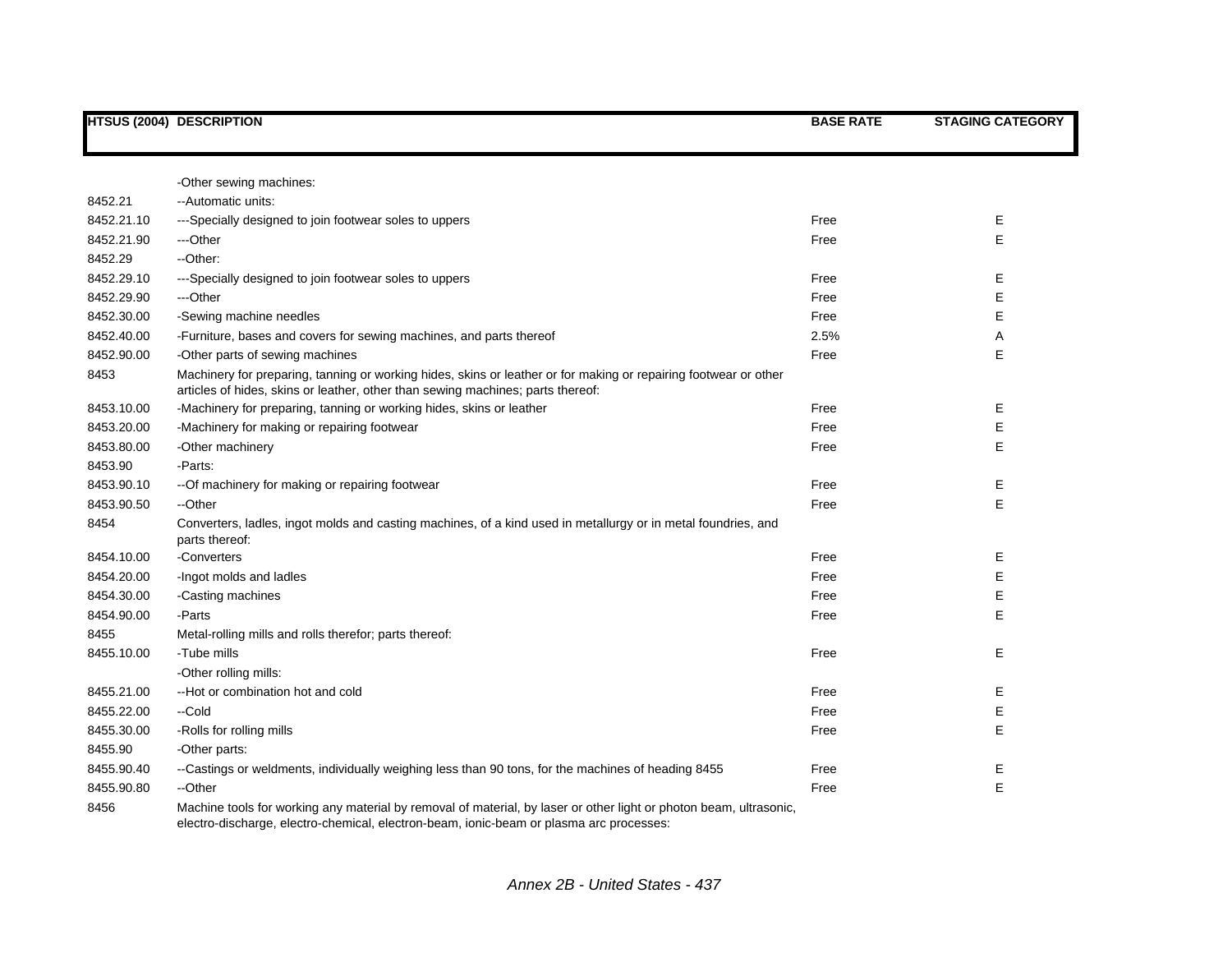|            | <b>HTSUS (2004) DESCRIPTION</b>                                                                                                  | <b>BASE RATE</b> | <b>STAGING CATEGORY</b> |
|------------|----------------------------------------------------------------------------------------------------------------------------------|------------------|-------------------------|
|            |                                                                                                                                  |                  |                         |
| 8456.10    | -Operated by laser or other light or photon beam processes:                                                                      |                  |                         |
| 8456.10.10 | -- For working metal                                                                                                             | 3.5%             | Α                       |
|            | -- Other:                                                                                                                        |                  |                         |
| 8456.10.60 | --- For use in the production of semiconductor wafers; lasercutters for cutting contacting tracks in semiconductor<br>production | Free             | Е                       |
| 8456.10.80 | ---Other                                                                                                                         | 2.4%             | Α                       |
| 8456.20    | -Operated by ultrasonic processes:                                                                                               |                  |                         |
| 8456.20.10 | -- For working metal                                                                                                             | 3.5%             | Α                       |
| 8456.20.50 | --Other                                                                                                                          | 2.4%             | A                       |
| 8456.30    | -Operated by electro-discharge processes:                                                                                        |                  |                         |
| 8456.30.10 | -- For working metal                                                                                                             | 3.5%             | Α                       |
| 8456.30.50 | --Other                                                                                                                          | 2.4%             | Α                       |
|            | -Other:                                                                                                                          |                  |                         |
| 8456.91.00 | -- For dry etching patterns on semiconductor materials                                                                           | Free             | E                       |
| 8456.99    | --Other:                                                                                                                         |                  |                         |
|            | --- For working metal:                                                                                                           |                  |                         |
| 8456.99.10 | ----Focused ion beam milling machines to produce or repair masks and reticles for patterns on semiconductor<br>devices           | Free             | Е                       |
| 8456.99.30 | ---Other                                                                                                                         | 3.5%             | Α                       |
|            | ---Other:                                                                                                                        |                  |                         |
| 8456.99.70 | ---- For stripping and cleaning semiconductor wafers                                                                             | Free             | Е                       |
| 8456.99.90 | ----Other                                                                                                                        | 2.2%             | Α                       |
| 8457       | Machining centers, unit construction machines (single station) and multistation transfer machines, for working<br>metal:         |                  |                         |
| 8457.10.00 | -Machining centers                                                                                                               | 4.2%             | Α                       |
| 8457.20.00 | -Unit construction machines (single station)                                                                                     | 3.3%             | Α                       |
| 8457.30.00 | -Multistation transfer machines                                                                                                  | 3.3%             | Α                       |
| 8458       | Lathes (including turning centers) for removing metal:                                                                           |                  |                         |
|            | -Horizontal lathes:                                                                                                              |                  |                         |
| 8458.11.00 | --Numerically controlled                                                                                                         | 4.4%             | Α                       |
| 8458.19.00 | --Other                                                                                                                          | 4.4%             | Α                       |
|            | -Other lathes:                                                                                                                   |                  |                         |
| 8458.91    | --Numerically controlled:                                                                                                        |                  |                         |
| 8458.91.10 | --- Vertical turret lathes                                                                                                       | 4.2%             | Α                       |
| 8458.91.50 | ---Other                                                                                                                         | 4.4%             | Α                       |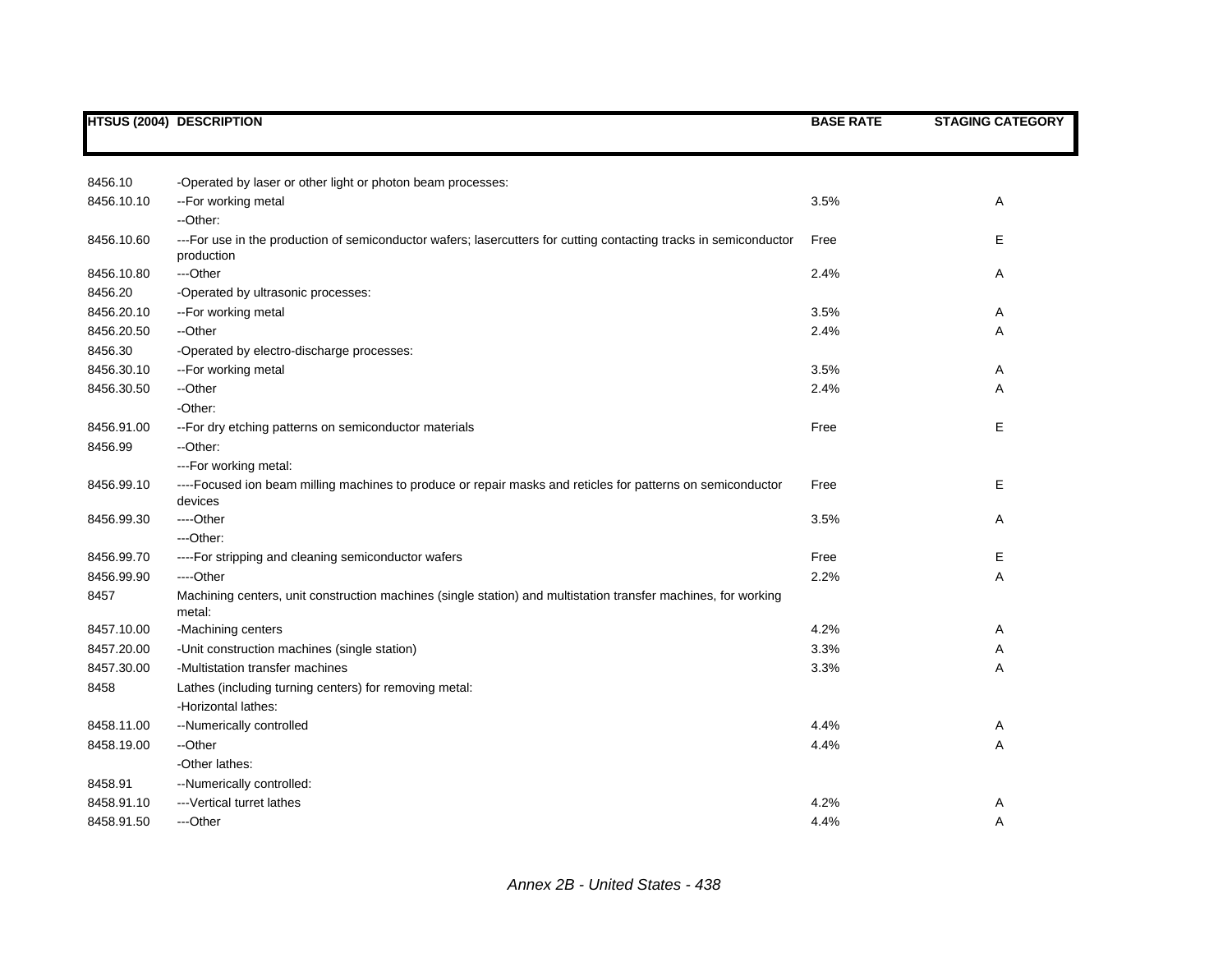|            | <b>HTSUS (2004) DESCRIPTION</b>                                                                                                                                                                                                                                              | <b>BASE RATE</b> | <b>STAGING CATEGORY</b> |
|------------|------------------------------------------------------------------------------------------------------------------------------------------------------------------------------------------------------------------------------------------------------------------------------|------------------|-------------------------|
|            |                                                                                                                                                                                                                                                                              |                  |                         |
| 8458.99    | --Other:                                                                                                                                                                                                                                                                     |                  |                         |
| 8458.99.10 | --- Vertical turret lathes                                                                                                                                                                                                                                                   | 4.2%             | Α                       |
| 8458.99.50 | ---Other                                                                                                                                                                                                                                                                     | 4.4%             | Α                       |
| 8459       | Machine tools (including way-type unit head machines) for drilling, boring, milling, threading or tapping by<br>removing metal, other than lathes (including turning centers) of heading 8458:                                                                               |                  |                         |
| 8459.10.00 | -Way-type unit head machines                                                                                                                                                                                                                                                 | 3.3%             | Α                       |
|            | -Other drilling machines:                                                                                                                                                                                                                                                    |                  |                         |
| 8459.21.00 | --Numerically controlled                                                                                                                                                                                                                                                     | 4.2%             | Α                       |
| 8459.29.00 | --Other                                                                                                                                                                                                                                                                      | 4.2%             | Α                       |
|            | -Other boring-milling machines:                                                                                                                                                                                                                                              |                  |                         |
| 8459.31.00 | --Numerically controlled                                                                                                                                                                                                                                                     | 4.2%             | Α                       |
| 8459.39.00 | --Other                                                                                                                                                                                                                                                                      | 4.2%             | Α                       |
| 8459.40.00 | -Other boring machines                                                                                                                                                                                                                                                       | 4.2%             | Α                       |
|            | -Milling machines, knee type:                                                                                                                                                                                                                                                |                  |                         |
| 8459.51.00 | --Numerically controlled                                                                                                                                                                                                                                                     | 4.2%             | Α                       |
| 8459.59.00 | --Other                                                                                                                                                                                                                                                                      | 4.2%             | Α                       |
|            | -Other milling machines:                                                                                                                                                                                                                                                     |                  |                         |
| 8459.61.00 | --Numerically controlled                                                                                                                                                                                                                                                     | 4.2%             | Α                       |
| 8459.69.00 | --Other                                                                                                                                                                                                                                                                      | 4.2%             | Α                       |
| 8459.70    | -Other threading or tapping machines:                                                                                                                                                                                                                                        |                  |                         |
| 8459.70.40 | --Numerically controlled                                                                                                                                                                                                                                                     | 4.2%             | Α                       |
| 8459.70.80 | --Other                                                                                                                                                                                                                                                                      | 4.2%             | Α                       |
| 8460       | Machine tools for deburring, sharpening, grinding, honing, lapping, polishing or otherwise finishing metal or<br>cermets by means of grinding stones, abrasives or polishing products, other than gear cutting, gear grinding or<br>gear finishing machines of heading 8461: |                  |                         |
|            | -Flat-surface grinding machines, in which the positioning in any one axis can be set up to an accuracy of at least<br>$0.01$ mm:                                                                                                                                             |                  |                         |
| 8460.11.00 | --Numerically controlled                                                                                                                                                                                                                                                     | 4.4%             | Α                       |
| 8460.19.00 | --Other                                                                                                                                                                                                                                                                      | 4.4%             | Α                       |
|            | -Other grinding machines, in which the positioning in any one axis can be set up to an accuracy of at least 0.01<br>mm:                                                                                                                                                      |                  |                         |
| 8460.21.00 | --Numerically controlled                                                                                                                                                                                                                                                     | 4.4%             | Α                       |
| 8460.29.00 | --Other                                                                                                                                                                                                                                                                      | 4.4%             | Α                       |
|            | -Sharpening (tool or cutter grinding) machines:                                                                                                                                                                                                                              |                  |                         |
| 8460.31.00 | --Numerically controlled                                                                                                                                                                                                                                                     | 4.4%             | Α                       |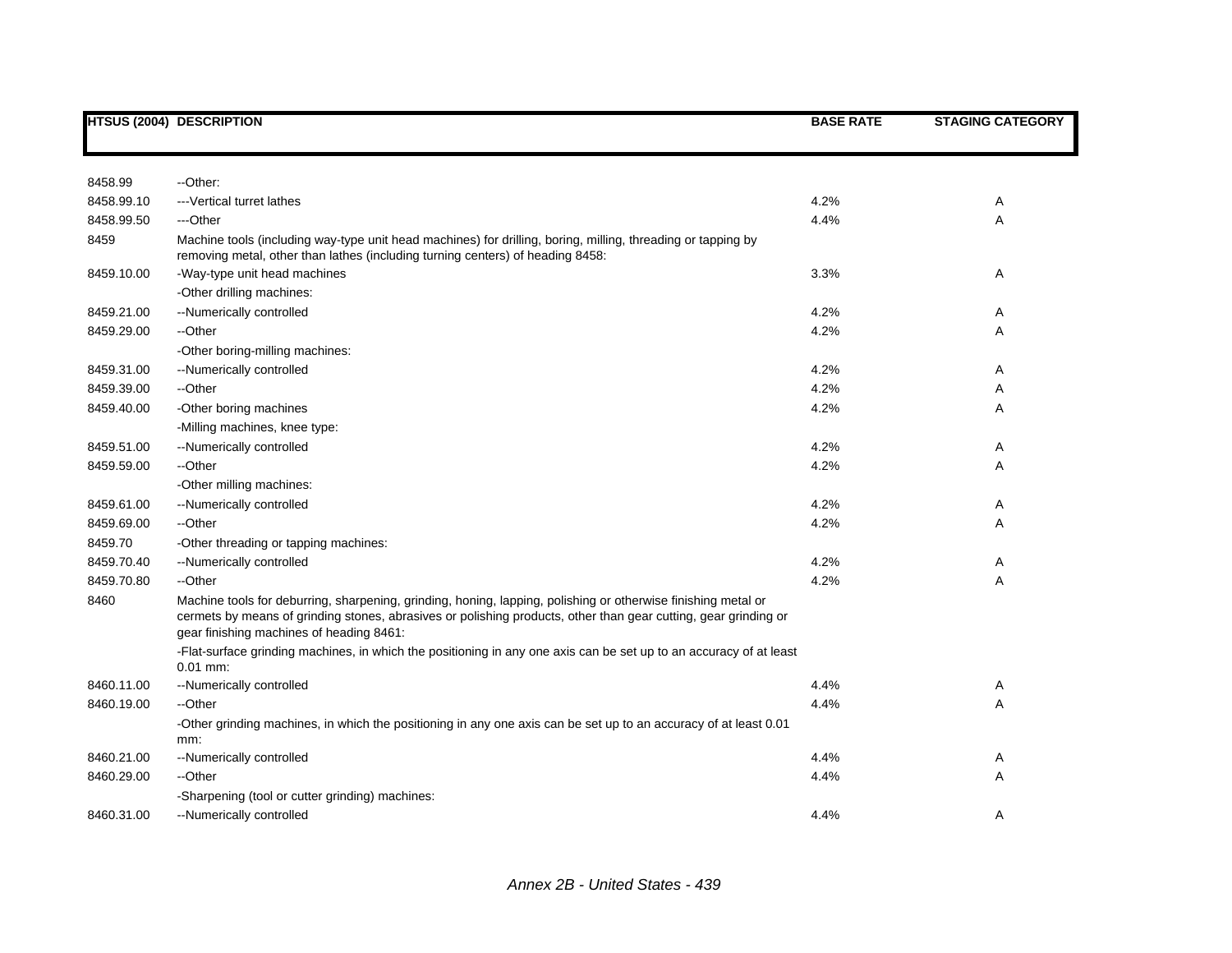|            | <b>HTSUS (2004) DESCRIPTION</b>                                                                                                                                                                                                                                                                        | <b>BASE RATE</b> | <b>STAGING CATEGORY</b> |
|------------|--------------------------------------------------------------------------------------------------------------------------------------------------------------------------------------------------------------------------------------------------------------------------------------------------------|------------------|-------------------------|
|            |                                                                                                                                                                                                                                                                                                        |                  |                         |
| 8460.39.00 | --Other                                                                                                                                                                                                                                                                                                | 4.4%             | Α                       |
| 8460.40    | -Honing or lapping machines:                                                                                                                                                                                                                                                                           |                  |                         |
| 8460.40.40 | --Numerically controlled                                                                                                                                                                                                                                                                               | 4.4%             | A                       |
| 8460.40.80 | --Other                                                                                                                                                                                                                                                                                                | 4.4%             | Α                       |
| 8460.90    | -Other:                                                                                                                                                                                                                                                                                                |                  |                         |
| 8460.90.40 | --Numerically controlled                                                                                                                                                                                                                                                                               | 4.4%             | Α                       |
| 8460.90.80 | --Other                                                                                                                                                                                                                                                                                                | 4.4%             | Α                       |
| 8461       | Machine tools for planing, shaping, slotting, broaching, gear cutting, gear grinding or gear finishing, sawing,<br>cutting-off and other machine tools working by removing metal or cermets, not elsewhere specified or included:                                                                      |                  |                         |
| 8461.20    | -Shaping or slotting machines:                                                                                                                                                                                                                                                                         |                  |                         |
| 8461.20.40 | --Numerically controlled                                                                                                                                                                                                                                                                               | 4.4%             | Α                       |
| 8461.20.80 | --Other                                                                                                                                                                                                                                                                                                | 4.4%             | A                       |
| 8461.30    | -Broaching machines:                                                                                                                                                                                                                                                                                   |                  |                         |
| 8461.30.40 | --Numerically controlled                                                                                                                                                                                                                                                                               | 4.4%             | Α                       |
| 8461.30.80 | --Other                                                                                                                                                                                                                                                                                                | 4.4%             | Α                       |
| 8461.40    | -Gear cutting, gear grinding or gear finishing machines:                                                                                                                                                                                                                                               |                  |                         |
| 8461.40.10 | --Gear cutting machines                                                                                                                                                                                                                                                                                | 5.8%             | Α                       |
| 8461.40.50 | --Gear grinding or finishing machines                                                                                                                                                                                                                                                                  | 4.4%             | Α                       |
| 8461.50    | -Sawing or cutting-off machines:                                                                                                                                                                                                                                                                       |                  |                         |
| 8461.50.40 | --Numerically controlled                                                                                                                                                                                                                                                                               | 4.4%             | A                       |
| 8461.50.80 | --Other                                                                                                                                                                                                                                                                                                | 4.4%             | Α                       |
| 8461.90    | -Other:                                                                                                                                                                                                                                                                                                |                  |                         |
| 8461.90.30 | --Numerically controlled                                                                                                                                                                                                                                                                               | 4.4%             | Α                       |
| 8461.90.60 | --Other                                                                                                                                                                                                                                                                                                | 4.4%             | Α                       |
| 8462       | Machine tools (including presses) for working metal by forging, hammering or die-stamping; machine tools<br>(including presses) for working metal by bending, folding, straightening, flattening, shearing, punching or notching;<br>presses for working metal or metal carbides, not specified above: |                  |                         |
| 8462.10.00 | -Forging or die-stamping machines (including presses) and hammers                                                                                                                                                                                                                                      | 4.4%             | Α                       |
|            | -Bending, folding, straightening or flattening machines (including presses):                                                                                                                                                                                                                           |                  |                         |
| 8462.21    | --Numerically controlled:                                                                                                                                                                                                                                                                              |                  |                         |
| 8462.21.40 | --- For bending, folding and straightening semiconductor leads                                                                                                                                                                                                                                         | Free             | Ε                       |
| 8462.21.80 | ---Other                                                                                                                                                                                                                                                                                               | 4.4%             | Α                       |
| 8462.29    | --Other:                                                                                                                                                                                                                                                                                               |                  |                         |
| 8462.29.40 | --- For bending, folding and straightening semiconductor leads                                                                                                                                                                                                                                         | Free             | Е                       |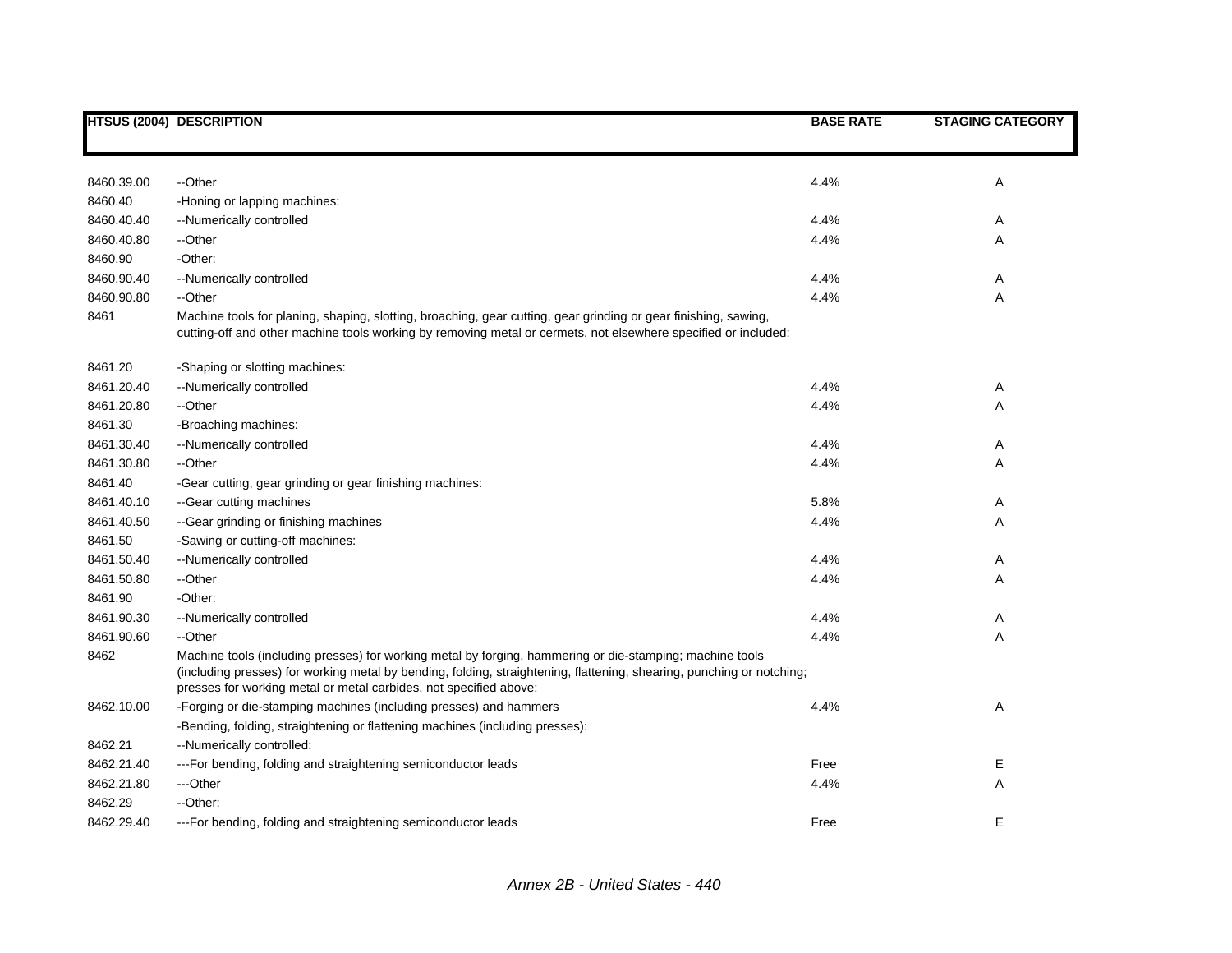|            | <b>HTSUS (2004) DESCRIPTION</b>                                                                                                                                                  | <b>BASE RATE</b> | <b>STAGING CATEGORY</b> |
|------------|----------------------------------------------------------------------------------------------------------------------------------------------------------------------------------|------------------|-------------------------|
|            |                                                                                                                                                                                  |                  |                         |
|            |                                                                                                                                                                                  |                  |                         |
| 8462.29.80 | ---Other                                                                                                                                                                         | 4.4%             | Α                       |
|            | -Shearing machines (including presses), other than combined punching and shearing machines:                                                                                      |                  |                         |
| 8462.31.00 | --Numerically controlled                                                                                                                                                         | 4.4%             | Α                       |
| 8462.39.00 | --Other                                                                                                                                                                          | 4.4%             | Α                       |
|            | -Punching or notching machines (including presses), including combined punching and shearing machines:                                                                           |                  |                         |
| 8462.41.00 | --Numerically controlled                                                                                                                                                         | 4.4%             | A                       |
| 8462.49.00 | --Other                                                                                                                                                                          | 4.4%             | Α                       |
|            | -Other:                                                                                                                                                                          |                  |                         |
| 8462.91    | --Hydraulic presses:                                                                                                                                                             |                  |                         |
| 8462.91.40 | ---Numerically controlled                                                                                                                                                        | 4.4%             | Α                       |
| 8462.91.80 | ---Other                                                                                                                                                                         | 4.4%             | Α                       |
| 8462.99    | --Other:                                                                                                                                                                         |                  |                         |
| 8462.99.40 | ---Numerically controlled                                                                                                                                                        | 4.4%             | Α                       |
| 8462.99.80 | ---Other                                                                                                                                                                         | 4.4%             | Α                       |
| 8463       | Other machine tools for working metal or cermets, without removing material:                                                                                                     |                  |                         |
| 8463.10.00 | -Draw-benches for bars, tubes, profiles, wire or the like                                                                                                                        | 4.4%             | Α                       |
| 8463.20.00 | -Thread rolling machines                                                                                                                                                         | 4.4%             | Α                       |
| 8463.30.00 | -Machines for working wire                                                                                                                                                       | 4.4%             | Α                       |
| 8463.90.00 | -Other                                                                                                                                                                           | 4.4%             | Α                       |
| 8464       | Machine tools for working stone, ceramics, concrete, asbestos-cement or like mineral materials or for cold<br>working glass:                                                     |                  |                         |
| 8464.10.00 | -Sawing machines                                                                                                                                                                 | Free             | Е                       |
| 8464.20    | -Grinding or polishing machines:                                                                                                                                                 |                  |                         |
| 8464.20.10 | -- For processing of semiconductor wafers                                                                                                                                        | Free             | Ε                       |
| 8464.20.50 | --Other                                                                                                                                                                          | 2%               | Α                       |
| 8464.90    | -Other:                                                                                                                                                                          |                  |                         |
| 8464.90.10 | -- For scribing or scoring semiconductor wafers; for wet-etching semiconductor wafers                                                                                            | Free             | Е                       |
| 8464.90.60 | --For wet-developing or -stripping semiconductor wafers; for wet-etching, -developing, or -stripping flat panel<br>displays                                                      | Free             | Е                       |
| 8464.90.90 | --Other                                                                                                                                                                          | 2%               | Α                       |
| 8465       | Machine tools (including machines for nailing, stapling, glueing or otherwise assembling) for working wood, cork,<br>bone, hard rubber, hard plastics or similar hard materials: |                  |                         |
| 8465.10.00 | -Machines which can carry out different types of machining operations without tool change between such<br>operations                                                             | 2.4%             | Α                       |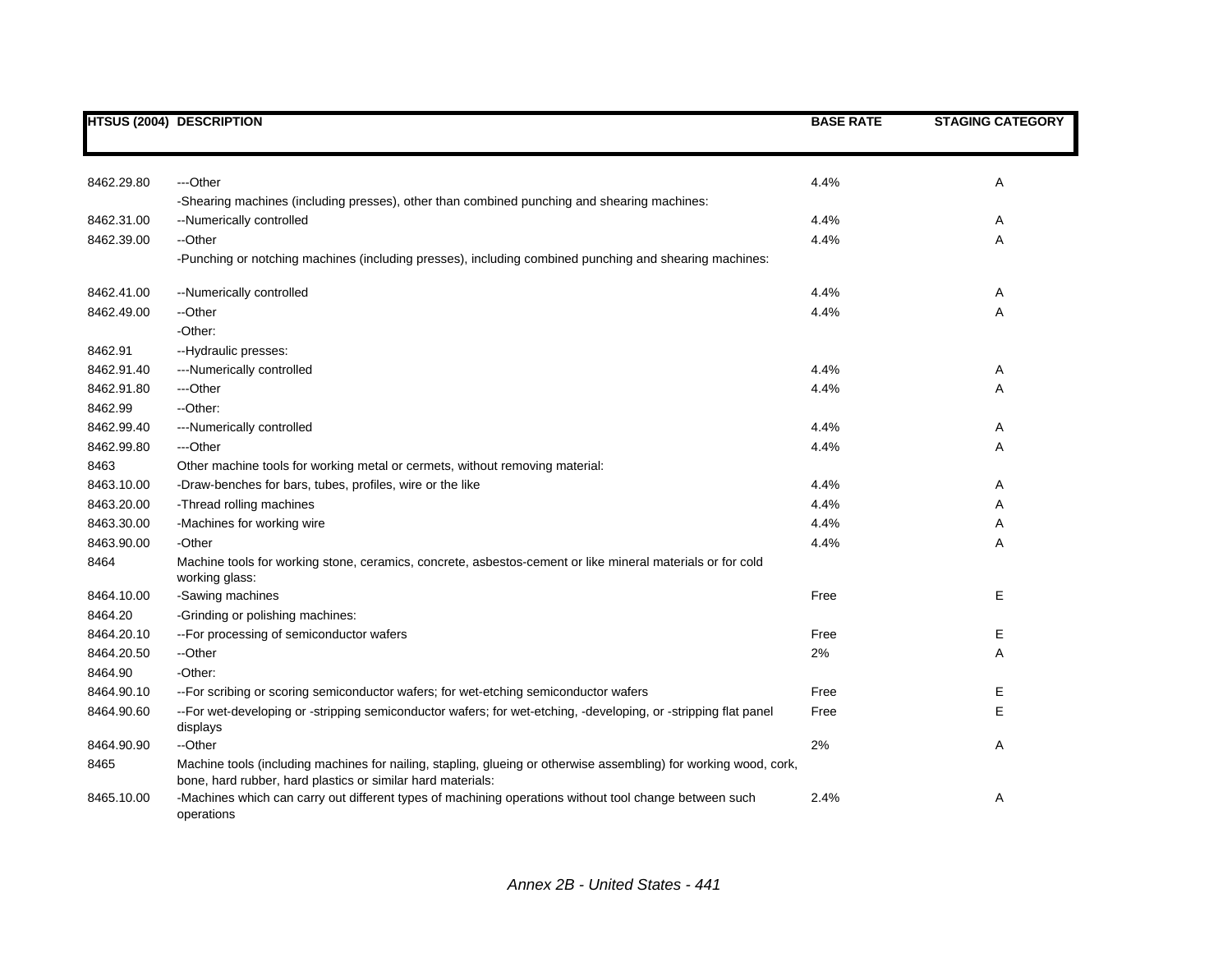|            | <b>HTSUS (2004) DESCRIPTION</b>                                                                                                                                                                                                                                                                  | <b>BASE RATE</b> | <b>STAGING CATEGORY</b> |
|------------|--------------------------------------------------------------------------------------------------------------------------------------------------------------------------------------------------------------------------------------------------------------------------------------------------|------------------|-------------------------|
|            |                                                                                                                                                                                                                                                                                                  |                  |                         |
|            | -Other:                                                                                                                                                                                                                                                                                          |                  |                         |
| 8465.91.00 | --Sawing machines                                                                                                                                                                                                                                                                                | 3%               | Α                       |
| 8465.92.00 | --Planing, milling or molding (by cutting) machines                                                                                                                                                                                                                                              | 3%               | Α                       |
| 8465.93.00 | --Grinding, sanding or polishing machines                                                                                                                                                                                                                                                        | 3%               | Α                       |
| 8465.94.00 | --Bending or assembling machines                                                                                                                                                                                                                                                                 | 2.9%             | Α                       |
| 8465.95.00 | --Drilling or mortising machines                                                                                                                                                                                                                                                                 | 3%               | Α                       |
| 8465.96.00 | --Splitting, slicing or paring machines                                                                                                                                                                                                                                                          | 2.4%             | Α                       |
| 8465.99    | --Other:                                                                                                                                                                                                                                                                                         |                  |                         |
| 8465.99.40 | ---Deflash machines for cleaning and removing contaminants from the metal leads of semiconductor packages<br>prior to the electroplating process (deflash by chemical bath)                                                                                                                      | Free             | Е                       |
| 8465.99.80 | ---Other                                                                                                                                                                                                                                                                                         | 2.4%             | Α                       |
| 8466       | Parts and accessories suitable for use solely or principally with the machines of headings 8456 to 8465, including<br>work or tool holders, self-opening dieheads, dividing heads and other special attachments for machine tools; tool<br>holders for any type of tool for working in the hand: |                  |                         |
| 8466.10    | -Tool holders and self-opening dieheads:                                                                                                                                                                                                                                                         |                  |                         |
| 8466.10.40 | -- Tool holders for the machines described in additional U.S. note 3 to chapter 84                                                                                                                                                                                                               | Free             | Е                       |
| 8466.10.80 | --Other                                                                                                                                                                                                                                                                                          | 3.9%             | A                       |
| 8466.20    | -Work holders:                                                                                                                                                                                                                                                                                   |                  |                         |
| 8466.20.10 | -- For machine tools used in cutting gears                                                                                                                                                                                                                                                       | 4.6%             | Α                       |
| 8466.20.40 | -- For the machines described in additional U.S. note 3 to chapter 84                                                                                                                                                                                                                            | Free             | Е                       |
| 8466.20.80 | --Other                                                                                                                                                                                                                                                                                          | 3.7%             | Α                       |
| 8466.30    | -Dividing heads and other special attachments for machine tools:                                                                                                                                                                                                                                 |                  |                         |
| 8466.30.10 | --Dividing heads                                                                                                                                                                                                                                                                                 | 3.7%             | Α                       |
|            | -- Other special attachments:                                                                                                                                                                                                                                                                    |                  |                         |
| 8466.30.45 | --- For the machines described in additional U.S. note 3 to chapter 84                                                                                                                                                                                                                           | Free             | Е                       |
|            | ---Other:                                                                                                                                                                                                                                                                                        |                  |                         |
| 8466.30.60 | ----Machines                                                                                                                                                                                                                                                                                     | 2.9%             | Α                       |
| 8466.30.80 | ----Other                                                                                                                                                                                                                                                                                        | 8%               | Α                       |
|            | -Other:                                                                                                                                                                                                                                                                                          |                  |                         |
| 8466.91    | -- For machines of heading 8464:                                                                                                                                                                                                                                                                 |                  |                         |
| 8466.91.10 | ---Cast-iron parts not advanced beyond cleaning, and machined only for the removal of fins, gates, sprues and<br>risers or to permit location in finishing machinery                                                                                                                             | Free             | Е                       |
| 8466.91.50 | ---Other                                                                                                                                                                                                                                                                                         | Free             | Е                       |
| 8466.92    | -- For machines of heading 8465:                                                                                                                                                                                                                                                                 |                  |                         |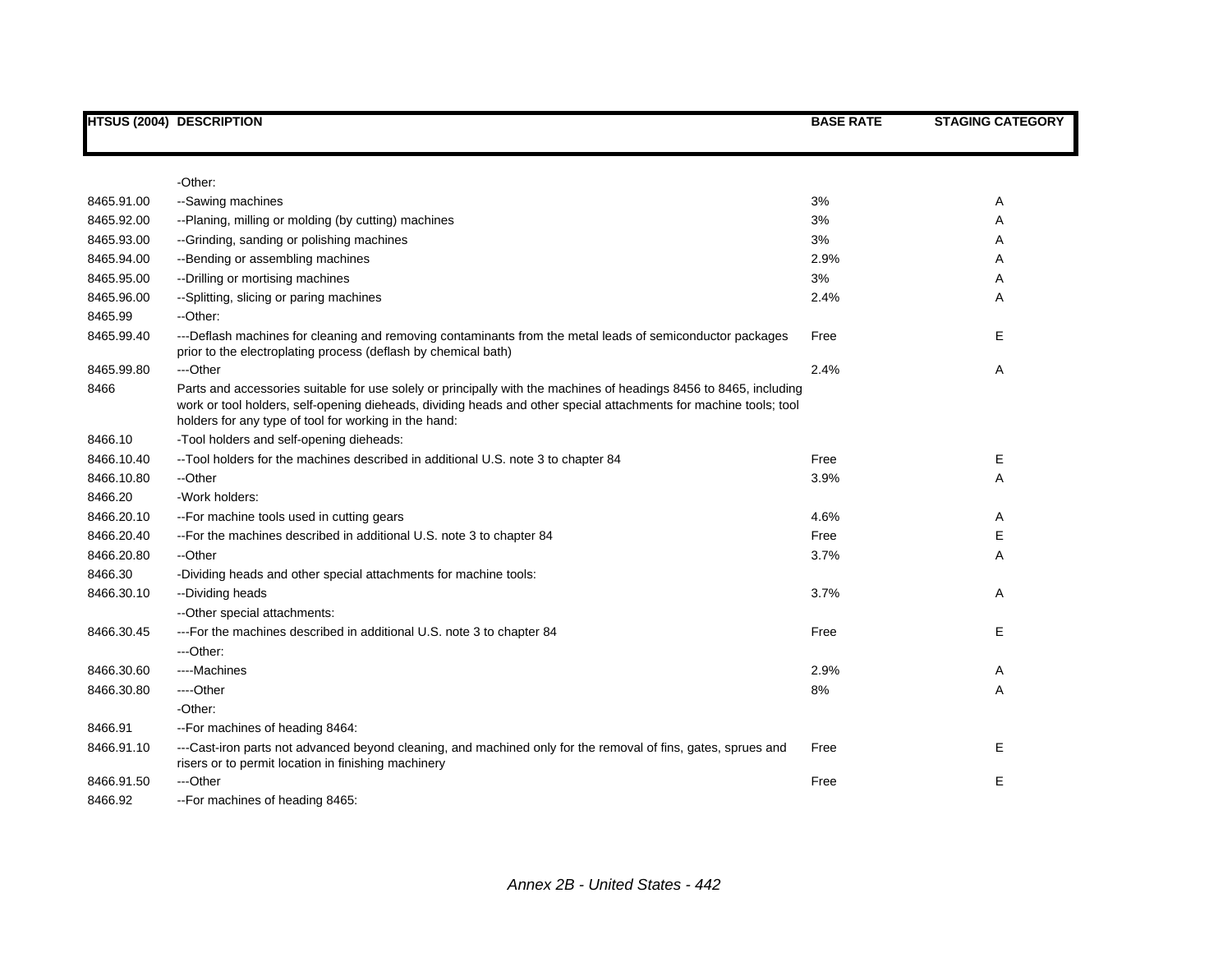|            | <b>HTSUS (2004) DESCRIPTION</b>                                                                                                                                                                          | <b>BASE RATE</b> | <b>STAGING CATEGORY</b> |
|------------|----------------------------------------------------------------------------------------------------------------------------------------------------------------------------------------------------------|------------------|-------------------------|
|            |                                                                                                                                                                                                          |                  |                         |
|            |                                                                                                                                                                                                          |                  |                         |
| 8466.92.10 | ---Cast-iron parts not advanced beyond cleaning, and machined only for the removal of fins, gates, sprues and<br>risers or to permit location in finishing machinery                                     | Free             | Ε                       |
| 8466.92.50 | ---Other                                                                                                                                                                                                 | 4.7%             | Α                       |
| 8466.93    | -- For machines of headings 8456 to 8461:                                                                                                                                                                |                  |                         |
|            | ---Bed, base, table, head, tail, saddle, cradle, cross slide, column, arm, saw arm, wheelhead, tailstock, headstock,<br>ram, frame, work-arbor support, and C-frame castings, weldments or fabrications: |                  |                         |
| 8466.93.15 | ----Cast-iron parts not advanced beyond cleaning, and machined only for the removal of fins, gates, sprues and<br>risers or to permit location in finishing machinery<br>---Other:                       | Free             | Ε                       |
| 8466.93.30 | -----Of metalworking machine tools for cutting gears                                                                                                                                                     | 5.8%             | Α                       |
| 8466.93.47 | -----Of machines of subheading 8456.10.60; of machines of subheading 8456.91; of machines of 8456.99.10; of<br>machines of subheading 8456.99.70                                                         | Free             | Ε                       |
| 8466.93.53 | -----Other                                                                                                                                                                                               | 4.7%             | Α                       |
|            | ---Other:                                                                                                                                                                                                |                  |                         |
| 8466.93.60 | ----Cast-iron parts not advanced beyond cleaning, and machined only for the removal of fins, gates, sprues and<br>risers or to permit location in finishing machinery                                    | Free             | Е                       |
|            | ---Other:                                                                                                                                                                                                |                  |                         |
| 8466.93.75 | -----Of metalworking machine tools for cutting gears                                                                                                                                                     | 5.8%             | Α                       |
| 8466.93.85 | -----Of machines of subheading 8456.10.60; of machines of subheading 8456.91; of machines of 8456.99.10; of<br>machines of subheading 8456.99.70                                                         | Free             | Е                       |
| 8466.93.95 | $---Other$                                                                                                                                                                                               | 4.7%             | Α                       |
| 8466.94    | -- For machines of heading 8462 or 8463:                                                                                                                                                                 |                  |                         |
|            | ---Cast-iron parts not advanced beyond cleaning, and machined only for the removal of fins, gates, sprues and<br>risers or to permit location in finishing machinery:                                    |                  |                         |
| 8466.94.20 | ----Bed, base, table, column, cradle, frame, bolster, crown, slide, rod, tailstock and headstock castings,<br>weldments or fabrications                                                                  | Free             | Е                       |
| 8466.94.40 | ----Other                                                                                                                                                                                                | Free             | E                       |
|            | ---Other:                                                                                                                                                                                                |                  |                         |
|            | ----Bed, base, table, column, cradle, frame, bolster, crown, slide, rod, tailstock and headstock castings,<br>weldments or fabrications:                                                                 |                  |                         |
| 8466.94.55 | ----- Of machines of subheading 8462.21.40 or 8462.29.40                                                                                                                                                 | Free             | Е                       |
| 8466.94.65 | -----Other                                                                                                                                                                                               | 4.7%             | Α                       |
|            | ----Other:                                                                                                                                                                                               |                  |                         |
| 8466.94.75 | ----- Of machines of subheading 8462.21.40 or 8462.29.40                                                                                                                                                 | Free             | Ε                       |
| 8466.94.85 | $---Other$                                                                                                                                                                                               | 4.7%             | Α                       |
| 8467       | Tools for working in the hand, pneumatic, hydraulic or with self-contained electric or nonelectric motor, and parts<br>thereof:                                                                          |                  |                         |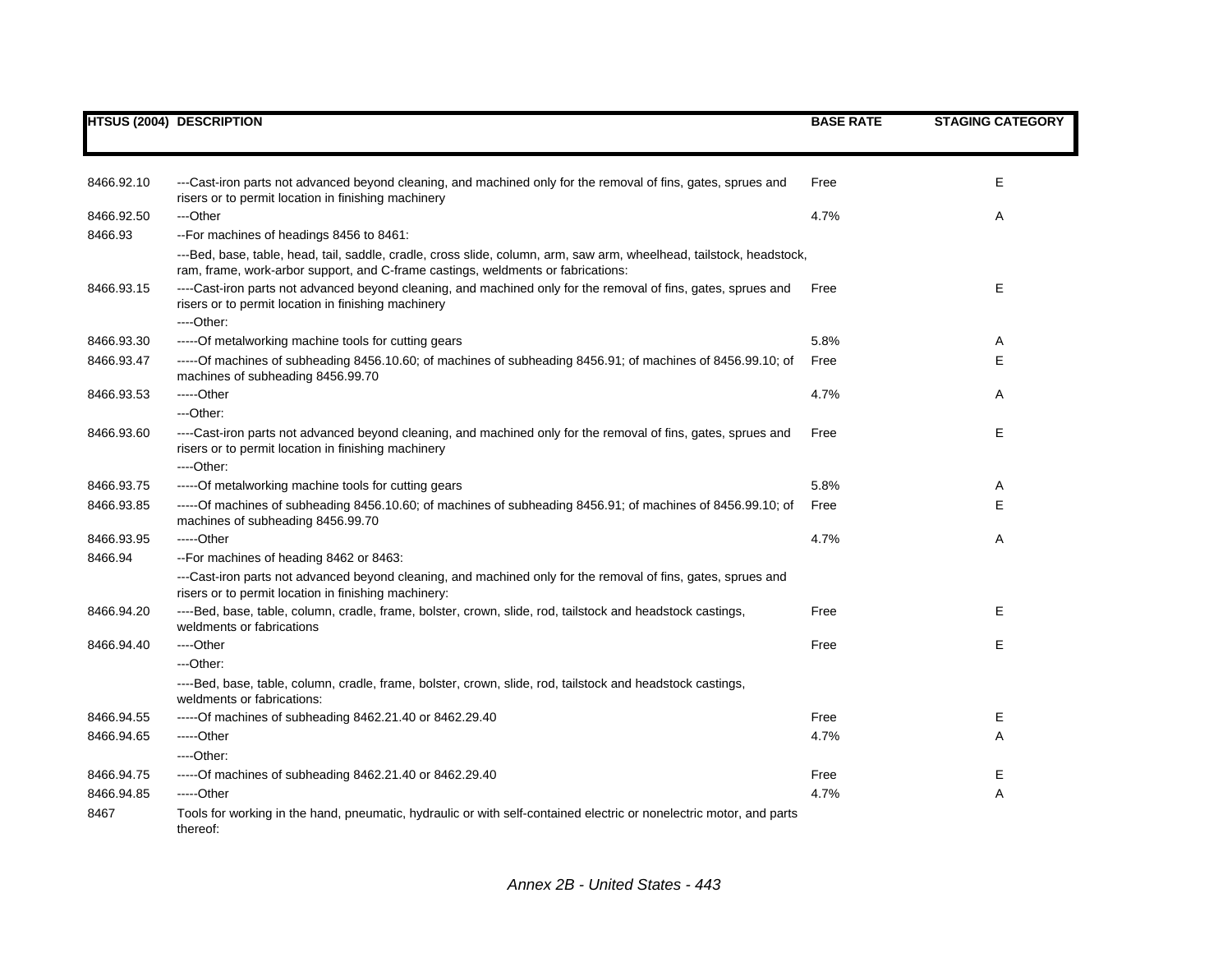|            | <b>HTSUS (2004) DESCRIPTION</b>                                                                                                                                                                           | <b>BASE RATE</b> | <b>STAGING CATEGORY</b> |
|------------|-----------------------------------------------------------------------------------------------------------------------------------------------------------------------------------------------------------|------------------|-------------------------|
|            | -Pneumatic:                                                                                                                                                                                               |                  |                         |
| 8467.11    | -- Rotary type (including combined rotary-percussion):                                                                                                                                                    |                  |                         |
| 8467.11.10 | ---Suitable for metal working                                                                                                                                                                             | 4.5%             | Α                       |
| 8467.11.50 | ---Other                                                                                                                                                                                                  | Free             | E                       |
| 8467.19    | --Other:                                                                                                                                                                                                  |                  |                         |
| 8467.19.10 | ---Suitable for metal working                                                                                                                                                                             | 4.5%             | Α                       |
| 8467.19.50 | ---Other                                                                                                                                                                                                  | Free             | E                       |
|            | -With self-contained electric motor:                                                                                                                                                                      |                  |                         |
| 8467.21.00 | --Drills of all kinds                                                                                                                                                                                     | 1.7%             | Α                       |
| 8467.22.00 | --Saws                                                                                                                                                                                                    | Free             | E                       |
| 8467.29.00 | --Other                                                                                                                                                                                                   | Free             | E                       |
|            | -Other tools:                                                                                                                                                                                             |                  |                         |
| 8467.81.00 | --Chain saws                                                                                                                                                                                              | Free             | Е                       |
| 8467.89    | --Other:                                                                                                                                                                                                  |                  |                         |
| 8467.89.10 | ---Suitable for metal working                                                                                                                                                                             | Free             | E                       |
| 8467.89.50 | ---Other                                                                                                                                                                                                  | Free             | E                       |
|            | -Parts:                                                                                                                                                                                                   |                  |                         |
| 8467.91.01 | --Of chain saws                                                                                                                                                                                           | Free             | Е                       |
| 8467.92.00 | --Of pneumatic tools                                                                                                                                                                                      | Free             | Е                       |
| 8467.99.01 | --Other                                                                                                                                                                                                   | Free             | E                       |
| 8468       | Machinery and apparatus for soldering, brazing or welding, whether or not capable of cutting, other than those of<br>heading 8515; gas-operated surface tempering machines and appliances; parts thereof: |                  |                         |
| 8468.10.00 | -Hand-held blow torches                                                                                                                                                                                   | 2.9%             | Α                       |
| 8468.20    | -Other gas-operated machinery and apparatus:                                                                                                                                                              |                  |                         |
| 8468.20.10 | --Hand-directed or -controlled                                                                                                                                                                            | 3.9%             | Α                       |
| 8468.20.50 | --Other                                                                                                                                                                                                   | Free             | E                       |
| 8468.80    | -Other machinery and apparatus:                                                                                                                                                                           |                  |                         |
| 8468.80.10 | --Hand-directed or -controlled                                                                                                                                                                            | 2.9%             | Α                       |
| 8468.80.50 | --Other                                                                                                                                                                                                   | Free             | E                       |
| 8468.90    | -Parts:                                                                                                                                                                                                   |                  |                         |
| 8468.90.10 | -- Of hand-directed or -controlled machinery and apparatus                                                                                                                                                | 2.9%             | Α                       |
| 8468.90.50 | --Other                                                                                                                                                                                                   | Free             | E                       |
| 8469       | Typewriters other than printers of heading 8471; word processing machines:                                                                                                                                |                  |                         |
|            | -Automatic typewriters and word processing machines:                                                                                                                                                      |                  |                         |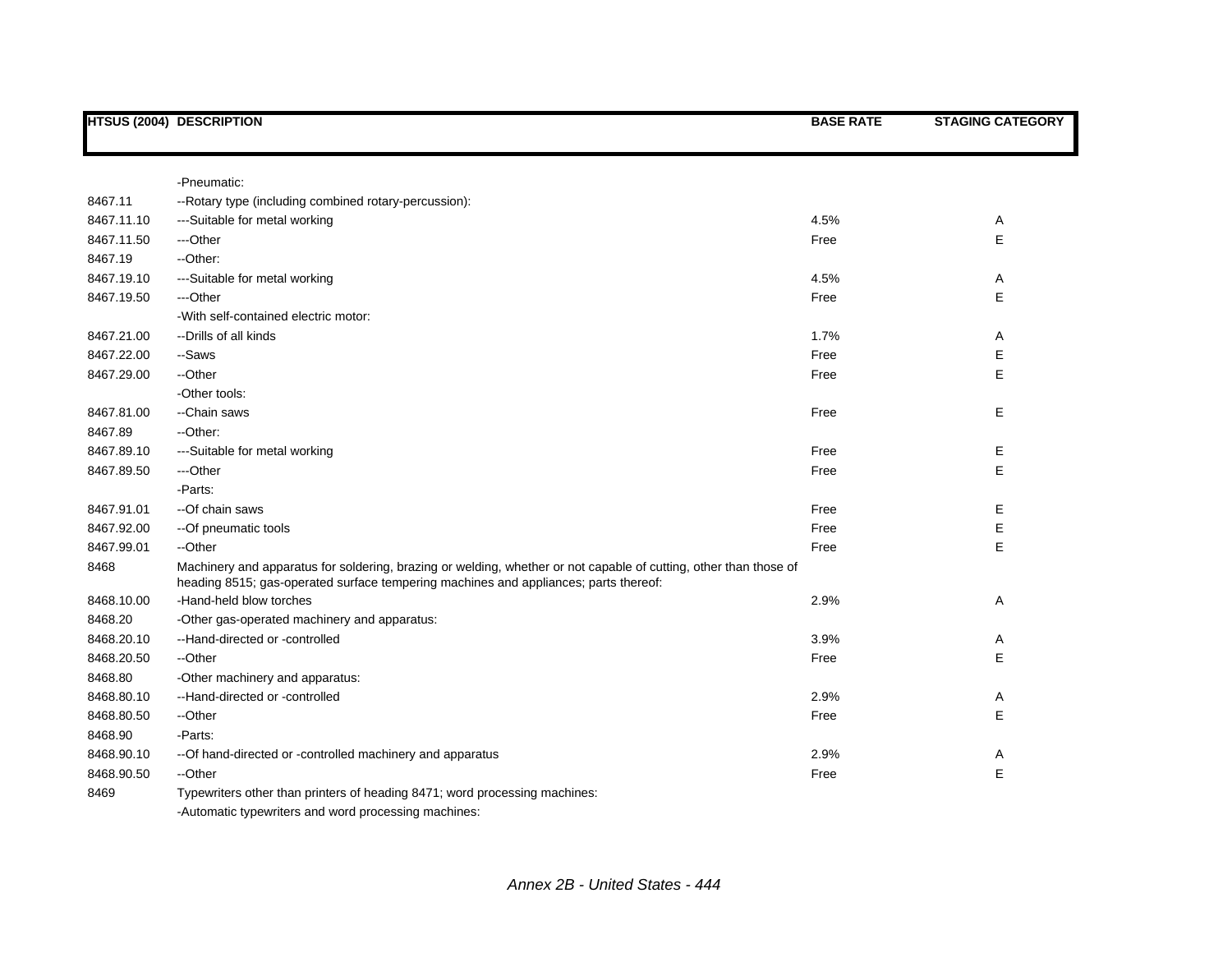|            | <b>HTSUS (2004) DESCRIPTION</b>                                                                                                                                                                                                                                              | <b>BASE RATE</b> | <b>STAGING CATEGORY</b> |
|------------|------------------------------------------------------------------------------------------------------------------------------------------------------------------------------------------------------------------------------------------------------------------------------|------------------|-------------------------|
|            |                                                                                                                                                                                                                                                                              |                  |                         |
| 8469.11.00 | --Word processing machines                                                                                                                                                                                                                                                   | Free             | Е                       |
| 8469.12.00 | --Automatic typewriters                                                                                                                                                                                                                                                      | Free             | E                       |
| 8469.20.00 | -Other typewriters, electric                                                                                                                                                                                                                                                 | Free             | E                       |
| 8469.30.00 | -Other typewriters, nonelectric                                                                                                                                                                                                                                              | Free             | E.                      |
| 8470       | Calculating machines and pocket-size data recording, reproducing and displaying machines with calculating<br>functions; accounting machines, postage-franking machines, ticket-issuing machines and similar machines,<br>incorporating a calculating device; cash registers: |                  |                         |
| 8470.10.00 | -Electronic calculators capable of operation without an external source of electric power and pocket-size data<br>recording, reproducing and displaying machines with calculating functions<br>-Other electronic calculating machines:                                       | Free             | Е                       |
| 8470.21.00 | -- Incorporating a printing device                                                                                                                                                                                                                                           | Free             | Е                       |
| 8470.29.00 | --Other                                                                                                                                                                                                                                                                      | Free             | Е                       |
| 8470.30.00 | -Other calculating machines                                                                                                                                                                                                                                                  | Free             | Ε                       |
| 8470.40.00 | -Accounting machines                                                                                                                                                                                                                                                         | Free             | Е                       |
| 8470.50.00 | -Cash registers                                                                                                                                                                                                                                                              | Free             | E                       |
| 8470.90.00 | -Other                                                                                                                                                                                                                                                                       | Free             | E                       |
| 8471       | Automatic data processing machines and units thereof; magnetic or optical readers, machines for transcribing<br>data onto data media in coded form and machines for processing such data, not elsewhere specified or included:                                               |                  |                         |
| 8471.10.00 | -Analog or hybrid automatic data processing machines                                                                                                                                                                                                                         | Free             | Е                       |
| 8471.30.00 | -Portable digital automatic data processing machines, weighing not more than 10 kg, consisting of at least a<br>central processing unit, a keyboard and a display                                                                                                            | Free             | E                       |
|            | -Other digital automatic data processing machines:                                                                                                                                                                                                                           |                  |                         |
| 8471.41.00 | --Comprising in the same housing at least a central processing unit and an input and output unit, whether or not<br>combined                                                                                                                                                 | Free             | Е                       |
| 8471.49    | --Other, entered in the form of systems:                                                                                                                                                                                                                                     |                  |                         |
| 8471.49.10 | ---Digital processing units entered with the rest of a system, whether or not containing in the same housing one or Free<br>two of the following types of unit: storage units, input units, output units                                                                     |                  | E                       |
|            | ---lnput or output units, entered with the rest of a system, whether or not containing storage units in the same<br>housing:                                                                                                                                                 |                  |                         |
| 8471.49.15 | ----Combined input/output units                                                                                                                                                                                                                                              | Free             | E                       |
|            | ---Other:                                                                                                                                                                                                                                                                    |                  |                         |
| 8471.49.21 | -----Keyboards                                                                                                                                                                                                                                                               | Free             | Е                       |
|            | -----Display units:                                                                                                                                                                                                                                                          |                  |                         |
| 8471.49.24 | -----Without cathode-ray tube (CRT), having a visual display diagonal not exceeding 30.5 cm<br>------Other:                                                                                                                                                                  | Free             | E                       |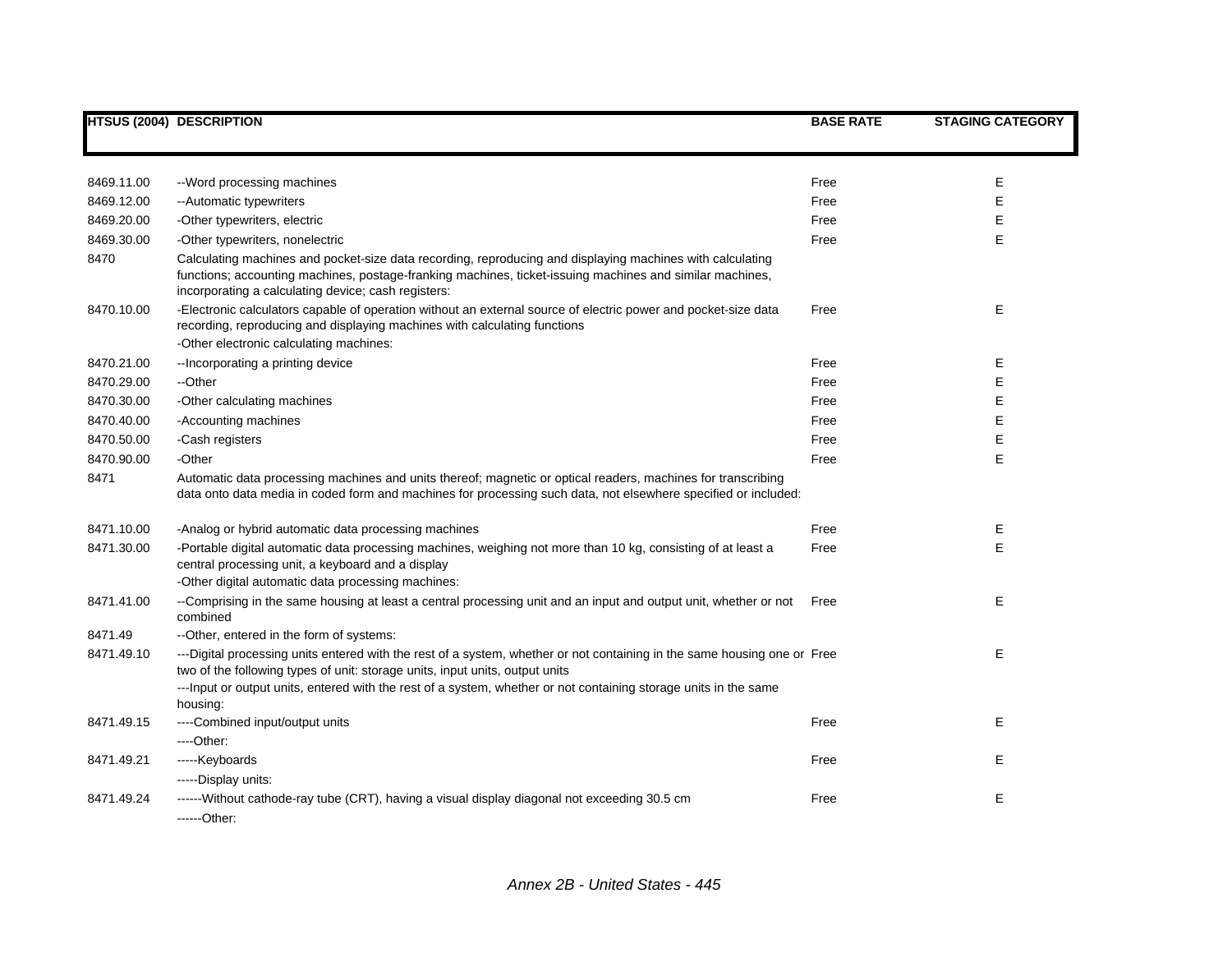|            | <b>HTSUS (2004) DESCRIPTION</b>                                                                                                                                                                                   | <b>BASE RATE</b> | <b>STAGING CATEGORY</b> |
|------------|-------------------------------------------------------------------------------------------------------------------------------------------------------------------------------------------------------------------|------------------|-------------------------|
|            |                                                                                                                                                                                                                   |                  |                         |
| 8471.49.26 | -------With color cathode-ray tube (CRT)                                                                                                                                                                          | Free             | Е                       |
| 8471.49.29 | -------Other                                                                                                                                                                                                      | Free             | E                       |
|            | -----Printer units:                                                                                                                                                                                               |                  |                         |
|            | ------Laser:                                                                                                                                                                                                      |                  |                         |
| 8471.49.31 | -------Capable of producing more than 20 pages per minute                                                                                                                                                         | Free             | Е                       |
| 8471.49.32 | -------Other                                                                                                                                                                                                      | Free             | Е                       |
| 8471.49.33 | ------Light bar electronic type                                                                                                                                                                                   | Free             | Е                       |
| 8471.49.34 | ------lnk jet                                                                                                                                                                                                     | Free             | Е                       |
| 8471.49.35 | ------Thermal transfer                                                                                                                                                                                            | Free             | E                       |
| 8471.49.36 | ------lonographic                                                                                                                                                                                                 | Free             | E                       |
| 8471.49.37 | ------Other                                                                                                                                                                                                       | Free             | E                       |
|            | $---Other:$                                                                                                                                                                                                       |                  |                         |
| 8471.49.42 | ------Optical scanners and magnetic ink recognition devices                                                                                                                                                       | Free             | Е                       |
| 8471.49.48 | $---Other$                                                                                                                                                                                                        | Free             | E                       |
| 8471.49.50 | ---Storage units, entered with the rest of a system                                                                                                                                                               | Free             | E                       |
|            | ---Other:                                                                                                                                                                                                         |                  |                         |
| 8471.49.60 | ----Control or adapter units                                                                                                                                                                                      | Free             | Е                       |
| 8471.49.70 | ----Power supplies                                                                                                                                                                                                | Free             | E                       |
|            | ----Other:                                                                                                                                                                                                        |                  |                         |
| 8471.49.85 | ----- Units suitable for physical incorporation into automatic data processing machines or units thereof                                                                                                          | Free             | Е                       |
| 8471.49.95 | -----Other                                                                                                                                                                                                        | Free             | E                       |
| 8471.50.00 | -Digital processing units other than those of subheading 8471.41 or 8471.49, whether or not containing in the<br>same housing one or two of the following types of unit: storage units, input units, output units | Free             | E                       |
| 8471.60    | -Input or output units, whether or not containing storage units in the same housing:                                                                                                                              |                  |                         |
| 8471.60.10 | --Combined input/output units                                                                                                                                                                                     | Free             | Е                       |
|            | --Other:                                                                                                                                                                                                          |                  |                         |
| 8471.60.20 | ---Keyboards                                                                                                                                                                                                      | Free             | Е                       |
|            | ---Display units:                                                                                                                                                                                                 |                  |                         |
| 8471.60.30 | ----Without cathode-ray tube (CRT), having a visual display diagonal not exceeding 30.5 cm                                                                                                                        | Free             | Е                       |
|            | ----Other:                                                                                                                                                                                                        |                  |                         |
| 8471.60.35 | -----With color cathode-ray tube (CRT)                                                                                                                                                                            | Free             | Е                       |
| 8471.60.45 | -----Other                                                                                                                                                                                                        | Free             | E                       |
|            | ---Printer units:                                                                                                                                                                                                 |                  |                         |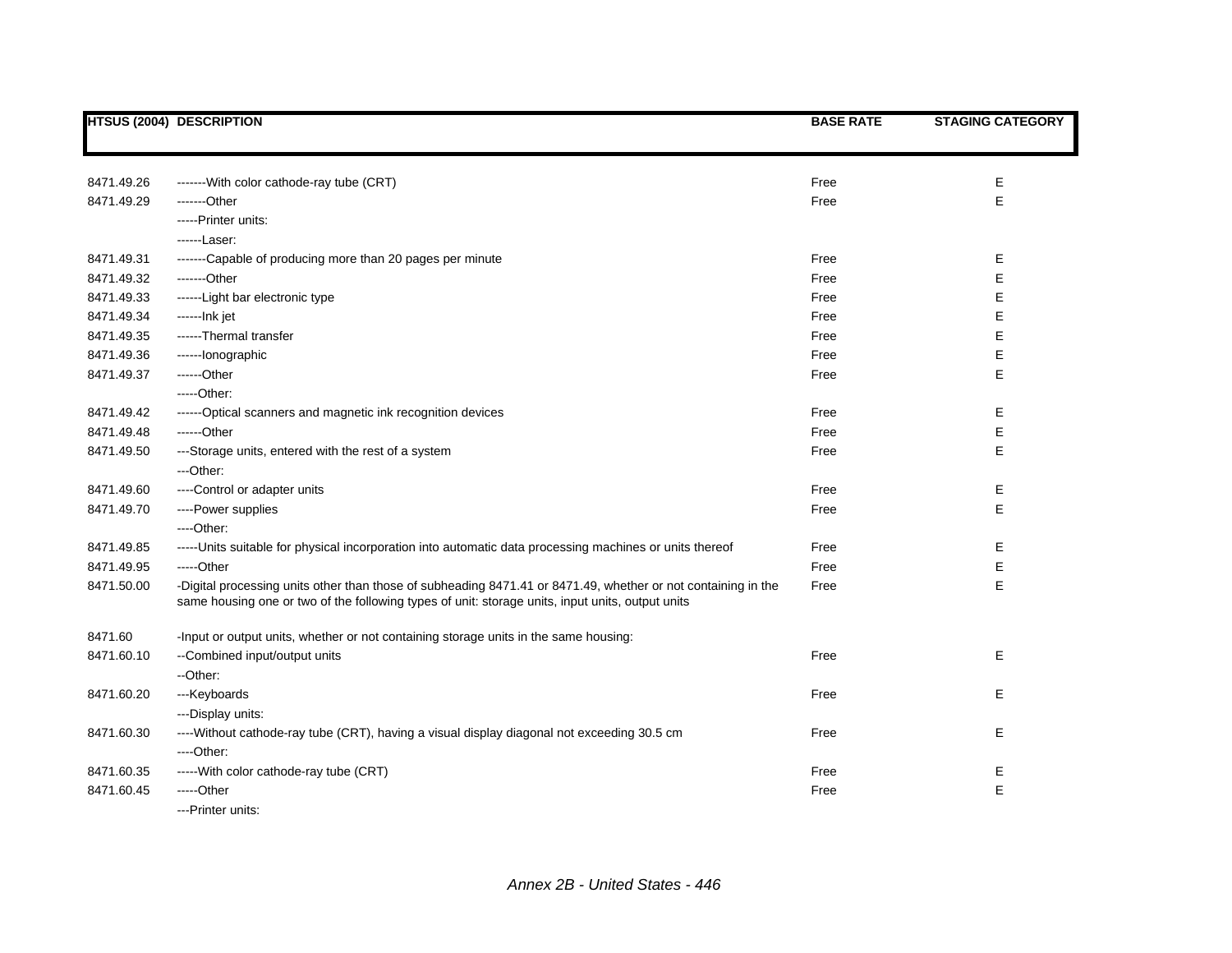|            | <b>HTSUS (2004) DESCRIPTION</b>                                                                        | <b>BASE RATE</b> | <b>STAGING CATEGORY</b> |
|------------|--------------------------------------------------------------------------------------------------------|------------------|-------------------------|
|            |                                                                                                        |                  |                         |
|            | ----Assembled units incorporating at least the media transport, control and print mechanisms:          |                  |                         |
|            | -----Laser:                                                                                            |                  |                         |
| 8471.60.51 | ------Capable of producing more than 20 pages per minute                                               | Free             | Е                       |
| 8471.60.52 | ------Other                                                                                            | Free             | Ε                       |
| 8471.60.53 | -----Light bar electronic type                                                                         | Free             | E                       |
| 8471.60.54 | -----Ink jet                                                                                           | Free             | E                       |
| 8471.60.55 | -----Thermal transfer                                                                                  | Free             | E                       |
| 8471.60.56 | -----lonographic                                                                                       | Free             | E                       |
| 8471.60.57 | -----Other                                                                                             | Free             | E                       |
|            | ---Other:                                                                                              |                  |                         |
|            | -----Laser:                                                                                            |                  |                         |
| 8471.60.61 | ------Capable of producing more than 20 pages per minute                                               | Free             | E                       |
| 8471.60.62 | ------Other                                                                                            | Free             | Е                       |
| 8471.60.63 | -----Light bar electronic type                                                                         | Free             | Ε                       |
| 8471.60.64 | -----Ink jet                                                                                           | Free             | Ε                       |
| 8471.60.65 | -----Thermal transfer                                                                                  | Free             | E                       |
| 8471.60.66 | -----lonographic                                                                                       | Free             | Ε                       |
| 8471.60.67 | -----Other                                                                                             | Free             | E                       |
|            | ---Other:                                                                                              |                  |                         |
| 8471.60.70 | ----Units suitable for physical incorporation into automatic data processing machines or units thereof | Free             | Е                       |
|            | ----Other:                                                                                             |                  |                         |
| 8471.60.80 | -----Optical scanners and magnetic ink recognition devices                                             | Free             | Е                       |
| 8471.60.90 | $---Other$                                                                                             | Free             | E                       |
| 8471.70    | -Storage units:                                                                                        |                  |                         |
|            | --Magnetic disk drive units:                                                                           |                  |                         |
|            | --- For a disk of a diameter exceeding 21 cm:                                                          |                  |                         |
| 8471.70.10 | ---- Without read-write unit assembled therein; read-write units entered separately                    | Free             | Е                       |
| 8471.70.20 | ----Units for physical incorporation into automatic data processing machines or units thereof          | Free             | Ε                       |
| 8471.70.30 | ----Other                                                                                              | Free             | E                       |
|            | ---Other:                                                                                              |                  |                         |
| 8471.70.40 | ----Not assembled in cabinets, and without attached external power supply                              | Free             | Е                       |
| 8471.70.50 | ----Other                                                                                              | Free             | E                       |
|            | -- Other storage units:                                                                                |                  |                         |
| 8471.70.60 | ---Not assembled in cabinets for placing on a table, desk, wall, floor or similar place                | Free             | E                       |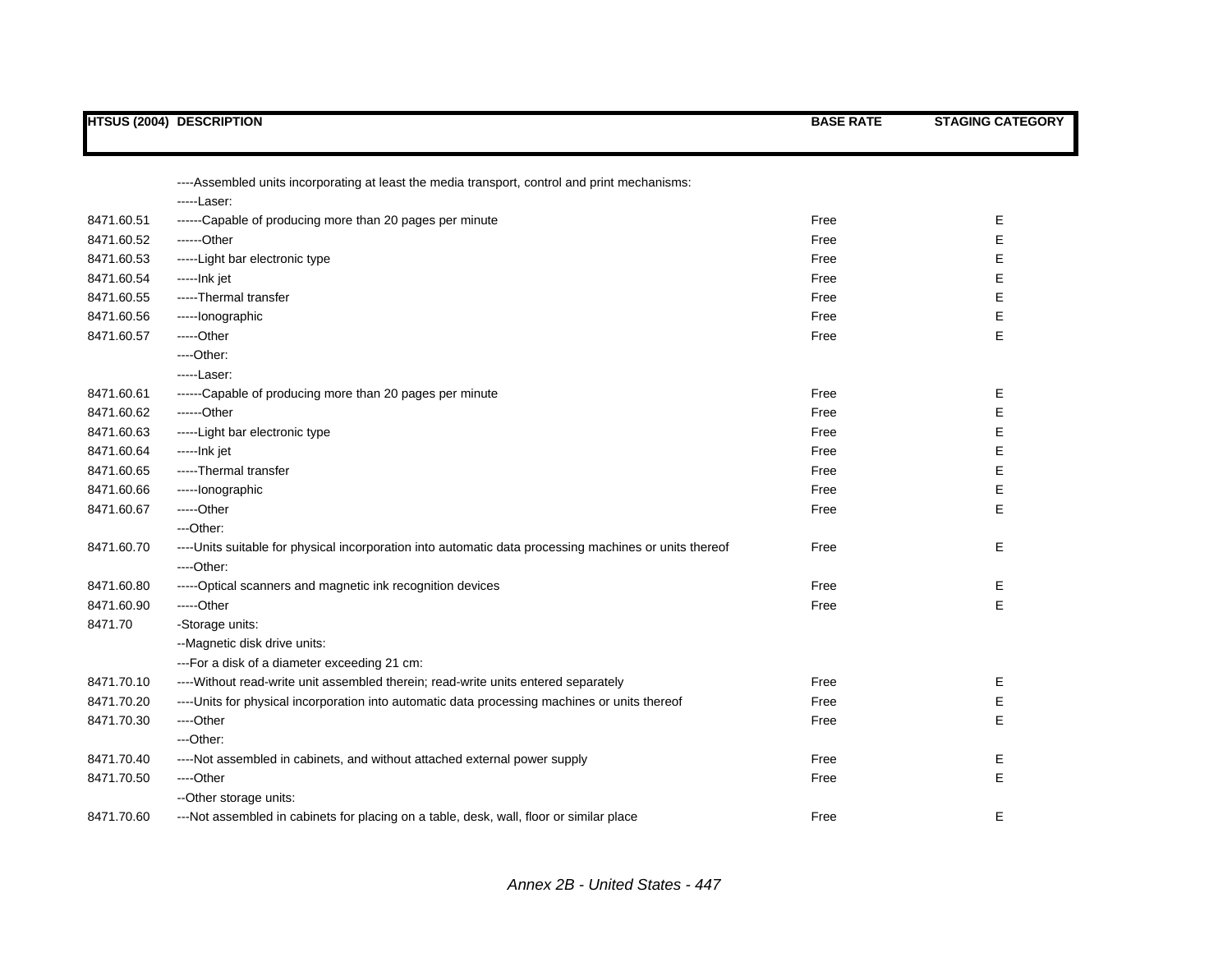|            | <b>HTSUS (2004) DESCRIPTION</b>                                                                                                                                                                                                                                     | <b>BASE RATE</b> | <b>STAGING CATEGORY</b> |
|------------|---------------------------------------------------------------------------------------------------------------------------------------------------------------------------------------------------------------------------------------------------------------------|------------------|-------------------------|
|            |                                                                                                                                                                                                                                                                     |                  |                         |
| 8471.70.90 | ---Other                                                                                                                                                                                                                                                            | Free             | Е                       |
| 8471.80    | -Other units of automatic data processing machines:                                                                                                                                                                                                                 |                  |                         |
| 8471.80.10 | --Control or adapter units<br>--Other:                                                                                                                                                                                                                              | Free             | E.                      |
| 8471.80.40 | --- Units suitable for physical incorporation into automatic data processing machines                                                                                                                                                                               | Free             | Е                       |
| 8471.80.90 | ---Other                                                                                                                                                                                                                                                            | Free             | E                       |
| 8471.90.00 | -Other                                                                                                                                                                                                                                                              | Free             | E                       |
| 8472       | Other office machines (for example, hectograph or stencil duplicating machines, addressing machines, automatic<br>banknote dispensers, coin-sorting machines, coin-counting or wrapping machines, pencil-sharpening machines,<br>perforating or stapling machines): |                  |                         |
| 8472.10.00 | -Duplicating machines                                                                                                                                                                                                                                               | 1.6%             | Α                       |
| 8472.20.00 | -Addressing machines and address plate embossing machines                                                                                                                                                                                                           | 2.1%             | Α                       |
| 8472.30.00 | -Machines for sorting or folding mail or for inserting mail in envelopes or bands, machines for opening, closing or 1.8%<br>sealing mail and machines for affixing or canceling postage stamps                                                                      |                  | A                       |
| 8472.90    | -Other:                                                                                                                                                                                                                                                             |                  |                         |
| 8472.90.10 | --Automatic teller machines                                                                                                                                                                                                                                         | Free             | Е                       |
| 8472.90.40 | -- Pencil sharpeners                                                                                                                                                                                                                                                | 2.6%             | Α                       |
| 8472.90.60 | --Numbering, dating and check-writing machines                                                                                                                                                                                                                      | Free             | Е                       |
| 8472.90.70 | --Accessory and auxiliary machines which are intended for attachment to an electrostatic photocopier and which<br>do not operate independently of such photocopier                                                                                                  | Free             | E                       |
| 8472.90.80 | --Printing machines other than those of heading 8443 or 8471                                                                                                                                                                                                        | Free             | Е                       |
| 8472.90.90 | --Other                                                                                                                                                                                                                                                             | 1.8%             | A                       |
| 8473       | Parts and accessories (other than covers, carrying cases and the like) suitable for use solely or principally with<br>machines of headings 8469 to 8472:                                                                                                            |                  |                         |
| 8473.10    | -Parts and accessories of the machines of heading 8469:                                                                                                                                                                                                             |                  |                         |
|            | - Parts:                                                                                                                                                                                                                                                            |                  |                         |
|            | --- Of word processing machines:                                                                                                                                                                                                                                    |                  |                         |
| 8473.10.20 | ----Printed circuit assemblies                                                                                                                                                                                                                                      | Free             | Е                       |
| 8473.10.40 | ----Other                                                                                                                                                                                                                                                           | 2%               | Α                       |
| 8473.10.60 | ---Other                                                                                                                                                                                                                                                            | 2%               | Α                       |
| 8473.10.90 | --Other                                                                                                                                                                                                                                                             | 2%               | A                       |
|            | -Parts and accessories of the machines of heading 8470:                                                                                                                                                                                                             |                  |                         |
| 8473.21.00 | --Of the electronic calculating machines of subheading 8470.10, 8470.21 or 8470.29                                                                                                                                                                                  | Free             | Ε                       |
| 8473.29.00 | --Other                                                                                                                                                                                                                                                             | Free             | E                       |
| 8473.30    | -Parts and accessories of the machines of heading 8471:                                                                                                                                                                                                             |                  |                         |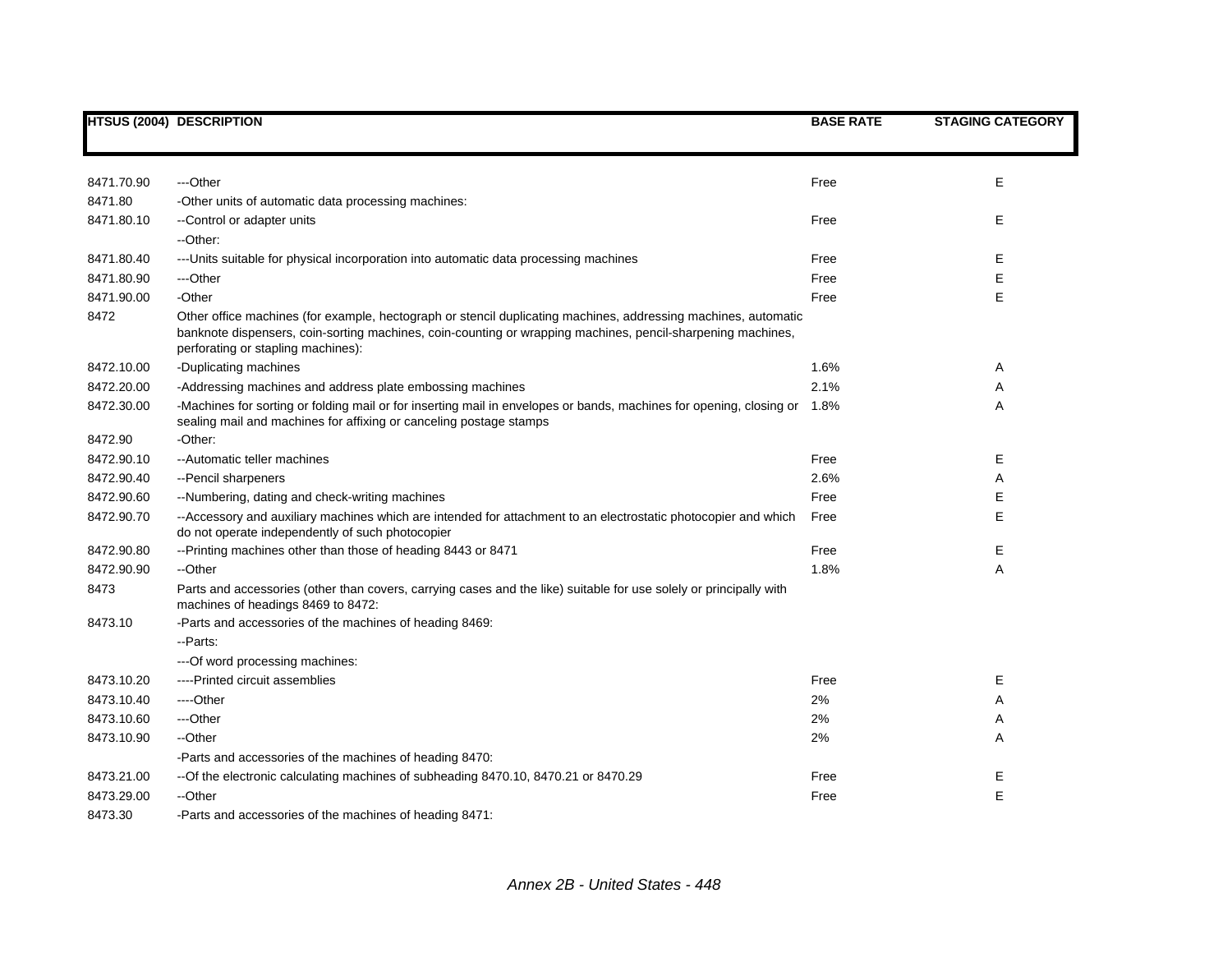|            | <b>HTSUS (2004) DESCRIPTION</b>                                                                                                                                                                                                                                                                                                                                                                                                              | <b>BASE RATE</b> | <b>STAGING CATEGORY</b> |
|------------|----------------------------------------------------------------------------------------------------------------------------------------------------------------------------------------------------------------------------------------------------------------------------------------------------------------------------------------------------------------------------------------------------------------------------------------------|------------------|-------------------------|
|            |                                                                                                                                                                                                                                                                                                                                                                                                                                              |                  |                         |
|            | --Not incorporating a cathode ray tube:                                                                                                                                                                                                                                                                                                                                                                                                      |                  |                         |
| 8473.30.10 | ---Printed circuit assemblies                                                                                                                                                                                                                                                                                                                                                                                                                | Free             | Е                       |
| 8473.30.20 | ---Parts and accessories, including face plates and lock latches, of printed circuit assemblies                                                                                                                                                                                                                                                                                                                                              | Free             | E                       |
| 8473.30.30 | ---Other parts for printers, specified in additional U.S. note 2 to this chapter                                                                                                                                                                                                                                                                                                                                                             | Free             | Е                       |
| 8473.30.50 | ---Other                                                                                                                                                                                                                                                                                                                                                                                                                                     | Free             | $\mathsf{E}$            |
|            | --Other:                                                                                                                                                                                                                                                                                                                                                                                                                                     |                  |                         |
| 8473.30.60 | ---Other parts for printers, specified in additional U.S. note 2 to this chapter                                                                                                                                                                                                                                                                                                                                                             | Free             | Е                       |
| 8473.30.90 | ---Other                                                                                                                                                                                                                                                                                                                                                                                                                                     | Free             | E                       |
| 8473.40    | -Parts and accessories of the machines of heading 8472:                                                                                                                                                                                                                                                                                                                                                                                      |                  |                         |
| 8473.40.10 | --Printed circuit assemblies for automatic teller machines of subheading 8472.90.10                                                                                                                                                                                                                                                                                                                                                          | Free             | Е                       |
| 8473.40.60 | --Parts and accessories of the goods of subheading 8472.90.70                                                                                                                                                                                                                                                                                                                                                                                | Free             | $\mathsf{E}$            |
| 8473.40.80 | --Parts and accessories of the goods of subheading 8472.90.80                                                                                                                                                                                                                                                                                                                                                                                | Free             | Е                       |
| 8473.40.85 | --Other                                                                                                                                                                                                                                                                                                                                                                                                                                      | 1.9%             | Α                       |
| 8473.50    | -Parts and accessories equally suitable for use with machines of two or more of the headings 8469 to 8472:                                                                                                                                                                                                                                                                                                                                   |                  |                         |
| 8473.50.30 | --Printed circuit assemblies                                                                                                                                                                                                                                                                                                                                                                                                                 | Free             | Ε                       |
| 8473.50.60 | --Parts and accessories, including face plates and lock latches, of printed circuit assemblies                                                                                                                                                                                                                                                                                                                                               | Free             | Ε                       |
| 8473.50.90 | --Other                                                                                                                                                                                                                                                                                                                                                                                                                                      | Free             | E                       |
| 8474       | Machinery for sorting, screening, separating, washing, crushing, grinding, mixing or kneading earth, stone, ores or<br>other mineral substances, in solid (including powder or paste) form; machinery for agglomerating, shaping or<br>molding solid mineral fuels, ceramic paste, unhardened cements, plastering materials or other mineral products in<br>powder or paste form; machines for forming foundry molds of sand; parts thereof: |                  |                         |
| 8474.10.00 | -Sorting, screening, separating or washing machines                                                                                                                                                                                                                                                                                                                                                                                          | Free             | Ε                       |
| 8474.20.00 | -Crushing or grinding machines                                                                                                                                                                                                                                                                                                                                                                                                               | Free             | E                       |
|            | -Mixing or kneading machines:                                                                                                                                                                                                                                                                                                                                                                                                                |                  |                         |
| 8474.31.00 | --Concrete or mortar mixers                                                                                                                                                                                                                                                                                                                                                                                                                  | Free             | Е                       |
| 8474.32.00 | --Machines for mixing mineral substances with bitumen                                                                                                                                                                                                                                                                                                                                                                                        | Free             | E                       |
| 8474.39.00 | --Other                                                                                                                                                                                                                                                                                                                                                                                                                                      | Free             | E                       |
| 8474.80.00 | -Other machinery                                                                                                                                                                                                                                                                                                                                                                                                                             | Free             | Е                       |
| 8474.90.00 | -Parts                                                                                                                                                                                                                                                                                                                                                                                                                                       | Free             | E                       |
| 8475       | Machines for assembling electric or electronic lamps, tubes or flashbulbs, in glass envelopes; machines for<br>manufacturing or hot working glass or glassware; parts thereof:                                                                                                                                                                                                                                                               |                  |                         |
| 8475.10.00 | -Machines for assembling electric or electronic lamps, tubes or flashbulbs, in glass envelopes                                                                                                                                                                                                                                                                                                                                               | Free             | Ε                       |
|            | -Machines for manufacturing or hot working glass or glassware:                                                                                                                                                                                                                                                                                                                                                                               |                  |                         |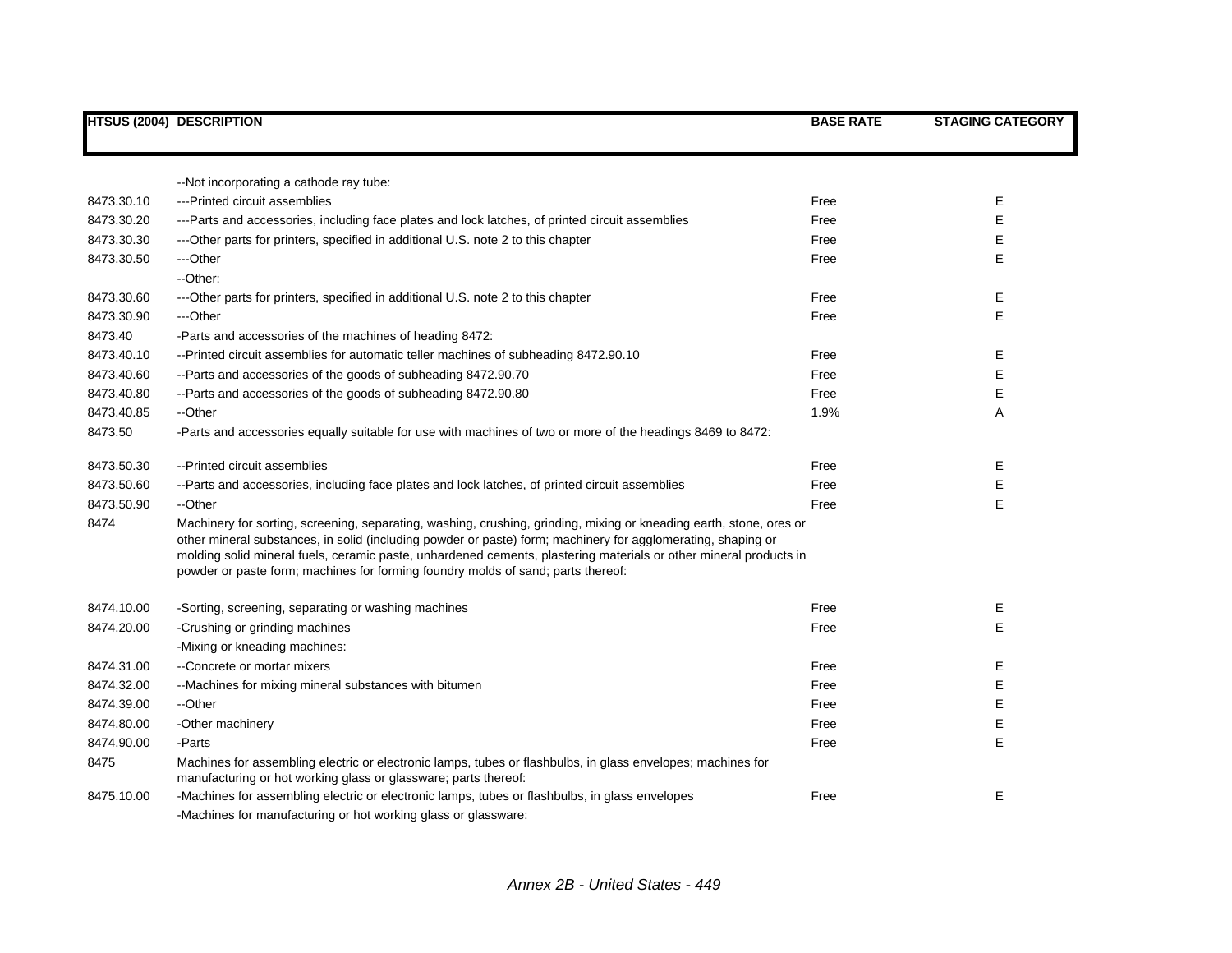|            | <b>HTSUS (2004) DESCRIPTION</b>                                                                                                                                          | <b>BASE RATE</b> | <b>STAGING CATEGORY</b> |
|------------|--------------------------------------------------------------------------------------------------------------------------------------------------------------------------|------------------|-------------------------|
|            |                                                                                                                                                                          |                  |                         |
| 8475.21.00 | --Machines for making optical fibers and preforms thereof                                                                                                                | Free             | E                       |
| 8475.29.00 | --Other                                                                                                                                                                  | Free             | E                       |
| 8475.90    | -Parts:                                                                                                                                                                  |                  |                         |
| 8475.90.10 | -- Of machines for assembling electric or electronic lamps, tubes or flashbulbs, in glass envelopes                                                                      | Free             | Е                       |
| 8475.90.90 | --Other                                                                                                                                                                  | Free             | E                       |
| 8476       | Automatic goods-vending machines (for example, postage stamp, cigarette, food or beverage machines),<br>including money-changing machines; parts thereof:                |                  |                         |
| 8476.21.00 | -Automatic beverage-vending machines:<br>--Incorporating heating or refrigerating devices                                                                                | Free             | Е                       |
| 8476.29.00 | --Other                                                                                                                                                                  | Free             | E                       |
|            | -Other machines:                                                                                                                                                         |                  |                         |
| 8476.81.00 | --Incorporating heating or refrigerating devices                                                                                                                         | Free             | Е                       |
| 8476.89.00 | --Other                                                                                                                                                                  | Free             | E                       |
| 8476.90.00 | -Parts                                                                                                                                                                   | Free             | E                       |
| 8477       | Machinery for working rubber or plastics or for the manufacture of products from these materials, not specified or<br>included elsewhere in this chapter; parts thereof: |                  |                         |
| 8477.10    | -Injection-molding machines:                                                                                                                                             |                  |                         |
| 8477.10.30 | -- For manufacturing shoes                                                                                                                                               | Free             | Е                       |
| 8477.10.40 | -- For use in the manufacture of video laser discs                                                                                                                       | Free             | E                       |
| 8477.10.70 | -- For encapsulation in the assembly of semiconductors                                                                                                                   | Free             | Е                       |
| 8477.10.90 | --Other                                                                                                                                                                  | 3.1%             | Α                       |
| 8477.20.00 | -Extruders                                                                                                                                                               | 3.1%             | Α                       |
| 8477.30.00 | -Blow-molding machines                                                                                                                                                   | 3.1%             | A                       |
| 8477.40    | -Vacuum-molding machines and other thermoforming machines:                                                                                                               |                  |                         |
| 8477.40.40 | --Transfer molding and compression molding machines for encapsulation in the assembly of semiconductors                                                                  | Free             | Е                       |
| 8477.40.80 | --Other                                                                                                                                                                  | 3.1%             | Α                       |
|            | -Other machinery for molding or otherwise forming:                                                                                                                       |                  |                         |
| 8477.51.00 | -- For molding or retreading pneumatic tires or for molding or otherwise forming inner tubes                                                                             | 3.1%             | A                       |
| 8477.59    | --Other:                                                                                                                                                                 |                  |                         |
| 8477.59.40 | ---Liquid encapsulate molding machines for encapsulation in the assembly of semiconductors                                                                               | Free             | Е                       |
| 8477.59.80 | ---Other                                                                                                                                                                 | 3.1%             | Α                       |
| 8477.80.00 | -Other machinery                                                                                                                                                         | 3.1%             | Α                       |
| 8477.90    | -Parts:                                                                                                                                                                  |                  |                         |

--Base, bed, platen, clamp cylinder, ram, and injection castings, weldments and fabrications: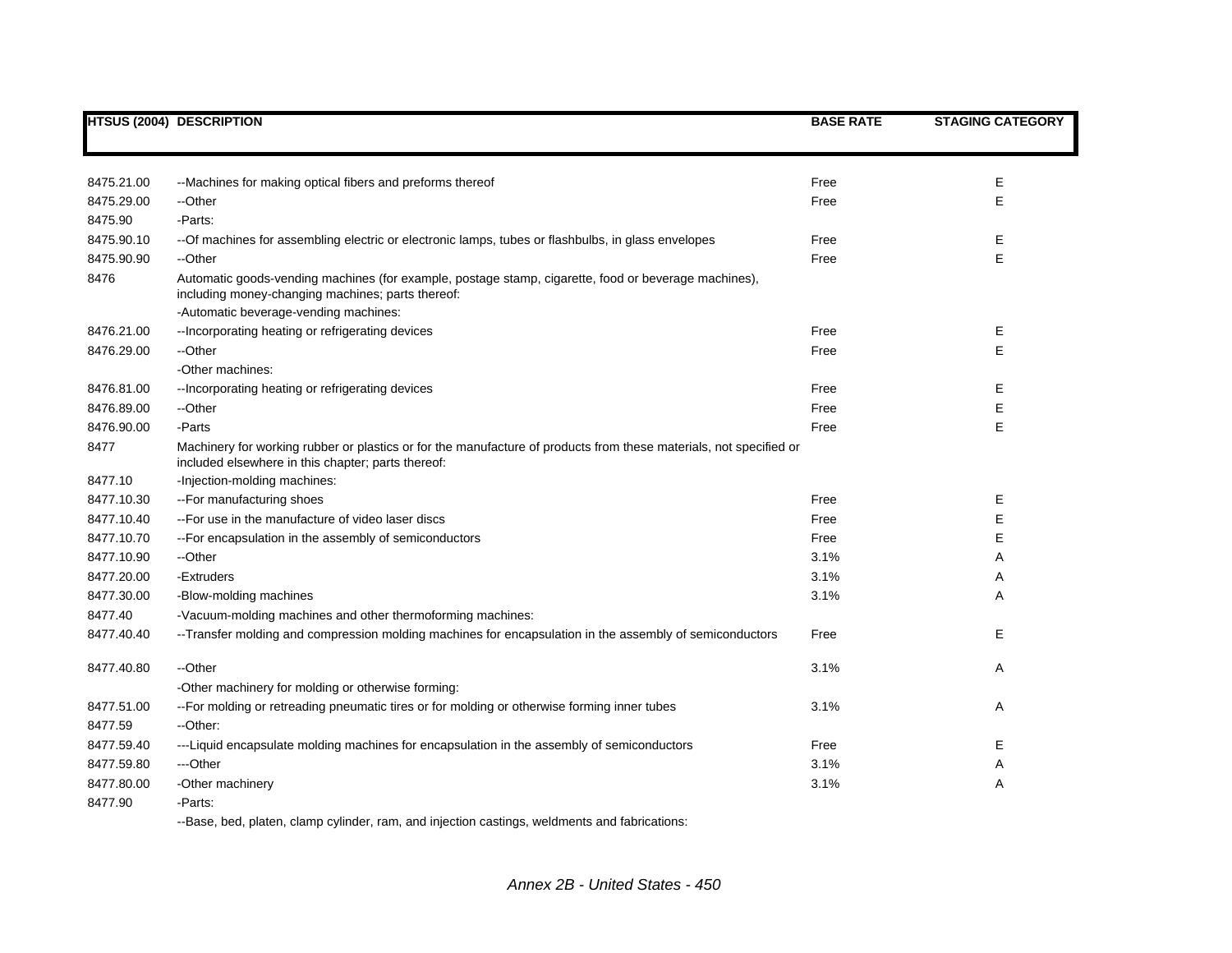|            | <b>HTSUS (2004) DESCRIPTION</b>                                                                                                                             | <b>BASE RATE</b> | <b>STAGING CATEGORY</b> |
|------------|-------------------------------------------------------------------------------------------------------------------------------------------------------------|------------------|-------------------------|
|            |                                                                                                                                                             |                  |                         |
| 8477.90.15 | --- Of machines of subheading 8477.10.70, 8477.40.40 or 8477.59.40                                                                                          | Free             | Е                       |
| 8477.90.25 | ---Other                                                                                                                                                    | 3.1%             | Α                       |
|            | --Barrel screws:                                                                                                                                            |                  |                         |
| 8477.90.35 | --- Of machines of subheading 8477.10.70, 8477.40.40 or 8477.59.40                                                                                          | Free             | Е                       |
| 8477.90.45 | ---Other                                                                                                                                                    | 3.1%             | Α                       |
|            | --Hydraulic assemblies incorporating more than one of the following: manifold; valves; pump; oil cooler:                                                    |                  |                         |
| 8477.90.55 | --- Of machines of subheading 8477.10.70, 8477.40.40 or 8477.59.40                                                                                          | Free             | Е                       |
| 8477.90.65 | ---Other                                                                                                                                                    | 3.1%             | Α                       |
|            | --Other:                                                                                                                                                    |                  |                         |
| 8477.90.75 | --- Of machines of subheading 8477.10.70, 8477.40.40 or 8477.59.40                                                                                          | Free             | Ε                       |
| 8477.90.85 | ---Other                                                                                                                                                    | 3.1%             | Α                       |
| 8478       | Machinery for preparing or making up tobacco, not specified or included elsewhere in this chapter; parts thereof:                                           |                  |                         |
| 8478.10.00 | -Machinery                                                                                                                                                  | Free             | Е                       |
| 8478.90.00 | -Parts                                                                                                                                                      | Free             | E                       |
| 8479       | Machines and mechanical appliances having individual functions, not specified or included elsewhere in this<br>chapter; parts thereof:                      |                  |                         |
| 8479.10.00 | -Machinery for public works, building or the like                                                                                                           | Free             | Е                       |
| 8479.20.00 | -Machinery for the extraction or preparation of animal or fixed vegetable fats or oils                                                                      | Free             | E                       |
| 8479.30.00 | -Presses for the manufacture of particle board or fiber building board of wood or other ligneous materials and<br>other machinery for treating wood or cork | Free             | E                       |
| 8479.40.00 | -Rope or cable-making machines                                                                                                                              | Free             | E                       |
| 8479.50.00 | -Industrial robots, not elsewhere specified or included                                                                                                     | 2.5%             | Α                       |
| 8479.60.00 | -Evaporative air coolers                                                                                                                                    | 2.8%             | Α                       |
|            | -Other machines and mechanical appliances:                                                                                                                  |                  |                         |
| 8479.81.00 | -- For treating metal, including electric wire coil-winders                                                                                                 | Free             | Е                       |
| 8479.82.00 | --Mixing, kneading, crushing, grinding, screening, sifting, homogenizing, emulsifying or stirring machines                                                  | Free             | E                       |
| 8479.89    | --Other:                                                                                                                                                    |                  |                         |
|            | ---Electromechanical appliances with self-contained electric motor:                                                                                         |                  |                         |
| 8479.89.10 | ---- Air humidifiers or dehumidifiers                                                                                                                       | Free             | Ε                       |
| 8479.89.20 | ----Floor polishers                                                                                                                                         | Free             | E                       |
| 8479.89.30 | ---- Vacuum cleaners                                                                                                                                        | Free             | E                       |
| 8479.89.55 | ----Trash compactors                                                                                                                                        | 2.8%             | Α                       |
| 8479.89.65 | ---Other                                                                                                                                                    | 2.8%             | Α                       |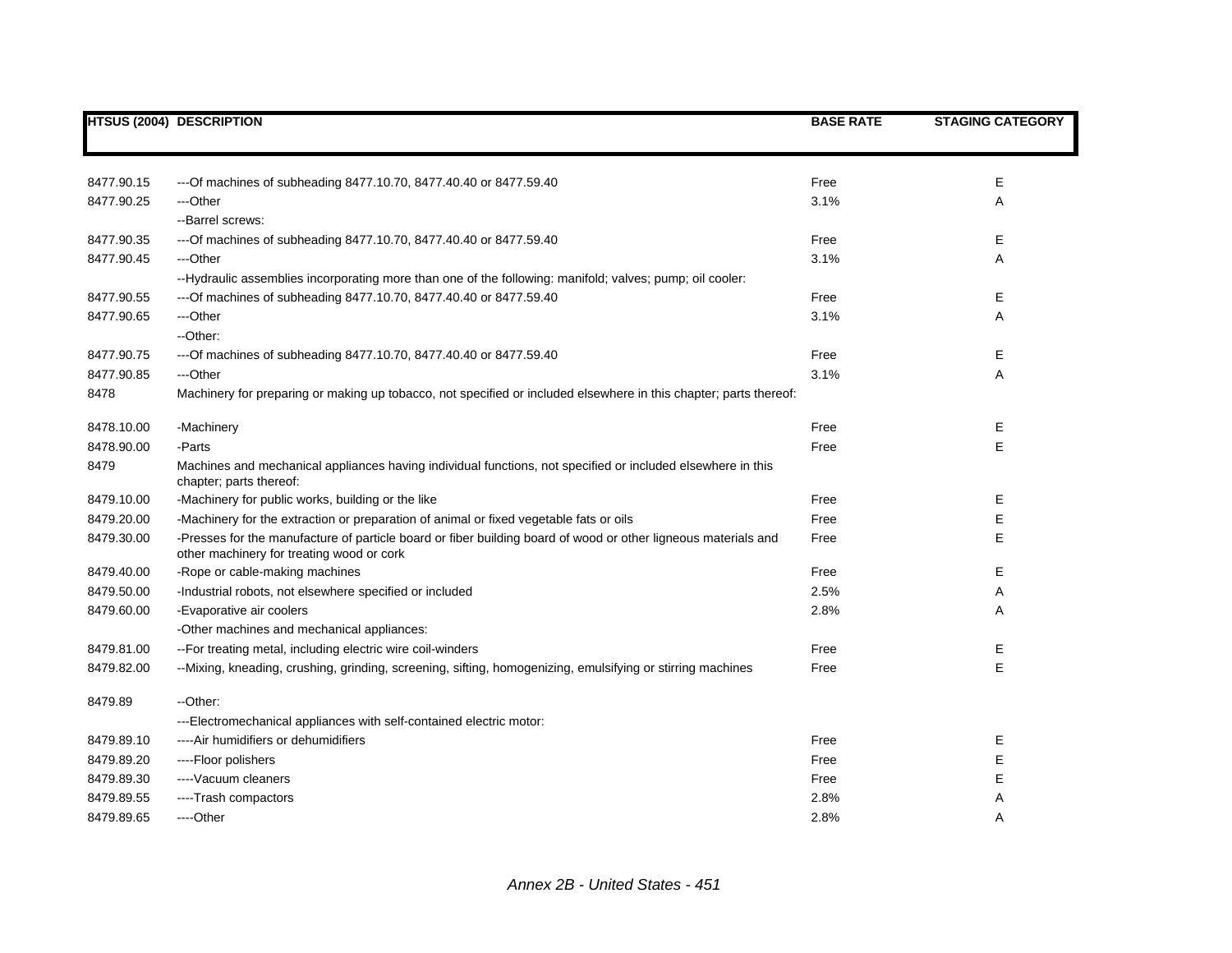|            | <b>HTSUS (2004) DESCRIPTION</b>                                                                                                                                                                                                                     | <b>BASE RATE</b> | <b>STAGING CATEGORY</b> |
|------------|-----------------------------------------------------------------------------------------------------------------------------------------------------------------------------------------------------------------------------------------------------|------------------|-------------------------|
|            |                                                                                                                                                                                                                                                     |                  |                         |
|            |                                                                                                                                                                                                                                                     |                  |                         |
| 8479.89.70 | ---Carpet sweepers                                                                                                                                                                                                                                  | Free             | E                       |
|            | $-$ Other:                                                                                                                                                                                                                                          |                  |                         |
| 8479.89.84 | ----Machines for processing of semiconductor materials; machines for production and assembly of diodes,<br>transistors and similar semiconductor devices and electronic integrated circuits; machines for the manufacturing<br>of video laser discs | Free             | E                       |
| 8479.89.87 | ----Machines for wet-cleaning flat panel displays                                                                                                                                                                                                   | Free             | Е                       |
| 8479.89.96 | ----Printing machines other than those of heading 8443, 8471 or 8472                                                                                                                                                                                | Free             | E                       |
| 8479.89.98 | ----Other                                                                                                                                                                                                                                           | 2.5%             | Α                       |
| 8479.90    | -Parts:                                                                                                                                                                                                                                             |                  |                         |
| 8479.90.40 | -- Of articles of subheading 8479.89.10, 8479.89.30 or 8479.89.70                                                                                                                                                                                   | Free             | E                       |
|            | -- Of trash compactors:                                                                                                                                                                                                                             |                  |                         |
| 8479.90.45 | ---Frame assemblies incorporating more than one of the following: baseplate; side frames; power screws; front<br>plates                                                                                                                             | Free             | E                       |
| 8479.90.55 | ---Ram assemblies incorporating a ram wrapper and/or ram cover                                                                                                                                                                                      | Free             | Е                       |
| 8479.90.65 | ---Container assemblies incorporating more than one of the following: container bottom; container wrapper; slide<br>track; container front                                                                                                          | Free             | Е                       |
| 8479.90.75 | ---Cabinets or cases                                                                                                                                                                                                                                | Free             | Е                       |
| 8479.90.85 | ---Other                                                                                                                                                                                                                                            | Free             | E                       |
| 8479.90.94 | --Other                                                                                                                                                                                                                                             | Free             | E                       |
| 8480       | Molding boxes for metal foundry; mold bases; molding patterns; molds for metal (other than ingot molds), metal<br>carbides, glass, mineral materials, rubber or plastics:                                                                           |                  |                         |
| 8480.10.00 | -Molding boxes for metal foundry                                                                                                                                                                                                                    | 3.8%             | Α                       |
| 8480.20.00 | -Mold bases                                                                                                                                                                                                                                         | 3.4%             | Α                       |
| 8480.30.00 | -Molding patterns                                                                                                                                                                                                                                   | 2.8%             | Α                       |
|            | -Molds for metal or metal carbides:                                                                                                                                                                                                                 |                  |                         |
| 8480.41.00 | -- Injection or compression types                                                                                                                                                                                                                   | 3.1%             | Α                       |
| 8480.49.00 | --Other types                                                                                                                                                                                                                                       | 3.1%             | Α                       |
| 8480.50.00 | -Molds for glass                                                                                                                                                                                                                                    | Free             | Е                       |
| 8480.60.00 | -Molds for mineral materials                                                                                                                                                                                                                        | Free             | E                       |
|            | -Molds for rubber or plastics:                                                                                                                                                                                                                      |                  |                         |
| 8480.71    | -- Injection or compression types:                                                                                                                                                                                                                  |                  |                         |
| 8480.71.10 | ---For shoe machinery                                                                                                                                                                                                                               | Free             | Ε                       |
| 8480.71.40 | --- For the manufacture of semiconductor devices                                                                                                                                                                                                    | Free             | Е                       |
| 8480.71.80 | ---Other                                                                                                                                                                                                                                            | 3.1%             | A                       |
| 8480.79    | --Other types:                                                                                                                                                                                                                                      |                  |                         |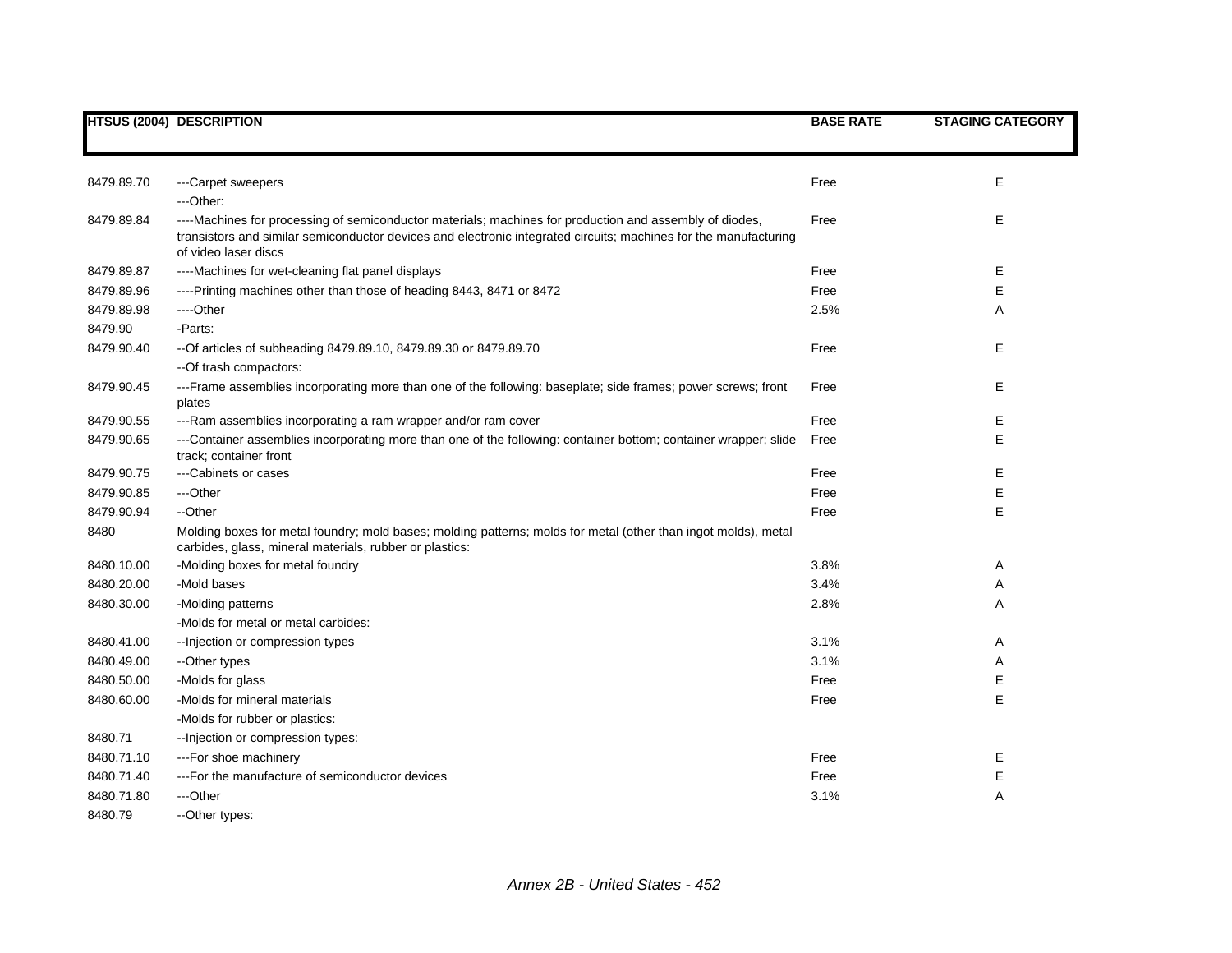|            | <b>HTSUS (2004) DESCRIPTION</b>                                                                                    | <b>BASE RATE</b> | <b>STAGING CATEGORY</b> |
|------------|--------------------------------------------------------------------------------------------------------------------|------------------|-------------------------|
|            |                                                                                                                    |                  |                         |
| 8480.79.10 | ---Molds for shoe machinery                                                                                        | Free             | Ε                       |
| 8480.79.90 | ---Other                                                                                                           | 3.1%             | Α                       |
| 8481       | Taps, cocks, valves and similar appliances, for pipes, boiler shells, tanks, vats or the like, including pressure- |                  |                         |
|            | reducing valves and thermostatically controlled valves; parts thereof:                                             |                  |                         |
| 8481.10.00 | -Pressure-reducing valves                                                                                          | 2%               | A                       |
| 8481.20.00 | -Valves for oleohydraulic or pneumatic transmissions                                                               | 2%               | Α                       |
| 8481.30    | -Check (nonreturn) valves:                                                                                         |                  |                         |
| 8481.30.10 | --Of copper                                                                                                        | 3%               | Α                       |
| 8481.30.20 | --Of iron or steel                                                                                                 | 5%               | Α                       |
| 8481.30.90 | --Other                                                                                                            | 3%               | Α                       |
| 8481.40.00 | -Safety or relief valves                                                                                           | 2%               | Α                       |
| 8481.80    | -Other appliances:                                                                                                 |                  |                         |
|            | --Hand operated:                                                                                                   |                  |                         |
| 8481.80.10 | ---Of copper                                                                                                       | 4%               | Α                       |
| 8481.80.30 | ---Of iron or steel                                                                                                | 5.6%             | Α                       |
| 8481.80.50 | --- Of other materials                                                                                             | 3%               | Α                       |
| 8481.80.90 | --Other                                                                                                            | 2%               | Α                       |
| 8481.90    | -Parts:                                                                                                            |                  |                         |
|            | -- Of hand operated and check appliances:                                                                          |                  |                         |
| 8481.90.10 | ---Of copper                                                                                                       | 3%               | Α                       |
| 8481.90.30 | ---Of iron or steel                                                                                                | 5%               | Α                       |
| 8481.90.50 | --- Of other materials                                                                                             | 3%               | Α                       |
| 8481.90.90 | --Other                                                                                                            | Free             | Ε                       |
| 8482       | Ball or roller bearings, and parts thereof:                                                                        |                  |                         |
| 8482.10    | -Ball bearings:                                                                                                    |                  |                         |
| 8482.10.10 | -- Ball bearings with integral shafts                                                                              | 2.4%             | B                       |
| 8482.10.50 | --Other                                                                                                            | 9%               | B                       |
| 8482.20.00 | -Tapered roller bearings, including cone and tapered roller assemblies                                             | 5.8%             | B                       |
| 8482.30.00 | -Spherical roller bearings                                                                                         | 5.8%             | B                       |
| 8482.40.00 | -Needle roller bearings                                                                                            | 5.8%             | B                       |
| 8482.50.00 | -Other cylindrical roller bearings                                                                                 | 5.8%             | B                       |
| 8482.80.00 | -Other, including combined ball/roller bearings                                                                    | 5.8%             | B                       |
|            | -Parts:                                                                                                            |                  |                         |
| 8482.91.00 | --Balls, needles and rollers                                                                                       | 4.4%             | B                       |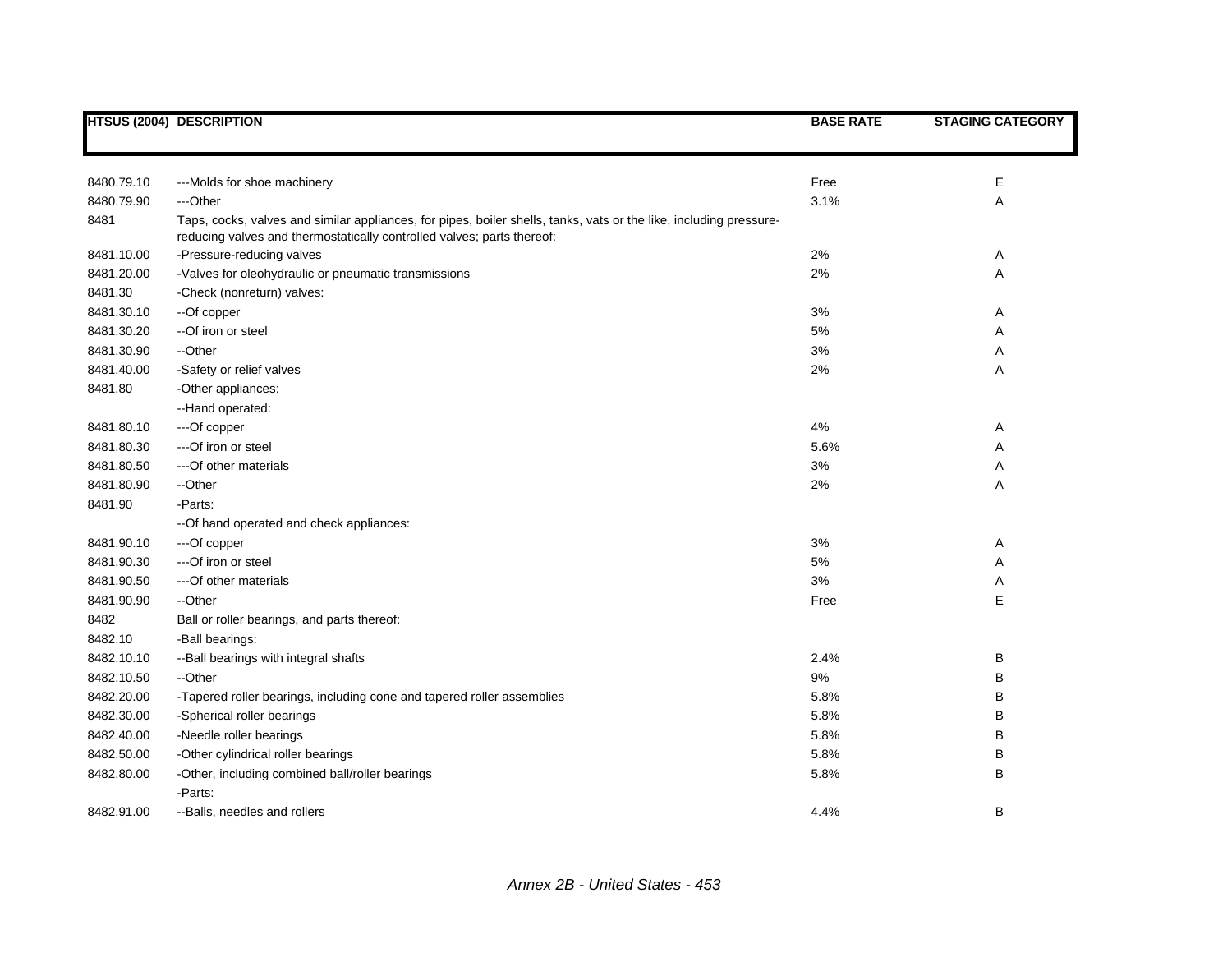|            | <b>HTSUS (2004) DESCRIPTION</b>                                                                                                                                                                                                                                                                                                                                                  | <b>BASE RATE</b>        | <b>STAGING CATEGORY</b> |
|------------|----------------------------------------------------------------------------------------------------------------------------------------------------------------------------------------------------------------------------------------------------------------------------------------------------------------------------------------------------------------------------------|-------------------------|-------------------------|
|            |                                                                                                                                                                                                                                                                                                                                                                                  |                         |                         |
| 8482.99    | --Other:                                                                                                                                                                                                                                                                                                                                                                         |                         |                         |
|            | ---Inner or outer rings or races:                                                                                                                                                                                                                                                                                                                                                |                         |                         |
| 8482.99.05 | ----For ball bearings                                                                                                                                                                                                                                                                                                                                                            | 9.9%                    | B                       |
| 8482.99.15 | ----For tapered roller bearings                                                                                                                                                                                                                                                                                                                                                  | 5.8%                    | B                       |
| 8482.99.25 | ----Other                                                                                                                                                                                                                                                                                                                                                                        | 5.8%                    | в                       |
|            | ---Other:                                                                                                                                                                                                                                                                                                                                                                        |                         |                         |
| 8482.99.35 | ----Parts of ball bearings (including parts of ball bearings with integral shafts)                                                                                                                                                                                                                                                                                               | 9.9%                    | B                       |
| 8482.99.45 | ----Parts of tapered roller bearings                                                                                                                                                                                                                                                                                                                                             | 5.8%                    | B                       |
| 8482.99.65 | ---Other                                                                                                                                                                                                                                                                                                                                                                         | 5.8%                    | B                       |
| 8483       | Transmission shafts (including camshafts and crankshafts) and cranks; bearing housings, housed bearings and<br>plain shaft bearings; gears and gearing; ball or roller screws; gear boxes and other speed changers, including<br>torque converters; flywheels and pulleys, including pulley blocks; clutches and shaft couplings (including universal<br>joints); parts thereof: |                         |                         |
| 8483.10    | -Transmission shafts (including camshafts and crankshafts) and cranks:                                                                                                                                                                                                                                                                                                           |                         |                         |
|            | --Camshafts and crankshafts:                                                                                                                                                                                                                                                                                                                                                     |                         |                         |
| 8483.10.10 | ---Designed for use solely or principally with spark-ignition internal combustion piston engines or rotary engines                                                                                                                                                                                                                                                               | 2.5%                    | Α                       |
| 8483.10.30 | ---Other                                                                                                                                                                                                                                                                                                                                                                         | 2.5%                    | Α                       |
| 8483.10.50 | --Other transmission shafts and cranks                                                                                                                                                                                                                                                                                                                                           | Free                    | Е                       |
| 8483.20    | -Housed bearings, incorporating ball or roller bearings:                                                                                                                                                                                                                                                                                                                         |                         |                         |
| 8483.20.40 | --Flange, take-up, cartridge and hanger units                                                                                                                                                                                                                                                                                                                                    | 4.5%                    | Α                       |
| 8483.20.80 | --Other                                                                                                                                                                                                                                                                                                                                                                          | 4.5%                    | A                       |
| 8483.30    | -Bearing housings; plain shaft bearings:                                                                                                                                                                                                                                                                                                                                         |                         |                         |
| 8483.30.40 | --Flange, take-up, cartridge and hanger units                                                                                                                                                                                                                                                                                                                                    | 4.5%                    | Α                       |
| 8483.30.80 | --Other                                                                                                                                                                                                                                                                                                                                                                          | 4.5%                    | Α                       |
| 8483.40    | -Gears and gearing, other than toothed wheels, chain sprockets and other transmission elements entered<br>separately; ball or roller screws; gear boxes and other speed changers, including torque converters:                                                                                                                                                                   |                         |                         |
| 8483.40.10 | --Torque converters                                                                                                                                                                                                                                                                                                                                                              | Free                    | Е                       |
|            | --Gear boxes and other speed changers:                                                                                                                                                                                                                                                                                                                                           |                         |                         |
|            | ---Fixed ratio speed changers, multiple and variable ratio speed changers each ratio of which is selected by<br>manual manipulation:                                                                                                                                                                                                                                             |                         |                         |
| 8483.40.30 | ----Imported for use with machines for making cellulosic pulp, paper or paperboard                                                                                                                                                                                                                                                                                               | Free                    | Е                       |
| 8483.40.50 | ----Other                                                                                                                                                                                                                                                                                                                                                                        | 2.5%                    | Α                       |
| 8483.40.70 | ---Other speed changers                                                                                                                                                                                                                                                                                                                                                          | 25 cents each +<br>3.9% | A                       |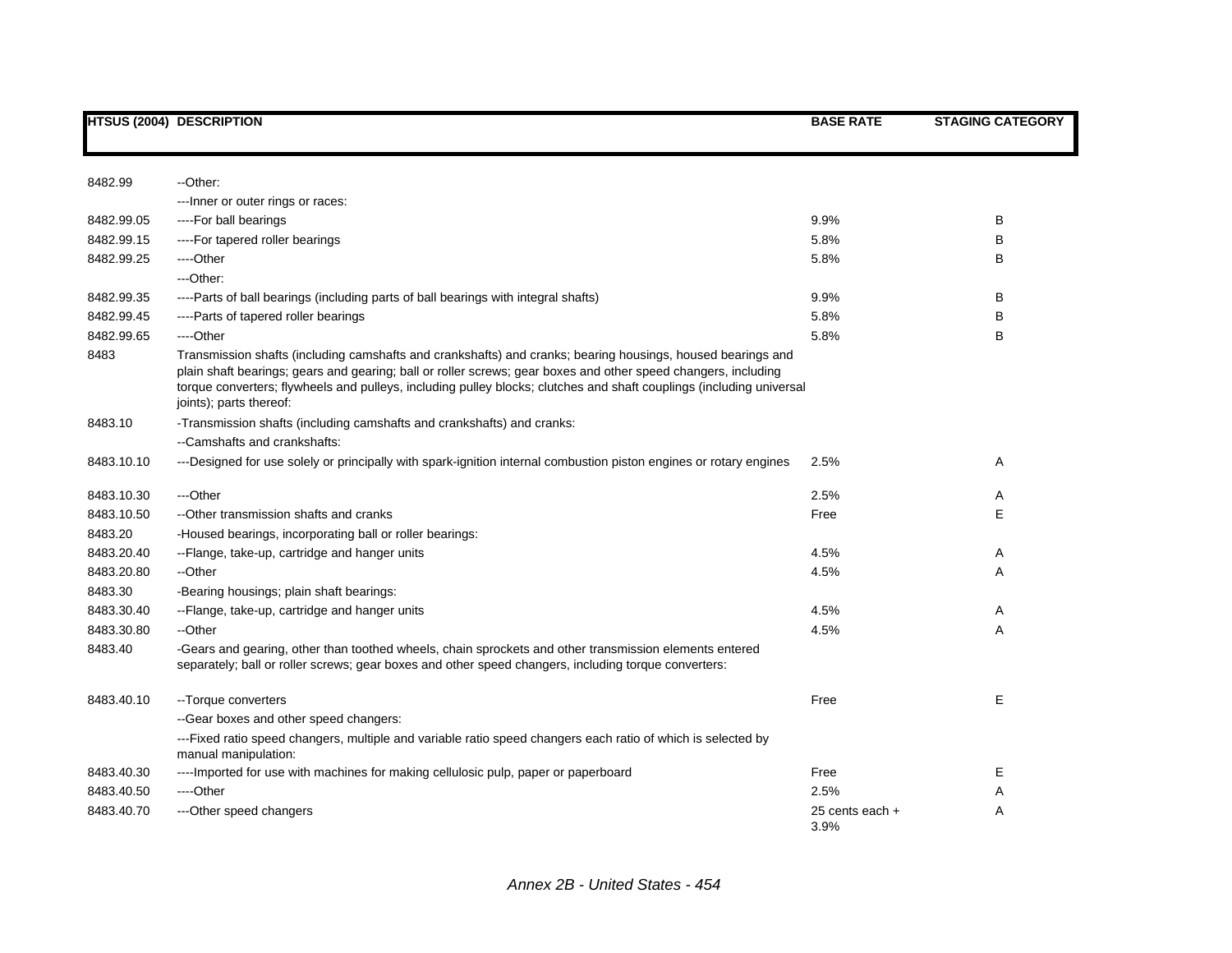|            | <b>HTSUS (2004) DESCRIPTION</b>                                                                                                                                                                                                                                      | <b>BASE RATE</b> | <b>STAGING CATEGORY</b> |
|------------|----------------------------------------------------------------------------------------------------------------------------------------------------------------------------------------------------------------------------------------------------------------------|------------------|-------------------------|
|            |                                                                                                                                                                                                                                                                      |                  |                         |
| 8483.40.80 | --Ball or roller screws                                                                                                                                                                                                                                              | 3.8%             | Α                       |
| 8483.40.90 | --Gears and gearing, other than toothed wheels, chain sprockets and other transmission elements entered<br>separately                                                                                                                                                | 2.5%             | Α                       |
| 8483.50    | -Flywheels and pulleys, including pulley blocks:                                                                                                                                                                                                                     |                  |                         |
| 8483.50.40 | --Gray-iron awning or tackle pulleys, not over 6.4 cm in wheel diameter<br>--Other:                                                                                                                                                                                  | 5.7%             | Α                       |
| 8483.50.60 | ---Flywheels                                                                                                                                                                                                                                                         | 2.8%             | Α                       |
| 8483.50.90 | ---Other                                                                                                                                                                                                                                                             | 2.8%             | Α                       |
| 8483.60    | -Clutches and shaft couplings (including universal joints):                                                                                                                                                                                                          |                  |                         |
| 8483.60.40 | --Clutches and universal joints                                                                                                                                                                                                                                      | 2.8%             | Α                       |
| 8483.60.80 | --Other                                                                                                                                                                                                                                                              | 2.8%             | Α                       |
| 8483.90    | -Toothed wheels, chain sprockets and other transmission elements presented separately; parts:                                                                                                                                                                        |                  |                         |
| 8483.90.10 | -- Chain sprockets and parts thereof                                                                                                                                                                                                                                 | 2.8%             | Α                       |
|            | --Parts of bearing housings and plain shaft bearings:                                                                                                                                                                                                                |                  |                         |
| 8483.90.20 | ---Parts of flange, take-up, cartridge and hanger units                                                                                                                                                                                                              | 4.5%             | Α                       |
| 8483.90.30 | ---Other                                                                                                                                                                                                                                                             | 4.5%             | Α                       |
| 8483.90.50 | --Parts of gearing, gear boxes and other speed changers                                                                                                                                                                                                              | 2.5%             | Α                       |
|            | --Other:                                                                                                                                                                                                                                                             |                  |                         |
| 8483.90.70 | ---Parts of articles of subheading 8483.20                                                                                                                                                                                                                           | 5.5%             | Α                       |
| 8483.90.80 | ---Other                                                                                                                                                                                                                                                             | 2.8%             | Α                       |
| 8484       | Gaskets and similar joints of metal sheeting combined with other material or of two or more layers of metal; sets<br>or assortments of gaskets and similar joints, dissimilar in composition, put up in pouches, envelopes or similar<br>packings; mechanical seals: |                  |                         |
| 8484.10.00 | -Gaskets and similar joints of metal sheeting combined with other material or of two or more layers of metal                                                                                                                                                         | 2.5%             | Α                       |
| 8484.20.00 | -Mechanical seals                                                                                                                                                                                                                                                    | 3.9%             | Α                       |
| 8484.90.00 | -Other                                                                                                                                                                                                                                                               | 2.5%             | Α                       |
| 8485       | Machinery parts, not containing electrical connectors, insulators, coils, contacts or other electrical features, and<br>not specified or included elsewhere in this chapter:                                                                                         |                  |                         |
| 8485.10.00 | -Ships' or boats' propellers and blades therefor                                                                                                                                                                                                                     | Free             | E                       |
| 8485.90.00 | -Other                                                                                                                                                                                                                                                               | 3.9%             | A                       |
| 8501       | Electric motors and generators (excluding generating sets):                                                                                                                                                                                                          |                  |                         |
| 8501.10    | -Motors of an output not exceeding 37.5 W:                                                                                                                                                                                                                           |                  |                         |
|            | $-$ Of under 18.65 W:                                                                                                                                                                                                                                                |                  |                         |
| 8501.10.20 | ---Synchronous, valued not over \$4 each                                                                                                                                                                                                                             | 6.7%             | Α                       |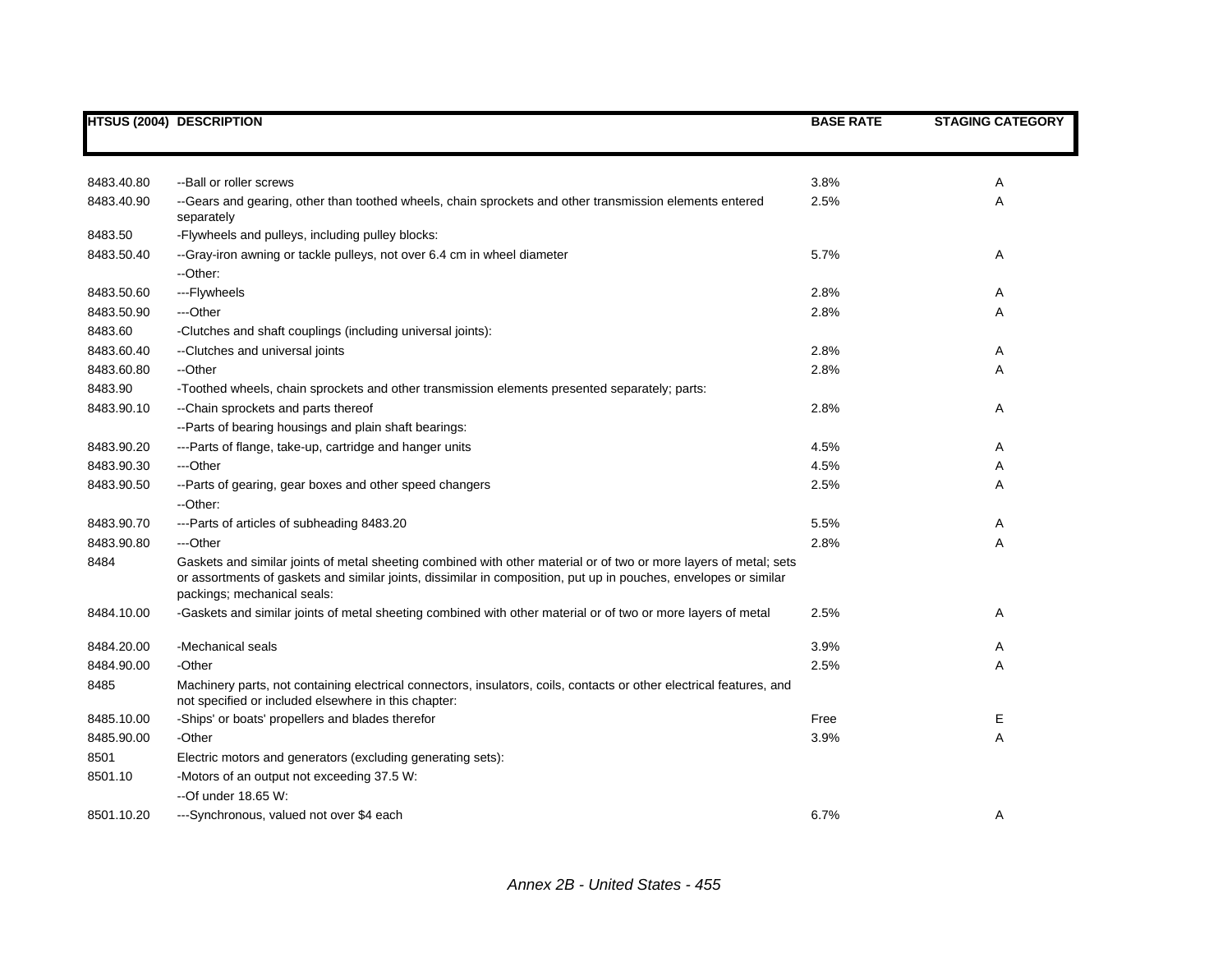|            | <b>HTSUS (2004) DESCRIPTION</b>                                                                                                               | <b>BASE RATE</b> | <b>STAGING CATEGORY</b> |
|------------|-----------------------------------------------------------------------------------------------------------------------------------------------|------------------|-------------------------|
|            |                                                                                                                                               |                  |                         |
| 8501.10.40 | ---Other                                                                                                                                      | 4.4%             | Α                       |
| 8501.10.60 | --Of 18.65 W or more but not exceeding 37.5 W                                                                                                 | 2.8%             | Α                       |
| 8501.20    | -Universal AC/DC motors of an output exceeding 37.5 W:                                                                                        |                  |                         |
| 8501.20.20 | --Exceeding 37.5 W but not exceeding 74.6 W                                                                                                   | 3.3%             | Α                       |
| 8501.20.40 | --Exceeding 74.6 W but not exceeding 735 W                                                                                                    | 4%               | Α                       |
| 8501.20.50 | --Exceeding 735 W but under 746 W                                                                                                             | 3.3%             | Α                       |
| 8501.20.60 | --Other                                                                                                                                       | 2.4%             | Α                       |
|            | -Other DC motors; DC generators:                                                                                                              |                  |                         |
| 8501.31    | --Of an output not exceeding 750 W:                                                                                                           |                  |                         |
|            | --Motors:                                                                                                                                     |                  |                         |
| 8501.31.20 | ----Exceeding 37.5 W but not exceeding 74.6 W                                                                                                 | 2.8%             | Α                       |
| 8501.31.40 | ----Exceeding 74.6 W but not exceeding 735 W                                                                                                  | 4%               | Α                       |
| 8501.31.50 | ----Exceeding 735 W but under 746 W                                                                                                           | 3.3%             | Α                       |
| 8501.31.60 | ----Other                                                                                                                                     | 2.4%             | Α                       |
| 8501.31.80 | ---Generators                                                                                                                                 | 2.5%             | Α                       |
| 8501.32    | -- Of an output exceeding 750 W but not exceeding 75 kW:                                                                                      |                  |                         |
|            | ---Motors:                                                                                                                                    |                  |                         |
| 8501.32.20 | ----Exceeding 750 W but not exceeding 14.92 kW                                                                                                | 2.9%             | Α                       |
|            | ---Other:                                                                                                                                     |                  |                         |
| 8501.32.45 | -----Electric motors of a kind used as the primary source of mechanical power for electrically powered vehicles of Free<br>subheading 8703.90 |                  | Е                       |
| 8501.32.55 | -----Other                                                                                                                                    | Free             | Е                       |
| 8501.32.60 | ---Generators                                                                                                                                 | 2%               | Α                       |
| 8501.33    | -- Of an output exceeding 75 kW but not exceeding 375 kW:                                                                                     |                  |                         |
|            | ---Motors:                                                                                                                                    |                  |                         |
| 8501.33.20 | ----Exceeding 75 kW but under 149.2 kW                                                                                                        | Free             | Е                       |
| 8501.33.30 | ---- 149.2 kW or more but not exceeding 150 kW                                                                                                | 2.8%             | Α                       |
| 8501.33.40 | ----Other                                                                                                                                     | 2.8%             | Α                       |
| 8501.33.60 | ---Generators                                                                                                                                 | 2.5%             | Α                       |
| 8501.34    | -- Of an output exceeding 375 kW:                                                                                                             |                  |                         |
| 8501.34.30 | ---Motors                                                                                                                                     | 2.8%             | Α                       |
| 8501.34.60 | ---Generators                                                                                                                                 | 2%               | Α                       |
| 8501.40    | -Other AC motors, single-phase:                                                                                                               |                  |                         |
| 8501.40.20 | -- Of an output exceeding 37.5 W but not exceeding 74.6 W                                                                                     | 3.3%             | Α                       |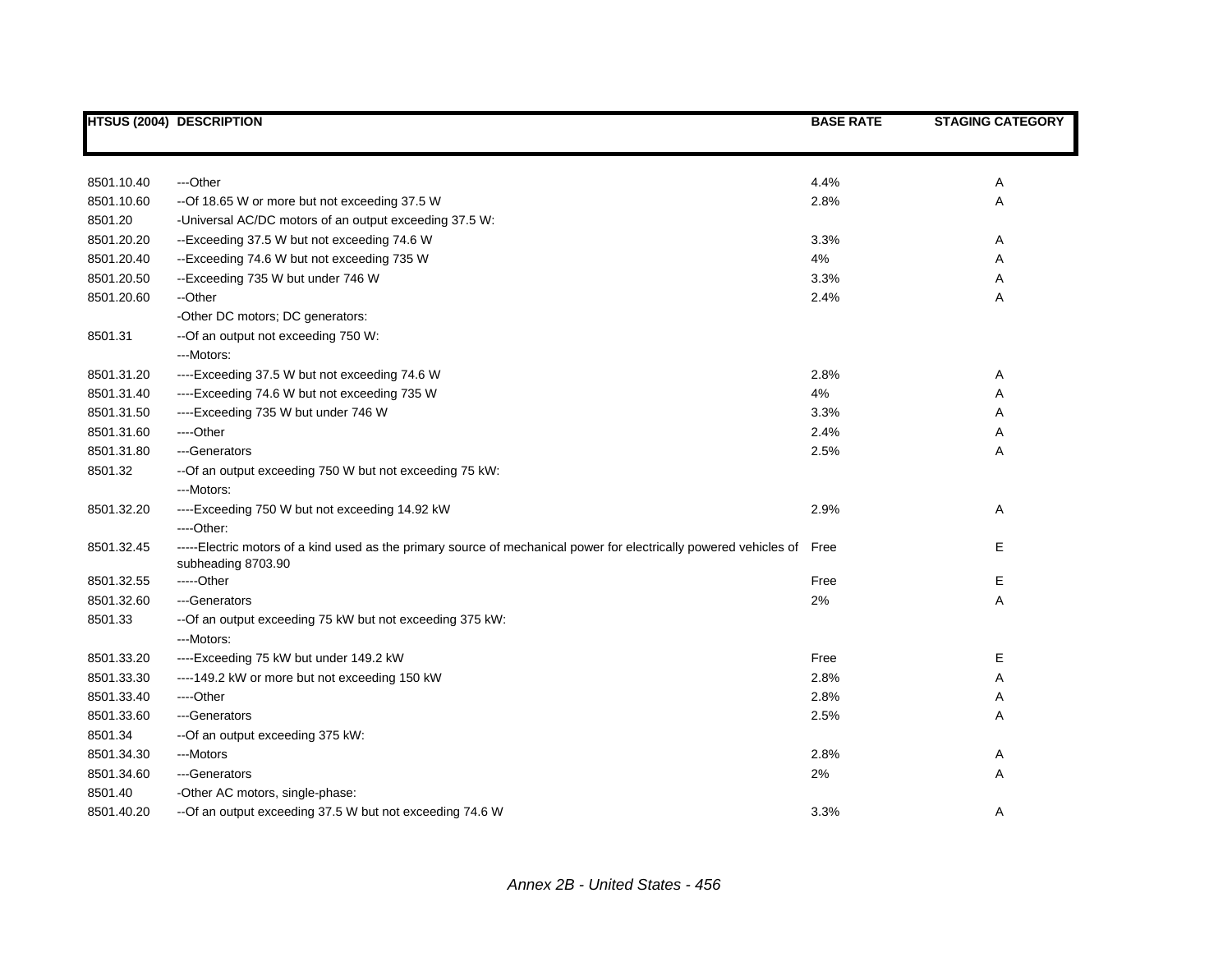|            | <b>HTSUS (2004) DESCRIPTION</b>                                                                                | <b>BASE RATE</b> | <b>STAGING CATEGORY</b> |
|------------|----------------------------------------------------------------------------------------------------------------|------------------|-------------------------|
|            |                                                                                                                |                  |                         |
| 8501.40.40 | -- Of an output exceeding 74.6 W but not exceeding 735 W                                                       | 4%               | Α                       |
| 8501.40.50 | -- Of an output exceeding 735 W but under 746 W                                                                | 3.3%             | Α                       |
| 8501.40.60 | --Other                                                                                                        | 3.7%             | Α                       |
|            | -Other AC motors, multi-phase:                                                                                 |                  |                         |
| 8501.51    | --Of an output not exceeding 750 W:                                                                            |                  |                         |
| 8501.51.20 | ---Exceeding 37.5 W but not exceeding 74.6 W                                                                   | 2.5%             | Α                       |
| 8501.51.40 | ---Exceeding 74.6 W but not exceeding 735 W                                                                    | 2.5%             | Α                       |
| 8501.51.50 | ---Exceeding 735 W but under 746 W                                                                             | 3.3%             | Α                       |
| 8501.51.60 | ---Other                                                                                                       | 2.5%             | Α                       |
| 8501.52    | --Of an output exceeding 750 W but not exceeding 75 kW:                                                        |                  |                         |
| 8501.52.40 | ---Exceeding 750 W but not exceeding 14.92 kW                                                                  | 3.7%             | Α                       |
| 8501.52.80 | ---Other                                                                                                       | Free             | E                       |
| 8501.53    | --Of an output exceeding 75 kW:                                                                                |                  |                         |
| 8501.53.40 | ---Exceeding 75 kW but under 149.2 kW                                                                          | Free             | Е                       |
| 8501.53.60 | ---149.2 kW or more but not exceeding 150 kW                                                                   | 4.2%             | Α                       |
| 8501.53.80 | ---Other                                                                                                       | 2.8%             | Α                       |
|            | -AC generators (alternators):                                                                                  |                  |                         |
| 8501.61.00 | -- Of an output not exceeding 75 kVA                                                                           | 2.5%             | Α                       |
| 8501.62.00 | -- Of an output exceeding 75 kVA but not exceeding 375 kVA                                                     | 2.5%             | Α                       |
| 8501.63.00 | -- Of an output exceeding 375 kVA but not exceeding 750 kVA                                                    | 2.5%             | Α                       |
| 8501.64.00 | -- Of an output exceeding 750 kVA                                                                              | 2.4%             | Α                       |
| 8502       | Electric generating sets and rotary converters:                                                                |                  |                         |
|            | -Generating sets with compression-ignition internal combustion piston engines (diesel or semi-diesel engines): |                  |                         |
| 8502.11.00 | -- Of an output not exceeding 75 kVA                                                                           | 2.5%             | Α                       |
| 8502.12.00 | -- Of an output exceeding 75 kVA but not exceeding 375 kVA                                                     | 2.5%             | Α                       |
| 8502.13.00 | -- Of an output exceeding 375 kVA                                                                              | 2%               | Α                       |
| 8502.20.00 | -Generating sets with spark-ignition internal combustion piston engines                                        | 2%               | Α                       |
|            | -Other generating sets:                                                                                        |                  |                         |
| 8502.31.00 | --Wind-powered                                                                                                 | 2.5%             | Α                       |
| 8502.39.00 | --Other                                                                                                        | 2.5%             | Α                       |
| 8502.40.00 | -Electric rotary converters                                                                                    | 3%               | Α                       |
| 8503.00    | Parts suitable for use solely or principally with the machines of heading 8501 or 8502:                        |                  |                         |
| 8503.00.20 | -Commutators                                                                                                   | 2.4%             | Α                       |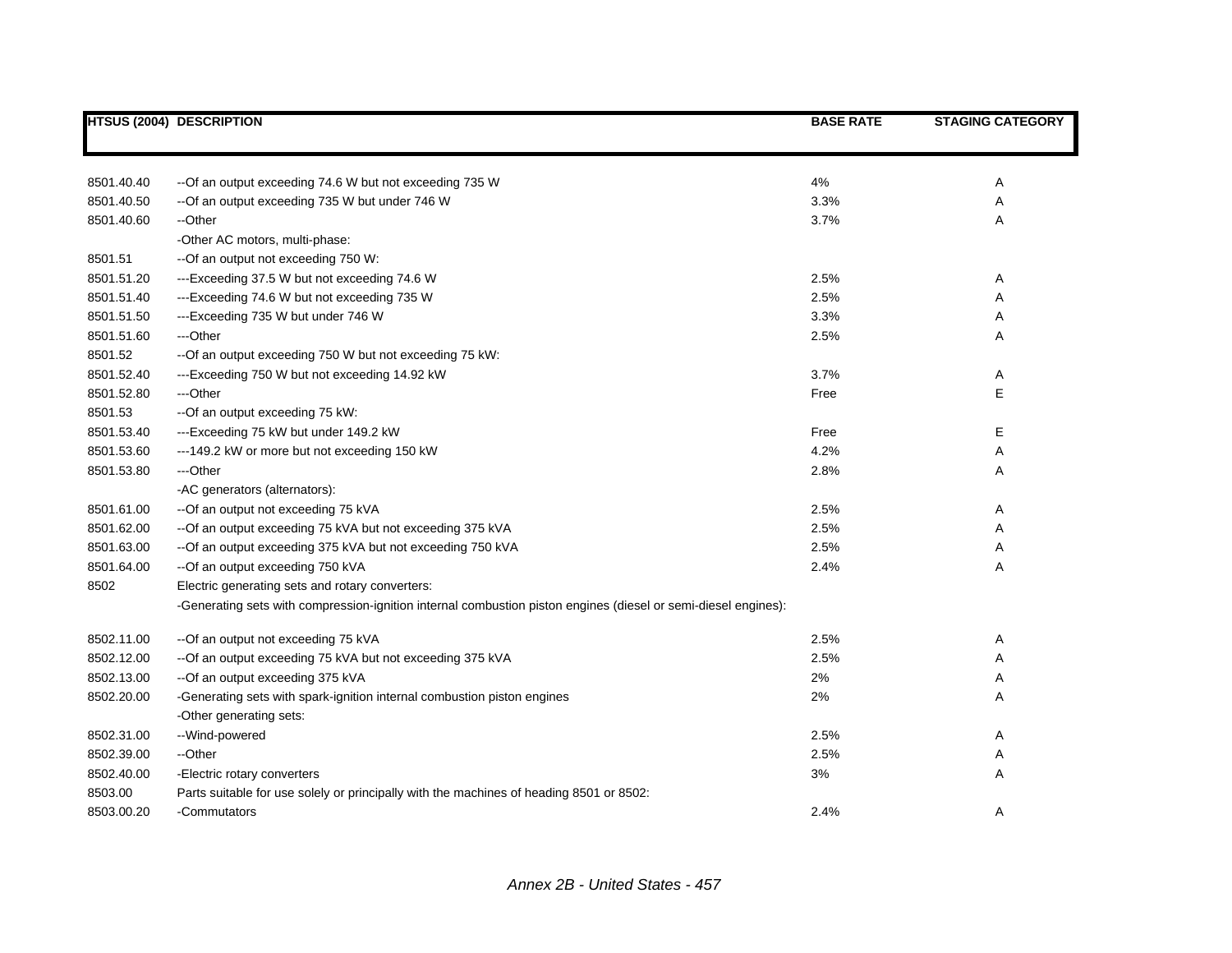|            | <b>HTSUS (2004) DESCRIPTION</b>                                                                                                   | <b>BASE RATE</b> | <b>STAGING CATEGORY</b> |
|------------|-----------------------------------------------------------------------------------------------------------------------------------|------------------|-------------------------|
|            |                                                                                                                                   |                  |                         |
|            | -Stators and rotors for the goods of heading 8501:                                                                                |                  |                         |
| 8503.00.35 | --For motors of under 18.65 W                                                                                                     | 6.5%             | Α                       |
| 8503.00.45 | -- For generators suitable for use on aircraft                                                                                    | Free             | Е                       |
| 8503.00.65 | --Other                                                                                                                           | 3%               | Α                       |
|            | -Other:                                                                                                                           |                  |                         |
| 8503.00.75 | -- For motors of under 18.65 W                                                                                                    | 6.5%             | Α                       |
| 8503.00.90 | -- For generators suitable for use on aircraft                                                                                    | Free             | E                       |
| 8503.00.95 | --Other                                                                                                                           | 3%               | A                       |
| 8504       | Electrical transformers, static converters (for example, rectifiers) and inductors; parts thereof:                                |                  |                         |
| 8504.10.00 | -Ballasts for discharge lamps or tubes                                                                                            | 3%               | Α                       |
|            | -Liquid dielectric transformers:                                                                                                  |                  |                         |
| 8504.21.00 | --Having a power handling capacity not exceeding 650 kVA                                                                          | Free             | Е                       |
| 8504.22.00 | --Having a power handling capacity exceeding 650 kVA but not exceeding 10,000 kVA                                                 | Free             | Е                       |
| 8504.23.00 | --Having a power handling capacity exceeding 10,000 kVA                                                                           | 1.6%             | Α                       |
|            | -Other transformers:                                                                                                              |                  |                         |
| 8504.31    | --Having a power handling capacity not exceeding 1 kVA:                                                                           |                  |                         |
| 8504.31.20 | ---Unrated                                                                                                                        | Free             | Е                       |
|            | ---Other:                                                                                                                         |                  |                         |
| 8504.31.40 | ----Having a power handling capacity less than 1 kVA                                                                              | 6.6%             | A                       |
| 8504.31.60 | ----Having a power handling capacity of 1 kVA                                                                                     | 1.6%             | Α                       |
| 8504.32.00 | --Having a power handling capacity exceeding 1 kVA but not exceeding 16 kVA                                                       | 2.4%             | Α                       |
| 8504.33.00 | --Having a power handling capacity exceeding 16 kVA but not exceeding 500 kVA                                                     | 1.6%             | Α                       |
| 8504.34.00 | --Having a power handling capacity exceeding 500 kVA                                                                              | 1.6%             | A                       |
| 8504.40    | -Static converters:                                                                                                               |                  |                         |
| 8504.40.40 | --Speed drive controllers for electric motors                                                                                     | 1.5%             | Α                       |
|            | --Power supplies for automatic data processing machines or units thereof of heading 8471:                                         |                  |                         |
| 8504.40.60 | ---Suitable for physical incorporation into automatic data processing machines or units thereof of heading 8471                   | Free             | Е                       |
| 8504.40.70 | ---Other                                                                                                                          | Free             | E.                      |
| 8504.40.85 | -- For telecommunication apparatus                                                                                                | Free             | Ε                       |
| 8504.40.95 | --Other                                                                                                                           | 1.5%             | A                       |
| 8504.50    | -Other inductors:                                                                                                                 |                  |                         |
| 8504.50.40 | --For power supplies for automatic data processing machines and units thereof of heading 8471; for<br>telecommunication apparatus | Free             | E                       |
| 8504.50.80 | --Other                                                                                                                           | 3%               | Α                       |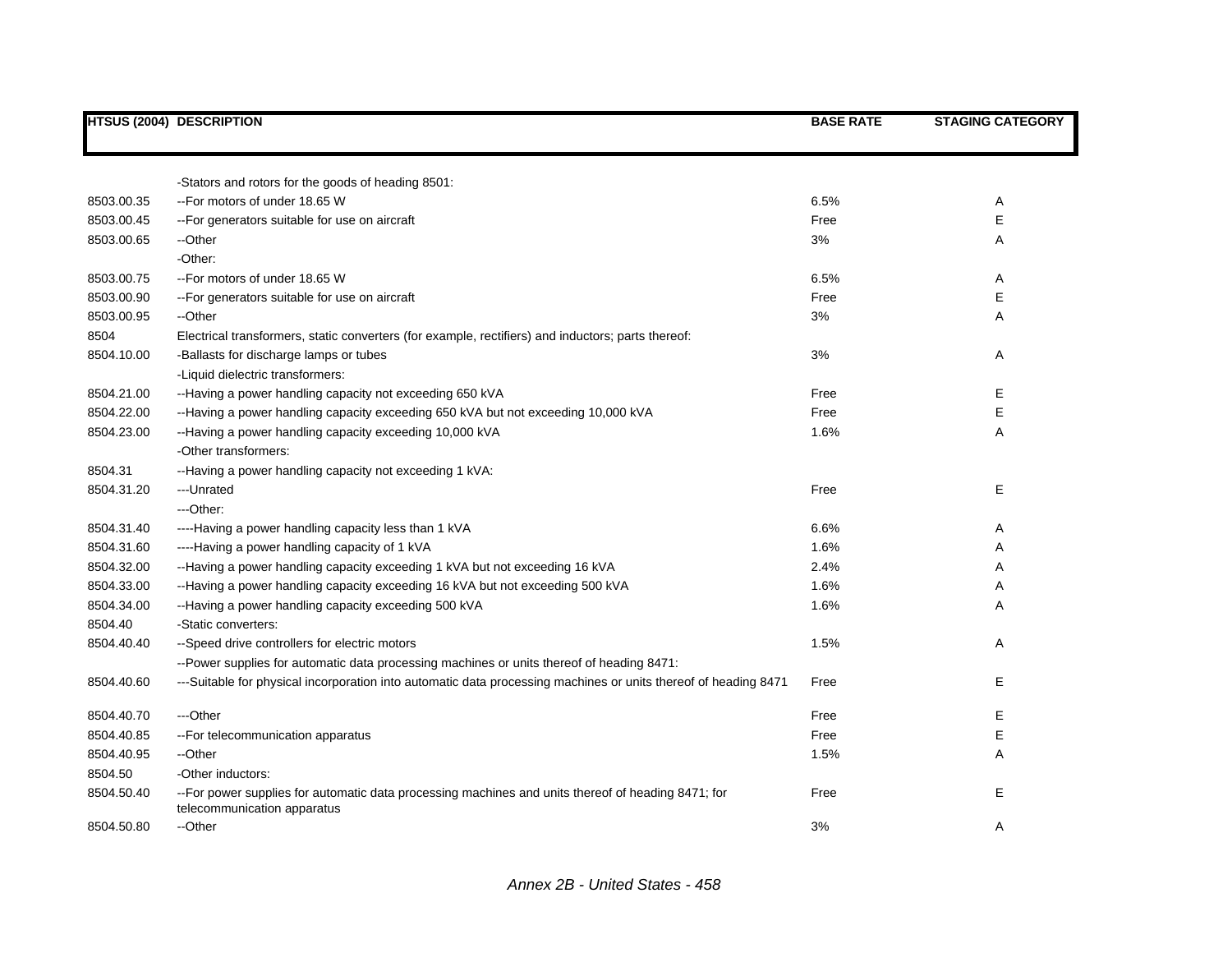|            | <b>HTSUS (2004) DESCRIPTION</b>                                                                                                                                                                                                                                                              | <b>BASE RATE</b> | <b>STAGING CATEGORY</b> |
|------------|----------------------------------------------------------------------------------------------------------------------------------------------------------------------------------------------------------------------------------------------------------------------------------------------|------------------|-------------------------|
|            |                                                                                                                                                                                                                                                                                              |                  |                         |
| 8504.90    | -Parts:                                                                                                                                                                                                                                                                                      |                  |                         |
|            | -- Of power supplies for automatic data processing machines or units thereof of heading 8471:                                                                                                                                                                                                |                  |                         |
| 8504.90.20 | ---Printed circuit assemblies                                                                                                                                                                                                                                                                | Free             | Е                       |
| 8504.90.40 | ---Other                                                                                                                                                                                                                                                                                     | Free             | E                       |
|            | --Other:                                                                                                                                                                                                                                                                                     |                  |                         |
|            | ---Printed circuit assemblies:                                                                                                                                                                                                                                                               |                  |                         |
| 8504.90.65 | ---- Of the goods of subheading 8504.40 or 8504.50 for telecommunication apparatus                                                                                                                                                                                                           | Free             | Е                       |
| 8504.90.75 | ----Other                                                                                                                                                                                                                                                                                    | 2.4%             | Α                       |
| 8504.90.95 | ---Other                                                                                                                                                                                                                                                                                     | 2.4%             | Α                       |
| 8505       | Electromagnets; permanent magnets and articles intended to become permanent magnets after magnetization;<br>electromagnetic or permanent magnet chucks, clamps and similar holding devices; electromagnetic couplings,<br>clutches and brakes; electromagnetic lifting heads; parts thereof: |                  |                         |
|            | -Permanent magnets and articles intended to become permanent magnets after magnetization:                                                                                                                                                                                                    |                  |                         |
| 8505.11.00 | --Of metal                                                                                                                                                                                                                                                                                   | 2.1%             | Α                       |
| 8505.19.00 | --Other                                                                                                                                                                                                                                                                                      | 4.9%             | Α                       |
| 8505.20.00 | -Electromagnetic couplings, clutches and brakes                                                                                                                                                                                                                                              | 3.1%             | Α                       |
| 8505.30.00 | -Electromagnetic lifting heads                                                                                                                                                                                                                                                               | Free             | E                       |
| 8505.90    | -Other, including parts:                                                                                                                                                                                                                                                                     |                  |                         |
| 8505.90.40 | -- Work holders and parts thereof                                                                                                                                                                                                                                                            | Free             | Е                       |
| 8505.90.80 | --Other                                                                                                                                                                                                                                                                                      | 1.3%             | Α                       |
| 8506       | Primary cells and primary batteries; parts thereof:                                                                                                                                                                                                                                          |                  |                         |
| 8506.10.00 | -Manganese dioxide                                                                                                                                                                                                                                                                           | 2.7%             | Α                       |
| 8506.30    | -Mercuric oxide:                                                                                                                                                                                                                                                                             |                  |                         |
| 8506.30.10 | --Having an external volume not exceeding 300 cm3                                                                                                                                                                                                                                            | 2.7%             | Α                       |
| 8506.30.50 | --Other                                                                                                                                                                                                                                                                                      | 2.7%             | Α                       |
| 8506.40    | -Silver oxide:                                                                                                                                                                                                                                                                               |                  |                         |
| 8506.40.10 | --Having an external volume not exceeding 300 cm3                                                                                                                                                                                                                                            | 2.7%             | Α                       |
| 8506.40.50 | --Other                                                                                                                                                                                                                                                                                      | 2.7%             | Α                       |
| 8506.50.00 | -Lithium                                                                                                                                                                                                                                                                                     | 2.7%             | Α                       |
| 8506.60.00 | -Air-zinc                                                                                                                                                                                                                                                                                    | 2.7%             | Α                       |
| 8506.80.00 | -Other primary cells and primary batteries                                                                                                                                                                                                                                                   | 2.7%             | Α                       |
| 8506.90.00 | -Parts                                                                                                                                                                                                                                                                                       | 2.7%             | Α                       |
| 8507       | Electric storage batteries, including separators therefor, whether or not rectangular (including square); parts<br>thereof:                                                                                                                                                                  |                  |                         |
| 8507.10.00 | -Lead-acid storage batteries, of a kind used for starting piston engines                                                                                                                                                                                                                     | 3.5%             | Α                       |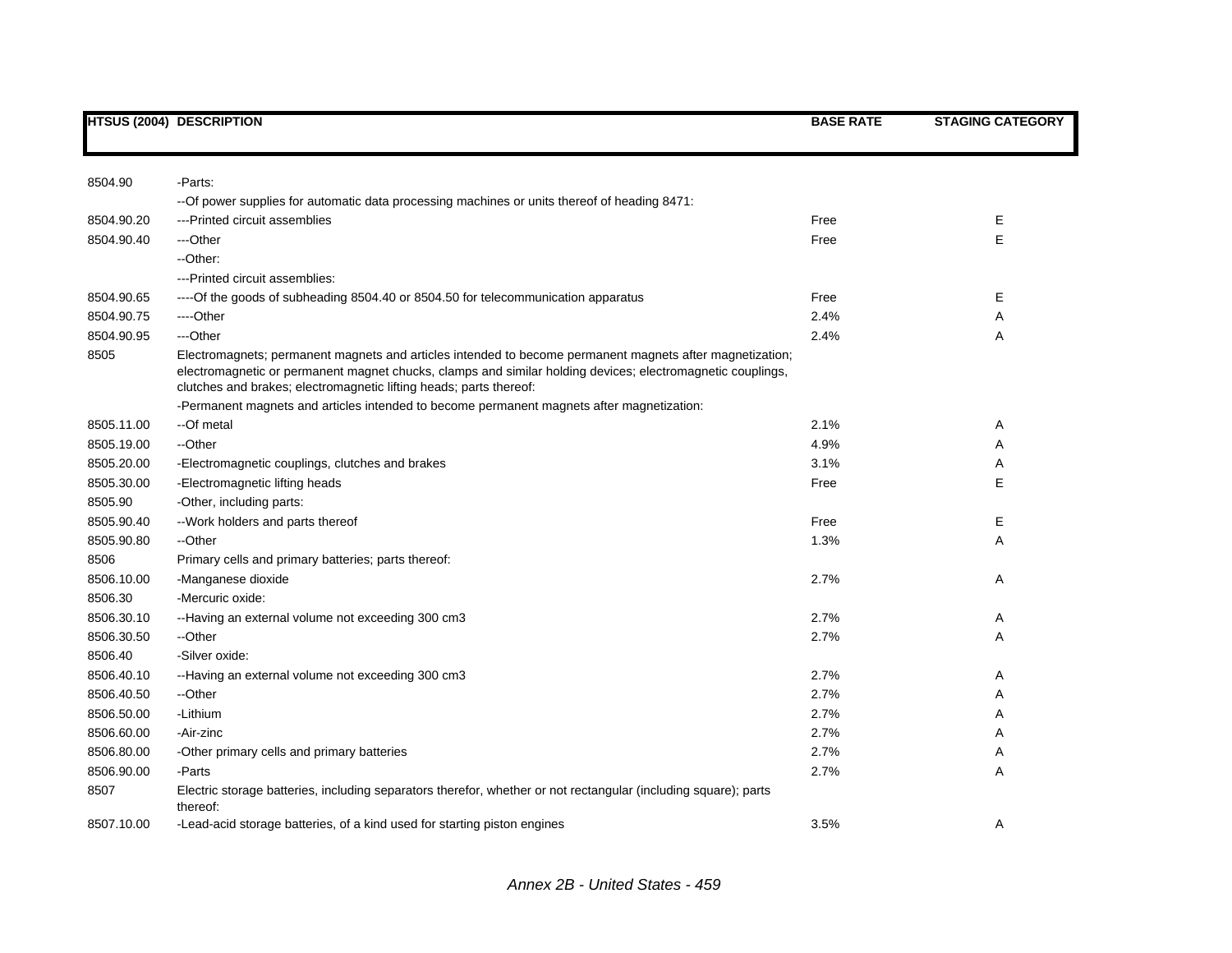|            | <b>HTSUS (2004) DESCRIPTION</b>                                                                                         | <b>BASE RATE</b> | <b>STAGING CATEGORY</b> |
|------------|-------------------------------------------------------------------------------------------------------------------------|------------------|-------------------------|
|            |                                                                                                                         |                  |                         |
| 8507.20    | -Other lead-acid storage batteries:                                                                                     |                  |                         |
| 8507.20.40 | --Of a kind used as the primary source of electrical power for electrically powered vehicles of subheading 8703.90 3.5% |                  | Α                       |
| 8507.20.80 | --Other                                                                                                                 | 3.5%             | Α                       |
| 8507.30    | -Nickel-cadmium storage batteries:                                                                                      |                  |                         |
| 8507.30.40 | --Of a kind used as the primary source of electrical power for electrically powered vehicles of subheading 8703.90 2.5% |                  | A                       |
| 8507.30.80 | --Other                                                                                                                 | 2.5%             | Α                       |
| 8507.40    | -Nickel-iron storage batteries:                                                                                         |                  |                         |
| 8507.40.40 | --Of a kind used as the primary source of electrical power for electrically powered vehicles of subheading 8703.90 3.4% |                  | Α                       |
| 8507.40.80 | --Other                                                                                                                 | 3.4%             | Α                       |
| 8507.80    | -Other storage batteries:                                                                                               |                  |                         |
| 8507.80.40 | --Of a kind used as the primary source of electrical power for electrically powered vehicles of subheading 8703.90 3.4% |                  | Α                       |
| 8507.80.80 | --Other                                                                                                                 | 3.4%             | Α                       |
| 8507.90    | -Parts:                                                                                                                 |                  |                         |
| 8507.90.40 | -- Of lead-acid storage batteries                                                                                       | 3.5%             | Α                       |
| 8507.90.80 | --Other                                                                                                                 | 3.4%             | Α                       |
| 8509       | Electromechanical domestic appliances, with self-contained electric motor; parts thereof:                               |                  |                         |
| 8509.10.00 | -Vacuum cleaners, including dry and wet vacuum cleaners                                                                 | Free             | Ε                       |
| 8509.20.00 | -Floor polishers                                                                                                        | Free             | E                       |
| 8509.30.00 | -Kitchen waste disposers (disposals)                                                                                    | Free             | E                       |
| 8509.40.00 | -Food grinders, processors and mixers; fruit or vegetable juice extractors                                              | 4.2%             | Α                       |
| 8509.80.00 | -Other appliances                                                                                                       | 4.2%             | Α                       |
| 8509.90    | -Parts:                                                                                                                 |                  |                         |
|            | --Parts of vacuum cleaners:                                                                                             |                  |                         |
| 8509.90.05 | ---Housings                                                                                                             | 2%               | Α                       |
| 8509.90.15 | ---Other                                                                                                                | 2%               | Α                       |
|            | -- Parts of floor polishers:                                                                                            |                  |                         |
| 8509.90.25 | ---Housings                                                                                                             | 3.4%             | Α                       |
| 8509.90.35 | ---Other                                                                                                                | 3.4%             | Α                       |
|            | --Other:                                                                                                                |                  |                         |
| 8509.90.45 | ---Housings                                                                                                             | 4.2%             | Α                       |
| 8509.90.55 | ---Other                                                                                                                | 4.2%             | A                       |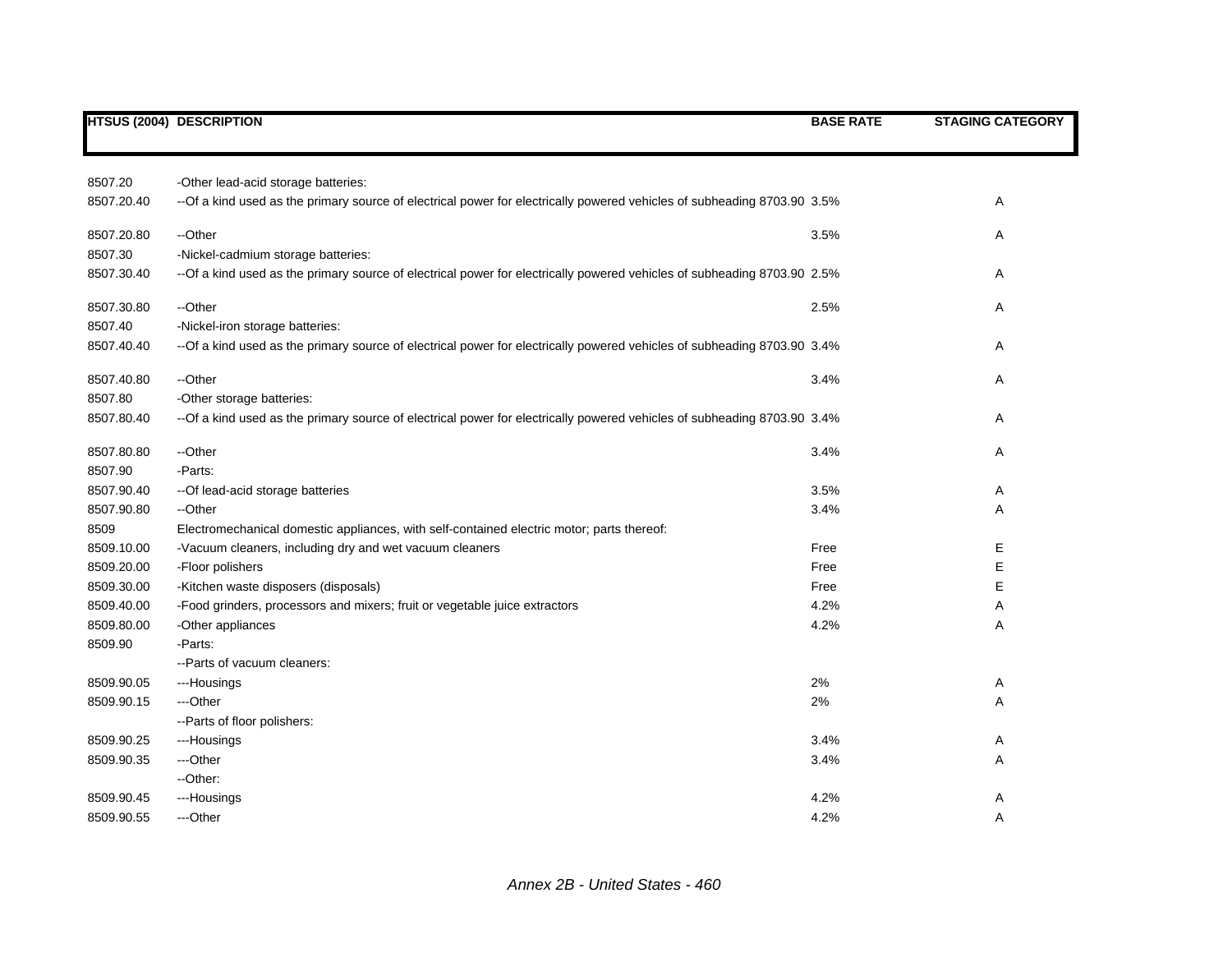|            | <b>HTSUS (2004) DESCRIPTION</b>                                                                                                                                                                                                                                                                                                                                                     | <b>BASE RATE</b> | <b>STAGING CATEGORY</b> |
|------------|-------------------------------------------------------------------------------------------------------------------------------------------------------------------------------------------------------------------------------------------------------------------------------------------------------------------------------------------------------------------------------------|------------------|-------------------------|
|            |                                                                                                                                                                                                                                                                                                                                                                                     |                  |                         |
| 8510       | Shavers, hair clippers and hair-removing appliances, with self-contained electric motor; parts thereof:                                                                                                                                                                                                                                                                             |                  |                         |
| 8510.10.00 | -Shavers                                                                                                                                                                                                                                                                                                                                                                            | Free             | E                       |
| 8510.20.00 | -Hair clippers                                                                                                                                                                                                                                                                                                                                                                      | 4%               | Α                       |
| 8510.30.00 | -Hair-removing appliances                                                                                                                                                                                                                                                                                                                                                           | 4.2%             | Α                       |
| 8510.90    | -Parts:                                                                                                                                                                                                                                                                                                                                                                             |                  |                         |
|            | --Parts of shavers:                                                                                                                                                                                                                                                                                                                                                                 |                  |                         |
| 8510.90.10 | ---Blades and cutting heads                                                                                                                                                                                                                                                                                                                                                         | Free             | Ε                       |
| 8510.90.20 | --- Other parts of shavers                                                                                                                                                                                                                                                                                                                                                          | Free             | E                       |
| 8510.90.30 | -- Parts of hair clippers                                                                                                                                                                                                                                                                                                                                                           | 4%               | Α                       |
| 8510.90.55 | --Other                                                                                                                                                                                                                                                                                                                                                                             | 4.2%             | Α                       |
| 8511       | Electrical ignition or starting equipment of a kind used for spark-ignition or compression-ignition internal<br>combustion engines (for example, ignition magnetos, magneto-dynamos, ignition coils, spark plugs and glow<br>plugs, starter motors); generators (for example, dynamos, alternators) and cut-outs of a kind used in conjunction<br>with such engines; parts thereof: |                  |                         |
| 8511.10.00 | -Spark plugs                                                                                                                                                                                                                                                                                                                                                                        | 2.5%             | Α                       |
| 8511.20.00 | -Ignition magnetos; magneto-dynamos; magnetic flywheels                                                                                                                                                                                                                                                                                                                             | 2.5%             | Α                       |
| 8511.30.00 | -Distributors; ignition coils                                                                                                                                                                                                                                                                                                                                                       | 2.5%             | Α                       |
| 8511.40.00 | -Starter motors and dual purpose starter-generators                                                                                                                                                                                                                                                                                                                                 | 2.5%             | Α                       |
| 8511.50.00 | -Other generators                                                                                                                                                                                                                                                                                                                                                                   | 2.5%             | Α                       |
| 8511.80    | -Other equipment:                                                                                                                                                                                                                                                                                                                                                                   |                  |                         |
|            | -- Voltage and voltage-current regulators with cut-out relays:                                                                                                                                                                                                                                                                                                                      |                  |                         |
| 8511.80.20 | ---Designed for use on 6, 12 or 24 V systems                                                                                                                                                                                                                                                                                                                                        | 2.5%             | Α                       |
| 8511.80.40 | ---Other                                                                                                                                                                                                                                                                                                                                                                            | Free             | Е                       |
| 8511.80.60 | --Other                                                                                                                                                                                                                                                                                                                                                                             | 2.5%             | A                       |
| 8511.90    | -Parts:                                                                                                                                                                                                                                                                                                                                                                             |                  |                         |
|            | -- Of voltage and voltage-current regulators with cut-out relays:                                                                                                                                                                                                                                                                                                                   |                  |                         |
| 8511.90.20 | ---Designed for use on 6, 12 or 24 V systems                                                                                                                                                                                                                                                                                                                                        | 3.1%             | Α                       |
| 8511.90.40 | ---Other                                                                                                                                                                                                                                                                                                                                                                            | Free             | Ε                       |
| 8511.90.60 | --Other parts                                                                                                                                                                                                                                                                                                                                                                       | 2.5%             | Α                       |
| 8512       | Electrical lighting or signaling equipment (excluding articles of heading 8539), windshield wipers, defrosters and<br>demisters, of a kind used for cycles or motor vehicles; parts thereof:                                                                                                                                                                                        |                  |                         |
| 8512.10    | -Lighting or visual signaling equipment of a kind used on bicycles:                                                                                                                                                                                                                                                                                                                 |                  |                         |
| 8512.10.20 | --Lighting equipment                                                                                                                                                                                                                                                                                                                                                                | Free             | Е                       |
| 8512.10.40 | -- Visual signaling equipment                                                                                                                                                                                                                                                                                                                                                       | 2.7%             | A                       |
| 8512.20    | -Other lighting or visual signaling equipment:                                                                                                                                                                                                                                                                                                                                      |                  |                         |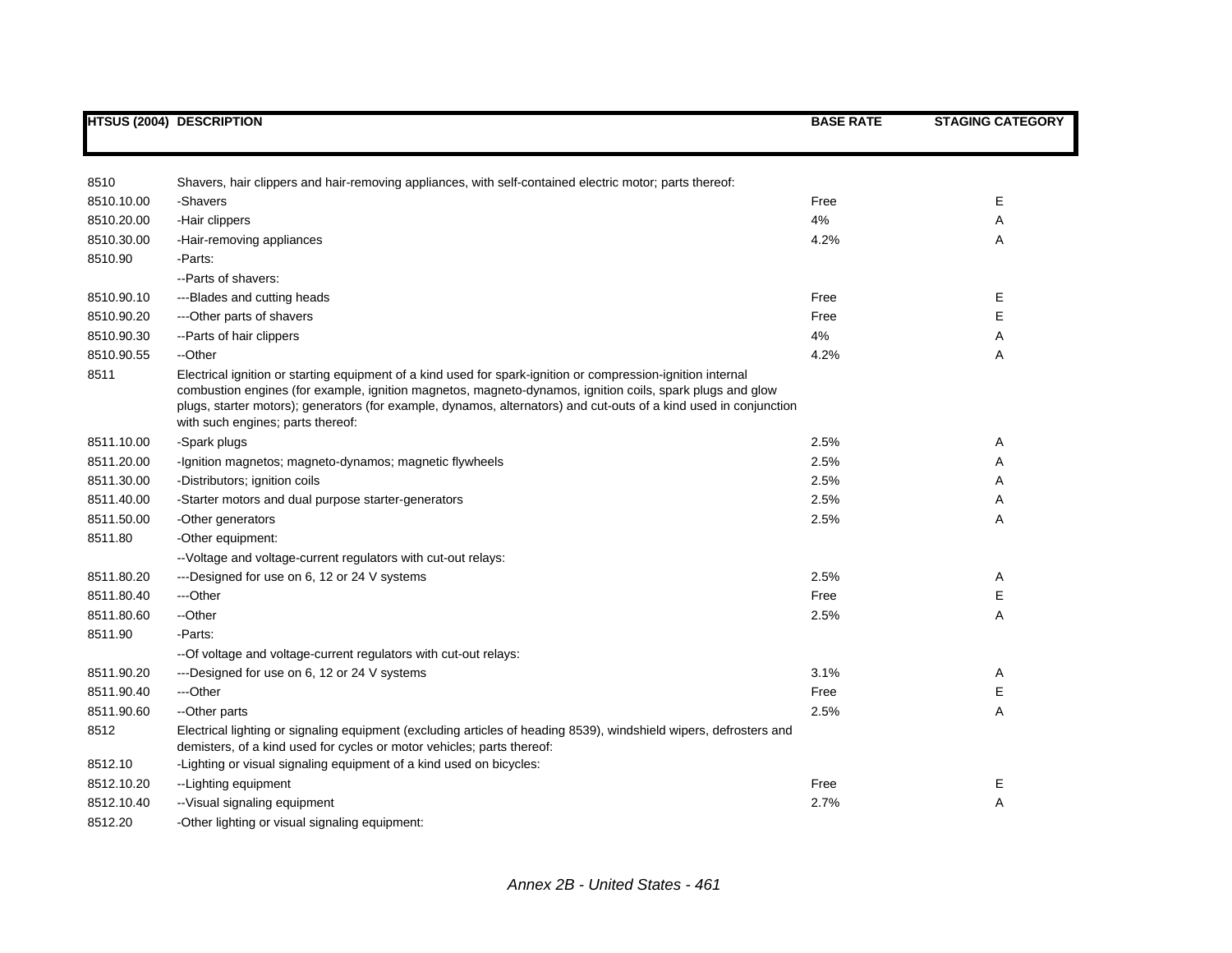|            | <b>HTSUS (2004) DESCRIPTION</b>                                                                                                                                                                                                                        | <b>BASE RATE</b> | <b>STAGING CATEGORY</b> |
|------------|--------------------------------------------------------------------------------------------------------------------------------------------------------------------------------------------------------------------------------------------------------|------------------|-------------------------|
|            |                                                                                                                                                                                                                                                        |                  |                         |
| 8512.20.20 | -- Lighting equipment                                                                                                                                                                                                                                  | Free             | E                       |
| 8512.20.40 | -- Visual signaling equipment                                                                                                                                                                                                                          | 2.5%             | Α                       |
| 8512.30.00 | -Sound signaling equipment                                                                                                                                                                                                                             | 2.5%             | Α                       |
| 8512.40    | -Windshield wipers, defrosters and demisters:                                                                                                                                                                                                          |                  |                         |
| 8512.40.20 | --Defrosters and demisters                                                                                                                                                                                                                             | 2.5%             | Α                       |
| 8512.40.40 | --Windshield wipers                                                                                                                                                                                                                                    | 2.5%             | Α                       |
| 8512.90    | -Parts:                                                                                                                                                                                                                                                |                  |                         |
| 8512.90.20 | --Of signaling equipment                                                                                                                                                                                                                               | 2.5%             | Α                       |
|            | -- Of lighting equipment:                                                                                                                                                                                                                              |                  |                         |
| 8512.90.40 | --- Of a kind used on bicycles                                                                                                                                                                                                                         | Free             | Е                       |
| 8512.90.60 | ---Other                                                                                                                                                                                                                                               | Free             | E                       |
| 8512.90.70 | -- Of defrosters and demisters                                                                                                                                                                                                                         | 2.5%             | Α                       |
| 8512.90.90 | --Other                                                                                                                                                                                                                                                | 2.5%             | Α                       |
| 8513       | Portable electric lamps designed to function by their own source of energy (for example, dry batteries, storage<br>batteries, magnetos), other than lighting equipment of heading 8512; parts thereof:                                                 |                  |                         |
| 8513.10    | -Lamps:                                                                                                                                                                                                                                                |                  |                         |
| 8513.10.20 | --Flashlights                                                                                                                                                                                                                                          | 12.5%            | Α                       |
| 8513.10.40 | --Other                                                                                                                                                                                                                                                | 3.5%             | Α                       |
| 8513.90    | -Parts:                                                                                                                                                                                                                                                |                  |                         |
| 8513.90.20 | --Of flashlights                                                                                                                                                                                                                                       | 12.5%            | Α                       |
| 8513.90.40 | --Other                                                                                                                                                                                                                                                | 3.5%             | Α                       |
| 8514       | Industrial or laboratory electric furnaces and ovens (including those functioning by induction or dielectric loss);<br>other industrial or laboratory equipment for the heat treatment of materials by induction or dielectric loss; parts<br>thereof: |                  |                         |
| 8514.10.00 | -Resistance heated furnaces and ovens                                                                                                                                                                                                                  | Free             | Е                       |
| 8514.20    | -Furnaces and ovens functioning by induction or dielectric loss:                                                                                                                                                                                       |                  |                         |
|            | --Microwave ovens:                                                                                                                                                                                                                                     |                  |                         |
| 8514.20.40 | --- For making hot drinks, or for cooking or heating food                                                                                                                                                                                              | 4%               | Α                       |
| 8514.20.60 | ---Other                                                                                                                                                                                                                                               | 4.2%             | Α                       |
| 8514.20.80 | --Other                                                                                                                                                                                                                                                | Free             | E                       |
| 8514.30    | -Other furnaces and ovens:                                                                                                                                                                                                                             |                  |                         |
| 8514.30.20 | -- For diffusion, oxidation or annealing of semiconductor wafers<br>--Other:                                                                                                                                                                           | Free             | E                       |
| 8514.30.60 | --- For rapid heating of semiconductor wafers                                                                                                                                                                                                          | Free             | Е                       |
| 8514.30.80 | ---Other                                                                                                                                                                                                                                               | 1.3%             | A                       |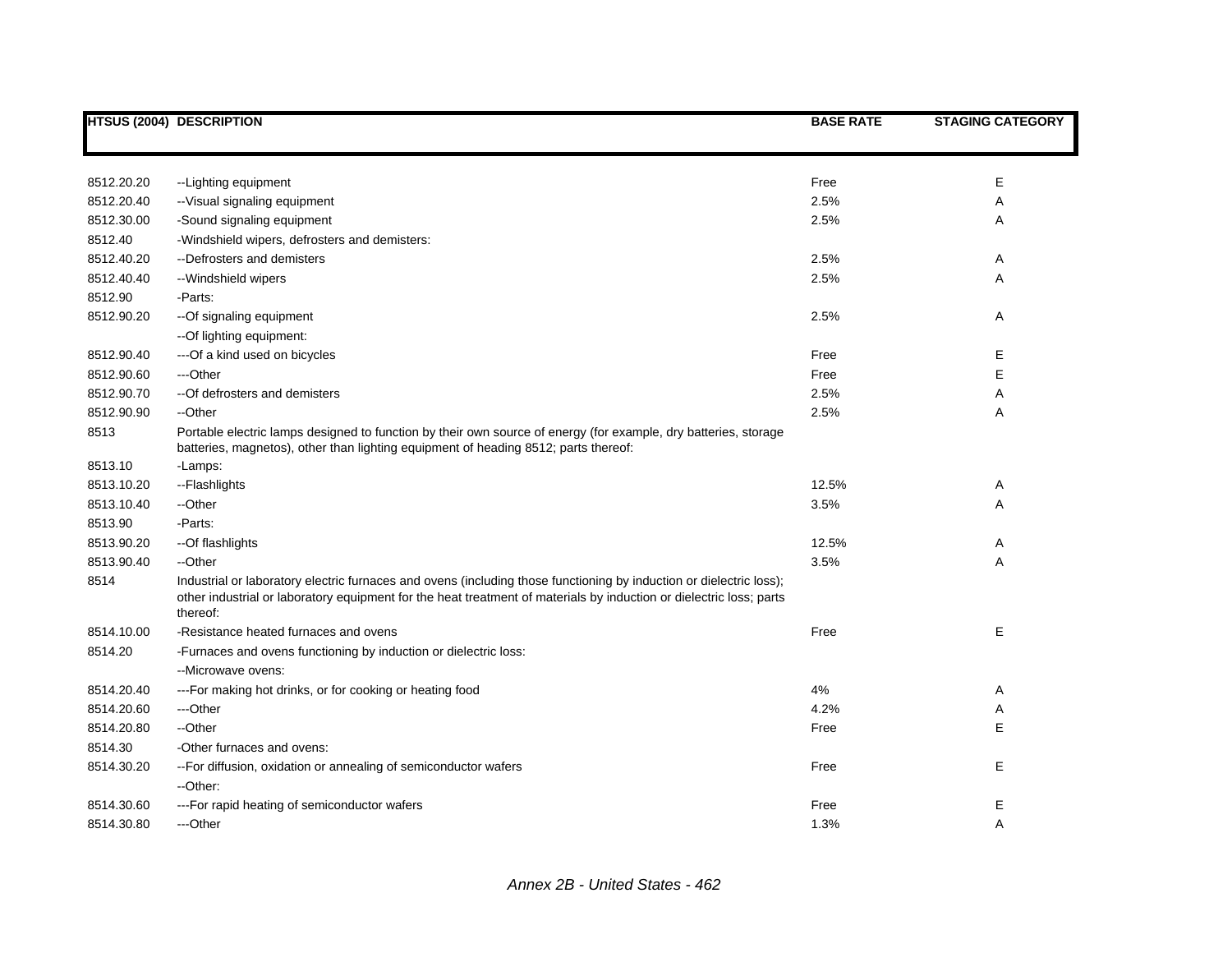|            | <b>HTSUS (2004) DESCRIPTION</b>                                                                                                                                                                                                                                                                                                                                                                                                           | <b>BASE RATE</b> | <b>STAGING CATEGORY</b> |
|------------|-------------------------------------------------------------------------------------------------------------------------------------------------------------------------------------------------------------------------------------------------------------------------------------------------------------------------------------------------------------------------------------------------------------------------------------------|------------------|-------------------------|
|            |                                                                                                                                                                                                                                                                                                                                                                                                                                           |                  |                         |
| 8514.40.00 | -Other equipment for the heat treatment of materials by induction or dielectric loss                                                                                                                                                                                                                                                                                                                                                      | Free             | Ε                       |
| 8514.90    | -Parts:                                                                                                                                                                                                                                                                                                                                                                                                                                   |                  |                         |
| 8514.90.40 | --Of microwave ovens                                                                                                                                                                                                                                                                                                                                                                                                                      | 4%               | A                       |
| 8514.90.80 | --Other                                                                                                                                                                                                                                                                                                                                                                                                                                   | Free             | E                       |
| 8515       | Electric (including electrically heated gas), laser or other light or photon beam, ultrasonic, electron beam,<br>magnetic pulse or plasma arc soldering, brazing or welding machines and apparatus, whether or not capable of<br>cutting; electric machines and apparatus for hot spraying of metals or cermets; parts thereof:                                                                                                           |                  |                         |
|            | -Brazing or soldering machines and apparatus:                                                                                                                                                                                                                                                                                                                                                                                             |                  |                         |
| 8515.11.00 | --Soldering irons and guns                                                                                                                                                                                                                                                                                                                                                                                                                | 2.5%             | Α                       |
| 8515.19.00 | --Other                                                                                                                                                                                                                                                                                                                                                                                                                                   | Free             | E                       |
|            | -Machines and apparatus for resistance welding of metal:                                                                                                                                                                                                                                                                                                                                                                                  |                  |                         |
| 8515.21.00 | -- Fully or partly automatic                                                                                                                                                                                                                                                                                                                                                                                                              | Free             | Ε                       |
| 8515.29.00 | --Other                                                                                                                                                                                                                                                                                                                                                                                                                                   | Free             | E                       |
|            | -Machines and apparatus for arc (including plasma arc) welding of metals:                                                                                                                                                                                                                                                                                                                                                                 |                  |                         |
| 8515.31.00 | -- Fully or partly automatic                                                                                                                                                                                                                                                                                                                                                                                                              | 1.6%             | A                       |
| 8515.39.00 | --Other                                                                                                                                                                                                                                                                                                                                                                                                                                   | 1.6%             | Α                       |
| 8515.80.00 | -Other machines and apparatus                                                                                                                                                                                                                                                                                                                                                                                                             | Free             | E                       |
| 8515.90    | -Parts:                                                                                                                                                                                                                                                                                                                                                                                                                                   |                  |                         |
|            | -- Of welding machines and apparatus:                                                                                                                                                                                                                                                                                                                                                                                                     |                  |                         |
| 8515.90.10 | --- Of die attach apparatus, tape automated bonders and wire bonders for assembly of semiconductors of<br>subheading 8515.80                                                                                                                                                                                                                                                                                                              | Free             | Е                       |
| 8515.90.30 | ---Other                                                                                                                                                                                                                                                                                                                                                                                                                                  | 1.6%             | A                       |
| 8515.90.40 | --Other parts                                                                                                                                                                                                                                                                                                                                                                                                                             | Free             | E                       |
| 8516       | Electric instantaneous or storage water heaters and immersion heaters; electric space heating apparatus and soil<br>heating apparatus; electrothermic hairdressing apparatus (for example, hair dryers, hair curlers, curling tong<br>heaters) and hand dryers; electric flatirons; other electrothermic appliances of a kind used for domestic purposes;<br>electric heating resistors, other than those of heading 8545; parts thereof: |                  |                         |
| 8516.10.00 | -Electric instantaneous or storage water heaters and immersion heaters                                                                                                                                                                                                                                                                                                                                                                    | Free             | Е                       |
|            | -Electric space heating apparatus and electric soil heating apparatus:                                                                                                                                                                                                                                                                                                                                                                    |                  |                         |
| 8516.21.00 | --Storage heating radiators                                                                                                                                                                                                                                                                                                                                                                                                               | Free             | Ε                       |
| 8516.29.00 | --Other                                                                                                                                                                                                                                                                                                                                                                                                                                   | 3.7%             | Α                       |
|            | -Electrothermic hairdressing or hand-drying apparatus:                                                                                                                                                                                                                                                                                                                                                                                    |                  |                         |
| 8516.31.00 | --Hair dryers                                                                                                                                                                                                                                                                                                                                                                                                                             | 3.9%             | A                       |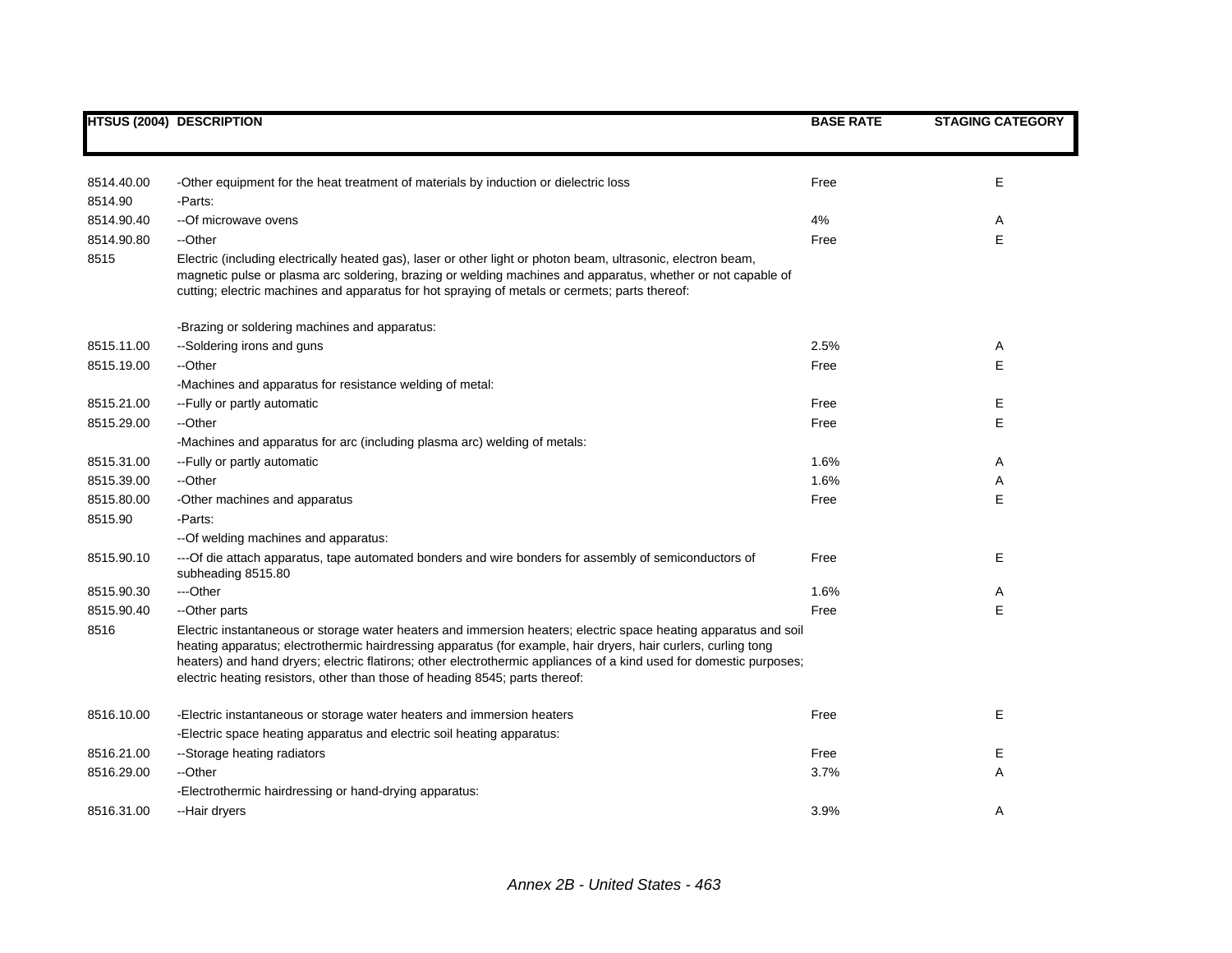|            | <b>HTSUS (2004) DESCRIPTION</b>                                                                                                  | <b>BASE RATE</b> | <b>STAGING CATEGORY</b> |
|------------|----------------------------------------------------------------------------------------------------------------------------------|------------------|-------------------------|
|            |                                                                                                                                  |                  |                         |
| 8516.32.00 | -- Other hairdressing apparatus                                                                                                  | 3.9%             | Α                       |
| 8516.33.00 | --Hand-drying apparatus                                                                                                          | Free             | Ε                       |
| 8516.40    | -Electric flatirons:                                                                                                             |                  |                         |
| 8516.40.20 | --Travel type                                                                                                                    | Free             | E.                      |
| 8516.40.40 | --Other                                                                                                                          | 2.8%             | Α                       |
| 8516.50.00 | -Microwave ovens                                                                                                                 | 2%               | Α                       |
| 8516.60    | -Other ovens; cooking stoves, ranges, cooking plates, boiling rings, grillers and roasters:                                      |                  |                         |
| 8516.60.40 | --Cooking stoves, ranges and ovens                                                                                               | Free             | Е                       |
| 8516.60.60 | --Other                                                                                                                          | 2.7%             | Α                       |
|            | -Other electrothermic appliances:                                                                                                |                  |                         |
| 8516.71.00 | --Coffee or tea makers                                                                                                           | 3.7%             | Α                       |
| 8516.72.00 | --Toasters                                                                                                                       | 5.3%             | Α                       |
| 8516.79.00 | --Other                                                                                                                          | 2.7%             | Α                       |
| 8516.80    | -Electric heating resistors:                                                                                                     |                  |                         |
| 8516.80.40 | --Assembled only with simple insulated former and electrical connections, used for anti-icing or deicing                         | Free             | Е                       |
| 8516.80.80 | --Other                                                                                                                          | Free             | Е                       |
| 8516.90    | -Parts:                                                                                                                          |                  |                         |
| 8516.90.05 | -- Of heaters or heating apparatus of subheading 8516.10, 8516.21 or 8516.29                                                     | 3.7%             | Α                       |
| 8516.90.15 | --Housings for the hand-drying apparatus of subheading 8516.33                                                                   | 3.9%             | Α                       |
| 8516.90.25 | --Housings and steel bases for the electric flatirons of subheading 8516.40                                                      | 3.9%             | Α                       |
|            | --Parts for the microwave ovens of subheading 8516.50:                                                                           |                  |                         |
| 8516.90.35 | ---Assemblies, incorporating more than one of the following: cooking chamber; structural supporting chassis;<br>door; outer case | Free             | E                       |
| 8516.90.45 | ---Printed circuit assemblies                                                                                                    | Free             | Е                       |
| 8516.90.50 | ---Other                                                                                                                         | Free             | E                       |
|            | --Parts for the cooking stoves, ranges and ovens of subheading 8516.60.40:                                                       |                  |                         |
| 8516.90.55 | ---Cooking chambers, whether or not assembled                                                                                    | Free             | Е                       |
| 8516.90.65 | ---Top surface panels with or without heating elements or controls                                                               | Free             | Е                       |
| 8516.90.75 | ---Door assemblies, incorporating more than one of the following: inner panel; outer panel; window; insulation                   | Free             | Е                       |
| 8516.90.80 | ---Other                                                                                                                         | Free             | Ε                       |
| 8516.90.85 | --Housings for toasters                                                                                                          | 3.9%             | Α                       |
| 8516.90.90 | --Other                                                                                                                          | 3.9%             | Α                       |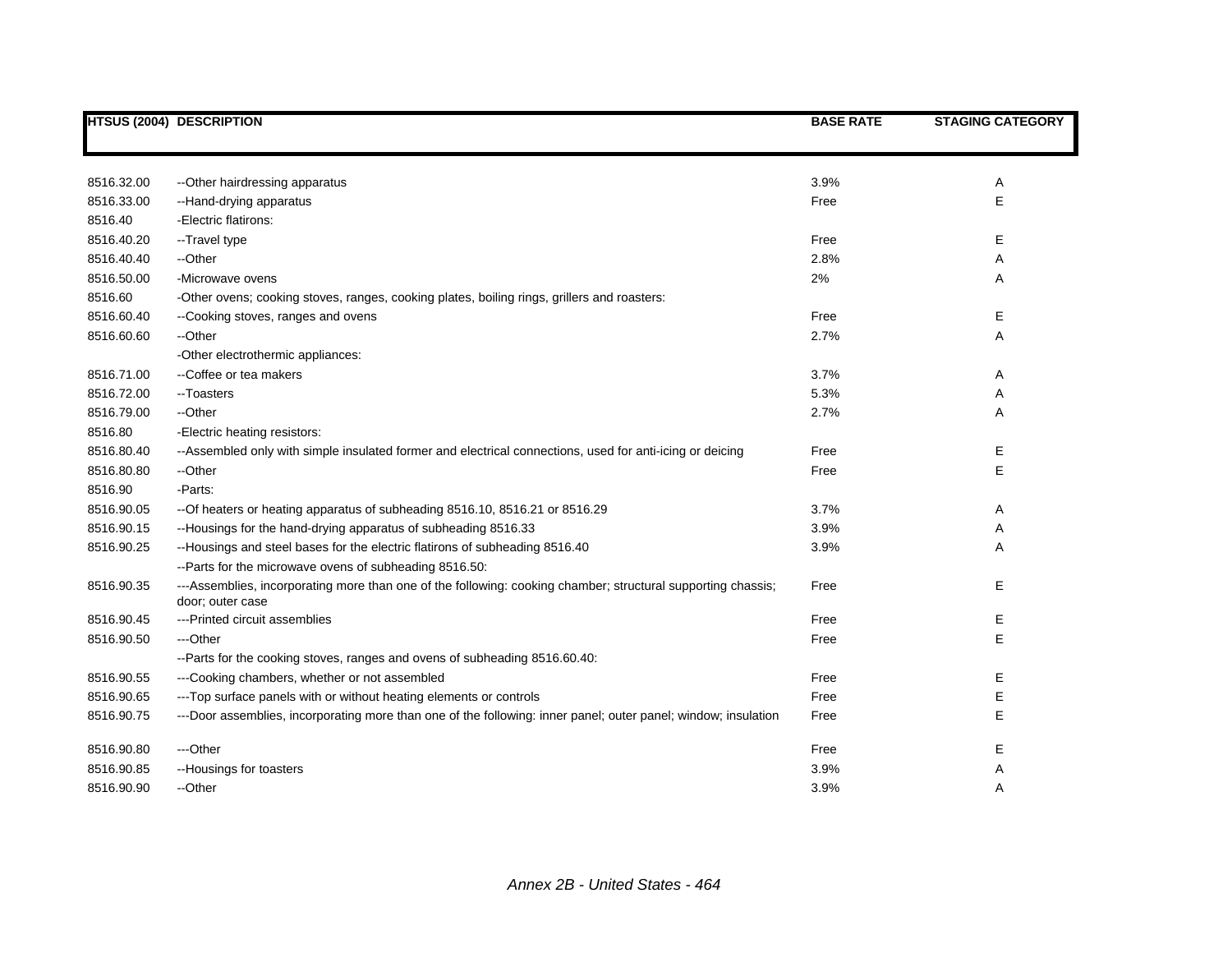| 8517       | Electrical apparatus for line telephony or line telegraphy, including line telephone sets with cordless handsets and<br>telecommunication apparatus for carrier-current line systems or for digital line systems; videophones; parts<br>thereof: |      |   |
|------------|--------------------------------------------------------------------------------------------------------------------------------------------------------------------------------------------------------------------------------------------------|------|---|
|            | -Telephone sets; videophones:                                                                                                                                                                                                                    |      |   |
| 8517.11.00 | --Line telephone sets with cordless handsets                                                                                                                                                                                                     | Free | E |
| 8517.19    | --Other:                                                                                                                                                                                                                                         |      |   |
| 8517.19.40 | ---Videophones                                                                                                                                                                                                                                   | Free | Е |
| 8517.19.80 | ---Other                                                                                                                                                                                                                                         | Free | Е |
|            | -Facsimile machines and teleprinters:                                                                                                                                                                                                            |      |   |
| 8517.21.00 | --Facsimile machines                                                                                                                                                                                                                             | Free | Е |
| 8517.22.00 | --Teleprinters                                                                                                                                                                                                                                   | Free | E |
| 8517.30    | -Telephonic or telegraphic switching apparatus:                                                                                                                                                                                                  |      |   |
|            | --Telephonic switching apparatus (including private branch exchange and key system switching apparatus):                                                                                                                                         |      |   |
| 8517.30.15 | ---Central office switching apparatus                                                                                                                                                                                                            | Free | Е |
| 8517.30.20 | ---Private branch exchange switching apparatus                                                                                                                                                                                                   | Free | Е |
| 8517.30.25 | ---Electronic key telephone systems                                                                                                                                                                                                              | Free | Е |
| 8517.30.30 | ---Other                                                                                                                                                                                                                                         | Free | Е |
| 8517.30.50 | --Other                                                                                                                                                                                                                                          | Free | Е |
| 8517.50    | -Other apparatus, for carrier-current line systems or for digital line systems:                                                                                                                                                                  |      |   |
| 8517.50.10 | --Modems, of a kind used with data processing machines of heading 8471<br>--Other:                                                                                                                                                               | Free | E |
| 8517.50.50 | ---Telephonic                                                                                                                                                                                                                                    | Free | Е |
|            | ---Telegraphic:                                                                                                                                                                                                                                  |      |   |
| 8517.50.60 | ----For carrier-current line systems                                                                                                                                                                                                             | Free | Е |
| 8517.50.90 | ----Other                                                                                                                                                                                                                                        | Free | E |
| 8517.80    | -Other apparatus:                                                                                                                                                                                                                                |      |   |
| 8517.80.10 | -- Telephonic                                                                                                                                                                                                                                    | Free | Е |
| 8517.80.20 | --Telegraphic                                                                                                                                                                                                                                    | Free | E |
| 8517.90    | -Parts:                                                                                                                                                                                                                                          |      |   |
|            | --Parts of facsimile machines:                                                                                                                                                                                                                   |      |   |
| 8517.90.04 | ---Parts of facsimile machines specified in additional U.S. note 7 to this chapter                                                                                                                                                               | Free | Е |
| 8517.90.08 | ---Other                                                                                                                                                                                                                                         | Free | E |
|            | --Other parts, incorporating printed circuit assemblies:                                                                                                                                                                                         |      |   |
| 8517.90.12 | ---Parts for telephone sets                                                                                                                                                                                                                      | Free | E |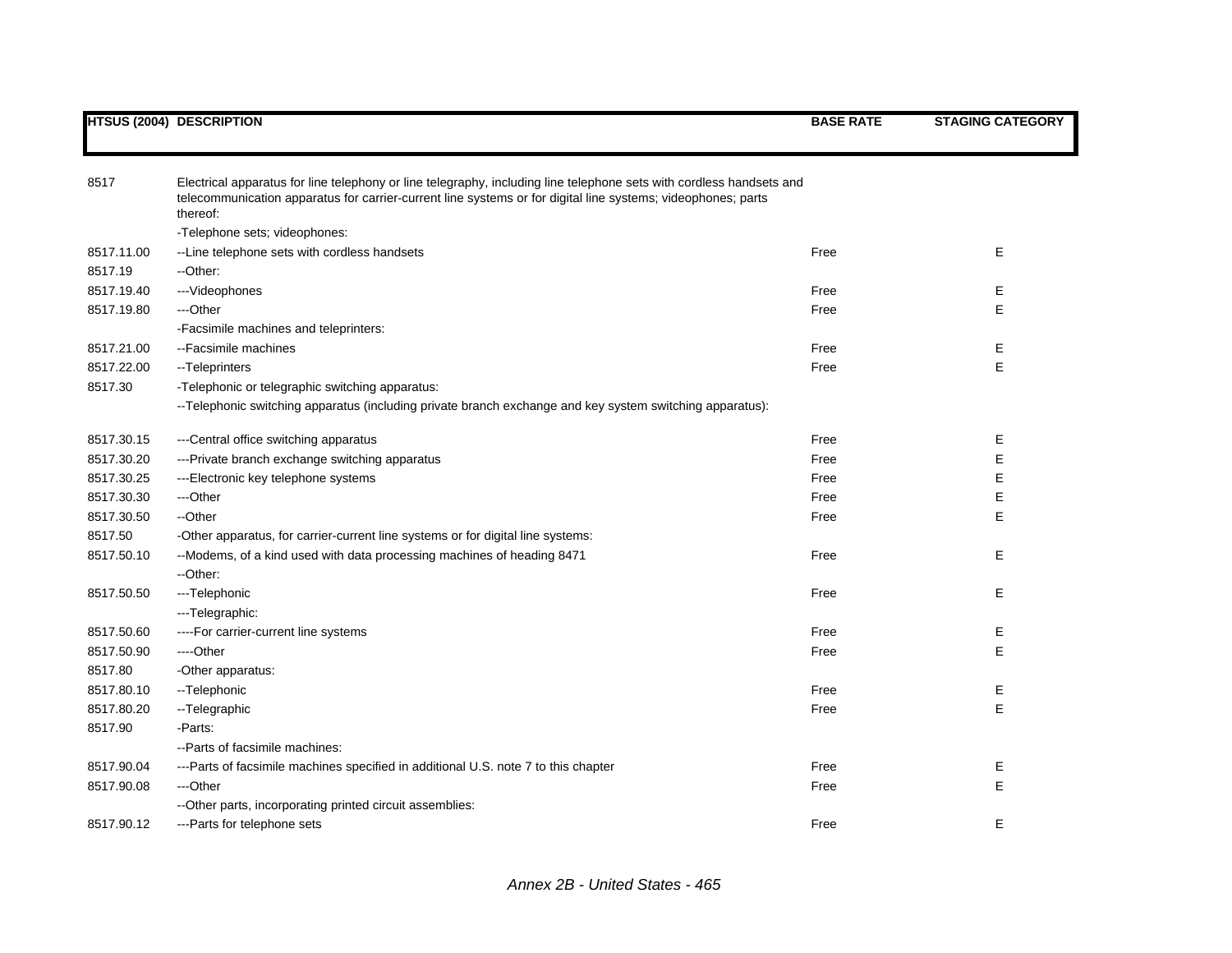|            | <b>HTSUS (2004) DESCRIPTION</b>                                                                                                                                                                                                                                                                                            | <b>BASE RATE</b> | <b>STAGING CATEGORY</b> |
|------------|----------------------------------------------------------------------------------------------------------------------------------------------------------------------------------------------------------------------------------------------------------------------------------------------------------------------------|------------------|-------------------------|
|            |                                                                                                                                                                                                                                                                                                                            |                  |                         |
|            | --Parts for articles of subheadings 8517.22, 8517.30, 8517.50.50 and 8517.80.10:                                                                                                                                                                                                                                           |                  |                         |
| 8517.90.16 | ---- For teleprinters, including teletypewriters                                                                                                                                                                                                                                                                           | Free             | Е                       |
| 8517.90.24 | ----For telephonic switching or terminal apparatus                                                                                                                                                                                                                                                                         | Free             | E                       |
| 8517.90.26 | ----For telegraphic switching apparatus                                                                                                                                                                                                                                                                                    | Free             | Ε                       |
| 8517.90.32 | ----Other                                                                                                                                                                                                                                                                                                                  | Free             | Ε                       |
| 8517.90.34 | ---Other                                                                                                                                                                                                                                                                                                                   | Free             | E                       |
|            | --Other:                                                                                                                                                                                                                                                                                                                   |                  |                         |
|            | ---Printed circuit assemblies:                                                                                                                                                                                                                                                                                             |                  |                         |
|            | ----For telephonic apparatus:                                                                                                                                                                                                                                                                                              |                  |                         |
| 8517.90.36 | -----For switching or terminal apparatus (other than telephone sets)                                                                                                                                                                                                                                                       | Free             | Е                       |
| 8517.90.38 | $---Other$                                                                                                                                                                                                                                                                                                                 | Free             | E                       |
| 8517.90.44 | ----For telegraphic apparatus                                                                                                                                                                                                                                                                                              | Free             | E                       |
|            | ---Parts, including face plates and lock latches, for printed circuit assemblies:                                                                                                                                                                                                                                          |                  |                         |
|            | ----For telephonic apparatus:                                                                                                                                                                                                                                                                                              |                  |                         |
| 8517.90.48 | -----For switching or terminal apparatus (other than telephone sets)                                                                                                                                                                                                                                                       | Free             | Ε                       |
| 8517.90.52 | $---Other$                                                                                                                                                                                                                                                                                                                 | Free             | Е                       |
| 8517.90.56 | ----For telegraphic apparatus                                                                                                                                                                                                                                                                                              | Free             | E                       |
|            | ---Other:                                                                                                                                                                                                                                                                                                                  |                  |                         |
|            | ----For telephonic apparatus:                                                                                                                                                                                                                                                                                              |                  |                         |
| 8517.90.58 | -----For switching or terminal apparatus (other than telephone sets)                                                                                                                                                                                                                                                       | Free             | Е                       |
| 8517.90.64 | $---Other$                                                                                                                                                                                                                                                                                                                 | Free             | Ε                       |
| 8517.90.66 | ----For telegraphic apparatus                                                                                                                                                                                                                                                                                              | Free             | E                       |
| 8518       | Microphones and stands therefor; loudspeakers, whether or not mounted in their enclosures; headphones and<br>earphones, whether or not combined with a microphone, and sets consisting of a microphone and one or more<br>loudspeakers; audio-frequency electric amplifiers; electric sound amplifier sets; parts thereof: |                  |                         |
| 8518.10    | -Microphones and stands therefor:                                                                                                                                                                                                                                                                                          |                  |                         |
| 8518.10.40 | --Microphones having a frequency range of 300 Hz to 3.4 kHz with a diameter of not exceeding 10 mm and a<br>height not exceeding 3 mm, for telecommunication use                                                                                                                                                           | Free             | Е                       |
| 8518.10.80 | --Other                                                                                                                                                                                                                                                                                                                    | 4.9%             | Α                       |
|            | -Loudspeakers, whether or not mounted in their enclosures:                                                                                                                                                                                                                                                                 |                  |                         |
| 8518.21.00 | --Single loudspeakers, mounted in their enclosures                                                                                                                                                                                                                                                                         | 4.9%             | Α                       |
| 8518.22.00 | --Multiple loudspeakers, mounted in the same enclosure                                                                                                                                                                                                                                                                     | 4.9%             | Α                       |
| 8518.29    | --Other:                                                                                                                                                                                                                                                                                                                   |                  |                         |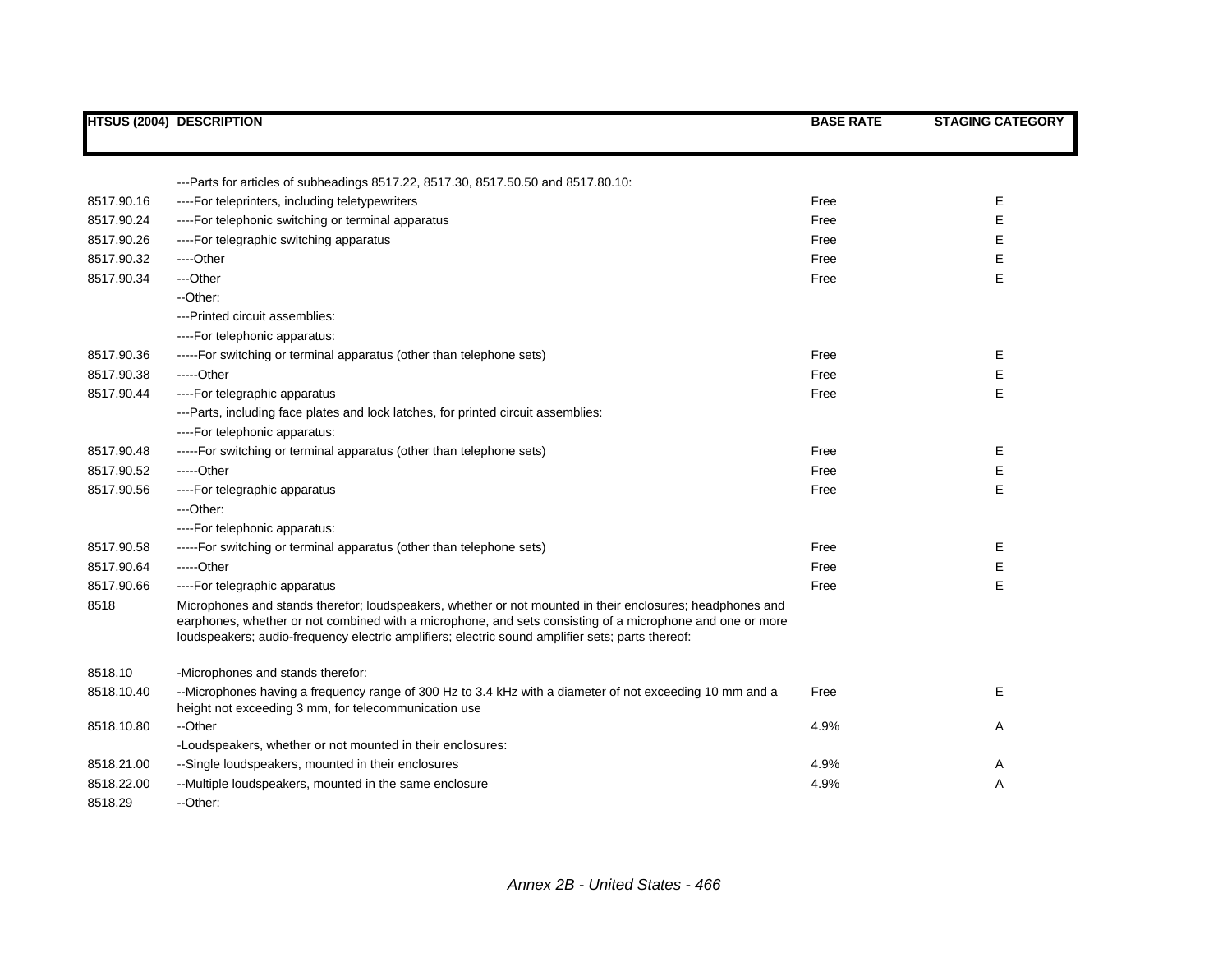|            | <b>HTSUS (2004) DESCRIPTION</b>                                                                                                            | <b>BASE RATE</b> | <b>STAGING CATEGORY</b> |
|------------|--------------------------------------------------------------------------------------------------------------------------------------------|------------------|-------------------------|
|            |                                                                                                                                            |                  |                         |
|            |                                                                                                                                            |                  |                         |
| 8518.29.40 | --- Without housing, having a frequency range of 300 Hz to 3.4 kHz with a diameter of not exceeding 50 mm, for<br>telecommunication use    | Free             | E                       |
| 8518.29.80 | ---Other                                                                                                                                   | 4.9%             | Α                       |
| 8518.30    | -Headphones and earphones, whether or not combined with a microphone, and sets consisting of a microphone<br>and one or more loudspeakers: |                  |                         |
| 8518.30.10 | --Line telephone handsets                                                                                                                  | Free             | Е                       |
| 8518.30.20 | --Other                                                                                                                                    | 4.9%             | A                       |
| 8518.40    | -Audio-frequency electric amplifiers:                                                                                                      |                  |                         |
| 8518.40.10 | -- For use as repeaters in line telephony                                                                                                  | Free             | E                       |
| 8518.40.20 | --Other                                                                                                                                    | 4.9%             | Α                       |
| 8518.50.00 | -Electric sound amplifier sets                                                                                                             | 4.9%             | Α                       |
| 8518.90    | -Parts:                                                                                                                                    |                  |                         |
|            | -- Of line telephone handsets of subheading 8518.30.10; of repeaters of subheading 8518.40.10:                                             |                  |                         |
| 8518.90.20 | ---Printed circuit assemblies of line telephone handsets; parts of repeaters                                                               | Free             | Е                       |
| 8518.90.40 | ---Other                                                                                                                                   | 8.5%             | В                       |
|            | --Other:                                                                                                                                   |                  |                         |
| 8518.90.60 | --- Printed circuit assemblies of the articles of subheading 8518.10.40 or 8518.29.40                                                      | Free             | Е                       |
| 8518.90.80 | ---Other                                                                                                                                   | 4.9%             | Α                       |
| 8519       | Turntables, record players, cassette players and other sound reproducing apparatus, not incorporating a sound<br>recording device:         |                  |                         |
| 8519.10.00 | -Coin- or token-operated record players                                                                                                    | Free             | Е                       |
|            | -Other record players:                                                                                                                     |                  |                         |
| 8519.21.00 | -- Without loudspeaker                                                                                                                     | Free             | Е                       |
| 8519.29.00 | --Other                                                                                                                                    | 3.9%             | Α                       |
|            | -Turntables:                                                                                                                               |                  |                         |
| 8519.31.00 | -- With automatic record changing mechanism                                                                                                | 3.9%             | Α                       |
| 8519.39.00 | --Other                                                                                                                                    | Free             | Е                       |
| 8519.40.00 | -Transcribing machines                                                                                                                     | 3.9%             | Α                       |
|            | -Other sound reproducing apparatus:                                                                                                        |                  |                         |
| 8519.92.00 | --Pocket-size cassette players                                                                                                             | Free             | Е                       |
| 8519.93    | --Other, cassette type:                                                                                                                    |                  |                         |
| 8519.93.40 | ---Designed exclusively for motor-vehicle installation                                                                                     | 3.7%             | Α                       |
| 8519.93.80 | ---Other                                                                                                                                   | Free             | Е                       |
| 8519.99.00 | --Other                                                                                                                                    | Free             | E                       |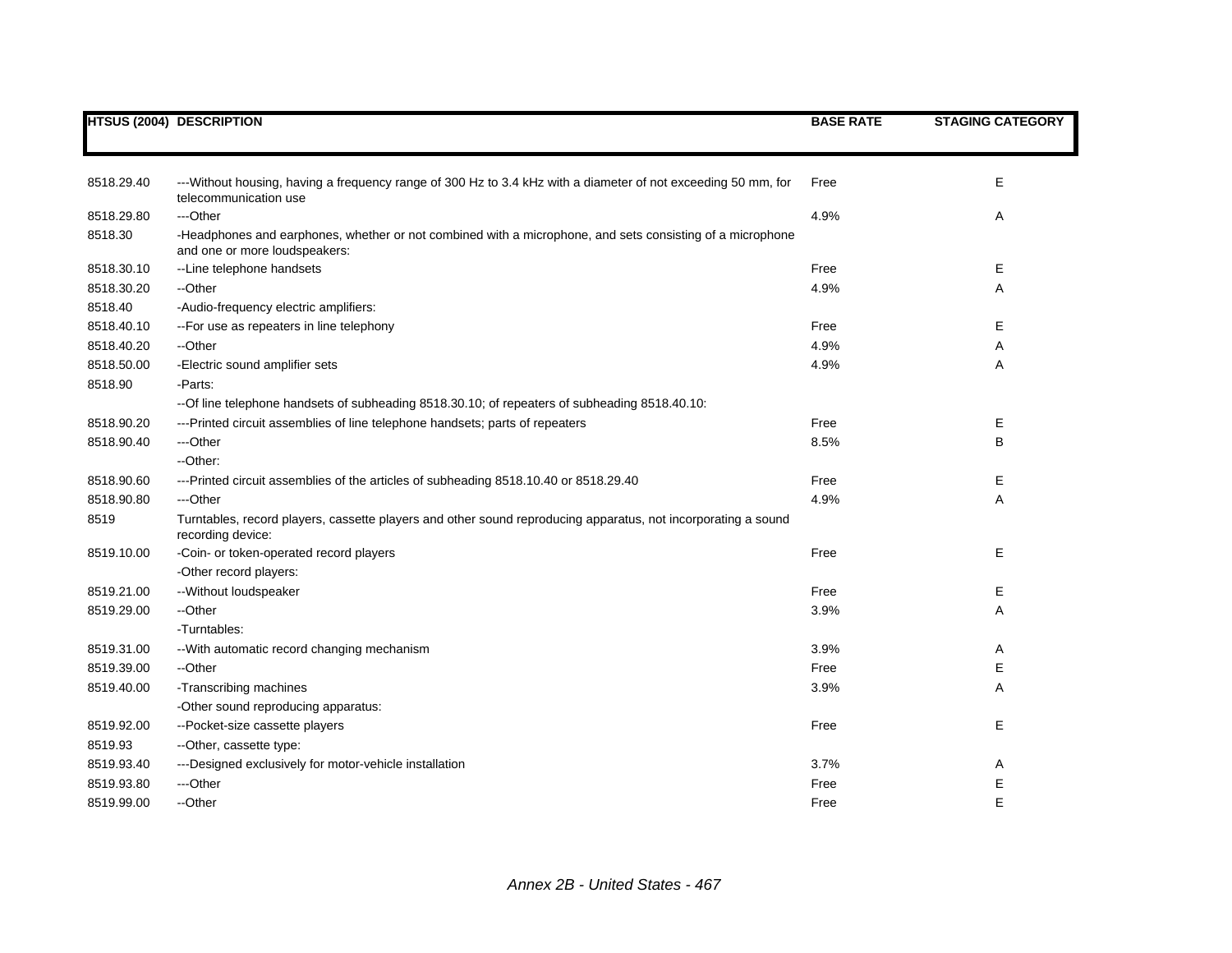|            | <b>HTSUS (2004) DESCRIPTION</b>                                                                                                                 | <b>BASE RATE</b> | <b>STAGING CATEGORY</b> |
|------------|-------------------------------------------------------------------------------------------------------------------------------------------------|------------------|-------------------------|
|            |                                                                                                                                                 |                  |                         |
| 8520       | Magnetic tape recorders and other sound recording apparatus, whether or not incorporating a sound reproducing<br>device:                        |                  |                         |
| 8520.10.00 | -Dictating machines not capable of operating without an external source of power                                                                | Free             | Е                       |
| 8520.20.00 | -Telephone answering machines                                                                                                                   | Free             | E                       |
|            | -Other magnetic tape recorders incorporating sound reproducing apparatus:                                                                       |                  |                         |
| 8520.32.00 | --Digital audio type                                                                                                                            | Free             | Е                       |
| 8520.33.00 | --Other, cassette type                                                                                                                          | Free             | E                       |
| 8520.39.00 | --Other                                                                                                                                         | Free             | Ε                       |
| 8520.90.00 | -Other                                                                                                                                          | Free             | E                       |
| 8521       | Video recording or reproducing apparatus, whether or not incorporating a video tuner:                                                           |                  |                         |
| 8521.10    | -Magnetic tape-type:                                                                                                                            |                  |                         |
|            | --Color, cartridge or cassette type:                                                                                                            |                  |                         |
| 8521.10.30 | ---Not capable of recording                                                                                                                     | Free             | Е                       |
| 8521.10.60 | ---Other                                                                                                                                        | Free             | E                       |
| 8521.10.90 | --Other                                                                                                                                         | Free             | Е                       |
| 8521.90.00 | -Other                                                                                                                                          | Free             | E                       |
| 8522       | Parts and accessories suitable for use solely or principally with the apparatus of headings 8519 to 8521:                                       |                  |                         |
| 8522.10.00 | -Pickup cartridges                                                                                                                              | 3.9%             | Α                       |
| 8522.90    | -Other:                                                                                                                                         |                  |                         |
|            | --Assemblies and subassemblies of articles provided for in subheading 8520.90, consisting of two or more pieces<br>fastened or joined together: |                  |                         |
| 8522.90.25 | ---Printed circuit assemblies                                                                                                                   | 2%               | Α                       |
| 8522.90.35 | ---Other                                                                                                                                        | 2%               | Α                       |
|            | -- Parts of telephone answering machines:                                                                                                       |                  |                         |
| 8522.90.45 | ---Printed circuit assemblies                                                                                                                   | Free             | Е                       |
| 8522.90.55 | ---Other                                                                                                                                        | 2%               | Α                       |
|            | --Other:                                                                                                                                        |                  |                         |
| 8522.90.65 | ---Printed circuit assemblies                                                                                                                   | 2%               | A                       |
| 8522.90.75 | ---Other                                                                                                                                        | 2%               | Α                       |
| 8523       | Prepared unrecorded media for sound recording or similar recording of other phenomena, other than products of<br>chapter 37:                    |                  |                         |
|            | -Magnetic tapes:                                                                                                                                |                  |                         |
| 8523.11.00 | --Of a width not exceeding 4 mm                                                                                                                 | Free             | Е                       |
| 8523.12.00 | --Of a width exceeding 4 mm but not exceeding 6.5 mm                                                                                            | Free             | E                       |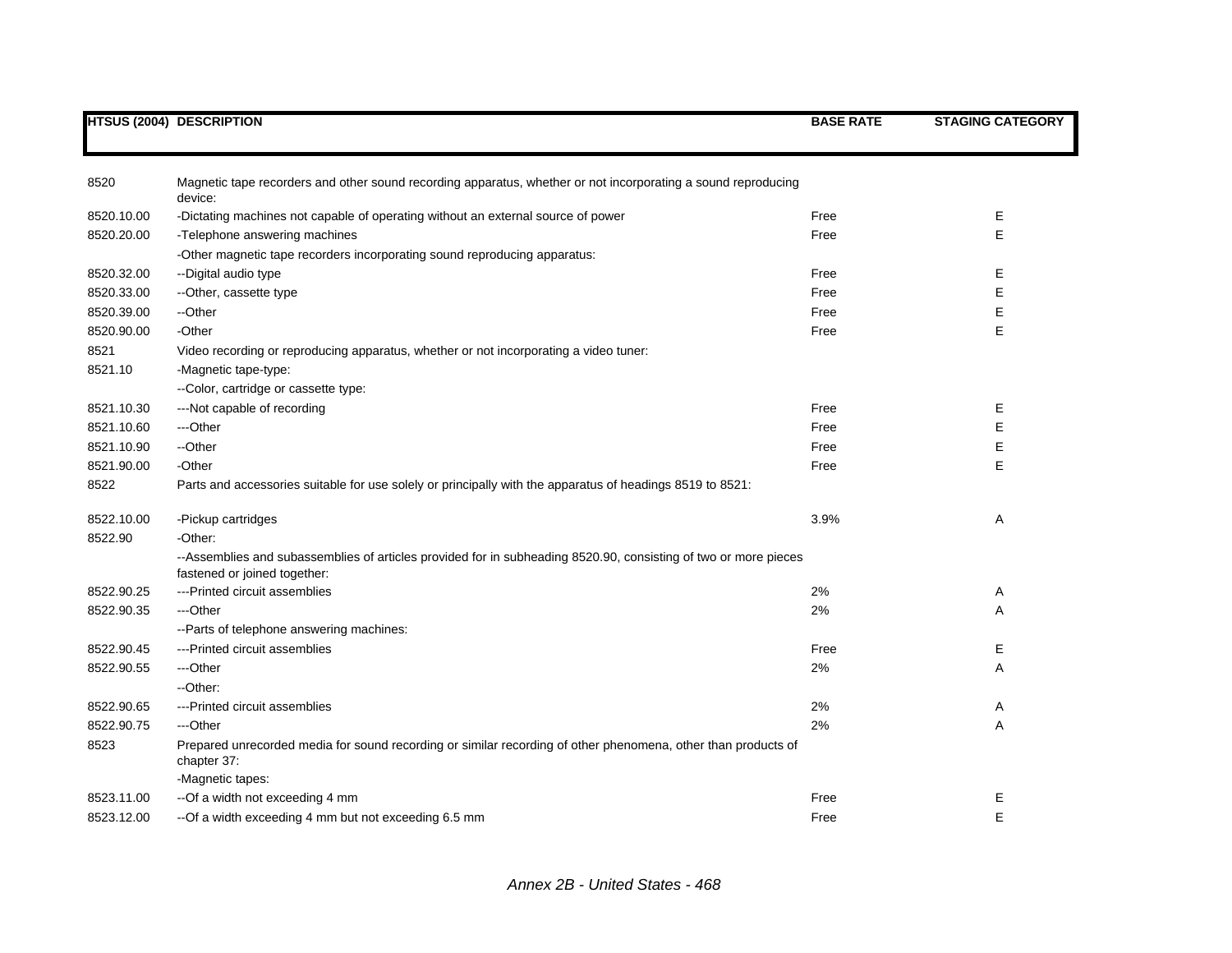|                       | <b>HTSUS (2004) DESCRIPTION</b>                                                                                                                                                                                                                                                               | <b>BASE RATE</b>                     | <b>STAGING CATEGORY</b> |
|-----------------------|-----------------------------------------------------------------------------------------------------------------------------------------------------------------------------------------------------------------------------------------------------------------------------------------------|--------------------------------------|-------------------------|
|                       |                                                                                                                                                                                                                                                                                               |                                      |                         |
| 8523.13.00            | --Of a width exceeding 6.5 mm                                                                                                                                                                                                                                                                 | Free                                 | E.                      |
| 8523.20.00            | -Magnetic discs                                                                                                                                                                                                                                                                               | Free                                 | E                       |
| 8523.30.00            | -Cards incorporating a magnetic stripe                                                                                                                                                                                                                                                        | Free                                 | E                       |
| 8523.90.00            | -Other                                                                                                                                                                                                                                                                                        | Free                                 | E                       |
| 8524                  | Records, tapes and other recorded media for sound or other similarly recorded phenomena, including matrices<br>and masters for the production of records, but excluding products of chapter 37:                                                                                               |                                      |                         |
| 8524.10.00            | -Phonograph records                                                                                                                                                                                                                                                                           | 1.8%                                 | Α                       |
|                       | -Discs for laser reading systems:                                                                                                                                                                                                                                                             |                                      |                         |
| 8524.31.00            | -- For reproducing phenomena other than sound or image                                                                                                                                                                                                                                        | Free                                 | E.                      |
| 8524.32.00            | -- For reproducing sound only                                                                                                                                                                                                                                                                 | Free                                 | E                       |
| 8524.39               | --Other:                                                                                                                                                                                                                                                                                      |                                      |                         |
| 8524.39.40            | ---For reproducing representations of instructions, data, sound, and image, recorded in a machine readable binary Free<br>form, and capable of being manipulated or providing interactivity to a user, by means of an automatic data<br>processing machine; proprietary format recorded discs |                                      | Е                       |
| 8524.39.80            | ---Other                                                                                                                                                                                                                                                                                      | 2.7%                                 | Α                       |
| 8524.40.00            | -Magnetic tapes for reproducing phenomena other than sound or image                                                                                                                                                                                                                           | Free                                 | E                       |
|                       | -Other magnetic tapes:                                                                                                                                                                                                                                                                        |                                      |                         |
| 8524.51               | --Of a width not exceeding 4 mm:                                                                                                                                                                                                                                                              |                                      |                         |
| 8524.51.10            | ---News sound recordings relating to current events                                                                                                                                                                                                                                           | Free                                 | E.                      |
| 8524.51.30            | ---Other                                                                                                                                                                                                                                                                                      | 4.8 cents/m2 of<br>recording surface | Α                       |
| 8524.52               | -- Of a width exceeding 4 mm but not exceeding 6.5 mm:                                                                                                                                                                                                                                        |                                      |                         |
| 8524.52.10            | --- Video tape recordings                                                                                                                                                                                                                                                                     | 0.33 cents/lin. M                    | Α                       |
| 8524.52.20            | ---Other                                                                                                                                                                                                                                                                                      | 4.8 cents/m2 of<br>recording surface | Α                       |
| 8524.53               | --Of a width exceeding 6.5 mm:                                                                                                                                                                                                                                                                |                                      |                         |
| 8524.53.10            | --- Video tape recordings                                                                                                                                                                                                                                                                     | Free                                 | E                       |
| 8524.53.20            | ---Other                                                                                                                                                                                                                                                                                      | 4.8 cents/m2 of<br>recording surface | A                       |
| 8524.60.00            | -Cards incorporating a magnetic stripe<br>-Other:                                                                                                                                                                                                                                             | Free                                 | Е                       |
| 8524.91.00<br>8524.99 | -- For reproducing phenomena other than sound or image<br>--Other:                                                                                                                                                                                                                            | Free                                 | E                       |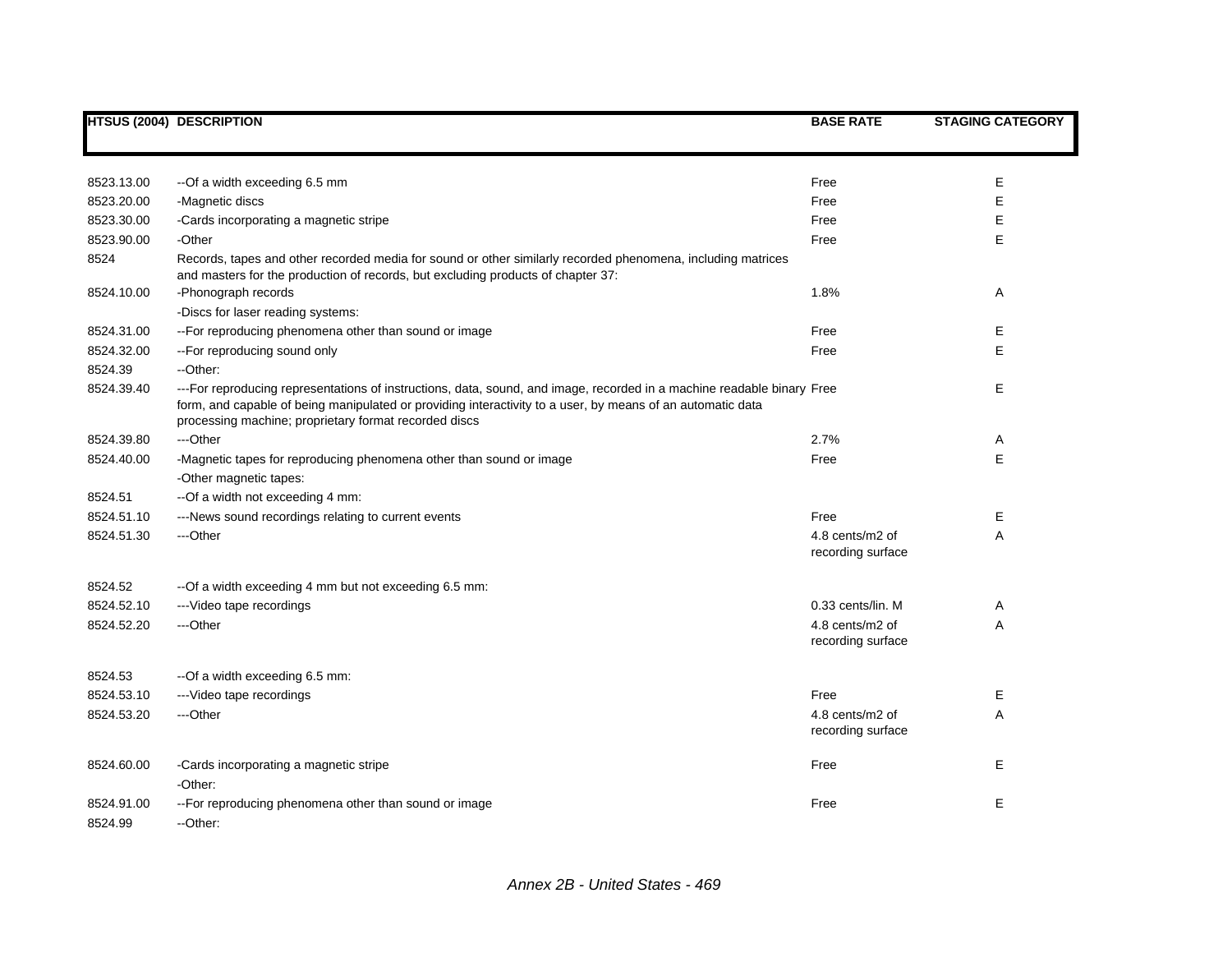|            | <b>HTSUS (2004) DESCRIPTION</b>                                                                                                                                                                                                                                                                   | <b>BASE RATE</b> | <b>STAGING CATEGORY</b> |
|------------|---------------------------------------------------------------------------------------------------------------------------------------------------------------------------------------------------------------------------------------------------------------------------------------------------|------------------|-------------------------|
|            |                                                                                                                                                                                                                                                                                                   |                  |                         |
| 8524.99.20 | ---Master records or metal matrices therefrom for use in the production of sound records for export; recordings on Free<br>wire                                                                                                                                                                   |                  | E.                      |
| 8524.99.40 | ---Other                                                                                                                                                                                                                                                                                          | Free             | E                       |
| 8525       | Transmission apparatus for radiotelephony, radiotelegraphy, radiobroadcasting or television, whether or not<br>incorporating reception apparatus or sound recording or reproducing apparatus; television cameras; still image<br>video cameras and other video camera recorders; digital cameras: |                  |                         |
| 8525.10    | -Transmission apparatus:                                                                                                                                                                                                                                                                          |                  |                         |
|            | -- Television:                                                                                                                                                                                                                                                                                    |                  |                         |
| 8525.10.10 | ---Set top boxes which have a communication function                                                                                                                                                                                                                                              | Free             | Е                       |
| 8525.10.30 | ---Other                                                                                                                                                                                                                                                                                          | 1.8%             | A                       |
|            | --Other:                                                                                                                                                                                                                                                                                          |                  |                         |
| 8525.10.70 | --- For radiobroadcasting                                                                                                                                                                                                                                                                         | 3%               | Α                       |
| 8525.10.90 | --Transceiver assemblies for the apparatus of subheading 8526.10, other than printed circuit assemblies                                                                                                                                                                                           | Free             | E                       |
| 8525.20    | -Transmission apparatus incorporating reception apparatus:                                                                                                                                                                                                                                        |                  |                         |
|            | - Transceivers:                                                                                                                                                                                                                                                                                   |                  |                         |
|            | ---Citizens Band (CB):                                                                                                                                                                                                                                                                            |                  |                         |
| 8525.20.05 | ----Hand-held                                                                                                                                                                                                                                                                                     | Free             | E.                      |
| 8525.20.15 | ----Other                                                                                                                                                                                                                                                                                         | Free             | E                       |
| 8525.20.20 | ---Low-power radiotelephonic transceivers operating on frequencies from 49.82 to 49.90 MHz                                                                                                                                                                                                        | Free             | Е                       |
| 8525.20.30 | ---Other                                                                                                                                                                                                                                                                                          | Free             | Е                       |
| 8525.20.90 | --Other                                                                                                                                                                                                                                                                                           | Free             | E                       |
| 8525.30    | -Television cameras:                                                                                                                                                                                                                                                                              |                  |                         |
| 8525.30.30 | --Gyrostabilized television cameras                                                                                                                                                                                                                                                               | 2.1%             | Α                       |
| 8525.30.60 | --Studio television cameras, excluding shoulder-carried and other portable cameras                                                                                                                                                                                                                | 2.1%             | Α                       |
| 8525.30.90 | --Other                                                                                                                                                                                                                                                                                           | 2.1%             | Α                       |
| 8525.40    | -Still image video cameras and other video camera recorders; digital cameras:                                                                                                                                                                                                                     |                  |                         |
| 8525.40.40 | -- Digital still image video cameras                                                                                                                                                                                                                                                              | Free             | Е                       |
| 8525.40.80 | --Other                                                                                                                                                                                                                                                                                           | 2.1%             | Α                       |
| 8526       | Radar apparatus, radio navigational aid apparatus and radio remote control apparatus:                                                                                                                                                                                                             |                  |                         |
| 8526.10.00 | -Radar apparatus                                                                                                                                                                                                                                                                                  | Free             | Е                       |
|            | -Other:                                                                                                                                                                                                                                                                                           |                  |                         |
| 8526.91.00 | --Radio navigational aid apparatus                                                                                                                                                                                                                                                                | Free             | E                       |
| 8526.92.00 | --Radio remote control apparatus                                                                                                                                                                                                                                                                  | 4.9%             | A                       |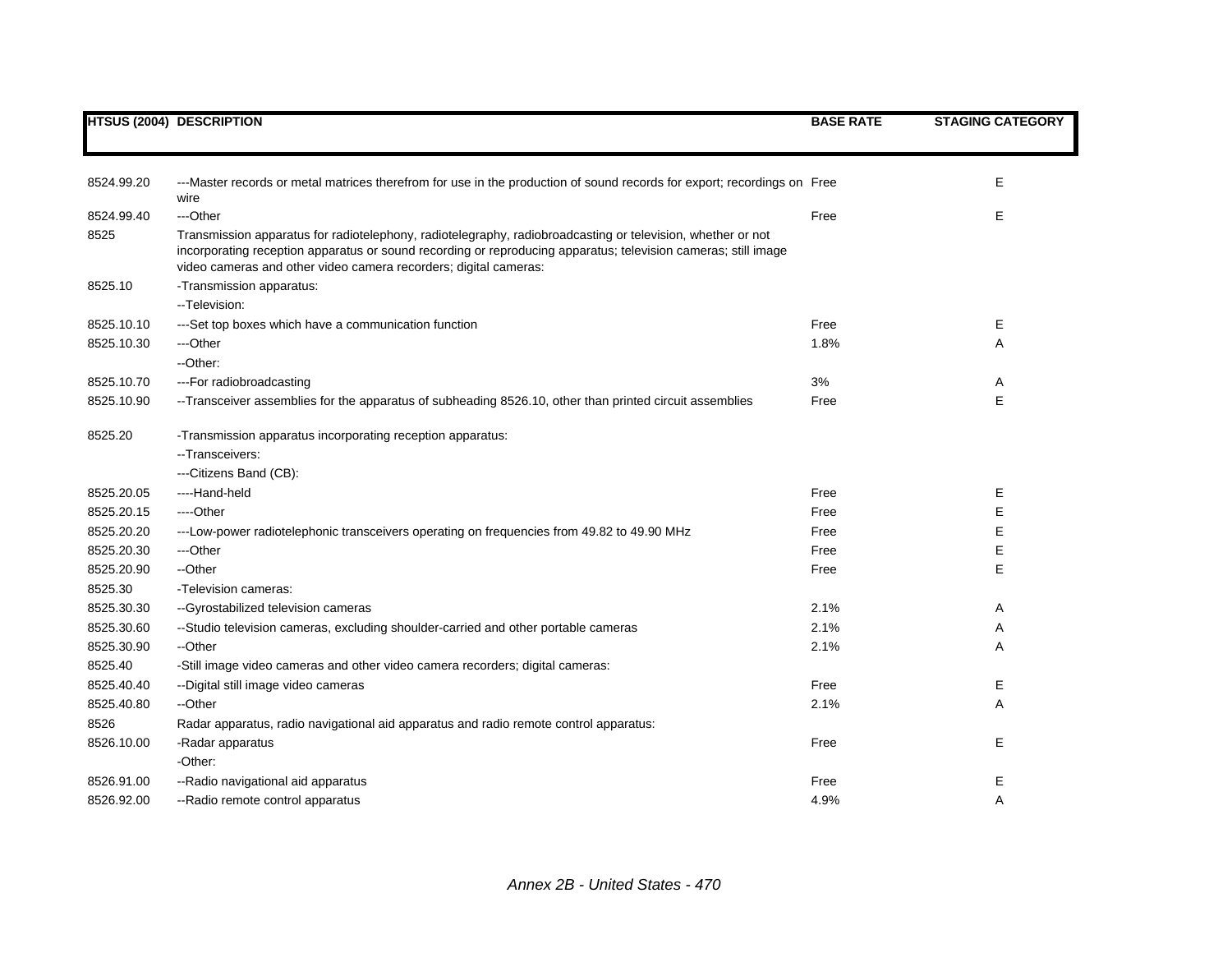| 8527       | Reception apparatus for radiotelephony, radiotelegraphy or radiobroadcasting, whether or not combined, in the<br>same housing, with sound recording or reproducing apparatus or a clock:                      |      |    |
|------------|---------------------------------------------------------------------------------------------------------------------------------------------------------------------------------------------------------------|------|----|
|            | -Radiobroadcast receivers capable of operating without an external source of power, including apparatus capable<br>of receiving also radiotelephony or radiotelegraphy:                                       |      |    |
| 8527.12.00 | --Pocket-size radio cassette players                                                                                                                                                                          | Free | E  |
| 8527.13    | --Other apparatus combined with sound recording or reproducing apparatus:                                                                                                                                     |      |    |
| 8527.13.11 | ---Combinations incorporating tape players which are incapable of recording                                                                                                                                   | Free | E  |
|            | ---Other:                                                                                                                                                                                                     |      |    |
| 8527.13.20 | ----Radio-tape recorder combinations                                                                                                                                                                          | Free | Е  |
| 8527.13.40 | ----Radio-phonograph combinations                                                                                                                                                                             | Free | Е  |
| 8527.13.60 | ----Other                                                                                                                                                                                                     | Free | E  |
| 8527.19    | --Other:                                                                                                                                                                                                      |      |    |
| 8527.19.10 | ---Valued not over \$40 each, incorporating a clock or clock-timer, not in combination with any other article, and<br>not designed for motor vehicle installation                                             | Free | E. |
| 8527.19.50 | ---Other                                                                                                                                                                                                      | 3%   | Α  |
|            | -Radiobroadcast receivers not capable of operating without an external source of power, of a kind used in motor<br>vehicles, including apparatus capable of receiving also radiotelephony or radiotelegraphy: |      |    |
| 8527.21    | --Combined with sound recording or reproducing apparatus:                                                                                                                                                     |      |    |
| 8527.21.10 | ---Radio-tape player combinations                                                                                                                                                                             | 2%   | A  |
| 8527.21.40 | ---Other                                                                                                                                                                                                      | Free | Е  |
| 8527.29    | --Other:                                                                                                                                                                                                      |      |    |
| 8527.29.40 | ---FM only or AM/FM only                                                                                                                                                                                      | 4.4% | A  |
| 8527.29.80 | ---Other                                                                                                                                                                                                      | 4.4% | A  |
|            | -Other radiobroadcast receivers, including apparatus capable of receiving also radiotelephony or radiotelegraphy:                                                                                             |      |    |
| 8527.31    | --Combined with sound recording or reproducing apparatus:                                                                                                                                                     |      |    |
| 8527.31.05 | ---Articles designed for connection to telegraphic or telephonic apparatus or instruments or to telegraphic or<br>telephonic networks                                                                         | 4.9% | Α  |
|            | ---Other:                                                                                                                                                                                                     |      |    |
| 8527.31.40 | ----Combinations incorporating tape players which are incapable of recording                                                                                                                                  | 1%   | A  |
| 8527.31.50 | ----Other combinations incorporating tape recorders                                                                                                                                                           | 2.5% | A  |
| 8527.31.60 | ----Other                                                                                                                                                                                                     | Free | Е  |
| 8527.32    | --Not combined with sound recording or reproducing apparatus but combined with a clock:                                                                                                                       |      |    |
| 8527.32.10 | ---Valued not over \$40 each                                                                                                                                                                                  | Free | Е  |
| 8527.32.50 | ---Other                                                                                                                                                                                                      | 3%   | Α  |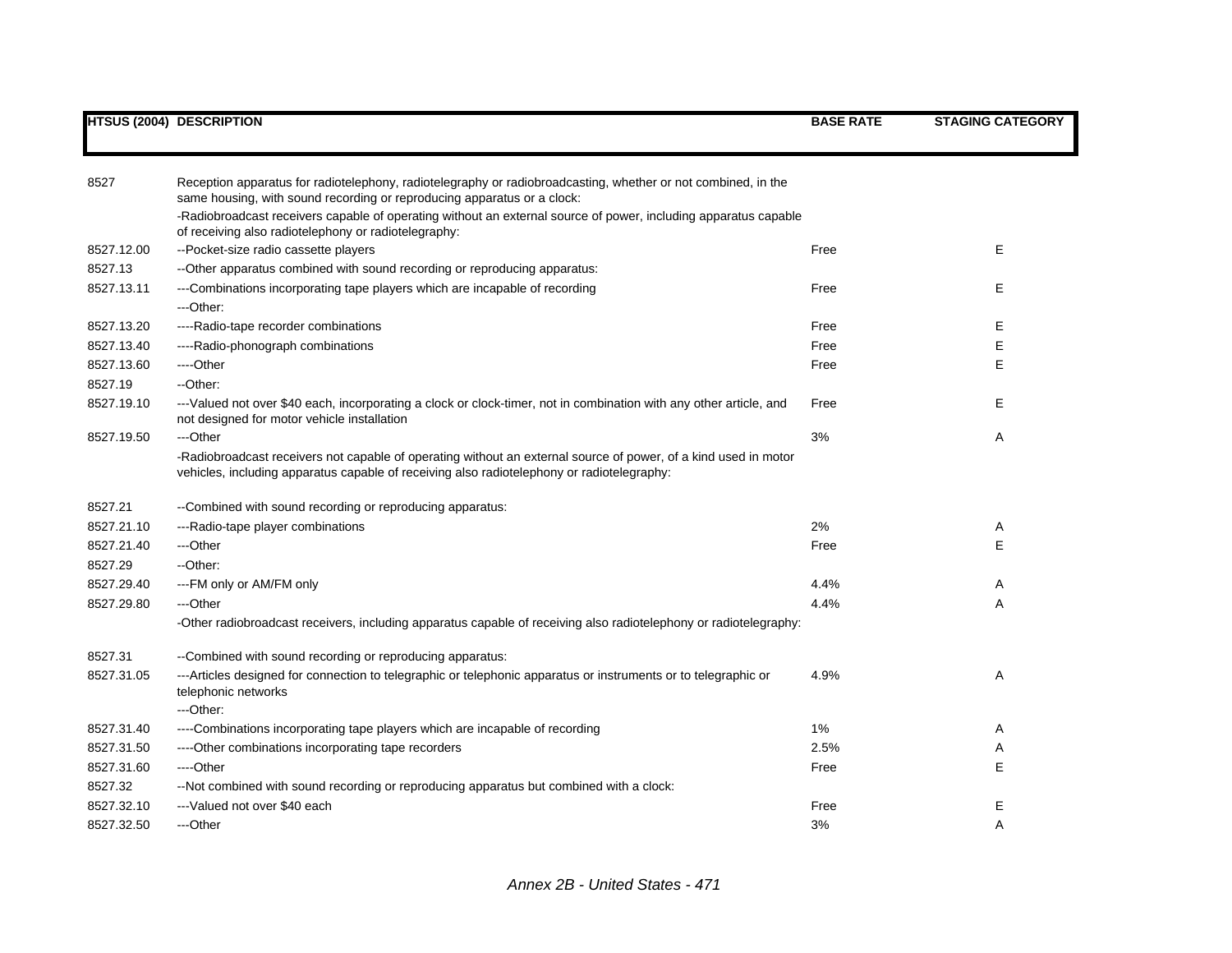|            | <b>HTSUS (2004) DESCRIPTION</b>                                                                                                                                                                                                                                             | <b>BASE RATE</b> | <b>STAGING CATEGORY</b> |
|------------|-----------------------------------------------------------------------------------------------------------------------------------------------------------------------------------------------------------------------------------------------------------------------------|------------------|-------------------------|
|            |                                                                                                                                                                                                                                                                             |                  |                         |
|            |                                                                                                                                                                                                                                                                             |                  |                         |
| 8527.39.00 | --Other                                                                                                                                                                                                                                                                     | 3%               | Α                       |
| 8527.90    | -Other apparatus:                                                                                                                                                                                                                                                           |                  |                         |
| 8527.90.40 | --Articles designed for connection to telegraphic or telephonic apparatus or instruments or to telegraphic or<br>telephonic networks<br>--Other:                                                                                                                            | Free             | Е                       |
| 8527.90.50 | ---Infant nursery monitor systems, each consisting in the same package of a radio transmitter, an electrical<br>adapter, and a radio receiver<br>---Other:                                                                                                                  | Free             | E                       |
| 8527.90.86 | ----Paging receivers                                                                                                                                                                                                                                                        | Free             | Е                       |
| 8527.90.95 | ----Other                                                                                                                                                                                                                                                                   | 6%               | B                       |
| 8528       | Reception apparatus for television, whether or not incorporating radiobroadcast receivers or sound or video<br>recording or reproducing apparatus; video monitors and video projectors:                                                                                     |                  |                         |
|            | -Reception apparatus for television, whether or not incorporating radiobroadcast receivers or sound or video<br>recording or reproducing apparatus:                                                                                                                         |                  |                         |
| 8528.12    | --Color:                                                                                                                                                                                                                                                                    |                  |                         |
|            | --- Incomplete or unfinished (including assemblies for television receivers consisting of all the parts specified in<br>additional U.S. note 10 to this chapter plus a power supply), not incorporating a cathode-ray tube, flat panel<br>screen or similar display device: |                  |                         |
| 8528.12.04 | ---- Incorporating video recording or reproducing apparatus                                                                                                                                                                                                                 | Free             | Е                       |
| 8528.12.08 | ---Other                                                                                                                                                                                                                                                                    | Free             | E.                      |
|            | ---Non-high definition, having a single picture tube intended for direct viewing (non-projection type), with a video<br>display diagonal not exceeding 35.56 cm:                                                                                                            |                  |                         |
|            | ----Incorporating video recording or reproducing apparatus:                                                                                                                                                                                                                 |                  |                         |
| 8528.12.12 | ----- With a video display diagonal not exceeding 34.29 cm                                                                                                                                                                                                                  | Free             | Е                       |
| 8528.12.16 | $---Other$                                                                                                                                                                                                                                                                  | 3.9%             | A                       |
|            | $---Other:$                                                                                                                                                                                                                                                                 |                  |                         |
| 8528.12.20 | ----- With a video display diagonal not exceeding 34.29 cm                                                                                                                                                                                                                  | Free             | Е                       |
| 8528.12.24 | $---Other$                                                                                                                                                                                                                                                                  | 5%               | A                       |
|            | ---Non-high definition, having a single picture tube intended for direct viewing (non-projection type), with a video<br>display diagonal exceeding 35.56 cm:                                                                                                                |                  |                         |
| 8528.12.28 | ----Incorporating video recording or reproducing apparatus                                                                                                                                                                                                                  | 3.9%             | Α                       |
| 8528.12.32 | ----Other                                                                                                                                                                                                                                                                   | 5%               | Α                       |
|            | ---Non-high definition, projection type, with a cathode-ray tube:                                                                                                                                                                                                           |                  |                         |
| 8528.12.36 | ----Incorporating video recording or reproducing apparatus                                                                                                                                                                                                                  | 3.9%             | Α                       |
| 8528.12.40 | ----Other                                                                                                                                                                                                                                                                   | 5%               | Α                       |
|            | ---High definition, non-projection type, with a cathode-ray tube:                                                                                                                                                                                                           |                  |                         |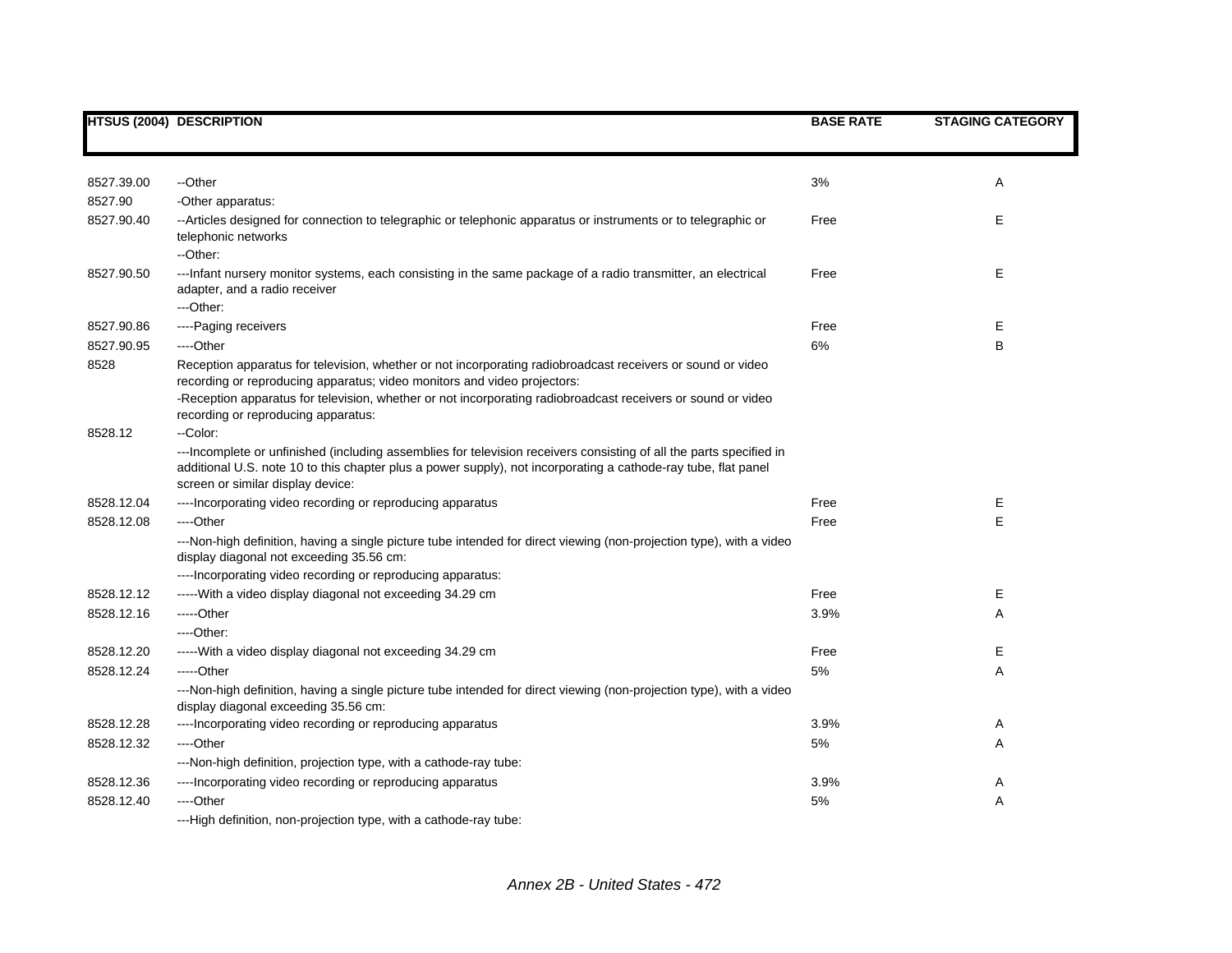|            | <b>HTSUS (2004) DESCRIPTION</b>                                                                                                                                                                                                                                                     | <b>BASE RATE</b> | <b>STAGING CATEGORY</b> |
|------------|-------------------------------------------------------------------------------------------------------------------------------------------------------------------------------------------------------------------------------------------------------------------------------------|------------------|-------------------------|
|            |                                                                                                                                                                                                                                                                                     |                  |                         |
| 8528.12.44 | ---- Incorporating video recording or reproducing apparatus                                                                                                                                                                                                                         | 3.9%             | Α                       |
| 8528.12.48 | ---Other                                                                                                                                                                                                                                                                            | 5%               | Α                       |
|            | ---High definition, projection type, with a cathode-ray tube:                                                                                                                                                                                                                       |                  |                         |
| 8528.12.52 | ---- Incorporating video recording or reproducing apparatus                                                                                                                                                                                                                         | 3.9%             | Α                       |
| 8528.12.56 | ----Other                                                                                                                                                                                                                                                                           | $5\%$            | Α                       |
|            | --- With a flat panel screen:                                                                                                                                                                                                                                                       |                  |                         |
|            | ----Incorporating video recording or reproducing apparatus:                                                                                                                                                                                                                         |                  |                         |
| 8528.12.62 | ----- With a video display diagonal not exceeding 34.29 cm                                                                                                                                                                                                                          | Free             | Е                       |
| 8528.12.64 | -----Other                                                                                                                                                                                                                                                                          | 3.9%             | Α                       |
|            | $---Other.$                                                                                                                                                                                                                                                                         |                  |                         |
| 8528.12.68 | -----With a video display diagonal not exceeding 34.29 cm                                                                                                                                                                                                                           | Free             | Е                       |
| 8528.12.72 | -----Other                                                                                                                                                                                                                                                                          | 5%               | Α                       |
|            | $-$ Other:                                                                                                                                                                                                                                                                          |                  |                         |
|            | ----Incorporating video recording or reproducing apparatus:                                                                                                                                                                                                                         |                  |                         |
| 8528.12.76 | ----- With a video display diagonal not exceeding 34.29 cm                                                                                                                                                                                                                          | Free             | Е                       |
| 8528.12.80 | -----Other                                                                                                                                                                                                                                                                          | 3.9%             | Α                       |
|            | ----Other:                                                                                                                                                                                                                                                                          |                  |                         |
| 8528.12.84 | -----With a video display diagonal not exceeding 34.29 cm                                                                                                                                                                                                                           | Free             | Е                       |
|            | $---Other.$                                                                                                                                                                                                                                                                         |                  |                         |
| 8528.12.92 | ------Set top boxes which have a communications function                                                                                                                                                                                                                            | Free             | Е                       |
| 8528.12.93 | ------Printed circuit assemblies incorporating a tuner, of a kind used with data processing machines of heading<br>8471                                                                                                                                                             | Free             | E                       |
| 8528.12.97 | ------Other                                                                                                                                                                                                                                                                         | $5\%$            | Α                       |
| 8528.13.00 | --Black and white or other monochrome                                                                                                                                                                                                                                               | 5%               | Α                       |
|            | -Video monitors:                                                                                                                                                                                                                                                                    |                  |                         |
| 8528.21    | --Color:                                                                                                                                                                                                                                                                            |                  |                         |
|            | ---Incomplete or unfinished (including assemblies consisting of the parts specified in subdivisions (a), (b), (c) and<br>(e) in additional U.S. note 10 to this chapter plus a power supply), not incorporating a cathode-ray tube, flat panel<br>screen or similar display device: |                  |                         |
| 8528.21.05 | ---- Incorporating video recording or reproducing apparatus                                                                                                                                                                                                                         | Free             | Ε                       |
| 8528.21.10 | ----Other                                                                                                                                                                                                                                                                           | Free             | E                       |
|            | ---Non-high definition, having a single picture tube intended for direct viewing (non-projection type), with a video<br>display diagonal not exceeding 35.56 cm:                                                                                                                    |                  |                         |
|            | ---- Incorporating video recording or reproducing apparatus:                                                                                                                                                                                                                        |                  |                         |
| 8528.21.16 | ----- With a video display diagonal not exceeding 34.29 cm                                                                                                                                                                                                                          | Free             | Е                       |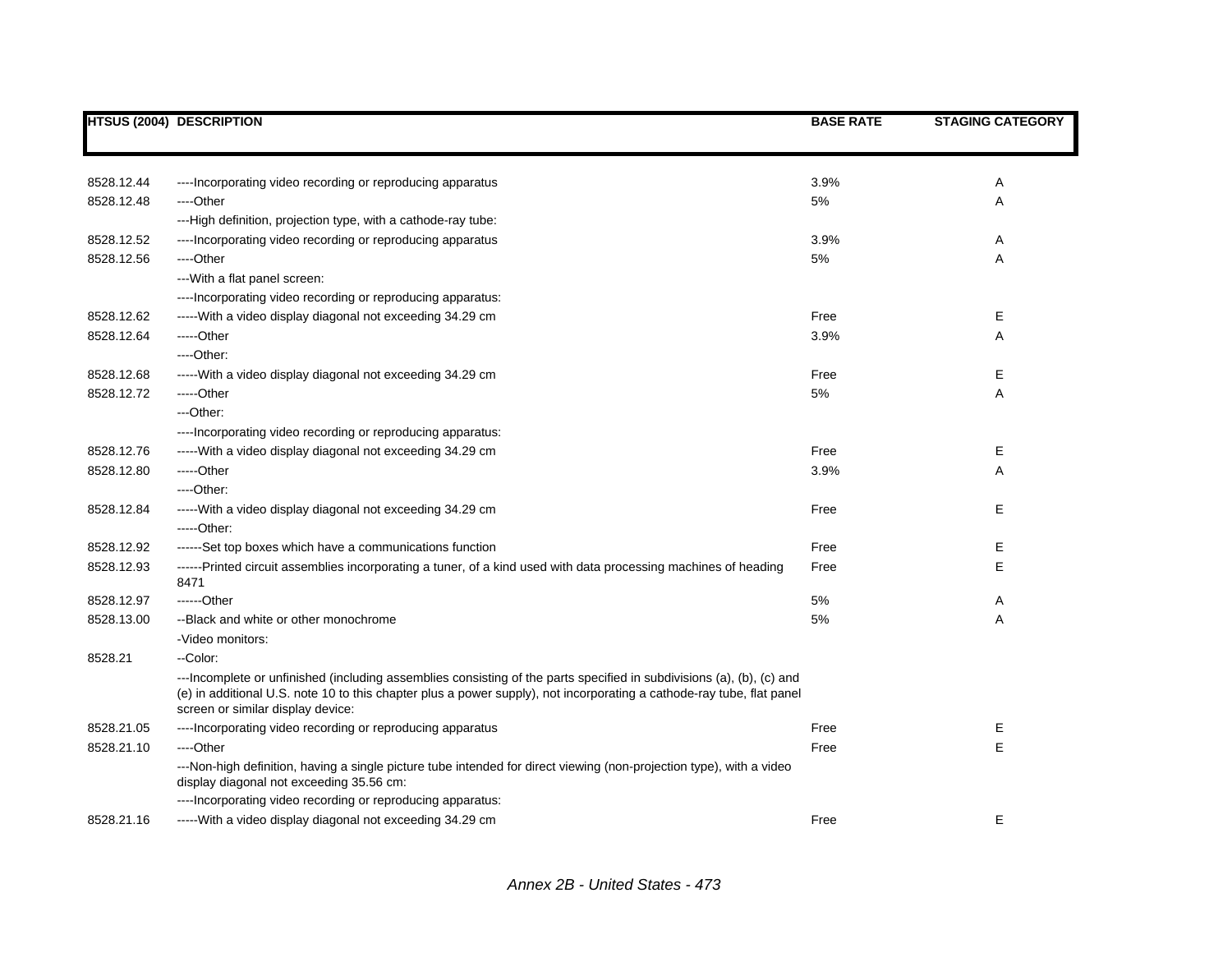|            | <b>HTSUS (2004) DESCRIPTION</b>                                                                                                                              | <b>BASE RATE</b> | <b>STAGING CATEGORY</b> |
|------------|--------------------------------------------------------------------------------------------------------------------------------------------------------------|------------------|-------------------------|
|            |                                                                                                                                                              |                  |                         |
| 8528.21.19 | -----Other                                                                                                                                                   | 3.9%             | Α                       |
|            | $---Other.$                                                                                                                                                  |                  |                         |
| 8528.21.24 | ----- With a video display diagonal not exceeding 34.29 cm                                                                                                   | Free             | E.                      |
| 8528.21.29 | -----Other                                                                                                                                                   | 5%               | Α                       |
|            | ---Non-high definition, having a single picture tube intended for direct viewing (non-projection type), with a video<br>display diagonal exceeding 35.56 cm: |                  |                         |
| 8528.21.34 | ---- Incorporating video recording or reproducing apparatus                                                                                                  | 3.9%             | A                       |
| 8528.21.39 | ----Other                                                                                                                                                    | 5%               | Α                       |
|            | ---Non-high definition, projection type, with a cathode-ray tube:                                                                                            |                  |                         |
| 8528.21.41 | ---- Incorporating video recording or reproducing apparatus                                                                                                  | 3.9%             | A                       |
| 8528.21.42 | ----Other                                                                                                                                                    | 5%               | Α                       |
|            | ---High definition, non-projection type, with a cathode-ray tube:                                                                                            |                  |                         |
| 8528.21.44 | ---- Incorporating video recording or reproducing apparatus                                                                                                  | 3.9%             | Α                       |
| 8528.21.49 | ---Other                                                                                                                                                     | $5%$             | Α                       |
|            | ---High definition, projection type, with a cathode-ray tube:                                                                                                |                  |                         |
| 8528.21.51 | ---- Incorporating video recording or reproducing apparatus                                                                                                  | 3.9%             | Α                       |
| 8528.21.52 | ---Other                                                                                                                                                     | 5%               | Α                       |
|            | --- With a flat panel screen:                                                                                                                                |                  |                         |
|            | ---- Incorporating video recording or reproducing apparatus:                                                                                                 |                  |                         |
| 8528.21.55 | ----- With a video display diagonal not exceeding 34.29 cm                                                                                                   | Free             | Е                       |
| 8528.21.60 | -----Other                                                                                                                                                   | 3.9%             | Α                       |
|            | ---Other:                                                                                                                                                    |                  |                         |
| 8528.21.65 | ----- With a video display diagonal not exceeding 34.29 cm                                                                                                   | Free             | Е                       |
| 8528.21.70 | -----Other                                                                                                                                                   | $5%$             | Α                       |
|            | ---Other:                                                                                                                                                    |                  |                         |
|            | ---- Incorporating video recording or reproducing apparatus:                                                                                                 |                  |                         |
| 8528.21.75 | ----- With a video display diagonal not exceeding 34.29 cm                                                                                                   | Free             | Е                       |
| 8528.21.80 | -----Other                                                                                                                                                   | 3.9%             | Α                       |
|            | ---Other:                                                                                                                                                    |                  |                         |
| 8528.21.85 | ----- With a video display diagonal not exceeding 34.29 cm                                                                                                   | Free             | Е                       |
| 8528.21.90 | -----Other                                                                                                                                                   | 5%               | Α                       |
| 8528.22.00 | --Black and white or other monochrome                                                                                                                        | 5%               | Α                       |
| 8528.30    | -Video projectors:                                                                                                                                           |                  |                         |
|            | --Color:                                                                                                                                                     |                  |                         |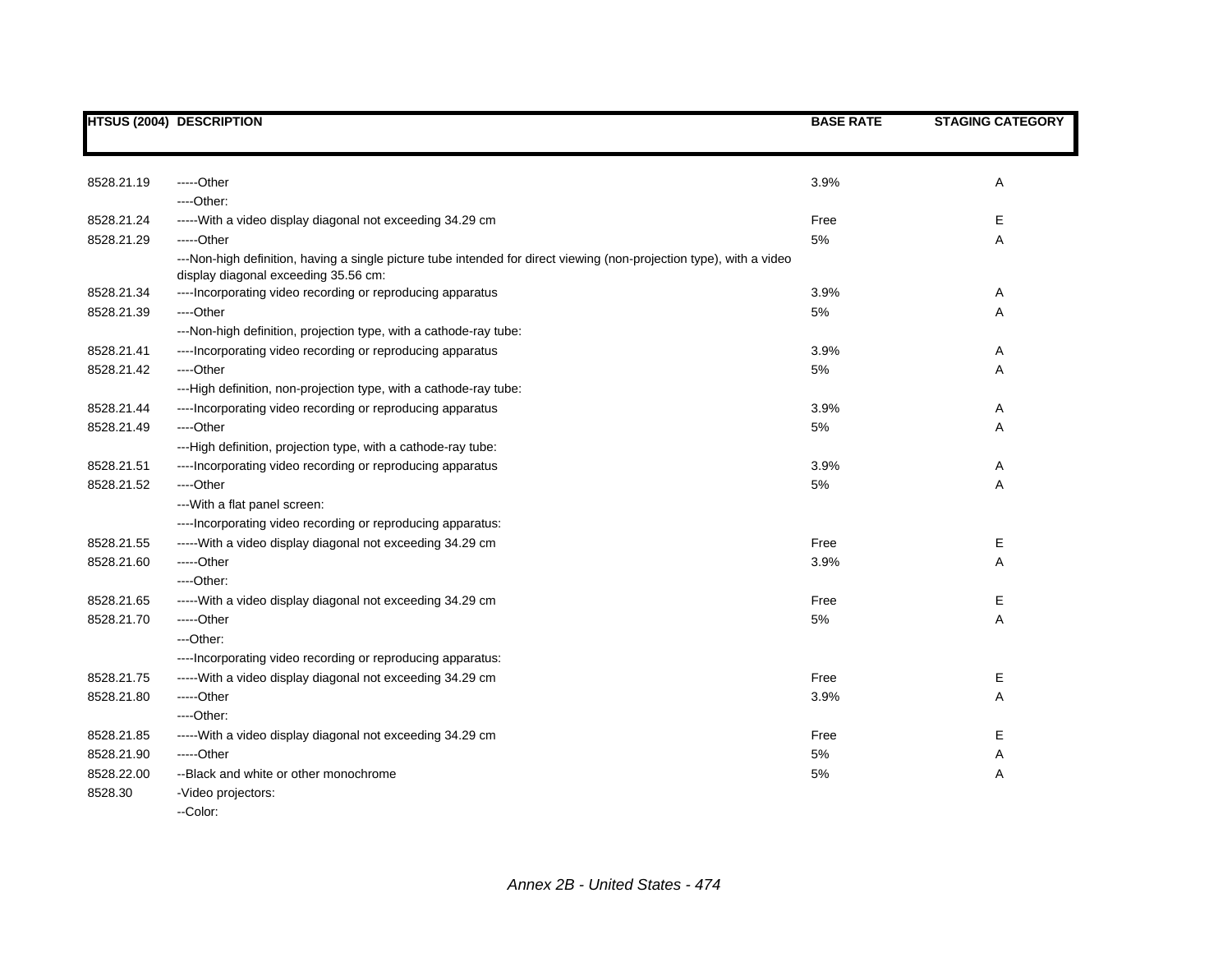|            | <b>HTSUS (2004) DESCRIPTION</b>                                                                                                                                                                                                                                                     | <b>BASE RATE</b> | <b>STAGING CATEGORY</b> |
|------------|-------------------------------------------------------------------------------------------------------------------------------------------------------------------------------------------------------------------------------------------------------------------------------------|------------------|-------------------------|
|            |                                                                                                                                                                                                                                                                                     |                  |                         |
|            | ---Incomplete or unfinished (including assemblies consisting of the parts specified in subdivisions (a), (b), (c) and<br>(e) in additional U.S. note 10 to this chapter plus a power supply), not incorporating a cathode-ray tube, flat panel<br>screen or similar display device: |                  |                         |
| 8528.30.10 | ---- Incorporating video recording or reproducing apparatus                                                                                                                                                                                                                         | Free             | Е                       |
| 8528.30.20 | ----Other                                                                                                                                                                                                                                                                           | Free             | E                       |
|            | ---Non-high definition, with a cathode-ray tube:                                                                                                                                                                                                                                    |                  |                         |
| 8528.30.30 | ---- Incorporating video recording or reproducing apparatus                                                                                                                                                                                                                         | 3.9%             | Α                       |
| 8528.30.40 | ---Other                                                                                                                                                                                                                                                                            | 5%               | Α                       |
|            | ---High definition, with a cathode-ray tube:                                                                                                                                                                                                                                        |                  |                         |
| 8528.30.50 | -Indicator panels incorporating liquid crystal devices (LCD's) or light emitting diodes (LED's)                                                                                                                                                                                     | 3.9%             | Α                       |
| 8528.30.60 | ----Other                                                                                                                                                                                                                                                                           | 5%               | Α                       |
|            | --- With a flat panel screen:                                                                                                                                                                                                                                                       |                  |                         |
|            | ---- Incorporating video recording or reproducing apparatus:                                                                                                                                                                                                                        |                  |                         |
| 8528.30.62 | ----- With a video display diagonal not exceeding 34.29 cm                                                                                                                                                                                                                          | Free             | Е                       |
| 8528.30.64 | -----Other                                                                                                                                                                                                                                                                          | 3.9%             | Α                       |
|            | $---Other.$                                                                                                                                                                                                                                                                         |                  |                         |
| 8528.30.66 | ----- With a video display diagonal not exceeding 34.29 cm                                                                                                                                                                                                                          | Free             | Е                       |
| 8528.30.68 | -----Other                                                                                                                                                                                                                                                                          | 5%               | Α                       |
|            | ---Other:                                                                                                                                                                                                                                                                           |                  |                         |
| 8528.30.72 | ---- Incorporating video recording or reproducing apparatus                                                                                                                                                                                                                         | 3.9%             | Α                       |
| 8528.30.78 | ----Other                                                                                                                                                                                                                                                                           | 5%               | Α                       |
| 8528.30.90 | --Black and white or other monochrome                                                                                                                                                                                                                                               | 5%               | Α                       |
| 8529       | Parts suitable for use solely or principally with the apparatus of headings 8525 to 8528:                                                                                                                                                                                           |                  |                         |
| 8529.10    | -Antennas and antenna reflectors of all kinds; parts suitable for use therewith:                                                                                                                                                                                                    |                  |                         |
| 8529.10.20 | --Television                                                                                                                                                                                                                                                                        | 1.8%             | Α                       |
| 8529.10.40 | -- Radar, radio navigational aid and radio remote control                                                                                                                                                                                                                           | Free             | Е                       |
|            | --Other:                                                                                                                                                                                                                                                                            |                  |                         |
| 8529.10.70 | ---Antennas and antenna reflectors of a kind used with apparatus for radiotelephony and radiotelegraphy                                                                                                                                                                             | Free             | Е                       |
| 8529.10.90 | ---Other                                                                                                                                                                                                                                                                            | 3%               | Α                       |
| 8529.90    | -Other:                                                                                                                                                                                                                                                                             |                  |                         |
|            | --Printed circuit assemblies:                                                                                                                                                                                                                                                       |                  |                         |
|            | --- Of television apparatus:                                                                                                                                                                                                                                                        |                  |                         |
| 8529.90.01 | ----Tuners                                                                                                                                                                                                                                                                          | 3%               | Α                       |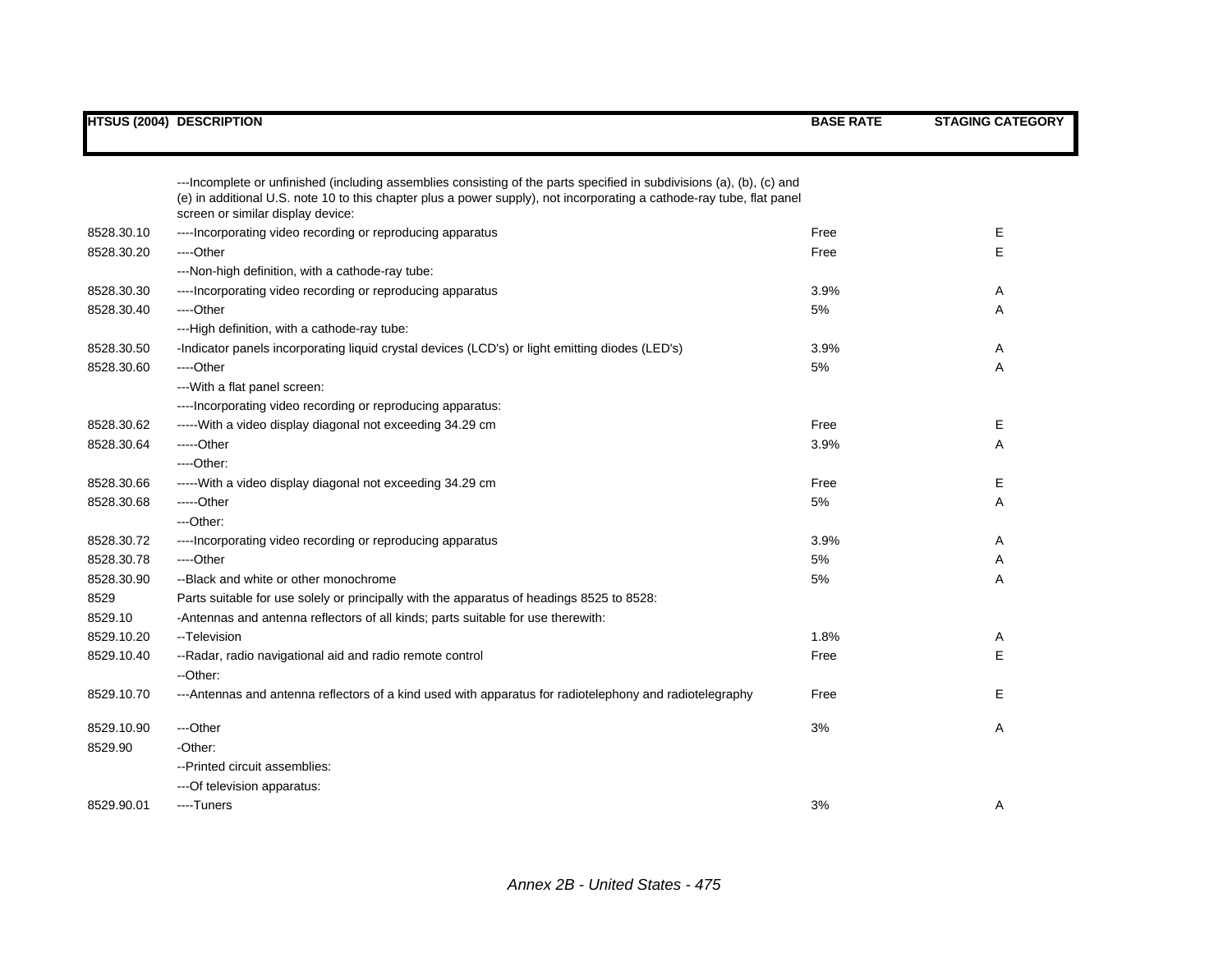|            | <b>HTSUS (2004) DESCRIPTION</b>                                                                                                                                                                                         | <b>BASE RATE</b> | <b>STAGING CATEGORY</b> |
|------------|-------------------------------------------------------------------------------------------------------------------------------------------------------------------------------------------------------------------------|------------------|-------------------------|
|            | ----Printed circuit boards and ceramic substrates with components assembled thereon, for color television                                                                                                               |                  |                         |
|            | receivers; subassemblies containing one or more of such boards or substrates, except tuners or convergence<br>assemblies:                                                                                               |                  |                         |
| 8529.90.03 | -----Entered with components enumerated in additional U.S. note 4 to this chapter                                                                                                                                       | 4%               | Α                       |
| 8529.90.06 | -----Other                                                                                                                                                                                                              | Free             | E                       |
|            | ----Other:                                                                                                                                                                                                              |                  |                         |
| 8529.90.09 | -----For television cameras                                                                                                                                                                                             | 3.3%             | Α                       |
| 8529.90.13 | -----Other                                                                                                                                                                                                              | 2.9%             | A                       |
|            | --- Of radar, radio navigational aid or radio remote control apparatus:                                                                                                                                                 |                  |                         |
| 8529.90.16 | ----Assemblies and subassemblies, consisting of 2 or more parts or pieces fastened or joined together                                                                                                                   | 3.2%             | A                       |
| 8529.90.19 | ----Other                                                                                                                                                                                                               | 3.2%             | A                       |
| 8529.90.22 | ---Other                                                                                                                                                                                                                | Free             | E                       |
| 8529.90.26 | --Transceiver assemblies for the apparatus of subheading 8526.10, other than printed circuit assemblies                                                                                                                 | 3.2%             | A                       |
|            | --Parts of television receivers specified in additional U.S. note 10 to this chapter, other than printed circuit<br>assemblies:                                                                                         |                  |                         |
| 8529.90.29 | ---Tuners                                                                                                                                                                                                               | 3%               | Α                       |
|            | ---Subassemblies, for color television receivers, containing two or more printed circuit boards or ceramic<br>substrates with components assembled thereon, except tuners or convergence assemblies:                    |                  |                         |
| 8529.90.33 | ----Entered with components enumerated in additional U.S. note 4 to this chapter                                                                                                                                        | 4%               | Α                       |
| 8529.90.36 | ----Other                                                                                                                                                                                                               | Free             | Е                       |
| 8529.90.39 | ---Other                                                                                                                                                                                                                | 2.9%             | Α                       |
|            | --Combinations of parts specified in additional U.S. note 10 to this chapter:                                                                                                                                           |                  |                         |
|            | ---Subassemblies, for color television receivers, containing two or more printed circuit boards or ceramic<br>substrates with components assembled thereon, except tuners or convergence assemblies:                    |                  |                         |
| 8529.90.43 | ----Entered with components enumerated in additional U.S. note 4 to this chapter                                                                                                                                        | 4%               | Α                       |
| 8529.90.46 | ----Other                                                                                                                                                                                                               | Free             | E                       |
| 8529.90.49 | ---Other                                                                                                                                                                                                                | 2.9%             | Α                       |
| 8529.90.53 | --Flat panel screen assemblies for the apparatus of subheadings 8528.12.62, 8528.12.64, 8528.12.68,<br>8528.12.72, 8528.21.55, 8528.21.60, 8528.21.65, 8528.21.70, 8528.30.62, 8528.30.64, 8528.30.66 and<br>8528.30.68 | 2.9%             | Α                       |
|            | --Other, parts of printed circuit assemblies, including face plates and lock latches:                                                                                                                                   |                  |                         |
|            | ---Of television apparatus:                                                                                                                                                                                             |                  |                         |
| 8529.90.63 | ----For television cameras                                                                                                                                                                                              | 3.3%             | A                       |
| 8529.90.69 | ----Other                                                                                                                                                                                                               | 2.9%             | A                       |
| 8529.90.73 | ---Of radar, radio navigational aid or radio remote control apparatus                                                                                                                                                   | 3.2%             | Α                       |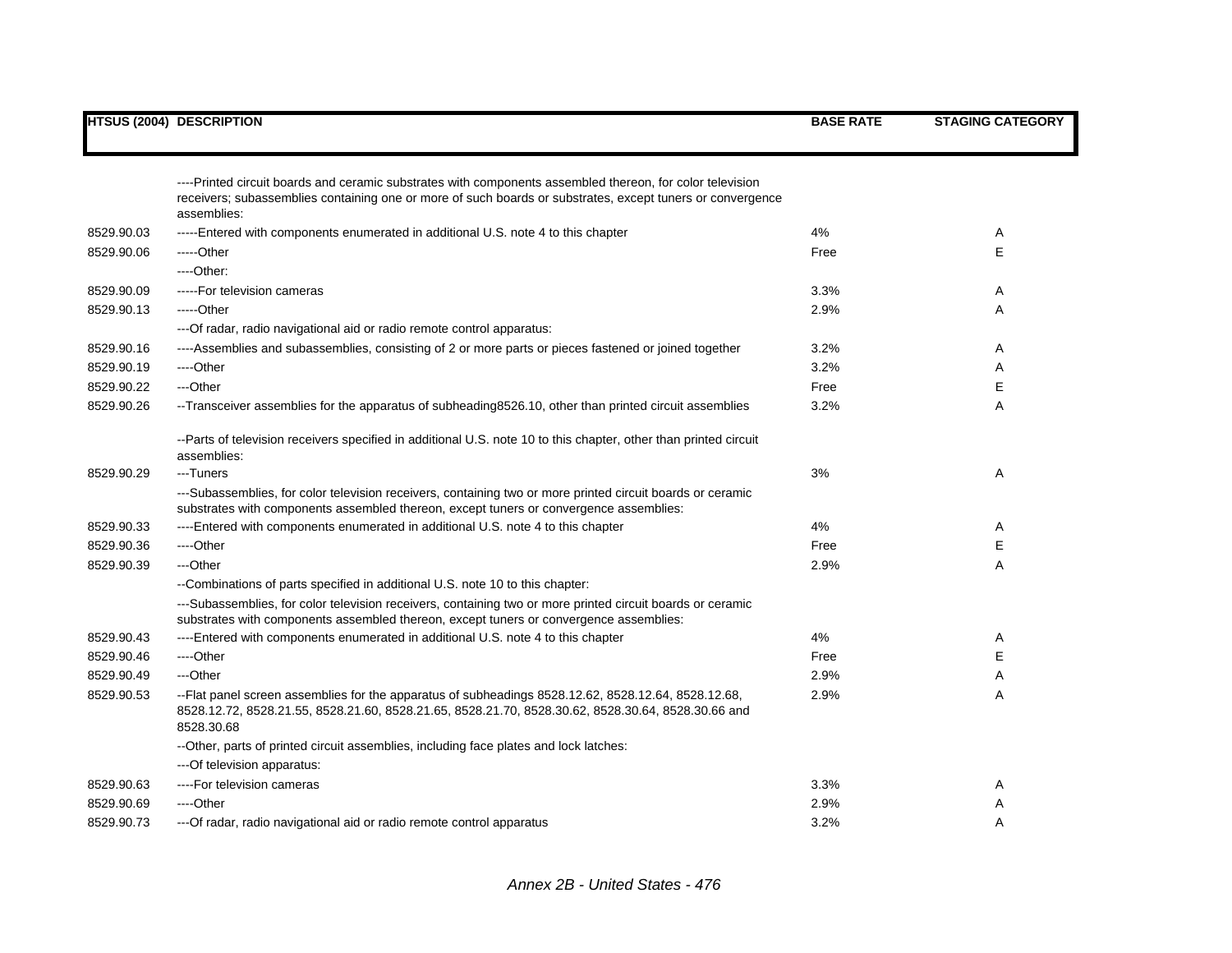|            | <b>HTSUS (2004) DESCRIPTION</b>                                                                                                                                                                                                                       | <b>BASE RATE</b> | <b>STAGING CATEGORY</b> |
|------------|-------------------------------------------------------------------------------------------------------------------------------------------------------------------------------------------------------------------------------------------------------|------------------|-------------------------|
|            |                                                                                                                                                                                                                                                       |                  |                         |
| 8529.90.75 | ---Other                                                                                                                                                                                                                                              | Free             | E                       |
|            | --Other parts of articles of headings 8525 and 8527, except parts of cellular telephones:                                                                                                                                                             |                  |                         |
|            | --- Of televisions apparatus:                                                                                                                                                                                                                         |                  |                         |
|            | ----For television cameras:                                                                                                                                                                                                                           |                  |                         |
| 8529.90.78 | -----Mounted lenses suitable for use in, and entered separately from, closed-circuit television cameras, with or<br>without attached electrical or non-electrical closed-circuit television camera connectors, and with or without<br>attached motors | Free             | E                       |
| 8529.90.81 | $---Other$                                                                                                                                                                                                                                            | 3.3%             | A                       |
| 8529.90.83 | ----Other                                                                                                                                                                                                                                             | 2.9%             | Α                       |
| 8529.90.86 | ---Other                                                                                                                                                                                                                                              | Free             | E                       |
|            | --Other:                                                                                                                                                                                                                                              |                  |                         |
|            | --- Of television receivers:                                                                                                                                                                                                                          |                  |                         |
|            | ----Subassemblies, for color television receivers, containing two or more printed circuit boards or ceramic<br>substrates with components assembled thereon, except tuners or convergence assemblies:                                                 |                  |                         |
| 8529.90.88 | -----Entered with components enumerated in additional U.S. note 4 to this chapter                                                                                                                                                                     | 4%               | Α                       |
| 8529.90.89 | $---Other$                                                                                                                                                                                                                                            | Free             | E                       |
| 8529.90.93 | ----Other                                                                                                                                                                                                                                             | 2.9%             | Α                       |
|            | --- Of radar, radio navigational aid or radio remote control apparatus:                                                                                                                                                                               |                  |                         |
| 8529.90.95 | ----Assemblies and subassemblies, consisting of 2 or more parts or pieces fastened or joined together                                                                                                                                                 | 3.2%             | Α                       |
| 8529.90.97 | ----Other                                                                                                                                                                                                                                             | 3.2%             | Α                       |
| 8529.90.99 | ---Other                                                                                                                                                                                                                                              | Free             | Е                       |
| 8530       | Electrical signaling, safety or traffic control equipment for railways, streetcar lines, subways, roads, inland<br>waterways, parking facilities, port installations or airfields (other than those of heading 8608); parts thereof:                  |                  |                         |
| 8530.10.00 | -Equipment for railways, streetcar lines or subways                                                                                                                                                                                                   | Free             | Ε                       |
| 8530.80.00 | -Other equipment                                                                                                                                                                                                                                      | Free             | Е                       |
| 8530.90.00 | -Parts                                                                                                                                                                                                                                                | Free             | E                       |
| 8531       | Electric sound or visual signaling apparatus (for example, bells, sirens, indicator panels, burglar or fire alarms),<br>other than those of heading 8512 or 8530; parts thereof:                                                                      |                  |                         |
| 8531.10.00 | -Burglar or fire alarms and similar apparatus                                                                                                                                                                                                         | 1.3%             | Α                       |
| 8531.20.00 | -Indicator panels incorporating liquid crystal devices (LCD's) or light emitting diodes (LED's)                                                                                                                                                       | Free             | E                       |
| 8531.80.00 | -Other apparatus                                                                                                                                                                                                                                      | 1.3%             | Α                       |
| 8531.90    | -Parts:                                                                                                                                                                                                                                               |                  |                         |
|            | -- Printed circuit assemblies:                                                                                                                                                                                                                        |                  |                         |
| 8531.90.15 | ---Of the panels of subheading 8531.20                                                                                                                                                                                                                | Free             | E                       |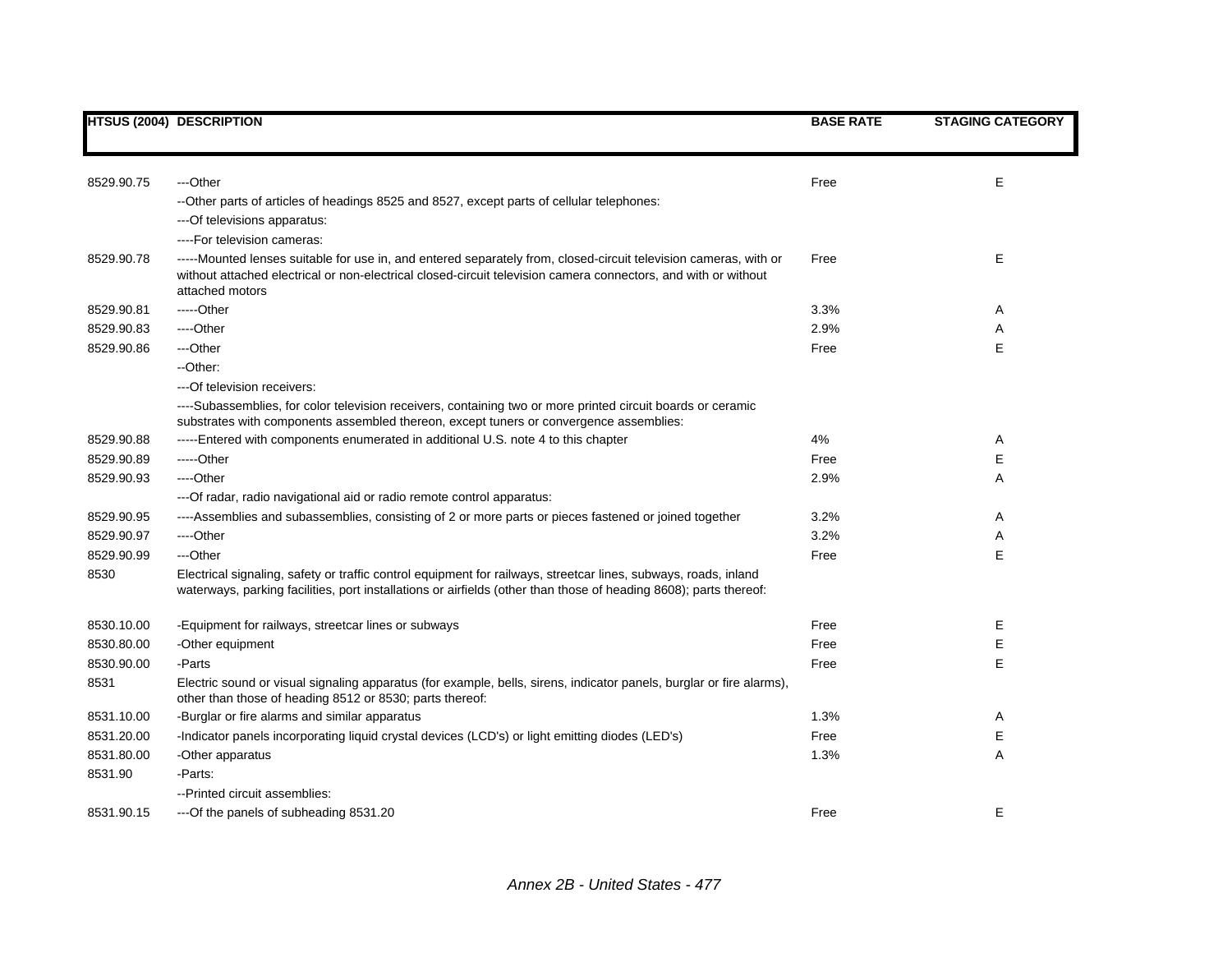|            | <b>HTSUS (2004) DESCRIPTION</b>                                                                                                                            | <b>BASE RATE</b> | <b>STAGING CATEGORY</b> |
|------------|------------------------------------------------------------------------------------------------------------------------------------------------------------|------------------|-------------------------|
|            |                                                                                                                                                            |                  |                         |
|            |                                                                                                                                                            |                  |                         |
| 8531.90.30 | ---Other                                                                                                                                                   | 1.3%             | Α                       |
|            | -- Other:                                                                                                                                                  |                  |                         |
| 8531.90.75 | --- Of the panels of subheading 8531.20                                                                                                                    | Free             | Е                       |
| 8531.90.90 | ---Other                                                                                                                                                   | 1.3%             | Α                       |
| 8532       | Electrical capacitors, fixed, variable or adjustable (pre-set); parts thereof:                                                                             |                  |                         |
| 8532.10.00 | -Fixed capacitors designed for use in 50/60 Hz circuits and having a reactive power handling capacity of not less Free<br>than 0.5 kvar (power capacitors) |                  | E                       |
|            | -Other fixed capacitors:                                                                                                                                   |                  |                         |
| 8532.21.00 | --Tantalum                                                                                                                                                 | Free             | Ε                       |
| 8532.22.00 | -- Aluminum electrolytic                                                                                                                                   | Free             | Е                       |
| 8532.23.00 | --Ceramic dielectric, single layer                                                                                                                         | Free             | E                       |
| 8532.24.00 | --Ceramic dielectric, multilayer                                                                                                                           | Free             | E                       |
| 8532.25.00 | --Dielectric of paper or plastics                                                                                                                          | Free             | E                       |
| 8532.29.00 | --Other                                                                                                                                                    | Free             | E                       |
| 8532.30.00 | -Variable or adjustable (pre-set) capacitors                                                                                                               | Free             | E                       |
| 8532.90.00 | -Parts                                                                                                                                                     | Free             | E                       |
| 8533       | Electrical resistors (including rheostats and potentiometers), other than heating resistors; parts thereof:                                                |                  |                         |
| 8533.10.00 | -Fixed carbon resistors, composition or film types                                                                                                         | Free             | Е                       |
|            | -Other fixed resistors:                                                                                                                                    |                  |                         |
| 8533.21.00 | --For a power handling capacity not exceeding 20 W                                                                                                         | Free             | Е                       |
| 8533.29.00 | --Other                                                                                                                                                    | Free             | E                       |
|            | -Wirewound variable resistors, including rheostats and potentiometers:                                                                                     |                  |                         |
| 8533.31.00 | --For a power handling capacity not exceeding 20 W                                                                                                         | Free             | Ε                       |
| 8533.39.00 | --Other                                                                                                                                                    | Free             | E                       |
| 8533.40    | -Other variable resistors, including rheostats and potentiometers:                                                                                         |                  |                         |
| 8533.40.40 | --Metal oxide varistors                                                                                                                                    | Free             | Ε                       |
| 8533.40.80 | --Other                                                                                                                                                    | Free             | E                       |
| 8533.90    | -Parts:                                                                                                                                                    |                  |                         |
| 8533.90.40 | --For the goods of subheading 8533.40, of ceramic or metallic materials, electrically or mechanically reactive to<br>changes in temperature                | Free             | Е                       |
| 8533.90.80 | --Other                                                                                                                                                    | Free             | Е                       |
| 8534.00.00 | <b>Printed circuits</b>                                                                                                                                    | Free             | E                       |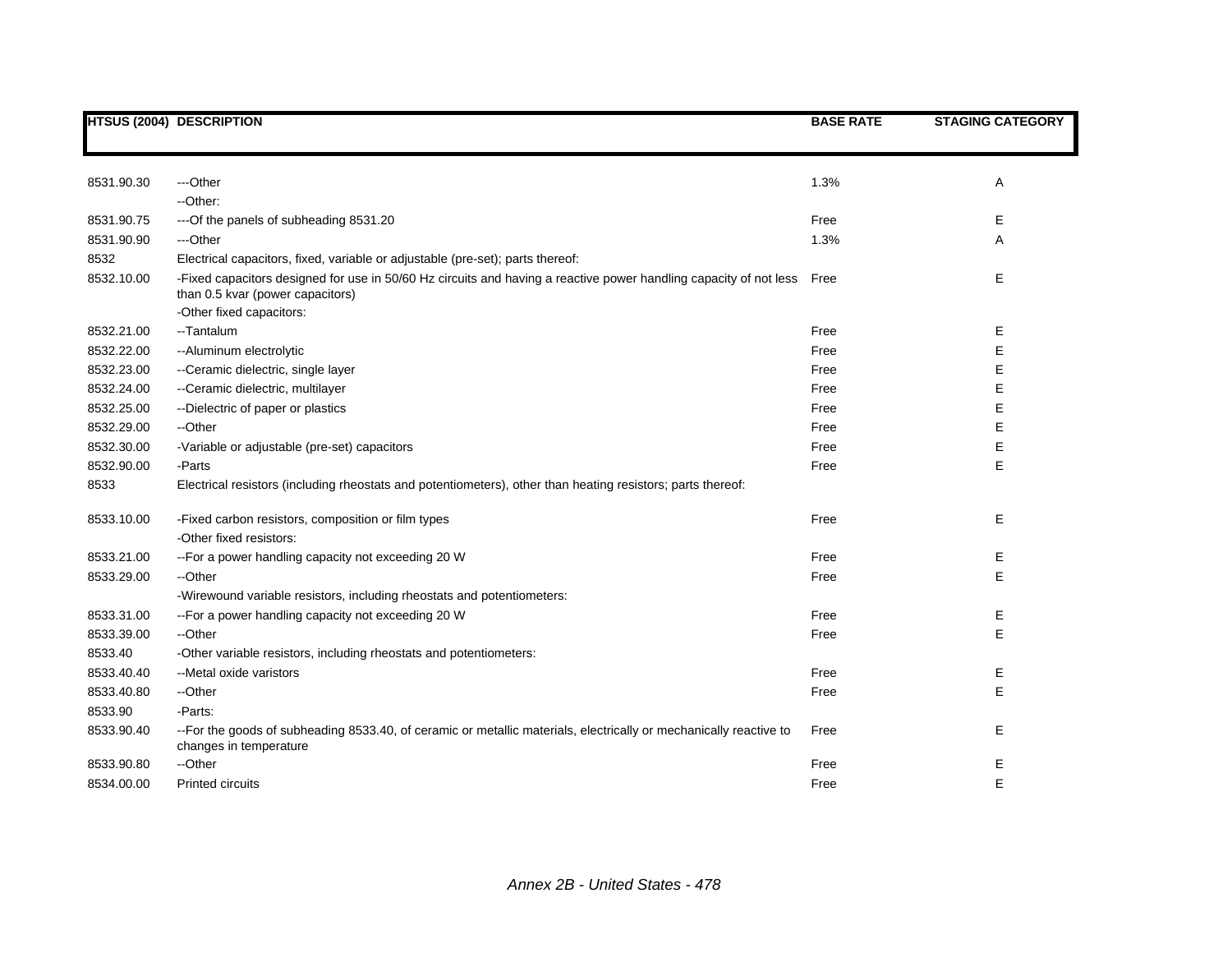|            | <b>HTSUS (2004) DESCRIPTION</b>                                                                                                                                                                                                                                                                                                               | <b>BASE RATE</b> | <b>STAGING CATEGORY</b> |
|------------|-----------------------------------------------------------------------------------------------------------------------------------------------------------------------------------------------------------------------------------------------------------------------------------------------------------------------------------------------|------------------|-------------------------|
|            |                                                                                                                                                                                                                                                                                                                                               |                  |                         |
| 8535       | Electrical apparatus for switching or protecting electrical circuits, or for making connections to or in electrical<br>circuits (for example, switches, fuses, lightning arresters, voltage limiters, surge suppressors, plugs, junction<br>boxes), for a voltage exceeding 1,000 V:                                                          |                  |                         |
| 8535.10.00 | -Fuses                                                                                                                                                                                                                                                                                                                                        | 2.7%             | Α                       |
|            | -Automatic circuit breakers:                                                                                                                                                                                                                                                                                                                  |                  |                         |
| 8535.21.00 | --For a voltage of less than 72.5 kV                                                                                                                                                                                                                                                                                                          | 2.7%             | A                       |
| 8535.29.00 | --Other                                                                                                                                                                                                                                                                                                                                       | 2%               | Α                       |
| 8535.30.00 | -Isolating switches and make-and-break switches                                                                                                                                                                                                                                                                                               | 2.7%             | Α                       |
| 8535.40.00 | -Lightning arresters, voltage limiters and surge suppressors                                                                                                                                                                                                                                                                                  | 2.7%             | Α                       |
| 8535.90    | -Other:                                                                                                                                                                                                                                                                                                                                       |                  |                         |
| 8535.90.40 | --Motor starters and motor overload protectors                                                                                                                                                                                                                                                                                                | 2.7%             | Α                       |
| 8535.90.80 | --Other                                                                                                                                                                                                                                                                                                                                       | 2.7%             | Α                       |
| 8536       | Electrical apparatus for switching or protecting electrical circuits, or for making connections to or in electrical<br>circuits (for example, switches, relays, fuses, surge suppressors, plugs, sockets, lamp-holders, junction boxes),<br>for a voltage not exceeding 1,000 V:                                                              |                  |                         |
| 8536.10.00 | -Fuses                                                                                                                                                                                                                                                                                                                                        | 2.7%             | Α                       |
| 8536.20.00 | -Automatic circuit breakers                                                                                                                                                                                                                                                                                                                   | 2.7%             | Α                       |
| 8536.30    | -Other apparatus for protecting electrical circuits:                                                                                                                                                                                                                                                                                          |                  |                         |
| 8536.30.40 | --Motor overload protectors                                                                                                                                                                                                                                                                                                                   | 2.7%             | Α                       |
| 8536.30.80 | --Other                                                                                                                                                                                                                                                                                                                                       | 2.7%             | A                       |
|            | -Relays:                                                                                                                                                                                                                                                                                                                                      |                  |                         |
| 8536.41.00 | -- For a voltage not exceeding 60 V                                                                                                                                                                                                                                                                                                           | 2.7%             | A                       |
| 8536.49.00 | --Other                                                                                                                                                                                                                                                                                                                                       | 2.7%             | Α                       |
| 8536.50    | -Other switches:                                                                                                                                                                                                                                                                                                                              |                  |                         |
| 8536.50.40 | -- Motor starters                                                                                                                                                                                                                                                                                                                             | 2.7%             | Α                       |
|            | --Other:                                                                                                                                                                                                                                                                                                                                      |                  |                         |
| 8536.50.70 | ---Electronic AC switches consisting of optically coupled input and output circuits (insulated thyristor AC<br>switches); electronic switches, including temperature protected switches, consisting of a transistor and a logic<br>chip (chip-on-chip technology); electromechanical snap-action switches for a current not exceeding 11 amps | Free             | E                       |
| 8536.50.90 | ---Other                                                                                                                                                                                                                                                                                                                                      | 2.7%             | A                       |
|            | -Lamp-holders, plugs and sockets:                                                                                                                                                                                                                                                                                                             |                  |                         |
| 8536.61.00 | --Lamp-holders                                                                                                                                                                                                                                                                                                                                | 2.7%             | Α                       |
| 8536.69    | --Other:                                                                                                                                                                                                                                                                                                                                      |                  |                         |
| 8536.69.40 | ---Coaxial connectors; cylindrical multicontact connectors; rack and panel connectors; printed circuit connectors;<br>ribbon or flat cable connectors                                                                                                                                                                                         | Free             | E                       |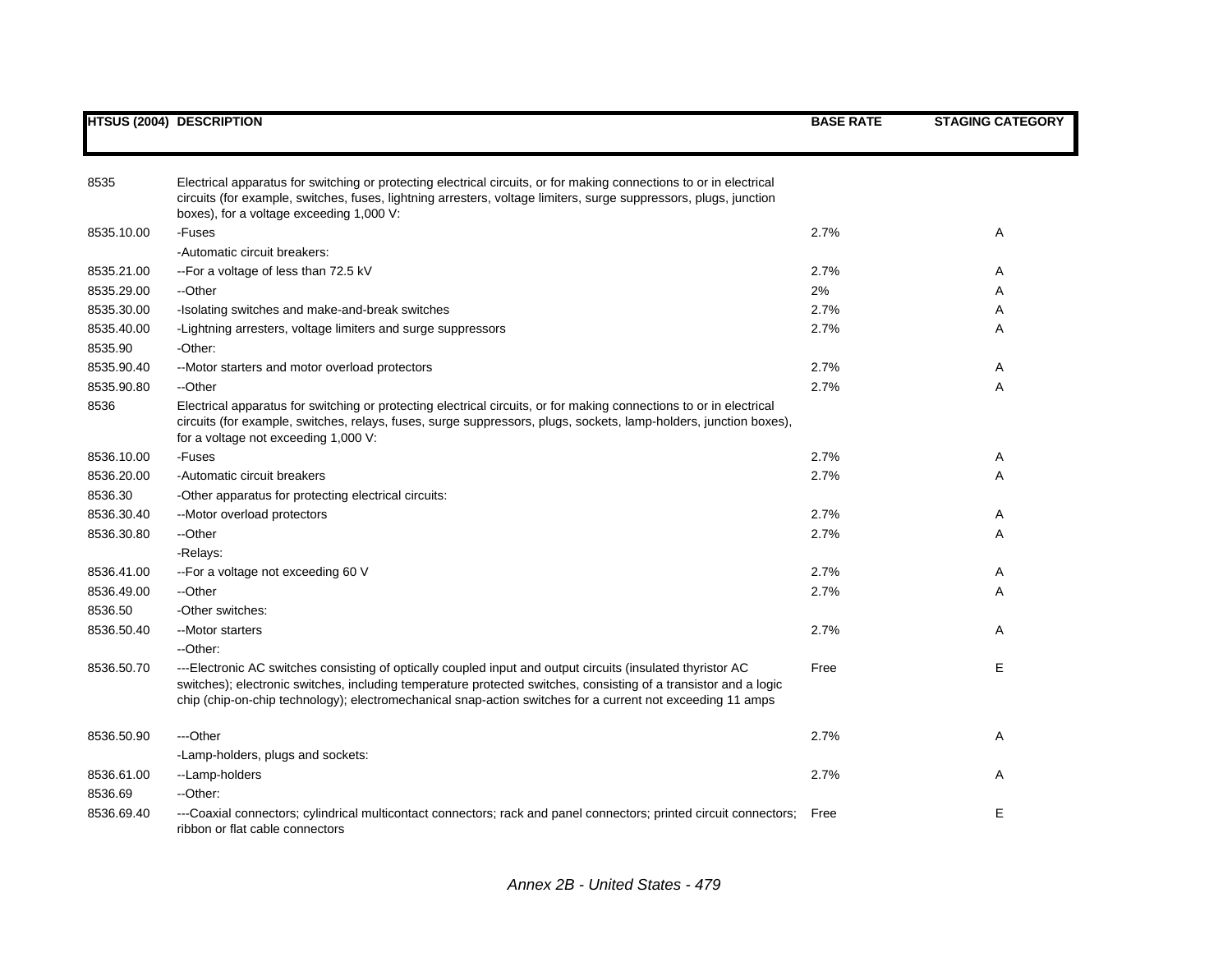|            | <b>HTSUS (2004) DESCRIPTION</b>                                                                                                                                                                                                                                                                                                               | <b>BASE RATE</b> | <b>STAGING CATEGORY</b> |
|------------|-----------------------------------------------------------------------------------------------------------------------------------------------------------------------------------------------------------------------------------------------------------------------------------------------------------------------------------------------|------------------|-------------------------|
|            |                                                                                                                                                                                                                                                                                                                                               |                  |                         |
| 8536.69.80 | ---Other                                                                                                                                                                                                                                                                                                                                      | 2.7%             | Α                       |
| 8536.90    | -Other apparatus:                                                                                                                                                                                                                                                                                                                             |                  |                         |
| 8536.90.40 | --Terminals, electrical splices and electrical couplings; wafer probers                                                                                                                                                                                                                                                                       | Free             | Ε                       |
| 8536.90.80 | --Other                                                                                                                                                                                                                                                                                                                                       | 2.7%             | Α                       |
| 8537       | Boards, panels, consoles, desks, cabinets and other bases, equipped with two or more apparatus of heading<br>8535 or 8536, for electric control or the distribution of electricity, including those incorporating instruments or<br>apparatus of chapter 90, and numerical control apparatus, other than switching apparatus of heading 8517: |                  |                         |
| 8537.10    | -For a voltage not exceeding 1,000 V:                                                                                                                                                                                                                                                                                                         |                  |                         |
| 8537.10.30 | --Assembled with outer housing or supports, for the goods of headings 8421, 8422, 8450 or 8516                                                                                                                                                                                                                                                | 2.7%             | Α                       |
| 8537.10.60 | --Motor control centers                                                                                                                                                                                                                                                                                                                       | 2.7%             | Α                       |
| 8537.10.90 | --Other                                                                                                                                                                                                                                                                                                                                       | 2.7%             | Α                       |
| 8537.20.00 | -For a voltage exceeding 1,000 V                                                                                                                                                                                                                                                                                                              | 2.7%             | Α                       |
| 8538       | Parts suitable for use solely or principally with the apparatus of heading 8535, 8536 or 8537:                                                                                                                                                                                                                                                |                  |                         |
| 8538.10.00 | -Boards, panels, consoles, desks, cabinets and other bases for the goods of heading 8537, not equipped with<br>their apparatus                                                                                                                                                                                                                | 3.7%             | Α                       |
| 8538.90    | -Other:                                                                                                                                                                                                                                                                                                                                       |                  |                         |
|            | --Printed circuit assemblies:                                                                                                                                                                                                                                                                                                                 |                  |                         |
| 8538.90.10 | ---Of an article of heading 8537 for one of the articles described in additional U.S. note 12 to chapter 85                                                                                                                                                                                                                                   | Free             | Е                       |
| 8538.90.30 | ---Other                                                                                                                                                                                                                                                                                                                                      | 3.5%             | A                       |
| 8538.90.40 | --Other, for the articles of subheading 8535.90.40, 8536.30.40 or 8536.50.40, of ceramic or metallic materials,<br>electrically or mechanically reactive to changes in temperature<br>--Other:                                                                                                                                                | 3.5%             | Α                       |
| 8538.90.60 | ---Molded parts                                                                                                                                                                                                                                                                                                                               | 3.5%             | Α                       |
| 8538.90.80 | ---Other                                                                                                                                                                                                                                                                                                                                      | 3.5%             | A                       |
| 8539       | Electrical filament or discharge lamps, including sealed beam lamp units and ultraviolet or infrared lamps; arc<br>lamps; parts thereof:                                                                                                                                                                                                      |                  |                         |
| 8539.10.00 | -Sealed beam lamp units                                                                                                                                                                                                                                                                                                                       | 2%               | Α                       |
|            | -Other filament lamps, excluding ultraviolet or infrared lamps:                                                                                                                                                                                                                                                                               |                  |                         |
| 8539.21    | --Tungsten halogen:                                                                                                                                                                                                                                                                                                                           |                  |                         |
| 8539.21.20 | ---Designed for a voltage not exceeding 100 V                                                                                                                                                                                                                                                                                                 | Free             | Е                       |
| 8539.21.40 | ---Other                                                                                                                                                                                                                                                                                                                                      | 2.6%             | Α                       |
| 8539.22    | --Other, of a power not exceeding 200 W and for a voltage exceeding 100 V:                                                                                                                                                                                                                                                                    |                  |                         |
| 8539.22.40 | ---Christmas-tree lamps                                                                                                                                                                                                                                                                                                                       | 5.8%             | A                       |
| 8539.22.80 | ---Other                                                                                                                                                                                                                                                                                                                                      | 2.6%             | A                       |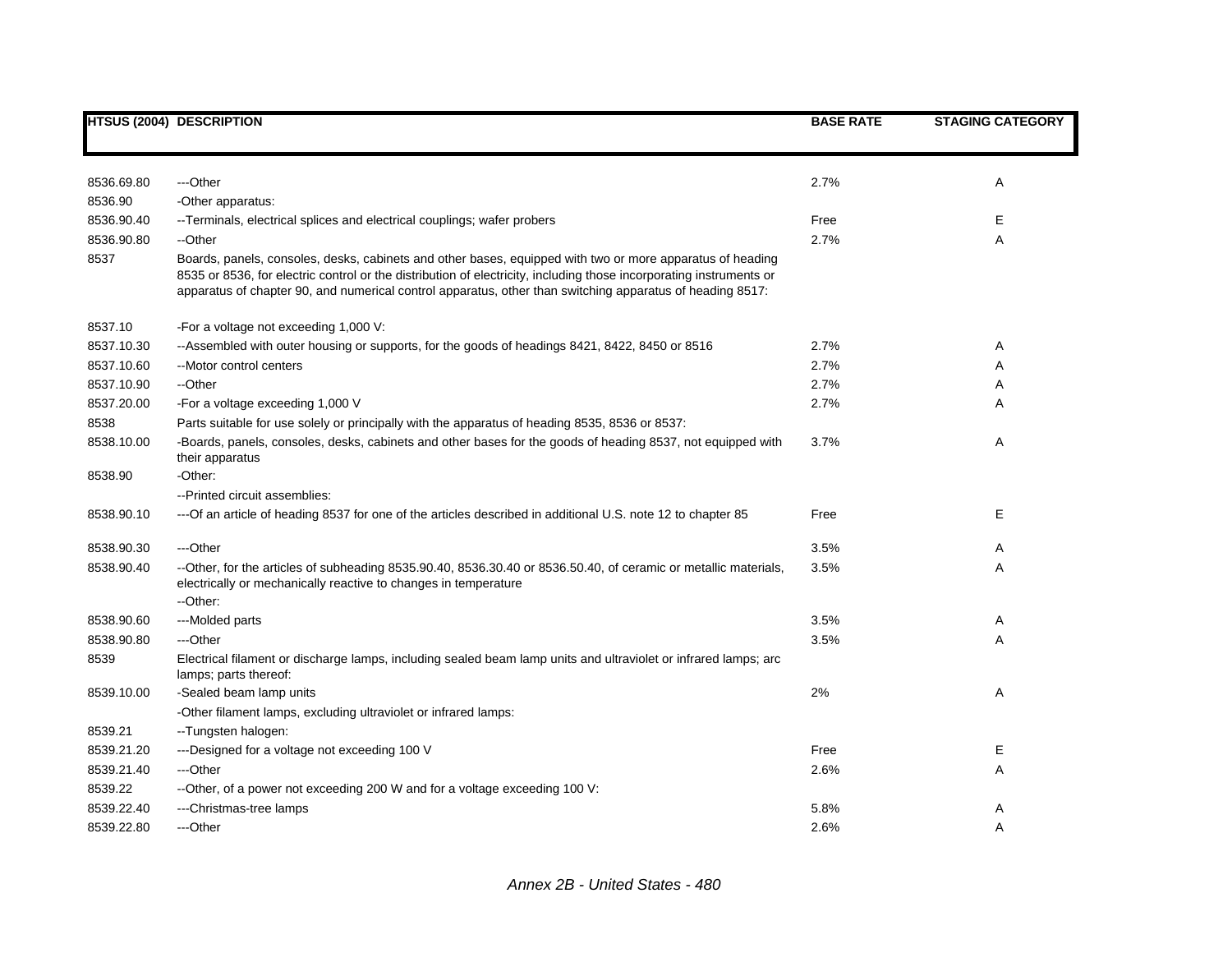|            | <b>HTSUS (2004) DESCRIPTION</b>                                                                                                                                                                | <b>BASE RATE</b> | <b>STAGING CATEGORY</b> |
|------------|------------------------------------------------------------------------------------------------------------------------------------------------------------------------------------------------|------------------|-------------------------|
|            |                                                                                                                                                                                                |                  |                         |
| 8539.29    | --Other:                                                                                                                                                                                       |                  |                         |
|            | ---Designed for a voltage not exceeding 100 V:                                                                                                                                                 |                  |                         |
| 8539.29.10 | ----Christmas-tree lamps                                                                                                                                                                       | 5.8%             | Α                       |
| 8539.29.20 | ----Lamps having glass envelopes not over 6.35 mm in maximum diameter and suitable for use in cystoscopes<br>and other surgical instruments                                                    | 5.2%             | Α                       |
| 8539.29.30 | ----Other                                                                                                                                                                                      | Free             | Е                       |
| 8539.29.40 | ---Designed for a voltage exceeding 100 V                                                                                                                                                      | 2.6%             | Α                       |
|            | -Discharge lamps, other than ultraviolet lamps:                                                                                                                                                |                  |                         |
| 8539.31.00 | --Fluorescent, hot cathode                                                                                                                                                                     | 2.4%             | Α                       |
| 8539.32.00 | --Mercury or sodium vapor lamps; metal halide lamps                                                                                                                                            | 2.4%             | Α                       |
| 8539.39.00 | --Other                                                                                                                                                                                        | 2.4%             | Α                       |
|            | -Ultraviolet or infrared lamps; arc lamps:                                                                                                                                                     |                  |                         |
| 8539.41.00 | --Arc lamps                                                                                                                                                                                    | 2.6%             | Α                       |
| 8539.49.00 | --Other                                                                                                                                                                                        | 2.4%             | Α                       |
| 8539.90.00 | -Parts                                                                                                                                                                                         | 2.6%             | Α                       |
| 8540       | Thermionic, cold cathode or photocathode tubes (for example, vacuum or vapor or gas filled tubes, mercury arc<br>rectifying tubes, cathode-ray tubes, television camera tubes); parts thereof: |                  |                         |
|            | -Cathode-ray television picture tubes, including video monitor cathode-ray tubes:                                                                                                              |                  |                         |
| 8540.11    | --Color:                                                                                                                                                                                       |                  |                         |
| 8540.11.10 | ---Non-high definition, non-projection, having a video display diagonal exceeding 35.56 cm                                                                                                     | 15%              | C                       |
|            | ---Non-high definition, non-projection, having a video display diagonal not exceeding 35.56 cm:                                                                                                |                  |                         |
| 8540.11.24 | ---- With a video display diagonal not exceeding 34.29 cm                                                                                                                                      | 7.5%             | в                       |
| 8540.11.28 | ----Other                                                                                                                                                                                      | 15%              | С                       |
| 8540.11.30 | ---High definition, having a video display diagonal exceeding 35.56 cm                                                                                                                         | 15%              | С                       |
|            | ---High definition, having a video display diagonal not exceeding 35.56 cm:                                                                                                                    |                  |                         |
| 8540.11.44 | ---- With a video display diagonal not exceeding 34.29 cm                                                                                                                                      | 7.5%             | в                       |
| 8540.11.48 | ----Other                                                                                                                                                                                      | 15%              | C                       |
| 8540.11.50 | ---Other                                                                                                                                                                                       | 15%              | C                       |
| 8540.12    | --Black and white or other monochrome:                                                                                                                                                         |                  |                         |
|            | ---Television picture tubes having a straight line dimension across the faceplate greater than 29 cm but having no<br>straight line dimension across the faceplate that exceeds 42 cm:         |                  |                         |
| 8540.12.10 | ----Non-high definition                                                                                                                                                                        | 3.6%             | Α                       |
| 8540.12.20 | ----High definition                                                                                                                                                                            | 3.6%             | Α                       |
|            | ---Other:                                                                                                                                                                                      |                  |                         |
| 8540.12.50 | ----Non-high definition                                                                                                                                                                        | 3.3%             | Α                       |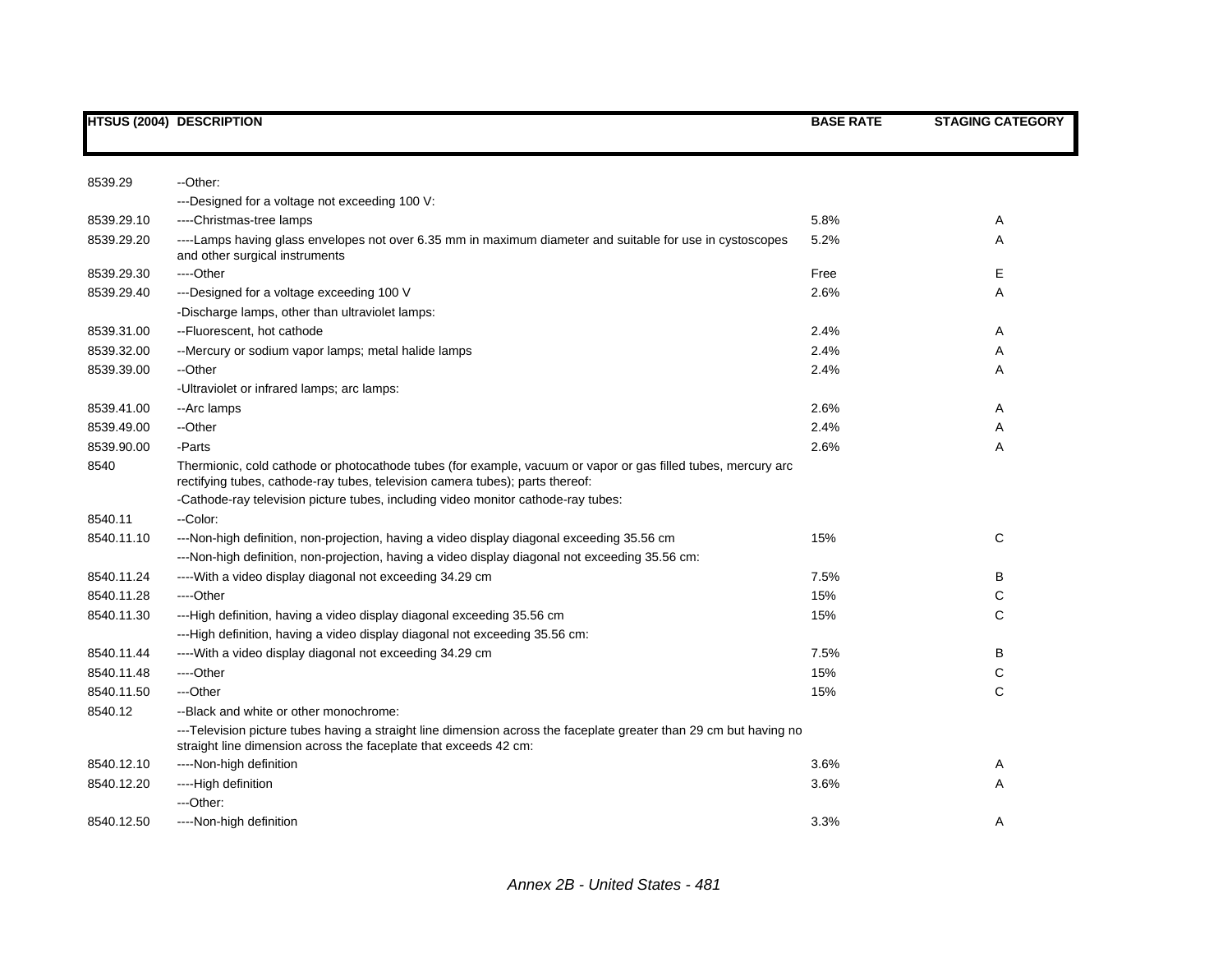|            | <b>HTSUS (2004) DESCRIPTION</b>                                                                                                                                                                                                                                   | <b>BASE RATE</b> | <b>STAGING CATEGORY</b> |
|------------|-------------------------------------------------------------------------------------------------------------------------------------------------------------------------------------------------------------------------------------------------------------------|------------------|-------------------------|
|            |                                                                                                                                                                                                                                                                   |                  |                         |
| 8540.12.70 | ----High definition                                                                                                                                                                                                                                               | 3.3%             | Α                       |
| 8540.20    | -Television camera tubes; image converters and intensifiers; other photocathode tubes:                                                                                                                                                                            |                  |                         |
| 8540.20.20 | --Cathode-ray tubes                                                                                                                                                                                                                                               | 6%               | B                       |
| 8540.20.40 | --Other                                                                                                                                                                                                                                                           | 3.3%             | Α                       |
| 8540.40.00 | -Data/graphic display tubes, color, with a phosphor dot screen pitch smaller than 0.4 mm                                                                                                                                                                          | 3%               | Α                       |
| 8540.50.00 | -Data/graphic display tubes, black and white or other monochrome                                                                                                                                                                                                  | 3%               | Α                       |
| 8540.60.00 | -Other cathode-ray tubes                                                                                                                                                                                                                                          | 3%               | Α                       |
|            | -Microwave tubes (for example, magnetrons, klystrons, traveling wave tubes, carcinotrons), excluding grid-<br>controlled tubes:                                                                                                                                   |                  |                         |
| 8540.71    | --Magnetrons:                                                                                                                                                                                                                                                     |                  |                         |
| 8540.71.20 | ---Modified for use as parts of microwave ovens                                                                                                                                                                                                                   | Free             | Е                       |
| 8540.71.40 | ---Other                                                                                                                                                                                                                                                          | 3.7%             | Α                       |
| 8540.72.00 | --Klystrons                                                                                                                                                                                                                                                       | 3.3%             | Α                       |
| 8540.79.00 | --Other                                                                                                                                                                                                                                                           | 3.7%             | Α                       |
|            | -Other tubes:                                                                                                                                                                                                                                                     |                  |                         |
| 8540.81.00 | --Receiver or amplifier tubes                                                                                                                                                                                                                                     | 4.2%             | Α                       |
| 8540.89.00 | --Other                                                                                                                                                                                                                                                           | 3.7%             | A                       |
|            | -Parts:                                                                                                                                                                                                                                                           |                  |                         |
| 8540.91    | -- Of cathode-ray tubes:                                                                                                                                                                                                                                          |                  |                         |
| 8540.91.15 | ---Front panel assemblies                                                                                                                                                                                                                                         | 5.4%             | В                       |
| 8540.91.20 | ---Deflection coils                                                                                                                                                                                                                                               | Free             | E                       |
| 8540.91.50 | ---Other                                                                                                                                                                                                                                                          | 5.4%             | B                       |
| 8540.99    | --Other:                                                                                                                                                                                                                                                          |                  |                         |
| 8540.99.40 | ---Electron guns; radio frequency (RF) interaction structures for microwave tubes of subheadings 8540.71 through Free<br>8540.79, inclusive                                                                                                                       |                  | Е                       |
| 8540.99.80 | ---Other                                                                                                                                                                                                                                                          | Free             | E                       |
| 8541       | Diodes, transistors and similar semiconductor devices; photosensitive semiconductor devices, including<br>photovoltaic cells whether or not assembled in modules or made up into panels; light-emitting diodes; mounted<br>piezoelectric crystals; parts thereof: |                  |                         |
| 8541.10.00 | -Diodes, other than photosensitive or light-emitting diodes                                                                                                                                                                                                       | Free             | E                       |
|            | -Transistors, other than photosensitive transistors:                                                                                                                                                                                                              |                  |                         |
| 8541.21.00 | -- With a dissipation rate of less than 1 W                                                                                                                                                                                                                       | Free             | Ε                       |
| 8541.29.00 | --Other                                                                                                                                                                                                                                                           | Free             | Ε                       |
| 8541.30.00 | -Thyristors, diacs and triacs, other than photosensitive devices                                                                                                                                                                                                  | Free             | E                       |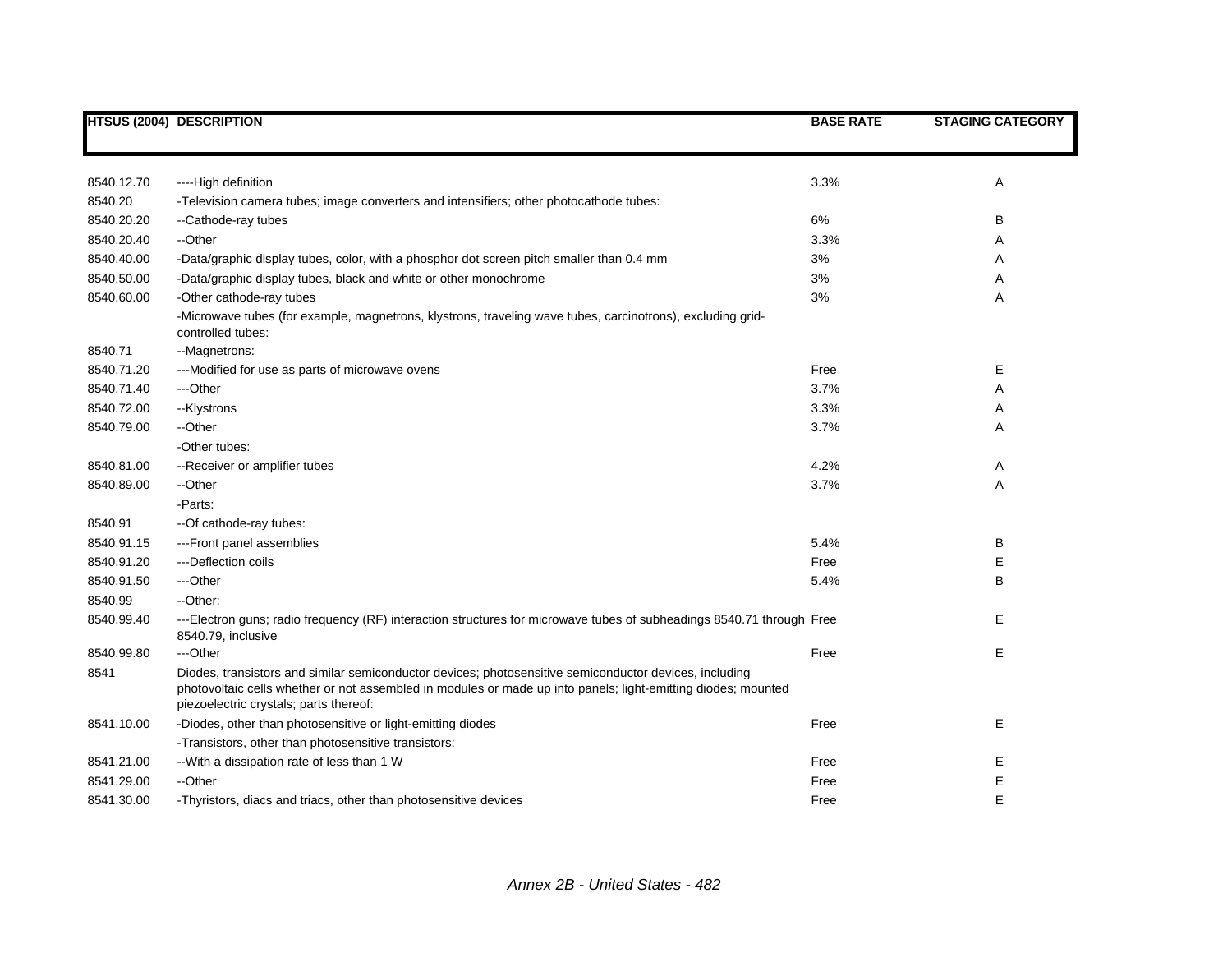|            | <b>HTSUS (2004) DESCRIPTION</b>                                                                                                                                                     | <b>BASE RATE</b> | <b>STAGING CATEGORY</b> |
|------------|-------------------------------------------------------------------------------------------------------------------------------------------------------------------------------------|------------------|-------------------------|
|            |                                                                                                                                                                                     |                  |                         |
| 8541.40    | -Photosensitive semiconductor devices, including photovoltaic cells whether or not assembled in modules or<br>made up into panels; light-emitting diodes:                           |                  |                         |
| 8541.40.20 | --Light-emitting diodes (LED's)                                                                                                                                                     | Free             | Е                       |
| 8541.40.60 | --Other diodes                                                                                                                                                                      | Free             | E                       |
| 8541.40.70 | --Transistors                                                                                                                                                                       | Free             | E                       |
|            | --Other:                                                                                                                                                                            |                  |                         |
| 8541.40.80 | --- Optical coupled isolators                                                                                                                                                       | Free             | Е                       |
| 8541.40.95 | ---Other                                                                                                                                                                            | Free             | E                       |
| 8541.50.00 | -Other semiconductor devices                                                                                                                                                        | Free             | E                       |
| 8541.60.00 | -Mounted piezoelectric crystals                                                                                                                                                     | Free             | Е                       |
| 8541.90.00 | -Parts                                                                                                                                                                              | Free             | E                       |
| 8542       | Electronic integrated circuits and microassemblies; parts thereof:                                                                                                                  |                  |                         |
| 8542.10.00 | -Cards incorporating an electronic integrated circuit ("smart" cards)                                                                                                               | Free             | E                       |
|            | -Monolithic integrated circuits:                                                                                                                                                    |                  |                         |
| 8542.21    | --Digital:                                                                                                                                                                          |                  |                         |
| 8542.21.40 | ---For high definition television, having greater than 100,000 gates                                                                                                                | Free             | Е                       |
| 8542.21.80 | ---Other                                                                                                                                                                            | Free             | Е                       |
| 8542.29.00 | --Other                                                                                                                                                                             | Free             | Е                       |
| 8542.60.00 | -Hybrid integrated circuits                                                                                                                                                         | Free             | E                       |
| 8542.70.00 | -Electronic microassemblies                                                                                                                                                         | Free             | Е                       |
| 8542.90.00 | -Parts                                                                                                                                                                              | Free             | E                       |
| 8543       | Electrical machines and apparatus, having individual functions, not specified or included elsewhere in this<br>chapter; parts thereof:                                              |                  |                         |
|            | -Particle accelerators:                                                                                                                                                             |                  |                         |
| 8543.11.00 | -- Ion implanters designed for doping semiconductor materials                                                                                                                       | Free             | Е                       |
| 8543.19.00 | --Other                                                                                                                                                                             | 1.9%             | Α                       |
| 8543.20.00 | -Signal generators                                                                                                                                                                  | 2.6%             | Α                       |
| 8543.30.00 | -Machines and apparatus for electroplating, electrolysis or electrophoresis                                                                                                         | 2.6%             | Α                       |
| 8543.40.00 | -Electric fence energizers                                                                                                                                                          | 2.6%             | Α                       |
|            | -Other machines and apparatus:                                                                                                                                                      |                  |                         |
| 8543.81.00 | -- Proximity cards and tags                                                                                                                                                         | Free             | E                       |
| 8543.89    | --Other:                                                                                                                                                                            |                  |                         |
|            | ---Physical vapor deposition apparatus:                                                                                                                                             |                  |                         |
| 8543.89.10 | ----Machines for processing of semiconductor materials; machines for production of diodes, transistors and similar Free<br>semiconductor devices and electronic integrated circuits |                  | E                       |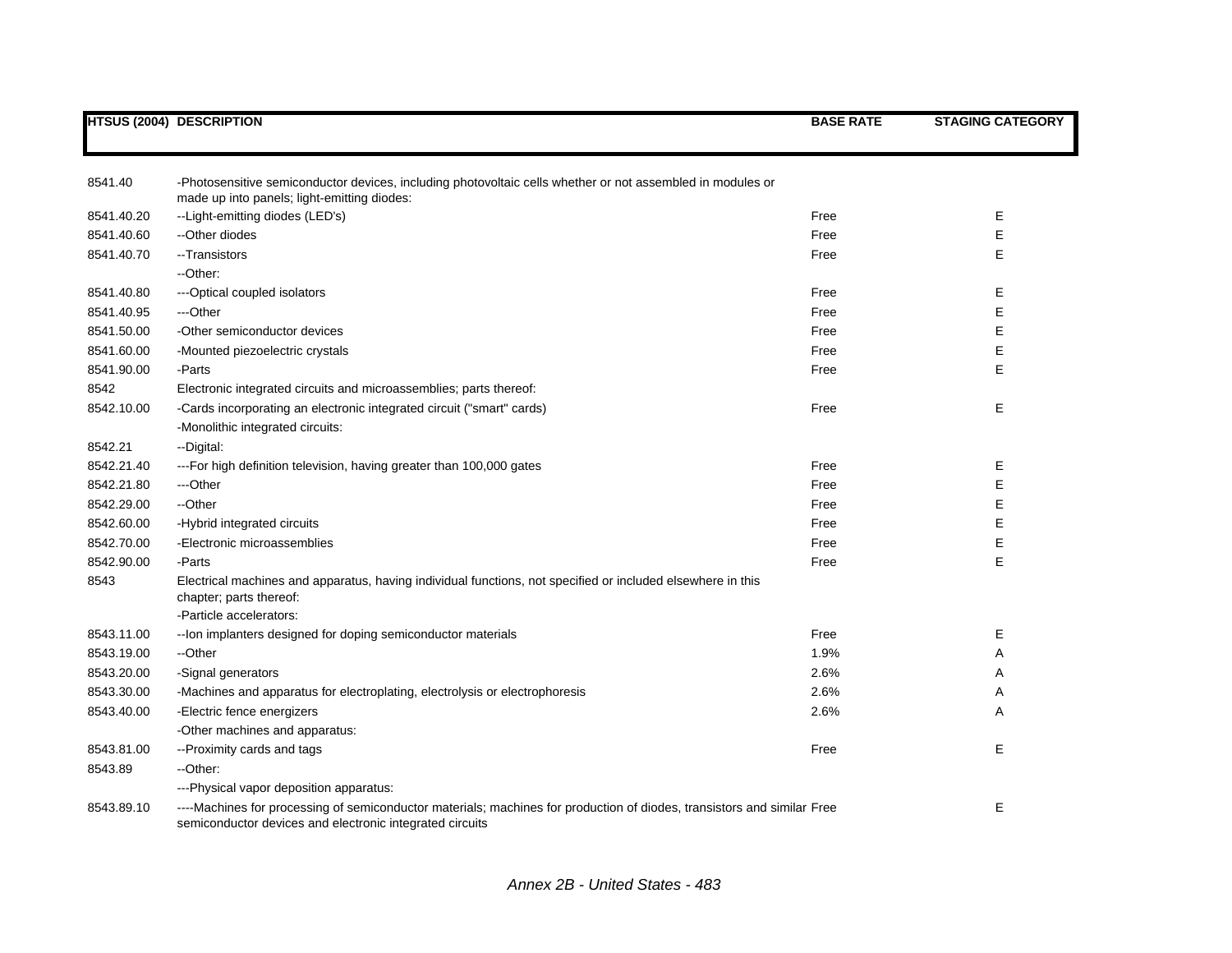|            | <b>HTSUS (2004) DESCRIPTION</b>                                                                                                                                                                                                                                                                                    | <b>BASE RATE</b> | <b>STAGING CATEGORY</b> |
|------------|--------------------------------------------------------------------------------------------------------------------------------------------------------------------------------------------------------------------------------------------------------------------------------------------------------------------|------------------|-------------------------|
|            |                                                                                                                                                                                                                                                                                                                    |                  |                         |
| 8543.89.20 | ----Other                                                                                                                                                                                                                                                                                                          | 2.5%             | Α                       |
| 8543.89.40 | ---Electric synchros and transducers; flight data recorders; defrosters and demisters with electric resistors for<br>aircraft                                                                                                                                                                                      | 2.6%             | Α                       |
| 8543.89.60 | ---Articles designed for connection to telegraphic or telephonic apparatus or instruments or to telegraphic or<br>telephonic networks                                                                                                                                                                              | 2.6%             | Α                       |
| 8543.89.70 | ---Electric luminescent lamps                                                                                                                                                                                                                                                                                      | 2%               | Α                       |
|            | ---Other:                                                                                                                                                                                                                                                                                                          |                  |                         |
| 8543.89.80 | ----Microwave amplifiers                                                                                                                                                                                                                                                                                           | 2.6%             | Α                       |
|            | ----Other:                                                                                                                                                                                                                                                                                                         |                  |                         |
| 8543.89.85 | -----For electrical nerve stimulation                                                                                                                                                                                                                                                                              | Free             | Е                       |
| 8543.89.92 | -----Electrical machines with translation or dictionary functions; flat panel displays other than for articles of<br>heading 8528                                                                                                                                                                                  | Free             | E                       |
| 8543.89.96 | -----Other                                                                                                                                                                                                                                                                                                         | 2.6%             | Α                       |
| 8543.90    | -Parts:                                                                                                                                                                                                                                                                                                            |                  |                         |
| 8543.90.10 | -- Of physical vapor deposition apparatus                                                                                                                                                                                                                                                                          | Free             | Е                       |
|            | --Assemblies and subassemblies for flight data recorders, consisting of two or more parts or pieces fastened or<br>joined together:                                                                                                                                                                                |                  |                         |
| 8543.90.15 | ---Printed circuit assemblies                                                                                                                                                                                                                                                                                      | 2.6%             | Α                       |
| 8543.90.35 | ---Other                                                                                                                                                                                                                                                                                                           | 2.6%             | Α                       |
|            | --Other:                                                                                                                                                                                                                                                                                                           |                  |                         |
|            | ---Printed circuit assemblies:                                                                                                                                                                                                                                                                                     |                  |                         |
| 8543.90.64 | ----Of ion implanters of subheading 8543.11; of flat panel displays other than for articles of heading 8528                                                                                                                                                                                                        | Free             | Е                       |
| 8543.90.68 | ----Other                                                                                                                                                                                                                                                                                                          | 2.6%             | Α                       |
|            | ---Other:                                                                                                                                                                                                                                                                                                          |                  |                         |
| 8543.90.84 | ----Of ion implanters of subheading 8543.11; of flat panel displays other than for articles of heading 8528                                                                                                                                                                                                        | Free             | Е                       |
| 8543.90.88 | ----Other                                                                                                                                                                                                                                                                                                          | 2.6%             | Α                       |
| 8544       | Insulated (including enameled or anodized) wire, cable (including coaxial cable) and other insulated electric<br>conductors, whether or not fitted with connectors; optical fiber cables, made up of individually sheathed fibers,<br>whether or not assembled with electric conductors or fitted with connectors: |                  |                         |
|            | -Winding wire:                                                                                                                                                                                                                                                                                                     |                  |                         |
| 8544.11.00 | --Of copper                                                                                                                                                                                                                                                                                                        | 3.5%             | Α                       |
| 8544.19.00 | --Other                                                                                                                                                                                                                                                                                                            | 3.9%             | Α                       |
| 8544.20.00 | -Coaxial cable and other coaxial electric conductors                                                                                                                                                                                                                                                               | 5.3%             | Α                       |
| 8544.30.00 | -Ignition wiring sets and other wiring sets of a kind used in vehicles, aircraft or ships                                                                                                                                                                                                                          | 5%               | Α                       |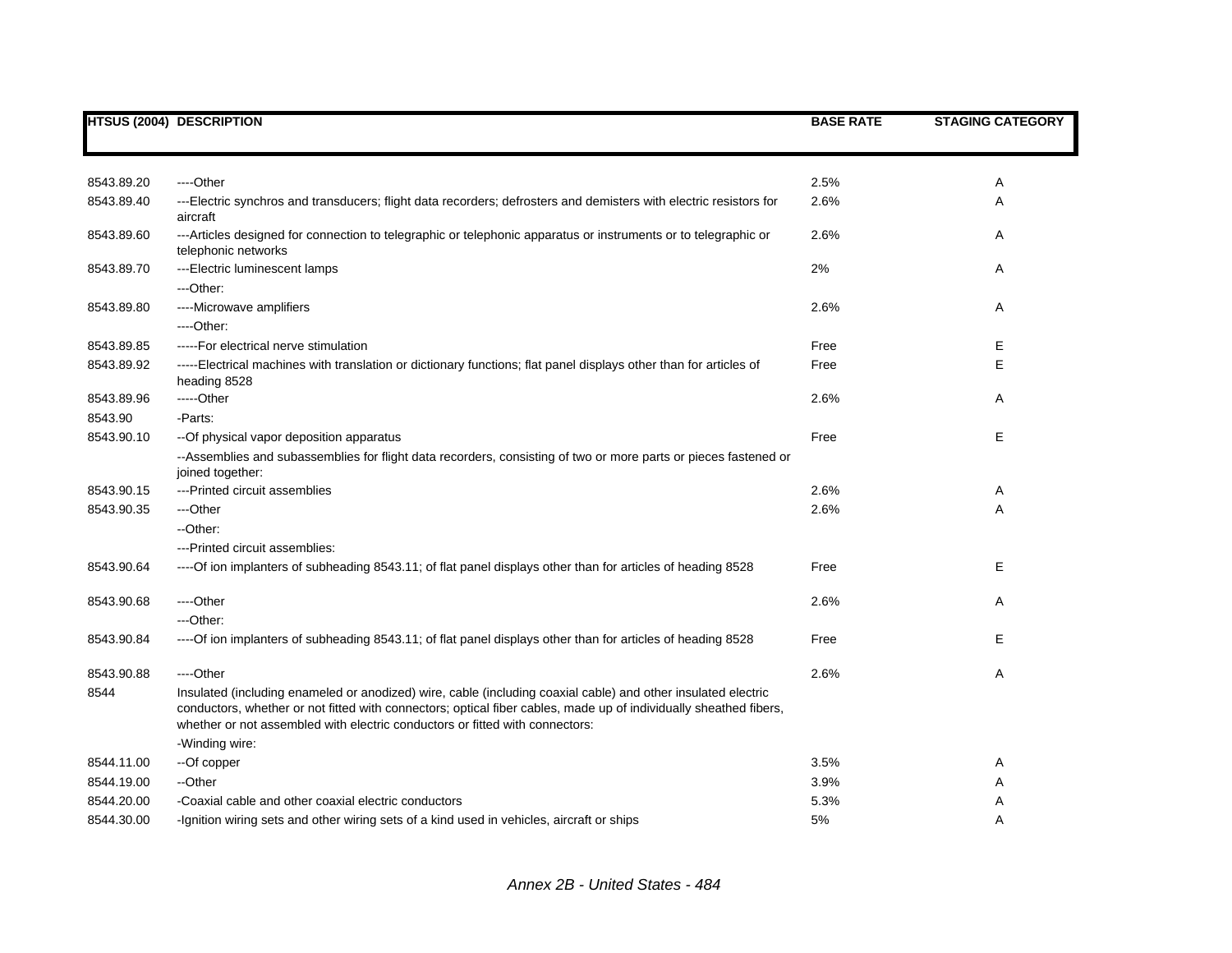|            | <b>HTSUS (2004) DESCRIPTION</b>                                                                                                                                                    | <b>BASE RATE</b> | <b>STAGING CATEGORY</b> |
|------------|------------------------------------------------------------------------------------------------------------------------------------------------------------------------------------|------------------|-------------------------|
|            |                                                                                                                                                                                    |                  |                         |
|            |                                                                                                                                                                                    |                  |                         |
| 8544.41    | -Other electric conductors, for a voltage not exceeding 80 V:<br>-- Fitted with connectors:                                                                                        |                  |                         |
| 8544.41.40 | --- Of a kind used for telecommunications                                                                                                                                          | Free             | Е                       |
|            |                                                                                                                                                                                    |                  |                         |
| 8544.41.80 | ---Other                                                                                                                                                                           | 2.6%             | Α                       |
| 8544.49    | --Other:                                                                                                                                                                           |                  |                         |
| 8544.49.40 | --- Of a kind used for telecommunications                                                                                                                                          | Free             | E                       |
| 8544.49.80 | ---Other                                                                                                                                                                           | 3.5%             | Α                       |
|            | -Other electric conductors, for a voltage exceeding 80 V but not exceeding 1,000 V:                                                                                                |                  |                         |
| 8544.51    | -- Fitted with connectors:                                                                                                                                                         |                  |                         |
| 8544.51.40 | --- Fitted with modular telephone connectors                                                                                                                                       | Free             | Е                       |
|            | ---Other:                                                                                                                                                                          |                  |                         |
| 8544.51.70 | ---- Of a kind used for telecommunications                                                                                                                                         | Free             | Е                       |
| 8544.51.90 | ----Other                                                                                                                                                                          | 2.6%             | Α                       |
| 8544.59    | --Other:                                                                                                                                                                           |                  |                         |
| 8544.59.20 | ---Of copper                                                                                                                                                                       | 5.3%             | Α                       |
| 8544.59.40 | ---Other                                                                                                                                                                           | 3.9%             | Α                       |
| 8544.60    | -Other electric conductors, for a voltage exceeding 1,000 V:                                                                                                                       |                  |                         |
| 8544.60.20 | --Fitted with connectors                                                                                                                                                           | 3.7%             | Α                       |
|            | --Other:                                                                                                                                                                           |                  |                         |
| 8544.60.40 | ---Of copper                                                                                                                                                                       | 3.5%             | Α                       |
| 8544.60.60 | ---Other                                                                                                                                                                           | 3.2%             | Α                       |
| 8544.70.00 | -Optical fiber cables                                                                                                                                                              | Free             | E                       |
| 8545       | Carbon electrodes, carbon brushes, lamp carbons, battery carbons and other articles of graphite or other carbon,<br>with or without metal, of a kind used for electrical purposes: |                  |                         |
|            | -Electrodes:                                                                                                                                                                       |                  |                         |
| 8545.11.00 | --Of a kind used for furnaces                                                                                                                                                      | Free             | Е                       |
| 8545.19    | --Other:                                                                                                                                                                           |                  |                         |
| 8545.19.20 | --- Of a kind used for electrolytic purposes                                                                                                                                       | Free             | Е                       |
| 8545.19.40 | ---Other                                                                                                                                                                           | Free             | Е                       |
| 8545.20.00 | -Brushes                                                                                                                                                                           | Free             | Е                       |
| 8545.90    | -Other:                                                                                                                                                                            |                  |                         |
| 8545.90.20 | -- Arc light carbons                                                                                                                                                               | Free             | Е                       |
| 8545.90.40 | --Other                                                                                                                                                                            | Free             | Е                       |
| 8546       | Electrical insulators of any material:                                                                                                                                             |                  |                         |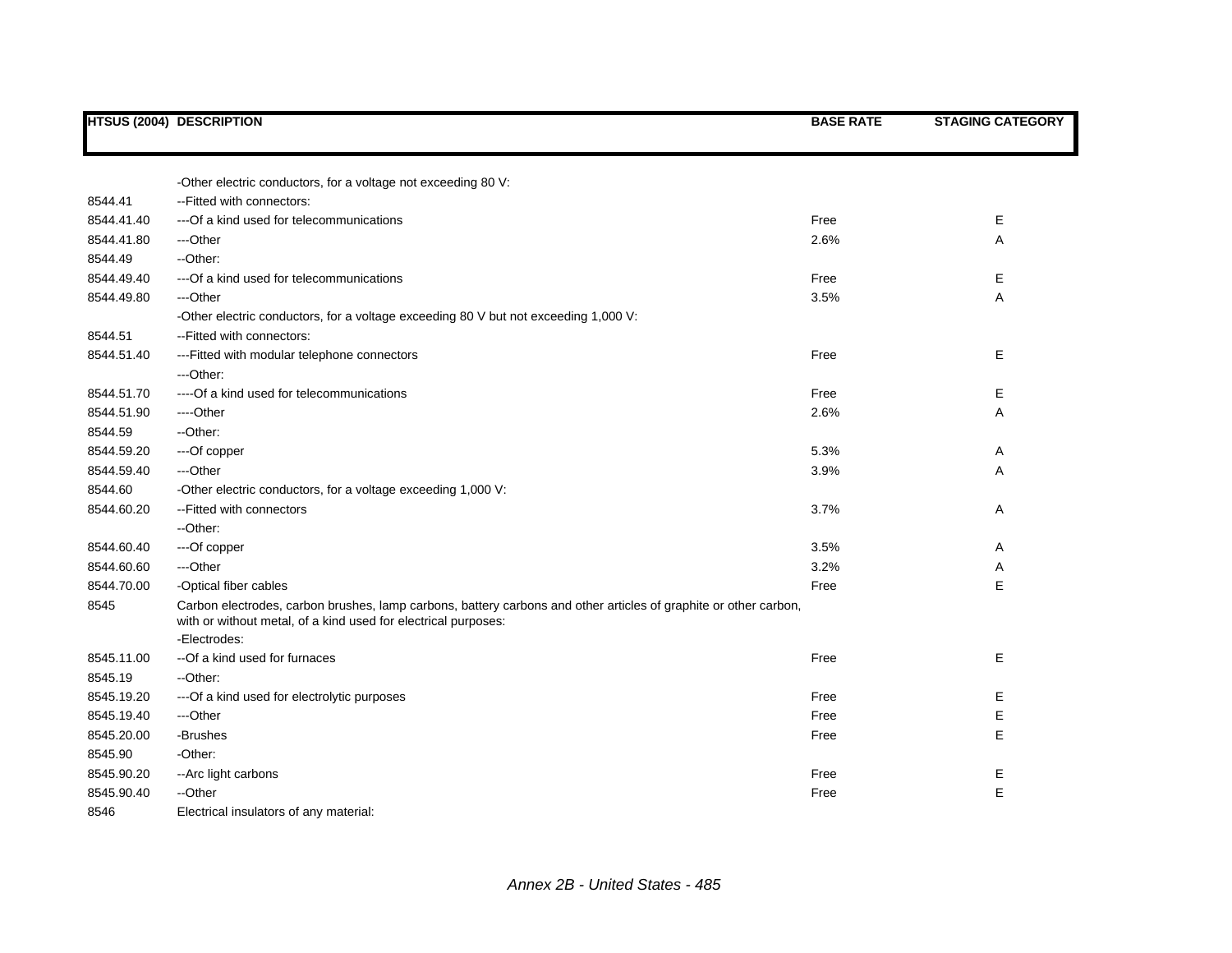|            | <b>HTSUS (2004) DESCRIPTION</b>                                                                                                                                                                                                                                                                                                                                                                           | <b>BASE RATE</b> | <b>STAGING CATEGORY</b> |
|------------|-----------------------------------------------------------------------------------------------------------------------------------------------------------------------------------------------------------------------------------------------------------------------------------------------------------------------------------------------------------------------------------------------------------|------------------|-------------------------|
|            |                                                                                                                                                                                                                                                                                                                                                                                                           |                  |                         |
|            |                                                                                                                                                                                                                                                                                                                                                                                                           |                  |                         |
| 8546.10.00 | -Of glass                                                                                                                                                                                                                                                                                                                                                                                                 | 2.9%             | Α                       |
| 8546.20.00 | -Of ceramics                                                                                                                                                                                                                                                                                                                                                                                              | 3%               | Α                       |
| 8546.90.00 | -Other                                                                                                                                                                                                                                                                                                                                                                                                    | Free             | E                       |
| 8547       | Insulating fittings for electrical machines, appliances or equipment, being fittings wholly of insulating material<br>apart from any minor components of metal (for example, threaded sockets) incorporated during molding solely for<br>the purposes of assembly, other than insulators of heading 8546; electrical conduit tubing and joints therefor, of<br>base metal lined with insulating material: |                  |                         |
| 8547.10    | -Insulating fittings of ceramics:                                                                                                                                                                                                                                                                                                                                                                         |                  |                         |
| 8547.10.40 | --Ceramic insulators to be used in the production of spark plugs for natural gas-fueled, stationary, internal<br>combustion engines                                                                                                                                                                                                                                                                       | 3%               | Α                       |
| 8547.10.80 | --Other                                                                                                                                                                                                                                                                                                                                                                                                   | 3%               | Α                       |
| 8547.20.00 | -Insulating fittings of plastics                                                                                                                                                                                                                                                                                                                                                                          | Free             | E                       |
| 8547.90.00 | -Other                                                                                                                                                                                                                                                                                                                                                                                                    | 4.6%             | Α                       |
| 8548       | Waste and scrap of primary cells, primary batteries and electric storage batteries; spent primary cells, spent<br>primary batteries and spent electric storage batteries; electrical parts of machinery or apparatus, not specified or<br>included elsewhere in this chapter:                                                                                                                             |                  |                         |
| 8548.10    | -Waste and scrap of primary cells, primary batteries and electric storage batteries; spent primary cells, spent<br>primary batteries and spent electric storage batteries:                                                                                                                                                                                                                                |                  |                         |
|            | --Spent primary cells, spent primary batteries and spent electric storage batteries:                                                                                                                                                                                                                                                                                                                      |                  |                         |
| 8548.10.05 | ---For recovery of lead                                                                                                                                                                                                                                                                                                                                                                                   | Free             | Е                       |
| 8548.10.15 | ---Other                                                                                                                                                                                                                                                                                                                                                                                                  | Free             | E                       |
|            | --Other:                                                                                                                                                                                                                                                                                                                                                                                                  |                  |                         |
| 8548.10.25 | ---For recovery of lead                                                                                                                                                                                                                                                                                                                                                                                   | Free             | E                       |
| 8548.10.35 | ---Other                                                                                                                                                                                                                                                                                                                                                                                                  | Free             | Е                       |
| 8548.90.00 | -Other                                                                                                                                                                                                                                                                                                                                                                                                    | Free             | Е                       |
| 8601       | Rail locomotives powered from an external source of electricity or by electric accumulators (batteries):                                                                                                                                                                                                                                                                                                  |                  |                         |
| 8601.10.00 | -Powered from an external source of electricity                                                                                                                                                                                                                                                                                                                                                           | Free             | Ε                       |
| 8601.20.00 | -Powered by electric accumulators (batteries)                                                                                                                                                                                                                                                                                                                                                             | Free             | E                       |
| 8602       | Other rail locomotives; locomotive tenders:                                                                                                                                                                                                                                                                                                                                                               |                  |                         |
| 8602.10.00 | -Diesel-electric locomotives                                                                                                                                                                                                                                                                                                                                                                              | Free             | Е                       |
| 8602.90.00 | -Other                                                                                                                                                                                                                                                                                                                                                                                                    | Free             | E                       |
| 8603       | Self-propelled railway or tramway coaches, vans and trucks, other than those of heading 8604:                                                                                                                                                                                                                                                                                                             |                  |                         |
| 8603.10.00 | -Powered from an external source of electricity                                                                                                                                                                                                                                                                                                                                                           | 5%               | A                       |
| 8603.90.00 | -Other                                                                                                                                                                                                                                                                                                                                                                                                    | 5%               | Α                       |
| 8604.00.00 | Railway or tramway maintenance or service vehicles, whether or not self-propelled (for example, workshops,<br>cranes, ballast tampers, trackliners, testing coaches and track inspection vehicles)                                                                                                                                                                                                        | 2.9%             | Α                       |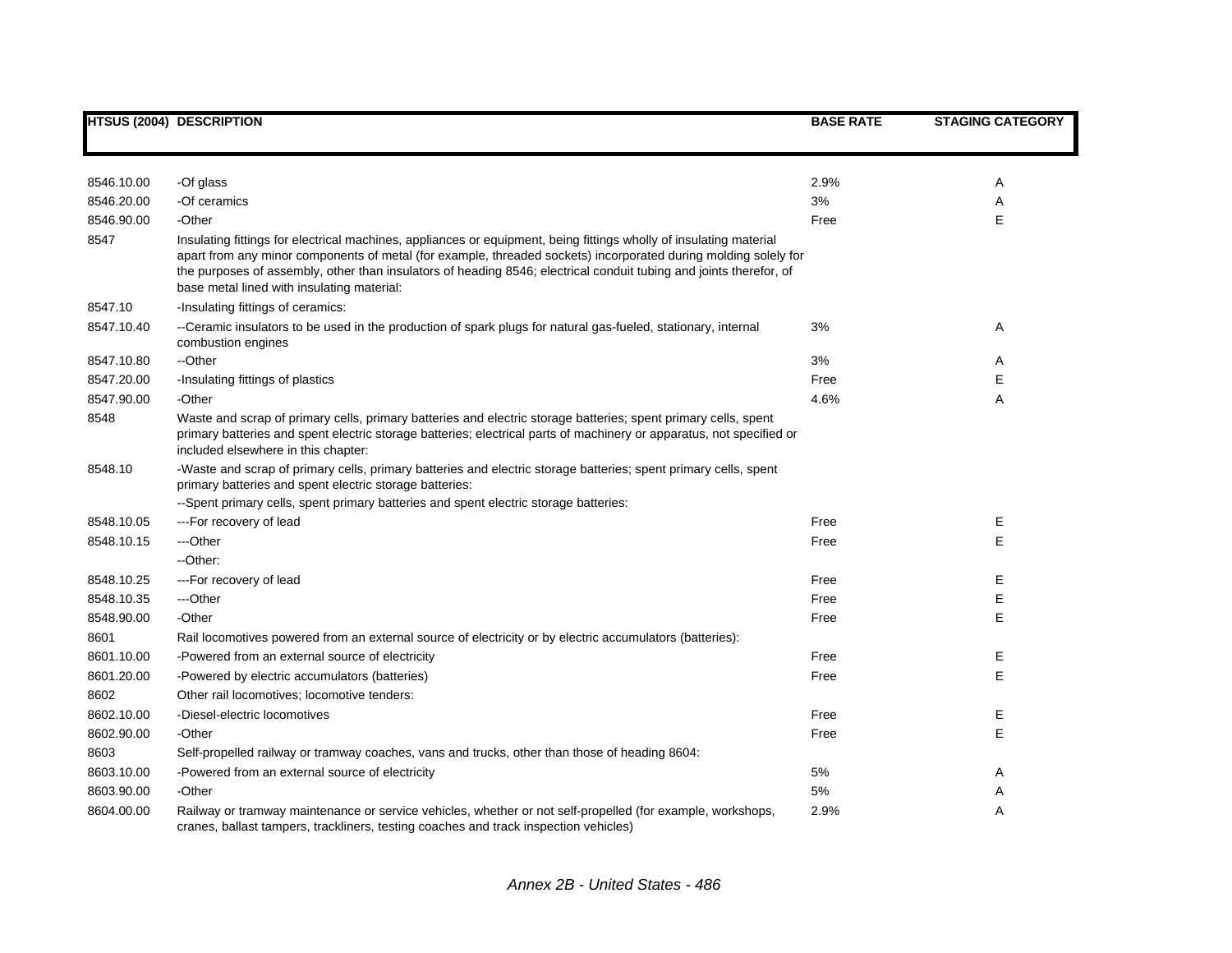|            | <b>HTSUS (2004) DESCRIPTION</b>                                                                                                                                                                            | <b>BASE RATE</b> | <b>STAGING CATEGORY</b> |
|------------|------------------------------------------------------------------------------------------------------------------------------------------------------------------------------------------------------------|------------------|-------------------------|
|            |                                                                                                                                                                                                            |                  |                         |
|            |                                                                                                                                                                                                            |                  |                         |
| 8605.00.00 | Railway or tramway passenger coaches, not self-propelled; luggage vans, post office coaches and other special<br>purpose railway or tramway coaches, not self- propelled (excluding those of heading 8604) | 14%              | Α                       |
| 8606       | Railway or tramway freight cars, not self-propelled:                                                                                                                                                       |                  |                         |
| 8606.10.00 | -Tank cars and the like                                                                                                                                                                                    | 14%              | Α                       |
| 8606.20.00 | -Insulated or refrigerated cars, other than those of subheading 8606.10                                                                                                                                    | 14%              | Α                       |
| 8606.30.00 | -Self-discharging cars, other than those of subheading 8606.10 or 8606.20                                                                                                                                  | 14%              | Α                       |
|            | -Other:                                                                                                                                                                                                    |                  |                         |
| 8606.91.00 | --Covered and closed                                                                                                                                                                                       | 14%              | Α                       |
| 8606.92.00 | --Open, with non-removable sides of a height exceeding 60 cm                                                                                                                                               | 14%              | Α                       |
| 8606.99.00 | --Other                                                                                                                                                                                                    | 14%              | Α                       |
| 8607       | Parts of railway or tramway locomotives or rolling stock:                                                                                                                                                  |                  |                         |
|            | -Truck assemblies, axles and wheels, and parts thereof:                                                                                                                                                    |                  |                         |
| 8607.11.00 | -- Truck assemblies for self-propelled vehicles                                                                                                                                                            | Free             | Е                       |
| 8607.12.00 | --Other truck assemblies                                                                                                                                                                                   | 3.6%             | Α                       |
| 8607.19    | -- Other, including parts:                                                                                                                                                                                 |                  |                         |
|            | --- Axles and parts thereof:                                                                                                                                                                               |                  |                         |
| 8607.19.03 | ----Axles                                                                                                                                                                                                  | 0.4%             | Α                       |
| 8607.19.06 | ----Parts of axles                                                                                                                                                                                         | 0.4%             | Α                       |
|            | ---Wheels and parts thereof, and any of such wheels or parts imported with axles fitted in them:                                                                                                           |                  |                         |
| 8607.19.12 | ---- Wheels, whether or not fitted with axles                                                                                                                                                              | Free             | Е                       |
| 8607.19.15 | ----Parts of wheels                                                                                                                                                                                        | Free             | Е                       |
| 8607.19.30 | ---Parts of truck assemblies of vehicles of heading 8605 or 8606                                                                                                                                           | 3.6%             | Α                       |
| 8607.19.90 | ---Other                                                                                                                                                                                                   | 2.6%             | Α                       |
|            | -Brakes and parts thereof:                                                                                                                                                                                 |                  |                         |
| 8607.21    | --Air brakes and parts thereof:                                                                                                                                                                            |                  |                         |
| 8607.21.10 | --- For vehicles of heading 8605 or 8606                                                                                                                                                                   | 3.6%             | A                       |
| 8607.21.50 | ---Other                                                                                                                                                                                                   | 3.9%             | Α                       |
| 8607.29    | --Other:                                                                                                                                                                                                   |                  |                         |
| 8607.29.10 | --- For vehicles of heading 8605 or 8606                                                                                                                                                                   | 3.6%             | Α                       |
| 8607.29.50 | ---Other                                                                                                                                                                                                   | 2.6%             | Α                       |
| 8607.30    | -Hooks and other coupling devices, buffers, and parts thereof:                                                                                                                                             |                  |                         |
| 8607.30.10 | -- For vehicles of heading 8605 or 8606                                                                                                                                                                    | 3.6%             | Α                       |
| 8607.30.50 | --Other                                                                                                                                                                                                    | 2.6%             | Α                       |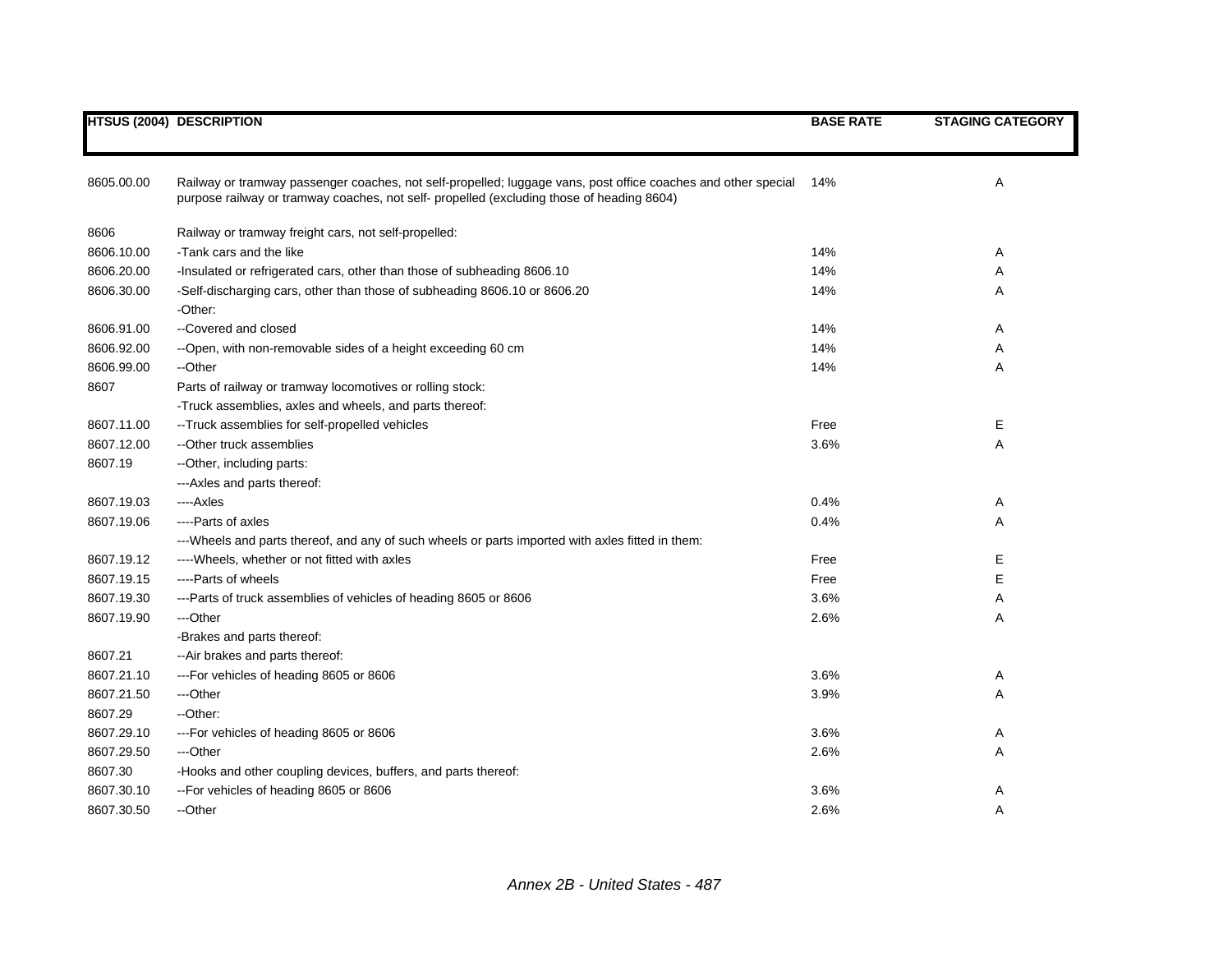|            | <b>HTSUS (2004) DESCRIPTION</b>                                                                                                                                                                                                                                                  | <b>BASE RATE</b> | <b>STAGING CATEGORY</b> |
|------------|----------------------------------------------------------------------------------------------------------------------------------------------------------------------------------------------------------------------------------------------------------------------------------|------------------|-------------------------|
|            |                                                                                                                                                                                                                                                                                  |                  |                         |
|            | -Other:                                                                                                                                                                                                                                                                          |                  |                         |
| 8607.91.00 | -- Of locomotives                                                                                                                                                                                                                                                                | Free             | Е                       |
| 8607.99    | --Other:                                                                                                                                                                                                                                                                         |                  |                         |
| 8607.99.10 | --- For vehicles of heading 8605 or 8606, except brake regulators                                                                                                                                                                                                                | 2.8%             | A                       |
| 8607.99.50 | ---Other                                                                                                                                                                                                                                                                         | 3.1%             | A                       |
| 8608.00.00 | Railway or tramway track fixtures and fittings; mechanical (including electro-mechanical) signaling, safety or traffic 3.8%<br>control equipment for railways, tramways, roads, inland waterways, parking facilities, port installations or airfields;<br>parts of the foregoing |                  | Α                       |
| 8609.00.00 | Containers (including containers for the transport of fluids) specially designed and equipped for carriage by one or Free<br>more modes of transport                                                                                                                             |                  | E                       |
| 8701       | Tractors (other than tractors of heading 8709):                                                                                                                                                                                                                                  |                  |                         |
| 8701.10.00 | -Pedestrian controlled tractors                                                                                                                                                                                                                                                  | Free             | Е                       |
| 8701.20.00 | -Road tractors for semi-trailers                                                                                                                                                                                                                                                 | 4%               | Α                       |
| 8701.30    | -Track-laying tractors:                                                                                                                                                                                                                                                          |                  |                         |
| 8701.30.10 | --Suitable for agricultural use                                                                                                                                                                                                                                                  | Free             | Е                       |
| 8701.30.50 | --Other                                                                                                                                                                                                                                                                          | Free             | Е                       |
| 8701.90    | -Other:                                                                                                                                                                                                                                                                          |                  |                         |
| 8701.90.10 | --Suitable for agricultural use                                                                                                                                                                                                                                                  | Free             | Е                       |
| 8701.90.50 | --Other                                                                                                                                                                                                                                                                          | Free             | E                       |
| 8702       | Motor vehicles for the transport of ten or more persons, including the driver:                                                                                                                                                                                                   |                  |                         |
| 8702.10    | -With compression-ignition internal combustion piston engine (diesel or semi-diesel):                                                                                                                                                                                            |                  |                         |
| 8702.10.30 | --Designed for the transport of 16 or more persons, including the driver                                                                                                                                                                                                         | 2%               | A                       |
| 8702.10.60 | --Other                                                                                                                                                                                                                                                                          | 2%               | Α                       |
| 8702.90    | -Other:                                                                                                                                                                                                                                                                          |                  |                         |
| 8702.90.30 | --Designed for the transport of 16 or more persons, including the driver                                                                                                                                                                                                         | 2%               | Α                       |
| 8702.90.60 | --Other                                                                                                                                                                                                                                                                          | 2%               | Α                       |
| 8703       | Motor cars and other motor vehicles principally designed for the transport of persons (other than those of heading<br>8702), including station wagons and racing cars:                                                                                                           |                  |                         |
| 8703.10    | -Vehicles specially designed for traveling on snow; golf carts and similar vehicles:                                                                                                                                                                                             |                  |                         |
| 8703.10.10 | -- Vehicles specially designed for traveling on snow                                                                                                                                                                                                                             | 2.5%             | A                       |
| 8703.10.50 | --Other                                                                                                                                                                                                                                                                          | 2.5%             | Α                       |
|            | -Other vehicles, with spark-ignition internal combustion reciprocating piston engine:                                                                                                                                                                                            |                  |                         |
| 8703.21.00 | -- Of a cylinder capacity not exceeding 1,000 cc                                                                                                                                                                                                                                 | 2.5%             | Α                       |
| 8703.22.00 | -- Of a cylinder capacity exceeding 1,000 cc but not exceeding 1,500 cc                                                                                                                                                                                                          | 2.5%             | Α                       |
| 8703.23.00 | -- Of a cylinder capacity exceeding 1,500 cc but not exceeding 3,000 cc                                                                                                                                                                                                          | 2.5%             | A                       |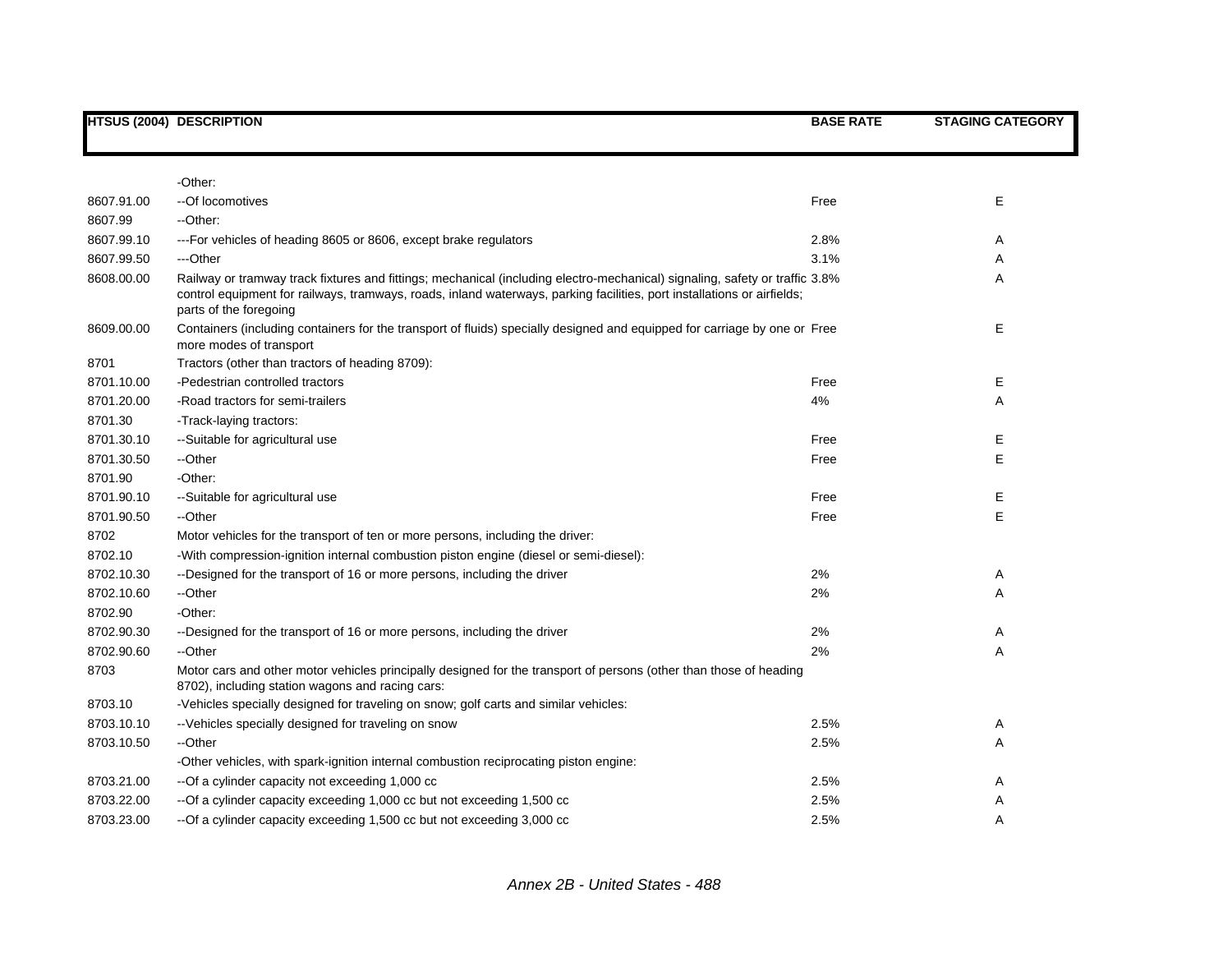|            | <b>HTSUS (2004) DESCRIPTION</b>                                                                                                                                                                                                                                                   | <b>BASE RATE</b> | <b>STAGING CATEGORY</b> |
|------------|-----------------------------------------------------------------------------------------------------------------------------------------------------------------------------------------------------------------------------------------------------------------------------------|------------------|-------------------------|
|            |                                                                                                                                                                                                                                                                                   |                  |                         |
| 8703.24.00 | -- Of a cylinder capacity exceeding 3,000 cc                                                                                                                                                                                                                                      | 2.5%             | Α                       |
|            | -Other vehicles, with compression-ignition internal combustion piston engine (diesel or semi-diesel):                                                                                                                                                                             |                  |                         |
| 8703.31.00 | --Of a cylinder capacity not exceeding 1,500 cc                                                                                                                                                                                                                                   | 2.5%             | Α                       |
| 8703.32.00 | -- Of a cylinder capacity exceeding 1,500 cc but not exceeding 2,500 cc                                                                                                                                                                                                           | 2.5%             | Α                       |
| 8703.33.00 | --Of a cylinder capacity exceeding 2,500 cc                                                                                                                                                                                                                                       | 2.5%             | Α                       |
| 8703.90.00 | -Other                                                                                                                                                                                                                                                                            | 2.5%             | Α                       |
| 8704       | Motor vehicles for the transport of goods:                                                                                                                                                                                                                                        |                  |                         |
| 8704.10    | -Dumpers designed for off-highway use:                                                                                                                                                                                                                                            |                  |                         |
| 8704.10.10 | --Cab chassis                                                                                                                                                                                                                                                                     | Free             | Е                       |
| 8704.10.50 | --Other                                                                                                                                                                                                                                                                           | Free             | E                       |
|            | -Other, with compression-ignition internal combustion piston engine (diesel or semi-diesel):                                                                                                                                                                                      |                  |                         |
| 8704.21.00 | -- G.V.W. not exceeding 5 metric tons                                                                                                                                                                                                                                             | 25%              | Α                       |
| 8704.22    | -- G.V.W. exceeding 5 metric tons but not exceeding 20 metric tons:                                                                                                                                                                                                               |                  |                         |
| 8704.22.10 | ---Cab chassis                                                                                                                                                                                                                                                                    | 4%               | Α                       |
| 8704.22.50 | ---Other                                                                                                                                                                                                                                                                          | 25%              | Α                       |
| 8704.23.00 | --G.V.W. exceeding 20 metric tons                                                                                                                                                                                                                                                 | 25%              | Α                       |
|            | -Other, with spark-ignition internal combustion piston engine:                                                                                                                                                                                                                    |                  |                         |
| 8704.31.00 | -- G.V.W. not exceeding 5 metric tons                                                                                                                                                                                                                                             | 25%              | Α                       |
| 8704.32.00 | --G.V.W. exceeding 5 metric tons                                                                                                                                                                                                                                                  | 25%              | Α                       |
| 8704.90.00 | -Other                                                                                                                                                                                                                                                                            | 25%              | Α                       |
| 8705       | Special purpose motor vehicles, other than those principally designed for the transport of persons or goods (for<br>example, wreckers, mobile cranes, fire fighting vehicles, concrete mixers, road sweepers, spraying vehicles,<br>mobile workshops, mobile radiological units): |                  |                         |
| 8705.10.00 | -Mobile cranes                                                                                                                                                                                                                                                                    | Free             | Ε                       |
| 8705.20.00 | -Mobile drilling derricks                                                                                                                                                                                                                                                         | Free             | Ε                       |
| 8705.30.00 | -Fire fighting vehicles                                                                                                                                                                                                                                                           | Free             | Е                       |
| 8705.40.00 | -Concrete mixers                                                                                                                                                                                                                                                                  | Free             | Ε                       |
| 8705.90.00 | -Other                                                                                                                                                                                                                                                                            | Free             | Ε                       |
| 8706.00    | Chassis fitted with engines, for the motor vehicles of headings 8701 to 8705:                                                                                                                                                                                                     |                  |                         |
|            | -For the vehicles of subheading 8701.20 or heading 8702 or 8704:                                                                                                                                                                                                                  |                  |                         |
| 8706.00.03 | --For the vehicles of subheading 8704.21 or 8704.31                                                                                                                                                                                                                               | 4%               | Α                       |
| 8706.00.05 | --Other                                                                                                                                                                                                                                                                           | 4%               | Α                       |
| 8706.00.15 | -For the vehicles of heading 8703                                                                                                                                                                                                                                                 | 2.5%             | Α                       |
| 8706.00.25 | -For the vehicles of heading 8705                                                                                                                                                                                                                                                 | 1.6%             | A                       |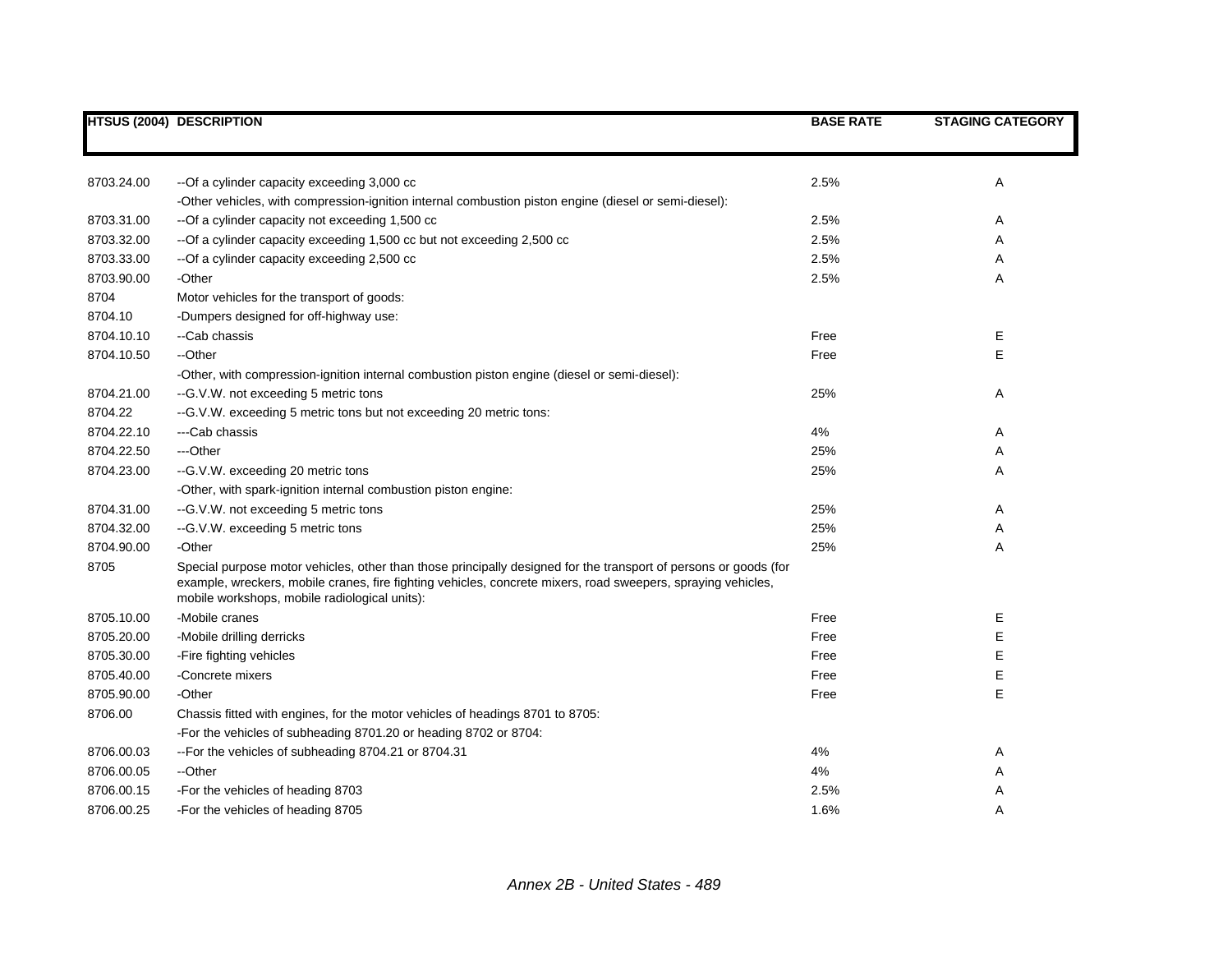|            | HTSUS (2004) DESCRIPTION                                                                    | <b>BASE RATE</b> | <b>STAGING CATEGORY</b> |
|------------|---------------------------------------------------------------------------------------------|------------------|-------------------------|
|            |                                                                                             |                  |                         |
|            | -For other vehicles:                                                                        |                  |                         |
| 8706.00.30 | -- For tractors suitable for agricultural use                                               | Free             | Е                       |
| 8706.00.50 | --Other                                                                                     | 1.4%             | Α                       |
| 8707       | Bodies (including cabs), for the motor vehicles of headings 8701 to 8705:                   |                  |                         |
| 8707.10.00 | -For the vehicles of heading 8703                                                           | 2.5%             | Α                       |
| 8707.90    | -Other:                                                                                     |                  |                         |
| 8707.90.10 | -- For tractors suitable for agricultural use                                               | Free             | Ε                       |
| 8707.90.50 | --Other                                                                                     | 4%               | Α                       |
| 8708       | Parts and accessories of the motor vehicles of headings 8701 to 8705:                       |                  |                         |
| 8708.10    | -Bumpers and parts thereof:                                                                 |                  |                         |
| 8708.10.30 | --Bumpers                                                                                   | 2.5%             | Α                       |
| 8708.10.60 | --Parts of bumpers                                                                          | 2.5%             | Α                       |
|            | -Other parts and accessories of bodies (including cabs):                                    |                  |                         |
| 8708.21.00 | --Safety seat belts                                                                         | 2.5%             | Α                       |
| 8708.29    | --Other:                                                                                    |                  |                         |
| 8708.29.10 | --- Inflators and modules for airbags                                                       | 2.5%             | Α                       |
| 8708.29.15 | ---Door assemblies                                                                          | 2.5%             | Α                       |
| 8708.29.20 | ---Body stampings                                                                           | 2.5%             | Α                       |
| 8708.29.50 | ---Other                                                                                    | 2.5%             | Α                       |
|            | -Brakes and servo-brakes and parts thereof:                                                 |                  |                         |
| 8708.31    | --Mounted brake linings:                                                                    |                  |                         |
| 8708.31.10 | --- For tractors suitable for agricultural use                                              | Free             | Е                       |
| 8708.31.50 | ---For other vehicles                                                                       | 2.5%             | Α                       |
| 8708.39    | --Other:                                                                                    |                  |                         |
| 8708.39.10 | --- For tractors suitable for agricultural use                                              | Free             | Е                       |
| 8708.39.50 | ---For other vehicles                                                                       | 2.5%             | Α                       |
| 8708.40    | -Gear boxes:                                                                                |                  |                         |
| 8708.40.10 | --For the vehicles of subheading 8701.20 or heading 8702 or 8704                            | 2.5%             | Α                       |
| 8708.40.20 | -- For the vehicles of heading 8703                                                         | 2.5%             | Α                       |
| 8708.40.30 | -- For tractors suitable for agricultural use                                               | Free             | Ε                       |
| 8708.40.50 | --For other vehicles                                                                        | 2.5%             | A                       |
| 8708.50    | -Drive axles with differential, whether or not provided with other transmission components: |                  |                         |
|            | -- For tractors (except road tractors):                                                     |                  |                         |
| 8708.50.10 | --- For tractors suitable for agricultural use                                              | Free             | E                       |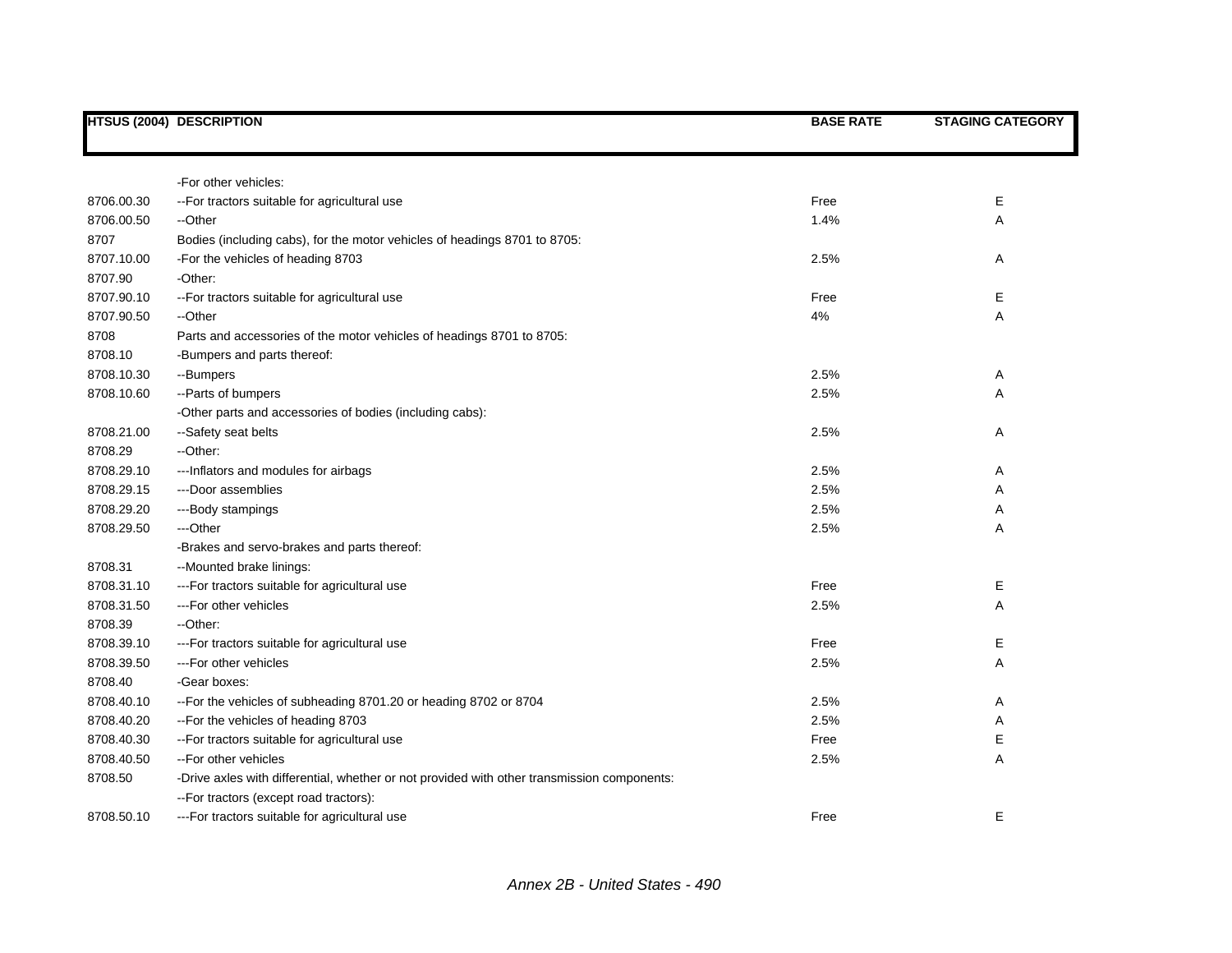| Е<br>8708.50.30<br>Free<br>---For other tractors<br>8708.50.50<br>-- For vehicles of heading 8703<br>2.5%<br>Α<br>8708.50.80<br>2.5%<br>Α<br>--For other vehicles<br>8708.60<br>-Non-driving axles and parts thereof:<br>-- For tractors (except road tractors):<br>8708.60.10<br>--- For tractors suitable for agricultural use<br>Free<br>Е<br>E<br>8708.60.30<br>Free<br>---For other tractors<br>8708.60.50<br>-- For vehicles of heading 8703<br>2.5%<br>Α<br>8708.60.80<br>2.5%<br>Α<br>--For other vehicles<br>8708.70<br>-Road wheels and parts and accessories thereof:<br>-- For tractors (except road tractors):<br>--- For tractors suitable for agricultural use:<br>8708.70.05<br>Free<br>Е<br>----Road wheels<br>E<br>8708.70.15<br>Free<br>----Parts and accessories<br>--- For other tractors:<br>8708.70.25<br>Free<br>Е<br>----Road wheels<br>E<br>8708.70.35<br>Free<br>----Parts and accessories<br>--For other vehicles:<br>8708.70.45<br>---Road wheels<br>2.5%<br>Α<br>8708.70.60<br>2.5%<br>Α<br>---Parts and accessories<br>8708.80<br>-Suspension shock absorbers:<br>-- For tractors suitable for agricultural use:<br>8708.80.15<br>---McPherson struts<br>Free<br>Е<br>E<br>8708.80.25<br>---Other<br>Free<br>--For other vehicles:<br>8708.80.30<br>---McPherson struts<br>2.5%<br>Α | <b>HTSUS (2004) DESCRIPTION</b> | <b>BASE RATE</b> | <b>STAGING CATEGORY</b> |
|---------------------------------------------------------------------------------------------------------------------------------------------------------------------------------------------------------------------------------------------------------------------------------------------------------------------------------------------------------------------------------------------------------------------------------------------------------------------------------------------------------------------------------------------------------------------------------------------------------------------------------------------------------------------------------------------------------------------------------------------------------------------------------------------------------------------------------------------------------------------------------------------------------------------------------------------------------------------------------------------------------------------------------------------------------------------------------------------------------------------------------------------------------------------------------------------------------------------------------------------------------------------------------------------------------------------|---------------------------------|------------------|-------------------------|
|                                                                                                                                                                                                                                                                                                                                                                                                                                                                                                                                                                                                                                                                                                                                                                                                                                                                                                                                                                                                                                                                                                                                                                                                                                                                                                                     |                                 |                  |                         |
|                                                                                                                                                                                                                                                                                                                                                                                                                                                                                                                                                                                                                                                                                                                                                                                                                                                                                                                                                                                                                                                                                                                                                                                                                                                                                                                     |                                 |                  |                         |
|                                                                                                                                                                                                                                                                                                                                                                                                                                                                                                                                                                                                                                                                                                                                                                                                                                                                                                                                                                                                                                                                                                                                                                                                                                                                                                                     |                                 |                  |                         |
|                                                                                                                                                                                                                                                                                                                                                                                                                                                                                                                                                                                                                                                                                                                                                                                                                                                                                                                                                                                                                                                                                                                                                                                                                                                                                                                     |                                 |                  |                         |
|                                                                                                                                                                                                                                                                                                                                                                                                                                                                                                                                                                                                                                                                                                                                                                                                                                                                                                                                                                                                                                                                                                                                                                                                                                                                                                                     |                                 |                  |                         |
|                                                                                                                                                                                                                                                                                                                                                                                                                                                                                                                                                                                                                                                                                                                                                                                                                                                                                                                                                                                                                                                                                                                                                                                                                                                                                                                     |                                 |                  |                         |
|                                                                                                                                                                                                                                                                                                                                                                                                                                                                                                                                                                                                                                                                                                                                                                                                                                                                                                                                                                                                                                                                                                                                                                                                                                                                                                                     |                                 |                  |                         |
|                                                                                                                                                                                                                                                                                                                                                                                                                                                                                                                                                                                                                                                                                                                                                                                                                                                                                                                                                                                                                                                                                                                                                                                                                                                                                                                     |                                 |                  |                         |
|                                                                                                                                                                                                                                                                                                                                                                                                                                                                                                                                                                                                                                                                                                                                                                                                                                                                                                                                                                                                                                                                                                                                                                                                                                                                                                                     |                                 |                  |                         |
|                                                                                                                                                                                                                                                                                                                                                                                                                                                                                                                                                                                                                                                                                                                                                                                                                                                                                                                                                                                                                                                                                                                                                                                                                                                                                                                     |                                 |                  |                         |
|                                                                                                                                                                                                                                                                                                                                                                                                                                                                                                                                                                                                                                                                                                                                                                                                                                                                                                                                                                                                                                                                                                                                                                                                                                                                                                                     |                                 |                  |                         |
|                                                                                                                                                                                                                                                                                                                                                                                                                                                                                                                                                                                                                                                                                                                                                                                                                                                                                                                                                                                                                                                                                                                                                                                                                                                                                                                     |                                 |                  |                         |
|                                                                                                                                                                                                                                                                                                                                                                                                                                                                                                                                                                                                                                                                                                                                                                                                                                                                                                                                                                                                                                                                                                                                                                                                                                                                                                                     |                                 |                  |                         |
|                                                                                                                                                                                                                                                                                                                                                                                                                                                                                                                                                                                                                                                                                                                                                                                                                                                                                                                                                                                                                                                                                                                                                                                                                                                                                                                     |                                 |                  |                         |
|                                                                                                                                                                                                                                                                                                                                                                                                                                                                                                                                                                                                                                                                                                                                                                                                                                                                                                                                                                                                                                                                                                                                                                                                                                                                                                                     |                                 |                  |                         |
|                                                                                                                                                                                                                                                                                                                                                                                                                                                                                                                                                                                                                                                                                                                                                                                                                                                                                                                                                                                                                                                                                                                                                                                                                                                                                                                     |                                 |                  |                         |
|                                                                                                                                                                                                                                                                                                                                                                                                                                                                                                                                                                                                                                                                                                                                                                                                                                                                                                                                                                                                                                                                                                                                                                                                                                                                                                                     |                                 |                  |                         |
|                                                                                                                                                                                                                                                                                                                                                                                                                                                                                                                                                                                                                                                                                                                                                                                                                                                                                                                                                                                                                                                                                                                                                                                                                                                                                                                     |                                 |                  |                         |
|                                                                                                                                                                                                                                                                                                                                                                                                                                                                                                                                                                                                                                                                                                                                                                                                                                                                                                                                                                                                                                                                                                                                                                                                                                                                                                                     |                                 |                  |                         |
|                                                                                                                                                                                                                                                                                                                                                                                                                                                                                                                                                                                                                                                                                                                                                                                                                                                                                                                                                                                                                                                                                                                                                                                                                                                                                                                     |                                 |                  |                         |
|                                                                                                                                                                                                                                                                                                                                                                                                                                                                                                                                                                                                                                                                                                                                                                                                                                                                                                                                                                                                                                                                                                                                                                                                                                                                                                                     |                                 |                  |                         |
|                                                                                                                                                                                                                                                                                                                                                                                                                                                                                                                                                                                                                                                                                                                                                                                                                                                                                                                                                                                                                                                                                                                                                                                                                                                                                                                     |                                 |                  |                         |
|                                                                                                                                                                                                                                                                                                                                                                                                                                                                                                                                                                                                                                                                                                                                                                                                                                                                                                                                                                                                                                                                                                                                                                                                                                                                                                                     |                                 |                  |                         |
|                                                                                                                                                                                                                                                                                                                                                                                                                                                                                                                                                                                                                                                                                                                                                                                                                                                                                                                                                                                                                                                                                                                                                                                                                                                                                                                     |                                 |                  |                         |
|                                                                                                                                                                                                                                                                                                                                                                                                                                                                                                                                                                                                                                                                                                                                                                                                                                                                                                                                                                                                                                                                                                                                                                                                                                                                                                                     |                                 |                  |                         |
|                                                                                                                                                                                                                                                                                                                                                                                                                                                                                                                                                                                                                                                                                                                                                                                                                                                                                                                                                                                                                                                                                                                                                                                                                                                                                                                     |                                 |                  |                         |
|                                                                                                                                                                                                                                                                                                                                                                                                                                                                                                                                                                                                                                                                                                                                                                                                                                                                                                                                                                                                                                                                                                                                                                                                                                                                                                                     |                                 |                  |                         |
|                                                                                                                                                                                                                                                                                                                                                                                                                                                                                                                                                                                                                                                                                                                                                                                                                                                                                                                                                                                                                                                                                                                                                                                                                                                                                                                     |                                 |                  |                         |
| 8708.80.45<br>2.5%<br>Α<br>---Other                                                                                                                                                                                                                                                                                                                                                                                                                                                                                                                                                                                                                                                                                                                                                                                                                                                                                                                                                                                                                                                                                                                                                                                                                                                                                 |                                 |                  |                         |
| -Other parts and accessories:                                                                                                                                                                                                                                                                                                                                                                                                                                                                                                                                                                                                                                                                                                                                                                                                                                                                                                                                                                                                                                                                                                                                                                                                                                                                                       |                                 |                  |                         |
| 8708.91<br>--Radiators:                                                                                                                                                                                                                                                                                                                                                                                                                                                                                                                                                                                                                                                                                                                                                                                                                                                                                                                                                                                                                                                                                                                                                                                                                                                                                             |                                 |                  |                         |
| 8708.91.10<br>Free<br>Е<br>--- For tractors suitable for agricultural use                                                                                                                                                                                                                                                                                                                                                                                                                                                                                                                                                                                                                                                                                                                                                                                                                                                                                                                                                                                                                                                                                                                                                                                                                                           |                                 |                  |                         |
| Α<br>8708.91.50<br>---For other vehicles<br>2.5%                                                                                                                                                                                                                                                                                                                                                                                                                                                                                                                                                                                                                                                                                                                                                                                                                                                                                                                                                                                                                                                                                                                                                                                                                                                                    |                                 |                  |                         |
| 8708.92<br>--Mufflers and exhaust pipes:                                                                                                                                                                                                                                                                                                                                                                                                                                                                                                                                                                                                                                                                                                                                                                                                                                                                                                                                                                                                                                                                                                                                                                                                                                                                            |                                 |                  |                         |
| 8708.92.10<br>Е<br>--- For tractors suitable for agricultural use<br>Free                                                                                                                                                                                                                                                                                                                                                                                                                                                                                                                                                                                                                                                                                                                                                                                                                                                                                                                                                                                                                                                                                                                                                                                                                                           |                                 |                  |                         |
| 2.5%<br>8708.92.50<br>---For other vehicles<br>A                                                                                                                                                                                                                                                                                                                                                                                                                                                                                                                                                                                                                                                                                                                                                                                                                                                                                                                                                                                                                                                                                                                                                                                                                                                                    |                                 |                  |                         |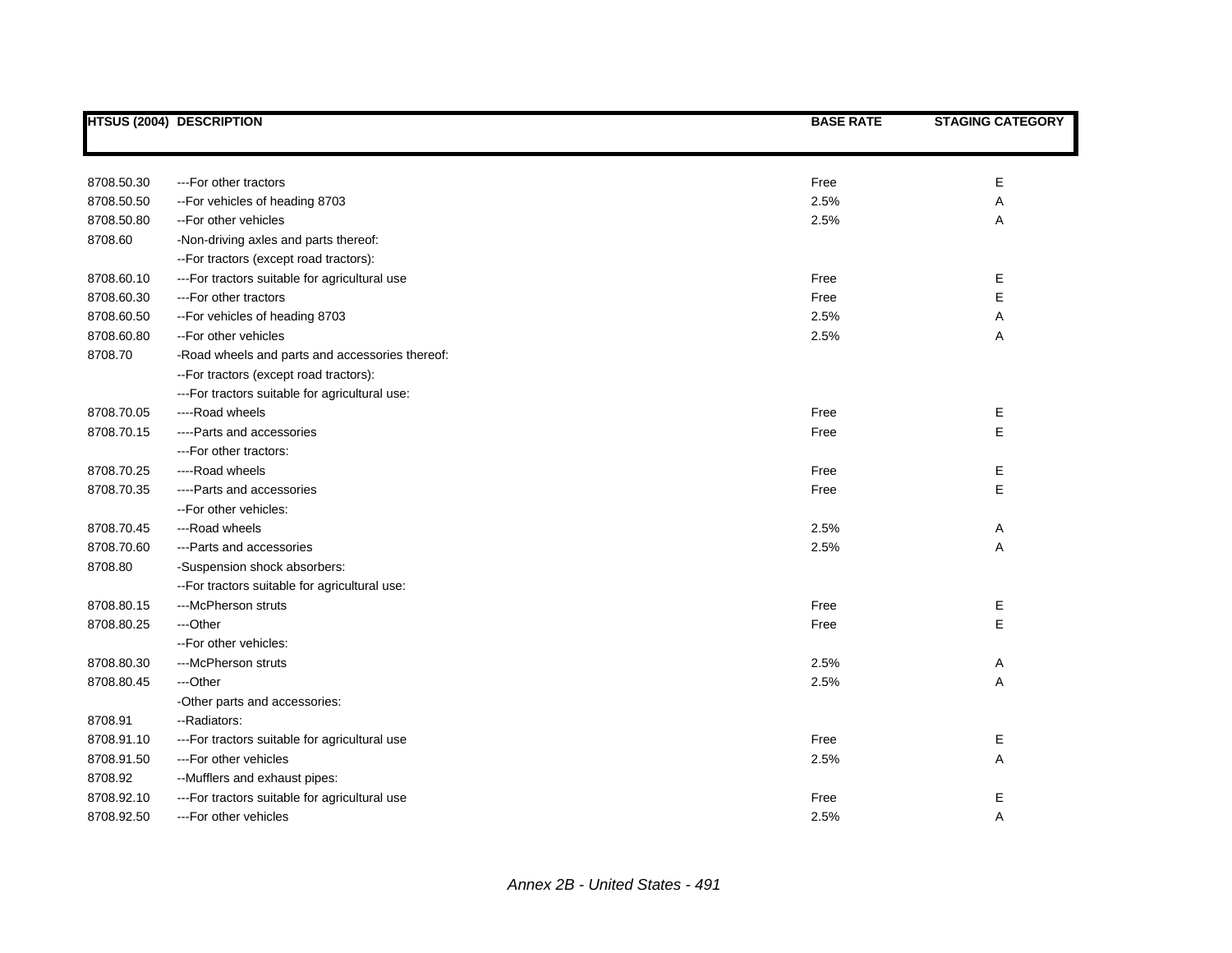|            | <b>HTSUS (2004) DESCRIPTION</b>                                 | <b>BASE RATE</b> | <b>STAGING CATEGORY</b> |
|------------|-----------------------------------------------------------------|------------------|-------------------------|
|            |                                                                 |                  |                         |
| 8708.93    | --Clutches and parts thereof:                                   |                  |                         |
|            | --- For tractors suitable for agricultural use:                 |                  |                         |
| 8708.93.15 | ----Clutches                                                    | Free             | Е                       |
| 8708.93.30 | ----Other                                                       | Free             | E                       |
|            | --- For other vehicles:                                         |                  |                         |
| 8708.93.60 | ----Clutches                                                    | 2.5%             | Α                       |
| 8708.93.75 | ----Other                                                       | 2.5%             | Α                       |
| 8708.94    | --Steering wheels, steering columns and steering boxes:         |                  |                         |
| 8708.94.10 | --- For tractors suitable for agricultural use                  | Free             | Е                       |
| 8708.94.50 | ---For other vehicles                                           | 2.5%             | Α                       |
| 8708.99    | --Other:                                                        |                  |                         |
|            | ---Parts of tractors suitable for agricultural use:             |                  |                         |
| 8708.99.03 | ---- Vibration control goods containing rubber                  | Free             | Е                       |
| 8708.99.06 | ----Double flanged wheel hub units incorporating ball bearings  | Free             | Е                       |
| 8708.99.09 | ----Airbags                                                     | Free             | Е                       |
| 8708.99.12 | ----Half-shafts and drive shafts                                | Free             | Е                       |
| 8708.99.15 | ----Other parts for power trains                                | Free             | E                       |
| 8708.99.18 | ---- Parts for suspension systems                               | Free             | Е                       |
| 8708.99.21 | ----Parts for steering systems                                  | Free             | Е                       |
| 8708.99.24 | ---Other                                                        | Free             | E                       |
|            | ---Parts of other tractors (except road tractors):              |                  |                         |
| 8708.99.27 | ---- Vibration control goods containing rubber                  | Free             | Ε                       |
| 8708.99.31 | ----Double flanged wheel hub units incorporating ball bearings  | Free             | Е                       |
| 8708.99.34 | ----Airbags                                                     | Free             | Е                       |
| 8708.99.37 | ----Half-shafts and drive shafts                                | Free             | Е                       |
| 8708.99.40 | ---- Other parts for power trains                               | Free             | Е                       |
| 8708.99.43 | ----Parts for suspension systems                                | Free             | Е                       |
| 8708.99.46 | ----Parts for steering systems                                  | Free             | E                       |
| 8708.99.49 | ---Other                                                        | Free             | E                       |
|            | ---Other:                                                       |                  |                         |
| 8708.99.52 | ----Of cast-iron                                                | Free             | Е                       |
|            | ----Other:                                                      |                  |                         |
| 8708.99.55 | ----- Vibration control goods containing rubber                 | 2.5%             | A                       |
| 8708.99.58 | -----Double flanged wheel hub units incorporating ball bearings | 2.5%             | A                       |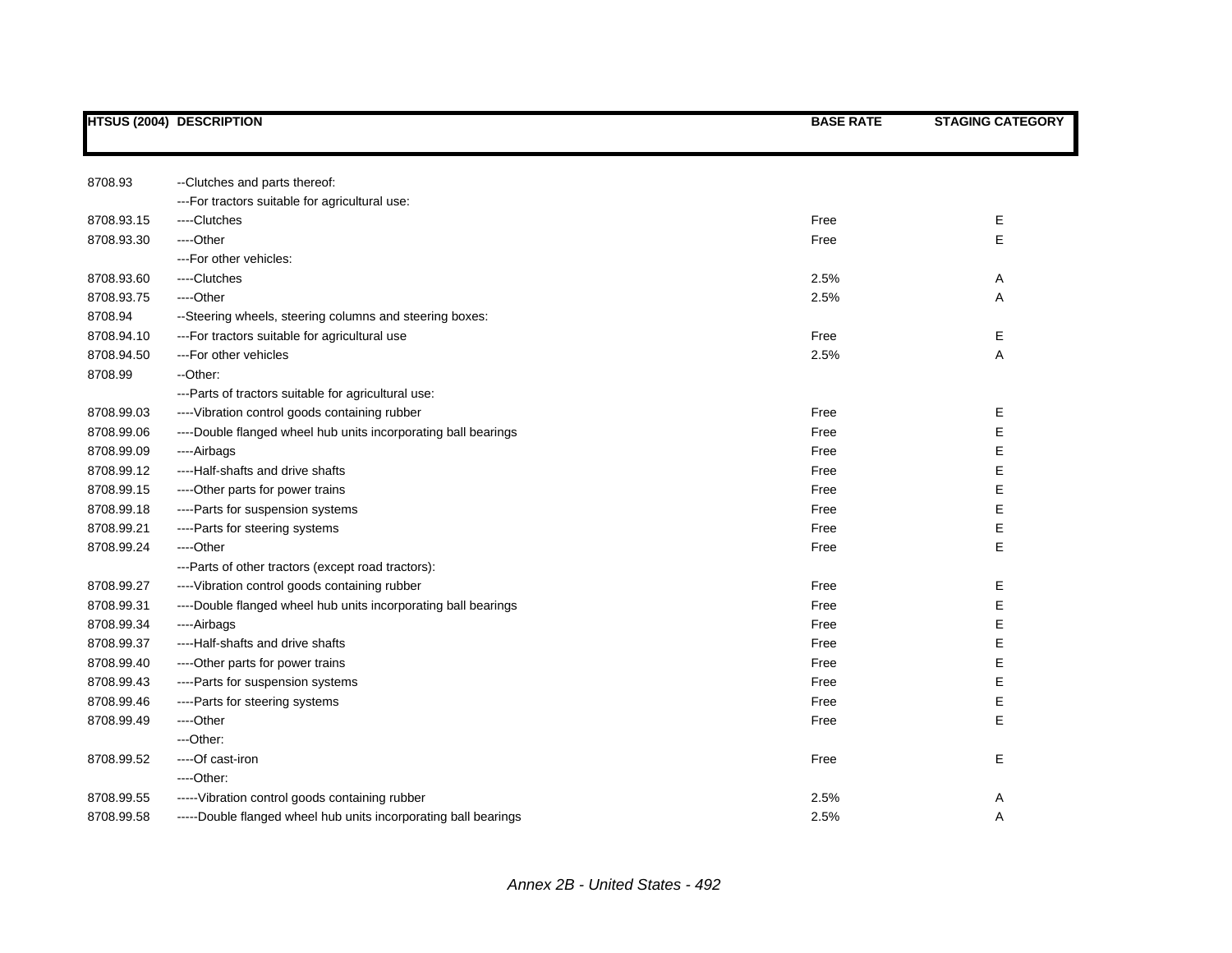|            | <b>HTSUS (2004) DESCRIPTION</b>                                                                                                                                                                                                                                                                    | <b>BASE RATE</b> | <b>STAGING CATEGORY</b> |
|------------|----------------------------------------------------------------------------------------------------------------------------------------------------------------------------------------------------------------------------------------------------------------------------------------------------|------------------|-------------------------|
|            |                                                                                                                                                                                                                                                                                                    |                  |                         |
| 8708.99.61 | -----Airbags                                                                                                                                                                                                                                                                                       | 2.5%             | Α                       |
| 8708.99.64 | -----Half-shafts and drive shafts                                                                                                                                                                                                                                                                  | 2.5%             | A                       |
| 8708.99.67 | -----Other parts for power trains                                                                                                                                                                                                                                                                  | 2.5%             | Α                       |
| 8708.99.70 | -----Parts for suspension systems                                                                                                                                                                                                                                                                  | 2.5%             | Α                       |
| 8708.99.73 | ----- Parts for steering systems                                                                                                                                                                                                                                                                   | 2.5%             | Α                       |
| 8708.99.80 | $---Other$                                                                                                                                                                                                                                                                                         | 2.5%             | Α                       |
| 8709       | Works trucks, self-propelled, not fitted with lifting or handling equipment, of the type used in factories,<br>warehouses, dock areas or airports for short distance transport of goods; tractors of the type used on railway<br>station platforms; parts of the foregoing vehicles:<br>-Vehicles: |                  |                         |
| 8709.11.00 | --Electrical                                                                                                                                                                                                                                                                                       | Free             | Е                       |
| 8709.19.00 | --Other                                                                                                                                                                                                                                                                                            | Free             | Е                       |
| 8709.90.00 | -Parts                                                                                                                                                                                                                                                                                             | Free             | Ε                       |
| 8710.00.00 | Tanks and other armored fighting vehicles, motorized, whether or not fitted with weapons, and parts of such<br>vehicles                                                                                                                                                                            | Free             | E                       |
| 8711       | Motorcycles (including mopeds) and cycles fitted with an auxiliary motor, with or without side-cars; side-cars:                                                                                                                                                                                    |                  |                         |
| 8711.10.00 | -With reciprocating internal combustion piston engine of a cylinder capacity not exceeding 50 cc                                                                                                                                                                                                   | Free             | Ε                       |
| 8711.20.00 | -With reciprocating internal combustion piston engine of a cylinder capacity exceeding 50 cc but not exceeding<br>250 cc                                                                                                                                                                           | Free             | Е                       |
| 8711.30.00 | -With reciprocating internal combustion piston engine of a cylinder capacity exceeding 250 cc but not exceeding<br>500 cc                                                                                                                                                                          | Free             | Е                       |
| 8711.40    | -With reciprocating internal combustion piston engine of a cylinder capacity exceeding 500 cc but not exceeding<br>800 cc:                                                                                                                                                                         |                  |                         |
| 8711.40.30 | --Exceeding 500 cc but not exceeding 700 cc                                                                                                                                                                                                                                                        | Free             | Е                       |
| 8711.40.60 | --Exceeding 700 cc but not exceeding 800 cc                                                                                                                                                                                                                                                        | 2.4%             | A                       |
| 8711.50.00 | -With reciprocating internal combustion piston engine of a cylinder capacity exceeding 800 cc                                                                                                                                                                                                      | 2.4%             | A                       |
| 8711.90.00 | -Other                                                                                                                                                                                                                                                                                             | Free             | Е                       |
| 8712.00    | Bicycles and other cycles (including delivery tricycles), not motorized:                                                                                                                                                                                                                           |                  |                         |
| 8712.00.15 | -Bicycles having both wheels not exceeding 63.5 cm in diameter                                                                                                                                                                                                                                     | 11%              | Α                       |
|            | -Bicycles having both wheels exceeding 63.5 cm in diameter:                                                                                                                                                                                                                                        |                  |                         |
| 8712.00.25 | -- If weighing less than 16.3 kg complete without accessories and not designed for use with tires having a cross-<br>sectional diameter exceeding 4.13 cm                                                                                                                                          | 5.5%             | Α                       |
| 8712.00.35 | --Other                                                                                                                                                                                                                                                                                            | 11%              | Α                       |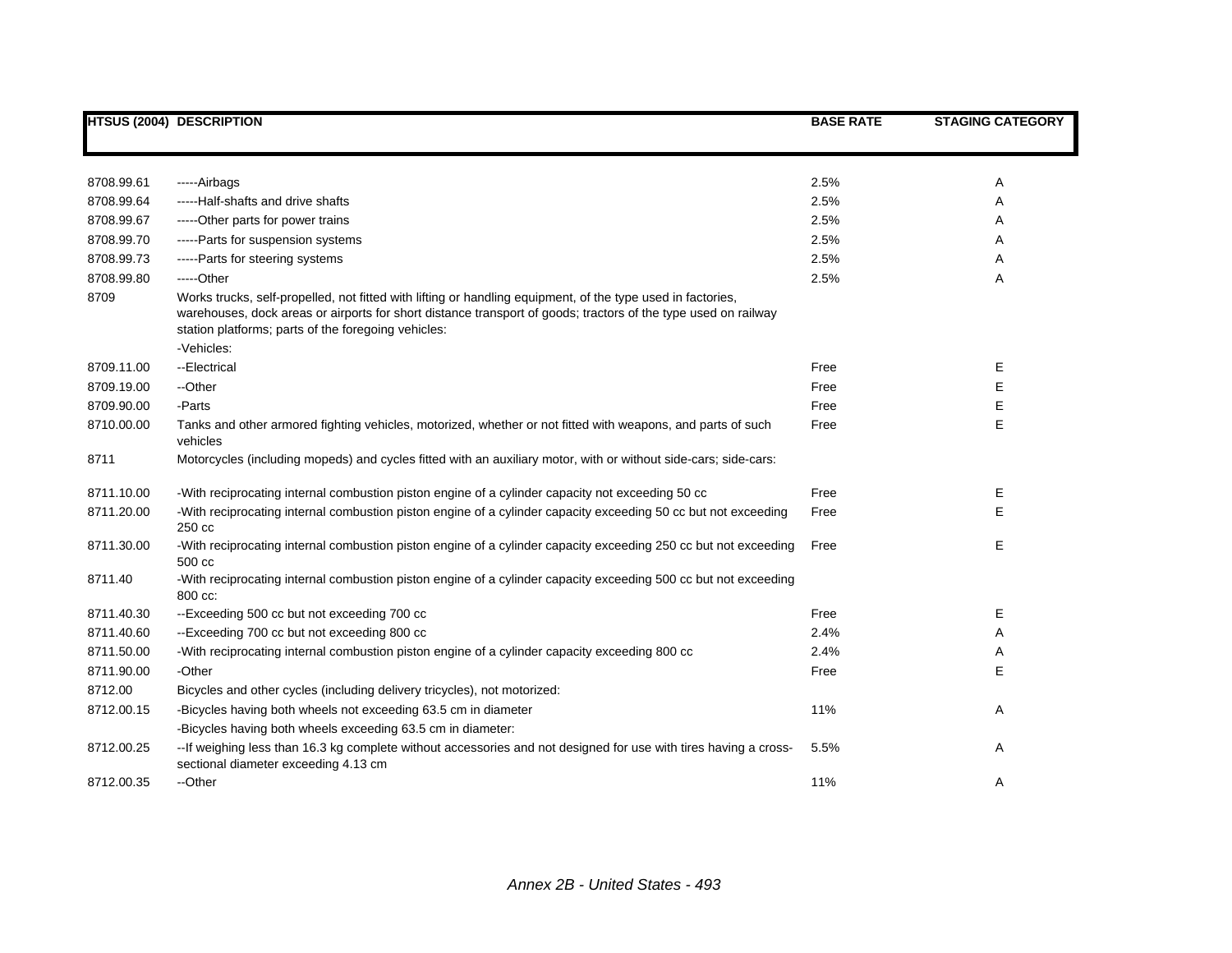|            | <b>HTSUS (2004) DESCRIPTION</b>                                                                                                                                                                                                                                                                                       | <b>BASE RATE</b> | <b>STAGING CATEGORY</b> |
|------------|-----------------------------------------------------------------------------------------------------------------------------------------------------------------------------------------------------------------------------------------------------------------------------------------------------------------------|------------------|-------------------------|
|            |                                                                                                                                                                                                                                                                                                                       |                  |                         |
| 8712.00.44 | -Bicycles having a front wheel exceeding 55 cm but not exceeding 63.5 cm in diameter and a rear wheel<br>exceeding 63.5 cm in diameter, weighing less than 16.3 kg complete without accessories and not designed for<br>use with tires having a cross-sectional diameter exceeding 4.13 cm, valued \$200 or more each | 5.5%             | Α                       |
| 8712.00.48 | -Other bicycles                                                                                                                                                                                                                                                                                                       | 11%              | Α                       |
| 8712.00.50 | -Other cycles                                                                                                                                                                                                                                                                                                         | 3.7%             | Α                       |
| 8713       | Carriages for disabled persons, whether or not motorized or otherwise mechanically propelled:                                                                                                                                                                                                                         |                  |                         |
| 8713.10.00 | -Not mechanically propelled                                                                                                                                                                                                                                                                                           | Free             | Ε                       |
| 8713.90.00 | -Other                                                                                                                                                                                                                                                                                                                | Free             | E                       |
| 8714       | Parts and accessories of vehicles of headings 8711 to 8713:                                                                                                                                                                                                                                                           |                  |                         |
|            | -Of motorcycles (including mopeds):                                                                                                                                                                                                                                                                                   |                  |                         |
| 8714.11.00 | --Saddles and seats                                                                                                                                                                                                                                                                                                   | Free             | Е                       |
| 8714.19.00 | --Other                                                                                                                                                                                                                                                                                                               | Free             | Ε                       |
| 8714.20.00 | -Of carriages for disabled persons                                                                                                                                                                                                                                                                                    | Free             | E                       |
|            | -Other:                                                                                                                                                                                                                                                                                                               |                  |                         |
| 8714.91    | --Frames and forks, and parts thereof:                                                                                                                                                                                                                                                                                |                  |                         |
|            | ---Frames:                                                                                                                                                                                                                                                                                                            |                  |                         |
| 8714.91.20 | ----Valued over \$600 each                                                                                                                                                                                                                                                                                            | 3.9%             | Α                       |
| 8714.91.30 | ----Other                                                                                                                                                                                                                                                                                                             | 3.9%             | Α                       |
| 8714.91.50 | ---Sets of steel tubing cut to exact length and each set having the number of tubes needed for the assembly (with 6%<br>other parts) into the frame and fork of one bicycle                                                                                                                                           |                  | Α                       |
| 8714.91.90 | ---Other                                                                                                                                                                                                                                                                                                              | Free             | Е                       |
| 8714.92    | -- Wheel rims and spokes:                                                                                                                                                                                                                                                                                             |                  |                         |
| 8714.92.10 | ---Wheel rims                                                                                                                                                                                                                                                                                                         | 5%               | Α                       |
| 8714.92.50 | ---Spokes                                                                                                                                                                                                                                                                                                             | 10%              | Α                       |
| 8714.93    | --Hubs, other than coaster braking hubs and hub brakes, and free-wheel sprocket-wheels:                                                                                                                                                                                                                               |                  |                         |
|            | ---Hubs:                                                                                                                                                                                                                                                                                                              |                  |                         |
| 8714.93.05 | ----Aluminum alloy hubs with a hollow axle and lever-operated quick release mechanism                                                                                                                                                                                                                                 | Free             | Е                       |
|            | ----Other:                                                                                                                                                                                                                                                                                                            |                  |                         |
| 8714.93.15 | -----Three speed                                                                                                                                                                                                                                                                                                      | Free             | Е                       |
|            | -----Variable speed (except three speed) with internal gear changing mechanisms:                                                                                                                                                                                                                                      |                  |                         |
| 8714.93.24 | ------Two speed                                                                                                                                                                                                                                                                                                       | Free             | Е                       |
| 8714.93.28 | ------Other                                                                                                                                                                                                                                                                                                           | 3%               | Α                       |
| 8714.93.35 | -----Other                                                                                                                                                                                                                                                                                                            | 10%              | Α                       |
| 8714.93.70 | ---Free-wheel sprocket-wheels                                                                                                                                                                                                                                                                                         | Free             | E                       |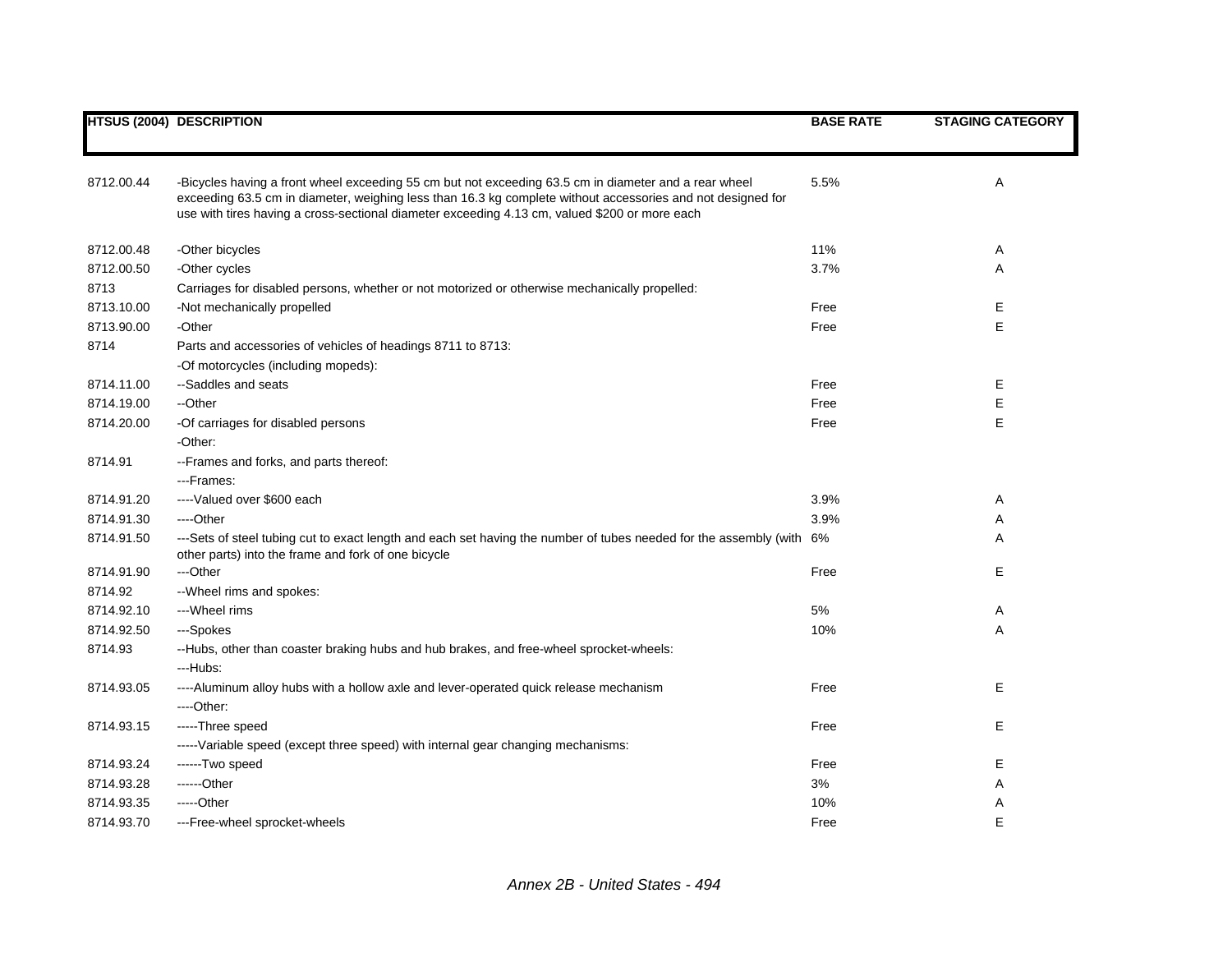|            | <b>HTSUS (2004) DESCRIPTION</b>                                                                                                                                                                                                                     | <b>BASE RATE</b> | <b>STAGING CATEGORY</b> |
|------------|-----------------------------------------------------------------------------------------------------------------------------------------------------------------------------------------------------------------------------------------------------|------------------|-------------------------|
|            |                                                                                                                                                                                                                                                     |                  |                         |
|            |                                                                                                                                                                                                                                                     |                  |                         |
| 8714.94    | --Brakes, including coaster braking hubs and hub brakes, and parts thereof:                                                                                                                                                                         |                  |                         |
| 8714.94.30 | ---Drum brakes, caliper and cantilever bicycle brakes, and coaster brakes; parts thereof (including cable or inner<br>wire therefor, fitted with fittings)                                                                                          | Free             | E                       |
| 8714.94.90 | ---Other                                                                                                                                                                                                                                            | 10%              | A                       |
| 8714.95.00 | --Saddles                                                                                                                                                                                                                                           | 8%               | Α                       |
| 8714.96    | --Pedals and crank-gear, and parts thereof:                                                                                                                                                                                                         |                  |                         |
| 8714.96.10 | --- Pedals and parts thereof                                                                                                                                                                                                                        | 8%               | Α                       |
| 8714.96.50 | ---Cotterless-type crank sets and parts thereof                                                                                                                                                                                                     | Free             | Е                       |
| 8714.96.90 | --- Other crank-gear and parts thereof                                                                                                                                                                                                              | 10%              | Α                       |
| 8714.99    | --Other:                                                                                                                                                                                                                                            |                  |                         |
| 8714.99.10 | ---Click twist grips and click stick levers                                                                                                                                                                                                         | Free             | Ε                       |
| 8714.99.50 | ---Derailleurs and parts thereof                                                                                                                                                                                                                    | Free             | Ε                       |
| 8714.99.60 | ---Trigger and twist grip controls for three speed hubs, and parts thereof; bicycle handlebar stems wholly of<br>aluminum alloy (including their hardware of any material), valued over \$2.15 each; and bicycle handlebar stem<br>rotor assemblies | Free             | E                       |
| 8714.99.80 | ---Other                                                                                                                                                                                                                                            | 10%              | A                       |
| 8715.00.00 | Baby carriages (including strollers) and parts thereof                                                                                                                                                                                              | 4.4%             | A                       |
| 8716       | Trailers and semi-trailers; other vehicles, not mechanically propelled; and parts thereof:                                                                                                                                                          |                  |                         |
| 8716.10.00 | -Trailers and semi-trailers for housing or camping                                                                                                                                                                                                  | Free             | Ε                       |
| 8716.20.00 | -Self-loading or self-unloading trailers and semi-trailers for agricultural purposes                                                                                                                                                                | Free             | E                       |
|            | -Other trailers and semi-trailers for the transport of goods:                                                                                                                                                                                       |                  |                         |
| 8716.31.00 | --Tanker trailers and tanker semi-trailers                                                                                                                                                                                                          | Free             | Е                       |
| 8716.39.00 | --Other                                                                                                                                                                                                                                             | Free             | Е                       |
| 8716.40.00 | -Other trailers and semi-trailers                                                                                                                                                                                                                   | Free             | Е                       |
| 8716.80    | -Other vehicles:                                                                                                                                                                                                                                    |                  |                         |
| 8716.80.10 | --Farm wagons and carts                                                                                                                                                                                                                             | Free             | Ε                       |
| 8716.80.50 | --Other                                                                                                                                                                                                                                             | 3.2%             | Α                       |
| 8716.90    | -Parts:                                                                                                                                                                                                                                             |                  |                         |
| 8716.90.10 | --Parts of farm wagons and carts                                                                                                                                                                                                                    | Free             | Е                       |
| 8716.90.30 | --Castors, other than those of heading 8302                                                                                                                                                                                                         | 5.7%             | Α                       |
| 8716.90.50 | --Other                                                                                                                                                                                                                                             | 3.1%             | A                       |
| 8801       | Balloons and dirigibles; gliders, hang gliders and other non-powered aircraft:                                                                                                                                                                      |                  |                         |
| 8801.10.00 | -Gliders and hang gliders                                                                                                                                                                                                                           | Free             | Е                       |
| 8801.90.00 | -Other                                                                                                                                                                                                                                              | Free             | E                       |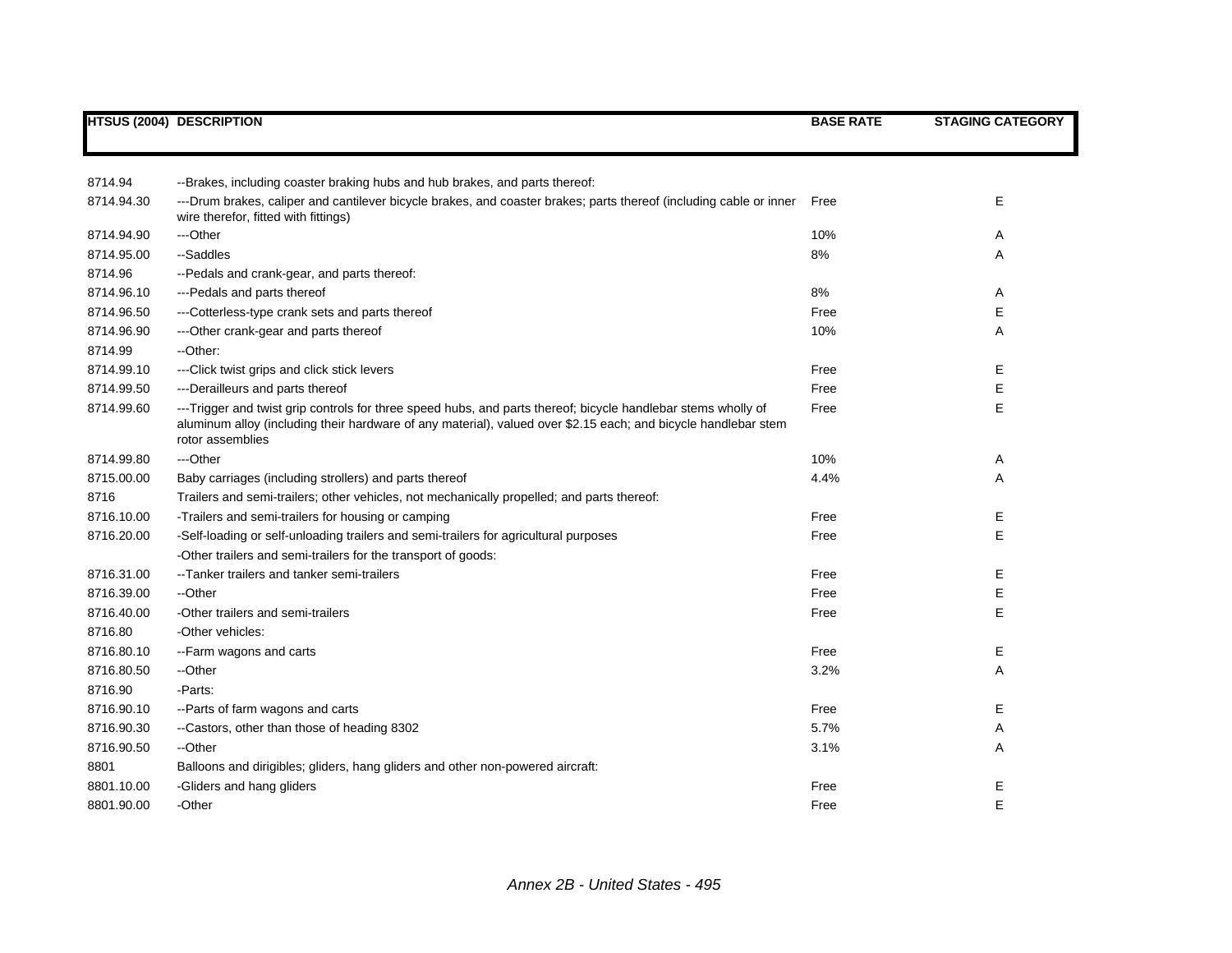| 8802       | Other aircraft (for example, helicopters, airplanes); spacecraft (including satellites) and suborbital and spacecraft<br>launch vehicles:<br>-Helicopters: |      |    |
|------------|------------------------------------------------------------------------------------------------------------------------------------------------------------|------|----|
| 8802.11.00 | -- Of an unladen weight not exceeding 2,000 kg                                                                                                             | Free | Е  |
| 8802.12.00 | --Of an unladen weight exceeding 2,000 kg                                                                                                                  | Free | Е  |
| 8802.20.00 | -Airplanes and other aircraft, of an unladen weight not exceeding 2,000 kg                                                                                 | Free | Е  |
| 8802.30.00 | -Airplanes and other aircraft, of an unladen weight exceeding 2,000 kg but not exceeding 15,000 kg                                                         | Free | Е  |
| 8802.40.00 | -Airplanes and other aircraft, of an unladen weight exceeding 15,000 kg                                                                                    | Free | E  |
| 8802.60    | -Spacecraft (including satellites) and sub-orbital and spacecraft launch vehicles:                                                                         |      |    |
| 8802.60.30 | --Communications satellites                                                                                                                                | Free | Е  |
| 8802.60.90 | --Other                                                                                                                                                    | Free | E  |
| 8803       | Parts of goods of heading 8801 or 8802:                                                                                                                    |      |    |
| 8803.10.00 | -Propellers and rotors and parts thereof                                                                                                                   | Free | Е  |
| 8803.20.00 | -Undercarriages and parts thereof                                                                                                                          | Free | Е  |
| 8803.30.00 | -Other parts of airplanes or helicopters                                                                                                                   | Free | E  |
| 8803.90    | -Other:                                                                                                                                                    |      |    |
| 8803.90.30 | -- Parts of communications satellites                                                                                                                      | Free | E  |
| 8803.90.90 | --Other                                                                                                                                                    | Free | E  |
| 8804.00.00 | Parachutes (including dirigible parachutes and paragliders) and rotochutes; parts thereof and accessories thereto 3%                                       |      | Α  |
| 8805       | Aircraft launching gear; deck-arrestor or similar gear; ground flying trainers; parts of the foregoing articles:                                           |      |    |
| 8805.10.00 | -Aircraft launching gear and parts thereof; deck- arrestors or similar gear and parts thereof                                                              | Free | Е  |
| 8805.20    | -Ground flying trainers and parts thereof:                                                                                                                 |      |    |
| 8805.21.00 | -- Air combat simulators and parts thereof                                                                                                                 | Free | E. |
| 8805.29.00 | --Other                                                                                                                                                    | Free | E  |
| 8901       | Cruise ships, excursion boats, ferry boats, cargo ships, barges and similar vessels for the transport of persons or<br>goods:                              |      |    |
| 8901.10.00 | -Cruise ships, excursion boats and similar vessels principally designed for the transport of persons; ferry boats of Free<br>all kinds                     |      | Е  |
| 8901.20.00 | -Tankers                                                                                                                                                   | Free | Е  |
| 8901.30.00 | -Refrigerated vessels, other than those of subheading 8901.20                                                                                              | Free | Е  |
| 8901.90.00 | -Other vessels for the transport of goods and other vessels for the transport of both persons and goods                                                    | Free | E  |
| 8902.00.00 | Fishing vessels; factory ships and other vessels for processing or preserving fishery products                                                             | Free | E  |
| 8903       | Yachts and other vessels for pleasure or sports; row boats and canoes:                                                                                     |      |    |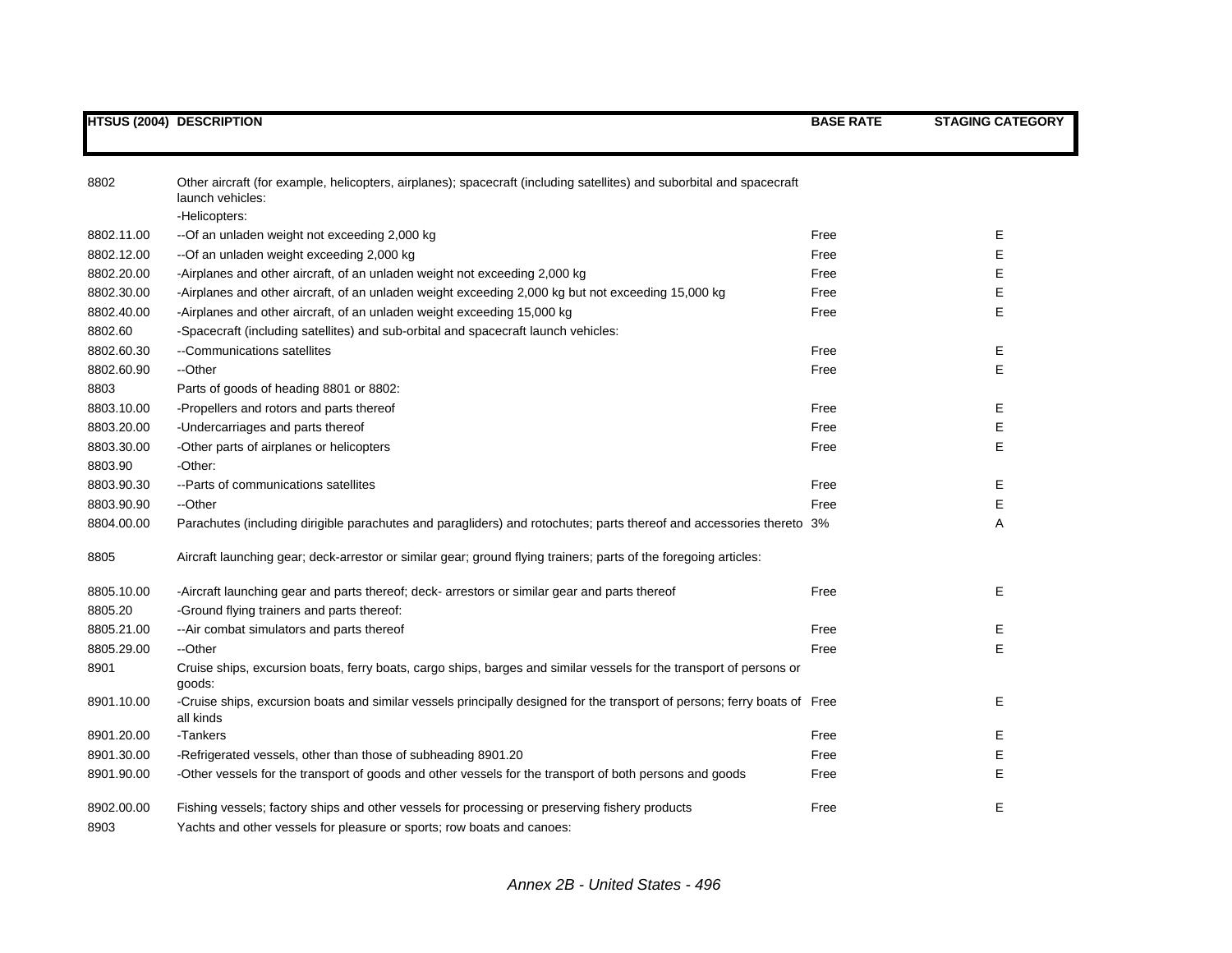|            | <b>HTSUS (2004) DESCRIPTION</b>                                                                                                                                                                                                                                                                                     | <b>BASE RATE</b> | <b>STAGING CATEGORY</b> |
|------------|---------------------------------------------------------------------------------------------------------------------------------------------------------------------------------------------------------------------------------------------------------------------------------------------------------------------|------------------|-------------------------|
|            |                                                                                                                                                                                                                                                                                                                     |                  |                         |
| 8903.10.00 | -Inflatable                                                                                                                                                                                                                                                                                                         | 2.4%             | A                       |
|            | -Other:                                                                                                                                                                                                                                                                                                             |                  |                         |
| 8903.91.00 | --Sailboats, with or without auxiliary motor                                                                                                                                                                                                                                                                        | 1.5%             | Α                       |
| 8903.92.00 | --Motorboats, other than outboard motorboats                                                                                                                                                                                                                                                                        | 1.5%             | Α                       |
| 8903.99    | --Other:                                                                                                                                                                                                                                                                                                            |                  |                         |
|            | ---Row boats and canoes which are not of a type designed to be principally used with motors or sails:                                                                                                                                                                                                               |                  |                         |
| 8903.99.05 | ----Canoes                                                                                                                                                                                                                                                                                                          | Free             | Е                       |
| 8903.99.15 | ----Other                                                                                                                                                                                                                                                                                                           | 2.7%             | Α                       |
| 8903.99.20 | ---Outboard motorboats                                                                                                                                                                                                                                                                                              | 1%               | Α                       |
| 8903.99.90 | ---Other                                                                                                                                                                                                                                                                                                            | $1\%$            | Α                       |
| 8904.00.00 | Tugs and pusher craft                                                                                                                                                                                                                                                                                               | Free             | Е                       |
| 8905       | Light-vessels, fire-floats, dredgers, floating cranes, and other vessels the navigability of which is subsidiary to<br>their main function; floating docks; floating or submersible drilling or production platforms:                                                                                               |                  |                         |
| 8905.10.00 | -Dredgers                                                                                                                                                                                                                                                                                                           | Free             | Ε                       |
| 8905.20.00 | -Floating or submersible drilling or production platforms                                                                                                                                                                                                                                                           | Free             | E                       |
| 8905.90    | -Other:                                                                                                                                                                                                                                                                                                             |                  |                         |
| 8905.90.10 | --Floating docks                                                                                                                                                                                                                                                                                                    | Free             | Е                       |
| 8905.90.50 | --Other                                                                                                                                                                                                                                                                                                             | Free             | E                       |
| 8906       | Other vessels, including warships and lifeboats other than row boats:                                                                                                                                                                                                                                               |                  |                         |
| 8906.10.00 | -Warships                                                                                                                                                                                                                                                                                                           | Free             | Е                       |
| 8906.90.00 | -Other                                                                                                                                                                                                                                                                                                              | Free             | E                       |
| 8907       | Other floating structures (for example, rafts, tanks, cofferdams, landing-stages, buoys and beacons):                                                                                                                                                                                                               |                  |                         |
| 8907.10.00 | -Inflatable rafts                                                                                                                                                                                                                                                                                                   | Free             | Е                       |
| 8907.90.00 | -Other                                                                                                                                                                                                                                                                                                              | Free             | Е                       |
| 8908.00.00 | Vessels and other floating structures for breaking up (scrapping)                                                                                                                                                                                                                                                   | Free             | E                       |
| 9001       | Optical fibers and optical fiber bundles; optical fiber cables other than those of heading 8544; sheets and plates of<br>polarizing material; lenses (including contact lenses), prisms, mirrors and other optical elements, of any material,<br>unmounted, other than such elements of glass not optically worked: |                  |                         |
| 9001.10.00 | -Optical fibers, optical fiber bundles and cables                                                                                                                                                                                                                                                                   | 6.7%             | Α                       |
| 9001.20.00 | -Sheets and plates of polarizing material                                                                                                                                                                                                                                                                           | 3.5%             | A                       |
| 9001.30.00 | -Contact lenses                                                                                                                                                                                                                                                                                                     | 2%               | Α                       |
| 9001.40.00 | -Spectacle lenses of glass                                                                                                                                                                                                                                                                                          | 2%               | Α                       |
| 9001.50.00 | -Spectacle lenses of other materials                                                                                                                                                                                                                                                                                | 2%               | A                       |
| 9001.90    | -Other:                                                                                                                                                                                                                                                                                                             |                  |                         |
| 9001.90.40 | --Lenses                                                                                                                                                                                                                                                                                                            | 2%               | A                       |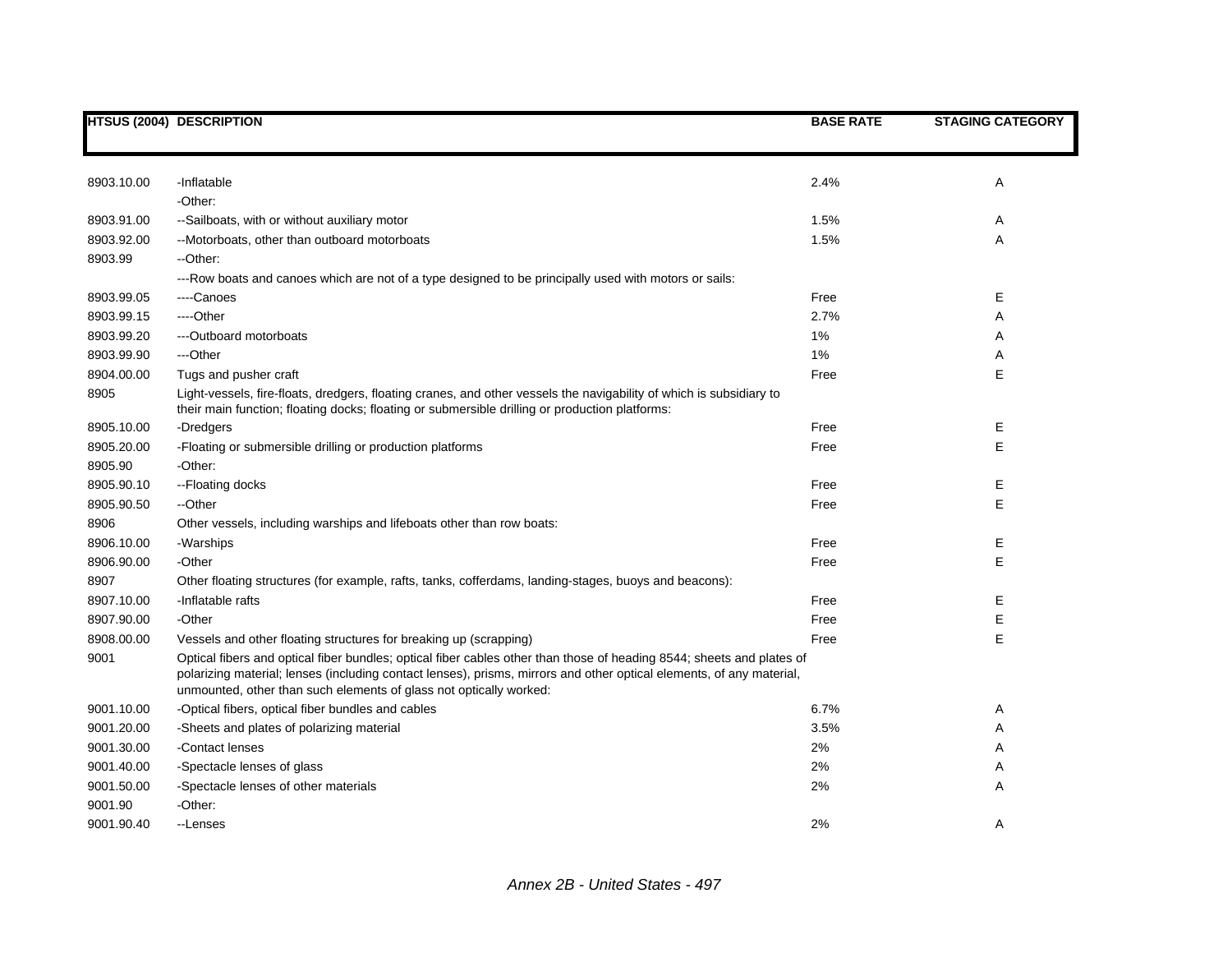|            | <b>HTSUS (2004) DESCRIPTION</b>                                                                                                                                                                                                                      | <b>BASE RATE</b> | <b>STAGING CATEGORY</b> |
|------------|------------------------------------------------------------------------------------------------------------------------------------------------------------------------------------------------------------------------------------------------------|------------------|-------------------------|
|            |                                                                                                                                                                                                                                                      |                  |                         |
| 9001.90.50 | --Prisms                                                                                                                                                                                                                                             | 2.8%             | Α                       |
| 9001.90.60 | --Mirrors                                                                                                                                                                                                                                            | 2.8%             | Α                       |
|            | --Other:                                                                                                                                                                                                                                             |                  |                         |
| 9001.90.80 | ---Halftone screens designed for use in engraving or photographic processes                                                                                                                                                                          | 1.1%             | Α                       |
| 9001.90.90 | ---Other                                                                                                                                                                                                                                             | 2.9%             | Α                       |
| 9002       | Lenses, prisms, mirrors and other optical elements, of any material, mounted, being parts of or fittings for<br>instruments or apparatus, other than such elements of glass not optically worked; parts and accessories thereof:                     |                  |                         |
|            | -Objective lenses and parts and accessories thereof:                                                                                                                                                                                                 |                  |                         |
| 9002.11    | -- For cameras, projectors or photographic enlargers or reducers:                                                                                                                                                                                    |                  |                         |
| 9002.11.40 | ---Projection                                                                                                                                                                                                                                        | 2.45%            | A                       |
|            | ---Other:                                                                                                                                                                                                                                            |                  |                         |
| 9002.11.60 | ----Mounted lenses suitable for use in, and entered separately from, closed-circuit television cameras, with or<br>without attached electrical or non-electrical closed-circuit television camera connectors, and with or without<br>attached motors | Free             | Е                       |
| 9002.11.90 | ----Other                                                                                                                                                                                                                                            | 2.3%             | A                       |
| 9002.19.00 | --Other                                                                                                                                                                                                                                              | 2.3%             | Α                       |
| 9002.20    | -Filters and parts and accessories thereof:                                                                                                                                                                                                          |                  |                         |
| 9002.20.40 | --Photographic                                                                                                                                                                                                                                       | 2%               | Α                       |
| 9002.20.80 | --Other                                                                                                                                                                                                                                              | 2.9%             | Α                       |
| 9002.90    | -Other:                                                                                                                                                                                                                                              |                  |                         |
| 9002.90.20 | --Prisms                                                                                                                                                                                                                                             | 2.8%             | Α                       |
| 9002.90.40 | --Mirrors                                                                                                                                                                                                                                            | 2.8%             | Α                       |
|            | --Other:                                                                                                                                                                                                                                             |                  |                         |
| 9002.90.70 | ---Halftone screens designed for use in engraving or photographic processes                                                                                                                                                                          | 1.1%             | Α                       |
| 9002.90.85 | ---Mounted lenses suitable for use in, and entered separately from, closed-circuit television cameras, with or<br>without attached electrical or non-electrical closed-circuit television camera connectors, and with or without<br>attached motors  | Free             | E                       |
| 9002.90.95 | ---Other                                                                                                                                                                                                                                             | 3%               | Α                       |
| 9003       | Frames and mountings for spectacles, goggles or the like, and parts thereof:                                                                                                                                                                         |                  |                         |
|            | -Frames and mountings:                                                                                                                                                                                                                               |                  |                         |
| 9003.11.00 | --Of plastics                                                                                                                                                                                                                                        | 2.5%             | Α                       |
| 9003.19.00 | -- Of other materials                                                                                                                                                                                                                                | Free             | $\mathsf E$             |
| 9003.90.00 | -Parts                                                                                                                                                                                                                                               | 2.5%             | Α                       |
| 9004       | Spectacles, goggles and the like, corrective, protective or other:                                                                                                                                                                                   |                  |                         |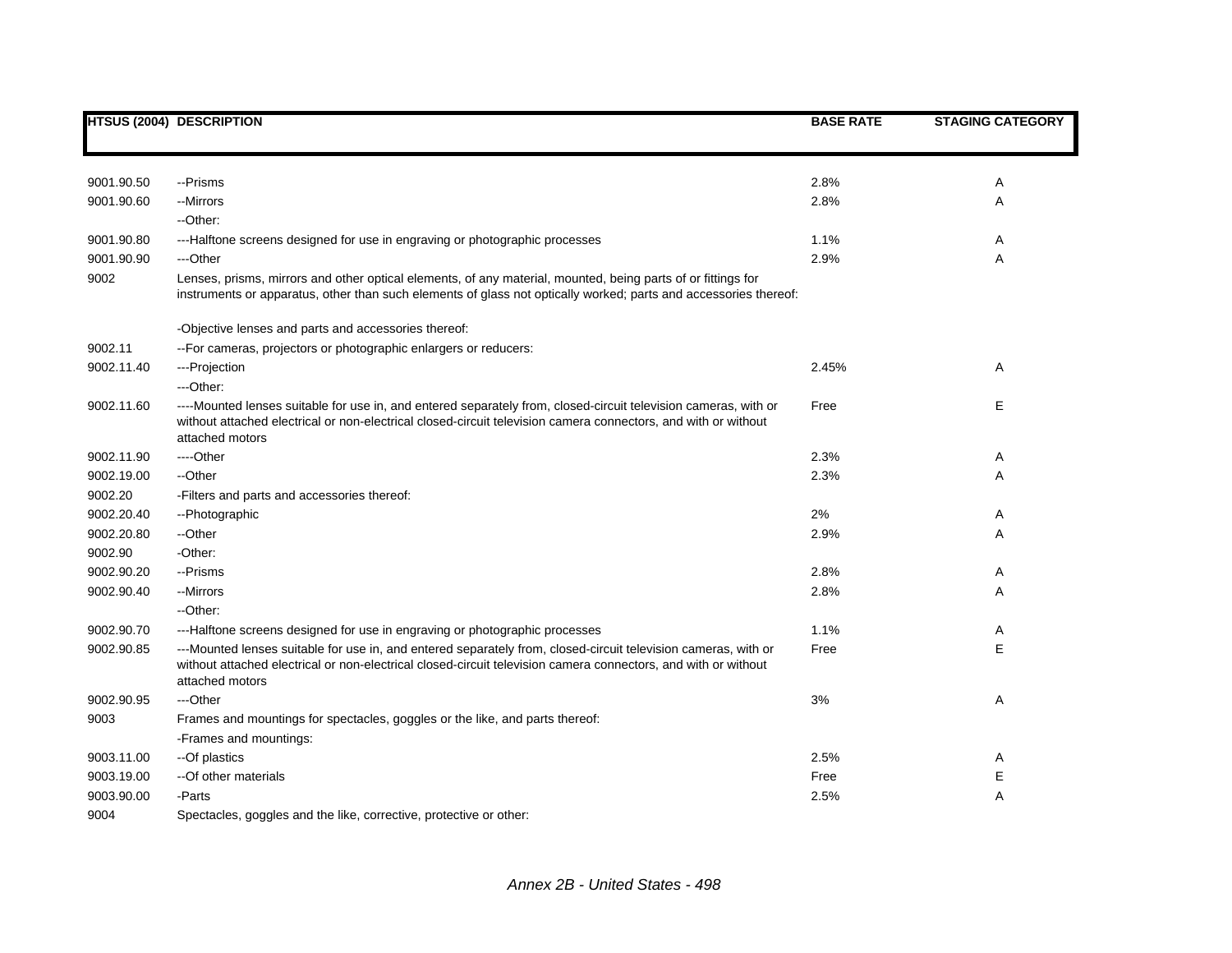|            | <b>HTSUS (2004) DESCRIPTION</b>                                                                                                                                                                                       | <b>BASE RATE</b>                                                               | <b>STAGING CATEGORY</b> |
|------------|-----------------------------------------------------------------------------------------------------------------------------------------------------------------------------------------------------------------------|--------------------------------------------------------------------------------|-------------------------|
|            |                                                                                                                                                                                                                       |                                                                                |                         |
| 9004.10.00 | -Sunglasses                                                                                                                                                                                                           | 2%                                                                             | Α                       |
| 9004.90.00 | -Other                                                                                                                                                                                                                | 2.5%                                                                           | A                       |
| 9005       | Binoculars, monoculars, other optical telescopes, and mountings therefor; other astronomical instruments and<br>mountings therefor, but not including instruments for radio-astronomy; parts and accessories thereof: |                                                                                |                         |
| 9005.10.00 | -Binoculars                                                                                                                                                                                                           | Free                                                                           | Е                       |
| 9005.80    | -Other instruments:                                                                                                                                                                                                   |                                                                                |                         |
| 9005.80.40 | -- Optical telescopes                                                                                                                                                                                                 | 8%                                                                             | Α                       |
| 9005.80.60 | --Other                                                                                                                                                                                                               | 6%                                                                             | B                       |
| 9005.90    | -Parts and accessories (including mountings):                                                                                                                                                                         |                                                                                |                         |
| 9005.90.40 | -- Incorporating goods of heading 9001 or 9002                                                                                                                                                                        | The rate applicable<br>to the article of<br>which it is a part or<br>accessory | Α                       |
| 9005.90.80 | --Other                                                                                                                                                                                                               | The rate applicable<br>to the article of<br>which it is a part or<br>accessory | В                       |
| 9006       | Photographic (other than cinematographic) cameras; photographic flashlight apparatus and flashbulbs other than<br>discharge lamps of heading 8539; parts and accessories thereof:                                     |                                                                                |                         |
| 9006.10.00 | -Cameras of a kind used for preparing printing plates or cylinders                                                                                                                                                    | Free                                                                           | Е                       |
| 9006.20.00 | -Cameras of a kind used for recording documents on microfilm, microfiche or other microforms                                                                                                                          | Free                                                                           | Е                       |
| 9006.30.00 | -Cameras specially designed for underwater use, for aerial survey, or for medical or surgical examination of<br>internal organs; comparison cameras for forensic or criminological purposes                           | Free                                                                           | E                       |
| 9006.40    | -Instant print cameras:                                                                                                                                                                                               |                                                                                |                         |
| 9006.40.40 | -- Fixed focus                                                                                                                                                                                                        | Free                                                                           | Е                       |
|            | --Other than fixed focus:                                                                                                                                                                                             |                                                                                |                         |
| 9006.40.60 | ---Valued not over \$10 each                                                                                                                                                                                          | 6.8%                                                                           | В                       |
| 9006.40.90 | --- Valued over \$10 each                                                                                                                                                                                             | Free                                                                           | E                       |
|            | -Other cameras:                                                                                                                                                                                                       |                                                                                |                         |
| 9006.51.00 | --With through-the-lens viewfinder (single lens reflex (SLR)), for roll film of a width not exceeding 35 mm                                                                                                           | Free                                                                           | Е                       |
| 9006.52    | --Other, for roll film of a width less than 35 mm:<br>---Fixed focus:                                                                                                                                                 |                                                                                |                         |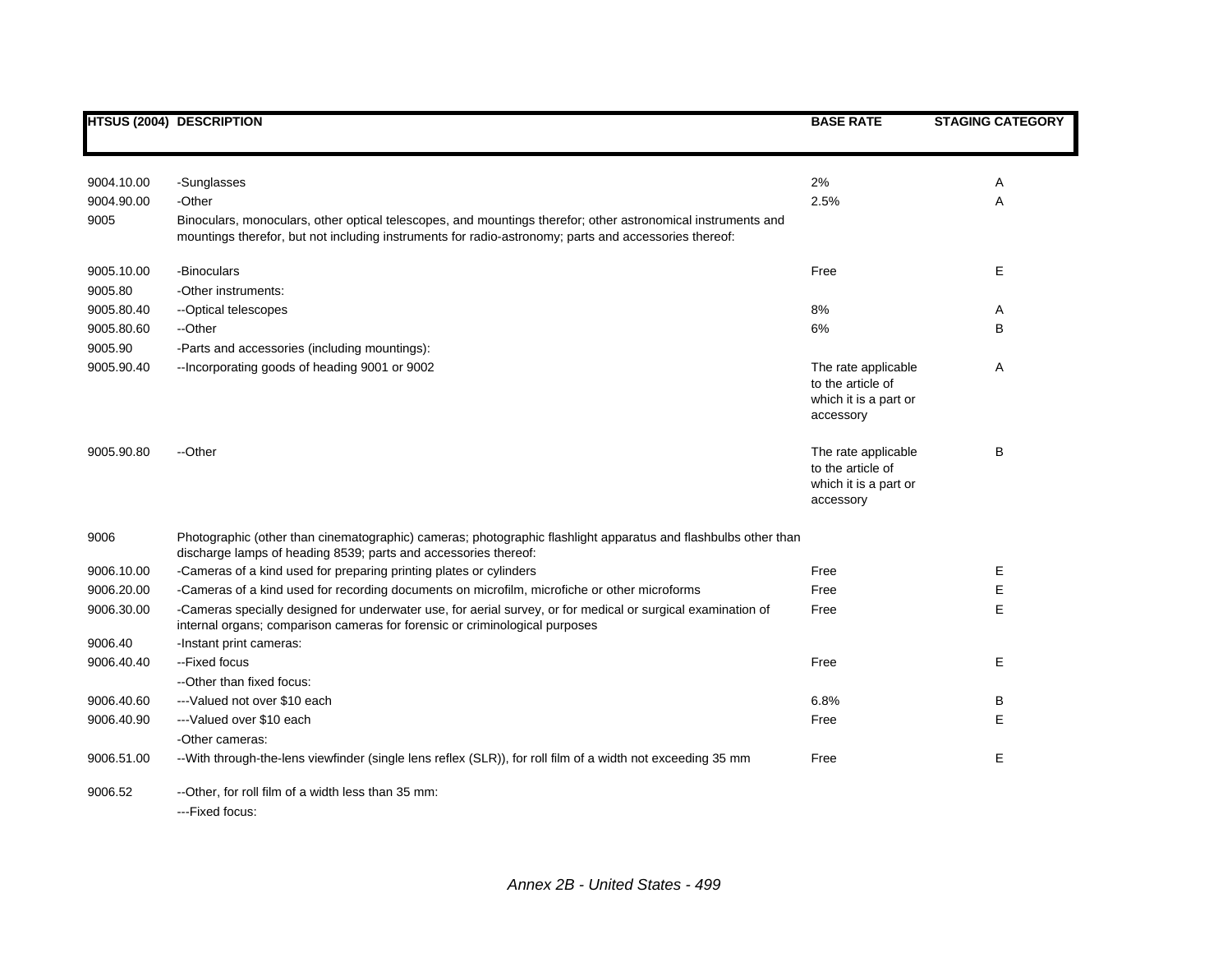|            | <b>HTSUS (2004) DESCRIPTION</b>                                                                                                                               | <b>BASE RATE</b> | <b>STAGING CATEGORY</b> |
|------------|---------------------------------------------------------------------------------------------------------------------------------------------------------------|------------------|-------------------------|
|            |                                                                                                                                                               |                  |                         |
|            | ----Hand held:                                                                                                                                                |                  |                         |
| 9006.52.10 | $---110$ cameras                                                                                                                                              | Free             | Е                       |
| 9006.52.30 | -----Other                                                                                                                                                    | 4%               | Α                       |
| 9006.52.50 | ----Other                                                                                                                                                     | Free             | Е                       |
|            | --- Other than fixed focus:                                                                                                                                   |                  |                         |
| 9006.52.60 | ---- Valued not over \$10 each                                                                                                                                | 6.8%             | В                       |
| 9006.52.90 | ----Valued over \$10 each                                                                                                                                     | Free             | E                       |
| 9006.53.00 | --Other, for roll film of a width of 35 mm                                                                                                                    | Free             | E                       |
| 9006.59    | --Other:                                                                                                                                                      |                  |                         |
| 9006.59.40 | ---Fixed focus                                                                                                                                                | 4%               | Α                       |
|            | --- Other than fixed focus:                                                                                                                                   |                  |                         |
| 9006.59.60 | ----Valued not over \$10 each                                                                                                                                 | 6.8%             | в                       |
| 9006.59.90 | ----Valued over \$10 each                                                                                                                                     | Free             | E                       |
|            | -Photographic flashlight apparatus and flashbulbs:                                                                                                            |                  |                         |
| 9006.61.00 | --Discharge lamp ("electronic") flashlight apparatus                                                                                                          | Free             | Е                       |
| 9006.62.00 | --Flashbulbs, flashcubes and the like                                                                                                                         | Free             | E                       |
| 9006.69.00 | --Other                                                                                                                                                       | Free             | E                       |
|            | -Parts and accessories:                                                                                                                                       |                  |                         |
| 9006.91.00 | --For cameras                                                                                                                                                 | 5.8%             | A                       |
| 9006.99.00 | --Other                                                                                                                                                       | 3.9%             | Α                       |
| 9007       | Cinematographic cameras and projectors, whether or not incorporating sound recording or reproducing<br>apparatus; parts and accessories thereof:<br>-Cameras: |                  |                         |
| 9007.11.00 | -- For film of less than 16 mm width or for double-8 mm film                                                                                                  | Free             | E                       |
| 9007.19    | --Other:                                                                                                                                                      |                  |                         |
| 9007.19.40 | ---Gyrostabilized                                                                                                                                             | Free             | Ε                       |
| 9007.19.80 | ---Other                                                                                                                                                      | Free             | E                       |
| 9007.20    | -Projectors:                                                                                                                                                  |                  |                         |
|            | --For film of less than 16 mm:                                                                                                                                |                  |                         |
| 9007.20.20 | --- With sound recording and reproducing systems; and those capable of projecting only sound motion pictures                                                  | Free             | Ε                       |
| 9007.20.40 | ---Other                                                                                                                                                      | 4.9%             | Α                       |
|            | --Other:                                                                                                                                                      |                  |                         |
| 9007.20.60 | ---With sound recording and reproducing systems; and those capable of projecting only sound motion pictures                                                   | Free             | E                       |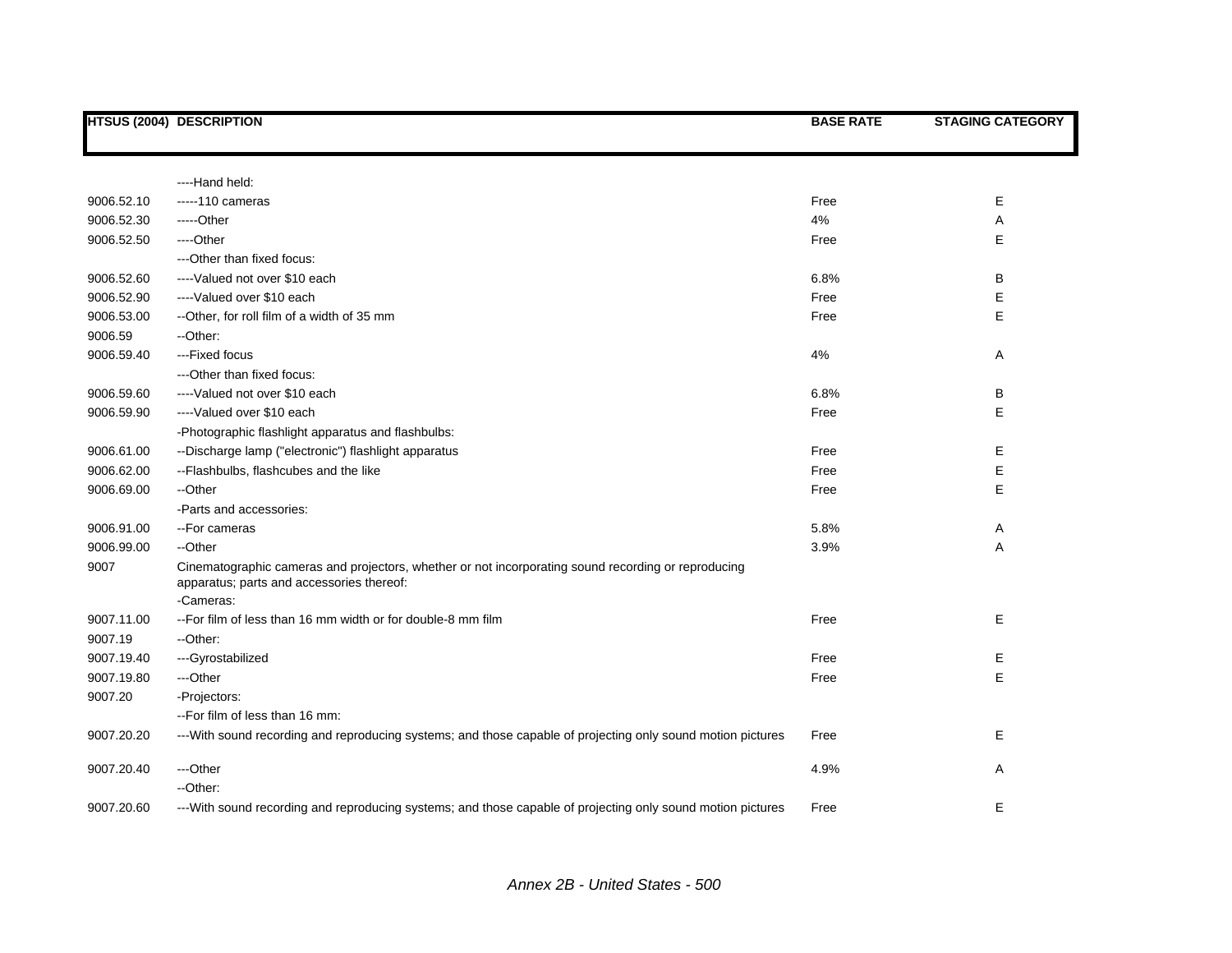|            | <b>HTSUS (2004) DESCRIPTION</b>                                                                                                                   | <b>BASE RATE</b> | <b>STAGING CATEGORY</b> |
|------------|---------------------------------------------------------------------------------------------------------------------------------------------------|------------------|-------------------------|
|            |                                                                                                                                                   |                  |                         |
| 9007.20.80 | ---Other                                                                                                                                          | 3.5%             | Α                       |
|            | -Parts and accessories:                                                                                                                           |                  |                         |
| 9007.91    | -- For cameras:                                                                                                                                   |                  |                         |
| 9007.91.40 | ---Parts                                                                                                                                          | Free             | Е                       |
| 9007.91.80 | ---Other                                                                                                                                          | 3.9%             |                         |
|            |                                                                                                                                                   |                  | A                       |
| 9007.92.00 | -- For projectors                                                                                                                                 | 3.5%             | Α                       |
| 9008       | Image projectors, other than cinematographic; photographic (other than cinematographic) enlargers and reducers;<br>parts and accessories thereof: |                  |                         |
| 9008.10.00 | -Slide projectors                                                                                                                                 | 7%               | В                       |
| 9008.20    | -Microfilm, microfiche or other microform readers, whether or not capable of producing copies:                                                    |                  |                         |
| 9008.20.40 | --Capable of producing copies                                                                                                                     | Free             | Е                       |
| 9008.20.80 | --Other                                                                                                                                           | 3.5%             | Α                       |
| 9008.30.00 | -Other image projectors                                                                                                                           | 4.6%             | Α                       |
| 9008.40.00 | -Photographic (other than cinematographic) enlargers and reducers                                                                                 | Free             | E                       |
| 9008.90    | -Parts and accessories:                                                                                                                           |                  |                         |
| 9008.90.40 | -- Of image projectors, other than cinematographic                                                                                                | Free             | E                       |
| 9008.90.80 | --Other                                                                                                                                           | 2.9%             | Α                       |
| 9009       | Photocopying apparatus incorporating an optical system or of the contact type and thermocopying apparatus;                                        |                  |                         |
|            | parts and accessories thereof:                                                                                                                    |                  |                         |
|            | -Electrostatic photocopying apparatus:                                                                                                            |                  |                         |
| 9009.11.00 | --Operating by reproducing the original image directly onto the copy (direct process)                                                             | Free             | E.                      |
| 9009.12.00 | --Operating by reproducing the original image via an intermediate onto the copy (indirect process)                                                | 3.7%             | Α                       |
|            | -Other photocopying apparatus:                                                                                                                    |                  |                         |
| 9009.21.00 | -- Incorporating an optical system                                                                                                                | Free             | Е                       |
| 9009.22.00 | --Of the contact type                                                                                                                             | 1.8%             | Α                       |
| 9009.30.00 | -Thermocopying apparatus                                                                                                                          | 1.8%             | Α                       |
|            | -Parts and accessories                                                                                                                            |                  |                         |
| 9009.91.00 | --Automatic document feeders                                                                                                                      | Free             | E                       |
| 9009.92.00 | --Paper feeders                                                                                                                                   | Free             | E                       |
| 9009.93.00 | --Sorters                                                                                                                                         | Free             | E                       |
| 9009.99    | --Other:                                                                                                                                          |                  |                         |
| 9009.99.40 | ---Parts of photocopying apparatus of subheading 9009.12 specified in additional U.S. note 5 to this chapter                                      | Free             | Е                       |
| 9009.99.80 | ---Other                                                                                                                                          | Free             | E                       |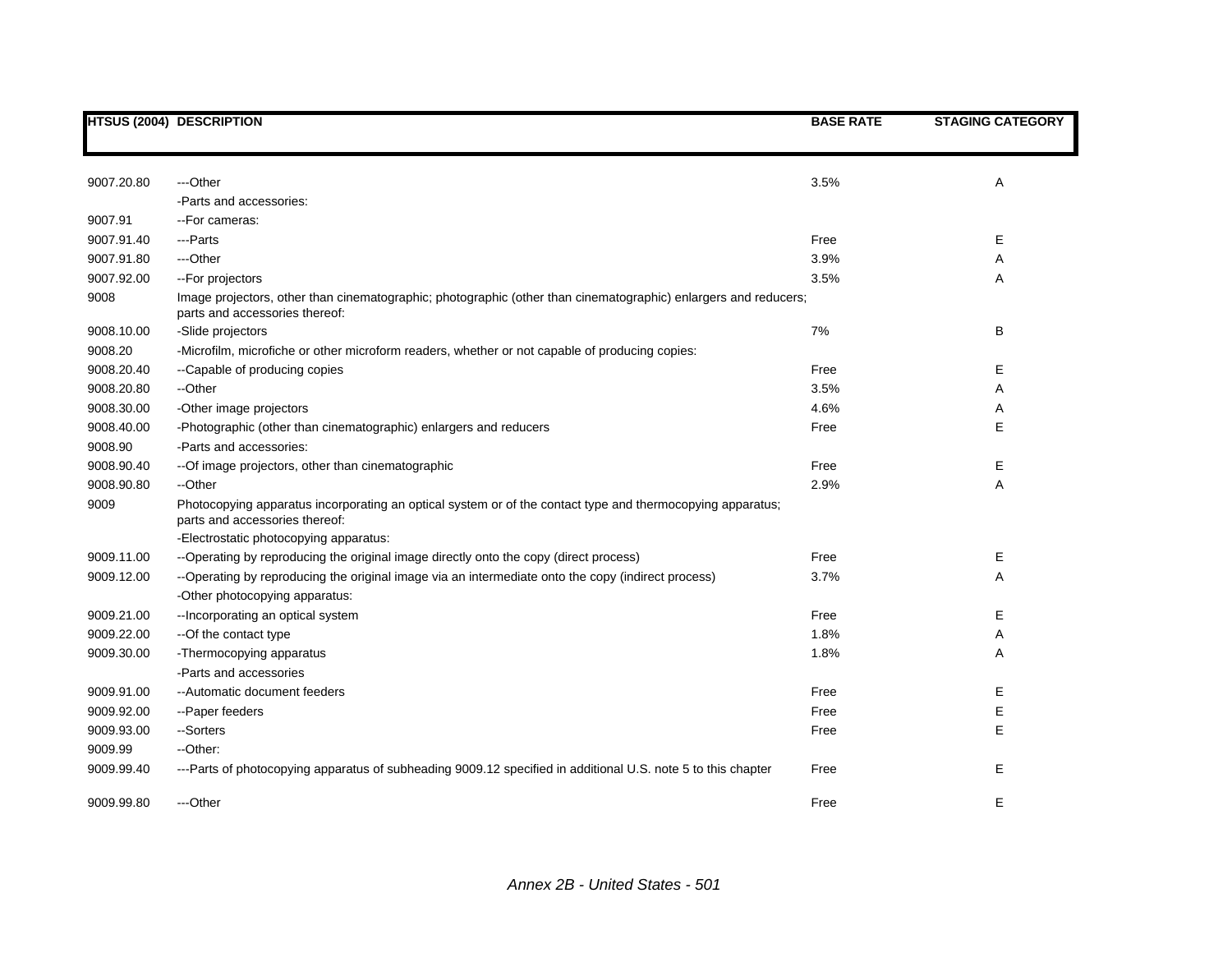| 9010       | Apparatus and equipment for photographic (including cinematographic) laboratories (including apparatus for the                                                                                             |      |    |
|------------|------------------------------------------------------------------------------------------------------------------------------------------------------------------------------------------------------------|------|----|
|            | projection or drawing of circuit patterns on sensitized semiconductor materials), not specified or included<br>elsewhere in this chapter; negatoscopes; projection screens; parts and accessories thereof: |      |    |
|            |                                                                                                                                                                                                            |      |    |
| 9010.10.00 | -Apparatus and equipment for automatically developing photographic (including cinematographic) film or paper in 2.4%                                                                                       |      | Α  |
|            | rolls or for automatically exposing developed film to rolls of photographic paper                                                                                                                          |      |    |
|            | -Apparatus for the projection or drawing of circuit patterns on sensitized semiconductor materials:                                                                                                        |      |    |
| 9010.41.00 | --Direct write-on-wafer apparatus                                                                                                                                                                          | Free | E. |
| 9010.42.00 | --Step and repeat aligners                                                                                                                                                                                 | Free | E  |
| 9010.49.00 | --Other                                                                                                                                                                                                    | Free | E  |
| 9010.50    | -Other apparatus and equipment for photographic (including cinematographic) laboratories; negatoscopes:                                                                                                    |      |    |
| 9010.50.10 | --Contact printers                                                                                                                                                                                         | Free | Е  |
| 9010.50.20 | --Developing tanks                                                                                                                                                                                         | Free | E  |
|            | --Photographic film viewers, titlers, splicers and editors, all the foregoing and combinations thereof:                                                                                                    |      |    |
|            | --- Articles containing an optical lens or designed to contain such a lens:                                                                                                                                |      |    |
| 9010.50.30 | ----Editors and combination editor-splicers, for cinematographic film                                                                                                                                      | 3.9% | Α  |
| 9010.50.40 | ----Other                                                                                                                                                                                                  | 4.5% | Α  |
| 9010.50.50 | ---Other                                                                                                                                                                                                   | Free | E  |
| 9010.50.60 | --Other                                                                                                                                                                                                    | Free | E  |
| 9010.60.00 | -Projection screens                                                                                                                                                                                        | 2.6% | A  |
| 9010.90    | -Parts and accessories:                                                                                                                                                                                    |      |    |
| 9010.90.40 | --Of photographic film viewers, titlers, splicers, editors or any combination of the foregoing                                                                                                             | 3.4% | Α  |
|            | --Other:                                                                                                                                                                                                   |      |    |
| 9010.90.70 | --- Of apparatus of subheadings 9010.41 to 9010.49; of apparatus of subheading 9010.50.60 for the projection or                                                                                            | Free | E  |
|            | drawing of circuit patterns on flat panel displays                                                                                                                                                         |      |    |
| 9010.90.90 | ---Other                                                                                                                                                                                                   | 2.9% | Α  |
| 9011       | Compound optical microscopes, including those for photomicrography, cinemicrography or microprojection; parts<br>and accessories thereof:                                                                  |      |    |
| 9011.10    | -Stereoscopic microscopes:                                                                                                                                                                                 |      |    |
| 9011.10.40 | --Provided with a means for photographing the image                                                                                                                                                        | 3.9% | Α  |
| 9011.10.80 | --Other                                                                                                                                                                                                    | 7.2% | Α  |
| 9011.20    | -Other microscopes, for photomicrography, cinemicrography or microprojection:                                                                                                                              |      |    |
| 9011.20.40 | --Provided with a means for photographing the image                                                                                                                                                        | 3.9% | A  |
| 9011.20.80 | --Other                                                                                                                                                                                                    | 7.2% | A  |
| 9011.80.00 | -Other microscopes                                                                                                                                                                                         | 6.4% | A  |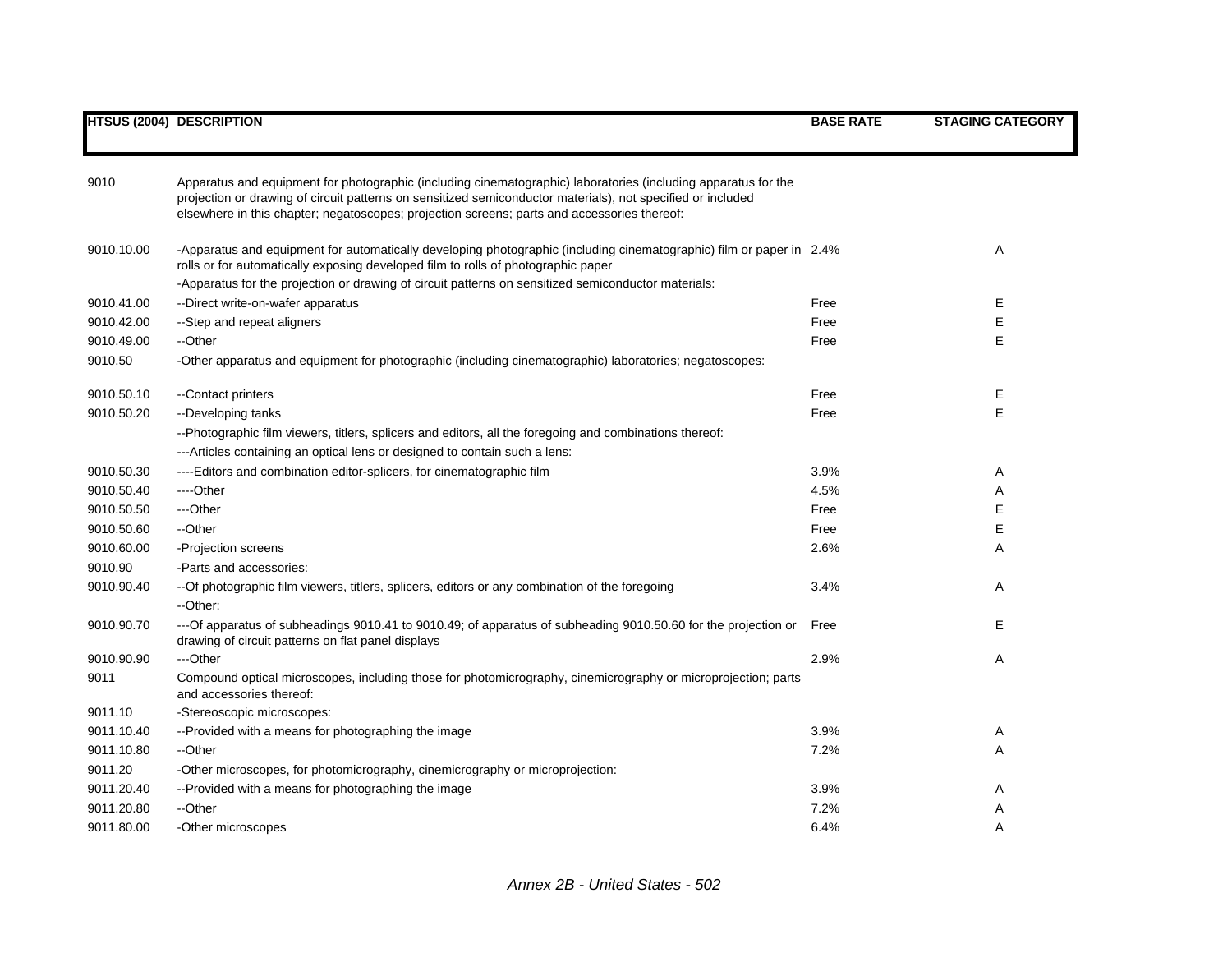|            | <b>HTSUS (2004) DESCRIPTION</b>                                                                                                                                                                                                                                         | <b>BASE RATE</b> | <b>STAGING CATEGORY</b> |
|------------|-------------------------------------------------------------------------------------------------------------------------------------------------------------------------------------------------------------------------------------------------------------------------|------------------|-------------------------|
|            |                                                                                                                                                                                                                                                                         |                  |                         |
| 9011.90.00 | -Parts and accessories                                                                                                                                                                                                                                                  | 5.7%             | Α                       |
| 9012       | Microscopes other than optical microscopes; diffraction apparatus; parts and accessories thereof:                                                                                                                                                                       |                  |                         |
| 9012.10.00 | -Microscopes other than optical microscopes; diffraction apparatus                                                                                                                                                                                                      | 3.5%             | A                       |
| 9012.90.00 | -Parts and accessories                                                                                                                                                                                                                                                  | 4.9%             | Α                       |
| 9013       | Liquid crystal devices not constituting articles provided for more specifically in other headings; lasers, other than<br>laser diodes; other optical appliances and instruments, not specified or included elsewhere in this chapter; parts<br>and accessories thereof: |                  |                         |
| 9013.10    | -Telescopic sights for fitting to arms; periscopes; telescopes designed to form parts of machines, appliances,<br>instruments or apparatus of this chapter or section XVI:<br>-- Telescopic sights for rifles:                                                          |                  |                         |
| 9013.10.10 | ---Not designed for use with infrared light                                                                                                                                                                                                                             | 14.9%            | С                       |
| 9013.10.30 | ---Other                                                                                                                                                                                                                                                                | 1.4%             | Α                       |
| 9013.10.40 | --Other                                                                                                                                                                                                                                                                 | 5.3%             | B                       |
| 9013.20.00 | -Lasers, other than laser diodes                                                                                                                                                                                                                                        | 3.1%             | Α                       |
| 9013.80    | -Other devices, appliances and instruments:                                                                                                                                                                                                                             |                  |                         |
| 9013.80.20 | --Hand magnifiers, magnifying glasses, loupes, thread counters and similar apparatus                                                                                                                                                                                    | 6.6%             | B                       |
| 9013.80.40 | --Door viewers (door eyes)                                                                                                                                                                                                                                              | 5.8%             | B                       |
| 9013.80.70 | -- Flat panel displays other than for articles of heading 8528                                                                                                                                                                                                          | Free             | Е                       |
| 9013.80.90 | --Other                                                                                                                                                                                                                                                                 | 4.5%             | Α                       |
| 9013.90    | -Parts and accessories:                                                                                                                                                                                                                                                 |                  |                         |
| 9013.90.20 | -- Of telescopic sights for rifles                                                                                                                                                                                                                                      | 16%              | С                       |
| 9013.90.50 | --Of flat panel displays other than for articles of heading 8528                                                                                                                                                                                                        | Free             | Е                       |
| 9013.90.90 | --Other                                                                                                                                                                                                                                                                 | 4.5%             | Α                       |
| 9014       | Direction finding compasses; other navigational instruments and appliances; parts and accessories thereof:                                                                                                                                                              |                  |                         |
| 9014.10    | -Direction finding compasses:                                                                                                                                                                                                                                           |                  |                         |
| 9014.10.10 | --Optical instruments                                                                                                                                                                                                                                                   | 4%               | Α                       |
|            | --Other:                                                                                                                                                                                                                                                                |                  |                         |
| 9014.10.60 | --- Gyroscopic compasses, other than electrical                                                                                                                                                                                                                         | Free             | Е                       |
|            | ---Other:                                                                                                                                                                                                                                                               |                  |                         |
| 9014.10.70 | ----Electrical                                                                                                                                                                                                                                                          | Free             | Е                       |
| 9014.10.90 | ----Other                                                                                                                                                                                                                                                               | 2.9%             | Α                       |
| 9014.20    | -Instruments and appliances for aeronautical or space navigation (other than compasses):                                                                                                                                                                                |                  |                         |
| 9014.20.20 | --Optical instruments and appliances<br>--Other:                                                                                                                                                                                                                        | 2.8%             | Α                       |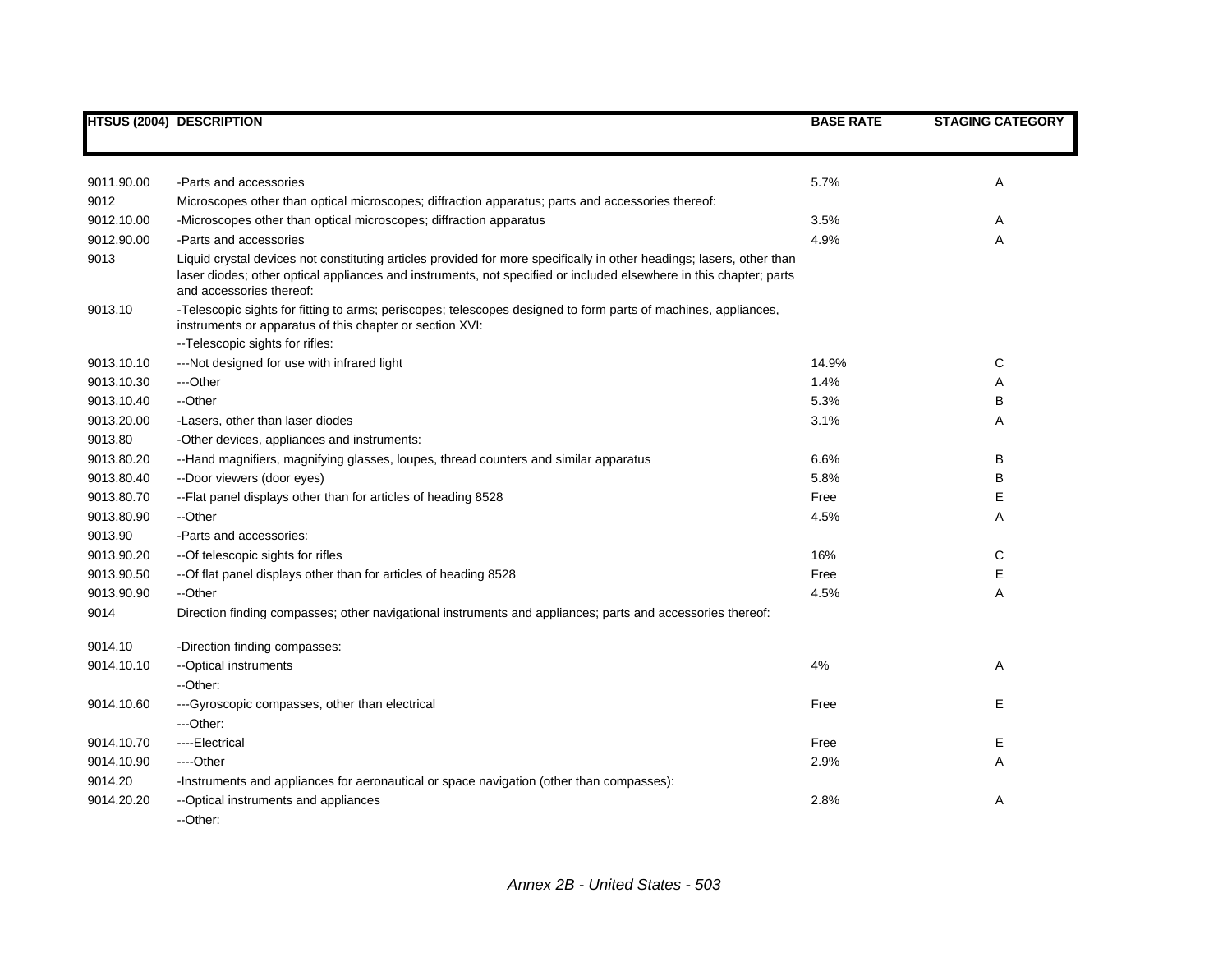|            | <b>HTSUS (2004) DESCRIPTION</b>                                                                                                                                                                                              | <b>BASE RATE</b> | <b>STAGING CATEGORY</b> |
|------------|------------------------------------------------------------------------------------------------------------------------------------------------------------------------------------------------------------------------------|------------------|-------------------------|
|            |                                                                                                                                                                                                                              |                  |                         |
| 9014.20.40 | ---Automatic pilots                                                                                                                                                                                                          | 3.3%             | Α                       |
|            | ---Other:                                                                                                                                                                                                                    |                  |                         |
| 9014.20.60 | ----Electrical                                                                                                                                                                                                               | Free             | Е                       |
| 9014.20.80 | ----Other                                                                                                                                                                                                                    | Free             | E                       |
| 9014.80    | -Other instruments and appliances:                                                                                                                                                                                           |                  |                         |
| 9014.80.10 | -- Optical instruments                                                                                                                                                                                                       | 2.8%             | A                       |
|            | --Other:                                                                                                                                                                                                                     |                  |                         |
| 9014.80.20 | ---Ships' logs and depth-sounding apparatus                                                                                                                                                                                  | 3.2%             | Α                       |
|            | ---Other:                                                                                                                                                                                                                    |                  |                         |
| 9014.80.40 | ----Electrical                                                                                                                                                                                                               | Free             | Е                       |
| 9014.80.50 | ----Other                                                                                                                                                                                                                    | Free             | E                       |
| 9014.90    | -Parts and accessories:                                                                                                                                                                                                      |                  |                         |
| 9014.90.10 | --Of articles covered by subheading 9014.20.40                                                                                                                                                                               | Free             | Е                       |
| 9014.90.20 | --Of articles covered by subheading 9014.20.80                                                                                                                                                                               | Free             | Е                       |
| 9014.90.40 | --Of articles covered by subheading 9014.80.50                                                                                                                                                                               | Free             | E                       |
| 9014.90.60 | --Other                                                                                                                                                                                                                      | Free             | E                       |
| 9015       | Surveying (including photogrammetrical surveying), hydrographic, oceanographic, hydrological, meteorological or<br>geophysical instruments and appliances, excluding compasses; rangefinders; parts and accessories thereof: |                  |                         |
| 9015.10    | -Rangefinders:                                                                                                                                                                                                               |                  |                         |
| 9015.10.40 | --Electrical                                                                                                                                                                                                                 | Free             | Ε                       |
| 9015.10.80 | --Other                                                                                                                                                                                                                      | 2.8%             | Α                       |
| 9015.20    | -Theodolites and tachymeters (tacheometers):                                                                                                                                                                                 |                  |                         |
| 9015.20.40 | --Electrical                                                                                                                                                                                                                 | Free             | Е                       |
| 9015.20.80 | --Other                                                                                                                                                                                                                      | 2.8%             | Α                       |
| 9015.30    | -Levels:                                                                                                                                                                                                                     |                  |                         |
| 9015.30.40 | --Electrical                                                                                                                                                                                                                 | Free             | Е                       |
| 9015.30.80 | --Other                                                                                                                                                                                                                      | 2.8%             | Α                       |
| 9015.40    | -Photogrammetrical surveying instruments and appliances:                                                                                                                                                                     |                  |                         |
| 9015.40.40 | --Electrical                                                                                                                                                                                                                 | Free             | Е                       |
| 9015.40.80 | --Other                                                                                                                                                                                                                      | 3%               | Α                       |
| 9015.80    | -Other instruments and appliances:                                                                                                                                                                                           |                  |                         |
| 9015.80.20 | -- Optical instruments and appliances<br>--Other:                                                                                                                                                                            | 2.8%             | Α                       |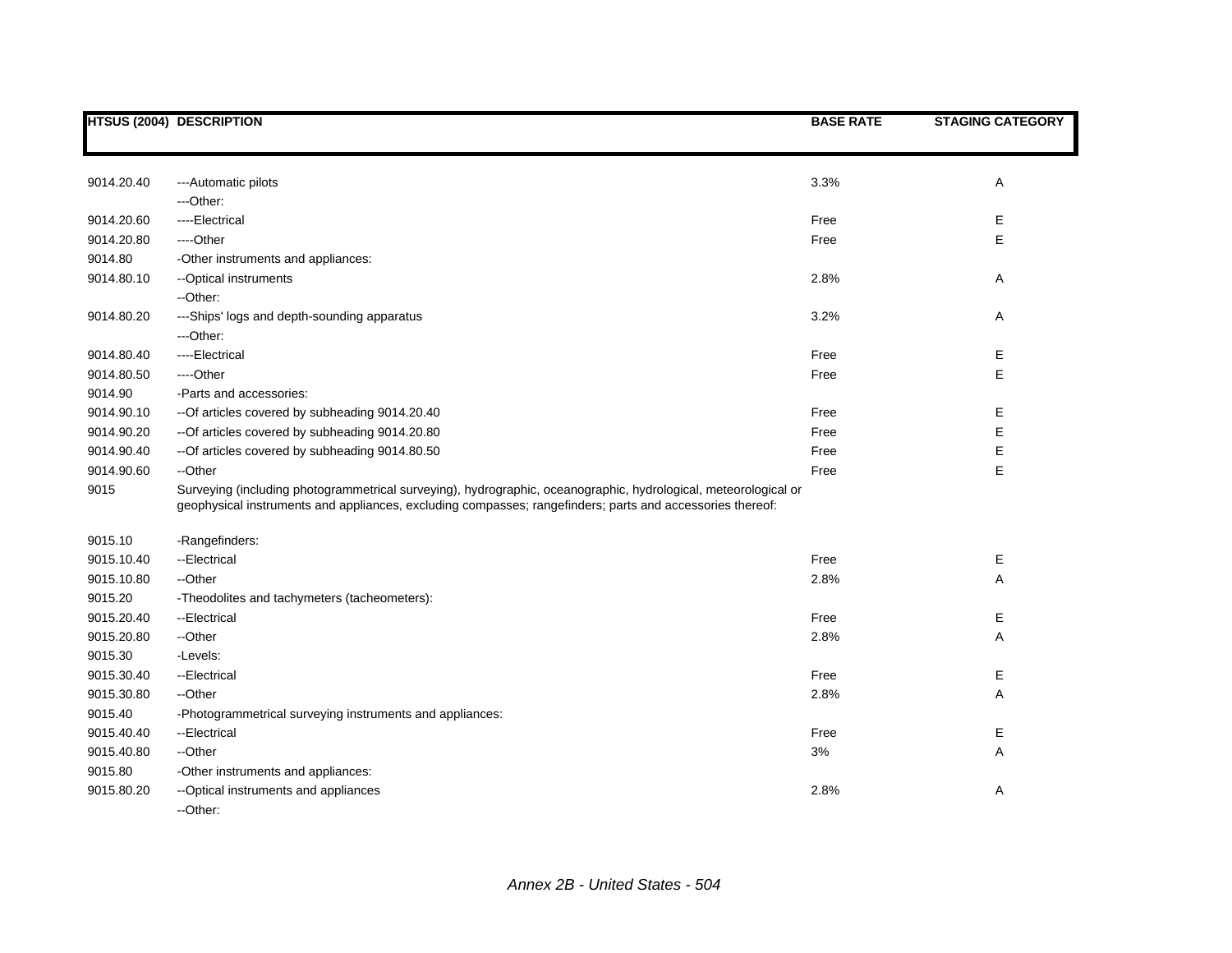|            | <b>HTSUS (2004) DESCRIPTION</b>                                                                                                                                                                                                                                                                                                                                                          | <b>BASE RATE</b>                                                               | <b>STAGING CATEGORY</b> |
|------------|------------------------------------------------------------------------------------------------------------------------------------------------------------------------------------------------------------------------------------------------------------------------------------------------------------------------------------------------------------------------------------------|--------------------------------------------------------------------------------|-------------------------|
| 9015.80.60 | ---Seismographs                                                                                                                                                                                                                                                                                                                                                                          | Free                                                                           | Е                       |
| 9015.80.80 | ---Other                                                                                                                                                                                                                                                                                                                                                                                 | Free                                                                           | Е                       |
| 9015.90.00 | -Parts and accessories                                                                                                                                                                                                                                                                                                                                                                   | The rate applicable<br>to the article of<br>which it is a part or<br>accessory | Α                       |
| 9016.00    | Balances of a sensitivity of a 5 cg or better, with or without weights; parts and accessories thereof:                                                                                                                                                                                                                                                                                   |                                                                                |                         |
| 9016.00.20 | -Electrical balances and parts and accessories thereof<br>-Other:                                                                                                                                                                                                                                                                                                                        | 3.9%                                                                           | Α                       |
| 9016.00.40 | -- Jewelers' balances and parts and accessories thereof                                                                                                                                                                                                                                                                                                                                  | 2.9%                                                                           | Α                       |
| 9016.00.60 | --Other                                                                                                                                                                                                                                                                                                                                                                                  | 3.3%                                                                           | A                       |
| 9017       | Drawing, marking-out or mathematical calculating instruments (for example, drafting machines, pantographs,<br>protractors, drawing sets, slide rules, disc calculators); instruments for measuring length, for use in the hand (for<br>example, measuring rods and tapes, micrometers, calipers), not specified or included elsewhere in this chapter;<br>parts and accessories thereof: |                                                                                |                         |
| 9017.10    | -Drafting tables and machines, whether or not automatic:                                                                                                                                                                                                                                                                                                                                 |                                                                                |                         |
| 9017.10.40 | --Plotters                                                                                                                                                                                                                                                                                                                                                                               | Free                                                                           | Е                       |
| 9017.10.80 | --Other                                                                                                                                                                                                                                                                                                                                                                                  | 3.9%                                                                           | A                       |
| 9017.20    | -Other drawing, marking-out or mathematical calculating instruments:                                                                                                                                                                                                                                                                                                                     |                                                                                |                         |
| 9017.20.40 | --Disc calculators, slide rules and other mathematical calculating instruments                                                                                                                                                                                                                                                                                                           | 3.9%                                                                           | Α                       |
| 9017.20.50 | --Pattern generating apparatus designed to produce masks and reticles from photoresist coated substrates (such Free<br>as optical, E-beam, focused ion beam, X-ray or laser beam apparatus except those of subheading 8456.99.10)                                                                                                                                                        |                                                                                | Е                       |
| 9017.20.70 | --Plotters                                                                                                                                                                                                                                                                                                                                                                               | Free                                                                           | E                       |
| 9017.20.80 | --Other                                                                                                                                                                                                                                                                                                                                                                                  | 4.6%                                                                           | A                       |
| 9017.30    | -Micrometers, calipers and gauges:                                                                                                                                                                                                                                                                                                                                                       |                                                                                |                         |
| 9017.30.40 | --Micrometers and calipers                                                                                                                                                                                                                                                                                                                                                               | 5.8%                                                                           | В                       |
| 9017.30.80 | --Other                                                                                                                                                                                                                                                                                                                                                                                  | 3.9%                                                                           | Α                       |
| 9017.80.00 | -Other instruments                                                                                                                                                                                                                                                                                                                                                                       | 5.3%                                                                           | Α                       |
| 9017.90.00 | -Parts and accessories                                                                                                                                                                                                                                                                                                                                                                   | The rate applicable<br>to the article of<br>which it is a part or<br>accessory | B                       |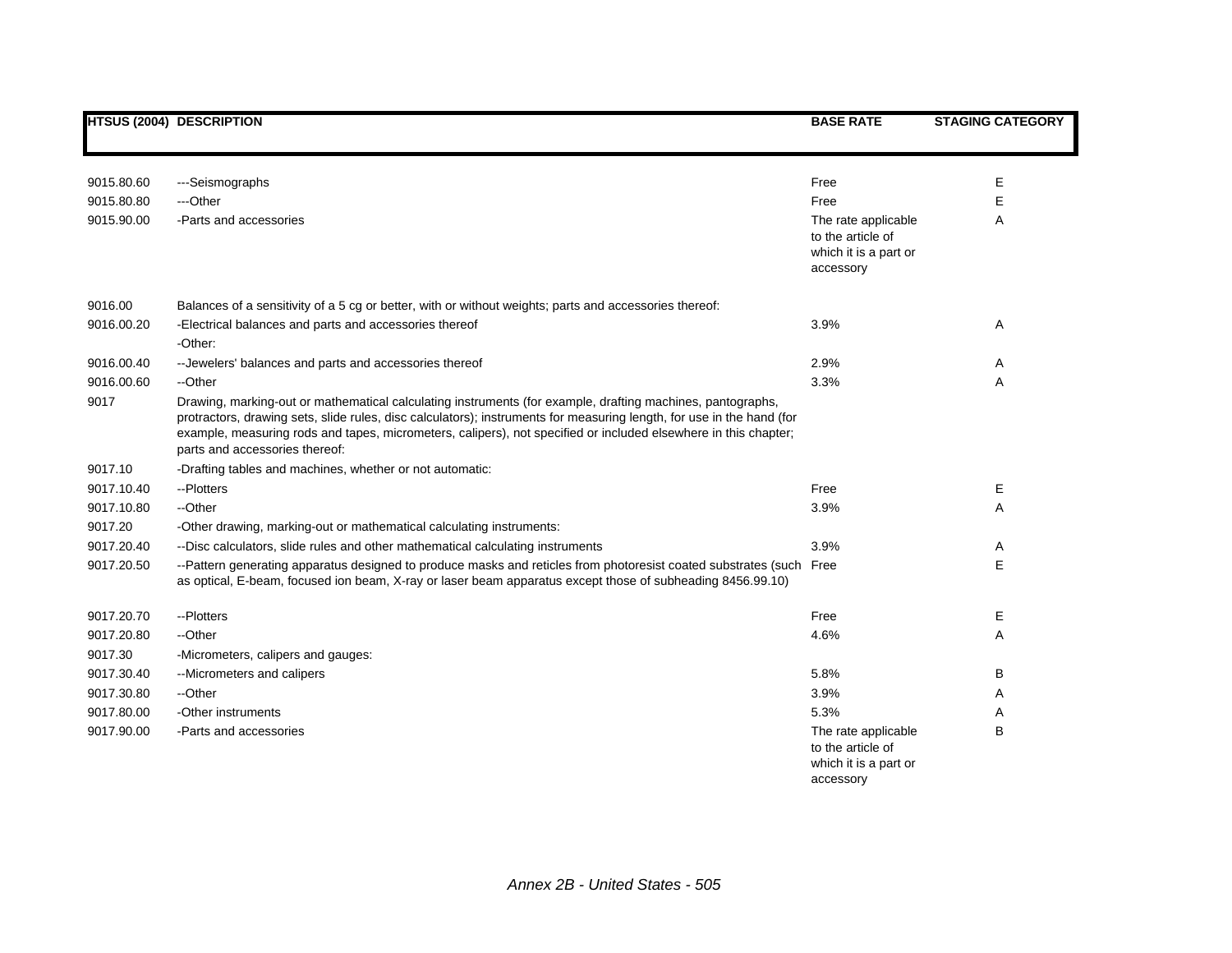| 9018       | Instruments and appliances used in medical, surgical, dental or veterinary sciences, including scintigraphic<br>apparatus, other electro-medical apparatus and sight-testing instruments; parts and accessories thereof: |      |             |
|------------|--------------------------------------------------------------------------------------------------------------------------------------------------------------------------------------------------------------------------|------|-------------|
|            | -Electro-diagnostic apparatus (including apparatus for functional exploratory examination or for checking<br>physiological parameters); parts and accessories thereof:                                                   |      |             |
| 9018.11    | --Electrocardiographs, and parts and accessories thereof:                                                                                                                                                                |      |             |
| 9018.11.30 | ---Electrocardiographs                                                                                                                                                                                                   | Free | Е           |
| 9018.11.60 | ---Printed circuit assemblies                                                                                                                                                                                            | Free | E           |
| 9018.11.90 | ---Other                                                                                                                                                                                                                 | Free | Е           |
| 9018.12.00 | -- Ultrasonic scanning apparatus                                                                                                                                                                                         | Free | $\mathsf E$ |
| 9018.13.00 | --Magnetic resonance imaging apparatus                                                                                                                                                                                   | Free | $\mathsf E$ |
| 9018.14.00 | --Scintigraphic apparatus                                                                                                                                                                                                | Free | E           |
| 9018.19    | --Other:                                                                                                                                                                                                                 |      |             |
| 9018.19.40 | ---Apparatus for functional exploratory examination, and parts and accessories thereof                                                                                                                                   | Free | Е           |
|            | ---Other:                                                                                                                                                                                                                |      |             |
| 9018.19.55 | ----Patient monitoring systems                                                                                                                                                                                           | Free | Ε           |
| 9018.19.75 | ----Printed circuit assemblies for parameter acquisition modules                                                                                                                                                         | Free | $\mathsf E$ |
| 9018.19.95 | ----Other                                                                                                                                                                                                                | Free | $\mathsf E$ |
| 9018.20.00 | -Ultraviolet or infrared ray apparatus, and parts and accessories thereof                                                                                                                                                | Free | E           |
|            | -Syringes, needles, catheters, cannulae and the like; parts and accessories thereof:                                                                                                                                     |      |             |
| 9018.31.00 | --Syringes, with or without needles; parts and accessories thereof                                                                                                                                                       | Free | Е           |
| 9018.32.00 | --Tubular metal needles and needles for sutures and parts and accessories thereof                                                                                                                                        | Free | E           |
| 9018.39.00 | --Other                                                                                                                                                                                                                  | Free | Е           |
|            | -Other instruments and appliances, used in dental sciences, and parts and accessories thereof:                                                                                                                           |      |             |
| 9018.41.00 | --Dental drill engines, whether or not combined on a single base with other dental equipment, and parts and<br>accessories thereof                                                                                       | Free | Е           |
| 9018.49    | --Other:                                                                                                                                                                                                                 |      |             |
| 9018.49.40 | ---Dental burs                                                                                                                                                                                                           | Free | Е           |
| 9018.49.80 | ---Other                                                                                                                                                                                                                 | Free | E           |
| 9018.50.00 | -Other ophthalmic instruments and appliances and parts and accessories thereof                                                                                                                                           | Free | E           |
| 9018.90    | -Other instruments and appliances and parts and accessories thereof:                                                                                                                                                     |      |             |
|            | --Optical instruments and appliances and parts and accessories thereof:                                                                                                                                                  |      |             |
| 9018.90.10 | ---Mirrors and reflectors                                                                                                                                                                                                | Free | Е           |
| 9018.90.20 | ---Other                                                                                                                                                                                                                 | Free | E           |
|            | --Other:                                                                                                                                                                                                                 |      |             |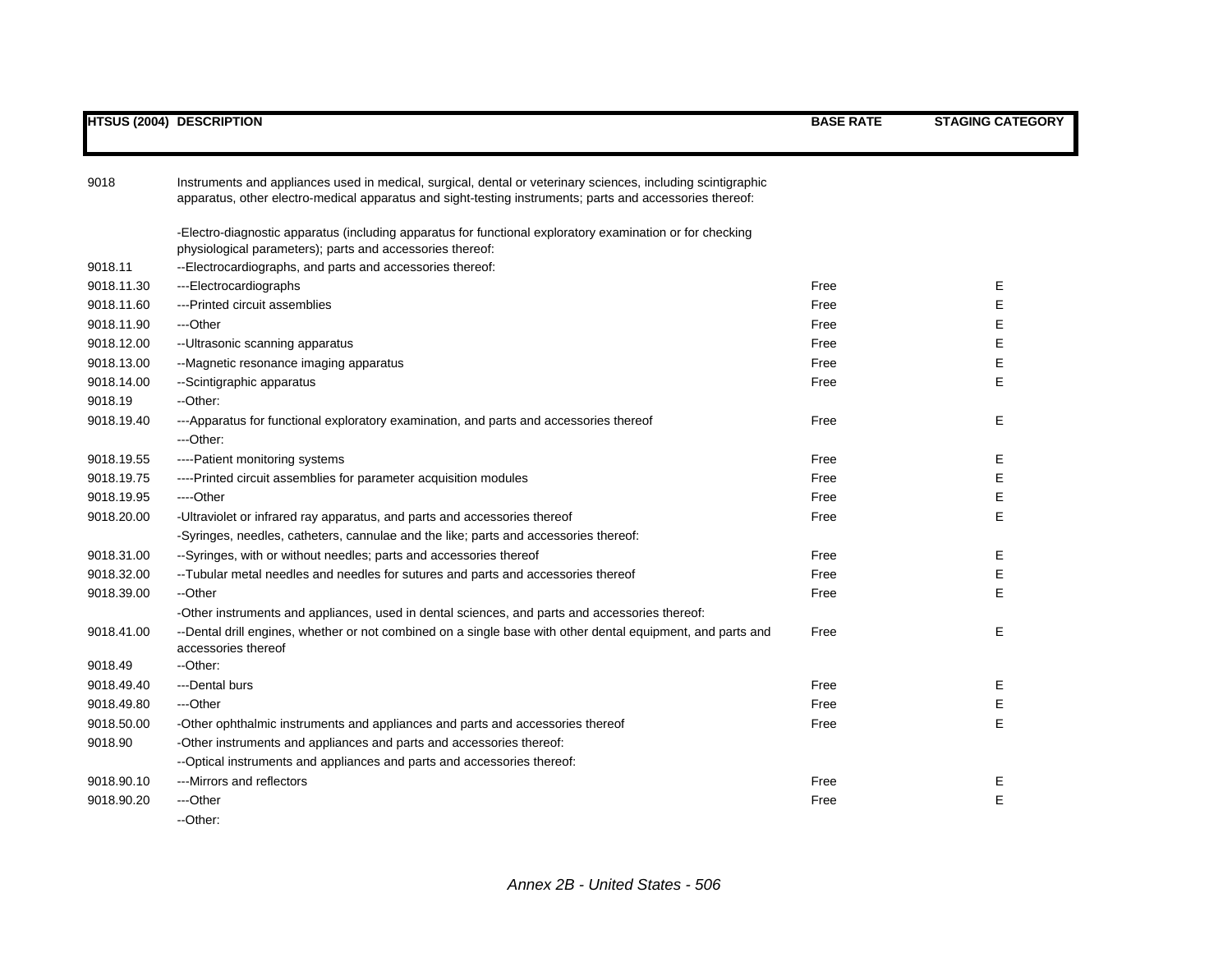|            | <b>HTSUS (2004) DESCRIPTION</b>                                                                                                                                                                                                                                                                                   | <b>BASE RATE</b> | <b>STAGING CATEGORY</b> |
|------------|-------------------------------------------------------------------------------------------------------------------------------------------------------------------------------------------------------------------------------------------------------------------------------------------------------------------|------------------|-------------------------|
|            |                                                                                                                                                                                                                                                                                                                   |                  |                         |
|            |                                                                                                                                                                                                                                                                                                                   |                  |                         |
| 9018.90.30 | ---Anesthetic instruments and appliances and parts and accessories thereof                                                                                                                                                                                                                                        | Free             | Е                       |
| 9018.90.40 | ---Percussion hammers, stethoscopes and parts of stethoscopes                                                                                                                                                                                                                                                     | Free             | E                       |
| 9018.90.50 | ---Sphygmomanometers, tensimeters and oscillometers; all the foregoing and parts and accessories thereof                                                                                                                                                                                                          | Free             | E                       |
|            | ---Electro-medical instruments and appliances and parts and accessories thereof:                                                                                                                                                                                                                                  |                  |                         |
| 9018.90.60 | ----Electro-surgical instruments and appliances, other than extracorporeal shock wave lithotripters; all the<br>foregoing and parts and accessories thereof<br>---Other:                                                                                                                                          | Free             | E                       |
| 9018.90.64 | -----Defibrillators                                                                                                                                                                                                                                                                                               | Free             | Е                       |
| 9018.90.68 | -----Printed circuit assemblies for the defibrillators of subheading 9018.90.64                                                                                                                                                                                                                                   | Free             | Е                       |
| 9018.90.75 | -----Other                                                                                                                                                                                                                                                                                                        | Free             | Е                       |
| 9018.90.80 | ---Other                                                                                                                                                                                                                                                                                                          | Free             | E                       |
| 9019       | Mechano-therapy appliances; massage apparatus; psychological aptitude-testing apparatus; ozone therapy,<br>oxygen therapy, aerosol therapy, artificial respiration or other therapeutic respiration apparatus; parts and<br>accessories thereof:                                                                  |                  |                         |
| 9019.10    | -Mechano-therapy appliances; massage apparatus; psychological aptitude-testing apparatus; parts and<br>accessories thereof:                                                                                                                                                                                       |                  |                         |
| 9019.10.20 | --Mechano-therapy appliances and massage apparatus; parts and accessories thereof                                                                                                                                                                                                                                 | Free             | E                       |
|            | --Other:                                                                                                                                                                                                                                                                                                          |                  |                         |
| 9019.10.40 | ---Electrically operated apparatus and parts thereof                                                                                                                                                                                                                                                              | Free             | Е                       |
| 9019.10.60 | ---Other                                                                                                                                                                                                                                                                                                          | Free             | Е                       |
| 9019.20.00 | -Ozone therapy, oxygen therapy, aerosol therapy, artificial respiration or other therapeutic respiration apparatus;<br>parts and accessories thereof                                                                                                                                                              | Free             | E                       |
| 9020.00    | Other breathing appliances and gas masks, excluding protective masks having neither mechanical parts nor<br>replaceable filters; parts and accessories thereof:                                                                                                                                                   |                  |                         |
| 9020.00.40 | -Underwater breathing devices designed as a complete unit to be carried on the person and not requiring<br>attendants                                                                                                                                                                                             | Free             | E                       |
| 9020.00.60 | -Other breathing appliances and gas masks                                                                                                                                                                                                                                                                         | 2.5%             | Α                       |
| 9020.00.90 | -Other                                                                                                                                                                                                                                                                                                            | 2.5%             | A                       |
| 9021       | Orthopedic appliances, including crutches, surgical belts and trusses; splints and other fracture appliances;<br>artificial parts of the body; hearing aids and other appliances which are worn or carried, or implanted in the body,<br>to compensate for a defect or disability; parts and accessories thereof: |                  |                         |
| 9021.10.00 | -Orthopedic or fracture appliances, and parts and accessories thereof                                                                                                                                                                                                                                             | Free             | E                       |
|            | -Artificial teeth and dental fittings, and parts and accessories thereof:                                                                                                                                                                                                                                         |                  |                         |
| 9021.21    | -- Artificial teeth and parts and accessories thereof:                                                                                                                                                                                                                                                            |                  |                         |
| 9021.21.40 | ---Of plastics                                                                                                                                                                                                                                                                                                    | Free             | E                       |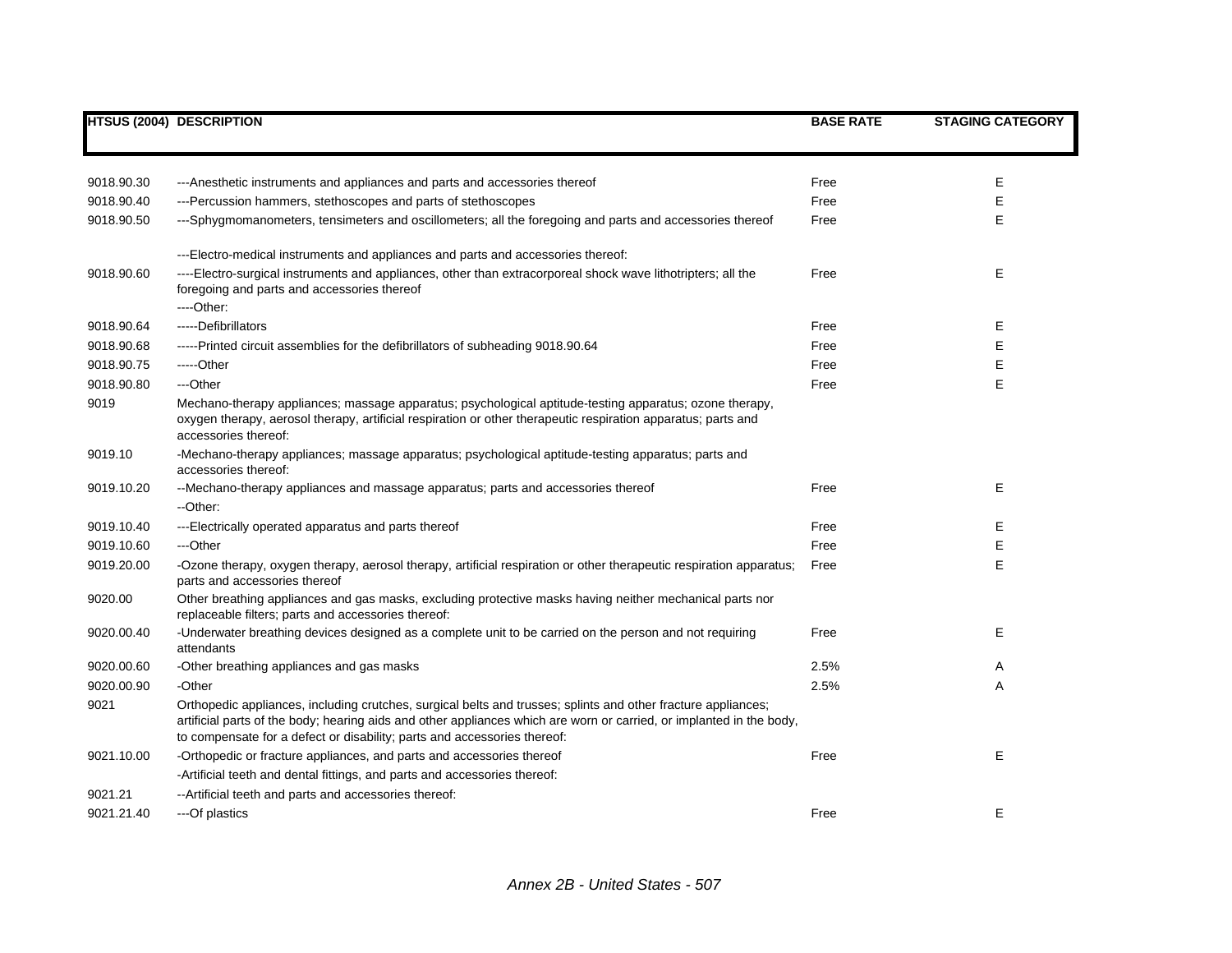|            | <b>HTSUS (2004) DESCRIPTION</b>                                                                                                                                                                                                                                                                                                                                                                 | <b>BASE RATE</b> | <b>STAGING CATEGORY</b> |
|------------|-------------------------------------------------------------------------------------------------------------------------------------------------------------------------------------------------------------------------------------------------------------------------------------------------------------------------------------------------------------------------------------------------|------------------|-------------------------|
|            |                                                                                                                                                                                                                                                                                                                                                                                                 |                  |                         |
| 9021.21.80 | ---Other                                                                                                                                                                                                                                                                                                                                                                                        | Free             | Е                       |
| 9021.29    | --Other:                                                                                                                                                                                                                                                                                                                                                                                        |                  |                         |
| 9021.29.40 | ---Of plastics                                                                                                                                                                                                                                                                                                                                                                                  | Free             | E                       |
| 9021.29.80 | ---Other                                                                                                                                                                                                                                                                                                                                                                                        | Free             | E                       |
|            | -Other artificial parts of the body and parts and accessories thereof:                                                                                                                                                                                                                                                                                                                          |                  |                         |
| 9021.31.00 | -- Artificial joints and parts and accessories thereof                                                                                                                                                                                                                                                                                                                                          | Free             | Е                       |
| 9021.39.00 | --Other                                                                                                                                                                                                                                                                                                                                                                                         | Free             | E                       |
| 9021.40.00 | -Hearing aids, excluding parts and accessories thereof                                                                                                                                                                                                                                                                                                                                          | Free             | E                       |
| 9021.50.00 | -Pacemakers for stimulating heart muscles, excluding parts and accessories thereof                                                                                                                                                                                                                                                                                                              | Free             | E                       |
| 9021.90    | -Other:                                                                                                                                                                                                                                                                                                                                                                                         |                  |                         |
| 9021.90.40 | --Parts and accessories for hearing aids and for pacemakers for stimulating heart muscles                                                                                                                                                                                                                                                                                                       | Free             | E                       |
| 9021.90.80 | --Other                                                                                                                                                                                                                                                                                                                                                                                         | Free             | E                       |
| 9022       | Apparatus based on the use of X-rays or of alpha, beta or gamma radiations, whether or not for medical, surgical,<br>dental or veterinary uses, including radiography or radiotherapy apparatus, X-ray tubes and other X-ray<br>generators, high tension generators, control panels and desks, screens, examination or treatment tables, chairs<br>and the like; parts and accessories thereof: |                  |                         |
|            | -Apparatus based on the use of X-rays, whether or not for medical, surgical, dental or veterinary uses, including<br>radiography or radiotherapy apparatus:                                                                                                                                                                                                                                     |                  |                         |
| 9022.12.00 | --Computed tomography apparatus                                                                                                                                                                                                                                                                                                                                                                 | Free             | Е                       |
| 9022.13.00 | --Other, for dental uses                                                                                                                                                                                                                                                                                                                                                                        | Free             | Е                       |
| 9022.14.00 | --Other, for medical, surgical or veterinary uses                                                                                                                                                                                                                                                                                                                                               | Free             | Е                       |
| 9022.19.00 | --For other uses                                                                                                                                                                                                                                                                                                                                                                                | Free             | E                       |
|            | -Apparatus based on the use of alpha, beta or gamma radiations, whether or not for medical, surgical, dental or<br>veterinary uses, including radiography or radiotherapy apparatus:                                                                                                                                                                                                            |                  |                         |
| 9022.21.00 | -- For medical, surgical, dental or veterinary uses                                                                                                                                                                                                                                                                                                                                             | Free             | Е                       |
| 9022.29    | --For other uses:                                                                                                                                                                                                                                                                                                                                                                               |                  |                         |
| 9022.29.40 | ---Smoke detectors, ionization type                                                                                                                                                                                                                                                                                                                                                             | 1%               | Α                       |
| 9022.29.80 | ---Other                                                                                                                                                                                                                                                                                                                                                                                        | 1.4%             | Α                       |
| 9022.30.00 | -X-ray tubes                                                                                                                                                                                                                                                                                                                                                                                    | 0.9%             | A                       |
| 9022.90    | -Other, including parts and accessories:                                                                                                                                                                                                                                                                                                                                                        |                  |                         |
| 9022.90.05 | --Radiation generator units                                                                                                                                                                                                                                                                                                                                                                     | 0.8%             | Α                       |
| 9022.90.15 | --Radiation beam delivery units                                                                                                                                                                                                                                                                                                                                                                 | 1.4%             | Α                       |
|            | --Other:                                                                                                                                                                                                                                                                                                                                                                                        |                  |                         |
| 9022.90.25 | --- Other apparatus                                                                                                                                                                                                                                                                                                                                                                             | 0.8%             | Α                       |
|            | --- Parts and accessories:                                                                                                                                                                                                                                                                                                                                                                      |                  |                         |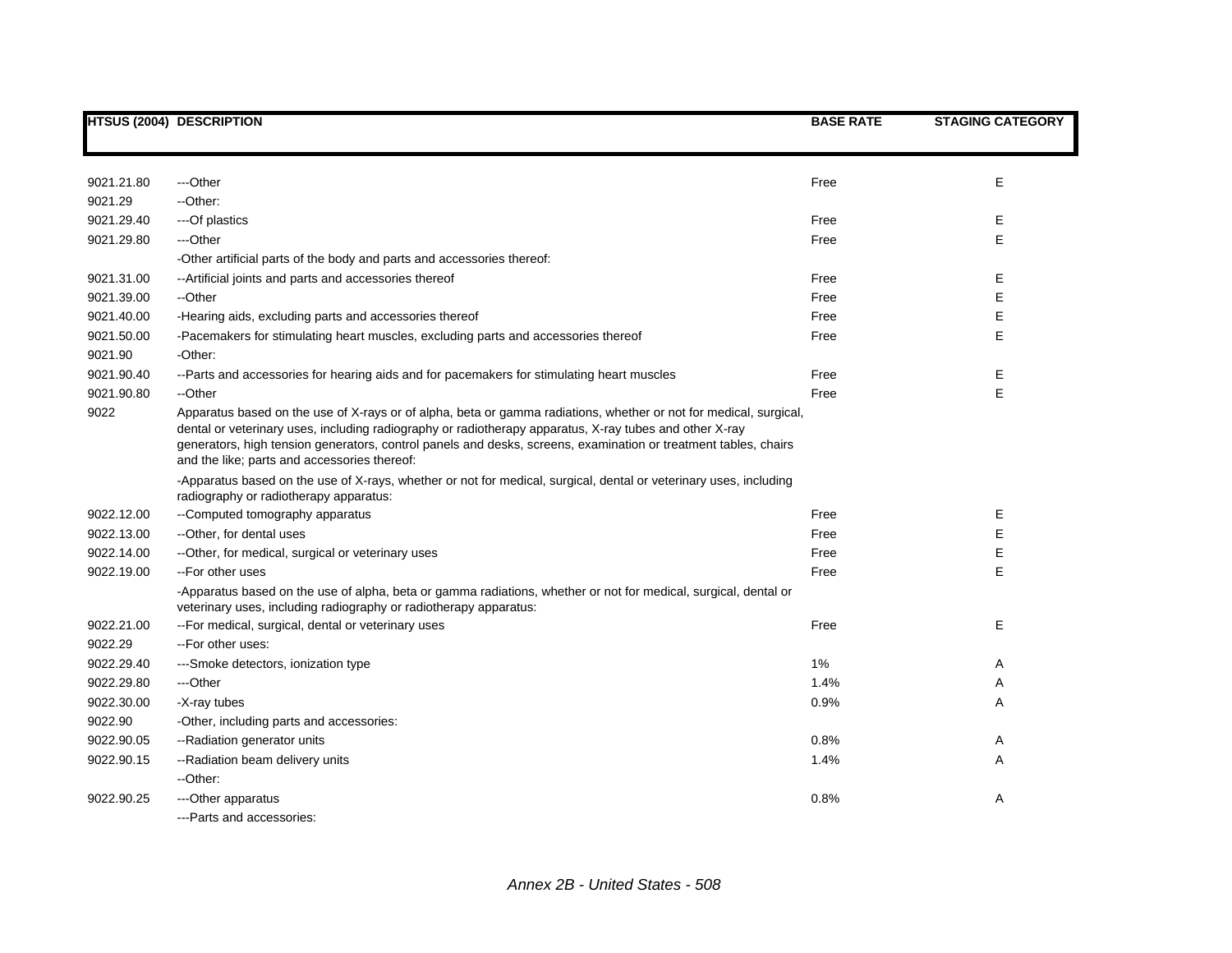|            | <b>HTSUS (2004) DESCRIPTION</b>                                                                                                                                                                                                   | <b>BASE RATE</b> | <b>STAGING CATEGORY</b> |
|------------|-----------------------------------------------------------------------------------------------------------------------------------------------------------------------------------------------------------------------------------|------------------|-------------------------|
|            |                                                                                                                                                                                                                                   |                  |                         |
| 9022.90.40 | ----Of X-ray tubes                                                                                                                                                                                                                | 0.9%             | Α                       |
|            | $---Other:$                                                                                                                                                                                                                       |                  |                         |
| 9022.90.60 | -----Of apparatus based on the use of X-rays                                                                                                                                                                                      | 0.8%             | Α                       |
| 9022.90.70 | -----Of smoke detectors, ionization type                                                                                                                                                                                          | 1%               | Α                       |
| 9022.90.95 | -----Other                                                                                                                                                                                                                        | 1.4%             | Α                       |
| 9023.00.00 | Instruments, apparatus and models, designed for demonstrational purposes (for example, in education or<br>exhibitions), unsuitable for other uses, and parts and accessories thereof                                              | Free             | Ε                       |
| 9024       | Machines and appliances for testing the hardness, strength, compressibility, elasticity or other mechanical<br>properties of materials (for example, metals, wood, textiles, paper, plastics), and parts and accessories thereof: |                  |                         |
| 9024.10.00 | -Machines and appliances for testing metals                                                                                                                                                                                       | 1.7%             | A                       |
| 9024.80.00 | -Other machines and appliances                                                                                                                                                                                                    | 1.7%             | Α                       |
| 9024.90.00 | -Parts and accessories                                                                                                                                                                                                            | 1.7%             | Α                       |
| 9025       | Hydrometers and similar floating instruments, thermometers, pyrometers, barometers, hygrometers and<br>psychrometers, recording or not, and any combination of these instruments; parts and accessories thereof:                  |                  |                         |
|            | -Thermometers and pyrometers, not combined with other instruments:                                                                                                                                                                |                  |                         |
| 9025.11    | --Liquid-filled, for direct reading:                                                                                                                                                                                              |                  |                         |
| 9025.11.20 | ---Clinical                                                                                                                                                                                                                       | Free             | Е                       |
| 9025.11.40 | ---Other                                                                                                                                                                                                                          | Free             | E                       |
| 9025.19    | -- Other:                                                                                                                                                                                                                         |                  |                         |
| 9025.19.40 | ---Pyrometers                                                                                                                                                                                                                     | 1.4%             | A                       |
| 9025.19.80 | ---Other                                                                                                                                                                                                                          | 1.8%             | Α                       |
| 9025.80    | -Other instruments:                                                                                                                                                                                                               |                  |                         |
| 9025.80.10 | --Electrical                                                                                                                                                                                                                      | 1.7%             | Α                       |
|            | --Other:                                                                                                                                                                                                                          |                  |                         |
| 9025.80.15 | ---Barometers, not combined with other instruments                                                                                                                                                                                | $1\%$            | A                       |
| 9025.80.20 | ---Hydrometers and similar floating instruments, whether or not incorporating a thermometer, non-recording                                                                                                                        | 2.9%             | Α                       |
| 9025.80.35 | ---Hygrometers and psychrometers, non-recording                                                                                                                                                                                   | 1.4%             | Α                       |
| 9025.80.40 | ---Thermographs, barographs, hygrographs and other recording instruments                                                                                                                                                          | 1%               | Α                       |
| 9025.80.50 | ---Other                                                                                                                                                                                                                          | 1.6%             | A                       |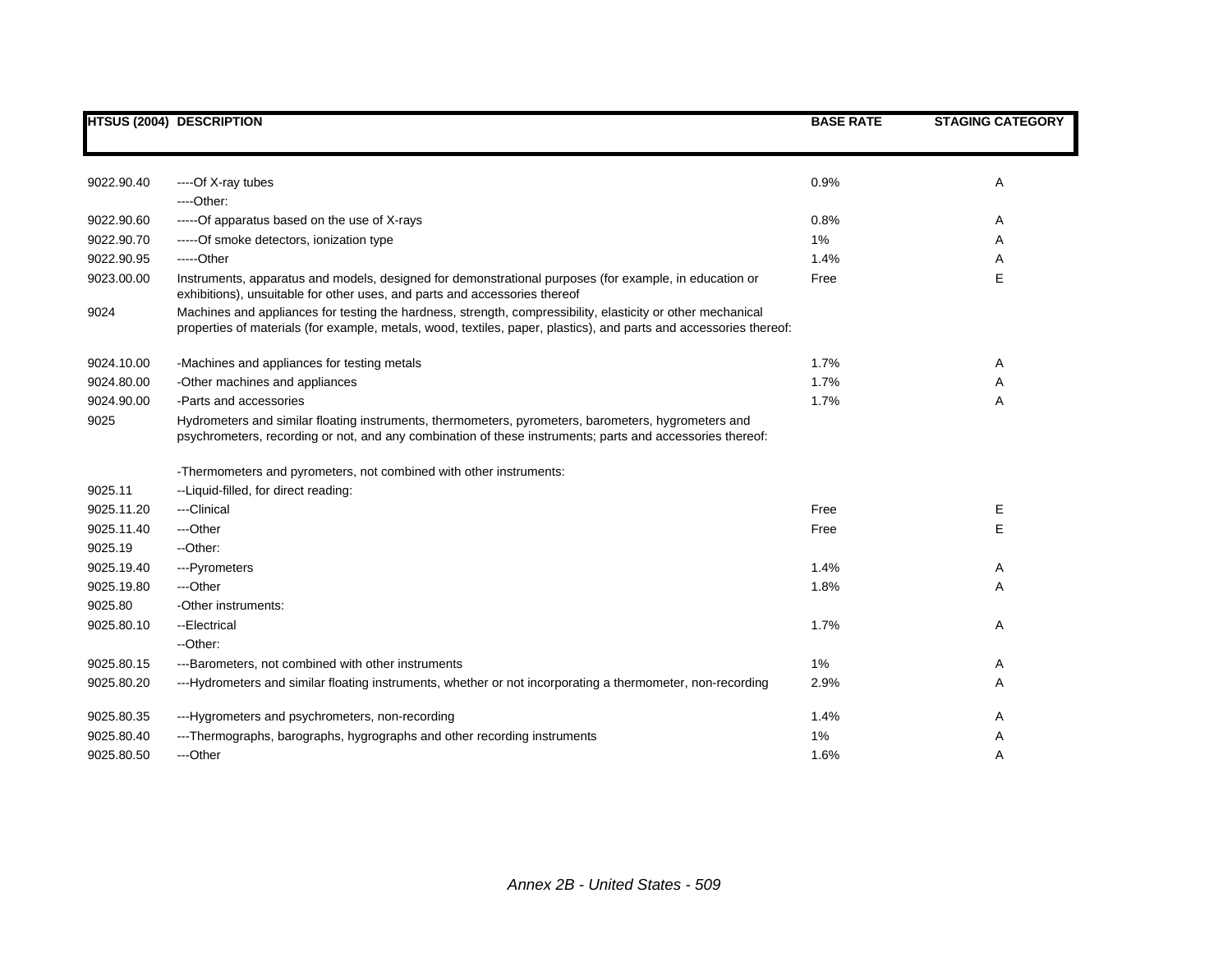|            | <b>HTSUS (2004) DESCRIPTION</b>                                                                                                                                                                                                                                                                                                                                                                                                                   | <b>BASE RATE</b>                                                               | <b>STAGING CATEGORY</b> |
|------------|---------------------------------------------------------------------------------------------------------------------------------------------------------------------------------------------------------------------------------------------------------------------------------------------------------------------------------------------------------------------------------------------------------------------------------------------------|--------------------------------------------------------------------------------|-------------------------|
| 9025.90.00 | -Parts and accessories                                                                                                                                                                                                                                                                                                                                                                                                                            | The rate applicable<br>to the article of<br>which it is a part or<br>accessory | Α                       |
| 9026       | Instruments and apparatus for measuring or checking the flow, level, pressure or other variables of liquids or<br>gases (for example, flow meters, level gauges, manometers, heat meters), excluding instruments and apparatus<br>of heading 9014, 9015, 9028 or 9032; parts and accessories thereof:                                                                                                                                             |                                                                                |                         |
| 9026.10    | -For measuring or checking the flow or level of liquids:                                                                                                                                                                                                                                                                                                                                                                                          |                                                                                |                         |
| 9026.10.20 | --Electrical<br>--Other:                                                                                                                                                                                                                                                                                                                                                                                                                          | Free                                                                           | E                       |
| 9026.10.40 | --- Flow meters                                                                                                                                                                                                                                                                                                                                                                                                                                   | Free                                                                           | Ε                       |
| 9026.10.60 | ---Other                                                                                                                                                                                                                                                                                                                                                                                                                                          | Free                                                                           | E                       |
| 9026.20    | -For measuring or checking pressure:                                                                                                                                                                                                                                                                                                                                                                                                              |                                                                                |                         |
| 9026.20.40 | --Electrical                                                                                                                                                                                                                                                                                                                                                                                                                                      | Free                                                                           | Е                       |
| 9026.20.80 | --Other                                                                                                                                                                                                                                                                                                                                                                                                                                           | Free                                                                           | Е                       |
| 9026.80    | -Other instruments and apparatus:                                                                                                                                                                                                                                                                                                                                                                                                                 |                                                                                |                         |
| 9026.80.20 | --Electrical                                                                                                                                                                                                                                                                                                                                                                                                                                      | Free                                                                           | Е                       |
|            | --Other:                                                                                                                                                                                                                                                                                                                                                                                                                                          |                                                                                |                         |
| 9026.80.40 | ---Heat meters incorporating liquid supply meters, and anemometers                                                                                                                                                                                                                                                                                                                                                                                | Free                                                                           | Е                       |
| 9026.80.60 | ---Other                                                                                                                                                                                                                                                                                                                                                                                                                                          | Free                                                                           | E                       |
| 9026.90    | -Parts and accessories:                                                                                                                                                                                                                                                                                                                                                                                                                           |                                                                                |                         |
| 9026.90.20 | -- Of electrical instruments and apparatus                                                                                                                                                                                                                                                                                                                                                                                                        | Free                                                                           | E                       |
|            | --Other:                                                                                                                                                                                                                                                                                                                                                                                                                                          |                                                                                |                         |
| 9026.90.40 | ---Of flow meters, heat meters incorporating liquid supply meters and anemometers                                                                                                                                                                                                                                                                                                                                                                 | Free                                                                           | Е                       |
| 9026.90.60 | ---Other                                                                                                                                                                                                                                                                                                                                                                                                                                          | Free                                                                           | E                       |
| 9027       | Instruments and apparatus for physical or chemical analysis (for example, polarimeters, refractometers,<br>spectrometers, gas or smoke analysis apparatus); instruments and apparatus for measuring or checking<br>viscosity, porosity, expansion, surface tension or the like; instruments and apparatus for measuring or checking<br>quantities of heat, sound or light (including exposure meters); microtomes; parts and accessories thereof: |                                                                                |                         |
| 9027.10    | -Gas or smoke analysis apparatus:                                                                                                                                                                                                                                                                                                                                                                                                                 |                                                                                |                         |
| 9027.10.20 | --Electrical                                                                                                                                                                                                                                                                                                                                                                                                                                      | 1.7%                                                                           | Α                       |
|            | --Other:                                                                                                                                                                                                                                                                                                                                                                                                                                          |                                                                                |                         |
| 9027.10.40 | ---Optical instruments and apparatus                                                                                                                                                                                                                                                                                                                                                                                                              | 3.5%                                                                           | A                       |
| 9027.10.60 | ---Other                                                                                                                                                                                                                                                                                                                                                                                                                                          | 2.2%                                                                           | A                       |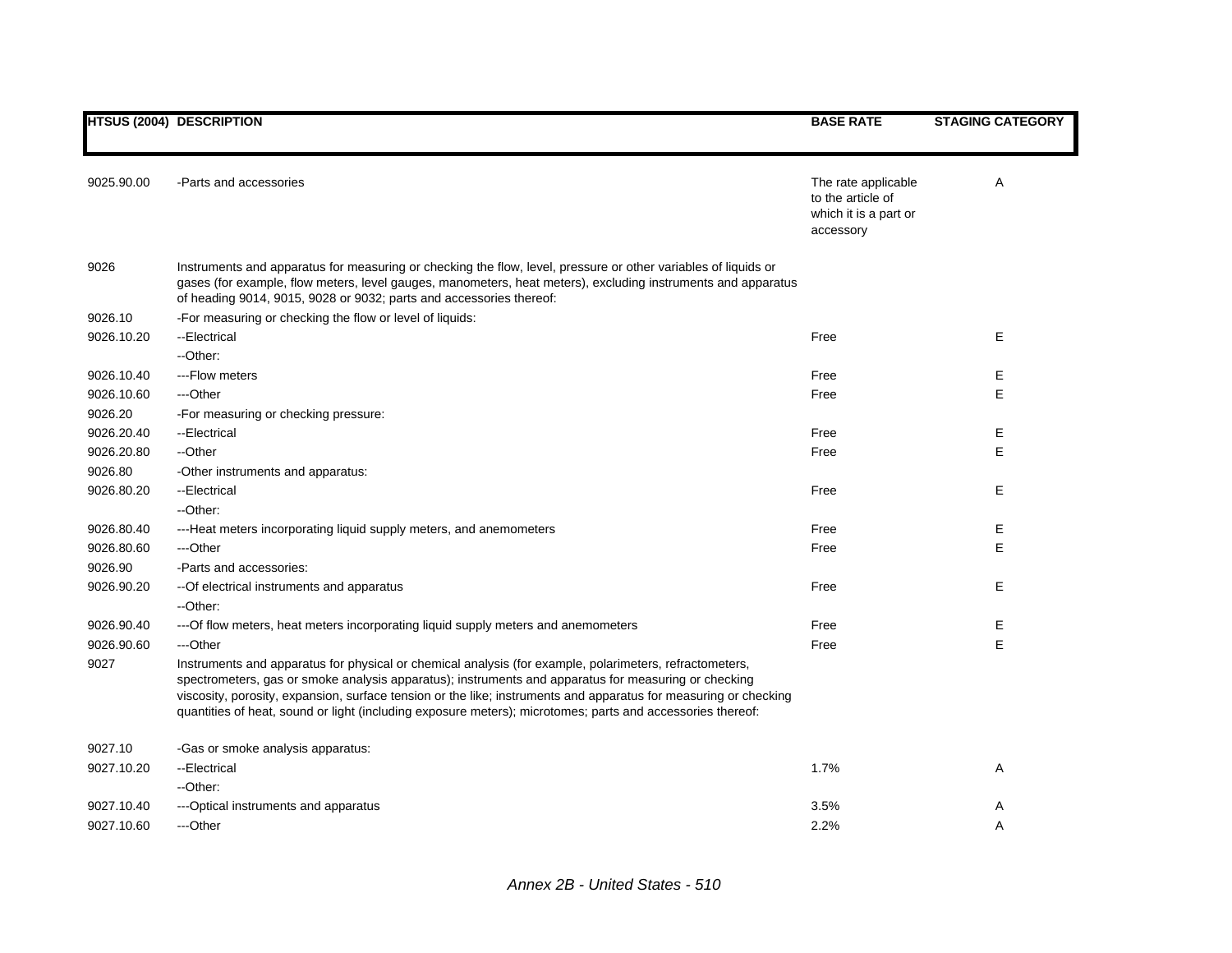|            | <b>HTSUS (2004) DESCRIPTION</b>                                                                                                 | <b>BASE RATE</b>        | <b>STAGING CATEGORY</b> |
|------------|---------------------------------------------------------------------------------------------------------------------------------|-------------------------|-------------------------|
|            |                                                                                                                                 |                         |                         |
|            |                                                                                                                                 |                         |                         |
| 9027.20    | -Chromatographs and electrophoresis instruments:                                                                                |                         |                         |
| 9027.20.50 | --Electrical                                                                                                                    | Free                    | E                       |
| 9027.20.80 | --Other                                                                                                                         | Free                    | E                       |
| 9027.30    | -Spectrometers, spectrophotometers and spectrographs using optical radiations (ultraviolet, visible, infrared):                 |                         |                         |
| 9027.30.40 | --Electrical                                                                                                                    | Free                    | Е                       |
| 9027.30.80 | --Other                                                                                                                         | Free                    | E                       |
| 9027.40.00 | -Exposure meters                                                                                                                | 1.2%                    | A                       |
| 9027.50    | -Other instruments and apparatus using optical radiations (ultraviolet, visible, infrared):                                     |                         |                         |
| 9027.50.40 | --Electrical                                                                                                                    | Free                    | Е                       |
| 9027.50.80 | --Other                                                                                                                         | Free                    | E                       |
| 9027.80    | -Other instruments and apparatus:                                                                                               |                         |                         |
| 9027.80.25 | --Nuclear magnetic resonance instruments                                                                                        | Free                    | E                       |
|            | --Other:                                                                                                                        |                         |                         |
| 9027.80.45 | ---Electrical                                                                                                                   | Free                    | Е                       |
| 9027.80.80 | ---Other                                                                                                                        | Free                    | E                       |
| 9027.90    | -Microtomes; parts and accessories:                                                                                             |                         |                         |
| 9027.90.20 | --Microtomes                                                                                                                    | 2.2%                    | Α                       |
|            | -- Parts and accessories:                                                                                                       |                         |                         |
|            | --- Of electrical instruments and apparatus:                                                                                    |                         |                         |
| 9027.90.45 | ----Printed circuit assemblies for the goods of subheading 9027.80                                                              | Free                    | Е                       |
|            | ----Other:                                                                                                                      |                         |                         |
| 9027.90.54 | -----Of instruments and apparatus of subheading 9027.20, 9027.30, 9027.40, 9027.50 or 9027.80                                   | Free                    | Е                       |
| 9027.90.58 | -----Other                                                                                                                      | 1.7%                    | A                       |
|            | ---Other:                                                                                                                       |                         |                         |
|            | ---- Of optical instruments and apparatus:                                                                                      |                         |                         |
| 9027.90.64 | -----Of instruments and apparatus of subheading 9027.20, 9027.30, 9027.40, 9027.50 or 9027.80                                   | Free                    | Ε                       |
| 9027.90.68 | $---Other$                                                                                                                      | 3.5%                    | A                       |
|            | $---Other:$                                                                                                                     |                         |                         |
| 9027.90.84 | -----Of instruments and apparatus of subheading 9027.20, 9027.30, 9027.40, 9027.50 or 9027.80                                   | Free                    | Е                       |
| 9027.90.88 | -----Other                                                                                                                      | 2.2%                    | A                       |
| 9028       | Gas, liquid or electricity supply or production meters, including calibrating meters thereof; parts and accessories<br>thereof: |                         |                         |
| 9028.10.00 | -Gas meters                                                                                                                     | 16 cents each +<br>2.5% | Α                       |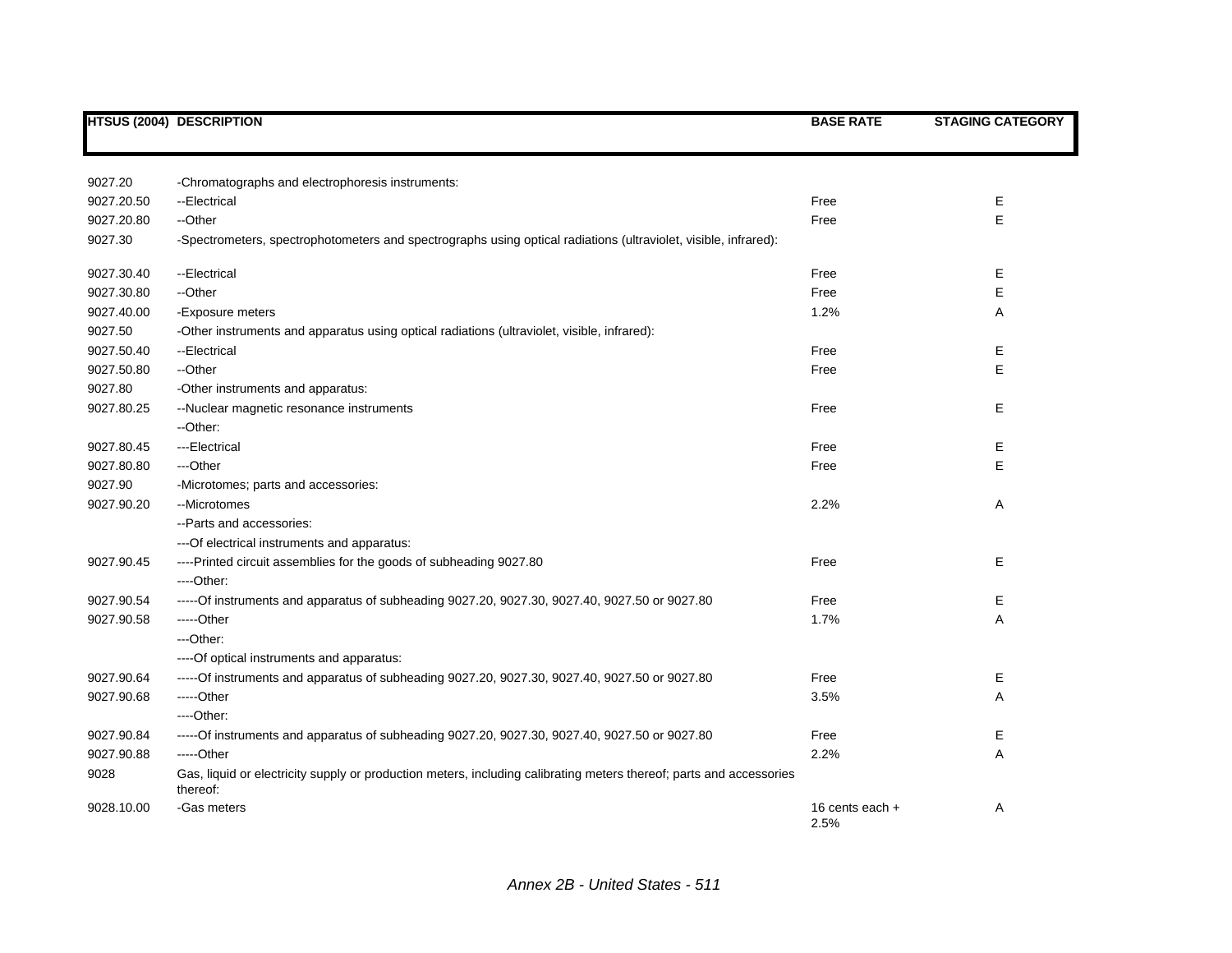|            | <b>HTSUS (2004) DESCRIPTION</b>                                                                                                                                                                                                                                                                                    | <b>BASE RATE</b>                | <b>STAGING CATEGORY</b> |
|------------|--------------------------------------------------------------------------------------------------------------------------------------------------------------------------------------------------------------------------------------------------------------------------------------------------------------------|---------------------------------|-------------------------|
| 9028.20.00 | -Liquid meters                                                                                                                                                                                                                                                                                                     | 16 cents each +                 | A                       |
| 9028.30.00 | -Electricity meters                                                                                                                                                                                                                                                                                                | 2.5%<br>16 cents each +<br>1.5% | Α                       |
| 9028.90.00 | -Parts and accessories                                                                                                                                                                                                                                                                                             | 3.2%                            | A                       |
| 9029       | Revolution counters, production counters, taximeters, odometers, pedometers and the like; speedometers and<br>tachometers, other than those of heading 9014 or 9015; stroboscopes; parts and accessories thereof:                                                                                                  |                                 |                         |
| 9029.10    | -Revolution counters, production counters, taximeters, odometers, pedometers and the like:                                                                                                                                                                                                                         |                                 |                         |
| 9029.10.40 | --Taximeters                                                                                                                                                                                                                                                                                                       | 5.3%                            | В                       |
| 9029.10.80 | --Other                                                                                                                                                                                                                                                                                                            | Free                            | E                       |
| 9029.20    | -Speedometers and tachometers; stroboscopes:                                                                                                                                                                                                                                                                       |                                 |                         |
| 9029.20.20 | --Bicycle speedometers                                                                                                                                                                                                                                                                                             | 6%                              | A                       |
| 9029.20.40 | -- Other speedometers and tachometers                                                                                                                                                                                                                                                                              | Free                            | Е                       |
| 9029.20.60 | --Stroboscopes                                                                                                                                                                                                                                                                                                     | 16 cents each +<br>2.5%         | A                       |
| 9029.90    | -Parts and accessories:                                                                                                                                                                                                                                                                                            |                                 |                         |
| 9029.90.20 | --Of taximeters                                                                                                                                                                                                                                                                                                    | 5.3%                            | A                       |
| 9029.90.40 | -- Of bicycle speedometers                                                                                                                                                                                                                                                                                         | 6%                              | Α                       |
| 9029.90.60 | --Of stroboscopes                                                                                                                                                                                                                                                                                                  | 3.2%                            | Α                       |
| 9029.90.80 | --Other                                                                                                                                                                                                                                                                                                            | Free                            | E                       |
| 9030       | Oscilloscopes, spectrum analyzers and other instruments and apparatus for measuring or checking electrical<br>quantities, excluding meters of heading 9028; instruments and apparatus for measuring or detecting alpha, beta,<br>gamma, X-ray, cosmic or other ionizing radiations; parts and accessories thereof: |                                 |                         |
| 9030.10.00 | -Instruments and apparatus for measuring or detecting ionizing radiations                                                                                                                                                                                                                                          | 1.6%                            | Α                       |
| 9030.20.00 | -Cathode-ray oscilloscopes and cathode-ray oscillographs                                                                                                                                                                                                                                                           | 1.7%                            | Α                       |
|            | -Other instruments and apparatus, for measuring or checking voltage, current, resistance or power, without a<br>recording device:                                                                                                                                                                                  |                                 |                         |
| 9030.31.00 | --Multimeters                                                                                                                                                                                                                                                                                                      | 1.7%                            | Α                       |
| 9030.39.00 | --Other                                                                                                                                                                                                                                                                                                            | 1.7%                            | A                       |
| 9030.40.00 | -Other instruments and apparatus, specially designed for telecommunications (for example, cross-talk meters,<br>gain measuring instruments, distortion factor meters, psophometers)                                                                                                                                | Free                            | E                       |
|            | -Other instruments and apparatus:                                                                                                                                                                                                                                                                                  |                                 |                         |
| 9030.82.00 | -- For measuring or checking semiconductor wafers or devices                                                                                                                                                                                                                                                       | Free                            | Е                       |
| 9030.83.00 | --Other, with a recording device                                                                                                                                                                                                                                                                                   | 1.7%                            | A                       |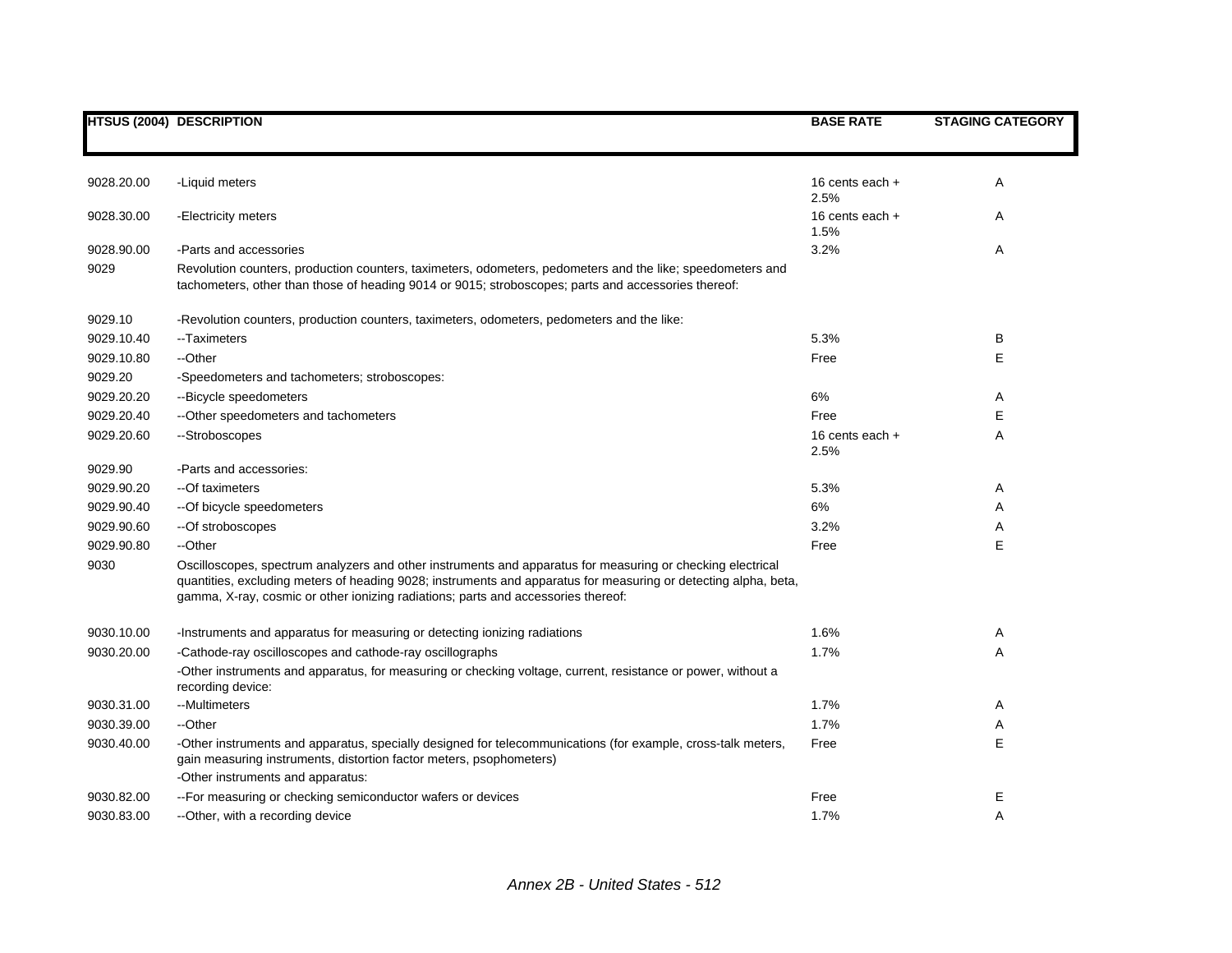|            | <b>HTSUS (2004) DESCRIPTION</b>                                                                                                                                          | <b>BASE RATE</b> | <b>STAGING CATEGORY</b> |
|------------|--------------------------------------------------------------------------------------------------------------------------------------------------------------------------|------------------|-------------------------|
|            |                                                                                                                                                                          |                  |                         |
| 9030.89.00 | --Other                                                                                                                                                                  | 1.7%             | Α                       |
| 9030.90    | -Parts and accessories:                                                                                                                                                  |                  |                         |
|            | -- For articles of subheading 9030.10:                                                                                                                                   |                  |                         |
| 9030.90.25 | ---Printed circuit assemblies                                                                                                                                            | 1.6%             | Α                       |
| 9030.90.45 | ---Other                                                                                                                                                                 | 1.6%             | Α                       |
|            | --Other:                                                                                                                                                                 |                  |                         |
|            | ---Printed circuit assemblies:                                                                                                                                           |                  |                         |
| 9030.90.64 | ---- Of instruments and apparatus of subheading 9030.82                                                                                                                  | Free             | Е                       |
| 9030.90.68 | ----Other                                                                                                                                                                | 1.7%             | Α                       |
|            | ---Other:                                                                                                                                                                |                  |                         |
| 9030.90.84 | ---- Of instruments and apparatus of subheading 9030.82                                                                                                                  | Free             | Е                       |
| 9030.90.88 | ----Other                                                                                                                                                                | 1.7%             | Α                       |
| 9031       | Measuring or checking instruments, appliances and machines, not specified or included elsewhere in this chapter;<br>profile projectors; parts and accessories thereof:   |                  |                         |
| 9031.10.00 | -Machines for balancing mechanical parts                                                                                                                                 | 1.7%             | A                       |
| 9031.20.00 | -Test benches                                                                                                                                                            | 1.7%             | Α                       |
| 9031.30.00 | -Profile projectors                                                                                                                                                      | 2.5%             | A                       |
|            | -Other optical instruments and appliances:                                                                                                                               |                  |                         |
| 9031.41.00 | -- For inspecting semiconductor wafers or devices or for inspecting photomasks or reticles used in manufacturing<br>semiconductor devices                                | Free             | Е                       |
| 9031.49    | --Other:                                                                                                                                                                 |                  |                         |
| 9031.49.40 | ---Coordinate-measuring machines                                                                                                                                         | 3.5%             | Α                       |
| 9031.49.70 | ---For inspecting masks (other than photomasks) used in manufacturing semiconductor devices; for measuring<br>surface particulate contamination on semiconductor devices | Free             | E                       |
| 9031.49.90 | ---Other                                                                                                                                                                 | 3.5%             | Α                       |
| 9031.80    | -Other instruments, appliances and machines:                                                                                                                             |                  |                         |
| 9031.80.40 | --Electron beam microscopes fitted with equipment specifically designed for the handling and transport of<br>semiconductor wafers or reticles                            | Free             | Е                       |
| 9031.80.80 | --Other                                                                                                                                                                  | 1.7%             | Α                       |
| 9031.90    | -Parts and accessories:                                                                                                                                                  |                  |                         |
| 9031.90.20 | --Of profile projectors                                                                                                                                                  | 2.5%             | Α                       |
|            | -- Of other optical instruments and appliances, other than test benches:                                                                                                 |                  |                         |
| 9031.90.45 | ---Bases and frames for the coordinate-measuring machines of subheading 9031.49.40                                                                                       | 3.5%             | A                       |
| 9031.90.54 | --- Of optical instruments and appliances of subheading 9031.41 or 9031.49.70                                                                                            | Free             | E                       |
| 9031.90.58 | ---Other                                                                                                                                                                 | 3.5%             | A                       |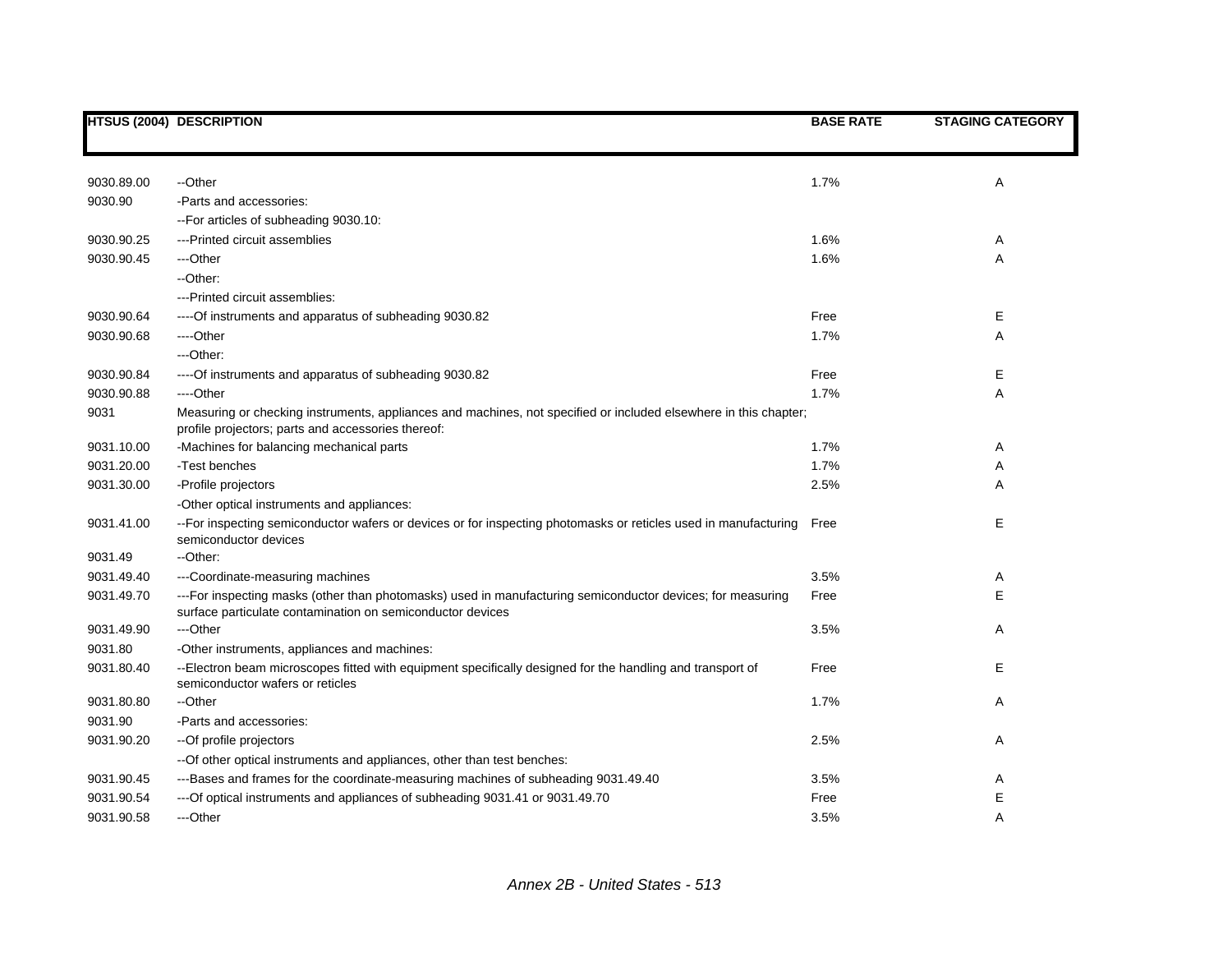|            | <b>HTSUS (2004) DESCRIPTION</b>                                                                                                                      | <b>BASE RATE</b>                                                                                 | <b>STAGING CATEGORY</b> |
|------------|------------------------------------------------------------------------------------------------------------------------------------------------------|--------------------------------------------------------------------------------------------------|-------------------------|
|            |                                                                                                                                                      |                                                                                                  |                         |
|            | --Other:                                                                                                                                             |                                                                                                  |                         |
| 9031.90.70 | --- Of articles of subheading 9031.80.40                                                                                                             | Free                                                                                             | Е                       |
| 9031.90.90 | ---Other                                                                                                                                             | 1.7%                                                                                             | Α                       |
| 9032       | Automatic regulating or controlling instruments and apparatus; parts and accessories thereof:                                                        |                                                                                                  |                         |
| 9032.10.00 | -Thermostats                                                                                                                                         | 1.7%                                                                                             | Α                       |
| 9032.20.00 | -Manostats                                                                                                                                           | 1.7%                                                                                             | Α                       |
|            | -Other instruments and apparatus:                                                                                                                    |                                                                                                  |                         |
| 9032.81.00 | --Hydraulic and pneumatic                                                                                                                            | 1.6%                                                                                             | Α                       |
| 9032.89    | -- Other:                                                                                                                                            |                                                                                                  |                         |
|            | --- Automatic voltage and voltage-current regulators:                                                                                                |                                                                                                  |                         |
| 9032.89.20 | ----Designed for use in a 6, 12 or 24 V system                                                                                                       | 1.1%                                                                                             | Α                       |
| 9032.89.40 | ----Other                                                                                                                                            | 1.7%                                                                                             | Α                       |
| 9032.89.60 | ---Other                                                                                                                                             | 1.7%                                                                                             | Α                       |
| 9032.90    | -Parts and accessories:                                                                                                                              |                                                                                                  |                         |
|            | -- Of automatic voltage and voltage-current regulators:                                                                                              |                                                                                                  |                         |
| 9032.90.20 | ---Designed for use in a 6, 12 or 24 V system                                                                                                        | 1.1%                                                                                             | Α                       |
| 9032.90.40 | ---Other                                                                                                                                             | 1.7%                                                                                             | Α                       |
| 9032.90.60 | --Other                                                                                                                                              | 1.7%                                                                                             | Α                       |
| 9033.00.00 | Parts and accessories (not specified or included elsewhere in this chapter) for machines, appliances, instruments 4.4%<br>or apparatus of chapter 90 |                                                                                                  | Α                       |
| 9101       | Wrist watches, pocket watches and other watches, including stop watches, with case of precious metal or of<br>metal clad with precious metal:        |                                                                                                  |                         |
|            | -Wrist watches, electrically operated, whether or not incorporating a stop watch facility:                                                           |                                                                                                  |                         |
| 9101.11    | -- With mechanical display only:                                                                                                                     |                                                                                                  |                         |
| 9101.11.40 | ---Having no jewels or only one jewel in the movement                                                                                                | 51 cents each +<br>6.25% on the case<br>and strap, band or<br>bracelet $+5.3%$ on<br>the battery | Α                       |
| 9101.11.80 | ---Other                                                                                                                                             | 87 cents each +<br>6.25% on the case<br>and strap, band or<br>bracelet $+5.3%$ on<br>the battery | Α                       |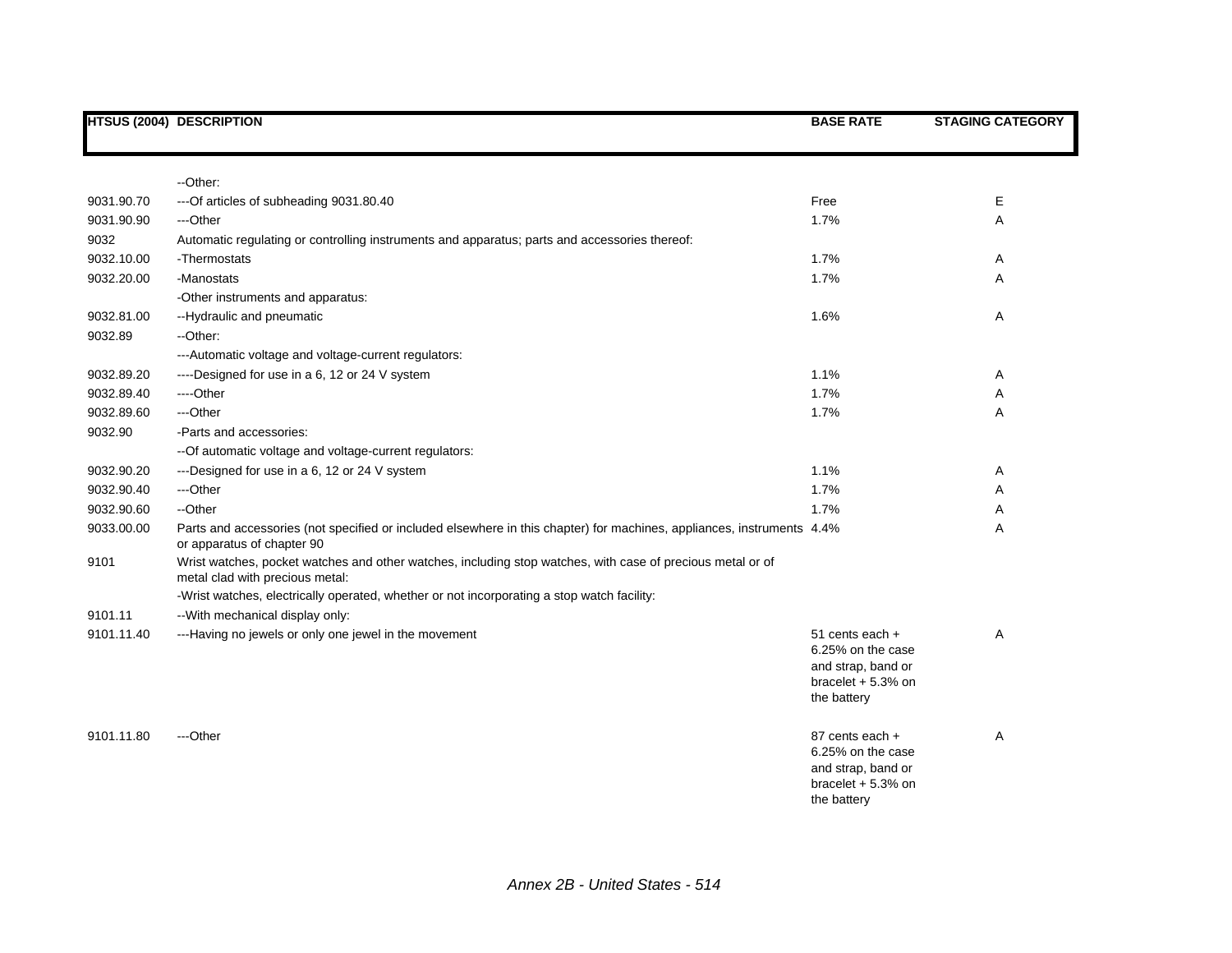| 9101.12    | -- With opto-electronic display only:                                                                                         |                                   |   |
|------------|-------------------------------------------------------------------------------------------------------------------------------|-----------------------------------|---|
|            | ---Straps, bands or bracelets entered with watches of subheading 9101.12.80 and classifiable therewith pursuant               |                                   |   |
|            | to additional U.S. note 2 to this chapter; all the foregoing whether or not attached to such watches at the time of<br>entry: |                                   |   |
| 9101.12.20 | ---- Of textile material or of base metal, whether or not gold- or silver-plated                                              | Free                              | Е |
| 9101.12.40 | ----Other                                                                                                                     | Free                              | Е |
| 9101.12.80 | ---Other                                                                                                                      | Free                              | E |
| 9101.19    | --Other:                                                                                                                      |                                   |   |
| 9101.19.40 | ---Having no jewels or only one jewel in the movement                                                                         | 41 cents each $+$                 | A |
|            |                                                                                                                               | 5% on the case                    |   |
|            |                                                                                                                               | and strap, band or                |   |
|            |                                                                                                                               | bracelet $+4.2%$ on               |   |
|            |                                                                                                                               | the battery                       |   |
| 9101.19.80 | ---Other                                                                                                                      | 61 cents each +                   | A |
|            |                                                                                                                               | 4.4% on case and                  |   |
|            |                                                                                                                               | strap, band or                    |   |
|            |                                                                                                                               | bracelet $+3.7%$ on               |   |
|            |                                                                                                                               | the battery                       |   |
|            | -Other wrist watches, whether or not incorporating a stop watch facility:                                                     |                                   |   |
| 9101.21    | -- With automatic winding:                                                                                                    |                                   |   |
|            | ---Having over 17 jewels in the movement:                                                                                     |                                   |   |
|            | ----Straps, bands or bracelets entered with watches of subheading 9101.21.50 and classifiable therewith pursuant              |                                   |   |
|            | to additional U.S. note 2 to this chapter; all the foregoing whether or not attached to such watches at the time of           |                                   |   |
|            | entry:                                                                                                                        |                                   |   |
| 9101.21.10 | ----- Of textile material or of base metal, whether or not gold- or silver-plated                                             | 3.1%                              | A |
| 9101.21.30 | $---Other$                                                                                                                    | 3.1%                              | A |
| 9101.21.50 | ----Other                                                                                                                     | Free                              | Е |
| 9101.21.80 | ---Other                                                                                                                      | \$1.61 each $+4.4%$               | A |
|            |                                                                                                                               | on the case and<br>strap, band or |   |
|            |                                                                                                                               | bracelet                          |   |
|            |                                                                                                                               |                                   |   |

## 9101.29 -- Other: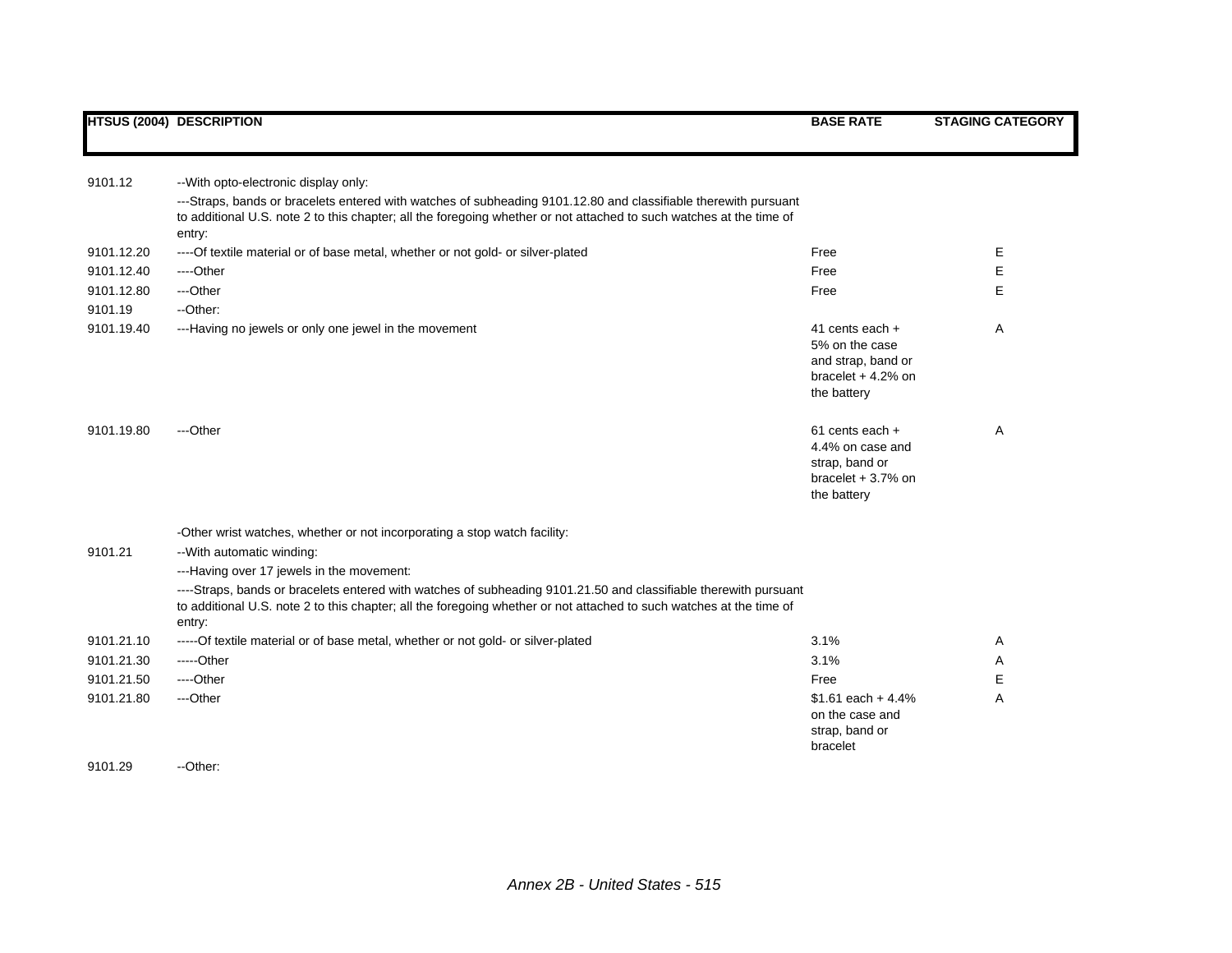|            | <b>HTSUS (2004) DESCRIPTION</b>                                                                                                                                                                                                                   | <b>BASE RATE</b>                                                      | <b>STAGING CATEGORY</b> |
|------------|---------------------------------------------------------------------------------------------------------------------------------------------------------------------------------------------------------------------------------------------------|-----------------------------------------------------------------------|-------------------------|
|            |                                                                                                                                                                                                                                                   |                                                                       |                         |
| 9101.29.10 | ---Having no jewels or only one jewel in the movement                                                                                                                                                                                             | 40 cents each +<br>5% on the case<br>and strap, band or<br>bracelet   | Α                       |
| 9101.29.20 | ---Having over 1 jewel but not over 7 jewels in the movement                                                                                                                                                                                      | 61 cents each +<br>4.4% on the case<br>and strap, band or<br>bracelet | Α                       |
|            | ---Having over 7 jewels but not over 17 jewels in the movement:                                                                                                                                                                                   |                                                                       |                         |
|            | ---- With movement valued not over \$15 each:                                                                                                                                                                                                     |                                                                       |                         |
| 9101.29.30 | ----- With movement measuring not over 15.2 mm                                                                                                                                                                                                    | $$2.28$ each + 5%<br>on the case and<br>strap, band or<br>bracelet    | A                       |
| 9101.29.40 | ----- With movement measuring over 15.2 mm                                                                                                                                                                                                        | $$1.92$ each + 5%<br>on the case and<br>strap, band or<br>bracelet    | A                       |
| 9101.29.50 | ---- With movement valued over \$15 each                                                                                                                                                                                                          | 90 cents each +<br>4.4% on the case<br>and strap, band or<br>bracelet | A                       |
|            | ---Having over 17 jewels in the movement:                                                                                                                                                                                                         |                                                                       |                         |
|            | ----Straps, bands or bracelets entered with watches of subheading 9101.29.90 and classifiable therewith pursuant<br>to additional U.S. note 2 to this chapter; all the foregoing whether or not attached to such watches at the time of<br>entry: |                                                                       |                         |
| 9101.29.70 | ----- Of textile material or of base metal, whether or not gold- or silver-plated                                                                                                                                                                 | 3.1%                                                                  | Α                       |
| 9101.29.80 | $---Other$                                                                                                                                                                                                                                        | 3.1%                                                                  | Α                       |
| 9101.29.90 | ----Other<br>-Other:                                                                                                                                                                                                                              | Free                                                                  | E                       |
| 9101.91    | --Electrically operated:                                                                                                                                                                                                                          |                                                                       |                         |
| 9101.91.20 | --- With opto-electronic display only<br>---Other:                                                                                                                                                                                                | Free                                                                  | Е                       |
| 9101.91.40 | ----Having no jewels or only one jewel in the movement                                                                                                                                                                                            | Free                                                                  | Е                       |
| 9101.91.80 | ----Other                                                                                                                                                                                                                                         | Free                                                                  | E                       |
| 9101.99    | --Other:                                                                                                                                                                                                                                          |                                                                       |                         |
| 9101.99.20 | ---Having no jewels or not over 7 jewels in the movement                                                                                                                                                                                          | Free                                                                  | E                       |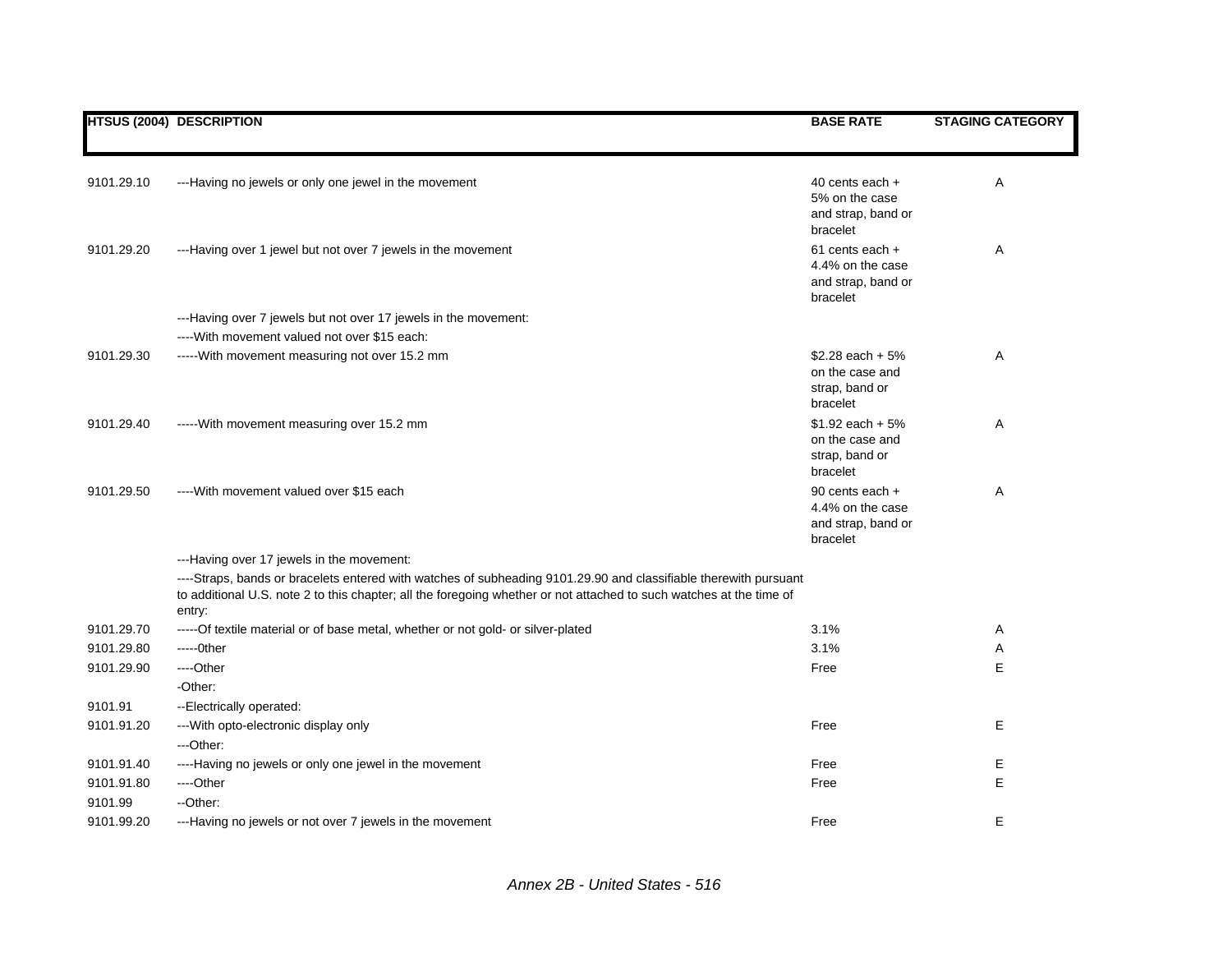|            | <b>HTSUS (2004) DESCRIPTION</b>                                                                                                                                                          | <b>BASE RATE</b>                                                                                          | <b>STAGING CATEGORY</b> |
|------------|------------------------------------------------------------------------------------------------------------------------------------------------------------------------------------------|-----------------------------------------------------------------------------------------------------------|-------------------------|
|            | ---Having over 7 but not over 17 jewels in the movement:                                                                                                                                 |                                                                                                           |                         |
| 9101.99.40 | ---- With movement valued not over \$15 each                                                                                                                                             | 98 cents each +<br>3% on the case                                                                         | Α                       |
| 9101.99.60 | ---- With movement valued over \$15 each                                                                                                                                                 | Free                                                                                                      | Е                       |
| 9101.99.80 | ---Having over 17 jewels in the movement                                                                                                                                                 | Free                                                                                                      | E                       |
| 9102       | Wrist watches, pocket watches and other watches, including stop watches, other than those of heading 9101:                                                                               |                                                                                                           |                         |
| 9102.11    | -Wrist watches, electrically operated, whether or not incorporating a stop watch facility:<br>-- With mechanical display only:<br>---Having no jewels or only one jewel in the movement: |                                                                                                           |                         |
|            | ----With strap, band or bracelet of textile material or of base metal, whether or not gold- or silver-plated:                                                                            |                                                                                                           |                         |
| 9102.11.10 | ----- With gold- or silver-plated case                                                                                                                                                   | 44 cents each +<br>6% on the case +<br>14% on the strap,<br>band or bracelet +<br>5.3% on the battery     | Α                       |
| 9102.11.25 | $---Other$                                                                                                                                                                               | 40 cents each +<br>8.5% on the case $+$<br>14% on the strap,<br>band or bracelet +<br>5.3% on the battery | A                       |
| 9102.11.30 | $---Other:$<br>----- With gold- or silver-plated case                                                                                                                                    | 44 cents each +                                                                                           | Α                       |
|            |                                                                                                                                                                                          | $6\%$ on the case $+$<br>2.8% on the strap,<br>band or bracelet +<br>5.3% on the battery                  |                         |
| 9102.11.45 | -----Other                                                                                                                                                                               | 40 cents each +<br>8.5% on the case +<br>2.8% on the strap,<br>band or bracelet +<br>5.3% on the battery  | Α                       |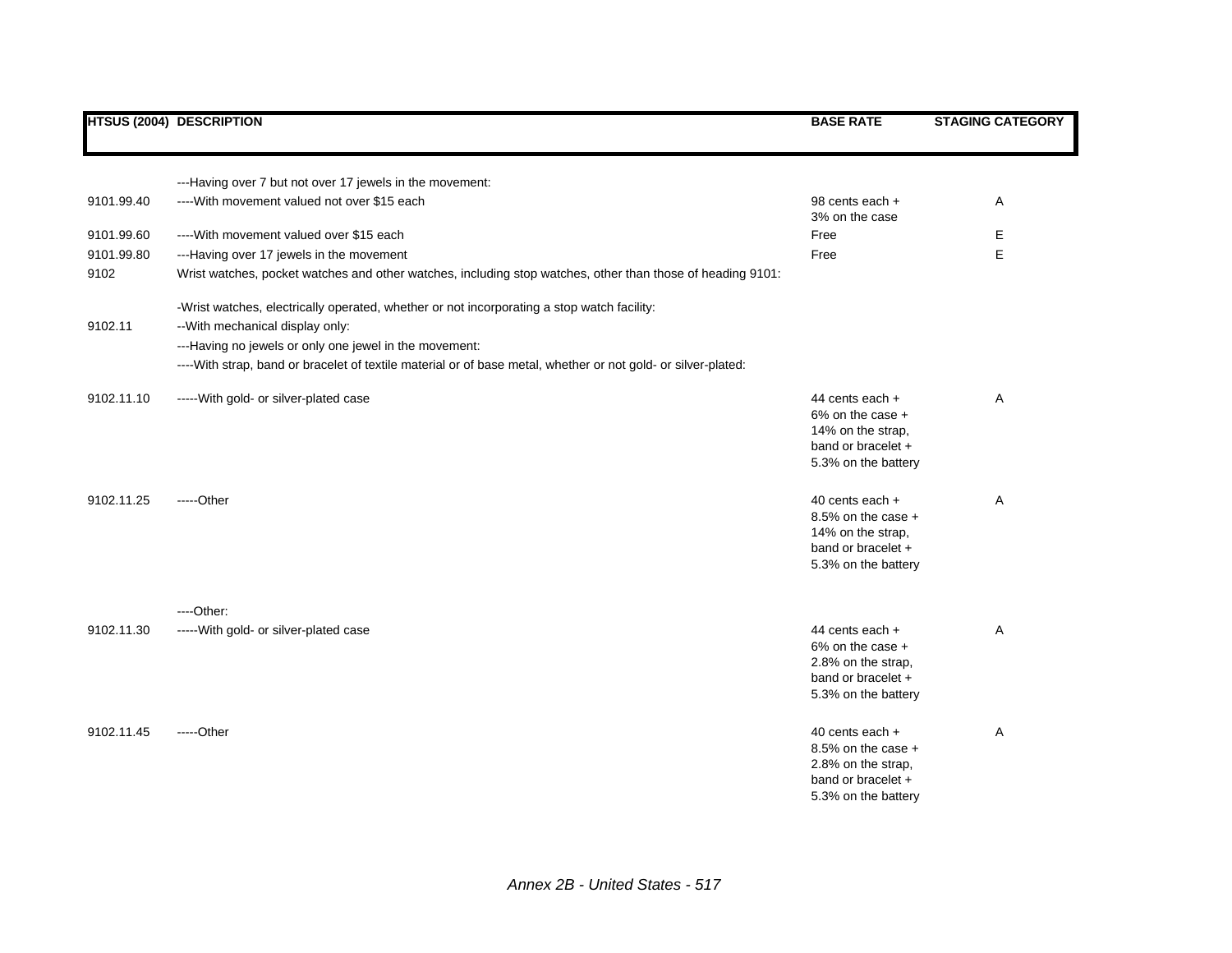|            | ---Other:                                                                                                                                                                                                                                                                                 |                                                                                                            |   |
|------------|-------------------------------------------------------------------------------------------------------------------------------------------------------------------------------------------------------------------------------------------------------------------------------------------|------------------------------------------------------------------------------------------------------------|---|
|            | ----With strap, band or bracelet of textile material or of base metal, whether or not gold- or silver-plated:                                                                                                                                                                             |                                                                                                            |   |
| 9102.11.50 | ----- With gold- or silver-plated case                                                                                                                                                                                                                                                    | 80 cents each +<br>$6\%$ on the case $+$<br>14% on the strap.<br>band or bracelet +<br>5.3% on the battery | A |
| 9102.11.65 | $---Other$                                                                                                                                                                                                                                                                                | 76 cents each +<br>8.5% on the case $+$<br>14% on the strap.<br>band or bracelet +<br>5.3% on the battery  | Α |
|            | $---Other:$                                                                                                                                                                                                                                                                               |                                                                                                            |   |
| 9102.11.70 | ----- With gold- or silver-plated case                                                                                                                                                                                                                                                    | 80 cents each +<br>$6\%$ on the case +<br>2.8% on the strap,<br>band or bracelet +<br>5.3% on the battery  | Α |
| 9102.11.95 | $---Other$                                                                                                                                                                                                                                                                                | 76 cents each +<br>8.5% on the case $+$<br>2.8% on the strap,<br>band or bracelet +<br>5.3% on the battery | Α |
| 9102.12    | -- With opto-electronic display only:<br>---Straps, bands or bracelets entered with watches of subheading 9102.12.80 and classifiable therewith pursuant<br>to additional U.S. note 2 to this chapter; all the foregoing whether or not attached to such watches at the time of<br>entry: |                                                                                                            |   |
| 9102.12.20 | ---- Of textile material or of base metal, whether or not gold- or silver-plated                                                                                                                                                                                                          | Free                                                                                                       | Е |
| 9102.12.40 | ---Other                                                                                                                                                                                                                                                                                  | Free                                                                                                       | Е |
| 9102.12.80 | ---Other                                                                                                                                                                                                                                                                                  | Free                                                                                                       | E |
| 9102.19    | --Other:                                                                                                                                                                                                                                                                                  |                                                                                                            |   |

---Having no jewels or only one jewel in the movement: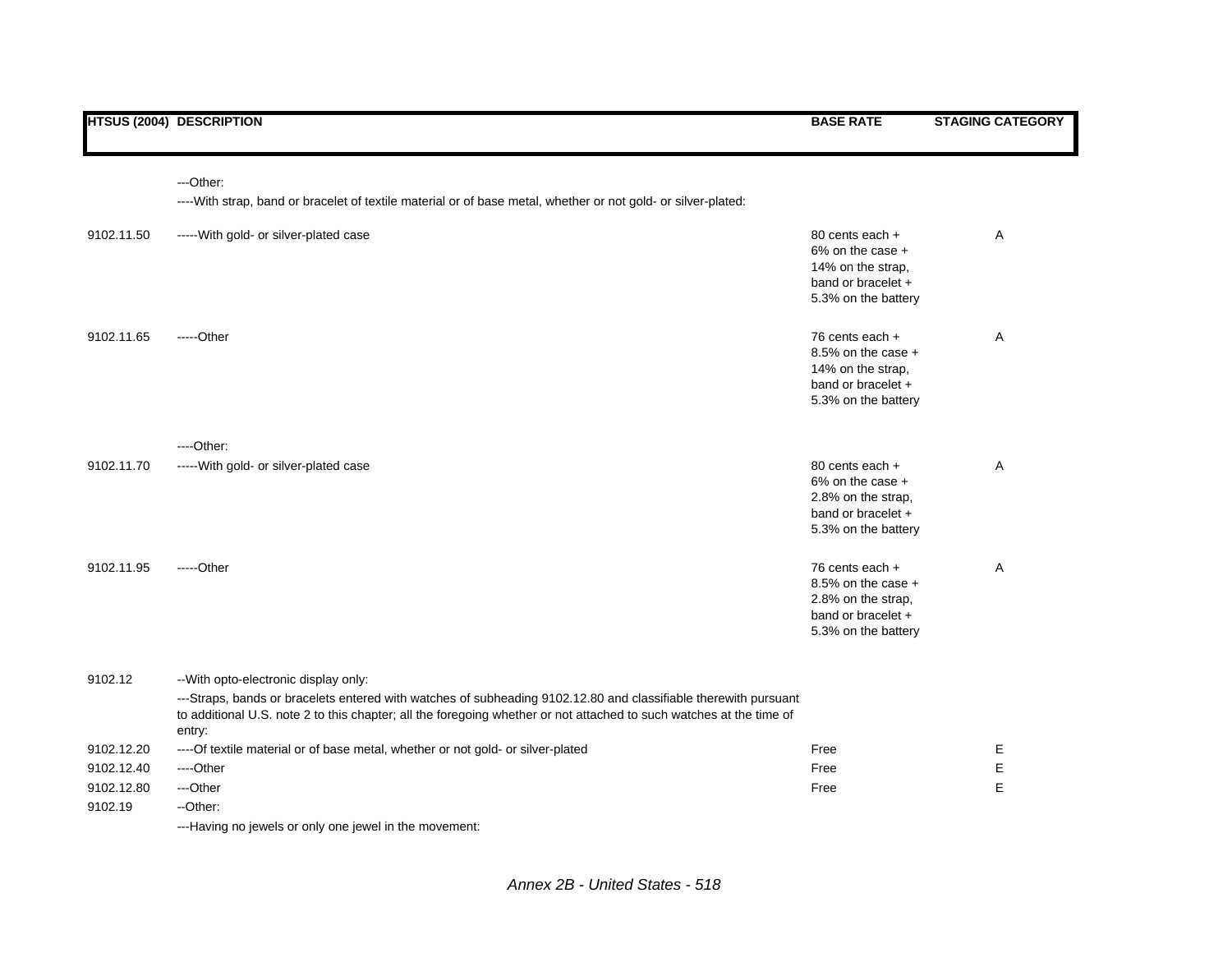|            | <b>HTSUS (2004) DESCRIPTION</b>                                                                                                                                   | <b>BASE RATE</b>                                                                                           | <b>STAGING CATEGORY</b> |
|------------|-------------------------------------------------------------------------------------------------------------------------------------------------------------------|------------------------------------------------------------------------------------------------------------|-------------------------|
| 9102.19.20 | ----With strap, band or bracelet of textile material or of base metal, whether or not gold-or silver-plated                                                       | 32 cents each +<br>4.8% on the case $+$<br>11% on the strap,<br>band or bracelet +<br>4.2% on the battery  | Α                       |
| 9102.19.40 | ----Other                                                                                                                                                         | 32 cents each +<br>4.8% on the case $+$<br>2.2% on the strap,<br>band or bracelet +<br>4.2% on the battery | Α                       |
| 9102.19.60 | ---Other:<br>----With strap, band or bracelet of textile material or of base metal, whether or not gold-or silver-plated                                          | 57 cents each +<br>4.5% on the case $+$<br>10.6% on the strap,<br>band or bracelet +<br>4% on the battery  | A                       |
| 9102.19.80 | ----Other                                                                                                                                                         | 57 cents each +<br>4.5% on the case $+$<br>2.1% on the strap,<br>band or bracelet +<br>4% on the battery   | Α                       |
| 9102.21    | -Other wrist watches, whether or not incorporating a stop watch facility:<br>-- With automatic winding:<br>---Having no jewels or only one jewel in the movement: |                                                                                                            |                         |
| 9102.21.10 | ----With strap, band or bracelet of textile material or of base metal, whether or not gold- or silver-plated                                                      | 75 cents each +<br>$6\%$ on the case +<br>14% on the strap,<br>band or bracelet                            | Α                       |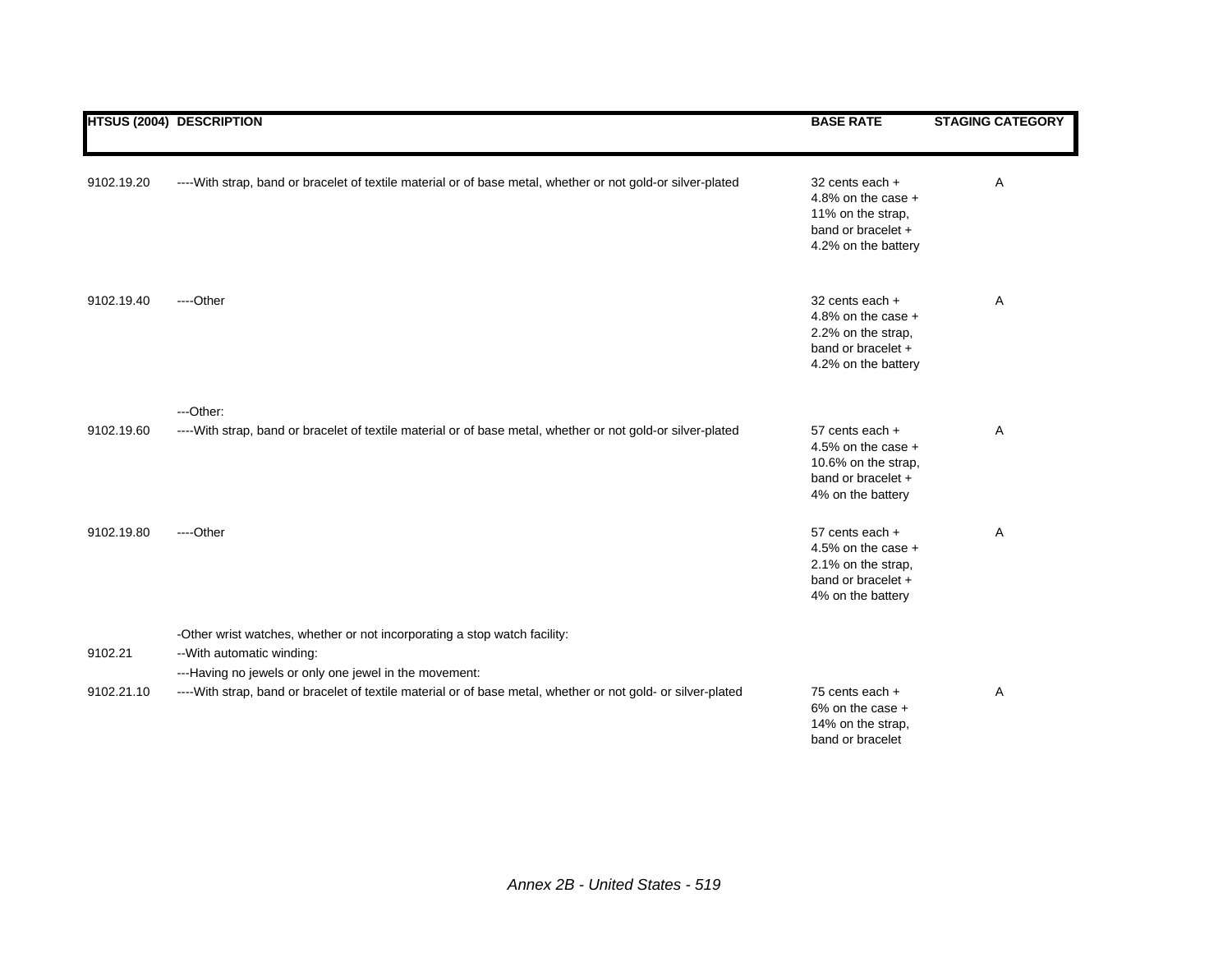|            | <b>HTSUS (2004) DESCRIPTION</b>                                                                                                                                                                                                                   | <b>BASE RATE</b>                                                                  | <b>STAGING CATEGORY</b> |
|------------|---------------------------------------------------------------------------------------------------------------------------------------------------------------------------------------------------------------------------------------------------|-----------------------------------------------------------------------------------|-------------------------|
| 9102.21.25 | ----Other                                                                                                                                                                                                                                         | 75 cents each +<br>6% on the case +<br>2.8% on the strap,<br>band or bracelet     | Α                       |
|            | ---Having over one jewel but not over 17 jewels in the movement:                                                                                                                                                                                  |                                                                                   |                         |
| 9102.21.30 | ----With strap, band or bracelet of textile material or of base metal, whether or not gold- or silver-plated                                                                                                                                      | $$1.75$ each + 4.8%<br>on the case $+$<br>11.2% on the strap,<br>band or bracelet | Α                       |
| 9102.21.50 | ----Other                                                                                                                                                                                                                                         | $$1.75$ each + 4.8%<br>on the case $+2.2%$<br>on the strap, band<br>or bracelet   | Α                       |
|            | ---Having over 17 jewels in the movement:                                                                                                                                                                                                         |                                                                                   |                         |
| 9102.21.70 | ----With strap, band or bracelet of textile material or of base metal, whether or not gold- or silver-plated                                                                                                                                      | $$1.53$ each + 4.2%<br>on the case $+9.8%$<br>on the strap, band<br>or bracelet   | Α                       |
| 9102.21.90 | ----Other                                                                                                                                                                                                                                         | $$1.53$ each + 4.2%<br>on the case $+2\%$<br>on the strap, band<br>or bracelet    | A                       |
| 9102.29    | --Other:                                                                                                                                                                                                                                          |                                                                                   |                         |
|            | ---Having no jewels or only one jewel in the movement:<br>----With strap, band or bracelet of textile material or of base metal, whether or not gold- or silver-plated:                                                                           |                                                                                   |                         |
| 9102.29.02 | -----Straps, bands or bracelets entered with watches of subheading 9102.29.04 and classifiable therewith<br>pursuant to additional U.S. note 2 to this chapter; all the foregoing whether or not attached to such watches at the<br>time of entry | 14%                                                                               | Α                       |
| 9102.29.04 | -----Other                                                                                                                                                                                                                                        | 40 cents each +<br>6% on the case                                                 | Α                       |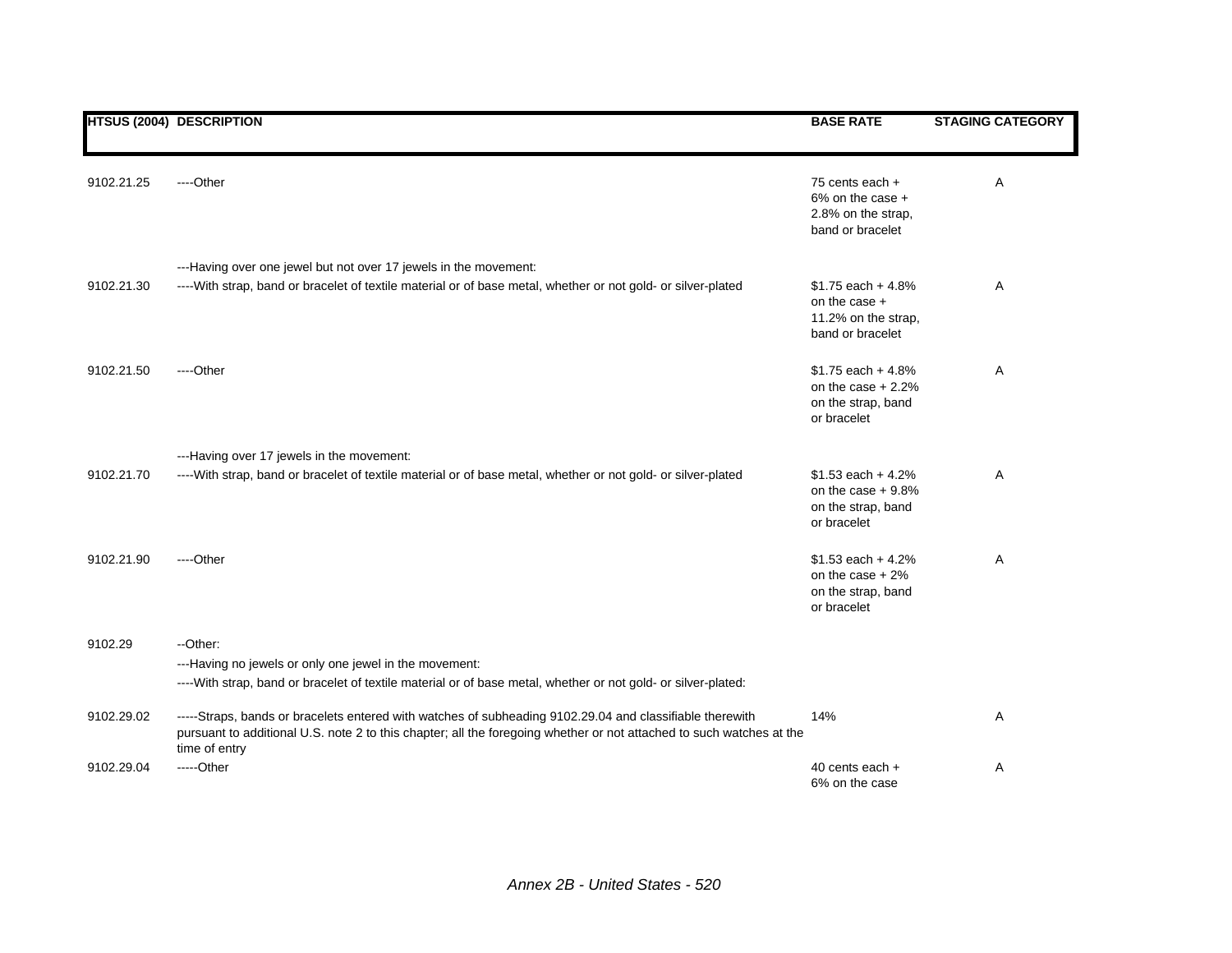|            | <b>HTSUS (2004) DESCRIPTION</b>                                                                                                                              | <b>BASE RATE</b>                                                                   | <b>STAGING CATEGORY</b> |
|------------|--------------------------------------------------------------------------------------------------------------------------------------------------------------|------------------------------------------------------------------------------------|-------------------------|
| 9102.29.10 | ----Other                                                                                                                                                    | 40 cents each +<br>$6\%$ on the case $+$<br>2.8% on the strap,<br>band or bracelet | Α                       |
|            | ---Having over one jewel but not over 7 jewels in the movement:                                                                                              |                                                                                    |                         |
| 9102.29.15 | ----With strap, band or bracelet of textile material or of base metal, whether or not gold- or silver-plated                                                 | 58 cents each +<br>4.6% on the case $+$<br>10.6% on the strap,<br>band or bracelet | Α                       |
| 9102.29.20 | ----Other                                                                                                                                                    | 56 cents each +<br>4.4% on the case $+$<br>2% on the strap,<br>band or bracelet    | Α                       |
|            | ---Having over 7 but not over 17 jewels in the movement:<br>---- With movement valued not over \$15 each:<br>----- With movement measuring not over 15.2 mm: |                                                                                    |                         |
| 9102.29.25 | ------ With strap, band or bracelet of textile material or of base metal, whether or not gold- or silver- plated                                             | \$2.19 each $+4.8%$<br>on the case +<br>11.2% on the strap,<br>band or bracelet    | Α                       |
| 9102.29.30 | ------Other                                                                                                                                                  | $$2.19$ each + 4.8%<br>on the case $+2.2%$<br>on the strap, band<br>or bracelet    | Α                       |
|            | ----- With movement measuring over 15.2 mm:                                                                                                                  |                                                                                    |                         |
| 9102.29.35 | ------With strap, band or bracelet of textile material or of base metal, whether or not gold- or silver- plated                                              | $$1.61$ each + 4.2%<br>on the case $+9.8%$<br>on the strap, band<br>or bracelet    | Α                       |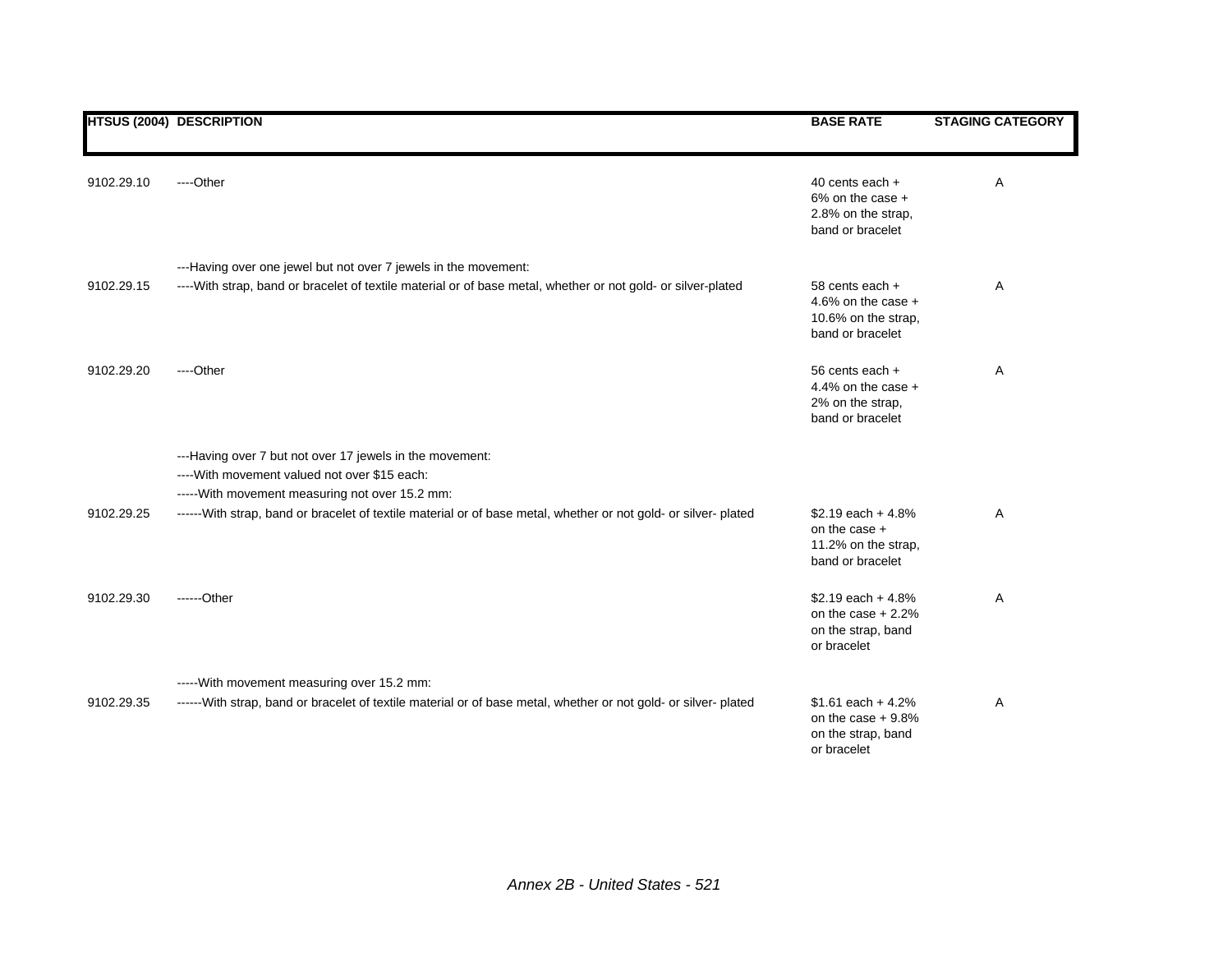|            | <b>HTSUS (2004) DESCRIPTION</b>                                                                               | <b>BASE RATE</b>                                                                   | <b>STAGING CATEGORY</b> |
|------------|---------------------------------------------------------------------------------------------------------------|------------------------------------------------------------------------------------|-------------------------|
| 9102.29.40 | ------Other                                                                                                   | $$1.83$ each + 4.8%<br>on the case $+2.2%$<br>on the strap, band<br>or bracelet    | Α                       |
|            | ---- With movement valued over \$15 each:                                                                     |                                                                                    |                         |
| 9102.29.45 | -----With strap, band or bracelet of textile material or of base metal, whether or not gold- or silver-plated | 93 cents each +<br>4.8% on the case $+$<br>11.2% on the strap,<br>band or bracelet | Α                       |
| 9102.29.50 | $---Other$                                                                                                    | 93 cents each +<br>4.8% on the case $+$<br>2.2% on the strap,<br>band or bracelet  | Α                       |
|            | ---Having over 17 jewels in the movement:                                                                     |                                                                                    |                         |
| 9102.29.55 | ----With strap, band or bracelet of textile material or of base metal, whether or not gold-or silver-plated   | $$1.55$ each + 4.2%<br>on the case $+9.9%$<br>on the strap, band<br>or bracelet    | Α                       |
| 9102.29.60 | ----Other                                                                                                     | $$1.75$ each + 4.8%<br>on the case $+2.2%$<br>on the strap, band<br>or bracelet    | Α                       |
|            | -Other:                                                                                                       |                                                                                    |                         |
| 9102.91    | --Electrically operated:                                                                                      |                                                                                    |                         |
| 9102.91.20 | --- With opto-electronic display only                                                                         | 3.9% on the<br>movement and<br>case $+5.3%$ on the<br>battery                      | Α                       |
|            | ---Other:                                                                                                     |                                                                                    |                         |
| 9102.91.40 | ----Having no jewels or only one jewel in the movement                                                        | 40 cents each +<br>6% on the case +<br>5.3% on the battery                         | Α                       |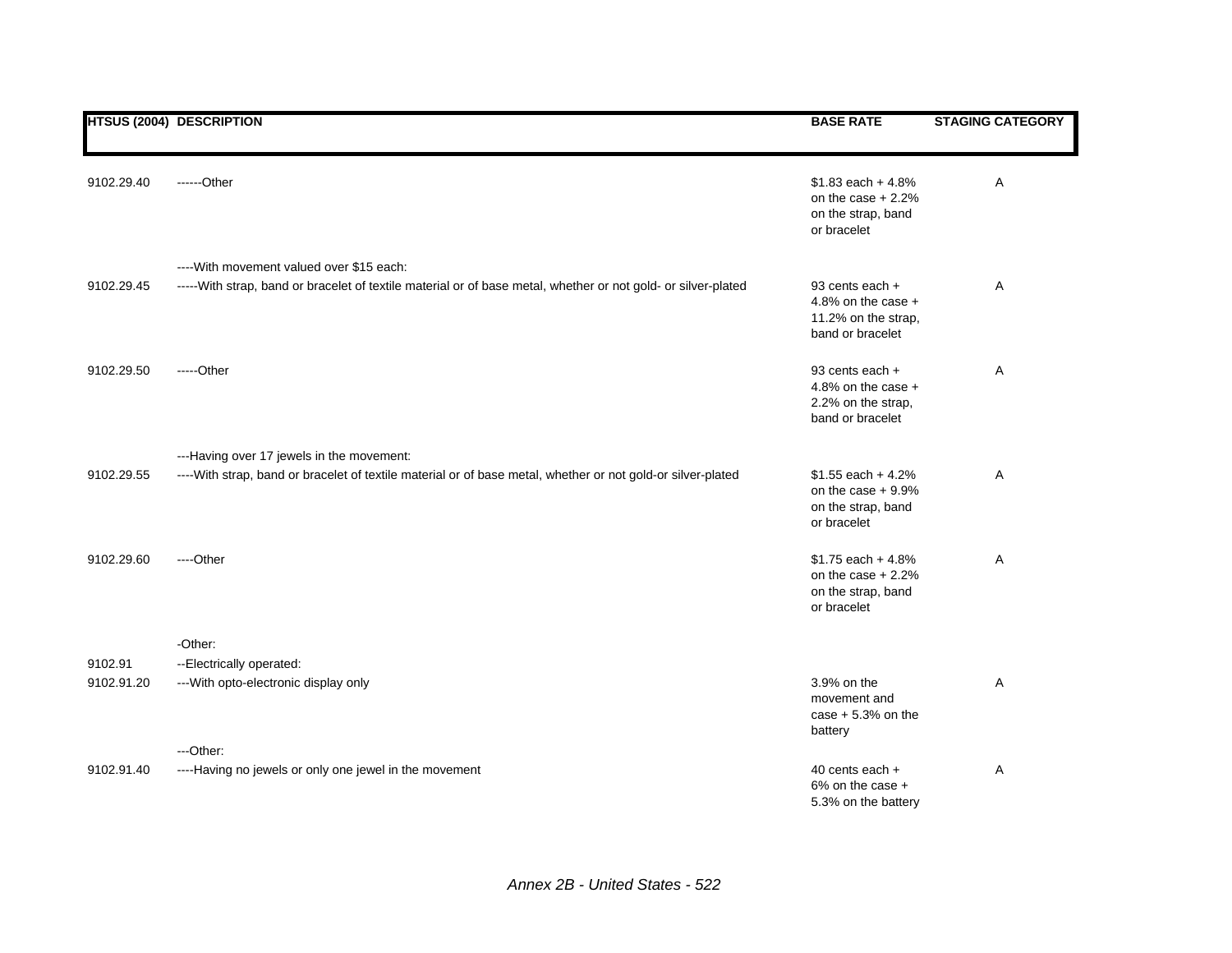|            | <b>HTSUS (2004) DESCRIPTION</b>                                                                     | <b>BASE RATE</b>                                                | <b>STAGING CATEGORY</b> |
|------------|-----------------------------------------------------------------------------------------------------|-----------------------------------------------------------------|-------------------------|
| 9102.91.80 | ----Other                                                                                           | 76 cents each +<br>$6\%$ on the case $+$<br>5.3% on the battery | A                       |
| 9102.99    | --Other:                                                                                            |                                                                 |                         |
| 9102.99.20 | ---Having no jewels or not over 7 jewels in the movement                                            | 20 cents each $+$<br>3% on the case                             | Α                       |
|            | ---Having over 7 but not over 17 jewels in the movement:                                            |                                                                 |                         |
| 9102.99.40 | ---- With movement valued not over \$15 each                                                        | 92 cents each +<br>3% on the case                               | Α                       |
| 9102.99.60 | ---- With movement valued over \$15 each                                                            | $$1.16$ each + 6%<br>on the case                                | Α                       |
| 9102.99.80 | ---Having over 17 jewels in the movement                                                            | $$2.19$ each + 6%<br>on the case                                | Α                       |
| 9103       | Clocks with watch movements, excluding clocks of heading 9104:                                      |                                                                 |                         |
| 9103.10    | -Electrically operated:                                                                             |                                                                 |                         |
| 9103.10.20 | -- With opto-electronic display only                                                                | 2.6% on the<br>movement and<br>case $+3.6%$ on the<br>battery   | Α                       |
|            | --Other:                                                                                            |                                                                 |                         |
| 9103.10.40 | ---Having no jewels or only one jewel in the movement                                               | 24 cents each +<br>4.5% on the case $+$<br>3.5% on the battery  | Α                       |
| 9103.10.80 | ---Other                                                                                            | 48 cents each +<br>4.6% on the case $+$<br>3.5% on the battery  | Α                       |
| 9103.90.00 | -Other                                                                                              | 24 cents each +<br>4.6% on the case                             | Α                       |
| 9104.00    | Instrument panel clocks and clocks of a similar type for vehicles, aircraft, spacecraft or vessels: |                                                                 |                         |
|            | -With clock movements measuring over 50 mm in width or diameter:                                    |                                                                 |                         |

--Valued not over \$10 each: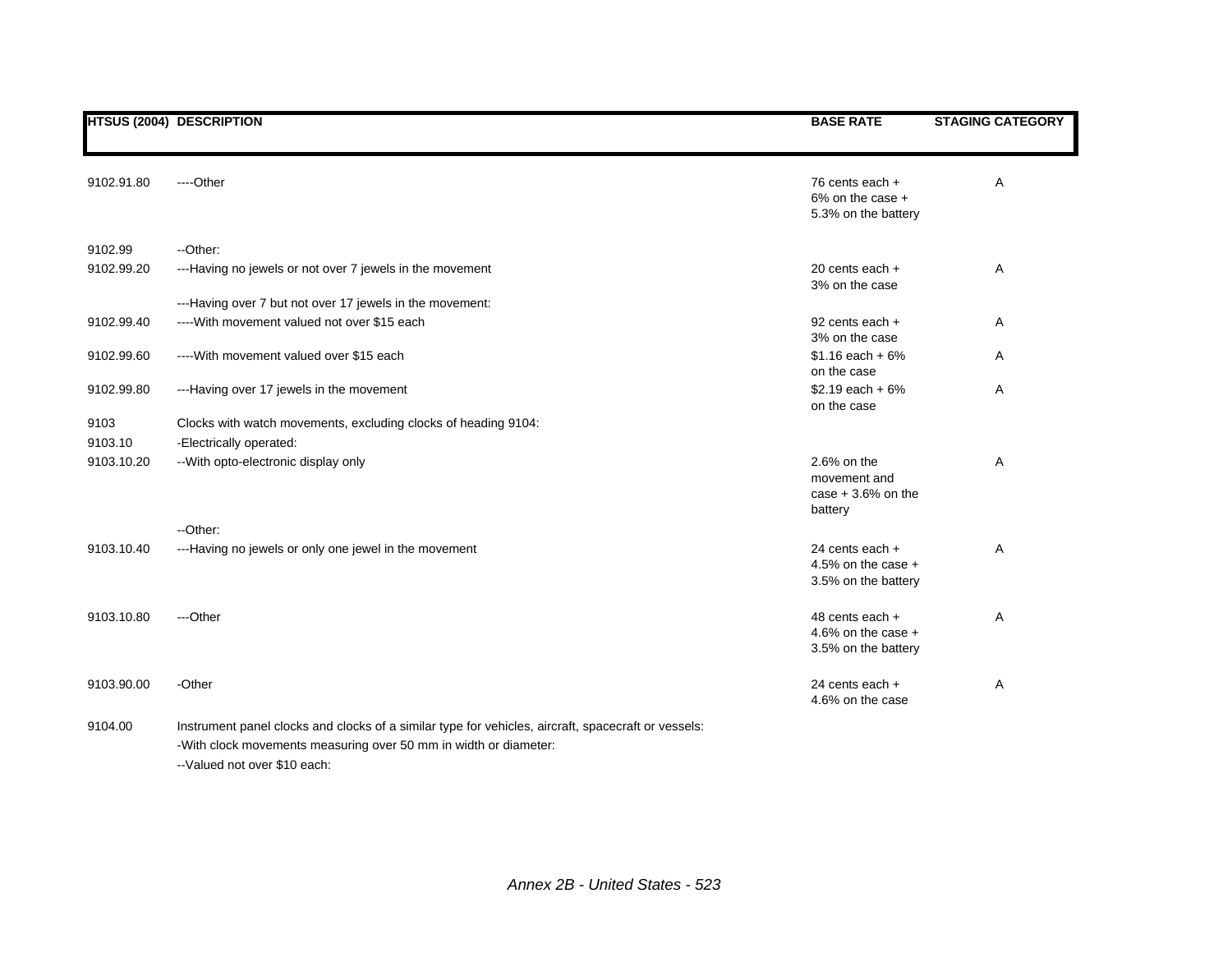|            | <b>HTSUS (2004) DESCRIPTION</b>           | <b>BASE RATE</b>                                                                 | <b>STAGING CATEGORY</b> |
|------------|-------------------------------------------|----------------------------------------------------------------------------------|-------------------------|
|            |                                           |                                                                                  |                         |
| 9104.00.05 | --- With opto-electronic display only     | 2.6% on the<br>movement and<br>case $+3.5%$ on the<br>battery                    | Α                       |
|            | ---Other:                                 |                                                                                  |                         |
| 9104.00.10 | ----Electric (including battery operated) | 20 cents each +<br>4.3% on the<br>movement and<br>case $+3.5%$ on the<br>battery | Α                       |
| 9104.00.20 | ----Other                                 | 30 cents each +<br>6.4%                                                          | Α                       |
|            | -- Valued over \$10 each:                 |                                                                                  |                         |
| 9104.00.25 | --- With opto-electronic display only     | 3.9% on the<br>movement and<br>case $+5.3%$ on the<br>battery                    | Α                       |
|            | ---Other:                                 |                                                                                  |                         |
| 9104.00.30 | ----Electric (including battery operated) | 30 cents each +<br>4.3% on the<br>movement and<br>case $+3.5%$ on the<br>battery | Α                       |
| 9104.00.40 | ---Other                                  | 30 cents each +<br>4.3%                                                          | А                       |
|            | -Other:                                   |                                                                                  |                         |
| 9104.00.45 | -- With opto-electronic display only      | 2.6% on the<br>movement and<br>case $+3.5%$ on the<br>battery                    | Α                       |
|            | --Other:                                  |                                                                                  |                         |
| 9104.00.50 | ---Electric (including battery operated)  | 20 cents each +<br>4.6% on the case $+$<br>3.5% on the battery                   | Α                       |
| 9104.00.60 | ---Other                                  | 19 cents each +<br>4.5% on the case                                              | Α                       |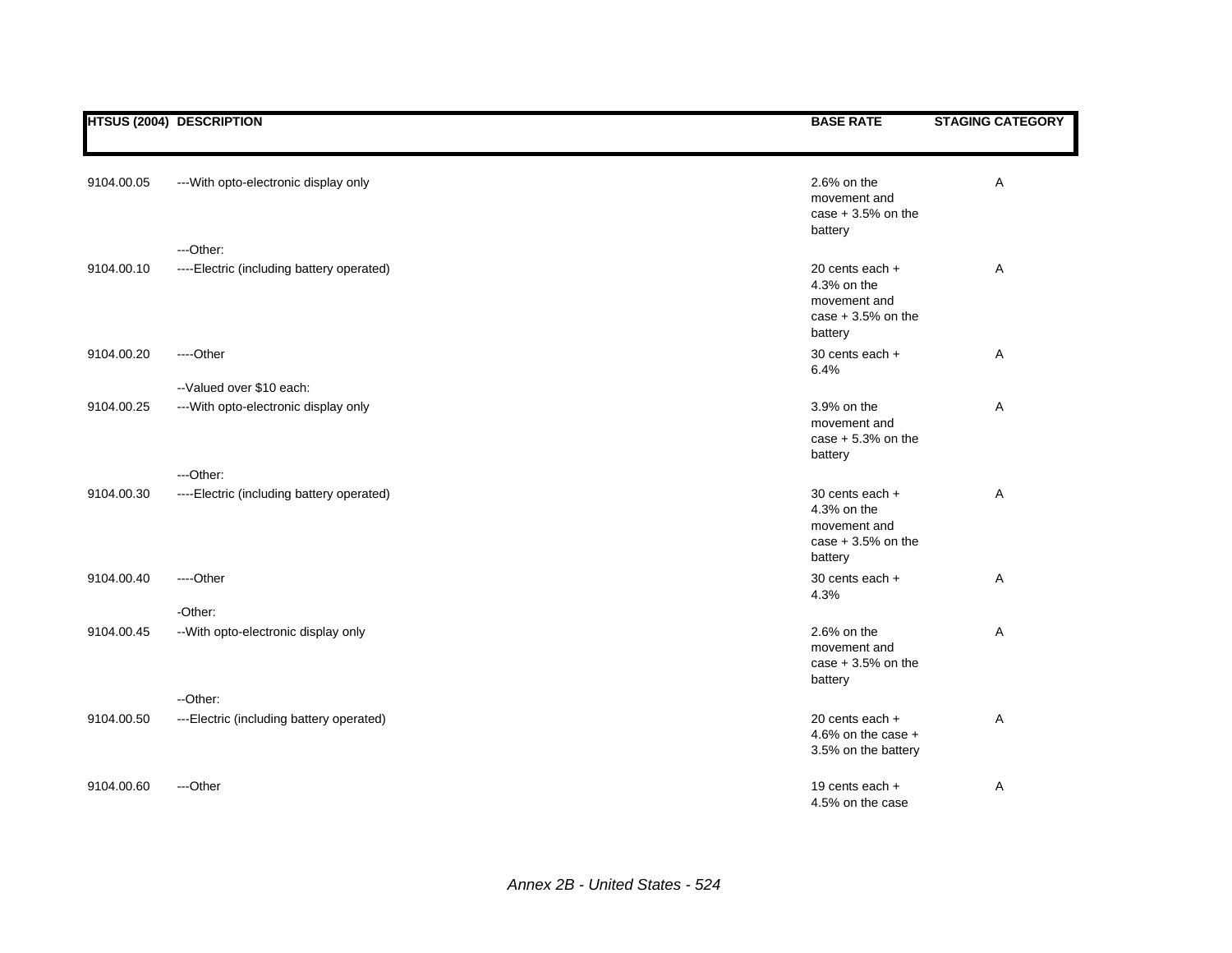| 9105       | Other clocks:                                                                  |                                                                      |   |
|------------|--------------------------------------------------------------------------------|----------------------------------------------------------------------|---|
|            | -Alarm clocks:                                                                 |                                                                      |   |
| 9105.11    | --Electrically operated:                                                       |                                                                      |   |
| 9105.11.40 | --- With opto-electronic display only                                          | 3.9% on the<br>movement and<br>case $+5.3%$ on the<br>battery        | Α |
| 9105.11.80 | ---Other                                                                       | 30 cents each +<br>6.9% on the case $+$<br>5.3% on the battery       | Α |
| 9105.19    | --Other:                                                                       |                                                                      |   |
|            | --- With movement measuring not over 50 mm in width or diameter:               |                                                                      |   |
| 9105.19.10 | ----Not constructed or designed to operate for over 47 hours without rewinding | 30 cents each +<br>6.9% on the case                                  | A |
|            | ----Constructed or designed to operate for over 47 hours without rewinding:    |                                                                      |   |
| 9105.19.20 | -----Having no jewels or only one jewel                                        | $60$ cents each $+$<br>6.9% on the case                              | A |
| 9105.19.30 | -----Having over one jewel                                                     | 43 cents each +<br>2.8 cents/jewel<br>over $7 + 3.7%$ on<br>the case | A |
|            | ---Other:                                                                      |                                                                      |   |
| 9105.19.40 | ----Valued not over \$5 each                                                   | 15 cents each +<br>6.4%                                              | A |
| 9105.19.50 | ----Valued over \$5 each                                                       | 23 cents each +<br>3.2%                                              | Α |
|            | -Wall clocks:                                                                  |                                                                      |   |
| 9105.21    | --Electrically operated:                                                       |                                                                      |   |
| 9105.21.40 | --- With opto-electronic display only                                          | 3.9% on the<br>movement and<br>case $+5.3%$ on the<br>battery        | A |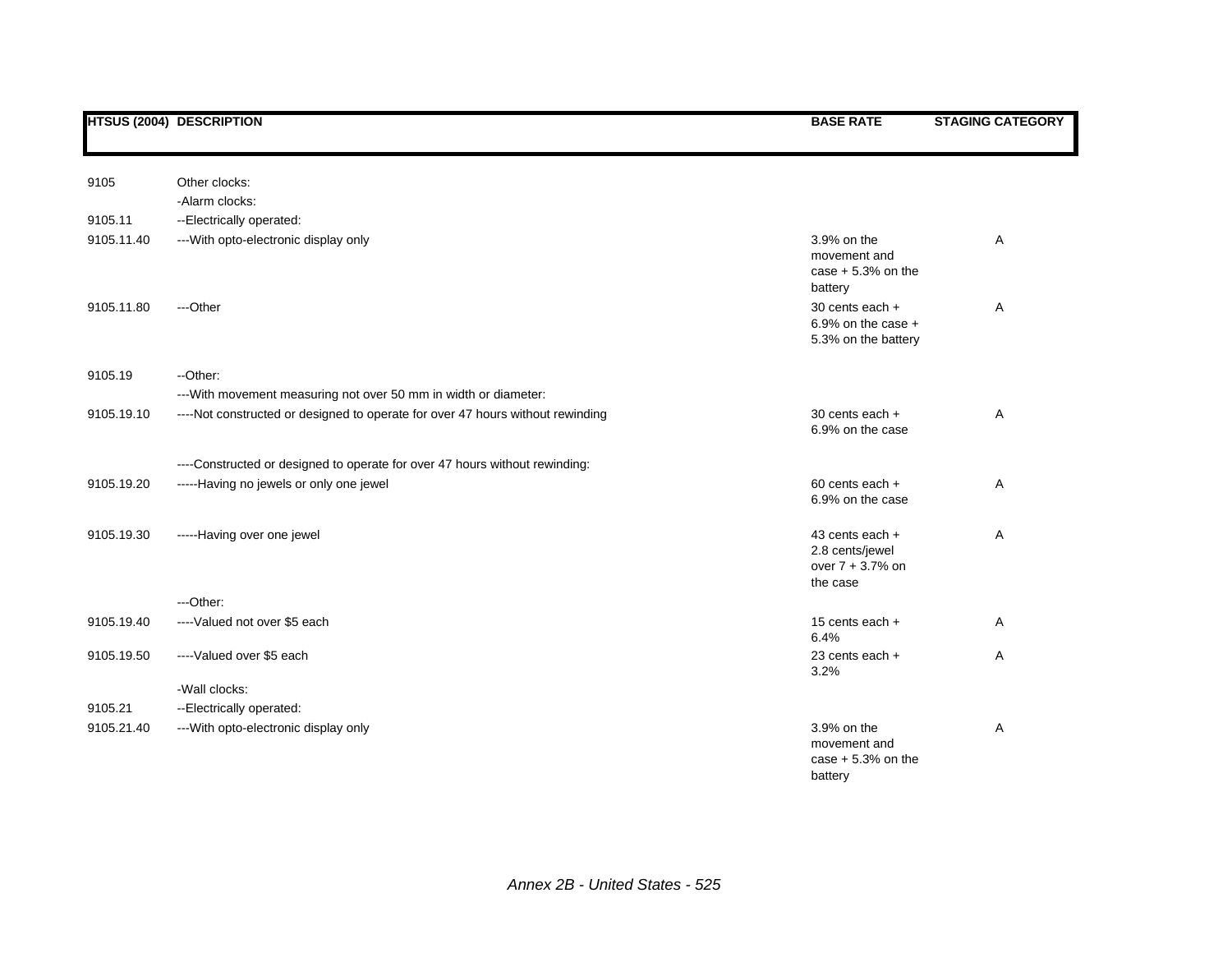|                       | <b>HTSUS (2004) DESCRIPTION</b>                                                                                                                    | <b>BASE RATE</b>                                                   | <b>STAGING CATEGORY</b> |
|-----------------------|----------------------------------------------------------------------------------------------------------------------------------------------------|--------------------------------------------------------------------|-------------------------|
| 9105.21.80            | ---Other                                                                                                                                           | 30 cents each +<br>6.9% on the case $+$<br>5.3% on the battery     | Α                       |
| 9105.29               | --Other:                                                                                                                                           |                                                                    |                         |
| 9105.29.10            | --- With movement measuring not over 50 mm in width or diameter:<br>----Not constructed or designed to operate for over 47 hours without rewinding | 20 cents each +<br>4.6% on the case                                | Α                       |
|                       | ----Constructed or designed to operate for over 47 hours without rewinding:                                                                        |                                                                    |                         |
| 9105.29.20            | -----Having no jewels or only one jewel                                                                                                            | 40 cents each +<br>4.6% on the case                                | Α                       |
| 9105.29.30            | -----Having over one jewel                                                                                                                         | 57 cents each +<br>3.7 cents/jewel<br>over 7 + 4.9% on<br>the case | Α                       |
|                       | $-$ Other:                                                                                                                                         |                                                                    |                         |
| 9105.29.40            | ----Valued not over \$5 each                                                                                                                       | 15 cents each +<br>6.4%                                            | Α                       |
| 9105.29.50            | ----Valued over \$5 each                                                                                                                           | 30 cents each +<br>4.3%                                            | Α                       |
|                       | -Other:                                                                                                                                            |                                                                    |                         |
| 9105.91<br>9105.91.40 | --Electrically operated:<br>--- With opto-electronic display only                                                                                  | 3.9% on the<br>movement and<br>case $+5.3%$ on the<br>battery      | Α                       |
| 9105.91.80            | ---Other                                                                                                                                           | 30 cents each +<br>6.9% on the case $+$<br>5.3% on the battery     | Α                       |
| 9105.99               | --Other:                                                                                                                                           |                                                                    |                         |
| 9105.99.10            | ---Standard marine chronometers having spring-detent escapements                                                                                   | 17 cents each $+$<br>$2.5% + 1$<br>cents/jewel                     | Α                       |
|                       | --- Other, with movement measuring not over 50 mm in width or diameter:                                                                            |                                                                    |                         |
| 9105.99.20            | ----Not constructed or designed to operate for over 47 hours without rewinding                                                                     | Free                                                               | E                       |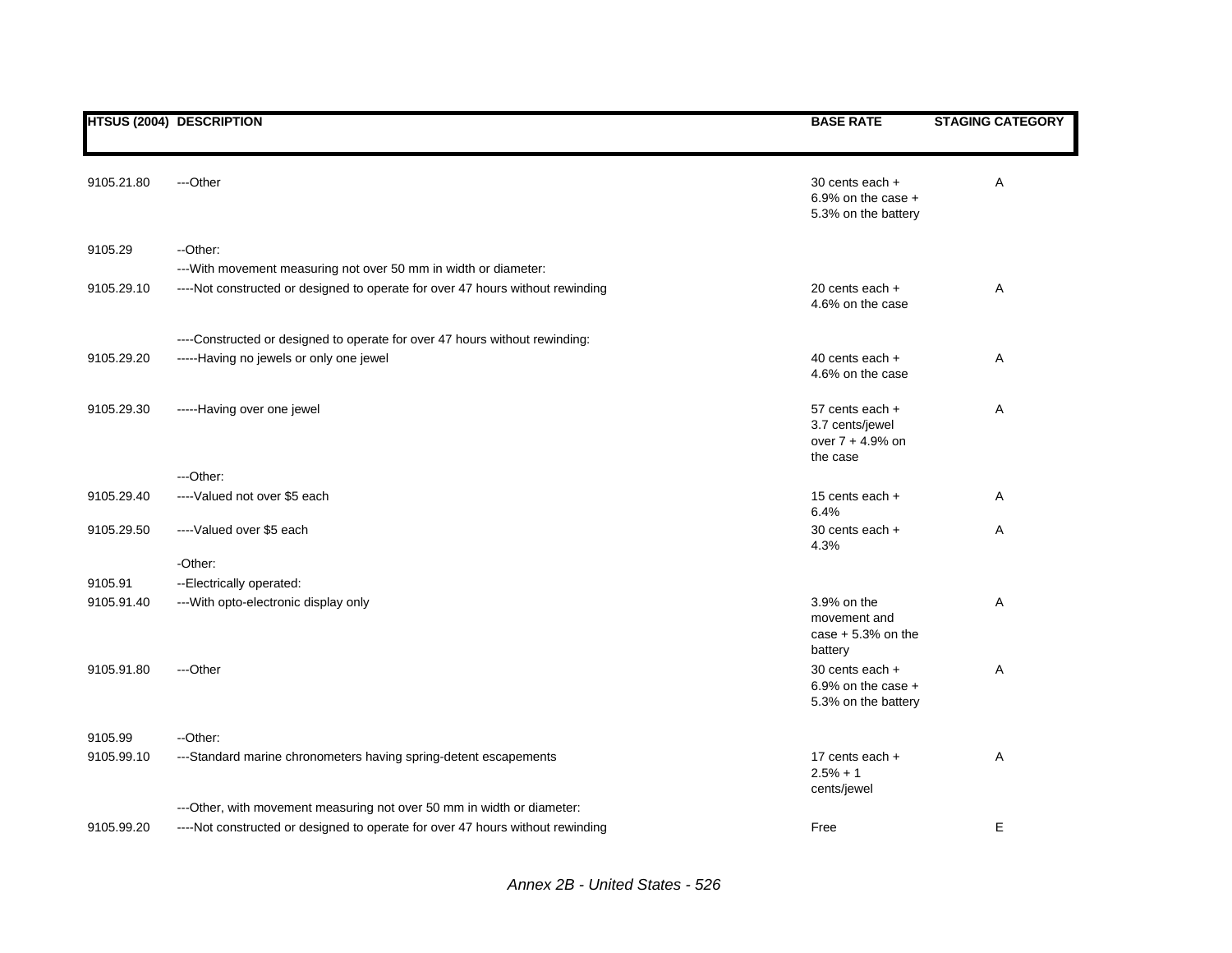|            | <b>HTSUS (2004) DESCRIPTION</b>                                                                                                                                                                                            | <b>BASE RATE</b>                                   | <b>STAGING CATEGORY</b> |
|------------|----------------------------------------------------------------------------------------------------------------------------------------------------------------------------------------------------------------------------|----------------------------------------------------|-------------------------|
|            |                                                                                                                                                                                                                            |                                                    |                         |
|            | ----Constructed or designed to operate for over 47 hours without rewinding:                                                                                                                                                |                                                    |                         |
| 9105.99.30 | -----Having no jewels or only one jewel                                                                                                                                                                                    | Free                                               | Е                       |
| 9105.99.40 | -----Having over one jewel<br>---Other:                                                                                                                                                                                    | Free                                               | E                       |
| 9105.99.50 | ----Valued not over \$5 each                                                                                                                                                                                               | 7.5 cents each $+$<br>3.2%                         | Α                       |
| 9105.99.60 | ----Valued over \$5 each                                                                                                                                                                                                   | 23 cents each +<br>3.2%                            | Α                       |
| 9106       | Time of day recording apparatus and apparatus for measuring, recording or otherwise indicating intervals of time,<br>with clock or watch movement or with synchronous motor (for example, time registers, time-recorders): |                                                    |                         |
| 9106.10.00 | -Time registers; time-recorders                                                                                                                                                                                            | $36$ cents each $+$<br>$5.6% + 2$<br>cents/jewel   | Α                       |
| 9106.20.00 | -Parking meters                                                                                                                                                                                                            | 36 cents each +<br>$5.6% + 2$<br>cents/jewel       | Α                       |
| 9106.90    | -Other:                                                                                                                                                                                                                    |                                                    |                         |
| 9106.90.40 | --Time locks valued over \$10 each                                                                                                                                                                                         | 36 cents each +<br>$5.6% + 2$<br>cents/jewel       | Α                       |
|            | --Other:                                                                                                                                                                                                                   |                                                    |                         |
|            | ---Apparatus for measuring, recording, or otherwise indicating intervals of time, with clock or watch movements,<br>battery powered:                                                                                       |                                                    |                         |
| 9106.90.55 | ---- With opto-electronic display only                                                                                                                                                                                     | 3.9% on the<br>apparatus $+5.3%$<br>on the battery | Α                       |
| 9106.90.65 | ----Other                                                                                                                                                                                                                  | 15 cents each $+$<br>$2.3% + 0.8$<br>cents/jewel   | Α                       |
|            | ---Other:                                                                                                                                                                                                                  |                                                    |                         |
| 9106.90.75 | ----Apparatus for measuring, recording or otherwise indicating intervals of time, with clock or watch movements,<br>AC powered and with opto-electronic display only                                                       | 3.9%                                               | Α                       |
| 9106.90.85 | ----Other                                                                                                                                                                                                                  | 15 cents each +<br>$2.3% + 0.8$<br>cents/jewel     | Α                       |
| 9107.00    | Time switches with clock or watch movement or with synchronous motor:                                                                                                                                                      |                                                    |                         |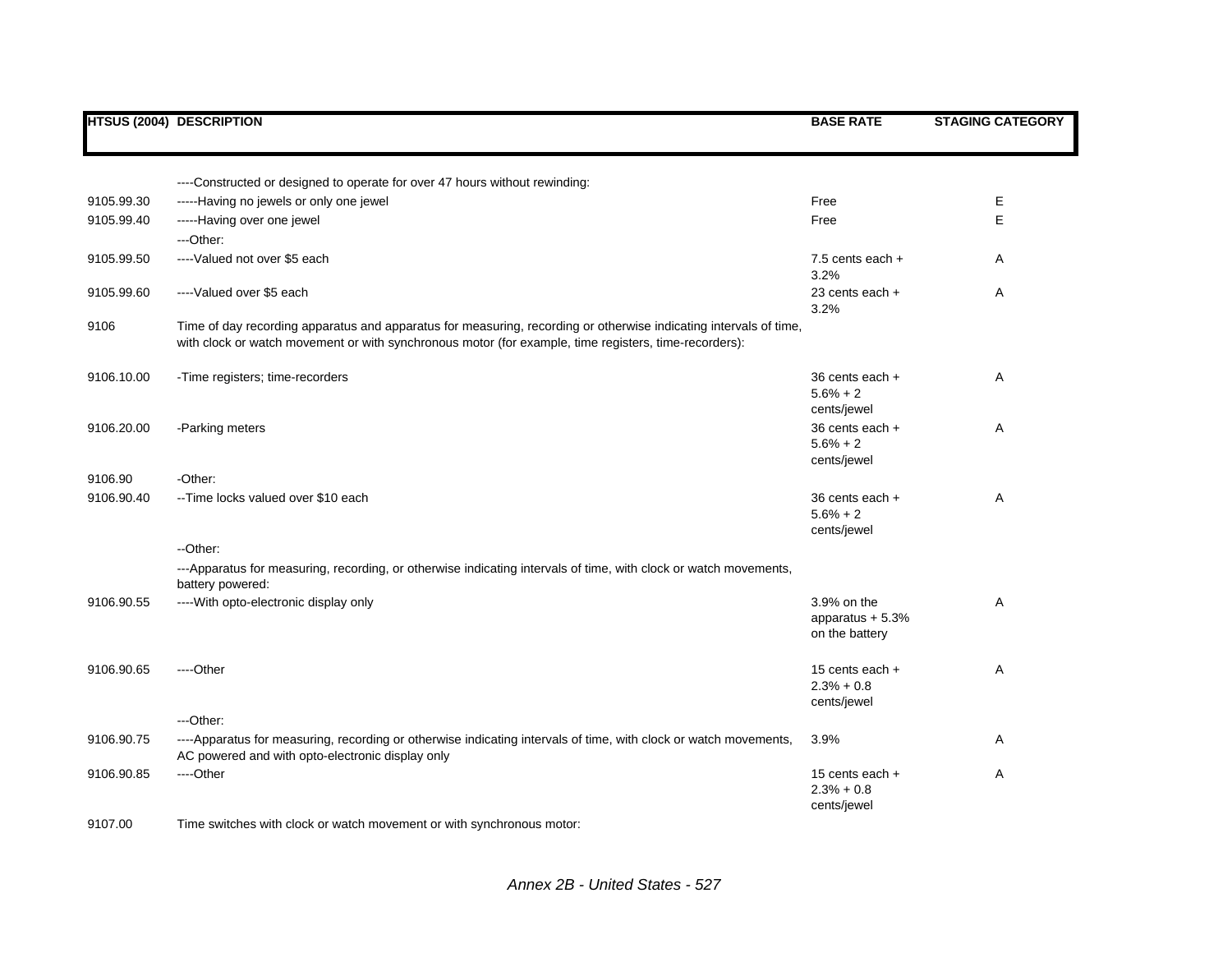|            | <b>HTSUS (2004) DESCRIPTION</b>                                                                     | <b>BASE RATE</b>                                  | <b>STAGING CATEGORY</b> |
|------------|-----------------------------------------------------------------------------------------------------|---------------------------------------------------|-------------------------|
|            |                                                                                                     |                                                   |                         |
| 9107.00.40 | -Valued not over \$5 each                                                                           | 15 cents each +<br>$4\% + 2.5$<br>cents/jewel     | Α                       |
| 9107.00.80 | -Valued over \$5 each                                                                               | 45 cents each +<br>$6.4% + 2.5$<br>cents/jewel    | Α                       |
| 9108       | Watch movements, complete and assembled:                                                            |                                                   |                         |
|            | -Electrically operated:                                                                             |                                                   |                         |
| 9108.11    | -- With mechanical display only or with a device to which a mechanical display can be incorporated: |                                                   |                         |
| 9108.11.40 | ---Having no jewels or only one jewel                                                               | 36 cents each +<br>5.3% on the battery            | Α                       |
| 9108.11.80 | ---Other                                                                                            | 72 cents each +<br>5.3% on the battery            | Α                       |
| 9108.12.00 | -- With opto-electronic display only                                                                | 3.1% on the<br>movement $+4.2%$<br>on the battery | Α                       |
| 9108.19    | --Other:                                                                                            |                                                   |                         |
| 9108.19.40 | ---Having no jewels or only one jewel                                                               | 28 cents each +<br>4.2% on the battery            | Α                       |
| 9108.19.80 | ---Other                                                                                            | 53 cents each +<br>3.9% on the battery            | Α                       |
| 9108.20    | -With automatic winding:                                                                            |                                                   |                         |
| 9108.20.40 | --Having over 17 jewels                                                                             | Free                                              | Е                       |
| 9108.20.80 | --Other                                                                                             | Free                                              | E                       |
| 9108.90    | -Other:                                                                                             |                                                   |                         |
|            | --Having no jewels or only one jewel:                                                               |                                                   |                         |
| 9108.90.10 | ---Measuring 33.8 mm or less                                                                        | 29 cents each                                     | Α                       |
| 9108.90.20 | ---Other                                                                                            | 25 cents each                                     | A                       |
|            | --Having over one jewel but not over 7 jewels:                                                      |                                                   |                         |
| 9108.90.30 | ---Measuring 33.8 mm or less                                                                        | 57 cents each                                     | Α                       |
| 9108.90.40 | ---Other                                                                                            | 25 cents each                                     | Α                       |
|            | --Having over 7 jewels but not over 17 jewels:                                                      |                                                   |                         |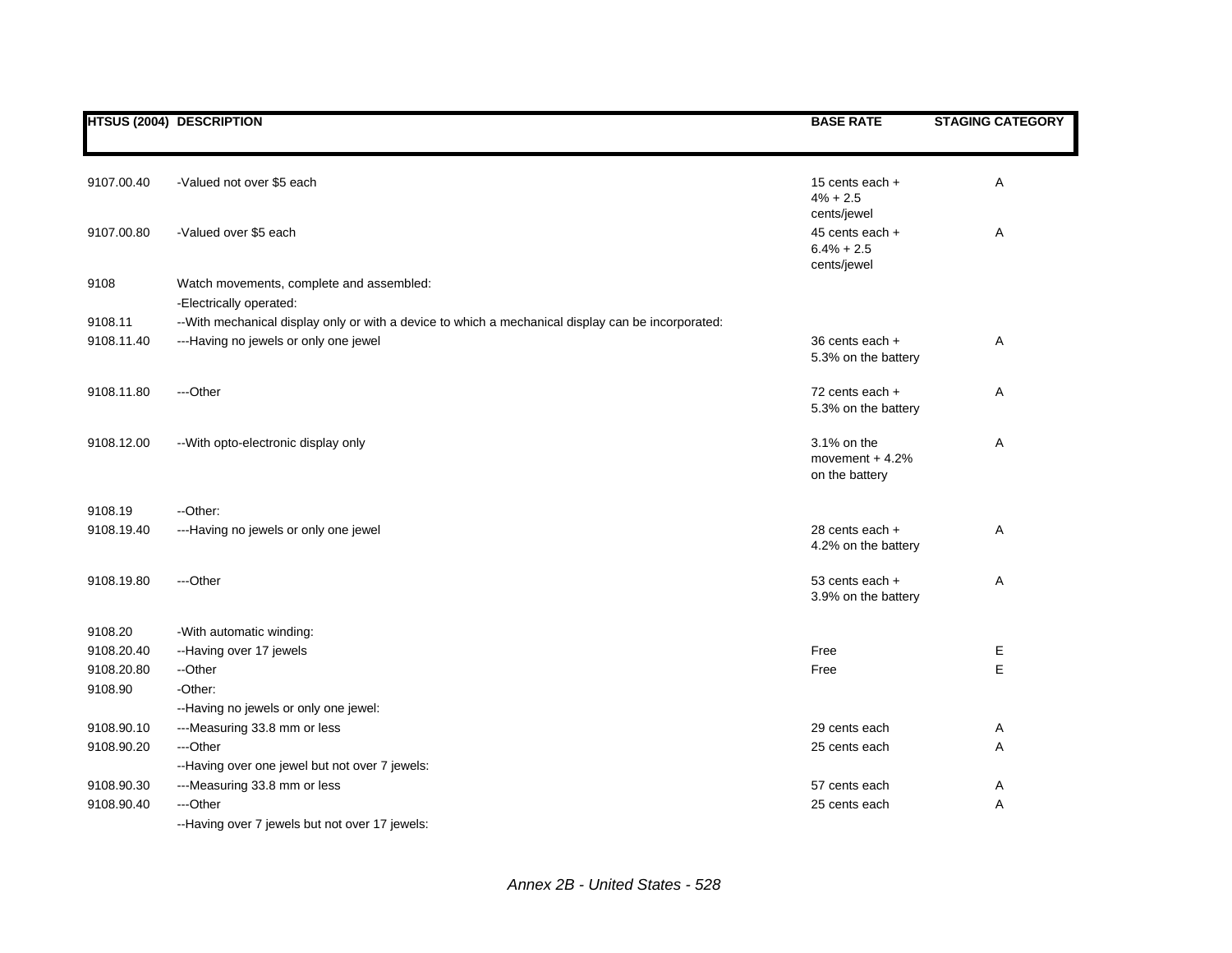|            | <b>HTSUS (2004) DESCRIPTION</b>                   | <b>BASE RATE</b>                   | <b>STAGING CATEGORY</b> |
|------------|---------------------------------------------------|------------------------------------|-------------------------|
|            |                                                   |                                    |                         |
|            | ---Measuring 33.8 mm or less:                     |                                    |                         |
|            | ----Valued not over \$15 each:                    |                                    |                         |
| 9108.90.50 | -----Measuring not over 15.2 mm                   | \$2.16 each                        | Α                       |
| 9108.90.60 | -----Measuring over 15.2 mm                       | \$1.80 each                        | Α                       |
| 9108.90.70 | ----Valued over \$15 each                         | 90 cents each                      | A                       |
|            | ---Other:                                         |                                    |                         |
| 9108.90.80 | ----Valued not over \$15 each                     | \$1.44 each                        | A                       |
| 9108.90.85 | ----Valued over \$15 each                         | Free                               | E                       |
|            | --Having over 17 jewels:                          |                                    |                         |
| 9108.90.90 | ---Measuring 33.8 mm or less                      | \$1.50 each                        | Α                       |
| 9108.90.95 | ---Other                                          | \$1.72 each                        | Α                       |
| 9109       | Clock movements, complete and assembled:          |                                    |                         |
|            | -Electrically operated:                           |                                    |                         |
| 9109.11    | -- Of alarm clocks:                               |                                    |                         |
| 9109.11.10 | --- With opto-electronic display only             | 3.9% on the                        | Α                       |
|            |                                                   | movement $+5.3%$                   |                         |
|            |                                                   | on the battery                     |                         |
|            | ---Other:                                         |                                    |                         |
| 9109.11.20 | ----Measuring not over 50 mm in width or diameter | 30 cents each +                    | Α                       |
|            |                                                   | 5.3% on the battery                |                         |
|            |                                                   |                                    |                         |
|            | $---Other:$                                       |                                    |                         |
| 9109.11.40 | ----- Valued not over \$5 each                    | 7.5 cents each +                   | Α                       |
|            |                                                   | 3.2% on the                        |                         |
|            |                                                   | movement $+2.6%$<br>on the battery |                         |
|            |                                                   |                                    |                         |
| 9109.11.60 | ----- Valued over \$5 each                        | 22 cents each +<br>3.2% on the     | Α                       |
|            |                                                   | movement $+2.6%$                   |                         |
|            |                                                   | on the battery                     |                         |
| 9109.19    | --Other:                                          |                                    |                         |
| 9109.19.10 | --- With opto-electronic display only             | 3.9% on the                        | Α                       |
|            |                                                   | movement $+5.3%$                   |                         |
|            |                                                   | on the battery                     |                         |

---Other: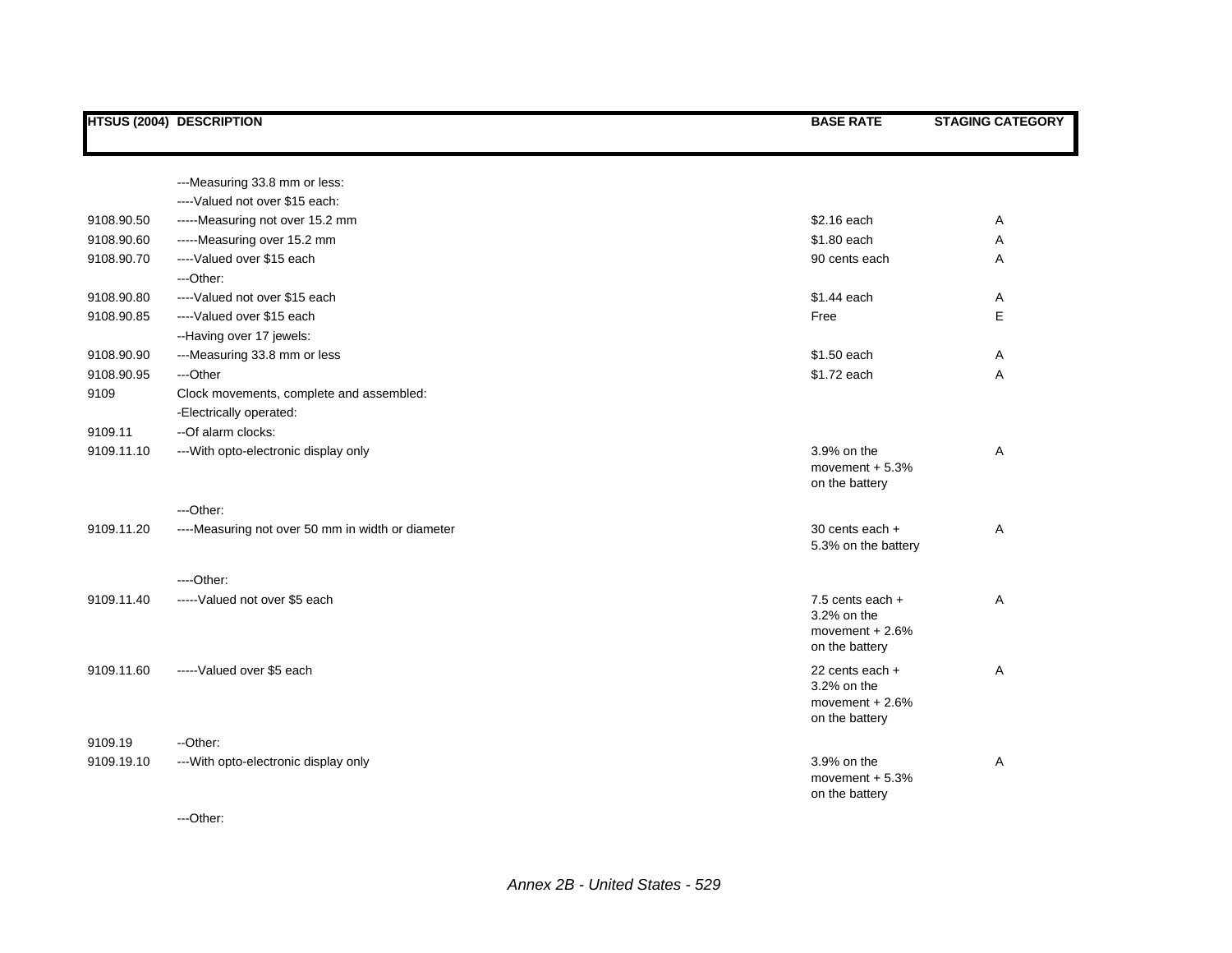|            | <b>HTSUS (2004) DESCRIPTION</b>                                                                                                                                                        | <b>BASE RATE</b>                                                     | <b>STAGING CATEGORY</b> |
|------------|----------------------------------------------------------------------------------------------------------------------------------------------------------------------------------------|----------------------------------------------------------------------|-------------------------|
| 9109.19.20 | ----Measuring not over 50 mm in width or diameter                                                                                                                                      | 20 cents each +<br>3.5% on the battery                               | Α                       |
|            | ----Other:                                                                                                                                                                             |                                                                      |                         |
| 9109.19.40 | ----- Valued not over \$5 each                                                                                                                                                         | 12 cents each +<br>5.1% on the<br>movement $+4.2%$<br>on the battery | Α                       |
| 9109.19.60 | -----Valued over \$5 each                                                                                                                                                              | 30 cents each +<br>4.3% on the<br>movement $+3.5%$<br>on the battery | A                       |
| 9109.90    | -Other:                                                                                                                                                                                |                                                                      |                         |
| 9109.90.20 | --Measuring not over 50 mm in width or diameter<br>--Other:                                                                                                                            | 20 cents each                                                        | Α                       |
| 9109.90.40 | ---Valued not over \$5 each                                                                                                                                                            | 15 cents each +<br>6.4%                                              | A                       |
| 9109.90.60 | ---Valued over \$5 each                                                                                                                                                                | 30 cents each +<br>4.3%                                              | A                       |
| 9110       | Complete watch or clock movements, unassembled or partly assembled (movement sets); incomplete watch or<br>clock movements, assembled; rough watch or clock movements:<br>-Of watches: |                                                                      |                         |
| 9110.11.00 | --Complete movements, unassembled or partly assembled (movement sets)                                                                                                                  | The rate applicable<br>to the complete,<br>assembled<br>movement     | Α                       |
| 9110.12.00 | -- Incomplete movements, assembled                                                                                                                                                     | 9%                                                                   | Α                       |
| 9110.19.00 | --Rough movements                                                                                                                                                                      | 9%                                                                   | A                       |
| 9110.90    | -Other:                                                                                                                                                                                |                                                                      |                         |
| 9110.90.20 | --Complete movements, unassembled or partly assembled (movement sets)                                                                                                                  | The rate applicable<br>to the complete,<br>assembled<br>movement     | Α                       |

--Other: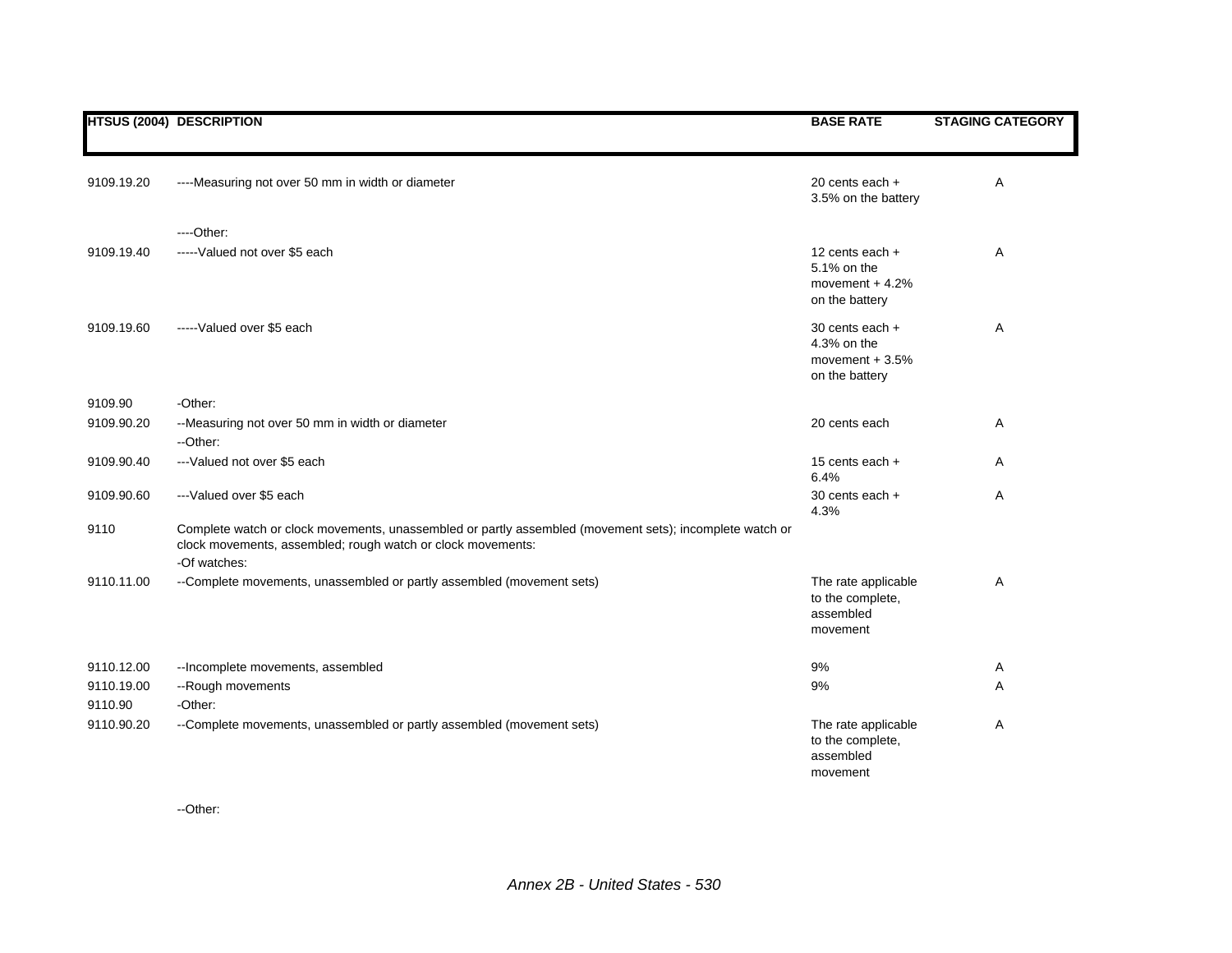|                    | <b>HTSUS (2004) DESCRIPTION</b>                                                                 | <b>BASE RATE</b>                                                                                                                                                                                                              | <b>STAGING CATEGORY</b> |
|--------------------|-------------------------------------------------------------------------------------------------|-------------------------------------------------------------------------------------------------------------------------------------------------------------------------------------------------------------------------------|-------------------------|
| 9110.90.40         | ---Consisting of two or more pieces or parts fastened or joined together                        | $4.3% + 1.7$<br>$cents/jewel + 0.2$<br>cents for each<br>other piece or part,<br>but if consisting in<br>part of a plate or a<br>set of plates the<br>total duty shall not<br>exceed the duty for<br>the complete<br>movement | Α                       |
| 9110.90.60         | ---Other                                                                                        | 4.2%                                                                                                                                                                                                                          | Α                       |
| 9111<br>9111.10.00 | Watch cases and parts thereof:<br>-Cases of precious metal or of metal clad with precious metal | 12 cents each +                                                                                                                                                                                                               | Α                       |
|                    |                                                                                                 | 4.8%                                                                                                                                                                                                                          |                         |
| 9111.20            | -Cases of base metal, whether or not gold- or silver-plated:                                    |                                                                                                                                                                                                                               |                         |
| 9111.20.20         | --Gold- or silver-plated                                                                        | $7$ cents each $+$<br>5.4%                                                                                                                                                                                                    | Α                       |
| 9111.20.40         | --Other                                                                                         | 3.6 cents each +<br>7.6%                                                                                                                                                                                                      | A                       |
| 9111.80.00         | -Other cases                                                                                    | 3.6 cents each +<br>7.6%                                                                                                                                                                                                      | Α                       |
| 9111.90            | -Parts:                                                                                         |                                                                                                                                                                                                                               |                         |
| 9111.90.40         | -- Of precious metal or of metal clad with precious metal                                       | 6.4%                                                                                                                                                                                                                          | Α                       |
|                    | --Other:                                                                                        |                                                                                                                                                                                                                               |                         |
| 9111.90.50         | ---Bezels, backs and centers                                                                    | 1.6 cents each +<br>6.8%                                                                                                                                                                                                      | Α                       |
| 9111.90.70         | ---Other                                                                                        | 6.4%                                                                                                                                                                                                                          | Α                       |
| 9112               | Clock cases and cases of a similar type for other goods of this chapter, and parts thereof:     |                                                                                                                                                                                                                               |                         |
| 9112.20            | -Cases:                                                                                         |                                                                                                                                                                                                                               |                         |
| 9112.20.40         | --Cases of metal                                                                                | 3.5%                                                                                                                                                                                                                          | Α                       |
| 9112.20.80         | --Other cases                                                                                   | 5.5%                                                                                                                                                                                                                          | Α                       |
| 9112.90.00         | -Parts                                                                                          | 5.5%                                                                                                                                                                                                                          | Α                       |
| 9113               | Watch straps, watch bands and watch bracelets, and parts thereof:                               |                                                                                                                                                                                                                               |                         |
| 9113.10.00         | -Of precious metal or of metal clad with precious metal                                         | 4.5%                                                                                                                                                                                                                          | Α                       |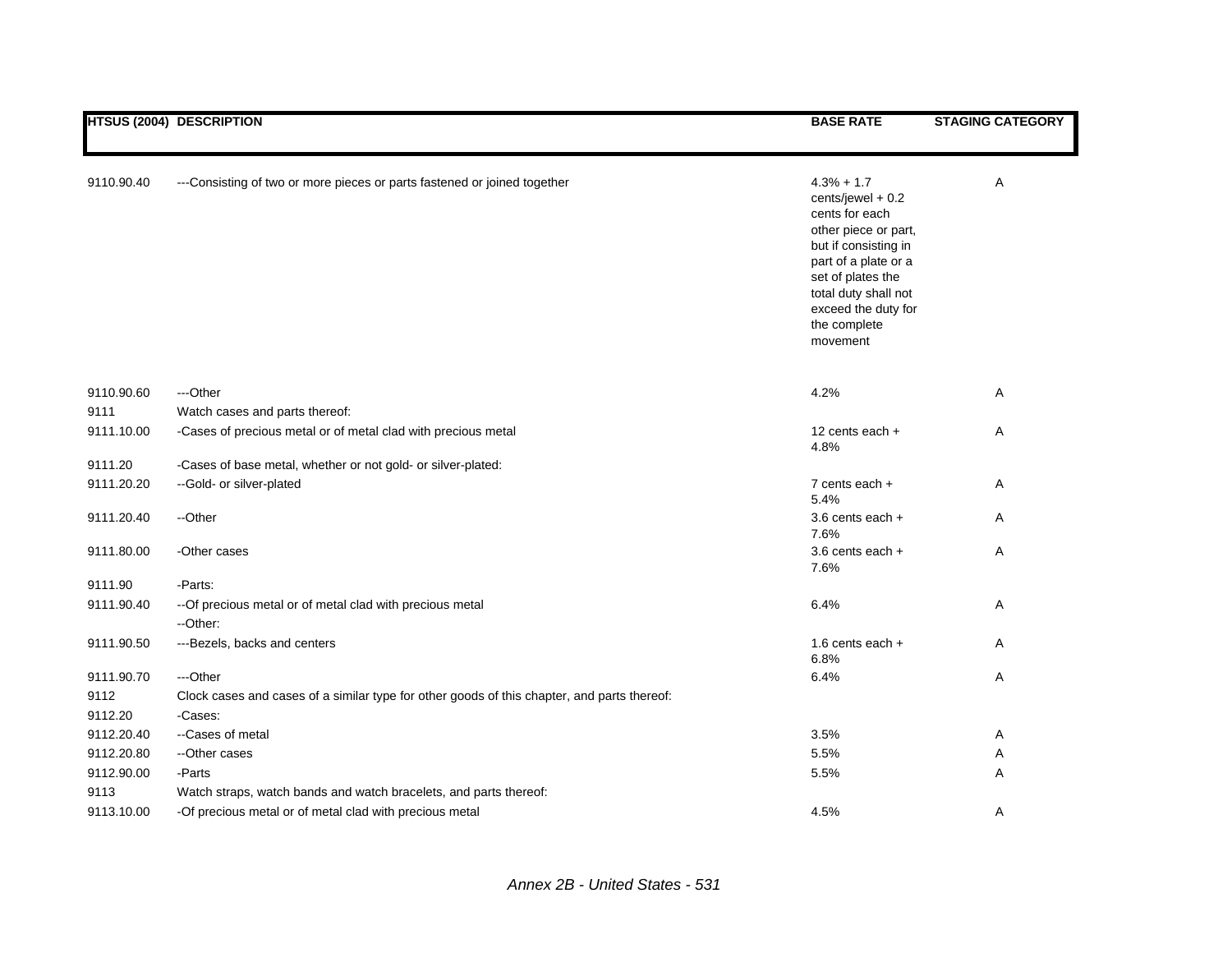|            | <b>HTSUS (2004) DESCRIPTION</b>                                                                                                                   | <b>BASE RATE</b>           | <b>STAGING CATEGORY</b> |
|------------|---------------------------------------------------------------------------------------------------------------------------------------------------|----------------------------|-------------------------|
|            |                                                                                                                                                   |                            |                         |
| 9113.20    | -Of base metal, whether or not gold- or silver-plated:                                                                                            |                            |                         |
|            | --Straps, bands and bracelets:                                                                                                                    |                            |                         |
| 9113.20.20 | --- Valued not over \$5 per dozen                                                                                                                 | 11.2%                      | Α                       |
| 9113.20.40 | --- Valued over \$5 per dozen                                                                                                                     | 11.2%                      | Α                       |
|            | - Parts:                                                                                                                                          |                            |                         |
| 9113.20.60 | --- Of watch bracelets, valued not over \$12 per dozen                                                                                            | 8.8%                       | Α                       |
| 9113.20.90 | ---Other                                                                                                                                          | 8.8%                       | Α                       |
| 9113.90    | -Other:                                                                                                                                           |                            |                         |
| 9113.90.40 | --Of textile material                                                                                                                             | 7.2%                       | Α                       |
| 9113.90.80 | --Other                                                                                                                                           | 1.8%                       | Α                       |
| 9114       | Other clock or watch parts:                                                                                                                       |                            |                         |
| 9114.10    | -Springs, including hairsprings:                                                                                                                  |                            |                         |
| 9114.10.40 | --For watches                                                                                                                                     | 7.3%                       | Α                       |
| 9114.10.80 | --Other                                                                                                                                           | 4.2%                       | Α                       |
| 9114.20.00 | -Jewels                                                                                                                                           | Free                       | E                       |
| 9114.30    | -Dials:                                                                                                                                           |                            |                         |
| 9114.30.40 | --Not exceeding 50 mm in width                                                                                                                    | 0.4 cents each $+$<br>7.2% | Α                       |
| 9114.30.80 | --Exceeding 50 mm in width                                                                                                                        | 4.4%                       | Α                       |
| 9114.40    | -Plates and bridges:                                                                                                                              |                            |                         |
| 9114.40.20 | --Watch movement bottom or pillar plates or their equivalent                                                                                      | 12 cents each              | Α                       |
| 9114.40.40 | -- Any plate, or set of plates, suitable for assembling thereon a clock movement                                                                  | 10 cents each              | Α                       |
|            | --Other:                                                                                                                                          |                            |                         |
| 9114.40.60 | ---For watches                                                                                                                                    | 7.3%                       | Α                       |
| 9114.40.80 | ---Other                                                                                                                                          | 4.2%                       | Α                       |
| 9114.90    | -Other:                                                                                                                                           |                            |                         |
|            | --Assemblies and subassemblies for watch or clock movements consisting of two or more pieces or parts<br>fastened or joined inseparably together: |                            |                         |
| 9114.90.15 | ---For watch movements                                                                                                                            | 7.2%                       | Α                       |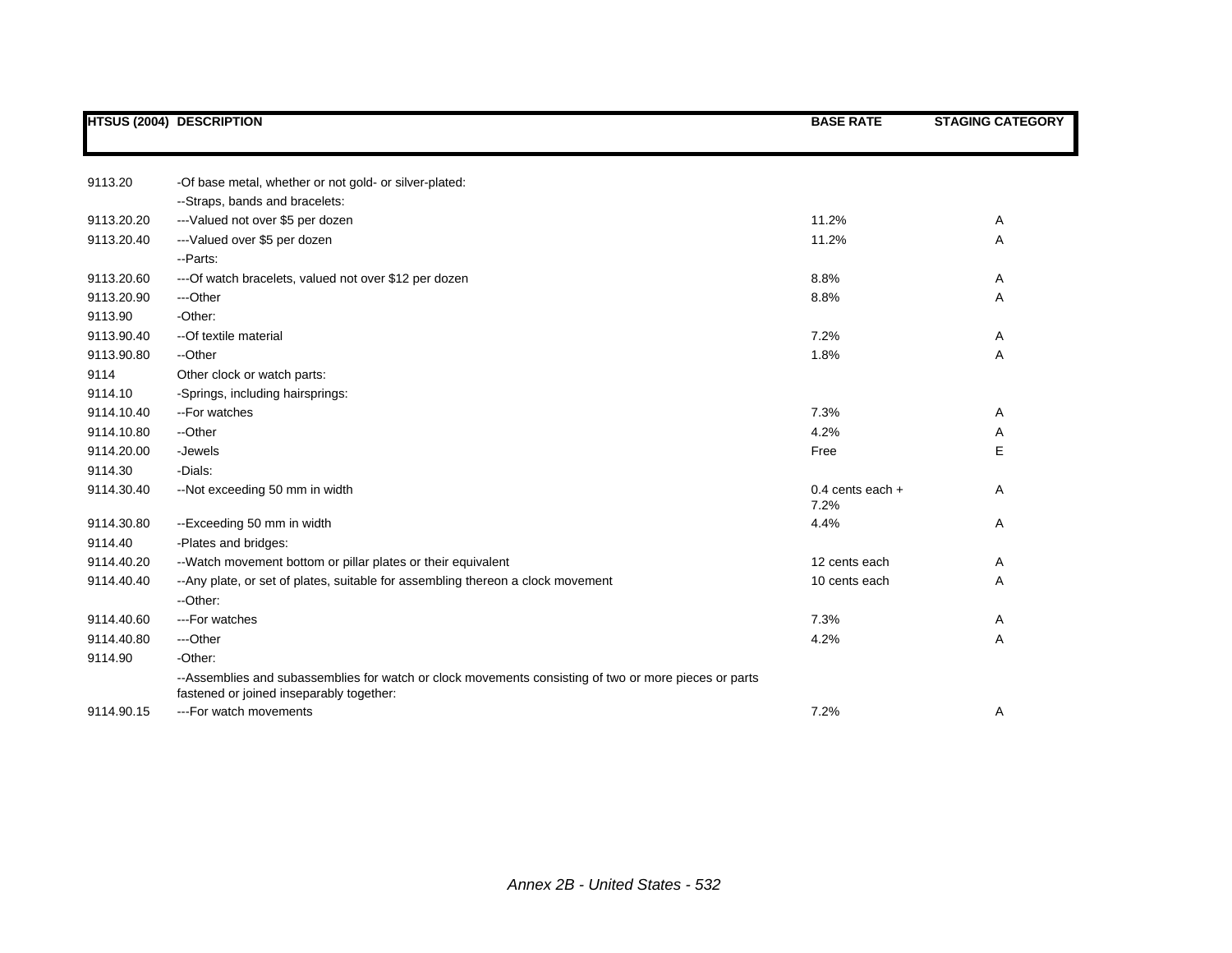|            | <b>HTSUS (2004) DESCRIPTION</b>                                                          | <b>BASE RATE</b>                                                                                                                                                                                                           | <b>STAGING CATEGORY</b> |
|------------|------------------------------------------------------------------------------------------|----------------------------------------------------------------------------------------------------------------------------------------------------------------------------------------------------------------------------|-------------------------|
|            |                                                                                          |                                                                                                                                                                                                                            |                         |
| 9114.90.30 | ---For clock movements                                                                   | $6\% + 2.3$<br>cents/jewel + 0.2<br>cents for each<br>other piece or part,<br>but if consisting in<br>part of a plate or a<br>set of plates the<br>total duty shall not<br>exceed the duty for<br>the complete<br>movement | Α                       |
|            | --Other:                                                                                 |                                                                                                                                                                                                                            |                         |
| 9114.90.40 | ---For watches                                                                           | 8.8%                                                                                                                                                                                                                       | Α                       |
| 9114.90.50 | ---Other                                                                                 | 4.2%                                                                                                                                                                                                                       | Α                       |
| 9201       | Pianos, including player pianos; harpsichords and other keyboard stringed instruments:   |                                                                                                                                                                                                                            |                         |
| 9201.10.00 | -Upright pianos                                                                          | 4.7%                                                                                                                                                                                                                       | Α                       |
| 9201.20.00 | -Grand pianos                                                                            | 4.7%                                                                                                                                                                                                                       | Α                       |
| 9201.90.00 | -Other                                                                                   | 3.5%                                                                                                                                                                                                                       | Α                       |
| 9202       | Other string musical instruments (for example, guitars, violins, harps):                 |                                                                                                                                                                                                                            |                         |
| 9202.10.00 | -Played with a bow                                                                       | 3.2%                                                                                                                                                                                                                       | Α                       |
| 9202.90    | -Other:                                                                                  |                                                                                                                                                                                                                            |                         |
|            | -- Guitars:                                                                              |                                                                                                                                                                                                                            |                         |
| 9202.90.20 | ---Valued not over \$100 each, excluding the value of the case                           | 4.5%                                                                                                                                                                                                                       | Α                       |
| 9202.90.40 | ---Other                                                                                 | 8.7%                                                                                                                                                                                                                       | Α                       |
| 9202.90.60 | --Other                                                                                  | 4.6%                                                                                                                                                                                                                       | Α                       |
| 9203.00    | Keyboard pipe organs; harmoniums and similar keyboard instruments with free metal reeds: |                                                                                                                                                                                                                            |                         |
| 9203.00.40 | -Keyboard pipe organs                                                                    | Free                                                                                                                                                                                                                       | Е                       |
| 9203.00.80 | -Other                                                                                   | 2.7%                                                                                                                                                                                                                       | Α                       |
| 9204       | Accordions and similar instruments; mouth organs:                                        |                                                                                                                                                                                                                            |                         |
| 9204.10    | -Accordions and similar instruments:                                                     |                                                                                                                                                                                                                            |                         |
| 9204.10.40 | --Piano accordions                                                                       | Free                                                                                                                                                                                                                       | E                       |
| 9204.10.80 | --Other                                                                                  | 2.6%                                                                                                                                                                                                                       | Α                       |
| 9204.20.00 | -Mouth organs                                                                            | Free                                                                                                                                                                                                                       | E                       |
| 9205       | Other wind musical instruments (for example, clarinets, trumpets, bagpipes):             |                                                                                                                                                                                                                            |                         |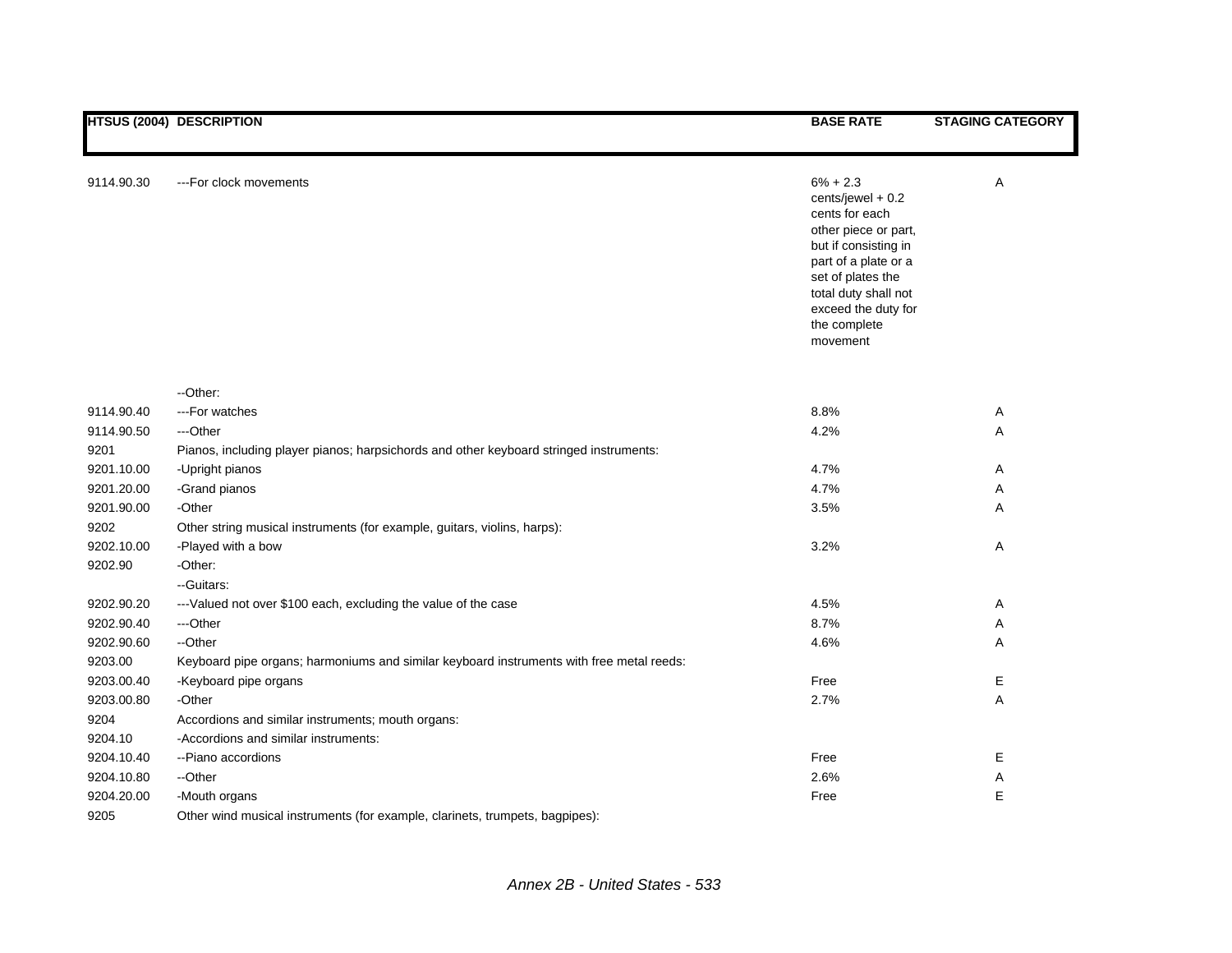|            | <b>HTSUS (2004) DESCRIPTION</b>                                                                                                                                                                                                                                                              | <b>BASE RATE</b>               | <b>STAGING CATEGORY</b> |
|------------|----------------------------------------------------------------------------------------------------------------------------------------------------------------------------------------------------------------------------------------------------------------------------------------------|--------------------------------|-------------------------|
|            |                                                                                                                                                                                                                                                                                              |                                |                         |
| 9205.10.00 | -Brass-wind instruments                                                                                                                                                                                                                                                                      | 2.9%                           | Α                       |
| 9205.90    | -Other:                                                                                                                                                                                                                                                                                      |                                |                         |
|            | --Woodwind instruments:                                                                                                                                                                                                                                                                      |                                |                         |
| 9205.90.20 | ---Bagpipes                                                                                                                                                                                                                                                                                  | Free                           | E                       |
| 9205.90.40 | ---Other                                                                                                                                                                                                                                                                                     | 4.9%                           | Α                       |
| 9205.90.60 | --Other                                                                                                                                                                                                                                                                                      | Free                           | E                       |
| 9206.00    | Percussion musical instruments (for example, drums, xylophones, cymbals, castanets, maracas):                                                                                                                                                                                                |                                |                         |
| 9206.00.20 | -Drums                                                                                                                                                                                                                                                                                       | 4.8%                           | Α                       |
| 9206.00.40 | -Cymbals                                                                                                                                                                                                                                                                                     | Free                           | E                       |
| 9206.00.60 | -Sets of tuned bells known as chimes, peals or carillons                                                                                                                                                                                                                                     | Free                           | E                       |
| 9206.00.80 | -Other                                                                                                                                                                                                                                                                                       | 5.3%                           | Α                       |
| 9207       | Musical instruments, the sound of which is produced, or must be amplified, electrically (for example, organs,<br>guitars, accordions):                                                                                                                                                       |                                |                         |
| 9207.10.00 | -Keyboard instruments, other than accordions                                                                                                                                                                                                                                                 | 5.4%                           | Α                       |
| 9207.90.00 | -Other                                                                                                                                                                                                                                                                                       | 5%                             | Α                       |
| 9208       | Music boxes, fairground organs, mechanical street organs, mechanical singing birds, musical saws and other<br>musical instruments not falling within any other heading of this chapter; decoy calls of all kinds; whistles, call<br>horns and other mouth-blown sound signaling instruments: |                                |                         |
| 9208.10.00 | -Music boxes                                                                                                                                                                                                                                                                                 | 3.2%                           | Α                       |
| 9208.90.00 | -Other                                                                                                                                                                                                                                                                                       | 5.3%                           | A                       |
| 9209       | Parts (for example, mechanisms for music boxes) and accessories (for example, cards, discs and rolls for<br>mechanical instruments) of musical instruments; metronomes, tuning forks and pitch pipes of all kinds:                                                                           |                                |                         |
| 9209.10.00 | -Metronomes, tuning forks and pitch pipes                                                                                                                                                                                                                                                    | Free                           | Ε                       |
| 9209.20.00 | -Mechanisms for music boxes                                                                                                                                                                                                                                                                  | Free                           | E                       |
| 9209.30.00 | -Musical instrument strings                                                                                                                                                                                                                                                                  | Free                           | E                       |
|            | -Other:                                                                                                                                                                                                                                                                                      |                                |                         |
| 9209.91    | -- Parts and accessories for pianos:                                                                                                                                                                                                                                                         |                                |                         |
| 9209.91.40 | ---Tuning pins                                                                                                                                                                                                                                                                               | Free                           | E.                      |
| 9209.91.80 | ---Other                                                                                                                                                                                                                                                                                     | 4.2%                           | Α                       |
| 9209.92    | --Parts and accessories for the musical instruments of heading 9202:                                                                                                                                                                                                                         |                                |                         |
| 9209.92.20 | ---Mutes, collapsible musical instrument stands and music holders for attachment to musical instruments                                                                                                                                                                                      | 3.9%                           | Α                       |
| 9209.92.40 | ---Tuning pins                                                                                                                                                                                                                                                                               | 10 cents/1,000 pins<br>$+3.5%$ | Α                       |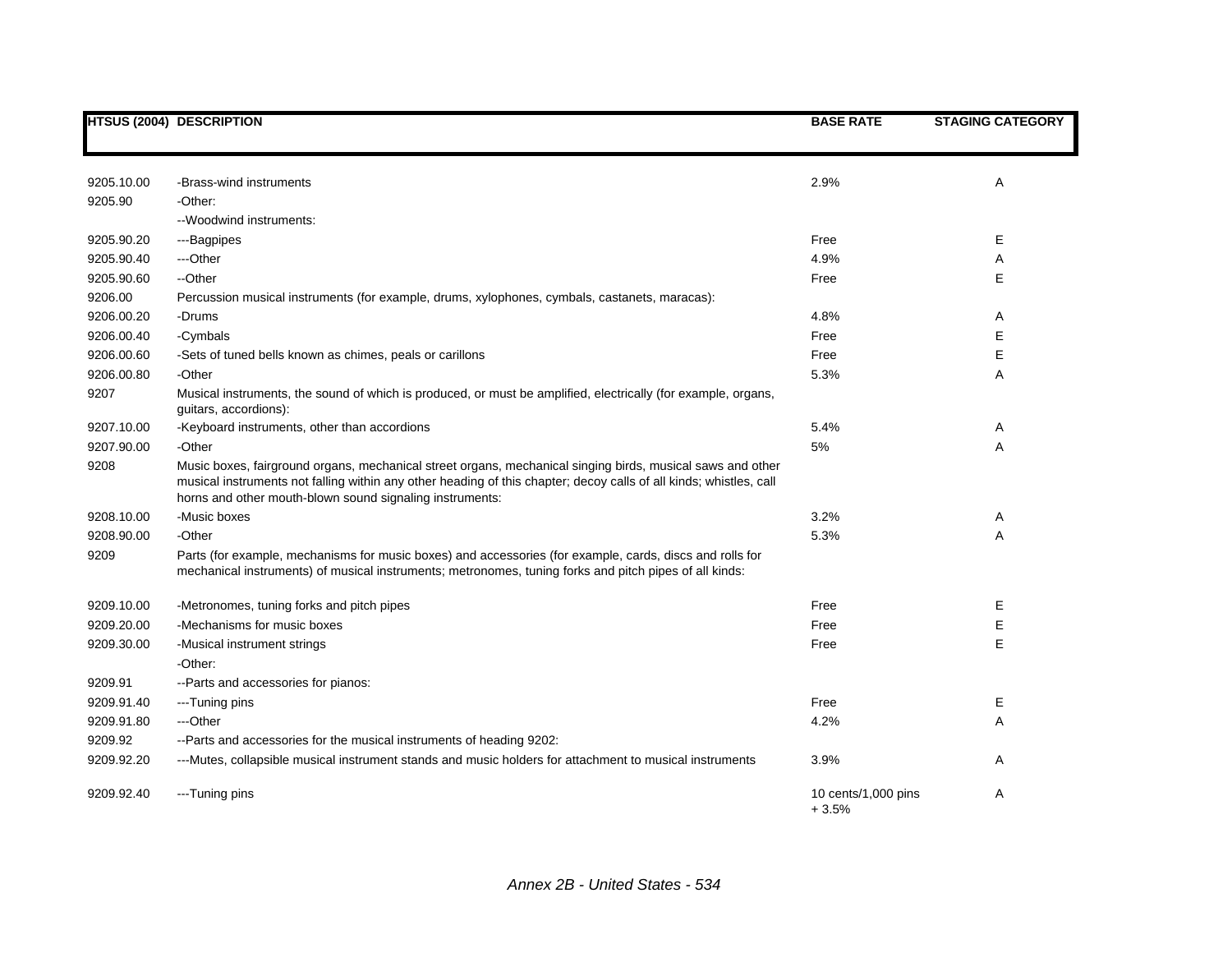|            | <b>HTSUS (2004) DESCRIPTION</b>                                                                                                                                                                                                                                 | <b>BASE RATE</b>                                                                               | <b>STAGING CATEGORY</b> |
|------------|-----------------------------------------------------------------------------------------------------------------------------------------------------------------------------------------------------------------------------------------------------------------|------------------------------------------------------------------------------------------------|-------------------------|
|            |                                                                                                                                                                                                                                                                 |                                                                                                |                         |
| 9209.92.60 | ---Bows, parts of bows, bow hair, chin rests and other parts and accessories for string instruments played with a<br>bow                                                                                                                                        | Free                                                                                           | E                       |
| 9209.92.80 | ---Other                                                                                                                                                                                                                                                        | 4.6%                                                                                           | Α                       |
| 9209.93    | --Parts and accessories for the musical instruments of heading 9203:                                                                                                                                                                                            |                                                                                                |                         |
| 9209.93.40 | ---For pipe organs                                                                                                                                                                                                                                              | Free                                                                                           | Е                       |
| 9209.93.80 | ---Other                                                                                                                                                                                                                                                        | 2.7%                                                                                           | Α                       |
| 9209.94    | --Parts and accessories for the musical instruments of heading 9207:                                                                                                                                                                                            |                                                                                                |                         |
| 9209.94.40 | ---Collapsible musical instrument stands                                                                                                                                                                                                                        | 5.7%                                                                                           | Α                       |
| 9209.94.80 | ---Other                                                                                                                                                                                                                                                        | 2.7%                                                                                           | Α                       |
| 9209.99    | --Other:                                                                                                                                                                                                                                                        |                                                                                                |                         |
| 9209.99.10 | ---Mutes for musical instruments; pedals, dampers and spurs for drums; pedals and holders for cymbals; lyres<br>and other music holders for attachment to musical instruments; and collap- sible stands for holding music or for<br>holding musical instruments | 5.7%                                                                                           | Α                       |
|            | ---Other:                                                                                                                                                                                                                                                       |                                                                                                |                         |
| 9209.99.20 | ----For bagpipes                                                                                                                                                                                                                                                | Free                                                                                           | Е                       |
| 9209.99.40 | ----For other woodwind and brass wind musical instruments                                                                                                                                                                                                       | Free                                                                                           | E                       |
| 9209.99.60 | ----For music boxes                                                                                                                                                                                                                                             | Free                                                                                           | E                       |
| 9209.99.80 | ----Other                                                                                                                                                                                                                                                       | 5.3%                                                                                           | Α                       |
| 9301       | Military weapons, other than revolvers, pistols and the arms of heading 9307:                                                                                                                                                                                   |                                                                                                |                         |
|            | -Artillery weapons (for example, guns, howitzers, and mortors):                                                                                                                                                                                                 |                                                                                                |                         |
| 9301.11.00 | --Self propelled                                                                                                                                                                                                                                                | Free                                                                                           | Е                       |
| 9301.19.00 | --Other                                                                                                                                                                                                                                                         | Free                                                                                           | Е                       |
| 9301.20.00 | -Rocket launchers; flame-throwers; grenade launchers; torpedo tubes and similar projectors                                                                                                                                                                      | Free                                                                                           | E                       |
| 9301.90    | -Other:                                                                                                                                                                                                                                                         |                                                                                                |                         |
| 9301.90.30 | --Rifles                                                                                                                                                                                                                                                        | 4.7% on the value<br>of the rifle $+20%$<br>on the value of the<br>telescopic sight, if<br>any | Α                       |
| 9301.90.60 | --Shotguns                                                                                                                                                                                                                                                      | 2.6%                                                                                           | Α                       |
| 9301.90.90 | --Other                                                                                                                                                                                                                                                         | Free                                                                                           | Е                       |
| 9302.00.00 | Revolvers and pistols, other than those of heading 9303 or 9304                                                                                                                                                                                                 | 14 cents each $+$<br>3%                                                                        | A                       |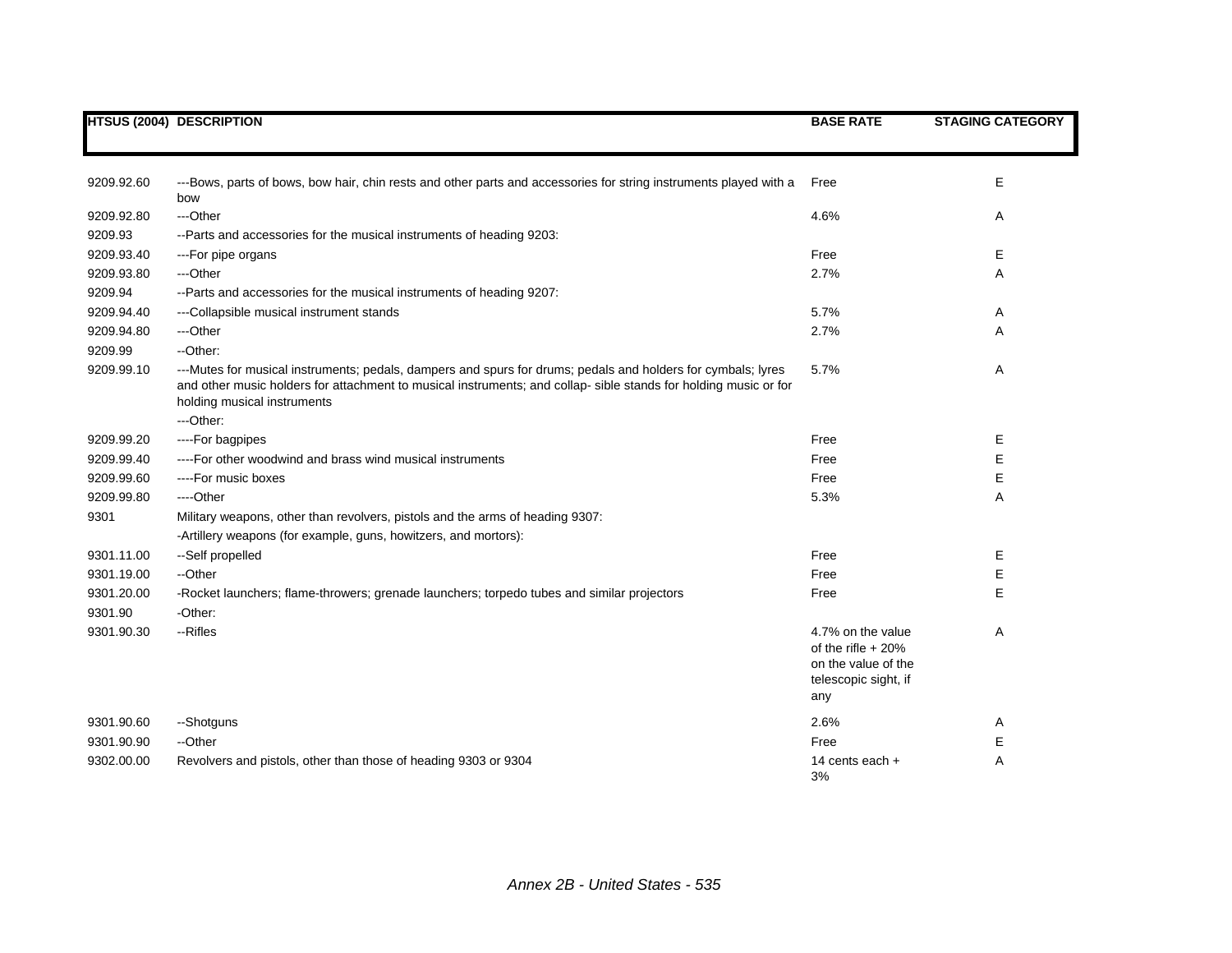|                       | <b>HTSUS (2004) DESCRIPTION</b>                                                                                                                                                                                                                                                                                                             | <b>BASE RATE</b>                                                                               | <b>STAGING CATEGORY</b> |
|-----------------------|---------------------------------------------------------------------------------------------------------------------------------------------------------------------------------------------------------------------------------------------------------------------------------------------------------------------------------------------|------------------------------------------------------------------------------------------------|-------------------------|
| 9303                  | Other firearms and similar devices which operate by the firing of an explosive charge (for example, sporting<br>shotguns and rifles, muzzle-loading firearms, Very pistols and other devices designed toproject only signal flares,<br>pistols and revolvers for firing blank ammunition, captive-bolt humane killers, line-throwing guns): |                                                                                                |                         |
| 9303.10.00            | -Muzzle-loading firearms                                                                                                                                                                                                                                                                                                                    | Free                                                                                           | E                       |
| 9303.20.00<br>9303.30 | -Other sporting, hunting or target-shooting shotguns, including combination shotgun-rifles<br>-Other sporting, hunting or target-shooting rifles:                                                                                                                                                                                           | 2.6%                                                                                           | A                       |
| 9303.30.40            | --Valued over \$25 but not over \$50 each                                                                                                                                                                                                                                                                                                   | 3.8% on the value<br>of the rifle $+10%$<br>on the value of the<br>telescopic sight, if<br>any | Α                       |
| 9303.30.80            | --Other                                                                                                                                                                                                                                                                                                                                     | 3.1% on the value<br>of the rifle $+13%$<br>on the value of the<br>telescopic sight, if<br>any | A                       |
| 9303.90               | -Other:                                                                                                                                                                                                                                                                                                                                     |                                                                                                |                         |
| 9303.90.40            | --Pistols and revolvers designed to fire only blank cartridges or blank ammunition                                                                                                                                                                                                                                                          | 4.2%                                                                                           | Α                       |
| 9303.90.80            | --Other                                                                                                                                                                                                                                                                                                                                     | Free                                                                                           | Е                       |
| 9304.00               | Other arms (for example, spring, air or gas guns and pistols, truncheons), excluding those of heading 9307:                                                                                                                                                                                                                                 |                                                                                                |                         |
|                       | -Pistols, rifles and other guns which eject missiles by release of compressed air or gas, or by the release of a<br>spring mechanism or rubber held under tension:                                                                                                                                                                          |                                                                                                |                         |
| 9304.00.20            | --Rifles                                                                                                                                                                                                                                                                                                                                    | 3.9%                                                                                           | A                       |
| 9304.00.40            | --Other                                                                                                                                                                                                                                                                                                                                     | Free                                                                                           | Е                       |
| 9304.00.60            | -Other                                                                                                                                                                                                                                                                                                                                      | 5.7%                                                                                           | Α                       |
| 9305                  | Parts and accessories of articles of headings 9301 to 9304:                                                                                                                                                                                                                                                                                 |                                                                                                |                         |
| 9305.10               | -Of revolvers or pistols:                                                                                                                                                                                                                                                                                                                   |                                                                                                |                         |
| 9305.10.20            | --Of heading 9302                                                                                                                                                                                                                                                                                                                           | 4.2%                                                                                           | Α                       |
|                       | --Other:                                                                                                                                                                                                                                                                                                                                    |                                                                                                |                         |
| 9305.10.40            | --- Of revolvers or pistols designed to fire only blank cartridges or blank ammunition                                                                                                                                                                                                                                                      | 4.2%                                                                                           | A                       |
| 9305.10.60            | --- Of muzzle-loading revolvers and pistols                                                                                                                                                                                                                                                                                                 | Free                                                                                           | E                       |
| 9305.10.80            | ---Other                                                                                                                                                                                                                                                                                                                                    | Free                                                                                           | E                       |
|                       | -Of shotguns or rifles of heading 9303:                                                                                                                                                                                                                                                                                                     |                                                                                                |                         |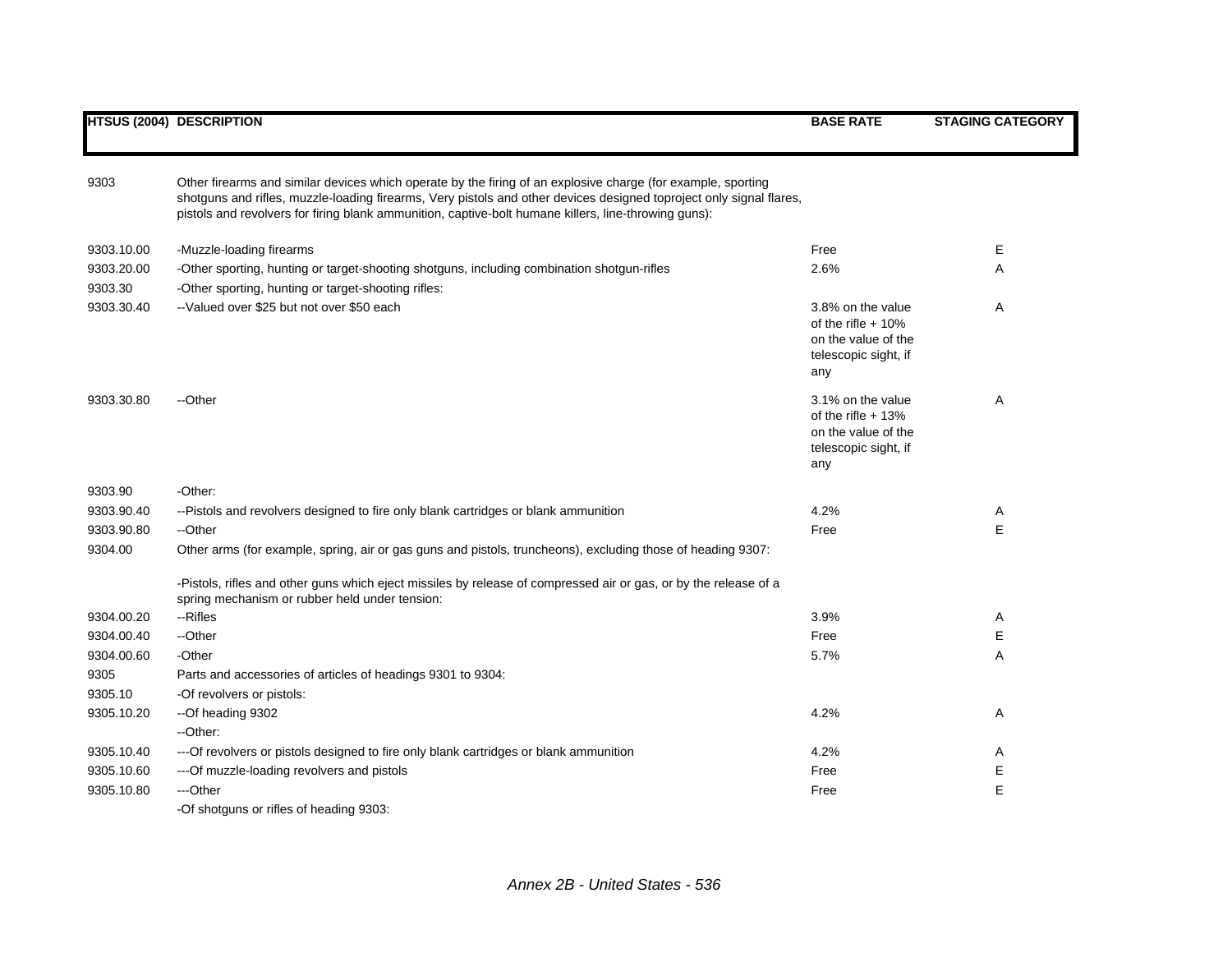|            | HTSUS (2004) DESCRIPTION                                                                                                                                                                            | <b>BASE RATE</b> | <b>STAGING CATEGORY</b> |
|------------|-----------------------------------------------------------------------------------------------------------------------------------------------------------------------------------------------------|------------------|-------------------------|
|            |                                                                                                                                                                                                     |                  |                         |
| 9305.21    | --Shotgun barrels:                                                                                                                                                                                  |                  |                         |
| 9305.21.40 | --- Of muzzle-loading shotguns                                                                                                                                                                      | Free             | Ε                       |
| 9305.21.80 | ---Other                                                                                                                                                                                            | Free             | E                       |
| 9305.29    | --Other:                                                                                                                                                                                            |                  |                         |
| 9305.29.05 | --- Of muzzle-loading shotguns or rifles                                                                                                                                                            | Free             | Е                       |
|            | ---Other:                                                                                                                                                                                           |                  |                         |
|            | ---- Of shotguns, including shotgun-rifle combinations:                                                                                                                                             |                  |                         |
| 9305.29.10 | -----Stocks                                                                                                                                                                                         | Free             | Е                       |
| 9305.29.20 | -----Other                                                                                                                                                                                          | Free             | E                       |
|            | ----Of rifles:                                                                                                                                                                                      |                  |                         |
| 9305.29.40 | -----Stocks                                                                                                                                                                                         | 3.5%             | Α                       |
| 9305.29.50 | -----Other                                                                                                                                                                                          | Free             | E                       |
|            | -Other:                                                                                                                                                                                             |                  |                         |
| 9305.91    | -- Of military weapons of heading 9301:                                                                                                                                                             |                  |                         |
| 9305.91.10 | ---Of rifles                                                                                                                                                                                        | Free             | Е                       |
| 9305.91.20 | ---Of shotguns                                                                                                                                                                                      | Free             | Е                       |
| 9305.91.30 | ---Other                                                                                                                                                                                            | Free             | E                       |
| 9305.99    | --Other:                                                                                                                                                                                            |                  |                         |
| 9305.99.40 | ---Of articles of heading 9303 other than shotguns or rifles                                                                                                                                        | Free             | Е                       |
| 9305.99.50 | --- Of articles of subheading 9304.00.20 or 9304.00.40                                                                                                                                              | 3.9%             | Α                       |
| 9305.99.60 | ---Other                                                                                                                                                                                            | 2.9%             | Α                       |
| 9306       | Bombs, grenades, torpedoes, mines, missiles and similar munitions of war and parts thereof; cartridges and other<br>ammunition and projectiles and parts thereof, including shot and cartridgewads: |                  |                         |
| 9306.10.00 | -Cartridges for riveting or similar tools or for captive-bolt humane killers and parts thereof                                                                                                      | Free             | Е                       |
|            | -Shotgun cartridges and parts thereof; air gun pellets:                                                                                                                                             |                  |                         |
| 9306.21.00 | --Cartridges                                                                                                                                                                                        | Free             | Е                       |
| 9306.29.00 | --Other                                                                                                                                                                                             | Free             | E                       |
| 9306.30    | -Other cartridges and parts thereof:                                                                                                                                                                |                  |                         |
| 9306.30.40 | --Cartridges and empty cartridge shells                                                                                                                                                             | Free             | Е                       |
| 9306.30.80 | --Other                                                                                                                                                                                             | Free             | Е                       |
| 9306.90.00 | -Other                                                                                                                                                                                              | Free             | Е                       |
| 9307.00.00 | Swords, cutlasses, bayonets, lances and similar arms and parts thereof and scabbards and sheaths therefor                                                                                           | 2.7%             | Α                       |
| 9401       | Seats (other than those of heading 9402), whether or not convertible into beds, and parts thereof:                                                                                                  |                  |                         |
| 9401.10    | -Seats of a kind used for aircraft:                                                                                                                                                                 |                  |                         |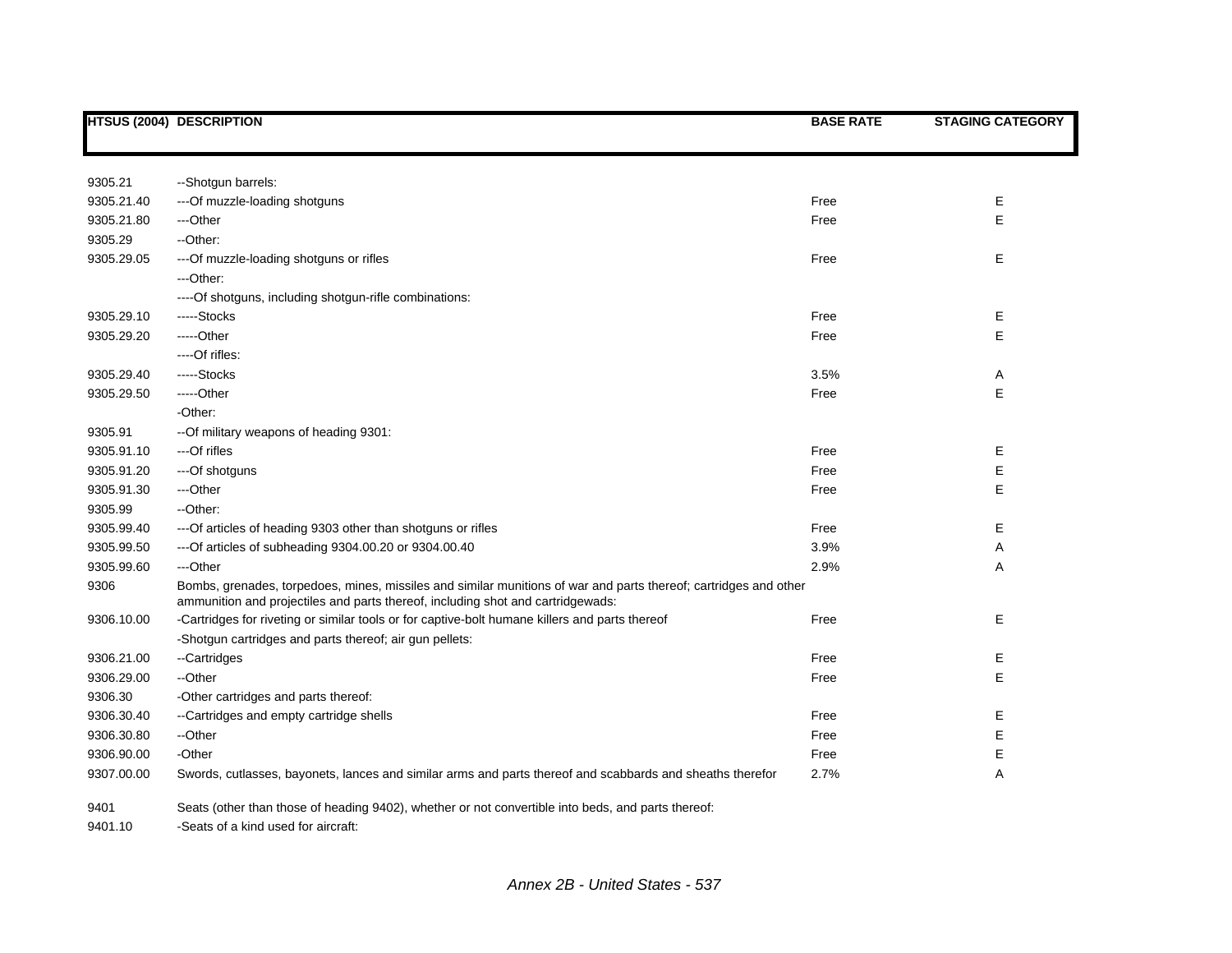|            | HTSUS (2004) DESCRIPTION                                                   | <b>BASE RATE</b> | <b>STAGING CATEGORY</b> |
|------------|----------------------------------------------------------------------------|------------------|-------------------------|
|            |                                                                            |                  |                         |
| 9401.10.40 | --Leather upholstered                                                      | Free             | Е                       |
| 9401.10.80 | --Other                                                                    | Free             | E                       |
| 9401.20.00 | -Seats of a kind used for motor vehicles                                   | Free             | Е                       |
| 9401.30    | -Swivel seats with variable height adjustment:                             |                  |                         |
| 9401.30.40 | -- With wooden frame                                                       | Free             | E                       |
| 9401.30.80 | --Other                                                                    | Free             | E                       |
| 9401.40.00 | -Seats other than garden seats or camping equipment, convertible into beds | Free             | E                       |
| 9401.50.00 | -Seats of cane, osier, bamboo or similar materials                         | Free             | E                       |
|            | -Other seats, with wooden frames:                                          |                  |                         |
| 9401.61    | -- Upholstered:                                                            |                  |                         |
|            | ---Chairs:                                                                 |                  |                         |
| 9401.61.20 | ----Of teak                                                                | Free             | E                       |
| 9401.61.40 | ----Other                                                                  | Free             | E                       |
| 9401.61.60 | ---Other                                                                   | Free             | E                       |
| 9401.69    | --Other:                                                                   |                  |                         |
| 9401.69.20 | ---Bent-wood seats                                                         | Free             | E                       |
|            | ---Other:                                                                  |                  |                         |
|            | ----Chairs:                                                                |                  |                         |
| 9401.69.40 | -----Of teak                                                               | Free             | E                       |
| 9401.69.60 | -----Other                                                                 | Free             | E                       |
| 9401.69.80 | ----Other                                                                  | Free             | E                       |
|            | -Other seats, with metal frames:                                           |                  |                         |
| 9401.71.00 | --Upholstered                                                              | Free             | E                       |
| 9401.79.00 | --Other                                                                    | Free             | E                       |
| 9401.80    | -Other seats:                                                              |                  |                         |
|            | -- Of rubber or plastics:                                                  |                  |                         |
| 9401.80.20 | --- Of reinforced or laminated plastics                                    | Free             | Е                       |
| 9401.80.40 | ---Other                                                                   | Free             | E                       |
| 9401.80.60 | --Other                                                                    | Free             | E                       |
| 9401.90    | -Parts:                                                                    |                  |                         |
| 9401.90.10 | -- Of seats of a kind used for motor vehicles                              | Free             | Е                       |
| 9401.90.15 | --Of bent-wood seats                                                       | Free             | E                       |
|            | -- Other:                                                                  |                  |                         |
| 9401.90.25 | --- Of cane, osier, bamboo or similar materials                            | Free             | E                       |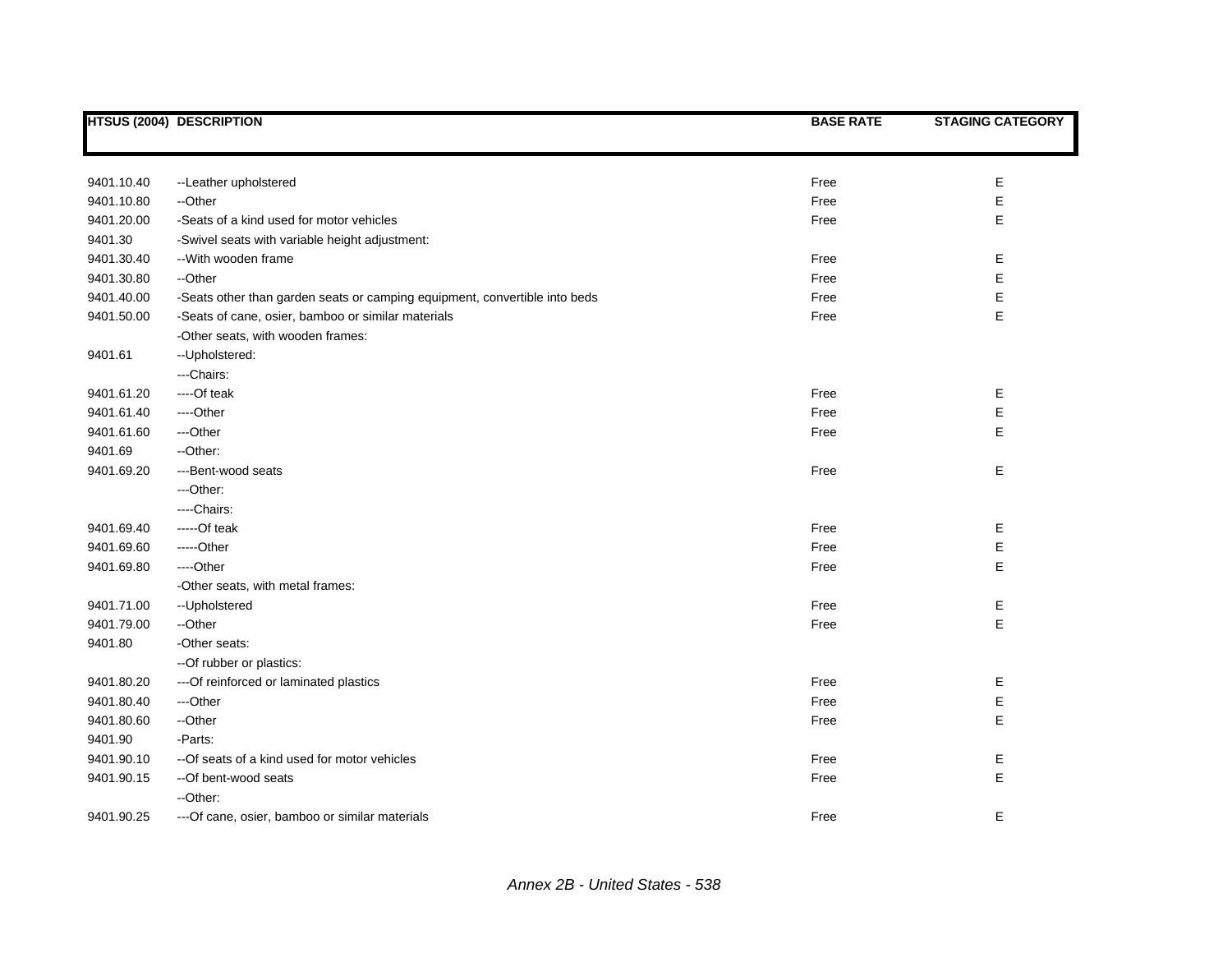|            | <b>HTSUS (2004) DESCRIPTION</b>                                                                                                                                                                                                                                                                                | <b>BASE RATE</b> | <b>STAGING CATEGORY</b> |
|------------|----------------------------------------------------------------------------------------------------------------------------------------------------------------------------------------------------------------------------------------------------------------------------------------------------------------|------------------|-------------------------|
|            |                                                                                                                                                                                                                                                                                                                |                  |                         |
| 9401.90.35 | --- Of rubber or plastics                                                                                                                                                                                                                                                                                      | Free             | E                       |
| 9401.90.40 | ---Of wood                                                                                                                                                                                                                                                                                                     | Free             | E                       |
| 9401.90.50 | ---Other                                                                                                                                                                                                                                                                                                       | Free             | E                       |
| 9402       | Medical, surgical, dental or veterinary furniture (for example, operating tables, examination tables, hospital beds<br>with mechanical fittings, dentists' chairs); barbers' chairs and similar chairs, having rotating as well as both<br>reclining and elevating movements; parts of the foregoing articles: |                  |                         |
| 9402.10.00 | -Dentists', barbers' or similar chairs and parts thereof                                                                                                                                                                                                                                                       | Free             | Е                       |
| 9402.90.00 | -Other                                                                                                                                                                                                                                                                                                         | Free             | E                       |
| 9403       | Other furniture and parts thereof:                                                                                                                                                                                                                                                                             |                  |                         |
| 9403.10.00 | -Metal furniture of a kind used in offices                                                                                                                                                                                                                                                                     | Free             | Е                       |
| 9403.20.00 | -Other metal furniture                                                                                                                                                                                                                                                                                         | Free             | E                       |
| 9403.30    | -Wooden furniture of a kind used in offices:                                                                                                                                                                                                                                                                   |                  |                         |
| 9403.30.40 | --Bent-wood furniture                                                                                                                                                                                                                                                                                          | Free             | Е                       |
| 9403.30.80 | --Other                                                                                                                                                                                                                                                                                                        | Free             | E                       |
| 9403.40    | -Wooden furniture of a kind used in the kitchen:                                                                                                                                                                                                                                                               |                  |                         |
| 9403.40.40 | --Bent-wood furniture                                                                                                                                                                                                                                                                                          | Free             | E                       |
|            | --Other:                                                                                                                                                                                                                                                                                                       |                  |                         |
| 9403.40.60 | ---Designed for motor vehicle use                                                                                                                                                                                                                                                                              | Free             | Е                       |
| 9403.40.90 | ---Other                                                                                                                                                                                                                                                                                                       | Free             | E                       |
| 9403.50    | -Wooden furniture of a kind used in the bedroom:                                                                                                                                                                                                                                                               |                  |                         |
| 9403.50.40 | --Bent-wood furniture                                                                                                                                                                                                                                                                                          | Free             | Е                       |
|            | --Other:                                                                                                                                                                                                                                                                                                       |                  |                         |
| 9403.50.60 | ---Designed for motor vehicle use                                                                                                                                                                                                                                                                              | Free             | Е                       |
| 9403.50.90 | ---Other                                                                                                                                                                                                                                                                                                       | Free             | E                       |
| 9403.60    | -Other wooden furniture:                                                                                                                                                                                                                                                                                       |                  |                         |
| 9403.60.40 | --Bent-wood furniture                                                                                                                                                                                                                                                                                          | Free             | Е                       |
| 9403.60.80 | --Other                                                                                                                                                                                                                                                                                                        | Free             | E                       |
| 9403.70    | -Furniture of plastics:                                                                                                                                                                                                                                                                                        |                  |                         |
| 9403.70.40 | -- Of reinforced or laminated plastics                                                                                                                                                                                                                                                                         | Free             | Е                       |
| 9403.70.80 | --Other                                                                                                                                                                                                                                                                                                        | Free             | E                       |
| 9403.80    | -Furniture of other materials, including cane, osier, bamboo or similar materials:                                                                                                                                                                                                                             |                  |                         |
| 9403.80.30 | -- Of cane, osier, bamboo or similar materials                                                                                                                                                                                                                                                                 | Free             | Е                       |
| 9403.80.60 | --Other                                                                                                                                                                                                                                                                                                        | Free             | E                       |
| 9403.90    | -Parts:                                                                                                                                                                                                                                                                                                        |                  |                         |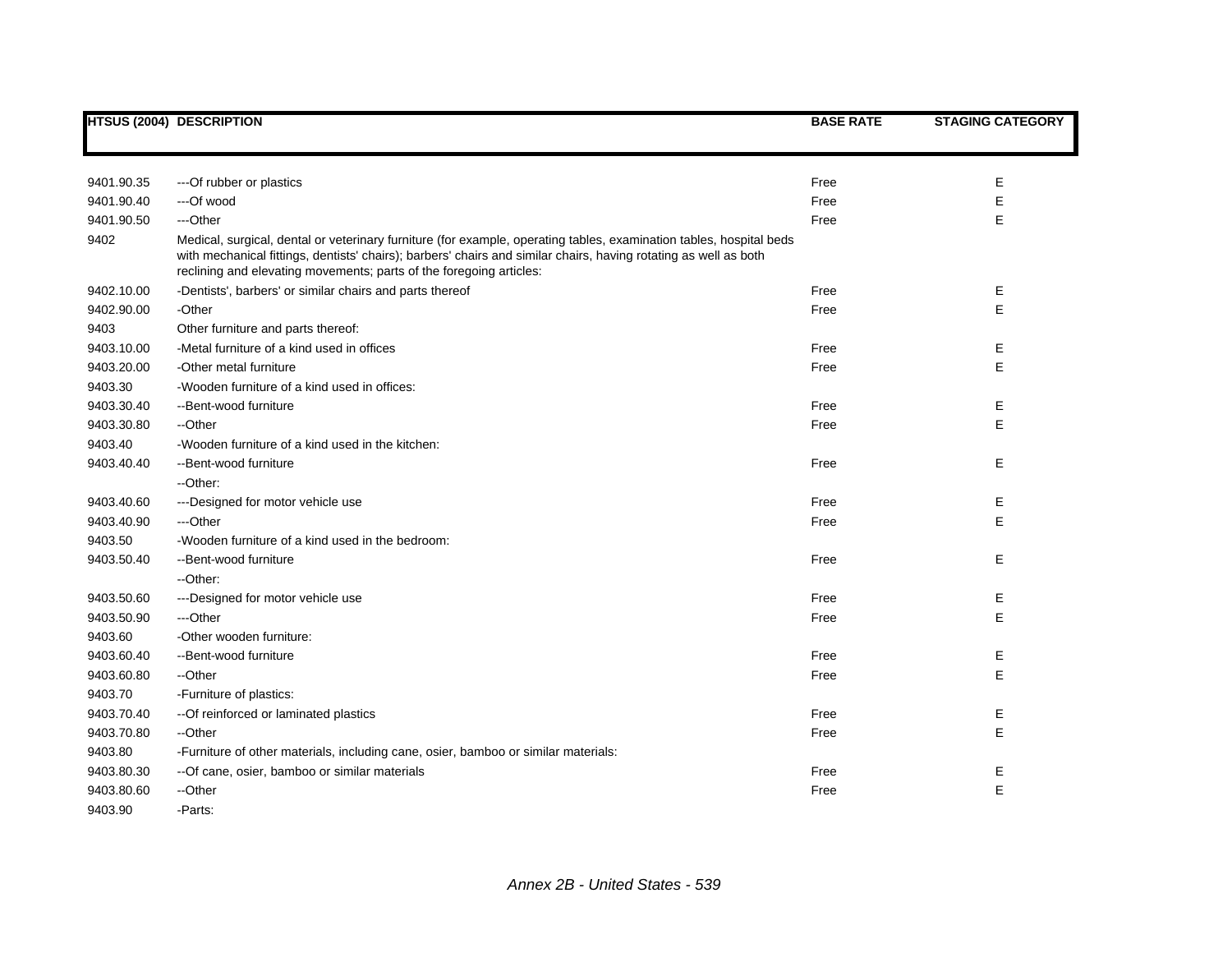|            | <b>HTSUS (2004) DESCRIPTION</b>                                                                                                                                                                                                                                                    | <b>BASE RATE</b> | <b>STAGING CATEGORY</b> |
|------------|------------------------------------------------------------------------------------------------------------------------------------------------------------------------------------------------------------------------------------------------------------------------------------|------------------|-------------------------|
|            |                                                                                                                                                                                                                                                                                    |                  |                         |
|            |                                                                                                                                                                                                                                                                                    |                  |                         |
| 9403.90.10 | --Of furniture of a kind used for motor vehicles                                                                                                                                                                                                                                   | Free             | Е                       |
|            | --Other:                                                                                                                                                                                                                                                                           |                  |                         |
| 9403.90.25 | --- Of cane, osier, bamboo or similar materials                                                                                                                                                                                                                                    | Free             | Е                       |
|            | --- Of rubber or plastics:                                                                                                                                                                                                                                                         |                  |                         |
| 9403.90.40 | ---- Of reinforced or laminated plastics                                                                                                                                                                                                                                           | Free             | Е                       |
| 9403.90.50 | ----Other                                                                                                                                                                                                                                                                          | Free             | Е                       |
| 9403.90.60 | --- Of textile material, except cotton                                                                                                                                                                                                                                             | Free             | E                       |
| 9403.90.70 | ---Of wood                                                                                                                                                                                                                                                                         | Free             | E                       |
| 9403.90.80 | ---Other                                                                                                                                                                                                                                                                           | Free             | E                       |
| 9404       | Mattress supports; articles of bedding and similar furnishing (for example, mattresses, quilts, eiderdowns,<br>cushions, pouffes and pillows) fitted withsprings or stuffed or internal- ly fitted with any material or of cellular<br>rubber or plastics, whether or not covered: |                  |                         |
| 9404.10.00 | -Mattress supports                                                                                                                                                                                                                                                                 | Free             | E                       |
|            | -Mattresses:                                                                                                                                                                                                                                                                       |                  |                         |
| 9404.21.00 | -- Of cellular rubber or plastics, whether or not covered                                                                                                                                                                                                                          | 3%               | Α                       |
| 9404.29    | --Of other materials:                                                                                                                                                                                                                                                              |                  |                         |
| 9404.29.10 | ---Of cotton                                                                                                                                                                                                                                                                       | 3%               | Α                       |
| 9404.29.90 | ---Other                                                                                                                                                                                                                                                                           | 6%               | Α                       |
| 9404.30    | -Sleeping bags:                                                                                                                                                                                                                                                                    |                  |                         |
| 9404.30.40 | --Containing 20 percent or more by weight of feathers and/or down                                                                                                                                                                                                                  | 4.7%             | Α                       |
| 9404.30.80 | --Other                                                                                                                                                                                                                                                                            | 9%               | Α                       |
| 9404.90    | -Other:                                                                                                                                                                                                                                                                            |                  |                         |
|            | -- Pillows, cushions and similar furnishings:                                                                                                                                                                                                                                      |                  |                         |
| 9404.90.10 | ---Of cotton                                                                                                                                                                                                                                                                       | 5.3%             | <b>TXUS</b>             |
| 9404.90.20 | ---Other                                                                                                                                                                                                                                                                           | 6%               | <b>TXUS</b>             |
|            | --Other:                                                                                                                                                                                                                                                                           |                  |                         |
| 9404.90.80 | ---Of cotton, not containing any embroidery, lace, braid, edging, trimming, piping exceeding 6.35 mm or applique<br>work                                                                                                                                                           | 4.4%             | <b>TXUS</b>             |
|            | ---Other:                                                                                                                                                                                                                                                                          |                  |                         |
| 9404.90.85 | ---- Quilts, eiderdowns, comforters and similar articles                                                                                                                                                                                                                           | 12.8%            | <b>TXUS</b>             |
| 9404.90.95 | ----Other                                                                                                                                                                                                                                                                          | 7.3%             | <b>TXUS</b>             |
| 9405       | Lamps and lighting fittings including searchlights and spotlights and parts thereof, not elsewhere specified or                                                                                                                                                                    |                  |                         |
|            | included; illuminated signs, illuminated nameplates and the like, having a permanently fixed light source, and<br>parts thereof not elsewhere specified or included:                                                                                                               |                  |                         |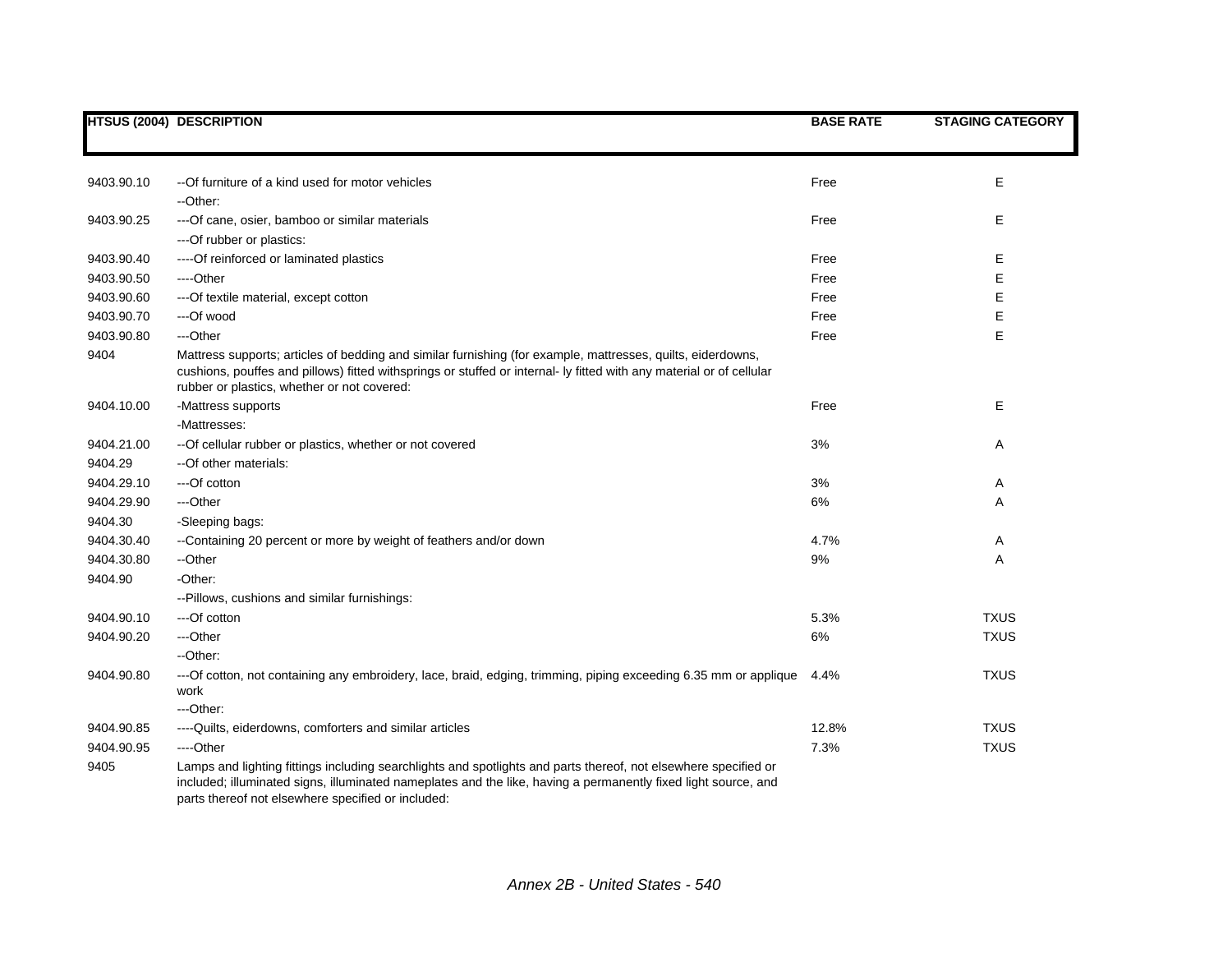|            | <b>HTSUS (2004) DESCRIPTION</b>                                                                                                                        | <b>BASE RATE</b> | <b>STAGING CATEGORY</b> |
|------------|--------------------------------------------------------------------------------------------------------------------------------------------------------|------------------|-------------------------|
|            |                                                                                                                                                        |                  |                         |
| 9405.10    | -Chandeliers and other electric ceiling or wall lighting fittings, excluding those of a kind used for lighting public<br>open spaces or thoroughfares: |                  |                         |
|            | --Of base metal:                                                                                                                                       |                  |                         |
| 9405.10.40 | ---Of brass                                                                                                                                            | 3.9%             | Α                       |
| 9405.10.60 | ---Other                                                                                                                                               | 7.6%             | Α                       |
| 9405.10.80 | --Other                                                                                                                                                | 3.9%             | Α                       |
| 9405.20    | -Electric table, desk, bedside or floor-standing lamps:                                                                                                |                  |                         |
|            | --Of base metal:                                                                                                                                       |                  |                         |
| 9405.20.40 | ---Of brass                                                                                                                                            | 3.7%             | Α                       |
| 9405.20.60 | ---Other                                                                                                                                               | 6%               | Α                       |
| 9405.20.80 | --Other                                                                                                                                                | 3.9%             | Α                       |
| 9405.30.00 | -Lighting sets of a kind used for Christmas trees                                                                                                      | 8%               | Α                       |
| 9405.40    | -Other electric lamps and lighting fittings:                                                                                                           |                  |                         |
|            | --Of base metal:                                                                                                                                       |                  |                         |
| 9405.40.40 | ---Of brass                                                                                                                                            | 4.7%             | Α                       |
| 9405.40.60 | ---Other                                                                                                                                               | 6%               | Α                       |
| 9405.40.80 | --Other                                                                                                                                                | 3.9%             | Α                       |
| 9405.50    | -Non-electrical lamps and lighting fittings:                                                                                                           |                  |                         |
| 9405.50.20 | -- Incandescent lamps designed to be operated by propane or other gas, or by compressed air and kerosene or<br>gasoline                                | 2.9%             | Α                       |
|            | --Other:                                                                                                                                               |                  |                         |
| 9405.50.30 | ---Of brass                                                                                                                                            | 5.7%             | Α                       |
| 9405.50.40 | ---Other                                                                                                                                               | 6%               | Α                       |
| 9405.60    | -Illuminated signs, illuminated nameplates and the like:                                                                                               |                  |                         |
|            | --Of base metal:                                                                                                                                       |                  |                         |
| 9405.60.20 | ---Of brass                                                                                                                                            | 5.7%             | Α                       |
| 9405.60.40 | ---Other                                                                                                                                               | 6%               | Α                       |
| 9405.60.60 | --Other                                                                                                                                                | 5.3%             | Α                       |
|            | -Parts:                                                                                                                                                |                  |                         |
| 9405.91    | --Of glass:                                                                                                                                            |                  |                         |
|            | --- Globes and shades:                                                                                                                                 |                  |                         |
| 9405.91.10 | ----Of lead crystal                                                                                                                                    | 12%              | Α                       |
| 9405.91.30 | ----Other                                                                                                                                              | 12%              | Α                       |
| 9405.91.40 | ---Chimneys                                                                                                                                            | 7.5%             | Α                       |
| 9405.91.60 | ---Other                                                                                                                                               | 4.5%             | Α                       |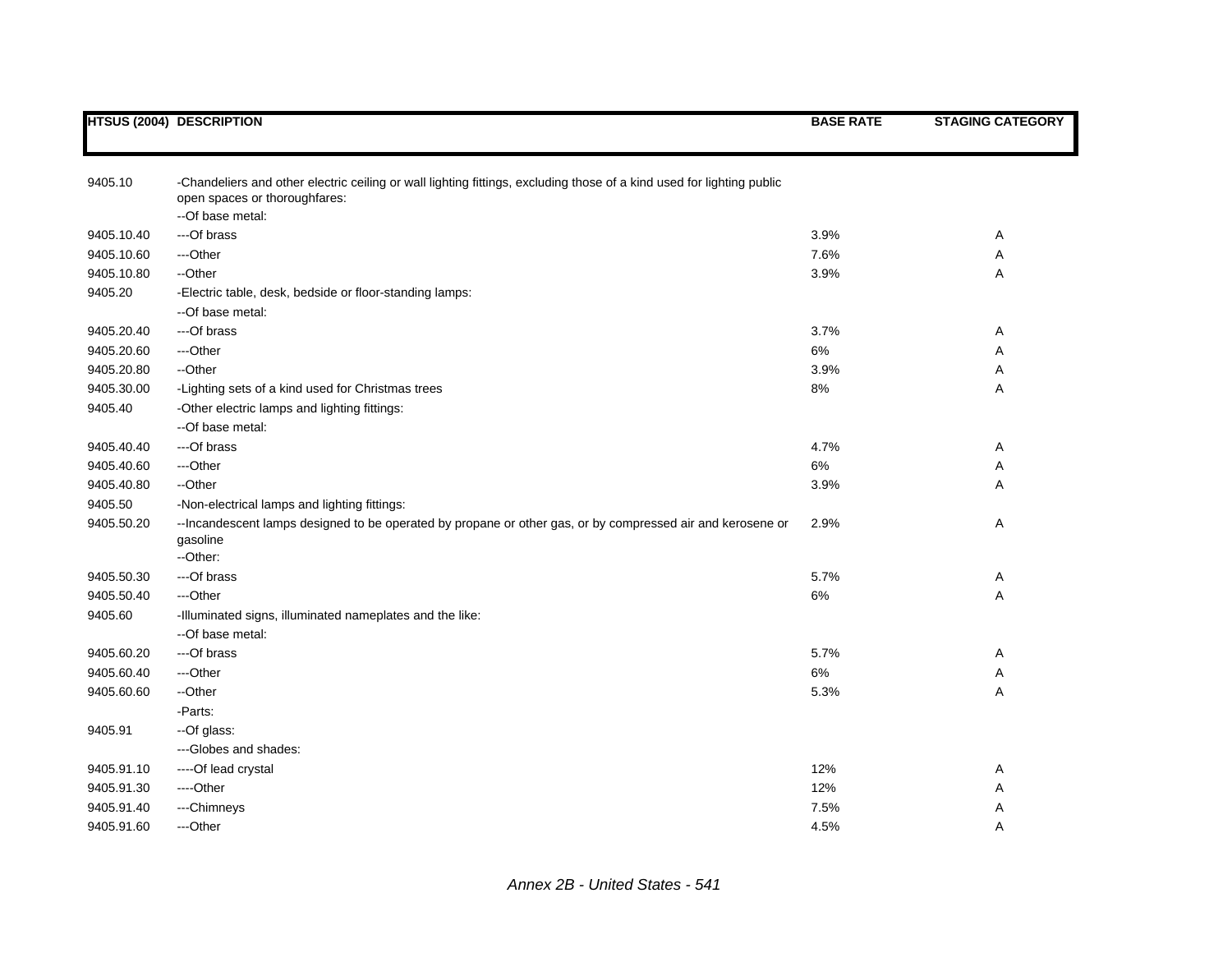|            | <b>HTSUS (2004) DESCRIPTION</b>                                                                                                                                                                                                                               | <b>BASE RATE</b> | <b>STAGING CATEGORY</b> |
|------------|---------------------------------------------------------------------------------------------------------------------------------------------------------------------------------------------------------------------------------------------------------------|------------------|-------------------------|
|            |                                                                                                                                                                                                                                                               |                  |                         |
| 9405.92.00 | --Of plastics                                                                                                                                                                                                                                                 | 3.7%             | Α                       |
| 9405.99    | --Other:                                                                                                                                                                                                                                                      |                  |                         |
| 9405.99.20 | ---Of brass                                                                                                                                                                                                                                                   | 3.9%             | Α                       |
| 9405.99.40 | ---Other                                                                                                                                                                                                                                                      | 6%               | Α                       |
| 9406.00    | Prefabricated buildings:                                                                                                                                                                                                                                      |                  |                         |
| 9406.00.40 | -Of wood                                                                                                                                                                                                                                                      | 2.6%             | Α                       |
| 9406.00.80 | -Other                                                                                                                                                                                                                                                        | 2.9%             | A                       |
| 9501.00    | Wheeled toys designed to be ridden by children (for example, tricycles, scooters, pedal cars); dolls' carriages and<br>dolls' strollers; parts and accessories thereof:<br>-Wheeled toys designed to be ridden by children and parts and accessories thereof: |                  |                         |
| 9501.00.20 | --Chain-driven wheeled toys                                                                                                                                                                                                                                   | Free             | Е                       |
| 9501.00.40 | --Other                                                                                                                                                                                                                                                       | Free             | Е                       |
| 9501.00.60 | -Dolls' carriages, dolls' strollers and parts and accessories thereof                                                                                                                                                                                         | Free             | E.                      |
| 9502       | Dolls representing only human beings and parts and accessories thereof:                                                                                                                                                                                       |                  |                         |
| 9502.10.00 | -Dolls, whether or not dressed                                                                                                                                                                                                                                | Free             | E                       |
|            | -Parts and accessories:                                                                                                                                                                                                                                       |                  |                         |
| 9502.91.00 | --Garments and accessories thereof, footwear and headgear                                                                                                                                                                                                     | Free             | Ε                       |
| 9502.99.00 | --Other                                                                                                                                                                                                                                                       | Free             | E.                      |
| 9503       | Other toys; reduced-size ("scale") models and similar recreational models, working or not; puzzles of all kinds;<br>parts and accessories thereof:                                                                                                            |                  |                         |
| 9503.10.00 | -Electric trains, including tracks, signals and other accessories thereof; parts thereof                                                                                                                                                                      | Free             | E                       |
| 9503.20.00 | -Reduced-size ("scale") model assembly kits, whether or not working models, excluding those of subheading<br>9503.10; parts andaccessories thereof                                                                                                            | Free             | E                       |
| 9503.30.00 | -Other construction sets and constructional toys, and parts and accessories thereof                                                                                                                                                                           | Free             | E.                      |
|            | -Toys representing animals or non-human creatures (for example, robots and monsters) and parts and<br>accessories thereof:                                                                                                                                    |                  |                         |
| 9503.41.00 | --Stuffed toys and parts and accessories thereof                                                                                                                                                                                                              | Free             | Е                       |
| 9503.49.00 | --Other                                                                                                                                                                                                                                                       | Free             | E                       |
| 9503.50.00 | -Toy musical instruments and apparatus and parts and accessories thereof                                                                                                                                                                                      | Free             | E                       |
| 9503.60    | -Puzzles and parts and accessories thereof:                                                                                                                                                                                                                   |                  |                         |
| 9503.60.10 | --Crossword puzzle books                                                                                                                                                                                                                                      | Free             | Е                       |
| 9503.60.20 | --Other                                                                                                                                                                                                                                                       | Free             | E                       |
| 9503.70.00 | -Other toys, put up in sets or outfits, and parts and accessories thereof                                                                                                                                                                                     | Free             | E                       |
| 9503.80.00 | -Other toys and models, incorporating a motor, and parts and accessories thereof                                                                                                                                                                              | Free             | E                       |
| 9503.90.00 | -Other                                                                                                                                                                                                                                                        | Free             | E                       |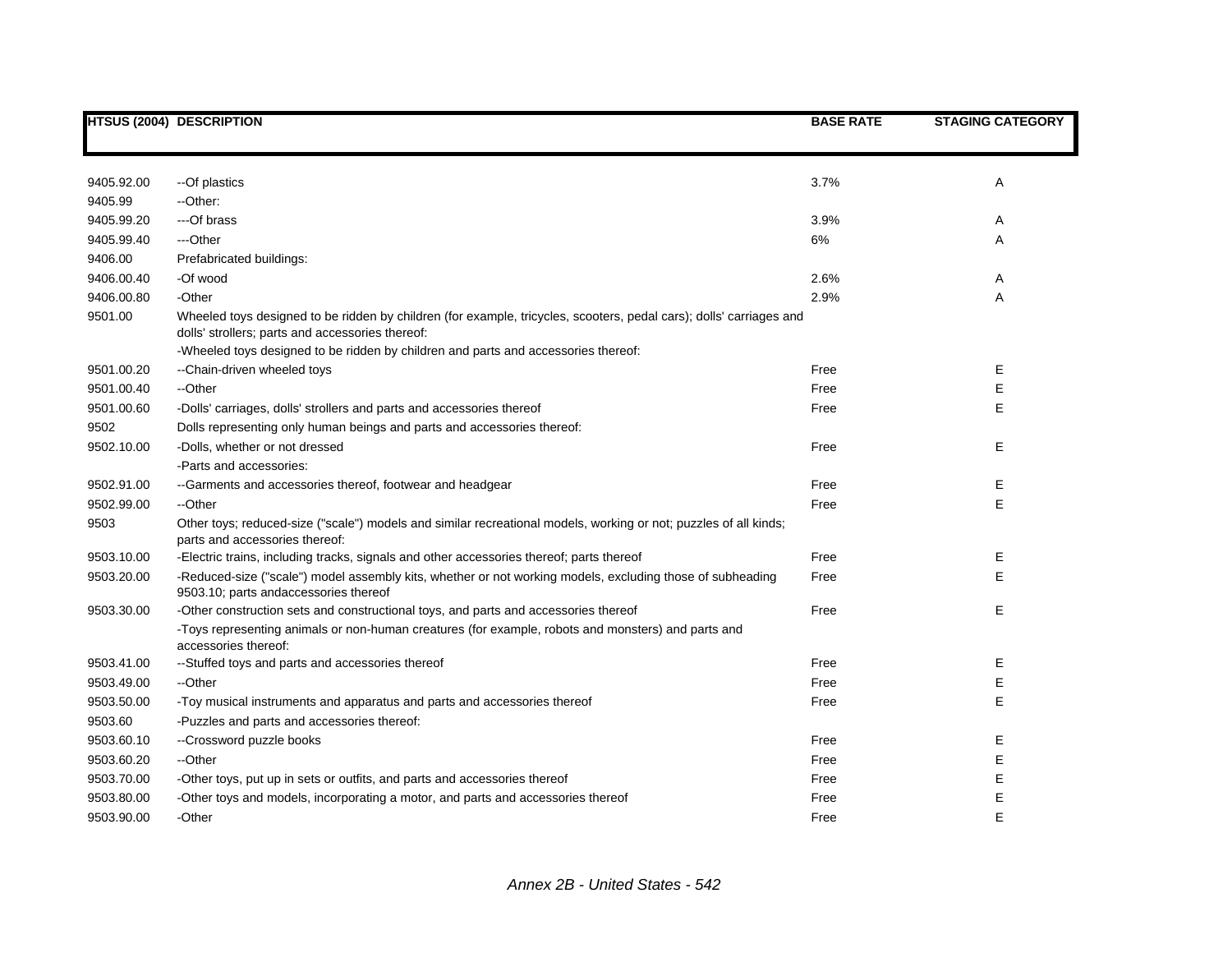|            | <b>HTSUS (2004) DESCRIPTION</b>                                                                                                                                                                                                                                                                                                                                                                           | <b>BASE RATE</b> | <b>STAGING CATEGORY</b> |
|------------|-----------------------------------------------------------------------------------------------------------------------------------------------------------------------------------------------------------------------------------------------------------------------------------------------------------------------------------------------------------------------------------------------------------|------------------|-------------------------|
|            |                                                                                                                                                                                                                                                                                                                                                                                                           |                  |                         |
| 9504       | Articles for arcade, table or parlor games, including pinball machines, bagatelle, billiards and special tables for<br>casino games; automatic bowling alley equipment; parts and accessories thereof:                                                                                                                                                                                                    |                  |                         |
| 9504.10.00 | -Video games of a kind used with a television receiver and parts and accessories thereof                                                                                                                                                                                                                                                                                                                  | Free             | Е                       |
| 9504.20    | -Articles, parts and accessories for billiards, including pocket billiards:                                                                                                                                                                                                                                                                                                                               |                  |                         |
| 9504.20.20 | --Balls                                                                                                                                                                                                                                                                                                                                                                                                   | Free             | E                       |
| 9504.20.40 | --Chalk                                                                                                                                                                                                                                                                                                                                                                                                   | Free             | E                       |
| 9504.20.60 | --Tables                                                                                                                                                                                                                                                                                                                                                                                                  | Free             | E                       |
| 9504.20.80 | --Other, including parts and accessories                                                                                                                                                                                                                                                                                                                                                                  | Free             | E                       |
| 9504.30.00 | -Other games, operated by coins, banknotes (paper currency), discs or other similar artilces, other than bowling<br>alley equipment; parts and accessories thereof                                                                                                                                                                                                                                        | Free             | E                       |
| 9504.40.00 | -Playing cards                                                                                                                                                                                                                                                                                                                                                                                            | Free             | E                       |
| 9504.90    | -Other:                                                                                                                                                                                                                                                                                                                                                                                                   |                  |                         |
| 9504.90.40 | --Game machines, other than those operated by coins, banknotes (paper currency), discs or similar articles; parts Free<br>and accessories thereof                                                                                                                                                                                                                                                         |                  | E                       |
|            | -- Other:                                                                                                                                                                                                                                                                                                                                                                                                 |                  |                         |
| 9504.90.60 | ---Chess, checkers, parchisi, backgammon, darts and other games played on boards of a special design, all the<br>foregoing games and parts there- of (including their boards); mah-jong and dom- inoes; any of the foregoing<br>games in combi- nation with each other, or with other games, packaged together as a unit in immediate con-<br>tainers of atype used in retail sales; poker chips and dice | Free             | E                       |
| 9504.90.90 | ---Other                                                                                                                                                                                                                                                                                                                                                                                                  | Free             | Е                       |
| 9505       | Festive, carnival or other entertainment articles, including magic tricks and practical joke articles; parts and<br>accessories thereof:                                                                                                                                                                                                                                                                  |                  |                         |
| 9505.10    | -Articles for Christmas festivities and parts and accessories thereof:                                                                                                                                                                                                                                                                                                                                    |                  |                         |
|            | --Christmas ornaments:                                                                                                                                                                                                                                                                                                                                                                                    |                  |                         |
| 9505.10.10 | ---Of glass                                                                                                                                                                                                                                                                                                                                                                                               | Free             | E                       |
|            | ---Other:                                                                                                                                                                                                                                                                                                                                                                                                 |                  |                         |
| 9505.10.15 | ----Of wood                                                                                                                                                                                                                                                                                                                                                                                               | Free             | Е                       |
| 9505.10.25 | ----Other                                                                                                                                                                                                                                                                                                                                                                                                 | Free             | E                       |
| 9505.10.30 | --Nativity scenes and figures thereof                                                                                                                                                                                                                                                                                                                                                                     | Free             | E                       |
|            | --Other:                                                                                                                                                                                                                                                                                                                                                                                                  |                  |                         |
| 9505.10.40 | ---Of plastics                                                                                                                                                                                                                                                                                                                                                                                            | Free             | E                       |
| 9505.10.50 | ---Other                                                                                                                                                                                                                                                                                                                                                                                                  | Free             | E                       |
| 9505.90    | -Other:                                                                                                                                                                                                                                                                                                                                                                                                   |                  |                         |
| 9505.90.20 | --Magic tricks and practical joke articles; parts and accessories thereof                                                                                                                                                                                                                                                                                                                                 | Free             | E                       |
| 9505.90.40 | --Confetti, paper spirals or streamers, party favors and noisemakers; parts and accessories thereof                                                                                                                                                                                                                                                                                                       | Free             | E                       |
| 9505.90.60 | --Other                                                                                                                                                                                                                                                                                                                                                                                                   | Free             | E                       |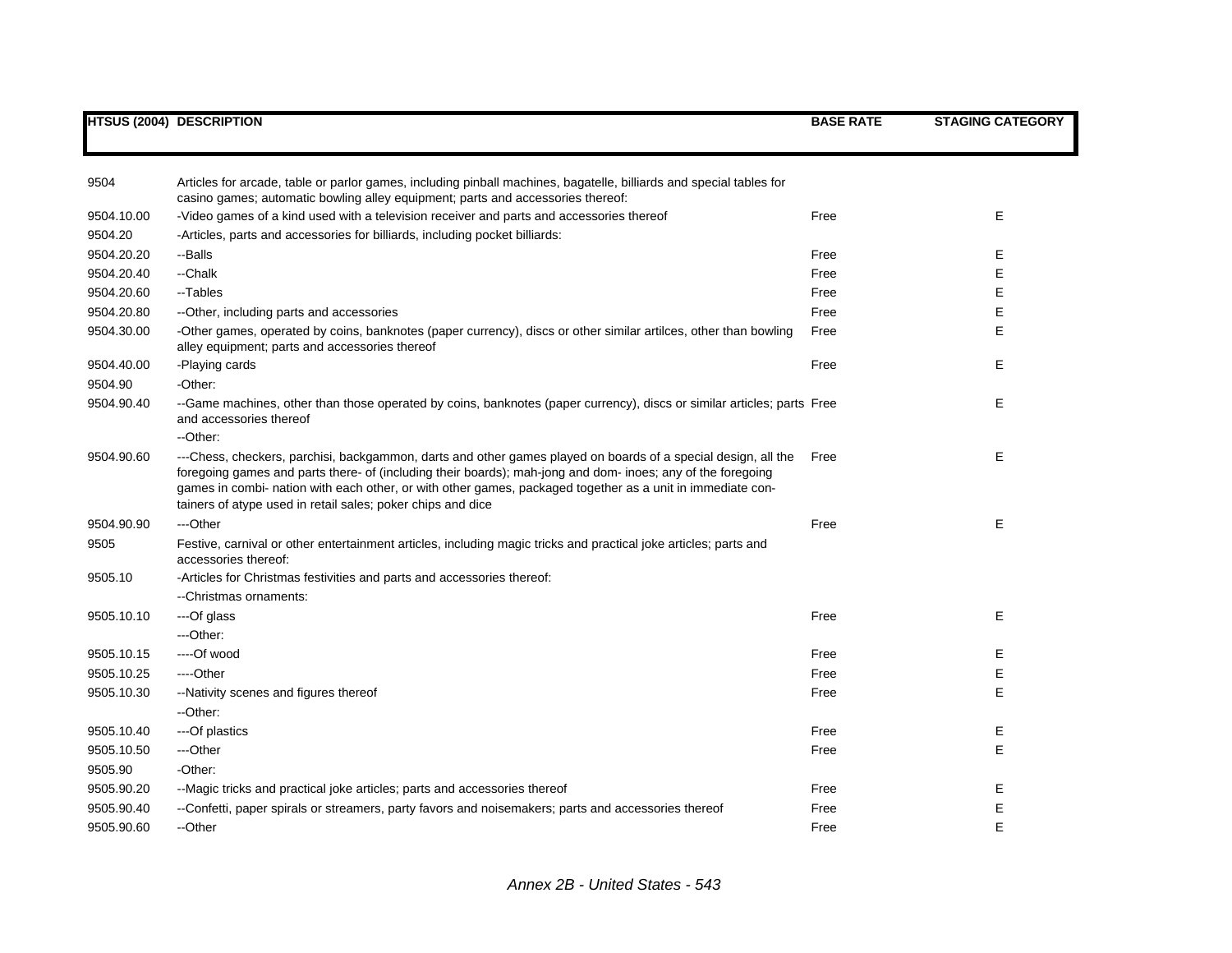| 9506       | Articles and equipment for general physical exercise, gymnastics, athletics, other sports (including table-tennis) or<br>outdoor games, not specified or included elsewhere in this chapter; swimming pools and wading pools; parts and<br>accessories thereof: |      |   |
|------------|-----------------------------------------------------------------------------------------------------------------------------------------------------------------------------------------------------------------------------------------------------------------|------|---|
|            | -Snow-skis and other snow-ski equipment; parts and accessories thereof:                                                                                                                                                                                         |      |   |
| 9506.11    | --Skis and parts and accessories thereof, except ski poles:                                                                                                                                                                                                     |      |   |
| 9506.11.20 | ---Cross-country skis                                                                                                                                                                                                                                           | Free | Е |
| 9506.11.40 | ---Other skis                                                                                                                                                                                                                                                   | 2.6% | A |
| 9506.11.60 | ---Parts and accessories                                                                                                                                                                                                                                        | Free | E |
| 9506.12    | --Ski bindings and parts and accessories thereof:                                                                                                                                                                                                               |      |   |
| 9506.12.40 | ---Cross-country                                                                                                                                                                                                                                                | Free | Е |
| 9506.12.80 | ---Other                                                                                                                                                                                                                                                        | 2.8% | Α |
| 9506.19    | --Other:                                                                                                                                                                                                                                                        |      |   |
| 9506.19.40 | ---Cross-country                                                                                                                                                                                                                                                | Free | Е |
| 9506.19.80 | ---Other                                                                                                                                                                                                                                                        | 2.8% | A |
|            | -Water skis, surf boards, sailboards and other watersport equipment; parts and accessories thereof:                                                                                                                                                             |      |   |
| 9506.21    | --Sailboards and parts and accessories thereof:                                                                                                                                                                                                                 |      |   |
| 9506.21.40 | ---Sailboards                                                                                                                                                                                                                                                   | Free | Е |
| 9506.21.80 | ---Parts and accessories                                                                                                                                                                                                                                        | Free | Е |
| 9506.29.00 | --Other                                                                                                                                                                                                                                                         | Free | E |
|            | -Golf clubs and other golf equipment; parts and accessories thereof:                                                                                                                                                                                            |      |   |
| 9506.31.00 | --Golf clubs, complete                                                                                                                                                                                                                                          | 4.4% | Α |
| 9506.32.00 | --Balls                                                                                                                                                                                                                                                         | Free | Е |
| 9506.39.00 | --Other                                                                                                                                                                                                                                                         | 4.9% | Α |
| 9506.40.00 | -Articles and equipment for table-tennis, and parts and accessories thereof                                                                                                                                                                                     | 5.1% | Α |
|            | -Tennis, badminton or similar rackets, whether or not strung; parts and accessories thereof:                                                                                                                                                                    |      |   |
| 9506.51    | -- Lawn-tennis rackets, whether or not strung, and parts and accessories thereof:                                                                                                                                                                               |      |   |
| 9506.51.20 | ---Rackets, strung                                                                                                                                                                                                                                              | 5.3% | Α |
| 9506.51.40 | ---Rackets, not strung                                                                                                                                                                                                                                          | 3.9% | Α |
| 9506.51.60 | --- Parts and accessories                                                                                                                                                                                                                                       | 3.1% | A |
| 9506.59    | --Other:                                                                                                                                                                                                                                                        |      |   |
| 9506.59.40 | ---Badminton rackets and parts and accessories thereof                                                                                                                                                                                                          | 5.6% | A |
| 9506.59.80 | ---Other                                                                                                                                                                                                                                                        | 4%   | Α |
|            | -Balls, other than golf balls and table-tennis balls:                                                                                                                                                                                                           |      |   |
| 9506.61.00 | --Lawn-tennis balls                                                                                                                                                                                                                                             | Free | Е |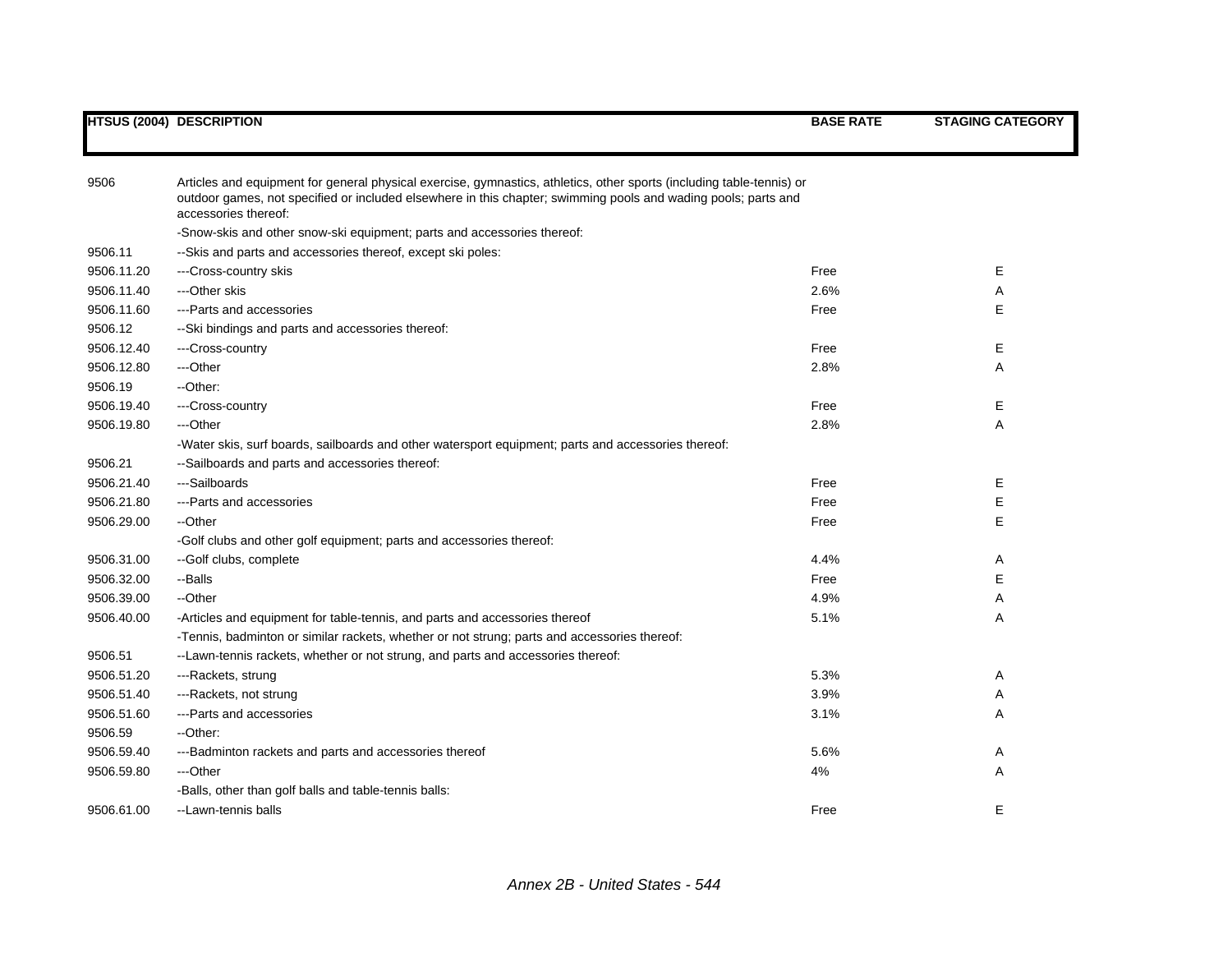|            | <b>HTSUS (2004) DESCRIPTION</b>                                                                                         | <b>BASE RATE</b> | <b>STAGING CATEGORY</b> |
|------------|-------------------------------------------------------------------------------------------------------------------------|------------------|-------------------------|
|            |                                                                                                                         |                  |                         |
| 9506.62    | --Inflatable balls:                                                                                                     |                  |                         |
| 9506.62.40 | ---Footballs and soccer balls                                                                                           | Free             | Е                       |
| 9506.62.80 | ---Other                                                                                                                | 4.8%             | Α                       |
| 9506.69    | --Other:                                                                                                                |                  |                         |
| 9506.69.20 | ---Baseballs and softballs                                                                                              | Free             | Е                       |
| 9506.69.40 | ---Noninflatable hollow balls not over 19 cm in diameter                                                                | 5.4%             | Α                       |
| 9506.69.60 | ---Other                                                                                                                | 4.9%             | Α                       |
| 9506.70    | -Ice skates and roller skates, including skating boots with skates attached; parts and accessories thereof:             |                  |                         |
| 9506.70.20 | --Roller skates and parts and accessories thereof                                                                       | Free             | Е                       |
| 9506.70.40 | -- Ice skates with footwear permanently attached                                                                        | 2.9%             | Α                       |
| 9506.70.60 | --Other, including parts and accessories for ice skates with footwear permanently attached                              | Free             | E                       |
|            | -Other:                                                                                                                 |                  |                         |
| 9506.91.00 | --Articles and equipment for general physical exercise, gymnastics or athletics; parts and accessories thereof          | 4.6%             | Α                       |
| 9506.99    | --Other:                                                                                                                |                  |                         |
| 9506.99.05 | --- Archery articles and equipment and parts and accessories thereof                                                    | Free             | E                       |
|            | ---Badminton articles and equipment, except rackets, and parts and accessories thereof:                                 |                  |                         |
| 9506.99.08 | ----Nets of cotton                                                                                                      | 2.8%             | Α                       |
| 9506.99.12 | ----Other                                                                                                               | 5.6%             | Α                       |
| 9506.99.15 | ---Baseball articles and equipment, except balls, and parts and accessories thereof                                     | Free             | E                       |
| 9506.99.20 | ---Football, soccer and polo articles and equipment, except balls, and parts and accessories thereof                    | Free             | Е                       |
| 9506.99.25 | --- Ice-hockey and field-hockey articles and equipment, except balls and skates, and parts and accessories thereof Free |                  | E                       |
| 9506.99.28 | ---Lacrosse sticks                                                                                                      | Free             | E.                      |
| 9506.99.30 | ---Lawn-tennis articles and equipment, except balls and rackets, and parts and accessories thereof                      | 3.1%             | Α                       |
| 9506.99.35 | ---Skeet targets                                                                                                        | Free             | Е                       |
|            | ---Sleds, bobsleds, toboggans and the like and parts and accessories thereof:                                           |                  |                         |
| 9506.99.40 | ----Toboggans; bobsleds and luges of a kind used in international competition                                           | Free             | Е                       |
| 9506.99.45 | ----Other, including parts and accessories                                                                              | 2.8%             | Α                       |
| 9506.99.50 | ---Snowshoes and parts and accessories thereof                                                                          | 2.6%             | Α                       |
| 9506.99.55 | ---Swimming pools and wading pools and parts and accessories thereof                                                    | 5.3%             | Α                       |
| 9506.99.60 | ---Other                                                                                                                | 4%               | Α                       |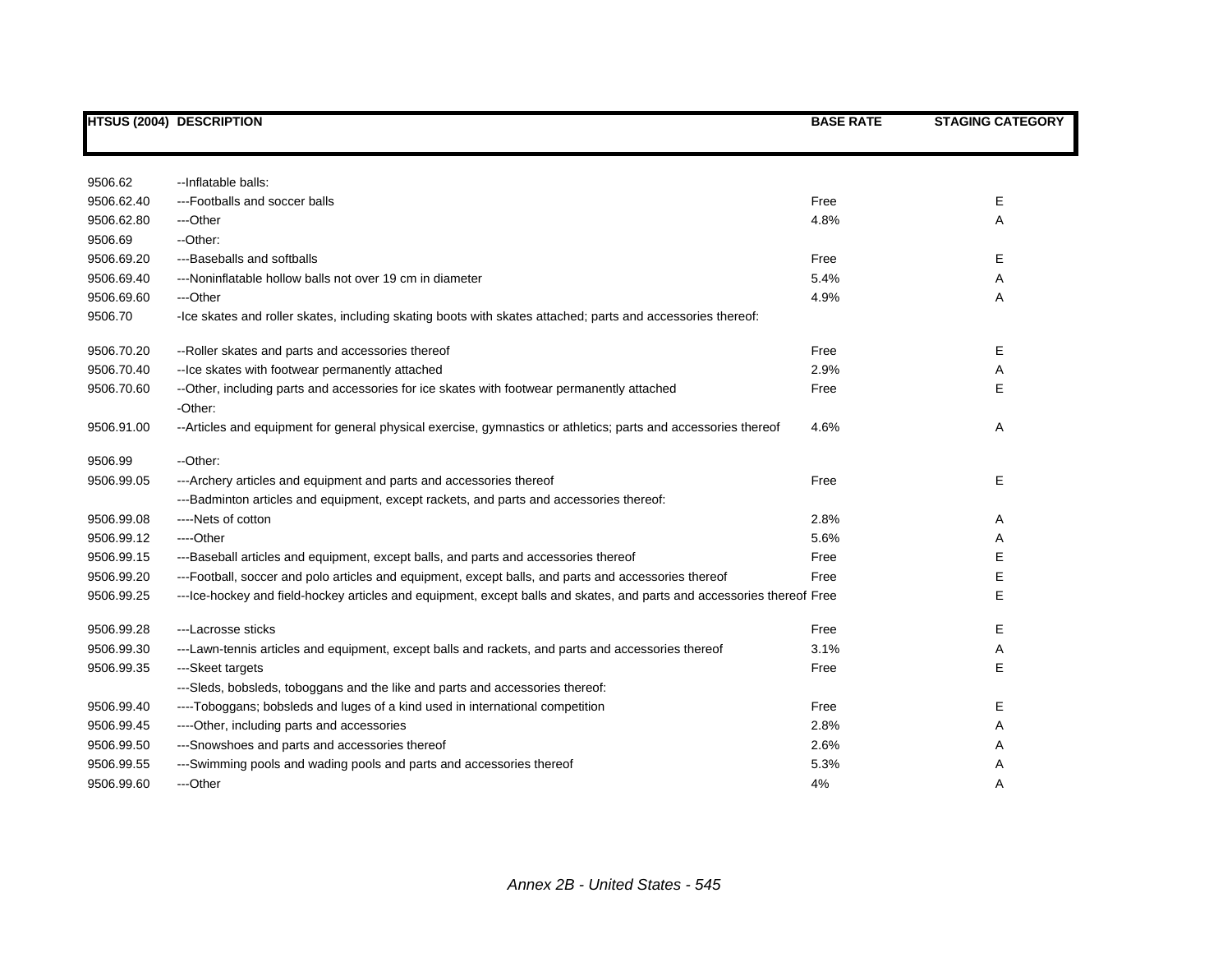|            | <b>HTSUS (2004) DESCRIPTION</b>                                                                                                                                                                                                                      | <b>BASE RATE</b> | <b>STAGING CATEGORY</b> |
|------------|------------------------------------------------------------------------------------------------------------------------------------------------------------------------------------------------------------------------------------------------------|------------------|-------------------------|
|            |                                                                                                                                                                                                                                                      |                  |                         |
| 9507       | Fishing rods, fish hooks and other line fishing tackle; fish landing nets, butterfly nets and similar nets; decoy<br>"birds" (other than those of heading 9208 or 9705) and similar hunting or shooting equipment; parts and<br>accessories thereof: |                  |                         |
| 9507.10.00 | -Fishing rods and parts and accessories thereof                                                                                                                                                                                                      | 6%               | Α                       |
| 9507.20    | -Fish hooks, whether or not snelled:                                                                                                                                                                                                                 |                  |                         |
| 9507.20.40 | --Snelled hooks                                                                                                                                                                                                                                      | 4%               | Α                       |
| 9507.20.80 | --Other                                                                                                                                                                                                                                              | 4.8%             | Α                       |
| 9507.30    | -Fishing reels and parts and accessories thereof:                                                                                                                                                                                                    |                  |                         |
|            | -- Fishing reels:                                                                                                                                                                                                                                    |                  |                         |
| 9507.30.20 | ---Valued not over \$2.70 each                                                                                                                                                                                                                       | 9.2%             | Α                       |
| 9507.30.40 | ---Valued over \$2.70 but not over \$8.45 each                                                                                                                                                                                                       | 24 cents each    | A                       |
| 9507.30.60 | ---Valued over \$8.45 each                                                                                                                                                                                                                           | 3.9%             | Α                       |
| 9507.30.80 | --Parts and accessories                                                                                                                                                                                                                              | 5.4%             | Α                       |
| 9507.90    | -Other:                                                                                                                                                                                                                                              |                  |                         |
| 9507.90.20 | --Fishing line put up and packaged for retail sale                                                                                                                                                                                                   | 3.7%             | Α                       |
| 9507.90.40 | --Fishing casts or leaders                                                                                                                                                                                                                           | 5.6%             | Α                       |
| 9507.90.60 | -- Fish landing nets, butterfly nets and similar nets                                                                                                                                                                                                | 5%               | A                       |
|            | -- Other, including parts and accessories:                                                                                                                                                                                                           |                  |                         |
| 9507.90.70 | ---Artificial baits and flies                                                                                                                                                                                                                        | 9%               | В                       |
| 9507.90.80 | --- Other, including parts and accessories                                                                                                                                                                                                           | 9%               | Α                       |
| 9508       | Merry-go-rounds, boat-swings, shooting galleries and other fairground amusements; traveling circuses and<br>traveling menageries; traveling theaters; parts and accessories thereof:                                                                 |                  |                         |
| 9508.10.00 | -Traveling circuses and traveling menageries; parts and accessories                                                                                                                                                                                  | Free             | Е                       |
| 9508.90.00 | -Other                                                                                                                                                                                                                                               | Free             | Е                       |
| 9601       | Worked ivory, bone, tortoise-shell, horn, antlers, coral, mother-of-pearl and other animal carving material, and<br>articles of these materials (including articles obtained by molding):                                                            |                  |                         |
| 9601.10.00 | -Worked ivory and articles of ivory                                                                                                                                                                                                                  | Free             | Е                       |
| 9601.90    | -Other:                                                                                                                                                                                                                                              |                  |                         |
| 9601.90.20 | --Worked shell and articles thereof                                                                                                                                                                                                                  | Free             | Е                       |
| 9601.90.40 | --Coral, cut but not set, and cameos, suitable for use in jewelry                                                                                                                                                                                    | 2.1%             | Α                       |
| 9601.90.60 | -- Of bone, horn, hoof, whalebone, quill or any combination thereof                                                                                                                                                                                  | Free             | Е                       |
| 9601.90.80 | --Other                                                                                                                                                                                                                                              | 3.7%             | A                       |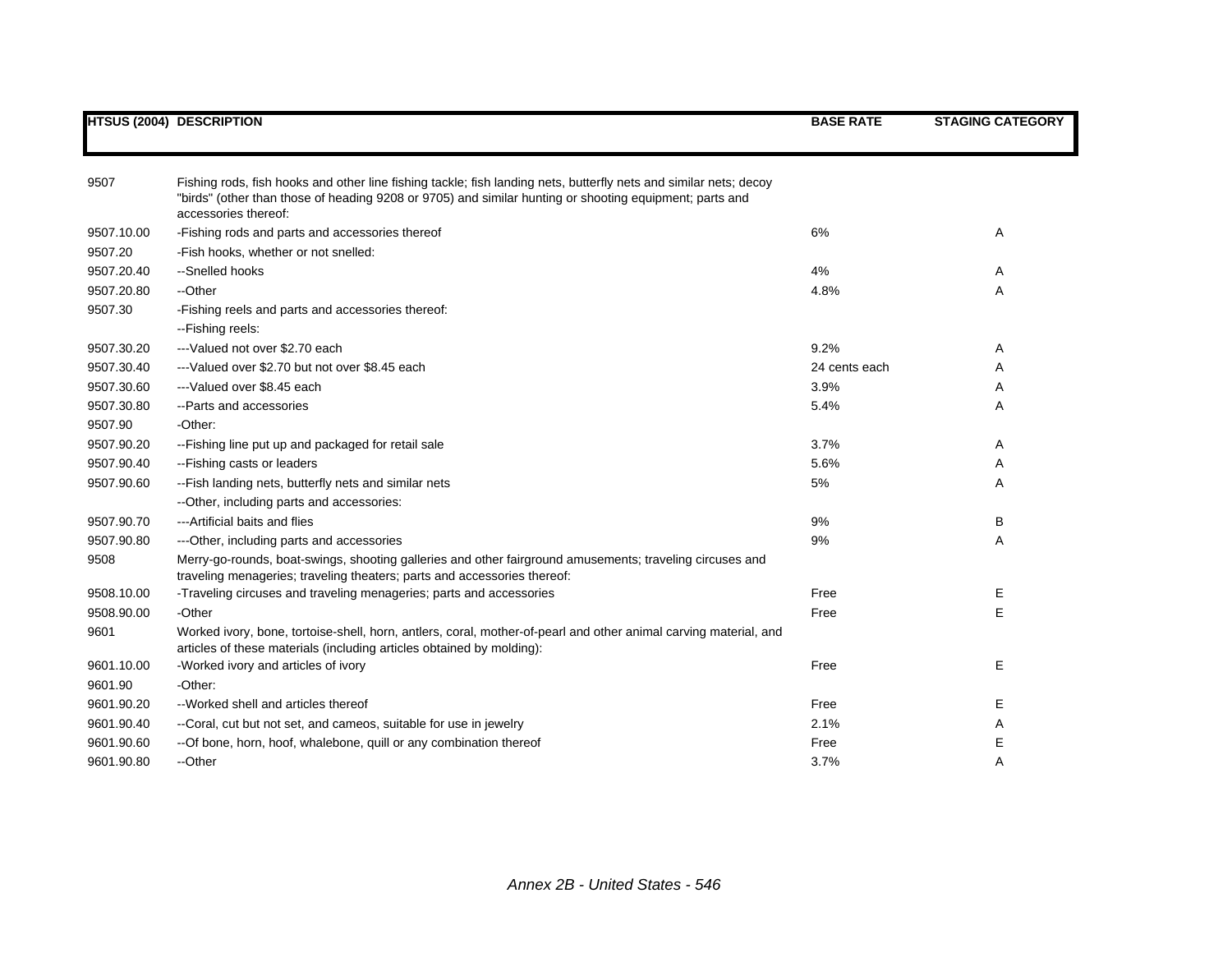| 9602.00    | Worked vegetable or mineral carving material and articles of these materials; molded or carved articles of wax, of                                                                                                                                                                                        |                              |   |
|------------|-----------------------------------------------------------------------------------------------------------------------------------------------------------------------------------------------------------------------------------------------------------------------------------------------------------|------------------------------|---|
|            | stearin, of natural gums or natural resins, of modeling pastes, and other molded or carved articles, not elsewhere                                                                                                                                                                                        |                              |   |
|            | specified or included; worked, unhardened gelatin (except gelatin of heading 3503) and articles of unhardened                                                                                                                                                                                             |                              |   |
|            | gelatin:                                                                                                                                                                                                                                                                                                  |                              |   |
| 9602.00.10 | -Worked unhardened gelatin and articles thereof                                                                                                                                                                                                                                                           | 3%                           | A |
| 9602.00.40 | -Molded or carved articles of wax                                                                                                                                                                                                                                                                         | 1.8%                         | A |
| 9602.00.50 | -Other                                                                                                                                                                                                                                                                                                    | 2.7%                         | A |
| 9603       | Brooms, brushes (including brushes constituting parts of machines, appliances or vehicles), hand-operated<br>mechan- ical floor sweepers, not motorized, mops and feather dusters; prepared knots and tuftsfor broom or<br>brush making; paint pads and rollers; squeegees (other than roller squeegees): |                              |   |
| 9603.10    | -Brooms and brushes, consisting of twigs or other vegetable materials bound together, with or without handles:                                                                                                                                                                                            |                              |   |
|            | -- Whiskbrooms, wholly or in part of broom corn:                                                                                                                                                                                                                                                          |                              |   |
|            | ---Valued not over 96¢ each:                                                                                                                                                                                                                                                                              |                              |   |
| 9603.10.05 | ----In any calendar year prior to the entry, or withdrawal from warehouse for consumption, of 61,655 dozen<br>whiskbrooms classifiable under subheadings 9603.10.05 to 9603.10.35, inclusive                                                                                                              | 8%                           | A |
| 9603.10.15 | ----Other                                                                                                                                                                                                                                                                                                 | 5 cents each                 | A |
| 9603.10.35 | ---Valued over 96¢ each                                                                                                                                                                                                                                                                                   | 14%                          | Α |
|            | --Other brooms, wholly or in part of broom corn:                                                                                                                                                                                                                                                          |                              |   |
|            | ---Valued not over 96¢ each:                                                                                                                                                                                                                                                                              |                              |   |
| 9603.10.40 | ---- In any calendar year prior to the entry, or withdrawal from warehouse for consumption, of 121,478 dozen                                                                                                                                                                                              | 8%                           | A |
|            | brooms classifiable under subheadings 9603.10.40 to 9603.10.60, inclusive                                                                                                                                                                                                                                 |                              |   |
| 9603.10.50 | ----Other                                                                                                                                                                                                                                                                                                 | 32 cents each                | A |
| 9603.10.60 | ---Valued over 96¢ each                                                                                                                                                                                                                                                                                   | 32%                          | Α |
| 9603.10.90 | --Other                                                                                                                                                                                                                                                                                                   | 10%                          | A |
|            | -Toothbrushes, shaving brushes, hair brushes, nail brushes, eyelash brushes and other toilet brushes for use on<br>the person, including such brushes constituting parts of appliances:                                                                                                                   |                              |   |
| 9603.21.00 | --Toothbrushes, including dental-plate brushes                                                                                                                                                                                                                                                            | Free                         | Е |
| 9603.29    | --Other:                                                                                                                                                                                                                                                                                                  |                              |   |
| 9603.29.40 | ---Valued not over 40¢ each                                                                                                                                                                                                                                                                               | $0.2$ cents each $+$<br>7%   | A |
| 9603.29.80 | ---Valued over 40¢ each                                                                                                                                                                                                                                                                                   | $0.3$ cents each $+$<br>3.6% | Α |
| 9603.30    | -Artists' brushes, writing brushes and similar brushes for the application of cosmetics:                                                                                                                                                                                                                  |                              |   |
| 9603.30.20 | --Valued not over 5¢ each                                                                                                                                                                                                                                                                                 | 2.6%                         | Α |
| 9603.30.40 | --Valued over 5¢ but not over 10¢ each                                                                                                                                                                                                                                                                    | Free                         | E |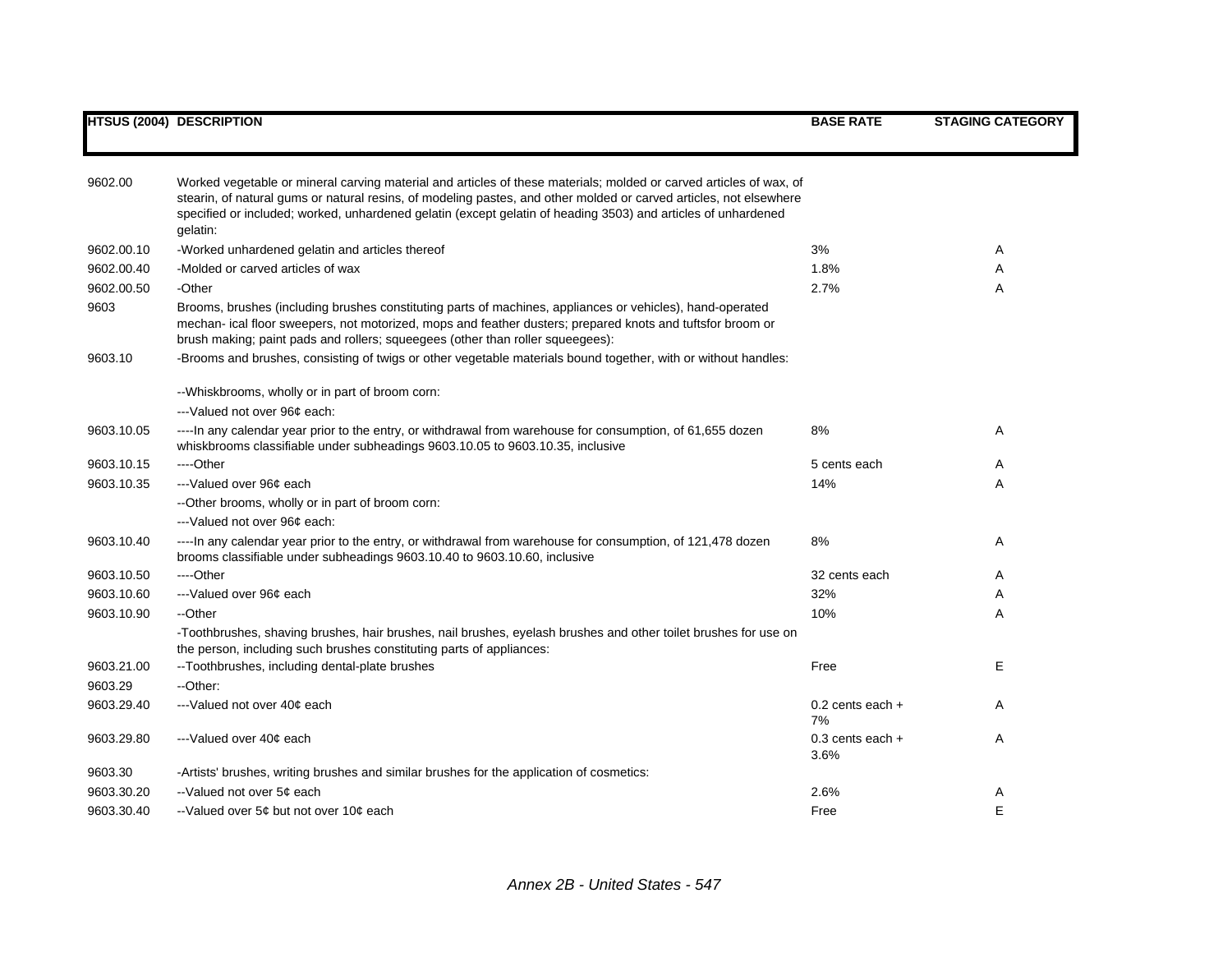|            | <b>HTSUS (2004) DESCRIPTION</b>                                                                                                | <b>BASE RATE</b>                   | <b>STAGING CATEGORY</b> |
|------------|--------------------------------------------------------------------------------------------------------------------------------|------------------------------------|-------------------------|
|            |                                                                                                                                |                                    |                         |
| 9603.30.60 | Valued over 10¢ each                                                                                                           | Free                               | E                       |
| 9603.40    | -Paint, distemper, varnish or similar brushes (other than brushes of subheading 9603.30); paint pads and rollers:              |                                    |                         |
| 9603.40.20 | -- Paint rollers                                                                                                               | 7.5%                               | Α                       |
| 9603.40.40 | --Other                                                                                                                        | 4%                                 | Α                       |
| 9603.50.00 | -Other brushes constituting parts of machines, appliances or vehicles                                                          | Free                               | Е                       |
| 9603.90    | -Other:                                                                                                                        |                                    |                         |
| 9603.90.40 | -- Feather dusters                                                                                                             | Free                               | Е                       |
| 9603.90.80 | --Other                                                                                                                        | 2.8%                               | A                       |
| 9604.00.00 | Hand sieves and hand riddles                                                                                                   | 4.9%                               | Α                       |
| 9605.00.00 | Travel sets for personal toilet, sewing or shoe or clothes cleaning (other than manicure and pedicure sets of<br>heading 8214) | 8.1%                               | Α                       |
| 9606       | Buttons, press-fasteners, snap-fasteners and press-studs, button molds and other parts of these articles; button<br>blanks:    |                                    |                         |
| 9606.10    | -Press-fasteners, snap-fasteners and press-studs and parts thereof:                                                            |                                    |                         |
| 9606.10.40 | --Valued not over 20¢ per dozen pieces or parts                                                                                | 3.5%                               | Α                       |
| 9606.10.80 | --Valued over 20¢ per dozen pieces or parts                                                                                    | 2.7%                               | A                       |
|            | -Buttons:                                                                                                                      |                                    |                         |
| 9606.21    | -- Of plastics, not covered with textile material:                                                                             |                                    |                         |
| 9606.21.20 | ---Of casein                                                                                                                   | Free                               | E.                      |
| 9606.21.40 | --- Of acrylic resin, of polyester resin or of both such resins                                                                | 0.3 cents/line/<br>$gross + 4.6%$  | Α                       |
| 9606.21.60 | ---Other                                                                                                                       | 4.7%                               | Α                       |
| 9606.22.00 | -- Of base metal, not covered with textile material                                                                            | Free                               | E                       |
| 9606.29    | --Other:                                                                                                                       |                                    |                         |
| 9606.29.20 | --- Of acrylic resin, of polyester resin or of both such resins, covered with textile material                                 | 0.3 cents/line/<br>gross $+4.5%$   | Α                       |
|            | ---Other:                                                                                                                      |                                    |                         |
| 9606.29.40 | ----Of pearl or shell                                                                                                          | 0.18 cents/line/<br>$gross + 2.5%$ | Α                       |
| 9606.29.60 | ---Other                                                                                                                       | 2.9%                               | Α                       |
| 9606.30    | -Button molds and other parts of buttons; button blanks:                                                                       |                                    |                         |
| 9606.30.40 | --Button blanks of casein                                                                                                      | Free                               | Е                       |
| 9606.30.80 | --Other                                                                                                                        | 6%                                 | Α                       |
| 9607       | Slide fasteners and parts thereof:<br>-Slide fasteners:                                                                        |                                    |                         |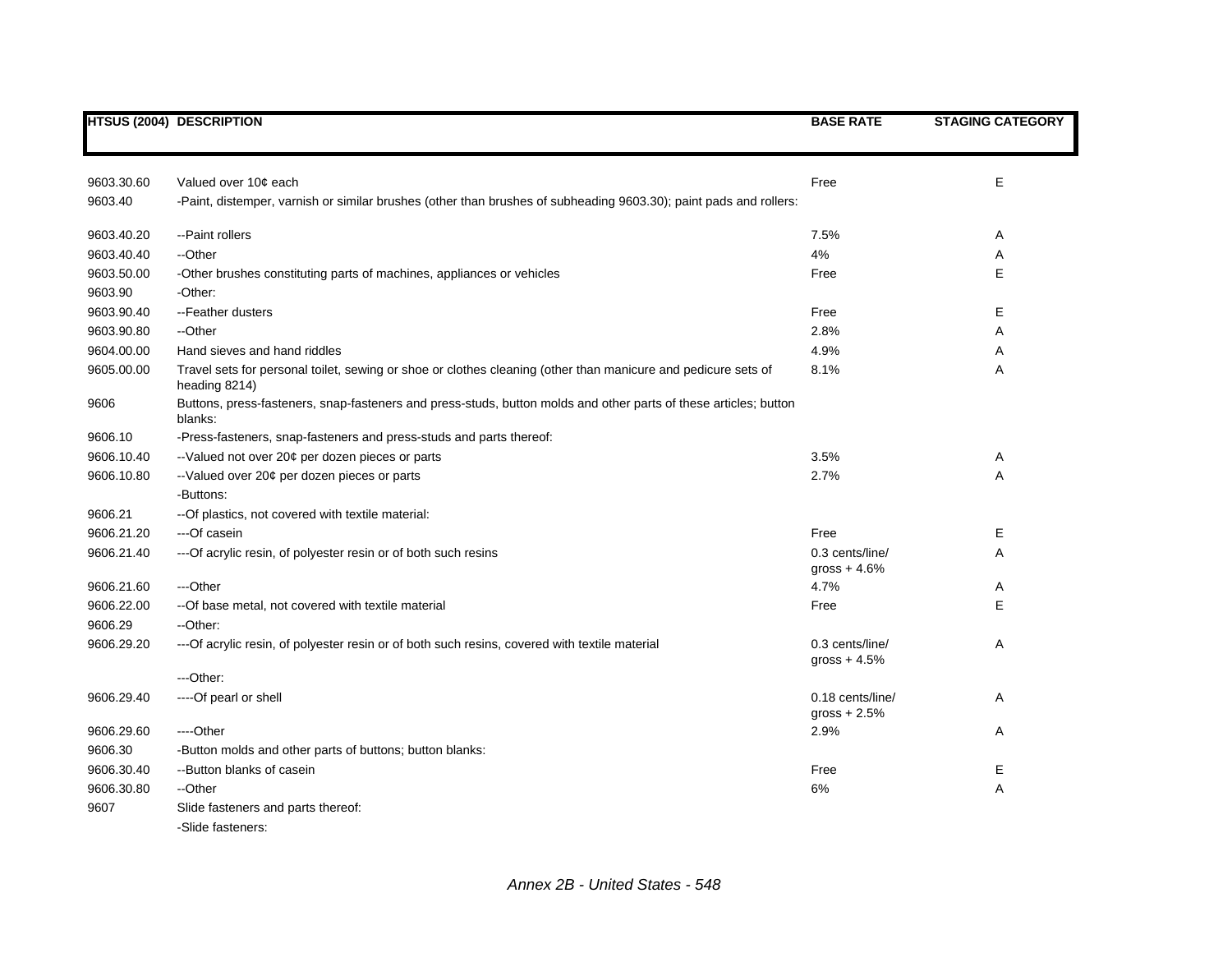|            | <b>HTSUS (2004) DESCRIPTION</b>                                                                                                                                                                                                                                                                                                                                | <b>BASE RATE</b>                                                               | <b>STAGING CATEGORY</b> |
|------------|----------------------------------------------------------------------------------------------------------------------------------------------------------------------------------------------------------------------------------------------------------------------------------------------------------------------------------------------------------------|--------------------------------------------------------------------------------|-------------------------|
|            |                                                                                                                                                                                                                                                                                                                                                                |                                                                                |                         |
| 9607.11.00 | -- Fitted with chain scoops of base metal                                                                                                                                                                                                                                                                                                                      | 10%                                                                            | Α                       |
| 9607.19.00 | --Other                                                                                                                                                                                                                                                                                                                                                        | 13%                                                                            | Α                       |
| 9607.20.00 | -Parts                                                                                                                                                                                                                                                                                                                                                         | 11.5%                                                                          | A                       |
| 9608       | Ball point pens; felt tipped and other porous-tipped pens and markers; fountain pens, stylograph pens and other<br>pens; duplicating styli; propelling or sliding pencils (for example, mechanical pencils); pen-holders, pencil-holders<br>and similar holders; parts (including caps and clips) of the foregoing articles, other than those of heading 9609: |                                                                                |                         |
| 9608.10.00 | -Ball point pens                                                                                                                                                                                                                                                                                                                                               | $0.8$ cents each $+$<br>5.4%                                                   | A                       |
| 9608.20.00 | -Felt tipped and other porous-tipped pens and markers                                                                                                                                                                                                                                                                                                          | 4%                                                                             | A                       |
|            | -Fountain pens, stylograph pens and other pens:                                                                                                                                                                                                                                                                                                                |                                                                                |                         |
| 9608.31.00 | --India ink drawing pens                                                                                                                                                                                                                                                                                                                                       | $0.4$ cents each $+$<br>2.7%                                                   | Α                       |
| 9608.39.00 | --Other                                                                                                                                                                                                                                                                                                                                                        | 0.4 cents each $+$<br>2.7%                                                     | Α                       |
| 9608.40    | -Propelling or sliding pencils (for example, mechanical pencils):                                                                                                                                                                                                                                                                                              |                                                                                |                         |
| 9608.40.40 | -- With a mechanical action for extending, or for extending and retracting, the lead                                                                                                                                                                                                                                                                           | 6.6%                                                                           | Α                       |
| 9608.40.80 | --Other                                                                                                                                                                                                                                                                                                                                                        | Free                                                                           | Ε                       |
| 9608.50.00 | -Sets of articles from two or more of the subheadings 9608.10, 9608.20, 9608.31, 9608.39 or 9608.40                                                                                                                                                                                                                                                            | The rate applicable<br>to each article in<br>the absence of this<br>subheading | Α                       |
| 9608.60.00 | -Refills for ball point pens, comprising the ball point and ink reservoir                                                                                                                                                                                                                                                                                      | $0.4$ cents each $+$<br>2.7%                                                   | Α                       |
|            | -Other:                                                                                                                                                                                                                                                                                                                                                        |                                                                                |                         |
| 9608.91.00 | -- Pen nibs and nib points                                                                                                                                                                                                                                                                                                                                     | Free                                                                           | Е                       |
| 9608.99    | --Other:                                                                                                                                                                                                                                                                                                                                                       |                                                                                |                         |
| 9608.99.20 | ---Refill cartridges                                                                                                                                                                                                                                                                                                                                           | 0.4 cents each +<br>2.7%                                                       | Α                       |
| 9608.99.30 | ---Balls for ball point pens                                                                                                                                                                                                                                                                                                                                   | 20 cents/ thousand<br>$+3.5%$                                                  | Α                       |
|            | ---Other:                                                                                                                                                                                                                                                                                                                                                      |                                                                                |                         |
| 9608.99.40 | ----Parts of articles provided for in subheadings 9608.10, 9608.31 and 9608.39 (other than balls for ball point<br>pens)                                                                                                                                                                                                                                       | Free                                                                           | Е                       |
| 9608.99.60 | ----Other                                                                                                                                                                                                                                                                                                                                                      | Free                                                                           | E                       |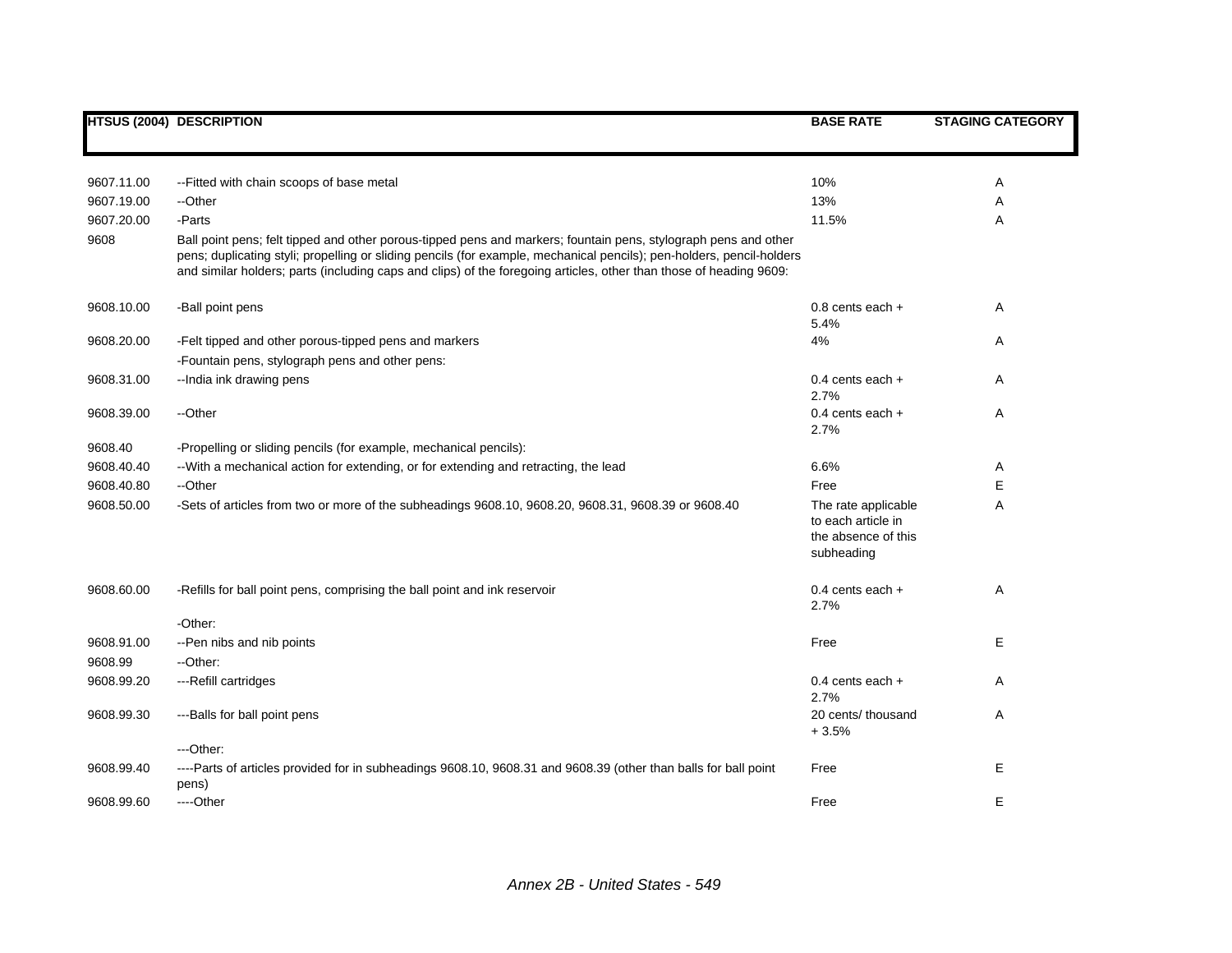| 9609       | Pencils (other than those pencils of heading 9608), crayons, pencil leads, pastels, drawing charcoals, writing or<br>drawing chalks and tailors' chalks:                                                                                       |                          |   |
|------------|------------------------------------------------------------------------------------------------------------------------------------------------------------------------------------------------------------------------------------------------|--------------------------|---|
| 9609.10.00 | -Pencils and crayons, with leads encased in a rigid sheath                                                                                                                                                                                     | 14 cents/gross +<br>4.3% | A |
| 9609.20    | -Pencil leads, black or colored:                                                                                                                                                                                                               |                          |   |
| 9609.20.20 | --Not over 1.5 mm in maximum cross-sectional dimension                                                                                                                                                                                         | Free                     | Е |
| 9609.20.40 | --Over 1.5 mm in maximum cross-sectional dimension                                                                                                                                                                                             | Free                     | E |
| 9609.90    | -Other:                                                                                                                                                                                                                                        |                          |   |
| 9609.90.40 | --Tailors' chalks                                                                                                                                                                                                                              | Free                     | Ε |
| 9609.90.80 | --Other                                                                                                                                                                                                                                        | Free                     | Е |
| 9610.00.00 | Slates and boards, with writing or drawing surfaces, whether or not framed                                                                                                                                                                     | 3.5%                     | A |
| 9611.00.00 | Date, sealing or numbering stamps and the like, (including devices for printing or embossing labels), designed for 2.7%<br>operating in the hand; hand-operated composing sticks and hand printing sets incorporating such composing<br>sticks |                          | A |
| 9612       | Typewriter or similar ribbons, inked or otherwise prepared for giving impressions, whether or not on spools or in<br>cartridges; ink pads, whether or not inked, with or without boxes:                                                        |                          |   |
| 9612.10    | -Ribbons:                                                                                                                                                                                                                                      |                          |   |
| 9612.10.10 | --Measuring less than 30 mm in width, permanently put up in plastic or metal cartridges (whether or not containing Free<br>spools) of a kind used in typewriters, automatic data processing or other machines                                  |                          | Е |
| 9612.10.90 | --Other                                                                                                                                                                                                                                        | 7.9%                     | A |
| 9612.20.00 | -Ink pads                                                                                                                                                                                                                                      | 3.5%                     | Α |
| 9613       | Cigarette lighters and other lighters, whether or not mechanical or electrical, and parts thereof other than flints<br>and wicks:                                                                                                              |                          |   |
| 9613.10.00 | -Pocket lighters, gas fueled, non-refillable                                                                                                                                                                                                   | 8%                       | A |
| 9613.20.00 | -Pocket lighters, gas fueled, refillable                                                                                                                                                                                                       | 9%                       | A |
| 9613.80    | -Other lighters:                                                                                                                                                                                                                               |                          |   |
| 9613.80.10 | --Table lighters                                                                                                                                                                                                                               | 4.8%                     | A |
|            | --Other:                                                                                                                                                                                                                                       |                          |   |
| 9613.80.20 | ---Electrical                                                                                                                                                                                                                                  | 3.9%                     | A |
|            | ---Other:                                                                                                                                                                                                                                      |                          |   |
| 9613.80.40 | ----Of precious metal (except silver), of precious or semiprecious stones or of such metal and such stones                                                                                                                                     | 3.6%                     | A |
|            | $---Other:$                                                                                                                                                                                                                                    |                          |   |
| 9613.80.60 | -----Valued not over \$5 per dozen pieces                                                                                                                                                                                                      | 8%                       | A |
| 9613.80.80 | -----Valued over \$5 per dozen pieces                                                                                                                                                                                                          | 9%                       | Α |
| 9613.90    | -Parts:                                                                                                                                                                                                                                        |                          |   |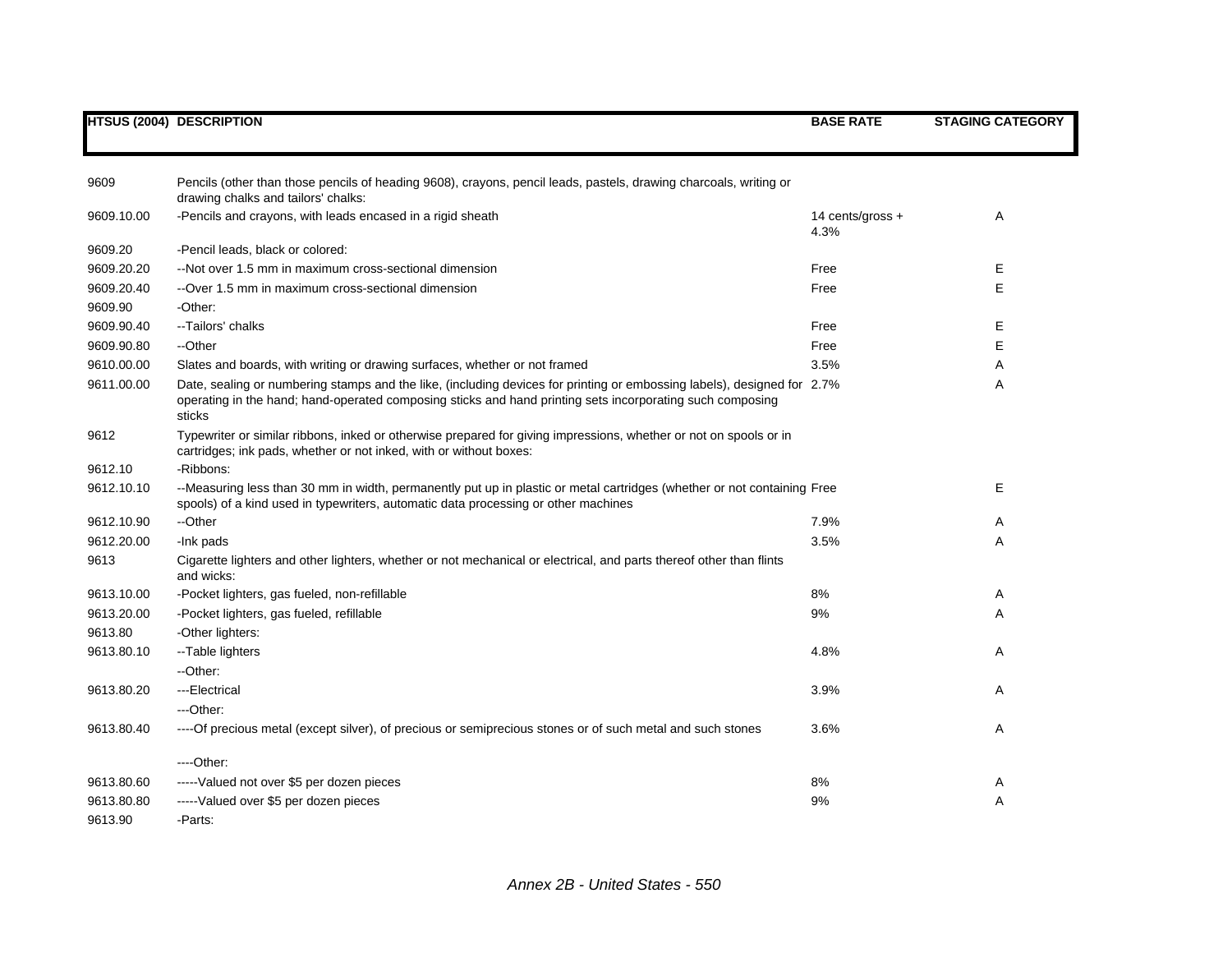|            | <b>HTSUS (2004) DESCRIPTION</b>                                                                                                                            | <b>BASE RATE</b>           | <b>STAGING CATEGORY</b> |
|------------|------------------------------------------------------------------------------------------------------------------------------------------------------------|----------------------------|-------------------------|
|            |                                                                                                                                                            |                            |                         |
|            |                                                                                                                                                            |                            |                         |
| 9613.90.40 | --Electrical                                                                                                                                               | 3.9%                       | Α                       |
| 9613.90.80 | --Other                                                                                                                                                    | 8%                         | Α                       |
| 9614       | Smoking pipes (including pipe bowls) and cigar or cigarette holders, and parts thereof:                                                                    |                            |                         |
| 9614.20    | -Pipes and pipe bowls:                                                                                                                                     |                            |                         |
|            | --Of wood or root:                                                                                                                                         |                            |                         |
| 9614.20.10 | ---Roughly shaped blocks of wood or root, for the manufacture of pipes                                                                                     | Free                       | Е                       |
| 9614.20.15 | ---Other                                                                                                                                                   | 0.4 cents each $+$         | Α                       |
|            |                                                                                                                                                            | 3.2%                       |                         |
| 9614.20.60 | -- Pipes and bowls wholly of clay and pipes with bowls wholly of clay                                                                                      | 3%                         | Α                       |
| 9614.20.80 | --Other                                                                                                                                                    | $0.3$ cents each $+$       | Α                       |
|            |                                                                                                                                                            | 3.2%                       |                         |
| 9614.90    | -Other:                                                                                                                                                    |                            |                         |
| 9614.90.40 | --Of metal                                                                                                                                                 | 7.2%                       | Α                       |
| 9614.90.80 | --Other                                                                                                                                                    | $0.5$ cents each $+$<br>3% | Α                       |
| 9615       | Combs, hair-slides and the like; hairpins, curling pins, curling grips, hair-curlers and the like, other than those of<br>heading 8516, and parts thereof: |                            |                         |
|            | -Combs, hair-slides and the like:                                                                                                                          |                            |                         |
| 9615.11    | -- Of hard rubber or plastics:                                                                                                                             |                            |                         |
|            | ---Combs:                                                                                                                                                  |                            |                         |
| 9615.11.10 | ----Valued not over \$4.50 per gross                                                                                                                       | 14.4 cents/gross +         | Α                       |
|            |                                                                                                                                                            | 2%                         |                         |
|            | ---- Valued over \$4.50 per gross:                                                                                                                         |                            |                         |
| 9615.11.20 | ----- Of hard rubber                                                                                                                                       | 5.2%                       | Α                       |
| 9615.11.30 | -----Other                                                                                                                                                 | 28.8 cents/gross +<br>4.6% | Α                       |
|            | $-$ Other:                                                                                                                                                 |                            |                         |
| 9615.11.40 | ----Not set with imitation pearls or imitation gemstones                                                                                                   | 5.3%                       | Α                       |
| 9615.11.50 | ----Other                                                                                                                                                  | Free                       | E                       |
| 9615.19    | --Other:                                                                                                                                                   |                            |                         |
|            | ---Combs:                                                                                                                                                  |                            |                         |
| 9615.19.20 | ----Valued not over \$4.50 per gross                                                                                                                       | 9.7 cents/gross +          | Α                       |
|            |                                                                                                                                                            | 1.3%                       |                         |
| 9615.19.40 | ----Valued over \$4.50 per gross                                                                                                                           | 28.8 cents/gross +<br>4.6% | Α                       |
| 9615.19.60 | ---Other                                                                                                                                                   | 11%                        | Α                       |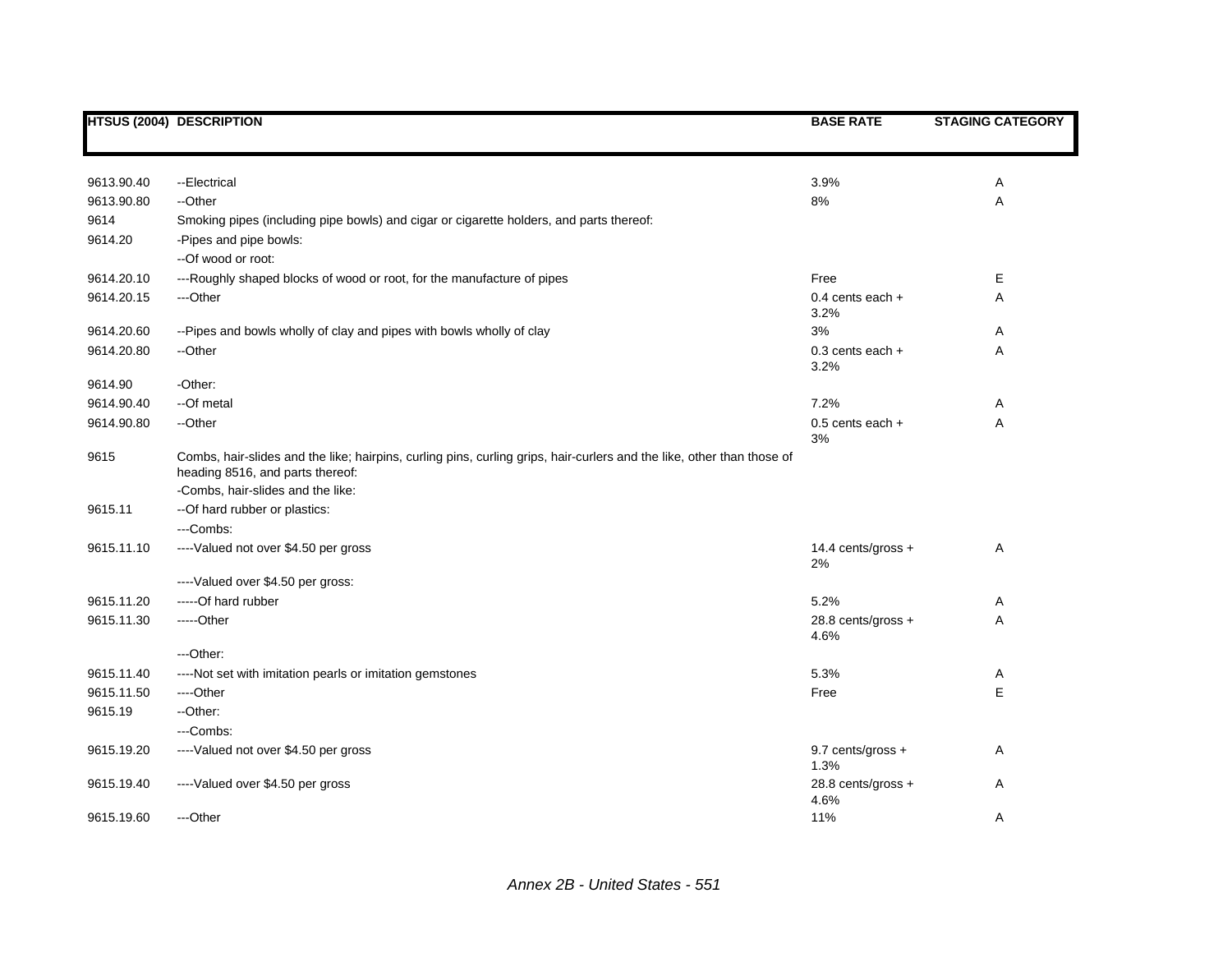|                       | <b>HTSUS (2004) DESCRIPTION</b>                                                                                                                                                                                                                              | <b>BASE RATE</b> | <b>STAGING CATEGORY</b> |
|-----------------------|--------------------------------------------------------------------------------------------------------------------------------------------------------------------------------------------------------------------------------------------------------------|------------------|-------------------------|
|                       |                                                                                                                                                                                                                                                              |                  |                         |
| 9615.90<br>9615.90.20 | -Other:                                                                                                                                                                                                                                                      |                  |                         |
|                       | --Nonthermic, nonornamental devices for curling the hair                                                                                                                                                                                                     | 8.1%             | Α                       |
| 9615.90.30            | --Hair pins<br>--Other:                                                                                                                                                                                                                                      | 5.1%             | A                       |
| 9615.90.40            | --- Of rubber or plastics, not set with imitation pearls or imitation gemstones                                                                                                                                                                              | 5.3%             | A                       |
| 9615.90.60            | ---Other                                                                                                                                                                                                                                                     | 11%              | Α                       |
| 9616                  | Scent sprayers and similar toilet sprayers, and mounts and heads therefor; powder puffs and pads for the<br>application of cosmetics or toilet preparations:                                                                                                 |                  |                         |
| 9616.10.00            | -Scent sprayers and similar toilet sprayers, and mounts and heads therefor                                                                                                                                                                                   | Free             | E.                      |
| 9616.20.00            | -Powder puffs and pads for the application of cosmetics or toilet preparations                                                                                                                                                                               | 4.3%             | Α                       |
| 9617.00               | Vacuum flasks and other vacuum vessels, complete with cases; parts thereof other than glass inners:<br>-Vessels:                                                                                                                                             |                  |                         |
| 9617.00.10            | --Having a capacity not exceeding 1 liter                                                                                                                                                                                                                    | 7.2%             | Α                       |
| 9617.00.30            | --Having a capacity exceeding 1 liter but not exceeding 2 liters                                                                                                                                                                                             | 6.9%             | A                       |
| 9617.00.40            | --Having a capacity exceeding 2 liters                                                                                                                                                                                                                       | 6.9%             | Α                       |
| 9617.00.60            | -Parts                                                                                                                                                                                                                                                       | 7.2%             | Α                       |
| 9618.00.00            | Tailors' dummies and other mannequins; automatons and other animated displays used for shop window dressing 4.4%                                                                                                                                             |                  | Α                       |
| 9701                  | Paintings, drawings and pastels, executed entirely by hand, other than drawings of heading 4906 and other than<br>hand- painted or hand-decorated manufactured articles; collages and similar decorative plaques; all the foregoing<br>framed or not framed: |                  |                         |
| 9701.10.00            | -Paintings, drawings and pastels                                                                                                                                                                                                                             | Free             | Е                       |
| 9701.90.00            | -Other                                                                                                                                                                                                                                                       | Free             | E                       |
| 9702.00.00            | Original engravings, prints and lithographs, framed or not framed                                                                                                                                                                                            | Free             | Е                       |
| 9703.00.00            | Original sculptures and statuary, in any material                                                                                                                                                                                                            | Free             | Е                       |
| 9704.00.00            | Postage or revenue stamps, stamp-postmarks, first-day covers, postal stationery (stamped paper) and the like,<br>used or unused, other than those of heading 4907                                                                                            | Free             | E                       |
| 9705.00.00            | Collections and collectors' pieces of zoological, botanical, mineralogical, anatomical, historical, archeological,<br>paleontological, ethnographic or numismatic interest                                                                                   | Free             | E                       |
| 9706.00.00            | Antiques of an age exceeding one hundred years                                                                                                                                                                                                               | Free             | Ε                       |
| 9801.00.10            | Products of the United States when returned after having been exported, without having been advanced in value<br>or improved in condition by any process of manufacture or other means while abroad                                                          | Free             | E                       |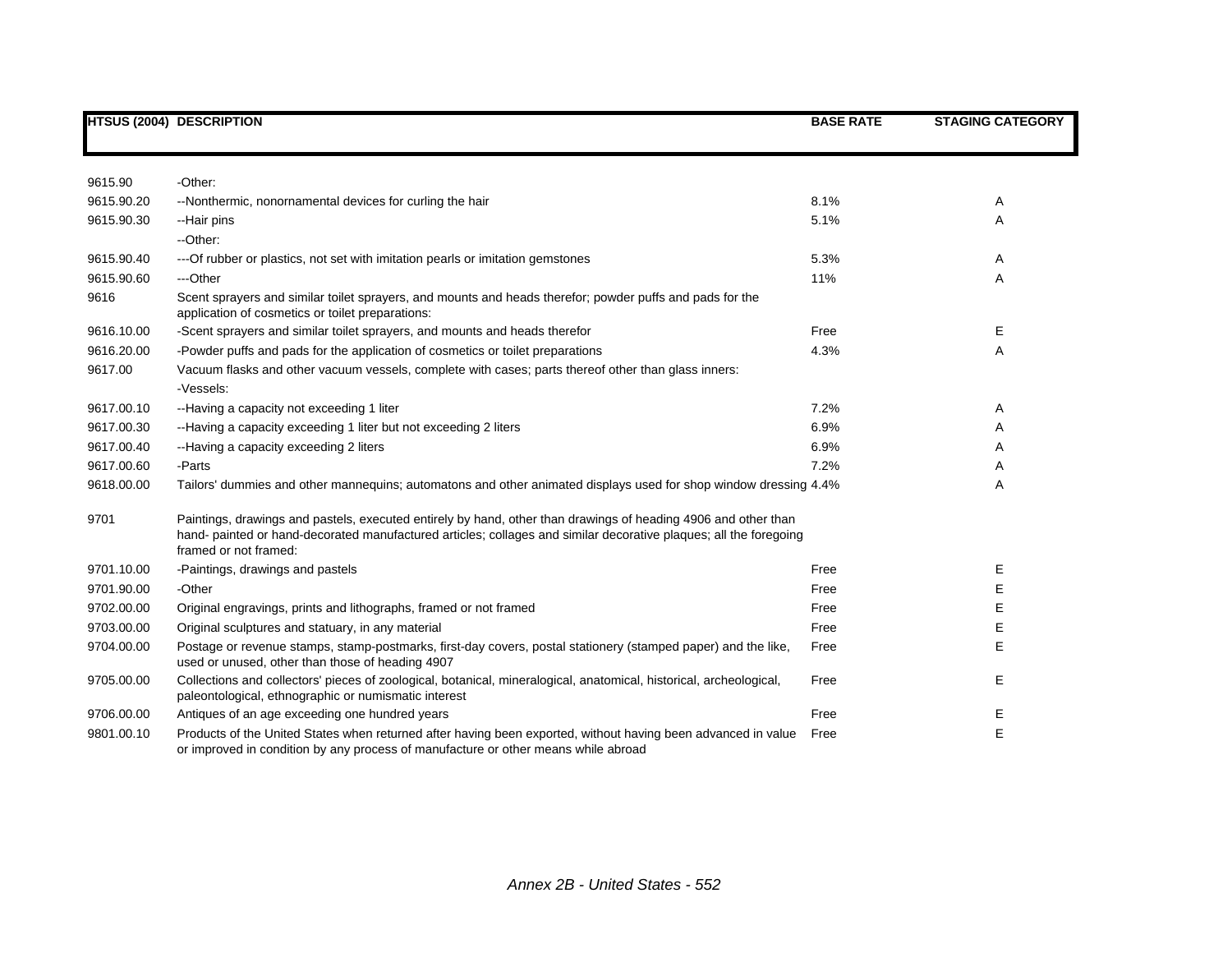|            | <b>HTSUS (2004) DESCRIPTION</b>                                                                                                                                                                                                                                                                                                                                                                                                                                                                                                                                                                                                                                                                 | <b>BASE RATE</b> | <b>STAGING CATEGORY</b> |
|------------|-------------------------------------------------------------------------------------------------------------------------------------------------------------------------------------------------------------------------------------------------------------------------------------------------------------------------------------------------------------------------------------------------------------------------------------------------------------------------------------------------------------------------------------------------------------------------------------------------------------------------------------------------------------------------------------------------|------------------|-------------------------|
| 9801.00.20 | Articles, previously imported, with respect to which the duty was paid upon such previous importation or which<br>were previously free of duty pursuant to the Caribbean Basin Economic Recovery Act or Title V of the Trade Act<br>of 1974, if (1) reimported, without having been advanced in value or improved in condition by any process of<br>manufacture or other means while abroad, after having been exported under lease or similar use agreements,<br>and (2) reimported by or for the account of the person who imported it into, and exported it from, the United States                                                                                                          | Free             | Е                       |
| 9801.00.25 | Articles, previously imported, with respect to which the duty was paid upon such previous importation if (1)<br>exported within three years after the date of such previous importation, (2) reimported without having been<br>advanced in value or improved in condition by any process of manufacture or other means while abroad, (3)<br>reimported for the reason that such articles do not conform to sample or specifications, and (4) reimported by or<br>for the account of the person who imported them into, and exported them from, the United States                                                                                                                                | Free             | Е                       |
| 9801.00.26 | Articles, previously imported, with respect to which the duty was paid upon such previous importation, if: (1)<br>exported within 3 years after the date of such previous importation; (2) sold for exportation and exported to<br>individuals for personal use; (3) reimported without having been advanced in value or improved in condition by<br>any process of manufacture or other means while abroad; (4) reimported as personal returns from those<br>individuals, whether or not consolidated with other personal returns prior to reimportation; and (5) reimported by or<br>for the account of the person who exported them from the United States within 1 year of such exportation | Free             | Е                       |
| 9801.00.30 | Any aircraft engine or propeller, or any part or accessory of either, previously imported, with respect to which the Free<br>duty was paid upon such previous importation, if (1) reimported without having been advanced in value or<br>improved in condition by any process of manufacture or other means while abroad, after having been exported<br>under loan, lease or rent to an aircraft owner or operator as a temporary replacement for an aircraft engine being<br>overhauled, repaired, rebuilt or reconditioned in the United States, and (2) reimported by or for the account of the<br>person who exported it from the United States                                             |                  | E                       |
|            | Articles, when returned after having been exported for use temporarily abroad solely for any of the following<br>purposes, if imported by or for the account of the person who exported them:                                                                                                                                                                                                                                                                                                                                                                                                                                                                                                   |                  |                         |
| 9801.00.40 | -Exhibition, examination or experimentation, for scientific or educational purposes                                                                                                                                                                                                                                                                                                                                                                                                                                                                                                                                                                                                             | Free             | Е                       |
| 9801.00.50 | -Exhibition in connection with any circus or menagerie                                                                                                                                                                                                                                                                                                                                                                                                                                                                                                                                                                                                                                          | Free             | Е                       |
| 9801.00.60 | -Exhibition or use at any public exposition, fair or conference                                                                                                                                                                                                                                                                                                                                                                                                                                                                                                                                                                                                                                 | Free             | Ε                       |
| 9801.00.65 | -Rendition of geophysical or contracting services in connection with the exploration for, or the extraction or<br>development of, natural resources                                                                                                                                                                                                                                                                                                                                                                                                                                                                                                                                             | Free             | E                       |
|            | Articles previously exported from the United States which–except for U.S. note 1 of this subchapter–would qualify<br>for free entry under one of the foregoing items and are not otherwise free of duty:                                                                                                                                                                                                                                                                                                                                                                                                                                                                                        |                  |                         |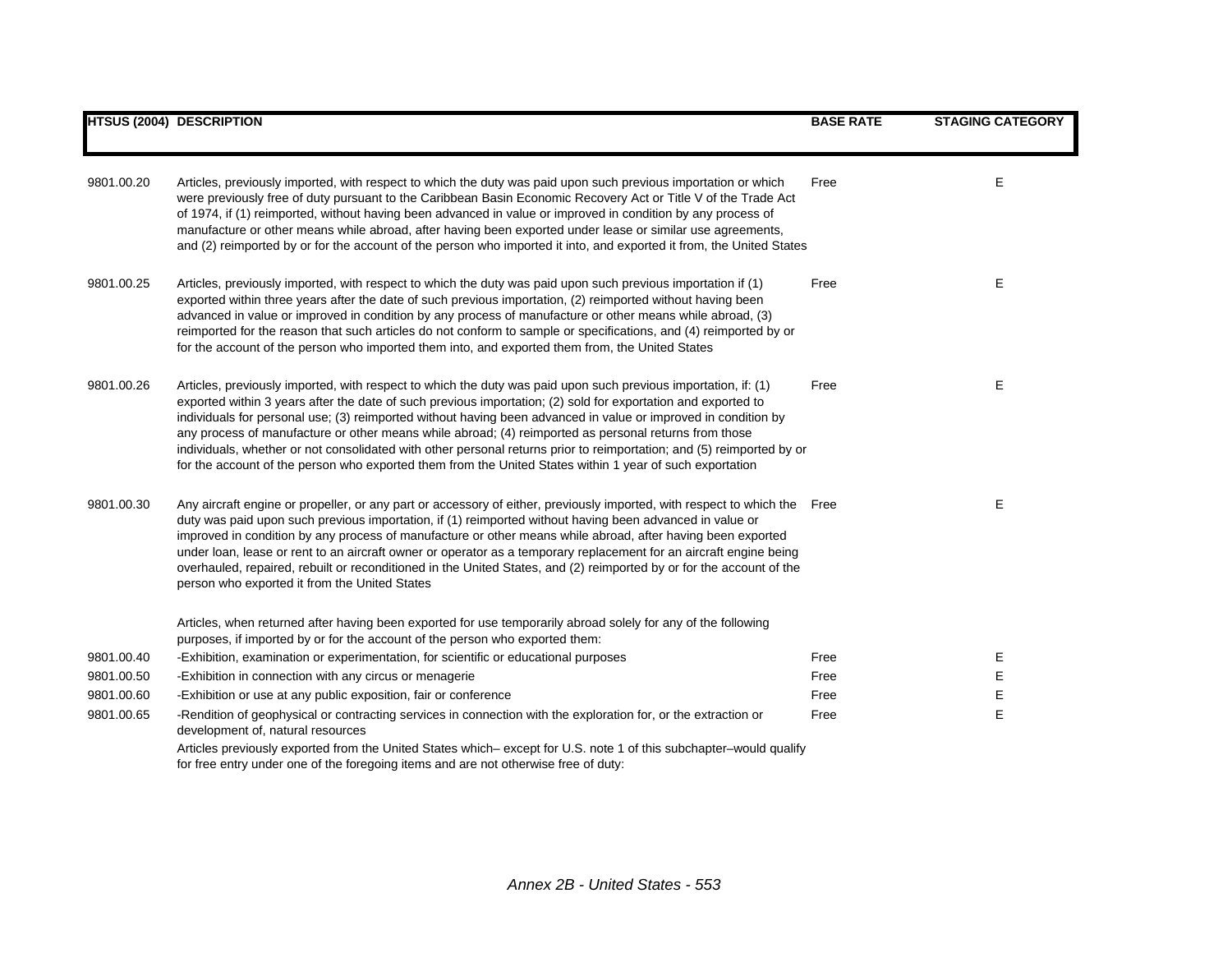|            | <b>HTSUS (2004) DESCRIPTION</b>                                                          | <b>BASE RATE</b>                                                                                                                                                                                                                                                                                             | <b>STAGING CATEGORY</b> |
|------------|------------------------------------------------------------------------------------------|--------------------------------------------------------------------------------------------------------------------------------------------------------------------------------------------------------------------------------------------------------------------------------------------------------------|-------------------------|
| 9801.00.70 | -Aircraft exported from the United States with benefit of drawback or heading 9813.00.05 | A duty equal to the<br>duty upon the<br>importation of like<br>articles not<br>previously<br>exported, but in no<br>case in excess of<br>the sum of (a) any<br>customs drawback<br>proved to have<br>been allowed upon<br>such exportation,<br>and (b) the duty<br>which would have<br>been payable on<br>an | Α                       |
| 9801.00.80 | -Other, except articles excluded by U.S. note 1(c) of this subchapter                    | A duty (in lieu of<br>any other duty or<br>tax) equal to the<br>sum of any duty<br>and internal-<br>revenue tax<br>imposed upon the<br>importation of like<br>articles not<br>previously<br>exported, but in no<br>case in excess of<br>the sum of (a) any<br>customs drawback<br>proved to have<br>been all | Α                       |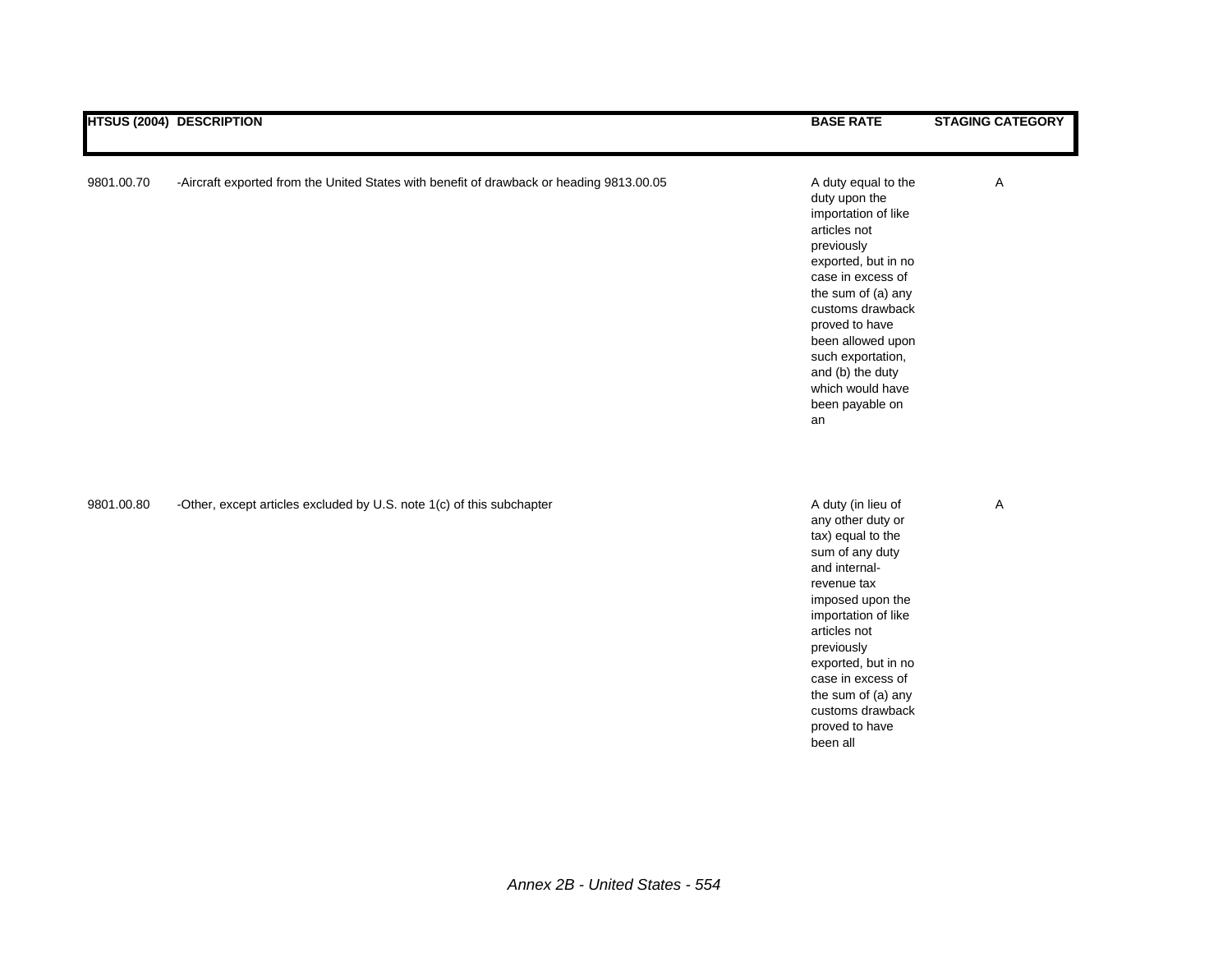|            | <b>HTSUS (2004) DESCRIPTION</b>                                                                                                                                                                                                                                                                                                                                                                                               | <b>BASE RATE</b>                                                                                                                       | <b>STAGING CATEGORY</b> |
|------------|-------------------------------------------------------------------------------------------------------------------------------------------------------------------------------------------------------------------------------------------------------------------------------------------------------------------------------------------------------------------------------------------------------------------------------|----------------------------------------------------------------------------------------------------------------------------------------|-------------------------|
| 9801.00.85 | Professional books, implements, instruments, and tools of trade, occupation, or employment, when returned to<br>the United States after having been exported for use temporarily abroad, if imported by or for the account of the<br>person who exported such items                                                                                                                                                           | Free                                                                                                                                   | E                       |
| 9802.00.20 | Photographic films and dry plates manufactured in the United States (except motion-picture films to be used for<br>commercial purposes) and exposed abroad, whether developed or not<br>Articles returned to the United States after having been exported to be advanced in value or improved in condition<br>by any process of manufacture or other means:<br>-Articles exported for repairs or alterations:                 | Free                                                                                                                                   | Е                       |
| 9802.00.40 | --Repairs or alterations made pursuant to a warranty                                                                                                                                                                                                                                                                                                                                                                          | A duty upon the<br>value of the repairs<br>or alterations (See<br>U.S. note 3 of this<br>subchapter in the<br>HTSUS)                   | A, w/o bond             |
| 9802.00.50 | --Other                                                                                                                                                                                                                                                                                                                                                                                                                       | A duty upon the<br>value of the repairs<br>or alterations (See<br>U.S. note 3 of this<br>subchapter in the<br>HTSUS)                   | A, w/o bond             |
| 9802.00.60 | -Any article of metal (as defined in U.S. note 3(e) of this subchapter) manufactured in the United States or<br>subjected to a process of manufacture in the United States, if exported for further processing, and if the exported<br>article as processed outside the United States, or the article which results from the processing outside the United<br>States, is returned to the United States for further processing | A duty upon the<br>value of such<br>processing outside<br>the United States<br>(see U.S. note 3 of<br>this subchapter in<br>the HTSUS) | J                       |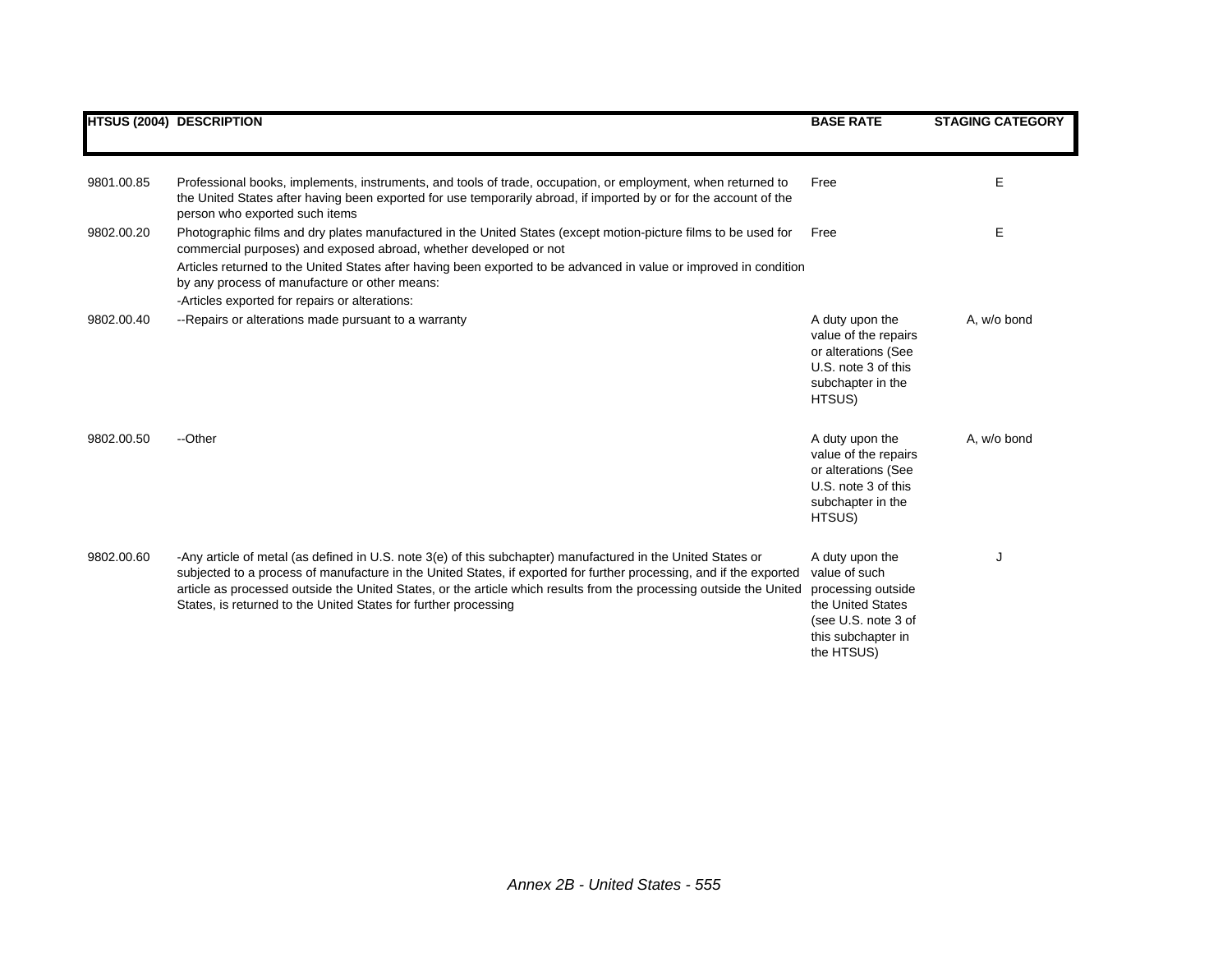|            | <b>HTSUS (2004) DESCRIPTION</b>                                                                                                                                                                                                                                                                                                                                                                                                                                                                                                                                                                                                                                                                                                                        | <b>BASE RATE</b>                                                                                                                                                                                     | <b>STAGING CATEGORY</b> |
|------------|--------------------------------------------------------------------------------------------------------------------------------------------------------------------------------------------------------------------------------------------------------------------------------------------------------------------------------------------------------------------------------------------------------------------------------------------------------------------------------------------------------------------------------------------------------------------------------------------------------------------------------------------------------------------------------------------------------------------------------------------------------|------------------------------------------------------------------------------------------------------------------------------------------------------------------------------------------------------|-------------------------|
|            |                                                                                                                                                                                                                                                                                                                                                                                                                                                                                                                                                                                                                                                                                                                                                        |                                                                                                                                                                                                      |                         |
| 9802.00.80 | Articles, except goods of heading 9802.00.90 and goods imported under provisions of subchapter XIX of this<br>chapter and goods imported under provisions of subchapter XX, assembled abroad in whole or in part of<br>fabricated components, the product of the United States, which (a) were exported in condition ready for assembly<br>without further fabrication, (b) have not lost their physical, identity in such articles by change in form, shape or<br>otherwise, and (c) have not been advanced in value or improved in condition abroad except by being assembled<br>and except by operations incidental to the assembly process such as cleaning, lubricating and painting                                                              | A duty upon the full<br>value of the<br>imported article,<br>less the cost or<br>value of such<br>products of the<br><b>United States (see</b><br>U.S. note 4 of this<br>subchapter in the<br>HTSUS) |                         |
| 9803.00.50 | Substantial containers and holders, if products of the United States (including shooks and staves of United States Free<br>production when returned as boxes or barrels containing merchandise), or if of foreign production and previously<br>imported and duty (if any) thereon paid, or if of a class specified by the Secretary of the Treasury as instruments<br>of international traffic, repair components for containers of foreign production which are instruments of<br>international traffic, and accessories and equipment for such containers, whether the accessories and equipment<br>are imported with a container to be reexported separately or with another container, or imported separately to be<br>reexported with a container |                                                                                                                                                                                                      | Е                       |
|            | Articles imported by or for the account of any person arriving in the United States from a foreign country:                                                                                                                                                                                                                                                                                                                                                                                                                                                                                                                                                                                                                                            |                                                                                                                                                                                                      |                         |
| 9811.00.20 | Alcoholic beverage samples (each sample containing not more than 300 milliliters if a malt beverage, not more<br>than 150 milliliters if a wine and not more than 100 milliliters if any other alcoholic beverage) to be used in the<br>United States only for soliciting orders by persons importing alcoholic beverages in commercial quantities                                                                                                                                                                                                                                                                                                                                                                                                     | Free                                                                                                                                                                                                 | Е                       |
| 9811.00.40 | Samples of tobacco products, and cigarette papers and tubes (each sample consisting of not more than (a) 3<br>cigars, (b) 3 cigarettes, (c) 3.5 grams of tobacco, (d) 3.5 grams of snuff, (e) 3 cigarette tubes or (f) 25 cigarette<br>papers) to be used in the United States only for soliciting orders by persons importing tobacco products, cigarette<br>papers or cigarette tubes in commercial quantities                                                                                                                                                                                                                                                                                                                                       | Free                                                                                                                                                                                                 | E                       |
| 9811.00.60 | Any sample (except samples covered by heading 9811.00.20 or 9811.00.40), valued not over \$1 each, or marked, Free<br>torn, perforated or otherwise treated so that it is unsuitable for sale or for use otherwise than as a sample, to be<br>used in the United States only for soliciting orders for products of foreign countries                                                                                                                                                                                                                                                                                                                                                                                                                   |                                                                                                                                                                                                      | Е                       |
| 9812.00.20 | Articles imported for exhibition by any institution or society established for the encouragement of agriculture, arts, Free, under bond,<br>education or science, or for such exhibition by any State or for a municipal corporation                                                                                                                                                                                                                                                                                                                                                                                                                                                                                                                   | as prescribed in<br>U.S. note 2 to this<br>subchapter in the<br><b>HTSUS</b>                                                                                                                         | A, w/o bond             |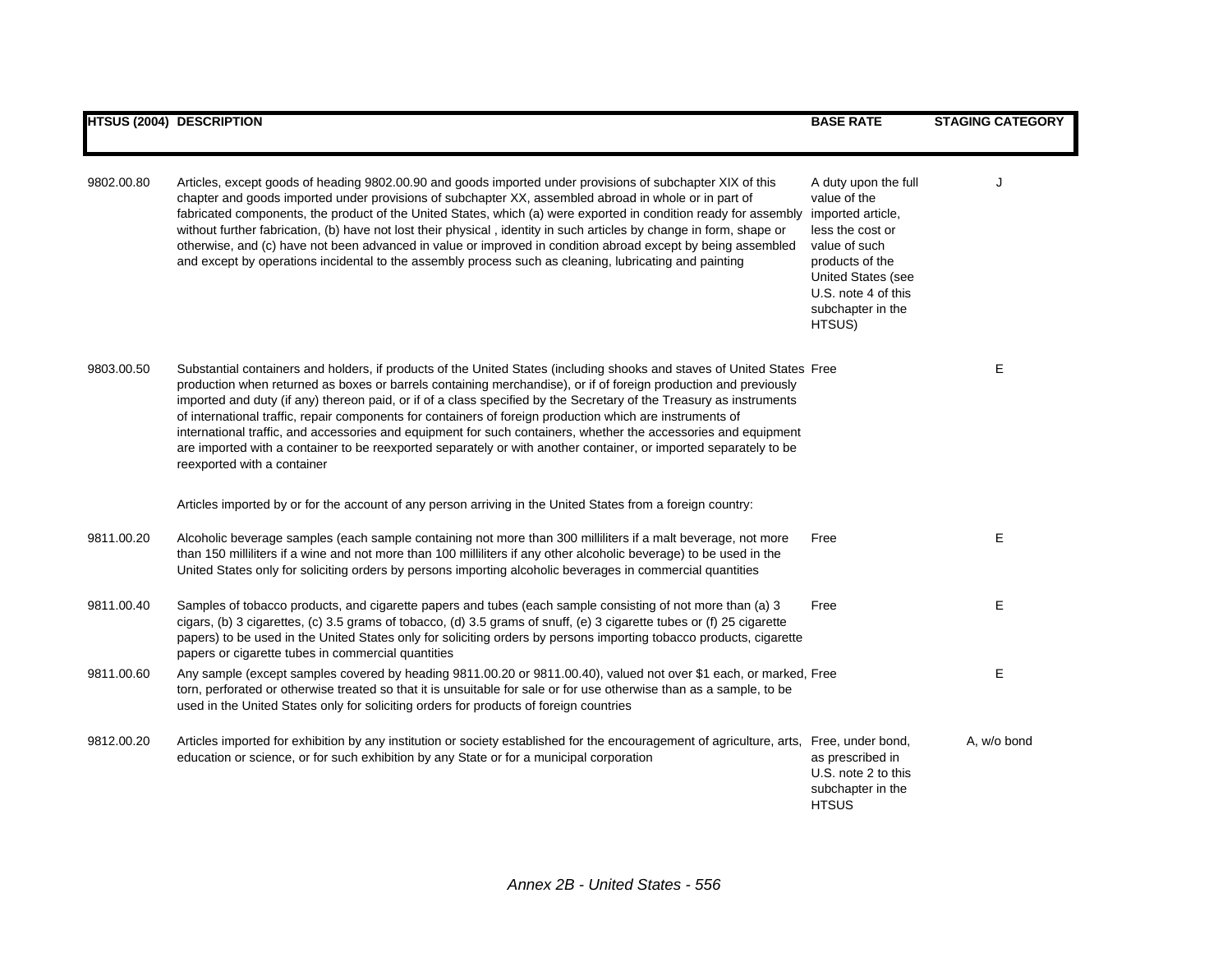|            | <b>HTSUS (2004) DESCRIPTION</b>                                                                                                                                                                                        | <b>BASE RATE</b>                                                                                  | <b>STAGING CATEGORY</b> |
|------------|------------------------------------------------------------------------------------------------------------------------------------------------------------------------------------------------------------------------|---------------------------------------------------------------------------------------------------|-------------------------|
| 9812.00.40 | Articles imported by any institution, society or State, or for a municipal corporation, for the purpose of erecting a<br>public monument                                                                               | Free, under bond,<br>as prescribed in<br>U.S. note 2 to this<br>subchapter in the<br><b>HTSUS</b> | A, w/o bond             |
| 9813.00.05 | Articles to be repaired, altered or processed (including processes which result in articles manufactured or<br>produced in the United States)                                                                          | Free, under bond,<br>as prescribed in<br>U.S. note 1 to this<br>subchapter in the<br><b>HTSUS</b> | A, w/o bond             |
| 9813.00.10 | Models of women's wearing apparel imported by manufacturers for use solely as models in their own<br>establishments                                                                                                    | Free, under bond,<br>as prescribed in<br>U.S. note 1 to this<br>subchapter in the<br><b>HTSUS</b> | A, w/o bond             |
| 9813.00.15 | Articles imported by illustrators and photographers for use solely as models in their own establishments, in the<br>illustrating of catalogues, pamphlets or advertising matters                                       | Free, under bond,<br>as prescribed in<br>U.S. note 1 to this<br>subchapter in the<br><b>HTSUS</b> | A, w/o bond             |
| 9813.00.20 | Samples solely for use in taking orders for merchandise                                                                                                                                                                | Free, under bond,<br>as prescribed in<br>U.S. note 1 to this<br>subchapter in the<br><b>HTSUS</b> | A, w/o bond             |
| 9813.00.25 | Articles solely for examination with a view to reproduction, or for such examination and reproduction (except<br>photoengraved printing plates for examination and reproduction); and motion-picture advertising films | Free, under bond,<br>as prescribed in<br>U.S. note 1 to this<br>subchapter in the<br><b>HTSUS</b> | A, w/o bond             |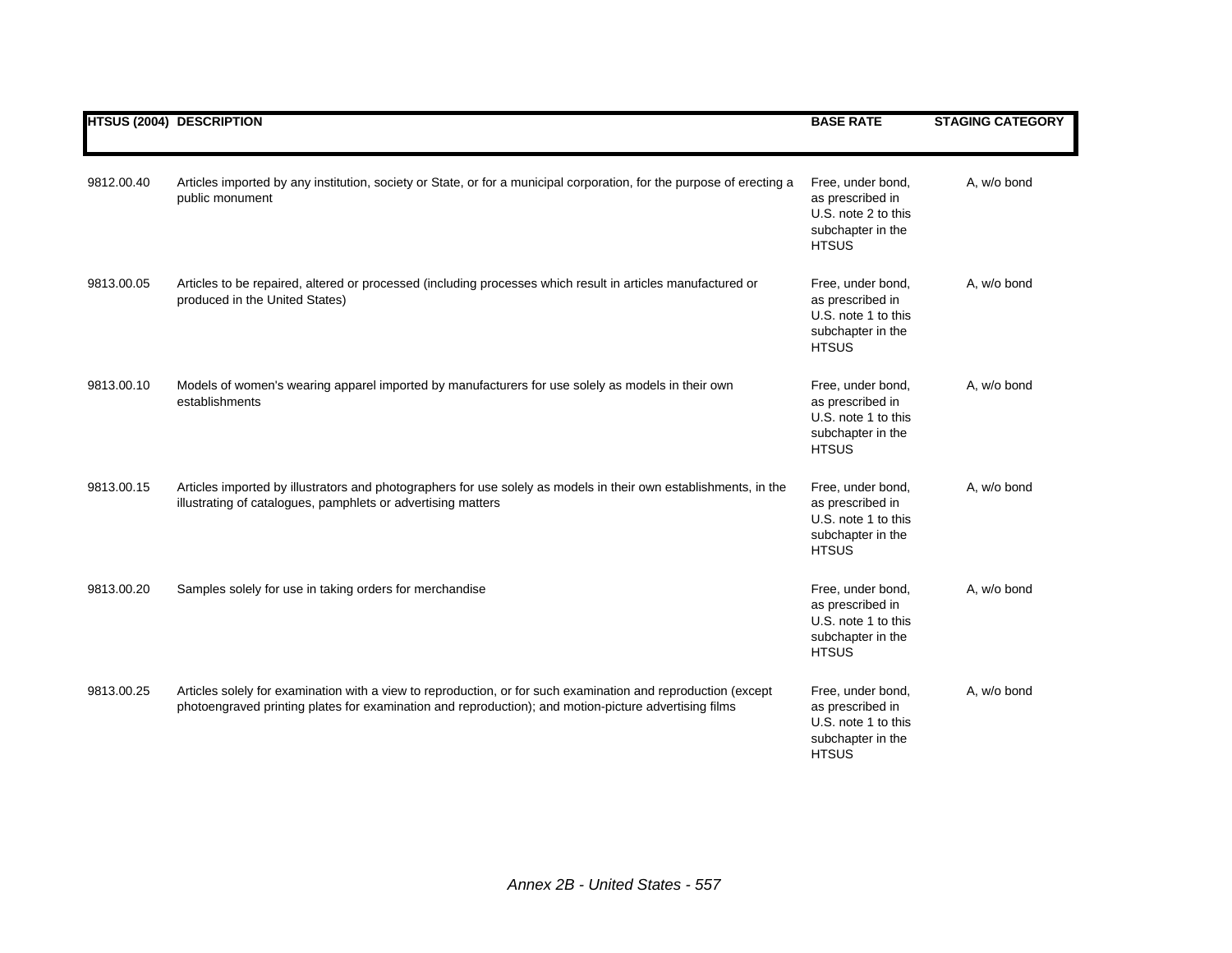|            | <b>HTSUS (2004) DESCRIPTION</b>                                                                                                                                                                                                                                                                                                                                                                                       | <b>BASE RATE</b>                                                                                  | <b>STAGING CATEGORY</b> |
|------------|-----------------------------------------------------------------------------------------------------------------------------------------------------------------------------------------------------------------------------------------------------------------------------------------------------------------------------------------------------------------------------------------------------------------------|---------------------------------------------------------------------------------------------------|-------------------------|
| 9813.00.30 | Articles intended solely for testing, experimental or review purposes, including specifications, photographs and<br>similar articles for use in connection with experiments or for study                                                                                                                                                                                                                              | Free, under bond,<br>as prescribed in<br>U.S. note 1 to this<br>subchapter in the<br><b>HTSUS</b> | A, w/o bond             |
| 9813.00.35 | Automobiles, motorcycles, bicycles, airplanes, airships, balloons, boats, racing shells and similar vehicles and<br>craft, and the usual equipment of the foregoing; all the foregoing which are brought temporarily into the United<br>States by nonresidents for the purpose of taking part in races or other specific contests                                                                                     | Free, under bond,<br>as prescribed in<br>U.S. note 1 to this<br>subchapter in the<br><b>HTSUS</b> | A, w/o bond             |
| 9813.00.40 | Locomotives and other railroad equipment brought temporarily into the United States for use in clearing<br>obstructions, fighting fires or making emergency repairs on railroads within the United States, or for use in<br>transportation otherwise than in international traffic when the Secretary of the Treasury finds that the temporary<br>use of foreign railroad equipment is necessary to meet an emergency | Free, under bond,<br>as prescribed in<br>U.S. note 1 to this<br>subchapter in the<br><b>HTSUS</b> | A, w/o bond             |
| 9813.00.45 | Containers for compressed gases, filled or empty, and containers or other articles in use for covering or holding<br>merchandise (including personal or household effects) during transportation and suitable for reuse for that<br>purpose                                                                                                                                                                           | Free, under bond,<br>as prescribed in<br>U.S. note 1 to this<br>subchapter in the<br><b>HTSUS</b> | A, w/o bond             |
| 9813.00.50 | Professional equipment, tools of trade, repair components for equipment or tools admitted under this heading and Free, under bond,<br>camping equipment; all the foregoing imported by or for nonresidents sojourning temporarily in the United<br>Statesand for the use of such nonresidents                                                                                                                         | as prescribed in<br>U.S. note 1 to this<br>subchapter in the<br><b>HTSUS</b>                      | A, w/o bond             |
| 9813.00.55 | Articles of special design for temporary use exclusively in connection with the manufacture or production of<br>articles for export                                                                                                                                                                                                                                                                                   | Free, under bond,<br>as prescribed in<br>U.S. note 1 to this<br>subchapter in the<br><b>HTSUS</b> | A, w/o bond             |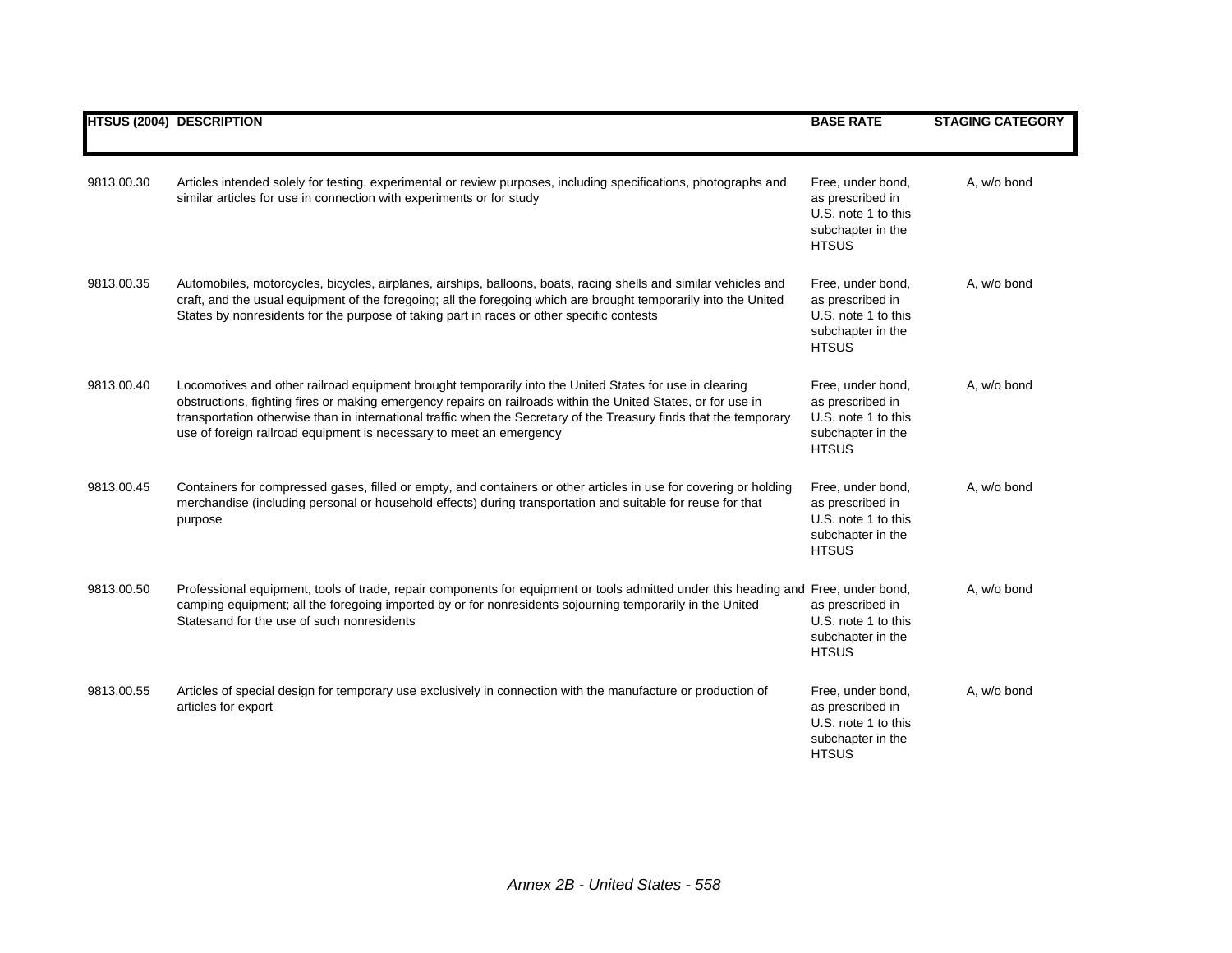|            | <b>HTSUS (2004) DESCRIPTION</b>                                                                                                                                                                                                                                                                                                                                                                                                                                                                                                                                                                                                                                                                                                                                                               | <b>BASE RATE</b>                                                                                  | <b>STAGING CATEGORY</b> |
|------------|-----------------------------------------------------------------------------------------------------------------------------------------------------------------------------------------------------------------------------------------------------------------------------------------------------------------------------------------------------------------------------------------------------------------------------------------------------------------------------------------------------------------------------------------------------------------------------------------------------------------------------------------------------------------------------------------------------------------------------------------------------------------------------------------------|---------------------------------------------------------------------------------------------------|-------------------------|
| 9813.00.60 | Animals and poultry brought into the United States for the purpose of breeding, exhibition or competition for<br>prizes, and the usual equipment therefor                                                                                                                                                                                                                                                                                                                                                                                                                                                                                                                                                                                                                                     | Free, under bond,<br>as prescribed in<br>U.S. note 1 to this<br>subchapter in the<br><b>HTSUS</b> | A, w/o bond             |
| 9813.00.70 | Works of the free fine arts, engravings, photographic pictures and philosophical and scientific apparatus brought<br>into the United States by professional artists, lecturers or scientists arriving from abroad for use by them for<br>exhibition and in illustration, promotion and encouragement of art, science or industry in the United States                                                                                                                                                                                                                                                                                                                                                                                                                                         | Free, under bond,<br>as prescribed in<br>U.S. note 1 to this<br>subchapter in the<br><b>HTSUS</b> | A, w/o bond             |
| 9813.00.75 | Automobiles, automobile chassis, automobile bodies, cutaway portions of any of the foregoing and parts for any<br>of the foregoing, finished, unfinished or cutaway, when intended solely for show purposes                                                                                                                                                                                                                                                                                                                                                                                                                                                                                                                                                                                   | Free, under bond,<br>as prescribed in<br>U.S. note 1 to this<br>subchapter in the<br><b>HTSUS</b> | A, w/o bond             |
| 9814.00.50 | Tea, tea waste and tea siftings and sweepings, all the foregoing to be used solely for manufacturing theine,<br>caffeine or other chemical products whereby the identity and character of the original material is entirely<br>destroyed or changed                                                                                                                                                                                                                                                                                                                                                                                                                                                                                                                                           | Free, under bond,<br>as prescribed in<br>U.S. note 1 to this<br>subchapter in the<br><b>HTSUS</b> | A, w/o bond             |
| 9817.61.01 | Articles of ski racing apparel which, because of their padding, construction, or other special features, are specially 5.5%<br>designed to protect against injuries from the sport of ski racing, such as blows caused by slalom gates or falls<br>(provided for in subheading 6101.30.20, 6105.20.20, 6110.11, 6110.12.20, 6110.19, 6110.20.20, 6110.30.30,<br>6112.20.10, 6114.30.30, 6203.43.15 or 6203.43.35)<br>Equipments, or any part thereof, including boats, purchased for, or the repair parts or materials to be used, or the<br>expenses of repairs made in a foreign country upon, a vessel described in U.S. note 1 to this subchapter:                                                                                                                                        |                                                                                                   | Α                       |
|            | -Any equipment, or any part of equipment, purchased for, or the repair parts or materials employed in, or the<br>expense of repairs made in a foreign country with respect to, a LASH (Lighter Aboard Ship) barge utilized as a<br>cargo container, upon first arrival of such barge in any port of the United States<br>-Spare repair parts or materials (other than nets or nettings) which the owner or master of a vessel certifies are<br>intended for use aboard a cargo vessel, for installation or use on such vessel, as needed, in the United States, at<br>sea, or in a foreign country, but only if duty is or has been paid under this schedule upon first entry into the United<br>States of each such spare part or material purchased in, or imported from, a foreign country |                                                                                                   |                         |